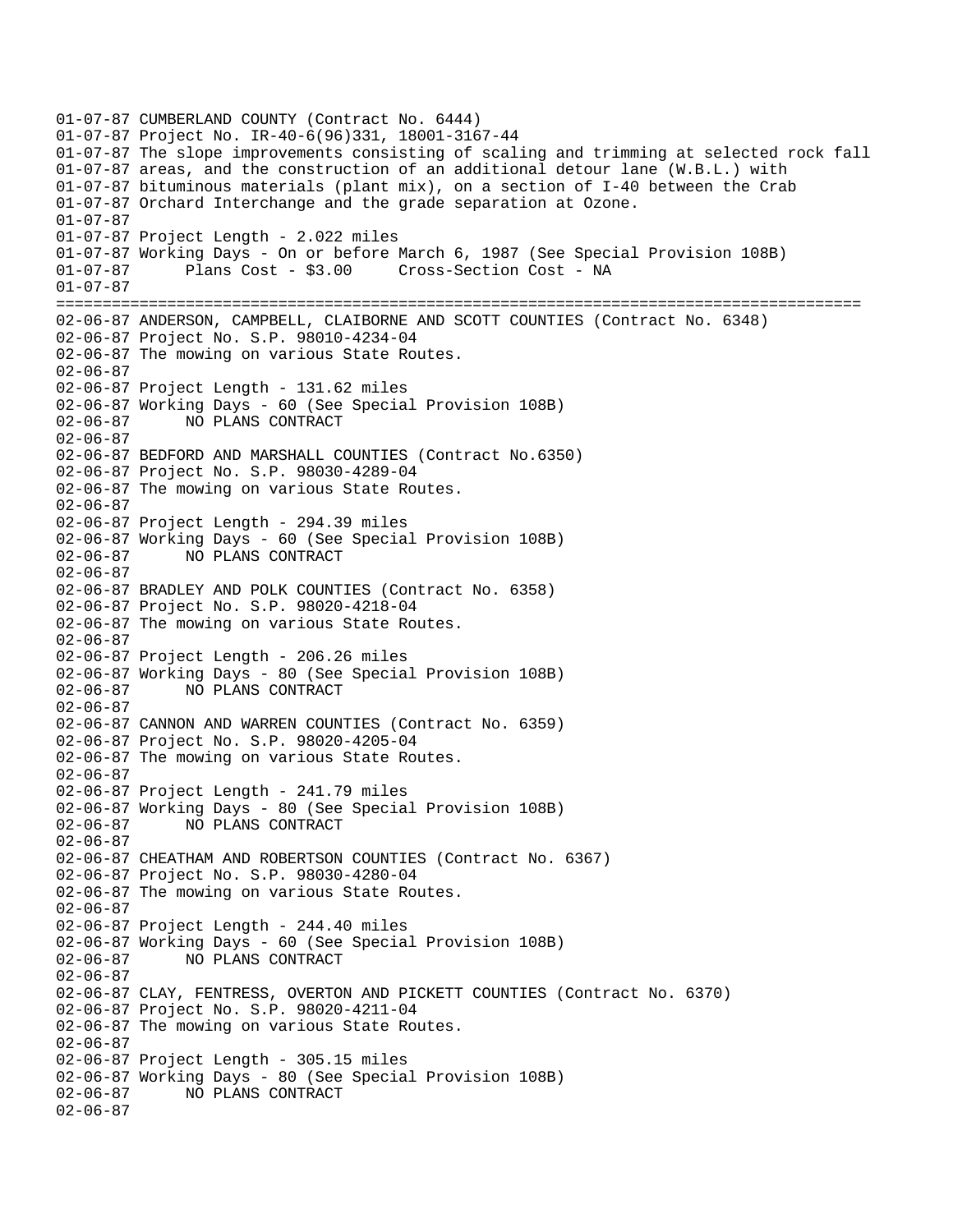02-06-87 CLAY, PUTNAM, SMITH, OVERTON AND JACKSON COUNTIES (Contract No. 6371) 02-06-87 Project No. S.P. 98020-4212-04 02-06-87 The mowing on various State Routes. 02-06-87 02-06-87 Project Length - 317.51 miles 02-06-87 Working Days - 80 (See Special Provision 108B) 02-06-87 NO PLANS CONTRACT 02-06-87 02-06-87 COFFEE AND FRANKLIN COUNTIES (Contract No.6373) 02-06-87 Project No. S.P. 98020-4206-04 02-06-87 The mowing on various State Routes. 02-06-87 02-06-87 Project Length - 253.18 miles 02-06-87 Working Days - 80 (See Special Provision 108B) 02-06-87 NO PLANS CONTRACT 02-06-87 02-06-87 CUMBERLAND AND RHEA COUNTIES (Contract No. 6375) 02-06-87 Project No. S.P. 98020-4210-04 02-06-87 The mowing on various State Routes. 02-06-87 02-06-87 Project Length - 234.78 miles 02-06-87 Working Days - 80 (See Special Provision 108B) 02-06-87 NO PLANS CONTRACT 02-06-87 02-06-87 DAVIDSON COUNTY (Contract No. 6377) 02-06-87 Project No. IR-40-5(96)216, 19008-3154-44 02-06-87 The construction of one (1) steel hollow box bridge on Ramp "A" over I-40 02-06-87 (discrete airport access) 1.329 miles east of Briley Parkway including grading 02-06-87 and drainage, the construction of a concrete retaining wall, and the 02-06-87 installation of fence on the approaches. 02-06-87 02-06-87 Project Length - 0.000 miles 02-06-87 Working Days - On or before May 1, 1988 02-06-87 Plans Cost - \$10.00 Cross-Section Cost - \$0.00 02-06-87 The DBE goal for this contract is 12% and the WBE goal is 2% of the contract 02-06-87 amount. 02-06-87 02-06-87 DEKALB AND WHITE COUNTIES (Contract No. 6382) 02-06-87 Project No. S.P. 98020-4213-04 02-06-87 The mowing on various State Routes. 02-06-87 02-06-87 Project Length - 201.07 miles 02-06-87 Working Days - 80 (See Special Provision 108B) 02-06-87 NO PLANS CONTRACT 02-06-87 02-06-87 HAMILTON COUNTY (Contract No. 6396) 02-06-87 Project No. S.P. 33946-4203-04 02-06-87 The mowing on various State Routes. 02-06-87 02-06-87 Project Length - 158.73 miles 02-06-87 Working Days - 80 (See Special Provision 108B) 02-06-87 NO PLANS CONTRACT 02-06-87 02-06-87 BRADLEY AND MCMINN COUNTIES (Contract No. 6397) 02-06-87 Project No. S.P. 98020-4117-04 02-06-87 The mowing on I-75. 02-06-87 02-06-87 Project Length - 44.30 miles 02-06-87 Working Days - 80 (See Special Provision 108B) 02-06-87 NO PLANS CONTRACT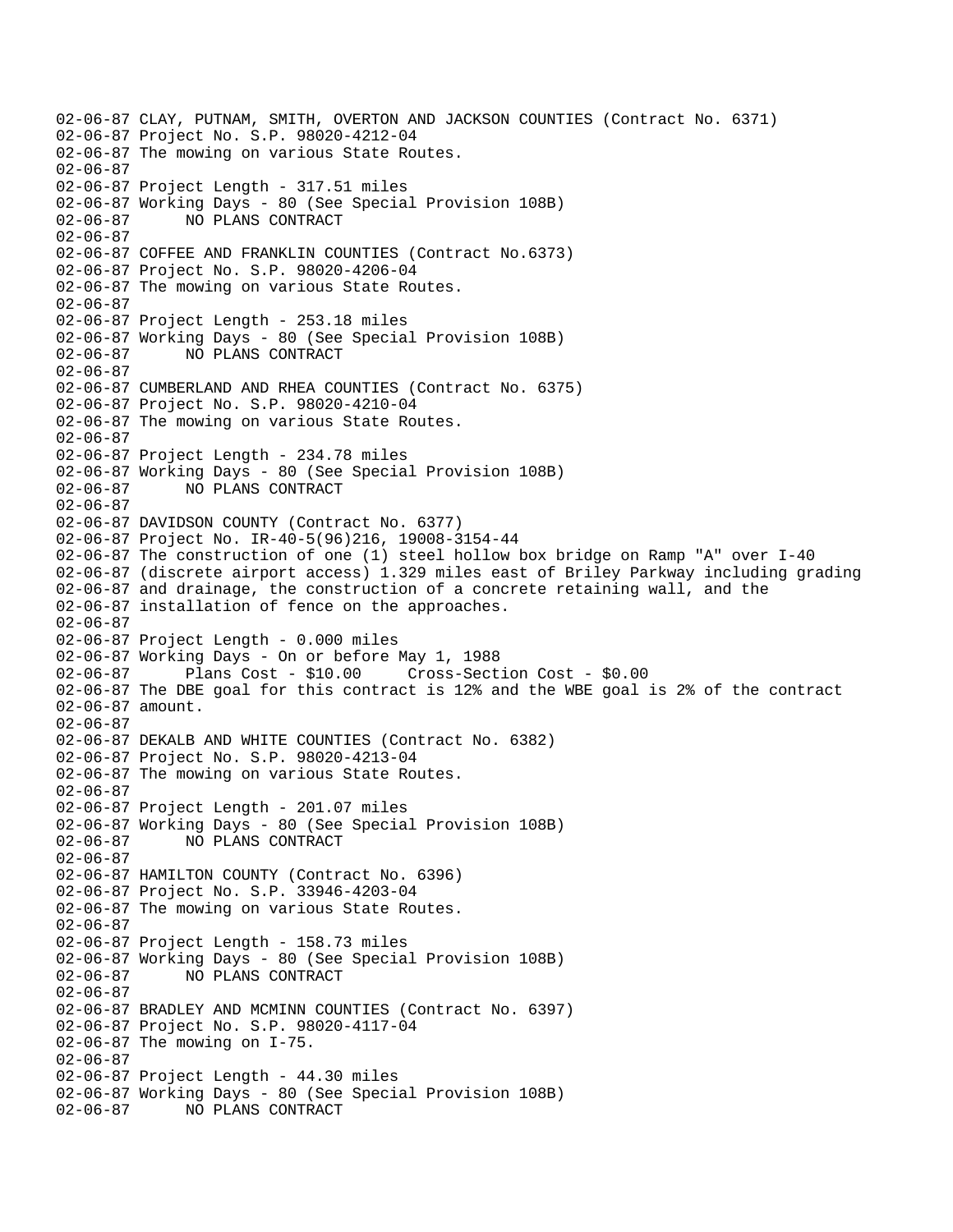02-06-87 02-06-87 HOUSTON, PERRY AND HUMPHREYS COUNTIES (Contract No. 6400) 02-06-87 Project No. S.P. 98030-4283-04 02-06-87 The mowing on various State Routes. 02-06-87 02-06-87 Project Length - 237.93 miles 02-06-87 Working Days - 60 (See Special Provision 108B) 02-06-87 NO PLANS CONTRACT 02-06-87 02-06-87 KNOX COUNTY (Contract No. 6407) 02-06-87 Project No. S.P. 47945-4286-04 02-06-87 The mowing on various State Routes. 02-06-87 02-06-87 Project Length - 68.30 miles 02-06-87 Working Days - 60 (See Special Provision 108B) 02-06-87 NO PLANS CONTRACT 02-06-87 02-06-87 LINCOLN AND MOORE COUNTIES (Contract No. 6410) 02-06-87 Project No. S.P. 98030-4286-04 02-06-87 The mowing on various State Routes. 02-06-87 02-06-87 Project Length - 219.23 miles 02-06-87 Working Days - 60 (See Special Provision 108B) 02-06-87 NO PLANS CONTRACT 02-06-87 02-06-87 MARION AND GRUNDY COUNTIES (Contract No. 6413) 02-06-87 Project No. S.P. 98020-4207-04 02-06-87 The mowing on various State Routes. 02-06-87 02-06-87 Project Length - 243.72 miles 02-06-87 Working Days - 60 (See Special Provision 108B) 02-06-87 NO PLANS CONTRACT 02-06-87 02-06-87 MEIGS AND MCMINN COUNTIES (Contract No. 6414) 02-06-87 Project No. S.P. 98020-4219-04 02-06-87 The mowing on various State Routes. 02-06-87 02-06-87 Project Length - 237.50 miles 02-06-87 Working Days - 80 (See Special Provision 108B) 02-06-87 NO PLANS CONTRACT 02-06-87 02-06-87 MONTGOMERY AND STEWART COUNTIES (Contract No. 6416) 02-06-87 Project No. S.P. 98030-4282-04 02-06-87 The mowing on various State Routes. 02-06-87 02-06-87 Project Length - 245.90 miles 02-06-87 Working Days - 60 (See Special Provision 108B) 02-06-87 NO PLANS CONTRACT 02-06-87 02-06-87 MORGAN, MONROE, LOUDON AND ROANE COUNTIES (Contract No. 6417) 02-06-87 Project No. S.P. 98010-4233-04 02-06-87 The mowing on various State Routes. 02-06-87 02-06-87 Project Length - 139.64 miles 02-06-87 Working Days - 60 (See Special Provision 108B) 02-06-87 NO PLANS CONTRACT 02-06-87 02-06-87 PUTNAM AND CUMBERLAND COUNTIES (Contract No. 6420) 02-06-87 Project No. S.P. 98020-4209-04 02-06-87 The mowing on various Interstate and State Routes.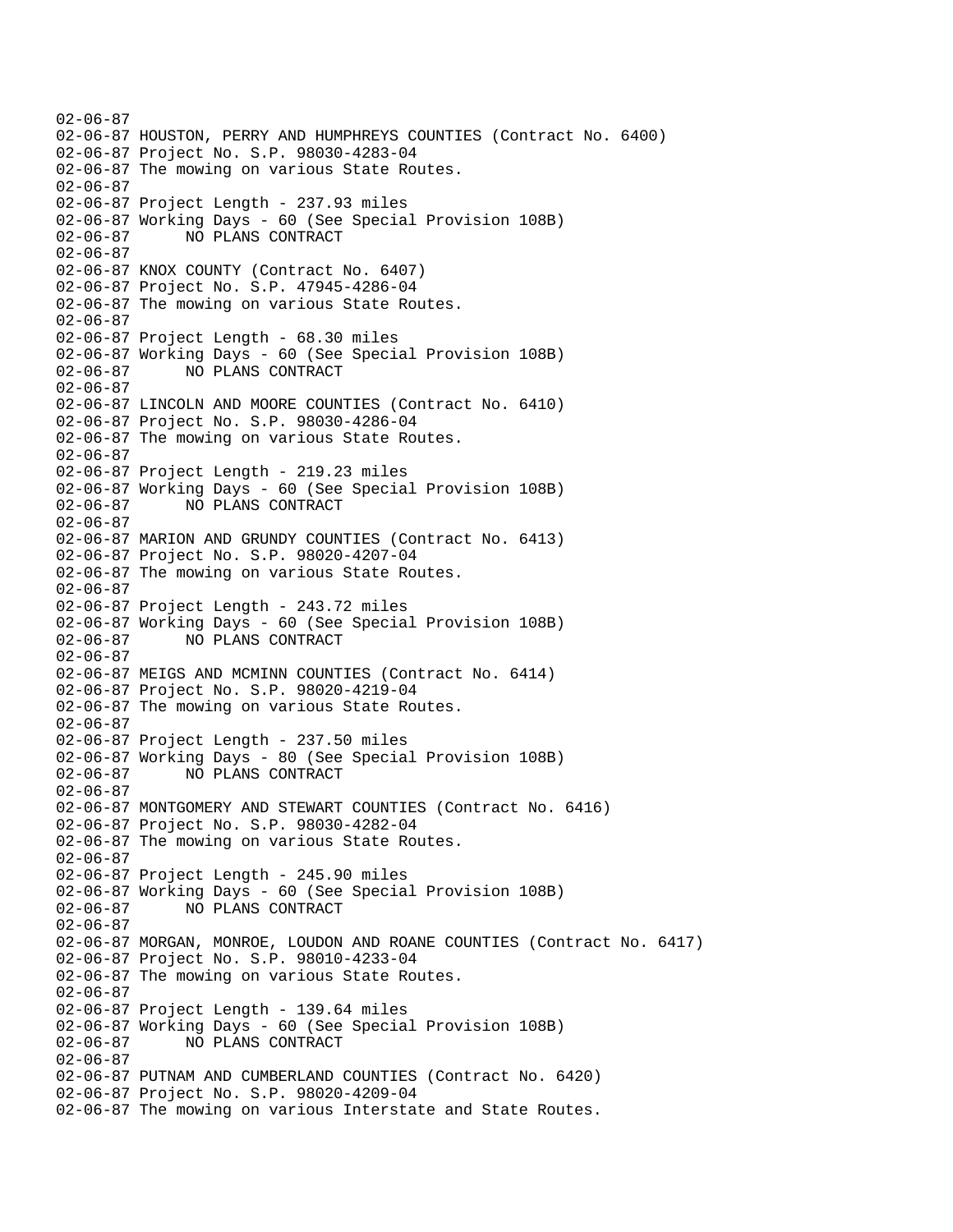02-06-87 02-06-87 Project Length - 91.36 miles 02-06-87 Working Days - 80 (See Special Provision 108B) 02-06-87 NO PLANS CONTRACT 02-06-87 02-06-87 RUTHERFORD AND WILLIAMSON COUNTIES (Contract No. 6421) 02-06-87 Project No. S.P. 98030-4291-04 02-06-87 The mowing on various State Routes. 02-06-87 02-06-87 Project Length - 205.09 miles 02-06-87 Working Days - 80 (See Special Provision 108B) 02-06-87 NO PLANS CONTRACT 02-06-87 02-06-87 SEQUATCHIE, BLEDSOE AND VAN BUREN COUNTIES (Contract No. 6422) 02-06-87 Project No. S.P. 98020-4208-04 02-06-87 The mowing on various State Routes. 02-06-87 02-06-87 Project Length - 172.08 miles 02-06-87 Working Days - 60 (See Special Provision 108B) 02-06-87 NO PLANS CONTRACT 02-06-87 02-06-87 SULLIVAN AND HAWKINS COUNTIES (Contract No. 6432) 02-06-87 Project No. S.P. 98010-4231-04 02-06-87 The mowing on various Interstate and State Routes. 02-06-87 02-06-87 Project Length - 81.70 miles 02-06-87 Working Days - 80 (See Special Provision 108B) 02-06-87 NO PLANS CONTRACT 02-06-87 02-06-87 SUMNER, MACON AND TROUSDALE COUNTIES (Contract No. 6433) 02-06-87 Project No. S.P. 98030-4284-04 02-06-87 The mowing on various State Routes. 02-06-87 02-06-87 Project Length - 356.59 miles 02-06-87 Working Days - 60 (See Special Provision 108B) 02-06-87 NO PLANS CONTRACT 02-06-87 02-06-87 UNICOI, JOHNSON AND CARTER COUNTIES (Contract No. 6435) 02-06-87 Project No. S.P. 98010-4228-04 02-06-87 The mowing on various State Routes. 02-06-87 02-06-87 Project Length - 177.72 miles 02-06-87 Working Days - 60 (See Special Provision 108B) 02-06-87 NO PLANS CONTRACT 02-06-87 02-06-87 WARREN COUNTY (Contract No. 6436) 02-06-87 Project No. BRS-287(6), 89016-3212-94 02-06-87 The construction of one (1) bridge consisting of prestressed concrete I-beams 02-06-87 (on the approach spans) and structural steel beams (on the mid-span) over 02-06-87 Collins River (L.M. 29.18) on S.R. 287 (Rock Island Road) including grading 02-06-87 and drainage, paving with bituminous materials (plant mix), and guardrail on 02-06-87 the approaches. 02-06-87 02-06-87 Project Length - 0.271 miles 02-06-87 Working Days - 240 02-06-87 Plans Cost - \$10.00 Cross-Section Cost - \$0.00 02-06-87 The DBE goal for this contract is 11% and the WBE goal is 1% of the contract 02-06-87 amount. 02-06-87 02-06-87 WASHINGTON AND SULLIVAN COUNTIES (Contract No. 6439)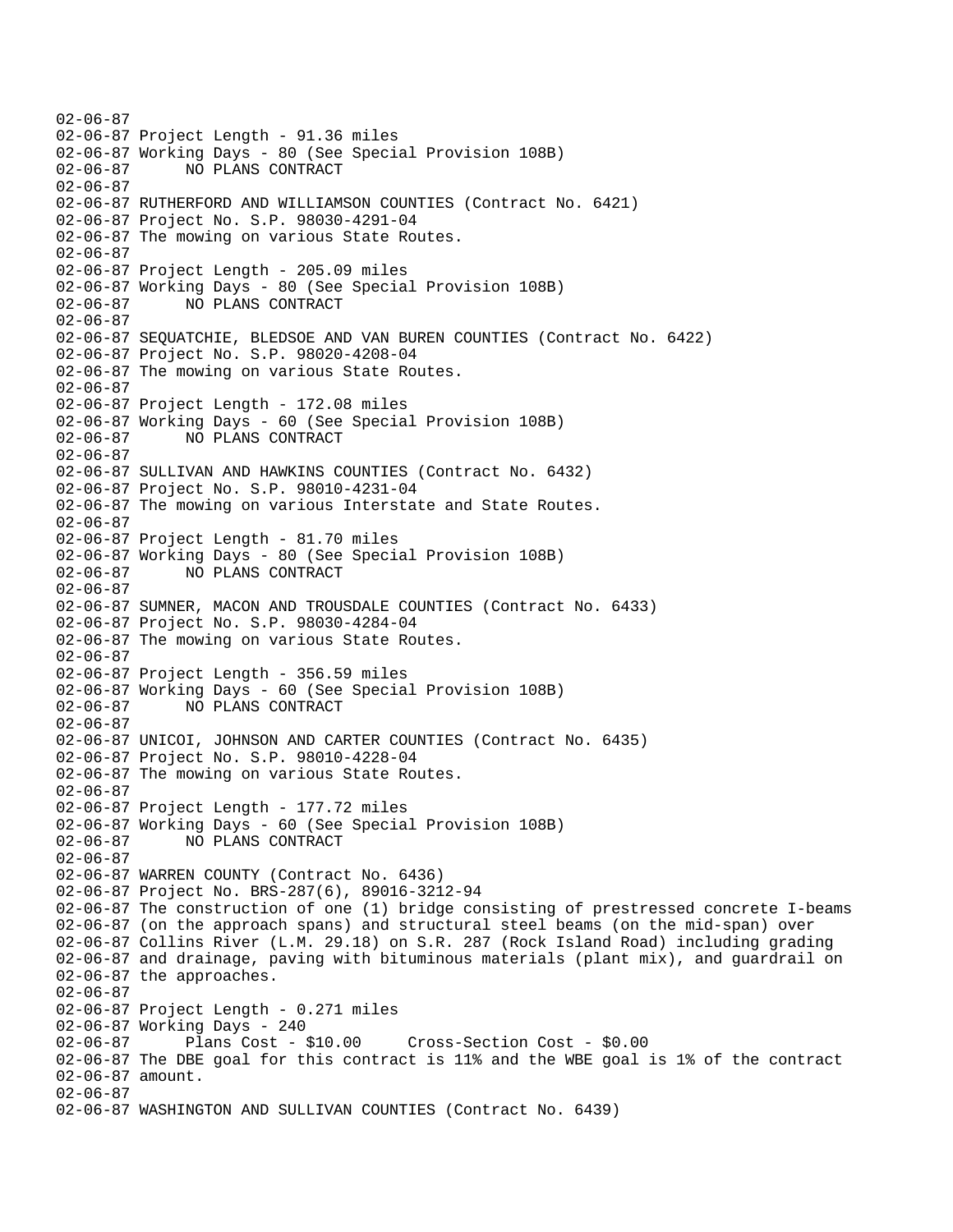02-06-87 Project No. S.P. 98010-4230-04 02-06-87 The mowing on various State Routes. 02-06-87 02-06-87 Project Length - 160.52 miles 02-06-87 Working Days - 60 (See Special Provision 108B) 02-06-87 NO PLANS CONTRACT 02-06-87 02-06-87 WAYNE COUNTY (Contract No. 6440) 02-06-87 Project No. S.P. 98030-4287-04 02-06-87 The mowing on various State Routes. 02-06-87 02-06-87 Project Length - 144.07 miles 02-06-87 Working Days - 60 (See Special Provision 108B) 02-06-87 NO PLANS CONTRACT 02-06-87 02-06-87 WILSON AND SMITH COUNTIES (Contract No. 6442) 02-06-87 Project No. S.P. 98030-4285-04 02-06-87 The mowing on various State Routes. 02-06-87 02-06-87 Project Length - 269.10 miles 02-06-87 Working Days - 60 (See Special Provision 108B) 02-06-87 NO PLANS CONTRACT  $02 - 06 - 87$ 02-06-87 CHEATHAM COUNTY (Contract No. 6445) 02-06-87 Project No. S.P. 11005-3208-04 02-06-87 The construction of a left turn lane on S.R. 12 at the SIA to Bluegrass Art 02-06-87 Cast Inc. including grading and drainage, paving with bituminous materials 02-06-87 (plant mix), the installation of guardrail, and pavement marking. 02-06-87 02-06-87 Project Length - 0.303 mile 02-06-87 Working Days - 50 02-06-87 Plans Cost - \$10.00 Cross-Section Cost - \$0.00 02-06-87 02-06-87 HAMBLEN COUNTY (Contract No. 6446) 02-06-87 Project No. BRM-1320(1), 32950-3728-94 02-06-87 The construction of one (1) concrete box bridge (2 @ 12' X 5') over Havley 02-06-87 Spring Branch (L.M. 9.05) on Cherokee Drive including grading and drainage, 02-06-87 paving with bituminous materials (plant mix), and guardrail on the approaches. 02-06-87 02-06-87 Project Length - 0.133 mile 02-06-87 Working Days - 75 02-06-87 Plans Cost - \$10.00 Cross-Section Cost - \$0.00 02-06-87 02-06-87 HAMILTON COUNTY (Contract No. 6447) 02-06-87 Project No. MG-9202(19), 33957-3770-54; HES-8(20), 33023-3215-94 02-06-87 The furnishing and installation of an integrated and functioning "CLOSED-LOOP" 02-06-87 traffic signal system at thirty-nine (39) intersections in Chattanooga. 02-06-87 02-06-87 Project Length - 0.000 mile 02-06-87 Working Days - 270<br>02-06-87 Plans Cost - \$ Plans Cost - \$10.00 Cross-Section Cost - NA 02-06-87 02-06-87 HAMILTON COUNTY (Contract No. 6448) 02-06-87 Project No. M-4463(1), 33956-8714-54 02-06-87 The resurfacing on Old Hixson Pike (M-4463) with bituminous materials (plant 02-06-87 mix) including the installation of guardrail, asphaltic concrete curb, and 02-06-87 pavement marking beginning at Dayton Pike (old S.R. 29) (L.M. 0.00) and 02-06-87 extending to New Hixson Pike (S.R. 319) (L.M. 1.10). 02-06-87 02-06-87 Project Length - 1.100 miles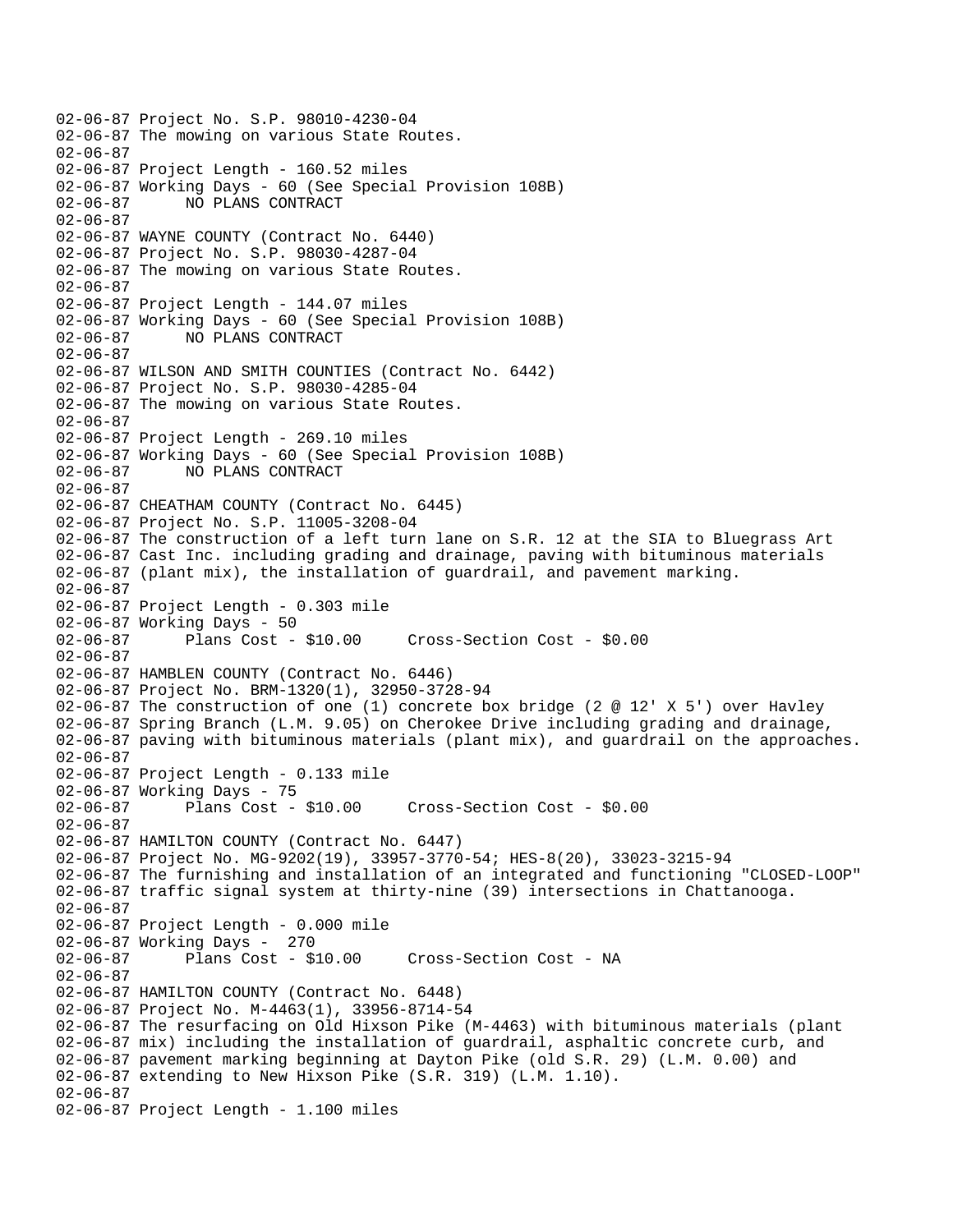```
02-06-87 Working Days - 45<br>02-06-87 Plans Cost -
              Plans Cost - $3.00 Cross-Section Cost - NA
02-06-87 
02-06-87 HAMILTON COUNTY (Contract No. 6449) 
02-06-87 Project No. M-9202(11), 33957-3771-54 
02-06-87 The grading and drainage on the 3RD and 4TH Street Connector in Chattanooga 
02-06-87 including paving with bituminous materials (plant mix), the construction of a 
02-06-87 storm drainage system, the installation of concrete curb and gutter, sidewalk, 
02-06-87 signs and pavement marking. 
02-06-87 
02-06-87 Project Length - 0.170 mile
02-06-87 Working Days - 60 
02-06-87 Plans Cost - $10.00 Cross-Section Cost - $0.00 
02-06-87 
02-06-87 HAMILTON COUNTY (Contract No. 6450) 
02-06-87 Project No. S.P. 33946-4105-04 
02-06-87 The mowing on I-24, I-75 and I-124. 
02-06-87 
02-06-87 Project Length - 32.10 miles 
02-06-87 Working Days - 75 (See Special Provision 108B) 
02-06-87 NO PLANS CONTRACT 
02-06-87 
02-06-87 LAKE COUNTY (Contract No. 6451) 
02-06-87 Project No. S.P. 48002-4211-04 
02-06-87 The bridge repair on bridge over Reelfoot Bayou (L.M. 7.60) on S.R. 21 with 
02-06-87 steel sheet piles. 
02-06-87 
02-06-87 Project Length - 0.000 miles 
02-06-87 Working Days - On or before May 15, 1987 
02-06-87 Plans Cost - $3.00 Cross-Section Cost - NA 
02-06-87 
02-06-87 LOUDON AND KNOX COUNTIES (Contract No. 6452) 
02-06-87 Project No. IR-40-7(120)369, 47001-3168-44 
02-06-87 The installation of a glare screen on I-40 with either glare foils or a 
02-06-87 concrete median barrier cap beginning east of the I-75 Interchange and 
02-06-87 extending to east of the Walker Springs Road Interchange. 
02-06-87 
02-06-87 Project Length - 11.771 miles 
02-06-87 Working Days - On or before September 1, 1987 
02-06-87 Plans Cost - $3.00 Cross-Section Cost - NA 
02-06-87 The DBE goal for this contract is 10% of the contract amount. 
02-06-87 
02-06-87 MCMINN COUNTY (Contract No. 6453) 
02-06-87 Project No. I-IR-75-1(86)49, 54001-3137-44, 54001-3138-44 
02-06-87 The second stage paving on I-75 with bituminous materials (plant mix), 
02-06-87 including cold planing, guardrail adjustment, and pavement marking beginning 
02-06-87 at S.R. 30 interchange and extending to Union Grove interchange. 
02-06-87 
02-06-87 Project Length - 7.300 miles
02-06-87 Working Days - 80 
02-06-87 Plans Cost - $10.00 Cross-Section Cost - NA 
02-06-87 The DBE goal for this contract is 10% of the contract amount. 
02-06-87 
02-06-87 MONTGOMERY COUNTY (Contract No. 6454) 
02-06-87 Project No. IR-24-9(42)10, 63001-3133-44 
02-06-87 The lighting of the I-24/S.R. 76 Interchange. 
02-06-87 
02-06-87 Project Length - 0.000 mile 
02-06-87 Working Days - On or before August 15, 1987 
02-06-87 Plans Cost - $3.00 Cross-Section Cost - NA
```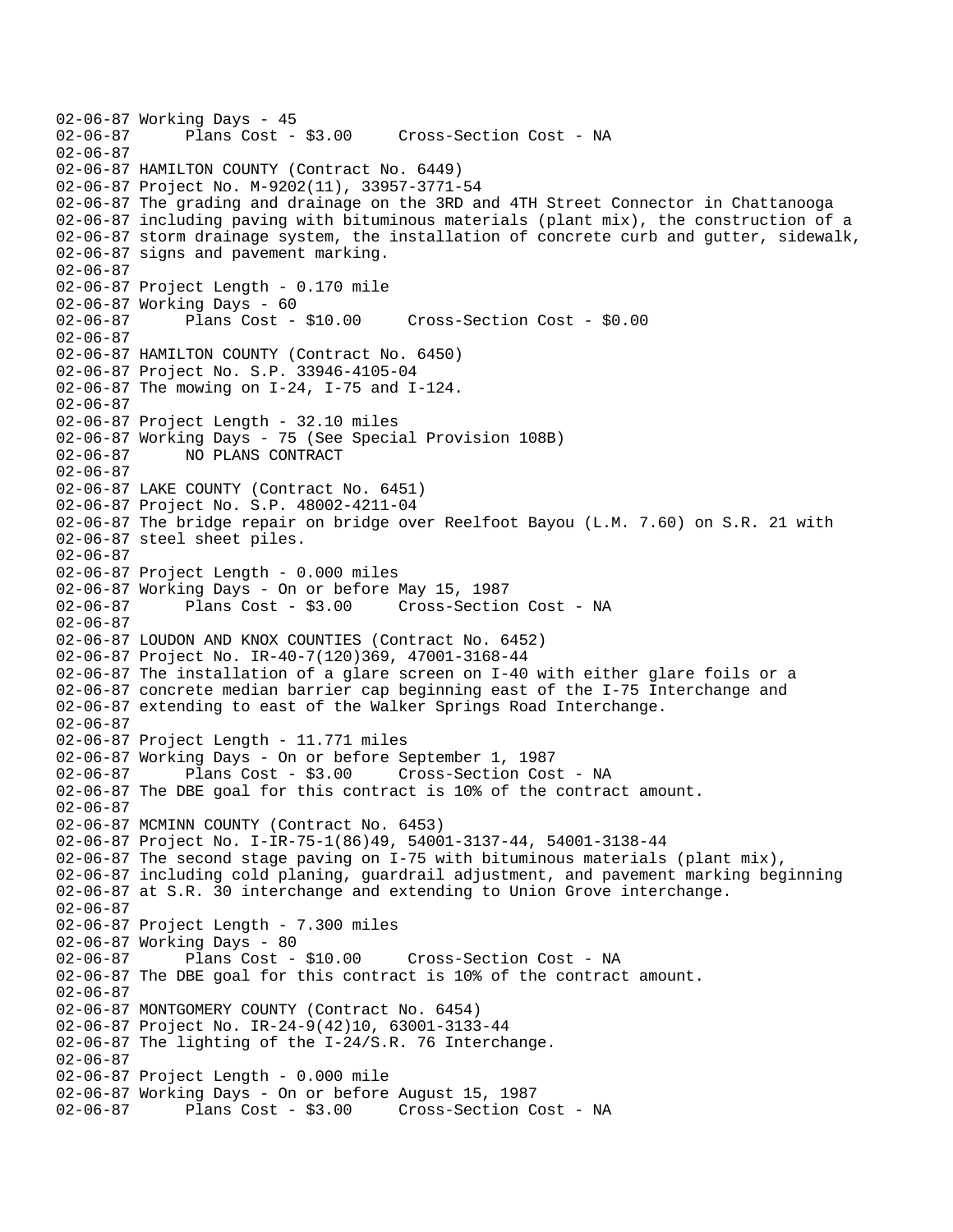02-06-87 02-06-87 SHELBY COUNTY (Contract No. 6455) 02-06-87 Project No. IR-40-1(213)17, 79003-3150-44 02-06-87 The modification of the existing interchange at I-40 and Germantown Road (S.R. 02-06-87 177) including grading and drainage, the construction of one (1) continuous 02-06-87 steel welded plate girder bridge on Germantown Road (S.R. 177) over I-40, and 02-06-87 one (1) (2 @ 10' X 8') concrete box bridge, the widening on Germantown Road 02-06-87 (S.R. 177), paving with bituminous materials (plant mix), concrete pavement on 02-06-87 the ramps, and a portland cement aggregate base, the construction of a 02-06-87 complete storm drainage system, concrete curb and gutter, the installation of 02-06-87 guardrail, fence, underdrains, signing, pavement marking, and sanitary sewer 02-06-87 adjustments. 02-06-87 02-06-87 Project Length - 1.028 miles 02-06-87 Working Days - 240 (See Special Provision 108B) 02-06-87 Plans Cost - \$50.00 Cross-Section Cost - \$50.00 02-06-87 The DBE goal for this contract is 14% of the contract amount. 02-06-87 02-06-87 SULLIVAN COUNTY (Contract No. 6456) 02-06-87 Project No. BRZ-8200(7), 82945-3447-94 02-06-87 The construction of one (1) prestressed concrete box beam bridge over Beaver 02-06-87 Creek (L.M. 1.12) on Cave Hill Road including grading and drainage, paving 02-06-87 with bituminous materials (plant mix), and guardrail on the approaches. 02-06-87 02-06-87 Project Length - 0.092 mile 02-06-87 Working Days - 95 02-06-87 Plans Cost - \$10.00 Cross-Section Cost - \$0.00 02-06-87 02-06-87 SUMNER COUNTY (Contract No. 6457) 02-06-87 Project No. S.P. 83953-3503-04 02-06-87 The grading and drainage on a S.I.A. route including paving with bituminous 02-06-87 materials (plant mix) beginning at Fleetwood Enterprises and extending to 02-06-87 S.R. 6. 02-06-87 02-06-87 Project Length - 0.259 mile 02-06-87 Working Days - On or before July 15, 1987 02-06-87 Plans Cost - \$10.00 Cross-Section Cost - \$0.00 02-06-87 02-06-87 WASHINGTON COUNTY (Contract No. 6458) 02-06-87 Project No. BRS-1357(1), 90039-3305-94 02-06-87 The construction of one (1) prestressed concrete box beam bridge over 02-06-87 Nolichucky River (L.M. 0.50) on S-1357 (Jackson Bridge) including grading and 02-06-87 drainage, paving with bituminous materials (plant mix), and guardrail on the 02-06-87 approaches. 02-06-87 02-06-87 Project Length - 0.284 mile 02-06-87 Working Days - 175 02-06-87 Plans Cost - \$10.00 Cross-Section Cost - \$0.00 02-06-87 02-06-87 WILLIAMSON COUNTY (Contract No. 6459) 02-06-87 Project No. F-6(16), 94092-3215-14 02-06-87 The grading and drainage on the S.R. 6 ByPass including the construction of 02-06-87 two (2) prestressed concrete I-beam bridges on S.R. 6 Bypass over Spencer 02-06-87 Creek and over CSX Railroad, and one (1) (2 @ 12' X 6') concrete box bridge, 02-06-87 the installation of guardrail, fence, underdrains, and the paving of cross 02-06-87 roads with bituminous materials (plant mix) beginning at S.R. 96 east of 02-06-87 Franklin and extending to S.R. 6 north of Franklin. 02-06-87 02-06-87 Project Length - 2.509 miles 02-06-87 Working Days - 180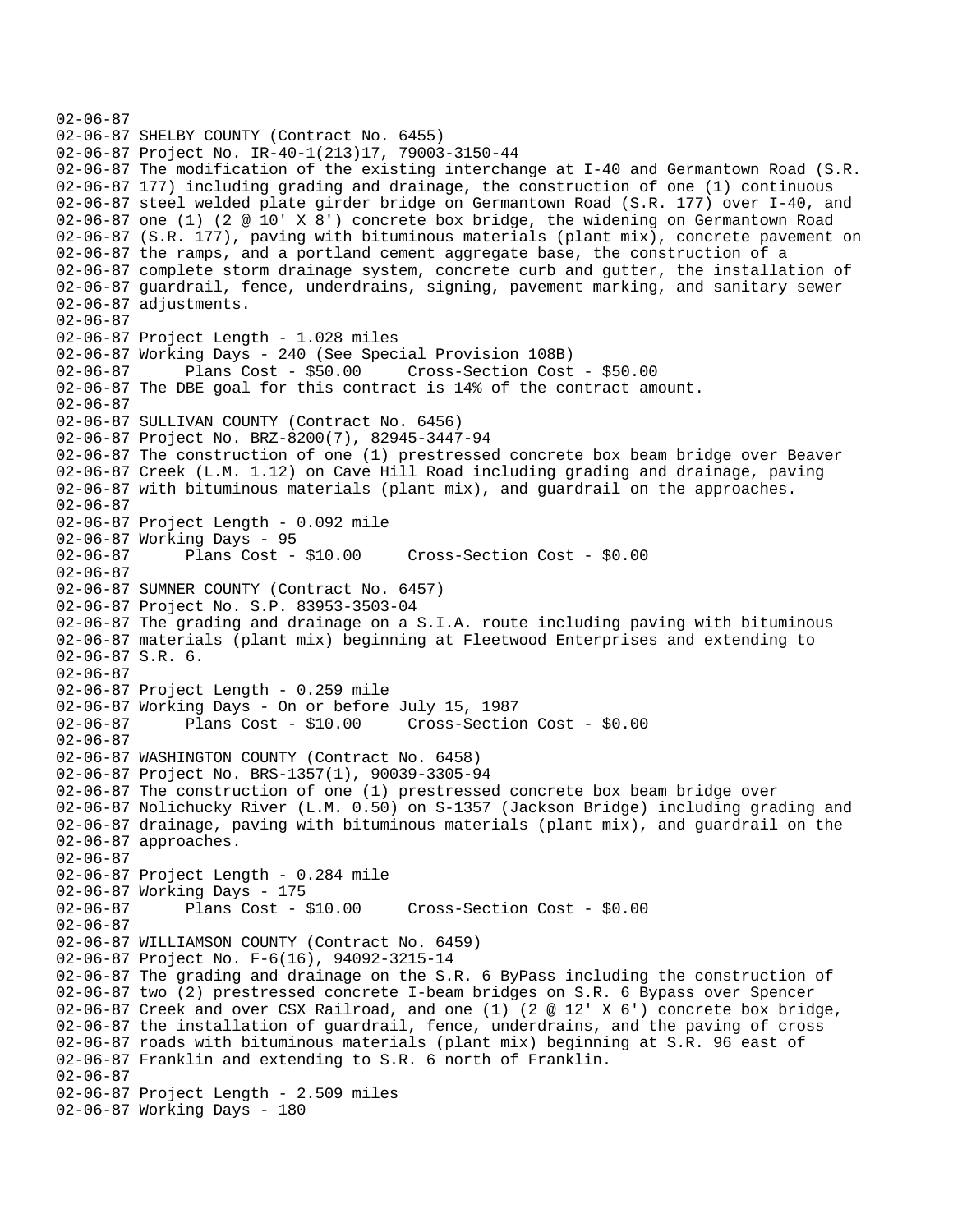02-06-87 Plans Cost - \$50.00 Cross-Section Cost - \$50.00 02-06-87 The DBE goal for this contract is 12% and the WBE goal is 1% of the contract 02-06-87 amount. 02-06-87 02-06-87 WILLIAMSON COUNTY (Contract No. 6460) 02-06-87 Project No. S.P. 94011-3228-04 02-06-87 The signalization of the ramp intersections at I-65 with S.R. 96 including the 02-06-87 installation of pavement marking. 02-06-87 02-06-87 Project Length - 0.000 mile 02-06-87 Working Days - On or before August 1, 1987 02-06-87 Plans Cost - \$3.00 Cross-Section Cost - NA 02-06-87 ======================================================================================= 03-20-87 HAMILTON COUNTY (Contract No. 6448) 03-20-87 Project No. M-4463(1), 33956-8714-54 03-20-87 The resurfacing on Old Hixson Pike (M-4463) with bituminous materials (plant 03-20-87 mix) including the installation of guardrail, asphaltic concrete curb, and 03-20-87 pavement marking beginning at Dayton Pike (old S.R. 29) (L.M. 0.00) and 03-20-87 extending to New Hixson Pike (S.R. 319) (L.M. 1.10). 03-20-87 03-20-87 Project Length - 1.100 miles 03-20-87 Working Days - 45 03-20-87 Plans Cost - \$3.00 Cross-Section Cost - NA 03-20-87 03-20-87 LOUDON AND KNOX COUNTIES (Contract No. 6452) 03-20-87 Project No. IR-40-7(120)369, 47001-3168-44 03-20-87 The installation of a glare screen on I-40 with either glare foils or a 03-20-87 concrete median barrier cap beginning east of the I-75 Interchange and 03-20-87 extending to west of the I-275 Interchange. 03-20-87 03-20-87 Project Length - 14.678 miles 03-20-87 Working Days - On or before October 1, 1987 03-20-87 Plans Cost - \$3.00 Cross-Section Cost - NA 03-20-87 03-20-87 ANDERSON COUNTY (Contract No. 6461) 03-20-87 Project No. MG-9115(3), 01953-3722-54 03-20-87 The signalization of the intersections of S.R. 95 with Tulane Ave. and with 03-20-87 Rutgers Ave. in Oak Ridge including intersection improvements and the addition 03-20-87 of turn lanes with bituminous materials (plant mix), and the installation of 03-20-87 pavement marking. 03-20-87 03-20-87 Project Length - 0.483 miles 03-20-87 Working Days - On or before November 30, 1987 03-20-87 Plans Cost - \$10.00 Cross-Section Cost - NA 03-20-87 The DBE goal for this contract is 7% of the contract amount. 03-20-87 03-20-87 ANDERSON AND KNOX COUNTIES (Contract No. 6462) 03-20-87 Project No. S.P. 01008-4226-04 03-20-87 The resurfacing on S.R. 62 with bituminous materials (plant mix), cold 03-20-87 planing, and pavement marking, beginning in Anderson County 400 feet south of 03-20-87 the Jct. of S.R. 95 (L.M. 2.23) and extending to east end of bridge over 03-20-87 Melton Hill Lake in Knox County (L.M. 0.10). 03-20-87 03-20-87 Project Length - 4.85 miles 03-20-87 Working Days - 35 03-20-87 Plans Cost - \$3.00 Cross-Section Cost - NA 03-20-87 03-20-87 BLEDSOE COUNTY (Contract No. 6463) 03-20-87 Project No. S.P. 04001-4221-04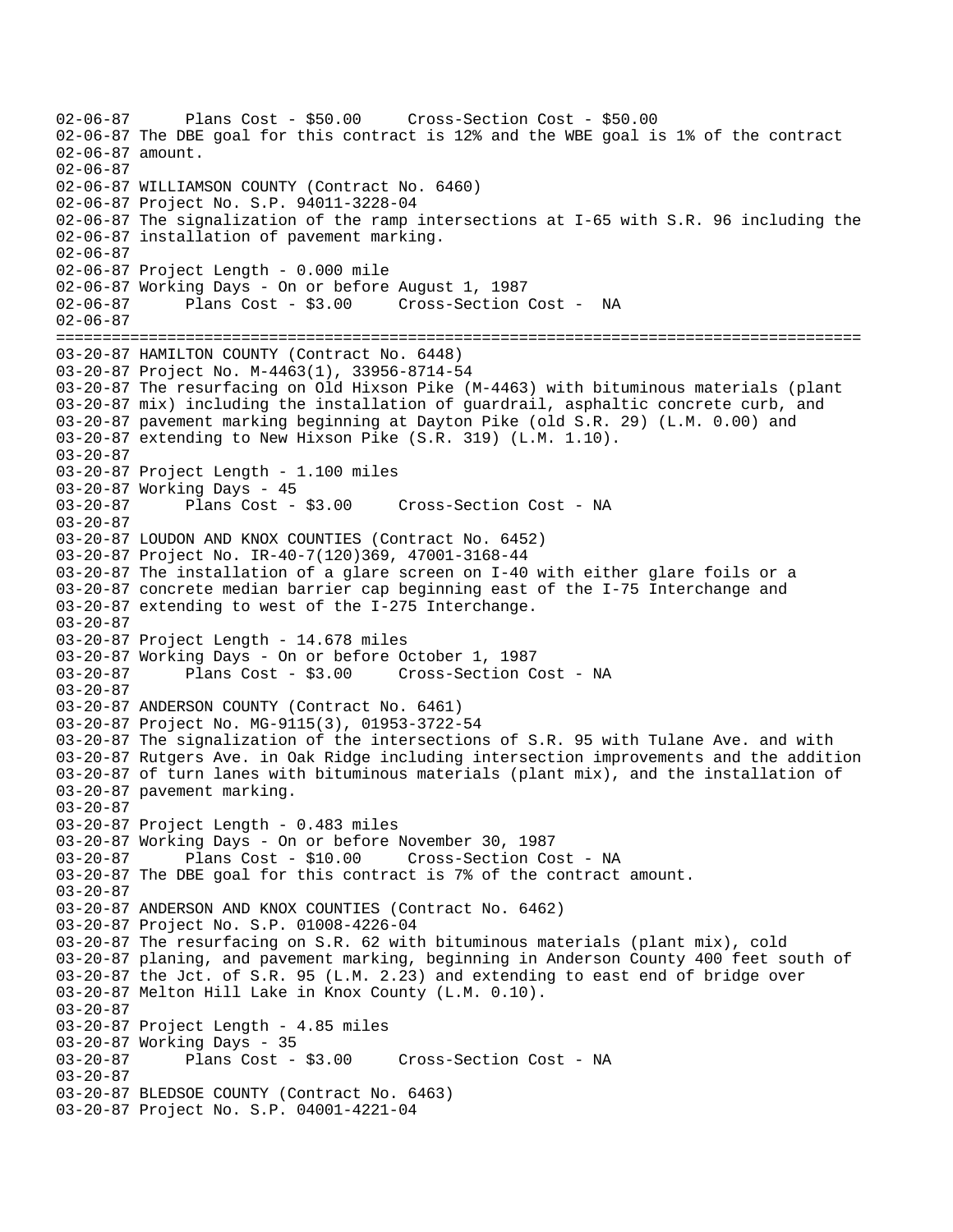03-20-87 The resurfacing on S.R. 28 with bituminous materials (plant mix), and pavement 03-20-87 marking beginning at bridge over Rocky Branch (L.M. 21.85) and extending to 03-20-87 0.61 miles south of Lowe's Gap Mountain Road (L.M. 27.00). 03-20-87 03-20-87 Project Length - 5.15 miles 03-20-87 Working Days - 45 03-20-87 Plans Cost - \$3.00 Cross-Section Cost - NA 03-20-87 03-20-87 BLOUNT COUNTY (Contract No. 6464) 03-20-87 Project No. S.P. 05098-4301-04 03-20-87 The resurfacing on S.R. 429 with bituminous materials (plant mix), guardrail, 03-20-87 and pavement marking beginning at the Jct. of S.R. 115 (Alcoa Highway) (L.M. 03-20-87 0.05) and extending to the entrance to air base (L.M. 1.82). 03-20-87 03-20-87 Project Length - 1.77 miles 03-20-87 Working Days - 30 03-20-87 Plans Cost - \$3.00 Cross-Section Cost - NA 03-20-87 03-20-87 BLOUNT COUNTY (Contract No. 6465) 03-20-87 Project No. S.P. 05022-4320-04 03-20-87 The resurfacing on S.R. 335 with bituminous materials (plant mix), guardrail, 03-20-87 bridge deck repair and sealant, and pavement marking beginning at the west 03-20-87 side of the intersection of Ramsey Street (L.M. 7.95) and extending to the 03-20-87 Jct. of S.R. 33 (L.M. 10.47). 03-20-87 03-20-87 Project Length - 2.52 miles 03-20-87 Working Days - 45<br>03-20-87 Plans Cost - \$3.00 Cross-Section Cost - NA 03-20-87 03-20-87 BRADLEY COUNTY (Contract No. 6466) 03-20-87 Project No. S.P. 06010-4312-04 03-20-87 The resurfacing on S.R. 74 with bituminous materials (plant mix), drainage 03-20-87 adjustments, and pavement marking beginning 0.72 mile north of Cedar Springs 03-20-87 Road (L.M. 6.24) and extending to the Jct. of S.R. 311 (L.M. 12.74). 03-20-87 03-20-87 Project Length - 6.50 miles 03-20-87 Working Days - 40<br>03-20-87 Plans Cost - \$3.00 03-20-87 Plans Cost - \$3.00 Cross-Section Cost - NA 03-20-87 03-20-87 CAMPBELL COUNTY (Contract No. 6467) 03-20-87 Project No. S.P. 07002-4330-04 03-20-87 The resurfacing on S.R. 9 with bituminous materials (plant mix), guardrail, 03-20-87 and pavement marking beginning at the bridge over Hickory Creek (L.M. 13.45) 03-20-87 and extending to the Jct. of S.R. 63 (L.M. 24.08). 03-20-87 03-20-87 Project Length - 10.63 miles 03-20-87 Working Days - 45<br>03-20-87 Plans Cost - \$3.00 Cross-Section Cost - NA 03-20-87 03-20-87 COCKE AND GREENE COUNTIES (Contract No. 6468) 03-20-87 Project Nos. S.P. 15021-4304-04, 30024-4306-04 03-20-87 The resurfacing on S.R. 340 with bituminous materials (plant mix), guardrail, 03-20-87 and pavement marking, beginning in Cocke County at the Jct. of S.R. 35 (L.M. 03-20-87 5.56) and extending to the Jct. of S.R. 349 in Greene County (L.M. 3.50). 03-20-87 03-20-87 Project Length - 9.68 miles 03-20-87 Working Days - 30 Cross-Section Cost - NA 03-20-87 03-20-87 COFFEE COUNTY (Contract No. 6469)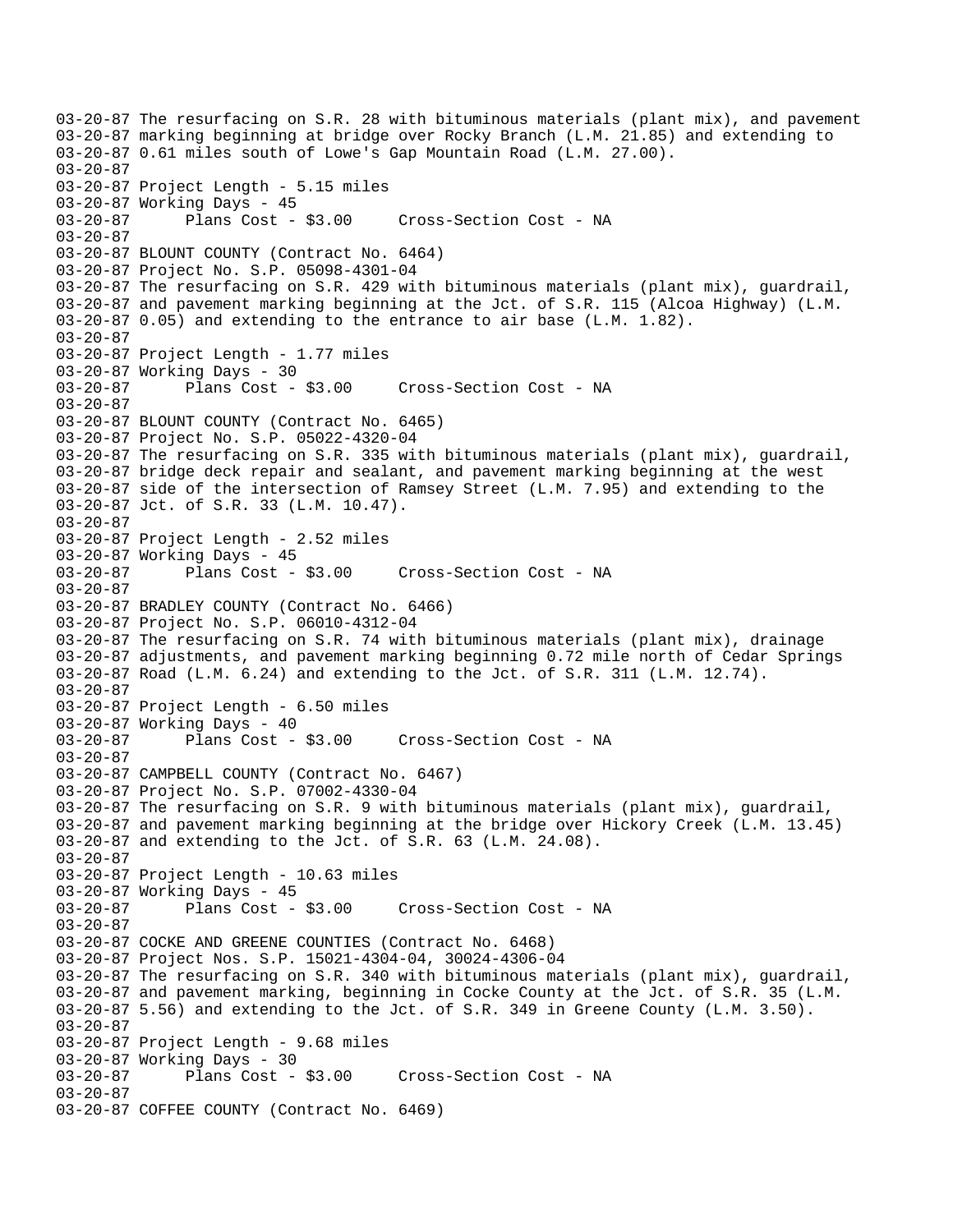03-20-87 Project No. S.P. 16002-4305-04 03-20-87 The resurfacing on S.R. 2 with bituminous materials (plant mix), and pavement 03-20-87 marking beginning at Hurricane Road left (L.M. 17.33) and extending to Riddle 03-20-87 Road right (L.M. 21.55). 03-20-87 03-20-87 Project Length - 4.22 miles 03-20-87 Working Days - 35 03-20-87 Plans Cost - \$3.00 Cross-Section Cost - NA 03-20-87 03-20-87 CROCKETT COUNTY (Contract No. 6470) 03-20-87 Project No. S.P. 17001-4213-04 03-20-87 The resurfacing on S.R. 20 with bituminous materials (plant mix), and pavement 03-20-87 marking beginning at L.M. 15.23 (near S.R. 88) and extending to L.M. 21.98 03-20-87 (Madison County line). 03-20-87 03-20-87 Project Length - 6.75 miles 03-20-87 Working Days - 45 03-20-87 Plans Cost - \$3.00 Cross-Section Cost - NA 03-20-87 03-20-87 CROCKETT AND GIBSON COUNTIES (Contract No. 6471) 03-20-87 Project Nos. BRS-188(2), 17010-3211-94, 17010-4212-04<br>03-20-87 RS-188(3), 27023-3206-24 RS-188(3), 27023-3206-24 03-20-87 03-20-87 Project No. BRS-188(2), 17010-3211-94, 17010-4212-04 03-20-87 The construction of two (2) prestressed concrete box beam bridges over 03-20-87 overflow of Middle Fork Forked Deer River (L.M. 11.63 and L.M. 11.86), the 03-20-87 construction of two (2) concrete box culverts (15' X 10') (L.M. 11.44 and L.M. 03-20-87 11.52), and the bridge deck sealent of bridge over Middle Fork Forked Deer 03-20-87 River (L.M. 11.72); on S.R. 188 including grading and drainage, paving with 03-20-87 bituminous materials (plant mix), and guardrail on the approaches. 03-20-87 Project Length - 0.539 mile 03-20-87 03-20-87 Project No. RS-188(3), 27023-3206-24 03-20-87 The construction of one (1) prestressed concrete box beam bridge over overflow 03-20-87 of Middle Fork Forked Deer River (L.M. 0.32) on S.R. 188 including grading and 03-20-87 drainage, paving with bituminous materials (plant mix), and guardrail on the 03-20-87 approaches. 03-20-87 Project Length - 0.199 mile 03-20-87 03-20-87 Total Project Length - 0.738 mile 03-20-87 Working Days - 110 03-20-87 Plans Cost - \$25.00 Cross-Section Cost - \$10.00 03-20-87 The DBE goal for this contract is 14% and the WBE goal is 1.5% of the contract 03-20-87 amount. 03-20-87 03-20-87 CUMBERLAND COUNTY (Contract No. 6472) 03-20-87 Project No. RS-101(3), 18038-3217-24 03-20-87 The grading and drainage on S.R. 101 including paving with bituminous 03-20-87 materials (plant mix), the installation of guardrail, fence, underdrains, and 03-20-87 pavement marking beginning at S.R. 1 (U.S. 70) and extending to I-40 (Peavine 03-20-87 Interchange). 03-20-87 03-20-87 Project Length - 0.328 miles 03-20-87 Working Days - 155 03-20-87 Plans Cost - \$10.00 Cross-Section Cost - \$10.00 03-20-87 The DBE goal for this contract is 10% and the WBE goal is 2% of the contract 03-20-87 amount. 03-20-87 03-20-87 CUMBERLAND COUNTY (Contract No. 6473) 03-20-87 Project No. S.P. 18009-4517-04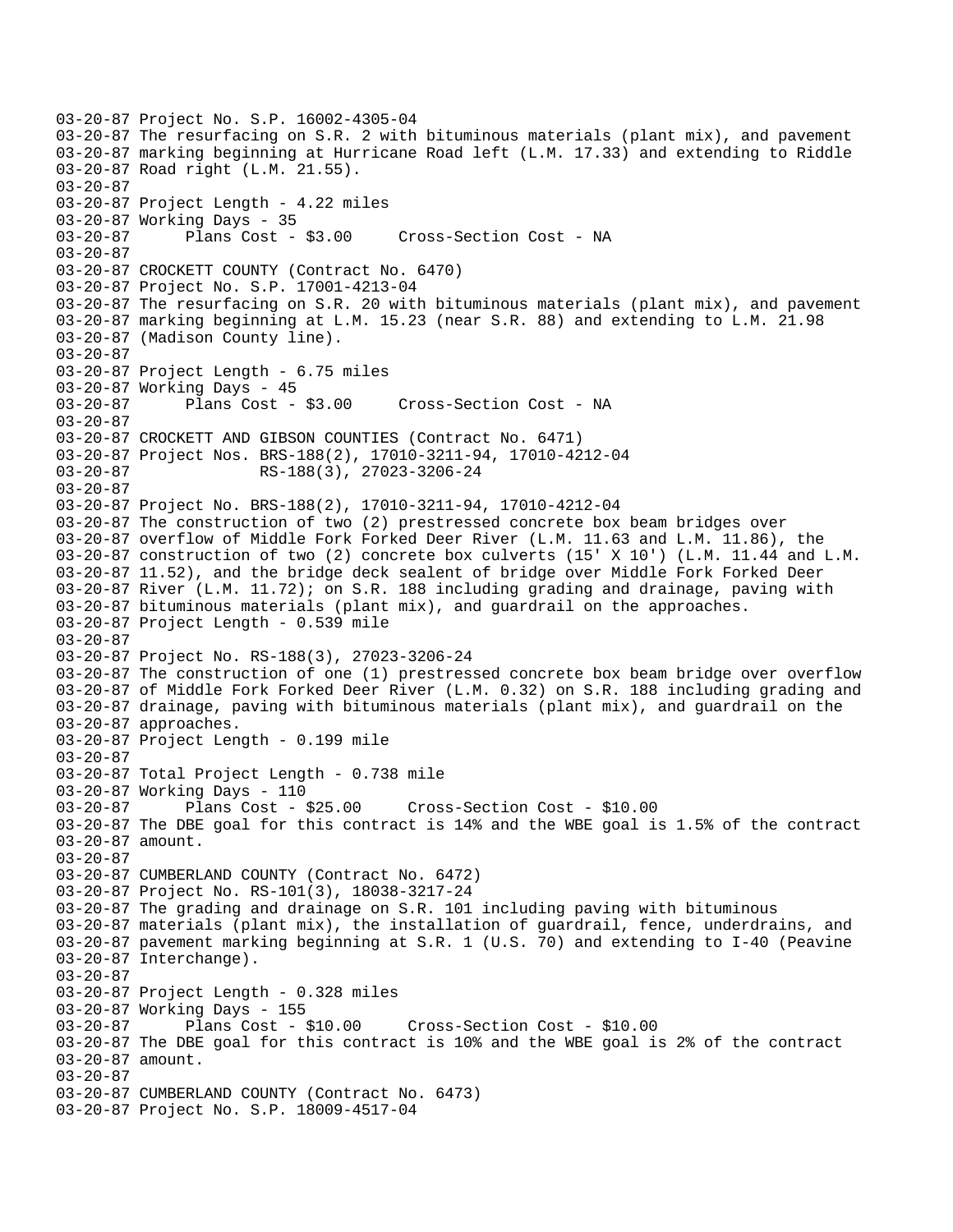03-20-87 The resurfacing on S.R. 68 with bituminous materials (plant mix), and pavement 03-20-87 marking beginning at S.R. 28 (L.M. 0.00) and extending to 2 miles east of 03-20-87 Daddy's Creek (L.M. 5.50). 03-20-87 03-20-87 Project Length - 5.50 miles 03-20-87 Working Days - 40<br>03-20-87 Plans Cost - \$3.00 03-20-87 Plans Cost - \$3.00 Cross-Section Cost - NA 03-20-87 03-20-87 DAVIDSON COUNTY (Contract No. 6474) 03-20-87 Project No. S.P. 19019-4310-04 03-20-87 The resurfacing on S.R. 1 and S.R. 24 with bituminous materials (plant mix), 03-20-87 cold planing, and pavement marking beginning on S.R. 1 at 12TH Ave. (L.M. 03-20-87 17.18) and extending to 2ND Ave. on S.R. 24 (L.M. 12.68). 03-20-87 03-20-87 Project Length - 0.780 mile 03-20-87 Working Days - 35 03-20-87 Plans Cost - \$3.00 Cross-Section Cost - NA 03-20-87 03-20-87 DAVIDSON COUNTY (Contract No. 6475) 03-20-87 Project No. S.P. 19945-4195-04 03-20-87 The contract roadway sweeping on various Interstate routes in Davidson County. 03-20-87 03-20-87 Project Length - 38.140 miles 03-20-87 Working Days - 365 days (See Special Provision 108B)<br>03-20-87 NO PLANS CONTRACT NO PLANS CONTRACT  $03 - 20 - 87$ 03-20-87 DAVIDSON COUNTY (Contract No. 6476) 03-20-87 Project No. S.P. 19076-4220-04 03-20-87 The resurfacing on S.R. 155 with bituminous materials (plant mix), drainage 03-20-87 adjustments, bridge deck sealant, guardrail, and pavement marking beginning at 03-20-87 Gallatin Road (L.M. 14.56) and extending to Magavock Pike (L.M. 12.07). 03-20-87 03-20-87 Project Length - 2.223 miles 03-20-87 Working Days - 40 03-20-87 Plans Cost - \$10.00 Cross-Section Cost - \$0.00 03-20-87 03-20-87 DICKSON COUNTY (Contract No. 6477) 03-20-87 Project No. S.P. 22010-4212-04 03-20-87 The resurfacing on S.R 49 with bituminous materials (plant mix), and pavement 03-20-87 marking beginning at S.R. 48 (L.M. 14.30) at Charlotte and extending to Timber 03-20-87 Ridge Road (L.M. 21.72). 03-20-87 03-20-87 Project Length - 7.42 miles 03-20-87 Working Days - 45 03-20-87 Plans Cost - \$3.00 Cross-Section Cost - NA 03-20-87 03-20-87 FAYETTE COUNTY (Contract No. 6478) 03-20-87 Project No. RS-196(2), 24018-8208-24 03-20-87 The widening and resurfacing on S.R. 196 including grading and drainage, 03-20-87 paving with bituminous materials (plant mix), the installation of guardrail, 03-20-87 concrete parapet bridge rail, and pavement marking beginning at S.R. 15 and 03-20-87 extending to I-40. 03-20-87 03-20-87 Project Length - 5.199 miles 03-20-87 Working Days - 65<br>03-20-87 Plans Cost - \$10.00 03-20-87 Plans Cost - \$10.00 Cross-Section Cost - \$0.00 03-20-87 The DBE goal for this contract is 8% of the contract amount. 03-20-87 03-20-87 FAYETTE COUNTY (Contract No. 6479) 03-20-87 Project No. S.P. 24003-4221-04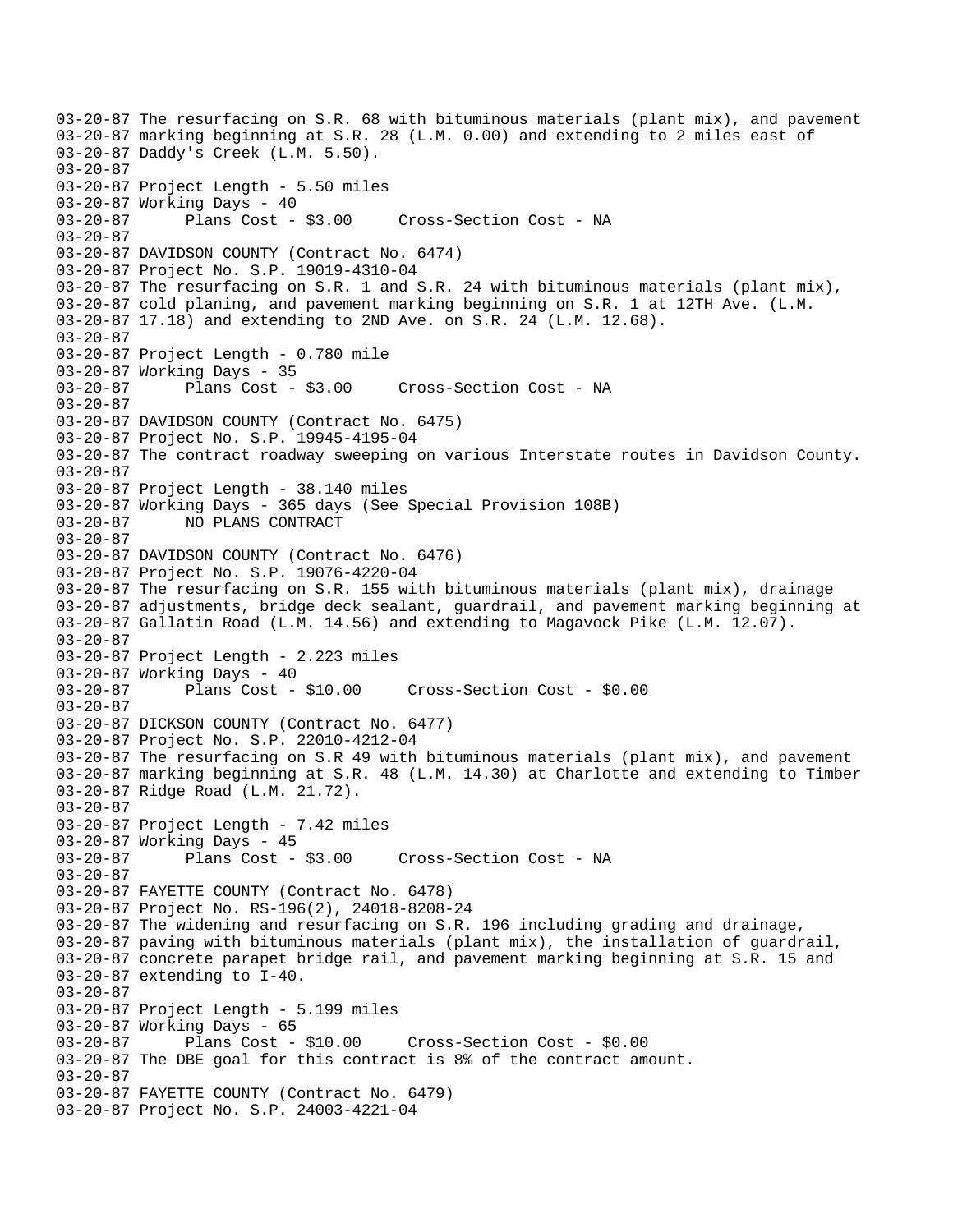03-20-87 The resurfacing on S.R. 15 with bituminous materials (plant mix), bridge deck 03-20-87 repair and sealant, and pavement marking beginning at L.M 7.6 (east of 03-20-87 Oakland) and extending to L.M. 15.76 (west of Sommerville). 03-20-87 03-20-87 Project Length - 8.16 miles 03-20-87 Working Days - 50 03-20-87 Plans Cost - \$3.00 Cross-Section Cost - NA 03-20-87 03-20-87 FAYETTE, HAYWOOD AND MADISON COUNTIES (Contract No. 6480) 03-20-87 Project No. S.P. 98040-4160-04 03-20-87 The removal and replacement of damaged concrete slabs and joints of the 03-20-87 existing concrete pavement at select locations on I-40 beginning approx. 0.47 03-20-87 mile west of S.R. 59 in Fayette County (L.M. 7.92) and extending to approx. 03-20-87 0.11 mile east of S.R. 20 in Madison County (L.M. 12.11). 03-20-87 03-20-87 Project Length - 44.17 miles 03-20-87 Working Days - 100 03-20-87 Plans Cost - \$3.00 Cross-Section Cost - NA 03-20-87 03-20-87 FRANKLIN COUNTY (Contract No. 6481) 03-20-87 Project No. S.P. 26002-4522-04 03-20-87 The resurfacing on S.R. 15 with bituminous materials (plant mix), and pavement 03-20-87 marking beginning at the Winchester By-pass left (L.M. 16.88) and extending to 03-20-87 Cowan City limits end Cumberland Street (L.M. 21.98). 03-20-87 03-20-87 Project Length - 5.10 miles 03-20-87 Working Days - 45<br>03-20-87 Plans Cost - \$3.00 Cross-Section Cost - NA 03-20-87 03-20-87 GIBSON COUNTY (Contract No. 6482) 03-20-87 Project No. S.P. 27008-4220-04 03-20-87 The resurfacing on S.R. 76 with bituminous materials (plant mix), and pavement 03-20-87 marking beginning at L.M. 2.68 (Jct. S.R. 366 in Humboldt) and extending to 03-20-87 L.M. 8.00 (near Gibson). 03-20-87 03-20-87 Project Length - 5.32 miles 03-20-87 Working Days - 30 03-20-87 Plans Cost - \$3.00 Cross-Section Cost - NA 03-20-87 03-20-87 GILES COUNTY (Contract No. 6483) 03-20-87 Project No. S.P. 28010-4316-04 03-20-87 The resurfacing on S.R. 273 with bituminous materials (plant mix), guardrail, 03-20-87 and pavement marking beginning near Prospect (L.M. 3.97) and extending to the 03-20-87 intersection of S.R. 7 in Elkton (L.M. 10.52). 03-20-87 03-20-87 Project Length - 6.550 miles 03-20-87 Working Days - 40<br>03-20-87 Plans Cost - \$3.00 Cross-Section Cost - NA 03-20-87 03-20-87 HAMBLEN COUNTY (Contract No. 6484) 03-20-87 Project No. S.P. 32080-4301-04 03-20-87 The resurfacing on S.R. 343 with bituminous materials (plant mix), cold 03-20-87 planing, concrete curb and sidewalk, drainage adjustments, and pavement 03-20-87 marking beginning at the intersection of S.R. 32 (L.M. 0.00) and extending to 03-20-87 the intersection of Cherokee Park Road right (L.M. 7.27). 03-20-87 03-20-87 Project Length - 7.27 miles 03-20-87 Working Days - 50 Cross-Section Cost - NA 03-20-87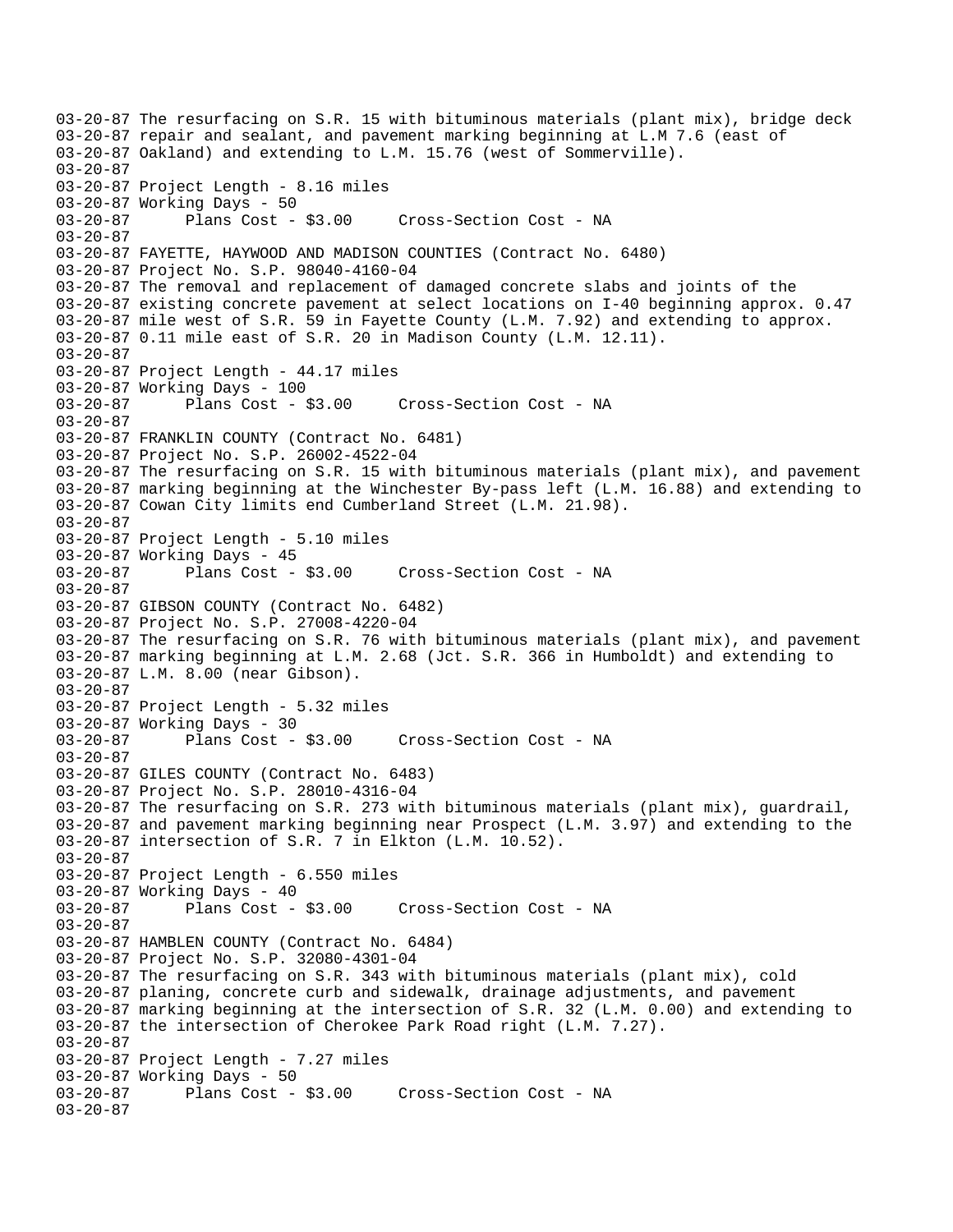03-20-87 HAMILTON COUNTY (Contract No. 6485) 03-20-87 Project No. M-4145(1), 33957-8768-54 03-20-87 The resurfacing on Old Lee Highway (M-4145) with bituminous materials (plant 03-20-87 mix), guardrail, and pavement marking beginning at S.R. 317 (Apison Pike) 03-20-87 (L.M. 0.00) and extending to Farmer Road (L.M. 1.35). 03-20-87 03-20-87 Project Length - 1.350 miles 03-20-87 Working Days - 50 03-20-87 Plans Cost - \$3.00 Cross-Section Cost - NA 03-20-87 03-20-87 HAMILTON COUNTY (Contract No. 6486) 03-20-87 Project No. S.P. 33026-4311-04 03-20-87 The resurfacing on S.R. 17 with bituminous materials (plant mix), cold 03-20-87 planing, drainage adjustments, and pavement marking beginning at Glass Street 03-20-87 (L.M. 6.14) and extending to S.R. 153 (L.M. 8.74). 03-20-87 03-20-87 Project Length - 2.45 miles 03-20-87 Working Days - 45 03-20-87 Plans Cost - \$3.00 Cross-Section Cost - NA 03-20-87 03-20-87 HAWKINS COUNTY (Contract No. 6487) 03-20-87 Project No. S.P. 37011-3232-04 03-20-87 The paving on S.R. 70 with bituminous materials (plant mix), including the 03-20-87 installation of guardrail, signs, and pavement marking beginning 0.3 mile east 03-20-87 of Old S.R. 66 and extending to 0.1 mile west of Heck Hollow Road. 03-20-87 03-20-87 Project Length - 2.733 miles 03-20-87 Working Days - 100 03-20-87 Plans Cost - \$10.00 Cross-Section Cost - NA 03-20-87 03-20-87 HAWKINS COUNTY (Contract No. 6488) 03-20-87 Project No. S.P. 37004-4214-04 03-20-87 The resurfacing on S.R. 66 with bituminous materials (plant mix), guardrail, 03-20-87 and pavement marking beginning at the Jct. of S.R. 34 (L.M. 0.00) and 03-20-87 extending to 0.6 mile northeast of Ridge Road (L.M. 5.27). 03-20-87 03-20-87 Project Length - 5.27 miles 03-20-87 Working Days - 35 03-20-87 Plans Cost - \$3.00 Cross-Section Cost - NA 03-20-87 03-20-87 HENRY COUNTY (Contract No. 6489) 03-20-87 Project No. S.P. 40008-4316-04 03-20-87 The resurfacing on S.R. 69 with bituminous materials (plant mix), bridge deck 03-20-87 repair and sealant, and pavement marking beginning at L.M. 22.90 (Walnut 03-20-87 Creek) and extending to L.M. 31.40 (Kentucky State Line). 03-20-87 03-20-87 Project Length - 8.50 miles 03-20-87 Working Days - 55<br>03-20-87 Plans Cost -Plans Cost - \$3.00 Cross-Section Cost - NA 03-20-87 03-20-87 HOUSTON COUNTY (Contract No. 6490) 03-20-87 Project No. S.P. 42001-4213-04 03-20-87 The resurfacing on S.R. 13 with bituminous materials (plant mix), and pavement 03-20-87 marking beginning at the Humphreys County Line (L.M. 0.00) and extending to 03-20-87 the new pavement approximately 200 feet south of S.R. 49 in Erin (L.M. 6.81). 03-20-87 03-20-87 Project Length - 6.81 miles 03-20-87 Working Days - 35<br>03-20-87 Plans Cost - \$3.00 Cross-Section Cost - NA 03-20-87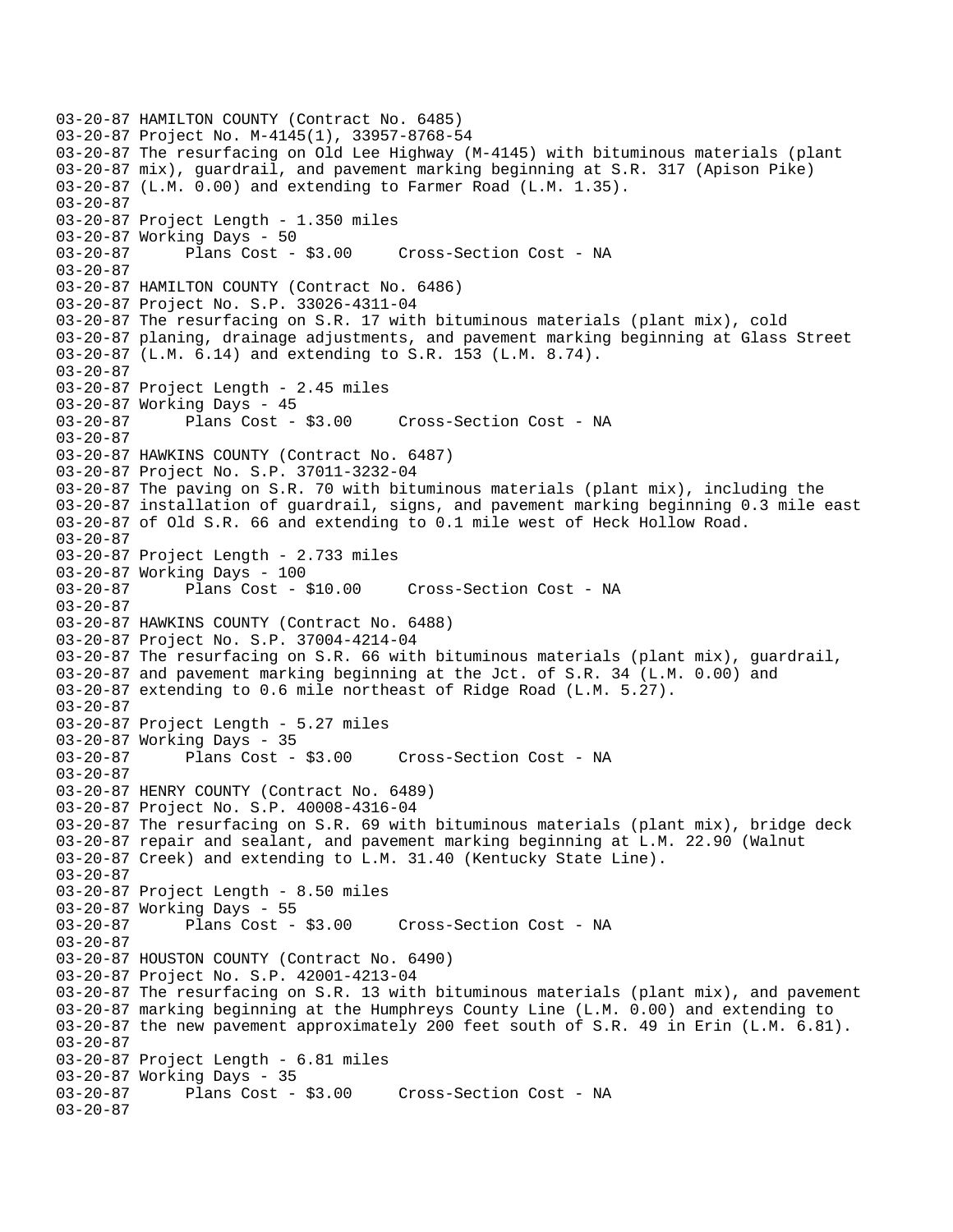```
03-20-87 HUMPHREYS COUNTY (Contract No. 6491) 
03-20-87 Project No. S.P. 43003-4225-04 
03-20-87 The resurfacing on S.R. 1 with bituminous materials (plant mix), cold planing, 
03-20-87 and pavement marking beginning at Browntown Road (L.M. 10.45) and extending to 
03-20-87 Trace Creek in Waverly (L.M. 13.90). 
03-20-87 
03-20-87 Project Length - 3.240 miles 
03-20-87 Working Days - 35 
03-20-87 Plans Cost - $3.00 Cross-Section Cost - NA 
03-20-87 
03-20-87 JACKSON COUNTY (Contract No. 6492) 
03-20-87 Project No. S.P. 44017-4305-04 
03-20-87 The resurfacing on S.R. 262 with bituminous materials (plant mix), bridge deck 
03-20-87 repair and sealant, and pavement marking beginning at the Macon County line 
03-20-87 (L.M. 0.00) and extending to S.R. 85 (L.M. 5.07). 
03-20-87 
03-20-87 Project Length - 5.07 miles 
03-20-87 Working Days - 40 
03-20-87 Plans Cost - $3.00 Cross-Section Cost - NA 
03-20-87 
03-20-87 JEFFERSON COUNTY (Contract No. 6493) 
03-20-87 Project No. S.P. 45004-4220-04 
03-20-87 The crack sealing of existing asphalt pavement on S.R. 9 beginning 0.3 mile 
03-20-87 east of the Jefferson-Sevier County line and extending to I-40 near Dandridge. 
03-20-87 
03-20-87 Project Length - 8.10 miles 
03-20-87 Working Days - On or before June 1, 1987<br>03-20-87     NO PLANS CONTRACT
              03-20-87 NO PLANS CONTRACT 
03-20-87 
03-20-87 KNOX COUNTY (Contract No. 6494) 
03-20-87 Project No. S.P. 47005-4142-04 
03-20-87 The bridge repair on the I-275 (Coster Yard Bridge) over Southern Railroad, 
03-20-87 Tennessee Avenue, and Second Creek (L.M. 1.62) including structural steel and 
03-20-87 concrete repairs. 
03-20-87 
03-20-87 Project Length - 0.000 miles 
03-20-87 Working Days - 95 
03-20-87 Plans Cost - $10.00 Cross-Section Cost - NA 
03-20-87 
03-20-87 KNOX COUNTY (Contract No. 6495) 
03-20-87 Project No. S.P. 47030-4302-04 
03-20-87 The resurfacing on S.R. 169 with bituminous materials (plant mix) with a 
03-20-87 portion being latex modified, guardrail, and pavement marking beginning at 
03-20-87 S.R. 131 (L.M. 0.00) and extending to Vanosdale Road (L.M. 5.53). 
03-20-87 
03-20-87 Project Length - 5.53 miles 
03-20-87 Working Days - 35<br>03-20-87 Plans Cost - $3.00
                                     Cross-Section Cost - NA
03-20-87 
03-20-87 KNOX COUNTY (Contract No. 6496) 
03-20-87 Project No. S.P. 47945-4189-04 
03-20-87 The contract roadway sweeping and litter removal on various Interstate routes 
03-20-87 in Knox County. 
03-20-87 
03-20-87 Project Length - 59.880 miles 
03-20-87 Working Days - 365 days (See Special Provision 108B) 
03-20-87 NO PLANS CONTRACT 
03-20-87 
03-20-87 LEWIS COUNTY (Contract No. 6497) 
03-20-87 Project No. S.P. 51001-4210-04
```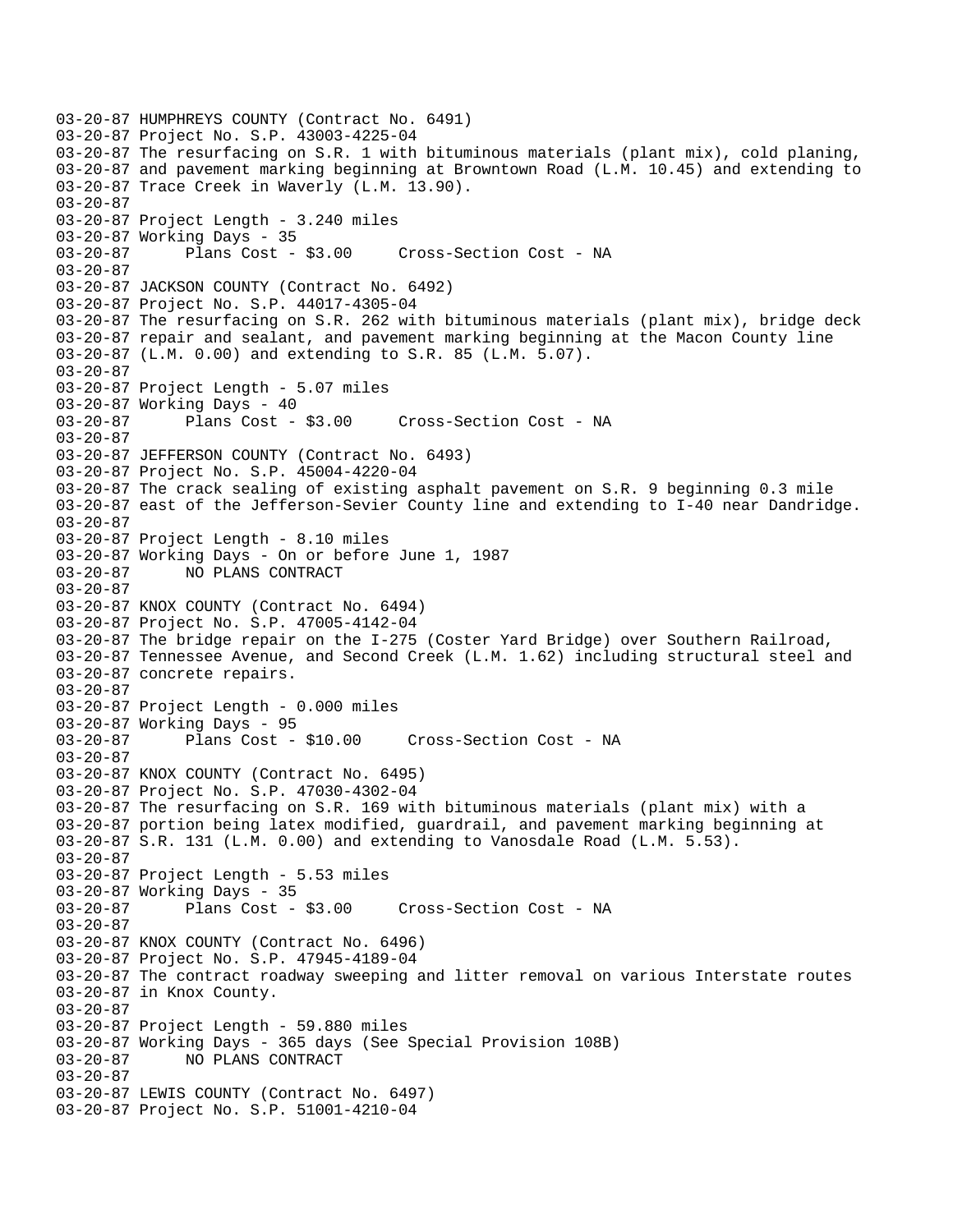03-20-87 The resurfacing on S.R. 20 with bituminous materials (plant mix), and pavement 03-20-87 marking beginning at S.R. 48 in Hohenwald (L.M. 6.53) and extending to Grinder 03-20-87 Creek Road (L.M. 11.05). 03-20-87 03-20-87 Project Length - 4.520 miles 03-20-87 Working Days - 35<br>03-20-87 Plans Cost - \$3.00 03-20-87 Plans Cost - \$3.00 Cross-Section Cost - NA 03-20-87 03-20-87 MCMINN COUNTY (Contract No. 6498) 03-20-87 Project No. S.P. 54002-4219-04 03-20-87 The resurfacing on S.R. 2 with bituminous materials (plant mix), and pavement 03-20-87 marking beginning at the 4-lane section at Riceville (L.M. 7.27) and extending  $03-20-87$  to the Jct. S.R. 30 (L.M. 13.47) (north bound lanes only). 03-20-87 03-20-87 Project Length - 6.20 miles 03-20-87 Working Days - 40 03-20-87 Plans Cost - \$3.00 Cross-Section Cost - NA 03-20-87 03-20-87 MCNAIRY COUNTY (Contract No. 6499) 03-20-87 Project No. S.P. 55022-4309-04 03-20-87 The resurfacing on S.R. 117 with bituminous materials (plant mix), and 03-20-87 pavement marking beginning at the Jct. of S.R. 142 (L.M. 0.00) and extending 03-20-87 to Adamsville (L.M. 5.22). 03-20-87 03-20-87 Project Length - 5.22 miles 03-20-87 Working Days - 30 03-20-87 Plans Cost - \$3.00 Cross-Section Cost - NA 03-20-87 03-20-87 MAURY COUNTY (Contract No. 6500) 03-20-87 Project No. BRZ-6000(6), 60945-3441-94 03-20-87 The construction of one (1) concrete slab bridge (3 @ 18' X 8') over Scotts 03-20-87 Creek (L.M. 0.09) on Wheelerfield Road including grading and drainage, paving 03-20-87 with aggregate base and double bituminous surface treatment, and guardrail on 03-20-87 the approaches. 03-20-87 03-20-87 Project Length - 0.117 mile 03-20-87 Working Days - 80 03-20-87 Plans Cost - \$10.00 Cross-Section Cost - \$0.00 03-20-87 03-20-87 MAURY COUNTY (Contract No. 6501) 03-20-87 Project No. S.P. 60010-4206-04 03-20-87 The resurfacing on S.R. 99 with bituminous materials (plant mix), guardrail, 03-20-87 and pavement marking beginning at the intersection of S.R. 166 (L.M. 2.90) and 03-20-87 extending to the beginning of new work at S.R. 6BP (L.M. 13.00). 03-20-87 03-20-87 Project Length - 10.10 miles 03-20-87 Working Days - 60<br>03-20-87 Plans Cost - \$3.00 Cross-Section Cost - NA 03-20-87 03-20-87 MEIGS COUNTY (Contract No. 6502) 03-20-87 Project No. S.P. 61003-4226-04 03-20-87 The resurfacing on S.R. 58 with bituminous materials (plant mix), and pavement 03-20-87 marking beginning 0.3 mile north of Shiloh Road (L.M. 11.71) and extending to 03-20-87 the Jct. of S.R. 30 at Decatur (L.M. 17.98). 03-20-87 03-20-87 Project Length - 6.27 miles 03-20-87 Working Days - 30 Cross-Section Cost - NA 03-20-87 03-20-87 OVERTON AND FENTRESS COUNTIES (Contract No. 6503)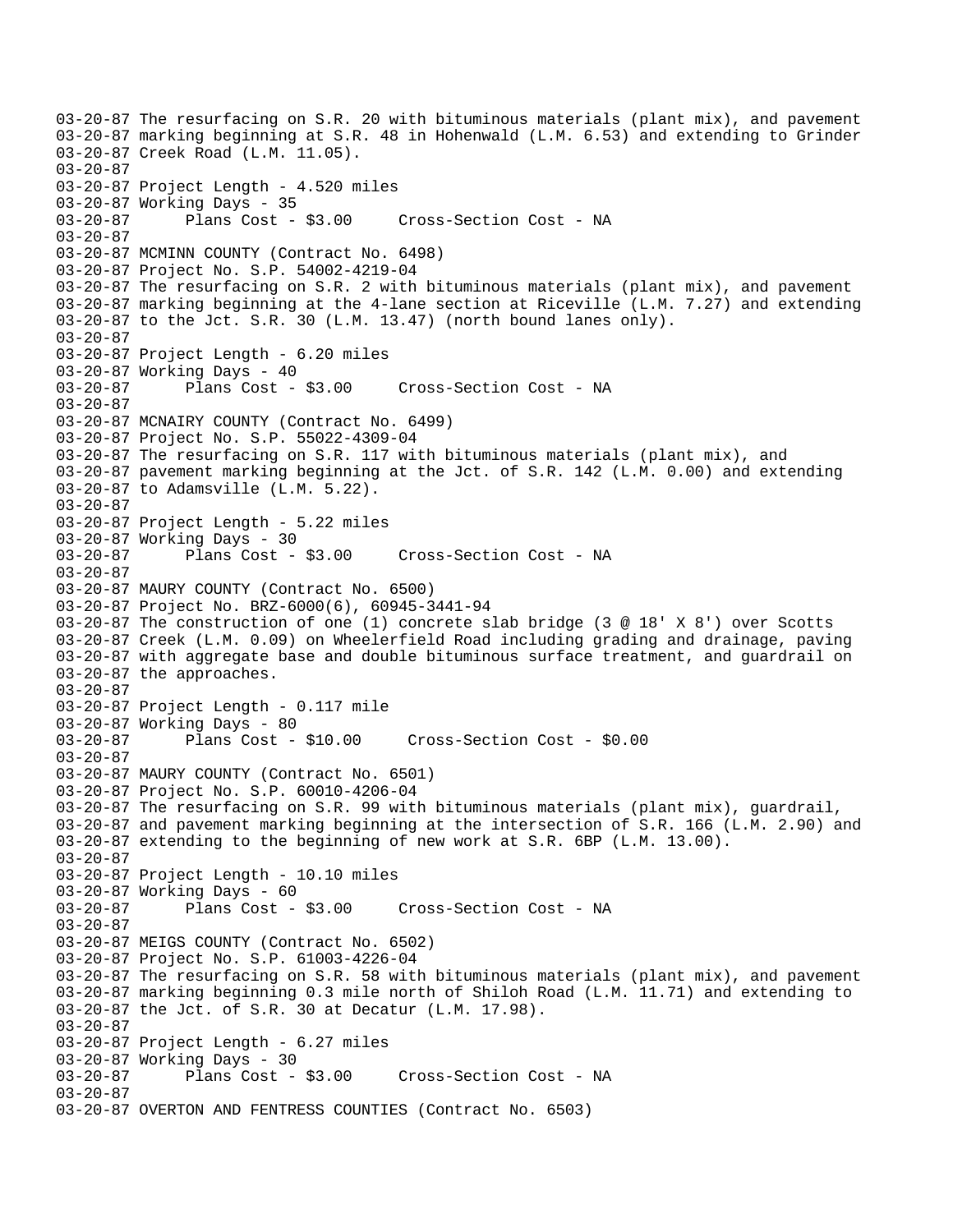```
03-20-87 Project Nos. S.P. 67006-4317-04, 25005-4317-04 
03-20-87 The resurfacing on S.R. 85 with latex modified double bituminous surface 
03-20-87 treatment beginning in Overton County 0.21 mile east of the West Fork Obey 
03-20-87 River (L.M. 18.19) and extending to S.R. 28 in Fentress County (L.M. 11.15). 
03-20-87 
03-20-87 Project Length - 18.12 miles 
03-20-87 Working Days - 45 
03-20-87 Plans Cost - $3.00 Cross-Section Cost - NA 
03-20-87 
03-20-87 POLK COUNTY (Contract No. 6504) 
03-20-87 Project No. S.P. 70006-4524-04, 70009-4304-04 
03-20-87 The resurfacing on S.R. 68 and S.R. 123 with bituminous materials (plant mix), 
03-20-87 and pavement marking on S.R. 68 beginning at the Jct. S.R. 123 (L.M. 8.90) and 
03-20-87 extending to 2.0 miles south of Turtletown Creek (L.M. 12.19), and on S.R. 123 
03-20-87 beginning at the Jct. of S.R. 68 (L.M. 0.00) and extending to the North 
03-20-87 Carolina State line (L.M. 1.26). 
03-20-87 
03-20-87 Project Length - 4.55 miles 
03-20-87 Working Days - 40 
03-20-87 Plans Cost - $3.00 Cross-Section Cost - NA 
03-20-87 
03-20-87 PUTNAM COUNTY (Contract No. 6505) 
03-20-87 Project No. BRZ-7100(11), 71073-3405-94 
03-20-87 The construction of one (1) concrete box bridge (3 @ 15' X 8') over Blackburn 
03-20-87 Fork Creek (L.M. 2.55) on Evelyn Pippin Road including grading and drainage, 
03-20-87 paving with aggregate base and double bituminous surface treatment, and 
03-20-87 guardrail on the approaches. 
03-20-87 
03-20-87 Project Length - 0.166 mile 
03-20-87 Working Days - 85 
03-20-87 Plans Cost - $10.00 Cross-Section Cost - $0.00 
03-20-87 
03-20-87 PUTNAM COUNTY (Contract No. 6506) 
03-20-87 Project No. S.P. 71010-4208-04 
03-20-87 The resurfacing on S.R. 84 with latex modified emulsified asphalt slurry seal 
03-20-87 beginning at S.R. 24 in Monterey (L.M. 9.36) and extending to the Overton 
03-20-87 County line (L.M. 13.38). 
03-20-87 
03-20-87 Project Length - 4.02 miles 
03-20-87 Working Days - 40 
03-20-87 Plans Cost - $3.00 Cross-Section Cost - NA 
03-20-87 
03-20-87 PUTNAM COUNTY (Contract No. 6507) 
03-20-87 Project No. S.P. 71003-4213-04 
03-20-87 The resurfacing on S.R. 24 with bituminous materials (plant mix), cold 
03-20-87 planing, drainage adjustments, and pavement marking beginning at S.R. 135 
03-20-87 (L.M. 18.59) and extending to Poplar Grove Road left (L.M. 23.18). 
03-20-87 
03-20-87 Project Length - 4.39 miles 
03-20-87 Working Days - 40<br>03-20-87 Plans Cost -
              Plans Cost - $3.00 Cross-Section Cost - NA
03-20-87 
03-20-87 RHEA COUNTY (Contract No. 6508) 
03-20-87 Project No. S.P. 72017-4302-04 
03-20-87 The resurfacing on S.R. 302 with bituminous materials (plant mix), and 
03-20-87 pavement marking beginning at S.R. 30 (L.M. 0.00) and extending to Texas Grove 
03-20-87 Road (L.M. 5.67). 
03-20-87 
03-20-87 Project Length - 5.67 miles 
03-20-87 Working Days - 30
```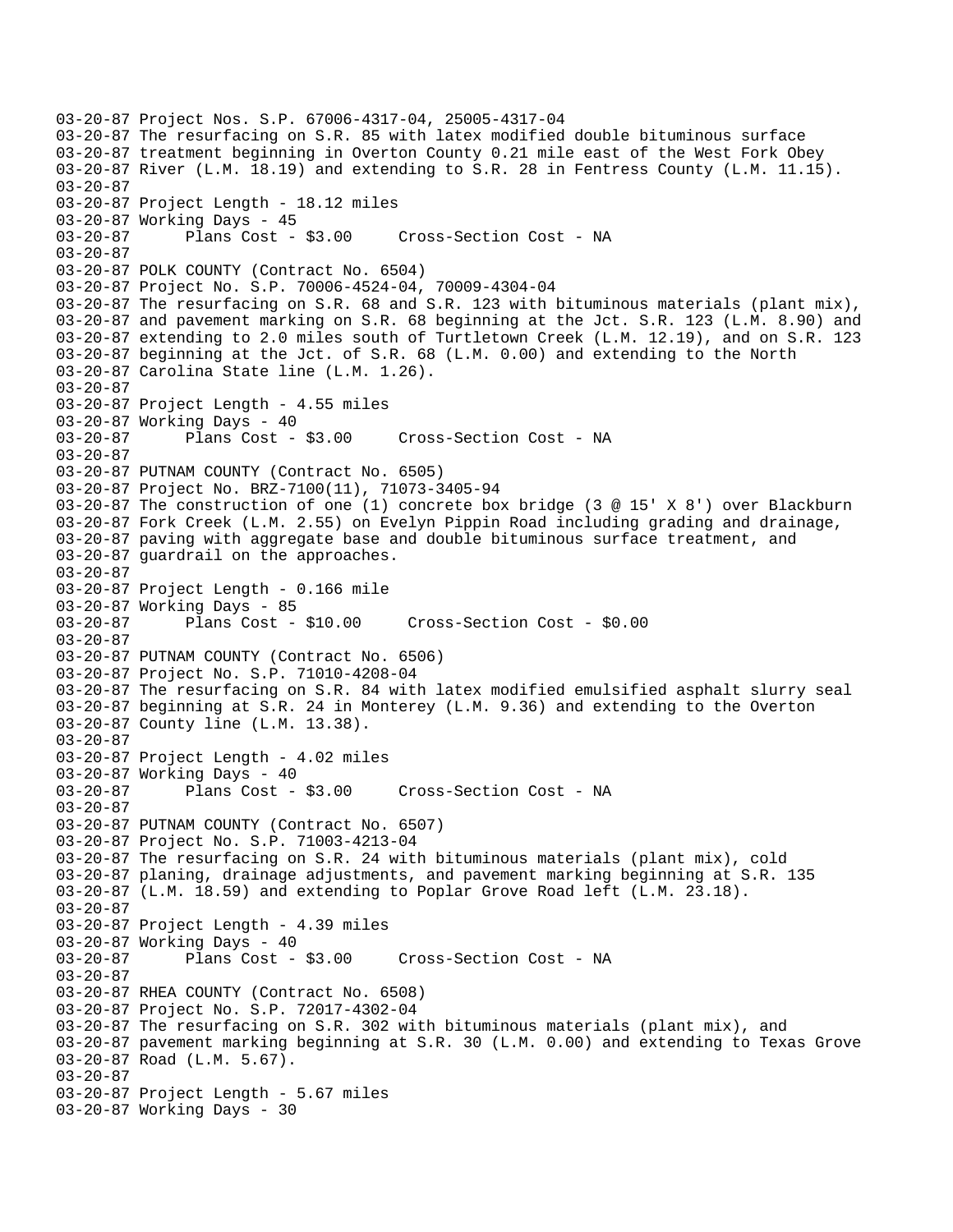```
03-20-87 Plans Cost - $3.00 Cross-Section Cost - NA 
03-20-87 
03-20-87 RHEA COUNTY (Contract No. 6509) 
03-20-87 Project No. S.P. 72007-4520-04 
03-20-87 The resurfacing on S.R. 68 with emulsified asphalt slurry seal, and pavement 
03-20-87 marking beginning at the Cumberland County line (L.M. 0.00) and extending to 
03-20-87 S.R. 29 (L.M. 8.13). 
03-20-87 
03-20-87 Project Length - 8.13 miles 
03-20-87 Working Days - 40 
03-20-87 Plans Cost - $3.00 Cross-Section Cost - NA 
03-20-87 
03-20-87 ROBERTSON COUNTY (Contract No. 6510) 
03-20-87 Project No. S.P. 74016-4310-04 
03-20-87 The resurfacing on S.R. 161 with bituminous materials (plant mix), guardrail, 
03-20-87 and pavement marking beginning at the Jct. of S.R. 25 (L.M. 5.13) and 
03-20-87 extending to the Kentucky State line (L.M. 10.04). 
03-20-87 
03-20-87 Project Length - 4.910 miles 
03-20-87 Working Days - 40 
03-20-87 Plans Cost - $3.00 Cross-Section Cost - NA 
03-20-87 
03-20-87 SEQUATCHIE COUNTY (Contract No. 6511) 
03-20-87 Project No. APD-111(8), 77041-3210-64 
03-20-87 The grading and drainage on S.R. 111 including the construction of temporary 
03-20-87 connectors from S.R. 111 to S.R. 28 and to East Valley Road, the construction 
03-20-87 of two (2) prestressed concrete I-beam bridges on S.R. 111 over Big Brush 
03-20-87 Creek and over Davis Road, and one (1) prestressed concrete box beam bridge on 
03-20-87 the left lanes of S.R. 111 over the Sequatchie River, paving with either a 
03-20-87 mineral aggregate base, a lime fly-ash aggregate base, or a portland cement 
03-20-87 aggregate base, and bituminous materials (plant mix), the installation of 
03-20-87 guardrail, fence, filter cloth underdrains, and pavement marking beginning at 
03-20-87 S.R. 28 and extending to East Valley Road. 
03-20-87 
03-20-87 Project Length - 2.445 miles 
03-20-87 Working Days - 320 
03-20-87 Plans Cost - $50.00 Cross-Section Cost - $50.00 
03-20-87 The DBE goal for this contract is 12% and the WBE goal is 2% of the contract 
03-20-87 amount. 
03-20-87 
03-20-87 SEVIER COUNTY (Contract No. 6512) 
03-20-87 Project No. S.P. 78019-3214-04 
03-20-87 The grading and drainage on S.R. 73 (Wears Valley Road) including paving with 
03-20-87 bituminous materials (plant mix), the construction of a (3 @ 15' X 10') 
03-20-87 concrete box bridge, the construction of complete storm drainage system, the 
03-20-87 installation of concrete curb and gutter, sidewalk, the signalization of S.R. 
03-20-87 71 and S.R. 73, and pavement marking beginning west of Pigeon Forge and 
03-20-87 extending to S.R. 71 in Pigeon Forge. 
03-20-87 
03-20-87 Project Length - 0.677 miles 
03-20-87 Working Days - 185 
03-20-87 Plans Cost - $25.00 Cross-Section Cost - $25.00 
03-20-87 
03-20-87 SHELBY COUNTY (Contract No. 6513) 
03-20-87 Project No. HES-4(3), 79012-3204-94 
03-20-87 The signalization of the intersections of S.R. 4 (Crump Ave.) with South 
03-20-87 Lauderdale Street and with Mississippi Boulevard including pavement marking. 
03-20-87 
03-20-87 Project Length - 0.000 miles 
03-20-87 Working Days - On or before October 1,1987
```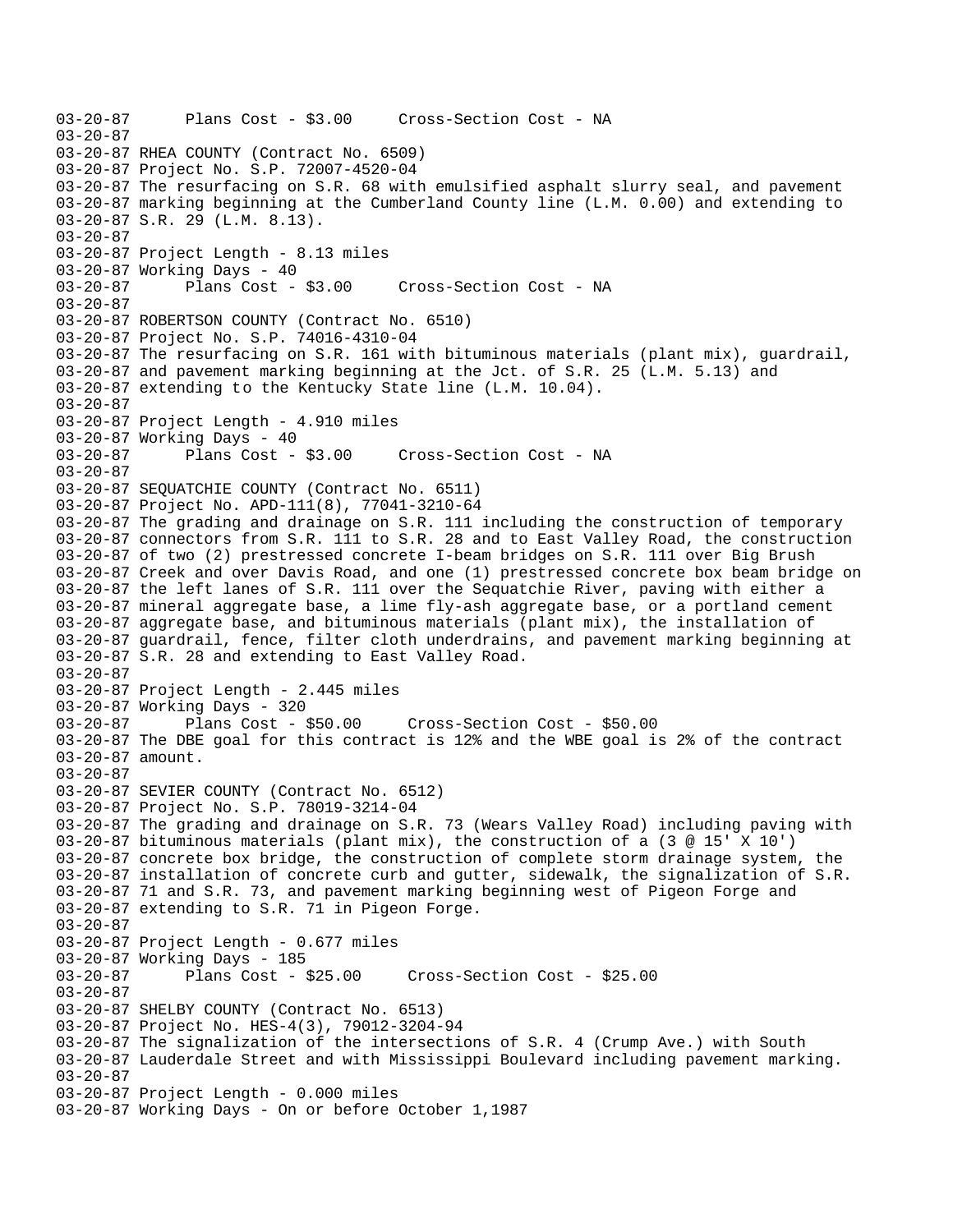03-20-87 Plans Cost - \$10.00 Cross-Section Cost - NA 03-20-87 03-20-87 SHELBY COUNTY (Contract No. 6514) 03-20-87 Project No. M-4051(1), 79953-3711-54 03-20-87 The widening and resurfacing on Powell Road (in the City of Collierville) 03-20-87 including grading and drainage, paving with bituminous materials (plant mix), 03-20-87 the construction of a storm drainage system, concrete curb and gutter, 03-20-87 sidewalk, the installation of guardrail and pavement marking beginning at 03-20-87 Byhalia Road and extending to Peterson Lake Road. 03-20-87 03-20-87 Project Length - 0.999 miles 03-20-87 Working Days - 60 03-20-87 Plans Cost - \$10.00 Cross-Section Cost - \$0.00 03-20-87 The DBE goal for this contract is 16% of the contract amount. 03-20-87 03-20-87 SHELBY COUNTY (Contract No. 6515) 03-20-87 Project No. RRP-2814(1), 79957-3750-94 03-20-87 The signalization of Southern Avenue with Perkins Extended including pavement 03-20-87 marking. 03-20-87 03-20-87 Project Length - 0.000 miles 03-20-87 Working Days - On or before September 15, 1987 03-20-87 Plans Cost - \$10.00 Cross-Section Cost - NA 03-20-87 03-20-87 SHELBY COUNTY (Contract No. 6516) 03-20-87 Project No. S.P. 79011-4229-04 03-20-87 The resurfacing on S.R. 1 with bituminous materials (plant mix), and pavement 03-20-87 marking beginning at L.M. 26.26 (Lamb Road) and extending to L.M. 30.80 03-20-87 (Fayette County Line). 03-20-87 03-20-87 Project Length - 4.54 miles 03-20-87 Working Days - 45<br>03-20-87 Plans Cost - \$3.00 Cross-Section Cost - NA 03-20-87 03-20-87 SHELBY COUNTY (Contract No. 6517) 03-20-87 Project No. S.P. 79036-4303-04 03-20-87 The resurfacing on S.R. 205 with bituminous materials (plant mix), and 03-20-87 pavement marking beginning at L.M. 20.20 (Galloway Levee Road) and extending 03-20-87 to L.M. 27.84 (Jct. S.R. 14). 03-20-87 03-20-87 Project Length - 7.64 miles 03-20-87 Working Days - 45 03-20-87 Plans Cost - \$3.00 Cross-Section Cost - NA 03-20-87 03-20-87 SULLIVAN COUNTY (Contract No. 6518) 03-20-87 Project No. S.P. 82003-4241-04 03-20-87 The resurfacing on S.R. 34 with bituminous materials (plant mix), cold 03-20-87 planing, guardrail, bridge deck repair and sealant, and pavement marking 03-20-87 beginning at the overhead bridge at the interchange near Bristol (L.M. 13.53) 03-20-87 and extending to Shelby Street in Bristol (L.M. 16.91). 03-20-87 03-20-87 Project Length - 3.38 miles 03-20-87 Working Days - 50 03-20-87 Plans Cost - \$3.00 Cross-Section Cost - NA 03-20-87 03-20-87 SUMNER COUNTY (Contract No. 6519) 03-20-87 Project No. S.P. 83002-4259-04 03-20-87 The resurfacing on S.R. 6 with bituminous materials (plant mix), bridge deck 03-20-87 repair and sealant, and pavement marking beginning 634 feet south of the Jct. 03-20-87 of S.R. 376 (L.M. 26.67) and extending to the intersection of S.R. 52 in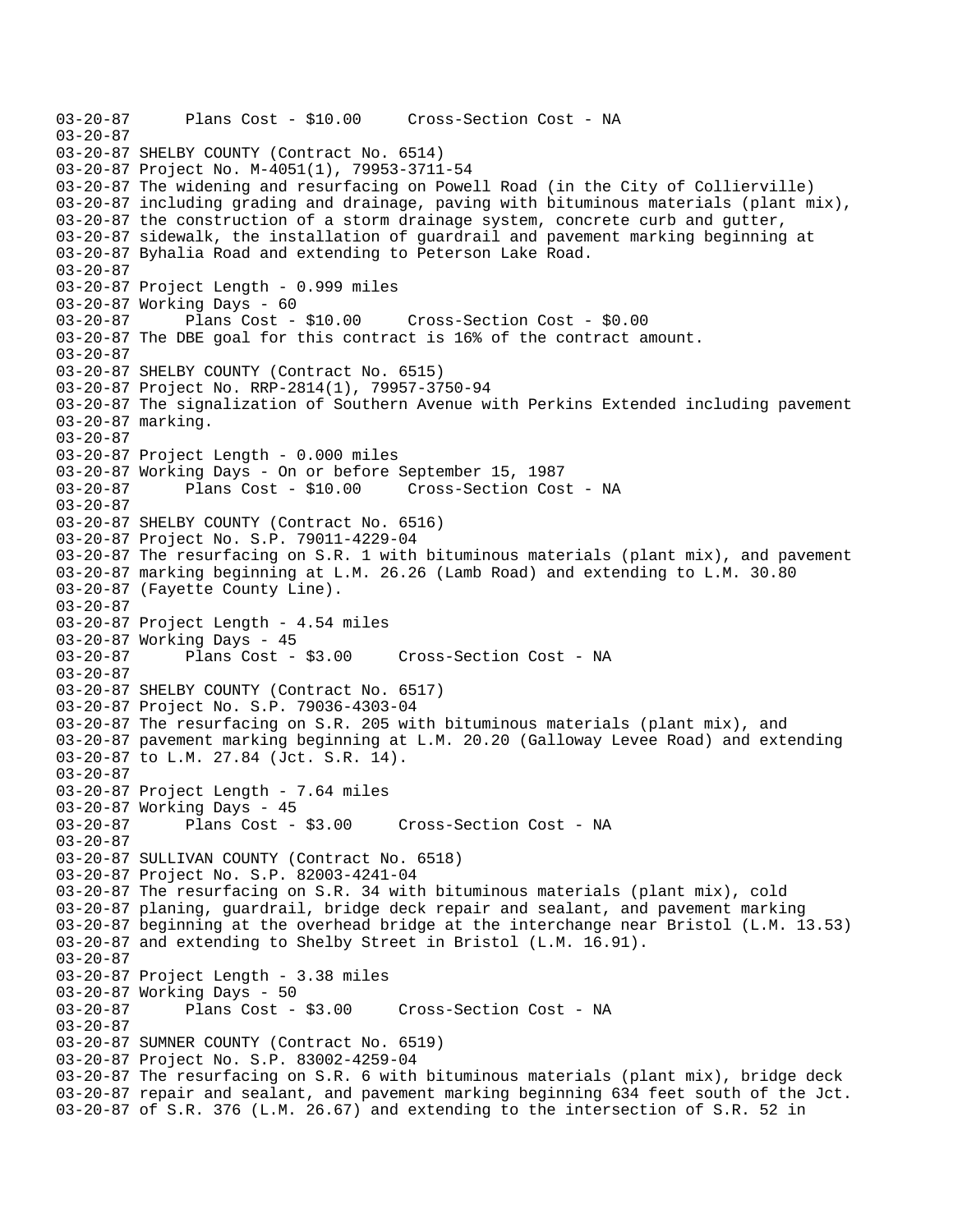03-20-87 Westmoreland (L.M. 31.76). 03-20-87 03-20-87 Project Length - 5.10 miles 03-20-87 Working Days - 45<br>03-20-87 Plans Cost - \$3.00 Cross-Section Cost - NA 03-20-87 03-20-87 TIPTON COUNTY (Contract No. 6520) 03-20-87 Project No. S.P. 84012-4307-04 03-20-87 The resurfacing on S.R. 178 with bituminous materials (plant mix), and 03-20-87 pavement marking beginning at L.M. 5.84 (200 feet north of Antioch Church 03-20-87 Road) and extending to L.M. 11.54 (Jct. S.R. 59). 03-20-87 03-20-87 Project Length - 5.70 miles 03-20-87 Working Days - 30<br>03-20-87 Plans Cost - \$3.00 03-20-87 Plans Cost - \$3.00 Cross-Section Cost - NA 03-20-87 03-20-87 WAYNE COUNTY (Contract No. 6521) 03-20-87 Project Nos. 91002-4222-04, 91005-4205-04 03-20-87 The resurfacing on S.R. 13 and S.R. 48 with bituminous materials (plant mix), 03-20-87 and pavement marking beginning on S.R. 13 at a point 0.10 mile north of Green 03-20-87 River Road (old R-7266) and extending to a point on S.R. 48 0.13 mile south of 03-20-87 the Buffalo River Bridge (L.M. 3.57). 03-20-87 03-20-87 Project Length - 6.18 miles 03-20-87 Working Days - 40<br>03-20-87 Plans Cost - \$3.00 03-20-87 Plans Cost - \$3.00 Cross-Section Cost - NA 03-20-87 03-20-87 WEAKLEY COUNTY (Contract No. 6522) 03-20-87 Project No. S.P. 92002-4511-04 03-20-87 The resurfacing on S.R. 22 with bituminous materials (plant mix), and pavement 03-20-87 marking beginning at L.M. 10.00 (south of Dresden) and extending to L.M. 14.60 03-20-87 (4-lane section in Dresden), and beginning at L.M. 19.25 (end of 4-lane south 03-20-87 of Martin) and extending to L.M. 21.98 (I.C.G. Railroad). 03-20-87 03-20-87 Project Length - 7.33 miles 03-20-87 Working Days - 45 03-20-87 Plans Cost - \$3.00 Cross-Section Cost - NA 03-20-87 03-20-87 WHITE COUNTY (Contract No. 6523) 03-20-87 Project No. S.P. 93008-4312-04 03-20-87 The resurfacing on S.R. 136 with bituminous materials (plant mix), and 03-20-87 pavement marking beginning at Betterton Road left (L.M. 4.73) and extending to 03-20-87 Jarrett Road right (L.M. 8.13). 03-20-87 03-20-87 Project Length - 3.40 miles 03-20-87 Working Days - 30 03-20-87 Plans Cost - \$3.00 Cross-Section Cost - NA 03-20-87 03-20-87 WILSON COUNTY (Contract No. 6524) 03-20-87 Project No. S.P. 95015-4305-04 03-20-87 The resurfacing on S.R. 265 with bituminous materials (plant mix), and 03-20-87 pavement marking beginning at S.R. 171 (Mt. Juliet Road) (L.M. 3.57) and 03-20-87 extending to a point 200 feet east of Gladeville Road (L.M. 9.68). 03-20-87 03-20-87 Project Length - 6.11 miles 03-20-87 Working Days - 35 03-20-87 Plans Cost - \$3.00 Cross-Section Cost - NA 03-20-87 ======================================================================================= 05-01-87 BLOUNT COUNTY (Contract No. 6525)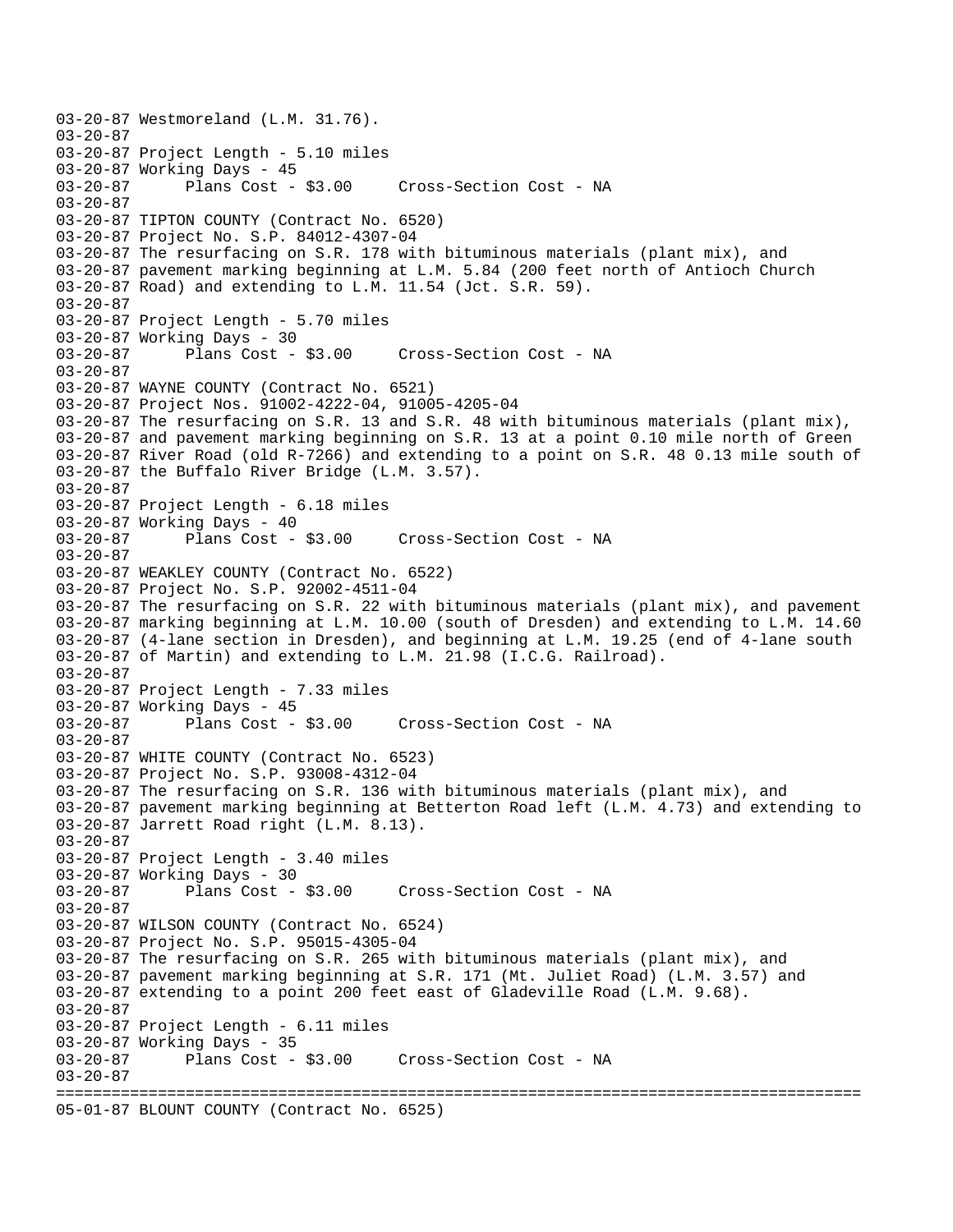05-01-87 Project No. M-MG-9112(4), 05952-3721-54, 05952-3722-54 05-01-87 The signalization and intersection improvements at S.R. 336 (Montvale Street) 05-01-87 with Montvale Station Road/Broadman Avenue in Maryville including grading and 05-01-87 drainage, paving with bituminous materials (plant mix) and portland cement 05-01-87 concrete base on the lane widening, concrete curb and gutter, sidewalk, and 05-01-87 pavement marking. 05-01-87 05-01-87 Project Length - 0.000 mile 05-01-87 Working Days - 90 05-01-87 Plans Cost - \$10.00 Cross-Section Cost - \$0.00 05-01-87 05-01-87 BLOUNT COUNTY (Contract No. 6526) 05-01-87 Project No. S.P. 05002-4213-04 05-01-87 The resurfacing on S.R. 35 with bituminous materials (plant mix), guardrail, 05-01-87 and pavement marking beginning at the intersection of High St. (L.M. 2.82) and 05-01-87 extending to approx. 775 feet west of bridge over Little River (L.M. 7.71). 05-01-87 05-01-87 Project Length - 4.89 miles 05-01-87 Working Days - 35 05-01-87 Plans Cost - \$3.00 Cross-Section Cost - NA 05-01-87 05-01-87 BRADLEY COUNTY (Contract No. 6527) 05-01-87 Project No. S.P. 06001-4147-04 05-01-87 The resurfacing on I-75 with emulsified asphalt slurry seal, and pavement 05-01-87 marking beginning 2500 feet north of S-4421 (L.M. 2.69) and extending to 1600 05-01-87 feet north of bridge over S.R. 60 (L.M. 9.68). 05-01-87 05-01-87 Project Length - 6.827 miles 05-01-87 Working Days - 40<br>05-01-87 Plans Cost - \$3.00 05-01-87 Plans Cost - \$3.00 Cross-Section Cost - NA 05-01-87 05-01-87 CANNON COUNTY (Contract No. 6528) 05-01-87 Project No. S.P. 08001-3229-04 05-01-87 The construction of two (2) dual prestressed concrete box beam bridges over 05-01-87 Carson Fork Creek and over East Fork Stones River, and one (1) prestressed 05-01-87 concrete I-beam bridge over Hollis Creek, on proposed S.R. 1. 05-01-87 05-01-87 Project Length - 0.163 mile 05-01-87 Working Days - 175 05-01-87 Plans Cost - \$25.00 Cross-Section Cost - NA 05-01-87 The DBE goal for this contract is 2% of the contract amount. 05-01-87 05-01-87 CARROLL COUNTY (Contract No. 6529) 05-01-87 Project No. S.P. 09072-4305-04 05-01-87 The resurfacing on S.R. 114 with double bituminous surface treatment beginning 05-01-87 at County Road (L.M. 2.31) and extending to Jct. S.R. 424 (L.M. 6.57). 05-01-87 05-01-87 Project Length - 4.26 miles 05-01-87 Working Days - 30 05-01-87 Plans Cost - \$3.00 Cross-Section Cost - NA 05-01-87 05-01-87 CARTER COUNTY (Contract No. 6530) 05-01-87 Project No. HES-67(3), 10007-3204-94 05-01-87 The intersection improvements at S.R. 67 with 1ST Avenue in Hampton including 05-01-87 grading and drainage, paving with bituminous materials (plant mix), the 05-01-87 installation of concrete curb, and pavement marking. 05-01-87 05-01-87 Project Length - 0.000 mile 05-01-87 Working Days - 65 05-01-87 Plans Cost - \$3.00 Cross-Section Cost - NA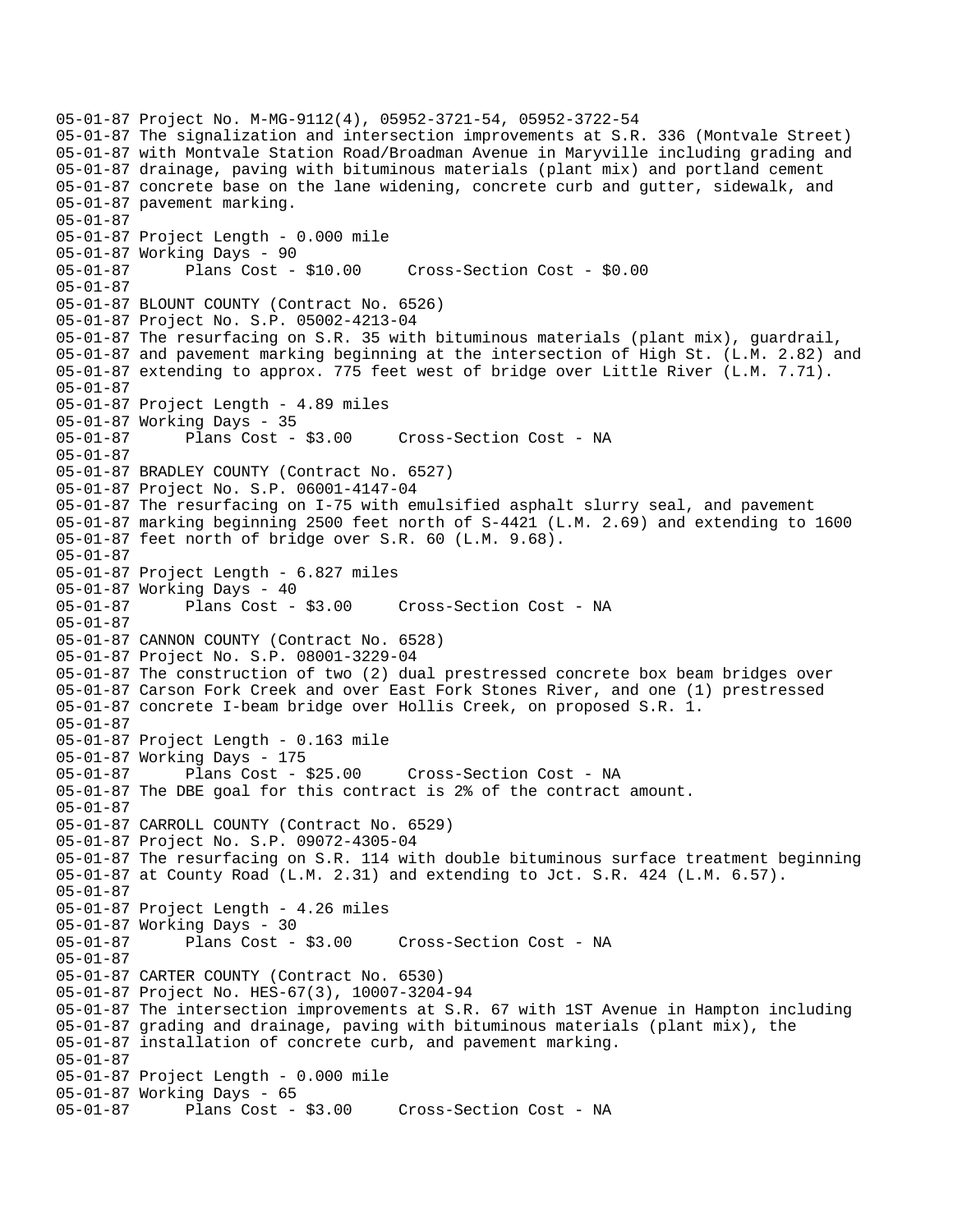```
05-01-87 
05-01-87 CHEATHAM COUNTY (Contract No. 6531) 
05-01-87 Project No. S.P. 11009-4308-04 
05-01-87 The resurfacing on S.R. 112 with bituminous materials (plant mix), and 
05-01-87 pavement marking beginning at the new pavement approx. 350 feet northwest of 
05-01-87 the Davidson County line (L.M. 0.07) and extending to a point approx. 750 feet 
05-01-87 southeast of S.R. 49 (L.M. 2.88). 
05-01-87 
05-01-87 Project Length - 7.82 miles 
05-01-87 Working Days - 40 
05-01-87 Plans Cost - $3.00 Cross-Section Cost - NA 
05-01-87 
05-01-87 CHESTER COUNTY (Contract No. 6532) 
05-01-87 Project No. S.P. 12007-4506-04 
05-01-87 The resurfacing on S.R. 100 with bituminous materials (plant mix), cold 
05-01-87 planing and pavement marking beginning at Church St. in Henderson (L.M. 11.63) 
05-01-87 and extending to the Jct. of S.R. 22A (L.M. 19.07). 
05-01-87 
05-01-87 Project Length - 7.44 miles 
05-01-87 Working Days - 50 
05-01-87 Plans Cost - $3.00 Cross-Section Cost - NA 
05-01-87 
05-01-87 CHESTER, CROCKETT, FAYETTE, GIBSON, HARDEMAN, HARDIN, HAYWOOD, LAUDERDALE, 
05-01-87 MCNAIRY, TIPTON AND WEAKLEY COUNTIES (Contract No. 6533) 
05-01-87 Project No. RRO-000S(347), 98040-3654-94 
05-01-87 The installation of advanced warning signs and pavement marking at 196 
05-01-87 selected off-system railroad crossings in Region IV. 
05-01-87 
05-01-87 Project Length - 0.000 mile 
05-01-87 Working Days - On or before December 1, 1987 
05-01-87 Plans Cost - $10.00 Cross-Section Cost - NA 
05-01-87 
05-01-87 CUMBERLAND COUNTY (Contract No. 6534) 
05-01-87 Project No. IR-40-6(97)331, 18001-3168-44 
05-01-87 The slope improvements consisting of scaling and trimming at selected rock 
05-01-87 fall areas, the relocation of a portion of the W.B.L. on I-40 including 
05-01-87 grading and drainage, paving with bituminous materials (plant mix) and the 
05-01-87 resurfacing on existing I-40, the construction of a reinforced concrete 
05-01-87 retaining wall, and the installation of guardrail, on a section of I-40 
05-01-87 between the Crab Orchard Interchange and the grade separation at Ozone. 
05-01-87 
05-01-87 Project Length - 1.732 miles 
05-01-87 Working Days - On or before October 1, 1988 (See Special Provision 108B) 
05-01-87 Plans Cost - $25.00 Cross-Section Cost - $125.00 
05-01-87 The DBE goal for this contract is 10% of the contract amount. 
05-01-87 
05-01-87 DAVIDSON COUNTY (Contract No. 6535) 
05-01-87 Project No. IR-40-5(95)215, 19008-3157-44 
05-01-87 The construction of the discrete access ramps from I-40 to the new 
05-01-87 Metropolitan Nashville Airport terminal including grading and drainage, paving 
05-01-87 with bituminous materials (plant mix), the installation of guardrail, fence, 
05-01-87 underdrains, signs and pavement marking beginning 0.715 mile east of Briley 
05-01-87 Parkway and extending to 0.272 mile west of existing Donelson Pike. 
05-01-87 
05-01-87 Project Length - 0.435 mile 
05-01-87 Working Days - On or before May 15, 1988 
05-01-87 Plans Cost - $10.00 Cross-Section Cost - $10.00 
05-01-87 The DBE goal for this contract is 10% and the WBE goal is 1% of the contract 
05-01-87 amount. 
05-01-87
```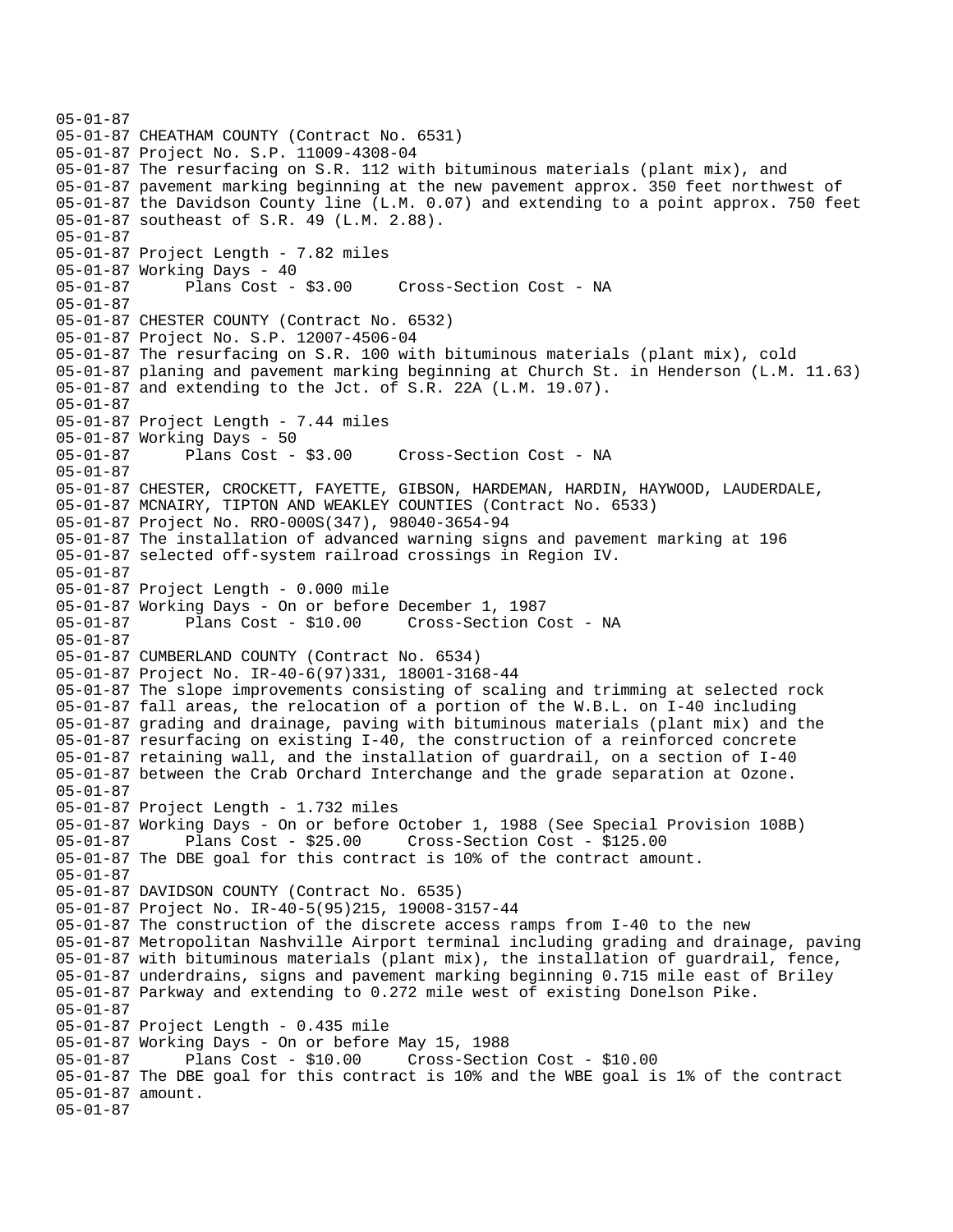```
05-01-87 DAVIDSON COUNTY (Contract No. 6536) 
05-01-87 Project No. F-155(1), 19074-3228-14 
05-01-87 The grading and drainage on S.R. 155 (Briley Parkway) including the 
05-01-87 construction of an interchange at County Hospital Road, one (1) continuous 
05-01-87 cast-in-place post tension concrete box girder bridge on County Hospital Road 
05-01-87 over S.R. 155, and one (1) prestressed concrete box beam bridge on S.R. 155 
05-01-87 over Illinois Central Railroad, the installation of fence, paving on cross 
05-01-87 roads with bituminous materials (plant mix), underdrains, and pavement 
05-01-87 marking, beginning at the Cockrill Bend Bridge and extending to S.R. 12. 
05-01-87 
05-01-87 Project Length - 1.817 miles 
05-01-87 Working Days - On or before December 1, 1988 (See Special Provision 108B) 
05-01-87 Plans Cost - $50.00 Cross-Section Cost - $50.00 
05-01-87 The DBE goal for this contract is 13% and the WBE goal is 1% of the contract 
05-01-87 amount. 
05-01-87 
05-01-87 DAVIDSON COUNTY (Contract No. 6537) 
05-01-87 Project No. S.P. 19025-4223-04 
05-01-87 The resurfacing on S.R. 6 with bituminous materials (plant mix), cold planing, 
05-01-87 bridge expansion joint repair, and pavement marking beginning at Amqui Bridge 
05-01-87 over railroad (L.M. 19.38) and extending to Two Mile Pike (L.M. 21.05). 
05-01-87 
05-01-87 Project Length - 1.670 miles 
05-01-87 Working Days - 40 
                                      Cross-Section Cost - NA
05-01-87 
05-01-87 DAVIDSON AND ROBERTSON COUNTIES (Contract No. 6538) 
05-01-87 Project No. F-11(14), 19032-3210-14, 74004-3217-14 
05-01-87 The grading and drainage on S.R. 11 including paving with bituminous materials 
05-01-87 (plant mix), the construction of a complete storm drainage system, a concrete 
05-01-87 median barrier, concrete curb and gutter, sidewalk, the installation of 
05-01-87 guardrail, underdrains, pavement marking, and the signalization of the 
05-01-87 intersection of S.R. 11 with S.R. 257, beginning north of Old Springfield Hwy. 
05-01-87 and extending to north of S.R. 257 in Ridgetop. 
05-01-87 
05-01-87 Project Length - 2.306 miles 
05-01-87 Working Days - On or before December 1, 1988 
05-01-87 Plans Cost - $25.00 Cross-Section Cost - $50.00 
05-01-87 The DBE goal for this contract is 13% and the WBE goal is 1% of the contract 
05-01-87 amount. 
05-01-87 
05-01-87 DAVIDSON AND WILLIAMSON COUNTIES (Contract No. 6539) 
05-01-87 Project Nos. IR-65-2(62)75, 19009-3149-44 
05-01-87 <br>05-01-87 <br>05-01-87 <br>05-01-87 <br>05-01-87 <br>05-01-87 <br>05-01-87 <br>05-01-87 <br>05-01-87 <br>05-01-87 <br>05-01-87 <br>05-01-87 <br>05-01-87 <br>05-01-87 <br>05-01-04 <br>05-01-04 <br>05-01-04 <br>05-01-05-01-05-01-05-01-05-01-04 <br>05-01-05-01-05-01-
05-01-87 <br>05-01-87 <br>05-01-87 <br>0.P. 94053-3206-04
                       S.P. 94053-3206-04
05-01-87 
05-01-87 Project No. IR-65-2(62)75, 19009-3149-44 
05-01-87 The interchange modification at I-65 and Old Hickory Blvd. in Brentwood 
05-01-87 including grading and drainage, paving with bituminous materials (plant mix), 
05-01-87 with concrete pavement on the ramps, the construction of two (2) steel welded 
05-01-87 plate girder bridges: on Old Hickory Blvd. over I-65, and on the access road 
05-01-87 over CSX Railroad, the construction of one (1) prestressed concrete box beam 
05-01-87 bridge on Ramp "D" over CSX Railroad, the widening of: the bridge on Old 
05-01-87 Hickory Blvd. over CSX Railroad with steel welded plate girders, and on the 
05-01-87 bridge on I-65 over Church Street with prestressed concrete I-beams, the 
05-01-87 repair of the bridge on I-65 over the CSX Railroad including concrete deck, 
05-01-87 parpet and expansion joint repair; the construction of four (4) concrete 
05-01-87 retaining walls, concrete curb and gutter, sidewalk, storm drainage 
05-01-87 construction, the installation of concrete median barrier, guardrail, fence,
```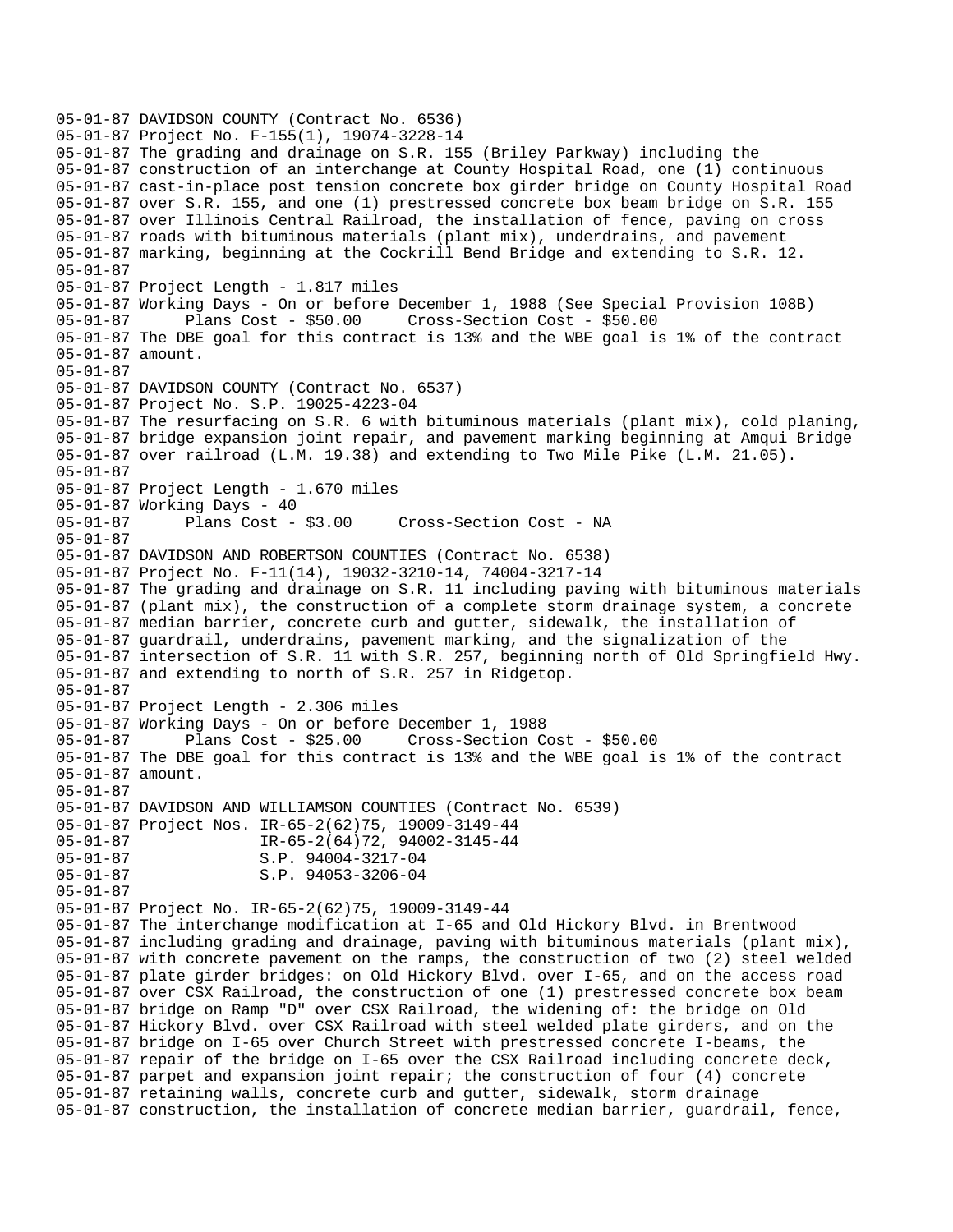05-01-87 underdrains, signs including structural steel supports, signals, and pavement 05-01-87 marking. 05-01-87 Project Length - 1.304 miles 05-01-87 05-01-87 Project No. IR-65-2(64)72, 94002-3145-44 05-01-87 The construction of an interchange at I-65 and Concord Road in Brentwood 05-01-87 including grading and drainage, the construction of one (1) continuous steel 05-01-87 welded plate girder bridge over I-65, and one (1) prestressed concrete I-beam 05-01-87 bridge over CSX Railroad, paving with aggregate cement base and bituminous 05-01-87 materials (plant mix), with concrete pavement on the ramps, the widening on 05-01-87 Concord Road, the construction of a complete storm drainage system, concrete 05-01-87 curb and gutter, sidewalk, the installation of guardrail, fence, underdrains, 05-01-87 pavement marking, and signing including structural steel supports. 05-01-87 Project Length - 0.706 mile 05-01-87 05-01-87 Project No. S.P. 94004-3217-04 05-01-87 The widening on S.R. 6 (Franklin Road) including grading and drainage, paving 05-01-87 with bituminous materials (plant mix), a complete storm drainage system, the 05-01-87 construction of concrete curb and gutter, the installation of underdrains, 05-01-87 signs, pavement marking, and the signalization of S.R. 6 with Concord Road 05-01-87 beginning 1800 feet south of Concord Road and extending to Murray Lane. 05-01-87 Project Length - 1.397 miles 05-01-87 05-01-87 Project No. S.P. 94053-3206-04 05-01-87 The widening on Concord Road including grading and drainage, paving with 05-01-87 bituminous materials (plant mix), a complete storm drainage system, concrete 05-01-87 curb and gutter, the installation of guardrail, fence, underdrains, signs, and 05-01-87 pavement marking beginning at S.R. 6 and extending to west of CSX Railroad. 05-01-87 Project Length - 0.457 mile 05-01-87 05-01-87 Total Project Length - 3.864 miles 05-01-87 Working Days - On or before January 1, 1989 (See Special Provision 108B)<br>05-01-87 Plans Cost - \$200.00 Cross-Section Cost - \$150.00 05-01-87 Plans Cost - \$200.00 Cross-Section Cost - \$150.00 05-01-87 The DBE goal for this contract is 12% and the WBE goal is 1% of the contract 05-01-87 amount. 05-01-87 05-01-87 DECATUR COUNTY (Contract No. 6540) 05-01-87 Project No. BRZ-2000(5), 20067-3408-94 05-01-87 The construction of one (1) concrete box bridge (3 @ 15' X 9') over Turnbo 05-01-87 Creek (L.M. 3.46) on Dunbar Road including grading and drainage, paving with 05-01-87 aggregate base and double bituminous surface treatment, and guardrail on the 05-01-87 approaches. 05-01-87 05-01-87 Project Length - 0.047 mile 05-01-87 Working Days - 70 05-01-87 Plans Cost - \$10.00 Cross-Section Cost - \$0.00 05-01-87 05-01-87 DECATUR COUNTY (Contract No. 6541) 05-01-87 Project No. S.P. 20005-4511-04 05-01-87 The resurfacing on S.R. 69 with bituminous materials (plant mix), and pavement 05-01-87 marking beginning at S.R. 20 (L.M. 25.37) and extending to County Road (L.M. 05-01-87 33.45). 05-01-87 05-01-87 Project Length - 8.08 miles 05-01-87 Working Days - 45<br>05-01-87 Plans Cost - \$3.00 05-01-87 Plans Cost - \$3.00 Cross-Section Cost - NA 05-01-87 05-01-87 DYER COUNTY (Contract No. 6542) 05-01-87 Project No. S.P. 23002-4515-04 05-01-87 The resurfacing on S.R. 3 with bituminous materials (plant mix), and pavement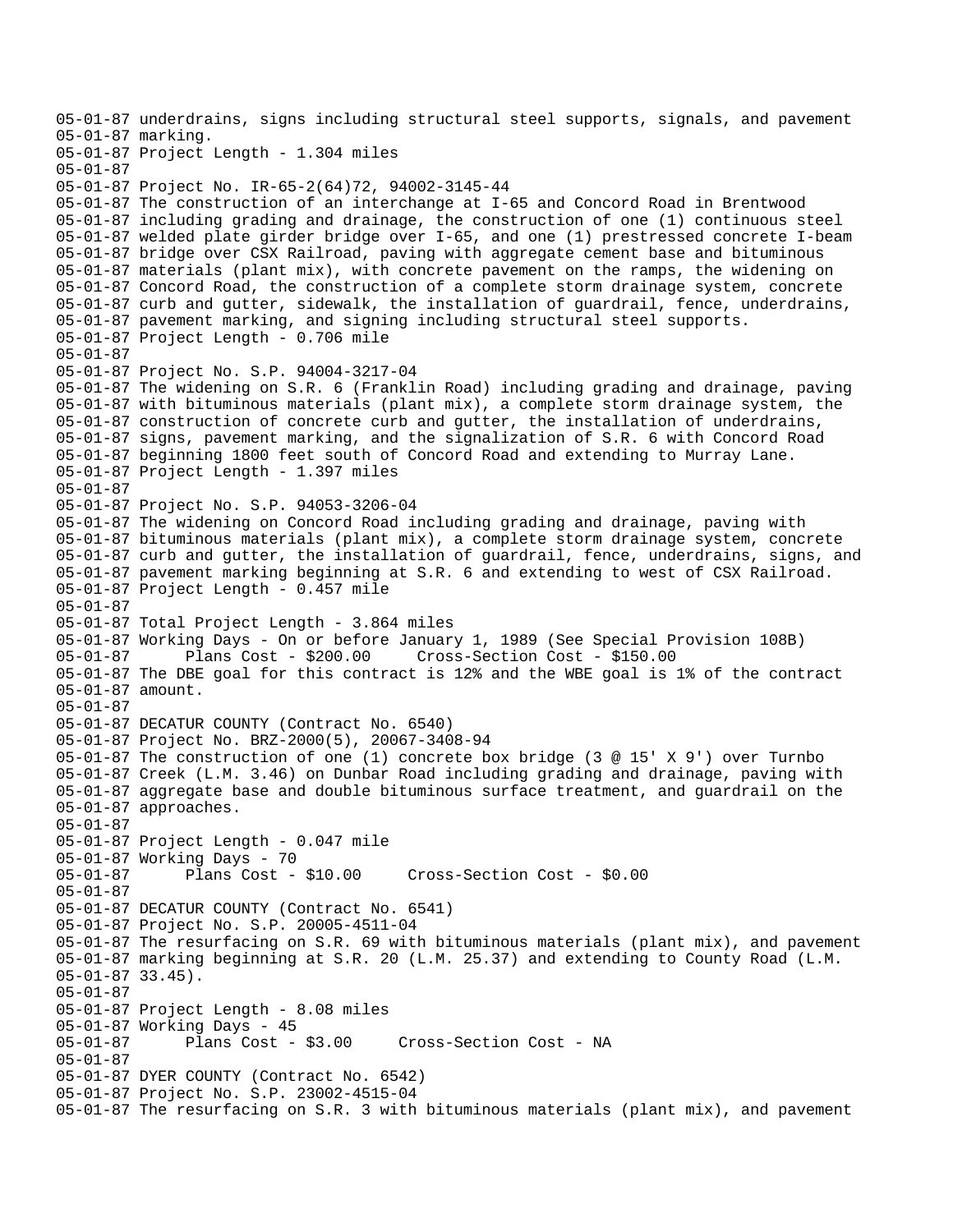05-01-87 marking beginning at the Lauderdale County line (L.M. 0.00) and extending to 05-01-87 the Jct. S.R. 20 (L.M. 2.37). 05-01-87 05-01-87 Project Length - 2.37 miles 05-01-87 Working Days - 30 05-01-87 Plans Cost - \$3.00 Cross-Section Cost - NA 05-01-87 05-01-87 DYER, FAYETTE, HAYWOOD, HENDERSON, MADISON AND SHELBY COUNTIES (Contract 05-01-87 No. 6543) 05-01-87 Project No. S.P. 98040-4157-04 05-01-87 The sign refurbishing on various locations on I-40, I-55, I-155 and I-240 in 05-01-87 Region IV including the installation of break-away sign supports. 05-01-87 05-01-87 Project Length - 0.000 mile 05-01-87 Working Days - 60 Cross-Section Cost - NA 05-01-87 05-01-87 FENTRESS COUNTY (Contract No. 6544) 05-01-87 Project No. S.P. 25006-4317-04 05-01-87 The resurfacing on S.R. 154 with bituminous materials (plant mix), and 05-01-87 pavement marking beginning 3 miles west of Laurel Creek (L.M. 5.94) and 05-01-87 extending to the Pickett County line (L.M. 13.19). 05-01-87 05-01-87 Project Length - 7.025 miles 05-01-87 Working Days - 30 05-01-87 Plans Cost - \$3.00 Cross-Section Cost - NA 05-01-87 05-01-87 FRANKLIN COUNTY (Contract No. 6545) 05-01-87 Project No. BRZ-2600(15), 26017-3408-94 05-01-87 The construction of one (1) prestressed concrete box beam bridge over Boiling 05-01-87 Fork Creek (L.M. 8.64) on Water Tank Road including grading and drainage, 05-01-87 paving with bituminous materials (plant mix), and guardrail on the approaches. 05-01-87 05-01-87 Project Length - 0.179 mile 05-01-87 Working Days - 85 05-01-87 Plans Cost - \$10.00 Cross-Section Cost - \$0.00 05-01-87 05-01-87 FRANKLIN COUNTY (Contract No. 6546) 05-01-87 Project No. S.P. 26004-3220-04 05-01-87 The signalization of the intersection of S.R. 16 (Decherd Blvd.) with S.R. 50 05-01-87 (Main St./Kelly Dr.) including signs and pavement marking. 05-01-87 05-01-87 Project Length - 0.000 mile 05-01-87 Working Days - 95 05-01-87 Plans Cost - \$3.00 Cross-Section Cost - NA 05-01-87 05-01-87 FRANKLIN COUNTY (Contract No. 6547) 05-01-87 Project No. S.P. 26002-4523-04 05-01-87 The resurfacing on S.R. 15 with bituminous materials (plant mix), cold 05-01-87 planing, drainage adjustments, and pavement marking beginning at 1ST Ave. SW 05-01-87 and NW (L.M. 14.54) and extending to the Jct. of FAU 919 (Winchester Bypass 05-01-87 lt.) (L.M. 16.88), and including: the Courthouse Square, 1ST Ave. NW (from 05-01-87 L.M. 0.00 to L.M. 0.46), and Jefferson St. (between 1ST Ave. NW and 1ST Ave. 05-01-87 SW) in Winchester. 05-01-87 05-01-87 Project Length - 2.34 miles 05-01-87 Working Days - 40 Cross-Section Cost - NA 05-01-87 05-01-87 GIBSON COUNTY (Contract No. 6548)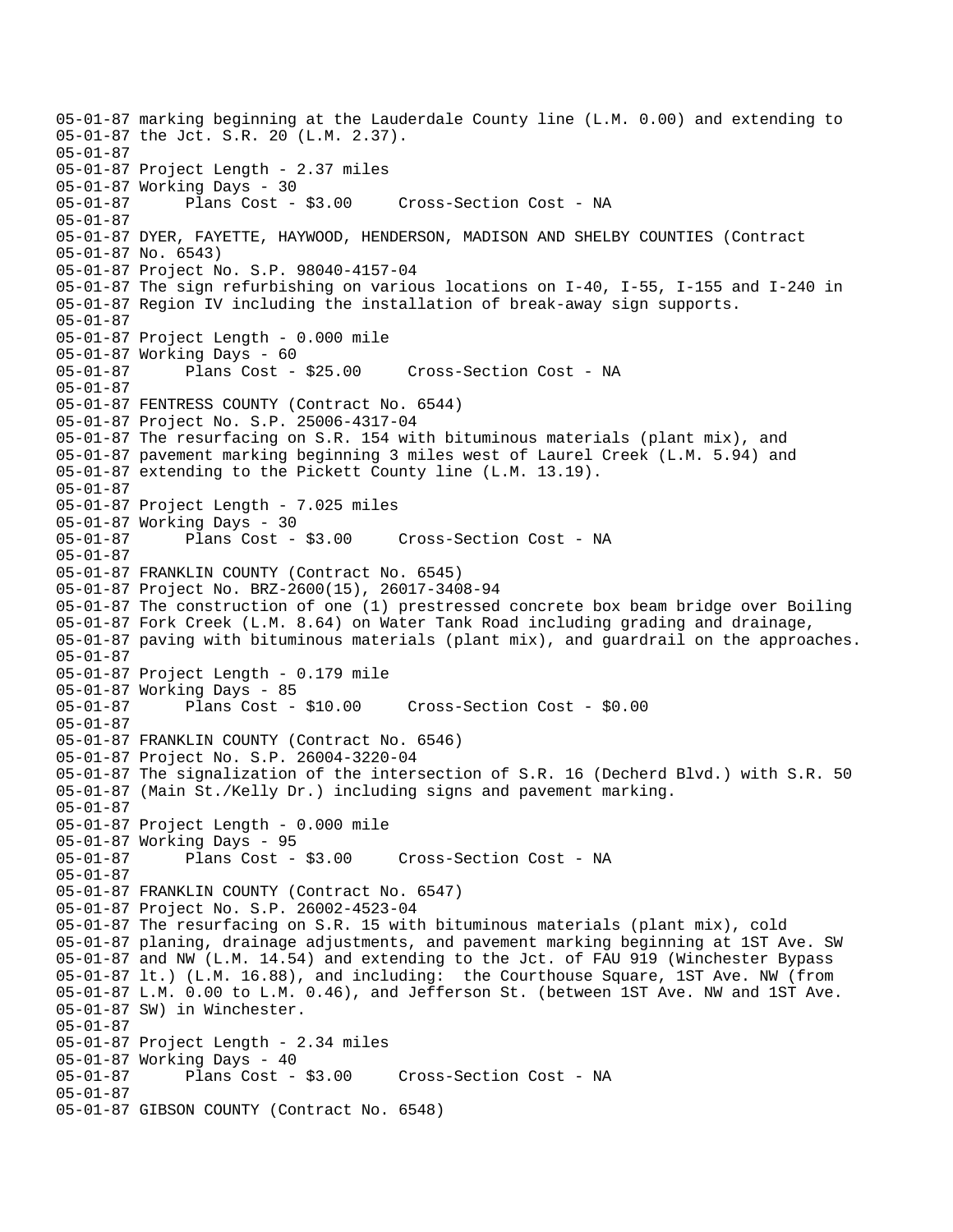05-01-87 Project No. BRZ-2700(11), 27945-3446-94 05-01-87 The construction of one (1) prestressed concrete box beam bridge over 05-01-87 Rutherford Fork Obion River (L.M. 1.82) on Bruce Road including grading and 05-01-87 drainage, paving with aggregate base and double bituminous surface treatment, 05-01-87 and guardrail on the approaches. 05-01-87 05-01-87 Project Length - 0.121 mile 05-01-87 Working Days - 90 05-01-87 Plans Cost - \$10.00 Cross-Section Cost - \$0.00 05-01-87 05-01-87 GREENE COUNTY (Contract No. 6549) 05-01-87 Project No. BRZ-3000(22), 30945-3481-94 05-01-87 The construction of one (1) prestressed concrete box beam bridge over Little 05-01-87 Chucky Creek (L.M. 0.01) on Bible Bridge Road including grading and drainage, 05-01-87 paving with bituminous materials (plant mix), and guardrail on the approaches. 05-01-87 05-01-87 Project Length - 0.159 mile 05-01-87 Working Days - 80 05-01-87 Plans Cost - \$10.00 Cross-Section Cost - NA 05-01-87 05-01-87 GREENE COUNTY (Contract No. 6550) 05-01-87 Project Nos. BRZ-3000(25), 30078-3413-94 05-01-87 BRZ-3000(28), 30078-3419-94 05-01-87 05-01-87 Project No. BRZ-3000(25), 30078-3413-94 05-01-87 The construction of two (2) concrete box bridges (2 @ 12' X 5') over Camp 05-01-87 Creek (near L.M. 2.41) on Camp Creek Road including grading and drainage, 05-01-87 paving with bituminous materials (plant mix), and guardrail on the approaches. 05-01-87 Project Length - 0.084 mile 05-01-87 05-01-87 Project No. BRZ-3000(28), 30078-3419-94 05-01-87 The construction of one (1) concrete box bridge (3 @ 15' X 7') over Camp Creek 05-01-87 (L.M. 1.61) on Camp Creek Road including grading and drainage, paving with 05-01-87 bituminous materials (plant mix), and guardrail on the approaches. 05-01-87 Project Length - 0.132 mile 05-01-87 05-01-87 Total Project Length - 0.216 mile 05-01-87 Working Days - 90 05-01-87 Plans Cost - \$10.00 Cross-Section Cost - \$0.00 05-01-87 05-01-87 GREENE COUNTY (Contract No. 6551) 05-01-87 Project No. S.P. 30012-4318-04 05-01-87 The resurfacing on S.R. 349 with bituminous materials (plant mix), and 05-01-87 pavement marking beginning at Bright Hope Road right and Hartman Road left 05-01-87 (L.M. 7.15) and extending to the Jct. of S.R. 35 (L.M. 13.26). 05-01-87 05-01-87 Project Length - 6.11 miles 05-01-87 Working Days - 30 Cross-Section Cost - NA 05-01-87 05-01-87 GRUNDY COUNTY (Contract No. 6552) 05-01-87 Project No. S.P. 31005-4243-04 05-01-87 The resurfacing on S.R. 56 with bituminous materials (plant mix), and pavement 05-01-87 marking beginning near 0.37 mile north of Dogtown Road right (L.M. 14.05) and 05-01-87 extending to S.R. 108 in Altamont (L.M. 20.20). 05-01-87 05-01-87 Project Length - 6.15 miles 05-01-87 Working Days - 35<br>05-01-87 Plans Cost - \$3.00 Cross-Section Cost - NA 05-01-87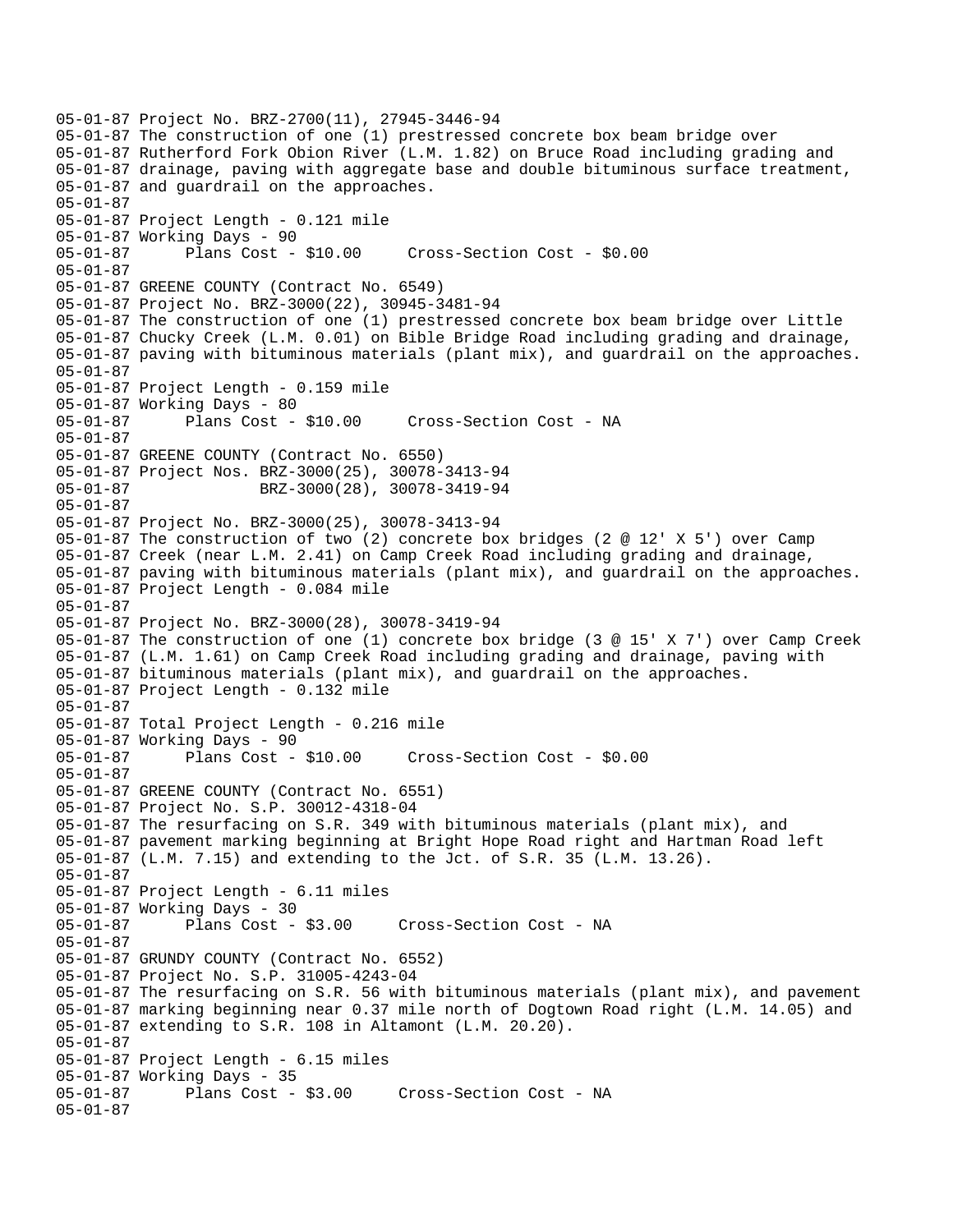05-01-87 HAMILTON COUNTY (Contract No. 6553) 05-01-87 Project No. S.P. 33012-4205-04 05-01-87 The resurfacing on S.R. 2 with bituminous materials (plant mix), and pavement 05-01-87 marking beginning at the Jct. I-75 at Ooltewah (L.M. 20.34) and extending to 05-01-87 the Bradley County line (L.M. 24.28). 05-01-87 05-01-87 Project Length - 3.94 miles 05-01-87 Working Days - 35 05-01-87 Plans Cost - \$3.00 Cross-Section Cost - NA 05-01-87 05-01-87 HAMILTON AND BRADLEY COUNTIES (Contract No. 6554) 05-01-87 Project Nos. IR-75-1(85)9, 33005-3140-44, 06001-3144-44 05-01-87 The resurfacing on I-75 with bituminous materials (plant mix), including the 05-01-87 bridge widening (left lanes) and replacement (right lanes) with prestressed 05-01-87 concrete box beams on I-75 over Wolftever Creek, the widening of the bridge on 05-01-87 I-75 over S.R. 2 with pre-cast T-beams, and the widening of the bridge on I-75 05-01-87 over White Oak Road with cast-in-place T-beams, grading and drainage, storm 05-01-87 drainage adjustments, the installation of guardrail, concrete median barrier, 05-01-87 signs including structural steel supports, and pavement marking beginning at 05-01-87 the Southern Railroad Bridge near Summit and extending to a point 2500 feet 05-01-87 north of the S-4421 overpass. 05-01-87 05-01-87 Project Length - 10.119 miles 05-01-87 Working Days - On or before October 1, 1988 05-01-87 Plans Cost - \$50.00 Cross-Section Cost - \$10.00 05-01-87 The DBE goal for this contract is 10% of the contract amount. 05-01-87 05-01-87 HARDIN COUNTY (Contract No. 6555) 05-01-87 Project No. S.P. 36059-4304-04 05-01-87 The resurfacing on S.R. 421 with double bituminous surface treatment, 05-01-87 beginning at S.R. 69N (L.M. 0.00) and extending to the Henderson County line 05-01-87 (L.M. 3.40). 05-01-87 05-01-87 Project Length - 3.40 miles 05-01-87 Working Days - 30 05-01-87 Plans Cost - \$3.00 Cross-Section Cost - NA 05-01-87 05-01-87 HUMPHREYS COUNTY (Contract No. 6556) 05-01-87 Project No. BRZ-4300(13), 43945-3473-94 05-01-87 The construction of one (1) concrete box bridge (3 @ 15' X 5') over Woodward 05-01-87 Branch (L.M. 1.20) on Hurricane Creek Road including grading and drainage, 05-01-87 surfacing with aggregate base, and guardrail on the approaches. 05-01-87 05-01-87 Project Length - 0.113 mile 05-01-87 Working Days - 70 05-01-87 Plans Cost - \$10.00 Cross-Section Cost - \$0.00 05-01-87 05-01-87 JEFFERSON COUNTY (Contract No. 6557) 05-01-87 Project No. S.P. 45008-4305-04 05-01-87 The resurfacing on S.R. 139 with bituminous materials (plant mix), and 05-01-87 pavement marking beginning at the Sevier-Jefferson County Line (L.M. 0.00) and 05-01-87 extending to intersection with S.R. 92 (L.M. 7.80). 05-01-87 05-01-87 Project Length - 7.80 miles 05-01-87 Working Days - 30 05-01-87 Plans Cost - \$3.00 Cross-Section Cost - NA 05-01-87 05-01-87 KNOX COUNTY (Contract No. 6558) 05-01-87 Project No. S.P. 47951-3512-04 05-01-87 The grading and drainage on Morrell Road including paving with bituminous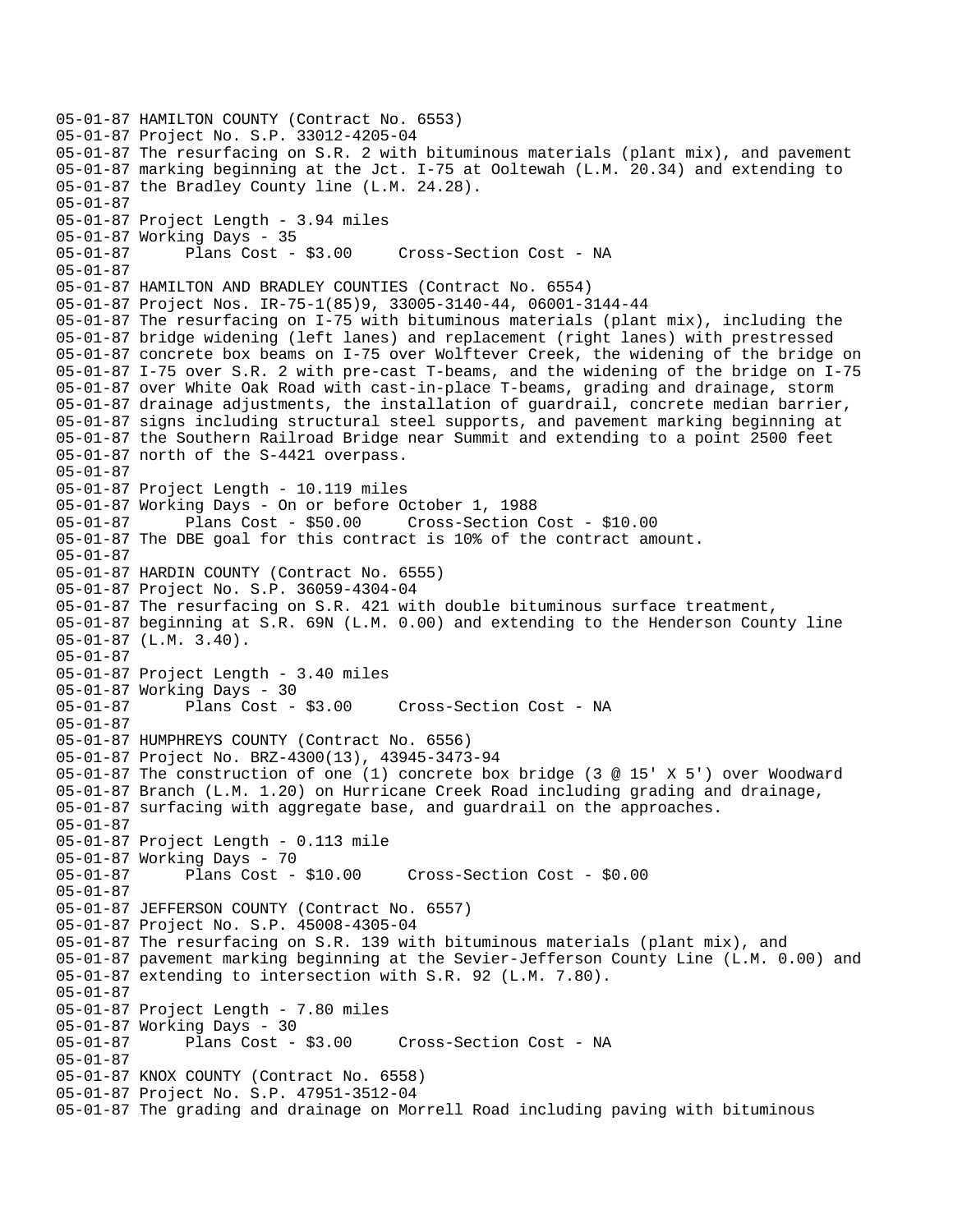05-01-87 materials (plant mix), the construction of one (1) prestressed concrete box 05-01-87 beam bridge over the Southern Railway, a reinforced concrete retaining wall, a 05-01-87 complete storm drainage system, concrete curb and gutter, and sidewalk, the 05-01-87 installation of guardrail, fence, underdrains, and pavement marking beginning 05-01-87 at Westland Drive and extending to approximately 0.3 mile south of Kingston 05-01-87 Pike. 05-01-87 05-01-87 Project Length - 0.903 mile 05-01-87 Working Days - 210 05-01-87 Plans Cost - \$25.00 Cross-Section Cost - \$25.00 05-01-87 05-01-87 LAUDERDALE COUNTY (Contract No. 6559) 05-01-87 Project No. BRS-19(15), 49004-3221-94 05-01-87 The construction of two (2) prestressed concrete I-beam bridges over Lower 05-01-87 Forked Deer River overflows (L.M. 7.48 and L.M. 9.34) on S.R. 19 including 05-01-87 grading and drainage, paving with bituminous materials (plant mix), and 05-01-87 guardrail on the approaches. 05-01-87 05-01-87 Project Length - 0.298 mile 05-01-87 Working Days - 140 05-01-87 Plans Cost - \$10.00 Cross-Section Cost - \$0.00 05-01-87 The DBE goal for this contract is 12% of the contract amount. 05-01-87 05-01-87 LINCOLN COUNTY (Contract No. 6560) 05-01-87 Project No. BRZ-5200(13), 52945-3474-94 05-01-87 The construction of one (1) prestressed concrete box beam bridge over the Elk 05-01-87 River (L.M. 0.22) on Curtis Road including grading and drainage, paving with 05-01-87 aggregate base and double bituminous surface treatment, and guardrail on the 05-01-87 approaches. 05-01-87 05-01-87 Project Length - 0.209 mile 05-01-87 Working Days - 100 05-01-87 Plans Cost - \$10.00 Cross-Section Cost - \$0.00 05-01-87 05-01-87 LOUDON COUNTY (Contract No. 6561) 05-01-87 Project Nos. IR-75-2(30)81, 53002-3136-44, HES-73(13), 53012-3218-94 05-01-87 The widening on the I-75 northwest and southeast bound off ramps to S.R. 73 05-01-87 with aggregate base and portland cement concrete pavement, and the widening on 05-01-87 S.R. 73 with aggregate base and bituminous materials (plant mix), including 05-01-87 the widening on the bridge on S.R. 73 over I-75 with precast concrete T-beams, 05-01-87 grading, drainage adjustments, the installation of guardrail, underdrains, 05-01-87 signs including structural steel supports, pavement marking and the 05-01-87 signalization at the intersection of S.R. 73 and the I-75 southeast bound off 05-01-87 ramp. 05-01-87 05-01-87 Project Length - 0.151 mile 05-01-87 Working Days - 110 05-01-87 Plans Cost - \$25.00 Cross-Section Cost - \$0.00 05-01-87 The DBE goal for this contract is 10% of the contract amount. 05-01-87 05-01-87 MADISON COUNTY (Contract No. 6562) 05-01-87 Project No. S.P. 57039-4315-04 05-01-87 The resurfacing on S.R. 223 with double bituminous surface treatment, 05-01-87 beginning at S.R. 138 (L.M. 0.00) and extending to Denmark (L.M. 5.25). 05-01-87 05-01-87 Project Length - 5.04 miles 05-01-87 Working Days - 30 Cross-Section Cost - NA 05-01-87 05-01-87 MARION COUNTY (Contract No. 6563)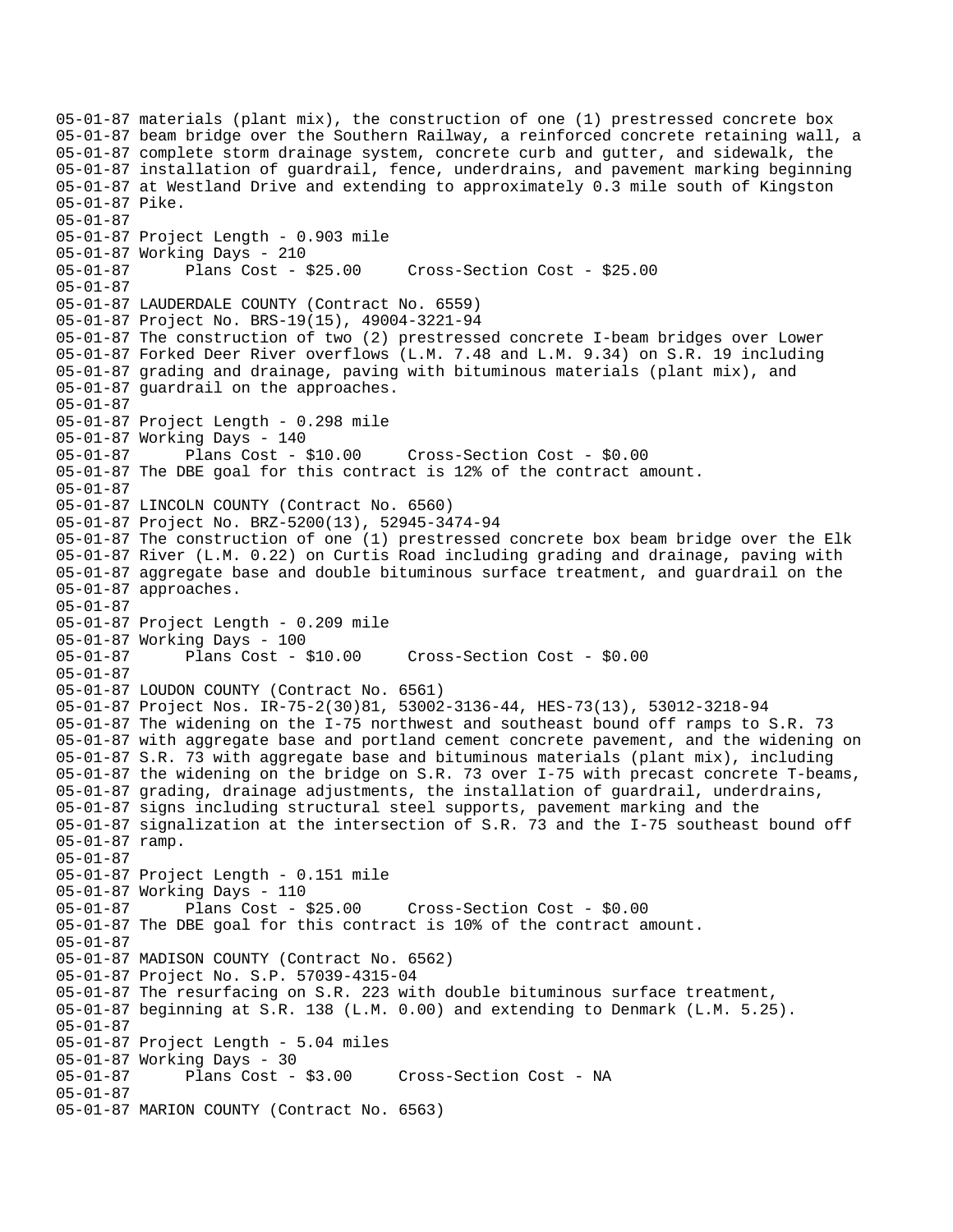05-01-87 Project No. S.P. 58945-3448-04 05-01-87 The grading and drainage on a S.I.A. route including paving with bituminous 05-01-87 materials (plant mix) beginning at new S.R. 28 (access road) and extending to 05-01-87 Tennol Plant truck entrance. 05-01-87 05-01-87 Project Length - 0.530 mile 05-01-87 Working Days - 75 05-01-87 Plans Cost - \$10.00 Cross-Section Cost - \$10.00 05-01-87 05-01-87 MAURY COUNTY (Contract No. 6564) 05-01-87 Project No. S.P. 60024-4303-04 05-01-87 The resurfacing on S.R. 247 with aggregate base and double bituminous surface 05-01-87 treatment (latex modified), and guardrail beginning at L.M. 7.70 and extending 05-01-87 to L.M. 11.50. 05-01-87 05-01-87 Project Length - 3.80 miles 05-01-87 Working Days - 30 05-01-87 Plans Cost - \$3.00 Cross-Section Cost - NA 05-01-87 05-01-87 MEIGS COUNTY (Contract No. 6565) 05-01-87 Project No. BRZ-6100(4), 61945-3412-94 05-01-87 The construction of one (1) prestressed concrete I-beam bridge over Big Sewee 05-01-87 Creek (L.M. 0.23) on Hickory Flat Road including grading and drainage, paving 05-01-87 with aggregate base and double bituminous surface treatment, and guardrail on 05-01-87 the approaches. 05-01-87 05-01-87 Project Length - 0.113 mile 05-01-87 Working Days - 85 05-01-87 Plans Cost - \$10.00 Cross-Section Cost - \$0.00 05-01-87 05-01-87 MONROE COUNTY (Contract No. 6566) 05-01-87 Project No. F-68(5), 62007-3227-14 05-01-87 The grading and drainage on S.R. 68 including the construction of three (3) 05-01-87 concrete box bridges: (2 @ 12' X 12'), (2 @ 12' X 7'), and a (4 @ 10' X 8'), 05-01-87 paving with bituminous materials (plant mix) on the cross roads, the 05-01-87 installation of fence, guardrail, and pavement marking, beginning 0.7 mile 05-01-87 northwest of Ragan Valley Road and extending to the new section of S.R. 68 05-01-87 1.5 miles south of Tellico Plains. 05-01-87 05-01-87 Project Length - 7.569 miles 05-01-87 Working Days - 275 05-01-87 Plans Cost - \$25.00 Cross-Section Cost - \$100.00 05-01-87 The DBE goal for this contract is 9% of the contract amount. 05-01-87 05-01-87 OBION COUNTY (Contract No. 6567) 05-01-87 Project No. S.P. 66007-4210-04 05-01-87 The resurfacing on S.R. 5 with bituminous materials (plant mix), and pavement 05-01-87 marking beginning at L.M. 0.00 (Gibson County Line) and extending to L.M. 5.09 05-01-87 (bridge). 05-01-87 05-01-87 Project Length - 5.09 miles 05-01-87 Working Days - 35 05-01-87 Plans Cost - \$3.00 Cross-Section Cost - NA 05-01-87 05-01-87 PERRY COUNTY (Contract No. 6568) 05-01-87 Project No. S.P. 68002-4516-04 05-01-87 The resurfacing on S.R. 20 & S.R. 100 with bituminous materials (plant mix), 05-01-87 cold planing, guardrail, and pavement marking on S.R. 20 beginning at the west 05-01-87 Linden city limits (L.M. 11.25) and extending to the Jct. of S.R. 100 (L.M. 05-01-87 15.32), and on S.R. 100 beginning at the Jct. of S.R. 20 (L.M. 0.00) and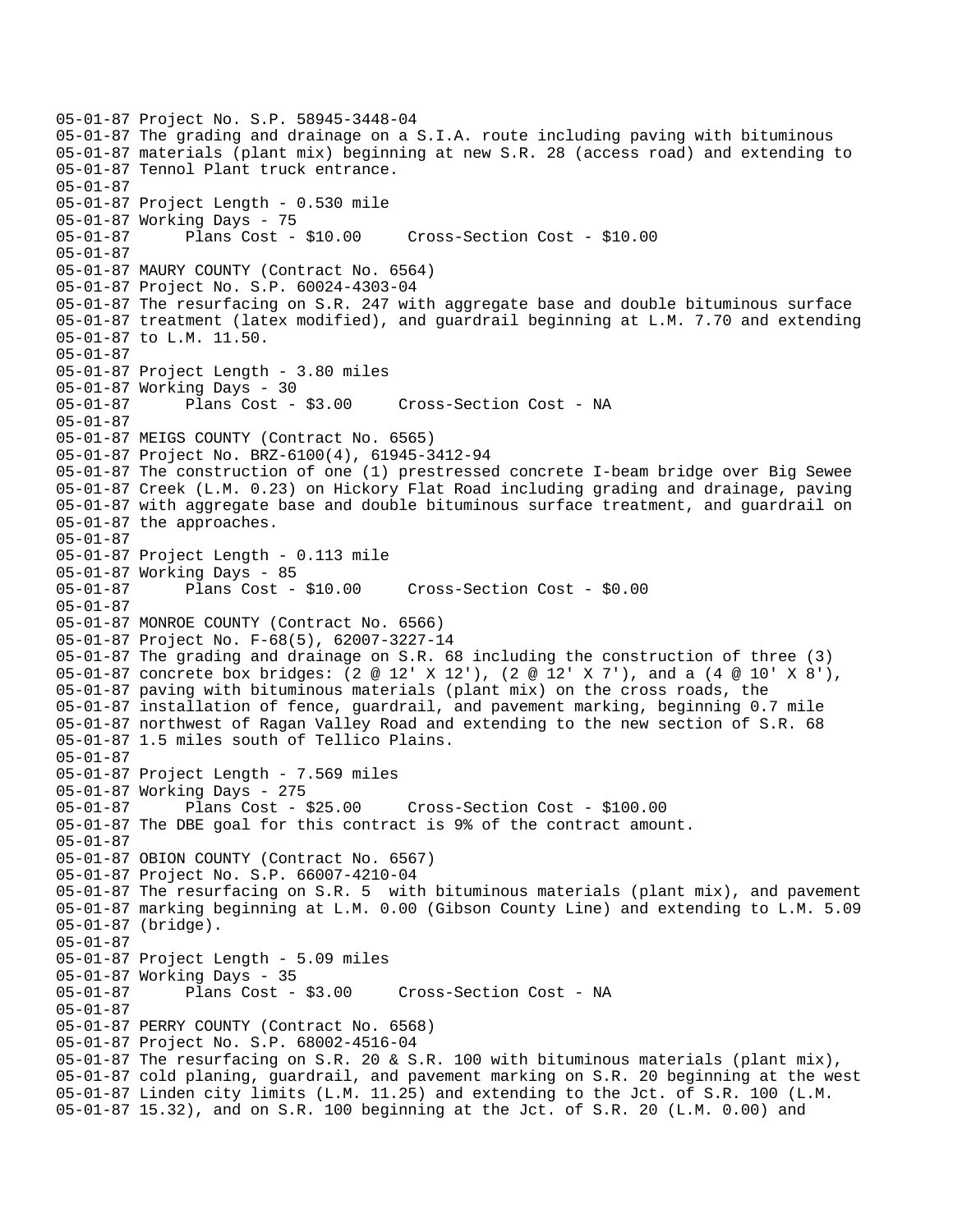```
05-01-87 extending to Brush Creek Road (L.M. 1.76). 
05-01-87 
05-01-87 Project Length - 5.83 miles 
05-01-87 Working Days - 45 
                                     Cross-Section Cost - NA
05-01-87 
05-01-87 ROANE COUNTY (Contract No. 6569) 
05-01-87 Project No. BRZ-7300(8), 73945-3450-94 
05-01-87 The construction of one (1) prestressed concrete box beam bridge over Southern 
05-01-87 Railroad (L.M. 0.01) on Roane Street including grading and drainage, paving 
05-01-87 with bituminous materials (plant mix), and guardrail on the approaches. 
05-01-87 
05-01-87 Project Length - 0.037 miles 
05-01-87 Working Days - 80<br>05-01-87 Plans Cost - $10.00
05-01-87 Plans Cost - $10.00 Cross-Section Cost - $0.00 
05-01-87 
05-01-87 ROANE COUNTY (Contract No. 6570) 
05-01-87 Project No. S.P. 73035-4301-04 
05-01-87 The resurfacing on S.R. 29 with bituminous materials (plant mix), guardrail, 
05-01-87 concrete pier protection, and pavement marking beginning at the Jct. of S.R. 1 
05-01-87 (L.M. 4.37) and extending to the bridge over Emory River (L.M. 8.22). 
05-01-87 
05-01-87 Project Length - 3.85 miles 
05-01-87 Working Days - 35 
                                     Cross-Section Cost - NA
05-01-87 
05-01-87 RUTHERFORD COUNTY (Contract No. 6571) 
05-01-87 Project No. S.P. 75014-4227-04 
05-01-87 The repair or replacement of sixteen (16) bridge approach slabs, the 
05-01-87 restoration of reinforced earth walls, the construction of a left turn lane, 
05-01-87 the reconstruction of median crossovers, the installation of guardrail, and 
05-01-87 signs at various locations on S.R. 102 (Nissan Pkwy.) beginning at the I-24 
05-01-87 interchange and extending to the Enon Springs Road interchange. 
05-01-87 
05-01-87 Project Length - 3.860 miles 
05-01-87 Working Days - On or before December 1, 1987 
05-01-87 Plans Cost - $10.00 Cross-Section Cost - NA 
05-01-87 
05-01-87 RUTHERFORD COUNTY (Contract No. 6572) 
05-01-87 Project No. S.P. 75001-4149-04 
05-01-87 The bridge repair on I-24 over Olive Branch/S.R. 102 including the repairs of: 
05-01-87 concrete deck, expansion joint, structural and reinforcing steel, and bearing 
05-01-87 devices, the construction of concrete parapet and repainting of the existing 
05-01-87 steel structure. 
05-01-87 
05-01-87 Project Length - 0.000 mile 
05-01-87 Working Days - 90 Calendar Days 
                                       Cross-Section Cost - NA
05-01-87 
05-01-87 SEVIER COUNTY (Contract No. 6573) 
05-01-87 Project No. F-66(17), 78072-3230-14 
05-01-87 The grading and drainage on S.R. 66 including the first stage paving with 
05-01-87 either an aggregate base, a lime fly-ash aggregate base, or a cement treated 
05-01-87 aggregate base, and bituminous materials (plant mix), the installation of 
05-01-87 guardrail, filter cloth underdrains, signs, and the modification of the 
05-01-87 existing flashing beacon at the intersection of S.R. 66 with S.R. 139, 
05-01-87 beginning at the French Broad River and extending to near I-40. 
05-01-87 
05-01-87 Project Length - 3.307 miles 
05-01-87 Working Days - 125 (See Special Provision 108B)
```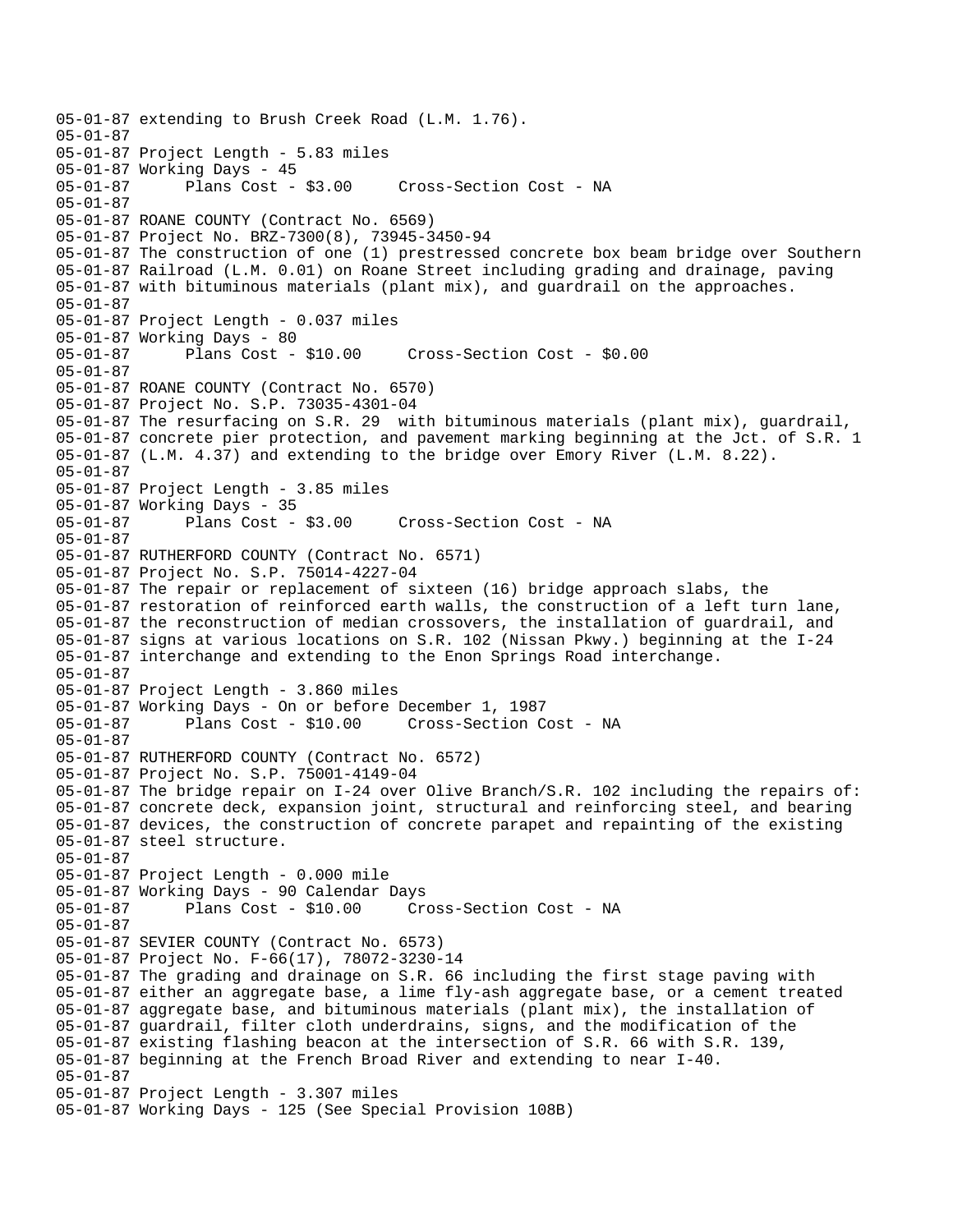05-01-87 Plans Cost - \$25.00 Cross-Section Cost - \$25.00 05-01-87 The DBE goal for this contract is 9% of the contract amount. 05-01-87 05-01-87 SUMNER COUNTY (Contract No. 6574) 05-01-87 Project No. S.P. 83076-3216-04 05-01-87 The paving on S.R. 386 with bituminous materials (plant mix), including the 05-01-87 base reinforcement with geogrid, removal of existing asphalt pavement, 05-01-87 installation of underdrains, and pavement marking beginning at a point east of 05-01-87 Shackle Island Road and extending easterly to existing S.R. 6 east of 05-01-87 Hendersonville near the Avondale Community. 05-01-87 05-01-87 Project Length - 3.186 miles 05-01-87 Working Days - On or before June 1, 1988 05-01-87 Plans Cost - \$10.00 Cross-Section Cost - NA 05-01-87 05-01-87 SUMNER COUNTY (Contract No. 6575) 05-01-87 Project No. S.P. 83076-3217-04 05-01-87 The paving on S.R. 386 with bituminous materials (plant mix), including the 05-01-87 base reinforcement with geogrid, concrete pavement on the ramps and the 05-01-87 Gallatin Road Connector with either a mineral aggregate cement base or a 05-01-87 mineral aggregate lime fly-ash base, grading and drainage on Gallatin Road, 05-01-87 the installation of guardrail, fence, underdrains, concrete median barrier, 05-01-87 signs, pavement marking, and the signalization of Gallatin Road with Center 05-01-87 Point Road, beginning at Gallatin Road and extending northeasterly to east of 05-01-87 Shackle Island Road. 05-01-87 05-01-87 Project Length - 3.258 miles 05-01-87 Working Days - On or before June 1, 1988 05-01-87 Plans Cost - \$25.00 Cross-Section Cost - \$10.00 05-01-87 The DBE goal for this contract is 2% of the contract amount. 05-01-87 05-01-87 UNICOI COUNTY (Contract No. 6576) 05-01-87 Project No. BRZ-8600(9), 86945-3427-94 05-01-87 The construction of one (1) four span concrete slab bridge over South Indian 05-01-87 Creek (L.M. 0.06) on Guy Erwin Road including grading and drainage, paving 05-01-87 with bituminous materials (plant mix), and guardrail on the approaches. 05-01-87 05-01-87 Project Length - 0.064 mile 05-01-87 Working Days - 90 05-01-87 Plans Cost - \$10.00 Cross-Section Cost - \$0.00 05-01-87 05-01-87 WASHINGTON COUNTY (Contract No. 6577) 05-01-87 Project No. BRM-3959(1), 90950-3791-94 05-01-87 The construction of two (2) prestressed concrete I-beam bridges over the 05-01-87 CSX Railroad (L.M. 1.24), and over the East Tennessee Railway (L.M. 1.18) on 05-01-87 King Springs Road (M-3959) including grading and drainage, paving with 05-01-87 bituminous materials (plant mix), storm drainage construction, concrete curb 05-01-87 and gutter, and guardrail on the approaches. 05-01-87 05-01-87 Project Length - 0.129 mile 05-01-87 Working Days - 120 05-01-87 Plans Cost - \$10.00 Cross-Section Cost - \$0.00 05-01-87 05-01-87 WILLIAMSON COUNTY (Contract No. 6578) 05-01-87 Project No. S.P. 94003-4515-04 05-01-87 The resurfacing on S.R. 106 with bituminous materials (plant mix), guardrail, 05-01-87 and pavement marking beginning at the Maury County line (L.M. 0.00) and 05-01-87 extending to the new pavement approximately 100 feet south of Critz Lane (L.M. 05-01-87 6.00). 05-01-87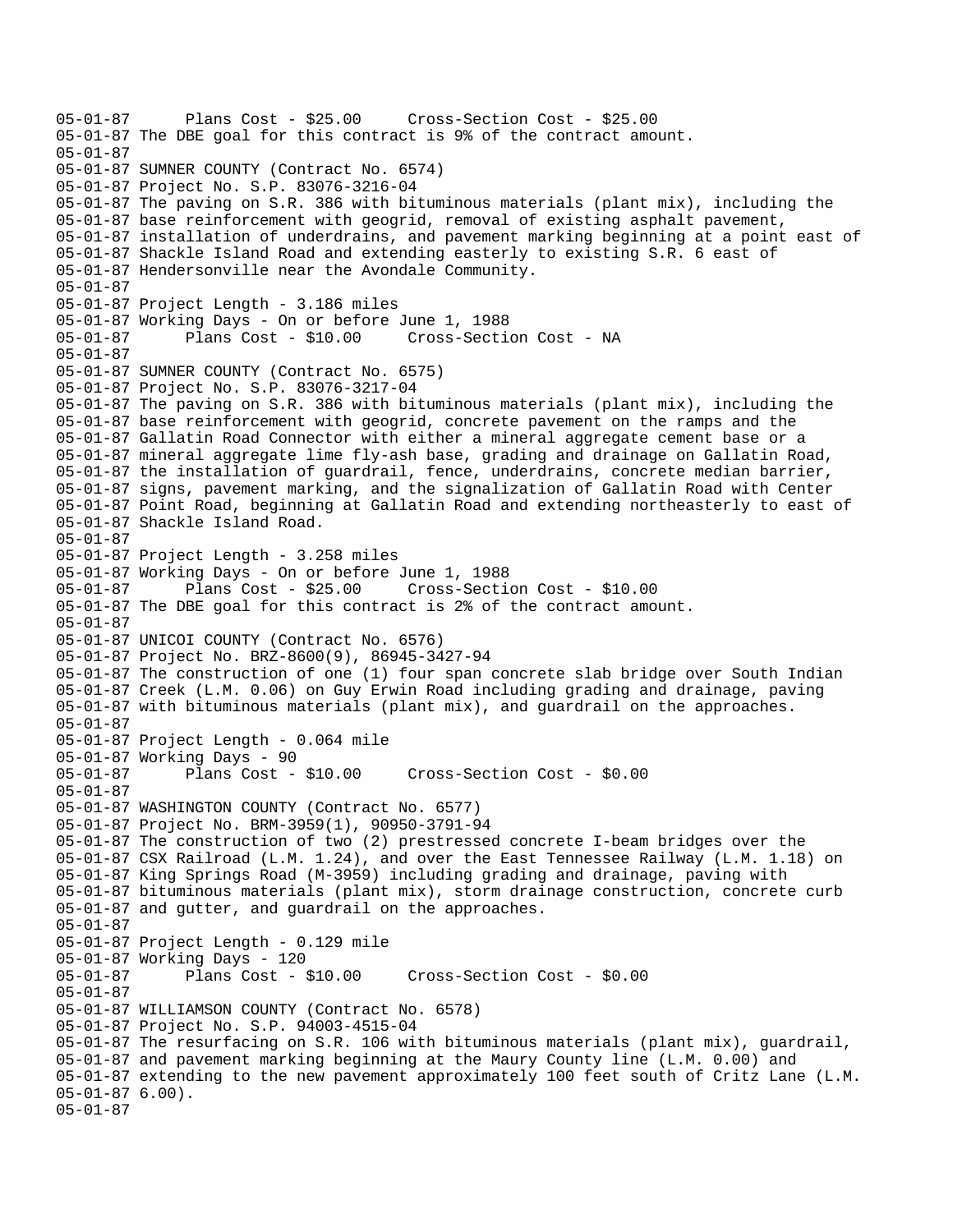05-01-87 Project Length - 6.00 mile 05-01-87 Working Days - 45 Cross-Section Cost - NA 05-01-87 05-01-87 WILSON COUNTY (Contract No. 6579) 05-01-87 Project No. HES-24(1), 95004-3224-94 05-01-87 The installation of a flashing beacon at the intersection of S.R. 24 (U.S. 70) 05-01-87 with S.R. 109 including lane widening and overlay with aggregate base and 05-01-87 bituminous materials (plant mix), drainage adjustments, the installation of 05-01-87 guardrail, and pavement marking. 05-01-87 05-01-87 Project Length - 0.000 mile 05-01-87 Working Days - On or before November 15, 1987 05-01-87 Plans Cost - \$3.00 Cross-Section Cost - NA 05-01-87 ======================================================================================= 06-05-87 ANDERSON COUNTY (Contract No. 6580) 06-05-87 Project No. S.P. 01009-4305-04 06-05-87 The resurfacing on S.R. 71 with bituminous materials (plant mix), guardrail, 06-05-87 and pavement marking beginning at the Anderson-Knox County line (L.M. 0.00) 06-05-87 and extending to the Jct. of S.R. 61 (L.M. 4.95). 06-05-87 06-05-87 Project Length - 4.95 miles 06-05-87 Working Days - 35<br>06-05-87 Plans Cost - \$3.00 Cross-Section Cost - NA 06-05-87 06-05-87 ANDERSON, CAMPBELL, CARTER, COCKE, GREENE, HAMBLEN, JEFFERSON, KNOX, LOUDON, 06-05-87 MONROE, ROANE, SEVIER, SULLIVAN AND WASHINGTON COUNTIES (Contract No. 6581) 06-05-87 Project No. S.P. 98010-4141-04 06-05-87 The sign refurbishing on various locations on I-40, I-75, I-81, S.R. 62, S.R. 06-05-87 93, U.S. 25E, the intersections of U.S. 231 with S.R. 91 and U.S. 11E with 06-05-87 S.R. 107 in Region I including the installation of break-away sign supports. 06-05-87 06-05-87 Project Length - 0.000 mile 06-05-87 Working Days - 110 06-05-87 Plans Cost - \$25.00 Cross-Section Cost - NA 06-05-87 06-05-87 ANDERSON, CAMPBELL, GRAINGER, KNOX, ROANE, SULLIVAN AND WASHINGTON COUNTIES 06-05-87 (Contract No. 6582) 06-05-87 Project No. S.P. 98010-4242-04 06-05-87 The maintaining of attenuator systems at various locations in Region I. 06-05-87 06-05-87 Project Length - 0.000 mile 06-05-87 Working Days - June 30, 1988 (See Special Provision 705C) 06-05-87 NO PLANS CONTRACT 06-05-87 06-05-87 BEDFORD COUNTY (Contract No. 6583) 06-05-87 Project No. S.P. 02950-3523-04 06-05-87 The grading and drainage on a S.I.A. route including paving with bituminous 06-05-87 materials (plant mix) beginning at S.R. 10 and extending to Calsonic 06-05-87 Manufacturing. 06-05-87 06-05-87 Project Length - 0.206 mile 06-05-87 Working Days - 50<br>06-05-87 Plans Cost - \$3.00 06-05-87 Plans Cost - \$3.00 Cross-Section Cost - \$0.00 06-05-87 06-05-87 BEDFORD COUNTY (Contract No. 6584) 06-05-87 Project No. S.P. 02005-4228-04 06-05-87 The resurfacing on S.R. 16 with bituminous materials (plant mix), cold 06-05-87 planing, and pavement marking beginning at the Shelbyville City limits (L.M.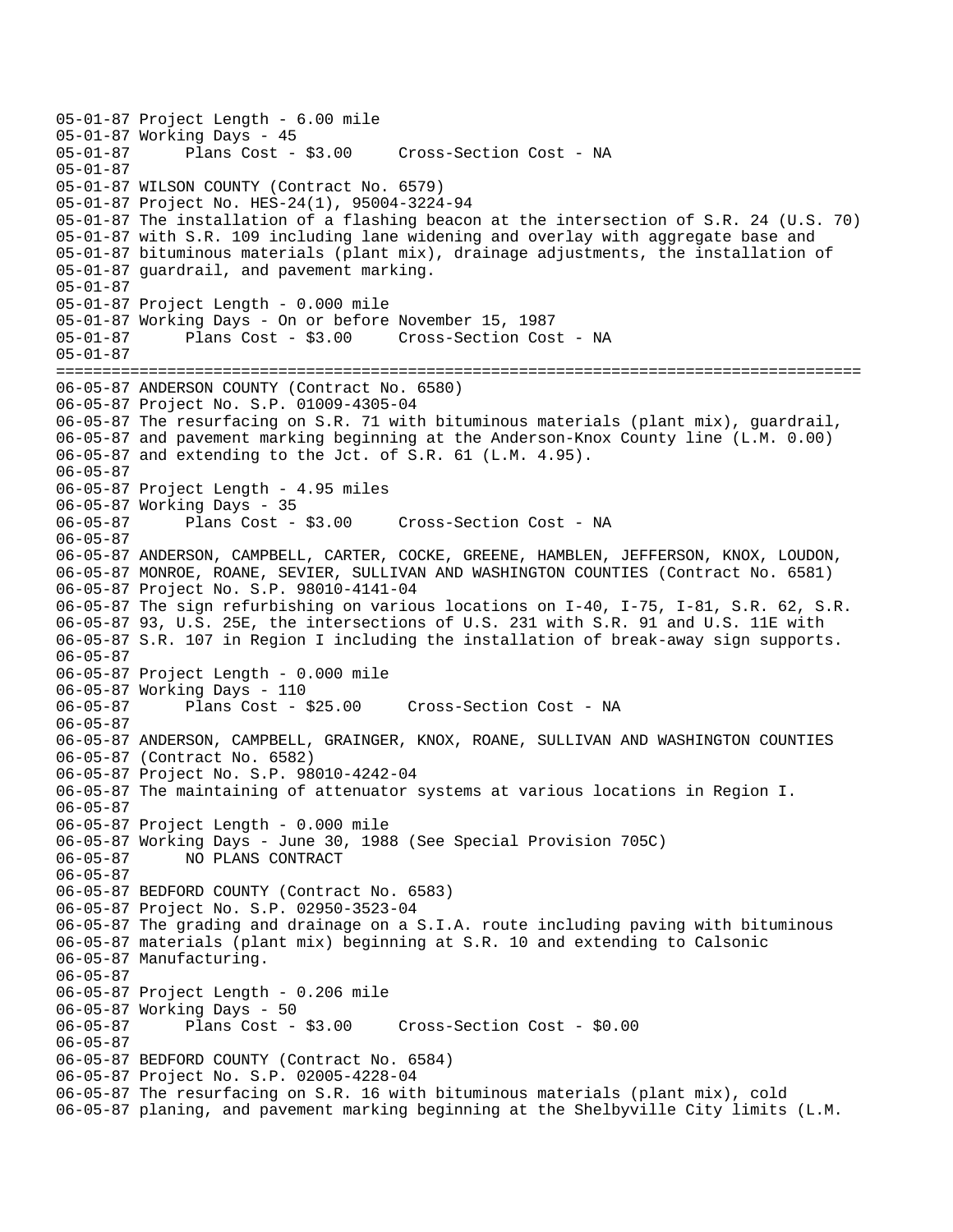```
06-05-87 15.62) and extending to L.M. 18.90. 
06-05-87 
06-05-87 Project Length - 3.28 miles 
06-05-87 Working Days - 30 
06-05-87 Plans Cost - $3.00 Cross-Section Cost - NA 
06-05-87 
06-05-87 BEDFORD COUNTY (Contract No. 6585) 
06-05-87 Project No. S.P. 02017-4303-04 
06-05-87 The resurfacing on S.R. 269 with bituminous materials (plant mix), guardrail, 
06-05-87 and pavement marking beginning at L.M. 9.59 and extending to the CSX Railroad 
06-05-87 overpass (L.M. 15.10). 
06-05-87 
06-05-87 Project Length - 5.51 miles 
06-05-87 Working Days - 35 
06-05-87 Plans Cost - $3.00 Cross-Section Cost - NA 
06-05-87 
06-05-87 BENTON COUNTY (Contract No. 6586) 
06-05-87 Project No. S.P. 03002-4210-04 
06-05-87 The resurfacing on S.R. 1 & S.R. 391 with bituminous materials (plant mix), 
06-05-87 and pavement marking beginning on S.R. 1 at the Carroll County line (L.M. 
06-05-87 0.00) and extending to S.R. 69 (L.M. 1.63). 
06-05-87 
06-05-87 Project Length - 5.63 miles 
06-05-87 Working Days - 35 
                                     Cross-Section Cost - NA
06-05-87 
06-05-87 BLEDSOE COUNTY (Contract No. 6587) 
06-05-87 Project No. BRZ-0400(4), 04022-3404-94 
06-05-87 The construction of one (1) prestressed concrete I-beam bridge over Sequatchie 
06-05-87 River (L.M. 0.43) on Nine Mile Cross Road including grading and drainage, 
06-05-87 paving with aggregate base and double bituminous surface treatment, and 
06-05-87 guardrail on the approaches. 
06-05-87 
06-05-87 Project Length - 0.177 mile 
06-05-87 Working Days - 100 
06-05-87 Plans Cost - $10.00 Cross-Section Cost - $0.00 
06-05-87 
06-05-87 BRADLEY COUNTY (Contract No. 6588) 
06-05-87 Project No. S.P. 06002-4212-04 
06-05-87 The resurfacing on S.R. 2 with bituminous materials (plant mix), and pavement 
06-05-87 marking beginning at the Hamilton County line (L.M. 0.00) and extending to 
06-05-87 0.25 mile south of the Jct. of S.R. 311 (L.M. 6.20) 
06-05-87 
06-05-87 Project Length - 6.20 miles 
06-05-87 Working Days - 35 
06-05-87 Plans Cost - $3.00 Cross-Section Cost - NA 
06-05-87 
06-05-87 CARTER COUNTY (Contract No. 6589) 
06-05-87 Project No. S.P. 10018-3205-04 
06-05-87 The intersection improvements at S.R. 173 with S.R. 37 including grading and 
06-05-87 drainage, paving with bituminous materials (plant mix), the installation of 
06-05-87 concrete curb and gutter, underdrains, guardrail, signs, and pavement marking. 
06-05-87 
06-05-87 Project Length - 0.111 mile 
06-05-87 Working Days - 60 
06-05-87 Plans Cost - $10.00 Cross-Section Cost - $0.00 
06-05-87 
06-05-87 CLAIBORNE COUNTY (Contract No. 6590) 
06-05-87 Project No. S.P. 13004-4205-04 
06-05-87 The resurfacing on S.R. 33 with bituminous materials (plant mix), guardrail,
```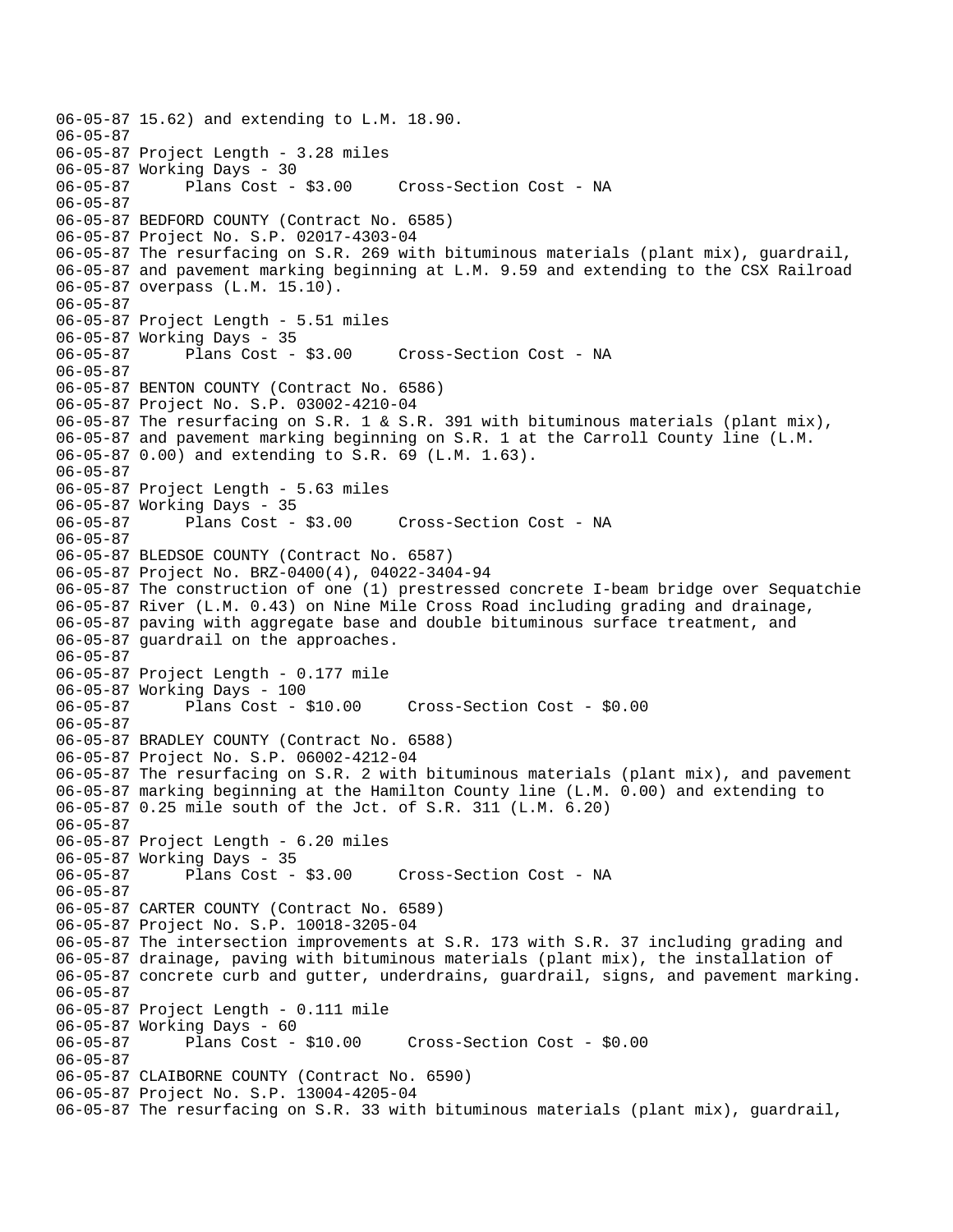06-05-87 and pavement marking beginning at the intersection of S.R. 32 (L.M. 12.86) and 06-05-87 extending to the Claiborne-Hancock County line (L.M. 22.57). 06-05-87 06-05-87 Project Length - 9.71 miles 06-05-87 Working Days - 40 06-05-87 Plans Cost - \$3.00 Cross-Section Cost - NA 06-05-87 06-05-87 CUMBERLAND COUNTY (Contract No. 6591) 06-05-87 Project No. S.P. 18024-4304-04 06-05-87 The resurfacing on S.R. 282 with bituminous materials (plant mix), and 06-05-87 pavement marking beginning at Lantana Water Office (L.M. 0.00) and extending 06-05-87 to S.R. 101 (L.M. 3.74). 06-05-87 06-05-87 Project Length - 3.74 miles 06-05-87 Working Days - 30<br>06-05-87 Plans Cost - \$3.00 Cross-Section Cost - NA 06-05-87 06-05-87 DAVIDSON COUNTY (Contract No. 6592) 06-05-87 Project No. S.P. 19945-4199-04 06-05-87 The bridge repair on 12TH Ave. South over I-40 (L.M. 7.94), I-40 EB over ramp 06-05-87 from I-40/I-65 to I-65 SB (L.M. 18.44), I-40 over S.R. 11 (4TH Ave.)/S.R. 1 06-05-87 (Lafayette St.)/2ND Ave. (L.M. 18.84), I-40 exit ramp from I-40 WB to S.R. 11 06-05-87 (4TH Ave.) over S.R. 1 (Lafayette St.) (L.M. 18.86), and on I-40 entrance ramp 06-05-87 from S.R. 11 (4TH Ave.) to I-40 EB over S.R. 1 (Lafayette St.) (L.M. 18.88) 06-05-87 including structural steel, concrete, deck, and expansion joint repairs, 06-05-87 bridge deck sealant and overlay, and pavement marking. 06-05-87 06-05-87 Project Length - 0.000 mile 06-05-87 Working Days - 110 06-05-87 Plans Cost - \$25.00 Cross-Section Cost - NA 06-05-87 06-05-87 DAVIDSON COUNTY (Contract No. 6593) 06-05-87 Project No. S.P. 19017-4215-04 06-05-87 The repair on the bridge on S.R. 1 over Hurricane Creek (L.M. 32.15) including 06-05-87 bridge deck, steel, and concrete repairs, and the installation of six (6) 06-05-87 structural steel beam supports. 06-05-87 06-05-87 Project Length - 0.000 mile 06-05-87 Working Days - 60 06-05-87 Plans Cost - \$10.00 Cross-Section Cost - NA 06-05-87 The DBE goal for this contract is 5% of the contract amount. 06-05-87 06-05-87 DAVIDSON COUNTY (Contract No. 6594) 06-05-87 Project No. S.P. 19031-4308-04 06-05-87 The resurfacing on S.R. 11 with bituminous materials (plant mix), cold 06-05-87 planing, and pavement marking beginning at Old Hickory Blvd. (L.M. 18.77) and 06-05-87 extending to 600 feet north of the Sumner County line (L.M. 24.55). 06-05-87 06-05-87 Project Length - 5.893 miles 06-05-87 Working Days - 50 06-05-87 Plans Cost - \$3.00 Cross-Section Cost - NA 06-05-87 06-05-87 DAVIDSON, DICKSON, HUMPHREYS, ROBERTSON, RUTHERFORD, SMITH AND WAYNE COUNTIES 06-05-87 (Contract No. 6595) 06-05-87 Project No. S.P. 98030-4294-04 06-05-87 The maintaining of attenuator systems at various locations in Region III. 06-05-87 06-05-87 Project Length - 0.000 mile 06-05-87 Working Days - June 30, 1988 (See Special Provision 705E) 06-05-87 NO PLANS CONTRACT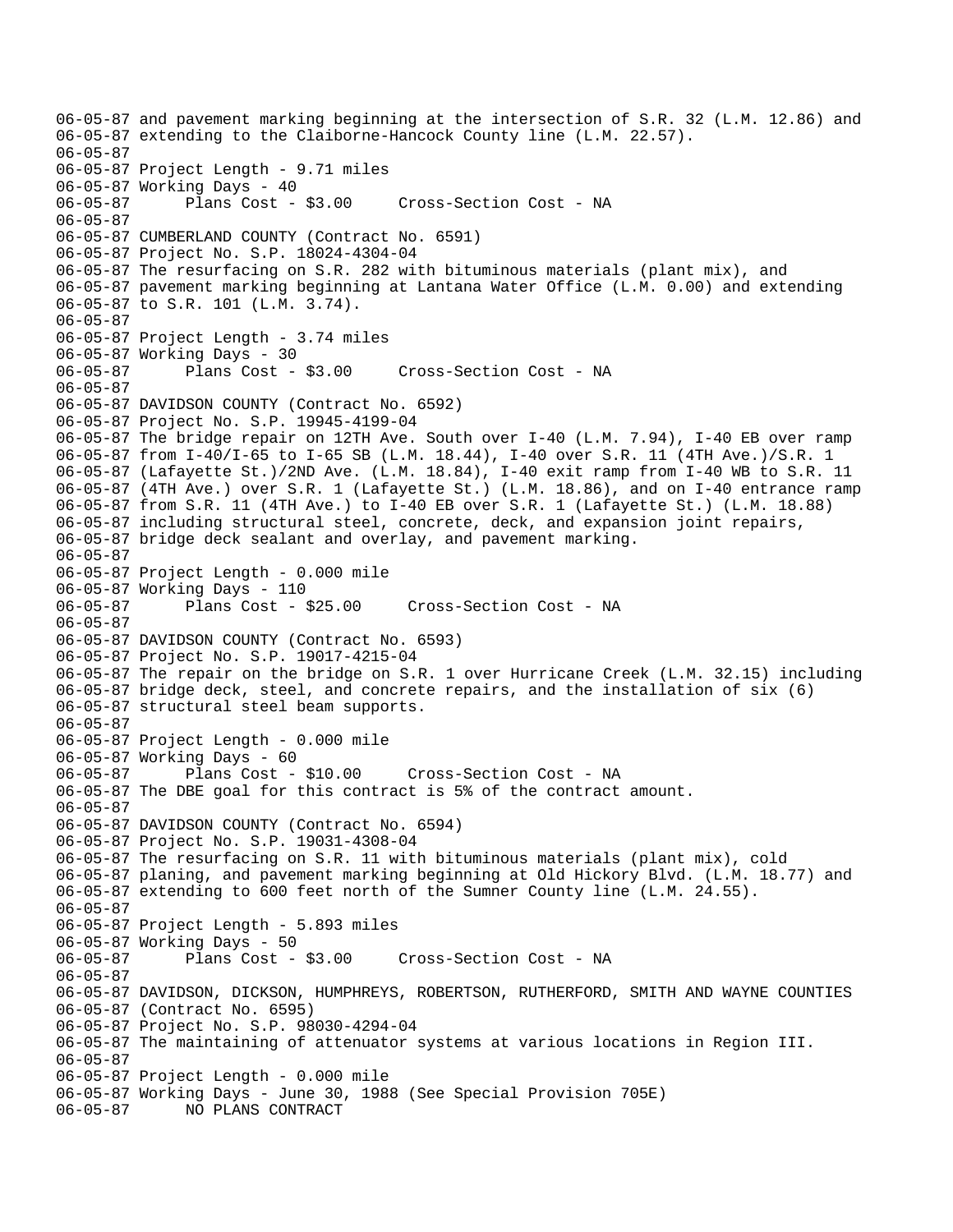```
06-05-87 
06-05-87 DECATUR COUNTY (Contract No. 6596) 
06-05-87 Project No. BRZ-2000(6), 20945-3422-94 
06-05-87 The construction of one (1) prestressed concrete box beam bridge over Lick 
06-05-87 Creek (L.M. 0.96) on Youal Gibson Road including grading and drainage, paving 
06-05-87 with aggregate base and double bituminous surface treatment, and guardrail on 
06-05-87 the approaches. 
06-05-87 
06-05-87 Project Length - 0.128 mile 
06-05-87 Working Days - 65 
06-05-87 Plans Cost - $10.00 Cross-Section Cost - $0.00 
06-05-87 
06-05-87 DICKSON COUNTY (Contract No. 6597) 
06-05-87 Project No. S.P. 22010-4213-04 
06-05-87 The resurfacing on S.R. 49 with bituminous materials (plant mix), and pavement 
06-05-87 marking beginning at Timber Ridge Road (L.M. 21.75) and extending to the 
06-05-87 Cheatham County line (L.M. 28.57). 
06-05-87 
06-05-87 Project Length - 6.82 miles 
06-05-87 Working Days - 35 
06-05-87 Plans Cost - $3.00 Cross-Section Cost - NA 
06-05-87 
06-05-87 DYER COUNTY (Contract No. 6598) 
06-05-87 Project Nos. BRZ-2300(11), 23067-3406-94<br>06-05-87 BRZ-2300(12), 23013-3431-94
06-05-87 BRZ-2300(12), 23013-3431-94<br>06-05-87 BRZ-2300(15), 23064-3407-94
                      06-05-87 BRZ-2300(15), 23064-3407-94 
06-05-87 Project No. BRZ-2300(11), 23067-3406-94 
06-05-87 The construction of one (1) prestressed concrete box beam bridge over Pond 
06-05-87 Creek (L.M. 1.76) on Sorrell Chapel Road including grading and drainage, 
06-05-87 paving with bituminous materials (plant mix), and guardrail on the approaches. 
06-05-87 Project Length - 0.151 mile 
06-05-87 
06-05-87 Project No. BRZ-2300(12), 23013-3431-94 
06-05-87 The construction of one (1) prestressed concrete box beam bridge over 
06-05-87 Doakville Creek (L.M. 0.44), one (1) concrete box bridge (2 @ 10' X 5') over 
06-05-87 overflow (L.M. 0.40), and one (1) concrete box bridge (2 @ 15' X 8') over 
06-05-87 overflow (L.M. 0.57) on Old S.R. 104 including grading and drainage, paving 
06-05-87 with bituminous materials (plant mix), and guardrail on the approaches. 
06-05-87 Project Length - 0.359 miles 
06-05-87 
06-05-87 Project No. BRZ-2300(15), 23064-3407-94 
06-05-87 The construction of one (1) concrete box bridge (3 @ 12' X 11') over branch 
06-05-87 (L.M. 0.57) on Snow Farm Road including grading and drainage, paving with 
06-05-87 aggregate base and double bituminous surface treatment, and guardrail on the 
06-05-87 approaches. 
06-05-87 Project Length - 0.063 mile 
06-05-87 
06-05-87 Total Project Length - 0.573 mile 
06-05-87 Working Days - 90 
06-05-87 Plans Cost - $25.00 Cross-Section Cost - $0.00 
06-05-87 The DBE goal for this contract is 10% of the contract amount. 
06-05-87 
06-05-87 DYER AND CROCKETT COUNTIES (Contract No. 6599) 
06-05-87 Project No. S.P. 23009-4207-04 
06-05-87 The resurfacing on S.R. 20 with bituminous materials (plant mix), and pavement 
06-05-87 marking beginning at new Bypass (L.M. 20.29) and extending to L.M. 0.22 (in 
06-05-87 Crockett County). 
06-05-87 
06-05-87 Project Length - 5.31 miles 
06-05-87 Working Days - 35
```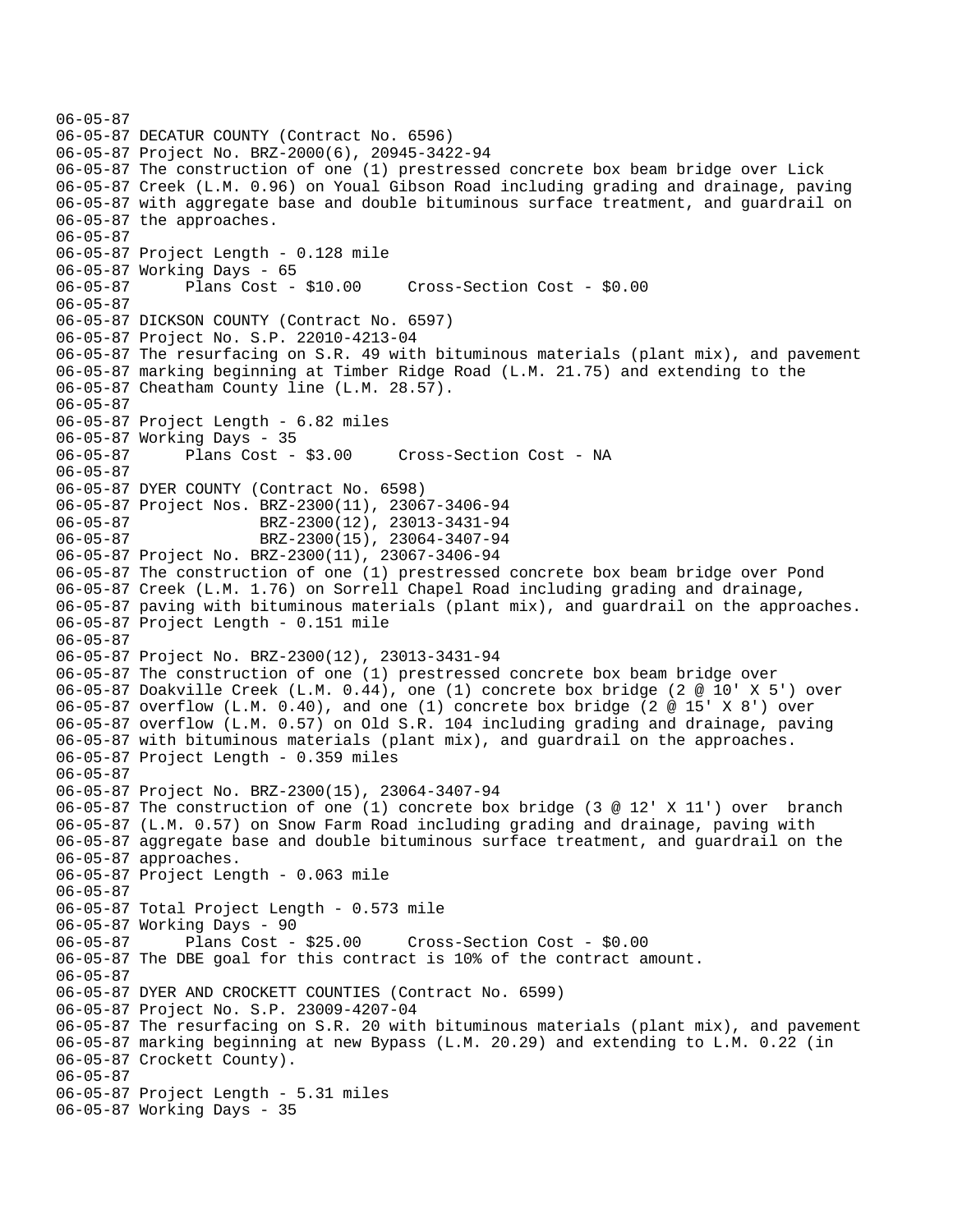06-05-87 Plans Cost - \$3.00 Cross-Section Cost - NA 06-05-87 06-05-87 FAYETTE COUNTY (Contract No. 6600) 06-05-87 Project No. BRZ-2400(9), 24945-3438-94 06-05-87 The construction of one (1) prestressed concrete I-beam bridge over Wolf River 06-05-87 (L.M. 1.88) on Bateman Road including grading and drainage, paving with 06-05-87 aggregate base and double bituminous surface treatment, and guardrail on the 06-05-87 approaches. 06-05-87 06-05-87 Project Length - 0.239 mile 06-05-87 Working Days - 110 06-05-87 Plans Cost - \$10.00 Cross-Section Cost - \$0.00 06-05-87 The DBE goal for this contract is 10% of the contract amount. 06-05-87 06-05-87 FENTRESS COUNTY (Contract No. 6601) 06-05-87 Project No. S.P. 25001-4253-04 06-05-87 The bridge repair on the bridge on S.R. 28 over Caney Creek (L.M. 33.24) 06-05-87 including treated timber, steel, and concrete repairs, and the installation of 06-05-87 guardrail. 06-05-87 06-05-87 Project Length - 0.000 mile 06-05-87 Working Days - 50 06-05-87 Plans Cost - \$3.00 Cross-Section Cost - NA 06-05-87 06-05-87 GILES COUNTY (Contract No. 6602) 06-05-87 Project No. BRM-3180(1), 28953-3714-94 06-05-87 The construction of one (1) concrete slab bridge (3 @ 10' X 6') over Pleasant 06-05-87 Run Creek (L.M. 0.18) on Washington Street including grading and drainage, 06-05-87 paving with bituminous materials (plant mix), and guardrail on the approaches. 06-05-87 06-05-87 Project Length - 0.038 mile 06-05-87 Working Days - 55 06-05-87 Plans Cost - \$10.00 Cross-Section Cost - \$0.00 06-05-87 06-05-87 GREENE AND WASHINGTON COUNTIES (Contract No. 6603) 06-05-87 Project Nos. S.P. 30003-3226-04, 90002-3229-04 06-05-87 The grading and drainage on S.R. 34 including paving with bituminous materials 06-05-87 (plant mix), the construction of two (2) prestressed concrete box beam bridges 06-05-87 over Jockey Creek and over Big Limestone Creek, the installation of guardrail, 06-05-87 underdrains, signs, and pavement marking beginning 0.9 mile west of the Greene 06-05-87 County line and extending to 2.7 miles east of Limestone Creek. 06-05-87 06-05-87 Project Length - 5.648 miles 06-05-87 Working Days - 220 06-05-87 Plans Cost - \$25.00 Cross-Section Cost - \$25.00 06-05-87 The DBE goal for this contract is 1% of the contract amount. 06-05-87 06-05-87 HAMBLEN COUNTY (Contract No. 6604) 06-05-87 Project No. IR-81-1(81)7, 32001-3119-44 06-05-87 The resurfacing on I-81 including cold planing, bridge deck repair, sealant, 06-05-87 overlay and expansion joint repair, drainage adjustments, the installation of 06-05-87 guardrail, and pavement marking beginning at the Jefferson-Hamblen County line 06-05-87 and extending to the Hamblen-Greene County line. 06-05-87 06-05-87 Project Length - 9.947 miles 06-05-87 Working Days - 120 06-05-87 Plans Cost - \$10.00 Cross-Section Cost - NA 06-05-87 The DBE goal for this contract is 12% of the contract amount. 06-05-87 06-05-87 HAMILTON COUNTY (Contract No. 6605)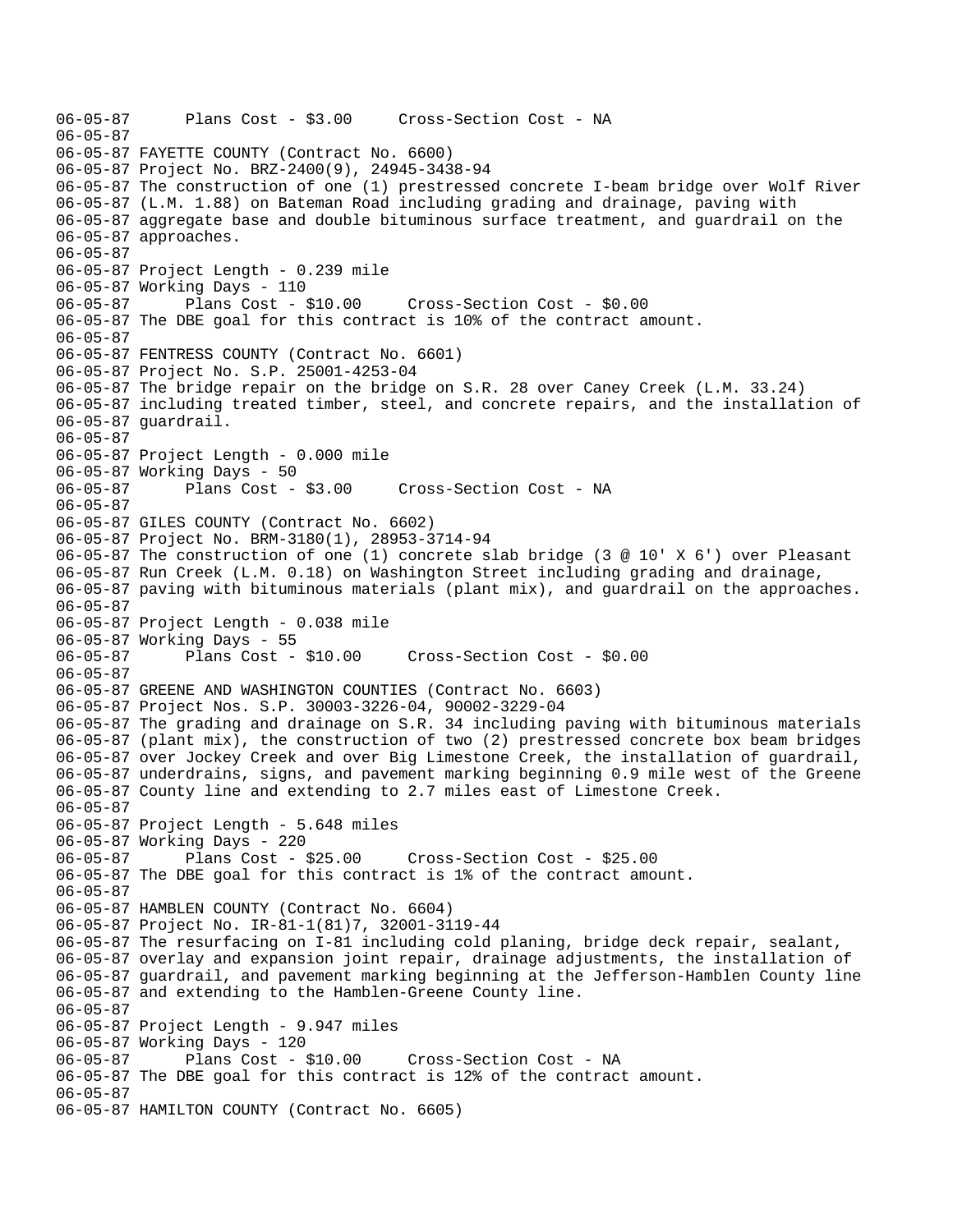```
06-05-87 Project No. M-3578(1), 33951-8726-54 
06-05-87 The resurfacing on South Moore Road (M-3578) with bituminous materials (plant 
06-05-87 mix), and pavement marking beginning at Ringgolg Road (L.M. 0.00) and 
06-05-87 extending to South Terrace Road in East Ridge (L.M. 0.79). 
06-05-87 
06-05-87 Project Length - 0.79 mile 
06-05-87 Working Days - 35 
06-05-87 Plans Cost - $3.00 Cross-Section Cost - NA 
06-05-87 
06-05-87 HAWKINS COUNTY (Contract No. 6606) 
06-05-87 Project No. S.P. 37069-4301-04 
06-05-87 The resurfacing on S.R. 346 with bituminous materials (plant mix), guardrail, 
06-05-87 and pavement marking beginning at the Jct. of S.R. 1 (L.M. 0.00) and extending 
06-05-87 to the Jct. of S.R. 1 (L.M. 7.62). 
06-05-87 
06-05-87 Project Length - 7.62 miles
06-05-87 Working Days - 40<br>06-05-87     Plans Cost - $3.00
06-05-87 Plans Cost - $3.00 Cross-Section Cost - NA 
06-05-87 
06-05-87 HENDERSON COUNTY (Contract No. 6607) 
06-05-87 Project No. S.P. 39003-4246-04 
06-05-87 The resurfacing on S.R. 20 with bituminous materials (plant mix), and pavement 
06-05-87 marking beginning at the Madison County line (L.M. 0.00) and extending to 
06-05-87 Lexington (L.M. 10.90). 
06-05-87 
06-05-87 Project Length - 10.90 miles 
06-05-87 Working Days - 45 
06-05-87 Plans Cost - $3.00 Cross-Section Cost - NA 
06-05-87 
06-05-87 HICKMAN COUNTY (Contract No. 6608) 
06-05-87 Project No. S.P. 41006-4307-04 
06-05-87 The resurfacing on S.R. 48 with bituminous materials (plant mix), guardrail, 
06-05-87 and pavement marking beginning at County Road left (L.M. 24.32) and extending 
06-05-87 to the Dickson County line (L.M. 31.39). 
06-05-87 
06-05-87 Project Length - 7.07 miles 
06-05-87 Working Days - 40 
06-05-87 Plans Cost - $3.00 Cross-Section Cost - NA 
06-05-87 
06-05-87 JACKSON COUNTY (Contract No. 6609) 
06-05-87 Project No. S.P. 44043-4303-04 
06-05-87 The resurfacing on S.R. 290 with double bituminous surface treatment (latex 
06-05-87 modified) beginning at S.R. 53 (L.M. 0.00) and extending to 2.25 miles west of 
06-05-87 S.R. 56 (L.M. 8.35). 
06-05-87 
06-05-87 Project Length - 8.35 miles 
06-05-87 Working Days - 40<br>06-05-87 Plans Cost - $3.00
06-05-87 Plans Cost - $3.00 Cross-Section Cost - NA 
06-05-87 
06-05-87 KNOX COUNTY (Contract No. 6610) 
06-05-87 Project No. S.P. 47027-4306-04 
06-05-87 The resurfacing on S.R. 131 with bituminous materials (plant mix), guardrail, 
06-05-87 and pavement marking beginning at the south side of the intersection of S.R. 
06-05-87 331 (L.M. 24.95) and extending to the Knox-Union County line (L.M. 29.44). 
06-05-87 
06-05-87 Project Length - 4.49 miles 
06-05-87 Working Days - 30 
                                      Cross-Section Cost - NA
06-05-87 
06-05-87 KNOX COUNTY (Contract No. 6611)
```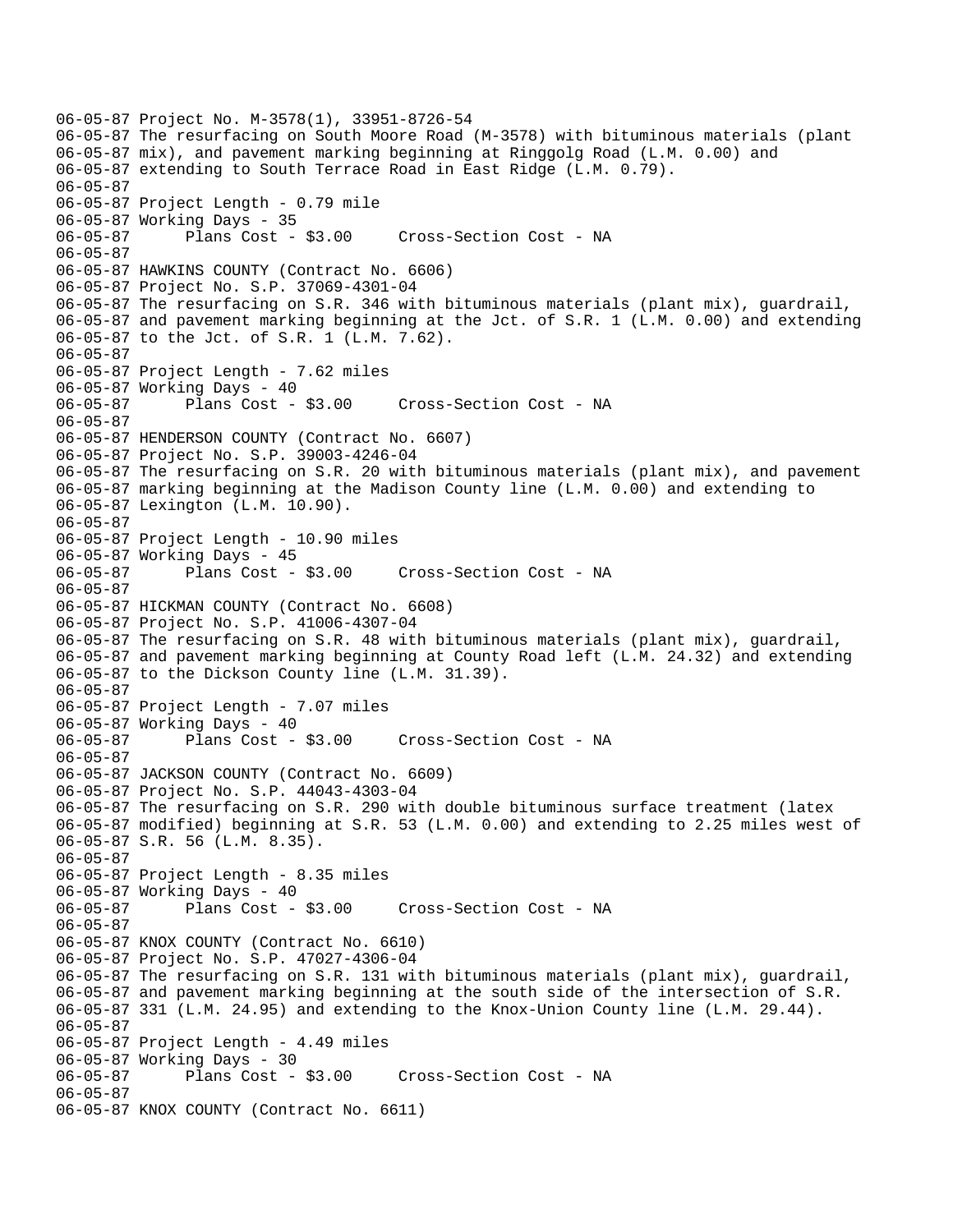06-05-87 Project No. S.P. 47009-4365-04 06-05-87 The resurfacing on S.R. 1 with bituminous materials (plant mix), cold planing, 06-05-87 concrete sidewalk and curb, drainage adjustments, guardrail, and pavement 06-05-87 marking beginning at the Loudon County line (L.M. 0.00) and extending to Cedar 06-05-87 Bluff Road (L.M. 8.80). 06-05-87 06-05-87 Project Length - 8.80 miles 06-05-87 Working Days - 115 06-05-87 Plans Cost - \$3.00 Cross-Section Cost - NA 06-05-87 06-05-87 LAUDERDALE COUNTY (Contract No. 6612) 06-05-87 Project No. BRZ-4900(17), 49038-3409-94 06-05-87 The construction of one (1) prestressed concrete I-beam bridge over Old Bed 06-05-87 Forked Deer River (L.M. 2.26) on Dee Webb Road including grading and drainage, 06-05-87 paving with aggregate base and double bituminous surface treatment, and 06-05-87 guardrail on the approaches. 06-05-87 06-05-87 Project Length - 0.219 mile 06-05-87 Working Days - 125 06-05-87 Plans Cost - \$10.00 Cross-Section Cost - \$0.00 06-05-87 The DBE goal for this contract is 10% of the contract amount. 06-05-87 06-05-87 LAUDERDALE COUNTY (Contract No. 6613) 06-05-87 Project No. S.P. 49001-4546-04 06-05-87 The resurfacing on S.R. 3 with bituminous materials (plant mix), bridge 06-05-87 expansion joint repair, and pavement marking beginning at the Maintenance Lot 06-05-87 (L.M. 5.04) and extending to Edith Central Road (L.M. 9.70). 06-05-87 06-05-87 Project Length - 4.66 miles 06-05-87 Working Days - 45 06-05-87 Plans Cost - \$3.00 Cross-Section Cost - NA 06-05-87 06-05-87 LINCOLN COUNTY (Contract No. 6614) 06-05-87 Project No. S.P. 52005-4212-04 06-05-87 The resurfacing on S.R. 15 with bituminous materials (plant mix), and pavement 06-05-87 marking beginning approx. 0.6 mile east of the Elk River bridge (L.M. 23.11) 06-05-87 and extending approx. 0.7 mile east of S.R. 275 (L.M. 28.80). 06-05-87 06-05-87 Project Length - 5.69 miles 06-05-87 Working Days - 35 06-05-87 Plans Cost - \$3.00 Cross-Section Cost - NA 06-05-87 06-05-87 LINCOLN COUNTY (Contract No. 6615) 06-05-87 Project No. S.P. 52004-4309-04 06-05-87 The resurfacing on S.R. 273 with bituminous materials (plant mix), cold 06-05-87 planing, drainage adjustments, and pavement marking beginning at the Jct. of 06-05-87 S.R. 15 (L.M. 16.55) and extending to the Jct. of S.R. 15 and S.R. 10 (L.M. 06-05-87 18.66). 06-05-87 06-05-87 Project Length - 2.11 miles 06-05-87 Working Days - 30 06-05-87 Plans Cost - \$3.00 Cross-Section Cost - NA 06-05-87 06-05-87 LOUDON COUNTY (Contract No. 6616) 06-05-87 Project No. S.P. 53007-4212-04 06-05-87 The resurfacing on S.R. 72 with bituminous materials (plant mix), guardrail, 06-05-87 and pavement marking beginning at the Mushroom Plant (L.M. 11.41) and 06-05-87 extending to the Roane County line (L.M. 16.63). 06-05-87 06-05-87 Project Length - 5.12 miles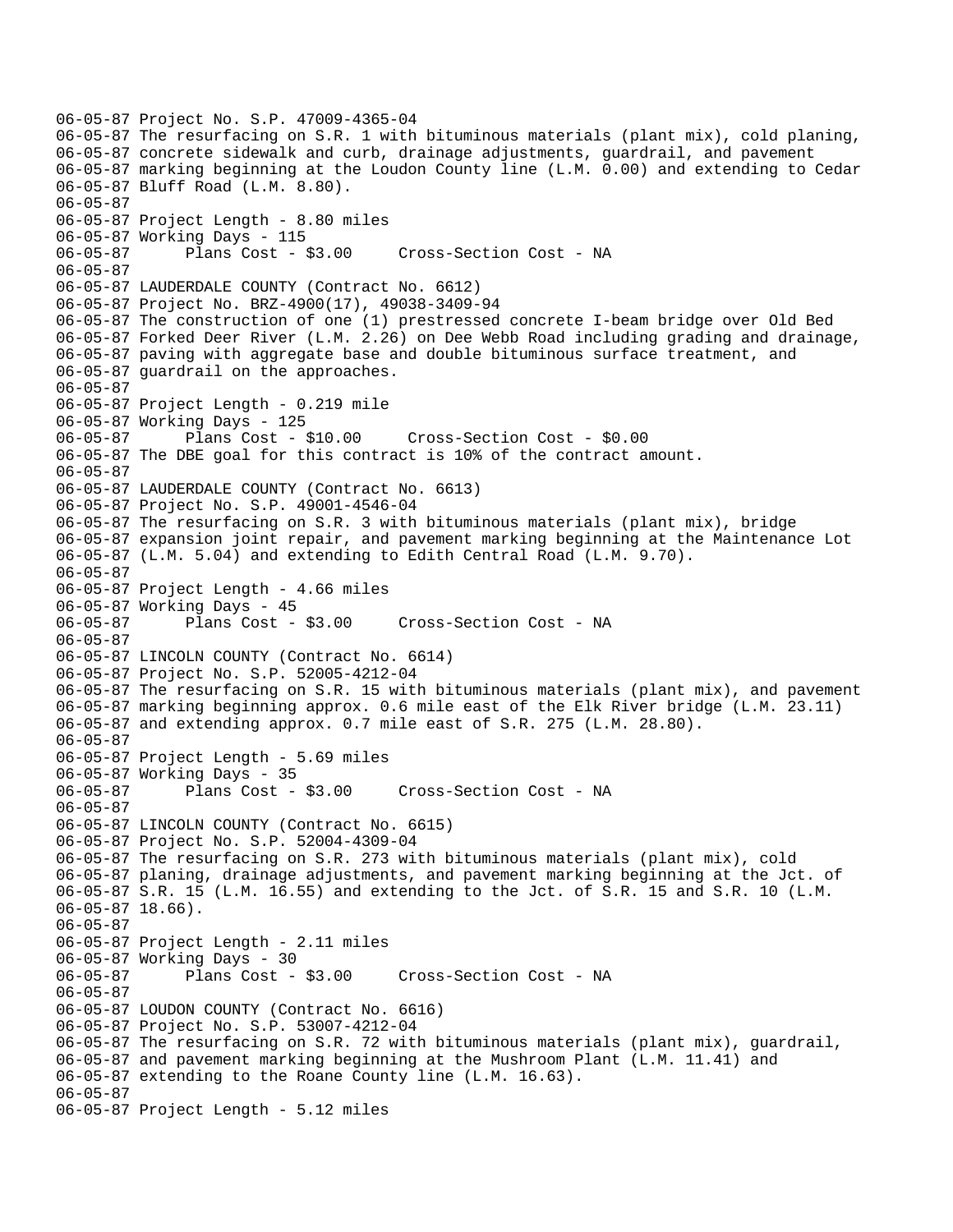```
06-05-87 Working Days - 30 
              Plans Cost - $3.00 Cross-Section Cost - NA
06-05-87 
06-05-87 MCMINN COUNTY (Contract No. 6617) 
06-05-87 Project No. S.P. 54006-4215-04 
06-05-87 The resurfacing on S.R. 30 with bituminous materials (plant mix), cold 
06-05-87 planing, drainage adjustments, and pavement marking beginning at the Jct. of 
06-05-87 S.R. 2 (L.M. 9.10) and extending to 0.1 mile east of the Athens City limits 
06-05-87 (L.M. 13.10). 
06-05-87 
06-05-87 Project Length - 4.00 miles
06-05-87 Working Days - 50 
06-05-87 Plans Cost - $3.00 Cross-Section Cost - NA 
06-05-87 The DBE goal for this contract is 5% of the contract amount. 
06-05-87 
06-05-87 MADISON COUNTY (Contract No. 6618) 
06-05-87 Project No. S.P. 57010-4205-04 
06-05-87 The resurfacing on S.R. 18 with either bituminous materials (plant mix), or 
06-05-87 with the recycling of existing asphalt pavement, and pavement marking 
06-05-87 beginning at the bridge over Meridian Creek (L.M. 4.70) and extending to Jct. 
06-05-87 S.R. 5 (L.M. 9.88). 
06-05-87 
06-05-87 Project Length - 5.18 miles 
06-05-87 Working Days - 35<br>06-05-87 Plans Cost - $3.00
                                    Cross-Section Cost - NA
06-05-87 
06-05-87 MADISON COUNTY (Contract No. 6619) 
06-05-87 Project No. S.P. 57006-4227-04 
06-05-87 The resurfacing on S.R. 5 with bituminous materials (plant mix), cold planing, 
06-05-87 signal adjustments, and pavement marking beginning near ICRR (L.M. 9.90) and 
06-05-87 extending to Auditorium Drive (L.M. 12.00). 
06-05-87 
06-05-87 Project Length - 2.10 miles 
06-05-87 Working Days - 40 
                                    Cross-Section Cost - NA
06-05-87 
06-05-87 MARION COUNTY (Contract No. 6620) 
06-05-87 Project No. S.P. 58009-4519-04 
06-05-87 The resurfacing on S.R. 27 with bituminous materials (plant mix), and pavement 
06-05-87 marking beginning at S.R. 283 left (L.M. 17.73) and extending to Big Fork Road 
06-05-87 (L.M. 22.46). 
06-05-87 
06-05-87 Project Length - 4.73 miles
06-05-87 Working Days - 30 
              Plans Cost - $3.00 Cross-Section Cost - NA
06-05-87 
06-05-87 MARION, HAMILTON, PUTNAM AND DEKALB COUNTIES (Contract No. 6621) 
06-05-87 Project No. S.P. 98020-4223-04 
06-05-87 The maintaining of attenuator systems at various locations in Region II. 
06-05-87 
06-05-87 Project Length - 0.000 mile 
06-05-87 Working Days - June 30, 1988 (See Special Provision 705D) 
06-05-87 NO PLANS CONTRACT 
06-05-87 
06-05-87 MARSHALL COUNTY (Contract No. 6622) 
06-05-87 Project No. S.P. 59019-4318-04 
06-05-87 The resurfacing on S.R. 129 with bituminous materials (plant mix), bridge deck 
06-05-87 repair and sealant, and pavement marking beginning at the intersection of S.R. 
06-05-87 272 at Archer (L.M. 11.97) and extending to the intersection of S.R. 50 
06-05-87 northwest of Petersburg (L.M. 19.20).
```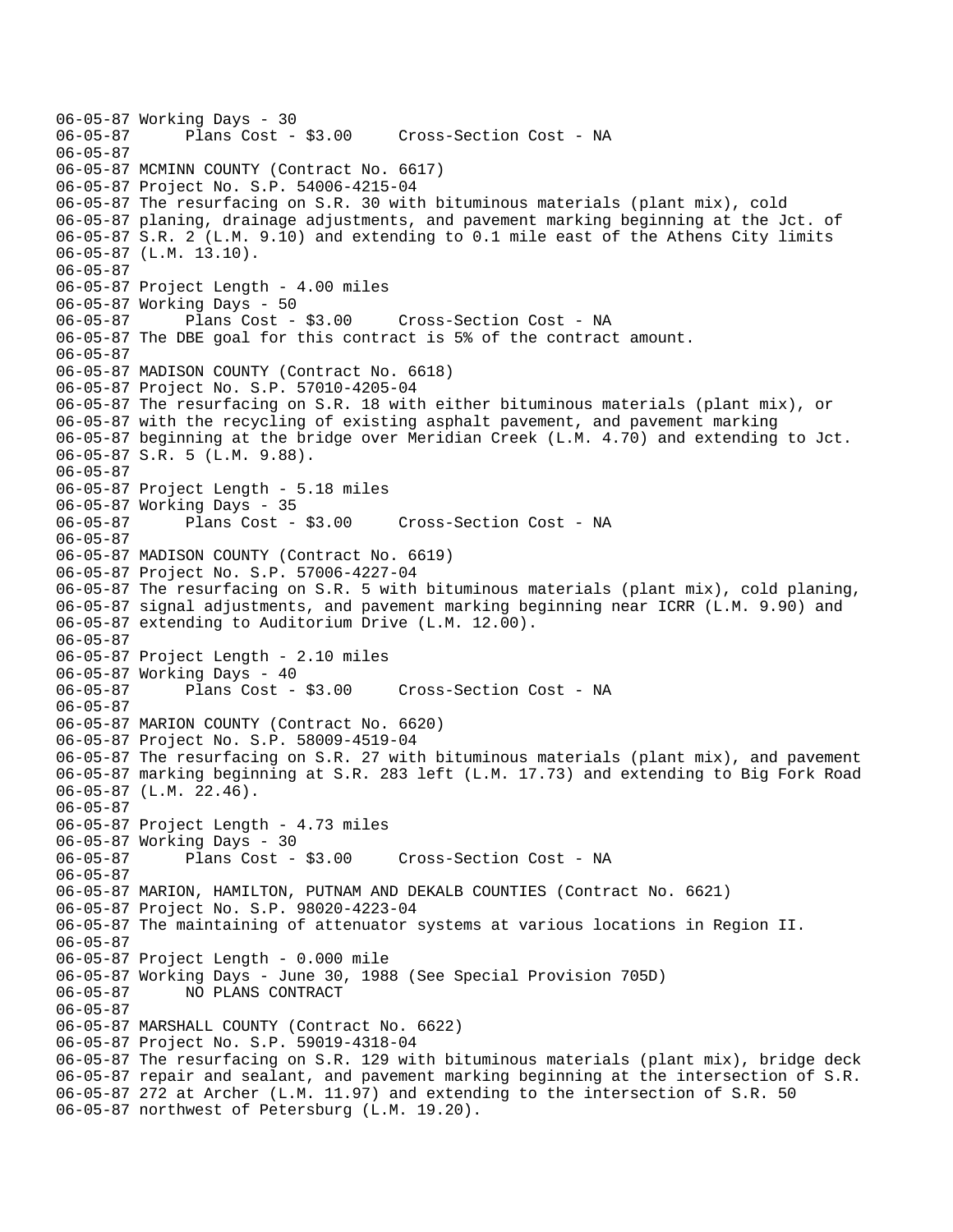06-05-87 06-05-87 Project Length - 7.23 miles 06-05-87 Working Days - 45 06-05-87 Plans Cost - \$3.00 Cross-Section Cost - NA 06-05-87 06-05-87 MAURY COUNTY (Contract No. 6623) 06-05-87 Project No. M-9302(7), 60950-8723-54 06-05-87 The resurfacing on Woodland Street from L.M. 0.00 to L.M. 0.61, on High Street 06-05-87 from L.M. 0.51 to L.M. 0.73, on Hatcher Lane from L.M. 0.15 to L.M. 0.96, and 06-05-87 on Highland Avenue from L.M. 0.69 to L.M. 1.26 in Columbia with bituminous 06-05-87 materials (plant mix), cold planing, drainage adjustments, the installation of 06-05-87 concrete curb and gutter, sidewalk, signs and pavement marking. 06-05-87 06-05-87 Project Length - 1.21 miles 06-05-87 Working Days - 35 06-05-87 Plans Cost - \$10.00 Cross-Section Cost - NA 06-05-87 The DBE goal for this contract is 10% of the contract amount. 06-05-87 06-05-87 MAURY AND MARSHALL COUNTIES (Contract No. 6624) 06-05-87 Project Nos. 60008-4231-04, 59069-4206-04 06-05-87 The resurfacing on S.R. 50 with bituminous materials (plant mix), cold 06-05-87 planing, and pavement marking beginning in Maury County approx. 130 feet east 06-05-87 of bridge over I-65 (L.M. 26.86) and extending to approx. 893 feet west of the 06-05-87 intersection with S.R. 106 north of Lewisburg in Marshall County (L.M. 4.40). 06-05-87 06-05-87 Project Length - 5.89 miles 06-05-87 Working Days - 35 06-05-87 Plans Cost - \$3.00 Cross-Section Cost - NA 06-05-87 06-05-87 MOORE COUNTY (Contract No. 6625) 06-05-87 Project No. BRZ-6400(4), 64945-3414-94 06-05-87 The construction of one (1) concrete slab bridge (3 @ 12' X 8') over Hurricane 06-05-87 Creek (L.M. 0.17) on Hurricane Creek Road including grading and drainage, 06-05-87 paving with aggregate base and double bituminous surface treatment, and 06-05-87 guardrail on the approaches. 06-05-87 06-05-87 Project Length - 0.202 mile 06-05-87 Working Days - 65 06-05-87 Plans Cost - \$10.00 Cross-Section Cost - \$0.00 06-05-87 06-05-87 OBION COUNTY (Contract No. 6626) 06-05-87 Project No. BRZ-6600(7), 66955-3517-94 06-05-87 The construction of one (1) concrete box bridge (2 @ 15' X 15') over branch 06-05-87 (L.M. 0.14) on Collinwood Street in South Fulton including grading and 06-05-87 drainage, paving with bituminous materials (plant mix), and guardrail on the 06-05-87 approaches. 06-05-87 06-05-87 Project Length - 0.080 mile 06-05-87 Working Days - 70 06-05-87 Plans Cost - \$10.00 Cross-Section Cost - \$0.00 06-05-87 06-05-87 OBION COUNTY (Contract No. 6627) 06-05-87 Project No. S.P. 66001-4351-04 06-05-87 The resurfacing on S.R. 211 with bituminous materials (plant mix), and 06-05-87 pavement marking beginning at the Jct. S.R. 183 (L.M. 3.79) and extending to 06-05-87 the Jct. of S.R. 3 (L.M. 8.57). 06-05-87 06-05-87 Project Length - 4.78 miles 06-05-87 Working Days - 30 06-05-87 Plans Cost - \$3.00 Cross-Section Cost - NA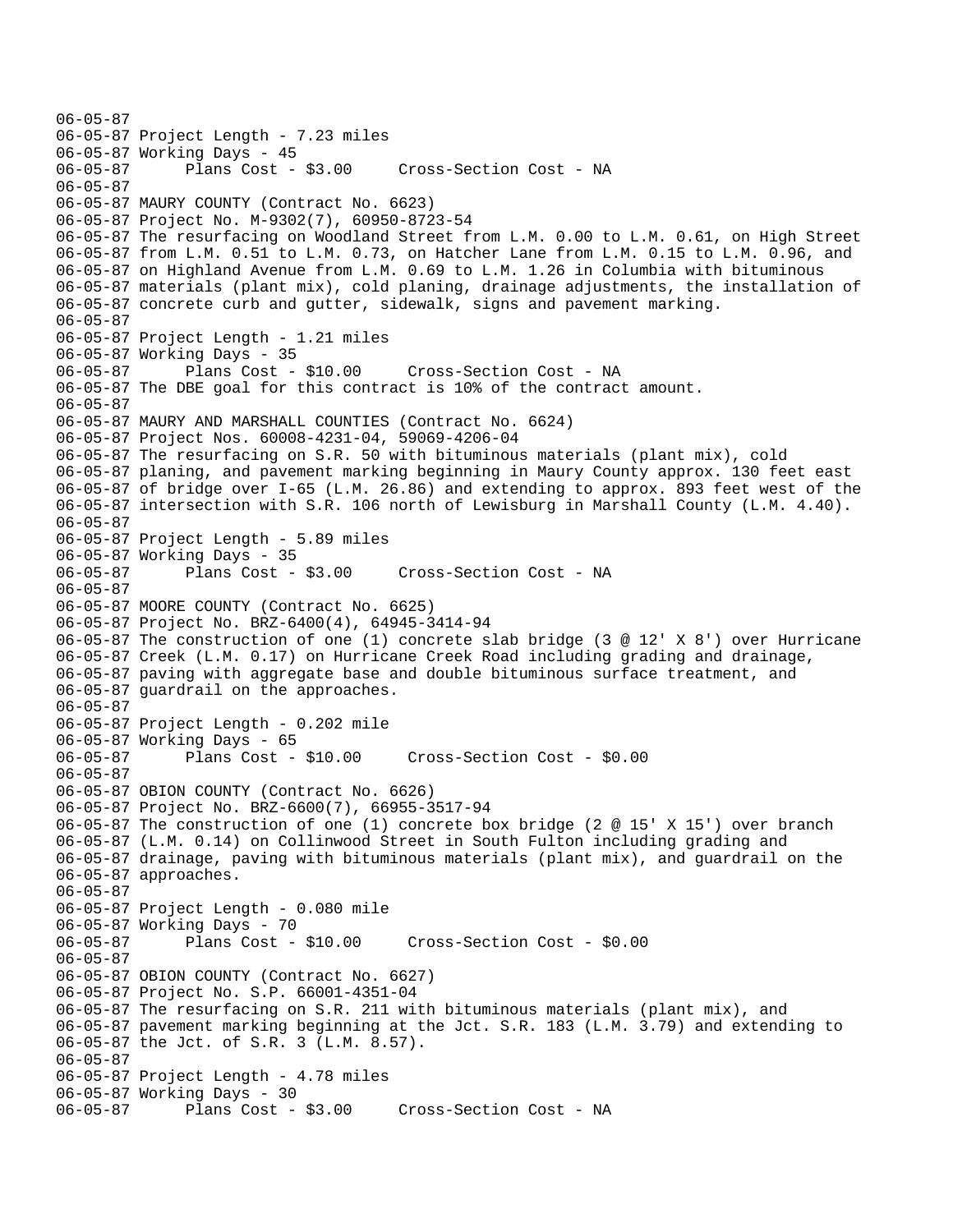```
06-05-87 
06-05-87 OVERTON COUNTY (Contract No. 6628) 
06-05-87 Project No. S.P. 67006-4318-04 
06-05-87 The resurfacing on S.R. 85 with bituminous materials (plant mix), cold 
06-05-87 planing, bridge deck repair and sealant, and pavement marking beginning at 
06-05-87 S.R. 52 (L.M. 11.91) and extending to 0.21 mile east of West Fork Obey River 
06-05-87 (L.M. 18.19). 
06-05-87 
06-05-87 Project Length - 6.28 miles 
06-05-87 Working Days - 45 
06-05-87 Plans Cost - $3.00 Cross-Section Cost - NA 
06-05-87 
06-05-87 OVERTON AND CLAY COUNTIES (Contract No. 6629) 
06-05-87 Project Nos. S.P. 67013-4305-04, 14029-4304-04 
06-05-87 The resurfacing on S.R. 294 with bituminous materials (plant mix), and 
06-05-87 pavement marking beginning in Overton County at Oakley-Allons Road (L.M. 6.77) 
06-05-87 and extending to Willow Grove Recreation area in Clay County (L.M. 7.55). 
06-05-87 
06-05-87 Project Length - 9.67 miles 
06-05-87 Working Days - 40 
06-05-87 Plans Cost - $3.00 Cross-Section Cost - NA 
06-05-87 
06-05-87 PERRY COUNTY (Contract No. 6630) 
06-05-87 Project No. BRZ-6800(12), 68027-3406-94 
06-05-87 The construction of one (1) prestressed concrete box beam bridge over the 
06-05-87 Buffalo River (L.M. 3.45) on Old S.R. 13 north of Lobelville including grading 
06-05-87 and drainage, surfacing with aggregate base, and guardrail on the approaches. 
06-05-87 
06-05-87 Project Length - 0.214 mile 
06-05-87 Working Days - 110 
06-05-87 Plans Cost - $10.00 Cross-Section Cost - $0.00 
06-05-87 The DBE goal for this contract is 10% of the contract amount. 
06-05-87 
06-05-87 PERRY COUNTY (Contract No. 6631) 
06-05-87 Project No. S.P. 68009-4329-04 
06-05-87 The resurfacing on S.R. 50 with bituminous materials (plant mix), guardrail, 
06-05-87 and pavement marking beginning at new pavement approx. 450 feet north of the 
06-05-87 intersection with S.R. 20 at the Tennessee River bridge (L.M. 0.09) and 
06-05-87 extending to Linden-Pineview Road (L.M. 9.42). 
06-05-87 
06-05-87 Project Length - 9.32 miles 
06-05-87 Working Days - 45 
06-05-87 Plans Cost - $3.00 Cross-Section Cost - NA 
06-05-87 
06-05-87 PICKETT COUNTY (Contract No. 6632) 
06-05-87 Project No. S.P. 69019-4302-04 
06-05-87 The resurfacing on S.R. 295 with double bituminous surface treatment (latex 
06-05-87 modified) beginning at the end of the Wolf River bridge (L.M. 0.64) and 
06-05-87 extending to S.R. 28 (L.M. 5.05). 
06-05-87 
06-05-87 Project Length - 4.41 miles 
06-05-87 Working Days - 35 
06-05-87 Plans Cost - $3.00 Cross-Section Cost - NA 
06-05-87 
06-05-87 PUTNAM COUNTY (Contract No. 6633) 
06-05-87 Project No. S.P. 71002-4209-04 
06-05-87 The resurfacing on S.R. 24 with bituminous materials (plant mix), and pavement 
06-05-87 marking beginning at Poplar Grove Road (L.M. 23.18) and extending to Mill 
06-05-87 Creek Road right (L.M. 29.89). 
06-05-87
```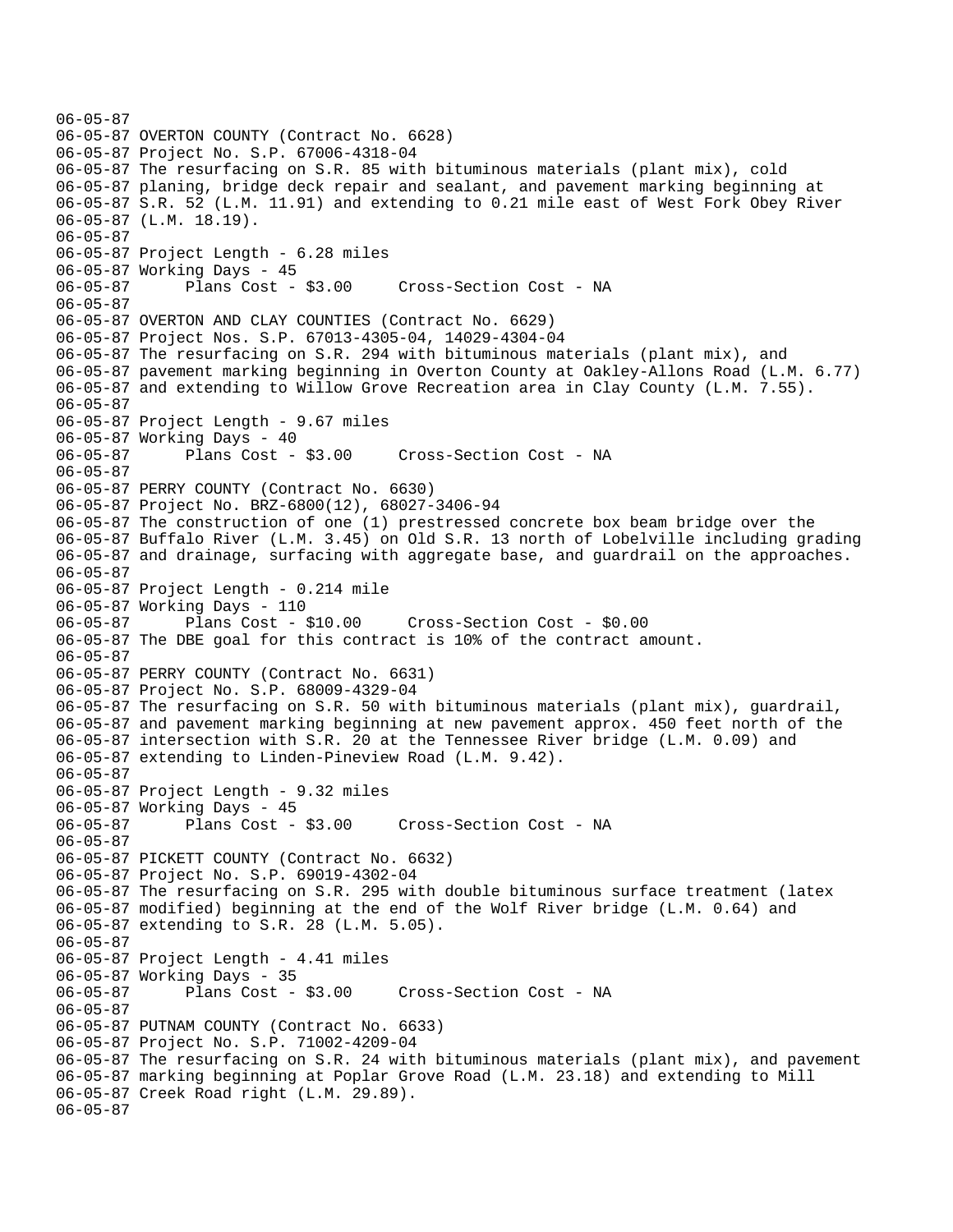06-05-87 Project Length - 6.71 miles 06-05-87 Working Days - 30 Cross-Section Cost - NA 06-05-87 06-05-87 PUTNAM COUNTY (Contract No. 6634) 06-05-87 Project No. S.P. 71067-4226-04 06-05-87 The resurfacing on S.R. 111 with emulsified asphalt slurry seal, cold planing, 06-05-87 and pavement marking beginning 0.46 mile north of S.R. 136 (L.M. 2.01) and 06-05-87 extending to 0.10 mile north of ramp to S.R. 24 (L.M. 5.14). 06-05-87 06-05-87 Project Length - 3.13 miles 06-05-87 Working Days - 30 06-05-87 Plans Cost - \$3.00 Cross-Section Cost - NA 06-05-87 06-05-87 ROANE COUNTY (Contract No. 6635) 06-05-87 Project Nos. S.P. 73008-4232-04, 73014-4213-04 06-05-87 The resurfacing on S.R. 29 & S.R. 61 with bituminous materials (plant mix), 06-05-87 guardrail, and pavement marking, on S.R. 29 beginning at the Jct. of S.R. 61 06-05-87 (L.M. 12.68) and extending to the Morgan County line (L.M. 14.25), and on S.R. 06-05-87 61 beginning at the Jct. of S.R. 29 (L.M. 7.03) and extending to approx. 0.5 06-05-87 mile east of the Oliver Springs city limits (L.M. 17.12). 06-05-87 06-05-87 Project Length - 11.66 miles 06-05-87 Working Days - 45 Cross-Section Cost - NA 06-05-87 06-05-87 ROBERTSON COUNTY (Contract No. 6636) 06-05-87 Project No. S.P. 74009-4316-04 06-05-87 The resurfacing on S.R. 52 with bituminous materials (plant mix), bridge deck 06-05-87 repair and sealant guardrail, and pavement marking beginning at the Jct. of 06-05-87 S.R. 49 (L.M. 0.00) and extending to the Sumner County line (L.M. 7.26). 06-05-87 06-05-87 Project Length - 7.26 miles 06-05-87 Working Days - 45<br>06-05-87 Plans Cost - \$3.00 Cross-Section Cost - NA 06-05-87 06-05-87 SEQUATCHIE COUNTY (Contract No. 6637) 06-05-87 Project No. S.P. 77002-4236-04 06-05-87 The resurfacing on S.R. 8 with bituminous materials (plant mix), and pavement 06-05-87 marking beginning at S.R. 28 (L.M. 17.55) and extending to the Jct. of Whitlow 06-05-87 Road/Dennis Road (L.M. 23.30). 06-05-87 06-05-87 Project Length - 5.75 miles 06-05-87 Working Days - 40 06-05-87 Plans Cost - \$3.00 Cross-Section Cost - NA 06-05-87 06-05-87 SHELBY COUNTY (Contract No. 6638) 06-05-87 Project No. S.P. 79009-4203-04 06-05-87 The resurfacing on S.R. 1 with bituminous materials (plant mix), cold planing, 06-05-87 traffic signal adjustments, and pavement marking beginning at the railroad 06-05-87 crossing (L.M. 0.086) and extending to Danny Thomas Blvd. (L.M. 1.14). 06-05-87 06-05-87 Project Length - 1.054 miles 06-05-87 Working Days - 45<br>06-05-87 Plans Cost - \$3.00 Cross-Section Cost - NA 06-05-87 06-05-87 SHELBY COUNTY (Contract No. 6639) 06-05-87 Project No. S.P. 79045-4312-04 06-05-87 The resurfacing on S.R. 15 with bituminous materials (plant mix), and pavement 06-05-87 marking beginning at Bartlett Blvd. (L.M. 3.28) and extending to Jct. S.R. 1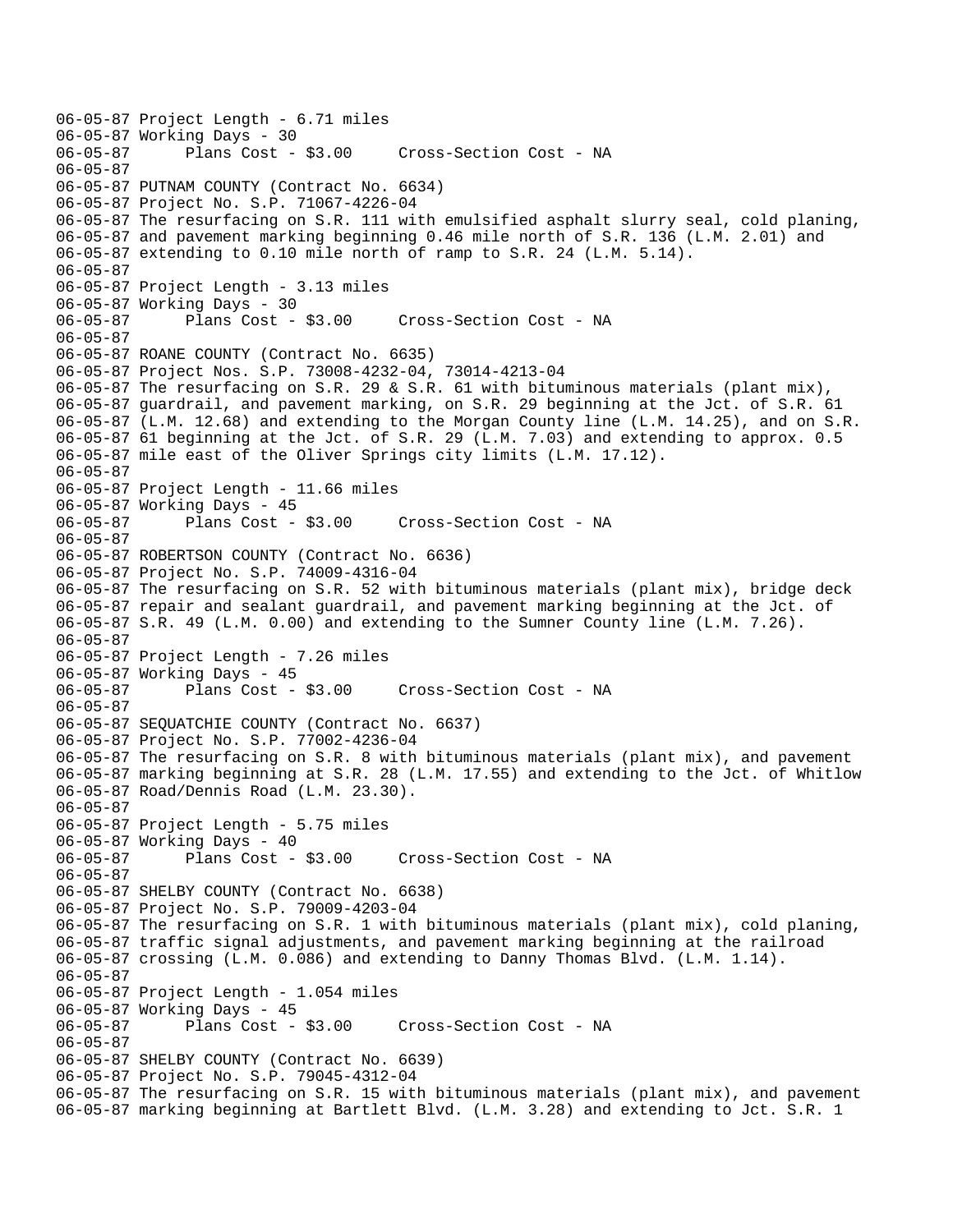```
06-05-87 (L.M. 4.94). 
06-05-87 
06-05-87 Project Length - 1.66 miles 
06-05-87 Working Days - 30 
06-05-87 Plans Cost - $3.00 Cross-Section Cost - NA 
06-05-87 
06-05-87 SHELBY COUNTY (Contract No. 6640) 
06-05-87 Project No. S.P. 79017-4556-04 
06-05-87 The resurfacing on S.R. 3 with bituminous materials (plant mix), and pavement 
06-05-87 marking beginning at Stage Ave. (L.M. 16.25) and extending to end of bridge 
06-05-87 (L.M. 20.90). 
06-05-87 
06-05-87 Project Length - 4.65 miles 
06-05-87 Working Days - 50 
06-05-87 Plans Cost - $3.00 Cross-Section Cost - NA 
06-05-87 The DBE goal for this contract is 5% of the contract amount. 
06-05-87 
06-05-87 SHELBY, MADISON, HARDIN, BENTON AND HARDEMAN COUNTIES (Contract No. 6641) 
06-05-87 Project No. S.P. 98040-4262-04 
06-05-87 The maintaining of attenuator systems at various locations in Region IV. 
06-05-87 
06-05-87 Project Length - 0.000 mile 
06-05-87 Working Days - June 30, 1988 (See Special Provision 705F) 
06-05-87 NO PLANS CONTRACT 
06-05-87 
06-05-87 STEWART COUNTY (Contract No. 6642) 
06-05-87 Project No. BRZ-8100(3), 81945-3431-94 
06-05-87 The construction of one (1) prestressed concrete box beam bridge over North 
06-05-87 Cross Creek (L.M. 0.15) on Lower Cross Creek Road in the National Wildlife 
06-05-87 Refuge at Indian Mound including grading and drainage, paving with aggregate 
06-05-87 base and double bituminous surface treatment, and guardrail on the approaches. 
06-05-87 
06-05-87 Project Length - 0.170 mile 
06-05-87 Working Days - 85 
                                      06-05-87 Plans Cost - $10.00 Cross-Section Cost - $0.00 
06-05-87 
06-05-87 SUMNER AND ROBERTSON COUNTIES (Contract No. 6643) 
06-05-87 Project No. IR-65-3(80)98, 83001-8127-44 
06-05-87 The resurfacing on I-65 with bituminous materials (plant mix), cold planing, 
06-05-87 bridge deck and expansion joint repair, concrete pavement repair, cleaning and 
06-05-87 sealing pavement joints and cracks, drainage adjustments, the installation of 
06-05-87 guardrail, and pavement marking beginning approx. 0.155 mile south of S.R. 41 
06-05-87 and extending to approx. 0.839 mile north of the Robertson County line. 
06-05-87 
06-05-87 Project Length - 5.847 miles 
06-05-87 Working Days - On or before November 15, 1987 (See Special Provision 108B) 
06-05-87 Plans Cost - $10.00 Cross-Section Cost - NA 
06-05-87 The DBE goal for this contract is 14% of the contract amount. 
06-05-87 
06-05-87 VAN BUREN COUNTY (Contract No. 6644) 
06-05-87 Project Nos. S.P. 88002-4524-04, 88002-4525-04 
06-05-87 The resurfacing on S.R. 30 with bituminous materials (plant mix), bridge deck, 
06-05-87 steel, and expansion joint repairs, and pavement marking beginning at Laurel 
06-05-87 Cove Road (L.M. 4.46) and extending to 150 feet east of bridge over S.R. 111 
06-05-87 in Spencer (L.M. 9.51). 
06-05-87 
06-05-87 Project Length - 5.05 mile 
06-05-87 Working Days - 90 
                                    Cross-Section Cost - NA
06-05-87
```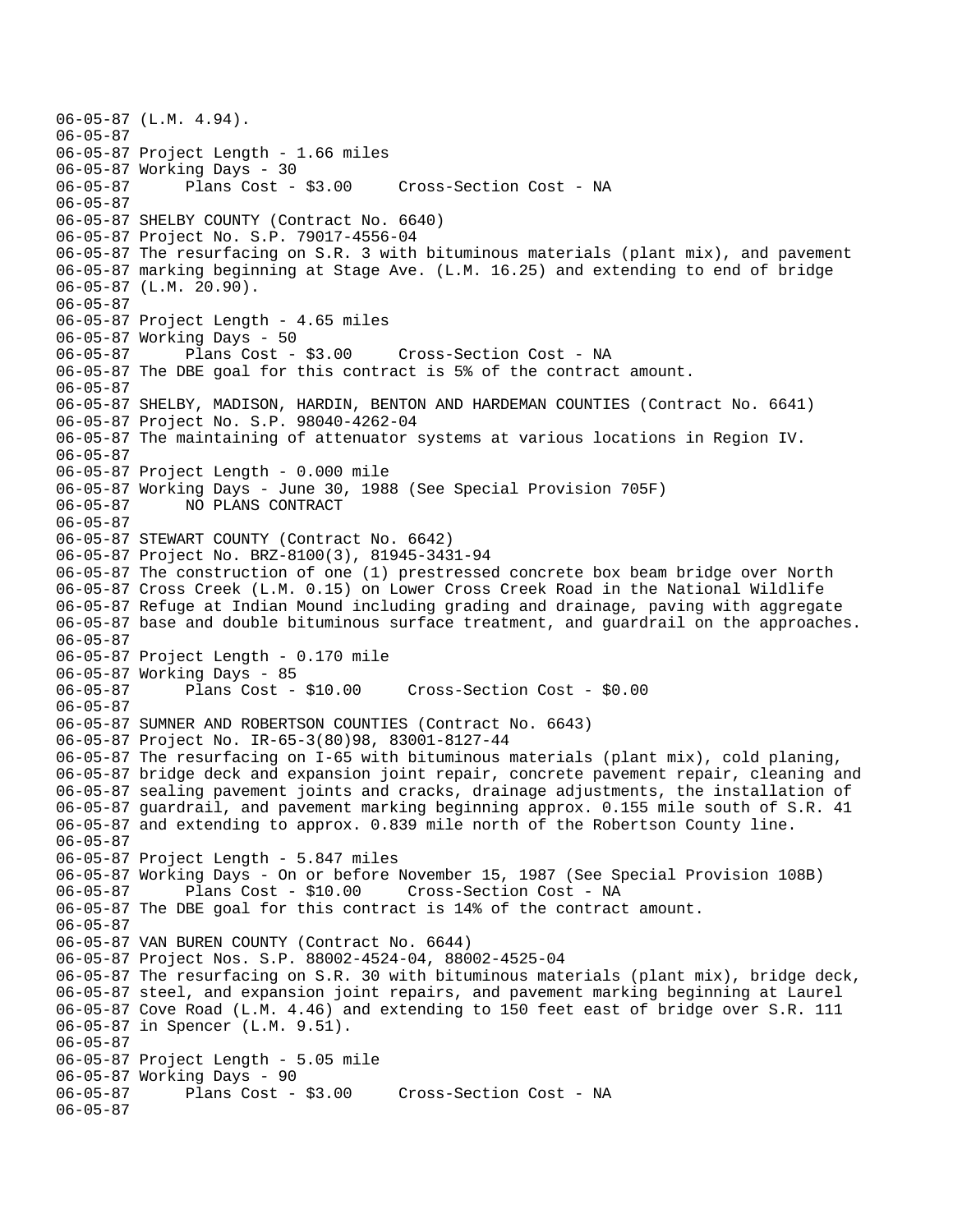06-05-87 WAYNE COUNTY (Contract No. 6645) 06-05-87 Project No. S.P. 91043-4301-04 06-05-87 The resurfacing on S.R. 227 with bituminous materials (plant mix), and 06-05-87 pavement marking beginning at the Alabama-Tennessee State line (L.M. 0.00) and 06-05-87 extending to a point approx. 150 feet east of the intersection with May Branch 06-05-87 Road (L.M. 4.03). 06-05-87 06-05-87 Project Length - 4.03 miles 06-05-87 Working Days - 35 06-05-87 Plans Cost - \$3.00 Cross-Section Cost - NA 06-05-87 06-05-87 WEAKLEY COUNTY (Contract No. 6646) 06-05-87 Project No. S.P. 92007-4315-04 06-05-87 The resurfacing on S.R. 89 with bituminous materials (plant mix), and pavement 06-05-87 marking beginning at S.R. 54 in Dresden (L.M. 16.62) and extending to county 06-05-87 road (L.M. 25.06). 06-05-87 06-05-87 Project Length - 8.44 miles 06-05-87 Working Days - 40 06-05-87 Plans Cost - \$3.00 Cross-Section Cost - NA 06-05-87 06-05-87 WILLIAMSON COUNTY (Contract No. 6647) 06-05-87 Project No. S.P. 94009-4203-04 06-05-87 The resurfacing on S.R. 96 with bituminous materials (plant mix), and pavement 06-05-87 marking beginning at I-40 west (L.M. 0.57) and extending to S.R. 100 at 06-05-87 Fairview (L.M. 5.37). 06-05-87 06-05-87 Project Length - 4.80 miles 06-05-87 Working Days - 35<br>06-05-87 Plans Cost - \$3.00 06-05-87 Plans Cost - \$3.00 Cross-Section Cost - NA 06-05-87 06-05-87 WILSON COUNTY (Contract No. 6648) 06-05-87 Project No. S.P. 95002-4215-04 06-05-87 The bridge repair on the bridge on S.R. 10 over Hurricane Creek (L.M. 3.80) 06-05-87 including bridge deck, steel, expansion joint, and concrete repairs, the 06-05-87 installation of structural steel beam supports, concrete parapet and 06-05-87 guardrail. 06-05-87 06-05-87 Project Length - 0.000 mile 06-05-87 Working Days - 65 06-05-87 Plans Cost - \$10.00 Cross-Section Cost - NA 06-05-87 ======================================================================================= 07-17-87 DAVIDSON AND ROBERTSON COUNTIES (Contract No. 6538) 07-17-87 Project No. F-11(14), 19032-3210-14, 74004-3217-14 07-17-87 The grading and drainage on S.R. 11 including paving with bituminous materials  $07-17-87$  (plant mix), the construction of a complete storm drainage system, a concrete 07-17-87 median barrier, concrete curb and gutter, sidewalk, the installation of 07-17-87 guardrail, underdrains, pavement marking, and the signalization of the 07-17-87 intersection of S.R. 11 with S.R. 257, beginning north of Old Springfield Hwy. 07-17-87 and extending to north of S.R. 257 in Ridgetop. 07-17-87 07-17-87 Project Length - 2.306 miles 07-17-87 Working Days - On or before December 1, 1988 07-17-87 Plans Cost - \$25.00 Cross-Section Cost - \$50.00 07-17-87 The DBE goal for this contract is 8% of the contract amount. 07-17-87 07-17-87 MARION COUNTY (Contract No. 6563) 07-17-87 Project No. S.P. 58945-3448-04 07-17-87 The grading and drainage on a S.I.A. route including paving with bituminous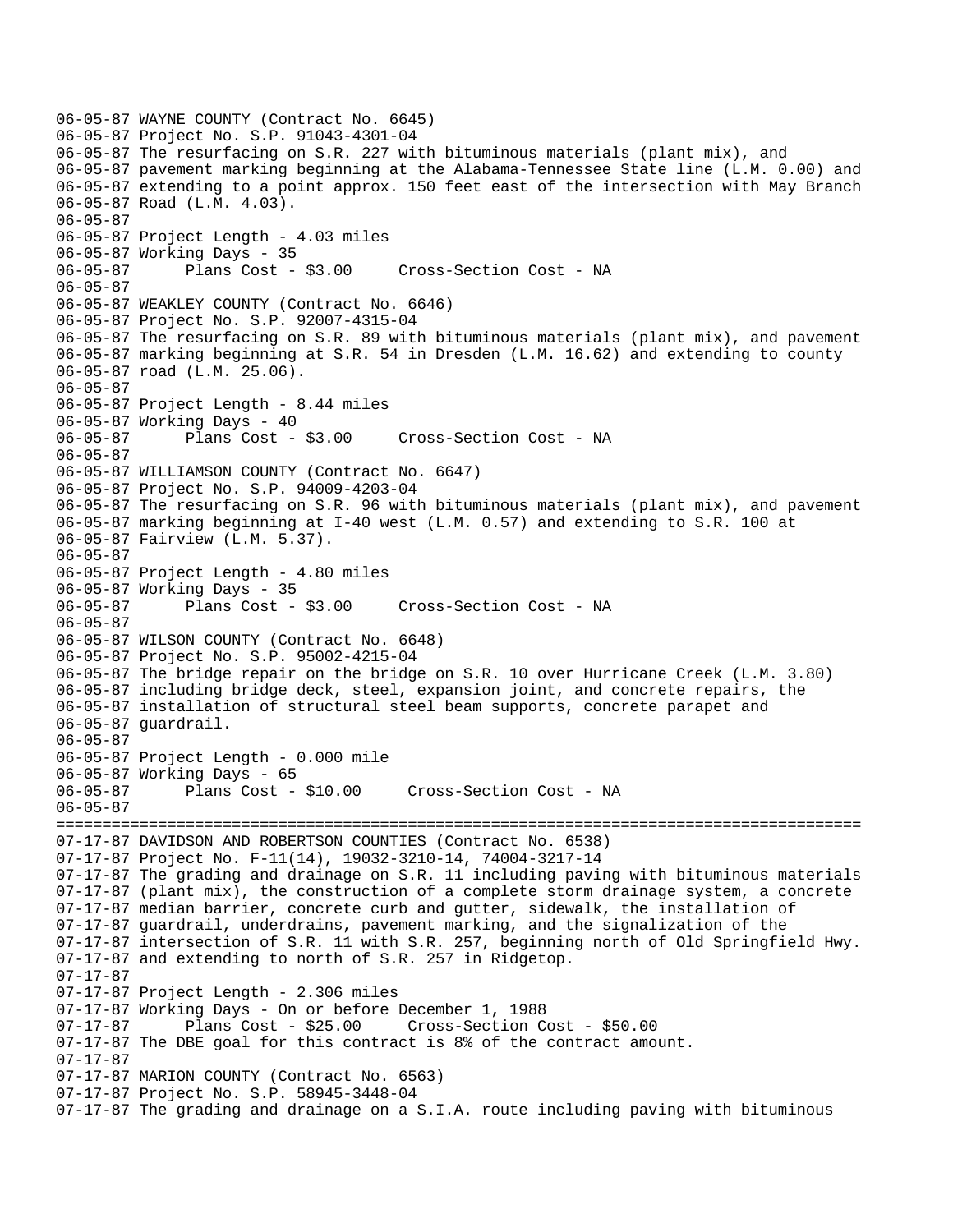07-17-87 materials (plant mix) beginning at new S.R. 28 (access road) and extending to 07-17-87 Tennol Plant truck entrance. 07-17-87 07-17-87 Project Length - 0.530 mile 07-17-87 Working Days - 75 07-17-87 Plans Cost - \$10.00 Cross-Section Cost - \$10.00 07-17-87 07-17-87 LINCOLN COUNTY (Contract No. 6615) 07-17-87 Project No. S.P. 52004-4309-04 07-17-87 The resurfacing on S.R. 273 with bituminous materials (plant mix), cold 07-17-87 planing, drainage adjustments, and pavement marking beginning at the Jct. of 07-17-87 S.R. 15 (L.M. 16.55) and extending to the Jct. of S.R. 15 and S.R. 10 (L.M. 07-17-87 18.66). 07-17-87 07-17-87 Project Length - 2.11 miles 07-17-87 Working Days - 30 07-17-87 Plans Cost - \$3.00 Cross-Section Cost - NA 07-17-87 07-17-87 PUTNAM COUNTY (Contract No. 6634) 07-17-87 Project No. S.P. 71067-4226-04 07-17-87 The resurfacing on S.R. 111 with emulsified asphalt slurry seal, cold planing, 07-17-87 and pavement marking beginning 0.46 mile north of S.R. 136 (L.M. 2.01) and 07-17-87 extending to 0.10 mile north of ramp to S.R. 24 (L.M. 5.14). 07-17-87 07-17-87 Project Length - 3.13 miles 07-17-87 Working Days - 30 07-17-87 Plans Cost - \$3.00 Cross-Section Cost - NA 07-17-87 07-17-87 BLEDSOE COUNTY (Contract No. 6650) 07-17-87 Project No. BRZ-0400(5), 04945-3424-94 07-17-87 The construction of one (1) prestressed concrete I-beam bridge over the 07-17-87 Sequatchie River (L.M. 1.65) on McWilliams Road including grading and 07-17-87 drainage, paving with aggregate base and double bituminous surface treatment, 07-17-87 and guardrail on the approaches. 07-17-87 07-17-87 Project Length - 0.209 mile 07-17-87 Working Days - 110<br>07-17-87 Plans Cost - \$10.00 07-17-87 Plans Cost - \$10.00 Cross-Section Cost - NA 07-17-87 07-17-87 BLOUNT COUNTY (Contract No. 6651) 07-17-87 Project No. M-9112(5), 05952-3719-54 07-17-87 The intersection improvement at S.R. 33 (Broadway Ave.) with Old Niles Ferry 07-17-87 Road in Maryville including grading and drainage, paving with bituminous 07-17-87 materials (plant mix), concrete curb and gutter, and pavement marking. 07-17-87 07-17-87 Project Length - 0.000 mile 07-17-87 Working Days - 70 Cross-Section Cost - \$0.00 07-17-87 07-17-87 BLOUNT, COCKE, GRAINGER, JEFFERSON AND SCOTT COUNTIES (Contract No. 6652) 07-17-87 Project Nos. RRO-000S(348), 05945-3628-94, RRP-000S(359), 05945-3629-94 07-17-87 RRO-000S(349), 15945-3655-94 07-17-87 RRO-000S(350), 29945-3633-94<br>07-17-87 RRO-000S(351), 45945-3620-94 07-17-87 RRO-000S(351), 45945-3620-94, RRP-000S(365), 45945-3621-94<br>07-17-87 RRO-000S(401), 76945-3629-94 07-17-87 RRO-000S(401), 76945-3629-94 07-17-87 07-17-87 Project Nos. RRO-000S(348), 05945-3628-94, RRP-000S(359), 05945-3629-94 07-17-87 The installation of advanced warning signs and pavement marking at 25 selected 07-17-87 off-system and on-system railroad crossings in Blount County. 07-17-87 Project Length - 0.000 mile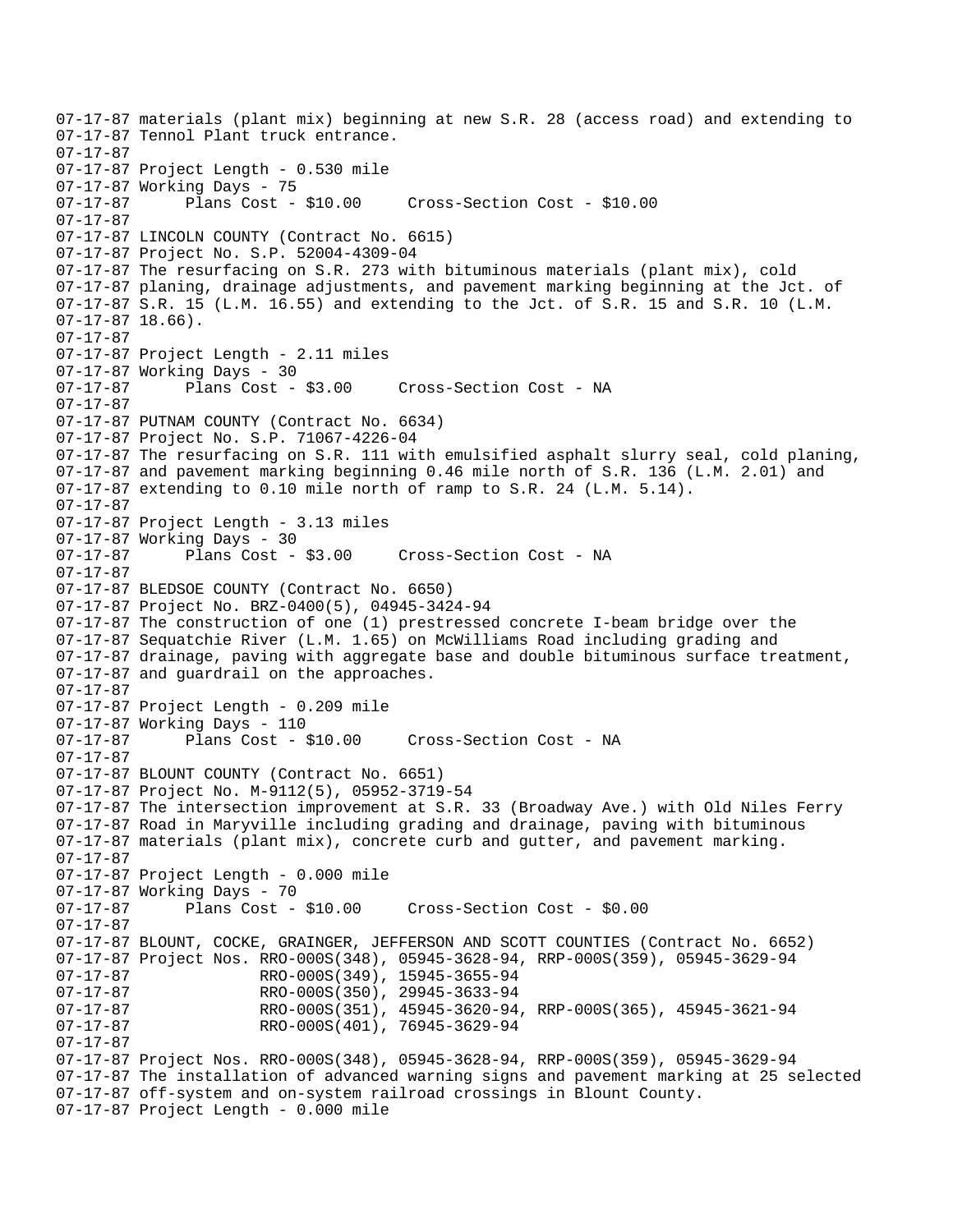```
07-17-87 
07-17-87 Project No. RRO-000S(349), 15945-3655-94 
07-17-87 The installation of advanced warning signs and pavement marking at 7 selected 
07-17-87 off-system railroad crossings in Cocke County. 
07-17-87 Project Length - 0.000 mile 
07-17-87 
07-17-87 Project No. RRO-000S(350), 29945-3633-94 
07-17-87 The installation of advanced warning signs and pavement marking at 7 selected 
07-17-87 off-system railroad crossings in Grainger County. 
07-17-87 Project Length - 0.000 mile 
07-17-87 
07-17-87 Project Nos. RRO-000S(351), 45945-3620-94, RRP-000S(365), 45945-3621-94 
07-17-87 The installation of advanced warning signs and pavement marking at 21 selected 
07-17-87 off-system and on-system railroad crossings in Jefferson County. 
07-17-87 Project Length - 0.000 mile 
07-17-87 
07-17-87 Project No. RRO-000S(401), 76945-3629-94 
07-17-87 The installation of advanced warning signs and pavement marking at 8 selected 
07-17-87 off-system railroad crossings in Scott County. 
07-17-87 Project Length - 0.000 mile 
07-17-87 
07-17-87 Total Project Length - 0.000 mile 
07-17-87 Working Days - 65 
07-17-87 Plans Cost - $10.00 Cross-Section Cost - NA 
07-17-87 
07-17-87 BRADLEY COUNTY (Contract No. 6653) 
07-17-87 Project No. S.P. 06009-4313-04 
07-17-87 The resurfacing on S.R. 60 with bituminous materials (plant mix), cold 
07-17-87 planing, drainage adjustments, and pavement marking beginning 0.6 mile west of 
07-17-87 the Jct. with I-75 (L.M. 17.51) and extending to the Hamilton County line 
07-17-87 (L.M. 25.11). 
07-17-87 
07-17-87 Project Length - 7.60 miles
07-17-87 Working Days - 35<br>07-17-87 Plans Cost -
              Plans Cost - $3.00 Cross-Section Cost - NA
07-17-87 The DBE goal for this contract is 2% of the contract amount. 
07-17-87 
07-17-87 CAMPBELL COUNTY (Contract No. 6654) 
07-17-87 Project No. S.P. 07005-4513-04 
07-17-87 The resurfacing on S.R. 63 with bituminous materials (plant mix), and pavement 
07-17-87 marking beginning at the Scott-Campbell County line (L.M. 0.00) and extending 
07-17-87 to the Jct. of I-75 (L.M. 6.60). 
07-17-87 
07-17-87 Project Length - 6.60 miles 
07-17-87 Working Days - 35 
07-17-87 Plans Cost - $3.00 Cross-Section Cost - NA 
07-17-87 
07-17-87 CARROLL COUNTY (Contract No. 6655) 
07-17-87 Project No. S.P. 09009-4218-04 
07-17-87 The resurfacing on S.R. 76 with bituminous materials (plant mix), and pavement 
07-17-87 marking beginning at S.R. 105 in Trezevant (L.M. 5.53) and extending to bridge 
07-17-87 (L.M. 10.62). 
07-17-87 
07-17-87 Project Length - 5.09 miles 
07-17-87 Working Days - 30<br>07-17-87 Plans Cost - $3.00
07-17-87 Plans Cost - $3.00 Cross-Section Cost - NA 
07-17-87 
07-17-87 CHEATHAM COUNTY (Contract No. 6656) 
07-17-87 Project No. S.P. 11016-4309-04 
07-17-87 The resurfacing on S.R. 249 with bituminous materials (plant mix), and
```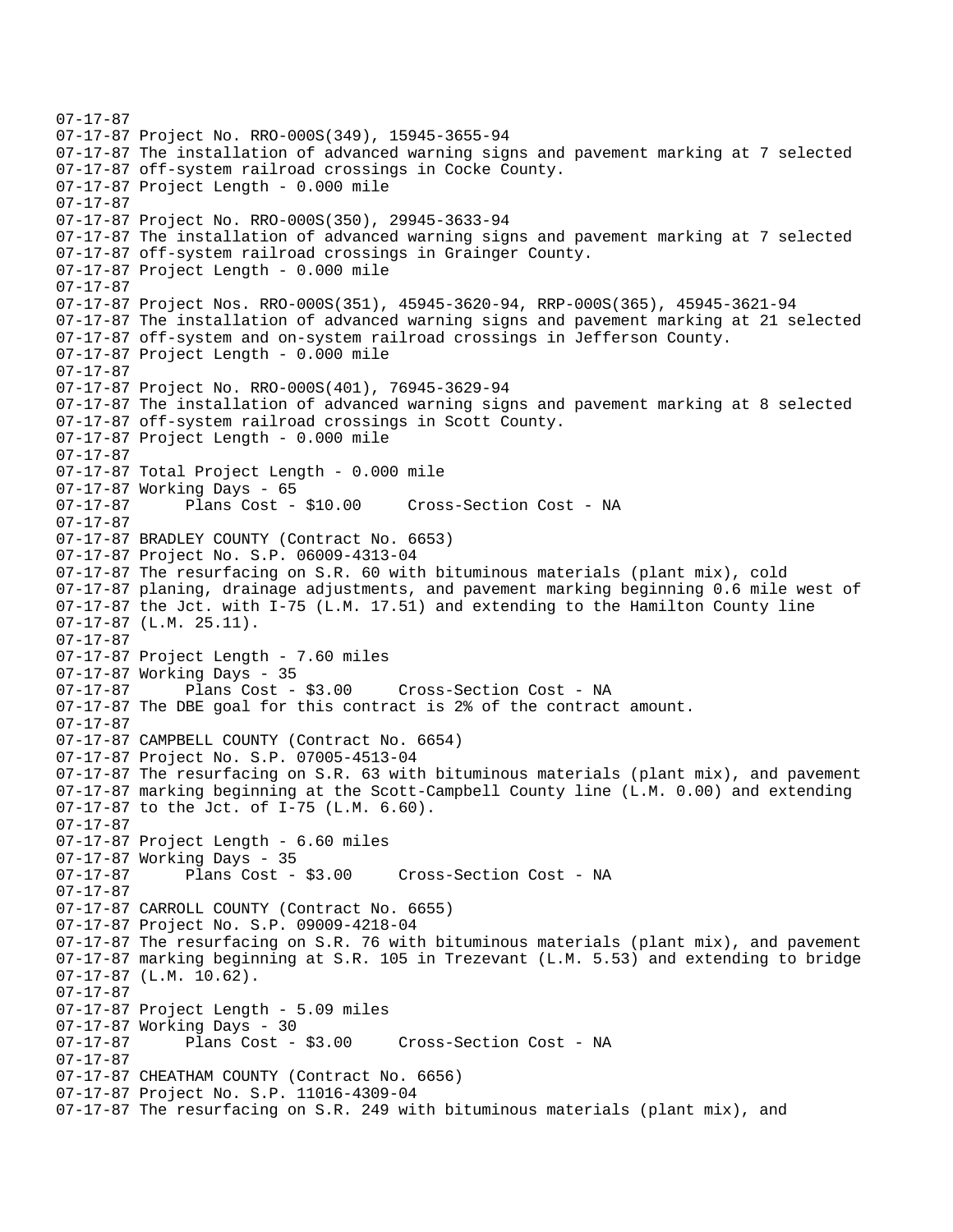07-17-87 pavement marking beginning at a point approx. 0.20 mile west of Bandy Road 07-17-87 (L.M. 19.36) and extending to a point 0.40 mile south of the intersection with 07-17-87 Old Clarksville Pike (L.M. 23.29). 07-17-87 07-17-87 Project Length - 3.93 miles 07-17-87 Working Days - 30 07-17-87 Plans Cost - \$3.00 Cross-Section Cost - NA 07-17-87 07-17-87 CLAY COUNTY (Contract No. 6657) 07-17-87 Project No. BRZ-1400(4), 14035-3408-94 07-17-87 The construction of one (1) prestressed concrete I-beam bridge over Brimstone 07-17-87 Creek (L.M. 0.05) on Midway Road including grading and drainage, paving with 07-17-87 aggregate base and double bituminous surface treatment, and guardrail on the 07-17-87 approaches. 07-17-87 07-17-87 Project Length - 0.069 mile 07-17-87 Working Days - 90 07-17-87 Plans Cost - \$10.00 Cross-Section Cost - \$0.00 07-17-87 07-17-87 CLAY COUNTY (Contract No. 6658) 07-17-87 Project No. BRZ-1400(8), 14945-3430-94 07-17-87 The construction of one (1) concrete slab bridge (3 @ 15' X 9') over Mill 07-17-87 Creek (L.M. 7.84) on Wet Mill Creek Road including grading and drainage, 07-17-87 surfacing with aggregate base, and guardrail on the approaches. 07-17-87 07-17-87 Project Length - 0.028 mile 07-17-87 Working Days - 65<br>07-17-87 Plans Cost - \$10.00 07-17-87 Plans Cost - \$10.00 Cross-Section Cost - \$0.00 07-17-87 07-17-87 CROCKETT COUNTY (Contract No. 6659) 07-17-87 Project No. S.P. 17008-4302-04 07-17-87 The resurfacing on S.R. 152 with bituminous materials (plant mix), and 07-17-87 pavement marking beginning at the Jct. of S.R. 54 (L.M. 5.83) and extending to 07-17-87 Gibson County line (L.M. 10.75). 07-17-87 07-17-87 Project Length - 4.92 miles 07-17-87 Working Days - 30<br>07-17-87 Plans Cost - \$3.00 07-17-87 Plans Cost - \$3.00 Cross-Section Cost - NA 07-17-87 07-17-87 CUMBERLAND COUNTY (Contract No. 6660) 07-17-87 Project No. S.P. 18077-4301-04 07-17-87 The resurfacing on S.R. 419 with double bituminous surface treatment (latex 07-17-87 modified) beginning at Cumberland Mtn. State Park (L.M. 0.64) and extending to 07-17-87 S.R. 101 (L.M. 4.04). 07-17-87 07-17-87 Project Length - 3.40 miles 07-17-87 Working Days - 30<br>07-17-87 Plans Cost - \$3.00 Cross-Section Cost - NA 07-17-87 07-17-87 DAVIDSON COUNTY (Contract No. 6661) 07-17-87 Project No. S.P. 19014-4117-04 07-17-87 The installation of additional signs for 440 Parkway. 07-17-87 07-17-87 Project Length - 0.000 mile 07-17-87 Working Days - On or before December 1, 1987 07-17-87 Plans Cost - \$10.00 Cross-Section Cost - NA 07-17-87 07-17-87 DAVIDSON COUNTY (Contract No. 6662) 07-17-87 Project No. S.P. 19021-4221-04 07-17-87 The resurfacing on S.R. 1 (Murfreesboro Road) with bituminous materials (plant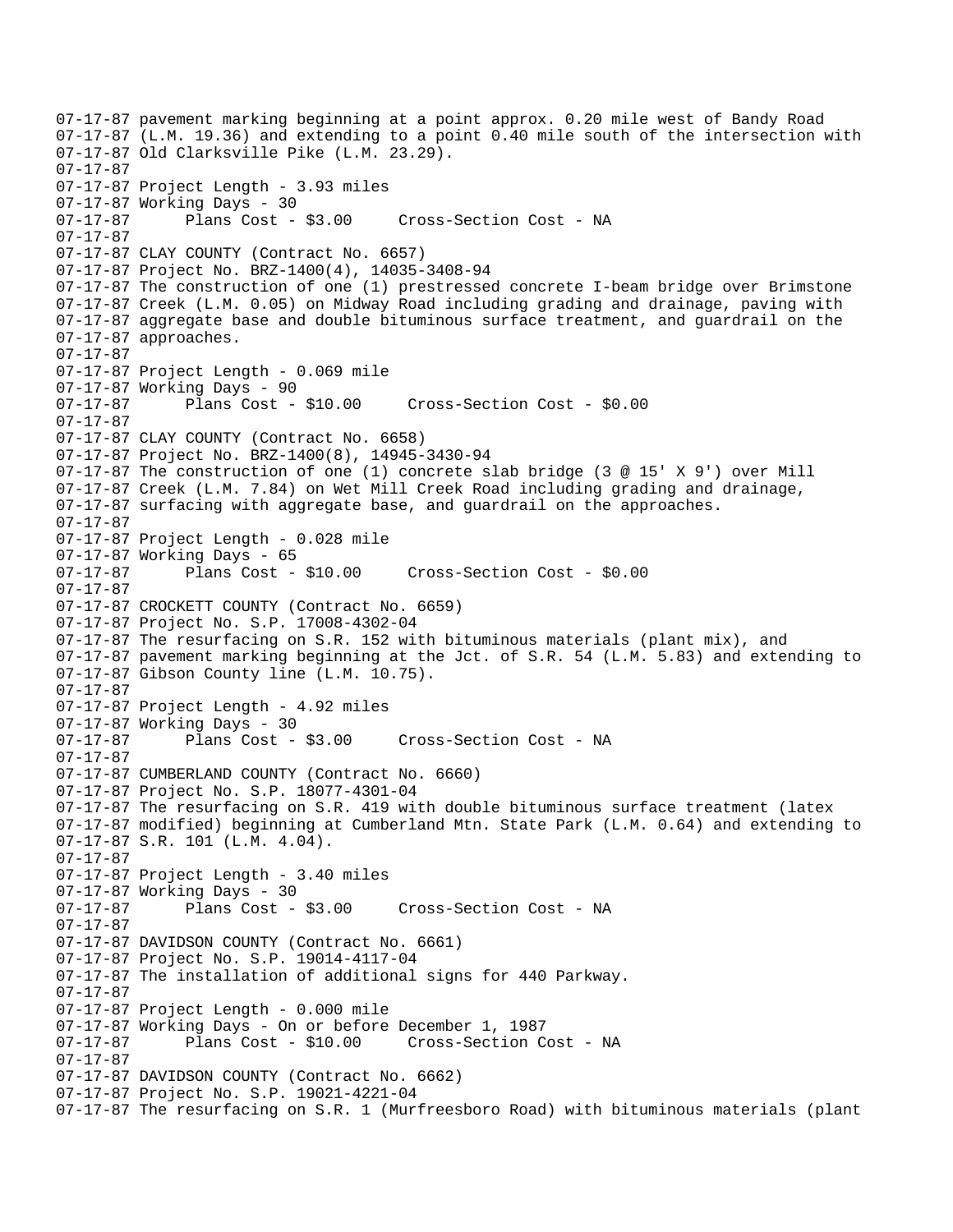07-17-87 mix), cold planing, drainage adjustments, and pavement marking beginning at a 07-17-87 point approx. 256 feet west of Reedwood Drive (L.M. 24.88) and extending to a 07-17-87 point approx. 250 feet southeast of Bell Road (L.M. 28.00). 07-17-87 07-17-87 Project Length - 3.12 miles 07-17-87 Working Days - 50 07-17-87 Plans Cost - \$3.00 Cross-Section Cost - NA 07-17-87 07-17-87 DAVIDSON COUNTY (Contract No. 6663) 07-17-87 Project No. S.P. 19100-4306-04 07-17-87 The resurfacing on S.R. 45 with bituminous materials (plant mix), cold 07-17-87 planing, and pavement marking beginning at S.R. 11 (L.M. 4.70) and extending 07-17-87 to near I-65 (L.M. 5.60). 07-17-87 07-17-87 Project Length - 0.90 miles 07-17-87 Working Days - 30 07-17-87 Plans Cost - \$3.00 Cross-Section Cost - NA 07-17-87 07-17-87 DEKALB COUNTY (Contract No. 6664) 07-17-87 Project No. S.P. 21001-4539-04 07-17-87 The resurfacing on S.R. 26 with bituminous materials (plant mix), and pavement 07-17-87 marking beginning at the end of the Caney Fork River bridge (L.M. 24.84) and 07-17-87 extending to the White County line (L.M. 28.25). 07-17-87 07-17-87 Project Length - 3.41 miles 07-17-87 Working Days - 35 07-17-87 Plans Cost - \$3.00 Cross-Section Cost - NA 07-17-87 07-17-87 DICKSON COUNTY (Contract No. 6665) 07-17-87 Project No. BRZ-2200(6), 22945-3457-94 07-17-87 The construction of one (1) prestressed concrete box beam bridge over West 07-17-87 Piney River (L.M. 4.21) on West Piney Road including grading and drainage, 07-17-87 paving with aggregate base and double bituminous surface treatment, and 07-17-87 guardrail on the approaches. 07-17-87 07-17-87 Project Length - 0.113 mile 07-17-87 Working Days - 100 07-17-87 Plans Cost - \$10.00 Cross-Section Cost - \$0.00 07-17-87 07-17-87 DICKSON COUNTY (Contract No. 6666) 07-17-87 Project No. S.P. 22004-3228-04 07-17-87 The grading and drainage on S.R. 46 including paving with bituminous materials 07-17-87 (plant mix), with either an aggregate base, a lime-fly ash aggregate base, or  $07-17-87$  a cement treated aggregate base, the construction of one (1) (2 @ 10' X 6') 07-17-87 concrete box bridge, one (1) reinforced concrete retaining wall, a complete 07-17-87 storm sewer drainage system, concrete curb and gutter, and sidewalk, the 07-17-87 installation of guardrail, underdrains, signs, the signalization of S.R. 46 07-17-87 with S.R. 47 (East Walnut St.), and pavement marking beginning south of Grab 07-17-87 Creek Road and extending to approx. 400 feet south of S.R. 235. 07-17-87 07-17-87 Project Length - 1.609 miles 07-17-87 Working Days - On or before November 15, 1988 07-17-87 Plans Cost - \$25.00 Cross-Section Cost - \$25.00 07-17-87 The DBE goal for this contract is 3% of the contract amount. 07-17-87 07-17-87 DICKSON COUNTY (Contract No. 6667) 07-17-87 Project No. S.P. 22004-3229-04 07-17-87 The construction of one (1) prestressed concrete box beam and welded girder 07-17-87 bridge on S.R. 46 over the CSX Railroad including grading and drainage, paving 07-17-87 with bituminous materials (plant mix) with either a mineral aggregate base, a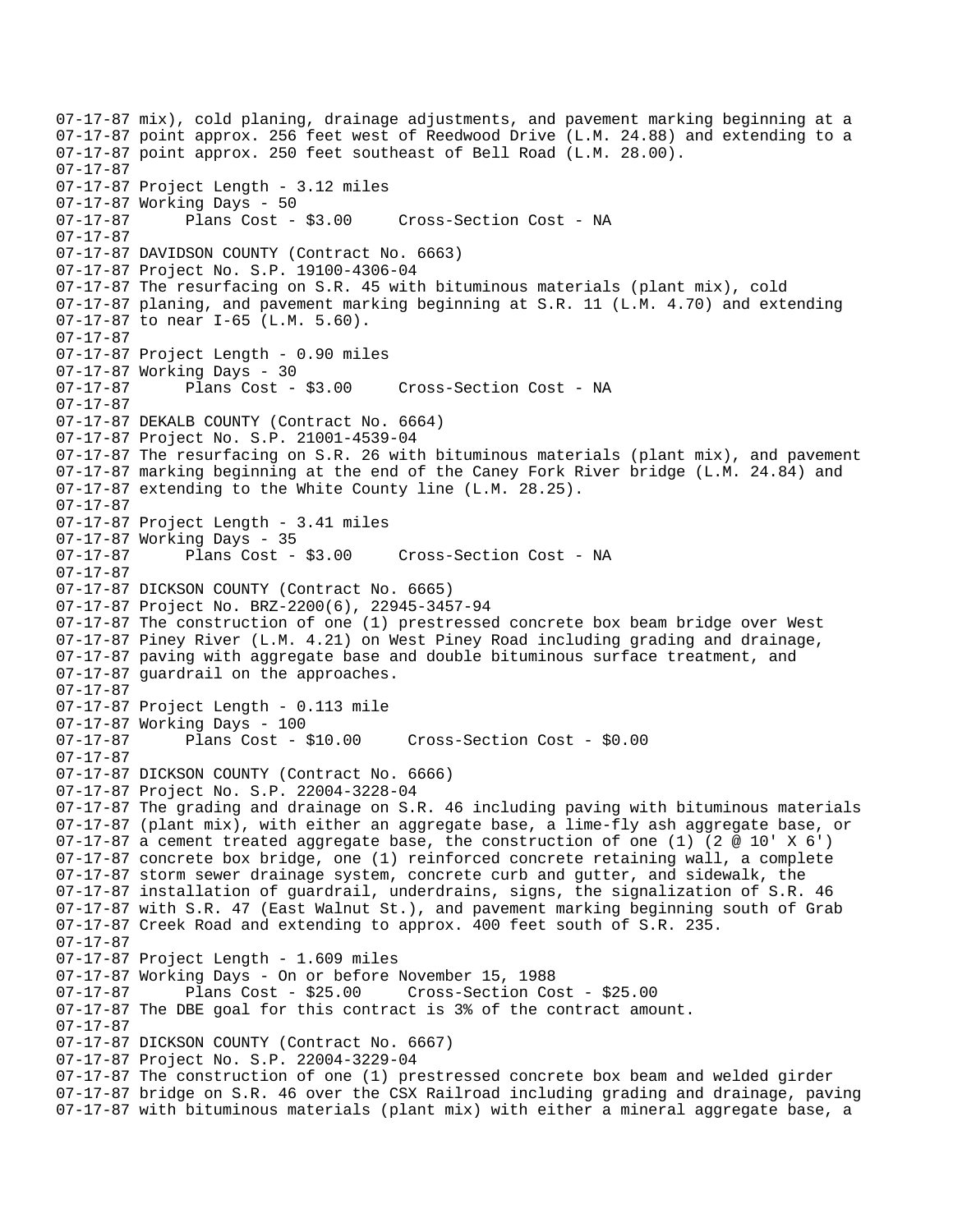07-17-87 lime-fly ash aggregate base, or a cement treated aggregate base, the 07-17-87 construction of a storm sewer drainage system, concrete curb and gutter, and 07-17-87 sidewalk, the installation of underdrains, the signalization of S.R. 46 with 07-17-87 S.R. 235, and pavement marking beginning approx. 400 feet south of S.R. 235 07-17-87 and extending to S.R. 235. 07-17-87 07-17-87 Project Length - 0.078 mile 07-17-87 Working Days - On or before January 1, 1989 (See Special Provision 108B) 07-17-87 Plans Cost - \$10.00 Cross-Section Cost - \$0.00 07-17-87 07-17-87 DICKSON COUNTY (Contract No. 6668) 07-17-87 Project No. S.P. 22007-4321-04 07-17-87 The resurfacing on S.R. 48 with bituminous materials (plant mix), cold 07-17-87 planing, and pavement marking beginning at a point approx. 0.05 mile east of 07-17-87 bridge over Dry Hollow Branch (L.M. 4.51) and extending to the intersection 07-17-87 with S.R. 48 (southbound) in Dickson (L.M. 9.16). 07-17-87 07-17-87 Project Length - 4.59 miles 07-17-87 Working Days - 40 07-17-87 Plans Cost - \$3.00 Cross-Section Cost - NA 07-17-87 07-17-87 FAYETTE COUNTY (Contract No. 6669) 07-17-87 Project No. BRZ-2400(7), 24945-3437-94 07-17-87 The construction of one (1) prestressed concrete box beam bridge over 07-17-87 Alexander Creek (L.M. 0.84) on Jenkins Road including grading and drainage, 07-17-87 paving with aggregate base and double bituminous surface treatment, and 07-17-87 guardrail on the approaches. 07-17-87 07-17-87 Project Length - 0.127 mile 07-17-87 Working Days - 80 07-17-87 Plans Cost - \$10.00 Cross-Section Cost - \$0.00 07-17-87 The DBE goal for this contract is 5% of the contract amount. 07-17-87 07-17-87 FAYETTE COUNTY (Contract No. 6670) 07-17-87 Project No. S.P. 24010-4215-04 07-17-87 The resurfacing on S.R. 76 with bituminous materials (plant mix), and pavement 07-17-87 marking beginning at the Jct. of S.R. 59 (L.M. 15.29) and extending to the 07-17-87 bridge over Muddy Creek (L.M. 20.14). 07-17-87 07-17-87 Project Length - 4.85 miles 07-17-87 Working Days - 30 07-17-87 Plans Cost - \$3.00 Cross-Section Cost - NA 07-17-87 07-17-87 FAYETTE AND SHELBY COUNTIES (Contract No. 6671) 07-17-87 Project Nos. S.P. 24011-4203-04, 79029-4203-04  $07-17-87$  The resurfacing on S.R. 86 with bituminous materials (plant mix), and pavement 07-17-87 marking beginning at the Mississippi State line in Fayette County (L.M. 0.00) 07-17-87 and extending to S.R. 57 in Shelby County (L.M. 3.30). 07-17-87 07-17-87 Project Length - 5.20 miles 07-17-87 Working Days - 30 07-17-87 Plans Cost - \$3.00 Cross-Section Cost - NA 07-17-87 07-17-87 FENTRESS COUNTY (Contract No. 6672) 07-17-87 Project No. BRZ-2500(2), 25945-3420-94 07-17-87 The construction of one (1) concrete slab bridge (3 @ 18' X 18') over Caney 07-17-87 Creek (L.M. 0.01) on Caney Creek Road including grading and drainage, paving 07-17-87 with aggregate base and double bituminous surface treatment, and guardrail on 07-17-87 the approaches. 07-17-87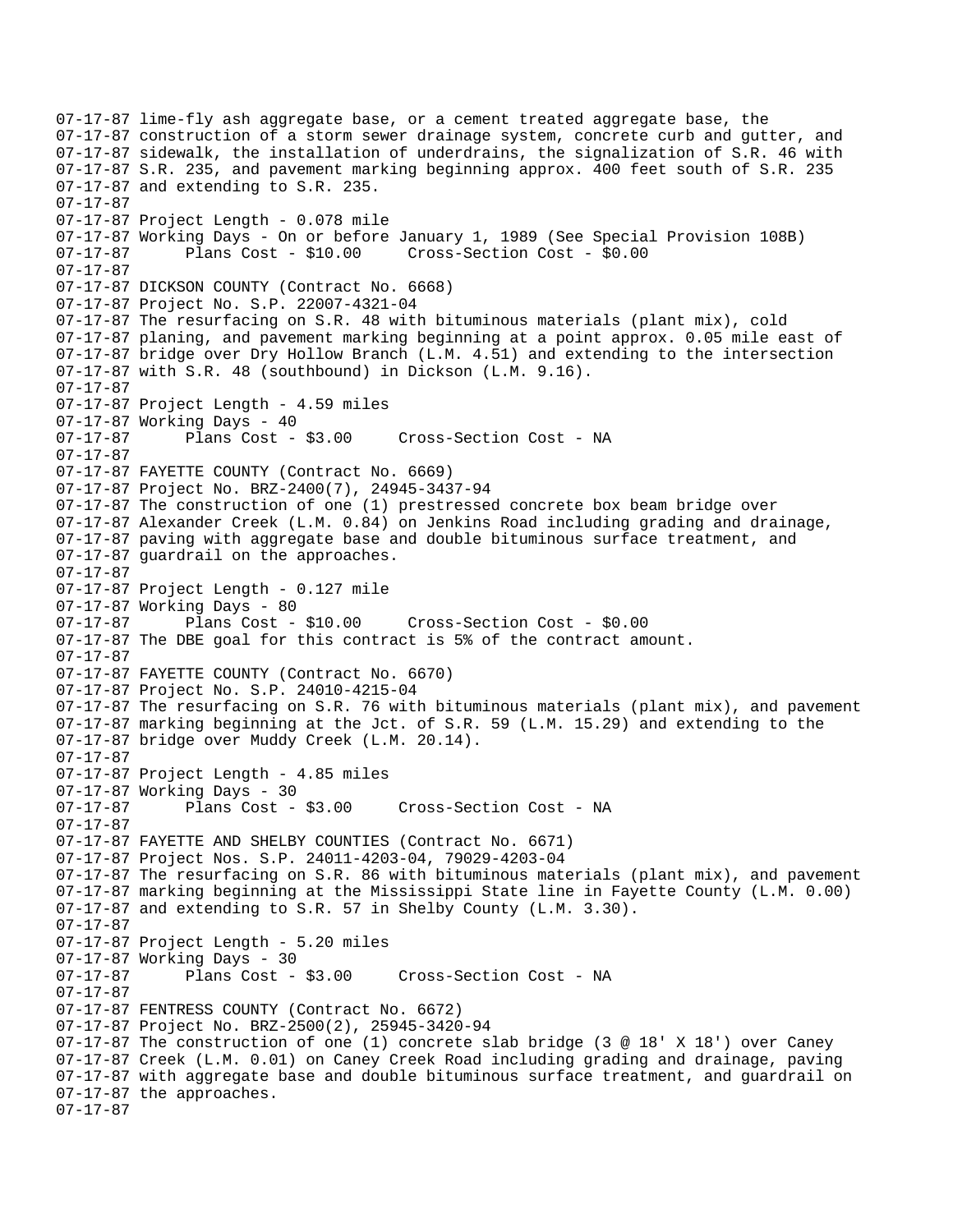07-17-87 Project Length - 0.062 mile 07-17-87 Working Days - 70<br>07-17-87 Plans Cost - \$10.00 Cross-Section Cost - \$0.00 07-17-87 07-17-87 GILES COUNTY (Contract No. 6673) 07-17-87 Project No. S.P. 28005-4202-04 07-17-87 The resurfacing on S.R. 11 with bituminous materials (plant mix), guardrail, 07-17-87 and pavement marking beginning at new pavement at Krapps Road (L.M. 25.14) and 07-17-87 extending to the Marshall County line (L.M. 30.31). 07-17-87 07-17-87 Project Length - 5.17 miles 07-17-87 Working Days - 40 07-17-87 Plans Cost - \$3.00 Cross-Section Cost - NA 07-17-87 07-17-87 GRAINGER COUNTY (Contract No. 6674) 07-17-87 Project Nos. RS-375(2), 29030-8209-24 07-17-87 RS-375(3), 29030-8211-24 07-17-87 07-17-87 Project No. RS-375(2), 29030-8209-24 07-17-87 The resurfacing on S.R. 375 with bituminous materials (plant mix), guardrail, 07-17-87 and pavement marking beginning approx. 300 feet east of Hodgetown Road and 07-17-87 extending to approx. 250 feet west of Lake View Drive. 07-17-87 Project Length - 1.600 miles 07-17-87 07-17-87 Project Nos. RS-375(3), 29030-8211-24 07-17-87 The resurfacing on S.R. 375 with bituminous materials (plant mix), guardrail, 07-17-87 and pavement marking beginning at S.R. 92 and extending to approx. 0.6 mile 07-17-87 east of May Springs Road. 07-17-87 Project Length - 4.956 miles 07-17-87 07-17-87 Total Project Length - 6.556 miles 07-17-87 Working Days - 35 Cross-Section Cost - NA 07-17-87 The DBE goal for this contract is 5% of the contract amount. 07-17-87 07-17-87 HAMBLEN AND GREENE COUNTIES (Contract No. 6675) 07-17-87 Project No. IR-81-1(80)7, 32001-3120-44, 30001-3148-44 07-17-87 The resurfacing on 6 miles of I-81 with bituminous materials (plant mix), cold 07-17-87 planing, drainage adjustments, bridge deck repair and sealant, the 07-17-87 installation of guardrail, and pavement marking beginning at the Hamblen 07-17-87 County line and extending to 0.6 mile north of S.R. 34 (U.S. 11E), including 07-17-87 the installation of raised pavement markers beginning at the Jefferson-Hamblen 07-17-87 County line and extending to 0.5 mile north of Baileyton Road. 07-17-87 07-17-87 Project Length - 29.398 miles 07-17-87 Working Days - 75 (See Special Provision 108B) 07-17-87 Plans Cost - \$10.00 Cross-Section Cost - NA 07-17-87 The DBE goal for this contract is 5% of the contract amount. 07-17-87 07-17-87 HAMILTON COUNTY (Contract No. 6676) 07-17-87 Project No. S.P. 33006-4125-04 07-17-87 The cleaning and sealing of longitudinal and transverse joints including spall 07-17-87 repair and concrete slab replacement on I-124 beginning at the bridge over 07-17-87 19TH Street and extending to the Tennessee River bridge in Chattanooga. 07-17-87 07-17-87 Project Length - 1.37 miles 07-17-87 Working Days - 45 Cross-Section Cost - NA 07-17-87 07-17-87 HAMILTON COUNTY (Contract No. 6677)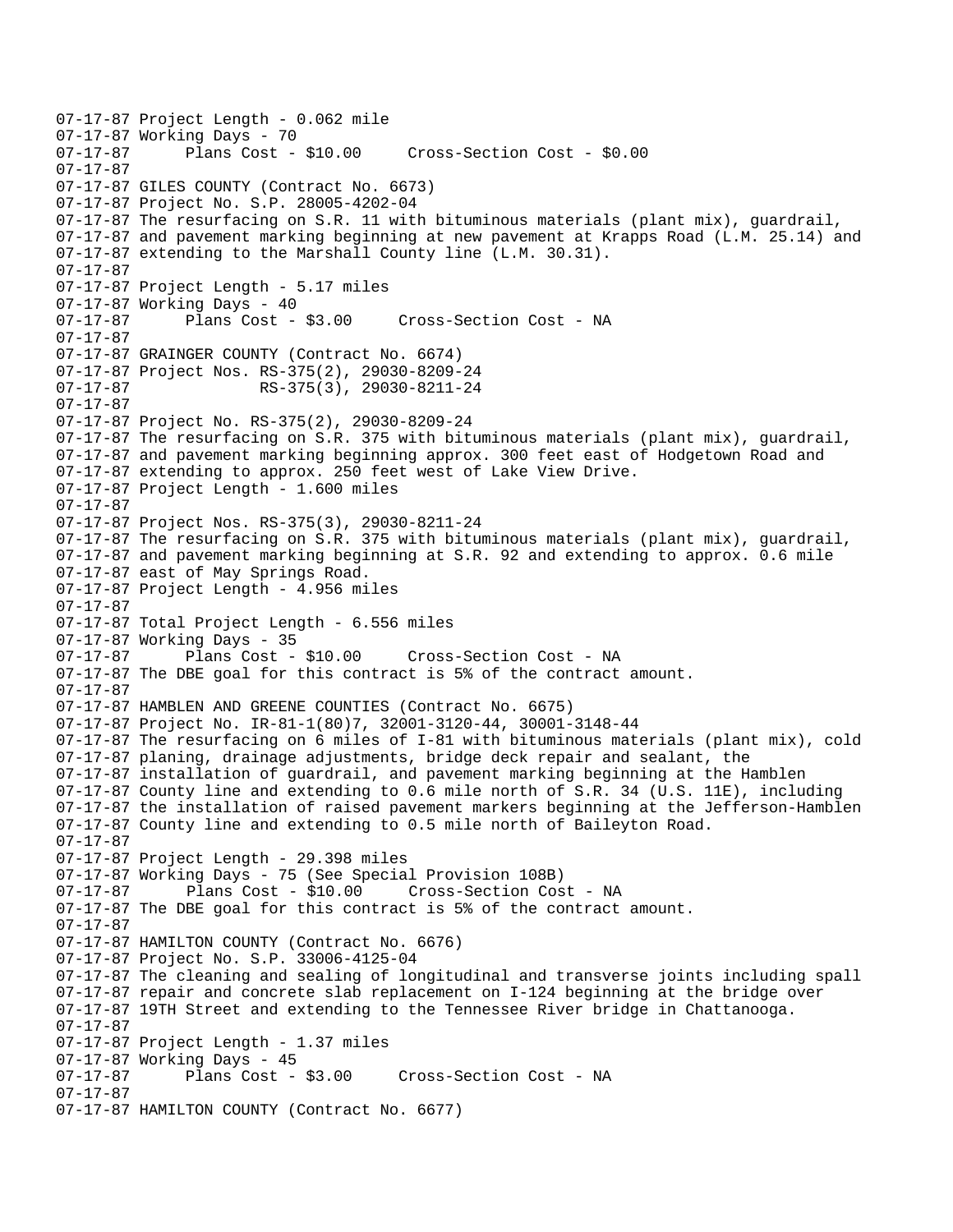07-17-87 Project No. S.P. 33044-4220-04 07-17-87 The resurfacing on S.R. 58 with bituminous materials (plant mix), and pavement 07-17-87 marking beginning at Snow Hill Road (L.M. 30.58) and extending to the Meigs 07-17-87 County line (L.M. 36.08). 07-17-87 07-17-87 Project Length - 5.50 miles 07-17-87 Working Days - 35 07-17-87 Plans Cost - \$3.00 Cross-Section Cost - NA 07-17-87 07-17-87 HAMILTON COUNTY (Contract No. 6678) 07-17-87 Project No. S.P. 33011-4327-04 07-17-87 The resurfacing on S.R. 2 with bituminous materials (plant mix), drainage 07-17-87 adjustments, and pavement marking beginning at the north end of bridge over 07-17-87 S.R. 153 (L.M. 16.857) and extending to 800 feet north of Shallowford Road 07-17-87 (L.M. 18.468). 07-17-87 07-17-87 Project Length - 1.611 miles 07-17-87 Working Days - 40 07-17-87 Plans Cost - \$3.00 Cross-Section Cost - NA 07-17-87 07-17-87 HANCOCK COUNTY (Contract No. 6679) 07-17-87 Project No. S.P. 34001-4228-04 07-17-87 The resurfacing on S.R. 33 with bituminous materials (plant mix), and pavement 07-17-87 marking beginning at S.R. 66 (L.M. 10.93) and extending to near East Fork 07-17-87 Creek (L.M. 15.93). 07-17-87 07-17-87 Project Length - 5.00 miles 07-17-87 Working Days - 30 07-17-87 Plans Cost - \$3.00 Cross-Section Cost - NA 07-17-87 07-17-87 HARDEMAN COUNTY (Contract No. 6680) 07-17-87 Project No. S.P. 35001-4231-04 07-17-87 The resurfacing on S.R. 15 with bituminous materials (plant mix), and pavement 07-17-87 marking beginning at S.R. 18 in Bolivar (L.M. 13.93) and extending to bridge 07-17-87 (L.M. 20.18). 07-17-87 07-17-87 Project Length - 6.25 miles 07-17-87 Working Days - 40 07-17-87 Plans Cost - \$3.00 Cross-Section Cost - NA 07-17-87 07-17-87 HARDIN COUNTY (Contract No. 6681) 07-17-87 Project No. S.P. 36001-4253-04 07-17-87 The resurfacing on S.R. 15 with bituminous materials (plant mix), and pavement 07-17-87 marking beginning at the McNairy County line (L.M. 0.00) and extending to 07-17-87 Savannah Levee (L.M. 4.20). 07-17-87 07-17-87 Project Length - 4.20 miles 07-17-87 Working Days - 35 Cross-Section Cost - NA 07-17-87 07-17-87 HARDIN COUNTY (Contract No. 6682) 07-17-87 Project No. S.P. 36002-4505-04 07-17-87 The resurfacing on S.R. 22 with bituminous materials (plant mix), and pavement 07-17-87 marking beginning North of Shiloh Park (L.M. 4.72) and extending to the Jct. 07-17-87 of S.R. 15 (L.M. 9.62). 07-17-87 07-17-87 Project Length - 4.90 miles 07-17-87 Working Days - 30 Cross-Section Cost - NA 07-17-87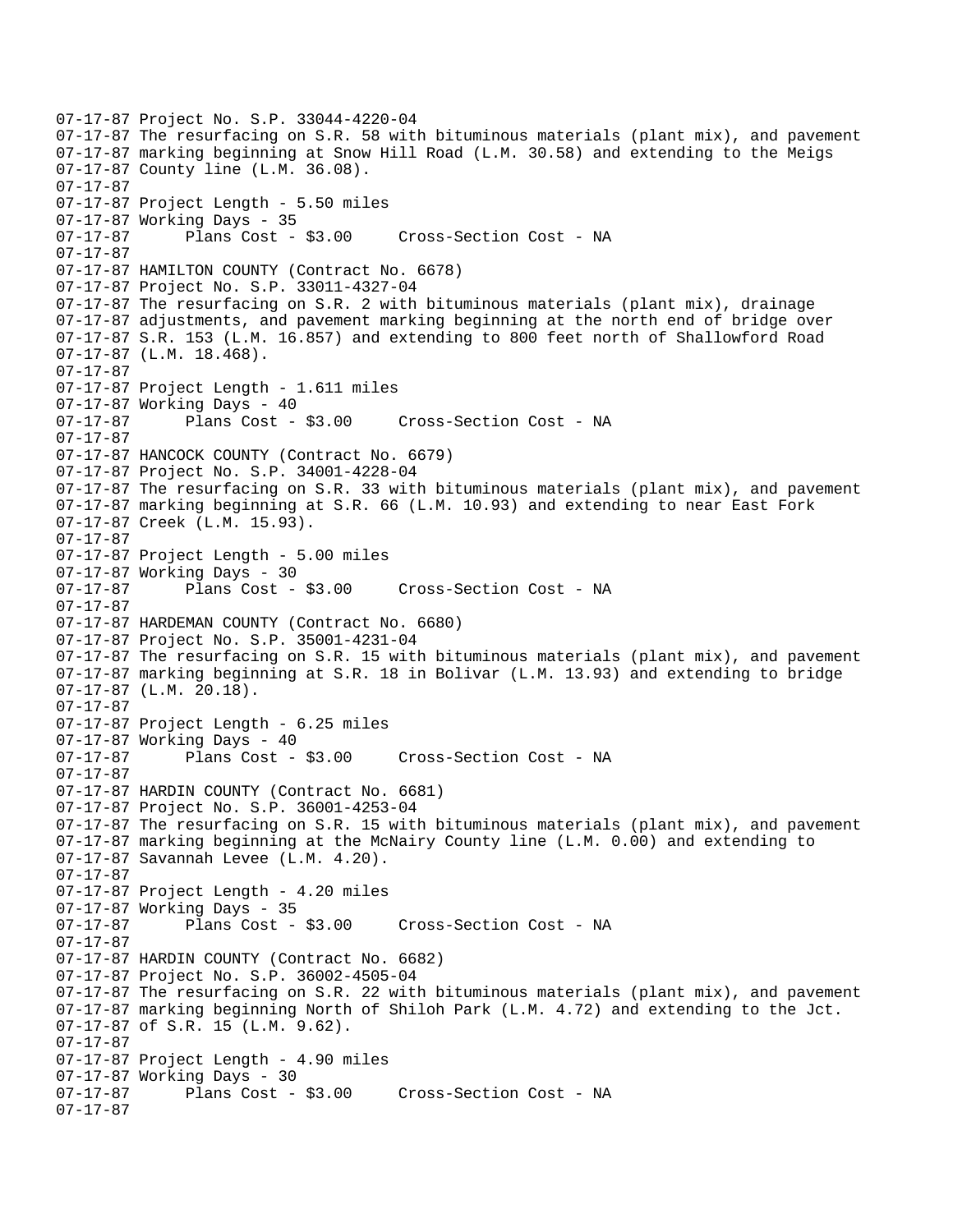07-17-87 HAWKINS COUNTY (Contract No. 6683) 07-17-87 Project No. S.P. 37019-4309-04 07-17-87 The resurfacing on S.R. 347 with bituminous materials (plant mix), cold 07-17-87 planing, bridge deck and expansion joint repairs, and sealant, guardrail, and 07-17-87 pavement marking beginning at Burem Pike (L.M. 0.82) and extending to 0.3 mile 07-17-87 east of Tunnel Hill Road (L.M. 5.50). 07-17-87 07-17-87 Project Length - 4.68 miles 07-17-87 Working Days - 40 07-17-87 Plans Cost - \$3.00 Cross-Section Cost - NA 07-17-87 07-17-87 HAYWOOD COUNTY (Contract No. 6684) 07-17-87 Project No. S.P. 38005-4205-04 07-17-87 The resurfacing on S.R. 54 with bituminous materials (plant mix), and pavement 07-17-87 marking beginning at Thomas Lane (L.M. 8.68) and extending to near S.R. 19 07-17-87 (L.M. 11.75). 07-17-87 07-17-87 Project Length - 3.07 miles 07-17-87 Working Days - 30 07-17-87 Plans Cost - \$3.00 Cross-Section Cost - NA 07-17-87 07-17-87 HENDERSON COUNTY (Contract No. 6685) 07-17-87 Project No. S.P. 39025-4302-04 07-17-87 The resurfacing on S.R. 201 with bituminous materials (plant mix), and 07-17-87 pavement marking beginning at the Jct. of S.R. 104 in Sardis (L.M. 5.00) and 07-17-87 extending to the Jct. of S.R. 114 (L.M. 11.40). 07-17-87 07-17-87 Project Length - 6.40 miles 07-17-87 Working Days - 30<br>07-17-87 Plans Cost - \$3.00 07-17-87 Plans Cost - \$3.00 Cross-Section Cost - NA 07-17-87 07-17-87 HENRY COUNTY (Contract No. 6686) 07-17-87 Project No. S.P. 40014-4309-04 07-17-87 The resurfacing on S.R. 218 and S.R. 140 with bituminous materials (plant 07-17-87 mix), and pavement marking beginning on S.R. 218 0.12 mile north of U.S. 79 07-17-87 and extending to the Jct. of S.R. 218 on S.R. 140 (L.M. 35.96). 07-17-87 07-17-87 Project Length - 6.88 miles 07-17-87 Working Days - 45 07-17-87 Plans Cost - \$3.00 Cross-Section Cost - NA 07-17-87 The DBE goal for this contract is 2% of the contract amount. 07-17-87 07-17-87 HENRY COUNTY (Contract No. 6687) 07-17-87 Project No. S.P. 40002-4521-04 07-17-87 The resurfacing on S.R. 54 with bituminous materials (plant mix), and pavement 07-17-87 marking beginning at L.M. 5.00 and extending to Porter Street in Paris (L.M. 07-17-87 10.79). 07-17-87 07-17-87 Project Length - 5.79 miles 07-17-87 Working Days - 45<br>07-17-87 Plans Cost - \$3.00 Cross-Section Cost - NA 07-17-87 07-17-87 JACKSON COUNTY (Contract No. 6688) 07-17-87 Project No. BRZ-4400(19), 44945-3436-94 07-17-87 The construction of one (1) concrete box bridge (3 @ 18' X 7') over Flynn 07-17-87 Creek (L.M. 1.15) on Ernest Haverty Road including grading and drainage, 07-17-87 surfacing with aggregate base, and guardrail on the approaches. 07-17-87 07-17-87 Project Length - 0.100 mile 07-17-87 Working Days - 75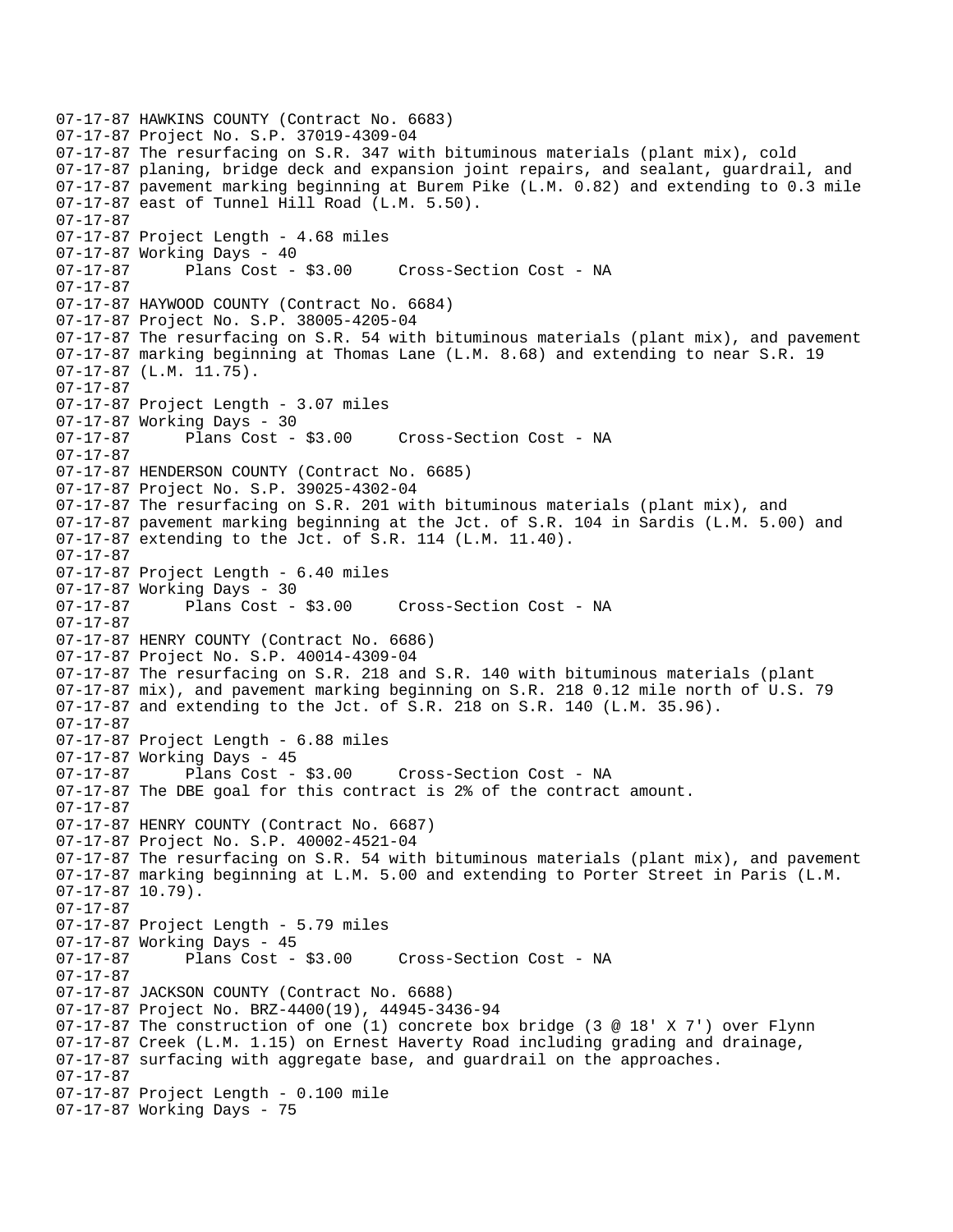07-17-87 Plans Cost - \$10.00 Cross-Section Cost - \$0.00 07-17-87 07-17-87 JOHNSON COUNTY (Contract No. 6689) 07-17-87 Project No. S.P. 46006-4314-04 07-17-87 The resurfacing on S.R. 91 with bituminous materials (plant mix), guardrail, 07-17-87 and pavement marking beginning at Fairground Lane (L.M. 4.30) and extending to 07-17-87 near Atchison Bridge Road (L.M. 10.10). 07-17-87 07-17-87 Project Length - 5.80 miles 07-17-87 Working Days - 35 07-17-87 Plans Cost - \$3.00 Cross-Section Cost - NA 07-17-87 07-17-87 KNOX COUNTY (Contract No. 6690) 07-17-87 Project No. S.P. 47017-4212-04 07-17-87 The bridge repair on the bridge on S.R. 33 over the Tennessee River and S.R. 07-17-87 158 (Henley Street Bridge) including structural steel, pneumatic concrete, 07-17-87 expansion joint, and deck repairs, bridge deck sealant and overlay, and the 07-17-87 painting of the existing steel structure. 07-17-87 07-17-87 Project Length - 0.000 mile 07-17-87 Working Days - 130 07-17-87 Plans Cost - \$25.00 Cross-Section Cost - NA 07-17-87 The DBE goal for this contract is 1% of the contract amount. 07-17-87 07-17-87 KNOX COUNTY (Contract No. 6691) 07-17-87 Project No. S.P. 47043-4502-04 07-17-87 The resurfacing on S.R. 170 with bituminous materials (plant mix), bridge deck 07-17-87 repair and sealant, guardrail, and pavement marking beginning near Heiskell 07-17-87 Road (L.M. 2.26) and extending to the intersection of S.R. 71 (Norris Freeway) 07-17-87 (L.M. 6.97). 07-17-87 07-17-87 Project Length - 4.71 miles 07-17-87 Working Days - 40 07-17-87 Plans Cost - \$3.00 Cross-Section Cost - NA 07-17-87 07-17-87 KNOX AND LOUDON COUNTIES (Contract No. 6692) 07-17-87 Project Nos. S.P. 47001-4170-04, 53002-4138-04 07-17-87 The resurfacing with bituminous materials (plant mix), drainage adjustments, 07-17-87 and pavement marking, on I-40 in Knox County beginning at L.M. 383.85 and 07-17-87 extending to L.M. 385.45, and on I-75 in Loudon County beginning at L.M. 80.8 07-17-87 and extending to L.M. 82.7. 07-17-87 07-17-87 Project Length - 3.47 miles 07-17-87 Working Days - 30 07-17-87 Plans Cost - \$3.00 Cross-Section Cost - NA 07-17-87 07-17-87 LAKE AND OBION COUNTIES (Contract No. 6693) 07-17-87 Project Nos. S.P. 48002-4512-04, 66009-4509-04 07-17-87 The resurfacing on S.R. 21 with bituminous materials (plant mix), and pavement 07-17-87 marking beginning in Lake County at S.R. 78 (L.M. 2.98) and extending to S.R. 07-17-87 22 in Obion County (L.M. 1.00). 07-17-87 07-17-87 Project Length - 5.65 miles 07-17-87 Working Days - 40<br>07-17-87 Plans Cost - \$3.00 Cross-Section Cost - NA 07-17-87 07-17-87 LAUDERDALE COUNTY (Contract No. 6694) 07-17-87 Project No. S.P. 49006-4325-04 07-17-87 The resurfacing on S.R. 87 with bituminous materials (plant mix), and pavement 07-17-87 marking beginning at Jones Road (L.M. 14.52) and extending to the Jct. of S.R.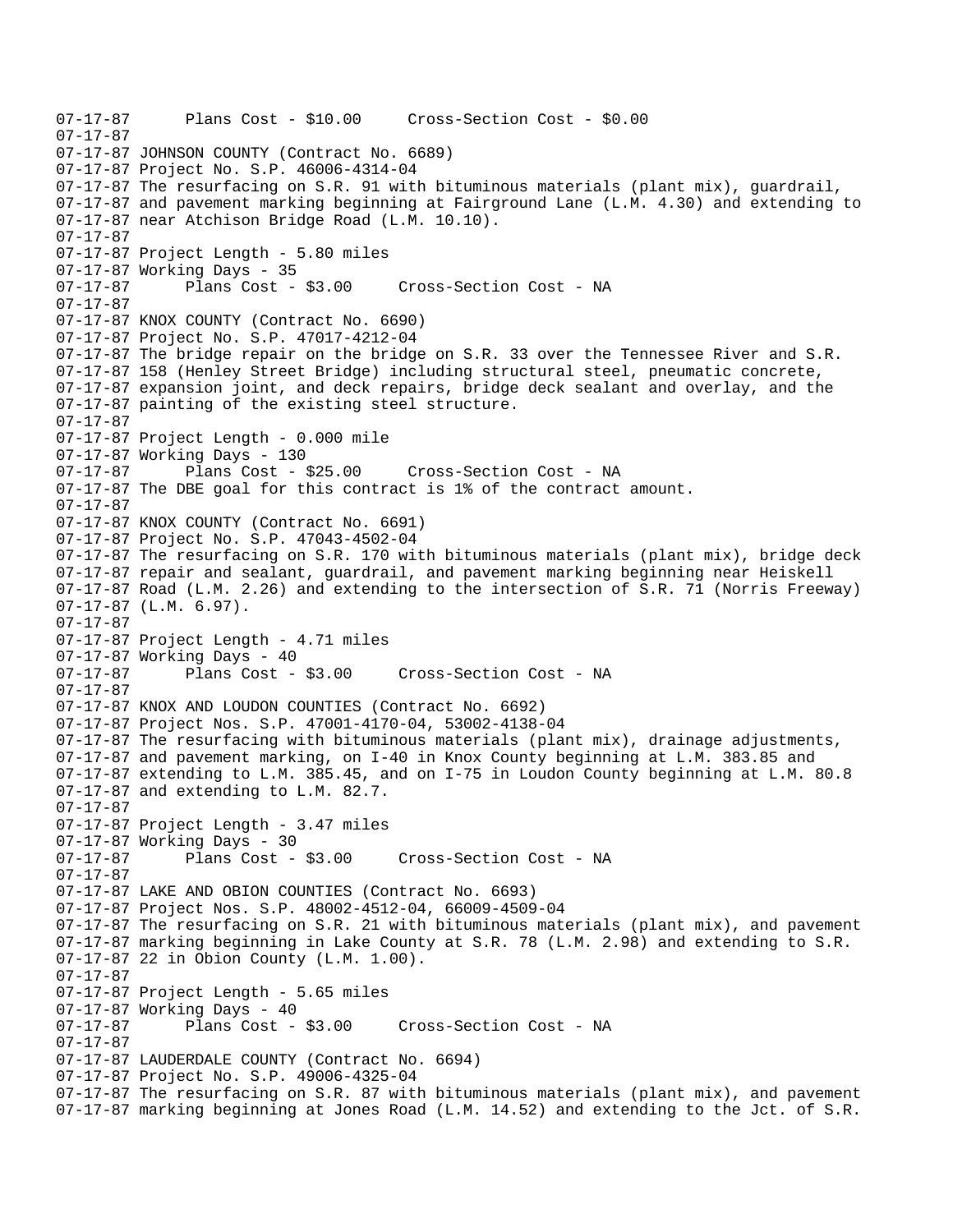07-17-87 3 (L.M. 19.77). 07-17-87 07-17-87 Project Length - 5.25 miles 07-17-87 Working Days - 30<br>07-17-87 Plans Cost - \$3.00 Cross-Section Cost - NA 07-17-87 07-17-87 LAWRENCE AND WAYNE COUNTIES (Contract No. 6695) 07-17-87 Project No. S.P. 50009-4311-04 07-17-87 The resurfacing on S.R. 242 with bituminous materials (plant mix), guardrail, 07-17-87 and pavement marking beginning at the intersection with S.R. 227 in Iron City 07-17-87 (L.M. 0.00) and extending to Holly Creek Road south of West Point (L.M. 4.40). 07-17-87 07-17-87 Project Length - 5.47 miles 07-17-87 Working Days - 40 07-17-87 Plans Cost - \$3.00 Cross-Section Cost - NA 07-17-87 The DBE goal for this contract is 2% of the contract amount. 07-17-87 07-17-87 MCMINN COUNTY (Contract No. 6696) 07-17-87 Project No. BRZ-5400(9), 54945-3481-94 07-17-87 The construction of one (1) prestressed concrete box beam bridge over 07-17-87 Conasauga Creek (L.M. 0.20) on Huff Road including grading and drainage, 07-17-87 paving with aggregate base and double bituminous surface treatment, and 07-17-87 guardrail on the approaches. 07-17-87 07-17-87 Project Length - 0.198 mile 07-17-87 Working Days - 100 07-17-87 Plans Cost - \$10.00 Cross-Section Cost - \$0.00 07-17-87 07-17-87 MCMINN COUNTY (Contract No. 6697) 07-17-87 Project No. S.P. 54008-4209-04  $07-17-87$  The resurfacing on S.R. 33 & S.R. 30 with bituminous materials (plant mix), 07-17-87 drainage adjustments, and pavement marking beginning on S.R. 33 at the Jct. of 07-17-87 S.R. 30 in Etowah (L.M. 0.00) and extending 0.3 mile north (L.M. 0.30), on 07-17-87 S.R. 30 beginning at the Jct. of S.R. 33 (L.M. 20.26) and extending to 13TH 07-17-87 Street (L.M. 21.96). 07-17-87 07-17-87 Project Length - 2.00 miles 07-17-87 Working Days - 35 07-17-87 Plans Cost - \$3.00 Cross-Section Cost - NA 07-17-87 07-17-87 MCNAIRY COUNTY (Contract No. 6698) 07-17-87 Project No. S.P. 55001-4221-04 07-17-87 The resurfacing on S.R. 5 with bituminous materials (plant mix), and pavement 07-17-87 marking beginning at the end of four-lane section (L.M. 1.65) and extending to 07-17-87 bridge (L.M. 4.40). 07-17-87 07-17-87 Project Length - 2.75 miles 07-17-87 Working Days - 40<br>07-17-87 Plans Cost - \$3.00 Cross-Section Cost - NA 07-17-87 07-17-87 MCNAIRY, HARDIN, CHESTER, FAYETTE AND HARDEMAN COUNTIES (Contract No. 6699) 07-17-87 Project No. S.P. 98040-4258-04 07-17-87 The slip lining of roadway culverts on various State Routes in Region IV. 07-17-87 07-17-87 Project Length - 0.000 mile 07-17-87 Working Days - On or before December 31, 1987 (See Special Provision 607G) 07-17-87 NO PLANS CONTRACT 07-17-87 07-17-87 MADISON COUNTY (Contract No. 6700) 07-17-87 Project No. S.P. 57001-4160-04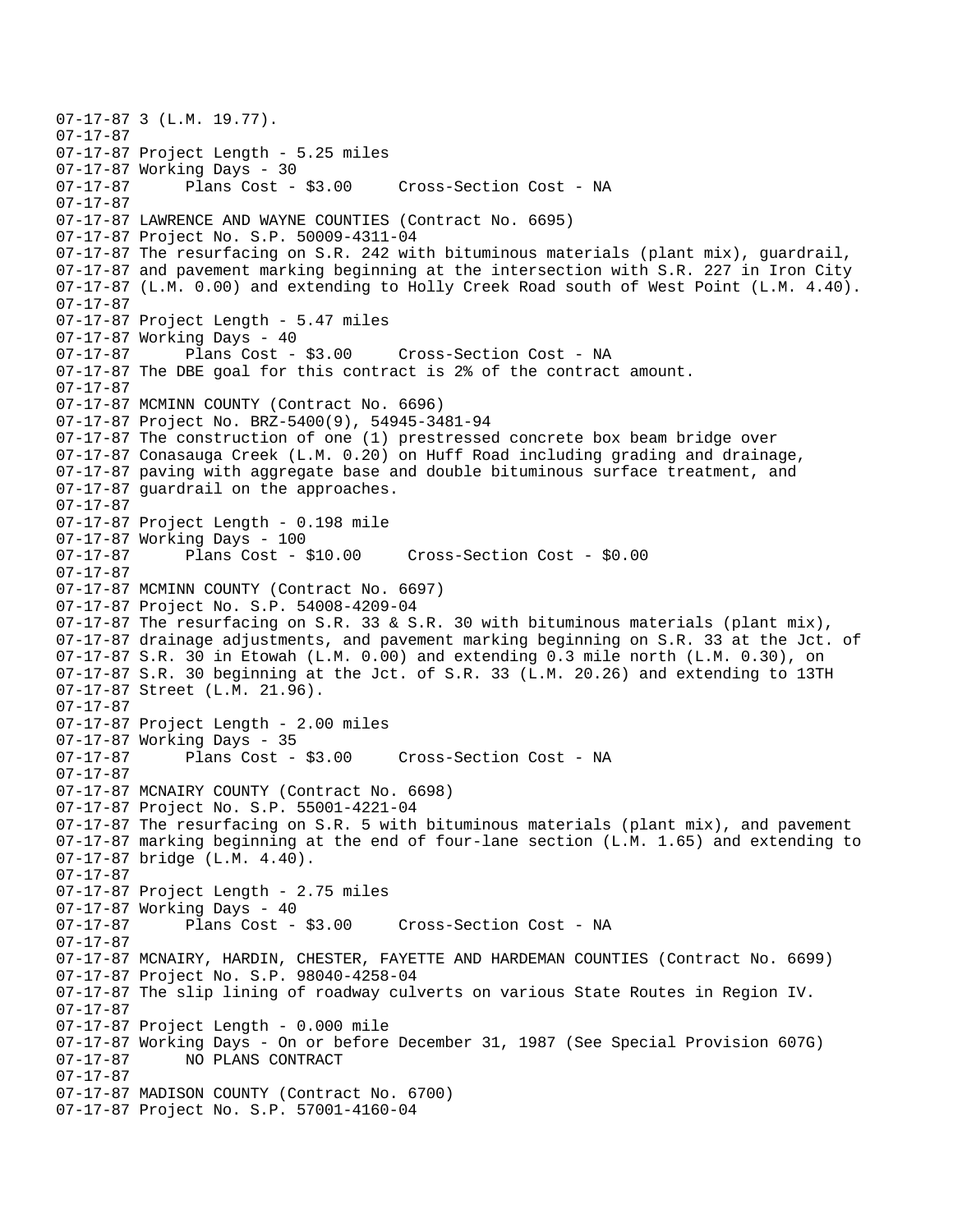```
07-17-87 The resurfacing on I-40 shoulders with a bituminous seal coat beginning at 
07-17-87 S.R. 20 (L.M. 79.36) and extending to the Henderson County line (L.M. 95.34). 
07-17-87 
07-17-87 Project Length - 15.68 miles 
07-17-87 Working Days - On or before September 30, 1987 
07-17-87 Plans Cost - $3.00 Cross-Section Cost - NA 
07-17-87 
07-17-87 MADISON COUNTY (Contract No. 6701) 
07-17-87 Project No. S.P. 57017-4310-04 
07-17-87 The resurfacing on S.R. 152 with bituminous materials (plant mix), and 
07-17-87 pavement marking beginning at S.R. 1 (L.M. 2.76) and extending to the I-40 
07-17-87 bridge (L.M. 7.81). 
07-17-87 
07-17-87 Project Length - 5.05 miles 
07-17-87 Working Days - 30 
07-17-87 Plans Cost - $3.00 Cross-Section Cost - NA 
07-17-87 
07-17-87 MADISON, HENDERSON AND SHELBY COUNTIES (Contract No. 6702) 
07-17-87 Project Nos. IR-40-1(221)79, 57001-3155-44, IR-40-2(62)87, 57001-3156-44, 
07-17-87 39001-3144-44 
07-17-87 IR-55-1(90)6, 79004-3133-44
07-17-87 
07-17-87 Project No. IR-40-1(221)79, 57001-3155-44, IR-40-2(62)87, 57001-3156-44, 
07-17-87 39001-3144-44 
07-17-87 The installation of break-away sign supports on existing signs, and the 
07-17-87 installation of new signs to upgrade signing to new standards on I-40 
07-17-87 beginning at S.R. 20 and extending to S.R. 104. 
07-17-87 Project Length - 21.655 miles 
07-17-87 
07-17-87 Project No. IR-55-1(90)6, 79004-3133-44 
07-17-87 The installation of break-away sign supports on existing signs, and the 
07-17-87 installation of new signs to upgrade signing to new standards on I-55 
07-17-87 beginning at the I-240 Interchange and extending to the Mississippi River 
07-17-87 Bridge. 
07-17-87 Project Length - 6.050 miles 
07-17-87 
07-17-87 Total Project Length - 27.705 miles
07-17-87 Working Days - On or before March 31, 1988 
07-17-87 Plans Cost - $25.00 Cross-Section Cost - NA 
07-17-87 
07-17-87 MAURY COUNTY (Contract No. 6703) 
07-17-87 Project No. S.P. 60092-3217-04 
07-17-87 The grading and drainage on S.R. 6 including the construction of two (2) 
07-17-87 bridges, a continuous cast-in-place concrete box girder bridge on Ramp "EF" 
07-17-87 over S.R. 6, and a prestressed concrete box beam bridge on S.R. 6 over Zion 
07-17-87 Road, and one (1) concrete box bridge (2 @ 10' X 10'), and the installation of 
07-17-87 fence beginning northeast of Mt. Pleasant near the Maury County Airport and 
07-17-87 extending to east Zion Road (S-993). 
07-17-87 
07-17-87 Project Length - 2.937 miles
07-17-87 Working Days - 200 
07-17-87 Plans Cost - $25.00 Cross-Section Cost - $50.00 
07-17-87 
07-17-87 MONROE AND LOUDON COUNTIES (Contract No. 6704) 
07-17-87 Project Nos. S.P. 62004-4528-04, 53005-4506-04 
07-17-87 The resurfacing on S.R. 33 with bituminous materials (plant mix), guardrail, 
07-17-87 and pavement marking beginning in Monroe County approx. 100 feet west of ramp 
07-17-87 to S.R. 72 (L.M. 13.00) and extending thru Loudon County to the Blount County 
07-17-87 line (L.M. 4.06). 
07-17-87
```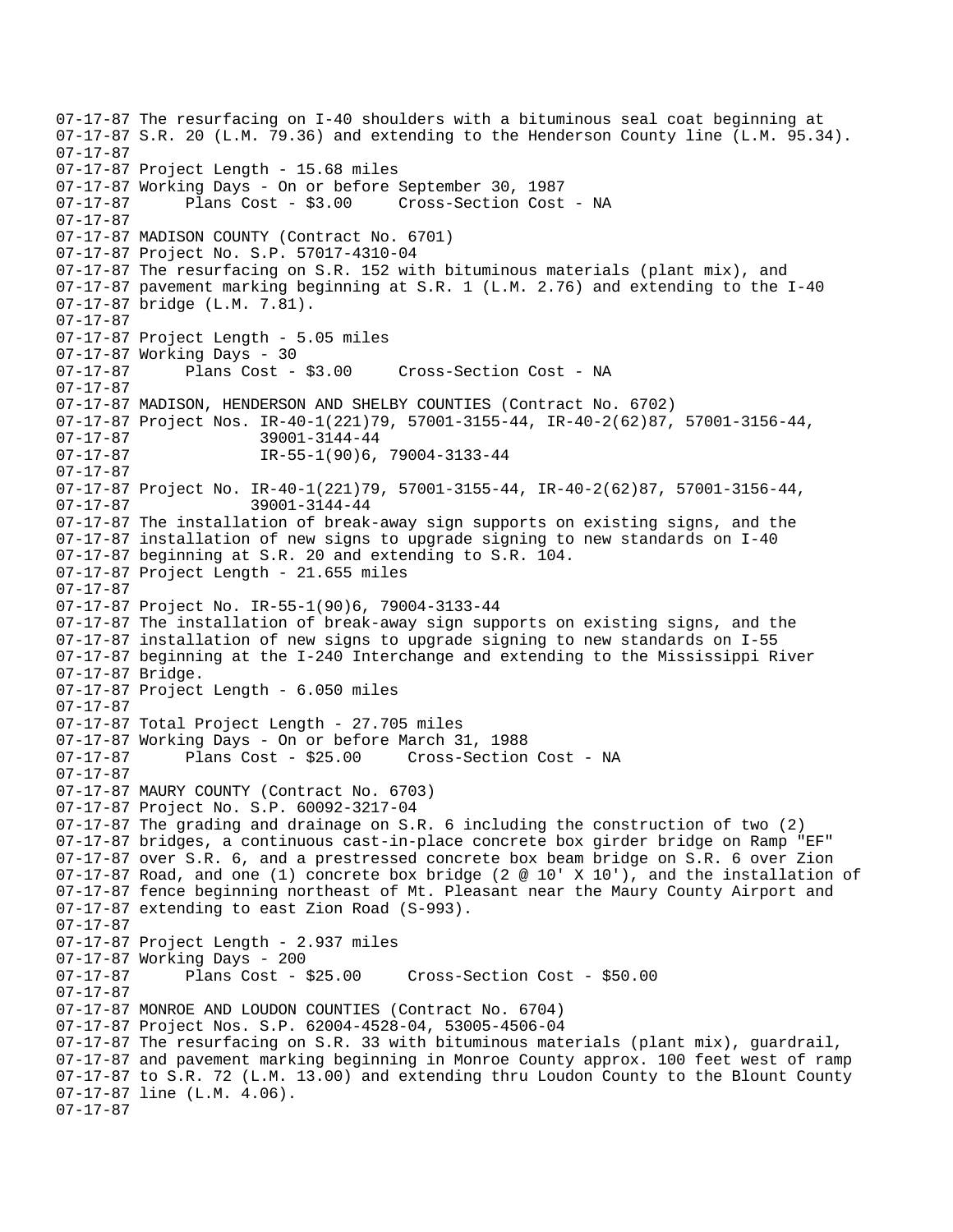07-17-87 Project Length - 8.95 miles 07-17-87 Working Days - 40<br>07-17-87 Plans Cost - \$3.00 Cross-Section Cost - NA 07-17-87 07-17-87 MONTGOMERY COUNTY (Contract No. 6705) 07-17-87 Project No. S.P. 63021-4310-04 07-17-87 The resurfacing on S.R. 112 with bituminous materials (plant mix), cold 07-17-87 planing, and pavement marking beginning approx. 100 feet east of Deerwood Road 07-17-87 (L.M. 5.37) and extending to Maxwell Drive in Clarksville (L.M. 10.28). 07-17-87 07-17-87 Project Length - 4.91 miles 07-17-87 Working Days - 40 07-17-87 Plans Cost - \$3.00 Cross-Section Cost - NA 07-17-87 07-17-87 MONTGOMERY COUNTY (Contract No. 6706) 07-17-87 Project No. S.P. 63111-4314-04 07-17-87 The resurfacing on S.R. 374 with bituminous materials (plant mix), bridge deck 07-17-87 and expansion joint repairs, sealant, and pavement marking beginning at S.R. 07-17-87 112 (L.M. 0.00) and extending to 260 feet north of Village Drive (L.M. 2.66). 07-17-87 07-17-87 Project Length - 2.66 miles 07-17-87 Working Days - 35<br>07-17-87 Plans Cost - \$3.00 07-17-87 Plans Cost - \$3.00 Cross-Section Cost - NA 07-17-87 07-17-87 MORGAN COUNTY (Contract No. 6707) 07-17-87 Project No. BRS-1234(2), 65033-3311-94 07-17-87 The construction of one (1) prestressed concrete box beam bridge over Flat 07-17-87 Fork Creek (L.M. 3.43) on Flat Fork Road including grading and drainage, 07-17-87 paving with bituminous materials (plant mix), and guardrail on the approaches. 07-17-87 07-17-87 Project Length - 0.113 mile 07-17-87 Working Days - 75<br>07-17-87 Plans Cost - \$10.00 07-17-87 Plans Cost - \$10.00 Cross-Section Cost - \$0.00 07-17-87 Bids on this contract will only be accepted from Disadvantaged Business 07-17-87 Enterprises certified by the Tennessee Department of Transportation. 07-17-87 07-17-87 OBION COUNTY (Contract No. 6708) 07-17-87 Project No. RS-89(8), 66022-3211-24 07-17-87 The widening on S.R. 89 including grading and drainage, paving with bituminous 07-17-87 materials (plant mix), the installation of guardrail, signs, and pavement 07-17-87 marking beginning west of Sidonia-Kenton Road and extending to Sidonia-Kenton 07-17-87 Road. 07-17-87 07-17-87 Project Length - 0.879 mile 07-17-87 Working Days - 90 07-17-87 Plans Cost - \$10.00 Cross-Section Cost - \$0.00 07-17-87 The DBE goal for this contract is 5% of the contract amount. 07-17-87 07-17-87 OBION COUNTY (Contract No. 6709) 07-17-87 Project No. S.P. 66005-4505-04 07-17-87 The resurfacing on S.R. 22 with bituminous materials (plant mix), and pavement 07-17-87 marking beginning in Union City at (L.M. 5.35) and extending to the Jct. of 07-17-87 S.R. 3 (L.M. 7.25). 07-17-87 07-17-87 Project Length - 1.90 miles 07-17-87 Working Days - 40 07-17-87 Plans Cost - \$3.00 Cross-Section Cost - NA 07-17-87 07-17-87 OVERTON COUNTY (Contract No. 6710) 07-17-87 Project No. S.P. 67004-4203-04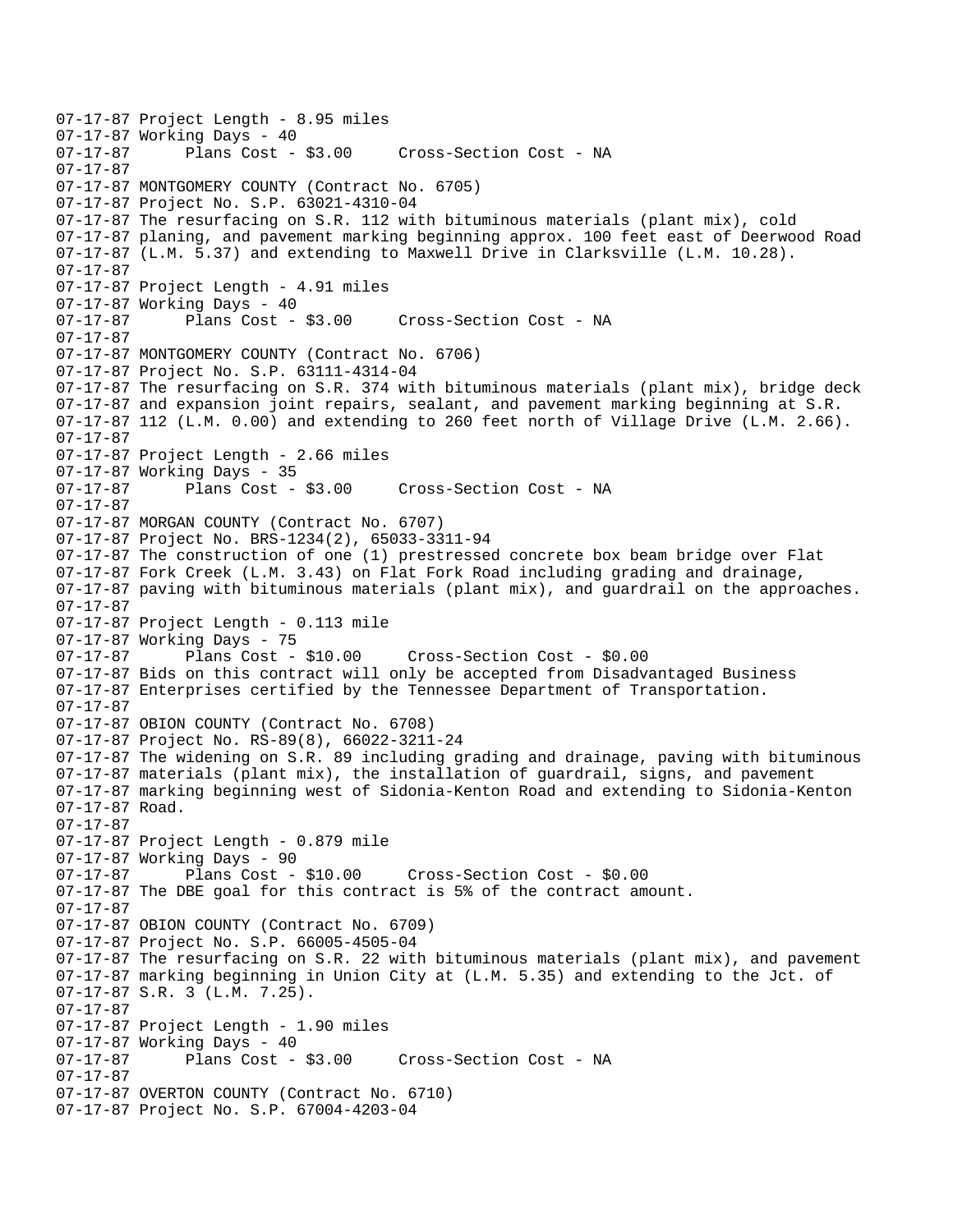07-17-87 The resurfacing on S.R. 84 with bituminous materials (plant mix), cold 07-17-87 planing, and pavement marking beginning 1.0 mile north of Carr Creek (L.M. 07-17-87 8.65) and extending to S.R. 42 (L.M. 12.92). 07-17-87 07-17-87 Project Length - 4.27 miles 07-17-87 Working Days - 30 07-17-87 Plans Cost - \$3.00 Cross-Section Cost - NA 07-17-87 07-17-87 POLK COUNTY (Contract No. 6711) 07-17-87 Project No. BRZ-7000(7), 70017-3404-94 07-17-87 The construction of one (1) welded steel girder bridge over the Hiwassee River 07-17-87 (L.M. 2.45) on East Patty Road including grading and drainage, paving with 07-17-87 bituminous materials (plant mix), and guardrail on the approaches. 07-17-87 07-17-87 Project Length - 0.241 mile 07-17-87 Working Days - 175 07-17-87 Plans Cost - \$10.00 Cross-Section Cost - \$0.00 07-17-87 07-17-87 POLK COUNTY (Contract No. 6712) 07-17-87 Project No. S.P. 70006-4525-04 07-17-87 The resurfacing on S.R. 68 with bituminous materials (plant mix), and pavement 07-17-87 marking beginning 2 miles south of Turtletown Creek (L.M. 12.19) and extending 07-17-87 to 0.2 mile north of Postell Road in Ducktown (L.M. 17.49). 07-17-87 07-17-87 Project Length - 5.30 miles 07-17-87 Working Days - 30 07-17-87 Plans Cost - \$3.00 Cross-Section Cost - NA 07-17-87 07-17-87 ROANE COUNTY (Contract No. 6713) 07-17-87 Project No. BRZ-7300(9), 73945-3452-94 07-17-87 The construction of one (1) prestressed concrete box beam bridge over Paint 07-17-87 Rock Creek (L.M. 2.05) on Woody Road including grading and drainage, paving 07-17-87 with bituminous materials (plant mix), and guardrail on the approaches. 07-17-87 07-17-87 Project Length - 0.189 mile 07-17-87 Working Days - 95 07-17-87 Plans Cost - \$10.00 Cross-Section Cost - \$0.00 07-17-87 07-17-87 ROBERTSON COUNTY (Contract No. 6714) 07-17-87 Project No. S.P. 74010-3221-04 07-17-87 The paving on S.R. 65 with bituminous materials (plant mix), grading, the 07-17-87 installation of guardrail, underdrains, signs, and pavement marking beginning 07-17-87 approx. 1.95 miles north of the Davidson County line and extending to approx. 07-17-87 0.43 mile north of Carr Creek. 07-17-87 07-17-87 Project Length - 3.711 miles 07-17-87 Working Days - 150 07-17-87 Plans Cost - \$25.00 Cross-Section Cost - \$0.00 07-17-87 The DBE goal for this contract is 2% of the contract amount. 07-17-87 07-17-87 RUTHERFORD COUNTY (Contract No. 6715) 07-17-87 Project No. S.P. 75001-4150-04 07-17-87 The resurfacing on I-24 with emulsified asphalt slurry seal, with a asphalt 07-17-87 emulsion for a bituminous fog seal on the shoulders, cold planing, and 07-17-87 pavement marking beginning at the south end of bridge over Stewart Creek (L.M. 07-17-87 69.00) and extending to the Bedford County line (L.M. 96.36). 07-17-87 07-17-87 Project Length - 27.36 miles 07-17-87 Working Days - On or before October 1, 1987 07-17-87 Plans Cost - \$3.00 Cross-Section Cost - NA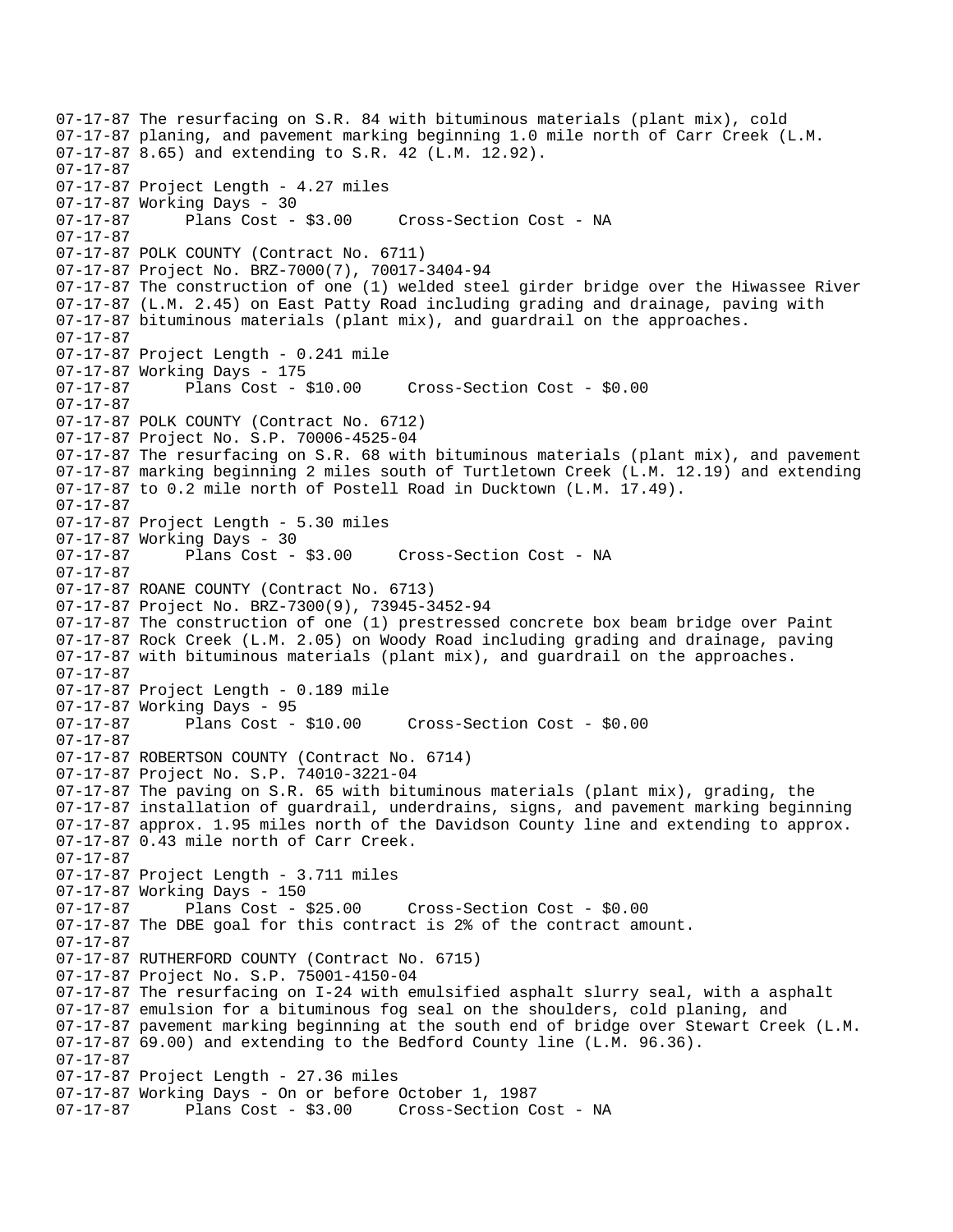```
07-17-87 
07-17-87 RUTHERFORD COUNTY (Contract No. 6716) 
07-17-87 Project No. S.P. 75014-4229-04 
07-17-87 The landscaping on S.R. 102 beginning at the I-24 interchange (L.M. 7.65) and 
07-17-87 extending to the Enon Springs Road intersection (L.M. 11.51). 
07-17-87 
07-17-87 Project Length - 3.86 miles 
07-17-87 Working Days - On or before February 15, 1989 (See Special Provision 108B) 
07-17-87 Plans Cost - $10.00 Cross-Section Cost - NA 
07-17-87 
07-17-87 RUTHERFORD COUNTY (Contract No. 6717) 
07-17-87 Project No. S.P. 75002-4238-04 
07-17-87 The resurfacing on S.R. 1 with bituminous materials (plant mix), cold planing, 
07-17-87 and pavement marking beginning at a point at the southeast end of the S.R. 102 
07-17-87 interchange area (L.M. 7.52) and extending to the railroad at-grade crossing 
07-17-87 in Murfreesboro (L.M. 13.67). 
07-17-87 
07-17-87 Project Length - 6.15 miles 
07-17-87 Working Days - On or before November 15, 1987 
07-17-87 Plans Cost - $3.00 Cross-Section Cost - NA 
07-17-87 
07-17-87 SEVIER COUNTY (Contract No. 6718) 
07-17-87 Project No. S.P. 78007-4326-04 
07-17-87 The resurfacing on S.R. 338 with bituminous materials (plant mix), and 
07-17-87 pavement marking beginning at the Jct. of S.R. 66 (L.M. 11.99) and extending 
07-17-87 to the Jct. of S.R. 139 (L.M. 18.59). 
07-17-87 
07-17-87 Project Length - 6.56 miles 
07-17-87 Working Days - 30<br>07-17-87         Plans Cost - $3.00
07-17-87 Plans Cost - $3.00 Cross-Section Cost - NA 
07-17-87 
07-17-87 SHELBY COUNTY (Contract No. 6719) 
07-17-87 Project No. M-4455(1), 79952-8510-54 
07-17-87 The resurfacing on Altruria Road (M-4455) with bituminous materials (plant 
07-17-87 mix), signs, and pavement marking beginning Yale Road (L.M. 0.702) and 
07-17-87 extending to S.R. 15 (Stage Road) (L.M. 1.530) in Bartlett. 
07-17-87 
07-17-87 Project Length - 0.828 mile 
07-17-87 Working Days - 30 
07-17-87 Plans Cost - $3.00 Cross-Section Cost - NA 
07-17-87 
07-17-87 SHELBY COUNTY (Contract No. 6720) 
07-17-87 Project No. S.P. 79024-4266-04 
07-17-87 The resurfacing on S.R. 14 with bituminous materials (plant mix), bridge deck 
07-17-87 sealant and overlay, and pavement marking beginning at Danny Thomas Blvd. 
07-17-87 (L.M. 12.35) and extending to Bingham Street (L.M. 16.15). 
07-17-87 
07-17-87 Project Length - 3.80 miles 
07-17-87 Working Days - 65<br>07-17-87 Plans Cost - $3.00
                                    Cross-Section Cost - NA
07-17-87 
07-17-87 STEWART COUNTY (Contract No. 6721) 
07-17-87 Project No. S.P. 81042-3206-04 
07-17-87 The paving on S.R. 149 with bituminous materials (plant mix) including 
07-17-87 grading, the installation of guardrail, signs , and pavement marking beginning 
07-17-87 approx. 940 feet north of the Houston County line and extending to existing 
07-17-87 S.R. 149 east of Cumberland City near Guices Creek. 
07-17-87 
07-17-87 Project Length - 2.455 miles 
07-17-87 Working Days - 100
```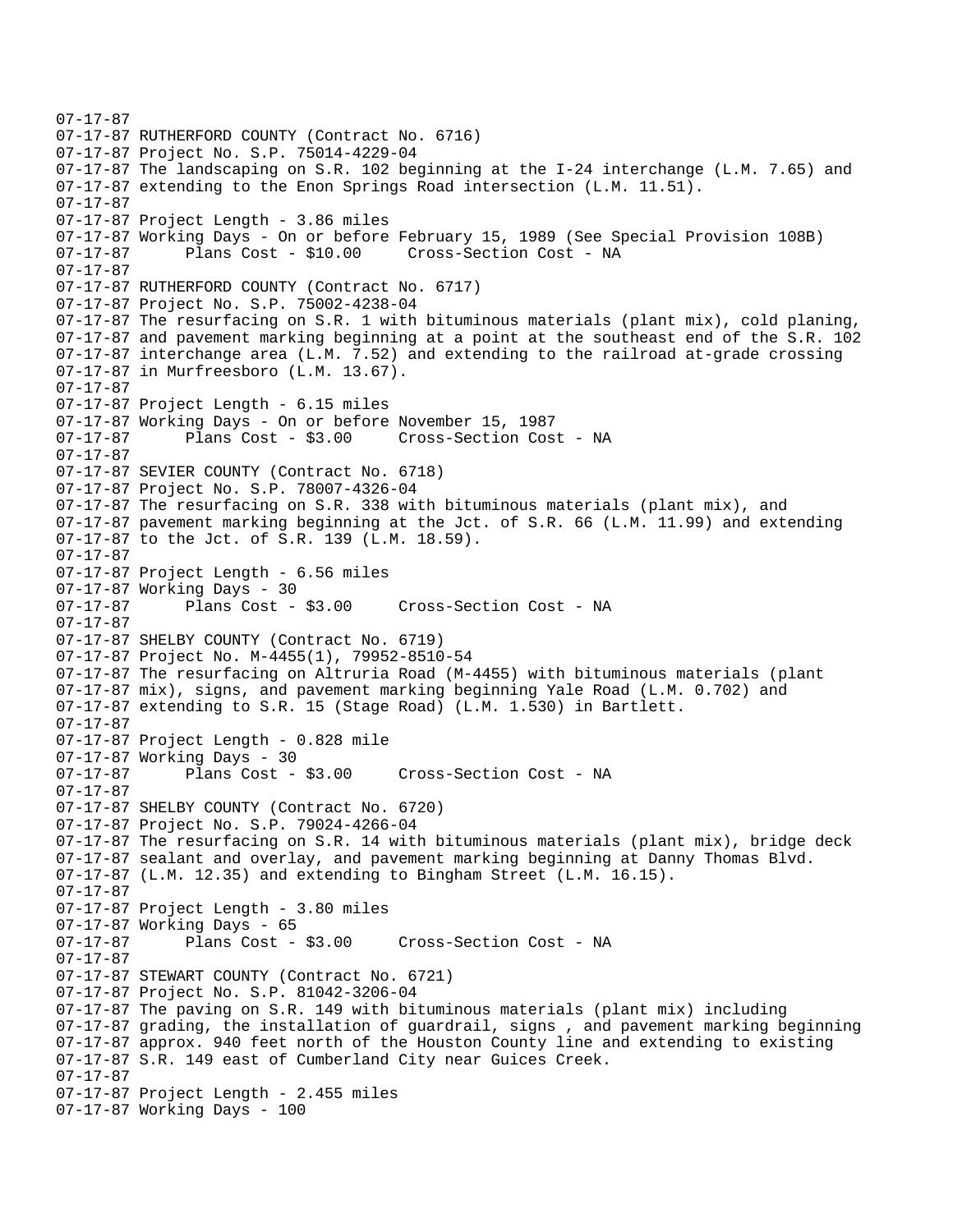```
07-17-87 Plans Cost - $10.00 Cross-Section Cost - $10.00 
07-17-87 
07-17-87 SULLIVAN COUNTY (Contract No. 6722) 
07-17-87 Project No. BRZ-8200(8), 82945-3445-94 
07-17-87 The construction of one (1) prestressed concrete box beam bridge over Horse 
07-17-87 Creek (L.M. 0.24) on Rock Springs Road including grading and drainage, paving 
07-17-87 with bituminous materials (plant mix), and guardrail on the approaches. 
07-17-87 
07-17-87 Project Length - 0.137 miles 
07-17-87 Working Days - 95 
07-17-87 Plans Cost - $10.00 Cross-Section Cost - $0.00 
07-17-87 
07-17-87 SULLIVAN COUNTY (Contract No. 6723) 
07-17-87 Project No. S.P. 82002-4245-04 
07-17-87 The resurfacing on S.R. 1 with bituminous materials (plant mix), and pavement 
07-17-87 marking beginning at S.R. 37 (L.M. 15.42) and extending to near North Street 
07-17-87 in Bristol (L.M. 23.30). 
07-17-87 
07-17-87 Project Length - 7.88 miles 
07-17-87 Working Days - On or before December 1, 1987 
07-17-87 Plans Cost - $3.00 Cross-Section Cost - NA 
07-17-87 
07-17-87 SUMNER COUNTY (Contract No. 6724) 
07-17-87 Project No. S.P. 83015-4304-04 
07-17-87 The resurfacing on S.R. 76 with bituminous materials (plant mix), guardrail, 
07-17-87 and pavement marking beginning at S.R. 25 (L.M. 3.91) and extending to S.R. 
07-17-87 109 (L.M. 10.34). 
07-17-87 
07-17-87 Project Length - 6.43 miles 
07-17-87 Working Days - 40 
07-17-87 Plans Cost - $3.00 Cross-Section Cost - NA 
07-17-87 
07-17-87 SUMNER COUNTY (Contract No. 6725) 
07-17-87 Project No. S.P. 83018-4310-04 
07-17-87 The resurfacing on S.R. 258 with bituminous materials (plant mix), and 
07-17-87 pavement marking beginning at S.R. 174 (L.M. 5.20) and extending to Ben Albert 
07-17-87 Road (L.M. 10.74). 
07-17-87 
07-17-87 Project Length - 5.54 miles 
07-17-87 Working Days - 35<br>07-17-87 Plans Cost -
              Plans Cost - $3.00 Cross-Section Cost - NA
07-17-87 
07-17-87 TIPTON COUNTY (Contract No. 6726) 
07-17-87 Project No. S.P. 84001-4202-04 
07-17-87 The resurfacing on S.R. 1 with bituminous materials (plant mix), and pavement 
07-17-87 marking beginning at the Fayette County line (L.M. 0.00) and extending to the 
07-17-87 Haywood County line (L.M. 4.82). 
07-17-87 
07-17-87 Project Length - 4.82 miles 
07-17-87 Working Days - 30 
                                     Cross-Section Cost - NA
07-17-87 
07-17-87 UNION COUNTY (Contract No. 6727) 
07-17-87 Project No. S.P. 87008-4306-04 
07-17-87 The resurfacing on S.R. 170 with bituminous materials (plant mix), guardrail, 
07-17-87 and pavement marking beginning at the intersection of S.R. 61 (L.M. 2.91) and 
07-17-87 extending to the intersection of S.R. 33 (L.M. 13.68). 
07-17-87 
07-17-87 Project Length - 10.77 miles
07-17-87 Working Days - 40
```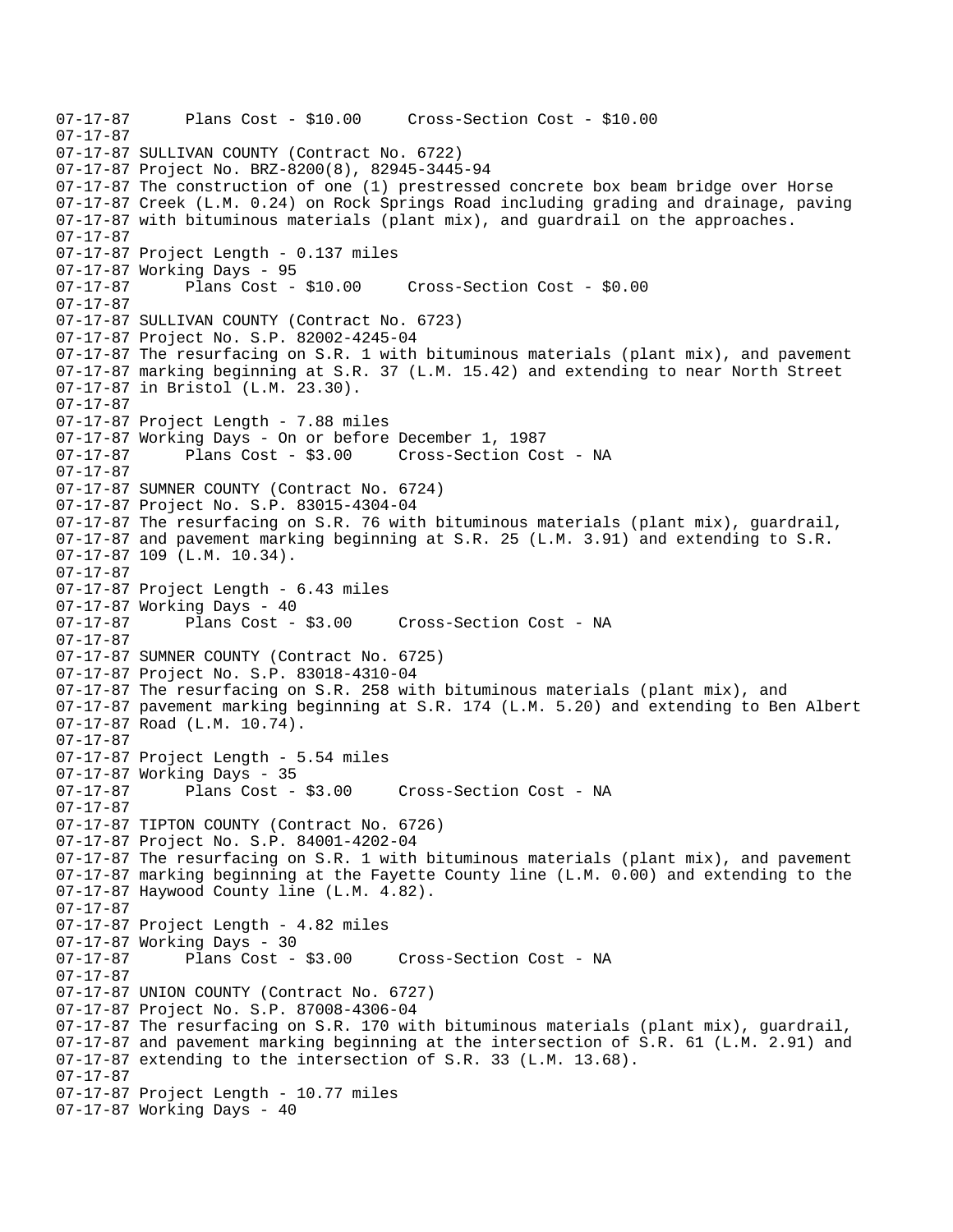```
07-17-87 Plans Cost - $3.00 Cross-Section Cost - NA 
07-17-87 
07-17-87 WARREN COUNTY (Contract No. 6728) 
07-17-87 Project No. S.P. 89013-4304-04 
07-17-87 The resurfacing on S.R. 287 with bituminous materials (plant mix), drainage 
07-17-87 adjustments, bridge deck repair and sealant, and pavement marking beginning at 
07-17-87 S.R. 108 (L.M. 0.00) and extending to S.R. 379 (L.M. 5.23). 
07-17-87 
07-17-87 Project Length - 5.23 miles 
07-17-87 Working Days - 35 
07-17-87 Plans Cost - $3.00 Cross-Section Cost - NA 
07-17-87 
07-17-87 WASHINGTON COUNTY (Contract No. 6729) 
07-17-87 Project No. S.P. 90002-3230-04 
07-17-87 The grading and drainage on S.R. 34 including paving with bituminous materials 
07-17-87 (plant mix), the installation of guardrail, underdrains, signs, and pavement 
07-17-87 marking beginning 2.7 miles east of Limestone Creek and extending to the 
07-17-87 four-lane section in Jonesborough. 
07-17-87 
07-17-87 Project Length - 5.416 miles 
07-17-87 Working Days - 200 
07-17-87 Plans Cost - $25.00 Cross-Section Cost - $25.00 
07-17-87 The DBE goal for this contract is 2% of the contract amount. 
07-17-87 
07-17-87 WEAKLEY COUNTY (Contract No. 6730) 
07-17-87 Project No. S.P. 92011-4315-04 
07-17-87 The resurfacing on S.R. 216 with bituminous materials (plant mix), and 
07-17-87 pavement marking beginning at the Obion County line (L.M. 0.00) and extending 
07-17-87 to the bridge over Cane Creek (L.M. 3.20). 
07-17-87 
07-17-87 Project Length - 3.20 miles
07-17-87 Working Days - 30<br>07-17-87 Plans Cost - $3.00
                                    Cross-Section Cost - NA
07-17-87 
07-17-87 WHITE COUNTY (Contract No. 6731) 
07-17-87 Project No. S.P. 93052-4217-04 
07-17-87 The resurfacing on S.R. 111 with bituminous materials (plant mix), and 
07-17-87 pavement marking beginning at the north end of bridge over Caney Fork River 
07-17-87 (L.M. 0.04) and extending to 0.16 mile south of Old S.R. 111 (L.M. 3.76). 
07-17-87 
07-17-87 Project Length - 3.72 miles 
07-17-87 Working Days - 30 
07-17-87 Plans Cost - $3.00 Cross-Section Cost - NA 
07-17-87 
07-17-87 WILSON COUNTY (Contract No. 6732) 
07-17-87 Project No. S.P. 95004-4225-04 
07-17-87 The resurfacing on S.R. 24 with bituminous materials (plant mix), and pavement 
07-17-87 marking beginning approx. 0.50 mile west of the Davidson County line (L.M. 
07-17-87 25.11) and extending to L.M. 3.25. 
07-17-87 
07-17-87 Project Length - 3.75 miles 
07-17-87 Working Days - 40 
07-17-87 Plans Cost - $3.00 Cross-Section Cost - NA 
07-17-87 
07-17-87 WILSON COUNTY (Contract No. 6733) 
07-17-87 Project No. S.P. 95016-4309-04 
07-17-87 The resurfacing on S.R. 265 with bituminous materials (plant mix), bridge deck 
07-17-87 repair and sealant, guardrail, and pavement marking beginning at S.R. 266 
07-17-87 (L.M. 20.37) and extending to S.R. 26 (L.M. 23.09). 
07-17-87
```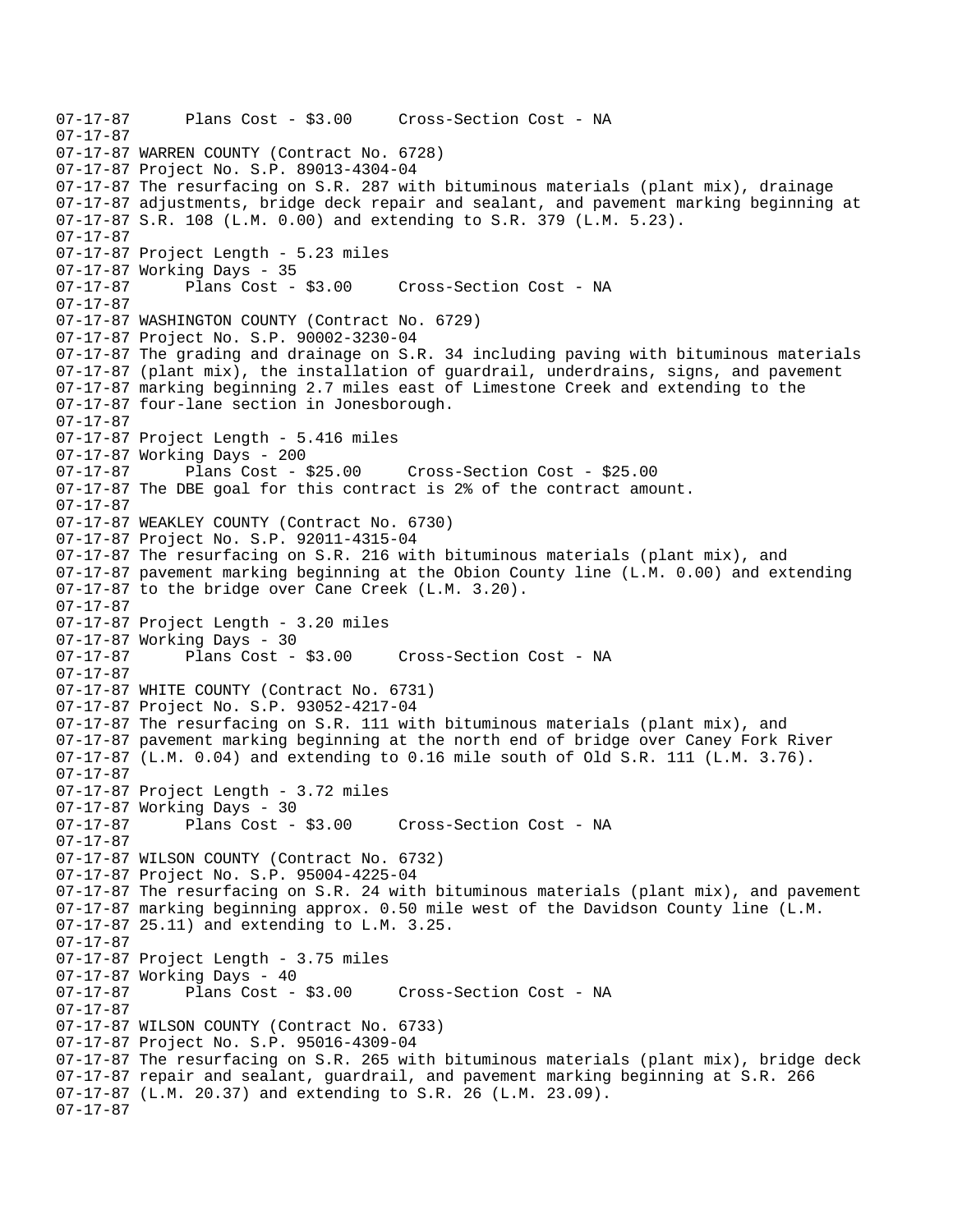```
07-17-87 Project Length - 2.72 miles
07-17-87 Working Days - 35<br>07-17-87 Plans Cost - $3.00
                                   Cross-Section Cost - NA
07-17-87 
07-17-87 WILSON COUNTY (Contract No. 6734) 
07-17-87 Project No. S.P. 95002-4516-04 
07-17-87 The resurfacing on S.R. 10 (U.S. 231) with bituminous materials (plant mix), 
07-17-87 and pavement marking beginning at the Rutherford County line (L.M. 0.00) and 
07-17-87 extending to the entrance to Cedars of Lebanon State Park (L.M. 6.00). 
07-17-87 
07-17-87 Project Length - 6.00 miles 
07-17-87 Working Days - 30 
07-17-87 Plans Cost - $3.00 Cross-Section Cost - NA 
07-17-87 
======================================================================================= 
09-04-87 RUTHERFORD COUNTY (Contract No. 6716) 
09-04-87 Project No. S.P. 75014-4229-04 
09-04-87 The landscaping on S.R. 102 beginning at the I-24 interchange (L.M. 7.65) and 
09-04-87 extending to the Enon Springs Road intersection (L.M. 11.51). 
09-04-87 
09-04-87 Project Length - 3.86 miles 
09-04-87 Working Days - On or before February 15, 1989 (See Special Provision 108B) 
09-04-87 Plans Cost - $10.00 Cross-Section Cost - NA 
09-04-87 
09-04-87 BENTON COUNTY (Contract No. 6735) 
09-04-87 Project Nos. BRZ-0300(16), 03945-3442-94 
09-04-87 BRZ-0300(17), 03063-3407-94 
09-04-87 
09-04-87 Project No. BRZ-0300(16), 03945-3442-94 
09-04-87 The construction of one (1) prestressed concrete box beam bridge over Morgan 
09-04-87 Creek (L.M. 0.73) on South Morgan Creek Road including grading and drainage, 
09-04-87 paving with aggregate base and double bituminous surface treatment, and 
09-04-87 guardrail on the approaches. 
09-04-87 Project Length - 0.099 mile 
09-04-87 
09-04-87 Project No. BRZ-0300(17), 03063-3407-94 
09-04-87 The construction of one (1) prestressed concrete box beam bridge over Eagle 
09-04-87 Creek (L.M. 1.82) on Coxburg Road including grading and drainage, paving with 
09-04-87 aggregate base and double bituminous surface treatment, and guardrail on the 
09-04-87 approaches. 
09-04-87 Project Length - 0.189 mile 
09-04-87 
09-04-87 Total Project Length - 0.288 mile 
09-04-87 Working Days - 90 
09-04-87 Plans Cost - $10.00 Cross-Section Cost - $0.00 
09-04-87 
09-04-87 BRADLEY COUNTY (Contract No. 6736) 
09-04-87 Project No. S.P. 06951-3271-04 
09-04-87 The grading and drainage on Valley Head S.R. 60 Connection including paving 
09-04-87 with bituminous materials (plant mix), with either a mineral aggregate base, a 
09-04-87 lime fly-ash treated aggregate base, a cement treated aggregate base, or a 
09-04-87 cement fly-ash treated aggregate base, the construction of concrete curb and 
09-04-87 gutter, the installation of underdrains, and pavement marking beginning at 
09-04-87 S.R. 60 and extending to Adkisson Road. 
09-04-87 
09-04-87 Project Length - 0.666 mile 
09-04-87 Working Days - 240 
                                      Cross-Section Cost - $10.00
09-04-87 The DBE goal for this contract is 1% of the contract amount. 
09-04-87
```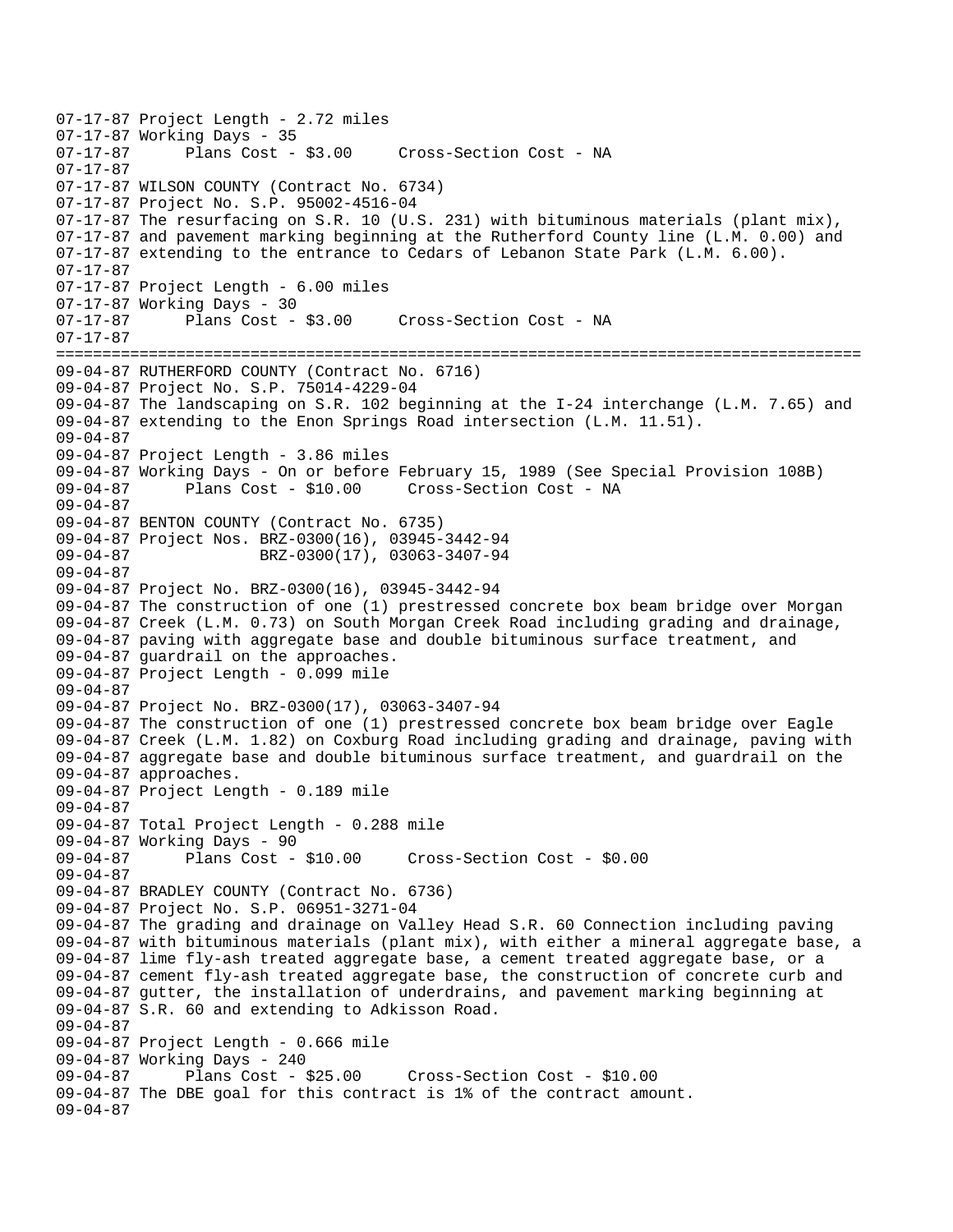09-04-87 CHEATHAM, MONTGOMERY AND ROBERTSON COUNTIES (Contract No. 6737) 09-04-87 Project No. RRO-000S(414), 98030-3497-94 09-04-87 The installation of advanced warning signs and pavement marking at 28 selected 09-04-87 off-system railroad crossings in Cheatham, Montgomery and Robertson Counties. 09-04-87 09-04-87 Project Length - 0.000 mile 09-04-87 Working Days - On or before December 31, 1987 09-04-87 Plans Cost - \$10.00 Cross-Section Cost - NA 09-04-87 09-04-87 CLAY COUNTY (Contract No. 6738) 09-04-87 Project No. BRZ-1400(7), 14945-3431-94 09-04-87 The construction of one (1) concrete slab bridge (3 @ 18' X 9') over Mill 09-04-87 Creek (L.M. 0.00) on Oil Hollow Road including grading and drainage, surfacing 09-04-87 with aggregate base, and guardrail on the approaches. 09-04-87 09-04-87 Project Length - 0.036 mile 09-04-87 Working Days - 65 09-04-87 Plans Cost - \$10.00 Cross-Section Cost - \$0.00 09-04-87 09-04-87 CLAY COUNTY (Contract No. 6739) 09-04-87 Project No. BRZ-1400(9), 14053-3406-94 09-04-87 The construction of one (1) concrete box bridge (3 @ 18' X 12') over Right 09-04-87 Fork Creek (L.M. 3.86) on Turkey Town Road including grading and drainage, 09-04-87 surfacing with aggregate base, and guardrail on the approaches. 09-04-87 09-04-87 Project Length - 0.085 mile 09-04-87 Working Days - 70 09-04-87 Plans Cost - \$10.00 Cross-Section Cost - \$0.00 09-04-87 09-04-87 DAVIDSON COUNTY (Contract No. 6740) 09-04-87 Project No. IR-40-3(106)204, 19003-3161-44 09-04-87 The installation of slotted drain storm sewer pipe on I-40 including median 09-04-87 cross slope correction with bituminous materials (plant mix) beginning approx. 09-04-87 500 feet east of Robertson Road and extending to approx. 325 feet west of 09-04-87 eastbound ramp to I-440. 09-04-87 09-04-87 Project Length - 1.597 miles 09-04-87 Working Days - On or before November 15, 1987 09-04-87 Plans Cost - \$10.00 Cross-Section Cost - \$10.00 09-04-87 09-04-87 DAVIDSON COUNTY (Contract No. 6741) 09-04-87 Project No. IR-40-5(94)216, 19008-3150-44 09-04-87 The widening on I-40 including grading and drainage, resurfacing with 09-04-87 bituminous materials (plant mix), with either a mineral aggregate base, a 09-04-87 cement treated aggregate base, or a lime fly-ash treated aggregate base on the 09-04-87 widening, cold planing, the widening of two (2) bridges, one with continuous 09-04-87 steel welded plate girders over Stones River, and one with continuous 09-04-87 cast-in-place concrete T-beams over Dodson Chapel Road, the construction of 09-04-87 extra height concrete median barrier, a complete storm drainage system, the 09-04-87 installation of guardrail, underdrains, fence, signing including structural 09-04-87 steel supports, and pavement marking beginning approximately 0.4 mile east of 09-04-87 S.R. 255 (Donelson Pike) and extending to approximately 0.9 mile east of S.R. 09-04-87 45 (Old Hickory Blvd.). 09-04-87 09-04-87 Project Length - 4.704 miles 09-04-87 Working Days - On or before November 1, 1989 09-04-87 Plans Cost - \$50.00 Cross-Section Cost - \$50.00 09-04-87 The DBE goal for this contract is 5% of the contract amount. 09-04-87 09-04-87 DAVIDSON COUNTY (Contract No. 6742)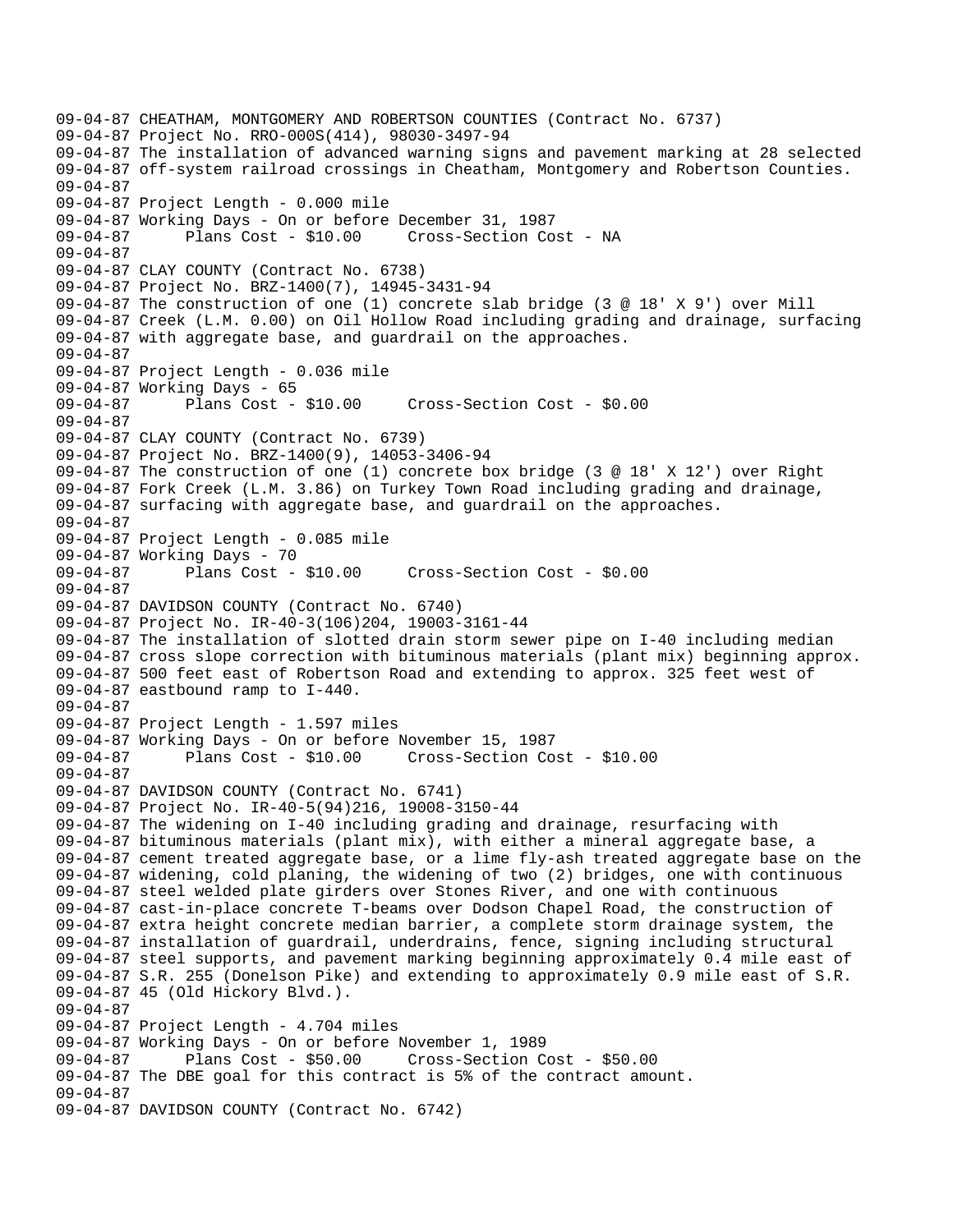09-04-87 Project No. IR-65-3(76)87, 19012-3133-44 09-04-87 The widening on I-65 with aggregate base and portland cement concrete 09-04-87 pavement, including grading and drainage, existing concrete slab repair, joint 09-04-87 sealant, grinding of concrete pavement, the widening on three (3) bridges with 09-04-87 prestressed concrete box beams over Ramp "C", Ewing Drive, and Nesbitt Road, 09-04-87 and the widening on one (1) bridge with prestressed concrete I-beams over 09-04-87 Cunniff Pkwy., the construction of extra height concrete median barrier, a 09-04-87 complete storm drainage system, the installation of guardrail, underdrains, 09-04-87 signs including structural steel supports, lighting, and pavement marking, 09-04-87 beginning approx. 1345 feet north of Trinity Lane and extending to the bridge 09-04-87 over the CSX Railroad at L.M. 20.80. 09-04-87 09-04-87 Project Length - 8.106 miles 09-04-87 Working Days - On or before November 1, 1989 (See Special Provision 108B) 09-04-87 Plans Cost - \$50.00 Cross-Section Cost - \$150.00 09-04-87 The DBE goal for this contract is 5% of the contract amount. 09-04-87 09-04-87 DAVIDSON COUNTY (Contract No. 6743) 09-04-87 Project No. IR-65-3(78)95, 19012-3134-44 09-04-87 The grading and drainage on S.R. 386 including the construction of two (2) 09-04-87 bridges with continuous steel welded plate girders, one (1) on S.R. 386 over 09-04-87 I-65, CSX Railroad, Two Mile Parkway, and Wade Circle, and one (1) on Alta 09-04-87 Loma Road over I-65, paving, lime slurry subgrade treatment, the construction 09-04-87 of a complete storm drainage system, the installation of concrete curb and 09-04-87 gutter, sidewalk, guardrail, underdrains, fence, lighting, pavement marking, 09-04-87 and the signalization of the intersection of Two Mile Parkway with Wade 09-04-87 Circle, beginning 1466.29 feet south of Alta Loma Road and extending to end of 09-04-87 bridge over Two Mile Parkway. 09-04-87 09-04-87 Project Length - 1.196 miles 09-04-87 Working Days - On or before December 1, 1989 (See Special Provision 108B) 09-04-87 Plans Cost - \$50.00 Cross-Section Cost - \$25.00 09-04-87 The DBE goal for this contract is 5% of the contract amount. 09-04-87 09-04-87 DAVIDSON COUNTY (Contract No. 6744) 09-04-87 Project No. S.P. 19015-4119-04 09-04-87 The installation of pavement marking on I-440 beginning at I-65 and extending 09-04-87 to I-24. 09-04-87 09-04-87 Project Length - 2.533 miles 09-04-87 Working Days - On or before November 15, 1987 (See Special Provision 108B) 09-04-87 NO PLANS CONTRACT 09-04-87 09-04-87 DAVIDSON AND SUMNER COUNTIES (Contract No. 6745) 09-04-87 Project No. 19180-3206-04, 83076-3218-04 09-04-87 The grading and drainage on S.R. 386 including the construction of five (5) 09-04-87 prestressed concrete box beam bridges; on S.R. 386 over: Liberty Lane, Mansker 09-04-87 Creek, Centerpoint Road, Connector Road, and on Ramp "D" over Liberty Lane, 09-04-87 one (1) continuous cast-in-place reinforced concrete box beam bridge on 09-04-87 Conference Drive over S.R. 386, two (2) concrete box bridges a (2 @ 8' X 6'), 09-04-87 and a (2 @ 15' X 10'), a reinforced concrete retaining wall, paving on cross 09-04-87 roads with bituminous materials (plant mix), a storm drainage system, the 09-04-87 installation of concrete curb and gutter, sidewalk, guardrail, fence, 09-04-87 underdrains, pavement marking, and the signalization of Conference Drive and 09-04-87 the entrance to Rivergate Shopping Center, beginning at the end of bridge over 09-04-87 Two Mile Parkway and extending to the end of bridge over Connector Road. 09-04-87 09-04-87 Project Length - 2.644 miles 09-04-87 Working Days - On or before May 15, 1990 09-04-87 Plans Cost - \$50.00 Cross-Section Cost - \$100.00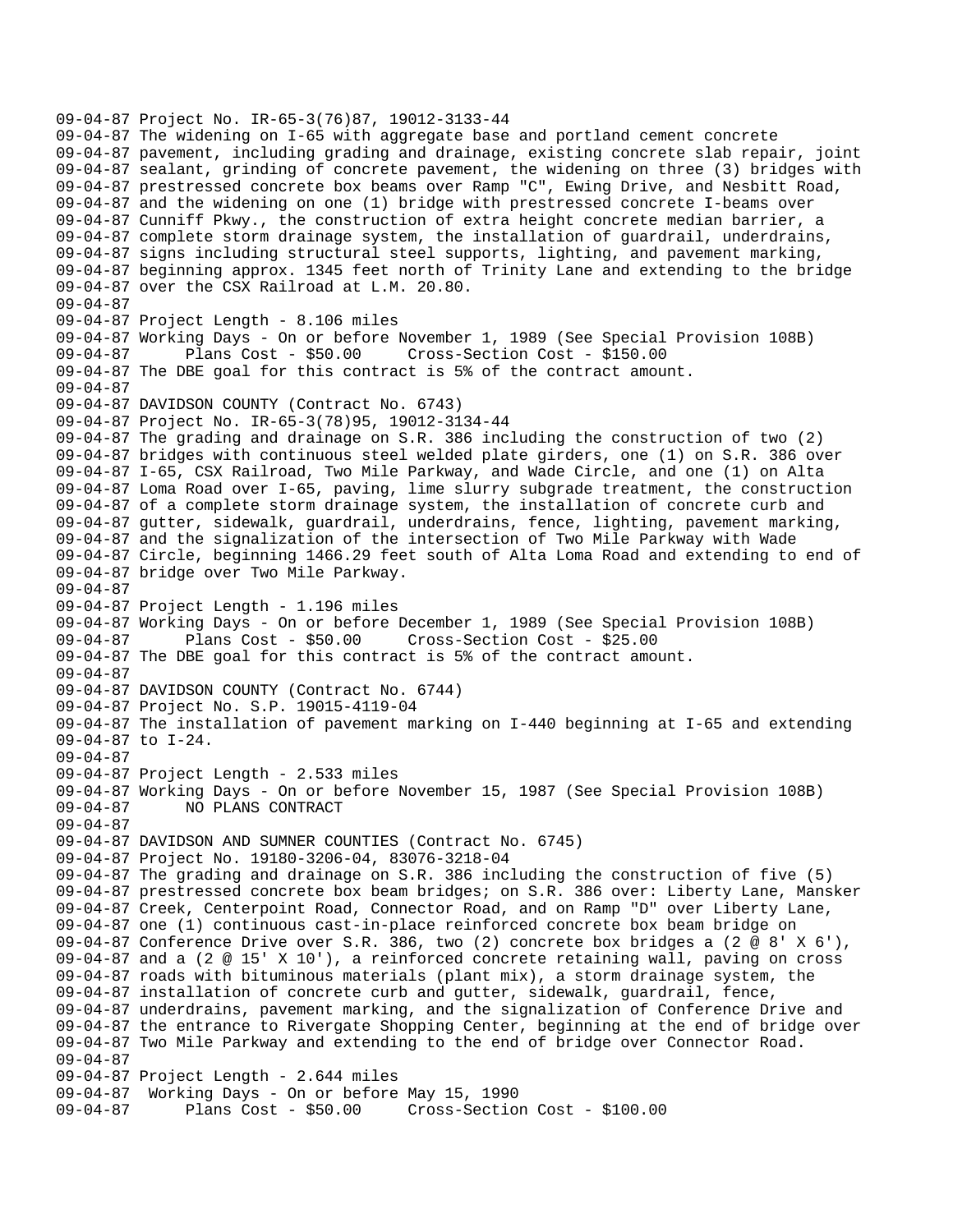```
09-04-87 The DBE goal for this contract is 1% of the contract amount. 
09-04-87 
09-04-87 FENTRESS COUNTY (Contract No. 6746) 
09-04-87 Project Nos. S.P. 25001-3249-04, 25001-3250-04 
09-04-87 The signalization of two (2) intersections in Jamestown at S.R. 28 (U.S. 127) 
09-04-87 with Livingston Ave./Rugby Ave., and S.R. 28 (U.S. 127) with S.R. 52 (Central 
09-04-87 Ave.) including overlay with bituminous materials (plant mix), drainage 
09-04-87 adjustments, and pavement marking. 
09-04-87 
09-04-87 Project Length - 0.000 mile 
09-04-87 Working Days - On or before June 15, 1988 
09-04-87 Plans Cost - $10.00 Cross-Section Cost - NA 
09-04-87 
09-04-87 GREENE COUNTY (Contract No. 6747) 
09-04-87 Project No. BRS-1331(1), 30046-3306-94 
09-04-87 The construction of one (1) prestressed concrete box beam bridge over Southern 
09-04-87 Railways (L.M. 0.83) on Jim Kirk Road including grading and drainage, paving 
09-04-87 with bituminous materials (plant mix), and guardrail on the approaches. 
09-04-87 
09-04-87 Project Length - 0.208 mile 
09-04-87 Working Days - 115 
09-04-87 Plans Cost - $10.00 Cross-Section Cost - $0.00 
09-04-87 
09-04-87 HANCOCK COUNTY (Contract No. 6748) 
09-04-87 Project No. S.P. 34008-3215-04 
09-04-87 The grading and drainage on S.R. 31 including paving with bituminous materials 
09-04-87 (plant mix), the construction of two (2) concrete box bridges: a (15' X 6'), 
09-04-87 and a (3 @ 12' X 9'), a reinforced concrete retaining wall, the installation 
09-04-87 of catchment fence, guardrail, signs, and pavement marking beginning 1.7 miles 
09-04-87 north of Green Lawson School and extending to 1.5 miles west of S. R. 66. 
09-04-87 
09-04-87 Project Length - 1.788 miles 
09-04-87 Working Days - 260 
09-04-87 Plans Cost - $25.00 Cross-Section Cost - $50.00 
09-04-87 
09-04-87 HARDIN COUNTY (Contract No. 6749) 
09-04-87 Project No. F-15(38), 36001-3252-14 
09-04-87 The paving on S.R. 15 with either a mineral aggregate base or a portland 
09-04-87 cement aggregate base with bituminous materials (plant mix), including the 
09-04-87 construction of three (3) prestressed concrete box beam bridges on S.R. 15 
09-04-87 over Tennessee River overflows, grading and drainage, the installation of 
09-04-87 guardrail, signs, and pavement marking beginning east of Crump and extending 
09-04-87 to west of the Tennessee River at Savannah. 
09-04-87 
09-04-87 Project Length - 2.189 miles 
09-04-87 Working Days - On or before September 1, 1989 (See Special Provision 108B) 
09-04-87 Plans Cost - $25.00 Cross-Section Cost - $10.00 
09-04-87 The DBE goal for this contract is 5% of the contract amount. 
09-04-87 
09-04-87 HARDIN COUNTY (Contract No. 6750) 
09-04-87 Project No. M-3114(1), 36951-8727-54 
09-04-87 The widening and resurfacing on East End Drive (M-3114) with bituminous 
09-04-87 materials (plant mix), including grading and drainage, the construction of one 
09-04-87 (1) concrete box bridge (2 \omega 10' X 10'), and guardrail on the approaches
09-04-87 beginning at S.R. 15 (U.S. 64) and extending to Central Street in Savannah. 
09-04-87 
09-04-87 Project Length - 0.778 mile 
09-04-87 Working Days - 75 
             Plans Cost - $10.00 Cross-Section Cost - $0.00
09-04-87
```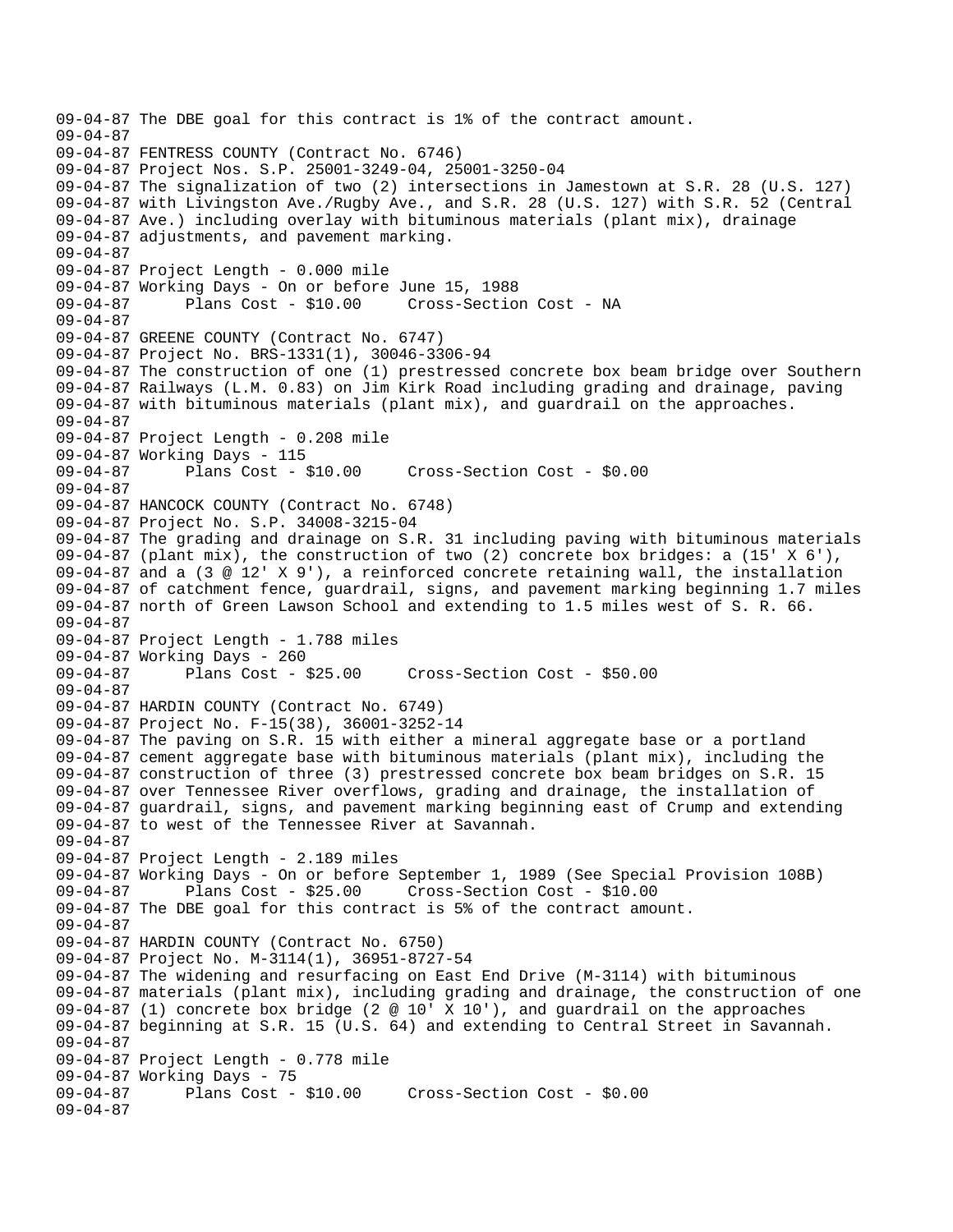09-04-87 HAWKINS COUNTY (Contract No. 6751) 09-04-87 Project No. S.P. 37011-4233-04 09-04-87 The bridge repair on the S.R. 70 bridge over Dodson Creek (L.M. 5.76) 09-04-87 including structural steel, reinforcing steel, concrete, and expansion joint 09-04-87 repairs, repainting existing steel structure, and guardrail on the approaches. 09-04-87 09-04-87 Project Length - 0.000 miles 09-04-87 Working Days - 60 09-04-87 Plans Cost - \$3.00 Cross-Section Cost - NA 09-04-87 09-04-87 LAUDERDALE COUNTY (Contract No. 6752) 09-04-87 Project No. HES-3(29), 49001-3247-94 09-04-87 The installation of a flashing beacon at the intersection of S.R. 3 (U.S. 51) 09-04-87 with S.R. 208 (Edith-Central Road). 09-04-87 09-04-87 Project Length - 0.000 mile 09-04-87 Working Days - On or before December 31, 1987 09-04-87 Plans Cost - \$3.00 Cross-Section Cost - NA 09-04-87 09-04-87 MACON, SMITH AND TROUSDALE COUNTIES (Contract No. 6753) 09-04-87 Project No. S.P. 98031-4206-04 09-04-87 The installation of signs on various State Routes in Macon, Smith, and 09-04-87 Trousdale Counties. 09-04-87 09-04-87 Project Length - 200.8 miles 09-04-87 Working Days - On or before May 1, 1988 09-04-87 NO PLANS CONTRACT 09-04-87 09-04-87 MEIGS COUNTY (Contract No. 6754) 09-04-87 Project No. BRZ-6100(7), 61945-3422-94 09-04-87 The construction of one (1) prestressed concrete box beam bridge over 09-04-87 Gunstocker Creek (L.M. 0.49) on Old S.R. 58 including grading and drainage, 09-04-87 paving with aggregate base and double bituminous surface treatment, and 09-04-87 guardrail on the approaches. 09-04-87 09-04-87 Project Length - 0.101 mile 09-04-87 Working Days - 75 09-04-87 Plans Cost - \$10.00 Cross-Section Cost - \$0.00 09-04-87 09-04-87 PUTNAM COUNTY (Contract No. 6755) 09-04-87 Project No. S.P. 71005-3223-04 09-04-87 The grading and drainage, including the paving of a portion of S.R. 42 with 09-04-87 bituminous materials (plant mix), and the construction of a partial aggregate 09-04-87 base on the remainder, the construction of four (4) concrete box bridges (one: 09-04-87 2 @ 12' X 12'), (two: 3 @ 15' X 7'), and (one: 3 @ 15' X 8'), the installation 09-04-87 of guardrail, fence, underdrains, signs, and pavement marking beginning at 09-04-87 Algood Bypass and extending to the Overton County line. 09-04-87 09-04-87 Project Length - 2.642 miles 09-04-87 Working Days - 210<br>09-04-87 Plans Cost -Plans Cost - \$25.00 Cross-Section Cost - \$25.00 09-04-87 09-04-87 RUTHERFORD COUNTY (Contract No. 6756) 09-04-87 Project No. RS-269(5), 75024-3212-24 09-04-87 The grading and and drainage on S.R. 269 including the construction of a (2 @ 09-04-87 12' X 8') concrete slab bridge, the paving of a section of S.R. 269, beginning 09-04-87 at Versailles Road and Old Lebanon Road and extending to Link Road and Panther 09-04-87 Creek Road. 09-04-87 09-04-87 Project Length - 1.573 miles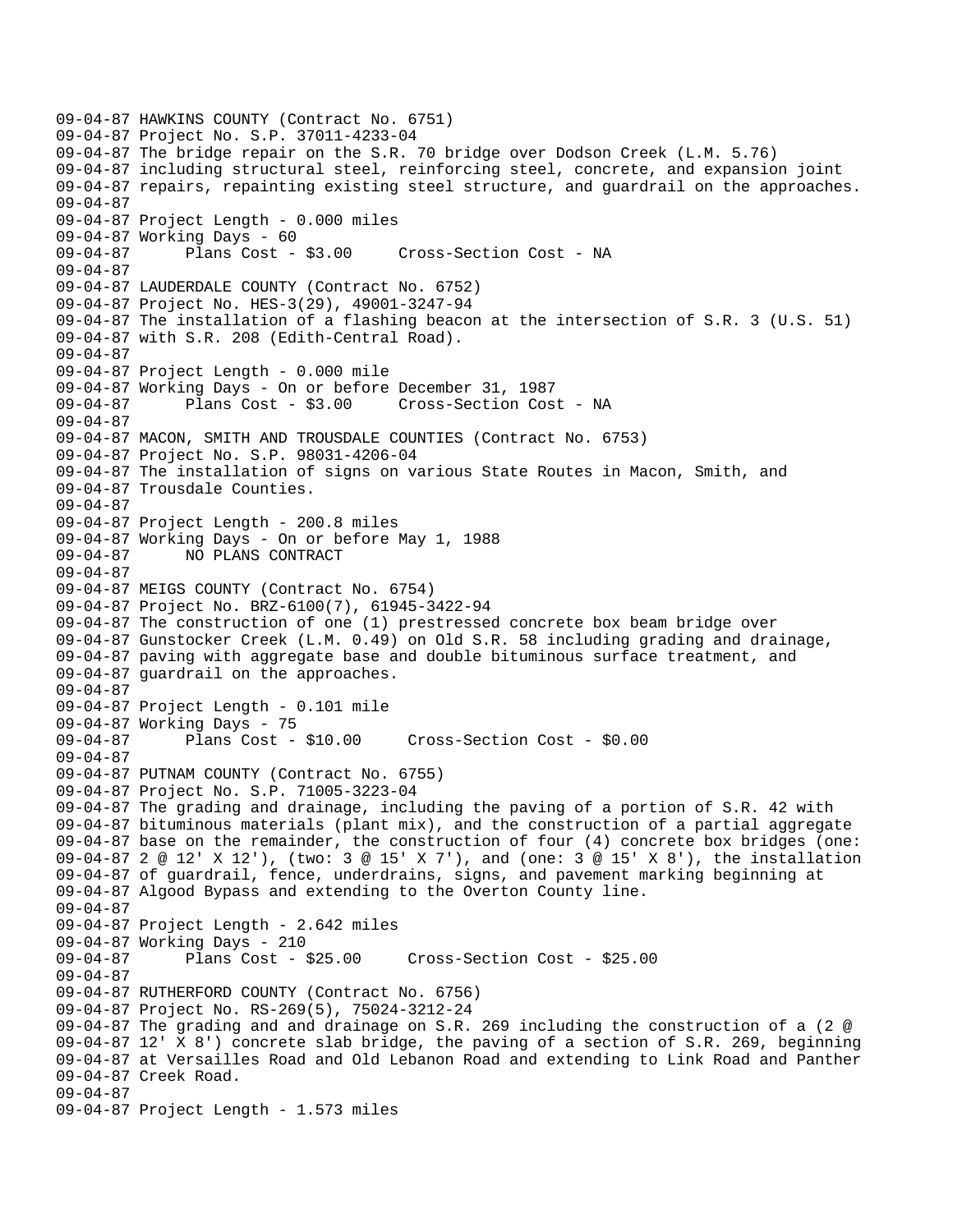```
09-04-87 Working Days - 100<br>09-04-87 Plans Cost -
              Plans Cost - $10.00 Cross-Section Cost - $10.00
09-04-87 
09-04-87 SHELBY COUNTY (Contract No. 6757) 
09-04-87 Project No. IXA-177(14), 79052-3210-44 
09-04-87 The grading and drainage on S.R. 177 (Germantown Parkway) including paving 
09-04-87 with bituminous materials (plant mix) with mineral aggregate cement treated 
09-04-87 base, the construction of one (1) prestressed concrete box beam bridge over 
09-04-87 Fletcher Creek, a storm drainage system, concrete curb and gutter, and 
09-04-87 sidewalk, the installation of guardrail, underdrains, lighting, signs, 
09-04-87 pavement marking, and the signalization of S.R. 177 with S.R. 15 beginning 
09-04-87 north of Trinity Road and extending to north of S.R. 15 (U.S. 64). 
09-04-87 
09-04-87 Project Length - 3.820 miles 
09-04-87 Working Days - On or before September 1, 1989 
09-04-87 Plans Cost - $25.00 Cross-Section Cost - $50.00 
09-04-87 The DBE goal for this contract is 5% of the contract amount. 
09-04-87 
09-04-87 SUMNER COUNTY (Contract No. 6758) 
09-04-87 Project No. BRZ-8300(28), 83946-3440-94 
09-04-87 The construction of one (1) prestressed concrete box beam bridge over Red 
09-04-87 River (L.M. 0.36) on North Happy Hollow Road including grading and drainage, 
09-04-87 paving with aggregate base and double bituminous surface treatment, and 
09-04-87 guardrail on the approaches. 
09-04-87 
09-04-87 Project Length - 0.085 mile 
09-04-87 Working Days - 85 
09-04-87 Plans Cost - $10.00 Cross-Section Cost - $0.00 
09-04-87 
09-04-87 UNICOI COUNTY (Contract No. 6759) 
09-04-87 Project No. BRZ-8600(10), 86945-3431-94 
09-04-87 The construction of one (1) prestressed concrete box beam bridge over South 
09-04-87 Indian Creek (L.M. 0.01) on Hensley Road including grading and drainage, 
09-04-87 paving with bituminous materials (plant mix), and guardrail on the approaches. 
09-04-87 
09-04-87 Project Length - 0.045 mile 
09-04-87 Working Days - 75 
09-04-87 Plans Cost - $10.00 Cross-Section Cost - $0.00 
09-04-87 
09-04-87 WARREN COUNTY (Contract No. 6760) 
09-04-87 Project No. S.P. 89945-3434-04 
09-04-87 The grading and drainage on a S.I.A. route serving the McMinnville Cheese 
09-04-87 Company including paving with bituminous materials (plant mix) beginning at 
09-04-87 S.R. 1 and extending to Belmont Drive. 
09-04-87 
09-04-87 Project Length - 0.592 mile 
09-04-87 Working Days - 90 
                                       09-04-87 Plans Cost - $10.00 Cross-Section Cost - $10.00 
09-04-87 
09-04-87 WEAKLEY COUNTY (Contract No. 6761) 
09-04-87 Project No. BRZ-9200(12), 92024-3411-94 
09-04-87 The construction of one (1) prestressed concrete box beam bridge over North 
09-04-87 Fork Obion River (L.M. 10.90) on Boydeville Road including grading and 
09-04-87 drainage, paving with aggregate base and double bituminous surface treatment, 
09-04-87 and guardrail on the approaches. 
09-04-87 
09-04-87 Project Length - 0.094 mile 
09-04-87 Working Days - 85 
             Plans Cost - $10.00 Cross-Section Cost - $0.00
09-04-87
```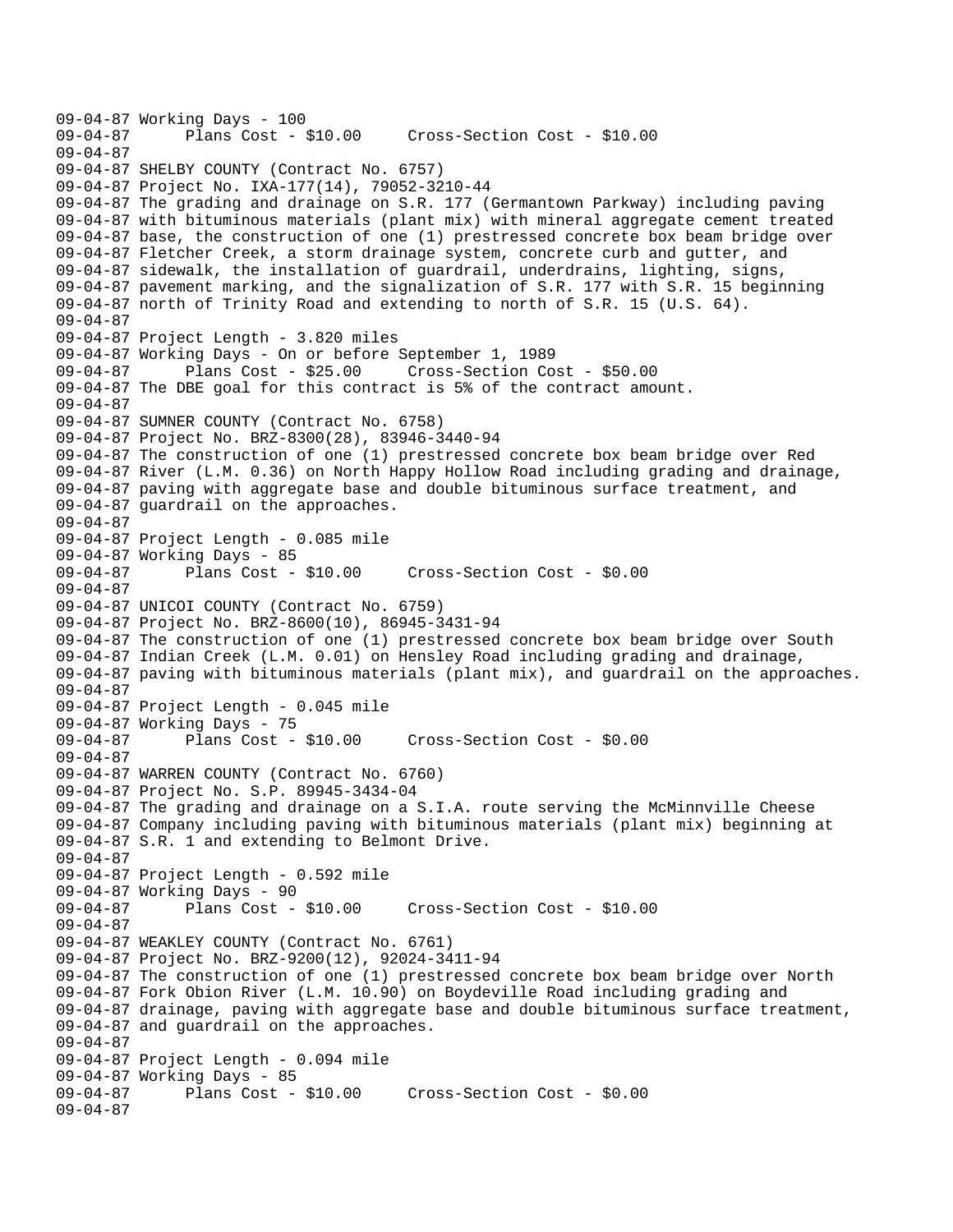```
09-04-87 WEAKLEY COUNTY (Contract No. 6762) 
09-04-87 Project No. BRZ-9200(16), 92945-3440-9 4 
09-04-87 The construction of one (1) prestressed concrete I-beam bridge over branch 
09-04-87 (L.M. 0.63) on Kilgore Road including grading and drainage, paving with 
09-04-87 aggregate base and double bituminous surface treatment, and guardrail on the 
09-04-87 approaches. 
09-04-87 
09-04-87 Project Length - 0.128 mile 
09-04-87 Working Days - 85 
09-04-87 Plans Cost - $10.00 Cross-Section Cost - $0.00 
09-04-87 
09-04-87 WILSON COUNTY (Contract No. 6763) 
09-04-87 Project No. S.P. 95013-3213-04 
09-04-87 The widening of two (2) bridges on S.R. 141, one (1) with prestressed concrete 
09-04-87 box beams over branch (L.M. 0.89), and one (1) with a concrete bridge deck 
09-04-87 over Link Branch (L.M. 6.15) including grading and drainage, paving with 
09-04-87 bituminous materials (plant mix), and guardrail on the approaches. 
09-04-87 
09-04-87 Project Length - 0.089 mile 
09-04-87 Working Days - 100 
09-04-87 Plans Cost - $10.00 Cross-Section Cost - $0.00 
09-04-87 
09-04-87 WILSON COUNTY (Contract No. 6764) 
09-04-87 Project No. S.P. 95004-4326-04 
09-04-87 The resurfacing on S.R. 24 with bituminous materials (plant mix), cold 
09-04-87 planing, and pavement marking beginning 200 feet east of mile marker 15 near 
09-04-87 Rocky Road and extending to railroad crossing (L.M. 17.03) in Lebanon. 
09-04-87 
09-04-87 Project Length - 1.96 miles 
09-04-87 Working Days - 30 
09-04-87 Plans Cost - $3.00 Cross-Section Cost - NA 
09-04-87 
======================================================================================= 
10-23-87 HARDIN COUNTY (Contract No. 6749) 
10-23-87 Project No. F-15(38), 36001-3252-14 
10-23-87 The paving on S.R. 15 with either a mineral aggregate base or a portland 
10-23-87 cement aggregate base with bituminous materials (plant mix), including the 
10-23-87 construction of three (3) prestressed concrete box beam bridges on S.R. 15 
10-23-87 over Tennessee River overflows, grading and drainage, the installation of 
10-23-87 guardrail, signs, and pavement marking beginning east of Crump and extending 
10-23-87 to west of the Tennessee River at Savannah. 
10-23-87 
10-23-87 Project Length - 2.189 miles 
10-23-87 Working Days - On or before September 1, 1989 (See Special Provision 108B) 
10-23-87 Plans Cost - $25.00 Cross-Section Cost - $10.00 
10-23-87 The DBE goal for this contract is 14% of the contract amount. 
10-23-87 
10-23-87 HARDIN COUNTY (Contract No. 6750) 
10-23-87 Project No. M-3114(1), 36951-8727-54 
10-23-87 The widening and resurfacing on East End Drive (M-3114) with bituminous 
10-23-87 materials (plant mix), including grading and drainage, the construction of one 
10-23-87 (1) concrete box bridge (2 @ 10' X 10'), and guardrail on the approaches 
10-23-87 beginning at S.R. 15 (U.S. 64) and extending to Central Street in Savannah. 
10-23-87 
10-23-87 Project Length - 0.778 mile 
10-23-87 Working Days - 75 
10-23-87 Plans Cost - $10.00 Cross-Section Cost - $0.00 
10-23-87 
10-23-87 BEDFORD COUNTY (Contract No. 6765) 
10-23-87 Project Nos. S.P. 02010-4208-04, 02013-4206-04
```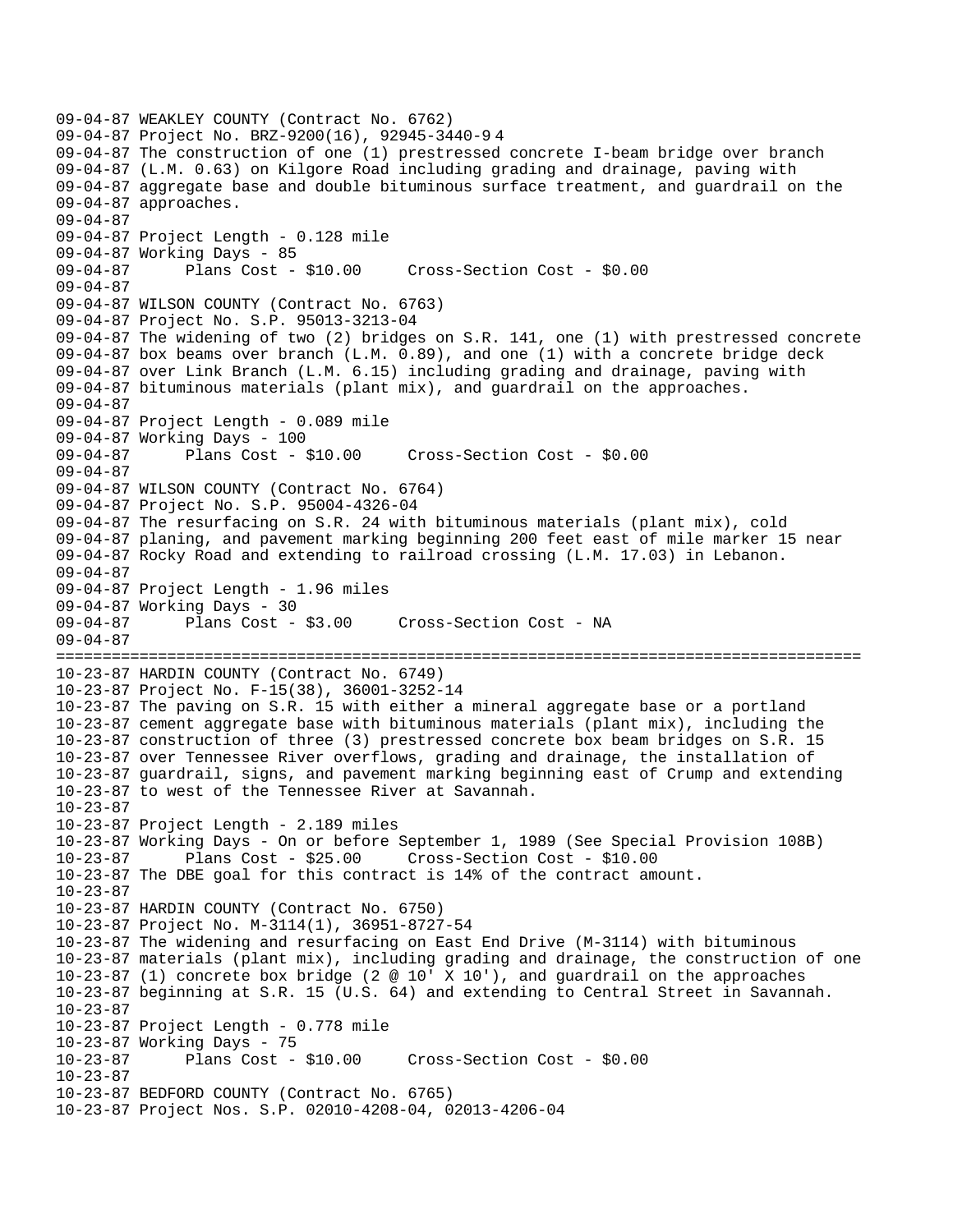10-23-87 The repair on the bridges over the Duck River on S.R. 82 (L.M. 8.90), and on 10-23-87 S.R. 130 (L.M. 10.82) including structural steel, concrete, and steel handrail 10-23-87 repairs, repainting existing steel structures, and the installation of 10-23-87 guardrail. 10-23-87 10-23-87 Project Length - 0.143 mile 10-23-87 Working Days - On or before June 15, 1988 10-23-87 Plans Cost - \$10.00 Cross-Section Cost - NA 10-23-87 10-23-87 BENTON COUNTY (Contract No. 6766) 10-23-87 Project Nos. BRZ-0300(14), 03042-3409-94 10-23-87 BRZ-0300(15), 03945-3441-94  $10 - 23 - 87$ 10-23-87 Project No. BRZ-0300(14), 03042-3409-94 10-23-87 The construction of one (1) prestressed concrete box beam bridge over Sulphur 10-23-87 Creek (L.M. 9.92) on Pilot Knob Road including grading and drainage, paving 10-23-87 with aggregate base and double bituminous surface treatment, and guardrail on 10-23-87 the approaches. 10-23-87 Project Length - 0.113 mile 10-23-87 10-23-87 Project No. BRZ-0300(15), 03945-3441-94 10-23-87 The construction of one (1) concrete box bridge (3 @ 18' X 9') over North Fork 10-23-87 Harmon Creek (L.M. 1.58) on Grape Vine Road including grading and drainage, 10-23-87 paving with aggregate base and double bituminous surface treatment, and 10-23-87 guardrail on the approaches. 10-23-87 Project Length - 0.085 mile 10-23-87 10-23-87 Total Project Length - 0.198 mile 10-23-87 Working Days - 75 10-23-87 Plans Cost - \$10.00 Cross-Section Cost - \$0.00 10-23-87 10-23-87 BLEDSOE COUNTY (Contract No. 6767) 10-23-87 Project No. S.P. 04002-4207-04 10-23-87 The slip lining of pipe culverts at various locations on S.R. 30 between 10-23-87 S.R. 28 and S.R. 101.  $10 - 23 - 87$ 10-23-87 Project Length - 4.910 miles 10-23-87 Working Days - On or before May 1, 1988 10-23-87 NO PLANS CONTRACT 10-23-87 10-23-87 CAMPBELL COUNTY (Contract No. 6768) 10-23-87 Project No. BRZ-0700(10), 07945-3462-94 10-23-87 The construction of one (1) prestressed concrete box beam bridge over Elk Fork 10-23-87 Creek (L.M. 0.43) on Red Cut Road including grading and drainage, surfacing 10-23-87 with aggregate base, and guardrail on the approaches. 10-23-87 10-23-87 Project Length - 0.123 mile 10-23-87 Working Days - 75 10-23-87 Plans Cost - \$10.00 Cross-Section Cost - \$0.00 10-23-87 10-23-87 CARROLL COUNTY (Contract No. 6769) 10-23-87 Project No. BRZ-0900(13), 09050-3411-94 10-23-87 The construction of one (1) concrete box bridge (3 @ 12' X 10') over Halley 10-23-87 Creek (L.M. 4.46) on Ben Smith Road including grading and drainage, paving 10-23-87 with aggregate base and double bituminous surface treatment, and guardrail on 10-23-87 the approaches. 10-23-87 10-23-87 Project Length - 0.160 mile 10-23-87 Working Days - 75 10-23-87 Plans Cost - \$10.00 Cross-Section Cost - \$0.00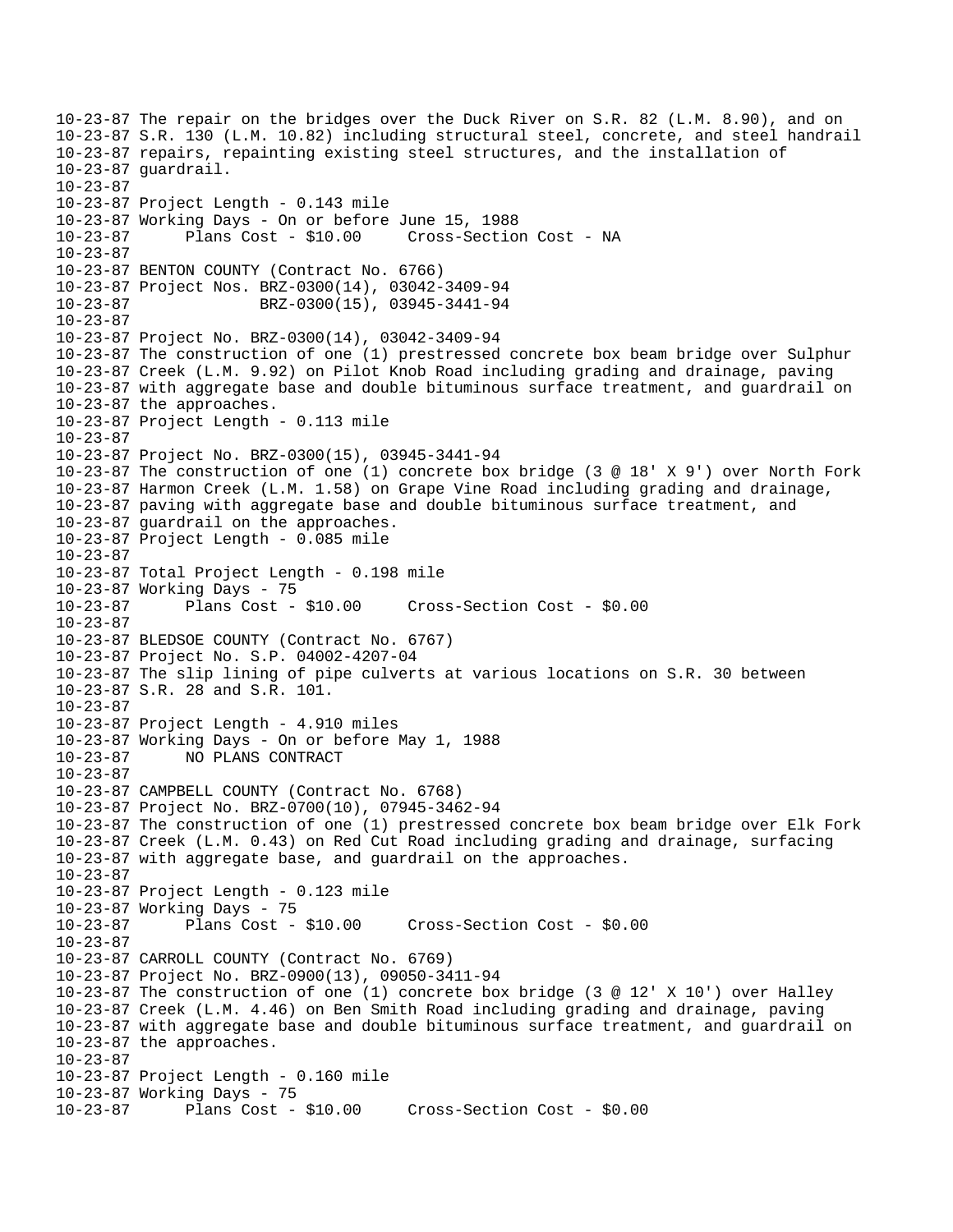```
10-23-87 
10-23-87 CARTER COUNTY (Contract No. 6770) 
10-23-87 Project No. BRZ-1000(10), 10023-3409-94 
10-23-87 The construction of one (1) prestressed concrete box beam bridge over Elk 
10-23-87 River (L.M. 0.01) on White Oak Road including grading and drainage, paving 
10-23-87 with bituminous materials (plant mix), and guardrail on the approaches. 
10-23-87 
10-23-87 Project Length - 0.098 mile 
10-23-87 Working Days - 125 
10-23-87 Plans Cost - $10.00 Cross-Section Cost - $0.00 
10-23-87 The DBE goal for this contract is 5% of the contract amount. 
10-23-87 
10-23-87 CARTER, SULLIVAN, UNICOI AND WASHINGTON COUNTIES (Contract No. 6771) 
10-23-87 Project Nos. RRO-000S(352), 10945-3650-94, RRP-000S(360), 10945-3651-94 
10-23-87 RRO-000S(356), 82945-3661-94, RRP-000S(366), 82945-3662-94 
10-23-87 RRO-000S(357), 86945-3636-94<br>10-23-87 RRO-000S(358), 90945-3677-94
                      10-23-87 RRO-000S(358), 90945-3677-94, RRP-000S(368), 90945-3678-94 
10-23-87 
10-23-87 Project Nos. RRO-000S(352), 10945-3650-94, RRP-000S(360), 10945-3651-94 
10-23-87 The installation of advanced warning signs and pavement marking at 36 selected 
10-23-87 off-system and on-system railroad crossings in Carter County. 
10-23-87 Project Length - 0.000 mile 
10-23-87 
10-23-87 Project Nos. RRO-000S(356), 82945-3661-94, RRP-000S(366), 82945-3662-94 
10-23-87 The installation of advanced warning signs and pavement marking at 21 selected 
10-23-87 off-system and on-system railroad crossings in Sullivan County. 
10-23-87 Project Length - 0.000 mile 
10-23-87 
10-23-87 Project No. RRO-000S(357), 86945-3636-94 
10-23-87 The installation of advanced warning signs and pavement marking at 10 selected 
10-23-87 off-system railroad crossings in Unicoi County. 
10-23-87 Project Length - 0.000 mile 
10-23-87 
10-23-87 Project Nos. RRO-000S(358), 90945-3677-94, RRP-000S(368), 90945-3678-94 
10-23-87 The installation of advanced warning signs and pavement marking at 40 selected 
10-23-87 off-system and on-system railroad crossings in Washington County. 
10-23-87 Project Length - 0.000 mile 
10-23-87 
10-23-87 Total Project Length - 0.000 mile 
10-23-87 Working Days - On or before June 1, 1988 
10-23-87 Plans Cost - $10.00 Cross-Section Cost - NA 
10-23-87 
10-23-87 CHEATHAM, DAVIDSON, DICKSON, HICKMAN, HUMPHREYS, MONTGOMERY, ROBERTSON, 
10-23-87 RUTHERFORD, SMITH, SUMNER AND WILSON COUNTIES (Contract No. 6772) 
10-23-87 Project No. S.P. 98030-4193-04 
10-23-87 The sign refurbishing on I-24, I-40, I-65, and I-265 in Region III including 
10-23-87 structural steel supports. 
10-23-87 
10-23-87 Project Length - 0.000 mile 
10-23-87 Working Days - On or before May 15, 1988 
              Plans Cost - $25.00 Cross-Section Cost - NA
10-23-87 
10-23-87 CLAIBORNE COUNTY (Contract No. 6773) 
10-23-87 Project No. BRZ-1300(10), 13013-3420-94 
10-23-87 The construction of one (1) concrete box bridge (3 @ 12' X 10') over Station 
10-23-87 Creek (L.M. 0.28) on Shawanee Road including grading and drainage, paving with 
10-23-87 bituminous materials (plant mix), and guardrail on the approaches. 
10-23-87 
10-23-87 Project Length - 0.213 mile 
10-23-87 Working Days - 80
```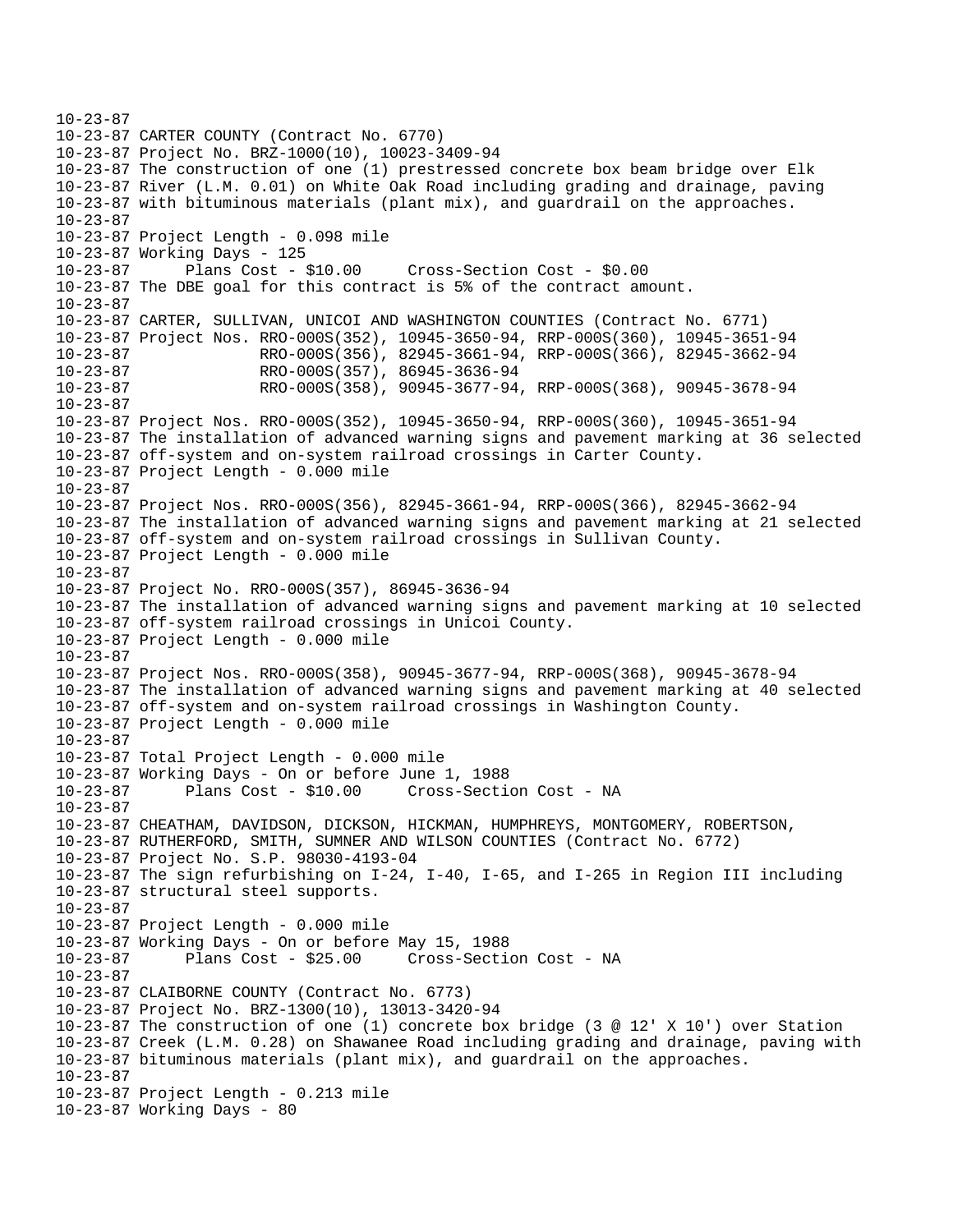10-23-87 Plans Cost - \$10.00 Cross-Section Cost - \$0.00 10-23-87 10-23-87 COCKE COUNTY (Contract No. 6774) 10-23-87 Project No. BHS-32(4), 15004-3205-94 10-23-87 The widening on the bridge over Cosby Creek (L.M. 9.81) on S.R. 32 with 10-23-87 prestressed concrete box beams, including grading and drainage, paving with 10-23-87 bituminous materials (plant mix), and guardrail on the approaches. 10-23-87 10-23-87 Project Length - 0.061 mile 10-23-87 Working Days - 70 10-23-87 Plans Cost - \$10.00 Cross-Section Cost - \$0.00 10-23-87 10-23-87 COCKE, KNOX, JEFFERSON AND SEVIER COUNTIES (Contract No. 6775) 10-23-87 Project No. S.P. 98010-4156-04 10-23-87 The guardrail repair on various Interstate Routes in Region I.  $10 - 23 - 87$ 10-23-87 Project Length - 108.10 miles 10-23-87 Working Days - December 31, 1988 (See Special Provision 108B) 10-23-87 NO PLANS CONTRACT 10-23-87 10-23-87 COFFEE COUNTY (Contract No. 6776) 10-23-87 Project No. S.P. 16945-4428-04 10-23-87 The repair on the bridge over the Duck River (L.M. 0.02) on Camp Road at Old 10-23-87 Stone Fort State Park including timber, structural steel, and handrail 10-23-87 repairs, and repainting existing steel structure. 10-23-87 10-23-87 Project Length - 0.000 mile 10-23-87 Working Days - 60 (See Special Provision 108B) 10-23-87 Plans Cost - \$3.00 Cross-Section Cost - NA 10-23-87 10-23-87 DAVIDSON COUNTY (Contract No. 6777) 10-23-87 Project No. S.P. 19946-4105-04 10-23-87 The guardrail repair on various Interstate and State Routes. 10-23-87 10-23-87 Project Length - 96.30 miles 10-23-87 Working Days - December 31, 1988 (See Special Provision 108B) 10-23-87 NO PLANS CONTRACT 10-23-87 10-23-87 DICKSON COUNTY (Contract No. 6778) 10-23-87 Project No. BHF-48(7), 22008-3208-94 10-23-87 The bridge widening and repair on three (3) bridges on S.R. 48 over Jones 10-23-87 Creek (L.M. 13.63), over Sulphur Fork Creek (L.M. 15.91), and over Town Branch 10-23-87 and NFA-A178 (L.M. 17.08), including prestressed concrete box beams, concrete 10-23-87 and steel repairs, concrete parapet, and repainting the existing steel 10-23-87 structure, paving with bituminous materials (plant mix), and guardrail at the 10-23-87 approaches. 10-23-87 10-23-87 Project Length - 0.000 mile 10-23-87 Working Days - 130 10-23-87 Plans Cost - \$10.00 Cross-Section Cost - NA 10-23-87 The DBE goal for this contract is 10% of the contract amount. 10-23-87 10-23-87 DICKSON, HICKMAN AND HUMPHREYS COUNTIES (Contract No. 6779) 10-23-87 Project No. RRO-000S(413), 98031-3404-94 10-23-87 The installation of advanced warning signs and pavement marking at 60 selected 10-23-87 off-system railroad crossings in Dickson, Hickman and Humphreys Counties. 10-23-87 10-23-87 Project Length - 0.000 mile 10-23-87 Working Days - On or before May 1, 1988 10-23-87 Plans Cost - \$10.00 Cross-Section Cost - NA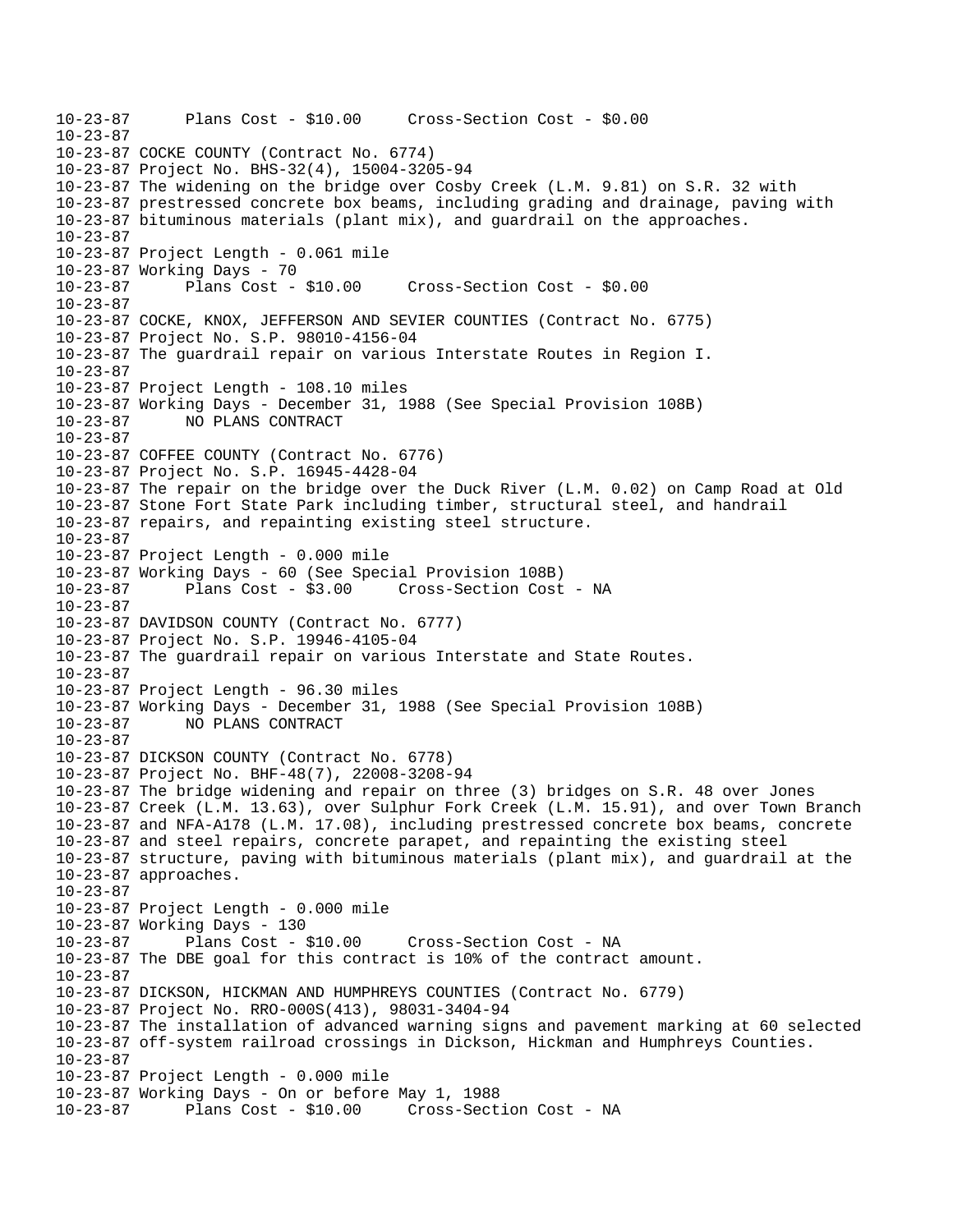```
10-23-87 
10-23-87 FENTRESS COUNTY (Contract No. 6780) 
10-23-87 Project No. BRS-85(5), 25005-3218-94 
10-23-87 The construction of one (1) concrete box bridge (3 @ 12' X 7') over Little 
10-23-87 Laurel Creek (L.M. 0.99) on S.R. 85 including grading and drainage, paving 
10-23-87 with bituminous materials (plant mix), and guardrail on the approaches. 
10-23-87 
10-23-87 Project Length - 0.102 mile 
10-23-87 Working Days - 70 
10-23-87 Plans Cost - $10.00 Cross-Section Cost - $0.00 
10-23-87 
10-23-87 GREENE COUNTY (Contract No. 6781) 
10-23-87 Project No. BRS-348(4), 30025-3221-94 
10-23-87 The construction of one (1) prestressed concrete box beam bridge over Southern 
10-23-87 Railway (L.M. 11.71) on S.R. 348 including grading and drainage, the 
10-23-87 construction of two (2) reinforced concrete retaining walls, paving with 
10-23-87 bituminous materials (plant mix), and guardrail on the approaches. 
10-23-87 
10-23-87 Project Length - 0.218 mile 
10-23-87 Working Days - 110 
10-23-87 Plans Cost - $10.00 Cross-Section Cost - $0.00 
10-23-87 The DBE goal for this contract is 5% of the contract amount. 
10-23-87 
10-23-87 GREENE, HAMBLEN AND HAWKINS COUNTIES (Contract No. 6782) 
10-23-87 Project Nos. RRO-000S(353), 30945-3696-94, RRP-000S(362), 30945-3697-94 
10-23-87 RRO-000S(354), 32945-3641-94, RRP-000S(363), 32945-3642-94 
10-23-87 RRO-000S(355), 37945-3649-94 
10-23-87 
10-23-87 Project Nos. RRO-000S(353), 30945-3696-94, RRP-000S(362), 30945-3697-94 
10-23-87 The installation of advanced warning signs and pavement marking at 18 selected 
10-23-87 off-system and on-system railroad crossings in Greene County. 
10-23-87 Project Length - 0.000 mile 
10-23-87 
10-23-87 Project Nos. RRO-000S(354), 32945-3641-94, RRP-000S(363), 32945-3642-94 
10-23-87 The installation of advanced warning signs and pavement marking at 36 selected 
10-23-87 off-system and on-system railroad crossings in Hamblen County. 
10-23-87 Project Length - 0.000 mile 
10-23-87 
10-23-87 Project No. RRO-000S(355), 37945-3649-94 
10-23-87 The installation of advanced warning signs and pavement marking at 21 selected 
10-23-87 off-system railroad crossings in Hawkins County. 
10-23-87 Project Length - 0.000 mile 
10-23-87 
10-23-87 Total Project Length - 0.000 mile 
10-23-87 Working Days - On or before May 1, 1988 
10-23-87 Plans Cost - $10.00 Cross-Section Cost - NA 
10-23-87 
10-23-87 HAMILTON COUNTY (Contract No. 6783) 
10-23-87 Project No. S.P. 33946-4120-04 
10-23-87 The guardrail repair on various Interstate and State Routes. 
10-23-87 
10-23-87 Project Length - 43.94 miles 
10-23-87 Working Days - December 31, 1988 (See Special Provision 108B) 
10-23-87 NO PLANS CONTRACT 
10-23-87 
10-23-87 HARDIN COUNTY (Contract No. 6784) 
10-23-87 Project No. BRZ-3600(9), 36008-3404-94 
10-23-87 The construction of one (1) prestressed concrete box beam bridge over White 
10-23-87 Oak Creek (L.M. 1.38) on Sulphur Wells Road including grading and drainage, 
10-23-87 paving with aggregate base and double bituminous surface treatment, and
```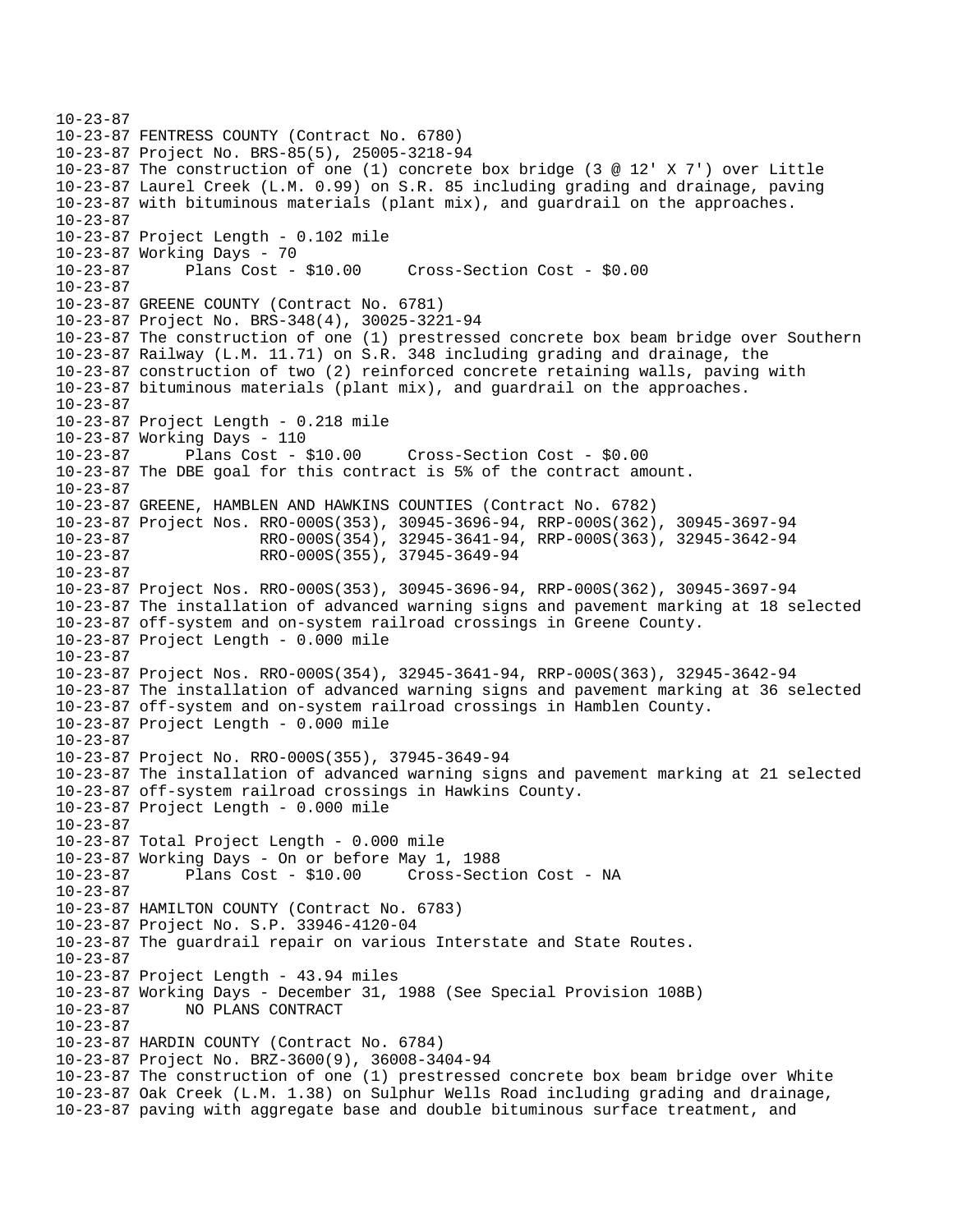10-23-87 guardrail on the approaches. 10-23-87 10-23-87 Project Length - 0.179 mile 10-23-87 Working Days - 80 Cross-Section Cost - \$0.00 10-23-87 10-23-87 HAWKINS COUNTY (Contract No. 6785) 10-23-87 Project No. RS-347(2), 37019-8207-24 10-23-87 The resurfacing on S.R. 347 with bituminous materials (plant mix), and 10-23-87 pavement marking beginning approx. 150 feet east of bridge over Holston River 10-23-87 and extending to the at grade crossing of the Southern Railroad. 10-23-87 10-23-87 Project Length - 1.249 miles 10-23-87 Working Days - 45 10-23-87 Plans Cost - \$3.00 Cross-Section Cost - NA  $10 - 23 - 87$ 10-23-87 HOUSTON COUNTY (Contract No. 6786) 10-23-87 Project No. BRZ-4200(4), 42945-3440-94 10-23-87 The construction of one (1) prestressed concrete I-beam bridge over Wells 10-23-87 Creek (L.M. 1.36) on Buckeye Road including grading and drainage, paving with 10-23-87 aggregate base and double bituminous surface treatment, and guardrail on the 10-23-87 approaches. 10-23-87 10-23-87 Project Length - 0.172 mile 10-23-87 Working Days - 100 10-23-87 Plans Cost - \$10.00 Cross-Section Cost - \$0.00 10-23-87 10-23-87 HUMPHREYS COUNTY (Contract No. 6787) 10-23-87 Project No. FIR-40-3(107)141, 43001-8135-14 10-23-87 The resurfacing on I-40 with bituminous materials (plant mix), the 10-23-87 construction of lateral pavement drains, the installation of guardrail, 10-23-87 aggregate underdrains, bridge deck sealant overlay, and expansion joint 10-23-87 repair, beginning at the west end of the bridge over the Buffalo River and 10-23-87 extending to the Humphreys-Hickman County line. 10-23-87 10-23-87 Project Length - 7.098 miles 10-23-87 Working Days - On or before August 1, 1988 10-23-87 Plans Cost - \$10.00 Cross-Section Cost - NA 10-23-87 The DBE goal for this contract is 12% of the contract amount. 10-23-87 10-23-87 MCMINN COUNTY (Contract No. 6788) 10-23-87 Project No. FH-115(7), 54014-3215-84 10-23-87 The grading and drainage on S.R. 310 (Mecca Pike) including sub-grade 10-23-87 treatment with hydrated lime, paving with bituminous materials (plant mix), 10-23-87 the installation of guardrail, underdrains, signs, and pavement marking 10-23-87 beginning at Pleasant Grove Road and extending to Knox Road. 10-23-87 10-23-87 Project Length - 1.156 miles 10-23-87 Working Days - 150 10-23-87 Plans Cost - \$10.00 Cross-Section Cost - \$10.00 10-23-87 The DBE goal for this contract is 10% of the contract amount. 10-23-87 10-23-87 MCMINN COUNTY (Contract No. 6789) 10-23-87 Project No. BRS-39(2), 54017-3205-94 10-23-87 The construction of one (1) prestressed concrete I-beam bridge over Conasauga 10-23-87 Creek (L.M. 22.43) on S.R. 39 including grading and drainage, paving with 10-23-87 bituminous materials (plant mix), and guardrail on the approaches. 10-23-87 10-23-87 Project Length - 0.245 mile 10-23-87 Working Days - 115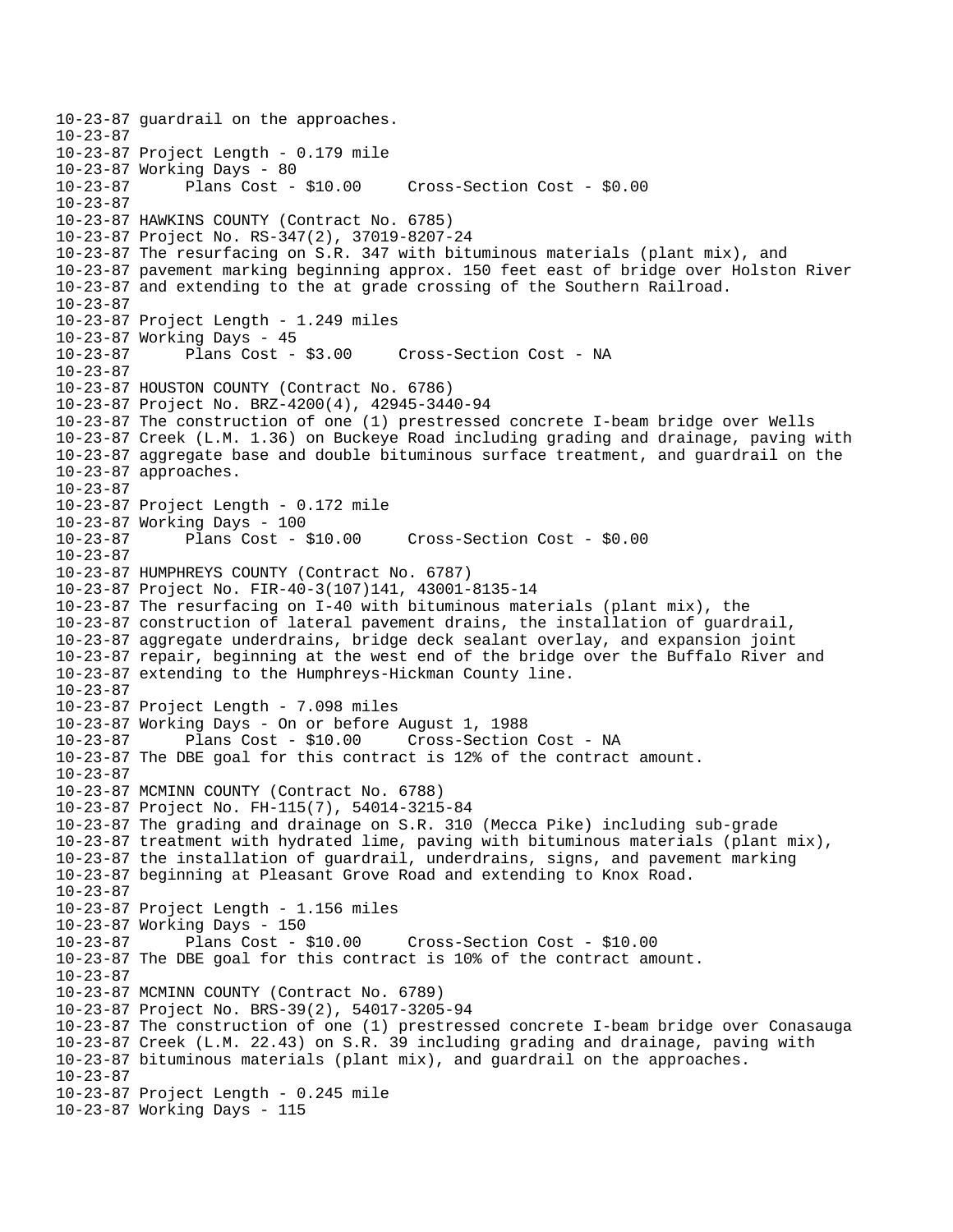10-23-87 Plans Cost - \$10.00 Cross-Section Cost - \$0.00 10-23-87 10-23-87 MCMINN COUNTY (Contract No. 6790) 10-23-87 Project No. BRZ-5400(7), 54945-3480-94 10-23-87 The construction of one (1) prestressed concrete I-beam bridge over Conasauga 10-23-87 Creek (L.M. 0.05) on Wetmore Road including grading and drainage, paving with 10-23-87 aggregate base and double bituminous surface treatment, and guardrail on the 10-23-87 approaches. 10-23-87 10-23-87 Project Length - 0.105 mile 10-23-87 Working Days - 100 10-23-87 Plans Cost - \$10.00 Cross-Section Cost - \$0.00 10-23-87 10-23-87 MCMINN COUNTY (Contract No. 6791) 10-23-87 Project No. BRZ-5400(8), 54945-3482-94 10-23-87 The construction of one (1) prestressed concrete box beam bridge over North 10-23-87 Mouse Creek (L.M. 1.87) on North Mouse Creek Road including grading and 10-23-87 drainage, paving with aggregate base and double bituminous surface treatment, 10-23-87 and guardrail on the approaches. 10-23-87 10-23-87 Project Length - 0.149 mile 10-23-87 Working Days - 90 10-23-87 Plans Cost - \$10.00 Cross-Section Cost - \$0.00 10-23-87 10-23-87 MCMINN COUNTY (Contract No. 6792) 10-23-87 Project No. BRZ-5400(10), 54945-3479-94 10-23-87 The construction of one (1) prestressed concrete box beam bridge over North 10-23-87 Mouse Creek (L.M. 1.39) on Womac Road including grading and drainage, paving 10-23-87 with aggregate base and double bituminous surface treatment, and guardrail on 10-23-87 the approaches. 10-23-87 10-23-87 Project Length - 0.133 mile 10-23-87 Working Days - 95 10-23-87 Plans Cost - \$10.00 Cross-Section Cost - \$0.00 10-23-87 10-23-87 MAURY COUNTY (Contract No. 6793) 10-23-87 Project No. S.P. 60100-3205-04 10-23-87 The grading and drainage on S.R. 396 (Saturn Parkway) including subgrade 10-23-87 treatment with hydrated lime, paving with bituminous materials (plant mix), 10-23-87 with either a mineral aggregate base, a cement treated aggregate base, or a 10-23-87 lime fly-ash aggregate base, with portland cement concrete pavement on the 10-23-87 ramps, the construction of interchanges at S.R. 6, Kedron Pike, and Port Royal 10-23-87 Road, the construction of four (4) continuous steel welded plate girder 10-23-87 bridges, one (1) continuous trapezoidal box steel welded plate girder bridge, 10-23-87 one (1) prestressed concrete I-beam bridge, one (1) (3 @ 12' X 12') concrete 10-23-87 box bridge, one (1) (3 @ 18' X 12') and two (2) (3 @ 18' X 8') concrete slab 10-23-87 bridges, storm sewer construction, concrete curb and gutter, the installation 10-23-87 of guardrail, fence, underdrains, signs including structural steel supports, 10-23-87 and pavement marking, beginning at S.R. 6 (U.S. 31) south of Spring Hill and 10-23-87 extending easterly to a point 0.49 mile east of existing Port Royal Road. 10-23-87 10-23-87 Project Length - 4.455 miles 10-23-87 Working Days - On or before November 15, 1990 10-23-87 Plans Cost - \$125.00 Cross-Section Cost - \$150.00 10-23-87 The DBE goal for this contract is 1% of the contract amount. 10-23-87 10-23-87 MAURY AND WILLIAMSON COUNTIES (Contract No. 6794) 10-23-87 Project No. IR-65-1(53)52, 60001-3142-44 10-23-87 The grading and drainage on S.R. 396 (Saturn Parkway) and the widening on I-65 10-23-87 including the construction of an interchange with I-65, paving with bituminous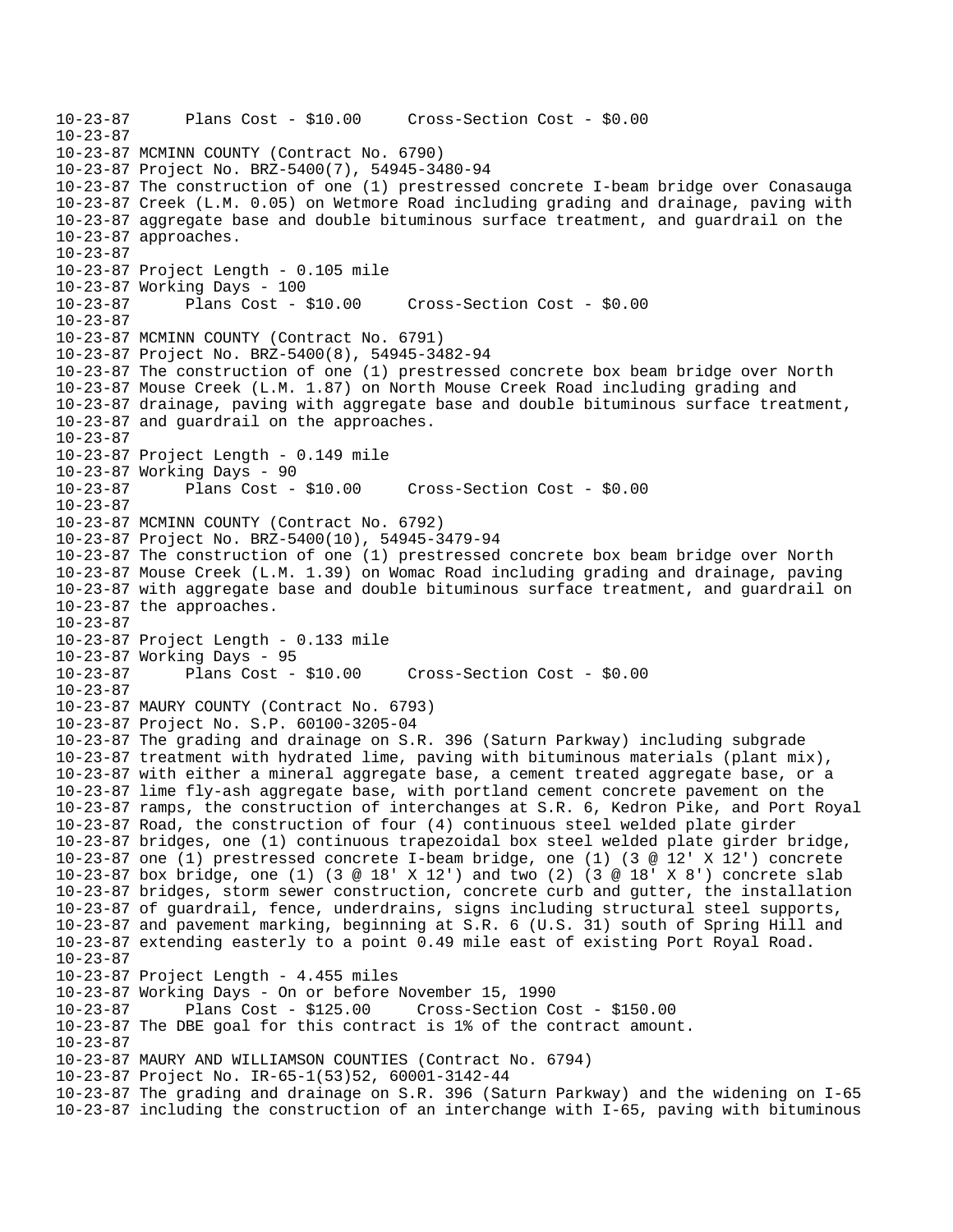10-23-87 materials (plant mix), with either a mineral aggregate base, cement treated 10-23-87 aggregate base, or a lime fly-ash aggregate base, with portland cement 10-23-87 concrete pavement on the ramps, the construction of two (2) continuous steel 10-23-87 welded plate girder bridges: one on Ramp "B" and one on Ramp "C" over I-65, 10-23-87 and two (2) concrete box bridges (2 @ 10' X 6') and a (2 @ 10' X 7'), the 10-23-87 construction of concrete median barrier, the installation of guardrail, fence, 10-23-87 underdrains, signs including structural steel supports, and pavement marking 10-23-87 beginning 0.49 mile east of Port Royal Road and extending to I-65. 10-23-87 10-23-87 Project Length - 2.475 miles 10-23-87 Working Days - On or before September 15, 1989 10-23-87 Plans Cost - \$50.00 Cross-Section Cost - \$50.00 10-23-87 The DBE goal for this contract is 13% of the contract amount. 10-23-87 10-23-87 RUTHERFORD COUNTY (Contract No. 6795) 10-23-87 Project No. RS-266(8), 75022-3204-24 10-23-87 The grading and drainage on S.R. 266 including paving with bituminous 10-23-87 materials (plant mix), the installation of guardrail, signs, and pavement 10-23-87 marking beginning at S.R. 96 and extending to the Wilson County line. 10-23-87 10-23-87 Project Length - 3.047 miles 10-23-87 Working Days - On or before September 1, 1988 10-23-87 Plans Cost - \$25.00 Cross-Section Cost - \$10.00 10-23-87 The DBE goal for this contract is 12% of the contract amount. 10-23-87 10-23-87 SCOTT COUNTY (Contract No. 6796) 10-23-87 Project No. S.P. 76001-3247-04 10-23-87 The grading and drainage on S.R. 29 including paving with bituminous materials 10-23-87 (plant mix), with either a mineral aggregate base, a cement treated aggregate 10-23-87 base, or a lime fly-ash aggregate base, the construction of one (1) 10-23-87 prestressed concrete box beam bridge over New River on S.R. 29, one (1) 10-23-87 continuous welded plate girder bridge over S.R. 29 on the Norfolk Southern 10-23-87 Corporation Railroad, and one (1) (2 @ 10' X 5') concrete box bridge, the 10-23-87 construction of a railroad detour with either the construction of a temporary 10-23-87 trestle, or the use of sheet piling, the installation of guardrail, 10-23-87 underdrains, signs, and pavement marking, beginning 0.9 mile south of the New 10-23-87 River and extending to 0.8 mile north of the Norfolk Southern Corporation 10-23-87 Railroad. 10-23-87 10-23-87 Project Length - 1.799 miles 10-23-87 Working Days - 290 10-23-87 Plans Cost - \$25.00 Cross-Section Cost - \$50.00 10-23-87 The DBE goal for this contract is 1% of the contract amount. 10-23-87 10-23-87 SHELBY COUNTY (Contract No. 6797) 10-23-87 Project No. S.P. 79945-4166-04 10-23-87 The guardrail repair on various Interstate Routes. 10-23-87 10-23-87 Project Length - 62.41 miles 10-23-87 Working Days - December 31, 1988 (See Special Provision 108B) 10-23-87 NO PLANS CONTRACT 10-23-87 10-23-87 SULLIVAN COUNTY (Contract No. 6798) 10-23-87 Project No. BRZ-8200(10), 82066-3407-94 10-23-87 The construction of one (1) prestressed concrete I-beam bridge over Indian 10-23-87 Creek (L.M. 2.39) on Old Elizabethton Highway including grading and drainage, 10-23-87 paving with bituminous materials (plant mix), and guardrail on the approaches. 10-23-87 10-23-87 Project Length - 0.128 mile 10-23-87 Working Days - 90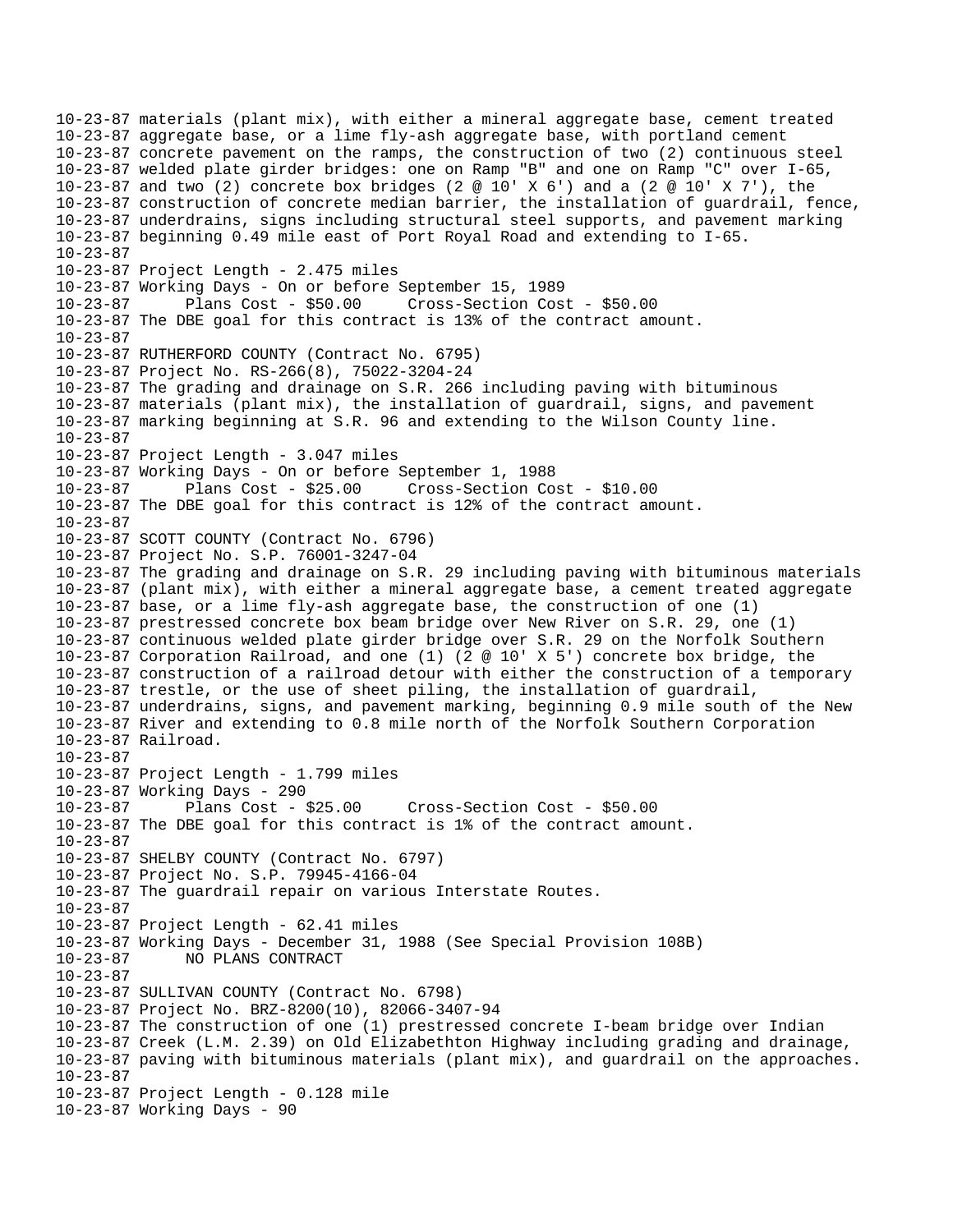```
10-23-87 Plans Cost - $10.00 Cross-Section Cost - $0.00 
10-23-87 
10-23-87 SUMNER AND WILSON COUNTIES (Contract No. 6799) 
10-23-87 Project No. S.P. 98031-4225-04 
10-23-87 The installation of signs on various State Routes in Sumner and Wilson 
10-23-87 Counties. 
10-23-87 
10-23-87 Project Length - 239.7 miles 
10-23-87 Working Days - On or before June 1, 1988 
10-23-87 NO PLANS CONTRACT 
10-23-87 
10-23-87 WARREN COUNTY (Contract No. 6800) 
10-23-87 Project No. BRZ-8900(14), 89945-3442-94 
10-23-87 The construction of one (1) prestressed concrete box beam bridge over Bullpen 
10-23-87 Creek (L.M. 0.82) on Clearmont Road including grading and drainage, paving 
10-23-87 with aggregate base and double bituminous surface treatment, and guardrail on 
10-23-87 the approaches. 
10-23-87 
10-23-87 Project Length - 0.073 mile 
10-23-87 Working Days - 90 
10-23-87 Plans Cost - $10.00 Cross-Section Cost - $0.00 
10-23-87 
10-23-87 WEAKLEY COUNTY (Contract No. 6801) 
10-23-87 Project No. S.P. 92953-3635-04 
10-23-87 The grading and drainage on an SIA Route (Industrial Park Drive) including 
10-23-87 paving with bituminous materials (plant mix), and the construction of one (1) 
10-23-87 (15' X 10') concrete box culvert, beginning 0.31 mile south of Old Dresden-
10-23-87 Martin Road and extending to Dresden-Martin Road. 
10-23-87 
10-23-87 Project Length - 0.309 mile 
10-23-87 Working Days - 75 
10-23-87 Plans Cost - $10.00 Cross-Section Cost - $0.00 
10-23-87 
10-23-87 WHITE COUNTY (Contract No. 6802) 
10-23-87 Project No. BRZ-9300(7), 93044-3405-94 
10-23-87 The construction of one (1) prestressed concrete box beam bridge over 
10-23-87 Calfkiller River (L.M. 1.21) on Doran Hill Road including grading and 
10-23-87 drainage, paving with aggregate base and double bituminous surface treatment, 
10-23-87 and guardrail on the approaches. 
10-23-87 
10-23-87 Project Length - 0.100 mile 
10-23-87 Working Days - 125 
10-23-87 Plans Cost - $10.00 Cross-Section Cost - $0.00 
10-23-87 
======================================================================================= 
10-30-87 MAURY COUNTY (Contract No. 6804) 
10-30-87 Project No. BRZ-6000(7), 60004-3447-94 
10-30-87 The construction of one (1) prestressed concrete box beam bridge over Liepers 
10-30-87 Creek (L.M. 30.13) on Liepers Creek Road including grading and drainage, 
10-30-87 paving with bituminous materials (plant mix), and guardrail on the approaches. 
10-30-8710-30-87 Project Length - 0.123 mile 
10-30-87 Working Days - On or before May 15, 1988 (See Special Provision 108B) 
10-30-87 Plans Cost - $10.00 Cross-Section Cost - $0.00 
10-30-87 
======================================================================================= 
12-04-87 RUTHERFORD COUNTY (Contract No. 6716) 
12-04-87 Project No. S.P. 75014-4229-04 
12-04-87 The landscaping on S.R. 102 beginning at the I-24 interchange (L.M. 7.65) and 
12-04-87 extending to the Enon Springs Road intersection (L.M. 11.51).
```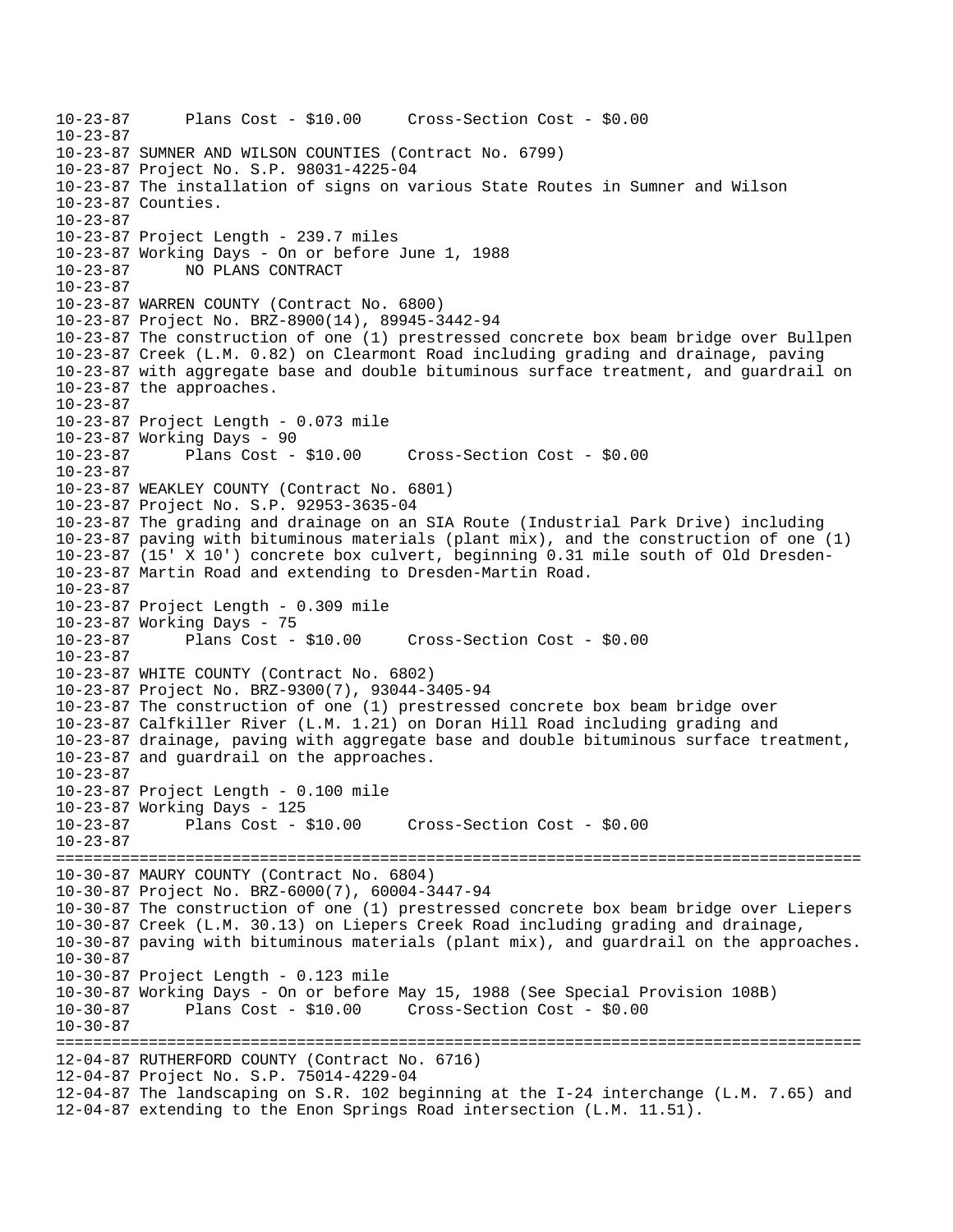12-04-87 12-04-87 Project Length - 3.86 miles 12-04-87 Working Days - On or before February 15, 1989 (See Special Provision 108B) 12-04-87 Plans Cost - \$10.00 Cross-Section Cost - NA 12-04-87 12-04-87 COCKE COUNTY (Contract No. 6774) 12-04-87 Project No. BHS-32(4), 15004-3205-94 12-04-87 The widening on the bridge over Cosby Creek (L.M. 9.81) on S.R. 32 with 12-04-87 prestressed concrete box beams, including grading and drainage, paving with 12-04-87 bituminous materials (plant mix), and guardrail on the approaches. 12-04-87 12-04-87 Project Length - 0.061 mile 12-04-87 Working Days - 70 12-04-87 Plans Cost - \$10.00 Cross-Section Cost - \$0.00 12-04-87 12-04-87 COCKE, KNOX, JEFFERSON AND SEVIER COUNTIES (Contract No. 6775) 12-04-87 Project No. S.P. 98010-4156-04 12-04-87 The guardrail repair on various Interstate Routes in Region I. 12-04-87 12-04-87 Project Length - 108.10 miles 12-04-87 Working Days - December 31, 1988 (See Special Provision 108B) 12-04-87 NO PLANS CONTRACT 12-04-87 12-04-87 ANDERSON, CAMPBELL, CLAIBORNE, LOUDON, MORGAN, MONROE, ROANE, SCOTT AND UNION 12-04-87 COUNTIES (Contract No. 6805) 12-04-87 Project No. S.P. 98010-4257-04 12-04-87 The installation of painted pavement marking lines on various State Routes in 12-04-87 Region I. 12-04-87 12-04-87 Project Length - 226.24 miles 12-04-87 Working Days - On or before July 1, 1988 (See Special Provision 108B) 12-04-87 NO PLANS CONTRACT 12-04-87 12-04-87 BEDFORD, LINCOLN, MARSHALL, MAURY AND RUTHERFORD COUNTIES (Contract No. 6807) 12-04-87 Project No. S.P. 98031-4230-04 12-04-87 The installation of plastic pavement marking lines on various State Routes in 12-04-87 Region III. 12-04-87 12-04-87 Project Length - 60.43 miles 12-04-87 Working Days - On or before May 15, 1989 (See Special Provision 108B) 12-04-87 NO PLANS CONTRACT 12-04-87 12-04-87 BENTON COUNTY (Contract No. 6808) 12-04-87 Project No. BRZ-0300(18), 03945-3448-94 12-04-87 The construction of one (1) prestressed concrete box beam bridge over Lick 12-04-87 Creek (L.M. 1.14) on O.G. Gossett Road including grading and drainage, 12-04-87 surfacing with aggregate base, and guardrail on the approaches. 12-04-87 12-04-87 Project Length - 0.142 mile 12-04-87 Working Days - 70 12-04-87 Plans Cost - \$10.00 Cross-Section Cost - \$0.00 12-04-87 12-04-87 BLEDSOE, CANNON, COFFEE, GRUNDY, MARION, SEQUATCHIE, VAN BUREN AND WARREN 12-04-87 COUNTIES (Contract No. 6809) 12-04-87 Project No. S.P. 98020-4228-04 12-04-87 The installation of painted pavement marking lines on various State Routes in 12-04-87 Region II. 12-04-87 12-04-87 Project Length - 740.74 miles 12-04-87 Working Days - On or before July 1, 1988 (See Special Provision 108B)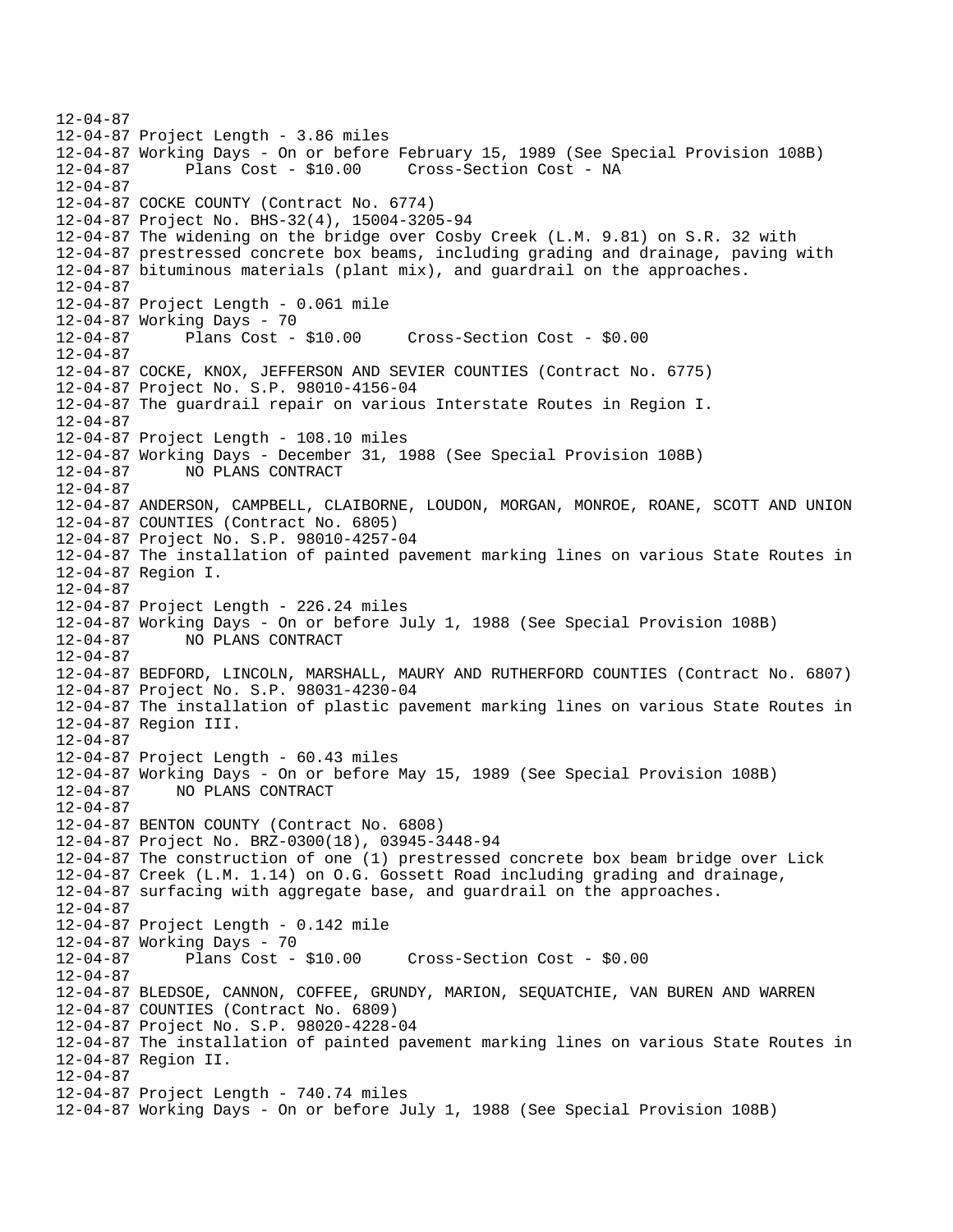12-04-87 NO PLANS CONTRACT 12-04-87 12-04-87 BLOUNT AND KNOX COUNTIES (Contract No. 6810) 12-04-87 Project No. HES-33(7), 05001-3247-94 12-04-87 The widening of the bridge over Stock Creek (L.M. 20.70) on S.R. 33 with 12-04-87 precast concrete beams including paving with bituminous materials (plant mix), 12-04-87 and guardrail on the approaches. 12-04-87 12-04-87 Project Length - 0.083 miles 12-04-87 Working Days - 90 12-04-87 Plans Cost - \$10.00 Cross-Section Cost - \$0.00 12-04-87 12-04-87 BRADLEY, COFFEE, CUMBERLAND, GRUNDY, HAMILTON, MCMINN, MARION AND PUTNAM 12-04-87 COUNTIES (Contract No. 6811) 12-04-87 Project No. S.P. 98020-4122-04 12-04-87 The refurbishing and installation of signs on I-24, I-40, I-75, U.S. 27 and 12-04-87 S.R. 111 in Region II. 12-04-87 12-04-87 Project Length - 221.45 miles 12-04-87 Working Days - On or before July 1, 1988 12-04-87 NO PLANS CONTRACT 12-04-87 12-04-87 BRADLEY, HAMILTON, MCMINN AND POLK COUNTIES (Contract No. 6812) 12-04-87 Project No. S.P. 98020-4229-04 12-04-87 The installation of painted pavement marking lines on various State Routes in 12-04-87 Region II. 12-04-87 12-04-87 Project Length - 448.26 miles 12-04-87 Working Days - On or before July 1, 1988 (See Special Provision 108B) 12-04-87 NO PLANS CONTRACT 12-04-87 12-04-87 CARROLL COUNTY (Contract No. 6813) 12-04-87 Project No. S.P. 09107-3206-04 12-04-87 The grading and drainage on S.R. 22 including the paving at the intersection 12-04-87 of S.R. 76 with bituminous materials (plant mix) with either a mineral 12-04-87 aggregate base, or a portland cement treated aggregate base, the installation 12-04-87 of fence, underdrains and signs beginning at existing S.R. 22 at Pace Road 12-04-87 1.2 miles south of McKenzie and extending northerly to existing S.R. 22 0.32 12-04-87 mile north of S.R. 76. 12-04-87 12-04-87 Project Length - 2.863 miles 12-04-87 Working Days - 120 12-04-87 Plans Cost - \$25.00 Cross-Section Cost - \$50.00 12-04-87 The DBE goal for this contract is 3% of the contract amount. 12-04-87 12-04-87 CLAIBORNE COUNTY (Contract No. 6816) 12-04-87 Project No. RS-504(5), 13013-3311-24 12-04-87 The grading and drainage on S.R. 63 including the first stage paving with 12-04-87 bituminous materials (plant mix), storm sewer construction, the installation 12-04-87 of concrete curb and gutter, guardrail, signs, and pavement marking beginning 12-04-87 at S.R. 32 and extending to near Greers Chapel. 12-04-87 12-04-87 Project Length - 1.844 miles 12-04-87 Working Days - 175 12-04-87 Plans Cost - \$25.00 Cross-Section Cost - \$10.00 12-04-87 The DBE goal for this contract is 5% of the contract amount. 12-04-87 12-04-87 COCKE, GRAINGER, JEFFERSON, KNOX AND SEVIER COUNTIES (Contract No. 6818) 12-04-87 Project No. S.P. 98010-4258-04 12-04-87 The installation of painted pavement marking lines on various State Routes in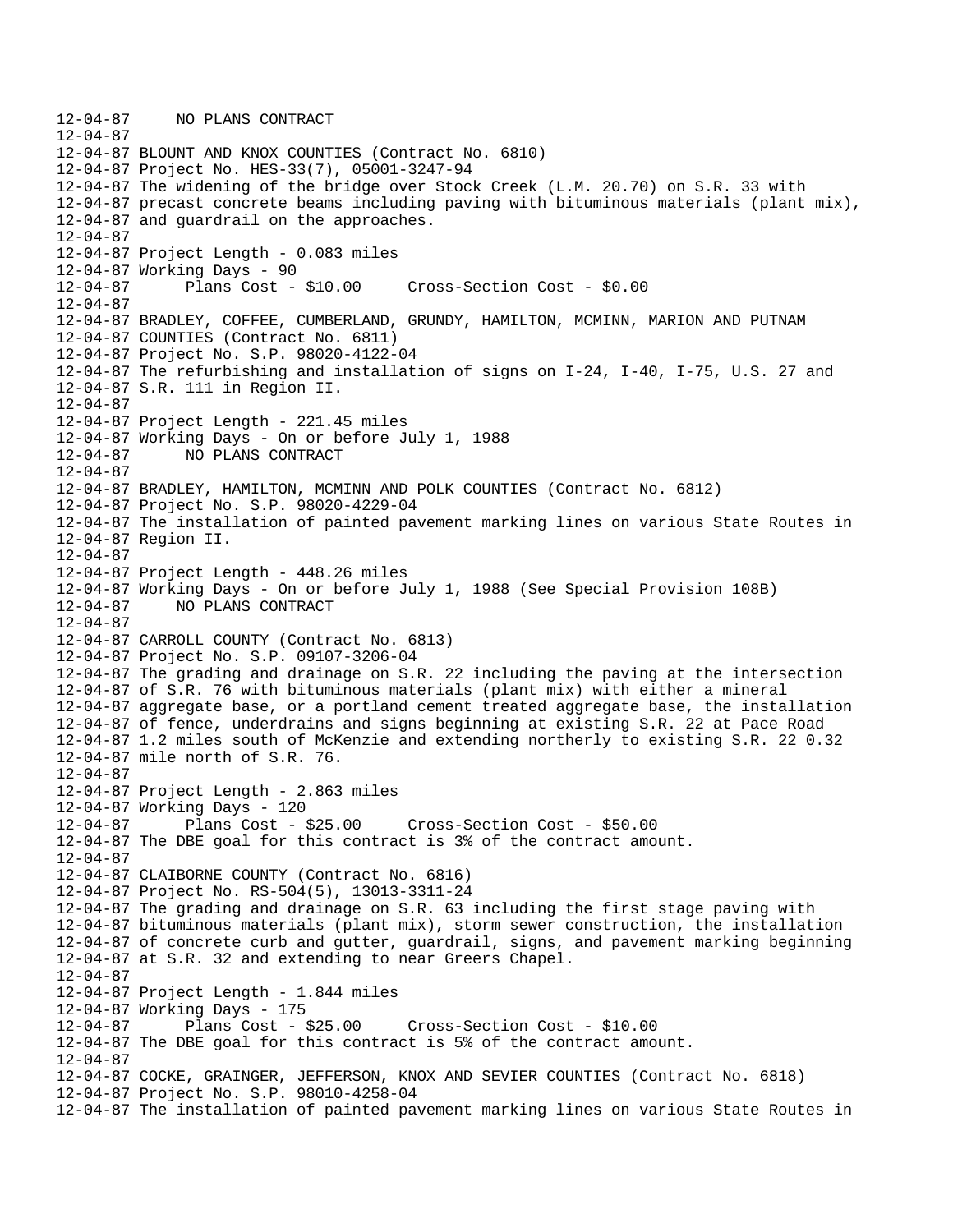12-04-87 Region I. 12-04-87 12-04-87 Project Length - 188.02 miles 12-04-87 Working Days - On or before July 1, 1988 (See Special Provision 108B) 12-04-87 NO PLANS CONTRACT 12-04-87 12-04-87 DAVIDSON, MACON, SMITH, SUMNER, TROUSDALE, WILLIAMSON AND WILSON COUNTIES 12-04-87 (Contract No. 6819) 12-04-87 Project No. S.P. 98031-4226-04 12-04-87 The installation of painted pavement marking lines on various State Routes in 12-04-87 Region III. 12-04-87 12-04-87 Project Length - 923.95 miles 12-04-87 Working Days - On or before July 1, 1988 (See Special Provision 108B) 12-04-87 NO PLANS CONTRACT  $12 - 04 - 87$ 12-04-87 DAVIDSON, MONTGOMERY, SUMNER, WILLIAMSON AND WILSON COUNTIES 12-04-87 (Contract No. 6820) 12-04-87 Project No. S.P. 98031-4229-04 12-04-87 The installation of plastic pavement marking lines on various State Routes in 12-04-87 Region III. 12-04-87 12-04-87 Project Length - 62.11 miles 12-04-87 Working Days - On or before May 15, 1989 (See Special Provision 108B) 12-04-87 NO PLANS CONTRACT  $12 - 04 - 87$ 12-04-87 DICKSON, MONTGOMERY, PERRY, ROBERTSON AND STEWART COUNTIES (Contract No. 6821) 12-04-87 Project No. S.P. 98031-4228-04 12-04-87 The installation of painted pavement marking lines on various State Routes in 12-04-87 Region III. 12-04-87 12-04-87 Project Length - 620.41 miles 12-04-87 Working Days - On or before July 1, 1988 (See Special Provision 108B) 12-04-87 NO PLANS CONTRACT 12-04-87 12-04-87 HAMILTON COUNTY (Contract No. 6822) 12-04-87 Project No. BRZ-3300(9), 33945-3492-94 12-04-87 The construction of one (1) prestressed concrete box beam bridge over Falling 12-04-87 Water Creek (L.M. 0.79) on Levi Road including grading and drainage, paving 12-04-87 with bituminous materials (plant mix), and guardrail on the approaches. 12-04-87 12-04-87 Project Length - 0.147 mile 12-04-87 Working Days - 110 12-04-87 Plans Cost - \$10.00 Cross-Section Cost - \$0.00 12-04-87 The DBE goal for this contract is 10% of the contract amount. 12-04-87 12-04-87 HARDIN COUNTY (Contract No. 6823) 12-04-87 Project No. BRZ-3600(8), 36945-3441-94 12-04-87 The construction of one (1) concrete box bridge (3 @ 18' X 10') over Smith 12-04-87 Fork Creek (L.M. 3.55) on Smith Fork Road including grading and drainage, 12-04-87 paving with aggregate base and double bituminous surface treatment, and 12-04-87 guardrail on the approaches. 12-04-87 12-04-87 Project Length - 0.146 mile 12-04-87 Working Days - 75 12-04-87 Plans Cost - \$10.00 Cross-Section Cost - \$0.00 12-04-87 Bids on this contract will only be accepted from Disadvantaged Business 12-04-87 Enterprises certified by the Tennessee Department of Transportation.  $12 - 04 - 87$ 12-04-87 HENDERSON COUNTY (Contract No. 6824)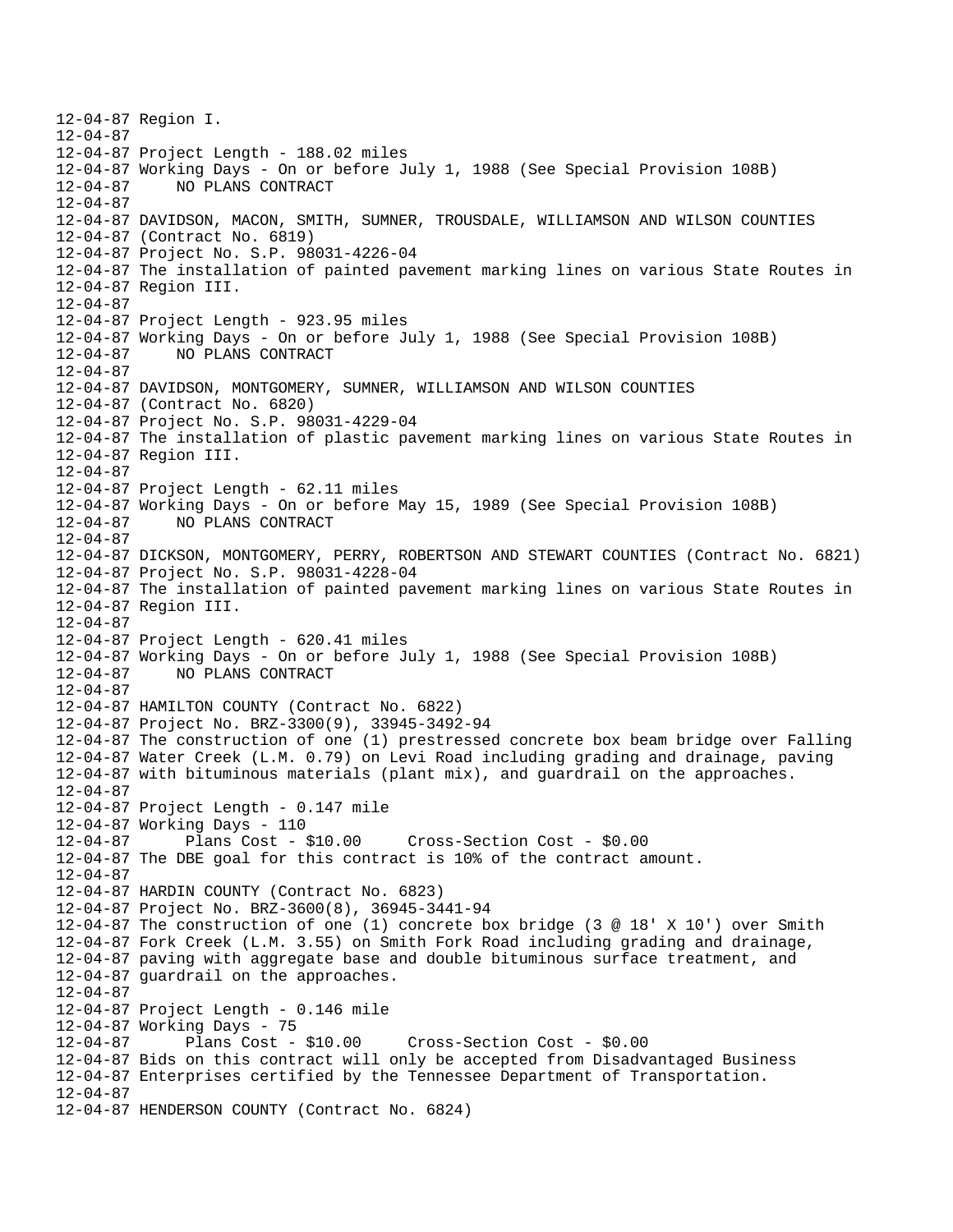12-04-87 Project No. S.P. 39003-3245-04 12-04-87 The grading and drainage on S.R. 20 including paving with bituminous materials 12-04-87 (plant mix) with either an aggregate base or a portland cement treated 12-04-87 aggregate base, the construction of a complete storm sewer drainage system, 12-04-87 one (1) (2 @ 15' X 10') concrete box bridge, concrete curb and gutter, the 12-04-87 installation of guardrail, underdrains, signs and pavement marking beginning 12-04-87 at the end of curb and gutter section near Airways Drive and extending to 12-04-87 approx. 850 feet east of Blankenship Road. 12-04-87 12-04-87 Project Length - 0.785 mile 12-04-87 Working Days - 110 12-04-87 Plans Cost - \$25.00 Cross-Section Cost - \$10.00 12-04-87 12-04-87 HENDERSON, HAYWOOD, CROCKETT AND MADISON COUNTIES (Contract No. 6825) 12-04-87 Project No. S.P. 98040-4265-04 12-04-87 The slip lining of roadway culverts on various State Routes in Region IV. 12-04-87 12-04-87 Project Length - 49.67 miles 12-04-87 Working Days - On or before June 15, 1988 (See Special Provision 607G) 12-04-87 NO PLANS CONTRACT 12-04-87 12-04-87 HENRY COUNTY (Contract No. 6826) 12-04-87 Project No. S.P. 40011-3243-04 12-04-87 The grading and drainage on S.R. 218 including the construction of two (2) 12-04-87 prestressed concrete box beam bridges: over Bailey Fork Creek main channel, 12-04-87 and over Bailey Fork Creek overflow, limited paving with bituminous materials 12-04-87 (plant mix), the installation of underdrains, and pavement marking beginning 12-04-87 at S.R. 69A and extending to County Home Road. 12-04-87 12-04-87 Project Length - 2.103 miles 12-04-87 Working Days - 145 12-04-87 Plans Cost - \$25.00 Cross-Section Cost - \$25.00 12-04-87 The DBE goal for this contract is 3% of the contract amount. 12-04-87 12-04-87 HENRY, LAKE, OBION AND WEAKLEY COUNTIES (Contract No. 6827) 12-04-87 Project No. S.P. 98040-4276-04 12-04-87 The installation of painted pavement marking lines on various State Routes in 12-04-87 Region IV. 12-04-87 12-04-87 Project Length - 536.12 miles 12-04-87 Working Days - On or before July 1, 1988 (See Special Provision 108B) 12-04-87 NO PLANS CONTRACT 12-04-87 12-04-87 HICKMAN COUNTY (Contract No. 6828) 12-04-87 Project No. BRZ-4100(6), 41012-3406-94 12-04-87 The construction of one (1) prestressed concrete I-beam bridge over Bear Creek 12-04-87 (L.M. 7.57) on Buckner Ridge Road including grading and drainage, paving with 12-04-87 aggregate base and double bituminous surface treatment, and guardrail on the 12-04-87 approaches. 12-04-87 12-04-87 Project Length - 0.145 mile 12-04-87 Working Days - 110 12-04-87 Plans Cost - \$10.00 Cross-Section Cost - \$0.00 12-04-87 12-04-87 KNOX COUNTY (Contract No. 6829) 12-04-87 Project No. BHF-115(17), 47026-3253-94, 47026-3254-04 12-04-87 The construction of one (1) bridge over the Tennessee River (L.M. 5.26) on 12-04-87 S.R. 115 (Alcoa Highway) in Knoxville with either continuous steel I-beams, or 12-04-87 a contractor redesign, including the construction of an interchange with S.R. 12-04-87 158 (Neyland Drive), grading and drainage, paving with bituminous materials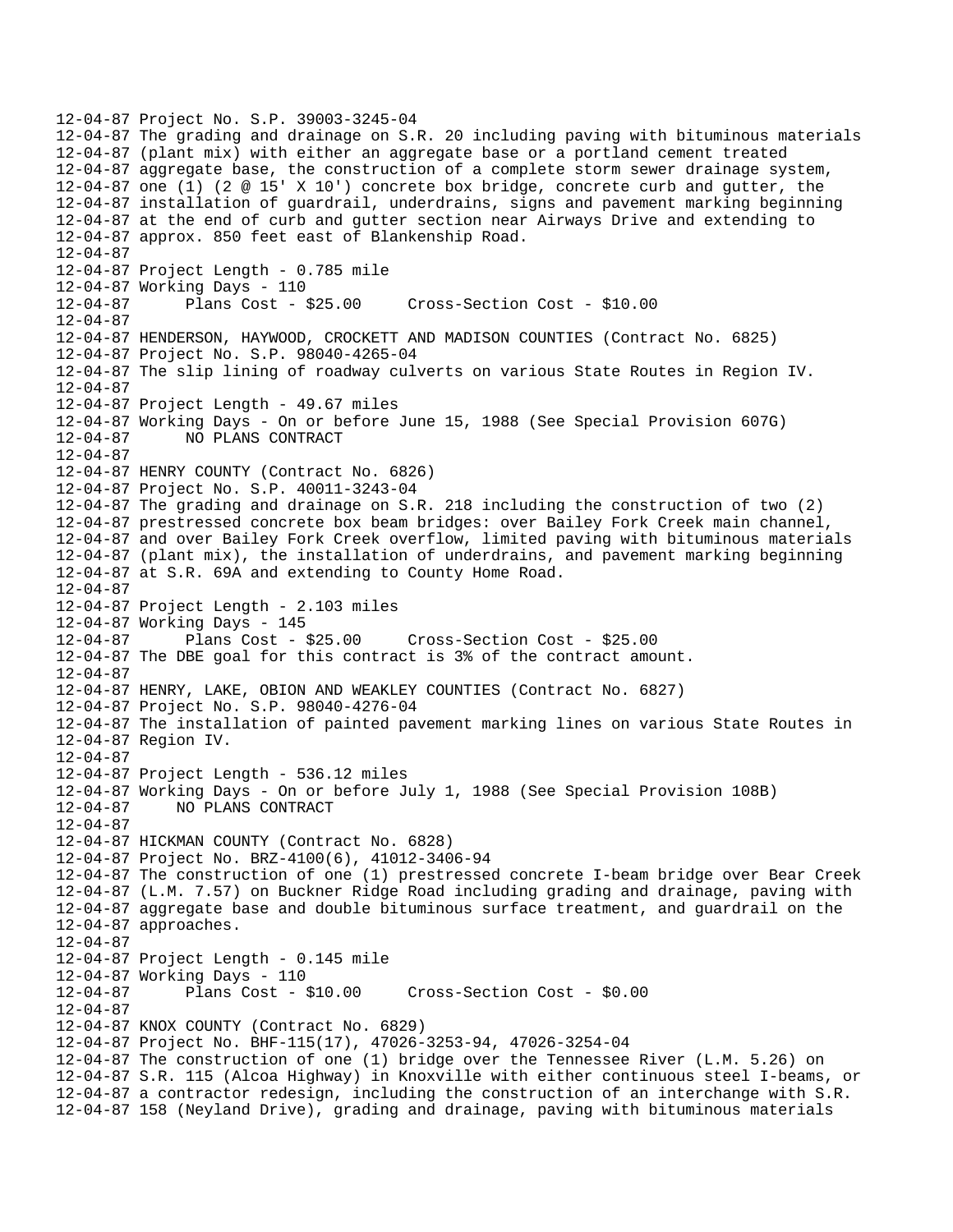12-04-87 (plant mix), with portland cement concrete pavement on the ramps, the 12-04-87 construction of a storm drainage system, the installation of concrete curb and 12-04-87 gutter, sidewalk, guardrail, fence, signs including structural steel supports, 12-04-87 the signalization of S.R. 158 (Neyland Drive) with S.R. 115 (Alcoa Highway) 12-04-87 ramp, and pavement marking. 12-04-87 12-04-87 Project Length - 0.852 mile 12-04-87 Working Days - 385 12-04-87 Plans Cost - \$25.00 Cross-Section Cost - \$10.00 12-04-87 The DBE goal for this contract is 12% of the contract amount. 12-04-87 12-04-87 LAUDERDALE COUNTY (Contract No. 6830) 12-04-87 Project No. F-19(16), 49005-3220-14 12-04-87 The paving on S.R. 19BP with a cement treated aggregate base and bituminous 12-04-87 materials (plant mix), including the installation of guardrail, signs, and 12-04-87 pavement marking beginning at S.R. 3 and extending to S.R. 19 southeast of 12-04-87 Ripley. 12-04-87 12-04-87 Project Length - 2.829 miles 12-04-87 Working Days - On or before September 1, 1988 12-04-87 Plans Cost - \$25.00 Cross-Section Cost - NA 12-04-87 The DBE goal for this contract is 7% of the contract amount. 12-04-87 12-04-87 LAUDERDALE, SHELBY AND TIPTON COUNTIES (Contract No. 6831) 12-04-87 Project No. S.P. 98040-4275-04 12-04-87 The installation of painted pavement marking lines on various State Routes in 12-04-87 Region IV. 12-04-87 12-04-87 Project Length - 355.89 miles 12-04-87 Working Days - On or before July 1, 1988 (See Special Provision 108B) 12-04-87 NO PLANS CONTRACT 12-04-87 12-04-87 LINCOLN COUNTY (Contract No. 6832) 12-04-87 Project No. RS-273(6), 52016-3222-24 12-04-87 The grading and drainage on S.R. 273 including paving with bituminous 12-04-87 materials (plant mix), the construction of five (5) concrete box bridges: 12-04-87 (2 @ 8' X 5', 2 @ 10' X 10', 2 @ 10' X 5' and 2-2 @ 15' X 15'), the 12-04-87 installation of guardrail, underdrains, signs and pavement marking beginning 12-04-87 at S.R. 274 (Railroad Bed Road) and extending to S.R. 15 (U.S. 64). 12-04-87 12-04-87 Project Length - 4.095 miles 12-04-87 Working Days - 200 12-04-87 Plans Cost - \$25.00 Cross-Section Cost - \$25.00 12-04-87 The DBE goal for this contract is 15% of the contract amount. 12-04-87 12-04-87 MARION COUNTY (Contract No. 6833) 12-04-87 Project No. BRZ-5800(23), 58030-3409-94 12-04-87 The construction of one (1) prestressed concrete I-beam bridge over Sweeten 12-04-87 Creek (L.M. 4.99) on Cove Road including grading and drainage, paving with 12-04-87 bituminous materials (plant mix), and guardrail on the approaches.  $12-04-87$ 12-04-87 Project Length - 0.198 mile 12-04-87 Working Days - 100 12-04-87 Plans Cost - \$10.00 Cross-Section Cost - \$0.00 12-04-87 12-04-87 MONTGOMERY COUNTY (Contract No. 6834) 12-04-87 Project No. BRZ-6300(6), 63030-3404-94 12-04-87 The construction of one (1) prestressed concrete I-beam bridge over CSX 12-04-87 Railroad (L.M. 2.79) on Rossview Road including grading and drainage, paving 12-04-87 with bituminous materials (plant mix), and guardrail on the approaches.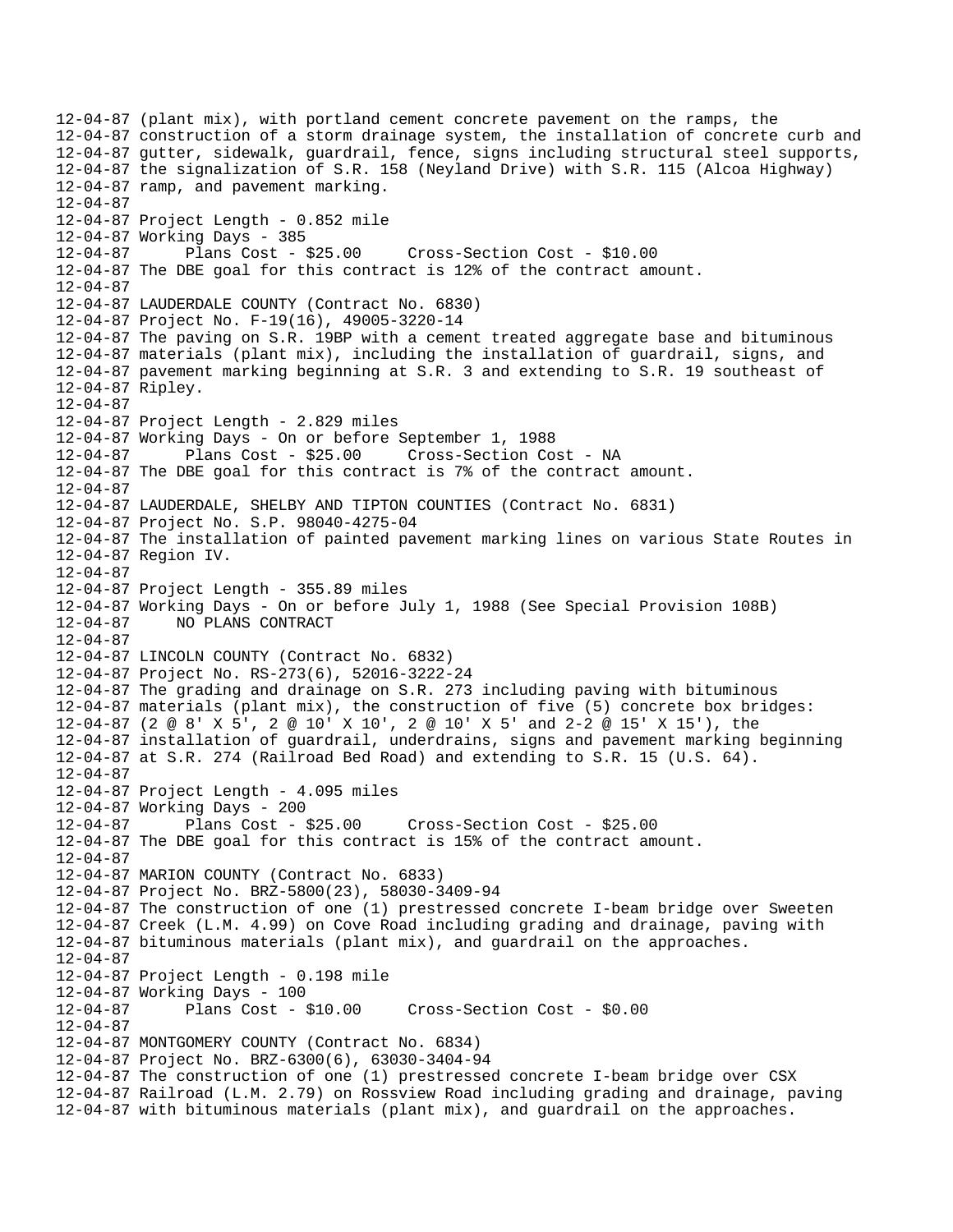12-04-87 12-04-87 Project Length - 0.160 mile 12-04-87 Working Days - On or before August 15, 1988 12-04-87 Plans Cost - \$10.00 Cross-Section Cost - \$0.00 12-04-87 The DBE goal for this contract is 10% of the contract amount. 12-04-87 12-04-87 MORGAN COUNTY (Contract No. 6835) 12-04-87 Project No. BRZ-6500(15), 65009-3413-94 12-04-87 The construction of one (1) prestressed concrete I-beam bridge over Emory 12-04-87 River (L.M. 0.01) on Greasy Creek Road including grading and drainage, 12-04-87 surfacing with aggregate base, and guardrail on the approaches. 12-04-87 12-04-87 Project Length - 0.078 mile 12-04-87 Working Days - 120 12-04-87 Plans Cost - \$10.00 Cross-Section Cost - \$0.00  $12 - 04 - 87$ 12-04-87 OVERTON COUNTY (Contract No. 6836) 12-04-87 Project No. F-42(7), 67001-3259-14 12-04-87 The grading and drainage on S.R. 42 including paving with bituminous materials 12-04-87 (plant mix), storm sewer construction, the construction of one (1) concrete 12-04-87 box bridge (3 @ 15' X 10'), concrete curb and gutter, the installation of 12-04-87 guardrail, underdrains, pavement marking, and the signalization of the 12-04-87 intersection of proposed S.R. 42 with existing S.R. 42, beginning at existing 12-04-87 S.R. 42 and extending to S.R. 85. 12-04-87 12-04-87 Project Length - 0.636 mile 12-04-87 Working Days - 180 12-04-87 Plans Cost - \$10.00 Cross-Section Cost - \$10.00 12-04-87 The DBE goal for this contract is 10% of the contract amount. 12-04-87 12-04-87 OVERTON COUNTY (Contract No. 6837) 12-04-87 Project No. F-42(8), 67001-3262-14 12-04-87 The paving on S.R. 42 with bituminous materials (plant mix) including the 12-04-87 installation of guardrail, underdrains, signs, and pavement marking beginning 12-04-87 at S.R. 293 (Rickman Road) and extending to existing S.R. 42. 12-04-87 12-04-87 Project Length - 6.643 miles 12-04-87 Working Days - 115 12-04-87 Plans Cost - \$10.00 Cross-Section Cost - NA 12-04-87 The DBE goal for this contract is 7% of the contract amount. 12-04-87 12-04-87 RHEA COUNTY (Contract No. 6838) 12-04-87 Project No. S.P. 72007-3221-04 12-04-87 The grading and drainage on S.R. 68 including subgrade treatment with hydrated 12-04-87 lime, paving with bituminous materials (plant mix), the construction of one 12-04-87 (1) continuous steel rolled beam bridge over the Southern Railroad and S.R. 12-04-87 29, the installation of guardrail, underdrains, signs, and pavement marking 12-04-87 beginning 0.1 mile north of Rhea Avenue and extending to the Jct. of S.R. 29 12-04-87 in Spring City. 12-04-87 12-04-87 Project Length - 1.286 miles 12-04-87 Working Days - 240 12-04-87 Plans Cost - \$50.00 Cross-Section Cost - \$50.00 12-04-87 12-04-87 RUTHERFORD COUNTY (Contract No. 6839) 12-04-87 Project No. RS-99(4), 75013-3220-24 12-04-87 The reconstruction and widening on S.R. 99 including grading and drainage, 12-04-87 sub-grade treatment with hydrated lime, paving with bituminous materials 12-04-87 (plant mix), the construction of three (3) concrete slab bridges: a (3 @ 15' X 12-04-87 9'), a (3 @ 10' X 6'), and a (3 @ 15' X 10'), the installation of guardrail,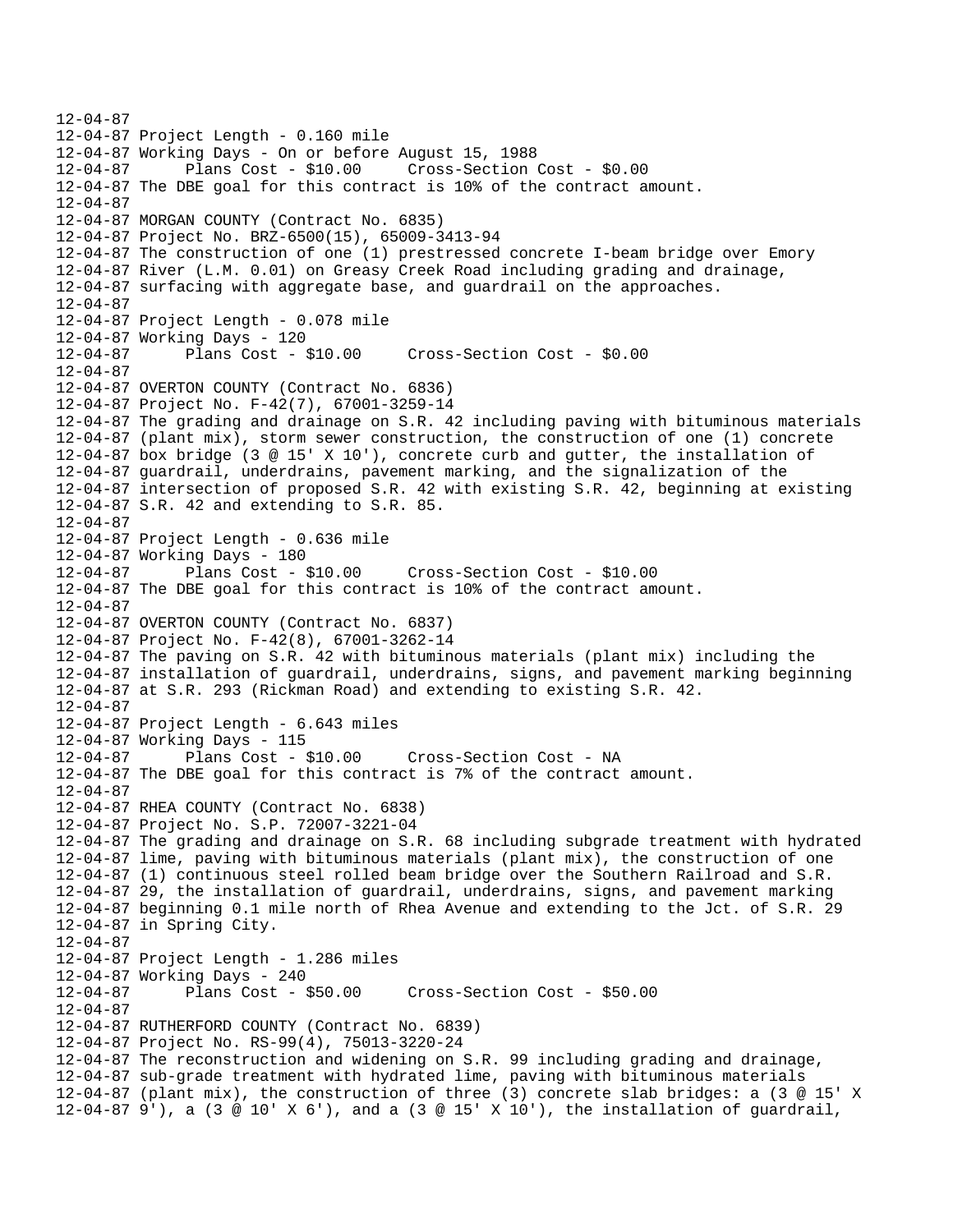```
12-04-87 underdrains, signs, and pavement marking, beginning approx. 3 miles northeast 
12-04-87 of Rockvale and extending to near Spences Creek. 
12-04-87 
12-04-87 Project Length - 3.983 miles 
12-04-87 Working Days - On or before June 1, 1989 
12-04-87 Plans Cost - $25.00 Cross-Section Cost - $25.00 
12-04-87 The DBE goal for this contract is 15% of the contract amount. 
12-04-87 
12-04-87 SHELBY COUNTY (Contract No. 6840) 
12-04-87 Project No. IXA-14(10), 79022-3215-44 
12-04-87 The grading and drainage on S.R. 14 (U.S. 61/South Third Street) including 
12-04-87 paving with bituminous materials (plant mix) with a portland cement aggregate 
12-04-87 base, the construction of a complete storm sewer drainage system, the 
12-04-87 installation of concrete curb and gutter, sidewalk, underdrains, guardrail, 
12-04-87 signs, lighting, pavement marking, the signalization of three (3) 
12-04-87 intersections, and the stabilization of Nonconnah Creek including rip-rap, and 
12-04-87 gabions, beginning 0.130 mile south of Mitchell Road and extending to 0.215 
12-04-87 mile south of I-55. 
12-04-87 
12-04-87 Project Length - 1.581 miles 
12-04-87 Working Days - 175 
12-04-87 Plans Cost - $50.00 Cross-Section Cost - $25.00 
12-04-87 The DBE goal for this contract is 15% of the contract amount. 
12-04-87 
12-04-87 SHELBY COUNTY (Contract No. 6841) 
12-04-87 Project No. IXA-4384(1), 79056-3703-44 
12-04-87 The grading and drainage on Memphis/Arlington Road including paving with 
12-04-87 bituminous materials (plant mix) with a portland cement aggregate base, the 
12-04-87 construction of a complete storm drainage system, concrete curb and gutter, 
12-04-87 sidewalk, existing water line relocation, the installation of signs and 
12-04-87 pavement marking beginning at Bartlett Blvd. and extending to Whitten Road in 
12-04-87 Bartlett. 
12-04-87 
12-04-87 Project Length - 1.694 miles 
12-04-87 Working Days - On or before November 1, 1988 
12-04-87 Plans Cost - $10.00 Cross-Section Cost - $10.00 
12-04-87 The DBE goal for this contract is 15% of the contract amount. 
12-04-87 
12-04-87 SHELBY COUNTY (Contract No. 6842) 
12-04-87 Project No. MG-57(6), 79028-3231-54 
12-04-87 The signalization of the intersection of S.R. 57 (Poplar Ave.) with Kimbrough 
12-04-87 Road including pavement marking. 
12-04-87 
12-04-87 Project Length - 0.000 mile 
12-04-87 Working Days - On or before May 1, 1988 
12-04-87 Plans Cost - $10.00 Cross-Section Cost - NA 
12-04-87 
12-04-87 SULLIVAN COUNTY (Contract No. 6843) 
12-04-87 Project No. BRZ-8200(9), 82945-3453-94 
12-04-87 The construction of one (1) structural steel bridge over the South Fork 
12-04-87 Holston River (L.M. 3.24) on Profitt Lane including grading and drainage, 
12-04-87 paving with bituminous materials (plant mix), and guardrail on the approach es. 
12-04-87 
12-04-87 Project Length - 0.294 mile 
12-04-87 Working Days - 210 
12-04-87 Plans Cost - $10.00 Cross-Section Cost - $0.00 
12-04-87 The DBE goal for this contract is 5% of the contract amount. 
12-04-87 
12-04-87 SULLIVAN COUNTY (Contract No. 6844) 
12-04-87 Project No. S.P. 82001-4142-04
```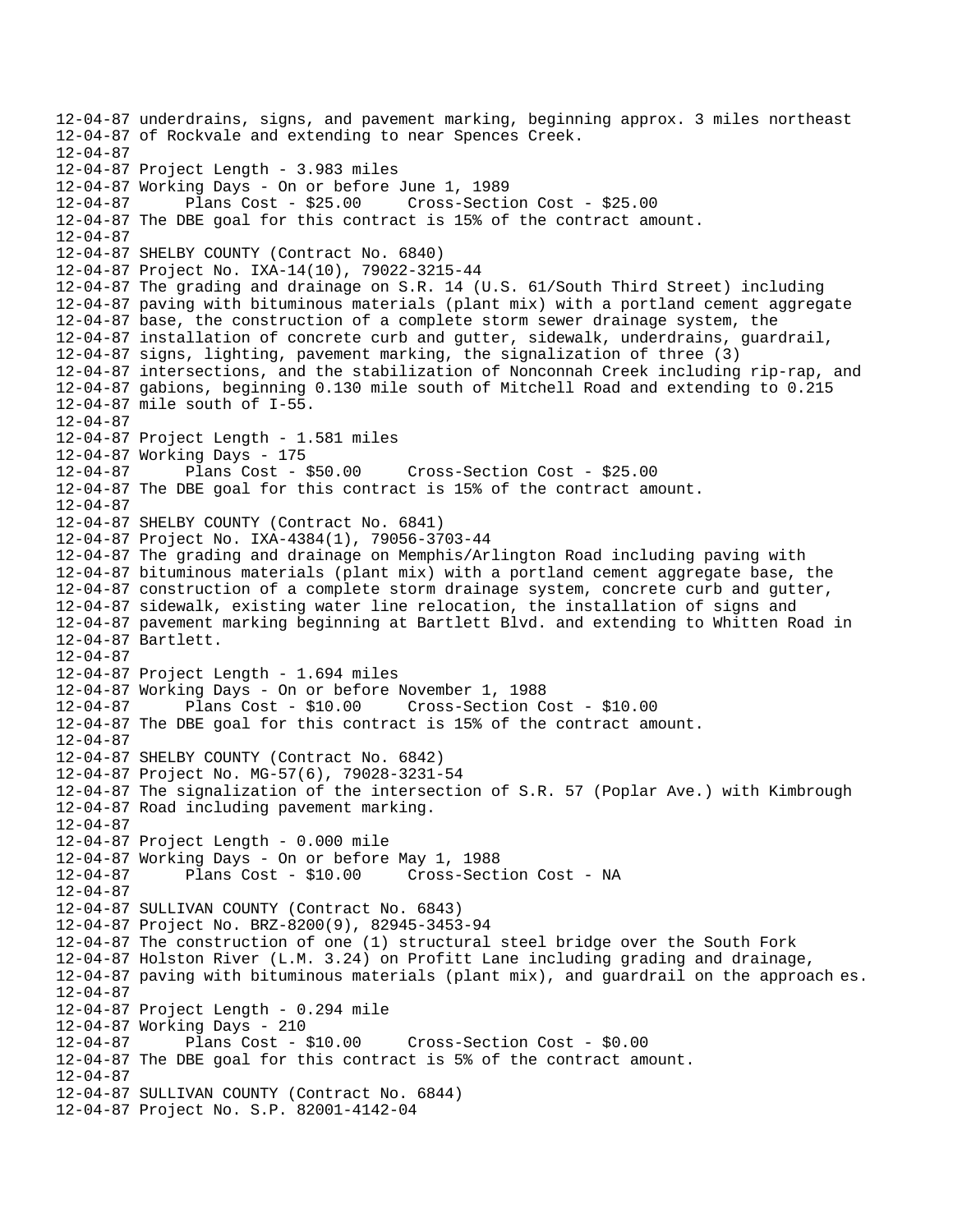```
12-04-87 The repair of the bridge on I-81 over S.R. 37 (L.M. 15.77) including 
12-04-87 structural steel repairs and repainting existing steel structure. 
12-04-87 
12-04-87 Project Length - 0.000 mile 
12-04-87 Working Days - 45 (See Special Provision 108B) 
12-04-87 Plans Cost - $3.00 Cross-Section Cost - NA 
12-04-87 
12-04-87 TIPTON COUNTY (Contract No. 6845) 
12-04-87 Project No. HES-3(34), 84002-3247-94 
12-04-87 The signalization of the intersection of S.R. 3 (U.S. 51) with Munford-Atoka 
12-04-87 Road (S.R. 206) including the installation of signs, and pavement marking. 
12-04-87 
12-04-87 Project Length - 0.000 mile 
12-04-87 Working Days - On or before June 1, 1988 
12-04-87 Plans Cost - $3.00 Cross-Secti on Cost - NA 
12-04-87 
12-04-87 WARREN COUNTY (Contract No. 6846) 
12-04-87 Project No. F-1(22), 89003-3236-14 
12-04-87 The first stage paving on S.R. 1 with bituminous materials (plant mix) with 
12-04-87 either an aggregate base, a portland cement treated aggregate base, or a lime 
12-04-87 fly-ash aggregate base, including the installation of guardrail, signs and 
12-04-87 pavement marking beginning near the intersection of S.R. 1 and S.R. 30 and 
12-04-87 extending to near the community of Campaign. 
12-04-87 
12-04-87 Project Length - 5.549 miles 
12-04-87 Working Days - 115 
12-04-87 Plans Cost - $10.00 Cross-Section Cost - $0.00 
12-04-87 The DBE goal for this contract is 5% of the contract amount. 
12-04-87 
12-04-87 WAYNE COUNTY (Contract No. 6847) 
12-04-87 Project No. S.P. 91945-4257-04 
12-04-87 The slip lining of roadway culverts on S.R. 13 beginning at L.M 0.00 and 
12-04-87 extending to L.M. 11.10. 
12-04-87 
12-04-87 Project Length - 11.10 miles 
12-04-87 Working Days - On or before May 15, 1988 (See Special Provision 607G) 
12-04-87 NO PLANS CONTRACT 
12-04-87 
12-04-87 WEAKLEY COUNTY (Contract No. 6848) 
12-04-87 Project No. F-22(9), 92137-3212-14 
12-04-87 The paving on S.R. 22 (Martin Bypass) with cement treated aggregate base, 
12-04-87 bituminous materials (plant mix), with portland cement concrete pavement on 
12-04-87 the ramps, including the installation of guardrail, underdrains, signs 
12-04-87 including structural steel supports, and pavement marking, beginning at 
12-04-87 existing S.R. 22 near Ralston and extending to S.R. 43. 
12-04-87 
12-04-87 Project Length - 5.753 miles 
12-04-87 Working Days - 150 
12-04-87 Plans Cost - $10.00 Cross-Section Cost - NA 
12-04-87 The DBE goal for this contract is 10% of the contract amount. 
12-04-87 
12-04-87 WILLIAMSON COUNTY (Contract No. 6849) 
12-04-87 Project No. F-397(3), 94092-3216-14 
12-04-87 The grading and drainage on S.R. 397 (Franklin Bypass) including the 
12-04-87 construction of one (1) prestressed concrete box beam bridge over the Harpeth 
12-04-87 River, and one (1) (3 @ 12' X 5') concrete slab bridge, paving on the cross 
12-04-87 roads with bituminous materials (plant mix), the installation of concrete curb 
12-04-87 and gutter, guardrail, fence, and pavement marking beginning at S.R. 6 and 
12-04-87 extending to S.R. 106. 
12-04-87
```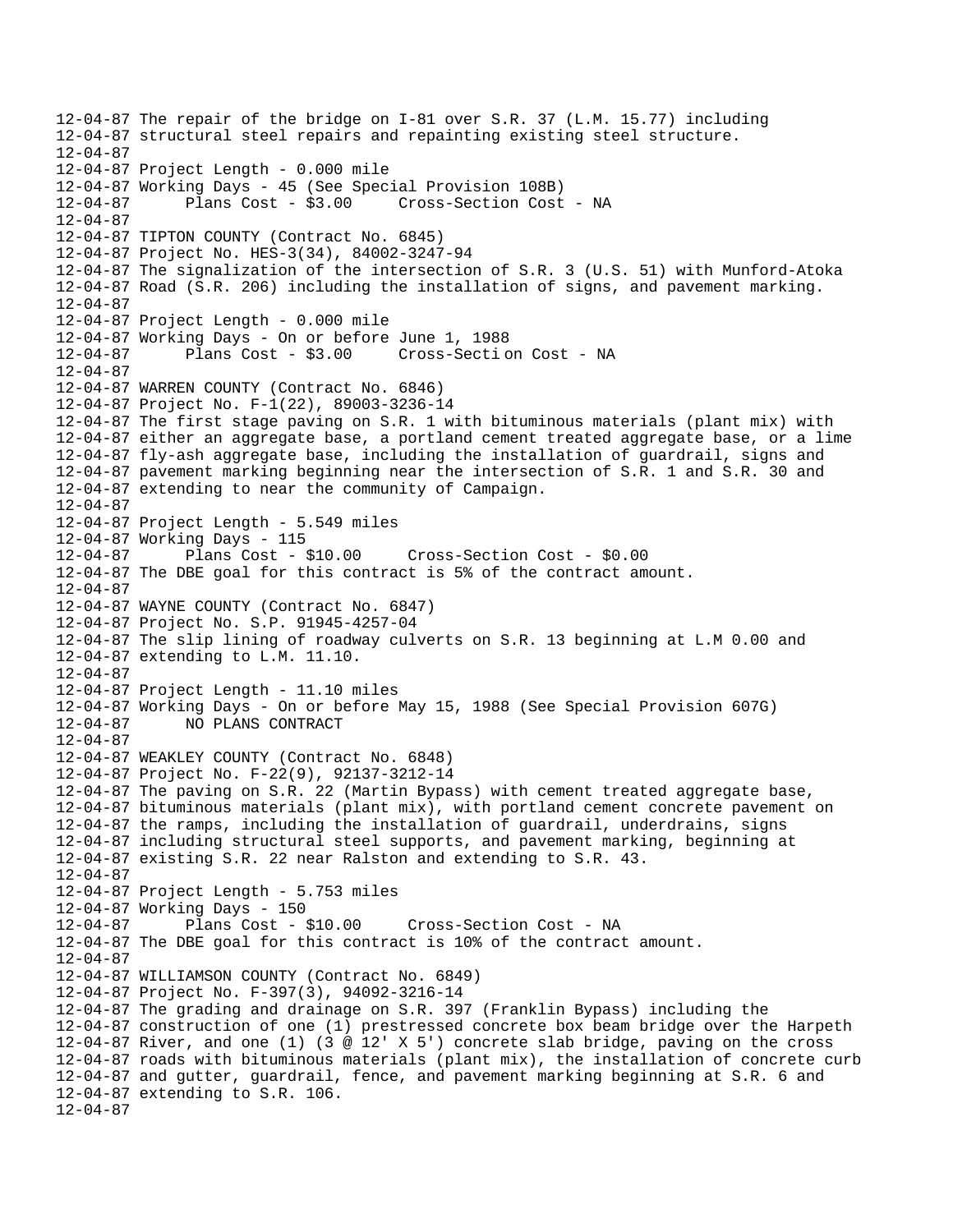12-04-87 Project Length - 1.607 miles 12-04-87 Working Days - On or before March 15, 1989 (See Special Provision 108B) 12-04-87 Plans Cost - \$25.00 Cross-Section Cost - \$25.00 12-04-87 The DBE goal for this contract is 15% of the contract amount. 12-04-87 ======================================================================================= 12-11-87 ANDERSON AND CAMPBELL COUNTIES (Contract No. 6850) 12-11-87 Project No. S.P. 98010-4152-04 12-11-87 The litter removal on I-75 and various State Routes in Region I. 12-11-87 12-11-87 Project Length - 67.77 miles 12-11-87 Working Days - On or before November 15, 1988 (See Special Provision 108B) 12-11-87 NO PLANS CONTRACT 12-11-87 12-11-87 BEDFORD AND RUTHERFORD COUNTIES (Contract No. 6851) 12-11-87 Project No. S.P. 98031-4108-04 12-11-87 The mowing on I-24 in Region III. 12-11-87 12-11-87 Project Length - 33.69 miles 12-11-87 Working Days - 80 (See Special Provision 108B) 12-11-87 NO PLANS CONTRACT 12-11-87 12-11-87 BRADLEY AND MCMINN COUNTIES (Contract No. 6852) 12-11-87 Project No. S.P. 98020-4125-04 12-11-87 The mowing on I-75 in Region II. 12-11-87 12-11-87 Project Length - 44.30 miles 12-11-87 Working Days - 80 (See Special Provision 108B) 12-11-87 NO PLANS CONTRACT 12-11-87 12-11-87 BRADLEY AND POLK COUNTIES (Contract No. 6853) 12-11-87 Project No. S.P. 98020-4238-04 12-11-87 The mowing on various State Routes in Region II. 12-11-87 12-11-87 Project Length - 206.26 miles 12-11-87 Working Days - 80 (See Special Provision 108B) 12-11-87 NO PLANS CONTRACT 12-11-87 12-11-87 CARROLL, HENRY AND WEAKLEY COUNTIES (Contract No. 6854) 12-11-87 Project No. S.P. 98040-4268-04 12-11-87 The mowing on various State Routes in Region IV. 12-11-87 12-11-87 Project Length - 321.74 miles 12-11-87 Working Days - 60 (See Special Provision 108B) 12-11-87 NO PLANS CONTRACT 12-11-87 12-11-87 CHEATHAM AND ROBERTSON COUNTIES (Contract No. 6855) 12-11-87 Project No. S.P. 98031-4209-04 12-11-87 The mowing on various State Routes in Region III. 12-11-87 12-11-87 Project Length - 249.30 miles 12-11-87 Working Days - 60 (See Special Provision 108B) 12-11-87 NO PLANS CONTRACT 12-11-87 12-11-87 CROCKETT, HAYWOOD, CHESTER, HENDERSON AND MADISON COUNTIES (Contract No. 6856) 12-11-87 Project No. S.P. 98040-4269-04 12-11-87 The mowing on various State Routes in Region IV. 12-11-87 12-11-87 Project Length - 196.53 miles 12-11-87 Working Days - 60 (See Special Provision 108B)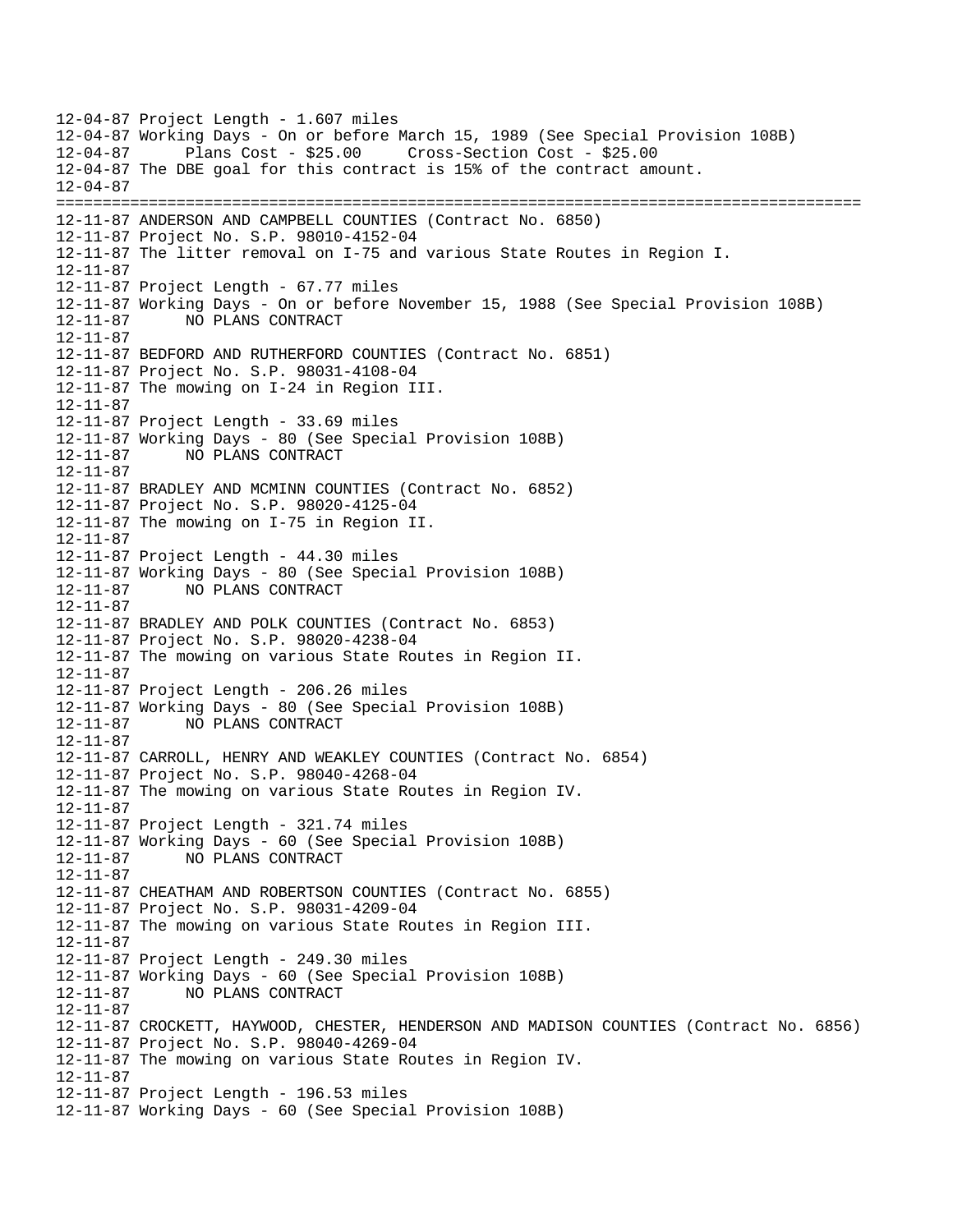12-11-87 NO PLANS CONTRACT 12-11-87 12-11-87 DAVIDSON AND WILLIAMSON COUNTIES (Contract No. 6857) 12-11-87 Project No. S.P. 98031-4210-04 12-11-87 The mowing on various State Routes in Region III. 12-11-87 12-11-87 Project Length - 411.49 miles 12-11-87 Working Days - 60 (See Special Provision 108B) 12-11-87 NO PLANS CONTRACT 12-11-87 12-11-87 DYER, GIBSON AND OBION COUNTIES (Contract No. 6858) 12-11-87 Project No. S.P. 98040-4270-04 12-11-87 The mowing on various State Routes in Region IV. 12-11-87 12-11-87 Project Length - 205.15 miles 12-11-87 Working Days - 60 (See Special Provision 108B) 12-11-87 NO PLANS CONTRACT 12-11-87 12-11-87 FAYETTE, HAYWOOD, MADISON, HENDERSON, CARROLL, DECATUR AND BENTON COUNTIES 12-11-87 (Contract No. 6859) 12-11-87 Project No. S.P. 98040-4167-04 12-11-87 The mowing and litter removal on I-40 in Region IV. 12-11-87 12-11-87 Project Length - 110.79 miles 12-11-87 Working Days - On or before November 15, 1988 (See Special Provision 108B) 12-11-87 NO PLANS CONTRACT 12-11-87 12-11-87 GILES, MARSHALL, MAURY AND WILLIAMSON COUNTIES (Contract No. 6860) 12-11-87 Project No. S.P. 98031-4112-04 12-11-87 The mowing on I-65 in Region III. 12-11-87 12-11-87 Project Length - 74.40 miles 12-11-87 Working Days - 80 (See Special Provision 108B) 12-11-87 NO PLANS CONTRACT 12-11-87 12-11-87 HAMBLEN, GREENE AND WASHINGTON COUNTIES (Contract No. 6861) 12-11-87 Project No. S.P. 98010-4146-04 12-11-87 The mowing on various Interstate and State Routes in Region I. 12-11-87 12-11-87 Project Length - 81.12 miles 12-11-87 Working Days - 80 (See Special Provision 108B) 12-11-87 NO PLANS CONTRACT 12-11-87 12-11-87 HAMILTON COUNTY (Contract No. 6862) 12-11-87 Project No. S.P. 33946-4119-04 12-11-87 The mowing on I-24, I-75 and I-124. 12-11-87 12-11-87 Project Length - 32.10 miles 12-11-87 Working Days - 75 (See Special Provision 108B) 12-11-87 NO PLANS CONTRACT 12-11-87 12-11-87 HAMILTON COUNTY (Contract No. 6863) 12-11-87 Project No. S.P. 33946-4221-04 12-11-87 The mowing on various State Routes. 12-11-87 12-11-87 Project Length - 158.73 miles 12-11-87 Working Days - 80 (See Special Provision 108B) NO PLANS CONTRACT 12-11-87 12-11-87 HOUSTON, HUMPHREYS AND PERRY COUNTIES (Contract No. 6864)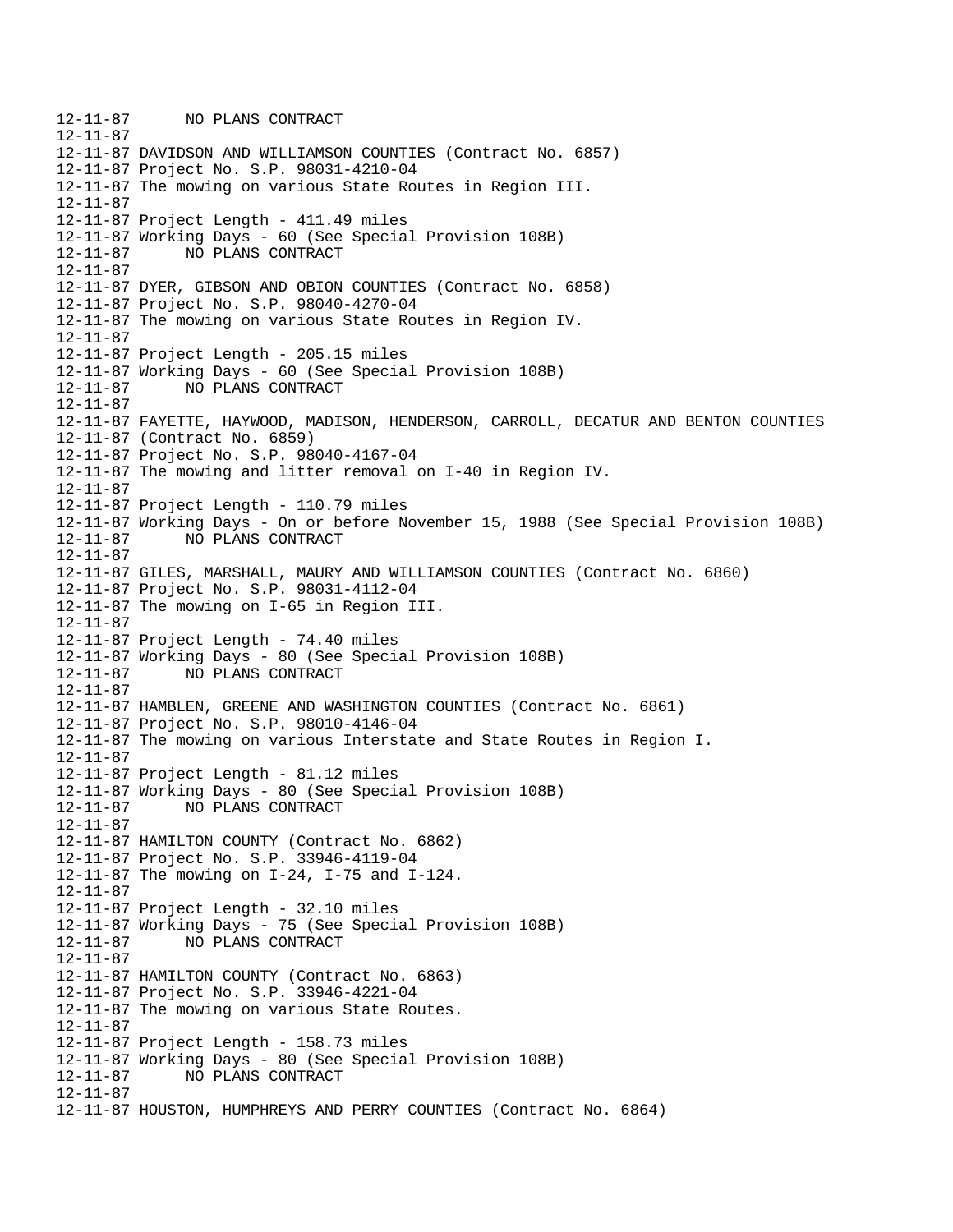12-11-87 Project No. S.P. 98031-4213-04 12-11-87 The mowing on various State Routes in Region III. 12-11-87 12-11-87 Project Length - 237.93 miles 12-11-87 Working Days - 60 (See Special Provision 108B) 12-11-87 NO PLANS CONTRACT 12-11-87 12-11-87 HUMPHREYS, HICKMAN, DICKSON, WILLIAMSON AND CHEATHAM COUNTIES 12-11-87 (Contract No. 6865) 12-11-87 Project No. S.P. 98031-4114-04 12-11-87 The mowing on I-40 in Region III. 12-11-87 12-11-87 Project Length - 56.65 miles 12-11-87 Working Days - 80 (See Special Provision 108B) 12-11-87 NO PLANS CONTRACT 12-11-87 12-11-87 JEFFERSON, SEVIER AND COCKE COUNTIES (Contract No. 6866) 12-11-87 Project No. S.P. 98010-4147-04 12-11-87 The mowing on various Interstate and State Routes in Region I. 12-11-87 12-11-87 Project Length - 92.42 miles 12-11-87 Working Days - 80 (See Special Provision 108B) 12-11-87 NO PLANS CONTRACT 12-11-87 12-11-87 KNOX COUNTY (Contract No. 6867) 12-11-87 Project No. S.P. 47945-4197-04 12-11-87 The mowing on I-40, I-75, I-275, I-640 and S.R. 158. 12-11-87 12-11-87 Project Length - 61.48 miles 12-11-87 Working Days - 75 (See Special Provision 108B) 12-11-87 NO PLANS CONTRACT 12-11-87 12-11-87 KNOX, BLOUNT AND SEVIER COUNTIES (Contract No. 6868) 12-11-87 Project No. S.P. 98010-4253-04 12-11-87 The mowing on various State Routes in Region I. 12-11-87 12-11-87 Project Length - 103.25 miles 12-11-87 Working Days - 60 (See Special Provision 108B) 12-11-87 NO PLANS CONTRACT 12-11-87 12-11-87 LOUDON, MONROE AND ROANE COUNTIES (Contract No. 6869) 12-11-87 Project No. S.P. 98010-4148-04 12-11-87 The mowing and litter removal on I-40, I-75 and various State Routes in Region 12-11-87 I. 12-11-87 12-11-87 Project Length - 89.77 miles 12-11-87 Working Days - On or before November 15, 1988 (See Special Provision 108B) 12-11-87 NO PLANS CONTRACT 12-11-87 12-11-87 MARION AND GRUNDY COUNTIES (Contract No. 6870) 12-11-87 Project No. S.P. 98020-4232-04 12-11-87 The mowing on various State Routes in Region II. 12-11-87 12-11-87 Project Length - 243.72 miles 12-11-87 Working Days - 60 (See Special Provision 108B) 12-11-87 NO PLANS CONTRACT 12-11-87 12-11-87 MEIGS AND MCMINN COUNTIES (Contract No. 6871) 12-11-87 Project No. S.P. 98020-4239-04 12-11-87 The mowing on various State Routes in Region II.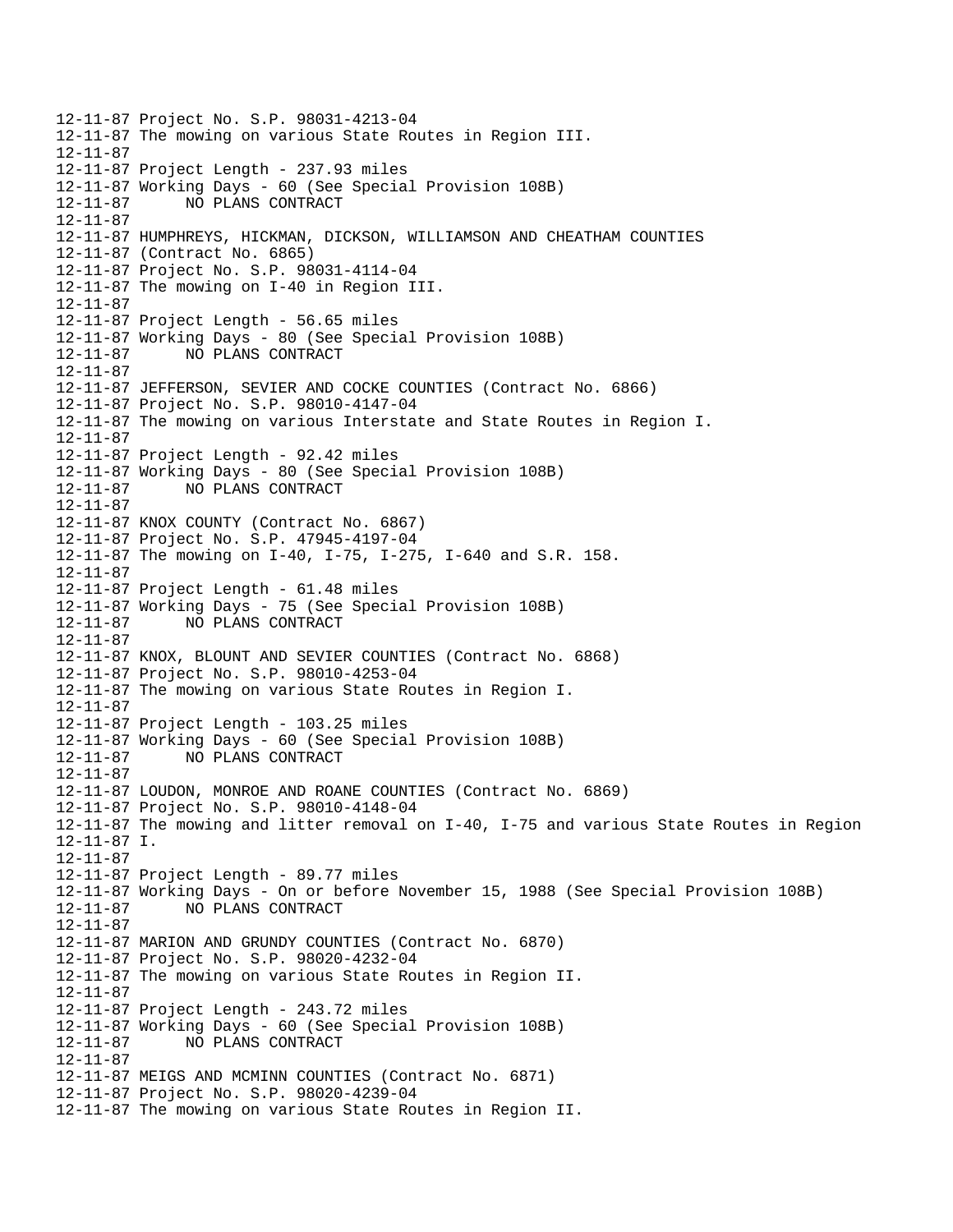12-11-87 12-11-87 Project Length - 237.50 miles 12-11-87 Working Days - 80 (See Special Provision 108B) 12-11-87 NO PLANS CONTRACT 12-11-87 12-11-87 PUTNAM AND CUMBERLAND COUNTIES (Contract No. 6872) 12-11-87 Project No. S.P. 98020-4226-04 12-11-87 The mowing on various Interstate and State Routes in Region II. 12-11-87 12-11-87 Project Length - 91.36 miles 12-11-87 Working Days - 80 (See Special Provision 108B) 12-11-87 NO PLANS CONTRACT 12-11-87 12-11-87 RUTHERFORD AND WILLIAMSON COUNTIES (Contract No. 6873) 12-11-87 Project No. S.P. 98031-4219-04 12-11-87 The mowing on various State Routes in Region III. 12-11-87 12-11-87 Project Length - 205.09 miles 12-11-87 Working Days - 80 (See Special Provision 108B) 12-11-87 NO PLANS CONTRACT 12-11-87 12-11-87 SMITH AND WILSON COUNTIES (Contract No. 6876) 12-11-87 Project No. S.P. 98031-4120-04 12-11-87 The mowing on I-40 in Region III. 12-11-87 12-11-87 Project Length - 44.52 miles 12-11-87 Working Days - 80 (See Special Provision 108B) 12-11-87 NO PLANS CONTRACT 12-11-87 12-11-87 SULLIVAN AND HAWKINS COUNTIES (Contract No. 6877) 12-11-87 Project No. S.P. 98010-4150-04 12-11-87 The mowing on various Interstate and State Routes in Region I. 12-11-87 12-11-87 Project Length - 81.70 miles 12-11-87 Working Days - 80 (See Special Provision 108B) 12-11-87 NO PLANS CONTRACT 12-11-87 12-11-87 SUMNER, MACON AND TROUSDALE COUNTIES (Contract No. 6878) 12-11-87 Project No. S.P. 98031-4221-04 12-11-87 The mowing on various State Routes in Region III. 12-11-87 12-11-87 Project Length - 184.36 miles 12-11-87 Working Days - 60 (See Special Provision 108B) 12-11-87 NO PLANS CONTRACT 12-11-87 12-11-87 SUMNER, ROBERTSON, CHEATHAM AND MONTGOMERY COUNTIES (Contract No. 6879) 12-11-87 Project No. S.P. 98031-4122-04 12-11-87 The mowing on I-65 and I-24 in Region III. 12-11-87 12-11-87 Project Length - 55.48 miles 12-11-87 Working Days - 80 (See Special Provision 108B) 12-11-87 NO PLANS CONTRACT 12-11-87 12-11-87 WILSON AND SMITH COUNTIES (Contract No. 6880) 12-11-87 Project No. S.P. 98031-4224-04 12-11-87 The mowing on various State Routes in Region III. 12-11-87 12-11-87 Project Length - 269.84 miles 12-11-87 Working Days - 60 (See Special Provision 108B) 12-11-87 NO PLANS CONTRACT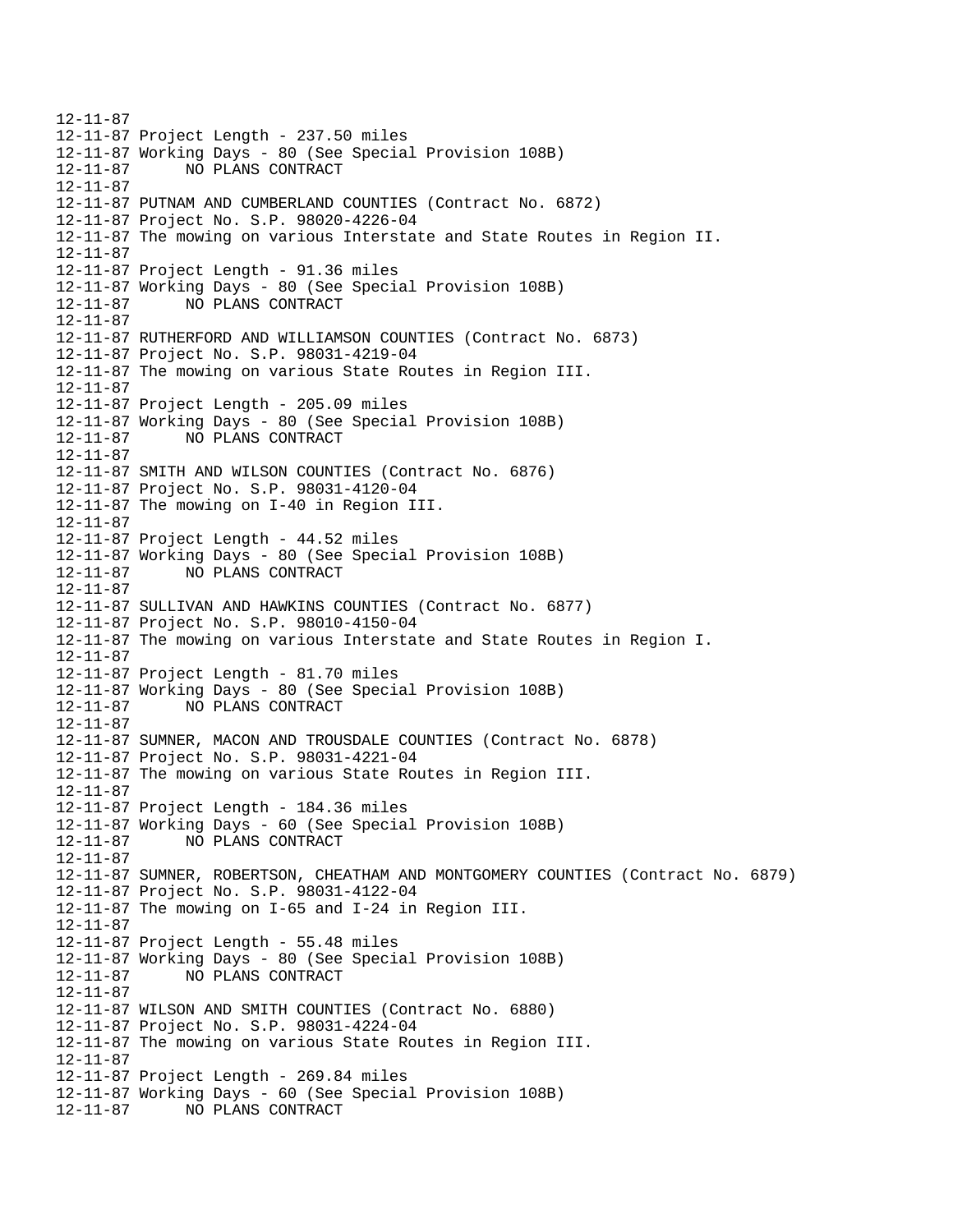12-11-87 ======================================================================================= 02-05-88 SCOTT COUNTY (Contract No. 6796) 02-05-88 Project No. S.P. 76001-3247-04 02-05-88 The grading and drainage on S.R. 29 including paving with bituminous materials 02-05-88 (plant mix), with either a mineral aggregate base, a cement treated aggregate 02-05-88 base, or a lime fly-ash aggregate base, the construction of one (1) 02-05-88 prestressed concrete box beam bridge over New River on S.R. 29, one (1) 02-05-88 continuous welded plate girder bridge over S.R. 29 on the Norfolk Southern 02-05-88 Corporation Railroad, and one (1) (2 @ 10' X 5') concrete box bridge, the 02-05-88 construction of a railroad detour with either the construction of a temporary 02-05-88 trestle, or the use of sheet piling, the installation of guardrail, 02-05-88 underdrains, signs, and pavement marking, beginning 0.9 mile south of the New 02-05-88 River and extending to 0.8 mile north of the Norfolk Southern Corporation 02-05-88 Railroad. 02-05-88 02-05-88 Project Length - 1.799 miles 02-05-88 Working Days - 290 02-05-88 Plans Cost - \$25.00 Cross-Section Cost - \$50.00 02-05-88 The DBE goal for this contract is 2% of the contract amount. 02-05-88 02-05-88 BEDFORD, LINCOLN, MARSHALL, MOORE AND RUTHERFORD COUNTIES (Contract No. 6806) 02-05-88 Project No. S.P. 98031-4227-04 02-05-88 The installation of painted pavement marking lines on various State Routes in 02-05-88 Region III. 02-05-88 02-05-88 Project Length - 658.05 miles 02-05-88 Working Days - On or before August 1, 1988 (See Special Provision 108B) 02-05-88 NO PLANS CONTRACT 02-05-88 02-05-88 CARTER, GREENE, HAMBLEN, HANCOCK, HAWKINS, JOHNSON, SULLIVAN, UNICOI AND 02-05-88 WASHINGTON COUNTIES (Contract No. 6814) 02-05-88 Project No. S.P. 98010-4259-04 02-05-88 The installation of painted pavement marking lines on various State Routes in 02-05-88 Region I. 02-05-88 02-05-88 Project Length - 418.11 miles 02-05-88 Working Days - On or before August 1, 1988 (See Special Provision 108B) 02-05-88 NO PLANS CONTRACT 02-05-88 02-05-88 CLAY, CUMBERLAND, FENTRESS, JACKSON, OVERTON, PICKETT, PUTNAM AND RHEA 02-05-88 COUNTIES (Contract No. 6817) 02-05-88 Project No. S.P. 98020-4227-04 02-05-88 The installation of painted pavement marking lines on various State Routes in 02-05-88 Region II. 02-05-88 02-05-88 Project Length - 808.45 miles 02-05-88 Working Days - On or before August 1, 1988 (See Special Provision 108B)<br>02-05-88 NO PLANS CONTRACT 02-05-88 NO PLANS CONTRACT 02-05-88 02-05-88 BEDFORD, CHEATHAM, DAVIDSON, DICKSON, GILES, HICKMAN, HOUSTON, HUMPHREYS, 02-05-88 LAWRENCE, LEWIS, LINCOLN, MACON, MARSHALL, MAURY, MONTGOMERY, MOORE, PERRY, 02-05-88 ROBERTSON, RUTHERFORD, SMITH, STEWART, SUMNER, TROUSDALE, WAYNE, WILLIAMSON 02-05-88 AND WILSON COUNTIES (Contract No. 6881) 02-05-88 Project No. S.P. 98031-4233-04 02-05-88 The random on call signing on various Interstate and State Routes in Region 02-05-88 III. 02-05-88 02-05-88 Project Length - 0.000 mile 02-05-88 Working Days - March 31, 1989 (See Special Provision 108B)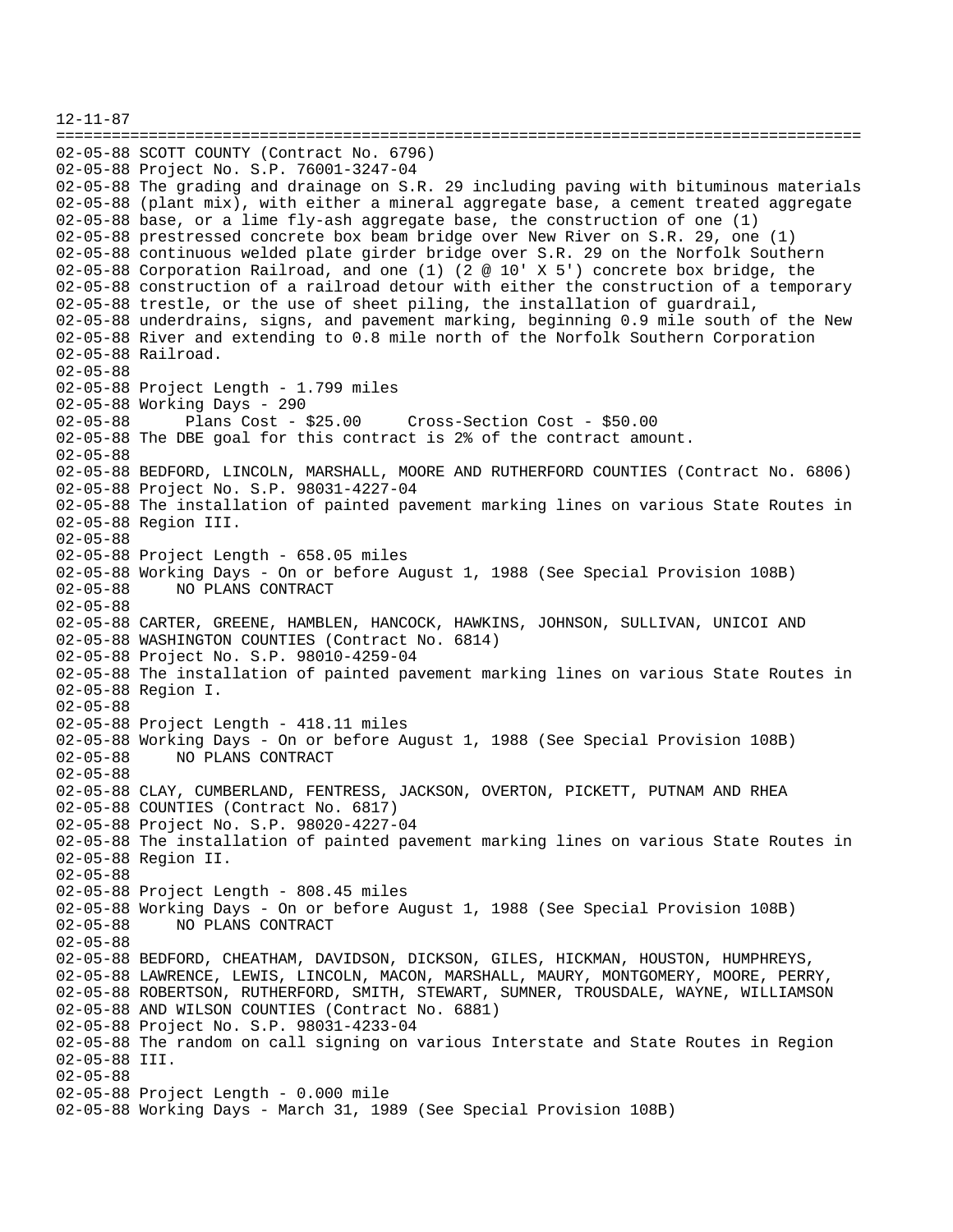02-05-88 NO PLANS CONTRACT 02-05-88 02-05-88 BLOUNT COUNTY (Contract No. 6882) 02-05-88 Project No. S.P. 05009-4207-04 02-05-88 The repair of two (2) bridges on S.R. 115 over Four Mile Creek (L.M. 0.83) and 02-05-88 over Nine Mile Creek (L.M. 3.17) including structural steel, concrete and 02-05-88 steel handrail repairs, repainting existing steel structure, bridge deck 02-05-88 sealant and overlay, the installation of guardrail and pavement marking. 02-05-88 02-05-88 Project Length - 0.000 mile 02-05-88 Working Days - 75 02-05-88 Plans Cost - \$10.00 Cross-Section Cost - NA 02-05-88 02-05-88 BRADLEY COUNTY (Contract No. 6883) 02-05-88 Project No. BRZ-0600(13), 06945-3487-94 02-05-88 The construction of one (1) prestressed concrete box beam bridge over Candies 02-05-88 Creek (L.M. 0.19) on Old Georgetown Pike including grading and drainage, 02-05-88 paving with aggregate base and double bituminous surface treatment, and 02-05-88 guardrail on the approaches. 02-05-88 02-05-88 Project Length - 0.151 mile 02-05-88 Working Days - 95<br>02-05-88 Plans Cost - \$10.00 02-05-88 Plans Cost - \$10.00 Cross-Section Cost - \$0.00 02-05-88 02-05-88 CHEATHAM COUNTY (Contract No. 6884) 02-05-88 Project No. RS-249(2), 11022-3205-24 02-05-88 The grading and drainage on S.R. 249 including paving with bituminous 02-05-88 materials (plant mix), the construction of a storm drainage system, concrete 02-05-88 curb and gutter, sidewalk, the installation of signs and pavement marking 02-05-88 beginning south of East Cheatham School and extending to relocated S.R. 249 02-05-88 intersection. 02-05-88 02-05-88 Project Length - 1.100 miles 02-05-88 Working Days - On or before August 1, 1988 02-05-88 Plans Cost - \$10.00 Cross-Section Cost - \$0.00 02-05-88 The DBE goal for this contract is 10% of the contract amount. 02-05-88 02-05-88 CHESTER, FAYETTE, HARDEMAN, HARDIN AND MCNAIRY COUNTIES (Contract No. 6885) 02-05-88 Project No. S.P. 98040-4278-04 02-05-88 The installation of painted pavement marking lines on various State Routes in 02-05-88 Region IV. 02-05-88 02-05-88 Project Length - 724.65 miles 02-05-88 Working Days - On or before August 1, 1988 (See Special Provision 108B) 02-05-88 NO PLANS CONTRACT 02-05-88 02-05-88 COCKE COUNTY (Contract No. 6886) 02-05-88 Project No. S.P. 15005-4521-04 02-05-88 The repair of the bridge on S.R. 32 over Cosby Creek (L.M. 12.23) including 02-05-88 structural steel repairs. 02-05-88 02-05-88 Project Length - 0.000 mile 02-05-88 Working Days - 45 02-05-88 Plans Cost - \$3.00 Cross-Section Cost - NA 02-05-88 02-05-88 COFFEE COUNTY (Contract No. 6887) 02-05-88 Project No. M-MG-918(9), 16950-3740-54, 16950-3751-54 02-05-88 The signalization and intersection improvements at the intersection of S.R. 55 02-05-88 (Carroll Street) with Anderson Street in Tullahoma including grading and 02-05-88 drainage, widening with bituminous materials (plant mix), storm sewer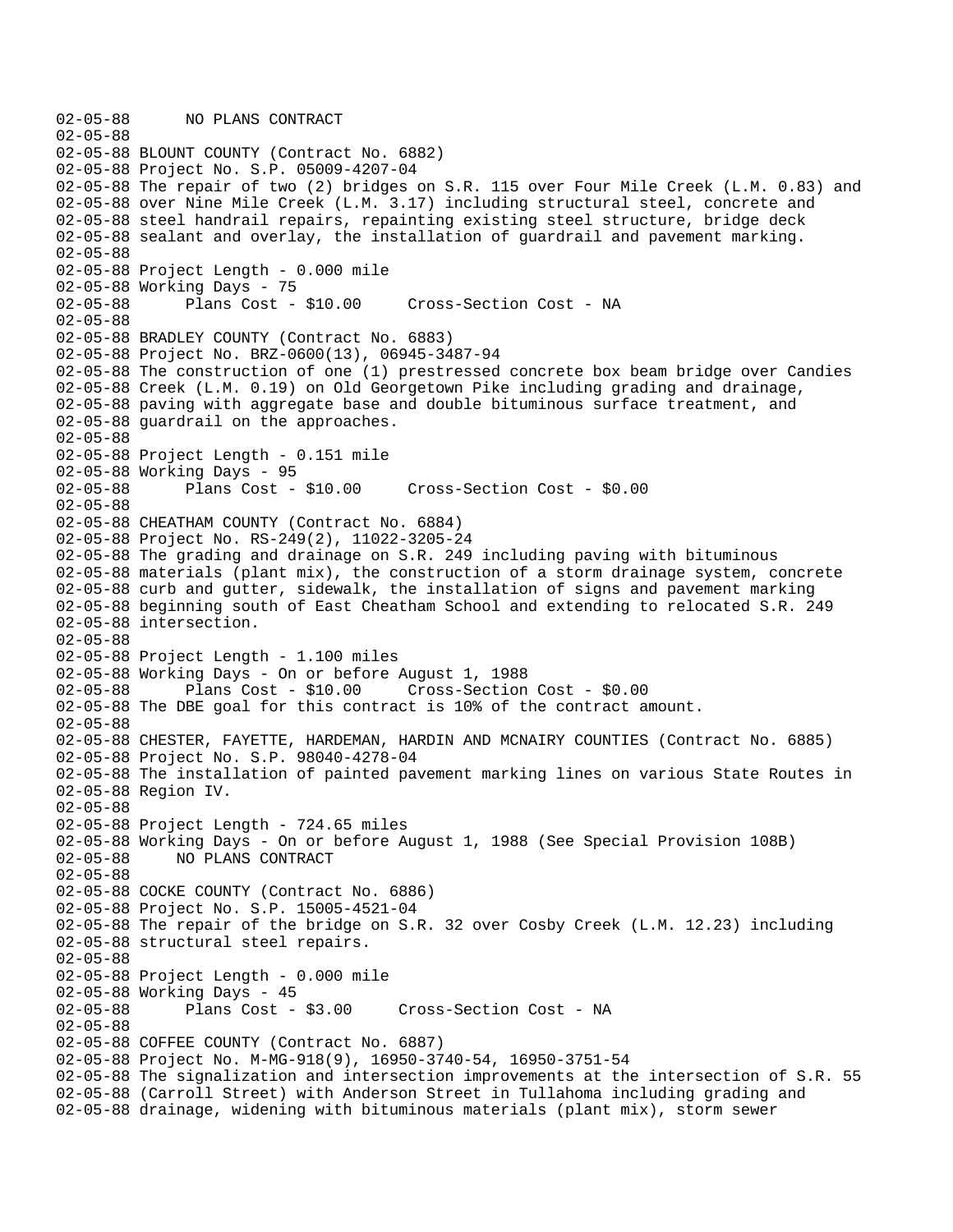```
02-05-88 construction, the installation of concrete curb and gutter, sidewalk, and 
02-05-88 pavement marking. 
02-05-88 
02-05-88 Project Length - 0.208 mile 
02-05-88 Working Days - On or before October 31, 1988 
02-05-88 Plans Cost - $10.00 Cross-Section Cost - $10.00 
02-05-88 
02-05-88 DAVIDSON COUNTY (Contract No. 6888) 
02-05-88 Project Nos. IR-65-3(79)95, 19012-3132-44 
02-05-88 IR-40-4(61)212, 19007-3133-44 
02-05-88 
02-05-88 Project No. IR-65-3(79)95, 19012-3132-44 
02-05-88 The installation of lighting at the interchanges at I-65 and Long Hollow Pike 
02-05-88 and at I-65 and Two Mile Pike. 
02-05-88 Project Length - 0.000 mile 
02-05-88 
02-05-88 Project No. IR-40-4(61)212, 19007-3133-44 
02-05-88 The lighting modifications at the interchanges at I-40 and Fesslers Lane and 
02-05-88 I-40 and Spence Lane. 
02-05-88 Project Length - 0.000 mile 
02-05-88 
02-05-88 Total Project Length - 0.000 mile 
02-05-88 Working Days - On or before October 15, 1988 
02-05-88 Plans Cost - $3.00 Cross-Section Cost - NA 
02-05-88 
02-05-88 DAVIDSON COUNTY (Contract No. 6889) 
02-05-88 Project No. IR-40-3(103)196, 19003-3162-44 
02-05-88 The widening on I-40 including grading and drainage, paving with either a 
02-05-88 mineral aggregate base, a cement treated aggregate base, or a lime fly-ash 
02-05-88 aggregate base and bituminous materials (plant mix), the widening of three (3) 
02-05-88 bridges with prestressed concrete I-beams, storm sewer construction, the 
02-05-88 installation of guardrail, underdrains, signing including structural steel 
02-05-88 supports, and pavement marking beginning at S.R. 24 (Charlotte Pike) and 
02-05-88 extending to S.R. 155 (Robertson Road). 
02-05-88 
02-05-88 Project Length - 2.982 miles 
02-05-88 Working Days - On or before December 1, 1988 
02-05-88 Plans Cost - $25.00 Cross-Section Cost - $25.00 
02-05-88 The DBE goal for this contract is 12% of the contract amount. 
02-05-88 
02-05-88 DEKALB COUNTY (Contract No. 6890) 
02-05-88 Project No. BRZ-2100(11), 21945-3464-94 
02-05-88 The construction of one (1) prestressed concrete box beam bridge over Smith 
02-05-88 Fork Creek (L.M. 1.21) on North Main Street in Liberty including grading and 
02-05-88 drainage, paving with bituminous materials (plant mix), and guardrail on the 
02-05-88 approaches. 
02-05-88 
02-05-88 Project Length - 0.220 mile
02-05-88 Working Days - 145 
02-05-88 Plans Cost - $10.00 Cross-Section Cost - $0.00 
02-05-88 
02-05-88 GILES, LAWRENCE, LEWIS, LINCOLN AND MAURY COUNTIES (Contract No. 6892) 
02-05-88 Project No. RRO-000S(412), 98031-3402-94 
02-05-88 The installation of advanced warning signs and pavement marking at ninety-eight 
02-05-88 (98) selected off-system railroad crossings in Region III. 
02-05-88 
02-05-88 Project Length - 0.000 mile 
02-05-88 Working Days - On or before August 15, 1988 
                                   Cross-Section Cost - NA
02-05-88
```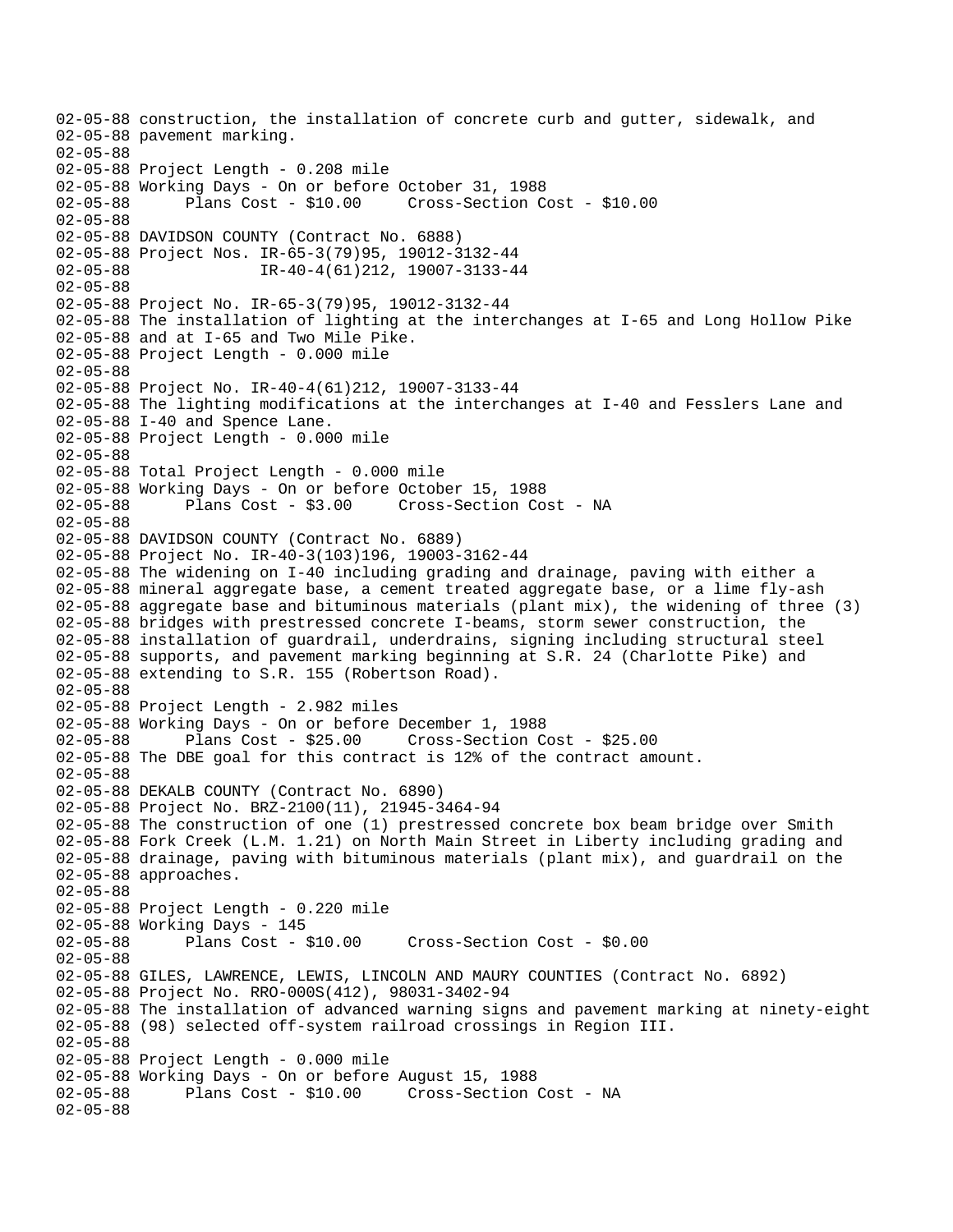02-05-88 GILES, LAWRENCE, LEWIS, MAURY AND WAYNE COUNTIES (Contract No. 6893) 02-05-88 Project No. S.P. 98031-4232-04 02-05-88 The installation of painted pavement marking lines on various State Routes in 02-05-88 Region III. 02-05-88 02-05-88 Project Length - 714.16 miles 02-05-88 Working Days - On or before August 1, 1988 (See Special Provision 108B) 02-05-88 NO PLANS CONTRACT 02-05-88 02-05-88 GREENE COUNTY (Contract No. 6894) 02-05-88 Project No. BRS-348(5), 30025-3226-94 02-05-88 The construction of one (1) prestressed concrete I-beam bridge over Lick Creek 02-05-88 (L.M. 5.31) on S.R. 348 including grading and drainage, paving with bituminous 02-05-88 materials (plant mix), and guardrail on the approaches. 02-05-88 02-05-88 Project Length - 0.189 mile 02-05-88 Working Days - 120 02-05-88 Plans Cost - \$10.00 Cross-Section Cost - \$0.00 02-05-88 02-05-88 LAUDERDALE COUNTY (Contract No. 6895) 02-05-88 Project No. BRZ-4900(19), 49124-3405-94 02-05-88 The construction of one (1) prestressed concrete I-beam bridge over Cane Creek 02-05-88 (L.M. 0.77) on Jones Road including grading and drainage, paving with 02-05-88 aggregate base and double bituminous surface treatment, and guardrail on the 02-05-88 approaches. 02-05-88 02-05-88 Project Length - 0.089 mile 02-05-88 Working Days - 80 02-05-88 Plans Cost - \$10.00 Cross-Section Cost - \$0.00 02-05-88 02-05-88 MADISON COUNTY (Contract No. 6896) 02-05-88 Project Nos. BRS-138(3), 57014-3212-94<br>02-05-88 BRS-223(3), 57058-3209-94 02-05-88 BRS-223(3), 57058-3209-94 02-05-88 02-05-88 Project No. BRS-138(3), 57014-3212-94 02-05-88 The construction of one (1) concrete box bridge (4 @ 12' X 5') over Muddy 02-05-88 Creek L.M. 1.21 on S.R. 138 including grading and drainage, paving with 02-05-88 bituminous materials (plant mix), and guardrail on the approaches. 02-05-88 Project Length - 0.174 mile 02-05-88 02-05-88 Project No. BRS-223(3), 57058-3209-94 02-05-88 The construction of one (1) concrete box bridge (3 @ 12' X 8') over ditch 02-05-88 L.M. 5.89 on S.R. 223 including grading and drainage, paving with aggregate 02-05-88 base and double bituminous surface treatment, and guardrail on the approaches. 02-05-88 Project Length - 0.092 mile 02-05-88 02-05-88 Total Project Length - 0.266 mile 02-05-88 Working Days - 75<br>02-05-88 Plans Cost - \$10.00 02-05-88 Plans Cost - \$10.00 Cross-Section Cost - \$0.00 02-05-88 Bids on this contract will only be accepted from Disadvantaged Business 02-05-88 Enterprises certified by the Tennessee Department of Transportation. 02-05-88 02-05-88 MADISON COUNTY (Contract No. 6897) 02-05-88 Project Nos. BRS-152(5), 57018-3211-94<br>02-05-88 BRS-198(2), 57023-3222-94 02-05-88 BRS-198(2), 57023-3222-94 02-05-88 02-05-88 Project No. BRS-152(5), 57018-3211-94 02-05-88 The construction of one (1) prestressed concrete box beam bridge over overflow 02-05-88 of the Middle Fork Forked Deer River L.M. 1.37 on S.R. 152 including grading 02-05-88 and drainage, paving with bituminous materials (plant mix), and guardrail on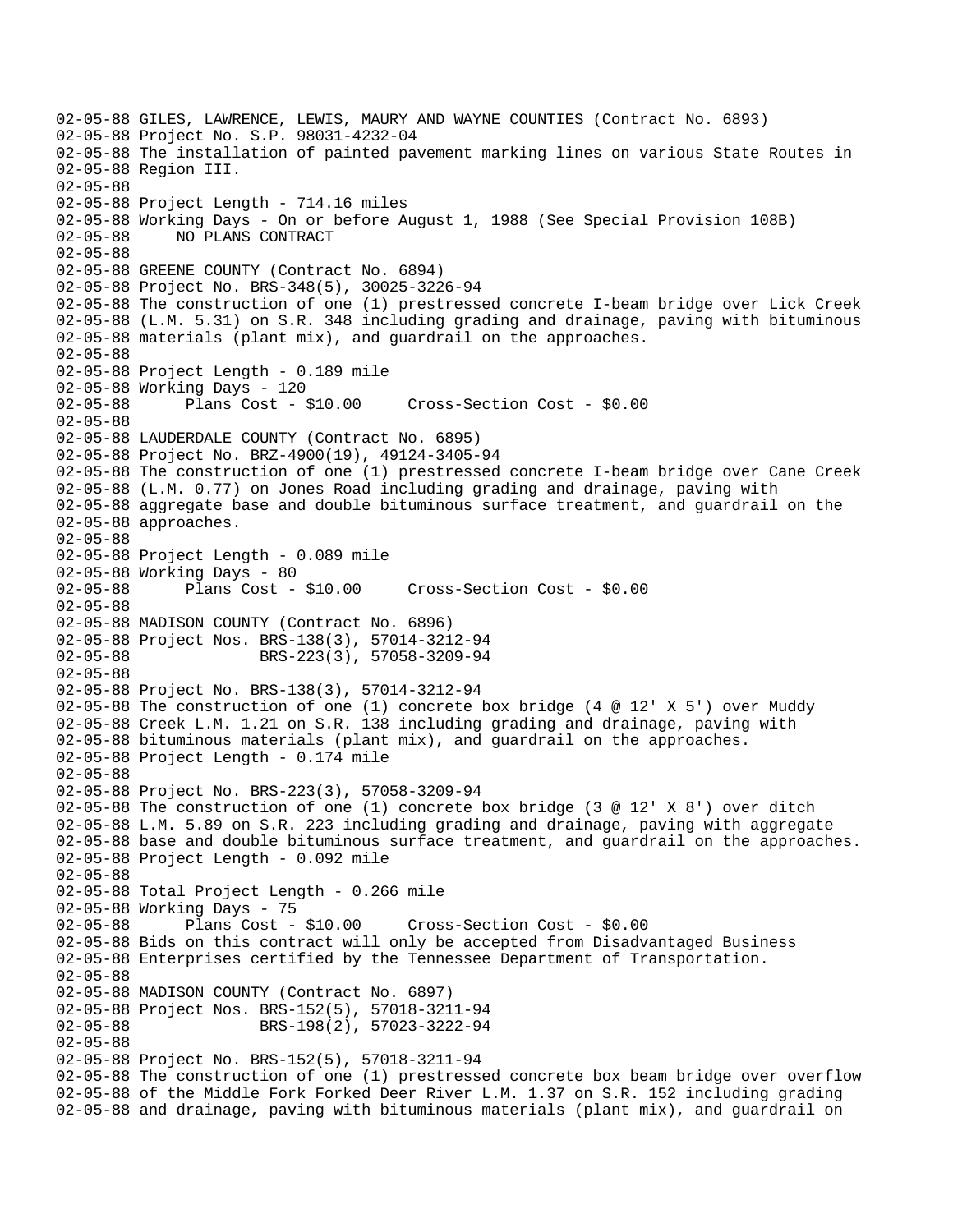```
02-05-88 the approaches. 
02-05-88 Project Length - 0.183 mile 
02-05-88 
02-05-88 Project No. BRS-198(2), 57023-3222-94 
02-05-88 The construction of one (1) prestressed concrete I-beam bridge over Harris 
02-05-88 Creek L.M. 5.96 on S.R. 198 including grading and drainage, paving with 
02-05-88 bituminous materials (plant mix), and guardrail on the approaches. 
02-05-88 Project Length - 0.130 mile 
02-05-88 
02-05-88 Total Project Length - 0.313 mile 
02-05-88 Working Days - 100 
02-05-88 Plans Cost - $10.00 Cross-Section Cost - $0.00 
02-05-88 The DBE goal for this contract is 10% of the contract amount. 
02-05-88 
02-05-88 MARSHALL COUNTY (Contract No. 6898) 
02-05-88 Project No. M-3453(1), 59004-3205-54 
02-05-88 The signalization of the intersection of S.R. 106 with Higgs Road including 
02-05-88 the intersection improvements with grading and drainage, paving with a 
02-05-88 portland cement concrete base and bituminous materials (plant mix), and 
02-05-88 pavement marking. 
02-05-88 
02-05-88 Project Length - 0.000 mile 
02-05-88 Working Days - On or before September 1, 1988 
02-05-88 Plans Cost - $10.00 Cross-Section Cost - $0.00 
02-05-88 
02-05-88 RHEA COUNTY (Contract No. 6899) 
02-05-88 Project No. S.P. 72001-4251-04 
02-05-88 The repair of the bridge on S.R. 29 over Whites Creek (L.M. 31.80) including 
02-05-88 jacking steel spans, concrete and steel repairs, and pavement marking. 
02-05-88 
02-05-88 Project Length - 0.000 mile 
02-05-88 Working Days - 65<br>02-05-88 Plans Cost - $3.00
                                     Cross-Section Cost - NA
02-05-88 
02-05-88 ROANE COUNTY (Contract No. 6900) 
02-05-88 Project No. S.P. 73001-4168-04 
02-05-88 The repair of the bridge on I-40 over Southern Railroad, S.R. 61 and branch 
02-05-88 (L.M. 7.18) including structural steel, concrete, and expansion joint repairs, 
02-05-88 repainting existing steel structure, bridge deck sealant and overlay, and the 
02-05-88 installation of concrete median barrier and pavement marking. 
02-05-88 
02-05-88 Project Length - 0.000 mile 
02-05-88 Working Days - 90 
02-05-88 Plans Cost - $10.00 Cross-Section Cost - NA 
02-05-88 
02-05-88 SMITH COUNTY (Contract No. 6902) 
02-05-88 Project No. S.P. 80001-4155-04 
02-05-88 The improvements at the rest area waste water treatment plant on I-40. 
02-05-88 
02-05-88 Project Length - 0.000 mile 
02-05-88 Working Days - On or before August 15, 1988 
02-05-88 Plans Cost - $3.00 Cross-Section Cost - NA 
02-05-88 
02-05-88 SULLIVAN COUNTY (Contract No. 6903) 
02-05-88 Project No. S.P. 82008-4209-04 
02-05-88 The repair of the bridge on S.R. 37 over Evans Creek (L.M. 9.74) including 
02-05-88 structural steel and steel handrail repairs, and repainting existing steel 
02-05-88 structure. 
02-05-88 
02-05-88 Project Length - 0.000 mile
```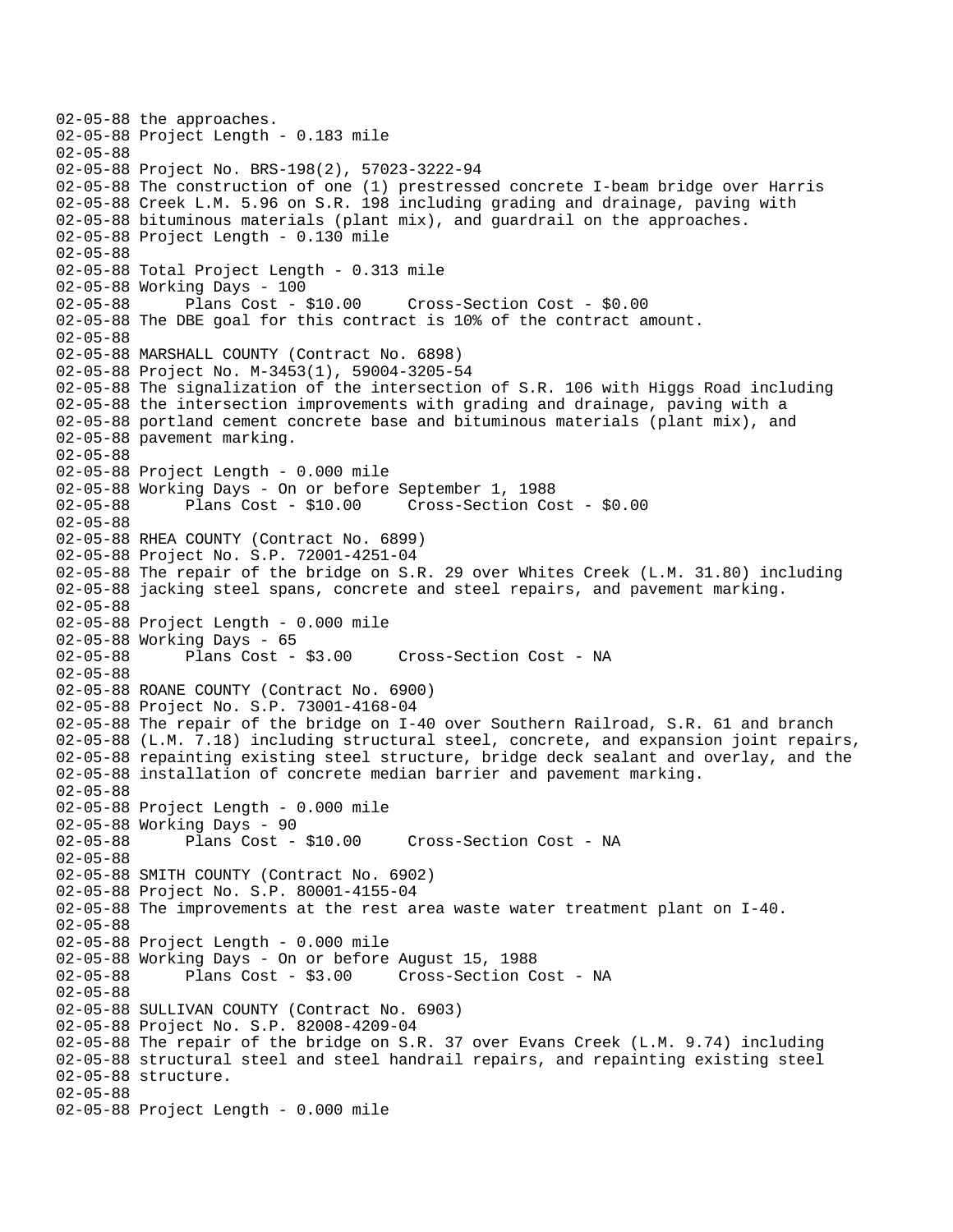```
02-05-88 Working Days - 50 
              Plans Cost - $3.00 Cross-Section Cost - NA
02-05-88 
02-05-88 SUMNER COUNTY (Contract No. 6904) 
02-05-88 Project No. MG-9307(1), 83002-3263-54, 83002-3262-04 
02-05-88 The coordination of eight (8) traffic signals along S.R. 6 (U.S. 31E, Gallatin 
02-05-88 Road) in Hendersonville. 
02-05-88 
02-05-88 Project Length - 2.49 miles
02-05-88 Working Days - On or before July 15, 1988 
02-05-88 Plans Cost - $3.00 Cross-Section Cost - NA 
02-05-88 
02-05-88 TIPTON COUNTY (Contract No. 6905) 
02-05-88 Project Nos. BRZ-8400(18), 84945-3435-94 
02-05-88 BRZ-8400(19), 84945-3436-94 
02-05-88 
02-05-88 Project No. BRZ-8400(18), 84945-3435-94 
02-05-88 The construction of one (1) prestressed concrete box beam bridge over Bear 
02-05-88 Creek (L.M. 4.16) on Bluff Road including grading and drainage, paving with 
02-05-88 aggregate base and double bituminous surface treatment, and guardrail on the 
02-05-88 approaches. 
02-05-88 Project Length - 0.089 mile 
02-05-88 
02-05-88 Project No. BRZ-8400(19), 84945-3436-94 
02-05-88 The construction of one (1) prestressed concrete box beam bridge over Bear 
02-05-88 Creek (L.M. 1.86) on Coon Valley Road including grading and drainage, paving 
02-05-88 with aggregate base and double bituminous surface treatment, and guardrail on 
02-05-88 the approaches. 
02-05-88 Project Length - 0.146 mile 
02-05-88 
02-05-88 Total Project Length - 0.235 mile 
02-05-88 Working Days - 90 
                                     02-05-88 Plans Cost - $10.00 Cross-Section Cost - $0.00 
02-05-88 
02-05-88 WARREN COUNTY (Contract No. 6906) 
02-05-88 Project No. BRZ-8900(16), 89945-3443-94 
02-05-88 The construction of one (1) reinforced concrete slab bridge over Scott Creek 
02-05-88 (L.M. 0.57) on Hobbs Road including grading and drainage, paving with 
02-05-88 aggregate base and double bituminous surface treatment, and guardrail on the 
02-05-88 approaches. 
02-05-88 
02-05-88 Project Length - 0.082 mile 
02-05-88 Working Days - 100 
02-05-88 Plans Cost - $10.00 Cross-Section Cost - $0.00 
02-05-88 
02-05-88 WASHINGTON COUNTY (Contract No. 6907) 
02-05-88 Project No. BRZ-9000(16), 90066-3404-94 
02-05-88 The construction of one (1) prestressed concrete I-beam bridge over the CSX 
02-05-88 Railroad (L.M. 2.83) on Gray Station Road including grading and drainage, 
02-05-88 paving with bituminous materials (plant mix), and guardrail on the approaches. 
02-05-88 
02-05-88 Project Length - 0.421 mile 
02-05-88 Working Days - 160 
02-05-88 Plans Cost - $10.00 Cross-Section Cost - $10.00 
02-05-88 
=============================================================================== 
02-12-88 HAMILTON COUNTY (Contract No. 6863) 
02-12-88 Project No. S.P. 33946-4221-04 
02-12-88 The mowing on various State Routes. 
02-12-88
```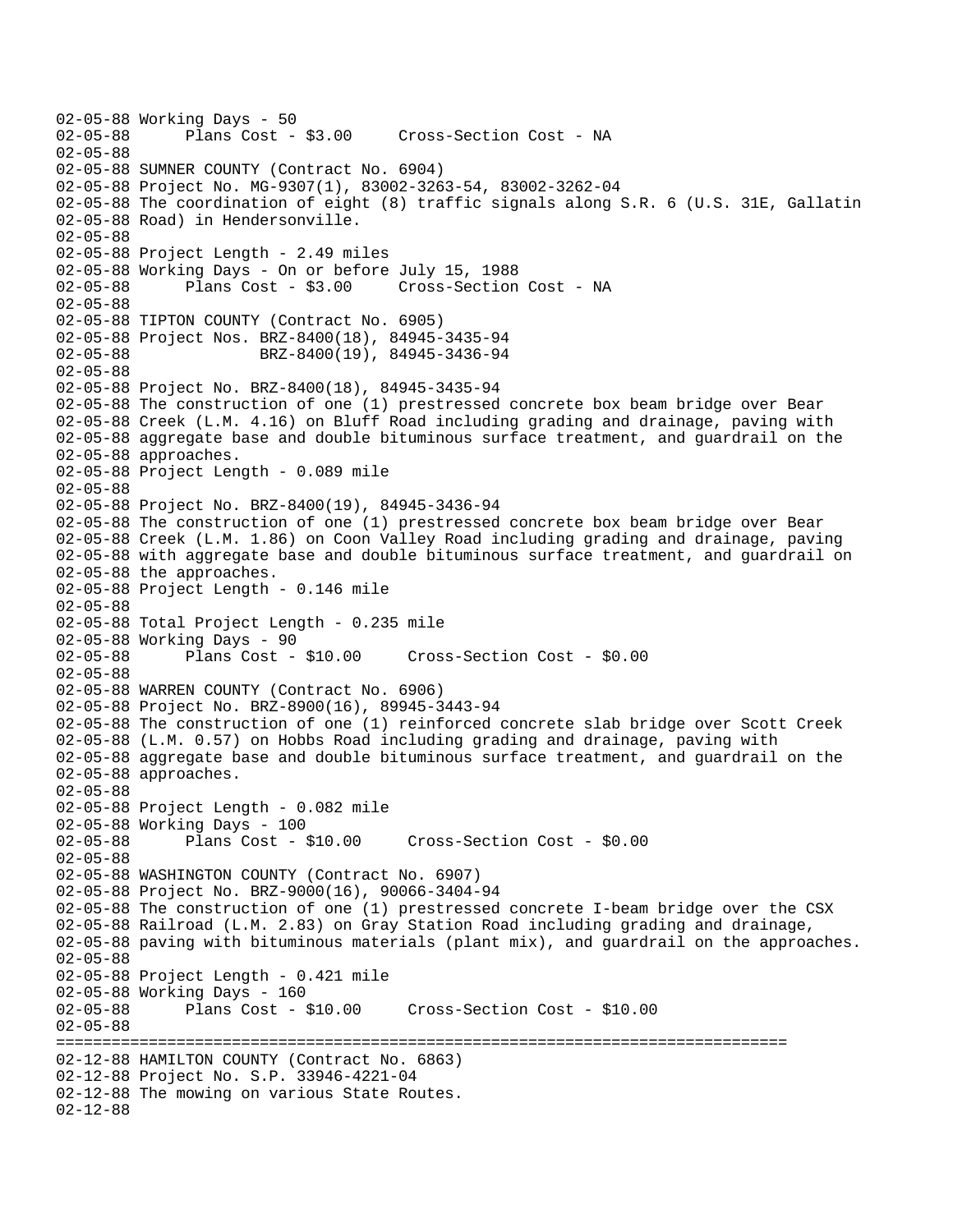02-12-88 Project Length - 158.73 miles 02-12-88 Working Days - 80 (See Special Provision 108B)<br>02-12-88 NO PLANS CONTRACT NO PLANS CONTRACT 02-12-88 02-12-88 KNOX, BLOUNT AND SEVIER COUNTIES (Contract No. 6868) 02-12-88 Project No. S.P. 98010-4253-04 02-12-88 The mowing on various State Routes in Region I. 02-12-88 02-12-88 Project Length - 103.25 miles 02-12-88 Working Days - 60 (See Special Provision 108B) 02-12-88 NO PLANS CONTRACT 02-12-88 02-12-88 MARION AND GRUNDY COUNTIES (Contract No. 6870) 02-12-88 Project No. S.P. 98020-4232-04 02-12-88 The mowing on various State Routes in Region II. 02-12-88 02-12-88 Project Length - 243.72 miles 02-12-88 Working Days - 60 (See Special Provision 108B) 02-12-88 NO PLANS CONTRACT 02-12-88 02-12-88 SHELBY, LAUDERDALE AND TIPTON COUNTIES (Contract No. 6874) 02-12-88 Project No. S.P. 98040-4272-04 02-12-88 The mowing and litter removal on I-40 and various State Routes in Region IV. 02-12-88 02-12-88 Project Length - 109.64 miles 02-12-88 Working Days - On or before November 15, 1988 (See Special Provision 108B) 02-12-88 NO PLANS CONTRACT 02-12-88 02-12-88 SHELBY, LAUDERDALE AND TIPTON COUNTIES (Contract No. 6875) 02-12-88 Project No. S.P. 98040-4273-04 02-12-88 The mowing on various State Routes in Region IV. 02-12-88 02-12-88 Project Length - 129.19 miles 02-12-88 Working Days - 60 (See Special Provision 108B)<br>02-12-88 NO PLANS CONTRACT NO PLANS CONTRACT 02-12-88 02-12-88 BEDFORD AND MARSHALL COUNTIES (Contract No. 6909) 02-12-88 Project No. S.P. 98031-4207-04 02-12-88 The mowing on various State Routes in Region III. 02-12-88 02-12-88 Project Length - 294.39 miles 02-12-88 Working Days - 60 (See Special Provision 108B) 02-12-88 NO PLANS CONTRACT 02-12-88 02-12-88 BENTON AND DECATUR COUNTIES (Contract No. 6910) 02-12-88 Project No. S.P. 98040-4266-04 02-12-88 The mowing on various State Routes in Region IV. 02-12-88 02-12-88 Project Length - 116.06 miles 02-12-88 Working Days - 60 (See Special Provision 108B)<br>02-12-88 NO PLANS CONTRACT 02-12-88 NO PLANS CONTRACT 02-12-88 02-12-88 CANNON AND WARREN COUNTIES (Contract No. 6911) 02-12-88 Project No. S.P. 98020-4230-04 02-12-88 The mowing on various State Routes in Region II. 02-12-88 02-12-88 Project Length - 241.79 miles 02-12-88 Working Days - 80 (See Special Provision 108B)<br>02-12-88 NO PLANS CONTRACT 02-12-88 NO PLANS CONTRACT 02-12-88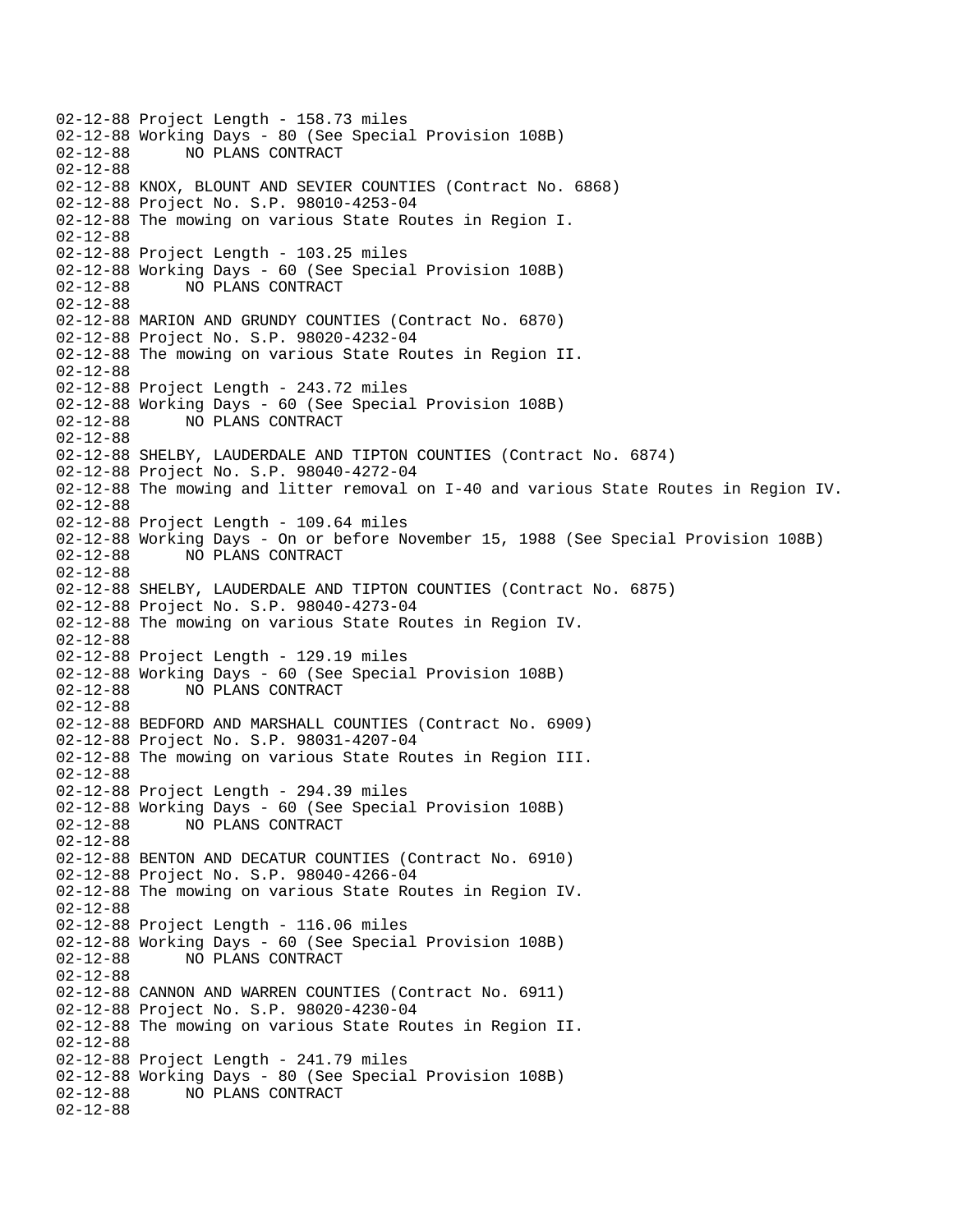02-12-88 CARTER, JOHNSON AND UNICOI COUNTIES (Contract No. 6912) 02-12-88 Project No. S.P. 98010-4251-04 02-12-88 The mowing on various State Routes in Region I. 02-12-88 02-12-88 Project Length - 177.72 miles 02-12-88 Working Days - 60 (See Special Provision 108B) 02-12-88 NO PLANS CONTRACT 02-12-88 02-12-88 COFFEE AND FRANKLIN COUNTIES (Contract No. 6914) 02-12-88 Project No. S.P. 98020-4231-04 02-12-88 The mowing on various State Routes in Region II. 02-12-88 02-12-88 Project Length - 253.18 miles 02-12-88 Working Days - 80 (See Special Provision 108B) 02-12-88 NO PLANS CONTRACT 02-12-88 02-12-88 DEKALB AND WHITE COUNTIES (Contract No. 6916) 02-12-88 Project No. S.P. 98020-4237-04 02-12-88 The mowing on various State Routes in Region II. 02-12-88 02-12-88 Project Length - 201.07 miles 02-12-88 Working Days - 80 (See Special Provision 108B) 02-12-88 NO PLANS CONTRACT 02-12-88 02-12-88 DICKSON AND HICKMAN COUNTIES (Contract No. 6917) 02-12-88 Project No. S.P. 98031-4211-04 02-12-88 The mowing on various State Routes in Region III. 02-12-88 02-12-88 Project Length - 281.48 miles 02-12-88 Working Days - 60 (See Special Provision 108B) 02-12-88 NO PLANS CONTRACT 02-12-88 02-12-88 HARDIN, WAYNE, FAYETTE, MCNAIRY, HARDEMAN AND CHESTER COUNTIES 02-12-88 (Contract No. 6918) 02-12-88 Project No. S.P. 98040-4271-04 02-12-88 The mowing on various State Routes in Region IV. 02-12-88 02-12-88 Project Length - 332.73 miles 02-12-88 Working Days - 60 (See Special Provision 108B) 02-12-88 NO PLANS CONTRACT 02-12-88 02-12-88 LAWRENCE, WAYNE, GILES AND LEWIS COUNTIES (Contract No. 6919) 02-12-88 Project No. S.P. 98031-4215-04 02-12-88 The mowing on various State Routes in Region III. 02-12-88 02-12-88 Project Length - 297.70 miles 02-12-88 Working Days - 60 (See Special Provision 108B) 02-12-88 NO PLANS CONTRACT 02-12-88 02-12-88 LEWIS, MAURY AND PERRY COUNTIES (Contract No. 6920) 02-12-88 Project No. S.P. 98031-4216-04 02-12-88 The mowing on various State Routes in Region III. 02-12-88 02-12-88 Project Length - 264.93 miles 02-12-88 Working Days - 60 (See Special Provision 108B) 02-12-88 NO PLANS CONTRACT 02-12-88 02-12-88 LINCOLN AND MOORE COUNTIES (Contract No. 6921) 02-12-88 Project No. S.P. 98031-4217-04 02-12-88 The mowing on various State Routes in Region III.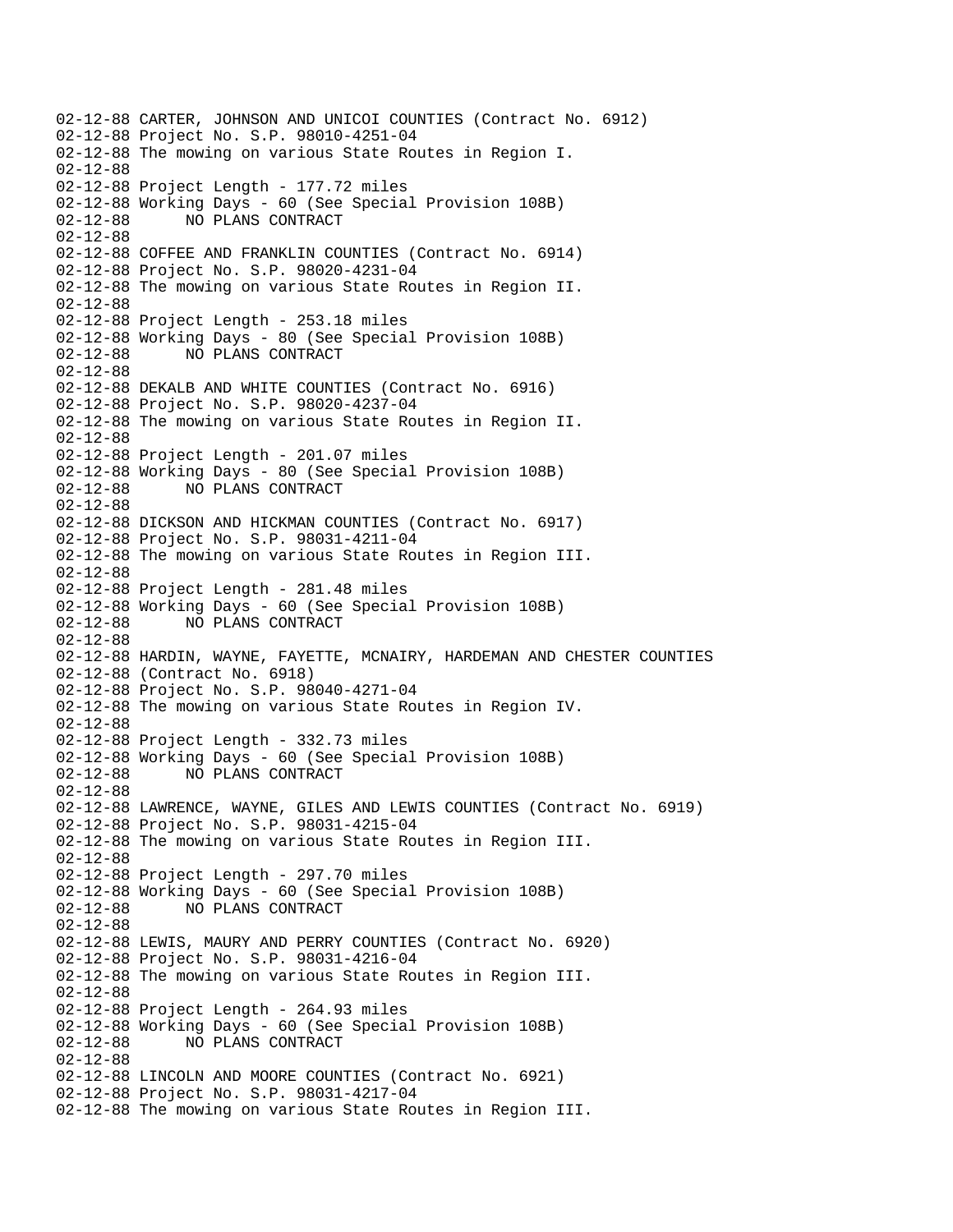02-12-88 02-12-88 Project Length - 219.23 miles 02-12-88 Working Days - 60 (See Special Provision 108B) 02-12-88 NO PLANS CONTRACT 02-12-88 02-12-88 MONTGOMERY AND STEWART COUNTIES (Contract No. 6922) 02-12-88 Project No. S.P. 98031-4218-04 02-12-88 The mowing on various State Routes in Region III. 02-12-88 02-12-88 Project Length - 247.83 miles 02-12-88 Working Days - 60 (See Special Provision 108B) 02-12-88 NO PLANS CONTRACT 02-12-88 02-12-88 MORGAN, MONROE, LOUDON AND ROANE COUNTIES (Contract No. 6923) 02-12-88 Project No. S.P. 98010-4249-04 02-12-88 The mowing on various State Routes in Region I. 02-12-88 02-12-88 Project Length - 139.40 miles 02-12-88 Working Days - 60 (See Special Provision 108B) 02-12-88 NO PLANS CONTRACT 02-12-88 02-12-88 OVERTON, CLAY, FENTRESS AND PICKETT COUNTIES (Contract No. 6924) 02-12-88 Project No. S.P. 98020-4235-04 02-12-88 The mowing on various State Routes in Region II. 02-12-88 02-12-88 Project Length - 305.15 miles 02-12-88 Working Days - 80 (See Special Provision 108B) 02-12-88 NO PLANS CONTRACT 02-12-88 02-12-88 SEQUATCHIE, BLEDSOE AND VAN BUREN COUNTIES (Contract No. 6925) 02-12-88 Project No. S.P. 98020-4233-04 02-12-88 The mowing on various State Routes in Region II. 02-12-88 02-12-88 Project Length - 172.08 miles 02-12-88 Working Days - 60 (See Special Provision 108B) 02-12-88 NO PLANS CONTRACT 02-12-88 02-12-88 WASHINGTON AND SULLIVAN COUNTIES (Contract No. 6926) 02-12-88 Project No. S.P. 98010-4244-04 02-12-88 The mowing on various State Routes in Region I. 02-12-88 02-12-88 Project Length - 160.52 miles 02-12-88 Working Days - 60 (See Special Provision 108B) 02-12-88 NO PLANS CONTRACT 02-12-88 02-12-88 WAYNE COUNTY (Contract No. 6927) 02-12-88 Project No. S.P. 91945-4258-04 02-12-88 The mowing on various State Routes in Region III. 02-12-88 02-12-88 Project Length - 144.07 miles 02-12-88 Working Days - 60 (See Special Provision 108B) 02-12-88 NO PLANS CONTRACT 02-12-88 =============================================================================== 03-11-88 CROCKETT, HAYWOOD AND HENDERSON COUNTIES (Contract No. 6815) 03-11-88 Project No. S.P. 98040-4277-04 03-11-88 The installation of painted pavement marking lines on various State Routes in 03-11-88 Region IV. 03-11-88 03-11-88 Project Length - 344.04 miles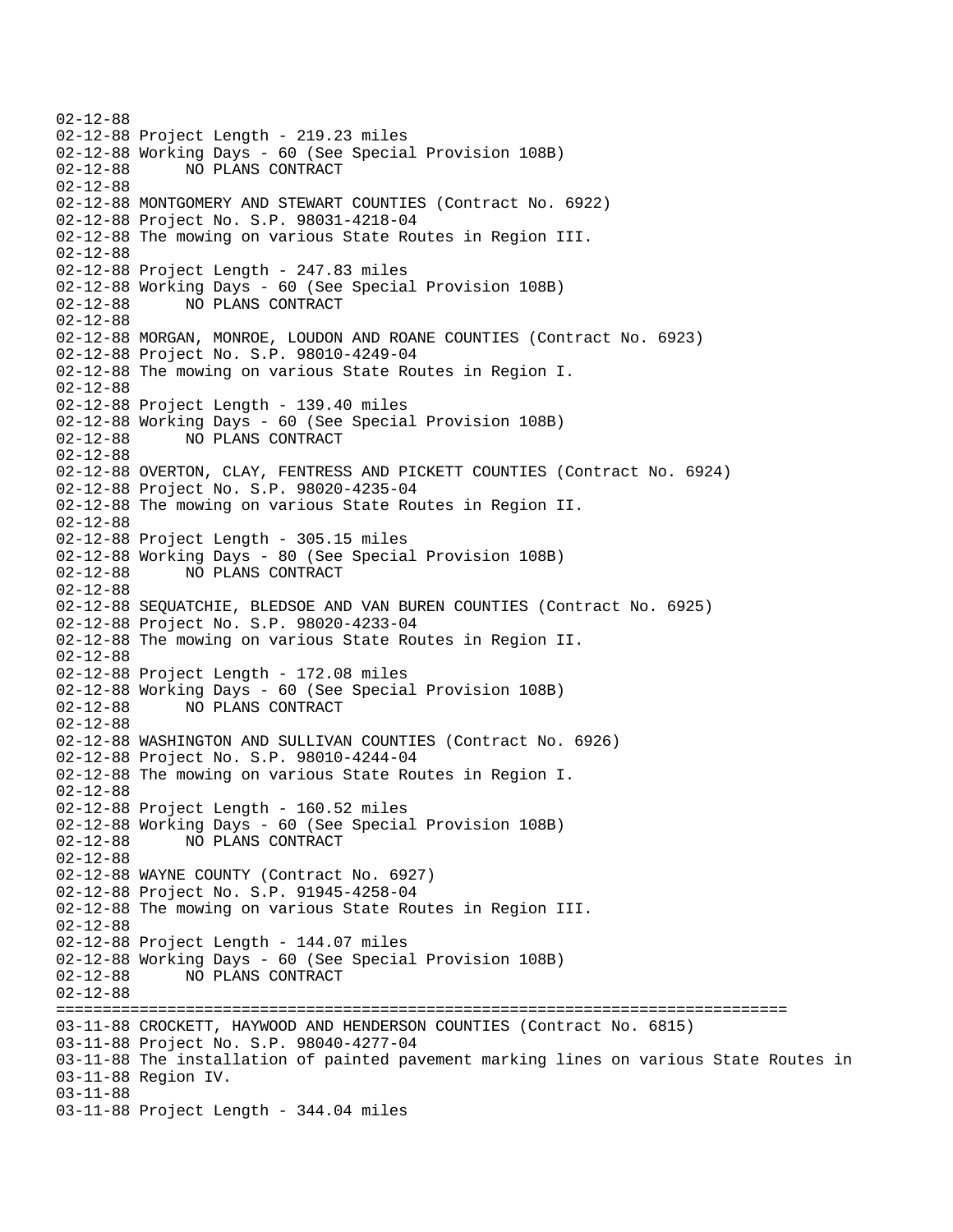```
03-11-88 Working Days - On or before September 1, 1988 (See Special Provision 108B) 
             NO PLANS CONTRACT
03-11-88 
03-11-88 DICKSON COUNTY (Contract No. 6891) 
03-11-88 Project No. S.P. 22957-3602-04 
03-11-88 The grading and drainage on S.I.A. routes: Old S.R. 46 and Pinewood Road, 
03-11-88 including paving with bituminous materials (plant mix), storm sewer 
03-11-88 construction, and the construction of concrete curb and gutter, on Old S.R. 46 
03-11-88 beginning at the south side of Pinewood Road intersection and extending to the 
03-11-88 north side of Schrader Road intersection and on Pinewood Road beginning at Old 
03-11-88 S.R. 46 and extending to a point 1,149 feet northwest of Old S.R. 46. 
03-11-88 
03-11-88 Project Length - 0.987 miles 
03-11-88 Working Days - 110<br>03-11-88 Plans Cost - $10.00
03-11-88 Plans Cost - $10.00 Cross-Section Cost - $10.00 
03-11-88 
03-11-88 ANDERSON AND ROANE COUNTIES (Contract No. 6928) 
03-11-88 Project Nos. S.P. 01024-4507-04 
03-11-88 S.P. 73004-4208-04
03-11-88 
03-11-88 Project No. S.P. 01024-4507-04 
03-11-88 The blastcleaning and painting of the bridge on S.R. 170 over the Clinch River 
03-11-88 (L.M. 2.58). 
03-11-88 Project Length - 0.000 mile 
03-11-88 
03-11-88 Project No. S.P. 73004-4208-04 
03-11-88 The blastcleaning and painting of the bridge on S.R. 1 over the Clinch River 
03-11-88 (L.M. 14.90). 
03-11-88 Project Length - 0.000 mile 
03-11-88 
03-11-88 Total Project Length - 0.000 mile 
03-11-88 Working Days - 90<br>03-11-88 Plans Cost - $10.00
                                      Cross-Section Cost - NA
03-11-88 
03-11-88 BLOUNT COUNTY (Contract No. 6929) 
03-11-88 Project No. S.P. 05002-4214-04 
03-11-88 The resurfacing on S.R. 35 with bituminous materials (plant mix), cold 
03-11-88 planing, storm sewer adjustments, and pavement marking beginning at the bridge 
03-11-88 over Pistol Creek (L.M. 0.90) and extending to High Street right (L.M. 2.82). 
03-11-88 
03-11-88 Project Length - 1.92 miles 
03-11-88 Working Days - 30 
03-11-88 Plans Cost - $3.00 Cross-Section Cost - NA 
03-11-88 
03-11-88 BRADLEY COUNTY (Contract No. 6930) 
03-11-88 Project No. S.P. 06008-4214-04 
03-11-88 The resurfacing on S.R. 60 and S.R. 311 with bituminous materials (plant mix), 
03-11-88 and pavement marking beginning on S.R. 60 2.0 miles south of Jct. with S.R. 
03-11-88 311 (L.M. 8.78) and extending to 0.1 mile north of the Cleveland city limits 
03-11-88 on S.R. 311 (L.M. 5.29). 
03-11-88 
03-11-88 Project Length - 2.30 miles 
03-11-88 Working Days - 35 
03-11-88 Plans Cost - $3.00 Cross-Section Cost - NA 
03-11-88 
03-11-88 CAMPBELL COUNTY (Contract No. 6931) 
03-11-88 Project No. S.P. 07945-3454-04 
03-11-88 The grading and drainage on an SIA Route (Elkins Drive) including paving with 
03-11-88 bituminous materials (plant mix), and the construction of one (1) concrete box 
03-11-88 bridge (3 @ 10' X 7') beginning at S.R. 9 and extending to near Powell Valley
```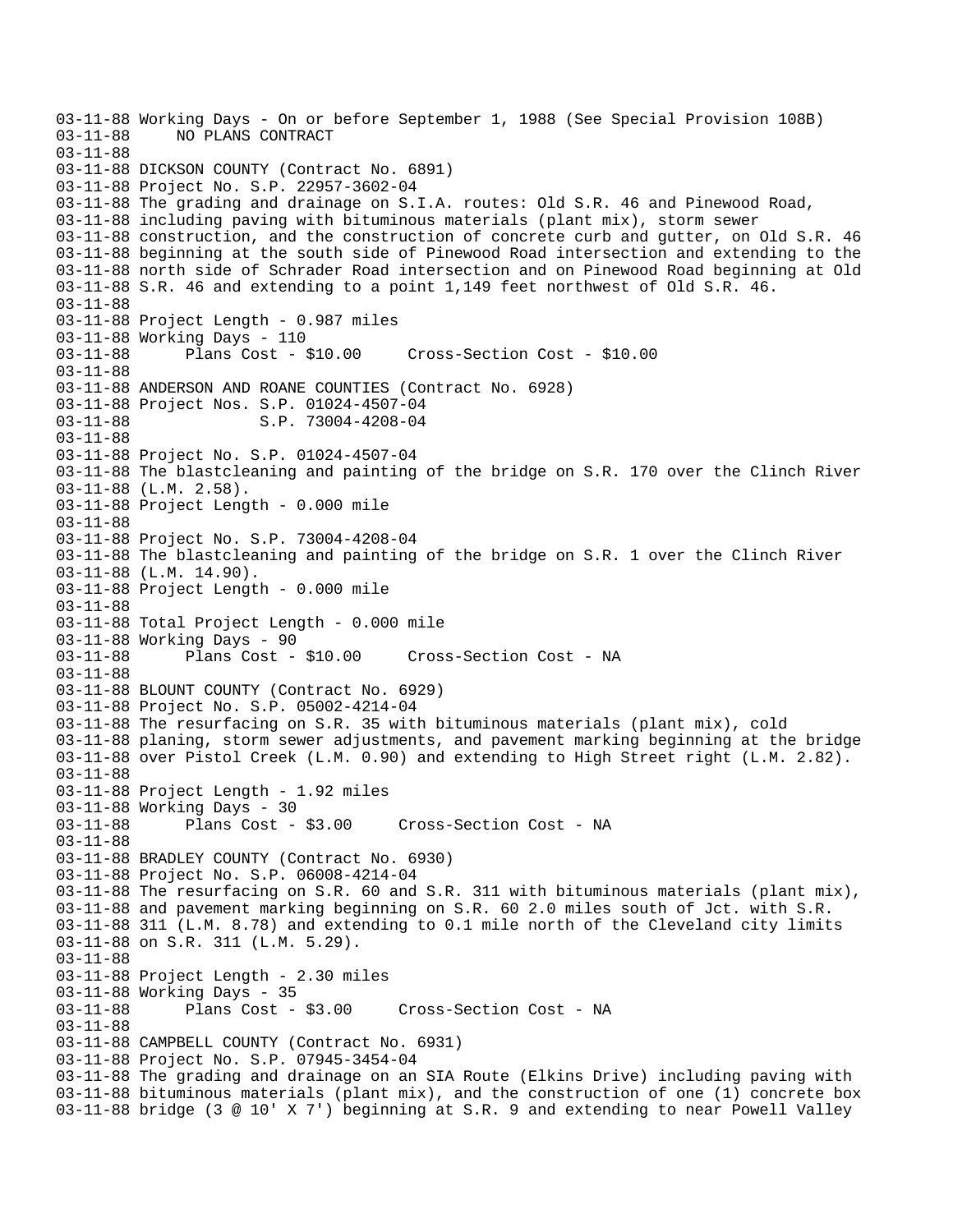03-11-88 Foods Incorporated. 03-11-88 03-11-88 Project Length - 0.389 mile 03-11-88 Working Days - 85<br>03-11-88 Plans Cost - \$10.00 03-11-88 Plans Cost - \$10.00 Cross-Section Cost - \$0.00 03-11-88 03-11-88 CARROLL COUNTY (Contract No. 6932) 03-11-88 Project No. BRZ-0900(12), 09032-3407-94 03-11-88 The construction of one (1) prestressed concrete I-beam bridge over Guins 03-11-88 Creek (L.M. 3.15) on Russ Hilliard Road including grading and drainage, paving 03-11-88 with aggregate base and double bituminous surface treatment, and guardrail on 03-11-88 the approaches. 03-11-88 03-11-88 Project Length - 0.114 mile 03-11-88 Working Days - 85 03-11-88 Plans Cost - \$10.00 Cross-Section Cost - \$0.00 03-11-88 03-11-88 CARTER COUNTY (Contract No. 6933) 03-11-88 Project No. S.P. 10007-4509-04 03-11-88 The blastcleaning and painting of the bridge on S.R. 67 over the Watauga River 03-11-88 (L.M. 18.88). 03-11-88 03-11-88 Project Length - 0.000 mile 03-11-88 Working Days - 110 Cross-Section Cost - NA 03-11-88 03-11-88 CARTER COUNTY (Contract No. 6934) 03-11-88 Project No. S.P. 10012-4515-04 03-11-88 The resurfacing on S.R. 143 with bituminous materials (plant mix), and 03-11-88 pavement marking beginning at the North Carolina State line (L.M. 0.00) and 03-11-88 extending to Old Roan Road (L.M. 7.38). 03-11-88 03-11-88 Project Length - 7.38 miles 03-11-88 Working Days - 40<br>03-11-88 Plans Cost - \$3.00 Cross-Section Cost - NA 03-11-88 03-11-88 CLAIBORNE COUNTY (Contract No. 6935) 03-11-88 Project No. S.P. 13013-4321-04 03-11-88 The resurfacing on S.R. 63 with bituminous materials (plant mix), guardrail, 03-11-88 bridge deck repair, sealant and overlay, and pavement marking beginning at 03-11-88 Berk Road (L.M. 20.24) and extending to 0.5 mile east of Cox Circle Road 03-11-88 (L.M. 30.00). 03-11-88 03-11-88 Project Length - 9.76 miles 03-11-88 Working Days - 40<br>03-11-88 Plans Cost - \$3.00 03-11-88 Plans Cost - \$3.00 Cross-Section Cost - NA 03-11-88 03-11-88 CLAY COUNTY (Contract No. 6936) 03-11-88 Project No. S.P. 14002-4529-04 03-11-88 The resurfacing on S.R. 52 with bituminous materials (plant mix), including 03-11-88 catch basin adjustments, and pavement marking beginning at Main Street 03-11-88 (L.M. 20.05) and extending to S.R. 53 (L.M. 21.65). 03-11-88 03-11-88 Project Length - 1.60 miles 03-11-88 Working Days - 30<br>03-11-88 Plans Cost - \$3.00 03-11-88 Plans Cost - \$3.00 Cross-Section Cost - NA 03-11-88 03-11-88 CUMBERLAND COUNTY (Contract No. 6937) 03-11-88 Project No. S.P. 18002-4514-04 03-11-88 The resurfacing on S.R. 1 with bituminous materials (plant mix), and pavement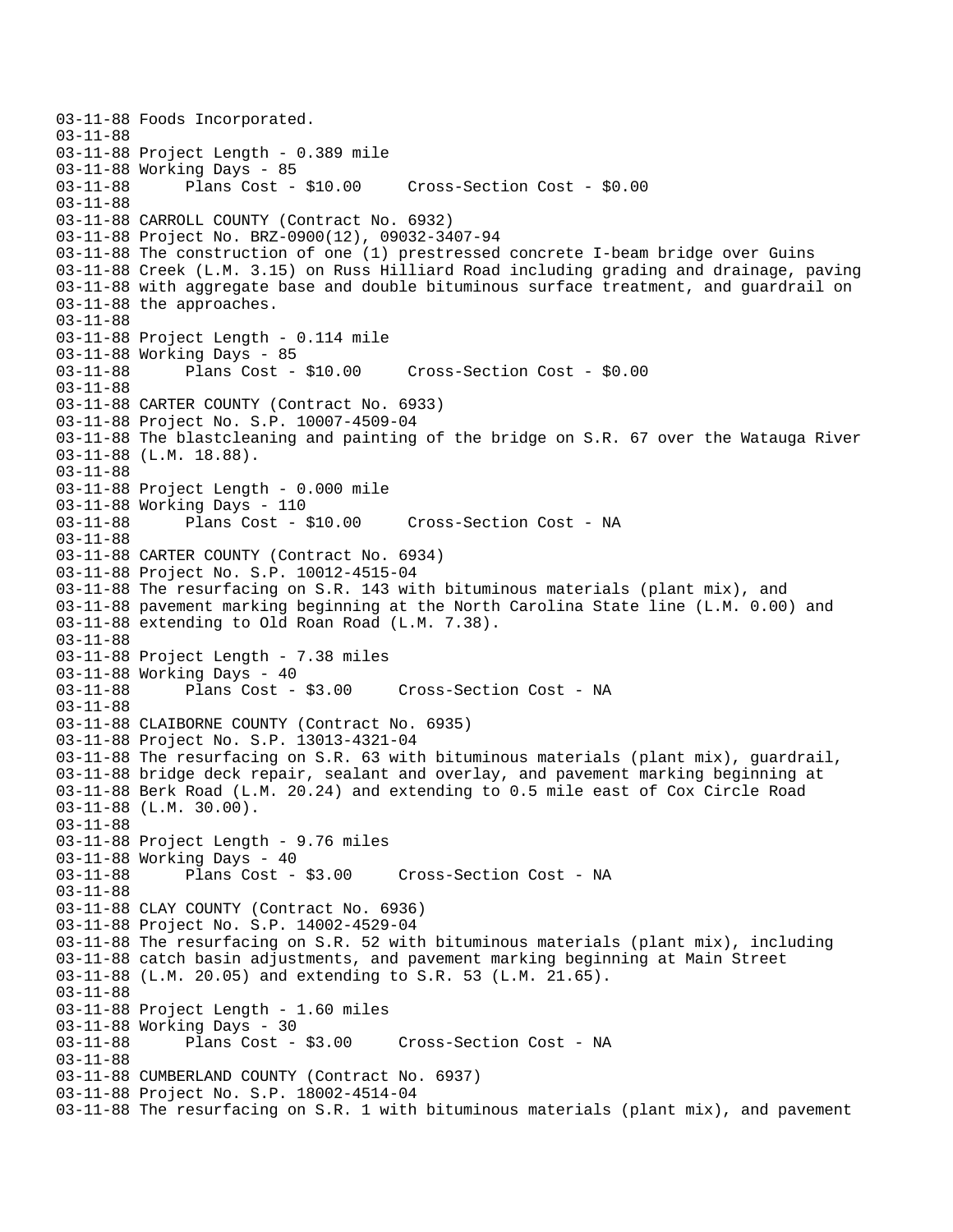03-11-88 marking beginning at Pomona Road (L.M. 8.86) and extending to the east 03-11-88 Crossville City limits (L.M. 16.29). 03-11-88 03-11-88 Project Length - 7.13 miles 03-11-88 Working Days - 35 03-11-88 Plans Cost - \$3.00 Cross-Section Cost - NA 03-11-88 03-11-88 DAVIDSON COUNTY (Contract No. 6939) 03-11-88 Project No. S.P. 19022-4510-04 03-11-88 The resurfacing on S.R. 6 with bituminous materials (plant mix), storm sewer 03-11-88 adjustments, and pavement marking beginning north of Old Hickory Blvd. 03-11-88 (L.M. 0.50) and extending to Harding Place (L.M. 3.70). 03-11-88 03-11-88 Project Length - 3.20 miles 03-11-88 Working Days - 35 03-11-88 Plans Cost - \$3.00 Cross-Section Cost - NA 03-11-88 03-11-88 DECATUR COUNTY (Contract No. 6940) 03-11-88 Project No. S.P. 20023-4314-04 03-11-88 The resurfacing on S.R. 202 with bituminous materials (plant mix), and 03-11-88 pavement marking beginning at the Jct. of S.R. 69 (L.M. 0.00) and extending to 03-11-88 the Jct. of S.R. 114 (L.M. 4.88). 03-11-88 03-11-88 Project Length - 4.88 miles 03-11-88 Working Days - 30<br>03-11-88 Plans Cost - \$3.00 03-11-88 Plans Cost - \$3.00 Cross-Section Cost - NA 03-11-88 03-11-88 DICKSON COUNTY (Contract No. 6941) 03-11-88 Project No. S.P. 22009-4214-04 03-11-88 The resurfacing on S.R. 49 with bituminous materials (plant mix), and pavement 03-11-88 marking beginning at the Houston County line (L.M. 0.00) and extending to the 03-11-88 Jct. of S.R. 235 (L.M. 7.84). 03-11-88 03-11-88 Project Length - 7.74 miles 03-11-88 Working Days - 35 03-11-88 Plans Cost - \$3.00 Cross-Section Cost - NA 03-11-88 03-11-88 DYER COUNTY (Contract No. 6942) 03-11-88 Project No. S.P. 23006-4324-04 03-11-88 The resurfacing on S.R. 104 with bituminous materials (plant mix), and 03-11-88 pavement marking beginning at the Mississippi River (L.M. 0.00) and extending 03-11-88 to L.M. 5.00. 03-11-88 03-11-88 Project Length - 5.00 miles 03-11-88 Working Days - 35<br>03-11-88 Plans Cost - \$3.00 03-11-88 Plans Cost - \$3.00 Cross-Section Cost - NA 03-11-88 03-11-88 FAYETTE COUNTY (Contract No. 6943) 03-11-88 Project No. S.P. 24002-4205-04 03-11-88 The resurfacing on S.R. 1 with bituminous materials (plant mix), and pavement 03-11-88 marking beginning at the Shelby County line (L.M. 0.00) and extending to the 03-11-88 Tipton County line (L.M. 7.86). 03-11-88 03-11-88 Project Length - 7.86 miles 03-11-88 Working Days - 40<br>03-11-88 Plans Cost - \$3.00 03-11-88 Plans Cost - \$3.00 Cross-Section Cost - NA 03-11-88 03-11-88 FENTRESS COUNTY (Contract No. 6944) 03-11-88 Project No. BRS-85(6), 25005-3219-94 03-11-88 The construction of one (1) prestressed concrete box beam bridge over East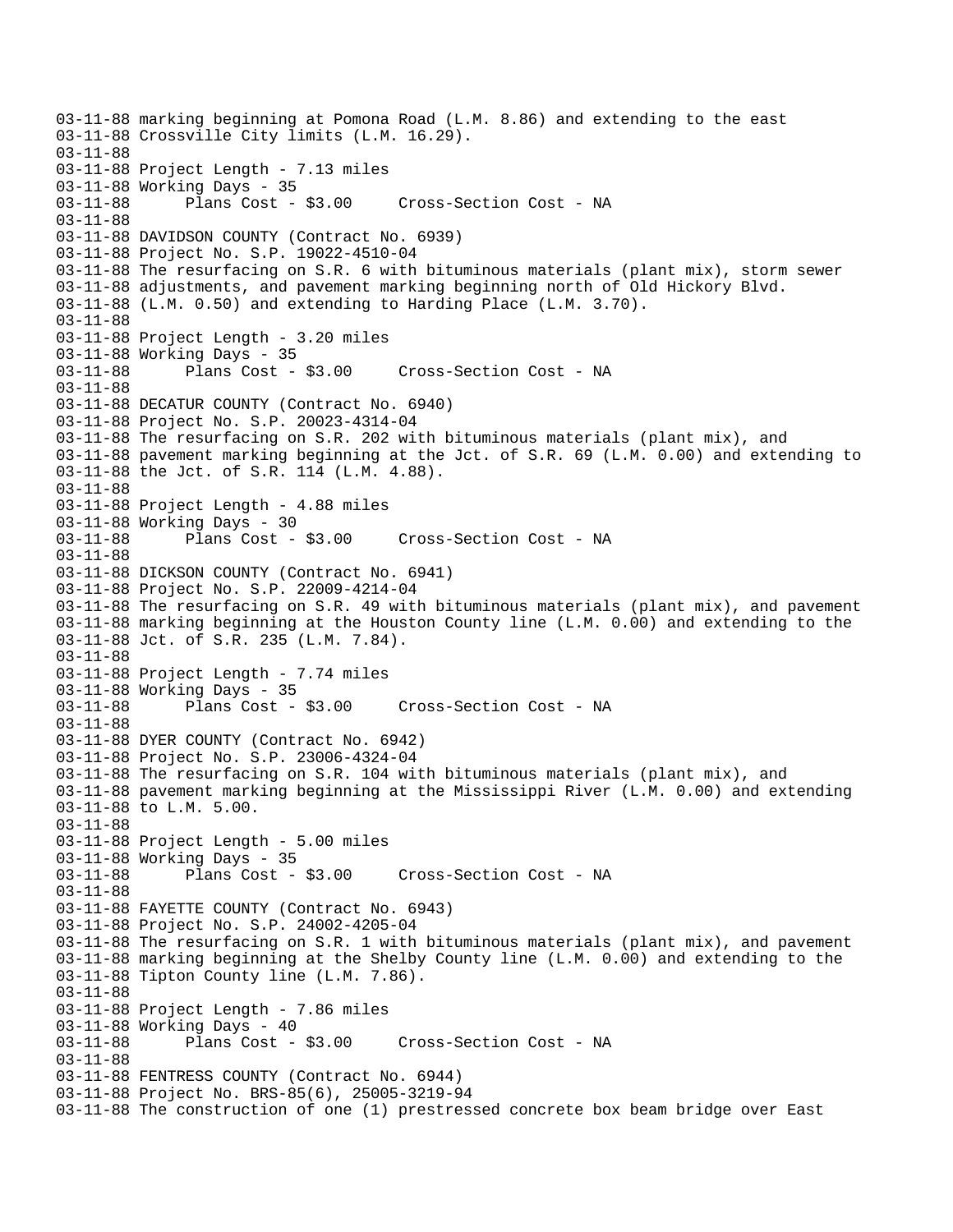03-11-88 Fork Obey River (L.M. 5.80) on S.R. 85 including grading and drainage, paving 03-11-88 with bituminous materials (plant mix), and guardrail on the approaches. 03-11-88 03-11-88 Project Length - 0.198 mile 03-11-88 Working Days - 160 03-11-88 Plans Cost - \$10.00 Cross-Section Cost - \$0.00 03-11-88 The DBE goal for this contract is 5% of the contract amount. 03-11-88 03-11-88 FRANKLIN COUNTY (Contract No. 6945) 03-11-88 Project No. S.P. 26013-4309-04 03-11-88 The resurfacing on S.R. 127 with bituminous materials (plant mix), guardrail, 03-11-88 and pavement marking beginning at S.R. 16 (L.M. 0.00) and extending the Coffee 03-11-88 County line (L.M. 9.50). 03-11-88 03-11-88 Project Length - 9.43 miles 03-11-88 Working Days - 35<br>03-11-88 Plans Cost - \$3.00 03-11-88 Plans Cost - \$3.00 Cross-Section Cost - NA 03-11-88 03-11-88 GIBSON COUNTY (Contract No. 6946) 03-11-88 Project No. S.P. 27004-4243-04 03-11-88 The resurfacing on S.R. 43 with bituminous materials (plant mix), and pavement 03-11-88 marking beginning in Milan at L.M. 10.45 and extending to bridge L.M. 18.33. 03-11-88 03-11-88 Project Length - 7.88 miles 03-11-88 Working Days - 40<br>03-11-88 Plans Cost - \$3.00 03-11-88 Plans Cost - \$3.00 Cross-Section Cost - NA 03-11-88 03-11-88 GILES COUNTY (Contract No. 6947) 03-11-88 Project No. S.P. 28010-4317-04 03-11-88 The resurfacing on S.R. 273 with bituminous materials (plant mix), and 03-11-88 pavement marking beginning at the Jct. of S.R. 166 north of Bethel (L.M. 0.00) 03-11-88 and extending to new pavement approximately 150 feet east of Bethel to 03-11-88 Prospect Road west of Prospect (L.M. 2.80). 03-11-88 03-11-88 Project Length - 2.80 miles 03-11-88 Working Days - 30 03-11-88 Plans Cost - \$3.00 Cross-Section Cost - NA 03-11-88 03-11-88 GREENE COUNTY (Contract No. 6948) 03-11-88 Project No. BRZ-3000(30), 30945-3499-94 03-11-88 The construction of one (1) prestressed concrete box beam bridge over Lick 03-11-88 Creek (L.M. 1.57) on Murry Bridge Road including grading and drainage, 03-11-88 surfacing with aggregate base, and guardrail on the approaches. 03-11-88 03-11-88 Project Length - 0.166 mile 03-11-88 Working Days - 85 03-11-88 Plans Cost - \$10.00 Cross-Section Cost - \$0.00 03-11-88 03-11-88 HAMILTON COUNTY (Contract No. 6949) 03-11-88 Project No. APD-111(9), 33156-3207-64 03-11-88 The grading and drainage on S.R. 111 and S.R. 29 including the construction of 03-11-88 interchanges at S.R. 29 and at Back Valley Road, the construction of two (2) 03-11-88 concrete hollow box girder bridges, and one (1) prestressed concrete box beam 03-11-88 bridge, and the installation of fence, and including the paving on the cross 03-11-88 roads with bituminous materials (plant mix), and the installation of 03-11-88 guardrail, signs, and pavement marking beginning at S.R. 29 and extending to 03-11-88 Back Valley Road. 03-11-88 03-11-88 Project Length - 1.040 miles 03-11-88 Working Days - 285 (See Special Provision 108B)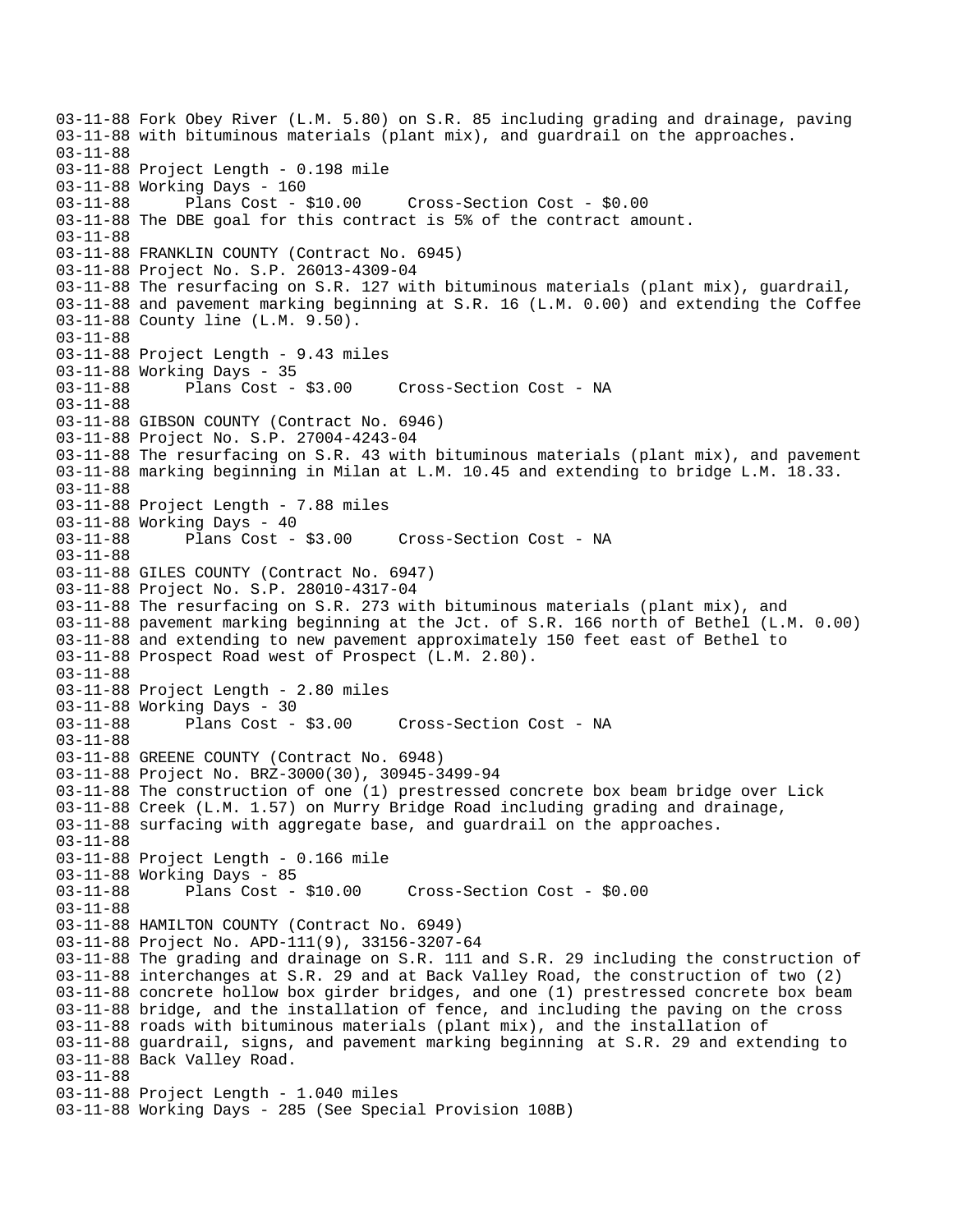```
03-11-88 Plans Cost - $50.00 Cross-Section Cost - $100.00 
03-11-88 The DBE goal for this contract is 10% of the contract amount. 
03-11-88 
03-11-88 HAMILTON COUNTY (Contract No. 6950) 
03-11-88 Project No. S.P. 33036-4258-04 
03-11-88 The resurfacing on S.R. 29 with bituminous materials (plant mix), cold 
03-11-88 planing, and pavement marking beginning at the north end of bridge over Dayton 
03-11-88 Pike (L.M. 10.51) and extending to 0.3 mile south of Sequoyah Road 
03-11-88 (L.M. 15.79). 
03-11-88 
03-11-88 Project Length - 5.28 miles 
03-11-88 Working Days - 30<br>03-11-88 Plans Cost - $3.00
03-11-88 Plans Cost - $3.00 Cross-Section Cost - NA 
03-11-88 
03-11-88 HAMILTON COUNTY (Contract No. 6951) 
03-11-88 Project No. S.P. 33011-4328-04 
03-11-88 The resurfacing on S.R. 2 with bituminous materials (plant mix), including 
03-11-88 cold planing, catch basin and manhole adjustments, and pa vement marking 
03-11-88 beginning at Moore Road (L.M. 13.67) and extending to the Jct. of Airport Road 
03-11-88 (L.M. 15.69) in Chattanooga. 
03-11-88 
03-11-88 Project Length - 1.94 miles 
03-11-88 Working Days - 40 
03-11-88 Plans Cost - $3.00 Cross-Section Cost - NA 
03-11-88 
03-11-88 HANCOCK COUNTY (Contract No. 6952) 
03-11-88 Project No. S.P. 34023-4302-04 
03-11-88 The resurfacing on S.R. 33 with bituminous materials (plant mix), and pavement 
03-11-88 marking beginning at the Jct. of S.R. 70 (L.M. 23.51) and extending to the 
03-11-88 Virginia State line (L.M. 27.02). 
03-11-88 
03-11-88 Project Length - 3.51 miles 
03-11-88 Working Days - 30 
03-11-88 Plans Cost - $3.00 Cross-Section Cost - NA 
03-11-88 
03-11-88 HARDIN COUNTY (Contract No. 6953) 
03-11-88 Project No. S.P. 36005-4213-04 
03-11-88 The resurfacing on S.R. 69 with bituminous materials (plant mix), and pavement 
03-11-88 marking beginning near Walnut Grove (L.M. 4.00) and extending to L.M. 10.66. 
03-11-88 
03-11-88 Project Length - 6.66 miles 
03-11-88 Working Days - 40 
03-11-88 Plans Cost - $3.00 Cross-Section Cost - NA 
03-11-88 
03-11-88 HAWKINS COUNTY (Contract No. 6954) 
03-11-88 Project No. S.P. 37019-4310-04 
03-11-88 The resurfacing on S.R. 347 with bituminous materials (plant mix), and 
03-11-88 pavement marking beginning at the Southern Railroad (L.M. 5.84) and extending 
03-11-88 to 400 feet east of Goshen Valley Road (L.M. 10.00). 
03-11-88 
03-11-88 Project Length - 4.16 miles 
03-11-88 Working Days - 30 
03-11-88 Plans Cost - $3.00 Cross-Section Cost - NA 
03-11-88 
03-11-88 HAYWOOD COUNTY (Contract No. 6955) 
03-11-88 Project No. BRZ-3800(6), 38030-3405-94 
03-11-88 The construction of one (1) prestressed concrete box beam bridge over branch 
03-11-88 of Lagoon Creek (L.M. 2.16) on Pepper Lane including grading and drainage, 
03-11-88 paving with bituminous materials (plant mix), and guardrail on the approaches. 
03-11-88
```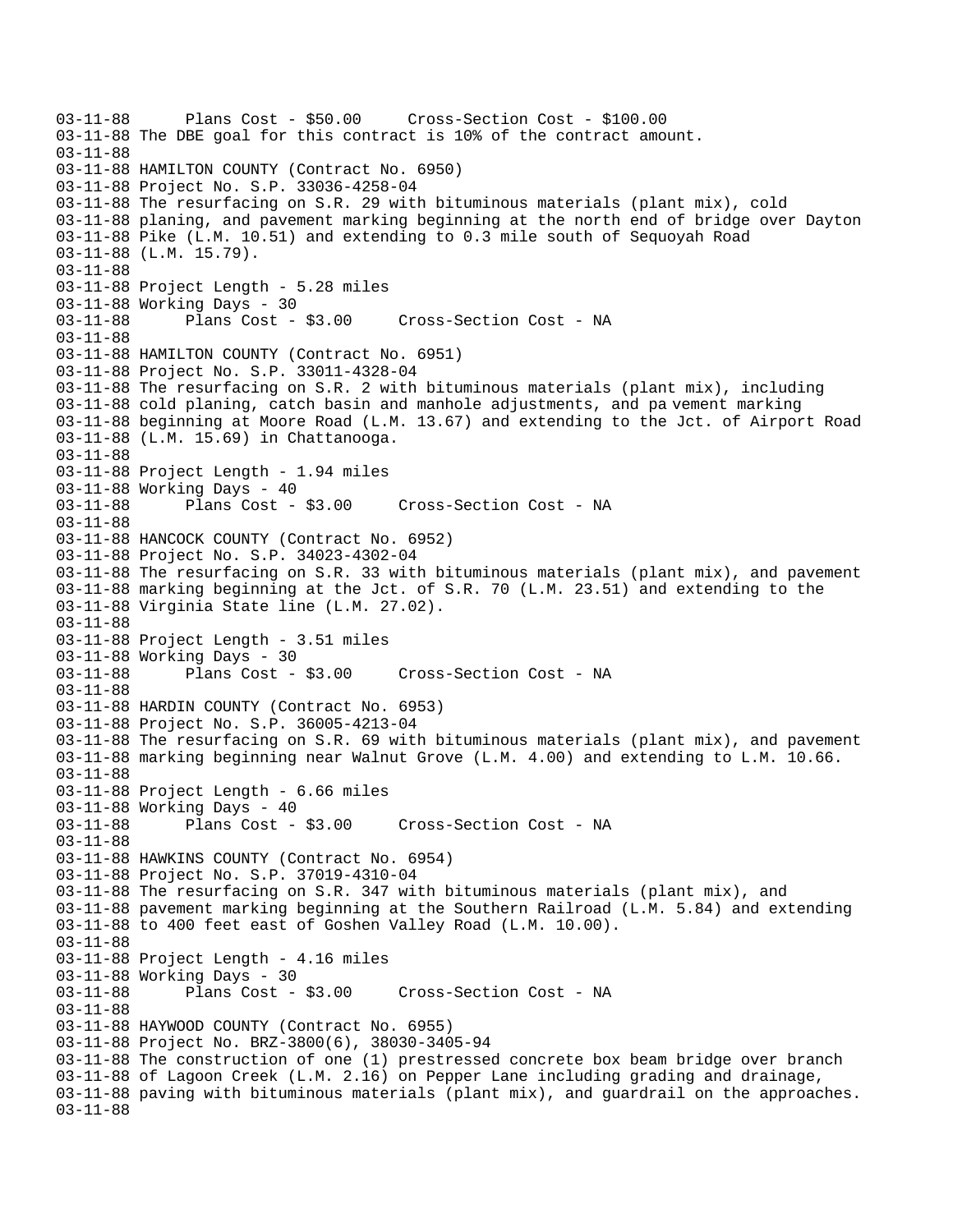```
03-11-88 Project Length - 0.099 mile 
03-11-88 Working Days - 70<br>03-11-88 Plans Cost - $10.00
03-11-88 Plans Cost - $10.00 Cross-Section Cost - $0.00 
03-11-88 The DBE goal for this contract is 10% of the contract amount. 
03-11-88 
03-11-88 HAYWOOD, MADISON, HENDERSON CARROLL, DECATUR AND BENTON COUNTIES 
03-11-88 (Contract No. 6956) 
03-11-88 Project No. S.P. 98040-4182-04 
03-11-88 The sprigging on I-40 beginning at S.R. 1 (Mile Post 66) in Haywood County and 
03-11-88 extending to Birdsong Road (Mile Post 133) in Benton County. 
03-11-88 
03-11-88 Project Length - 67 miles 
03-11-88 Working Days - 90 
03-11-88 NO PLANS CONTRACT 
03-11-88 
03-11-88 HAYWOOD, TIPTON AND LAUDERDALE COUNTIES (Contract No. 6957) 
03-11-88 Project No. S.P. 98040-4280-04 
03-11-88 The construction of shoulders and ditches, including the installation of side 
03-11-88 drains on various State Routes in Region IV. 
03-11-88 
03-11-88 Project Length - 48.65 miles 
03-11-88 Working Days - On or before July 1, 1988 
03-11-88 NO PLANS CONTRACT 
03-11-88 
03-11-88 HENDERSON AND DECATUR COUNTIES (Contract No. 6958) 
03-11-88 Project Nos. S.P. 39072-4305-04, 20033-4309-04 
03-11-88 The resurfacing on S.R. 201 with bituminous materials (plant mix), and 
03-11-88 pavement marking beginning at Middleburg (L.M. 10.97) in Henderson County and 
03-11-88 extending to Jct. S.R. 202 (L.M. 0.9) in Decatur County. 
03-11-88 
03-11-88 Project Length - 4.32 miles 
03-11-88 Working Days - 30<br>03-11-88 Plans Cost - $3.00
                                     Cross-Section Cost - NA
03-11-88 
03-11-88 HENDERSON AND MADISON COUNTIES (Contract No. 6959) 
03-11-88 Project No. S.P. 98040-4279-04 
03-11-88 The construction of shoulders and ditches, including the installation of side 
03-11-88 drains on various State Routes in Region IV. 
03-11-88 
03-11-88 Project Length - 33.38 miles 
03-11-88 Working Days - On or before July 1, 1988 
03-11-88 NO PLANS CONTRACT 
03-11-88 
03-11-88 HENRY COUNTY (Contract No. 6960) 
03-11-88 Project No. S.P. 40003-4507-04 
03-11-88 The resurfacing on S.R. 54 with bituminous materials (plant mix), and pavement 
03-11-88 marking beginning at the Weakley County line (L.M. 0.00) and extending to 
03-11-88 L.M. 5.00. 
03-11-88 
03-11-88 Project Length - 5.00 miles 
03-11-88 Working Days - 30 
03-11-88 Plans Cost - $3.00 Cross-Section Cost - NA 
03-11-88 
03-11-88 HICKMAN COUNTY (Contract No. 6961) 
03-11-88 Project No. S.P. 41005-4224-04 
03-11-88 The resurfacing on S.R. 48 with bituminous materials (plant mix), and pavement 
03-11-88 marking beginning at the Jct. of S.R. 100 left (L.M. 6.51) and extending to 
03-11-88 the Centerville south city limits (L.M. 11.57). 
03-11-88 
03-11-88 Project Length - 5.06 miles
```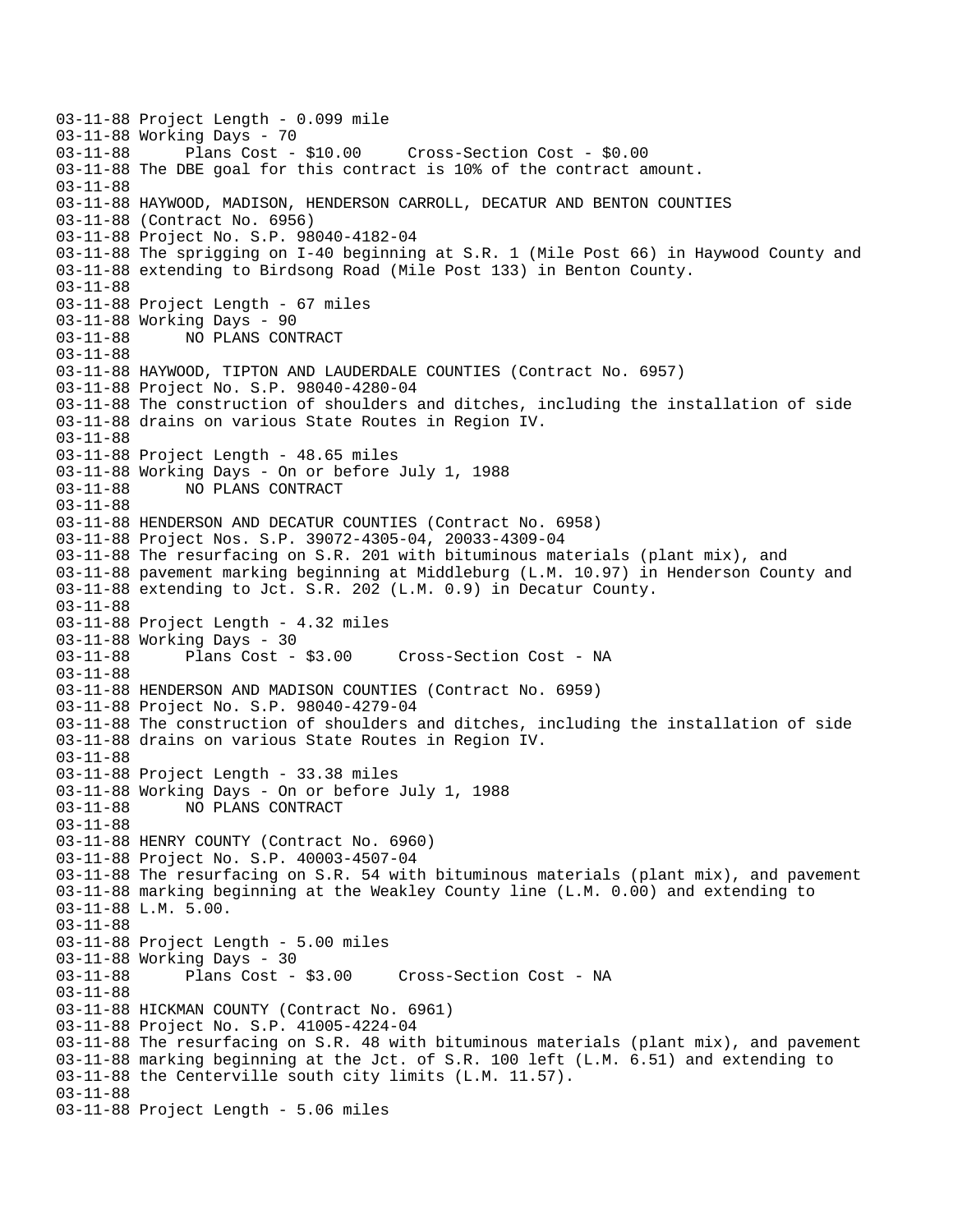03-11-88 Working Days - 40<br>03-11-88 Plans Cost -Plans Cost - \$3.00 Cross-Section Cost - NA 03-11-88 03-11-88 JOHNSON COUNTY (Contract No. 6962) 03-11-88 Project No. S.P. 46002-4510-04 03-11-88 The resurfacing on S.R. 34 with bituminous materials (plant mix), guardrail, 03-11-88 and pavement marking beginning at the end of 4-lane section (L.M. 17.80) and 03-11-88 extending to the North Carolina State line (L.M. 24.77). 03-11-88 03-11-88 Project Length - 6.97 miles 03-11-88 Working Days - 40 03-11-88 Plans Cost - \$3.00 Cross-Section Cost - NA 03-11-88 03-11-88 KNOX COUNTY (Contract No. 6963) 03-11-88 Project No. HES-1(12), 47009-3262-94 03-11-88 The widening and intersection improvements on S.R. 1 (Kingston Pike) at 03-11-88 Downtown West Blvd. including grading and drainage, paving with bituminous 03-11-88 materials (plant mix), storm sewer construction, the installation of concrete 03-11-88 curb and gutter, underdrains, signs, pavement marking, and the signalization 03-11-88 of S.R. 1 (Kingston Pike) with Downtown West Blvd. beginning at L.M. 10.70 and 03-11-88 extending to L.M. 11.25. 03-11-88 03-11-88 Project Length - 0.691 mile 03-11-88 Working Days - 125 03-11-88 Plans Cost - \$10.00 Cross-Section Cost - \$10.00 03-11-88 The DBE goal for this contract is 10% of the contract amount. 03-11-88 03-11-88 KNOX COUNTY (Contract No. 6964) 03-11-88 Project No. M-1(20), 47009-3264-54 03-11-88 The relocation of Old Stage Road with S.R. 1 (Kingston Pike) including grading 03-11-88 and drainage, paving with bituminous materials (plant mix), and pavement 03-11-88 marking beginning on Old Stage Road at Little Turkey Creek and extending to 03-11-88 S.R. 1 (Kingston Pike). 03-11-88 03-11-88 Project Length - 0.226 mile 03-11-88 Working Days - 75 03-11-88 Plans Cost - \$10.00 Cross-Section Cost - \$0.00 03-11-88 03-11-88 KNOX COUNTY (Contract No. 6965) 03-11-88 Project No. S.P. 47011-4310-04 03-11-88 The resurfacing on S.R. 1 with bituminous materials (plant mix), cold planing, 03-11-88 storm sewer adjustments, and pavement marking beginning at the Jct. of S.R. 33 03-11-88 (L.M. 19.68) and extending to Prosser Road (L.M. 23.07). 03-11-88 03-11-88 Project Length - 3.39 miles 03-11-88 Working Days - 35 03-11-88 Plans Cost - \$3.00 Cross-Section Cost - NA 03-11-88 03-11-88 KNOX AND LOUDON COUNTY (Contract No. 6966) 03-11-88 Project No. S.P. 47945-4199-04 03-11-88 The contract roadway sweeping and litter removal on various Interstate Routes 03-11-88 in Knox and Loudon Counties. 03-11-88 03-11-88 Project Length - 59.88 miles 03-11-88 Working Days - On or before May 31, 1989 (See Special Provision 108B) 03-11-88 NO PLANS CONTRACT 03-11-88 03-11-88 LAWRENCE COUNTY (Contract No. 6967) 03-11-88 Project No. S.P. 50006-4303-04 03-11-88 The resurfacing on S.R. 98 with bituminous materials (plant mix), and pavement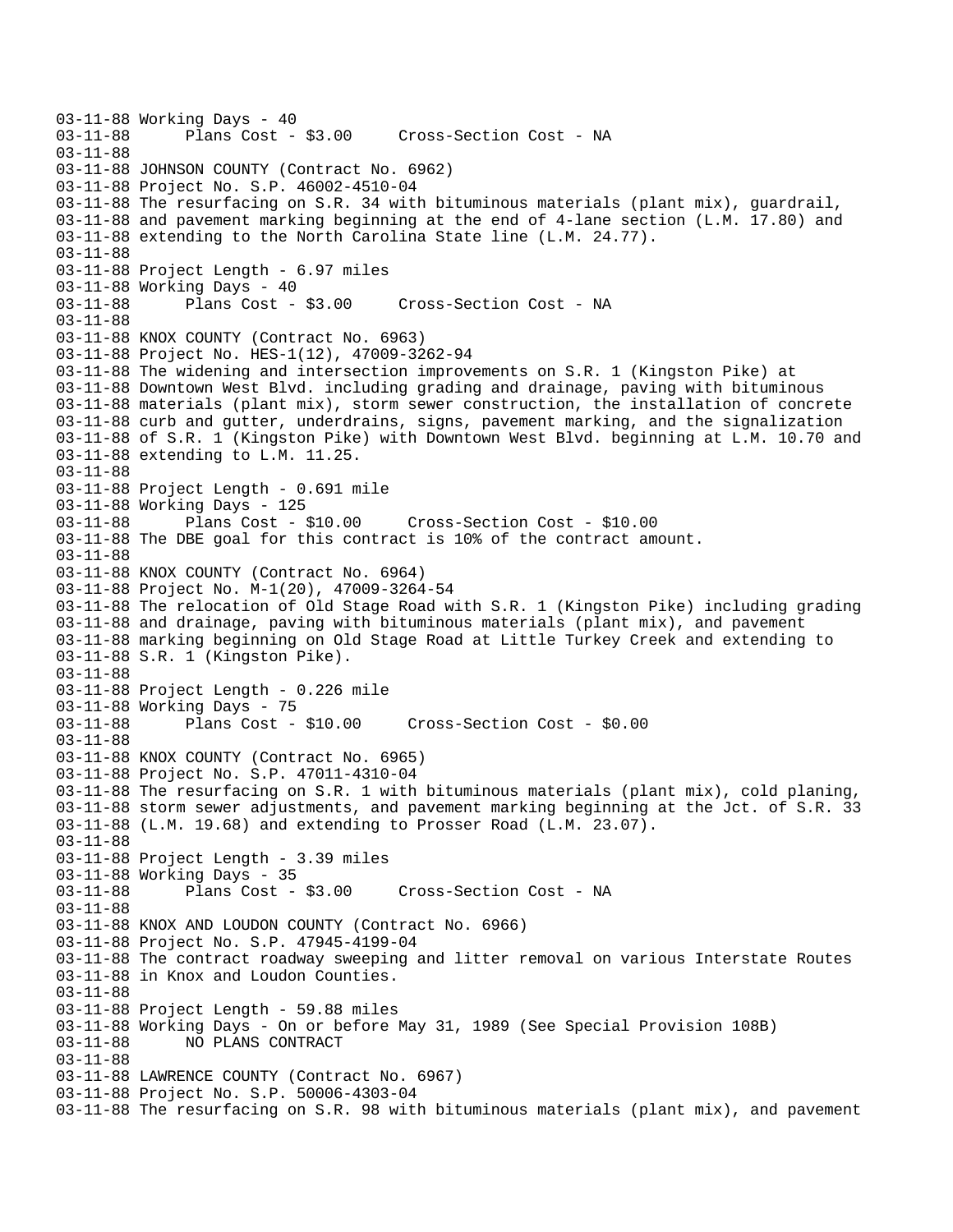03-11-88 marking beginning 500 feet south of Ramah Road (L.M. 5.67) and extending to 03-11-88 the Jct. of S.R. 6 (L.M. 11.78) in Leoma. 03-11-88 03-11-88 Project Length - 6.11 miles 03-11-88 Working Days - 40 03-11-88 Plans Cost - \$3.00 Cross-Section Cost - NA 03-11-88 03-11-88 LEWIS COUNTY (Contract No. 6968) 03-11-88 Project No. S.P. 51004-4205-04 03-11-88 The resurfacing on S.R. 48 with bituminous materials (plant mix), and pavement 03-11-88 marking beginning at the Hohenwald north city limits (L.M. 11.74) and 03-11-88 extending to the Hickman County line (L.M. 17.03). 03-11-88 03-11-88 Project Length - 5.29 miles 03-11-88 Working Days - 40 03-11-88 Plans Cost - \$3.00 Cross-Section Cost - NA 03-11-88 03-11-88 LOUDON COUNTY (Contract No. 6969) 03-11-88 Project No. S.P. 53002-4142-04 03-11-88 The blastcleaning, painting, and structural steel repair of the bridge on I-40 03-11-88 over S.R. 73 (L.M. 0.57), and blastcleaning and painting of the bridge and on 03-11-88 S.R. 2 over the Tennessee River (L.M. 6.76). 03-11-88 03-11-88 Project Length - 0.000 mile 03-11-88 Working Days - 110<br>03-11-88 Plans Cost - \$10.00 03-11-88 Plans Cost - \$10.00 Cross-Section Cost - NA 03-11-88 03-11-88 MADISON COUNTY (Contract No. 6971) 03-11-88 Project No. S.P. 57010-4206-04 03-11-88 The resurfacing on S.R. 18 with bituminous materials (plant mix), and pavement 03-11-88 marking beginning at the Hardeman County line (L.M. 0.00) and extending to 03-11-88 Meridian Creek (L.M. 4.70). 03-11-88 03-11-88 Project Length - 4.70 miles 03-11-88 Working Days - 40 03-11-88 Plans Cost - \$3.00 Cross-Section Cost - NA 03-11-88 03-11-88 MARION COUNTY (Contract No. 6972) 03-11-88 Project No. S.P. 58008-4528-04 03-11-88 The resurfacing on S.R. 28 with bituminous materials (plant mix), and pavement 03-11-88 marking beginning at Jones Cross Roads (L.M. 6.38) and extending to S.R. 283 03-11-88 right (L.M. 10.61). 03-11-88 03-11-88 Project Length - 4.23 miles 03-11-88 Working Days - 30 03-11-88 Plans Cost - \$3.00 Cross-Section Cost - NA 03-11-88 03-11-88 MARSHALL, WILLIAMSON AND RUTHERFORD COUNTIES (Contract No. 6973) 03-11-88 Project Nos. S.P. 59003-4211-04, 75007-4201-04 03-11-88 The resurfacing on S.R. 11 with bituminous materials (plant mix), and pavement 03-11-88 marking beginning at L.M. 24.50 in Marshall County and extending to L.M. 2.61 03-11-88 at the Rutherford-Williamson County line. 03-11-88 03-11-88 Project Length - 10.89 miles 03-11-88 Working Days - On or before July 15, 1988 03-11-88 Plans Cost - \$3.00 Cross-Section Cost - NA 03-11-88 03-11-88 MONROE COUNTY (Contract No. 6974) 03-11-88 Project No. S.P. 62011-4313-04 03-11-88 The resurfacing on S.R. 360 with bituminous materials (plant mix), and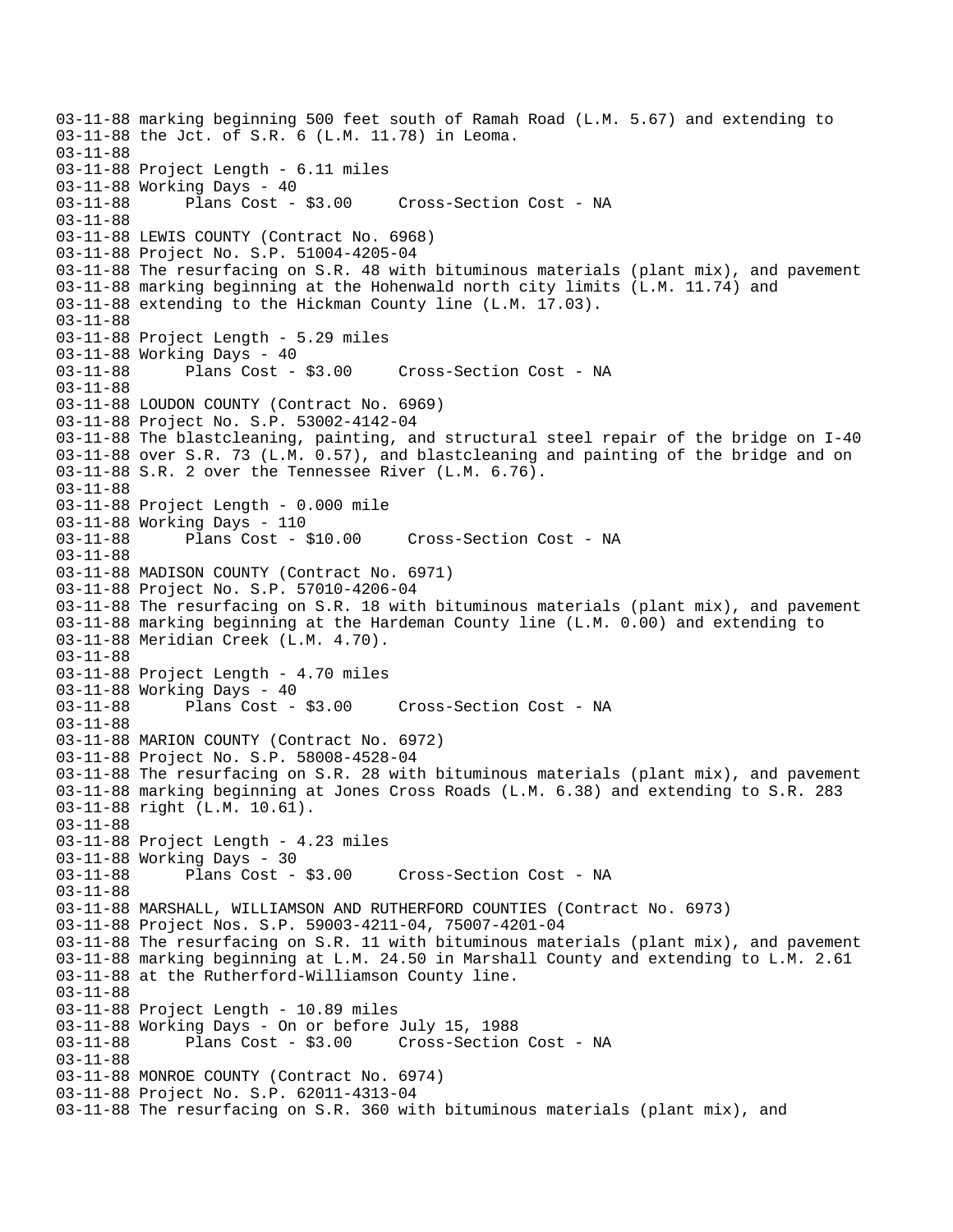03-11-88 pavement marking beginning at the Jct. of S.R. 165 (L.M. 0.00) and extending 03-11-88 to 300 feet south of bridge over Cane Creek (L.M. 4.29). 03-11-88 03-11-88 Project Length - 4.29 miles 03-11-88 Working Days - 35 03-11-88 Plans Cost - \$3.00 Cross-Section Cost - NA 03-11-88 03-11-88 MONTGOMERY COUNTY (Contract No. 6975) 03-11-88 Project No. S.P. 63021-4311-04 03-11-88 The resurfacing on S.R. 112 with bituminous materials (plant mix), and 03-11-88 pavement marking beginning at the Cheatham County line (L.M. 0.00) and 03-11-88 extending to L.M. 5.40. 03-11-88 03-11-88 Project Length - 5.40 miles 03-11-88 Working Days - 35<br>03-11-88 Plans Cost - \$3.00 03-11-88 Plans Cost - \$3.00 Cross-Section Cost - NA 03-11-88 03-11-88 PICKETT AND FENTRESS COUNTIES (Contract No. 6976) 03-11-88 Project Nos. S.P. 69003-4204-04, 25003-4213-04 03-11-88 The resurfacing on S.R. 52 with bituminous materials (plant mix), guardrail, 03-11-88 and pavement marking beginning in Pickett County at the Overton-Pickett County 03-11-88 line (L.M. 0.00) and extending to the bridge over the East Fork Obey River in 03-11-88 Fentress County (L.M. 5.50). 03-11-88 03-11-88 Project Length - 7.76 miles 03-11-88 Working Days - 35 03-11-88 Plans Cost - \$3.00 Cross-Section Cost - NA 03-11-88 03-11-88 PUTNAM COUNTY (Contract No. 6977) 03-11-88 Project No. S.P. 71003-4314-04 03-11-88 The resurfacing on S.R. 24 with bituminous materials (plant mix), guardrail, 03-11-88 and pavement marking beginning at Wilder Avenue East right (L.M. 37.01) and 03-11-88 extending to Cumberland County line (L.M. 40.30). 03-11-88 03-11-88 Project Length - 3.18 miles 03-11-88 Working Days - 35 03-11-88 Plans Cost - \$3.00 Cross-Section Cost - NA 03-11-88 03-11-88 ROANE COUNTY (Contract No. 6978) 03-11-88 Project No. IR-40-6(99)340, 73001-3171-44 03-11-88 The slide repair at various locations on I-40 including scaling and trimming, 03-11-88 spot paving with bituminous materials (plant mix), the installation of 03-11-88 guardrail, slotted drains, and pavement marking beginning 0.3 mile east of the 03-11-88 Cumberland-Roane County line and extending to 2.9 miles west of S.R. 61 03-11-88 (U.S. 27). 03-11-88 03-11-88 Project Length - 0.000 mile 03-11-88 Working Days - 85<br>03-11-88 Plans Cost - \$10.00 Cross-Section Cost - NA 03-11-88 03-11-88 ROANE COUNTY (Contract No. 6979) 03-11-88 Project No. S.P. 73001-4170-04 03-11-88 The blastcleaning and painting of the bridge on I-40 over the Clinch River 03-11-88 (L.M. 11.15). 03-11-88 03-11-88 Project Length - 0.000 mile 03-11-88 Working Days - 125<br>03-11-88 Plans Cost - \$10.00 Cross-Section Cost - NA 03-11-88 03-11-88 ROBERTSON COUNTY (Contract No. 6980)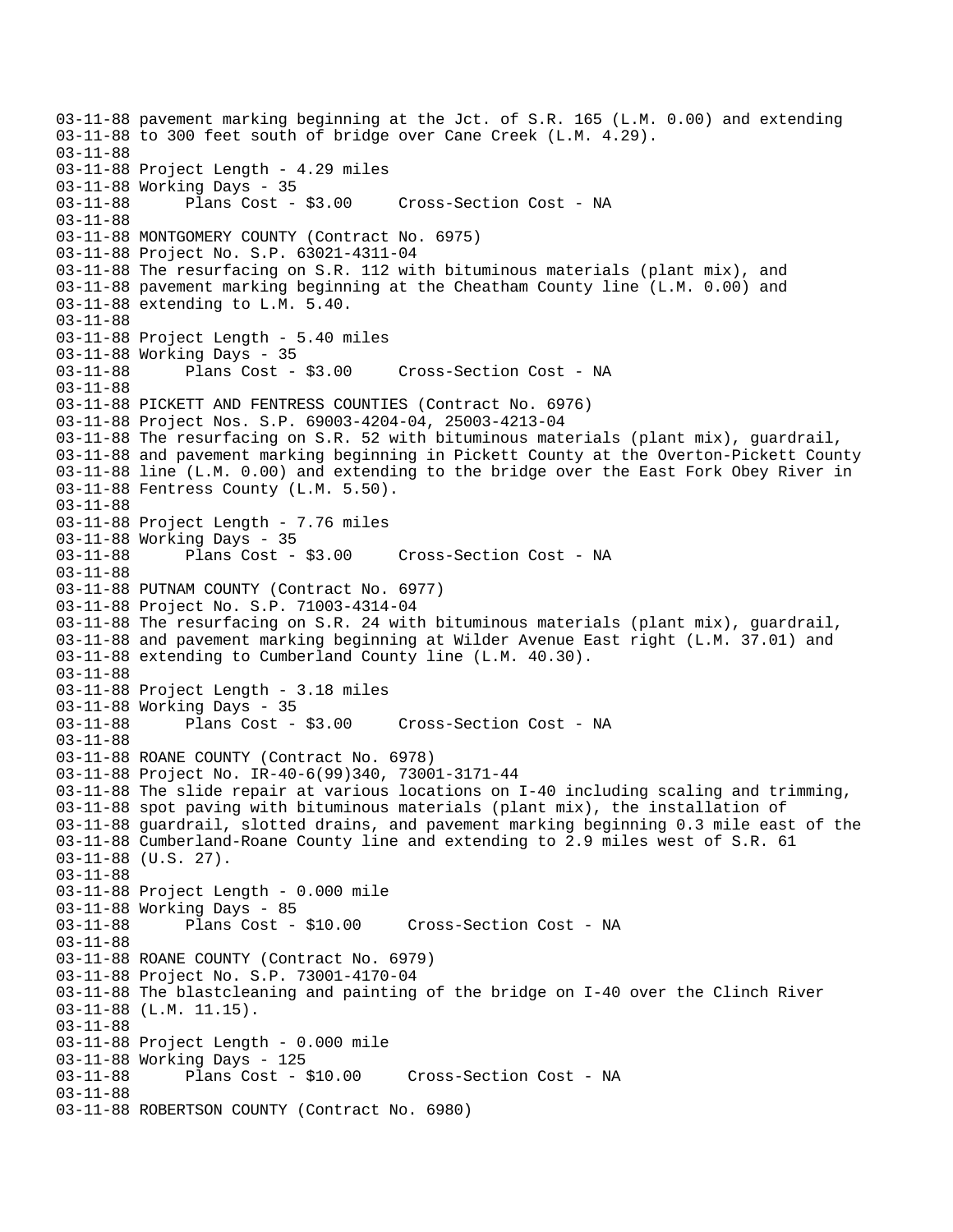```
03-11-88 Project No. S.P. 74003-3138-04 
03-11-88 The resurfacing of the Rest Area/Information Center on I-65 south bound lane 
03-11-88 (Mile Post 120.63) with bituminous materials (plant mix), including cold 
03-11-88 planing, and pavement marking. 
03-11-88 
03-11-88 Project Length - 0.000 mile 
03-11-88 Working Days - On or before May 25, 1988 (See Special Provision 108B) 
03-11-88 Plans Cost - $3.00 Cross-Section Cost - NA 
03-11-88 
03-11-88 ROBERTSON COUNTY (Contract No. 6981) 
03-11-88 Project No. S.P. 74010-4222-04 
03-11-88 The resurfacing on S.R. 65 with bituminous materials (plant mix), and pavement 
03-11-88 marking beginning at the Jct. of S.R. 11 (L.M. 7.70) and extending to 
03-11-88 L.M. 13.20. 
03-11-88 
03-11-88 Project Length - 5.50 miles 
03-11-88 Working Days - 30 
03-11-88 Plans Cost - $3.00 Cross-Section Cost - NA 
03-11-88 
03-11-88 SCOTT COUNTY (Contract No. 6982) 
03-11-88 Project No. S.P. 76003-4244-04 
03-11-88 The resurfacing on S.R. 63 with bituminous materials (plant mix), and pavement 
03-11-88 marking beginning at county road right (L.M. 8.30) and extending to the 
03-11-88 Campbell County line (L.M. 13.81). 
03-11-88 
03-11-88 Project Length - 5.51 miles 
03-11-88 Working Days - 30<br>03-11-88 Plans Cost - $3.00
                                      Cross-Section Cost - NA
03-11-88 
03-11-88 SEVIER COUNTY (Contract No. 6983) 
03-11-88 Project No. S.P. 78013-4516-04 
03-11-88 The resurfacing on S.R. 73 with bituminous materials (plant mix), and pavement 
03-11-88 marking beginning 750 feet east of Proffitt Road (L.M. 15.42) and extending to 
03-11-88 600 feet east of Webb Creek (L.M. 20.06). 
03-11-88 
03-11-88 Project Length - 4.64 miles 
03-11-88 Working Days - 40<br>03-11-88 Plans Cost - $3.00
03-11-88 Plans Cost - $3.00 Cross-Section Cost - NA 
03-11-88 
03-11-88 SHELBY COUNTY (Contract No. 6984) 
03-11-88 Project No. S.P. 79021-4216-04 
03-11-88 The resurfacing on S.R. 4 with bituminous materials (plant mix), cold planing, 
03-11-88 signal adjustments, and pavement marking beginning at the ramp from I-240 and 
03-11-88 Somerville Street (L.M. 12.81) and extending to Danny Thomas Blvd. 
03-11-88 (L.M. 14.25). 
03-11-88 
03-11-88 Project Length - 1.44 miles
03-11-88 Working Days - 40<br>03-11-88 Plans Cost - $3.00
                                     Cross-Section Cost - NA
03-11-88 
03-11-88 SHELBY COUNTY (Contract No. 6985) 
03-11-88 Project No. S.P. 79039-4309-04 
03-11-88 The resurfacing on S.R. 175 with bituminous materials (plant mix), and 
03-11-88 pavement marking beginning 1/4 mile east of I-55 (L.M. 6.3) and extending to 
03-11-88 the Memphis city limits (L.M. 10.07). 
03-11-88 
03-11-88 Project Length - 3.77 miles
03-11-88 Working Days - 45<br>03-11-88 Plans Cost - $3.00
                                    Cross-Section Cost - NA
03-11-88
```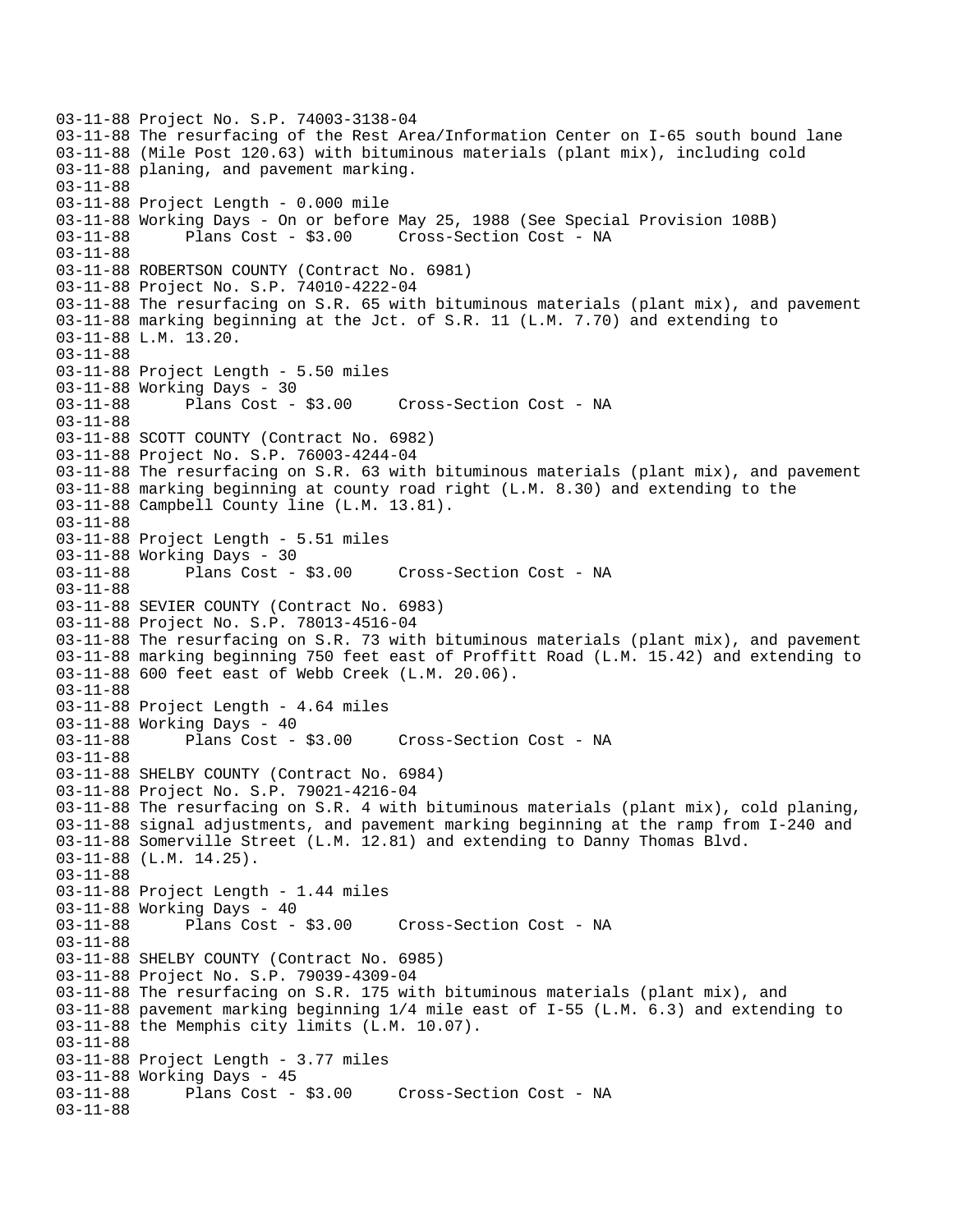03-11-88 SULLIVAN COUNTY (Contract No. 6986) 03-11-88 Project No. S.P. 82006-4350-04 03-11-88 The resurfacing on S.R. 36 with bituminous materials (plant mix), cold 03-11-88 planing, and pavement marking beginning 400 feet west of Summerville Road 03-11-88 (L.M. 4.80) and extending to 400 feet west of Thornton Drive (L.M. 6.05). 03-11-88 03-11-88 Project Length - 1.25 miles 03-11-88 Working Days - 35 03-11-88 Plans Cost - \$3.00 Cross-Section Cost - NA 03-11-88 03-11-88 SULLIVAN COUNTY (Contract No. 6987) 03-11-88 Project No. S.P. 82005-4525-04 03-11-88 The blastcleaning and painting of the bridge on S.R. 34 over the Holston River 03-11-88 (L.M. 27.58). 03-11-88 03-11-88 Project Length - 0.000 mile 03-11-88 Working Days - 95 03-11-88 Plans Cost - \$10.00 Cross-Section Cost - NA 03-11-88 03-11-88 TIPTON COUNTY (Contract No. 6988) 03-11-88 Project No. S.P. 84005-4213-04 03-11-88 The resurfacing on S.R. 59 with bituminous materials (plant mix), and pavement 03-11-88 marking beginning at Gilt Edge city limits (L.M. 8.84) and extending to county 03-11-88 road right (L.M. 14.51). 03-11-88 03-11-88 Project Length - 5.67 miles 03-11-88 Working Days - 35<br>03-11-88 Plans Cost - \$3.00 Cross-Section Cost - NA 03-11-88 03-11-88 VAN BUREN COUNTY (Contract No. 6989) 03-11-88 Project No. BRS-285(3), 88011-3216-94 03-11-88 The construction of one (1) concrete box bridge (2 @ 12' X 12') over Camps 03-11-88 Gulf Branch (L.M. 9.35) and one (1) prestressed concrete I-beam bridge over 03-11-88 Spring Creek (L.M. 14.76) on S.R. 285 including grading and drainage, paving 03-11-88 with bituminous materials (plant mix), and guardrail on the approaches. 03-11-88 03-11-88 Project Length - 0.331 mile 03-11-88 Working Days - 135 03-11-88 Plans Cost - \$10.00 Cross-Section Cost - \$10.00 03-11-88 03-11-88 WARREN COUNTY (Contract No. 6990) 03-11-88 Project No. S.P. 89008-4515-04 03-11-88 The resurfacing on S.R. 56 with bituminous materials (plant mix), and pavement 03-11-88 marking beginning at the Grundy County line (L.M. 0.00) and extending to the 03-11-88 bridge at Martin Creek (L.M. 5.88). 03-11-88 03-11-88 Project Length - 5.88 miles 03-11-88 Working Days - 30<br>03-11-88 Plans Cost - \$3.00 Cross-Section Cost - NA 03-11-88 03-11-88 WEAKLEY COUNTY (Contract No. 6991) 03-11-88 Project No. BRZ-9200(15), 92035-3407-94 03-11-88 The construction of one (1) prestressed concrete box beam bridge over Mud 03-11-88 Creek (L.M. 1.82) on Mt. Salem Church Road including grading and drainage, 03-11-88 paving with bituminous materials (plant mix), and guardrail on the approaches. 03-11-88 03-11-88 Project Length - 0.105 mile 03-11-88 Working Days - 85 03-11-88 Plans Cost - \$10.00 Cross-Section Cost - \$0.00 03-11-88 The DBE goal for this contract is 10% of the contract amount.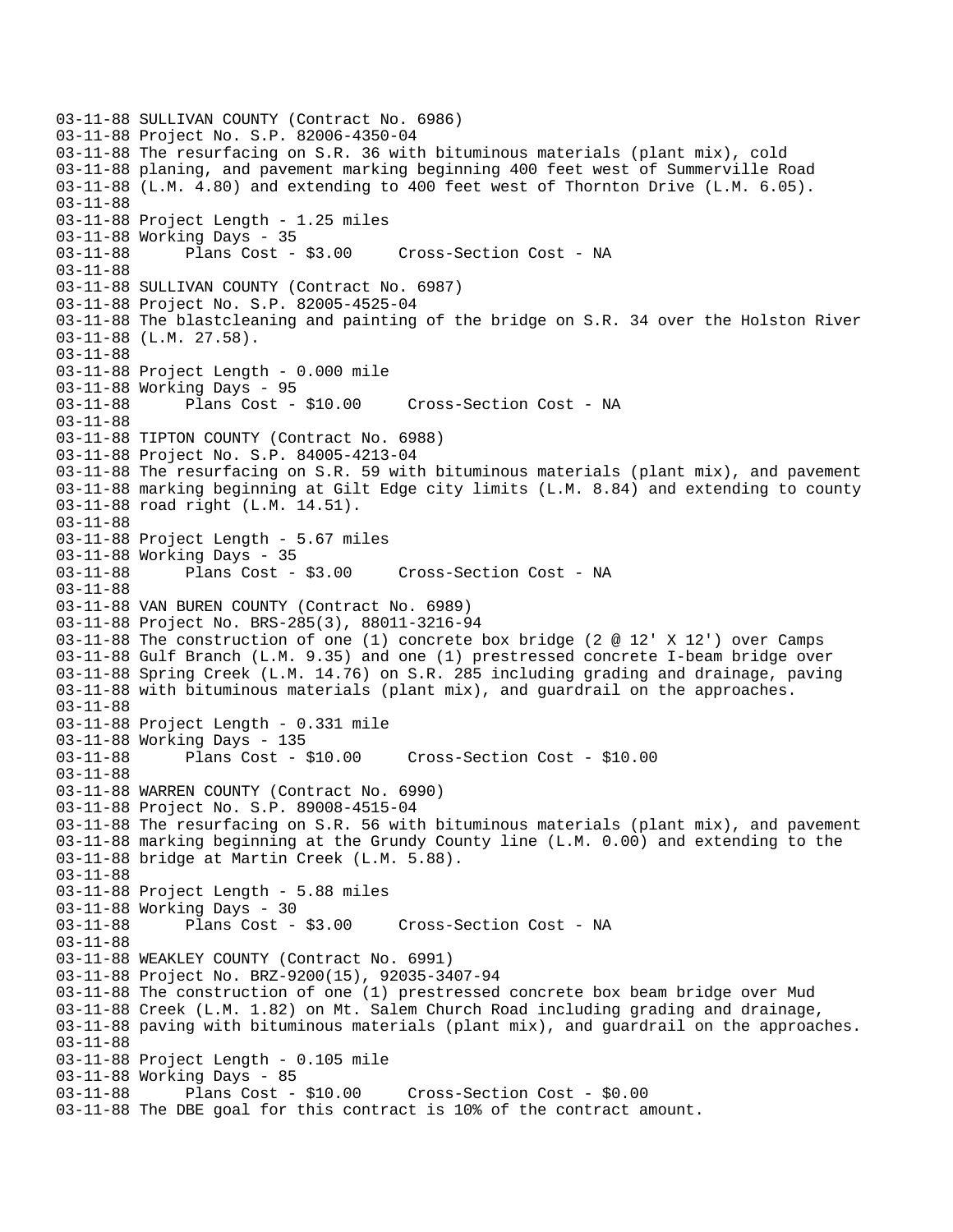```
03-11-88 
03-11-88 WEAKLEY COUNTY (Contract No. 6992) 
03-11-88 Project No. S.P. 92003-4234-04 
03-11-88 The resurfacing on S.R. 43 with bituminous materials (plant mix), and pavement 
03-11-88 marking beginning at the Gibson County line (L.M.0.00) and extending to the 
03-11-88 Jct. of S.R. 89 in Sharon (L.M. 8.52). 
03-11-88 
03-11-88 Project Length - 8.52 miles 
03-11-88 Working Days - 45 
03-11-88 Plans Cost - $3.00 Cross-Section Cost - NA 
03-11-88 
03-11-88 WILLIAMSON COUNTY (Contract No. 6993) 
03-11-88 Project No. S.P. 94007-4212-04 
03-11-88 The resurfacing on S.R. 11 with bituminous materials (plant mix), storm sewer 
03-11-88 adjustments, and pavement marking beginning at the Rutherford County line 
03-11-88 (L.M. 0.00) at Allisona and extending to approximately 150 feet north of 
03-11-88 S.R. 96 at Triune (L.M. 7.43). 
03-11-88 
03-11-88 Project Length - 7.43 miles
03-11-88 Working Days - On or before July 15, 1988 
03-11-88 Plans Cost - $3.00 Cross-Section Cost - NA 
03-11-88 The DBE goal for this contract is 5% of the contract amount. 
03-11-88 
03-11-88 WILSON COUNTY (Contract No. 6994) 
03-11-88 Project No. S.P. 95023-4304-04 
03-11-88 The resurfacing on S.R. 266 with bituminous materials (plant mix), cold 
03-11-88 planing and pavement marking beginning at bridge over Fall Creek (L.M. 4.80) 
03-11-88 and extending to S.R. 265 (L.M. 10.24). 
03-11-88 
03-11-88 Project Length - 5.44 miles 
03-11-88 Working Days - 35<br>03-11-88 Plans Cost - $3.00
                                     Cross-Section Cost - NA
03-11-88 
=============================================================================== 
03-18-88 BRADLEY AND POLK COUNTIES (Contract No. 6853) 
03-18-88 Project No. S.P. 98020-4238-04 
03-18-88 The mowing on various State Routes in Region II. 
03-18-88 
03-18-88 Project Length - 206.26 miles 
03-18-88 Working Days - 80 (See Special Provision 108B) 
03-18-88 NO PLANS CONTRACT 
03-18-88 
03-18-88 DAVIDSON AND WILLIAMSON COUNTIES (Contract No. 6857) 
03-18-88 Project No. S.P. 98031-4210-04 
03-18-88 The mowing on various State Routes in Region III. 
03-18-88 
03-18-88 Project Length - 411.49 miles 
03-18-88 Working Days - 60 (See Special Provision 108B) 
03-18-88 NO PLANS CONTRACT 
03-18-88 
03-18-88 HAMILTON COUNTY (Contract No. 6862) 
03-18-88 Project No. S.P. 33946-4119-04 
03-18-88 The mowing on I-24, I-75 and I-124. 
03-18-88 
03-18-88 Project Length - 32.10 miles 
03-18-88 Working Days - 75 (See Special Provision 108B) 
              03-18-88 NO PLANS CONTRACT 
03-18-88 
03-18-88 HAMILTON COUNTY (Contract No. 6863) 
03-18-88 Project No. S.P. 33946-4221-04
```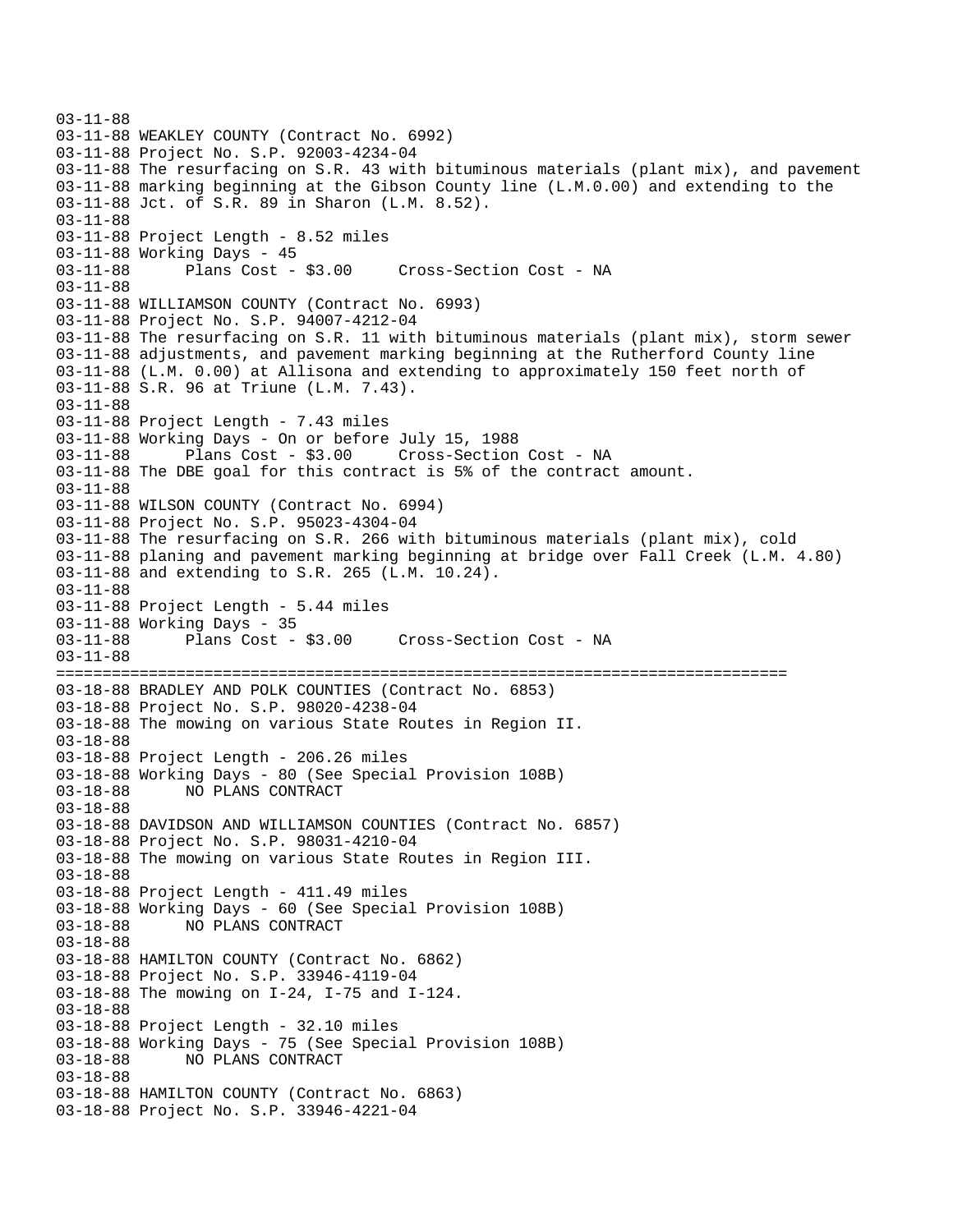03-18-88 The mowing on various State Routes. 03-18-88 03-18-88 Project Length - 158.73 miles 03-18-88 Working Days - 80 (See Special Provision 108B) NO PLANS CONTRACT 03-18-88 03-18-88 MARION AND GRUNDY COUNTIES (Contract No. 6870) 03-18-88 Project No. S.P. 98020-4232-04 03-18-88 The mowing on various State Routes in Region II. 03-18-88 03-18-88 Project Length - 243.72 miles 03-18-88 Working Days - 60 (See Special Provision 108B) 03-18-88 NO PLANS CONTRACT 03-18-88 03-18-88 MEIGS AND MCMINN COUNTIES (Contract No. 6871) 03-18-88 Project No. S.P. 98020-4239-04 03-18-88 The mowing on various State Routes in Region II. 03-18-88 03-18-88 Project Length - 237.50 miles 03-18-88 Working Days - 80 (See Special Provision 108B) 03-18-88 NO PLANS CONTRACT 03-18-88 03-18-88 ANDERSON, CAMPBELL, CLAIBORNE AND SCOTT COUNTIES (Contract No. 6908) 03-18-88 Project No. S.P. 98010-4245-04 03-18-88 The mowing on various State Routes in Region I. 03-18-88 03-18-88 Project Length - 131.62 miles 03-18-88 Working Days - 60 (See Special Provision 108B) 03-18-88 NO PLANS CONTRACT 03-18-88 03-18-88 BEDFORD AND MARSHALL COUNTIES (Contract No. 6909) 03-18-88 Project No. S.P. 98031-4207-04 03-18-88 The mowing on various State Routes in Region III. 03-18-88 03-18-88 Project Length - 294.39 miles 03-18-88 Working Days - 60 (See Special Provision 108B) 03-18-88 NO PLANS CONTRACT 03-18-88 03-18-88 CANNON AND WARREN COUNTIES (Contract No. 6911) 03-18-88 Project No. S.P. 98020-4230-04 03-18-88 The mowing on various State Routes in Region II. 03-18-88 03-18-88 Project Length - 241.79 miles 03-18-88 Working Days - 80 (See Special Provision 108B) 03-18-88 NO PLANS CONTRACT 03-18-88 03-18-88 CLAY, PUTNAM, OVERTON AND JACKSON COUNTIES (Contract No. 6913) 03-18-88 Project No. S.P. 98020-4236-04 03-18-88 The mowing on various State Routes in Region II. 03-18-88 03-18-88 Project Length - 316.77 miles 03-18-88 Working Days - 80 (See Special Provision 108B) 03-18-88 NO PLANS CONTRACT 03-18-88 03-18-88 COFFEE AND FRANKLIN COUNTIES (Contract No. 6914) 03-18-88 Project No. S.P. 98020-4231-04 03-18-88 The mowing on various State Routes in Region II. 03-18-88 03-18-88 Project Length - 253.18 miles 03-18-88 Working Days - 80 (See Special Provision 108B)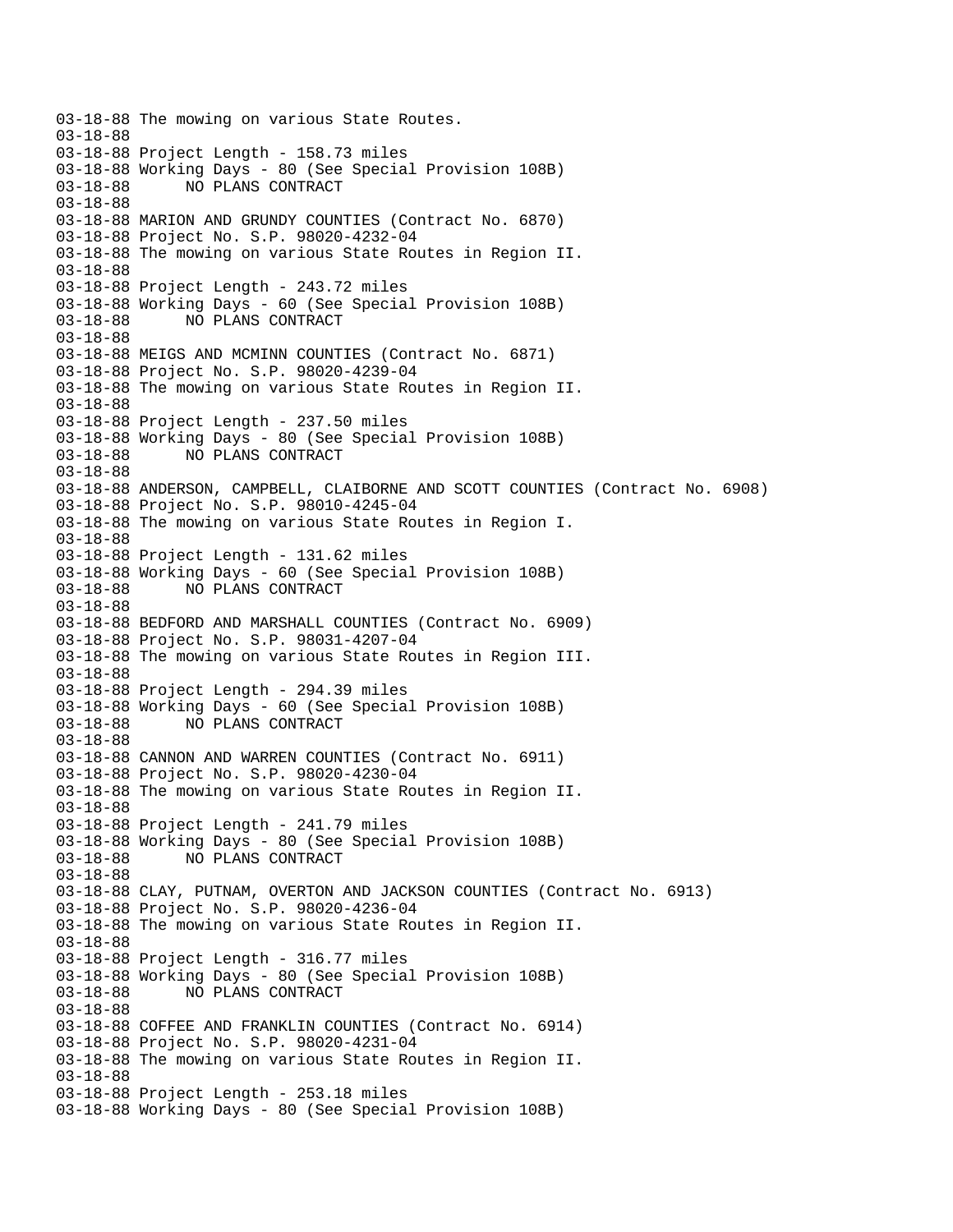03-18-88 NO PLANS CONTRACT 03-18-88 03-18-88 CUMBERLAND AND RHEA COUNTIES (Contract No. 6915) 03-18-88 Project No. S.P. 98020-4234-04 03-18-88 The mowing on various State Routes in Region II. 03-18-88 03-18-88 Project Length - 234.78 miles 03-18-88 Working Days - 80 (See Special Provision 108B) 03-18-88 NO PLANS CONTRACT 03-18-88 03-18-88 DEKALB AND WHITE COUNTIES (Contract No. 6916) 03-18-88 Project No. S.P. 98020-4237-04 03-18-88 The mowing on various State Routes in Region II. 03-18-88 03-18-88 Project Length - 201.07 miles 03-18-88 Working Days - 80 (See Special Provision 108B) 03-18-88 NO PLANS CONTRACT 03-18-88 03-18-88 LINCOLN AND MOORE COUNTIES (Contract No. 6921) 03-18-88 Project No. S.P. 98031-4217-04 03-18-88 The mowing on various State Routes in Region III. 03-18-88 03-18-88 Project Length - 219.23 miles 03-18-88 Working Days - 60 (See Special Provision 108B) 03-18-88 NO PLANS CONTRACT 03-18-88 03-18-88 OVERTON, CLAY, FENTRESS AND PICKETT COUNTIES (Contract No. 6924) 03-18-88 Project No. S.P. 98020-4235-04 03-18-88 The mowing on various State Routes in Region II. 03-18-88 03-18-88 Project Length - 305.15 miles 03-18-88 Working Days - 80 (See Special Provision 108B) NO PLANS CONTRACT 03-18-88 03-18-88 SEQUATCHIE, BLEDSOE AND VAN BUREN COUNTIES (Contract No. 6925) 03-18-88 Project No. S.P. 98020-4233-04 03-18-88 The mowing on various State Routes in Region II. 03-18-88 03-18-88 Project Length - 172.08 miles 03-18-88 Working Days - 60 (See Special Provision 108B) 03-18-88 NO PLANS CONTRACT 03-18-88 =============================================================================== 04-04-88 BRADLEY AND POLK COUNTIES (Contract No. 6853) 04-04-88 Project No. S.P. 98020-4238-04 04-04-88 The mowing on various State Routes in Region II. 04-04-88 04-04-88 Project Length - 206.26 miles 04-04-88 Working Days - 80 (See Special Provision 108B) 04-04-88 NO PLANS CONTRACT 04-04-88 04-04-88 HAMILTON COUNTY (Contract No. 6862) 04-04-88 Project No. S.P. 33946-4119-04 04-04-88 The mowing on I-24, I-75 and I-124. 04-04-88 04-04-88 Project Length - 32.10 miles 04-04-88 Working Days - 75 (See Special Provision 108B)<br>04-04-88 NO PLANS CONTRACT 04-04-88 NO PLANS CONTRACT 04-04-88 04-04-88 HAMILTON COUNTY (Contract No. 6863)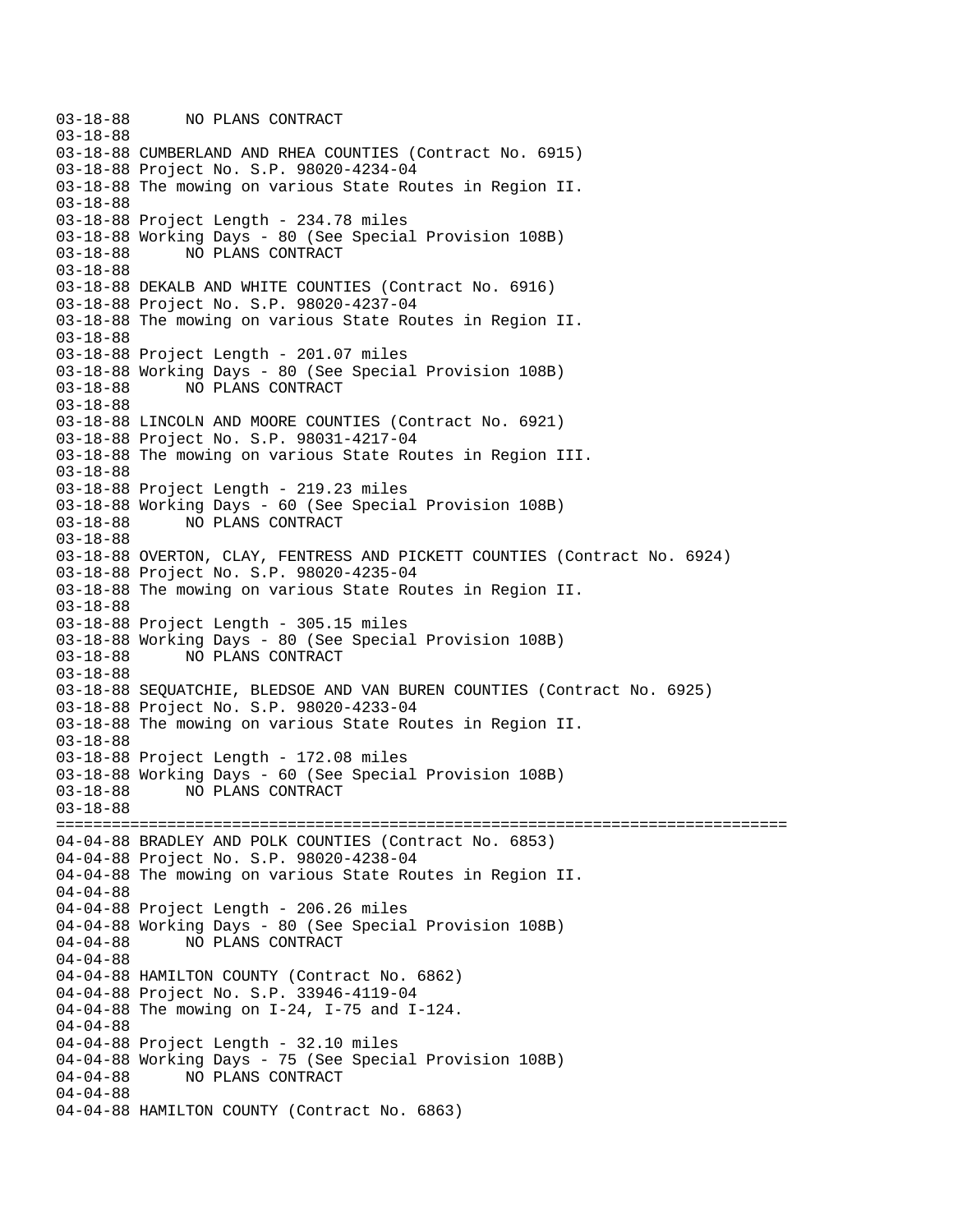04-04-88 Project No. S.P. 33946-4221-04 04-04-88 The mowing on various State Routes. 04-04-88 04-04-88 Project Length - 158.73 miles 04-04-88 Working Days - 80 (See Special Provision 108B) 04-04-88 NO PLANS CONTRACT 04-04-88 04-04-88 MARION AND GRUNDY COUNTIES (Contract No. 6870) 04-04-88 Project No. S.P. 98020-4232-04 04-04-88 The mowing on various State Routes in Region II. 04-04-88 04-04-88 Project Length - 243.72 miles 04-04-88 Working Days - 60 (See Special Provision 108B) 04-04-88 NO PLANS CONTRACT 04-04-88 04-04-88 MEIGS AND MCMINN COUNTIES (Contract No. 6871) 04-04-88 Project No. S.P. 98020-4239-04 04-04-88 The mowing on various State Routes in Region II. 04-04-88 04-04-88 Project Length - 237.50 miles 04-04-88 Working Days - 80 (See Special Provision 108B) 04-04-88 NO PLANS CONTRACT 04-04-88 04-04-88 ANDERSON, CAMPBELL, CLAIBORNE AND SCOTT COUNTIES (Contract No. 6908) 04-04-88 Project No. S.P. 98010-4245-04 04-04-88 The mowing on various State Routes in Region I. 04-04-88 04-04-88 Project Length - 131.62 miles 04-04-88 Working Days - 60 (See Special Provision 108B) 04-04-88 NO PLANS CONTRACT 04-04-88 04-04-88 CUMBERLAND AND RHEA COUNTIES (Contract No. 6915) 04-04-88 Project No. S.P. 98020-4234-04 04-04-88 The mowing on various State Routes in Region II. 04-04-88 04-04-88 Project Length - 234.78 miles 04-04-88 Working Days - 80 (See Special Provision 108B) 04-04-88 NO PLANS CONTRACT 04-04-88 04-04-88 SEQUATCHIE, BLEDSOE AND VAN BUREN COUNTIES (Contract No. 6925) 04-04-88 Project No. S.P. 98020-4233-04 04-04-88 The mowing on various State Routes in Region II. 04-04-88 04-04-88 Project Length - 172.08 miles 04-04-88 Working Days - 60 (See Special Provision 108B) 04-04-88 NO PLANS CONTRACT 04-04-88 =============================================================================== 05-06-88 SCOTT COUNTY (Contract No. 6901) 05-06-88 Project No. BHF-29(12), 76001-3250-94 05-06-88 The widening of two (2) bridges with prestressed concrete box beams on S.R. 29 05-06-88 over Webb Creek (L.M. 1.63) and over Black Wolf Creek (L.M. 1.85) including 05-06-88 grading and drainage, paving with bituminous materials (plant mix), and 05-06-88 guardrail on the approaches. 05-06-88 05-06-88 Project Length - 0.169 mile 05-06-88 Working Days - 150 05-06-88 Plans Cost - \$10.00 Cross-Section Cost - \$0.00 05-06-88 05-06-88 MADISON COUNTY (Contract No. 6970)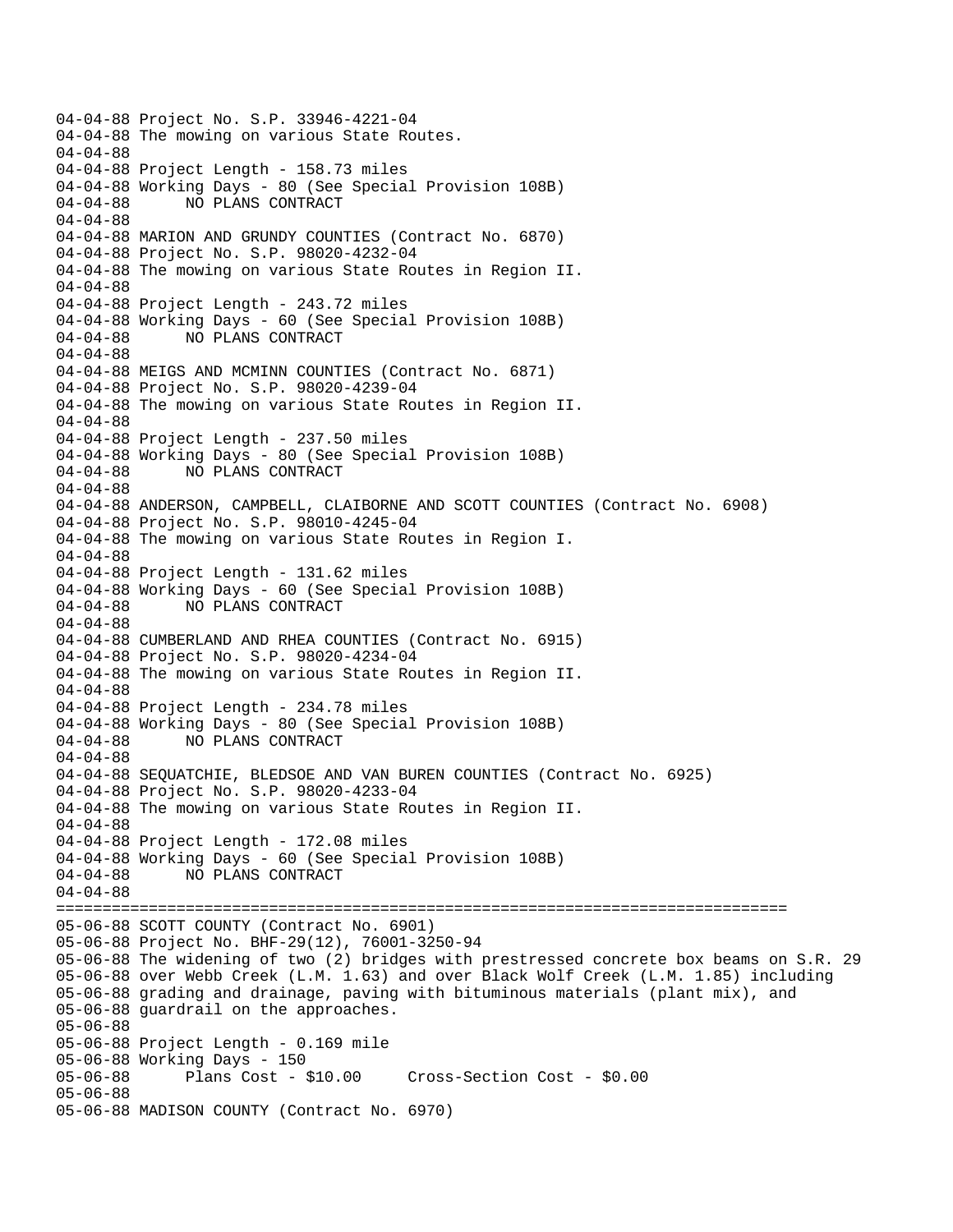05-06-88 Project No. BRZ-5700(19), 57065-3406-94 05-06-88 The construction of one (1) prestressed concrete box beam bridge over branch 05-06-88 of Johnson Creek (L.M. 1.23) on Lower Brownsville Road including grading and 05-06-88 drainage, paving with bituminous materials (plant mix), and guardrail on the 05-06-88 approaches. 05-06-88 05-06-88 Project Length - 0.123 mile 05-06-88 Working Days - 90 05-06-88 Plans Cost - \$10.00 Cross-Section Cost - \$0.00 05-06-88 05-06-88 BENTON, CARROLL, CHESTER, CROCKETT, DECATUR, DYER, FAYETTE, GIBSON, HARDEMAN, 05-06-88 HARDIN, HAYWOOD, HENDERSON, HENRY, LAKE, LAUDERDALE, MCNAIRY, MADISON, OBION, 05-06-88 SHELBY, TIPTON AND WEAKLEY COUNTIES (Contract No. 6995) 05-06-88 Project No. S.P. 98040-4183-04 05-06-88 The random on call signing on various Routes in Region IV. 05-06-88 05-06-88 Project Length - 0.000 mile 05-06-88 Working Days - June 30, 1989 (See Special Provision 108B) 05-06-88 NO PLANS CONTRACT 05-06-88 05-06-88 BLOUNT COUNTY (Contract No. 6996) 05-06-88 Project No. S.P. 05097-3220-04 05-06-88 The grading and drainage on S.R. 162 (proposed I-140), including the 05-06-88 construction of an interchange at New Topside Road, the construction of twin 05-06-88 prestressed box beam bridges at 2 (two) locations on S.R. 162 over Old Topside 05-06-88 and over New Topside Road, storm sewer construction, the installation of 05-06-88 concrete curb and gutter, fence, underdrains, paving at various locations with 05-06-88 bituminous materials (plant mix), and portland cement concrete pavement on the 05-06-88 ramps, beginning 1900 feet north of Old Topside Road and extending to Wrights 05-06-88 Ferry Road. 05-06-88 05-06-88 Project Length - 0.967 mile 05-06-88 Working Days - 210 05-06-88 Plans Cost - \$50.00 Cross-Section Cost - \$50.00 05-06-88 The DBE goal for this contract is 1% of the contract amount. 05-06-88 05-06-88 CARROLL COUNTY (Contract No. 6997) 05-06-88 Project No. S.P. 09009-4219-04 05-06-88 The resurfacing on S.R. 76 with bituminous materials (plant mix), and pavement 05-06-88 marking beginning at L.M. 10.75 and extending to L.M. 14.75 near McKenzie. 05-06-88 05-06-88 Project Length - 4.00 miles 05-06-88 Working Days - 30 05-06-88 Plans Cost - \$3.00 Cross-Section Cost - NA 05-06-88 05-06-88 CLAY AND OVERTON COUNTIES (Contract No. 6998) 05-06-88 Project Nos. S.P. 14011-4301-04, 67010-4301-04 05-06-88 The resurfacing on S.R. 292 with double bituminous surface treatment (latex 05-06-88 modified), and pavement marking beginning in Clay County 0.70 mile east of 05-06-88 S.R. 53 (L.M. 0.70) and extending to the Jct. of S.R. 136 in Overton County 05-06-88 (L.M. 3.40). 05-06-88 05-06-88 Project Length - 9.18 miles 05-06-88 Working Days - 35 Cross-Section Cost - NA 05-06-88 05-06-88 COFFEE, FRANKLIN, MARION, SEQUATCHIE AND WARREN COUNTIES (Contract No. 6999) 05-06-88 Project Nos. RRP-000S(428), 16945-3630-94, RRO-000S(326), 16945-3629-94 05-06-88 RRO-000S(329), 26945-3646-94 05-06-88 RRP-000S(429), 58945-3660-94, RRO-000S(327), 58945-3659-94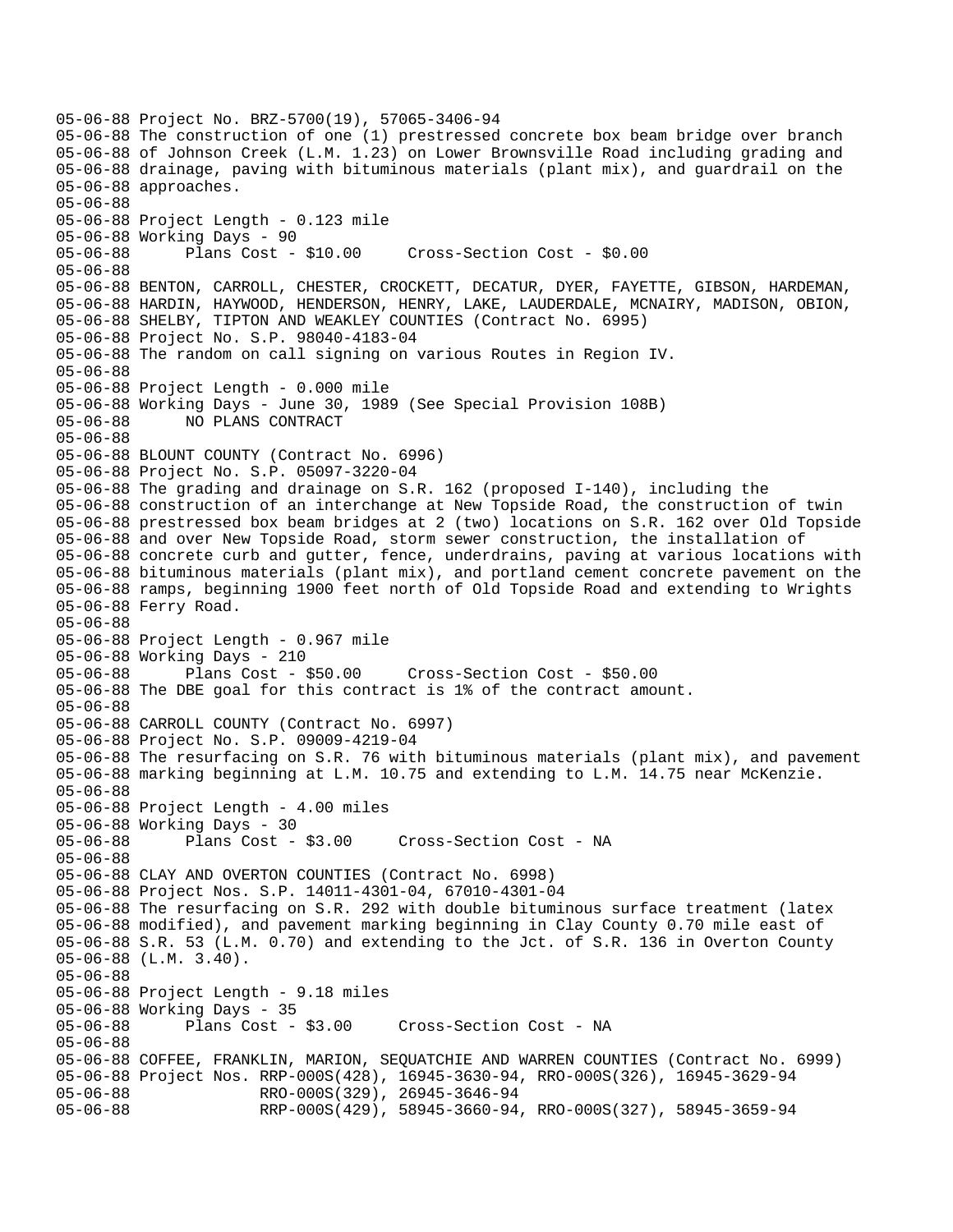05-06-88 RRO-000S(328), 77945-3609-94<br>05-06-88 RRP-000S(430), 89945-3646-94 05-06-88 RRP-000S(430), 89945-3646-94, RRO-000S(325), 89945-3645-94 05-06-88 05-06-88 Project Nos. RRP-000S(428), 16945-3630-94, RRO-000S(326), 16945-3629-94 05-06-88 The installation of advanced warning signs and pavement marking at 42 selected 05-06-88 on-system and off-system railroad crossings in Coffee County. 05-06-88 Project Length - 0.000 mile 05-06-88 05-06-88 Project No. RRO-000S(329), 26945-3646-94 05-06-88 The installation of advanced warning signs and pavement marking at 16 selected 05-06-88 off-system railroad crossings in Franklin County. 05-06-88 Project Length - 0.000 mile 05-06-88 05-06-88 Project No. RRP-000S(429), 58945-3660-94, RRO-000S(327), 58945-3659-94 05-06-88 The installation of advanced warning signs and pavement marking at 41 selected 05-06-88 on-system and off-system railroad crossings in Marion County. 05-06-88 Project Length - 0.000 mile 05-06-88 05-06-88 Project No. RRO-000S(328), 77945-3609-94 05-06-88 The installation of advanced warning signs and pavement marking at 32 selected 05-06-88 off-system railroad crossings in Sequatchie County. 05-06-88 Project Length - 0.000 mile 05-06-88 05-06-88 Project No. RRP-000S(430), 89945-3646-94, RRO-000S(325), 89945-3645-94 05-06-88 The installation of advanced warning signs and pavement marking at 27 selected 05-06-88 on-system and off-system railroad crossings in Warren County. 05-06-88 Project Length - 0.000 mile 05-06-88 05-06-88 Total Project Length - 0.000 mile 05-06-88 Working Days - 55 05-06-88 Plans Cost - \$10.00 Cross-Section Cost - NA 05-06-88 05-06-88 CROCKETT COUNTY (Contract No. 7000) 05-06-88 Project No. S.P. 17018-4305-04 05-06-88 The resurfacing on S.R. 152 with bituminous materials (plant mix), bridge deck 05-06-88 sealant and overlay, and pavement marking beginning at the Jct. of S.R. 20 05-06-88 (L.M. 0.00) and extending to the Jct. of S.R. 54 (L.M. 5.80). 05-06-88 05-06-88 Project Length - 5.80 miles 05-06-88 Working Days - 30 05-06-88 Plans Cost - \$3.00 Cross-Section Cost - NA 05-06-88 05-06-88 CUMBERLAND, PUTNAM, RHEA AND WHITE COUNTIES (Contract No. 7001) 05-06-88 Project Nos. RRP-000S(369), 18945-3637-94, RRO-000S(345), 18945-3636-94 05-06-88 RRP-000S(370), 71945-3651-94, RRO-000S(342), 71945-3650-94 05-06-88 RRP-000S(371), 72945-3628-94, RRO-000S(344), 72945-3627-94 05-06-88 RRP-136(1), 93008-3214-94, RRO-000S(343), 93945-3632-94 05-06-88 05-06-88 Project Nos. RRP-000S(369), 18945-3637-94, RRO-000S(345), 18945-3636-94 05-06-88 The installation of advanced warning signs and pavement marking at 26 selected 05-06-88 on-system and off-system railroad crossings in Cumberland County. 05-06-88 Project Length - 0.000 mile 05-06-88 05-06-88 Project No. RRP-000S(370), 71945-3651-94, RRO-000S(342), 71945-3650-94 05-06-88 The installation of advanced warning signs and pavement marking at 51 selected 05-06-88 on-system and off-system railroad crossings in Putnam County. 05-06-88 Project Length - 0.000 mile 05-06-88 05-06-88 Project No. RRP-000S(371), 72945-3628-94, RRO-000S(344), 72945-3627-94 05-06-88 The installation of advanced warning signs and pavement marking at 37 selected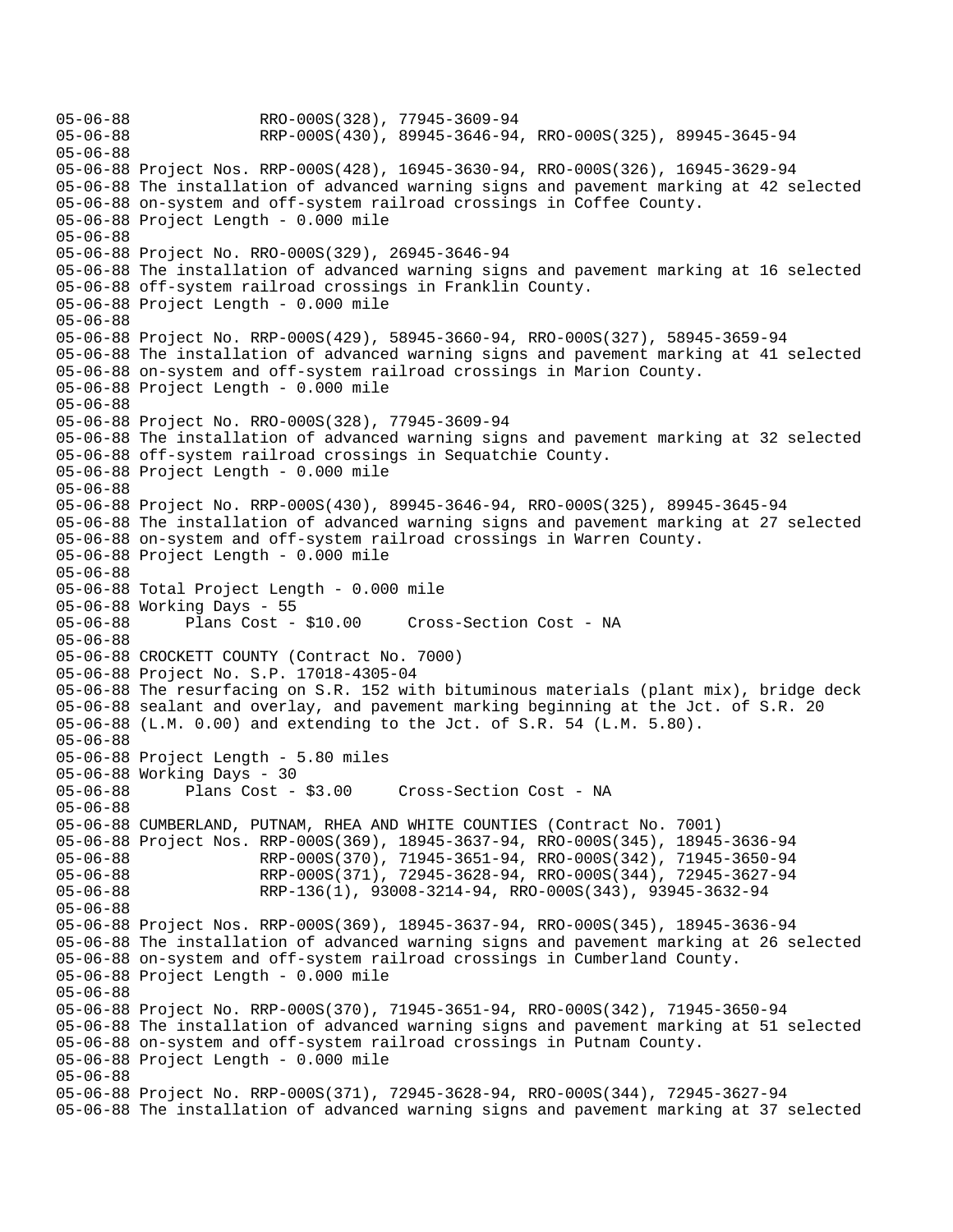```
05-06-88 on-system and off-system railroad crossings in Rhea County. 
05-06-88 Project Length - 0.000 mile 
05-06-88 
05-06-88 Project No. RRP-136(1), 93008-3214-94, RRO-000S(343), 93945-3632-94 
05-06-88 The installation of advanced warning signs and pavement marking at 22 selected 
05-06-88 on-system and off-system railroad crossings in White County. 
05-06-88 Project Length - 0.000 mile 
05-06-88 
05-06-88 Total Project Length - 0.000 mile 
05-06-88 Working Days - 45 
05-06-88 Plans Cost - $10.00 Cross-Section Cost - NA 
05-06-88 
05-06-88 DAVIDSON COUNTY (Contract No. 7002) 
05-06-88 Project No. S.P. 19082-4305-04 
05-06-88 The resurfacing on S.R. 255 with bituminous materials (plant mix), cold 
05-06-88 planing, storm sewer adjustments, and pavement marking beginning at S.R. 11 
05-06-88 (L.M. 2.77) and extending to the west end of I-24 overpass (L.M. 4.31). 
05-06-88 
05-06-88 Project Length - 1.54 miles 
05-06-88 Working Days - 30 
05-06-88 Plans Cost - $3.00 Cross-Section Cost - NA 
05-06-88 
05-06-88 DYER COUNTY (Contract No. 7003) 
05-06-88 Project No. M-104(6), 23013-3234-54 
05-06-88 The construction of a drainage ditch on S.R. 104 in Dyersburg including one 
05-06-88 (1) concrete box culvert (8' X 4'), paving with bituminous materials (plant 
05-06-88 mix), the installation of guardrail, and pavement marking. 
05-06-88 
05-06-88 Project Length - 0.000 mile 
05-06-88 Working Days - On or before October 15, 1988 
05-06-88 Plans Cost - $10.00 Cross-Section Cost - $0.00 
05-06-88 
05-06-88 FENTRESS COUNTY (Contract No. 7004) 
05-06-88 Project No. S.P. 25009-4305-04 
05-06-88 The resurfacing on S.R. 296 with bituminous materials (plant mix), cold 
05-06-88 planing, guardrail, and pavement marking beginning 0.06 mile east of S.R. 28 
05-06-88 (L.M. 0.06) and extending to S.R. 52 (L.M. 3.02). 
05-06-88 
05-06-88 Project Length - 2.96 miles 
05-06-88 Working Days - 35 
05-06-88 Plans Cost - $3.00 Cross-Section Cost - NA 
05-06-88 
05-06-88 FRANKLIN COUNTY (Contract No. 7005) 
05-06-88 Project No. S.P. 26028-4301-04 
05-06-88 The resurfacing on S.R. 121 with bituminous materials (plant mix), guardrail, 
05-06-88 bridge deck repair, sealant and overlay, and pavement marking beginning at the 
05-06-88 Lincoln County line (L.M. 0.00) and extending to S.R. 50 (L.M. 8.65). 
05-06-88 
05-06-88 Project Length - 8.65 miles 
05-06-88 Working Days - 40 
05-06-88 Plans Cost - $3.00 Cross-Section Cost - NA 
05-06-88 
05-06-88 GILES COUNTY (Contract No. 7006) 
05-06-88 Project No. BRZ-2800(13), 28015-3405-94 
05-06-88 The construction of one (1) prestressed concrete box beam bridge over the Elk 
05-06-88 River (L.M. 1.40) on Veto Road including grading and drainage, paving with 
05-06-88 aggregate base and double bituminous surface treatment, and guardrail on the 
05-06-88 approaches. 
05-06-88 
05-06-88 Project Length - 0.305 mile
```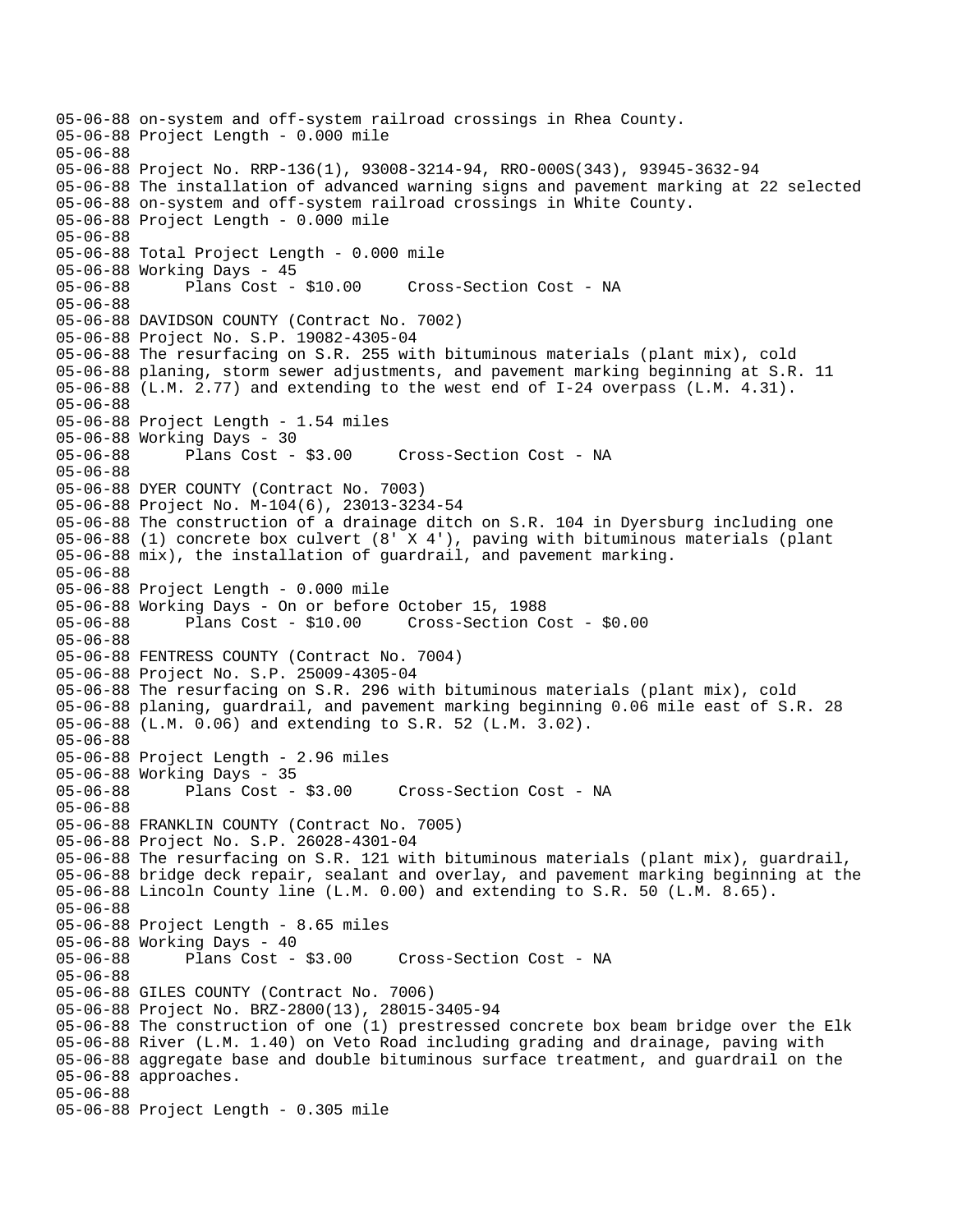05-06-88 Working Days - 120 05-06-88 Plans Cost - \$10.00 Cross-Section Cost - \$0.00 05-06-88 The DBE goal for this contract is 10% of the contract amount. 05-06-88 05-06-88 GILES COUNTY (Contract No. 7007) 05-06-88 Project No. S.P. 28014-4302-04 05-06-88 The resurfacing on S.R. 166 with bituminous materials (plant mix), and 05-06-88 pavement marking beginning at the Alabama State line (L.M. 0.00) and extending 05-06-88 to the Jct. of S.R. 11 (L.M. 13.08). 05-06-88 05-06-88 Project Length - 13.08 miles 05-06-88 Working Days - 50 05-06-88 Plans Cost - \$3.00 Cross-Section Cost - NA 05-06-88 05-06-88 GREENE COUNTY (Contract No. 7008) 05-06-88 Project No. BRZ-3000(20), 30043-3404-94 05-06-88 The construction of one (1) prestressed concrete I-beam bridge over Little 05-06-88 Chucky Creek (L.M. 0.12) on Sinking Springs Road including grading and 05-06-88 drainage, paving with bituminous materials (plant mix), and guardrail on the 05-06-88 approaches. 05-06-88 05-06-88 Project Length - 0.124 mile 05-06-88 Working Days - 95 05-06-88 Plans Cost - \$10.00 Cross-Section Cost - \$0.00 05-06-88 05-06-88 HAMBLEN COUNTY (Contract No. 7009) 05-06-88 Project No. S.P. 32017-4304-04 05-06-88 The resurfacing on S.R. 113 with bituminous materials (plant mix), and 05-06-88 pavement marking beginning 0.1 mile east of S.R. 160 (L.M. 2.66) and extending 05-06-88 to the Jct. of S.R. 340 (L.M. 5.78). 05-06-88 05-06-88 Project Length - 3.12 miles 05-06-88 Working Days - 30 05-06-88 Plans Cost - \$3.00 Cross-Section Cost - NA 05-06-88 05-06-88 HAMILTON COUNTY (Contract No. 7010) 05-06-88 Project No. M-4140(1), 33957-8774-54 05-06-88 The resurfacing on FAU-4140 (Bayshore Drive) with bituminous materials (plant 05-06-88 mix) and pavement marking beginning at Tyner Lane and extending to Waconda 05-06-88 Point Road. 05-06-88 05-06-88 Project Length - 0.622 mile 05-06-88 Working Days - 30 05-06-88 Plans Cost - \$3.00 Cross-Section Cost - NA 05-06-88 05-06-88 HAWKINS COUNTY (Contract No. 7011) 05-06-88 Project No. BRS-66(15), 37006-3225-94 05-06-88 The construction of one (1) concrete box bridge (3 @ 18' X 9') over Poor 05-06-88 Valley Creek (L.M. 22.42) on S.R. 66 including grading and drainage, paving 05-06-88 with bituminous materials (plant mix), and guardrail on the approaches. 05-06-88 05-06-88 Project Length - 0.127 mile 05-06-88 Working Days - 70 05-06-88 Plans Cost - \$10.00 Cross-Section Cost - \$0.00 05-06-88 05-06-88 HAWKINS COUNTY (Contract No. 7012) 05-06-88 Project No. S.P. 37018-4317-04 05-06-88 The resurfacing on S.R. 346 with bituminous materials (plant mix), and 05-06-88 pavement marking beginning at the Jct. of S.R. 1 (L.M. 7.80) and extending to 05-06-88 the bridge over Southern Railroad (L.M. 15.97).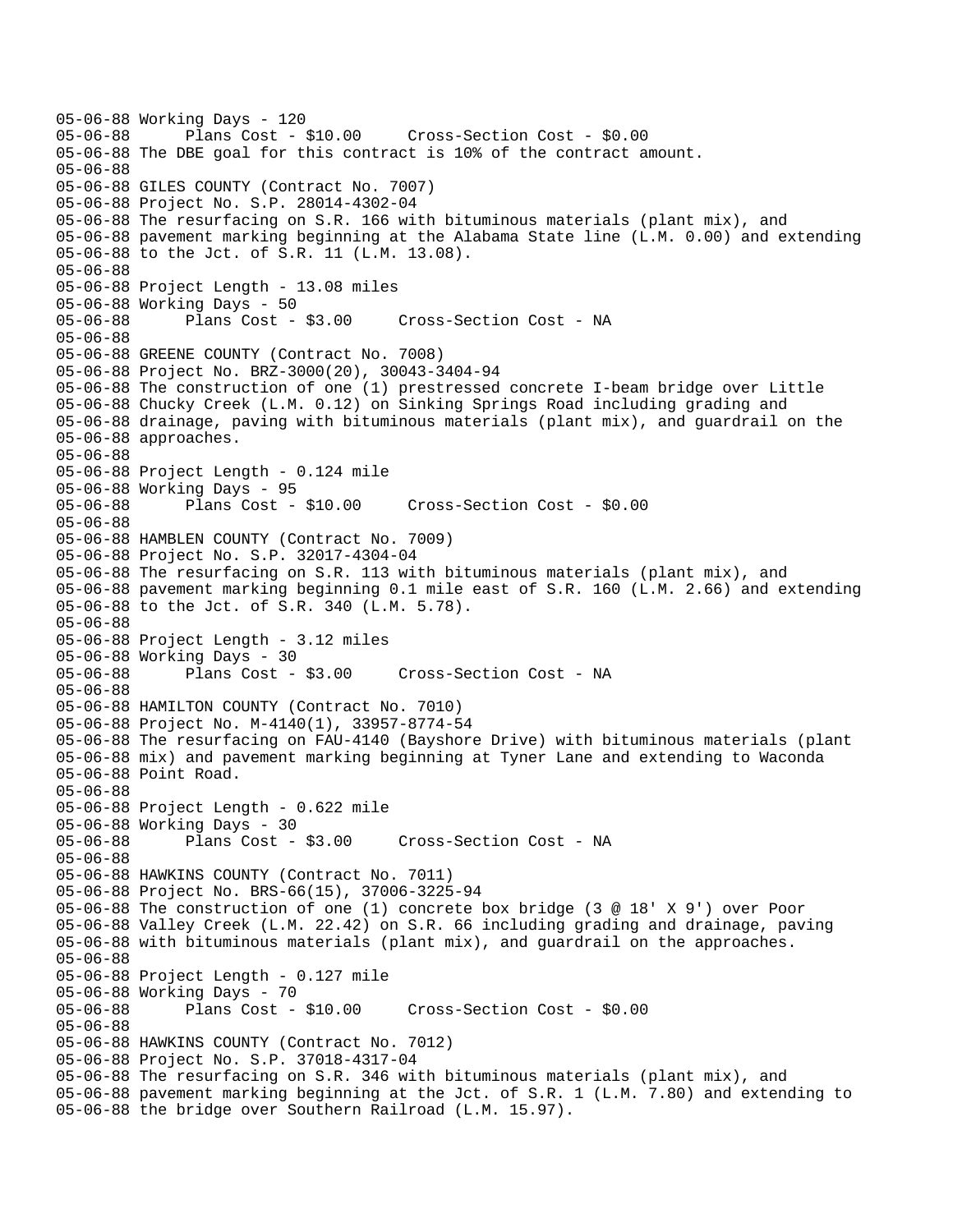05-06-88 Project Length - 8.17 miles 05-06-88 Working Days - 30 05-06-88 Plans Cost - \$3.00 Cross-Section Cost - NA 05-06-88 05-06-88 HUMPHREYS COUNTY (Contract No. 7013) 05-06-88 Project No. F-1(19), 43055-3216-14 05-06-88 The grading and drainage on S.R. 1 (U.S. 70) (Waverly Bypass) including paving 05-06-88 with bituminous materials (plant mix), the construction of two (2) concrete 05-06-88 box bridges a (2 @ 10' X 7') and a (2 @ 10' X 3'), the extension of one (1) 05-06-88 concrete box bridge (2 @ 12' X 6'), two (2) concrete retaining walls, the 05-06-88 construction of a complete storm drainage system, the installation of concrete 05-06-88 curb and gutter, sidewalk, guardrail, fence, underdrains, signs, pavement 05-06-88 marking, and the signalization of S.R. 1 with Powers Blvd., beginning east of 05-06-88 Cooley Avenue and extending to east of Hughey Lane. 05-06-88 05-06-88 Project Length - 2.387 miles 05-06-88 Working Days - 250 05-06-88 Plans Cost - \$50.00 Cross-Section Cost - \$25.00 05-06-88 The DBE goal for this contract is 13% of the contract amount. 05-06-88 05-06-88 HUMPHREYS COUNTY (Contract No. 7014) 05-06-88 Project No. S.P. 43004-4211-04 05-06-88 The resurfacing on S.R. 1 with bituminous materials (plant mix), cold planing, 05-06-88 and pavement marking beginning approximately 500 feet west of Pittle Road west 05-06-88 of McEwen (L.M. 20.14) and extending to the Dickson County line (L.M. 27.48). 05-06-88 05-06-88 Project Length - 7.34 miles 05-06-88 Working Days - 45<br>05-06-88 Plans Cost - \$3.00 05-06-88 Plans Cost - \$3.00 Cross-Section Cost - NA 05-06-88 05-06-88 JACKSON COUNTY (Contract No. 7015) 05-06-88 Project Nos. BRF-56(18), 44004-3224-94 05-06-88 BRZ-4400(20), 44014-3408-94 05-06-88 05-06-88 Project No. BRF-56(18), 44004-3224-94 05-06-88 The construction of one (1) concrete slab bridge (3 @ 18' X 9') over Hudson 05-06-88 Creek (L.M. 23.54) on S.R. 56 including grading and drainage, paving with 05-06-88 bituminous materials (plant mix), and guardrail on the approaches. 05-06-88 Project Length - 0.235 mile 05-06-88 05-06-88 Project No. BRZ-4400(20), 44014-3408-94 05-06-88 The construction of one (1) bridge over Jennings Creek (L.M. 3.72) on Skaggs 05-06-88 Branch with either a prestressed concrete box beam or a steel girder, 05-06-88 including grading and drainage, surfacing with aggregate base, and guardrail 05-06-88 on the approaches. 05-06-88 Project Length - 0.040 mile 05-06-88 05-06-88 Total Project Length - 0.275 mile 05-06-88 Working Days - 130 05-06-88 Plans Cost - \$25.00 Cross-Section Cost - \$0.00 05-06-88 05-06-88 KNOX COUNTY (Contract No. 7016) 05-06-88 Project No. S.P. 47025-4305-04 05-06-88 The resurfacing on S.R. 71 with bituminous materials (plant mix), and pavement 05-06-88 marking beginning 0.2 mile east of Emory Road right (L.M. 8.30) and extending 05-06-88 to the Knox-Anderson County line (L.M. 14.54). 05-06-88 05-06-88 Project Length - 6.24 miles 05-06-88 Working Days - 30

05-06-88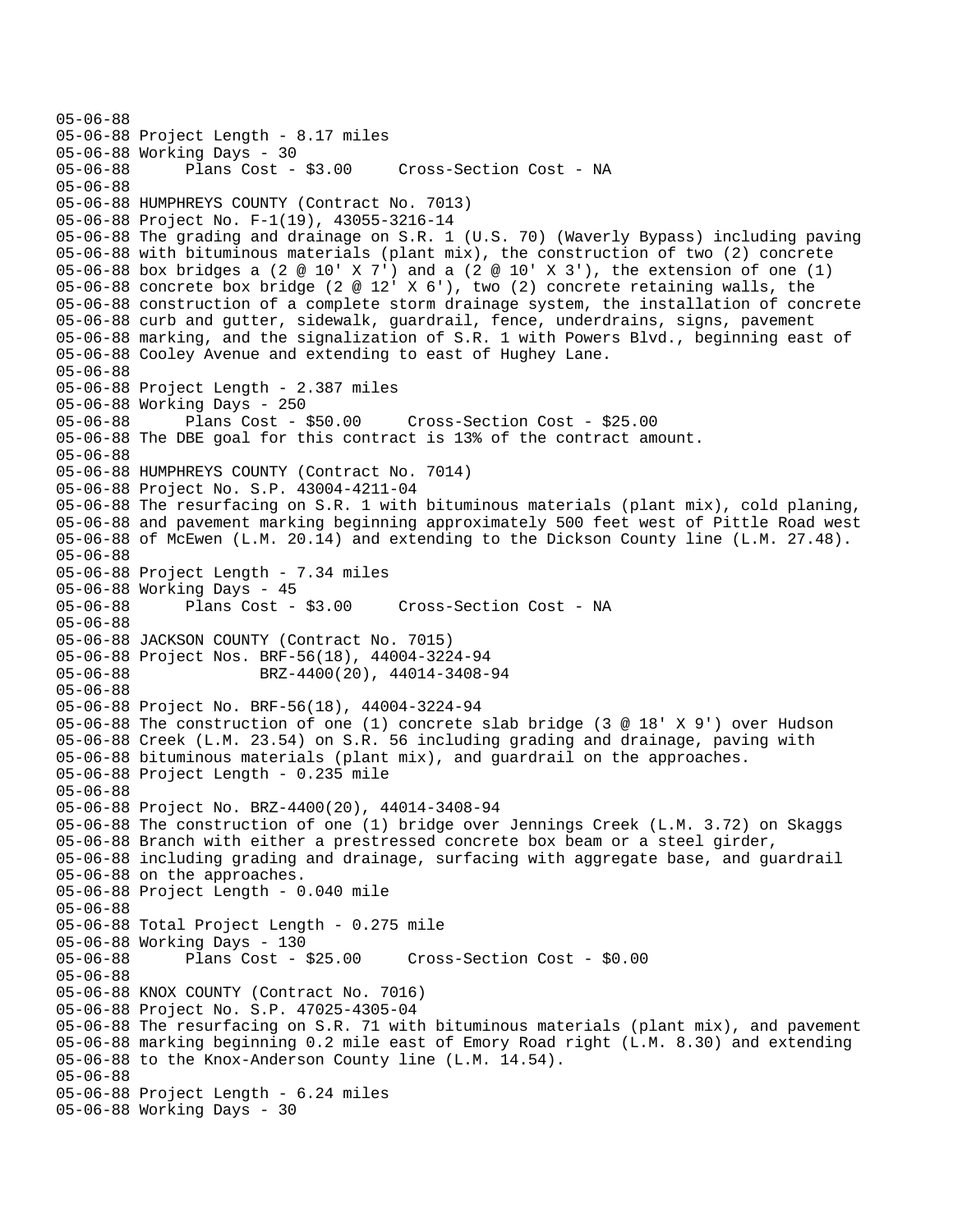05-06-88 Plans Cost - \$3.00 Cross-Section Cost - NA 05-06-88 05-06-88 KNOX COUNTY (Contract No. 7017) 05-06-88 Project No. S.P. 47010-4329-04 05-06-88 The resurfacing on S.R. 1 with bituminous materials (plant mix), cold planing, 05-06-88 storm sewer adjustments, and pavement marking beginning at the paving joint 05-06-88 approx. 250 feet south of the Jct. of S.R. 158 (L.M. 17.26) and extending to 05-06-88 the Jct. of S.R. 33 (L.M. 18.92). 05-06-88 05-06-88 Project Length - 1.66 miles 05-06-88 Working Days - On or before August 15, 1988 05-06-88 Plans Cost - \$3.00 Cross-Section Cost - NA 05-06-88 05-06-88 LAKE AND OBION COUNTIES (Contract No. 7018) 05-06-88 Project No. S.P. 48050-3403-04 05-06-88 The construction of rock fill weirs with gabions below Reelfoot Lake spillway 05-06-88 including grading and drainage, and paving with aggregate base and double 05-06-88 bituminous surface treatment on the access road. 05-06-88 05-06-88 Project Length - 0.372 mile 05-06-88 Working Days - 60 05-06-88 Plans Cost - \$10.00 Cross-Section Cost - \$10.00 05-06-88 05-06-88 LAUDERDALE COUNTY (Contract No. 7019) 05-06-88 Project No. S.P. 49006-4326-04 05-06-88 The resurfacing on S.R. 87 with bituminous materials (plant mix), and pavement 05-06-88 marking beginning at end of bridge (L.M. 9.00) and extending to Jones Road 05-06-88 (L.M. 14.60). 05-06-88 05-06-88 Project Length - 5.60 miles 05-06-88 Working Days - 30 05-06-88 Plans Cost - \$3.00 Cross-Section Cost - NA 05-06-88 05-06-88 LAUDERDALE COUNTY (Contract No. 7020) 05-06-88 Project No. S.P. 49008-4334-04 05-06-88 The resurfacing on S.R. 88 with bituminous materials (plant mix), and pavement 05-06-88 marking beginning at S.R. 3 (L.M. 15.00) and extending to the Jct. of S.R. 209 05-06-88 at Gates (L.M. 19.05). 05-06-88 05-06-88 Project Length - 4.05 miles 05-06-88 Working Days - 35 05-06-88 Plans Cost - \$3.00 Cross-Section Cost - NA 05-06-88 05-06-88 LAWRENCE AND LEWIS COUNTIES (Contract No. 7021) 05-06-88 Project Nos. S.P. 50020-4304-04, 51010-4327-04 05-06-88 The resurfacing on S.R. 241 with bituminous materials (plant mix), and 05-06-88 pavement marking beginning in Lawrence County at the intersection of S.R. 240 05-06-88 (L.M. 5.02) and extending to the new pavement approx. 250 feet southeast of 05-06-88 the Natchez Trace Parkway overhead bridge at Napier (L.M. 1.15) in Lewis 05-06-88 County. 05-06-88 05-06-88 Project Length - 6.56 miles 05-06-88 Working Days - 40 05-06-88 Plans Cost - \$3.00 Cross-Section Cost - NA 05-06-88 05-06-88 LEWIS COUNTY (Contract No. 7022) 05-06-88 Project No. BRZ-5100(10), 51945-3420-94 05-06-88 The construction of one (1) prestressed concrete I-beam bridge over Grinders 05-06-88 Creek (L.M. 0.01) on Griner Road including grading and drainage, surfacing 05-06-88 with aggregate base, and guardrail on the approaches.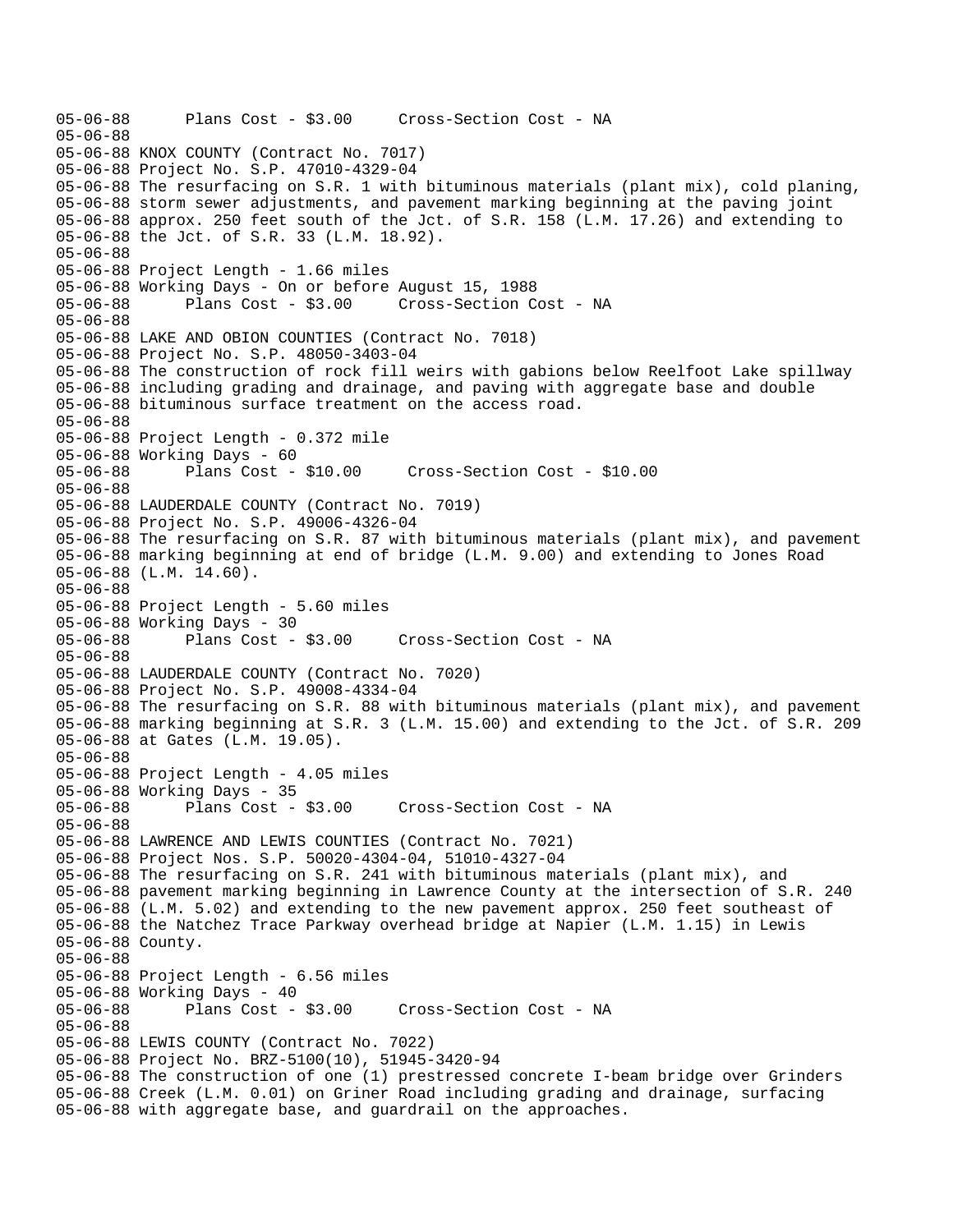```
05-06-88 
05-06-88 Project Length - 0.083 mile 
05-06-88 Working Days - On or before December 15, 1988 
05-06-88 Plans Cost - $10.00 Cross-Section Cost - $0.00 
05-06-88 
05-06-88 MCMINN COUNTY (Contract No. 7023) 
05-06-88 Project No. S.P. 54003-4312-04 
05-06-88 The resurfacing on S.R. 39 with bituminous materials (plant mix), including 
05-06-88 bridge deck sealant and overlay, and pavement marking beginning at the Jct. of 
05-06-88 I-75 (L.M. 0.00) and extending to the Jct. of S.R. 2 (L.M. 1.65). 
05-06-88 
05-06-88 Project Length - 1.65 miles 
05-06-88 Working Days - 40 
05-06-88 Plans Cost - $3.00 Cross-Section Cost - NA 
05-06-88 
05-06-88 MCNAIRY COUNTY (Contract No. 7024) 
05-06-88 Project No. S.P. 55001-4222-04 
05-06-88 The resurfacing on S.R. 5 with bituminous materials (plant mix), and pavement 
05-06-88 marking beginning at L.M. 4.40 in Eastview and extending to L.M. 11.10 in 
05-06-88 Selmer. 
05-06-88 
05-06-88 Project Length - 6.70 miles 
05-06-88 Working Days - 45 
05-06-88 Plans Cost - $3.00 Cross-Section Cost - NA 
05-06-88 
05-06-88 MACON COUNTY (Contract No. 7025) 
05-06-88 Project No. S.P. 56011-4314-04 
05-06-88 The resurfacing on S.R. 261 with bituminous materials (plant mix), storm sewer 
05-06-88 adjustments, and pavement marking beginning at the square in Lafayette (L.M. 
05-06-88 0.00) and extending to Flippin Road (L.M. 4.62). 
05-06-88 
05-06-88 Project Length - 4.62 miles 
05-06-88 Working Days - 30 
05-06-88 Plans Cost - $3.00 Cross-Section Cost - NA 
05-06-88 
05-06-88 MAURY COUNTY (Contract No. 7026) 
05-06-88 Project No. S.P. 60004-3249-04 
05-06-88 The grading and drainage on S.R. 7 including paving with bituminous materials 
05-06-88 (plant mix), the construction of one (1) prestressed concrete I-beam bridge 
05-06-88 over Leipers Creek, and one (1) concrete box bridge (3 @ 12' X 6') over Fly 
05-06-88 Branch, the installation of guardrail, underdrains, signs, and pavement 
05-06-88 marking beginning at New Fly Village and extending to the proposed Natchez 
05-06-88 Trace Parkway. 
05-06-88 
05-06-88 Project Length - 1.511 miles 
05-06-88 Working Days - 175 
05-06-88 Plans Cost - $25.00 Cross-Section Cost - $25.00 
05-06-88 The DBE goal for this contract is 1% of the cont ract amount. 
05-06-88 
05-06-88 MAURY COUNTY (Contract No. 7027) 
05-06-88 Project No. S.P. 60004-4250-04 
05-06-88 The resurfacing on S.R. 7 with bituminous materials (plant mix), and pavement 
05-06-88 marking beginning at the Jct. of S.R. 247 (L.M. 23.58) and extending to the 
05-06-88 bridge over Leiper Creek (L.M. 29.11). 
05-06-88 
05-06-88 Project Length - 5.53 miles 
05-06-88 Working Days - 35 
                                     Cross-Section Cost - NA
05-06-88 
05-06-88 MORGAN COUNTY (Contract No. 7028)
```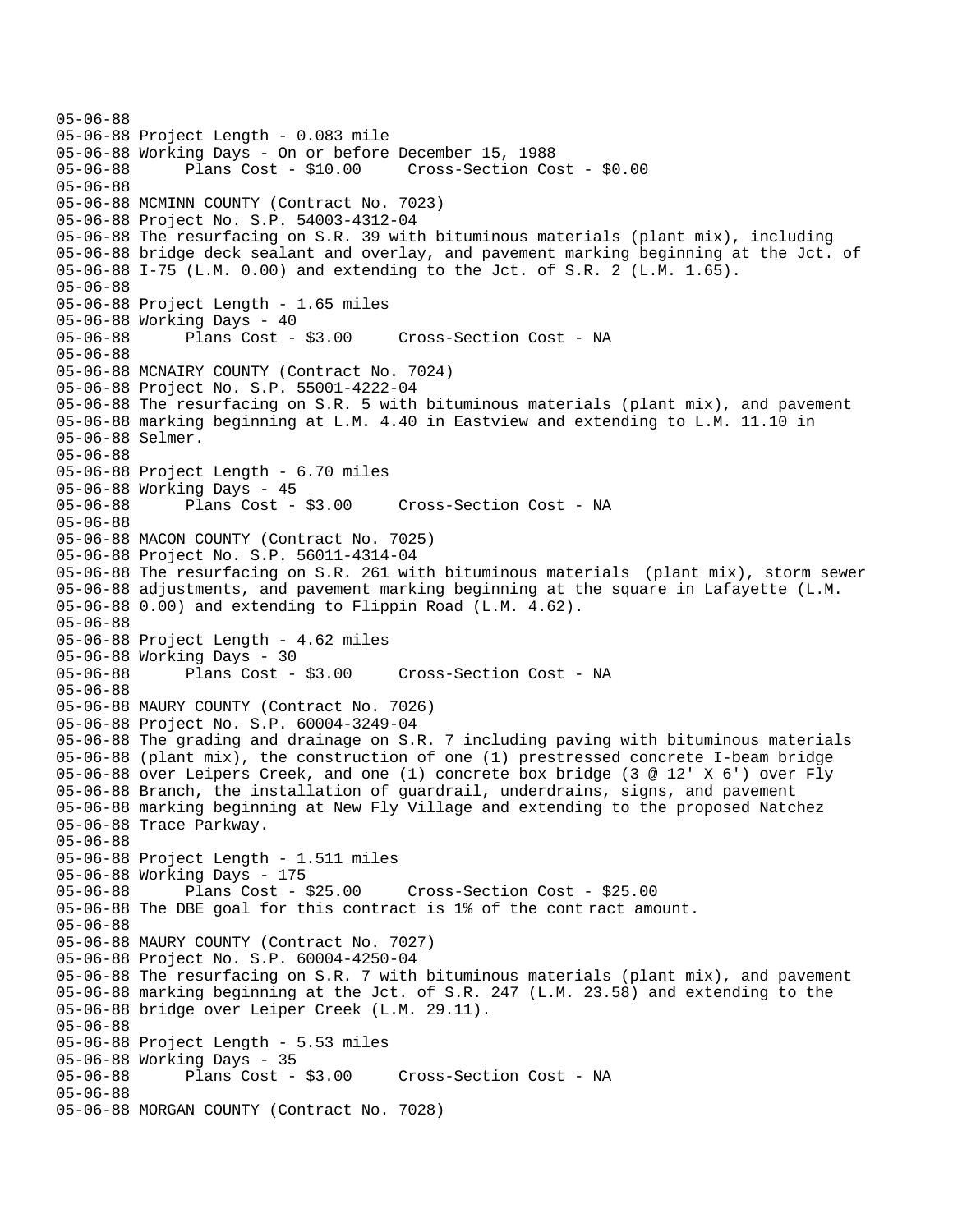05-06-88 Project No. BRZ-6500(17), 65041-3408-94 05-06-88 The construction of one (1) prestressed concrete I-beam bridge over White 05-06-88 Creek (L.M. 2.28) on Twin Bridge Road including a retaining wall with either 05-06-88 gabion, cribwall, or cantilever construction, grading and drainage, paving 05-06-88 with bituminous materials (plant mix), and guardrail on the approaches. 05-06-88 05-06-88 Project Length - 0.113 miles 05-06-88 Working Days - 100 05-06-88 Plans Cost - \$10.00 Cross-Section Cost - \$0.00 05-06-88 05-06-88 OBION COUNTY (Contract No. 7029) 05-06-88 Project No. S.P. 66001-4352-04 05-06-88 The resurfacing on S.R. 3 with bituminous materials (plant mix), and pavement 05-06-88 marking beginning at L.M. 9.40 and extending to county road (L.M. 11.95), and 05-06-88 beginning at L.M. 15.00 and extending to the Jct. of S.R. 184 (L.M. 17.45). 05-06-88 05-06-88 Project Length - 5.00 miles 05-06-88 Working Days - 65 05-06-88 Plans Cost - \$3.00 Cross-Section Cost - NA 05-06-88 05-06-88 POLK COUNTY (Contract No. 7030) 05-06-88 Project Nos. S.P. 70004-4554-04, 70008-4216-04 05-06-88 The resurfacing on S.R. 40 and S.R. 68 with bituminous materials (plant mix), 05-06-88 cold planing, storm sewer adjustments, and pavement marking, on S.R. 40 05-06-88 beginning at S.R. 314 (L.M. 4.76) and extending to Greasy Creek (L.M. 10.37), 05-06-88 and on S.R. 68 beginning 0.2 mile south of the Copperhill City limits 05-06-88 (L.M. 20.81) and extending to the Georgia State line (L.M. 22.13). 05-06-88 05-06-88 Project Length - 6.90 miles 05-06-88 Working Days - 40 05-06-88 Plans Cost - \$3.00 Cross-Section Cost - NA 05-06-88 05-06-88 PUTNAM COUNTY (Contract No. 7031) 05-06-88 Project No. S.P. 71064-4307-04 05-06-88 The resurfacing on S.R. 135 with double bituminous surface treatment (latex 05-06-88 modified), and pavement marking beginning 0.32 mile north of the White County 05-06-88 line (L.M. 0.32) and extending to 0.06 mile south of Cookeville Boat Dock Road 05-06-88 (L.M. 3.67). 05-06-88 05-06-88 Project Length - 3.35 miles 05-06-88 Working Days - 35 05-06-88 Plans Cost - \$3.00 Cross-Section Cost - NA 05-06-88 05-06-88 RHEA COUNTY (Contract No. 7032) 05-06-88 Project No. S.P. 72001-4252-04 05-06-88 The resurfacing on S.R. 29 with bituminous materials (plant mix), guardrail, 05-06-88 storm sewer adjustments, bridge deck repair, sealant and overlay, and pavement 05-06-88 marking beginning at Broyles Branch (L.M. 4.24) and extending to north end of 05-06-88 Dayton Bypass (L.M. 7.39). 05-06-88 05-06-88 Project Length - 3.15 miles 05-06-88 Working Days - 45 05-06-88 Plans Cost - \$3.00 Cross-Section Cost - NA 05-06-88 05-06-88 SCOTT COUNTY (Contract No. 7033) 05-06-88 Project No. BRZ-7600(4), 76945-3433-94 05-06-88 The construction of one (1) concrete slab bridge (3 @ 12' X 11') over Pine 05-06-88 Creek (L.M. 0.27) on South Main Street in Oneida including grading and 05-06-88 drainage, paving with bituminous materials (plant mix), and guardrail on the 05-06-88 approaches.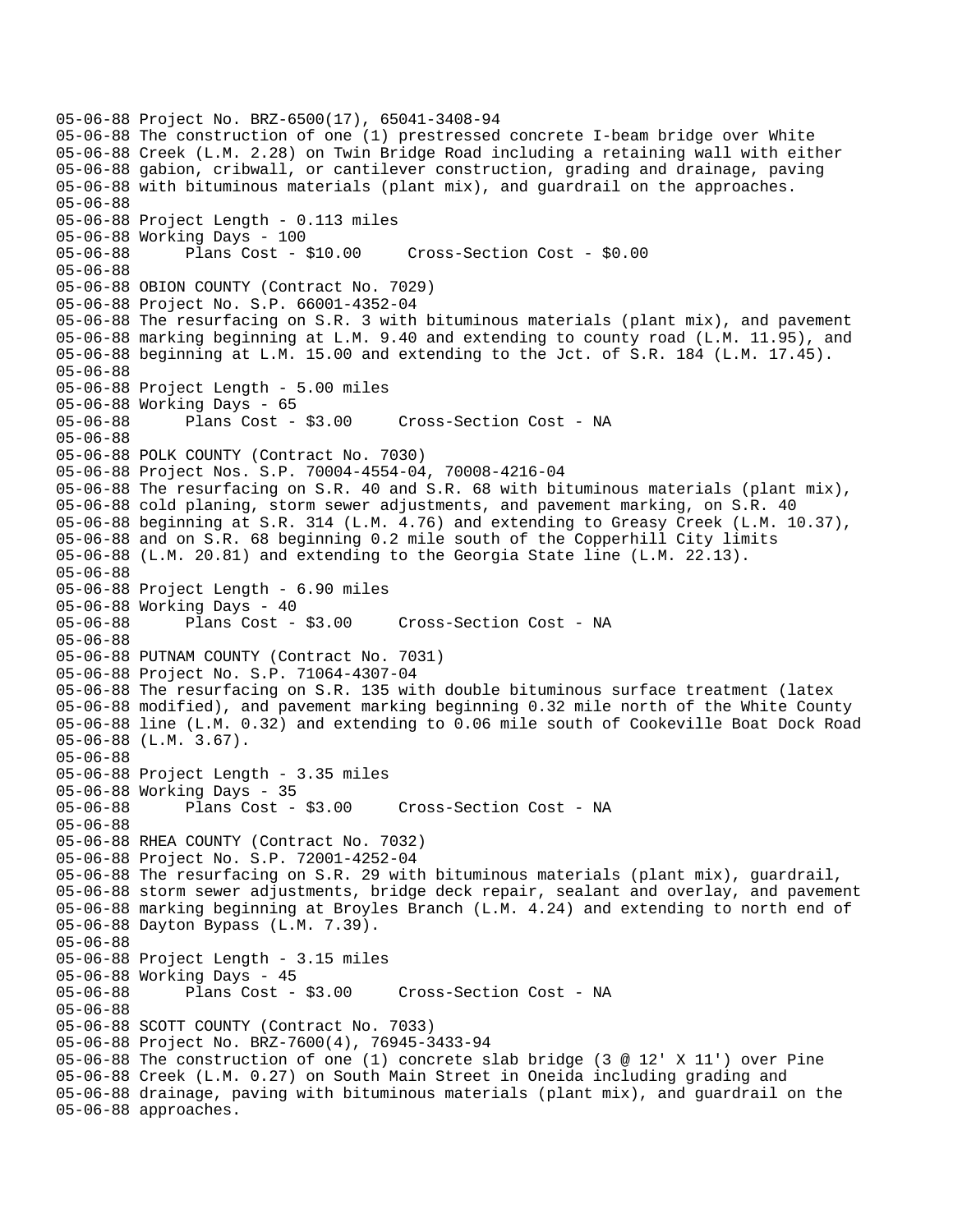05-06-88 05-06-88 Project Length - 0.140 mile 05-06-88 Working Days - On or before August 1, 1988 05-06-88 Plans Cost - \$10.00 Cross-Section Cost - \$0.00 05-06-88 05-06-88 SHELBY COUNTY (Contract No. 7034) 05-06-88 Project No. HES-14(15), 79024-3257-94 05-06-88 The intersection improvements at the intersections of S.R. 14 (Austin Peay 05-06-88 Hwy.), S.R. 205 (Millington Arlington Road), and Donnell Road north and south 05-06-88 including grading and drainage, paving with bituminous materials (plant mix), 05-06-88 storm sewer construction, the installation of signs, pavement marking, and the 05-06-88 relocation of existing signal equipment. 05-06-88 05-06-88 Project Length - 0.000 mile 05-06-88 Working Days - On or before November 1, 1988 05-06-88 Plans Cost - \$10.00 Cross-Section Cost - \$0.00 05-06-88 The DBE goal for this contract is 10% of the contract amount. 05-06-88 05-06-88 SHELBY COUNTY (Contract No. 7035) 05-06-88 Project No. S.P. 79945-4167-04 05-06-88 The right-of-way mowing and litter removal on various Interstate Routes in the 05-06-88 city of Memphis, and the sweeping of various Interstate and State Routes 05-06-88 within Shelby County. 05-06-88 05-06-88 Project Length - 58.5 miles 05-06-88 Working Days - March 31, 1989 05-06-88 NO PLANS CONTRACT 05-06-88 05-06-88 SHELBY COUNTY (Contract No. 7036) 05-06-88 Project No. S.P. 79015-4308-04 05-06-88 The resurfacing on S.R. 3 with bituminous materials (plant mix), and pavement 05-06-88 marking beginning at the Mississippi State line (L.M. 0.00) and extending to 05-06-88 (L.M. 3.00). 05-06-88 05-06-88 Project Length - 3.00 miles 05-06-88 Working Days - 45 05-06-88 Plans Cost - \$3.00 Cross-Section Cost - NA 05-06-88 05-06-88 SMITH COUNTY (Contract No. 7037) 05-06-88 Project Nos. BRF-25(14), 80003-3229-94 05-06-88 S.P. 80003-3230-04 05-06-88 05-06-88 Project No. BRF-25(14), 80003-3229-94 05-06-88 The construction of one (1) continuous steel welded plate girder bridge over 05-06-88 the Cumberland River on S.R. 25 (Carthage Bypass) including grading and 05-06-88 drainage on the approaches. 05-06-88 Project Length - 0.320 mile 05-06-88 05-06-88 Project No. S.P. 80003-3230-04 05-06-88 The grading and drainage on S.R. 25, the construction of an interchange at 05-06-88 S.R. 24 including the construction of one (1) prestressed concrete box beam 05-06-88 bridge over S.R. 24, paving at the interchange with bituminous materials 05-06-88 (plant mix), and portland cement concrete pavement on the ramps, including 05-06-88 storm sewer construction, installation of concrete curb and gutter, guardrail, 05-06-88 fence, underdrains, signs, and pavement marking beginning north of Upper Ferry 05-06-88 Road and extending to south of S.R. 24. 05-06-88 Project Length - 1.398 miles 05-06-88 05-06-88 Total Project Length - 1.718 miles 05-06-88 Working Days - 450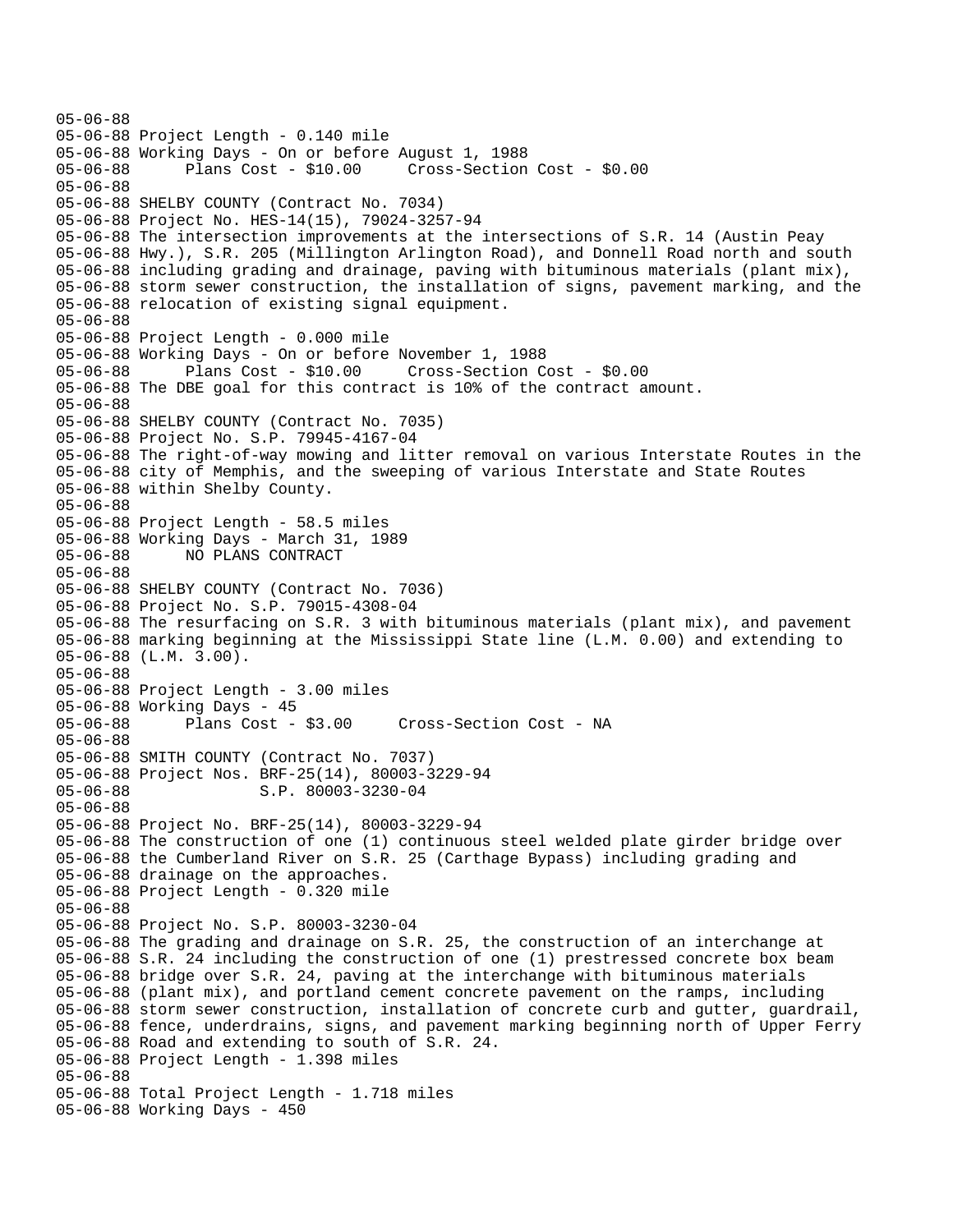05-06-88 Plans Cost - \$25.00 Cross-Section Cost - \$50.00 05-06-88 The DBE goal for this contract is 12% of the contract amount. 05-06-88 05-06-88 SULLIVAN COUNTY (Contract No. 7038) 05-06-88 Project No. S.P. 82006-4351-04 05-06-88 The resurfacing on S.R. 36 with bituminous materials (plant mix), and pavement 05-06-88 marking beginning at the Washington-Sullivan County line (L.M. 0.00) and 05-06-88 extending to the beginning of the 4-lane section (L.M. 2.75). 05-06-88 05-06-88 Project Length - 2.75 miles 05-06-88 Working Days - 30 05-06-88 Plans Cost - \$3.00 Cross-Section Cost - NA 05-06-88 05-06-88 SUMNER COUNTY (Contract No. 7039) 05-06-88 Project No. S.P. 83002-4264-04 05-06-88 The resurfacing on S.R. 6 with bituminous materials (plant mix), and pavement 05-06-88 marking beginning at a point approx. 250 feet west of Indian Lake (L.M. 3.84) 05-06-88 and extending to a point approx. 400 feet west of S.R. 386 (Hendersonville 05-06-88 By-Pass) overhead bridge (L.M. 6.74). 05-06-88 05-06-88 Project Length - 2.90 miles 05-06-88 Working Days - 35 Cross-Section Cost - NA 05-06-88 05-06-88 TIPTON COUNTY (Contract No. 7040) 05-06-88 Project No. RS-178(1), 84012-8208-24 05-06-88 The widening and resurfacing on S.R. 178 with bituminous materials (plant mix) 05-06-88 including grading and drainage, the installation of guardrail, signs, and 05-06-88 pavement marking beginning at the Munford north city limits (L.M. 2.78) and 05-06-88 extending to 200 feet north of Antioch Church Road (L.M. 5.85). 05-06-88 05-06-88 Project Length - 3.073 miles 05-06-88 Working Days - 90 05-06-88 Plans Cost - \$10.00 Cross-Section Cost - \$10.00 05-06-88 The DBE goal for this contract is 12% of the contract amount. 05-06-88 05-06-88 TIPTON AND HAYWOOD COUNTY (Contract No. 7041) 05-06-88 Project No. S.P. 38005-4206-04 05-06-88 The resurfacing on S.R. 54 with bituminous materials (plant mix), and pavement 05-06-88 marking beginning at L.M. 9.42 in Tipton County and extending to Thomas Lane 05-06-88 in Haywood County (L.M. 8.68). 05-06-88 05-06-88 Project Length - 8.88 miles 05-06-88 Working Days - 40 05-06-88 Plans Cost - \$3.00 Cross-Section Cost - NA 05-06-88 05-06-88 UNION COUNTY (Contract No. 7042) 05-06-88 Project No. S.P. 87001-4538-04 05-06-88 The resurfacing on S.R. 33 with bituminous materials (plant mix), and pavement 05-06-88 marking beginning at the Knox-Union County line (L.M. 0.00) and extending to 05-06-88 200 feet north of the Jct. of S.R. 61 right (L.M. 9.90). 05-06-88 05-06-88 Project Length - 9.90 miles 05-06-88 Working Days - 35 Cross-Section Cost - NA 05-06-88 05-06-88 WARREN COUNTY (Contract No. 7043) 05-06-88 Project No. BHZ-8900(15), 89021-3408-94 05-06-88 The rehabilitation of the bridge over Collins River (L.M. 1.37) on Hills Creek 05-06-88 Road including timber bent repair, prestressed concrete I-beams, and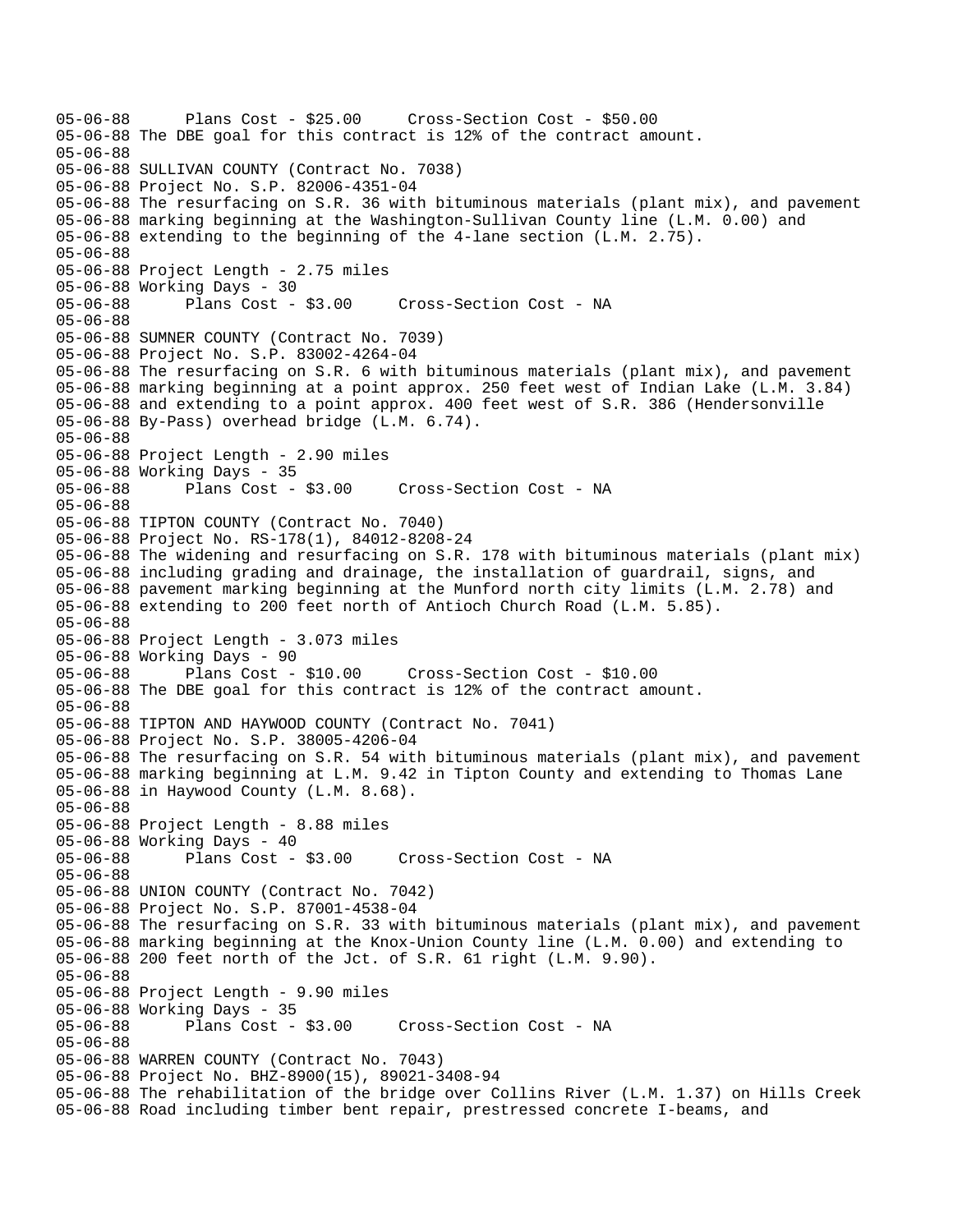05-06-88 repainting existing steel structure, with grading and drainage, paving with 05-06-88 bituminous materials (plant mix), and guardrail on the approaches. 05-06-88 05-06-88 Project Length - 0.133 mile 05-06-88 Working Days - 135 05-06-88 Plans Cost - \$10.00 Cross-Section Cost - \$0.00 05-06-88 05-06-88 WARREN COUNTY (Contract No. 7044) 05-06-88 Project No. BRZ-8900(17), 89951-3522-94 05-06-88 The construction of one (1) prestressed concrete box beam bridge over the 05-06-88 C.F. & W. Railroad (L.M. 0.44) on Old Morrison Highway in McMinnville 05-06-88 including grading and drainage, paving with bituminous materials (plant mix), 05-06-88 and guardrail on the approaches. 05-06-88 05-06-88 Project Length - 0.094 mile 05-06-88 Working Days - 90 05-06-88 Plans Cost - \$10.00 Cross-Section Cost - \$0.00 05-06-88 05-06-88 WARREN COUNTY (Contract No. 7045) 05-06-88 Project No. S.P. 89024-4309-04 05-06-88 The resurfacing on S.R. 288 with bituminous materials (plant mix), bridge deck 05-06-88 repair, sealant and overlay, and pavement marking beginning at Frances Ferry 05-06-88 Road left (L.M. 5.25) and extending to the Dekalb County line (L.M. 8.18). 05-06-88 05-06-88 Project Length - 2.93 miles 05-06-88 Working Days - 35 05-06-88 Plans Cost - \$3.00 Cross-Section Cost - NA 05-06-88 05-06-88 WASHINGTON COUNTY (Contract No. 7046) 05-06-88 Project No. BRZ-9000(17), 90047-3406-94 05-06-88 The construction of one (1) concrete box bridge (3 @ 18' X 12') over Big 05-06-88 Limestone Creek (L.M. 3.08) on Oakland Road including grading and drainage, 05-06-88 paving with bituminous materials (plant mix), and guardrail on the approaches. 05-06-88 05-06-88 Project Length - 0.170 mile 05-06-88 Working Days - 80 05-06-88 Plans Cost - \$10.00 Cross-Section Cost - \$0.00 05-06-88 05-06-88 WASHINGTON COUNTY (Contract No. 7047) 05-06-88 Project No. S.P. 90950-3289-04 05-06-88 The grading and drainage on S.R. 381 (Tennessee Street) including paving with 05-06-88 bituminous materials (plant mix), the construction of a complete storm sewer 05-06-88 system, concrete curb and gutter, and sidewalk, the installation of signs, 05-06-88 pavement marking, and the signalization of S.R. 381 with Walnut Street, 05-06-88 beginning 200 feet south of West Pine Street and extending to State of 05-06-88 Franklin Road in Johnson City. 05-06-88 05-06-88 Project Length - 0.247 mile 05-06-88 Working Days - 120 05-06-88 Plans Cost - \$10.00 Cross-Section Cost - \$10.00 05-06-88 05-06-88 WASHINGTON COUNTY (Contract No. 7048) 05-06-88 Project No. S.P. 90002-4232-04 05-06-88 The resurfacing on S.R. 34 with bituminous materials (plant mix), cold 05-06-88 planing, storm sewer adjustments, and pavement marking beginning at the bridge 05-06-88 over the Seaboard System Railroad (L.M. 15.53) and extending to 600 feet north 05-06-88 of Green Valley Drive left (L.M. 21.82). 05-06-88 05-06-88 Project Length - 6.29 miles 05-06-88 Working Days - 40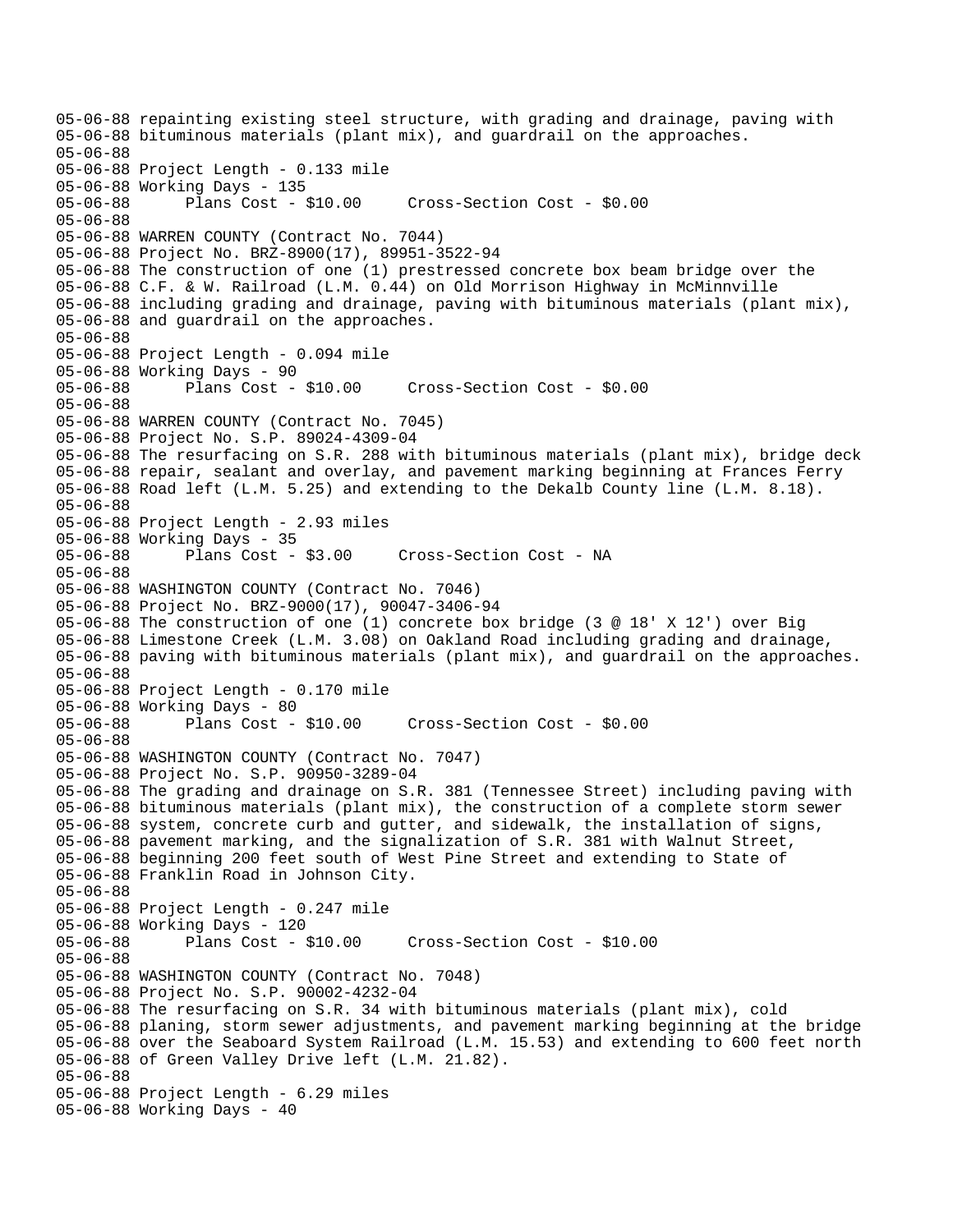```
05-06-88 Plans Cost - $3.00 Cross-Section Cost - NA 
05-06-88 
05-06-88 WASHINGTON AND CARTER COUNTIES (Contract No. 7049) 
05-06-88 Project No. F-67(5), 90008-3220-14, 10006-3229-14 
05-06-88 The paving on S.R. 67 with bituminous materials (plant mix), with either a 
05-06-88 mineral aggregate base, or a cement treated aggregate base, and portland 
05-06-88 cement concrete pavement on the ramps, including the installation of 
05-06-88 guardrail, signs, pavement marking and the signalization of the intersection 
05-06-88 of S.R. 67 with Old S.R. 67 (Milligan Highway) beginning 0.2 mile east of 
05-06-88 I-181 in Washington County and extending to 0.6 mile west of S.R. 91 in Carter 
05-06-88 County. 
05-06-88 
05-06-88 Project Length - 3.348 miles 
05-06-88 Working Days - 110 (See Special Provision 108B) 
                                     05-06-88 Plans Cost - $25.00 Cross-Section Cost - $0.00 
05-06-88 The DBE goal for this contract is 5% of the contract amount. 
05-06-88 
05-06-88 WAYNE COUNTY (Contract No. 7050) 
05-06-88 Project No. S.P. 91043-4302-04 
05-06-88 The resurfacing on S.R. 227 with bituminous materials (plant mix), and 
05-06-88 pavement marking beginning approximately 100 feet east of May Branch Road 
05-06-88 (L.M. 4.01) and extending to the Jct. of S.R. 13 (L.M. 9.10). 
05-06-88 
05-06-88 Project Length - 5.09 miles 
05-06-88 Working Days - 35 
05-06-88 Plans Cost - $3.00 Cross-Section Cost - NA 
05-06-88 
05-06-88 WEAKLEY COUNTY (Contract No. 7051) 
05-06-88 Project No. S.P. 92004-4314-04 
05-06-88 The resurfacing on S.R. 54 with bituminous materials (plant mix), and pavement 
05-06-88 marking beginning at L.M. 6.00 and extending to the Jct. of S.R. 22 in Dresden 
05-06-88 (L.M. 10.61). 
05-06-88 
05-06-88 Project Length - 4.61 miles 
05-06-88 Working Days - 35 
05-06-88 Plans Cost - $3.00 Cross-Section Cost - NA 
05-06-88 
05-06-88 WHITE COUNTY (Contract No. 7052) 
05-06-88 Project No. BRZ-9300(8), 93018-3414-94 
05-06-88 The construction of one (1) prestressed concrete I-beam bridge over Calfkiller 
05-06-88 River (L.M. 6.14) on Blue Springs Road including grading and drainage, paving 
05-06-88 with aggregate base and double bituminous surface treatment, and guardrail on 
05-06-88 the approaches. 
05-06-88 
05-06-88 Project Length - 0.189 mile 
05-06-88 Working Days - 95 
05-06-88 Plans Cost - $10.00 Cross-Section Cost - $10.00 
05-06-88 
05-06-88 WILLIAMSON COUNTY (Contract No. 7053) 
05-06-88 Project No. S.P. 94092-3217-04 
05-06-88 The paving on S.R. 397 with bituminous materials (plant mix) with either a 
05-06-88 mineral aggregate base, or a cement treated aggregate base, including the 
05-06-88 installation of guardrail, underdrains, signs, pavement marking, and the 
05-06-88 signalization of the intersections of S.R. 397 with S.R. 6 and S.R. 96 
05-06-88 beginning at S.R. 96 east of Franklin and extending to S.R. 6 north of 
05-06-88 Franklin. 
05-06-88 
05-06-88 Project Length - 2.509 miles 
05-06-88 Working Days - On or before November 15, 1988 
05-06-88 Plans Cost - $10.00 Cross-Section Cost - $0.00
```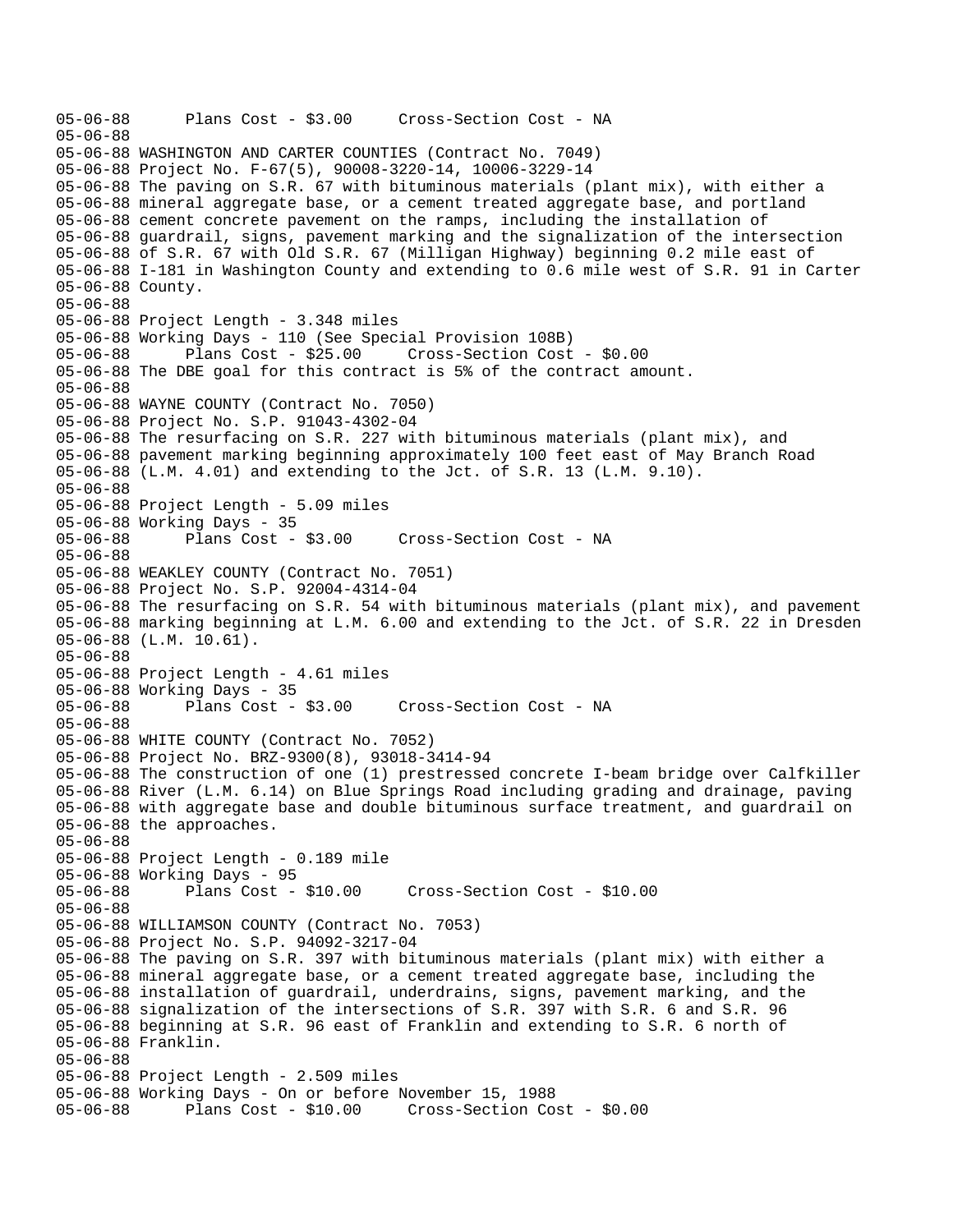```
05-06-88 
05-06-88 WILLIAMSON COUNTY (Contract No. 7054) 
05-06-88 Project No. S.P. 94029-4301-04 
05-06-88 The resurfacing on S.R. 246 with bituminous materials (plant mix), storm sewer 
05-06-88 adjustments, and pavement marking beginning approximately 200 feet southwest 
05-06-88 of Mile End Road (L.M. 9.54) and extending to 11TH Avenue North left in 
05-06-88 Franklin (L.M. 13.16). 
05-06-88 
05-06-88 Project Length - 3.62 miles 
05-06-88 Working Days - 30 
05-06-88 Plans Cost - $3.00 Cross-Section Cost - NA 
05-06-88 
05-06-88 WILSON COUNTY (Contract No. 7055) 
05-06-88 Project No. S.P. 95004-3220-04 
05-06-88 The intersection improvements, and signalization at S.R. 24 (U.S. 70) with 
05-06-88 S.R. 171 (Mt. Juliet Road) including paving with bituminous materials (plant 
05-06-88 mix), the installation of signs, and pavement marking. 
05-06-88 
05-06-88 Project Length - 0.097 mile 
05-06-88 Working Days - On or before October 1, 1988 
05-06-88 Plans Cost - $10.00 Cross-Section Cost - $0.00 
05-06-88 
=============================================================================== 
06-10-88 SHELBY COUNTY (Contract No. 6840) 
06-10-88 Project No. IXA-14(10), 79022-3215-44 
06-10-88 The grading and drainage on S.R. 14 (U.S. 61/South Third Street) including 
06-10-88 paving with bituminous materials (plant mix) with a portland cement aggregate 
06-10-88 base, the construction of a complete storm sewer drainage system, the 
06-10-88 installation of concrete curb and gutter, sidewalk, underdrains, guardrail, 
06-10-88 signs, lighting, pavement marking, the signalization of three (3) 
06-10-88 intersections, and the stabilization of Nonconnah Creek including rip-rap, and 
06-10-88 gabions, beginning 0.130 mile south of Mitchell Road and extending to 0.183 
06-10-88 mile south of I-55. 
06-10-88 
06-10-88 Project Length - 1.613 miles 
06-10-88 Working Days - On or before November 30, 1989 
06-10-88 Plans Cost - $50.00 Cross-Section Cost - $25.00 
06-10-88 The DBE goal for this contract is 13% of the contract amount. 
06-10-88 
06-10-88 DAVIDSON COUNTY (Contract No. 6938) 
06-10-88 Project No. S.P. 19946-4107-04 
06-10-88 The contract roadway sweeping on various Interstate Routes in Davidson County. 
06-10-88 
06-10-88 Project Length - 30.89 miles 
06-10-88 Working Days - On or before July 31, 1989 (See Special Provision 108B) 
06-10-88 NO PLANS CONTRACT 
06-10-88 
06-10-88 ANDERSON, CAMPBELL, WASHINGTON, KNOX, GRAINGER, SULLIVAN AND ROANE COUNTIES 
06-10-88 (Contract No. 7056) 
06-10-88 Project No. S.P. 98010-4261-04 
06-10-88 The attenuator repair on various Interstate and State Routes in Region I. 
06-10-88 
06-10-88 Project Length - 0.000 mile 
06-10-88 Working Days - June 30, 1989 (See Special Provision 705C) 
              06-10-88 NO PLANS CONTRACT 
06-10-88 
06-10-88 BEDFORD COUNTY (Contract No. 7057) 
06-10-88 Project No. BRF-10(5), 02002-3218-94 
06-10-88 The construction of one (1) continuous steel welded plate girder bridge over 
06-10-88 the Duck River (L.M. 9.96) on S.R. 10 (South Cannon Blvd.) in Shelbyville
```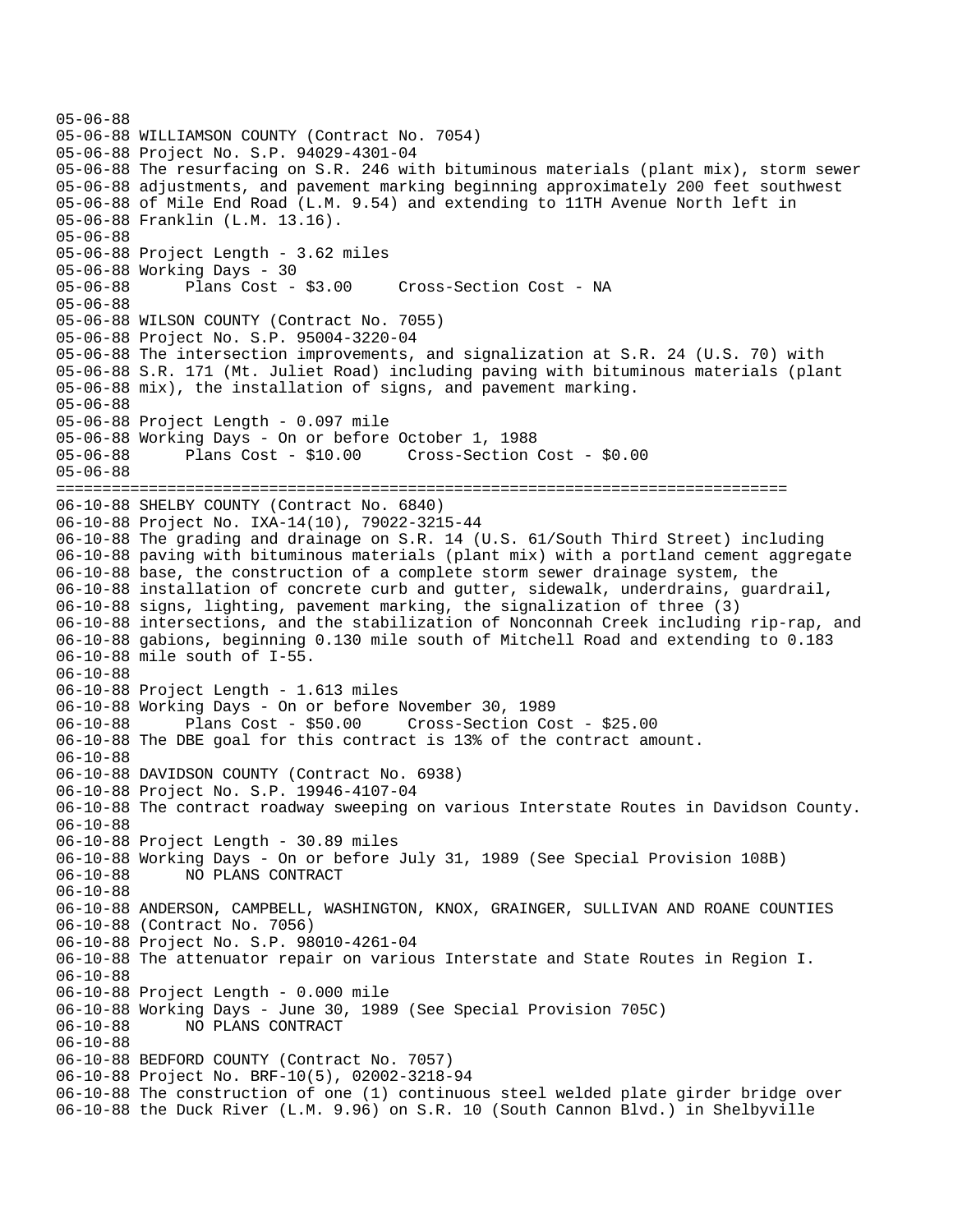06-10-88 including grading and drainage, paving with bituminous materials (plant mix), 06-10-88 storm drainage construction, the installation of concrete curb and gutter, 06-10-88 sidewalk, and guardrail on the approaches. 06-10-88 06-10-88 Project Length - 0.267 mile 06-10-88 Working Days - 210 06-10-88 Plans Cost - \$10.00 Cross-Section Cost - \$10.00 06-10-88 The DBE goal for this contract is 10% of the contract amount. 06-10-88 06-10-88 BEDFORD COUNTY (Contract No. 7058) 06-10-88 Project No. S.P. 02009-3235-04 06-10-88 The installation of one (1) precast concrete box bridge (2 @ 10' X 8') over 06-10-88 Hawkins Branch (L.M. 25.77) on S.R. 64 including grading and drainage, and 06-10-88 guardrail on the approaches. 06-10-88 06-10-88 Project Length - 0.057 mile 06-10-88 Working Days - On or before September 1, 1988 (See Special Provision 108B) 06-10-88 Plans Cost - \$3.00 Cross-Section Cost - NA 06-10-88 06-10-88 BEDFORD COUNTY (Contract No. 7059) 06-10-88 Project No. S.P. 02010-4506-04 06-10-88 The resurfacing on S.R. 82 with bituminous materials (plant mix), and pavement 06-10-88 marking beginning at the Moore County line (L.M. 0.00) and extending to the 06-10-88 bridge at Wallace Branch (L.M. 5.71). 06-10-88 06-10-88 Project Length - 5.71 miles 06-10-88 Working Days - 35 06-10-88 Plans Cost - \$3.00 Cross-Section Cost - NA 06-10-88 06-10-88 BENTON COUNTY (Contract No. 7060) 06-10-88 Project No. S.P. 03007-4309-04 06-10-88 The resurfacing on S.R. 69A with bituminous materials (plant mix), and 06-10-88 pavement marking beginning at County Road (L.M. 3.30) and extending to 06-10-88 (L.M. 8.75). 06-10-88 06-10-88 Project Length - 5.45 miles 06-10-88 Working Days - 30<br>06-10-88 Plans Cost - \$3.00 06-10-88 Plans Cost - \$3.00 Cross-Section Cost - NA 06-10-88 06-10-88 BENTON COUNTY (Contract No. 7061) 06-10-88 Project No. S.P. 03060-4309-04 06-10-88 The resurfacing on S.R. 191 with bituminous materials (plant mix), and 06-10-88 pavement marking beginning at the Jct. of I-40 (L.M. 0.00) and extending to 06-10-88 L.M. 5.00. 06-10-88 06-10-88 Project Length - 5.00 miles 06-10-88 Working Days - 30<br>06-10-88 Plans Cost - \$3.00 06-10-88 Plans Cost - \$3.00 Cross-Section Cost - NA 06-10-88 06-10-88 BLEDSOE COUNTY (Contract No. 7062) 06-10-88 Project No. S.P. 04003-4207-04 06-10-88 The resurfacing on S.R. 30 with bituminous materials (plant mix), and pavement 06-10-88 marking beginning at the Jct. of S.R. 28 (L.M. 10.34) and extending to Hudson 06-10-88 Road (A256) right (L.M. 14.12). 06-10-88 06-10-88 Project Length - 3.78 miles 06-10-88 Working Days - 30 Cross-Section Cost - NA 06-10-88 06-10-88 BLOUNT COUNTY (Contract No. 7063)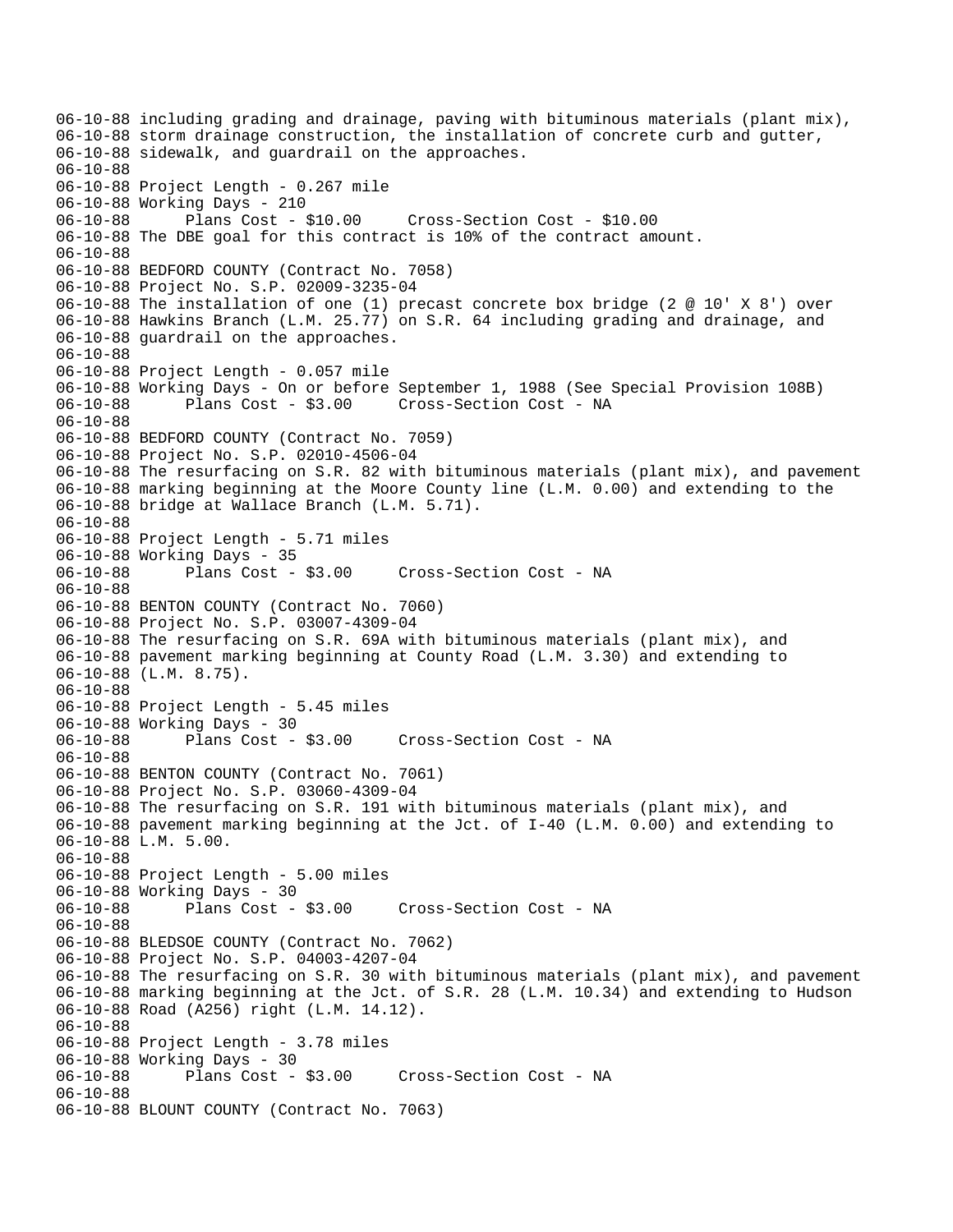06-10-88 Project No. M-2393(1), 05952-3724-54 06-10-88 The grading and drainage on Carpenters Grade Road (M-2393) including the 06-10-88 construction of one (1) concrete box bridge (2 @ 15' X 8') over Pistol Creek 06-10-88 (L.M. 1.95), paving with bituminous materials (plant mix), the installation of 06-10-88 guardrail, and pavement marking beginning south of Pistol Creek and extending 06-10-88 to north of Sandy Springs Road in Maryville. 06-10-88 06-10-88 Project Length - 0.350 mile 06-10-88 Working Days - 80 06-10-88 Plans Cost - \$10.00 Cross-Section Cost - \$10.00 06-10-88 06-10-88 BRADLEY COUNTY (Contract No. 7064) 06-10-88 Project No. S.P. 06019-4302-04 06-10-88 The resurfacing on S.R. 313 with bituminous materials (plant mix), and 06-10-88 pavement marking beginning at the Jct. of S.R. 74 (L.M. 0.00) and extending to 06-10-88 Carson Road (L.M. 3.90). 06-10-88 06-10-88 Project Length - 3.90 miles 06-10-88 Working Days - 30 06-10-88 Plans Cost - \$3.00 Cross-Section Cost - NA 06-10-88 06-10-88 CANNON COUNTY (Contract No. 7065) 06-10-88 Project No. BRS-BHS-145(2), 08005-3218-94 06-10-88 The widening with prestressed concrete box beams on the bridge over Carter 06-10-88 Creek (L.M. 8.95), and the construction of one (1) prestressed concrete box 06-10-88 beam bridge over Marshall Creek (L.M. 9.32) on S.R. 145 including grading and 06-10-88 drainage, paving with bituminous materials (plant mix), and guardrail on the 06-10-88 approaches. 06-10-88 06-10-88 Project Length - 0.189 miles 06-10-88 Working Days - On or before December 31, 1988 06-10-88 Plans Cost - \$10.00 Cross-Section Cost - \$0.00 06-10-88 06-10-88 CARTER COUNTY (Contract No. 7066) 06-10-88 Project No. S.P. 10013-4209-04 06-10-88 The resurfacing on S.R. 159 with bituminous materials (plant mix), and 06-10-88 pavement marking beginning approx. 2000 feet east of the bridge over Black 06-10-88 Branch (L.M. 6.00) and extending to the Johnson County line (L.M. 8.48). 06-10-88 06-10-88 Project Length - 2.48 miles 06-10-88 Working Days - 35 06-10-88 Plans Cost - \$3.00 Cross-Section Cost - NA 06-10-88 06-10-88 CARTER COUNTY (Contract No. 7067) 06-10-88 Project No. S.P. 10003-4233-04 06-10-88 The resurfacing on S.R. 37 with bituminous materials (plant mix), and pavement 06-10-88 marking beginning at the north end of the bridge over the Watauga River 06-10-88 (L.M. 22.85) and extending to Reynolds Road (L.M. 25.00). 06-10-88 06-10-88 Project Length - 2.15 miles 06-10-88 Working Days - 30 06-10-88 Plans Cost - \$3.00 Cross-Section Cost - NA 06-10-88 06-10-88 CHESTER COUNTY (Contract No. 7068) 06-10-88 Project No. S.P. 12007-4507-04 06-10-88 The resurfacing on S.R. 100 with bituminous materials (plant mix), and 06-10-88 pavement marking beginning at the Jct. of S.R. 22A (L.M. 19.05) and extending 06-10-88 to the Henderson County line (L.M. 24.72). 06-10-88 06-10-88 Project Length - 5.67 miles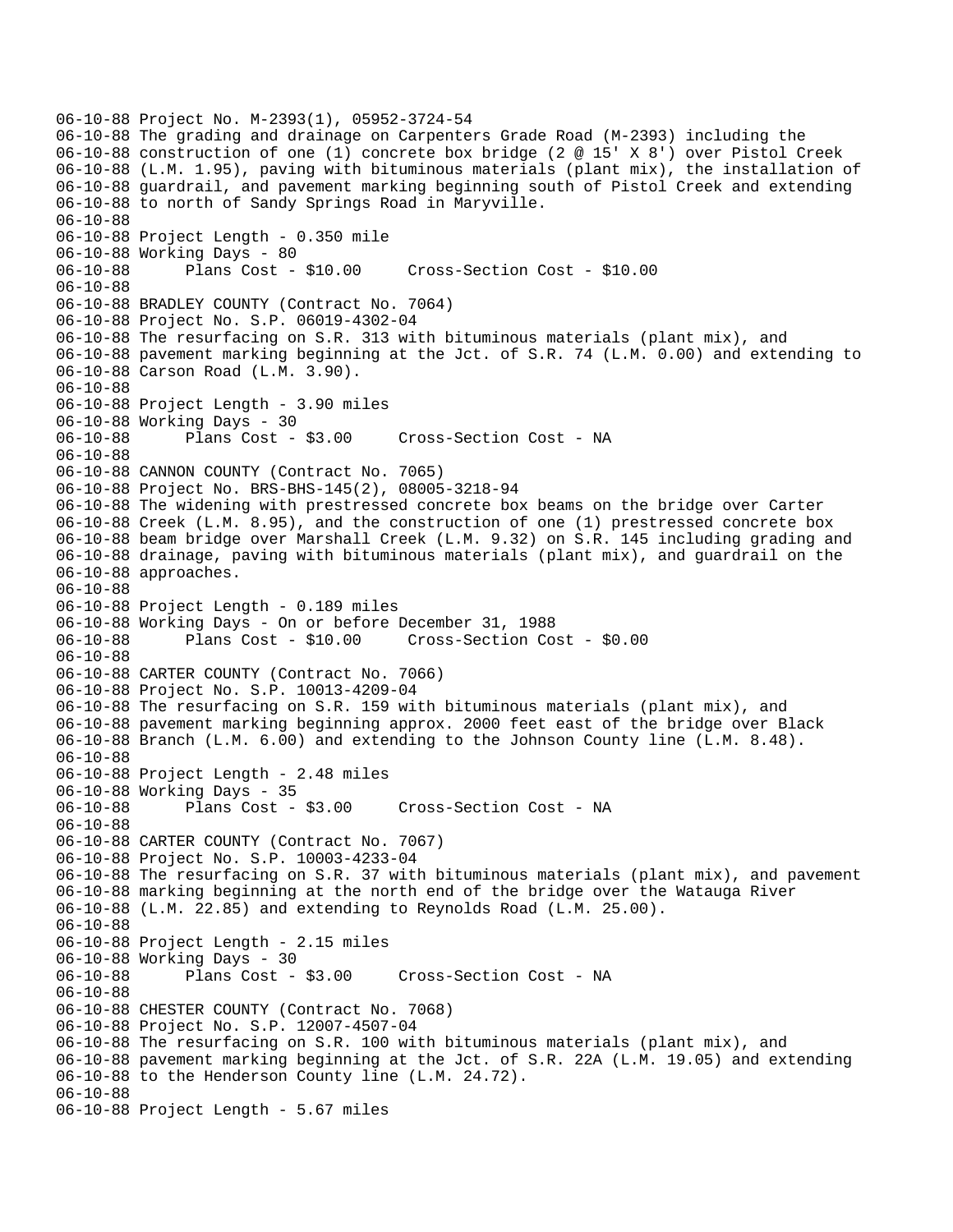06-10-88 Working Days - 35<br>06-10-88 Plans Cost -Plans Cost - \$3.00 Cross-Section Cost - NA 06-10-88 06-10-88 CLAIBORNE COUNTY (Contract No. 7069) 06-10-88 Project No. S.P. 13003-4531-04 06-10-88 The resurfacing on S.R. 33 with bituminous materials (plant mix), and pavement 06-10-88 marking beginning 0.44 mile northeast of Lakeview Road (L.M. 2.50) and 06-10-88 extending to 0.20 mile northeast of Ford Chapel Road left (L.M. 5.20). 06-10-88 06-10-88 Project Length - 2.70 miles 06-10-88 Working Days - 30 06-10-88 Plans Cost - \$3.00 Cross-Section Cost - NA 06-10-88 06-10-88 COFFEE COUNTY (Contract No. 7070) 06-10-88 Project No. S.P. 16001-4147-04 06-10-88 The resurfacing on I-24 with emulsified asphalt slurry seal, and pavement 06-10-88 marking at the ramp from S.R. 2 (L.M. 8.77) and extending to 1.1 miles west of 06-10-88 the Coffee-Grundy County line (L.M. 29.00). 06-10-88 06-10-88 Project Length - 20.047 miles 06-10-88 Working Days - On or before October 15, 1988 06-10-88 Plans Cost - \$3.00 Cross-Section Cost - NA 06-10-88 06-10-88 DAVIDSON COUNTY (Contract No. 7071) 06-10-88 Project No. BRZ-1900(11), 19087-3408-94 06-10-88 The construction of one (1) prestressed concrete I-beam bridge over the 06-10-88 Harpeth River (L.M. 5.05) on McCrory Lane including grading and drainage, 06-10-88 paving with bituminous materials (plant mix), and guardrail on the approaches. 06-10-88 06-10-88 Project Length - 0.227 mile 06-10-88 Working Days - 140 06-10-88 Plans Cost - \$10.00 Cross-Section Cost - \$0.00 06-10-88 The DBE goal for this contract is 12% of the contract amount. 06-10-88 06-10-88 DAVIDSON COUNTY (Contract No. 7072) 06-10-88 Project No. S.P. 19014-4120-04 06-10-88 The installation of painted and preformed plastic pavement marking on I-440 06-10-88 beginning at I-40 and extending to I-24. 06-10-88 06-10-88 Project Length - 7.60 miles 06-10-88 Working Days - On or before April 15, 1989 (See Special Provision 108B) 06-10-88 NO PLANS CONTRACT 06-10-88 06-10-88 DAVIDSON COUNTY (Contract No. 7073) 06-10-88 Project No. S.P. 19085-4306-04 06-10-88 The resurfacing on S.R. 255 with bituminous materials (plant mix), cold 06-10-88 planing, and pavement marking beginning approx. 120 feet north of parallel 06-10-88 bridges over I-40 (L.M. 9.45) and extending to the Jct. of S.R. 24 (L.M. 06-10-88 11.24) in Donelson. 06-10-88 06-10-88 Project Length - 1.79 miles 06-10-88 Working Days - 40 06-10-88 Plans Cost - \$3.00 Cross-Section Cost - NA 06-10-88 06-10-88 DAVIDSON COUNTY (Contract No. 7074) 06-10-88 Project No. S.P. 19017-4317-04 06-10-88 The resurfacing on S.R. 1 with bituminous materials (plant mix), cold planing, 06-10-88 and pavement marking beginning at a point approx. 735 feet east of Coley Davis 06-10-88 Road (L.M. 5.70) and extending to approx. 50 feet northeast of the bridge over 06-10-88 Richland Creek and the CSX Railroad near West Gate (L.M. 10.78).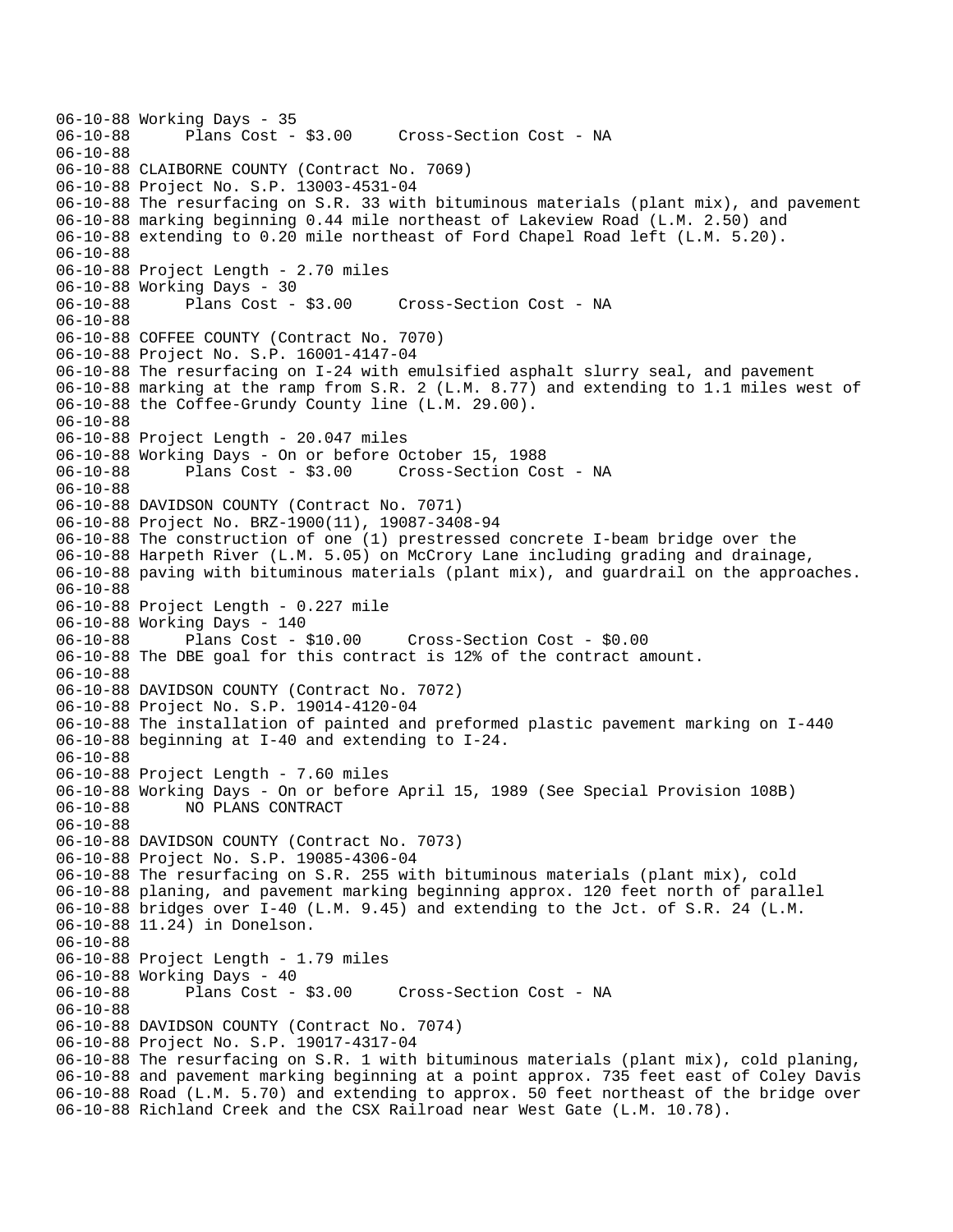06-10-88 06-10-88 Project Length - 5.08 miles 06-10-88 Working Days - 50 06-10-88 Plans Cost - \$3.00 Cross-Section Cost - NA 06-10-88 06-10-88 DAVIDSON, DICKSON, HUMPHREYS, ROBERTSON, RUTHERFORD, SMITH AND WAYNE COUNTIES 06-10-88 (Contract No. 7075) 06-10-88 Project No. S.P. 98031-4236-04 06-10-88 The attenuator repair on various Interstate and State Routes in Region III. 06-10-88 06-10-88 Project Length - 0.000 mile 06-10-88 Working Days - June 30, 1989 (See Special Provision 705E) 06-10-88 NO PLANS CONTRACT 06-10-88 06-10-88 DEKALB AND PUTNAM COUNTIES (Contract No. 7076) 06-10-88 Project No. S.P. 21004-4535-04 06-10-88 The resurfacing on S.R. 56 with emulsified asphalt slurry seal, and pavement 06-10-88 marking beginning in Dekalb County 0.30 mile north of S.R. 26 (L.M. 8.07) and 06-10-88 extending to I-40 in Putnam County (L.M. 0.54). 06-10-88 06-10-88 Project Length - 12.33 miles 06-10-88 Working Days - 40<br>06-10-88 Plans Cost - \$3.00 06-10-88 Plans Cost - \$3.00 Cross-Section Cost - NA 06-10-88 06-10-88 DYER COUNTY (Contract No. 7077) 06-10-88 Project No. S.P. 23008-4305-04 06-10-88 The resurfacing on S.R. 210 with bituminous materials (plant mix), and 06-10-88 pavement marking beginning at the Jct. of S.R. 3 south of Dyersburg 06-10-88 (L.M. 3.20) and extending to U.S. 412 (L.M. 6.60). 06-10-88 06-10-88 Project Length - 3.40 miles 06-10-88 Working Days - 30<br>06-10-88 Plans Cost - \$3.00 Cross-Section Cost - NA 06-10-88 06-10-88 GIBSON COUNTY (Contract No. 7078) 06-10-88 Project No. F-43(6), 27004-3244-14 06-10-88 The grading and drainage on S.R. 43 including the construction of one (1) 06-10-88 prestressed box beam bridge over the I.C.G. Railroad, the repair of the 06-10-88 existing bridge over the I.C.G. Railroad including concrete, steel, and deck 06-10-88 repairs, sealant and overlay, first stage paving on portions of S.R. 43 with 06-10-88 either a mineral aggregate base or a select material soil cement base, with 06-10-88 bituminous materials (plant mix), construction of a (2 @ 12' X 12') concrete 06-10-88 box bridge, installation of guardrail, fence, underdrains, signs, and pavement 06-10-88 marking, beginning near Old Medina Road south of Medina and extending to to 06-10-88 the existing four lane section north of the I.C.G. Railroad overpass. 06-10-88 06-10-88 Project Length - 4.683 miles 06-10-88 Working Days - 275 06-10-88 Plans Cost - \$50.00 Cross-Section Cost - \$25.00 06-10-88 The DBE goal for this contract is 12% of the contract amount. 06-10-88 06-10-88 GIBSON COUNTY (Contract No. 7079) 06-10-88 Project No. S.P. 27004-4245-04 06-10-88 The resurfacing on S.R. 43 with bituminous materials (plant mix), and pavement 06-10-88 marking beginning at the bridge (L.M. 18.30) and extending to the Weakley 06-10-88 County line (L.M. 24.09). 06-10-88 06-10-88 Project Length - 5.79 miles 06-10-88 Working Days - 40 06-10-88 Plans Cost - \$3.00 Cross-Section Cost - NA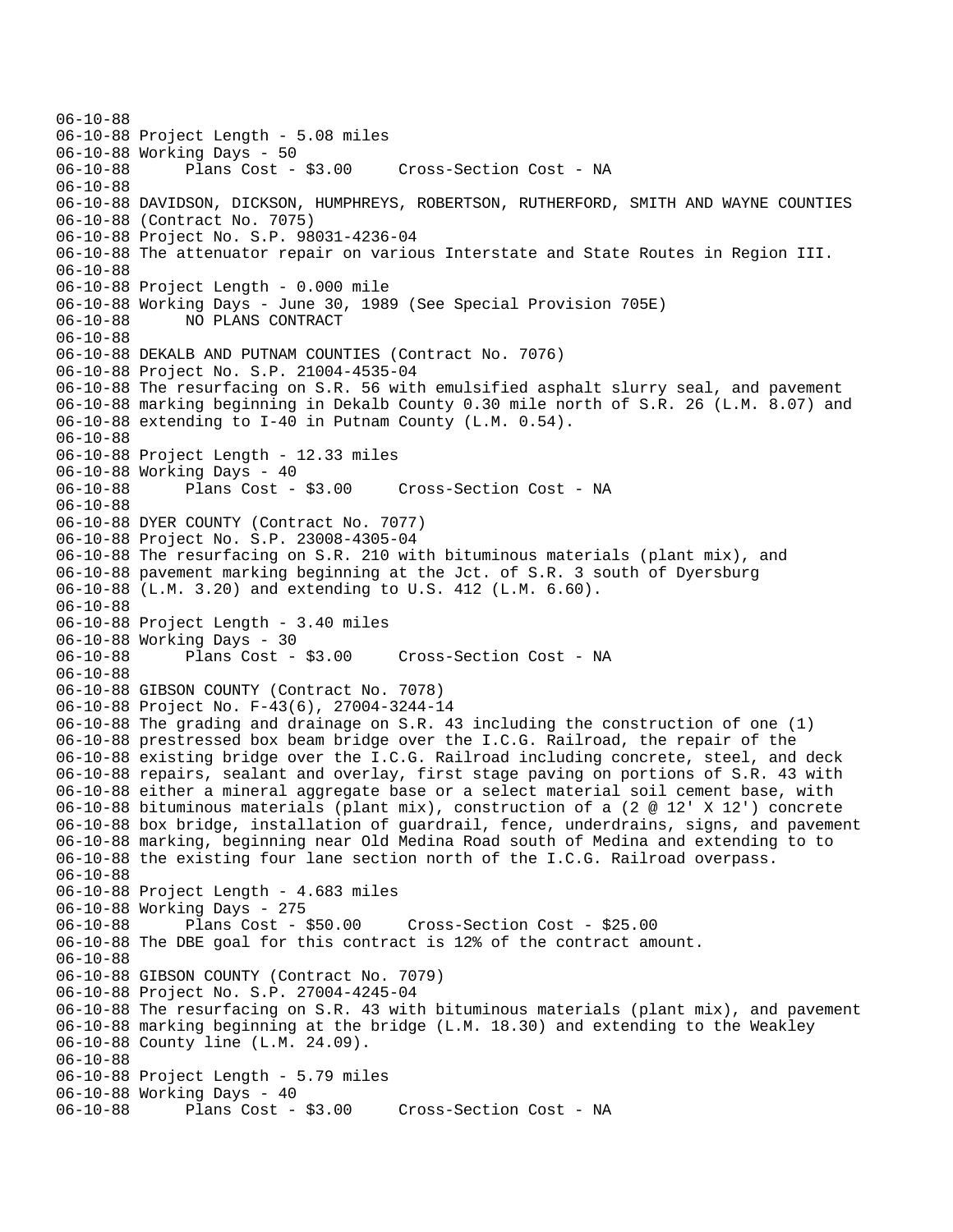```
06-10-88 
06-10-88 GILES, MARSHALL, MAURY, WAYNE AND LAWRENCE COUNTIES (Contract No. 7080) 
06-10-88 Project No. S.P. 98031-4139-04 
06-10-88 The resurfacing on I-65 and S.R. 15 with emulsified asphalt slurry seal and 
06-10-88 pavement marking, on I-65 beginning in Giles County 125 feet north of the 
06-10-88 bridge over Center Point Road and extending to 0.80 mile north of the Marshall 
06-10-88 County line, on I-65 beginning in Maury County approx. 0.20 mile north of the 
06-10-88 S.R. 99 interchange and extending to the Williamson County line, and on 
06-10-88 S.R. 15 beginning 0.63 mile west of the 48 Creek bridge and extending to 0.19 
06-10-88 mile east of the Lawrence County line. 
06-10-88 
06-10-88 Project Length - 18.82 miles 
06-10-88 Working Days - 45 
06-10-88 Plans Cost - $3.00 Cross-Section Cost - NA 
06-10-88 
06-10-88 GRAINGER COUNTY (Contract No. 7081) 
06-10-88 Project No. S.P. 29001-4221-04 
06-10-88 The shoulder sealing on S.R. 1 with double bituminous surface treatment, 
06-10-88 beginning at the Knox County line and extending to L.M. 14.42, and beginning 
06-10-88 at L.M. 21.17 and extending to L.M. 28.41. 
06-10-88 
06-10-88 Project Length - 21.66 miles 
06-10-88 Working Days - 35 
06-10-88 Plans Cost - $3.00 Cross-Section Cost - NA 
06-10-88 
06-10-88 GREENE COUNTY (Contract No. 7082) 
06-10-88 Project No. S.P. 30006-4214-04 
06-10-88 The resurfacing on S.R. 70 with bituminous materials (plant mix), and pavement 
06-10-88 marking beginning approx. 2300 feet north of Cecil Davis Road (L.M. 4.00) and 
06-10-88 extending to East Allen Bridge Road (L.M. 9.99). 
06-10-88 
06-10-88 Project Length - 5.99 miles 
06-10-88 Working Days - 30 
06-10-88 Plans Cost - $3.00 Cross-Section Cost - NA 
06-10-88 
06-10-88 GRUNDY COUNTY (Contract No. 7083) 
06-10-88 Project No. S.P. 31007-4318-04 
06-10-88 The resurfacing on S.R. 108 with bituminous materials (plant mix), and 
06-10-88 pavement marking beginning at bridge over branch (L.M. 20.17) and extending to 
06-10-88 the Warren County line (L.M. 25.36). 
06-10-88 
06-10-88 Project Length - 5.19 miles 
06-10-88 Working Days - 35 
06-10-88 Plans Cost - $3.00 Cross-Section Cost - NA 
06-10-88 
06-10-88 HAMBLEN COUNTY (Contract No. 7084) 
06-10-88 Project No. S.P. 32016-4303-04 
06-10-88 The resurfacing on S.R. 342 with bituminous materials (plant mix), and 
06-10-88 pavement marking beginning at the Panther Creek State Park entrance 
06-10-88 (L.M. -0.16) and extending to the Jct. of S.R. 34 (L.M. 2.34). 
06-10-88 
06-10-88 Project Length - 2.50 miles 
06-10-88 Working Days - 30 
06-10-88 Plans Cost - $3.00 Cross-Section Cost - NA 
06-10-88 
06-10-88 HAMILTON COUNTY (Contract No. 7085) 
06-10-88 Project Nos. IR-75-1(87)0, MG-8(24), 33004-3132-44,<br>06-10-88 33015-3723-54, 33004-3134-04
                      06-10-88 33015-3723-54, 33004-3134-04 
06-10-88 The widening on I-75 with either a mineral aggregate base, or a portland 
06-10-88 cement treated aggregate base, and bituminous materials (plant mix), including
```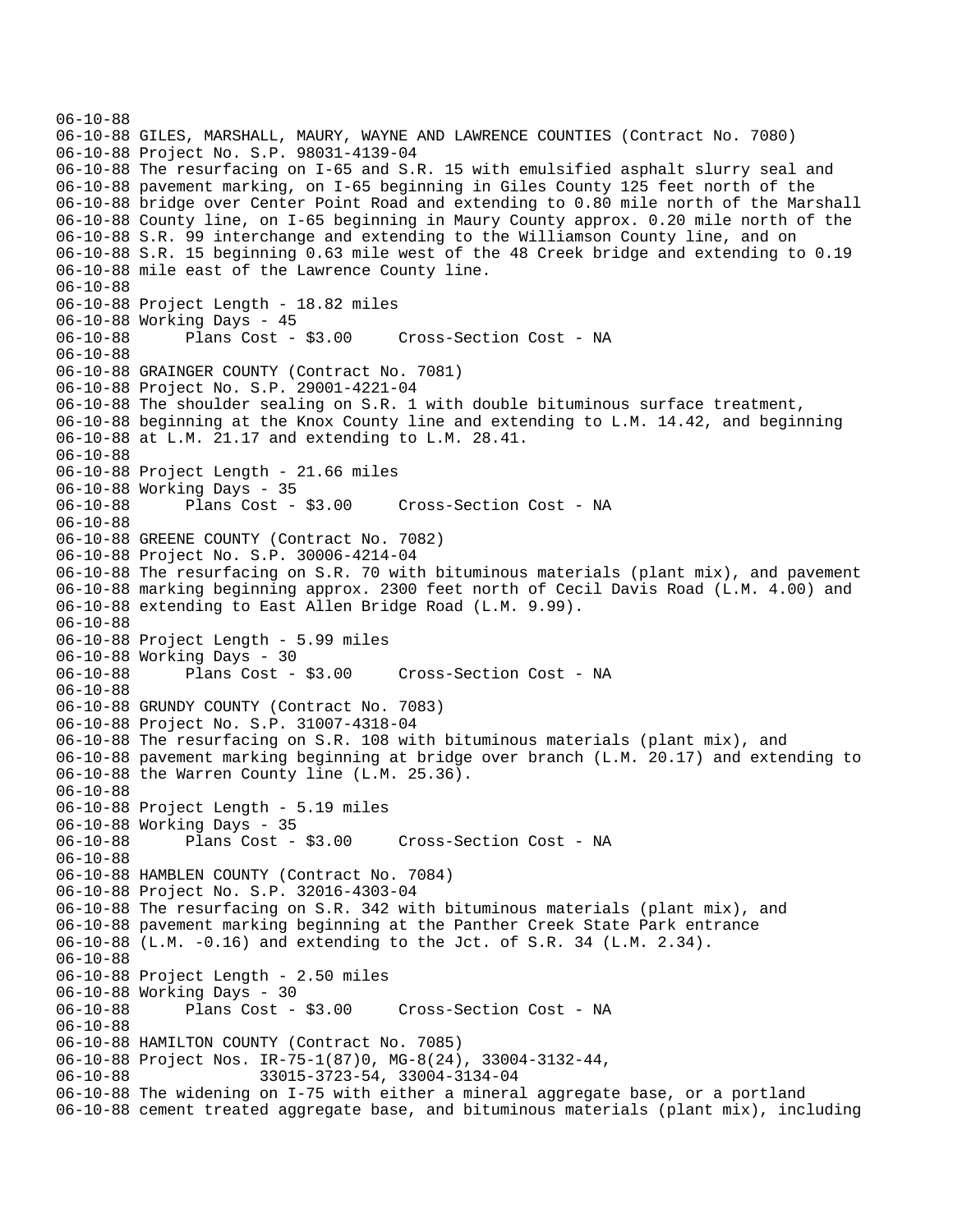06-10-88 the widening of two (2) bridges with prestressed concrete box beams, 06-10-88 construction of a concrete median barrier, storm drainage construction, the 06-10-88 installation of guardrail, underdrains, signs, pavement marking, and the 06-10-88 signalization of the I-75 southbound off-ramp with S.R. 8 (Ringgold Road), 06-10-88 beginning at the Georgia State line and extending to the I-24 interchange. 06-10-88 06-10-88 Project Length - 1.297 miles 06-10-88 Working Days - On or before June 1, 1989 (See Special Provision 108B) 06-10-88 Plans Cost - \$25.00 Cross-Section Cost - \$25.00 06-10-88 The DBE goal for this contract is 8% of the contract amount. 06-10-88 06-10-88 HAMILTON COUNTY (Contract No. 7086) 06-10-88 Project No. S.P. 33946-4125-04 06-10-88 The sweeping on various Interstate and State Routes in Hamilton County. 06-10-88 06-10-88 Project Length - 21.52 miles 06-10-88 Working Days - June 30, 1989 (See Special Provision 108B) 06-10-88 NO PLANS CONTRACT 06-10-88 06-10-88 HAMILTON COUNTY (Contract No. 7087) 06-10-88 Project No. S.P. 33057-4314-04 06-10-88 The resurfacing on S.R. 320 with bituminous materials (plant mix), and 06-10-88 pavement marking beginning at the Jct. of Graysville Road (L.M. 3.80) and 06-10-88 extending to the Jct. of S.R. 321 (L.M. 7.29). 06-10-88 06-10-88 Project Length - 3.49 miles 06-10-88 Working Days - 30 Cross-Section Cost - NA 06-10-88 06-10-88 HAMILTON COUNTY (Contract No. 7088) 06-10-88 Project No. S.P. 33011-4330-04 06-10-88 The resurfacing on S.R. 2 with bituminous materials (plant mix), cold planing, 06-10-88 bridge deck repair and sealant, drainage adjustments, the installation of 06-10-88 sidewalk, and pavement marking beginning at the railroad underpass (L.M. 5.75) 06-10-88 and extending to West 12TH Street (L.M. 8.03). 06-10-88 06-10-88 Project Length - 2.28 miles 06-10-88 Working Days - 60 06-10-88 Plans Cost - \$3.00 Cross-Section Cost - NA 06-10-88 06-10-88 HARDEMAN COUNTY (Contract No. 7089) 06-10-88 Project Nos. S.P. 35008-4203-04 06-10-88 S.P. 35004-4301-04 06-10-88 06-10-88 Project No. S.P. 35008-4203-04 06-10-88 The resurfacing on S.R. 125 with bituminous materials (plant mix), and 06-10-88 pavement marking beginning at the Mississippi State line (L.M. 0.00) and 06-10-88 extending to the Jct. of S.R. 57 (L.M. 3.20). 06-10-88 Project Length - 3.20 miles 06-10-88 06-10-88 Project No. S.P. 35004-4301-04 06-10-88 The resurfacing on S.R. 368 with bituminous materials (plant mix), and 06-10-88 pavement marking beginning at the Jct. of S.R. 57 (L.M. 0.00) and extending to 06-10-88 the Jct. of S.R. 18 (L.M. 1.72). 06-10-88 Project Length - 1.72 miles 06-10-88 06-10-88 Total Project Length - 4.92 miles 06-10-88 Working Days - 35<br>06-10-88 Plans Cost -Plans Cost - \$3.00 Cross-Section Cost - NA 06-10-88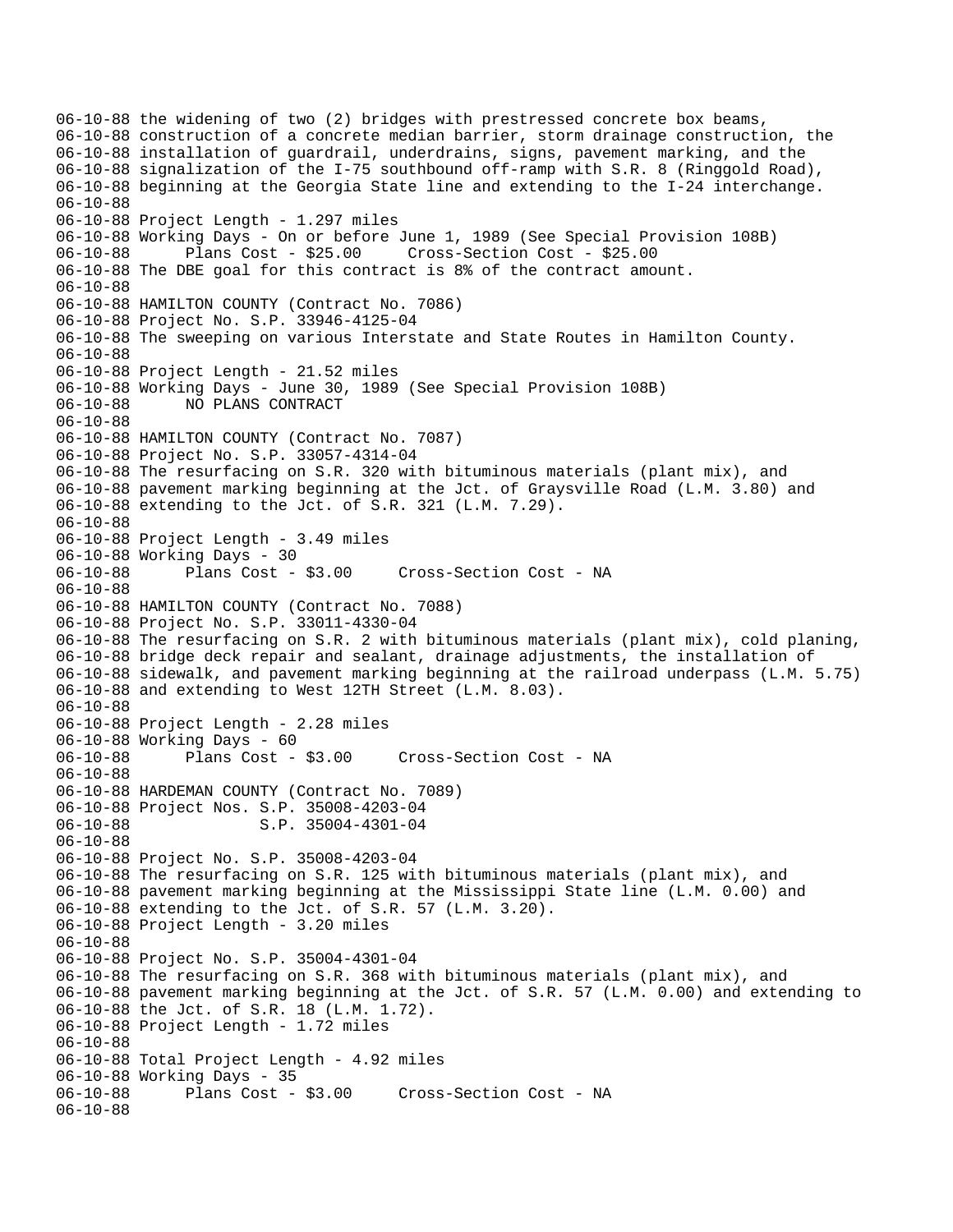06-10-88 HARDEMAN COUNTY (Contract No. 7090) 06-10-88 Project No. S.P. 35003-4515-04 06-10-88 The resurfacing on S.R. 18 with bituminous materials (plant mix), and pavement 06-10-88 marking beginning at the Jct. of S.R. 15 in Bolivar (L.M. 17.35) and extending 06-10-88 to L.M. 26.00. 06-10-88 06-10-88 Project Length - 8.65 miles 06-10-88 Working Days - 40 06-10-88 Plans Cost - \$3.00 Cross-Section Cost - NA 06-10-88 06-10-88 HAYWOOD COUNTY (Contract No. 7091) 06-10-88 Project No. S.P. 38008-4208-04 06-10-88 The resurfacing on S.R. 76 with bituminous materials (plant mix), and pavement 06-10-88 marking beginning at S.R. 76 Bypass in Brownsville (L.M. 15.21) and extending 06-10-88 to L.M. 20.55. 06-10-88 06-10-88 Project Length - 5.34 miles 06-10-88 Working Days - 40 06-10-88 Plans Cost - \$3.00 Cross-Section Cost - NA 06-10-88 06-10-88 HAYWOOD COUNTY (Contract No. 7092) 06-10-88 Project No. S.P. 38009-4305-04 06-10-88 The resurfacing on S.R. 87 with bituminous materials (plant mix), and pavement 06-10-88 marking beginning at Neal Durhamville Road (L.M. 3.30) and extending to the 06-10-88 Jct. of S.R. 19 (L.M. 10.76). 06-10-88 06-10-88 Project Length - 7.46 miles 06-10-88 Working Days - 30 06-10-88 Plans Cost - \$3.00 Cross-Section Cost - NA 06-10-88 06-10-88 HENDERSON COUNTY (Contract No. 7093) 06-10-88 Project No. BRZ-3900(6), 39945-3456-94 06-10-88 The construction of one (1) prestressed concrete box beam bridge over Beech 06-10-88 River (L.M. 2.24) on Beech River Bottom Road including grading and drainage, 06-10-88 paving with aggregate base and double bituminous surface treatment, and 06-10-88 guardrail on the approaches. 06-10-88 06-10-88 Project Length - 0.143 mile 06-10-88 Working Days - On or before October 31, 1988 06-10-88 Plans Cost - \$10.00 Cross-Section Cost - \$0.00 06-10-88 06-10-88 HOUSTON COUNTY (Contract No. 7094) 06-10-88 Project No. S.P. 42008-4302-04 06-10-88 The resurfacing on S.R. 231 with bituminous materials (plant mix), and 06-10-88 pavement marking beginning at the Humphreys County line (L.M. 0.00) and 06-10-88 extending to the Jct. of S.R. 13 (L.M. 6.11). 06-10-88 06-10-88 Project Length - 6.11 miles 06-10-88 Working Days - 35 06-10-88 Plans Cost - \$3.00 Cross-Section Cost - NA 06-10-88 06-10-88 JACKSON COUNTY (Contract No. 7095) 06-10-88 Project No. S.P. 44002-4223-04 06-10-88 The resurfacing on S.R. 56 and S.R. 53 with emulsified asphalt slurry seal, 06-10-88 and pavement marking on S.R. 56 beginning 0.59 mile south of S.R. 53 06-10-88 (L.M. 10.33) and extending to S.R. 53 (L.M. 10.92), and on S.R. 53 beginning 06-10-88 at the Jct. of S.R. 56 right (L.M. 14.22) and extending to 0.38 mile south of 06-10-88 the Clay County line (L.M. 25.03). 06-10-88 06-10-88 Project Length - 11.26 miles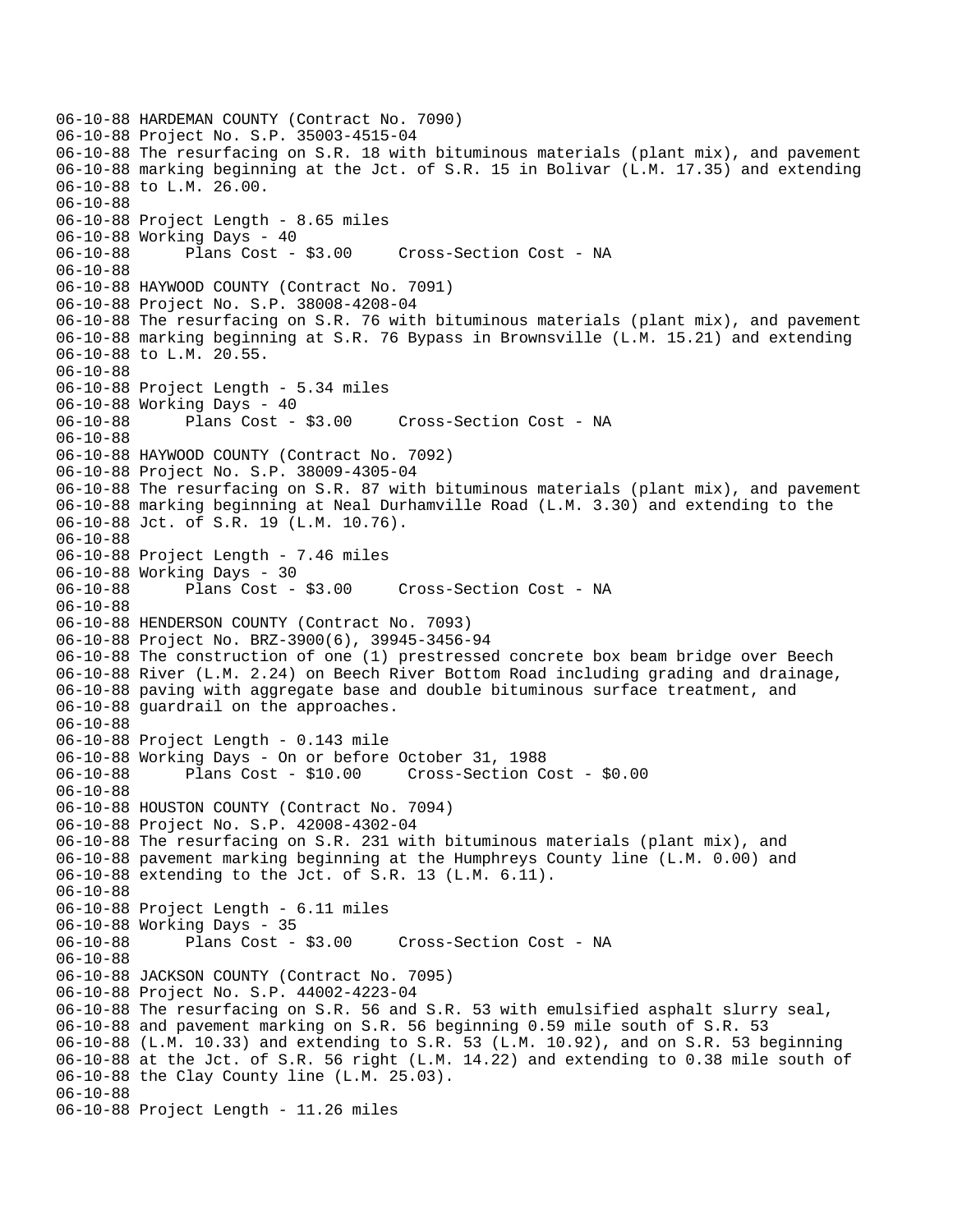06-10-88 Working Days - 40<br>06-10-88 Plans Cost -Plans Cost - \$3.00 Cross-Section Cost - NA 06-10-88 06-10-88 JEFFERSON COUNTY (Contract No. 7096) 06-10-88 Project No. S.P. 45009-4304-04 06-10-88 The resurfacing on S.R. 66 with bituminous materials (plant mix), and pavement 06-10-88 marking beginning at the Jct. of S.R. 9 (L.M. 0.00) and extending to the 06-10-88 Hamblen County line (L.M. 10.78). 06-10-88 06-10-88 Project Length - 10.78 miles 06-10-88 Working Days - 35 06-10-88 Plans Cost - \$3.00 Cross-Section Cost - NA 06-10-88 06-10-88 JOHNSON COUNTY (Contract No. 7097) 06-10-88 Project No. S.P. 46001-4511-04 06-10-88 The resurfacing on S.R. 34 with bituminous materials (plant mix), and pavement 06-10-88 marking beginning the Sullivan County line (L.M. 0.00) and extending to the 06-10-88 Jct. of S.R. 133 and S.R. 91 (L.M. 2.72). 06-10-88 06-10-88 Project Length - 2.72 miles 06-10-88 Working Days - 30<br>06-10-88 Plans Cost - \$3.00 06-10-88 Plans Cost - \$3.00 Cross-Section Cost - NA 06-10-88 06-10-88 KNOX COUNTY (Contract No. 7098) 06-10-88 Project No. S.P. 47050-4527-04 06-10-88 The resurfacing on S.R. 162 with bituminous materials (plant mix), bridge deck 06-10-88 and expansion joint repairs, sealant and overlay, and pavement marking 06-10-88 beginning at the Jct. of S.R. 62 (L.M. 0.00) and extending to the Jct. of I-40 06-10-88 (L.M. 5.99) 06-10-88 06-10-88 Project Length - 5.99 miles 06-10-88 Working Days - 65<br>06-10-88 Plans Cost - \$3.00 Cross-Section Cost - NA 06-10-88 06-10-88 LEWIS COUNTY (Contract No. 7099) 06-10-88 Project No. RS-99(3), 51010-3226-24 06-10-88 The grading and drainage on S.R. 99 including paving with bituminous materials 06-10-88 (plant mix), the construction of one (1) (3 @ 15' X 15') concrete box bridge, 06-10-88 the installation of guardrail, signs, and pavement marking beginning 300 feet 06-10-88 west of the Wayne-Lewis County line and extending to Allen Creek Road. 06-10-88 06-10-88 Project Length - 2.331 miles 06-10-88 Working Days - 200 06-10-88 Plans Cost - \$50.00 Cross-Section Cost - \$25.00 06-10-88 06-10-88 LINCOLN COUNTY (Contract No. 7100) 06-10-88 Project No. S.P. 52007-4203-04 06-10-88 The resurfacing on S.R. 50 with bituminous materials (plant mix), and pavement 06-10-88 marking beginning at the intersection of S.R. 15 in Fayetteville (L.M. 13.45) 06-10-88 and extending to a point approx. 250 feet northeast of Crystal Ridge Road 06-10-88 (L.M. 19.90). 06-10-88 06-10-88 Project Length - 6.45 miles 06-10-88 Working Days - 35<br>06-10-88 Plans Cost - \$3.00 Cross-Section Cost - NA 06-10-88 06-10-88 LINCOLN AND MOORE COUNTIES (Contract No. 7101) 06-10-88 Project Nos. S.P. 52053-4304-04, 64009-4303-04 06-10-88 The resurfacing on S.R. 129 with bituminous materials (plant mix), and 06-10-88 pavement marking beginning in Lincoln County at the Moore County line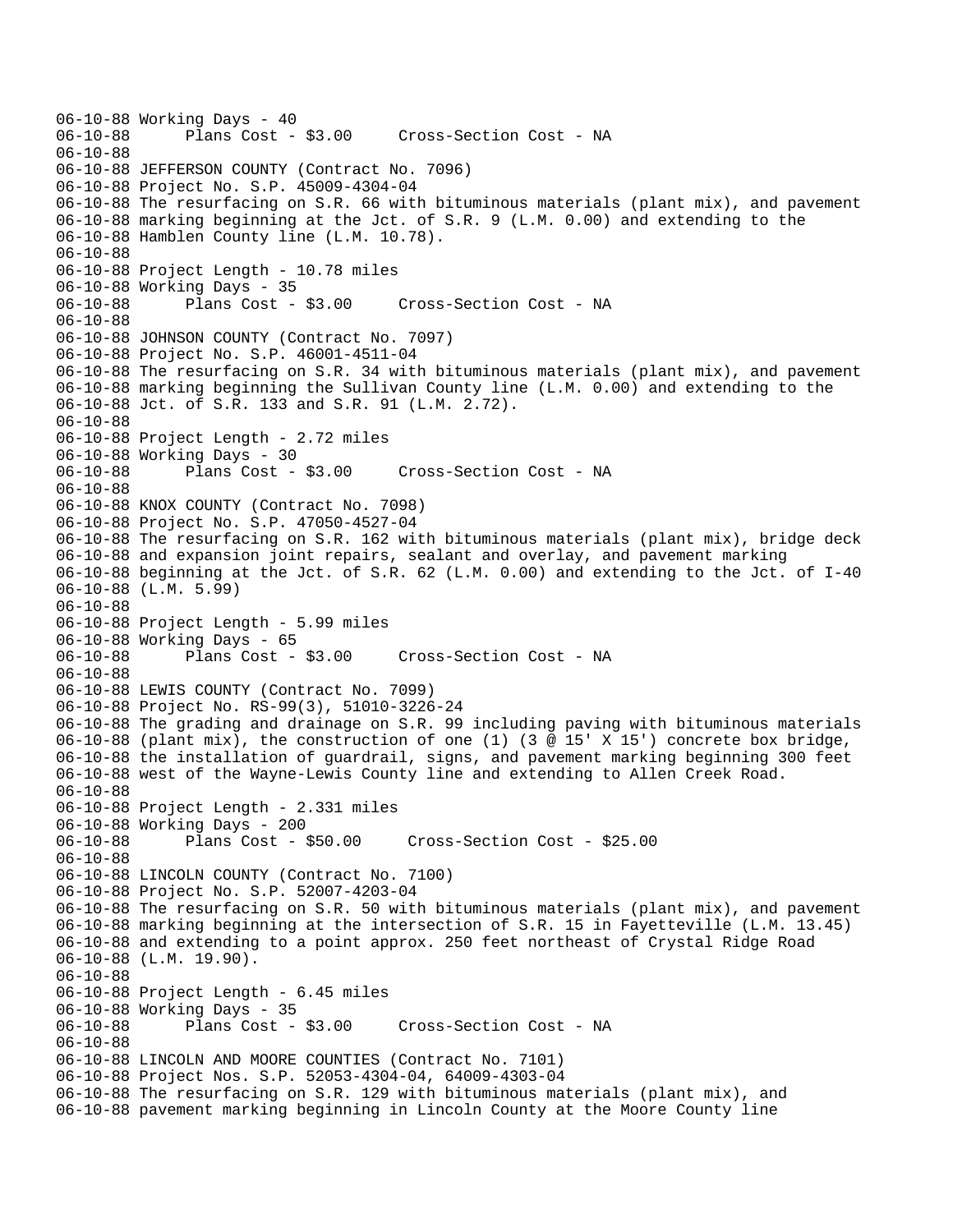06-10-88 (L.M. 0.00) and extending to the Jct. of S.R. 55 in Moore County (L.M. 3.72). 06-10-88 06-10-88 Project Length - 4.92 miles 06-10-88 Working Days - 35 Cross-Section Cost - NA 06-10-88 06-10-88 MCMINN COUNTY (Contract No. 7102) 06-10-88 Project No. S.P. 54005-4221-04 06-10-88 The resurfacing on S.R. 30 with bituminous materials (plant mix), cold 06-10-88 planing, drainage adjustments, and pavement marking beginning west of the 06-10-88 Athens City limits (L.M. 6.83) and extending to the Jct. of S.R. 2 06-10-88 (L.M. 9.10). 06-10-88 06-10-88 Project Length - 2.27 miles 06-10-88 Working Days - 40<br>06-10-88 Plans Cost - \$3.00 06-10-88 Plans Cost - \$3.00 Cross-Section Cost - NA 06-10-88 06-10-88 MCNAIRY COUNTY (Contract No. 7103) 06-10-88 Project No. S.P. 55004-4222-04 06-10-88 The resurfacing on S.R. 15 with bituminous materials (plant mix), and pavement 06-10-88 marking beginning at the Jct. of S.R. 5 in Selmer (L.M. 11.02) and extending 06-10-88 to L.M. 17.00. 06-10-88 06-10-88 Project Length - 5.98 miles 06-10-88 Working Days - 40 06-10-88 Plans Cost - \$3.00 Cross-Section Cost - NA 06-10-88 06-10-88 MADISON COUNTY (Contract No. 7104) 06-10-88 Project No. RS-223(4), 57058-3223-24 06-10-88 The grading and drainage on S.R. 223 including paving with bituminous 06-10-88 materials (plant mix), the installation of sign, and pavement marking 06-10-88 beginning at SA-5710 (Westover Road, formerly S-1644) and extending to S.R. 1 06-10-88 (U.S. 70). 06-10-88 06-10-88 Project Length - 0.336 mile 06-10-88 Working Days - On or before November 15, 1988 06-10-88 Plans Cost - \$10.00 Cross-Section Cost - \$0.00 06-10-88 06-10-88 MADISON COUNTY (Contract No. 7105) 06-10-88 Project No. S.P. 57005-4206-04 06-10-88 The resurfacing on S.R. 1 with bituminous materials (plant mix), and pavement 06-10-88 marking beginning at the bridge over I-40 (L.M. 22.47) and extending to Key 06-10-88 Senter Road (L.M. 26.92). 06-10-88 06-10-88 Project Length - 4.45 miles 06-10-88 Working Days - 40 06-10-88 Plans Cost - \$3.00 Cross-Section Cost - NA 06-10-88 06-10-88 MARION COUNTY (Contract No. 7106) 06-10-88 Project No. BRS-2(8), 58003-3211-94 06-10-88 The construction of one (1) concrete box bridge (2 @ 10' X 8') over Town Creek 06-10-88 (L.M. 14.80) on S.R. 2 (west bound lanes) including grading and drainage, 06-10-88 paving with bituminous materials (plant mix), and guardrail on the approaches. 06-10-88 06-10-88 Project Length - 0.310 mile 06-10-88 Working Days - 60 06-10-88 Plans Cost - \$10.00 Cross-Section Cost - \$0.00 06-10-88 06-10-88 MARION COUNTY (Contract No. 7107) 06-10-88 Project Nos. S.P. 58024-4310-04, 58017-4302-04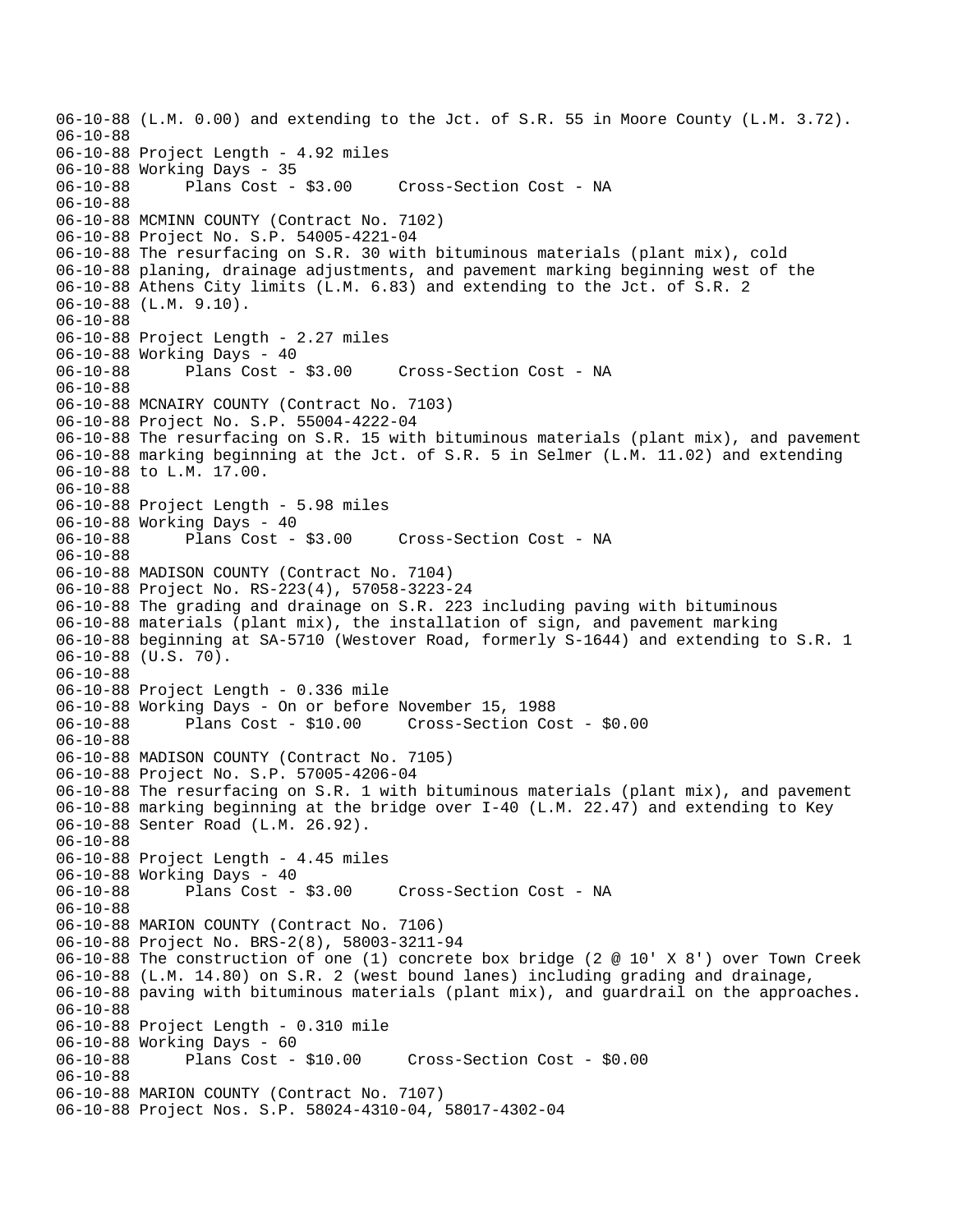06-10-88 The resurfacing on S.R. 156 and S.R. 377 with bituminous materials (plant 06-10-88 mix), and pavement marking, on S.R. 156 beginning at Orme Road right 06-10-88 (L.M. 9.94) and extending to S.R. 27 (L.M. 15.19), and on S.R. 377 beginning 06-10-88 at the Alabama State line (L.M. 0.00) and extending to S.R. 156 (L.M. 1.19). 06-10-88 06-10-88 Project Length - 6.44 miles 06-10-88 Working Days - 40 06-10-88 Plans Cost - \$3.00 Cross-Section Cost - NA 06-10-88 06-10-88 MARION, HAMILTON, PUTNAM AND DEKALB COUNTIES (Contract No. 7108) 06-10-88 Project No. S.P. 98020-4242-04 06-10-88 The attenuator repair on various Interstate and State Routes in Region II. 06-10-88 06-10-88 Project Length - 0.000 mile 06-10-88 Working Days - June 30, 1989 (See Special Provision 705D) 06-10-88 NO PLANS CONTRACT 06-10-88 06-10-88 MONROE COUNTY (Contract No. 7109) 06-10-88 Project No. S.P. 62003-4215-04 06-10-88 The resurfacing on S.R. 2 with bituminous materials (plant mix), and pavement 06-10-88 marking beginning at the McMinn County line (L.M. 0.00) and extending to 400 06-10-88 feet east of S.R. 68 (L.M. 2.07), and beginning at Fairlane Road near T.M.I. 06-10-88 (L.M. 5.00) and extending to the Loudon County line (L.M. 8.65). 06-10-88 06-10-88 Project Length - 5.72 miles 06-10-88 Working Days - 35 06-10-88 Plans Cost - \$3.00 Cross-Section Cost - NA 06-10-88 06-10-88 MONROE AND BLOUNT COUNTIES (Contract No. 7110) 06-10-88 Project Nos. 62008-3215-04, 05090-3203-04 06-10-88 The grading and drainage on S.R. 72 including paving with bituminous materials 06-10-88 (plant mix), the construction of one (1) bridge superstructure with 06-10-88 prestressed concrete I-beams over Four Mile Creek, the installation of 06-10-88 guardrail, underdrains, signs and pavement marking beginning at a point 2500 06-10-88 feet west of Hammontree Branch and extending to a point 1200 feet west of 06-10-88 S.R. 115. 06-10-88 06-10-88 Project Length - 5.048 miles 06-10-88 Working Days - 225 06-10-88 Plans Cost - \$25.00 Cross-Section Cost - \$50.00 06-10-88 06-10-88 MORGAN COUNTY (Contract No. 7111) 06-10-88 Project No. BRZ-6500(16), 65035-3417-94 06-10-88 The construction of one (1) concrete slab bridge (3 @ 18' X 6') over Middle 06-10-88 Fork Creek (L.M. 0.15) on Fairview Road including grading and drainage, paving 06-10-88 with bituminous materials (plant mix), and guardrail on the approaches. 06-10-88 06-10-88 Project Length - 0.104 miles 06-10-88 Working Days - 65 06-10-88 Plans Cost - \$10.00 Cross-Section Cost - \$0.00 06-10-88 06-10-88 OBION COUNTY (Contract No. 7112) 06-10-88 Project No. BRZ-6600(8), 66103-3408-94 06-10-88 The construction of one (1) prestressed concrete I-beam bridge over the Obion 06-10-88 River (L.M. 4.87) on Old Turnpike Road including grading and drainage, 06-10-88 surfacing with aggregate base, and guardrail on the approaches. 06-10-88 06-10-88 Project Length - 0.165 mile 06-10-88 Working Days - 90 06-10-88 Plans Cost - \$10.00 Cross-Section Cost - \$0.00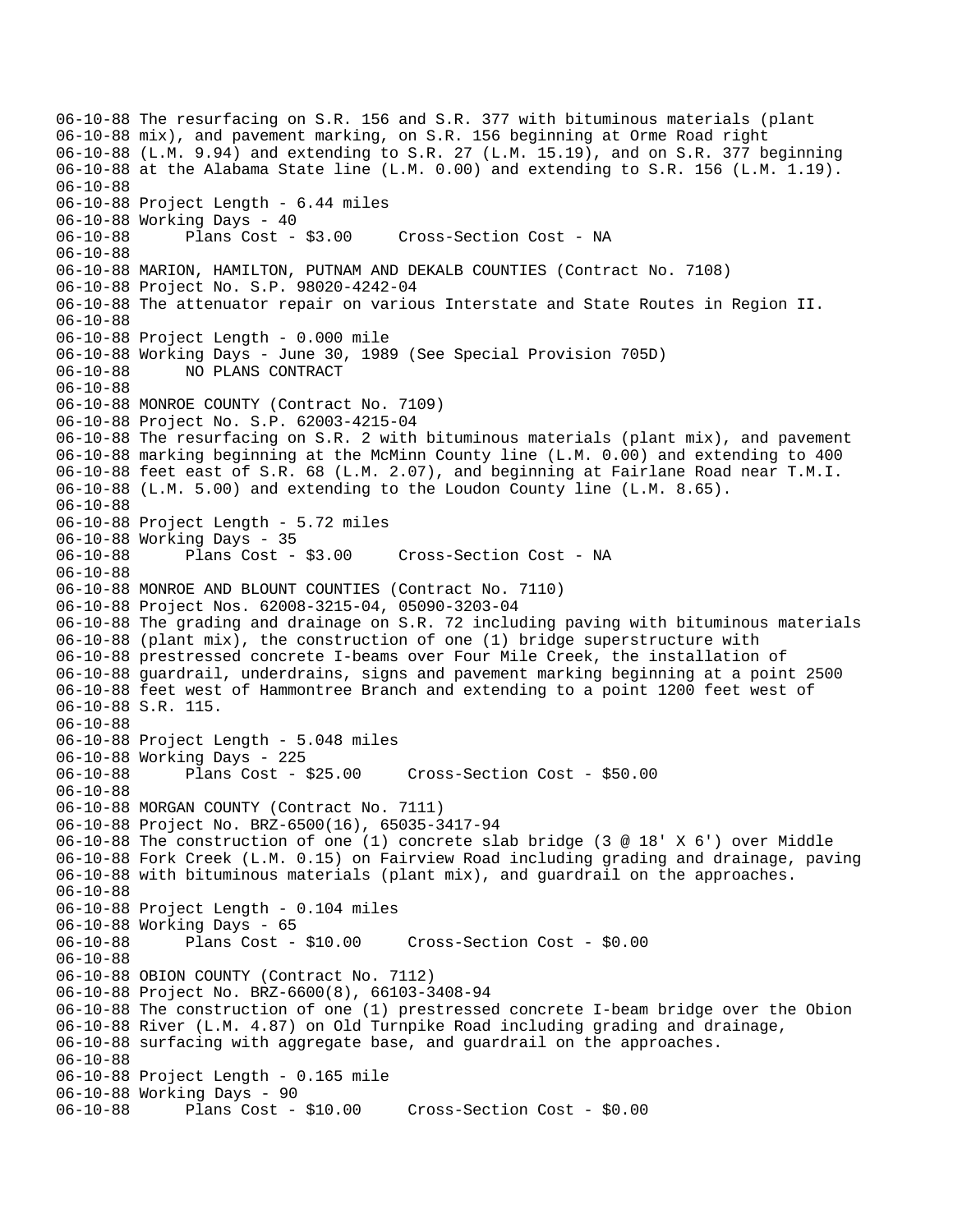```
06-10-88 The DBE goal for this contract is 11% of the contract amount. 
06-10-88 
06-10-88 OBION COUNTY (Contract No. 7113) 
06-10-88 Project No. S.P. 66004-4223-04 
06-10-88 The repair of the bridge on S.R. 3 over S.R. 215 (L.M. 30.29) with structural 
06-10-88 steel repairs. 
06-10-88 
06-10-88 Project Length - 0.000 mile 
06-10-88 Working Days - On or before October 15, 1988 (See Special Provision 108B) 
06-10-88 Plans Cost - $3.00 Cross-Section Cost - NA 
06-10-88 
06-10-88 OVERTON COUNTY (Contract No. 7114) 
06-10-88 Project No. S.P. 67003-4208-04 
06-10-88 The resurfacing on S.R. 52 with bituminous materials (plant mix), and pavement 
06-10-88 marking beginning at the Livingston East City limits (L.M. 12.29) and 
06-10-88 extending to 2.0 miles west of S.R. 85 (L.M. 18.33). 
06-10-88 
06-10-88 Project Length - 6.04 miles 
06-10-88 Working Days - 30 
06-10-88 Plans Cost - $3.00 Cross-Section Cost - NA 
06-10-88 
06-10-88 OVERTON COUNTY (Contract No. 7115) 
06-10-88 Project No. S.P. 67001-4566-04 
06-10-88 The resurfacing on S.R. 42 with emulsified asphalt slurry seal, and pavement 
06-10-88 marking beginning at S.R. 85 right (L.M. 11.60) and extending to the Overton-
06-10-88 Pickett County line (L.M. 24.50). 
06-10-88 
06-10-88 Project Length - 10.83 miles 
06-10-88 Working Days - 35<br>06-10-88 Plans Cost - $3.00
06-10-88 Plans Cost - $3.00 Cross-Section Cost - NA 
06-10-88 
06-10-88 PERRY COUNTY (Contract No. 7116) 
06-10-88 Project No. S.P. 68001-4224-04 
06-10-88 The resurfacing on S.R. 13 with bituminous materials (plant mix), and pavement 
06-10-88 marking beginning at a point approx. 300 feet south of Mud Spring Hollow Road 
06-10-88 in Lobelville (L.M. 23.73) and extending to the Humphreys County line 
06-10-88 (L.M. 29.99). 
06-10-88 
06-10-88 Project Length - 6.07 miles 
06-10-88 Working Days - 40 
06-10-88 Plans Cost - $3.00 Cross-Section Cost - NA 
06-10-88 
06-10-88 PUTNAM COUNTY (Contract No. 7117) 
06-10-88 Project Nos. S.P. 71067-4227-04, 71005-4225-04 
06-10-88 The resurfacing on S.R. 111 and S.R. 42 with emulsified asphalt slurry seal, 
06-10-88 and pavement marking, on S.R. 111 beginning 0.1 mile north of ramp to FAU-587 
06-10-88 (L.M. 7.33) and extending to S.R. 42 (L.M. 9.00), and on S.R. 42 beginning at 
06-10-88 S.R. 111 (L.M. 0.00) and extending to 0.1 mile south of Main Street right 
06-10-88 (L.M. 1.34). 
06-10-88 
06-10-88 Project Length - 3.01 miles 
06-10-88 Working Days - 30 
06-10-88 Plans Cost - $3.00 Cross-Section Cost - NA 
06-10-88 
06-10-88 PUTNAM AND CUMBERLAND COUNTIES (Contract No. 7118) 
06-10-88 Project No. S.P. 18001-4169-04 
06-10-88 The resurfacing on I-40 with emulsified asphalt slurry seal, and pavement 
06-10-88 marking beginning in Putnam County 0.21 mile west of the Cumberland County 
06-10-88 line (L.M. 36.85) and extending to the parallel bridges over the Obed River in 
06-10-88 Cumberland County (L.M. 13.54).
```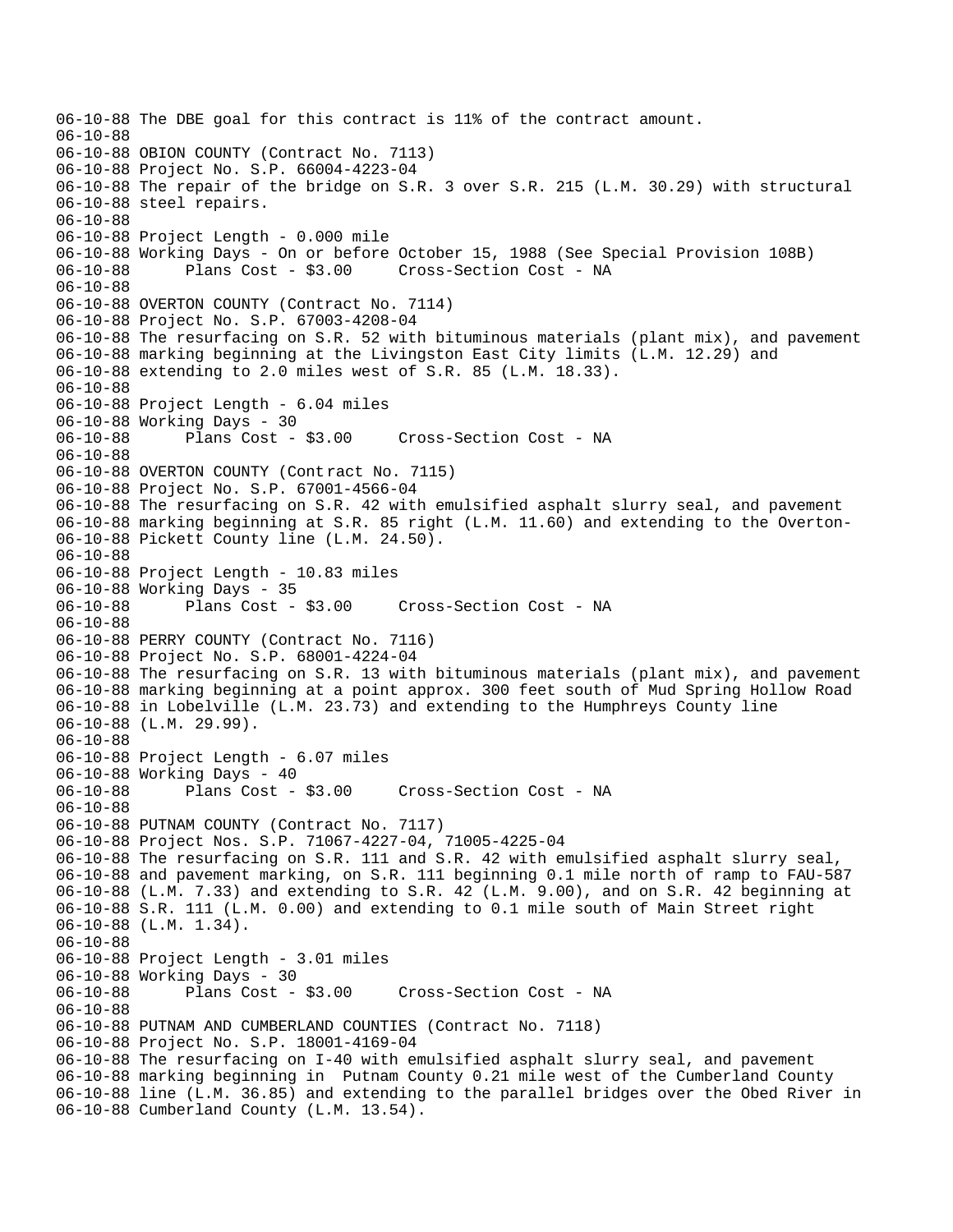```
06-10-88 
06-10-88 Project Length - 13.43 miles 
06-10-88 Working Days - On or before October 15, 1988 
06-10-88 Plans Cost - $3.00 Cross-Section Cost - NA 
06-10-88 
06-10-88 ROANE COUNTY (Contract No. 7119) 
06-10-88 Project No. S.P. 73004-4309-04 
06-10-88 The resurfacing on S.R. 1 with bituminous materials (plant mix), and pavement 
06-10-88 marking beginning at the four lane section (L.M. 12.20) and extending to the 
06-10-88 top of Morrison Hill (L.M. 17.40). 
06-10-88 
06-10-88 Project Length - 5.20 miles 
06-10-88 Working Days - 35 
06-10-88 Plans Cost - $3.00 Cross-Section Cost - NA 
06-10-88 
06-10-88 ROBERTSON AND RUTHERFORD COUNTIES (Contract No. 7120) 
06-10-88 Project No. S.P. 98031-4140-04 
06-10-88 The resurfacing on I-65 and S.R. 266 with emulsified asphalt slurry seal and 
06-10-88 pavement marking, on I-65 in Robertson County beginning 0.05 mile south of 
06-10-88 S.R. 76 and extending to S.R. 25, and on S.R. 266 in Rutherford County 
06-10-88 beginning 0.30 mile southwest of I-24 and extending to 3.25 miles northeast of 
06-10-88 I-24. 
06-10-88 
06-10-88 Project Length - 8.20 miles 
06-10-88 Working Days - 35 
06-10-88 Plans Cost - $3.00 Cross-Section Cost - NA 
06-10-88 
06-10-88 RUTHERFORD COUNTY (Contract No. 7121) 
06-10-88 Project No. RS-269(6), 75024-3213-24 
06-10-88 The paving on S.R. 269 with bituminous materials (plant mix) including the 
06-10-88 installation of guardrail, underdrains, and pavement marking beginning at 
06-10-88 Versailles Road and Old Lebanon Road and extending to Link Road and Panther 
06-10-88 Creek Road. 
06-10-88 
06-10-88 Project Length - 1.202 miles 
06-10-88 Working Days - 45<br>06-10-88 Plans Cost -
             Plans Cost - $3.00 Cross-Section Cost - NA
06-10-88 
06-10-88 RUTHERFORD COUNTY (Contract No. 7122) 
06-10-88 Project No. S.P. 75002-4240-04 
06-10-88 The resurfacing on S.R. 1 with bituminous materials (plant mix), cold planing, 
06-10-88 and pavement marking beginning at the railroad crossing (L.M. 13.67) and 
06-10-88 extending to North Highland Ave. (L.M. 17.68) in Murfreesboro. 
06-10-88 
06-10-88 Project Length - 4.01 miles 
06-10-88 Working Days - 45 
06-10-88 Plans Cost - $3.00 Cross-Section Cost - NA 
06-10-88 
06-10-88 SEVIER COUNTY (Contract No. 7123) 
06-10-88 Project No. S.P. 78018-4304-04 
06-10-88 The resurfacing on S.R. 416 with bituminous materials (plant mix), and 
06-10-88 pavement marking beginning at the bridge over Webb Creek (L.M. 2.03) and 
06-10-88 extending to Old State Hwy 35 right (L.M. 14.03). 
06-10-88 
06-10-88 Project Length - 12.00 miles 
06-10-88 Working Days - 35 
06-10-88 Plans Cost - $3.00 Cross-Section Cost - NA 
06-10-88 
06-10-88 SHELBY COUNTY (Contract No. 7124) 
06-10-88 Project No. M-4457(1), 79958-8510-54
```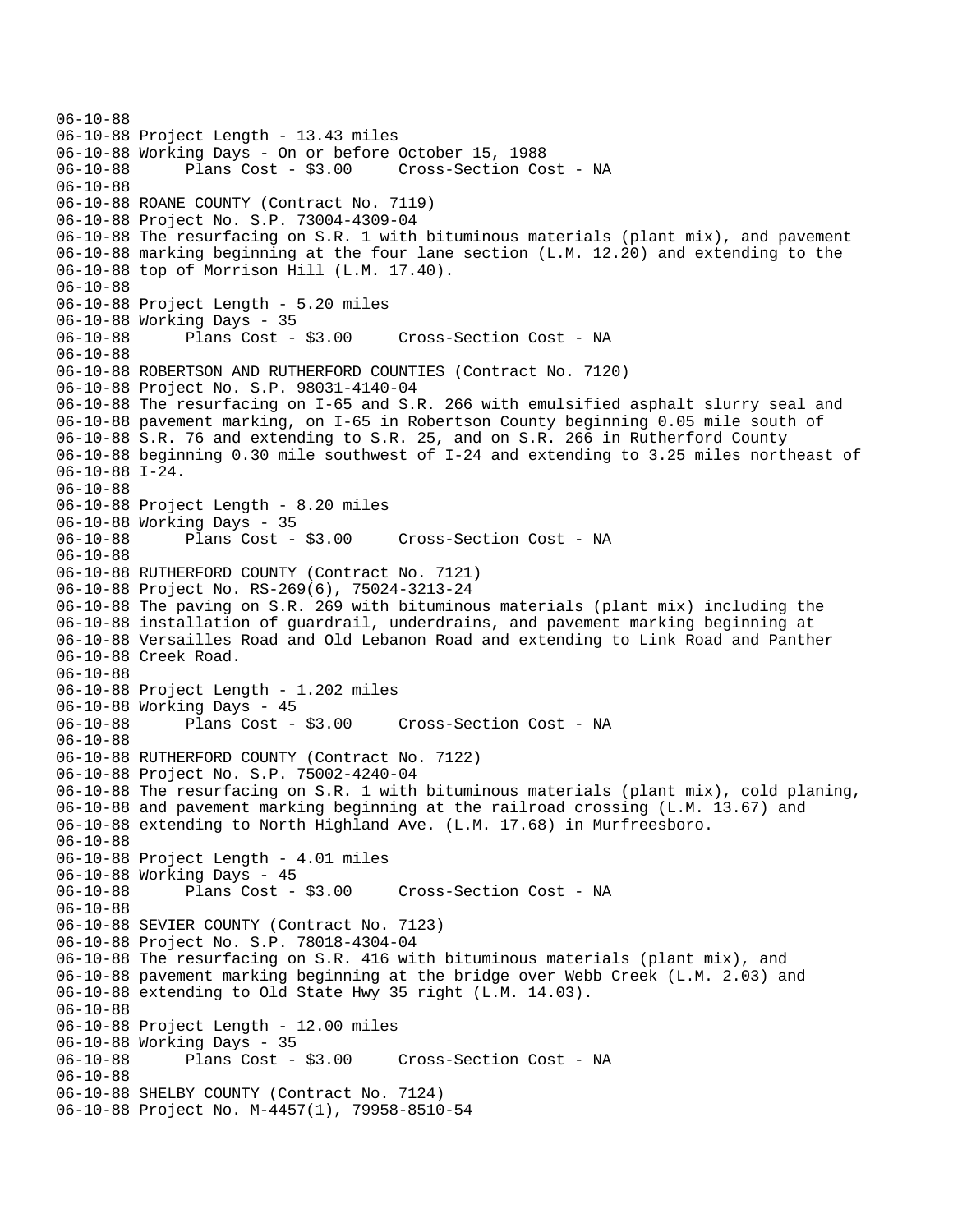06-10-88 The resurfacing on Northampton Drive (M-4457) with bituminous materials (plant 06-10-88 mix), and pavement marking beginning at Altruria Road (L.M. 0.00) and 06-10-88 extending to Elmore Park Road (L.M. 0.51). 06-10-88 06-10-88 Project Length - 0.51 mile 06-10-88 Working Days - 30 06-10-88 Plans Cost - \$3.00 Cross-Section Cost - NA 06-10-88 06-10-88 SHELBY COUNTY (Contract No. 7125) 06-10-88 Project No. S.P. 79015-4309-04 06-10-88 The resurfacing on S.R. 3 with bituminous materials (plant mix), and pavement 06-10-88 marking beginning at L.M. 3.00 and extending to the Jct. of I-240 (L.M. 5.28). 06-10-88 06-10-88 Project Length - 2.28 miles 06-10-88 Working Days - 40<br>06-10-88 Plans Cost - \$3.00 06-10-88 Plans Cost - \$3.00 Cross-Section Cost - NA 06-10-88 06-10-88 SHELBY, MADISON, HARDIN, BENTON AND HARDEMAN COUNTIES (Contract No. 7126) 06-10-88 Project No. S.P. 98040-4284-04 06-10-88 The attenuator repair on various Interstate and State Routes in Region IV. 06-10-88 06-10-88 Project Length - 0.000 mile 06-10-88 Working Days - June 30, 1989 (See Special Provision 705D) 06-10-88 NO PLANS CONTRACT 06-10-88 06-10-88 SMITH COUNTY (Contract No. 7127) 06-10-88 Project No. S.P. 80046-4308-04 06-10-88 The resurfacing on S.R. 264 with bituminous materials (plant mix), and 06-10-88 pavement marking beginning at the Dekalb County line (L.M. 0.00) and extending 06-10-88 to the Gordonsville Post Office (L.M. 4.90). 06-10-88 06-10-88 Project Length - 4.875 miles 06-10-88 Working Days - 30 06-10-88 Plans Cost - \$3.00 Cross-Section Cost - NA 06-10-88 06-10-88 STEWART COUNTY (Contract No. 7128) 06-10-88 Project No. S.P. 81004-4525-04 06-10-88 The resurfacing on S.R. 76 with bituminous materials (plant mix), and pavement 06-10-88 marking beginning at the Jct. of S.R. 120 (L.M. 22.19) and extending to the 06-10-88 Montgomery County line (L.M. 27.91). 06-10-88 06-10-88 Project Length - 5.72 miles 06-10-88 Working Days - 35 06-10-88 Plans Cost - \$3.00 Cross-Section Cost - NA 06-10-88 06-10-88 SUMNER COUNTY (Contract No. 7129) 06-10-88 Project No. S.P. 83027-4211-04 06-10-88 The resurfacing on S.R. 174 with bituminous materials (plant mix), and 06-10-88 pavement marking beginning at Middle Fork Drakes Creek (L.M. 33.90) and 06-10-88 extending to the Tennessee-Kentucky State line (L.M. 38.75). 06-10-88 06-10-88 Project Length - 4.96 miles 06-10-88 Working Days - 30 06-10-88 Plans Cost - \$3.00 Cross-Section Cost - NA 06-10-88 06-10-88 WARREN COUNTY (Contract No. 7130) 06-10-88 Project No. S.P. 89008-4516-04 06-10-88 The resurfacing on S.R. 56 with bituminous materials (plant mix), and pavement 06-10-88 marking beginning at the Martin Creek bridge (L.M. 5.88) and extending to 06-10-88 River View Street right (L.M. 12.42).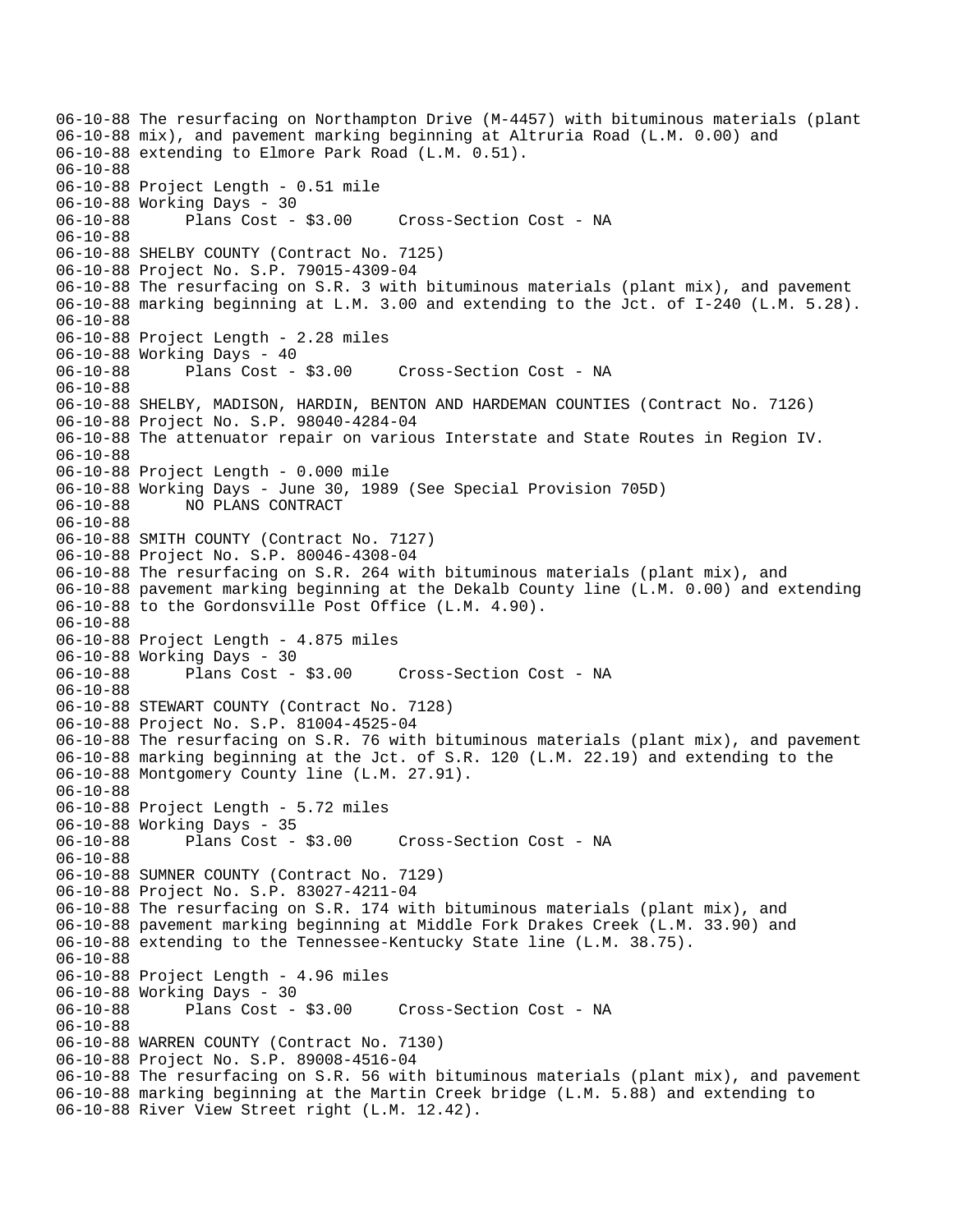06-10-88 06-10-88 Project Length - 6.43 miles 06-10-88 Working Days - 40 06-10-88 Plans Cost - \$3.00 Cross-Section Cost - NA 06-10-88 06-10-88 WEAKLEY COUNTY (Contract No. 7131) 06-10-88 Project No. S.P. 92138-4301-04 06-10-88 The resurfacing on S.R. 372 with bituminous materials (plant mix), and 06-10-88 pavement marking beginning at Gardner-Hyndsver Road (L.M. 3.00) and extending 06-10-88 to the Jct. of S.R. 43 (L.M. 5.95). 06-10-88 06-10-88 Project Length - 2.60 miles 06-10-88 Working Days - 30 06-10-88 Plans Cost - \$3.00 Cross-Section Cost - NA 06-10-88 06-10-88 WEAKLEY COUNTY (Contract No. 7132) 06-10-88 Project No. S.P. 92950-8605-04 06-10-88 The resurfacing on an S.I.A. Route (Evergreen Street) with bituminous 06-10-88 materials (plant mix), and pavement marking beginning at S.R. 22 in Dresden 06-10-88 and extending 2.8 miles southeast to the Middle Fork Obion River. 06-10-88 06-10-88 Project Length - 2.80 miles 06-10-88 Working Days - 30 06-10-88 Plans Cost - \$3.00 Cross-Section Cost - NA 06-10-88 06-10-88 WEAKLEY AND OBION COUNTIES (Contract No. 7133) 06-10-88 Project Nos. F-22(8), 92137-3211-14, 66011-3231-14 06-10-88 The paving on S.R. 22 with a portland cement aggregate base and bituminous 06-10-88 materials (plant mix), including the installation of guardrail, underdrains, 06-10-88 signs including structural steel supports, and pavement marking beginning 06-10-88 0.554 mile west of Lee Road and extending to existing S.R. 22 near the 06-10-88 Illinois Central Railroad. 06-10-88 06-10-88 Project Length - 3.736 miles 06-10-88 Working Days - 90 06-10-88 Plans Cost - \$10.00 Cross-Section Cost - NA 06-10-88 The DBE goal for this contract is 8% of the contract amount. 06-10-88 06-10-88 WHITE COUNTY (Contract No. 7134) 06-10-88 Project Nos. BRZ-9300(9), 93945-3431-94 06-10-88 BRZ-9300(10), 93945-3430-94 06-10-88 06-10-88 Project No. BRZ-9300(9), 93945-3431-94 06-10-88 The construction of one (1) concrete slab bridge (3 @ 18' X 14') over Buck 06-10-88 Creek (L.M. 0.87) on England Cove Road including grading and drainage, 06-10-88 surfacing with aggregate base, and guardrail on the approaches. 06-10-88 Project Length - 0.076 mile 06-10-88 06-10-88 Project No. BRZ-9300(10), 93945-3430-94 06-10-88 The construction of one (1) prestressed concrete box beam bridge over the 06-10-88 Calfkiller River (L.M. 0.02) on England Cove Road including grading and 06-10-88 drainage, surfacing with aggregate base, and guardrail on the approaches. 06-10-88 Project Length - 0.058 mile 06-10-88 06-10-88 Total Project Length - 0.134 mile 06-10-88 Working Days - 100 06-10-88 Plans Cost - \$10.00 Cross-Section Cost - \$0.00 06-10-88 06-10-88 WILSON COUNTY (Contract No. 7135) 06-10-88 Project No. S.P. 95002-4518-04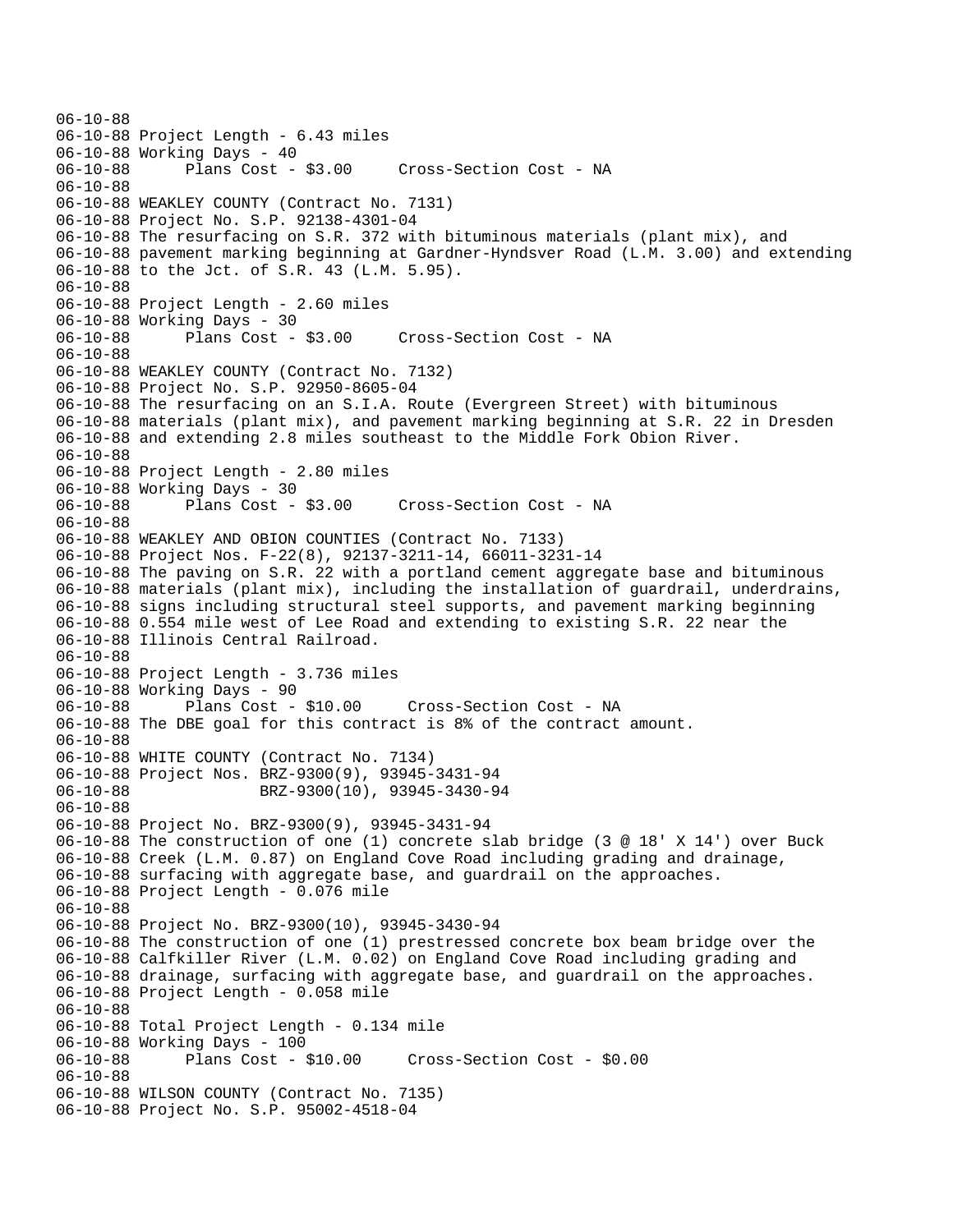06-10-88 The bridge deck repair, sealant, and overlay with bituminous materials (plant 06-10-88 mix) on S.R. 10 over I-40 at L.M. 15.11 and L.M. 15.12. 06-10-88 06-10-88 Project Length - 0.000 mile 06-10-88 Working Days - On or before October 31, 1988 06-10-88 NO PLANS CONTRACT 06-10-88 =============================================================================== 06-17-88 WILLIAMSON COUNTY (Contract No. 7136) 06-17-88 Project No. BRS-252(5), 94027-3204-94 06-17-88 The construction of one (1) concrete box bridge (3 @ 15' X 8') over Burke 06-17-88 Creek (L.M. 2.51) on S.R. 252 (Wilson Pike) including grading and drainage, 06-17-88 paving with bituminous materials (plant mix), and guardrail on the approaches. 06-17-88 06-17-88 Project Length - 0.208 mile 06-17-88 Working Days - 60 (See Special Provision 108B) 06-17-88 Plans Cost - \$10.00 Cross-Section Cost - \$0.00 06-17-88 =============================================================================== 07-29-88 GILES, MARSHALL, MAURY, WAYNE AND LAWRENCE COUNTIES (Contract No. 7080) 07-29-88 Project No. S.P. 98031-4139-04 07-29-88 The resurfacing on I-65 and S.R. 15 with emulsified asphalt slurry seal and 07-29-88 pavement marking, on I-65 beginning in Giles County 125 feet north of the 07-29-88 bridge over Center Point Road and extending to 0.80 mile north of the Marshall 07-29-88 County line, on I-65 beginning in Maury County approx. 0.20 mile north of the 07-29-88 S.R. 99 interchange and extending to the Williamson County line, and on 07-29-88 S.R. 15 beginning 0.63 mile west of the 48 Creek bridge and extending to 0.19 07-29-88 mile east of the Lawrence County line. 07-29-88 07-29-88 Project Length - 18.82 miles 07-29-88 Working Days - On or before October 15, 1988 07-29-88 Plans Cost - \$3.00 Cross-Section Cost - NA 07-29-88 07-29-88 HAMILTON COUNTY (Contract No. 7086) 07-29-88 Project No. S.P. 33946-4125-04 07-29-88 The sweeping on various Interstate and State Routes in Hamilton County. 07-29-88 07-29-88 Project Length - 21.52 miles 07-29-88 Working Days - On or before September 1, 1989 (See Special Provision 108B) 07-29-88 NO PLANS CONTRACT 07-29-88 07-29-88 MARION, HAMILTON, PUTNAM AND DEKALB COUNTIES (Contract No. 7108) 07-29-88 Project No. S.P. 98020-4242-04 07-29-88 The attenuator repair on various Interstate and State Routes in Region II. 07-29-88 07-29-88 Project Length - 0.000 mile 07-29-88 Working Days - June 30, 1989 (See Special Provision 705D)<br>07-29-88 NO PLANS CONTRACT NO PLANS CONTRACT 07-29-88 07-29-88 OBION COUNTY (Contract No. 7112) 07-29-88 Project No. BRZ-6600(8), 66103-3408-94 07-29-88 The construction of one (1) prestressed concrete I-beam bridge over the Obion 07-29-88 River (L.M. 4.87) on Old Turnpike Road including grading and drainage, 07-29-88 surfacing with aggregate base, and guardrail on the approaches. 07-29-88 07-29-88 Project Length - 0.165 mile 07-29-88 Working Days - 90 07-29-88 Plans Cost - \$10.00 Cross-Section Cost - \$0.00 07-29-88 The DBE goal for this contract is 11% of the contract amount. 07-29-88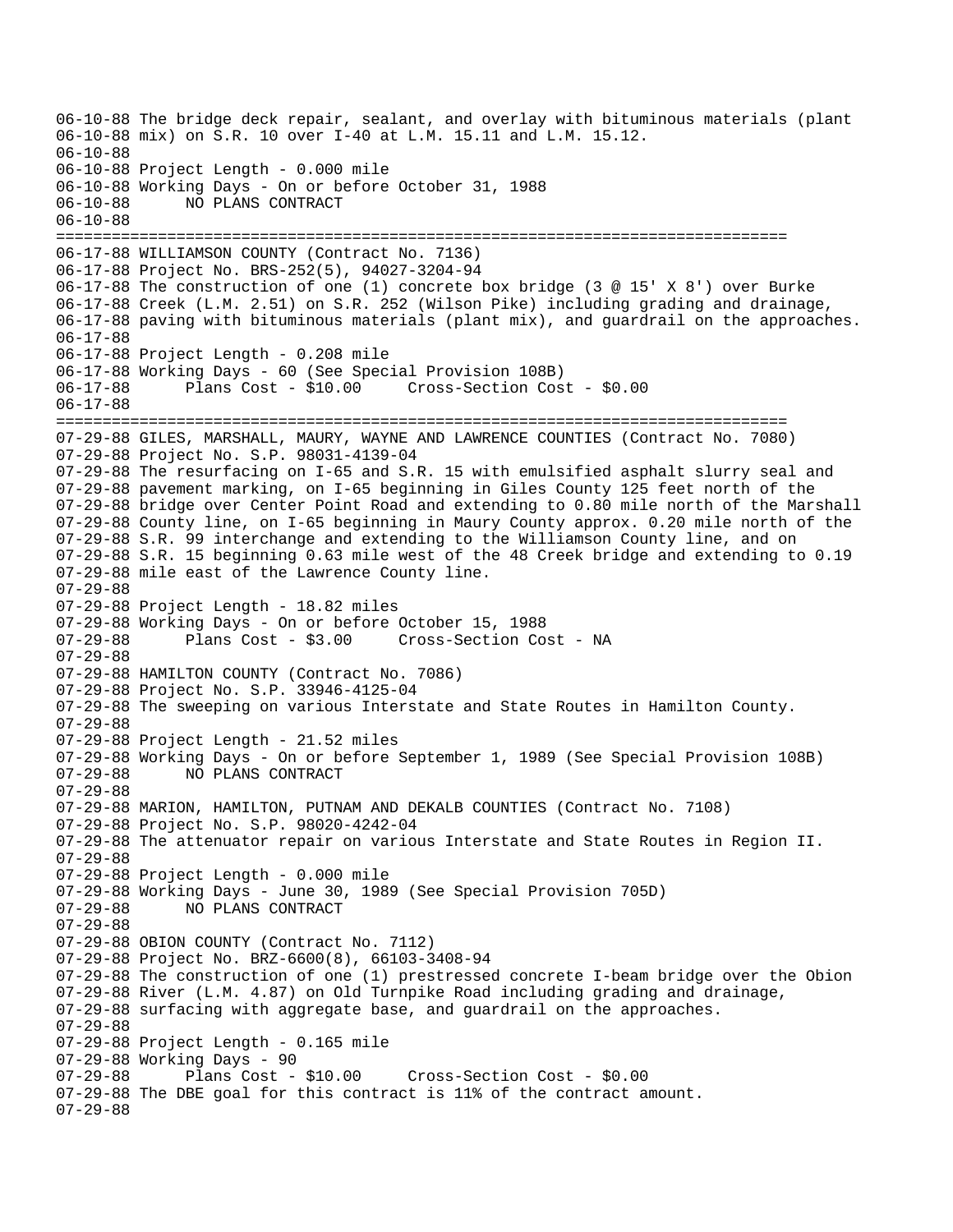```
07-29-88 PUTNAM COUNTY (Contract No. 7117) 
07-29-88 Project Nos. S.P. 71067-4227-04, 71005-4225-04 
07-29-88 The resurfacing on S.R. 111 and S.R. 42 with emulsified asphalt slurry seal, 
07-29-88 and pavement marking, on S.R. 111 beginning 0.1 mile north of ramp to FAU-587 
07-29-88 (L.M. 7.33) and extending to S.R. 42 (L.M. 9.00), and on S.R. 42 beginning at 
07-29-88 S.R. 111 (L.M. 0.00) and extending to 0.1 mile south of Main Street right 
07-29-88 (L.M. 1.34). 
07-29-88 
07-29-88 Project Length - 3.01 miles 
07-29-88 Working Days - On or before October 15, 1988 
07-29-88 Plans Cost - $3.00 Cross-Section Cost - NA 
07-29-88 
07-29-88 PUTNAM AND CUMBERLAND COUNTIES (Contract No. 7118) 
07-29-88 Project No. S.P. 18001-4169-04 
07-29-88 The resurfacing on I-40 with emulsified asphalt slurry seal, and pavement 
07-29-88 marking beginning in Putnam County 0.21 mile west of the Cumberland County 
07-29-88 line (L.M. 36.85) and extending to the parallel bridges over the Obed River in 
07-29-88 Cumberland County (L.M. 13.54). 
07-29-88 
07-29-88 Project Length - 13.43 miles
07-29-88 Working Days - On or before October 15, 1988 
07-29-88 Plans Cost - $3.00 Cross-Section Cost - NA 
07-29-88 
07-29-88 ROBERTSON AND RUTHERFORD COUNTIES (Contract No. 7120) 
07-29-88 Project No. S.P. 98031-4140-04 
07-29-88 The resurfacing on I-65 and S.R. 266 with emulsified asphalt slurry seal and 
07-29-88 pavement marking, on I-65 in Robertson County beginning 0.05 mile south of 
07-29-88 S.R. 76 and extending to S.R. 25, and on S.R. 266 in Rutherford County 
07-29-88 beginning 0.30 mile southwest of I-24 and extending to 3.25 miles northeast of 
07-29-88 I-24. 
07-29-88 
07-29-88 Project Length - 8.20 miles 
07-29-88 Working Days - On or before October 15, 1988 
07-29-88 Plans Cost - $3.00 Cross-Section Cost - NA 
07-29-88 
07-29-88 RUTHERFORD COUNTY (Contract No. 7122) 
07-29-88 Project No. S.P. 75002-4240-04 
07-29-88 The resurfacing on S.R. 1 with bituminous materials (plant mix), cold planing, 
07-29-88 and pavement marking beginning at the railroad crossing (L.M. 13.67) and 
07-29-88 extending to North Highland Ave. (L.M. 17.68) in Murfreesboro. 
07-29-88 
07-29-88 Project Length - 4.01 miles 
07-29-88 Working Days - 45 
07-29-88 Plans Cost - $3.00 Cross-Section Cost - NA 
07-29-88 
07-29-88 SHELBY, MADISON, HARDIN, BENTON AND HARDEMAN COUNTIES (Contract No. 7126) 
07-29-88 Project No. S.P. 98040-4284-04 
07-29-88 The attenuator repair on various Interstate and State Routes in Region IV. 
07-29-88 
07-29-88 Project Length - 0.000 mile 
07-29-88 Working Days - June 30, 1989 (See Special Provision 705D) 
07-29-88 NO PLANS CONTRACT 
07-29-88 
07-29-88 ANDERSON COUNTY (Contract No. 7137) 
07-29-88 Project No. M-9117(3), 01950-8708-54 
07-29-88 The resurfacing with bituminous materials (plant mix), and pavement marking on 
07-29-88 the following city streets in Clinton: Riverside Drive beginning at Willow 
07-29-88 Street (L.M. 0.26) and extending to Walnut Street (L.M. 0.77), Riverbend Road 
07-29-88 beginning at Walnut Street (L.M. 0.77) and extending to Woodland Drive (L.M. 
07-29-88 1.07), Woodland Drive beginning at Riverbend Road (L.M. 0.00) and extending to
```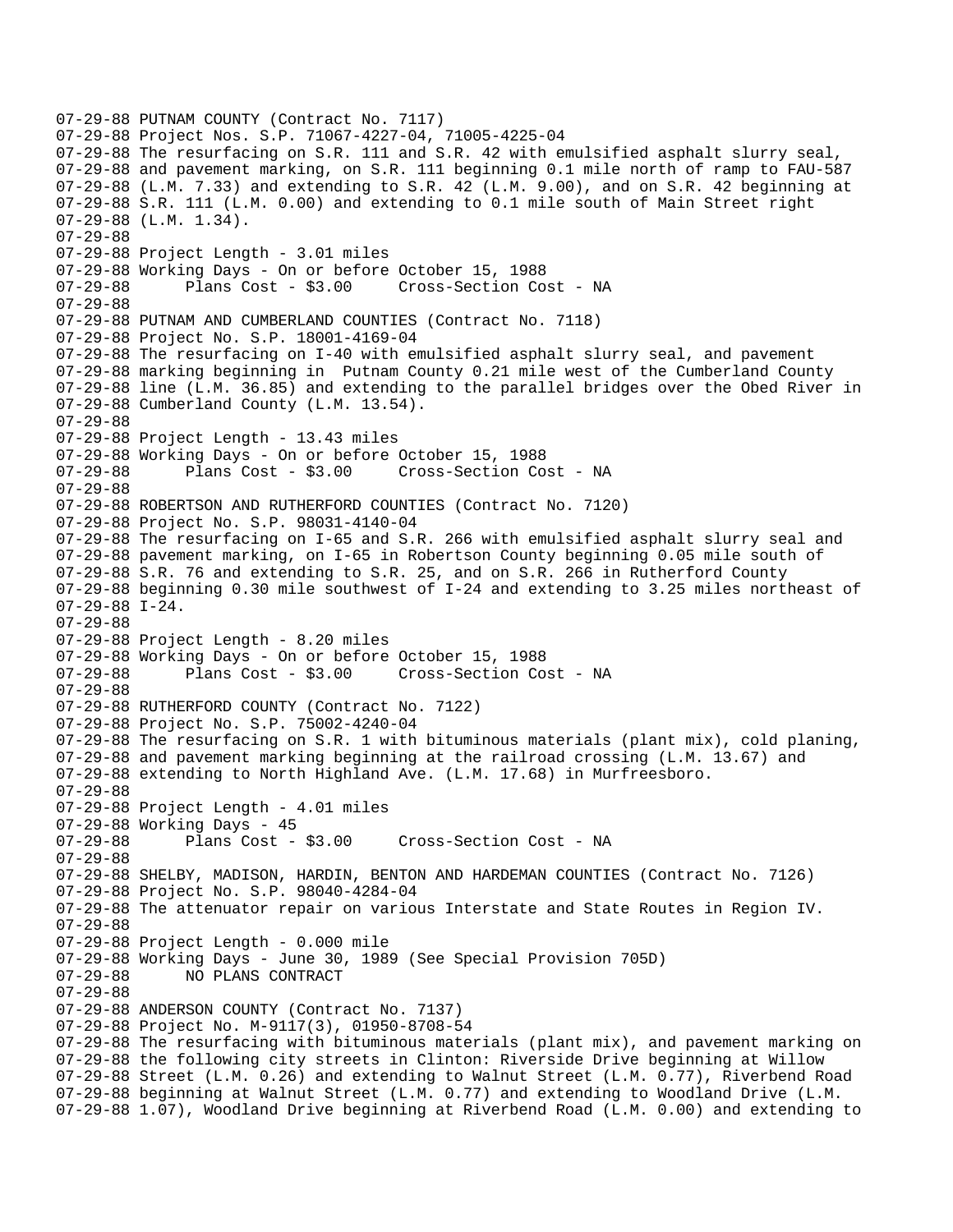07-29-88 Elm Street (L.M. 0.60). 07-29-88 07-29-88 Project Length - 1.41 miles 07-29-88 Working Days - 30 Cross-Section Cost - NA 07-29-88 07-29-88 BEDFORD COUNTY (Contract No. 7138) 07-29-88 Project No. S.P. 02009-4236-04 07-29-88 The resurfacing on S.R. 64 with bituminous materials (plant mix), and pavement 07-29-88 marking beginning at L.M. 22.66 and extending to L.M. 27.21. 07-29-88 07-29-88 Project Length - 4.55 miles 07-29-88 Working Days - 35 07-29-88 Plans Cost - \$3.00 Cross-Section Cost - NA 07-29-88 07-29-88 BEDFORD, MARSHALL AND RUTHERFORD COUNTIES (Contract No. 7139) 07-29-88 Project No. RRO-000S(415), 98030-3499-94 07-29-88 The installation of advanced warning signs and pavement marking at 41 selected 07-29-88 off-system railroad crossings in Bedford, Marshall, and Rutherford Counties. 07-29-88 07-29-88 Project Length - 0.000 mile 07-29-88 Working Days - 35<br>07-29-88 Plans Cost - \$10.00 Cross-Section Cost - NA 07-29-88 07-29-88 BENTON COUNTY (Contract No. 7140) 07-29-88 Project Nos. S.P. 03003-4219-04 07-29-88 S.P. 03003-4318-04 07-29-88 07-29-88 Project No. S.P. 03003-4219-04 07-29-88 The resurfacing on S.R. 1 with bituminous materials (plant mix), and pavement 07-29-88 marking on beginning at the Jct. of U.S 70 Bypass (L.M. 8.70) and extending to 07-29-88 near the Tennessee River Bridge (L.M. 12.40). 07-29-88 Project Length - 3.70 miles 07-29-88 07-29-88 Project No. S.P. 03003-4318-04 07-29-88 The resurfacing on S.R. 391 with bituminous materials (plant mix), and 07-29-88 pavement marking on beginning at the Jct. of S.R. 69A (L.M. 2.74) and 07-29-88 extending to near S.R. 1 (L.M. 5.24). 07-29-88 Project Length - 2.50 miles 07-29-88 07-29-88 Total Project Length - 6.20 miles 07-29-88 Working Days - 50 07-29-88 Plans Cost - \$3.00 Cross-Section Cost - NA 07-29-88 07-29-88 BENTON AND HUMPHREYS COUNTIES (Contract No. 7141) 07-29-88 Project No. BHI-40-2(63)134, 03001-3143-94 07-29-88 The widening of the bridge on I-40 over the Tennessee River at the 07-29-88 Benton-Humphreys County line including structural steel, concrete, and 07-29-88 expansion joint repairs, concrete slab removal and replacement, repainting 07-29-88 existing steel structure, installation of navigational lighting, concrete 07-29-88 median barrier, including paving with bituminous materials (plant mix), 07-29-88 guardrail, fence, and pavement marking on the approaches. 07-29-88 07-29-88 Project Length - 0.619 mile 07-29-88 Working Days - On or before December 1, 1990 07-29-88 Plans Cost - \$50.00 Cross-Section Cost - NA 07-29-88 The DBE goal for this contract is 11% of the contract amount. 07-29-88 07-29-88 BLOUNT COUNTY (Contract No. 7142) 07-29-88 Project Nos. S.P. 05945-3432-04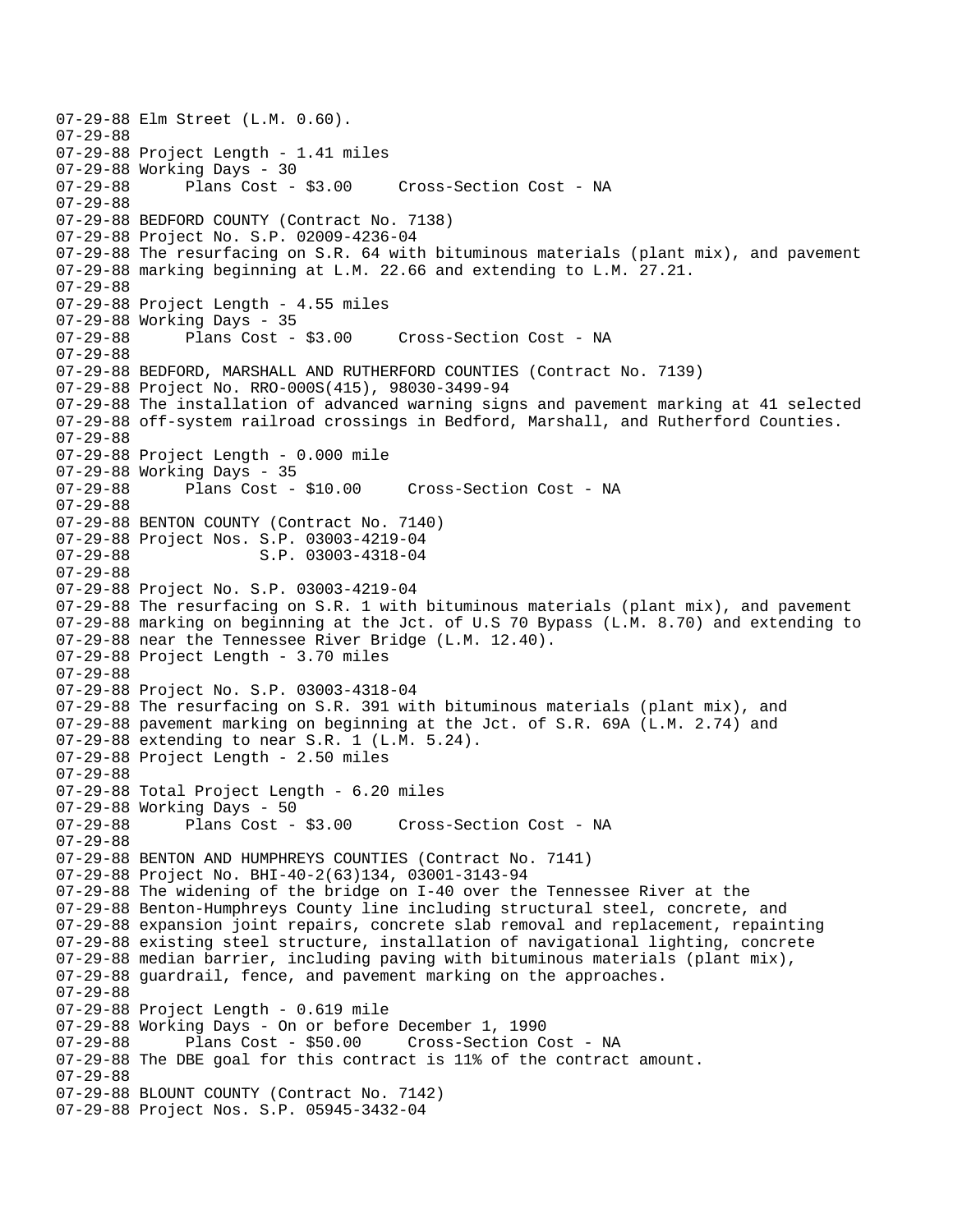07-29-88 The grading and drainage on a S.I.A. Route (Robert C. Jackson Drive) serving 07-29-88 the Nippondenso Plant in Maryville including paving with bituminous materials 07-29-88 (plant mix), cold planing, the construction of a complete storm drainage 07-29-88 system, concrete curb and gutter, the installation of underdrains, and the 07-29-88 signalization at the intersection of S.R. 73 with Robert C. Jackson Drive, 07-29-88 beginning at S.R. 73 (U.S. 321) and extending to Middle Settlements Road. 07-29-88 07-29-88 Project Length - 1.197 miles 07-29-88 Working Days - 135 (See Special Provision 108B) 07-29-88 Plans Cost - \$10.00 Cross-Section Cost - \$10.00 07-29-88 07-29-88 BLOUNT COUNTY (Contract No. 7143) 07-29-88 Project No. S.P. 05022-4322-04 07-29-88 The resurfacing on S.R. 335 with bituminous materials (plant mix), drainage 07-29-88 adjustments, and pavement marking beginning at the Jct. of S.R. 73 (L.M. 3.48) 07-29-88 and extending to the Jct. of S.R. 334 (L.M. 6.35). 07-29-88 07-29-88 Project Length - 2.87 miles 07-29-88 Working Days - 30 07-29-88 Plans Cost - \$3.00 Cross-Section Cost - NA 07-29-88 07-29-88 BRADLEY COUNTY (Contract No. 7144) 07-29-88 Project No. S.P. 06069-4220-04 07-29-88 The resurfacing on S.R. 60 with bituminous materials (plant mix), cold 07-29-88 planing, bridge deck repair, sealant, and overlay, and pavement marking 07-29-88 beginning at the bridge at S.R. 40 (L.M. 12.65) and extending to S.R. 74 07-29-88 (L.M. 15.15). 07-29-88 07-29-88 Project Length - 2.50 miles 07-29-88 Working Days - 40 07-29-88 Plans Cost - \$3.00 Cross-Section Cost - NA 07-29-88 07-29-88 BRADLEY COUNTY (Contract No. 7145) 07-29-88 Project No. S.P. 06015-4308-04 07-29-88 The resurfacing on S.R. 306 with bituminous materials (plant mix), and 07-29-88 pavement marking beginning at the Jct. of S.R. 60 (L.M. 0.00) and extending to 07-29-88 the Jct. of of S.R. 308 (L.M. 5.56). 07-29-88 07-29-88 Project Length - 5.56 miles 07-29-88 Working Days - 40 07-29-88 Plans Cost - \$3.00 Cross-Section Cost - NA 07-29-88 07-29-88 CAMPBELL COUNTY (Contract No. 7146) 07-29-88 Project No. FIR-75-3(113)127, 07001-8182-14 07-29-88 The resurfacing on I-75 with bituminous materials (plant mix), cold planing, 07-29-88 and pavement marking beginning 1.91 miles north of the Stinking Creek 07-29-88 interchange and extending to 5.99 miles south of Jellico. 07-29-88 07-29-88 Project Length - 8.014 miles 07-29-88 Working Days - 60<br>07-29-88 Plans Cost -Plans Cost - \$3.00 Cross-Section Cost - NA 07-29-88 07-29-88 CAMPBELL COUNTY (Contract No. 7147) 07-29-88 Project No. M-9110(5), 07951-8719-54 07-29-88 The resurfacing and widening of various streets in the city of Lafollette with 07-29-88 bituminous materials (plant mix), and the installation of guardrail, on South 07-29-88 Cumberland Avenue beginning at Central Avenue and extending to Virginia 07-29-88 Avenue, on Hemlock Street beginning at Cumberland Avenue and extending to 4TH 07-29-88 Street, and on Indiana Avenue beginning at Beech Street and extending to 200 07-29-88 feet south of Elm Street.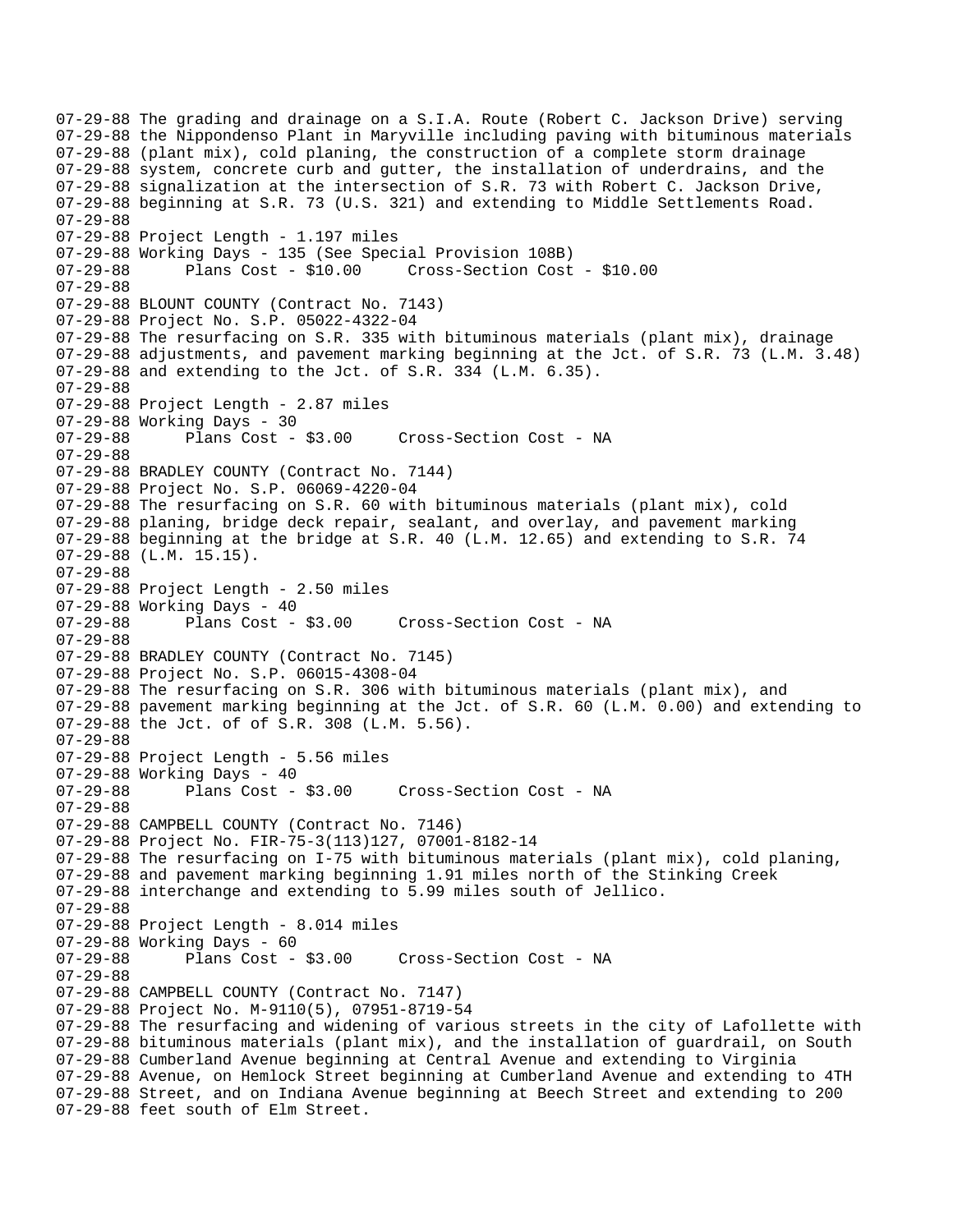07-29-88 07-29-88 Project Length - 0.842 mile 07-29-88 Working Days - 35 07-29-88 Plans Cost - \$3.00 Cross-Section Cost - NA 07-29-88 07-29-88 CARTER COUNTY (Contract No. 7148) 07-29-88 Project No. S.P. 10006-4232-04 07-29-88 The resurfacing on S.R. 67 with bituminous materials (plant mix), and pavement 07-29-88 marking beginning at the Washington County line (L.M. 0.00) and extending to 07-29-88 the bridge over Buffalo Creek (L.M. 3.44). 07-29-88 07-29-88 Project Length - 3.23 miles 07-29-88 Working Days - 30 07-29-88 Plans Cost - \$3.00 Cross-Section Cost - NA 07-29-88 07-29-88 CHEATHAM AND ROBERTSON COUNTIES (Contract No. 7149) 07-29-88 Project No. S.P. 11011-4304-04 07-29-88 The resurfacing on S.R. 112 with bituminous materials (plant mix), and 07-29-88 pavement marking beginning in Cheatham County east of S.R. 49 (L.M. 2.88) and 07-29-88 extending thru Robertson County to the Cheatham- Montgomery County line 07-29-88 (L.M. 2.12). 07-29-88 07-29-88 Project Length - 6.68 miles 07-29-88 Working Days - 30 Cross-Section Cost - NA 07-29-88 07-29-88 CLAIBORNE COUNTY (Contract No. 7150) 07-29-88 Project No. BRZ-1300(9), 13053-3405-94 07-29-88 The construction of one (1) prestressed concrete I-beam bridge over Clear Fork 07-29-88 Creek (L.M. 0.27) on Straight Creek Road including grading and drainage, 07-29-88 paving with bituminous materials (plant mix), and guardrail on the approaches. 07-29-88 07-29-88 Project Length - 0.142 mile 07-29-88 Working Days - 110 07-29-88 Plans Cost - \$10.00 Cross-Section Cost - \$0.00 07-29-88 07-29-88 CLAIBORNE COUNTY (Contract No. 7151) 07-29-88 Project No. S.P. 13003-3230-04 07-29-88 The first stage paving on S.R. 33 with bituminous materials (plant mix), 07-29-88 including the installation of guardrail, signs, and pavement marking beginning 07-29-88 at Sandlick and extending to Minton Hollow Road west of New Tazewell. 07-29-88 07-29-88 Project Length - 4.198 miles 07-29-88 Working Days - 65 07-29-88 Plans Cost - \$10.00 Cross-Section Cost - NA 07-29-88 07-29-88 COCKE COUNTY (Contract No. 7152) 07-29-88 Project No. S.P. 15003-4222-04 07-29-88 The resurfacing on S.R. 9 with bituminous materials (plant mix), and pavement 07-29-88 marking beginning approx. 50 feet east of Old Asheville Hwy. (L.M. 7.47) and 07-29-88 extending to the intersection of S.R. 107 right (L.M. 17.23). 07-29-88 07-29-88 Project Length - 9.72 miles 07-29-88 Working Days - 35<br>07-29-88 Plans Cost - \$3.00 Cross-Section Cost - NA 07-29-88 07-29-88 COFFEE COUNTY (Contract No. 7153) 07-29-88 Project No. S.P. 16002-4306-04 07-29-88 The resurfacing on S.R. 2 with bituminous materials (plant mix), cold planing, 07-29-88 and pavement marking beginning at Riddle Road right (L.M. 21.55) and extending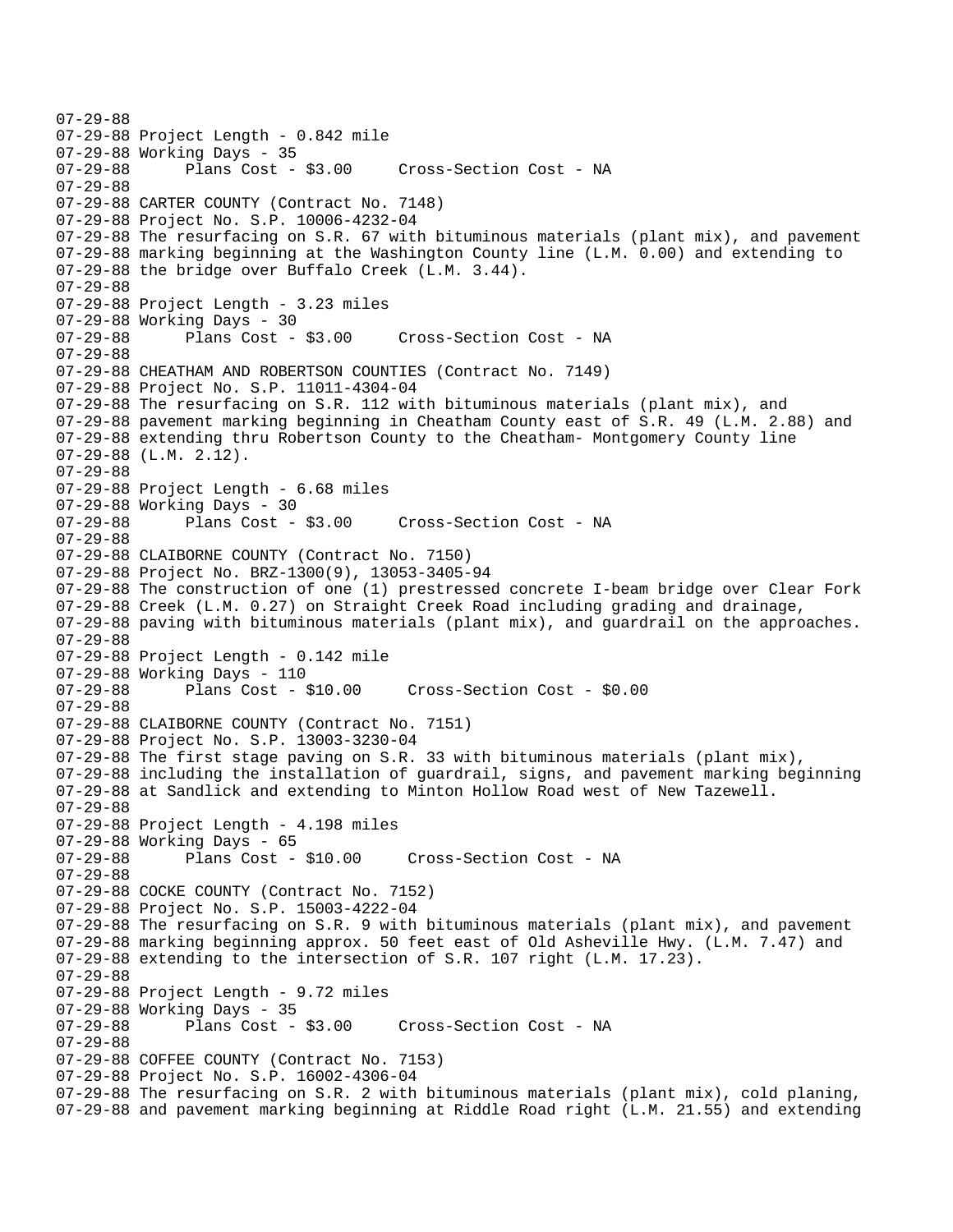07-29-88 to General Markam Road right (L.M. 25.86). 07-29-88 07-29-88 Project Length - 4.31 miles 07-29-88 Working Days - 35 Cross-Section Cost - NA 07-29-88 07-29-88 CROCKETT COUNTY (Contract No. 7154) 07-29-88 Project No. BRZ-1700(2), 17037-3409-94 07-29-88 The construction of one (1) prestressed concrete box beam bridge over Epperson 07-29-88 Creek (L.M. 4.02) on Colvett Road including grading and drainage, paving with 07-29-88 aggregate base and double bituminous surface treatment, and guardrail on the 07-29-88 approaches. 07-29-88 07-29-88 Project Length - 0.066 mile 07-29-88 Working Days - 70 07-29-88 Plans Cost - \$10.00 Cross-Section Cost - \$0.00 07-29-88 07-29-88 CROCKETT COUNTY (Contract No. 7155) 07-29-88 Project No. S.P. 17010-4313-04 07-29-88 The resurfacing on S.R. 188 with bituminous materials (plant mix), and 07-29-88 pavement marking beginning at the Jct. of S.R. 152 (L.M. 2.55) and extending 07-29-88 to L.M. 11.45 near the Gibson County line. 07-29-88 07-29-88 Project Length - 8.90 miles 07-29-88 Working Days - 45<br>07-29-88 Plans Cost - \$3.00 Cross-Section Cost - NA 07-29-88 07-29-88 DICKSON COUNTY (Contract No. 7156) 07-29-88 Project No. S.P. 22005-4308-04 07-29-88 The resurfacing on S.R. 47 with bituminous materials (plant mix), and pavement 07-29-88 marking beginning east of S.R. 46 (L.M. 0.06) and extending to the Burns east 07-29-88 city limits (L.M. 5.42). 07-29-88 07-29-88 Project Length - 5.36 miles 07-29-88 Working Days - 30 07-29-88 Plans Cost - \$3.00 Cross-Section Cost - NA 07-29-88 07-29-88 DYER COUNTY (Contract No. 7157) 07-29-88 Project No. I-155-2(24)0, 23001-3150-44 07-29-88 The second stage paving on I-155 with bituminous materials (plant mix), 07-29-88 including the installation of guardrail, and pavement marking beginning at the 07-29-88 east end of the Mississippi River bridge and extending to a point 2,200 feet 07-29-88 west of the bridge over Lenox Road. 07-29-88 07-29-88 Project Length - 6.116 miles 07-29-88 Working Days - 120 07-29-88 Plans Cost - \$10.00 Cross-Section Cost - NA 07-29-88 The DBE goal for this contract is 8% of the contract amount. 07-29-88 07-29-88 DYER COUNTY (Contract No. 7158) 07-29-88 Project No. S.P. 23009-4208-04 07-29-88 The installation of polyester pavement marking on S.R. 20 beginning at S.R. 07-29-88 104 (L.M. 2.96) and extending to the Crockett County line (L.M. 12.40). 07-29-88 07-29-88 Project Length - 9.44 miles 07-29-88 Working Days - On or before November 1, 1988 (See Special Provision 108B) 07-29-88 NO PLANS CONTRACT 07-29-88 07-29-88 FAYETTE COUNTY (Contract No. 7159) 07-29-88 Project No. S.P. 24010-4316-04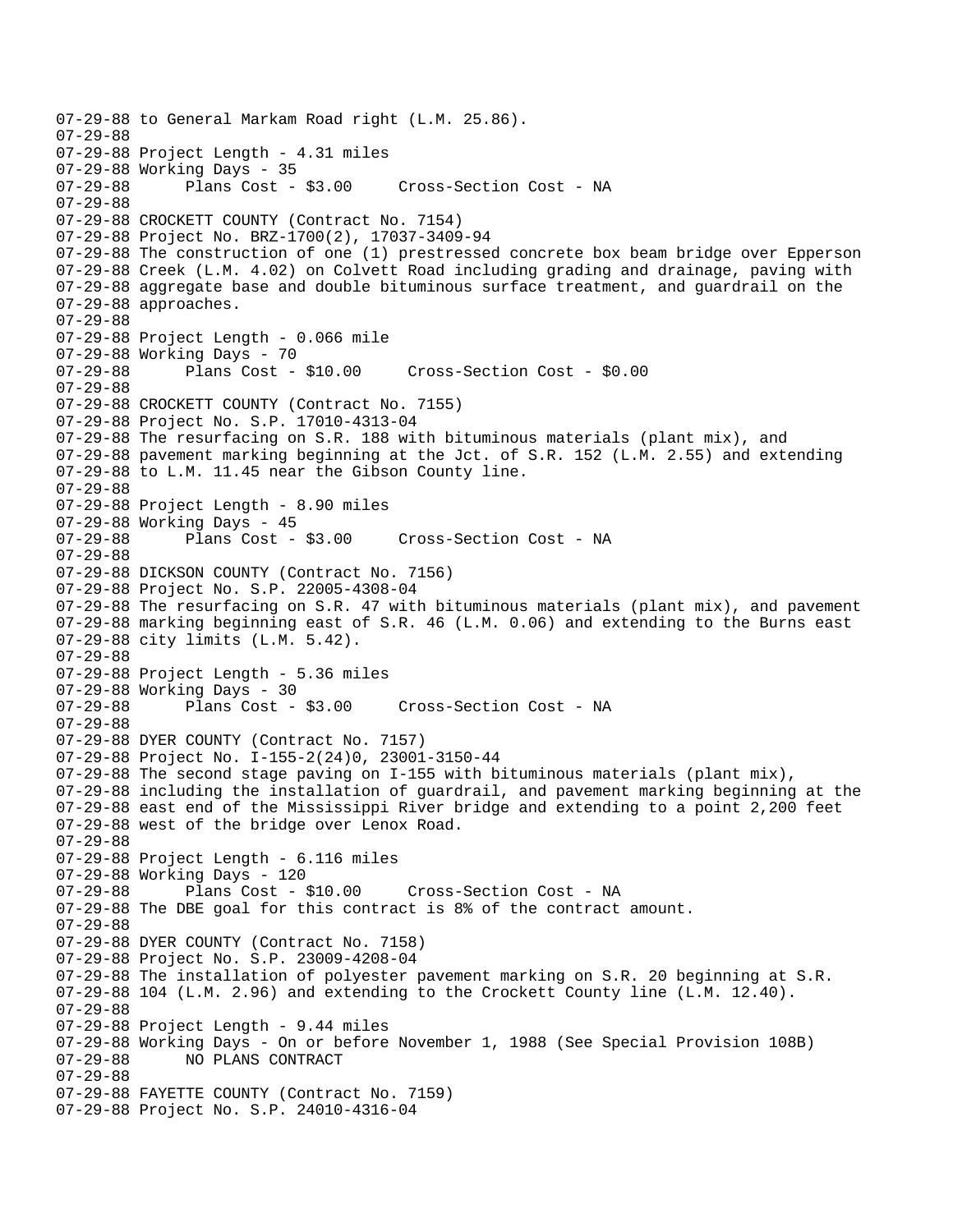07-29-88 The resurfacing on S.R. 76 with bituminous materials (plant mix), and pavement 07-29-88 marking beginning at Somerville (L.M. 13.04) and extending to the Jct. of 07-29-88 S.R. 59 (L.M. 15.28), and beginning at L.M. 20.16 and extending to the Haywood 07-29-88 County line (L.M. 24.62). 07-29-88 07-29-88 Project Length - 6.70 miles 07-29-88 Working Days - 30 07-29-88 Plans Cost - \$3.00 Cross-Section Cost - NA 07-29-88 07-29-88 FAYETTE COUNTY (Contract No. 7160) 07-29-88 Project No. S.P. 24953-8605-04 07-29-88 The widening on S.R. 57, resurfacing of West Street, Morrison Road, and 07-29-88 Existing State Street, S.I.A. Route serving Mrs. Smith's Frozen Foods in 07-29-88 Rossville including grading and drainage, paving with bituminous materials 07-29-88 (plant mix), and pavement marking. 07-29-88 07-29-88 Project Length - 1.307 miles 07-29-88 Working Days - 60 07-29-88 Plans Cost - \$10.00 Cross-Section Cost - \$0.00 07-29-88 07-29-88 FENTRESS COUNTY (Contract No. 7161) 07-29-88 Project No. S.P. 25001-3257-04 07-29-88 The grading and drainage on S.R. 28 (Jamestown By-Pass) including construction 07-29-88 of one (1) prestressed concrete I-beam bridge on S.R. 52 over S.R. 28, paving 07-29-88 on a section of S.R. 28 with bituminous materials (plant mix), a complete 07-29-88 storm sewer drainage system, installation of concrete curb and gutter, 07-29-88 guardrail, fence, signs, and pavement marking beginning 0.1 mile south of the 07-29-88 Jct. of S.R. 296 and extending to the Jct. of S.R. 52 east of Jamestown. 07-29-88 07-29-88 Project Length - 3.239 miles 07-29-88 Working Days - 220 07-29-88 Plans Cost - \$50.00 Cross-Section Cost - \$50.00 07-29-88 07-29-88 GIBSON AND CARROLL COUNTIES (Contract No. 7162) 07-29-88 Project No. S.P. 27013-4507-04, 09013-4512-04 07-29-88 The resurfacing on S.R. 104 with bituminous materials (plant mix), and 07-29-88 pavement marking beginning at the Jct. of S.R. 43 in Gibson County (L.M. 07-29-88 14.35) and extending to the Jct. of S.R. 220 in Carroll County (L.M. 3.00). 07-29-88 07-29-88 Project Length - 6.15 miles 07-29-88 Working Days - 40 07-29-88 Plans Cost - \$3.00 Cross-Section Cost - NA 07-29-88 07-29-88 GILES COUNTY (Contract No. 7163) 07-29-88 Project No. IR-65-1(54)6, 28001-8152-44 07-29-88 The resurfacing on I-65 with bituminous materials (plant mix), including 07-29-88 cold planing, bridge widening, bridge deck and expansion joint repairs, the 07-29-88 installation of guardrail, and pavement marking beginning at a point 475 feet 07-29-88 south of the parallel bridges at S.R. 273 (Bryson Road) (L.M. 6.11) and 07-29-88 extending to to the north end of parallel bridges over S.R. 15 (L.M. 14.10). 07-29-88 07-29-88 Project Length - 7.99 miles 07-29-88 Working Days - 125 07-29-88 Plans Cost - \$10.00 Cross-Section Cost - NA 07-29-88 The DBE goal for this contract is 10% of the contract amount. 07-29-88 07-29-88 GRAINGER COUNTY (Contract No. 7164) 07-29-88 Project No. BRZ-2900(5), 29945-3430-94 07-29-88 The construction of one (1) concrete box bridge (3 @ 15' X 9'+) over Flat 07-29-88 Creek (L.M. 0.06) on Dale Road including grading and drainage, paving with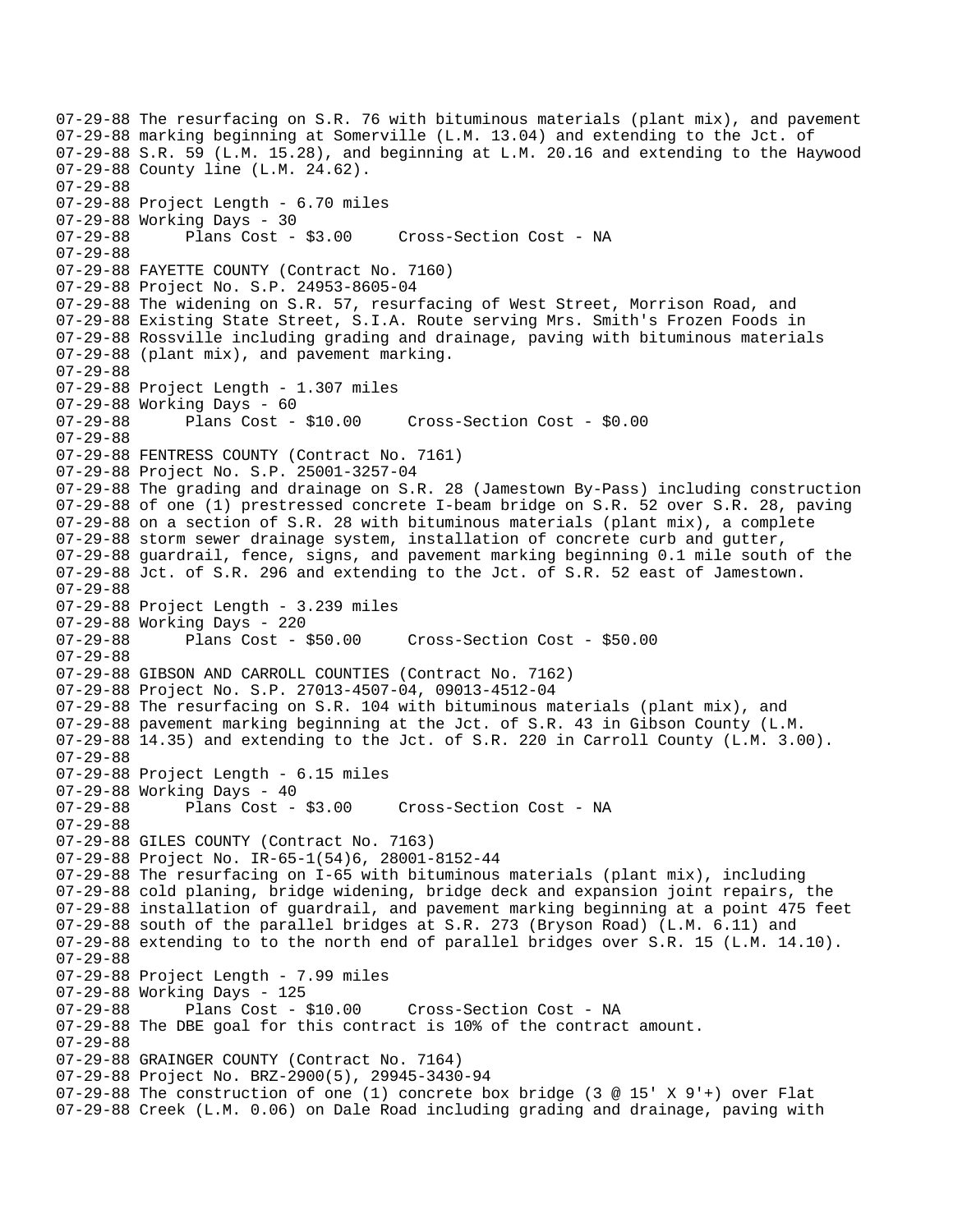07-29-88 bituminous materials (plant mix), and guardrail on the approaches. 07-29-88 07-29-88 Project Length - 0.057 mile 07-29-88 Working Days - 70<br>07-29-88 Plans Cost - \$10.00 Cross-Section Cost - \$0.00 07-29-88 07-29-88 GRAINGER COUNTY (Contract No. 7165) 07-29-88 Project No. S.P. 29002-4224-04 07-29-88 The resurfacing on S.R. 1 with bituminous materials (plant mix), cold planing, 07-29-88 drainage adjustments, and pavement marking beginning approx. 350 feet 07-29-88 northeast of West Hills Road near the Rutledge City limits (L.M. 14.00) and 07-29-88 extending to approx. 425 feet east of Old Hwy. 11W (L.M. 21.20). 07-29-88 07-29-88 Project Length - 7.20 miles 07-29-88 Working Days - 35 07-29-88 Plans Cost - \$3.00 Cross-Section Cost - NA 07-29-88 07-29-88 GREENE COUNTY (Contract No. 7166) 07-29-88 Project No. S.P. 30025-4227-04 07-29-88 The resurfacing on S.R. 348 with bituminous materials (plant mix), and 07-29-88 pavement marking beginning at Bible Chapel Road (L.M. 8.00) and extending to 07-29-88 the Jct. of S.R. 34 (L.M. 12.28). 07-29-88 07-29-88 Project Length - 4.28 miles 07-29-88 Working Days - 30<br>07-29-88 Plans Cost - \$3.00 Cross-Section Cost - NA 07-29-88 07-29-88 GREENE COUNTY (Contract No. 7167) 07-29-88 Project No. S.P. 30005-4525-04 07-29-88 The slide repair on S.R. 35 at four (4) locations: L.M. 0.58, L.M. 1.75, L.M. 07-29-88 2.36, and L.M. 2.63 including grading and drainage, slope stabilization with 07-29-88 rock fill, paving with bituminous materials (plant mix), and pavement marking. 07-29-88 07-29-88 Project Length - 0.000 mile 07-29-88 Working Days - 110 07-29-88 Plans Cost - \$3.00 Cross-Section Cost - \$10.00 07-29-88 07-29-88 GRUNDY COUNTY (Contract No. 7168) 07-29-88 Project No. S.P. 31006-4217-04 07-29-88 The resurfacing on S.R. 108 with bituminous materials (plant mix), and 07-29-88 pavement marking beginning at the Marion County line (L.M. 0.00) and extending 07-29-88 to 52ND Avenue left (L.M. 7.00). 07-29-88 07-29-88 Project Length - 7.00 miles 07-29-88 Working Days - 35 07-29-88 Plans Cost - \$3.00 Cross-Section Cost - NA 07-29-88 07-29-88 HAMILTON COUNTY (Contract No. 7169) 07-29-88 Project No. APD-29(13), 33037-3216-64 07-29-88 The paving on S.R. 29 with either a mineral aggregate base, or a portland 07-29-88 cement treated aggregate base, with bituminous materials (plant mix), or a 07-29-88 mineral aggregate base with portland cement concrete pavement, paving on the 07-29-88 ramps with portland cement concrete pavement, including drainage adjustments, 07-29-88 the installation of guardrail, underdrains, signs, pavement marking, and the 07-29-88 signalization of Signal Mountain Road with Ramp "B" and with Pineville and 07-29-88 Baylor School Roads, beginning 1146 feet south of S.R. 27 Spur and extending 07-29-88 to existing S.R. 29 just west of the S.R. 29/S.R. 153 interchange. 07-29-88 07-29-88 Project Length - 9.141 miles 07-29-88 Working Days - On or before August 1, 1990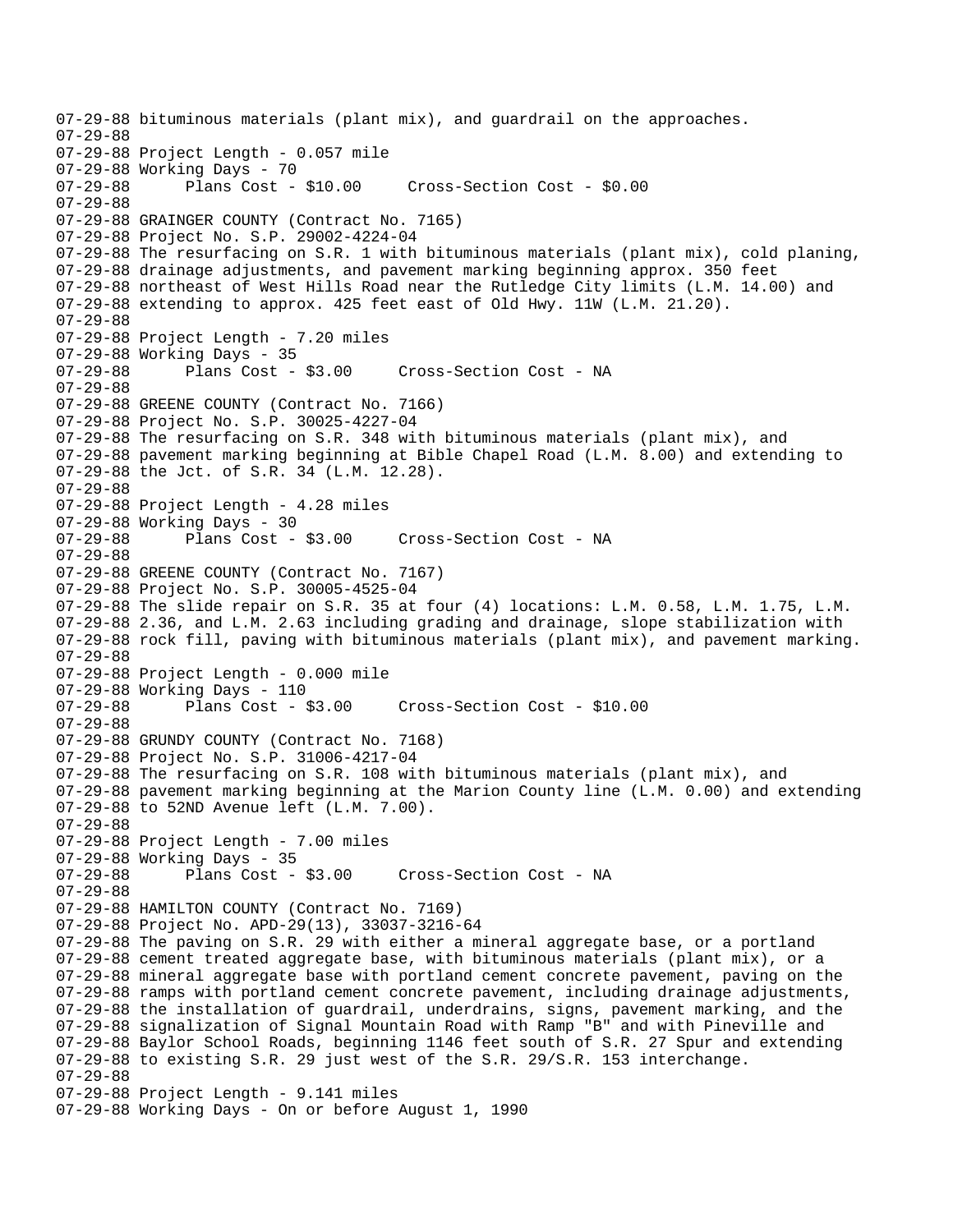```
07-29-88 Plans Cost - $25.00 Cross-Section Cost - $0.00 
07-29-88 The DBE goal for this contract is 9% of the contract amount. 
07-29-88 
07-29-88 HAMILTON COUNTY (Contract No. 7170) 
07-29-88 Project No. M-320(2), 33057-3713-54 
07-29-88 The widening on S.R. 320 (East Brainerd Road) in Chattanooga including grading 
07-29-88 and drainage, paving with bituminous materials (plant mix), storm sewer 
07-29-88 construction, construction of a reinforced concrete retaining wall, 
07-29-88 installation of concrete curb and gutter, sidewalk, fence, signs, pavement 
07-29-88 marking, signalization at two (2) intersections, and the installation of a 
07-29-88 school speed limit flashing signal, beginning east of I-75 and extending to 
07-29-88 east of Joiner Road. 
07-29-88 
07-29-88 Project Length - 0.873 mile 
07-29-88 Working Days - 175 
07-29-88 Plans Cost - $25.00 Cross-Section Cost - $10.00 
07-29-88 The DBE goal for this contract is 10% of the contract amount. 
07-29-88 
07-29-88 HAMILTON COUNTY (Contract No. 7171) 
07-29-88 Project No. S.P. 33038-4303-04 
07-29-88 The resurfacing on S.R. 38 with bituminous materials (plant mix), and pavement 
07-29-88 marking beginning at the Georgia State line (L.M. 0.00) and extending to the 
07-29-88 Jct. of S.R. 2 (L.M. 3.00). 
07-29-88 
07-29-88 Project Length - 2.99 miles 
07-29-88 Working Days - 30 
07-29-88 Plans Cost - $3.00 Cross-Section Cost - NA 
07-29-88 
07-29-88 HANCOCK COUNTY (Contract No. 7172) 
07-29-88 Project No. S.P. 34001-4229-04 
07-29-88 The resurfacing on S.R. 33 with bituminous materials (plant mix), and pavement 
07-29-88 marking beginning at the Claiborne County line (L.M. 0.00) and extending to 
07-29-88 approx. 300 feet east of Swan Creek Road right (L.M. 5.40). 
07-29-88 
07-29-88 Project Length - 5.40 miles 
07-29-88 Working Days - 30 
07-29-88 Plans Cost - $3.00 Cross-Section Cost - NA 
07-29-88 
07-29-88 HARDEMAN COUNTY (Contract No. 7173) 
07-29-88 Project No. BRZ-3500(10), 35058-3406-94 
07-29-88 The construction of two (2) prestressed concrete box beam bridges over Spring 
07-29-88 Creek (L.M. 4.21) and Spring Creek overflow (L.M. 4.29) on Saulsbury Road 
07-29-88 including grading and drainage, paving with aggregate base and double 
07-29-88 bituminous surface treatment, and guardrail on the approaches. 
07-29-88 
07-29-88 Project Length - 0.146 mile 
07-29-88 Working Days - 90<br>07-29-88 Plans Cost - $10.00
                                       Cross-Section Cost - $0.00
07-29-88 
07-29-88 HARDIN COUNTY (Contract No. 7174) 
07-29-88 Project No. S.P. 36003-4507-04 
07-29-88 The resurfacing on S.R. 57 with bituminous materials (plant mix), and pavement 
07-29-88 marking beginning at the McNairy County line (L.M. 0.00) and extending to the 
07-29-88 Jct. of S.R. 128 (L.M. 8.15). 
07-29-88 
07-29-88 Project Length - 8.15 miles 
07-29-88 Working Days - 45<br>07-29-88 Plans Cost - $3.00
                                    Cross-Section Cost - NA
07-29-88 
07-29-88 HARDIN COUNTY (Contract No. 7175)
```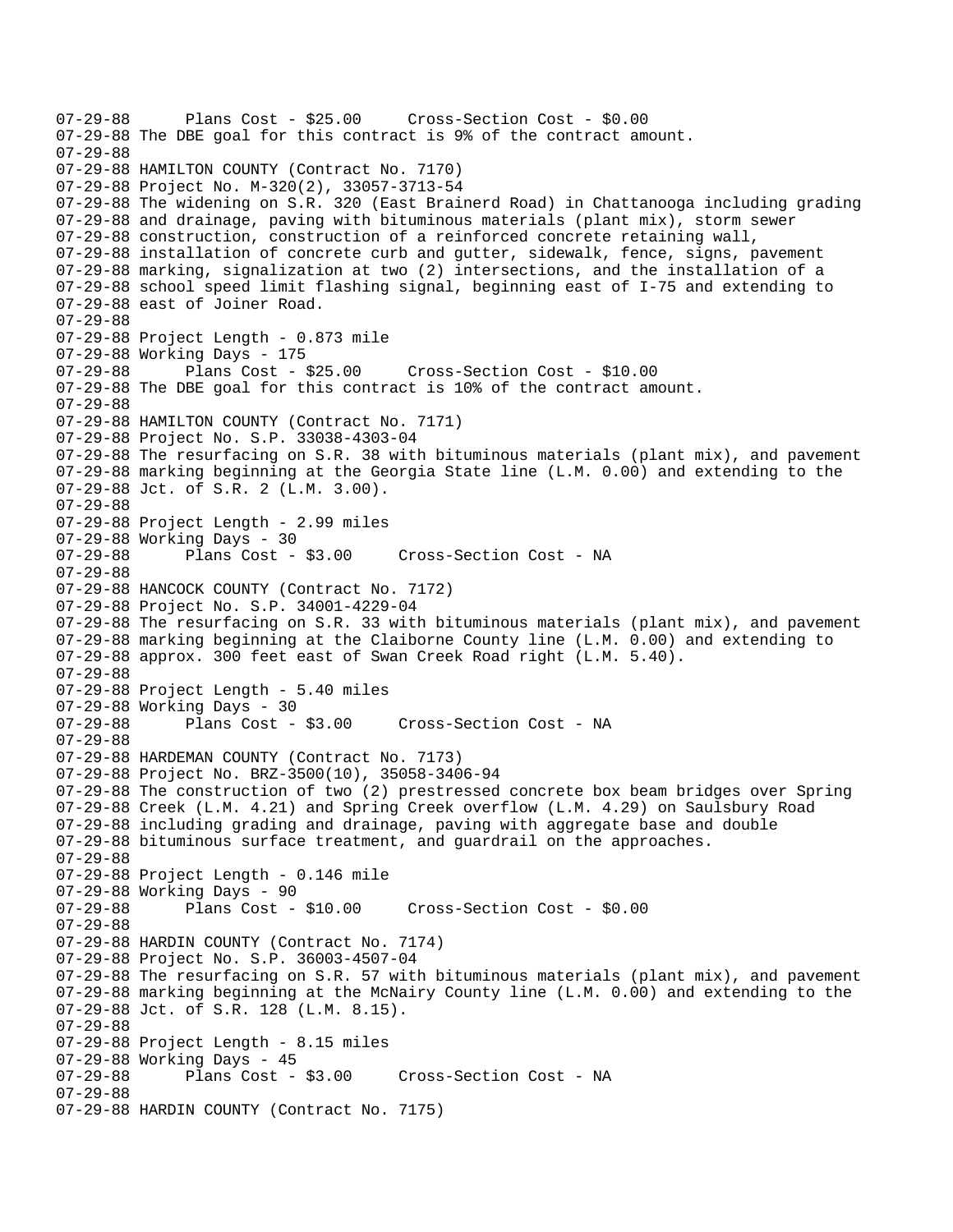07-29-88 Project No. S.P. 36001-4557-04 07-29-88 The resurfacing on S.R. 15 with bituminous materials (plant mix), and pavement 07-29-88 marking beginning in Savannah at (L.M. 9.15) and extending to L.M. 15.45. 07-29-88 07-29-88 Project Length - 6.30 miles 07-29-88 Working Days - 30 07-29-88 Plans Cost - \$3.00 Cross-Section Cost - NA 07-29-88 07-29-88 HAWKINS COUNTY (Contract No. 7176) 07-29-88 Project No. S.P. 37006-4326-04 07-29-88 The resurfacing on S.R. 66 with bituminous materials (plant mix), and pavement 07-29-88 marking beginning 50 feet west of ramps to and from S.R. 1 (L.M. 12.60) and 07-29-88 extending to 300 feet east of bridge over Renfroe Creek (L.M. 17.40). 07-29-88 07-29-88 Project Length - 4.80 miles 07-29-88 Working Days - 30 07-29-88 Plans Cost - \$3.00 Cross-Section Cost - NA 07-29-88 07-29-88 HAYWOOD COUNTY (Contract No. 7177) 07-29-88 Project No. M-3025(4), 38950-8738-54 07-29-88 The resurfacing on Thomas Street (M-3025) with bituminous materials (plant 07-29-88 mix), utility adjustments, and pavement marking beginning at Hart Drive 07-29-88 (L.M. 0.71) and extending to Thornton Street (L.M. 1.56) in Brownsville. 07-29-88 07-29-88 Project Length - 0.85 miles 07-29-88 Working Days - 30 07-29-88 Plans Cost - \$3.00 Cross-Section Cost - NA 07-29-88 07-29-88 HENDERSON COUNTY (Contract No. 7178) 07-29-88 Project No. FIR-40-2(65)95, 39001-8147-14 07-29-88 The resurfacing on I-40 with bituminous materials (plant mix), including the 07-29-88 installation of guardrail, underdrains, and pavement marking beginning at the 07-29-88 Madison County line and extending to S.R. 104. 07-29-88 07-29-88 Project Length - 5.587 miles 07-29-88 Working Days - 95 07-29-88 Plans Cost - \$10.00 Cross-Section Cost - NA 07-29-88 The DBE goal for this contract is 10% of the contract amount. 07-29-88 07-29-88 HENRY COUNTY (Contract No. 7179) 07-29-88 Project No. S.P. 40009-4302-04 07-29-88 The resurfacing on S.R. 69A with bituminous materials (plant mix), and 07-29-88 pavement marking beginning at West Sandy Creek (L.M. 6.20) and extending to 07-29-88 the Jct. of U.S. 641 in Paris (L.M. 12.50). 07-29-88 07-29-88 Project Length - 6.30 miles 07-29-88 Working Days - 40 Cross-Section Cost - NA 07-29-88 07-29-88 HICKMAN COUNTY (Contract No. 7180) 07-29-88 Project No. HES-46(2), 41050-3208-94, 41054-3208-04 07-29-88 The paving on S.R. 7 with bituminous materials (plant mix), including the 07-29-88 installation of guardrail, underdrains, signs, pavement marking, and a 07-29-88 flashing beacon, beginning at Lick Creek Road and extending to 481 feet north 07-29-88 of S.R. 100. 07-29-88 07-29-88 Project Length - 4.240 miles 07-29-88 Working Days - 110 07-29-88 Plans Cost - \$10.00 Cross-Section Cost - \$10.00 07-29-88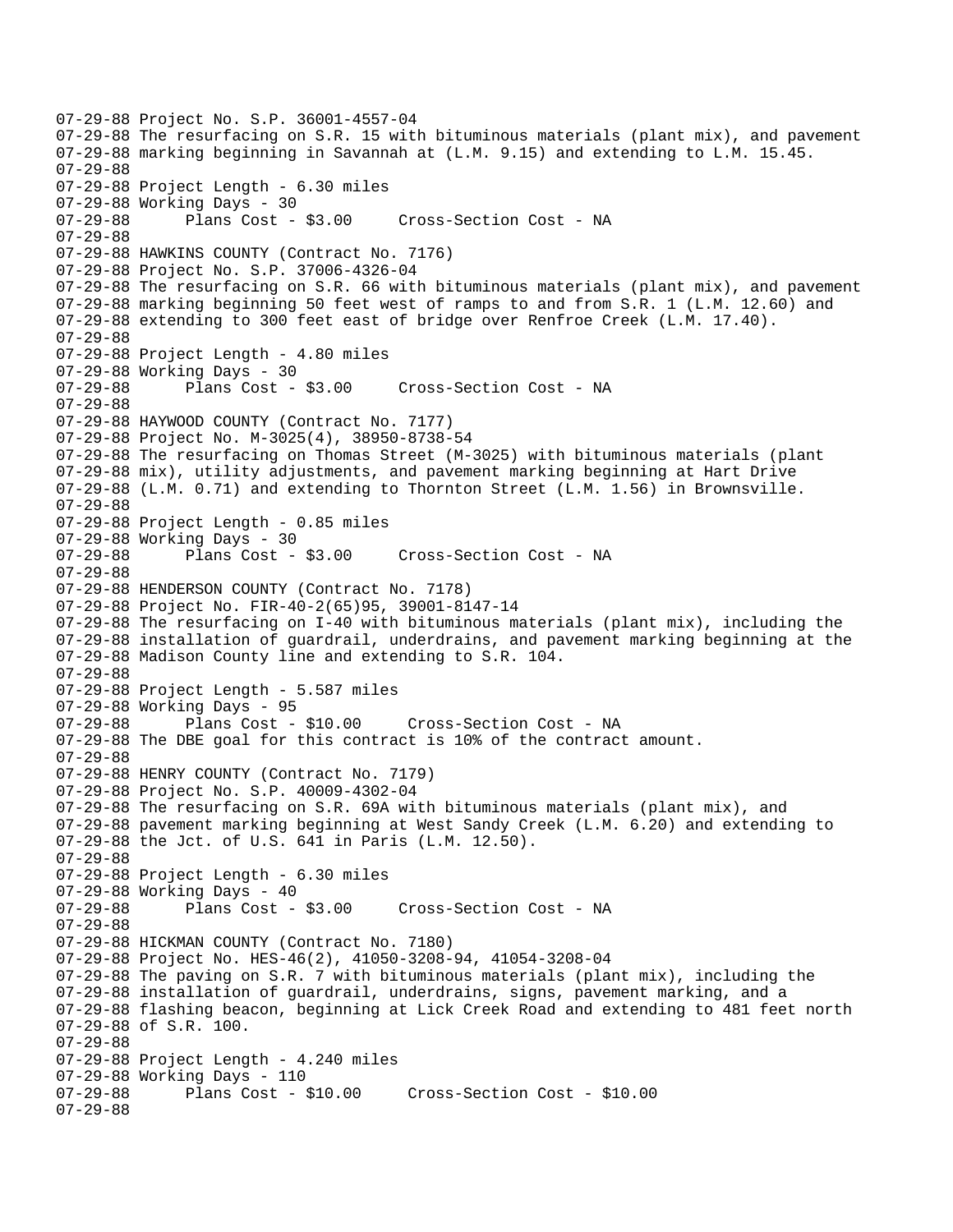07-29-88 HUMPHREYS COUNTY (Contract No. 7181) 07-29-88 Project No. S.P. 43005-4219-04 07-29-88 The resurfacing on S.R. 13 with bituminous materials (plant mix), and pavement 07-29-88 marking beginning at Watered Hollow Road (L.M. 7.25) and extending to Bucket 07-29-88 Branch Road (L.M. 14.20). 07-29-88 07-29-88 Project Length - 6.95 miles 07-29-88 Working Days - 35 07-29-88 Plans Cost - \$3.00 Cross-Section Cost - NA 07-29-88 07-29-88 JEFFERSON COUNTY (Contract No. 7182) 07-29-88 Project No. FIR-81-1(85)0, 45003-8124-14 07-29-88 The resurfacing on I-81 with bituminous materials (plant mix), drainage 07-29-88 adjustments, the installation of guardrail, concrete parapet, and pavement 07-29-88 marking beginning at the I-40 interchange and extending to the Hamblen County 07-29-88 line. 07-29-88 07-29-88 Project Length - 6.888 miles 07-29-88 Working Days - 120 (See Special Provision 108B) 07-29-88 Plans Cost - \$10.00 Cross-Section Cost - NA 07-29-88 07-29-88 KNOX COUNTY (Contract No. 7183) 07-29-88 Project No. BRI-IR-275-3(96)2, 47005-3137-94, 47005-3144-44 07-29-88 The construction of two (2) prestressed concrete box beam bridges over 07-29-88 Tennessee Avenue and Southern Railroad at Costeryards on I-275 in Knoxville 07-29-88 including grading and drainage, paving with aggregate base and portland cement 07-29-88 concrete pavement, the construction of reinforced concrete retaining wall, 07-29-88 three (3) concrete box bridges, the installation of guardrail, fence, 07-29-88 underdrains, signs, lighting, and pavement marking beginning north of West 07-29-88 Oldham Avenue and extending to south of Heiskell Avenue, and including the 07-29-88 construction of a concrete median barrier beginning south of Baxter Avenue and 07-29-88 extending to north of West Oldham Avenue. 07-29-88 07-29-88 Project Length - 1.638 miles 07-29-88 Working Days - 250 07-29-88 Plans Cost - \$50.00 Cross-Section Cost - \$10.00 07-29-88 The DBE goal for this contract is 11% of the contract amount. 07-29-88 07-29-88 KNOX COUNTY (Contract No. 7184) 07-29-88 Project No. M-62(11), 47023-3241-54 07-29-88 The grading and drainage on S.R. 62 (Western Avenue) including paving with 07-29-88 bituminous materials (plant mix), cold planing, storm sewer construction, the 07-29-88 installation of concrete curb and gutter, sidewalk, underdrains, signs, 07-29-88 pavement marking, and the signalization of three (3) intersections, beginning 07-29-88 at Sanderson Road and extending to 0.15 miles east of Texas Avenue in 07-29-88 Knoxville. 07-29-88 07-29-88 Project Length - 0.730 mile 07-29-88 Working Days - 190 07-29-88 Plans Cost - \$10.00 Cross-Section Cost - \$10.00 07-29-88 The DBE goal for this contract is 10% of the contract amount. 07-29-88 07-29-88 KNOX COUNTY (Contract No. 7185) 07-29-88 Project No. S.P. 47004-4139-04 07-29-88 The resurfacing on I-40 with either emulsified asphalt slurry seal or micro 07-29-88 surface latex modified emulsion, and pavement marking beginning at the east 07-29-88 end of the bridge over the Holston River (Mile Post 395.05) and extending to 07-29-88 the Sevier County line (Mile Post 405.06). 07-29-88 07-29-88 Project Length - 10.01 miles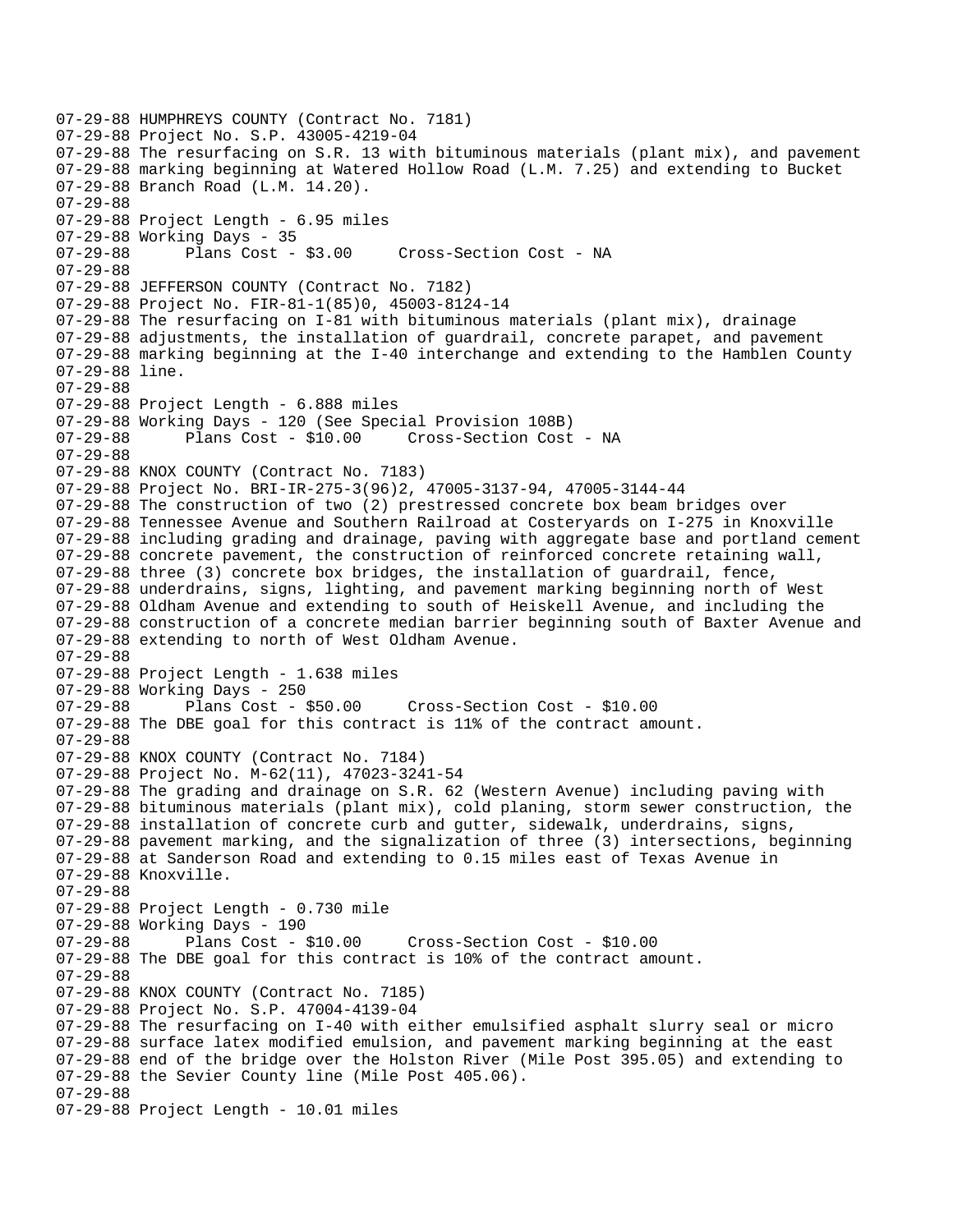```
07-29-88 Working Days - On or before October 15, 1988 
                                    Cross-Section Cost - NA
07-29-88 
07-29-88 MCMINN COUNTY (Contract No. 7186) 
07-29-88 Project No. S.P. 54015-4205-04 
07-29-88 The resurfacing on S.R. 307 with bituminous materials (plant mix), cold 
07-29-88 planing, and pavement marking beginning at S.R. 30 (L.M. 0.00) in Athens and 
07-29-88 extending to 0.1 mile north of Tellico Avenue (L.M. 1.97). 
07-29-88 
07-29-88 Project Length - 1.88 miles 
07-29-88 Working Days - 30 
07-29-88 Plans Cost - $3.00 Cross-Section Cost - NA 
07-29-88 
07-29-88 MCNAIRY COUNTY (Contract No. 7187) 
07-29-88 Project No. S.P. 55004-4223-04 
07-29-88 The resurfacing on S.R. 15 with bituminous materials (plant mix), and pavement 
07-29-88 marking beginning at L.M. 17.00 and extending to bridge at 3 lane (L.M. 22.2). 
07-29-88 
07-29-88 Project Length - 5.20 miles 
07-29-88 Working Days - 30 
07-29-88 Plans Cost - $3.00 Cross-Section Cost - NA 
07-29-88 
07-29-88 MACON COUNTY (Contract No. 7188) 
07-29-88 Project No. BRZ-5600(8), 56945-3466-94 
07-29-88 The construction of one (1) prestressed concrete box beam bridge over Salt 
07-29-88 Lick Creek (L.M. 1.78) on Bethany Road including grading and drainage, paving 
07-29-88 with aggregate base and double bituminous surface treatment, and guardrail on 
07-29-88 the approaches. 
07-29-88 
07-29-88 Project Length - 0.137 mile 
07-29-88 Working Days - 110 
07-29-88 Plans Cost - $10.00 Cross-Section Cost - $0.00 
07-29-88 
07-29-88 MADISON COUNTY (Contract No. 7189) 
07-29-88 Project No. S.P. 57007-4221-04 
07-29-88 The resurfacing on S.R. 5 with bituminous materials (plant mix), and pavement 
07-29-88 marking beginning at Deaderick Street (L.M. 12.71) and extending to Northwood 
07-29-88 Ave. right (L.M. 13.51), and beginning at Country Club Lane (L.M. 16.78) and 
07-29-88 extending to U.S. 45 Bypass (L.M. 21.23). 
07-29-88 
07-29-88 Project Length - 5.25 miles 
07-29-88 Working Days - 40 
07-29-88 Plans Cost - $3.00 Cross-Section Cost - NA 
07-29-88 
07-29-88 MARION COUNTY (Contract No. 7190) 
07-29-88 Project No. BRS-283(6), 58011-3206-94 
07-29-88 The construction of one (1) concrete box bridge (3 @ 15' X 8') over Looneys 
07-29-88 Creek (L.M. 3.45) on S.R. 283 including grading and drainage, paving with 
07-29-88 bituminous materials (plant mix), and guardrail on the approaches. 
07-29-88 
07-29-88 Project Length - 0.160 mile 
07-29-88 Working Days - 70 
07-29-88 Plans Cost - $10.00 Cross-Section Cost - $0.00 
07-29-88 
07-29-88 MARSHALL COUNTY (Contract No. 7191) 
07-29-88 Project No. S.P. 59019-4319-04 
07-29-88 The resurfacing on S.R. 129 with bituminous materials (plant mix), and 
07-29-88 pavement marking beginning at the railroad crossing (L.M. 7.24) and extending 
07-29-88 to the Jct. of S.R. 272 (L.M. 11.97). 
07-29-88
```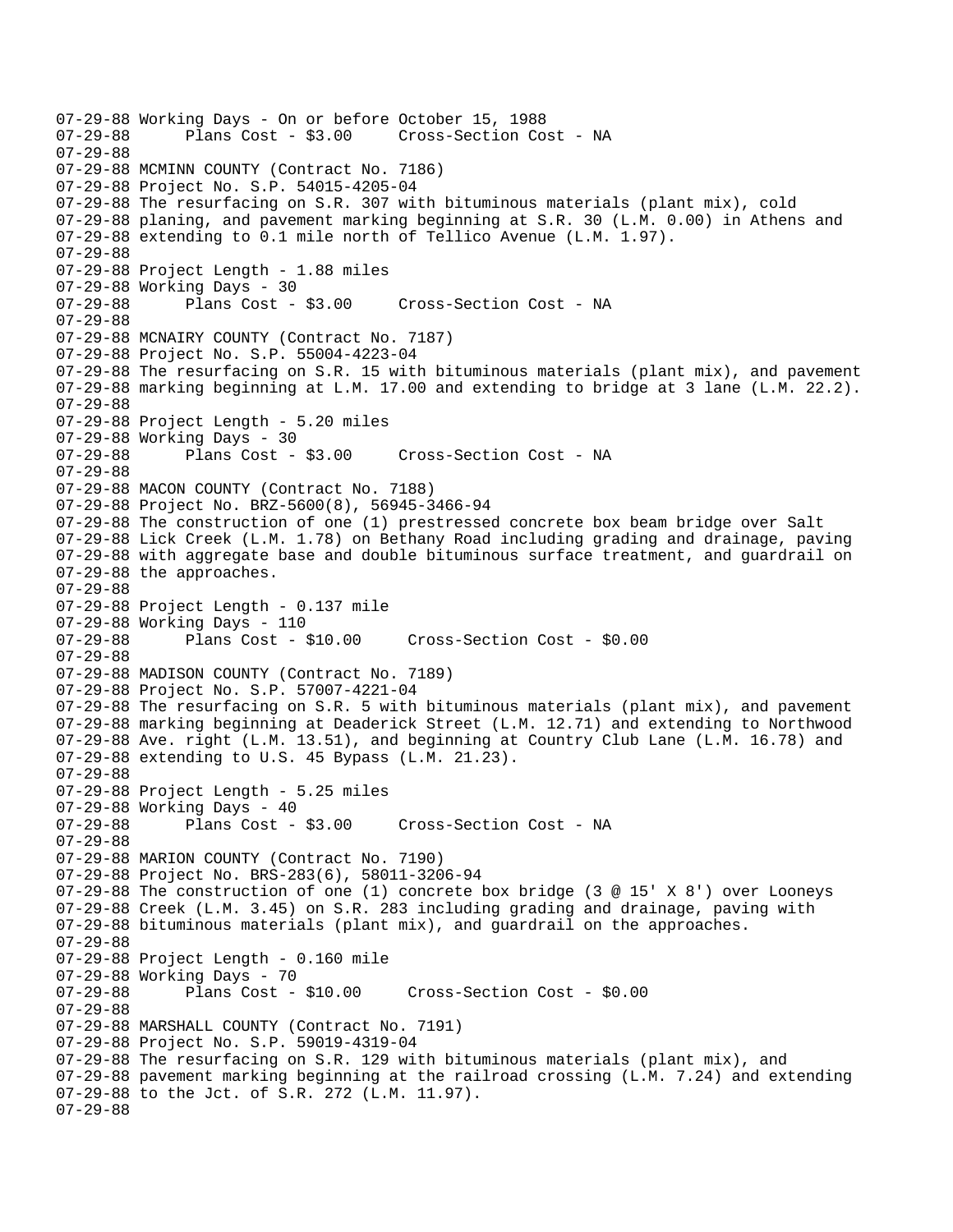07-29-88 Project Length - 4.726 miles 07-29-88 Working Days - 30 Cross-Section Cost - NA 07-29-88 07-29-88 MAURY COUNTY (Contract No. 7192) 07-29-88 Project No. S.P. 60002-3253-04 07-29-88 The construction of the South Saturn Parkway Interchange at S.R. 6 three miles 07-29-88 southwest of Spring Hill including grading and drainage, the construction of a 07-29-88 continuous steel welded plate girder bridge, paving with bituminous materials 07-29-88 (plant mix), the installation of guardrail, fence, underdrains, signs, and 07-29-88 pavement marking. 07-29-88 07-29-88 Project Length - 0.573 mile 07-29-88 Working Days - On or before December 30, 1989 07-29-88 Plans Cost - \$25.00 Cross-Section Cost - \$10.00 07-29-88 The DBE goal for this contract is 2% of the contract amount. 07-29-88 07-29-88 MAURY COUNTY (Contract No. 7193) 07-29-88 Project No. S.P. 60010-4207-04 07-29-88 The resurfacing on S.R. 99 and S.R. 50 with bituminous materials (plant mix), 07-29-88 and pavement marking on S.R. 99 beginning at L.M. 13.45 and extending to the 07-29-88 Jct. of S.R. 50 (L.M. 15.25), and on S.R. 50 beginning at the Jct. of S.R. 99 07-29-88 (L.M. 12.23) and extending to the Jct. of Ja mes Campbell Blvd. (L.M. 13.32). 07-29-88 07-29-88 Project Length - 2.89 miles 07-29-88 Working Days - 30 07-29-88 Plans Cost - \$3.00 Cross-Section Cost - NA 07-29-88 07-29-88 MAURY COUNTY (Contract No. 7194) 07-29-88 Project No. S.P. 60024-4305-04 07-29-88 The resurfacing on S.R. 247 (Snow Creek and Les Robinson Roads) with 07-29-88 bituminous materials (plant mix), and pavement marking beginning approx. 100 07-29-88 feet west of bridge over Snow Creek (L.M. 10.95) and extending to the 07-29-88 intersection with S.R. 246 (L.M. 15.11). 07-29-88 07-29-88 Project Length - 4.16 miles 07-29-88 Working Days - 35<br>07-29-88 Plans Cost - \$3.00 07-29-88 Plans Cost - \$3.00 Cross-Section Cost - NA 07-29-88 07-29-88 MEIGS COUNTY (Contract No. 7195) 07-29-88 Project No. S.P. 61005-4210-04 07-29-88 The resurfacing on S.R. 68 with bituminous materials (plant mix), guardrail 07-29-88 adjustment, and pavement marking beginning at the end of bridge over Watts Bar 07-29-88 Dam (L.M. 0.29) and extending to the Jct. of S.R. 58 (L.M. 4.39). 07-29-88 07-29-88 Project Length - 4.10 miles 07-29-88 Working Days - 35 Cross-Section Cost - NA 07-29-88 07-29-88 MONROE COUNTY (Contract No. 7196) 07-29-88 Project No. S.P. 62011-4314-04 07-29-88 The resurfacing on S.R. 360 with bituminous materials (plant mix), and 07-29-88 pavement marking beginning approx. 625 feet south of Thomas Road right 07-29-88 (L.M. 9.50) and extending to approx. 150 feet south of Pine Flat Road right 07-29-88 (L.M. 14.90). 07-29-88 07-29-88 Project Length - 5.40 miles 07-29-88 Working Days - 30 Cross-Section Cost - NA 07-29-88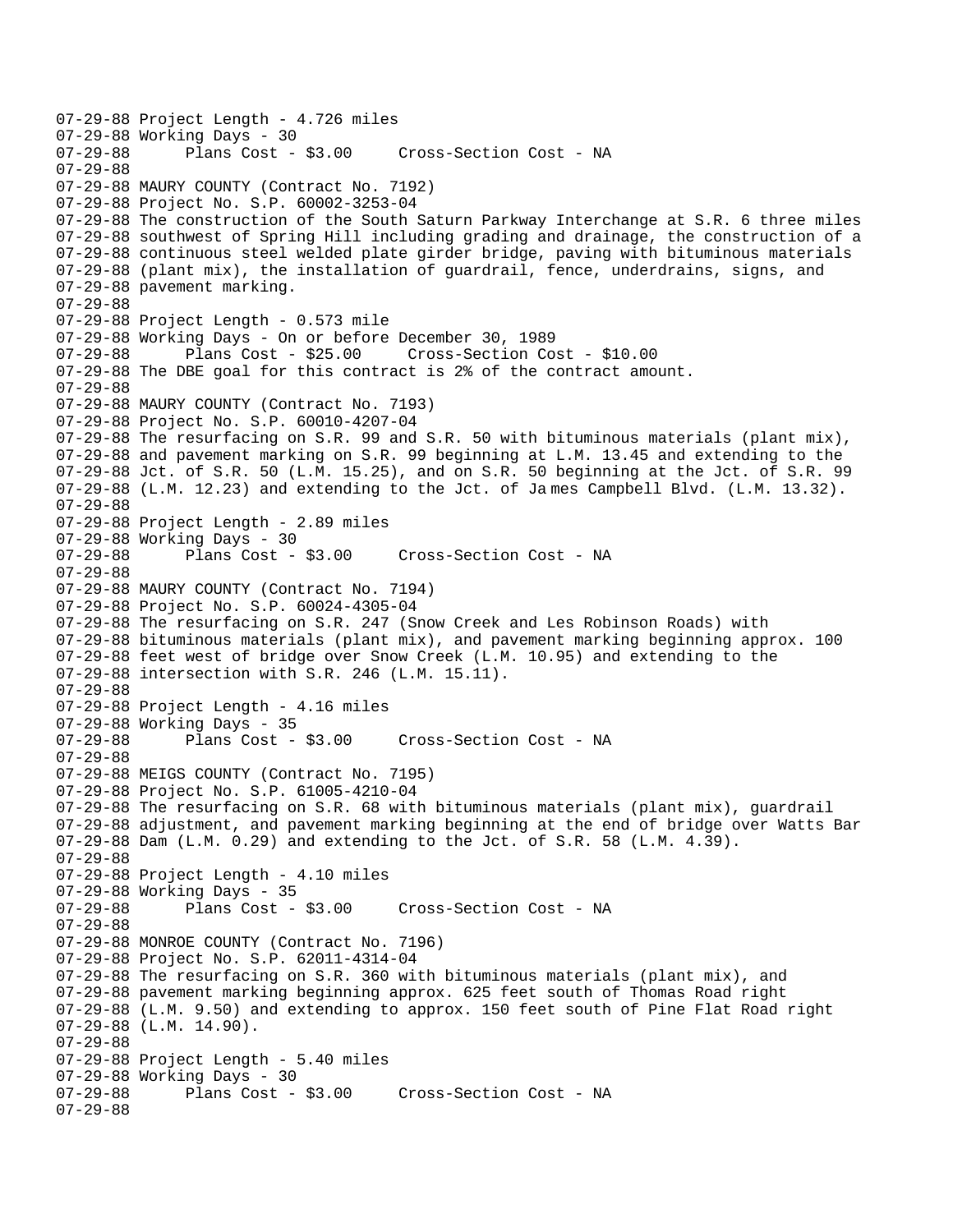07-29-88 MONTGOMERY COUNTY (Contract No. 7197) 07-29-88 Project No. S.P. 63011-4229-04 07-29-88 The resurfacing on S.R. 13 with bituminous materials (plant mix), and pavement 07-29-88 marking beginning at a point approx. 210 feet southeast of Oakland Road 07-29-88 (L.M. 26.93) and extending to the Kentucky State line (L.M. 31.98). 07-29-88 07-29-88 Project Length - 5.05 miles 07-29-88 Working Days - 35 07-29-88 Plans Cost - \$3.00 Cross-Section Cost - NA 07-29-88 07-29-88 MONTGOMERY COUNTY (Contract No. 7198) 07-29-88 Project No. S.P. 63030-4305-04 07-29-88 The resurfacing on S.R. 237 (Rossview Road) with bituminous materials (plant 07-29-88 mix), bridge deck repair and sealant, and pavement marking beginning at the 07-29-88 intersection of S.R. 374 north of Clarksville (L.M. 0.00) and extending to the 07-29-88 intersection of S.R. 238 north of Port Royal (L.M. 7.94). 07-29-88 07-29-88 Project Length - 7.94 miles 07-29-88 Working Days - 40 07-29-88 Plans Cost - \$3.00 Cross-Section Cost - NA 07-29-88 07-29-88 MORGAN AND ROANE COUNTIES (Contract No. 7199) 07-29-88 Project No. S.P. 65005-4201-04 07-29-88 The resurfacing on S.R. 62 with bituminous materials (plant mix), and pavement 07-29-88 marking beginning in Morgan County at the Jct. of S.R. 29 (L.M. 20.77) and 07-29-88 extending to the Jct. of S.R. 61 in Roane County (L.M. 0.10). 07-29-88 07-29-88 Project Length - 15.96 miles 07-29-88 Working Days - 35 07-29-88 Plans Cost - \$3.00 Cross-Section Cost - NA 07-29-88 07-29-88 OBION COUNTY (Contract No. 7200) 07-29-88 Project No. S.P. 66116-4211-04 07-29-88 The resurfacing on S.R. 3 with bituminous materials (plant mix), and pavement 07-29-88 marking beginning at the Jct. of S.R. 22 (L.M. 17.70) and extending to 07-29-88 L.M. 22.40. 07-29-88 07-29-88 Project Length - 4.70 miles 07-29-88 Working Days - 50 07-29-88 Plans Cost - \$3.00 Cross-Section Cost - NA 07-29-88 07-29-88 PERRY COUNTY (Contract No. 7201) 07-29-88 Project No. S.P. 68006-4309-04 07-29-88 The resurfacing on S.R. 128 (Clifton Road) with bituminous materials (plant 07-29-88 mix), bridge deck repair and sealant, and pavement marking beginning at a 07-29-88 point approx. 250 feet south of Holder Cemetery Road (L.M. 6.00) and extending 07-29-88 to the intersection of S.R. 13 south of Linden (L.M. 12.12). 07-29-88 07-29-88 Project Length - 6.12 miles 07-29-88 Working Days - 40<br>07-29-88 Plans Cost -Plans Cost - \$3.00 Cross-Section Cost - NA 07-29-88 07-29-88 PICKETT COUNTY (Contract No. 7202) 07-29-88 Project No. S.P. 69002-3238-04 07-29-88 The first stage paving on S.R. 42 with bituminous materials (plant mix), 07-29-88 including the installation of guardrail, underdrains, signs, and pavement 07-29-88 marking beginning north of Byrdstown Bypass and extending to approx. 0.6 mile 07-29-88 south of the Kentucky State line. 07-29-88 07-29-88 Project Length - 3.030 miles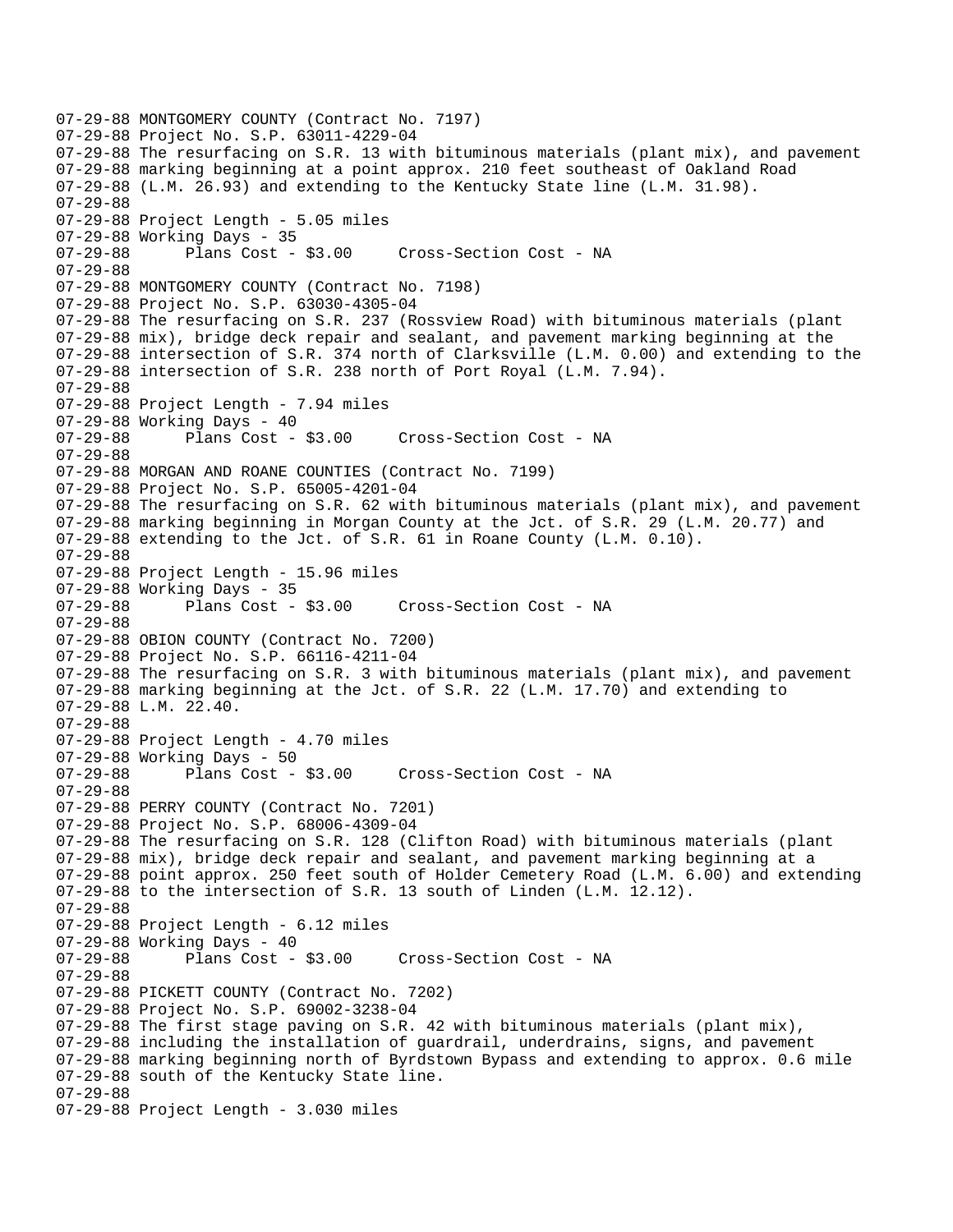07-29-88 Working Days - On or before July 1, 1989 (See Special Provision 108B)<br>07-29-88 Plans Cost - \$10.00 Cross-Section Cost - NA Cross-Section Cost - NA 07-29-88 07-29-88 PUTNAM COUNTY (Contract No. 7203) 07-29-88 Project No. S.P. 71001-4166-04 07-29-88 The resurfacing on I-40 with emulsified asphalt slurry seal, and pavement 07-29-88 marking beginning 1.25 miles east of S.R. 56 (L.M. 13.96) and extending to 07-29-88 0.10 mile east of U.S. 70 off ramp (L.M. 22.70). 07-29-88 07-29-88 Project Length - 8.74 miles 07-29-88 Working Days - On or before October 15, 1988 07-29-88 Plans Cost - \$3.00 Cross-Section Cost - NA 07-29-88 07-29-88 PUTNAM AND CUMBERLAND COUNTIES (Contract No. 7204) 07-29-88 Project No. S.P. 98020-4144-04 07-29-88 The repair on eight (8) dual bridges on I-40 over: S.R. 24/CSX Railroad (L.M. 07-29-88 0.23), Black Drowning Creek (L.M. 11.49 and L.M. 11.54), NAF 1170 (L.M. 07-29-88 11.61), Obed River (L.M. 13.54), Daddy's Creek (L.M. 22.38), S.R. 1/CSX 07-29-88 Railroad (L.M. 25.82 and L.M. 25.85), Indian Creek (L.M. 0.67), and S.R. 96 07-29-88 (L.M. 0.84)including deck and steel repairs, cold planing, deck sealant, and 07-29-88 overlay with bituminous materials (plant mix). 07-29-88 07-29-88 Project Length - 0.000 mile 07-29-88 Working Days - On or before July 1, 1989 Cross-Section Cost - NA 07-29-88 07-29-88 RHEA COUNTY (Contract No. 7205) 07-29-88 Project No. S.P. 72075-4202-04 07-29-88 The resurfacing on S.R. 302 with bituminous materials (plant mix), cold 07-29-88 planing, and pavement marking beginning at S.R. 68 (L.M. 8.91) and extending 07-29-88 to S.R. 29 (L.M. 12.29). 07-29-88 07-29-88 Project Length - 3.38 miles 07-29-88 Working Days - 30<br>07-29-88 Plans Cost -Plans Cost - \$3.00 Cross-Section Cost - NA 07-29-88 07-29-88 ROANE COUNTY (Contract No. 7206) 07-29-88 Project No. S.P. 73016-4208-04 07-29-88 The resurfacing on S.R. 72 with bituminous materials (plant mix), and pavement 07-29-88 marking beginning at the Loudon County line (L.M. 0.00) and extending to the 07-29-88 intersection with S.R. 58 (L.M. 7.60). 07-29-88 07-29-88 Project Length - 7.60 miles 07-29-88 Working Days - 35 07-29-88 Plans Cost - \$3.00 Cross-Section Cost - NA 07-29-88 07-29-88 ROBERTSON COUNTY (Contract No. 7207) 07-29-88 Project No. FIR-65-3(82)103, 74003-8140-14 07-29-88 The resurfacing on I-65 with bituminous materials (plant mix), cold planing, 07-29-88 drainage adjustments, the installation of guardrail, and pavement marking 07-29-88 beginning approx. 0.532 mile north of Bethel Road and extending to the S.R. 76 07-29-88 overpasses. 07-29-88 07-29-88 Project Length - 3.548 miles 07-29-88 Working Days - 40 07-29-88 Plans Cost - \$10.00 Cross-Section Cost - NA 07-29-88 07-29-88 ROBERTSON COUNTY (Contract No. 7208) 07-29-88 Project No. S.P. 74013-4311-04 07-29-88 The resurfacing on S.R. 76 with bituminous materials (plant mix), cold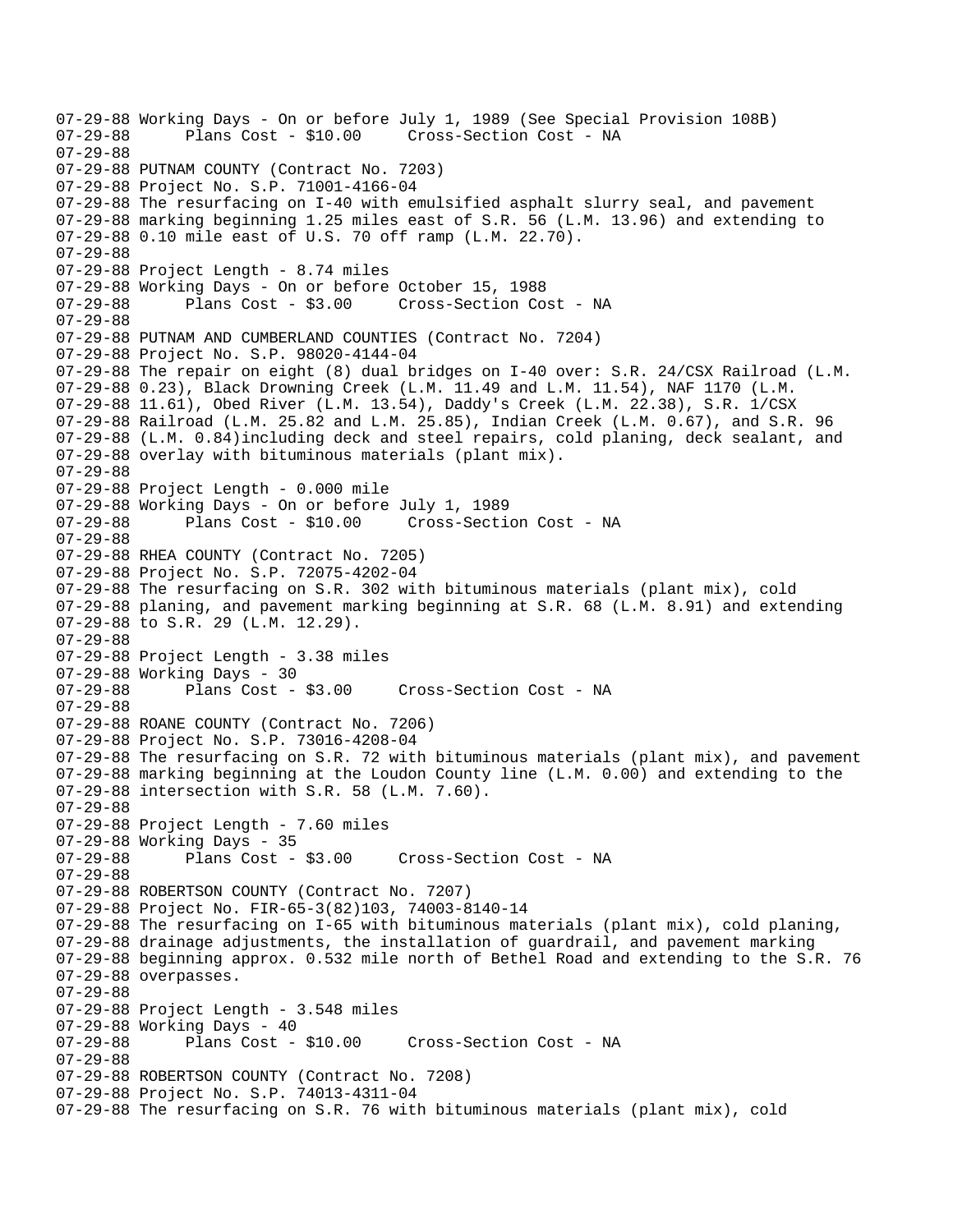07-29-88 planing, and pavement marking beginning at a point approx. 250 feet west of 07-29-88 Distillery Road (L.M. 11.20) and extending to the intersection of S.R. 41 at 07-29-88 the Sumner County line in White House (L.M. 17.51). 07-29-88 07-29-88 Project Length - 5.86 miles 07-29-88 Working Days - 35 07-29-88 Plans Cost - \$3.00 Cross-Section Cost - NA 07-29-88 07-29-88 SEQUATCHIE AND VAN BUREN COUNTIES (Contract No. 7209) 07-29-88 Project Nos. S.P. 77005-4210-04, 88027-4221-04 07-29-88 The resurfacing on S.R. 111 with emulsified asphalt slurry seal, and pavement 07-29-88 marking beginning in Sequatchie County 0.5 mile south of the Sequatchie-Van 07-29-88 Buren County line and extending to Spinlon Drive right in Van Buren County 07-29-88 (L.M. 12.83). 07-29-88 07-29-88 Project Length - 13.33 miles 07-29-88 Working Days - On or before October 15, 1988 07-29-88 Plans Cost - \$3.00 Cross-Section Cost - NA 07-29-88 07-29-88 SHELBY COUNTY (Contract No. 7210) 07-29-88 Project No. S.P. 79945-4168-04 07-29-88 The sweeping on Interstate Routes and various State Routes in Shelby County. 07-29-88 07-29-88 Project Length - 63.37 miles 07-29-88 Working Days - On or before August 31, 1989 (See Special Provision 108B)<br>07-29-88 NO PLANS CONTRACT NO PLANS CONTRACT 07-29-88 07-29-88 SHELBY COUNTY (Contract No. 7211) 07-29-88 Project No. S.P. 79059-4313-04 07-29-88 The resurfacing on S.R. 176 (Getwell Road) with bituminous materials (plant 07-29-88 mix), bridge deck repair and sealant, and pavement marking beginning at the 07-29-88 Jct. of S.R. 175 (L.M. 1.79) and extending to American Way (L.M. 5.75). 07-29-88 07-29-88 Project Length - 3.96 miles 07-29-88 Working Days - 40 07-29-88 Plans Cost - \$3.00 Cross-Section Cost - NA 07-29-88 07-29-88 SULLIVAN COUNTY (Contract No. 7212) 07-29-88 Project No. BRM-3902(1), 82951-3782-94 07-29-88 The construction of one (1) prestressed concrete box beam bridge over South 07-29-88 Fork Sluice and the Holston River (L.M. 2.50) on Ridgefield Road including 07-29-88 grading and drainage, paving with bituminous materials (plant mix), and 07-29-88 guardrail on the approaches. 07-29-88 07-29-88 Project Length - 0.183 mile 07-29-88 Working Days - 185 07-29-88 Plans Cost - \$10.00 Cross-Section Cost - \$0.00 07-29-88 07-29-88 SULLIVAN COUNTY (Contract No. 7213) 07-29-88 Project No. S.P. 82002-4246-04 07-29-88 The resurfacing on S.R. 1 with bituminous materials (plant mix), drainage 07-29-88 adjustments, and pavement marking beginning at the paving joint (L.M. 23.25) 07-29-88 and extending to State Street (L.M. 23.99). 07-29-88 07-29-88 Project Length - 0.74 miles 07-29-88 Working Days - 30 07-29-88 Plans Cost - \$3.00 Cross-Section Cost - NA 07-29-88 07-29-88 SUMNER COUNTY (Contract No. 7214) 07-29-88 Project No. S.P. 83002-4265-04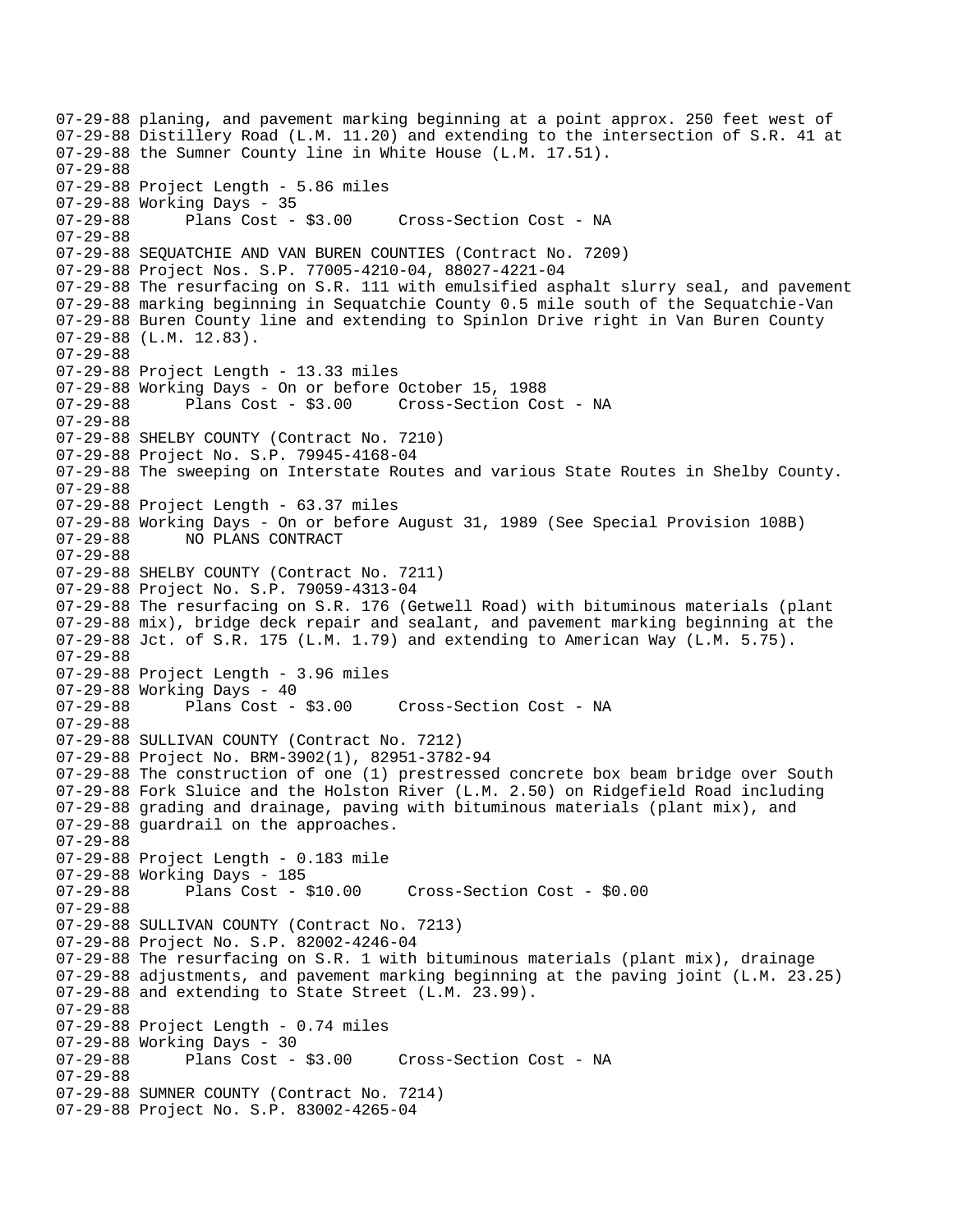07-29-88 The resurfacing on S.R. 6 with bituminous materials (plant mix), and pavement 07-29-88 marking beginning at a point approx. 100 feet southwest of Shutes Lane 07-29-88 (L.M. 7.40) and extending to a point approx. 260 feet northeast of Cages Bend 07-29-88 Road (L.M. 9.18). 07-29-88 07-29-88 Project Length - 1.78 miles 07-29-88 Working Days - 30 07-29-88 Plans Cost - \$3.00 Cross-Section Cost - NA 07-29-88 07-29-88 SUMNER COUNTY (Contract No. 7215) 07-29-88 Project No. S.P. 83017-4324-04 07-29-88 The resurfacing on S.R. 174 with bituminous materials (plant mix), and 07-29-88 pavement marking beginning at Center Point Road (L.M. 4.92) and extending to a 07-29-88 point approx. 540 feet east of Station Camp Creek Road (L.M. 9.89). 07-29-88 07-29-88 Project Length - 4.97 miles 07-29-88 Working Days - 40 07-29-88 Plans Cost - \$3.00 Cross-Section Cost - NA 07-29-88 07-29-88 TIPTON COUNTY (Contract No. 7216) 07-29-88 Project No. S.P. 84007-4207-04 07-29-88 The resurfacing on S.R. 59 with bituminous materials (plant mix), and pavement 07-29-88 marking beginning at S.R. 14 (L.M. 25.40) and extending to the Jct. of S.R. 1 07-29-88 (L.M. 31.35). 07-29-88 07-29-88 Project Length - 5.95 miles 07-29-88 Working Days - 40<br>07-29-88 Plans Cost - \$3.00 Cross-Section Cost - NA 07-29-88 07-29-88 VAN BUREN COUNTY (Contract No. 7217) 07-29-88 Project No. S.P. 88002-4226-04 07-29-88 The resurfacing on S.R. 30 with bituminous materials (plant mix), guardrail, 07-29-88 and pavement marking beginning at the Warren County line (L.M. 0.00) and 07-29-88 extending to Laurel Cove Road right (L.M. 4.87). 07-29-88 07-29-88 Project Length - 4.86 miles 07-29-88 Working Days - 30<br>07-29-88 Plans Cost - \$3.00 07-29-88 Plans Cost - \$3.00 Cross-Section Cost - NA 07-29-88 07-29-88 WARREN COUNTY (Contract No. 7218) 07-29-88 Project No. MG-9206(1), 89951-3720-54 07-29-88 The signalization and pavement marking at five (5) locations in McMinnville: 07-29-88 Chancery Street with Colville, Main, and Morford Streets, High Street with 07-29-88 Main Street, and Red Road with S.R. 1 By-Pass. 07-29-88 07-29-88 Project Length - 0.000 mile 07-29-88 Working Days - On or before May 15, 1989 Cross-Section Cost - NA 07-29-88 07-29-88 WARREN COUNTY (Contract No. 7219) 07-29-88 Project No. S.P. 89001-4218-04 07-29-88 The resurfacing on S.R. 1 with bituminous materials (plant mix), and pavement 07-29-88 marking beginning at the bridge over Owen Branch (L.M. 5.76) and extending to 07-29-88 500 feet east of the Jct. of S.R. 56 (L.M. 12.10). 07-29-88 07-29-88 Project Length - 6.34 miles 07-29-88 Working Days - 35 Cross-Section Cost - NA 07-29-88 07-29-88 WEAKLEY COUNTY (Contract No. 7220)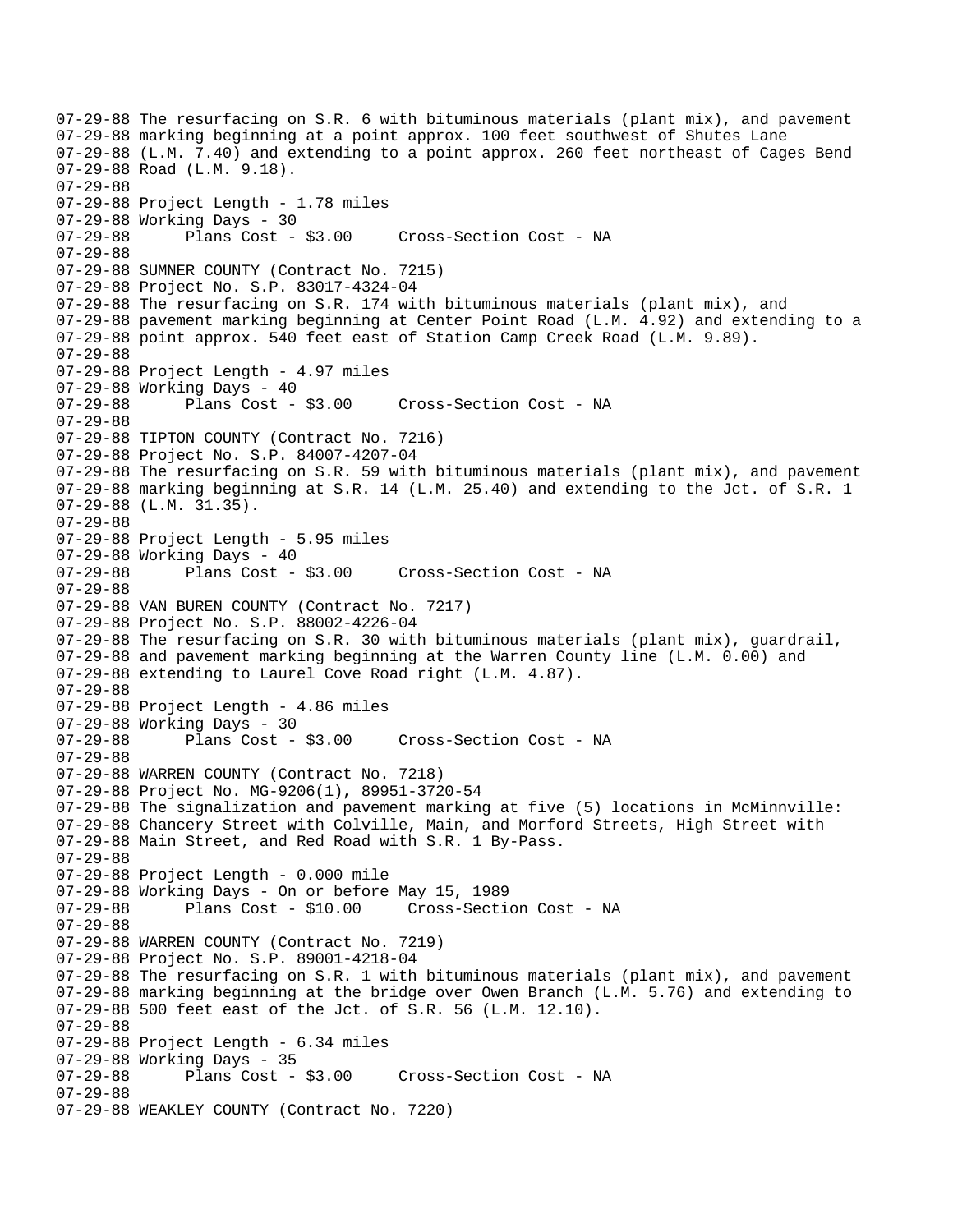07-29-88 Project No. S.P. 92114-4305-04 07-29-88 The resurfacing on S.R. 217 with bituminous materials (plant mix), and 07-29-88 pavement marking beginning at the Jct. of S.R. 22 (L.M. 0.00) and extending to 07-29-88 the Jct. of S.R. 89 (L.M. 2.50). 07-29-88 07-29-88 Project Length - 2.50 miles 07-29-88 Working Days - 30 07-29-88 Plans Cost - \$3.00 Cross-Section Cost - NA 07-29-88 07-29-88 WHITE COUNTY (Contract No. 7221) 07-29-88 Project No. S.P. 93004-4217-04 07-29-88 The resurfacing on S.R. 84 with bituminous materials (plant mix), and pavement 07-29-88 marking beginning at S.R. 1 (L.M. 0.00) and extending to Cherry Creek Road 07-29-88 left (L.M. 5.55). 07-29-88 07-29-88 Project Length - 5.55 miles 07-29-88 Working Days - 30 07-29-88 Plans Cost - \$3.00 Cross-Section Cost - NA 07-29-88 07-29-88 WILLIAMSON COUNTY (Contract No. 7222) 07-29-88 Project No. S.P. 94003-4516-04 07-29-88 The resurfacing on S.R. 6 (Columbia Avenue) with bituminous materials (plant 07-29-88 mix), cold planing, and pavement marking beginning approx. 400 feet north of 07-29-88 S.R. 397 (Franklin By-Pass) (L.M. 10.11) and extending to approx. 215 feet 07-29-88 north of Strahl Street in Franklin (L.M. 11.81). 07-29-88 07-29-88 Project Length - 1.70 miles 07-29-88 Working Days - 30 07-29-88 Plans Cost - \$3.00 Cross-Section Cost - NA 07-29-88 07-29-88 WILLIAMSON AND MAURY COUNTIES (Contract No. 7223) 07-29-88 Project No. S.P. 98031-4138-04 07-29-88 The repair on three (3) dual bridges on I-65 over: Harpeth River (L.M. 10.99), 07-29-88 Harpeth River/S.R. 106 (L.M. 4.79), and Rutherford Creek (L.M. 16.48) 07-29-88 including deck repair, sealant, and overlay with bituminous materials (plant 07-29-88 mix). 07-29-88 07-29-88 Project Length - 0.000 mile 07-29-88 Working Days - 35 07-29-88 Plans Cost - \$10.00 Cross-Section Cost - NA 07-29-88 07-29-88 WILSON COUNTY (Contract No. 7224) 07-29-88 Project No. S.P. 95001-4159-04 07-29-88 The resurfacing on I-40 with bituminous materials (plant mix), cold planing, 07-29-88 and pavement marking beginning approx. 1774 feet east of S.R. 26 interchange 07-29-88 and extending to approx. 200 feet west of Jennings Fork Creek. 07-29-88 07-29-88 Project Length - 5.233 miles 07-29-88 Working Days - 40<br>07-29-88 Plans Cost -Plans Cost - \$3.00 Cross-Section Cost - NA 07-29-88 07-29-88 WILSON COUNTY (Contract No. 7225) 07-29-88 Project No. S.P. 95004-4227-04 07-29-88 The resurfacing on S.R. 24 (Lebanon Pike) with bituminous materials (plant 07-29-88 mix), cold planing, and pavement marking beginning at new pavement approx. 07-29-88 1,100 feet east of intersection with S.R. 109 (L.M. 9.14) and extending to 07-29-88 approx. 50 feet east of the Rocky Road intersection in Lebanon (L.M. 15.03). 07-29-88 07-29-88 Project Length - 5.89 miles 07-29-88 Working Days - 40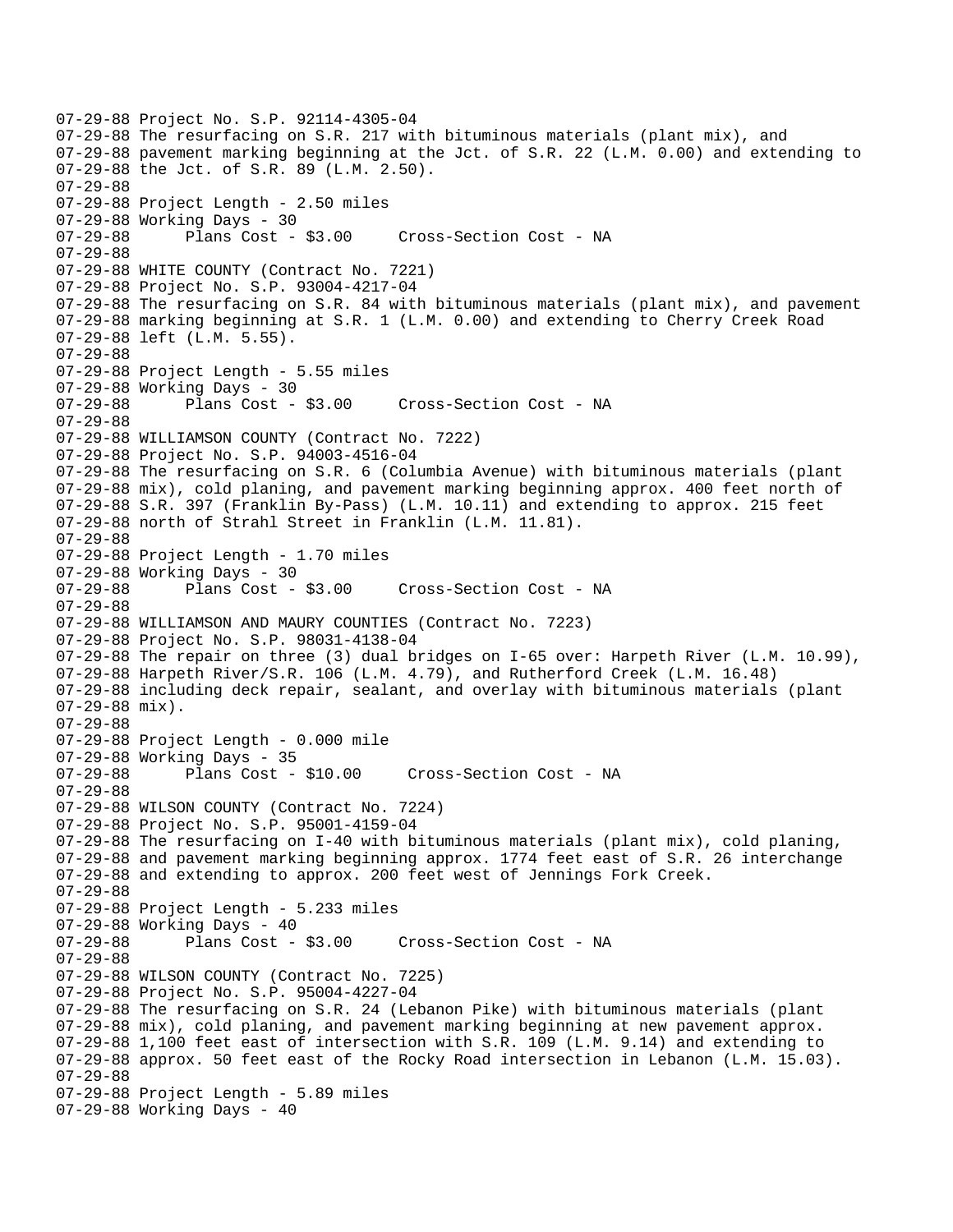07-29-88 Plans Cost - \$3.00 Cross-Section Cost - NA 07-29-88 =============================================================================== 08-16-88 KNOX COUNTY (Contract No. 7183) 08-16-88 Project No. BRI-IR-275-3(96)2, 47005-3137-94, 47005-3144-44 08-16-88 The construction of two (2) prestressed concrete box beam bridges over 08-16-88 Tennessee Avenue and Southern Railroad at Costeryards on I-275 in Knoxville 08-16-88 including grading and drainage, paving with aggregate base and portland cement 08-16-88 concrete pavement, the construction of reinforced concrete retaining wall, 08-16-88 three (3) concrete box bridges, the installation of guardrail, fence, 08-16-88 underdrains, signs, lighting, and pavement marking beginning north of West 08-16-88 Oldham Avenue and extending to south of Heiskell Avenue, and including the 08-16-88 construction of a concrete median barrier beginning south of Baxter Avenue and 08-16-88 extending to north of West Oldham Avenue. 08-16-88 08-16-88 Project Length - 1.638 miles 08-16-88 Working Days - 250 (See Special Provision 108B) 08-16-88 Plans Cost - \$50.00 Cross-Section Cost - \$10.00 08-16-88 The DBE goal for this contract is 11% of the contract amount. 08-16-88 =============================================================================== 08-25-88 GILES, MARSHALL, MAURY, WAYNE AND LAWRENCE COUNTIES (Contract No. 7080) 08-25-88 Project No. S.P. 98031-4139-04 08-25-88 The resurfacing on I-65 and S.R. 15 with emulsified asphalt slurry seal and 08-25-88 pavement marking, on I-65 beginning in Giles County 125 feet north of the 08-25-88 bridge over Center Point Road and extending to 0.80 mile north of the Marshall 08-25-88 County line, on I-65 beginning in Maury County approx. 0.20 mile north of the 08-25-88 S.R. 99 interchange and extending to the Williamson County line, and on 08-25-88 S.R. 15 beginning 0.63 mile west of the 48 Creek bridge and extending to 0.19 08-25-88 mile east of the Lawrence County line. 08-25-88 08-25-88 Project Length - 18.82 miles 08-25-88 Working Days - On or before October 15, 1988 08-25-88 Plans Cost - \$3.00 Cross-Section Cost - NA 08-25-88 08-25-88 ROBERTSON AND RUTHERFORD COUNTIES (Contract No. 7120) 08-25-88 Project No. S.P. 98031-4140-04 08-25-88 The resurfacing on I-65 and S.R. 266 with emulsified asphalt slurry seal and 08-25-88 pavement marking, on I-65 in Robertson County beginning 0.05 mile south of 08-25-88 S.R. 76 and extending to S.R. 25, and on S.R. 266 in Rutherford County 08-25-88 beginning 0.30 mile southwest of I-24 and extending to 3.25 miles northeast of 08-25-88 I-24. 08-25-88 08-25-88 Project Length - 8.20 miles 08-25-88 Working Days - On or before October 15, 1988 08-25-88 Plans Cost - \$3.00 Cross-Section Cost - NA 08-25-88 08-25-88 KNOX COUNTY (Contract No. 7185) 08-25-88 Project No. S.P. 47004-4139-04 08-25-88 The resurfacing on I-40 with either emulsified asphalt slurry seal or micro 08-25-88 surface latex modified emulsion, and pavement marking beginning at the east 08-25-88 end of the bridge over the Holston River (Mile Post 395.05) and extending to 08-25-88 the Sevier County line (Mile Post 405.06). 08-25-88 08-25-88 Project Length - 10.01 miles 08-25-88 Working Days - On or before October 15, 1988 08-25-88 Plans Cost - \$3.00 Cross-Section Cost - NA 08-25-88 =============================================================================== 09-09-88 GILES, MARSHALL, MAURY, WAYNE AND LAWRENCE COUNTIES (Contract No. 7080)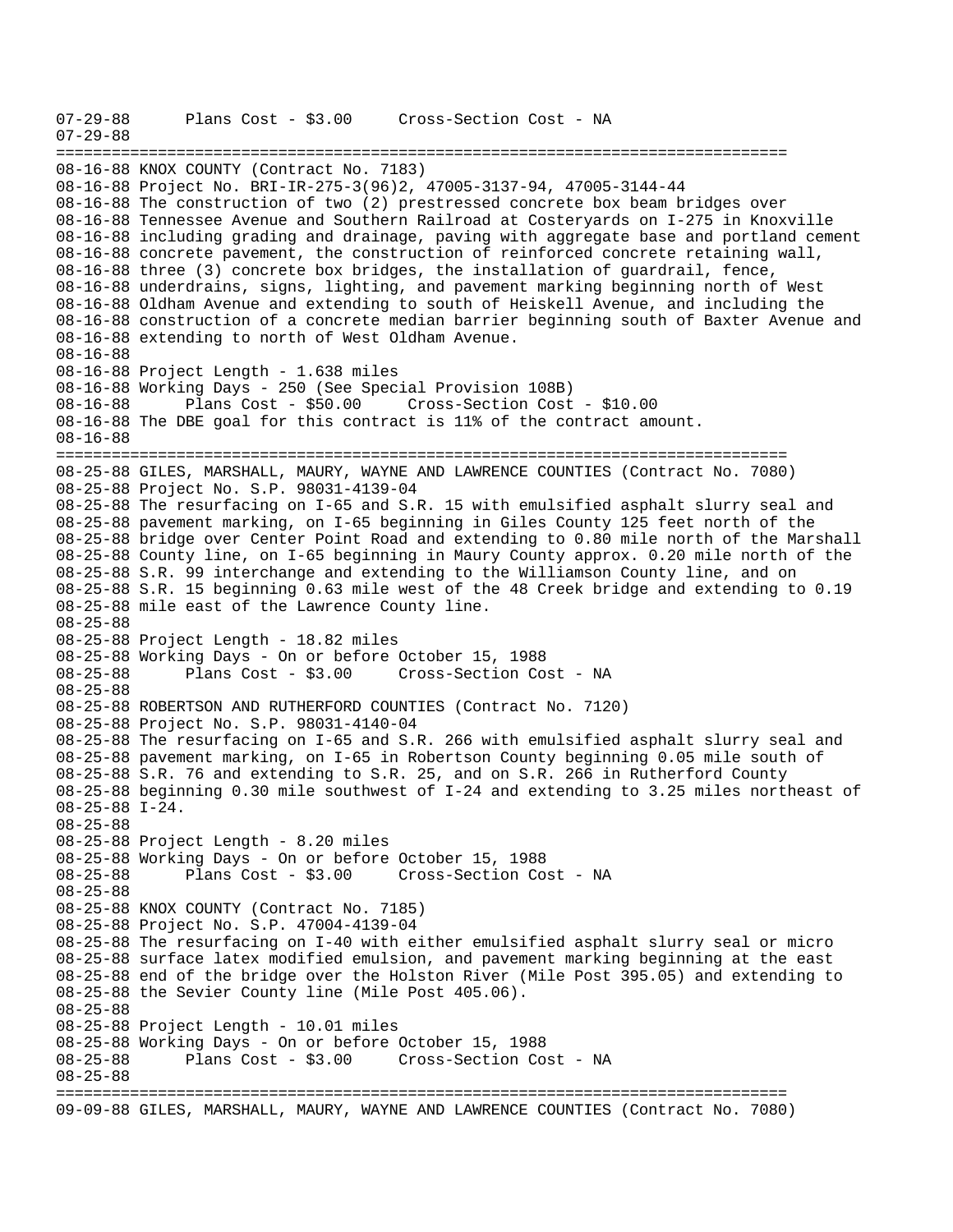```
09-09-88 Project No. S.P. 98031-4139-04 
09-09-88 The resurfacing on I-65 and S.R. 15 with emulsified asphalt slurry seal and 
09-09-88 pavement marking, on I-65 beginning in Giles County 125 feet north of the 
09-09-88 bridge over Center Point Road and extending to 0.80 mile north of the Marshall 
09-09-88 County line, on I-65 beginning in Maury County approx. 0.20 mile north of the 
09-09-88 S.R. 99 interchange and extending to the Williamson County line, and on 
09-09-88 S.R. 15 beginning 0.63 mile west of the 48 Creek bridge and extending to 0.19 
09-09-88 mile east of the Lawrence County line. 
09-09-88 
09-09-88 Project Length - 18.82 miles 
09-09-88 Working Days - On or before October 15, 1988 
09-09-88 Plans Cost - $3.00 Cross-Section Cost - NA 
09-09-88 
09-09-88 ROBERTSON AND RUTHERFORD COUNTIES (Contract No. 7120) 
09-09-88 Project No. S.P. 98031-4140-04 
09-09-88 The resurfacing on I-65 and S.R. 266 with emulsified asphalt slurry seal and 
09-09-88 pavement marking, on I-65 in Robertson County beginning 0.05 mile south of 
09-09-88 S.R. 76 and extending to S.R. 25, and on S.R. 266 in Rutherford County 
09-09-88 beginning 0.30 mile southwest of I-24 and extending to 3.25 miles northeast of 
09-09-88 I-24. 
09-09-88 
09-09-88 Project Length - 8.20 miles 
09-09-88 Working Days - On or before October 15, 1988 
09-09-88 Plans Cost - $3.00 Cross-Section Cost - NA 
09-09-88 
09-09-88 CAMPBELL COUNTY (Contract No. 7226) 
09-09-88 Project No. IR-75-3(114)121, 07001-8188-44 
09-09-88 The resurfacing on I-75 with bituminous materials (plant mix), cold planing, 
09-09-88 and pavement marking beginning 0.30 mile north of Royal Blue Road (SR-63) and 
09-09-88 extending to 1.19 miles north of Stinking Creek interchange. 
09-09-88 
09-09-88 Project Length - 5.10 miles 
09-09-88 Working Days - 60 
09-09-88 Plans Cost - $3.00 Cross-Section Cost - NA 
09-09-88 
09-09-88 CARROLL COUNTY (Contract No. 7227) 
09-09-88 Project No. S.P. 09097-3207-04 
09-09-88 The paving on S.R. 364 with bituminous materials (plant mix), including the 
09-09-88 installation of guardrail, underdrains, signs, and pavement marking beginning 
09-09-88 at S.R. 22 south of Huntingdon and extending to S.R. 1 east of Huntingdon. 
09-09-88 
09-09-88 Project Length - 1.796 miles 
09-09-88 Working Days - 80 
09-09-88 Plans Cost - $10.00 Cross-Section Cost - NA 
09-09-88 The DBE goal for this contract is 5% of the contract amount. 
09-09-88 
09-09-88 CUMBERLAND COUNTY (Contract No. 7228) 
09-09-88 Project No. S.P. 18077-4303-04 
09-09-88 The repair of the bridge on S.R. 419 over Byrd Creek Lake in the Cumberland 
09-09-88 Mountain State Park including steel and concrete repairs, epoxy injection 
09-09-88 repairs, bridge deck sealant and overlay with bituminous materials (plant 
09-09-88 mix), and drainage modifications. 
09-09-88 
09-09-88 Project Length - 0.060 mile 
09-09-88 Working Days - 75<br>09-09-88 Plans Cost - $3.00
09-09-88 Plans Cost - $3.00 Cross-Section Cost - NA 
09-09-88 
09-09-88 DAVIDSON COUNTY (Contract No. 7229) 
09-09-88 Project No. IR-65-3(83)85, 19010-3136-44 
09-09-88 The widening on I-65 with bituminous materials (plant mix), including grading
```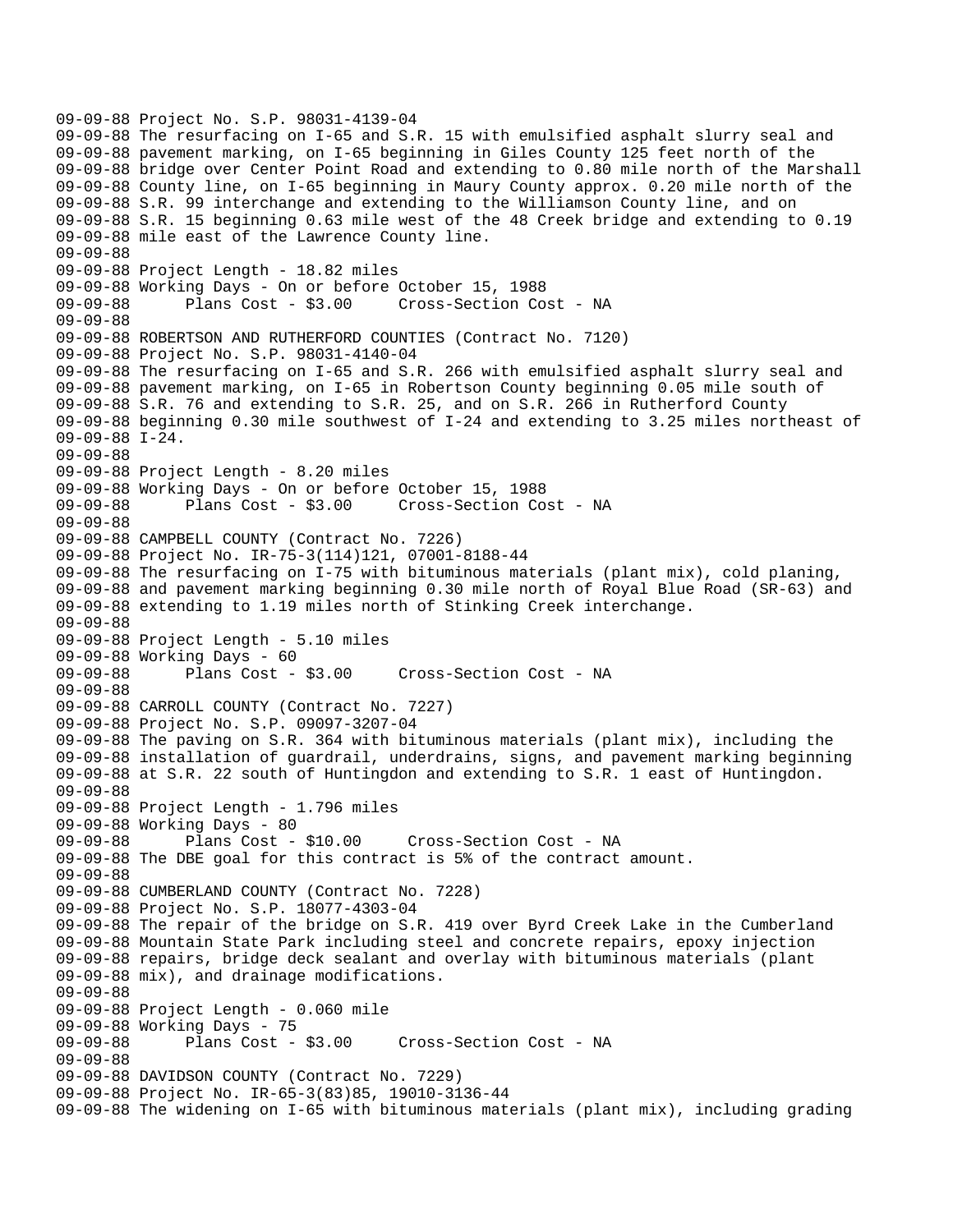09-09-88 and drainage, breaking and seating concrete pavement, the extension of a 09-09-88 (4 @ 10' X 8') concrete box bridge, concrete median barrier, the installation 09-09-88 of guardrail, underdrains, fence, signs, lighting, and pavement marking 09-09-88 beginning at Trinity Lane and extending to Shelby Avenue. 09-09-88 09-09-88 Project Length - 2.878 miles 09-09-88 Working Days - On or before November 1, 1989 09-09-88 Plans Cost - \$25.00 Cross-Section Cost - \$25.00 09-09-88 The DBE goal for this contract is 10% of the contract amount. 09-09-88 09-09-88 FAYETTE COUNTY (Contract No. 7230) 09-09-88 Project No. S.P. 24006-4213-04 09-09-88 The repair of the bridge on S.R. 57 over the Southern Railroad including the 09-09-88 removal of concrete slope protection and replacement with rock fill, and 09-09-88 concrete foundation leveling. 09-09-88 09-09-88 Project Length - 0.036 mile 09-09-88 Working Days - 60 09-09-88 Plans Cost - \$3.00 Cross-Section Cost - NA 09-09-88 09-09-88 GIBSON COUNTY (Contract No. 7231) 09-09-88 Project No. M-853(5), 27950-8730-54 09-09-88 The resurfacing on Stewart and Wahl Streets with bituminous materials (plant 09-09-88 mix), and pavement marking beginning at 1ST Street (L.M. 0.00) and extending 09-09-88 to Middle Street (L.M. 1.28) in Milan. 09-09-88 09-09-88 Project Length - 1.28 miles 09-09-88 Working Days - 35 09-09-88 Plans Cost - \$3.00 Cross-Section Cost - NA 09-09-88 09-09-88 GILES COUNTY (Contract No. 7232) 09-09-88 Project No. HES-273(7), 28011-3212-94 09-09-88 The construction of one (1) prestressed concrete I-beam bridge over Indian 09-09-88 Creek (L.M. 12.91) on S.R. 273 including grading and drainage, paving with 09-09-88 bituminous materials (plant mix), and guardrail on the approaches. 09-09-88 09-09-88 Project Length - 0.520 mile 09-09-88 Working Days - 135 09-09-88 Plans Cost - \$10.00 Cross-Section Cost - \$ 0.00 09-09-88 09-09-88 HARDEMAN COUNTY (Contract No. 7233) 09-09-88 Project No. BRZ-3500(13), 35057-3404-94 09-09-88 The construction of two (2) prestressed concrete box beam bridges over Spring 09-09-88 Creek (L.M. 2.17) and over overflow to Spring Creek (L.M. 2.19) including 09-09-88 grading and drainage, surfacing with aggregate base, and guardrail on the 09-09-88 approaches. 09-09-88 09-09-88 Project Length - 0.129 mile 09-09-88 Working Days - 90<br>09-09-88 Plans Cost - \$10.00 09-09-88 Plans Cost - \$10.00 Cross-Section Cost - \$0.00 09-09-88 09-09-88 HAWKINS COUNTY (Contract No. 7234) 09-09-88 Project No. M-3950(3), 37952-8710-54 09-09-88 The resurfacing on Main Street (M-3950) with bituminous materials (plant mix), 09-09-88 guardrail, and pavement marking beginning at Belmont Avenue and extending to 09-09-88 Independence in Mt. Carmel. 09-09-88 09-09-88 Project Length - 1.47 miles 09-09-88 Working Days - 35 09-09-88 Plans Cost - \$3.00 Cross-Section Cost - NA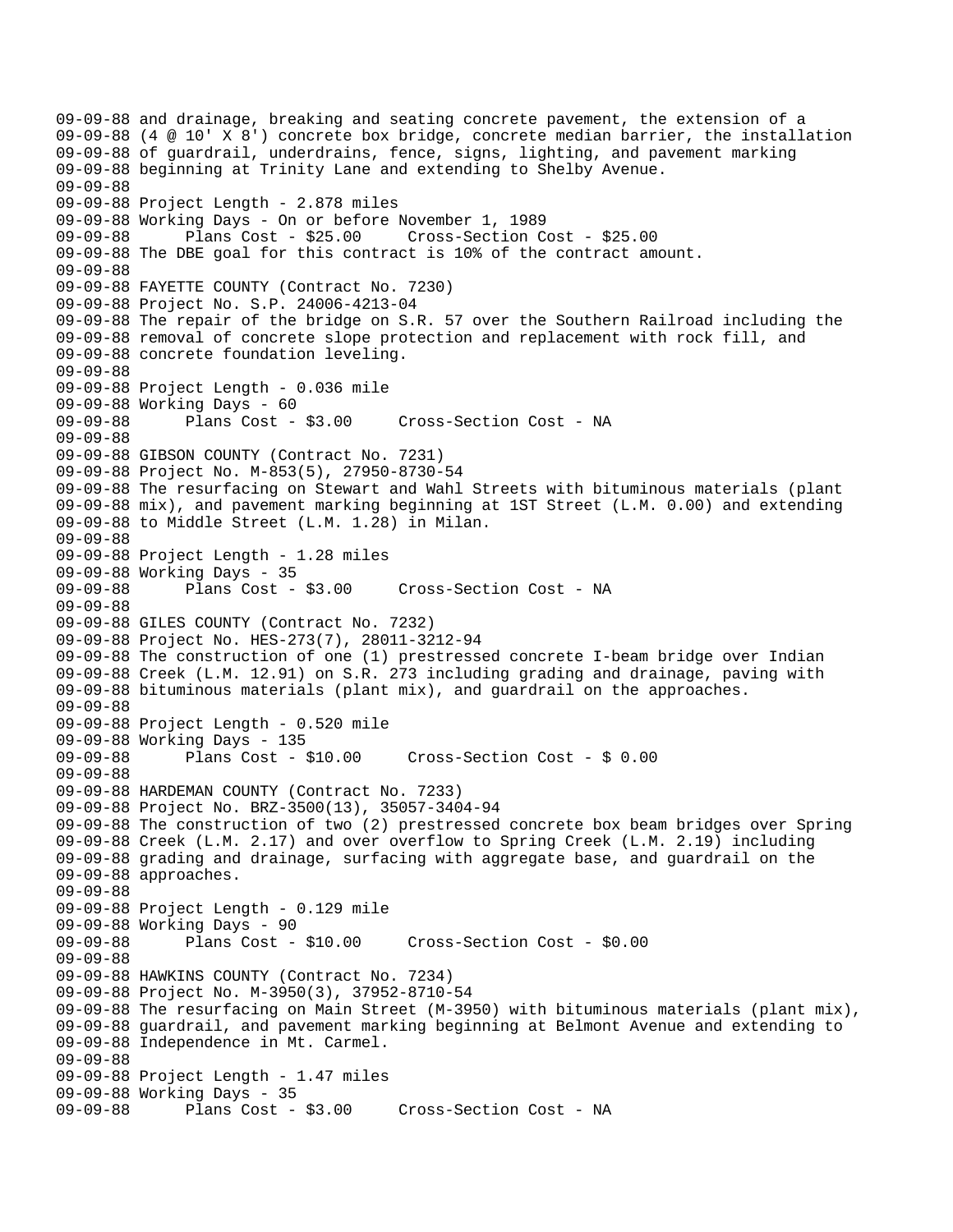```
09-09-88 
09-09-88 HUMPHREYS COUNTY (Contract No. 7235) 
09-09-88 Project No. F-1(25), 43055-3217-14 
09-09-88 The paving on S.R. 1BP (U.S. 70/Waverly Bypass) with bituminous materials 
09-09-88 (plant mix), including the installation of guardrail, signs, pavement marking, 
09-09-88 and the signalization at the intersections of S.R. 1BP with Clydeton Road, and 
09-09-88 Cooley Avenue, beginning east of Browntown Road and extending to west of S.R 1 
09-09-88 Connector (Cooley Avenue). 
09-09-88 
09-09-88 Project Length - 2.445 miles 
09-09-88 Working Days - 100 
09-09-88 Plans Cost - $10.00 Cross-Section Cost - NA 
09-09-88 The DBE goal for this contract is 10% of the contract amount. 
09-09-88 
09-09-88 LAUDERDALE COUNTY (Contract No. 7236) 
09-09-88 Project No. RS-208(2), 49010-8213-24 
09-09-88 The resurfacing on S.R. 208 with bituminous materials (plant mix), and 
09-09-88 pavement marking beginning at the Ripley North Urban Boundary and extending to 
09-09-88 S.R. 3. 
09-09-88 
09-09-88 Project Length - 0.564 miles 
09-09-88 Working Days - 30<br>09-09-88 Plans Cost - $3.00
09-09-88 Plans Cost - $3.00 Cross-Section Cost - NA 
09-09-88 
09-09-88 LAUDERDALE COUNTY (Contract No. 7237) 
09-09-88 Project No. BRZ-4900(21), 49028-3410-94 
09-09-88 The construction of one (1) prestressed concrete I-beam bridge over Cold Creek 
09-09-88 (L.M. 1.68) on Crutcher Lake Road including grading and drainage, paving with 
09-09-88 aggregate base and double bituminous surface treatment, and guardrail on the 
09-09-88 approaches. 
09-09-88 
09-09-88 Project Length - 0.236 mile 
09-09-88 Working Days - 90 
09-09-88 Plans Cost - $10.00 Cross-Section Cost - $0.00 
09-09-88 
09-09-88 LOUDON COUNTY (Contract No. 7238) 
09-09-88 Project No. IR-75-2(31)81, 53002-3140-44 
09-09-88 The installation of lighting at the interchange of I-75 with U.S. 321 
09-09-88 (S.R. 73/S.R. 95) in Lenoir City. 
09-09-88 
09-09-88 Project Length - 0.000 mile 
09-09-88 Working Days - On or before May 15, 1989 
09-09-88 Plans Cost - $10.00 Cross-Section Cost - NA 
09-09-88 
09-09-88 MAURY COUNTY (Contract No. 7239) 
09-09-88 Project No. S.P. 60092-3221-04 
09-09-88 The paving on S.R. 6 (U.S. 43) with either a mineral aggregate base, or 
09-09-88 portland cement treated aggregate base, and bituminous materials (plant mix), 
09-09-88 including the installation of guardrail, signs, and pavement marking beginning 
09-09-88 northeast of Mt. Pleasant near the Maury County Airport and extending to east 
09-09-88 of Zion Road. 
09-09-88 
09-09-88 Project Length - 3.248 miles 
09-09-88 Working Days - 130 
09-09-88 Plans Cost - $10.00 Cross-Section Cost - NA 
09-09-88 The DBE goal for this contract is 2% of the contract amount. 
09-09-88 
09-09-88 MONROE COUNTY (Contract No. 7240) 
09-09-88 Project No. S.P. 62945-3441-04, 62945-3442-04 
09-09-88 The grading and drainage on an S.I.A. Route including paving with bituminous
```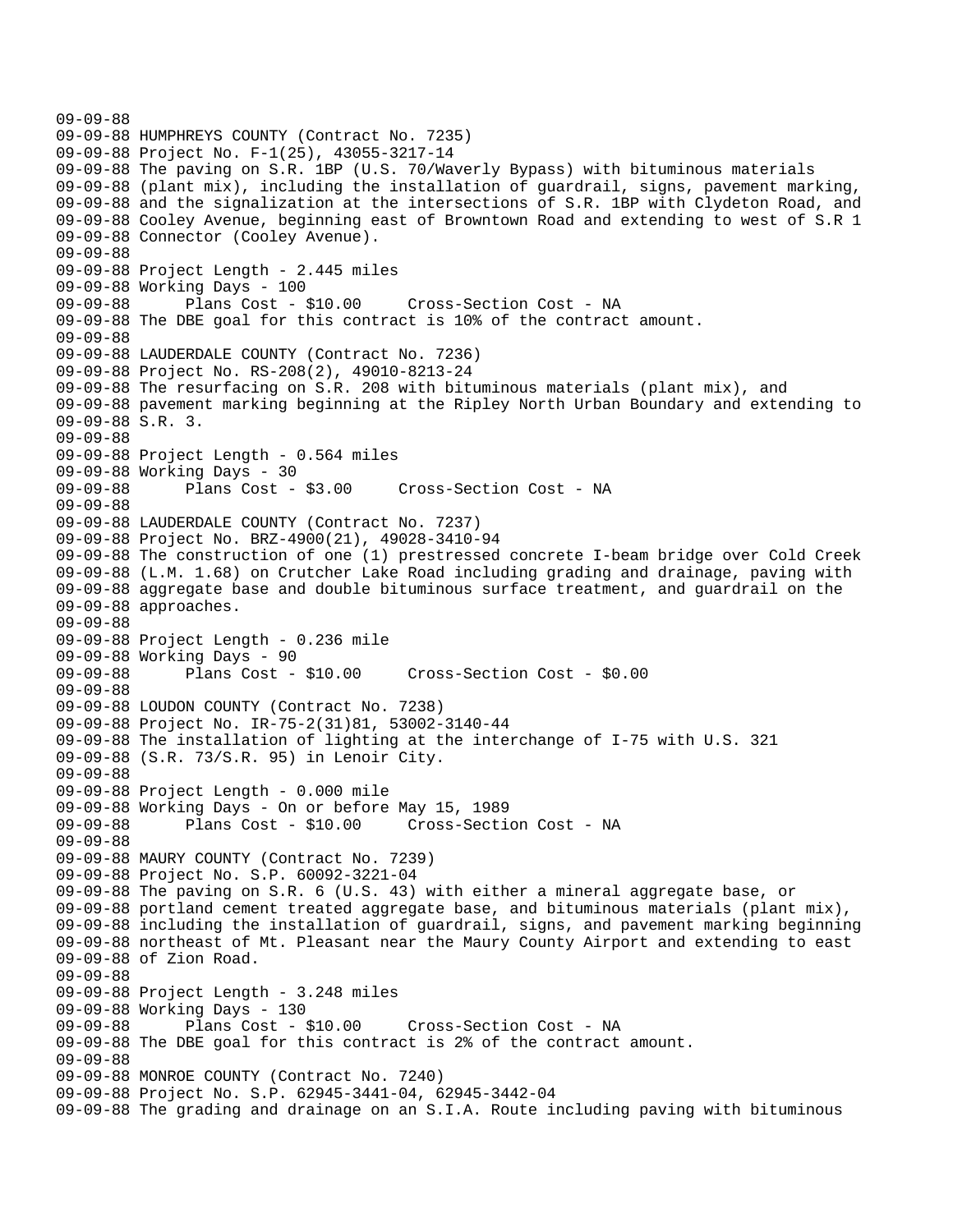```
09-09-88 materials (plant mix), the construction of a (6' X 6') concrete box culvert, 
09-09-88 the installation of guardrail, signs, and pavement marking beginning at S.R. 
09-09-88 72 and extending to the T.R.W. plant. 
09-09-88 
09-09-88 Project Length - 1.295 miles 
09-09-88 Working Days - 120 (See Special Provision 108B) 
09-09-88 Plans Cost - $3.00 Cross-Section Cost - $10.00 
09-09-88 
09-09-88 MONTGOMERY COUNTY (Contract No. 7241) 
09-09-88 Project Nos. BRZ-6300(9), 63945-3432-94 
09-09-88 BRZ-6300(8), 63945-3433-94
09-09-88 
09-09-88 Project No. BRZ-6300(9), 63945-3432-94 
09-09-88 The construction of one (1) concrete box bridge (3 @ 15' X 9') over Goldenhorn 
09-09-88 (Goolinghorn) Creek (L.M. 3.00) on Old S.R. 149 including grading and 
09-09-88 drainage, paving with bituminous materials (plant mix), and guardrail on the 
09-09-88 approaches. 
09-09-88 Project Length - 0.092 mile 
09-09-88 
09-09-88 Project No. BRZ-6300(8), 63945-3433-94 
09-09-88 The construction of one (1) prestressed concrete box beam bridge over Budds 
09-09-88 (Vernon) Creek (L.M. 3.95) on Old S.R. 149 including grading and drainage, 
09-09-88 paving with bituminous materials (plant mix), and guardrail on the approaches. 
09-09-88 Project Length - 0.170 mile 
09-09-88 
09-09-88 Total Project Length - 0.262 mile 
09-09-88 Working Days - 100 
09-09-88 Plans Cost - $10.00 Cross-Section Cost - $0.00 
09-09-88 
09-09-88 MONTGOMERY COUNTY (Contract No. 7242) 
09-09-88 Project No. S.P. 63004-4206-04 
09-09-88 The crack sealing on S.R. 12 with bituminous material beginning at the Jct. 
09-09-88 with S.R. 13 and extending to the Jct. with S.R. 76 in Clarksville. 
09-09-88 
09-09-88 Project Length - 3.900 miles 
09-09-88 Working Days - On or before January 1, 1989 
09-09-88 NO PLANS CONTRACT 
09-09-88 
09-09-88 PUTNAM COUNTY (Contract No. 7243) 
09-09-88 Project No. IR-40-6(103)276, 71001-8167-44, 71001-4169-04 
09-09-88 The resurfacing on I-40 with bituminous materials (plant mix), including cold 
09-09-88 planing on bridges, the construction of concrete bridge pier protection, 
09-09-88 concrete bridge deck overlay, cleaning and resealing pavement joints, drainage 
09-09-88 adjustments, the repair of the bridge on Old Baxter Road over I-40, the 
09-09-88 installation of guardrail, signs, and pavement marking beginning 0.3 mile east 
09-09-88 of the Silver Point Interchange and extending to 1.20 miles east of the Baxter 
09-09-88 Interchange. 
09-09-88 
09-09-88 Project Length - 7.545 miles
09-09-88 Working Days - On or before September 30, 1989 
09-09-88 Plans Cost - $10.00 Cross-Section Cost - NA 
09-09-88 The DBE goal for this contract is 5% of the contract amount. 
09-09-88 
09-09-88 PUTNAM AND OVERTON COUNTIES (Contract No. 7244) 
09-09-88 Project Nos. S.P. 71005-3226-04 
                      S.P. 67001-3265-04
09-09-88 
09-09-88 Project No. S.P. 71005-3226-04 
09-09-88 The first stage paving on S.R. 42 with bituminous materials (plant mix), 
09-09-88 including the installation of guardrail, underdrains, signs, and pavement
```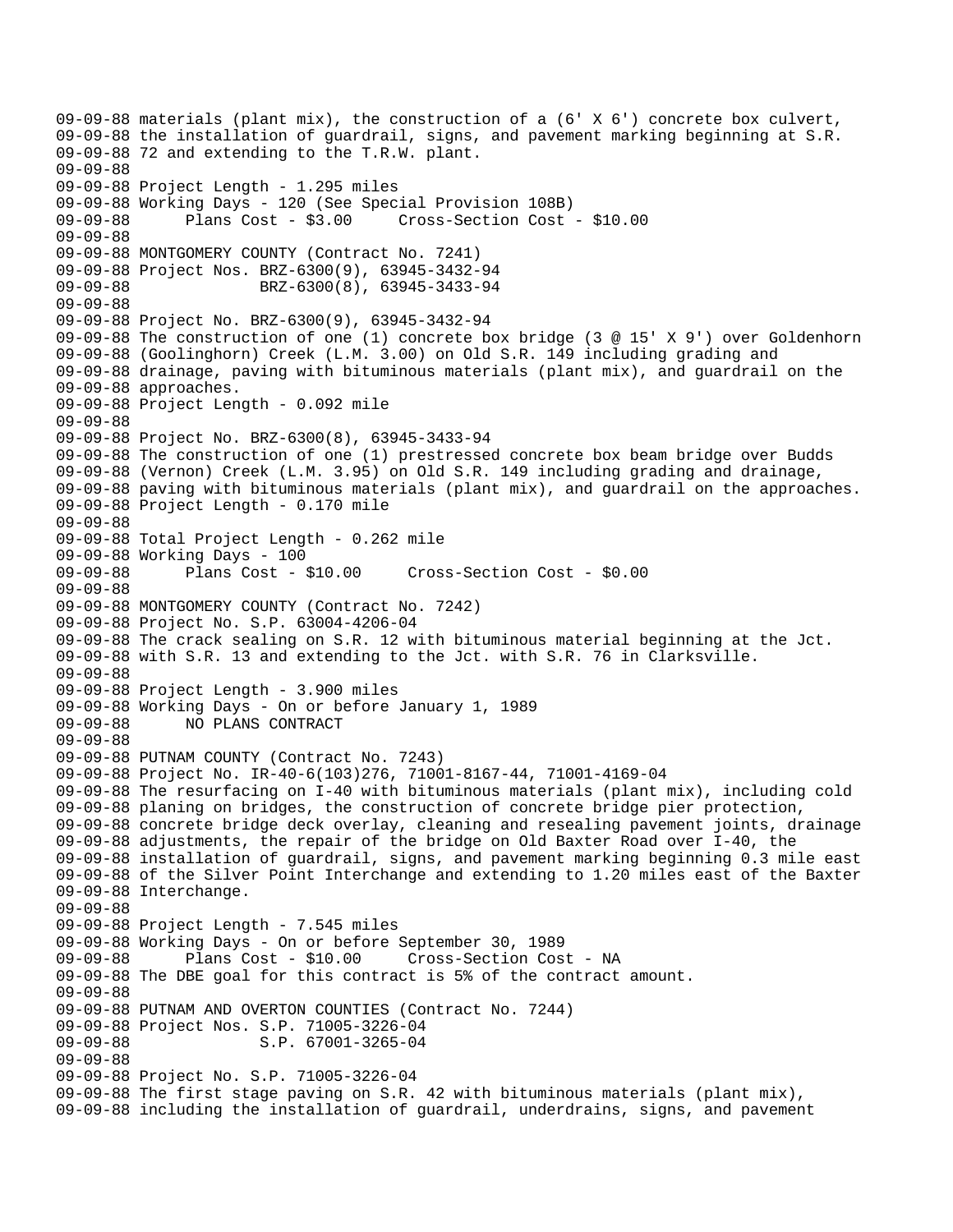09-09-88 marking beginning at Algood Bypass and extending to the Overton County line. 09-09-88 Project Length - 2.642 miles 09-09-88 09-09-88 Project No. S.P. 67001-3265-04 09-09-88 The first stage paving on S.R. 42 with bituminous materials (plant mix), 09-09-88 including the installation of guardrail, underdrains, signs, and pavement 09-09-88 marking beginning at the Putnam County line and extending to Windle Rickman 09-09-88 Road. 09-09-88 Project Length - 3.246 miles 09-09-88 09-09-88 Total Project Length - 5.888 miles 09-09-88 Working Days - On or before November 15, 1988 09-09-88 Plans Cost - \$10.00 Cross-Section Cost - NA 09-09-88 The DBE goal for this contract is 2% of the contract amount. 09-09-88 09-09-88 SEQUATCHIE COUNTY (Contract No. 7245) 09-09-88 Project No. S.P. 77001-4334-04 09-09-88 The slip lining of culverts on S.R. 8 (U.S. 127) at various locations. 09-09-88 09-09-88 Project Length - 27.15 miles 09-09-88 Working Days - On or before March 1, 1989 (See Special Provision 607G) 09-09-88 NO PLANS CONTRACT 09-09-88 09-09-88 SEVIER COUNTY (Contract No. 7246) 09-09-88 Project No. BRZ-7800(18), 78945-3471-94 09-09-88 The construction of one (1) prestressed concrete box beam bridge over West 09-09-88 Fork Little Pigeon River (L.M. 3.95) on Graystone Heights Road in Gatlinburg 09-09-88 including grading and drainage, paving with bituminous materials (plant mix), 09-09-88 and guardrail on the approaches. 09-09-88 09-09-88 Project Length - 0.039 mile 09-09-88 Working Days - On or before May, 15 1989 09-09-88 Plans Cost - \$10.00 Cross-Section Cost - \$0.00 09-09-88 09-09-88 SHELBY COUNTY (Contract No. 7247) 09-09-88 Project No. RRP-177(17), 79052-3214-94 09-09-88 The signalization of the intersections of West Street (S.R. 177) with Poplar 09-09-88 Pike and with North Street in Germantown including the installation of 09-09-88 pavement marking. 09-09-88 09-09-88 Project Length - 0.000 mile 09-09-88 Working Days - On or before March 1, 1989 09-09-88 Plans Cost - \$10.00 Cross-Section Cost - NA 09-09-88 09-09-88 UNICOI AND CARTER COUNTIES (Contract No. 7248) 09-09-88 Project No. S.P. 98010-4263-04 09-09-88 The landscape planting on S.R. 36 at Harris Hollow Road, and Unicoi Road in 09-09-88 Unicoi County, and at Okolona Road in Carter County. 09-09-88 09-09-88 Project Length - 0.000 mile 09-09-88 Working Days - On or before February 15, 1990 (See Special Provision 108B) 09-09-88 Plans Cost - \$3.00 Cross-Section Cost - NA 09-09-88 09-09-88 VAN BUREN COUNTY (Contract No. 7249) 09-09-88 Project No. BRZ-8800(3), 88945-3423-94 09-09-88 The construction of one (1) prestressed concrete box beam bridge over Cane 09-09-88 Creek in Fall Creek Falls State Park (L.M. 0.30) on Park Road NFA-129 09-09-88 including grading and drainage, paving with bituminous materials (plant mix), 09-09-88 and guardrail on the approaches. 09-09-88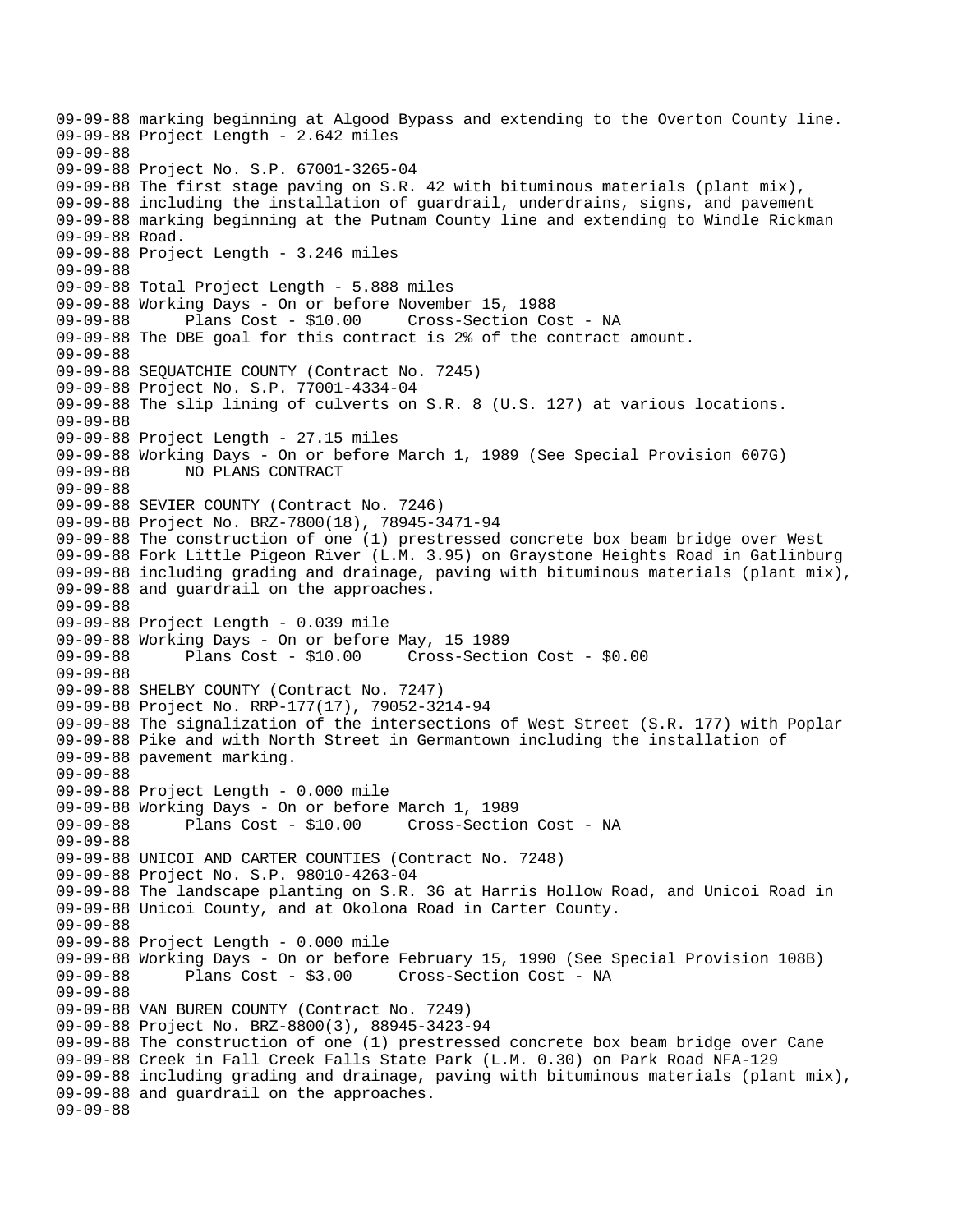```
09-09-88 Project Length - 0.042 mile 
09-09-88 Working Days - 75<br>09-09-88 Plans Cost - $10.00
                                       09-09-88 Plans Cost - $10.00 Cross-Section Cost - $0.00 
09-09-88 
09-09-88 WEAKLEY COUNTY (Contract No. 7250) 
09-09-88 Project No. BRZ-9200(18), 92024-3415-94 
09-09-88 The construction of one (1) concrete box bridge (3 @ 12' X 12') over Wright 
09-09-88 Branch (L.M. 3.09) on Boydeville Road including grading and drainage, paving 
09-09-88 with bituminous materials (plant mix), and guardrail on the approaches. 
09-09-88 
09-09-88 Project Length - 0.131 mile 
09-09-88 Working Days - 75 
09-09-88 Plans Cost - $10.00 Cross-Section Cost - $0.00 
09-09-88 
09-09-88 WILSON COUNTY (Contract No. 7251) 
09-09-88 Project No. MG-9309(7), 95006-3207-54 
09-09-88 The intersection improvements and signalization of S.R. 26 (U.S. 70) with: 
09-09-88 Hartman Street, Greenwood Avenue, and S.R. 24 in Lebanon including including 
09-09-88 grading and drainage, paving with bituminous materials (plant mix), and 
09-09-88 pavement marking. 
09-09-88 
09-09-88 Project Length - 0.000 mile 
09-09-88 Working Days - On or before April 30, 1989 
09-09-88 Plans Cost - $10.00 Cross-Section Cost - NA 
09-09-88 
=============================================================================== 
10-28-88 CARROLL COUNTY (Contract No. 7227) 
10-28-88 Project No. S.P. 09097-3207-04 
10-28-88 The paving on S.R. 364 with bituminous materials (plant mix), including the 
10-28-88 installation of guardrail, underdrains, signs, and pavement marking beginning 
10-28-88 at S.R. 22 south of Huntingdon and extending to S.R. 1 east of Huntingdon. 
10-28-88 
10-28-88 Project Length - 1.796 miles 
10-28-88 Working Days - 80 
                                   Cross-Section Cost - NA
10-28-88 The DBE goal for this contract is 5% of the contract amount. 
10-28-88 
10-28-88 BEDFORD AND RUTHERFORD COUNTIES (Contract No. 7252) 
10-28-88 Project No. S.P. 98031-4243-04 
10-28-88 The installation of signs on various State Routes in Bedford and Rutherford 
10-28-88 Counties. 
10-28-88 
10-28-88 Project Length - 350.12 miles 
10-28-88 Working Days - On or before June 1, 1989 
10-28-88 NO PLANS CONTRACT 
10-28-88 
10-28-88 CLAY COUNTY (Contract No. 7253) 
10-28-88 Project No. APD-53(11), 14006-3226-64 
10-28-88 The first stage paving on S.R. 53 with bituminous materials (plant mix), 
10-28-88 including the construction of pipe endwalls, the installation of guardrail, 
10-28-88 signs, and pavement marking beginning approx. 1.9 miles north of the Obey 
10-28-88 River and extending to the Kentucky State line. 
10-28-88 
10-28-88 Project Length - 4.269 miles 
10-28-88 Working Days - On or before September 15, 1989 
10-28-88 Plans Cost - $10.00 Cross-Section Cost - NA 
10-28-88 The DBE goal for this contract is 4% of the contract amount. 
10-28-88 
10-28-88 CLAY, JACKSON AND PUTNAM COUNTIES (Contract No. 7254) 
10-28-88 Project No. S.P. 98020-4246-04
```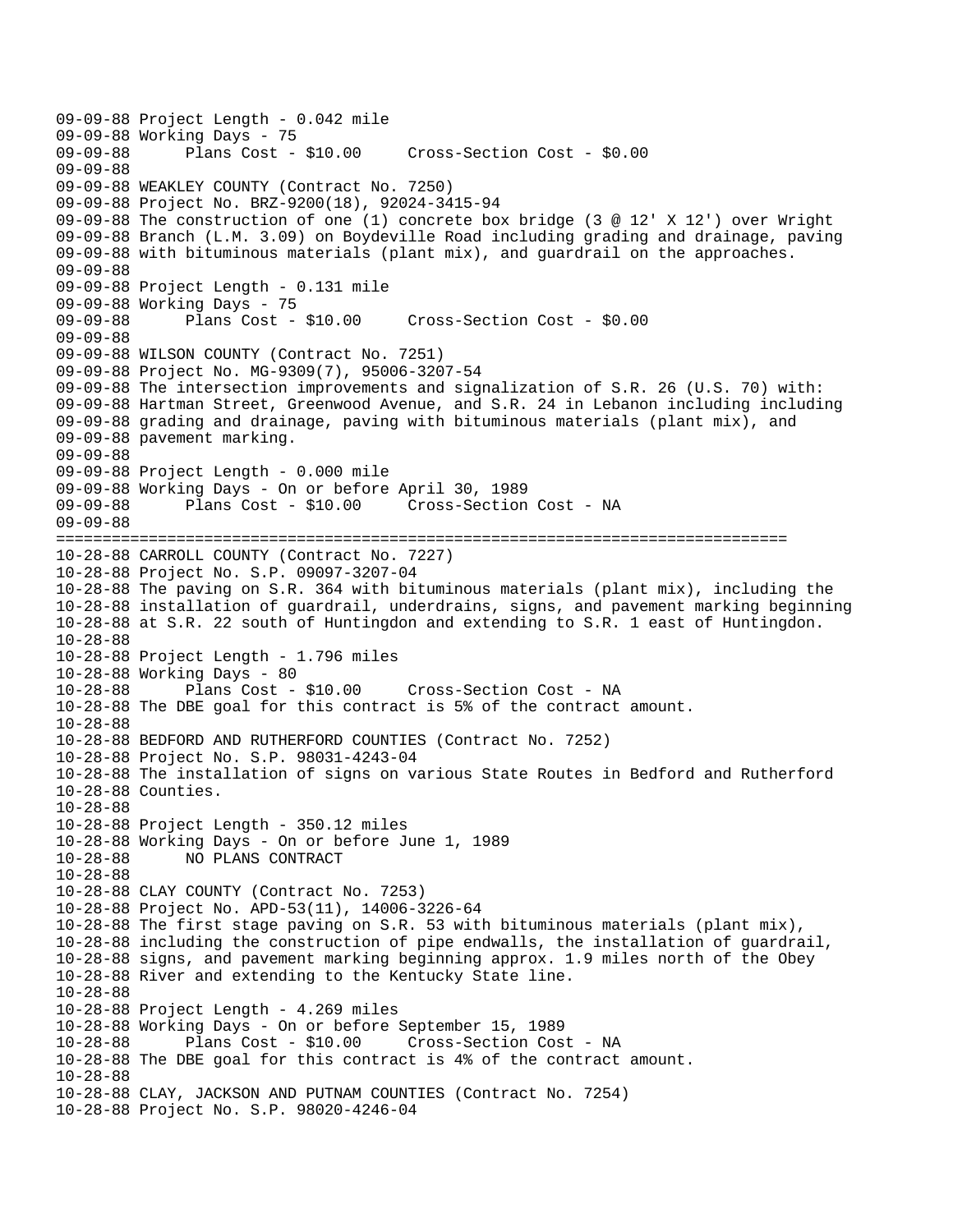10-28-88 The installation of signs on various State Routes in Clay, Jackson and Putnam 10-28-88 Counties. 10-28-88 10-28-88 Project Length - 332.82 miles 10-28-88 Working Days - On or before June 1, 1989 10-28-88 NO PLANS CONTRACT 10-28-88 10-28-88 COFFEE COUNTY (Contract No. 7255) 10-28-88 Project No. BRS-130(9), 16012-3212-94 10-28-88 The construction of two (2) concrete box bridges: a (3 @ 12' X 7') over Dry 10-28-88 Creek (L.M. 1.20), and a (3 @ 15' X 7') over West Fork Rock Creek (L.M. 1.64) 10-28-88 on S.R. 130 including grading and drainage, paving with bituminous materials 10-28-88 (plant mix), and guardrail on the approaches. 10-28-88 10-28-88 Project Length - 0.281 mile 10-28-88 Working Days - 100 10-28-88 Plans Cost - \$10.00 Cross-Section Cost - \$0.00 10-28-88 Bids on this contract will only be accepted from Disadvantaged Business 10-28-88 Enterprises certified by the Tennessee Department of Transportation. 10-28-88 10-28-88 COFFEE COUNTY (Contract No. 7256) 10-28-88 Project Nos. RRP-3428(3), 16950-3750-94, RRP-3430(2), 16950-3749-94 10-28-88 The signalization of the intersections of Lincoln and Grundy Streets with 10-28-88 Atlantic Street in Tullahoma including overlay with bituminous materials 10-28-88 (plant mix), and pavement marking. 10-28-88 10-28-88 Project Length - 0.000 mile 10-28-88 Working Days - On or before July 30, 1989 10-28-88 Plans Cost - \$3.00 Cross-Section Cost - NA 10-28-88 10-28-88 DAVIDSON COUNTY (Contract No. 7257) 10-28-88 Project No. IR-40-5(101)221, 19008-3160-44, 19957-3564-04 10-28-88 The interchange modification and flyover ramp construction on I-40 East 10-28-88 including grading and drainage, concrete pavement on the ramps, the widening 10-28-88 on Old Hickory Boulevard, and Central Pike with bituminous materials (plant 10-28-88 mix), the construction of one (1) prestressed concrete box beam bridge over 10-28-88 Central Pike, and one (1) continuous steel welded plate girder bridge over 10-28-88 I-40, the installation of guardrail, underdrains, fence, signs, pavement 10-28-88 marking, and signals, beginning I-40 East and extending to Old Hickory 10-28-88 Boulevard and northward to Chandler Road. 10-28-88 10-28-88 Project Length - 1.528 miles 10-28-88 Working Days - On or before October 30, 1990 (See Special Provision 108B) 10-28-88 Plans Cost - \$50.00 Cross-Section Cost - \$50.00 10-28-88 The DBE goal for this contract is 14% of the contract amount. 10-28-88 10-28-88 DAVIDSON COUNTY (Contract No. 7258) 10-28-88 Project No. S.P. 19076-3222-04 10-28-88 The interchange modification at Briley Parkway (S.R. 155) at McGavock Pike 10-28-88 including grading and drainage, bridge widening with prestressed concrete box 10-28-88 beams, ramp paving with portland cement concrete pavement, resurfacing of 10-28-88 McGavock Pike with bituminous materials (plant mix), the construction of a 10-28-88 reinforced concrete retaining wall, the installation of guardrail, fence, 10-28-88 underdrains, signs, and the signalization of the Briley Parkway south bound 10-28-88 off ramp. 10-28-88 10-28-88 Project Length - 0.413 mile 10-28-88 Working Days - 150 Plans  $Cost - $10.00$  Cross-Section  $Cost - $10.00$ 10-28-88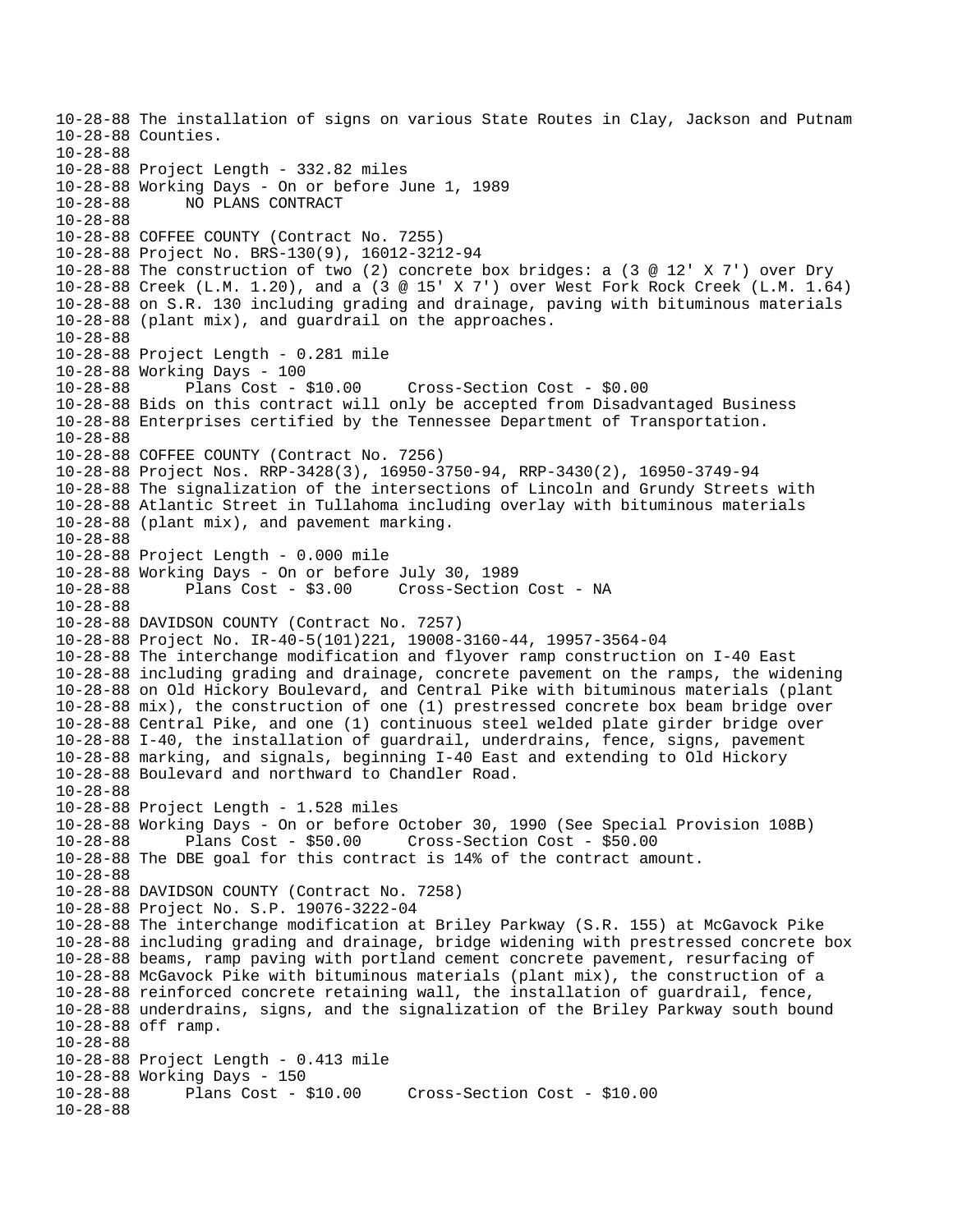```
10-28-88 DAVIDSON COUNTY (Contract No. 7259) 
10-28-88 Project No. S.P. 19003-4165-04 
10-28-88 The repair of the bridge on I-40 over S.R. 24 (Charlotte Pike) including 
10-28-88 structural steel repairs, and the installation of guardrail. 
10-28-88 
10-28-88 Project Length - 0.072 mile 
10-28-88 Working Days - On or before January 1, 1989 
10-28-88 Plans Cost - $3.00 Cross-Section Cost - NA 
10-28-88 
10-28-88 DAVIDSON COUNTY (Contract No. 7260) 
10-28-88 Project No. S.P. 19035-4218-04 
10-28-88 The repair of the bridge on S.R. 12 (U.S. 41A) over the Cumberland River in 
10-28-88 Bordeaux including structural steel, expansion joint, concrete, and epoxy 
10-28-88 injection repairs, and pavement marking. 
10-28-88 
10-28-88 Project Length - 0.000 mile 
10-28-88 Working Days - 50 
10-28-88 Plans Cost - $10.00 Cross-Section Cost - NA 
10-28-88 
10-28-88 DECATUR COUNTY (Contract No. 7261) 
10-28-88 Project No. S.P. 20009-3212-04 
10-28-88 The grading and drainage on S.R. 69 including the construction of one (1) 
10-28-88 prestressed concrete I-beam bridge over Rushing Creek, paving at the cross 
10-28-88 roads with either a mineral aggregate base or a portland cement treated 
10-28-88 aggregate base with bituminous materials (plant mix), the installation of 
10-28-88 fence, underdrains, signs, and pavement marking beginning at S.R. 202 approx. 
10-28-88 3 miles south of S.R. 69 Bypass and extending to S.R. 69 Bypass south of 
10-28-88 Decaturville. 
10-28-88 
10-28-88 Project Length - 2.905 miles 
10-28-88 Working Days - 175 
10-28-88 Plans Cost - $25.00 Cross-Section Cost - $25.00 
10-28-88 
10-28-88 DYER COUNTY (Contract No. 7262) 
10-28-88 Project No. I-155-2(25)8, 23001-3151-44 
10-28-88 The second stage paving on I-155 with bituminous materials (plant mix), 
10-28-88 including cold planing, drainage adjustments, the installation of guardrail, 
10-28-88 and pavement marking beginning at a point 2200 feet west of the bridge over 
10-28-88 Lenox Road and extending to a point 2050 feet east of relocated S.R. 3. 
10-28-88 
10-28-88 Project Length - 9.333 miles 
10-28-88 Working Days - On or before November 1, 1989 
10-28-88 Plans Cost - $10.00 Cross-Section Cost - NA 
10-28-88 The DBE goal for this contract is 7% of the contract amount. 
10-28-88 
10-28-88 GIBSON COUNTY (Contract No. 7263) 
10-28-88 Project Nos. S.P. 27955-3228-04, 27955-3229-04, 27955-3230-04 
10-28-88 The signalization and pavement marking at the intersections of: S.R. 76 (Main 
10-28-88 Street) with 14TH Avenue and Central Avenue, S.R. 76 (U.S. 79) with U.S. 45W 
10-28-88 Bypass in Humboldt. 
10-28-88 
10-28-88 Project Length - 0.000 mile 
10-28-88 Working Days - On or before June 1, 1989 
10-28-88 Plans Cost - $ 3.00 Cross-Section Cost - NA 
10-28-88 
10-28-88 GREENE COUNTY (Contract No. 7264) 
10-28-88 Project No. S.P. 30006-4213-04 
10-28-88 The repair of the bridge on S.R. 70 over the Nolichucky River (L.M. 8.51) 
10-28-88 including structural steel, bridge deck, and expansion joint repairs, 
10-28-88 repainting existing steel structure, bridge deck sealant, overlay with
```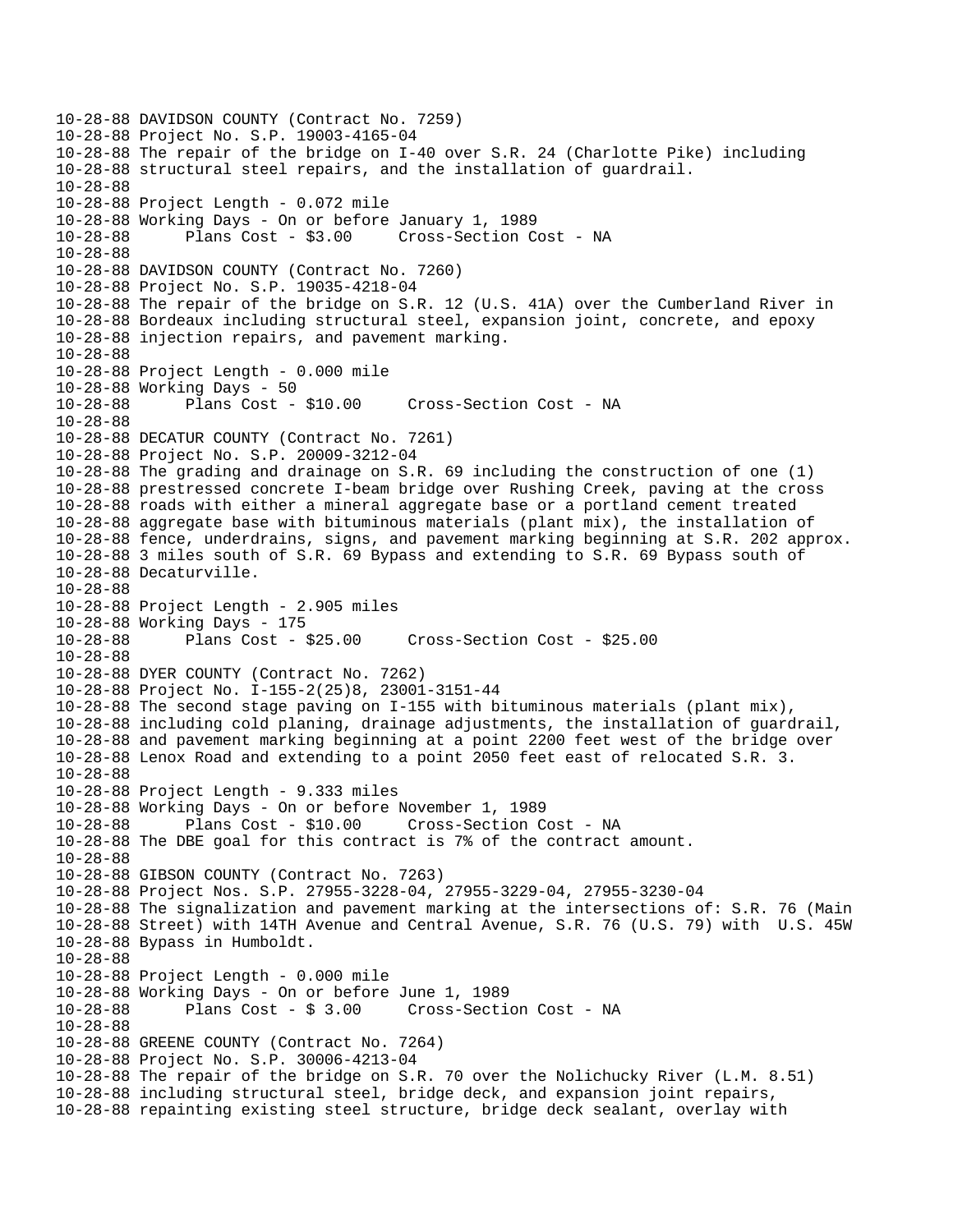10-28-88 bituminous materials (plant mix), and the installation of guardrail. 10-28-88 10-28-88 Project Length - 0.000 mile 10-28-88 Working Days - 110 Cross-Section Cost - NA 10-28-88 10-28-88 HAMBLEN AND COCKE COUNTIES (Contract No. 7265) 10-28-88 Project No. BRZ-3200(6), 32070-3409-94 10-28-88 The construction of one (1) structural steel beam bridge over the Nolichucky 10-28-88 River (L.M. 2.73) on Parrottsville Road including grading and drainage, paving 10-28-88 with bituminous materials (plant mix), and guardrail on the approaches. 10-28-88 10-28-88 Project Length - 0.256 mile 10-28-88 Working Days - 165 10-28-88 Plans Cost - \$10.00 Cross-Section Cost - \$0.00 10-28-88 10-28-88 HAMBLEN AND COCKE COUNTIES (Contract No. 7266) 10-28-88 Project No. BRZ-3200(7), 32046-3405-94 10-28-88 The construction of one (1) continuous steel I-beam bridge over the Nolichucky 10-28-88 River (L.M. 4.00) on Hale Road including grading and drainage, paving with 10-28-88 bituminous materials (plant mix), and guardrail on the approaches. 10-28-88 10-28-88 Project Length - 0.303 mile 10-28-88 Working Days - 185 10-28-88 Plans Cost - \$10.00 Cross-Section Cost - \$0.00 10-28-88 10-28-88 HAMILTON COUNTY (Contract No. 7267) 10-28-88 Project Nos. IR-75-1(88)6, 33005-3145-44, M-9202(22), 33957-3777-54 10-28-88 The widening of the bridge on Shallowford Road over I-75 with prestressed 10-28-88 concrete box beams, including grading and drainage, ramp widening with 10-28-88 portland cement concrete pavement, widening on Shallowford Road with 10-28-88 bituminous materials (plant mix), the construction of a reinforced concrete 10-28-88 retaining wall, storm sewer construction, the installation of concrete curb 10-28-88 and gutter, sidewalk, guardrail, underdrains, pavement marking, and signs. 10-28-88 10-28-88 Project Length - 0.255 mile 10-28-88 Working Days - On or before October 30, 1989 10-28-88 Plans Cost - \$25.00 Cross-Section Cost - \$10.00 10-28-88 The DBE goal for this contract is 10% of the contract amount. 10-28-88 10-28-88 HAMILTON COUNTY (Contract No. 7268) 10-28-88 Project No. S.P. 33953-3724-64 10-28-88 The widening and reconstruction on Morrison Springs Road (M-3595) in Red Bank 10-28-88 including grading and drainage, paving with bituminous materials (plant mix), 10-28-88 storm sewer construction, construction of two (2) reinforced concrete 10-28-88 retaining walls, installation of concrete curb and gutter, sidewalk, 10-28-88 underdrains, fence, signs, pavement marking, and signals, beginning east of 10-28-88 Robbinsdale Lane and extending to Dayton Boulevard. 10-28-88 10-28-88 Project Length - 0.263 mile 10-28-88 Working Days - 135 10-28-88 Plans Cost - \$10.00 Cross-Section Cost - \$10.00 10-28-88 10-28-88 HAMILTON COUNTY (Contract No. 7269) 10-28-88 Project No. S.P. 33055-3227-04 10-28-88 The widening on S.R. 319 (Hixson Pike) in Chattanooga including grading and 10-28-88 drainage, paving with bituminous materials (plant mix), the construction of a 10-28-88 complete storm sewer drainage system, the widening of two (2) bridges with 10-28-88 prestressed concrete box beams, the installation of concrete curb and gutter, 10-28-88 sidewalk, underdrains, signs, guardrail, pavement marking, and signals,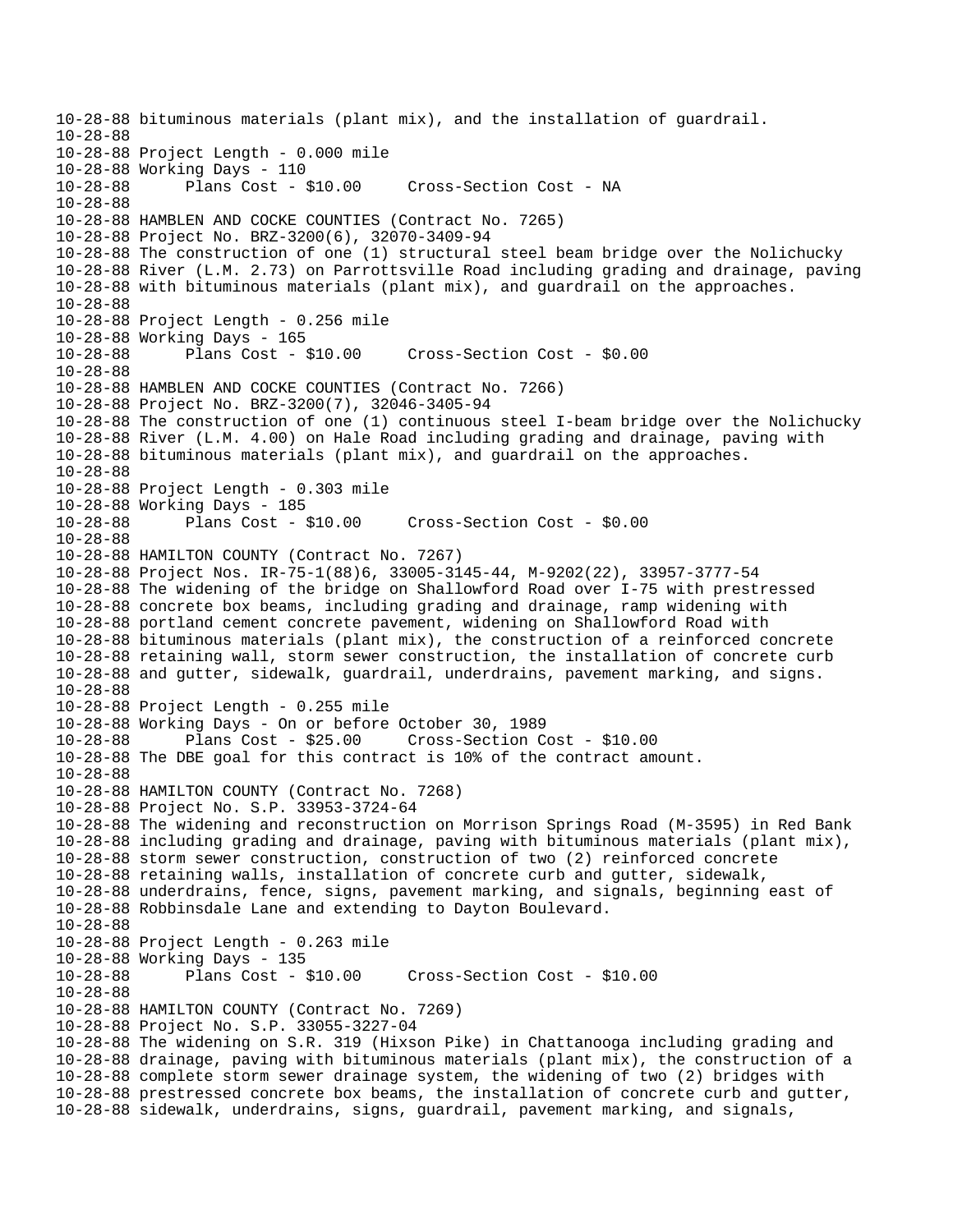10-28-88 beginning at North Point Blvd. and extending to 0.15 miles east of Masters 10-28-88 Road. 10-28-88 10-28-88 Project Length - 2.042 miles 10-28-88 Working Days - 250 10-28-88 Plans Cost - \$50.00 Cross-Section Cost - \$25.00 10-28-88 The DBE goal for this contract is 2% of the contract amount. 10-28-88 10-28-88 HARDEMAN COUNTY (Contract No. 7270) 10-28-88 Project No. M-4414(1), 35950-3713-54 10-28-88 The grading and drainage on Rubye Lane (M-4414) including paving with 10-28-88 bituminous materials (plant mix), the construction of a (2 @ 12' X 12') 10-28-88 concrete box bridge, the installation of guardrail, and pavement marking 10-28-88 beginning at it's present dead end and extending to Main Street in Bolivar. 10-28-88 10-28-88 Project Length - 0.316 mile 10-28-88 Working Days - 90 10-28-88 Plans Cost - \$10.00 Cross-Section Cost - \$0.00 10-28-88 10-28-88 JEFFERSON AND SULLIVAN COUNTIES (Contract No. 7271) 10-28-88 Project No. S.P. 98010-4162-04 10-28-88 The landscaping at the interchanges of I-40 with S.R. 66 in Jefferson County, 10-28-88 and I-81 with I-181 (U.S. 23) in Sullivan County. 10-28-88 10-28-88 Project Length - 0.000 mile 10-28-88 Working Days - On or before February 15, 1990 (See Special Provision 108B) 10-28-88 NO PLANS CONTRACT 10-28-88 10-28-88 LAUDERDALE AND DYER COUNTIES (Contract No. 7272) 10-28-88 Project No. BRS-210(2), 49210-3207-94 10-28-88 The construction of one (1) prestressed concrete box beam bridge over the 10-28-88 South Fork Forked Deer River (L.M. 3.38) on S.R. 210 including grading and 10-28-88 drainage on the approaches. 10-28-88 10-28-88 Project Length - 0.492 mile 10-28-88 Working Days - 200 10-28-88 Plans Cost - \$10.00 Cross-Section Cost - \$0.00 10-28-88 The DBE goal for this contract is 10% of the contract amount. 10-28-88 10-28-88 MONTGOMERY AND DICKSON COUNTIES (Contract No. 7273) 10-28-88 Project No. BRZ-6300(10), 63089-3406-94 10-28-88 The construction of one (1) prestressed concrete box beam bridge over Big 10-28-88 Bartons Creek (L.M. 0.03) on Ryes Chapel Road northeast of Cumberland Furnace 10-28-88 including grading and drainage, paving with aggregate base and double 10-28-88 bituminous surface treatment, and guardrail on the approaches. 10-28-88 10-28-88 Project Length - 0.223 mile 10-28-88 Working Days - 100 10-28-88 Plans Cost - \$10.00 Cross-Section Cost - \$0.00 10-28-88 10-28-88 RHEA COUNTY (Contract No. 7274) 10-28-88 Project No. S.P. 72001-3245-04 10-28-88 The intersection improvements at S.R. 29 (U.S. 27) with 11TH Ave. in Dayton 10-28-88 including grading, paving with bituminous materials (plant mix), and pavement 10-28-88 marking. 10-28-88 10-28-88 Project Length - 0.000 mile 10-28-88 Working Days - 30 Cross-Section Cost - NA 10-28-88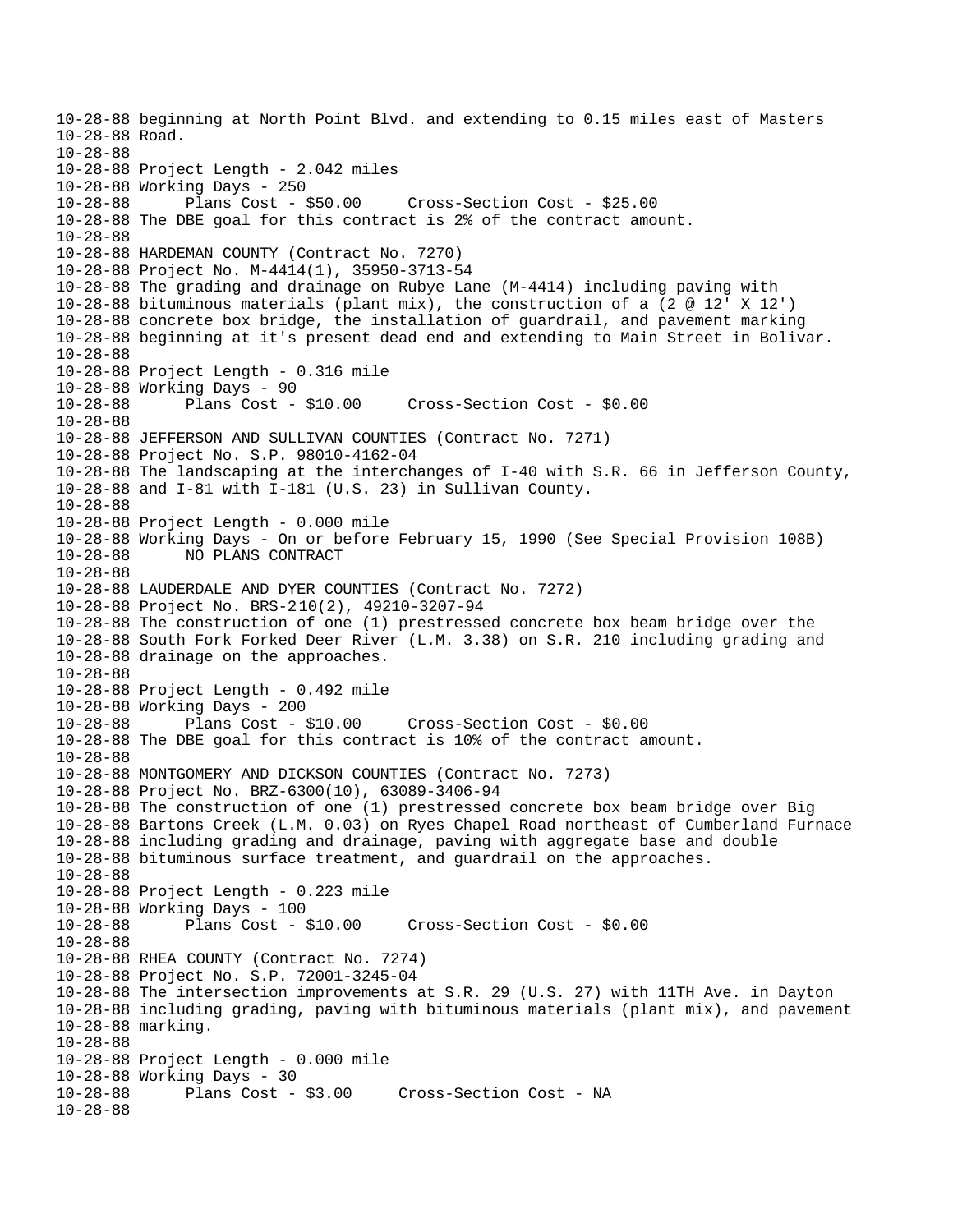10-28-88 RUTHERFORD AND CANNON COUNTIES (Contract No. 7275) 10-28-88 Project Nos. S.P. 75003-3217-04, 08001-3230-04 10-28-88 The paving on S.R. 1 (U.S. 70S) with either a mineral aggregate base or a 10-28-88 portland cement treated aggregate base with bituminous materials (plant mix), 10-28-88 including grading and drainage, storm sewer construction, installation of 10-28-88 concrete curb and gutter, sidewalk, guardrail, underdrains, signs, pavement 10-28-88 marking, and signals beginning at Peaks Hill in Rutherford County and 10-28-88 extending to 0.18 mile east of S.R. 145 in Woodbury in Cannon County. 10-28-88 10-28-88 Project Length - 7.674 miles 10-28-88 Working Days - On or before December 15, 1989 10-28-88 Plans Cost - \$25.00 Cross-Section Cost - \$10.00 10-28-88 The DBE goal for this contract is 2% of the contract amount. 10-28-88 10-28-88 SULLIVAN COUNTY (Contract No. 7276) 10-28-88 Project No. RS-747(2), 82094-3307-24 10-28-88 The grading and drainage on S.R. 44 (old S-747) including paving with 10-28-88 bituminous materials (plant mix), subgrade treatment with hydrated lime, the 10-28-88 construction of two (2) concrete box bridges, the extension of three (3) 10-28-88 concrete box bridges, and the extension of one (1) concrete slab bridge, the 10-28-88 installation of guardrail, underdrains, signs, and pavement marking beginning 10-28-88 at S-735 and extending to 1.3 miles northeast of Hickory Tree. 10-28-88 10-28-88 Project Length - 3.943 miles 10-28-88 Working Days - 185 10-28-88 Plans Cost - \$25.00 Cross-Section Cost - \$25.00 10-28-88 The DBE goal for this contract is 5% of the contract amount. 10-28-88 10-28-88 TIPTON COUNTY (Contract No. 7277) 10-28-88 Project No. BRZ-8400(20), 84051-3408-94 10-28-88 The construction of one (1) concrete box bridge (3 @ 18' X 18') over branch 10-28-88 (L.M. 2.69) on Turkey Scratch Road including grading and drainage, paving with 10-28-88 aggregate base and double bituminous surface treatment, and guardrail on the 10-28-88 approaches. 10-28-88 10-28-88 Project Length - 0.085 mile 10-28-88 Working Days - On or before June 1, 1989 10-28-88 Plans Cost - \$10.00 Cross-Section Cost - \$0.00 10-28-88 10-28-88 UNION COUNTY (Contract No. 7278) 10-28-88 Project No. S.P. 87945-3427-04 10-28-88 The grading and drainage on a S.I.A. Route including paving with bituminous 10-28-88 materials (plant mix) beginning at S.R. 33 and extending to the Durham 10-28-88 Knitting Plant entrance in Maynardville. 10-28-88 10-28-88 Project Length - 0.346 mile 10-28-88 Working Days - 110 (See Special Provision 108B) 10-28-88 Plans Cost - \$10.00 Cross-Section Cost - \$0.00 10-28-88 10-28-88 WAYNE COUNTY (Contract No. 7279) 10-28-88 Project No. BRZ-9100(16), 91033-3404-94 10-28-88 The construction of one (1) prestressed concrete box beam bridge over the 10-28-88 Green River (L.M. 2.04) on Mt. Hope Road north of Waynesboro including grading 10-28-88 and drainage, paving with aggregate base and double bituminous surface 10-28-88 treatment, and guardrail on the approaches. 10-28-88 10-28-88 Project Length - 0.202 mile 10-28-88 Working Days - 120 Plans Cost - \$10.00 Cross-Section Cost - \$0.00 10-28-88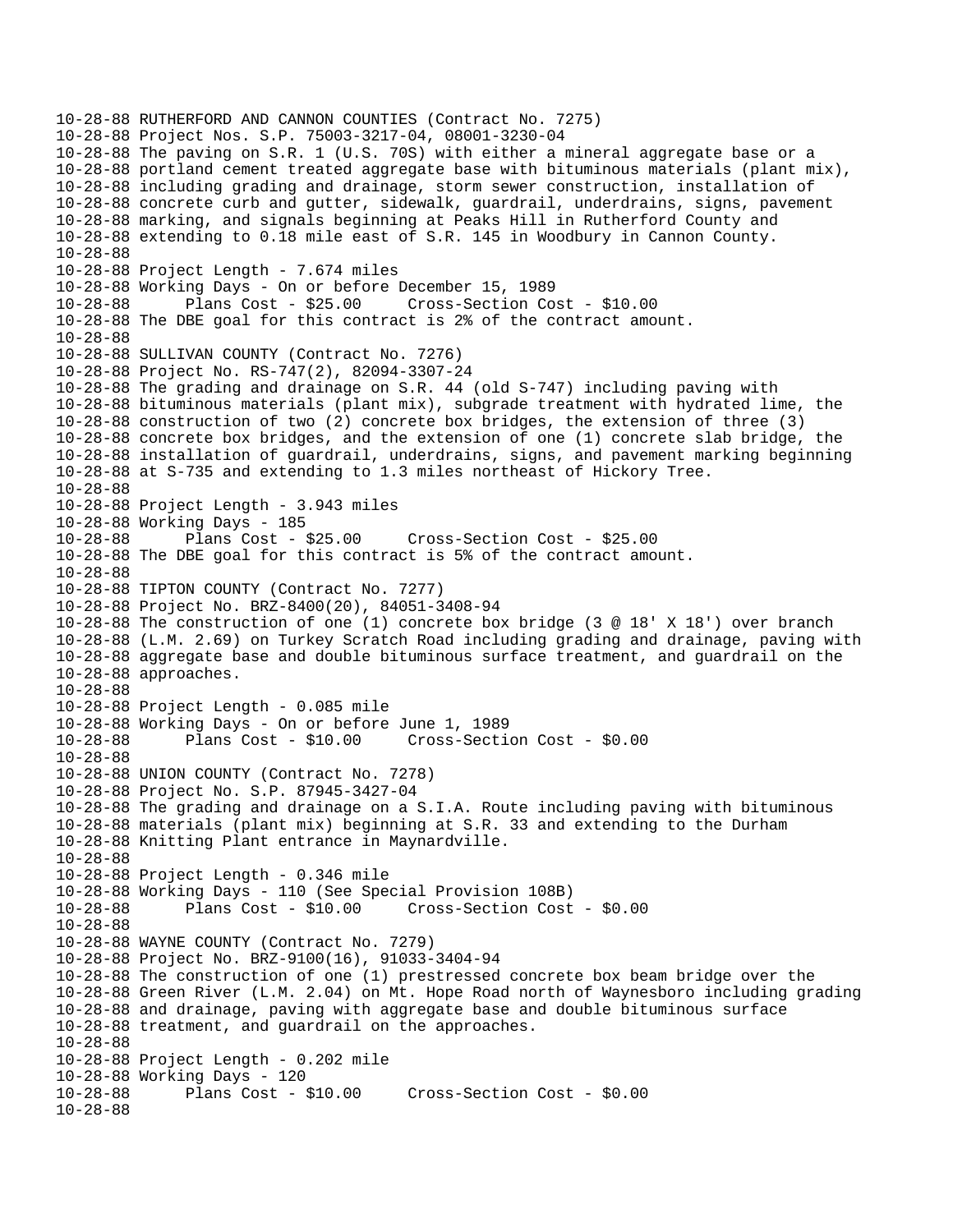10-28-88 WEAKLEY COUNTY (Contract No. 7280) 10-28-88 Project No. F-MAF-22(12), 92137-3213-14 10-28-88 The paving on S.R. 22 with a cement treated aggregate base and bituminous 10-28-88 materials (plant mix), including paving on ramps with portland cement concrete 10-28-88 pavement, and bituminous materials (plant mix), the installation guardrail, 10-28-88 underdrains, signs, and pavement marking beginning 0.232 mile west of S.R. 43 10-28-88 (U.S. 45E Bypass) and extending to 0.201 mile west of Terrell Road. 10-28-88 10-28-88 Project Length - 4.399 miles 10-28-88 Working Days - 125 10-28-88 Plans Cost - \$10.00 Cross-Section Cost - NA 10-28-88 The DBE goal for this contract is 5% of the contract amount. 10-28-88 10-28-88 WHITE AND PUTNAM COUNTIES (Contract No. 7281) 10-28-88 Project Nos. APD-111(10), 93003-3213-64 10-28-88 APD-111(11), 93003-3214-64, 71004-3223-64 10-28-88 10-28-88 Project No. APD-111(10), 93003-3213-64 10-28-88 The first stage paving on S.R. 111 with bituminous materials (plant mix), 10-28-88 including portland cement concrete pavement on the ramps, subgrade treatment 10-28-88 with hydrated lime, grading and drainage, installation of guardrail, 10-28-88 underdrains, concrete median barrier, fence, signs, and pavement marking 10-28-88 beginning at Walker Cove Road and extending to Walnut Grove Road in White 10-28-88 County. 10-28-88 Project Length - 5.295 10-28-88 10-28-88 Project No. APD-111(11), 93003-3214-64, 71004-3223-64 10-28-88 The first stage paving on S.R. 111 with bituminous materials (plant mix), 10-28-88 including portland cement concrete pavement on the ramps, subgrade treatment 10-28-88 with hydrated lime, grading and drainage, sink hole drainage using soil 10-28-88 stabilization fabric, and wick drain treatment, installation of guardrail, 10-28-88 underdrains, fence, signs, and pavement marking beginning in White County 10-28-88 at Walnut Grove Road and extending to the Jct. of S.R. 42 and S.R. 111 in 10-28-88 Putnam County. 10-28-88 Project Length - 5.418 10-28-88 10-28-88 Total Project Length - 10.713 miles 10-28-88 Working Days - On or before July 15, 1990 (See Special Provision 108B) 10-28-88 Plans Cost - \$25.00 Cross-Section Cost - \$0.00 10-28-88 The DBE goal for this contract is 10% of the contract amount. 10-28-88 =============================================================================== 12-09-88 DYER COUNTY (Contract No. 7262) 12-09-88 Project No. I-155-2(25)8, 23001-3151-44 12-09-88 The second stage paving on I-155 with bituminous materials (plant mix), 12-09-88 including drainage adjustments, the installation of guardrail, and pavement 12-09-88 marking beginning at a point 2200 feet west of the bridge over Lenox Road and 12-09-88 extending to a point 2050 feet east of relocated S.R. 3. 12-09-88 12-09-88 Project Length - 9.333 miles 12-09-88 Working Days - On or before November 1, 1989 12-09-88 Plans Cost - \$10.00 Cross-Section Cost - NA 12-09-88 The DBE goal for this contract is 7% of the contract amount. 12-09-88 12-09-88 SEVIER AND SULLIVAN COUNTIES (Contract No. 7271) 12-09-88 Project No. S.P. 98010-4162-04 12-09-88 The landscaping at the interchanges of I-40 with S.R. 66 in Sevier County, and 12-09-88 I-81 with I-181 (U.S. 23) in Sullivan County. 12-09-88 12-09-88 Project Length - 0.000 mile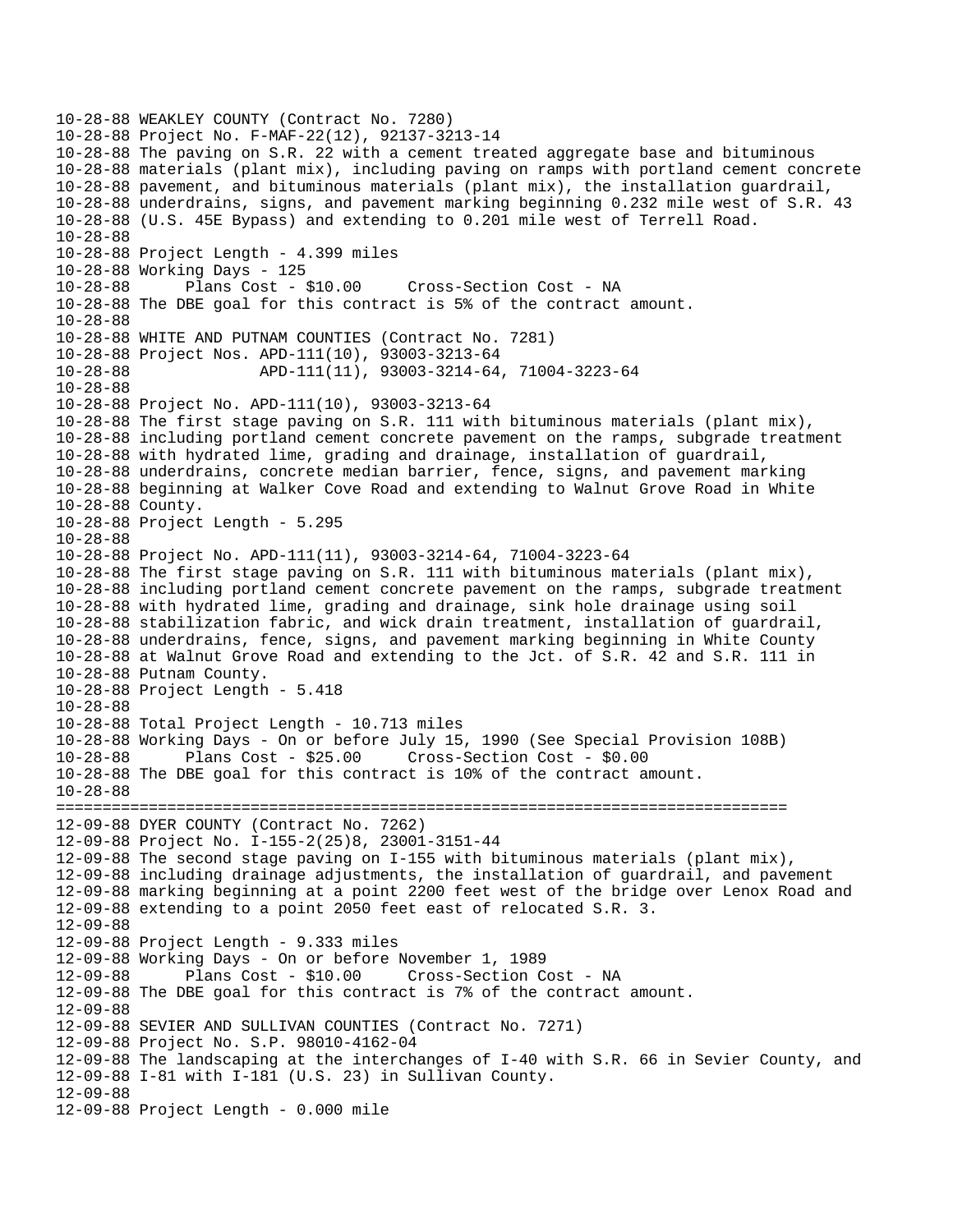12-09-88 Working Days - On or before February 15, 1990 (See Special Provision 108B) 12-09-88 NO PLANS CONTRACT 12-09-88 12-09-88 ANDERSON, CAMPBELL, COCKE, CLAIBORNE, JEFFERSON, KNOX, LOUDON, MONROE, MORGAN, 12-09-88 ROANE, SEVIER, SCOTT AND UNION COUNTIES (Contract No. 7315) 12-09-88 Project No. S.P. 98010-4264-04 12-09-88 The installation of painted pavement marking lines on various State Routes in 12-09-88 Region I. 12-09-88 12-09-88 Project Length - 375.92 miles 12-09-88 Working Days - On or before July 1, 1989 (See Special Provision 108B) 12-09-88 NO PLANS CONTRACT 12-09-88 12-09-88 BENTON COUNTY (Contract No. 7316) 12-09-88 Project No. BRS-192(2), 03192-3208-94 12-09-88 The construction of one (1) prestressed concrete I-beam bridge over Fourteen 12-09-88 Creek (L.M. 4.87) and one (1) concrete box bridge (3 @ 15' X 12') over Coon 12-09-88 Creek (L.M. 6.55) on S.R. 192 including grading and drainage, paving with 12-09-88 bituminous materials (plant mix), and guardrail on the approaches. 12-09-88 12-09-88 Project Length - 0.287 miles 12-09-88 Working Days - 110 12-09-88 Plans Cost - \$10.00 Cross-Section Cost - \$0.00 12-09-88 12-09-88 BLEDSOE, CANNON, COFFEE, GRUNDY, MARION, SEQUATCHIE, VAN BUREN AND WARREN 12-09-88 COUNTIES (Contract No. 7317) 12-09-88 Project No. S.P. 98020-4248-04 12-09-88 The installation of painted pavement marking lines on various State Routes in 12-09-88 Region II. 12-09-88 12-09-88 Project Length - 757.55 miles 12-09-88 Working Days - On or before July 1, 1989 (See Special Provision 108B) 12-09-88 NO PLANS CONTRACT 12-09-88 12-09-88 BLEDSOE AND RHEA COUNTIES (Contract No. 7318) 12-09-88 Project Nos. S.P. 04003-3208-04, 72004-3221-04 12-09-88 The installation of guardrail on S.R. 30 in Bledsoe County beginning 1.93 12-09-88 miles east of Pikeville east city limits (L.M. 12.35) and extending to 2.23 12-09-88 miles west of the Rhea County line (L.M. 16.36), and in Rhea County beginning 12-09-88 0.043 mile east of the Bledsoe County line (L.M. 0.043) and extending to 0.353 12-09-88 mile west of Dayton west city limits (L.M. 7.977). 12-09-88 12-09-88 Project Length - 11.944 miles 12-09-88 Working Days - 60 12-09-88 Plans Cost - \$3.00 Cross-Section Cost - NA 12-09-88 12-09-88 BLOUNT COUNTY (Contract No. 7319) 12-09-88 Project No. S.P. 05005-4222-04 12-09-88 The repair of the bridges on S.R. 115 (U.S. 129) over Tabcat Creek at 12-09-88 (L.M. 11.22), and over Abrams Creek at (L.M. 13.68) including removal of 12-09-88 existing asphalt pavement, scarifying, concrete deck overlay, concrete and 12-09-88 steel repairs, repainting existing steel structure, paving on the approaches 12-09-88 with bituminous materials (plant mix), and the installation of guardrail and 12-09-88 pavement marking. 12-09-88 12-09-88 Project Length - 0.000 mile 12-09-88 Working Days - 115 Cross-Section Cost - NA 12-09-88 12-09-88 BRADLEY, HAMILTON AND MCMINN COUNTIES (Contract No. 7320)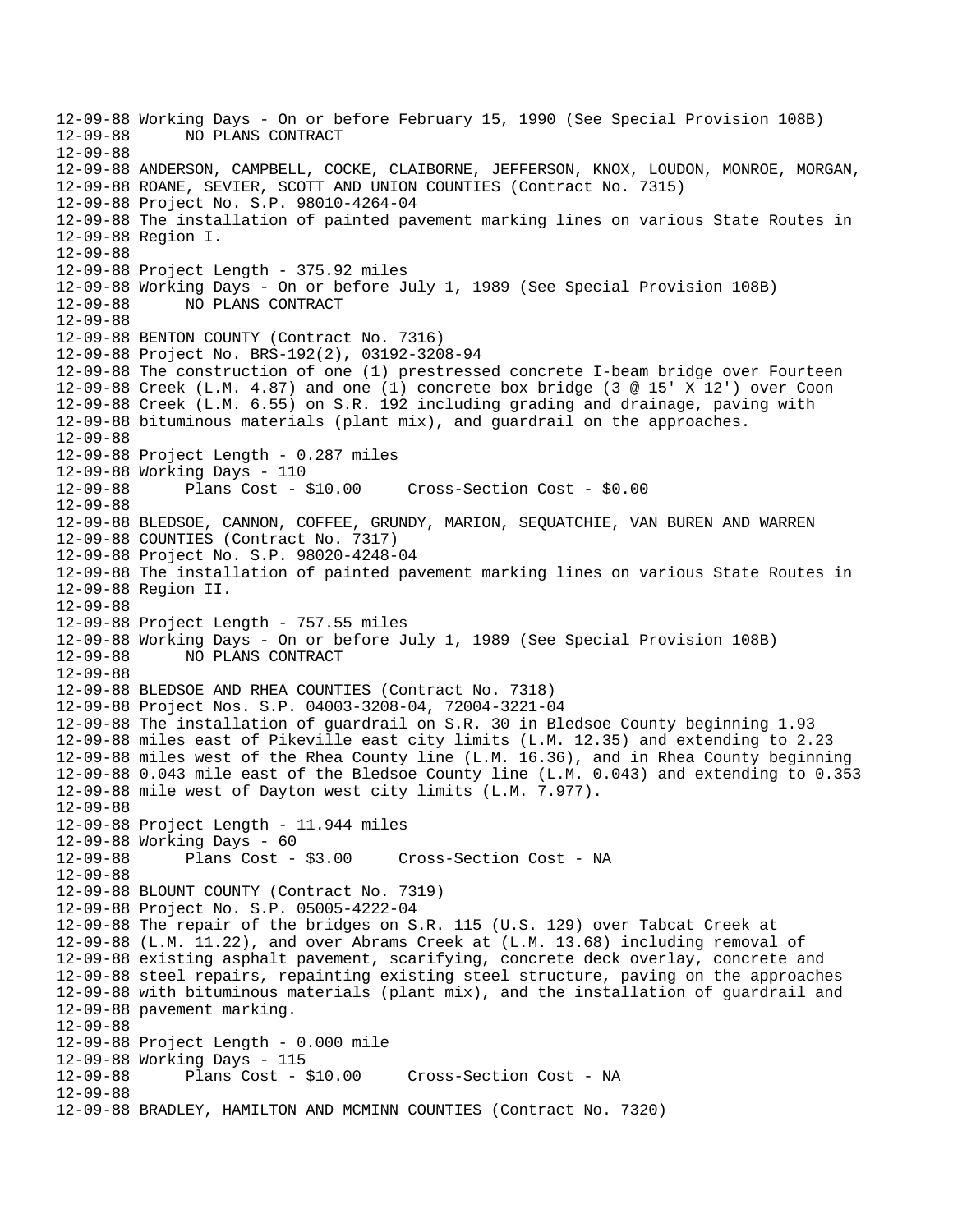12-09-88 Project No. S.P. 98020-4249-04 12-09-88 The installation of painted pavement marking lines on various State Routes in 12-09-88 Region II. 12-09-88 12-09-88 Project Length - 204.58 miles 12-09-88 Working Days - On or before July 1, 1989 (See Special Provision 108B) 12-09-88 NO PLANS CONTRACT 12-09-88 12-09-88 CAMPBELL COUNTY (Contract No. 7321) 12-09-88 Project No. IR-75-3(109)117, 07001-3185-44 12-09-88 The slide repair on I-75 north of Caryville (L.M. 7.02) including grading and 12-09-88 drainage, the installation of guardrail, fence, and pavement marking. 12-09-88 12-09-88 Project Length - 0.000 mile 12-09-88 Working Days - 75 12-09-88 Plans Cost - \$10.00 Cross-Section Cost - \$0.00 12-09-88 12-09-88 CARROLL COUNTY (Contract No. 7322) 12-09-88 Project No. BRZ-0900(17), 09945-3469-94 12-09-88 The construction of one (1) prestressed concrete I-beam bridge over Guins 12-09-88 Creek (L.M. 1.26) on Robinson Levee Road including grading and drainage, 12-09-88 surfacing with aggregate base, and guardrail on the approaches. 12-09-88 12-09-88 Project Length - 0.158 mile 12-09-88 Working Days - 80 12-09-88 Plans Cost - \$10.00 Cross-Section Cost - \$0.00 12-09-88 12-09-88 CARROLL COUNTY (Contract No. 7323) 12-09-88 Project No. BRZ-0900(18), 09065-3409-94 12-09-88 The construction of one (1) prestressed concrete box beam bridge over Big 12-09-88 Sandy River drainage canal (L.M. 2.90) on Roland Mill Road including two (2) 12-09-88 concrete box bridges a (2  $\oslash$  12' X 7'), and a (2  $\oslash$  12' X 6'), including 12-09-88 grading and drainage, paving with bituminous materials (plant mix), and 12-09-88 guardrail on the approaches. 12-09-88 12-09-88 Project Length - 0.355 mile 12-09-88 Working Days - 110 12-09-88 Plans Cost - \$10.00 Cross-Section Cost - \$0.00 12-09-88 The DBE goal for this contract is 10% of the contract amount. 12-09-88 12-09-88 CARROLL AND WEAKLEY COUNTIES (Contract No. 7324) 12-09-88 Project No. BRZ-0900(16), 09040-3410-94 12-09-88 The construction of one (1) prestressed concrete box beam bridge over South 12-09-88 Fork Obion River overflow (L.M. 1.08) on Harts Mill Road including grading and 12-09-88 drainage, paving with aggregate base and double bituminous surface treatment, 12-09-88 and guardrail on the approaches. 12-09-88 12-09-88 Project Length - 0.108 miles 12-09-88 Working Days - 75 12-09-88 Plans Cost - \$10.00 Cross-Section Cost - \$0.00 12-09-88 12-09-88 CARTER COUNTY (Contract No. 7325) 12-09-88 Project No. MG-67(6), 10006-3731-54 12-09-88 The signalization of the intersection of U.S. 321 (S.R. 67/Elk Avenue) with 12-09-88 Hudson Drive in Elizabethton including pavement marking. 12-09-88 12-09-88 Project Length - 0.000 mile 12-09-88 Working Days - On or before August 15, 1989 Cross-Section Cost - NA 12-09-88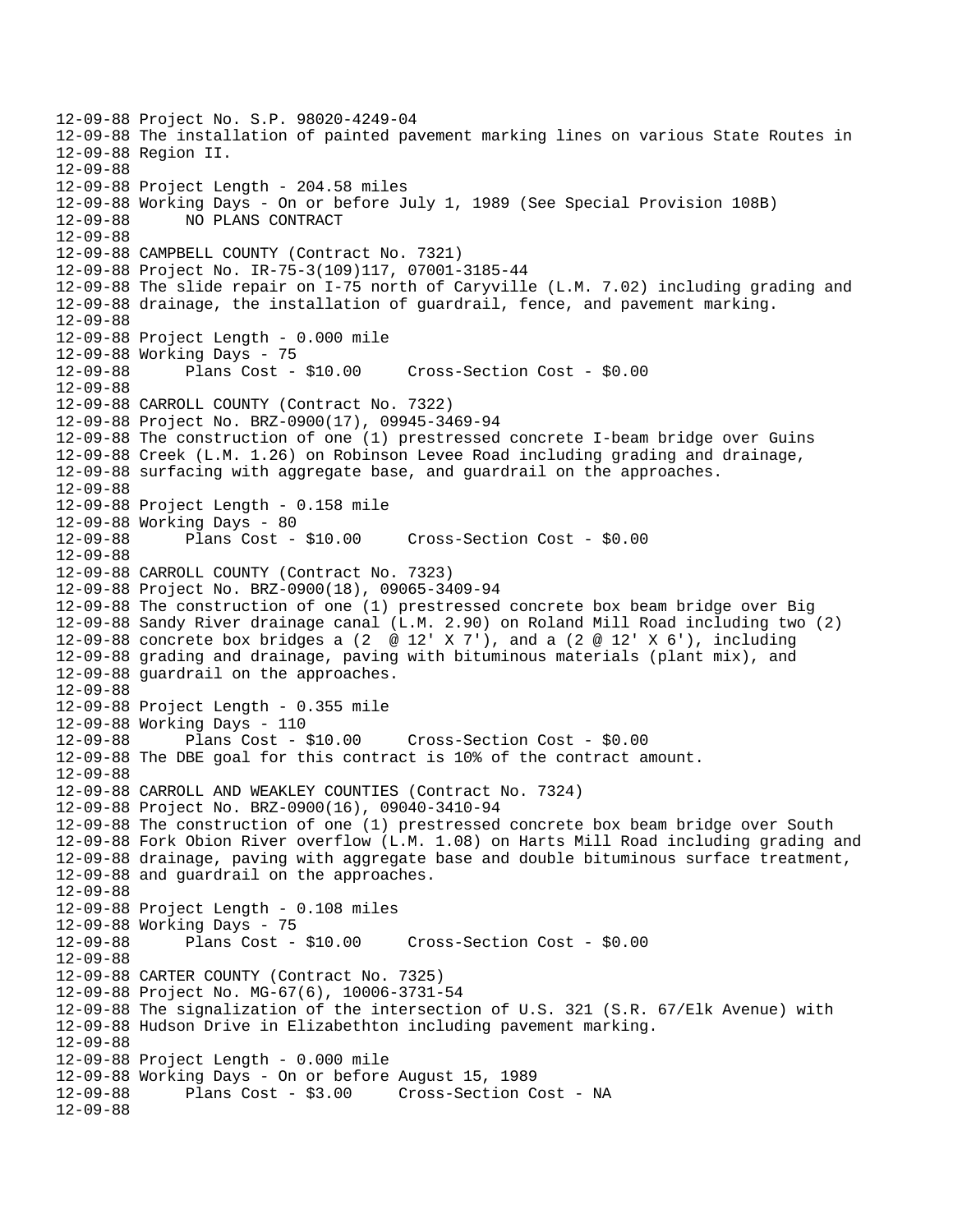12-09-88 CHEATHAM, HOUSTON, MONTGOMERY, ROBERTSON AND STEWART COUNTIES 12-09-88 (Contract No. 7326) 12-09-88 Project No. S.P. 98031-4247-04 12-09-88 The installation of painted pavement marking lines on various State Routes in 12-09-88 Region III. 12-09-88 12-09-88 Project Length - 548.47 miles 12-09-88 Working Days - On or before July 1, 1989 (See Special Provision 108B) 12-09-88 NO PLANS CONTRACT 12-09-88 12-09-88 COCKE, KNOX, JEFFERSON AND SEVIER COUNTIES (Contract No. 7327) 12-09-88 Project No. S.P. 98010-4166-04 12-09-88 The guardrail repair on various Interstate and State Routes in Cocke, Knox, 12-09-88 Jefferson and Sevier Counties in Region I. 12-09-88 12-09-88 Project Length - 343.31 miles 12-09-88 Working Days - December 31, 1989 (See Special Provision 108B) 12-09-88 NO PLANS CONTRACT 12-09-88 12-09-88 DAVIDSON COUNTY (Contract No. 7328) 12-09-88 Project No. S.P. 19946-4113-04 12-09-88 The guardrail repair on various Interstate and State Routes in Davidson 12-09-88 County. 12-09-88 12-09-88 Project Length - 349.09 miles 12-09-88 Working Days - December 31, 1989 (See Special Provision 108B) 12-09-88 NO PLANS CONTRACT 12-09-88 12-09-88 DAVIDSON, MACON, SMITH, SUMNER, TROUSDALE, WILLIAMSON AND WILSON COUNTIES 12-09-88 (Contract No. 7329) 12-09-88 Project No. S.P. 98031-4246-04 12-09-88 The installation of painted pavement marking lines on various State Routes in 12-09-88 Region III. 12-09-88 12-09-88 Project Length - 903.46 miles 12-09-88 Working Days - On or before July 1, 1989 (See Special Provision 108B) 12-09-88 NO PLANS CONTRACT 12-09-88 12-09-88 DEKALB COUNTY (Contract No. 7330) 12-09-88 Project No. BRZ-2100(12), 21945-3466-94 12-09-88 The construction of one (1) concrete slab bridge (2 @ 15' X 7') over Fall 12-09-88 Creek (L.M. 1.95) on West Main Street in Smithville including grading and 12-09-88 drainage, paving with bituminous materials (plant mix), and guardrail on the 12-09-88 approaches. 12-09-88 12-09-88 Project Length - 0.038 mile 12-09-88 Working Days - 50 12-09-88 Plans Cost - \$10.00 Cross-Section Cost - \$0.00 12-09-88 12-09-88 DICKSON, HICKMAN, HUMPHREYS AND PERRY COUNTIES (Contract No. 7331) 12-09-88 Project No. S.P. 98031-4248-04 12-09-88 The installation of painted pavement marking lines on various State Routes in 12-09-88 Region III. 12-09-88 12-09-88 Project Length - 447.62 miles 12-09-88 Working Days - On or before July 1, 1989 (See Special Provision 108B) 12-09-88 NO PLANS CONTRACT 12-09-88 12-09-88 DYER COUNTY (Contract No. 7332) 12-09-88 Project No. BRS-103(4), 23012-3214-94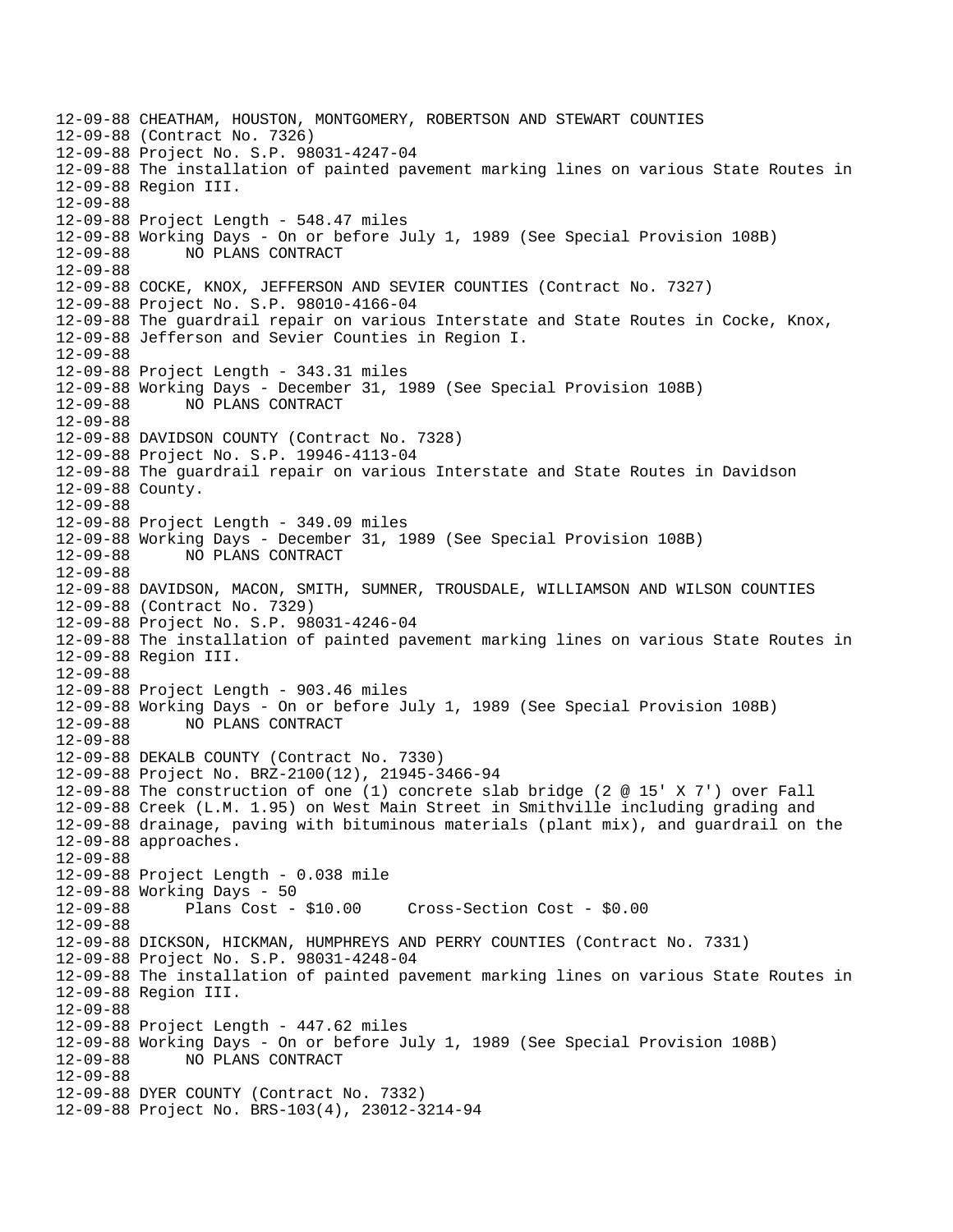12-09-88 The construction of two (2) concrete box bridges: a (3 @ 15' X 10') L.M. 3.29, 12-09-88 and a (3 @ 18' X 11') L.M. 3.87 over sloughs on S.R. 103 including grading and 12-09-88 drainage, paving with bituminous materials (plant mix), and guardrail on the 12-09-88 approaches. 12-09-88 12-09-88 Project Length - 0.318 mile 12-09-88 Working Days - 90 12-09-88 Plans Cost - \$10.00 Cross-Section Cost - \$0.00 12-09-88 Bids on this contract will only be accepted from Disadvantaged Business 12-09-88 Enterprises certified by the Tennessee Department of Transportation. 12-09-88 12-09-88 DYER COUNTY (Contract No. 7333) 12-09-88 Project No. BRZ-2300(16), 23032-3415-94 12-09-88 The construction of one (1) prestressed concrete I-beam bridge over Lewis 12-09-88 Creek (L.M. 0.60) on Millsfield Road including grading and drainage, paving 12-09-88 with bituminous materials (plant mix), and guardrail on the approaches. 12-09-88 12-09-88 Project Length - 0.374 mile 12-09-88 Working Days - 120 12-09-88 Plans Cost - \$10.00 Cross-Section Cost - \$10.00 12-09-88 The DBE goal for this contract is 10% of the contract amount. 12-09-88 12-09-88 FAYETTE COUNTY (Contract No. 7334) 12-09-88 Project No. S.P. 24945-4246-04 12-09-88 The repainting of the existing steel structures on five (5) bridges: County 12-09-88 Road over I-40 at L.M. 1.10, County Road over I-40 at L.M. 1.95, S.R. 59 over 12-09-88 I-40 at L.M. 3.77, County Road over I-40 at L.M. 5.49, and S.R. 222 over I-40 12-09-88 at L.M. 7.73. 12-09-88 12-09-88 Project Length - 0.000 mile 12-09-88 Working Days - On or before August 1, 1989 12-09-88 NO PLANS CONTRACT 12-09-88 12-09-88 GILES COUNTY (Contract No. 7335) 12-09-88 Project No. BRZ-2800(14), 28032-3417-94 12-09-88 The construction of one (1) prestressed concrete box beam bridge over Weakley 12-09-88 Creek (L.M. 3.14) on Weakley Creek Road including grading and drainage, paving 12-09-88 with aggregate base and double bituminous surface treatment, and guardrail on 12-09-88 the approaches. 12-09-88 12-09-88 Project Length - 0.282 mile 12-09-88 Working Days - 120 12-09-88 Plans Cost - \$10.00 Cross-Section Cost - \$0.00 12-09-88 12-09-88 GILES COUNTY (Contract No. 7336) 12-09-88 Project No. BRM-3191(4), 28953-3722-94 12-09-88 The construction of one (1) concrete slab bridge (3 @ 12' X 11') over Pleasant 12-09-88 Run Creek (L.M. 0.07) on East Flower Street (M-3191) in Pulaski including 12-09-88 grading and drainage, paving with bituminous materials (plant mix), and 12-09-88 guardrail on the approaches. 12-09-88 12-09-88 Project Length - 0.018 mile 12-09-88 Working Days - 45 12-09-88 Plans Cost - \$10.00 Cross-Section Cost - \$0.00 12-09-88 12-09-88 GILES AND MAURY COUNTIES (Contract No. 7337) 12-09-88 Project No. S.P. 98031-4245-04 12-09-88 The repainting of the existing steel structures on four (4) bridges: S.R. 7 12-09-88 over I-65 at L.M. 3.00, S.R. 50 over I-65 at L.M. 26.77, I-65 over the Duck 12-09-88 River at L.M. 5.47, and County Road over I-65 at L.M. 7.17.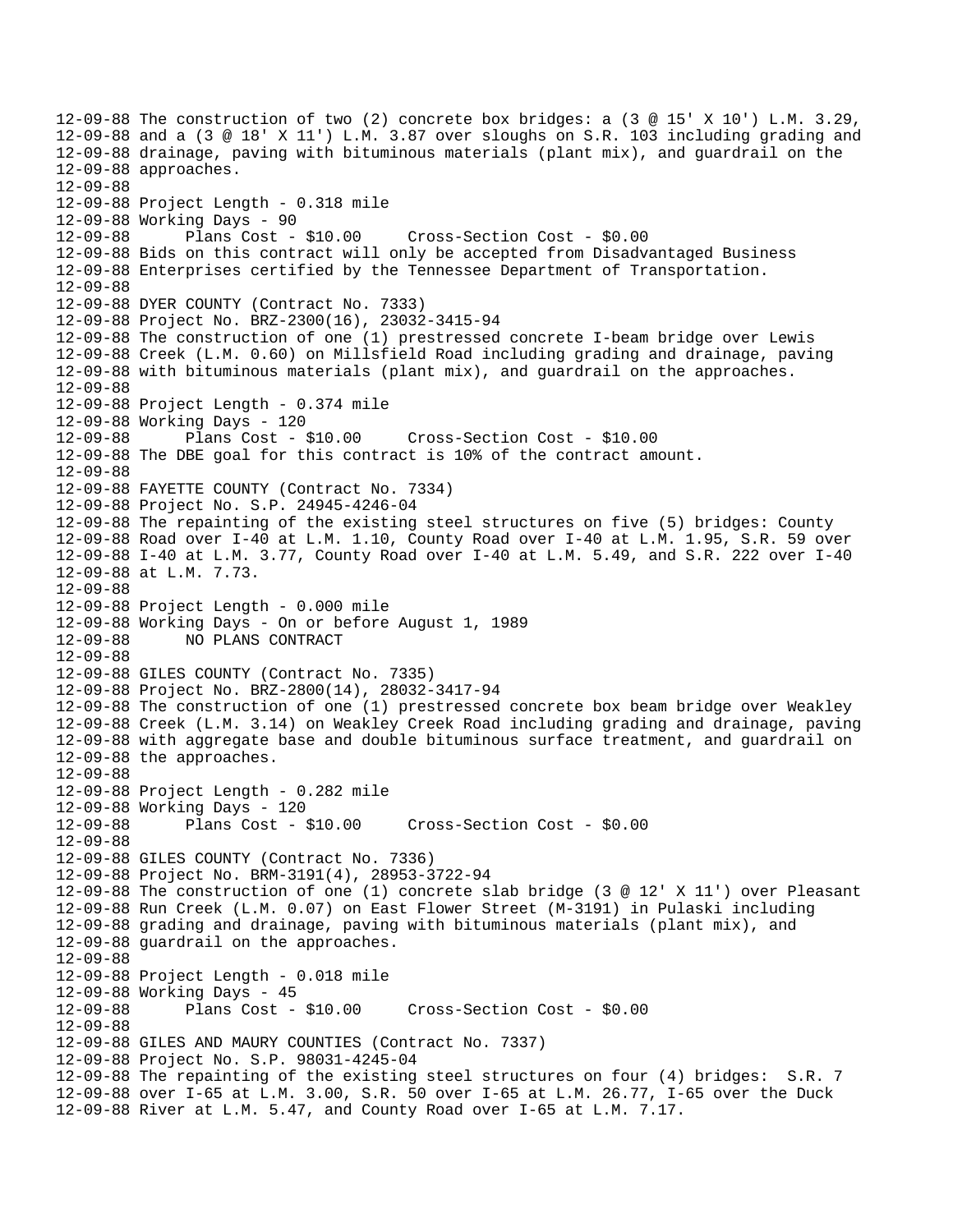```
12-09-88 
12-09-88 Project Length - 0.000 mile 
12-09-88 Working Days - On or before July 1, 1989 
12-09-88 NO PLANS CONTRACT 
12-09-88 
12-09-88 HAMILTON COUNTY (Contract No. 7338) 
12-09-88 Project No. S.P. 33946-4128-04 
12-09-88 The guardrail repair on various Interstate and State Routes in Hamilton 
12-09-88 County. 
12-09-88 
12-09-88 Project Length - 191.29 miles 
12-09-88 Working Days - December 31, 1989 (See Special Provision 108B) 
12-09-88 NO PLANS CONTRACT 
12-09-88 
12-09-88 HAMILTON COUNTY (Contract No. 7339) 
12-09-88 Project No. S.P. 33052-4235-04 
12-09-88 The installation of a overhead sign structure on S.R. 153 at S.R. 58. 
12-09-88 
12-09-88 Project Length - 0.000 mile 
12-09-88 Working Days - On or before February 28, 1989 
12-09-88 Plans Cost - $3.00 Cross-Section Cost - NA 
12-09-88 
12-09-88 HARDEMAN COUNTY (Contract No. 7340) 
12-09-88 Project No. BRZ-3500(12), 35945-3434-94 
12-09-88 The construction of one (1) prestressed concrete box beam bridge over Magbee 
12-09-88 Branch (L.M. 0.09) on Serles Road including grading and drainage, surfacing 
12-09-88 with aggregate base, and guardrail on the approaches. 
12-09-88 
12-09-88 Project Length - 0.132 mile 
12-09-88 Working Days - 85 
12-09-88 Plans Cost - $10.00 Cross-Section Cost - $0.00 
12-09-88 
12-09-88 HENRY, LAKE, OBION AND WEAKLEY COUNTIES (Contract No. 7341) 
12-09-88 Project No. S.P. 98040-4288-04 
12-09-88 The installation of painted pavement marking lines on various State Routes in 
12-09-88 Region IV. 
12-09-88 
12-09-88 Project Length - 456.69 miles 
12-09-88 Working Days - On or before July 1, 1989 (See Special Provision 108B) 
12-09-88 NO PLANS CONTRACT 
12-09-88 
12-09-88 HENRY AND STEWART COUNTIES (Contract No. 7342) 
12-09-88 Project No. S.P. 40011-3248-04 
12-09-88 The grading and drainage on the approaches of U.S. 79 (S.R. 76) to the bridge 
12-09-88 over the Tennessee River (L.M. 30.34) at Paris Landing State Park including 
12-09-88 paving with either a mineral aggregate base or a portland cement treated 
12-09-88 aggregate base, and bituminous materials (plant mix), the construction of a 
12-09-88 rock pad including soil stabilization fabric, concrete median barrier, 
12-09-88 installation of concrete curb and gutter, guardrail, underdrains, signs, and 
12-09-88 pavement marking. 
12-09-88 
12-09-88 Project Length - 2.231 miles 
12-09-88 Working Days - 500 
12-09-88 Plans Cost - $25.00 Cross-Section Cost - $25.00 
12-09-88 The DBE goal for this contract is 2% of the contract amount. 
12-09-88 
12-09-88 LAUDERDALE, SHELBY AND TIPTON COUNTIES (Contract No. 7343) 
12-09-88 Project No. S.P. 98040-4287-04 
12-09-88 The installation of painted pavement marking lines on various State Routes in 
12-09-88 Region IV.
```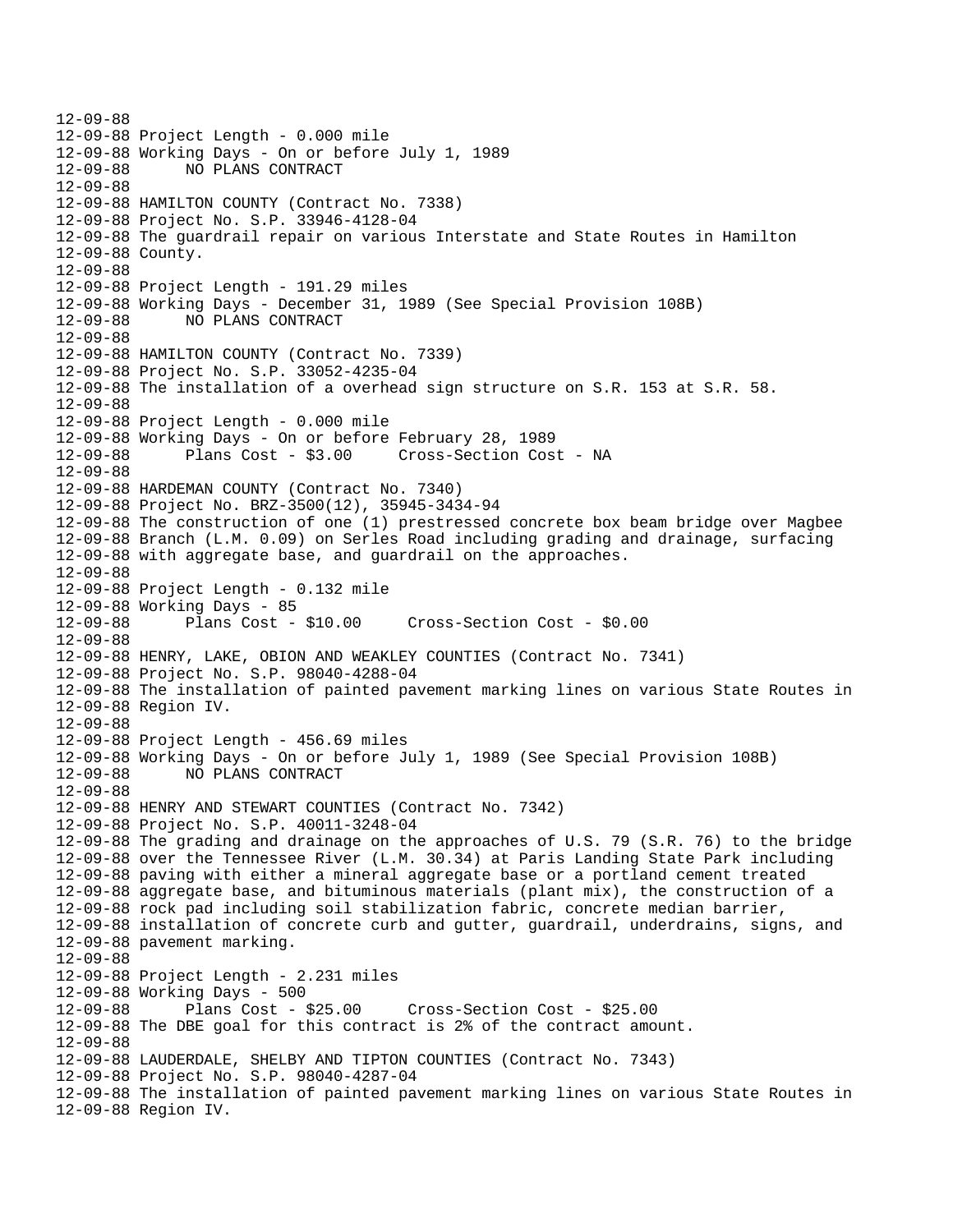12-09-88 12-09-88 Project Length - 358.08 miles 12-09-88 Working Days - On or before July 1, 1989 (See Special Provision 108B) 12-09-88 NO PLANS CONTRACT 12-09-88 12-09-88 MCNAIRY COUNTY (Contract No. 7344) 12-09-88 Project No. S.P. 55006-4218-04 12-09-88 The repair of two (2) bridges on S.R. 22 over White Oak Creek (L.M. 9.09), and 12-09-88 over North Fork White Oak Creek (L.M. 9.35) including bridge deck, and 12-09-88 reinforcing steel repairs, scarifying, concrete deck overlay, installation of 12-09-88 concrete parapet rail, guardrail, paving on the approaches with bituminous 12-09-88 materials (plant mix), and pavement marking. 12-09-88 12-09-88 Project Length - 0.000 mile 12-09-88 Working Days - 45 12-09-88 Plans Cost - \$10.00 Cross-Section Cost - NA 12-09-88 12-09-88 MADISON COUNTY (Contract No. 7345) 12-09-88 Project No. BRZ-5700(20), 57950-3591-94 12-09-88 The construction of one (1) prestressed concrete box beam bridge over Bond 12-09-88 Creek (L.M. 0.07) on Harts Bridge Road including grading and drainage, paving 12-09-88 with bituminous materials (plant mix), and guardrail on the approaches. 12-09-88 12-09-88 Project Length - 0.051 mile 12-09-88 Working Days - 85 12-09-88 Plans Cost - \$10.00 Cross-Section Cost - \$0.00 12-09-88 12-09-88 MADISON COUNTY (Contract No. 7346) 12-09-88 Project Nos. BRZ-5700(22), 57074-3408-94 12-09-88 BRZ-5700(25), 57040-3406-94 12-09-88 BRM-4123(1), 57950-3792-94 12-09-88 12-09-88 Project No. BRZ-5700(22), 57074-3408-94 12-09-88 The construction of one (1) prestressed concrete box beam bridge over Moize 12-09-88 Creek (L.M. 0.50) on Passmore Lane including grading and drainage, paving with 12-09-88 bituminous materials (plant mix), and guardrail on the approaches. 12-09-88 Project Length - 0.094 mile 12-09-88 12-09-88 Project No. BRZ-5700(25), 57040-3406-94 12-09-88 The construction of one (1) prestressed concrete box beam bridge over Deloach 12-09-88 Branch (L.M. 1.76) on Old Humboldt Road including grading and drainage, paving 12-09-88 with bituminous materials (plant mix), and guardrail on the approaches. 12-09-88 Project Length - 0.075 mile 12-09-88 12-09-88 Project No. BRM-4123(1), 57950-3792-94 12-09-88 The construction of one (1) prestressed concrete box beam bridge over Moize 12-09-88 Creek (L.M. 0.41) on Old Humboldt Road including grading and drainage, paving 12-09-88 with bituminous materials (plant mix), and guardrail on the approaches. 12-09-88 Project Length - 0.096 mile 12-09-88 12-09-88 Total Project Length - 0.265 mile 12-09-88 Working Days - 110 12-09-88 Plans Cost - \$25.00 Cross-Section Cost - \$0.00 12-09-88 The DBE goal for this contract is 10% of the contract amount. 12-09-88 12-09-88 MADISON COUNTY (Contract No. 7347) 12-09-88 Project No. BRZ-5700(23), 57041-3407-94 12-09-88 The construction of one (1) concrete box bridge (3 @ 15' X 12') over Hicks 12-09-88 Creek (L.M. 0.41) on Boone Lane including grading and drainage, paving with 12-09-88 bituminous materials (plant mix), and guardrail on the approaches.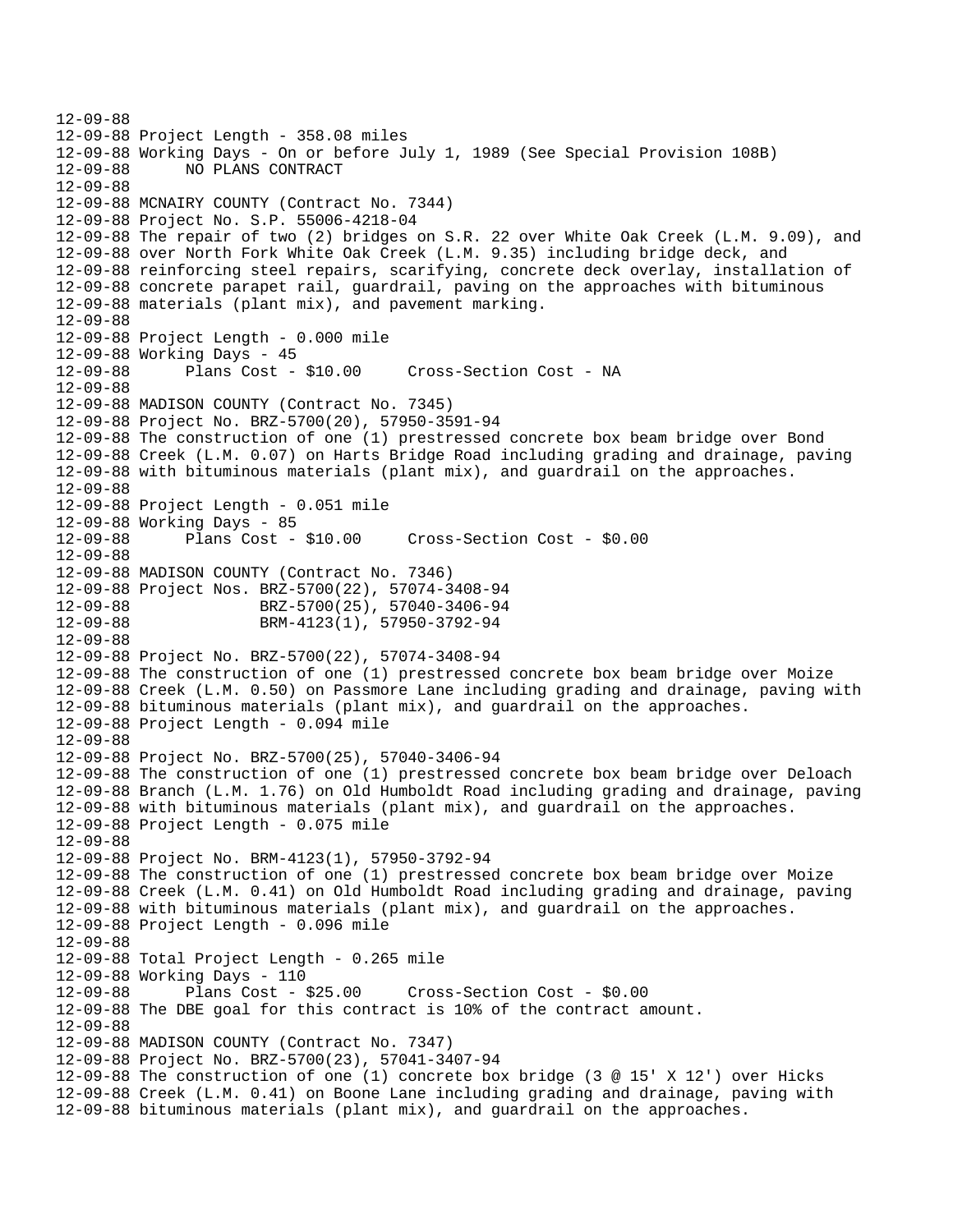12-09-88 12-09-88 Project Length - 0.056 mile 12-09-88 Working Days - 80 12-09-88 Plans Cost - \$10.00 Cross-Section Cost - \$0.00 12-09-88 12-09-88 MADISON COUNTY (Contract No. 7348) 12-09-88 Project No. RRO-000S(433), 57945-3468-94 12-09-88 The installation of advanced warning signs and pavement marking at 42 selected 12-09-88 off-system railroad crossings in Madison County. 12-09-88 12-09-88 Project Length - 0.000 mile 12-09-88 Working Days - 60 12-09-88 Plans Cost - \$3.00 Cross-Section Cost - NA 12-09-88 12-09-88 MADISON COUNTY (Contract No. 7349) 12-09-88 Project No. S.P. 57155-3204-04 12-09-88 The grading and drainage on S.R. 20 (U.S. 412) including construction of an 12-09-88 interchange at Country Club Lane, two (2) bridges: one with steel I-beams and 12-09-88 prestressed concrete box beams on S.R. 20 over Old S.R. 20, and one with 12-09-88 prestressed concrete box beams on Country Club Lane over S.R 20, five (5) 12-09-88 concrete box bridges, paving with bituminous materials (plant mix), with 12-09-88 portland cement concrete pavement on the ramps, the installation of guardrail, 12-09-88 fence, underdrains, signs, signals, and pavement marking beginning at Poplar 12-09-88 Corner Church and extending to I-40. 12-09-88 12-09-88 Project Length - 5.900 miles 12-09-88 Working Days - 350 12-09-88 Plans Cost - \$50.00 Cross-Section Cost - \$110.00 12-09-88 12-09-88 MARION COUNTY (Contract No. 7350) 12-09-88 Project No. S.P. 58062-3216-04 12-09-88 The paving on S.R. 28 including grading and drainage on the East Valley Road 12-09-88 tie-in with bituminous materials (plant mix), portland cement concrete 12-09-88 pavement on the ramps, sub grade treatment with hydrated lime, the 12-09-88 installation of guardrail, underdrains, signs, and pavement marking 12-09-88 beginning at S.R. 2 (U.S. 41) at Jasper and extending to Jones Crossing Road 12-09-88 12-09-88 Project Length - 4.541 miles 12-09-88 Working Days - On or before October 15, 1989 12-09-88 Plans Cost - \$10.00 Cross-Section Cost - \$0.00 12-09-88 12-09-88 MONTGOMERY COUNTY (Contract No. 7351) 12-09-88 Project No. M-3122(1), 63950-3726-54 12-09-88 The grading and drainage on North Parkway (M-3122) including first stage 12-09-88 paving with bituminous materials (plant mix), storm sewer construction, 12-09-88 installation of concrete curb and gutter, guardrail, fence, underdrains, 12-09-88 signs, pavement marking, and signals beginning at S.R. 48 (Trenton Road) and 12-09-88 extending to approximately 906 feet east of S.R. 13 (U.S. 79). 12-09-88 12-09-88 Project Length - 0.975 mile 12-09-88 Working Days - On or before December 1, 1989 12-09-88 Plans Cost - \$10.00 Cross-Section Cost - \$10.00 12-09-88 The DBE goal for this contract is 10% of the contract amount. 12-09-88 12-09-88 POLK COUNTY (Contract No. 7352) 12-09-88 Project No. BRS-1154(4), 70025-3308-94 12-09-88 The construction of one (1) prestressed concrete I-beam bridge over the Ocoee 12-09-88 River (L.M. 2.67) on Cleveland Highway including grading and drainage, paving 12-09-88 with aggregate base and double bituminous surface treatment, and guardrail on 12-09-88 the approaches.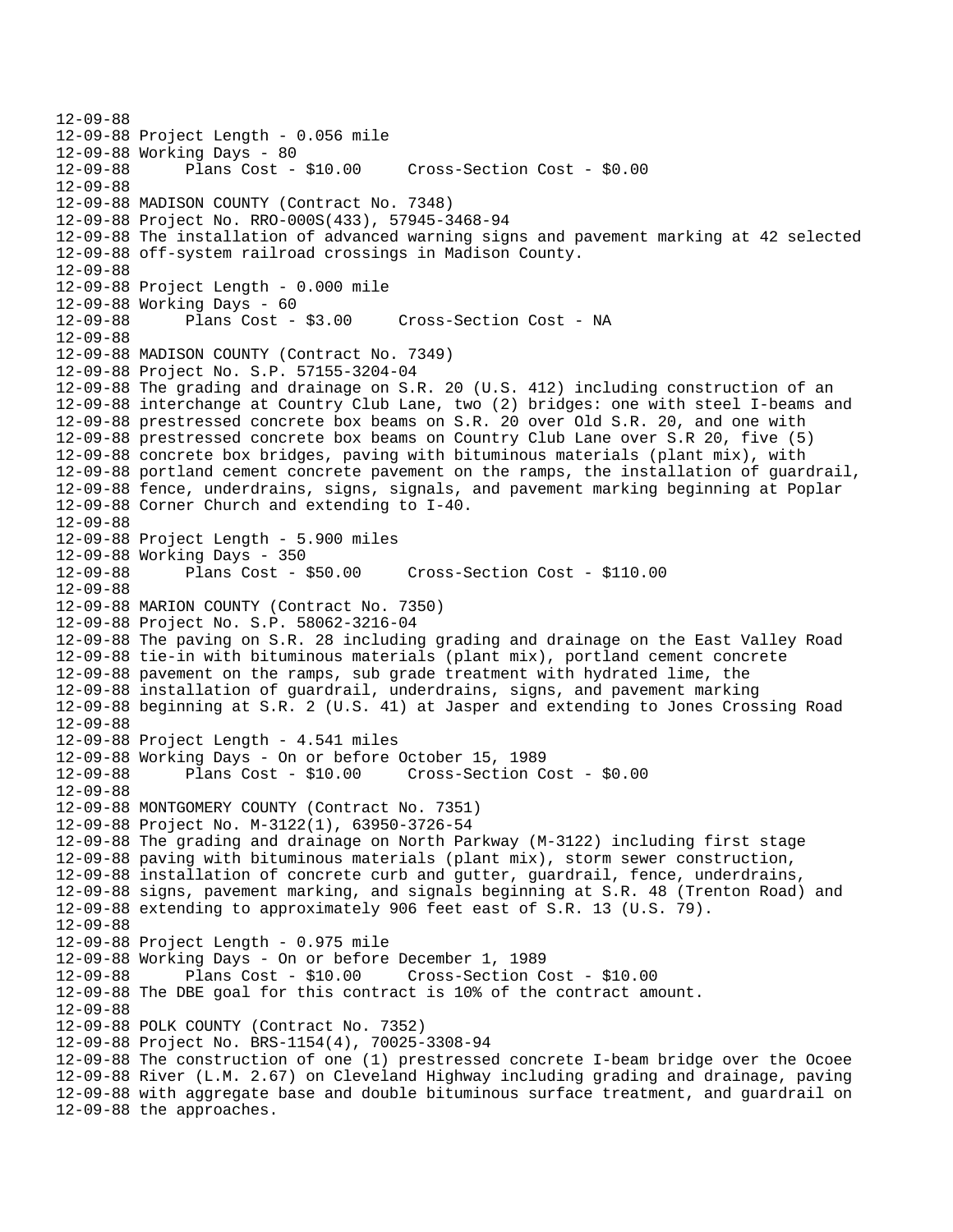12-09-88 12-09-88 Project Length - 0.256 mile 12-09-88 Working Days - 150 12-09-88 Plans Cost - \$10.00 Cross-Section Cost - \$0.00 12-09-88 12-09-88 SHELBY COUNTY (Contract No. 7353) 12-09-88 Project No. IR-40-1(219)1, 79001-8155-44, 79001-4157-04 12-09-88 The resurfacing on I-40 with bituminous materials (plant mix), including 12-09-88 drainage modifications, grinding concrete pavement, breaking and seating 12-09-88 concrete pavement, the widening of the bridge on I-40 over Ayers Street with 12-09-88 prestressed concrete I-beams, the repair on three (3) bridges on I-40, and 12-09-88 three (3) bridges on I-240, the installation of guardrail, concrete median 12-09-88 barrier, signs, lighting, and pavement marking beginning approximately 100 12-09-88 feet east of Third Street and extending to approximately 1100 feet west of the 12-09-88 I-240 interchange. 12-09-88 12-09-88 Project Length - 1.217 miles 12-09-88 Working Days - 175 (See Special Provision 108B) 12-09-88 Plans Cost - \$25.00 Cross-Section Cost - NA 12-09-88 The DBE goal for this contract is 12% of the contract amount. 12-09-88 12-09-88 SHELBY COUNTY (Contract No. 7354) 12-09-88 Project No. IXA-4015(1), 79957-3766-44 12-09-88 The grading and drainage on Egypt Central Road (M-4015) including paving with 12-09-88 either a mineral aggregate base or a portland cement treated aggregate base 12-09-88 with bituminous materials (plant mix), storm sewer construction, sanitary 12-09-88 sewer modification, the installation of concrete curb and gutter, sidewalk, 12-09-88 lighting, signal modification, and pavement marking beginning at and including 12-09-88 a segment of Ridgemont Avenue and extending to Raleigh-Millington Road. 12-09-88 12-09-88 Project Length - 0.670 mile 12-09-88 Working Days - 120 12-09-88 Plans Cost - \$10.00 Cross-Section Cost - \$10.00 12-09-88 The DBE goal for this contract is 10% of the contract amount. 12-09-88 12-09-88 SHELBY COUNTY (Contract No. 7355) 12-09-88 Project Nos. M-2839(6), M-175(1), 79958-3713-54, 79038-3710-54 12-09-88 The widening on Shelby Drive (S.R. 175, M-2839) including grading and 12-09-88 drainage, paving with a portland cement treated aggregate base and bituminous 12-09-88 materials (plant mix), construction of a complete storm sewer drainage system, 12-09-88 the installation of concrete curb and gutter, sidewalk, signs, lighting, 12-09-88 pavement marking, and signal modification beginning 597 feet west of Weaver 12-09-88 Road and extending to Horn Lake Road in Memphis. 12-09-88 12-09-88 Project Length - 1.688 miles 12-09-88 Working Days - 175 12-09-88 Plans Cost - \$25.00 Cross-Section Cost - \$25.00 12-09-88 The DBE goal for this contract is 10% of the contract amount. 12-09-88 12-09-88 SHELBY COUNTY (Contract No. 7356) 12-09-88 Project No. S.P. 79945-4169-04 12-09-88 The guardrail repair on various Interstate and State Routes in Shelby County. 12-09-88 12-09-88 Project Length - 251.12 miles 12-09-88 Working Days - December 31, 1989 (See Special Provision 108B) 12-09-88 NO PLANS CONTRACT 12-09-88 12-09-88 SHELBY, FAYETTE, HAYWOOD, MADISON, HENDERSON, CARROLL, DECATUR, BENTON AND 12-09-88 DYER COUNTIES (Contract No. 7357) 12-09-88 Project No. S.P. 98040-4191-04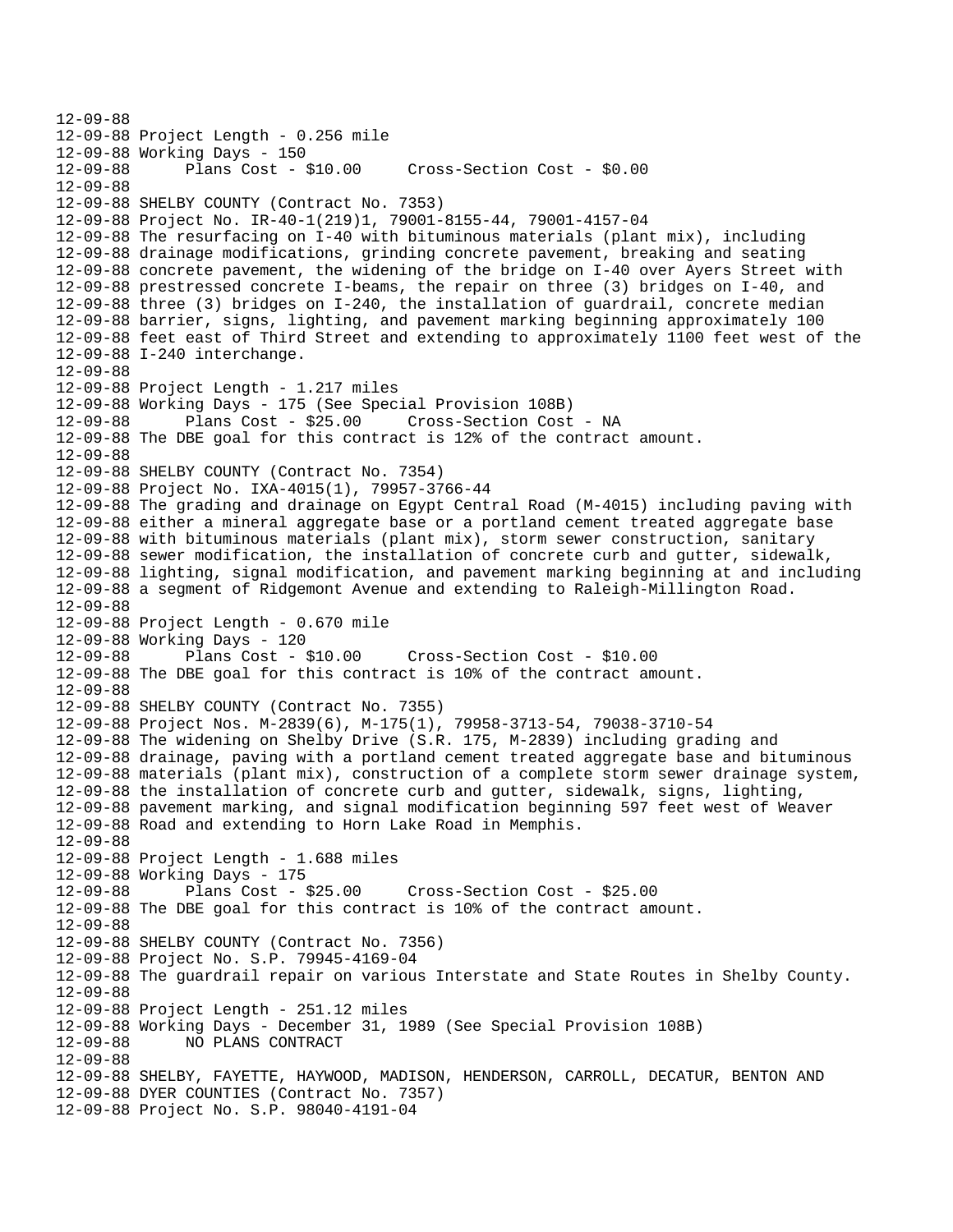12-09-88 The installation of Logo background panel signs at various interchanges on 12-09-88 I-40 and I-155 in Region IV. 12-09-88 12-09-88 Project Length - 0.000 mile 12-09-88 Working Days - On or before February 1, 1990 (See Special Provision 108B) 12-09-88 Plans Cost - \$25.00 Cross-Section Cost - NA 12-09-88 The DBE participation for this contract shall be a minimum of 10% of the 12-09-88 contract amount. 12-09-88 12-09-88 SULLIVAN COUNTY (Contract No. 7358) 12-09-88 Project No. BRS-37(4), 82007-3213-94 12-09-88 The construction of one (1) prestressed concrete box beam bridge over the 12-09-88 Southern Railroad (L.M. 3.16) on S.R. 37 including grading and drainage, 12-09-88 paving with bituminous materials (plant mix), and guardrail on the approaches. 12-09-88 12-09-88 Project Length - 0.274 mile 12-09-88 Working Days - 130 12-09-88 Plans Cost - \$10.00 Cross-Section Cost - \$10.00 12-09-88 12-09-88 SULLIVAN COUNTY (Contract No. 7359) 12-09-88 Project No. BHM-4429(1), 82951-3783-94 12-09-88 The construction of a new superstructure with either a steel girder or 12-09-88 prestressed concrete I-beams on the bridge over the South Fork Holston River 12-09-88 (L.M. 5.71) on Fall Creek Road including grading and drainage, paving with 12-09-88 bituminous materials (plant mix), and guardrail on the approaches. 12-09-88 12-09-88 Project Length - 0.218 miles 12-09-88 Working Days - 200 12-09-88 Plans Cost - \$10.00 Cross-Section Cost - \$0.00 12-09-88 12-09-88 SUMNER COUNTY (Contract No. 7360) 12-09-88 Project No. S.P. 83009-3272-04 12-09-88 The grading and drainage on S.R. 52 including the construction of one (1) 12-09-88 (2 @ 15' X 15') concrete box bridge, and including on the cross roads paving 12-09-88 with bituminous materials (plant mix), installation of guardrail, and pavement 12-09-88 marking, beginning 0.05 mile east of Horrace Brown Road and extending to 0.17 12-09-88 mile east of New S.R. 6 (U.S. 31E). 12-09-88 12-09-88 Project Length - 4.033 miles 12-09-88 Working Days - 225 12-09-88 Plans Cost - \$25.00 Cross-Section Cost - \$50.00 12-09-88 The DBE goal for this contract is 2% of the contract amount. 12-09-88 12-09-88 WASHINGTON COUNTY (Contract No. 7361) 12-09-88 Project No. F-381(5), 90105-3204-14 12-09-88 The grading and drainage on S.R. 381 (State of Franklin Road) including paving 12-09-88 with bituminous materials (plant mix), the construction of a complete storm 12-09-88 sewer drainage system, installation of concrete curb and gutter, sidewalk, 12-09-88 guardrail, underdrains, fence, signs, pavement marking, and the signalization 12-09-88 of the intersection of S.R. 381 with S.R. 34, beginning at S.R. 34 (West 12-09-88 Market Street) and extending to approx. 100 feet north of Sunset Drive in 12-09-88 Johnson City. 12-09-88 12-09-88 Project Length - 1.091 miles 12-09-88 Working Days - 180 12-09-88 Plans Cost - \$25.00 Cross-Section Cost - \$25.00 12-09-88 The DBE goal for this contract is 5% of the contract amount. 12-09-88 12-09-88 WEAKLEY COUNTY (Contract No. 7362) 12-09-88 Project No. BRZ-9200(17), 92016-3410-94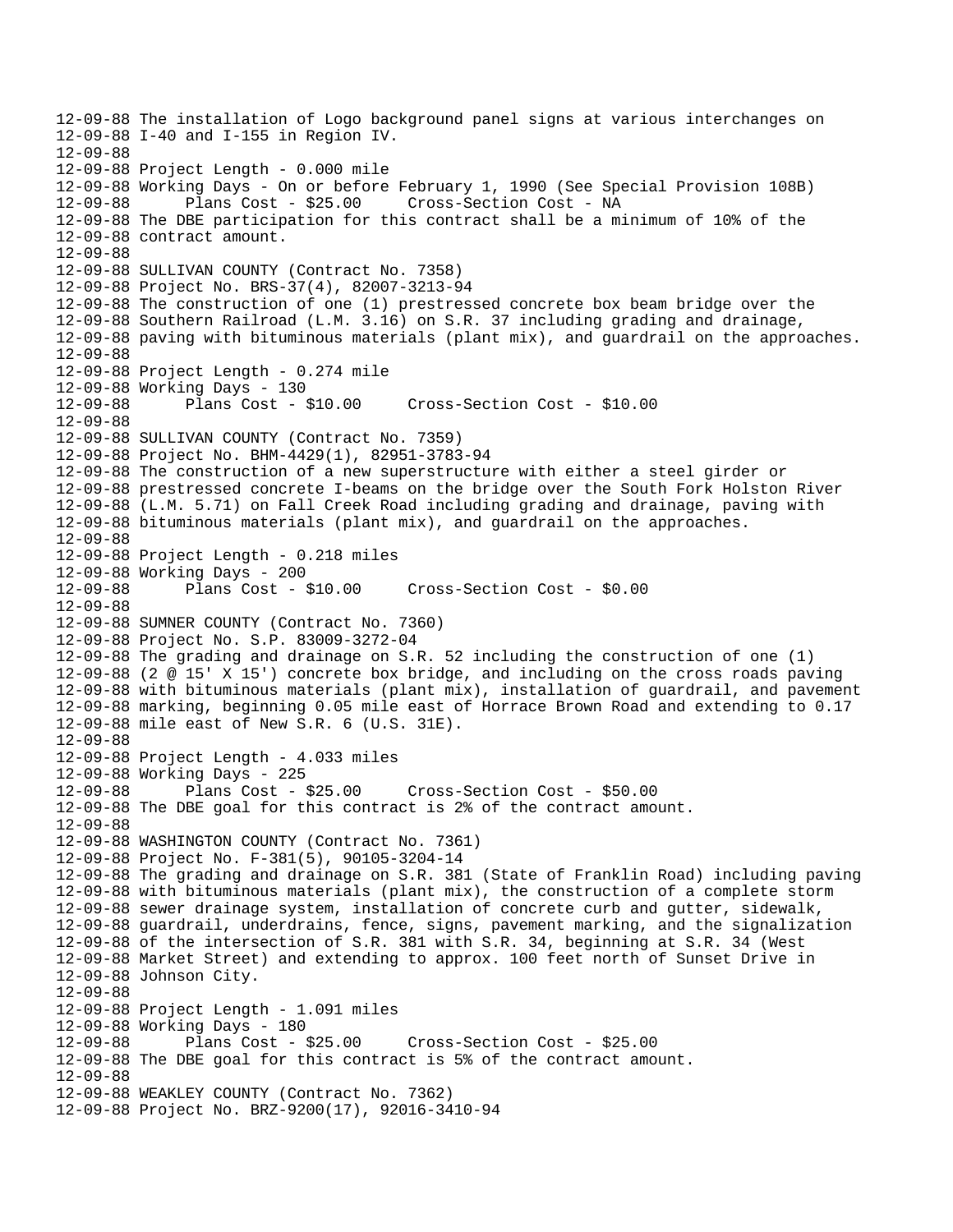12-09-88 The construction of one (1) prestressed concrete I-beam bridge over overflow 12-09-88 (L.M. 0.71) on Liberty Dean Grooms Road including grading and drainage, paving 12-09-88 with bituminous materials (plant mix), and guardrail on the approaches. 12-09-88 12-09-88 Project Length - 0.132 mile 12-09-88 Working Days - 80 12-09-88 Plans Cost - \$10.00 Cross-Section Cost - \$0.00 12-09-88 12-09-88 WILLIAMSON COUNTY (Contract No. 7363) 12-09-88 Project No. MG-988(2), 94004-3219-54 12-09-88 The signalization of the intersection of U.S. 31 (S.R. 6/Franklin Road) with 12-09-88 Moore's Lane in Brentwood including pavement marking. 12-09-88 12-09-88 Project Length - 0.000 mile 12-09-88 Working Days - On or before April 30, 1989 12-09-88 Plans Cost - \$3.00 Cross-Section Cost - NA 12-09-88 =============================================================================== 12-02-88 ANDERSON, CAMPBELL, CLAIBORNE AND SCOTT COUNTIES (Contract No. 7282) 12-02-88 Project No. S.P. 98010-4272-04 12-02-88 The mowing on various State Routes in Region I. 12-02-88 12-02-88 Project Length - 131.62 miles 12-02-88 Working Days - 60 (See Special Provision 108B) NO PLANS CONTRACT 12-02-88 12-02-88 BEDFORD AND MARSHALL COUNTIES (Contract No. 7283) 12-02-88 Project No. S.P. 98031-4268-04 12-02-88 The mowing on various State Routes in Bedford and Marshall Counties. 12-02-88 12-02-88 Project Length - 294.39 miles 12-02-88 Working Days - 60 (See Special Provision 108B) NO PLANS CONTRACT 12-02-88 12-02-88 BRADLEY AND POLK COUNTIES (Contract No. 7284) 12-02-88 Project No. S.P. 98020-4260-04 12-02-88 The mowing on various State Routes in Bradley and Polk Counties. 12-02-88 12-02-88 Project Length - 206.26 miles 12-02-88 Working Days - 80 (See Special Provision 108B) 12-02-88 NO PLANS CONTRACT 12-02-88 12-02-88 CANNON AND WARREN COUNTIES (Contract No. 7285) 12-02-88 Project No. S.P. 98020-4250-04 12-02-88 The mowing on various State Routes in Cannon and Warren Counties. 12-02-88 12-02-88 Project Length - 240.86 miles 12-02-88 Working Days - 60 (See Special Provision 108B) 12-02-88 NO PLANS CONTRACT 12-02-88 12-02-88 CHEATHAM AND ROBERTSON COUNTIES (Contract No. 7286) 12-02-88 Project No. S.P. 98031-4255-04 12-02-88 The mowing on various State Routes in Cheatham and Robertson Counties. 12-02-88 12-02-88 Project Length - 249.30 miles 12-02-88 Working Days - 60 (See Special Provision 108B) 12-02-88 NO PLANS CONTRACT 12-02-88 12-02-88 COFFEE AND FRANKLIN COUNTIES (Contract No. 7287) 12-02-88 Project No. S.P. 98020-4251-04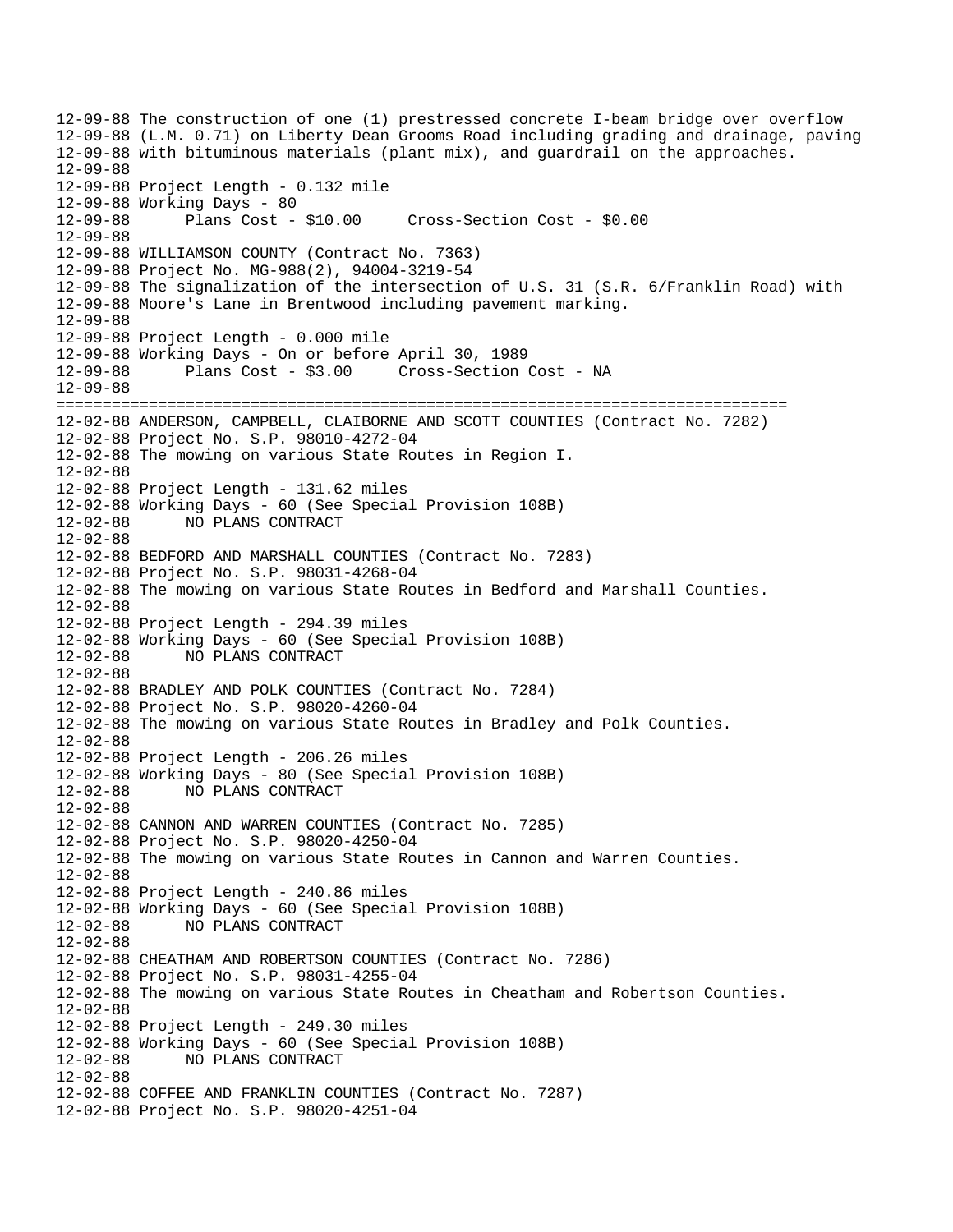12-02-88 The mowing on various State Routes in Coffee and Franklin Counties. 12-02-88 12-02-88 Project Length - 258.41 miles 12-02-88 Working Days - 60 (See Special Provision 108B) 12-02-88 NO PLANS CONTRACT 12-02-88 12-02-88 CROCKETT, HAYWOOD, MADISON, CHESTER AND HENDERSON COUNTIES (Contract No. 7288) 12-02-88 Project No. S.P. 98040-4294-04 12-02-88 The mowing on various State Routes in Region IV. 12-02-88 12-02-88 Project Length - 196.77 miles 12-02-88 Working Days - 60 (See Special Provision 108B) 12-02-88 NO PLANS CONTRACT 12-02-88 12-02-88 CUMBERLAND AND RHEA COUNTIES (Contract No. 7289) 12-02-88 Project No. S.P. 98020-4255-04 12-02-88 The mowing on various State Routes in Cumberland and Rhea Counties. 12-02-88 12-02-88 Project Length - 234.78 miles 12-02-88 Working Days - 80 (See Special Provision 108B) 12-02-88 NO PLANS CONTRACT 12-02-88 12-02-88 DAVIDSON COUNTY (Contract No. 7290) 12-02-88 Project No. S.P. 19946-4114-04 12-02-88 The mowing and litter removal on various Interstate Routes in Davidson County. 12-02-88 12-02-88 Project Length - 81.25 miles 12-02-88 Working Days - April 1, 1990 12-02-88 NO PLANS CONTRACT 12-02-88 12-02-88 DAVIDSON AND WILLIAMSON COUNTIES (Contract No. 7291) 12-02-88 Project No. S.P. 98031-4257-04 12-02-88 The mowing on various State Routes in Davidson and Williamson Counties. 12-02-88 12-02-88 Project Length - 411.49 miles 12-02-88 Working Days - 60 (See Special Provision 108B) 12-02-88 NO PLANS CONTRACT 12-02-88 12-02-88 DEKALB AND WHITE COUNTIES (Contract No. 7292) 12-02-88 Project No. S.P. 98020-4258-04 12-02-88 The mowing on various State Routes in Dekalb and White Counties. 12-02-88 12-02-88 Project Length - 201.07 miles 12-02-88 Working Days - 80 (See Special Provision 108B) 12-02-88 NO PLANS CONTRACT 12-02-88 12-02-88 DYER, GIBSON AND OBION COUNTIES (Contract No. 7293) 12-02-88 Project No. S.P. 98040-4292-04 12-02-88 The mowing on various State Routes in Region IV. 12-02-88 12-02-88 Project Length - 205.15 miles 12-02-88 Working Days - 60 (See Special Provision 108B) 12-02-88 NO PLANS CONTRACT 12-02-88 12-02-88 GILES, MARSHALL, MAURY AND WILLIAMSON COUNTIES (Contract No. 7294) 12-02-88 Project No. S.P. 98031-4162-04 12-02-88 The mowing on I-65 in Region III. 12-02-88 12-02-88 Project Length - 74.40 miles 12-02-88 Working Days - 80 (See Special Provision 108B)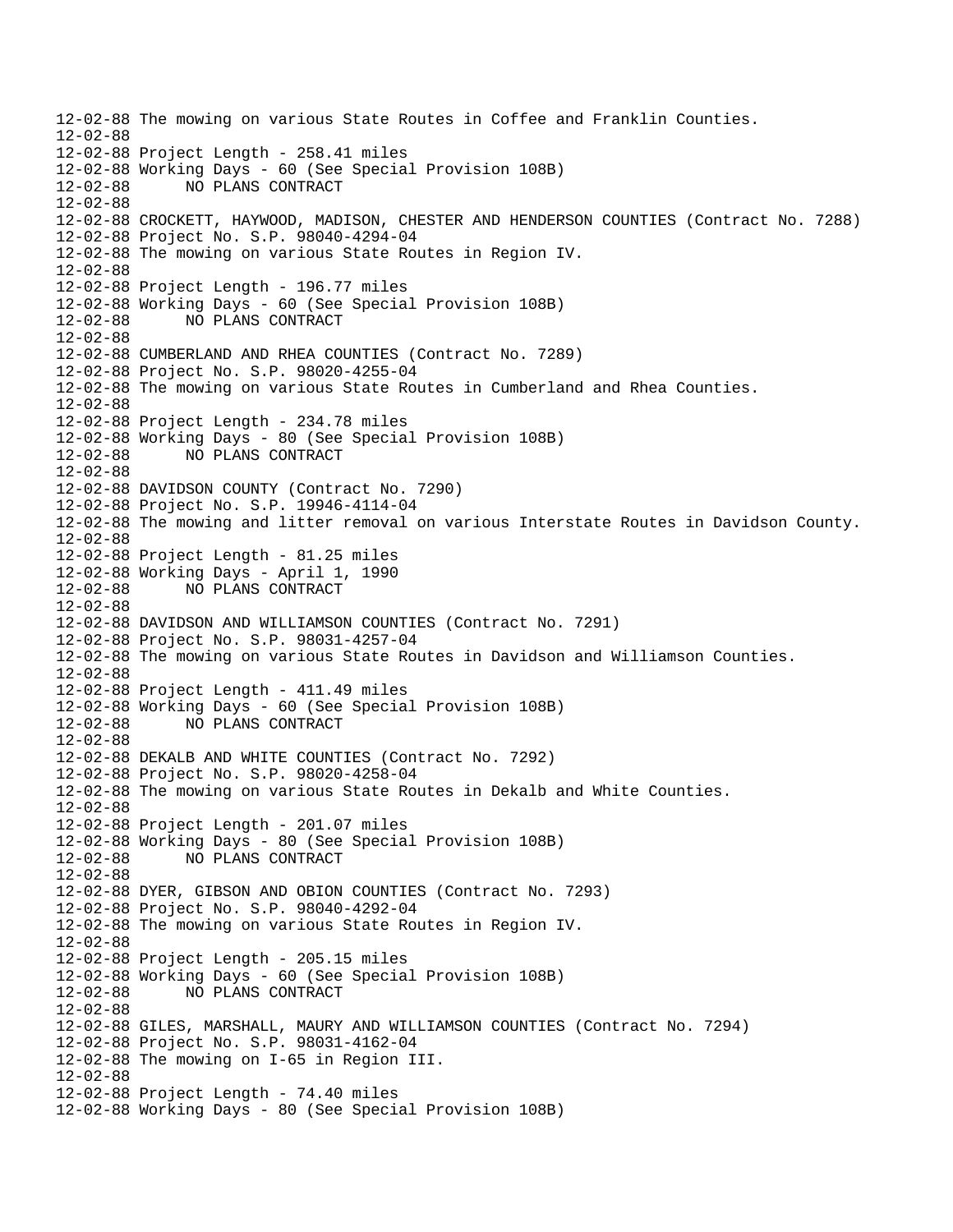12-02-88 NO PLANS CONTRACT 12-02-88 12-02-88 HAMILTON COUNTY (Contract No. 7295) 12-02-88 Project No. S.P. 33946-4130-04 12-02-88 The mowing on various Interstate and State Routes in Hamilton County. 12-02-88 12-02-88 Project Length - 58.86 miles 12-02-88 Working Days - 90 (See Special Provision 108B) 12-02-88 NO PLANS CONTRACT 12-02-88 12-02-88 HAMILTON COUNTY (Contract No. 7296) 12-02-88 Project No. S.P. 33946-4231-04 12-02-88 The mowing on various State Routes in Hamilton County. 12-02-88 12-02-88 Project Length - 131.97 miles 12-02-88 Working Days - 60 (See Special Provision 108B) 12-02-88 NO PLANS CONTRACT 12-02-88 12-02-88 HARDIN, FAYETTE, MCNAIRY, HARDEMAN, CHESTER AND WAYNE COUNTIES 12-02-88 (Contract No. 7297) 12-02-88 Project No. S.P. 98040-4299-04 12-02-88 The mowing on various State Routes in Region IV. 12-02-88 12-02-88 Project Length - 332.66 miles 12-02-88 Working Days - 60 (See Special Provision 108B) 12-02-88 NO PLANS CONTRACT 12-02-88 12-02-88 HOUSTON, HUMPHREYS AND PERRY COUNTIES (Contract No. 7298) 12-02-88 Project No. S.P. 98031-4266-04 12-02-88 The mowing on various State Routes in Region III. 12-02-88 12-02-88 Project Length - 237.93 miles 12-02-88 Working Days - 60 (See Special Provision 108B) 12-02-88 NO PLANS CONTRACT 12-02-88 12-02-88 HUMPHREYS, HICKMAN, DICKSON, WILLIAMSON AND CHEATHAM COUNTIES 12-02-88 (Contract No. 7299) 12-02-88 Project No. S.P. 98031-4163-04 12-02-88 The mowing on I-40 in Region III. 12-02-88 12-02-88 Project Length - 56.65 miles 12-02-88 Working Days - 80 (See Special Provision 108B) 12-02-88 NO PLANS CONTRACT 12-02-88 12-02-88 JEFFERSON, SEVIER AND COCKE COUNTIES (Contract No. 7300) 12-02-88 Project No. S.P. 98010-4171-04 12-02-88 The mowing on various Interstate and State Routes in Region I. 12-02-88 12-02-88 Project Length - 92.42 miles 12-02-88 Working Days - 80 (See Special Provision 108B) 12-02-88 NO PLANS CONTRACT 12-02-88 12-02-88 KNOX, BLOUNT AND SEVIER COUNTIES (Contract No. 7301) 12-02-88 Project No. S.P. 98010-4274-04 12-02-88 The mowing on various State Routes in Region I. 12-02-88 12-02-88 Project Length - 113.68 miles 12-02-88 Working Days - 60 (See Special Provision 108B) 12-02-88 NO PLANS CONTRACT 12-02-88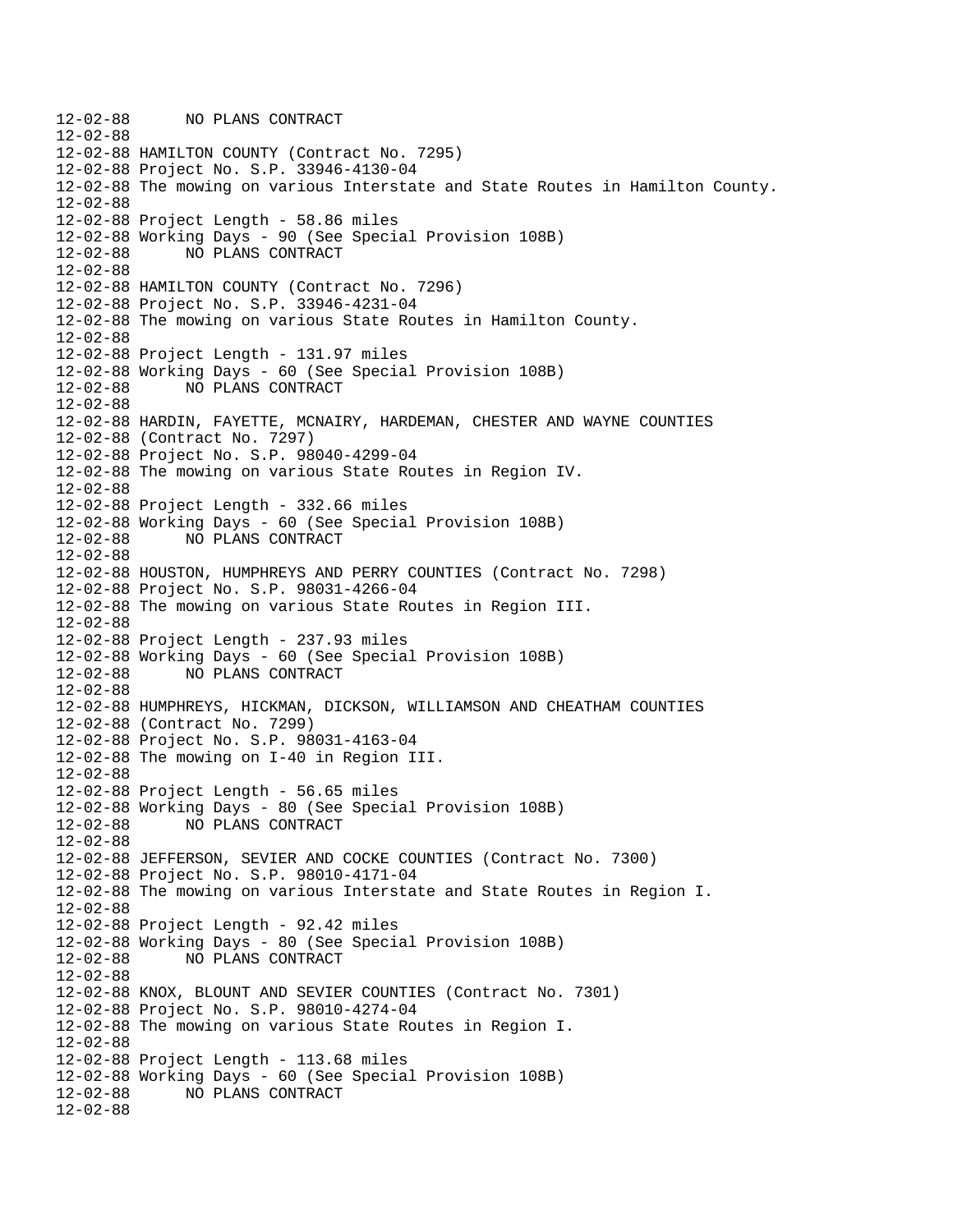12-02-88 LINCOLN AND MOORE COUNTIES (Contract No. 7302) 12-02-88 Project No. S.P. 98031-4261-04 12-02-88 The mowing on various State Routes in Lincoln and Moore Counties. 12-02-88 12-02-88 Project Length - 219.23 miles 12-02-88 Working Days - 60 (See Special Provision 108B) 12-02-88 NO PLANS CONTRACT 12-02-88 12-02-88 MEIGS AND MCMINN COUNTIES (Contract No. 7303) 12-02-88 Project No. S.P. 98020-4261-04 12-02-88 The mowing on various State Routes in Meigs and McMinn Counties. 12-02-88 12-02-88 Project Length - 237.50 miles 12-02-88 Working Days - 80 (See Special Provision 108B) 12-02-88 NO PLANS CONTRACT 12-02-88 12-02-88 MONROE, LOUDON AND ROANE COUNTIES (Contract No. 7304) 12-02-88 Project No. S.P. 98010-4176-04 12-02-88 The mowing and litter removal on various Interstate and State Routes in 12-02-88 Region I. 12-02-88 12-02-88 Project Length - 89.77 miles 12-02-88 Working Days - 120 (See Special Provision 108B) 12-02-88 NO PLANS CONTRACT 12-02-88 12-02-88 PUTNAM AND CUMBERLAND COUNTIES (Contract No. 7305) 12-02-88 Project No. S.P. 98020-4154-04 12-02-88 The mowing and litter removal on I-40 and various State Routes in Putnam and 12-02-88 Cumberland Counties. 12-02-88 12-02-88 Project Length - 91.36 miles 12-02-88 Working Days - 120 (See Special Provision 108B) 12-02-88 NO PLANS CONTRACT 12-02-88 12-02-88 RUTHERFORD AND WILLIAMSON COUNTIES (Contract No. 7306) 12-02-88 Project No. S.P. 98031-4260-04 12-02-88 The mowing on various State Routes in Rutherford and Williamson Counties. 12-02-88 12-02-88 Project Length - 205.09 miles 12-02-88 Working Days - 80 (See Special Provision 108B) 12-02-88 NO PLANS CONTRACT 12-02-88 12-02-88 SEQUATCHIE, BLEDSOE AND VAN BUREN COUNTIES (Contract No. 7307) 12-02-88 Project No. S.P. 98020-4253-04 12-02-88 The mowing on various State Routes in Region II. 12-02-88 12-02-88 Project Length - 192.00 miles 12-02-88 Working Days - 60 (See Special Provision 108B) NO PLANS CONTRACT 12-02-88 12-02-88 SHELBY, TIPTON AND LAUDERDALE COUNTIES (Contract No. 7308) 12-02-88 Project No. S.P. 98040-4298-04 12-02-88 The mowing on various State Routes in Region IV. 12-02-88 12-02-88 Project Length - 133.67 miles 12-02-88 Working Days - 60 (See Special Provision 108B) 12-02-88 NO PLANS CONTRACT 12-02-88 12-02-88 SMITH AND WILSON COUNTIES (Contract No. 7309) 12-02-88 Project No. S.P. 98031-4153-04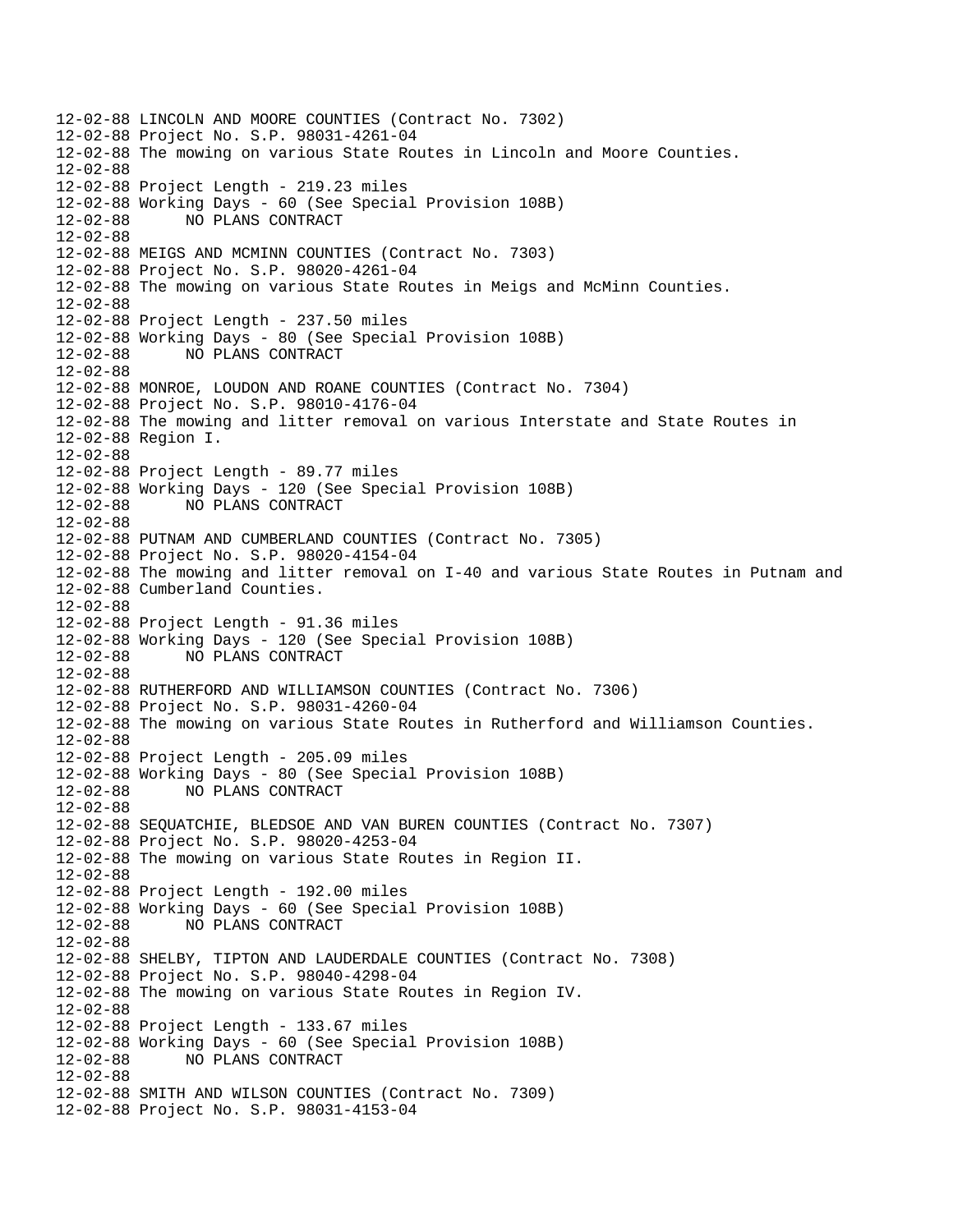12-02-88 The mowing on I-40 in Smith and Wilson Counties. 12-02-88 12-02-88 Project Length - 44.52 miles 12-02-88 Working Days - 80 (See Special Provision 108B) 12-02-88 NO PLANS CONTRACT 12-02-88 12-02-88 SULLIVAN AND HAWKINS COUNTIES (Contract No. 7310) 12-02-88 Project No. S.P. 98010-4168-04 12-02-88 The mowing on various Interstate and State Routes in Sullivan and Hawkins 12-02-88 County. 12-02-88 12-02-88 Project Length - 90.90 miles 12-02-88 Working Days - 80 (See Special Provision 108B) NO PLANS CONTRACT 12-02-88 12-02-88 SUMNER, MACON AND TROUSDALE COUNTIES (Contract No. 7311) 12-02-88 Project No. S.P. 98031-4252-04 12-02-88 The mowing on various State Routes in Region III. 12-02-88 12-02-88 Project Length - 356.59 miles 12-02-88 Working Days - 60 (See Special Provision 108B) 12-02-88 NO PLANS CONTRACT 12-02-88 12-02-88 SUMNER, ROBERTSON, CHEATHAM, AND MONTGOMERY COUNTIES (Contract No. 7312) 12-02-88 Project No. S.P. 98031-4151-04 12-02-88 The mowing on I-24 and I-65 in Region III. 12-02-88 12-02-88 Project Length - 55.48 miles 12-02-88 Working Days - 80 (See Special Provision 108B) 12-02-88 NO PLANS CONTRACT 12-02-88 12-02-88 WASHINGTON, GREENE, HAMBLEN, CARTER AND UNICOI COUNTIES (Contract No. 7313) 12-02-88 Project No. S.P. 98010-4169-04 12-02-88 The mowing on various Interstate and State Routes in Region I. 12-02-88 12-02-88 Project Length - 94.47 miles 12-02-88 Working Days - 80 (See Special Provision 108B) 12-02-88 NO PLANS CONTRACT 12-02-88 12-02-88 WAYNE COUNTY (Contract No. 7314) 12-02-88 Project No. S.P. 91945-4259-04 12-02-88 The mowing on various State Routes in Wayne County. 12-02-88 12-02-88 Project Length - 144.07 miles 12-02-88 Working Days - 60 (See Special Provision 108B) 12-02-88 NO PLANS CONTRACT 12-02-88 =============================================================================== 02-10-89 BRADLEY AND POLK COUNTIES (Contract No. 7284) 02-10-89 Project No. S.P. 98020-4260-04 02-10-89 The mowing on various State Routes in Bradley and Polk Counties. 02-10-89 02-10-89 Project Length - 206.26 miles 02-10-89 Working Days - 80 (See Special Provision 108B) 02-10-89 NO PLANS CONTRACT 02-10-89 02-10-89 CANNON AND WARREN COUNTIES (Contract No. 7285) 02-10-89 Project No. S.P. 98020-4250-04 02-10-89 The mowing on various State Routes in Cannon and Warren Counties. 02-10-89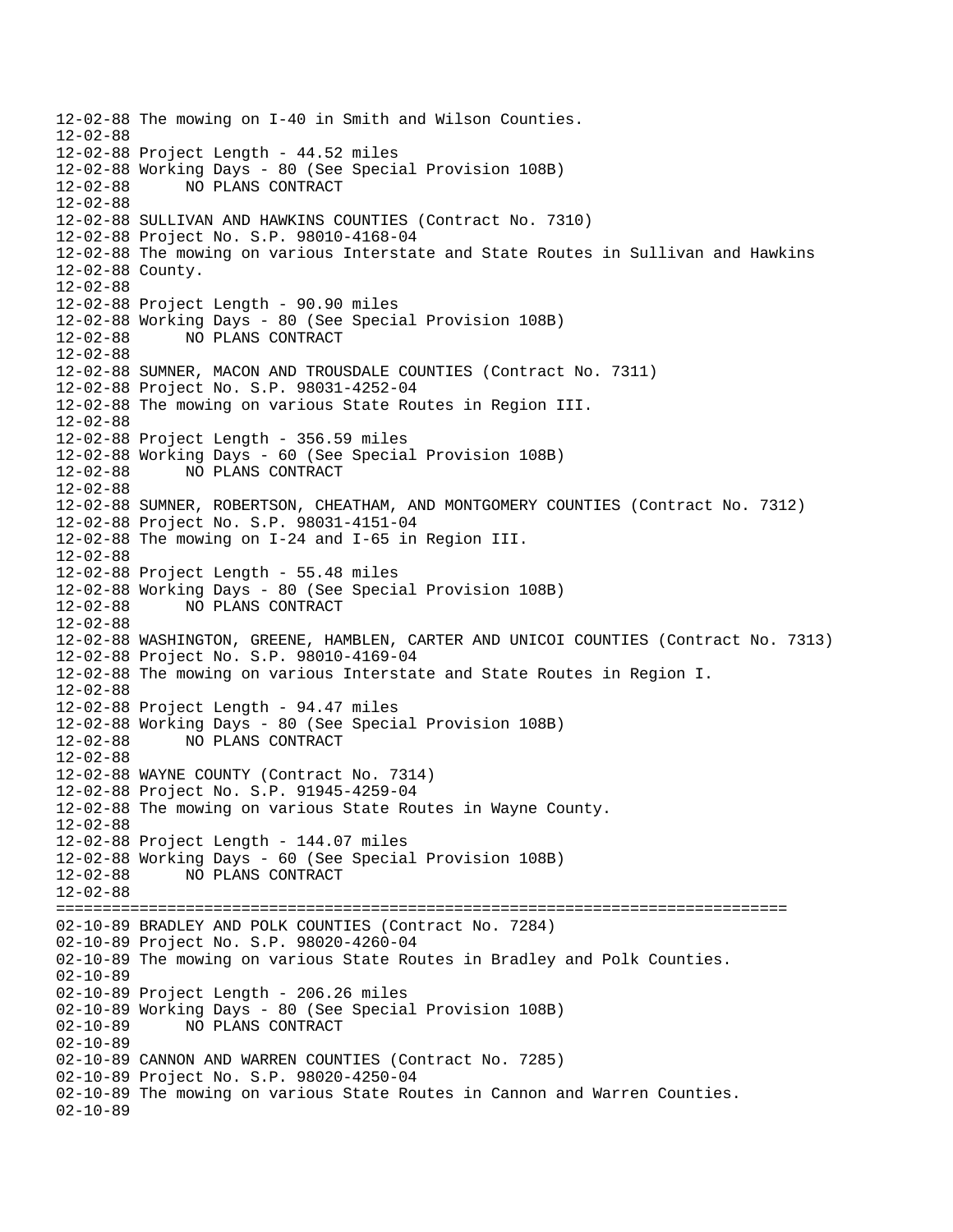02-10-89 Project Length - 240.86 miles 02-10-89 Working Days - 60 (See Special Provision 108B)<br>02-10-89 NO PLANS CONTRACT 02-10-89 NO PLANS CONTRACT 02-10-89 02-10-89 COFFEE AND FRANKLIN COUNTIES (Contract No. 7287) 02-10-89 Project No. S.P. 98020-4251-04 02-10-89 The mowing on various State Routes in Coffee and Franklin Counties. 02-10-89 02-10-89 Project Length - 258.41 miles 02-10-89 Working Days - 60 (See Special Provision 108B) 02-10-89 NO PLANS CONTRACT 02-10-89 02-10-89 CUMBERLAND AND RHEA COUNTIES (Contract No. 7289) 02-10-89 Project No. S.P. 98020-4255-04 02-10-89 The mowing on various State Routes in Cumberland and Rhea Counties.  $02 - 10 - 89$ 02-10-89 Project Length - 234.78 miles 02-10-89 Working Days - 80 (See Special Provision 108B) 02-10-89 NO PLANS CONTRACT 02-10-89 02-10-89 DEKALB AND WHITE COUNTIES (Contract No. 7292) 02-10-89 Project No. S.P. 98020-4258-04 02-10-89 The mowing on various State Routes in Dekalb and White Counties. 02-10-89 02-10-89 Project Length - 201.07 miles 02-10-89 Working Days - 80 (See Special Provision 108B) 02-10-89 NO PLANS CONTRACT 02-10-89 02-10-89 HAMILTON COUNTY (Contract No. 7295) 02-10-89 Project No. S.P. 33946-4130-04 02-10-89 The mowing on various Interstate and State Routes in Hamilton County. 02-10-89 02-10-89 Project Length - 58.86 m iles 02-10-89 Working Days - 90 (See Special Provision 108B)<br>02-10-89 NO PLANS CONTRACT 02-10-89 NO PLANS CONTRACT  $02 - 10 - 89$ 02-10-89 HAMILTON COUNTY (Contract No. 7296) 02-10-89 Project No. S.P. 33946-4231-04 02-10-89 The mowing on various State Routes in Hamilton County. 02-10-89 02-10-89 Project Length - 131.97 miles 02-10-89 Working Days - 60 (See Special Provision 108B) 02-10-89 NO PLANS CONTRACT 02-10-89 02-10-89 HARDIN, FAYETTE, MCNAIRY, HARDEMAN, CHESTER AND WAYNE COUNTIES 02-10-89 (Contract No. 7297) 02-10-89 Project No. S.P. 98040-4299-04 02-10-89 The mowing on various State Routes in Region IV. 02-10-89 02-10-89 Project Length - 332.66 miles 02-10-89 Working Days - 60 (See Special Provision 108B) 02-10-89 NO PLANS CONTRACT 02-10-89 02-10-89 HOUSTON, HUMPHREYS AND PERRY COUNTIES (Contract No. 7298) 02-10-89 Project No. S.P. 98031-4266-04 02-10-89 The mowing on various State Routes in Region III. 02-10-89 02-10-89 Project Length - 237.93 miles 02-10-89 Working Days - 60 (See Special Provision 108B) 02-10-89 NO PLANS CONTRACT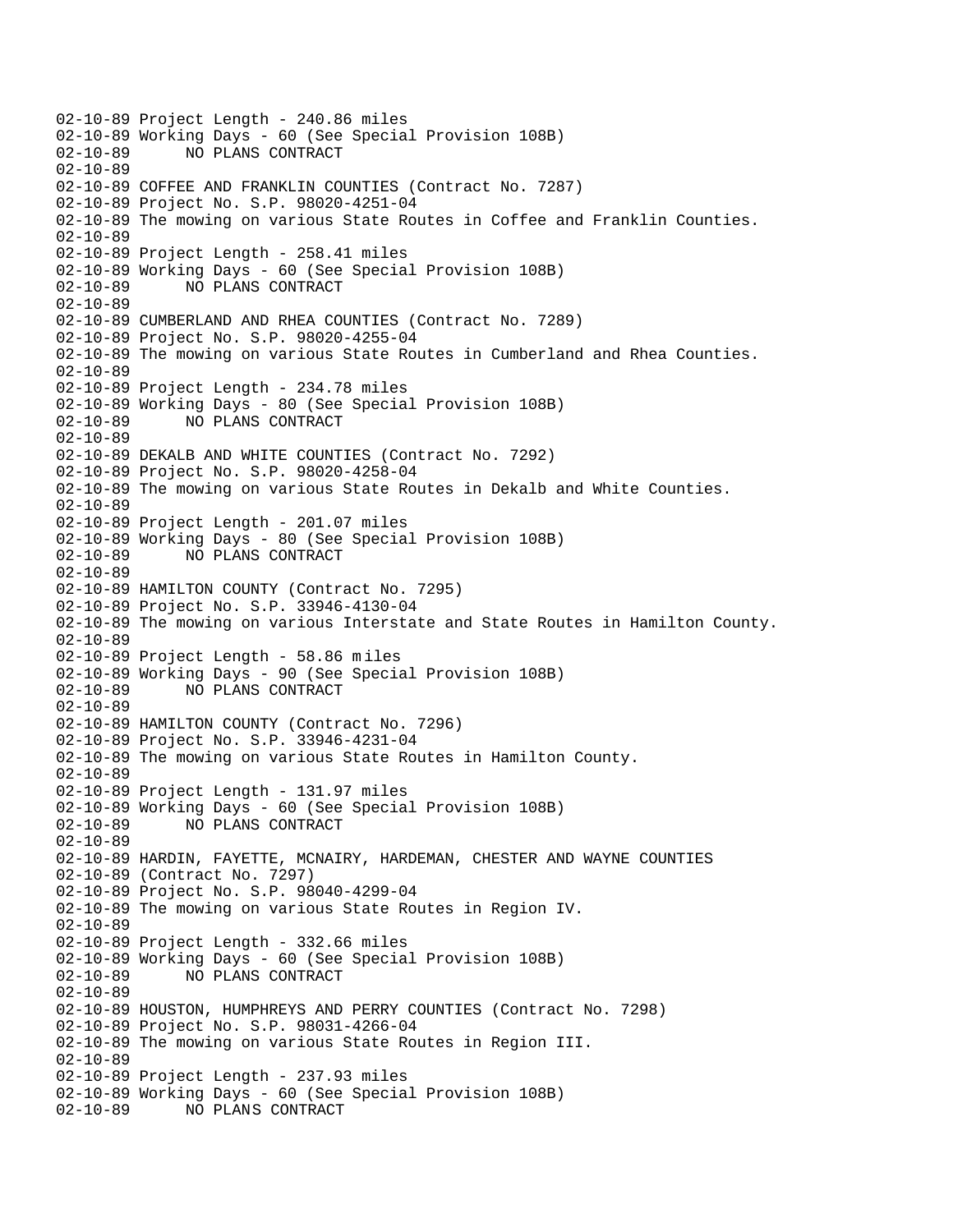02-10-89 02-10-89 KNOX, BLOUNT AND SEVIER COUNTIES (Contract No. 7301) 02-10-89 Project No. S.P. 98010-4274-04 02-10-89 The mowing on various State Routes in Region I. 02-10-89 02-10-89 Project Length - 113.68 miles 02-10-89 Working Days - 60 (See Special Provision 108B) 02-10-89 NO PLANS CONTRACT 02-10-89 02-10-89 MEIGS AND MCMINN COUNTIES (Contract No. 7303) 02-10-89 Project No. S.P. 98020-4261-04 02-10-89 The mowing on various State Routes in Meigs and McMinn Counties. 02-10-89 02-10-89 Project Length - 237.50 miles 02-10-89 Working Days - 80 (See Special Provision 108B) 02-10-89 NO PLANS CONTRACT 02-10-89 02-10-89 SHELBY, TIPTON AND LAUDERDALE COUNTIES (Contract No. 7308) 02-10-89 Project No. S.P. 98040-4298-04 02-10-89 The mowing on various State Routes in Region IV. 02-10-89 02-10-89 Project Length - 133.67 miles 02-10-89 Working Days - 60 (See Special Provision 108B) 02-10-89 NO PLANS CONTRACT 02-10-89 02-10-89 WAYNE COUNTY (Contract No. 7314) 02-10-89 Project No. S.P. 91945-4259-04 02-10-89 The mowing on various State Routes in Wayne County. 02-10-89 02-10-89 Project Length - 144.07 miles 02-10-89 Working Days - 60 (See Special Provision 108B) 02-10-89 NO PLANS CONTRACT 02-10-89 02-10-89 ANDERSON AND CAMPBELL COUNTIES (Contract No. 7364) 02-10-89 Project No. S.P. 98010-4173-04 02-10-89 The mowing and litter removal on I-75 and various State Routes in Anderson and 02-10-89 Campbell Counties. 02-10-89 02-10-89 Project Length - 67.77 miles 02-10-89 Working Days - 120 (See Special Provision 108B) 02-10-89 NO PLANS CONTRACT 02-10-89 02-10-89 BEDFORD AND RUTHERFORD COUNTIES (Contract No. 7365) 02-10-89 Project No. S.P. 98031-4159-04 02-10-89 The mowing on I-24 in Bedford and Rutherford Counties. 02-10-89 02-10-89 Project Length - 33.69 miles 02-10-89 Working Days - 80 (See Special Provision 108B)<br>02-10-89 NO PLANS CONTRACT 02-10-89 NO PLANS CONTRACT 02-10-89 02-10-89 BENTON AND DECATUR COUNTIES (Contract No. 7366) 02-10-89 Project No. S.P. 98041-4201-04 02-10-89 The mowing on various State Routes in Benton and Decatur Counties. 02-10-89 02-10-89 Project Length - 116.06 miles 02-10-89 Working Days - 60 (See Special Provision 108B) 02-10-89 NO PLANS CONTRACT 02-10-89 02-10-89 BRADLEY AND MCMINN COUNTIES (Contract No. 7367) 02-10-89 Project No. S.P. 98020-4159-04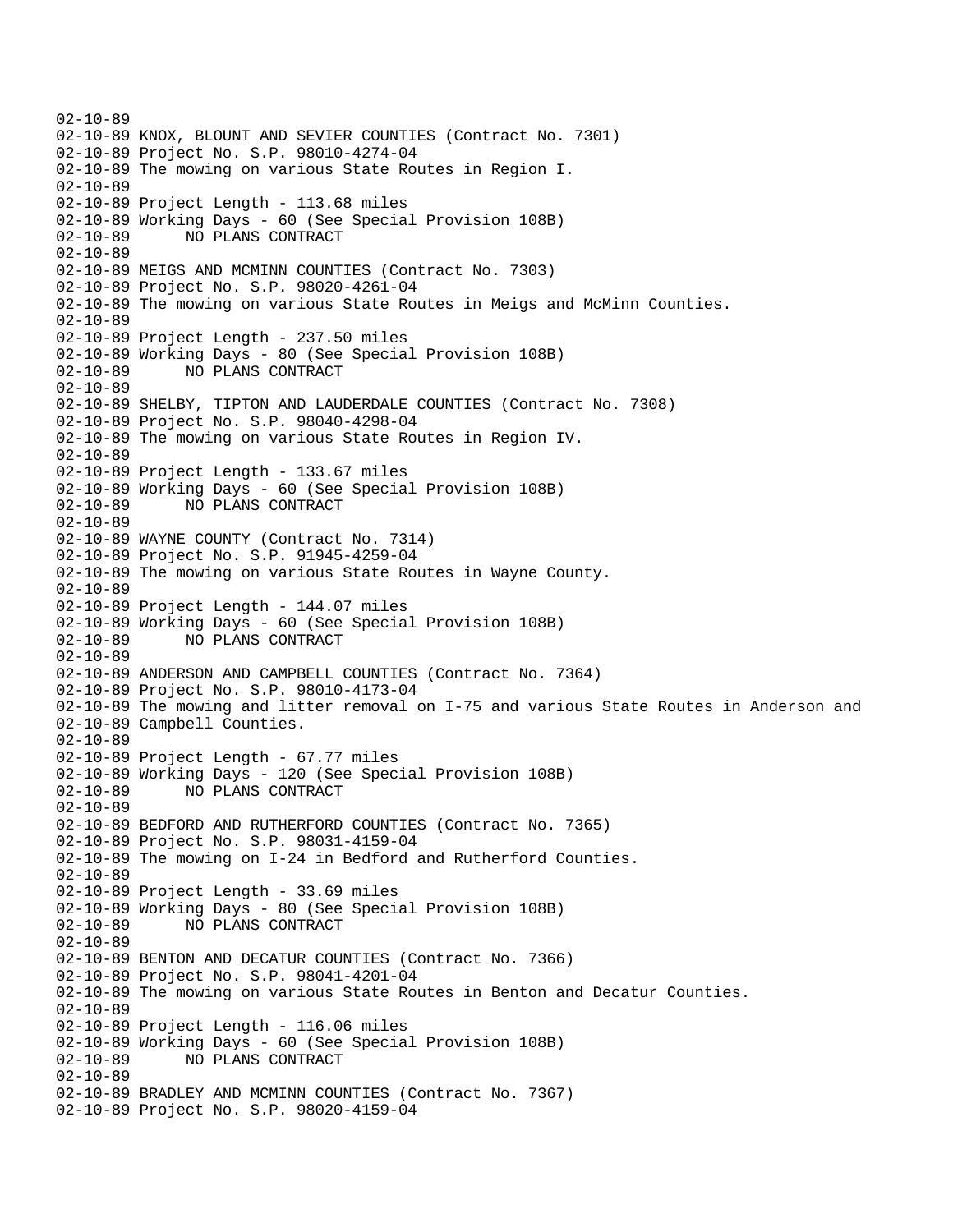02-10-89 The mowing on I-75 in Bradley and McMinn Counties. 02-10-89 02-10-89 Project Length - 44.30 miles 02-10-89 Working Days - 80 (See Special Provision 108B) 02-10-89 NO PLANS CONTRACT 02-10-89 02-10-89 CARROLL, HENRY AND WEAKLEY COUNTIES (Contract No. 7368) 02-10-89 Project No. S.P. 98040-4295-04 02-10-89 The mowing on various State Routes in Region IV. 02-10-89 02-10-89 Project Length - 323.93 miles 02-10-89 Working Days - 60 (See Special Provision 108B) 02-10-89 NO PLANS CONTRACT 02-10-89 02-10-89 CLAY, FENTRESS, OVERTON AND PICKETT COUNTIES (Contract No. 7369) 02-10-89 Project No. S.P. 98020-4257-04 02-10-89 The mowing on various State Routes in Region II. 02-10-89 02-10-89 Project Length - 305.15 miles 02-10-89 Working Days - 80 (See Special Provision 108B) 02-10-89 NO PLANS CONTRACT 02-10-89 02-10-89 CLAY, JACKSON, OVERTON, PUTNAM AND SMITH COUNTIES (Contract No. 7370) 02-10-89 Project No. S.P. 98020-4256-04 02-10-89 The mowing on various State Routes in Region II. 02-10-89 02-10-89 Project Length - 308.80 miles 02-10-89 Working Days - 80 (See Special Provision 108B) 02-10-89 NO PLANS CONTRACT 02-10-89 02-10-89 DICKSON AND HICKMAN COUNTIES (Contract No. 7371) 02-10-89 Project No. S.P. 98031-4264-04 02-10-89 The mowing on various State Routes in Dickson and Hickman Counties. 02-10-89 02-10-89 Project Length - 281.48 miles 02-10-89 Working Days - 60 (See Special Provision 108B) 02-10-89 NO PLANS CONTRACT 02-10-89 02-10-89 DYER, GIBSON AND OBION COUNTIES (Contract No. 7372) 02-10-89 Project No. S.P. 98040-4197-04 02-10-89 The mowing on I-155 and various State Routes in Region IV. 02-10-89 02-10-89 Project Length - 98.98 miles 02-10-89 Working Days - 80 (See Special Provision 108B) 02-10-89 NO PLANS CONTRACT 02-10-89 02-10-89 FAYETTE, HAYWOOD, MADISON, HENDERSON, CARROLL, DECATUR AND BENTON COUNTIES 02-10-89 (Contract No. 7373) 02-10-89 Project No. S.P. 98040-4193-04 02-10-89 The mowing and litter removal on I-40 in Region IV. 02-10-89 02-10-89 Project Length - 110.79 miles 02-10-89 Working Days - 120 (See Special Provision 108B) 02-10-89 NO PLANS CONTRACT 02-10-89 02-10-89 GRUNDY, HAMILTON, MARION AND COFFEE COUNTIES (Contract No. 7374) 02-10-89 Project No. S.P. 98020-4162-04 02-10-89 The mowing on I-24 in Region II. 02-10-89 02-10-89 Project Length - 69.97 miles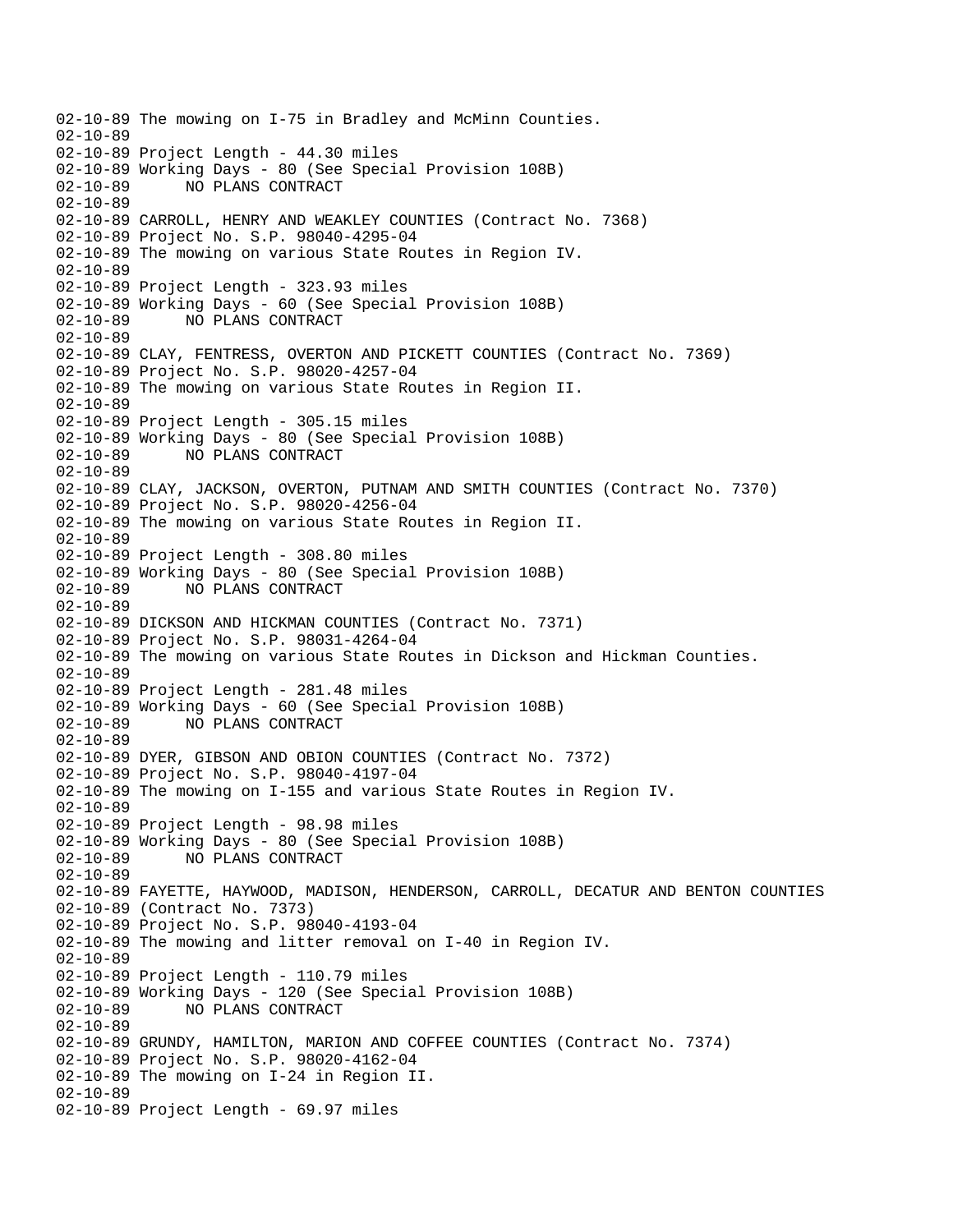02-10-89 Working Days - 80 (See Special Provision 108B)<br>02-10-89 NO PLANS CONTRACT 02-10-89 NO PLANS CONTRACT  $02 - 10 - 89$ 02-10-89 KNOX COUNTY (Contract No. 7375) 02-10-89 Project No. S.P. 47946-4110-04 02-10-89 The mowing on various Interstate and State Routes in Knox County. 02-10-89 02-10-89 Project Length - 61.48 miles 02-10-89 Working Days - 90 (See Special Provision 108B) 02-10-89 NO PLANS CONTRACT 02-10-89 02-10-89 LAWRENCE, WAYNE, LEWIS AND GILES COUNTIES (Contract No. 7376) 02-10-89 Project No. S.P. 98031-4265-04 02-10-89 The mowing on various State Routes in Region III. 02-10-89 02-10-89 Project Length - 297.70 miles 02-10-89 Working Days - 60 (See Special Provision 108B) 02-10-89 NO PLANS CONTRACT 02-10-89 02-10-89 LEWIS, MAURY AND PERRY COUNTIES (Contract No. 7377) 02-10-89 Project No. S.P. 98031-4267-04 02-10-89 The mowing on various State Routes in Region III. 02-10-89 02-10-89 Project Length - 272.15 miles 02-10-89 Working Days - 60 (See Special Provision 108B) 02-10-89 NO PLANS CONTRACT 02-10-89 02-10-89 MARION AND GRUNDY COUNTIES (Contract No. 7378) 02-10-89 Project No. S.P. 98020-4252-04 02-10-89 The mowing on various State Routes in Marion and Grundy Counties. 02-10-89 02-10-89 Project Length - 260.29 miles 02-10-89 Working Days - 60 (See Special Provision 108B) 02-10-89 NO PLANS CONTRACT 02-10-89 02-10-89 MONTGOMERY AND STEWART COUNTIES (Contract No. 7379) 02-10-89 Project No. S.P. 98031-4256-04 02-10-89 The mowing on various State Routes in Montgomery and Stewart Counties. 02-10-89 02-10-89 Project Length - 249.40 miles 02-10-89 Working Days - 60 (See Special Provision 108B) 02-10-89 NO PLANS CONTRACT 02-10-89 02-10-89 MORGAN, MONROE, LOUDON AND ROANE COUNTIES (Contract No. 7380) 02-10-89 Project No. S.P. 98010-4275-04 02-10-89 The mowing on various State Routes in Region I. 02-10-89 02-10-89 Project Length - 139.64 miles 02-10-89 Working Days - 60 (See Special Provision 108B) 02-10-89 NO PLANS CONTRACT 02-10-89 02-10-89 SHELBY, TIPTON AND LAUDERDALE COUNTIES (Contract No. 7381) 02-10-89 Project No. S.P. 98040-4196-04 02-10-89 The mowing and litter removal on I-40 and various State Routes in Region IV. 02-10-89 02-10-89 Project Length - 109.64 miles 02-10-89 Working Days - On or before December 31, 1989 (See Special Provision 108B)<br>02-10-89 NO PLANS CONTRACT 02-10-89 NO PLANS CONTRACT 02-10-89 02-10-89 SMITH AND WILSON COUNTIES (Contract No. 7382)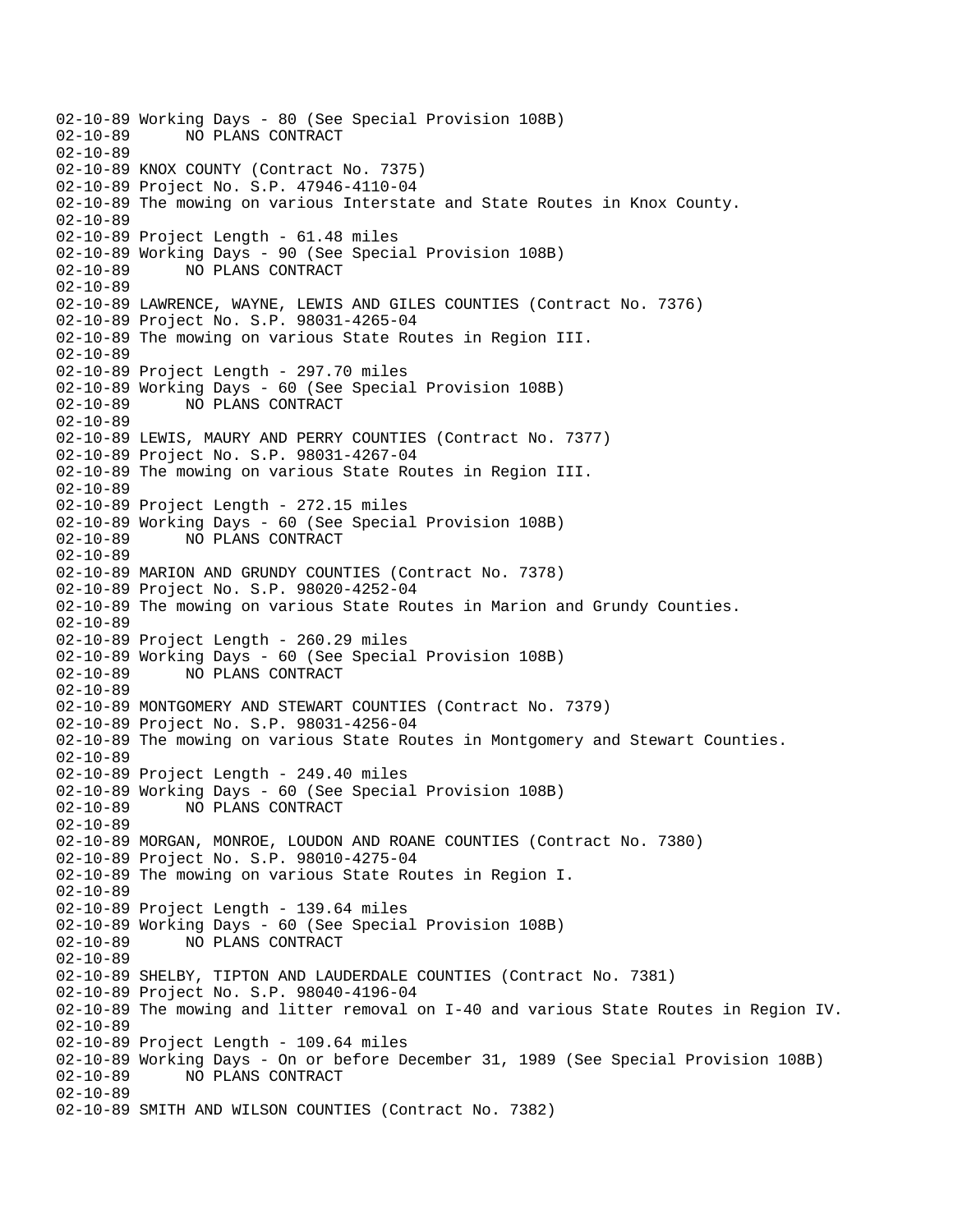02-10-89 Project No. S.P. 98031-4254-04 02-10-89 The mowing on various State Routes in Smith and Wilson Counties. 02-10-89 02-10-89 Project Length - 269.73 miles 02-10-89 Working Days - 60 (See Special Provision 108B) 02-10-89 NO PLANS CONTRACT 02-10-89 02-10-89 UNICOI, JOHNSON AND CARTER COUNTIES (Contract No. 7383) 02-10-89 Project No. S.P. 98010-4267-04 02-10-89 The mowing on various State Routes in Region I. 02-10-89 02-10-89 Project Length - 187.97 miles 02-10-89 Working Days - 60 (See Special Provision 108B) 02-10-89 NO PLANS CONTRACT 02-10-89 02-10-89 WASHINGTON AND SULLIVAN COUNTIES (Contract No. 7384) 02-10-89 Project No. S.P. 98010-4270-04 02-10-89 The mowing on various State Routes in Washington and Sullivan Counties. 02-10-89 02-10-89 Project Length - 186.54 miles 02-10-89 Working Days - 60 (See Special Provision 108B) 02-10-89 NO PLANS CONTRACT 02-10-89 ================================================================================ 02-17-89 ANDERSON, CAMPBELL, COCKE, CLAIBORNE, JEFFERSON, KNOX, LOUDON, MONROE, MORGAN, 02-17-89 ROANE, SEVIER, SCOTT AND UNION COUNTIES (Contract No. 7315) 02-17-89 Project No. S.P. 98010-4264-04 02-17-89 The installation of painted pavement marking lines on various State Routes in 02-17-89 Region I. 02-17-89 02-17-89 Project Length - 375.92 miles 02-17-89 Working Days - On or before August 1, 1989 (See Special Provision 108B)<br>02-17-89 MO PLANS CONTRACT 02-17-89 NO PLANS CONTRACT 02-17-89 02-17-89 BRADLEY, HAMILTON AND MCMINN COUNTIES (Contract No. 7320) 02-17-89 Project No. S.P. 98020-4249-04 02-17-89 The installation of painted pavement marking lines on various State Routes in 02-17-89 Region II. 02-17-89 02-17-89 Project Length - 204.58 miles 02-17-89 Working Days - On or before August 1, 1989 (See Special Provision 108B) 02-17-89 NO PLANS CONTRACT 02-17-89 02-17-89 SHELBY COUNTY (Contract No. 7385) 02-17-89 Project No. IR-40-1(228)0, 79001-3158-44, 79001-3159-04 02-17-89 The repair of the bridge on I-40 approaching the Mississippi River (including 02-17-89 ramp bridges) in Memphis, with bridge deck and expansion joint repairs, and 02-17-89 repainting existing steel structure. 02-17-89 02-17-89 Project Length - 0.000 mile 02-17-89 Working Days - 125 02-17-89 Plans Cost - \$10.00 Cross-Section Cost - NA 02-17-89 02-17-89 BEDFORD, CHEATHAM, DAVIDSON, DICKSON, GILES, HICKMAN, HOUSTON, HUMPHREYS, 02-17-89 LAWRENCE, LEWIS, LINCOLN, MACON, MARSHALL, MAURY, MONTGOMERY, MOORE, PERRY, 02-17-89 ROBERTSON, RUTHERFORD, SMITH, STEWART, SUMNER, TROUSDALE, WAYNE, WILLIAMSON 02-17-89 AND WILSON COUNTIES (Contract No. 7386) 02-17-89 Project No. S.P. 98031-4171-04 02-17-89 The random on call signing on various Interstate and State Routes in Region 02-17-89 III.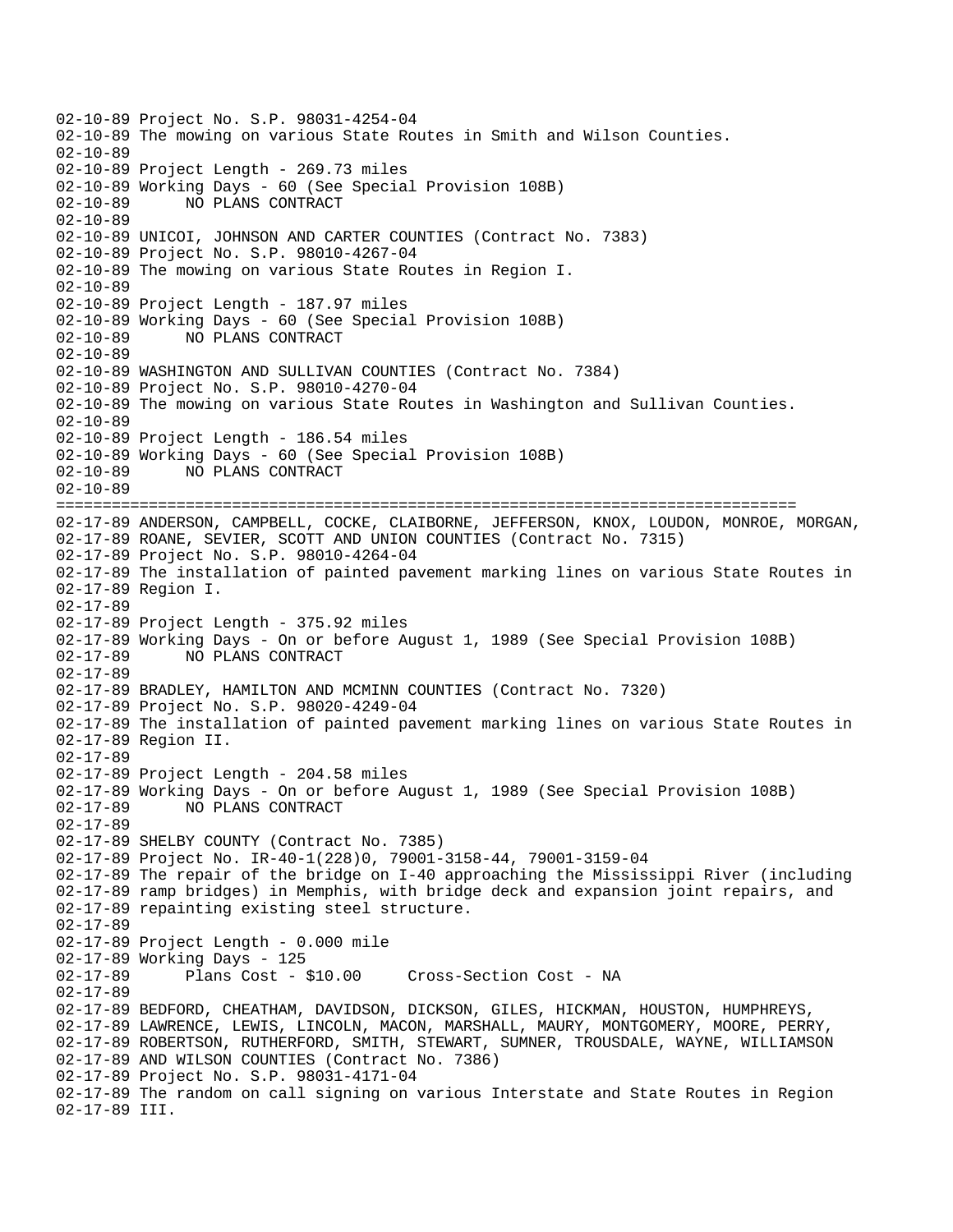02-17-89 02-17-89 Project Length - 0.000 mile 02-17-89 Working Days - May 31, 1990 (See Special Provision 108B) 02-17-89 NO PLANS CONTRACT 02-17-89 02-17-89 BEDFORD, LINCOLN, MARSHALL, MOORE AND RUTHERFORD COUNTIES (Contract No. 7387) 02-17-89 Project No. S.P. 98031-4249-04 02-17-89 The installation of painted pavement marking lines on various State Routes in 02-17-89 Region III. 02-17-89 02-17-89 Project Length - 648.49 miles 02-17-89 Working Days - On or before August 1, 1989 (See Special Provision 108B) 02-17-89 NO PLANS CONTRACT 02-17-89 02-17-89 BENTON COUNTY (Contract No. 7388) 02-17-89 Project No. RS-191(3), 03060-3210-24 02-17-89 The construction of one (1) concrete box bridge (3 @ 12' X 7') over Haggard 02-17-89 Branch (L.M. 3.93), and the widening of the bridge over Birdsong Creek (L.M. 02-17-89 9.63) with continuous steel rolled beams on S.R. 191 including grading and 02-17-89 drainage, paving with bituminous materials (plant mix), and guardrail on the 02-17-89 approaches. 02-17-89 02-17-89 Project Length - 0.289 mile 02-17-89 Working Days - 120 02-17-89 Plans Cost - \$10.00 Cross-Section Cost - \$0.00 02-17-89 The DBE goal for this contract is 10% of the contract amount. 02-17-89 02-17-89 BENTON AND HUMPHREYS COUNTIES (Contract No. 7389) 02-17-89 Project No. S.P. 03003-3221-04 02-17-89 The installation of guardrail on U.S. 70 (S.R. 1) beginning at L.M. 10.638 in 02-17-89 Benton County and extending to L.M. 0.993 in Humphreys County. 02-17-89 02-17-89 Project Length - 2.123 miles 02-17-89 Working Days - 30<br>02-17-89 Plans Cost -Plans Cost - \$3.00 Cross-Section Cost - NA 02-17-89 02-17-89 BENTON AND HUMPHREYS COUNTIES (Contract No. 7390) 02-17-89 Project No. S.P. 03001-4147-04 02-17-89 The repair of the bridge on I-40 over the Tennessee River (Cuba Landing) 02-17-89 including concrete, steel, expansion joint, and bridge deck repairs, 02-17-89 repainting existing steel structure, overlay, and pavement marking. 02-17-89 02-17-89 Project Length - 0.506 mile 02-17-89 Working Days - On or before September 1, 1989 Cross-Section Cost - NA 02-17-89 02-17-89 BLEDSOE COUNTY (Contract No. 7391) 02-17-89 Project No. S.P. 04945-3429-04 02-17-89 The grading and drainage on an S.I.A. Route including paving with bituminous 02-17-89 materials (plant mix), and the installation of sidewalk beginning at Blaine 02-17-89 Street and extending to East Railroad Avenue in Pikeville. 02-17-89 02-17-89 Project Length - 0.228 mile 02-17-89 Working Days - 40 02-17-89 Plans Cost - \$10.00 Cross-Section Cost - \$10.00 02-17-89 02-17-89 BLEDSOE COUNTY (Contract No. 7392) 02-17-89 Project No. S.P. 04001-4222-04 02-17-89 The resurfacing on S.R. 28 with bituminous materials (plant mix), and pavement 02-17-89 marking beginning at College Cross Road right (L.M. 5.80) and extending to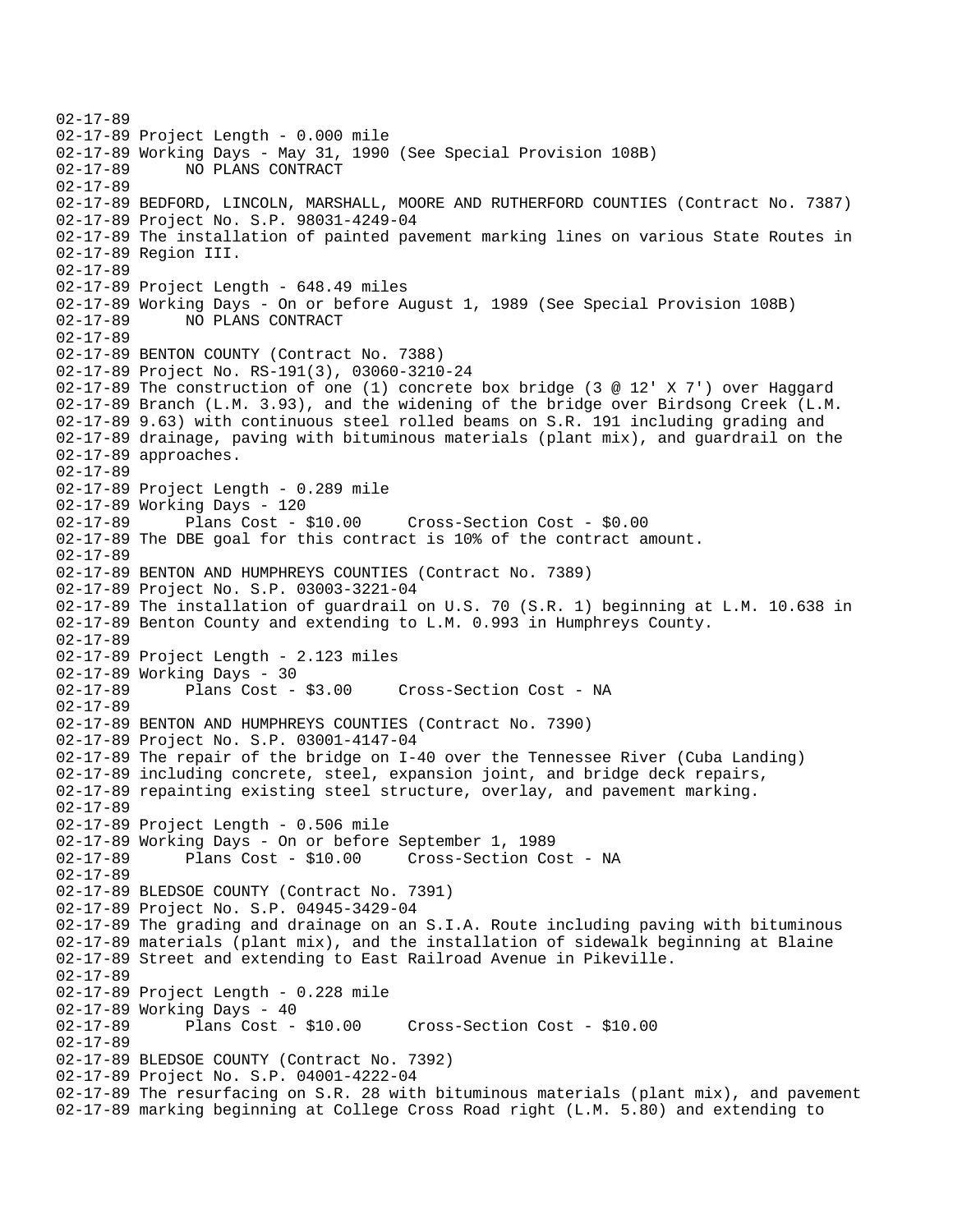02-17-89 Maxwell Street left (L.M. 12.03). 02-17-89 02-17-89 Project Length - 6.23 miles 02-17-89 Working Days - 40<br>02-17-89 Plans Cost - \$3.00 Cross-Section Cost - NA 02-17-89 02-17-89 BLOUNT AND MONROE COUNTIES (Contract No. 7393) 02-17-89 Project Nos. S.P. 05009-4208-04, 62010-4203-04 02-17-89 The resurfacing on S.R. 115 with bituminous materials (plant mix), and 02-17-89 pavement marking beginning in Monroe County at the Blount-Monroe County line 02-17-89 (L.M. 0.00) and extending to 0.3 mile north of Bingham Lane (L.M. 5.39) in 02-17-89 Blount County. 02-17-89 02-17-89 Project Length - 6.46 miles 02-17-89 Working Days - 35 02-17-89 Plans Cost - \$3.00 Cross-Section Cost - NA 02-17-89 02-17-89 CAMPBELL COUNTY (Contract No. 7394) 02-17-89 Project No. IR-75-3(115)134, 07001-8184-44 02-17-89 The resurfacing on I-75 with bituminous materials (plant mix), including cold 02-17-89 planing, ditch modification, drainage adjustments, concrete median barrier 02-17-89 replacement, the installation of guardrail, underdrains, and pavement marking 02-17-89 beginning 5.99 miles south of Jellico and extending to 0.8 mile south of the 02-17-89 Kentucky State line. 02-17-89 02-17-89 Project Length - 6.127 miles 02-17-89 Working Days - 80<br>02-17-89 Plans Cost - \$10.00 02-17-89 Plans Cost - \$10.00 Cross-Section Cost - \$10.00 02-17-89 The DBE goal for this contract is 5% of the contract amount. 02-17-89 02-17-89 CANNON COUNTY (Contract No. 7395) 02-17-89 Project No. BRZ-0800(8), 08013-3407-94 02-17-89 The construction of one (1) prestressed concrete box beam bridge over Clear 02-17-89 Fork Creek (L.M. 6.16), and one (1) concrete box bridge (3 @ 15' X variable 02-17-89 height) over Connell Creek (L.M. 6.25) on Gassaway Road including grading and 02-17-89 drainage, paving with bituminous materials (plant mix), and guardrail on the 02-17-89 approaches. 02-17-89 02-17-89 Project Length - 0.178 mile 02-17-89 Working Days - 110 02-17-89 Plans Cost - \$10.00 Cross-Section Cost - \$0.00 02-17-89 02-17-89 CARROLL COUNTY (Contract No. 7396) 02-17-89 Project No. BRZ-0900(15), 09109-3409-94 02-17-89 The construction of one (1) concrete box bridge (2 @ 15' X 15') over branch 02-17-89 (L.M. 0.76) on Travis Carter Road including grading and drainage, paving with 02-17-89 aggregate base and double bituminous surface treatment, and guardrail on the 02-17-89 approaches. 02-17-89 02-17-89 Project Length - 0.094 mile 02-17-89 Working Days - 70 02-17-89 Plans Cost - \$10.00 Cross-Section Cost - \$0.00 02-17-89 02-17-89 CARROLL COUNTY (Contract No. 7397) 02-17-89 Project No. S.P. 09003-4205-04 02-17-89 The resurfacing on S.R. 1 with bituminous materials (plant mix), and pavement 02-17-89 marking beginning at Dunn Road (L.M. 13.30) and extending to the Jct. of S.R. 02-17-89 364 (L.M. 18.92). 02-17-89 02-17-89 Project Length - 5.62 miles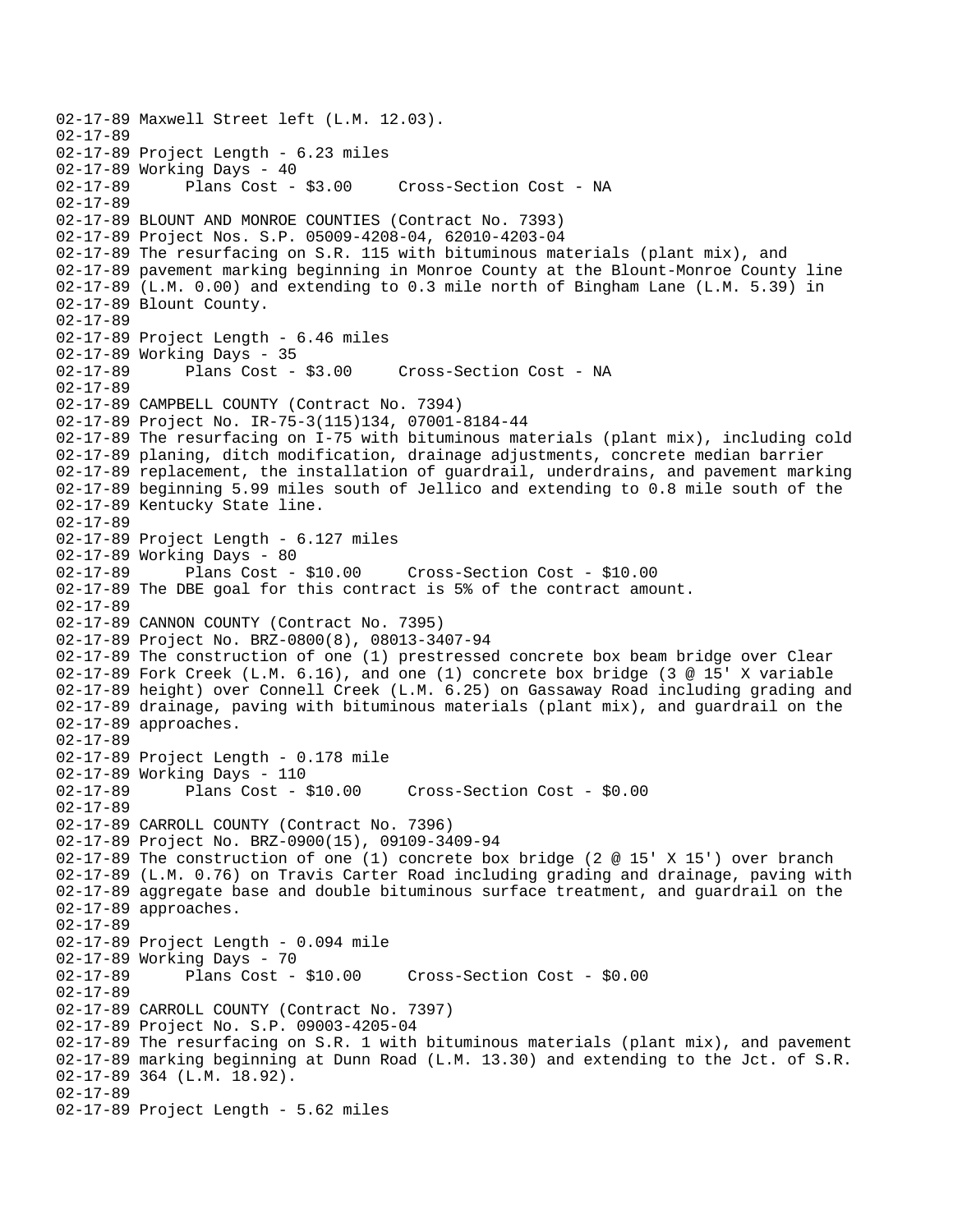02-17-89 Working Days - 45<br>02-17-89 Plans Cost -Plans Cost - \$3.00 Cross-Section Cost - NA 02-17-89 02-17-89 CARTER, GREENE, HAMBLEN, HANCOCK, HAWKINS, JOHNSON, SULLIVAN, UNICOI AND 02-17-89 WASHINGTON COUNTIES (Contract No. 7398) 02-17-89 Project No. S.P. 98010-4265-04 02-17-89 The installation of painted pavement marking lines on various State Routes in 02-17-89 Region I. 02-17-89 02-17-89 Project Length - 543.40 miles 02-17-89 Working Days - On or before August 1, 1989 (See Special Provision 108B) 02-17-89 NO PLANS CONTRACT 02-17-89 02-17-89 CHESTER, FAYETTE, HARDEMAN, HARDIN, MCNAIRY AND SHELBY COUNTIES 02-17-89 (Contract No. 7399) 02-17-89 Project No. S.P. 98040-4290-04 02-17-89 The installation of painted pavement marking lines on various State Routes in 02-17-89 Region IV. 02-17-89 02-17-89 Project Length - 690.63 miles 02-17-89 Working Days - On or before August 1, 1989 (See Special Provision 108B) 02-17-89 NO PLANS CONTRACT 02-17-89 02-17-89 CLAIBORNE COUNTY (Contract No. 7400) 02-17-89 Project No. S.P. 13061-4301-04 02-17-89 The resurfacing on S.R. 345 with bituminous materials (plant mix), and 02-17-89 pavement marking beginning at the Jct. of S.R. 32 (L.M. 0.00) and extending to 02-17-89 Gibson Road (L.M. 5.13). 02-17-89 02-17-89 Project Length - 5.13 miles 02-17-89 Working Days - 35 02-17-89 Plans Cost - \$3.00 Cross-Section Cost - NA 02-17-89 02-17-89 CLAY, CUMBERLAND, FENTRESS, JACKSON, OVERTON, PICKETT, PUTNAM AND RHEA 02-17-89 COUNTIES (Contract No. 7401) 02-17-89 Project No. S.P. 98020-4247-04 02-17-89 The installation of painted pavement marking lines on various State Routes in 02-17-89 Region II. 02-17-89 02-17-89 Project Length - 814.60 miles 02-17-89 Working Days - On or before August 1, 1989 (See Special Provision 108B) 02-17-89 NO PLANS CONTRACT 02-17-89 02-17-89 COCKE COUNTY (Contract No. 7402) 02-17-89 Project No. IR-40-8(91)447, 15001-3140-44 02-17-89 The construction of a Welcome Station/Rest Area on I-40 approx 1.0 mile west 02-17-89 of the Hartford Road interchange including grading and drainage, water and 02-17-89 sewage treatment facilities, ramp and parking construction with portland 02-17-89 cement concrete pavement, landscaping, the installation of signs and pavement 02-17-89 marking. 02-17-89 02-17-89 Project Length - 0.000 mile 02-17-89 Working Days - On or before April 1, 1991 (See Special Provision 108B) 02-17-89 Plans Cost - \$25.00 Cross-Section Cost - \$10.00 02-17-89 02-17-89 CROCKETT, HAYWOOD AND HENDERSON COUNTIES (Contract No. 7403) 02-17-89 Project No. S.P. 98040-4289-04 02-17-89 The installation of painted pavement marking lines on various State Routes in 02-17-89 Region IV. 02-17-89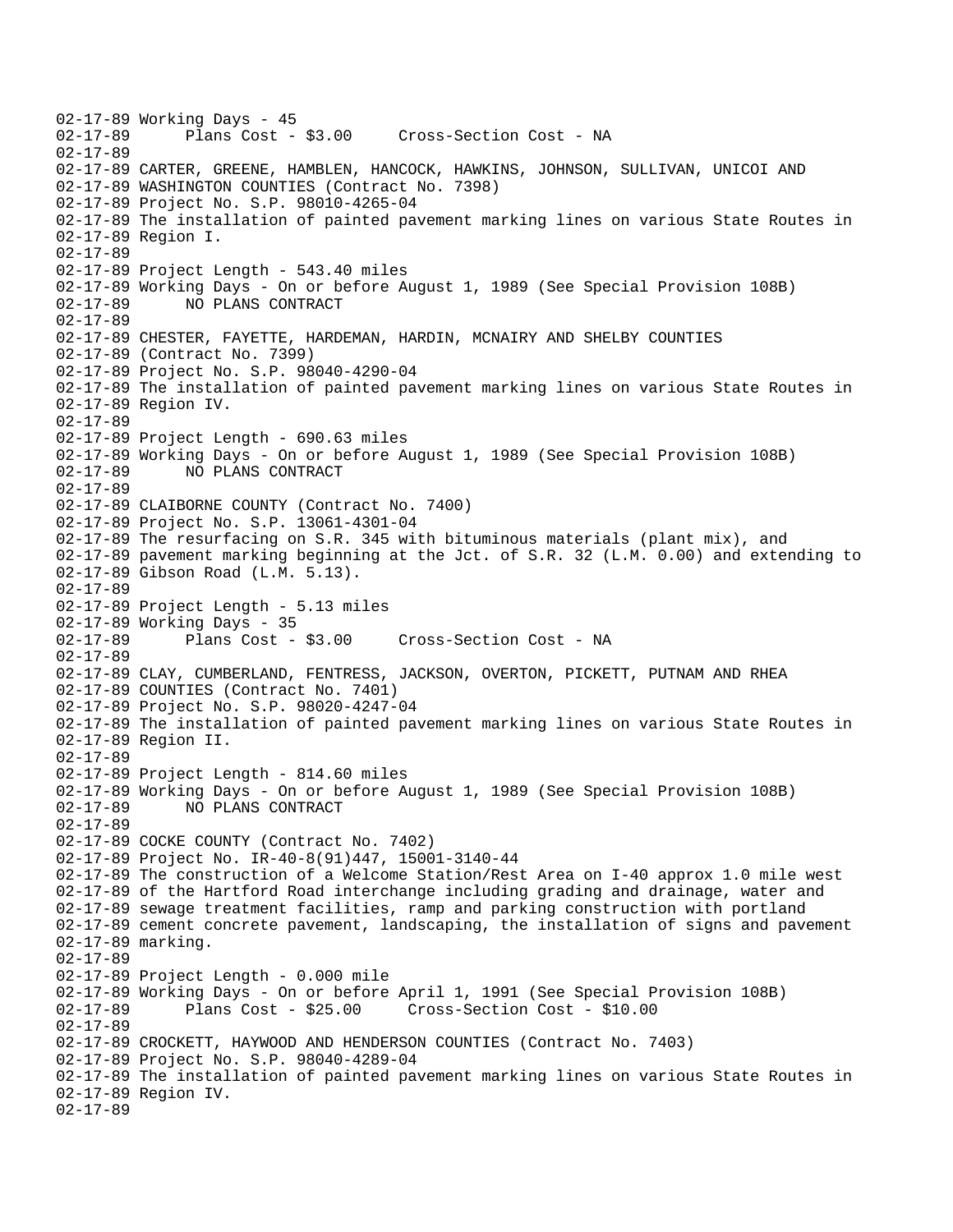02-17-89 Project Length - 346.74 miles 02-17-89 Working Days - On or before August 1, 1989 (See Special Provision 108B)<br>02-17-89 NO PLANS CONTRACT 02-17-89 NO PLANS CONTRACT 02-17-89 02-17-89 CUMBERLAND COUNTY (Contract No. 7404) 02-17-89 Project Nos. S.P. 18011-3206-04, 18945-3639-04 02-17-89 The grading and drainage on S.R. 298 (Genesis Road) and a S.I.A. Route 02-17-89 (Industrial Parkway) including paving with bituminous materials (plant mix), 02-17-89 the installation of signs and pavement marking on S.R. 298 beginning near 02-17-89 Industrial Parkway and extending to south ramps at the I-40/Genesis Road 02-17-89 interchange, on the S.I.A. Route beginning at S.R. 298 and extending to the 02-17-89 plant entrance of Indian Summer Inc. 02-17-89 02-17-89 Project Length - 0.767 mile 02-17-89 Working Days - 75 (See Special Provision 108B) 02-17-89 Plans Cost - \$10.00 Cross-Section Cost - \$10.00 02-17-89 02-17-89 DAVIDSON COUNTY (Contract No. 7405) 02-17-89 Project No. RRO-000S(434), 19946-3412-94 02-17-89 The installation of advanced warning signs and pavement marking at 86 selected 02-17-89 off-system railroad crossings in Davidson County. 02-17-89 02-17-89 Project Length - 0.000 mile 02-17-89 Working Days - On or before June 30, 1989 Cross-Section Cost - NA 02-17-89 02-17-89 DAVIDSON COUNTY (Contract No. 7406) 02-17-89 Project No. S.P. 19957-3537-04 02-17-89 The grading and drainage on 28TH Avenue (LIC Route) including paving with 02-17-89 bituminous materials (plant mix), the construction of a complete storm sewer 02-17-89 drainage system, one (1) concrete box bridge (2  $@$  10' X 3'), the installation 02-17-89 of concrete curb and gutter, sidewalk, underdrains, signs, lighting, signals, 02-17-89 and pavement marking beginning approx. 26 feet south of Buchanan Street and 02-17-89 extending to S.R. 12 (Clarksville Pike). 02-17-89 02-17-89 Project Length - 0.523 mile 02-17-89 Working Days - On or before November 15, 1989 02-17-89 Plans Cost - \$10.00 Cross-Section Cost - \$0.00 02-17-89 The DBE goal for this contract is 10% of the contract amount. 02-17-89 02-17-89 DAVIDSON COUNTY (Contract No. 7407) 02-17-89 Project No. S.P. 19019-4212-04 02-17-89 The repair of the bridges on U.S. 70 (S.R. 1, Broadway) and Demonbreun Streets 02-17-89 over I-40 including concrete, steel, bridge deck, and expansion joint repairs, 02-17-89 bridge deck sealant, repainting existing steel structures, and pavement 02-17-89 marking. 02-17-89 02-17-89 Project Length - 0.080 mile 02-17-89 Working Days - On or before August 1, 1989 (See Special Provision 108B) 02-17-89 Plans Cost - \$10.00 Cross-Section Cost - NA 02-17-89 02-17-89 DAVIDSON COUNTY (Contract No. 7408) 02-17-89 Project No. S.P. 19076-4224-04 02-17-89 The resurfacing on S.R. 155 (Briley Parkway) with bituminous materials (plant 02-17-89 mix), cold planing) and pavement marking beginning at the northeast end of the 02-17-89 bridge over Mill Creek (L.M. 3.66) and extending to the south end of the 02-17-89 bridge over Airport Drive (L.M. 5.24). 02-17-89 02-17-89 Project Length - 1.58 miles 02-17-89 Working Days - 30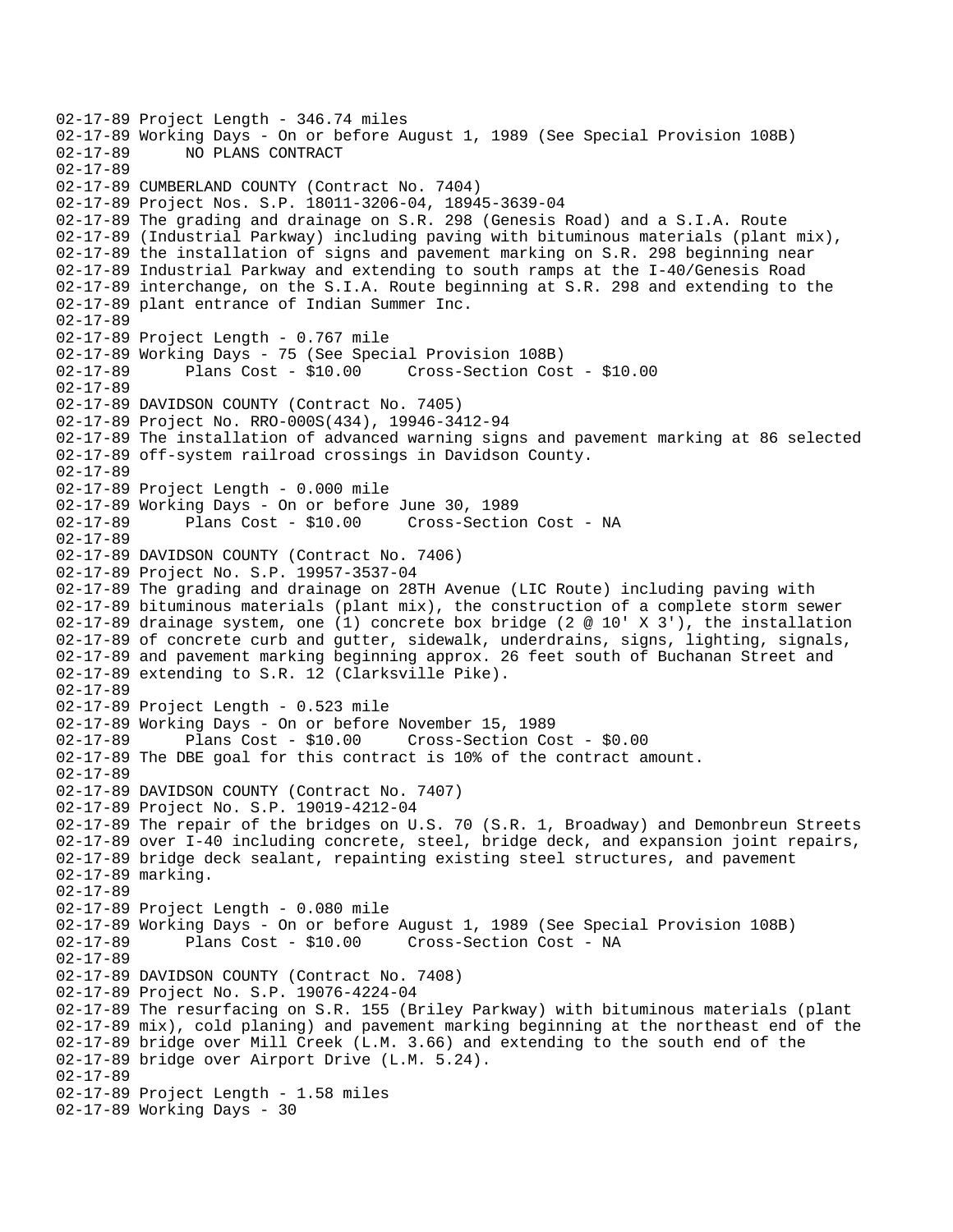```
02-17-89 Plans Cost - $3.00 Cross-Section Cost - NA 
02-17-89 
02-17-89 DAVIDSON AND WILSON COUNTIES (Contract No. 7409) 
02-17-89 Project Nos. S.P. 19166-4309-04, 95063-4311-04 
02-17-89 The resurfacing on S.R. 171 with bituminous materials (plant mix), and 
02-17-89 pavement marking beginning S.R. 1 (Murfreesboro Road) in Davidson County 
02-17-89 (L.M. 2.19) and extending to 100 feet south of Pugh Road in Wilson County 
02-17-89 (L.M. 0.50). 
02-17-89 
02-17-89 Project Length - 6.71 miles 
02-17-89 Working Days - 35 
02-17-89 Plans Cost - $3.00 Cross-Section Cost - NA 
02-17-89 
02-17-89 DEKALB AND WHITE COUNTIES (Contract No. 7410) 
02-17-89 Project No. S.P. 98020-4263-04 
02-17-89 The installation of signs on various State Routes in Dekalb and White 
02-17-89 Counties. 
02-17-89 
02-17-89 Project Length - 213.96 miles 
02-17-89 Working Days - On or before August 1, 1989 
02-17-89 NO PLANS CONTRACT 
02-17-89 
02-17-89 DICKSON COUNTY (Contract No. 7411) 
02-17-89 Project No. M-MG-235(1), 22002-3218-54, 22002-3219-54 
02-17-89 The intersection improvement and signalization at S.R. 1 (Henslee Drive) with 
02-17-89 S.R. 235 (College Street) in Dickson including grading and drainage, paving 
02-17-89 with bituminous materials (plant mix), signs, lighting, and pavement marking. 
02-17-89 
02-17-89 Project Length - 0.000 mile 
02-17-89 Working Days - On or before June 15, 1989 
02-17-89 Plans Cost - $10.00 Cross-Section Cost - $0.00 
02-17-89 
02-17-89 DICKSON COUNTY (Contract No. 7412) 
02-17-89 Project No. S.P. 22005-4309-04 
02-17-89 The resurfacing on S.R. 47 with bituminous materials (plant mix), and pavement 
02-17-89 marking beginning at the Burns City limits (L.M. 5.42) and extending to the 
02-17-89 Jct. of S.R. 1 (L.M. 10.19). 
02-17-89 
02-17-89 Project Length - 4.77 miles
02-17-89 Working Days - 30 
02-17-89 Plans Cost - $3.00 Cross-Section Cost - NA 
02-17-89 
02-17-89 DYER COUNTY (Contract No. 7413) 
02-17-89 Project No. BRZ-2300(17), 23075-3406-94 
02-17-89 The construction of one (1) prestressed concrete box beam bridge over Pond 
02-17-89 Creek (L.M. 4.09) on Palmer Road including grading and drainage, paving with 
02-17-89 aggregate base and double bituminous surface treatment, and guardrail on the 
02-17-89 approaches. 
02-17-89 
02-17-89 Project Length - 0.089 mile 
02-17-89 Working Days - 85 
02-17-89 Plans Cost - $10.00 Cross-Section Cost - $0.00 
02-17-89 
02-17-89 DYER COUNTY (Contract No. 7414) 
02-17-89 Project No. S.P. 23951-3605-04 
02-17-89 The paving on a SIA Route (Biffle Road) with bituminous materials (plant mix), 
02-17-89 including the installation of guardrail, and pavement marking beginning at 
02-17-89 S.R. 77 and extending to Rowe Manufacturing Co. in Newbern. 
02-17-89 
02-17-89 Project Length - 0.950 mile
```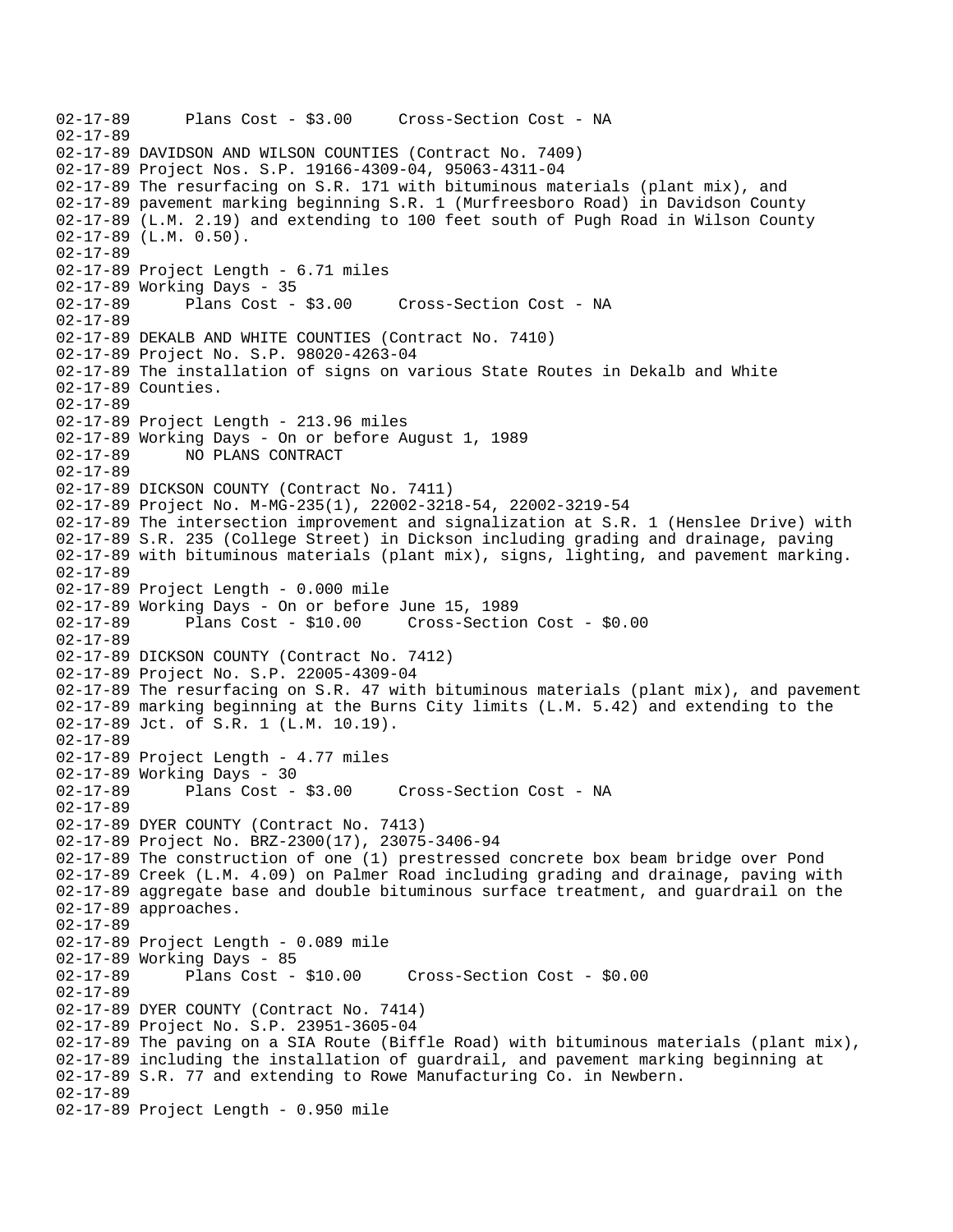02-17-89 Working Days - 30<br>02-17-89 Plans Cost -Plans Cost - \$10.00 Cross-Section Cost - \$10.00 02-17-89 02-17-89 FENTRESS COUNTY (Contract No. 7415) 02-17-89 Project No. S.P. 25001-4260-04 02-17-89 The resurfacing on S.R. 28 with bituminous materials (plant mix), drainage 02-17-89 modifications, and pavement marking beginning at Hood Mine Road left (L.M. 02-17-89 14.88) and extending to approx. 600 feet south of Flat Rock Road right 02-17-89 (L.M. 22.18). 02-17-89 02-17-89 Project Length - 6.44 miles 02-17-89 Working Days - 40<br>02-17-89 Plans Cost - \$3.00 02-17-89 Plans Cost - \$3.00 Cross-Section Cost - NA 02-17-89 02-17-89 GIBSON COUNTY (Contract No. 7416) 02-17-89 Project No. S.P. 27002-4213-04 02-17-89 The resurfacing on S.R. 5 with bituminous materials (plant mix), and pavement 02-17-89 marking beginning at the Jct. of S.R. 105 (L.M. 26.34) and extending to the 02-17-89 Obion County line (L.M. 31.72). 02-17-89 02-17-89 Project Length - 5.38 miles 02-17-89 Working Days - 45<br>02-17-89 Plans Cost - \$3.00 Cross-Section Cost - NA 02-17-89 02-17-89 GILES COUNTY (Contract No. 7417) 02-17-89 Project No. S.P. 28005-4204-04 02-17-89 The repair of the bridge on S.R. 11 over Richland Creek (L.M. 17.80) including 02-17-89 concrete, reinforcing steel, expansion joint, and steel handrail repairs, 02-17-89 paving on the approaches, and pavement marking. 02-17-89 02-17-89 Project Length - 0.000 mile 02-17-89 Working Days - 50<br>02-17-89 Plans Cost - \$3.00 Cross-Section Cost - NA 02-17-89 02-17-89 GILES COUNTY (Contract No. 7418) 02-17-89 Project No. S.P. 28011-4313-04 02-17-89 The resurfacing on S.R. 273 (Bryson Road and Bryson-Dellrose Road) with 02-17-89 bituminous materials (plant mix), and pavement marking beginning approx. 50 02-17-89 feet northeast of I-65 northbound bridge at Elkton (L.M. 12.07) and extending 02-17-89 to the Lincoln County line (L.M. 15.85). 02-17-89 02-17-89 Project Length - 3.24 miles 02-17-89 Working Days - 30 02-17-89 Plans Cost - \$3.00 Cross-Section Cost - NA 02-17-89 02-17-89 GILES, LAWRENCE, LEWIS, MAURY AND WAYNE COUNTIES (Contract No. 7419) 02-17-89 Project No. S.P. 98031-4250-04 02-17-89 The installation of painted pavement marking lines on various State Routes in 02-17-89 Region III. 02-17-89 02-17-89 Project Length - 705.79 miles 02-17-89 Working Days - On or before August 1, 1989 (See Special Provision 108B) 02-17-89 NO PLANS CONTRACT 02-17-89 02-17-89 GREENE COUNTY (Contract No. 7420) 02-17-89 Project No. BRZ-3000(31), 30078-3425-94 02-17-89 The construction of one (1) concrete box bridge (2 @ 12' X 5') over Camp Creek 02-17-89 (L.M. 2.24) on Camp Creek Road including grading and drainage, paving with 02-17-89 bituminous materials (plant mix), and guardrail on the approaches. 02-17-89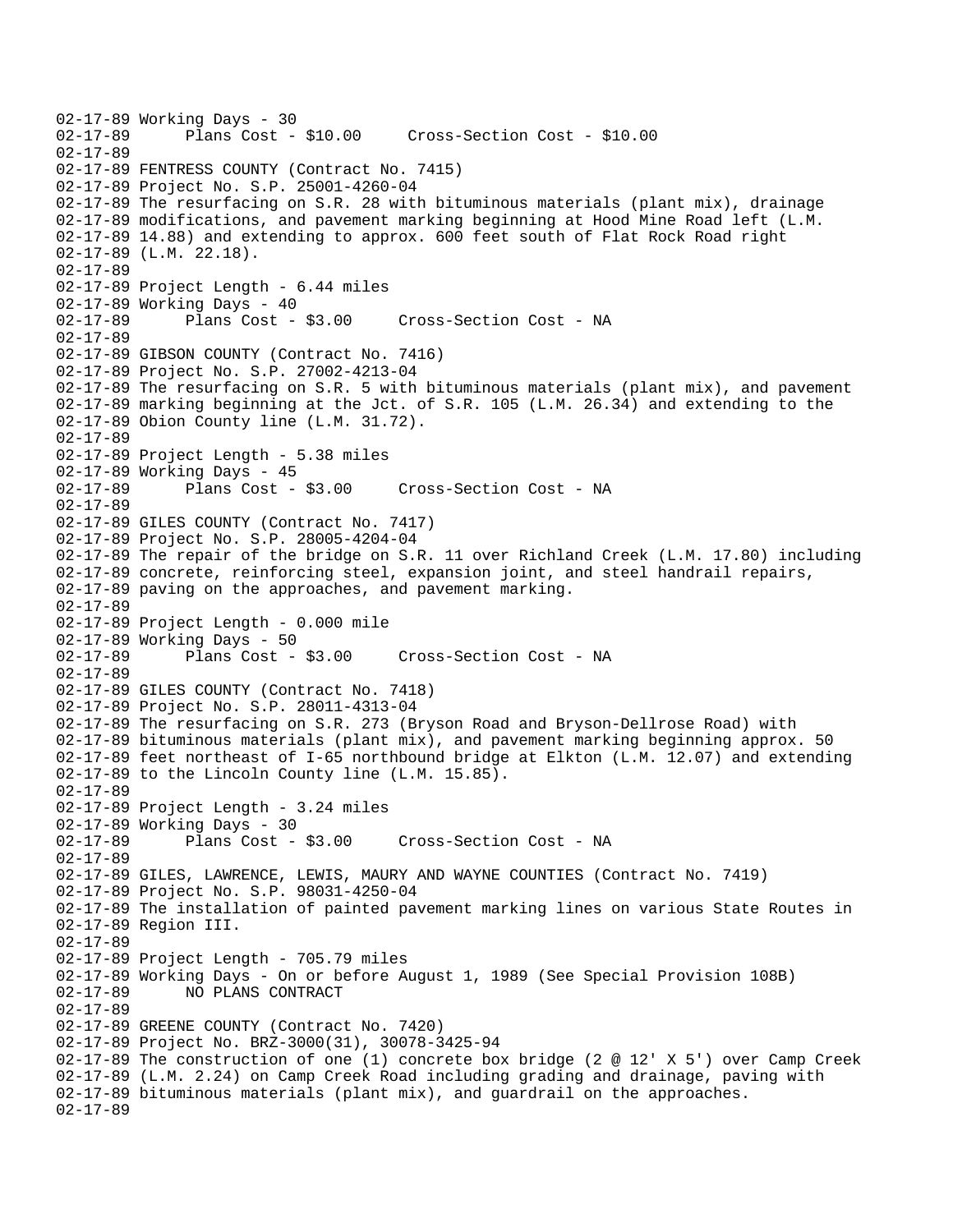```
02-17-89 Project Length - 0.071 mile 
02-17-89 Working Days - 70<br>02-17-89 Plans Cost - $10.00
                                       02-17-89 Plans Cost - $10.00 Cross-Section Cost - $0.00 
02-17-89 
02-17-89 HAMBLEN COUNTY (Contract No. 7421) 
02-17-89 Project No. S.P. 32007-4304-04 
02-17-89 The resurfacing on S.R. 344 with bituminous materials (plant mix), and 
02-17-89 pavement marking beginning at the Jct. of S.R. 34 (L.M. 0.00) and extending to 
02-17-89 the Hamblen-Hawkins County line (L.M. 5.00). 
02-17-89 
02-17-89 Project Length - 5.00 miles 
02-17-89 Working Days - 30 
02-17-89 Plans Cost - $3.00 Cross-Section Cost - NA 
02-17-89 
02-17-89 HAMILTON COUNTY (Contract No. 7422) 
02-17-89 Project No. M-9202(24), 33957-3783-54 
02-17-89 The signalization of Shallowford Road/I-75 interchange in Chattanooga. 
02-17-89 
02-17-89 Project Length - 0.000 mile 
02-17-89 Working Days - On or before October 30, 1989 
02-17-89 Plans Cost - $3.00 Cross-Section Cost - NA 
02-17-89 
02-17-89 HAMILTON COUNTY (Contract No. 7423) 
02-17-89 Project No. S.P. 33042-4321-04 
02-17-89 The resurfacing on S.R. 58 with bituminous materials (plant mix) (latex 
02-17-89 modified), and pavement marking beginning at Eller Road in Chattanooga (L.M. 
02-17-89 16.29) and extending to Lakewood Road left at Central High School (L.M. 
02-17-89 19.09). 
02-17-89 
02-17-89 Project Length - 2.80 miles 
02-17-89 Working Days - 45 
02-17-89 Plans Cost - $3.00 Cross-Section Cost - NA 
02-17-89 
02-17-89 HAMILTON COUNTY (Contract No. 7424) 
02-17-89 Project No. S.P. 33015-4327-04 
02-17-89 The resurfacing on S.R. 8 with bituminous materials (plant mix), cold planing, 
02-17-89 drainage adjustments, and pavement marking beginning at the Georgia State line 
02-17-89 (L.M. 0.00) and extending to 0.09 mile west of Tombras Avenue (L.M. 3.24). 
02-17-89 
02-17-89 Project Length - 3.24 miles 
02-17-89 Working Days - 45 
02-17-89 Plans Cost - $3.00 Cross-Section Cost - NA 
02-17-89 The DBE goal for this contract is 5% of the contract amount. 
02-17-89 
02-17-89 HANCOCK COUNTY (Contract No. 7425) 
02-17-89 Project Nos. S.P. 34008-4216-04, 34002-4308-04 
02-17-89 The resurfacing on S.R. 31 and S.R. 66 with bituminous materials (plant mix), 
02-17-89 and pavement marking on S.R. 31 beginning 0.44 mile northeast of Ben Bloomer 
02-17-89 Road (L.M. 9.00) and extending to the Jct. of S.R. 33 left and S.R. 66 right 
02-17-89 (L.M. 10.39), and on S.R. 66 beginning at the Hancock-Hawkins County line 
02-17-89 (L.M. 0.00) and extending to the Jct. of S.R. 31 left and S.R. 33 right 
02-17-89 (L.M. 6.46). 
02-17-89 
02-17-89 Project Length - 7.85 miles 
02-17-89 Working Days - 35<br>02-17-89 Plans Cost - $3.00
02-17-89 Plans Cost - $3.00 Cross-Section Cost - NA 
02-17-89 
02-17-89 HARDEMAN COUNTY (Contract No. 7426) 
02-17-89 Project No. S.P. 35003-4216-04 
02-17-89 The resurfacing on S.R. 18 with bituminous materials (plant mix), and pavement
```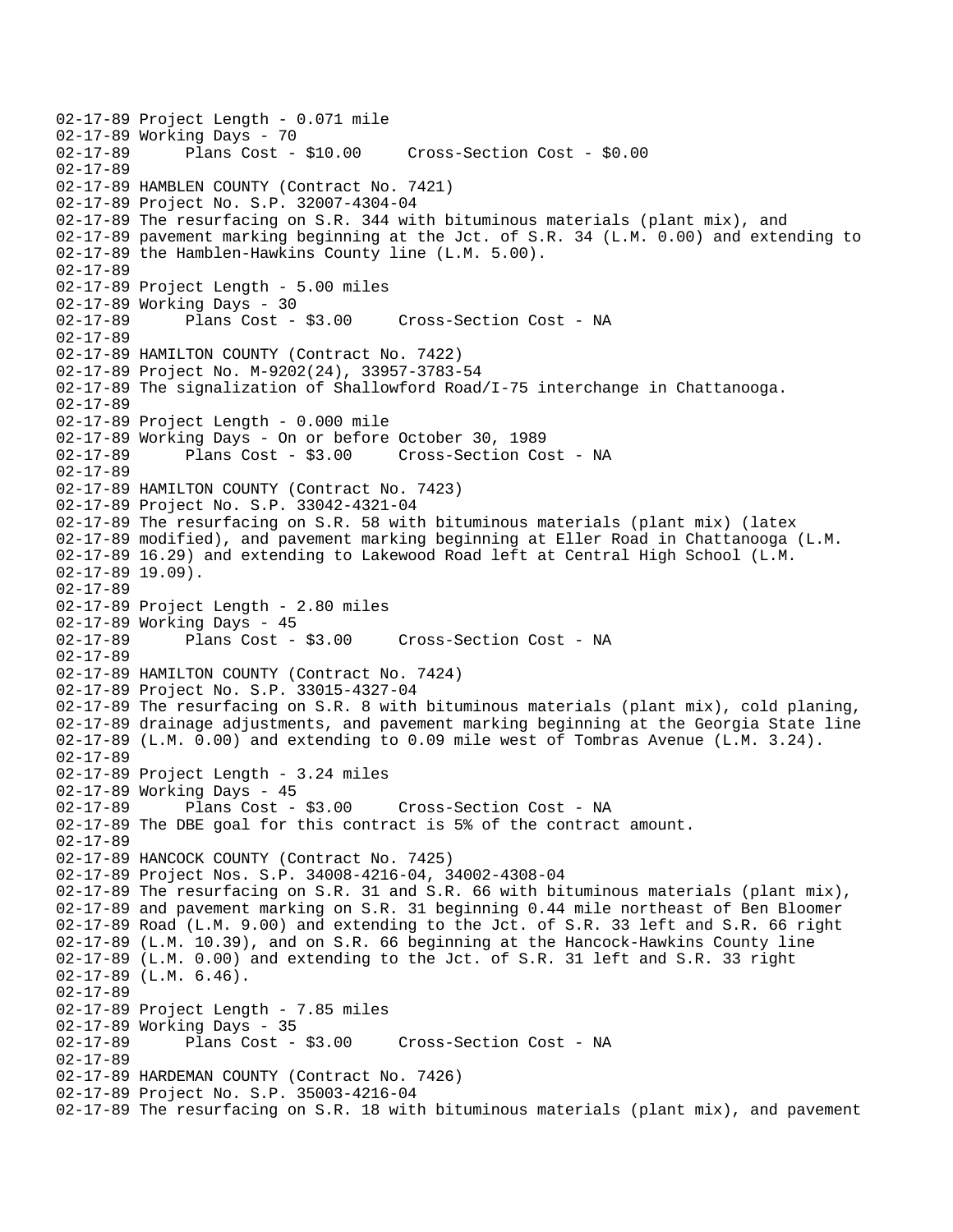02-17-89 marking beginning 0.17 mile south of the ramp to S.R. 100 (L.M. 26.00) and 02-17-89 extending to the Madison County line (L.M. 30.98). 02-17-89 02-17-89 Project Length - 4.98 miles 02-17-89 Working Days - 45 02-17-89 Plans Cost - \$3.00 Cross-Section Cost - NA 02-17-89 02-17-89 HAWKINS COUNTY (Contract No. 7427) 02-17-89 Project No. S.P. 37012-4212-04 02-17-89 The resurfacing on S.R. 70 with bituminous materials (plant mix), and pavement 02-17-89 marking beginning at the Jct. of S.R. 1 (L.M. 8.60) and extending to 100 feet 02-17-89 south of Bill Hicks Road (L.M. 14.05). 02-17-89 02-17-89 Project Length - 5.45 miles 02-17-89 Working Days - 35<br>02-17-89 Plans Cost - \$3.00 02-17-89 Plans Cost - \$3.00 Cross-Section Cost - NA 02-17-89 02-17-89 HAYWOOD COUNTY (Contract No. 7428) 02-17-89 Project No. M-3021(3), 38950-8740-54 02-17-89 The resurfacing on Hatchie Avenue (M-3021) with bituminous materials (plant 02-17-89 mix), and pavement marking beginning approx. 200 feet southeast of Hayes 02-17-89 Street (L.M. 0.90) and extending to S.R. 76 (L.M. 1.90) in Brownsville. 02-17-89 02-17-89 Project Length - 1.000 miles 02-17-89 Working Days - 30<br>02-17-89 Plans Cost - \$3.00 Cross-Section Cost - NA 02-17-89 02-17-89 HAYWOOD COUNTY (Contract No. 7429) 02-17-89 Project No. S.P. 38008-4209-04 02-17-89 The resurfacing on S.R. 76 with bituminous materials (plant mix), and pavement 02-17-89 marking beginning at Cobb Road (L.M. 20.54) and extending to the Crockett 02-17-89 County line (L.M. 25.31). 02-17-89 02-17-89 Project Length - 4.77 miles 02-17-89 Working Days - 45 02-17-89 Plans Cost - \$3.00 Cross-Section Cost - NA 02-17-89 02-17-89 HAYWOOD AND HARDEMAN COUNTIES (Contract No. 7430) 02-17-89 Project No. S.P. 98041-4204-04 02-17-89 The brush and tree removal on S.R. 87 in Haywood County beginning at the 02-17-89 Lauderdale County line (L.M. 0.00) and extending to S.R. 19 (L.M. 10.76), and 02-17-89 on S.R. 138 in Hardeman County beginning at S.R. 18 (L.M. 0.00) and extending 02-17-89 to S.R. 100 (L.M. 3.30). 02-17-89 02-17-89 Project Length - 14.06 miles 02-17-89 Working Days - On or before October 31, 1989 02-17-89 NO PLANS CONTRACT 02-17-89 02-17-89 HENRY COUNTY (Contract No. 7431) 02-17-89 Project No. S.P. 40011-3246-04 02-17-89 The grading and drainage on S.R. 218 including the construction of five (5) 02-17-89 concrete box bridges beginning at S.R. 69 (U.S. 641) and extending to S.R. 69A 02-17-89 in Paris. 02-17-89 02-17-89 Project Length - 1.376 miles 02-17-89 Working Days - On or before October 1, 1989 02-17-89 Plans Cost - \$10.00 Cross-Section Cost - \$10.00 02-17-89 The DBE goal for this contract is 10% of the contract amount. 02-17-89 02-17-89 HENRY COUNTY (Contract No. 7432)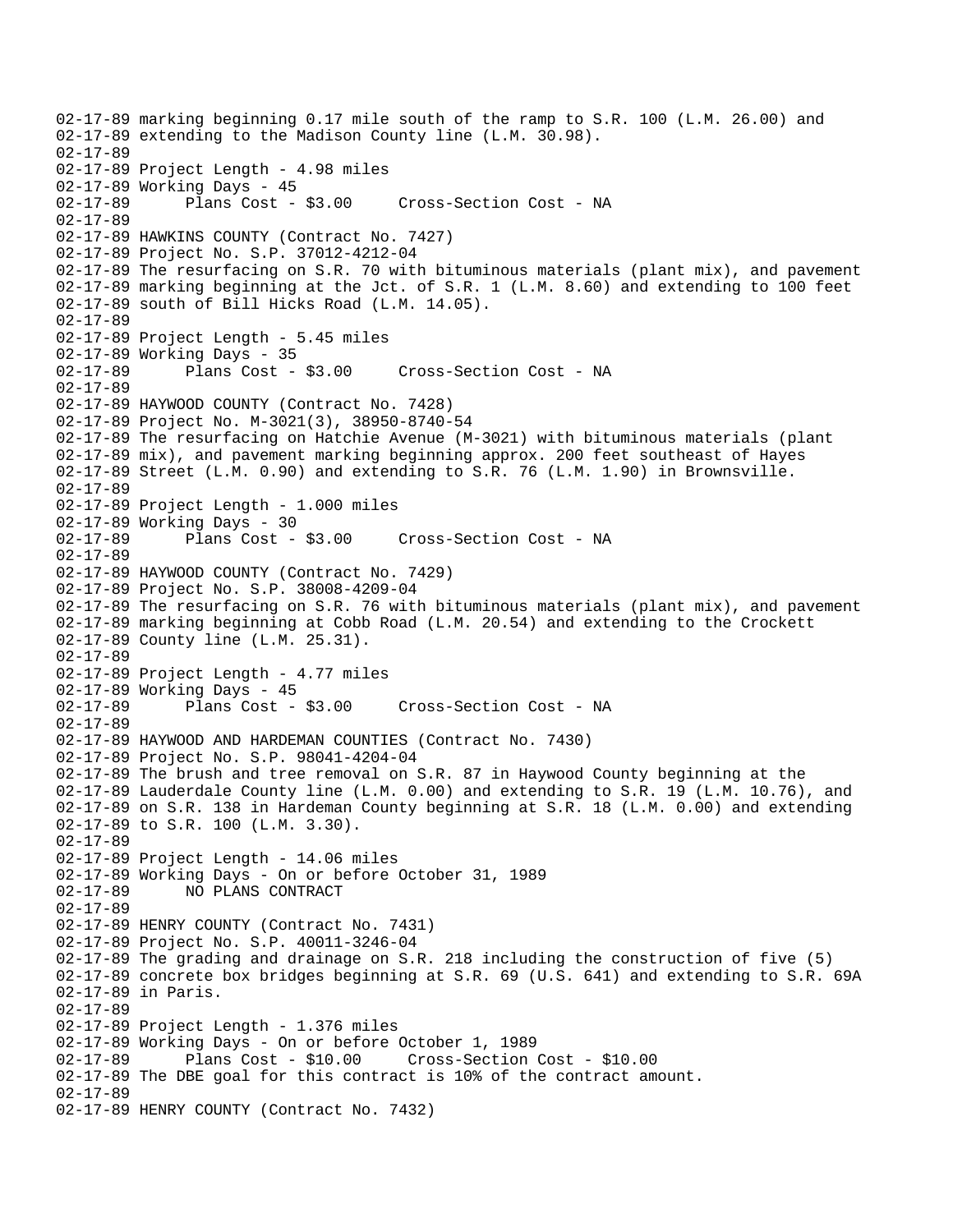02-17-89 Project No. S.P. 40014-4310-04 02-17-89 The resurfacing on S.R. 140 with bituminous materials (plant mix), and 02-17-89 pavement marking beginning east of Robert Barnhill Road (L.M. 32.95) and 02-17-89 extending to Lax Road (L.M. 35.79). 02-17-89 02-17-89 Project Length - 2.84 miles 02-17-89 Working Days - 30 02-17-89 Plans Cost - \$3.00 Cross-Section Cost - NA 02-17-89 02-17-89 HOUSTON AND DICKSON COUNTIES (Contract No. 7433) 02-17-89 Project No. BRF-49(3), 42003-3217-94 02-17-89 The construction of one (1) concrete box bridge (2 @ 10' X 6') over Jordan 02-17-89 Branch (L.M. 15.91) on S.R. 49 including grading and drainage, paving with 02-17-89 bituminous materials (plant mix), and guardrail on the approaches. 02-17-89 02-17-89 Project Length - 0.160 mile 02-17-89 Working Days - 55 02-17-89 Plans Cost - \$10.00 Cross-Section Cost - \$0.00 02-17-89 02-17-89 HUMPHREYS COUNTY (Contract No. 7434) 02-17-89 Project No. BRZ-4300(14), 43021-3408-94 02-17-89 The construction of one (1) concrete box bridge (3 @ 18' X 10') over Turkey 02-17-89 Creek (L.M. 10.04) on Turkey Creek Road including grading and drainage, 02-17-89 surfacing with aggregate base, and guardrail on the approaches. 02-17-89 02-17-89 Project Length - 0.113 mile 02-17-89 Working Days - 65<br>02-17-89 Plans Cost - \$10.00 Cross-Section Cost - \$0.00 02-17-89 02-17-89 HUMPHREYS COUNTY (Contract No. 7435) 02-17-89 Project No. S.P. 43001-4136-04 02-17-89 The crack sealant on I-40 beginning at the Benton-Humphreys County line 02-17-89 (Tennessee River) and extending to the parallel bridges over the Buffalo 02-17-89 River. 02-17-89 02-17-89 Project Length - 6.26 miles 02-17-89 Working Days - On or before June 1, 1989 02-17-89 NO PLANS CONTRACT 02-17-89 02-17-89 KNOX COUNTY (Contract No. 7436) 02-17-89 Project No. HES-62(8), 47023-3239-94 02-17-89 The intersection improvements at the intersection of S.R. 62 with Weaver Road 02-17-89 (L.M. 8.23) in west Knox County, including grading and drainage, paving with 02-17-89 bituminous materials (plant mix), construction of one (1) concrete box bridge 02-17-89 (3 @ 12' X 12') over Grassy Creek on Weaver Road, the installation of 02-17-89 guardrail, and pavement marking. 02-17-89 02-17-89 Project Length - 0.249 mile 02-17-89 Working Days - 85<br>02-17-89 Plans Cost - \$10.00 02-17-89 Plans Cost - \$10.00 Cross-Section Cost - \$0.00 02-17-89 The DBE goal for this contract is 5% of the contract amount. 02-17-89 02-17-89 KNOX COUNTY (Contract No. 7437) 02-17-89 Project No. RRO-000S(416), 47945-3698-94 02-17-89 The installation of advanced warning signs and pavement at 63 selected 02-17-89 off-system railroad crossings in Knox County. 02-17-89 02-17-89 Project Length - 0.000 mile 02-17-89 Working Days - On or before June 1, 1989 02-17-89 Plans Cost - \$3.00 Cross-Section Cost - NA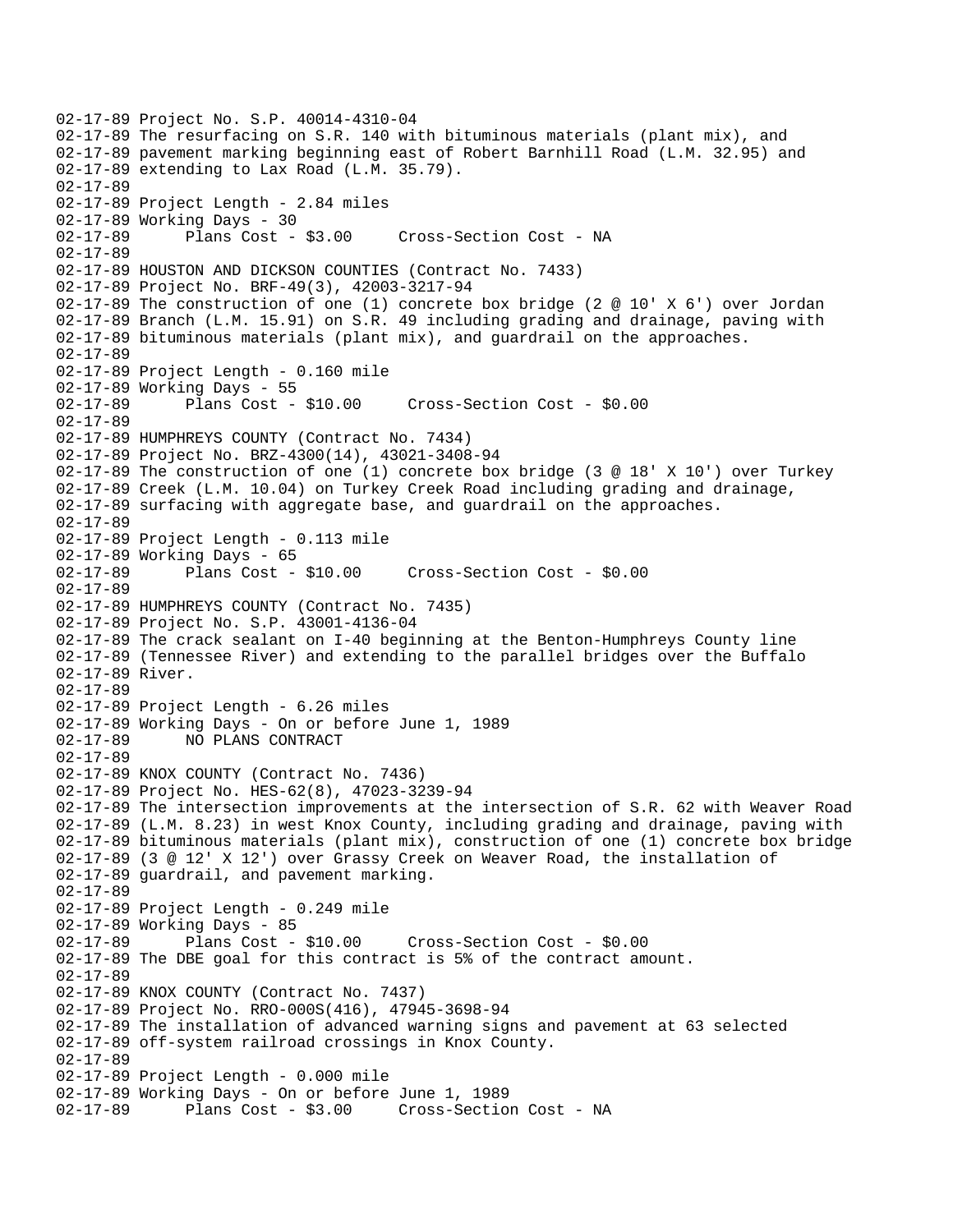```
02-17-89 
02-17-89 KNOX COUNTY (Contract No. 7438) 
02-17-89 Project No. S.P. 47047-4311-04 
02-17-89 The resurfacing on S.R. 331 with bituminous materials (plant mix) (latex 
02-17-89 modified), and pavement marking beginning at the Jct. of S.R. 33 (L.M. 0.00) 
02-17-89 and extending to the Jct. of S.R. 131 (L.M. 8.33). 
02-17-89 
02-17-89 Project Length - 8.33 miles 
02-17-89 Working Days - 40 
02-17-89 Plans Cost - $3.00 Cross-Section Cost - NA 
02-17-89 
02-17-89 LAUDERDALE COUNTY (Contract No. 7439) 
02-17-89 Project No. BRZ-4900(22), 49066-3407-94 
02-17-89 The construction of one (1) prestressed concrete I-beam bridge over Mill Creek 
02-17-89 (L.M. 0.65) on Poplar Grove Road including grading and drainage, paving with 
02-17-89 aggregate base and double bituminous surface treatment, and guardrail on the 
02-17-89 approaches. 
02-17-89 
02-17-89 Project Length - 0.074 mile 
02-17-89 Working Days - 80 
02-17-89 Plans Cost - $10.00 Cross-Section Cost - $0.00 
02-17-89 
02-17-89 LINCOLN COUNTY (Contract No. 7440) 
02-17-89 Project No. BRZ-5200(17), 52047-3404-94 
02-17-89 The construction of one (1) prestressed concrete I-beam bridge over Swan Creek 
02-17-89 (L.M. 0.14) on Delina Road including grading and drainage, paving with 
02-17-89 aggregate base and double bituminous surface treatment, and guardrail on the 
02-17-89 approaches. 
02-17-89 
02-17-89 Project Length - 0.189 mile 
02-17-89 Working Days - 100 
02-17-89 Plans Cost - $10.00 Cross-Section Cost - $0.00 
02-17-89 
02-17-89 LINCOLN, MARSHALL AND MOORE COUNTIES (Contract No. 7441) 
02-17-89 Project No. S.P. 98031-4270-04 
02-17-89 The installation of signs on various State Routes in Lincoln, Marshall and 
02-17-89 Moore Counties. 
02-17-89 
02-17-89 Project Length - 374.59 miles 
02-17-89 Working Days - On or before August 1, 1989 
02-17-89 NO PLANS CONTRACT 
02-17-89 
02-17-89 MCMINN COUNTY (Contract No. 7442) 
02-17-89 Project No. FH-115(8), 54014-3216-84 
02-17-89 The grading and drainage on S.R. 310 (Mecca Pike) including paving with either 
02-17-89 a mineral aggregate base or a portland cement treated aggregate base, and 
02-17-89 bituminous materials (plant mix), the installation of underdrains, signs, and 
02-17-89 pavement marking beginning at Knox Road and extending to near Big Branch. 
02-17-89 
02-17-89 Project Length - 0.976 mile 
02-17-89 Working Days - 150 
02-17-89 Plans Cost - $10.00 Cross-Section Cost - $10.00 
02-17-89 The DBE goal for this contract is 5% of the contract amount. 
02-17-89 
02-17-89 MCNAIRY COUNTY (Contract No. 7443) 
02-17-89 Project No. S.P. 55004-4224-04 
02-17-89 The resurfacing on S.R. 15 with bituminous materials (plant mix), and pavement 
02-17-89 marking beginning at the bridge at Stanley Creek (L.M. 22.20) and extending to 
02-17-89 the Hardin County line (L.M. 24.50). 
02-17-89
```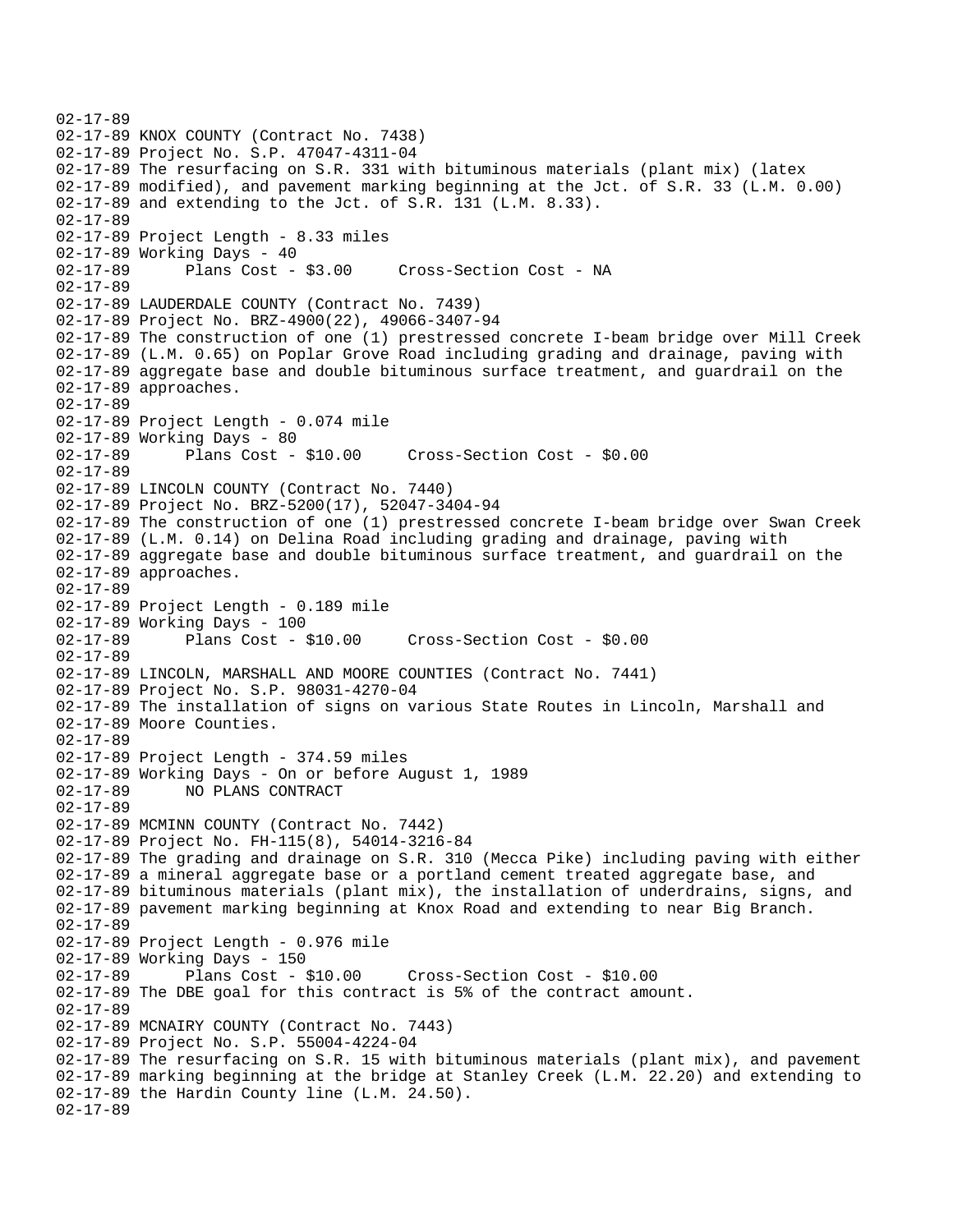02-17-89 Project Length - 2.30 miles 02-17-89 Working Days - 30<br>02-17-89 Plans Cost - \$3.00 Cross-Section Cost - NA 02-17-89 02-17-89 MADISON COUNTY (Contract No. 7444) 02-17-89 Project No. BRS-223(6), 57039-3221-94 02-17-89 The construction of two (2) concrete box bridges a (3 @ 12' X 10') and a 02-17-89 (3 @ 12' X 12') over branches of Big Black Creek (L.M. 4.14 and L.M. 4.17) on 02-17-89 S.R. 223 (Britton Road) including grading and drainage, paving with bituminous 02-17-89 materials (plant mix), and guardrail on the approaches. 02-17-89 02-17-89 Project Length - 0.075 mile 02-17-89 Working Days - 70 (See Special Provision 108B) Plans Cost - \$10.00 Cross-Section Cost - \$0.00 02-17-89 Bids on this contract will only be accepted from Disadvantaged Business 02-17-89 Enterprises certified by the Tennessee Department of Transportation. 02-17-89 02-17-89 MADISON COUNTY (Contract No. 7445) 02-17-89 Project Nos. BRM-1642(1), 57950-3793-94 02-17-89 BRZ-5700(21), 57022-3423-94 02-17-89 02-17-89 Project No. BRM-1642(1), 57950-3793-94 02-17-89 The construction of one (1) prestressed concrete box beam bridge over Meridian 02-17-89 Creek (L.M. 0.86) on Perry Switch Road including grading and drainage, paving 02-17-89 with bituminous materials (plant mix), and guardrail on the approaches. 02-17-89 Project Length - 0.151 mile 02-17-89 02-17-89 Project No. BRZ-5700(21), 57022-3423-94 02-17-89 The construction of one (1) concrete box bridge (2 @ 15' X 12') over branch 02-17-89 (L.M. 1.82) on Harts Bridge Road including grading and drainage, paving with 02-17-89 bituminous materials (plant mix), and guardrail on the approaches. 02-17-89 Project Length - 0.066 mile 02-17-89 02-17-89 Total Project Length - 0.217 mile 02-17-89 Working Days - 90 02-17-89 Plans Cost - \$10.00 Cross-Section Cost - \$0.00 02-17-89 02-17-89 MADISON AND HENDERSON COUNTIES (Contract No. 7446) 02-17-89 Project No. S.P. 98041-4102-04 02-17-89 The installation of guardrail on I-40 including concrete bridge pier 02-17-89 protection, concrete parapet rail, and drainage adjustments beginning in 02-17-89 Madison County approx. 3000 feet east of S.R. 20 and extending to east of the 02-17-89 Madison-Henderson County line. 02-17-89 02-17-89 Project Length - 14.167 miles 02-17-89 Working Days - On or before September 15, 1989 02-17-89 Plans Cost - \$10.00 Cross-Section Cost - NA 02-17-89 The DBE goal for this contract is 5% of the contract amount. 02-17-89 02-17-89 MARION COUNTY (Contract No. 7447) 02-17-89 Project No. BHS-2(9), 58002-3217-94 02-17-89 The widening of two (2) bridges on S.R. 2 (U.S. 41) with prestressed concrete 02-17-89 box beams over the Sequatchie River (L.M. 16.55), and over an overflow (L.M. 02-17-89 16.78) including grading and drainage, paving with bituminous materials (plant 02-17-89 mix), cold planing, and guardrail on the approaches. 02-17-89 02-17-89 Project Length - 0.416 mile 02-17-89 Working Days - 225 Cross-Section Cost - \$0.00 02-17-89 The DBE goal for this contract is 10% of the contract amount.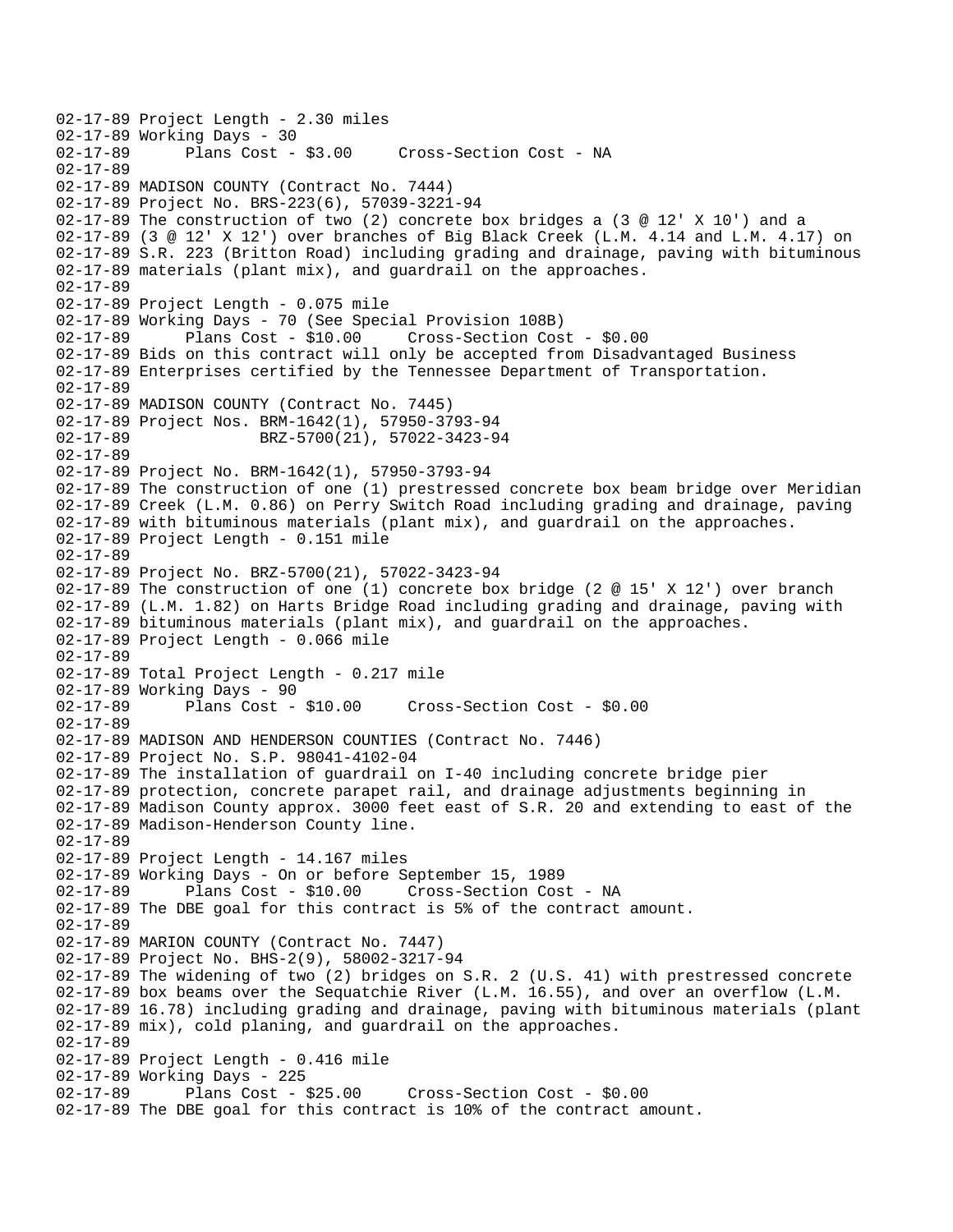```
02-17-89 
02-17-89 MARION COUNTY (Contract No. 7448) 
02-17-89 Project No. S.P. 58001-4194-04 
02-17-89 The repair of the bridge on I-24 over the Tennessee River including structural 
02-17-89 steel repairs, and repainting the existing steel structure. 
02-17-89 
02-17-89 Project Length - 0.589 mile 
02-17-89 Working Days - On or before September 30, 1989 
02-17-89 Plans Cost - $10.00 Cross-Section Cost - NA 
02-17-89 
02-17-89 MARSHALL COUNTY (Contract No. 7449) 
02-17-89 Project No. S.P. 59021-4305-04 
02-17-89 The resurfacing on S.R. 272 (Spring Place Road) with bituminous materials 
02-17-89 (plant mix), bridge deck sealant and repair, and pavement marking beginning at 
02-17-89 the new pavement at S.R. 129 (L.M. 0.00) at Archer and extending to a point 
02-17-89 approx. 2000 feet north of Stammer Road. 
02-17-89 
02-17-89 Project Length - 6.11 miles 
02-17-89 Working Days - 35 
02-17-89 Plans Cost - $3.00 Cross-Section Cost - NA 
02-17-89 
02-17-89 MONROE COUNTY (Contract No. 7450) 
02-17-89 Project No. S.P. 62007-3229-04 
02-17-89 The paving on S.R. 68 with bituminous materials (plant mix), including the 
02-17-89 installation of guardrail, underdrains, signs, and pavement marking beginning 
02-17-89 0.7 mile northwest of Ragan Valley Road and extending to the new section of 
02-17-89 S.R. 68 0.7 mile south of Tellico Plains. 
02-17-89 
02-17-89 Project Length - 6.421 miles 
02-17-89 Working Days - 160 
02-17-89 Plans Cost - $10.00 Cross-Section Cost - $10.00 
02-17-89 The DBE goal for this contract is 2% of the contract amount. 
02-17-89 
02-17-89 MONTGOMERY COUNTY (Contract No. 7451) 
02-17-89 Project Nos. S.P. 63109-4203-04 
02-17-89 63011-4331-04 
02-17-89 
02-17-89 Project No. S.P. 63109-4203-04 
02-17-89 The resurfacing on S.R. 13 with bituminous materials (plant mix), including 
02-17-89 intersection improvements, cold planing, and pavement marking beginning at the 
02-17-89 Jct. of S.R. 112 (L.M. 19.56) and extending to the Jct. of S.R. 48 (L.M. 
02-17-89 21.25). 
02-17-89 Project Length - 1.69 miles 
02-17-89 
02-17-89 Project Nos. S.P. 63011-4331-04 
02-17-89 The resurfacing on S.R. 48 with bituminous materials (plant mix), cold 
02-17-89 planing, and pavement marking beginning at the Jct. of S.R. 12 (L.M. 5.60) and 
02-17-89 extending to the Jct. of S.R. 13 (L.M. 6.85). 
02-17-89 Project Length - 1.69 miles 
02-17-89 
02-17-89 Total Project Length - 3.38 miles 
02-17-89 Working Days - 35 
02-17-89 Plans Cost - $3.00 Cross-Section Cost - NA 
02-17-89 
02-17-89 MOORE COUNTY (Contract No. 7452) 
02-17-89 Project No. HES-55(1), 64005-3206-94 
02-17-89 The intersection improvement at S.R. 55 with S.R. 82 including grading and 
02-17-89 drainage, the widening of the bridge on S.R. 55 over the East Fork Mulberry 
02-17-89 Creek with prestressed concrete box beams, the installation of guardrail, 
02-17-89 underdrains, signs, and pavement marking.
```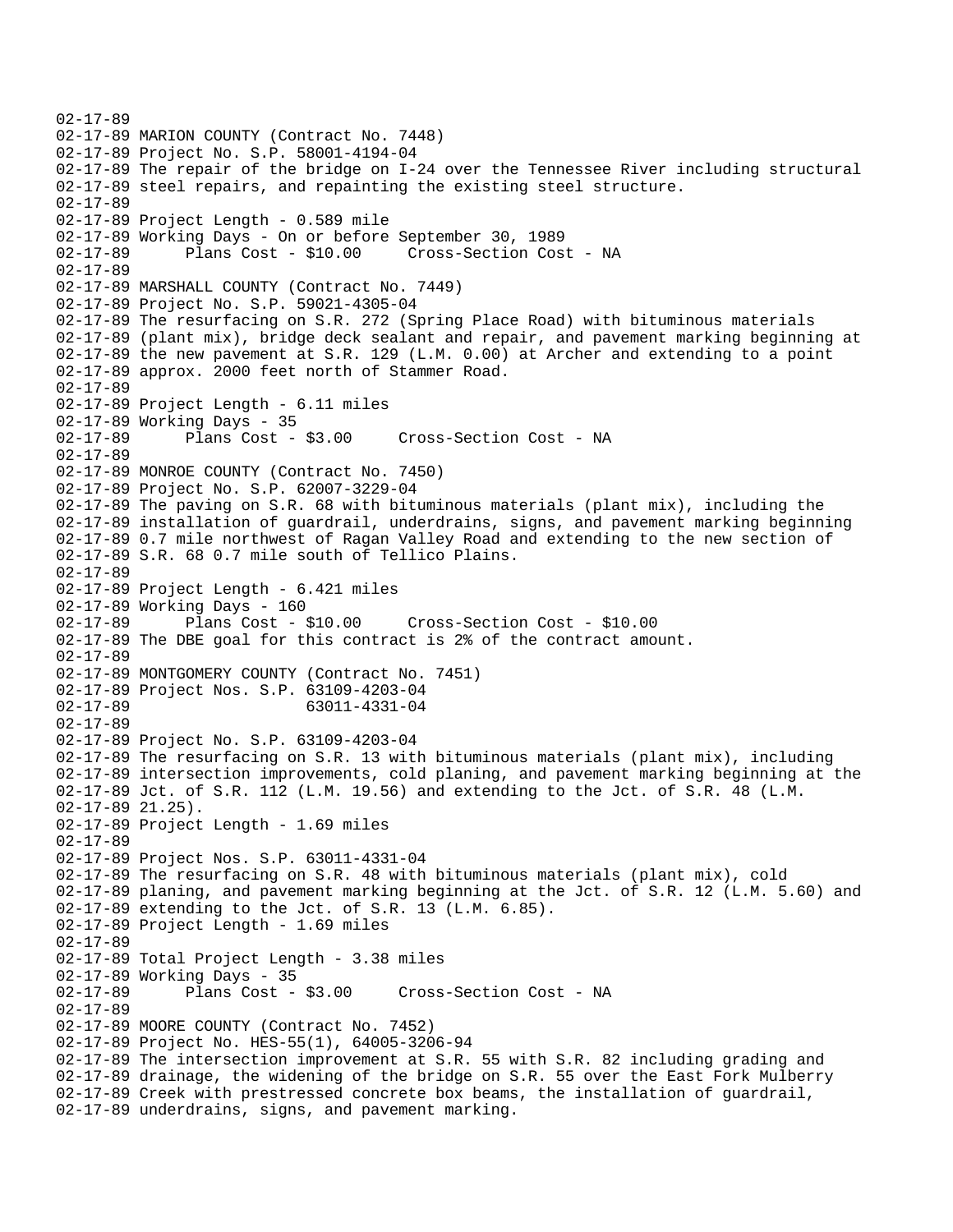```
02-17-89 
02-17-89 Project Length - 0.331 mile 
02-17-89 Working Days - On or before December 1, 1989 
02-17-89 Plans Cost - $10.00 Cross-Section Cost - $0.00 
02-17-89 The DBE goal for this contract is 5% of the contract amount. 
02-17-89 
02-17-89 PERRY COUNTY (Contract No. 7453) 
02-17-89 Project No. BRS-50(12), 68004-3222-94 
02-17-89 The construction of one (1) concrete box bridge (1 @ 18' X 6') over Sam Branch 
02-17-89 (L.M. 23.81) on S.R. 50 east of Lobelville including grading and drainage, 
02-17-89 paving with bituminous materials (plant mix), and guardrail on the approaches. 
02-17-89 
02-17-89 Project Length - 0.114 mile 
02-17-89 Working Days - 50<br>02-17-89 Plans Cost - $10.00
02-17-89 Plans Cost - $10.00 Cross-Section Cost - $0.00 
02-17-89 
02-17-89 POLK COUNTY (Contract No. 7454) 
02-17-89 Project No. BRF-68(9), 70006-3223-94 
02-17-89 The construction of one (1) prestressed concrete I-beam bridge over Turtletown 
02-17-89 Creek (L.M. 10.16) on S.R. 68 including grading and drainage, paving with 
02-17-89 bituminous materials (plant mix), and guardrail on the approaches. 
02-17-89 
02-17-89 Project Length - 0.104 mile 
02-17-89 Working Days - 100 
                                       02-17-89 Plans Cost - $10.00 Cross-Section Cost - $10.00 
02-17-89 
02-17-89 PUTNAM COUNTY (Contract No. 7455) 
02-17-89 Project No. BRZ-7100(14), 71015-3407-94 
02-17-89 The construction of one (1) prestressed concrete I-beam bridge over the 
02-17-89 Nashville and Eastern Railroad (L.M. 10.60) on Brotherton-Monterey Road 
02-17-89 including grading and drainage, paving with aggregate base and double 
02-17-89 bituminous surface treatment, and guardrail on the approaches. 
02-17-89 
02-17-89 Project Length - 0.104 mile 
02-17-89 Working Days - 90 
02-17-89 Plans Cost - $10.00 Cross-Section Cost - $0.00 
02-17-89 
02-17-89 PUTNAM AND OVERTON COUNTY (Contract No. 7456) 
02-17-89 Project No. S.P. 71012-4207-04 
02-17-89 The resurfacing on S.R. 136 with bituminous materials (plant mix) (latex 
02-17-89 modified), and pavement marking beginning in Putnam County at Beagle Club Road 
02-17-89 (L.M. 9.28) extending thru Overton County to the Putnam-Overton County line 
02-17-89 (L.M. 1.36). 
02-17-89 
02-17-89 Project Length - 5.31 miles 
02-17-89 Working Days - 35 
02-17-89 Plans Cost - $3.00 Cross-Section Cost - NA 
02-17-89 
02-17-89 ROBERTSON COUNTY (Contract No. 7457) 
02-17-89 Project Nos. S.P. 74013-3210-04<br>02-17-89 S.P. 74956-3502-04
                       S.P. 74956-3502-04
02-17-89 
02-17-89 Project No. S.P. 74013-3210-04 
02-17-89 The widening on S.R. 76 including grading and drainage, paving with bituminous 
02-17-89 materials (plant mix), and the installation of pavement marking beginning at 
02-17-89 Wilkinson Lane and extending to approx. 840 feet east of the Oshkosh B'Gosh 
02-17-89 plant entrance. 
02-17-89 Project Length - 0.450 mile 
02-17-89 
02-17-89 Project No. S.P. 74956-3502-04
```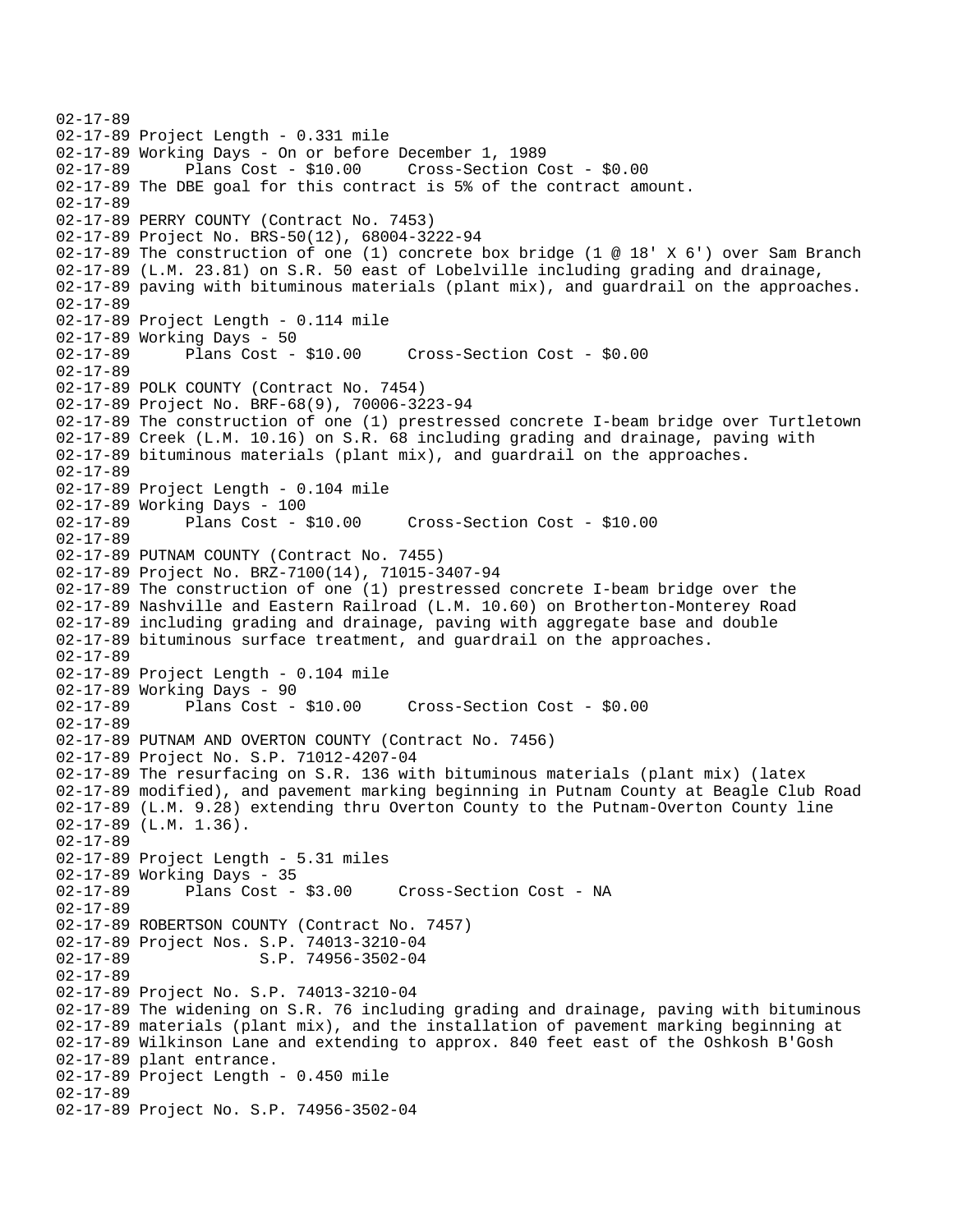02-17-89 The grading and drainage on an SIA Route including paving with bituminous 02-17-89 materials (plant mix) beginning at S.R. 76 and extending to Oshkosh B'Gosh 02-17-89 Incorporated. 02-17-89 Project Length - 0.059 mile 02-17-89 02-17-89 Total Project Length - 0.509 mile 02-17-89 Working Days - 55 02-17-89 Plans Cost - \$10.00 Cross-Section Cost - \$10.00 02-17-89 02-17-89 ROBERTSON COUNTY (Contract No. 7458) 02-17-89 Project No. S.P. 74013-4313-04 02-17-89 The resurfacing on S.R. 76 with bituminous materials (plant mix), and pavement 02-17-89 marking beginning at the new pavement approx. 350 feet east of S.R. 49 in 02-17-89 Springfield (L.M. 4.81) and extending to new pavement approx. 250 feet west of 02-17-89 Distillery Road (L.M. 11.22). 02-17-89 02-17-89 Project Length - 6.41 miles 02-17-89 Working Days - 40 02-17-89 Plans Cost - \$3.00 Cross-Section Cost - NA 02-17-89 02-17-89 RUTHERFORD COUNTY (Contract No. 7459) 02-17-89 Project No. BRS-99(5), 75020-3209-94 02-17-89 The construction of one (1) concrete box bridge (3 @ 15' X 10') over Cripple 02-17-89 Creek (L.M. 31.45) on S.R. 99 (Bradyville Road) including grading and 02-17-89 drainage, paving with bituminous materials (plant mix), and guardrail on the 02-17-89 approaches. 02-17-89 02-17-89 Project Length - 0.075 mile 02-17-89 Working Days - 65 02-17-89 Plans Cost - \$10.00 Cross-Section Cost - \$0.00 02-17-89 Bids on this contract will only be accepted from Disadvantaged Business 02-17-89 Enterprises certified by the Tennessee Department of Transportation. 02-17-89 02-17-89 SCOTT COUNTY (Contract No. 7460) 02-17-89 Project No. BRZ-7600(3), 76008-3313-94 02-17-89 The construction of one (1) prestressed concrete I-beam bridge over Straight 02-17-89 Fork Creek (L.M. 10.95) on Norma Road including grading and drainage, paving 02-17-89 with bituminous materials (plant mix), and guardrail on the approaches. 02-17-89 02-17-89 Project Length - 0.132 mile 02-17-89 Working Days - 70 02-17-89 Plans Cost - \$10.00 Cross-Section Cost - \$0.00 02-17-89 02-17-89 SEVIER COUNTY (Contract No. 7461) 02-17-89 Project Nos. S.P. 78007-3227-04, 78008-3227-04 02-17-89 The signalization of four (4) intersections in Sevierville, U.S. 411 (S.R. 02-17-89 35 - Main Street) with U.S. 441 (S.R. 71 - Fork of the River Parkway) at 02-17-89 (L.M. 28.78), U.S. 441 (S.R. 71 - Fork of the River Parkway) with Bruce Street 02-17-89 (L.M. 28.66), U.S. 441 (S.R. 71 - Fork of the River Parkway) with Park Road 02-17-89 (L.M. 28.16), and U.S. 441 (S.R. 71 - Fork of the River Parkway) with Rivers 02-17-89 Edge Shopping Center (L.M. 28.00). 02-17-89 02-17-89 Project Length - 0.000 mile 02-17-89 Working Days - On or before August 15, 1989 Plans Cost - \$3.00 Cross-Section Cost - NA 02-17-89 02-17-89 SHELBY COUNTY (Contract No. 7462) 02-17-89 Project No. S.P. 79007-4162-04 02-17-89 The installation of an overhead sign structure on I-40 and I-240 near Watkins 02-17-89 Street.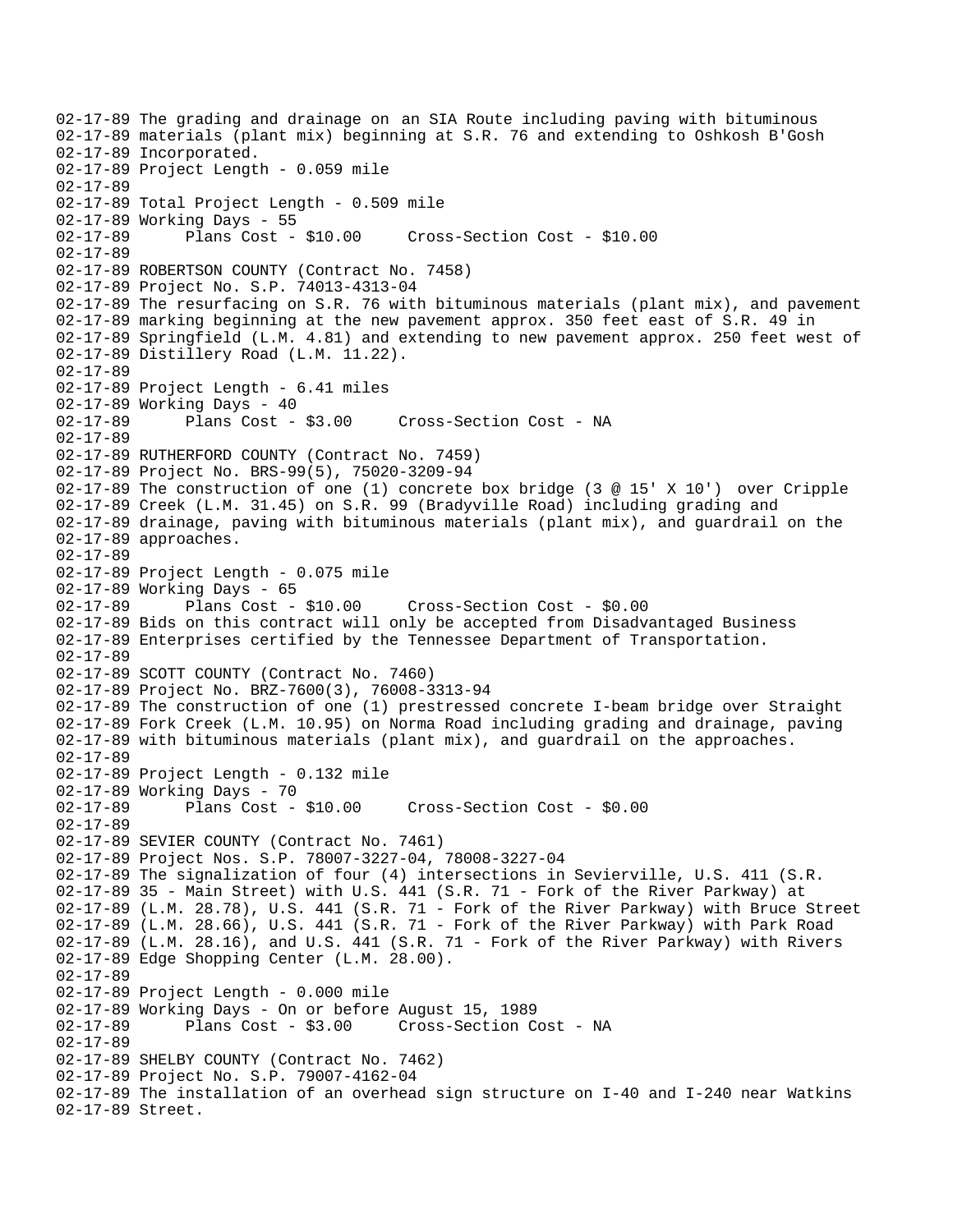02-17-89 02-17-89 Project Length - 0.000 mile 02-17-89 Working Days - On or before June 1, 1989 02-17-89 Plans Cost - \$3.00 Cross-Section Cost - NA 02-17-89 02-17-89 SHELBY COUNTY (Contract No. 7463) 02-17-89 Project No. S.P. 79007-4163-04 02-17-89 The repair of the bridge on Autumn Avenue over I-40 ramp and I-240 including 02-17-89 concrete and steel repair, prestressed concrete I-beam beam replacement, the 02-17-89 installation of guardrail, and pavement marking. 02-17-89 02-17-89 Project Length - 0.000 mile 02-17-89 Working Days - On or before July 1, 1989 Plans Cost - \$10.00 Cross-Section Cost - NA 02-17-89 02-17-89 SHELBY COUNTY (Contract No. 7464) 02-17-89 Project No. S.P. 79039-4310-04 02-17-89 The resurfacing on S.R. 175 with bituminous materials (plant mix), and 02-17-89 pavement marking beginning at the Jct. of S.R. 3 (L.M. 4.76) and extending to 02-17-89 Millbranch Avenue (L.M. 5.76). 02-17-89 02-17-89 Project Length - 1.00 miles 02-17-89 Working Days - 30 02-17-89 Plans Cost - \$3.00 Cross-Section Cost - NA 02-17-89 02-17-89 STEWART COUNTY (Contract No. 7465) 02-17-89 Project No. BRZ-8100(4), 81945-3439-94 02-17-89 The construction of one (1) prestressed concrete box beam bridge over Saline 02-17-89 Creek (L.M. 0.66) on Wyatt Hollow Road including grading and drainage, paving 02-17-89 with aggregate base and double bituminous surface treatment, and guardrail on 02-17-89 the approaches. 02-17-89 02-17-89 Project Length - 0.122 mile 02-17-89 Working Days - 100 02-17-89 Plans Cost - \$10.00 Cross-Section Cost - \$0.00 02-17-89 02-17-89 SULLIVAN COUNTY (Contract No. 7466) 02-17-89 Project No. S.P. 82007-3214-04 02-17-89 The first stage paving on S.R. 37 (U.S. 19E) with bituminous materials (plant 02-17-89 mix), including drainage modifications, the installation of guardrail, 02-17-89 underdrains, signs, and pavement marking beginning 0.31 mile north of the 02-17-89 Carter County line and extending to S.R. 34 (Bluff City By-Pass). 02-17-89 02-17-89 Project Length - 3.029 miles 02-17-89 Working Days - 110 02-17-89 Plans Cost - \$10.00 Cross-Section Cost - \$0.00 02-17-89 The DBE goal for this contract is 2% of the contract amount. 02-17-89 02-17-89 SULLIVAN COUNTY (Contract No. 7467) 02-17-89 Project No. S.P. 82100-4301-04 02-17-89 The resurfacing on S.R. 357 with bituminous materials (plant mix), and 02-17-89 pavement marking beginning at the Jct. of S.R. 75 (L.M. 0.00) and extending to 02-17-89 the Jct. of I-81 (L.M. 2.60). 02-17-89 02-17-89 Project Length - 2.60 miles 02-17-89 Working Days - 35 02-17-89 Plans Cost - \$3.00 Cross-Section Cost - NA 02-17-89 02-17-89 SUMNER COUNTY (Contract No. 7468) 02-17-89 Project No. S.P. 83002-4266-04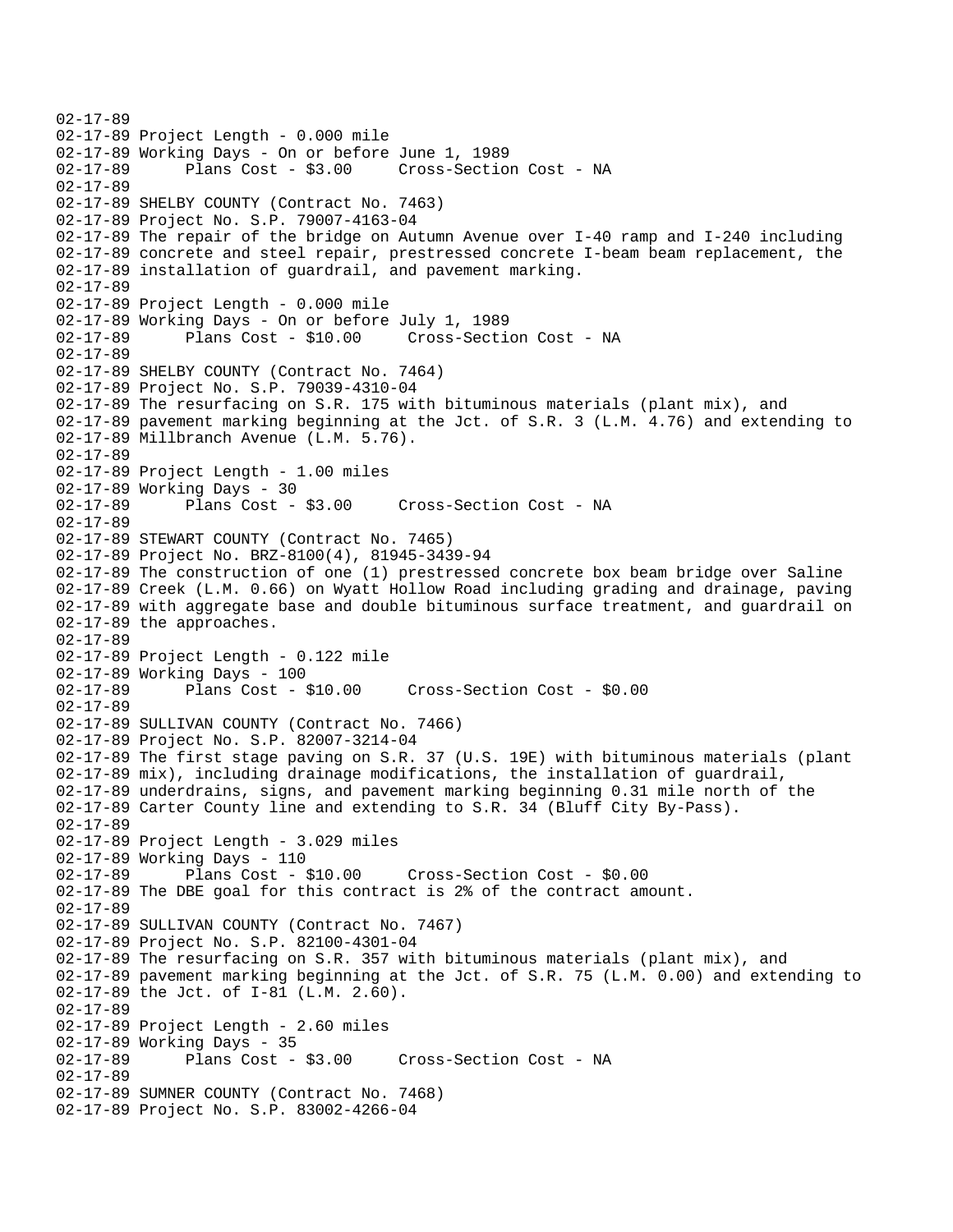```
02-17-89 The resurfacing on S.R. 6 (U.S. 31E) with bituminous materials (plant mix), 
02-17-89 and pavement marking beginning approx. 250 feet south of Alexander Lane (L.M. 
02-17-89 22.30) and extending to new pavement approx. 1400 feet south of S.R. 376 
02-17-89 (L.M. 26.52). 
02-17-89 
02-17-89 Project Length - 4.22 miles 
02-17-89 Working Days - 35 
02-17-89 Plans Cost - $3.00 Cross-Section Cost - NA 
02-17-89 
02-17-89 TIPTON COUNTY (Contract No. 7469) 
02-17-89 Project No. M-9403(2), 84950-8530-54 
02-17-89 The resurfacing on Peeler Avenue (M-4381), and Holly Grove Road (M-806) in 
02-17-89 Covington with bituminous materials (plant mix), guardrail, and pavement 
02-17-89 marking, on Peeler Avenue beginning at Flat Iron Road (L.M. 0.00) and 
02-17-89 extending to S.R. 3 (U.S. 51) (L.M. 0.54), and on Holly Grove Road beginning 
02-17-89 at the west city limits of Covington (L.M. 15.82) and extending to S.R. 3 
02-17-89 (U.S. 51) (L.M. 16.73). 
02-17-89 
02-17-89 Project Length - 1.45 miles 
02-17-89 Working Days - 30 
02-17-89 Plans Cost - $3.00 Cross-Section Cost - NA 
02-17-89 
02-17-89 TIPTON COUNTY (Contract No. 7470) 
02-17-89 Project No. BRZ-8400(16), 84093-3407-94 
02-17-89 The construction of one (1) concrete box bridge (3 @ 14' X 14') over Hatchel 
02-17-89 Creek (L.M. 1.54) on Woodlawn Avenue including grading and drainage, paving 
02-17-89 with bituminous materials (plant mix), and guardrail on the approaches. 
02-17-89 
02-17-89 Project Length - 0.053 mile 
02-17-89 Working Days - 70 
02-17-89 Plans Cost - $10.00 Cross-Section Cost - $0.00 
02-17-89 
02-17-89 TIPTON COUNTY (Contract No. 7471) 
02-17-89 Project No. S.P. 84005-4314-04 
02-17-89 The resurfacing on S.R. 59 with bituminous materials (plant mix), and pavement 
02-17-89 marking beginning at Walton Road (L.M. 14.51) and extending to the Jct. of 
02-17-89 S.R. 3 (L.M. 19.10). 
02-17-89 
02-17-89 Project Length - 4.59 miles 
02-17-89 Working Days - 45 
02-17-89 Plans Cost - $3.00 Cross-Section Cost - NA 
02-17-89 
02-17-89 WARREN COUNTY (Contract No. 7472) 
02-17-89 Project No. S.P. 89075-4301-04 
02-17-89 The resurfacing on S.R. 380, S.R. 380WB, and S.R. 56 in McMinnville with 
02-17-89 bituminous materials (plant mix), guardrail, cold planing and pavement 
02-17-89 marking, on S.R. 380 beginning at Clark Blvd. (L.M. 1.50) and extending to 
02-17-89 Edison Street right (L.M. 3.42), on S.R. 380WB beginning at S.R. 380 (L.M. 
02-17-89 0.00) and extending to S.R. 380 left (L.M. 0.51), and on S.R. 56 beginning at 
02-17-89 S.R. 55 left (L.M. 12.93) and extending to S.R. 380 (L.M. 13.05). 
02-17-89 
02-17-89 Project Length - 2.55 miles 
02-17-89 Working Days - 45 
02-17-89 Plans Cost - $3.00 Cross-Section Cost - NA 
02-17-89 
02-17-89 WILLIAMSON COUNTY (Contract No. 7473) 
02-17-89 Project No. IR-65-2(68)66, 94002-8150-44 
02-17-89 The resurfacing on I-65 with bituminous materials (plant mix), including cold 
02-17-89 planing, sealing shoulder joints, bridge deck and expansion joint repairs, 
02-17-89 bridge deck sealant, the installation of guardrail, and pavement marking
```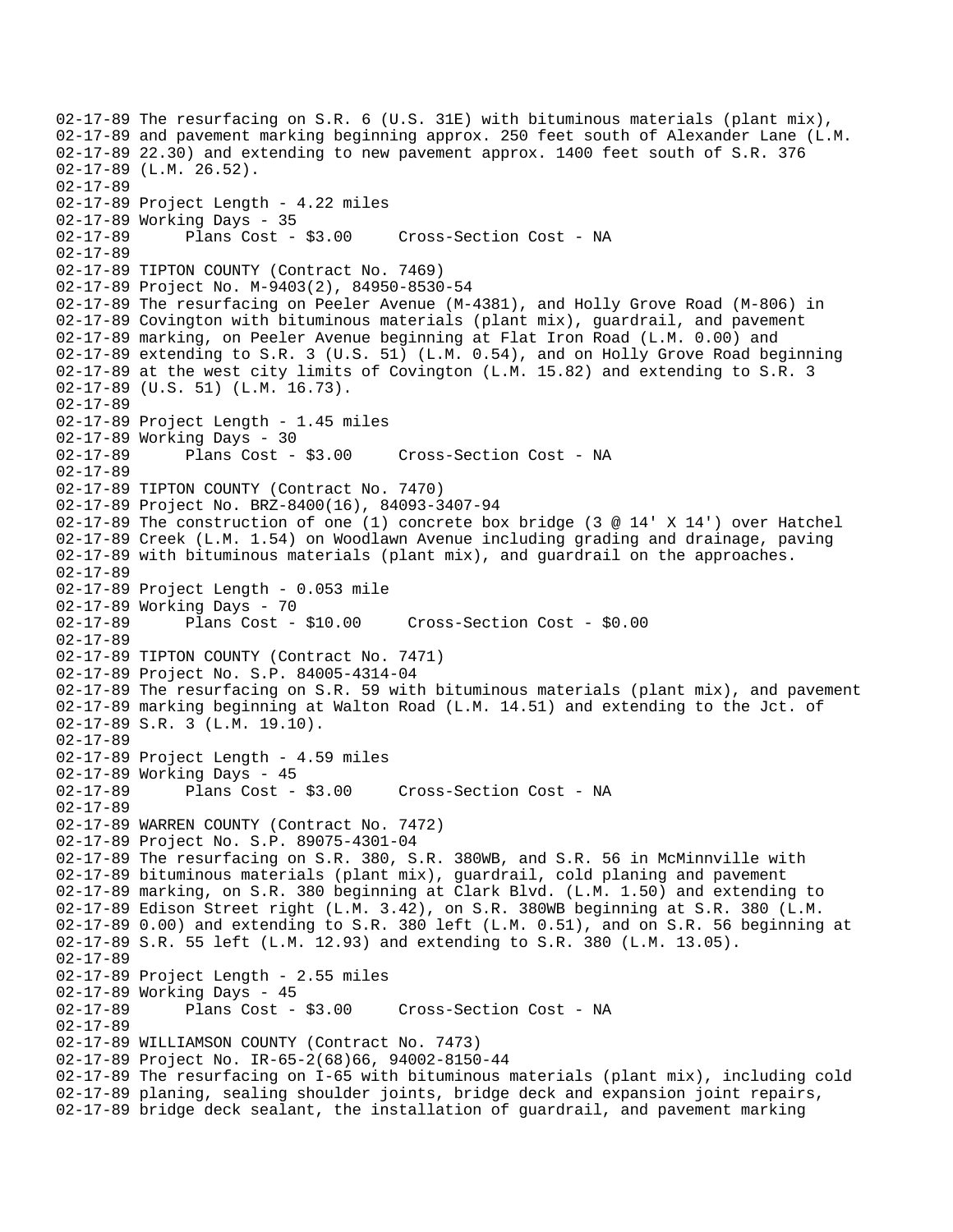02-17-89 beginning near the S.R. 96 interchange and extending to near the Concord Road 02-17-89 interchange. 02-17-89 02-17-89 Project Length - 5.568 miles 02-17-89 Working Days - 60 02-17-89 Plans Cost - \$10.00 Cross-Section Cost - NA 02-17-89 The DBE goal for this contract is 10% of the contract amount. 02-17-89 02-17-89 WILLIAMSON COUNTY (Contract No. 7474) 02-17-89 Project No. F-397(4), 94092-3218-14 02-17-89 The paving on S.R. 397 (Franklin By-Pass) with either a mineral aggregate base 02-17-89 or portland cement treated aggregate base with bituminous materials (plant 02-17-89 mix), including the installation of guardrail, underdrains, pavement marking, 02-17-89 signals, and the grading on Spencer Creek Road beginning at S.R. 6 and 02-17-89 extending to S.R. 106. 02-17-89 02-17-89 Project Length - 1.544 miles 02-17-89 Working Days - On or before October 15, 1989 02-17-89 Plans Cost - \$10.00 Cross-Section Cost - \$0.00 02-17-89 The DBE goal for this contract is 10% of the contract amount. 02-17-89 02-17-89 WILSON COUNTY (Contract No. 7475) 02-17-89 Project No. S.P. 95015-3208-04 02-17-89 The widening and resurfacing on S.R. 171 (Mt. Juliet Road) with bituminous 02-17-89 materials (plant mix), including grading and drainage, the installation of 02-17-89 guardrail, and pavement marking beginning approx. 200 feet north of Clearview 02-17-89 Drive in front of Mt. Juliet Junior High School (L.M. 5.78) and extending to 02-17-89 approx. 50 feet north of Curd Road (L.M. 7.35). 02-17-89 02-17-89 Project Length - 1.570 miles 02-17-89 Working Days - 45 02-17-89 Plans Cost - \$3.00 Cross-Section Cost - NA 02-17-89 ================================================================================ 03-17-89 HENRY AND STEWART COUNTIES (Contract No. 7476) 03-17-89 Project No. S.P. 40011-3245-04 03-17-89 The construction of one (1) bridge on U.S. 79 (S.R. 76) over the Tennessee 03-17-89 River (L.M. 30.34) with either continuous steel welded plate girders, or 03-17-89 continuous steel welded plate girder on the main spans with prestressed 03-17-89 concrete box beams on the approach spans, or continuous cast-in-place 03-17-89 segmental post-tensioned box girders, or continuous cast-in-place segmental 03-17-89 post-tensioned box girder on the main spans with prestressed concrete box 03-17-89 beams on the approach spans, including a contractor redesign of each of the 03-17-89 four (4) alternates, and the construction of one (1) continuous steel rolled 03-17-89 beam bridge on the Paris Landing Park access road over U.S. 79 (S.R. 76). 03-17-89 03-17-89 Project Length - 0.712 mile 03-17-89 Working Days - 550 03-17-89 Plans Cost - \$100.00 Cross-Section Cost - NA 03-17-89 The DBE goal for this contract is 1% of the contract amount. 03-17-89 ================================================================================ 04-07-89 COFFEE AND FRANKLIN COUNTIES (Contract No. 7287) 04-07-89 Project No. S.P. 98020-4251-04 04-07-89 The mowing on various State Routes in Coffee and Franklin Counties. 04-07-89 04-07-89 Project Length - 258.41 miles 04-07-89 Working Days - 60 (See Special Provision 108B)<br>04-07-89 NO PLANS CONTRACT 04-07-89 NO PLANS CONTRACT 04-07-89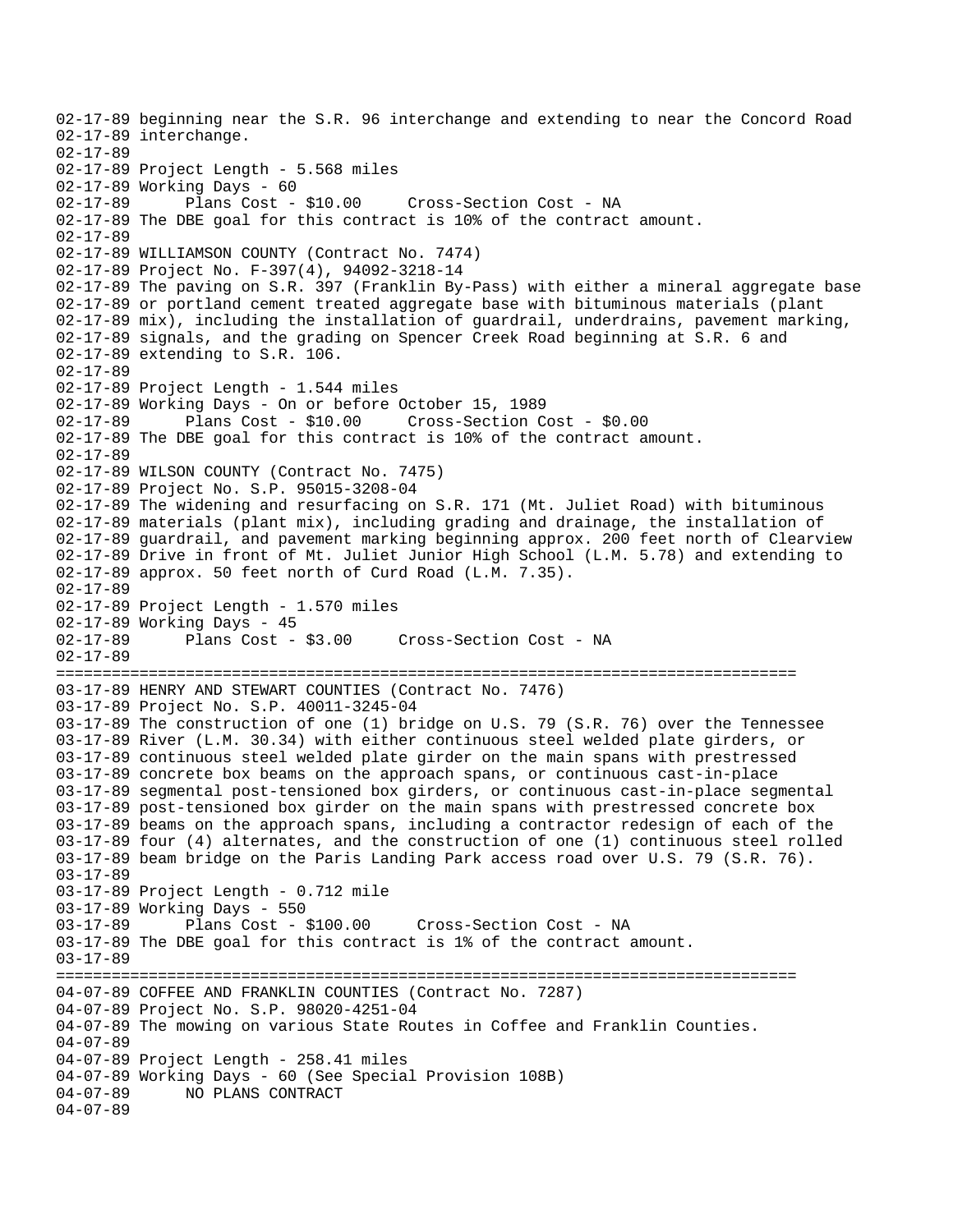04-07-89 CLAY, FENTRESS, OVERTON AND PICKETT COUNTIES (Contract No. 7369) 04-07-89 Project No. S.P. 98020-4257-04 04-07-89 The mowing on various State Routes in Region II. 04-07-89 04-07-89 Project Length - 305.15 miles 04-07-89 Working Days - 80 (See Special Provision 108B) 04-07-89 NO PLANS CONTRACT 04-07-89 04-07-89 LAWRENCE, WAYNE, LEWIS AND GILES COUNTIES (Contract No. 7376) 04-07-89 Project No. S.P. 98031-4265-04 04-07-89 The mowing on various State Routes in Region III. 04-07-89 04-07-89 Project Length - 297.70 miles 04-07-89 Working Days - 60 (See Special Provision 108B) 04-07-89 NO PLANS CONTRACT 04-07-89 04-07-89 LEWIS, MAURY AND PERRY COUNTIES (Contract No. 7377) 04-07-89 Project No. S.P. 98031-4267-04 04-07-89 The mowing on various State Routes in Region III. 04-07-89 04-07-89 Project Length - 272.15 miles 04-07-89 Working Days - 60 (See Special Provision 108B) 04-07-89 NO PLANS CONTRACT 04-07-89 04-07-89 MARION AND GRUNDY COUNTIES (Contract No. 7378) 04-07-89 Project No. S.P. 98020-4252-04 04-07-89 The mowing on various State Routes in Marion and Grundy Counties. 04-07-89 04-07-89 Project Length - 260.29 miles 04-07-89 Working Days - 60 (See Special Provision 108B) 04-07-89 NO PLANS CONTRACT 04-07-89 04-07-89 MORGAN, MONROE, LOUDON AND ROANE COUNTIES (Contract No. 7380) 04-07-89 Project No. S.P. 98010-4275-04 04-07-89 The mowing on various State Routes in Region I. 04-07-89 04-07-89 Project Length - 139.64 miles 04-07-89 Working Days - 60 (See Special Provision 108B) 04-07-89 NO PLANS CONTRACT 04-07-89 04-07-89 UNICOI, JOHNSON AND CARTER COUNTIES (Contract No. 7383) 04-07-89 Project No. S.P. 98010-4267-04 04-07-89 The mowing on various State Routes in Region I. 04-07-89 04-07-89 Project Length - 187.97 miles 04-07-89 Working Days - 60 (See Special Provision 108B) 04-07-89 NO PLANS CONTRACT 04-07-89 04-07-89 BEDFORD, CHEATHAM, DAVIDSON, DICKSON, GILES, HICKMAN, HOUSTON, HUMPHREYS, 04-07-89 LAWRENCE, LEWIS, LINCOLN, MACON, MARSHALL, MAURY, MONTGOMERY, MOORE, PERRY, 04-07-89 ROBERTSON, RUTHERFORD, SMITH, STEWART, SUMNER, TROUSDALE, WAYNE, WILLIAMSON 04-07-89 AND WILSON COUNTIES (Contract No. 7386) 04-07-89 Project No. S.P. 98031-4171-04 04-07-89 The random on call signing on various Interstate and State Routes in Region 04-07-89 III. 04-07-89 04-07-89 Project Length - 0.000 mile 04-07-89 Working Days - May 31, 1990 (See Special Provision 108B) 04-07-89 NO PLANS CONTRACT 04-07-89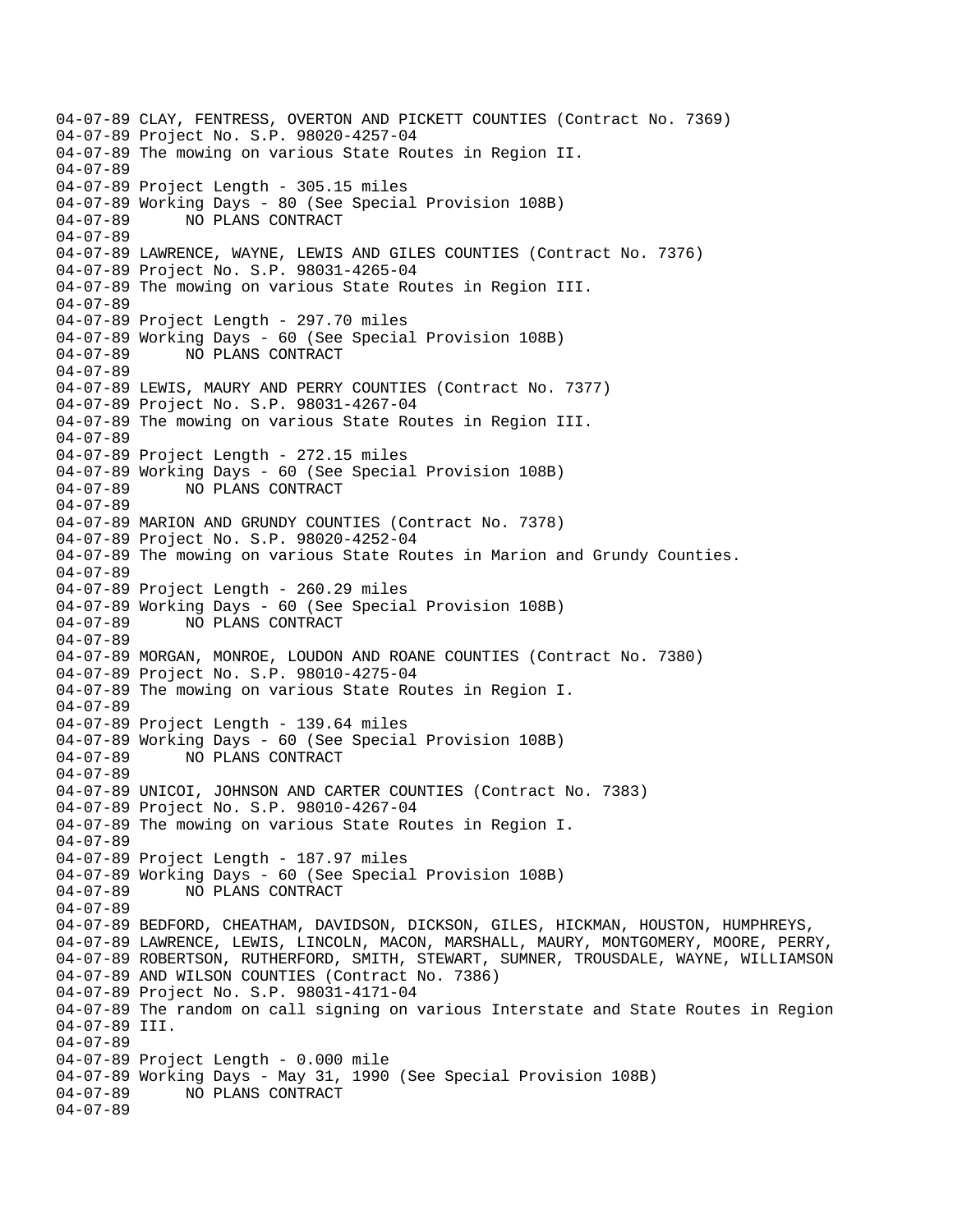04-07-89 ROBERTSON COUNTY (Contract No. 7457) 04-07-89 Project Nos. S.P. 74013-3210-04<br>04-07-89 S.P. 74956-3502-04 S.P. 74956-3502-04 04-07-89 04-07-89 Project No. S.P. 74013-3210-04 04-07-89 The widening on S.R. 76 including grading and drainage, paving with bituminous 04-07-89 materials (plant mix), and the installation of pavement marking beginning at 04-07-89 Wilkinson Lane and extending to approx. 840 feet east of the Oshkosh B'Gosh 04-07-89 plant entrance. 04-07-89 Project Length - 0.450 mile 04-07-89 04-07-89 Project No. S.P. 74956-3502-04 04-07-89 The grading and drainage on an SIA Route including paving with bituminous 04-07-89 materials (plant mix) beginning at S.R. 76 and extending to Oshkosh B'Gosh 04-07-89 Incorporated. 04-07-89 Project Length - 0.059 mile 04-07-89 04-07-89 Total Project Length - 0.509 mile 04-07-89 Working Days - 55 04-07-89 Plans Cost - \$10.00 Cross-Section Cost - \$10.00 04-07-89 04-07-89 ROBERTSON COUNTY (Contract No. 7458) 04-07-89 Project No. S.P. 74013-4313-04 04-07-89 The resurfacing on S.R. 76 with bituminous materials (plant mix), and pavement 04-07-89 marking beginning at the new pavement approx. 350 feet east of S.R. 49 in 04-07-89 Springfield (L.M. 4.81) and extending to new pavement approx. 250 feet west of 04-07-89 Distillery Road (L.M. 11.22). 04-07-89 04-07-89 Project Length - 6.41 miles 04-07-89 Working Days - 45<br>04-07-89 Plans Cost - \$3.00 04-07-89 Plans Cost - \$3.00 Cross-Section Cost - NA 04-07-89 04-07-89 ANDERSON COUNTY (Contract No. 7477) 04-07-89 Project No. I-IR-75-3(116)102, 01001-3141-44, 01001-8140-44 04-07-89 The resurfacing on I-75 with bituminous materials (plant mix), including cold 04-07-89 planing, bridge deck and expansion joint repairs, bridge deck sealant and 04-07-89 overlay, drainage adjustments, the installation of guardrail, and pavement 04-07-89 marking beginning at S.R. 61 and extending to S.R. 9. 04-07-89 04-07-89 Project Length - 5.576 miles 04-07-89 Working Days - 95 04-07-89 Plans Cost - \$10.00 Cross-Section Cost - NA 04-07-89 The DBE goal for this contract is 5% of the contract amount. 04-07-89 04-07-89 ANDERSON, BLOUNT, CAMPBELL, CARTER, CLAIBORNE, COCKE, GRAINGER, GREENE, 04-07-89 HAMBLEN, HANCOCK, HAWKINS, JEFFERSON, JOHNSON, KNOX, LOUDON, MONROE, MORGAN, 04-07-89 ROANE, SCOTT, SEVIER, SULLIVAN, UNICOI, UNION AND WASHINGTON COUNTIES 04-07-89 (Contract No. 7478) 04-07-89 Project No. S.P. 98010-4178-04 04-07-89 The random on call signing on various routes in Region I. 04-07-89 04-07-89 Project Length - 0.000 mile 04-07-89 Working Days - May 31, 1990 (See Special Provision 108B) 04-07-89 NO PLANS CONTRACT 04-07-89 04-07-89 BEDFORD COUNTY (Contract No. 7479) 04-07-89 Project No. S.P. 02007-4206-04 04-07-89 The resurfacing on S.R. 64 with bituminous materials (plant mix), drainage 04-07-89 adjustments, and pavement marking beginning at the west side of the Thompson 04-07-89 Road intersection near Bedford (L.M. 6.06) and extending to the S.R. 10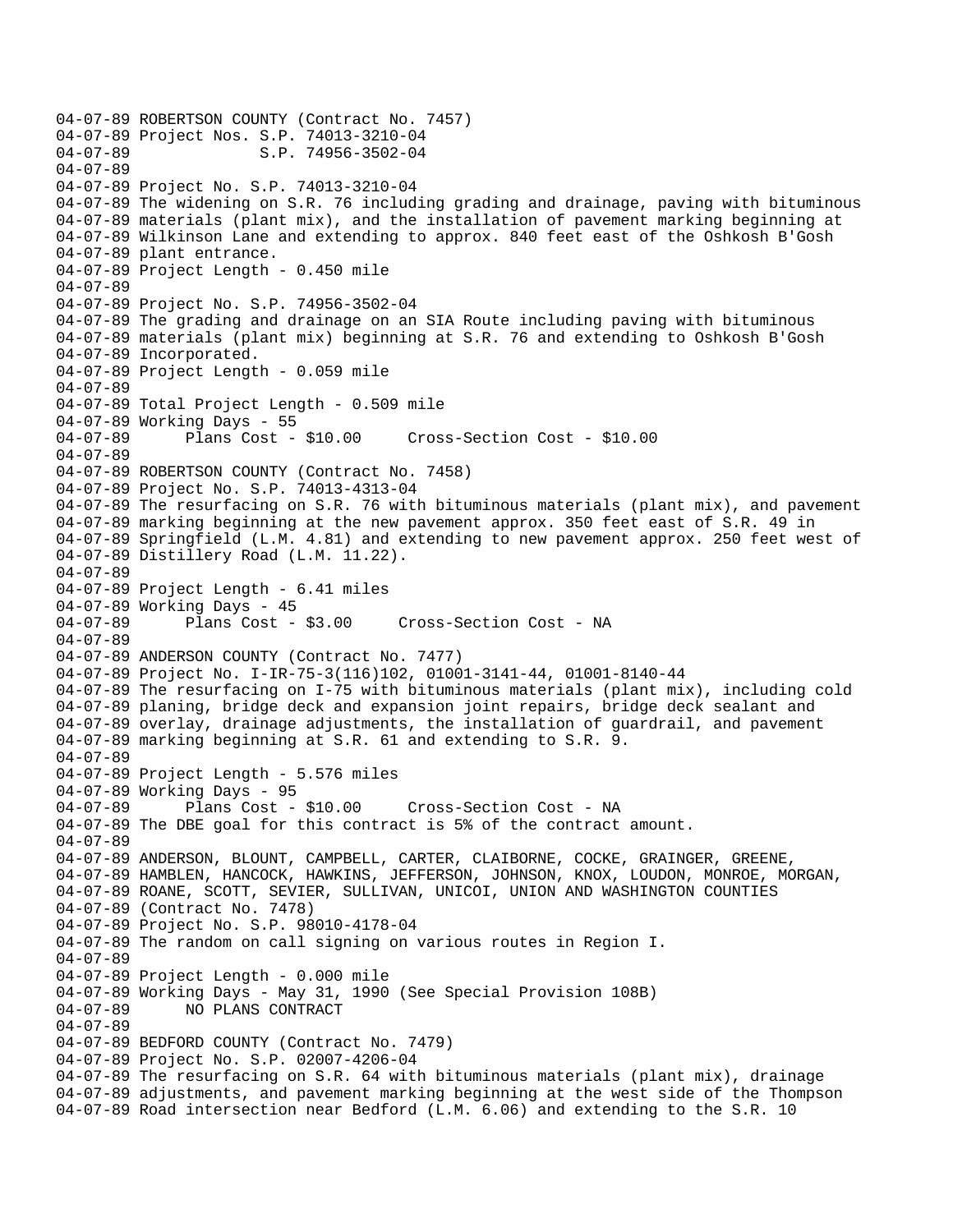04-07-89 intersection in Shelbyville (L.M. 12.27). 04-07-89 04-07-89 Project Length - 6.21 miles 04-07-89 Working Days - 50<br>04-07-89 Plans Cost - \$3.00 Cross-Section Cost - NA 04-07-89 04-07-89 BLEDSOE, BRADLEY, CANNON, CLAY, COFFEE, CUMBERLAND, DEKALB, FENTRESS, 04-07-89 FRANKLIN, GRUNDY, HAMILTON, JACKSON, MCMINN, MARION, MEIGS, OVERTON, PICKETT, 04-07-89 POLK, PUTNAM, RHEA, SEQUATCHIE, VAN BUREN, WARREN AND WHITE COUNTIES (Contract 04-07-89 No. 7480) 04-07-89 Project No. S.P. 98020-4166-04 04-07-89 The random on call signing on various routes in Region II. 04-07-89 04-07-89 Project Length - 0.000 mile 04-07-89 Working Days - May 31, 1990 (See Special Provision 108B)<br>04-07-89 NO PLANS CONTRACT 04-07-89 NO PLANS CONTRACT 04-07-89 04-07-89 BRADLEY COUNTY (Contract No. 7481) 04-07-89 Project Nos. S.P. 06007-4531-04, 06008-4515-04 04-07-89 The resurfacing on S.R. 311 and S.R. 60 with bituminous materials (plant mix), 04-07-89 bridge deck repair and sealant, guardrail, and pavement marking, on S.R. 311 04-07-89 beginning 0.3 mile west of Blackburn Road (L.M. 4.00) and extending to the 04-07-89 Jct. of S.R. 60 right (L.M. 4.99), and on S.R. 60 beginning at the Jct. of 04-07-89 S.R. 311 left (L.M. 10.99) and extending to the Jct. of S.R. 40 (L.M. 12.65). 04-07-89 04-07-89 Project Length - 2.36 miles 04-07-89 Working Days - 50 04-07-89 Plans Cost - \$3.00 Cross-Section Cost - NA 04-07-89 04-07-89 CAMPBELL COUNTY (Contract No. 7482) 04-07-89 Project Nos. S.P. 07002-4331-04, 07008-4225-04 04-07-89 The resurfacing on S.R. 9 and S.R. 63 with bituminous materials (plant mix), 04-07-89 and pavement marking, on S.R. 9 beginning at the Jct. of S.R. 63 in LaFollette 04-07-89 (L.M. 24.08) and extending to near Beech Street (L.M. 25.15), and on S.R. 63 04-07-89 beginning at the Jct. of S.R. 9 in LaFollette (L.M. 6.53) and extending to the 04-07-89 LaFollette City limits (L.M. 8.07). 04-07-89 04-07-89 Project Length - 2.61 miles 04-07-89 Working Days - 40 04-07-89 Plans Cost - \$3.00 Cross-Section Cost - NA 04-07-89 04-07-89 CANNON COUNTY (Contract No. 7483) 04-07-89 Project No. BRZ-0800(7), 08945-3432-94 04-07-89 The construction of one (1) prestressed concrete box beam bridge over the East 04-07-89 Fork Stones River (L.M. 0.21) on Hoover Mill Road, and one (2 @ 10' X 7') 04-07-89 concrete box bridge, including grading and drainage, paving with aggregate 04-07-89 base and double bituminous surface treatment, and guardrail on the approaches. 04-07-89 04-07-89 Project Length - 0.177 mile 04-07-89 Working Days - 110<br>04-07-89 Plans Cost - 8 Plans Cost - \$10.00 Cross-Section Cost - \$0.00 04-07-89 04-07-89 CHEATHAM COUNTY (Contract No. 7484) 04-07-89 Project No. BRS-250(3), 11012-3207-94 04-07-89 The construction of one (1) concrete box bridge (2 @ 10' X 9') over branch 04-07-89 (L.M. 1.40) on S.R. 250 (Greenbrier Road) including grading and drainage, 04-07-89 paving with bituminous materials (plant mix), and guardrail on the approaches. 04-07-89 04-07-89 Project Length - 0.132 mile 04-07-89 Working Days - 60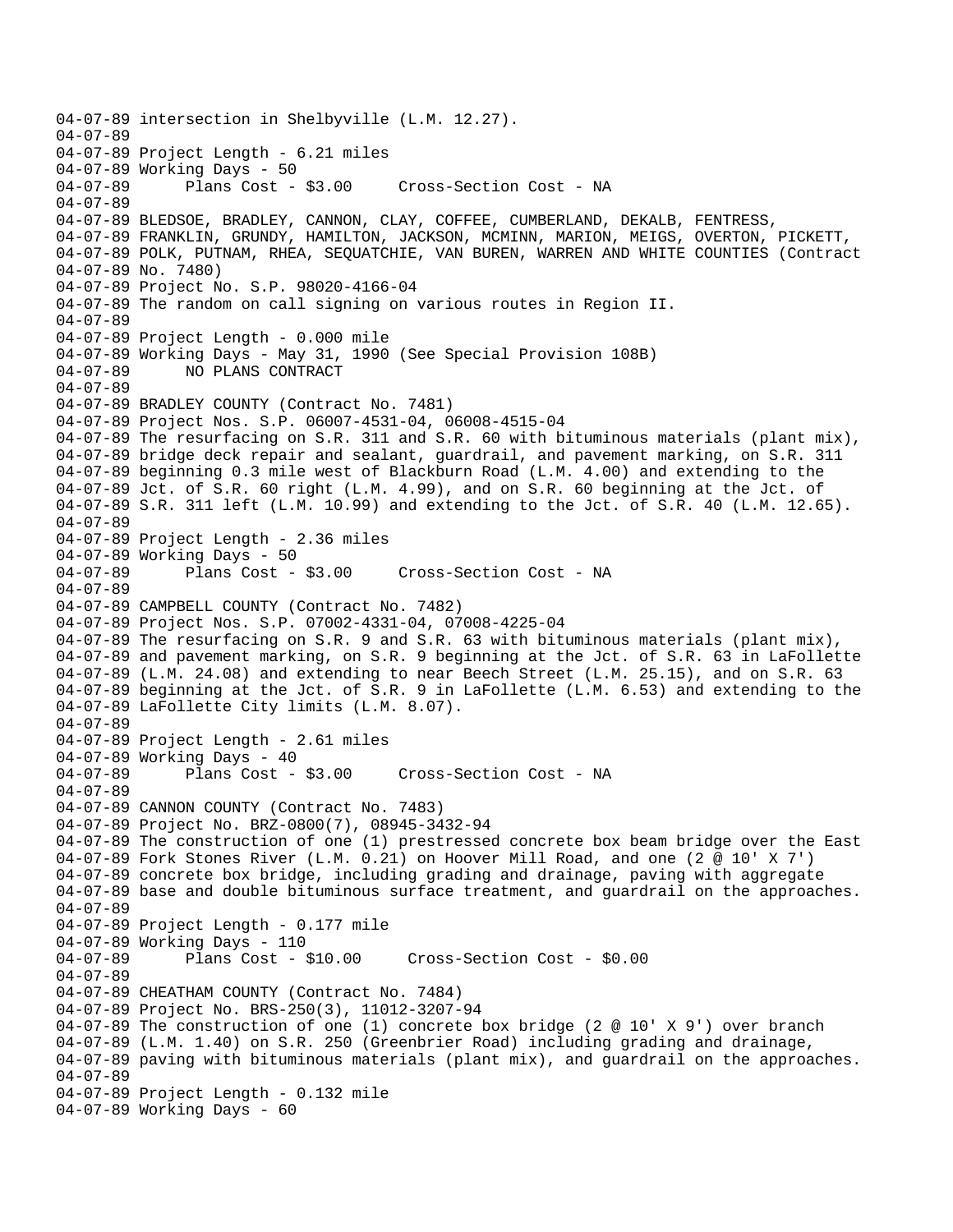04-07-89 Plans Cost - \$10.00 Cross-Section Cost - \$0.00 04-07-89 04-07-89 CHESTER AND MADISON COUNTIES (Contract No. 7485) 04-07-89 Project Nos. S.P. 12001-4218-04, 57006-4229-04 04-07-89 The resurfacing on S.R. 5 with emulsified asphalt slurry seal, and pavement 04-07-89 marking beginning 0.30 mile north of Memory Lane right (L.M. 4.25) in Chester 04-07-89 County and extending to 0.21 mile north of Old Pinson Road right (L.M. 5.05) 04-07-89 in Madison County. 04-07-89 04-07-89 Project Length - 10.45 miles 04-07-89 Working Days - 35 04-07-89 Plans Cost - \$3.00 Cross-Section Cost - NA 04-07-89 04-07-89 COCKE COUNTY (Contract No. 7486) 04-07-89 Project No. S.P. 15011-4309-04 04-07-89 The resurfacing on S.R. 107 with bituminous materials (plant mix), and 04-07-89 pavement marking beginning at the Jct. of Old S.R. 107 right (L.M. 0.00) and 04-07-89 extending to the bridge over the French Broad River (L.M. 5.82). 04-07-89 04-07-89 Project Length - 5.82 miles 04-07-89 Working Days - 30<br>04-07-89 Plans Cost - \$3.00 04-07-89 Plans Cost - \$3.00 Cross-Section Cost - NA 04-07-89 04-07-89 COFFEE COUNTY (Contract No. 7487) 04-07-89 Project No. IR-24-2(95)109, 16001-8148-44 04-07-89 The resurfacing on I-24 with bituminous materials (plant mix), including 04-07-89 cleaning and sealing pavement joints, the construction of earth berms, slope 04-07-89 flattening, drainage adjustments, bridge deck repair, sealant, and a 04-07-89 bituminous overlay, the installation of guardrail, fence, signs, and pavement 04-07-89 marking beginning approx. 0.56 mile east of S.R. 55 in Manchester and 04-07-89 extending to the existing bridge over Betsy Willis Creek. 04-07-89 04-07-89 Project Length - 14.086 miles 04-07-89 Working Days - On or before June 15, 1990 Cross-Section Cost - NA 04-07-89 The DBE goal for this contract is 7% of the contract amount. 04-07-89 04-07-89 COFFEE AND RUTHERFORD COUNTIES (Contract No. 7488) 04-07-89 Project No. S.P. 99102-4132-04 04-07-89 The repair of the bridges on I-24 over NFA 2110/Noah Fork Creek in Coffee 04-07-89 County, and over the CSX Railroad in Rutherford County, including repainting 04-07-89 the existing steel structure, and expansion joint repairs. 04-07-89 04-07-89 Project Length - 0.000 mile 04-07-89 Working Days - 70 04-07-89 Plans Cost - \$10.00 Cross-Section Cost - NA 04-07-89 04-07-89 CUMBERLAND COUNTY (Contract No. 7489) 04-07-89 Project No. S.P. 18002-4515-04 04-07-89 The resurfacing on S.R. 1 with bituminous materials (plant mix), and pavement 04-07-89 marking beginning at Deep Water Road left (L.M. 5.27) and extending to Pomona 04-07-89 Road (L.M. 8.86). 04-07-89 04-07-89 Project Length - 3.59 miles 04-07-89 Working Days - 35<br>04-07-89 Plans Cost - \$3.00 Cross-Section Cost - NA 04-07-89 04-07-89 DAVIDSON COUNTY (Contract No. 7490) 04-07-89 Project No. IR-24-1(59)54, 19002-3151-44 04-07-89 The widening on I-24 including grading and drainage, paving with bituminous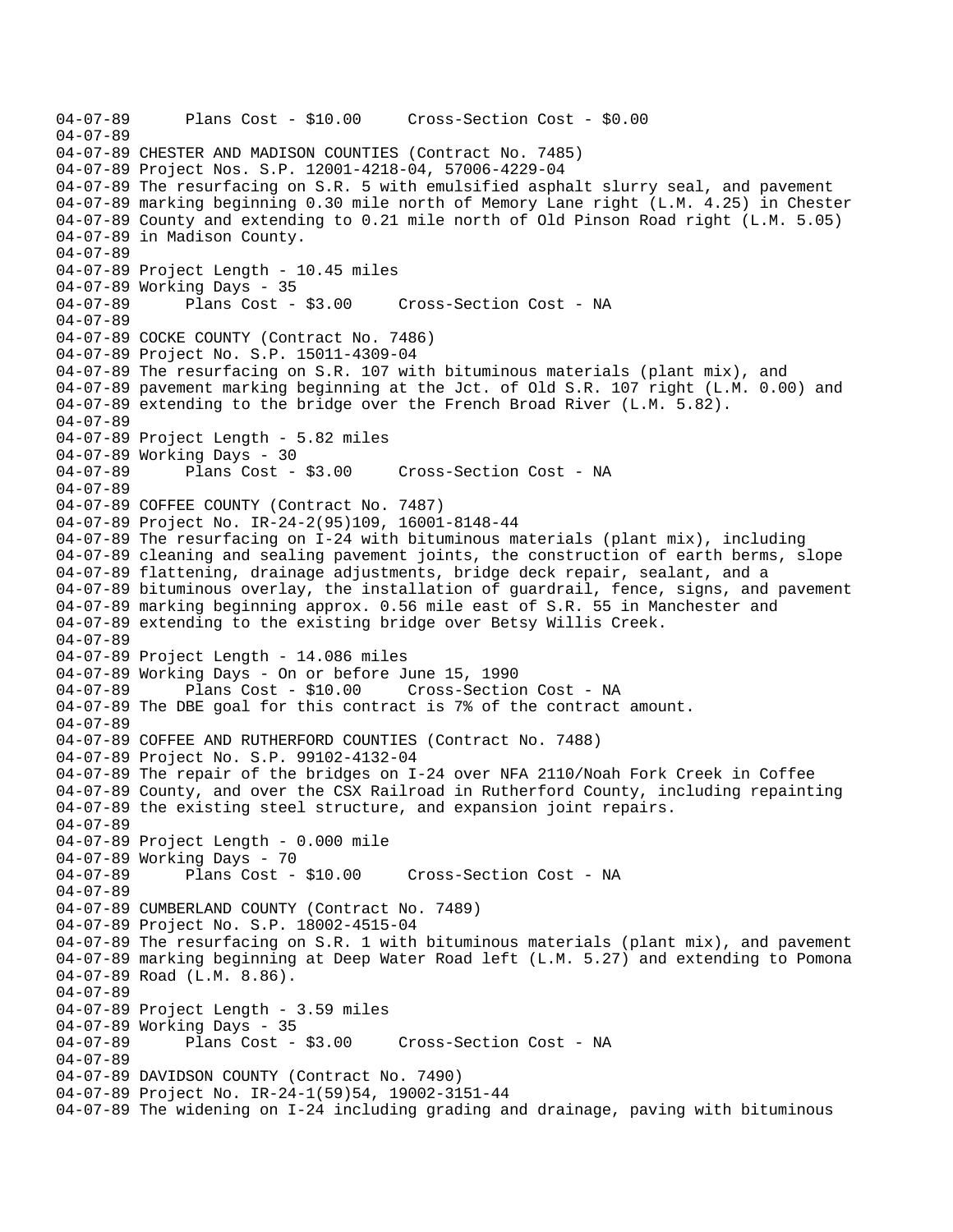04-07-89 materials (plant mix), the widening of two (2) bridges with prestressed 04-07-89 concrete box beams over Haywood Lane, and over Mill Creek, cold planing, storm 04-07-89 sewer construction, the installation of concrete median barrier, underdrains, 04-07-89 guardrail, signs, signal modification, and pavement marking beginning 0.31 04-07-89 mile west of Harding Place and extending to the Hickory Hollow interchange. 04-07-89 04-07-89 Project Length - 4.706 miles 04-07-89 Working Days - On or before November 1, 1990 (See Special Provision 108B) 04-07-89 Plans Cost - \$25.00 Cross-Section Cost - \$25.00 04-07-89 The DBE goal for this contract is 10% of the contract amount. 04-07-89 04-07-89 DAVIDSON COUNTY (Contract No. 7491) 04-07-89 Project No. F-155(3), 19074-3231-14 04-07-89 The paving on S.R. 155 (Briley Parkway) with either portland cement concrete 04-07-89 pavement with a bituminous (plant mix) base, or with bituminous materials 04-07-89 (plant mix) with either a mineral aggregate base or a portland cement treated 04-07-89 aggregate base, including portland cement concrete pavement with a bituminous 04-07-89 (plant mix) base on the ramps, drainage adjustments, the installation of 04-07-89 underdrains, concrete median barrier, guardrail, signs and pavement marking 04-07-89 beginning at Centennial Blvd. and extending to S.R. 12. 04-07-89 04-07-89 Project Length - 2.668 miles 04-07-89 Working Days - On or before November 15, 1989 04-07-89 Plans Cost - \$25.00 Cross-Section Cost - NA 04-07-89 The DBE goal for this contract is 10% of the contract amount. 04-07-89 04-07-89 DAVIDSON COUNTY (Contract No. 7492) 04-07-89 Project No. MG-174(6), 19049-3208-54 04-07-89 The intersection improvement and signalization of S.R. 174 (Long Hollow Pike) 04-07-89 with Cartwright Street in Goodlettsville including paving with bituminous 04-07-89 materials (plant mix), drainage adjustments, installation of concrete curb and 04-07-89 gutter, and pavement marking. 04-07-89 04-07-89 Project Length - 0.000 miles 04-07-89 Working Days - On or before August 1, 1989 04-07-89 Plans Cost - \$3.00 Cross-Section Cost - NA 04-07-89 04-07-89 DAVIDSON COUNTY (Contract No. 7493) 04-07-89 Project No. BRM-24(2), 19039-3217-94 04-07-89 The construction of one (1) prestressed concrete box beam bridge over Richland 04-07-89 Creek (L.M. 8.31) on Charlotte Avenue (U.S. 70, S.R. 24) including grading and 04-07-89 drainage, paving with bituminous materials (plant mix), cold planing, water 04-07-89 main relocation, storm sewer construction, the installation of concrete curb 04-07-89 and gutter, sidewalk, and guardrail on the approaches. 04-07-89 04-07-89 Project Length - 0.089 mile 04-07-89 Working Days - On or before October 15, 1989 04-07-89 Plans Cost - \$10.00 Cross-Section Cost - \$0.00 04-07-89 04-07-89 DAVIDSON COUNTY (Contract No. 7494) 04-07-89 Project No. S.P. 19043-4214-04 04-07-89 The resurfacing on S.R. 65 (Whites Creek Pike) with bituminous materials 04-07-89 (plant mix), and pavement marking beginning approx. 600 feet north of the ramp 04-07-89 to I-24 at Joelton (L.M. 11.26) and extending to the south end of the bridge 04-07-89 over Sycamore Creek at the Robertson County line (L.M. 15.99). 04-07-89 04-07-89 Project Length - 4.73 miles 04-07-89 Working Days - 35<br>04-07-89 Plans Cost -Plans Cost - \$3.00 Cross-Section Cost - NA 04-07-89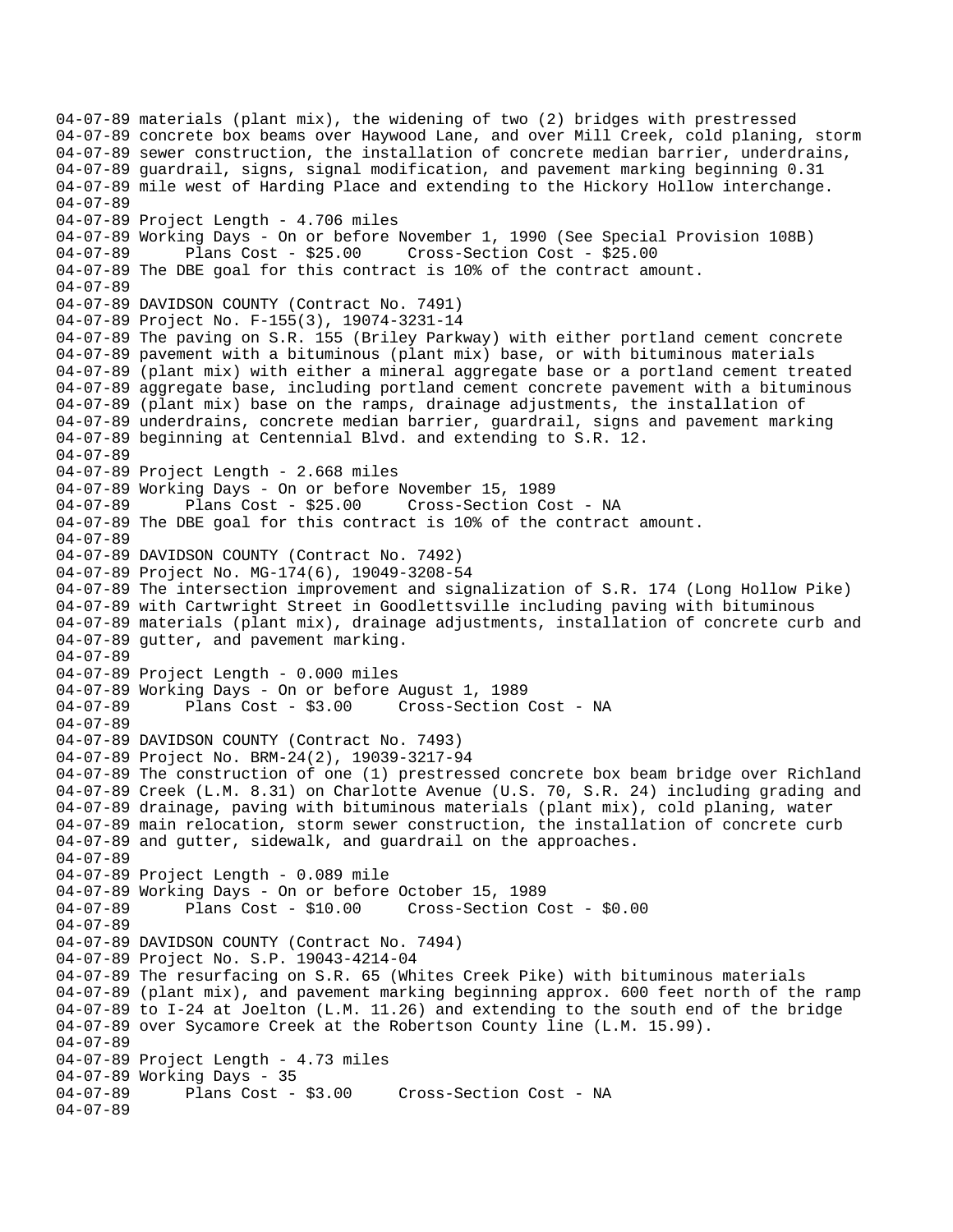04-07-89 DAVIDSON, RUTHERFORD AND MAURY COUNTIES (Contract No. 7495) 04-07-89 Project No. S.P. 98031-4174-04 04-07-89 The crack sealing at various locations on I-24, S.R. 6, and S.R. 243. 04-07-89 04-07-89 Project Length - 54.48 miles 04-07-89 Working Days - On or before November 1, 1989 04-07-89 NO PLANS CONTRACT 04-07-89 04-07-89 DECATUR COUNTY (Contract No. 7496) 04-07-89 Project No. S.P. 20036-4209-04 04-07-89 The resurfacing on S.R. 202 with bituminous materials (plant mix), and 04-07-89 pavement marking beginning north of Middleburg Road (L.M. 13.60) and extending 04-07-89 to the Jct. of S.R. 20 (L.M. 19.92). 04-07-89 04-07-89 Project Length - 6.32 miles 04-07-89 Working Days - 30 04-07-89 Plans Cost - \$3.00 Cross-Section Cost - NA 04-07-89 04-07-89 DICKSON COUNTY (Contract No. 7497) 04-07-89 Project No. IR-40-3(110)163, 22001-8143-44 04-07-89 The resurfacing on I-40 with bituminous materials (plant mix), including 04-07-89 bridge deck repair, sealant and overlay, bridgerail replacement, drainage 04-07-89 adjustments, the installation of guardrail, guardrail adjustment, and pavement 04-07-89 marking beginning at S.R. 48 and extending to S.R. 46. 04-07-89 04-07-89 Project Length - 9.00 miles 04-07-89 Working Days - On or before September 15, 1989 04-07-89 Plans Cost - \$10.00 Cross-Section Cost - NA 04-07-89 The DBE goal for this contract is 5% of the contract amount. 04-07-89 04-07-89 DICKSON COUNTY (Contract No. 7498) 04-07-89 Project No. BRZ-2200(7), 22945-3464-94 04-07-89 The construction of one (1) prestressed concrete box beam bridge over Furnace 04-07-89 Creek (L.M. 0.09) on Bell Hollow Road including grading and drainage, paving 04-07-89 with aggregate base and double bituminous surface treatment, and guardrail on 04-07-89 the approaches. 04-07-89 04-07-89 Project Length - 0.176 mile 04-07-89 Working Days - 80 04-07-89 Plans Cost - \$10.00 Cross-Section Cost - \$0.00 04-07-89 04-07-89 DYER COUNTY (Contract No. 7499) 04-07-89 Project No. S.P. 23004-4234-04 04-07-89 The resurfacing on S.R. 3 with bituminous materials (plant mix), and pavement 04-07-89 marking beginning just north of I-155 (L.M. 12.62) and extending to the Jct. 04-07-89 of S.R. 77 (L.M. 17.50). 04-07-89 04-07-89 Project Length - 4.88 miles 04-07-89 Working Days - 65 04-07-89 Plans Cost - \$3.00 Cross-Section Cost - NA 04-07-89 04-07-89 DYER AND OBION COUNTIES (Contract No. 7500) 04-07-89 Project No. S.P. 98041-4203-04 04-07-89 The application of applied texture finish to thirteen (13) existing bridges on 04-07-89 U.S. 51 (S.R. 3); three (3) in Dyer County between L.M. 12.81 and L.M. 16.09, 04-07-89 and ten (10) in Obion County between L.M. 3.95 and L.M. 29.93. 04-07-89 04-07-89 Project Length - 0.000 mile 04-07-89 Working Days - On or before October 15, 1989 04-07-89 NO PLANS CONTRACT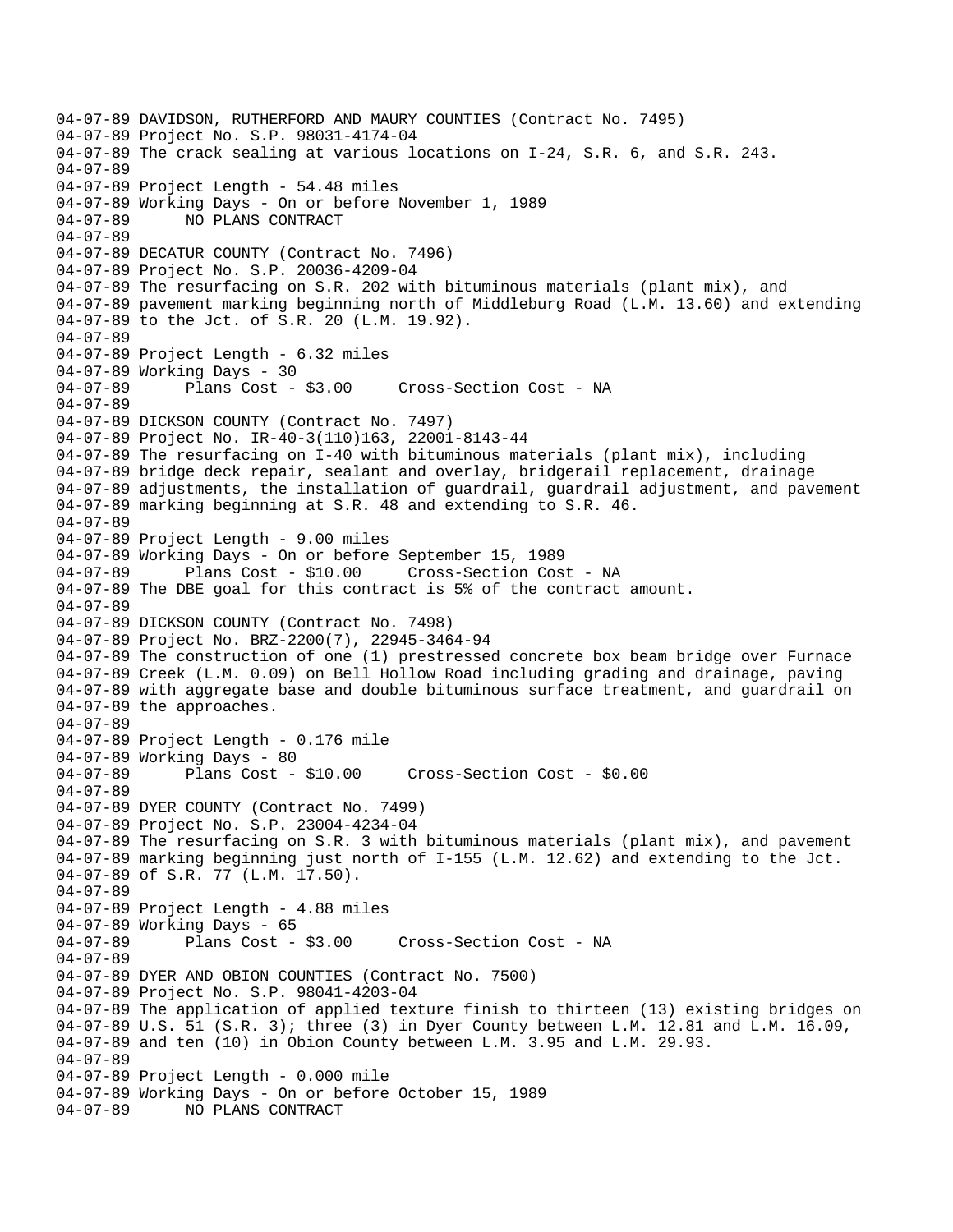04-07-89 04-07-89 DYER AND OBION COUNTIES (Contract No. 7501) 04-07-89 Project No. S.P. 98041-4206-04 04-07-89 The sign refurbishing on S.R. 3 (U.S. 51) beginning at the I-155 Jct. and 04-07-89 extending to the Kentucky State line. 04-07-89 04-07-89 Project Length - 25.215 miles 04-07-89 Working Days - On or before October 1, 1989 04-07-89 Plans Cost - \$25.00 Cross-Section Cost - NA 04-07-89 04-07-89 FAYETTE COUNTY (Contract No. 7502) 04-07-89 Project No. S.P. 24004-4212-04 04-07-89 The resurfacing on S.R. 15 with bituminous materials (plant mix), and pavement 04-07-89 marking beginning at the Somerville City limits (L.M. 18.07) and extending to 04-07-89 the Jct. of Laconia Road (L.M. 23.23). 04-07-89 04-07-89 Project Length - 5.16 miles 04-07-89 Working Days - 45 04-07-89 Plans Cost - \$3.00 Cross-Section Cost - NA 04-07-89 04-07-89 FENTRESS COUNTY (Contract No. 7503) 04-07-89 Project No. BRZ-2500(4), 25945-3427-94 04-07-89 The construction of one (1) prestressed concrete I-beam bridge over the Wolf 04-07-89 River (L.M. 0.07) on Delk Creek Road including grading and drainage, paving 04-07-89 with aggregate base and double bituminous surface treatment, and guardrail on 04-07-89 the approaches. 04-07-89 04-07-89 Project Length - 0.179 mile 04-07-89 Working Days - 110<br>04-07-89 Plans Cost - \$10.00 04-07-89 Plans Cost - \$10.00 Cross-Section Cost - \$0.00 04-07-89 04-07-89 GILES COUNTY (Contract No. 7504) 04-07-89 Project No. IR-65-1(55)0, 28001-3155-44 04-07-89 The resurfacing on I-65 with bituminous materials (plant mix), including the 04-07-89 widening of the bridge over the Elk River with prestressed concrete I-beams, 04-07-89 drainage adjustments, the installation and adjustment of guardrail, and 04-07-89 pavement marking beginning at the Alabama State line (L.M. 0.00) and extending 04-07-89 to a point 475 feet south of the parallel bridges at S.R. 273 (Bryson Road) 04-07-89 (L.M. 6.10). 04-07-89 04-07-89 Project Length - 6.10 miles 04-07-89 Working Days - 225 04-07-89 Plans Cost - \$10.00 Cross-Section Cost - NA 04-07-89 The DBE goal for this contract is 10% of the contract amount. 04-07-89 04-07-89 GILES COUNTY (Contract No. 7505) 04-07-89 Project No. M-3175(1), 28953-3720-54 04-07-89 The construction of one (1) concrete slab bridge (2 @ 13' X 9') over Pleasant 04-07-89 Run Creek (L.M. 0.07) on East Jefferson Street (M-3175) in Pulaski including 04-07-89 paving with bituminous materials (plant mix), and pavement marking on the 04-07-89 approaches. 04-07-89 04-07-89 Project Length - 0.028 mile 04-07-89 Working Days - 80 04-07-89 Plans Cost - \$10.00 Cross-Section Cost - \$0.00 04-07-89 04-07-89 GREENE COUNTY (Contract No. 7506) 04-07-89 Project No. BRZ-3000(29), 30014-3409-94 04-07-89 The construction of one (1) prestressed concrete box beam bridge over Lick 04-07-89 Creek (L.M. 3.27) on Mohawk Road including grading and drainage, paving with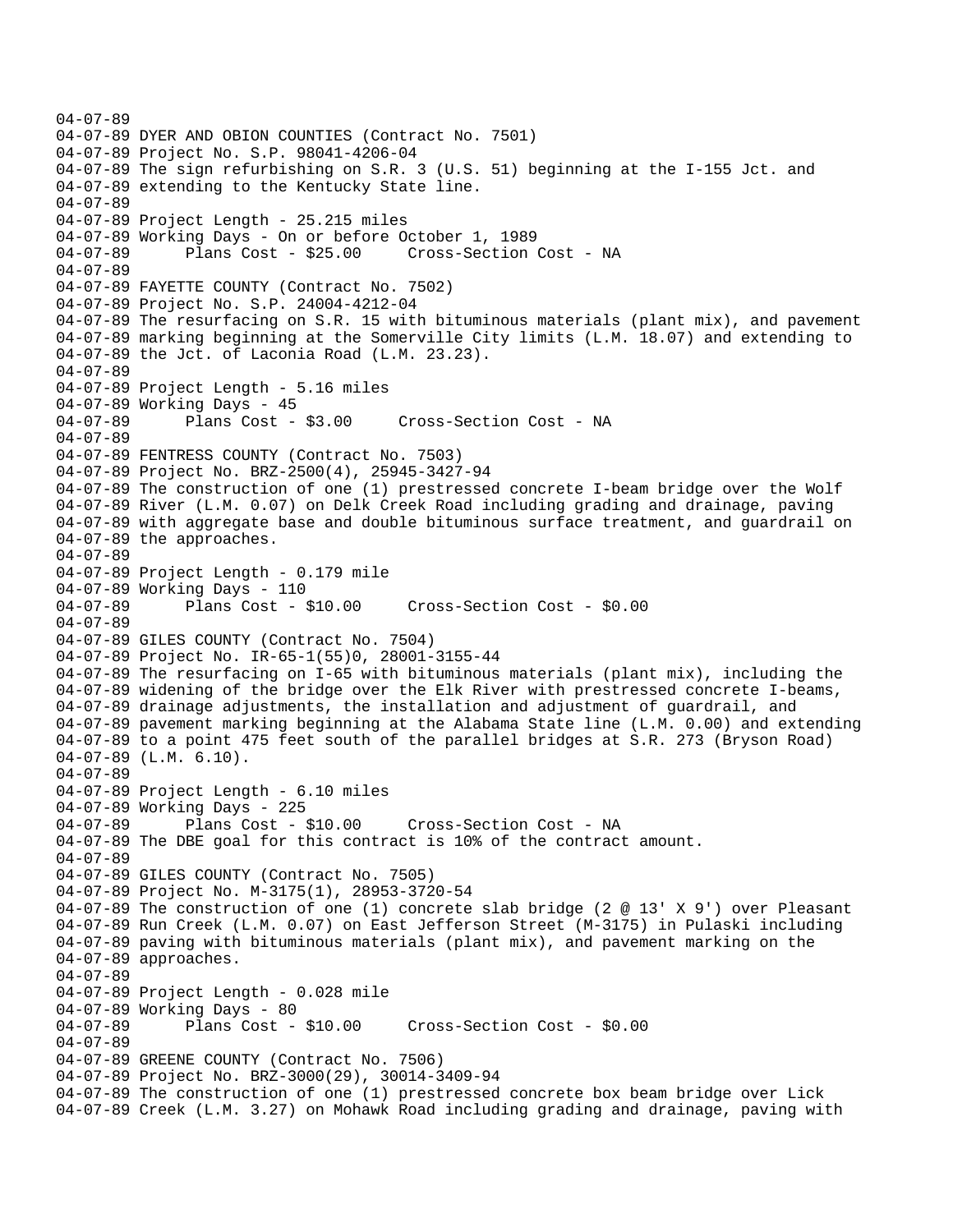04-07-89 bituminous materials (plant mix), and guardrail on the approaches. 04-07-89 04-07-89 Project Length - 0.208 mile 04-07-89 Working Days - 100<br>04-07-89 Plans Cost - \$10.00 04-07-89 Plans Cost - \$10.00 Cross-Section Cost - \$0.00 04-07-89 04-07-89 GREENE COUNTY (Contract No. 7507) 04-07-89 Project No. S.P. 30005-4529-04 04-07-89 The resurfacing on S.R. 35 with bituminous materials (plant mix), and pavement 04-07-89 marking beginning at the Cocke-Greene County line (L.M. 0.00) and extending to 04-07-89 approx. 370 feet northeast of Bright Hope Road (L.M. 3.90). 04-07-89 04-07-89 Project Length - 3.90 miles 04-07-89 Working Days - 30<br>04-07-89 Plans Cost - \$3.00 Cross-Section Cost - NA 04-07-89 04-07-89 GREENE, WASHINGTON AND SULLIVAN COUNTIES (Contract No. 7508) 04-07-89 Project No. IR-81-1(86)44, 30001-8150-44, 90001-8113-44, 82001-8144-44 04-07-89 The resurfacing on I-81 with bituminous materials (plant mix) (latex 04-07-89 modified), including cold planing, cleaning and sealing pavement joints, 04-07-89 drainage adjustments, the installation of guardrail, and pavement marking 04-07-89 beginning at Jearoldstown Road and extending to I-181. 04-07-89 04-07-89 Project Length - 13.156 miles 04-07-89 Working Days - 125 04-07-89 Plans Cost - \$10.00 Cross-Section Cost - NA 04-07-89 The DBE goal for this contract is 5% of the contract amount. 04-07-89 04-07-89 HAMBLEN COUNTY (Contract No. 7509) 04-07-89 Project No. RS-113(2), 32017-3205-24 04-07-89 The grading and drainage on S.R. 113 (Springvale Road) including the first 04-07-89 stage paving with bituminous materials (plant mix), the construction of one 04-07-89 (1) concrete box bridge (15' X 9'), the installation of guardrail, signs, and 04-07-89 pavement marking beginning approx. 0.1 mile west of Hale Road and extending to 04-07-89 approx. 0.1 mile east of S.R. 160. 04-07-89 04-07-89 Project Length - 1.865 miles 04-07-89 Working Days - 175 04-07-89 Plans Cost - \$10.00 Cross-Section Cost - \$25.00 04-07-89 The DBE goal for this contract is 5% of the contract amount. 04-07-89 04-07-89 HAMBLEN AND JEFFERSON COUNTIES (Contract No. 7510) 04-07-89 Project No. S.P. 45054-4203-04 04-07-89 The resurfacing on S.R. 341 with bituminous materials (plant mix), and 04-07-89 pavement marking beginning in Hamblen County at S.R. 34 (L.M. 0.00) and 04-07-89 extending to S.R. 113 in Jefferson County (L.M. 8.97). 04-07-89 04-07-89 Project Length - 9.28 miles 04-07-89 Working Days - 35<br>04-07-89 Plans Cost - \$3.00 04-07-89 Plans Cost - \$3.00 Cross-Section Cost - NA 04-07-89 04-07-89 HAMILTON COUNTY (Contract No. 7511) 04-07-89 Project No. M-320(3), 33057-3715-54 04-07-89 The reconstruction and widening on S.R. 320 (East Brainerd Road) in 04-07-89 Chattanooga including grading and drainage, paving with bituminous materials 04-07-89 (plant mix), the construction of one (1) (3 @ 18' X 6') concrete box bridge, a 04-07-89 complete storm sewer drainage system, concrete curb and gutter, sidewalk, the 04-07-89 installation of guardrail, signs, pavement marking, and signals, beginning 04-07-89 east of Joiner Road and extending to east of Graysville Road. 04-07-89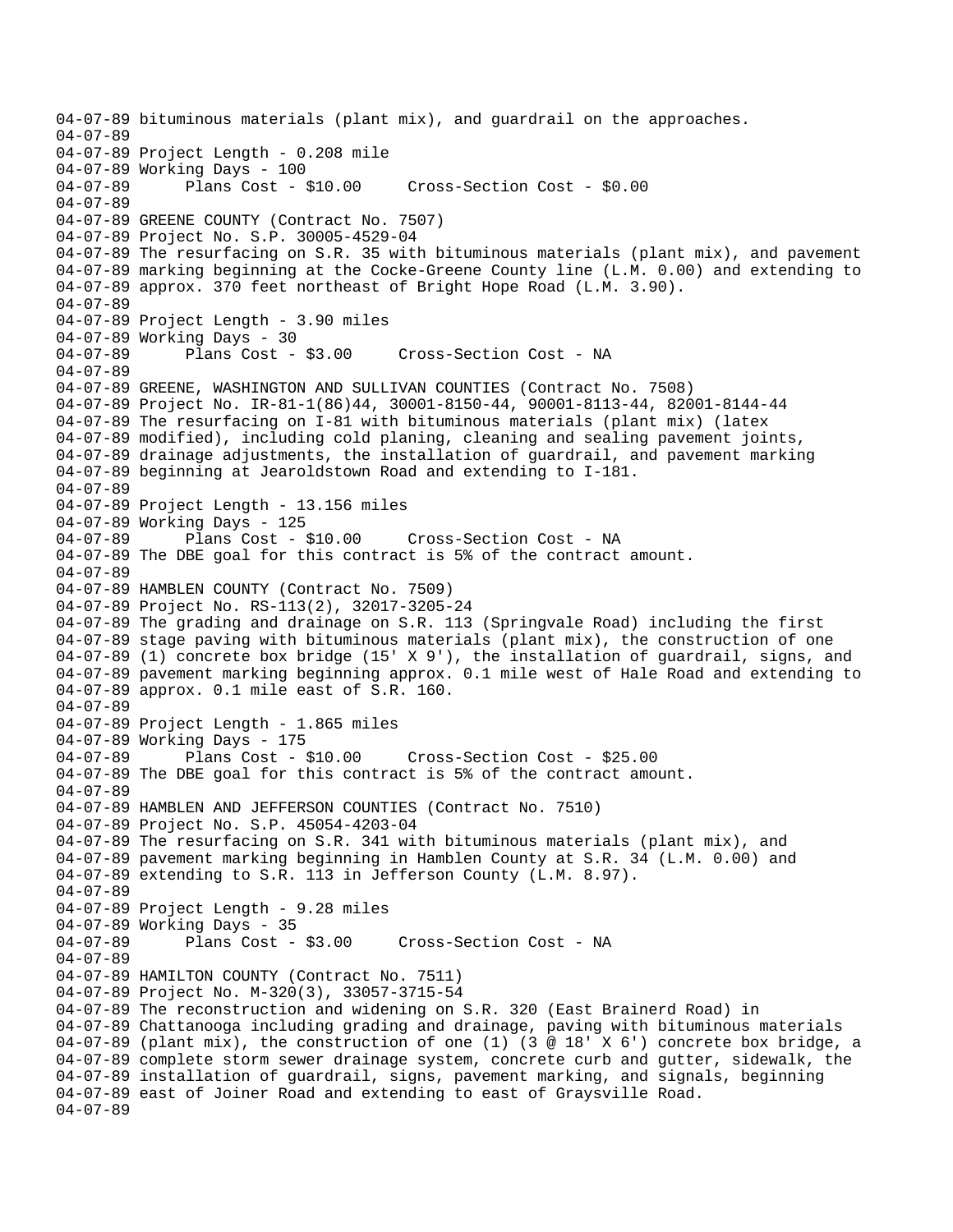```
04-07-89 Project Length - 1.205 miles 
04-07-89 Working Days - 180<br>04-07-89 Plans Cost - $25.00
                                       04-07-89 Plans Cost - $25.00 Cross-Section Cost - $10.00 
04-07-89 
04-07-89 HAMILTON COUNTY (Contract No. 7512) 
04-07-89 Project No. S.P. 33002-4147-04 
04-07-89 The repair of the bridges on I-24 over the ravine at Missionary Ridge (L.M. 
04-07-89 11.02 E.B.L., L.M. 11.08 W.B.L.) including concrete, steel expansion joint, 
04-07-89 and bridge deck repairs, repainting the existing steel structure, bridge deck 
04-07-89 sealant and overlay with bituminous materials (plant mix), and bridge rail 
04-07-89 replacement. 
04-07-89 
04-07-89 Project Length - 0.000 mile 
04-07-89 Working Days - On or before December 15, 1989 
04-07-89 Plans Cost - $10.00 Cross-Section Cost - NA 
04-07-89 
04-07-89 HANCOCK COUNTY (Contract No. 7513) 
04-07-89 Project No. BRZ-3400(6), 34945-3421-94 
04-07-89 The construction of one (1) prestressed concrete I-beam bridge over Blackwater 
04-07-89 Creek (L.M. 2.45) on Joe Alder Road including grading and drainage, surfacing 
04-07-89 with aggregate base, and guardrail on the approaches. 
04-07-89 
04-07-89 Project Length - 0.132 mile 
04-07-89 Working Days - 100<br>04-07-89 Plans Cost - $10.00
                                        Cross-Section Cost - NA
04-07-89 
04-07-89 HENDERSON COUNTY (Contract No. 7514) 
04-07-89 Project No. IR-40-2(64)98, 39001-3148-44 
04-07-89 The widening of the bridges on I-40 over the Big Sandy River, and over the 
04-07-89 Middle Fork Forked Deer River with prestressed concrete I-beams including 
04-07-89 grading and drainage, paving with bituminous materials (plant mix), and 
04-07-89 pavement marking on the construction of median cross-overs, and the 
04-07-89 installation of guardrail. 
04-07-89 
04-07-89 Project Length - 0.217 mile 
04-07-89 Working Days - 150 (See Special Provision 108B) 
04-07-89 Plans Cost - $10.00 Cross-Section Cost - NA 
04-07-89 The DBE goal for this contract is 10% of the contract amount. 
04-07-89 
04-07-89 HENDERSON COUNTY (Contract No. 7515) 
04-07-89 Project No. M-104(7), 39009-8217-54 
04-07-89 The resurfacing on S.R. 104 (East Main Street) with bituminous materials 
04-07-89 (plant mix), and pavement marking beginning at Fielder Street (L.M. 16.85) and 
04-07-89 extending to approx. 150 feet north of Garner Street (L.M. 17.60) in 
04-07-89 Lexington. 
04-07-89 
04-07-89 Project Length - 0.75 mile
04-07-89 Working Days - 30<br>04-07-89 Plans Cost - $3.00
                                      Cross-Section Cost - NA
04-07-89 
04-07-89 HENDERSON, CARROLL AND DECATUR COUNTIES (Contract No. 7516) 
04-07-89 Project No. IR-40-2(67)116, 39001-8150-44, 09001-8112-44, 20001-8118-44 
04-07-89 The resurfacing on I-40 with bituminous materials (plant mix) (polymer 
04-07-89 modified), including cold planing, bridge deck repair, drainage modifications, 
04-07-89 the installation of guardrail, and pavement marking beginning approx. 4000 
04-07-89 feet west of the Natchez Trace interchange (S.R. 114) and extending to the 
04-07-89 Decatur-Benton County line. 
04-07-89 
04-07-89 Project Length - 10.587 miles 
04-07-89 Working Days - 150 (See Special Provision 108B)
```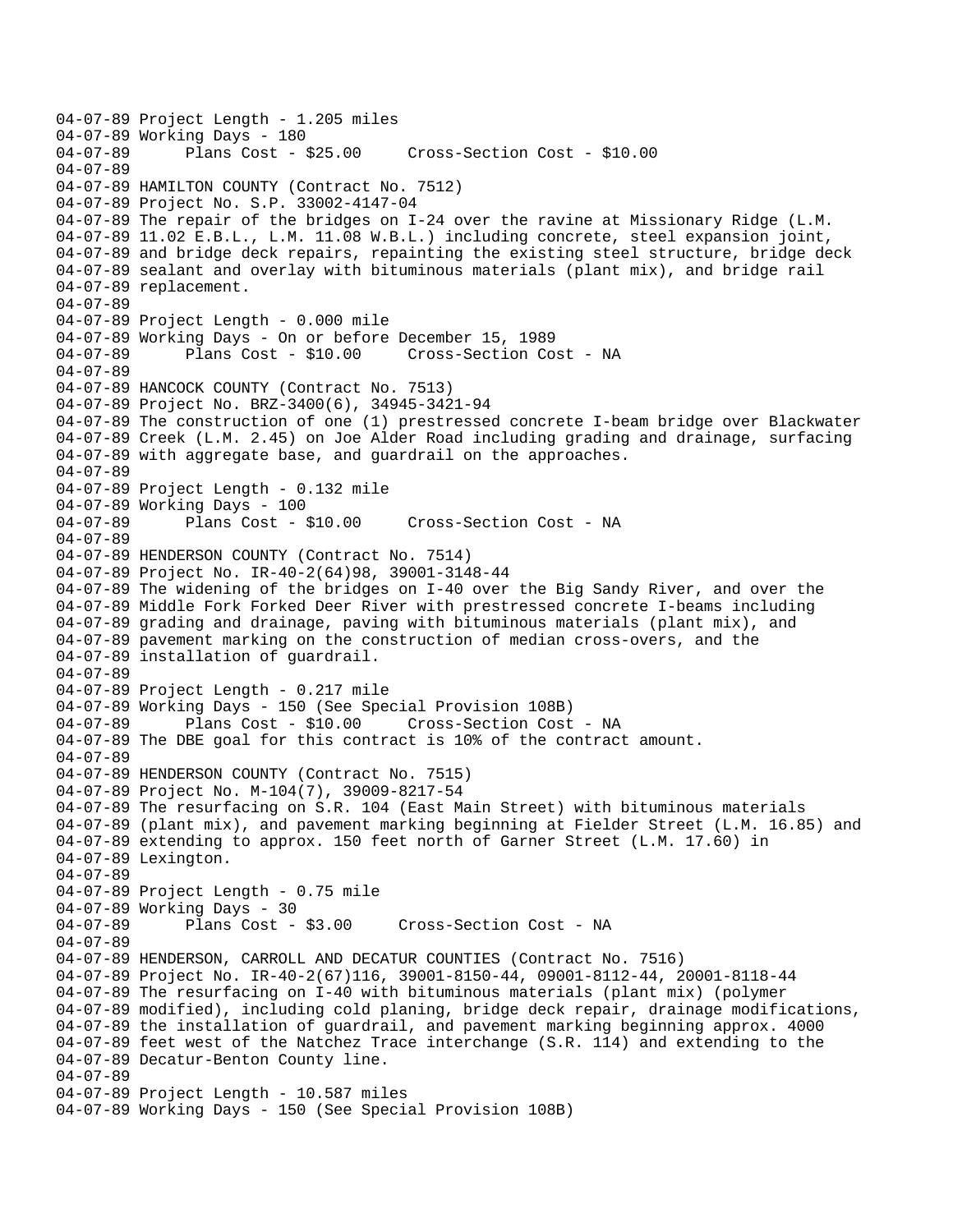04-07-89 Plans Cost - \$10.00 Cross-Section Cost - NA 04-07-89 The DBE goal for this contract is 10% of the contract amount. 04-07-89 04-07-89 HICKMAN COUNTY (Contract No. 7517) 04-07-89 Project No. S.P. 41004-4207-04 04-07-89 The resurfacing on S.R. 48 with bituminous materials (plant mix), and pavement 04-07-89 marking beginning at the Lewis County line (L.M. 0.00) and extending to the 04-07-89 S.R. 100 intersection (L.M. 6.50). 04-07-89 04-07-89 Project Length - 6.50 miles 04-07-89 Working Days - 35 04-07-89 Plans Cost - \$3.00 Cross-Section Cost - NA 04-07-89 04-07-89 HICKMAN, HUMPHREYS AND DICKSON COUNTIES (Contract No. 7518) 04-07-89 Project No. IR-40-3(111)156, 41001-8129-44, 43002-8109-44 04-07-89 The resurfacing on I-40 with bituminous materials (plant mix), including 04-07-89 drainage adjustments, bridge expansion joint repair, the installation of 04-07-89 guardrail, guardrail adjustments, and pavement marking beginning approx. 5.0 04-07-89 miles east of the Bucksnort interchange and extending to approx. 1400 feet 04-07-89 east of the Dickson County line. 04-07-89 04-07-89 Project Length - 6.600 miles 04-07-89 Working Days - 65 04-07-89 Plans Cost - \$10.00 Cross-Section Cost - NA 04-07-89 The DBE goal for this contract is 5% of the contract amount. 04-07-89 04-07-89 JACKSON COUNTY (Contract No. 7519) 04-07-89 Project Nos. S.P. 44003-4527-04, 44002-4223-04 04-07-89 The resurfacing on S.R. 56 and S.R. 53 with emulsified asphalt slurry seal, 04-07-89 and pavement marking on S.R. 56 beginning at the Putnam County line (L.M. 04-07-89 0.00) and extending to S.R. 53 left (L.M. 10.92), and on S.R. 53 beginning at 04-07-89 S.R. 56 right (L.M. 14.22) and extending to the Clay County line (L.M. 25.41). 04-07-89 04-07-89 Project Length - 21.97 miles 04-07-89 Working Days - 40 04-07-89 Plans Cost - \$3.00 Cross-Section Cost - NA 04-07-89 04-07-89 JEFFERSON COUNTY (Contract No. 7520) 04-07-89 Project No. MG-9106(5), 45951-3715-54 04-07-89 The installation of signals at two (2) locations on U.S. 11E (S.R. 34, 04-07-89 Broadway Blvd.) with Odell Avenue (L.M. 12.30), and with Ellis Street/Hicks 04-07-89 Road (L.M. 12.61) in Jefferson City, including overlay with bituminous 04-07-89 materials (plant mix), and pavement marking. 04-07-89 04-07-89 Project Length - 0.000 mile 04-07-89 Working Days - On or before October 31, 1989 04-07-89 Plans Cost - \$3.00 Cross-Section Cost - NA 04-07-89 04-07-89 JOHNSON COUNTY (Contract No. 7521) 04-07-89 Project No. S.P. 46001-4513-04 04-07-89 The resurfacing on S.R. 34 with bituminous materials (plant mix), and pavement 04-07-89 marking beginning at the Jct. of S.R. 91 and S.R. 133 (L.M. 2.71) and 04-07-89 extending to 200 feet north of College Street left (L.M. 13.54). 04-07-89 04-07-89 Project Length - 10.83 miles 04-07-89 Working Days - 40 04-07-89 Plans Cost - \$3.00 Cross-Section Cost - NA 04-07-89 04-07-89 KNOX COUNTY (Contract No. 7522) 04-07-89 Project No. S.P. 47039-4307-04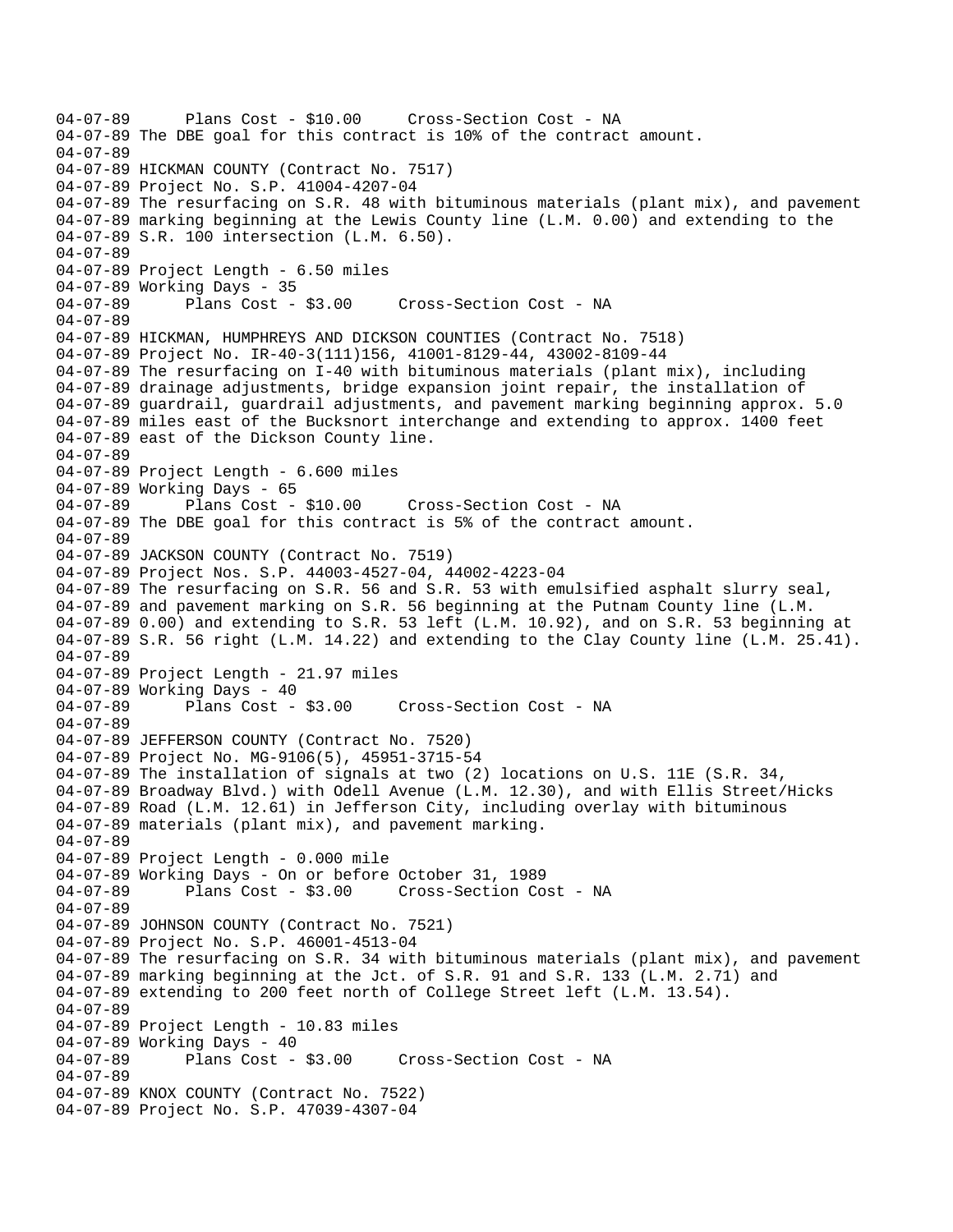04-07-89 The resurfacing on S.R. 131 with bituminous materials (plant mix), and 04-07-89 pavement marking beginning near Dry Gap Pike right (L.M. 17.15) and extending 04-07-89 to the Jct. of S.R. 71 (L.M. 20.10). 04-07-89 04-07-89 Project Length - 2.95 miles 04-07-89 Working Days - 30 04-07-89 Plans Cost - \$3.00 Cross-Section Cost - NA 04-07-89 04-07-89 LAUDERDALE COUNTY (Contract No. 7523) 04-07-89 Project No. HES-3(38), 49001-3248-94 04-07-89 The signalization of the intersection of U.S. 51 (S.R. 3) with S.R. 208 04-07-89 (Edith-Central Road) in Ripley including pavement marking. 04-07-89 04-07-89 Project Length - 0.000 mile 04-07-89 Working Days - 30 Cross-Section Cost - NA 04-07-89 04-07-89 LAUDERDALE COUNTY (Contract No. 7524) 04-07-89 Project No. BRZ-4900(20), 49945-3437-94 04-07-89 The construction of one (1) prestressed concrete I-beam bridge over Cane Creek 04-07-89 (L.M. 0.71) on George Brown Road including grading and drainage, paving with 04-07-89 bituminous materials (plant mix), and guardrail on the approaches. 04-07-89 04-07-89 Project Length - 0.217 mile 04-07-89 Working Days - 100<br>04-07-89 Plans Cost - \$10.00 04-07-89 Plans Cost - \$10.00 Cross-Section Cost - \$0.00 04-07-89 04-07-89 LAUDERDALE COUNTY (Contract No. 7525) 04-07-89 Project No. S.P. 49006-4327-04 04-07-89 The resurfacing on S.R. 87 with bituminous materials (plant mix), and pavement 04-07-89 marking beginning at the Jct. of S.R. 207 (L.M. 2.29) and extending to near 04-07-89 Fort Pillow (L.M. 9.00). 04-07-89 04-07-89 Project Length - 6.71 miles 04-07-89 Working Days - 35 04-07-89 Plans Cost - \$3.00 Cross-Section Cost - NA 04-07-89 04-07-89 LAWRENCE COUNTY (Contract No. 7526) 04-07-89 Project No. S.P. 50006-4304-04 04-07-89 The resurfacing on S.R. 98 with bituminous materials (plant mix), and pavement 04-07-89 marking beginning at the Alabama State line (L.M. 0.00) and extending to a 04-07-89 point approx. 500 feet south of Ramah Road (L.M. 5.67). 04-07-89 04-07-89 Project Length - 5.67 miles 04-07-89 Working Days - 45 04-07-89 Plans Cost - \$3.00 Cross-Section Cost - NA 04-07-89 04-07-89 LEWIS COUNTY (Contract No. 7527) 04-07-89 Project No. S.P. 51950-3605-04 04-07-89 The grading and drainage on a S.I.A. Route (Hensley Street)including paving 04-07-89 with bituminous materials (plant mix) beginning at Roney Street and extending 04-07-89 to S.R. 99 in Hohenwald. 04-07-89 04-07-89 Project Length - 0.149 mile 04-07-89 Working Days - 50 04-07-89 Plans Cost - \$10.00 Cross-Section Cost - \$0.00 04-07-89 04-07-89 LINCOLN COUNTY (Contract No. 7528) 04-07-89 Project No. S.P. 52013-4307-04 04-07-89 The resurfacing on S.R. 273 (Old Elkton Pike) with bituminous materials (plant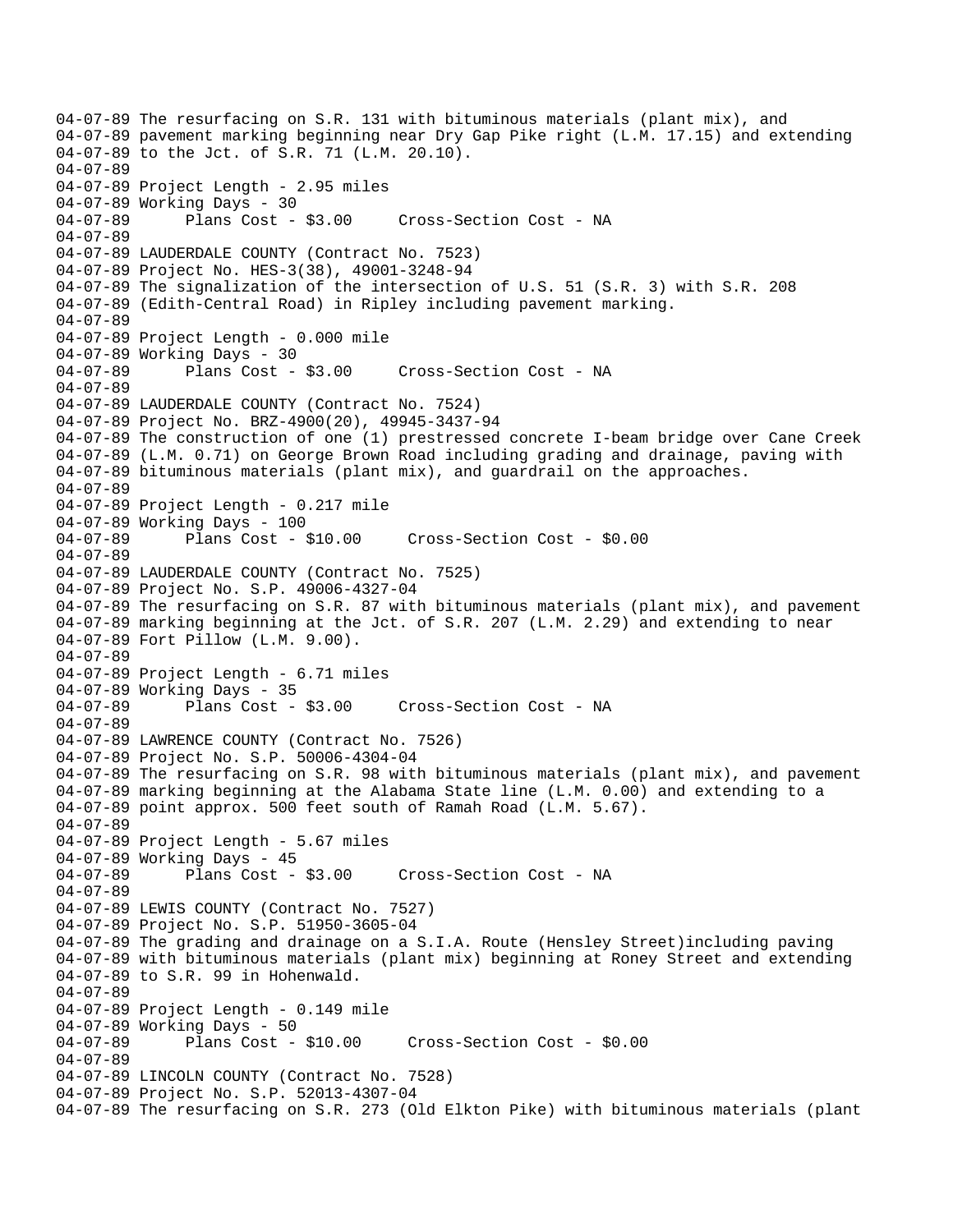04-07-89 mix), and pavement marking beginning approx. 500 feet west of Bugtussle Road 04-07-89 at West Cyruston (L.M. 7.08) and extending to the new pavement approx. 500 04-07-89 feet northwest of the S.R. 274 intersection (L.M. 12.30). 04-07-89 04-07-89 Project Length - 5.22 miles 04-07-89 Working Days - 35 04-07-89 Plans Cost - \$3.00 Cross-Section Cost - NA 04-07-89 04-07-89 LOUDON COUNTY (Contract No. 7529) 04-07-89 Project No. S.P. 53002-4145-04 04-07-89 The repair of the bridge on I-75 over the Tennessee River (L.M. 7.56) 04-07-89 including steel handrail, expansion joint, and concrete repairs, and 04-07-89 repainting the existing steel structure. 04-07-89 04-07-89 Project Length - 0.000 mile 04-07-89 Working Days - On or before October 1, 1989 04-07-89 Plans Cost - \$10.00 Cross-Section Cost - NA 04-07-89 04-07-89 MCMINN COUNTY (Contract No. 7530) 04-07-89 Project No. S.P. 54011-4516-04 04-07-89 The resurfacing on S.R. 68 with bituminous materials (plant mix), cold 04-07-89 planing, and pavement marking beginning at Fleming Road (L.M. 2.60) and 04-07-89 extending to 1.1 miles west of the Monroe County line (L.M. 7.13). 04-07-89 04-07-89 Project Length - 4.53 miles 04-07-89 Working Days - 40 04-07-89 Plans Cost - \$3.00 Cross-Section Cost - NA 04-07-89 04-07-89 MACON COUNTY (Contract No. 7531) 04-07-89 Project No. BRZ-5600(12), 56945-3470-94 04-07-89 The construction of one (1) concrete box bridge (3 @ 18' X 10') over Tooley 04-07-89 Branch (L.M. 2.68) on New Zion Road (A050) including grading and drainage, 04-07-89 paving with aggregate base and double bituminous surface treatment, and 04-07-89 guardrail on the approaches. 04-07-89 04-07-89 Project Length - 0.080 mile 04-07-89 Working Days - 75<br>04-07-89 Plans Cost - \$10.00 04-07-89 Plans Cost - \$10.00 Cross-Section Cost - \$0.00 04-07-89 04-07-89 MADISON COUNTY (Contract No. 7532) 04-07-89 Project No. S.P. 57005-4207-04 04-07-89 The resurfacing on S.R. 1 with bituminous materials (plant mix), and pavement 04-07-89 marking beginning at Key Senter Road (L.M. 26.92) and extending to the Carroll 04-07-89 County line (L.M. 32.12). 04-07-89 04-07-89 Project Length - 5.20 miles 04-07-89 Working Days - 45<br>04-07-89 Plans Cost - \$3.00 Cross-Section Cost - NA 04-07-89 04-07-89 MARION COUNTY (Contract No. 7533) 04-07-89 Project Nos. S.P. 58003-4512-04, 58015-4504-04 04-07-89 The resurfacing on S.R. 2 and S.R. 150 with bituminous materials (plant mix), 04-07-89 drainage adjustments, and pavement marking, on S.R. 2 beginning at S.R. 150 04-07-89 right (L.M. 11.06) and extending to Turner Street left (L.M. 15.60), and on 04-07-89 S.R. 150 beginning at S.R. 2 left (L.M. 0.31) and extending to S.R. 28 right 04-07-89 (L.M. 1.48). 04-07-89 04-07-89 Project Length - 5.60 miles 04-07-89 Working Days - 40 04-07-89 Plans Cost - \$3.00 Cross-Section Cost - NA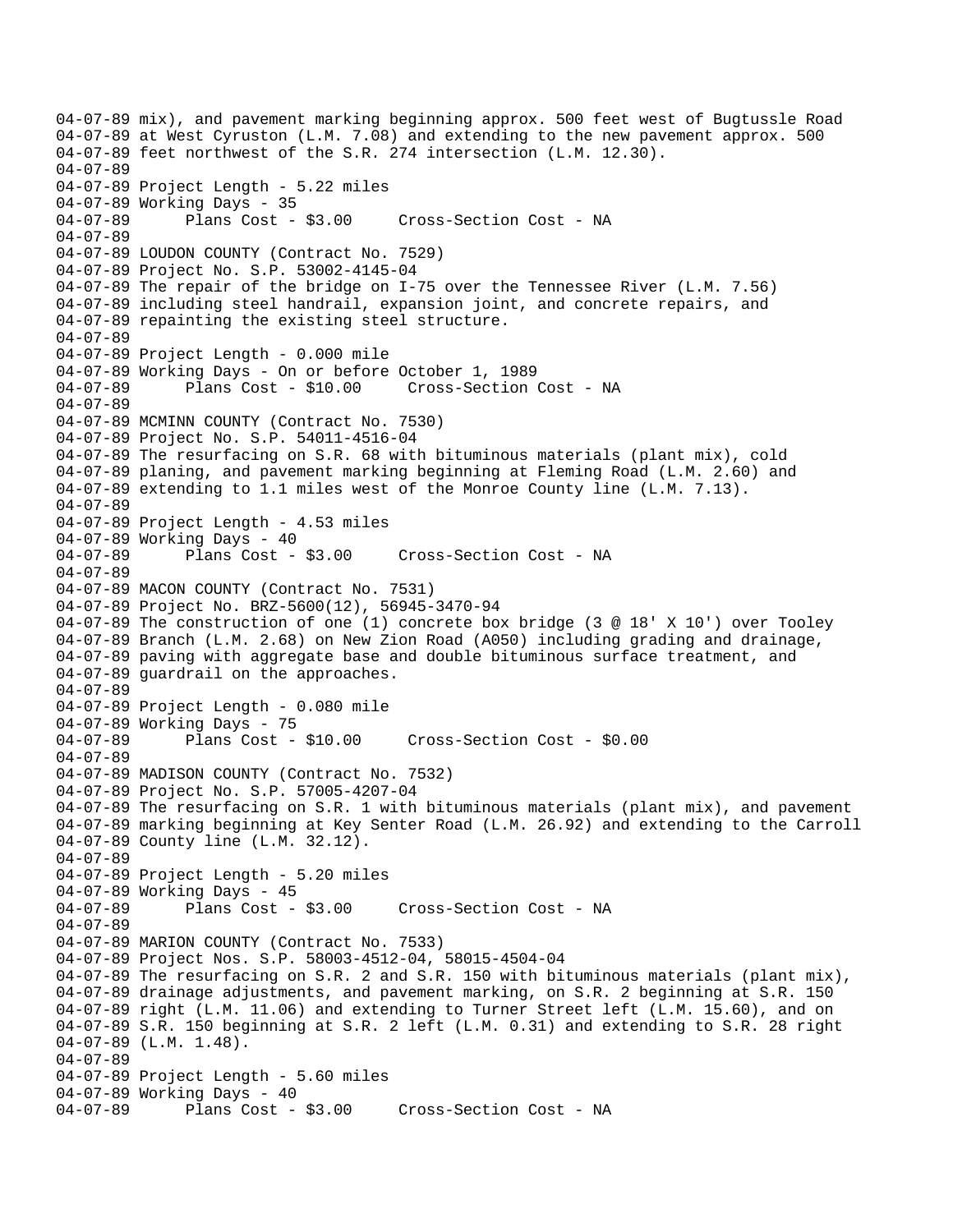```
04-07-89 
04-07-89 MAURY COUNTY (Contract No. 7534) 
04-07-89 Project No. S.P. 60023-4305-04 
04-07-89 The repair of the bridge on S.R. 247 over Leipers Creek (L.M. 1.05) including 
04-07-89 rock gabion basket repair, bridge rail repair, installation of rip-rap, and 
04-07-89 repainting the existing steel structure. 
04-07-89 
04-07-89 Project Length - 0.000 mile 
04-07-89 Working Days - 30 
04-07-89 Plans Cost - $3.00 Cross-Section Cost - NA 
04-07-89 
04-07-89 MORGAN AND FENTRESS COUNTIES (Contract No. 7535) 
04-07-89 Project No. BRZ-6500(19), 65027-3412-94 
04-07-89 The construction of one (1) prestressed concrete I-beam bridge over Clear Fork 
04-07-89 Creek (L.M. 3.08) on Peters Ford Road including grading and drainage, paving 
04-07-89 with aggregate base and double bituminous surface treatment, and guardrail on 
04-07-89 the approaches. 
04-07-89 
04-07-89 Project Length - 0.116 mile 
04-07-89 Working Days - 100 
04-07-89 Plans Cost - $10.00 Cross-Section Cost - $0.00 
04-07-89 
04-07-89 OBION COUNTY (Contract No. 7536) 
04-07-89 Project No. S.P. 66009-4312-04 
04-07-89 The resurfacing on S.R. 21 with bituminous materials (plant mix), and pavement 
04-07-89 marking beginning at Clemmons Street in Hornbeak (L.M. 7.42) and extending to 
04-07-89 the Jct. of S.R. 3 in Troy (L.M. 15.33). 
04-07-89 
04-07-89 Project Length - 7.91 miles
04-07-89 Working Days - 35<br>04-07-89 Plans Cost - $3.00
04-07-89 Plans Cost - $3.00 Cross-Section Cost - NA 
04-07-89 
04-07-89 PERRY COUNTY (Contract No. 7537) 
04-07-89 Project No. S.P. 68001-4225-04 
04-07-89 The resurfacing on S.R. 13 with bituminous materials (plant mix), and pavement 
04-07-89 marking beginning at Clayton Drive (L.M. 18.06) near Lobelville south city 
04-07-89 limits and extending to a point approx. 300 feet south of Mud Spring Ho llow 
04-07-89 Road (L.M. 23.73). 
04-07-89 
04-07-89 Project Length - 5.67 miles 
04-07-89 Working Days - 45 
04-07-89 Plans Cost - $3.00 Cross-Section Cost - NA 
04-07-89 
04-07-89 POLK COUNTY (Contract No. 7538) 
04-07-89 Project No. S.P. 70003-4219-04 
04-07-89 The resurfacing on S.R. 33 with bituminous materials (plant mix), and pavement 
04-07-89 marking beginning 0.8 mile south of the Jct. of S.R. 40 (L.M. 9.08) and 
04-07-89 extending to 2.2 miles north of the Jct. of S.R. 40 (L.M. 12.08). 
04-07-89 
04-07-89 Project Length - 3.00 miles 
04-07-89 Working Days - 35 
04-07-89 Plans Cost - $3.00 Cross-Section Cost - NA 
04-07-89 
04-07-89 RHEA COUNTY (Contract No. 7539) 
04-07-89 Project No. M-4075(2), 72950-8716-54 
04-07-89 The resurfacing on Broadway Street (M-4075) with bituminous materials (plant 
04-07-89 mix), guardrail, and pavement marking beginning at S.R. 30 (L.M. 0.00) and 
04-07-89 extending to Walnut Grove Road (L.M. 1.66) in Dayton. 
04-07-89 
04-07-89 Project Length - 1.55 miles
```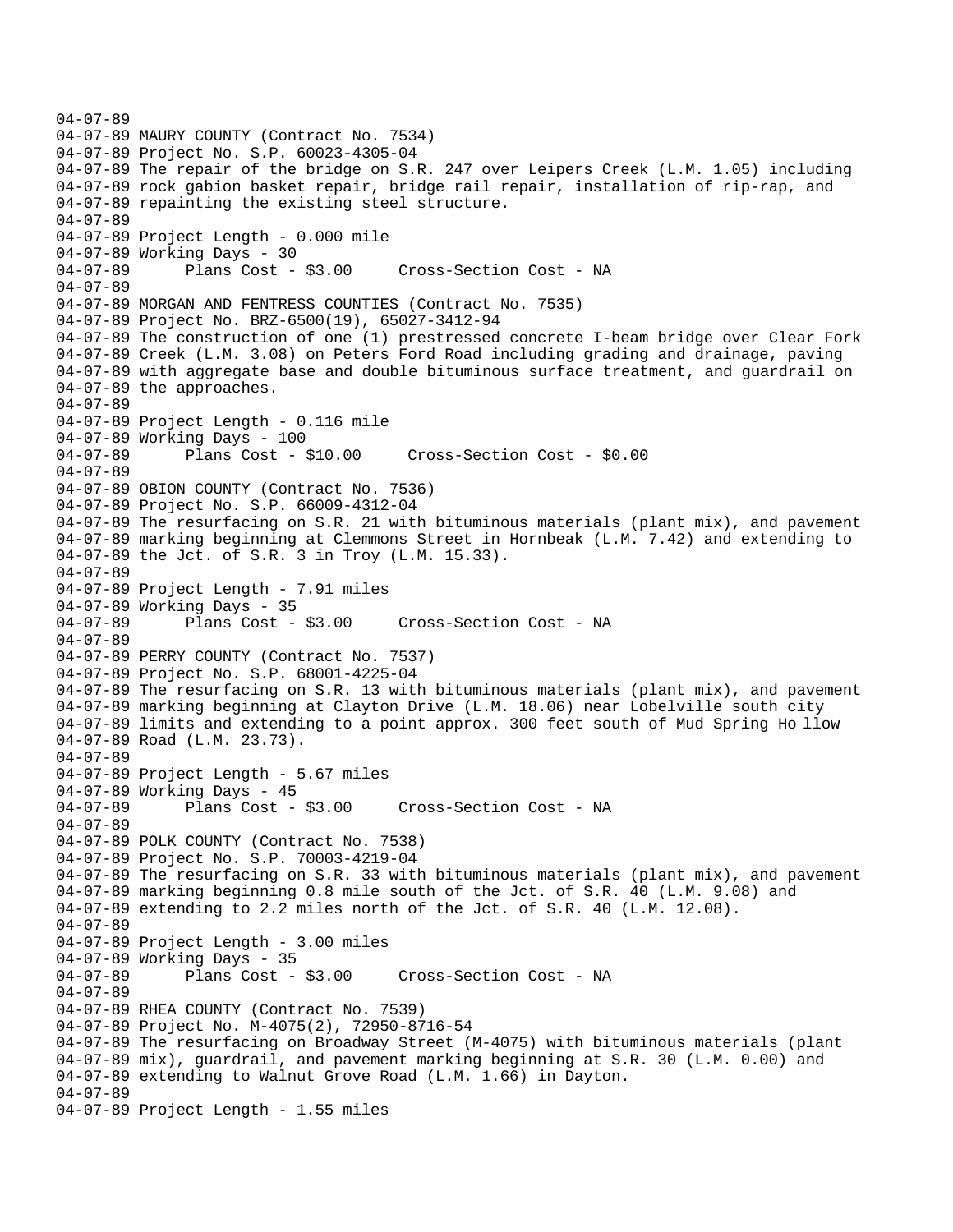04-07-89 Working Days - 30<br>04-07-89 Plans Cost -Plans Cost - \$3.00 Cross-Section Cost - NA 04-07-89 04-07-89 RUTHERFORD COUNTY (Contract No. 7540) 04-07-89 Project No. S.P. 75955-3602-04 04-07-89 The grading and drainage on an SIA Route including paving with bituminous 04-07-89 materials (plant mix) beginning at S.R. 102 (Almaville Road) and extending to 04-07-89 the Courier Printing Company. 04-07-89 04-07-89 Project Length - 0.145 mile 04-07-89 Working Days - 35 04-07-89 Plans Cost - \$10.00 Cross-Section Cost - \$0.00 04-07-89 04-07-89 RUTHERFORD COUNTY (Contract No. 7541) 04-07-89 Project No. S.P. 75006-4511-04 04-07-89 The resurfacing on S.R. 10 (U.S. 231) with bituminous materials (plant mix), 04-07-89 guardrail, and pavement marking beginning at the Jct. of S.R. 268 (L.M. 17.63) 04-07-89 and extending to the Wilson County line (L.M. 24.70). 04-07-89 04-07-89 Project Length - 7.07 miles 04-07-89 Working Days - 30 04-07-89 Plans Cost - \$3.00 Cross-Section Cost - NA 04-07-89 04-07-89 SEQUATCHIE COUNTY (Contract No. 7542) 04-07-89 Project No. S.P. 77001-4333-04 04-07-89 The resurfacing on S.R. 8 with bituminous materials (plant mix), and pavement 04-07-89 marking beginning at the west end of the Sequatchie River bridge (L.M. 12.78) 04-07-89 and extending to S.R. 28 right (L.M. 17.55). 04-07-89 04-07-89 Project Length - 4.77 miles 04-07-89 Working Days - 45 04-07-89 Plans Cost - \$3.00 Cross-Section Cost - NA 04-07-89 04-07-89 SHELBY COUNTY (Contract No. 7543) 04-07-89 Project No. S.P. 79022-3217-04 04-07-89 The widening on U.S. 61 (S.R. 14, South Third Street) including grading and 04-07-89 drainage, paving with a portland cement treated aggregate base, and bituminous 04-07-89 materials (plant mix), the widening of the bridge over the Cypress Creek with 04-07-89 continuous precast prestressed side-by-side box beams, construction of a 04-07-89 complete storm sewer drainage system, sanitary sewer construction, the 04-07-89 installation of concrete curb and gutter, sidewalk, guardrail, underdrains, 04-07-89 lighting, signals, signs and pavement marking beginning 1,114 feet south of 04-07-89 Shelby Drive and extending to 386 feet south of Mitchell Road. 04-07-89 04-07-89 Project Length - 3.026 miles 04-07-89 Working Days - 235 04-07-89 Plans Cost - \$50.00 Cross-Section Cost - \$50.00 04-07-89 04-07-89 SHELBY COUNTY (Contract No. 7544) 04-07-89 Project No. S.P. 79945-4175-04 04-07-89 The installation of plastic pavement marking on various Interstate and State 04-07-89 Routes in Shelby County. 04-07-89 04-07-89 Project Length - 3.84 miles 04-07-89 Working Days - On or before May 15, 1990 (See Special Provision 108B)<br>04-07-89 NO PLANS CONTRACT 04-07-89 NO PLANS CONTRACT 04-07-89 04-07-89 SHELBY COUNTY (Contract No. 7545) 04-07-89 Project No. S.P. 79172-4304-04 04-07-89 The resurfacing on S.R. 204 with bituminous materials (plant mix), and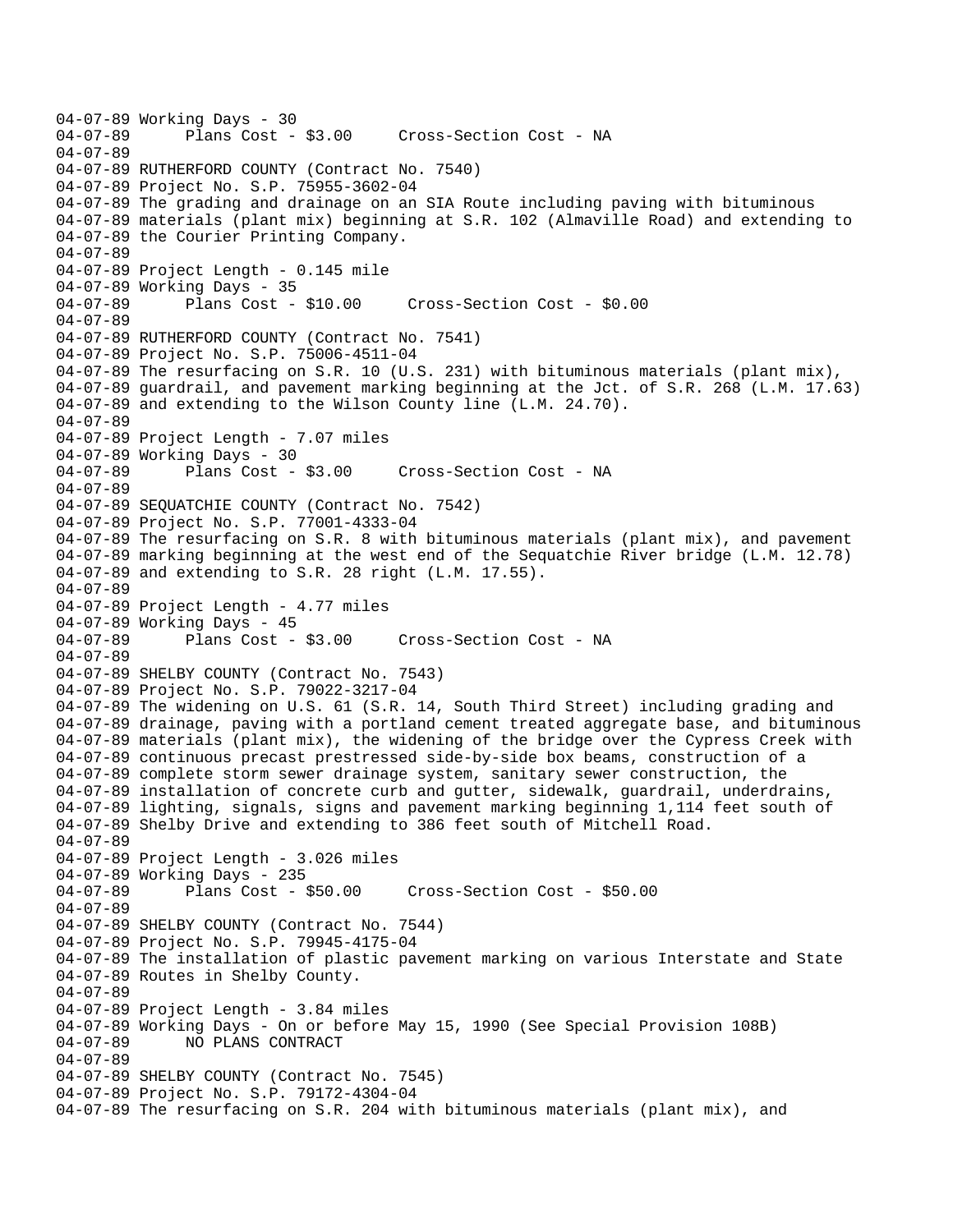04-07-89 pavement marking beginning near S.R. 14 (L.M. 4.82) and extending to the Navy 04-07-89 Base (L.M. 11.18). 04-07-89 04-07-89 Project Length - 6.36 miles 04-07-89 Working Days - 60 04-07-89 Plans Cost - \$3.00 Cross-Section Cost - NA 04-07-89 04-07-89 SMITH COUNTY (Contract No. 7546) 04-07-89 Project No. S.P. 80950-3504-04 04-07-89 The grading and drainage on Upper Ferry Road including paving with bituminous 04-07-89 materials (plant mix), the construction of a reinforced concrete retaining 04-07-89 wall, construction of a complete storm sewer drainage system, installation of 04-07-89 concrete curb and gutter, sidewalk, guardrail, underdrains, signs, signals, 04-07-89 and pavement marking beginning west of relocated S.R. 25 and extending to 2ND 04-07-89 Avenue in Carthage. 04-07-89 04-07-89 Project Length - 0.719 mile 04-07-89 Working Days - 170 04-07-89 Plans Cost - \$10.00 Cross-Section Cost - \$10.00 04-07-89 The DBE goal for this contract is 2% of the contract amount. 04-07-89 04-07-89 SULLIVAN COUNTY (Contract No. 7547) 04-07-89 Project No. BRZ-8200(11), 82945-3470-94 04-07-89 The replacement of a section of a concrete box bridge (2 @ 10' X 6') over 04-07-89 Little Creek (L.M. 0.14) on Shelby Street in Bristol including grading and 04-07-89 drainage, paving with bituminous materials (plant mix), storm sewer 04-07-89 construction, the installation of concrete curb and gutter, sidewalk, and 04-07-89 pavement marking on the approaches. 04-07-89 04-07-89 Project Length - 0.020 mile 04-07-89 Working Days - 60 04-07-89 Plans Cost - \$10.00 Cross-Section Cost - \$0.00 04-07-89 04-07-89 SULLIVAN COUNTY (Contract No. 7548) 04-07-89 Project No. S.P. 82003-4244-04 04-07-89 The resurfacing on S.R. 34 with bituminous materials (plant mix), and pavement 04-07-89 marking beginning at the bridges over Beck Creek (L.M. 9.88) and extending to 04-07-89 paving joint (L.M. 13.53). 04-07-89 04-07-89 Project Length - 3.65 miles 04-07-89 Working Days - 35 04-07-89 Plans Cost - \$3.00 Cross-Section Cost - NA 04-07-89 04-07-89 SUMNER COUNTY (Contract No. 7549) 04-07-89 Project No. M-3943(1), 83954-8715-54 04-07-89 The resurfacing on Indian Lake Road (M-3943) with bituminous materials (plant 04-07-89 mix), drainage adjustments, the installation of guardrail, signs, and pavement 04-07-89 marking beginning at S.R. 6 and extending to Lake Terrace Drive in 04-07-89 Hendersonville. 04-07-89 04-07-89 Project Length - 2.90 miles 04-07-89 Working Days - 35 04-07-89 Plans Cost - \$3.00 Cross-Section Cost - NA 04-07-89 04-07-89 SUMNER COUNTY (Contract No. 7550) 04-07-89 Project Nos. S.P. 83950-3231-04, 83950-3233-04 04-07-89 The signalization at three (3) intersections in Gallatin: S.R. 109 (Water 04-07-89 Avenue) and Smith Street, S.R. 109 (Water Avenue) and S.R. 25 (Main Street), 04-07-89 and S.R. 25 (Main Street) and Locust Avenue, including cold planing, 04-07-89 resurfacing with bituminous materials (plant mix), the installation of signs,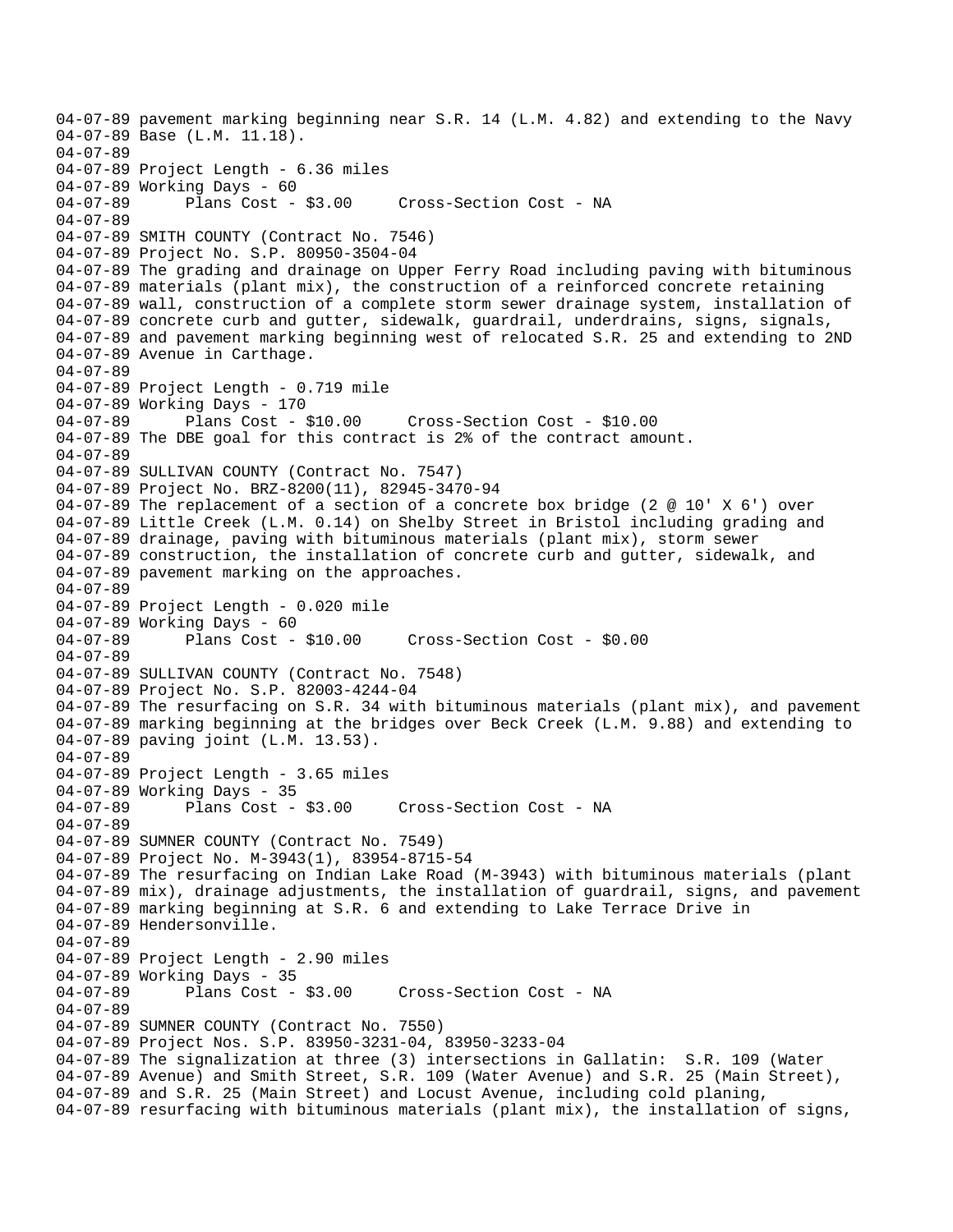04-07-89 and pavement marking. 04-07-89 04-07-89 Project Length - 0.000 mile 04-07-89 Working Days - On or before October 1, 1989 04-07-89 Plans Cost - \$10.00 Cross-Section Cost - NA 04-07-89 04-07-89 SUMNER AND TROUSDALE COUNTIES (Contract No. 7551) 04-07-89 Project Nos. S.P. 83003-4204-04, 85003-4204-04 04-07-89 The resurfacing on S.R. 376 (U.S. 231) with bituminous materials (plant mix), 04-07-89 and pavement marking beginning in Trousdale County at the intersection of 04-07-89 S.R. 10 and S.R. 25 (L.M. 0.00) and extending to the Jct. of S.R. 6 in Sumner 04-07-89 County (L.M. 3.39). 04-07-89 04-07-89 Project Length - 7.85 miles 04-07-89 Working Days - 50<br>04-07-89 Plans Cost - \$3.00 04-07-89 Plans Cost - \$3.00 Cross-Section Cost - NA 04-07-89 04-07-89 TIPTON COUNTY (Contract No. 7552) 04-07-89 Project No. BRZ-8400(21), 84100-3405-94 04-07-89 The construction of one (1) prestressed concrete I-beam bridge over the 04-07-89 Illinois Central Gulf Railroad (L.M. 0.12) on West Road at S.R. 3 (U.S. 51) 04-07-89 including grading and drainage, paving with bituminous materials (plant mix), 04-07-89 and guardrail on the approaches. 04-07-89 04-07-89 Project Length - 0.161 mile 04-07-89 Working Days - 100 04-07-89 Plans Cost - \$10.00 Cross-Section Cost - \$0.00 04-07-89 04-07-89 UNION COUNTY (Contract No. 7553) 04-07-89 Project Nos. S.P. 87004-4309-04, 87002-4323-04 04-07-89 The resurfacing on S.R. 131 and S.R. 61 with bituminous materials (plant mix), 04-07-89 and pavement marking on S.R. 131 beginning at the Knox-Union County line (L.M. 04-07-89 0.00) and extending to the Jct. of S.R. 61 (L.M. 4.88), then on a section of 04-07-89 S.R. 61 beginning at the Jct. of S.R. 131 (L.M. 15.70) and extending to the 04-07-89 Jct. of S.R. 131 (L.M. 16.63), and then on S.R. 131 beginning at the Jct. of 04-07-89 S.R. 61 (L.M. 4.88) and extending to the Union-Grainger County line (L.M. 04-07-89 7.83). 04-07-89 04-07-89 Project Length - 8.76 miles 04-07-89 Working Days - 45 04-07-89 Plans Cost - \$3.00 Cross-Section Cost - NA 04-07-89 04-07-89 WEAKLEY COUNTY (Contract No. 7554) 04-07-89 Project Nos. S.P. 92003-4236-04, 92138-4302-04 04-07-89 The resurfacing on S.R. 43 and S.R. 372 with bituminous materials (plant mix), 04-07-89 and pavement marking on S.R. 43 beginning at the Jct. of S.R. 89 (L.M. 8.46) 04-07-89 and extending to the Jct. of S.R. 372 (L.M. 14.079), and on S.R. 372 beginning 04-07-89 at the Jct. of S.R. 43 (L.M. 0.00) and extending to the Jct. of S.R. 22 04-07-89 (L.M. 2.13. 04-07-89 04-07-89 Project Length - 7.749 miles 04-07-89 Working Days - 55 04-07-89 Plans Cost - \$3.00 Cross-Section Cost - NA 04-07-89 04-07-89 WHITE COUNTY (Contract No. 7555) 04-07-89 Project Nos. S.P. 93001-4240-04, 93002-4504-04 04-07-89 The resurfacing on S.R. 1 and S.R. 26 with bituminous materials (plant mix), 04-07-89 cold planing, guardrail, and pavement marking on S.R. 1 beginning 0.14 mile 04-07-89 west of Iris Drive left (L.M. 11.76) and extending to Weinman Road left (L.M. 04-07-89 15.03), and on S.R. 26 beginning 0.37 mile west of S.R. 111 (L.M. 9.82) and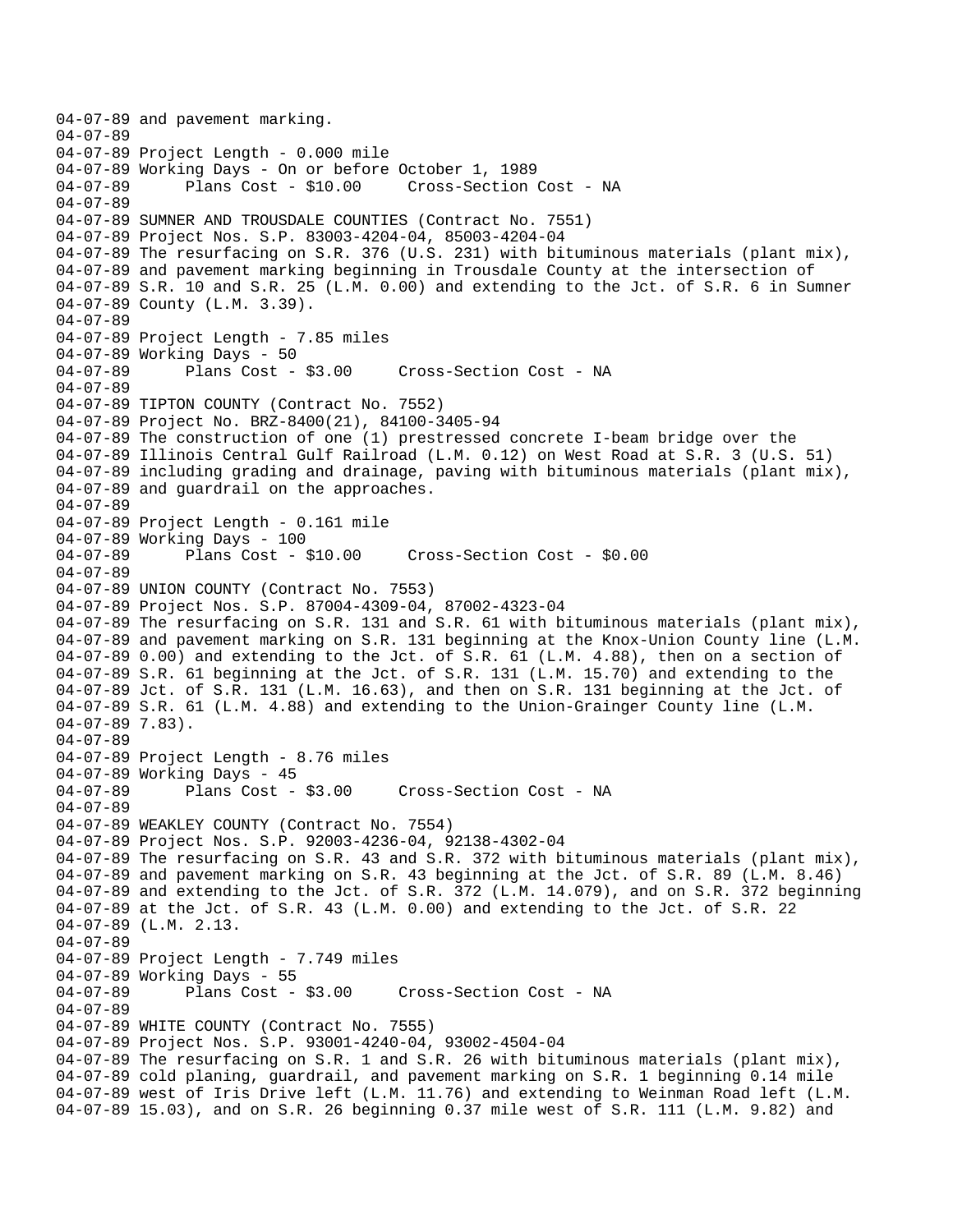04-07-89 extending to S.R. 1 (L.M. 10.80). 04-07-89 04-07-89 Project Length - 4.24 miles 04-07-89 Working Days - 50<br>04-07-89 Plans Cost - \$3.00 Cross-Section Cost - NA 04-07-89 04-07-89 WILLIAMSON COUNTY (Contract No. 7556) 04-07-89 Project No. S.P. 94014-4307-04 04-07-89 The resurfacing on S.R. 106 (Lewisburg Pike) with bituminous materials (plant 04-07-89 mix), cold planing, and pavement marking beginning at a point 200 feet north 04-07-89 of S.R. 397 (Mack Hatcher Memorial Parkway) (L.M. 12.50) and extending to a 04-07-89 point in the S.R. 6 (Five Points) intersection (L.M. 14.84). 04-07-89 04-07-89 Project Length - 2.34 miles 04-07-89 Working Days - 35 Cross-Section Cost - NA 04-07-89 04-07-89 WILSON COUNTY (Contract No. 7557) 04-07-89 Project No. IR-40-5(88)230, 95001-3150-44 04-07-89 The resurfacing on I-40 with bituminous materials (plant mix), including the 04-07-89 addition of an auxiliary lane with portland cement concrete pavement, cold 04-07-89 planing, slide repair, the widening of the bridges over Wilson Creek, Sinking 04-07-89 Creek, Seaboard System Railroad, S.R. 26, Spring Creek, and Blue Bird 04-07-89 Road/stream with prestressed concrete I-beams, drainage adjustments, the 04-07-89 installation of guardrail, underdrains, signs, and pavement marking beginning 04-07-89 approx. 3.0 miles east of S.R. 109 and extending to 1775 feet east of S.R. 26 04-07-89 near Lebanon, and the safety adjustments on I-40 including drainage 04-07-89 modifications, and the installation of guardrail beginning 1775 feet east of 04-07-89 S.R. 26 and extending to Jennings Fork Creek. 04-07-89 04-07-89 04-07-89 Project Length - 10.695 miles 04-07-89 Working Days - On or before June 1, 1990 04-07-89 Plans Cost - \$50.00 Cross-Section Cost - \$10.00 04-07-89 The DBE goal for this contract is 10% of the contract amount. 04-07-89 04-07-89 WILSON AND SMITH COUNTIES (Contract No. 7558) 04-07-89 Project No. IR-40-5(103)250, 95001-3161-44, 80001-3158-44 04-07-89 The widening of the bridges on I-40 over Round Lick Creek with prestressed 04-07-89 concrete I-beams, over New Middleton Road/Mulherrin Creek, and over S.R. 53 04-07-89 with continuous roll beam girders including grading and drainage, paving with 04-07-89 bituminous materials (plant mix), drainage adjustments, and pavement marking 04-07-89 on the construction of median cross-overs, and the installation of guardrail. 04-07-89 04-07-89 Project Length - 0.105 mile 04-07-89 Working Days - On or before December 31, 1989 04-07-89 Plans Cost - \$25.00 Cross-Section Cost - NA 04-07-89 The DBE goal for this contract is 10% of the contract amount. 04-07-89 04-07-89 WILSON AND TROUSDALE COUNTIES (Contract No. 7559) 04-07-89 Project No. BHF-10(4), 95003-3211-94 04-07-89 The construction of one (1) continuous steel welded plate girder bridge over 04-07-89 the Cumberland River (L.M. 20.95) on U.S. 231 (S.R. 10) including grading and 04-07-89 drainage, paving with bituminous materials (plant mix), construction of a 04-07-89 (12' X 12') concrete box culvert, and guardrail on the approaches. 04-07-89 04-07-89 Project Length - 0.738 mile 04-07-89 Working Days - 450 04-07-89 Plans Cost - \$25.00 Cross-Section Cost - \$10.00 04-07-89 The DBE goal for this contract is 10% of the contract amount.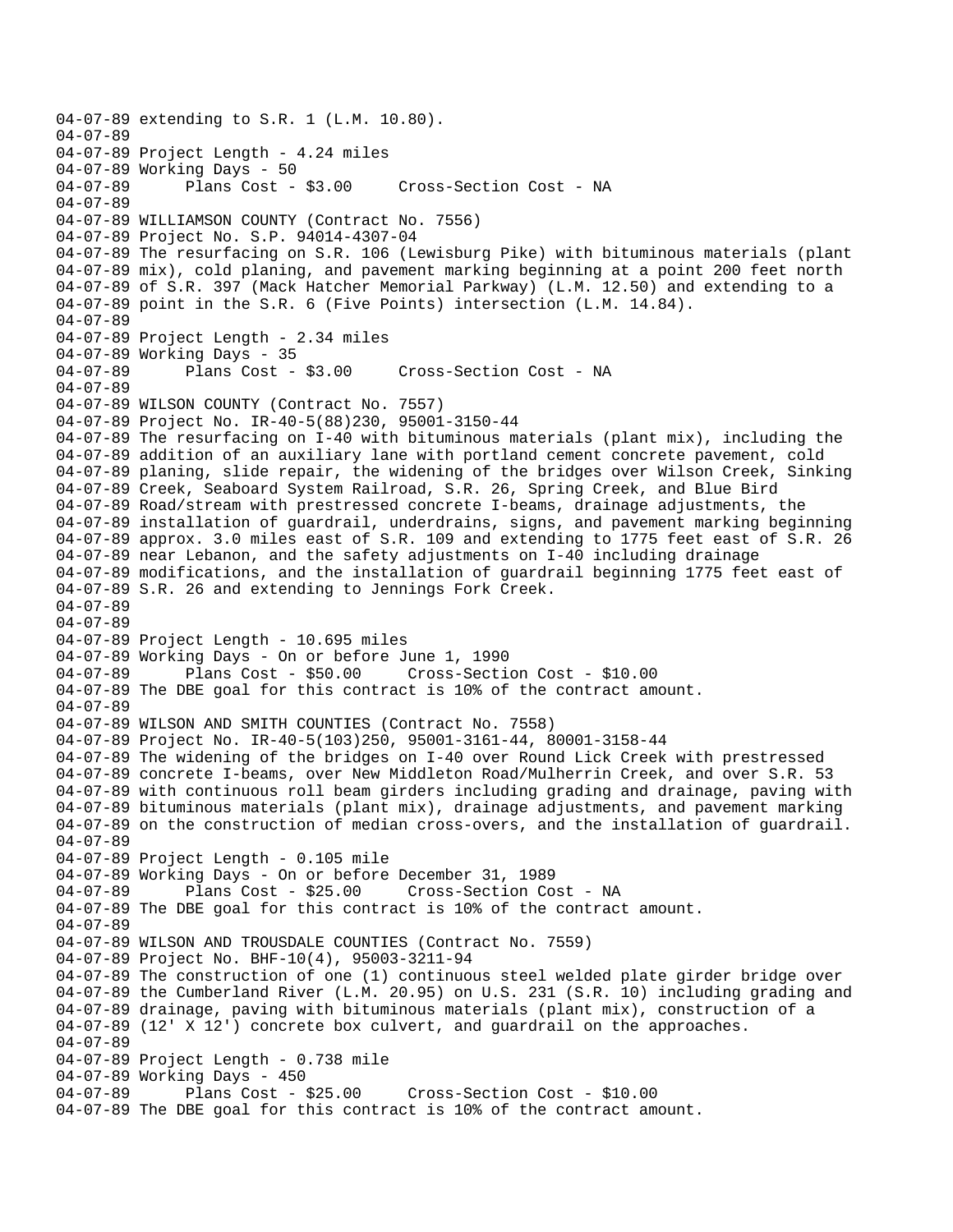```
04-07-89 
================================================================================ 
05-05-89 ANDERSON COUNTY (Contract No. 7560) 
05-05-89 Project No. S.P. 01013-4215-04 
05-05-89 The resurfacing on S.R. 95 with bituminous materials (plant mix), cold 
05-05-89 planing, and pavement marking beginning approx. 600 feet east of the Jct. of 
05-05-89 S.R. 62 (L.M. 3.31) and extending to the Jct. of S.R. 61 (L.M. 8.75). 
05-05-89 
05-05-89 Project Length - 4.15 miles 
05-05-89 Working Days - 35 
05-05-89 Plans Cost - $3.00 Cross-Section Cost - NA 
05-05-89 
05-05-89 BENTON COUNTY (Contract No. 7561) 
05-05-89 Project No. IR-40-2(68)126, 03001-8149-44 
05-05-89 The resurfacing on I-40 with bituminous materials (plant mix), including cold 
05-05-89 planing, drainage adjustments, the installation of guardrail, and pavement 
05-05-89 marking beginning at the Decatur-Benton County line and extending to the 
05-05-89 Birdsong Branch Road interchange (S.R. 191). 
05-05-89 
05-05-89 Project Length - 6.984 miles 
05-05-89 Working Days - 140 
05-05-89 Plans Cost - $10.00 Cross-Section Cost - NA 
05-05-89 The DBE goal for this contract is 12% of the contract amount. 
05-05-89 
05-05-89 BRADLEY COUNTY (Contract No. 7562) 
05-05-89 Project No. M-4472(1), 06951-3777-54 
05-05-89 The construction of one (1) concrete box bridge (3 @ 12' X 10') over South 
05-05-89 Mouse Creek (L.M. 0.46) on 17TH Street NW in Cleveland including grading and 
05-05-89 drainage, paving with bituminous materials (plant mix), storm sewer 
05-05-89 construction, the installation of concrete curb and gutter, sidewalk, and 
05-05-89 pavement marking on the approaches. 
05-05-89 
05-05-89 Project Length - 0.050 mile 
05-05-89 Working Days - 65 
                                       05-05-89 Plans Cost - $10.00 Cross-Section Cost - $0.00 
05-05-89 
05-05-89 BRADLEY COUNTY (Contract No. 7563) 
05-05-89 Project No. BRZ-600(17), 06063-3406-94 
05-05-89 The construction of one (1) prestressed concrete I-beam bridge over Coahulla 
05-05-89 Creek (L.M. 6.24) on Hunt Road including grading and drainage, paving with 
05-05-89 bituminous materials (plant mix), and guardrail on the approaches. 
05-05-89 
05-05-89 Project Length - 0.080 mile 
05-05-89 Working Days - On or before October 1, 1989 
                                     05-05-89 Plans Cost - $10.00 Cross-Section Cost - $0.00 
05-05-89 
05-05-89 CAMPBELL COUNTY (Contract No. 7564) 
05-05-89 Project No. IR-75-3(110)112, 07001-3186-44 
05-05-89 The widening of the bridge on I-75 over Frontage Road/Southern Railroad with 
05-05-89 continuous reinforced concrete T-beams with a bituminous materials (plant mix) 
05-05-89 overlay including drainage adjustments, paving, installation of guardrail, 
05-05-89 fence, and pavement marking on the approaches, also including bridge rail 
05-05-89 replacement on the bridges over: Butter & Eggs Road, Cove Creek, and S.R. 63. 
05-05-89 
05-05-89 Project Length - 0.000 mile 
05-05-89 Working Days - 90 
05-05-89 Plans Cost - $10.00 Cross-Section Cost - NA 
05-05-89 
05-05-89 CARROLL COUNTY (Contract No. 7565) 
05-05-89 Project No. S.P. 09958-3602-04
```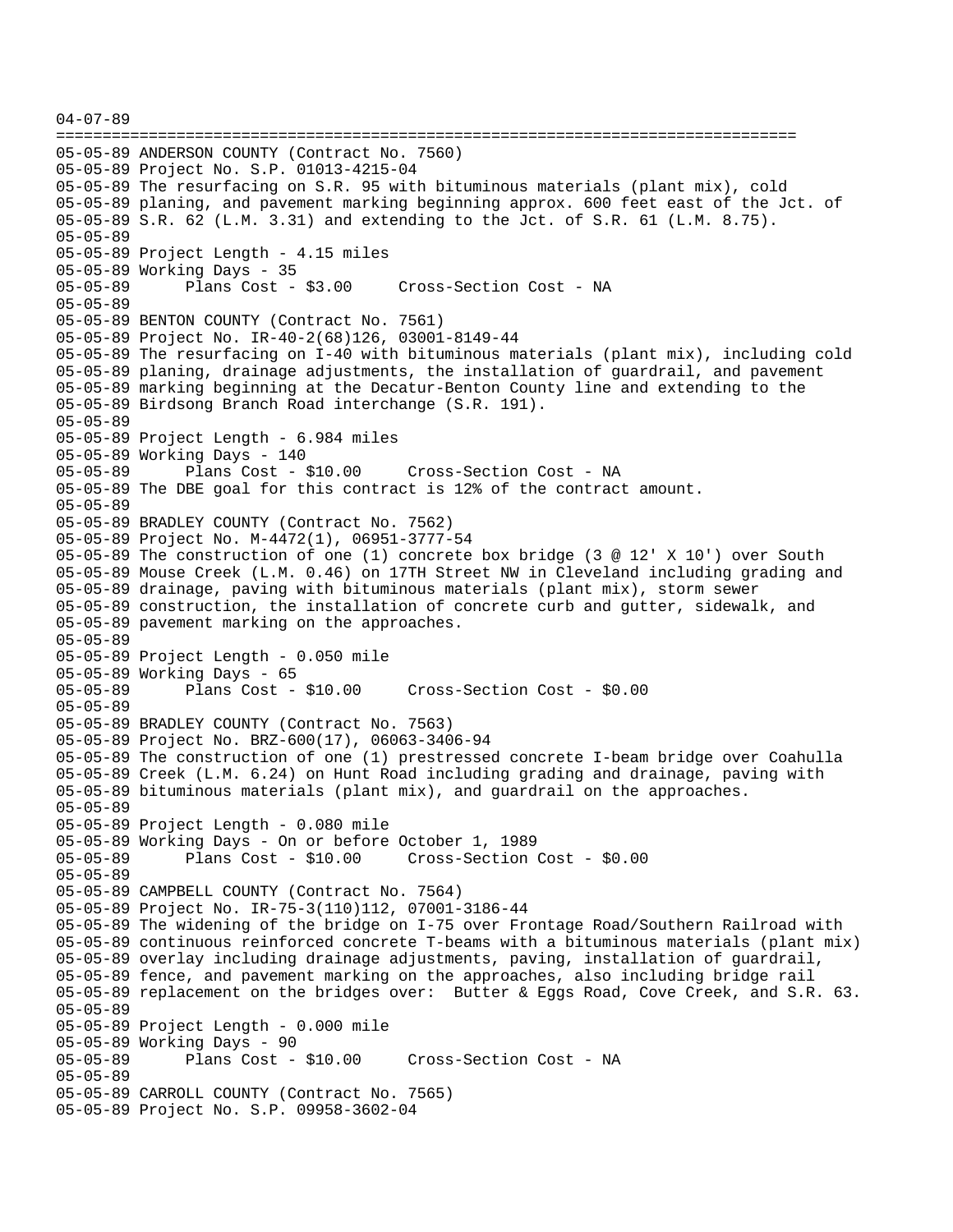05-05-89 The grading and drainage on a SIA Route (Rochelle Store Road) including paving 05-05-89 with bituminous materials (plant mix) beginning at S.R. 22 and extending to 05-05-89 the Metal Plant entrance. 05-05-89 05-05-89 Project Length - 1.228 miles 05-05-89 Working Days - 75<br>05-05-89 Plans Cost - \$10.00 05-05-89 Plans Cost - \$10.00 Cross-Section Cost - \$10.00 05-05-89 05-05-89 CARTER AND SULLIVAN COUNTIES (Contract No. 7566) 05-05-89 Project No. MAF-37(8), 10003-3237-14 05-05-89 The first stage paving on S.R. 37 with bituminous materials (plant mix), 05-05-89 including the installation of guardrail, signs, and pavement marking beginning 05-05-89 at Keenburg Road and extending to 0.3 mile north of the Sullivan County line. 05-05-89 05-05-89 Project Length - 3.977 miles 05-05-89 Working Days - On or before November 1, 1989 05-05-89 Plans Cost - \$10.00 Cross-Section Cost - NA 05-05-89 05-05-89 CLAY COUNTY (Contract No. 7567) 05-05-89 Project No. S.P. 14005-4513-04 05-05-89 The resurfacing on S.R. 53 with bituminous materials (plant mix), and pavement 05-05-89 marking beginning at Dry Fork Creek (L.M. 1.41) and extending to S.R. 52 right 05-05-89 (L.M. 6.79). 05-05-89 05-05-89 Project Length - 5.35 miles 05-05-89 Working Days - 35 05-05-89 Plans Cost - \$3.00 Cross-Section Cost - NA 05-05-89 05-05-89 COCKE COUNTY (Contract No. 7568) 05-05-89 Project No. S.P. 15009-4220-04 05-05-89 The resurfacing on S.R. 35 with bituminous materials (plant mix), and pavement 05-05-89 marking beginning 0.1 mile east of Saint Tide Hollow Road (L.M. 4.88) and 05-05-89 extending to the Cocke-Greene County line (L.M. 14.29). 05-05-89 05-05-89 Project Length - 9.41 miles 05-05-89 Working Days - 35 05-05-89 Plans Cost - \$3.00 Cross-Section Cost - NA 05-05-89 05-05-89 COFFEE COUNTY (Contract No. 7569) 05-05-89 Project No. S.P. 16001-3151-04 05-05-89 The installation of interchange and roadway lighting on I-24 beginning at the 05-05-89 S.R. 53 interchange and extending through the S.R. 55 interchange, and at the 05-05-89 S.R. 2 (U.S. 41) interchange. 05-05-89 05-05-89 Project Length - 2.667 miles 05-05-89 Working Days - On or before September 15, 1989 05-05-89 Plans Cost - \$3.00 Cross-Section Cost - NA 05-05-89 05-05-89 COFFEE COUNTY (Contract No. 7570) 05-05-89 Project No. S.P. 16009-3225-04, 16003-3216-04 05-05-89 The signalization and intersection improvements at the intersections of S.R. 05-05-89 55 (McArthur Street) with Oak Drive and with U.S. 41 (S.R. 2, Hillsboro Road) 05-05-89 including paving with bituminous materials (plant mix), signs, and pavement 05-05-89 marking. 05-05-89 05-05-89 Project Length - 0.000 mile 05-05-89 Working Days - On or before October 15, 1989 Cross-Section Cost - NA 05-05-89 05-05-89 CUMBERLAND COUNTY (Contract No. 7571)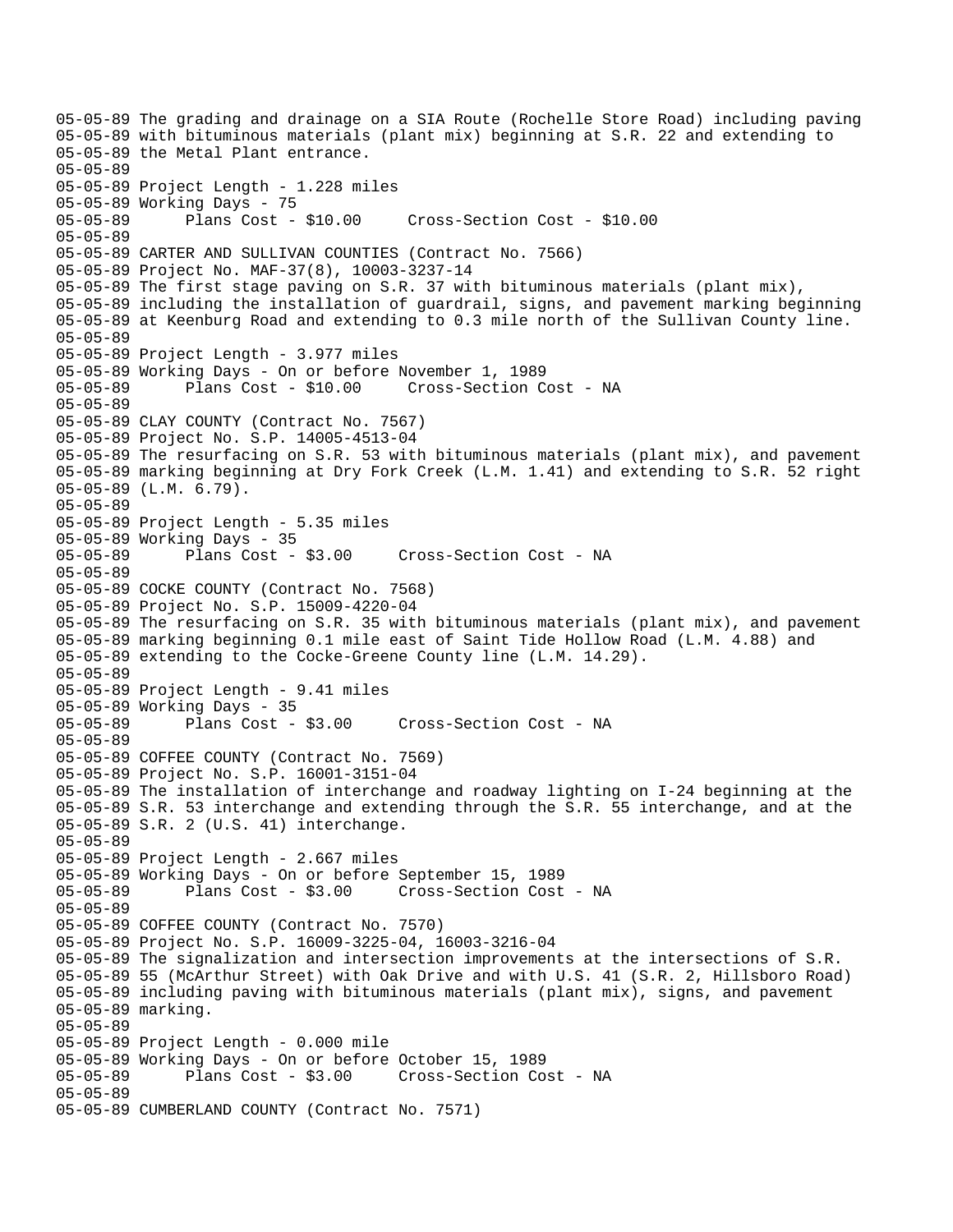05-05-89 Project No. IR-40-6(104)329, 18001-3172-44 05-05-89 The resurfacing on I-40 with bituminous materials (plant mix), including the 05-05-89 widening of two (2) bridges with continuous welded steel plate girders over 05-05-89 S.R. 1/Southern Railroad, and over Piney Creek/access road, cleaning and 05-05-89 sealing pavement joints, drainage adjustments, bridge deck repair and sealant, 05-05-89 the installation of guardrail, signs, and pavement marking beginning at the 05-05-89 west bound on ramp at the Crab Orchard interchange and extending to just past 05-05-89 Westel Road (S.R. 299) interchange. 05-05-89 05-05-89 Project Length - 10.149 miles 05-05-89 Working Days - 175 05-05-89 Plans Cost - \$25.00 Cross-Section Cost - NA 05-05-89 The DBE goal for this contract is 12% of the contract amount. 05-05-89 05-05-89 CUMBERLAND COUNTY (Contract No. 7572) 05-05-89 Project No. S.P. 18005-4208-04 05-05-89 The resurfacing on S.R. 28 with emulsified asphalt slurry seal, and pavement 05-05-89 marking beginning at the Bledsoe County line (L.M. 0.00) and extending to S.R. 05-05-89 68 right (L.M. 10.11). 05-05-89 05-05-89 Project Length - 10.11 miles 05-05-89 Working Days - 30<br>05-05-89 Plans Cost - \$3.00 05-05-89 Plans Cost - \$3.00 Cross-Section Cost - NA 05-05-89 05-05-89 DAVIDSON COUNTY (Contract No. 7573) 05-05-89 Project No. S.P. 19057-3207-04 05-05-89 The grading and drainage on S.R. 254 (Old Hickory Blvd./Bell Road), including 05-05-89 paving with bituminous materials (plant mix), the construction of one (1) 05-05-89 prestressed concrete box beam bridge over Mill Creek, and one (1) (2 @ 10' X 05-05-89 7') concrete slab bridge over Whittemore Branch, construction of a complete 05-05-89 storm sewer drainage system, the installation of concrete curb and gutter, 05-05-89 sidewalk, underdrains, guardrail, signs, signals, pavement marking, and water 05-05-89 line and sanitary sewer relocation, beginning east of S.R. 11 (Nolensville 05-05-89 Road) and extending to west of I-24. 05-05-89 05-05-89 Project Length - 2.930 miles 05-05-89 Working Days - On or before October 30, 1990 05-05-89 Plans Cost - \$50.00 Cross-Section Cost - \$25.00 05-05-89 The DBE goal for this contract is 2% of the contract amount. 05-05-89 05-05-89 DAVIDSON COUNTY (Contract No. 7574) 05-05-89 Project No. S.P. 19946-4116-04 05-05-89 The cleaning and repainting of four (4) bridges: Hamilton Avenue over I-65, 05-05-89 Chestnut Street over I-65, the pedestrian walkway over I-40, and S.R. 11 over 05-05-89 Ellington Parkway/C.S.X. Railroad (north and south bound). 05-05-89 05-05-89 Project Length - 0.000 mile 05-05-89 Working Days - On or before November 30, 1989 (See Special Provision 108B) Cross-Section Cost - NA 05-05-89 05-05-89 DAVIDSON COUNTY (Contract No. 7575) 05-05-89 Project No. S.P. 19946-4118-04 05-05-89 The cleaning and repainting of six (6) bridges: Elm Hill Pike over I-40, I-40 05-05-89 over I-24, I-40 ramp over I-40 (east bound), I-40 ramp over I-24 ramp to I-40, 05-05-89 I-24 ramp to I-40 (east bound) over ramp from S.R. 1 to I-40 (west bound), and 05-05-89 I-24 over S.R. 1. 05-05-89 05-05-89 Project Length - 0.000 mile 05-05-89 Working Days - On or before November 30, 1989 (See Special Provision 108B) 05-05-89 Plans Cost - \$10.00 Cross-Section Cost - NA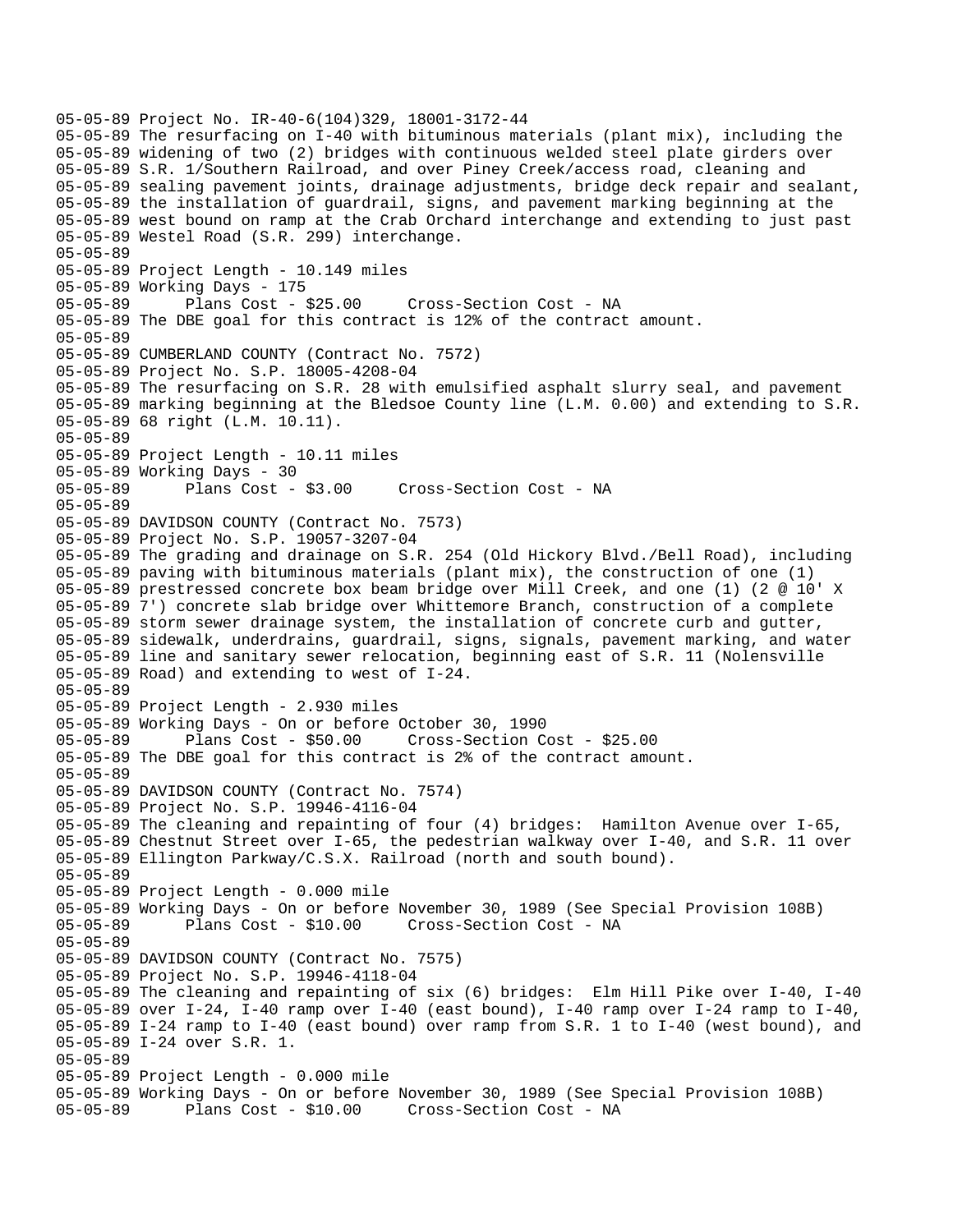```
05-05-89 
05-05-89 DAVIDSON COUNTY (Contract No. 7576) 
05-05-89 Project No. S.P. 19946-4120-04 
05-05-89 The cleaning and repainting of eight (8) bridges: 12TH Avenue over I-40 (east 
05-05-89 and west bound), I-40 (west bound) over 8TH Avenue, ramp from I-65 (north 
05-05-89 bound) to I-40 (west bound) over 8TH Avenue, I-40 (east bound) over 8TH 
05-05-89 Avenue, ramp from I-40 (east bound) to I-65 (south bound) over 8TH Avenue, 
05-05-89 I-40 (east bound) over ramp from I-65 (north bound) to I-40 (west bound), ramp 
05-05-89 from I-40 (west bound) to I-65 (south bound) over ramp from I-65 (north bound) 
05-05-89 to I-40 (west bound), and Division Street over I-40 (east and west bound). 
05-05-89 
05-05-89 Project Length - 0.000 mile 
05-05-89 Working Days - On or before November 30, 1989 (See Special Provision 108B) 
05-05-89 Plans Cost - $10.00 Cross-Section Cost - NA 
05-05-89 
05-05-89 DAVIDSON COUNTY (Contract No. 7577) 
05-05-89 Project No. S.P. 19042-4344-04 
05-05-89 The resurfacing on S.R. 45 (Old Hickory Boulevard) with bituminous materials 
05-05-89 (plant mix), and pavement marking beginning at the edge of pavement at the 
05-05-89 intersection of S.R. 6 (Gallatin Road) (L.M. 7.22) and extending to the west 
05-05-89 end of the parallel bridges over the Cumberland River (L.M. 9.26). 
05-05-89 
05-05-89 Project Length - 2.04 miles 
05-05-89 Working Days - 30<br>05-05-89 Plans Cost - $3.00
                                    Cross-Section Cost - NA
05-05-89 
05-05-89 DYER COUNTY (Contract No. 7578) 
05-05-89 Project No. BRZ-2300(18), 23033-3410-94 
05-05-89 The construction of one (1) concrete box bridge (3 @ 15' X 11') over Rock 
05-05-89 Slough (L.M. 4.22) on Bradley Road including grading and drainage, paving with 
05-05-89 bituminous materials (plant mix), and guardrail on the approaches. 
05-05-89 
05-05-89 Project Length - 0.056 mile 
05-05-89 Working Days - 65 
                                      05-05-89 Plans Cost - $10.00 Cross-Section Cost - $0.00 
05-05-89 
05-05-89 FRANKLIN COUNTY (Contract No. 7579) 
05-05-89 Project No. S.P. 26011-4321-04 
05-05-89 The resurfacing on S.R. 130 with bituminous materials (plant mix), cold 
05-05-89 planing, drainage adjustments, and pavement marking beginning at the Coffee 
05-05-89 County line (L.M. 0.00) and extending to S.R. 50 (2ND Avenue) right (L.M. 
05-05-89 14.21). 
05-05-89 
05-05-89 Project Length - 7.66 miles 
05-05-89 Working Days - 45 
05-05-89 Plans Cost - $3.00 Cross-Section Cost - NA 
05-05-89 
05-05-89 GREENE COUNTY (Contract No. 7580) 
05-05-89 Project No. BRZ-3000(32), 30946-3405-94 
05-05-89 The construction of one (1) concrete box bridge (2 @ 15' X 9') over Middle 
05-05-89 Creek (L.M. 1.41) on Middle Creek Road including grading and drainage, paving 
05-05-89 with bituminous materials (plant mix), and guardrail on the approaches. 
05-05-89 
05-05-89 Project Length - 0.075 miles 
05-05-89 Working Days - 70 
05-05-89 Plans Cost - $10.00 Cross-Section Cost - $0.00 
05-05-89 
05-05-89 GRUNDY COUNTY (Contract No. 7581) 
05-05-89 Project No. S.P. 31002-4213-04 
05-05-89 The repair of the bridge on S.R. 2 over the Elk River (L.M. 2.50) including
```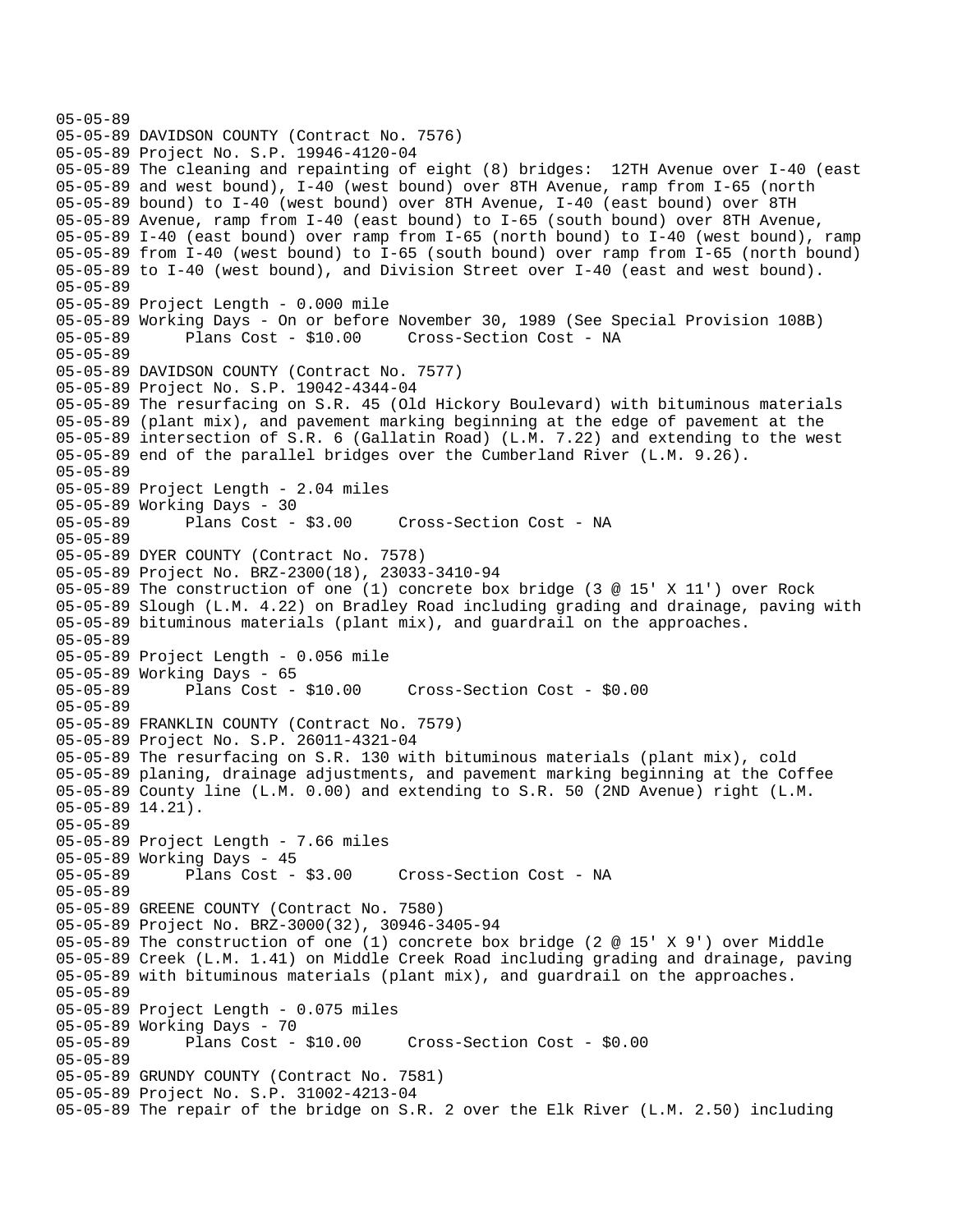05-05-89 structural steel repair, repainting the existing steel structure, and the 05-05-89 installation of guardrail. 05-05-89 05-05-89 Project Length - 0.000 mile 05-05-89 Working Days - 30 05-05-89 Plans Cost - \$3.00 Cross-Section Cost - NA 05-05-89 05-05-89 HAMBLEN COUNTY (Contract No. 7582) 05-05-89 Project No. MAF-160(1), 32006-3212-14 05-05-89 The grading and drainage on S.R. 160 including paving with bituminous 05-05-89 materials (plant mix), subgrade treatment with hydrated lime, the installation 05-05-89 of guardrail, fence, underdrains, signs, and pavement marking beginning at 05-05-89 S.R. 34 and extending to 0.2 mile east of S.R. 66. 05-05-89 05-05-89 Project Length - 3.549 miles 05-05-89 Working Days - On or before October 15, 1990 05-05-89 Plans Cost - \$50.00 Cross-Section Cost - \$150.00 05-05-89 The DBE goal for this contract is 5% of the contract amount. 05-05-89 05-05-89 HAMILTON COUNTY (Contract No. 7583) 05-05-89 Project No. IDR-24-3(72)173, 33003-3147-44 05-05-89 The widening on I-24 including grading and drainage, paving on part with 05-05-89 bituminous materials (plant mix), and part with portland cement concrete 05-05-89 pavement, interchange modifications consisting of the construction of 05-05-89 twenty-five (25) bridges, some with continuous steel rolled beams, and some 05-05-89 with prestressed concrete box beams, and the construction of twenty (20) 05-05-89 reinforced concrete retaining walls, storm sewer construction, cold planing, 05-05-89 the installation of concrete barrier wall, guardrail, underdrains, signs, 05-05-89 lighting, and pavement marking beginning approx. 4,150 feet west of the 05-05-89 Southern Railroad tracks and extending to approx. 600 feet east of Central 05-05-89 Avenue. 05-05-89 05-05-89 Project Length - 2.326 miles 05-05-89 Working Days - On or before October 15, 1991 Plans Cost - \$250.00 Cross-Section Cost - \$25.00 05-05-89 The DBE goal for this contract is 10% of the contract amount. 05-05-89 05-05-89 HARDIN COUNTY (Contract No. 7584) 05-05-89 Project No. S.P. 36005-3216-04 05-05-89 The grading and drainage on S.R. 69 including the first stage paving with 05-05-89 either a mineral aggregate base, or a portland cement treated aggregate base 05-05-89 with bituminous materials (plant mix), the installation of guardrail, 05-05-89 underdrains, signs, and pavement marking beginning south of Whites Creek Road 05-05-89 (L.M. 8.77) and extending to north of Whites Creek Road (L.M. 10.00). 05-05-89 05-05-89 Project Length - 1.240 miles 05-05-89 Working Days - 160 05-05-89 Plans Cost - \$10.00 Cross-Section Cost - \$25.00 05-05-89 05-05-89 HAYWOOD COUNTY (Contract No. 7585) 05-05-89 Project No. S.P. 38001-4157-04 05-05-89 The resurfacing on I-40 (east bound lanes) with bituminous materials (plant 05-05-89 mix), cold planing, and pavement marking beginning 2570 feet west of the Koko 05-05-89 Road interchange (L.M. 51.514) and extending to 1304 feet east of the Koko 05-05-89 Road interchange (L.M. 52.247). 05-05-89 05-05-89 Project Length - 0.733 mile 05-05-89 Working Days - 15 Cross-Section Cost - NA 05-05-89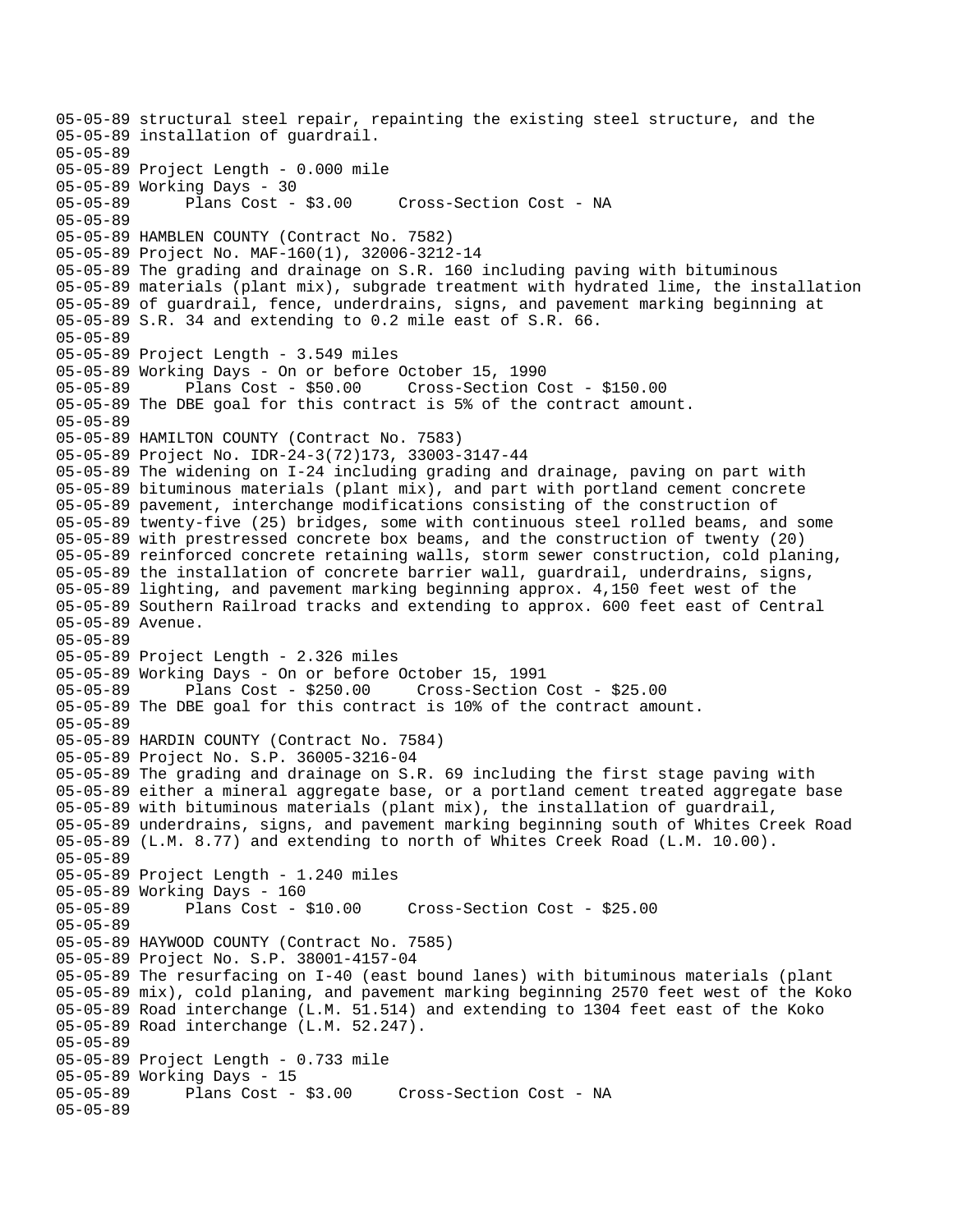05-05-89 HAYWOOD COUNTY (Contract No. 7586) 05-05-89 Project No. S.P. 38004-4208-04 05-05-89 The resurfacing on S.R. 19 with bituminous materials (plant mix), and pavement 05-05-89 marking beginning at the Lauderdale County line (L.M. 0.00) and extending to 05-05-89 approx. 0.68 mile east of Small Road (L.M. 5.00). 05-05-89 05-05-89 Project Length - 5.00 miles 05-05-89 Working Days - 40 05-05-89 Plans Cost - \$3.00 Cross-Section Cost - NA 05-05-89 05-05-89 HENDERSON COUNTY (Contract No. 7587) 05-05-89 Project No. S.P. 39004-4216-04 05-05-89 The resurfacing on S.R. 22 with bituminous materials (plant mix), and pavement 05-05-89 marking beginning at the Chester County line (L.M. 0.00) and extending to the 05-05-89 bridge at Piney Creek (L.M. 6.07). 05-05-89 05-05-89 Project Length - 6.07 miles 05-05-89 Working Days - 35 05-05-89 Plans Cost - \$3.00 Cross-Section Cost - NA 05-05-89 05-05-89 HENRY COUNTY (Contract No. 7588) 05-05-89 Project Nos. S.P. 40005-4502-04, 40003-4209-04, 40007-4502-04 05-05-89 05-05-89 Project No. S.P. 40005-4502-04 05-05-89 The resurfacing on S.R. 69 with bituminous materials (plant mix), and pavement 05-05-89 marking beginning at the Jct. of S.R. 69A (L.M. 10.62) and extending to the 05-05-89 Jct. of S.R. 76 in Paris (L.M. 12.04). 05-05-89 Project Length - 1.42 miles 05-05-89 05-05-89 Project No. S.P. 40003-4209-04 05-05-89 The resurfacing on S.R. 54 with bituminous materials (plant mix), cold 05-05-89 planing, and pavement marking beginning at Porter Street (L.M. 10.79) and 05-05-89 extending to the Jct. of S.R. 356 in Paris (L.M. 11.10). 05-05-89 Project Length - 0.31 mile 05-05-89 05-05-89 Project No. S.P. 40007-4502-04 05-05-89 The resurfacing on S.R. 356 with bituminous materials (plant mix), cold 05-05-89 planing, and pavement marking beginning at the Jct. of S.R. 54 (L.M. 0.00) and 05-05-89 extending to 0.02 mile west of Currier Drive left in Paris (L.M. 0.87). 05-05-89 Project Length - 0.87 mile 05-05-89 05-05-89 Total Project Length - 2.60 miles 05-05-89 Working Days - 40 05-05-89 Plans Cost - \$9.00 Cross-Section Cost - NA 05-05-89 05-05-89 HUMPHREYS COUNTY (Contract No. 7589) 05-05-89 Project No. S.P. 43005-4220-04 05-05-89 The resurfacing on S.R. 13 with bituminous materials (plant mix), and pavement 05-05-89 marking beginning at Bucket Branch Road (L.M. 14.20) and extending to the Jct. 05-05-89 of S.R. 1 (L.M. 19.14). 05-05-89 05-05-89 Project Length - 4.90 miles 05-05-89 Working Days - 40 05-05-89 Plans Cost - \$3.00 Cross-Section Cost - NA 05-05-89 05-05-89 JACKSON COUNTY (Contract No. 7590) 05-05-89 Project No. BRZ-4400(17), 44035-3308-94 05-05-89 The construction of one (1) bridge with either prestressed concrete I-beams, 05-05-89 or continuous steel welded plate girders over Roaring River (L.M. 0.01) on 05-05-89 Roaring River Road including grading and drainage, paving with aggregate base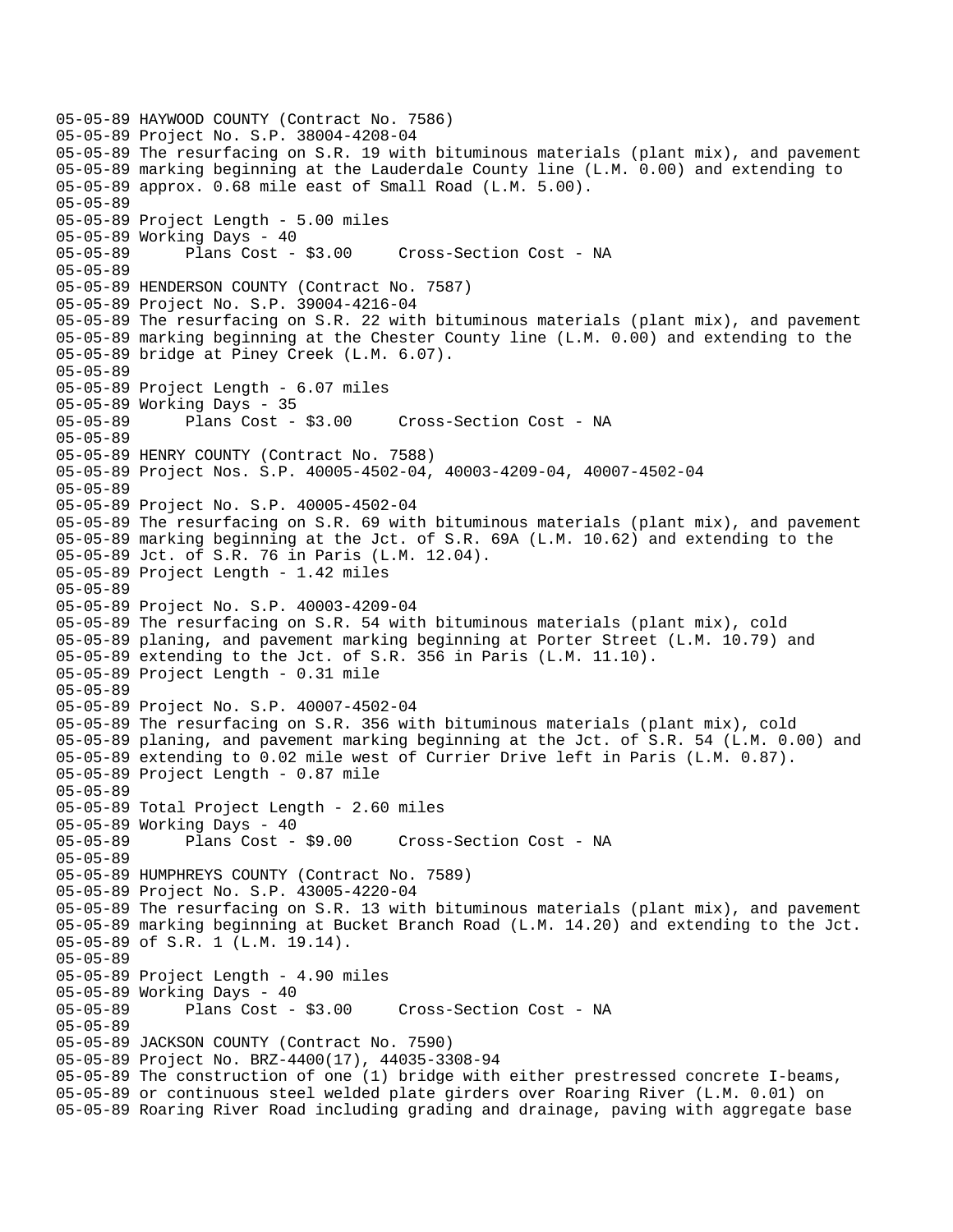05-05-89 and double bituminous surface treatment, and guardrail on the approaches. 05-05-89 05-05-89 Project Length - 0.242 mile 05-05-89 Working Days - 140 05-05-89 Plans Cost - \$10.00 Cross-Section Cost - \$0.00 05-05-89 05-05-89 JEFFERSON COUNTY (Contract No. 7591) 05-05-89 Project No. IR-40-8(109)422, 45002-3127-44 05-05-89 The widening of one (1) bridge on I-81 at L.M. 0.30, and of four (4) bridges 05-05-89 on I-40 at L.M. 11.69, L.M. 11.96, L.M. 14.02, and L.M. 14.45 with continuous 05-05-89 reinforced concrete T-beams with a bituminous materials (plant mix) overlay 05-05-89 including the installation of guardrail, and pavement marking. 05-05-89 05-05-89 Project Length - 0.000 mile 05-05-89 Working Days - 110 Cross-Section Cost - NA 05-05-89 05-05-89 JOHNSON COUNTY (Contract No. 7592) 05-05-89 Project No. BRS-91(12), 46006-3220-94 05-05-89 The construction of one (1) prestressed concrete box beam bridge over Laurel 05-05-89 Creek (L.M. 11.03) on S.R. 91 including grading and drainage, paving with 05-05-89 bituminous materials (plant mix), and guardrail on the approaches. 05-05-89 05-05-89 Project Length - 0.107 mile 05-05-89 Working Days - 90<br>05-05-89 Plans Cost - \$10.00 05-05-89 Plans Cost - \$10.00 Cross-Section Cost - \$0.00 05-05-89 05-05-89 KNOX COUNTY (Contract No. 7593) 05-05-89 Project No. BRZ-4700(13), 47946-3409-94 05-05-89 The construction of one (1) prestressed concrete I-beam bridge over First 05-05-89 Creek (L.M. 0.03) on McCalla Avenue including grading and drainage, paving 05-05-89 with bituminous materials (plant mix), storm sewer construction, concrete curb 05-05-89 and gutter, sidewalk and pavement marking on the approaches. 05-05-89 05-05-89 Project Length - 0.025 miles 05-05-89 Working Days - 70 05-05-89 Plans Cost - \$10.00 Cross-Section Cost - \$0.00 05-05-89 05-05-89 KNOX COUNTY (Contract No. 7594) 05-05-89 Project No. S.P. 47019-4512-04 05-05-89 The resurfacing on S.R. 33 with bituminous materials (plant mix), and pavement 05-05-89 marking beginning at Quarry Road right (L.M. 17.04) and extending to the 05-05-89 Knox-Union County line (L.M. 21.77). 05-05-89 05-05-89 Project Length - 4.73 miles 05-05-89 Working Days - 35 05-05-89 Plans Cost - \$3.00 Cross-Section Cost - NA 05-05-89 05-05-89 LEWIS COUNTY (Contract No. 7595) 05-05-89 Project No. S.P. 51010-4328-04 05-05-89 The resurfacing on S.R. 99 with bituminous materials (plant mix), guardrail, 05-05-89 bridge deck repair, sealant, and pavement marking beginning at the new 05-05-89 construction (L.M. 2.43) and extending to the bridge at the Buffalo River 05-05-89 (L.M. 8.21). 05-05-89 05-05-89 Project Length - 5.78 miles 05-05-89 Working Days - 40 Cross-Section Cost - NA 05-05-89 05-05-89 MARSHALL COUNTY (Contract No. 7596)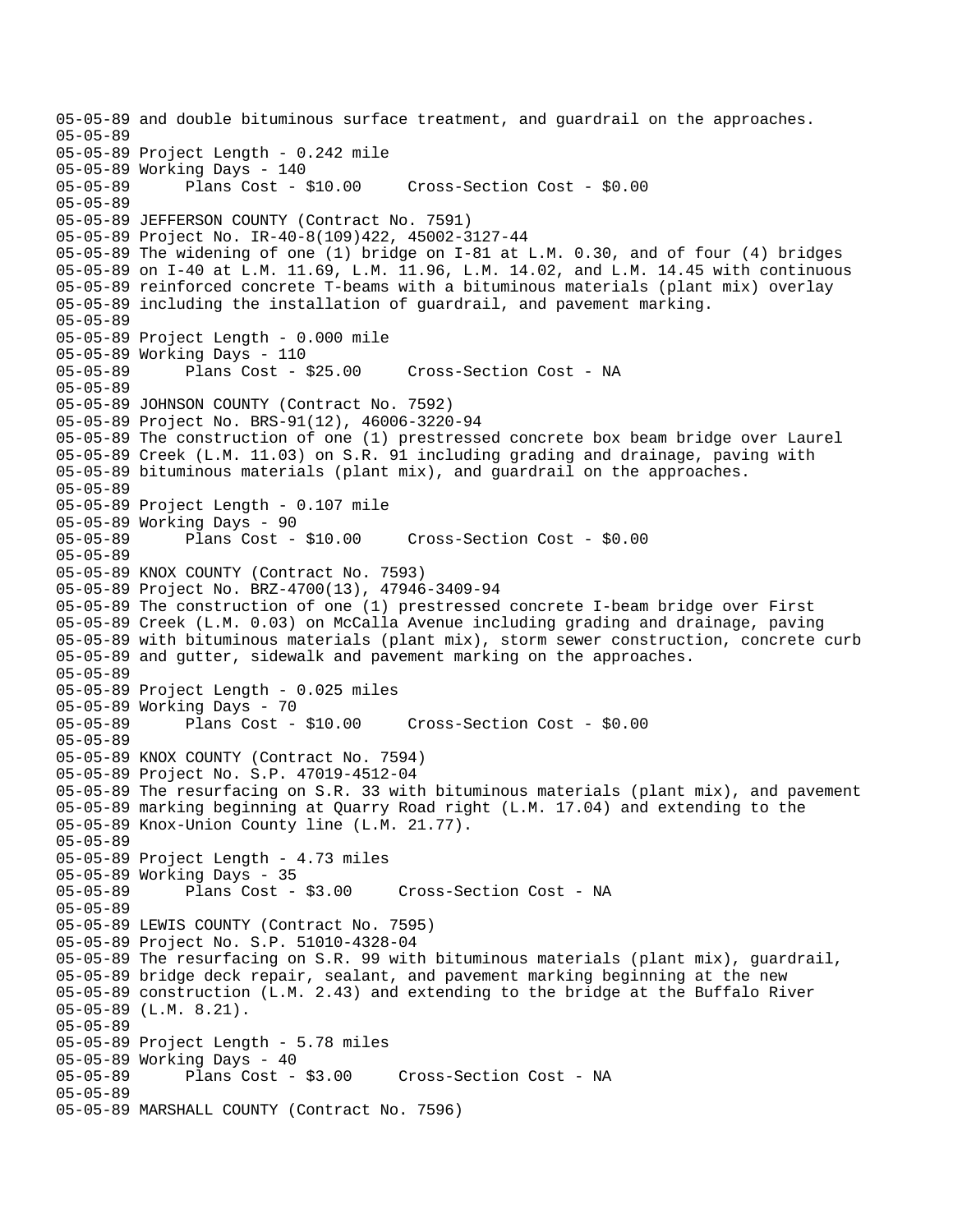```
05-05-89 Project No. S.P. 59067-3609-04 
05-05-89 The grading and drainage on Warner Road in Henry Horton State Park including 
05-05-89 paving with aggregate base and double bituminous surface treatment, the 
05-05-89 installation of fence, and signs beginning at S.R. 11 (U.S. 31A) and extending 
05-05-89 to Skeet Range Road. 
05-05-89 
05-05-89 Project Length - 0.907 mile 
05-05-89 Working Days - On or before September 10, 1989 
05-05-89 Plans Cost - $10.00 Cross-Section Cost - NA 
05-05-89 
05-05-89 MAURY COUNTY (Contract No. 7597) 
05-05-89 Project No. S.P. 60008-4232-04 
05-05-89 The resurfacing on S.R. 50 with bituminous materials (plant mix), and pavement 
05-05-89 marking beginning at the Jct. of S.R. 373 (L.M. 21.35) and extending to the 
05-05-89 ramp at I-65 (L.M. 26.69). 
05-05-89 
05-05-89 Project Length - 5.34 miles 
05-05-89 Working Days - 30 
05-05-89 Plans Cost - $3.00 Cross-Section Cost - NA 
05-05-89 
05-05-89 MONTGOMERY COUNTY (Contract No. 7598) 
05-05-89 Project No. BRF-12(19), 63003-3216-94 
05-05-89 The construction of one (1) prestressed concrete box beam bridge over Big 
05-05-89 McAdoo Creek (L.M. 5.29) on S.R. 12 (Hickory Point Road) including grading and 
05-05-89 drainage, paving with bituminous materials (plant mix), and guardrail on the 
05-05-89 approaches. 
05-05-89 
05-05-89 Project Length - 0.245 miles 
05-05-89 Working Days - 100 
05-05-89 Plans Cost - $10.00 Cross-Section Cost - $0.00 
05-05-89 
05-05-89 MONTGOMERY COUNTY (Contract No. 7599) 
05-05-89 Project No. BHF-BRF-12(20), 63005-3229-94 
05-05-89 The construction of one (1) bridge with prestressed concrete box beam and 
05-05-89 continuous steel welded plate girders over Red River (L.M. 15.40) on U.S. 41A 
05-05-89 (S.R. 12, Providence Blvd.) including grading and drainage, paving with 
05-05-89 bituminous materials (plant mix), storm sewer construction, the installation 
05-05-89 of concrete curb and gutter, sidewalk, pavement marking, and guardrail on the 
05-05-89 approaches. 
05-05-89 
05-05-89 Project Length - 0.257 mile 
05-05-89 Working Days - 160 
05-05-89 Plans Cost - $10.00 Cross-Section Cost - $0.00 
05-05-89 The DBE goal for this contract is 10% of the contract amount. 
05-05-89 
05-05-89 MONTGOMERY COUNTY (Contract No. 7600) 
05-05-89 Project No. S.P. 63013-4201-04 
05-05-89 The resurfacing on S.R. 48 with bituminous materials (plant mix), and pavement 
05-05-89 marking beginning at the Dickson County line (L.M. 0.00) and extending to the 
05-05-89 Jct. of S.R. 13 (L.M. 5.16). 
05-05-89 
05-05-89 Project Length - 5.16 miles 
05-05-89 Working Days - 35 
05-05-89 Plans Cost - $3.00 Cross-Section Cost - NA 
05-05-89 
05-05-89 OBION COUNTY (Contract No. 7601) 
05-05-89 Project No. S.P. 66959-3403-04 
05-05-89 The construction and back filling of one (1) concrete box bridge (18' X 15') 
05-05-89 over branch on a SIA Route (River Road) serving Griffin Industries, Inc., 
05-05-89 south of S.R. 22 east of Union City, including grading and drainage.
```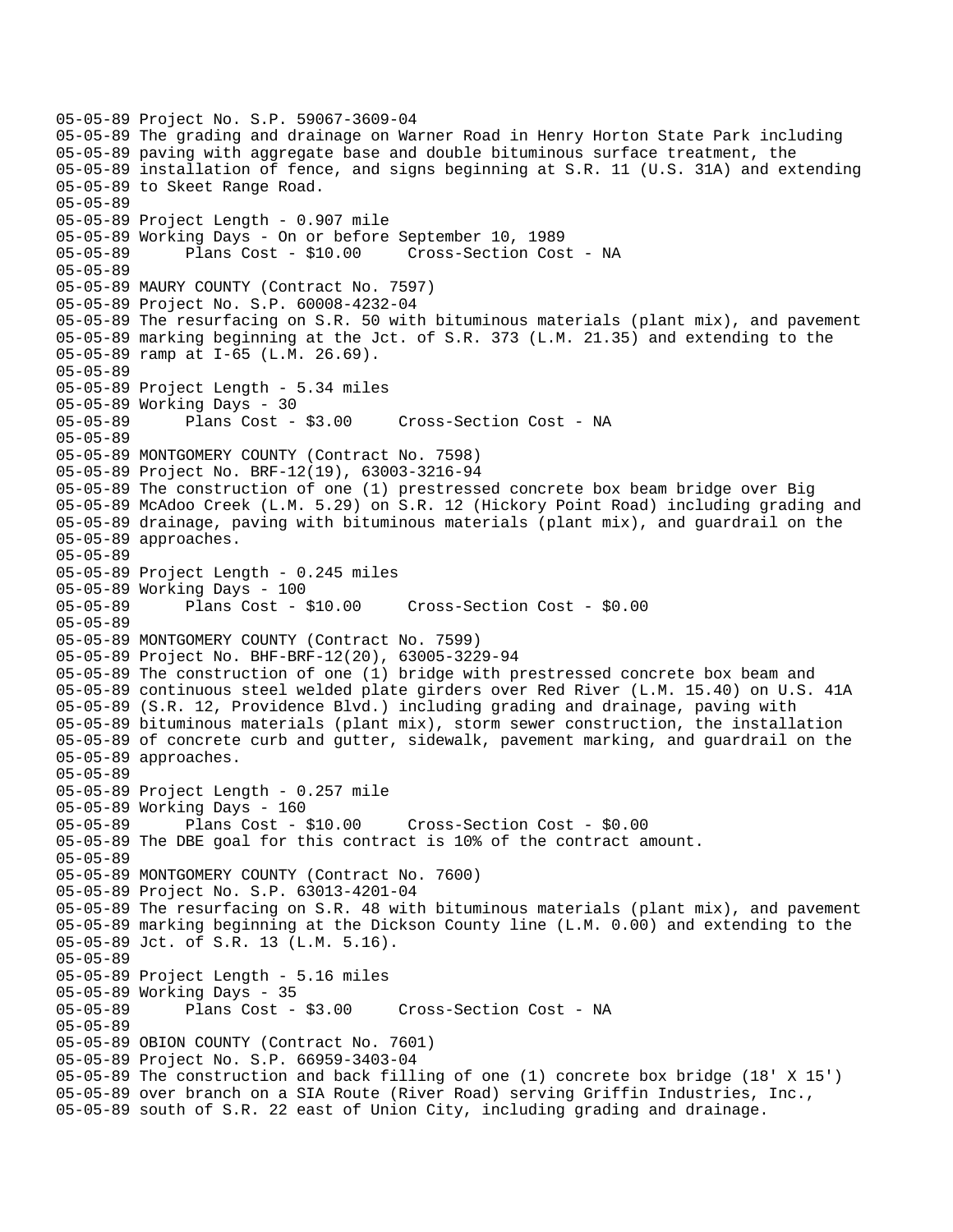05-05-89 05-05-89 Project Length - 0.029 miles 05-05-89 Working Days - 60 05-05-89 Plans Cost - \$3.00 Cross-Section Cost - \$0.00 05-05-89 05-05-89 PUTNAM COUNTY (Contract No. 7602) 05-05-89 Project No. IR-40-6(101)287, 71001-3170-44 05-05-89 The widening of two (2) bridges: I-40 over S.R. 136 (in Cookeville) with 05-05-89 prestressed concrete box beams, and I-40 over Falling Water River/Poplar Grove 05-05-89 Road with prestressed concrete I-beams, including paving on the approaches 05-05-89 with bituminous materials (plant mix), cleaning and sealing pavement joints, 05-05-89 guardrail, signs, and pavement marking, and the installation of bridge pier 05-05-89 protection on the bridge on Sparta Pike over I-40, 05-05-89 05-05-89 Project Length - 0.859 mile 05-05-89 Working Days - On or before August 1, 1990 Cross-Section Cost - NA 05-05-89 The DBE goal for this contract is 10% of the contract amount. 05-05-89 05-05-89 PUTNAM AND OVERTON COUNTIES (Contract No. 7603) 05-05-89 Project Nos. S.P. 71005-4227-04, 67001-4269-04 05-05-89 The resurfacing on S.R. 42 with emulsified asphalt slurry seal, and pavement 05-05-89 marking beginning in Putnam County 2.12 miles south of the Overton County line 05-05-89 (L.M. 2.04) and extending through Overton County to the Pickett County line 05-05-89 (L.M. 24.50). 05-05-89 05-05-89 Project Length - 23.07 miles 05-05-89 Working Days - 35 05-05-89 Plans Cost - \$3.00 Cross-Section Cost - NA 05-05-89 05-05-89 ROBERTSON COUNTY (Contract No. 7604) 05-05-89 Project No. S.P. 74008-4509-04 05-05-89 The resurfacing on S.R. 49 with bituminous materials (plant mix), and pavement 05-05-89 marking beginning at the Springfield City limits (L.M. 9.55) and extending to 05-05-89 L.M. 12.80. 05-05-89 05-05-89 Project Length - 3.25 miles 05-05-89 Working Days - 30 05-05-89 Plans Cost - \$3.00 Cross-Section Cost - NA 05-05-89 05-05-89 SHELBY COUNTY (Contract No. 7605) 05-05-89 Project No. I-40-1(229)1, 79001-3160-44 05-05-89 The construction of ramps from Riverside Drive at Jefferson Avenue to I-40 05-05-89 including the construction of one (1) bridge with continuous steel girders, 05-05-89 and prestressed concrete I-beams, and one (1) bridge with continuous steel 05-05-89 girders, and a reinforced concrete retaining wall, grading and drainage, 05-05-89 paving with bituminous materials (plant mix), storm sewer construction, 05-05-89 installation of concrete curb and gutter, sidewalk, guardrail, signs, 05-05-89 lighting, signals, and pavement marking. 05-05-89 05-05-89 Project Length - 0.583 mile 05-05-89 Working Days - 180 05-05-89 Plans Cost - \$50.00 Cross-Section Cost - \$0.00 05-05-89 The DBE goal for this contract is 10% of the contract amount. 05-05-89 05-05-89 SHELBY COUNTY (Contract No. 7606) 05-05-89 Project No. M-4040(2), 79953-8515-54 05-05-89 The resurfacing on Frank Road with bituminous materials (plant mix), including 05-05-89 bridge deck sealant, and overlay, guardrail, and pavement marking beginning 05-05-89 approx. 1642 feet west of Bray Station Road (L.M. 1.86) and extending to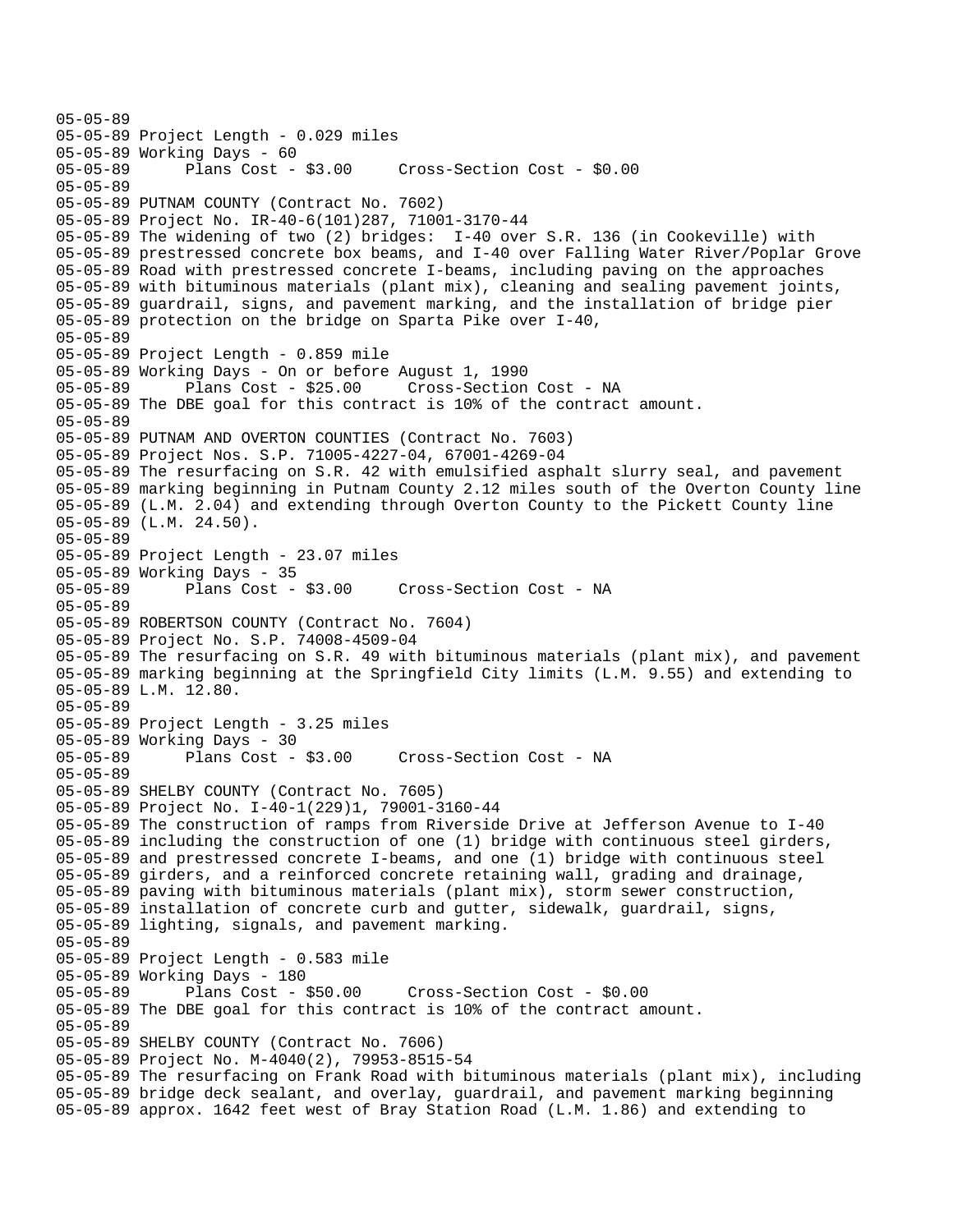05-05-89 Byhalia Road (FAU-4049) (L.M. 2.65) in Collierville. 05-05-89 05-05-89 Project Length - 0.79 mile 05-05-89 Working Days - 35 Cross-Section Cost - NA 05-05-89 05-05-89 SMITH COUNTY (Contract No. 7607) 05-05-89 Project No. IR-40-5(91)257, 80001-3152-44 05-05-89 The resurfacing on I-40 with bituminous materials (plant mix), including the 05-05-89 widening of four (4) dual bridges with prestressed concrete I-beams, and the 05-05-89 widening of two (2) dual bridges with prestressed concrete box beams, cold 05-05-89 planing, drainage adjustments, bridge deck repair and sealant, bridge rail 05-05-89 replacement, the installation of guardrail, and pavement marking beginning at 05-05-89 the S.R. 53 interchange and extending to the Smith-Putnam County line. 05-05-89 05-05-89 Project Length - 9.87 miles 05-05-89 Working Days - On or before December 1, 1990 (See Special Provision 108B) 05-05-89 Plans Cost - \$50.00 Cross-Section Cost - NA 05-05-89 The DBE goal for this contract is 12% of the contract amount. 05-05-89 05-05-89 SULLIVAN COUNTY (Contract No. 7608) 05-05-89 Project No. M-1379(2), 82951-3781-54 05-05-89 The widening on John B. Dennis Hwy. including grading and drainage paving with 05-05-89 bituminous materials (plant mix) with either a mineral aggregate base or a 05-05-89 portland cement treated aggregate base, storm sewer construction, the 05-05-89 installation of guardrail, underdrains, signals, and pavement marking 05-05-89 beginning 0.6 mile north of the intersection of East Stone Drive and extending 05-05-89 to approx. 2000 feet north of the entrance of Sullivan North High School. 05-05-89 05-05-89 Project Length - 1.133 miles 05-05-89 Working Days - 150 05-05-89 Plans Cost - \$10.00 Cross-Section Cost - \$25.00 05-05-89 05-05-89 SULLIVAN COUNTY (Contract No. 7609) 05-05-89 Project No. HES-93(2), 82010-3222-94 05-05-89 The construction of one (1) prestressed concrete I-beam bridge over Horse 05-05-89 Creek (L.M. 0.33) on S.R. 93 including grading and drainage, paving with 05-05-89 bituminous materials (plant mix), and guardrail on the approaches. 05-05-89 05-05-89 Project Length - 0.213 mile 05-05-89 Working Days - 80 05-05-89 Plans Cost - \$10.00 Cross-Section Cost - \$0.00 05-05-89 05-05-89 SULLIVAN COUNTY (Contract No. 7610) 05-05-89 Project No. S.P. 82013-3218-04 05-05-89 The grading and drainage on S.R. 126 (Wilcox Drive) including paving with 05-05-89 bituminous materials (plant mix), the construction of two (2) bridges: the 05-05-89 C.S.X. Railroad over S.R. 126, and the C.S.X. Railroad over the Sullivan 05-05-89 Street Connector with welded steel plate girders, and the construction of a 05-05-89 temporary detour bridge on the C.S.X. Railroad over S.R. 126 with rolled shape 05-05-89 steel, construction of reinforced concrete retaining wall, the extension of a 05-05-89 concrete box bridge (2 @ 15' X 5') over Mad Branch, storm sewer construction, 05-05-89 installation of concrete curb and gutter, sidewalk, underdrains, signals, and 05-05-89 pavement marking beginning approx. 250 feet south of Lincoln Street and 05-05-89 extending to approx. 210 feet north of Sullivan Street. 05-05-89 05-05-89 Project Length - 0.160 mile 05-05-89 Working Days - 200 05-05-89 Plans Cost - \$50.00 Cross-Section Cost - \$25.00 05-05-89 The DBE goal for this contract is 1% of the contract amount.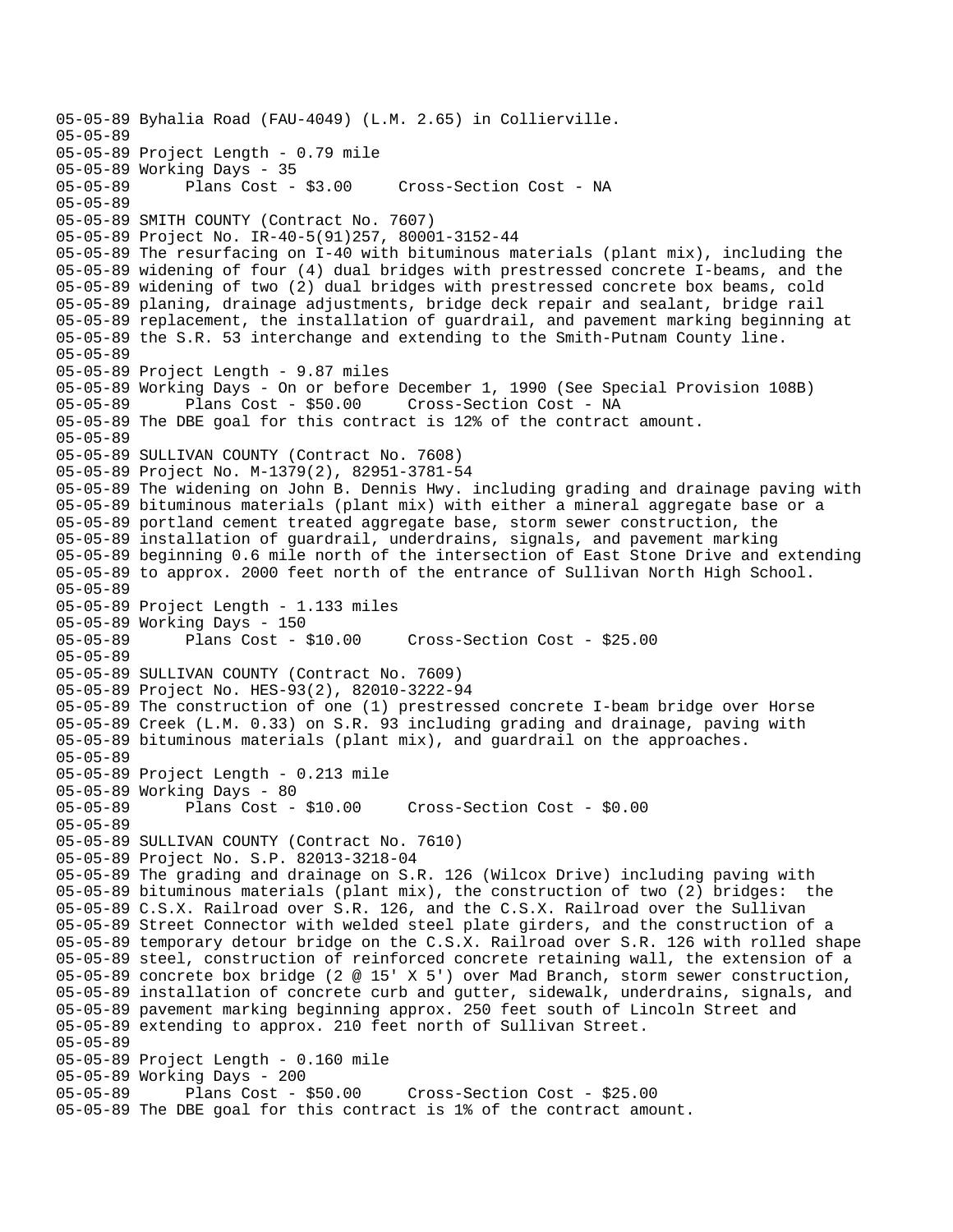```
05-05-89 
05-05-89 TIPTON COUNTY (Contract No. 7611) 
05-05-89 Project No. BRZ-8400(22), 84097-3407-94 
05-05-89 The construction of one (1) continuous welded plate girder bridge over the 
05-05-89 Illinois Central Gulf Railroad (L.M. 0.33) on Porterville Road including 
05-05-89 grading and drainage, paving with bituminous materials (plant mix), and 
05-05-89 guardrail on the approaches. 
05-05-89 
05-05-89 Project Length - 0.276 mile 
05-05-89 Working Days - 160 
05-05-89 Plans Cost - $10.00 Cross-Section Cost - $0.00 
05-05-89 
05-05-89 TIPTON COUNTY (Contract No. 7612) 
05-05-89 Project No. S.P. 84002-4550-04 
05-05-89 The resurfacing on S.R. 3 with bituminous materials (plant mix), and pavement 
05-05-89 marking beginning at the Shelby County line (L.M. 0.00) and extending to the 
05-05-89 Jct. of S.R. 206 (L.M. 4.951). 
05-05-89 
05-05-89 Project Length - 4.951 miles 
05-05-89 Working Days - 45 
05-05-89 Plans Cost - $3.00 Cross-Section Cost - NA 
05-05-89 
05-05-89 WARREN COUNTY (Contract No. 7613) 
05-05-89 Project No. S.P. 89010-4311-04 
05-05-89 The resurfacing on S.R. 108 with bituminous materials (plant mix), and 
05-05-89 pavement marking beginning at the Grundy County line (L.M. 0.00) and extending 
05-05-89 to Mt. Zion Road right (L.M. 6.05). 
05-05-89 
05-05-89 Project Length - 6.05 miles 
05-05-89 Working Days - 35 
05-05-89 Plans Cost - $3.00 Cross-Section Cost - NA 
05-05-89 
05-05-89 WAYNE COUNTY (Contract No. 7614) 
05-05-89 Project No. S.P. 91945-4261-04 
05-05-89 The slip lining of culverts at various locations on S.R. 13, S.R. 15, and 
05-05-89 S.R. 48. 
05-05-89 
05-05-89 Project Length - 38.25 miles 
05-05-89 Working Days - On or before December 31, 1989 (See Special Provision 607G) 
05-05-89 NO PLANS CONTRACT 
05-05-89 
05-05-89 WAYNE AND HARDIN COUNTIES (Contract No. 7615) 
05-05-89 Project No. BRF-69(13), 91006-3206-94 
05-05-89 The construction of one (1) prestressed concrete I-beam bridge over Second 
05-05-89 Creek (L.M. 3.66) on S.R. 69 including grading and drainage, paving with 
05-05-89 bituminous materials (plant mix), underdrains, and guardrail on the 
05-05-89 approaches. 
05-05-89 
05-05-89 Project Length - 0.388 miles 
05-05-89 Working Days - 150<br>05-05-89 Plans Cost - 8
              Plans Cost - $10.00 Cross-Section Cost - $10.00
05-05-89 
05-05-89 WEAKLEY COUNTY (Contract No. 7616) 
05-05-89 Project No. BRS-124(1), 92009-3211-94 
05-05-89 The construction of one (1) prestressed concrete box beam bridge over Manus 
05-05-89 Branch (L.M. 6.11), and one (1) concrete box bridge (2 @ 12' X 9') over branch 
05-05-89 (L.M. 6.76) on S.R. 124 including grading and drainage, paving with bituminous 
05-05-89 materials (plant mix), and guardrail on the approaches. 
05-05-89 
05-05-89 Project Length - 0.180 mile
```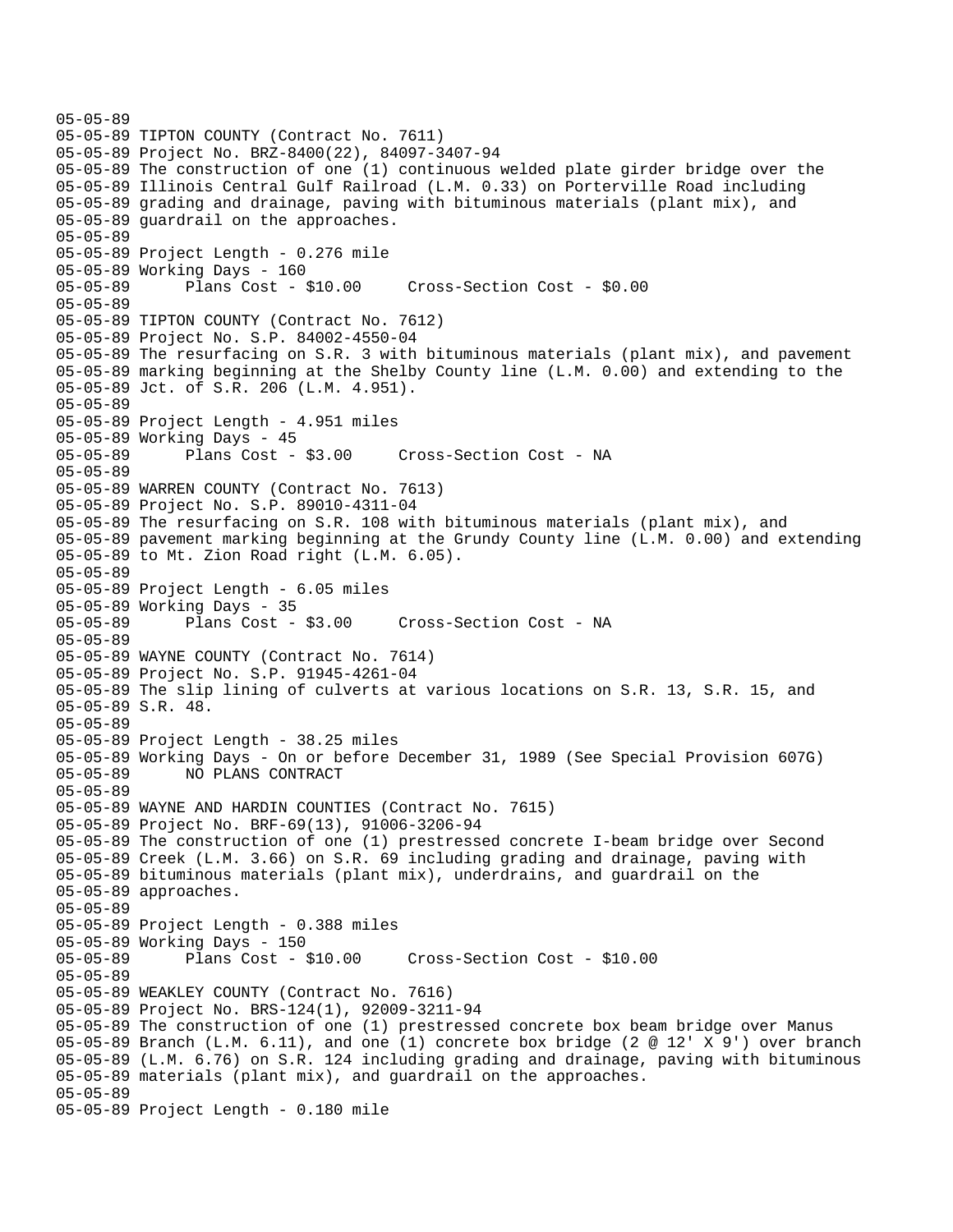05-05-89 Working Days - 100 Plans Cost - \$10.00 Cross-Section Cost - \$0.00 05-05-89 05-05-89 WILSON COUNTY (Contract No. 7617) 05-05-89 Project No. S.P. 95002-4519-04 05-05-89 The resurfacing on S.R. 10 (U.S. 231) and S.R. 24 (U.S. 70) with bituminous 05-05-89 materials (plant mix), cold planing, and pavement marking, on S.R. 10 05-05-89 beginning at the new pavement at the Lebanon South City limits (L.M. 12.12) 05-05-89 and extending to the north side of the Lebanon City square (L.M. 14.36), and 05-05-89 on S.R. 24 beginning at the C.S.X. at-grade railroad crossing (L.M. 17.03) and 05-05-89 extending to the western edge of Lebanon City square (L.M. 17.12). 05-05-89 05-05-89 Project Length - 1.56 miles 05-05-89 Working Days - 35<br>05-05-89 Plans Cost - \$3.00 Cross-Section Cost - NA 05-05-89 ================================================================================ 06-23-89 BRADLEY COUNTY (Contract No. 7481) 06-23-89 Project Nos. S.P. 06007-4531-04, 06008-4515-04 06-23-89 The resurfacing on S.R. 311 and S.R. 60 with bituminous materials (plant mix), 06-23-89 bridge deck repair and sealant, guardrail, and pavement marking, on S.R. 311 06-23-89 beginning 0.3 mile west of Blackburn Road (L.M. 4.00) and extending to the 06-23-89 Jct. of S.R. 60 right (L.M. 4.99), an d on S.R. 60 beginning at the Jct. of 06-23-89 S.R. 311 left (L.M. 10.99) and extending to the Jct. of S.R. 40 (L.M. 12.65). 06-23-89 06-23-89 Project Length - 2.36 miles 06-23-89 Working Days - 50 Cross-Section Cost - NA 06-23-89 06-23-89 RHEA COUNTY (Contract No. 7539) 06-23-89 Project No. M-4075(2), 72950-8716-54 06-23-89 The resurfacing on Broadway Street (M-4075) with bituminous materials (plant 06-23-89 mix), guardrail, and pavement marking beginning at S.R. 30 (L.M. 0.00) and 06-23-89 extending to Walnut Grove Road (L.M. 1.66) in Dayton. 06-23-89 06-23-89 Project Length - 1.55 miles 06-23-89 Working Days - 30 06-23-89 Plans Cost - \$3.00 Cross-Section Cost - NA 06-23-89 06-23-89 DAVIDSON COUNTY (Contract No. 7573) 06-23-89 Project No. S.P. 19057-3207-04 06-23-89 The grading and drainage on S.R. 254 (Old Hickory Blvd./Bell Road), including 06-23-89 paving with bituminous materials (plant mix), the construction of one (1) 06-23-89 prestressed concrete box beam bridge over Mill Creek, and one (1) (2 @ 10' X 06-23-89 7') concrete slab bridge over Whittemore Branch, construction of a complete 06-23-89 storm sewer drainage system, the installation of concrete curb and gutter, 06-23-89 sidewalk, underdrains, guardrail, signs, signals, pavement marking, and water 06-23-89 line and sanitary sewer relocation, beginning east of S.R. 11 (Nolensville 06-23-89 Road) and extending to west of I-24. 06-23-89 06-23-89 Project Length - 2.930 miles 06-23-89 Working Days - 300 06-23-89 Plans Cost - \$50.00 Cross-Section Cost - \$25.00 06-23-89 The DBE goal for this contract is 2% of the contract amount. 06-23-89 06-23-89 SMITH COUNTY (Contract No. 7607) 06-23-89 Project No. IR-40-5(91)257, 80001-3152-44 06-23-89 The resurfacing on I-40 with bituminous materials (plant mix), including the 06-23-89 widening of four (4) dual bridges with prestressed concrete I-beams, and the 06-23-89 widening of two (2) dual bridges with prestressed concrete box beams, cold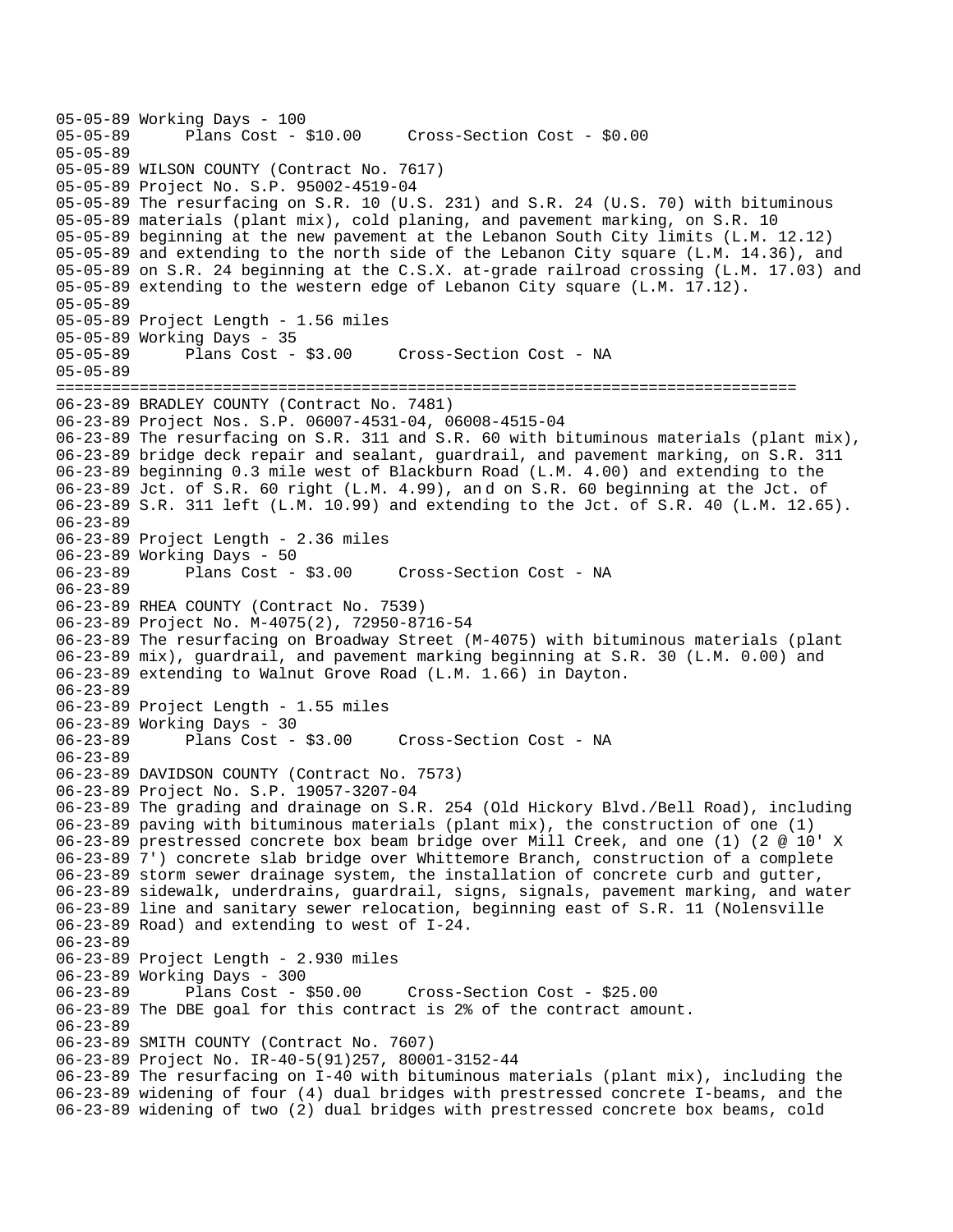06-23-89 planing, drainage adjustments, bridge deck repair and sealant, bridge rail 06-23-89 replacement, the installation of guardrail, and pavement marking beginning at 06-23-89 the S.R. 53 interchange and extending to the Smith-Putnam County line. 06-23-89 06-23-89 Project Length - 9.87 miles 06-23-89 Working Days - On or before June 30, 1991 (See Special Provision 108B) 06-23-89 Plans Cost - \$50.00 Cross-Section Cost - NA 06-23-89 The DBE goal for this contract is 12% of the contract amount. 06-23-89 06-23-89 ANDERSON COUNTY (Contract No. 7618) 06-23-89 Project No. BRZ-0100(12), 01945-3465-94 06-23-89 The construction of one (1) prestressed concrete I-beam bridge over the C.S.X. 06-23-89 Railroad (L.M. 6.65) on Marlow Road including grading and drainage, paving 06-23-89 with bituminous materials (plant mix), and guardrail on the approaches. 06-23-89 06-23-89 Project Length - 0.189 mile 06-23-89 Working Days - On or before December 15, 1989 06-23-89 Plans Cost - \$10.00 Cross-Section Cost - \$0.00 06-23-89 06-23-89 ANDERSON, CAMPBELL, WASHINGTON, KNOX, GRAINGER, SULLIVAN AND ROANE COUNTIES 06-23-89 (Contract No. 7619) 06-23-89 Project No. S.P. 98010-4180-04 06-23-89 The attenuator repair on various Interstate and State Routes in Region I. 06-23-89 06-23-89 Project Length - 0.000 mile 06-23-89 Working Days - June 30, 1990 (See Special Provision 705C) 06-23-89 NO PLANS CONTRACT 06-23-89 06-23-89 BEDFORD COUNTY (Contract No. 7620) 06-23-89 Project No. BRF-16(7), 02005-3234-94 06-23-89 The construction of one (1) prestressed concrete I-beam bridge over the Duck 06-23-89 River (L.M. 22.91) on U.S. 41A (S.R. 16) including grading and drainage, 06-23-89 paving with bituminous materials (plant mix), and guardrail on the approaches. 06-23-89 06-23-89 Project Length - 0.458 mile 06-23-89 Working Days - 200 06-23-89 Plans Cost - \$10.00 Cross-Section Cost - \$10.00 06-23-89 06-23-89 BENTON COUNTY (Contract No. 7621) 06-23-89 Project No. S.P. 03060-4311-04 06-23-89 The resurfacing on S.R. 191 with bituminous materials (plant mix), and 06-23-89 pavement marking beginning approx. 0.93 mile north of Eagle Creek Road 06-23-89 (L.M. 5.00) and extending to the end of D.B.S.T. (L.M. 8.70). 06-23-89 06-23-89 Project Length - 3.70 miles 06-23-89 Working Days - 30 06-23-89 Plans Cost - \$3.00 Cross-Section Cost - NA 06-23-89 06-23-89 BENTON, CARROLL, CHESTER, CROCKETT, DECATUR, DYER, FAYETTE, GIBSON, HARDEMAN, 06-23-89 HARDIN, HAYWOOD, HENDERSON, HENRY, LAKE, LAUDERDALE, MCNAIRY, MADISON, OBION, 06-23-89 SHELBY, TIPTON AND WEAKLEY COUNTIES (Contract No. 7622) 06-23-89 Project No. S.P. 98041-4107-04 06-23-89 The random on call signing on various Routes in Region IV. 06-23-89 06-23-89 Project Length - 0.000 mile 06-23-89 Working Days - July 31, 1990 (See Special Provision 108B) 06-23-89 NO PLANS CONTRACT 06-23-89 06-23-89 BLOUNT COUNTY (Contract No. 7623) 06-23-89 Project No. S.P. 05032-4301-04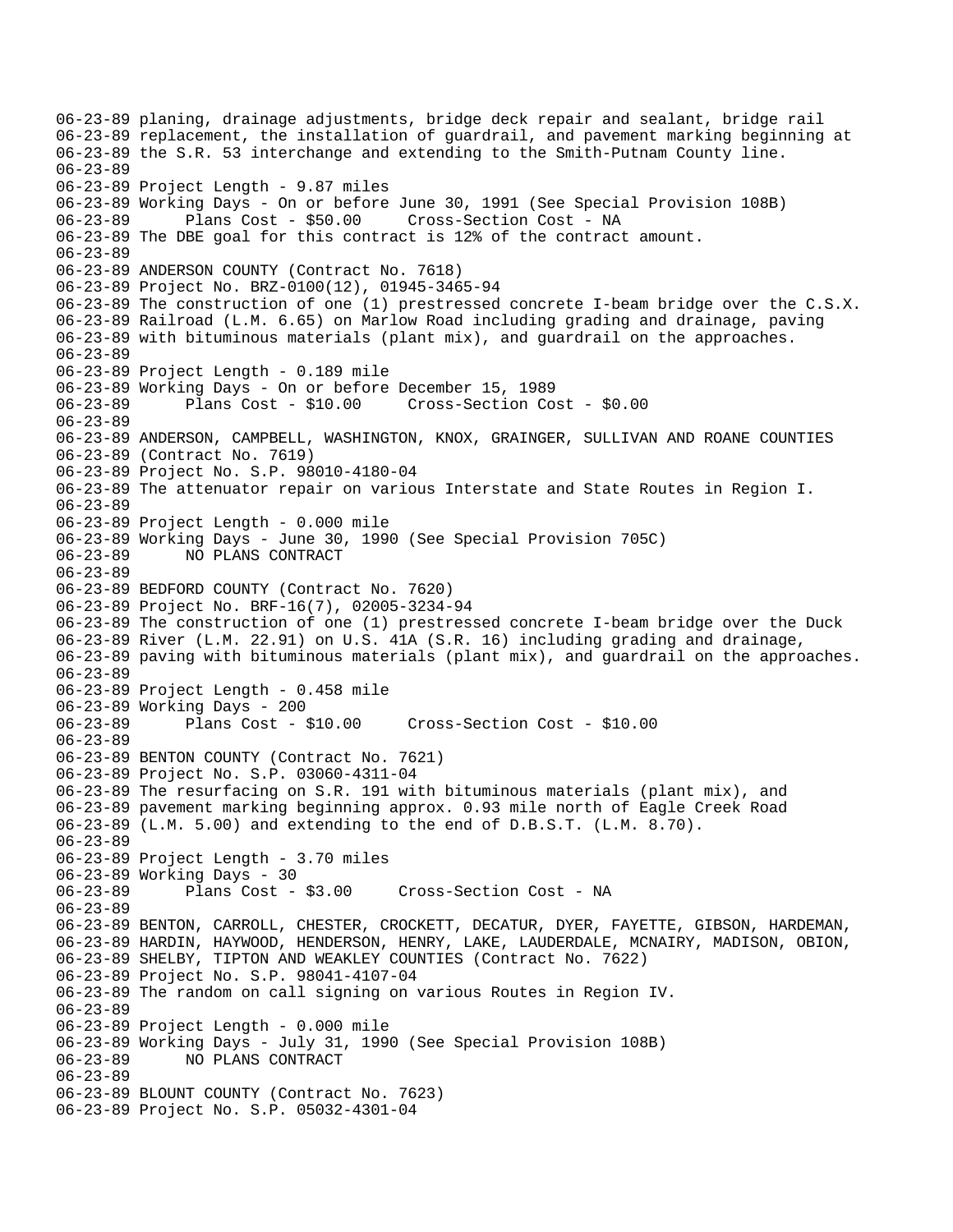06-23-89 The resurfacing on S.R. 333 with bituminous materials (plant mix), and 06-23-89 pavement marking beginning at the Jct. of S.R. 73 (L.M. 0.00) and extending to 06-23-89 Light Pink Road (L.M. 7.20). 06-23-89 06-23-89 Project Length - 7.20 miles 06-23-89 Working Days - 30 06-23-89 Plans Cost - \$3.00 Cross-Section Cost - NA 06-23-89 06-23-89 BLOUNT COUNTY (Contract No. 7624) 06-23-89 Project No. S.P. 05001-4350-04 06-23-89 The resurfacing on S.R. 33 with bituminous materials (plant mix), drainage 06-23-89 adjustments, and pavement marking beginning at the Jct. of S.R. 35 (L.M. 06-23-89 12.40) and extending to near the Maryville City limits (L.M. 14.40). 06-23-89 06-23-89 Project Length - 2.00 miles 06-23-89 Working Days - 30 06-23-89 Plans Cost - \$3.00 Cross-Section Cost - NA 06-23-89 06-23-89 BRADLEY COUNTY (Contract No. 7625) 06-23-89 Project No. S.P. 06012-4310-04 06-23-89 The resurfacing on S.R. 312 with bituminous materials (plant mix), cold 06-23-89 planing, bridge deck and expansion joint repairs, bridge deck sealant and 06-23-89 overlay, and pavement marking beginning at Rabbit Valley Road (L.M. 4.77) and 06-23-89 extending to the Jct. of S.R. 2 (L.M. 8.51). 06-23-89 06-23-89 Project Length - 3.74 miles 06-23-89 Working Days - 30 06-23-89 Plans Cost - \$3.00 Cross-Section Cost - NA 06-23-89 06-23-89 CAMPBELL COUNTY (Contract No. 7626) 06-23-89 Project No. S.P. 07059-4305-04 06-23-89 The repair of the bridge on S.R. 116 over the C.S.X. Railroad (L.M. 2.92) at 06-23-89 Vasper including bridge deck, concrete and steel repairs, construction of a 06-23-89 retaining wall with gabion baskets, paving with bituminous materials (plant 06-23-89 mix), and guardrail on the approaches. 06-23-89 06-23-89 Project Length - 0.122 mile 06-23-89 Working Days - 80 06-23-89 Plans Cost - \$10.00 Cross-Section Cost - NA 06-23-89 06-23-89 CARROLL COUNTY (Contract No. 7627) 06-23-89 Project No. HES-76(5), 09009-3222-94 06-23-89 The signalization and intersection improvements at the intersection of U.S. 79 06-23-89 (S.R. 76, Highland Drive) with S.R. 22/S.R. 124 (Cedar Street) in McKenzie, 06-23-89 including paving with bituminous materials (plant mix), drainage adjustments, 06-23-89 and pavement marking. 06-23-89 06-23-89 Project Length - 0.000 mile 06-23-89 Working Days - On or before December 1, 1989 06-23-89 Plans Cost - \$3.00 Cross-Section Cost - NA 06-23-89 06-23-89 CARROLL COUNTY (Contract No. 7628) 06-23-89 Project No. S.P. 09025-4304-04 06-23-89 The resurfacing on S.R. 423 with bituminous materials (plant mix), and 06-23-89 pavement marking beginning at the Jct. of S.R. 22 (L.M. 0.00) and extending to 06-23-89 0.66 mile east of Macedonia Routon Road (L.M. 5.50). 06-23-89 06-23-89 Project Length - 5.36 miles 06-23-89 Working Days - 30 06-23-89 Plans Cost - \$3.00 Cross-Section Cost - NA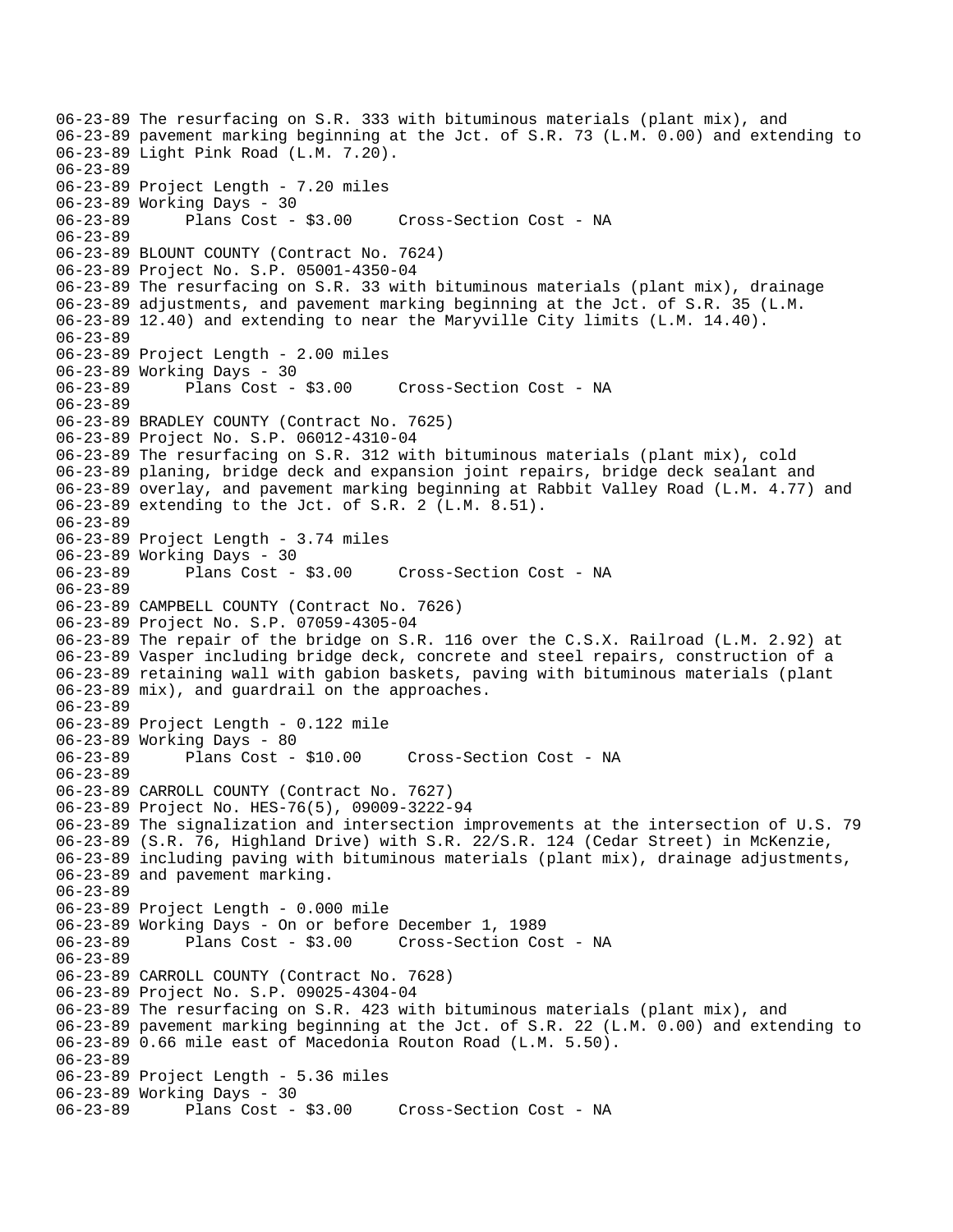```
06-23-89 
06-23-89 CHESTER COUNTY (Contract No. 7629) 
06-23-89 Project No. S.P. 12006-4508-04 
06-23-89 The resurfacing on S.R. 100 with bituminous materials (plant mix), and 
06-23-89 pavement marking beginning at Wilson School Road (L.M. 5.00) and extending to 
06-23-89 Simmons Street right (L.M. 11.16). 
06-23-89 
06-23-89 Project Length - 6.16 miles 
06-23-89 Working Days - 40 
06-23-89 Plans Cost - $3.00 Cross-Section Cost - NA 
06-23-89 
06-23-89 CROCKETT AND HAYWOOD COUNTIES (Contract No. 7630) 
06-23-89 Project No. S.P. 17005-4210-04 
06-23-89 The resurfacing on S.R. 76 with bituminous materials (plant mix), and pavement 
06-23-89 marking beginning in Haywood County 0.05 mile from the Crockett County line 
06-23-89 (L.M. 25.26) and extending to the bridge over the Cypress Creek in Crockett 
06-23-89 County (L.M. 5.30). 
06-23-89 
06-23-89 Project Length - 4.849 miles 
06-23-89 Working Days - 30 
06-23-89 Plans Cost - $3.00 Cross-Section Cost - NA 
06-23-89 
06-23-89 CUMBERLAND COUNTY (Contract No. 7631) 
06-23-89 Project No. S.P. 18011-4308-04 
06-23-89 The resurfacing on S.R. 298 with bituminous materials (plant mix), drainage 
06-23-89 adjustments, and pavement marking beginning at S.R. 28 (L.M. 0.00) and 
06-23-89 extending to Lake Francis Road (L.M. 6.79). 
06-23-89 
06-23-89 Project Length - 6.505 miles 
06-23-89 Working Days - 30<br>06-23-89 Plans Cost - $3.00
06-23-89 Plans Cost - $3.00 Cross-Section Cost - NA 
06-23-89 
06-23-89 DAVIDSON COUNTY (Contract No. 7632) 
06-23-89 Project No. IR-40-5(104)215, 19008-3162-44 
06-23-89 The relocation of a ramp at the I-40/Briley Parkway interchange including 
06-23-89 grading and drainage, paving with portland cement concrete pavement, drainage 
06-23-89 adjustments, the installation of guardrail, underdrains, signs, pavement 
06-23-89 marking, and signal modifications, beginning 200 feet north of I-40 and 
06-23-89 extending to 2,100 feet north of I-40. 
06-23-89 
06-23-89 Project Length - 0.385 mile 
06-23-89 Working Days - On or before June 1, 1990 
06-23-89 Plans Cost - $10.00 Cross-Section Cost - $10.00 
06-23-89 
06-23-89 DAVIDSON COUNTY (Contract No. 7633) 
06-23-89 Project No. RS-1008(1), SA-1910(2), 19136-3311-24 
06-23-89 The grading and drainage on Burkett Road including limited paving with 
06-23-89 bituminous materials (plant mix), the construction of one (1) concrete slab 
06-23-89 bridge (2 @ 10' X 6'), water line adjustments, the installation of guardrail, 
06-23-89 underdrains, fence, and pavement marking beginning 3.0 miles east of S.R. 11 
06-23-89 (Nolensville Road) and extending to 150 feet west of Old Hickory Boulevard. 
06-23-89 
06-23-89 Project Length - 1.285 miles 
06-23-89 Working Days - 150 
06-23-89 Plans Cost - $10.00 Cross-Section Cost - $10.00 
06-23-89 Computer Assisted Bidding (CAB) available upon request. 
06-23-89 
06-23-89 DAVIDSON COUNTY (Contract No. 7634) 
06-23-89 Project No. S.P. 19005-4125-04 
06-23-89 The overlay of the I-40 and I-265 directional interchange with an emulsified
```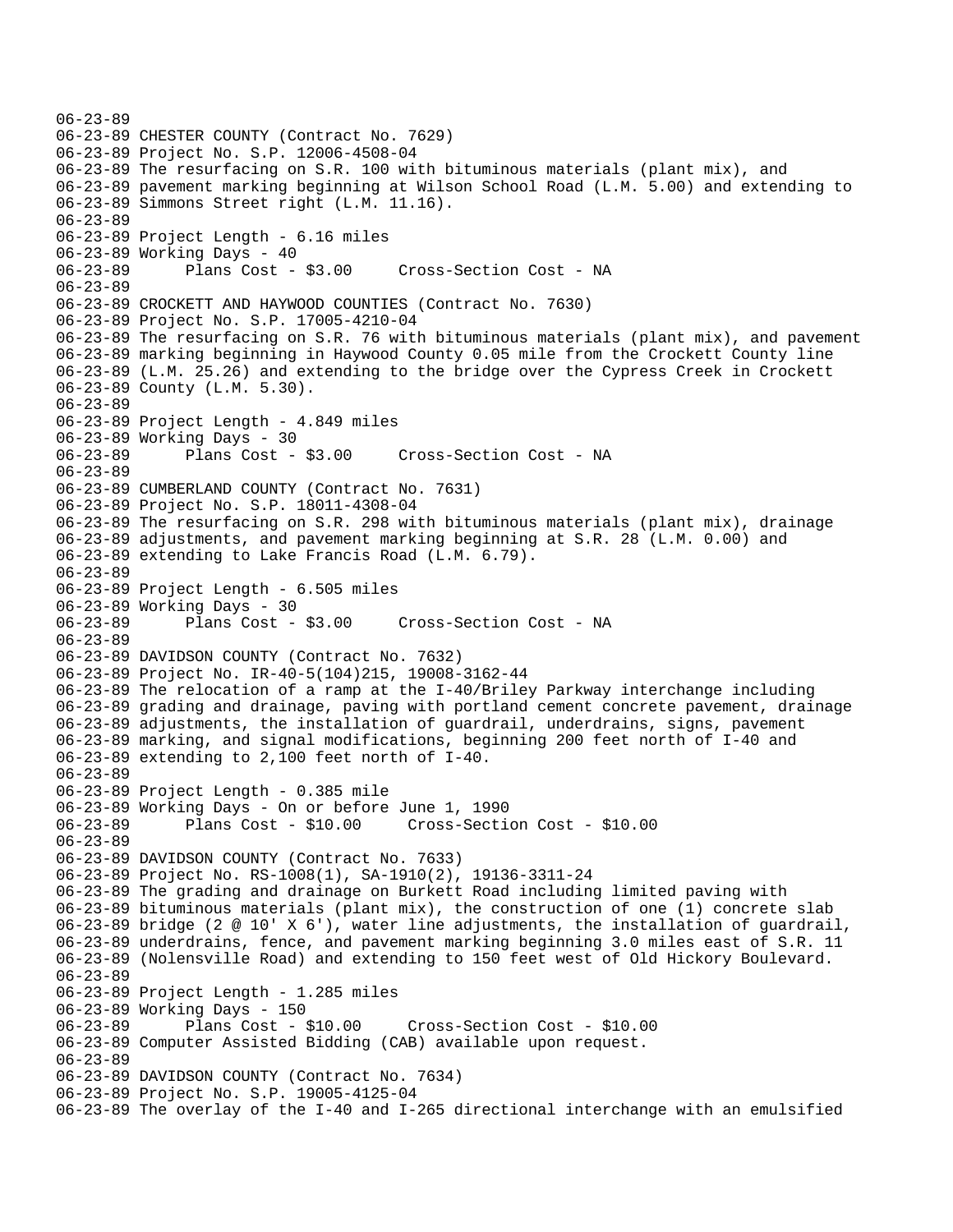06-23-89 asphalt micro-surfacing including concrete pavement removal and replacement, 06-23-89 cleaning and resealing pavement joints and cracks, cold planing of the 06-23-89 shoulders, drainage adjustments, and pavement marking beginning at the bridge 06-23-89 over 21ST Avenue and extending to the bridge over the railroad and Herman 06-23-89 Street on I-40, and extending to 175 feet north of the bridge over Arthur 06-23-89 Avenue on I-265. 06-23-89 06-23-89 Project Length - 1.815 miles 06-23-89 Working Days - On or before November 10, 1989 06-23-89 Plans Cost - \$3.00 Cross-Section Cost - NA 06-23-89 06-23-89 DAVIDSON, DICKSON, HUMPHREYS, ROBERTSON, RUTHERFORD, SMITH AND WAYNE COUNTIES 06-23-89 (Contract No. 7635) 06-23-89 Project No. S.P. 98031-4175-04 06-23-89 The attenuator repair on various Interstate and State Routes in Region III. 06-23-89 06-23-89 Project Length - 0.000 mile 06-23-89 Working Days - June 30, 1990 (See Special Provision 705E) 06-23-89 NO PLANS CONTRACT 06-23-89 06-23-89 DECATUR COUNTY (Contract No. 7636) 06-23-89 Project No. RS-100(2), 20019-3221-24 06-23-89 The grading and drainage on S.R. 100 (Perryville Road) including paving with 06-23-89 bituminous materials (plant mix), the construction of two (2) concrete box 06-23-89 bridges a (3  $\textdegree$  10' x 10') and a (2  $\textdegree$  10' X 4'), the installation of guardrail, 06-23-89 underdrains, signs, and pavement marking beginning at the Beech River Bridge 06-23-89 and extending to S.R. 20. 06-23-89 06-23-89 Project Length - 1.217 miles 06-23-89 Working Days - 175 06-23-89 Plans Cost - \$25.00 Cross-Section Cost - \$25.00 06-23-89 06-23-89 DICKSON COUNTY (Contract No. 7637) 06-23-89 Project No. S.P. 22009-4215-04 06-23-89 The resurfacing on S.R. 49 with bituminous materials (plant mix), and pavement 06-23-89 marking beginning at the Jct. of S.R. 235 (L.M. 7.85) and extending to the 06-23-89 Jct. of S.R. 48 (L.M. 14.33). 06-23-89 06-23-89 Project Length - 6.48 miles 06-23-89 Working Days - 45 06-23-89 Plans Cost - \$3.00 Cross-Section Cost - NA 06-23-89 06-23-89 GIBSON COUNTY (Contract No. 7638) 06-23-89 Project No. M-9405(2), 27955-8732-54 06-23-89 The resurfacing with bituminous materials (plant mix) and pavement marking on 06-23-89 seven (7) streets in Humboldt: 28TH Avenue (M-2990) beginning at S.R. 5 (Main 06-23-89 Street) (L.M. 0.36) and extending to S.R. 152 (Mitchell Street) (L.M. 0.63), 06-23-89 14TH Avenue (M-2996) beginning at S.R. 76 (Main Street) (L.M. 0.42) and 06-23-89 extending to McKnight Street) (L.M. 0.62), Etheridge Street (M-3002) beginning 06-23-89 at 17TH Avenue (FAU-2987) (L.M. 0.00) and extending to S.R. 5 (Central Avenue) 06-23-89 (L.M. 0.18), Ferrell Street (M-3003) beginning at 22ND Avenue (L.M. 0.02) and 06-23-89 extending to 18TH Avenue (L.M. 0.26), 17TH Avenue (M-2987) beginning at S.R. 06-23-89 152 (Mitchell Street) (L.M. 0.26) and extending to Ferrell Street (L.M. 0.47), 06-23-89 Chere-Carol Road (M-2991) beginning at S.R. 5 (Main Street) (L.M. 0.00) and 06-23-89 extending to Honeysuckle Lane (FAU-2990) (L.M. 0.22), and McKnight Street 06-23-89 (M-2991) beginning at 17TH Street (L.M. 1.07) and extending to 14TH Street 06-23-89 (L.M. 1.30). 06-23-89 06-23-89 Project Length - 1.55 miles 06-23-89 Working Days - 35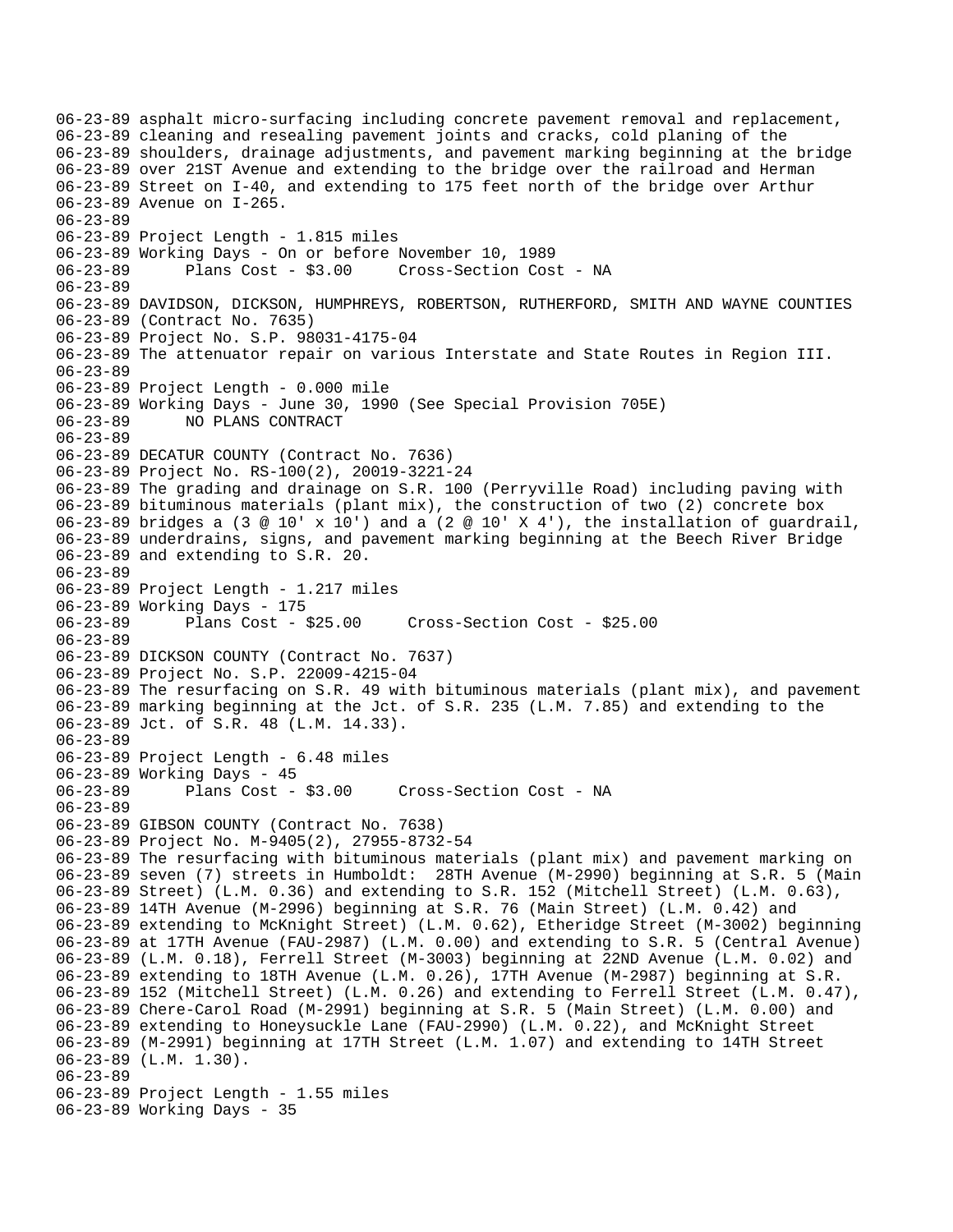```
06-23-89 Plans Cost - $10.00 Cross-Section Cost - NA 
06-23-89 
06-23-89 GIBSON COUNTY (Contract No. 7639) 
06-23-89 Project No. S.P. 27011-4523-04 
06-23-89 The resurfacing on S.R. 77 with bituminous materials (plant mix), and pavement 
06-23-89 marking beginning at the bridge (L.M. 14.85) and extending to the intersection 
06-23-89 of Gold Metal Road in Milan (L.M. 19.80). 
06-23-89 
06-23-89 Project Length - 4.95 miles 
06-23-89 Working Days - 35 
06-23-89 Plans Cost - $3.00 Cross-Section Cost - NA 
06-23-89 
06-23-89 GREENE COUNTY (Contract No. 7640) 
06-23-89 Project No. S.P. 30007-4223-04 
06-23-89 The resurfacing on S.R. 70 with bituminous materials (plant mix), and pavement 
06-23-89 marking beginning at the underpass under the right lane of S.R. 34 (L.M. 
06-23-89 16.70) and extending to the ramp to I-81 right (L.M. 26.82). 
06-23-89 
06-23-89 Project Length - 10.12 miles 
06-23-89 Working Days - 45 
06-23-89 Plans Cost - $3.00 Cross-Section Cost - NA 
06-23-89 
06-23-89 GRUNDY AND COFFEE COUNTIES (Contract No. 7641) 
06-23-89 Project Nos. S.P. 31002-4316-04, 31004-4307-04 
06-23-89 The resurfacing on S.R. 2 and S.R. 50 with bituminous materials (plant mix), 
06-23-89 and pavement marking, on S.R. 2 beginning in Grundy County at the Coffee 
06-23-89 County line (L.M 0.00) and extending through Coffee County to the bridge at 
06-23-89 Henley Creek in Grundy County (L.M. 4.19), and on S.R. 50 in Grundy County 
06-23-89 beginning 0.15 mile north of the I-24 ramps (L.M. 0.49) and extending to 
06-23-89 S.R. 2 (L.M. 1.79). 
06-23-89 
06-23-89 Project Length - 5.625 miles 
06-23-89 Working Days - 30 
06-23-89 Plans Cost - $3.00 Cross-Section Cost - NA 
06-23-89 
06-23-89 HAMBLEN COUNTY (Contract No. 7642) 
06-23-89 Project No. S.P. 32006-4313-04 
06-23-89 The resurfacing on S.R. 66 with bituminous materials (plant mix), and pavement 
06-23-89 marking beginning at the Jefferson-Hamblen County line (L.M. 0.00) and 
06-23-89 extending to the Jct. of S.R. 34 (W. Morris Boulevard) (L.M. 5.07). 
06-23-89 
06-23-89 Project Length - 5.07 miles 
06-23-89 Working Days - 30 
06-23-89 Plans Cost - $3.00 Cross-Section Cost - NA 
06-23-89 
06-23-89 HAMILTON COUNTY (Contract No. 7643) 
06-23-89 Project No. M-2158(1), 33956-8722-54 
06-23-89 The resurfacing on the Sequoyah Access Road (M-2158) with bituminous materials 
06-23-89 (plant mix), guardrail, and pavement marking beginning at the Soddy-Daisy City 
06-23-89 limits (Ridge Trail Road) (L.M. 0.00) and extending to Igou Ferry Road 
06-23-89 (L.M. 4.18). 
06-23-89 
06-23-89 Project Length - 4.18 miles 
06-23-89 Working Days - 35<br>06-23-89 Plans Cost - $3.00
                                    Cross-Section Cost - NA
06-23-89 
06-23-89 HAMILTON COUNTY (Contract No. 7644) 
06-23-89 Project No. RRO-RRP-000S(490), 33946-3739-94, 33946-3438-94 
06-23-89 The installation of advanced warning signs and pavement marking at various 
06-23-89 selected on-system and off-system railroad crossings in Hamilton County.
```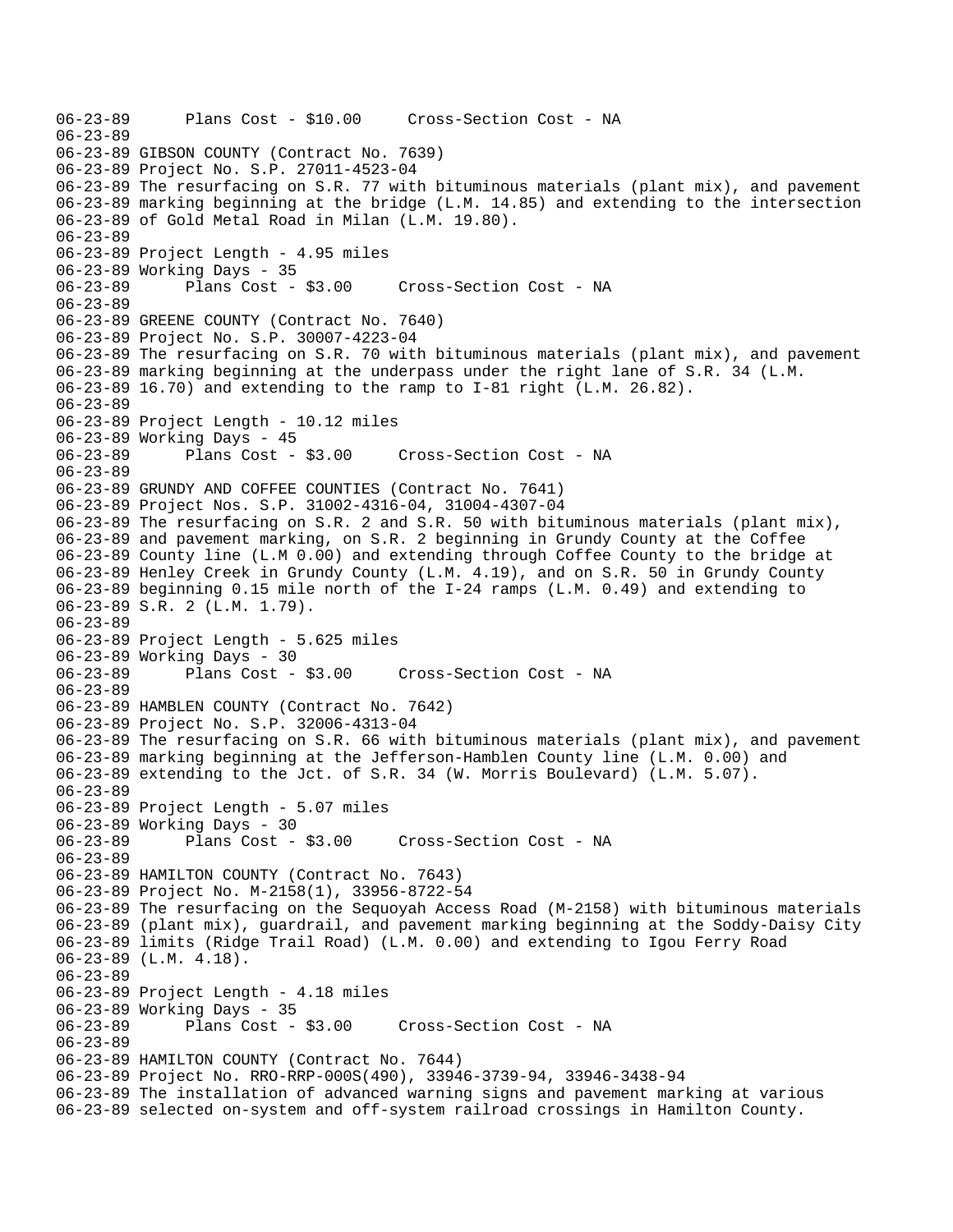06-23-89 06-23-89 Project Length - 0.000 mile 06-23-89 Working Days - 60 06-23-89 Plans Cost - \$10.00 Cross-Section Cost - NA 06-23-89 06-23-89 HARDEMAN COUNTY (Contract No. 7645) 06-23-89 Project No. BRZ-3500(14), 35945-3437-94 06-23-89 The construction of one (1) prestressed concrete box beam bridge over Cypress 06-23-89 Creek (L.M. 2.06) on Buster King Road including grading and drainage, paving 06-23-89 with aggregate base and double bituminous surface treatment, and guardrail on 06-23-89 the approaches. 06-23-89 06-23-89 Project Length - 0.104 mile 06-23-89 Working Days - 115 06-23-89 Plans Cost - \$10.00 Cross-Section Cost - \$0.00 06-23-89 06-23-89 HARDEMAN COUNTY (Contract No. 7646) 06-23-89 Project Nos. BRZ-3500(16), 35044-3410-94 06-23-89 BRZ-3500(15), 35945-3438-94 06-23-89 06-23-89 Project No. BRZ-3500(16), 35044-3410-94 06-23-89 The construction of one (1) prestressed concrete I-beam bridge over Piney 06-23-89 Creek (L.M. 4.92) on Pine Top Road including grading and drainage, paving with 06-23-89 aggregate base and double bituminous surface treatment, and guardrail on the 06-23-89 approaches. 06-23-89 Project Length - 0.132 mile 06-23-89 06-23-89 Project No. BRZ-3500(15), 35945-3438-94 06-23-89 The construction of one (1) concrete box bridge (3 @ 15' X 13') over branch 06-23-89 (L.M. 0.65) on Vaughn Road including grading and drainage, surfacing with 06-23-89 aggregate base, and guardrail on the approaches. 06-23-89 Project Length - 0.089 mile 06-23-89 06-23-89 Total Project Length - 0.221 mile 06-23-89 Working Days - 140 06-23-89 Plans Cost - \$10.00 Cross-Section Cost - \$0.00 06-23-89 06-23-89 HARDIN COUNTY (Contract No. 7647) 06-23-89 Project No. HES-57(8), 36003-3209-94 06-23-89 The installation of a flashing beacon at the intersection of S.R. 57 and 06-23-89 S.R. 128 at the Pickwick Dam. 06-23-89 06-23-89 Project Length - 0.000 mile 06-23-89 Working Days - On or before December 1, 1989 06-23-89 Plans Cost - \$3.00 Cross-Section Cost - NA 06-23-89 06-23-89 JACKSON COUNTY (Contract No. 7648) 06-23-89 Project No. S.P. 44010-4308-04 06-23-89 The resurfacing on S.R. 135 with bituminous materials (plant mix), and 06-23-89 pavement marking beginning at S.R. 56 (L.M. 15.74) and extending to the Clay 06-23-89 County line (L.M. 20.79). 06-23-89 06-23-89 Project Length - 5.05 miles 06-23-89 Working Days - 30<br>06-23-89 Plans Cost - \$3.00 Cross-Section Cost - NA 06-23-89 06-23-89 JEFFERSON COUNTY (Contract No. 7649) 06-23-89 Project No. S.P. 45004-4321-04 06-23-89 The resurfacing on S.R. 9 with bituminous materials (plant mix), and pavement 06-23-89 marking beginning at the end of the bridge over the French Broad River (L.M.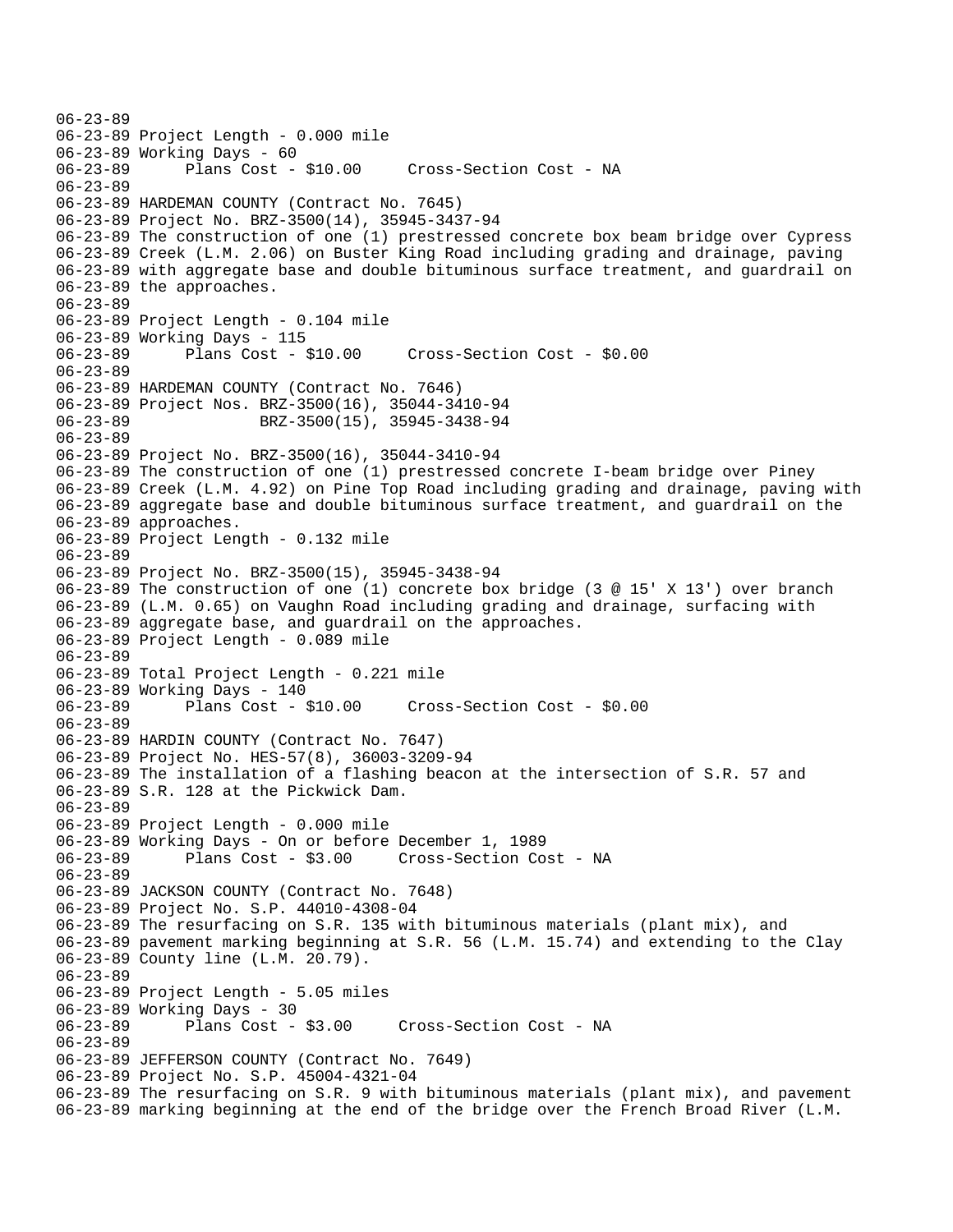06-23-89 17.09) and extending to the Jefferson-Cocke County line (L.M. 22.22). 06-23-89 06-23-89 Project Length - 5.13 miles 06-23-89 Working Days - 30 Cross-Section Cost - NA 06-23-89 06-23-89 KNOX COUNTY (Contract No. 7650) 06-23-89 Project No. S.P. 47050-3228-04 06-23-89 The grading and drainage on S.R. 162 (proposed I-140, Pellissippi Parkway) 06-23-89 including the construction of five (5) bridges, one (1) continuous steel 06-23-89 welded plate girder bridge, three (3) prestressed concrete I-beam bridges, and 06-23-89 one (1) continuous reinforced concrete hollow box girder bridge, and the 06-23-89 installation of fence, with paving, the installation of guardrail, 06-23-89 underdrains, and pavement marking on the crossroads and ramps, beginning 3350 06-23-89 feet north of S.R. 332 (Northshore Drive) and extending to the north abutment 06-23-89 of the Tennessee River Bridge. 06-23-89 06-23-89 Project Length - 4.566 miles 06-23-89 Working Days - On or before December 15, 1991 06-23-89 Plans Cost - \$125.00 Cross-Section Cost - \$200.00 06-23-89 The DBE goal for this contract is 1% of the contract amount. 06-23-89 06-23-89 KNOX COUNTY (Contract No. 7651) 06-23-89 Project No. S.P. 47946-4113-04 06-23-89 The fence repair on various Interstate and State Routes in Knox County. 06-23-89 06-23-89 Project Length - 95.19 miles 06-23-89 Working Days - June 30, 1990 06-23-89 NO PLANS CONTRACT 06-23-89 06-23-89 KNOX COUNTY (Contract No. 7652) 06-23-89 Project No. S.P. 47006-4129-04 06-23-89 The repair of existing concrete pavement on I-75 including cleaning and 06-23-89 sealing pavement joints, crack sealing, bridge deck repair, the installation 06-23-89 of underdrains, and pavement marking beginning at the interchange at Merchant 06-23-89 Drive and extending to the interchange at Emory Road. 06-23-89 06-23-89 Project Length - 4.044 miles 06-23-89 Working Days - 90 06-23-89 Plans Cost - \$10.00 Cross-Section Cost - \$0.00 06-23-89 06-23-89 LAUDERDALE COUNTY (Contract No. 7653) 06-23-89 Project No. BRZ-4900(18), 49090-3406-94 06-23-89 The construction of one (1) prestressed concrete I-beam bridge over Cane Creek 06-23-89 (L.M. 1.67) on Lynn School Road including grading and drainage, paving with 06-23-89 aggregate base and double bituminous surface treatment, and guardrail on the 06-23-89 approaches. 06-23-89 06-23-89 Project Length - 0.075 miles 06-23-89 Working Days - 120<br>06-23-89 Plans Cost - 8 Plans Cost - \$10.00 Cross-Section Cost - \$0.00 06-23-89 06-23-89 LAUDERDALE COUNTY (Contract No. 7654) 06-23-89 Project No. S.P. 49004-4322-04 06-23-89 The resurfacing on S.R. 19 with bituminous materials (plant mix), and pavement 06-23-89 marking beginning at Mounds Road (L.M. 8.00) and extending to the Walnut Grove 06-23-89 Road (L.M. 15.00). 06-23-89 06-23-89 Project Length - 7.00 miles 06-23-89 Working Days - 30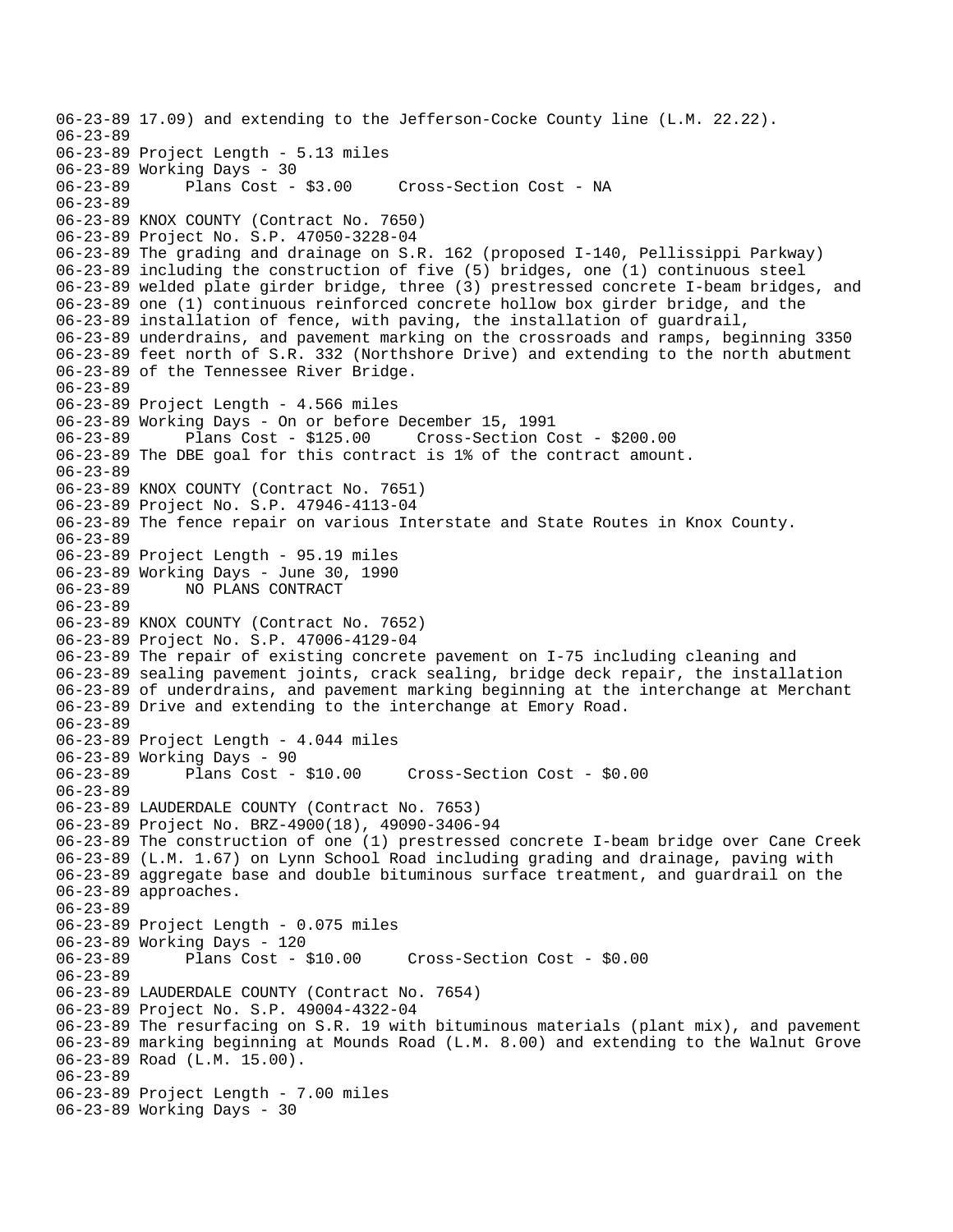```
06-23-89 Plans Cost - $3.00 Cross-Section Cost - NA 
06-23-89 
06-23-89 LAWRENCE COUNTY (Contract No. 7655) 
06-23-89 Project No. S.P. 50013-4318-04 
06-23-89 The resurfacing on S.R. 242 (Lawrenceburg-Henryville Road) with bituminous 
06-23-89 materials (plant mix), and pavement marking beginning at a point 600 feet 
06-23-89 north of Ethridge-Red Hill Road (L.M. 28.23) and extending to the S.R. 240 
06-23-89 intersection near Henryville (L.M. 34.20). 
06-23-89 
06-23-89 Project Length - 5.97 miles 
06-23-89 Working Days - 40 
06-23-89 Plans Cost - $3.00 Cross-Section Cost - NA 
06-23-89 
06-23-89 LEWIS COUNTY (Contract No. 7656) 
06-23-89 Project No. BRZ-5100(11), 51016-3411-94 
06-23-89 The construction of one (1) prestressed concrete box beam bridge over 
06-23-89 Rockhouse Creek (L.M. 4.01) on Rockhouse Road south of Hohenwald including 
06-23-89 grading and drainage, surfacing with aggregate base, and guardrail on the 
06-23-89 approaches. 
06-23-89 
06-23-89 Project Length - 0.132 mile 
06-23-89 Working Days - 80 
06-23-89 Plans Cost - $10.00 Cross-Section Cost - $0.00 
06-23-89 
06-23-89 LINCOLN COUNTY (Contract No. 7657) 
06-23-89 Project No. S.P. 52006-4205-04 
06-23-89 The resurfacing on S.R. 50 (U.S. 431) with bituminous materials (plant mix), 
06-23-89 and pavement marking beginning at the Marshall County Line (L.M. 0.00) in 
06-23-89 Petersburg and extending to the north side of the Fayetteville City Square 
06-23-89 (L.M. 12.40). 
06-23-89 
06-23-89 Project Length - 12.40 miles 
06-23-89 Working Days - 40 
06-23-89 Plans Cost - $3.00 Cross-Section Cost - NA 
06-23-89 
06-23-89 LINCOLN COUNTY (Contract No. 7658) 
06-23-89 Project No. S.P. 52009-4210-04 
06-23-89 The resurfacing on S.R. 121 with bituminous materials (plant mix), guardrail, 
06-23-89 and pavement marking beginning at the Alabama State line (L.M. 0.00) and 
06-23-89 extending to L.M. 1.77. 
06-23-89 
06-23-89 Project Length - 1.757 miles 
06-23-89 Working Days - 40 
06-23-89 Plans Cost - $3.00 Cross-Section Cost - NA 
06-23-89 
06-23-89 MCMINN COUNTY (Contract No. 7659) 
06-23-89 Project No. S.P. 54003-4313-04 
06-23-89 The resurfacing on S.R. 39 with bituminous materials (plant mix), cold 
06-23-89 planing, and pavement marking beginning at the Jct. of S.R. 2 at Riceville 
06-23-89 (L.M. 1.65) and extending to the Jct. of S.R. 30 in Athens (L.M. 9.31), 
06-23-89 including the west bound lanes beginning at S.R. 30 (L.M. 0.00) and extending 
06-23-89 to S.R. 39 (L.M. 0.54). 
06-23-89 
06-23-89 Project Length - 8.17 miles 
06-23-89 Working Days - 40<br>06-23-89 Plans Cost - $3.00
06-23-89 Plans Cost - $3.00 Cross-Section Cost - NA 
06-23-89 
06-23-89 MCNAIRY COUNTY (Contract No. 7660) 
06-23-89 Project No. MAF-5(26), 55002-3219-14 
06-23-89 The grading and drainage on S.R. 5BP including the construction of five (5)
```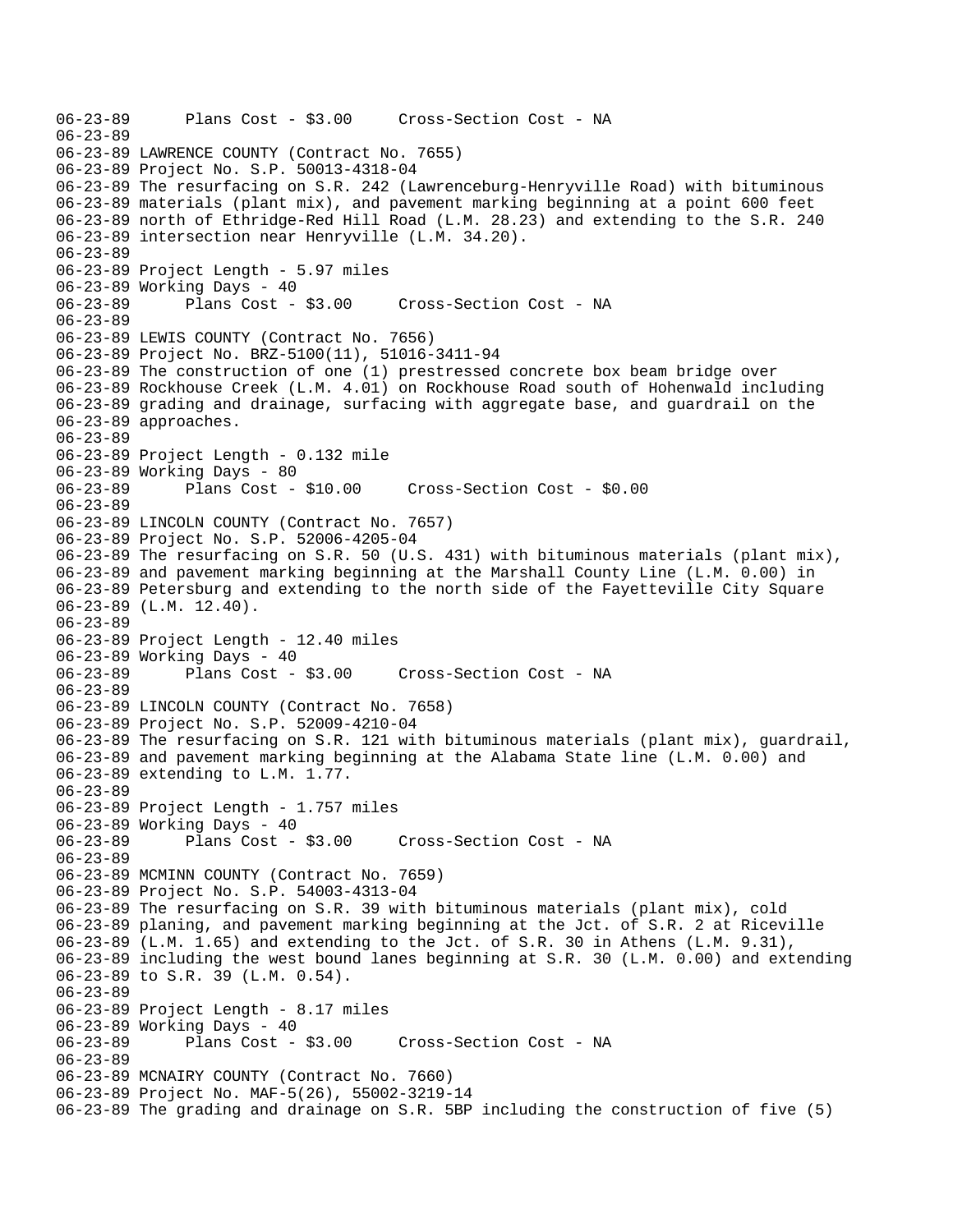06-23-89 concrete box bridges, and four (4) concrete box culverts, and the installation 06-23-89 of fence, with paving on the cross roads with bituminous materials (plant mix) 06-23-89 beginning at S.R. 15 west of Selmer and extending to S.R. 5 north of Bethel 06-23-89 Springs. 06-23-89 06-23-89 Project Length - 4.346 miles 06-23-89 Working Days - 260 06-23-89 Plans Cost - \$25.00 Cross-Section Cost - \$50.00 06-23-89 The DBE goal for this contract is 12% of the contract amount. 06-23-89 06-23-89 MCNAIRY COUNTY (Contract No. 7661) 06-23-89 Project No. S.P. 55008-4217-04 06-23-89 The resurfacing on S.R. 57 with bituminous materials (plant mix), and pavement 06-23-89 marking beginning at the Jct. of S.R. 5 (L.M. 14.64) and extending to 0.2 mile 06-23-89 west of Pleasant Sight Road (L.M. 19.60). 06-23-89 06-23-89 Project Length - 4.96 miles 06-23-89 Working Days - 30 06-23-89 Plans Cost - \$3.00 Cross-Section Cost - NA 06-23-89 06-23-89 MACON COUNTY (Contract No. 7662) 06-23-89 Project No. S.P. 56003-4536-04 06-23-89 The resurfacing on S.R. 52 (Lafayette By-Pass) with bituminous materials 06-23-89 (plant mix), and pavement marking beginning near Old S.R. 52 (L.M. 11.35) and 06-23-89 extending to the Lafayette east city limits (L.M. 15.40). 06-23-89 06-23-89 Project Length - 4.05 miles 06-23-89 Working Days - 40 06-23-89 Plans Cost - \$3.00 Cross-Section Cost - NA 06-23-89 06-23-89 MADISON AND GIBSON COUNTIES (Contract No. 7663) 06-23-89 Project No. MAF-43(7), 57013-3210-14 06-23-89 The grading and drainage on S.R. 43 (U.S. 45E) including paving with 06-23-89 bituminous materials (plant mix), with either a mineral aggregate base or a 06-23-89 portland cement treated aggregate base, the construction of one (1) 06-23-89 prestressed concrete I-beam bridge over Turkey Creek, two (2) concrete box 06-23-89 bridges, a (2 @ 10' X 10') and a (2 @ 12' X 12'), storm sewer construction, 06-23-89 the installation of guardrail, underdrains, signs, and pavement marking 06-23-89 beginning near Antioch Road (S.R. 186) at Fairview in Madison County (L.M. 06-23-89 0.17) and extending to near Old Medina Road in Gibson County (L.M. 0.20). 06-23-89 06-23-89 Project Length - 3.955 miles 06-23-89 Working Days - 275 06-23-89 Plans Cost - \$50.00 Cross-Section Cost - \$25.00 06-23-89 The DBE goal for this contract is 12% of the contract amount. 06-23-89 Computer Assisted Bidding (CAB) available upon request. 06-23-89 06-23-89 MARION COUNTY (Contract No. 7664) 06-23-89 Project No. BRS-2(9), 58002-3217-94 06-23-89 The construction of two (2) prestressed concrete I-beam bridges over the 06-23-89 Sequatchie River (L.M. 16.55), and over an overflow (L.M. 16.78) on U.S. 41 06-23-89 (S.R. 2) including grading and drainage, paving with bituminous materials 06-23-89 (plant mix), and guardrail on the approaches. 06-23-89 06-23-89 Project Length - 0.417 mile 06-23-89 Working Days - On or before May 31, 1990 (See Special Provision 108B) 06-23-89 Plans Cost - \$10.00 Cross-Section Cost - \$0.00 06-23-89 The DBE goal for this contract is 10% of the contract amount. 06-23-89 06-23-89 MARION AND FRANKLIN COUNTIES (Contract No. 7665)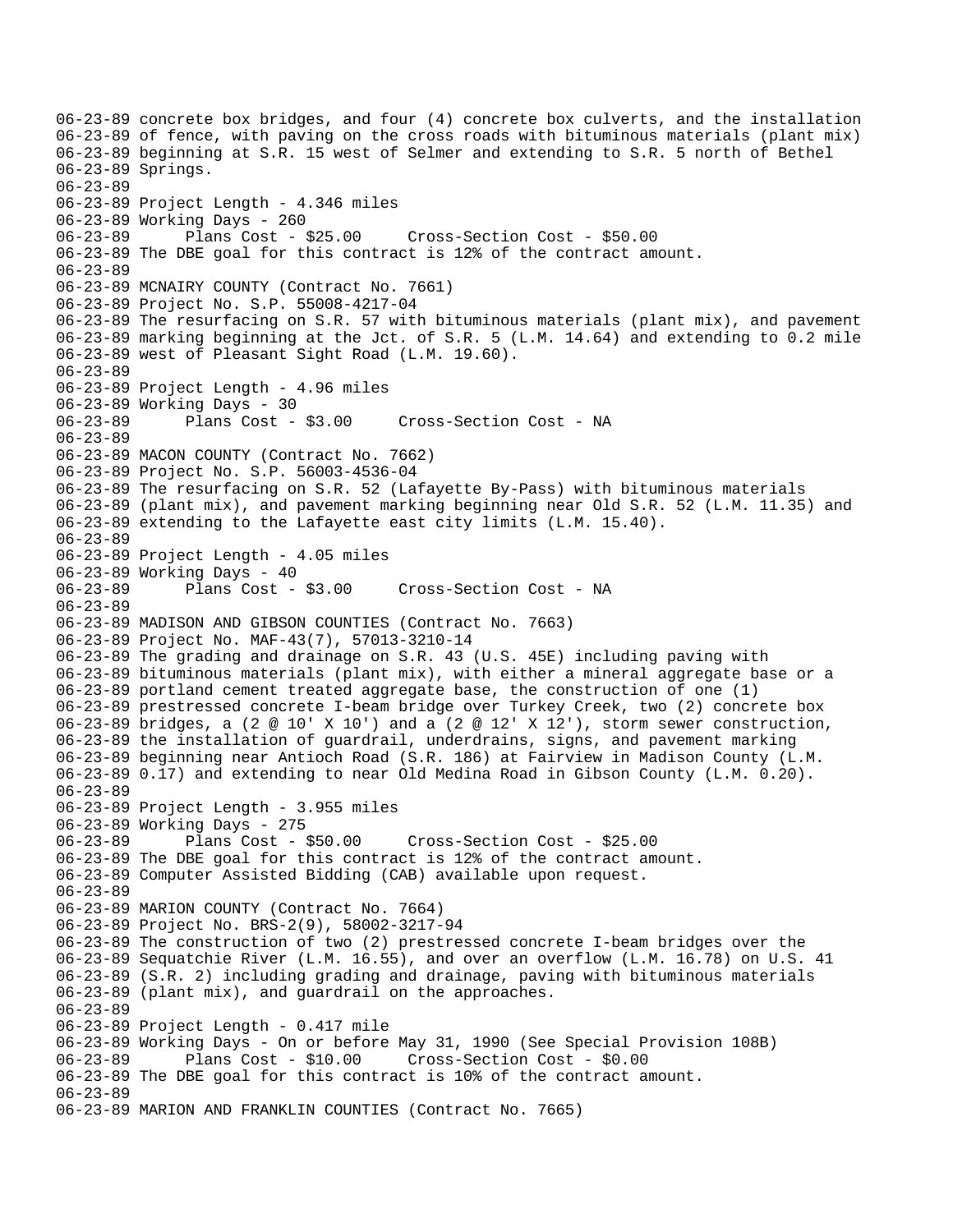06-23-89 Project No. S.P. 58025-4301-04 06-23-89 The resurfacing on S.R. 156 with bituminous materials (plant mix), and 06-23-89 pavement marking beginning in Marion County at the Franklin County line 06-23-89 (L.M. 0.00) and extending through Franklin County to the Marion County line 06-23-89 (L.M. 0.40). 06-23-89 06-23-89 Project Length - 5.16 miles 06-23-89 Working Days - 30 06-23-89 Plans Cost - \$3.00 Cross-Section Cost - NA 06-23-89 06-23-89 MARION, HAMILTON, PUTNAM AND DEKALB COUNTIES (Contract No. 7666) 06-23-89 Project No. S.P. 98020-4169-04 06-23-89 The attenuator repair on various Interstate and State Routes in Region II. 06-23-89 06-23-89 Project Length - 0.000 mile 06-23-89 Working Days - June 30, 1990 (See Special Provision 705D) 06-23-89 NO PLANS CONTRACT 06-23-89 06-23-89 MAURY COUNTY (Contract No. 7667) 06-23-89 Project No. S.P. 60004-4252-04 06-23-89 The repair of the bridge over the Duck River (L.M. 15.69) on S.R. 7 including 06-23-89 concrete, steel, expansion joint, and timber repairs, bridge deck sealant with 06-23-89 a bituminous (plant mix) overlay, repainting existing steel structure, the 06-23-89 installation of guardrail, and pavement marking. 06-23-89 06-23-89 Project Length - 0.000 mile 06-23-89 Working Days - On or before June 1, 1990 06-23-89 Plans Cost - \$10.00 Cross-Section Cost - NA 06-23-89 06-23-89 MONTGOMERY COUNTY (Contract No. 7668) 06-23-89 Project No. S.P. 63005-4230-04 06-23-89 The resurfacing on S.R. 12 with bituminous materials (plant mix), and pavement 06-23-89 marking beginning at Hermitage Street (L.M. 19.61) and extending to the 06-23-89 Kentucky State line (L.M. 23.64). 06-23-89 06-23-89 Project Length - 3.82 miles 06-23-89 Working Days - 45<br>06-23-89 Plans Cost - \$3.00 06-23-89 Plans Cost - \$3.00 Cross-Section Cost - NA 06-23-89 06-23-89 MOORE COUNTY (Contract No. 7669) 06-23-89 Project No. S.P. 64005-4207-04 06-23-89 The resurfacing on S.R. 55 with bituminous materials (plant mix), guardrail, 06-23-89 and pavement marking beginning at the Jct. of S.R. 50 (L.M. 0.00) and 06-23-89 extending to Bobo Creek (L.M. 5.96). 06-23-89 06-23-89 Project Length - 5.63 miles 06-23-89 Working Days - 40<br>06-23-89 Plans Cost - \$3.00 Cross-Section Cost - NA 06-23-89 06-23-89 MORGAN AND ROANE COUNTIES (Contract No. 7670) 06-23-89 Project Nos. S.P. 65002-4303-04, 73009-4309-04 06-23-89 The resurfacing on S.R. 328 with bituminous materials (plant mix), and 06-23-89 pavement marking beginning in Roane County at Mayberry Drive (L.M. 0.12) and 06-23-89 extending to the Jct. of S.R. 29 in Morgan County (L.M. 6.45). 06-23-89 06-23-89 Project Length - 8.09 miles 06-23-89 Working Days - 40 Cross-Section Cost - NA 06-23-89 06-23-89 OBION COUNTY (Contract No. 7671)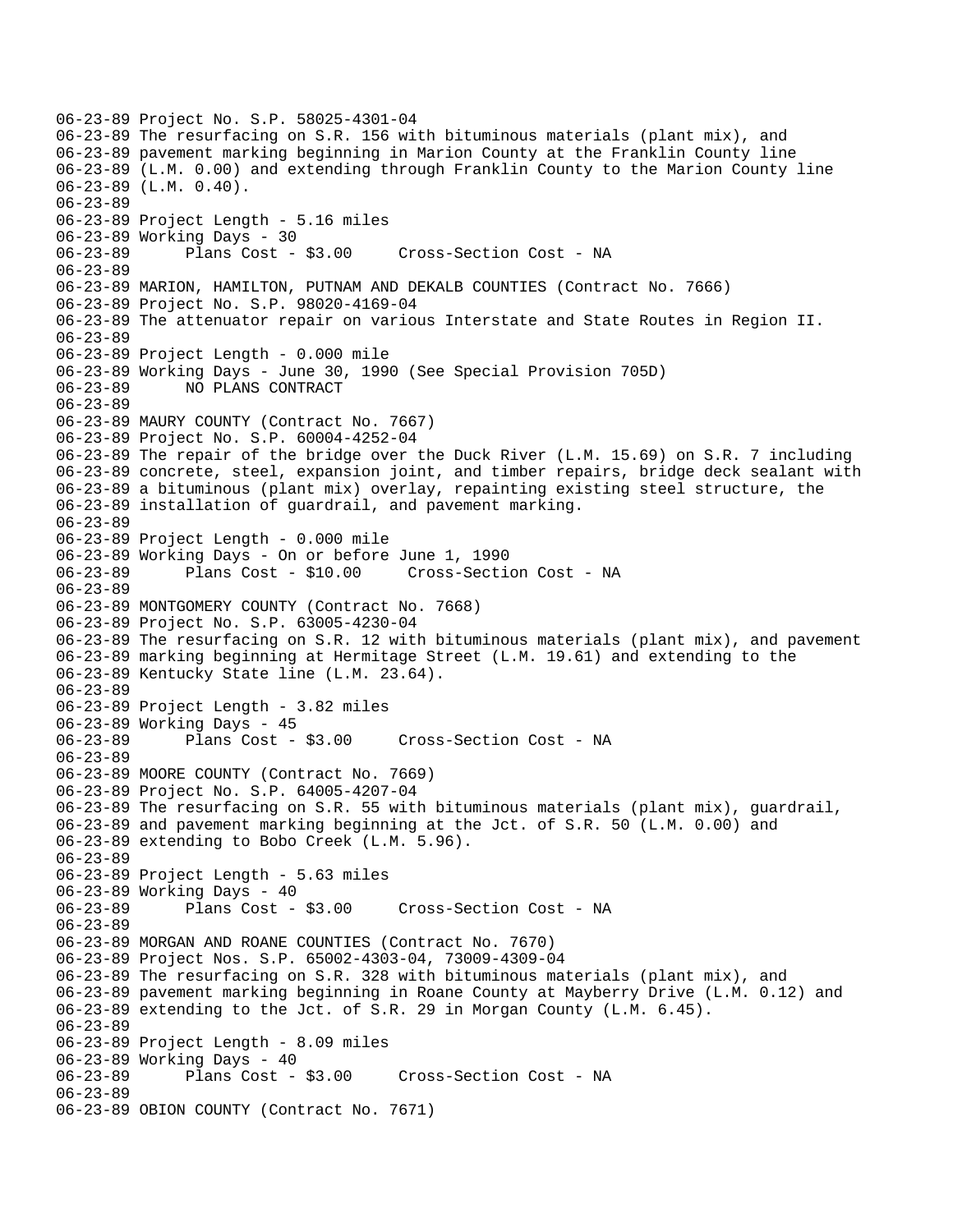```
06-23-89 Project No. S.P. 66006-4304-04 
06-23-89 The resurfacing on S.R. 184 with bituminous materials (plant mix), and 
06-23-89 pavement marking beginning at Flippen Road (L.M. 6.11) and extending to the 
06-23-89 Jct. of S.R. 3 (L.M. 8.83), and beginning at the Jct. of S.R. 22 (S. Miles 
06-23-89 Avenue) (L.M. 8.87) and extending to the Jct. of S.R. 3 (L.M. 11.66). 
06-23-89 
06-23-89 Project Length - 5.51 miles 
06-23-89 Working Days - 35 
06-23-89 Plans Cost - $3.00 Cross-Section Cost - NA 
06-23-89 
06-23-89 OBION COUNTY (Contract No. 7672) 
06-23-89 Project No. S.P. 66025-4309-04 
06-23-89 The resurfacing on S.R. 89 with bituminous materials (plant mix), and pavement 
06-23-89 marking beginning at the Jct. of S.R. 5 (Poplar Street) in Kenton (L.M. 0.12) 
06-23-89 and extending to the Weakley County line (L.M. 6.29). 
06-23-89 
06-23-89 Project Length - 5.28 miles 
06-23-89 Working Days - 35 
06-23-89 Plans Cost - $3.00 Cross-Section Cost - NA 
06-23-89 
06-23-89 OVERTON COUNTY (Contract No. 7673) 
06-23-89 Project No. BRF-42(9), 67001-3268-94 
06-23-89 The construction of one (1) concrete box bridge (2 @ 12' X 7') over branch 
06-23-89 (L.M. 13.47) on S.R. 84 (existing S.R. 42) including grading and drainage, 
06-23-89 paving with bituminous materials (plant mix), and guardrail on the approaches. 
06-23-89 
06-23-89 Project Length - 0.123 mile 
06-23-89 Working Days - 75 
06-23-89 Plans Cost - $10.00 Cross-Section Cost - $0.00 
06-23-89 
06-23-89 POLK COUNTY (Contract No. 7674) 
06-23-89 Project No. S.P. 70008-4217-04 
06-23-89 The resurfacing on S.R. 68 with bituminous materials (plant mix), cold 
06-23-89 planing, guardrail, and pavement marking beginning 0.05 mile north of the Jct. 
06-23-89 of S.R. 40 (L.M. 18.57) and extending to 0.2 mile south of the Copperhill City 
06-23-89 limits (L.M. 20.81). 
06-23-89 
06-23-89 Project Length - 2.20 miles 
06-23-89 Working Days - 40<br>06-23-89 Plans Cost -
              Plans Cost - $3.00 Cross-Section Cost - NA
06-23-89 
06-23-89 PUTNAM COUNTY (Contract No. 7675) 
06-23-89 Project No. S.P. 71009-4207-04 
06-23-89 The resurfacing on S.R. 84 with bituminous materials (plant mix), and pavement 
06-23-89 marking beginning at the White County line (L.M. 0.00) and extending to S.R. 
06-23-89 24 (L.M. 9.36). 
06-23-89 
06-23-89 Project Length - 4.00 miles 
06-23-89 Working Days - 30 
06-23-89 Plans Cost - $3.00 Cross-Section Cost - NA 
06-23-89 
06-23-89 PUTNAM COUNTY (Contract No. 7676) 
06-23-89 Project No. S.P. 71011-4317-04 
06-23-89 The resurfacing on S.R. 135 with bituminous materials (plant mix), and 
06-23-89 pavement marking beginning 0.06 mile north of Dixie Avenue right (L.M. 12.84) 
06-23-89 and extending to the Jackson County line (L.M. 17.89). 
06-23-89 
06-23-89 Project Length - 5.04 miles 
06-23-89 Working Days - 30 
06-23-89 Plans Cost - $3.00 Cross-Section Cost - NA
```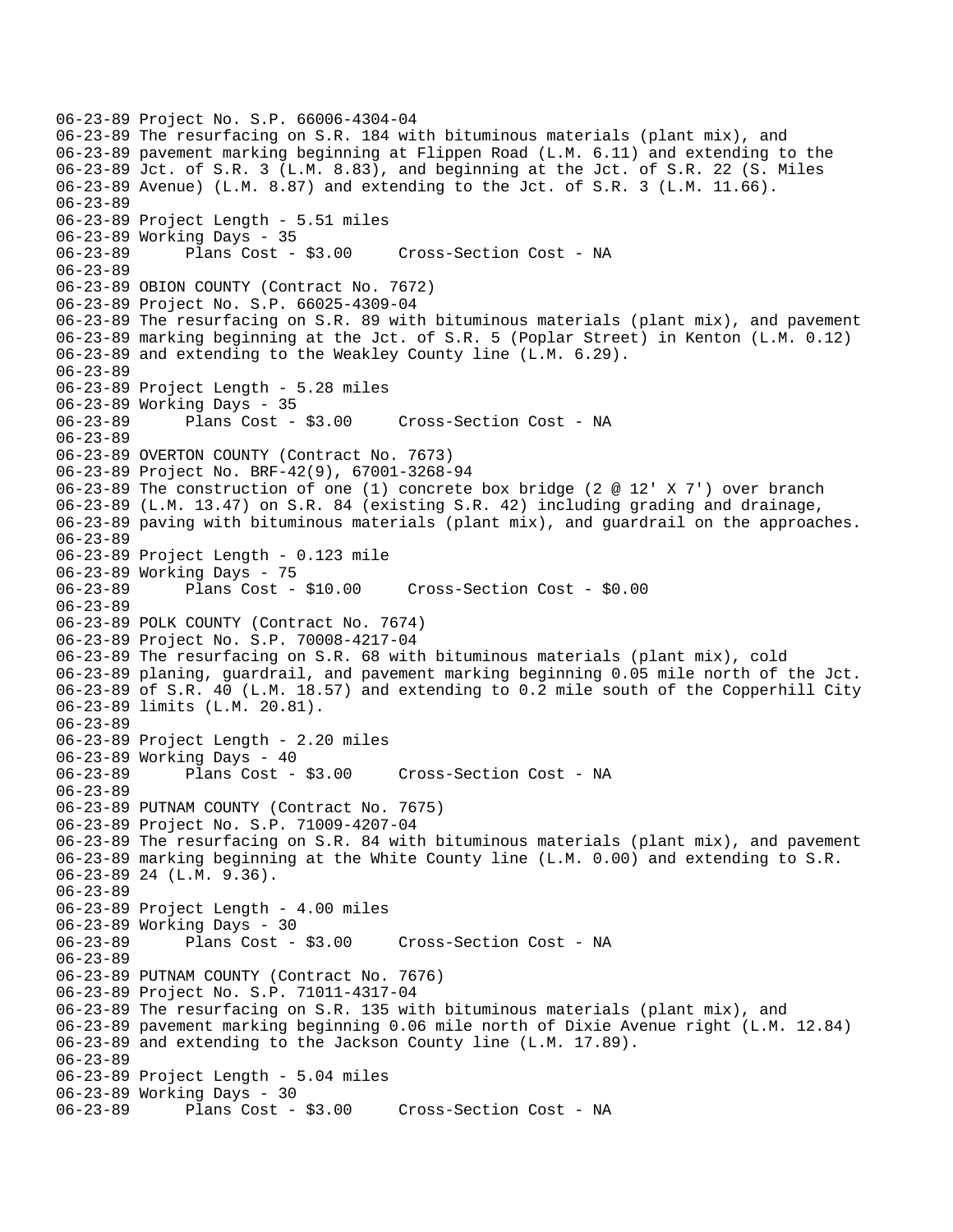```
06-23-89 
06-23-89 PUTNAM AND CUMBERLAND COUNTIES (Contract No. 7677) 
06-23-89 Project No. S.P. 98020-4268-04 
06-23-89 The slip lining of culverts at various locations on S.R. 1 (U.S. 70) and 
06-23-89 S.R. 24 (U.S. 70N). 
06-23-89 
06-23-89 Project Length - 46.52 miles 
06-23-89 Working Days - On or before December 31, 1989 
06-23-89 NO PLANS CONTRACT 
06-23-89 
06-23-89 RHEA COUNTY (Contract No. 7678) 
06-23-89 Project No. S.P. 72005-4207-04 
06-23-89 The resurfacing on S.R. 30 with bituminous materials (plant mix), and pavement 
06-23-89 marking beginning at Cottonport Road right (L.M. 13.09) and extending to the 
06-23-89 west bank of the Tennessee River (L.M. 17.46). 
06-23-89 
06-23-89 Project Length - 4.37 miles 
06-23-89 Working Days - 30 
06-23-89 Plans Cost - $3.00 Cross-Section Cost - NA 
06-23-89 
06-23-89 ROBERTSON COUNTY (Contract No. 7679) 
06-23-89 Project No. M-9316(2), 74950-3517-54 
06-23-89 The resurfacing on five (5) Metro Urban Routes in Springfield with bituminous 
06-23-89 materials (plant mix), including cold planing, the installation of guardrail, 
06-23-89 signs, and pavement marking: on North Main Street (M-1025) beginning at 5TH 
06-23-89 Avenue (L.M. 2.55) and extending to 4TH Avenue (L.M. 2.64), on West 7TH Avenue 
06-23-89 (M-3300) beginning at South Boren Street (L.M. 0.17) and extending to South 
06-23-89 Main Street (L.M. 0.55), on Walnut Street (M-3299) beginning at West 7TH 
06-23-89 Avenue (L.M. 0.00) and extending to West 3RD Avenue (L.M. 0.38), on East 3RD 
06-23-89 Avenue (M-3299) beginning at North Main Street (L.M. 0.60) and extending to 
06-23-89 North Willow Street (L.M. 0.69), and on Industrial Drive (M-3304) beginning at 
06-23-89 S.R. 11 (L.M. 0.00) and extending to Industrial Drive right (L.M. 0.55). 
06-23-89 
06-23-89 Project Length - 1.48 miles 
06-23-89 Working Days - 35 
06-23-89 Plans Cost - $10.00 Cross-Section Cost - NA 
06-23-89 
06-23-89 ROBERTSON COUNTY (Contract No. 7680) 
06-23-89 Project No. BRZ-7400(3), 74945-3447-94 
06-23-89 The construction of one (1) prestressed concrete box beam bridge over the CSX 
06-23-89 Railroad (L.M. 0.04) on Airport Road (NFA-A482) including grading and 
06-23-89 drainage, paving with bituminous materials (plant mix), and guardrail on the 
06-23-89 approaches. 
06-23-89 
06-23-89 Project Length - 0.112 mile 
06-23-89 Working Days - 110 
06-23-89 Plans Cost - $10.00 Cross-Section Cost - $0.00 
06-23-89 
06-23-89 ROBERTSON AND SUMNER COUNTIES (Contract No. 7681) 
06-23-89 Project Nos. S.P. 74033-4304-04, 83029-4301-04 
06-23-89 The resurfacing on S.R. 257 with bituminous materials (plant mix), and 
06-23-89 pavement marking beginning at the Jct. of S.R. 11 in Ridgetop (L.M. 11.88) and 
06-23-89 extending to the Jct. of S.R. 41 north of Millersville (L.M. 0.22). 
06-23-89 
06-23-89 Project Length - 6.24 miles 
06-23-89 Working Days - 50 
06-23-89 Plans Cost - $3.00 Cross-Section Cost - NA 
06-23-89 
06-23-89 SEVIER COUNTY (Contract No. 7682) 
06-23-89 Project No. S.P. 78014-4303-04
```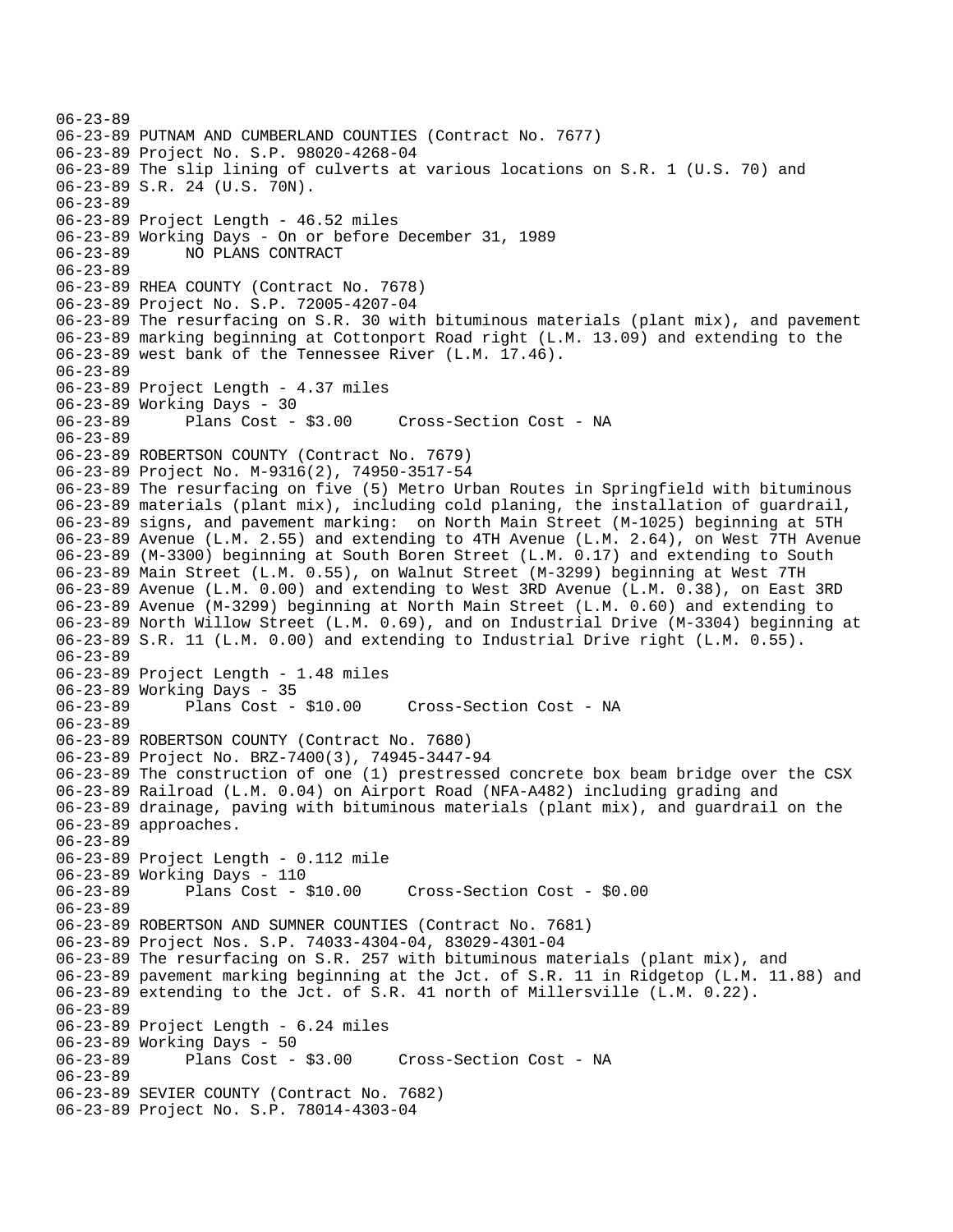06-23-89 The resurfacing on S.R. 139 with bituminous materials (plant mix), and 06-23-89 pavement marking beginning at the Jct. of S.R. 9 (L.M. 0.00) and extending to 06-23-89 the Jct. of S.R. 66 (L.M. 6.56). 06-23-89 06-23-89 Project Length - 6.56 miles 06-23-89 Working Days - 30 06-23-89 Plans Cost - \$3.00 Cross-Section Cost - NA 06-23-89 06-23-89 SHELBY COUNTY (Contract No. 7683) 06-23-89 Project No. S.P. 79005-4138-04 06-23-89 The resurfacing on I-55 with bituminous materials (plant mix), including 06-23-89 the removal of the existing asphalt overlay down to the existing concrete 06-23-89 pavement, and pavement marking beginning just west of the I-240 interchange 06-23-89 and extending to the Mississippi River bridge. 06-23-89 06-23-89 Project Length - 5.90 miles 06-23-89 Working Days - November 15, 1990 06-23-89 Plans Cost - \$10.00 Cross-Section Cost - NA 06-23-89 06-23-89 SHELBY COUNTY (Contract No. 7684) 06-23-89 Project No. S.P. 79945-4179-04 06-23-89 The fence repair on various Interstate and State Routes in Shelby County. 06-23-89 06-23-89 Project Length - 66.58 miles 06-23-89 Working Days - June 30, 1990 06-23-89 NO PLANS CONTRACT 06-23-89 06-23-89 SHELBY COUNTY (Contract No. 7685) 06-23-89 Project No. S.P. 79017-4364-04 06-23-89 The resurfacing on S.R. 3 with bituminous materials (plant mix), and pavement 06-23-89 marking beginning at South Bellvue (L.M. 9.90) and extending to the Jct. of 06-23-89 South Third Street (L.M. 11.66). 06-23-89 06-23-89 Project Length - 1.76 miles 06-23-89 Working Days - 30 06-23-89 Plans Cost - \$3.00 Cross-Section Cost - NA 06-23-89 06-23-89 SHELBY COUNTY (Contract No. 7686) 06-23-89 Project No. S.P. 79945-4478-04 06-23-89 The repair of the bridge over I-240 on Shady Grove Road including expansion 06-23-89 joint, bridge deck, and prestressed beam repairs, bridge deck sealant, 06-23-89 overlay, and pavement marking. 06-23-89 06-23-89 Project Length - 0.000 mile 06-23-89 Working Days - 60 06-23-89 Plans Cost - \$10.00 Cross-Section Cost - NA 06-23-89 06-23-89 SHELBY COUNTY (Contract No. 7687) 06-23-89 Project No. S.P. 79028-4533-04 06-23-89 The resurfacing on S.R. 57 with bituminous materials (plant mix), and pavement 06-23-89 marking beginning at Kirby Parkway (L.M. 10.00) and extending to Forest Hill-06-23-89 Irene Road (L.M. 15.06). 06-23-89 06-23-89 Project Length - 5.06 miles 06-23-89 Working Days - 40<br>06-23-89 Plans Cost - \$3.00 06-23-89 Plans Cost - \$3.00 Cross-Section Cost - NA 06-23-89 06-23-89 SHELBY AND FAYETTE COUNTIES (Contract No. 7688) 06-23-89 Project No. MAIR-40-1(231)26, 79003-8154-44, 24001-3137-44 06-23-89 The resurfacing on I-40 with bituminous materials (plant mix) (polymer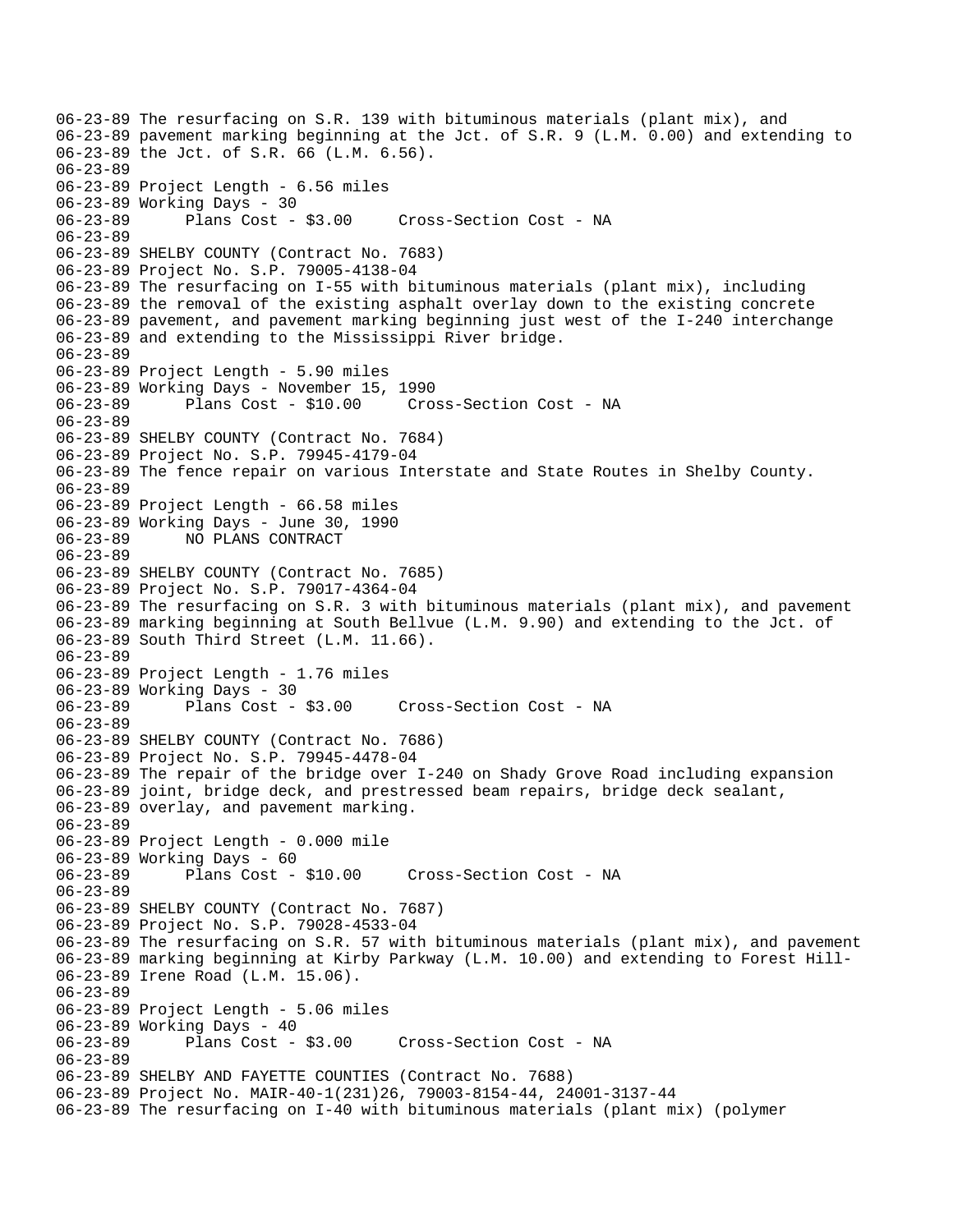06-23-89 modified), including grading, cold planing, the widening of six (6) bridges, 06-23-89 one (1) with prestressed concrete box beams, and five (5) with prestressed 06-23-89 concrete I-beams, drainage modifications, the installation of guardrail, and 06-23-89 pavement marking beginning in Shelby County approx. 600 feet east of the Hall 06-23-89 Creek bridge and extending to approx. 3000 feet west of S.R. 59 in Fayette 06-23-89 County. 06-23-89 06-23-89 Project Length - 9.411 miles 06-23-89 Working Days - On or before December 31, 1990 (See Special Provision 108B) 06-23-89 Plans Cost - \$50.00 Cross-Section Cost - NA 06-23-89 The DBE goal for this contract is 12% of the contract amount. 06-23-89 06-23-89 SHELBY, MADISON, HARDIN, BENTON AND HARDEMAN COUNTIES (Contract No. 7689) 06-23-89 Project No. S.P. 98041-4108-04 06-23-89 The attenuator repair on various Interstate and State Routes in Region IV. 06-23-89 06-23-89 Project Length - 0.000 mile 06-23-89 Working Days - June 30, 1990 (See Special Provision 705F) 06-23-89 NO PLANS CONTRACT 06-23-89 06-23-89 STEWART COUNTY (Contract No. 7690) 06-23-89 Project No. S.P. 81001-4220-04 06-23-89 The resurfacing on S.R. 49 with bituminous materials (plant mix), and pavement 06-23-89 marking beginning at the Jct. of S.R. 76 (L.M. 0.00) and extending to L.M. 06-23-89 6.20. 06-23-89 06-23-89 Project Length - 6.20 miles 06-23-89 Working Days - 45 06-23-89 Plans Cost - \$3.00 Cross-Section Cost - NA 06-23-89 06-23-89 SULLIVAN COUNTY (Contract No. 7691) 06-23-89 Project No. BRS-347(3), 82023-3211-94 06-23-89 The construction of one (1) prestressed concrete box beam bridge over Horse 06-23-89 Creek (L.M. 6.54) on S.R. 347 including grading and drainage, paving with 06-23-89 bituminous materials (plant mix), and guardrail on the approaches. 06-23-89 06-23-89 Project Length - 0.151 mile 06-23-89 Working Days - 90 06-23-89 Plans Cost - \$10.00 Cross-Section Cost - \$0.00 06-23-89 06-23-89 SULLIVAN COUNTY (Contract No. 7692) 06-23-89 Project Nos. M-1382(1), M-1382(2), 82950-3751-54, 82950-3750-54 06-23-89 The construction of one (1) prestressed concrete box beam bridge over Sinking 06-23-89 Creek (Paperville Creek) on Old Jonesboro Road (M-1382) including grading and 06-23-89 drainage, paving with bituminous materials (plant mix), and guardrail on the 06-23-89 approaches, and the resurfacing on Old Jonesboro Road (M-1382) with bituminous 06-23-89 materials (plant mix), including grading and drainage, and pavement marking 06-23-89 beginning near the Bristol south city limits and extending to near King 06-23-89 College Road. 06-23-89 06-23-89 Project Length - 1.297 miles 06-23-89 Working Days - 100 06-23-89 Plans Cost - \$10.00 Cross-Section Cost - \$0.00 06-23-89 Computer Assisted Bidding (CAB) available upon request. 06-23-89 06-23-89 SULLIVAN COUNTY (Contract No. 7693) 06-23-89 Project No. M-3905(2), 82951-3769-54 06-23-89 The construction of one (1) concrete box bridge (2 @ 15' X 8') and one (1) 06-23-89 concrete box culvert (12' X 9') over Kendricks Creek (L.M. 0.50 and L.M. 1.50) 06-23-89 on Kendricks Creek Road including grading and drainage, paving with bituminous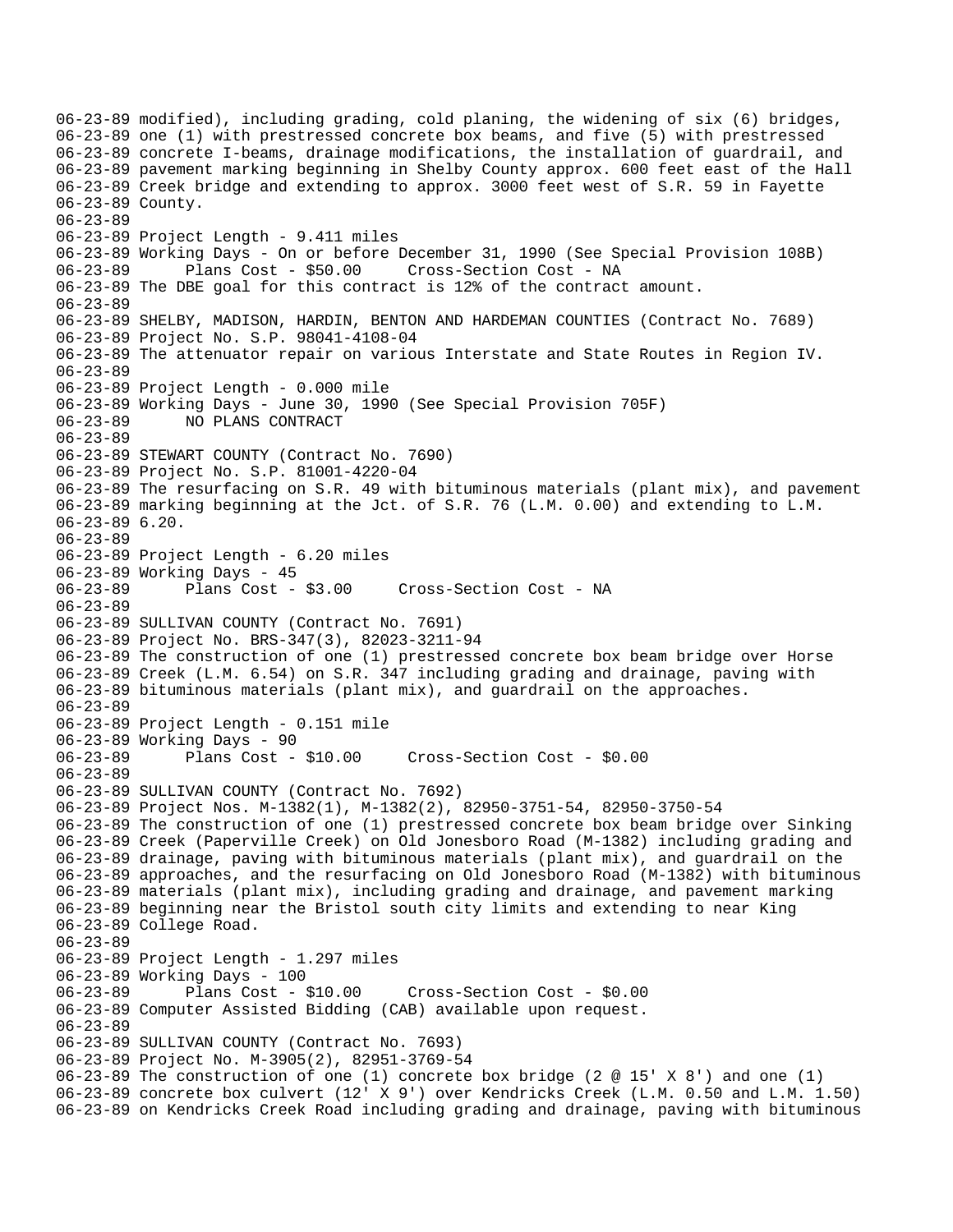```
06-23-89 materials (plant mix), and guardrail on the approaches. 
06-23-89 
06-23-89 Project Length - 0.105 miles 
06-23-89 Working Days - On or before November 30, 1989 
                                       06-23-89 Plans Cost - $10.00 Cross-Section Cost - $0.00 
06-23-89 
06-23-89 SULLIVAN COUNTY (Contract No. 7694) 
06-23-89 Project No. S.P. 82084-4113-04 
06-23-89 The resurfacing on I-181 with bituminous materials (plant mix), cold planing, 
06-23-89 and pavement marking beginning at the Washington County line (L.M. 0.00) and 
06-23-89 extending to 0.16 mile south of the ramp to S.R. 93 right (L.M. 5.27). 
06-23-89 
06-23-89 Project Length - 5.27 miles 
06-23-89 Working Days - On or before November 15, 1989 
06-23-89 Plans Cost - $3.00 Cross-Section Cost - NA 
06-23-89 
06-23-89 SULLIVAN COUNTY (Contract No. 7695) 
06-23-89 Project No. S.P. 82018-4316-04 
06-23-89 The resurfacing on S.R. 358 with bituminous materials (plant mix), and 
06-23-89 pavement marking beginning approx. 500 feet south of Old Silver Grove Road 
06-23-89 left (A914) (L.M. 1.60) and extending to the Bristol City limits (L.M. 6.75). 
06-23-89 
06-23-89 Project Length - 5.15 miles 
06-23-89 Working Days - 30 
                                       Cross-Section Cost - NA
06-23-89 
06-23-89 SULLIVAN COUNTY (Contract No. 7696) 
06-23-89 Project No. S.P. 82006-4352-04 
06-23-89 The resurfacing on S.R. 36 with bituminous materials (plant mix), and pavement 
06-23-89 marking beginning approx. 50 feet north of the bridge over Tranbarger Hollow 
06-23-89 Branch (L.M. 11.00) and extending to Adams Avenue left (L.M. 13.20). 
06-23-89 
06-23-89 Project Length - 2.20 miles 
06-23-89 Working Days - 30<br>06-23-89 Plans Cost - $3.00
                                      Cross-Section Cost - NA
06-23-89 
06-23-89 SUMNER COUNTY (Contract No. 7697) 
06-23-89 Project No. BRZ-8300(31), 83952-3515-94 
06-23-89 The construction of one (1) concrete box bridge (2 @ 12' X 6') over Donoho 
06-23-89 Branch in Portland (L.M. 0.09) on McGlothlin Street (A616) including grading 
06-23-89 and drainage, paving with bituminous materials (plant mix), storm sewer 
06-23-89 construction, concrete curb and gutter, sidewalk, underdrains, and pavement 
06-23-89 marking on the approaches. 
06-23-89 
06-23-89 Project Length - 0.074 mile 
06-23-89 Working Days - 60 
06-23-89 Plans Cost - $10.00 Cross-Section Cost - $0.00 
06-23-89 
06-23-89 TIPTON COUNTY (Contract No. 7698) 
06-23-89 Project No. S.P. 84957-3603-04 
06-23-89 The grading and drainage on a SIA Route (Industrial Park Road extension) 
06-23-89 including paving with bituminous materials (plant mix), and the construction 
06-23-89 of one (1) concrete box bridge (3 @ 8' X 6'), beginning at U.S. 51 (S.R. 3) 
06-23-89 and extending to the railroad spur. 
06-23-89 
06-23-89 Project Length - 0.356 miles 
06-23-89 Working Days - 75<br>06-23-89 Plans Cost - $10.00
                                        06-23-89 Plans Cost - $10.00 Cross-Section Cost - $0.00 
06-23-89 
06-23-89 UNICOI COUNTY (Contract No. 7699)
```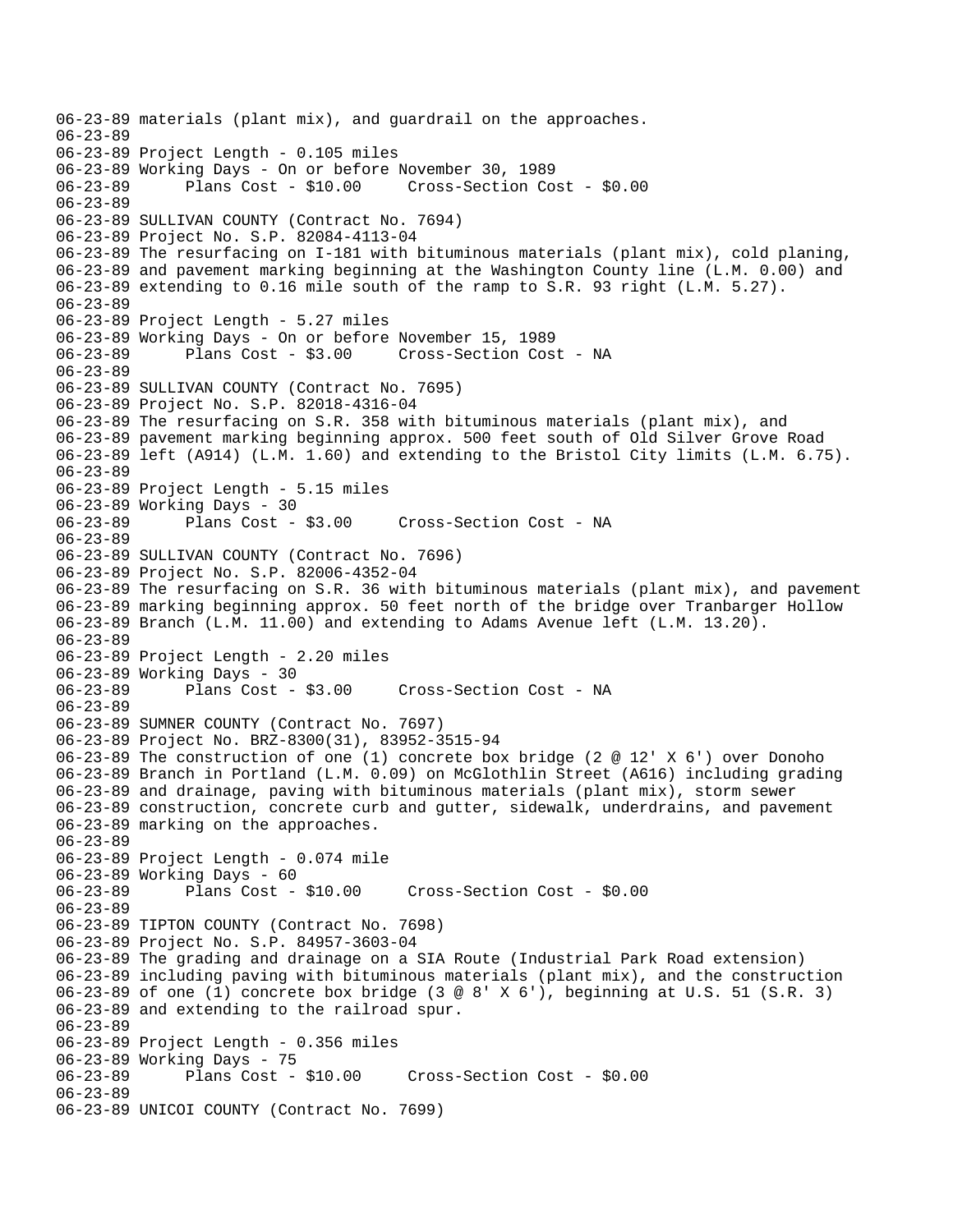06-23-89 Project Nos. BRS-36(30), 86001-3211-94 06-23-89 BRS-107(3), 86006-3217-94 06-23-89 06-23-89 Project No. BRS-36(30), 86001-3211-94 06-23-89 The construction of one (1) prestressed concrete box beam bridge over Spivey 06-23-89 Creek (L.M. 5.45) on U.S. 19W (S.R. 36) including grading and drainage, paving 06-23-89 with bituminous materials (plant mix), and guardrail on the approaches. 06-23-89 Project Length - 0.073 mile 06-23-89 06-23-89 Project No. BRS-107(3), 86006-3217-94 06-23-89 The construction of one (1) concrete box bridge (2 @ 15' X 7') over Red Fork 06-23-89 Creek (L.M. 12.64) on S.R. 107 including grading and drainage, paving with 06-23-89 bituminous materials (plant mix), and guardrail on the approaches. 06-23-89 Project Length - 0.085 mile 06-23-89 06-23-89 Total Project Length - 0.158 miles 06-23-89 Working Days - 100 06-23-89 Plans Cost - \$10.00 Cross-Section Cost - \$0.00 06-23-89 06-23-89 UNICOI COUNTY (Contract No. 7 700) 06-23-89 Project No. BRZ-8600(8), 86018-3409-94 06-23-89 The construction of one (1) prestressed concrete box beam bridge over the 06-23-89 Nolichucky River (L.M. 0.89) on Chestoa Road including grading and drainage, 06-23-89 paving with bituminous materials (plant mix), and guardrail on the approaches. 06-23-89 06-23-89 Project Length - 0.156 mile 06-23-89 Working Days - 150 06-23-89 Plans Cost - \$10.00 Cross-Section Cost - \$0.00 06-23-89 06-23-89 UNICOI COUNTY (Contract No. 7701) 06-23-89 Project No. BRZ-8600(13), 86945-3442-94 06-23-89 The construction of one (1) simple concrete deck slab bridge (one span) over 06-23-89 Rocky Fork Creek (L.M. 0.72) on Rocky Fork Road including grading and 06-23-89 drainage, surfacing with aggregate base, and guardrail on the approaches. 06-23-89 06-23-89 Project Length - 0.006 mile 06-23-89 Working Days - 75 06-23-89 Plans Cost - \$10.00 Cross-Section Cost - \$0.00 06-23-89 06-23-89 VAN BUREN COUNTY (Contract No. 7702) 06-23-89 Project No. S.P. 88027-4222-04 06-23-89 The resurfacing on S.R. 111 with bituminous materials (plant mix), and 06-23-89 pavement marking beginning at Spinlon Drive right (L.M. 12.83) and extending 06-23-89 to Old S.R. 111 left (L.M. 17.84). 06-23-89 06-23-89 Project Length - 5.01 miles 06-23-89 Working Days - 35 Cross-Section Cost - NA 06-23-89 06-23-89 WARREN COUNTY (Contract No. 7703) 06-23-89 Project No. S.P. 89007-3243-04 06-23-89 The grading and drainage on S.R. 55 By-Pass including the construction of an 06-23-89 interchange at U.S. 70S (S.R. 1), construction of three (3) bridges: a 06-23-89 prestressed concrete box beam bridge on S.R. 55 By-Pass over existing S.R. 06-23-89 55/Seaboard System Railroad, a prestressed concrete I-beam bridge on S.R. 55 06-23-89 By-Pass over the Barren Fork River, and a reinforced concrete hollow box 06-23-89 bridge on S.R. 1 over S.R. 55 By-Pass, construction of two (2) reinforced 06-23-89 concrete retaining walls, the construction of a (3 @ 12' X 12') concrete box 06-23-89 bridge, subgrade treatment with hydrated lime, paving at certain locations, 06-23-89 and on the cross roads with bituminous materials (plant mix), paving on the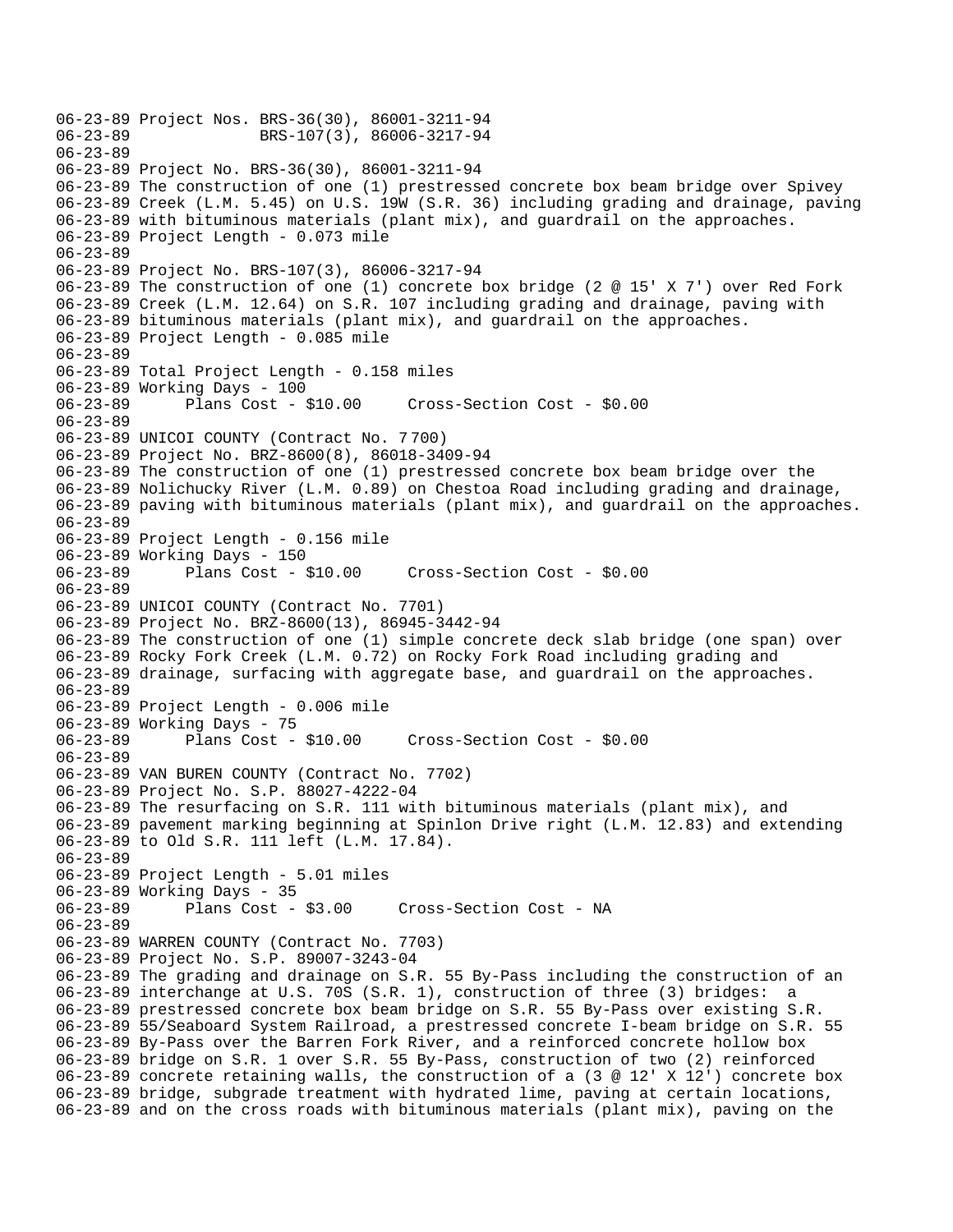06-23-89 ramps with portland cement concrete pavement, storm sewer construction, the 06-23-89 installation of concrete curb and gutter, guardrail, underdrains, fence, 06-23-89 signs, and pavement marking beginning at S.R. 55 near Smartt and extending to 06-23-89 near S.R. 1 and S.R. 380 at the Junction of S.R. 1. 06-23-89 06-23-89 Project Length - 5.104 miles 06-23-89 Working Days - On or before July 1, 1991 06-23-89 Plans Cost - \$50.00 Cross-Section Cost - \$125.00 06-23-89 The DBE goal for this contract is 1% of the contract amount. 06-23-89 06-23-89 WARREN COUNTY (Contract No. 7704) 06-23-89 Project No. S.P. 89074-4303-04 06-23-89 The resurfacing on S.R. 286 with bituminous materials (plant mix), cold 06-23-89 planing, and pavement marking beginning at S.R. 55 (L.M. 0.00) and extending 06-23-89 to S.R. 380 (L.M. 2.84). 06-23-89 06-23-89 Project Length - 2.69 miles 06-23-89 Working Days - 30 06-23-89 Plans Cost - \$3.00 Cross-Section Cost - NA 06-23-89 06-23-89 WASHINGTON COUNTY (Contract No. 7705) 06-23-89 Project No. S.P. 90027-4305-04 06-23-89 The resurfacing on S.R. 67 with bituminous materials (plant mix), and pavement 06-23-89 marking beginning at the Jct. of S.R. 81 (L.M. 0.00) and extending to the Jct. 06-23-89 of University Parkway (L.M. 9.42). 06-23-89 06-23-89 Project Length - 9.42 miles 06-23-89 Working Days - 60 06-23-89 Plans Cost - \$3.00 Cross-Section Cost - NA 06-23-89 06-23-89 WAYNE COUNTY (Contract No. 7706) 06-23-89 Project No. BRZ-9100(15), 91945-3462-94 06-23-89 The construction of one (1) prestressed concrete I-beam bridge over Forty-eight 06-23-89 Creek (L.M. 1.11) on Pea Ridge Road including grading and drainage, paving 06-23-89 with aggregate base and double bituminous surface treatment, and guardrail on 06-23-89 the approaches. 06-23-89 06-23-89 Project Length - 0.142 mile 06-23-89 Working Days - 100 06-23-89 Plans Cost - \$10.00 Cross-Section Cost - \$0.00 06-23-89 06-23-89 WAYNE COUNTY (Contract No. 7707) 06-23-89 Project No. S.P. 91001-4218-04 06-23-89 The resurfacing on S.R. 13 with bituminous materials (plant mix), and pavement 06-23-89 marking beginning at the Alabama State line (L.M. 0.00) and extending to a 06-23-89 point approx. 500 feet north of J.V. Douglas Road (L.M. 5.80). 06-23-89 06-23-89 Project Length - 5.80 miles 06-23-89 Working Days - 40 06-23-89 Plans Cost - \$3.00 Cross-Section Cost - NA 06-23-89 06-23-89 WEAKLEY COUNTY (Contract No. 7708) 06-23-89 Project No. S.P. 92018-4312-04 06-23-89 The resurfacing on S.R. 190 with bituminous materials (plant mix), and 06-23-89 pavement marking beginning at the Jct. of S.R. 124 (L.M. 4.55) and extending 06-23-89 to College Street in Gleason (L.M. 10.18). 06-23-89 06-23-89 Project Length - 5.63 miles 06-23-89 Working Days - 30 06-23-89 Plans Cost - \$3.00 Cross-Section Cost - NA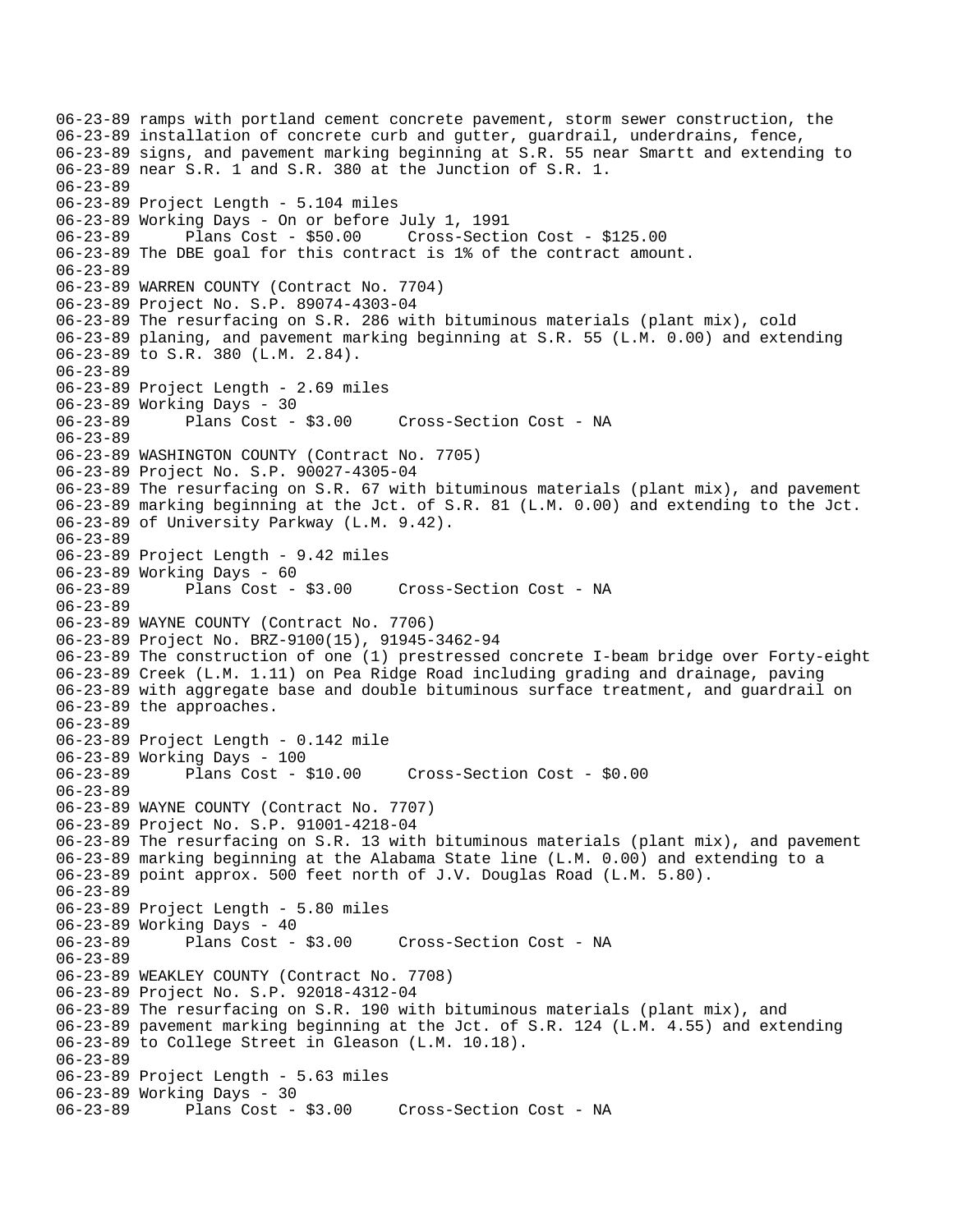```
06-23-89 
06-23-89 WILLIAMSON COUNTY (Contract No. 7709) 
06-23-89 Project No. S.P. 94012-4212-04 
06-23-89 The resurfacing on S.R. 96 with bituminous materials (plant mix), and pavement 
06-23-89 marking beginning at the Davidson County line (L.M.0.00) and extending to the 
06-23-89 Jct. of S.R. 46 (L.M. 5.20). 
06-23-89 
06-23-89 Project Length - 5.20 miles 
06-23-89 Working Days - 40 
06-23-89 Plans Cost - $3.00 Cross-Section Cost - NA 
06-23-89 
06-23-89 WILSON COUNTY (Contract No. 7710) 
06-23-89 Project No. S.P. 95004-4228-04 
06-23-89 The resurfacing on S.R. 24 (Lebanon Pike) with bituminous materials (plant 
06-23-89 mix) (latex modified), and pavement marking beginning at a point approx. 200 
06-23-89 feet east of the Sunset Drive intersection in Mount Juliet (L.M. 3.30) and 
06-23-89 extending to the new pavement approx. 1,100 feet west of the S.R. 109 
06-23-89 intersection (L.M. 8.72). 
06-23-89 
06-23-89 Project Length - 5.29 miles 
06-23-89 Working Days - 45 
06-23-89 Plans Cost - $3.00 Cross-Section Cost - NA 
06-23-89 
================================================================================ 
07-28-89 SHELBY COUNTY (Contract No. 7683) 
07-28-89 Project No. S.P. 79005-4138-04 
07-28-89 The resurfacing on I-55 with bituminous materials (plant mix), including the 
07-28-89 removal of the existing asphalt overlay down to the existing concrete 
07-28-89 pavement, breaking and seating concrete pavement, drainage adjustments, the 
07-28-89 installation of concrete median barrier, and pavement marking beginning just 
07-28-89 west of the I-240 interchange and extending to the Mississippi River bridge. 
07-28-89 
07-28-89 Project Length - 5.90 miles 
07-28-89 Working Days - On or before November 15, 1990 
                                   Cross-Section Cost - NA
07-28-89 The DBE goal for this contract is 1% of the contract amount. 
07-28-89 Computer Assisted Bidding (CAB) available upon request. 
07-28-89 
07-28-89 ANDERSON COUNTY (Contract No. 7711) 
07-28-89 Project No. BRZ-0100(13), 01020-3412-94 
07-28-89 The construction of one (1) prestressed concrete I-beam bridge over Hinds 
07-28-89 Creek (L.M. 0.45) on Brushy Valley Road including grading and drainage, paving 
07-28-89 with bituminous materials (plant mix), and guardrail on the approaches. 
07-28-89 
07-28-89 Project Length - 0.072 mile 
07-28-89 Working Days - 85 
07-28-89 Plans Cost - $10.00 Cross-Section Cost - $0.00 
07-28-89 
07-28-89 ANDERSON, CAMPBELL, COCKE, GREENE, HAMBLEN, JEFFERSON, KNOX, LOUDON, MONROE, 
07-28-89 ROANE, SEVIER, SULLIVAN AND WASHINGTON COUNTIES 
07-28-89 (Contract No. 7712) 
07-28-89 Project No. S.P. 98010-4179-04 
07-28-89 The installation of Logo background panel signs at various interchanges on 
07-28-89 I-75, I-40, I-81, and I-181 in Region I. 
07-28-89 
07-28-89 Project Length - 0.000 mile 
07-28-89 Working Days - On or before May 1, 1990 (See Special Provision 108B) 
                                   Cross-Section Cost - NA
07-28-89 The DBE participation for this contract shall be a minimum of 10% of the 
07-28-89 contract amount.
```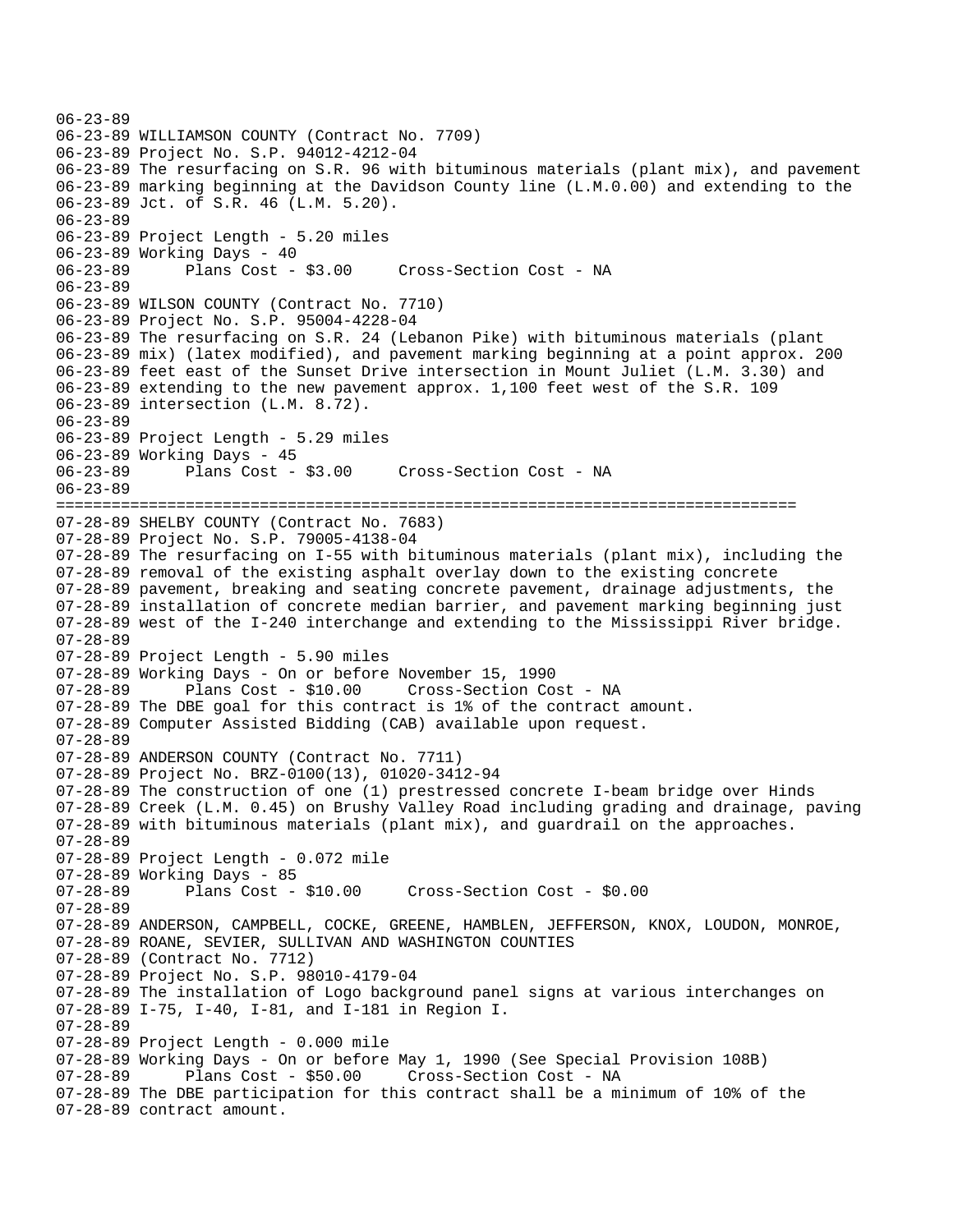```
07-28-89 
07-28-89 BLEDSOE COUNTY (Contract No. 7713) 
07-28-89 Project No. S.P. 04003-4209-04 
07-28-89 The resurfacing on S.R. 30 with bituminous materials (plant mix), and pavement 
07-28-89 marking beginning at Hudson Road right (L.M. 14.12) and extending to the Rhea 
07-28-89 County line (L.M. 18.59). 
07-28-89 
07-28-89 Project Length - 4.47 miles 
07-28-89 Working Days - 30 
07-28-89 Plans Cost - $3.00 Cross-Section Cost - NA 
07-28-89 
07-28-89 BLOUNT COUNTY (Contract No. 7714) 
07-28-89 Project No. M-3818(5), 05950-8715-54 
07-28-89 The resurfacing on Calderwood Street with bituminous materials (plant mix), 
07-28-89 cold planing, guardrail, and pavement marking beginning at the Maryville City 
07-28-89 limits (L.M. 0.00) and extending to 750 feet north of Joule Street (L.M. 0.70) 
07-28-89 in Alcoa. 
07-28-89 
07-28-89 Project Length - 0.70 mile 
07-28-89 Working Days - 30 
07-28-89 Plans Cost - $3.00 Cross-Section Cost - NA 
07-28-89 
07-28-89 BRADLEY COUNTY (Contract No. 7715) 
07-28-89 Project No. S.P. 06010-4313-04 
07-28-89 The resurfacing on S.R. 74 with bituminous materials (plant mix), and pavement 
07-28-89 marking beginning at the Georgia State line (L.M. 0.00) and extending 6.20 
07-28-89 miles north (L.M. 6.20). 
07-28-89 
07-28-89 Project Length - 6.10 miles 
07-28-89 Working Days - 40 
07-28-89 Plans Cost - $3.00 Cross-Section Cost - NA 
07-28-89 
07-28-89 CANNON COUNTY (Contract No. 7716) 
07-28-89 Project No. S.P. 08002-4218-04 
07-28-89 The resurfacing on S.R. 53 with bituminous materials (plant mix), cold 
07-28-89 planing, and pavement marking beginning at the Coffee County line (L.M. 0.00) 
07-28-89 and extending to 500 feet north of Geedsville Road (L.M. 4.43). 
07-28-89 
07-28-89 Project Length - 4.43 miles 
07-28-89 Working Days - 35 
07-28-89 Plans Cost - $3.00 Cross-Section Cost - NA 
07-28-89 
07-28-89 CARROLL COUNTY (Contract No. 7717) 
07-28-89 Project No. S.P. 09107-3208-04 
07-28-89 The paving on S.R. 22 with either a mineral aggregate base or a portland 
07-28-89 cement treated aggregate base, and bituminous materials (plant mix), including 
07-28-89 limited grading and drainage, the installation of guardrail, underdrains, 
07-28-89 signs, a flashing beacon, and pavement marking beginning 1.2 miles south 
07-28-89 McKenzie and extending to the existing S.R. 76 (U.S. 79)/S.R. 22 intersection 
07-28-89 east of McKenzie. 
07-28-89 
07-28-89 Project Length - 2.480 miles 
07-28-89 Working Days - 175 
07-28-89 Plans Cost - $10.00 Cross-Section Cost - $10.00 
07-28-89 Computer Assisted Bidding (CAB) available upon request. 
07-28-89 
07-28-89 CARROLL COUNTY (Contract No. 7718) 
07-28-89 Project No. S.P. 09107-3209-04 
07-28-89 The grading and drainage on S.R. 22 including subgrade treatment with 
07-28-89 soil-cement processing, paving with bituminous materials (plant mix), the
```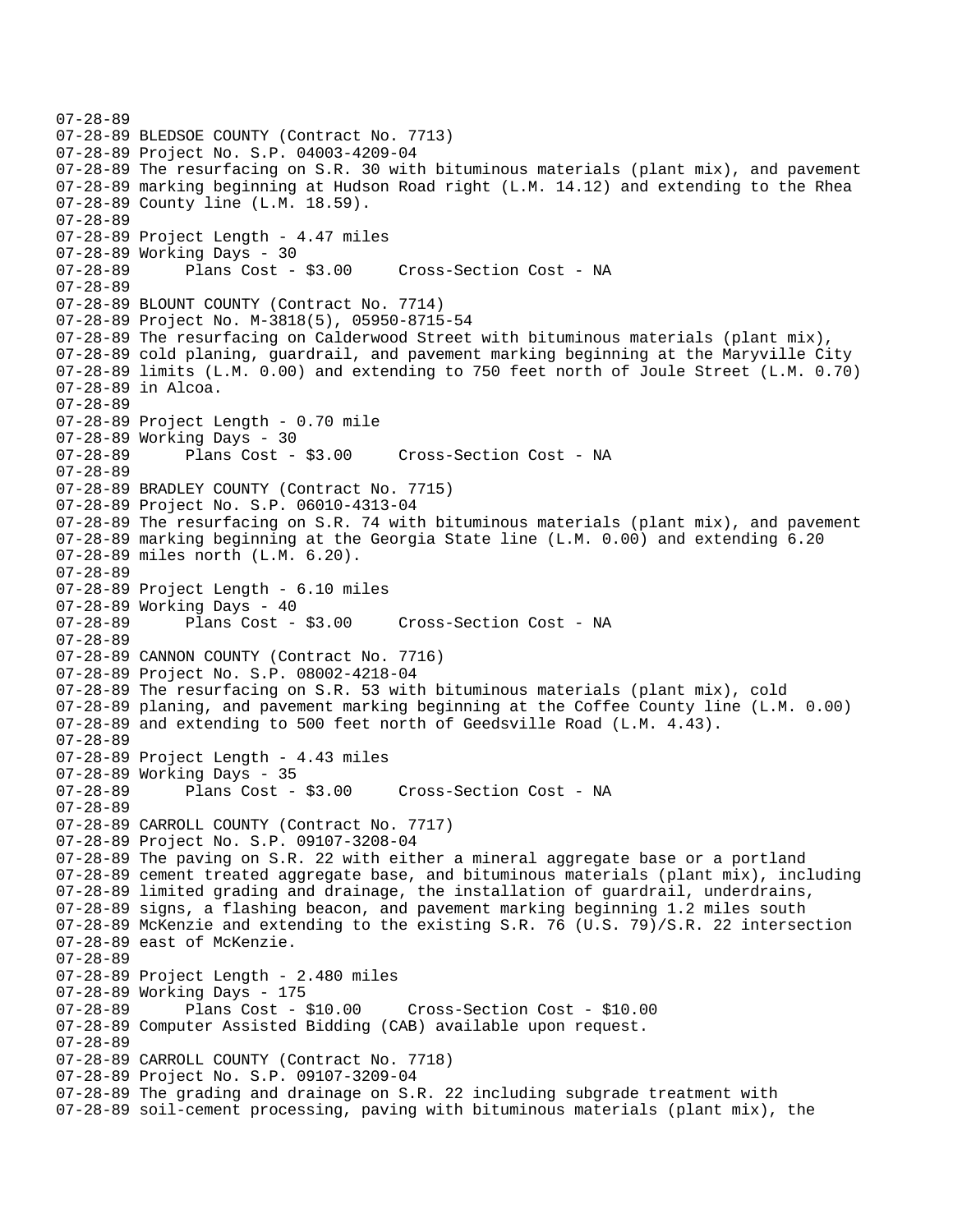07-28-89 construction of two (2) prestressed concrete I-beam bridges: one (1) over 07-28-89 Crooked Creek, and one (1) over Clear Creek, the installation of guardrail, 07-28-89 fence, underdrains, signs, and pavement marking beginning at S.R. 77 north of 07-28-89 Huntingdon and extending to 1.2 miles south of McKenzie. 07-28-89 07-28-89 Project Length - 6.472 miles 07-28-89 Working Days - 350 07-28-89 Plans Cost - \$50.00 Cross-Section Cost - \$110.00 07-28-89 The DBE goal for this contract is 1% of the contract amount. 07-28-89 Computer Assisted Bidding (CAB) available upon request. 07-28-89 07-28-89 CARTER COUNTY (Contract No. 7719) 07-28-89 Project No. BRZ-1000(12), 10945-3458-94 07-28-89 The construction of one (1) prestressed concrete box beam bridge over Stoney 07-28-89 Creek (L.M. 0.11) on Dry Hollow Road including grading and drainage, paving 07-28-89 with bituminous materials (plant mix), and guardrail on the approaches. 07-28-89 07-28-89 Project Length - 0.045 mile 07-28-89 Working Days - 90 07-28-89 Plans Cost - \$10.00 Cross-Section Cost - \$0.00 07-28-89 07-28-89 CHEATHAM, DAVIDSON, DICKSON, GILES, HICKMAN, HUMPHREYS, MARSHALL, MAURY, 07-28-89 MONTGOMERY, ROBERTSON, RUTHERFORD, SMITH, SUMNER, WILLIAMSON AND WILSON 07-28-89 COUNTIES (Contract No. 7720) 07-28-89 Project No. S.P. 98031-4169-04 07-28-89 The installation of Logo background panel signs at various interchanges on 07-28-89 I-24, I-40, and I-65 in Region III. 07-28-89 07-28-89 Project Length - 0.000 mile 07-28-89 Working Days - On or before May 1, 1990 (See Special Provision 108B) 07-28-89 Plans Cost - \$50.00 Cross-Section Cost - NA 07-28-89 The DBE participation for this contract shall be a minimum of 10% of the 07-28-89 contract amount. 07-28-89 07-28-89 CHEATHAM AND ROBERTSON COUNTIES (Contract No. 7721) 07-28-89 Project No. S.P. 74035-4303-04 07-28-89 The resurfacing on S.R. 256 with bituminous materials (plant mix), and 07-28-89 pavement marking beginning in Cheatham County at the Jct. of S.R. 112 (L.M. 07-28-89 0.00) and extending to L.M. 6.80 in Robertson County. 07-28-89 07-28-89 Project Length - 6.839 miles 07-28-89 Working Days - On or before November 15, 1989 07-28-89 Plans Cost - \$3.00 Cross-Section Cost - NA 07-28-89 07-28-89 CLAIBORNE COUNTY (Contract No. 7722) 07-28-89 Project Nos. S.P. 13003-3228-04, 13003-3229-04 07-28-89 The signalization and intersection improvements at four (4) locations in New 07-28-89 Tazewell on S.R. 33 (Broad Street) with 1ST Avenue, 3RD Avenue, 5TH Avenue, 07-28-89 and Main Street, including storm drainage construction, paving with bituminous 07-28-89 materials (plant mix), and pavement marking. 07-28-89 07-28-89 Project Length - 0.000 mile 07-28-89 Working Days - 90 07-28-89 Plans Cost - \$10.00 Cross-Section Cost - \$0.00 07-28-89 07-28-89 CLAIBORNE COUNTY (Contract No. 7723) 07-28-89 Project No. S.P. 13002-4525-04 07-28-89 The resurfacing on S.R. 32 with bituminous materials (plant mix), cold 07-28-89 planing, and pavement marking beginning at River Road right (L.M. 15.92) and 07-28-89 extending to the Tennessee-Virginia State line (L.M. 20.56).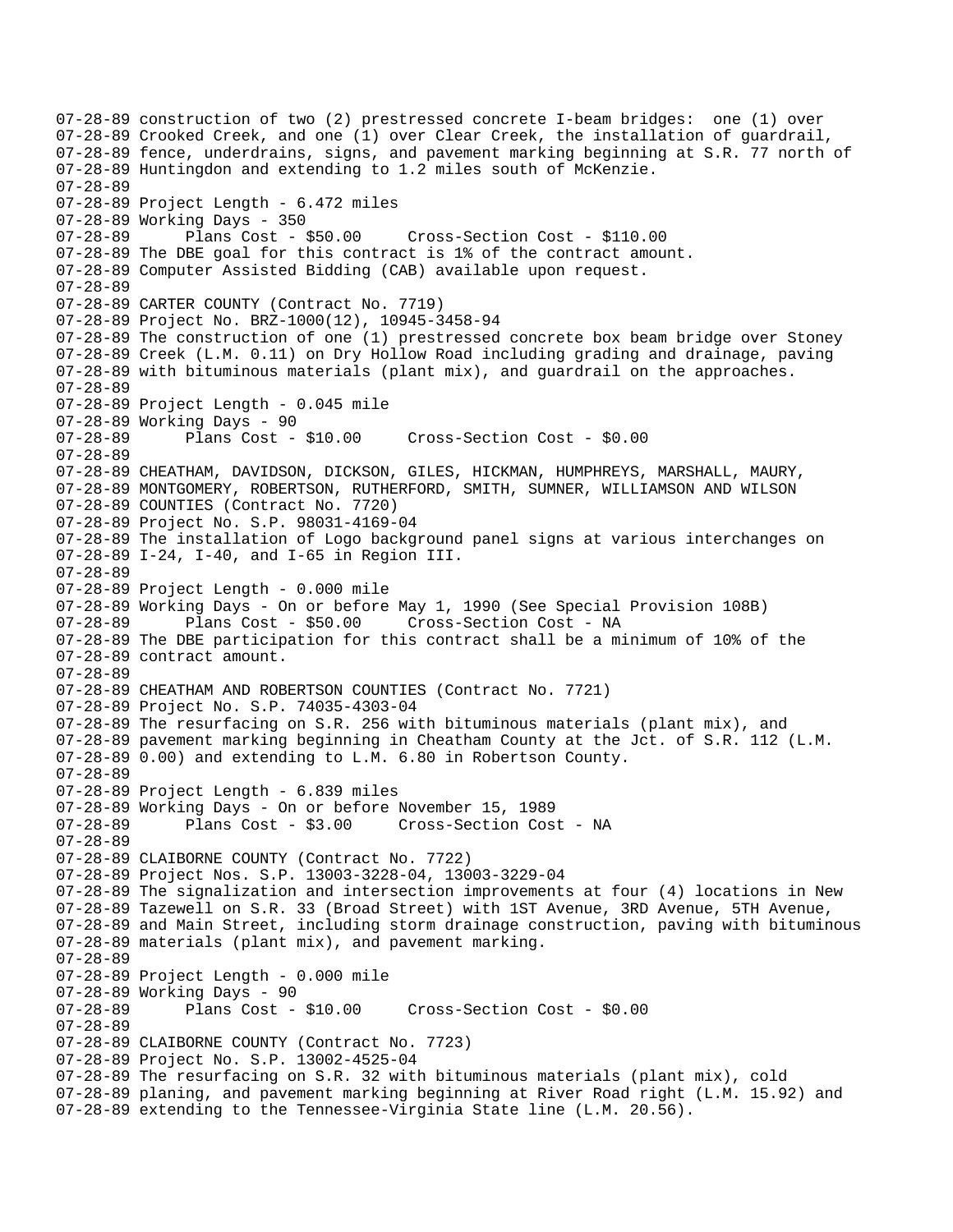07-28-89 07-28-89 Project Length - 4.64 miles 07-28-89 Working Days - 50<br>07-28-89 Plans Cost -Plans Cost - \$3.00 Cross-Section Cost - NA 07-28-89 07-28-89 COFFEE, GRUNDY AND MARION COUNTIES (Contract No. 7724) 07-28-89 Project Nos. S.P. 16001-4152-04, 31001-4133-04, 58001-4196-04 07-28-89 The resurfacing on I-24 with bituminous materials (plant mix), cold planing, 07-28-89 and pavement marking beginning at the east end of the parallel bridges over 07-28-89 Betsy Willis Creek (L.M. 125.87) in Coffee County and extending to the ramp to 07-28-89 S.R. 2 (L.M. 135.46) in Marion County. 07-28-89 07-28-89 Project Length - 9.50 miles 07-28-89 Working Days - 35 Cross-Section Cost - NA 07-28-89 07-28-89 COFFEE, PUTNAM, CUMBERLAND, HAMILTON, BRADLEY AND MCMINN COUNTIES 07-28-89 (Contract No. 7725) 07-28-89 Project No. S.P. 98020-4167-04 07-28-89 The installation of Logo background panel signs at various interchanges on 07-28-89 I-24, I-40, and I-75 in Region II. 07-28-89 07-28-89 Project Length - 0.000 mile 07-28-89 Working Days - On or before May 1, 1990 (See Special Provision 108B)<br>07-28-89 Plans Cost - \$25.00 Cross-Section Cost - NA Plans Cost - \$25.00 Cross-Section Cost - NA 07-28-89 The DBE participation for this contract shall be a minimum of 10% of the 07-28-89 contract amount. 07-28-89 07-28-89 CUMBERLAND COUNTY (Contract No. 7726) 07-28-89 Project No. MG-9205(2), 18950-3720-54 07-28-89 The signalization of the intersection of S.R. 392 (Miller Avenue) with Stanley 07-28-89 Street in Crossville including the installation of pavement marking. 07-28-89 07-28-89 Project Length - 0.000 mile 07-28-89 Working Days - On or before January 15, 1990 07-28-89 Plans Cost - \$3.00 Cross-Section Cost - NA 07-28-89 07-28-89 DAVIDSON COUNTY (Contract No. 7727) 07-28-89 Project Nos. S.P. 19054-3204-04, 19054-3206-04 07-28-89 The grading and drainage on S.R. 251 (Old Hickory Blvd), including paving with 07-28-89 bituminous materials (plant mix), the construction of a reinforced concrete 07-28-89 retaining wall, construction of one (1) (3 @ 10' X 6') concrete slab bridge, 07-28-89 construction of a complete storm sewer drainage system, the installation of 07-28-89 concrete curb and gutter, sidewalk, underdrains, guardrail, concrete bridge 07-28-89 pier protection, signs, signals, pavement marking, and water line and sanitary 07-28-89 sewer relocation, beginning at S.R. 1 (U.S. 70S) in Bellevue and extending 07-28-89 0.15 mile north of S.R. 24 (U.S. 70N). 07-28-89 07-28-89 Project Length - 3.208 miles 07-28-89 Working Days - 260 07-28-89 Plans Cost - \$50.00 Cross-Section Cost - \$50.00 07-28-89 The DBE goal for this contract is 1% of the contract amount. 07-28-89 Computer Assisted Bidding (CAB) available upon request. 07-28-89 07-28-89 DAVIDSON COUNTY (Contract No. 7728) 07-28-89 Project No. S.P. 19100-4307-04 07-28-89 The resurfacing on S.R. 45 with bituminous materials (plant mix), cold 07-28-89 planing, and pavement marking beginning at the Jct. of S.R. 65 at Whites Creek 07-28-89 (L.M. 0.00) and extending to the Jct. of S.R. 11 (L.M. 4.70). 07-28-89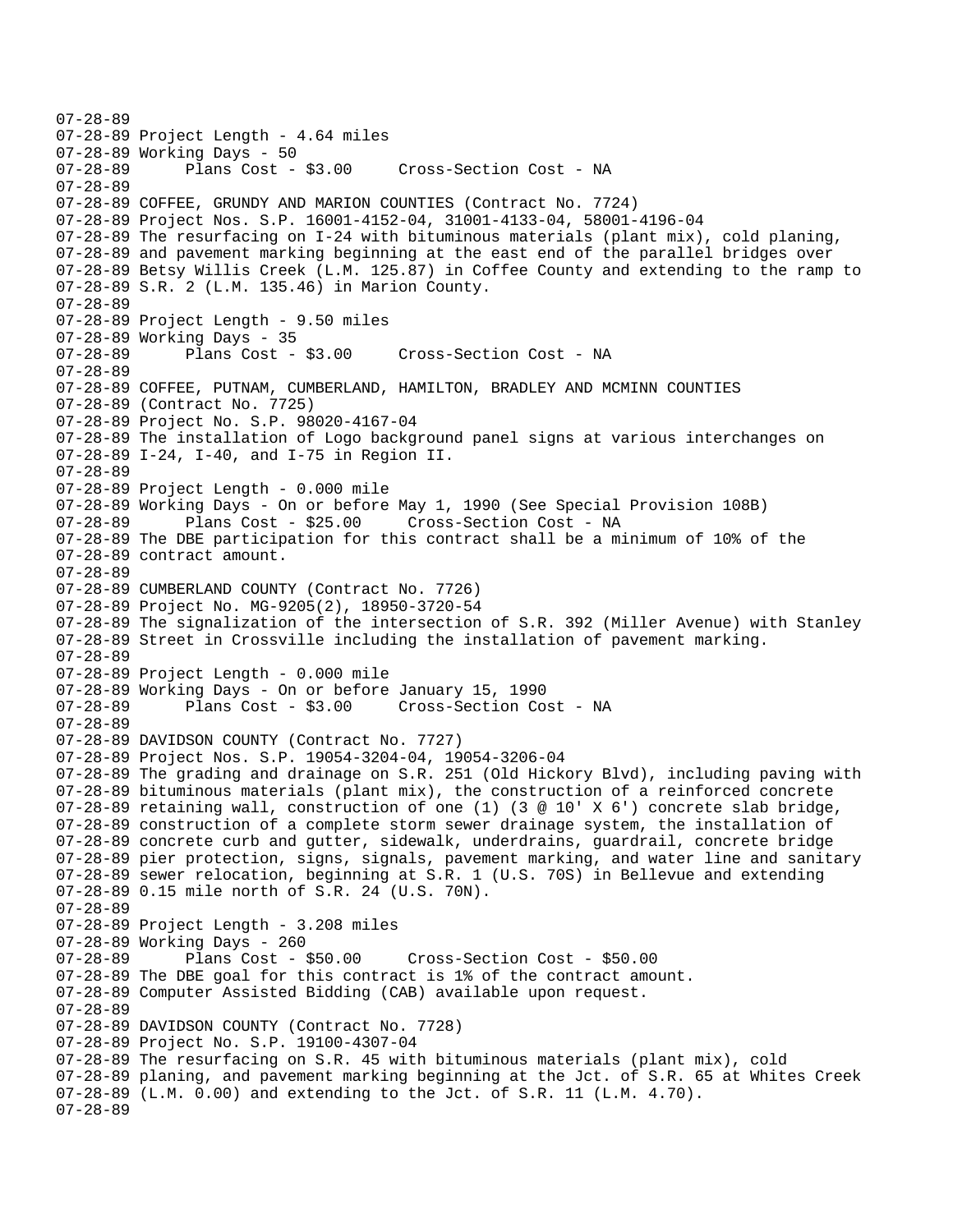07-28-89 Project Length - 4.70 miles 07-28-89 Working Days - On or before November 15, 1989 Cross-Section Cost - NA 07-28-89 07-28-89 DAVIDSON COUNTY (Contract No. 7729) 07-28-89 Project No. S.P. 19057-4308-04 07-28-89 The resurfacing on S.R. 254 with bituminous materials (plant mix), and 07-28-89 pavement marking beginning at I-24 (L.M. 14.90) and extending to the Jct. of 07-28-89 S.R. 1 (L.M. 17.28). 07-28-89 07-28-89 Project Length - 2.38 miles 07-28-89 Working Days - On or before November 15, 1989 07-28-89 Plans Cost - \$3.00 Cross-Section Cost - NA 07-28-89 07-28-89 DAVIDSON AND SUMNER COUNTIES (Contract No. 7730) 07-28-89 Project Nos. S.P. 19180-3207-04, 83076-3219-04 07-28-89 The paving on S.R. 386 (Hendersonville Bypass) with a section being portland 07-28-89 cement concrete pavement with a mineral aggregate base, and a section with 07-28-89 either a mineral aggregate base, or portland cement treated aggregate base, 07-28-89 with bituminous materials (plant mix), and hydrated lime processing of the 07-28-89 subgrade, paving on the ramps with portland cement concrete pavement, 07-28-89 including the installation of guardrail, underdrains, concrete median barrier, 07-28-89 signs, signals, and pavement marking beginning at the end of the bridge over 07-28-89 Two Mile Parkway and extending to the Connector Road. 07-28-89 07-28-89 Project Length - 2.775 miles 07-28-89 Working Days - On or before October 15, 1990 (See Special Provision 108B)<br>07-28-89 Plans Cost - \$25.00 Cross-Section Cost - NA Plans Cost - \$25.00 Cross-Section Cost - NA 07-28-89 The DBE goal for this contract is 1% of the contract amount. 07-28-89 Computer Assisted Bidding (CAB) available upon request. 07-28-89 07-28-89 DYER COUNTY (Contract No. 7731) 07-28-89 Project No. S.P. 23029-4307-04 07-28-89 The resurfacing on S.R. 182 with bituminous materials (plant mix), and 07-28-89 pavement marking beginning at the Jct. of I-155 (L.M. 2.981) and extending to 07-28-89 the Jct. of S.R. 78 (L.M. 9.723). 07-28-89 07-28-89 Project Length - 6.742 miles 07-28-89 Working Days - 35 Plans Cost - \$3.00 Cross-Section Cost - NA 07-28-89 07-28-89 FAYETTE COUNTY (Contract No. 7732) 07-28-89 Project No. S.P. 24009-4207-04 07-28-89 The resurfacing on S.R. 76 with bituminous materials (plant mix), and pavement 07-28-89 marking beginning at the Jct. of S.R. 57 (L.M. 0.00) and extending to the Jct. 07-28-89 of S.R. 193 (L.M. 6.90). 07-28-89 07-28-89 Project Length - 6.90 miles 07-28-89 Working Days - 35<br>07-28-89 Plans Cost - \$3.00 Cross-Section Cost - NA 07-28-89 07-28-89 FENTRESS COUNTY (Contract No. 7733) 07-28-89 Project No. S.P. 25003-4515-04 07-28-89 The resurfacing on S.R. 52 with bituminous materials (plant mix), guardrail, 07-28-89 and pavement marking beginning 0.27 mile east of the bridge over the East Fork 07-28-89 Obey River (L.M. 5.50) and extending to 0.8 mile west of S.R. 154 (L.M. 07-28-89 11.00). 07-28-89 07-28-89 Project Length - 5.50 miles 07-28-89 Working Days - 30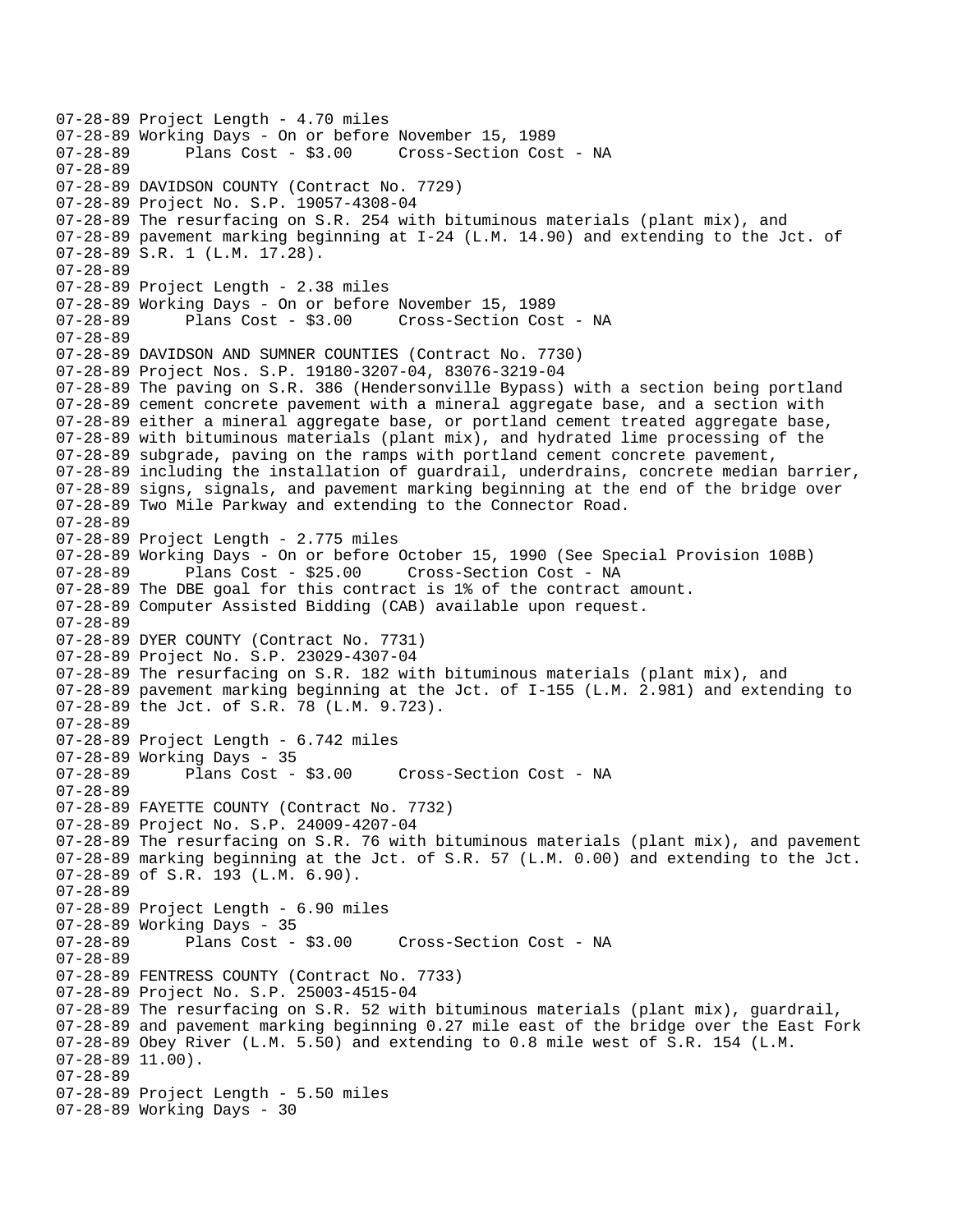```
07-28-89 Plans Cost - $3.00 Cross-Section Cost - NA 
07-28-89 
07-28-89 GIBSON COUNTY (Contract No. 7734) 
07-28-89 Project No. S.P. 27004-4247-04 
07-28-89 The resurfacing on S.R. 43 with bituminous materials (plant mix), and pavement 
07-28-89 marking beginning approx. 0.3 mile north of the railroad bridge (L.M. 4.97) 
07-28-89 and extending to approx. 0.1 mile north of Kefauver Drive (L.M. 8.65). 
07-28-89 
07-28-89 Project Length - 3.68 mile 
07-28-89 Working Days - 35 
07-28-89 Plans Cost - $3.00 Cross-Section Cost - NA 
07-28-89 
07-28-89 GIBSON COUNTY (Contract No. 7735) 
07-28-89 Project No. S.P. 27016-4310-04 
07-28-89 The resurfacing on S.R. 105 with bituminous materials (plant mix), and 
07-28-89 pavement marking beginning at Skullbone Road (L.M. 23.655) and extending to 
07-28-89 the Carroll County line (L.M. 28.51). 
07-28-89 
07-28-89 Project Length - 4.855 miles 
07-28-89 Working Days - 30 
07-28-89 Plans Cost - $3.00 Cross-Section Cost - NA 
07-28-89 
07-28-89 GILES COUNTY (Contract No. 7736) 
07-28-89 Project No. S.P. 28002-4208-04 
07-28-89 The resurfacing on S.R. 7 (U.S. 31) with bituminous materials (plant mix), 
07-28-89 cold planing, and pavement marking beginning approx. 400 feet northwest of 
07-28-89 Polly Road (L.M. 12.95) and extending to approx. 100 feet south of S.R. 15 in 
07-28-89 Pulaski (L.M. 19.66). 
07-28-89 
07-28-89 Project Length - 6.71 miles 
07-28-89 Working Days - On or before November 15, 1989 
07-28-89 Plans Cost - $3.00 Cross-Section Cost - NA 
07-28-89 
07-28-89 GREENE COUNTY (Contract No. 7737) 
07-28-89 Project No. BRZ-3000(33), 30946-3406-94 
07-28-89 The construction of one (1) concrete box bridge (2 @ 12' X 5') over College 
07-28-89 Creek (L.M. 0.07) on Gilliland Road including grading and drainage, paving 
07-28-89 with bituminous materials (plant mix), and guardrail on the approaches. 
07-28-89 
07-28-89 Project Length - 0.038 mile 
07-28-89 Working Days - 75 
07-28-89 Plans Cost - $10.00 Cross-Section Cost - $0.00 
07-28-89 
07-28-89 GRUNDY COUNTY (Contract No. 7738) 
07-28-89 Project No. S.P. 31005-4244-04 
07-28-89 The resurfacing on S.R. 56 with bituminous materials (plant mix), and pavement 
07-28-89 marking beginning at Bill Myers Road left (L.M. 7.81) and extending to 0.37 
07-28-89 mile north of Dogtown Road right (L.M. 14.05). 
07-28-89 
07-28-89 Project Length - 6.24 miles 
07-28-89 Working Days - 35 
07-28-89 Plans Cost - $3.00 Cross-Section Cost - NA 
07-28-89 
07-28-89 HAMILTON COUNTY (Contract No. 7739) 
07-28-89 Project Nos. MG-4138(1), MG-9202(25), 33957-3788-54, 33027-3217-54 
07-28-89 The signalization at the intersections of S.R. 58 with North Hickory Valley 
07-28-89 Road, and S.R. 317 (Bonny Oaks Drive) with Hickory Valley Road. 
07-28-89 
07-28-89 Project Length - 0.000 mile 
07-28-89 Working Days - On or before January 1, 1990
```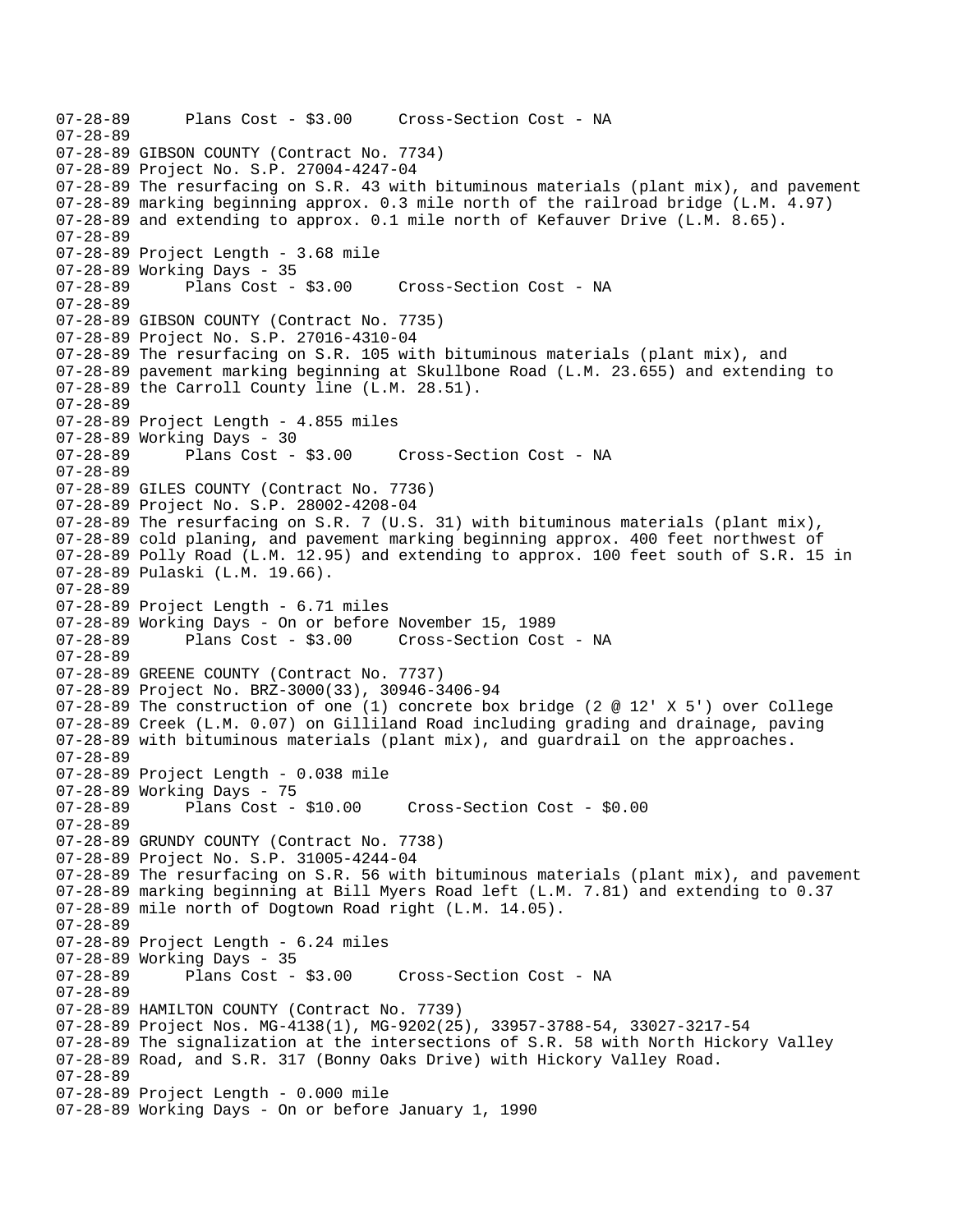```
07-28-89 Plans Cost - $3.00 Cross-Section Cost - NA 
07-28-89 
07-28-89 HAMILTON COUNTY (Contract No. 7740) 
07-28-89 Project No. S.P. 33052-4236-04 
07-28-89 The resurfacing on S.R. 153 with bituminous materials (plant mix), cold 
07-28-89 planing, bridge deck repair, and sealant, and pavement marking beginning at 
07-28-89 the Jct. of S.R. 317 (L.M. 4.01) and extending to the ramp from Kings Point 
07-28-89 Road right (L.M. 5.72). 
07-28-89 
07-28-89 Project Length - 1.71 miles 
07-28-89 Working Days - 35 
07-28-89 Plans Cost - $3.00 Cross-Section Cost - NA 
07-28-89 
07-28-89 HAMILTON COUNTY (Contract No. 7741) 
07-28-89 Project No. S.P. 33036-4262-04 
07-28-89 The resurfacing on S.R. 29 with bituminous materials (plant mix), drainage 
07-28-89 adjustments, and pavement marking beginning at the Jct. of S.R. 8 (L.M. 2.13) 
07-28-89 and extending to west of Browntown Road (L.M. 6.13). 
07-28-89 
07-28-89 Project Length - 3.86 miles 
07-28-89 Working Days - 35 
07-28-89 Plans Cost - $3.00 Cross-Section Cost - NA 
07-28-89 
07-28-89 HAMILTON COUNTY (Contract No. 7742) 
07-28-89 Project No. S.P. 33070-4311-04 
07-28-89 The resurfacing on S.R. 317 with bituminous materials (plant mix), and 
07-28-89 pavement marking beginning at the railroad crossing in Collegedale (L.M. 
07-28-89 10.34) and extending to Bates Pike east of Collegedale (L.M. 13.25). 
07-28-89 
07-28-89 Project Length - 2.91 miles 
07-28-89 Working Days - 30 
07-28-89 Plans Cost - $3.00 Cross-Section Cost - NA 
07-28-89 
07-28-89 HARDEMAN COUNTY (Contract No. 7743) 
07-28-89 Project No. S.P. 35007-4208-04 
07-28-89 The resurfacing on S.R. 100 with bituminous materials (plant mix), bridge deck 
07-28-89 repair and sealant, and pavement marking beginning at the Jct. of S.R. 15 
07-28-89 (L.M. 0.00) and extending to the Jct. of Vildo Road (L.M. 6.15). 
07-28-89 
07-28-89 Project Length - 6.15 miles 
07-28-89 Working Days - 40 
07-28-89 Plans Cost - $3.00 Cross-Section Cost - NA 
07-28-89 
07-28-89 HARDIN COUNTY (Contract No. 7744) 
07-28-89 Project No. S.P. 36011-4311-04 
07-28-89 The resurfacing on S.R. 128 with bituminous materials (plant mix), and 
07-28-89 pavement marking beginning at bridge (L.M. 24.00) and extending to Brandon 
07-28-89 Road (L.M. 29.19). 
07-28-89 
07-28-89 Project Length - 5.19 miles 
07-28-89 Working Days - 30 
07-28-89 Plans Cost - $3.00 Cross-Section Cost - NA 
07-28-89 
07-28-89 HAWKINS COUNTY (Contract No. 7745) 
07-28-89 Project No. S.P. 37004-4215-04 
07-28-89 The resurfacing on S.R. 66 with bituminous materials (plant mix), bridge deck 
07-28-89 and expansion joint repairs, sealant, and pavement marking beginning 150 feet 
07-28-89 north of Cedar Hills Drive (L.M. 8.42) and extending to 50 feet north of the 
07-28-89 ramp right from S.R. 1 (L.M. 12.63). 
07-28-89
```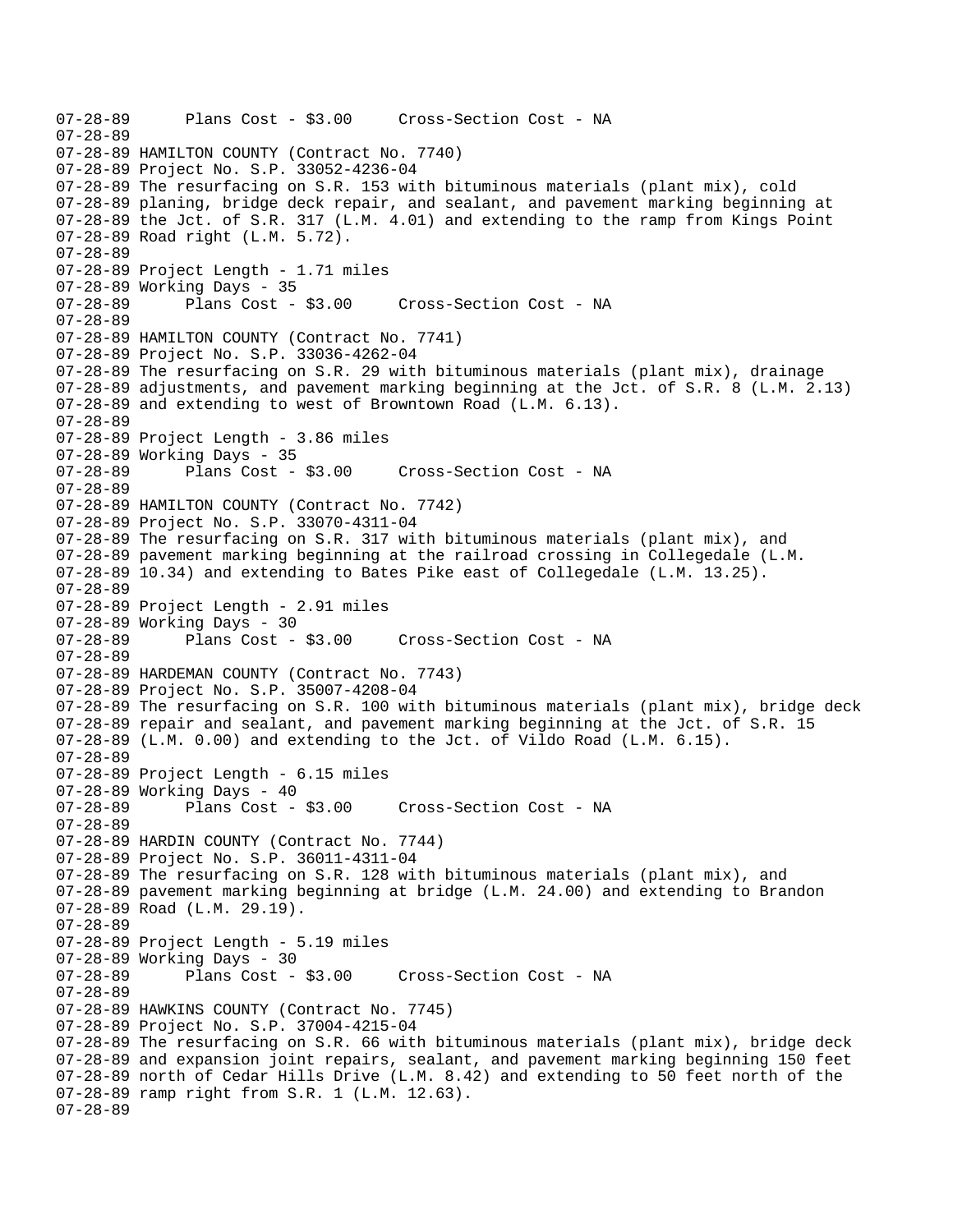07-28-89 Project Length - 4.03 miles 07-28-89 Working Days - On or before November 15, 1989 Cross-Section Cost - NA 07-28-89 07-28-89 HENDERSON COUNTY (Contract No. 7746) 07-28-89 Project No. S.P. 39007-4206-04 07-28-89 The resurfacing on S.R. 100 with bituminous materials (plant mix), and 07-28-89 pavement marking beginning at the Chester County line (L.M. 0.00) and 07-28-89 extending to the Jct. of S.R. 104 (L.M. 5.82). 07-28-89 07-28-89 Project Length - 5.82 miles 07-28-89 Working Days - 35 07-28-89 Plans Cost - \$3.00 Cross-Section Cost - NA 07-28-89 07-28-89 HENRY COUNTY (Contract No. 7747) 07-28-89 Project No. S.P. 40011-3249-04 07-28-89 The paving on S.R. 218 with either a mineral aggregate base or a portland 07-28-89 cement treated aggregate base, and bituminous materials (plant mix) including 07-28-89 the installation of guardrail, and pavement marking beginning at U.S. 641 07-28-89 (S.R. 69) and extending to County Home Road near Paris. 07-28-89 07-28-89 Project Length - 3.357 miles 07-28-89 Working Days - 125 07-28-89 Plans Cost - \$10.00 Cross-Section Cost - NA 07-28-89 Computer Assisted Bidding (CAB) available upon request. 07-28-89 07-28-89 HICKMAN COUNTY (Contract No. 7748) 07-28-89 Project No. S.P. 41049-4318-04 07-28-89 The resurfacing on S.R. 230 with bituminous materials (plant mix), bridge deck 07-28-89 repair and sealant, and pavement marking beginning at the Jct. of S.R. 48 07-28-89 (L.M. 9.32) and extending to Rockfield Dodd Hollow Road (L.M. 15.71). 07-28-89 07-28-89 Project Length - 6.12 miles 07-28-89 Working Days - On or before November 15, 1989 Plans Cost - \$3.00 Cross-Section Cost - NA 07-28-89 07-28-89 HOUSTON COUNTY (Contract No. 7749) 07-28-89 Project No. S.P. 42003-4218-04 07-28-89 The resurfacing on S.R. 49 with bituminous materials (plant mix), and pavement 07-28-89 marking beginning at the new pavement approx. 100 feet east of S.R. 13 in Erin 07-28-89 (L.M. 6.00) and extending to approx. 250 feet southeast of the bridge over 07-28-89 Salmon Branch (L.M. 13.55). 07-28-89 07-28-89 Project Length - 7.55 mile 07-28-89 Working Days - On or before November 15, 1989 07-28-89 Plans Cost - \$3.00 Cross-Section Cost - NA 07-28-89 07-28-89 HUMPHREYS COUNTY (Contract No. 7750) 07-28-89 Project No. S.P. 43004-4212-04 07-28-89 The resurfacing on S.R. 1 with bituminous materials (plant mix), and pavement 07-28-89 marking beginning at a point approx. 0.4 mile west of the Trace Creek bridge 07-28-89 (L.M. 15.58) and extending to the new pavement approx. 0.11 mile west of 07-28-89 Pittle Warren Road west of McEwen (L.M. 20.13). 07-28-89 07-28-89 Project Length - 4.55 miles 07-28-89 Working Days - On or before November 15, 1989 07-28-89 Plans Cost - \$3.00 Cross-Section Cost - NA 07-28-89 07-28-89 HUMPHREYS COUNTY (Contract No. 7751) 07-28-89 Project No. S.P. 43013-4402-04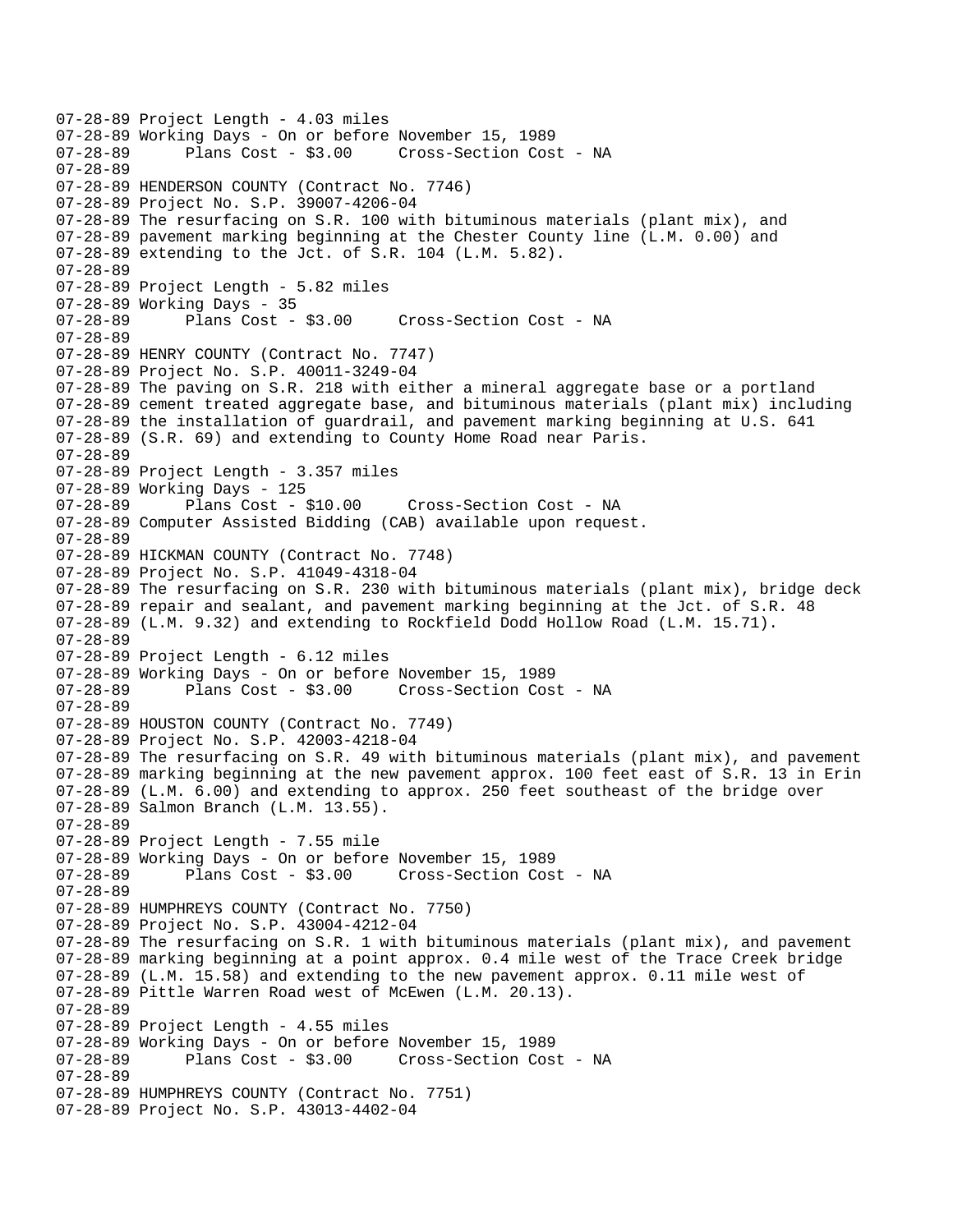07-28-89 The repair of the bridge on FAS-929 (Dupont Access Road) over S.R. 1 (U.S. 70) 07-28-89 (L.M. 0.17) with concrete beam repairs. 07-28-89 07-28-89 Project Length - 0.000 mile 07-28-89 Working Days - 30 07-28-89 Plans Cost - \$3.00 Cross-Section Cost - NA 07-28-89 07-28-89 JACKSON COUNTY (Contract No. 7752) 07-28-89 Project No. BRZ-4400(21), 44945-3445-94 07-28-89 The construction of one (1) prestressed concrete I-beam bridge over Jennings 07-28-89 Creek (L.M. 0.02) on Ligon Road including grading and drainage, paving with 07-28-89 aggregate base and double bituminous surface treatment, and guardrail on the 07-28-89 approaches. 07-28-89 07-28-89 Project Length - 0.084 mile 07-28-89 Working Days - 90 07-28-89 Plans Cost - \$10.00 Cross-Section Cost - \$0.00 07-28-89 07-28-89 JEFFERSON COUNTY (Contract No. 7753) 07-28-89 Project No. S.P. 45011-4210-04 07-28-89 The resurfacing on S.R. 92 with bituminous materials (plant mix), and pavement 07-28-89 marking beginning at the Jct. of S.R. 35 (L.M. 0.00) and extending to the 07-28-89 bridge over the French Broad River (L.M. 9.16). 07-28-89 07-28-89 Project Length - 9.16 miles 07-28-89 Working Days - 40 07-28-89 Plans Cost - \$3.00 Cross-Section Cost - NA 07-28-89 07-28-89 JEFFERSON COUNTY (Contract No. 7754) 07-28-89 Project No. S.P. 45006-4221-04 07-28-89 The resurfacing on S.R. 34 with bituminous materials (plant mix), and pavement 07-28-89 marking beginning at the Knox-Jefferson County line (L.M. 0.00) and extending 07-28-89 approx. 50 feet east of the bridge over Lost Creek (L.M. 7.73). 07-28-89 07-28-89 Project Length - 7.73 miles 07-28-89 Working Days - 60 07-28-89 Plans Cost - \$3.00 Cross-Section Cost - NA 07-28-89 07-28-89 JOHNSON COUNTY (Contract No. 7755) 07-28-89 Project No. BRF-34(8), 46001-3214-94 07-28-89 The construction of one (1) prestressed concrete box beam bridge over 07-28-89 Beaverdam Creek (L.M. 2.50) on U.S. 421 (S.R. 34) including grading and 07-28-89 drainage, paving with bituminous materials (plant mix), and guardrail on the 07-28-89 approaches. 07-28-89 07-28-89 Project Length - 0.142 mile 07-28-89 Working Days - 100 07-28-89 Plans Cost - \$10.00 Cross-Section Cost - \$0.00 07-28-89 07-28-89 JOHNSON COUNTY (Contract No. 7756) 07-28-89 Project No. S.P. 46010-4314-04 07-28-89 The resurfacing on S.R. 167 with bituminous materials (plant mix), and 07-28-89 pavement marking beginning at S.R. 34 (L.M. 13.92) and extending to the 07-28-89 Tennessee-North Carolina State line (L.M. 20.97). 07-28-89 07-28-89 Project Length - 7.05 miles 07-28-89 Working Days - 40 Cross-Section Cost - NA 07-28-89 07-28-89 KNOX AND LOUDON COUNTIES (Contract No. 7757)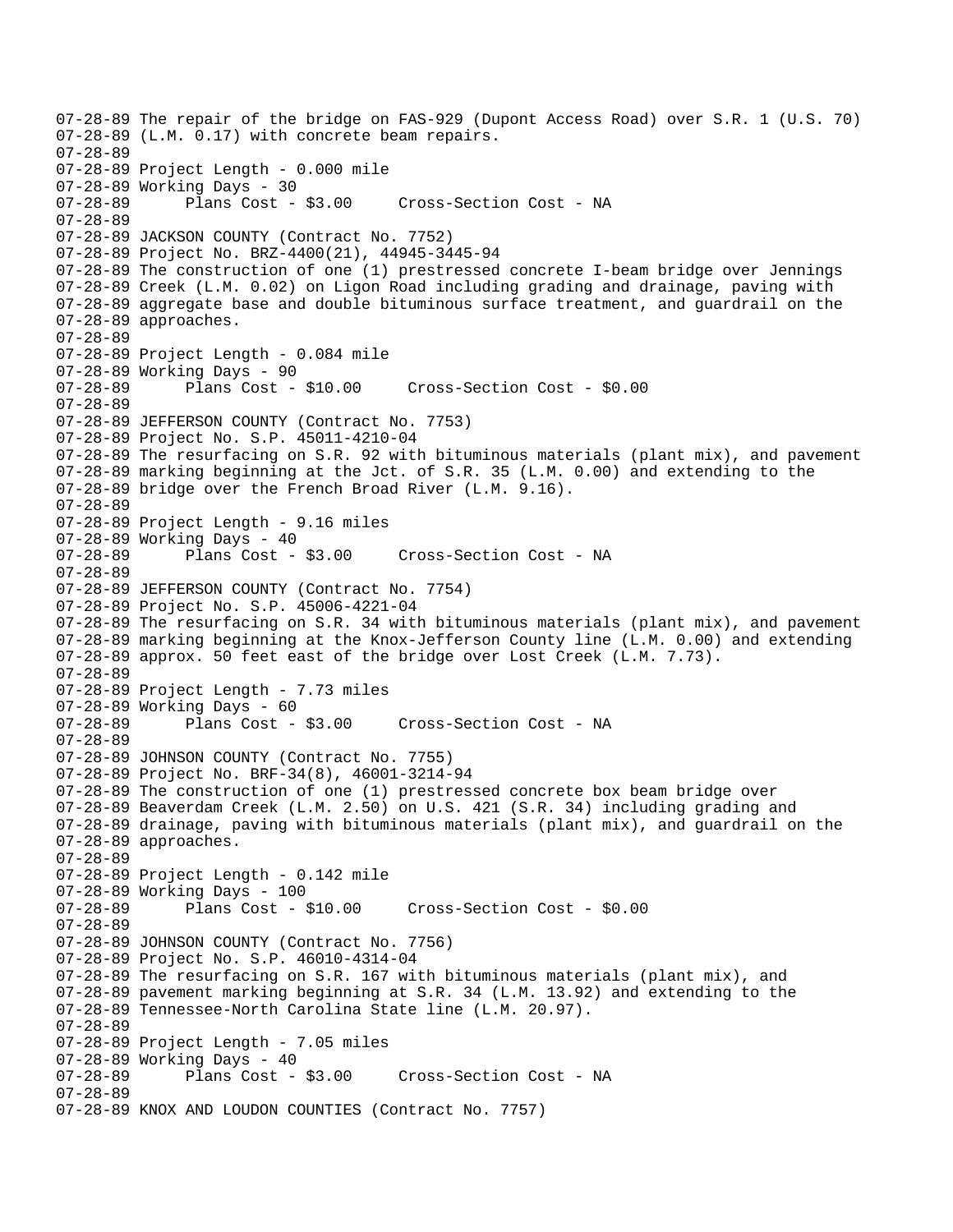```
07-28-89 Project No. S.P. 47946-4114-04 
07-28-89 The sweeping and litter removal at various locations on I-75, I-40, I-275, and 
07-28-89 I-640 in Knox and Loudon Counties. 
07-28-89 
07-28-89 Project Length - 95.33 miles 
07-28-89 Working Days - On or before June 30, 1990 (See Special Provision 108B) 
07-28-89 NO PLANS CONTRACT 
07-28-89 
07-28-89 LAUDERDALE COUNTY (Contract No. 7758) 
07-28-89 Project No. M-9418(1), 49951-8712-54 
07-28-89 The resurfacing on three (3) streets in Ripley with bituminous materials 
07-28-89 (plant mix), and pavement marking; on Church (Durham) Street/Asbury Avenue 
07-28-89 beginning at Ripley City limits (L.M. 7.43) and extending to Washington Street 
07-28-89 (L.M. 0.574), on Midland (Volz Street) beginning at S.R. 19 (Lake Drive) (L.M. 
07-28-89 0.00) and extending to S.R. 209 (Washington Street) (L.M. 0.28), and on 
07-28-89 Washington Street beginning at Jefferson Street (L.M. 0.00) and extending to 
07-28-89 Monroe Street (L.M. 0.05). 
07-28-89 
07-28-89 Project Length - 0.957 miles 
07-28-89 Working Days - 30 
07-28-89 Plans Cost - $3.00 Cross-Section Cost - NA 
07-28-89 
07-28-89 LAUDERDALE COUNTY (Contract No. 7759) 
07-28-89 Project No. BRZ-4900(13), 49047-3410-94 
07-28-89 The construction of one (1) prestressed concrete I-beam bridge over the I.C.G. 
07-28-89 Railroad (L.M. 4.24) on Hurricane Hill Road including grading and drainage, 
07-28-89 paving with bituminous materials (plant mix), and guardrail on the approaches. 
07-28-89 
07-28-89 Project Length - 0.181 mile 
07-28-89 Working Days - 135 
07-28-89 Plans Cost - $10.00 Cross-Section Cost - $0.00 
07-28-89 
07-28-89 LAUDERDALE COUNTY (Contract No. 7760) 
07-28-89 Project No. S.P. 49005-4222-04 
07-28-89 The resurfacing on S.R. 19 with bituminous materials (plant mix), and pavement 
07-28-89 marking beginning approx. 0.24 mile east of Willie Paris Road (L.M. 22.751) 
07-28-89 and extending to the Haywood County line (L.M. 26.76). 
07-28-89 
07-28-89 Project Length - 4.009 miles 
07-28-89 Working Days - 30 
07-28-89 Plans Cost - $3.00 Cross-Section Cost - NA 
07-28-89 
07-28-89 MADISON COUNTY (Contract No. 7761) 
07-28-89 Project No. BRM-1642(2), 57950-3796-94 
07-28-89 The construction of one (1) prestressed concrete box beam bridge over Bond 
07-28-89 Creek (L.M. 0.40) on Perry Switch Road including grading and drainage, paving 
07-28-89 with bituminous materials (plant mix), and guardrail on the approaches. 
07-28-89 
07-28-89 Project Length - 0.113 mile 
07-28-89 Working Days - 90<br>07-28-89 Plans Cost -
              Plans Cost - $10.00 Cross-Section Cost - $0.00
07-28-89 
07-28-89 MARSHALL COUNTY (Contract No. 7762) 
07-28-89 Project No. S.P. 59007-3209-04 
07-28-89 The widening and resurfacing on S.R. 373 (West Commerce) in Lewisburg with 
07-28-89 bituminous materials (plant mix), drainage adjustments, the installation of 
07-28-89 concrete curb, underdrains, and pavement marking beginning 230 feet east of 
07-28-89 Freeman Drive and extending to 300 feet west of Old S.R. 50. 
07-28-89 
07-28-89 Project Length - 0.603 miles
```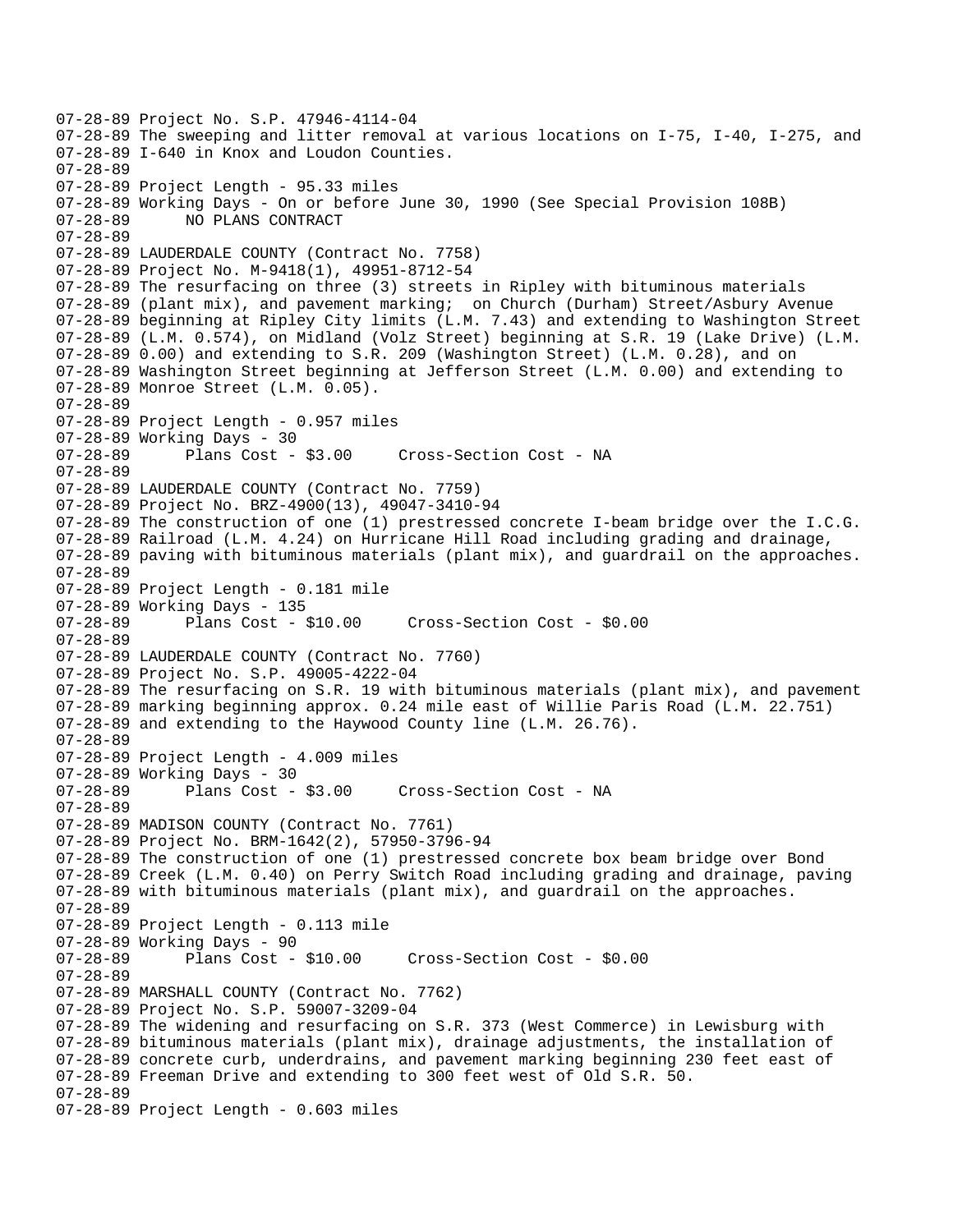```
07-28-89 Working Days - On or before November 15, 1989 
                                    Cross-Section Cost - NA
07-28-89 
07-28-89 MARSHALL COUNTY (Contract No. 7763) 
07-28-89 Project No. S.P. 59001-4128-04 
07-28-89 The resurfacing on I-65 with emulsified asphalt slurry seal including pavement 
07-28-89 marking beginning 0.80 mile north of the Giles County line and extending to 
07-28-89 0.40 mile north of S.R. 129. 
07-28-89 
07-28-89 Project Length - 4.40 miles 
07-28-89 Working Days - On or before October 1, 1989 
07-28-89 Plans Cost - $3.00 Cross-Section Cost - NA 
07-28-89 
07-28-89 MARSHALL COUNTY (Contract No. 7764) 
07-28-89 Project No. S.P. 59002-4204-04 
07-28-89 The resurfacing on S.R. 11 with bituminous materials (plant mix), cold 
07-28-89 planing, guardrail, and pavement marking beginning at the Giles County line 
07-28-89 (L.M. 0.00) and extending to the Cornersville City limits (L.M. 5.47). 
07-28-89 
07-28-89 Project Length - 5.47 miles 
07-28-89 Working Days - On or before November 15, 1989 
07-28-89 Plans Cost - $3.00 Cross-Section Cost - NA 
07-28-89 
07-28-89 MAURY COUNTY (Contract No. 7765) 
07-28-89 Project No. S.P. 60031-4211-04 
07-28-89 The resurfacing on S.R. 50 with bituminous materials (plant mix), cold 
07-28-89 planing, bridge deck repair, sealant, overlay and pavement marking beginning 
07-28-89 west of James Campbell Blvd. (L.M. 13.32) and extending to new pavement 
07-28-89 (L.M. 16.00). 
07-28-89 
07-28-89 Project Length - 2.68 miles 
07-28-89 Working Days - On or before November 15, 1989 
                                     Cross-Section Cost - NA
07-28-89 
07-28-89 MEIGS AND MCMINN COUNTIES (Contract No. 7766) 
07-28-89 Project Nos. S.P. 61006-4515-04, 54011-4517-04 
07-28-89 The resurfacing on S.R. 68 with bituminous materials (plant mix), cold 
07-28-89 planing, and pavement marking beginning in Meigs County 0.1 mile west of the 
07-28-89 Jct. of S.R. 305 (L.M. 6.30) and extending to Fleming Road in McMinn County 
07-28-89 (L.M. 2.60). 
07-28-89 
07-28-89 Project Length - 3.83 miles 
07-28-89 Working Days - 30 
07-28-89 Plans Cost - $3.00 Cross-Section Cost - NA 
07-28-89 
07-28-89 MONROE COUNTY (Contract No. 7767) 
07-28-89 Project No. S.P. 62007-4528-04 
07-28-89 The resurfacing on S.R. 68 with bituminous materials (plant mix), and pavement 
07-28-89 marking beginning 700 feet south of Roberts Lane left (L.M. 31.55) and 
07-28-89 extending to the Monroe-Polk County line (L.M. 40.62). 
07-28-89 
07-28-89 Project Length - 9.07 miles 
07-28-89 Working Days - 40 
07-28-89 Plans Cost - $3.00 Cross-Section Cost - NA 
07-28-89 
07-28-89 OBION COUNTY (Contract No. 7768) 
07-28-89 Project No. S.P. 66007-4213-04 
07-28-89 The repair of of three (3) bridges on U.S. 45W (S.R. 5) at L.M. 5.07, 
07-28-89 L.M. 5.47, and L.M. 6.45 including expansion joint repairs, bridge deck 
07-28-89 sealant, and overlay with bituminous materials (plant mix), and pavement
```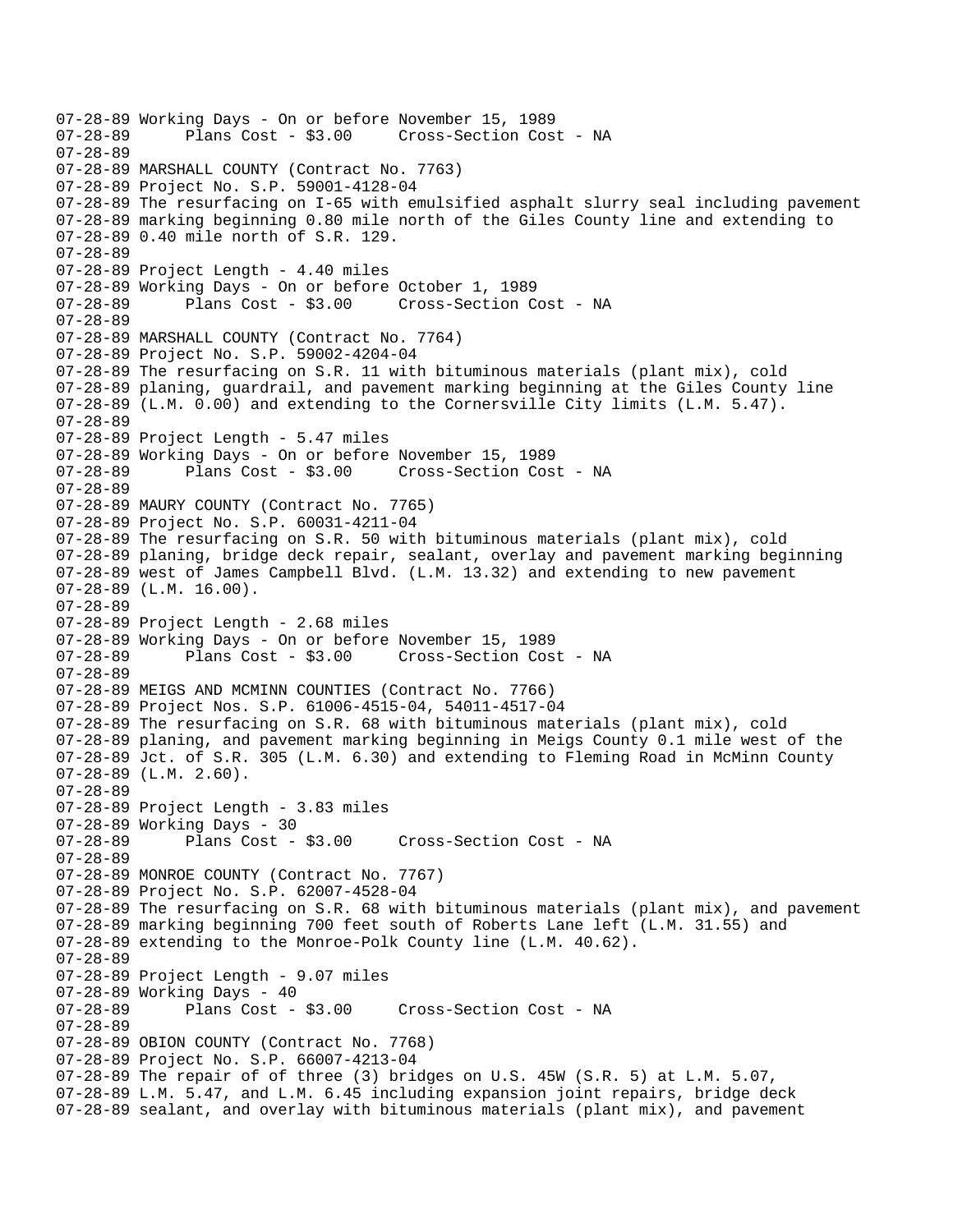```
07-28-89 marking. 
07-28-89 
07-28-89 Project Length - 0.000 mile 
07-28-89 Working Days - 115 
                                    Cross-Section Cost - NA
07-28-89 
07-28-89 OVERTON COUNTY (Contract No. 7769) 
07-28-89 Project No. S.P. 67001-3270-04 
07-28-89 The grading and drainage on S.R. 42 including paving with bituminous materials 
07-28-89 (plant mix), the installation of guardrail, underdrains, signs, and pavement 
07-28-89 marking beginning near the Livingston Bypass and extending 1.5 miles north. 
07-28-89 
07-28-89 Project Length - 1.682 miles 
07-28-89 Working Days - 130 
07-28-89 Plans Cost - $10.00 Cross-Section Cost - $25.00 
07-28-89 
07-28-89 OVERTON COUNTY (Contract No. 7770) 
07-28-89 Project No. S.P. 67003-4209-04 
07-28-89 The resurfacing on S.R. 52 with bituminous materials (plant mix), guardrail, 
07-28-89 and pavement marking beginning 2.0 miles west of S.R. 85 right (L.M. 18.33) 
07-28-89 and extending to the Pickett County line (L.M. 24.58). 
07-28-89 
07-28-89 Project Length - 6.25 miles 
07-28-89 Working Days - 40<br>07-28-89 Plans Cost - $3.00
                                      Cross-Section Cost - NA
07-28-89 
07-28-89 PICKETT COUNTY (Contract No. 7771) 
07-28-89 Project No. S.P. 69002-4539-04 
07-28-89 The resurfacing on S.R. 42 with bituminous materials (plant mix), and pavement 
07-28-89 marking beginning 0.1 mile north of S.R. 325 left (L.M. 6.37) and extending to 
07-28-89 0.1 mile north of S.R. 295 right (L.M. 8.94). 
07-28-89 
07-28-89 Project Length - 2.57 mile 
07-28-89 Working Days - 30 
                                    Cross-Section Cost - NA
07-28-89 
07-28-89 POLK COUNTY (Contract No. 7772) 
07-28-89 Project No. S.P. 70004-4557-04 
07-28-89 The repair of the bridge on S.R. 40 (U.S. 64) over Greasy Creek (L.M. 10.37) 
07-28-89 including treated timber, concrete, and structural steel repairs, repainting 
07-28-89 the existing steel structure, and the installation of guardrail. 
07-28-89 
07-28-89 Project Length - 0.000 mile 
07-28-89 Working Days - On or before January 1, 1990 
07-28-89 Plans Cost - $10.00 Cross-Section Cost - NA 
07-28-89 
07-28-89 ROANE COUNTY (Contract No. 7773) 
07-28-89 Project No. S.P. 73013-4515-04 
07-28-89 The resurfacing on S.R. 61 with bituminous materials (plant mix), and pavement 
07-28-89 marking beginning at the Jct. of S.R. 1 (L.M. 0.00) and extending to the Jct. 
07-28-89 of S.R. 29 (L.M. 7.03). 
07-28-89 
07-28-89 Project Length - 7.03 miles 
07-28-89 Working Days - 45<br>07-28-89 Plans Cost - $3.00
                                     Cross-Section Cost - NA
07-28-89 
07-28-89 ROBERTSON COUNTY (Contract No. 7774) 
07-28-89 Project No. S.P. 74005-4221-04 
07-28-89 The resurfacing on S.R. 11 with bituminous materials (plant mix), and pavement 
07-28-89 marking beginning at L.M. 11.47 and extending to Bug Tussle Road (L.M. 16.63).
```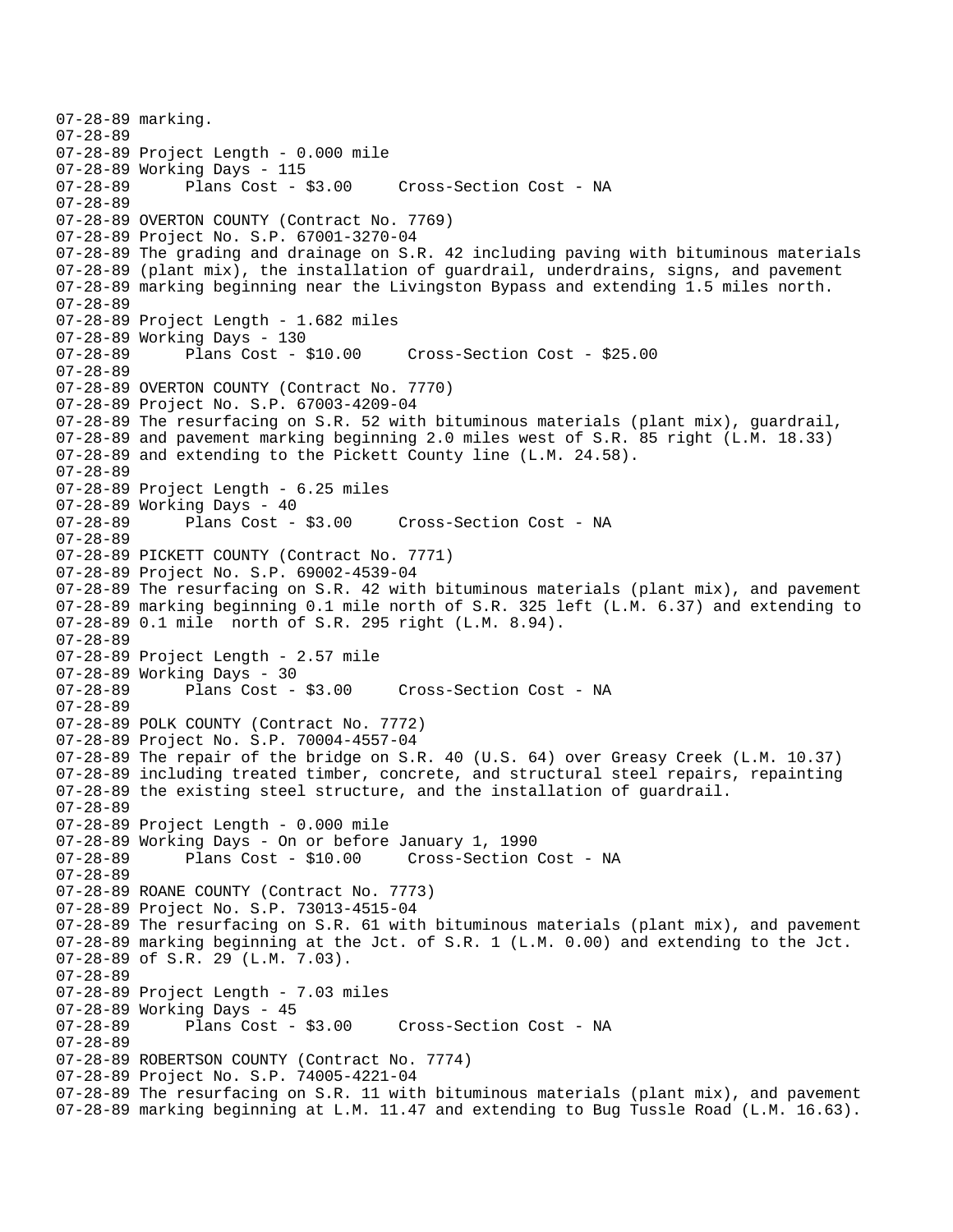07-28-89 07-28-89 Project Length - 5.16 miles 07-28-89 Working Days - On or before November 15, 1989 07-28-89 Plans Cost - \$3.00 Cross-Section Cost - NA 07-28-89 07-28-89 RUTHERFORD COUNTY (Contract No. 7775) 07-28-89 Project No. MG-1057(1), 75953-3709-54, 75953-3205-04, 75953-3707-04 07-28-89 The signalization and pavement marking of three (3) intersections in Lavergne: 07-28-89 Waldron Road with S.R. 1 (U.S. 41, U.S. 70S), Waldron Road with Heil-Quaker 07-28-89 Blvd., and Waldron Road with Bridgestone Road. 07-28-89 07-28-89 Project Length - 0.000 mile 07-28-89 Working Days - On or before November 1, 1989 07-28-89 Plans Cost - \$3.00 Cross-Section Cost - NA 07-28-89 07-28-89 RUTHERFORD COUNTY (Contract No. 7776) 07-28-89 Project No. M-3372(2), 75952-8723-54 07-28-89 The resurfacing on Sam Davis Road (M-3372) in Smyrna with bituminous materials 07-28-89 (plant mix), the installation of guardrail, signs, and pavement marking 07-28-89 beginning at S.R. 102 (Nissan Blvd.) (L.M. 0.00) and extending to Maple Street 07-28-89 (L.M. 1.50). 07-28-89 07-28-89 Project Length - 1.500 miles 07-28-89 Working Days - 30<br>07-28-89 Plans Cost - \$3.00 Cross-Section Cost - NA 07-28-89 07-28-89 RUTHERFORD COUNTY (Contract No. 7777) 07-28-89 Project No. BRZ-7500(4), 75951-3532-94 07-28-89 The construction of one (1) prestressed concrete box beam bridge over the West 07-28-89 Fork Stones River (L.M. 1.04) on Bridge Avenue including grading and drainage, 07-28-89 paving with bituminous materials (plant mix), and guardrail on the approaches. 07-28-89 07-28-89 Project Length - 0.096 mile 07-28-89 Working Days - 120 07-28-89 Plans Cost - \$10.00 Cross-Section Cost - \$0.00 07-28-89 07-28-89 RUTHERFORD COUNTY (Contract No. 7778) 07-28-89 Project No. S.P. 75015-4303-04 07-28-89 The resurfacing on S.R. 269 with bituminous materials (plant mix), and 07-28-89 pavement marking beginning at the Jct. of S.R. 10 (L.M. 12.54) and extending 07-28-89 to the Rutherford/Bedford County line (L.M. 19.04). 07-28-89 07-28-89 Project Length - 6.50 miles 07-28-89 Working Days - On or before November 15, 1989 07-28-89 Plans Cost - \$3.00 Cross-Section Cost - NA 07-28-89 07-28-89 SEQUATCHIE COUNTY (Contract No. 7779) 07-28-89 Project No. APD-111(12), 77041-3211-64 07-28-89 The grading and drainage on S.R. 111 including the construction of one (1) 07-28-89 prestressed concrete I-beam bridge over East Valley Road on S.R. 111, and the 07-28-89 installation of fence, including paving on the cross roads with bituminous 07-28-89 materials (plant mix), the installation of guardrail, and pavement marking, 07-28-89 beginning at East Valley Road and extending to approx. 0.90 mile west of Lewis 07-28-89 Chapel Road. 07-28-89 07-28-89 Project Length - 3.060 miles 07-28-89 Working Days - On or before December 15, 1991 07-28-89 Plans Cost - \$50.00 Cross-Section Cost - \$125.00 07-28-89 The DBE goal for this contract is 10% of the contract amount. 07-28-89 Computer Assisted Bidding (CAB) available upon request.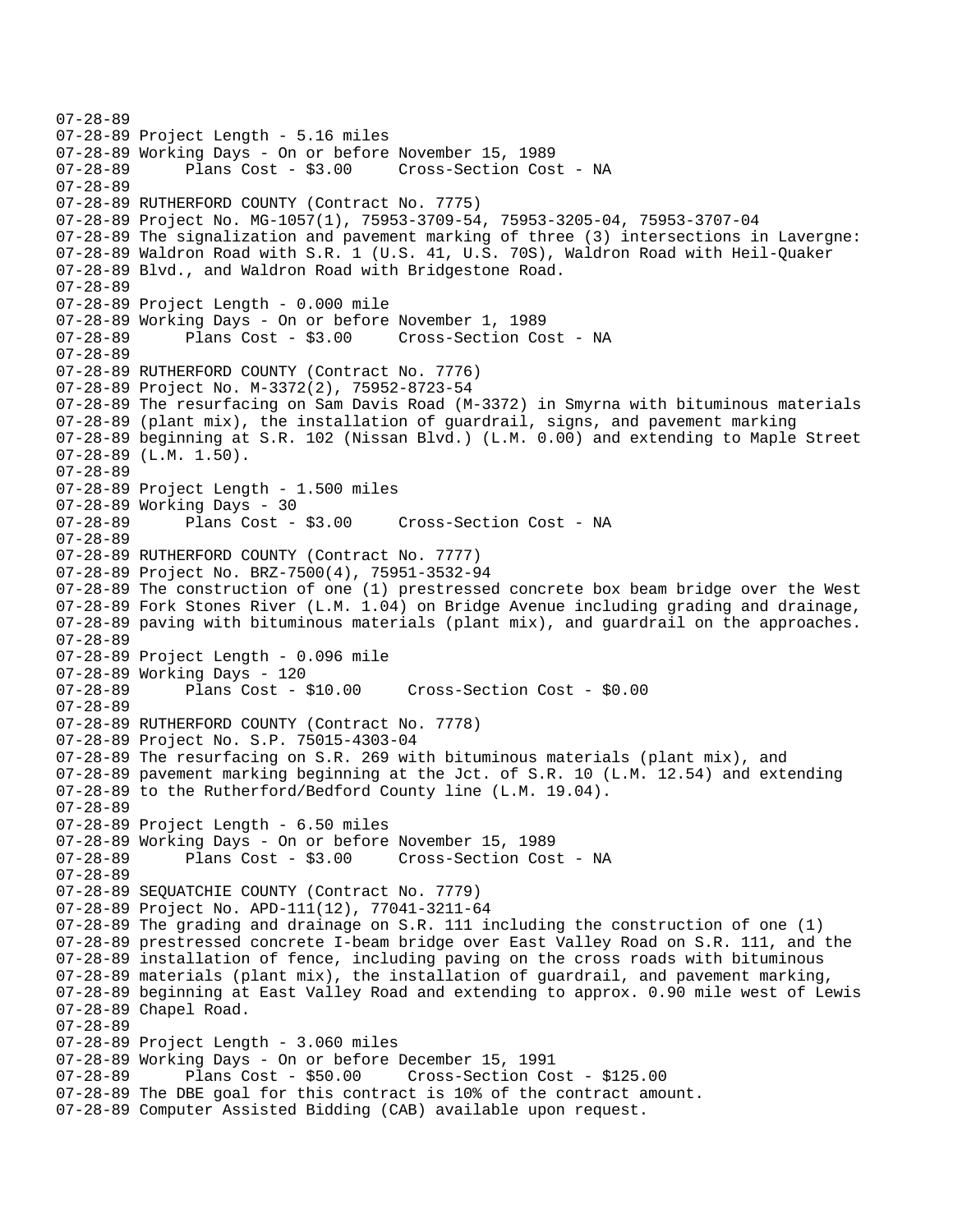```
07-28-89 
07-28-89 SHELBY COUNTY (Contract No. 7780) 
07-28-89 Project No. BRZ-7900(11), 79958-3518-94 
07-28-89 The construction of one (1) prestressed concrete box beam bridge over the 
07-28-89 I. C. Railroad (L.M. 0.41) on Point Church Road in Memphis including grading 
07-28-89 and drainage, paving with bituminous materials (plant mix), storm sewer 
07-28-89 construction, the installation of concrete curb and gutter, sidewalk, and 
07-28-89 guardrail on the approaches. 
07-28-89 
07-28-89 Project Length - 0.224 mile 
07-28-89 Working Days - 150 
07-28-89 Plans Cost - $10.00 Cross-Section Cost - $0.00 
07-28-89 The DBE goal for this contract is 10% of the contract amount. 
07-28-89 
07-28-89 SHELBY COUNTY (Contract No. 7781) 
07-28-89 Project No. S.P. 79004-4135-04 
07-28-89 The installation of a cantilever sign structure and a bridge mounted sign 
07-28-89 structure at I-55 and Brooks Road. 
07-28-89 
07-28-89 Project Length - 0.000 mile 
07-28-89 Working Days - On or before December 31, 1989 
07-28-89 Plans Cost - $3.00 Cross-Section Cost - NA 
07-28-89 
07-28-89 SHELBY COUNTY (Contract No. 7782) 
07-28-89 Project No. S.P. 79032-4308-04 
07-28-89 The resurfacing on S.R. 205 with bituminous materials (plant mix), and 
07-28-89 pavement marking beginning at the Millington City limits/U.S. Navy Air Station 
07-28-89 Boundary (L.M. 32.29) and extending to the grade crossing I.C.G. Railroad 
07-28-89 (L.M. 34.32). 
07-28-89 
07-28-89 Project Length - 2.03 miles 
07-28-89 Working Days - 35<br>07-28-89 Plans Cost - $3.00
                                    Cross-Section Cost - NA
07-28-89 
07-28-89 SHELBY COUNTY (Contract No. 7783) 
07-28-89 Project Nos. S.P. 79016-4314-04, 79016-4315-04 
07-28-89 
07-28-89 Project No. S.P. 79016-4314-04 
07-28-89 The resurfacing on S.R. 3 with bituminous materials (plant mix), and pavement 
07-28-89 marking beginning at South Parkway (L.M. 8.00) and extending to Union Avenue 
07-28-89 (L.M. 9.90). 
07-28-89 Project Length - 1.90 miles 
07-28-89 
07-28-89 Project No. S.P. 79016-4315-04 
07-28-89 The resurfacing on S.R. 3 with bituminous materials (plant mix), and pavement 
07-28-89 marking beginning at the Jct. of I-240 (L.M. 5.25) and extending to the Jct. 
07-28-89 of South Parkway (L.M. 8.00). 
07-28-89 Project Length - 2.75 miles
07-28-89 
07-28-89 Total Project Length - 4.65 miles 
07-28-89 Working Days - 45 
07-28-89 Plans Cost - $3.00 Cross-Section Cost - NA 
07-28-89 
07-28-89 SMITH COUNTY (Contract No. 7784) 
07-28-89 Project No. S.P. 80002-4236-04 
07-28-89 The resurfacing on S.R. 24 with bituminous materials (plant mix), and pavement 
07-28-89 marking beginning east of Plunkett Road (L.M. 5.00) and extending to the Jct. 
07-28-89 of S.R. 25 (L.M. 10.33). 
07-28-89 
07-28-89 Project Length - 5.45 miles
```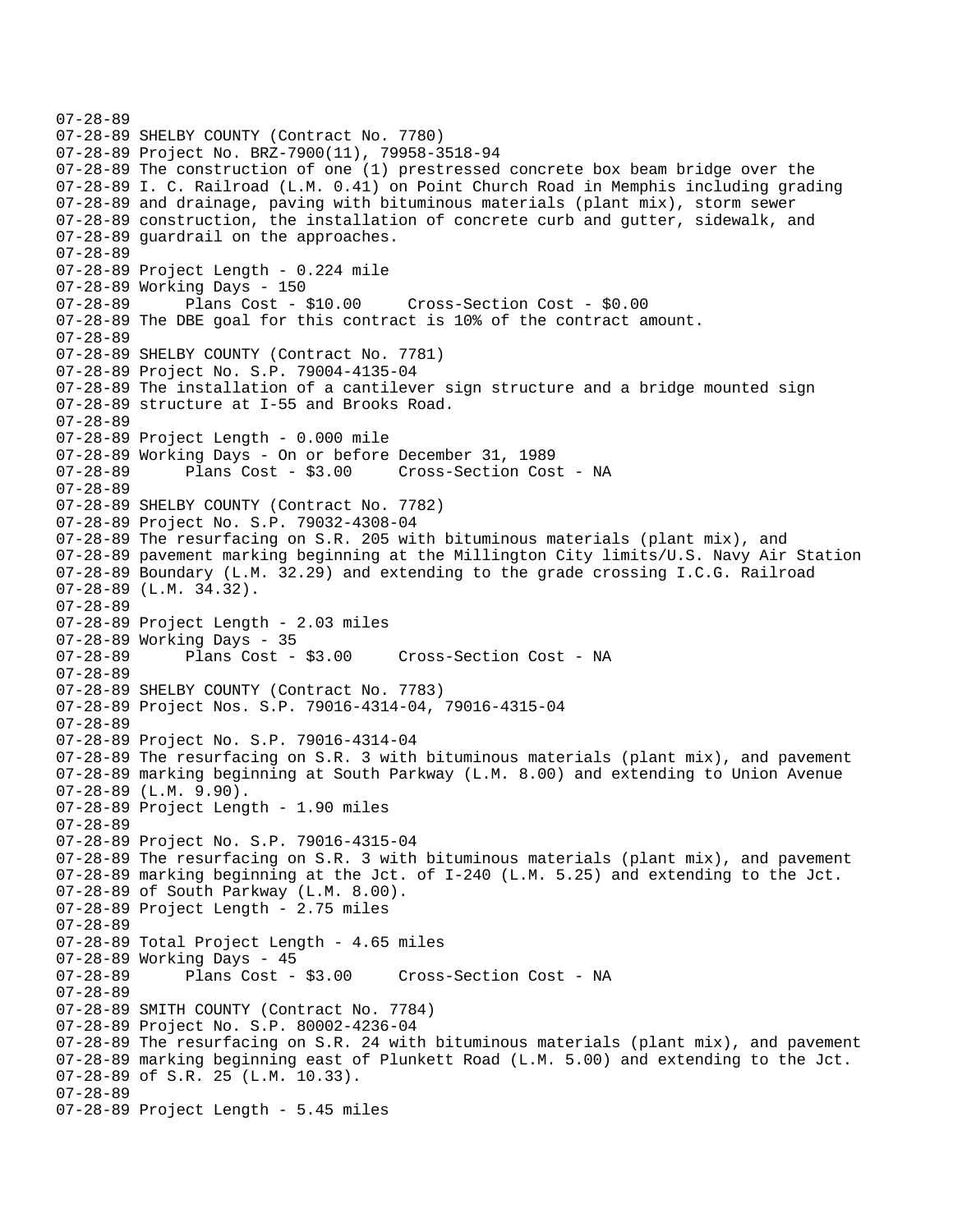07-28-89 Working Days - On or before November 15, 1989 Cross-Section Cost - NA 07-28-89 07-28-89 SULLIVAN COUNTY (Contract No. 7785) 07-28-89 Project No. HES-37(6), 82007-3216-94 07-28-89 The signalization of the intersection of S.R. 37 (Bluff City Highway) with 07-28-89 Pleasant Grove Road (Silver Grove Road)/Egypt Road (L.M. 5.09) including 07-28-89 overlay with bituminous materials (plant mix), the installation of guardrail, 07-28-89 and pavement marking. 07-28-89 07-28-89 Project Length - 0.000 mile 07-28-89 Working Days - On or before February 1, 1990 07-28-89 Plans Cost - \$3.00 Cross-Section Cost - NA 07-28-89 07-28-89 SUMNER COUNTY (Contract No. 7786) 07-28-89 Project Nos. BRF-25(16), 83005-3228-94 07-28-89 BRF-25(17), 83005-3229-94 07-28-89 07-28-89 Project No. BRF-25(16), 83005-3228-94 07-28-89 The construction of one (1) concrete slab bridge (3 @ 18' X 9') over Roney  $07-28-89$  Creek (L.M. 0.89), and one (1) concrete slab bridge (2 @ 10' X 5') over branch 07-28-89 (L.M. 1.60) on S.R. 25 including grading and drainage, paving with bituminous 07-28-89 materials (plant mix), and guardrail on the approaches. 07-28-89 Project Length - 0.149 mile 07-28-89 07-28-89 Project No. BRF-25(17), 83005-3229-94 07-28-89 The construction of one (1) concrete slab bridge (3 @ 10' X 10') over Maxwell 07-28-89 Branch (L.M. 3.80) on S.R. 25 including grading and drainage, paving with 07-28-89 bituminous materials (plant mix), and guardrail on the approaches. 07-28-89 Project Length - 0.142 mile 07-28-89 07-28-89 Project Length - 0.291 mile 07-28-89 Working Days - 150 07-28-89 Plans Cost - \$10.00 Cross-Section Cost - \$0.00 07-28-89 The DBE goal for this contract is 10% of the contract amount. 07-28-89 07-28-89 SUMNER COUNTY (Contract No. 7787) 07-28-89 Project No. BRF-25(19), 83005-3230-94 07-28-89 The construction of one (1) concrete slab bridge (3 @ 10' X 5') over Wallace 07-28-89 Creek (L.M. 12.42) on S.R. 25 including grading and drainage, paving with 07-28-89 bituminous materials (plant mix), and guardrail on the approaches. 07-28-89 07-28-89 Project Length - 0.142 mile 07-28-89 Working Days - On or before December 1, 1989 07-28-89 Plans Cost - \$10.00 Cross-Section Cost - \$0.00 07-28-89 07-28-89 SUMNER COUNTY (Contract No. 7788) 07-28-89 Project No. BRZ-8300(29), 83057-3405-94 07-28-89 The construction of one (1) prestressed concrete box beam bridge over Lick 07-28-89 Creek (L.M. 1.38) on Harsh Lane including grading and drainage, paving with 07-28-89 aggregate base and double bituminous surface treatment, and guardrail on the 07-28-89 approaches. 07-28-89 07-28-89 Project Length - 0.151 mile 07-28-89 Working Days - 90<br>07-28-89 Plans Cost - \$10.00 07-28-89 Plans Cost - \$10.00 Cross-Section Cost - \$0.00 07-28-89 07-28-89 SUMNER AND MACON COUNTIES (Contract No. 7789) 07-28-89 Project Nos. S.P. 83009-3276-04, 56003-3235-04 07-28-89 The grading and drainage on S.R. 52 including hydrated lime processing of the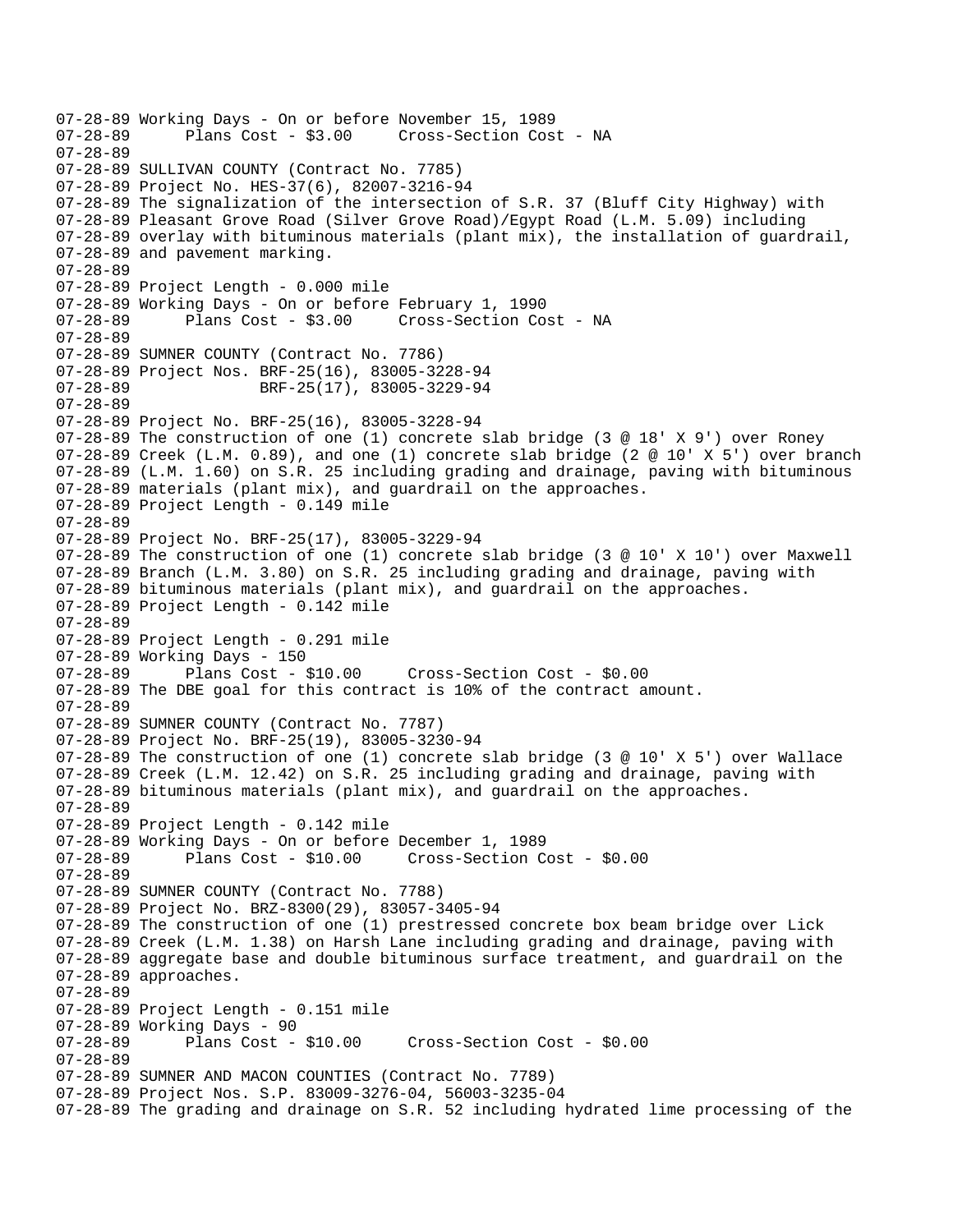07-28-89 subgrade, construction of a partial mineral aggregate base, the const ruction 07-28-89 of two (2) concrete box bridges: a (3  $@ 10'$  X 8') and a (2  $@ 10'$  X 8'), with 07-28-89 paving on the cross roads with bituminous materials (plant mix), and pavement 07-28-89 marking beginning 0.17 mile east of new S.R. 6 (U.S. 31E, U.S. 231) and 07-28-89 extending to 0.37 mile east of S.R. 141 07-28-89 07-28-89 Project Length - 4.186 miles 07-28-89 Working Days - 200 07-28-89 Plans Cost - \$25.00 Cross-Section Cost - \$50.00 07-28-89 Computer Assisted Bidding (CAB) available upon request. 07-28-89 07-28-89 TIPTON COUNTY (Contract No. 7790) 07-28-89 Project No. S.P. 84002-4551-04 07-28-89 The resurfacing on S.R. 3 with bituminous materials (plant mix), and pavement 07-28-89 marking beginning at Ripley Avenue in Covington (L.M. 17.01) and extending to 07-28-89 the detour for the bridge over the Hatchie River (L.M. 21.00). 07-28-89 07-28-89 Project Length - 3.99 miles 07-28-89 Working Days - 35 07-28-89 Plans Cost - \$3.00 Cross-Section Cost - NA 07-28-89 07-28-89 UNICOI COUNTY (Contract No. 7791) 07-28-89 Project No. S.P. 86006-4318-04 07-28-89 The resurfacing on S.R. 107 with bituminous materials (plant mix), and 07-28-89 pavement marking beginning 475 feet south of the bridge over Rock Creek (L.M. 07-28-89 1.60) and extending to the Jct. of S.R. 173 left (L.M. 5.45). 07-28-89 07-28-89 Project Length - 3.85 miles 07-28-89 Working Days - 30<br>07-28-89 Plans Cost - \$3.00 07-28-89 Plans Cost - \$3.00 Cross-Section Cost - NA 07-28-89 07-28-89 VAN BUREN COUNTY (Contract No. 7792) 07-28-89 Project Nos. S.P. 88028-4301-04, 88025-4405-04 07-28-89 The resurfacing on S.R. 284 and Park Road with bituminous materials (plant 07-28-89 mix), and pavement marking on S.R. 284 beginning at the Nature Center (L.M. 07-28-89 1.57) and extending to S.R. 30 (L.M. 4.71), and on Park Road beginning at the 07-28-89 west end of the bridge over the dam (L.M. 0.00) and extending to the motel in 07-28-89 Fall Creek Falls State Park (L.M. 1.90). 07-28-89 07-28-89 Project Length - 5.04 miles 07-28-89 Working Days - 30 07-28-89 Plans Cost - \$3.00 Cross-Section Cost - NA 07-28-89 07-28-89 WARREN COUNTY (Contract No. 7793) 07-28-89 Project No. S.P. 89009-3218-04 07-28-89 The grading and drainage on S.R. 56 (Smithville Highway) including paving with 07-28-89 bituminous materials (plant mix), the construction of a complete storm sewer 07-28-89 drainage system, the construction of one (1) concrete box bridge (2 @ 10' X 07-28-89 9.5'), the installation of concrete curb and gutter, sidewalk, guardrail, 07-28-89 underdrains, signs, signals, and pavement marking beginning at the S.R. 1 07-28-89 Bypass in McMinnville and extending to 0.25 mile north of Pike Hill Road. 07-28-89 07-28-89 Project Length - 0.949 miles 07-28-89 Working Days - 150 07-28-89 Plans Cost - \$25.00 Cross-Section Cost - \$10.00 07-28-89 07-28-89 WASHINGTON COUNTY (Contract No. 7794) 07-28-89 Project Nos. M-354(1), RS-354(2), 90020-3217-54, 90020-3216-24 07-28-89 The grading and drainage on S.R. 354 including paving with bituminous 07-28-89 materials (plant mix), the construction of two (2) (2  $@$  10' X 4') concrete box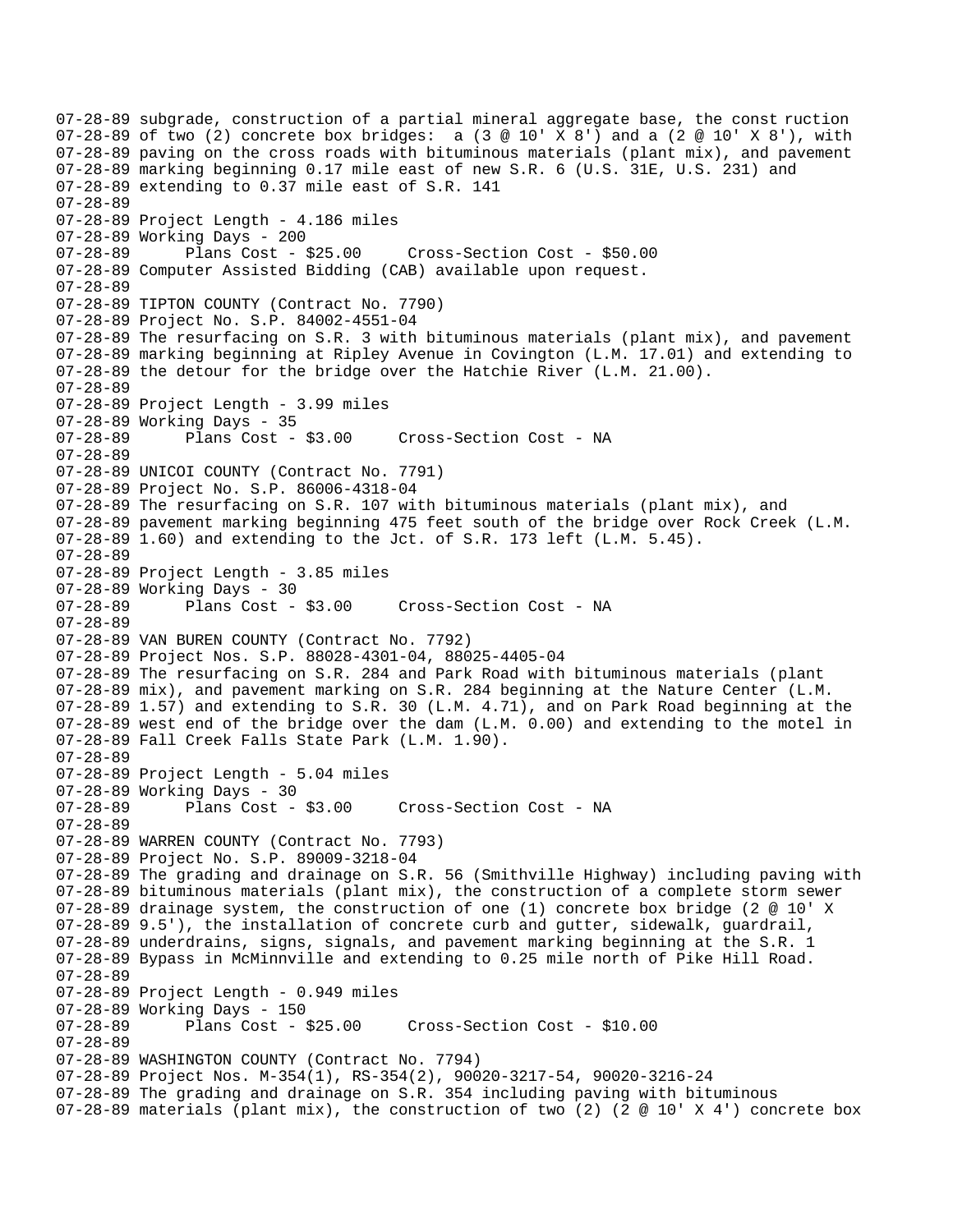07-28-89 bridges, the installation of guardrail, underdrains, signs, and pavement 07-28-89 marking beginning at the Jct. of S.R. 34 (U.S. 11E) in Jonesborough and 07-28-89 extending to 1.6 miles northeast of Bugaboo Springs Road. 07-28-89 07-28-89 Project Length - 3.450 miles 07-28-89 Working Days - 150 07-28-89 Plans Cost - \$25.00 Cross-Section Cost - \$50.00 07-28-89 The DBE goal for this contract is 5% of the contract amount. 07-28-89 Computer Assisted Bidding (CAB) available upon request. 07-28-89 07-28-89 WASHINGTON COUNTY (Contract No. 7795) 07-28-89 Project No. S.P. 90085-4134-04 07-28-89 The resurfacing on I-181 with bituminous materials (plant mix), cold planing, 07-28-89 bridge deck and expansion joint repairs, sealant, and pavement marking 07-28-89 beginning at the bridge over S.R. 354 (L.M. 7.14) and extending to the 07-28-89 Washington-Sullivan County line (L.M. 13.97). 07-28-89 07-28-89 Project Length - 6.83 miles 07-28-89 Working Days - 90 (See Special Provision 108B) 07-28-89 Plans Cost - \$10.00 Cross-Section Cost - NA 07-28-89 07-28-89 WEAKLEY COUNTY (Contract No. 7796) 07-28-89 Project No. BRZ-9200(13), 92012-3411-94 07-28-89 The construction of two (2) prestressed concrete I-beam bridges over overflows 07-28-89 of the North Fork Obion River (L.M. 5.96 and L.M. 6.25) on Kentucky-Ruthville 07-28-89 Road including grading and drainage, paving with bituminous materials (plant 07-28-89 mix), and guardrail on the approaches. 07-28-89 07-28-89 Project Length - 0.363 mile 07-28-89 Working Days - 150 07-28-89 Plans Cost - \$10.00 Cross-Section Cost - \$0.00 07-28-89 The DBE goal for this contract is 10% of the contract amount. 07-28-89 07-28-89 WEAKLEY COUNTY (Contract No. 7797) 07-28-89 Project No. S.P. 92020-4302-04 07-28-89 The resurfacing on S.R. 190 with bituminous materials (plant mix), and 07-28-89 pavement marking beginning at the Jct. of S.R. 54 (L.M. 18.58) and extending 07-28-89 to the Jct. of S.R. 89 (L.M. 28.91). 07-28-89 07-28-89 Project Length - 10.33 miles 07-28-89 Working Days - 35 07-28-89 Plans Cost - \$3.00 Cross-Section Cost - NA 07-28-89 07-28-89 WHITE COUNTY (Contract No. 7798) 07-28-89 Project No. S.P. 93004-4318-04 07-28-89 The resurfacing on S.R. 84 with bituminous materials (plant mix), and pavement 07-28-89 marking beginning at Cherry Creek Road left (L.M. 5.55) and extending to the 07-28-89 Putnam County line (L.M. 11.73). 07-28-89 07-28-89 Project Length - 6.18 miles 07-28-89 Working Days - 35 07-28-89 Plans Cost - \$3.00 Cross-Section Cost - NA 07-28-89 07-28-89 WILSON COUNTY (Contract No. 7799) 07-28-89 Project No. S.P. 95023-4305-04 07-28-89 The resurfacing on S.R. 266 with bituminous materials (plant mix), and 07-28-89 pavement marking beginning at the Rutherford County line (L.M. 0.00) and 07-28-89 extending to L.M. 4.25. 07-28-89 07-28-89 Project Length - 4.25 miles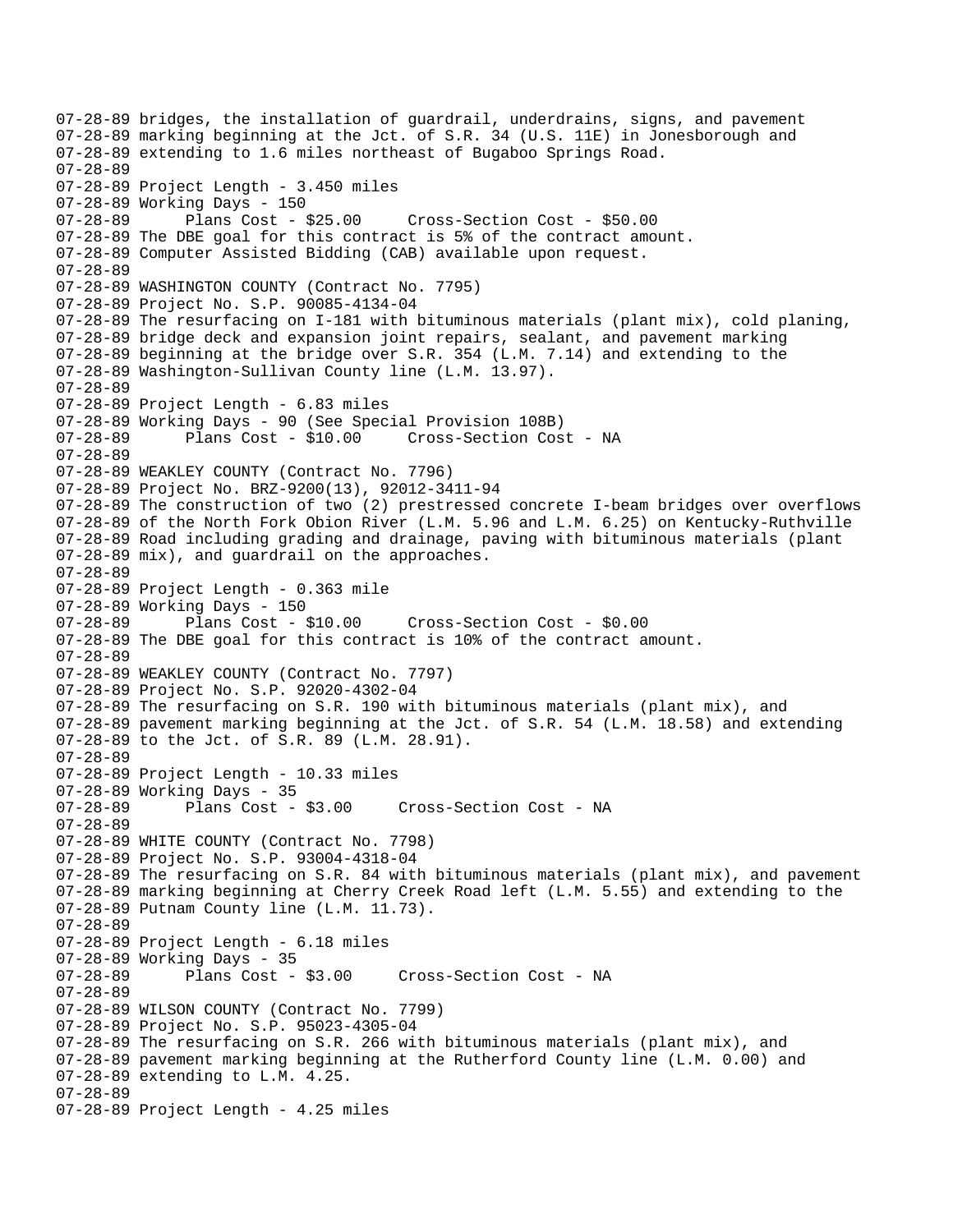07-28-89 Working Days - On or before November 15, 1989 Plans Cost - \$3.00 Cross-Section Cost - NA 07-28-89 07-28-89 TIPTON, LAUDERDALE AND DYER COUNTIES (Contract No. 7800) 07-28-89 Project Nos. ERF-3(87), 84002-3255-94 07-28-89 GR-181(3), 49126-3207-94 07-28-89 07-28-89 Project No. ERF-3(87), 84002-3255-94 07-28-89 The demolition of the existing bridge and the construction of a cofferdam on 07-28-89 the north bound lane of S.R. 3 (U.S. 51) over the Hatchie River. 07-28-89 Project Length - 0.000 mile 07-28-89 07-28-89 Project No. GR-181(3), 49126-3207-94 07-28-89 The demolition and removal of the existing bridge on S.R. 181 (Great River 07-28-89 Road) over the Obion River. 07-28-89 Project Length - 0.000 mile 07-28-89 07-28-89 Total Project Length - 0.000 mile 07-28-89 Working Days - On or before December 31, 1989 (See Special Provision 108B) 07-28-89 Plans Cost - \$3.00 Cross-Section Cost - NA 07-28-89 ================================================================================ 08-18-89 COFFEE, GRUNDY AND MARION COUNTIES (Contract No. 7724) 08-18-89 Project Nos. S.P. 16001-4152-04, 31001-4133-04, 58001-4196-04 08-18-89 The resurfacing on I-24 with bituminous materials (plant mix), cold planing, 08-18-89 and pavement marking beginning at the east end of the parallel bridges over 08-18-89 Betsy Willis Creek (L.M. 125.87) in Coffee County and extending to the ramp to 08-18-89 S.R. 2 (L.M. 135.46) in Marion County. 08-18-89 08-18-89 Project Length - 9.50 miles 08-18-89 Working Days - 35 08-18-89 Plans Cost - \$3.00 Cross-Section Cost - NA 08-18-89 08-18-89 COFFEE, PUTNAM, CUMBERLAND, HAMILTON, BRADLEY AND MCMINN COUNTIES 08-18-89 (Contract No. 7725) 08-18-89 Project No. S.P. 98020-4167-04 08-18-89 The installation of Logo background panel signs at various interchanges on 08-18-89 I-24, I-40, and I-75 in Region II. 08-18-89 08-18-89 Project Length - 0.000 mile 08-18-89 Working Days - On or before May 1, 1990 (See Special Provision 108B) 08-18-89 Plans Cost - \$25.00 Cross-Section Cost - NA 08-18-89 The DBE participation for this contract shall be a minimum of 10% of the 08-18-89 contract amount. 08-18-89 08-18-89 DAVIDSON COUNTY (Contract No. 7727) 08-18-89 Project Nos. S.P. 19054-3204-04, 19054-3206-04 08-18-89 The grading and drainage on S.R. 251 (Old Hickory Blvd), including paving with 08-18-89 bituminous materials (plant mix), the construction of a reinforced concrete 08-18-89 retaining wall, construction of one (1) (3 @ 10' X 6') concrete slab bridge, 08-18-89 construction of a complete storm sewer drainage system, the installation of 08-18-89 concrete curb and gutter, sidewalk, underdrains, guardrail, concrete bridge 08-18-89 pier protection, signs, signals, pavement marking, and water line and sanitary 08-18-89 sewer relocation, beginning at S.R. 1 (U.S. 70S) in Bellevue and extending 08-18-89 0.15 mile north of S.R. 24 (U.S. 70N). 08-18-89 08-18-89 Project Length - 3.208 miles 08-18-89 Working Days - 260<br>08-18-89 Plans Cost - 3 Plans Cost - \$50.00 Cross-Section Cost - \$50.00 08-18-89 The DBE goal for this contract is 1% of the contract amount.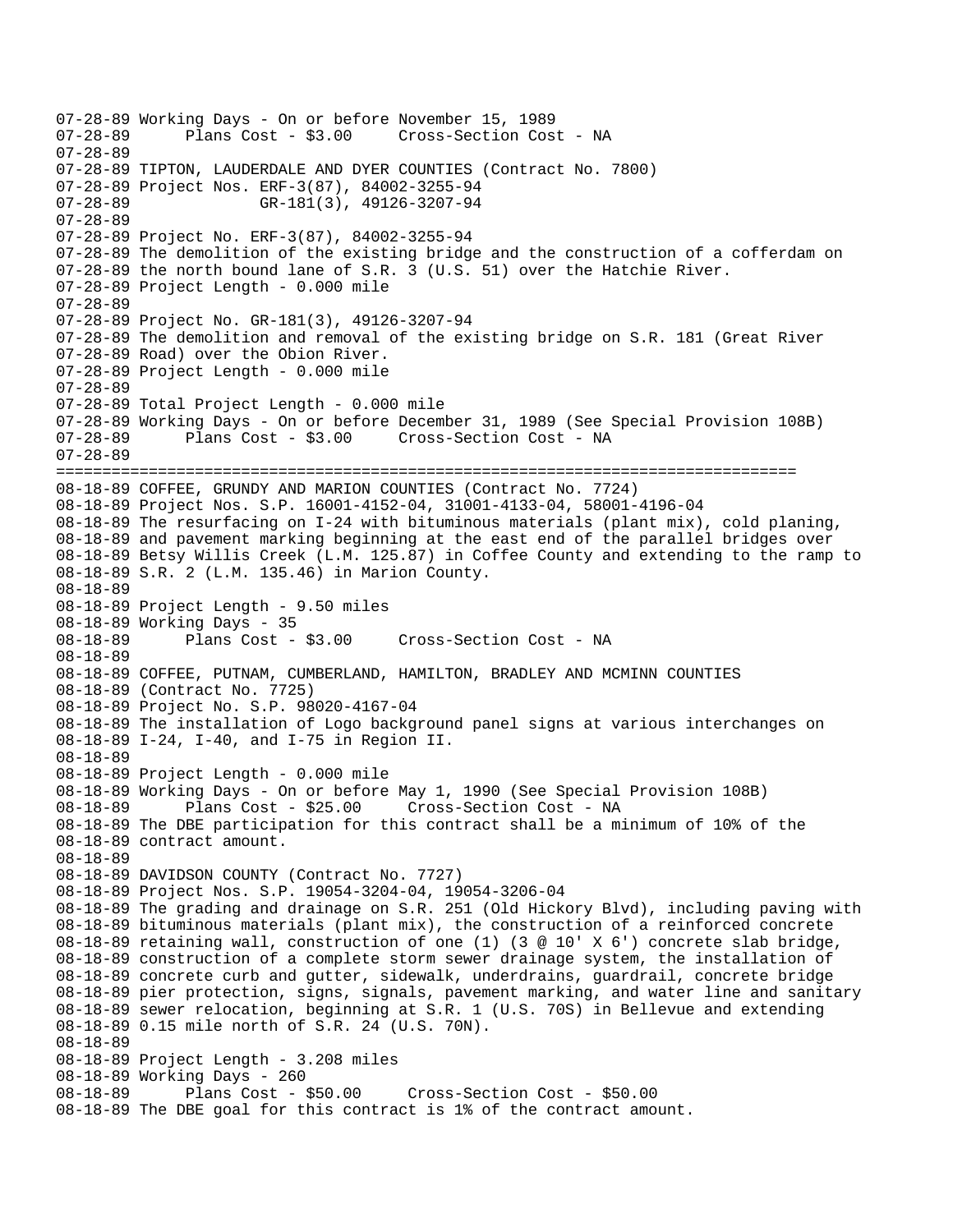08-18-89 Computer Assisted Bidding (CAB) available upon request. 08-18-89 08-18-89 DAVIDSON COUNTY (Contract No. 7728) 08-18-89 Project No. S.P. 19100-4307-04 08-18-89 The resurfacing on S.R. 45 with bituminous materials (plant mix), cold 08-18-89 planing, and pavement marking beginning at the Jct. of S.R. 65 at Whites Creek 08-18-89 (L.M. 0.00) and extending to the Jct. of S.R. 11 (L.M. 4.70). 08-18-89 08-18-89 Project Length - 4.70 miles 08-18-89 Working Days - On or before November 15, 1989 08-18-89 Plans Cost - \$3.00 Cross-Section Cost - NA 08-18-89 08-18-89 SUMNER COUNTY (Contract No. 7786) 08-18-89 Project Nos. BRF-25(16), 83005-3228-94 08-18-89 BRF-25(17), 83005-3229-94 08-18-89 08-18-89 Project No. BRF-25(16), 83005-3228-94 08-18-89 The construction of one (1) concrete slab bridge (3 @ 18' X 9') over Roney 08-18-89 Creek (L.M. 0.89), and one (1) concrete slab bridge (2 @ 10' X 5') over branch 08-18-89 (L.M. 1.60) on S.R. 25 including grading and drainage, paving with bituminous 08-18-89 materials (plant mix), and guardrail on the approaches. 08-18-89 Project Length - 0.149 mile 08-18-89 08-18-89 Project No. BRF-25(17), 83005-3229-94 08-18-89 The construction of one (1) concrete slab bridge (3 @ 10' X 10') over Maxwell 08-18-89 Branch (L.M. 3.80) on S.R. 25 including grading and drainage, paving with 08-18-89 bituminous materials (plant mix), and guardrail on the approaches. 08-18-89 Project Length - 0.142 mile 08-18-89 08-18-89 Project Length - 0.291 mile 08-18-89 Working Days - 150 08-18-89 Plans Cost - \$10.00 Cross-Section Cost - \$0.00 08-18-89 The DBE goal for this contract is 10% of the contract amount. 08-18-89 08-18-89 SUMNER COUNTY (Contract No. 7787) 08-18-89 Project No. BRF-25(19), 83005-3230-94 08-18-89 The construction of one (1) concrete slab bridge (3 @ 10' X 5') over Wallace 08-18-89 Creek (L.M. 12.42) on S.R. 25 including grading and drainage, paving with 08-18-89 bituminous materials (plant mix), and guardrail on the approaches. 08-18-89 08-18-89 Project Length - 0.142 mile 08-18-89 Working Days - On or before December 15, 1989 08-18-89 Plans Cost - \$10.00 Cross-Section Cost - \$0.00 08-18-89 08-18-89 SUMNER COUNTY (Contract No. 7788) 08-18-89 Project No. BRZ-8300(29), 83057-3405-94 08-18-89 The construction of one (1) prestressed concrete box beam bridge over Lick 08-18-89 Creek (L.M. 1.38) on Harsh Lane including grading and drainage, paving with 08-18-89 aggregate base and double bituminous surface treatment, and guardrail on the 08-18-89 approaches. 08-18-89 08-18-89 Project Length - 0.151 mile 08-18-89 Working Days - 90 08-18-89 Plans Cost - \$10.00 Cross-Section Cost - \$0.00 08-18-89 08-18-89 SUMNER AND MACON COUNTIES (Contract No. 7789) 08-18-89 Project Nos. S.P. 83009-3276-04, 56003-3235-04 08-18-89 The grading and drainage on S.R. 52 including hydrated lime processing of the 08-18-89 subgrade, construction of a partial mineral aggregate base, the construction 08-18-89 of two (2) concrete box bridges: a (3 @ 10' X 8') and a (2 @ 10' X 8'), with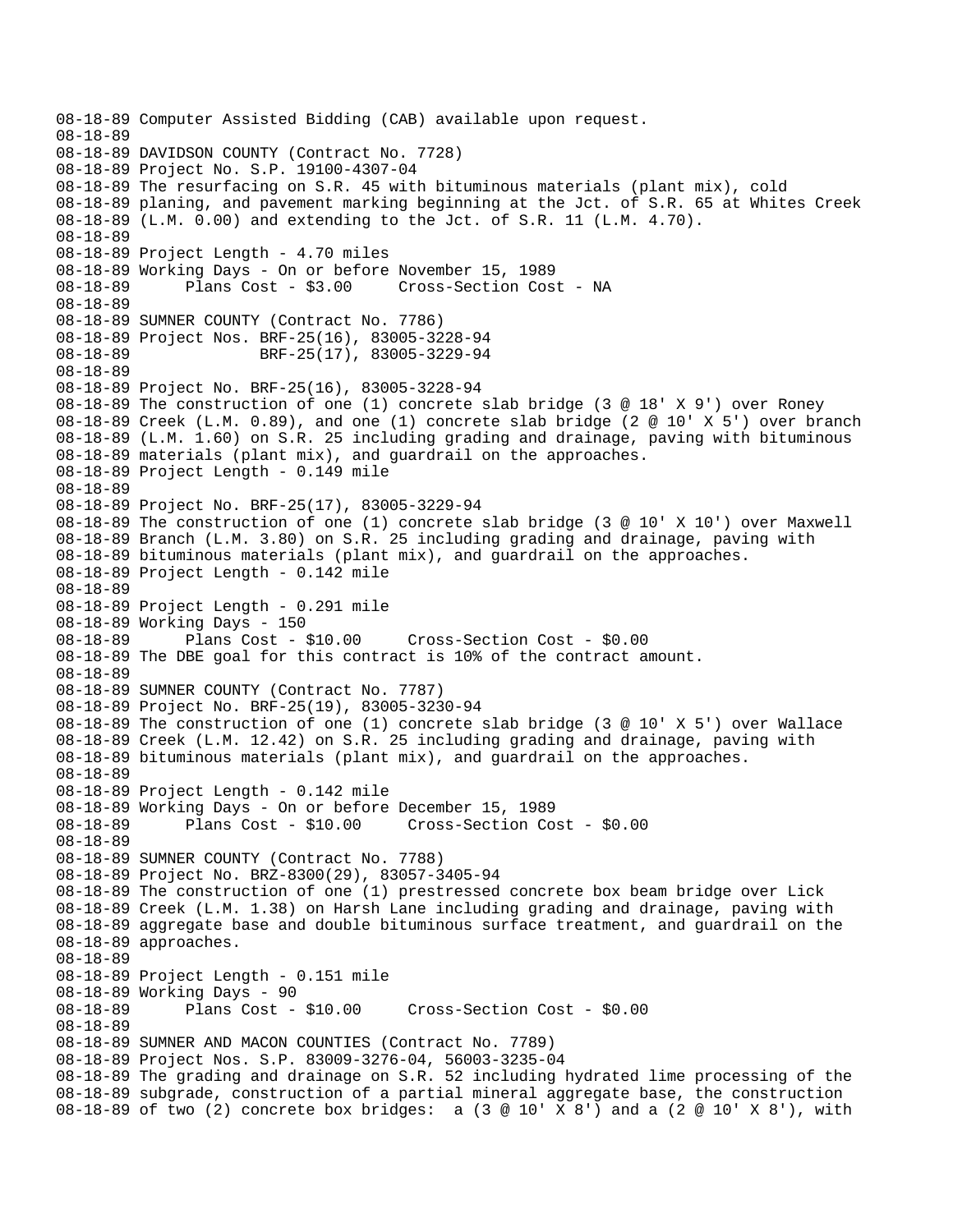08-18-89 paving on the cross roads with bituminous materials (plant mix), and pavement 08-18-89 marking beginning 0.17 mile east of new S.R. 6 (U.S. 31E, U.S. 231) and 08-18-89 extending to 0.37 mile east of S.R. 141 08-18-89 08-18-89 Project Length - 4.186 miles 08-18-89 Working Days - 200 08-18-89 Plans Cost - \$25.00 Cross-Section Cost - \$50.00 08-18-89 Computer Assisted Bidding (CAB) available upon request. 08-18-89 ================================================================================ 09-15-89 HAYWOOD AND HARDEMAN COUNTIES (Contract No. 7430) 09-15-89 Project No. S.P. 98041-4204-04 09-15-89 The brush and tree removal on S.R. 87 in Haywood County beginning at the 09-15-89 Lauderdale County line (L.M. 0.00) and extending to S.R. 19 (L.M. 10.76), and 09-15-89 on S.R. 138 in Hardeman County beginning at S.R. 18 (L.M. 0.00) and extending 09-15-89 to S.R. 100 (L.M. 3.30). 09-15-89 09-15-89 Project Length - 14.06 miles 09-15-89 Working Days - On or before March 15, 1990 09-15-89 NO PLANS CONTRACT 09-15-89 09-15-89 DAVIDSON COUNTY (Contract No. 7633) 09-15-89 Project No. RS-1008(1), SA-1910(2), 19136-3311-24 09-15-89 The grading and drainage on Burkett Road including limited paving with 09-15-89 bituminous materials (plant mix), the construction of one (1) concrete slab 09-15-89 bridge (2 @ 10' X 6'), water line adjustments, the installation of guardrail, 09-15-89 underdrains, fence, and pavement marking beginning 3.0 miles east of S.R. 11 09-15-89 (Nolensville Road) and extending to 150 feet west of Old Hickory Boulevard. 09-15-89 09-15-89 Project Length - 1.285 miles 09-15-89 Working Days - 150 09-15-89 Plans Cost - \$10.00 Cross-Section Cost - \$10.00 09-15-89 Computer Assisted Bidding (CAB) available upon request. 09-15-89 09-15-89 KNOX COUNTY (Contract No. 7651) 09-15-89 Project No. S.P. 47946-4113-04 09-15-89 The fence repair on various Interstate and State Routes in Knox County. 09-15-89 09-15-89 Project Length - 95.19 miles 09-15-89 Working Days - June 30, 1990 09-15-89 NO PLANS CONTRACT 09-15-89 09-15-89 MAURY COUNTY (Contract No. 7667) 09-15-89 Project No. S.P. 60004-4252-04 09-15-89 The repair of the bridge over the Duck River (L.M. 15.69) on S.R. 7 including 09-15-89 concrete, steel, expansion joint, and timber repairs, bridge deck sealant with 09-15-89 a bituminous (plant mix) overlay, repainting existing steel structure, the 09-15-89 installation of guardrail, and pavement marking. 09-15-89 09-15-89 Project Length - 0.000 mile 09-15-89 Working Days - 100 09-15-89 Plans Cost - \$10.00 Cross-Section Cost - NA 09-15-89 09-15-89 SHELBY COUNTY (Contract No. 7684) 09-15-89 Project No. S.P. 79945-4179-04 09-15-89 The fence repair on various Interstate and State Routes in Shelby County. 09-15-89 09-15-89 Project Length - 66.58 miles 09-15-89 Working Days - June 30, 1990 09-15-89 NO PLANS CONTRACT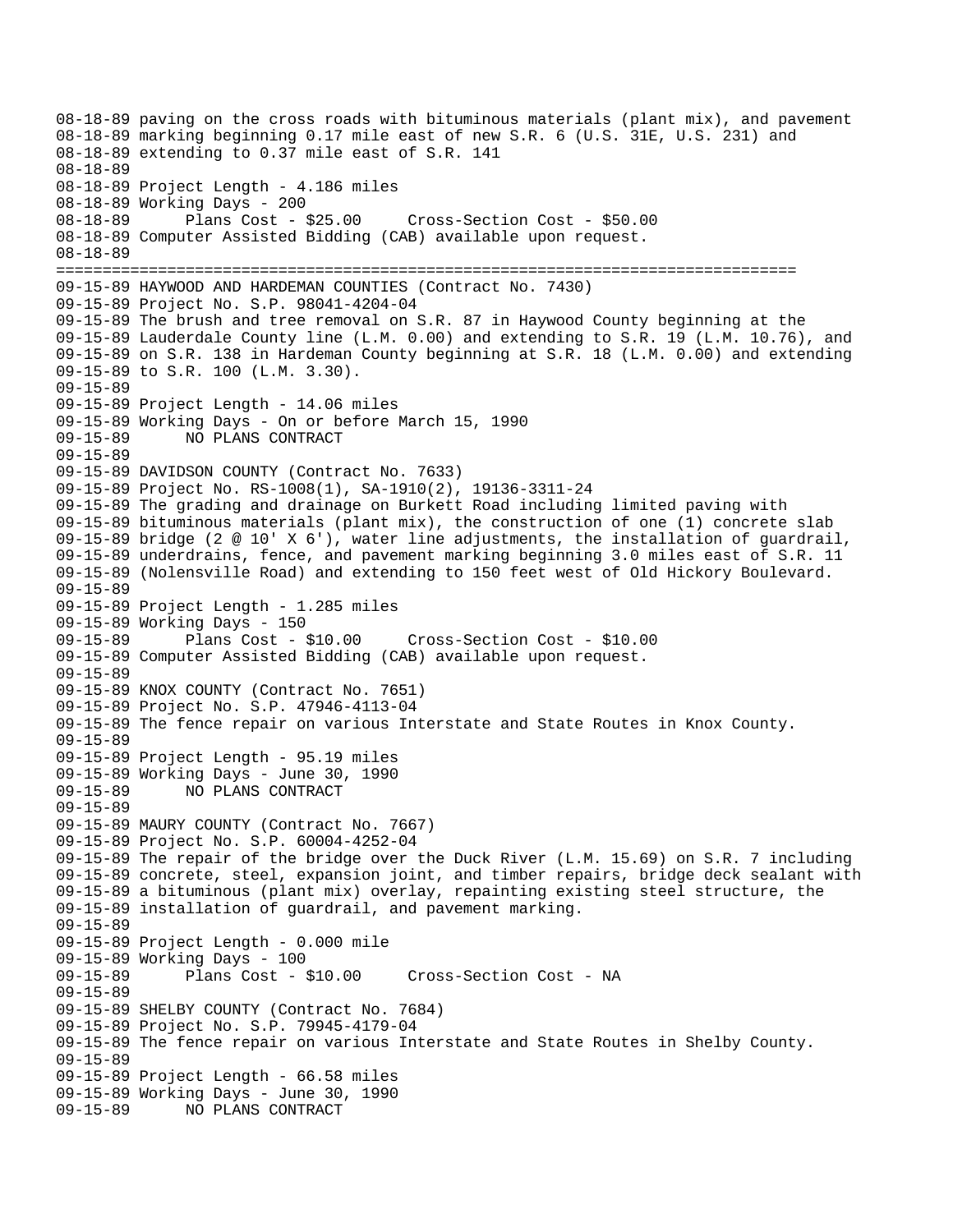```
09-15-89 
09-15-89 SEQUATCHIE COUNTY (Contract No. 7779) 
09-15-89 Project No. APD-111(12), 77041-3211-64 
09-15-89 The grading and drainage on S.R. 111 including the construction of one (1) 
09-15-89 prestressed concrete I-beam bridge over East Valley Road on S.R. 111, and the 
09-15-89 installation of fence, including paving on the cross roads with bituminous 
09-15-89 materials (plant mix), the installation of guardrail, and pavement marking, 
09-15-89 beginning at East Valley Road and extending to approx. 0.90 mile west of Lewis 
09-15-89 Chapel Road. 
09-15-89 
09-15-89 Project Length - 3.060 miles 
09-15-89 Working Days - On or before December 15, 1991 
09-15-89 Plans Cost - $50.00 Cross-Section Cost - $125.00 
09-15-89 The DBE goal for this contract is 10% of the contract amount. 
09-15-89 Computer Assisted Bidding (CAB) available upon request. 
09-15-89 
09-15-89 BRADLEY COUNTY (Contract No. 7801) 
09-15-89 Project No. BRZ-600(14), 06945-3493-94 
09-15-89 The construction of one (1) concrete box bridge (2 @ 12' X 5') over Fillauer 
09-15-89 Branch (L.M. 0.01) on Westview Drive in Cleveland including grading and 
09-15-89 drainage, paving with bituminous materials (plant mix), and guardrail on the 
09-15-89 approaches. 
09-15-89 
09-15-89 Project Length - 0.045 mile 
09-15-89 Working Days - 50<br>09-15-89 Plans Cost - $10.00
09-15-89 Plans Cost - $10.00 Cross-Section Cost - $0.00 
09-15-89 
09-15-89 CARTER COUNTY (Contract No. 7802) 
09-15-89 Project No. MG-9103(1), 10951-3712-54 
09-15-89 The signalization of the intersection of East Elk Avenue with Lynn Avenue in 
09-15-89 Elizabethton including overlay with bituminous materials (plant mix), and 
09-15-89 pavement marking. 
09-15-89 
09-15-89 Project Length - 0.000 mile 
09-15-89 Working Days - On or before May 1, 1990 
09-15-89 Plans Cost - $3.00 Cross-Section Cost - NA 
09-15-89 
09-15-89 CARTER COUNTY (Contract No. 7803) 
09-15-89 Project No. BRZ-1000(11), 10945-3460-94 
09-15-89 The construction of one (1) prestressed concrete box beam bridge over Stoney 
09-15-89 Creek (L.M. 0.06) on Peters Hollow Road including grading and drainage, paving 
09-15-89 with bituminous materials (plant mix), and guardrail on the approaches. 
09-15-89 
09-15-89 Project Length - 0.034 mile 
09-15-89 Working Days - 85 
09-15-89 Plans Cost - $10.00 Cross-Section Cost - $0.00 
09-15-89 
09-15-89 CARTER COUNTY (Contract No. 7804) 
09-15-89 Project No. S.P. 10003-4542-04 
09-15-89 The repair of the bridge on S.R. 37 over the Doe River (L.M. 17.55) including 
09-15-89 structural steel, reinforcing steel, and concrete repairs, and repainting the 
09-15-89 existing steel structure. 
09-15-89 
09-15-89 Project Length - 0.000 mile 
09-15-89 Working Days - 65<br>09-15-89 Plans Cost - $10.00
09-15-89 Plans Cost - $10.00 Cross-Section Cost - NA 
09-15-89 
09-15-89 COFFEE COUNTY (Contract No. 7805) 
09-15-89 Project No. M-2(10), 16003-3218-54 
09-15-89 The widening of the bridge over the Little Duck River (L.M. 16.00) on S.R. 2
```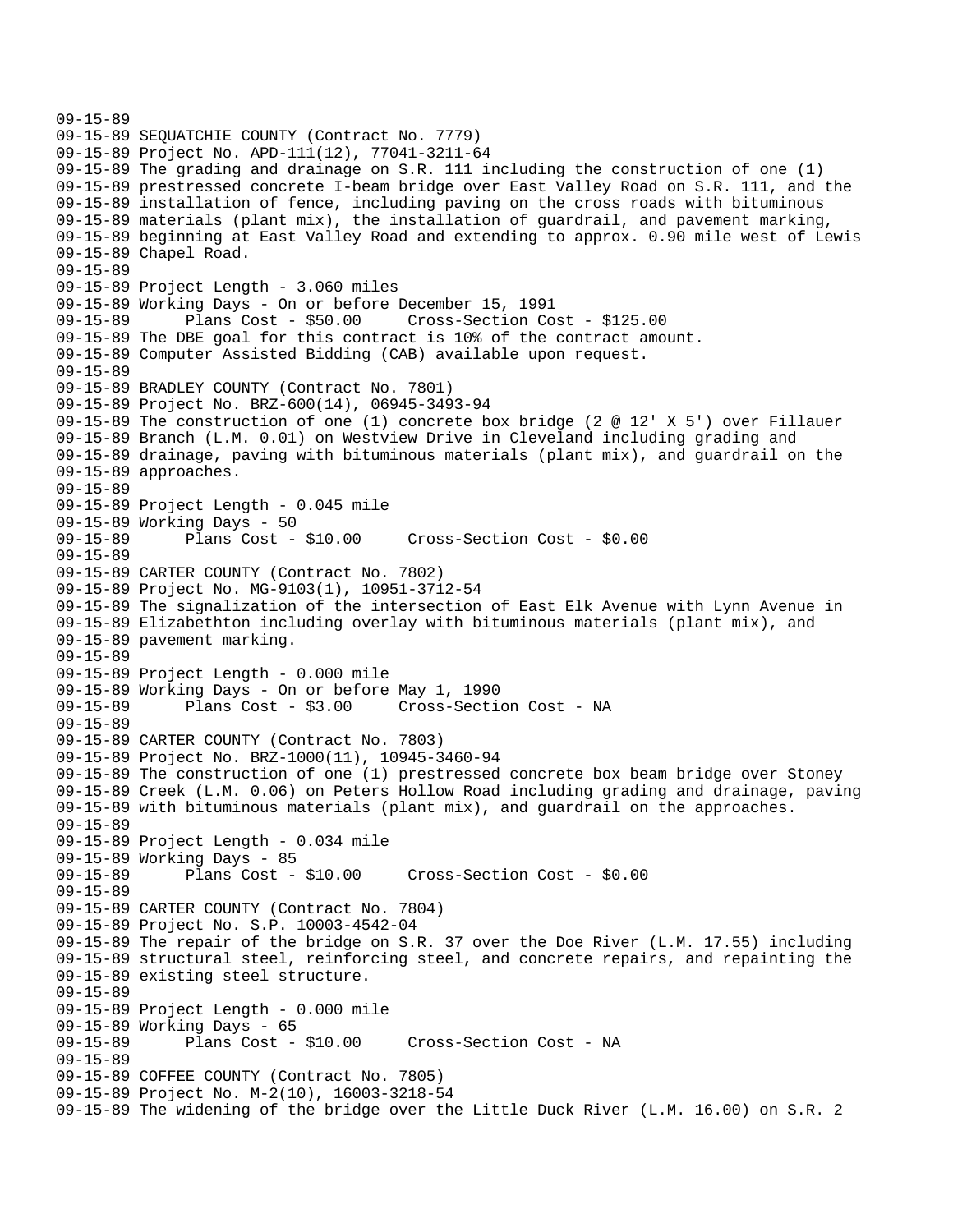09-15-89 in Manchester with prestressed concrete box beams including grading and 09-15-89 drainage, paving with bituminous materials (plant mix), and guardrail on the 09-15-89 approaches. 09-15-89 09-15-89 Project Length - 0.132 mile 09-15-89 Working Days - 160 09-15-89 Plans Cost - \$10.00 Cross-Section Cost - \$0.00 09-15-89 09-15-89 CUMBERLAND COUNTY (Contract No. 7806) 09-15-89 Project No. BRZ-1800(8), 18945-3443-94 09-15-89 The construction of one (1) prestressed concrete I-beam bridge over Wilkerson 09-15-89 Creek (L.M. 5.60) on Pleasant Hill-Mayland Road including grading and 09-15-89 drainage, paving with aggregate base and double bituminous surface treatment, 09-15-89 and guardrail on the approaches. 09-15-89 09-15-89 Project Length - 0.084 mile 09-15-89 Working Days - 100 09-15-89 Plans Cost - \$10.00 Cross-Section Cost - \$0.00 09-15-89 09-15-89 DAVIDSON COUNTY (Contract No. 7807) 09-15-89 Project Nos. S.P. 19140-3207-04, 19140-3208-04 09-15-89 The grading and drainage on S.R. 254 (Old Hickory Blvd), including paving with 09-15-89 bituminous materials (plant mix), the construction of two (2) concrete slab 09-15-89 bridges a (3 @ 15' X 5' to 9') and a (2 @ 10' X 5' to 9'), construction of a 09-15-89 complete storm sewer drainage system, the installation of concrete curb and 09-15-89 gutter, sidewalk, underdrains, guardrail, signs, signals, pavement marking, 09-15-89 and water line and sanitary sewer relocation, beginning east of I-65 and 09-15-89 extending to east of Nolensville Road (U.S. 41A, 31A, S.R. 11). 09-15-89 09-15-89 Project Length - 3.872 miles 09-15-89 Working Days - 325 09-15-89 Plans Cost - \$50.00 Cross-Section Cost - \$50.00 09-15-89 The DBE goal for this contract is 1% of the contract amount. 09-15-89 Computer Assisted Bidding (CAB) available upon request. 09-15-89 09-15-89 DAVIDSON COUNTY (Contract No. 7808) 09-15-89 Project No. S.P. 19946-4124-04 09-15-89 The urban sweeping on I-24, I-40, I-65, I-265, and S.R. 386 in Davidson 09-15-89 County. 09-15-89 09-15-89 Project Length - 51.38 miles 09-15-89 Working Days - On or before June 30, 1991 (See Special Provision 108B) 09-15-89 NO PLANS CONTRACT 09-15-89 09-15-89 DICKSON COUNTY (Contract No. 7809) 09-15-89 Project No. BRM-48(9), 22007-3225-94 09-15-89 The construction of one (1) concrete box bridge (2 @ 15' X 8') over the East 09-15-89 Piney River (L.M. 8.59) on S.R. 48 including grading and drainage, paving with 09-15-89 bituminous materials (plant mix), and guardrail on the approaches. 09-15-89 09-15-89 Project Length - 0.152 mile 09-15-89 Working Days - 90 09-15-89 Plans Cost - \$10.00 Cross-Section Cost - \$0.00 09-15-89 09-15-89 FAYETTE COUNTY (Contract No. 7810) 09-15-89 Project No. BRZ-2400(11), 24945-3444-94 09-15-89 The construction of one (1) prestressed concrete box beam bridge over 09-15-89 Loosahatchie River (L.M. 1.72) on Braden Center Point Road including grading 09-15-89 and drainage, surfacing with aggregate base, and guardrail on the approaches. 09-15-89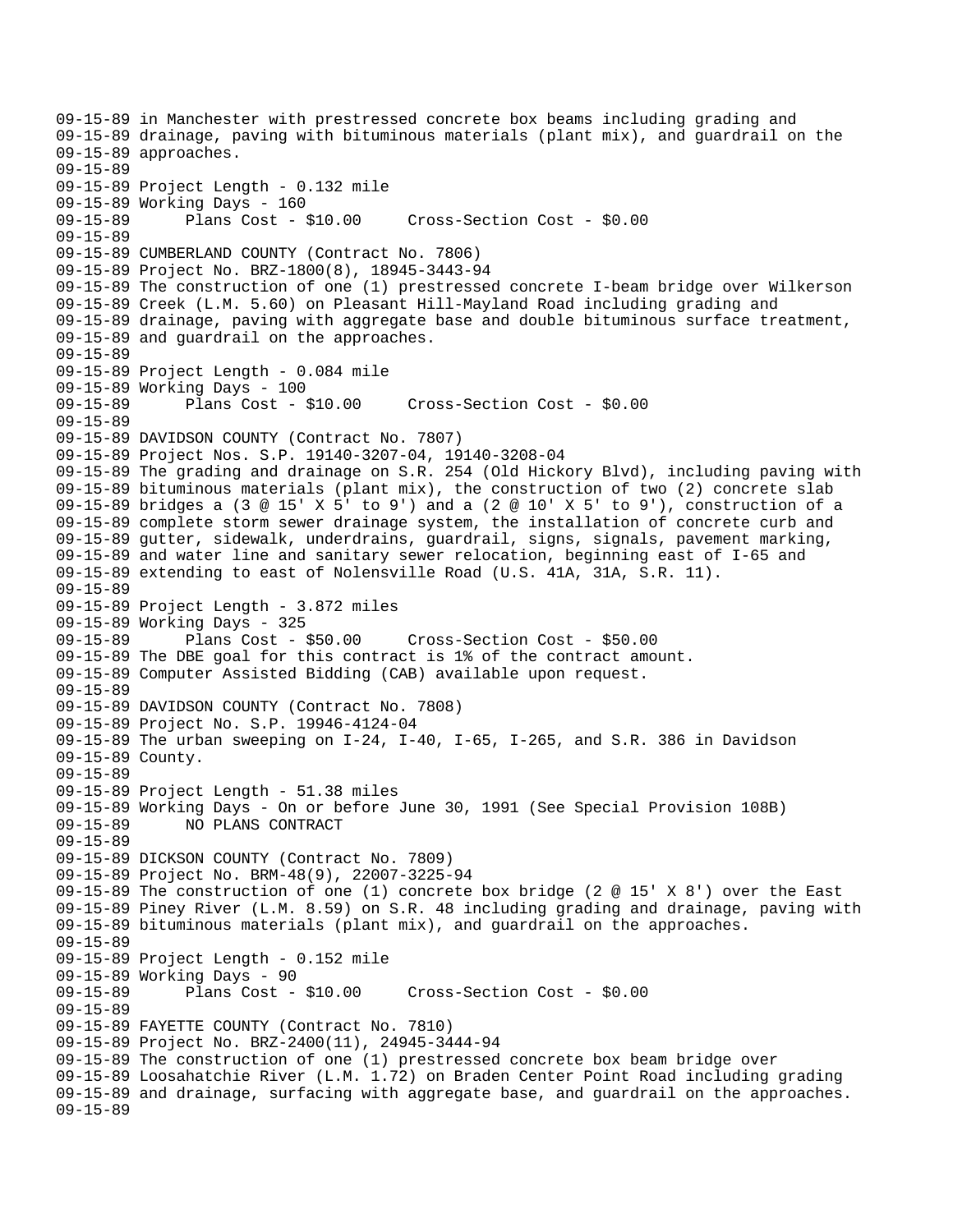09-15-89 Project Length - 0.171 mile 09-15-89 Working Days - 90<br>09-15-89 Plans Cost - \$10.00 09-15-89 Plans Cost - \$10.00 Cross-Section Cost - \$0.00 09-15-89 09-15-89 HAMBLEN COUNTY (Contract No. 7811) 09-15-89 Project No. M-9113(2), 32950-8743-54 09-15-89 The resurfacing on three (3) streets in Morristown with bituminous materials 09-15-89 (plant mix), cold planing, and pavement marking; on Andrew Johnson Highway 09-15-89 beginning at Evans Avenue (L.M. 9.27) and extending to S.R. 32 (L.M. 10.87), 09-15-89 on Walters Drive beginning at North Economy Road (L.M. 0.00) and extending to 09-15-89 Vantage View Drive (L.M. 1.01), and on Lincoln Avenue beginning at Cumberland 09-15-89 Street (L.M. 0.00) and extending to Sulphur Springs Road (L.M. 0.84). 09-15-89 09-15-89 Project Length - 3.45 miles 09-15-89 Working Days - 45<br>09-15-89 Plans Cost - \$3.00 09-15-89 Plans Cost - \$3.00 Cross-Section Cost - NA 09-15-89 Computer Assisted Bidding (CAB) available upon request. 09-15-89 09-15-89 HAMILTON COUNTY (Contract No. 7812) 09-15-89 Project No. S.P. 33946-4143-04 09-15-89 The sweeping on I-24, I-124, I-75, and various State Routes in Hamilton 09-15-89 County. 09-15-89 09-15-89 Project Length - 21.52 miles 09-15-89 Working Days - On or before June 30, 1991 (See Special Provision 108B) 09-15-89 NO PLANS CONTRACT 09-15-89 09-15-89 HAWKINS COUNTY (Contract No. 7813) 09-15-89 Project No. BRF-34(6), 37003-3209-94 09-15-89 The construction of one (1) prestressed concrete box beam bridge over the 09-15-89 Southern Railroad and Whitehorn Creek (L.M. 1.28) on S.R. 34 (U.S. 11E) in 09-15-89 Bulls Gap including the construction of a reinforced concrete retaining wall, 09-15-89 grading and drainage, paving with bituminous materials (plant mix), signs, 09-15-89 signals, pavement marking and guardrail on the approaches. 09-15-89 09-15-89 Project Length - 0.549 mile 09-15-89 Working Days - On or before November 15, 1990 (See Special Provision 108B) 09-15-89 Plans Cost - \$10.00 Cross-Section Cost - \$10.00 09-15-89 09-15-89 HAWKINS COUNTY (Contract No. 7814) 09-15-89 Project No. BRZ-3700(8), 37945-3451-94 09-15-89 The construction of one (1) prestressed concrete box beam bridge over 09-15-89 Whitehorn Creek (L.M. 0.15) on Sycamore Drive in Bulls Gap including grading 09-15-89 and drainage, paving with bituminous materials (plant mix), and guardrail on 09-15-89 the approaches. 09-15-89 09-15-89 Project Length - 0.069 mile 09-15-89 Working Days - 90 09-15-89 Plans Cost - \$10.00 Cross-Section Cost - \$0.00 09-15-89 09-15-89 HAWKINS COUNTY (Contract No. 7815) 09-15-89 Project No. S.P. 37001-4298-04 09-15-89 The repair of the bridge on S.R. 1 over the North Fork Holston River (L.M. 09-15-89 41.30) including structural steel, reinforcing steel, concrete, and expansion 09-15-89 joint repairs, and repainting the existing steel structure. 09-15-89 09-15-89 Project Length - 0.000 mile 09-15-89 Working Days - On or before May 1, 1990 Cross-Section Cost - NA 09-15-89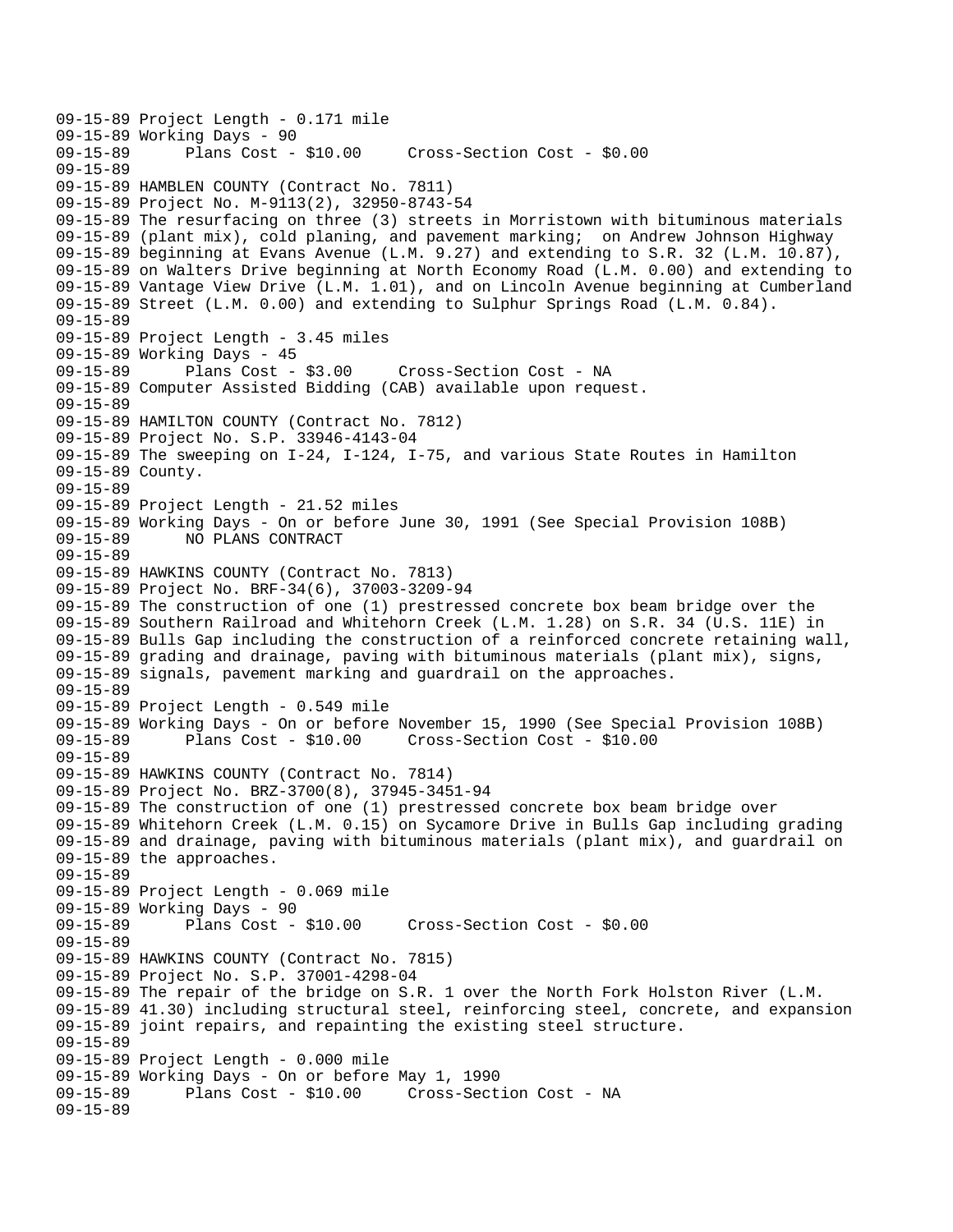09-15-89 HUMPHREYS COUNTY (Contract No. 7816) 09-15-89 Project No. S.P. 43005-4222-04 09-15-89 The repair of the bridge on S.R. 13 over the Duck River (L.M. 7.72) including 09-15-89 structural steel, reinforcing steel, concrete, and expansion joint repairs, 09-15-89 repainting the existing steel structure, cold planing, paving with bituminous 09-15-89 materials (plant mix) on the approaches, the installation of guardrail, and 09-15-89 pavement marking. 09-15-89 09-15-89 Project Length - 0.000 mile 09-15-89 Working Days - 130 09-15-89 Plans Cost - \$10.00 Cross-Section Cost - NA 09-15-89 09-15-89 KNOX COUNTY (Contract No. 7817) 09-15-89 Project No. S.P. 47012-3241-04 09-15-89 The grading and drainage on S.R. 1 (U.S. 11W) including paving with bituminous 09-15-89 materials (plant mix), the extension of one (1) concrete box bridge (3 @ 12' X 09-15-89 8'), construction of seven (7) concrete box culverts, the installation of 09-15-89 guardrail, underdrains, fence, signs, and pavement marking beginning west of 09-15-89 Roberts Road and extending to Mine Road. 09-15-89 09-15-89 Project Length - 2.035 miles 09-15-89 Working Days - 180<br>09-15-89 Plans Cost - \$25.00 09-15-89 Plans Cost - \$25.00 Cross-Section Cost - \$25.00 09-15-89 The DBE goal for this contract is 1% of the contract amount. 09-15-89 Computer Assisted Bidding (CAB) available upon request. 09-15-89 09-15-89 LAUDERDALE AND DYER COUNTIES (Contract No. 7818) 09-15-89 Project No. RS-210(3), 49210-3208-24 09-15-89 The widening on S.R. 210 including grading and drainage, paving with 09-15-89 bituminous materials (plant mix), the widening of the bridge over the South 09-15-89 Fork Forked Deer River overflow (L.M. 3.02) with prestressed concrete box 09-15-89 beams, the repair of the bridge over a branch (L.M. 0.29) including bridge 09-15-89 deck and expansion joint repairs, sealant, and overlay, the installation of 09-15-89 guardrail, and pavement marking beginning at S.R. 88 in Halls and extending to 09-15-89 north of the Dyer County line. 09-15-89 09-15-89 Project Length - 3.763 miles 09-15-89 Working Days - 130 09-15-89 Plans Cost - \$25.00 Cross-Section Cost - \$0.00 09-15-89 The DBE goal for this contract is 10% of the contract amount. 09-15-89 Computer Assisted Bidding (CAB) available upon request. 09-15-89 09-15-89 MCMINN COUNTY (Contract No. 7819) 09-15-89 Project No. RS-305(5), 54016-3212-24 09-15-89 The grading and drainage on S.R. 305 including subgrade treatment with 09-15-89 hydrated lime, paving with bituminous materials (plant mix), the construction 09-15-89 of six (6) concrete box culverts, the installation of guardrail, underdrains, 09-15-89 signs, and pavement marking beginning at the I-75/Mt. Verd Road interchange 09-15-89 and extending to near Clearwater Road. 09-15-89 09-15-89 Project Length - 2.798 miles 09-15-89 Working Days - 225 09-15-89 Plans Cost - \$25.00 Cross-Section Cost - \$50.00 09-15-89 The DBE goal for this contract is 10% of the contract amount. 09-15-89 Computer Assisted Bidding (CAB) available upon request. 09-15-89 09-15-89 MADISON COUNTY (Contract No. 7820) 09-15-89 Project No. BHF-5(23), 57006-3230-94 09-15-89 The widening of eight (8) bridges on S.R. 5 (U.S. 45): at (L.M. 9.96) (north 09-15-89 and south bound lanes) over the Norfolk Southern Railroad, at (L.M. 10.52)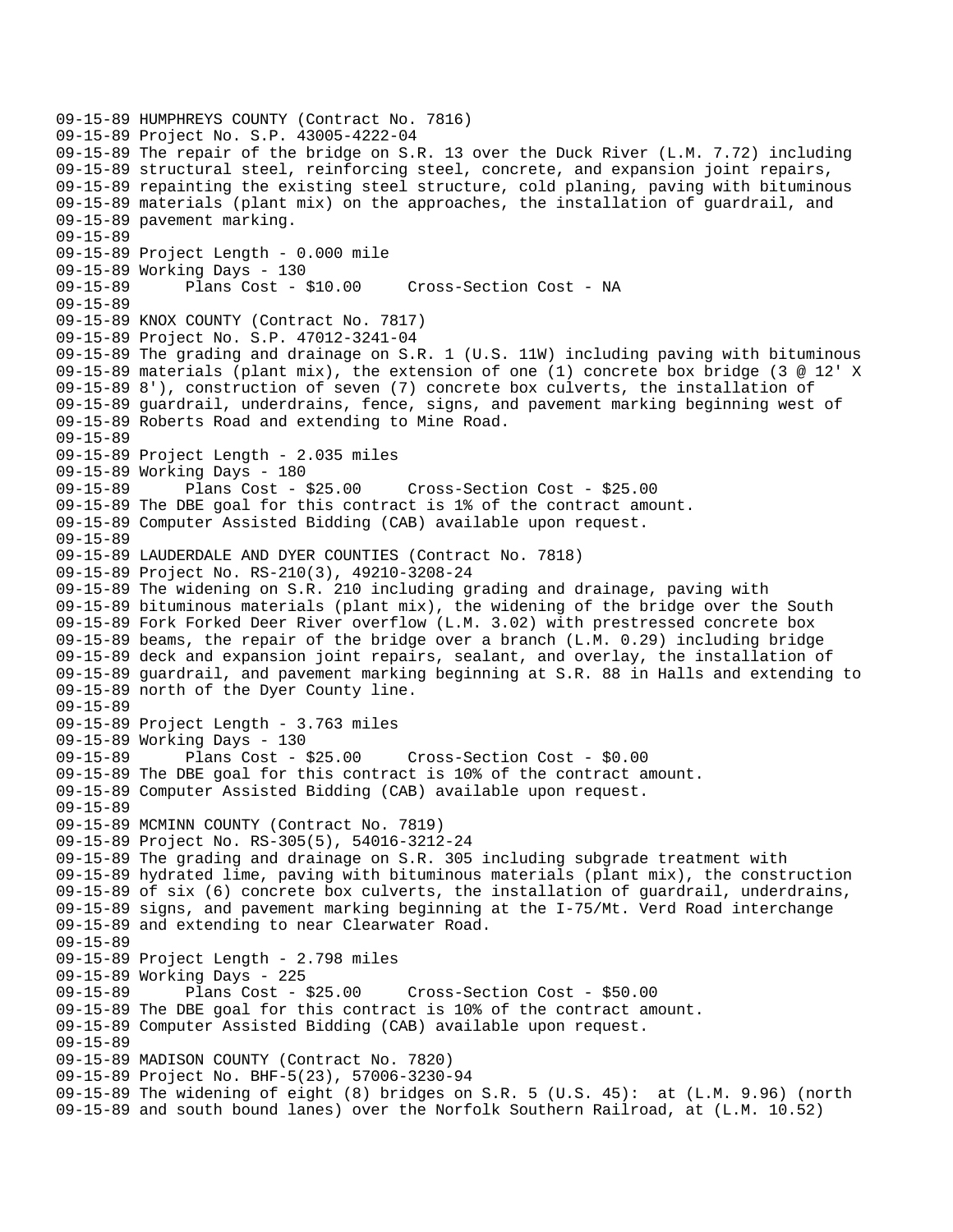09-15-89 (north bound lane) over overflow, and at (L.M. 10.79) (south bound lane) over 09-15-89 South Fork Forked Deer River with prestressed concrete I-beams; at (L.M. 09-15-89 10.52) (south bound lane) over overflows, and at (L.M. 11.15) (north and south 09-15-89 bound lanes) over overflows with prestressed concrete box beams; and at (L.M. 09-15-89 10.79) (north bound lane) with continuous steel welded plate girders and 09-15-89 prestressed concrete I-beams, including grading and drainage, paving with 09-15-89 bituminous materials (plant mix), underdrains, guardrail, and pavement marking 09-15-89 on the approaches. 09-15-89 09-15-89 Project Length - 1.128 miles 09-15-89 Working Days - 225 09-15-89 Plans Cost - \$50.00 Cross-Section Cost - \$10.00 09-15-89 The DBE goal for this contract is 12% of the contract amount. 09-15-89 Computer Assisted Bidding (CAB) available upon request. 09-15-89 09-15-89 MADISON COUNTY (Contract No. 7821) 09-15-89 Project No. S.P. 57105-3218-04 09-15-89 The widening of U.S. 412 (S.R. 20, North Parkway) including grading and 09-15-89 drainage, paving with bituminous materials (plant mix), storm sewer 09-15-89 construction, the installation of concrete curb and gutter, signs, signals, 09-15-89 and pavement marking beginning 193.48 feet west of Old Hickory Blvd. and 09-15-89 extending to 750 feet east of Campbell Street in Jackson. 09-15-89 09-15-89 Project Length - 0.484 mile 09-15-89 Working Days - 125<br>09-15-89 Plans Cost - \$10.00 09-15-89 Plans Cost - \$10.00 Cross-Section Cost - \$0.00 09-15-89 09-15-89 OBION COUNTY (Contract No. 7822) 09-15-89 Project No. BRS-89(10), 66025-3210-94 09-15-89 The construction of one (1) prestressed concrete I-beam bridge over the South 09-15-89 Fork of the Obion River (L.M. 4.89) on S.R. 89 including grading and drainage, 09-15-89 paving with bituminous materials (plant mix), and guardrail on the approaches. 09-15-89 09-15-89 Project Length - 0.467 mile 09-15-89 Working Days - 200 09-15-89 Plans Cost - \$10.00 Cross-Section Cost - \$10.00 09-15-89 The DBE goal for this contract is 10% of the contract amount. 09-15-89 09-15-89 PUTNAM COUNTY (Contract No. 7823) 09-15-89 Project No. BRZ-7100(16), 71060-3407-94 09-15-89 The construction of one (1) prestressed concrete I-beam bridge over Falling 09-15-89 Water River (L.M. 0.83) on Falling Water Road including grading and drainage, 09-15-89 paving with aggregate base and double bituminous surface treatment, and 09-15-89 guardrail on the approaches. 09-15-89 09-15-89 Project Length - 0.142 mile 09-15-89 Working Days - 105 09-15-89 Plans Cost - \$10.00 Cross-Section Cost - \$0.00 09-15-89 09-15-89 PUTNAM COUNTY (Contract No. 7824) 09-15-89 Project No. S.P. 71001-4172-04 09-15-89 The replacement of guardrail on I-40 beginning approx. 1 mile east of S.R. 56 09-15-89 and extending to 350 feet west of the bridge over Falling Water River. 09-15-89 09-15-89 Project Length - 8.88 miles 09-15-89 Working Days - 65 09-15-89 Plans Cost - \$3.00 Cross-Section Cost - NA 09-15-89 09-15-89 SEVIER COUNTY (Contract No. 7825) 09-15-89 Project No. BRZ-7800(17), 78945-3474-94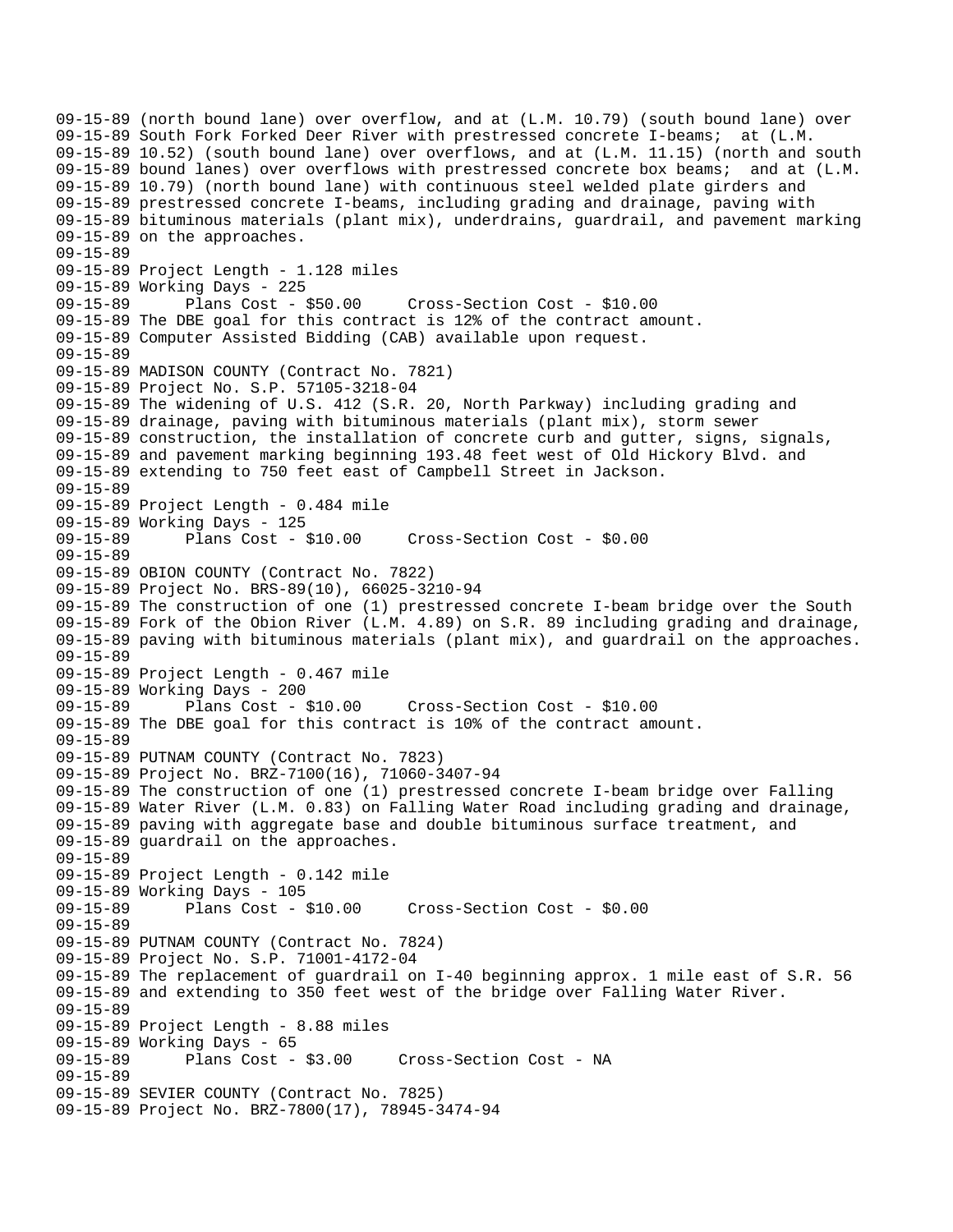09-15-89 The construction of one (1) prestressed concrete box beam bridge over the West 09-15-89 Prong Little Pigeon River (L.M. 0.11) on Ski Mountain Road in Gatlinburg 09-15-89 including the construction of two (2) reinforced concrete retaining walls, 09-15-89 grading and drainage, paving with bituminous materials (plant mix), storm 09-15-89 sewer construction, the installation of underdrains, concrete curb and gutter, 09-15-89 sidewalk, and pavement marking on the approaches. 09-15-89 09-15-89 Project Length - 0.071 miles 09-15-89 Working Days - On or before May 15, 1990 09-15-89 Plans Cost - \$10.00 Cross-Section Cost - \$0.00 09-15-89 09-15-89 SEVIER COUNTY (Contract No. 7826) 09-15-89 Project No. S.P. 78008-3228-04, 78008-3229-04 09-15-89 The grading and drainage on S.R. 71 (U.S. 441) including paving with 09-15-89 bituminous materials (plant mix), the widening of the bridges on S.R. 71 over 09-15-89 the West Fork Little Pigeon River (L.M. 24.33 & L.M. 25.67) with prestressed 09-15-89 concrete box beams, construction of a complete storm sewer drainage system, 09-15-89 installation of concrete curb and gutter, sidewalk, guardrail, underdrains, 09-15-89 signs, lighting, and pavement marking beginning approx. 300 feet north of 09-15-89 Wears Valley Road and extending to the intersection of S.R. 71 and Lonesome 09-15-89 Valley Road. 09-15-89 09-15-89 Project Length - 1.525 miles 09-15-89 Working Days - On or before December 1, 1990 Plans Cost - \$50.00 Cross-Section Cost - \$25.00 09-15-89 Computer Assisted Bidding (CAB) available upon request. 09-15-89 09-15-89 SHELBY COUNTY (Contract No. 7827) 09-15-89 Project No. RS-205(4), 79036-3206-24 09-15-89 The grading and drainage on S.R. 205 (Millington-Arlington Road) including 09-15-89 paving with a portland cement treated aggregate base with bituminous materials 09-15-89 (plant mix), the construction of two (2) prestressed concrete box beam bridges 09-15-89 over Crooked Creek, and over a lateral of Crooked Creek, the installation of 09-15-89 guardrail, underdrains, signs, and pavement marking beginning 0.16 mile east 09-15-89 of S.R. 14 (Austin Peay Highway) and extending to 0.13 mile east of Deadfall 09-15-89 Road. 09-15-89 09-15-89 Project Length - 3.429 miles 09-15-89 Working Days - 275 09-15-89 Plans Cost - \$50.00 Cross-Section Cost - \$25.00 09-15-89 The DBE goal for this contract is 12% of the contract amount. 09-15-89 Computer Assisted Bidding (CAB) available upon request. 09-15-89 09-15-89 SHELBY COUNTY (Contract No. 7828) 09-15-89 Project No. RRO-000S(451), 79945-3476-94 09-15-89 The installation of advanced warning signs and pavement marking at 135 09-15-89 selected off-system railroad crossings in Shelby County. 09-15-89 09-15-89 Project Length - 0.000 mile 09-15-89 Working Days - 45<br>09-15-89 Plans Cost -Plans Cost - \$10.00 Cross-Section Cost - NA 09-15-89 09-15-89 SHELBY COUNTY (Contract No. 7829) 09-15-89 Project No. BHZ-7900(12), 79958-3525-94 09-15-89 The repair of the bridge on West Goodwyn Street over Cypress Creek (L.M. 0.04) 09-15-89 including the replacement of the superstructure with prestressed concrete box 09-15-89 beams, new concrete bridge deck, and concrete rails, paving with bituminous 09-15-89 materials (plant mix) on the approaches. 09-15-89 09-15-89 Project Length - 0.010 mile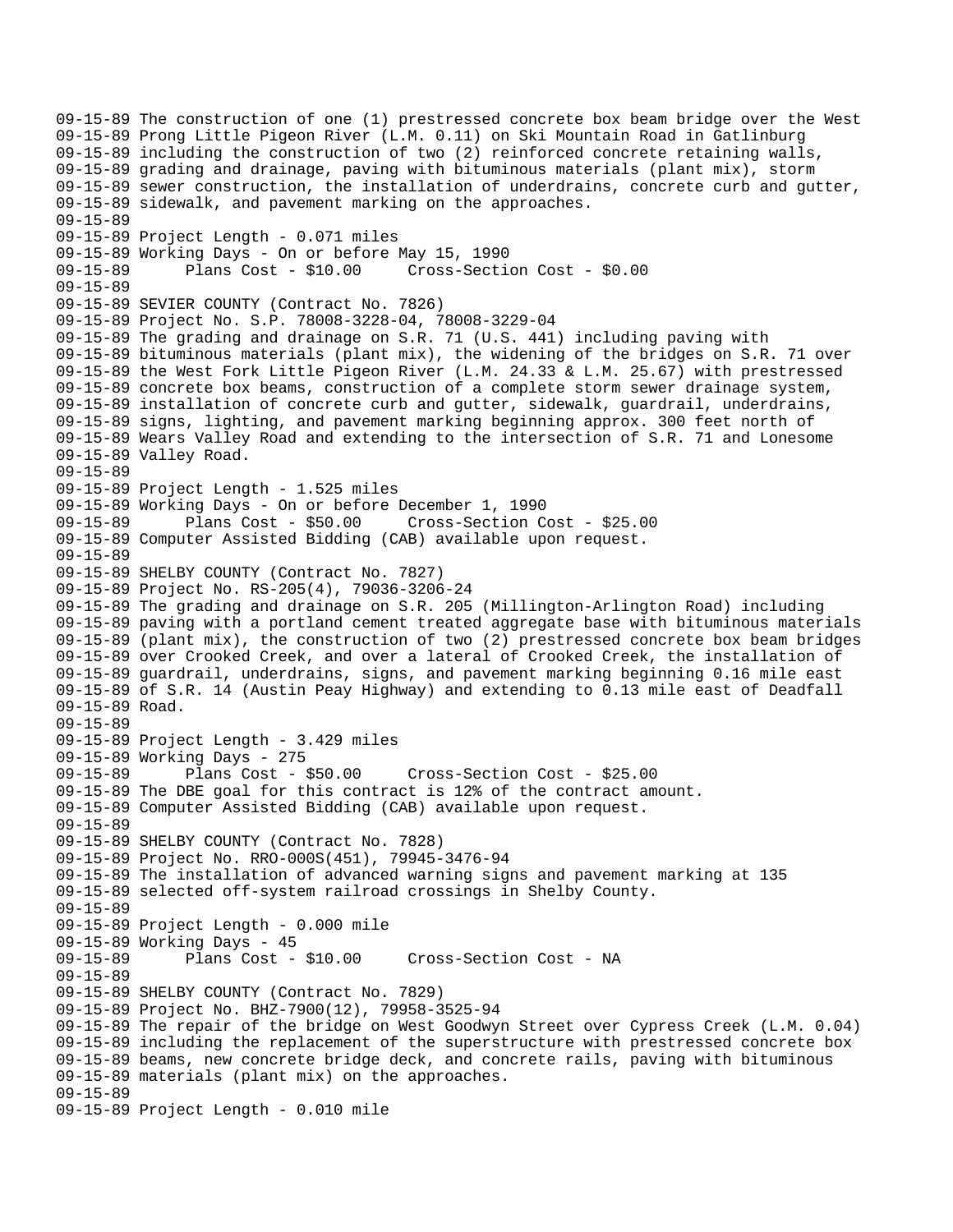```
09-15-89 Working Days - 65<br>09-15-89 Plans Cost -
              Plans Cost - $3.00 Cross-Section Cost - $0.00
09-15-89 
09-15-89 SMITH COUNTY (Contract No. 7830) 
09-15-89 Project No. S.P. 80951-3603-04 
09-15-89 The grading and drainage on a S.I.A. Route including paving with bituminous 
09-15-89 materials (plant mix) beginning at S.R. 53 and extending to Bentley Harris 
09-15-89 Manufacturing in Gordonsville. 
09-15-89 
09-15-89 Project Length - 0.252 mile 
09-15-89 Working Days - On or before November 15, 1989 (See Special Provision 108B) 
09-15-89 Plans Cost - $3.00 Cross-Section Cost - $0.00 
09-15-89 
09-15-89 SULLIVAN COUNTY (Contract No. 7831) 
09-15-89 Project No. M-1360(6), 82951-3788-54 
09-15-89 The construction of one (1) prestressed concrete box beam bridge over Horse 
09-15-89 Creek (L.M. 0.33) on Reservoir Road including grading and drainage, paving 
09-15-89 with bituminous materials (plant mix), and guardrail on the approaches. 
09-15-89 
09-15-89 Project Length - 0.168 mile 
09-15-89 Working Days - 85 
09-15-89 Plans Cost - $10.00 Cross-Section Cost - $0.00 
09-15-89 
09-15-89 SUMNER COUNTY (Contract No. 7832) 
09-15-89 Project No. BRF-52(18), 83009-3274-94 
09-15-89 The construction of two (2) concrete slab culverts a (10' X 5'), and a 
09-15-89 (2 @ 8' X 7') over Sulphur Fork Creek (L.M. 13.17) on S.R. 52 east of Oak 
09-15-89 Grove including grading and drainage, paving with bituminous materials (plant 
09-15-89 mix), and guardrail on the approaches. 
09-15-89 
09-15-89 Project Length - 0.151 mile 
09-15-89 Working Days - 80 
                                     09-15-89 Plans Cost - $10.00 Cross-Section Cost - $0.00 
09-15-89 
09-15-89 SUMNER COUNTY (Contract No. 7833) 
09-15-89 Project No. BRZ-8300(30), 83946-3450-94 
09-15-89 The construction of one (1) concrete slab bridge (3 @ 15' X 8') over Slaters 
09-15-89 Creek (L.M. 0.01) on Bellar Drive in Millersville including grading and 
09-15-89 drainage, paving with aggregate base and double bituminous surface treatment, 
09-15-89 and guardrail on the approaches. 
09-15-89 
09-15-89 Project Length - 0.025 mile 
09-15-89 Working Days - 60 
09-15-89 Plans Cost - $10.00 Cross-Section Cost - $0.00 
09-15-89 
09-15-89 SUMNER COUNTY (Contract No. 7834) 
09-15-89 Project No. S.P. 83074-3206-04 
09-15-89 The grading and drainage on S.R. 109 Bypass including soil-lime processing, 
09-15-89 paving with either bituminous materials (plant mix) with a mineral aggregate 
09-15-89 base or a portland cement treated aggregate base, or portland cement concrete 
09-15-89 pavement with a mineral aggregate base, the construction of one (1) continuous 
09-15-89 steel welded plate girder bridge on S.R. 109 Bypass over S.R. 6, construction 
09-15-89 of one (1) concrete slab bridge (4 @ 15' X 11') over Town Creek, construction 
09-15-89 of a complete storm sewer drainage system, installation of concrete curb and 
09-15-89 gutter, guardrail, fence, underdrains, signs, signals, and pavement marking 
09-15-89 beginning at S.R. 109 south of Gallatin and extending to 0.317 mile north of 
09-15-89 S.R. 6 (U.S. 31E). 
09-15-89 
09-15-89 Project Length - 2.374 miles 
09-15-89 Working Days - On or before November 1, 1991
```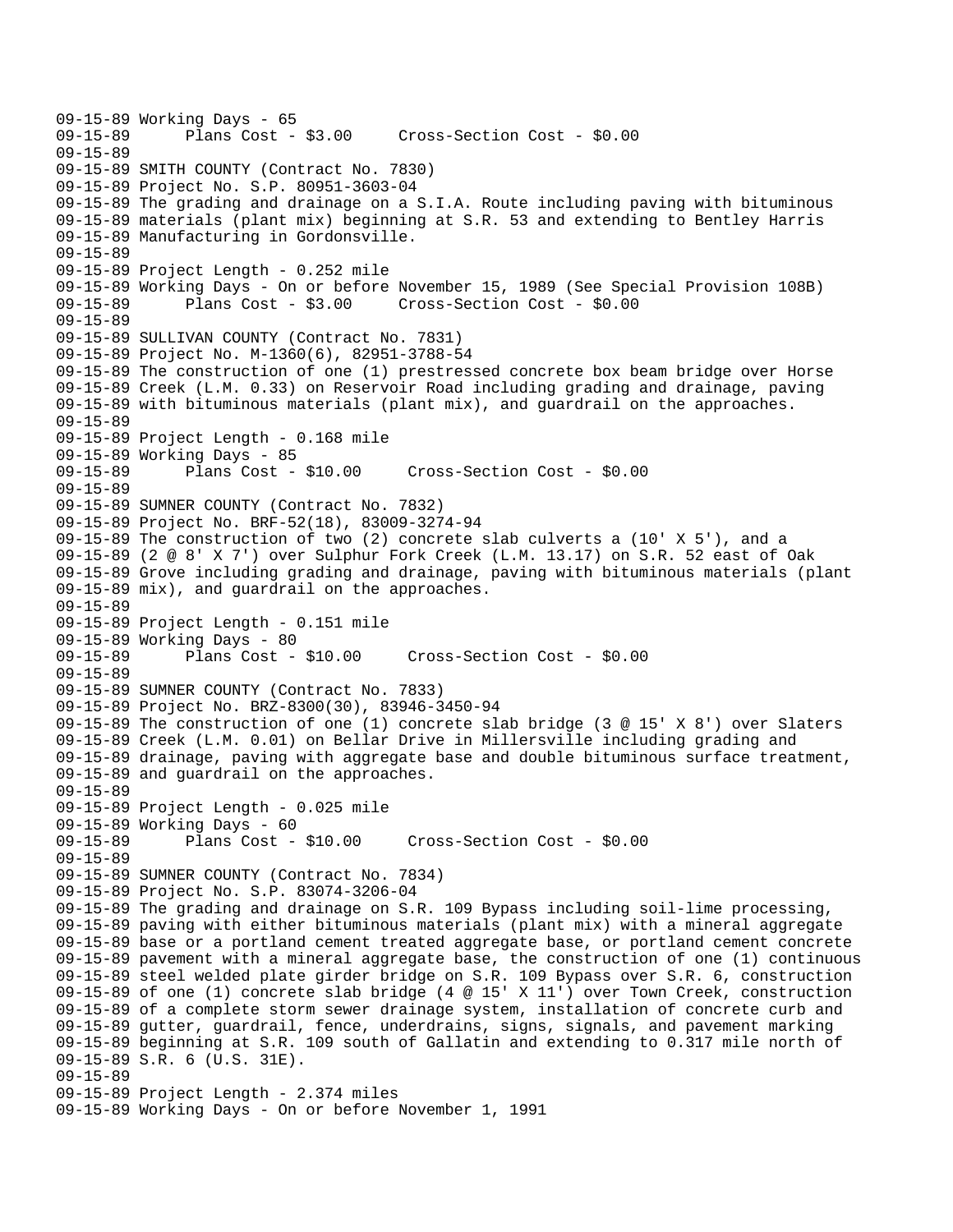09-15-89 Plans Cost - \$50.00 Cross-Section Cost - \$50.00 09-15-89 The DBE goal for this contract is 1% of the contract amount. 09-15-89 Computer Assisted Bidding (CAB) available upon request. 09-15-89 09-15-89 VAN BUREN COUNTY (Contract No. 7835) 09-15-89 Project No. S.P. 88002-4527-04 09-15-89 The slip lining of culverts at various locations on S.R. 30 in Van Buren 09-15-89 County. 09-15-89 09-15-89 Project Length - 17.73 miles 09-15-89 Working Days - On or before February 28, 1990 09-15-89 NO PLANS CONTRACT 09-15-89 ================================================================================ 10-27-89 SHELBY COUNTY (Contract No. 7684) 10-27-89 Project No. S.P. 79945-4179-04 10-27-89 The fence repair on various Interstate and State Routes in Shelby County. 10-27-89 10-27-89 Project Length - 66.58 miles 10-27-89 Working Days - June 30, 1990 10-27-89 NO PLANS CONTRACT 10-27-89 10-27-89 BLOUNT COUNTY (Contract No. 7836) 10-27-89 Project No. S.P. 05097-3221-04 10-27-89 The grading and drainage on S.R. 162 (Pellissippi Parkway, proposed I-140), 10-27-89 including the construction of an interchange at S.R. 115 (Alcoa Highway), the 10-27-89 construction of two (2) continuous steel welded plate girder bridges: one on 10-27-89 Wrights Ferry Road over S.R. 162, and one on S.R. 115 over S.R. 162, and one 10-27-89 (1) prestressed concrete box beam bridge on S.R. 162 over the C.S.X. Railroad, 10-27-89 storm sewer construction, the installation of concrete curb and gutter, 10-27-89 guardrail, fence, underdrains, subgrade treatment on S.R. 115 with hydrated 10-27-89 lime, paving at various locations with bituminous materials (plant mix), and 10-27-89 portland cement concrete pavement on the ramps, beginning at Wrights Ferry 10-27-89 Road and extending to 1200 feet South of S.R. 115 (Alcoa Highway). 10-27-89 10-27-89 Project Length - 1.453 miles 10-27-89 Working Days - 300 10-27-89 Plans Cost - \$100.00 Cross-Section Cost - \$150.00 10-27-89 The DBE goal for this contract is 1% of the contract amount. 10-27-89 Computer Assisted Bidding (CAB) available upon request. 10-27-89 10-27-89 BRADLEY COUNTY (Contract No. 7837) 10-27-89 Project No. BRZ-600(16), 06945-3495-94 10-27-89 The construction of one (1) concrete box bridge (2 @ 8' X 5') over Woolen Mill 10-27-89 Branch (L.M. 0.35) on 2ND Street S.W. in Cleveland including grading and 10-27-89 drainage, paving with bituminous materials (plant mix), storm sewer 10-27-89 construction, the installation of concrete curb and gutter, and guardrail on 10-27-89 the approaches. 10-27-89 10-27-89 Project Length - 0.039 mile 10-27-89 Working Days - 65 10-27-89 Plans Cost - \$10.00 Cross-Section Cost - \$0.00 10-27-89 10-27-89 COCKE, KNOX, JEFFERSON AND SEVIER COUNTIES (Contract No. 7838) 10-27-89 Project No. S.P. 98010-4183-04 10-27-89 The guardrail repair on various Interstate and State Routes in Cocke, Knox, 10-27-89 Jefferson and Sevier Counties in Region I. 10-27-89 10-27-89 Project Length - 329.36 miles 10-27-89 Working Days - December 31, 1990 (See Special Provision 108B)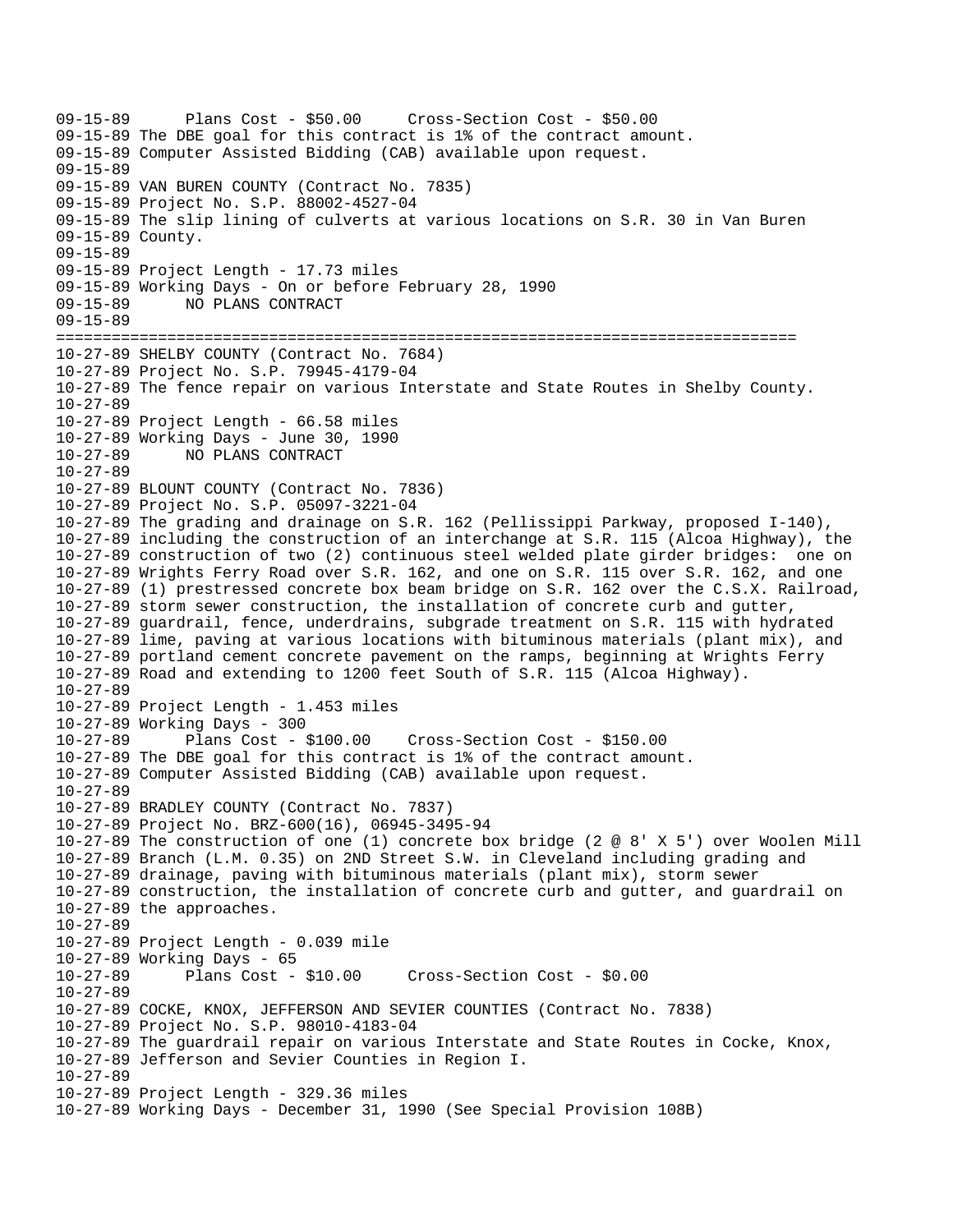```
10-27-89 NO PLANS CONTRACT 
10-27-89 
10-27-89 CROCKETT AND MADISON COUNTIES (Contract No. 7839) 
10-27-89 Project Nos. S.P. 17155-3208-04, 57155-3206-04 
10-27-89 The grading and drainage on U.S. 412 (S.R. 20) including the construction of 
10-27-89 an interchange at U.S. 79 (S.R. 76), the construction of five (5) bridges: 
10-27-89 one (1) continuous steel box girder bridge on S.R. 20 over S.R. 76, one (1) 
10-27-89 prestressed concrete box and I-beam bridge on S.R. 20 over the C.S.X. 
10-27-89 Railroad, two (2) prestressed concrete I-beam bridges on S.R. 20 over Pearson 
10-27-89 Creek and over Connley Creek, and one (1) prestressed concrete box beam bridge 
10-27-89 on relocated Old Jackson-Bell Road over S.R. 20, paving with bituminous 
10-27-89 materials (plant mix), with portland cement concrete pavement on the ramps, 
10-27-89 the installation on guardrail, underdrains, signs, and pavement marking 
10-27-89 beginning at approx. 2000 feet northwest of the U.S. 79 (S.R. 76) interchange 
10-27-89 (L.M. 16.99) in Crockett County and extending to the Poplar Corner Church 
10-27-89 (L.M. 1.73) in Madison County. 
10-27-89 
10-27-89 Project Length - 6.727 miles 
10-27-89 Working Days - 315 
10-27-89 Plans Cost - $100.00 Cross-Section Cost - $100.00 
10-27-89 The DBE goal for this contract is 1% of the contract amount. 
10-27-89 Computer Assisted Bidding (CAB) available upon request. 
10-27-89 
10-27-89 CUMBERLAND AND ROANE COUNTIES (Contract No. 7840) 
10-27-89 Project No. IR-40-6(100)341, 73001-3175-44, RS-299(1), 18010-3208-24 
10-27-89 The construction of an interchange on I-40 at relocated S.R. 299 (Airport 
10-27-89 Road), and the relocation of S.R. 299 (Airport Road) from I-40 to the Rockwood 
10-27-89 Airport, including grading and drainage, the construction of one (1) 
10-27-89 prestressed concrete box beam bridge over I-40 on S.R. 299 (Airport Road), 
10-27-89 paving with bituminous materials (plant mix), with portland cement concrete 
10-27-89 pavement on the ramps, the installation of guardrail, fence, underdrains, 
10-27-89 signs, and pavement marking. 
10-27-89 
10-27-89 Project Length - 2.056 miles 
10-27-89 Working Days - On or before November 1, 1991 
10-27-89 Plans Cost - $25.00 Cross-Section Cost - $50.00 
10-27-89 The DBE goal for this contract is 10% of the contract amount. 
10-27-89 Computer Assisted Bidding (CAB) available upon request. 
10-27-89 
10-27-89 DAVIDSON COUNTY (Contract No. 7841) 
10-27-89 Project No. HES-112(2), 19046-3208-94 
10-27-89 The installation of a flashing beacon at the intersection of U.S. 41A (S.R. 
10-27-89 112, Clarksville Pike) with S.R. 45 (Old Hickory Blvd.). 
10-27-89 
10-27-89 Project Length - 0.000 mile 
10-27-89 Working Days - 30 
10-27-89 Plans Cost - $3.00 Cross-Section Cost - NA 
10-27-89 
10-27-89 DAVIDSON COUNTY (Contract No. 7842) 
10-27-89 Project No. S.P. 19957-3571-04 
10-27-89 The widening and reconstruction on 28TH Avenue including grading and drainage, 
10-27-89 the paving with bituminous materials (plant mix), the construction of a 
10-27-89 complete storm sewer drainage system, the installation of concrete curb and 
10-27-89 gutter, sidewalk, underdrains, signs, lighting, signals, and pavement marking 
10-27-89 beginning at Jefferson Street and extending to approx. 26 feet south of 
10-27-89 Buchanan Street. 
10-27-89 
10-27-89 Project Length - 0.963 miles 
10-27-89 Working Days - 180 
10-27-89 Plans Cost - $10.00 Cross-Section Cost - $10.00
```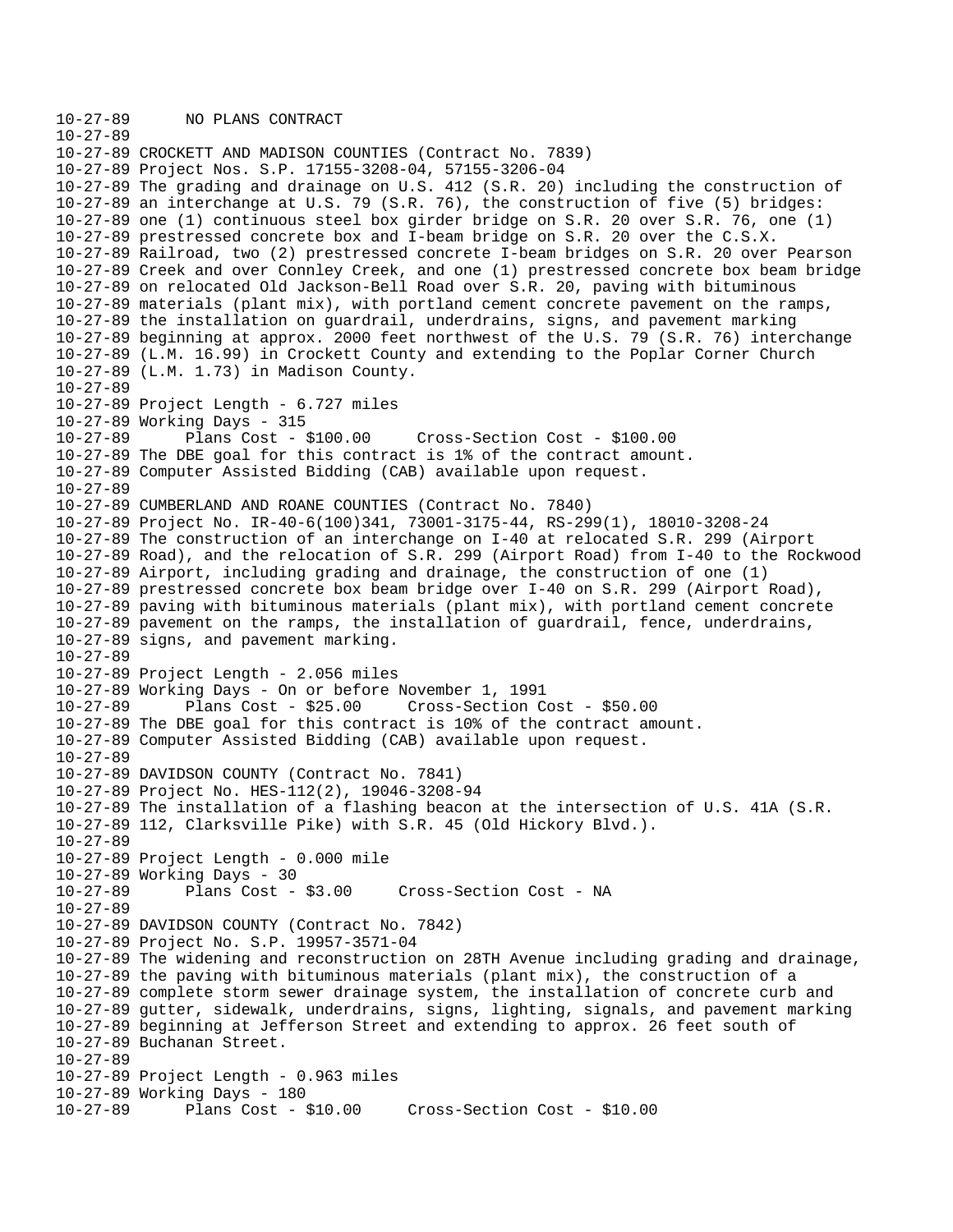```
10-27-89 Computer Assisted Bidding (CAB) available upon request. 
10-27-89 
10-27-89 DAVIDSON COUNTY (Contract No. 7843) 
10-27-89 Project No. S.P. 19946-4125-04 
10-27-89 The guardrail repair on various Interstate and State Routes in Davidson 
10-27-89 County. 
10-27-89 
10-27-89 Project Length - 349.09 miles 
10-27-89 Working Days - December 31, 1990 (See Special Provision 108B) 
10-27-89 NO PLANS CONTRACT 
10-27-89 
10-27-89 DECATUR COUNTY (Contract No. 7844) 
10-27-89 Project Nos. 20002-3229-04, 20002-3228-04 
10-27-89 The signalization of the intersections of U.S. 412 (S.R. 20, Main Street) with 
10-27-89 S.R. 69 (Tennessee Avenue), and with Camden Road/Wheat Street in Parsons 
10-27-89 including paving with bituminous materials (plant mix), drainage adjustments, 
10-27-89 and pavement marking. 
10-27-89 
10-27-89 Project Length - 0.000 mile 
10-27-89 Working Days - On or before June 30, 1990 
10-27-89 Plans Cost - $3.00 Cross-Section Cost - NA 
10-27-89 
10-27-89 DYER COUNTY (Contract No. 7845) 
10-27-89 Project No. S.P. 23004-3236-04 
10-27-89 The installation of a cantilever sign structure with flashing warning lights 
10-27-89 at the interchange of I-155, U.S. 51, U.S. 412, and S.R. 3. 
10-27-89 
10-27-89 Project Length - 0.000 mile 
10-27-89 Working Days - On or before March 31, 1990 
10-27-89 Plans Cost - $3.00 Cross-Section Cost - NA 
10-27-89 
10-27-89 DYER COUNTY (Contract No. 7846) 
10-27-89 Project No. S.P. 23211-4203-04 
10-27-89 The installation of Rip-Rap near the bridge over the North Fork Forked Deer 
10-27-89 River on S.R. 211 at L.M. 1.55. 
10-27-89 
10-27-89 Project Length - 0.000 mile 
10-27-89 Working Days - On or before March 1, 1990 
10-27-89 NO PLANS CONTRACT 
10-27-89 
10-27-89 GILES COUNTY (Contract No. 7847) 
10-27-89 Project No. S.P. 28945-3656-04 
10-27-89 The grading and drainage on an S.I.A. Route north of Pulaski including paving 
10-27-89 with bituminous materials (plant mix) beginning at Wales Road and extending to 
10-27-89 Johnson Controls Inc. Manufacturing Plant. 
10-27-89 
10-27-89 Project Length - 0.233 mile 
10-27-89 Working Days - 50 (See Special Provision 108B) 
                                    10-27-89 Plans Cost - $3.00 Cross-Section Cost - $0.00 
10-27-89 
10-27-89 HAMBLEN COUNTY (Contract No. 7848) 
10-27-89 Project No. BRM-4299(1), 32950-3738-94 
10-27-89 The construction of one (1) prestressed concrete box beam bridge over Turkey 
10-27-89 Creek (L.M. 0.05) on West 3RD North Street including grading and drainage, 
10-27-89 paving with bituminous materials (plant mix), storm sewer construction, the 
10-27-89 installation of concrete curb and gutter, sidewalk, and underdrains on the 
10-27-89 approaches. 
10-27-89 
10-27-89 Project Length - 0.013 mile 
10-27-89 Working Days - On or before September 1, 1990
```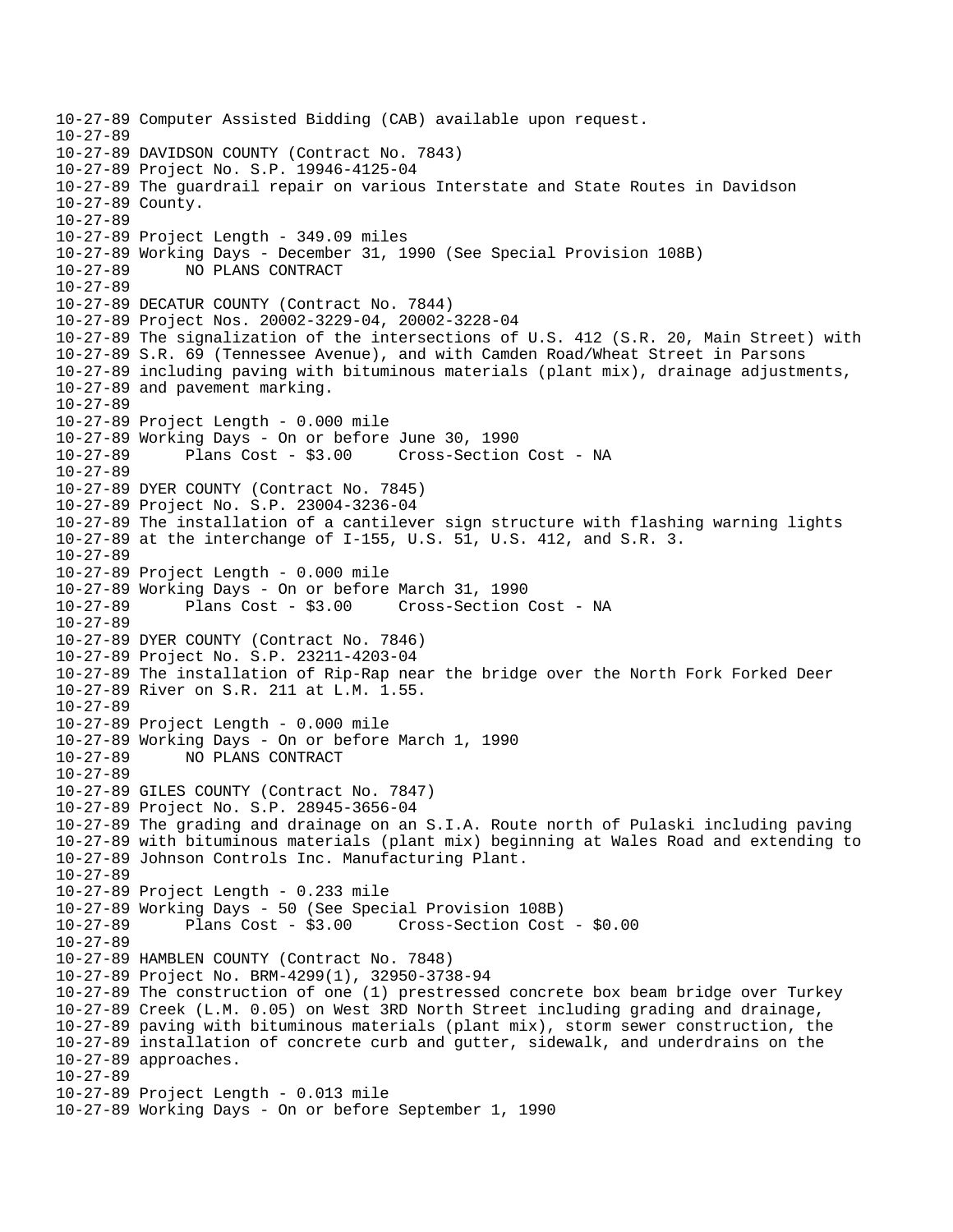10-27-89 Plans Cost - \$10.00 Cross-Section Cost - \$0.00 10-27-89 10-27-89 HAMILTON COUNTY (Contract No. 7849) 10-27-89 Project No. BRZ-3300(10), 33946-3442-94 10-27-89 The construction of one (1) prestressed concrete I-beam bridge over Wolftever 10-27-89 Creek (L.M. 0.43) on Short Tail Springs Road including grading and drainage, 10-27-89 paving with bituminous materials (plant mix), and guardrail on the approaches. 10-27-89 10-27-89 Project Length - 0.060 mile 10-27-89 Working Days - 120 10-27-89 Plans Cost - \$10.00 Cross-Section Cost - \$0.00 10-27-89 Computer Assisted Bidding (CAB) available upon request.  $10 - 27 - 89$ 10-27-89 HAMILTON COUNTY (Contract No. 7850) 10-27-89 Project No. BRZ-3300(11), 33946-3418-94 10-27-89 The construction of one (1) concrete box bridge (2 @ 10' X 5') ov er Poe Branch 10-27-89 (L.M. 0.97) on Card Road including grading and drainage, paving with 10-27-89 bituminous materials (plant mix), and guardrail on the approaches. 10-27-89 10-27-89 Project Length - 0.020 mile 10-27-89 Working Days - 60 10-27-89 Plans Cost - \$10.00 Cross-Section Cost - \$0.00 10-27-89 10-27-89 HAMILTON COUNTY (Contract No. 7851) 10-27-89 Project No. S.P. 33946-4144-04 10-27-89 The guardrail repair on various Interstate and State Routes in Hamilton 10-27-89 County. 10-27-89 10-27-89 Project Length - 191.29 miles 10-27-89 Working Days - December 31, 1990 (See Special Provision 108B) 10-27-89 NO PLANS CONTRACT 10-27-89 10-27-89 JEFFERSON AND HAMBLEN COUNTIES (Contract No. 7852) 10-27-89 Project No. S.P. 98010-4181-04 10-27-89 The repainting of the existing steel structures on four (4) bridges: Goose 10-27-89 Creek Road over I-40 (L.M. 420.42), Hardy Road over I-81 (L.M. 6.38), 10-27-89 McClister Road over I-81 (L.M. 12.59), and on Silver City Road over I-81 (L.M. 10-27-89 8.77). 10-27-89 10-27-89 Project Length - 0.000 mile 10-27-89 Working Days - On or before April 30, 1990 10-27-89 NO PLANS CONTRACT 10-27-89 10-27-89 LAUDERDALE AND CROCKETT COUNTIES (Contract No. 7853) 10-27-89 Project No. S.P. 49008-4237-04 10-27-89 The repair of the bridge on S.R. 88 (L.M. 22.81) over the South Fork Forked 10-27-89 Deer River including concrete, steel, and expansion joint repairs, repainting 10-27-89 existing steel structure, bridge deck repair and overlay with rubberized 10-27-89 asphalt additive, and bituminous materials (plant mix) on the approaches, the 10-27-89 installation of guardrail, and pavement marking. 10-27-89 10-27-89 Project Length - 0.000 mile 10-27-89 Working Days - 150 10-27-89 Plans Cost - \$10.00 Cross-Section Cost - NA 10-27-89 10-27-89 LINCOLN COUNTY (Contract No. 7854) 10-27-89 Project No. HES-10(8), 52002-3224-94 10-27-89 The signalization of the intersection of U.S. 231/431 (S.R. 10) with Prospect 10-27-89 Road in Park City including drainage adjustments, and the installation of 10-27-89 pavement marking.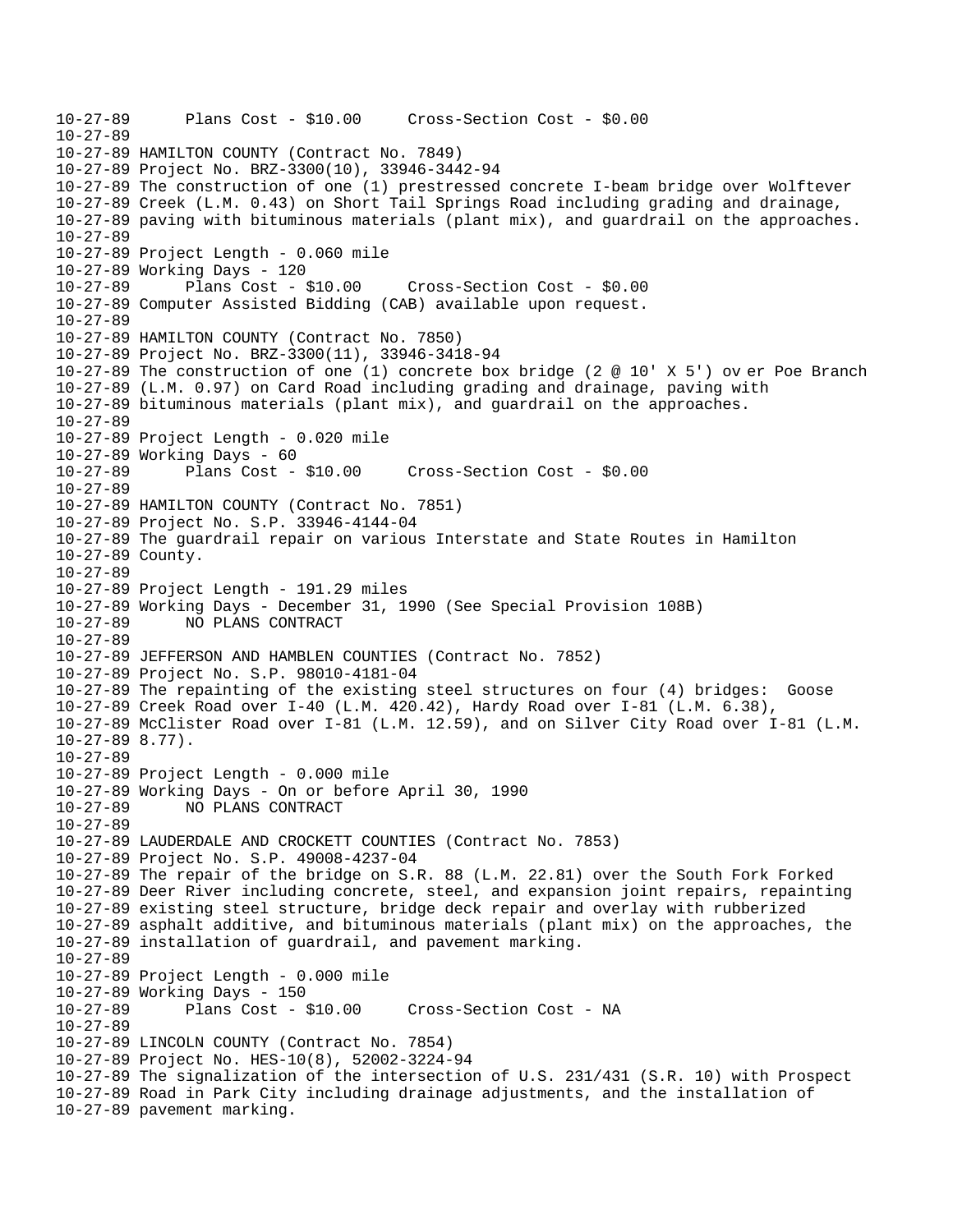10-27-89 10-27-89 Project Length - 0.000 mile 10-27-89 Working Days - On or before June 1, 1990 10-27-89 Plans Cost - \$3.00 Cross-Section Cost - NA 10-27-89 10-27-89 MACON COUNTY (Contract No. 7855) 10-27-89 Project No. BHF-52(17), 56003-3234-94 10-27-89 The construction of one (1) prestressed concrete box beam bridge over Salt 10-27-89 Lick Creek (L.M. 25.66) on S.R. 52 in Red Boiling Springs including grading 10-27-89 and drainage, paving with bituminous materials (plant mix), and guardrail on 10-27-89 the approaches. 10-27-89 10-27-89 Project Length - 0.109 mile 10-27-89 Working Days - 90 10-27-89 Plans Cost - \$10.00 Cross-Section Cost - \$0.00 10-27-89 Computer Assisted Bidding (CAB) available upon request. 10-27-89 10-27-89 MADISON COUNTY (Contract No. 7856) 10-27-89 Project No. BRZ-5700(24), 57062-3405-94 10-27-89 The construction of one (1) prestressed concrete box beam bridge over the 10-27-89 C.S.X. Railroad (L.M. 1.35) on Denmark Road including grading and drainage, 10-27-89 paving with bituminous materials (plant mix), and guardrail on the approaches. 10-27-89 10-27-89 Project Length - 0.208 mile 10-27-89 Working Days - 115 10-27-89 Plans Cost - \$10.00 Cross-Section Cost - \$0.00 10-27-89 10-27-89 MARION COUNTY (Contract No. 7857) 10-27-89 Project No. S.P. 58945-3663-04 10-27-89 The grading and drainage on an S.I.A. Route including the construction of one 10-27-89 (1) concrete box bridge (2 @ 12' X 10') over Poplar Spring Branch, paving with 10-27-89 bituminous materials (plant mix), and the installation of guardrail beginning 10-27-89 at Irondale Road and extending to the Parker Cutlery plant truck entrance in 10-27-89 South Pittsburg. 10-27-89 10-27-89 Project Length - 0.160 mile 10-27-89 Working Days - 65 10-27-89 Plans Cost - \$10.00 Cross-Section Cost - \$0.00 10-27-89 Computer Assisted Bidding (CAB) available upon request. 10-27-89 10-27-89 MONTGOMERY, DAVIDSON, HAMILTON, LOUDON, BRADLEY AND MCMINN COUNTIES 10-27-89 (Contract No. 7858) 10-27-89 Project No. S.P. 99102-4255-04 10-27-89 The repainting of existing vertical clearance gauges on six (6) bridges: 10-27-89 S.R. 13 in Montgomery County over the Cumberland River (River Mile 129.9) in 10-27-89 Clarksville, on S.R. 12 (U.S. 41A, Martin Luther King Jr. Bridge) in Davidson 10-27-89 County over the Cumberland River (River Mile 185.9) in Nashville, on I-265 10-27-89 (Lyle Fulton Bridge) in Davidson County over the Cumberland River (River Mile 10-27-89 189.0) in Nashville, on S.R. 319 (C.B. Robinson Bridge) in Hamilton County 10-27-89 over the Tennessee River (River Mile 469.5) in Chattanooga, on I-75 in Loudon 10-27-89 County over the Tennessee River (River Mile 584.8), and on I-75 in Bradley and 10-27-89 McMinn Counties over the Hiwassee River (River Mile 15.4) in Calhoun. 10-27-89 10-27-89 Project Length - 0.000 mile 10-27-89 Working Days - On or before May 1, 1990 10-27-89 NO PLANS CONTRACT 10-27-89 10-27-89 MONTGOMERY AND ROBERTSON COUNTIES (Contract No. 7859) 10-27-89 Project No. BRZ-6300(11), 63945-3436-94 10-27-89 The construction of one (1) prestressed concrete I-beam bridge over Sulphur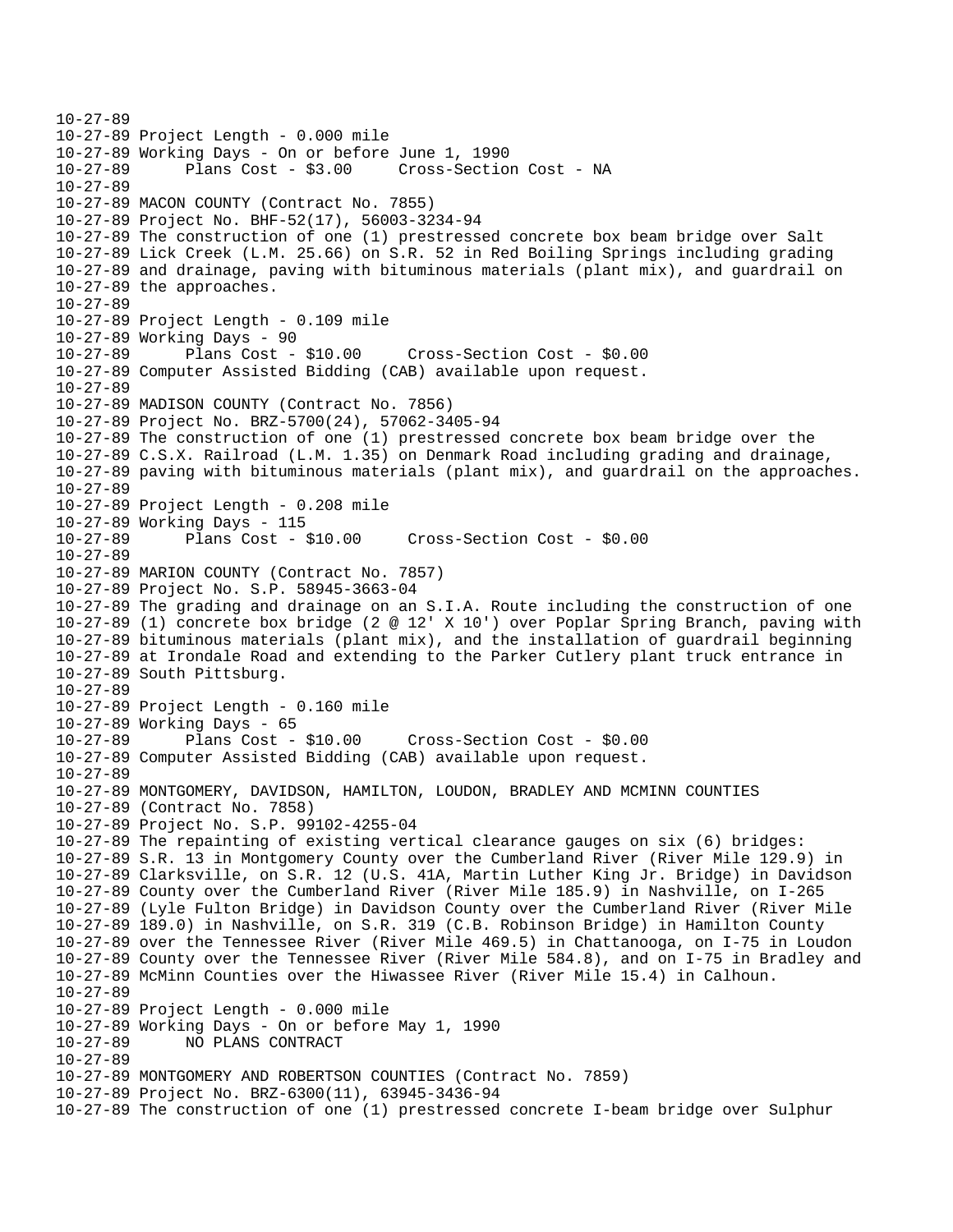10-27-89 Fork Creek (L.M. 1.88) on Port Royal Road including grading and drainage, 10-27-89 paving with aggregate base and double bituminous surface treatment, and 10-27-89 guardrail on the approaches. 10-27-89 10-27-89 Project Length - 0.261 mile 10-27-89 Working Days - 135 10-27-89 Plans Cost - \$10.00 Cross-Section Cost - \$0.00 10-27-89 Computer Assisted Bidding (CAB) available upon request. 10-27-89 10-27-89 PUTNAM COUNTY (Contract No. 7860) 10-27-89 Project No. RS-290(2), 71038-3210-24 10-27-89 The grading and drainage on S.R. 290 (Gainesboro Road) including paving with 10-27-89 bituminous materials (plant mix), the construction of one (1) concrete box 10-27-89 bridge (3 @ 10' X 10') over Little Creek, the installation of guardrail, 10-27-89 underdrains, fence, signs, and pavement marking beginning approx. 300 feet 10-27-89 east of the Jackson County line and extending to just west of Franklin Drive 10-27-89 in Cookeville. 10-27-89 10-27-89 Project Length - 4.438 miles 10-27-89 Working Days - On or before October 15, 1991 10-27-89 Plans Cost - \$50.00 Cross-Section Cost - \$25.00 10-27-89 The DBE goal for this contract is 12% of the contract amount. 10-27-89 Computer Assisted Bidding (CAB) available upon request. 10-27-89 10-27-89 PUTNAM COUNTY (Contract No. 7861) 10-27-89 Project No. BRM-3520(2), 71945-3455-94 10-27-89 The construction of one (1) concrete box bridge (2 @ 12' X 8') over branch 10-27-89 (L.M. 1.54) on Fisk Road including grading and drainage, paving with 10-27-89 bituminous materials (plant mix), and guardrail on the approaches. 10-27-89 10-27-89 Project Length - 0.113 mile 10-27-89 Working Days - 95 10-27-89 Plans Cost - \$10.00 Cross-Section Cost - \$0.00 10-27-89 10-27-89 ROANE COUNTY (Contract No. 7862) 10-27-89 Project No. S.P. 73945-3657-04 10-27-89 The resurfacing on various streets (S.I.A. Routes) in the Roane County 10-27-89 Industrial Park with bituminous materials (plant mix), on Black Hollow Road 10-27-89 beginning at S.R. 61 (L.M. 0.00) and extending to approx. 2,800 feet north of 10-27-89 S.R. 61 (L.M. 0.53), on Walden Ridge Road beginning at Black Hollow Road (L.M. 10-27-89 0.00) and extending to Old Cardiff Road (L.M. 0.32), on Cardiff Valley Road 10-27-89 beginning at Old Cardiff Road (L.M. 0.00) and extending to Industrial Parkway 10-27-89 (L.M. 0.95), on Industrial Parkway beginning at S.R. 61 (L.M. 0.00) and 10-27-89 extending to Cardiff Valley Road (L.M. 0.34), and on Manufacturers Road 10-27-89 beginning at Industrial Parkway (L.M. 0.00) and extending to approx. 2,200 10-27-89 feet east of Industrial Parkway (L.M. 0.42). 10-27-89 10-27-89 Project Length - 2.56 miles 10-27-89 Working Days - 30 Plans Cost - \$3.00 Cross-Section Cost - NA 10-27-89 10-27-89 SEVIER COUNTY (Contract No. 7863) 10-27-89 Project No. S.P. 78945-3464-04 10-27-89 The grading and drainage on an S.I.A. Route serving T.R.W. Fuji Valve, U.P.S., 10-27-89 and Home Grown Woods, and the widening on S.R. 35 including paving with 10-27-89 bituminous materials (plant mix), and the installation of pavement marking 10-27-89 beginning at the intersection of S.R. 35 and extending to 0.356 mile southeast 10-27-89 of S.R. 35. 10-27-89 10-27-89 Project Length - 0.633 mile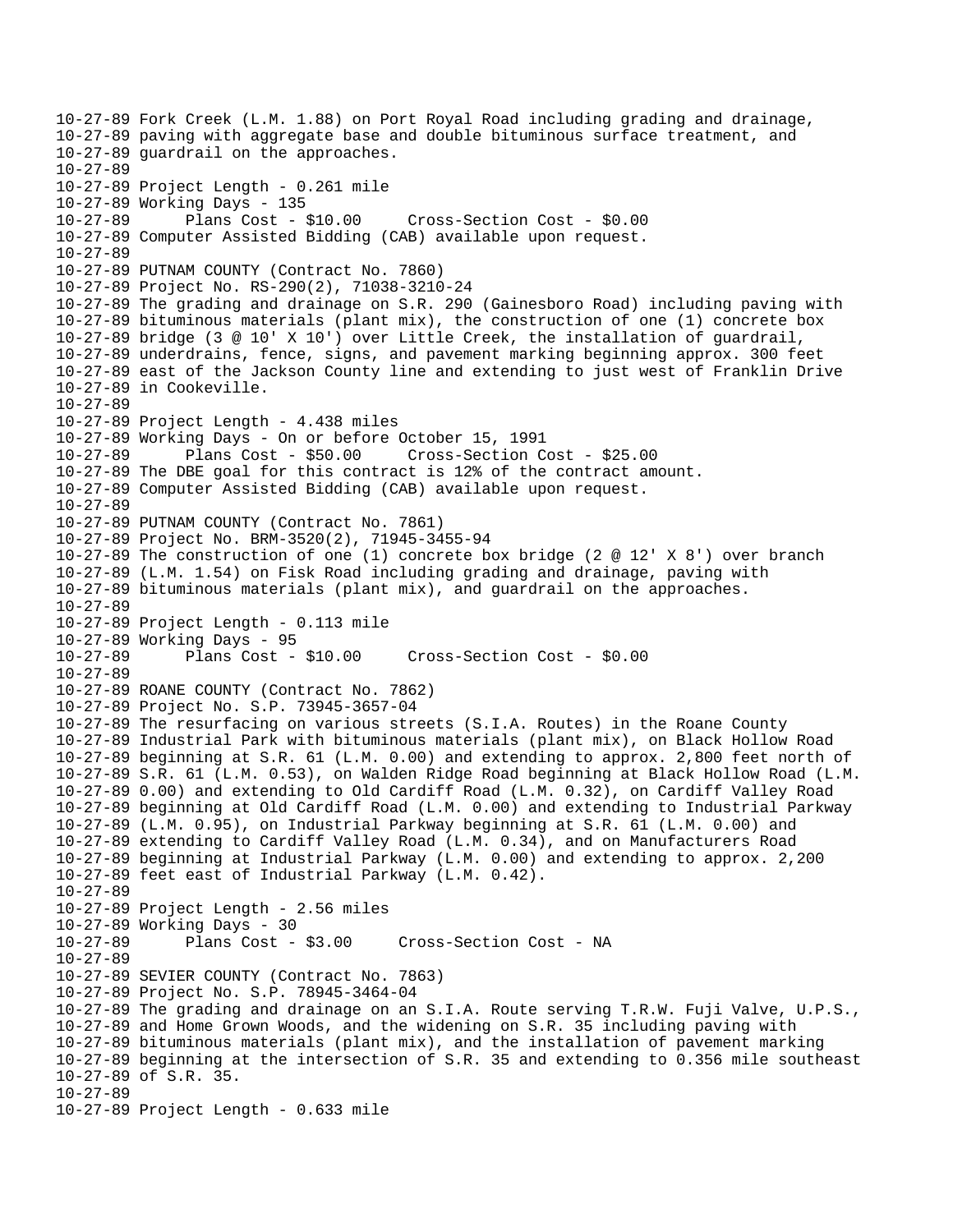10-27-89 Working Days - 70 Plans Cost - \$10.00 Cross-Section Cost - \$0.00 10-27-89 Computer Assisted Bidding (CAB) available upon request. 10-27-89 10-27-89 SHELBY COUNTY (Contract No. 7864) 10-27-89 Project No. BHF-3(37), 79017-3263-94 10-27-89 The widening of two (2) bridges with prestressed concrete box beams over 10-27-89 Loosahatchie River overflows (N.B.L., L.M. 20.28) and (S.B.L., L.M. 20.35), 10-27-89 and the construction of two (2) prestressed concrete box beam bridges over 10-27-89 Loosahatchie River (N.B.L., L.M. 20.74) and (S.B.L., L.M. 20.79) on U.S. 51 10-27-89 (S.R. 3, Thomas Road) including grading and drainage, paving with bituminous 10-27-89 materials (plant mix), and guardrail on the approaches. 10-27-89 10-27-89 Project Length - 0.455 mile 10-27-89 Working Days - 190 10-27-89 Plans Cost - \$25.00 Cross-Section Cost - \$10.00 10-27-89 The DBE goal for this contract is 12% of the contract amount. 10-27-89 Computer Assisted Bidding (CAB) available upon request. 10-27-89 10-27-89 SHELBY COUNTY (Contract No. 7865) 10-27-89 Project No. M-57(5), 79028-3232-54 10-27-89 The widening on U.S. 72 (S.R. 57, Poplar Avenue) including grading and 10-27-89 drainage, paving with bituminous materials (plant mix), storm sewer 10-27-89 construction, the installation of concrete curb and gutter, sidewalk, signs, 10-27-89 lighting, signals, and pavement marking beginning at Massey Road and extending 10-27-89 to approx. 883 feet west of Kirby Parkway. 10-27-89 10-27-89 Project Length - 0.547 mile 10-27-89 Working Days - 125 10-27-89 Plans Cost - \$10.00 Cross-Section Cost - \$0.00 10-27-89 The DBE goal for this contract is 10% of the contract amount. 10-27-89 Computer Assisted Bidding (CAB) available upon request. 10-27-89 10-27-89 SHELBY COUNTY (Contract No. 7866) 10-27-89 Project No. M-2875(2), 79050-3706-54 10-27-89 The widening on Sycamore View Road including grading and drainage, the 10-27-89 widening of the bridge over Fletcher Creek with prestressed concrete I-beams, 10-27-89 construction of a complete storm sewer drainage system, installation of 10-27-89 concrete curb and gutter, sidewalk, guardrail, signs, lighting, signals, and 10-27-89 pavement marking beginning at Macon Road and extending to U.S. 79 (S.R. 1, 10-27-89 Summer Avenue). 10-27-89 10-27-89 Project Length - 0.852 mile 10-27-89 Working Days - 180 10-27-89 Plans Cost - \$25.00 Cross-Section Cost - \$10.00 10-27-89 The DBE goal for this contract is 12% of the contract amount. 10-27-89 Computer Assisted Bidding (CAB) available upon request.  $10 - 27 - 89$ 10-27-89 SHELBY COUNTY (Contract No. 7867) 10-27-89 Project No. S.P. 79945-4181-04 10-27-89 The guardrail repair on various Interstate and State Routes in Shelby County. 10-27-89 10-27-89 Project Length - 251.12 miles 10-27-89 Working Days - December 31, 1990 (See Special Provision 108B) 10-27-89 NO PLANS CONTRACT 10-27-89 10-27-89 SMITH COUNTY (Contract No. 7868) 10-27-89 Project No. S.P. 80003-4234-04 10-27-89 The repair of the bridge on S.R. 25 over a branch (L.M. 5.06) including 10-27-89 concrete and reinforcing steel repairs.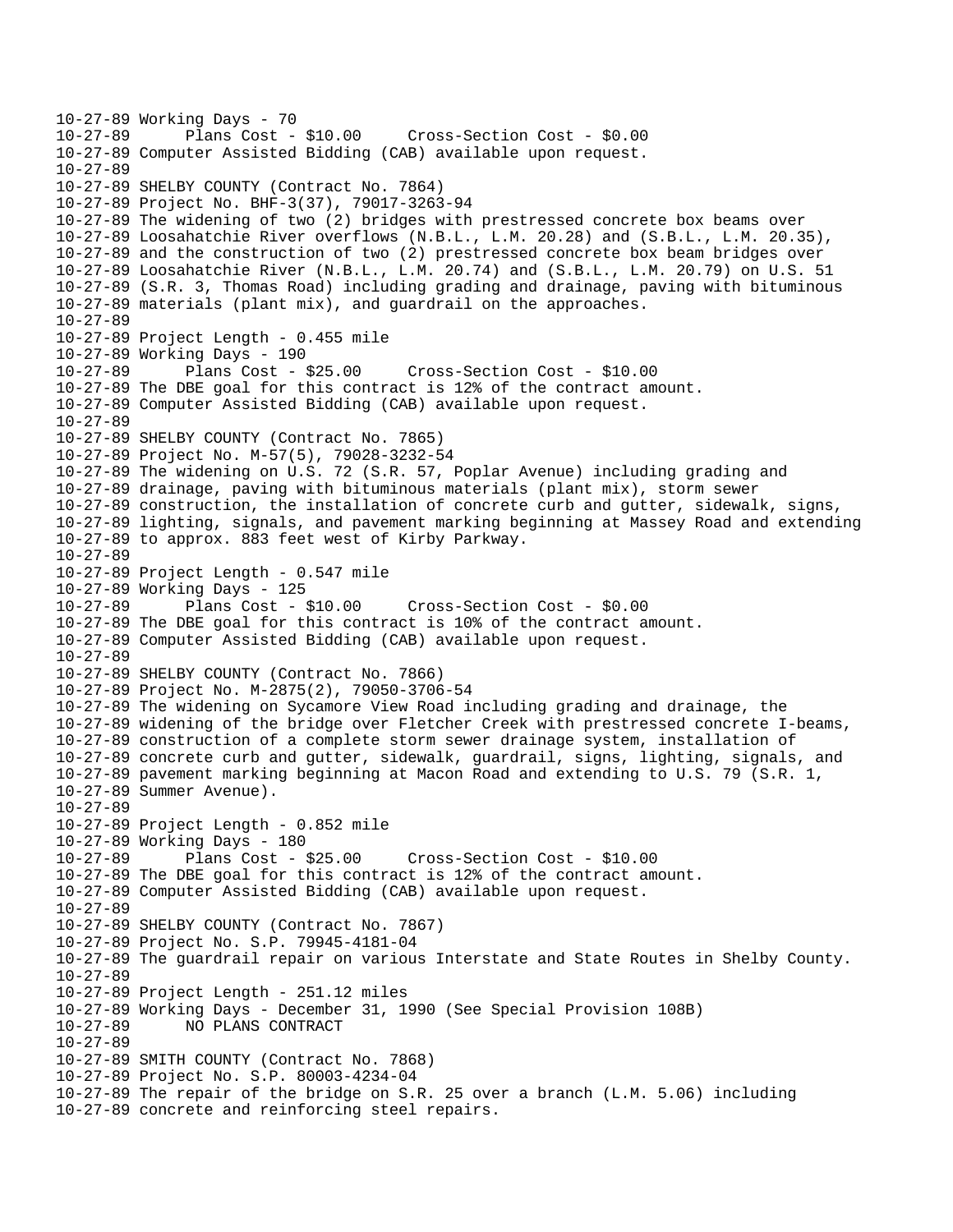10-27-89 10-27-89 Project Length - 0.000 mile 10-27-89 Working Days - 50 10-27-89 Plans Cost - \$3.00 Cross-Section Cost - NA 10-27-89 10-27-89 SULLIVAN COUNTY (Contract No. 7869) 10-27-89 Project No. BRZ-8200(13), 82945-3472-94 10-27-89 The construction of one (1) concrete box bridge (2 @ 15' X 8') over Cedar 10-27-89 Creek (L.M. 0.32) on Grovedale Road including grading and drainage, paving 10-27-89 with bituminous materials (plant mix), the installation of concrete curb, and 10-27-89 guardrail on the approaches. 10-27-89 10-27-89 Project Length - 0.066 mile 10-27-89 Working Days - 100 10-27-89 Plans Cost - \$10.00 Cross-Section Cost - \$0.00 10-27-89 10-27-89 SUMNER COUNTY (Contract No. 7870) 10-27-89 Project No. BRF-25(18), 83005-3231-94 10-27-89 The construction of one (1) concrete box bridge (3 @ 12' X 8') over Strother 10-27-89 Branch (L.M. 7.62), and one (1) prestressed concrete box beam bridge over 10-27-89 Station Camp Creek (L.M. 7.86) on S.R. 25 including grading and drainage, 10-27-89 paving with bituminous materials (plant mix), and guardrail on the approaches. 10-27-89 10-27-89 Project Length - 0.430 mile 10-27-89 Working Days - 150 10-27-89 Plans Cost - \$10.00 Cross-Section Cost - \$10.00 10-27-89 The DBE goal for this contract is 10% of the contract amount. 10-27-89 10-27-89 WASHINGTON COUNTY (Contract No. 7871) 10-27-89 Project No. MAF-381(6), MAF-34(7), 90105-3206-14, 90003-3220-14 10-27-89 The grading and drainage on S.R. 381 and S.R. 34 including the construction of 10-27-89 two (2) interchanges on S.R. 381 with S.R. 36 and with S.R. 34, the 10-27-89 construction of two (2) continuous steel welded plate girder bridges one (1) 10-27-89 on S.R. 381 over S.R. 36 and one (1) on S.R. 381 flyover over S.R. 34, the 10-27-89 widening with prestressed concrete box beams on the bridge on S.R. 36 over 10-27-89 Knob Creek, the construction three (3) reinforced concrete retaining walls, 10-27-89 paving on S.R. 34 with bituminous materials (plant mix), storm sewer 10-27-89 construction, the installation of concrete curb and gutter, guardrail, fence, 10-27-89 underdrains, signs, structure lighting, and pavement marking, on S.R. 381 10-27-89 beginning at I-181 and extending to S.R. 34, on S.R. 34 beginning at S.R. 381 10-27-89 and extending to north of Green Valley Road. 10-27-89 10-27-89 Project Length - 2.959 miles 10-27-89 Working Days - 300 10-27-89 Plans Cost - \$50.00 Cross-Section Cost - \$50.00 10-27-89 The DBE goal for this contract is 10% of the contract amount. 10-27-89 Computer Assisted Bidding (CAB) available upon request. 10-27-89 ================================================================================ 12-01-89 BEDFORD AND MARSHALL COUNTIES (Contract No. 7873) 12-01-89 Project No. S.P. 98031-4278-04 12-01-89 The mowing on various State Routes in Bedford and Marshall Counties. 12-01-89 12-01-89 Project Length - 294.39 miles 12-01-89 Working Days - 60 (See Special Provision 108B) 12-01-89 NO PLANS CONTRACT 12-01-89 12-01-89 BENTON AND DECATUR COUNTIES (Contract No. 7874) 12-01-89 Project No. S.P. 98041-4217-04 12-01-89 The mowing on various State Routes in Benton and Decatur Counties.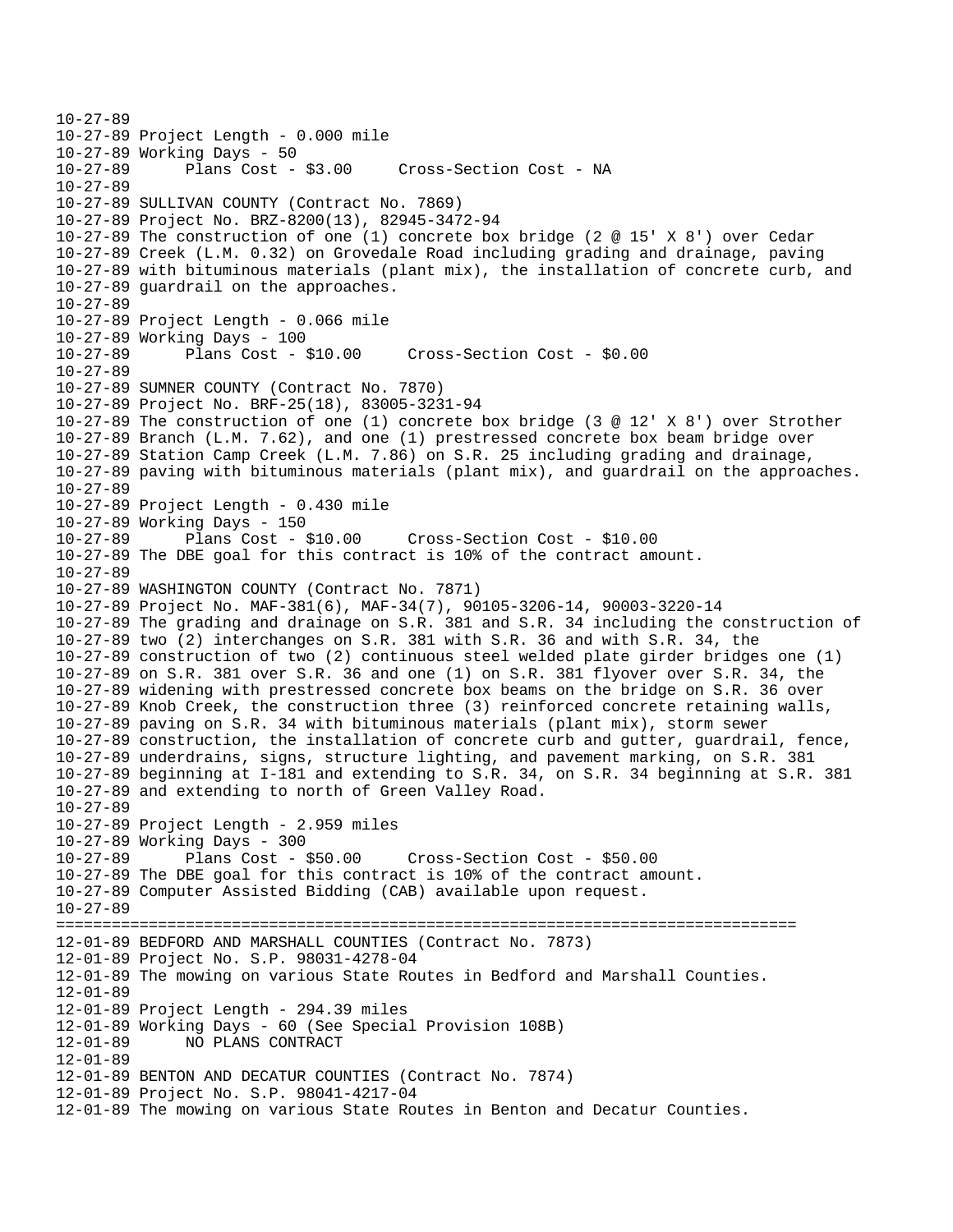12-01-89 12-01-89 Project Length - 116.06 miles 12-01-89 Working Days - 60 (See Special Provision 108B) 12-01-89 NO PLANS CONTRACT 12-01-89 12-01-89 BRADLEY AND POLK COUNTIES (Contract No. 7875) 12-01-89 Project No. S.P. 98020-4277-04 12-01-89 The mowing on various State Routes in Bradley and Polk Counties. 12-01-89 12-01-89 Project Length - 206.26 miles 12-01-89 Working Days - 80 (See Special Provision 108B) 12-01-89 NO PLANS CONTRACT 12-01-89 12-01-89 CANNON AND WARREN COUNTIES (Contract No. 7876) 12-01-89 Project No. S.P. 98020-4279-04 12-01-89 The mowing on various State Routes in Cannon and Warren Counties. 12-01-89 12-01-89 Project Length - 240.86 miles 12-01-89 Working Days - 60 (See Special Provision 108B) 12-01-89 NO PLANS CONTRACT 12-01-89 12-01-89 CHEATHAM AND ROBERTSON COUNTIES (Contract No. 7877) 12-01-89 Project No. S.P. 98031-4289-04 12-01-89 The mowing on various State Routes in Cheatham and Robertson Counties. 12-01-89 12-01-89 Project Length - 249.30 miles 12-01-89 Working Days - 60 (See Special Provision 108B) 12-01-89 NO PLANS CONTRACT 12-01-89 12-01-89 CROCKETT, HAYWOOD, MADISON, CHESTER AND HENDERSON COUNTIES (Contract No. 7878) 12-01-89 Project No. S.P. 98041-4213-04 12-01-89 The mowing on various State Routes in Region IV. 12-01-89 12-01-89 Project Length - 196.77 miles 12-01-89 Working Days - 60 (See Special Provision 108B) 12-01-89 NO PLANS CONTRACT 12-01-89 12-01-89 CUMBERLAND AND RHEA COUNTIES (Contract No. 7879) 12-01-89 Project No. S.P. 98020-4273-04 12-01-89 The mowing on various State Routes in Cumberland and Rhea Counties. 12-01-89 12-01-89 Project Length - 234.78 miles 12-01-89 Working Days - 80 (See Special Provision 108B) 12-01-89 NO PLANS CONTRACT 12-01-89 12-01-89 DAVIDSON COUNTY (Contract No. 7880) 12-01-89 Project No. S.P. 19946-4127-04 12-01-89 The mowing and litter removal on various Interstate Routes in Davidson County. 12-01-89 12-01-89 Project Length - 81.25 miles 12-01-89 Working Days - On or before April 1, 1991 (See Special Provision 108B) 12-01-89 NO PLANS CONTRACT 12-01-89 12-01-89 DAVIDSON AND WILLIAMSON COUNTIES (Contract No. 7881) 12-01-89 Project No. S.P. 98031-4285-04 12-01-89 The mowing on various State Routes in Davidson and Williamson Counties. 12-01-89 12-01-89 Project Length - 416.11 miles 12-01-89 Working Days - 60 (See Special Provision 108B) 12-01-89 NO PLANS CONTRACT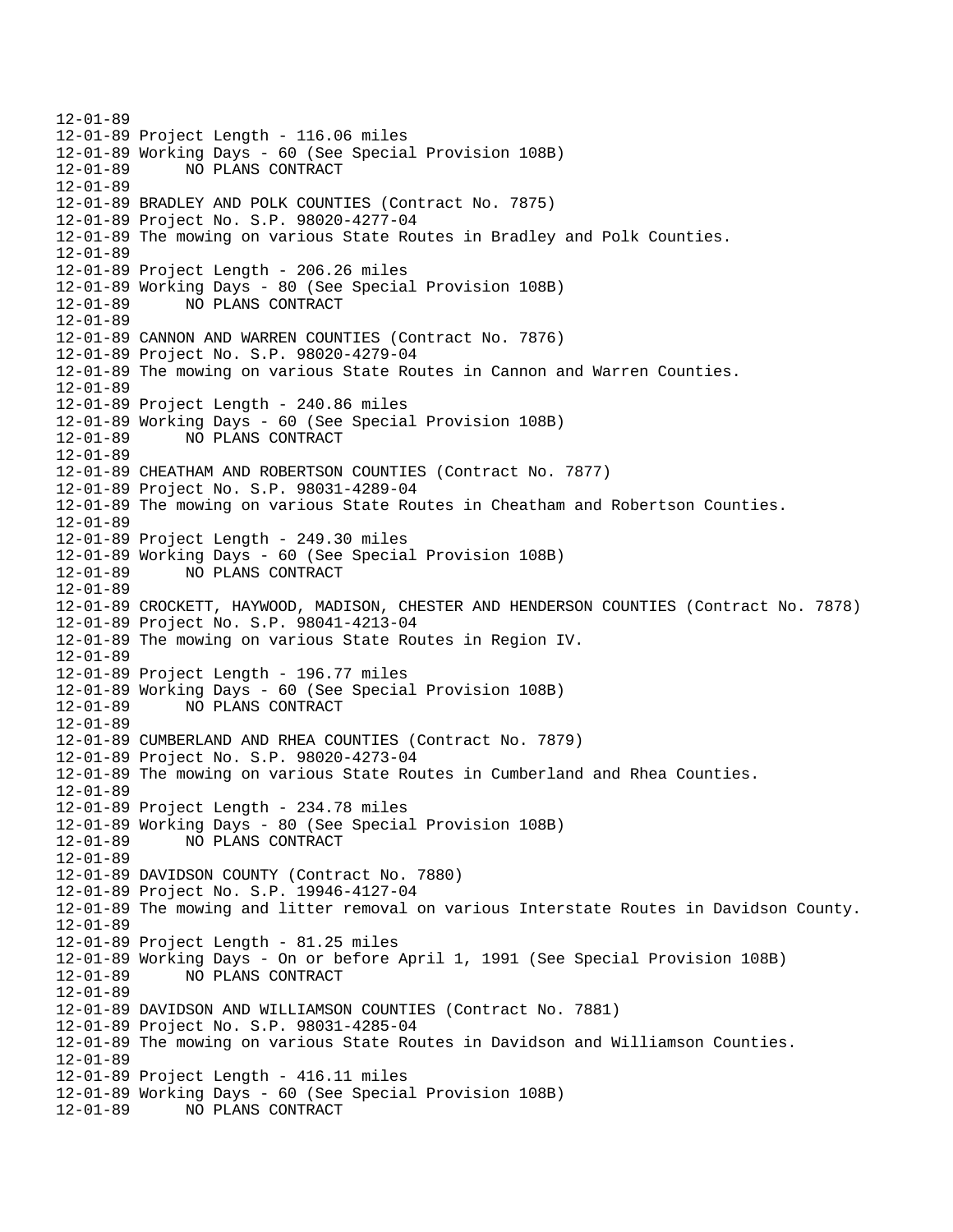12-01-89 12-01-89 DEKALB AND WHITE COUNTIES (Contract No. 7882) 12-01-89 Project No. S.P. 98020-4272-04 12-01-89 The mowing on various State Routes in Dekalb and White Counties. 12-01-89 12-01-89 Project Length - 201.07 miles 12-01-89 Working Days - 80 (See Special Provision 108B) 12-01-89 NO PLANS CONTRACT 12-01-89 12-01-89 DYER, GIBSON AND OBION COUNTIES (Contract No. 7883) 12-01-89 Project No. S.P. 98041-4210-04 12-01-89 The mowing on various State Routes in Region IV. 12-01-89 12-01-89 Project Length - 205.15 miles 12-01-89 Working Days - 60 (See Special Provision 108B) 12-01-89 NO PLANS CONTRACT 12-01-89 12-01-89 HAMILTON COUNTY (Contract No. 7884) 12-01-89 Project No. S.P. 33946-4146-04 12-01-89 The mowing on various Interstate and State Routes in Hamilton County. 12-01-89 12-01-89 Project Length - 58.86 miles 12-01-89 Working Days - 90 (See Special Provision 108B) 12-01-89 NO PLANS CONTRACT 12-01-89 12-01-89 HAMILTON COUNTY (Contract No. 7885) 12-01-89 Project No. S.P. 33946-4247-04 12-01-89 The mowing on various State Routes in Hamilton County. 12-01-89 12-01-89 Project Length - 135.17 miles 12-01-89 Working Days - 60 (See Special Provision 108B) 12-01-89 NO PLANS CONTRACT 12-01-89 12-01-89 HARDIN, FAYETTE, MCNAIRY, HARDEMAN, CHESTER AND WAYNE COUNTIES 12-01-89 (Contract No. 7886) 12-01-89 Project No. S.P. 98041-4212-04 12-01-89 The mowing on various State Routes in Region IV. 12-01-89 12-01-89 Project Length - 332.66 miles 12-01-89 Working Days - 60 (See Special Provision 108B) 12-01-89 NO PLANS CONTRACT 12-01-89 12-01-89 HOUSTON, HUMPHREYS AND PERRY COUNTIES (Contract No. 7887) 12-01-89 Project No. S.P. 98031-4290-04 12-01-89 The mowing on various State Routes in Region III. 12-01-89 12-01-89 Project Length - 237.93 miles 12-01-89 Working Days - 60 (See Special Provision 108B) 12-01-89 NO PLANS CONTRACT 12-01-89 12-01-89 HUMPHREYS, HICKMAN, DICKSON, WILLIAMSON AND CHEATHAM COUNTIES 12-01-89 (Contract No. 7888) 12-01-89 Project No. S.P. 98031-4188-04 12-01-89 The mowing on I-40 in Region III. 12-01-89 12-01-89 Project Length - 56.65 miles 12-01-89 Working Days - 80 (See Special Provision 108B) 12-01-89 NO PLANS CONTRACT 12-01-89 12-01-89 JEFFERSON, SEVIER AND COCKE COUNTIES (Contract No. 7889)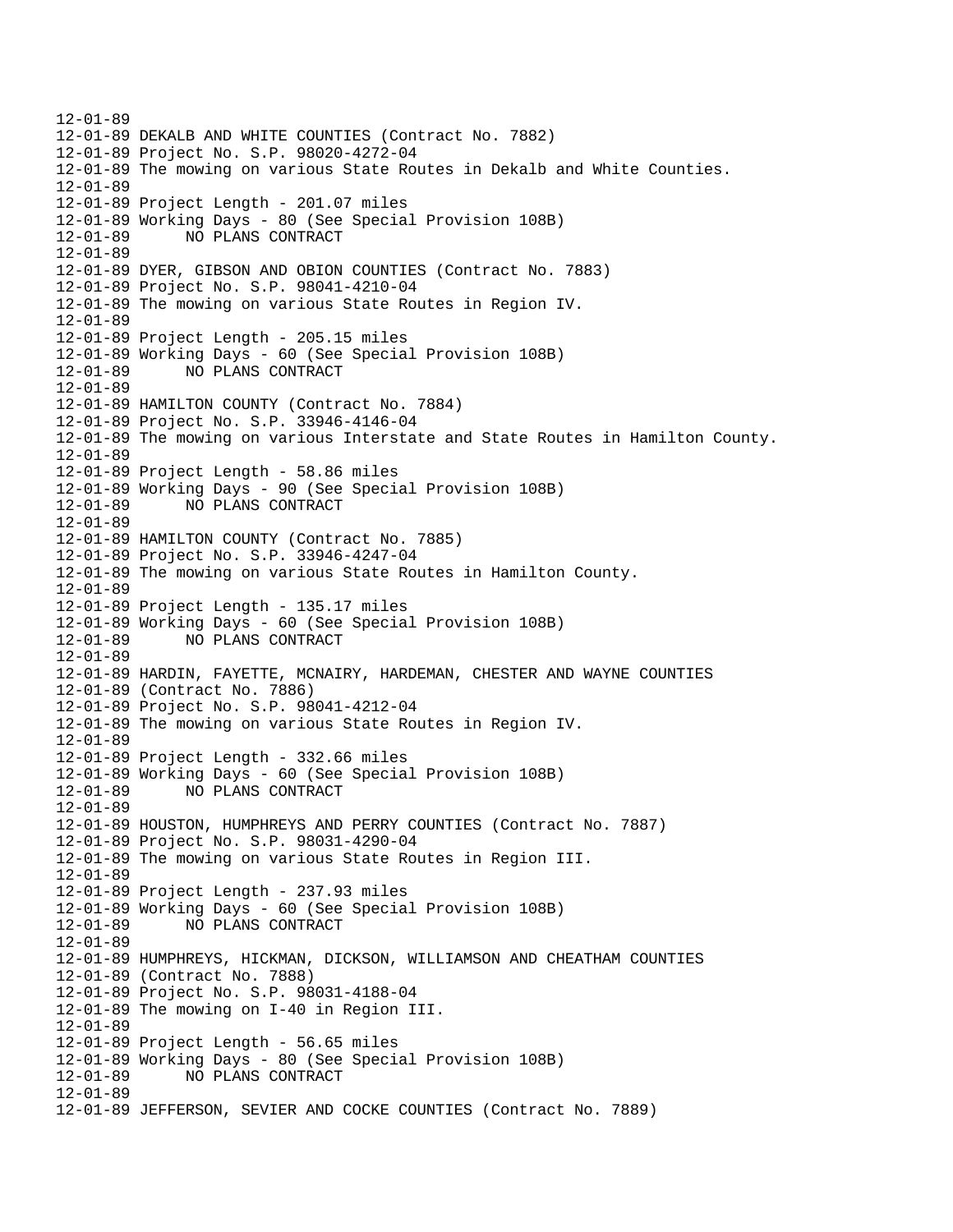12-01-89 Project No. S.P. 98010-4189-04 12-01-89 The mowing on various Interstate and State Routes in Region I. 12-01-89 12-01-89 Project Length - 92.42 miles 12-01-89 Working Days - 80 (See Special Provision 108B) 12-01-89 NO PLANS CONTRACT 12-01-89 12-01-89 KNOX, BLOUNT AND SEVIER COUNTIES (Contract No. 7890) 12-01-89 Project No. S.P. 98010-4288-04 12-01-89 The mowing on various State Routes in Region I. 12-01-89 12-01-89 Project Length - 113.68 miles 12-01-89 Working Days - 60 (See Special Provision 108B) 12-01-89 NO PLANS CONTRACT 12-01-89 12-01-89 LEWIS, WAYNE AND PERRY COUNTIES (Contract No. 7891) 12-01-89 Project No. S.P. 98031-4280-04 12-01-89 The mowing on various State Routes in Lewis, Wayne, and Perry Counties. 12-01-89 12-01-89 Project Length - 206.82 miles 12-01-89 Working Days - 60 (See Special Provision 108B) 12-01-89 NO PLANS CONTRACT 12-01-89 12-01-89 LINCOLN AND MOORE COUNTIES (Contract No. 7892) 12-01-89 Project No. S.P. 98031-4279-04 12-01-89 The mowing on various State Routes in Lincoln and Moore Counties. 12-01-89 12-01-89 Project Length - 219.23 miles 12-01-89 Working Days - 60 (See Special Provision 108B) 12-01-89 NO PLANS CONTRACT 12-01-89 12-01-89 MEIGS AND MCMINN COUNTIES (Contract No. 7893) 12-01-89 Project No. S.P. 98020-4276-04 12-01-89 The mowing on various State Routes in Meigs and McMinn Counties. 12-01-89 12-01-89 Project Length - 237.50 miles 12-01-89 Working Days - 80 (See Special Provision 108B) 12-01-89 NO PLANS CONTRACT 12-01-89 12-01-89 MONROE, LOUDON AND ROANE COUNTIES (Contract No. 7894) 12-01-89 Project No. S.P. 98010-4192-04 12-01-89 The mowing and litter removal on various Interstate and State Routes in 12-01-89 Region I. 12-01-89 12-01-89 Project Length - 89.77 miles 12-01-89 Working Days - 120 (See Special Provision 108B) 12-01-89 NO PLANS CONTRACT 12-01-89 12-01-89 PUTNAM AND CUMBERLAND COUNTIES (Contract No. 7895) 12-01-89 Project No. S.P. 98020-4170-04 12-01-89 The mowing and litter removal on I-40 and various State Routes in Putnam and 12-01-89 Cumberland Counties. 12-01-89 12-01-89 Project Length - 94.01 miles 12-01-89 Working Days - 120 (See Special Provision 108B) 12-01-89 NO PLANS CONTRACT 12-01-89 12-01-89 RUTHERFORD AND WILLIAMSON COUNTIES (Contract No. 7896) 12-01-89 Project No. S.P. 98031-4281-04 12-01-89 The mowing on various State Routes in Rutherford and Williamson Counties.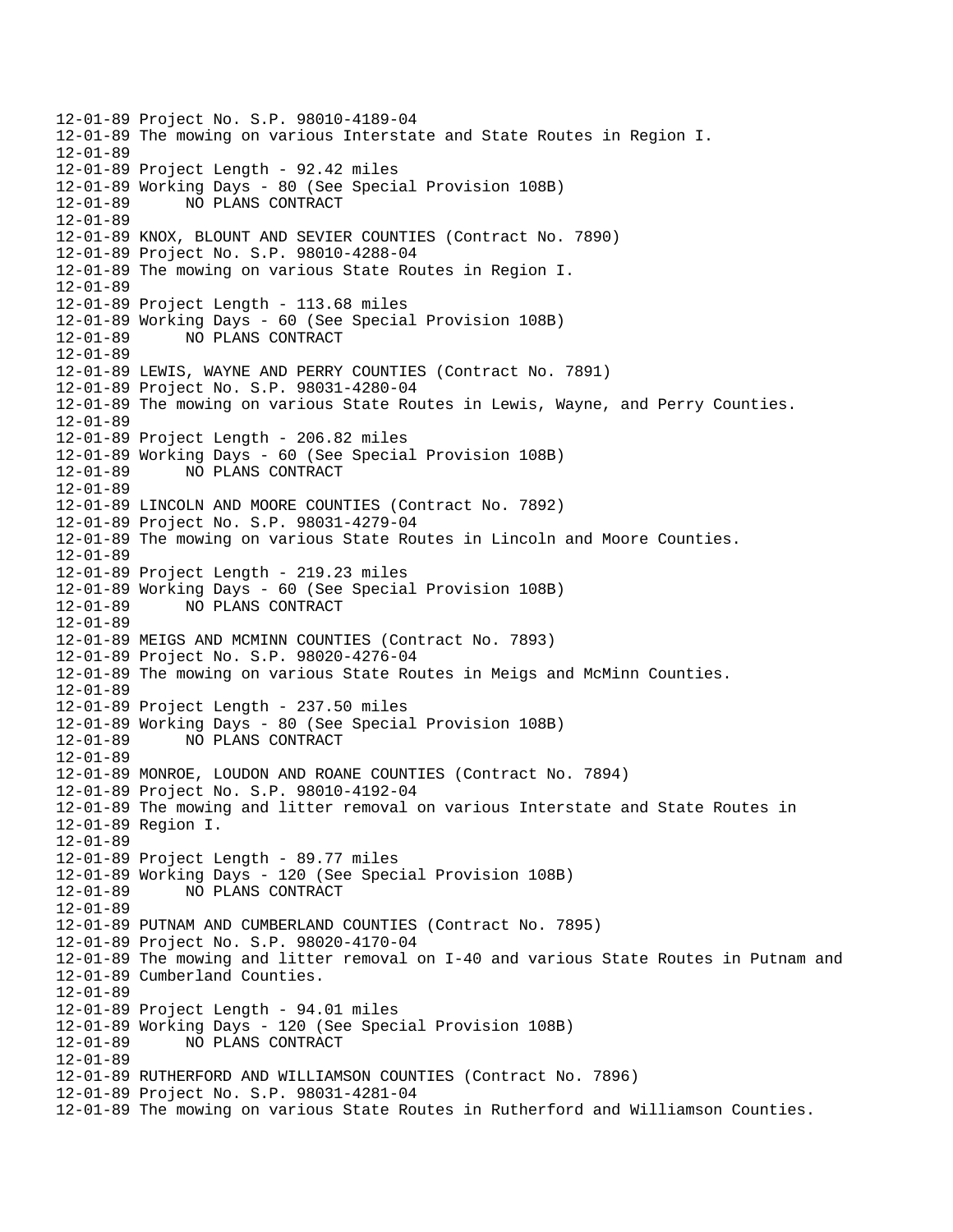12-01-89 12-01-89 Project Length - 205.09 miles 12-01-89 Working Days - 80 (See Special Provision 108B) 12-01-89 NO PLANS CONTRACT 12-01-89 12-01-89 SEQUATCHIE, BLEDSOE AND VAN BUREN COUNTIES (Contract No. 7897) 12-01-89 Project No. S.P. 98020-4282-04 12-01-89 The mowing on various State Routes in Region II. 12-01-89 12-01-89 Project Length - 192.00 miles 12-01-89 Working Days - 60 (See Special Provision 108B) 12-01-89 NO PLANS CONTRACT 12-01-89 12-01-89 SHELBY, TIPTON AND LAUDERDALE COUNTIES (Contract No. 7898) 12-01-89 Project No. S.P. 98041-4216-04 12-01-89 The mowing on various State Routes in Region IV. 12-01-89 12-01-89 Project Length - 133.67 miles 12-01-89 Working Days - 120 (See Special Provision 108B) 12-01-89 NO PLANS CONTRACT 12-01-89 12-01-89 SMITH AND WILSON COUNTIES (Contract No. 7899) 12-01-89 Project No. S.P. 98031-4186-04 12-01-89 The mowing on I-40 in Smith and Wilson Counties. 12-01-89 12-01-89 Project Length - 44.52 miles 12-01-89 Working Days - 80 (See Special Provision 108B) NO PLANS CONTRACT 12-01-89 12-01-89 SULLIVAN AND HAWKINS COUNTIES (Contract No. 7900) 12-01-89 Project No. S.P. 98010-4184-04 12-01-89 The mowing on various Interstate and State Routes in Sullivan and Hawkins 12-01-89 County. 12-01-89 12-01-89 Project Length - 89.44 miles 12-01-89 Working Days - 80 (See Special Provision 108B) 12-01-89 NO PLANS CONTRACT 12-01-89 12-01-89 SUMNER, MACON AND TROUSDALE COUNTIES (Contract No. 7901) 12-01-89 Project No. S.P. 98031-4284-04 12-01-89 The mowing on various State Routes in Region III. 12-01-89 12-01-89 Project Length - 356.59 miles 12-01-89 Working Days - 60 (See Special Provision 108B) 12-01-89 NO PLANS CONTRACT 12-01-89 12-01-89 SUMNER, ROBERTSON, CHEATHAM, AND MONTGOMERY COUNTIES (Contract No. 7902) 12-01-89 Project No. S.P. 98031-4182-04 12-01-89 The mowing on I-24 and I-65 in Region III. 12-01-89 12-01-89 Project Length - 55.48 miles 12-01-89 Working Days - 80 (See Special Provision 108B) 12-01-89 NO PLANS CONTRACT 12-01-89 12-01-89 WASHINGTON, GREENE, HAMBLEN, CARTER AND UNICOI COUNTIES (Contract No. 7903) 12-01-89 Project No. S.P. 98010-4185-04 12-01-89 The mowing on various Interstate and State Routes in Region I. 12-01-89 12-01-89 Project Length - 94.47 miles 12-01-89 Working Days - 80 (See Special Provision 108B)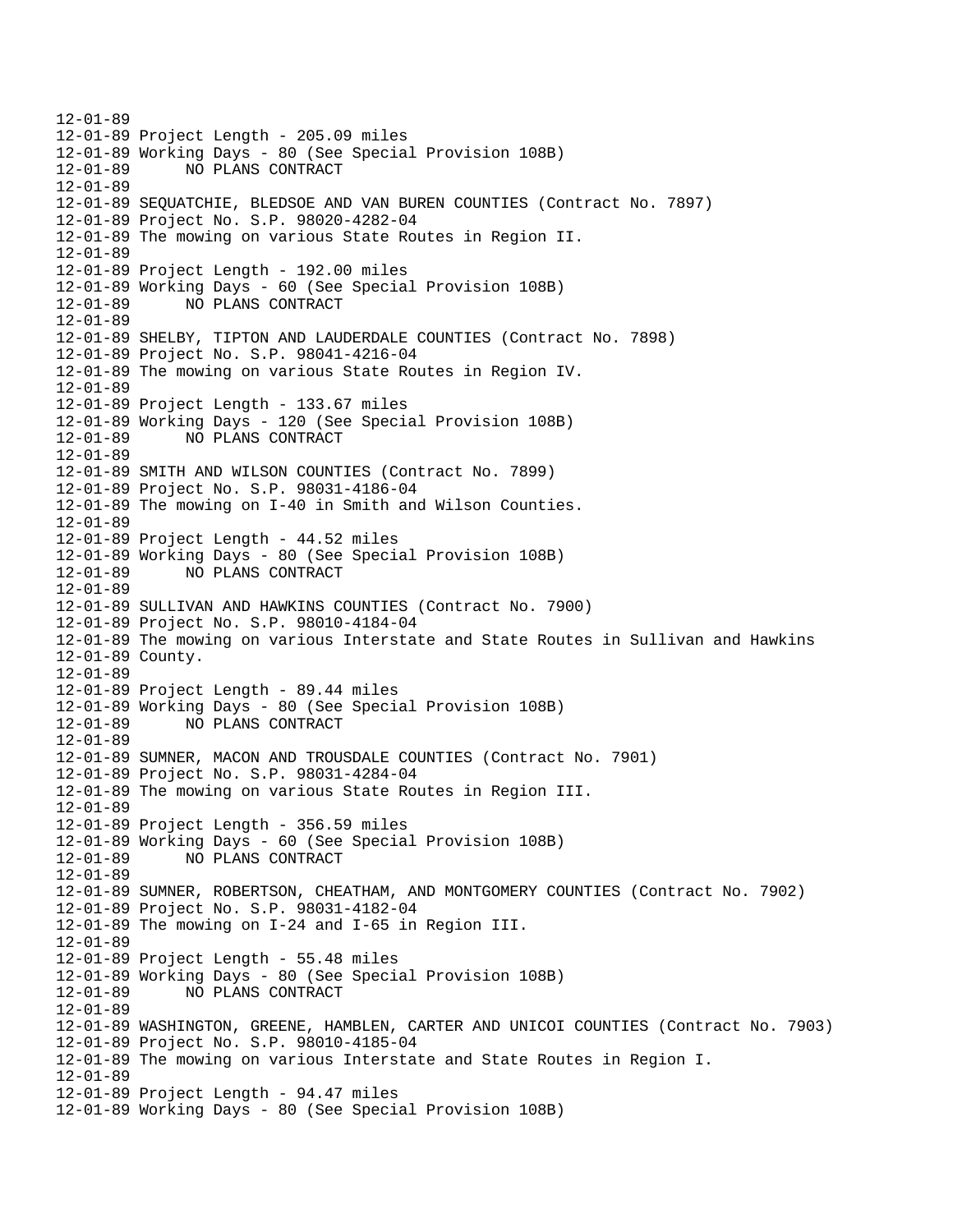12-01-89 NO PLANS CONTRACT 12-01-89 ================================================================================ 12-08-89 PUTNAM COUNTY (Contract No. 7860) 12-08-89 Project No. RS-290(2), 71038-3210-24 12-08-89 The grading and drainage on S.R. 290 (Gainesboro Road) including paving with 12-08-89 bituminous materials (plant mix), the construction of one (1) concrete box 12-08-89 bridge (3 @ 10' X 10') over Little Creek, the installation of guardrail, 12-08-89 underdrains, fence, signs, and pavement marking beginning approx. 300 feet 12-08-89 east of the Jackson County line and extending to just west of Franklin Drive 12-08-89 in Cookeville. 12-08-89 12-08-89 Project Length - 4.438 miles 12-08-89 Working Days - On or before October 15, 1991 12-08-89 Plans Cost - \$50.00 Cross-Section Cost - \$25.00 12-08-89 The DBE goal for this contract is 12% of the contract amount. 12-08-89 Computer Assisted Bidding (CAB) available upon request. 12-08-89 12-08-89 ANDERSON COUNTY (Contract No. 7904) 12-08-89 Project No. S.P. 01005-3217-04 12-08-89 The grading and drainage on S.R. 61 including paving with bituminous materials 12-08-89 (plant mix), construction of a complete storm sewer drainage system, the 12-08-89 installation of concrete curb and gutter, underdrains, signs, and pavement 12-08-89 marking beginning at I-75 and extending to U.S. 441 (S.R. 71) at Norris. 12-08-89 12-08-89 Project Length - 1.723 miles 12-08-89 Working Days - 130 12-08-89 Plans Cost - \$25.00 Cross-Section Cost - \$25.00 12-08-89 Computer Assisted Bidding (CAB) available upon request. 12-08-89 12-08-89 ANDERSON, CAMPBELL, COCKE, CLAIBORNE, JEFFERSON, KNOX, LOUDON, MONROE, MORGAN, 12-08-89 ROANE, SEVIER, SCOTT AND UNION COUNTIES (Contract No. 7905) 12-08-89 Project No. S.P. 98010-4294-04 12-08-89 The installation of painted pavement marking lines on various State Routes in 12-08-89 Region I. 12-08-89 12-08-89 Project Length - 386.22 miles 12-08-89 Working Days - On or before July 1, 1990 (See Special Provision 108B) 12-08-89 NO PLANS CONTRACT 12-08-89 12-08-89 BENTON COUNTY (Contract No. 7906) 12-08-89 Project No. BRS-69(12), 03007-3212-94, 03007-3210-04 12-08-89 The construction of two (2) prestressed concrete I-beam bridges one (1) over 12-08-89 Rushing Creek (L.M. 6.56), and one (1) over Ramble Creek (L.M. 11.11), and one 12-08-89 (1) concrete box bridge (2 @ 10' X 10') over a branch (L.M. 11.18) on S.R. 69A 12-08-89 including grading and drainage, paving with bituminous materials (plant mix), 12-08-89 and guardrail on the approaches. 12-08-89 12-08-89 Project Length - 0.400 mile 12-08-89 Working Days - 150 Plans Cost - \$10.00 Cross-Section Cost - \$10.00 12-08-89 12-08-89 BENTON, CARROLL, DECATUR, HENRY AND WEAKLEY COUNTIES (Contract No. 7907) 12-08-89 Project No. S.P. 98041-4218-04 12-08-89 The installation of painted pavement marking lines on various State Routes in 12-08-89 Region IV. 12-08-89 12-08-89 Project Length - 743.79 miles 12-08-89 Working Days - On or before July 1, 1990 (See Special Provision 108B) 12-08-89 NO PLANS CONTRACT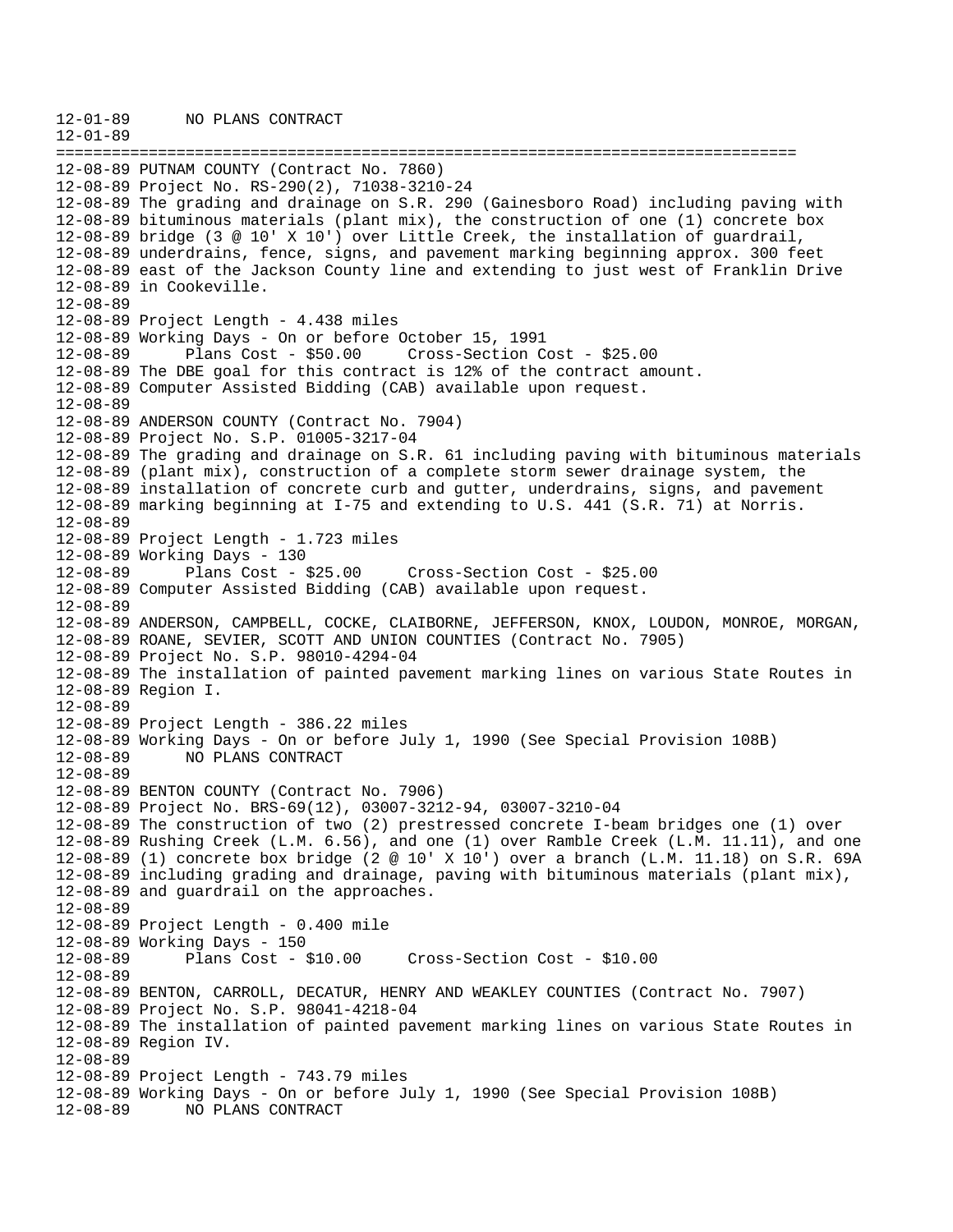12-08-89 12-08-89 BLEDSOE, CANNON, COFFEE, GRUNDY, MARION, SEQUATCHIE, VAN BUREN AND WARREN 12-08-89 COUNTIES (Contract No. 7908) 12-08-89 Project No. S.P. 98020-4284-04 12-08-89 The installation of painted pavement marking lines on various State Routes in 12-08-89 Region II. 12-08-89 12-08-89 Project Length - 756.60 miles 12-08-89 Working Days - On or before July 1, 1990 (See Special Provision 108B) 12-08-89 NO PLANS CONTRACT 12-08-89 12-08-89 BLOUNT COUNTY (Contract No. 7909) 12-08-89 Project No. MG-9101(2), 05950-3717-54 12-08-89 The signalization and pavement marking at four (4) intersections in Alcoa: 12-08-89 Calderwood Street with Gill Street, Lindsay Street and with Joule Street, and 12-08-89 S.R. 35 (Hall Road) with Bessemer Street. 12-08-89 12-08-89 Project Length - 0.000 mile 12-08-89 Working Days - On or before July 1, 1990 12-08-89 Plans Cost - \$10.00 Cross-Section Cost - NA 12-08-89 12-08-89 BLOUNT COUNTY (Contract No. 7910) 12-08-89 Project No. BRZ-0500(7), 05011-3410-94 12-08-89 The construction of one (1) prestressed concrete box beam bridge over Little 12-08-89 River (L.M. 3.55) on Old Walland Highway including grading and drainage, 12-08-89 paving with bituminous materials (plant mix), and guardrail on the approaches. 12-08-89 12-08-89 Project Length - 0.309 mile 12-08-89 Working Days - 100 12-08-89 Plans Cost - \$10.00 Cross-Section Cost - \$10.00 12-08-89 Computer Assisted Bidding (CAB) available upon request. 12-08-89 12-08-89 BRADLEY COUNTY (Contract No. 7911) 12-08-89 Project No. BRZ-600(15), 06945-3496-94 12-08-89 The construction of one (1) prestressed concrete box beam bridge over Candies 12-08-89 Creek (L.M. 0.64) on Old Harrison Pike including grading and drainage, paving 12-08-89 with bituminous materials (plant mix), and guardrail on the approaches. 12-08-89 12-08-89 Project Length - 0.095 mile 12-08-89 Working Days - 125 12-08-89 Plans Cost - \$10.00 Cross-Section Cost - \$0.00 12-08-89 12-08-89 BRADLEY, HAMILTON AND MCMINN COUNTIES (Contract No. 7912) 12-08-89 Project No. S.P. 98020-4283-04 12-08-89 The installation of painted pavement marking lines on various State Routes in 12-08-89 Region II. 12-08-89 12-08-89 Project Length - 421.38 miles 12-08-89 Working Days - On or before July 1, 1990 (See Special Provision 108B) 12-08-89 NO PLANS CONTRACT 12-08-89 12-08-89 CANNON AND COFFEE COUNTIES (Contract No. 7913) 12-08-89 Project No. RS-64(7), 08048-3215-24 12-08-89 The grading and drainage on S.R. 64 including paving with bituminous materials 12-08-89 (plant mix), the installation of guardrail, underdrains, signs, and pavement 12-08-89 marking beginning approx. 0.7 mile south of the Cannon County line and 12-08-89 extending to Tolbert Hollow Road. 12-08-89 12-08-89 Project Length - 3.563 miles 12-08-89 Working Days - 220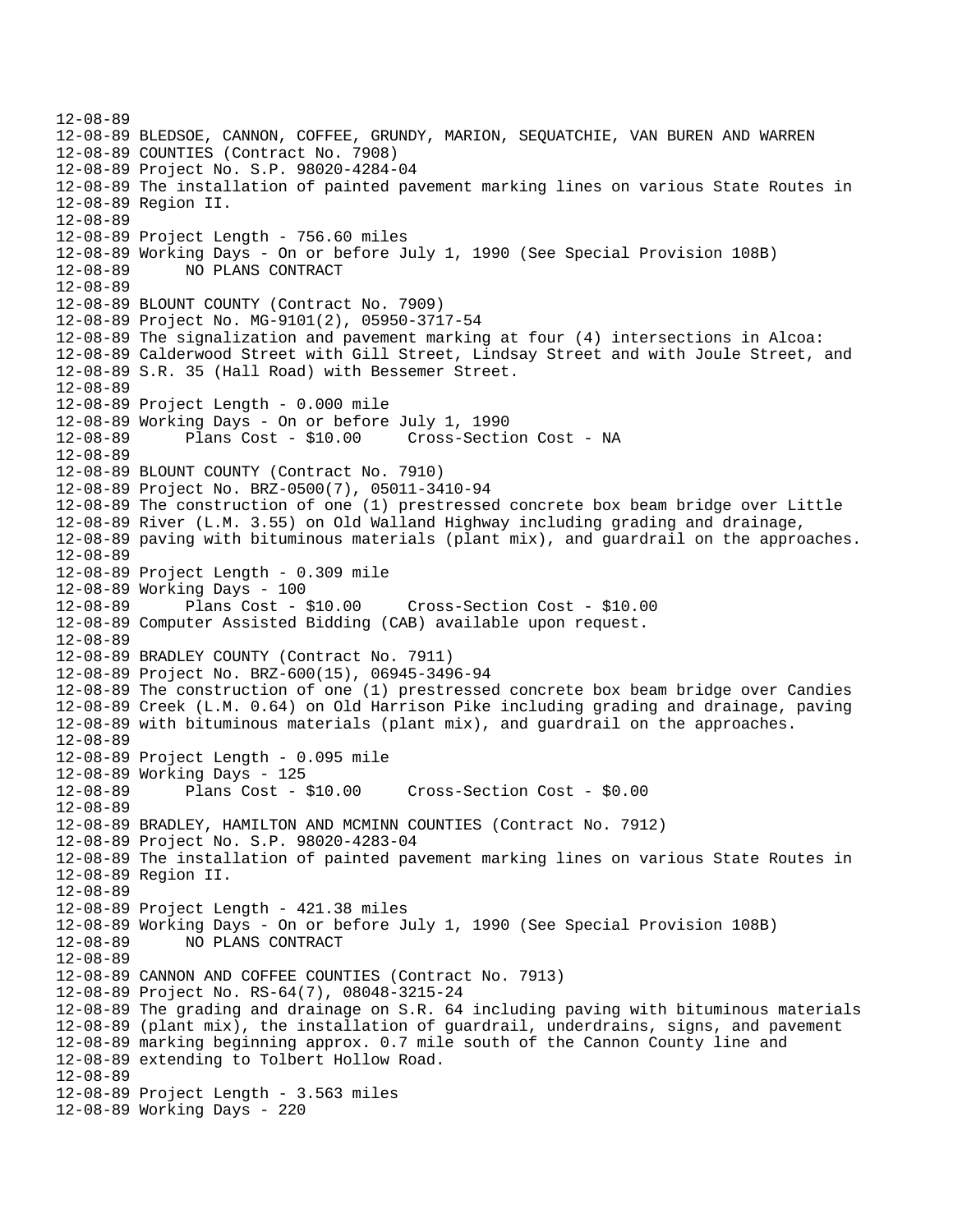```
12-08-89 Plans Cost - $25.00 Cross-Section Cost - $25.00 
12-08-89 The DBE goal for this contract is 10% of the contract amount. 
12-08-89 Computer Assisted Bidding (CAB) available upon request. 
12-08-89 
12-08-89 CARTER COUNTY (Contract No. 7914) 
12-08-89 Project No. MAF-37(7), 10003-3240-14 
12-08-89 The grading and drainage on U.S. 19E (S.R. 37) including paving with 
12-08-89 bituminous materials (plant mix), the construction of one (1) continuous steel 
12-08-89 welded plate girder bridge over the Doe River, the widening of two (2) bridges 
12-08-89 over the Doe River one (1) with prestressed concrete I-beams, and one (1) with 
12-08-89 prestressed concrete I-beams and prestressed concrete box beams, construction 
12-08-89 of two (2) reinforced concrete retaining walls, storm sewer construction, the 
12-08-89 installation of concrete curb and gutter, concrete median barrier, guardrail, 
12-08-89 underdrains, signs, and pavement marking beginning approx. 0.2 mile north of 
12-08-89 S.R. 67 and extending to the existing four-lane section south of Elizabethton. 
12-08-89 
12-08-89 Project Length - 2.423 miles 
12-08-89 Working Days - 350 
12-08-89 Plans Cost - $100.00 Cross-Section Cost - $125.00 
12-08-89 The DBE goal for this contract is 6% of the contract amount. 
12-08-89 Computer Assisted Bidding (CAB) available upon request. 
12-08-89 
12-08-89 CARTER COUNTY (Contract No. 7915) 
12-08-89 Project No. M-4468(1), 10951-3713-54 
12-08-89 The construction of one (1) prestressed concrete box beam bridge over the Doe 
12-08-89 River (L.M. 0.01) on Jenkins Hollow Road including grading and drainage, 
12-08-89 paving with bituminous materials (plant mix), and guardrail on the approaches. 
12-08-89 
12-08-89 Project Length - 0.132 mile 
12-08-89 Working Days - 100 
12-08-89 Plans Cost - $10.00 Cross-Section Cost - $0.00 
12-08-89 
12-08-89 CHEATHAM, DAVIDSON, DICKSON, HICKMAN, HUMPHREYS AND WILLIAMSON COUNTIES 
12-08-89 (Contract No. 7916) 
12-08-89 Project No. S.P. 98031-4199-04 
12-08-89 The removal of vegetation on I-40 for sign visibility beginning at the 
12-08-89 Tennessee River in Humphreys County and extending to 46TH Avenue in Davidson 
12-08-89 County. 
12-08-89 
12-08-89 Project Length - 69.71 miles 
12-08-89 Working Days - On or before June 1, 1990 
12-08-89 NO PLANS CONTRACT 
12-08-89 
12-08-89 CHEATHAM, HOUSTON, MONTGOMERY, ROBERTSON AND STEWART COUNTIES 
12-08-89 (Contract No. 7917) 
12-08-89 Project No. S.P. 98031-4294-04 
12-08-89 The installation of painted pavement marking lines on various State Routes in 
12-08-89 Region III. 
12-08-89 
12-08-89 Project Length - 532.05 miles 
12-08-89 Working Days - On or before July 1, 1990 (See Special Provision 108B) 
12-08-89 NO PLANS CONTRACT 
12-08-89 
12-08-89 CUMBERLAND AND RHEA COUNTIES (Contract No. 7918) 
12-08-89 Project No. S.P. 98020-4286-04 
12-08-89 The installation of signs on various State Routes in Cumberland, and Rhea 
12-08-89 Counties. 
12-08-89 
12-08-89 Project Length - 242.90 miles 
12-08-89 Working Days - On or before July 1, 1990
```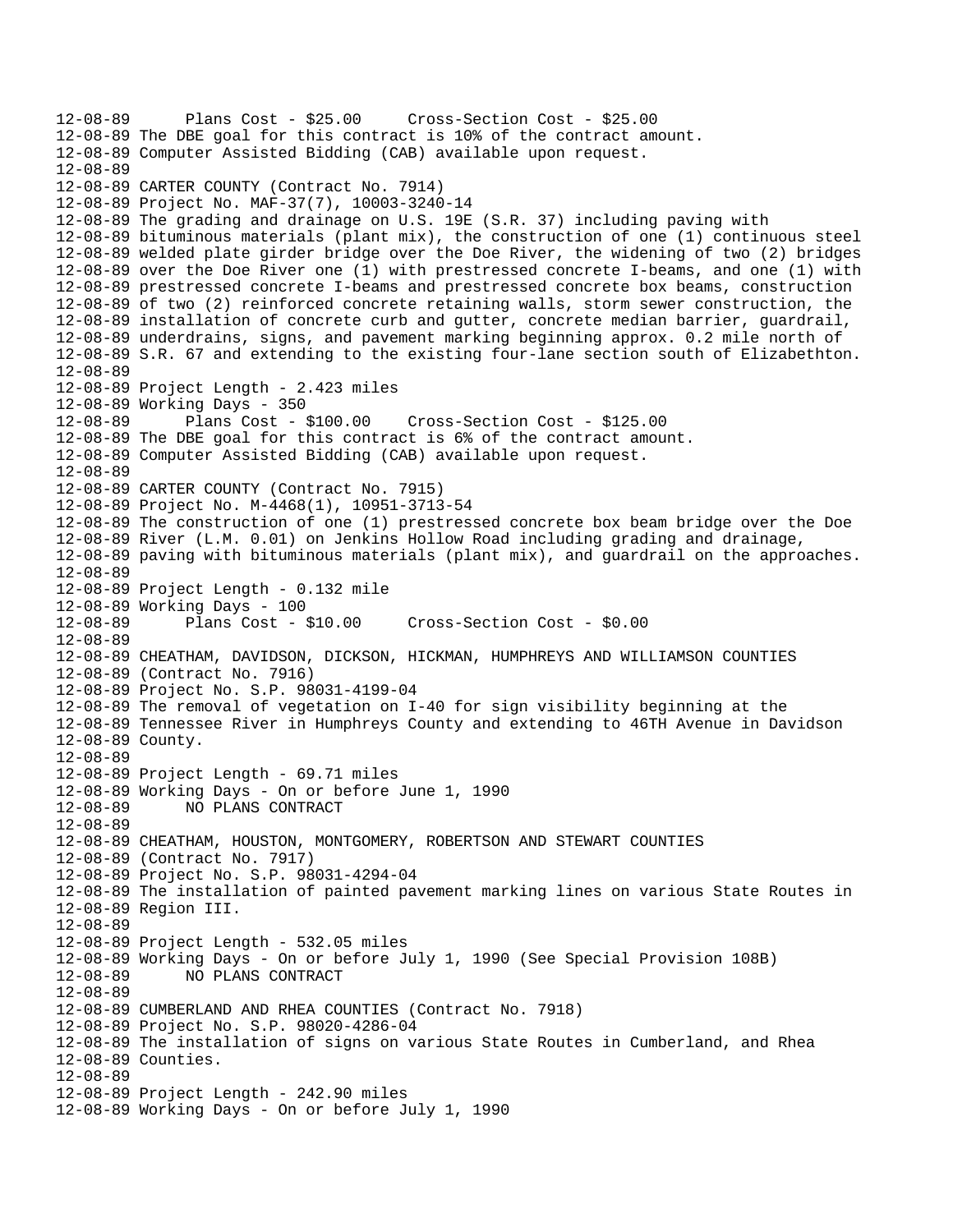```
12-08-89 NO PLANS CONTRACT 
12-08-89 
12-08-89 DAVIDSON, MACON, SMITH, SUMNER, TROUSDALE, WILLIAMSON AND WILSON COUNTIES 
12-08-89 (Contract No. 7919) 
12-08-89 Project No. S.P. 98031-4293-04 
12-08-89 The installation of painted pavement marking lines on various State Routes in 
12-08-89 Region III. 
12-08-89 
12-08-89 Project Length - 851.73 miles 
12-08-89 Working Days - On or before July 1, 1990 (See Special Provision 108B) 
12-08-89 NO PLANS CONTRACT 
12-08-89 
12-08-89 DICKSON COUNTY (Contract No. 7920) 
12-08-89 Project No. S.P. 22002-4221-04 
12-08-89 The repair of the bridge on U.S. 70 (S.R. 1) (L.M. 8.06) over the C.S.X. 
12-08-89 Railroad including concrete, steel, and expansion joint repairs, repainting 
12-08-89 existing steel structure, bridge deck repair, sealant, and overlay with 
12-08-89 bituminous materials (plant mix), the installation of guardrail, and pavement 
12-08-89 marking. 
12-08-89 
12-08-89 Project Length - 0.000 mile 
12-08-89 Working Days - On or before June 15, 1990 
12-08-89 Plans Cost - $10.00 Cross-Section Cost - NA 
12-08-89 
12-08-89 DICKSON, HICKMAN, HUMPHREYS AND PERRY COUNTIES (Contract No. 7921) 
12-08-89 Project No. S.P. 98031-4295-04 
12-08-89 The installation of painted pavement marking lines on various State Routes in 
12-08-89 Region III. 
12-08-89 
12-08-89 Project Length - 447.62 miles 
12-08-89 Working Days - On or before July 1, 1990 (See Special Provision 108B) 
12-08-89 NO PLANS CONTRACT 
12-08-89 
12-08-89 HAMILTON COUNTY (Contract No. 7922) 
12-08-89 Project No. F-153(6), 33052-3237-14 
12-08-89 The grading and drainage on S.R. 153 including paving with bituminous 
12-08-89 materials (plant mix), construction of a complete storm sewer drainage system, 
12-08-89 the installation of concrete curb and gutter, guardrail, underdrains, signs, 
12-08-89 signals, and pavement marking beginning north of Hixson Pike and extending to 
12-08-89 south of S.R. 29 (U.S. 27). 
12-08-89 
12-08-89 Project Length - 2.657 miles 
12-08-89 Working Days - 250 
12-08-89 Plans Cost - $25.00 Cross-Section Cost - $25.00 
12-08-89 The DBE goal for this contract is 12% of the contract amount. 
12-08-89 Computer Assisted Bidding (CAB) available upon request. 
12-08-89 
12-08-89 HAWKINS COUNTY (Contract No. 7923) 
12-08-89 Project No. HES-1(27), 37001-3299-94 
12-08-89 The signalization, lighting, and signing at the intersection of S.R. 1 
12-08-89 (U.S. 11W) with Silver Lake Road in Church Hill. 
12-08-89 
12-08-89 Project Length - 0.000 mile 
12-08-89 Working Days - On or before July 1, 1990 
12-08-89 Plans Cost - $3.00 Cross-Section Cost - NA 
12-08-89 
12-08-89 HAWKINS COUNTY (Contract No. 7924) 
12-08-89 Project No. S.P. 37006-3229-04 
12-08-89 The superstructure replacement with prestressed concrete box beams on the 
12-08-89 bridge over Caney Branch (L.M. 14.68) on S.R. 66 including abutment
```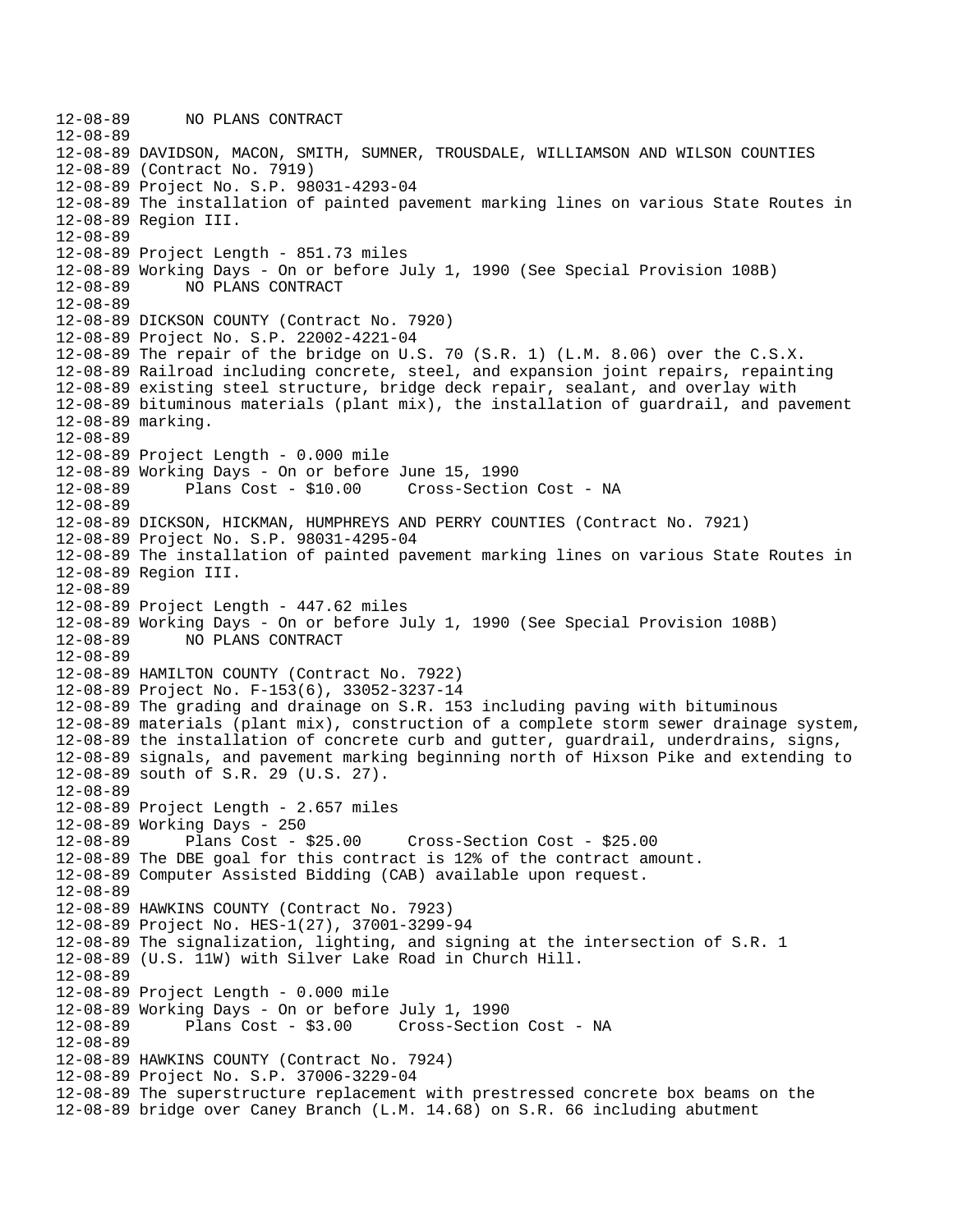12-08-89 modification, paving with bituminous materials (plant mix), installation of 12-08-89 guardrail, fence, and pavement marking on the approaches. 12-08-89 12-08-89 Project Length - 0.101 miles 12-08-89 Working Days - 90 (See Special Provision 108B) 12-08-89 Plans Cost - \$10.00 Cross-Section Cost - NA 12-08-89 12-08-89 HICKMAN COUNTY (Contract No. 7925) 12-08-89 Project No. BRS-48(8), 41006-3211-94 12-08-89 The construction of one (1) prestressed concrete I-beam bridge over Piney 12-08-89 River (L.M. 23.81) on S.R. 48 including grading and drainage, paving with 12-08-89 bituminous materials (plant mix), and guardrail on the approaches. 12-08-89 12-08-89 Project Length - 0.367 mile 12-08-89 Working Days - 165 12-08-89 Plans Cost - \$10.00 Cross-Section Cost - \$0.00 12-08-89 Computer Assisted Bidding (CAB) available upon request. 12-08-89 12-08-89 MADISON COUNTY (Contract No. 7926) 12-08-89 Project No. HES-5(20), 57007-3220-94 12-08-89 The widening of U.S. 45 (S.R. 5, Highland Avenue) including grading and 12-08-89 drainage, paving with bituminous materials (plant mix), the construction of 12-08-89 four (4) reinforced concrete retaining walls, construction of a complete storm 12-08-89 sewer drainage system, the installation of concrete curb and gutter, sidewalk, 12-08-89 guardrail, underdrains, signs, signals, and pavement marking beginning at 12-08-89 Radio Road (south of North Parkway) and extending to north of the intersection 12-08-89 with Ridgecrest Road in Jackson. 12-08-89 12-08-89 Project Length - 1.294 miles 12-08-89 Working Days - 185 12-08-89 Plans Cost - \$50.00 Cross-Section Cost - \$10.00 12-08-89 The DBE goal for this contract is 12% of the contract amount. 12-08-89 Computer Assisted Bidding (CAB) available upon request. 12-08-89 12-08-89 MADISON AND GIBSON COUNTIES (Contract No. 7927) 12-08-89 Project Nos. S.P. 57008-3227-04, 27001-3224-04 12-08-89 The grading and drainage on U.S. 45W (S.R. 5) including the construction of an 12-08-89 interchange at U.S. 45E (S.R. 43), the construction of one (1) continuous 12-08-89 steel welded plate girder bridge on S.R. 43 over S.R. 5, one (1) prestressed 12-08-89 concrete box beam bridge (left and right lanes) on S.R. 5 over Sugar Creek, 12-08-89 and three (3) concrete box bridges: (2 @ 12' X 12'), (2 @ 10' X 10'), and a 12-08-89 (3 @ 15' X 11'), paving with bituminous materials (plant mix), with portland 12-08-89 cement concrete pavement on the ramps, the installation of guardrail, concrete 12-08-89 median barrier, fence, underdrains, signs, and pavement marking beginning 0.5 12-08-89 mile south of U.S. 45E (S.R. 43) and extending to 0.4 mile north of the 12-08-89 intersection of U.S. 45W (S.R. 5) and S.R. 366. 12-08-89 12-08-89 Project Length - 5.180 miles 12-08-89 Working Days - 335 12-08-89 Plans Cost - \$50.00 Cross-Section Cost - \$100.00 12-08-89 The DBE goal for this contract is 1% of the contract amount. 12-08-89 Computer Assisted Bidding (CAB) available upon request. 12-08-89 12-08-89 MAURY AND HICKMAN COUNTIES (Contract No. 7928) 12-08-89 Project Nos. S.P. 60004-3253-04, 41054-3210-04 12-08-89 The grading and drainage on S.R. 7 including the construction of one (1) 12-08-89 prestressed concrete box beam bridge over Lick Creek, four (4) concrete box 12-08-89 bridges: (2 @ 12' X 8'), (3 @ 15' X 10'), (2 @ 15' X 10') & (2 @ 10' X 8'), 12-08-89 and the construction of a partial mineral aggregate base beginning at the 12-08-89 proposed Natchez Trace Parkway and extending to north of Gin Branch Road.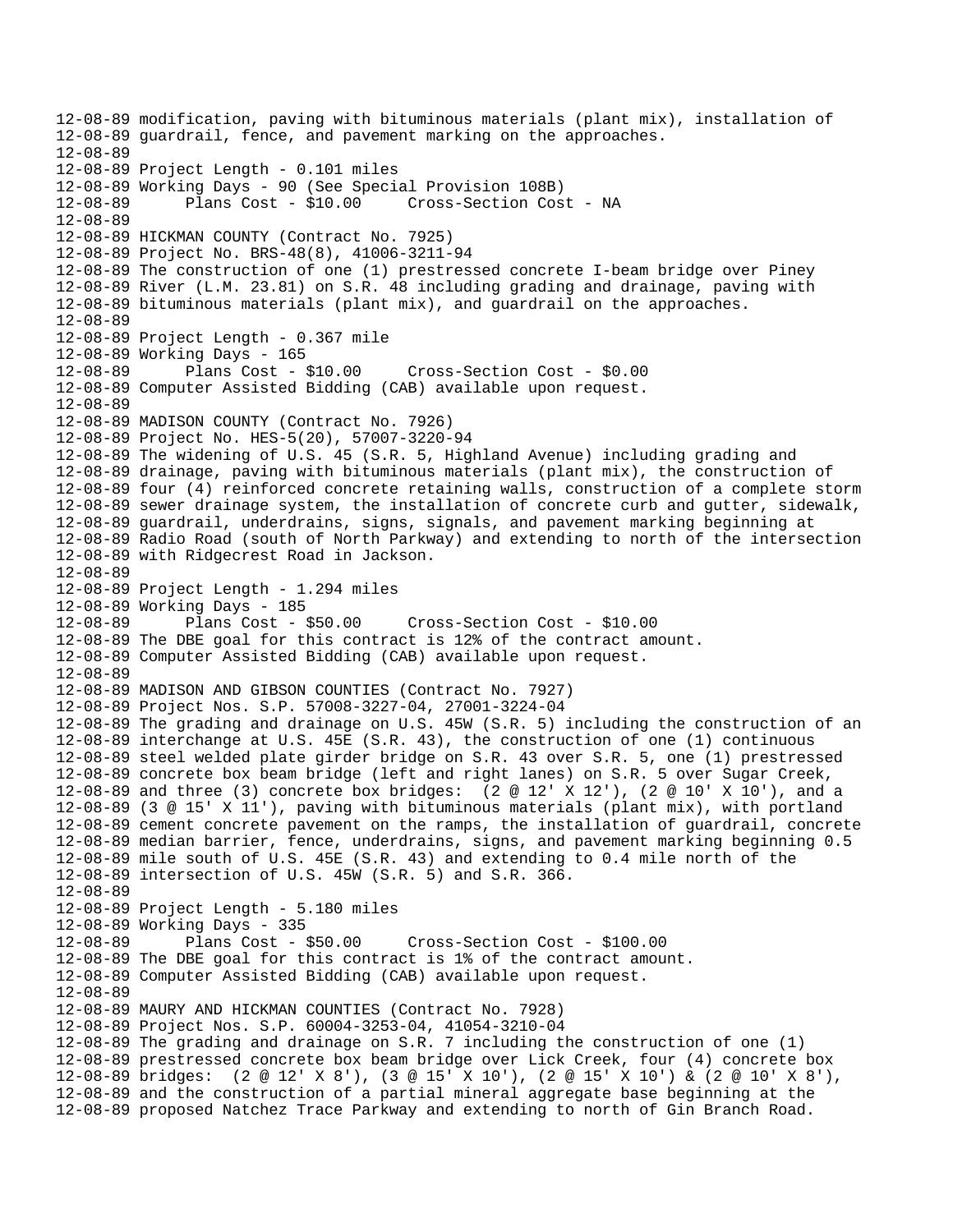12-08-89 12-08-89 Project Length - 7.546 miles 12-08-89 Working Days - 270 12-08-89 Plans Cost - \$50.00 Cross-Section Cost - \$150.00 12-08-89 The DBE goal for this contract is 1% of the contract amount. 12-08-89 Computer Assisted Bidding (CAB) available upon request. 12-08-89 12-08-89 MONTGOMERY COUNTY (Contract No. 7929) 12-08-89 Project No. S.P. 63950-3736-04 12-08-89 The grading and drainage on North Parkway including the construction of one 12-08-89 (1) (2 @ 10' X 4') concrete box bridge, paving with bituminous materials 12-08-89 (plant mix), the installation of guardrail, fence, underdrains, signs, 12-08-89 signals, and pavement marking beginning approx. 0..399 mile east of S.R. 12 12-08-89 and extending to 0.293 mile east of Peachers Mill Road. 12-08-89 12-08-89 Project Length - 1.097 miles 12-08-89 Working Days - 140 12-08-89 Plans Cost - \$25.00 Cross-Section Cost - \$25.00 12-08-89 Computer Assisted Bidding (CAB) available upon request. 12-08-89 12-08-89 MONTGOMERY COUNTY (Contract No. 7930) 12-08-89 Project No. S.P. 63945-3637-04 12-08-89 The grading and drainage on a S.I.A. Route including paving with bituminous 12-08-89 materials (plant mix) beginning at Allied-Signal, Inc. (Bendix Automotive) and 12-08-89 extending to Arcata Road. 12-08-89 12-08-89 Project Length - 0.352 mile 12-08-89 Working Days - On or before May 15, 1990 12-08-89 Plans Cost - \$10.00 Cross-Section Cost - \$0.00 12-08-89 12-08-89 MORGAN COUNTY (Contract No. 7931) 12-08-89 Project No. BRZ-6500(20), 65945-3434-94 12-08-89 The construction of one (1) concrete box bridge (3 @ 18' X 10') over Crooked 12-08-89 Fork Creek (L.M. 2.74) on Back Petros Road including grading and drainage, 12-08-89 paving with bituminous materials (plant mix), and guardrail on the approaches. 12-08-89 12-08-89 Project Length - 0.114 mile 12-08-89 Working Days - 95 12-08-89 Plans Cost - \$10.00 Cross-Section Cost - \$0.00 12-08-89 12-08-89 PERRY COUNTY (Contract No. 7932) 12-08-89 Project No. BRS-50(13), 68009-3233-94 12-08-89 The construction of one (1) prestressed concrete I-beam bridge over Lick Creek 12-08-89 (L.M. 8.25) east of Mousetail State Park including grading and drainage, 12-08-89 paving with bituminous materials (plant mix), and guardrail on the approaches. 12-08-89 12-08-89 Project Length - 0.325 mile 12-08-89 Working Days - 150 12-08-89 Plans Cost - \$10.00 Cross-Section Cost - \$0.00 12-08-89 Bids on this contract will only be accepted from Disadvantaged Business 12-08-89 Enterprises certified by the Tennessee Department of Transportation. 12-08-89 12-08-89 PERRY COUNTY (Contract No. 7933) 12-08-89 Project No. S.P. 68001-4227-04 12-08-89 The repair of the bridge on S.R. 13 over the Buffalo River (L.M. 28.32) north 12-08-89 of Lobelville including structural steel beam supports, bridge deck, concrete, 12-08-89 and expansion joint repairs, bridge deck sealant and overlay with bituminous 12-08-89 materials (plant mix). 12-08-89 12-08-89 Project Length - 0.000 mile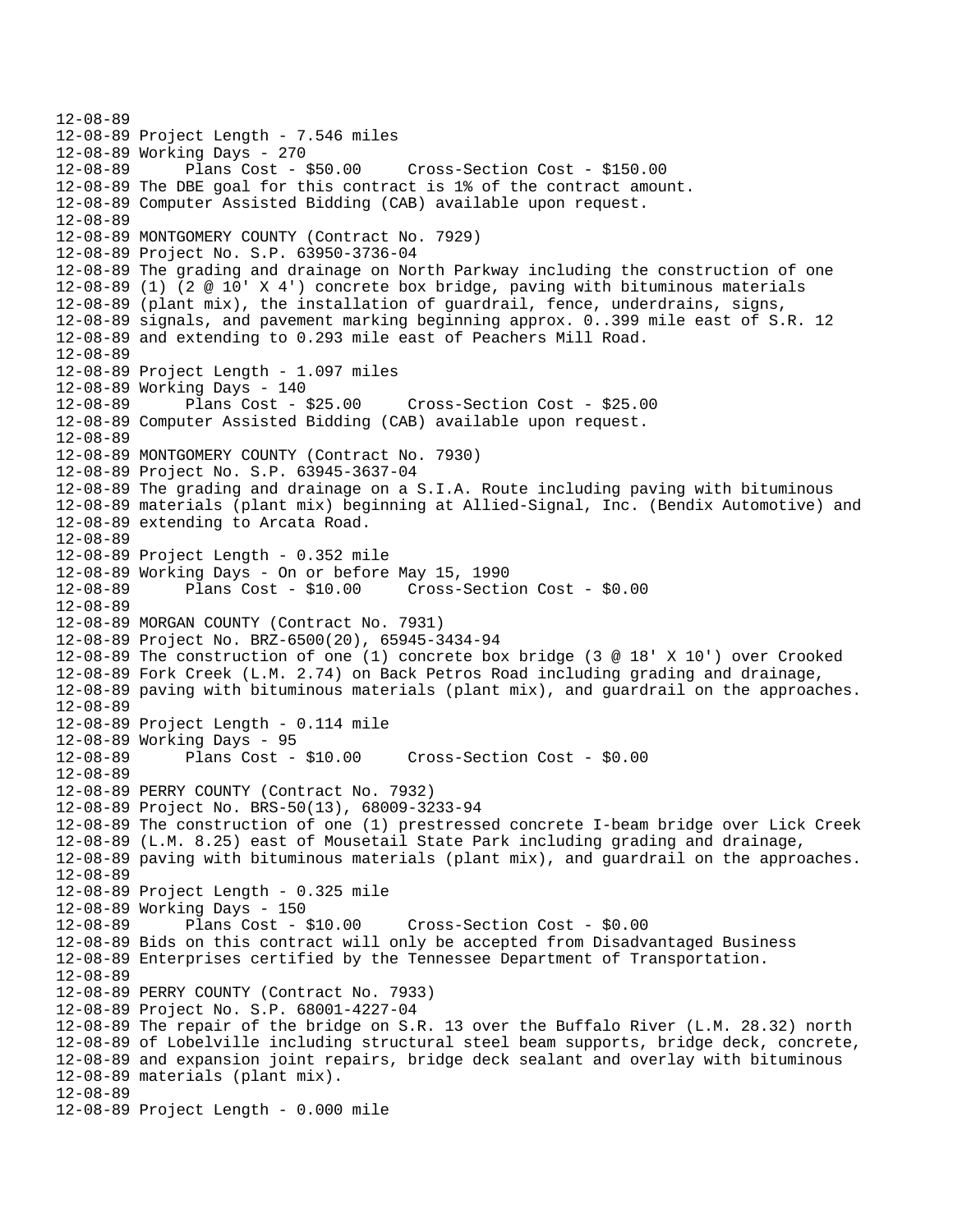```
12-08-89 Working Days - 90 
              Plans Cost - $10.00 Cross-Section Cost - NA
12-08-89 
12-08-89 PUTNAM COUNTY (Contract No. 7934) 
12-08-89 Project No. S.P. 71945-3656-04 
12-08-89 The grading and drainage on a S.I.A. Route (Salem Road) including paving with 
12-08-89 bituminous materials (plant mix), and the installation of fence beginning at 
12-08-89 S.R. 111 and extending to the TRW/Vehicle Safety Systems, Inc. plant entrance. 
12-08-89 
12-08-89 Project Length - 0.266 mile 
12-08-89 Working Days - 60 
12-08-89 Plans Cost - $10.00 Cross-Section Cost - $0.00 
12-08-89 
12-08-89 RHEA COUNTY (Contract No. 7935) 
12-08-89 Project No. BRS-302(3), 72017-3206-94 
12-08-89 The construction of one (1) concrete box bridge (2 @ 10' X 7') over Bush Creek 
12-08-89 (L.M. 5.21) on S.R. 302 including grading and drainage, paving with bituminous 
12-08-89 materials (plant mix), and guardrail on the approaches. 
12-08-89 
12-08-89 Project Length - 0.075 mile 
12-08-89 Working Days - 65 
12-08-89 Plans Cost - $10.00 Cross-Section Cost - $0.00 
12-08-89 
12-08-89 RUTHERFORD COUNTY (Contract No. 7936) 
12-08-89 Project No. BRF-96(4), 75009-3224-94 
12-08-89 The construction of one (1) concrete slab bridge (2 @ 12' X 9') over a branch 
12-08-89 (L.M. 4.08) on S.R. 96 including grading and drainage, paving with bituminous 
12-08-89 materials (plant mix), and guardrail on the approaches. 
12-08-89 
12-08-89 Project Length - 0.179 mile 
12-08-89 Working Days - 100 
12-08-89 Plans Cost - $10.00 Cross-Section Cost - $0.00 
12-08-89 
12-08-89 RUTHERFORD COUNTY (Contract No. 7937) 
12-08-89 Project No. S.P. 75006-3212-04 
12-08-89 The grading and drainage on U.S. 231 (S.R. 10, Memorial Blvd.) including the 
12-08-89 construction of a reinforced concrete retaining wall, paving with bituminous 
12-08-89 materials (plant mix), construction of a complete storm sewer drainage system, 
12-08-89 the installation of concrete curb and gutter, sidewalk, underdrains, signs, 
12-08-89 signals, and pavement marking beginning at Sinking Creek in Murfreesboro and 
12-08-89 extending to 1,859 feet north of S.R. 268 (Thompson Lane/Compton Road) 
12-08-89 intersection. 
12-08-89 
12-08-89 Project Length - 3.559 miles 
12-08-89 Working Days - 275 
12-08-89 Plans Cost - $50.00 Cross-Section Cost - $50.00 
12-08-89 Computer Assisted Bidding (CAB) available upon request. 
12-08-89 
12-08-89 SEVIER COUNTY (Contract No. 7938) 
12-08-89 Project No. S.P. 78008-4230-04 
12-08-89 The resurfacing on S.R. 71 in Gatlinburg with bituminous materials (plant 
12-08-89 mix), cold planing, the installation of sidewalk, concrete curb, and pavement 
12-08-89 marking beginning at the Great Smokey Mountains National Park boundary (L.M. 
12-08-89 14.80) and extending to approx. 150 feet south of the bridge over Dudley Creek 
12-08-89 (L.M. 16.58). 
12-08-89 
12-08-89 Project Length - 1.78 miles 
12-08-89 Working Days - On or before June 15, 1990 
                                 Cross-Section Cost - NA
12-08-89
```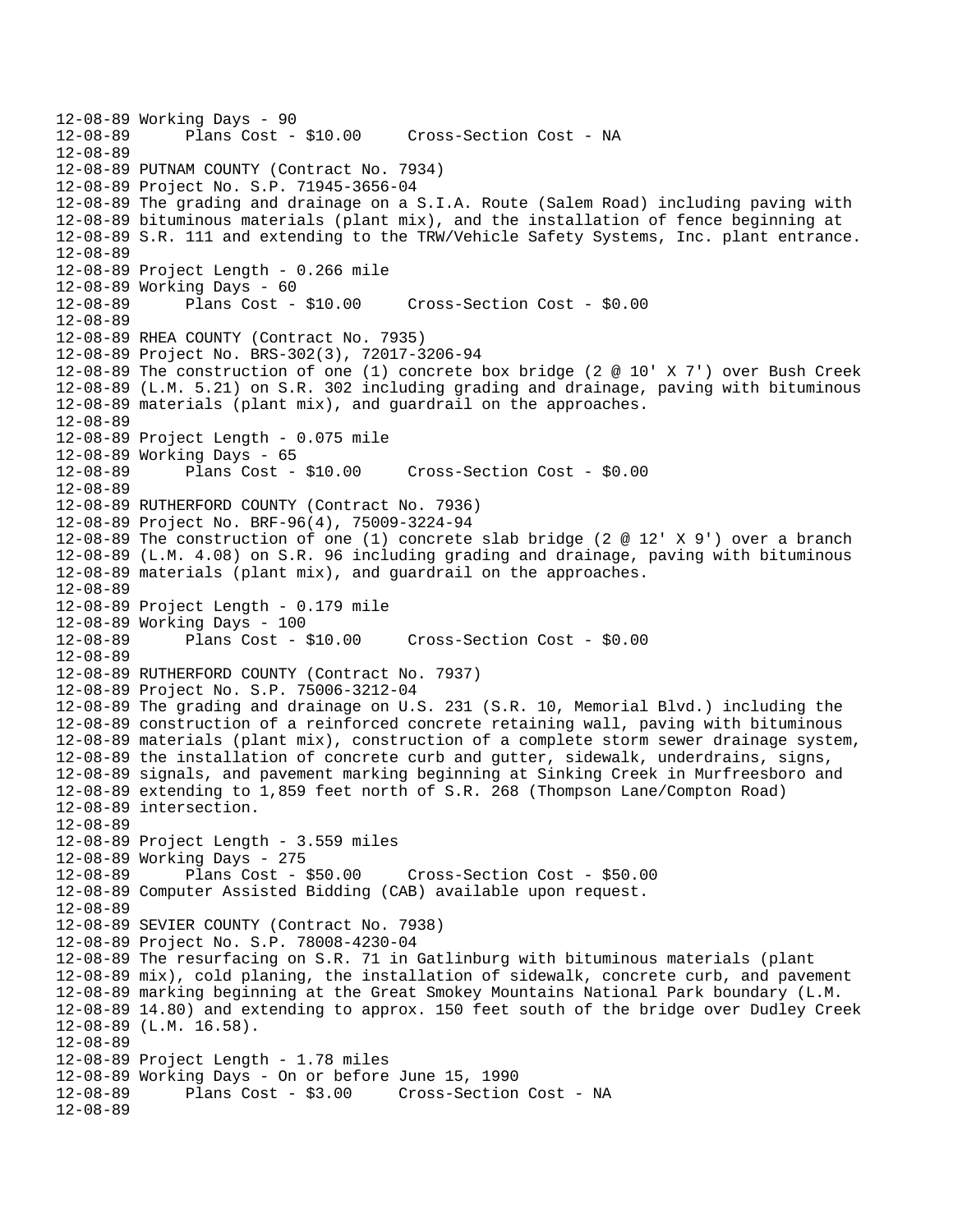```
12-08-89 SHELBY COUNTY (Contract No. 7939) 
12-08-89 Project No. F-15(37), 79025-3220-14 
12-08-89 The grading and drainage on U.S. 64 (S.R. 15) including paving with either a 
12-08-89 mineral aggregate base, or a portland cement treated aggregate base, with 
12-08-89 bituminous materials (plant mix), the construction of one (1) prestressed 
12-08-89 concrete I-beam bridge over Grays Creek Tributary A, storm sewer construction, 
12-08-89 the installation of concrete curb and gutter, sidewalk, guardrail, fence, 
12-08-89 underdrains, signs, signals, and pavement marking beginning approx. 1235 feet 
12-08-89 east of I-40 and extending to approx. 1045 feet west of the Shelby-Fayette 
12-08-89 County line. 
12-08-89 
12-08-89 Project Length - 7.303 miles 
12-08-89 Working Days - 325 
12-08-89 Plans Cost - $50.00 Cross-Section Cost - $50.00 
12-08-89 The DBE goal for this contract is 12% of the contract amount. 
12-08-89 Computer Assisted Bidding (CAB) available upon request. 
12-08-89 
12-08-89 SHELBY COUNTY (Contract No. 7940) 
12-08-89 Project No. M-MG-4182(1), 79011-3232-54, 79011-3233-54 
12-08-89 The signalization and intersection improvements at U.S. 70 (S.R. 1, Summer 
12-08-89 Avenue) with Elmore Road in Memphis including grading and drainage, paving 
12-08-89 with bituminous materials (plant mix), storm sewer construction, the 
12-08-89 installation of concrete curb and gutter, sidewalk, signs, and pavement 
12-08-89 marking. 
12-08-89 
12-08-89 Project Length - 0.322 mile 
12-08-89 Working Days - 135 
                                      12-08-89 Plans Cost - $10.00 Cross-Section Cost - $10.00 
12-08-89 
12-08-89 SULLIVAN COUNTY (Contract No. 7941) 
12-08-89 Project No. S.P. 82099-3205-04 
12-08-89 The grading and drainage on S.R. 394 including the construction of one (1) 
12-08-89 continuous steel welded plate girder bridge (left and right lanes) over Weaver 
12-08-89 Pike, construction of a partial mineral aggregate base, and the installation 
12-08-89 of fence on S.R. 394, paving with bituminous materials (plant mix) on the 
12-08-89 cross roads, the installation of guardrail, signals, and pavement marking, 
12-08-89 beginning at S.R. 358 (Weaver Pike) and extending to U.S. 421 (S.R. 34). 
12-08-89 
12-08-89 Project Length - 1.791 miles 
12-08-89 Working Days - 185 
12-08-89 Plans Cost - $25.00 Cross-Section Cost - $50.00 
12-08-89 Computer Assisted Bidding (CAB) available upon request. 
12-08-89 
12-08-89 TIPTON AND LAUDERDALE COUNTIES (Contract No. 7942) 
12-08-89 Project No. ERF-3(88), 84002-3257-94 
12-08-89 The construction of one (1) prestressed concrete I-beam bridge over the 
12-08-89 Hatchie River (L.M. 21.72) on U.S. 51 (S.R. 3) (north bound lane) including 
12-08-89 grading and drainage, paving with bituminous materials (plant mix), and 
12-08-89 guardrail on the approaches. 
12-08-89 
12-08-89 Project Length - 1.598 miles 
12-08-89 Working Days - 230 
12-08-89 Plans Cost - $10.00 Cross-Section Cost - $10.00 
12-08-89 The DBE goal for this contract is 12% of the contract amount. 
12-08-89 Computer Assisted Bidding (CAB) available upon request. 
12-08-89 
12-08-89 WASHINGTON COUNTY (Contract No. 7943) 
12-08-89 Project No. BRZ-9000(19), 90945-3488-94 
12-08-89 The construction of one (1) prestressed concrete box beam bridge over Big 
12-08-89 Limestone Creek (L.M. 4.05) on Old S.R. 34 including grading and drainage,
```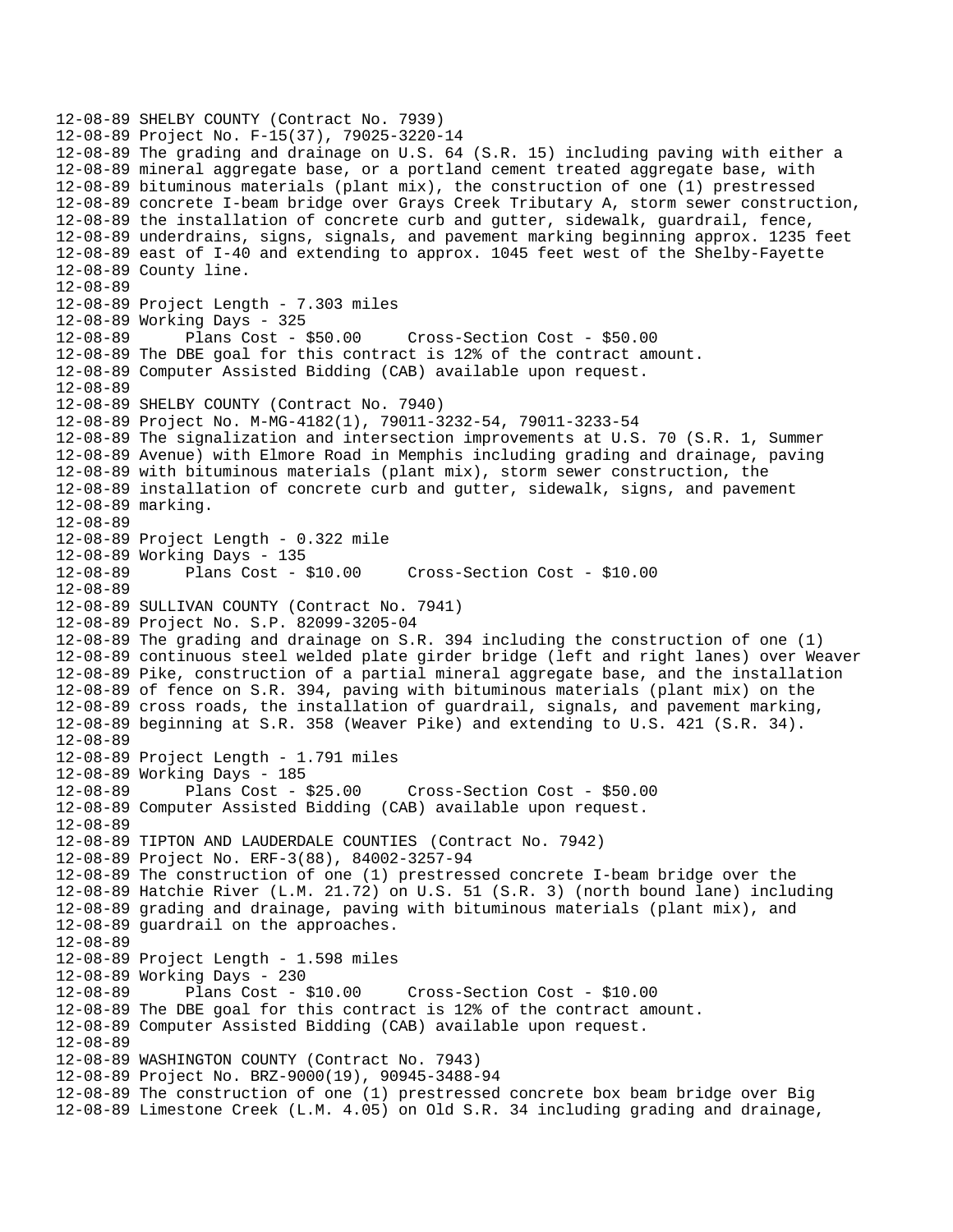12-08-89 paving with bituminous materials (plant mix), and guardrail on the approaches. 12-08-89 12-08-89 Project Length - 0.052 mile 12-08-89 Working Days - 95 12-08-89 Plans Cost - \$10.00 Cross-Section Cost - \$0.00 12-08-89 12-08-89 WILLIAMSON COUNTY (Contract No. 7944) 12-08-89 Project No. S.P. 94002-4152-04 12-08-89 The repair of the bridge on I-65 over Liberty Pike north of the S.R. 96 12-08-89 interchange including concrete and reinforcing steel repairs. 12-08-89 12-08-89 Project Length - 0.000 mile 12-08-89 Working Days - 60 Cross-Section Cost - NA 12-08-89 02-02-90 BEDFORD AND MARSHALL COUNTIES (Contract No. 7873) 02-02-90 Project No. S.P. 98031-4278-04 02-02-90 The mowing on various State Routes in Bedford and Marshall Counties. 02-02-90 02-02-90 Project Length - 294.39 miles 02-02-90 Working Days - 60 (See Special Provision 108B) 02-02-90 NO PLANS CONTRACT 02-02-90 02-02-90 BENTON AND DECATUR COUNTIES (Contract No. 7874) 02-02-90 Project No. S.P. 98041-4217-04 02-02-90 The mowing on various State Routes in Benton and Decatur Counties. 02-02-90 02-02-90 Project Length - 116.06 miles 02-02-90 Working Days - 60 (See Special Provision 108B) 02-02-90 NO PLANS CONTRACT 02-02-90 02-02-90 BRADLEY AND POLK COUNTIES (Contract No. 7875) 02-02-90 Project No. S.P. 98020-4277-04 02-02-90 The mowing on various State Routes in Bradley and Polk Counties. 02-02-90 02-02-90 Project Length - 206.26 miles 02-02-90 Working Days - 80 (See Special Provision 108B) 02-02-90 NO PLANS CONTRACT 02-02-90 02-02-90 CROCKETT, HAYWOOD, MADISON, CHESTER AND HENDERSON COUNTIES (Contract No. 7878) 02-02-90 Project No. S.P. 98041-4213-04 02-02-90 The mowing on various State Routes in Region IV. 02-02-90 02-02-90 Project Length - 196.77 miles 02-02-90 Working Days - 60 (See Special Provision 108B) 02-02-90 NO PLANS CONTRACT 02-02-90 02-02-90 DAVIDSON AND WILLIAMSON COUNTIES (Contract No. 7881) 02-02-90 Project No. S.P. 98031-4285-04 02-02-90 The mowing on various State Routes in Davidson and Williamson Counties. 02-02-90 02-02-90 Project Length - 416.11 miles 02-02-90 Working Days - 60 (See Special Provision 108B) 02-02-90 NO PLANS CONTRACT 02-02-90 02-02-90 HAMILTON COUNTY (Contract No. 7885) 02-02-90 Project No. S.P. 33946-4247-04 02-02-90 The mowing on various State Routes in Hamilton County. 02-02-90 02-02-90 Project Length - 135.17 miles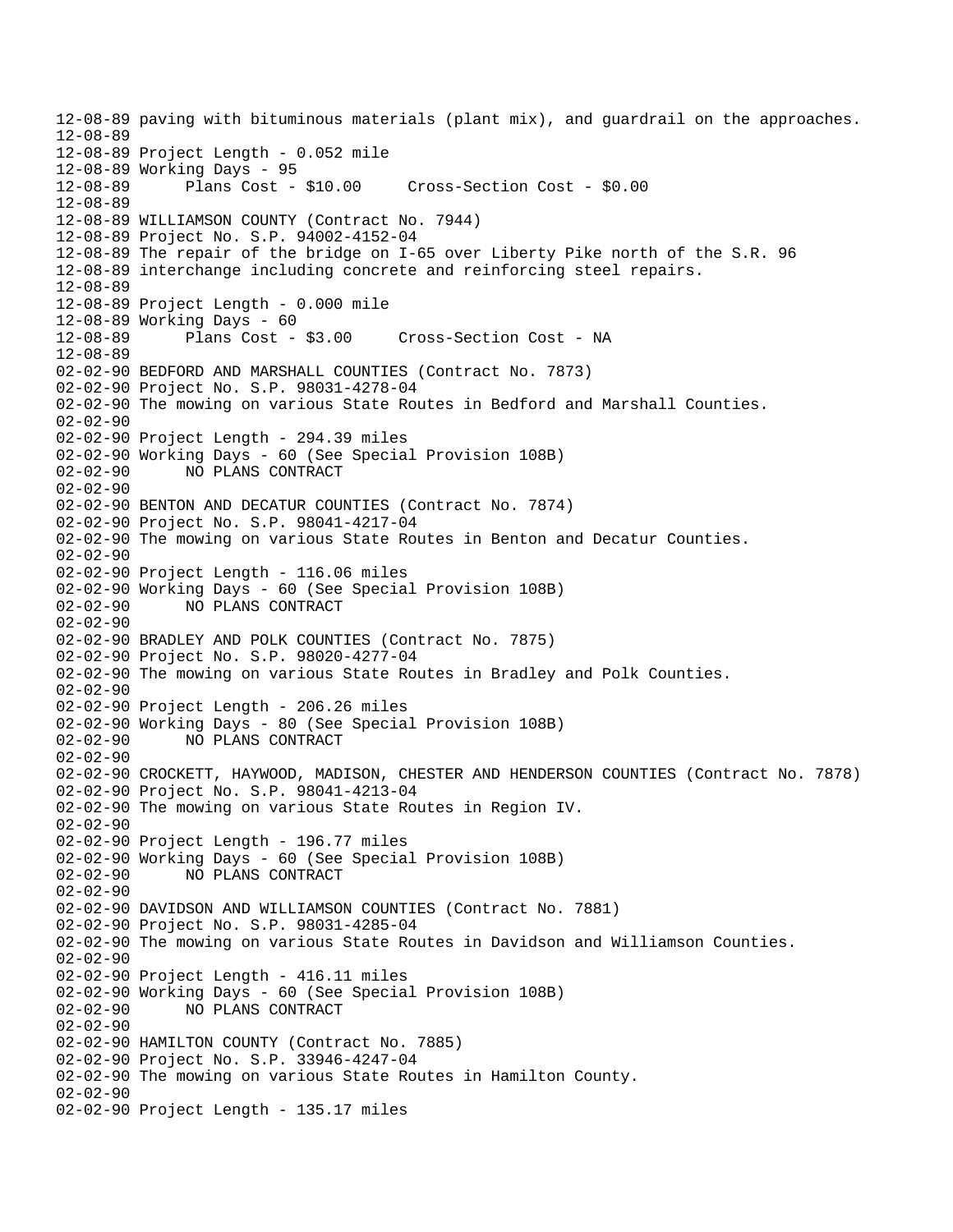02-02-90 Working Days - 60 (See Special Provision 108B) 02-02-90 NO PLANS CONTRACT  $02 - 02 - 90$ 02-02-90 KNOX, BLOUNT AND SEVIER COUNTIES (Contract No. 7890) 02-02-90 Project No. S.P. 98010-4288-04 02-02-90 The mowing on various State Routes in Region I. 02-02-90 02-02-90 Project Length - 113.68 miles 02-02-90 Working Days - 60 (See Special Provision 108B) 02-02-90 NO PLANS CONTRACT 02-02-90 02-02-90 LINCOLN AND MOORE COUNTIES (Contract No. 7892) 02-02-90 Project No. S.P. 98031-4279-04 02-02-90 The mowing on various State Routes in Lincoln and Moore Counties. 02-02-90 02-02-90 Project Length - 219.23 miles 02-02-90 Working Days - 60 (See Special Provision 108B) 02-02-90 NO PLANS CONTRACT 02-02-90 02-02-90 MEIGS AND MCMINN COUNTIES (Contract No. 7893) 02-02-90 Project No. S.P. 98020-4276-04 02-02-90 The mowing on various State Routes in Meigs and McMinn Counties. 02-02-90 02-02-90 Project Length - 237.50 miles 02-02-90 Working Days - 80 (See Special Provision 108B) 02-02-90 NO PLANS CONTRACT 02-02-90 02-02-90 ANDERSON AND CAMPBELL COUNTIES (Contract No. 7945) 02-02-90 Project No. S.P. 98010-4191-04 02-02-90 The mowing and litter removal on I-75 and various State Routes in Anderson and 02-02-90 Campbell Counties. 02-02-90 02-02-90 Project Length - 88.19 miles 02-02-90 Working Days - 120 (See Special Provision 108B)<br>02-02-90 NO PLANS CONTRACT 02-02-90 NO PLANS CONTRACT  $02 - 02 - 90$ 02-02-90 ANDERSON, CAMPBELL, CLAIBORNE, SCOTT AND UNION COUNTIES (Contract No. 7946) 02-02-90 Project No. S.P. 98010-4290-04 02-02-90 The mowing on various State Routes in Region I. 02-02-90 02-02-90 Project Length - 194.81 miles 02-02-90 Working Days - 60 (See Special Provision 108B) 02-02-90 NO PLANS CONTRACT 02-02-90 02-02-90 BEDFORD AND RUTHERFORD COUNTIES (Contract No. 7947) 02-02-90 Project No. S.P. 98031-4177-04 02-02-90 The mowing on I-24 in Bedford and Rutherford Counties. 02-02-90 02-02-90 Project Length - 33.69 miles 02-02-90 Working Days - 80 (See Special Provision 108B) 02-02-90 NO PLANS CONTRACT 02-02-90 02-02-90 BRADLEY AND MCMINN COUNTIES (Contract No. 7948) 02-02-90 Project No. S.P. 98020-4175-04 02-02-90 The mowing on I-75 in Bradley and McMinn Counties. 02-02-90 02-02-90 Project Length - 44.30 miles 02-02-90 Working Days - 80 (See Special Provision 108B) 02-02-90 NO PLANS CONTRACT 02-02-90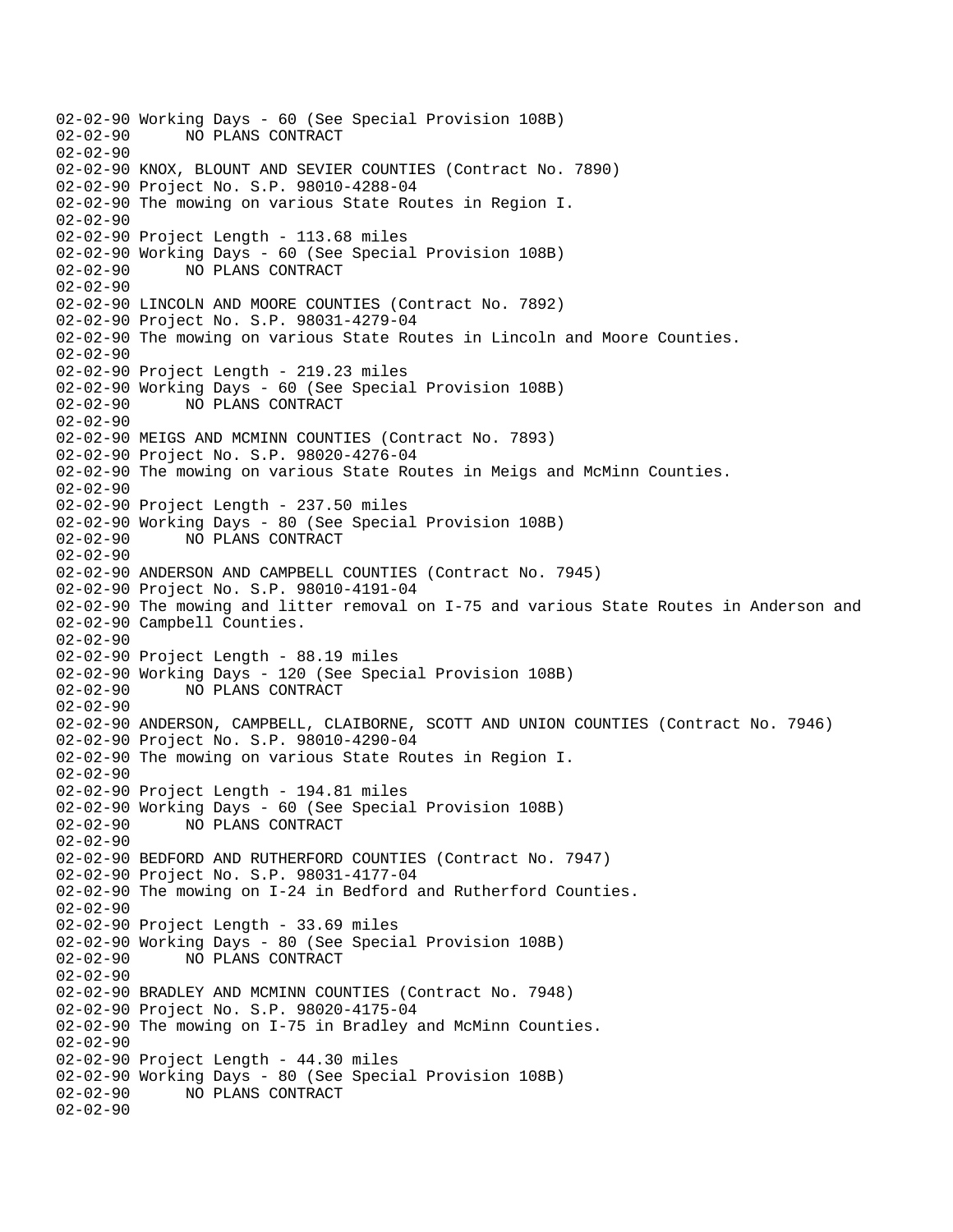02-02-90 CARROLL, HENRY AND WEAKLEY COUNTIES (Contract No. 7949) 02-02-90 Project No. S.P. 98041-4209-04 02-02-90 The mowing on various State Routes in Region IV. 02-02-90 02-02-90 Project Length - 323.93 miles 02-02-90 Working Days - 60 (See Special Provision 108B) 02-02-90 NO PLANS CONTRACT 02-02-90 02-02-90 CLAY, FENTRESS, OVERTON AND PICKETT COUNTIES (Contract No. 7950) 02-02-90 Project No. S.P. 98020-4274-04 02-02-90 The mowing on various State Routes in Region II. 02-02-90 02-02-90 Project Length - 304.75 miles 02-02-90 Working Days - 80 (See Special Provision 108B) 02-02-90 NO PLANS CONTRACT  $02 - 02 - 90$ 02-02-90 CLAY, JACKSON, OVERTON, PUTNAM AND SMITH COUNTIES (Contract No. 7951) 02-02-90 Project No. S.P. 98020-4271-04 02-02-90 The mowing on various State Routes in Region II. 02-02-90 02-02-90 Project Length - 312.32 miles 02-02-90 Working Days - 80 (See Special Provision 108B) 02-02-90 NO PLANS CONTRACT 02-02-90 02-02-90 COFFEE AND FRANKLIN COUNTIES (Contract No. 7952) 02-02-90 Project No. S.P. 98020-4278-04 02-02-90 The mowing on various State Routes in Coffee and Franklin Counties. 02-02-90 02-02-90 Project Length - 258.41 miles 02-02-90 Working Days - 60 (See Special Provision 108B) 02-02-90 NO PLANS CONTRACT 02-02-90 02-02-90 DICKSON AND HICKMAN COUNTIES (Contract No. 7953) 02-02-90 Project No. S.P. 98031-4291-04 02-02-90 The mowing on various State Routes in Dickson and Hickman Counties.  $02 - 02 - 90$ 02-02-90 Project Length - 281.48 miles 02-02-90 Working Days - 60 (See Special Provision 108B) 02-02-90 NO PLANS CONTRACT 02-02-90 02-02-90 DYER, GIBSON AND OBION COUNTIES (Contract No. 7954) 02-02-90 Project No. S.P. 98041-4111-04 02-02-90 The mowing on I-155 and various State Routes in Region IV. 02-02-90 02-02-90 Project Length - 98.98 miles 02-02-90 Working Days - 80 (See Special Provision 108B) 02-02-90 NO PLANS CONTRACT 02-02-90 02-02-90 FAYETTE, HAYWOOD, MADISON, HENDERSON, CARROLL, DECATUR AND BENTON COUNTIES 02-02-90 (Contract No. 7955) 02-02-90 Project No. S.P. 98041-4114-04 02-02-90 The mowing and litter removal on I-40 in Region IV. 02-02-90 02-02-90 Project Length - 110.83 miles 02-02-90 Working Days - 180 (See Special Provision 108B) 02-02-90 NO PLANS CONTRACT 02-02-90 02-02-90 GILES COUNTY (Contract No. 7956) 02-02-90 Project No. S.P. 28945-4257-04 02-02-90 The mowing on various State Routes in Giles County.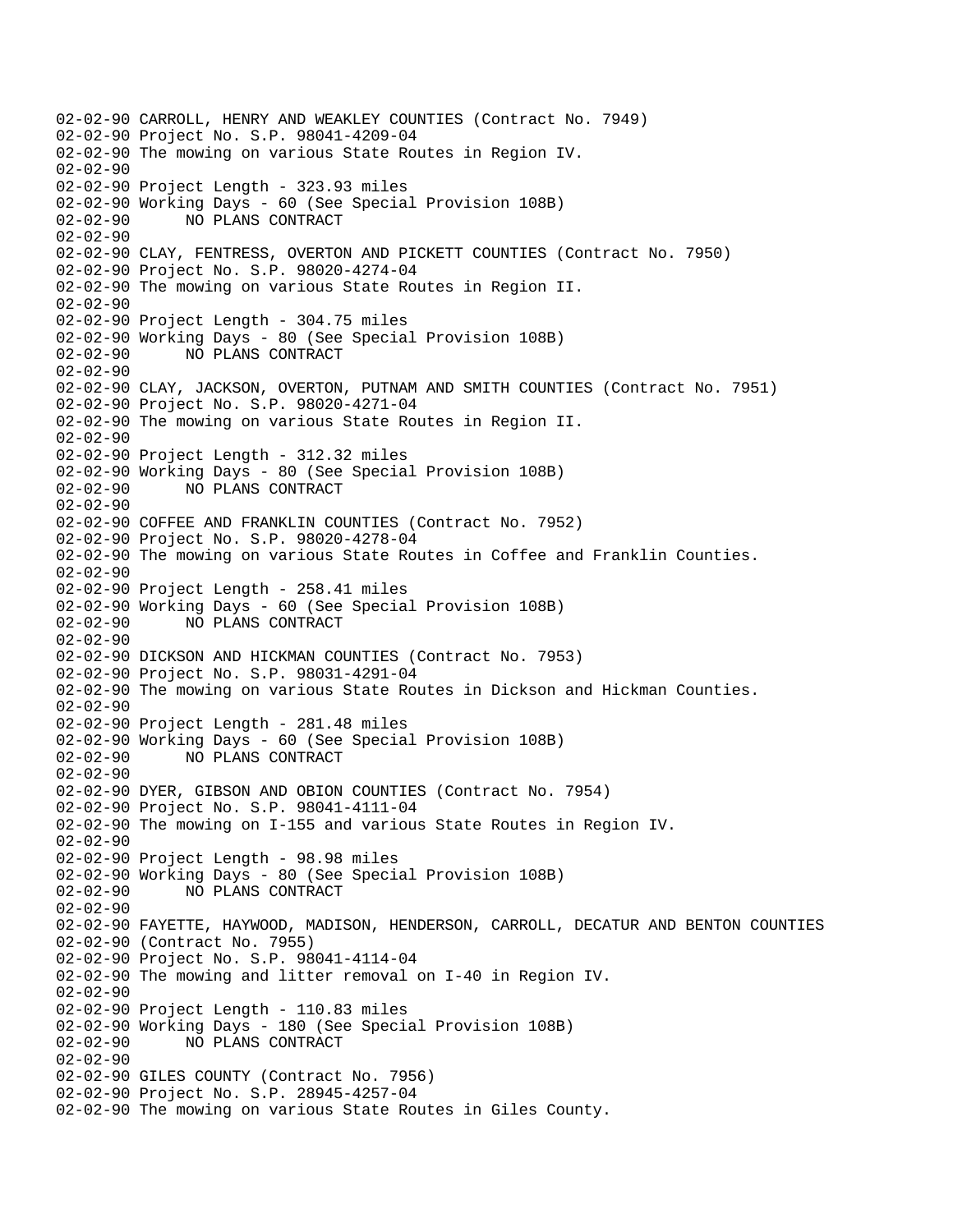02-02-90 02-02-90 Project Length - 150.55 miles 02-02-90 Working Days - 60 (See Special Provision 108B) 02-02-90 NO PLANS CONTRACT 02-02-90 02-02-90 GILES, MARSHALL, MAURY AND WILLIAMSON COUNTIES (Contract No. 7957) 02-02-90 Project No. S.P. 98031-4192-04 02-02-90 The mowing on I-65 and S.R. 396 in Region III. 02-02-90 02-02-90 Project Length - 78.86 miles 02-02-90 Working Days - 80 (See Special Provision 108B) 02-02-90 NO PLANS CONTRACT  $02 - 02 - 90$ 02-02-90 GRUNDY, HAMILTON, MARION AND COFFEE COUNTIES (Contract No. 7958) 02-02-90 Project No. S.P. 98020-4180-04 02-02-90 The mowing on I-24 in Region II. 02-02-90 02-02-90 Project Length - 69.97 miles 02-02-90 Working Days - 80 (See Special Provision 108B) 02-02-90 NO PLANS CONTRACT 02-02-90 02-02-90 KNOX COUNTY (Contract No. 7959) 02-02-90 Project No. S.P. 47946-4115-04 02-02-90 The mowing on various Interstate Routes and S.R. 158 in Knox County. 02-02-90 02-02-90 Project Length - 61.48 miles 02-02-90 Working Days - 90 (See Special Provision 108B) 02-02-90 NO PLANS CONTRACT 02-02-90 02-02-90 LAWRENCE, LEWIS AND WAYNE COUNTIES (Contract No. 7960) 02-02-90 Project No. S.P. 98031-4276-04 02-02-90 The mowing on various State Routes in Region III. 02-02-90 02-02-90 Project Length - 147.15 miles 02-02-90 Working Days - 60 (See Special Provision 108B) 02-02-90 NO PLANS CONTRACT 02-02-90 02-02-90 MARION AND GRUNDY COUNTIES (Contract No. 7961) 02-02-90 Project No. S.P. 98020-4281-04 02-02-90 The mowing on various State Routes in Marion and Grundy Counties. 02-02-90 02-02-90 Project Length - 260.29 miles 02-02-90 Working Days - 60 (See Special Provision 108B) 02-02-90 NO PLANS CONTRACT 02-02-90 02-02-90 MAURY COUNTY (Contract No. 7962) 02-02-90 Project No. S.P. 60945-4255-04 02-02-90 The mowing on various State Routes in Maury County. 02-02-90 02-02-90 Project Length - 202.47 miles 02-02-90 Working Days - 60 (See Special Provision 108B) 02-02-90 NO PLANS CONTRACT 02-02-90 02-02-90 MONTGOMERY AND STEWART COUNTIES (Contract No. 7963) 02-02-90 Project No. S.P. 98031-4283-04 02-02-90 The mowing on various State Routes in Montgomery and Stewart Counties. 02-02-90 02-02-90 Project Length - 249.40 miles 02-02-90 Working Days - 60 (See Special Provision 108B) 02-02-90 NO PLANS CONTRACT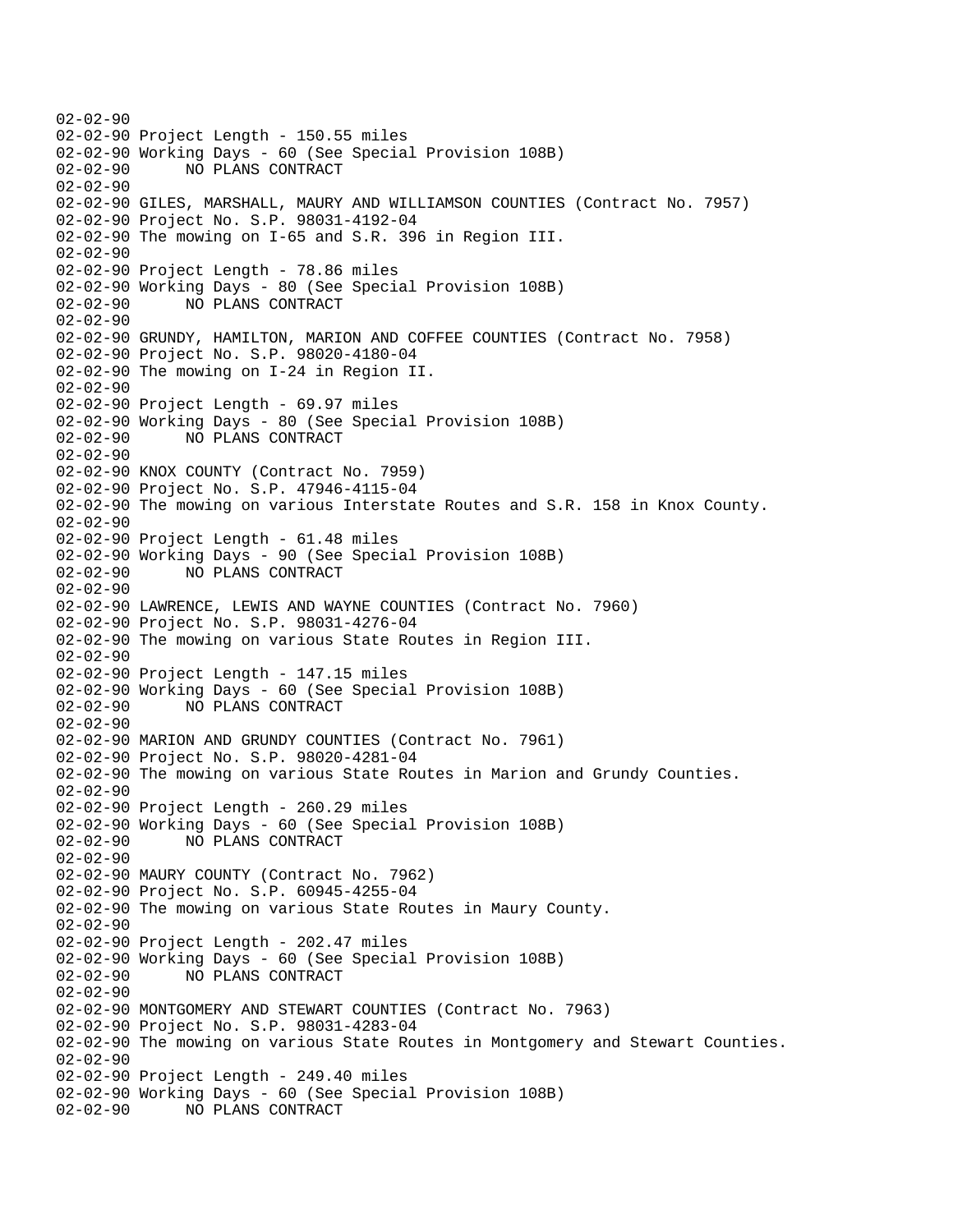02-02-90 02-02-90 MORGAN, MONROE, LOUDON AND ROANE COUNTIES (Contract No. 7964) 02-02-90 Project No. S.P. 98010-4293-04 02-02-90 The mowing on various State Routes in Region I. 02-02-90 02-02-90 Project Length - 139.64 miles 02-02-90 Working Days - 60 (See Special Provision 108B) 02-02-90 NO PLANS CONTRACT 02-02-90 02-02-90 SHELBY, TIPTON AND LAUDERDALE COUNTIES (Contract No. 7965) 02-02-90 Project No. S.P. 98041-4115-04 02-02-90 The mowing and litter removal on I-40 and various State Routes in Region IV.  $02 - 02 - 90$ 02-02-90 Project Length - 109.64 miles 02-02-90 Working Days - 180 (See Special Provision 108B) 02-02-90 NO PLANS CONTRACT 02-02-90 02-02-90 SMITH AND WILSON COUNTIES (Contract No. 7966) 02-02-90 Project No. S.P. 98031-4287-04 02-02-90 The mowing on various State Routes in Smith and Wilson Counties. 02-02-90 02-02-90 Project Length - 269.73 miles 02-02-90 Working Days - 60 (See Special Provision 108B) 02-02-90 NO PLANS CONTRACT 02-02-90 02-02-90 UNICOI, JOHNSON AND CARTER COUNTIES (Contract No. 7967) 02-02-90 Project No. S.P. 98010-4287-04 02-02-90 The mowing on various State Routes in Region I. 02-02-90 02-02-90 Project Length - 187.97 miles 02-02-90 Working Days - 60 (See Special Provision 108B) 02-02-90 NO PLANS CONTRACT 02-02-90 02-02-90 WASHINGTON AND SULLIVAN COUNTIES (Contract No. 7968) 02-02-90 Project No. S.P. 98010-4286-04 02-02-90 The mowing on various State Routes in Washington and Sullivan Counties. 02-02-90 02-02-90 Project Length - 186.54 miles 02-02-90 Working Days - 60 (See Special Provision 108B) 02-02-90 NO PLANS CONTRACT 02-02-90 ================================================================================= 02-16-90 BENTON, CARROLL, DECATUR, HENRY AND WEAKLEY COUNTIES (Contract No. 7907) 02-16-90 Project No. S.P. 98041-4218-04 02-16-90 The installation of painted pavement marking lines on various State Routes in 02-16-90 Region IV. 02-16-90 02-16-90 Project Length - 743.79 miles 02-16-90 Working Days - On or before August 1, 1990 (See Special Provision 108B) 02-16-90 NO PLANS CONTRACT 02-16-90 02-16-90 CHEATHAM, DAVIDSON, DICKSON, HICKMAN, HUMPHREYS AND WILLIAMSON COUNTIES 02-16-90 (Contract No. 7916) 02-16-90 Project No. S.P. 98031-4199-04 02-16-90 The removal of vegetation on I-40 for sign visibility beginning at the 02-16-90 Tennessee River in Humphreys County and extending to 46TH Avenue in Davidson 02-16-90 County. 02-16-90 02-16-90 Project Length - 69.71 miles 02-16-90 Working Days - On or before July 1, 1990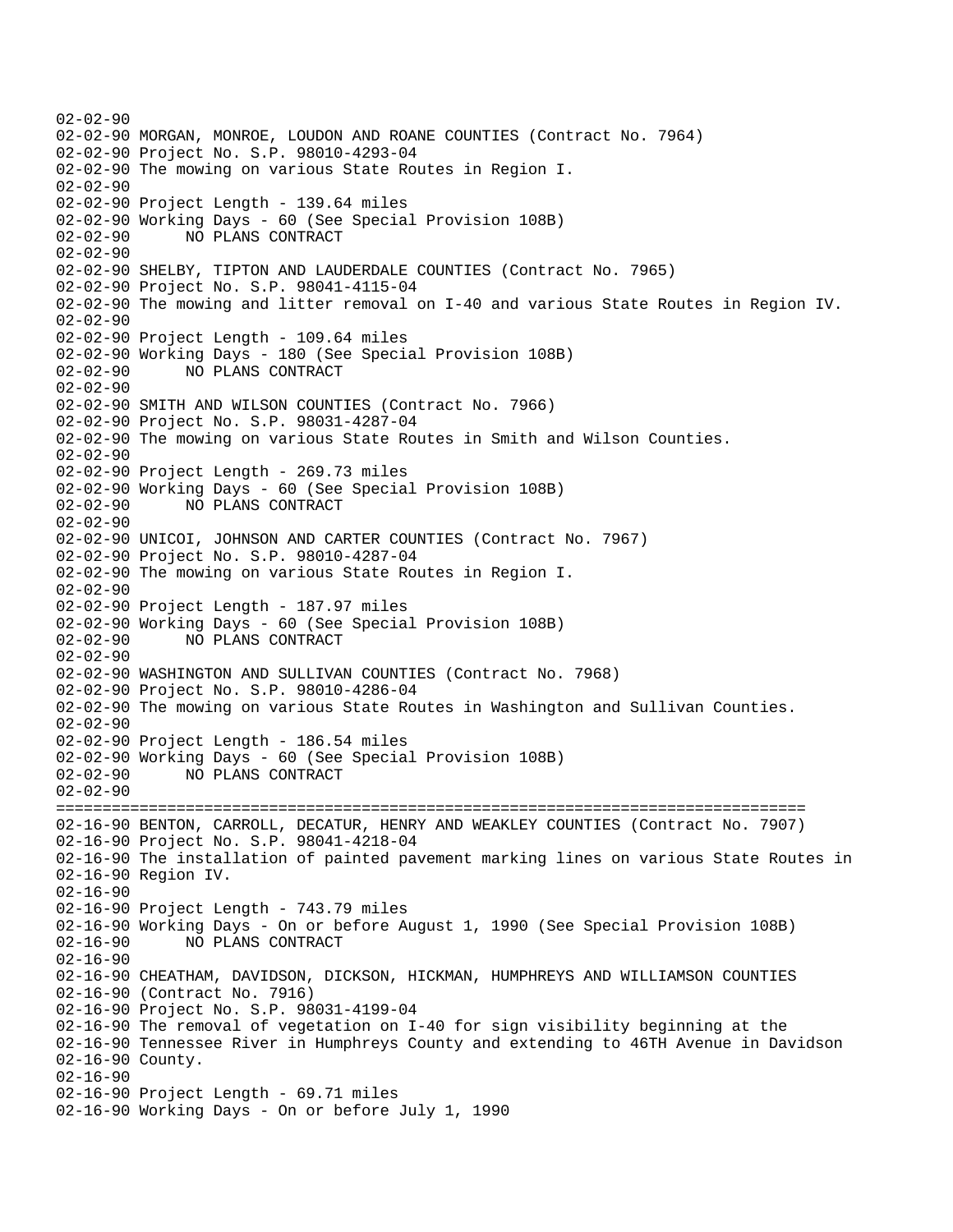```
02-16-90 NO PLANS CONTRACT 
02-16-90 
02-16-90 HAWKINS COUNTY (Contract No. 7923) 
02-16-90 Project No. HES-1(27), 37001-3299-94 
02-16-90 The signalization, lighting, and signing at the intersection of S.R. 1 
02-16-90 (U.S. 11W) with Silver Lake Road in Church Hill. 
02-16-90 
02-16-90 Project Length - 0.000 mile 
02-16-90 Working Days - On or before June 15, 1990 
02-16-90 Plans Cost - $3.00 Cross-Section Cost - NA 
02-16-90 
02-16-90 PERRY COUNTY (Contract No. 7932) 
02-16-90 Project No. BRS-50(13), 68009-3233-94 
02-16-90 The construction of one (1) prestressed concrete I-beam bridge over Lick Creek 
02-16-90 (L.M. 8.25) on S.R. 50 east of Mousetail State Park including grading and 
02-16-90 drainage, paving with bituminous materials (plant mix), and guardrail on the 
02-16-90 approaches. 
02-16-90 
02-16-90 Project Length - 0.325 mile 
02-16-90 Working Days - 150 
02-16-90 Plans Cost - $10.00 Cross-Section Cost - $0.00 
02-16-90 
02-16-90 SEVIER COUNTY (Contract No. 7938) 
02-16-90 Project No. S.P. 78008-4230-04 
02-16-90 The resurfacing on S.R. 71 in Gatlinburg with bituminous materials (plant 
02-16-90 mix), cold planing, the installation of sidewalk, concrete curb, and pavement 
02-16-90 marking beginning at the Great Smokey Mountains National Park boundary (L.M. 
02-16-90 14.80) and extending to approx. 150 feet south of the bridge over Dudley Creek 
02-16-90 (L.M. 16.58). 
02-16-90 
02-16-90 Project Length - 1.78 miles 
02-16-90 Working Days - On or before June 15, 1990 
                                     Cross-Section Cost - NA
02-16-90 
02-16-90 BEDFORD COUNTY (Contract No. 7970) 
02-16-90 Project No. S.P. 02004-4203-04 
02-16-90 The resurfacing on S.R. 16 with bituminous materials (plant mix), and pavement 
02-16-90 marking beginning at a point approx. 500 feet northwest of S.R. 270 (L.M. 
02-16-90 10.32) and extending to the Shelbyville northwest city limits (L.M. 15.62). 
02-16-90 
02-16-90 Project Length - 5.30 miles 
02-16-90 Working Days - 40 
02-16-90 Plans Cost - $3.00 Cross-Section Cost - NA 
02-16-90 
02-16-90 BEDFORD, LINCOLN, MARSHALL, MOORE AND RUTHERFORD COUNTIES (Contract No. 7971) 
02-16-90 Project No. S.P. 98031-4296-04 
02-16-90 The installation of painted pavement marking lines on various State Routes in 
02-16-90 Region III. 
02-16-90 
02-16-90 Project Length - 644.09 miles 
02-16-90 Working Days - On or before August 1, 1990 (See Special Provision 108B) 
02-16-90 NO PLANS CONTRACT 
02-16-90 
02-16-90 BRADLEY COUNTY (Contract No. 7972) 
02-16-90 Project No. S.P. 06008-4216-04 
02-16-90 The resurfacing on S.R. 60 with bituminous materials (plant mix), and pavement 
02-16-90 marking beginning at the Georgia State line (L.M. 0.00) and extending to 2.0 
02-16-90 miles north of the Jct. of S.R. 317 (L.M. 3.92). 
02-16-90 
02-16-90 Project Length - 3.92 miles
```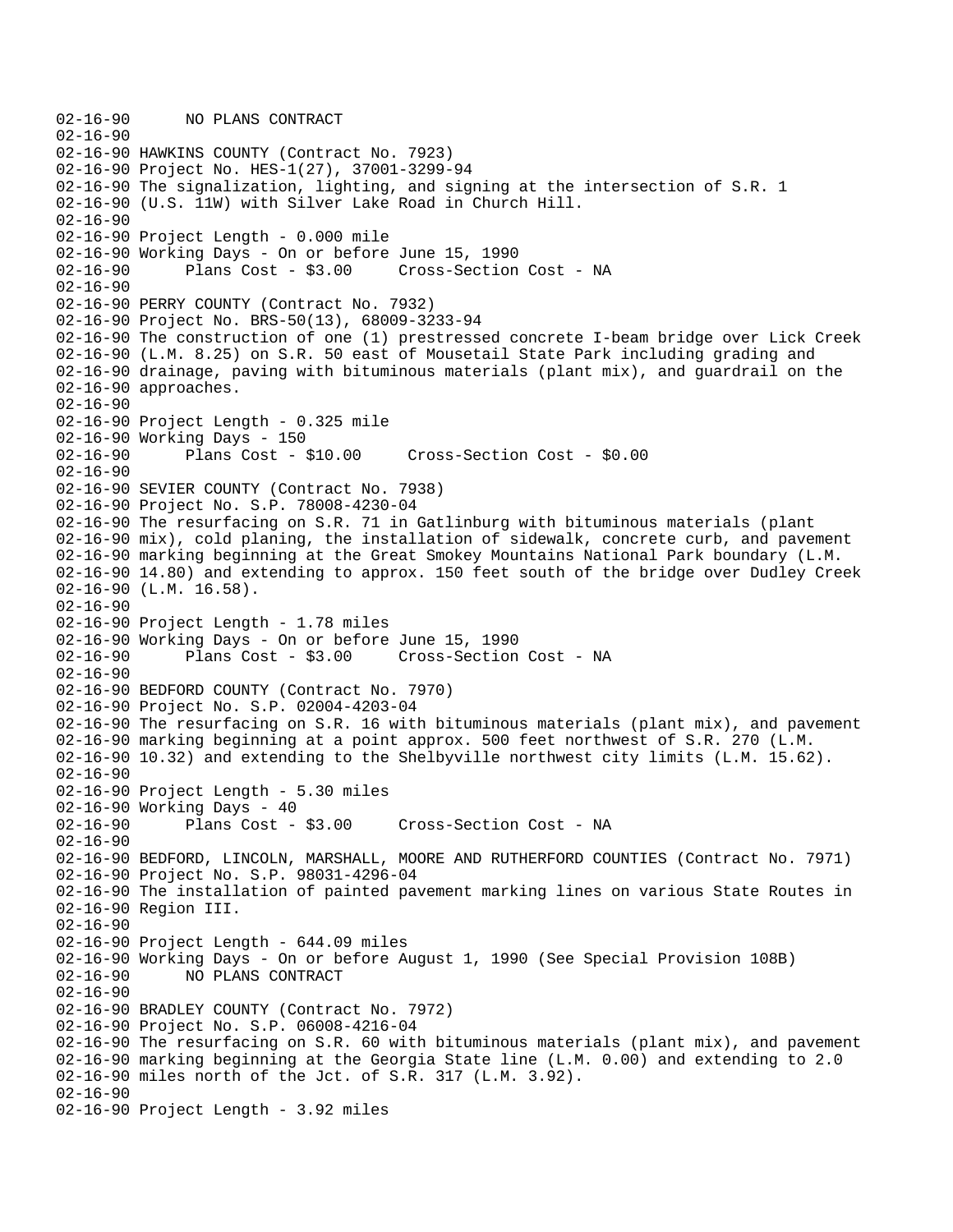```
02-16-90 Working Days - 30<br>02-16-90 Plans Cost -
              Plans Cost - $3.00 (8-1/2" X 11")
02 - 16 - 9002-16-90 CAMPBELL COUNTY (Contract No. 7973) 
02-16-90 Project No. M-9110(6), 07951-3726-54 
02-16-90 The resurfacing on West Beech Street with bituminous materials (plant mix) and 
02-16-90 pavement marking, including intersection improvements at U.S. 25W (S.R. 9) 
02-16-90 beginning at U.S. 25W (S.R. 9) (L.M. 0.00) and extending to the intersection 
02-16-90 with Tennessee Avenue (L.M. 0.82) in LaFollette. 
02-16-90 
02-16-90 Project Length - 0.82 miles 
02-16-90 Working Days - 45 
02-16-90 Plans Cost - $3.00 Cross-Section Cost - NA 
02-16-90 
02-16-90 CAMPBELL COUNTY (Contract No. 7974) 
02-16-90 Project No. S.P. 07008-4226-04 
02-16-90 The resurfacing on S.R. 63 with bituminous materials (plant mix), and pavement 
02-16-90 marking beginning at the Lafollette City limits (L.M. 8.07) and extending to 
02-16-90 0.47 mile west of Miller Road (L.M. 13.20). 
02-16-90 
02-16-90 Project Length - 5.13 miles 
02-16-90 Working Days - 50 
02-16-90 Plans Cost - $3.00 (8-1/2" X 11") 
02-16-90 
02-16-90 CARROLL COUNTY (Contract No. 7975) 
02-16-90 Project Nos. M-MG-9416(2), 09955-3211-54, 09955-3212-54, 09955-3213-04 
02-16-90 The signalization and intersection improvements in McKenzie at the 
02-16-90 intersections of South Main Street with Barksdale Avenue/Cherrywood Road, 
02-16-90 U.S. 79 (S.R. 76, Highland Drive) with Cherrywood Road, and S.R. 124 
02-16-90 (Magnolia Avenue) with North Elm Street including paving with bituminous 
02-16-90 materials (plant mix), and pavement marking. 
02-16-90 
02-16-90 Project Length - 0.000 mile 
02-16-90 Working Days - 75<br>02-16-90 Plans Cost -
              Plans Cost - $3.00 Cross-Section Cost - NA
02 - 16 - 9002-16-90 CARROLL COUNTY (Contract No. 7976) 
02-16-90 Project No. S.P. 09003-4506-04 
02-16-90 The resurfacing on S.R. 1 with bituminous materials (plant mix), and pavement 
02-16-90 marking beginning at the Madison County line (L.M. 0.00) and extending to the 
02-16-90 Jct. of S.R. 424 (L.M. 7.40). 
02-16-90 
02-16-90 Project Length - 7.40 miles 
02-16-90 Working Days - 45 
02-16-90 Plans Cost - $3.00 (8-1/2" X 11") 
02-16-90 
02-16-90 CARTER COUNTY (Contract No. 7977) 
02-16-90 Project No. S.P. 10003-4243-04 
02-16-90 The resurfacing on S.R. 37 with bituminous materials (plant mix), and pavement 
02-16-90 marking beginning at S.R. 361 (L.M. 14.90) and extending to S.R. 67 (L.M. 
02-16-90 17.00).
02-16-90 
02-16-90 Project Length - 2.10 mile 
02-16-90 Working Days - 30<br>02-16-90 Plans Cost -
              Plans Cost - $3.00 (8-1/2" X 11")
02-16-90 
02-16-90 CARTER, GREENE, HAMBLEN, HANCOCK, HAWKINS, JOHNSON, SULLIVAN, UNICOI AND 
02-16-90 WASHINGTON COUNTIES (Contract No. 7978) 
02-16-90 Project No. S.P. 98010-4295-04 
02-16-90 The installation of painted pavement marking lines on various State Routes in
```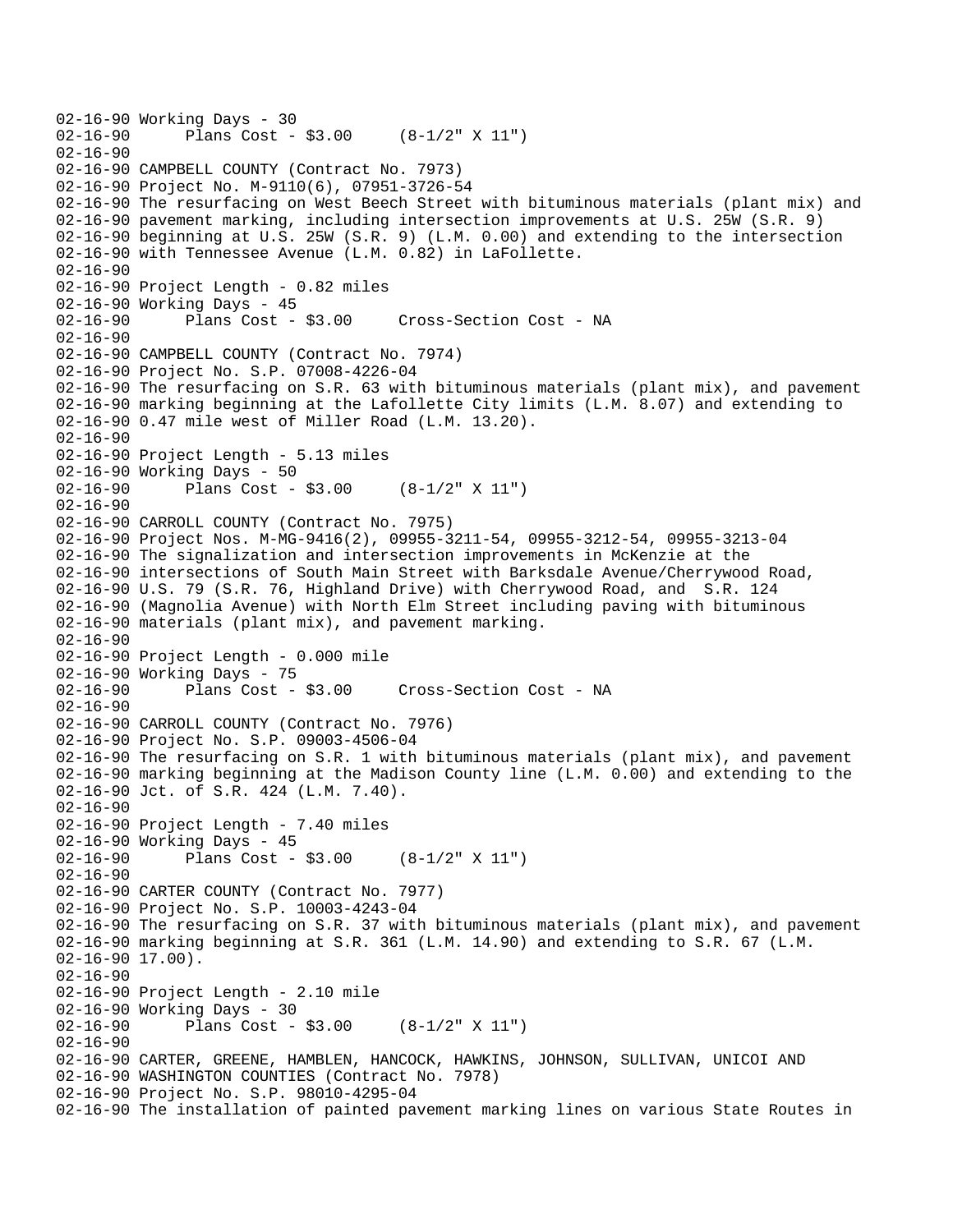02-16-90 Region I. 02-16-90 02-16-90 Project Length - 548.60 miles 02-16-90 Working Days - On or before August 1, 1990 (See Special Provision 108B) 02-16-90 NO PLANS CONTRACT 02-16-90 02-16-90 CLAIBORNE COUNTY (Contract No. 7979) 02-16-90 Project Nos. S.P. 13013-4322-04, 13061-4302-04 02-16-90 The resurfacing on S.R. 63 and S.R. 345 with bituminous materials (plant mix), 02-16-90 bridge deck repair, sealant and overlay, and pavement marking, on S.R. 63 02-16-90 beginning 0.5 mile southeast of Cox Road (L.M. 30.00) and extending to the 02-16-90 Jct. of S.R. 345 (L.M. 35.71), on S.R. 345 beginning at Gibson Road (L.M. 02-16-90 5.13) and extending to the Jct. of S.R. 63 (L.M. 8.50). 02-16-90 02-16-90 Project Length - 9.08 miles 02-16-90 Working Days - 50 02-16-90 Plans Cost - \$3.00 Cross-Section Cost - NA 02-16-90 02-16-90 CLAY, JACKSON, OVERTON AND PUTNAM COUNTIES (Contract No. 7980) 02-16-90 Project No. S.P. 98020-4285-04 02-16-90 The installation of painted pavement marking lines on various State Routes in 02-16-90 Region II. 02-16-90 02-16-90 Project Length - 376.14 miles 02-16-90 Working Days - On or before August 1, 1990 (See Special Provision 108B) 02-16-90 NO PLANS CONTRACT 02-16-90 02-16-90 COCKE COUNTY (Contract No. 7981) 02-16-90 Project No. HES-35(7), 15008-3219-94, 15008-4221-04 02-16-90 The repair of the bridge on U.S. 321 (S.R. 35) over the Pigeon River in 02-16-90 Newport (L.M. 1.70) including bridge deck, concrete, and expansion joint 02-16-90 repairs, construction of concrete parapet rail, painting the existing steel 02-16-90 structure, and bridge deck sealant and overlay with bituminous materials 02-16-90 (plant mix). 02-16-90 02-16-90 Project Length - 0.000 mile 02-16-90 Working Days - 70<br>02-16-90 Plans Cost - \$10.00 02-16-90 Plans Cost - \$10.00 Cross-Section Cost - NA 02-16-90 02-16-90 CUMBERLAND, FENTRESS AND PICKETT COUNTIES (Contract No. 7982) 02-16-90 Project No. S.P. 98020-4288-04 02-16-90 The installation of painted pavement marking lines on various State Routes in 02-16-90 Region II. 02-16-90 02-16-90 Project Length - 343.26 miles 02-16-90 Working Days - On or before August 1, 1990 (See Special Provision 108B) 02-16-90 NO PLANS CONTRACT 02-16-90 02-16-90 DAVIDSON COUNTY (Contract No. 7983) 02-16-90 Project No. BRM-3242(1), 19957-3773-94 02-16-90 The construction of one (1) bridge with either prestressed concrete box beams 02-16-90 or continuous welded plate girders over 10TH, 11TH, and 12TH Avenues, and the 02-16-90 C.S.X. Transportation Incorporated Railroad on Church Street (FAU-3242) (Church 02-16-90 Street Viaduct) including grading and drainage, paving with bituminous 02-16-90 materials (plant mix), cold planing, storm sewer construction, the 02-16-90 installation of concrete curb and gutter, sidewalk, underdrains, lighting, 02-16-90 signals and pavement marking on the approaches. 02-16-90 02-16-90 Project Length - 0.398 mile 02-16-90 Working Days - 300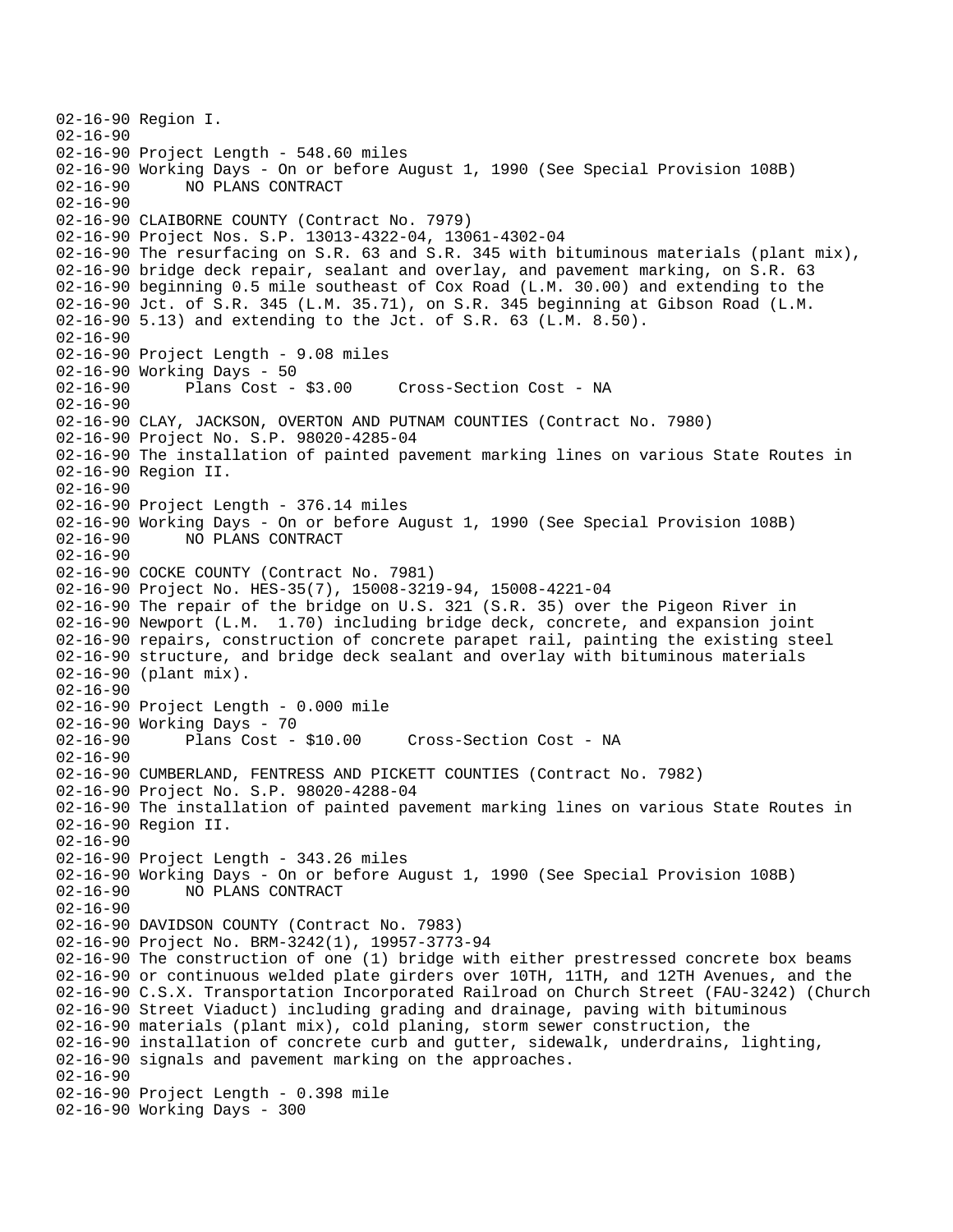02-16-90 Plans Cost - \$175.00 Cross-Section Cost - \$0.00 02-16-90 The DBE goal for this contract is 12% of the contract amount.  $02 - 16 - 90$ 02-16-90 DAVIDSON COUNTY (Contract No. 7984) 02-16-90 Project No. S.P. 19031-4309-04 02-16-90 The resurfacing on U.S. 41 (S.R. 11, Dickerson Pike) with bituminous materials 02-16-90 (plant mix), and pavement marking beginning 100 feet south of Oakview Drive 02-16-90 (L.M. 16.72) and extending to 200 feet north of S.R. 45 (Old Hickory 02-16-90 Boulevard) (L.M. 18.81). 02-16-90 02-16-90 Project Length - 2.09 miles 02-16-90 Working Days - 35<br>02-16-90 Plans Cost - \$3.00 02-16-90 Plans Cost - \$3.00 Cross-Section Cost - NA 02-16-90 02-16-90 DECATUR COUNTY (Contract No. 7985) 02-16-90 Project No. S.P. 20009-3214-04 02-16-90 The paving on S.R. 69 with either a mineral aggregate base, a portland cement 02-16-90 treated aggregate base, or a lime fly-ash treated aggregate base, with 02-16-90 bituminous materials (plant mix), including the installation of guardrail, 02-16-90 underdrains, signs, and pavement marking beginning at S.R. 202 and extending 02-16-90 to the S.R. 69 By-Pass south of Decaturville. 02-16-90 02-16-90 Project Length - 2.269 miles 02-16-90 Working Days - 85<br>02-16-90 Plans Cost - \$10.00 Cross-Section Cost - NA 02-16-90 The DBE goal for this contract is 2% of the contract amount. 02-16-90 02-16-90 DEKALB AND PUTNAM COUNTIES (Contract No. 7986) 02-16-90 Project No. S.P. 21004-4536-04 02-16-90 The resurfacing on S.R. 56 with emulsified asphalt slurry seal, and pavement 02-16-90 marking beginning in Dekalb County at S.R. 26 (L.M. 7.77) and extending to 02-16-90 I-40 in Putnam County (L.M. 0.54). 02-16-90 02-16-90 Project Length - 12.24 miles 02-16-90 Working Days - 30 02-16-90 Plans Cost - \$3.00 (8-1/2" X 11") 02-16-90 02-16-90 DICKSON COUNTY (Contract No. 7987) 02-16-90 Project No. S.P. 22003-4204-04 02-16-90 The resurfacing on S.R. 1 (U.S. 70) with bituminous materials (plant mix), 02-16-90 and pavement marking beginning at Humphreys County line (L.M. 0.00) and 02-16-90 extending to Parkway Drive (L.M. 6.98) 0.29 mile east of the Dickson west city 02-16-90 limits. 02-16-90 02-16-90 Project Length - 6.98 miles 02-16-90 Working Days - 40 02-16-90 Plans Cost - \$3.00 Cross-Section Cost - NA 02-16-90 02-16-90 DYER, GIBSON, LAKE AND OBION COUNTIES (Contract No. 7988) 02-16-90 Project No. S.P. 98041-4219-04 02-16-90 The installation of painted pavement marking lines on various State Routes in 02-16-90 Region IV. 02-16-90 02-16-90 Project Length - 576.34 miles 02-16-90 Working Days - On or before August 1, 1990 (See Special Provision 108B) 02-16-90 NO PLANS CONTRACT 02-16-90 02-16-90 FAYETTE COUNTY (Contract No. 7989) 02-16-90 Project No. S.P. 24004-4213-04 02-16-90 The resurfacing on S.R. 15 with bituminous materials (plant mix), and pavement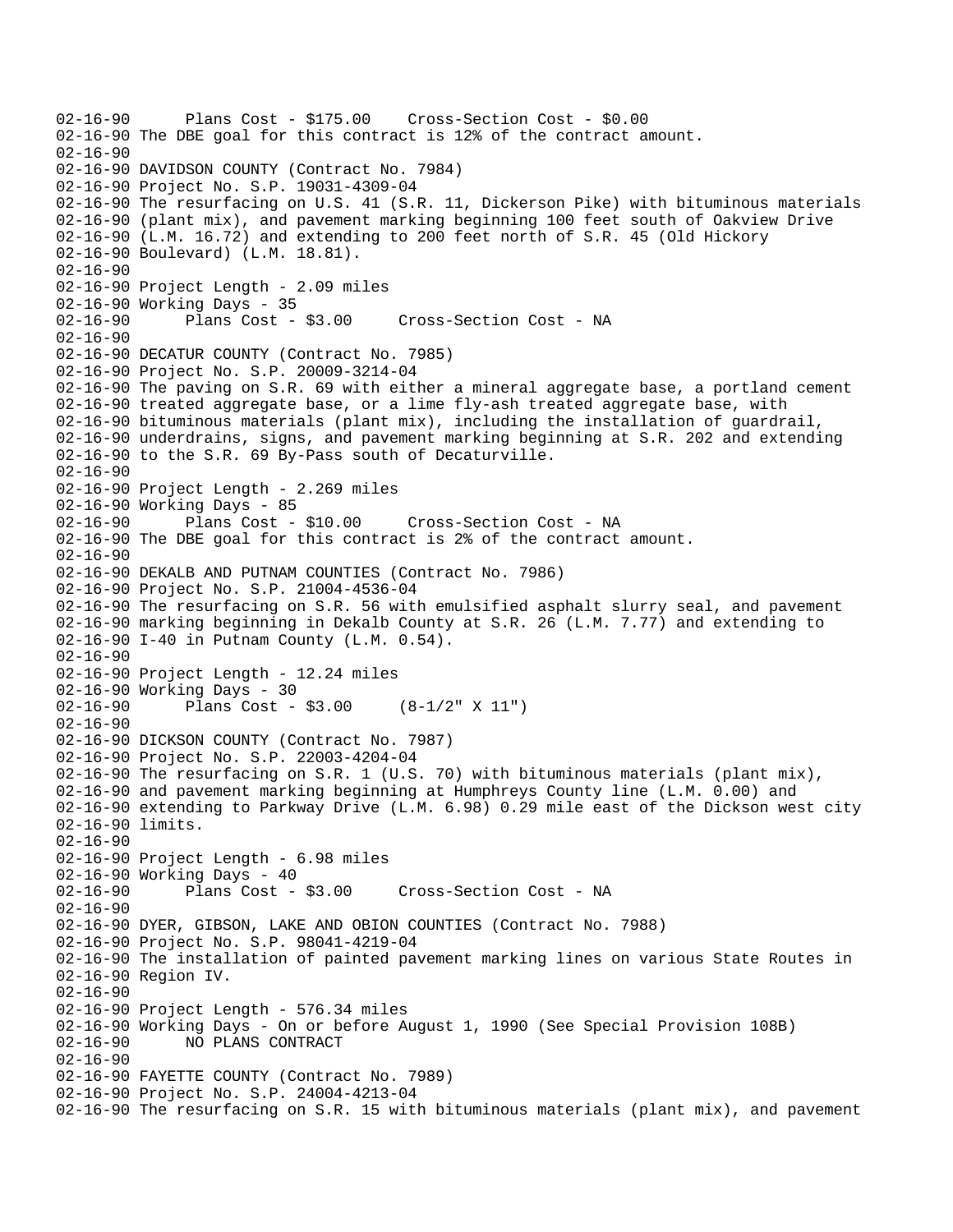02-16-90 marking beginning at County Road (L.M. 23.21) and extending to the Hardeman 02-16-90 County line (L.M. 27.34). 02-16-90 02-16-90 Project Length - 4.13 miles 02-16-90 Working Days - 30 02-16-90 Plans Cost - \$3.00 (8-1/2" X 11") 02-16-90 02-16-90 FAYETTE AND HARDEMAN COUNTIES (Contract No. 7990) 02-16-90 Project No. S.P. 98041-4222-04 02-16-90 The crack sealing on S.R. 18 beginning in Fayette County at the Mississippi 02-16-90 State line (L.M. 0.00) and extending to L.M. 13.35 in Hardeman County.  $02 - 16 - 90$ 02-16-90 Project Length - 18.88 miles 02-16-90 Working Days - On or before June 30, 1990 02-16-90 NO PLANS CONTRACT  $02 - 16 - 90$ 02-16-90 FAYETTE AND TIPTON COUNTIES (Contract No. 7991) 02-16-90 Project No. BRZ-2400(12), 24088-3408-94 02-16-90 The construction of one (1) prestressed concrete box beam bridge over East 02-16-90 Beaver Creek Canal (L.M. 3.11) on Beaver Creek Road including grading and 02-16-90 drainage, paving with aggregate base and double bituminous surface treatment, 02-16-90 and guardrail on the approaches. 02-16-90 02-16-90 Project Length - 0.246 mile 02-16-90 Working Days - 120<br>02-16-90 Plans Cost - \$10.00 02-16-90 Plans Cost - \$10.00 Cross-Section Cost - \$0.00 02-16-90 02-16-90 FENTRESS COUNTY (Contract No. 7992) 02-16-90 Project No. BRF-28(7), 25001-3261-94 02-16-90 The construction of one (1) concrete slab bridge (3 @ 18' X 10') over Caney 02-16-90 Creek (L.M. 33.24) on S.R. 28 including grading and drainage, paving with 02-16-90 bituminous materials (plant mix), and guardrail on the approaches. 02-16-90 02-16-90 Project Length - 0.293 mile 02-16-90 Working Days - 100 02-16-90 Plans Cost - \$10.00 Cross-Section Cost - \$0.00 02-16-90 02-16-90 FENTRESS AND PICKETT COUNTIES (Contract No. 7993) 02-16-90 Project Nos. S.P. 25001-4564-04, 69001-4513-04 02-16-90 The resurfacing on S.R. 28 with bituminous materials (plant mix), guardrail, 02-16-90 and pavement marking beginning in Fentress County 0.20 mile south of the 02-16-90 bridge over Dry Branch (L.M. 27.65) and extending to 0.10 mile south of the 02-16-90 bridge over Holbert Creek in Pickett County (L.M. 1.45). 02-16-90 02-16-90 Project Length - 6.98 miles 02-16-90 Working Days - 40 02-16-90 Plans Cost - \$3.00 (8-1/2" X 11") 02-16-90 02-16-90 FRANKLIN COUNTY (Contract No. 7994) 02-16-90 Project Nos. S.P. 26001-4207-04 02-16-90 The resurfacing on S.R. 15 with bituminous materials (plant mix), and pavement 02-16-90 marking beginning at the Lincoln County line (L.M. 0.00) and extending to 0.51 02-16-90 mile southwest of the bridge over Factory Branch (L.M. 7.99). 02-16-90 02-16-90 Project Length - 7.99 miles 02-16-90 Working Days - 40 02-16-90 Plans Cost - \$3.00 (8-1/2" X 11") 02-16-90 02-16-90 GIBSON COUNTY (Contract No. 7995) 02-16-90 Project Nos. BRZ-2700(12), 27038-3414-94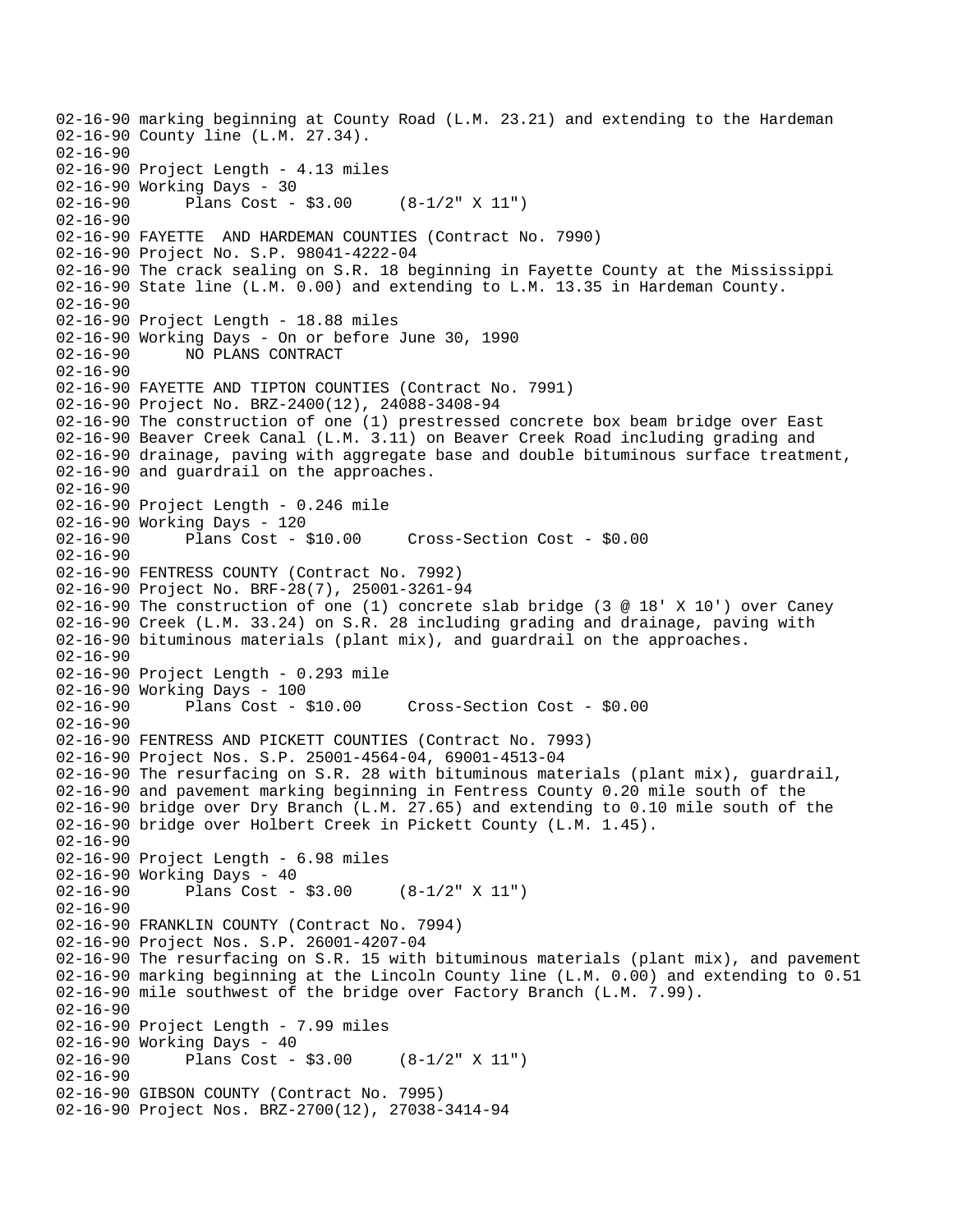02-16-90 BRZ-2700(13), 27038-3416-94 02-16-90 02-16-90 Project No. BRZ-2700(12), 27038-3414-94 02-16-90 The construction of one (1) prestressed concrete I-beam bridge over overflow 02-16-90 of Rutherford Fork of the Obion River (L.M. 6.99) on Cades Road including 02-16-90 grading and drainage, paving with bituminous materials (plant mix), and 02-16-90 guardrail on the approaches. 02-16-90 Project Length - 0.152 mile 02-16-90 02-16-90 Project No. BRZ-2700(13), 27038-3416-94 02-16-90 The construction of one (1) prestressed concrete I-beam bridge over Browning 02-16-90 Creek (L.M. 7.47) on Cades Road including grading and drainage, paving with 02-16-90 bituminous materials (plant mix), and guardrail on the approaches. 02-16-90 Project Length - 0.142 mile 02-16-90 02-16-90 Total Project Length - 0.294 mile 02-16-90 Working Days - 190 (See Special Provision 108B) 02-16-90 Plans Cost - \$10.00 Cross-Section Cost - \$0.00 02-16-90 The DBE goal for this contract is 10% of the contract amount. 02-16-90 02-16-90 GIBSON COUNTY (Contract No. 7996) 02-16-90 Project No. S.P. 27011-4525-04 02-16-90 The resurfacing on S.R. 77 with bituminous materials (plant mix), and pavement 02-16-90 marking beginning at the U.S. 45 By-Pass (L.M. 9.64) and extending to bridge 02-16-90 (L.M. 14.85).  $02 - 16 - 90$ 02-16-90 Project Length - 5.21 miles 02-16-90 Working Days - 35 02-16-90 Plans Cost - \$3.00 (8-1/2" X 11") 02-16-90 02-16-90 GILES, LAWRENCE, LEWIS, MAURY AND WAYNE COUNTIES (Contract No. 7997) 02-16-90 Project No. S.P. 98031-4297-04 02-16-90 The installation of painted pavement marking lines on various State Routes in 02-16-90 Region III. 02-16-90 02-16-90 Project Length - 705.54 miles 02-16-90 Working Days - On or before August 1, 1990 (See Special Provision 108B) 02-16-90 NO PLANS CONTRACT 02-16-90 02-16-90 GILES AND MAURY COUNTIES (Contract No. 7998) 02-16-90 Project No. S.P. 98032-4203-04 02-16-90 The installation of signs on various State Routes in Giles, and Maury 02-16-90 Counties. 02-16-90 02-16-90 Project Length - 346.86 miles 02-16-90 Working Days - On or before September 1, 1990 02-16-90 NO PLANS CONTRACT 02-16-90 02-16-90 GRAINGER COUNTY (Contract No. 7999) 02-16-90 Project No. S.P. 29030-4315-04 02-16-90 The resurfacing on S.R. 375 with bituminous materials (plant mix), and 02-16-90 pavement marking beginning 250 west of Lakeview Drive (L.M. 11.34) and 02-16-90 extending to 300 feet east of Kirkham Road (L.M. 18.13). 02-16-90 02-16-90 Project Length - 6.79 mile 02-16-90 Working Days - 40 02-16-90 Plans Cost - \$3.00 (8-1/2" X 11") 02-16-90 02-16-90 HAMILTON COUNTY (Contract No. 8000) 02-16-90 Project No. S.P. 33946-4149-04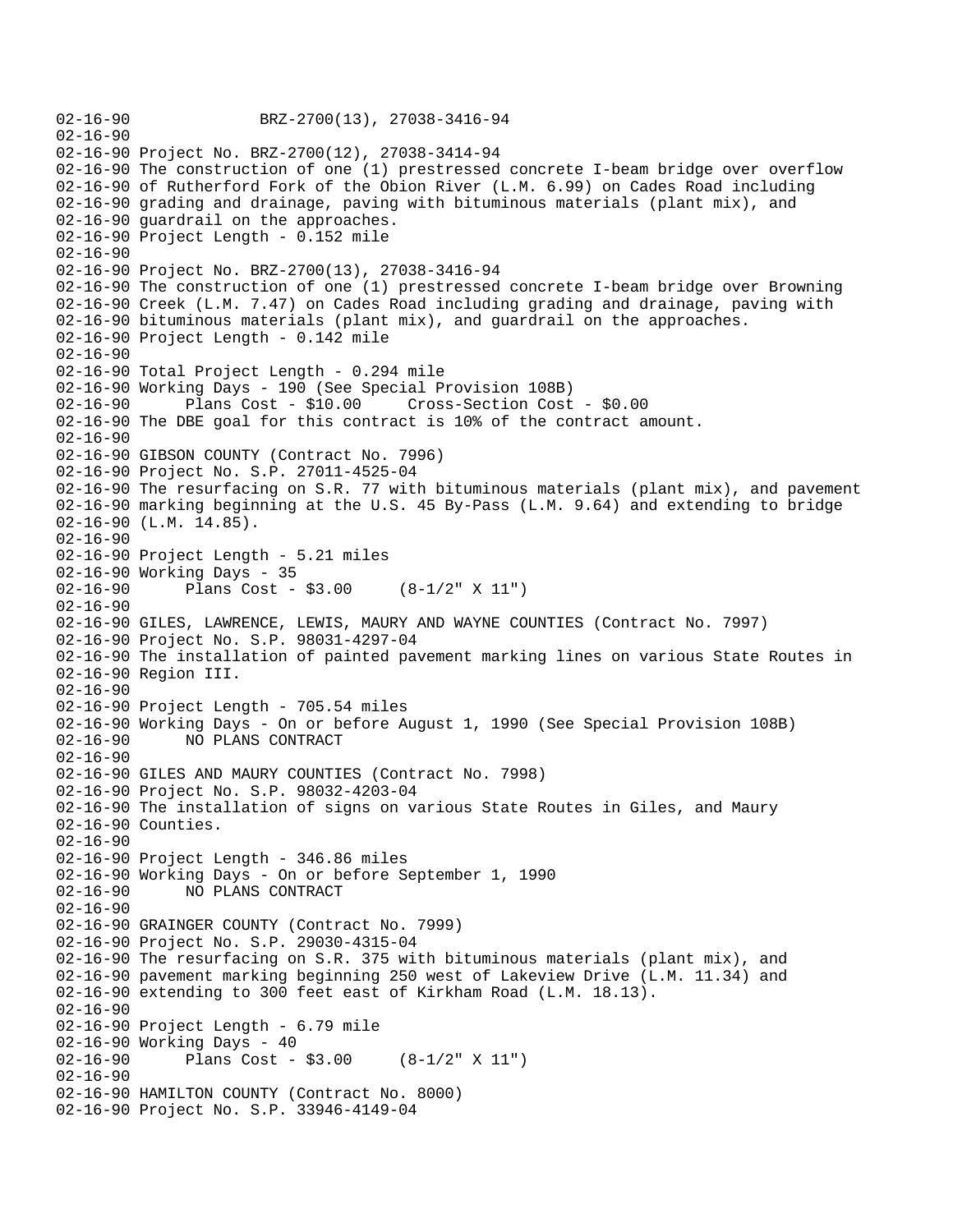```
02-16-90 The repair of fourteen (14) bridges in and around Chattanooga area on various 
02-16-90 routes including repainting existing steel structures, bridge deck repair, 
02-16-90 sealant, and overlay with bituminous materials (plant mix). 
02-16-90 
02-16-90 Project Length - 0.000 mile 
02-16-90 Working Days - 220 
02-16-90 NO PLANS CONTRACT 
02-16-90 
02-16-90 HAMILTON COUNTY (Contract No. 8001) 
02-16-90 Project No. S.P. 33040-4307-04 
02-16-90 The resurfacing on S.R. 58 with bituminous materials (plant mix), cold 
02-16-90 planing, drainage adjustments, bridge deck repair and sealant, and pavement 
02-16-90 marking beginning at the Jct. of S.R. 17 (L.M. 2.16) and extending to south 
02-16-90 of I-24 (L.M. 4.31). 
02-16-90 
02-16-90 Project Length - 2.15 miles
02-16-90 Working Days - 35 
02-16-90 Plans Cost - $3.00 (8-1/2" X 11") 
02-16-90 
02-16-90 HAMILTON COUNTY (Contract No. 8002) 
02-16-90 Project No. S.P. 33015-4333-04 
02-16-90 The resurfacing on S.R. 8 with bituminous materials (plant mix), drainage 
02-16-90 adjustments, and pavement marking beginning 0.09 mile west of Tombras Ave. 
02-16-90 (L.M. 3.24) and extending to Bachman Tunnel (L.M. 5.04). 
02-16-90 
02-16-90 Project Length - 1.80 miles 
02-16-90 Working Days - 30<br>02-16-90 Plans Cost -
              Plans Cost - $3.00 (8-1/2" X 11")
02-16-90 
02-16-90 HAMILTON AND RHEA COUNTIES (Contract No. 8003) 
02-16-90 Project No. S.P. 72001-3257-04 
02-16-90 The grading and drainage on U.S. 27 (S.R. 29) including paving with bituminous 
02-16-90 materials (plant mix), storm sewer construction, the installation of concrete 
02-16-90 curb and gutter, guardrail, underdrains, signs and pavement marking beginning 
02-16-90 0.3 mile south of the Rhea County line and extending to the four lane section 
02-16-90 in Dayton. 
02-16-90 
02-16-90 Project Length - 4.538 miles 
02-16-90 Working Days - 300 
02-16-90 Plans Cost - $50.00 Cross-Section Cost - $50.00 
02-16-90 The DBE goal for this contract is 4% of the contract amount. 
02-16-90 
02-16-90 HANCOCK COUNTY (Contract No. 8004) 
02-16-90 Project No. S.P. 34001-4230-04 
02-16-90 The resurfacing on S.R. 33 with bituminous materials (plant mix), and pavement 
02-16-90 marking beginning at the bridge over East Fork Creek (L.M. 15.90) and 
02-16-90 extending to S.R. 70 (L.M. 23.40). 
02-16-90 
02-16-90 Project Length - 7.50 mile 
02-16-90 Working Days - 35<br>02-16-90 Plans Cost -
              Plans Cost - $3.00 (8-1/2" X 11")
02-16-90 
02-16-90 HARDIN COUNTY (Contract No. 8005) 
02-16-90 Project No. BRZ-3600(10), 36945-3444-94 
02-16-90 The construction of one (1) prestressed concrete I-beam bridge over Indian 
02-16-90 Creek (L.M. 1.54) on Middle Bridge Road including grading and drainage, 
02-16-90 surfacing with aggregate base, and guardrail on the approaches. 
02-16-90 
02-16-90 Project Length - 0.232 mile 
02-16-90 Working Days - 140
```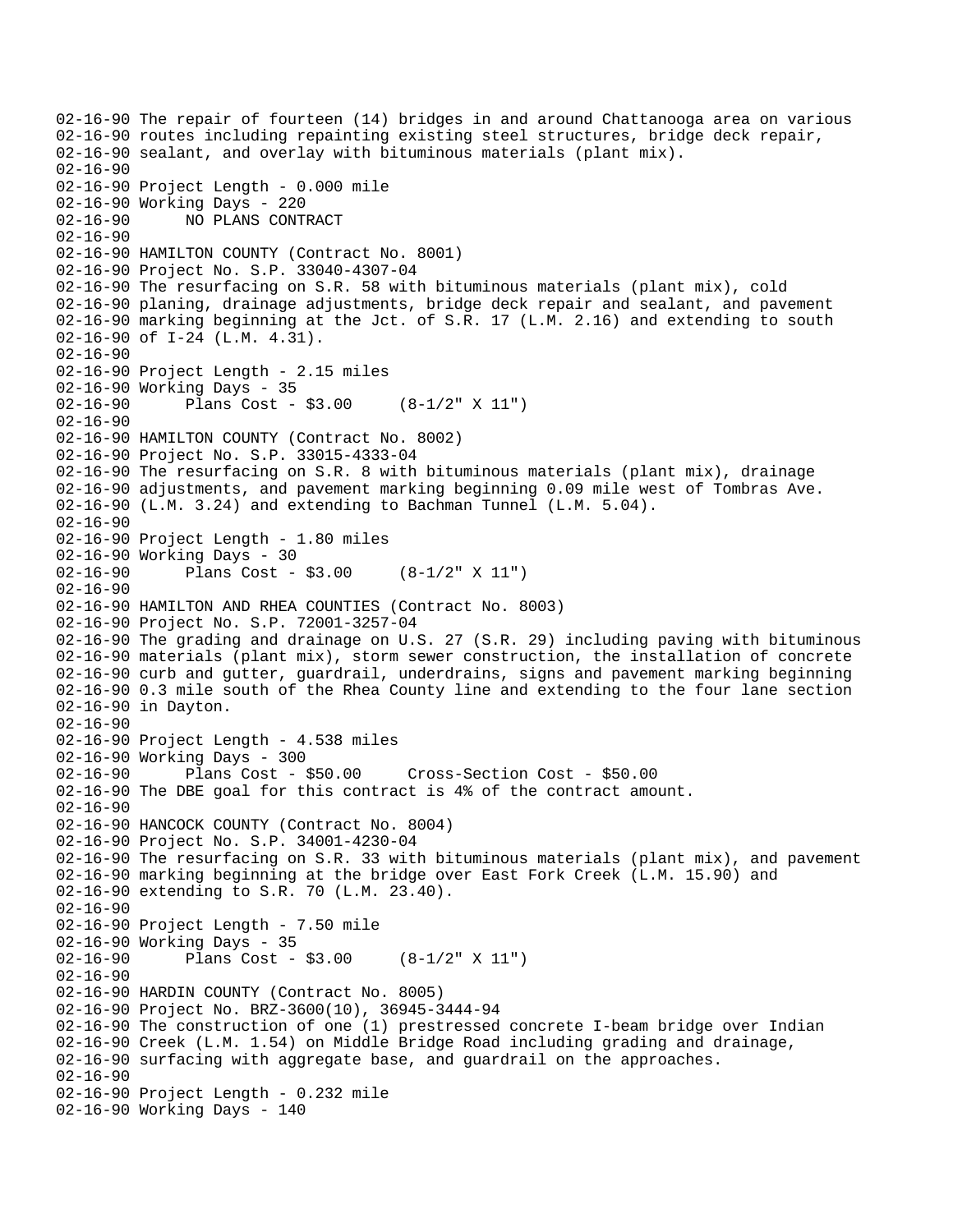```
02-16-90 Plans Cost - $10.00 Cross-Section Cost - $0.00 
02-16-90 The DBE goal for this contract is 12% of the contract amount. 
02 - 16 - 9002-16-90 HAYWOOD COUNTY (Contract No. 8006) 
02-16-90 Project No. S.P. 38004-4209-04 
02-16-90 The resurfacing on S.R. 19 with bituminous materials (plant mix), and pavement 
02-16-90 marking beginning approx. 0.64 mile west of Brian Creek Road (left) and 
02-16-90 Woodlawn Road (right) (L.M. 5.00) and extending to approx. 0.32 mile east of 
02-16-90 Patton Road (right) and Key Corner Road (left) (L.M. 9.04). 
02-16-90 
02-16-90 Project Length - 4.04 miles 
02-16-90 Working Days - 30 
02-16-90 Plans Cost - $3.00 (8-1/2" X 11") 
02-16-90 
02-16-90 HUMPHREYS COUNTY (Contract No. 8007) 
02-16-90 Project No. S.P. 43001-4140-04 
02-16-90 The repair of the bridge on I-40 over the Buffalo River (L.M. 6.26) including 
02-16-90 the installation of bearings, and concrete and steel repairs. 
02-16-90 
02-16-90 Project Length - 0.000 mile 
02-16-90 Working Days - 75<br>02-16-90 Plans Cost - $10.00
02-16-90 Plans Cost - $10.00 Cross-Section Cost - NA 
02-16-90 
02-16-90 HUMPHREYS COUNTY (Contract No. 8008) 
02-16-90 Project No. S.P. 43003-4227-04 
02-16-90 The resurfacing on S.R. 1 (U.S. 70) with bituminous materials (plant mix), 
02-16-90 cold planing, and pavement marking beginning at the four-lane section in New 
02-16-90 Johnsonville (L.M. 4.10) and extending to the end of the four-lane section 
02-16-90 approx. 1,950 feet southwest of Bill Hartman Road (L.M. 7.67). 
02-16-90 
02-16-90 Project Length - 3.57 miles 
02-16-90 Working Days - 40<br>02-16-90 Plans Cost - $3.00
                                      Cross-Section Cost - NA
02-16-90 
02-16-90 HUMPHREYS, MACON, MAURY, MOORE, SMITH, STEWART, SUMNER AND WILLIAMSON COUNTIES 
02-16-90 (Contract No. 8009) 
02-16-90 Project No. S.P. 98031-4298-04 
02-16-90 The installation of plastic pavement marking lines on various State Routes in 
02-16-90 Region III. 
02-16-90 
02-16-90 Project Length - 53.41 miles 
02-16-90 Working Days - On or before September 1, 1990 (See Special Provision 108B) 
02-16-90 NO PLANS CONTRACT 
02-16-90 
02-16-90 JACKSON COUNTY (Contract No. 8010) 
02-16-90 Project No. S.P. 44005-4229-04 
02-16-90 The resurfacing on S.R. 85 with bituminous materials (plant mix), bridge deck 
02-16-90 repair and sealant, and pavement marking beginning at the Jct. of S.R. 262 
02-16-90 (left) (L.M. 3.51) and extending to the Jct. of S.R. 262 (right) (L.M. 6.63). 
02-16-90 
02-16-90 Project Length - 3.12 miles 
02-16-90 Working Days - 30 
02-16-90 Plans Cost - $3.00 (8-1/2" X 11") 
02-16-90 
02-16-90 JOHNSON COUNTY (Contract No. 8011) 
02-16-90 Project No. S.P. 46005-4305-04 
02-16-90 The resurfacing on S.R. 91 with bituminous materials (plant mix), and pavement 
02-16-90 marking beginning at the Carter County line (L.M. 0.00) and extending to S.R. 
02-16-90 34 (L.M. 3.59). 
02-16-90
```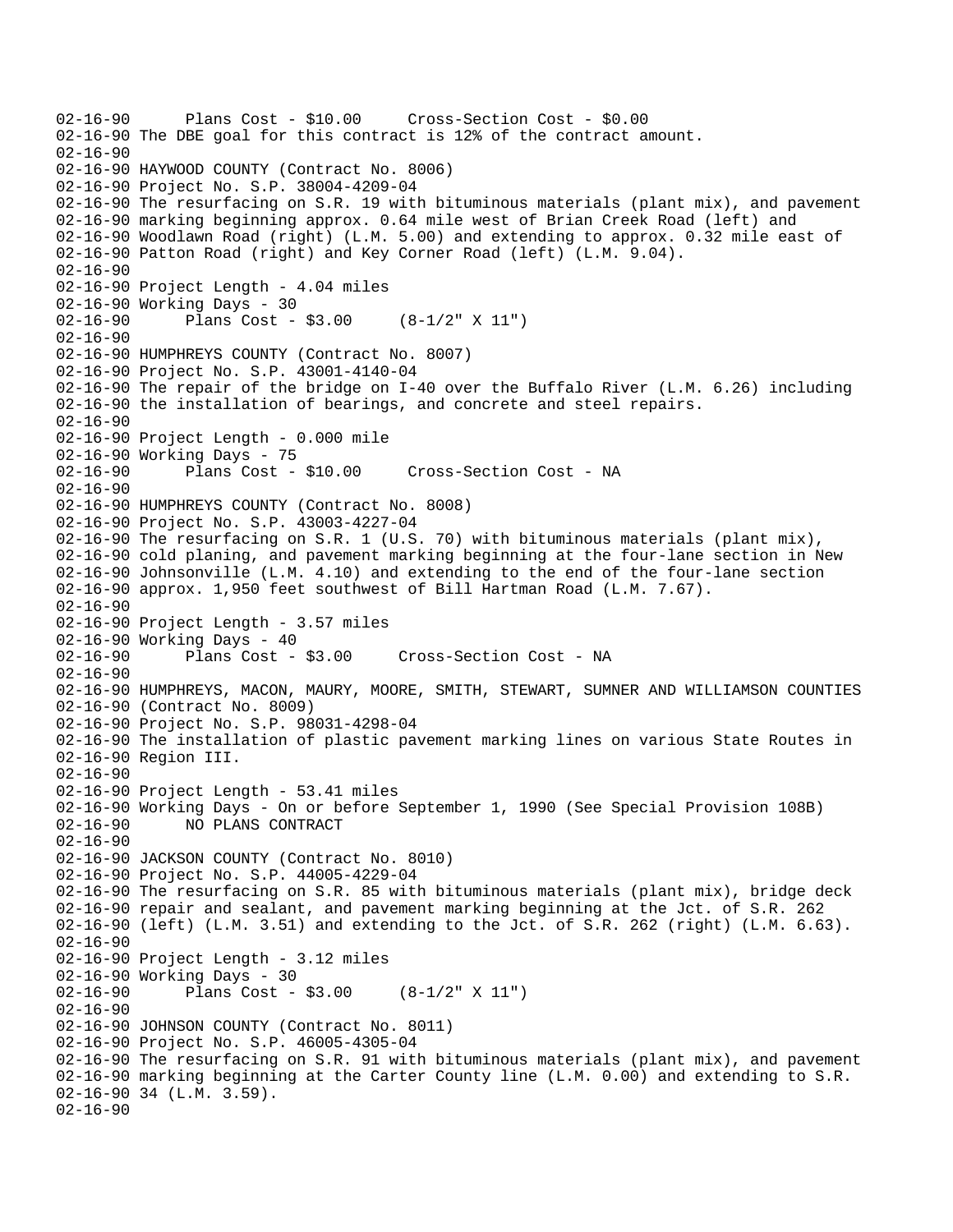```
02-16-90 Project Length - 3.59 mile 
02-16-90 Working Days - 30<br>02-16-90 Plans Cost -
              Plans Cost - $3.00 (8-1/2" X 11")
02-16-90 
02-16-90 KNOX COUNTY (Contract No. 8012) 
02-16-90 Project No. S.P. 47039-4310-04 
02-16-90 The resurfacing on S.R. 131 with bituminous materials (plant mix), and 
02-16-90 pavement marking beginning at the Jct. of West Emory Road (L.M. 7.40) and 
02-16-90 extending to 370 feet southwest of S.R. 9 (L.M. 11.75). 
02-16-90 
02-16-90 Project Length - 4.35 mile 
02-16-90 Working Days - 30 
02-16-90 Plans Cost - $3.00 (8-1/2" X 11") 
02-16-90 
02-16-90 KNOX COUNTY (Contract No. 8013) 
02-16-90 Project No. S.P. 47057-4521-04 
02-16-90 The resurfacing on S.R. 168 with bituminous materials (plant mix), and 
02-16-90 pavement marking beginning at the Alcoa Hwy. interchange (L.M. 0.30) and 
02-16-90 extending to the bridge over the railroad (L.M. 1.62). 
02-16-90 
02-16-90 Project Length - 1.32 miles 
02-16-90 Working Days - 30<br>02-16-90 Plans Cost -
              Plans Cost - $3.00 (8-1/2" X 11")
02-16-90 
02-16-90 LAKE COUNTY (Contract No. 8014) 
02-16-90 Project Nos. S.P. 48003-4306-04, 48029-4303-04 
02-16-90 The resurfacing on S.R. 22 and S.R. 212 with bituminous materials (plant mix), 
02-16-90 and pavement marking, on S.R. 22 beginning approx. 1.0 miles north of S.R. 21 
02-16-90 (L.M. 0.969) and extending to approx. 0.8 mile south of Pea Ridge Road (left) 
02-16-90 (L.M. 5.54), and on S.R. 212 beginning at the Jct. of S.R. 22 (L.M. 0.00) and 
02-16-90 extending to the Jct. of S.R. 78 (L.M. 2.42). 
02-16-90 
02-16-90 Project Length - 6.991 miles 
02-16-90 Working Days - 40<br>02-16-90 Plans Cost -
              Plans Cost - $3.00 (8-1/2" X 11")
02 - 16 - 9002-16-90 LAKE AND OBION COUNTIES (Contract No. 8015) 
02-16-90 Project No. BRZ-4800(5), 48011-3408-94 
02-16-90 The construction of one (1) prestressed concrete I-beam bridge over Running 
02-16-90 Reelfoot Bayou (L.M. 8.10) on Gratio Road including grading and drainage, 
02-16-90 paving with bituminous materials (plant mix), and guardrail on the approaches. 
02-16-90 
02-16-90 Project Length - 0.170 miles 
02-16-90 Working Days - 120 
02-16-90 Plans Cost - $10.00 Cross-Section Cost - $0.00 
02-16-90 
02-16-90 LAUDERDALE AND DYER COUNTIES (Contract No. 8016) 
02-16-90 Project No. GR-181(4), 49126-3208-94 
02-16-90 The demolition of the bridge on S.R. 181 over the Obion River. 
02-16-90 
02-16-90 Project Length - 0.000 mile 
02-16-90 Working Days - 70 
02-16-90 Plans Cost - $3.00 Cross-Section Cost - NA 
02-16-90 
02-16-90 LOUDON COUNTY (Contract No. 8017) 
02-16-90 Project No. S.P. 53945-3642-04 
02-16-90 The paving on an S.I.A. route (Matlock Bend Industrial Access Road) serving 
02-16-90 Felknor Inc. with bituminous materials (plant mix), and pavement marking 
02-16-90 beginning at S.R. 72 and extending to near Airport Road. 
02-16-90
```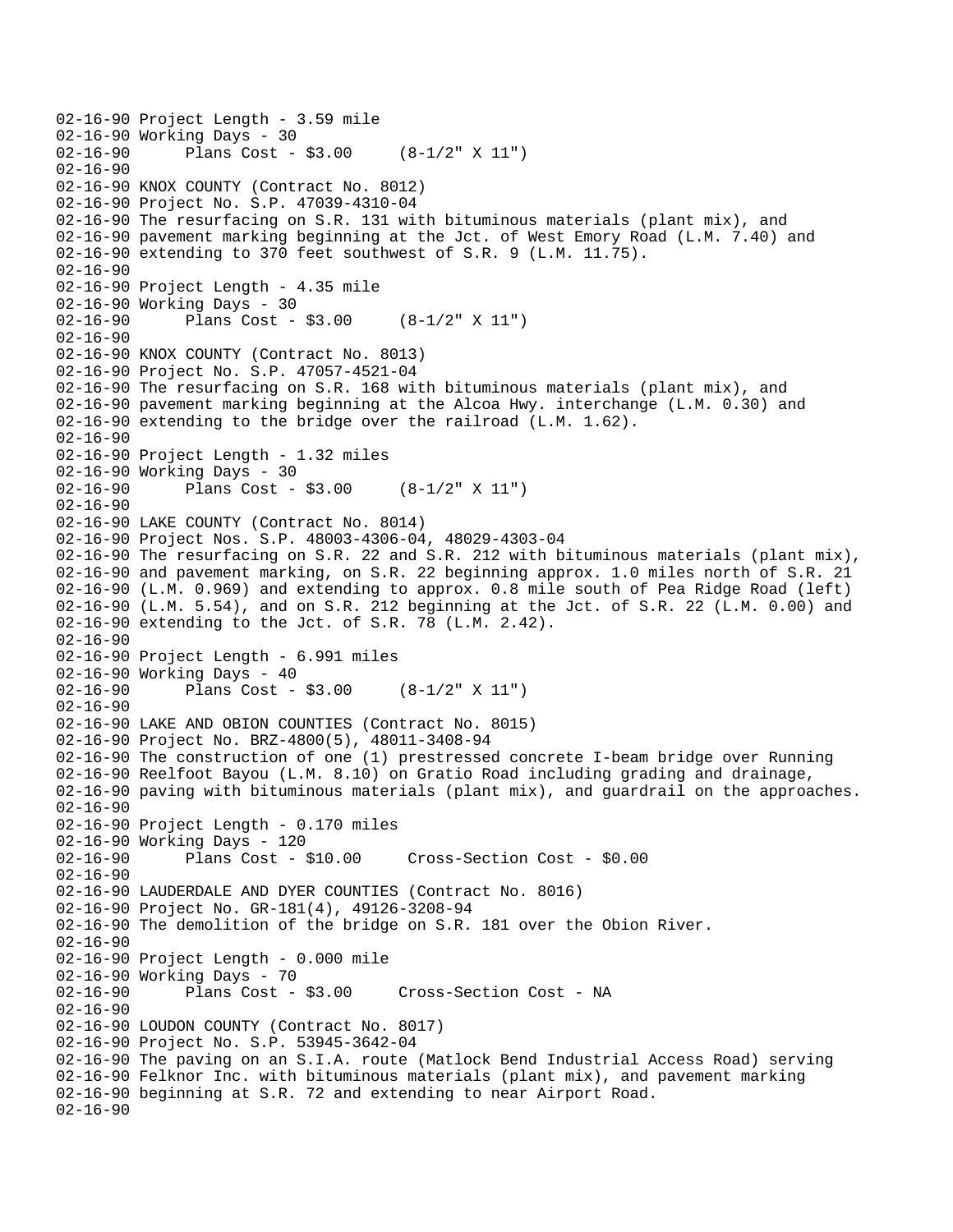02-16-90 Project Length - 1.174 miles 02-16-90 Working Days - 30<br>02-16-90 Plans Cost - \$3.00 Cross-Section Cost - NA 02-16-90 02-16-90 MCNAIRY COUNTY (Contract No. 8018) 02-16-90 Project No. S.P. 55005-4203-04 02-16-90 The resurfacing on S.R. 22 with bituminous materials (plant mix), and pavement 02-16-90 marking beginning at the Mississippi State line (L.M. 0.00) and extending to 02-16-90 the Jct. of S.R. 57 (L.M. 7.66). 02-16-90 02-16-90 Project Length - 7.66 miles 02-16-90 Working Days - 40 02-16-90 Plans Cost - \$3.00 (8-1/2" X 11") 02-16-90 02-16-90 MARSHALL COUNTY (Contract No. 8019) 02-16-90 Project Nos. S.P. 59011-4312-04, 59069-4207-04 02-16-90 The resurfacing on S.R. 106, S.R. 50, and S.R. 11 with bituminous materials 02-16-90 (plant mix), guardrail, and pavement marking on S.R. 106 beginning at S.R. 11 02-16-90 (L.M. 0.00) and extending to S.R. 50 (L.M. 3.46), on S.R. 50 beginning at new 02-16-90 pavement west of S.R. 106 (L.M. 4.47) and extending to S.R. 11 (L.M. 6.46), 02-16-90 and on S.R. 11 beginning at the intersection of S.R. 106 and S.R. 50 (L.M. 02-16-90 12.65) and extending 1300 feet east to L.M. 12.90. 02-16-90 02-16-90 Project Length - 5.56 mile 02-16-90 Working Days - 45<br>02-16-90 Plans Cost - \$3.00 02-16-90 Plans Cost - \$3.00 Cross-Section Cost - NA 02-16-90 02-16-90 MAURY COUNTY (Contrat No. 8020) 02-16-90 Project No. S.P. 60951-3504-04 02-16-90 The grading and drainage on an S.I.A. Route (Canaan Road) serving Asahi Glass 02-16-90 Plant in Mt. Pleasant including paving with bituminous materials (plant mix). 02-16-90 02-16-90 Project Length - 0.421 mile 02-16-90 Working Days - On or before June 30, 1990 02-16-90 Plans Cost - \$10.00 Cross-Section Cost - \$10.00  $02 - 16 - 90$ 02-16-90 MONROE COUNTY (Contract No. 8021) 02-16-90 Project No. S.P. 62080-4205-04 02-16-90 The resurfacing on S.R. 72 with bituminous materials (plant mix), and pavement 02-16-90 marking beginning 2500 feet west of Hammontree Branch (L.M. 1.64) and 02-16-90 extending to S.R. 33 (L.M. 5.37). 02-16-90 02-16-90 Project Length - 3.73 mile 02-16-90 Working Days - 45 02-16-90 Plans Cost - \$3.00 (8-1/2" X 11") 02-16-90 02-16-90 MONROE COUNTY (Contract No. 8022) 02-16-90 Project No. S.P. 62037-4304-04 02-16-90 The resurfacing on S.R. 307 with bituminous materials (plant mix), and 02-16-90 pavement marking beginning at the McMinn County line (L.M. 0.00) and extending 02-16-90 to the Jct. of S.R. 68 (L.M. 2.47). 02-16-90 02-16-90 Project Length - 2.47 miles 02-16-90 Working Days - 30<br>02-16-90 Plans Cost -Plans Cost -  $$3.00$  (8-1/2" X 11") 02-16-90 02-16-90 MONTGOMERY COUNTY (Contract No. 8023) 02-16-90 Project No. MAF-12(21), 63005-3228-14 02-16-90 The construction of an interchange at U.S. 41A (S.R. 12) including grading and 02-16-90 drainage, construction of one (1) prestressed concrete box beam bridge on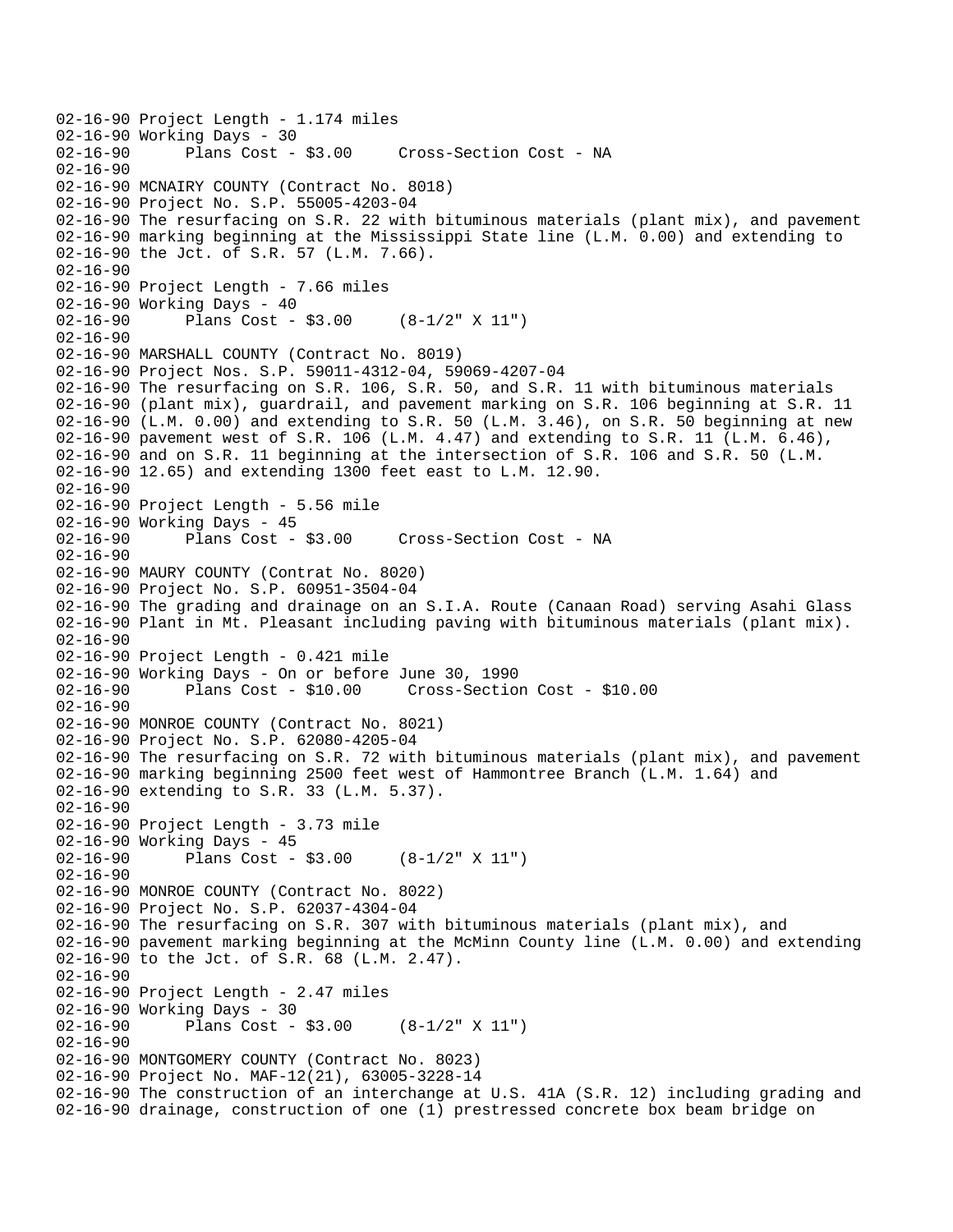02-16-90 North Parkway over U.S. 41A (S.R. 12), paving with bituminous materials (plant 02-16-90 mix), with portland cement concrete pavement on the ramps, storm sewer 02-16-90 construction, the installation of concrete curb and gutter, guardrail, fence, 02-16-90 underdrains, signs, signals, and pavement marking beginning approx. 0.179 mile 02-16-90 north of North Parkway and extending to 0.218 mile south of North Parkway. 02-16-90 02-16-90 Project Length - 0.947 miles 02-16-90 Working Days - 175 02-16-90 Plans Cost - \$10.00 Cross-Section Cost - \$10.00 02-16-90 The DBE goal for this contract is 12% of the contract amount. 02-16-90 02-16-90 MONTGOMERY COUNTY (Contract No. 8024) 02-16-90 Project No. S.P. 63012-4210-04 02-16-90 The repair of the bridge on S.R. 13 over the Cumberland River (L.M. 17.49) 02-16-90 including structural steel, and expansion joint repairs, concrete parapet 02-16-90 replacement, painting existing steel structure, and the installation of 02-16-90 guardrail on the approaches. 02-16-90 02-16-90 Project Length - 0.000 mile 02-16-90 Working Days - 75 02-16-90 Plans Cost - \$10.00 Cross-Section Cost - NA 02-16-90 02-16-90 MONTGOMERY COUNTY (Contract No. 8025) 02-16-90 Project No. S.P. 63004-4307-04 02-16-90 The resurfacing on S.R. 48 with bituminous materials (plant mix), and pavement 02-16-90 marking beginning at the Jct. of S.R. 13 (L.M. 6.85) and extending to the 02-16-90 Kentucky State line (L.M. 12.42). 02-16-90 02-16-90 Project Length - 5.31 miles 02-16-90 Working Days - 40 02-16-90 Plans Cost - \$3.00 Cross-Section Cost - NA 02-16-90 02-16-90 OBION, SHELBY AND TIPTON COUNTIES (Contract No. 8026) 02-16-90 Project No. S.P. 98041-4221-04 02-16-90 The installation of plastic pavement marking lines on various State Routes in 02-16-90 Region IV. 02-16-90 02-16-90 Project Length - 25.95 miles 02-16-90 Working Days - On or before September 1, 1990 (See Special Provision 108B) 02-16-90 NO PLANS CONTRACT  $02 - 16 - 90$ 02-16-90 OVERTON COUNTY (Contract No. 8027) 02-16-90 Project No. S.P. 67002-4523-04 02-16-90 The resurfacing on S.R. 52 with bituminous materials (plant mix), and pavement 02-16-90 marking beginning at Tar Hill Road (right) (L.M. 6.86) and extending to S.R. 02-16-90 42 (L.M. 10.16). 02-16-90 02-16-90 Project Length - 3.30 miles 02-16-90 Working Days - 30 02-16-90 Plans Cost - \$3.00 (8-1/2" X 11") 02-16-90 02-16-90 PUTNAM COUNTY (Contract No. 8028) 02-16-90 Project No. S.P. 71003-4315-04 02-16-90 The resurfacing on S.R. 24 with bituminous materials (plant mix), and pavement 02-16-90 marking beginning at Mill Creek Road (right) (L.M. 29.89) and extending to 02-16-90 Wilder Avenue West (right) (L.M. 35.53) in Monterey. 02-16-90 02-16-90 Project Length - 5.64 miles 02-16-90 Working Days - 30 02-16-90 Plans Cost - \$3.00 (8-1/2" X 11")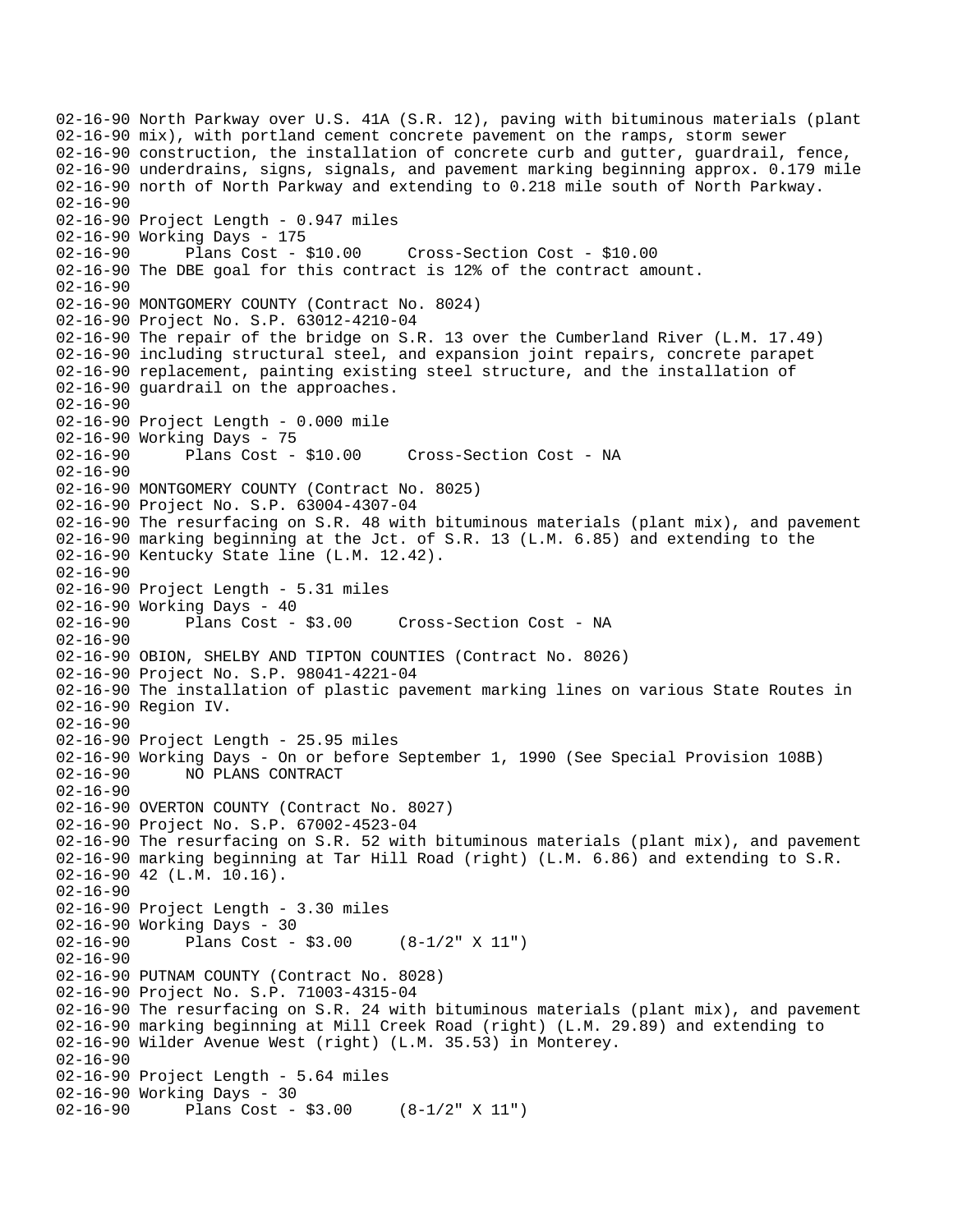```
02-16-90 
02-16-90 ROBERTSON COUNTY (Contract No. 8029) 
02-16-90 Project No. S.P. 74006-4510-04 
02-16-90 The resurfacing on S.R. 25 with bituminous materials (plant mix), and pavement 
02-16-90 marking beginning at L.M. 12.61 and extending to S.R. 41 (L.M. 17.37). 
02-16-90 
02-16-90 Project Length - 4.71 miles
02-16-90 Working Days - 35 
02-16-90 Plans Cost - $3.00 Cross-Section Cost - NA 
02-16-90 
02-16-90 RUTHERFORD COUNTY (Contract No. 8030) 
02-16-90 Project No. MG-9311(3), 75951-3531-54 
02-16-90 The signalization of fifteen (15) intersections in Murfreesboro including 
02-16-90 paving with bituminous materials (plant mix), cold planing, drainage 
02-16-90 adjustments, and pavement marking. 
02 - 16 - 9002-16-90 Project Length - 0.000 mile 
02-16-90 Working Days - On or before November 15, 1990 
02-16-90 Plans Cost - $10.00 Cross-Section Cost - NA 
02-16-90 The DBE goal for this contract is 4% of the contract amount. 
02-16-90 
02-16-90 SHELBY COUNTY (Contract No. 8031) 
02-16-90 Project No. S.P. 79017-4566-04 
02-16-90 The resurfacing on S.R. 3 with bituminous materials (plant mix), and pavement 
02-16-90 marking beginning at 2ND Street in Millington (L.M. 28.68) and extending to 
02-16-90 the Tipton County line (L.M. 33.00). 
02-16-90 
02-16-90 Project Length - 4.32 miles
02-16-90 Working Days - 50 
02-16-90 Plans Cost - $3.00 (8-1/2" X 11") 
02-16-90 
02-16-90 SMITH COUNTY (Contract No. 8032) 
02-16-90 Project No. S.P. 80007-4218-04 
02-16-90 The resurfacing on S.R. 85 with bituminous materials (plant mix), and pavement 
02-16-90 marking beginning at new pavement (L.M. 2.70) and extending to the Jackson 
02-16-90 County line (L.M. 9.85). 
02-16-90 
02-16-90 Project Length - 7.20 miles 
02-16-90 Working Days - 45 
02-16-90 Plans Cost - $3.00 Cross-Section Cost - NA 
02 - 16 - 9002-16-90 SUMNER COUNTY (Contract No. 8033) 
02-16-90 Project No. S.P. 83018-4311-04 
02-16-90 The resurfacing on S.R. 258 with bituminous materials (plant mix), and 
02-16-90 pavement marking beginning at Ben Albert Road (L.M. 10.74) and extending to 
02-16-90 the Jct. of S.R. 41 (L.M. 13.50). 
02-16-90 
02-16-90 Project Length - 2.76 miles
02-16-90 Working Days - 35<br>02-16-90 Plans Cost - $3.00
02-16-90 Plans Cost - $3.00 Cross-Section Cost - NA 
02-16-90 
02-16-90 TIPTON COUNTY (Contract No. 8034) 
02-16-90 Project No. S.P. 84017-4307-04 
02-16-90 The resurfacing on S.R. 384 with bituminous materials (plant mix), and 
02-16-90 pavement marking beginning at the Jct. of S.R. 14 (L.M. 0.00) and extending to 
02-16-90 Henry Hall Road (L.M. 4.36). 
02-16-90 
02-16-90 Project Length - 4.36 miles 
02-16-90 Working Days - 30 
02-16-90 Plans Cost - $3.00 (8-1/2" X 11")
```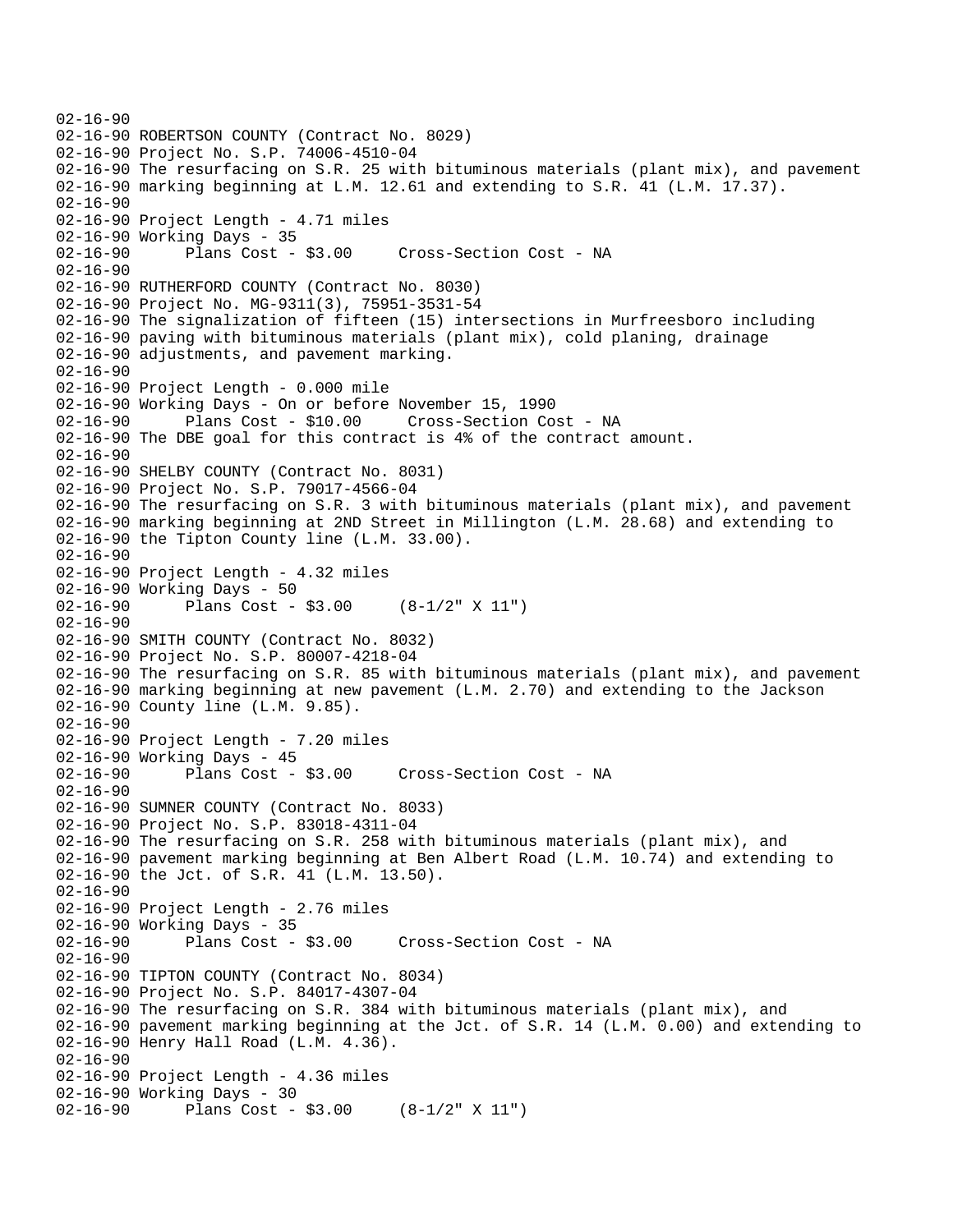02-16-90 02-16-90 TROUSDALE AND MACON COUNTIES (Contract No. 8035) 02-16-90 Project No. BRZ-8500(10), 85945-3443-94 02-16-90 The construction of one (1) prestressed concrete box beam bridge over Middle 02-16-90 Fork Goose Creek (L.M. 1.73) on Middle Fork Road including grading and 02-16-90 drainage, paving with aggregate base and double bituminous surface treatment, 02-16-90 and guardrail on the approaches. 02-16-90 02-16-90 Project Length - 0.146 mile 02-16-90 Working Days - 90 02-16-90 Plans Cost - \$10.00 Cross-Section Cost - \$0.00 02-16-90 The DBE goal for this contract is 10% of the contract amount.  $02 - 16 - 90$ 02-16-90 UNICOI COUNTY (Contract No. 8036) 02-16-90 Project No. S.P. 86002-3245-04 02-16-90 The grading and drainage on U.S. 23 (proposed extension of I-181) including 02-16-90 two (2) interchanges, the construction of ten (10) bridges: on U.S. 23 over 02-16-90 South Indian Creek at three (3) locations, on Riverview Connector over 02-16-90 relocated South Indian Creek with prestressed concrete I-beams; on U.S. 23 02-16-90 over Temple Hill Connector with cast in place concrete box girders; on U.S. 23 02-16-90 over County Road, over Kegley Road, over Ledford Road, and over Sandy Bottom 02-16-90 Road, and on Riverview Connector over U.S. 23 with prestressed concrete box 02-16-90 beams; the widening of one (1) bridge on U.S. 23 over the Nolichucky River 02-16-90 with prestressed concrete I-beams, the extension of an exist ing (3 @ 15' X 02-16-90 10') concrete box bridge, the construction of a partial mineral aggregate 02-16-90 base, with limited sections of paving with bituminous materials (plant mix), 02-16-90 and portland cement concrete pavement on the ramps, storm sewer construction, 02-16-90 the installation of guardrail, underdrains, fence, signs, and pavement marking 02-16-90 beginning 0.7 mile south of Temple Hill School and extending to the Nolichucky 02-16-90 River at Erwin. 02-16-90 02-16-90 Project Length - 4.838 miles 02-16-90 Working Days - 450 02-16-90 Plans Cost - \$200.00 Cross-Section Cost - \$125.00 02-16-90 The DBE goal for this contract is 3% of the contract amount.  $02 - 16 - 90$ 02-16-90 WARREN COUNTY (Contract No. 8037) 02-16-90 Project No. S.P. 89945-4252-04 02-16-90 The repair of three (3) bridges: one (1) on S.R. 286 over the Barren Fork 02-16-90 River (L.M. 2.59), one (1) on S.R. 1 over the Collins River (L.M. 15.15), and 02-16-90 one (1) on S.R. 8 over the Collins River (L.M. 8.15) including bridge deck 02-16-90 repair, sealant, and overlay with bituminous materials (plant mix).  $02 - 16 - 90$ 02-16-90 Project Length - 0.000 mile 02-16-90 Working Days - 70 02-16-90 NO PLANS CONTRACT 02-16-90 02-16-90 WASHINGTON COUNTY (Contract No. 8038) 02-16-90 Project No. S.P. 90011-4515-04 02-16-90 The resurfacing on S.R. 91 with bituminous materials (plant mix), drainage 02-16-90 adjustments, and pavement marking beginning at Broadway St. (L.M. 2.03) and 02-16-90 extending to the Carter County line (L.M. 3.22). 02-16-90 02-16-90 Project Length - 1.19 mile 02-16-90 Working Days - 30 02-16-90 Plans Cost - \$3.00 (8-1/2" X 11") 02-16-90 02-16-90 WAYNE COUNTY (Contract No. 8039) 02-16-90 Project No. S.P. 91002-4223-04 02-16-90 The resurfacing on S.R. 13 with bituminous materials (plant mix), and pavement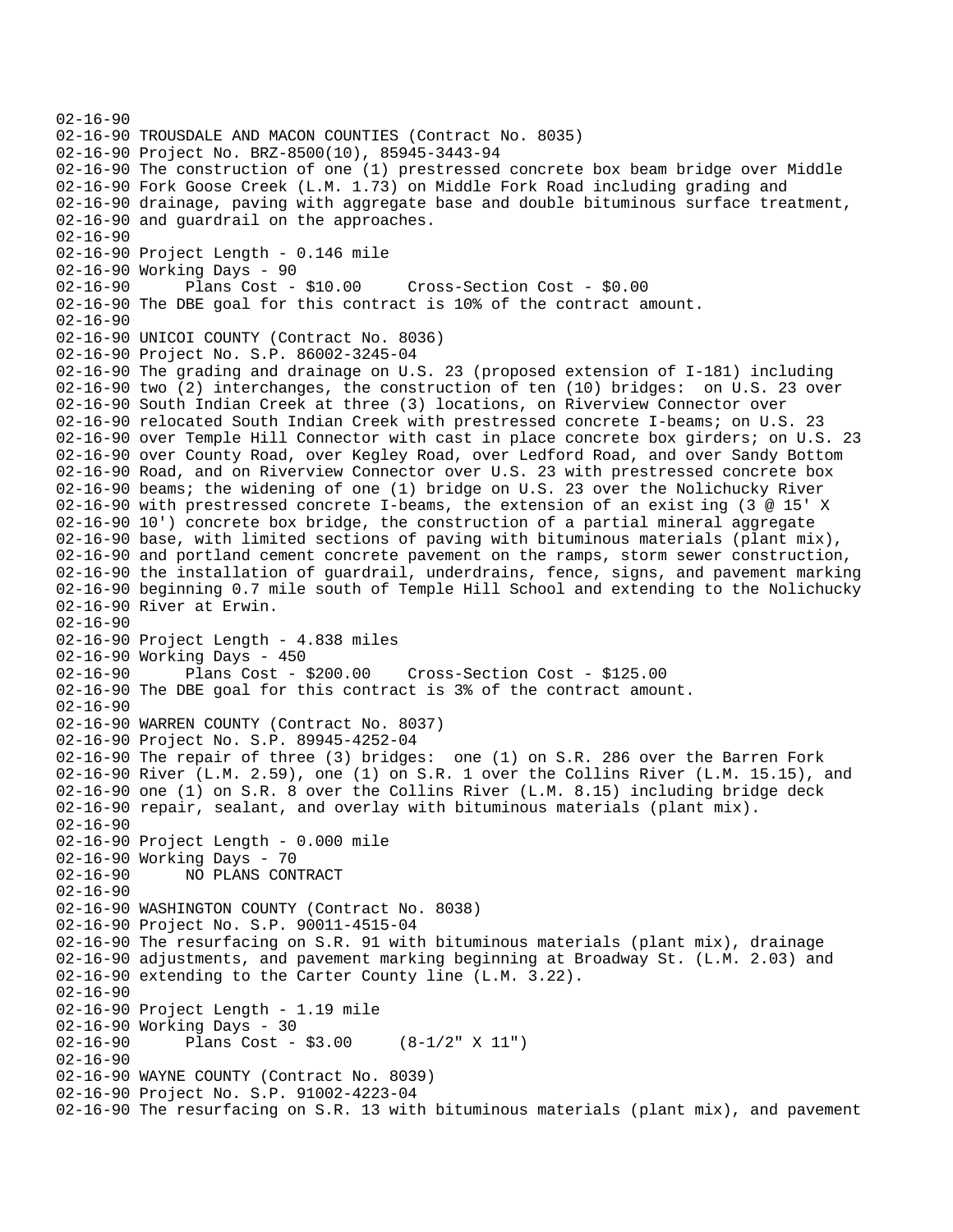02-16-90 marking beginning at the new pavement on the north edge of the Waynesboro City 02-16-90 square (L.M. 26.82) and extending to the new pavement approx. 400 feet north 02-16-90 of Green River Road (L.M. 32.18). 02-16-90 02-16-90 Project Length - 5.36 miles 02-16-90 Working Days - 40 02-16-90 Plans Cost - \$3.00 Cross-Section Cost - NA 02-16-90 02-16-90 WEAKLEY COUNTY (Contract No. 8040) 02-16-90 Project No. S.P. 92008-4304-04 02-16-90 The resurfacing on S.R. 118 with bituminous materials (plant mix), bridge deck 02-16-90 repair, sealant and overlay, and pavement marking beginning approx. 0.29 mile 02-16-90 north of Strawberry Branch (L.M. 5.00) and extending to approx. 0.02 mile 02-16-90 south of North Fork Obion River (L.M. 9.94).  $02 - 16 - 90$ 02-16-90 Project Length - 4.94 miles 02-16-90 Working Days - 40 02-16-90 Plans Cost - \$3.00 Cross-Section Cost - NA  $02 - 16 - 90$ ================================================================================ 03-16-90 BEDFORD AND MARSHALL COUNTIES (Contract No. 7873) 03-16-90 Project No. S.P. 98031-4278-04 03-16-90 The mowing on various State Routes in Bedford and Marshall Counties. 03-16-90 03-16-90 Project Length - 294.39 miles 03-16-90 Working Days - 60 (See Special Provision 108B) 03-16-90 NO PLANS CONTRACT 03-16-90 03-16-90 HAMILTON COUNTY (Contract No. 7885) 03-16-90 Project No. S.P. 33946-4247-04 03-16-90 The mowing on various State Routes in Hamilton County. 03-16-90 03-16-90 Project Length - 135.17 miles 03-16-90 Working Days - 60 (See Special Provision 108B) 03-16-90 NO PLANS CONTRACT 03-16-90 03-16-90 KNOX, BLOUNT AND SEVIER COUNTIES (Contract No. 7890) 03-16-90 Project No. S.P. 98010-4288-04 03-16-90 The mowing on various State Routes in Region I. 03-16-90 03-16-90 Project Length - 113.68 miles 03-16-90 Working Days - 60 (See Special Provision 108B) 03-16-90 NO PLANS CONTRACT 03-16-90 03-16-90 LINCOLN AND MOORE COUNTIES (Contract No. 7892) 03-16-90 Project No. S.P. 98031-4279-04 03-16-90 The mowing on various State Routes in Lincoln and Moore Counties. 03-16-90 03-16-90 Project Length - 219.23 miles 03-16-90 Working Days - 60 (See Special Provision 108B) 03-16-90 NO PLANS CONTRACT 03-16-90 03-16-90 GILES COUNTY (Contract No. 7956) 03-16-90 Project No. S.P. 28945-4257-04 03-16-90 The mowing on various State Routes in Giles County. 03-16-90 03-16-90 Project Length - 150.55 miles 03-16-90 Working Days - 60 (See Special Provision 108B) 03-16-90 NO PLANS CONTRACT 03-16-90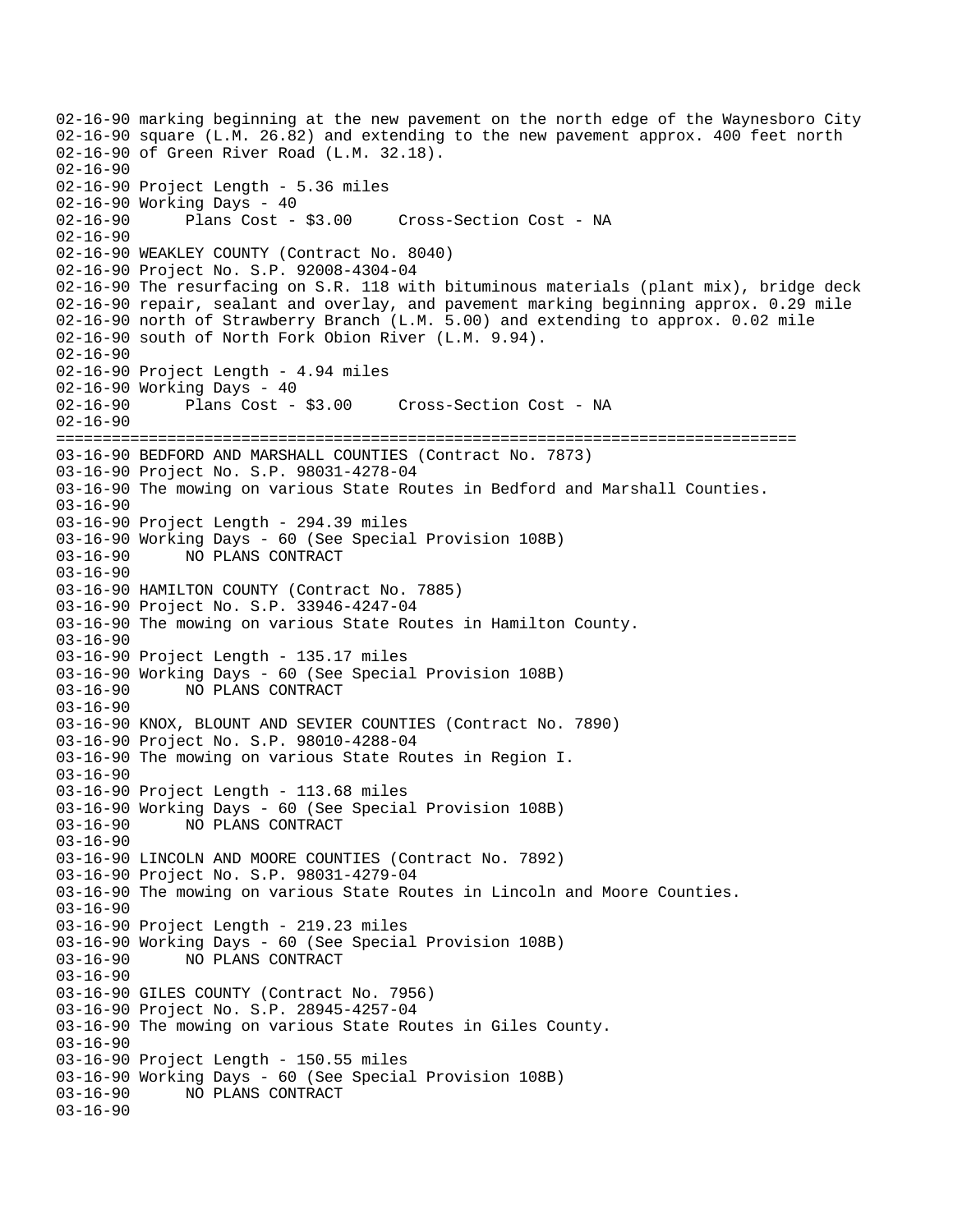03-16-90 MARION AND GRUNDY COUNTIES (Contract No. 7961) 03-16-90 Project No. S.P. 98020-4281-04 03-16-90 The mowing on various State Routes in Marion and Grundy Counties. 03-16-90 03-16-90 Project Length - 260.29 miles 03-16-90 Working Days - 60 (See Special Provision 108B) 03-16-90 NO PLANS CONTRACT 03-16-90 03-16-90 MAURY COUNTY (Contract No. 7962) 03-16-90 Project No. S.P. 60945-4255-04 03-16-90 The mowing on various State Routes in Maury County. 03-16-90 03-16-90 Project Length - 202.47 miles 03-16-90 Working Days - 60 (See Special Provision 108B) 03-16-90 NO PLANS CONTRACT 03-16-90 03-16-90 DAVIDSON COUNTY (Contract No. 8041) 03-16-90 Project No. S.P. 19946-4231-04 03-16-90 The mowing on various State Routes in Davidson County. 03-16-90 03-16-90 Project Length - 247.24 miles 03-16-90 Working Days - 60 (See Special Provision 108B) 03-16-90 NO PLANS CONTRACT 03-16-90 03-16-90 WILLIAMSON COUNTY (Contract No. 8042) 03-16-90 Project No. S.P. 94945-4248-04 03-16-90 The mowing on various State Routes in Williamson County. 03-16-90 03-16-90 Project Length - 168.87 miles 03-16-90 Working Days - 60 (See Special Provision 108B) 03-16-90 NO PLANS CONTRACT 03-16-90 =============================================================================== 03-30-90 JOHNSON COUNTY (Contract No. 8011) 03-30-90 Project No. S.P. 46005-4305-04 03-30-90 The resurfacing on S.R. 91 with bituminous materials (plant mix), and pavement 03-30-90 marking beginning at the Carter County line (L.M. 0.00) and extending to S.R. 03-30-90 34 (L.M. 3.59). 03-30-90 03-30-90 Project Length - 3.59 mile 03-30-90 Working Days - 30 03-30-90 Plans Cost - \$3.00 (8-1/2" X 11")  $03 - 30 - 90$ 03-30-90 PUTNAM COUNTY (Contract No. 8028) 03-30-90 Project No. S.P. 71003-4315-04 03-30-90 The resurfacing on S.R. 24 with bituminous materials (plant mix), and pavement 03-30-90 marking beginning at Mill Creek Road (right) (L.M. 29.89) and extending to 03-30-90 Wilder Avenue West (right) (L.M. 35.53) in Monterey. 03-30-90 03-30-90 Project Length - 5.64 miles 03-30-90 Working Days - 30 03-30-90 Plans Cost - \$3.00 (8-1/2" X 11") 03-30-90 03-30-90 ANDERSON COUNTY (Contract No. 8043) 03-30-90 Project No. IR-75-3(118)97, 01001-8143-44 03-30-90 The resurfacing on I-75 with bituminous materials (plant mix), cold planing, 03-30-90 drainage adjustments, bridge deck repair, sealant and overlay, and pavement 03-30-90 marking beginning at the Knox County line (L.M. 0.00) and extending to approx. 03-30-90 0.5 mile northwest of S.R. 61 (L.M. 5.23). 03-30-90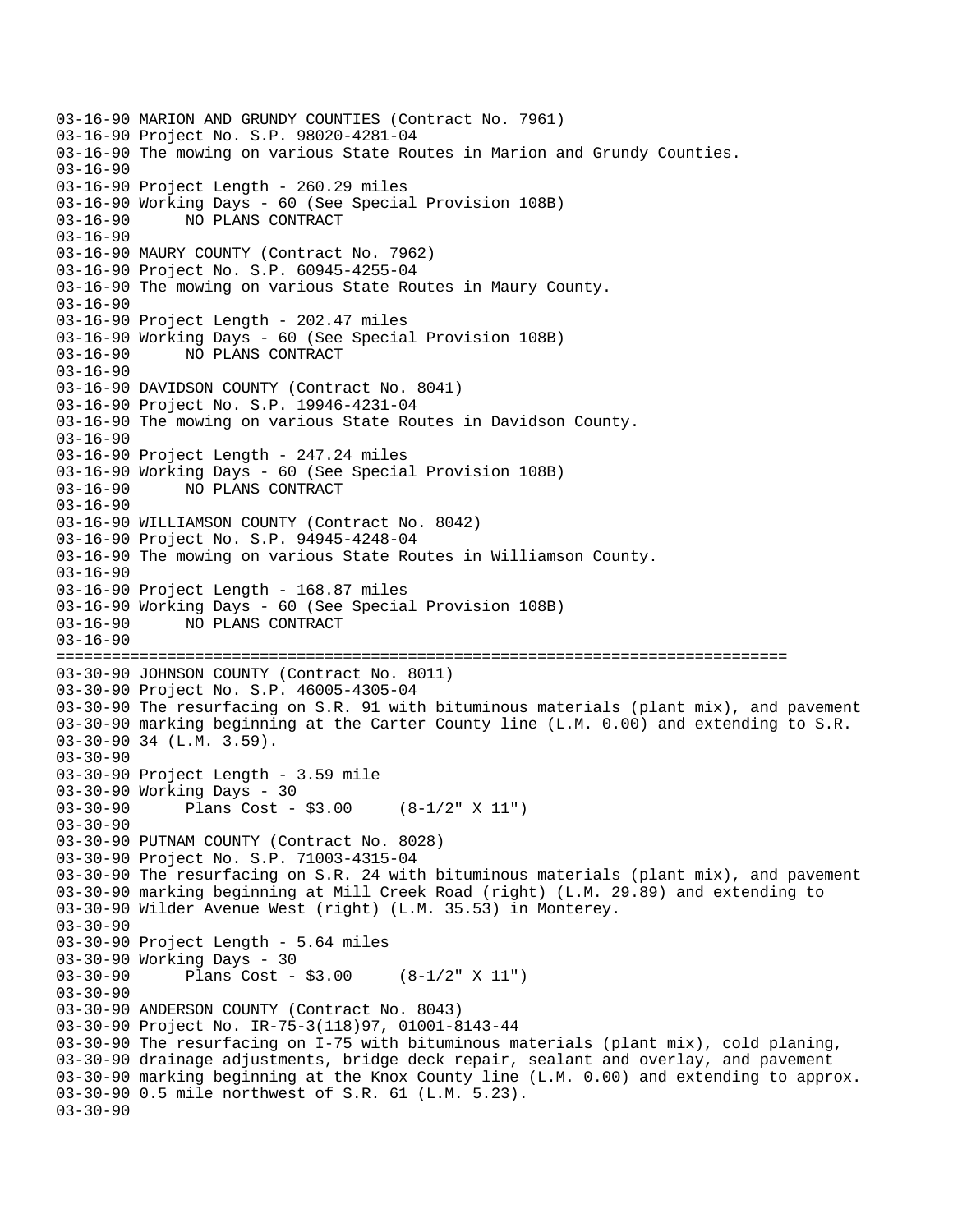03-30-90 Project Length - 5.223 miles 03-30-90 Working Days - 60<br>03-30-90 Plans Cost - \$10.00 Cross-Section Cost - NA 03-30-90 The DBE goal for this contract is 5% of the contract amount. 03-30-90 03-30-90 ANDERSON COUNTY (Contract No. 8044) 03-30-90 Project No. S.P. 01950-3611-04 03-30-90 The grading and drainage on a S.I.A. Route serving Carden Farm including the 03-30-90 construction of one (1) steel plate girder bridge over the Norfolk Southern 03-30-90 Railroad. 03-30-90 03-30-90 Project Length - 0.200 mile 03-30-90 Working Days - 100 03-30-90 Plans Cost - \$10.00 Cross-Section Cost - \$10.00 03-30-90 03-30-90 BLEDSOE COUNTY (Contract No. 8045) 03-30-90 Project Nos. S.P. 04011-4303-04, 04004-4306-04 03-30-90 The resurfacing on S.R. 285 and S.R. 301 with bituminous materials (plant 03-30-90 mix), and pavement marking, on S.R. 285 beginning at the Van Buren County line 03-30-90 (L.M. 0.00) and extending to the Jct. of S.R. 101 (L.M. 3.14), and on S.R. 301 03-30-90 beginning at S.R. 285 (L.M. 0.00) and extending to the Taft Youth Center (L.M. 03-30-90 0.89). 03-30-90 03-30-90 Project Length - 4.03 miles 03-30-90 Working Days - 30 03-30-90 Plans Cost - \$3.00 (8-1/2" X 11") 03-30-90 03-30-90 BLEDSOE AND VAN BUREN COUNTIES (Contract No. 8046) 03-30-90 Project No. S.P. 98020-4590-04 03-30-90 The slip lining of culverts at various locations on S.R. 30 in Bledsoe and Van 03-30-90 Buren Counties, and on S.R. 101 in Bledsoe County. 03-30-90 03-30-90 Project Length - 36.41 miles 03-30-90 Working Days - On or before December 1, 1990 03-30-90 NO PLANS CONTRACT  $03 - 30 - 90$ 03-30-90 BLOUNT COUNTY (Contract No. 8047) 03-30-90 Project Nos. S.P. 05006-4534-04, 05007-4301-04 03-30-90 The resurfacing on S.R. 73 and S.R. 337 with bituminous materials (plant mix), 03-30-90 and pavement marking on S.R. 73 beginning at the bridge over Hesse Creek (L.M. 03-30-90 22.80) and extending to the Jct. of S.R. 337 (L.M. 29.80), and on S.R. 337 03-30-90 beginning at the Jct. of S.R. 73 (L.M. 0.00) and extending to the entrance to 03-30-90 the Smokey Mtns. National Park (L.M. 1.54). 03-30-90 03-30-90 Project Length - 8.54 miles 03-30-90 Working Days - 50 03-30-90 Plans Cost - \$3.00 (8-1/2" X 11") 03-30-90 03-30-90 CANNON COUNTY (Contract No. 8048) 03-30-90 Project No. S.P. 08006-4303-04 03-30-90 The resurfacing on S.R. 146 with bituminous materials (plant mix), and 03-30-90 pavement marking beginning at S.R. 1 (L.M. 0.00) and extending to the Dekalb 03-30-90 County line (L.M. 9.71). 03-30-90 03-30-90 Project Length - 9.71 miles 03-30-90 Working Days - 40 03-30-90 Plans Cost - \$3.00 (8-1/2" X 11") 03-30-90 03-30-90 CHESTER COUNTY (Contract No. 8049) 03-30-90 Project No. S.P. 12006-4509-04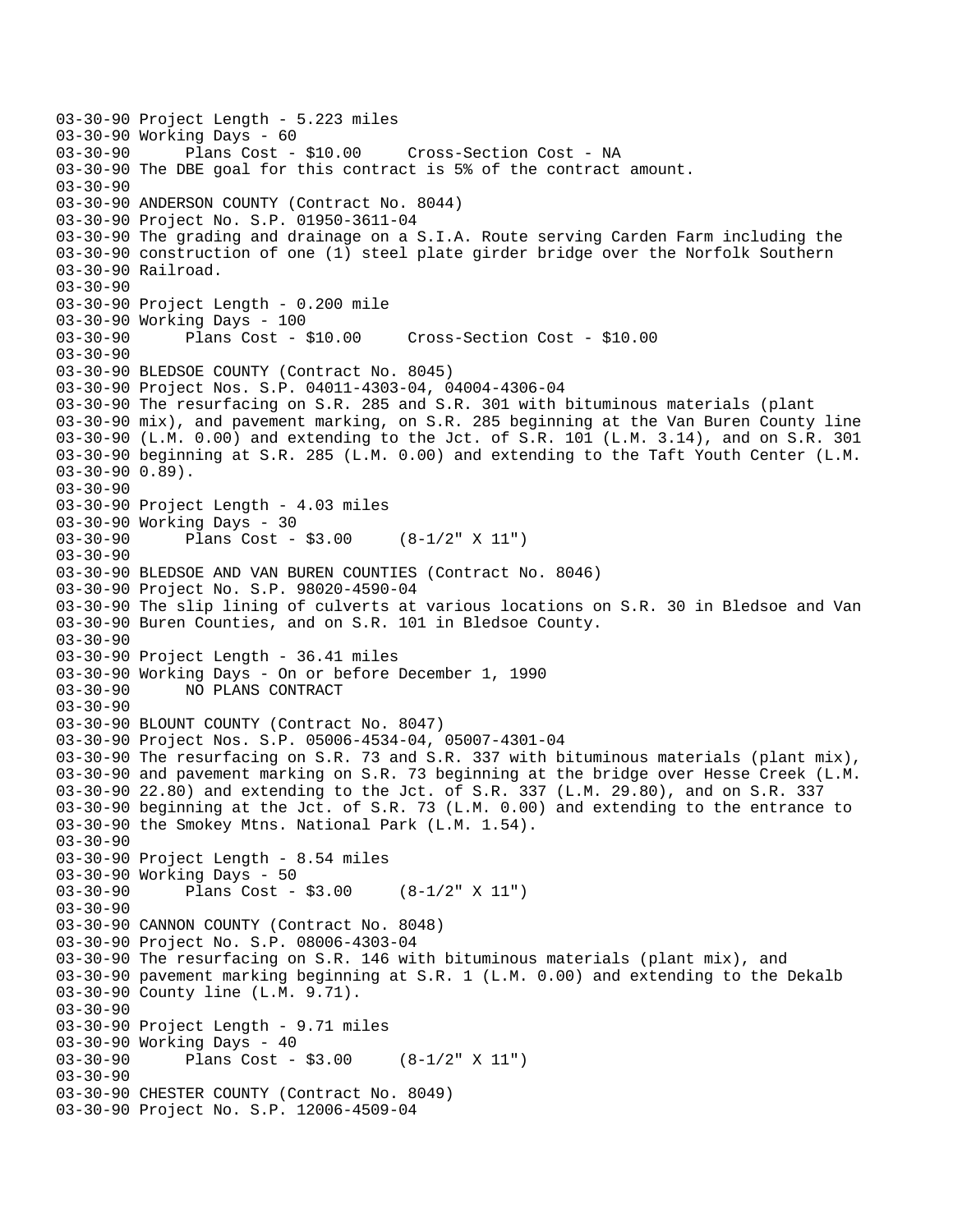03-30-90 The resurfacing on S.R. 100 with bituminous materials (plant mix), and 03-30-90 pavement marking beginning at the Hardeman County line (L.M. 0.00) and 03-30-90 extending to County Road (L.M. 5.00). 03-30-90 03-30-90 Project Length - 5.00 miles 03-30-90 Working Days - 35 03-30-90 Plans Cost - \$3.00 (8-1/2" X 11") 03-30-90 03-30-90 COCKE COUNTY (Contract No. 8050) 03-30-90 Project No. S.P. 15003-4223-04 03-30-90 The resurfacing on S.R. 9 with bituminous materials (plant mix), and pavement 03-30-90 marking beginning at S.R. 107 (right) (L.M. 17.23) and extending to the North 03-30-90 Carolina State line (L.M. 24.85). 03-30-90 03-30-90 Project Length - 7.62 miles 03-30-90 Working Days - 35 03-30-90 Plans Cost - \$3.00 (8-1/2" X 11") 03-30-90 03-30-90 COFFEE COUNTY (Contract No. 8051) 03-30-90 Project No. S.P. 16023-4307-04 03-30-90 The resurfacing on S.R. 127 with bituminous materials (plant mix), cold 03-30-90 planing, and pavement marking beginning at the Franklin County line (L.M. 03-30-90 0.00) and extending to S.R. 2 (L.M. 6.30). 03-30-90 03-30-90 Project Length - 6.30 miles 03-30-90 Working Days - 35 03-30-90 Plans Cost - \$3.00 (8-1/2" X 11") 03-30-90 03-30-90 CROCKETT COUNTY (Contract No. 8052) 03-30-90 Project No. S.P. 17005-4211-04 03-30-90 The resurfacing on S.R. 76 with bituminous materials (plant mix), and pavement 03-30-90 marking beginning at the bridge over Cypress Creek (L.M. 5.29) and extending 03-30-90 to bridge (L.M. 12.22). 03-30-90 03-30-90 Project Length - 6.93 miles 03-30-90 Working Days - 40<br>03-30-90 Plans Cost -Plans  $Cost - $3.00$   $(8-1/2" X 11")$ 03-30-90 03-30-90 DAVIDSON COUNTY (Contract No. 8053) 03-30-90 Project No. S.P. 19946-4129-04 03-30-90 The removal and/or installation of impact attenuation devices at four (4) 03-30-90 locations: Briley Pkwy./Brick Church Pike exit at I-24W this location 03-30-90 includes a video monitoring system, Briley Pkwy./Brick Church Pike exit at 03-30-90 I-24E, Briley Pkwy. westbound at I-65 northbound on ramp, and at Ellington 03-30-90 Pkwy. southbound at the Main Street and James Robertson Pkwy. exit ramp. 03-30-90 03-30-90 Project Length - 0.000 mile 03-30-90 Working Days - On or before August 1, 1990 Cross-Section Cost - NA 03-30-90 03-30-90 DAVIDSON COUNTY (Contract No. 8054) 03-30-90 Project No. S.P. 19076-4227-04 03-30-90 The resurfacing on S.R. 155 with bituminous materials (plant mix), bridge deck 03-30-90 repair, sealant and pavement marking beginning at the south end of bridge over 03-30-90 Airport Drive (L.M. 5.24) and extending to 0.47 mile south of McGavock Pike 03-30-90 (L.M. 11.45). 03-30-90 03-30-90 Project Length - 4.26 miles 03-30-90 Working Days - 35 03-30-90 Plans Cost - \$3.00 (8-1/2" X 11")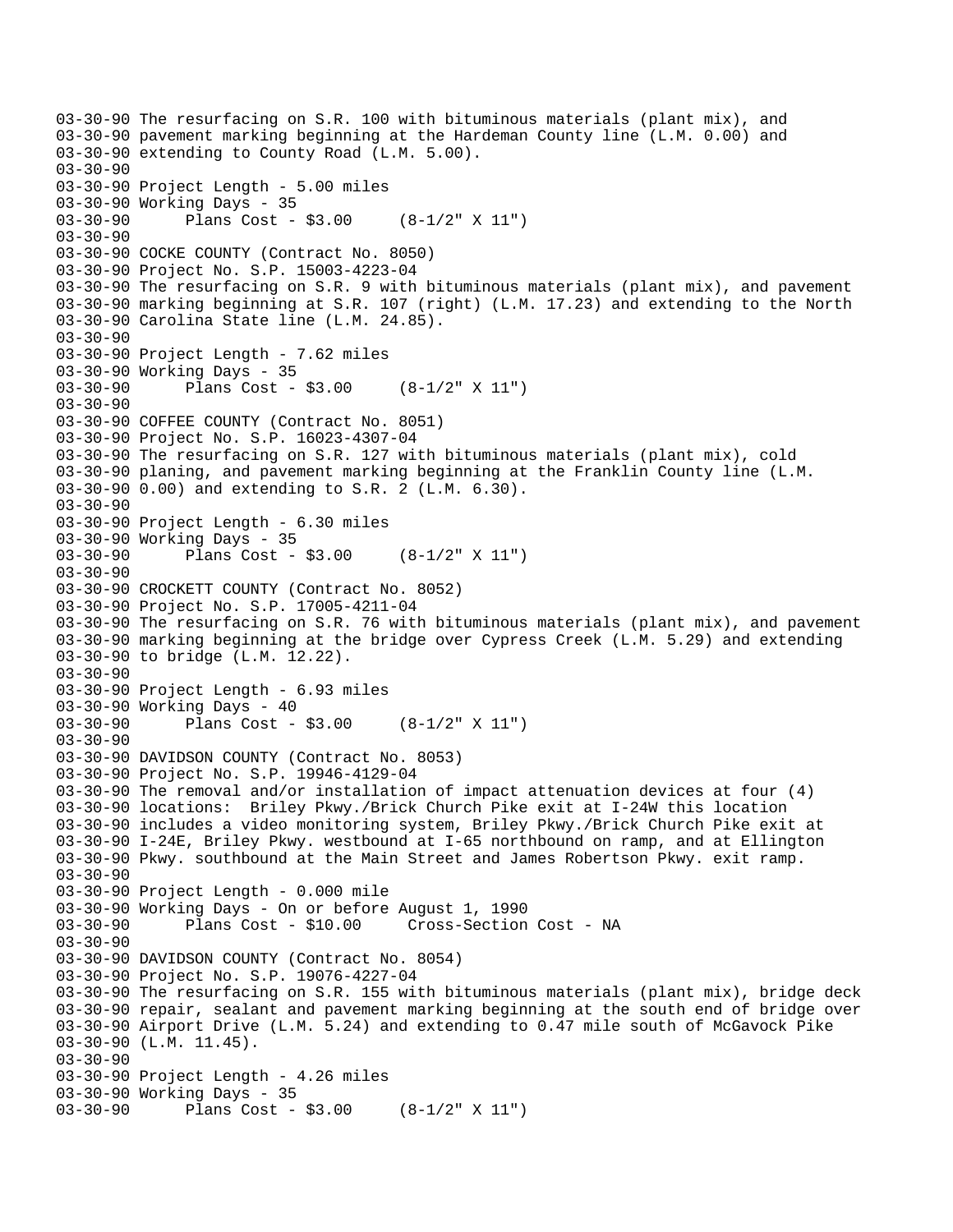```
03-30-90 
03-30-90 DICKSON COUNTY (Contract No. 8055) 
03-30-90 Project No. S.P. 22004-4232-04 
03-30-90 The resurfacing on S.R. 46 with bituminous materials (plant mix), and pavement 
03-30-90 marking beginning at the Hickman County line (L.M. 0.00) and extending to the 
03-30-90 new pavement south of Grab Creek Road (L.M. 6.50). 
03-30-90 
03-30-90 Project Length - 6.45 miles 
03-30-90 Working Days - 35 
03-30-90 Plans Cost - $3.00 (8-1/2" X 11") 
03-30-90 
03-30-90 DYER COUNTY (Contract No. 8056) 
03-30-90 Project Nos. S.P. 23002-4516-04, 23011-4519-04 
03-30-90 The resurfacing on S.R. 3 and S.R. 78 with bituminous materials (plant mix), 
03-30-90 cold planing, and pavement marking, on S.R. 3 beginning at the Jct. of S.R. 
03-30-90 210 (right) and Unionville Road (left) (L.M. 2.388) and extending to S.R. 104 
03-30-90 (L.M. 6.73), and on S.R. 78 beginning at the Jct. of S.R. 3 (L.M. 1.686) and 
03-30-90 extending to end of four lane section (L.M. 2.80). 
03-30-90 
03-30-90 Project Length - 5.456 miles 
03-30-90 Working Days - 60 
03-30-90 Plans Cost - $3.00 (8-1/2" X 11") 
03-30-90 
03-30-90 FAYETTE AND OBION COUNTIES (Contract No. 8057) 
03-30-90 Project No. S.P. 98041-4223-04 
03-30-90 The bridge scour repair including the installation of gabion mattresses and/or 
03-30-90 baskets, in Fayette County on S.R. 1 over branches at (L.M. 1.93 and L.M. 
03-30-90 5.66), and in Obion County on S.R. 43 over Richland Creek (L.M. 1.22). 
03-30-90 
03-30-90 Project Length - 0.000 mile 
03-30-90 Working Days - On or before September 1, 1990 
03-30-90 NO PLANS CONTRACT 
03-30-90 
03-30-90 FENTRESS, OVERTON AND PICKETT COUNTIES (Contract No. 8058) 
03-30-90 Project No. S.P. 98020-4289-04 
03-30-90 The installation of signs on various State Routes in Fentress, Overton and 
03-30-90 Pickett Counties. 
03-30-90 
03-30-90 Project Length - 300.92 miles 
03-30-90 Working Days - On or before October 1, 1990 
03-30-90 NO PLANS CONTRACT 
03-30-90 
03-30-90 FRANKLIN COUNTY (Contract No. 8059) 
03-30-90 Project Nos. S.P. 26008-4305-04, 26010-4208-04 
03-30-90 The resurfacing on S.R. 97 and S.R. 122 with bituminous materials (plant mix), 
03-30-90 and pavement marking, on S.R. 97 beginning at the Alabama State line (L.M. 
03-30-90 0.00) and extending to the Jct. of S.R. 122 (L.M. 5.62), and on S.R. 122 
03-30-90 beginning at the Lincoln County line (L.M. 0.00) and extending to S.R. 15 
03-30-90 (L.M. 4.46). 
03-30-90 
03-30-90 Project Length - 10.08 miles 
03-30-90 Working Days - 40 
03-30-90 Plans Cost - $3.00 (8-1/2" X 11") 
03-30-90 
03-30-90 GRAINGER COUNTY (Contract No. 8060) 
03-30-90 Project No. BRZ-2900(6), 29034-3407-94 
03-30-90 The construction of one (1) concrete slab bridge (2 @ 12' X 5') over Williams 
03-30-90 Creek (L.M. 0.79) on Liberty Hill Road including grading and drainage, paving 
03-30-90 with bituminous materials (plant mix), and guardrail on the approaches. 
03-30-90
```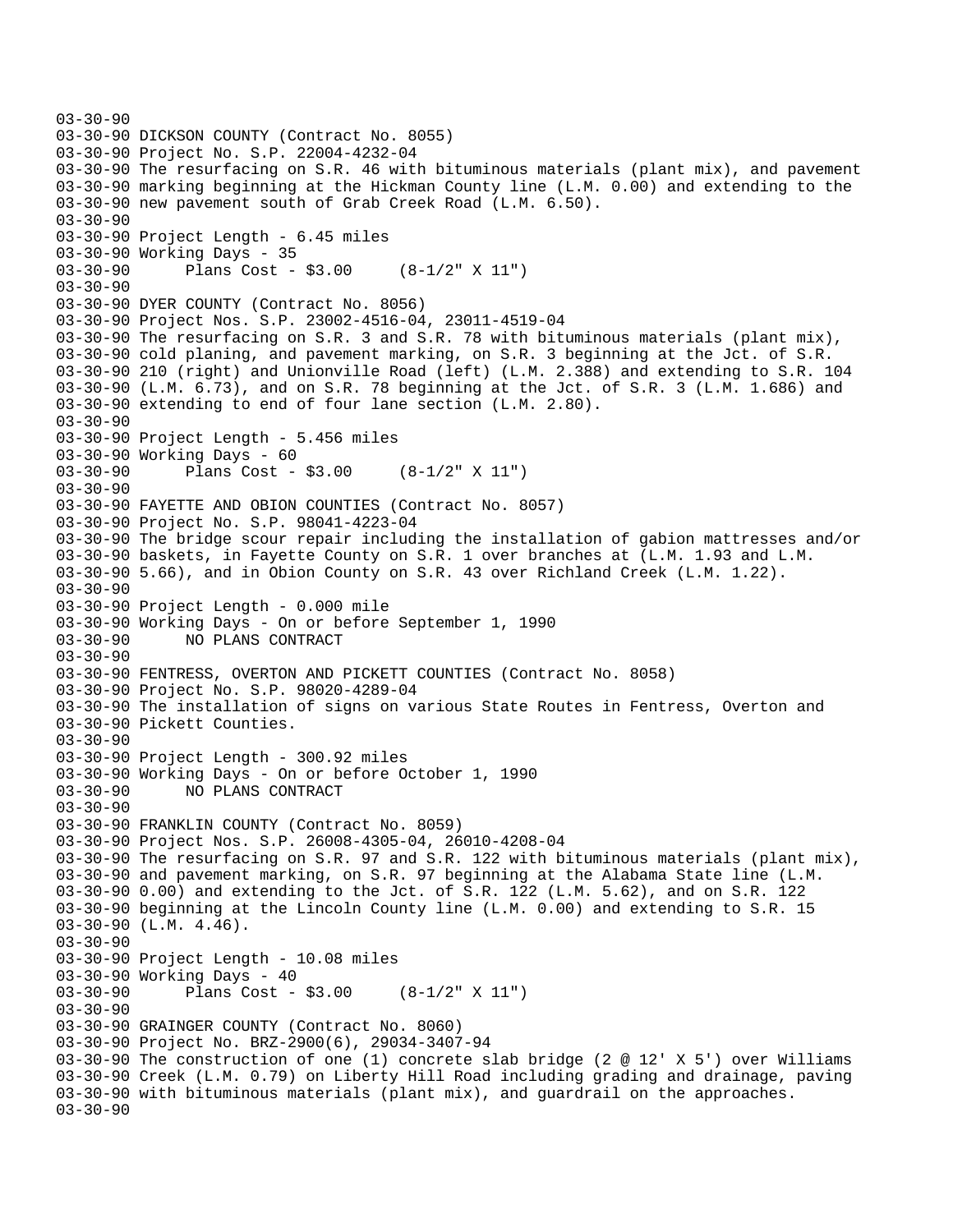03-30-90 Project Length - 0.083 mile 03-30-90 Working Days - 80<br>03-30-90 Plans Cost - \$10.00 03-30-90 Plans Cost - \$10.00 Cross-Section Cost - \$0.00 03-30-90 03-30-90 GREENE COUNTY (Contract No. 8061) 03-30-90 Project No. S.P. 30009-4222-04 03-30-90 The resurfacing on S.R. 93 with bituminous materials (plant mix), and pavement 03-30-90 marking beginning at S.R. 351 (L.M. 8.04) and extending to the Washington 03-30-90 County line (L.M. 18.18). 03-30-90 03-30-90 Project Length - 10.14 miles 03-30-90 Working Days - 45 03-30-90 Plans Cost - \$3.00 (8-1/2" X 11") 03-30-90 03-30-90 HAMBLEN COUNTY (Contract No. 8062) 03-30-90 Project No. S.P. 32005-4224-04 03-30-90 The resurfacing on S.R. 34 with bituminous materials (plant mix), cold 03-30-90 planing, and pavement marking beginning at Montvue Avenue (L.M. 9.45) and 03-30-90 extending to approx. 1,150 feet east of the bridge over S.R. 32 (L.M. 11.35). 03-30-90 03-30-90 Project Length - 1.90 miles 03-30-90 Working Days - 35 03-30-90 Plans Cost - \$3.00 (8-1/2" X 11") 03-30-90 03-30-90 HAMILTON COUNTY (Contract No. 8063) 03-30-90 Project No. APD-29(15), 33037-3217-64 03-30-90 The slide correction at the U.S. 27 (S.R. 29) Morrison Springs Road 03-30-90 interchange (northwest quadrant) including grading and drainage, and the 03-30-90 installation of fence. 03-30-90 03-30-90 Project Length - 0.000 mile 03-30-90 Working Days - On or before October 15, 1990 (See Special Provision 108B) 03-30-90 Plans Cost - \$10.00 Cross-Section Cost - \$0.00 03-30-90 03-30-90 HAMILTON COUNTY (Contract No. 8064) 03-30-90 Project No. S.P. 33035-4312-04 03-30-90 The resurfacing on S.R. 29 with bituminous materials (plant mix), drainage 03-30-90 adjustments, and pavement marking beginning at the Red Bank City limits (L.M. 03-30-90 7.13) and extending to the Jct. of S.R. 153 (at on ramp) (L.M. 9.73). 03-30-90 03-30-90 Project Length - 2.60 miles 03-30-90 Working Days - 30 03-30-90 Plans Cost - \$3.00 (8-1/2" X 11") 03-30-90 03-30-90 HARDIN COUNTY (Contract No. 8065) 03-30-90 Project No. RS-203(1), 36014-3213-24 03-30-90 The widening and resurfacing on S.R. 203 including grading and drainage, 03-30-90 paving with bituminous materials (plant mix), bridge deck repair and sealant, 03-30-90 the installation of guardrail, signs, and pavement marking beginning at S.R. 03-30-90 226 and extending to 1.0 mile west of Burnt Church. 03-30-90 03-30-90 Project Length - 3.757 miles 03-30-90 Working Days - 100 03-30-90 Plans Cost - \$25.00 Cross-Section Cost - \$10.00 03-30-90 The DBE goal for this contract is 10% of the contract amount. 03-30-90 03-30-90 HAWKINS COUNTY (Contract No. 8066) 03-30-90 Project No. S.P. 37013-4509-04 03-30-90 The resurfacing on S.R. 94 with bituminous materials (plant mix), and pavement 03-30-90 marking beginning at S.R. 66 (L.M. 0.00) and extending to the Jct. of S.R. 70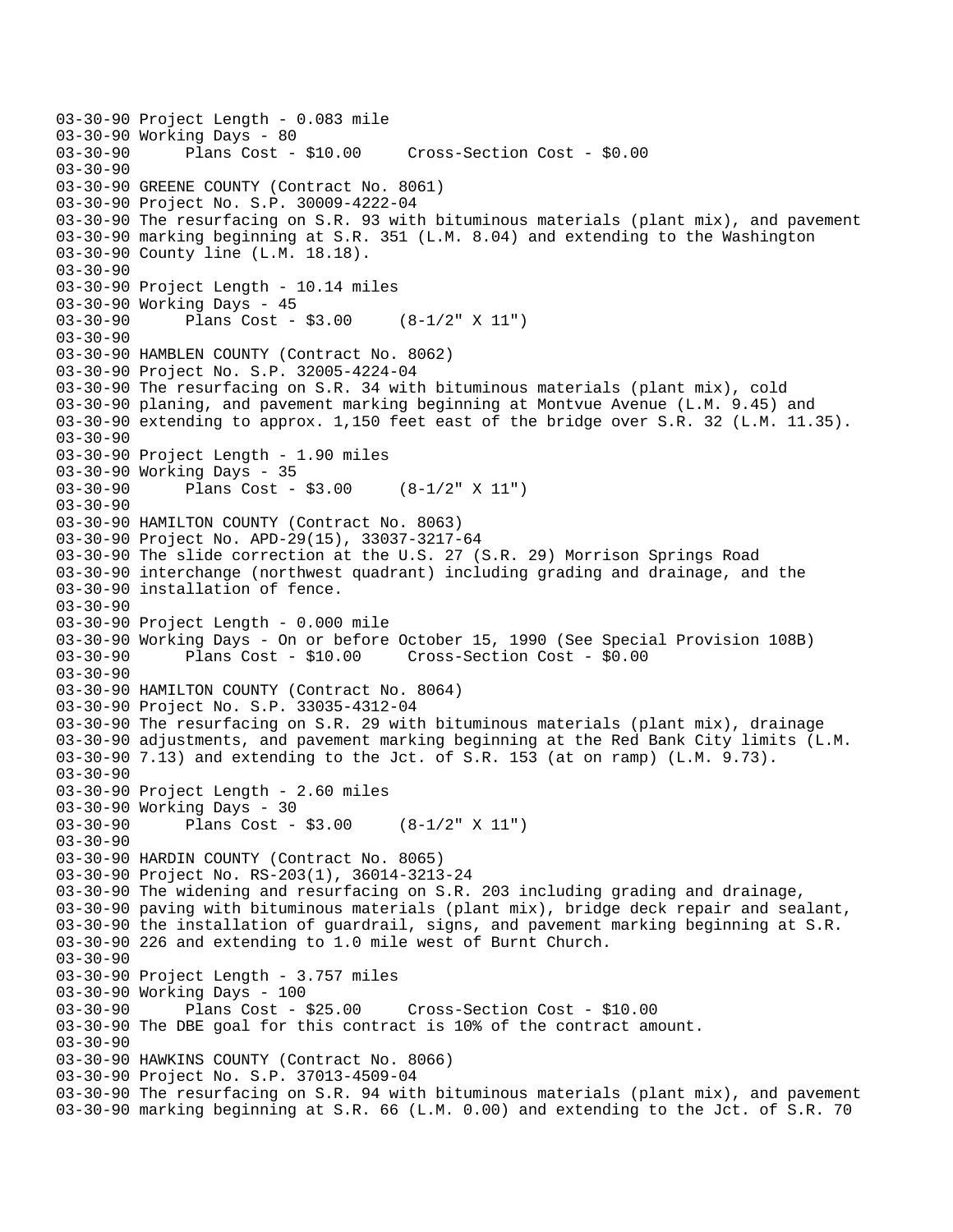```
03-30-90 (L.M. 8.02). 
03-30-90 
03-30-90 Project Length - 8.02 miles 
03-30-90 Working Days - 45<br>03-30-90 Plans Cost -
              Plans Cost - $3.00 (8-1/2" X 11")
03-30-90 
03-30-90 HENDERSON COUNTY (Contract No. 8067) 
03-30-90 Project No. S.P. 39945-3657-04 
03-30-90 The grading and drainage on a S.I.A. Route serving Garner Automotive Electric 
03-30-90 in Lexington including paving with bituminous materials (plant mix) beginning 
03-30-90 at S.R. 22 and extending to the plant site. 
03-30-90 
03-30-90 Project Length - 0.300 mile 
03-30-90 Working Days - 40<br>03-30-90 Plans Cost - $10.00
03-30-90 Plans Cost - $10.00 Cross-Section Cost - $10.00 
03 - 30 - 9003-30-90 HENRY COUNTY (Contract No. 8068) 
03-30-90 Project Nos. S.P. 40010-4215-04, 40116-4305-04 
03-30-90 The resurfacing on S.R. 76 and S.R. 218 with bituminous materials (plant mix), 
03-30-90 and pavement marking, on S.R. 76 beginning approx. 0.14 mile west of Old S.R. 
03-30-90 76 (left) (L.M. 7.00) and extending to bridge over the railroad (L.M. 13.09), 
03-30-90 and on S.R. 218 beginning at County Home Road and extending to U.S. 79 (S.R. 
03-30-90 76). 
03-30-90 
03-30-90 Project Length - 7.39 miles
03-30-90 Working Days - 40 
03-30-90 Plans Cost - $3.00 (8-1/2" X 11") 
03-30-90 
03-30-90 HICKMAN COUNTY (Contract No. 8069) 
03-30-90 Project No. S.P. 41229-4203-04 
03-30-90 The repair of the bridge on S.R. 229 over the Duck River (L.M. 0.29) with the 
03-30-90 installation of rip-rap. 
03-30-90 
03-30-90 Project Length - 0.000 mile 
03-30-90 Working Days - On or before October 31, 1990 
03-30-90 NO PLANS CONTRACT 
03-30-90 
03-30-90 HOUSTON AND STEWART COUNTIES (Contract No. 8070) 
03-30-90 Project No. FEGC-149(5), 42005-3229-14 
03-30-90 The grading and drainage on S.R. 149 including paving with bituminous 
03-30-90 materials (plant mix), the construction three (3) prestressed concrete I-beam 
03-30-90 bridges on S.R. 149 over Erin Branch, and two locations of Wells Creek, bridge 
03-30-90 deck sealant, and expansion joint repair, construction of three (3) concrete 
03-30-90 box bridges (3 @ 12' X 7', 3 @ 10' X 5', and 3 @ 12' X 10'), the installation 
03-30-90 of guardrail, signs, and pavement marking beginning at S.R. 49 near Erin and 
03-30-90 extending to approx. 250 feet north of the Houston-Stewart County line. 
03-30-90 
03-30-90 Project Length - 3.973 miles 
03-30-90 Working Days - 275 
03-30-90 Plans Cost - $50.00 Cross-Section Cost - $50.00 
03-30-90 The DBE goal for this contract is 12% of the contract amount. 
03-30-90 
03-30-90 JACKSON COUNTY (Contract No. 8071) 
03-30-90 Project No. S.P. 44007-4211-04 
03-30-90 The repair of the bridge on S.R. 262 over the Cumberland River (L.M. 7.54) 
03-30-90 including repainting the existing steel structure, bridge deck and expansion 
03-30-90 joint repairs, sealant and overlay with bituminous materials (plant mix), the 
03-30-90 installation of guardrail, and pavement marking. 
03-30-90 
03-30-90 Project Length - 0.000 mile
```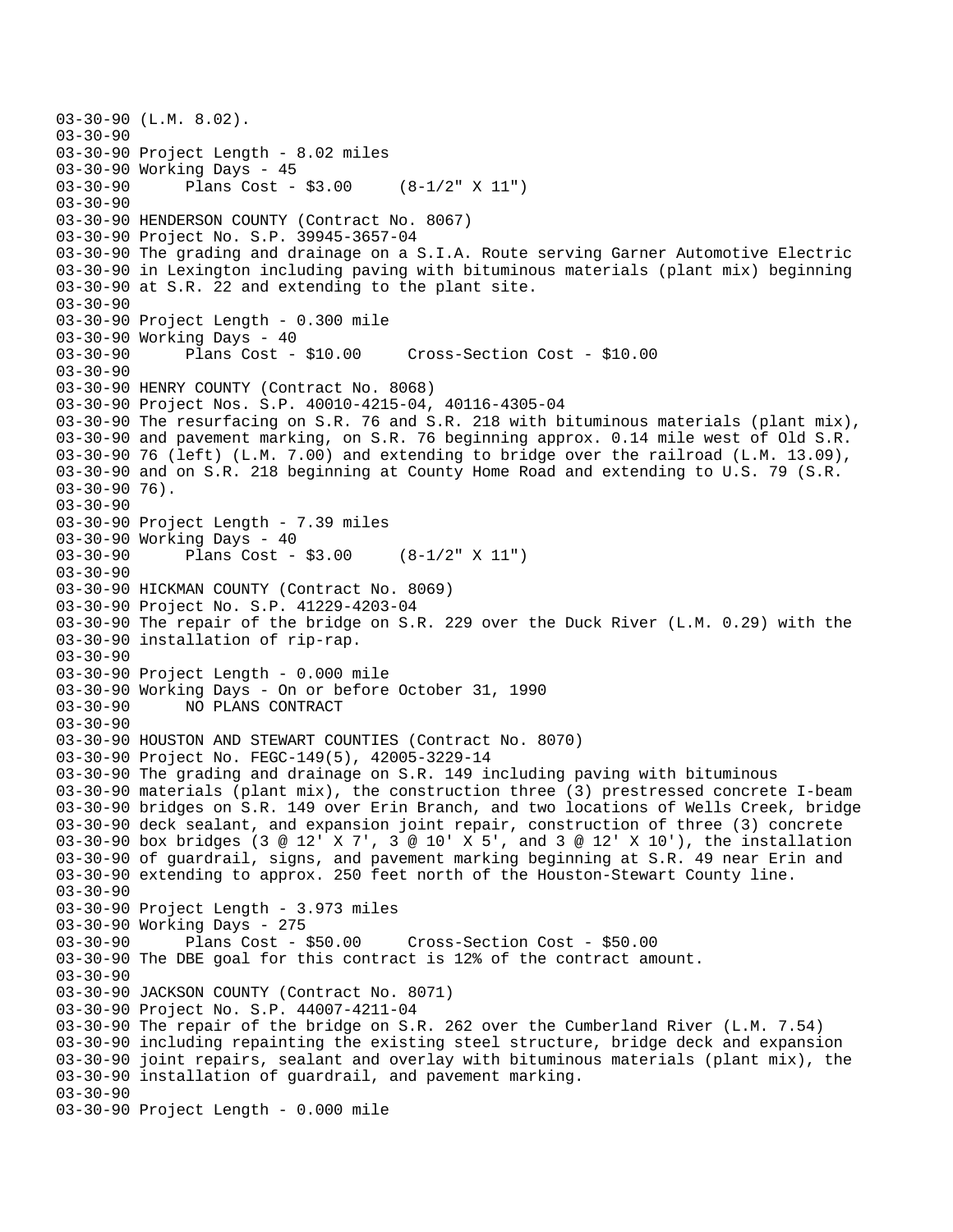```
03-30-90 Working Days - On or before December 15, 1990 
                                    Cross-Section Cost - NA
03-30-90 
03-30-90 KNOX COUNTY (Contract No. 8072) 
03-30-90 Project No. HES-168(2), 47057-3220-94 
03-30-90 The grading and drainage, and signalization of the intersection of S.R. 168 
03-30-90 (John Sevier Hwy.) with Strawberry Plains Pike including paving with 
03-30-90 bituminous materials (plant mix), and pavement marking. 
03-30-90 
03-30-90 Project Length - 0.230 mile 
03-30-90 Working Days - 80 
03-30-90 Plans Cost - $10.00 Cross-Section Cost - $10.00 
03-30-90 The DBE goal for this contract is 5% of the contract amount. 
03-30-90 
03-30-90 KNOX COUNTY (Contract No. 8073) 
03-30-90 Project No. S.P. 47205-4301-04 
03-30-90 The resurfacing on S.R. 168 with bituminous materials (plant mix), cold 
03-30-90 planing, and pavement marking beginning at the I-40 underpass (L.M. 16.00) and 
03-30-90 extending to S.R. 1 (Rutledge Pike) (L.M. 18.12). 
03-30-90 
03-30-90 Project Length - 2.12 miles 
03-30-90 Working Days - 40 
03-30-90 Plans Cost - $3.00 (8-1/2" X 11") 
03-30-90 
03-30-90 LAUDERDALE COUNTY (Contract No. 8074) 
03-30-90 Project No. S.P. 49001-4549-04 
03-30-90 The resurfacing on S.R. 3 with bituminous materials (plant mix), and pavement 
03-30-90 marking beginning at L.M. 0.838 south bound lane and L.M. 0.725 north bound 
03-30-90 lane and extending to the County Maintenance lot (L.M. 5.03). 
03-30-90 
03-30-90 Project Length - 4.305 miles 
03-30-90 Working Days - 45<br>03-30-90 Plans Cost -
              Plans Cost - $3.00 (8-1/2" X 11")
03-30-90 
03-30-90 LAWRENCE COUNTY (Contract No. 8075) 
03-30-90 Project No. S.P. 50009-4312-04 
03-30-90 The resurfacing on S.R. 242 (Wayland Springs Road) with bituminous materials 
03-30-90 (plant mix), and pavement marking beginning at the new pavement at Holly Creek 
03-30-90 Road (L.M. 4.40) and extending to new pavement (L.M. 12.95). 
03-30-90 
03-30-90 Project Length - 8.55 miles 
03-30-90 Working Days - 45 
03-30-90 Plans Cost - $3.00 Cross-Section Cost - NA 
03-30-90 
03-30-90 LAWRENCE, LEWIS AND WAYNE COUNTIES (Contract No. 8076) 
03-30-90 Project No. S.P. 98032-4204-04 
03-30-90 The installation of signs on various State Routes in Lawrence, Lewis and Wayne 
03-30-90 Counties. 
03-30-90 
03-30-90 Project Length - 366.58 miles 
03-30-90 Working Days - On or before October 1, 1990 
03-30-90 NO PLANS CONTRACT 
03-30-90 
03-30-90 LINCOLN COUNTY (Contract No. 8077) 
03-30-90 Project No. S.P. 52002-4525-04 
03-30-90 The resurfacing on S.R. 10 with bituminous materials (plant mix), cold 
03-30-90 planing, and pavement marking beginning 400 feet south of Prospect Road (L.M. 
03-30-90 6.28) and extending to south of S.R. 110 (L.M. 9.05). 
03-30-90 
03-30-90 Project Length - 2.77 miles
```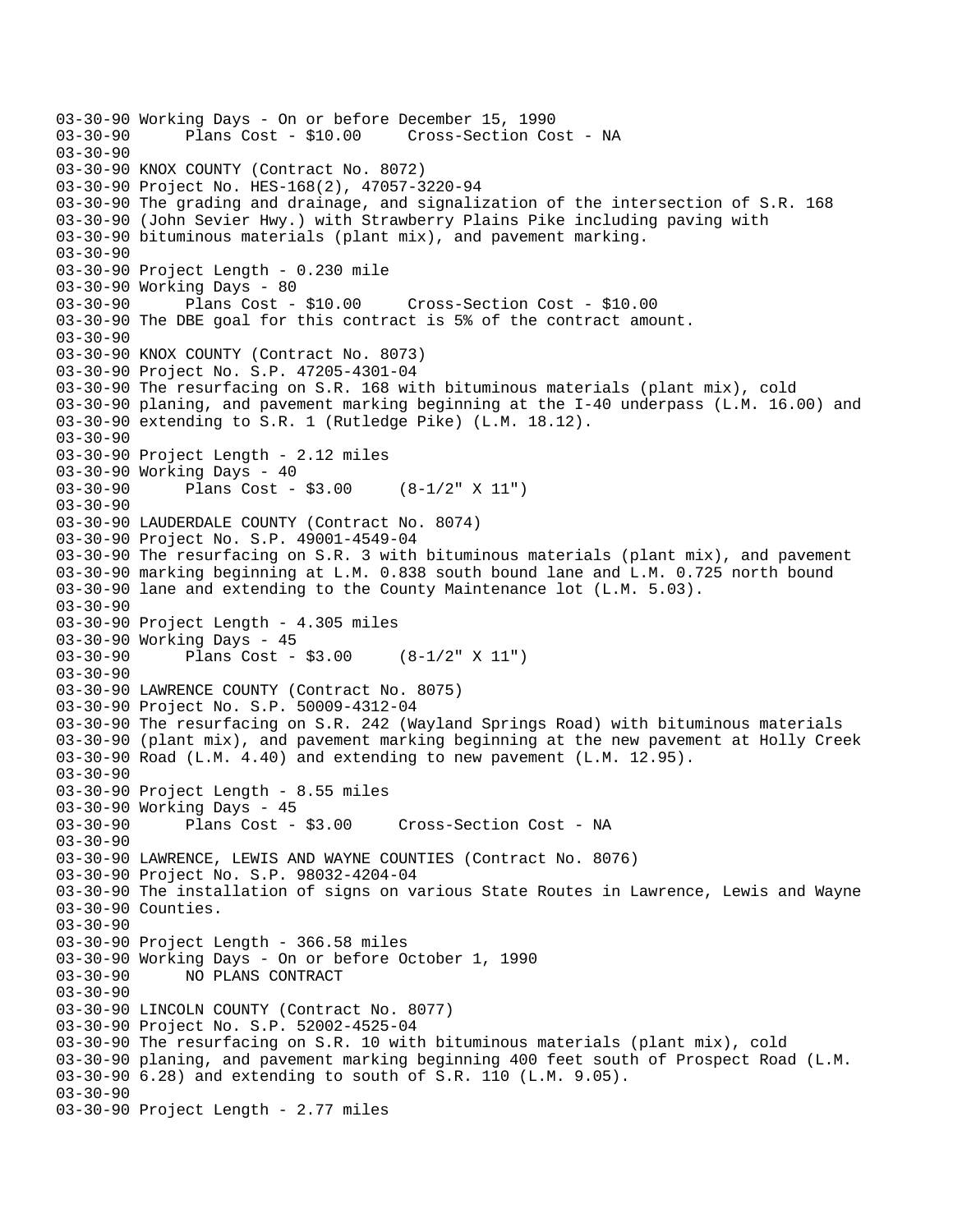03-30-90 Working Days - 40<br>03-30-90 Plans Cost -Plans Cost -  $$3.00$  (8-1/2" X 11") 03-30-90 03-30-90 MCMINN COUNTY (Contract No. 8078) 03-30-90 Project No. S.P. 54002-4220-04 03-30-90 The resurfacing on S.R. 2 with bituminous materials (plant mix), drainage 03-30-90 adjustments, and pavement marking beginning at the Jct. of S.R. 30 in Athens 03-30-90 (L.M. 13.47) and extending to the north end of the four lane section (L.M. 03-30-90 17.53). 03-30-90 03-30-90 Project Length - 4.06 miles 03-30-90 Working Days - 40 03-30-90 Plans Cost - \$3.00 (8-1/2" X 11") 03-30-90 03-30-90 MAURY COUNTY (Contract No. 8079) 03-30-90 Project No. MAF-6(20), 60092-3224-14 03-30-90 The grading and drainage on S.R. 6 (U.S. 43) including the construction of a 03-30-90 partial mineral aggregate base, the construction of two (2) interchanges on 03-30-90 S.R. 6 with S.R. 50 and with Industrial Park Road, the construction of six (6) 03-30-90 bridges: two (2) dual prestressed concrete I-beam bridges on S.R. 6 over 03-30-90 Williamsport Pike and over Little Bigby Creek, one (1) prestressed concrete 03-30-90 Bulb-Tee beam bridge on S.R. 6 over S.R. 50, and three (3) prestressed 03-30-90 concrete I-beam bridges, one on Ramp "C" over Little Bigby Creek, one on 03-30-90 Industrial Park Road over S.R. 6, and one on S.R. 6 over the Tennessee 03-30-90 Southern Railroad, construction of one (1) concrete box bridge (2 @ 8' X 4'), 03-30-90 and one (1) concrete retaining wall, storm sewer construction, and the 03-30-90 installation of fence, paving with bituminous materials (plant mix) on the 03-30-90 cross roads, the installation of guardrail, underdrains, signs, and pavement 03-30-90 marking, beginning approx. 0.15 mile west of S.R. 50 and extending to 03-30-90 Greenview Drive. 03-30-90 03-30-90 Project Length - 3.457 miles 03-30-90 Working Days - 325 03-30-90 Plans Cost - \$225.00 Cross-Section Cost - \$50.00 03-30-90 The DBE goal for this contract is 12% of the contract amount.  $03 - 30 - 90$ 03-30-90 MAURY COUNTY (Contract No. 8080) 03-30-90 Project No. S.P. 60002-4556-04 03-30-90 The resurfacing on S.R. 6 with bituminous materials (plant mix), and pavement 03-30-90 marking beginning at the Lawrence County line (L.M. 0.00) and extending to the 03-30-90 Mt. Pleasant By Pass (L.M. 6.00). 03-30-90 03-30-90 Project Length - 6.00 miles 03-30-90 Working Days - 35 03-30-90 Plans Cost - \$3.00 Cross-Section Cost - NA 03-30-90 03-30-90 MONTGOMERY COUNTY (Contract No. 8081) 03-30-90 Project No. IR-24-9(44)0, 63001-8135-44 03-30-90 The resurfacing on I-24 with bituminous materials (plant mix), cold planing, 03-30-90 and pavement marking beginning at the Kentucky State line (L.M. 0.00) and 03-30-90 extending approx. 5,400 feet southeast (L.M. 1.02). 03-30-90 03-30-90 Project Length - 1.023 miles 03-30-90 Working Days - 30<br>03-30-90 Plans Cost - \$3.00 Cross-Section Cost - NA 03-30-90 03-30-90 MONTGOMERY COUNTY (Contract No. 8082) 03-30-90 Project No. S.P. 63055-4309-04 03-30-90 The resurfacing on S.R. 233 (Lylewood Road) with bituminous materials (plant 03-30-90 mix), and pavement marking beginning 50 feet south of John Taylor Road (L.M.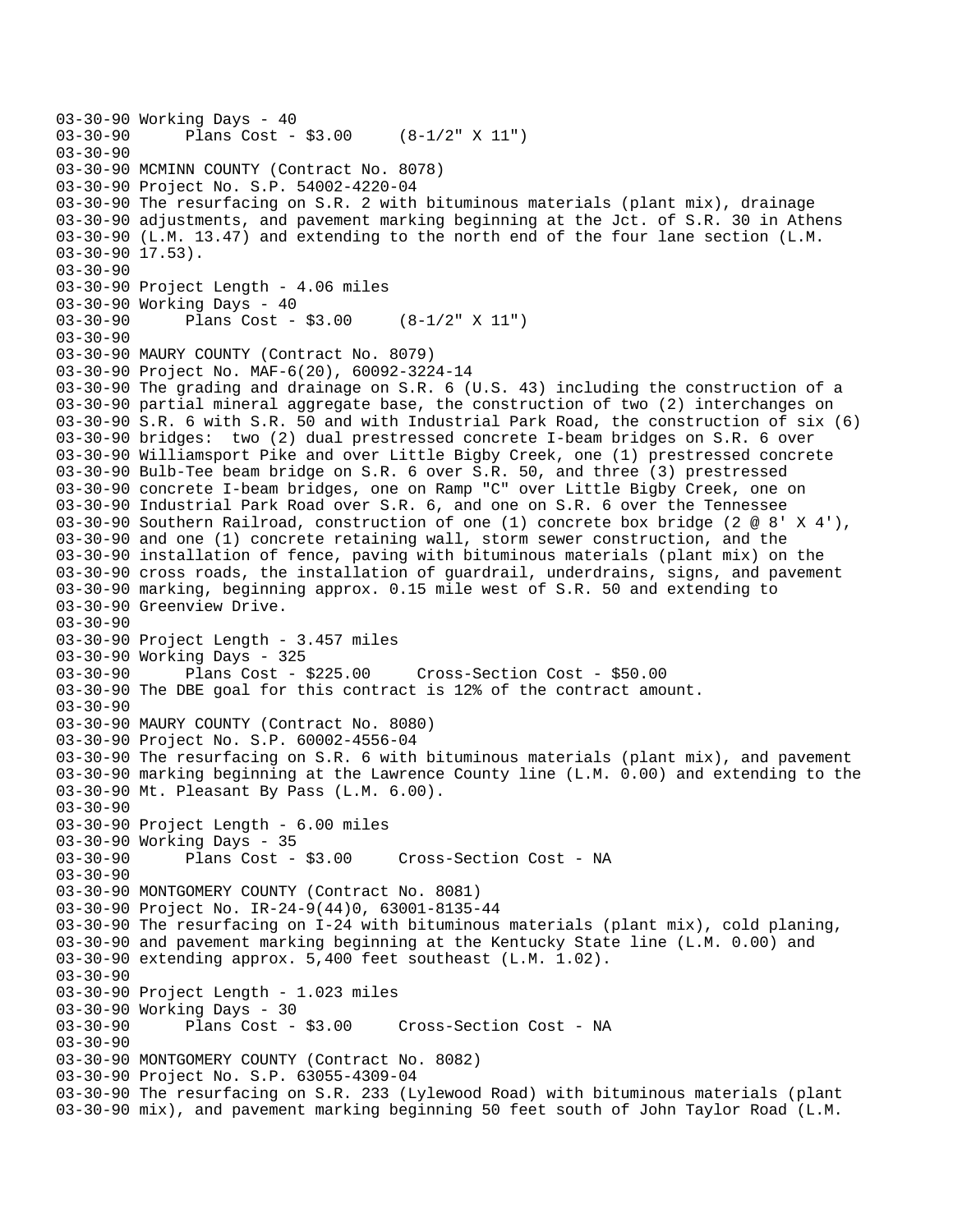03-30-90 4.80) and extending to the intersection of S.R. 76 (L.M. 8.96) near Woodlawn. 03-30-90 03-30-90 Project Length - 4.16 miles 03-30-90 Working Days - 35 Cross-Section Cost - NA 03-30-90 03-30-90 MORGAN COUNTY (Contract No. 8083) 03-30-90 Project No. S.P. 65017-4315-04 03-30-90 The resurfacing on S.R. 299 with bituminous materials (plant mix), and 03-30-90 pavement marking beginning at the Cumberland County line (L.M. 0.00) and 03-30-90 extending to the Jct. of S.R. 328 (L.M. 10.33). 03-30-90 03-30-90 Project Length - 10.33 miles 03-30-90 Working Days - 45<br>03-30-90 Plans Cost -Plans Cost - \$3.00 (8-1/2" X 11")  $03 - 30 - 90$ 03-30-90 POLK COUNTY (Contract No. 8084) 03-30-90 Project No. S.P. 70006-4526-04 03-30-90 The resurfacing on S.R. 68 with bituminous materials (plant mix), and pavement 03-30-90 marking beginning at the Hiwassee River bridge (L.M. 4.83) and extending to 03-30-90 the Jct. of S.R. 123 (L.M. 8.90). 03-30-90 03-30-90 Project Length - 4.07 miles 03-30-90 Working Days - 30<br>03-30-90 Plans Cost -Plans Cost - \$3.00 (8-1/2" X 11")  $03 - 30 - 90$ 03-30-90 SHELBY COUNTY (Contract No. 8085) 03-30-90 Project No. S.P. 79030-4321-04 03-30-90 The resurfacing on S.R. 1 with bituminous materials (plant mix), and pavement 03-30-90 marking beginning at Danny Thomas Road (L.M. 3.47) and extending to Trezvant 03-30-90 Road (L.M. 6.67). 03-30-90 03-30-90 Project Length - 3.20 miles 03-30-90 Working Days - 40<br>03-30-90 Plans Cost -Plans Cost -  $$3.00$  (8-1/2" X 11")  $03 - 30 - 90$ 03-30-90 SUMNER COUNTY (Contract No. 8086) 03-30-90 Project No. S.P. 83002-4268-04 03-30-90 The resurfacing on S.R. 6 with bituminous materials (plant mix), cold planing, 03-30-90 grinding concrete pavement, and pavement marking beginning at the railroad 03-30-90 bridge (L.M. 2.19) and extending to near Indian Lake Road (L.M. 3.80). 03-30-90 03-30-90 Project Length - 1.61 miles 03-30-90 Working Days - 60 03-30-90 Plans Cost - \$3.00 Cross-Section Cost - NA 03-30-90 03-30-90 WARREN COUNTY (Contract No. 8087) 03-30-90 Project No. S.P. 89010-4312-04 03-30-90 The resurfacing on S.R. 108 with bituminous materials (plant mix), cold 03-30-90 planing, and pavement marking beginning at Mt. Zion Road (right) (L.M. 6.05) 03-30-90 and extending to S.R. 55 (L.M. 11.50). 03-30-90 03-30-90 Project Length - 5.44 miles 03-30-90 Working Days - 35<br>03-30-90 Plans Cost -Plans Cost - \$3.00 (8-1/2" X 11") 03-30-90 03-30-90 WASHINGTON COUNTY (Contract No. 8088) 03-30-90 Project No. S.P. 90002-4533-04 03-30-90 The resurfacing on S.R. 34 with bituminous materials (plant mix), drainage 03-30-90 adjustments, and pavement marking beginning at the bridges over S.R. 81 (L.M.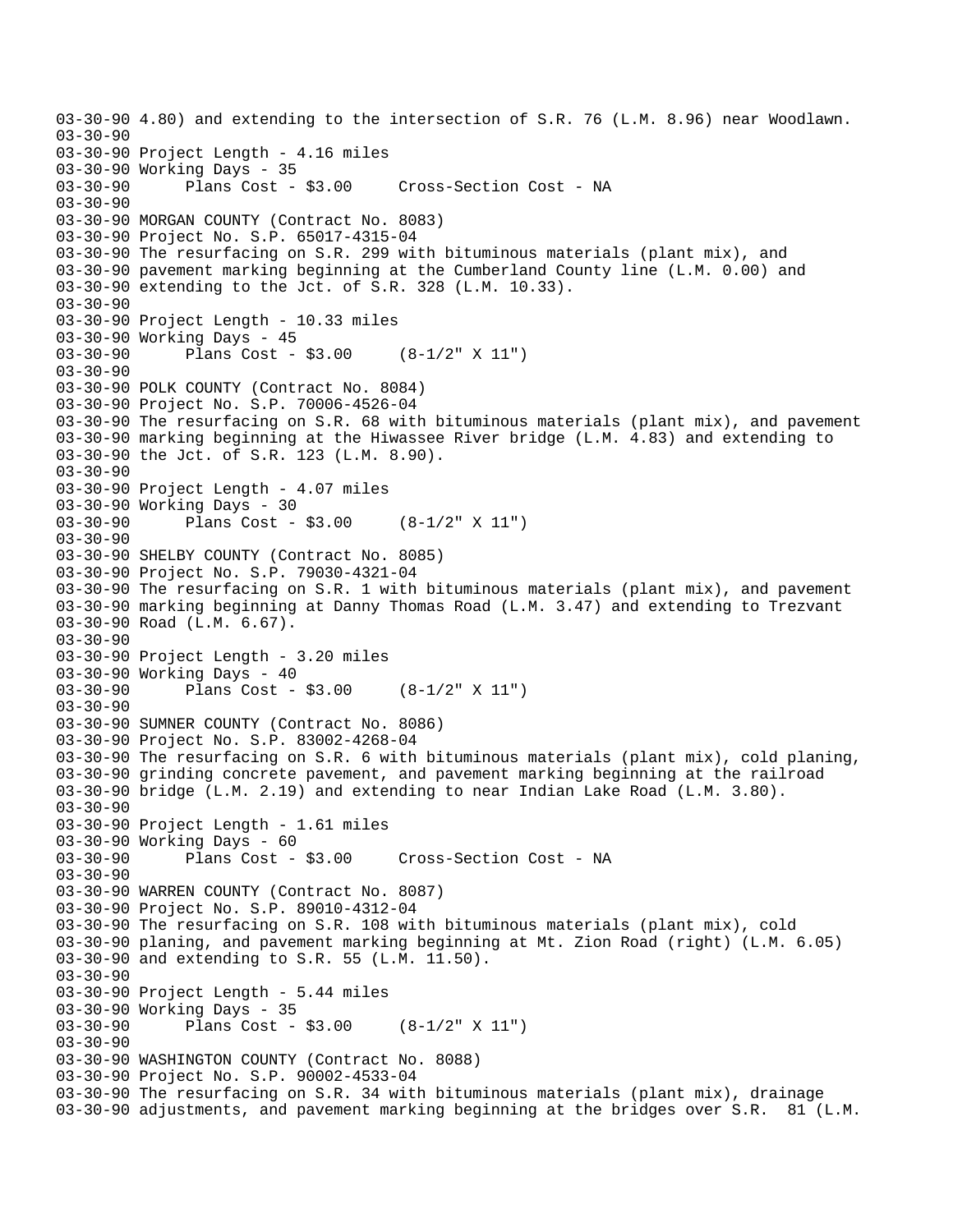03-30-90 10.12) and extending to the Jct. of Forrest Drive (right) (L.M. 11.62). 03-30-90 03-30-90 Project Length - 1.50 miles 03-30-90 Working Days - 30<br>03-30-90 Plans Cost -Plans Cost -  $$3.00$  (8-1/2" X 11") 03-30-90 03-30-90 WHITE AND PUTNAM COUNTIES (Contract No. 8089) 03-30-90 Project No. S.P. 93003-4215-04 03-30-90 The resurfacing on S.R. 111 with emulsified asphalt slurry seal, bridge deck 03-30-90 and expansion joint repairs, sealant, and pavement marking beginning in White 03-30-90 County 0.16 mile south of Old S.R. 111 (L.M. 3.76) and extending to 0.80 mile 03-30-90 north of the White County line (L.M. 0.80) in Putnam County.  $03 - 30 - 90$ 03-30-90 Project Length - 12.95 miles 03-30-90 Working Days - 40<br>03-30-90 Plans Cost -Plans  $Cost - $3.00$  (8-1/2" X 11") 03-30-90 03-30-90 WILLIAMSON COUNTY (Contract No. 8090) 03-30-90 Project No. S.P. 94052-4110-04 03-30-90 The repair of the bridge on Moores Lane over I-65 (L.M. 2.10) including bridge 03-30-90 deck and steel repairs, concrete bridge deck sealant, concrete bridge deck 03-30-90 overlay, and bridge rail replacement. 03-30-90 03-30-90 Project Length - 0.000 mile 03-30-90 Working Days - On or before July 1, 1990 (See Special Provision 108B)<br>03-30-90 Plans Cost - \$10.00 Cross-Section Cost - NA 03-30-90 Plans Cost - \$10.00 Cross-Section Cost - NA 03-30-90 03-30-90 WILLIAMSON COUNTY (Contract No. 8091) 03-30-90 Project No. S.P. 94031-4307-04 03-30-90 The resurfacing on S.R. 247 (Duplex Road) with bituminous materials (plant 03-30-90 mix), bridge deck repair, sealant and pavement marking beginning at the new 03-30-90 pavement at the Maury County line (L.M. 0.00) and extending to the 03-30-90 intersection of S.R. 106 (L.M. 4.31). 03-30-90 03-30-90 Project Length - 4.31 miles 03-30-90 Working Days - 40 03-30-90 Plans Cost - \$3.00 Cross-Section Cost - NA 03-30-90 03-30-90 WILSON COUNTY (Contract No. 8092) 03-30-90 Project No. S.P. 95015-3210-04 03-30-90 The widening and resurfacing on S.R. 171 (Mt. Juliet Road) including grading 03-30-90 and drainage, paving with bituminous materials (plant mix), and pavement 03-30-90 marking beginning at the end of the curb and gutter section (L.M. 5.09) and 03-30-90 extending to the new pavement approx. 235 feet north of Clearview Drive in 03-30-90 front of Mt. Juliet Junior High School (L.M. 5.78). 03-30-90 03-30-90 Project Length - 0.69 mile 03-30-90 Working Days - 45<br>03-30-90 Plans Cost - \$3.00 Cross-Section Cost - NA 03-30-90 03-30-90 WILSON COUNTY (Contract No. 8093) 03-30-90 Project No. S.P. 95023-4306-04 03-30-90 The resurfacing on S.R. 266 with bituminous materials (plant mix), bridge deck 03-30-90 and expansion joint repairs, sealant and pavement marking beginning at S.R. 03-30-90 265 (L.M. 10.24) and extending to the Lebanon City limits (L.M. 16.87). 03-30-90 03-30-90 Project Length - 6.58 miles 03-30-90 Working Days - 40 Cross-Section Cost - NA 03-30-90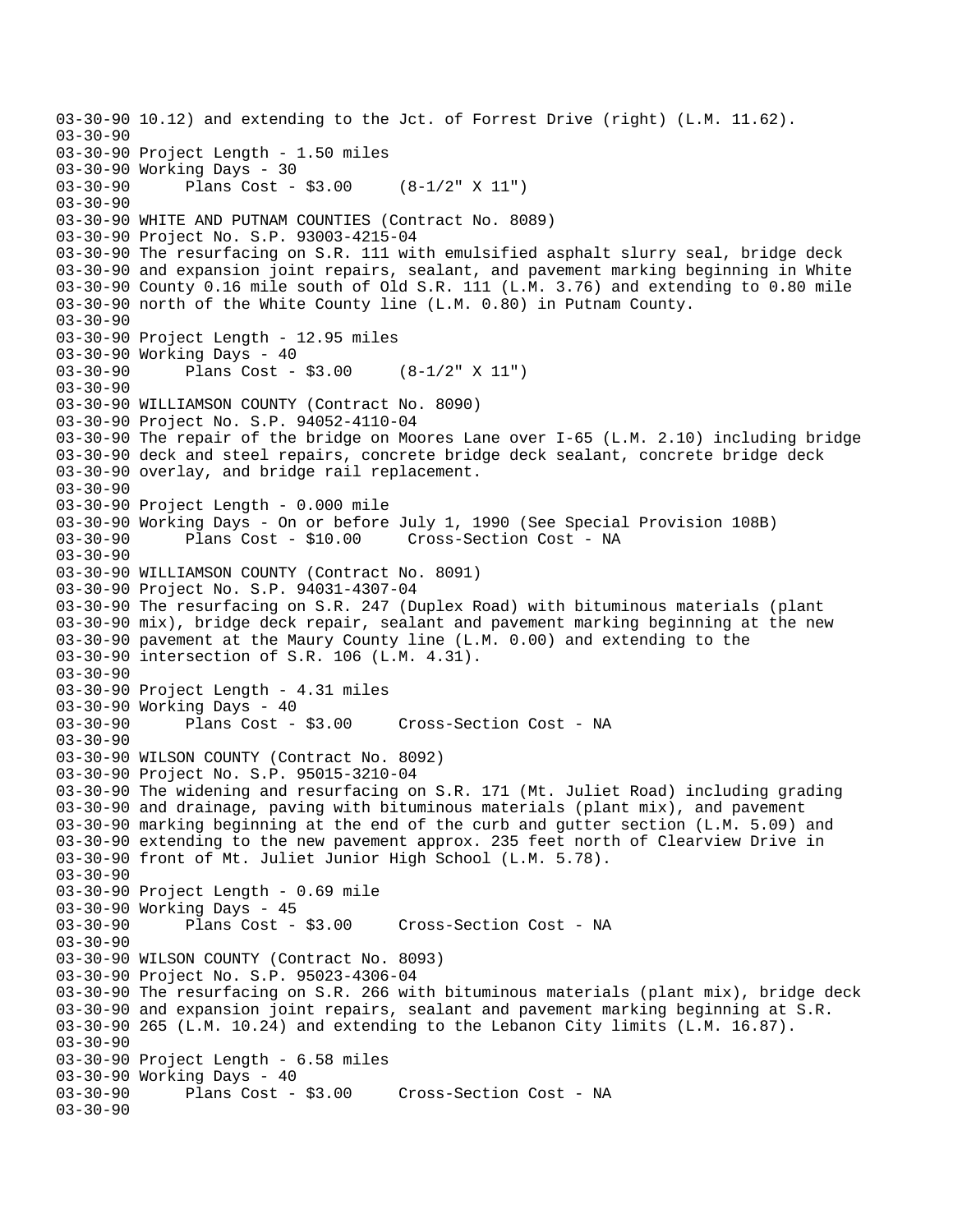================================================================================ 05-11-90 WILLIAMSON COUNTY (Contract No. 8090) 05-11-90 Project No. S.P. 94052-4110-04 05-11-90 The repair of the bridge on Moores Lane over I-65 (L.M. 2.10) including bridge 05-11-90 deck and steel repairs, concrete bridge deck sealant, concrete bridge deck 05-11-90 overlay, and bridge rail replacement. 05-11-90 05-11-90 Project Length - 0.000 mile 05-11-90 Working Days - 50 (See Special Provision 108B) 05-11-90 Plans Cost - \$10.00 Cross-Section Cost - NA 05-11-90 05-11-90 BENTON AND HUMPHREYS COUNTIES (Contract No. 8094) 05-11-90 Project No. IDR-40-2(66)134, 03001-3151-44 05-11-90 The construction of one (1) bridge with either continuous steel welded plate 05-11-90 girders, continuous steel welded plate girders for the main spans and 05-11-90 prestressed concrete Bulb-Tee beams on the approach spans, or a contractor 05-11-90 redesign, over the Tennessee River (L.M. 8.46) on I-40 (Cuba Landing Bridge) 05-11-90 including grading and drainage, paving with bituminous materials (plant mix), 05-11-90 the installation of guardrail, underdrains, concrete median barrier, signs, 05-11-90 fence, and pavement marking on the approaches. 05-11-90 05-11-90 Project Length - 1.676 miles 05-11-90 Working Days - On or before December 31, 1992 05-11-90 Plans Cost - \$50.00 Cross-Section Cost - \$25.00 05-11-90 The DBE goal for this contract is 10% of the contract amount. 05-11-90 05-11-90 ANDERSON, BLOUNT, CAMPBELL, CARTER, CLAIBORNE, COCKE, GRAINGER, GREENE, 05-11-90 HAMBLEN, HANCOCK, HAWKINS, JEFFERSON, JOHNSON, KNOX, LOUDON, MONROE, MORGAN, 05-11-90 ROANE, SCOTT, SEVIER, SULLIVAN, UNICOI, UNION AND WASHINGTON COUNTIES 05-11-90 (Contract No. 8095) 05-11-90 Project No. S.P. 98010-4197-04 05-11-90 The random on call signing on various routes in Region I. 05-11-90 05-11-90 Project Length - 0.000 mile 05-11-90 Working Days - June 30, 1991 (See Special Provision 108B) 05-11-90 NO PLANS CONTRACT 05-11-90 05-11-90 ANDERSON, CAMPBELL, WASHINGTON, KNOX, GRAINGER, SULLIVAN AND ROANE COUNTIES 05-11-90 (Contract No. 8096) 05-11-90 Project No. S.P. 98010-4198-04 05-11-90 The attenuator repair on various Interstate and State Routes in Region I. 05-11-90 05-11-90 Project Length - 0.000 mile 05-11-90 Working Days - June 30, 1991 (See Special Provision 705C) 05-11-90 NO PLANS CONTRACT 05-11-90 05-11-90 BEDFORD, CHEATHAM, DAVIDSON, DICKSON, GILES, HICKMAN, HOUSTON, HUMPHREYS, 05-11-90 LAWRENCE, LEWIS, LINCOLN, MACON, MARSHALL, MAURY, MONTGOMERY, MOORE, PERRY, 05-11-90 ROBERTSON, RUTHERFORD, SMITH, STEWART, SUMNER, TROUSDALE, WAYNE, WILLIAMSON 05-11-90 AND WILSON COUNTIES (Contract No. 8097) 05-11-90 Project No. S.P. 98032-4105-04 05-11-90 The random on call signing on various Interstate and State Routes in Region 05-11-90 III. 05-11-90 05-11-90 Project Length - 0.000 mile 05-11-90 Working Days - June 30, 1991 (See Special Provision 108B) 05-11-90 NO PLANS CONTRACT 05-11-90 05-11-90 BLEDSOE COUNTY (Contract No. 8098) 05-11-90 Project No. S.P. 04001-4223-04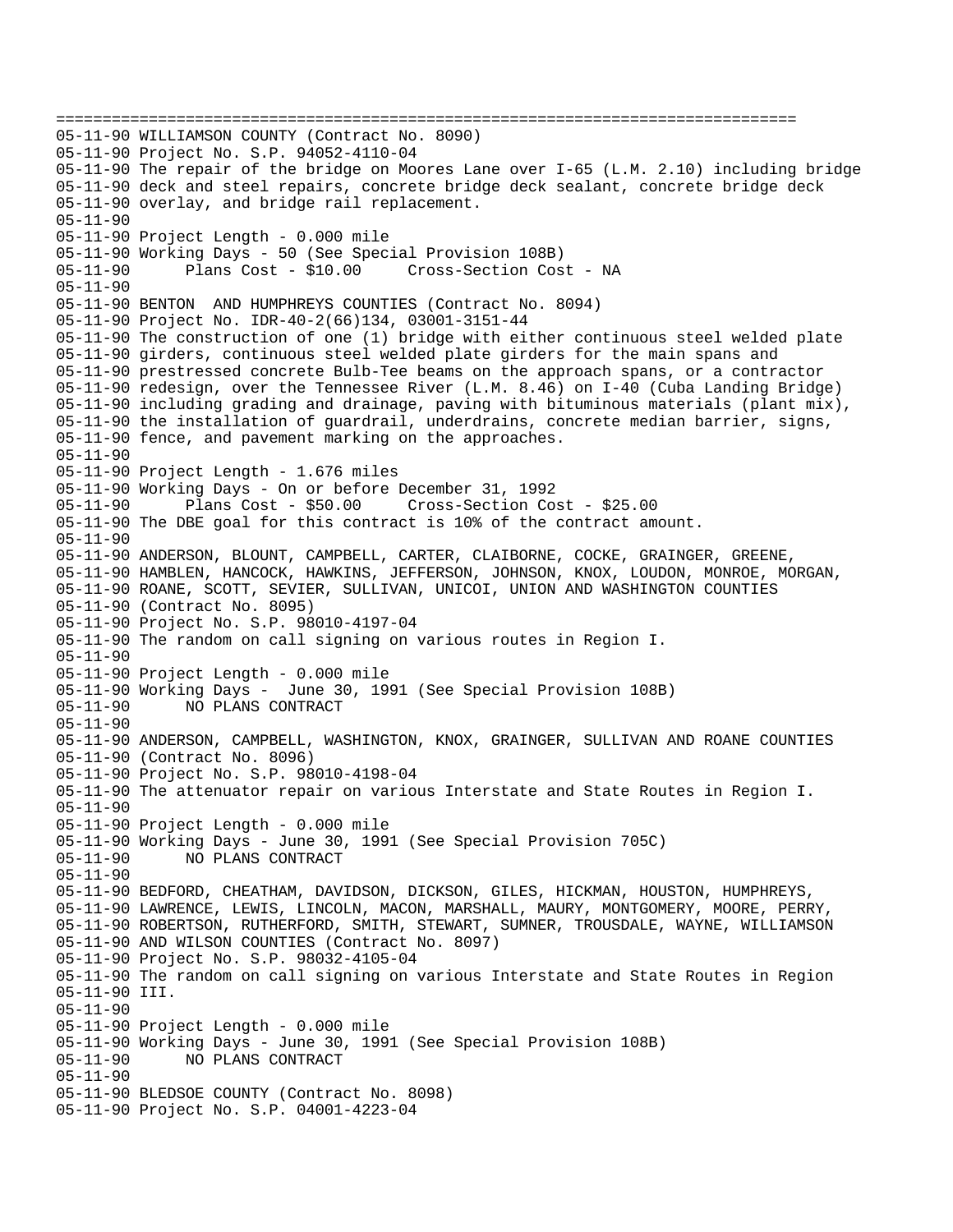05-11-90 The resurfacing on S.R. 28 with bituminous materials (plant mix), cold 05-11-90 planing, drainage adjustments, and pavement marking beginning at Maxwell 05-11-90 Street (left) (L.M. 12.02) and extending to the Jct. of S.R. 30W (L.M. 15.36). 05-11-90 05-11-90 Project Length - 3.34 miles 05-11-90 Working Days - 35 05-11-90 Plans Cost - \$3.00 (8-1/2" X 11") 05-11-90 05-11-90 BLEDSOE, BRADLEY, CANNON, CLAY, COFFEE, CUMBERLAND, DEKALB, FENTRESS, 05-11-90 FRANKLIN, GRUNDY, HAMILTON, JACKSON, MCMINN, MARION, MEIGS, OVERTON, PICKETT, 05-11-90 POLK, PUTNAM, RHEA, SEQUATCHIE, VAN BUREN, WARREN AND WHITE COUNTIES (Contract 05-11-90 No. 8099) 05-11-90 Project No. S.P. 98020-4191-04 05-11-90 The random on call signing on various routes in Region II. 05-11-90 05-11-90 Project Length - 0.000 mile 05-11-90 Working Days - June 30, 1991 (See Special Provision 108B) 05-11-90 NO PLANS CONTRACT 05-11-90 05-11-90 BRADLEY COUNTY (Contract No. 8100) 05-11-90 Project No. BHF-60(6), 06069-3224-94 05-11-90 The extension of one (1) concrete box bridge (4 @ 12' X 10') over South Mouse 05-11-90 Creek (L.M. 15.76) on S.R. 60 in Cleveland including grading and drainage, 05-11-90 paving with bituminous materials (plant mix), storm sewer construction, 05-11-90 installation of concrete curb and gutter, sidewalk, signs, signals, and 05-11-90 guardrail on the approaches. 05-11-90 05-11-90 Project Length - 0.090 mile 05-11-90 Working Days - 65 05-11-90 Plans Cost - \$10.00 Cross-Section Cost - \$0.00 05-11-90 05-11-90 CARROLL COUNTY (Contract No. 8101) 05-11-90 Project No. S.P. 09025-4305-04 05-11-90 The resurfacing on S.R. 423 with bituminous materials (plant mix), bridge deck 05-11-90 repair and sealant, and pavement marking beginning approx. 0.7 mile east of 05-11-90 Macedonia-Routon Road (L.M. 5.515) and extending to the Jct. of S.R. 77 (L.M. 05-11-90 10.77). 05-11-90 05-11-90 Project Length - 5.255 miles 05-11-90 Working Days - 40 05-11-90 Plans Cost - \$3.00 Cross-Section Cost - NA 05-11-90 05-11-90 COCKE COUNTY (Contract No. 8102) 05-11-90 Project No. S.P. 15001-4156-04 05-11-90 The correction of a fill slide on I-40 near English Creek (L.M. 7.60) 05-11-90 including excavation, and placement of graded solid rock. 05-11-90 05-11-90 Project Length - 0.075 mile 05-11-90 Working Days - 60 05-11-90 Plans Cost - \$10.00 Cross-Section Cost - \$0.00 05-11-90 05-11-90 COFFEE COUNTY (Contract No. 8103) 05-11-90 Project No. S.P. 16003-4319-04 05-11-90 The resurfacing on S.R. 2 with bituminous materials (plant mix), cold planing, 05-11-90 drainage adjustments, bridge deck and expansion joint repairs, sealant, and 05-11-90 pavement marking beginning at Bashaw Creek Road (L.M. 12.34) and extending to 05-11-90 Hurricane Road (left) (L.M. 17.33). 05-11-90 05-11-90 Project Length - 4.76 miles 05-11-90 Working Days - 55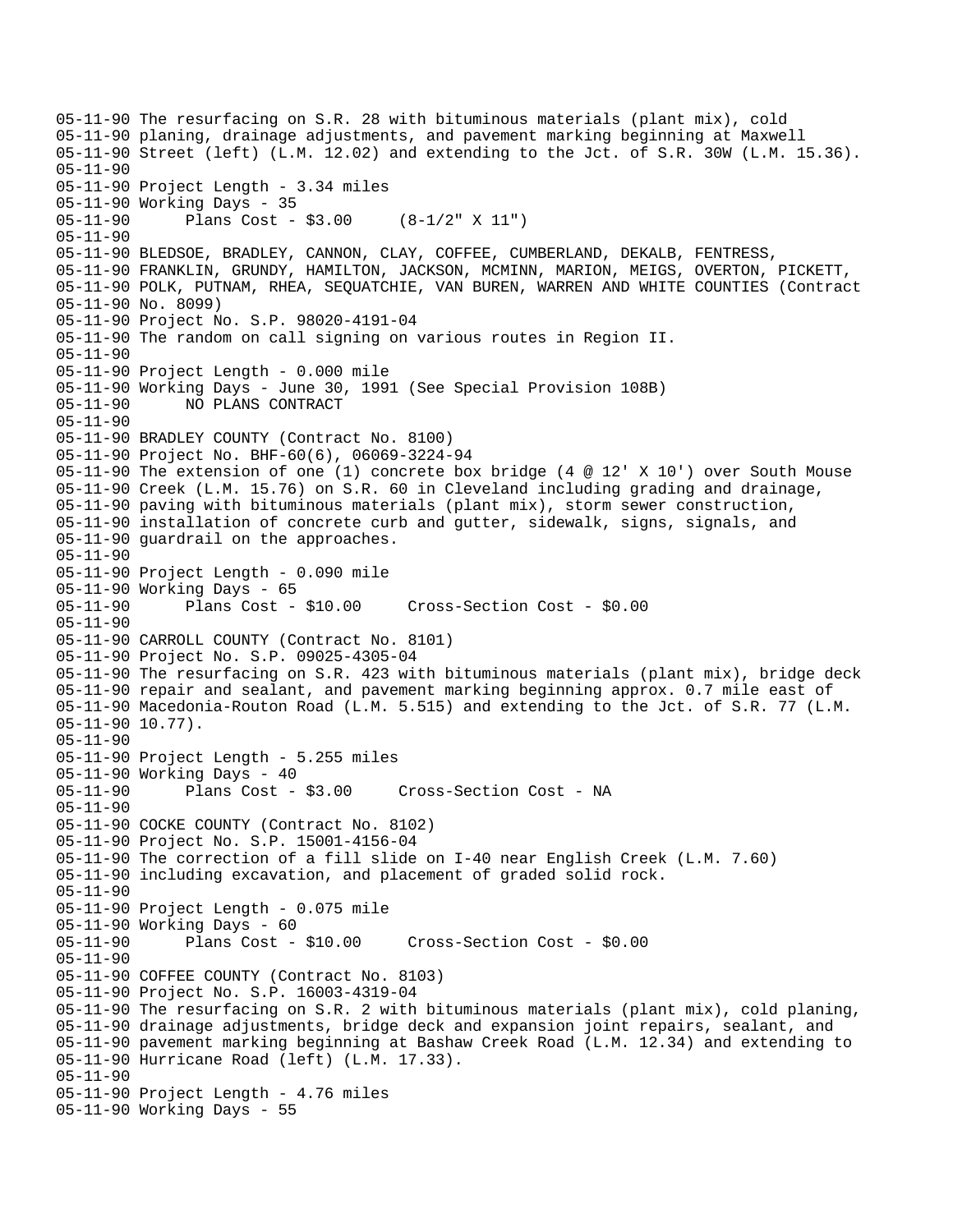```
05-11-90 Plans Cost - $3.00 (8-1/2" X 11") 
05-11-90 
05-11-90 CUMBERLAND COUNTY (Contract No. 8104) 
05-11-90 Project No. S.P. 18002-4516-04 
05-11-90 The resurfacing on S.R. 1 with bituminous materials (plant mix), and pavement 
05-11-90 marking beginning 0.05 mile east of Pleasant Hill Road (L.M. 2.00) and 
05-11-90 extending to Deep Water Road (L.M. 5.27). 
05-11-90 
05-11-90 Project Length - 3.27 miles 
05-11-90 Working Days - 30 
05-11-90 Plans Cost - $3.00 (8-1/2" X 11") 
05-11-90 
05-11-90 DAVIDSON COUNTY (Contract No. 8105) 
05-11-90 Project No. S.P. 19002-4154-04 
05-11-90 The repair of the bridge on the ramp from I-24 west to I-440 including 
05-11-90 structural steel repairs. 
05-11-90 
05-11-90 Project Length - 0.000 mile 
05-11-90 Working Days - 35 
05-11-90 Plans Cost - $10.00 Cross-Section Cost - NA 
05-11-90 
05-11-90 DAVIDSON COUNTY (Contract No. 8106) 
05-11-90 Project No. S.P. 19076-4228-04 
05-11-90 The vegetation removal on S.R. 155 (Briley Parkway) beginning at I-24 and 
05-11-90 extending to Ellington Parkway. 
05-11-90 
05-11-90 Project Length - 12.00 miles 
05-11-90 Working Days - On or before August 1, 1990 
05-11-90 NO PLANS CONTRACT 
05-11-90 
05-11-90 DAVIDSON, DICKSON, HUMPHREYS, ROBERTSON, RUTHERFORD, SMITH AND WAYNE COUNTIES 
05-11-90 (Contract No. 8107) 
05-11-90 Project No. S.P. 98032-4106-04 
05-11-90 The attenuator repair on various Interstate and State Routes in Region III. 
05-11-90 
05-11-90 Project Length - 0.000 mile 
05-11-90 Working Days - June 30, 1991 (See Special Provision 705E) 
05-11-90 NO PLANS CONTRACT 
05-11-90 
05-11-90 DEKALB COUNTY (Contract No. 8108) 
05-11-90 Project No. HES-RS-146(1), 21007-3222-24 
05-11-90 The grading and drainage on S.R. 146 including paving with bituminous 
05-11-90 materials (plant mix), construction of a reinforced concrete retaining wall, 
05-11-90 storm sewer construction, the installation of concrete curb and gutter, 
05-11-90 sidewalk, underdrains, signs, and pavement marking beginning approx. 0.8 mile 
05-11-90 north of Whorton Springs Road and extending to Bryant Street in Smithville. 
05-11-90 
05-11-90 Project Length - 2.214 miles 
05-11-90 Working Days - 225 
05-11-90 Plans Cost - $25.00 Cross-Section Cost - $25.00 
05-11-90 The DBE goal for this contract is 10% of the contract amount. 
05-11-90 
05-11-90 DICKSON COUNTY (Contract No. 8109) 
05-11-90 Project No. S.P. 22002-4222-04 
05-11-90 The resurfacing on S.R. 1 with bituminous materials (plant mix), and pavement 
05-11-90 marking beginning at the new pavement at the end of the Dickson Bypass (L.M. 
05-11-90 10.30) and extending to the White Bluff City Limits (L.M. 17.23). 
05-11-90 
05-11-90 Project Length - 6.93 miles 
05-11-90 Working Days - 40
```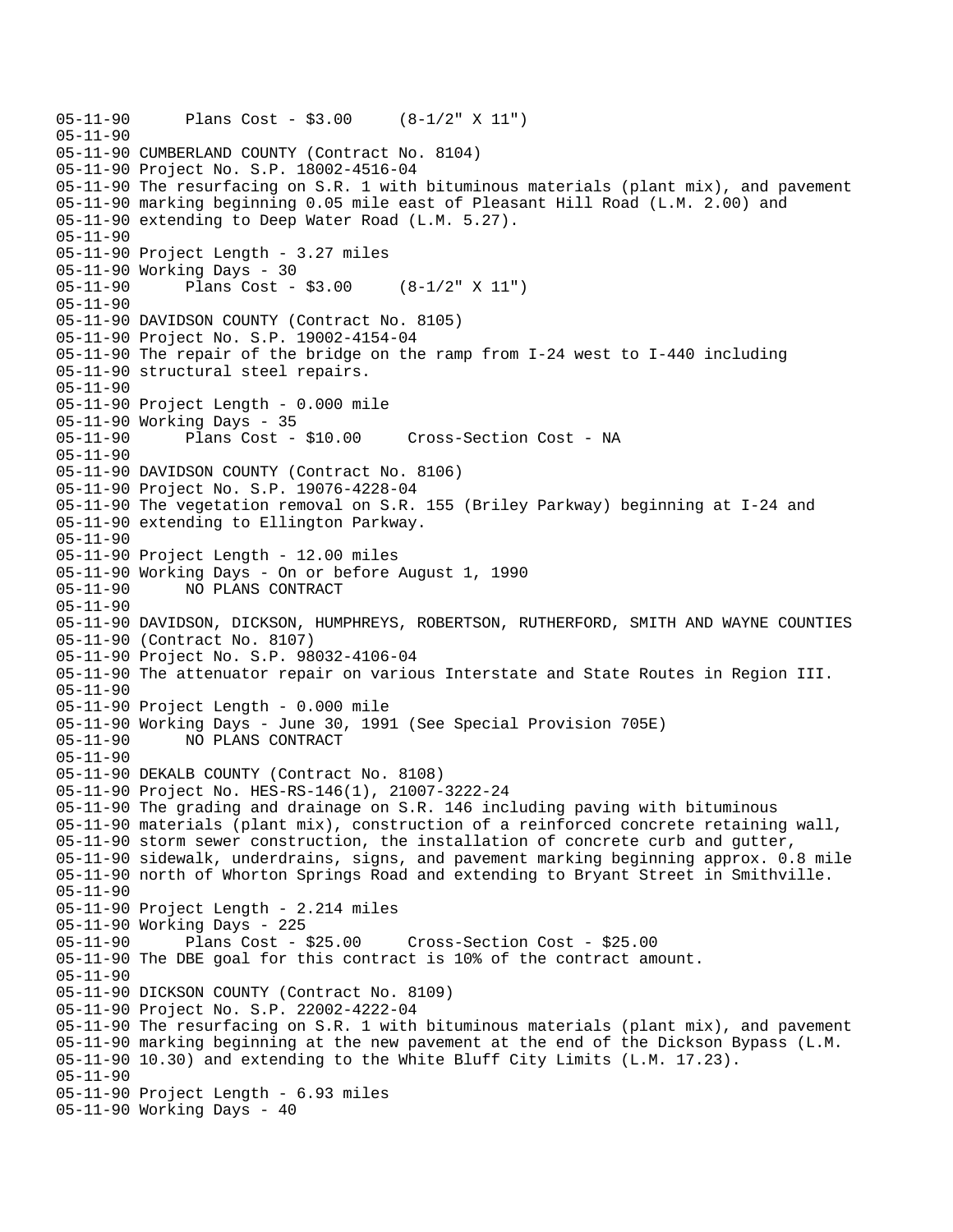05-11-90 Plans Cost - \$3.00 Cross-Section Cost - NA 05-11-90 05-11-90 GIBSON COUNTY (Contract No. 8110) 05-11-90 Project No. F-43(8), 27004-3250-14 05-11-90 The paving on U.S. 45E (S.R. 43) with either a mineral aggregate base, a 05-11-90 portland cement treated aggregate base, or a soil cement treated base, with 05-11-90 bituminous materials (plant mix), including the installation of guardrail, 05-11-90 underdrains, signs, and pavement marking beginning 0.38 mile north of Old 05-11-90 Medina Road and extending to north of Medina. 05-11-90 05-11-90 Project Length - 2.050 miles 05-11-90 Working Days - 75 05-11-90 Plans Cost - \$10.00 Cross-Section Cost - NA 05-11-90 The DBE goal for this contract is 10% of the contract amount. 05-11-90 05-11-90 HAMILTON COUNTY (Contract No. 8111) 05-11-90 Project No. S.P. 33003-4151-04 05-11-90 The repair of three (3) bridges in and around the Chattanooga area: Old 05-11-90 Ringgold Road, South Crest Road, and South Seminole Drive over I-24, including 05-11-90 repainting existing steel structures, bridge deck and expansion joint repairs, 05-11-90 sealant, and overlay with bituminous materials (plant mix). 05-11-90 05-11-90 Project Length - 0.000 mile 05-11-90 Working Days - 60 NO PLANS CONTRACT  $05 - 11 - 90$ 05-11-90 HAMILTON COUNTY (Contract No. 8112) 05-11-90 Project No. S.P. 33946-4254-04 05-11-90 The repair of four (4) bridges in and around the Chattanooga area: S.R. 153 05-11-90 (L.M. 2.12) over Fryar Branch, S.R. 2 (L.M. 16.82) over S.R. 153, Shallowford 05-11-90 Road (L.M. 5.56) over S.R. 153, and Hixson Pike (L.M. 4.32) over S.R. 153, 05-11-90 including bridge deck repair, sealant, and overlay with bituminous materials 05-11-90 (plant mix). 05-11-90 05-11-90 Project Length - 0.000 mile 05-11-90 Working Days - 40 05-11-90 NO PLANS CONTRACT 05-11-90 05-11-90 HAMILTON COUNTY (Contract No. 8113) 05-11-90 Project No. S.P. 33946-4255-04 05-11-90 The repair of four (4) bridges in and around the Chattanooga area: S.R. 29 05-11-90 (L.M. 1.54) over East Elmwood Avenue, S.R. 29 (L.M. 1.65) over S.R. 8, S.R. 29 05-11-90 (L.M. 1.66) over northbound ramp to Dayton Boulevard, and S.R. 153 (L.M. 3.59) 05-11-90 over Southern Railroad and C.S.X. Railroad, including repainting existing 05-11-90 steel structures, bridge deck and expansion joint repairs, sealant, and 05-11-90 overlay with bituminous materials (plant mix). 05-11-90 05-11-90 Project Length - 0.000 mile 05-11-90 Working Days - 60 05-11-90 NO PLANS CONTRACT 05-11-90 05-11-90 HAMILTON COUNTY (Contract No. 8114) 05-11-90 Project No. S.P. 33946-4256-04 05-11-90 The repair of three (3) bridges in and around the Chattanooga area: I-124 05-11-90 (L.M. 0.44) over 19TH Street and S.R. 58, I-124 (L.M. 0.69) over West Main 05-11-90 Street, and S.R. 8 (L.M. 11.21) over Southern Railroad and East Elmwood, 05-11-90 including repainting existing steel structures, bridge deck repair, sealant, 05-11-90 and overlay with bituminous materials (plant mix). 05-11-90 05-11-90 Project Length - 0.000 mile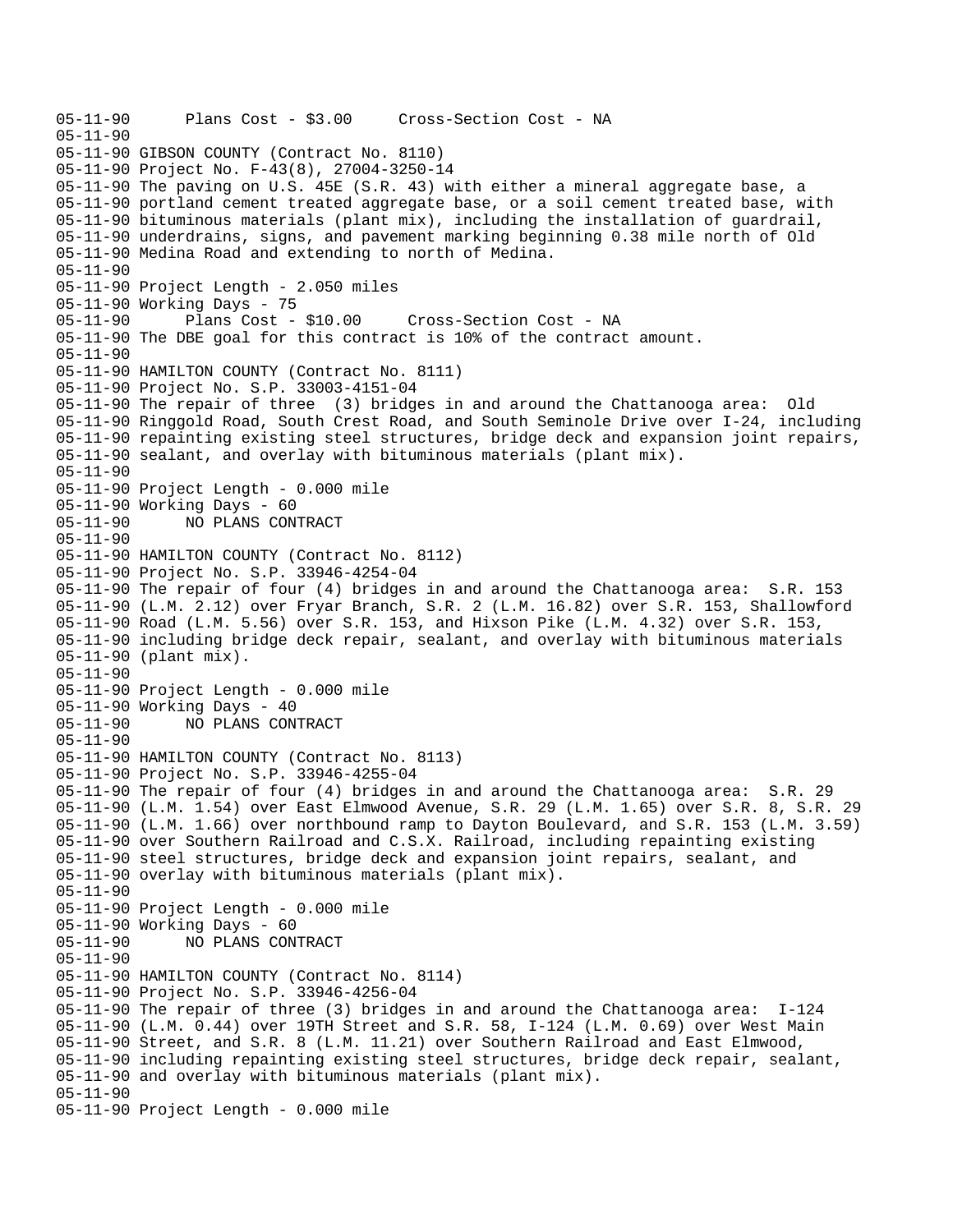```
05-11-90 Working Days - 75<br>05-11-90 NO PLANS CON
              NO PLANS CONTRACT
05-11-90 
05-11-90 HARDIN COUNTY (Contract No. 8115) 
05-11-90 Project No. S.P. 36010-4510-04 
05-11-90 The resurfacing on S.R. 128 with bituminous materials (plant mix), and 
05-11-90 pavement marking beginning at the Jct. of S.R. 57 (L.M. 0.05) and extending to 
05-11-90 the Jct. of S.R. 226 (L.M. 6.53). 
05-11-90 
05-11-90 Project Length - 6.48 miles 
05-11-90 Working Days - 35 
05-11-90 Plans Cost - $3.00 (8-1/2" X 11") 
05-11-90 
05-11-90 HENRY COUNTY (Contract No. 8116) 
05-11-90 Project No. BRZ-4000(22), 40072-3412-94 
05-11-90 The construction of one (1) prestressed concrete box beam bridge over Bailey 
05-11-90 Fork Creek (L.M. 0.70) on County Home Road including grading and drainage, 
05-11-90 paving with bituminous materials (plant mix), and guardrail on the approaches. 
05-11-90 
05-11-90 Project Length - 0.113 miles 
05-11-90 Working Days - 90<br>05-11-90 Plans Cost - $10.00
05-11-90 Plans Cost - $10.00 Cross-Section Cost - $0.00 
05-11-90 
05-11-90 KNOX COUNTY (Contract No. 8117) 
05-11-90 Project No. M-3773(2), 47951-3766-54 
05-11-90 The lane addition at the intersection of Broadway Avenue (S.R. 33, U.S. 441) 
05-11-90 with Woodland Avenue including grading and drainage, paving with bituminous 
05-11-90 materials (plant mix), cold planing, storm sewer construction, construction of 
05-11-90 a reinforced concrete retaining wall, construction of one (1) concrete slab 
05-11-90 bridge (3 @ 18' X 6'-11"), installation of concrete curb and gutter, sidewalk, 
05-11-90 signs, signals, and pavement marking. 
05-11-90 
05-11-90 Project Length - 0.191 mile 
05-11-90 Working Days - 150 
                                      05-11-90 Plans Cost - $10.00 Cross-Section Cost - $10.00 
05-11-90 The DBE goal for this contract is 10% of the contract amount. 
05-11-90 
05-11-90 KNOX COUNTY (Contract No. 8118) 
05-11-90 Project No. BRZ-4700(11), 47946-3417-94 
05-11-90 The construction of one (1) prestressed concrete box beam bridge over the 
05-11-90 Southern Railroad (L.M. 0.38) on Dry Gap Pike including grading and drainage, 
05-11-90 paving with bituminous materials (plant mix), and guardrail on the approaches. 
05-11-90 
05-11-90 Project Length - 0.203 mile 
05-11-90 Working Days - 90 
05-11-90 Plans Cost - $10.00 Cross-Section Cost - $0.00 
05-11-90 
05-11-90 KNOX COUNTY (Contract No. 8119) 
05-11-90 Project No. S.P. 47057-4522-04 
05-11-90 The resurfacing on S.R. 168 with bituminous materials (plant mix), and 
05-11-90 pavement marking beginning at the end of bridge over the French Broad River 
05-11-90 (L.M. 11.00) and extending to Ruggles Ferry Pike (right) (L.M. 15.92). 
05-11-90 
05-11-90 Project Length - 4.69 miles 
05-11-90 Working Days - 35 
05-11-90 Plans Cost - $3.00 (8-1/2" X 11") 
05-11-90 
05-11-90 KNOX AND LOUDON COUNTIES (Contract No. 8120) 
05-11-90 Project No. S.P. 47946-4122-04 
05-11-90 The sweeping and litter removal at various locations on I-75, I-40, I-275, and
```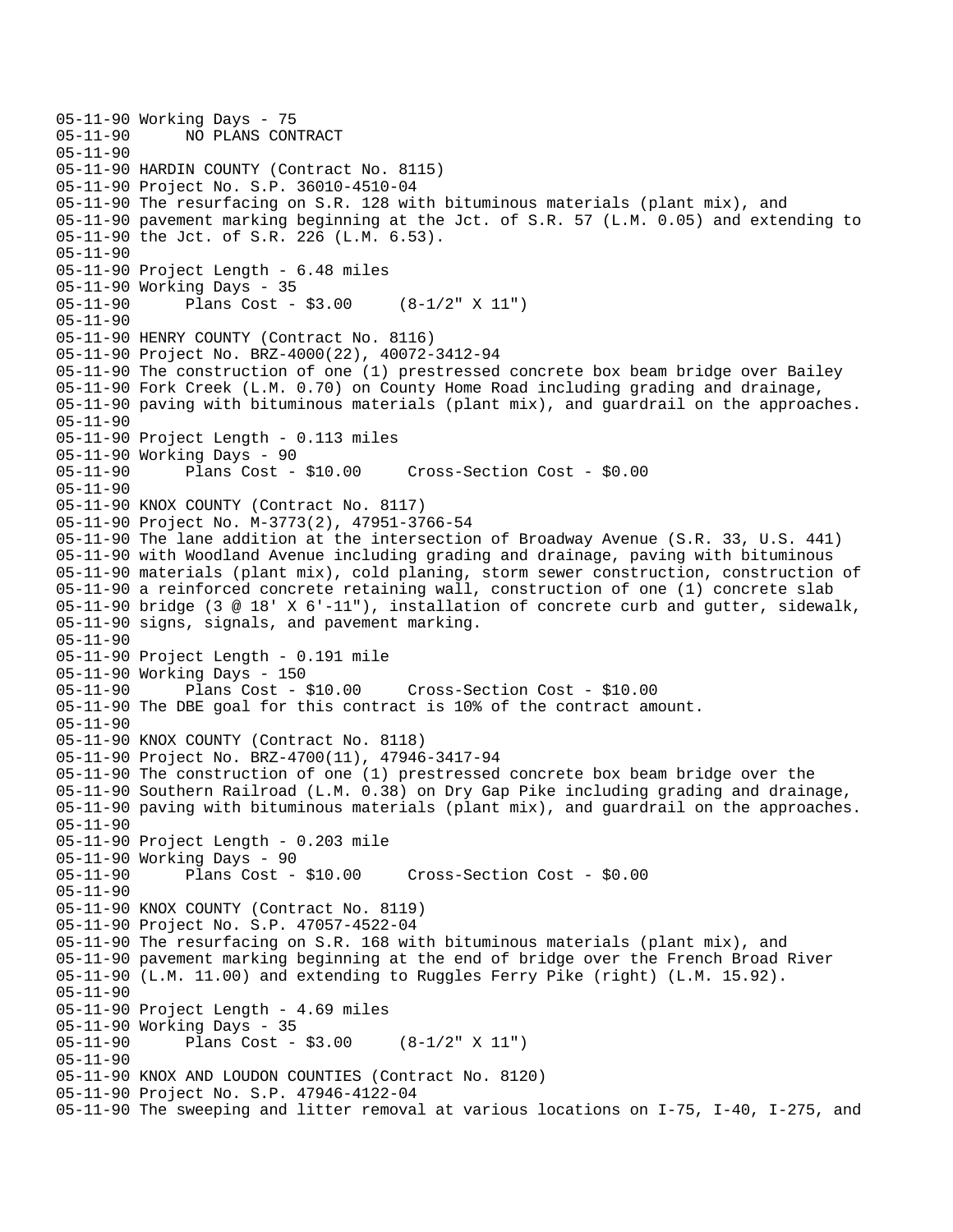05-11-90 I-640 in Knox and Loudon Counties. 05-11-90 05-11-90 Project Length - 95.33 miles 05-11-90 Working Days - On or before June 30, 1991 (See Special Provision 108B) NO PLANS CONTRACT 05-11-90 05-11-90 LINCOLN AND MOORE COUNTIES (Contract No. 8121) 05-11-90 Project Nos. S.P. 52007-4204-04, 64003-4203-04 05-11-90 The resurfacing on S.R. 50 with bituminous materials (plant mix), and pavement 05-11-90 marking beginning in Lincoln County approx. 500 feet northeast of Crystal 05-11-90 Ridge Road (L.M. 19.95) and extending to a point approx. 300 feet south of 05-11-90 Lois Road in Moore County (L.M. 5.62). 05-11-90 05-11-90 Project Length - 7.66 miles 05-11-90 Working Days - 40<br>05-11-90 Plans Cost - \$3.00 Cross-Section Cost - NA 05-11-90 05-11-90 MCMINN COUNTY (Contract No. 8122) 05-11-90 Project No. BRZ-5400(11), 54945-3494-94 05-11-90 The construction of one (1) prestressed concrete box beam bridge over Chestuee 05-11-90 Creek (L.M. 3.27) on Old Athens-Etowah Road including grading and drainage, 05-11-90 paving with bituminous materials (plant mix), and guardrail on the approaches. 05-11-90 05-11-90 Project Length - 0.132 mile 05-11-90 Working Days - 130 05-11-90 Plans Cost - \$10.00 Cross-Section Cost - \$0.00 05-11-90 05-11-90 MADISON COUNTY (Contract No. 8123) 05-11-90 Project No. S.P. 57002-4309-04 05-11-90 The resurfacing on S.R. 1 with bituminous materials (plant mix), and pavement 05-11-90 marking beginning at the Haywood County line (L.M. 0.00) and extending to 05-11-90 Neely Road (L.M. 6.63). 05-11-90 05-11-90 Project Length - 6.63 miles 05-11-90 Working Days - 40 05-11-90 Plans Cost - \$3.00 (8-1/2" X 11") 05-11-90 05-11-90 MARION COUNTY (Contract No. 8124) 05-11-90 Project No. F-28(6), 58062-3217-14 05-11-90 The grading and drainage on S.R. 28 including subgrade treatment with hydrated 05-11-90 lime, paving with either a mineral aggregate base, or a portland cement 05-11-90 treated aggregate base, with bituminous materials (plant mix), the 05-11-90 construction of five (5) (3 @ 10' X 5') concrete box bridges, the installation 05-11-90 of guardrail, underdrains, fence, signs, signals, and pavement marking 05-11-90 beginning 140 feet north of Jones Crossing Road and extending to 100 feet 05-11-90 north of S.R. 108 in Whitwell. 05-11-90 05-11-90 Project Length - 5.653 miles 05-11-90 Working Days - 275 05-11-90 Plans Cost - \$50.00 Cross-Section Cost - \$100.00 05-11-90 The DBE goal for this contract is 10% of the contract amount. 05-11-90 05-11-90 MARION, HAMILTON, PUTNAM AND DEKALB COUNTIES (Contract No. 8125) 05-11-90 Project No. S.P. 98020-4192-04 05-11-90 The attenuator repair on various Interstate and State Routes in Region II. 05-11-90 05-11-90 Project Length - 0.000 mile 05-11-90 Working Days - June 30, 1991 (See Special Provision 705D) NO PLANS CONTRACT 05-11-90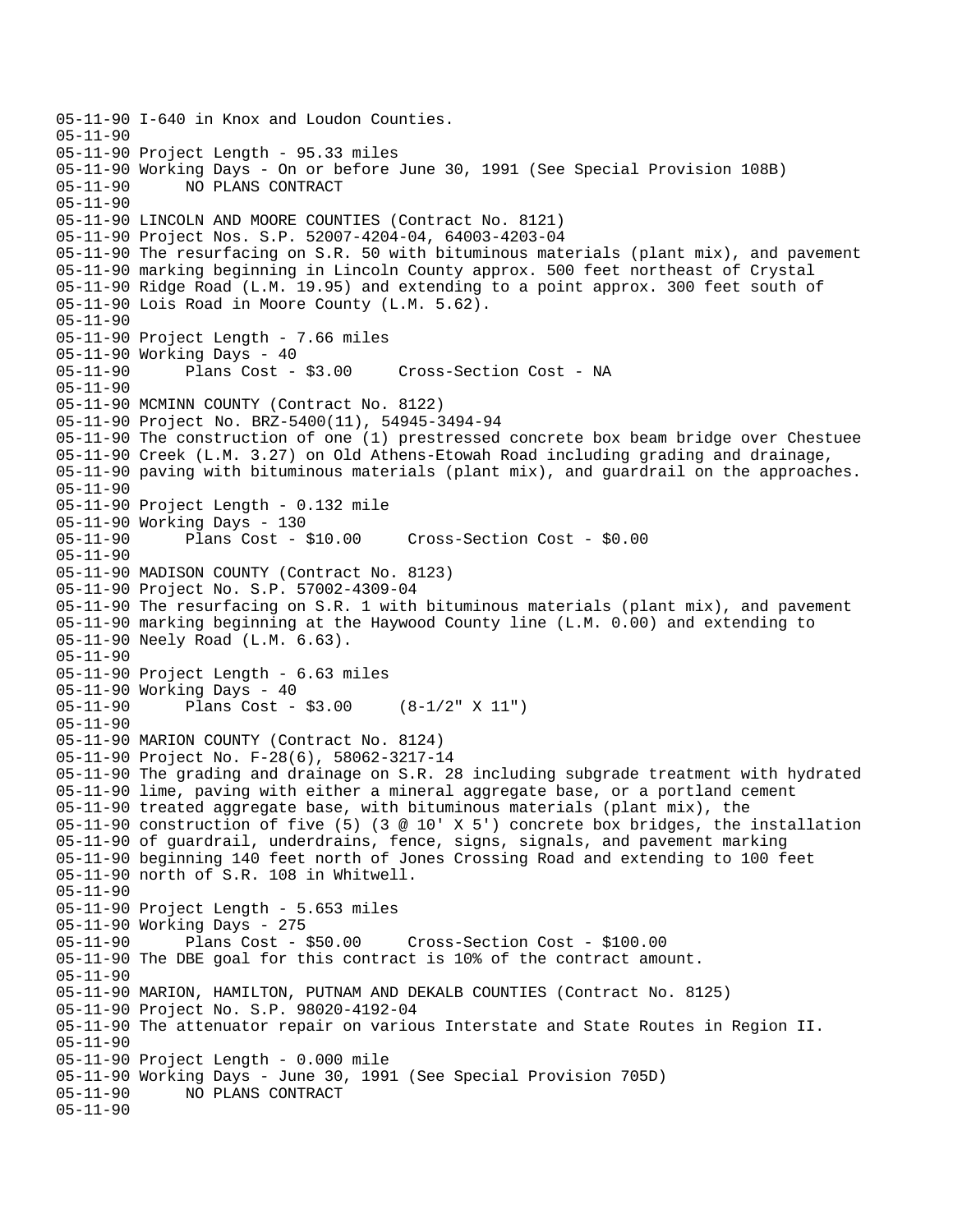```
05-11-90 OVERTON COUNTY (Contract No. 8126) 
05-11-90 Project No. S.P. 67011-4212-04 
05-11-90 The resurfacing on S.R. 164 with bituminous materials (plant mix), and 
05-11-90 pavement marking beginning at Hanging Limb (L.M. 9.25) and extending to S.R. 
05-11-90 85 (L.M. 13.72). 
05-11-90 
05-11-90 Project Length - 4.46 miles 
05-11-90 Working Days - 40 
05-11-90 Plans Cost - $3.00 (8-1/2" X 11") 
05-11-90 
05-11-90 SCOTT COUNTY (Contract No. 8127) 
05-11-90 Project No. S.P. 76003-4545-04 
05-11-90 The resurfacing on S.R. 63 with bituminous materials (plant mix), cold 
05-11-90 planing, and pavement marking beginning approx. 800 feet east of Corner Drive 
05-11-90 (right) (L.M. 2.46) and extending to the bridge over Buffalo Creek (L.M. 
05-11-90 7.79). 
05-11-90 
05-11-90 Project Length - 5.33 miles 
05-11-90 Working Days - 40 
05-11-90 Plans Cost - $3.00 (8-1/2" X 11") 
05-11-90 
05-11-90 SHELBY COUNTY (Contract No. 8128) 
05-11-90 Project No. M-2837(2), 79042-3709-54 
05-11-90 The grading and drainage on Winchester Road including paving with bituminous 
05-11-90 materials (plant mix), the construction of a complete storm sewer drainage 
05-11-90 system, the installation of concrete curb and gutter, sidewalk, underdrains, 
05-11-90 signs, lighting, pavement marking, and signals beginning at Graves Road and 
05-11-90 extending to Elvis Presley Boulevard. 
05-11-90 
05-11-90 Project Length - 0.901 mile 
05-11-90 Working Days - 230 
05-11-90 Plans Cost - $25.00 Cross-Section Cost - $25.00 
05-11-90 The DBE goal for this contract is 12% of the contract amount. 
05-11-90 
05-11-90 SHELBY COUNTY (Contract No. 8129) 
05-11-90 Project No. S.P. 79026-4211-04 
05-11-90 The repair of the bridge on S.R. 23 (Union Avenue Viaduct) (L.M. 2.61) 
05-11-90 including structural steel, reinforcing steel, concrete, and expansion joint 
05-11-90 repairs, repainting existing steel structure, and pavement marking. 
05-11-90 
05-11-90 Project Length - 0.000 mile 
05-11-90 Working Days - 60 
05-11-90 Plans Cost - $10.00 Cross-Section Cost - NA 
05-11-90 The DBE goal for this contract is 10% of the contract amount. 
05-11-90 
05-11-90 SHELBY COUNTY (Contract No. 8130) 
05-11-90 Project No. S.P. 79057-4301-04 
05-11-90 The resurfacing on S.R. 388 with bituminous materials (plant mix), bridge 
05-11-90 expansion joint repair, and pavement marking beginning at the Jct. of S.R. 3 
05-11-90 (L.M. 0.00) and extending to Locke Road (L.M. 5.19). 
05-11-90 
05-11-90 Project Length - 5.19 miles 
05-11-90 Working Days - 50 
05-11-90 Plans Cost - $3.00 Cross-Section Cost - NA 
05-11-90 
05-11-90 SHELBY, MADISON, HARDIN, BENTON AND HARDEMAN COUNTIES (Contract No. 8131) 
05-11-90 Project No. S.P. 98041-4126-04 
05-11-90 The attenuator repair on various Interstate and State Routes in Region IV. 
05-11-90 
05-11-90 Project Length - 0.000 mile
```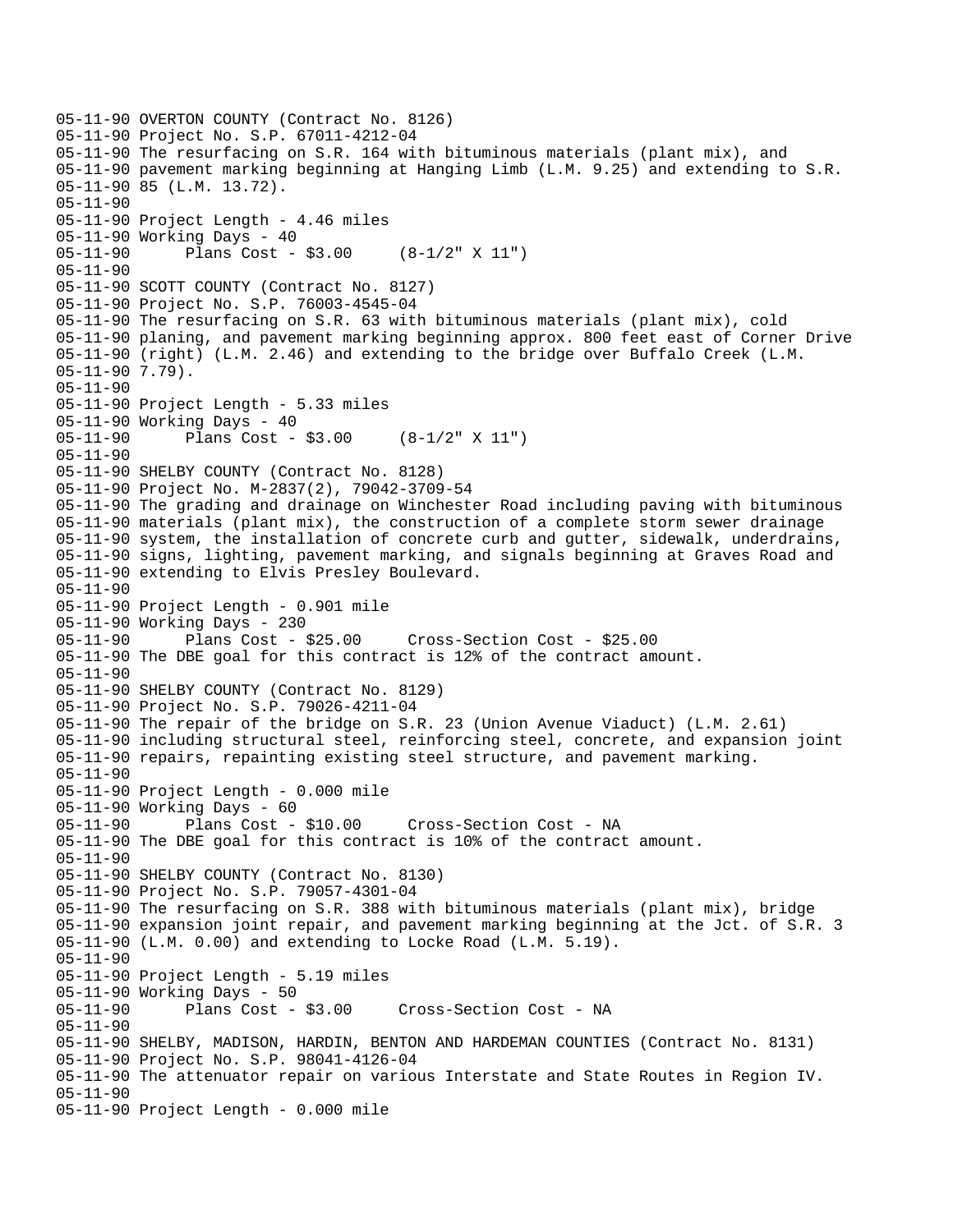05-11-90 Working Days - June 30, 1991 (See Special Provision 705F) NO PLANS CONTRACT 05-11-90 05-11-90 SULLIVAN COUNTY (Contract No. 8132) 05-11-90 Project No. S.P. 82002-4247-04 05-11-90 The resurfacing on S.R. 1 with bituminous materials (plant mix), and pavement 05-11-90 marking beginning at Eastman Road (L.M. 5.70) and extending to the beginning 05-11-90 of the parallel bridges over Reedy Creek (L.M. 9.73). 05-11-90 05-11-90 Project Length - 4.03 miles 05-11-90 Working Days - 40 05-11-90 Plans Cost - \$3.00 (8-1/2" X 11") 05-11-90 05-11-90 SULLIVAN COUNTY (Contract No. 8133) 05-11-90 Project No. S.P. 82005-4527-04 05-11-90 The repair of the bridge on S.R. 34 over the South Holston River (L.M. 28.04) 05-11-90 including structural steel and concrete repairs, cold planing, overlay with 05-11-90 bituminous materials (plant mix) with a rubberized asphalt additive, the 05-11-90 installation of guardrail, and pavement marking. 05-11-90 05-11-90 Project Length - 0.000 mile 05-11-90 Working Days - 35<br>05-11-90 Plans Cost - \$10.00 05-11-90 Plans Cost - \$10.00 Cross-Section Cost - NA 05-11-90 05-11-90 SUMNER COUNTY (Contract No. 8134) 05-11-90 Project No. S.P. 83017-3226-04 05-11-90 The widening and installation of turn lanes on S.R. 174 (Long Hollow Pike) at 05-11-90 Beech High School including grading and drainage, paving with bituminous 05-11-90 materials (plant mix), and pavement marking. 05-11-90 05-11-90 Project Length - 0.380 mile 05-11-90 Working Days - On or before August 10, 1990 Cross-Section Cost - \$0.00 05-11-90 05-11-90 UNION AND CLAIBORNE COUNTIES (Contract No. 8135) 05-11-90 Project Nos. S.P. 87001-4540-04, 13003-4533-04 05-11-90 The resurfacing on S.R. 33 with bituminous materials (plant mix), and pavement 05-11-90 marking beginning in Union County at the end of the bridge over the Clinch 05-11-90 River (L.M. 16.04) and extending 1,800 feet south of Cape Norris Road (right) 05-11-90 in Claiborne County (L.M. 2.50). 05-11-90 05-11-90 Project Length - 3.49 miles 05-11-90 Working Days - 35 05-11-90 Plans Cost - \$3.00 (8-1/2" X 11") 05-11-90 05-11-90 WILLIAMSON COUNTY (Contract No. 8136) 05-11-90 Project No. M-MG-9305(2), 94003-3218-54, 94003-3217-54 05-11-90 The installation of signals on Main Street (S.R. 6) including installation of 05-11-90 signs and pavement marking beginning at 5TH Avenue (5 Points) and extending to 05-11-90 the Harpeth River. 05-11-90 05-11-90 Project Length - 0.396 mile 05-11-90 Working Days - On or before November 1, 1990 05-11-90 Plans Cost - \$10.00 Cross-Section Cost - \$0.00 05-11-90 05-11-90 WILSON COUNTY (Contract No. 8137) 05-11-90 Project No. BHZ-9500(5), 95945-3447-94 05-11-90 The construction of one (1) continuous cast-in-place concrete deck bridge over 05-11-90 Cave Creek (L.M. 10.14) on Cedar Forest Road including grading and drainage, 05-11-90 paving with bituminous materials (plant mix), and guardrail on the approaches.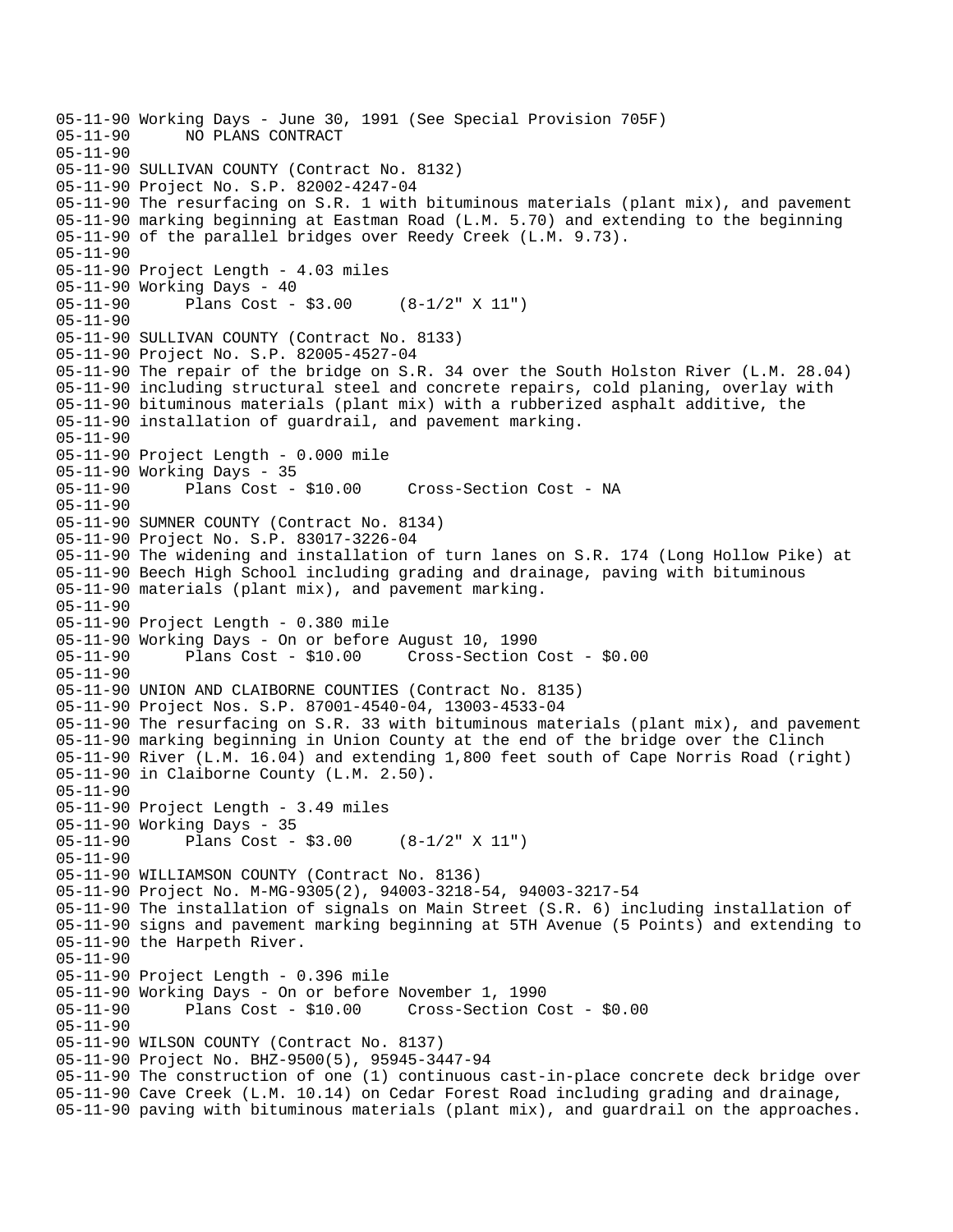05-11-90 05-11-90 Project Length - 0.018 mile 05-11-90 Working Days - 60 05-11-90 Plans Cost - \$10.00 Cross-Section Cost - \$0.00 05-11-90 ================================================================================ 06-22-90 HAMILTON COUNTY (Contract No. 8111) 06-22-90 Project No. S.P. 33003-4151-04 06-22-90 The cleaning and repainting of three (3) bridges in and around the Chattanooga 06-22-90 area: Old Ringgold Road, South Crest Road, and South Seminole Drive over 06-22-90 I-24, including expansion joint repair. 06-22-90 06-22-90 Project Length - 0.000 mile 06-22-90 Working Days - 50<br>06-22-90 NO PLANS CON 06-22-90 NO PLANS CONTRACT 06-22-90 06-22-90 HAMILTON COUNTY (Contract No. 8114) 06-22-90 Project No. S.P. 33946-4256-04 06-22-90 The cleaning and repainting of three (3) bridges in and around the Chattanooga 06-22-90 area: I-124 (L.M. 0.44) over 19TH Street and S.R. 58, I-124 (L.M. 0.69) over 06-22-90 West Main Street, and S.R. 8 (L.M. 11.21) over Southern Railroad and East 06-22-90 Elmwood. 06-22-90 06-22-90 Project Length - 0.000 mile 06-22-90 Working Days - 65 06-22-90 NO PLANS CONTRACT 06-22-90 06-22-90 OVERTON COUNTY (Contract No. 8126) 06-22-90 Project No. S.P. 67011-4212-04 06-22-90 The resurfacing on S.R. 164 with bituminous materials (plant mix), bridge 06-22-90 concrete and reinforcing steel repairs, concrete parapet rail, and pavement 06-22-90 marking beginning at Hanging Limb (L.M. 9.25) and extending to S.R. 85 (L.M. 06-22-90 13.72). 06-22-90 06-22-90 Project Length - 4.46 miles 06-22-90 Working Days - 40 06-22-90 Plans Cost - \$3.00 (8-1/2" X 11") 06-22-90 06-22-90 ANDERSON COUNTY (Contract No. 8138) 06-22-90 Project No. BRS-116(4), 01014-3219-94 06-22-90 The construction of one (1) prestressed concrete box beam bridge over Indian 06-22-90 Creek (L.M. 4.03) on S.R. 116 including grading and drainage, paving with 06-22-90 bituminous materials (plant mix), and guardrail on the approaches. 06-22-90 06-22-90 Project Length - 0.099 miles 06-22-90 Working Days - 90 06-22-90 Plans Cost - \$10.00 Cross-Section Cost - \$0.00 06-22-90 06-22-90 ANDERSON COUNTY (Contract No. 8139) 06-22-90 Project No. S.P. 01034-4315-04 06-22-90 The resurfacing on S.R. 330 with bituminous materials (plant mix), and 06-22-90 pavement marking beginning at S.R. 61 (L.M. 0.00) and extending to Stoney 06-22-90 Flats Road (L.M. 5.00). 06-22-90 06-22-90 Project Length - 5.00 miles 06-22-90 Working Days - 35 06-22-90 Plans Cost - \$3.00 (8-1/2" X 11") 06-22-90 06-22-90 BEDFORD COUNTY (Contract No. 8140) 06-22-90 Project No. S.P. 02003-4514-04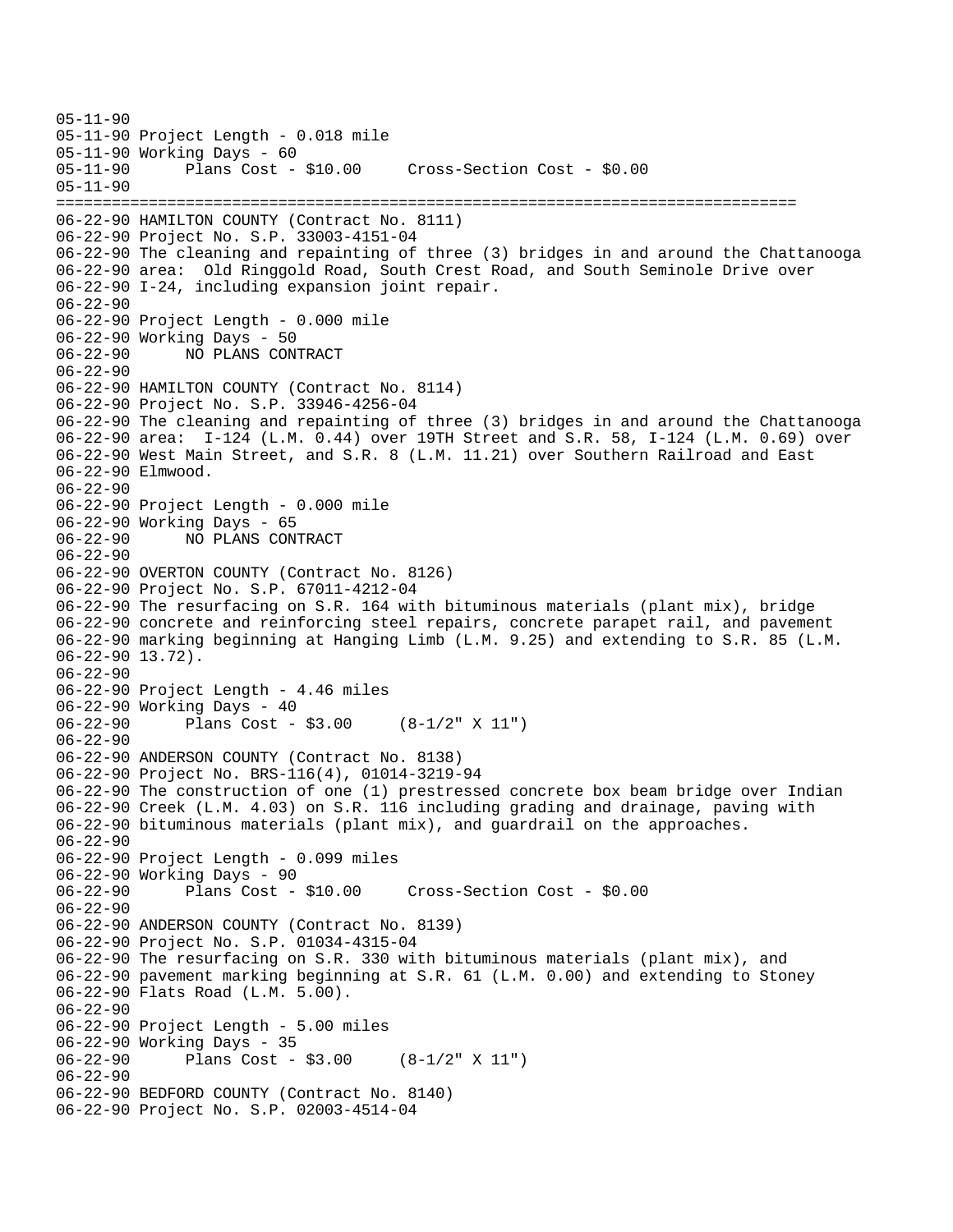06-22-90 The resurfacing on S.R. 10 with bituminous materials (plant mix), and pavement 06-22-90 marking beginning approx. 370 feet north of the curb and gutter section (L.M. 06-22-90 12.04) and extending to the Jct. of S.R. 82 (L.M. 17.51). 06-22-90 06-22-90 Project Length - 5.47 miles 06-22-90 Working Days - 45 06-22-90 Plans Cost - \$3.00 Cross-Section Cost - NA 06-22-90 06-22-90 BENTON COUNTY (Contract No. 8141) 06-22-90 Project No. S.P. 03014-4307-04 06-22-90 The resurfacing on S.R. 191 with bituminous materials (plant mix), and 06-22-90 pavement marking beginning at the bridge at Birdsong Creek (L.M. 9.75) and 06-22-90 extending to the Jct. of S.R. 1 (L.M. 14.37). 06-22-90 06-22-90 Project Length - 4.62 miles 06-22-90 Working Days - 35 06-22-90 Plans Cost - \$ 3.00 (8-1/2" X 11") 06-22-90 06-22-90 BENTON, CARROLL, CHESTER, CROCKETT, DECATUR, DYER, FAYETTE, GIBSON, HARDEMAN, 06-22-90 HARDIN, HAYWOOD, HENDERSON, HENRY, LAKE, LAUDERDALE, MCNAIRY, MADISON, OBION, 06-22-90 SHELBY, TIPTON AND WEAKLEY COUNTIES (Contract No. 8142) 06-22-90 Project No. S.P. 98041-4125-04 06-22-90 The random on call signing on various Routes in Region IV. 06-22-90 06-22-90 Project Length - 0.000 mile 06-22-90 Working Days - June 30, 1991 (See Special Provision 108B) 06-22-90 NO PLANS CONTRACT 06-22-90 06-22-90 BLOUNT COUNTY (Contract No. 8143) 06-22-90 Project No. S.P. 05025-4307-04 06-22-90 The resurfacing on S.R. 336 with bituminous materials (plant mix), bridge deck 06-22-90 repair and sealant, and pavement marking beginning at the Jct. of S.R. 33 06-22-90 (L.M. 0.00) and extending to near Bryant Hollow Road (L.M. 5.06). 06-22-90 06-22-90 Project Length - 5.06 miles 06-22-90 Working Days - 40 06-22-90 Plans Cost - \$3.00 (8-1/2" X 11") 06-22-90 06-22-90 BLOUNT COUNTY (Contract No. 8144) 06-22-90 Project No. S.P. 05006-4535-04 06-22-90 The resurfacing on S.R. 73 with bituminous materials (plant mix), and pavement 06-22-90 marking beginning approx. 1 mile west of Rocky Branch (L.M. 18.55) and 06-22-90 extending to near Hesse Creek (north bound lane) (L.M. 22.90). 06-22-90 06-22-90 Project Length - 4.35 miles 06-22-90 Working Days - 35 06-22-90 Plans Cost - \$3.00 (8-1/2" X 11") 06-22-90 06-22-90 BRADLEY COUNTY (Contract No. 8145) 06-22-90 Project No. S.P. 06001-4148-04 06-22-90 The resurfacing on I-75 with emulsified asphalt slurry seal, and pavement 06-22-90 marking beginning 2,500 feet north of S-4421 overpass (L.M. 2.69) and 06-22-90 extending to 1,600 feet north of the bridge over S.R. 60 (L.M. 9.68). 06-22-90 06-22-90 Project Length - 6.83 miles 06-22-90 Working Days - 30 06-22-90 Plans Cost - \$3.00 (8-1/2" X 11") 06-22-90 06-22-90 BRADLEY COUNTY (Contract No. 8146) 06-22-90 Project No. S.P. 06005-4213-04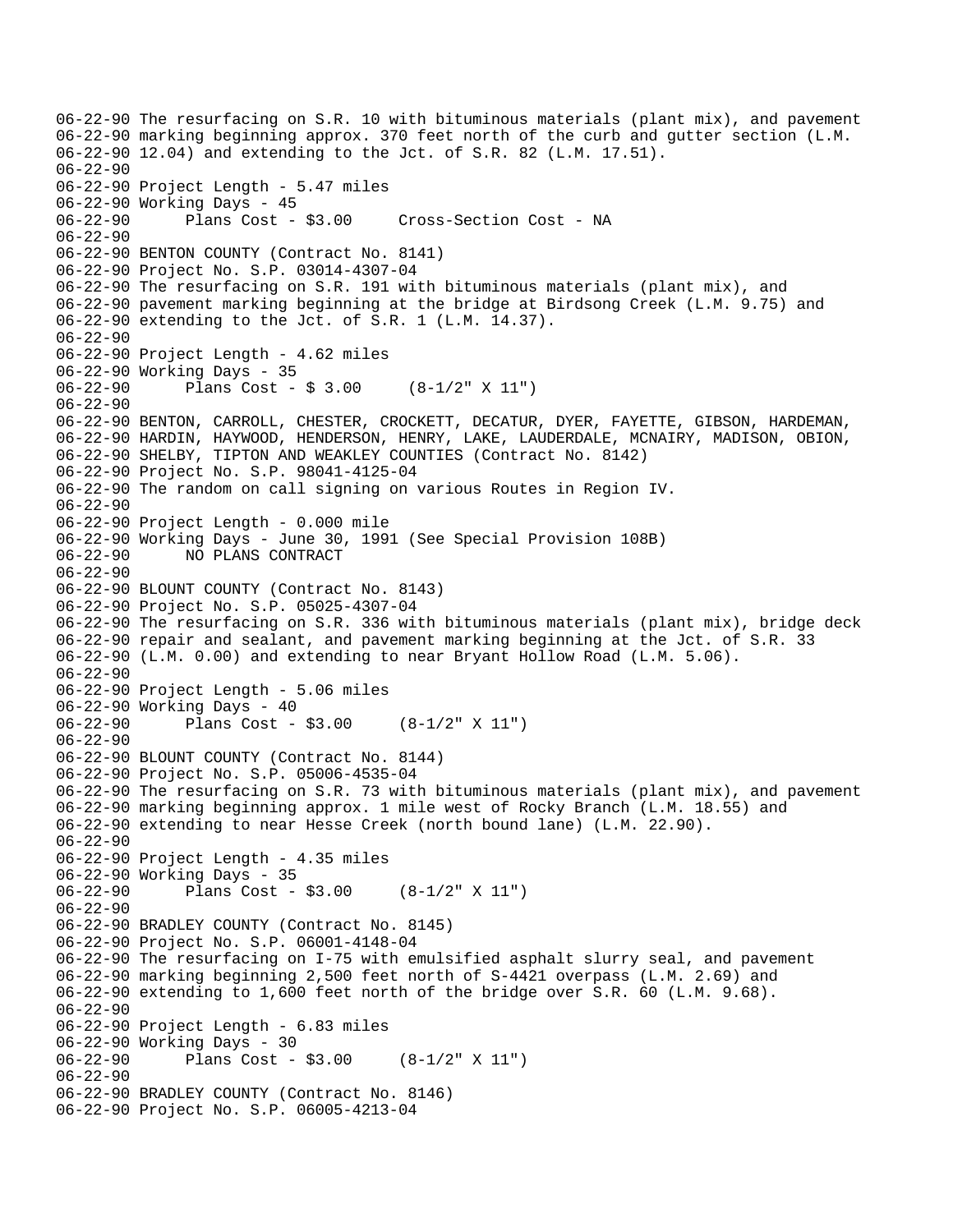```
06-22-90 The resurfacing on S.R. 2 with bituminous materials (plant mix), cold planing, 
06-22-90 drainage adjustments, and pavement marking beginning 0.2 mile south of 17TH 
06-22-90 Street in Cleveland (L.M. 9.74) and extending to the Jct. of S.R. 60 (L.M. 
06-22-90 10.76). 
06-22-90 
06-22-90 Project Length - 1.02 miles 
06-22-90 Working Days - 30 
06-22-90 Plans Cost - $3.00 (8-1/2" X 11") 
06-22-90 
06-22-90 CAMPBELL COUNTY (Contract No. 8147) 
06-22-90 Project No. S.P. 07008-4227-04 
06-22-90 The resurfacing on S.R. 63 with bituminous materials (plant mix), and pavement 
06-22-90 marking beginning 0.47 mile west of Miller Road (L.M. 13.20) and extending to 
06-22-90 the Campbell-Claiborne County line (L.M. 18.29). 
06-22-90 
06-22-90 Project Length - 5.09 miles 
06-22-90 Working Days - 45 
06-22-90 Plans Cost - $3.00 (8-1/2" X 11") 
06-22-90 
06-22-90 CHESTER COUNTY (Contract No. 8148) 
06-22-90 Project Nos. S.P. 12001-4220-04, 12002-4308-04 
06-22-90 The resurfacing on S.R. 5 and S.R. 365 with bituminous materials (plant mix), 
06-22-90 and pavement marking, on S.R. 5 beginning at the McNairy County line (L.M. 
06-22-90 0.00) and extending to the Henderson By-Pass (L.M. 4.26), and on S.R. 365 
06-22-90 beginning at the Jct. of S.R. 100 (L.M. 0.00) and extending to the Jct. of 
06-22-90 S.R. 5 (L.M. 2.85). 
06-22-90 
06-22-90 Project Length - 7.11 miles 
06-22-90 Working Days - 50 
06-22-90 Plans Cost - $3.00 (8-1/2" X 11") 
06-22-90 
06-22-90 CLAY COUNTY (Contract No. 8149) 
06-22-90 Project Nos. BRZ-1400(10), 14945-3438-94 
06-22-90 BRZ-1400(11), 14036-3410-94 
06-22-90 
06-22-90 Project No. BRZ-1400(10), 14945-3438-94 
06-22-90 The construction of one (1) concrete slab bridge (3 @ 15' X 8') over McFarland 
06-22-90 Creek (L.M. 1.53) on McFarland Road including grading and drainage, paving 
06-22-90 with bituminous materials (plant mix), and guardrail on the approaches. 
06-22-90 Project Length - 0.056 mile 
06-22-90 
06-22-90 Project No. BRZ-1400(11), 14036-3410-94 
06-22-90 The construction of one (1) concrete slab bridge (3 @ 12' X 9') over Little 
06-22-90 Brimstone Creek (L.M. 3.44) on Brimstone Road including grading and drainage, 
06-22-90 paving with bituminous materials (plant mix), and guardrail on the approaches. 
06-22-90 Project Length - 0.094 mile 
06-22-90 
06-22-90 Total Project Length - 0.150 mile 
06-22-90 Working Days - 90 
                                      06-22-90 Plans Cost - $10.00 Cross-Section Cost - $0.00 
06-22-90 
06-22-90 CLAY COUNTY (Contract No. 8150) 
06-22-90 Project No. S.P. 14002-4530-04 
06-22-90 The resurfacing on S.R. 52 with bituminous materials (plant mix), guardrail, 
06-22-90 and pavement marking beginning at the Macon-Clay County line (L.M. 0.00) and 
06-22-90 extending to Bakerton Road (right) (L.M. 4.64). 
06-22-90 
06-22-90 Project Length - 4.64 miles 
06-22-90 Working Days - 35 
06-22-90 Plans Cost - $3.00 (8-1/2" X 11")
```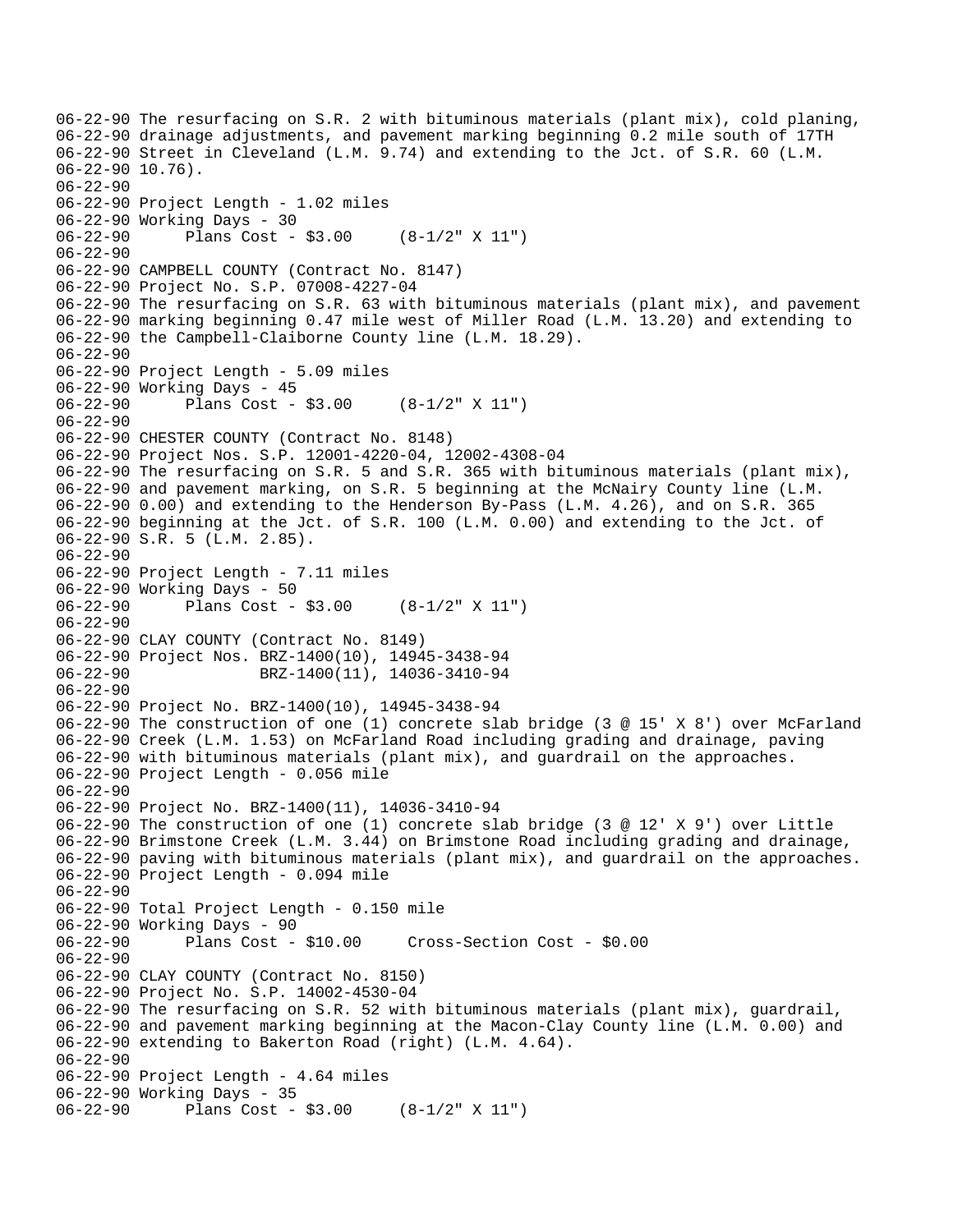```
06-22-90 
06-22-90 DAVIDSON COUNTY (Contract No. 8151) 
06-22-90 Project No. S.P. 19946-4133-04 
06-22-90 The cleaning and repainting of seven (7) bridges at the I-24/I-40 interchange 
06-22-90 area: Elm Hill Pike over I-40, I-40 over I-24, I-40 ramp over I-40 eastbound, 
06-22-90 I-40 ramp over I-24 ramp to I-40, I-24 ramp to I-40 eastbound over ramp from 
06-22-90 S.R. 1 to I-40 westbound, and I-24 (dual bridge) over S.R. 1 (Murfreesboro 
06-22-90 Road). 
06-22-90 
06-22-90 Project Length - 0.000 mile 
06-22-90 Working Days - On or before November 15, 1990 (See Special Provision 108B) 
06-22-90 Plans Cost - $10.00 Cross-Section Cost - NA 
06 - 22 - 9006-22-90 DAVIDSON COUNTY (Contract No. 8152) 
06-22-90 Project No. S.P. 19166-4310-04 
06-22-90 The resurfacing on S.R. 171 with bituminous materials (plant mix), and 
06-22-90 pavement marking beginning at I-24 (L.M. 0.10) and extending to the Jct. of 
06-22-90 S.R. 1 (L.M. 2.19). 
06-22-90 
06-22-90 Project Length - 2.07 miles 
06-22-90 Working Days - 30<br>06-22-90 Plans Cost - $3.00
06-22-90 Plans Cost - $3.00 Cross-Section Cost - NA 
06-22-90 
06-22-90 DAVIDSON AND WILSON COUNTIES (Contract No. 8153) 
06-22-90 Project Nos. S.P. 19058-4304-04, 95016-4310-04 
06-22-90 The resurfacing on S.R. 265 with bituminous materials (plant mix), and 
06-22-90 pavement marking, in Davidson County beginning at S.R. 45 (L.M. 0.00) and 
06-22-90 extending to the Wilson County line (L.M. 1.85), and in Wilson County 
06-22-90 beginning at new pavement east of Sinking Creek (L.M. 12.37) and extending to 
06-22-90 S.R. 10 (L.M. 15.00). 
06-22-90 
06-22-90 Project Length - 4.48 miles 
06-22-90 Working Days - 35 
06-22-90 Plans Cost - $3.00 Cross-Section Cost - NA 
06-22-90 
06-22-90 DECATUR COUNTY (Contract No. 8154) 
06-22-90 Project No. S.P. 20003-4312-04 
06-22-90 The resurfacing on S.R. 69 with bituminous materials (plant mix), and pavement 
06-22-90 marking beginning at bridge (L.M. 14.01) and extending to the Jct. of S.R. 202 
06-22-90 (L.M. 19.30). 
06-22-90 
06-22-90 Project Length - 5.29 miles 
06-22-90 Working Days - 35 
06-22-90 Plans Cost - $3.00 (8-1/2" X 11") 
06-22-90 
06-22-90 FAYETTE COUNTY (Contract No. 8155) 
06-22-90 Project No. S.P. 24006-4514-04 
06-22-90 The resurfacing on S.R. 57 with bituminous materials (plant mix), cold 
06-22-90 planing, drainage adjustments, and pavement marking beginning S.R. 194 (L.M. 
06-22-90 5.71) and extending to S.R. 76 (L.M. 14.40). 
06-22-90 
06-22-90 Project Length - 8.69 miles 
06-22-90 Working Days - 40 
06-22-90 Plans Cost - $3.00 (8-1/2" X 11") 
06-22-90 
06-22-90 FENTRESS COUNTY (Contract No. 8156) 
06-22-90 Project No. MAF-28(8), 25001-3262-14 
06-22-90 The paving on S.R. 28 (U.S. 127, Jamestown Bypass) with either a mineral 
06-22-90 aggregate base, a portland cement treated aggregate base, or a lime fly-ash 
06-22-90 treated aggregate base, including the installation of guardrail, underdrains,
```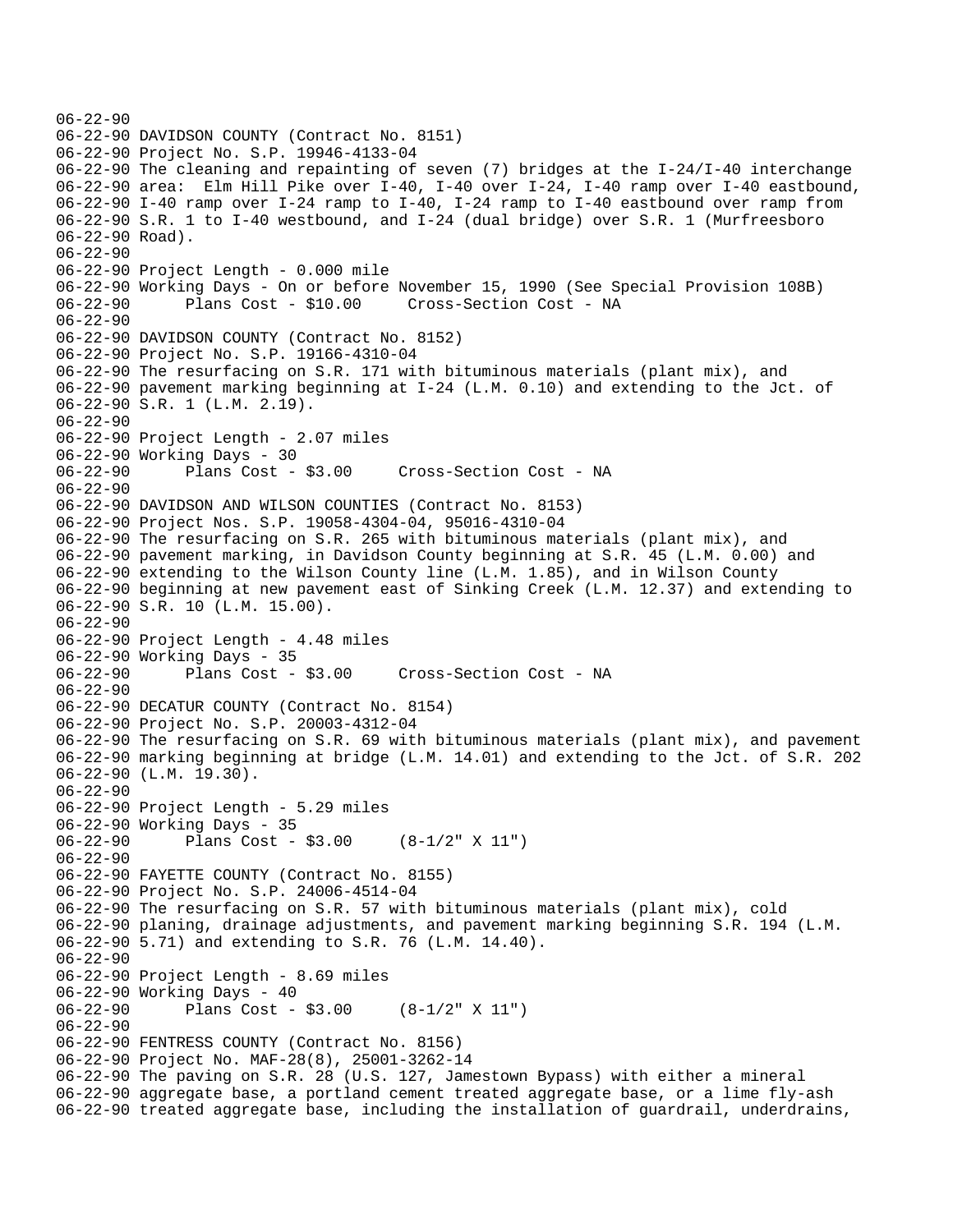06-22-90 signs, and pavement marking beginning 0.5 mile north of the Jct. of S.R. 296 06-22-90 and extending to the Jct. of S.R. 52 east of Jamestown. 06-22-90 06-22-90 Project Length - 2.623 miles 06-22-90 Working Days - 80 06-22-90 Plans Cost - \$10.00 Cross-Section Cost - NA 06-22-90 The DBE goal for this contract is 10% of the contract amount. 06-22-90 06-22-90 FENTRESS COUNTY (Contract No. 8157) 06-22-90 Project No. S.P. 25012-4207-04 06-22-90 The resurfacing on S.R. 62 with bituminous materials (plant mix), and pavement 06-22-90 marking beginning at the Putnam County line (L.M. 0.00) and extending to S.R. 06-22-90 28 (L.M. 5.81). 06-22-90 06-22-90 Project Length - 5.81 miles 06-22-90 Working Days - 35 06-22-90 Plans Cost - \$3.00 (8-1/2" X 11") 06-22-90 06-22-90 GIBSON COUNTY (Contract No. 8158) 06-22-90 Project Nos. BRZ-2700(15), 27061-3424-94 06-22-90 BRZ-2700(16), 27061-3425-94 06-22-90 06-22-90 Project No. BRZ-2700(15), 27061-3424-94 06-22-90 The construction of one (1) concrete box bridge (3 @ 15' X 15') over Rogers 06-22-90 Branch (L.M. 0.80) on Old Dyersburg Road including grading and drainage, 06-22-90 paving with bituminous materials (plant mix), and guardrail on the approaches. 06-22-90 Project Length - 0.068 mile 06-22-90 06-22-90 Project No. BRZ-2700(16), 27061-3425-94 06-22-90 The construction of one (1) concrete box bridge (3 @ 15' X 15') over Branch of 06-22-90 Forked Deer River (L.M. 2.58) on Old Dyersburg Road including grading and 06-22-90 drainage, paving with bituminous materials (plant mix), and guardrail on the 06-22-90 approaches. 06-22-90 Project Length - 0.130 mile 06-22-90 06-22-90 Total Project Length - 0.198 mile 06-22-90 Working Days - 135 (See Special Provision 108B) 06-22-90 Plans Cost - \$10.00 Cross-Section Cost - \$0.00 06-22-90 06-22-90 GIBSON COUNTY (Contract No. 8159) 06-22-90 Project No. BRZ-2700(17), 27061-3426-94 06-22-90 The construction of one (1) concrete box bridge (3 @ 15' X 14') over Squirt 06-22-90 Creek (L.M. 9.26) on Old Dyersburg Road including grading and drainage, paving 06-22-90 with bituminous materials (plant mix), and guardrail on the approaches. 06-22-90 06-22-90 Project Length - 0.133 mile 06-22-90 Working Days - 90<br>06-22-90 Plans Cost - \$10.00 06-22-90 Plans Cost - \$10.00 Cross-Section Cost - \$0.00 06-22-90 06-22-90 GIBSON COUNTY (Contract No. 8160) 06-22-90 Project No. S.P. 27014-4304-04 06-22-90 The resurfacing on S.R. 105 with bituminous materials (plant mix), and 06-22-90 pavement marking beginning at the Dyer County line (L.M. 0.00) and extending 06-22-90 to Cross Roads (L.M. 5.06). 06-22-90 06-22-90 Project Length - 5.06 miles 06-22-90 Working Days - 30<br>06-22-90 Plans Cost -Plans Cost -  $$3.00$  (8-1/2" X 11") 06-22-90 06-22-90 GRAINGER COUNTY (Contract No. 8161)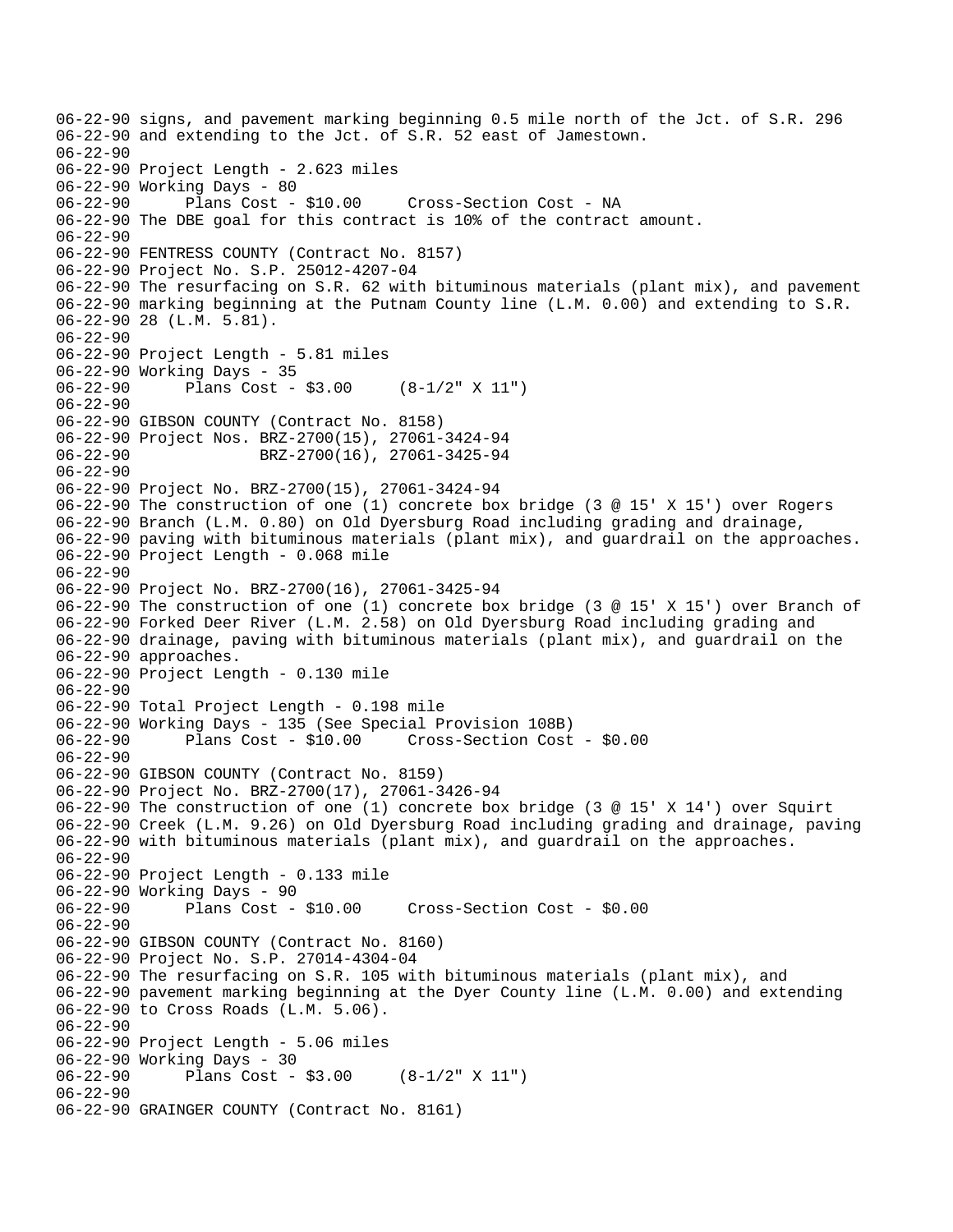```
06-22-90 Project No. S.P. 29001-4222-04 
06-22-90 The resurfacing on S.R. 1 with bituminous materials (plant mix), and pavement 
06-22-90 marking beginning approx. 1100 feet north of Promiseland Road (L.M. 6.20) and 
06-22-90 extending to approx. 850 feet south of West Hills Road (L.M. 14.00). 
06-22-90 
06-22-90 Project Length - 7.80 miles 
06-22-90 Working Days - 45 
06-22-90 Plans Cost - $3.00 (8-1/2" X 11") 
06-22-90 
06-22-90 GREENE COUNTY (Contract No. 8162) 
06-22-90 Project No. BRZ-3000(35), 30018-3406-94 
06-22-90 The construction of one (1) prestressed concrete I-beam bridge over Lick Creek 
06-22-90 (L.M. 2.30) on Judge Doty Road including grading and drainage, paving with 
06-22-90 bituminous materials (plant mix), and guardrail on the approaches. 
06-22-90 
06-22-90 Project Length - 0.120 mile 
06-22-90 Working Days - 80 
06-22-90 Plans Cost - $10.00 Cross-Section Cost - $0.00 
06-22-90 
06-22-90 GREENE COUNTY (Contract No. 8163) 
06-22-90 Project No. S.P. 30003-4527-04 
06-22-90 The resurfacing on S.R. 34 with bituminous materials (plant mix), and pavement 
06-22-90 marking beginning at the Jct. S.R. 107 (L.M. 18.95) and extending to 625 feet 
06-22-90 east of Dotsontown Road (L.M. 27.53). 
06-22-90 
06-22-90 Project Length - 8.58 miles 
06-22-90 Working Days - 50<br>06-22-90 Plans Cost -
              Plans Cost - $3.00 (8-1/2" X 11")
06-22-90 
06-22-90 GRUNDY COUNTY (Contract No. 8164) 
06-22-90 Project Nos. S.P. 31008-4505-04, 31005-4245-04 
06-22-90 The resurfacing on S.R. 150 and S.R. 56 with bituminous materials (plant mix), 
06-22-90 and pavement marking, on S.R. 150 beginning at the Marion County line (L.M. 
06-22-90 0.00) and extending to the Jct. of S.R. 150 and S.R. 56 at Tracy City (L.M. 
06-22-90 3.05), and on S.R. 56 beginning at the Jct. of S.R. 150 and S.R. 56 at Tracy 
06-22-90 City (L.M. 5.50) and extending to Bill Myers Road (L.M. 7.81). 
06-22-90 
06-22-90 Project Length - 5.36 miles 
06-22-90 Working Days - 35 
06-22-90 Plans Cost - $3.00 (8-1/2" X 11") 
06-22-90 
06-22-90 HAMBLEN COUNTY (Contract No. 8165) 
06-22-90 Project No. BRZ-3200(9), 32945-3455-94 
06-22-90 The construction of one (1) concrete box bridge (3 @ 12' X 11') over Spring 
06-22-90 Creek (L.M. 1.36) on Reed Chapel Road near Morristown including grading and 
06-22-90 drainage, paving with bituminous materials (plant mix), and guardrail on the 
06-22-90 approaches. 
06-22-90 
06-22-90 Project Length - 0.071 mile 
06-22-90 Working Days - 60 
                                       06-22-90 Plans Cost - $10.00 Cross-Section Cost - $0.00 
06-22-90 
06-22-90 HAMBLEN AND HAWKINS COUNTIES (Contract No. 8166) 
06-22-90 Project Nos. S.P. 32013-4301-04, 37009-4304-04 
06-22-90 The resurfacing on S.R. 113 with bituminous materials (plant mix), and 
06-22-90 pavement marking beginning in Hamblen County at the Jct. of S.R. 34 (L.M. 
06-22-90 11.96) and extending to the Jct. of S.R. 66 (L.M. 7.93). 
06-22-90 
06-22-90 Project Length - 9.74 miles 
06-22-90 Working Days - 45
```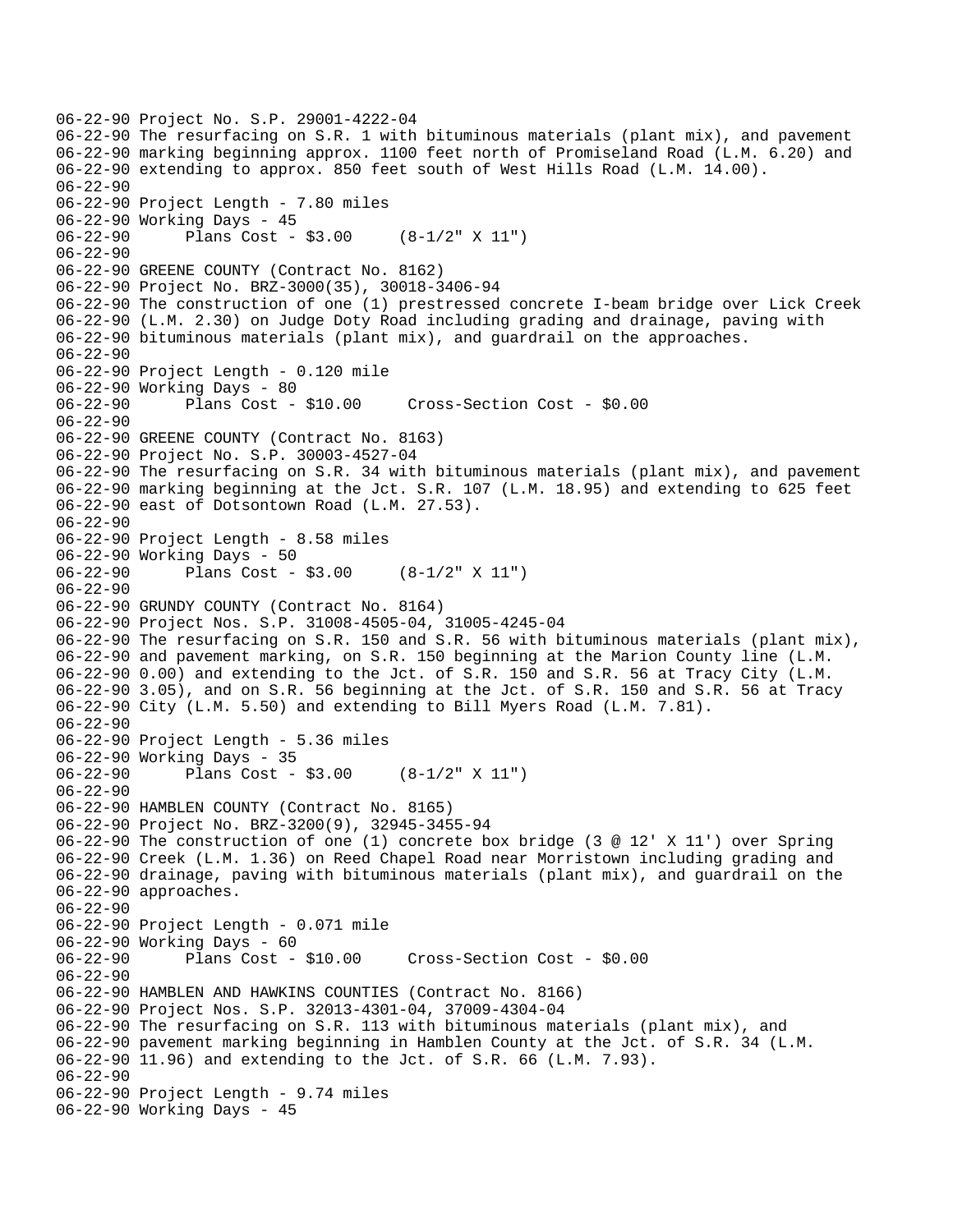```
06-22-90 Plans Cost - $3.00 (8-1/2" X 11") 
06-22-90 
06-22-90 HAMILTON COUNTY (Contract No. 8167) 
06-22-90 Project No. HES-2(12), 33011-3233-94 
06-22-90 The intersection improvements and signalization at the intersection of U.S. 64 
06-22-90 (S.R. 2, Brainerd Road) with Germantown Road in Chattanooga including drainage 
06-22-90 modifications, installation of concrete curb and gutter, sidewalk, and 
06-22-90 pavement marking. 
06-22-90 
06-22-90 Project Length - 0.000 mile 
06-22-90 Working Days - On or before December 15, 1990 
06-22-90 Plans Cost - $3.00 Cross-Section Cost - NA 
06-22-90 
06-22-90 HAMILTON COUNTY (Contract No. 8168) 
06-22-90 Project No. S.P. 33018-4207-04 
06-22-90 The repair of the bridge on U.S. 27 (S.R. 29, Olgiati Bridge) over the 
06-22-90 Tennessee River in Chattanooga including concrete, structural steel, bridge 
06-22-90 deck, and metal median barrier repairs, non-penetrating concrete seal, overlay 
06-22-90 with a rubberized asphalt additive, paving on the approaches with bituminous 
06-22-90 materials (plant mix), and pavement marking. 
06-22-90 
06-22-90 Project Length - 0.557 mile 
06-22-90 Working Days - 110 (See Special Provision 108B) 
06-22-90 Plans Cost - $10.00 Cross-Section Cost - NA 
06-22-90 
06-22-90 HAMILTON COUNTY (Contract No. 8169) 
06-22-90 Project Nos. S.P. 33035-4316-04, 33035-3215-04 
06-22-90 The resurfacing on S.R. 29 (U.S. 27) with bituminous materials (plant mix), 
06-22-90 including the construction of a reinforced concrete retaining wall, and 
06-22-90 pavement marking beginning at the Jct. of S.R. 8 (L.M. 2.13) and extending to 
06-22-90 west of Browntown Road (L.M. 6.13). 
06-22-90 
06-22-90 Project Length - 3.86 miles 
06-22-90 Working Days - 65<br>06-22-90 Plans Cost -
              Plans Cost - $3.00 Cross-Section Cost - NA
06-22-90 
06-22-90 HAMILTON COUNTY (Contract No. 8170) 
06-22-90 Project No. S.P. 33011-4338-04 
06-22-90 The resurfacing on S.R. 2 with bituminous materials (plant mix), cold planing, 
06-22-90 drainage adjustments, and pavement marking beginning at the end of the 
06-22-90 McCallie Tunnel (L.M. 11.70) and extending to South Moore Road (L.M. 13.67). 
06-22-90 
06-22-90 Project Length - 1.85 miles 
06-22-90 Working Days - 35 
06-22-90 Plans Cost - $3.00 (8-1/2" X 11") 
06-22-90 
06-22-90 HAMILTON COUNTY (Contract No. 8171) 
06-22-90 Project No. S.P. 33011-4339-04 
06-22-90 The slide correction on McCallie Avenue (S.R. 2, U.S. 64 and U.S. 11) at L.M. 
06-22-90 11.5 including grading and drainage, the installation of rip-rap, and a 
06-22-90 geomembrane. 
06-22-90 
06-22-90 Project Length - 0.000 mile 
06-22-90 Working Days - 70 
                                     06-22-90 Plans Cost - $10.00 Cross-Section Cost - $0.00 
06-22-90 
06-22-90 HARDEMAN COUNTY (Contract No. 8172) 
06-22-90 Project No. S.P. 35009-4212-04 
06-22-90 The resurfacing on S.R. 125 with bituminous materials (plant mix), cold 
06-22-90 planing, and pavement marking beginning at the bridge at Couch Creek (L.M.
```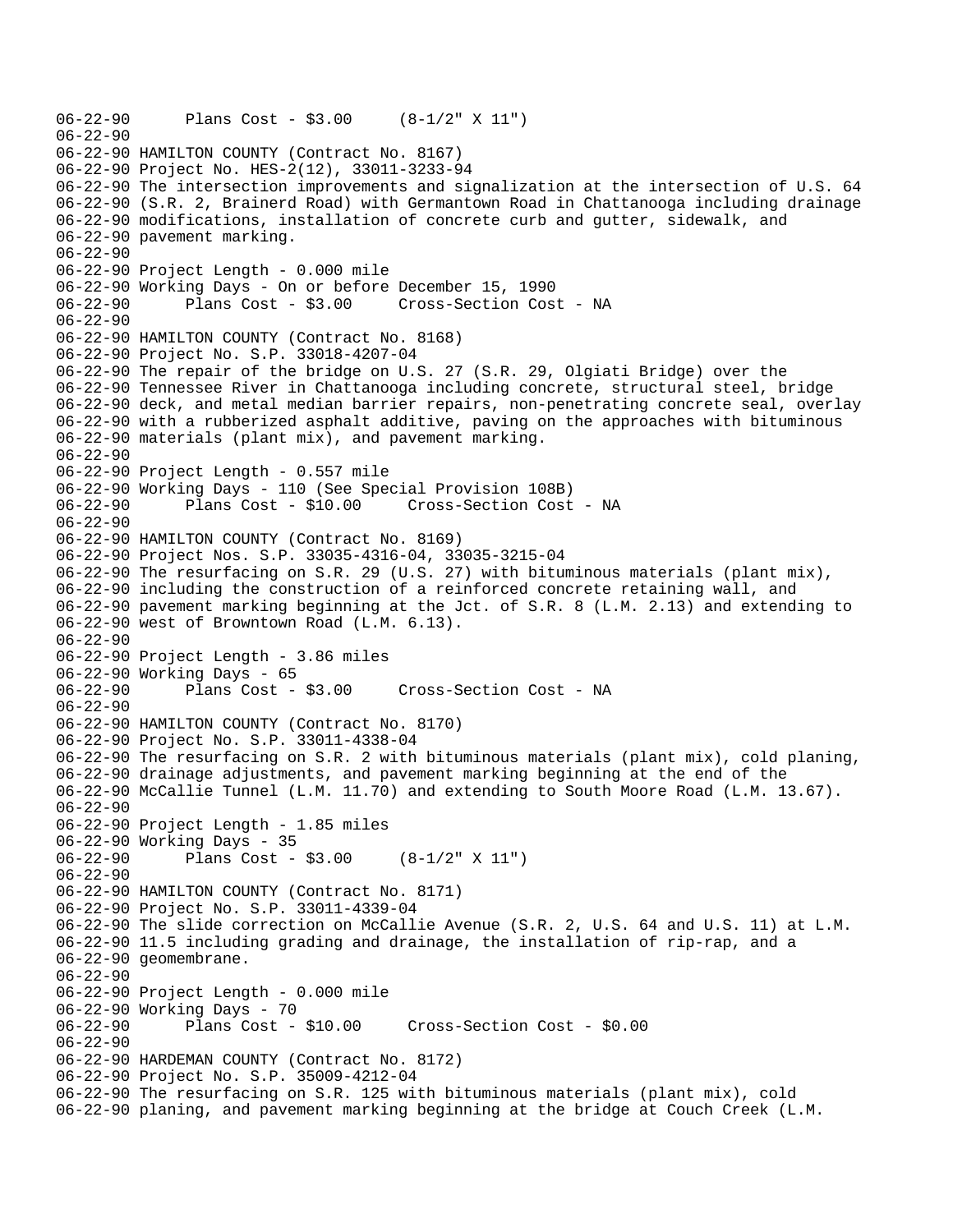```
06-22-90 14.29) and extending to the Jct. of S.R. 15 at Bolivar (L.M. 19.72). 
06-22-90 
06-22-90 Project Length - 5.43 miles 
06-22-90 Working Days - 45<br>06-22-90 Plans Cost -
              Plans Cost - $3.00 (8-1/2" X 11")
06-22-90 
06-22-90 HAWKINS COUNTY (Contract No. 8173) 
06-22-90 Project No. S.P. 37070-4201-04 
06-22-90 The resurfacing on S.R. 1 with an emulsified asphalt micro-surfacing, and 
06-22-90 pavement marking beginning approx. 375 feet west of S.R. 346 (L.M. 23.50) and 
06-22-90 extending to approx. 200 feet east of Cross Valley Road (L.M. 30.75). 
06-22-90 
06-22-90 Project Length - 7.25 miles 
06-22-90 Working Days - 30 
              Plans Cost - $3.00 (8-1/2" X 11")
06-22-90 
06-22-90 HAWKINS COUNTY (Contract No. 8174) 
06-22-90 Project No. S.P. 37004-4216-04 
06-22-90 The resurfacing on S.R. 66 with bituminous materials (plant mix), and pavement 
06-22-90 marking beginning near Otes Church (L.M. 5.30) and extending to near Cedar 
06-22-90 Hill Drive (L.M. 8.40). 
06-22-90 
06-22-90 Project Length - 3.10 miles 
06-22-90 Working Days - 30<br>06-22-90 Plans Cost -
              Plans Cost - $3.00 (8-1/2" X 11")
06-22-90 
06-22-90 HAYWOOD COUNTY (Contract No. 8175) 
06-22-90 Project No. S.P. 38001-4158-04 
06-22-90 The resurfacing on I-40 (east bound lanes) with bituminous materials (plant 
06-22-90 mix) (polymer modified), including breaking and seating existing concrete 
06-22-90 pavement, guardrail adjustment, and pavement marking beginning west of S.R. 
06-22-90 179 at L.M. 2.86 (Mile Post 46.00) and extending to bridge at L.M. 10.18 (Mile 
06-22-90 Post 53.32) west of S.R. 76. 
06-22-90 
06-22-90 Project Length - 6.587 miles 
06-22-90 Working Days - On or before November 15, 1990 
06-22-90 Plans Cost - $3.00 Cross-Section Cost - NA 
06-22-90 The DBE goal for this contract is 2% of the contract amount. 
06-22-90 
06-22-90 HENDERSON COUNTY (Contract No. 8176) 
06-22-90 Project No. S.P. 39010-4511-04 
06-22-90 The resurfacing on S.R. 104 with bituminous materials (plant mix), and 
06-22-90 pavement marking beginning at the Carroll County line (L.M. 0.00) and 
06-22-90 extending to the bridge at I-40 (L.M. 7.33). 
06-22-90 
06-22-90 Project Length - 7.33 miles 
06-22-90 Working Days - 30<br>06-22-90 Plans Cost -
              Plans Cost - $3.00 (8-1/2" X 11")
06-22-90 
06-22-90 HENRY COUNTY (Contract No. 8177) 
06-22-90 Project No. MAF-76(6), 40011-3251-14 
06-22-90 The reconstruction on U.S. 79 (S.R. 76) including grading and drainage, paving 
06-22-90 with bituminous materials (plant mix), the construction of one (1) dual 
06-22-90 prestressed concrete box beam bridges over Beaverdam Creek, two (2) reinforced 
06-22-90 concrete retaining walls, the installation of guardrail, underdrains, signs, 
06-22-90 and pavement marking beginning 0.2 mile west of Henson Branch and extending to 
06-22-90 0.3 mile east of Antioch Road. 
06-22-90 
06-22-90 Project Length - 6.013 miles 
06-22-90 Working Days - 200
```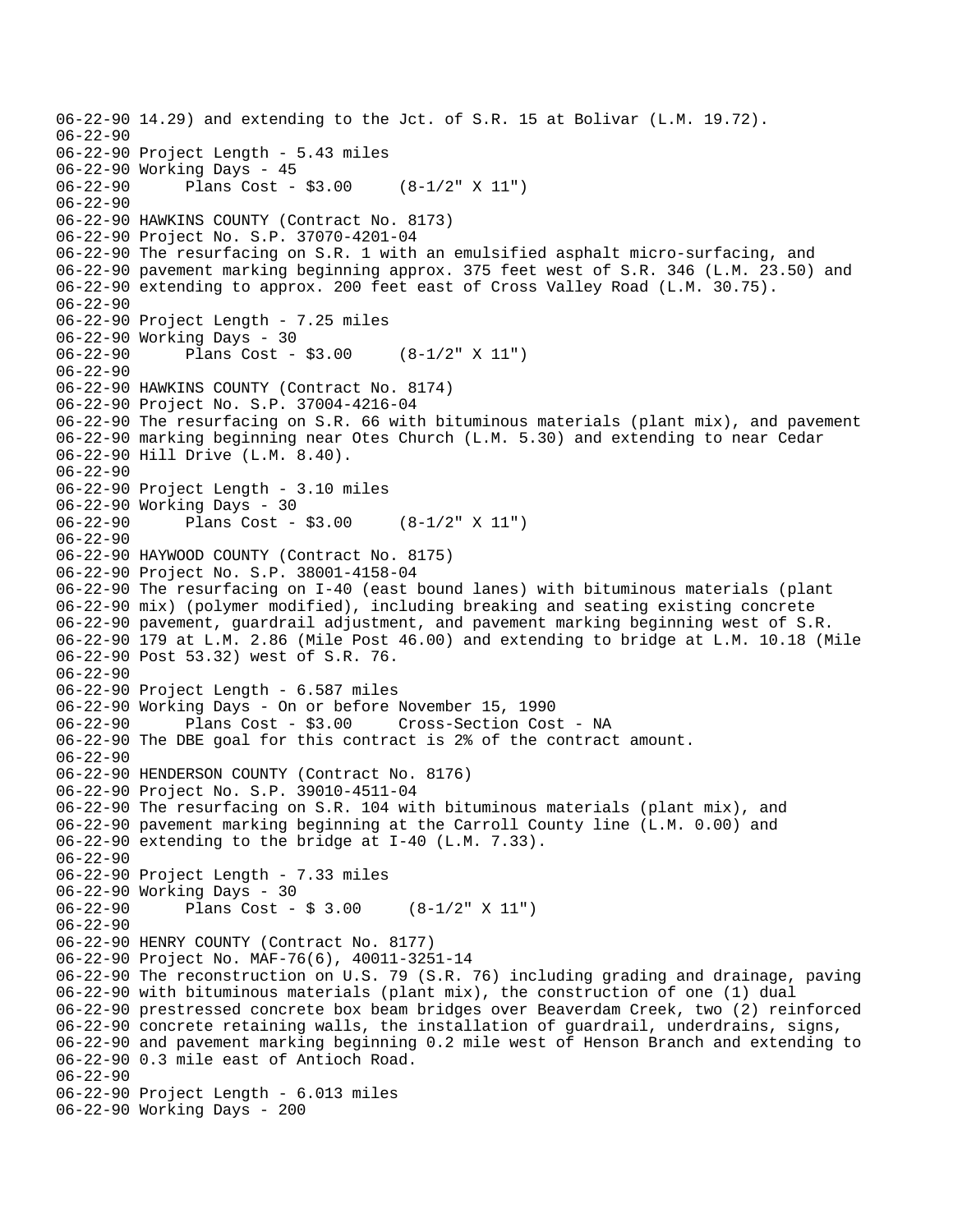06-22-90 Plans Cost - \$50.00 Cross-Section Cost - \$50.00 06-22-90 The DBE goal for this contract is 15% of the contract amount. 06-22-90 06-22-90 HENRY COUNTY (Contract No. 8178) 06-22-90 Project No. S.P. 40003-4210-04 06-22-90 The resurfacing on S.R. 54 with bituminous materials (plant mix), and pavement 06-22-90 marking beginning at Allison Street in Paris (L.M. 12.67) and extending to 06-22-90 Puryear Country Club Road (L.M. 20.00). 06-22-90 06-22-90 Project Length - 7.33 miles 06-22-90 Working Days - 40 06-22-90 Plans Cost - \$ 3.00 (8-1/2" X 11") 06-22-90 06-22-90 HICKMAN COUNTY (Contract No. 8179) 06-22-90 Project No. BRZ-4100(7), 41945-3432-94 06-22-90 The construction of one (1) prestressed concrete box beam bridge over Sulphur 06-22-90 Fork Creek (L.M. 3.21) on Backside Beaverdam Road including grading and 06-22-90 drainage, surfacing with aggregate base, and guardrail on the approaches. 06-22-90 06-22-90 Project Length - 0.308 mile 06-22-90 Working Days - 75 06-22-90 Plans Cost - \$10.00 Cross-Section Cost - \$0.00 06-22-90 06-22-90 HICKMAN COUNTY (Contract No. 8180) 06-22-90 Project No. S.P. 41008-4214-04 06-22-90 The resurfacing on S.R. 50 with bituminous materials (plant mix), and pavement 06-22-90 marking beginning east of Willie Branch (L.M. 27.46) and extending to the 06-22-90 Maury County line (L.M. 33.70). 06-22-90 06-22-90 Project Length - 5.74 miles 06-22-90 Working Days - 35 06-22-90 Plans Cost - \$3.00 Cross-Section Cost - NA 06-22-90 06-22-90 HOUSTON COUNTY (Contract No. 8181) 06-22-90 Project No. S.P. 42004-4317-04 06-22-90 The resurfacing on S.R. 147 with bituminous materials (plant mix), and 06-22-90 pavement marking beginning 225 feet north of White Oak Road in Stewart (L.M. 06-22-90 6.19) and extending to 100 feet south of the intersection of S.R. 49 in 06-22-90 Tennessee Ridge (L.M. 12.38). 06-22-90 06-22-90 Project Length - 6.19 miles 06-22-90 Working Days - 35 06-22-90 Plans Cost - \$3.00 Cross-Section Cost - NA 06-22-90 06-22-90 HUMPHREYS COUNTY (Contract No. 8182) 06-22-90 Project No. S.P. 43001-8142-04 06-22-90 The resurfacing on I-40 with bituminous materials (plant mix), cold planing, 06-22-90 and pavement marking beginning 0.38 mile east of the bridge over the Tennessee 06-22-90 River (L.M. 135.33) and extending to the bridge over the Buffalo River (L.M. 06-22-90 141.03). 06-22-90 06-22-90 Project Length - 5.70 miles 06-22-90 Working Days - 40 06-22-90 Plans Cost - \$3.00 Cross-Section Cost - NA 06-22-90 06-22-90 JACKSON COUNTY (Contract No. 8183) 06-22-90 Project No. S.P. 44006-4205-04 06-22-90 The resurfacing on S.R. 85 with bituminous materials (plant mix), and pavement 06-22-90 marking beginning 0.09 mile east of Gaw Branch Road (L.M. 20.17) and extending 06-22-90 to the Jackson-Overton County line (L.M. 24.92).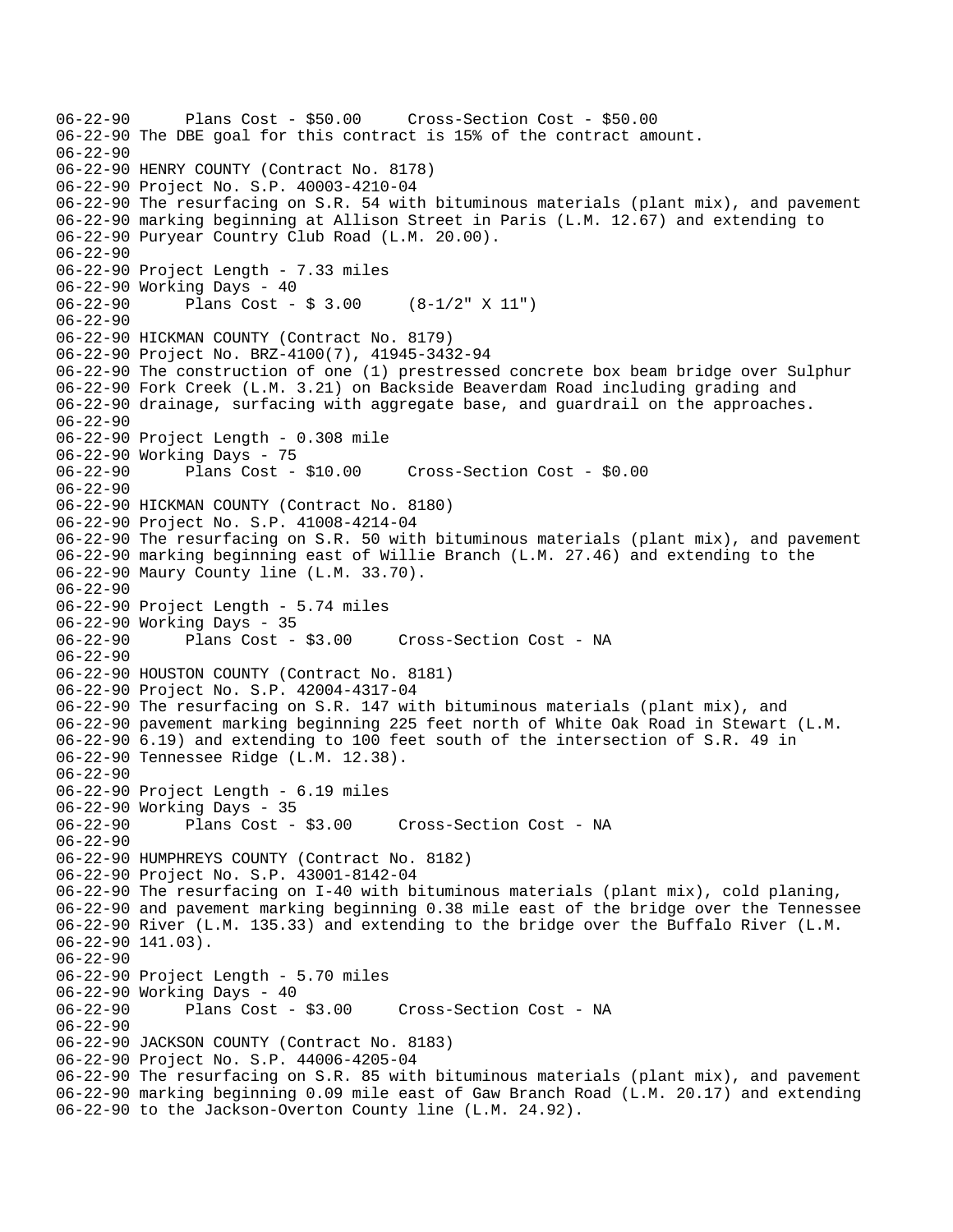```
06-22-90 
06-22-90 Project Length - 4.75 miles 
06-22-90 Working Days - 30 
06-22-90 Plans Cost - $3.00 (8-1/2" X 11") 
06-22-90 
06-22-90 KNOX COUNTY (Contract No. 8184) 
06-22-90 Project No. IR-40-7(127)379, 47001-3175-44 
06-22-90 The construction of the westbound exit ramp to Executive Park Drive on I-40 
06-22-90 near the Cedar Bluff interchange including grading and drainage, paving with 
06-22-90 bituminous materials (plant mix), with a section being portland cement 
06-22-90 concrete pavement, the construction of four (4) reinforced concrete retaining 
06-22-90 walls, storm sewer construction, the installation of concrete curb and gutter, 
06-22-90 concrete median barrier, guardrail, fence, underdrains, signs, signals, and 
06-22-90 pavement marking. 
06-22-90 
06-22-90 Project Length - 0.790 mile 
06-22-90 Working Days - 175 
06-22-90 Plans Cost - $25.00 Cross-Section Cost - $10.00 
06-22-90 The DBE goal for this contract is 15% of the contract amount. 
06-22-90 
06-22-90 KNOX COUNTY (Contract No. 8185) 
06-22-90 Project No. BRZ-4700(15), 47946-3421-94 
06-22-90 The construction of one (1) concrete box bridge (2 @ 15' X 10') over Swanpond 
06-22-90 Creek (L.M. 0.33) on Kennedy Road including grading and drainage, paving with 
06-22-90 bituminous materials (plant mix), and guardrail on the approaches. 
06-22-90 
06-22-90 Project Length - 0.039 mile 
06-22-90 Working Days - 60 
06-22-90 Plans Cost - $10.00 Cross-Section Cost - $0.00 
06-22-90 
06-22-90 KNOX COUNTY (Contract No. 8186) 
06-22-90 Project No. S.P. 47946-4123-04 
06-22-90 The fence repair on various Interstate and State Routes in Knox County. 
06-22-90 
06-22-90 Project Length - 95.19 miles 
06-22-90 Working Days - On or before June 30, 1991 
06-22-90 NO PLANS CONTRACT 
06-22-90 
06-22-90 KNOX COUNTY (Contract No. 8187) 
06-22-90 Project No. S.P. 47033-4308-04 
06-22-90 The resurfacing on S.R. 332 with bituminous materials (plant mix), and 
06-22-90 pavement marking beginning at the Jct. S.R. 1 (L.M. 0.00) and extending to 
06-22-90 Northshore Drive (L.M. 1.80). 
06-22-90 
06-22-90 Project Length - 1.80 miles 
06-22-90 Working Days - 30 
06-22-90 Plans Cost - $3.00 (8-1/2" X 11") 
06-22-90 
06-22-90 KNOX COUNTY (Contract No. 8188) 
06-22-90 Project No. S.P. 47057-4523-04 
06-22-90 The resurfacing on S.R. 168 with bituminous materials (plant mix), and 
06-22-90 pavement marking beginning approx. 210 feet northeast of the underpass at Dick 
06-22-90 Ford Road (L.M. 5.75) and extending to the beginning of bridge over the French 
06-22-90 Broad River (L.M. 10.91). 
06-22-90 
06-22-90 Project Length - 5.16 miles 
06-22-90 Working Days - 40<br>06-22-90 Plans Cost -
              Plans Cost - $3.00 (8-1/2" X 11")
06-22-90 
06-22-90 LAUDERDALE COUNTY (Contract No. 8189)
```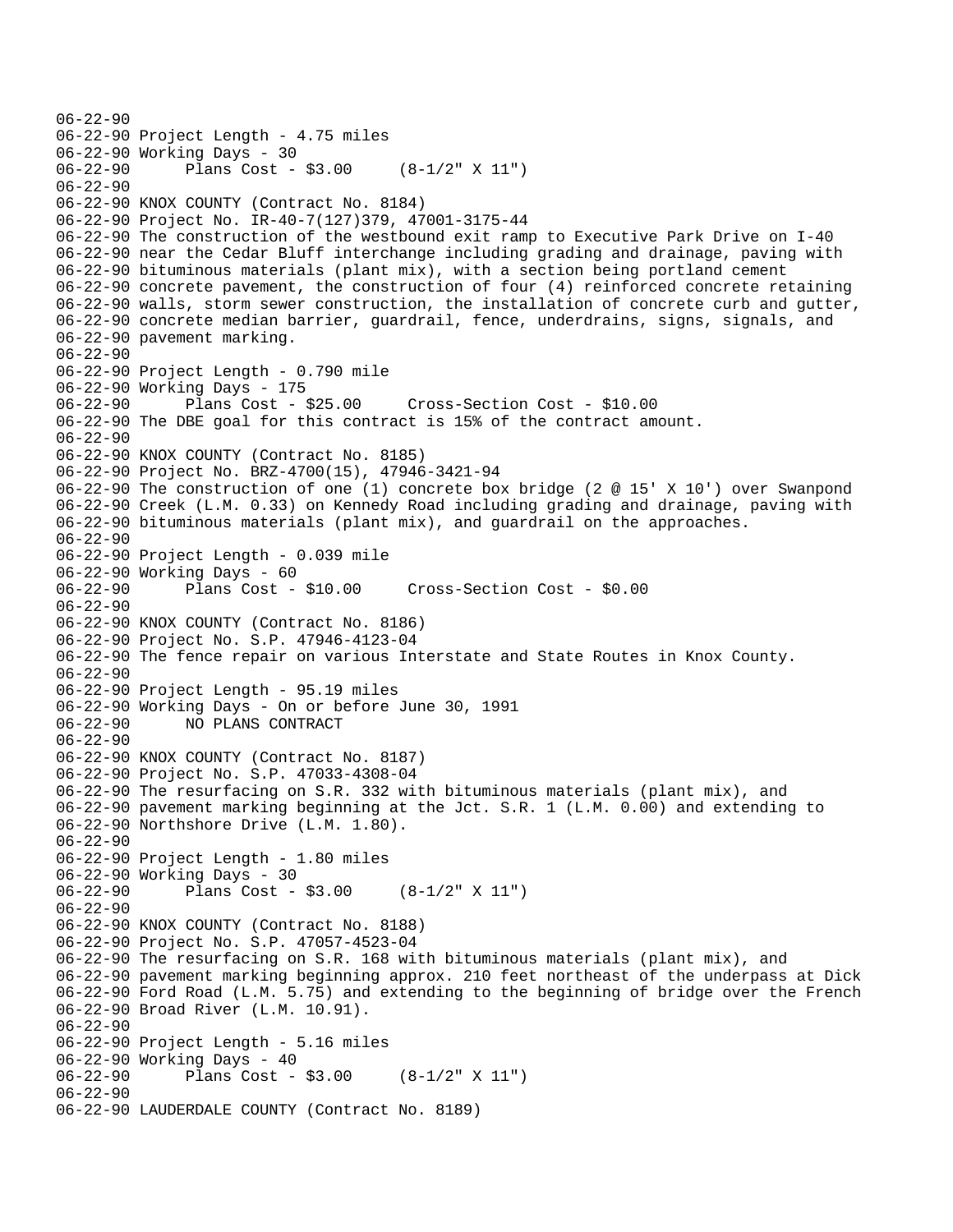06-22-90 Project No. S.P. 49004-4323-04 06-22-90 The resurfacing on S.R. 19 with bituminous materials (plant mix), and pavement 06-22-90 marking beginning at Walnut Grove Road (L.M. 15.00) and extending to the Jct. 06-22-90 of S.R. 3 (L.M. 19.29). 06-22-90 06-22-90 Project Length - 4.29 miles 06-22-90 Working Days - 30 06-22-90 Plans Cost - \$3.00 (8-1/2" X 11") 06-22-90 06-22-90 LAWRENCE COUNTY (Contract No. 8190) 06-22-90 Project No. S.P. 50016-4306-04 06-22-90 The resurfacing on S.R. 240 (Turn Pike) with bituminous materials (plant mix), 06-22-90 and pavement marking beginning at S.R. 241 (L.M. 5.23) and extending to the 06-22-90 bridge over the Buffalo River (L.M. 10.06). 06-22-90 06-22-90 Project Length - 4.83 miles 06-22-90 Working Days - 40 06-22-90 Plans Cost - \$3.00 (8-1/2" X 11") 06-22-90 06-22-90 LEWIS COUNTY (Contract No. 8191) 06-22-90 Project No. S.P. 51001-4511-04 06-22-90 The resurfacing on S.R. 20 with bituminous materials (plant mix), and pavement 06-22-90 marking beginning at new pavement east of Grinder Creek Road (L.M. 11.50) and 06-22-90 extending to Napier Road (L.M. 14.10). 06-22-90 06-22-90 Project Length - 2.60 miles 06-22-90 Working Days - 30 Cross-Section Cost - NA 06-22-90 06-22-90 LINCOLN AND GILES COUNTIES (Contract No. 8192) 06-22-90 Project Nos. S.P. 52001-4301-04, 28002-4311-04 06-22-90 The resurfacing on S.R. 7 with bituminous materials (plant mix), cold planing, 06-22-90 and pavement marking beginning in Lincoln County at the Alabama State line 06-22-90 (L.M. 0.00) and extending into Giles County to the new pavement south of 06-22-90 Market Street in Elkton (L.M. 6.60).  $06 - 22 - 90$ 06-22-90 Project Length - 7.48 miles 06-22-90 Working Days - 40 06-22-90 Plans Cost - \$3.00 (8-1/2" X 11") 06-22-90 06-22-90 MACON COUNTY (Contract No. 8193) 06-22-90 Project No. S.P. 56012-4304-04 06-22-90 The resurfacing on S.R. 262 with bituminous materials (plant mix), and 06-22-90 pavement marking beginning at S.R. 52 (L.M. 0.00) and extending to 1.56 miles 06-22-90 west of Tanyard Road (L.M. 6.00). 06-22-90 06-22-90 Project Length - 6.00 miles 06-22-90 Working Days - 35<br>06-22-90 Plans Cost -Plans Cost -  $$3.00$  (8-1/2" X 11") 06-22-90 06-22-90 MACON COUNTY (Contract No. 8194) 06-22-90 Project No. S.P. 56001-4314-04 06-22-90 The resurfacing on S.R. 10 with bituminous materials (plant mix), and pavement 06-22-90 marking beginning at the new pavement near Lafayette City limits (L.M. 9.25) 06-22-90 and extending to the Kentucky State line (L.M. 16.69). 06-22-90 06-22-90 Project Length - 7.44 miles 06-22-90 Working Days - 40<br>06-22-90 Plans Cost - \$3.00 Cross-Section Cost - NA 06-22-90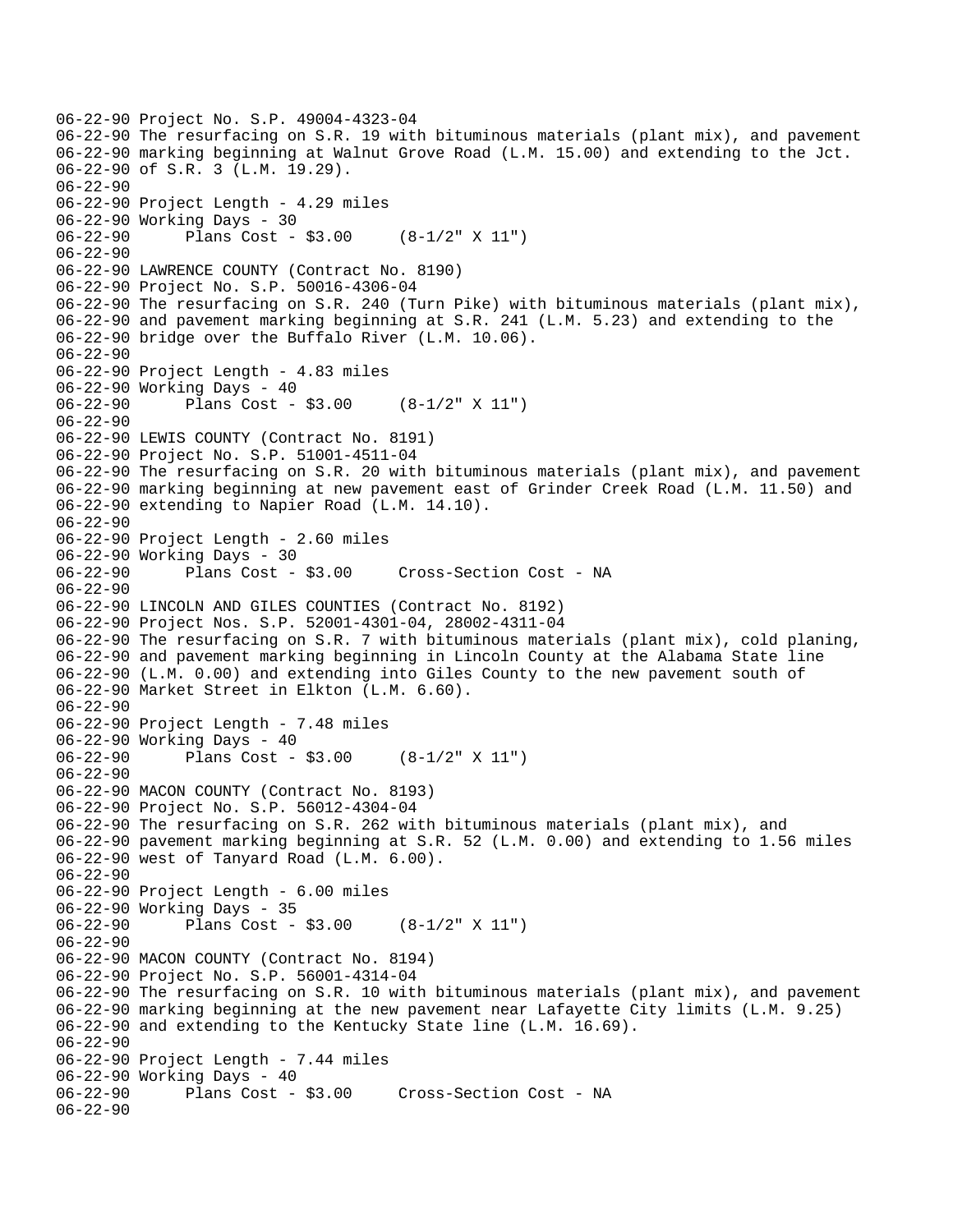```
06-22-90 MADISON COUNTY (Contract No. 8195) 
06-22-90 Project No. BRM-3055(2), 57951-3706-94 
06-22-90 The construction of one (1) concrete box bridge (3 @ 18' X 10') over Cane 
06-22-90 Creek (L.M. 1.03) on "D" Street in Jackson including grading and drainage, 
06-22-90 paving with bituminous materials (plant mix), and guardrail on the approaches. 
06-22-90 
06-22-90 Project Length - 0.075 mile 
06-22-90 Working Days - 70 
06-22-90 Plans Cost - $10.00 Cross-Section Cost - $0.00 
06-22-90 
06-22-90 MARION COUNTY (Contract No. 8196) 
06-22-90 Project No. S.P. 58002-4518-04 
06-22-90 The resurfacing on S.R. 2 and S.R. 134 with bituminous materials (plant mix), 
06-22-90 and pavement marking, on S.R. 2 beginning at the east end of overflow bridge 
06-22-90 (L.M. 17.00) and extending to the Jct. of S.R. 2 and S.R. 134 (L.M. 21.74), 
06-22-90 and on S.R. 134 beginning at the Jct. of S.R. 2 and S.R. 134 (L.M. 0.00) and 
06-22-90 extending to the Jct. of S.R. 156 (L.M. 0.49). 
06-22-90 
06-22-90 Project Length - 4.87 miles 
06-22-90 Working Days - 35 
06-22-90 Plans Cost - $3.00 (8-1/2" X 11") 
06-22-90 
06-22-90 MARION COUNTY (Contract No. 8197) 
06-22-90 Project No. S.P. 58009-4520-04 
06-22-90 The resurfacing on S.R. 27 with bituminous materials (plant mix), and pavement 
06-22-90 marking beginning at Big Fork Road (left) (L.M. 22.46) and extending to the 
06-22-90 Hamilton County line (L.M. 28.23). 
06-22-90 
06-22-90 Project Length - 5.77 miles 
06-22-90 Working Days - 35 
06-22-90 Plans Cost - $3.00 (8-1/2" X 11") 
06-22-90 
06-22-90 MONROE COUNTY (Contract No. 8198) 
06-22-90 Project No. BRS-165(2), 62077-3206-94 
06-22-90 The construction of one (1) concrete slab bridge (2 @ 18' X 9') over Lyons 
06-22-90 Creek (L.M. 1.78) on S.R. 165 east of Tellico Plains including grading and 
06-22-90 drainage, paving with bituminous materials (plant mix), and guardrail on the 
06-22-90 approaches. 
06-22-90 
06-22-90 Project Length - 0.083 mile 
06-22-90 Working Days - 70 
06-22-90 Plans Cost - $10.00 Cross-Section Cost - $0.00 
06-22-90 Bids on this contract will only be accepted from Disadvantaged Business 
06-22-90 Enterprises certified by the Tennessee Department of Transportation. 
06-22-90 
06-22-90 MONTGOMERY COUNTY (Contract No. 8199) 
06-22-90 Project No. S.P. 63026-4302-04 
06-22-90 The resurfacing on S.R. 238 with bituminous materials (plant mix), and 
06-22-90 pavement marking beginning at S.R. 76 (L.M. 0.00) and extending to north of 
06-22-90 McGregar Road (L.M. 4.00). 
06-22-90 
06-22-90 Project Length - 4.00 miles 
06-22-90 Working Days - 35 
06-22-90 Plans Cost - $3.00 (8-1/2" X 11") 
06-22-90 
06-22-90 MORGAN COUNTY (Contract No. 8200) 
06-22-90 Project No. S.P. 65008-4219-04 
06-22-90 The resurfacing on S.R. 62 with bituminous materials (plant mix), and pavement 
06-22-90 marking beginning at the end of the bridge at White Creek (L.M. 8.21) and 
06-22-90 extending to S.R. 298 (L.M. 13.57).
```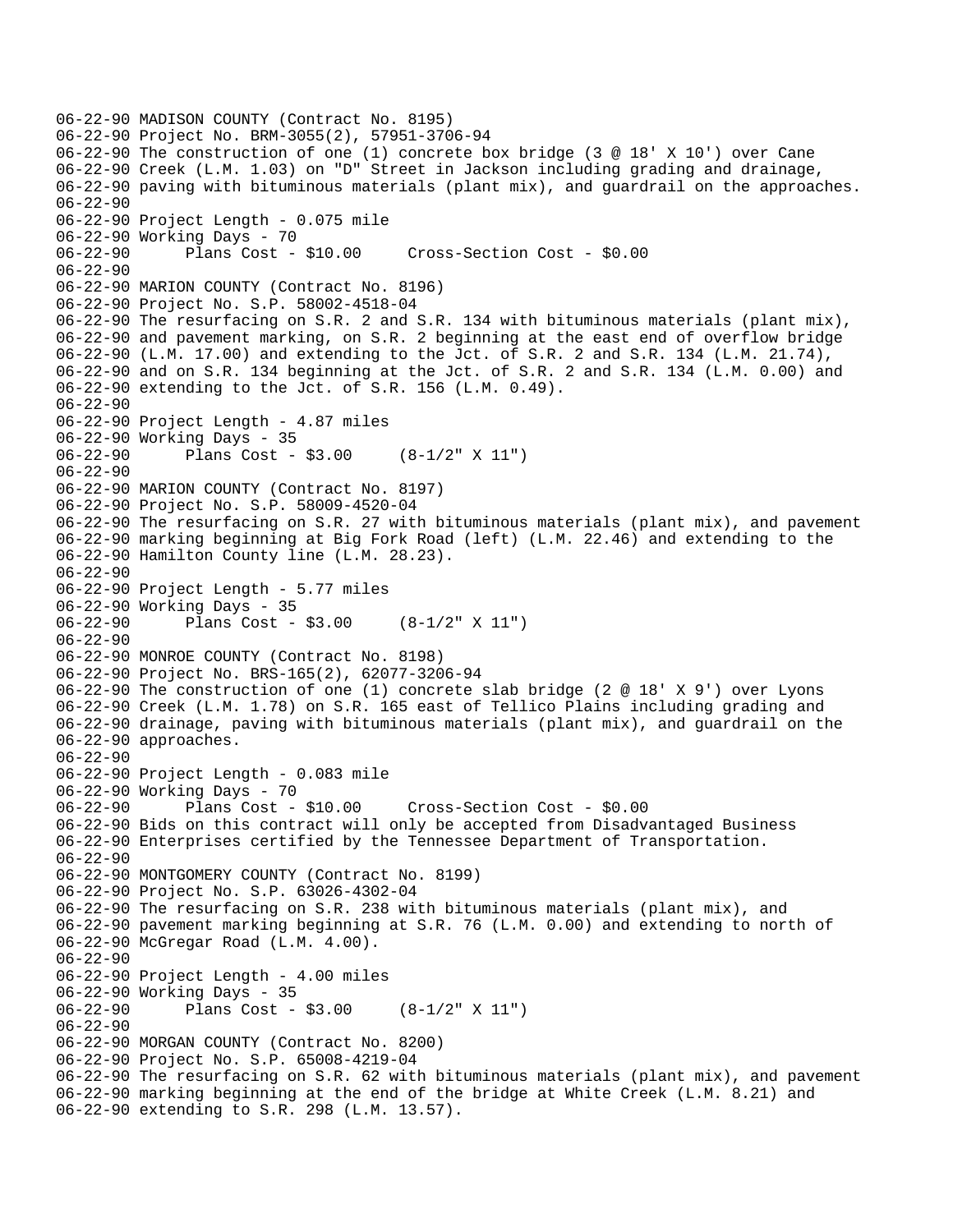```
06-22-90 
06-22-90 Project Length - 5.36 miles 
06-22-90 Working Days - 35 
06-22-90 Plans Cost - $3.00 (8-1/2" X 11") 
06-22-90 
06-22-90 OBION COUNTY (Contract No. 8201) 
06-22-90 Project No. M-43(4), 66013-3211-54 
06-22-90 The widening on S.R. 43 (U.S. 45E, Broadway) including grading and drainage, 
06-22-90 paving with bituminous materials (plant mix), storm sewer construction, the 
06-22-90 installation of concrete curb and gutter, signs, and pavement marking 
06-22-90 beginning north of S.R. 215 and extending to Smith Street in South Fulton. 
06-22-90 
06-22-90 Project Length - 0.691 mile 
06-22-90 Working Days - 50<br>06-22-90 Plans Cost - $10.00
                                       06-22-90 Plans Cost - $10.00 Cross-Section Cost - $10.00 
06-22-90 
06-22-90 OBION COUNTY (Contract No. 8202) 
06-22-90 Project No. S.P. 66018-4308-04 
06-22-90 The resurfacing on S.R. 183 with bituminous materials (plant mix), and 
06-22-90 pavement marking beginning at Elbridge-Obion Road (L.M. 5.20) and extending to 
06-22-90 the Jct. of S.R. 211 (L.M. 9.37). 
06-22-90 
06-22-90 Project Length - 4.17 miles 
06-22-90 Working Days - 40<br>06-22-90 Plans Cost -
              Plans Cost - $3.00 (8-1/2" X 11")
06-22-90 
06-22-90 PERRY COUNTY (Contract No. 8203) 
06-22-90 Project No. S.P. 68006-4310-04 
06-22-90 The resurfacing on S.R. 128 (Clifton Road) with bituminous materials (plant 
06-22-90 mix), and pavement marking beginning at the Wayne County line (L.M. 0.00) and 
06-22-90 extending to the new pavement near Holder Cemetery Road (L.M. 6.00). 
06-22-90 
06-22-90 Project Length - 6.00 miles 
06-22-90 Working Days - 30 
              Plans Cost - $3.00 Cross-Section Cost - NA
06-22-90 
06-22-90 PUTNAM COUNTY (Contract No. 8204) 
06-22-90 Project No. S.P. 71002-4210-04 
06-22-90 The resurfacing on S.R. 24 with bituminous materials (plant mix), and pavement 
06-22-90 marking beginning at S.R. 96 (left) (L.M. 5.98) and extending to S.R. 56 (L.M. 
06-22-90 11.64). 
06-22-90 
06-22-90 Project Length - 5.66 miles 
06-22-90 Working Days - 40 
06-22-90 Plans Cost - $3.00 (8-1/2" X 11") 
06-22-90 
06-22-90 RHEA COUNTY (Contract No. 8205) 
06-22-90 Project No. S.P. 72001-4259-04 
06-22-90 The resurfacing on S.R. 29 with bituminous materials (plant mix), guardrail, 
06-22-90 and pavement marking beginning at Old Dixie Highway (left) (L.M. 27.03) and 
06-22-90 extending to 0.36 mile south of the Roane County line (L.M. 31.57). 
06-22-90 
06-22-90 Project Length - 4.54 miles 
06-22-90 Working Days - 35 
              Plans Cost - $3.00 (8-1/2" X 11")
06-22-90 
06-22-90 ROBERTSON COUNTY (Contract No. 8206) 
06-22-90 Project No. S.P. 74019-4305-04 
06-22-90 The resurfacing on S.R. 257 (Betts Road) with bituminous materials (plant 
06-22-90 mix), and pavement marking beginning at the intersection of S.R. 65 south of
```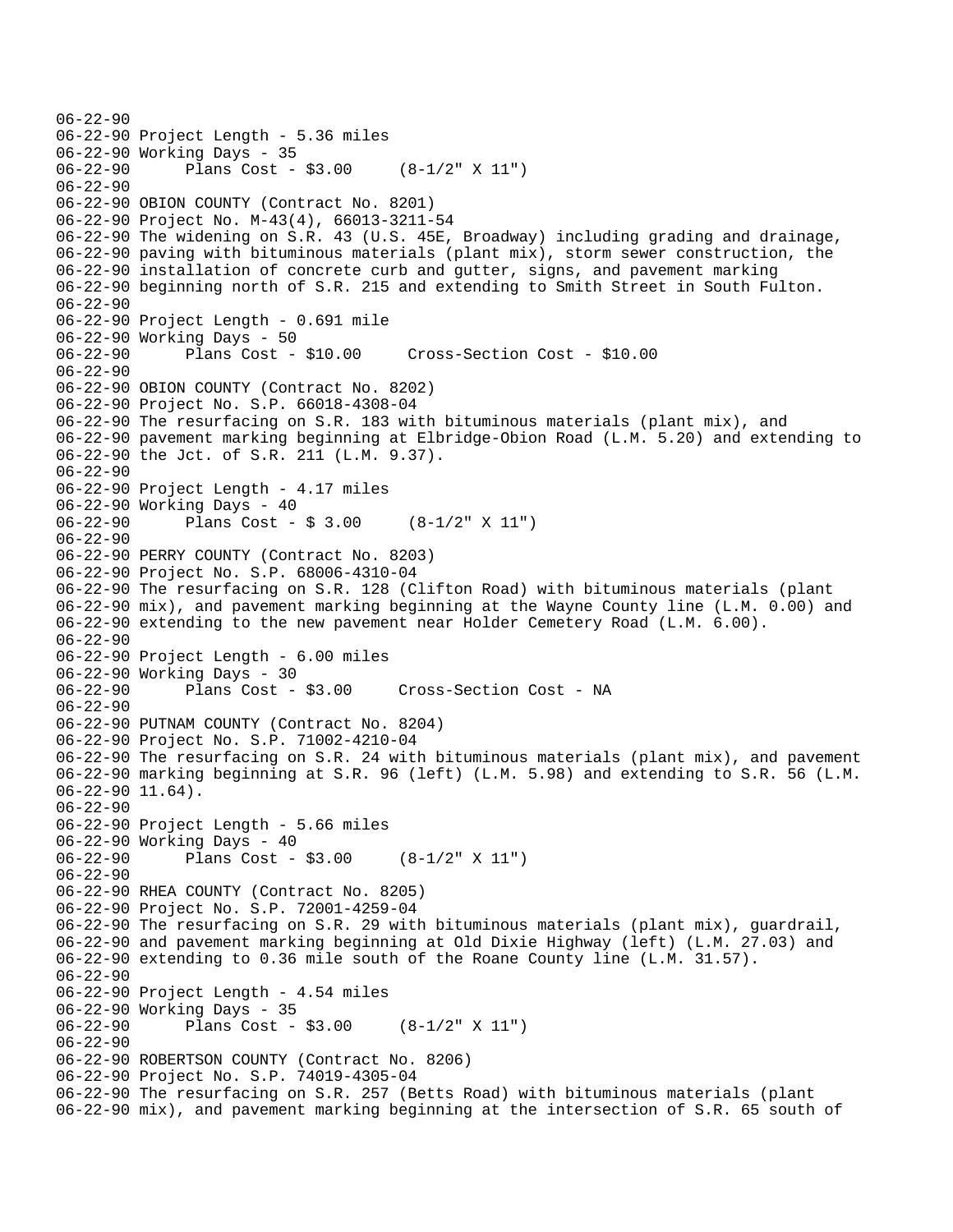06-22-90 Chestnut Orchard (L.M. 3.85) and extending to 405 feet west of Hackney Road 06-22-90 (L.M. 7.92). 06-22-90 06-22-90 Project Length - 4.07 miles 06-22-90 Working Days - 35 06-22-90 Plans Cost - \$3.00 Cross-Section Cost - NA 06-22-90 06-22-90 RUTHERFORD COUNTY (Contract No. 8207) 06-22-90 Project No. BRS-99(7), 75013-3228-94 06-22-90 The construction of one (1) concrete box bridge (2 @ 12' X 6') over the 06-22-90 Harpeth River (L.M. 3.64) on S.R. 99 near Mt. Vernon including grading and 06-22-90 drainage, paving with bituminous materials (plant mix), and guardrail on the 06-22-90 approaches. 06-22-90 06-22-90 Project Length - 0.151 mile 06-22-90 Working Days - 80 06-22-90 Plans Cost - \$10.00 Cross-Section Cost - \$0.00 06-22-90 Bids on this contract will only be accepted from Disadvantaged Business 06-22-90 Enterprises certified by the Tennessee Department of Transportation. 06-22-90 06-22-90 RUTHERFORD COUNTY (Contract No. 8208) 06-22-90 Project No. S.P. 75001-8153-04 06-22-90 The resurfacing on I-24 with bituminous materials (plant mix) (polymer 06-22-90 modified), including cold planing, bridge deck and expansion joint repairs, 06-22-90 sealant, and pavement marking beginning at the Davidson-Rutherford County line 06-22-90 and extending to east of S.R. 96. 06-22-90 06-22-90 Project Length - 15.151 miles 06-22-90 Working Days - On or before November 15, 1990 06-22-90 Plans Cost - \$10.00 Cross-Section Cost - NA 06-22-90 06-22-90 RUTHERFORD COUNTY (Contract No. 8209) 06-22-90 Project No. S.P. 75077-4214-04 06-22-90 The resurfacing on S.R. 96 with bituminous materials (plant mix), drainage 06-22-90 adjustments, and pavement marking beginning at the Murfreesboro City limits 06-22-90 (L.M. 9.00) and extending to S.R. 1/S.R. 10 (L.M. 11.43). 06-22-90 06-22-90 Project Length - 2.43 miles 06-22-90 Working Days - 35 Plans Cost -  $$3.00$  (8-1/2" X 11") 06-22-90 06-22-90 SCOTT COUNTY (Contract No. 8210) 06-22-90 Project No. S.P. 76010-4322-04 06-22-90 The resurfacing on S.R. 297 with bituminous materials (plant mix), and 06-22-90 pavement marking beginning near Anadell Road (L.M. 21.20) and extending to the 06-22-90 Jct. of S.R. 63 (L.M. 23.89). 06-22-90 06-22-90 Project Length - 2.69 miles 06-22-90 Working Days - 30 06-22-90 Plans Cost - \$3.00 (8-1/2" X 11") 06-22-90 06-22-90 SEQUATCHIE COUNTY (Contract No. 8211) 06-22-90 Project No. S.P. 77008-4307-04 06-22-90 The resurfacing on S.R. 399 with bituminous materials (plant mix), and 06-22-90 pavement marking beginning at the Grundy County line (L.M. 0.00) and extending 06-22-90 to S.R. 8 (L.M. 5.38). 06-22-90 06-22-90 Project Length - 5.38 miles 06-22-90 Working Days - 35 06-22-90 Plans Cost - \$3.00 (8-1/2" X 11")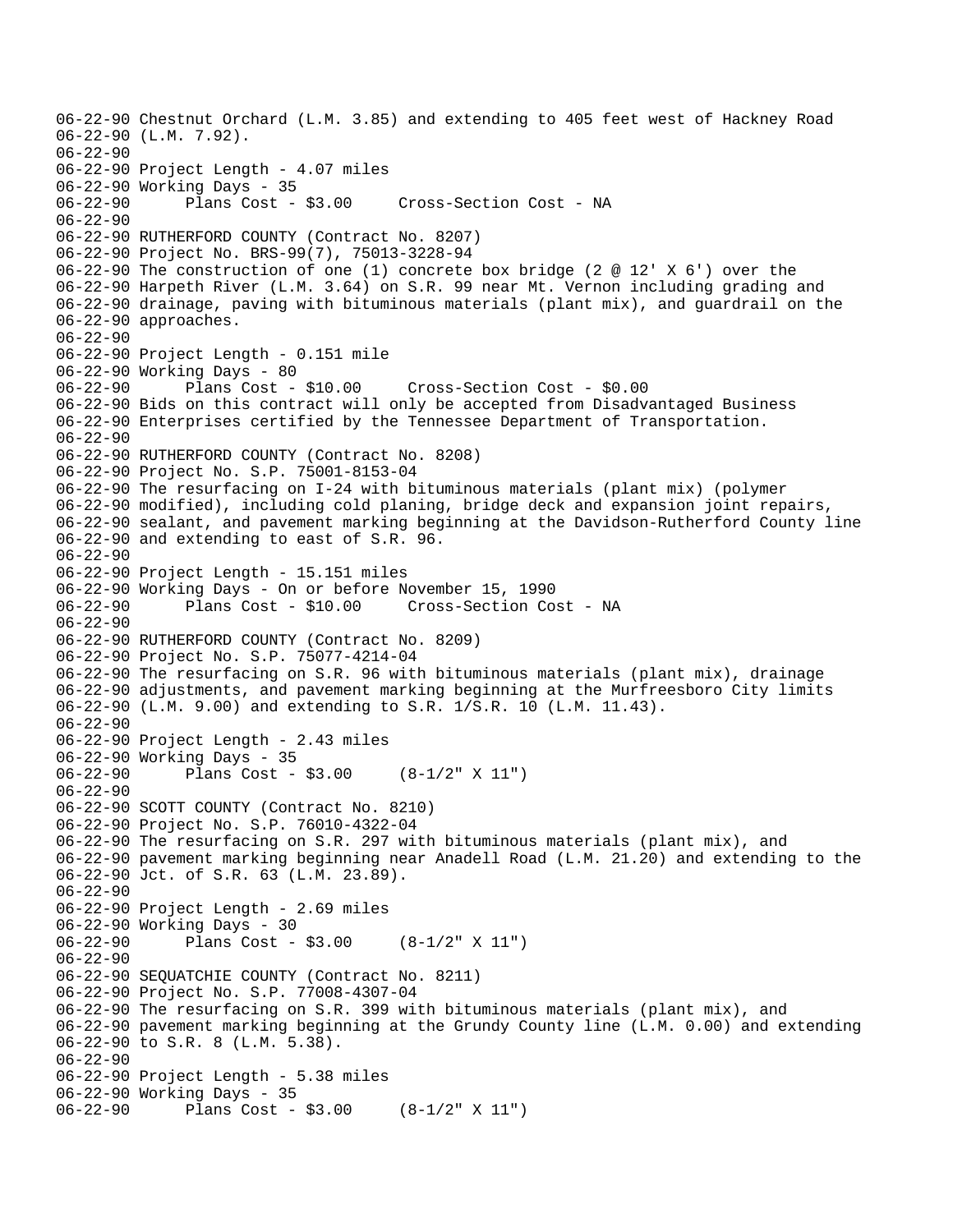06-22-90 06-22-90 SHELBY COUNTY (Contract No. 8212) 06-22-90 Project No. HES-175(7), 79040-3208-94 06-22-90 The installation of a flashing beacon at the intersection of S.R. 175 (Shelby 06-22-90 Drive) with Hacks Crossroads. 06-22-90 06-22-90 Project Length - 0.000 mile 06-22-90 Working Days - 45 06-22-90 Plans Cost - \$3.00 Cross-Section Cost - NA 06-22-90 06-22-90 SHELBY COUNTY (Contract No. 8213) 06-22-90 Project No. S.P. 79945-4183-04 06-22-90 The fence repair on various Interstate and State Routes in Shelby County. 06-22-90 06-22-90 Project Length - 66.58 miles 06-22-90 Working Days - On or before June 30, 1991 06-22-90 NO PLANS CONTRACT 06-22-90 06-22-90 SHELBY COUNTY (Contract No. 8214) 06-22-90 Project No. S.P. 79021-4217-04 06-22-90 The resurfacing on S.R. 4 with bit uminous materials (plant mix), and pavement 06-22-90 marking beginning at the Mississippi State line (L.M. 0.00) and extending to 06-22-90 Perkins Road (L.M. 3.75). 06-22-90 06-22-90 Project Length - 3.75 miles 06-22-90 Working Days - 65 06-22-90 Plans Cost - \$3.00 (8-1/2" X 11") 06-22-90 06-22-90 SHELBY COUNTY (Contract No. 8215) 06-22-90 Project No. S.P. 79017-4367-04 06-22-90 The resurfacing on S.R. 3 with bituminous materials (plant mix), and pavement 06-22-90 marking beginning at North Parkway (L.M. 12.96) and extending to Stage Avenue 06-22-90 (L.M. 16.26). 06-22-90 06-22-90 Project Length - 3.30 miles 06-22-90 Working Days - 60 06-22-90 Plans Cost - \$3.00 (8-1/2" X 11") 06-22-90 06-22-90 SUMNER COUNTY (Contract No. 8216) 06-22-90 Project No. BRZ-8300(32), 83946-3449-94 06-22-90 The construction of one (1) prestressed concrete box beam bridge over Bledsoe 06-22-90 Creek (L.M. 1.08) on Alexander Lane including grading and drainage, paving 06-22-90 with bituminous materials (plant mix), and guardrai l on the approaches. 06-22-90 06-22-90 Project Length - 0.094 mile 06-22-90 Working Days - 90 06-22-90 Plans Cost - \$10.00 Cross-Section Cost - \$0.00 06-22-90 06-22-90 SUMNER COUNTY (Contract No. 8217) 06-22-90 Project No. S.P. 83009-4279-04 06-22-90 The resurfacing on S.R. 52 with bituminous materials (plant mix), and pavement 06-22-90 marking beginning at Old S.R. 52 (L.M. 14.85) and extending to 0.2 mile west 06-22-90 of Horrace Brown Road (L.M. 16.94). 06-22-90 06-22-90 Project Length - 2.09 miles 06-22-90 Working Days - 30 06-22-90 Plans Cost - \$3.00 Cross-Section Cost - NA 06-22-90 06-22-90 SUMNER COUNTY (Contract No. 8218) 06-22-90 Project No. S.P. 83015-4305-04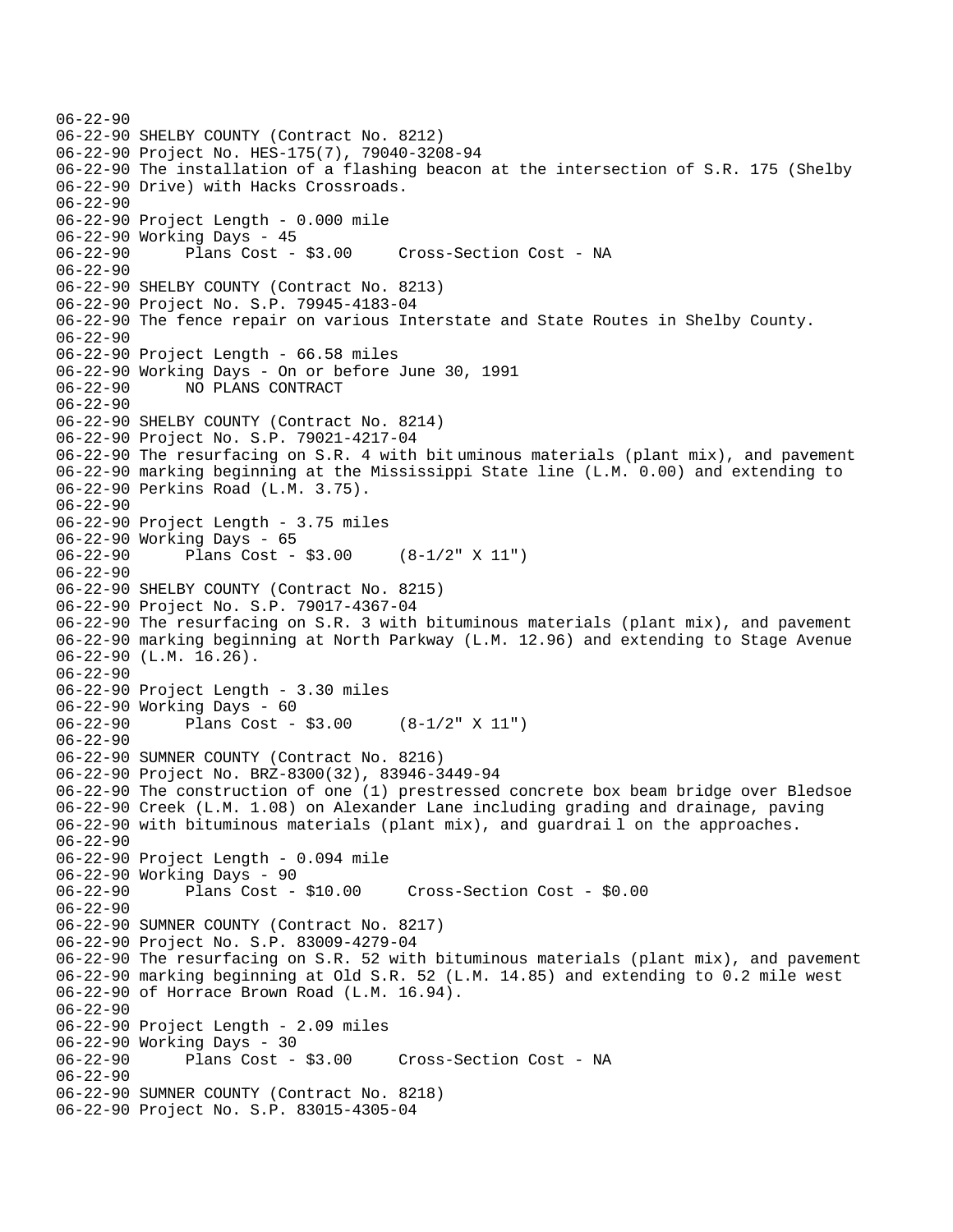```
06-22-90 The resurfacing on S.R. 76 with bituminous materials (plant mix), bridge deck 
06-22-90 repair, sealant and overlay, and pavement marking beginning at the 
06-22-90 intersection of S.R. 41 (L.M. 0.00) and extending to the intersection of S.R. 
06-22-90 25 (L.M. 3.91). 
06-22-90 
06-22-90 Project Length - 3.91 miles 
06-22-90 Working Days - 45 
06-22-90 Plans Cost - $3.00 Cross-Section Cost - NA 
06-22-90 
06-22-90 TIPTON COUNTY (Contract No. 8219) 
06-22-90 Project No. BRZ-8400(23), 84108-3406-94 
06-22-90 The construction of two (2) concrete box bridges (3 @ 12' X 12') over overflow 
06-22-90 (L.M. 0.09), and over Beaver Creek (L.M. 0.16) on Main Street including 
06-22-90 grading and drainage, paving with bituminous materials (plant mix), and 
06-22-90 guardrail on the approaches. 
06-22-90 
06-22-90 Project Length - 0.132 mile 
06-22-90 Working Days - 80 
06-22-90 Plans Cost - $10.00 Cross-Section Cost - $0.00 
06-22-90 
06-22-90 TIPTON COUNTY (Contract No. 8220) 
06-22-90 Project No. S.P. 84004-4220-04 
06-22-90 The resurfacing on S.R. 54 with bituminous materials (plant mix), and pavement 
06-22-90 marking beginning at the Jct. of S.R. 179 (L.M. 0.99) and extending to the 
06-22-90 Jct. of S.R. 14 (L.M. 8.98). 
06-22-90 
06-22-90 Project Length - 7.99 miles
06-22-90 Working Days - 35 
06-22-90 Plans Cost - $ 3.00 (8-1/2" X 11") 
06-22-90 
06-22-90 UNICOI COUNTY (Contract No. 8221) 
06-22-90 Project No. S.P. 86002-4217-04 
06-22-90 The repair of the bridge on U.S. 19W (S.R. 36) over Spivey Creek (L.M. 4.97) 
06-22-90 including concrete and steel repairs, repainting existing steel structure, the 
06-22-90 installation of guardrail, and pavement marking. 
06-22-90 
06-22-90 Project Length - 0.047 mile 
06-22-90 Working Days - 80 
06-22-90 Plans Cost - $10.00 Cross-Section Cost - NA 
06-22-90 
06-22-90 WARREN COUNTY (Contract No. 8222) 
06-22-90 Project No. S.P. 89016-4313-04 
06-22-90 The resurfacing on S.R. 287 with bituminous materials (plant mix), and 
06-22-90 pavement marking beginning at the Jct. of S.R. 56 (L.M. 27.89) and extending 
06-22-90 to the Jct. of S.R. 288 (L.M. 33.93). 
06-22-90 
06-22-90 Project Length - 6.04 miles 
06-22-90 Working Days - 30<br>06-22-90 Plans Cost -
              Plans Cost - $3.00 (8-1/2" X 11")
06-22-90 
06-22-90 WILLIAMSON COUNTY (Contract No. 8223) 
06-22-90 Project No. HES-96(5), 94012-3215-94 
06-22-90 The intersection improvements and installation of a flashing beacon at the 
06-22-90 intersection of S.R. 96 with S.R. 46 (Old Hillsboro Road) west of Franklin 
06-22-90 including grading and drainage, paving with bituminous materials (plant mix), 
06-22-90 the installation of signs, and pavement marking. 
06-22-90 
06-22-90 Project Length - 0.000 mile 
06-22-90 Working Days - On or before October 30, 1990 
06-22-90 Plans Cost - $10.00 Cross-Section Cost - $0.00
```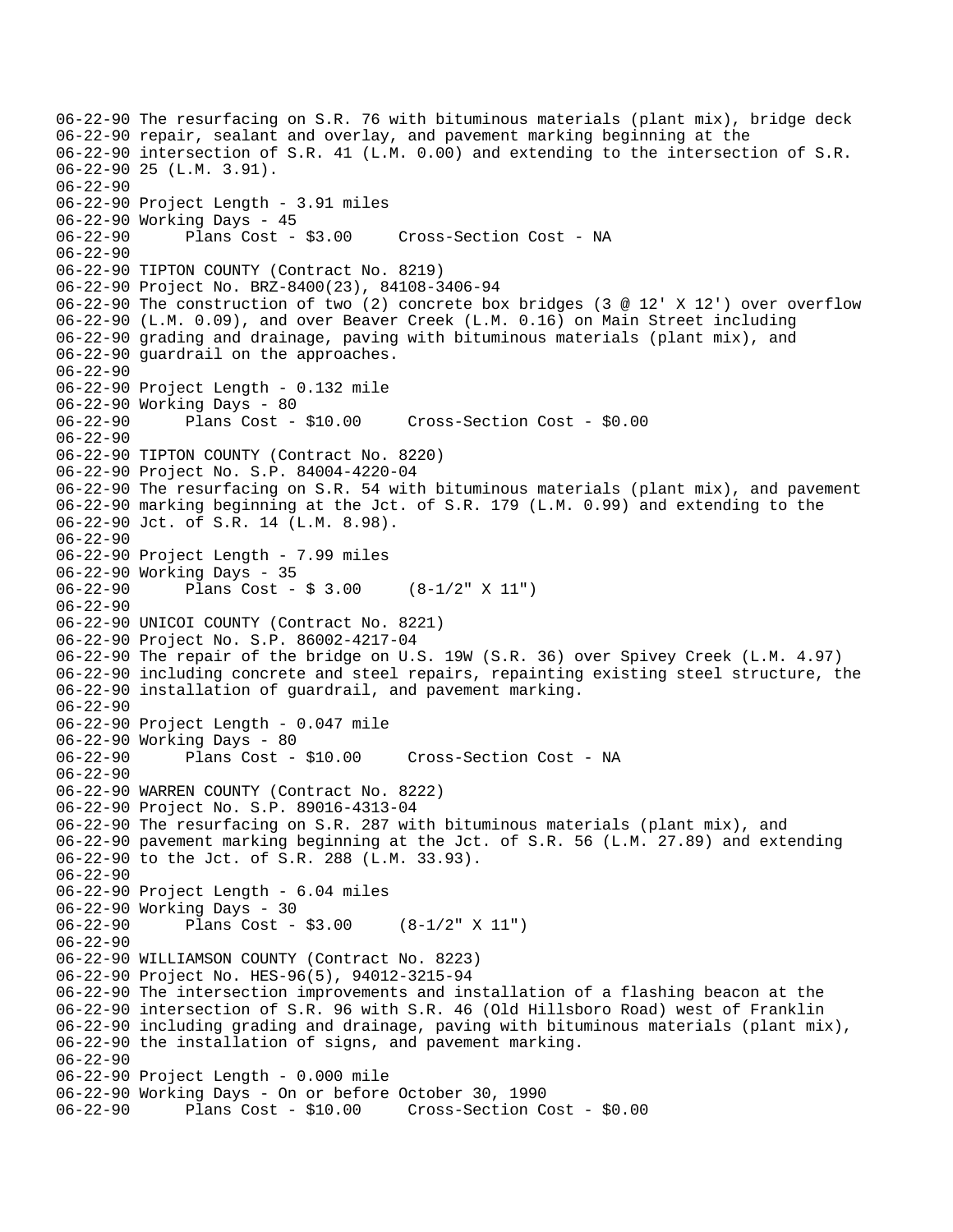```
06-22-90 
================================================================================ 
07-03-90 DAVIDSON COUNTY (Contract No. 8105) 
07-03-90 Project No. S.P. 19002-4154-04 
07-03-90 The repair of the bridge on the ramp from I-24 west to I-440 including 
07-03-90 structural steel repairs. 
07-03-90 
07-03-90 Project Length - 0.000 mile 
07-03-90 Working Days - 35 
07-03-90 Plans Cost - $10.00 Cross-Section Cost - NA 
07-03-90 
07-03-90 MONROE COUNTY (Contract No. 8198) 
07-03-90 Project No. BRS-165(2), 62077-3206-94 
07-03-90 The construction of one (1) concrete slab bridge (2 @ 18' X 9') over Lyons 
07-03-90 Creek (L.M. 1.78) on S.R. 165 east of Tellico Plains including grading and 
07-03-90 drainage, paving with bituminous materials (plant mix), and guardrail on the 
07-03-90 approaches. 
07-03-90 
07-03-90 Project Length - 0.083 mile 
07-03-90 Working Days - 70 
07-03-90 Plans Cost - $10.00 Cross-Section Cost - $0.00 
07-03-90 
07-03-90 ANDERSON COUNTY (Contract No. 8224) 
07-03-90 Project No. M-MG-3727(1), 01953-3724-54, 01953-3725-54 
07-03-90 The intersection improvements and signalization at the intersection of S.R. 62 
07-03-90 (South Illinois Avenue) with East Tulsa Road in Oak Ridge including grading 
07-03-90 and drainage, paving with bituminous materials (plant mix), installation of 
07-03-90 concrete curb and gutter, and pavement marking. 
07-03-90 
07-03-90 Project Length - 0.089 mile 
07-03-90 Working Days - 70 
07-03-90 Plans Cost - $10.00 Cross-Section Cost - $0.00 
07-03-90 
07-03-90 BRADLEY COUNTY (Contract No. 8225) 
07-03-90 Project No. S.P. 06006-4522-04 
07-03-90 The resurfacing on S.R. 40 with bituminous materials (plant mix), guardrail, 
07-03-90 and pavement marking beginning 0.5 mile west of S.R. 60 (L.M. 1.90) and 
07-03-90 extending to 3.8 miles east of S.R. 60 (L.M. 6.20). 
07-03-90 
07-03-90 Project Length - 4.30 miles 
07-03-90 Working Days - 40 
07-03-90 Plans Cost - $3.00 (8-1/2" X 11") 
07-03-90 
07-03-90 CAMPBELL COUNTY (Contract No. 8226) 
07-03-90 Project No. S.P. 07026-4301-04 
07-03-90 The resurfacing on S.R. 297 with bituminous materials (plant mix), and 
07-03-90 pavement marking beginning approx. 2550 feet north of Little Elk Road (left) 
07-03-90 (L.M. 11.60) and extending to approx. 200 feet north of Logan Street (right) 
07-03-90 (L.M. 18.12). 
07-03-90 
07-03-90 Project Length - 6.52 miles 
07-03-90 Working Days - 45 
07-03-90 Plans Cost - $3.00 (8-1/2" X 11") 
07-03-90 
07-03-90 CANNON COUNTY (Contract No. 8227) 
07-03-90 Project No. S.P. 08003-4210-04 
07-03-90 The resurfacing on S.R. 53 with bituminous materials (plant mix), and pavement 
07-03-90 marking beginning at Sugartree Knob Road (L.M. 18.21) and extending to the 
07-03-90 Dekalb County line (L.M. 24.07). 
07-03-90
```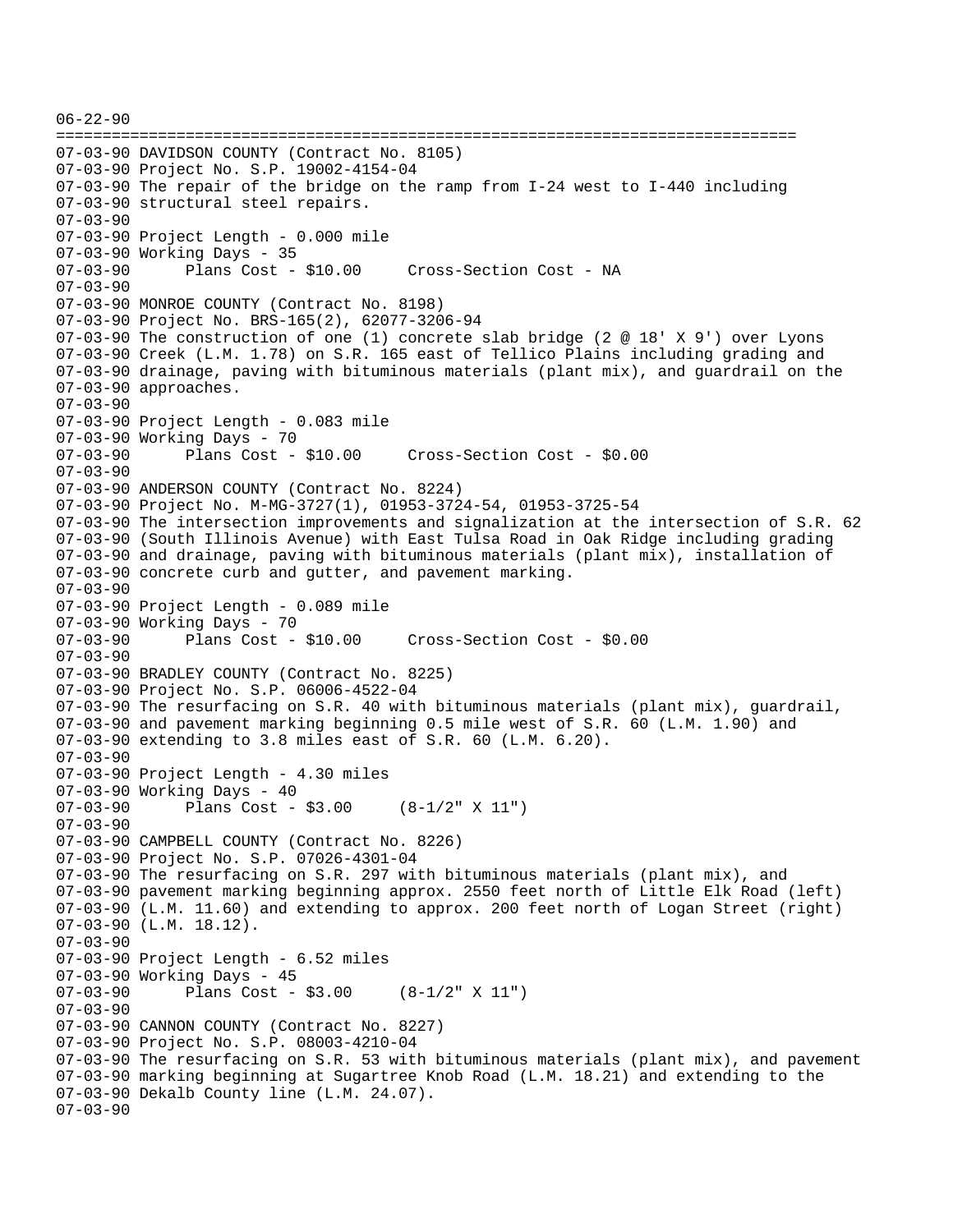```
07-03-90 Project Length - 5.86 miles 
07-03-90 Working Days - 30<br>07-03-90 Plans Cost -
              Plans Cost - $3.00 (8-1/2" X 11")
07-03-90 
07-03-90 CARROLL COUNTY (Contract No. 8228) 
07-03-90 Project No. S.P. 09003-4207-04 
07-03-90 The resurfacing on S.R. 1 with bituminous materials (plant mix), and pavement 
07-03-90 marking beginning at the Jct. of S.R. 424 (right) (L.M. 7.40) and extending to 
07-03-90 Dunn Road (right) (L.M. 13.27). 
07-03-90 
07-03-90 Project Length - 5.87 miles 
07-03-90 Working Days - 35 
07-03-90 Plans Cost - $3.00 (8-1/2" X 11") 
07-03-90 
07-03-90 CARTER COUNTY (Contract No. 8229) 
07-03-90 Project No. 10003-3244-04 
07-03-90 The grading and drainage on U.S. 19E (S.R. 37) including paving with a mineral 
07-03-90 aggregate base and bituminous materials (plant mix), the widening of the 
07-03-90 bridge on S.R. 37 over the Watauga River with continuous rolled steel girders, 
07-03-90 and the construction of one (1) bridge on S.R. 37 over Ramp B with continuous 
07-03-90 reinforced hollow box beams, storm sewer construction, the installation of 
07-03-90 guardrail, fence, underdrains, signs, signals, and pavement marking beginning 
07-03-90 approx. 0.3 mile south of S.R. 67 (Broad Street) in Elizabethton and extending 
07-03-90 to 0.3 mile north of Old Stoney Creek Road. 
07-03-90 
07-03-90 Project Length - 1.033 miles 
07-03-90 Working Days - 225 
07-03-90 Plans Cost - $25.00 Cross-Section Cost - $25.00 
07-03-90 
07-03-90 CHEATHAM COUNTY (Contract No. 8230) 
07-03-90 Project No. S.P. 11004-4207-04 
07-03-90 The resurfacing on S.R. 1 with bituminous materials (plant mix), and pavement 
07-03-90 marking beginning at the Dickson County line (L.M. 0.00) and extending to 
07-03-90 approx. 200 feet west of the bridge over the Harpeth River (L.M. 4.74). 
07-03-90 
07-03-90 Project Length - 4.74 miles
07-03-90 Working Days - 35 
07-03-90 Plans Cost - $3.00 (8-1/2" X 11") 
07-03-90 
07-03-90 CLAIBORNE COUNTY (Contract No. 8231) 
07-03-90 Project No. S.P. 13005-4219-04 
07-03-90 The resurfacing on S.R. 63 with bituminous materials (plant mix), and pavement 
07-03-90 marking beginning at the Campbell County line (L.M. 0.00) and extending to 
07-03-90 approx. 1530 feet west of Harmon Cemetery Road (L.M. 4.40). 
07-03-90 
07-03-90 Project Length - 4.40 miles 
07-03-90 Working Days - 40<br>07-03-90 Plans Cost -
              Plans Cost - $3.00 (8-1/2" X 11")
07-03-90 
07-03-90 COCKE COUNTY (Contract No. 8232) 
07-03-90 Project No. S.P. 15004-4306-04 
07-03-90 The resurfacing on S.R. 32 with bituminous materials (plant mix), and pavement 
07-03-90 marking beginning at the North Carolina-Tennessee State line (L.M. 0.00) and 
07-03-90 extending to 0.57 mile east of Trail Hollow Road (L.M. 7.50). 
07-03-90 
07-03-90 Project Length - 7.50 miles
07-03-90 Working Days - 35<br>07-03-90 Plans Cost -
              Plans Cost - $3.00 (8 1/2" X 11")
07-03-90 
07-03-90 CROCKETT COUNTY (Contract No. 8233)
```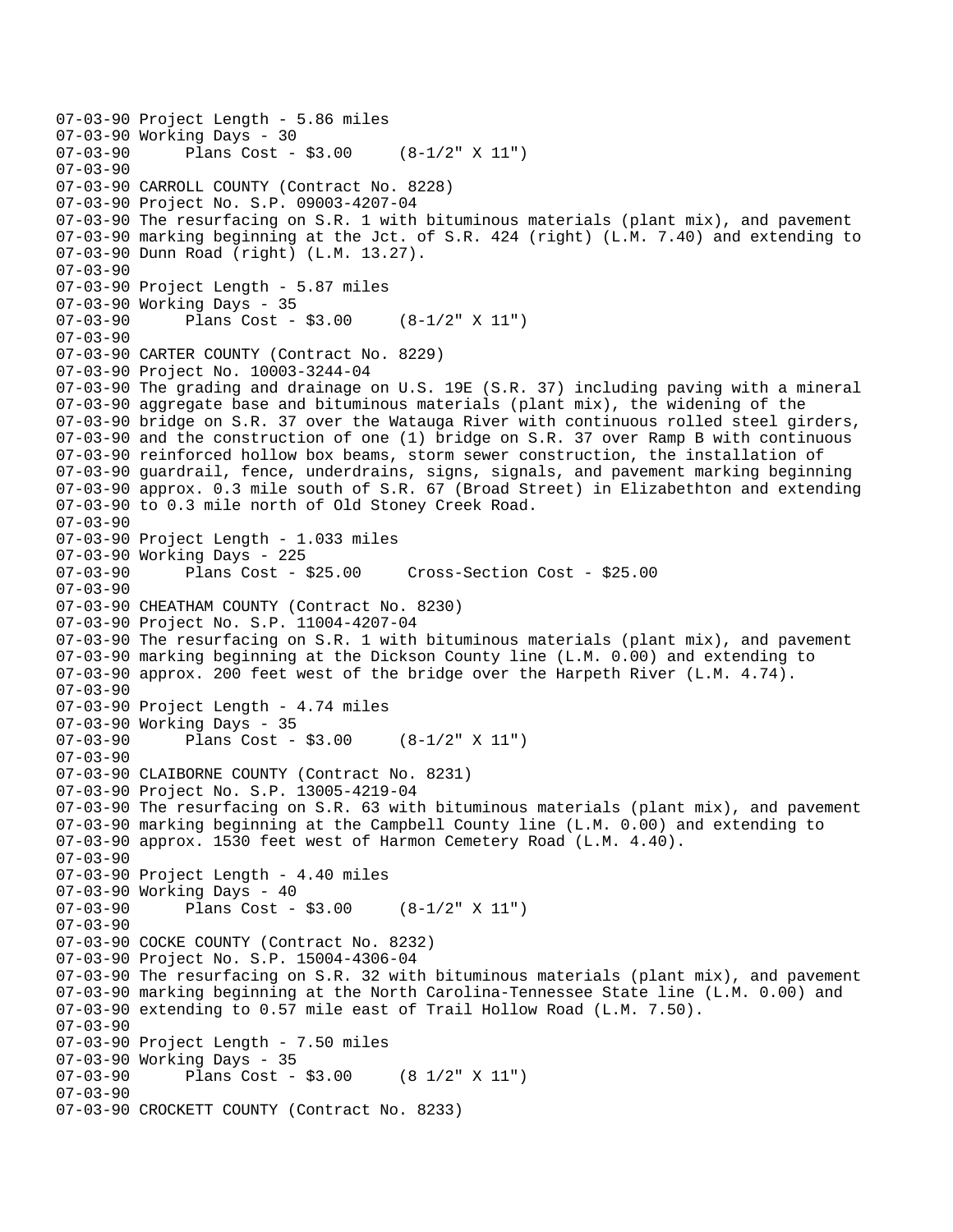```
07-03-90 Project No. S.P. 17006-4317-04 
07-03-90 The resurfacing on S.R. 88 with bituminous materials (plant mix), and pavement 
07-03-90 marking beginning near the Lauderdale County line (L.M. 0.20) and extending to 
07-03-90 approx. 0.3 mile east of Joe Vaughn Road (left) (L.M. 5.00). 
07-03-90 
07-03-90 Project Length - 4.80 miles 
07-03-90 Working Days - 30 
07-03-90 Plans Cost - $3.00 (8-1/2" X 11") 
07-03-90 
07-03-90 CUMBERLAND COUNTY (Contract No. 8234) 
07-03-90 Project No. S.P. 18003-4216-04 
07-03-90 The resurfacing on S.R. 1 with bituminous materials (plant mix), guardrail, 
07-03-90 and pavement marking beginning north of I-40 (L.M. 24.09) and extending to 
07-03-90 0.74 mile east of the bridge over Renfro Creek (L.M. 28.00). 
07-03-90 
07-03-90 Project Length - 3.90 miles
07-03-90 Working Days - 35 
07-03-90 Plans Cost - $3.00 (8-1/2" X 11") 
07-03-90 
07-03-90 CUMBERLAND COUNTY (Contract No. 8235) 
07-03-90 Project No. S.P. 18012-4508-04 
07-03-90 The resurfacing on S.R. 101 with bituminous materials (plant mix), and 
07-03-90 pavement marking beginning at the Bledsoe County line (L.M. 0.00) and 
07-03-90 extending to Choctaw Drive (right) (L.M. 4.91). 
07-03-90 
07-03-90 Project Length - 4.91 miles
07-03-90 Working Days - 30 
07-03-90 Plans Cost - $3.00 (8-1/2" X 11") 
07-03-90 
07-03-90 DAVIDSON COUNTY (Contract No. 8236) 
07-03-90 Project No. S.P. 19021-4225-04 
07-03-90 The crack sealing on S.R. 1 beginning at S.R. 254 (Bell Road) and extending to 
07-03-90 the Rutherford County line. 
07-03-90 
07-03-90 Project Length - 4.21 miles 
07-03-90 Working Days - On or before December 31, 1990 
             NO PLANS CONTRACT
07-03-90 
07-03-90 DAVIDSON COUNTY (Contract No. 8237) 
07-03-90 Project No. S.P. 19041-4355-04 
07-03-90 The resurfacing on S.R. 24 with bituminous materials (plant mix), cold 
07-03-90 planing, and pavement marking beginning at Broadway Avenue (L.M. 12.73) and 
07-03-90 extending to Fairfield Avenue (L.M. 14.00). 
07-03-90 
07-03-90 Project Length - 1.27 miles
07-03-90 Working Days - 30 
07-03-90 Plans Cost - $3.00 (8-1/2" X 11") 
07-03-90 
07-03-90 DEKALB COUNTY (Contract No. 8238) 
07-03-90 Project No. BRZ-2100(13), 21012-3408-94 
07-03-90 The construction of one (1) prestressed concrete box beam bridge over Sink 
07-03-90 Creek (L.M. 1.21) on Barnes Mill Road including grading and drainage, paving 
07-03-90 with aggregate base and double bituminous surface treatment, and guardrail on 
07-03-90 the approaches. 
07-03-90 
07-03-90 Project Length - 0.089 mile 
07-03-90 Working Days - 120 
                                      07-03-90 Plans Cost - $10.00 Cross-Section Cost - $0.00 
07-03-90 
07-03-90 DYER COUNTY (Contract No. 8239)
```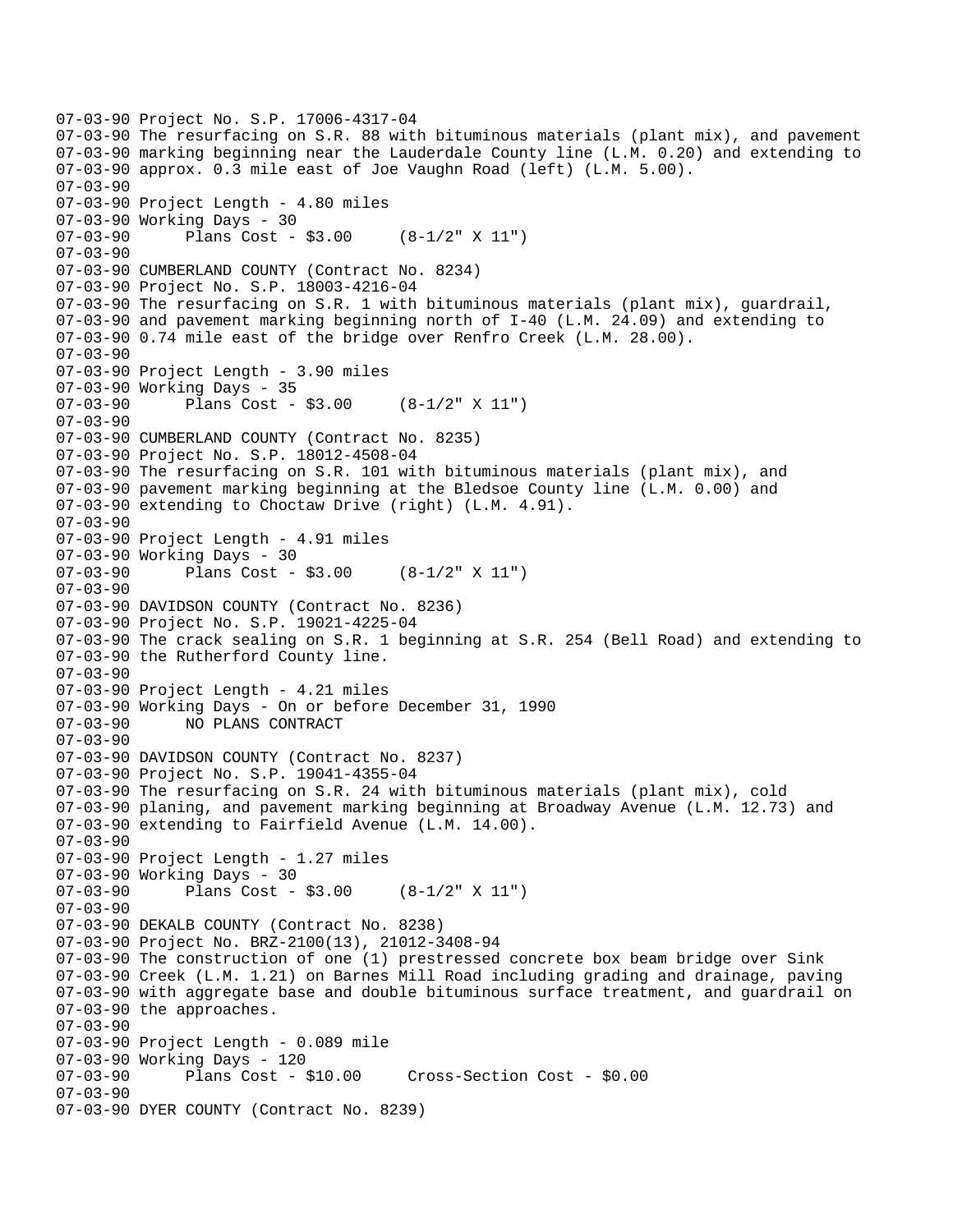```
07-03-90 Project No. S.P. 23005-4508-04 
07-03-90 The resurfacing on S.R. 3 with bituminous materials (plant mix), cold planing, 
07-03-90 and pavement marking beginning at the Jct. of S.R. 104 (L.M. 6.73) and 
07-03-90 extending to the Jct. of S.R. 211 (L.M. 10.33). 
07-03-90 
07-03-90 Project Length - 3.60 miles 
07-03-90 Working Days - 45 
07-03-90 Plans Cost - $3.00 (8-1/2" X 11") 
07-03-90 
07-03-90 FENTRESS COUNTY (Contract No. 8240) 
07-03-90 Project No. F-28(9), 25001-3263-14 
07-03-90 The grading and drainage on S.R. 28 (U.S. 127, Jamestown Bypass) including 
07-03-90 limited paving with either a mineral aggregate base, a portland cement treated 
07-03-90 aggregate base, or a lime fly-ash treated aggregate base, with bituminous 
07-03-90 materials (plant mix), the construction of one (1) bridge on S.R. 154 over 
07-03-90 S.R. 28 with either prestressed concrete box beams, or prestressed concrete 
07-03-90 Bulb-Tee beams, storm sewer construction, the installation of guardrail, 
07-03-90 fence, underdrains, signs, and pavement marking beginning at S.R. 52 east of 
07-03-90 Jamestown and extending to 1.70 miles north of S.R. 154. 
07-03-90 
07-03-90 Project Length - 3.456 miles
07-03-90 Working Days - 320 
07-03-90 Plans Cost - $50.00 Cross-Section Cost - $50.00 
07-03-90 The DBE goal for this contract is 5% of the contract amount. 
07-03-90 
07-03-90 FRANKLIN AND COFFEE COUNTIES (Contract No. 8241) 
07-03-90 Project No. S.P. 98020-4293-04 
07-03-90 The slip lining of culverts at various locations on S.R. 15, and S.R. 50 in 
07-03-90 Franklin County, and on S.R. 53 in Coffee County. 
07-03-90 
07-03-90 Project Length - 43.13 miles 
07-03-90 Working Days - On or before March 31, 1991 
              07-03-90 NO PLANS CONTRACT 
07-03-90 
07-03-90 GIBSON COUNTY (Contract No. 8242) 
07-03-90 Project No. S.P. 27002-4214-04 
07-03-90 The resurfacing on S.R. 5 with bituminous materials (plant mix), and pavement 
07-03-90 marking beginning at Trenton Bypass (L.M. 16.99) and extending to approx. 0.3 
07-03-90 mile southeast of S.R. 185 (L.M. 21.00). 
07-03-90 
07-03-90 Project Length - 4.01 miles 
07-03-90 Working Days - 30 
07-03-90 Plans Cost - $3.00 (8-1/2" X 11") 
07-03-90 
07-03-90 GRAINGER COUNTY (Contract No. 8243) 
07-03-90 Project No. S.P. 29002-4526-04 
07-03-90 The resurfacing on S.R. 1 with bituminous materials (plant mix), and pavement 
07-03-90 marking beginning at S.R. 32 (left) (L.M. 27.00) and extending to S.R. 32 
07-03-90 (right) (L.M. 30.09). 
07-03-90 
07-03-90 Project Length - 3.09 miles 
07-03-90 Working Days - 30 
07-03-90 Plans Cost - $3.00 (8-1/2" X 11") 
07-03-90 
07-03-90 GREENE COUNTY (Contract No. 8244) 
07-03-90 Project No. BRF-70(4), 30007-3225-94 
07-03-90 The construction of one (1) concrete slab bridge (2 @ 15' X variable height) 
07-03-90 over Gass Creek (L.M. 20.90) on S.R. 70 including grading and drainage, paving 
07-03-90 with bituminous materials (plant mix), and guardrail on the approaches. 
07-03-90
```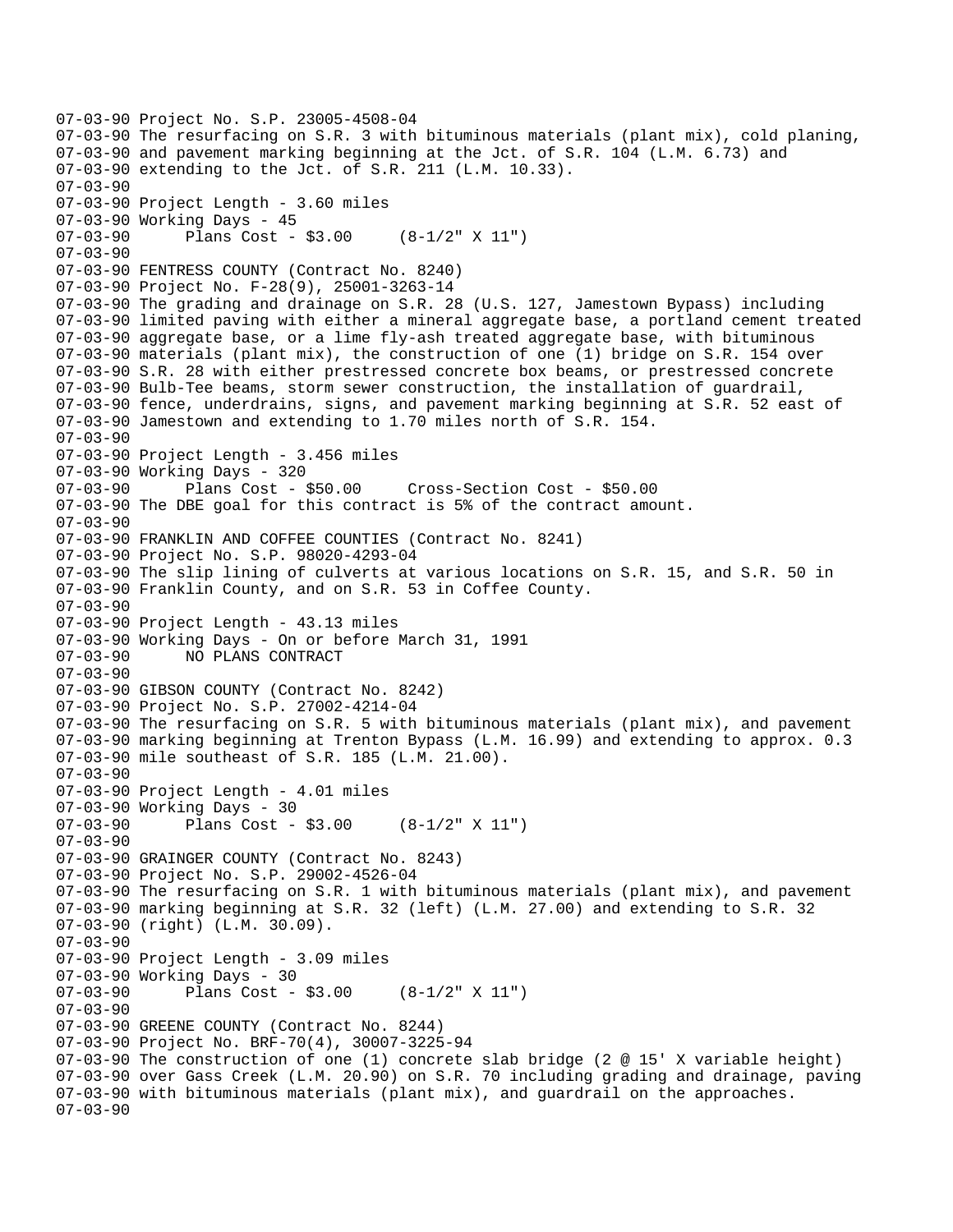07-03-90 Project Length - 0.189 mile 07-03-90 Working Days - 90<br>07-03-90 Plans Cost - \$10.00 07-03-90 Plans Cost - \$10.00 Cross-Section Cost - \$0.00 07-03-90 07-03-90 HAMILTON COUNTY (Contract No. 8245) 07-03-90 Project No. APD-111(14), 33156-3208-64 07-03-90 The grading and drainage on S.R. 111 including subgrade treatment with 07-03-90 hydrated lime, paving on a portion with a mineral aggregate base, and 07-03-90 bituminous materials (plant mix), and a partial mineral aggregate base on the 07-03-90 remainder, the construction of two (2) prestressed concrete box beam bridges: 07-03-90 over the Cincinnati, New Orleans, and Texas Pacific Railroad, and over Back 07-03-90 Valley Road, the installation of guardrail, fence, underdrains, signs, and 07-03-90 pavement marking beginning 0.31 mile west of Jones Gap Road and extending to 07-03-90 0.18 mile east of Back Valley Road. 07-03-90 07-03-90 Project Length - 4.096 miles 07-03-90 Working Days - 500 07-03-90 Plans Cost - \$50.00 Cross-Section Cost - \$125.00 07-03-90 The DBE goal for this contract is 12% of the contract amount. 07-03-90 07-03-90 HAMILTON COUNTY (Contract No. 8246) 07-03-90 Project Nos. M-3632(1), 33956-3720-54 M-3632(2), 33956-8718-54 07-03-90 07-03-90 Project No. M-3632(1), 33956-3720-54 07-03-90 The construction of one (1) concrete box bridge (3 @ 12' X 7') over Poe Branch 07-03-90 (L.M. 2.35) on FAU-3632 (Daisy Dallas Road) including grading and drainage, 07-03-90 paving with bituminous materials (plant mix), and guardrail on the approaches. 07-03-90 Project Length - 0.106 mile 07-03-90 07-03-90 Project No. M-3632(2), 33956-8718-54 07-03-90 The resurfacing on FAU-3632 (Daisy Dallas Road/Bean Road) with bituminous 07-03-90 materials (plant mix), including storm sewer construction, the installation of 07-03-90 signs, and pavement marking beginning on Daisy Dallas Road at the railroad 07-03-90 tracks and extending Bean Road, and on Bean Road beginning at Dayton Pike and 07-03-90 extending to Daisy Dallas Road. 07-03-90 Project Length - 0.706 mile 07-03-90 07-03-90 Total Project Length - 0.812 mile 07-03-90 Working Days - 60 07-03-90 Plans Cost - \$10.00 Cross-Section Cost - \$10.00 07-03-90 07-03-90 HAMILTON COUNTY (Contract No. 8247) 07-03-90 Project No. BRS-321(2), 33075-3211-94 07-03-90 The construction of one (1) concrete box bridge (2 @ 10' X 7') over Hurricane 07-03-90 Creek (L.M. 1.58) on S.R. 321 (Ooltewah-Ringgold Road) including grading and 07-03-90 drainage, paving with bituminous materials (plant mix), and guardrail on the 07-03-90 approaches. 07-03-90 07-03-90 Project Length - 0.108 mile 07-03-90 Working Days - 70 07-03-90 Plans Cost - \$10.00 Cross-Section Cost - \$ 0.00 07-03-90 Bids on this contract will only be accepted from Disadvantaged Business 07-03-90 Enterprises certified by the Tennessee Department of Transportation. 07-03-90 07-03-90 HAMILTON COUNTY (Contract No. 8248) 07-03-90 Project No. S.P 33036-3264-04 07-03-90 The grading and drainage of U.S. 27 (S.R. 29) including subgrade treatment 07-03-90 with hydrated lime, paving with bituminous materials (plant mix), the 07-03-90 construction of one (1) prestressed concrete box beam bridge over Big Possum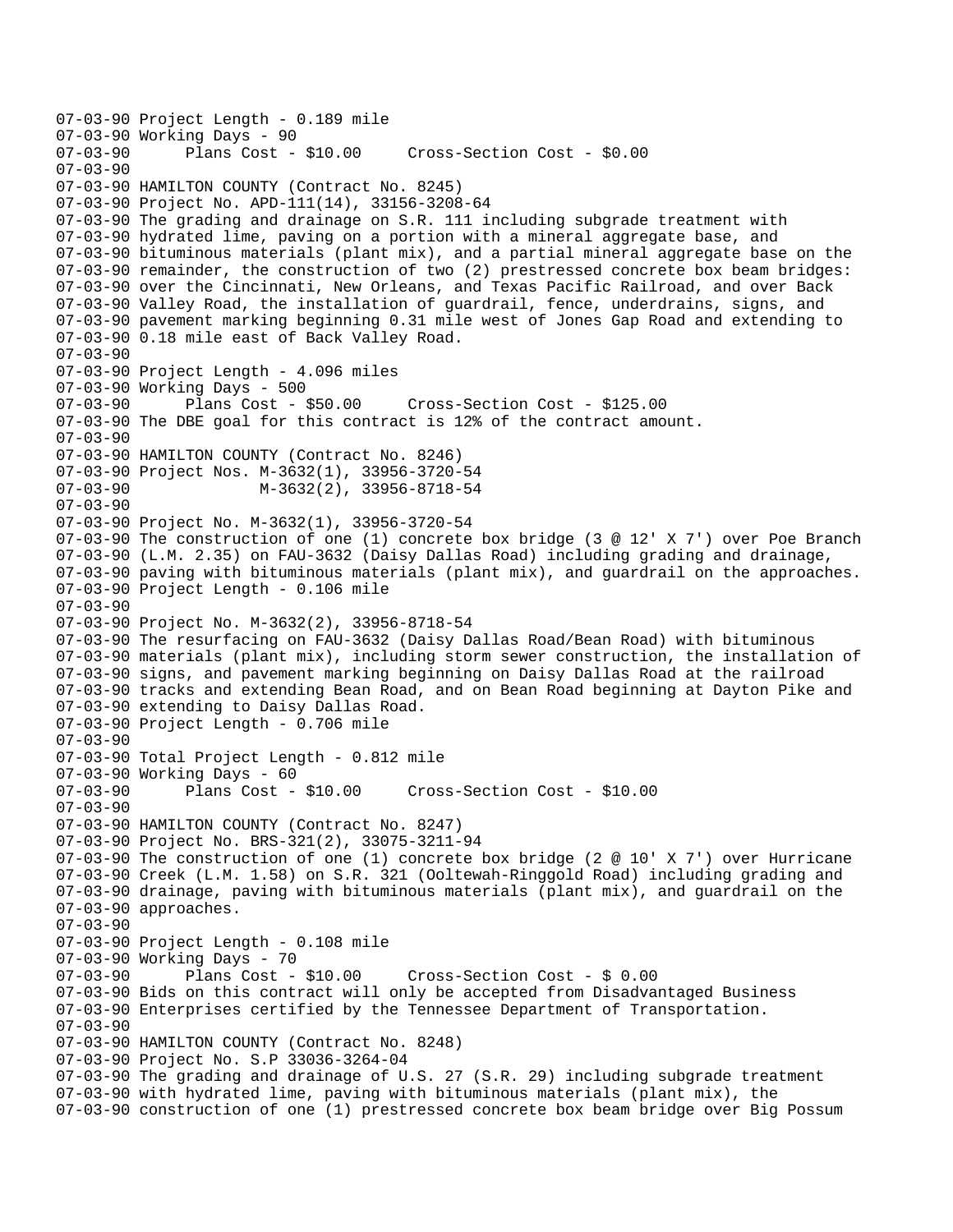07-03-90 Creek, and one (1) prestressed concrete I-beam bridge over Rock Creek, 07-03-90 construction of four (4) concrete box bridges: a (3 @ 15' X 15'), a (3 @ 15' 07-03-90 X 11'), a (2 @ 12' X 7') and a (2 @ 10' X 4'), construction of a complete 07-03-90 storm sewer drainage system, installation of concrete curb and gutter, 07-03-90 guardrail, underdrains, signs, and pavement marking beginning at the S.R. 111 07-03-90 connector and extending to Coulterville Road. 07-03-90 07-03-90 Project Length - 5.897 miles 07-03-90 Working Days - 385 07-03-90 Plans Cost - \$50.00 Cross-Section Cost - \$100.00 07-03-90 07-03-90 HAMILTON COUNTY (Contract No. 8249) 07-03-90 Project No. S.P. 33015-4335-04 07-03-90 The resurfacing on S.R. 8 with bituminous materials (plant mix), cold planing, 07-03-90 drainage adjustments, and pavement marking beginning at the Jct. of 23RD 07-03-90 Street in Chattanooga (L.M. 5.73) and extending to the Jct. of S.R. 2 (Broad 07-03-90 Street) (L.M. 8.83). 07-03-90 07-03-90 Project Length - 3.10 miles 07-03-90 Working Days - 30 07-03-90 Plans Cost - \$3.00 (8-1/2" X 11") 07-03-90 07-03-90 HANCOCK COUNTY (Contract No. 8250) 07-03-90 Project No. S.P. 34037-4308-04 07-03-90 The resurfacing on S.R. 63 with bituminous materials (plant mix), and pavement 07-03-90 marking beginning approx. 1200 feet southwest of Rebel Hollow Road (left) 07-03-90 (L.M. 6.25) and extending to S.R. 33 (Main Street) (L.M. 16.13). 07-03-90 07-03-90 Project Length - 9.88 miles 07-03-90 Working Days - 50 07-03-90 Plans Cost - \$3.00 (8-1/2" X 11") 07-03-90 07-03-90 HARDEMAN COUNTY (Contract No. 8251) 07-03-90 Project No. S.P. 35007-4210-04 07-03-90 The resurfacing on S.R. 100 with bituminous materials (plant mix), and 07-03-90 pavement marking beginning at Vildo Road (L.M. 6.19) and extending to the Jct. 07-03-90 of S.R. 138 (L.M. 12.21). 07-03-90 07-03-90 Project Length - 6.02 miles 07-03-90 Working Days - 40 07-03-90 Plans Cost - \$3.00 (8-1/2" X 11") 07-03-90 07-03-90 HAYWOOD COUNTY (Contract No. 8252) 07-03-90 Project No. HES-76(8), 38051-3213-94 07-03-90 The widening on S.R. 76 (Dupree Avenue) at the intersection of Boyd Street in 07-03-90 Brownsville including grading and drainage, paving with bituminous (plant 07-03-90 mix), storm sewer construction, installation of concrete curb and gutter, 07-03-90 underdrains, signals, and pavement marking. 07-03-90 07-03-90 Project Length - 0.258 mile 07-03-90 Working Days - 60 07-03-90 Plans Cost - \$10.00 Cross-Section Cost - \$0.00 07-03-90 07-03-90 HAYWOOD COUNTY (Contract No. 8253) 07-03-90 Project No. S.P. 38002-4205-04 07-03-90 The resurfacing on S.R. 1 with bituminous materials (plant mix), and pavement 07-03-90 marking beginning at Shaw Chapel Road (right) (L.M. 10.08) and extending to 07-03-90 the Jct. of S.R. 19 (L.M. 16.18). 07-03-90 07-03-90 Project Length - 6.10 miles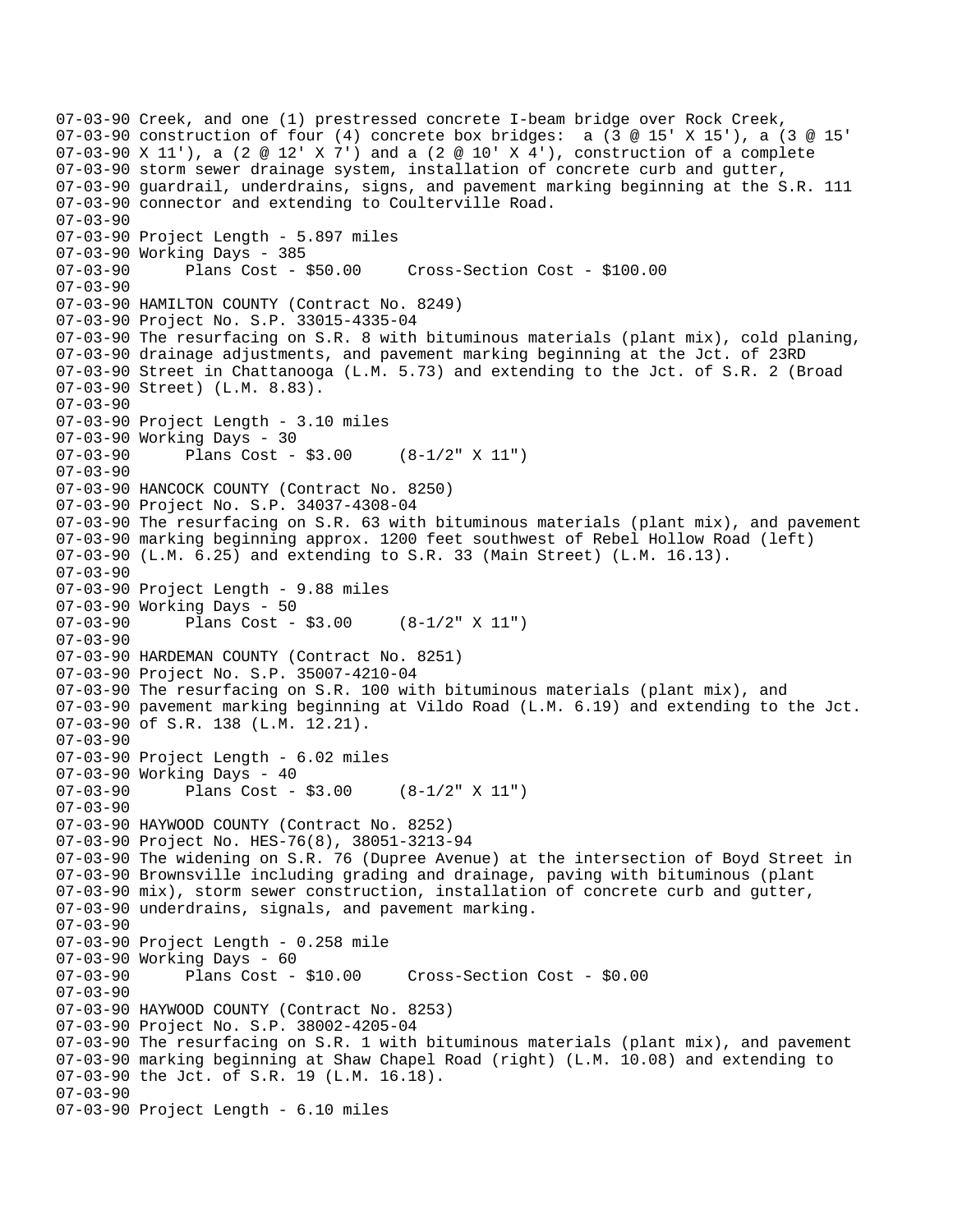```
07-03-90 Working Days - 35<br>07-03-90 Plans Cost -
              Plans Cost - $3.00 (8-1/2" X 11")
07-03-90 
07-03-90 HENRY COUNTY (Contract No. 8254) 
07-03-90 Project No. BRZ-4000(23), 40037-3409-94 
07-03-90 The construction of one (1) concrete box bridge (3 @ 12' X variable height) 
07-03-90 over branch (L.M. 1.73) on Henry-Midway Road including grading and drainage, 
07-03-90 paving with bituminous materials (plant mix), and guardrail on the approaches. 
07-03-90 
07-03-90 Project Length - 0.047 mile
07-03-90 Working Days - 80 
07-03-90 Plans Cost - $10.00 Cross-Section Cost - $0.00 
07-03-90 
07-03-90 HICKMAN COUNTY (Contract No. 8255) 
07-03-90 Project No. S.P. 41049-4319-04 
07-03-90 The resurfacing on S.R. 230 with bituminous materials (plant mix), and 
07-03-90 pavement marking beginning at Rockford Dodd Hollow Road (L.M. 15.71) and 
07-03-90 extending to the Humphreys County line (L.M. 22.95). 
07-03-90 
07-03-90 Project Length - 6.51 miles 
07-03-90 Working Days - 35<br>07-03-90 Plans Cost -
              Plans Cost - $3.00 (8-1/2" X 11")
07-03-90 
07-03-90 KNOX COUNTY (Contract No. 8256) 
07-03-90 Project No. IR-40-8(107)389, 47003-3143-44 
07-03-90 The widening on I-40 including grading and drainage, paving with bituminous 
07-03-90 materials (plant mix) (polymer modified), the widening of three (3) bridges 
07-03-90 with prestressed concrete T-beams over Cherry Street, over Prosser Street, and 
07-03-90 over Boruff Street, and the widening of two (2) bridges with continuous steel 
07-03-90 rolled beams over the Southern Railroad/Mitchell Street, and over North 6TH 
07-03-90 Street, breaking and seating existing concrete pavement, cleaning and sealing 
07-03-90 pavement joints, storm sewer construction, the installation of concrete median 
07-03-90 barrier, guardrail, underdrains, fence, signs, lighting, and pavement marking 
07-03-90 beginning at the S.R. 158 interchange and extending to S.R. 1 (Rutledge Pike). 
07-03-90 
07-03-90 Project Length - 2.784 miles
07-03-90 Working Days - 300 (See Special Provision 108B) 
07-03-90 Plans Cost - $125.00 Cross-Section Cost - $10.00 
07-03-90 The DBE goal for this contract is 12% of the contract amount. 
07-03-90 
07-03-90 KNOX COUNTY (Contract No. 8257) 
07-03-90 Project No. S.P. 47013-4217-04 
07-03-90 The resurfacing on S.R. 9 with bituminous materials (plant mix), cold planing, 
07-03-90 drainage adjustments, and pavement marking beginning approx. 525 feet south 
07-03-90 of Lakewood Lane (L.M. 2.53) and extending to the Jct. of I-640/I-75 
07-03-90 (beginning of concrete pavement) (L.M. 6.76). 
07-03-90 
07-03-90 Project Length - 4.23 miles 
07-03-90 Working Days - 50 
                                    Cross-Section Cost - NA
07-03-90 
07-03-90 KNOX COUNTY (Contract No. 8258) 
07-03-90 Project No. S.P. 47039-4311-04 
07-03-90 The resurfacing on S.R. 131 with bituminous materials (plant mix), and 
07-03-90 pavement marking beginning approx. 525 feet north of Bob Gray Road (right) 
07-03-90 (L.M. 2.88) and extending to the Jct. of S.R. 169 (L.M. 4.89). 
07-03-90 
07-03-90 Project Length - 2.01 miles 
07-03-90 Working Days - 30 
07-03-90 Plans Cost - $3.00 (8-1/2" X 11")
```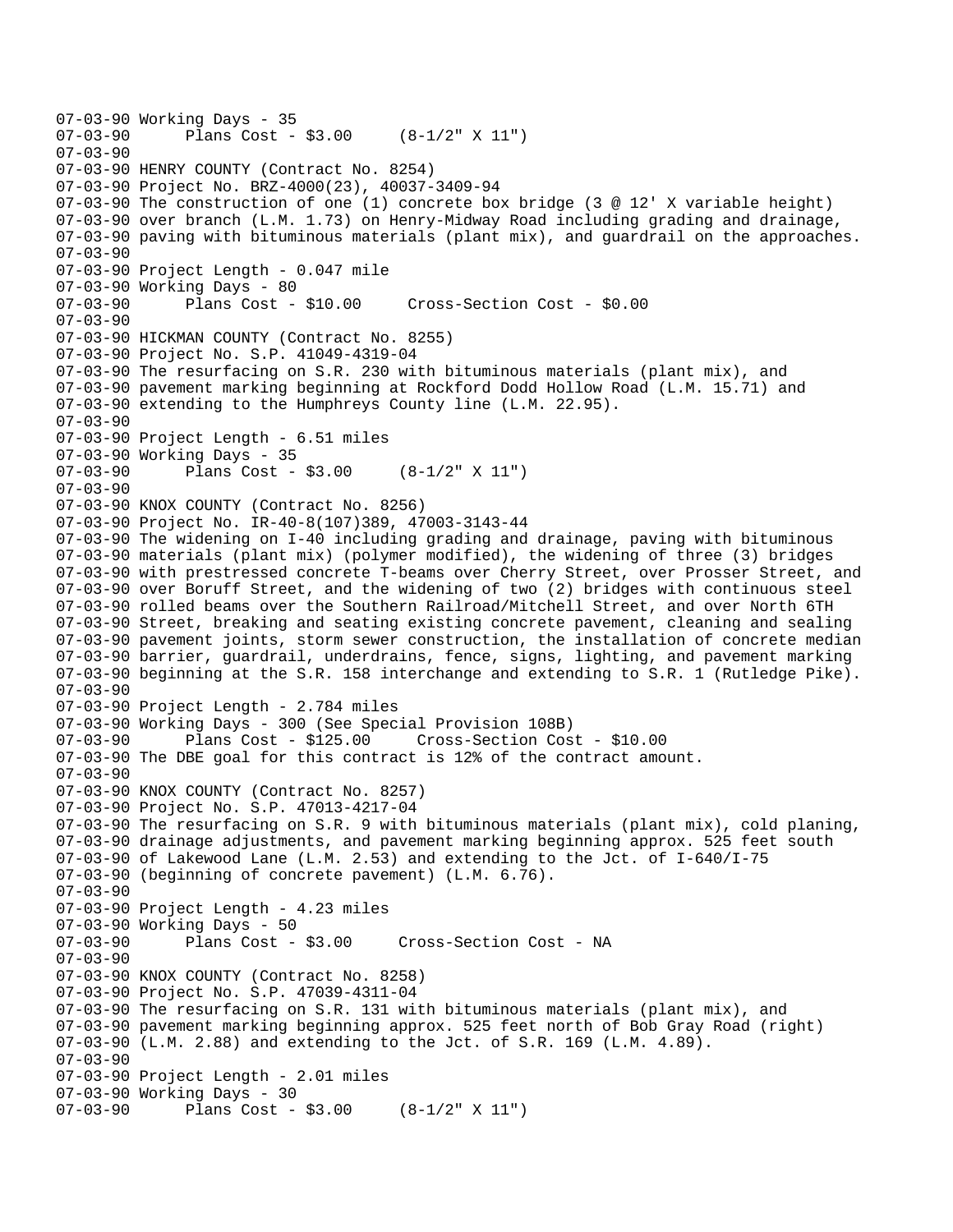```
07-03-90 
07-03-90 LAUDERDALE COUNTY (Contract No. 8259) 
07-03-90 Project No. BRZ-4900(23), 49945-3447-94 
07-03-90 The construction of one (1) concrete box bridge (2 @ 15' X 13') over branch 
07-03-90 (L.M. 0.38) on Butner Road including grading and drainage, paving with 
07-03-90 aggregate base and double bituminous surface treatment, and guardrail on the 
07-03-90 approaches. 
07-03-90 
07-03-90 Project Length - 0.113 mile 
07-03-90 Working Days - 85 
07-03-90 Plans Cost - $10.00 Cross-Section Cost - $0.00 
07-03-90 
07-03-90 LAUDERDALE COUNTY (Contract No. 8260) 
07-03-90 Project No. BRZ-4900(26), 49027-3415-94 
07-03-90 The construction of one (1) prestressed concrete I-beam bridge over Sumrow 
07-03-90 Creek (L.M. 2.30) on Lawrence Road including grading and drainage, paving with 
07-03-90 aggregate base and double bituminous surface treatment, and guardrail on the 
07-03-90 approaches. 
07-03-90 
07-03-90 Project Length - 0.066 mile 
07-03-90 Working Days - 90 
                                      07-03-90 Plans Cost - $10.00 Cross-Section Cost - $0.00 
07-03-90 
07-03-90 LAUDERDALE COUNTY (Contract No. 8261) 
07-03-90 Project No. S.P. 49004-4324-04 
07-03-90 The resurfacing on S.R. 19 with bituminous materials (plant mix), and pavement 
07-03-90 marking beginning at Golddust (L.M. 0.00) and extending to Sunk Lake Road 
07-03-90 (Mounds Road) (L.M. 7.95). 
07-03-90 
07-03-90 Project Length - 7.95 miles
07-03-90 Working Days - 35 
07-03-90 Plans Cost - $3.00 (8-1/2" X 11") 
07-03-90 
07-03-90 LINCOLN COUNTY (Contract No. 8262) 
07-03-90 Project No. BRZ-5200(18), 52951-3524-94 
07-03-90 The construction of one (1) concrete slab bridge (2 @ 10' X 5') over Tanyard 
07-03-90 Branch (L.M. 0.34) on West Maple Street in Fayetteville including grading and 
07-03-90 drainage, paving with bituminous materials (plant mix), installation of 
07-03-90 concrete curb and gutter, sidewalk, storm sewer construction, water line 
07-03-90 relocation, and guardrail on the approaches. 
07-03-90 
07-03-90 Project Length - 0.019 mile 
07-03-90 Working Days - 50 
07-03-90 Plans Cost - $10.00 Cross-Section Cost - $0.00 
07-03-90 
07-03-90 LINCOLN COUNTY (Contract No. 8263) 
07-03-90 Project No. S.P. 52945-4282-04 
07-03-90 The cleaning and repainting of existing steel structures on five (5) bridges 
07-03-90 at various locations in Lincoln County: S.R. 273 over Bradshaw Creek (L.M. 
07-03-90 1.75), S.R. 273 over Swan Creek (L.M. 9.73), S.R. 15 over the Elk River (L.M. 
07-03-90 22.50), S.R. 275 over the Flint River (L.M. 4.52), and on S.R. 121 over 
07-03-90 Huckleberry Creek (L.M. 5.27). 
07-03-90 
07-03-90 Project Length - 0.000 mile 
07-03-90 Working Days - On or before November 15, 1990 
                                     Cross-Section Cost - NA
07-03-90 
07-03-90 MCMINN COUNTY (Contract No. 8264) 
07-03-90 Project No. S.P. 54002-4221-04 
07-03-90 The resurfacing on S.R. 2 (south bound lane) with bituminous materials (plant
```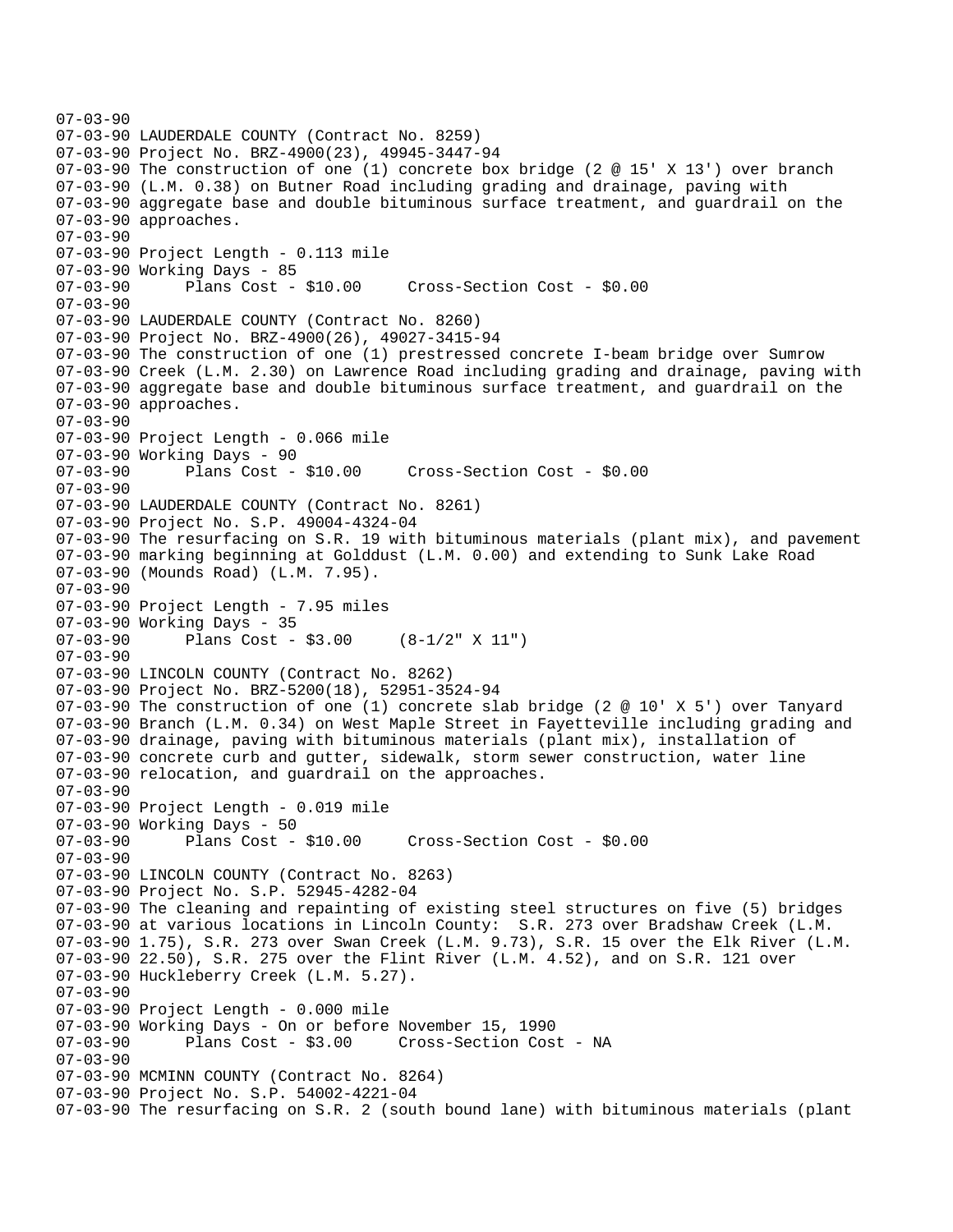07-03-90 mix), and pavement marking beginning at Riceville (L.M. 7.30) and extending to 07-03-90 the Jct. of S.R. 30 (L.M. 13.47). 07-03-90 07-03-90 Project Length - 6.17 miles 07-03-90 Working Days - 35 07-03-90 Plans Cost - \$3.00 (8-1/2" X 11") 07-03-90 07-03-90 MCNAIRY COUNTY (Contract No. 8265) 07-03-90 Project No. F-5(29), 55002-3220-14 07-03-90 The paving of S.R. 5 Bypass with soil cement base and bituminous materials 07-03-90 (plant mix), including the installation of guardrail, signs, and pavement 07-03-90 markings, with the grading and drainage at the tie in at the end of project, 07-03-90 beginning at S.R. 15 (U.S. 64) west of Selmer and extending to S.R. 5 (U.S. 07-03-90 45) north of Bethel Springs. 07-03-90 07-03-90 Project Length - 4.630 miles 07-03-90 Working Days - 125 07-03-90 Plans Cost - \$10.00 Cross-Section Cost - \$0.00 07-03-90 The DBE goal for this contract is 10% of the contract amount. 07-03-90 07-03-90 MADISON COUNTY (Contract No. 8266) 07-03-90 Project No. S.P. 57014-4315-04 07-03-90 The resurfacing on S.R. 138 with bituminous materials (plant mix), and 07-03-90 pavement marking beginning at Bachelor Loop Road (L.M. 6.22) and extending to 07-03-90 I-40 (L.M. 13.31). 07-03-90 07-03-90 Project Length - 7.09 miles 07-03-90 Working Days - 45 07-03-90 Plans Cost - \$3.00 (8-1/2" X 11") 07-03-90 07-03-90 MARSHALL COUNTY (Contract No. 8267) 07-03-90 Project No. S.P. 59952-3629-04 07-03-90 The grading and drainage on a S.I.A. Route (Bob Davis Road) including paving 07-03-90 with bituminous material (plant mix) beginning at Childress Road and extending 07-03-90 to S.R. 50. 07-03-90 07-03-90 Project Length - 0.257 mile 07-03-90 Working Days - 40 07-03-90 Plans Cost - \$10.00 Cross-Section Cost - \$0.00 07-03-90 07-03-90 MARSHALL COUNTY (Contract No. 8268) 07-03-90 Project No. S.P. 59071-4306-04 07-03-90 The resurfacing on S.R. 417 with bituminous materials (plant mix), and 07-03-90 pavement marking beginning at S.R. 373 (L.M. 0.00) and extending to U.S. 431 07-03-90 (S.R. 50) (L.M. 1.89). 07-03-90 07-03-90 Project Length - 1.89 miles 07-03-90 Working Days - 30<br>07-03-90 Plans Cost -Plans Cost -  $$3.00$  (8-1/2" X 11") 07-03-90 07-03-90 MAURY COUNTY (Contract No. 8269) 07-03-90 Project No. S.P. 60002-4557-04 07-03-90 The resurfacing on S.R. 7, S.R. 99, and S.R. 6 with bituminous materials 07-03-90 (plant mix), cold planing, drainage adjustments, and pavement marking: on 07-03-90 S.R. 7 beginning at West 7TH Street (L.M. 13.41) and extending to U.S. 31 07-03-90 (L.M. 13.85), on S.R. 99 beginning at S.R. 7 (L.M. 16.93) and extending to 07-03-90 S.R. 6 (L.M. 18.33), and on S.R. 6 beginning at Green Mills Road (L.M. 25.25) 07-03-90 and extending to 1.0 mile north of Denning Lane (L.M. 27.85). 07-03-90 07-03-90 Project Length - 3.87 miles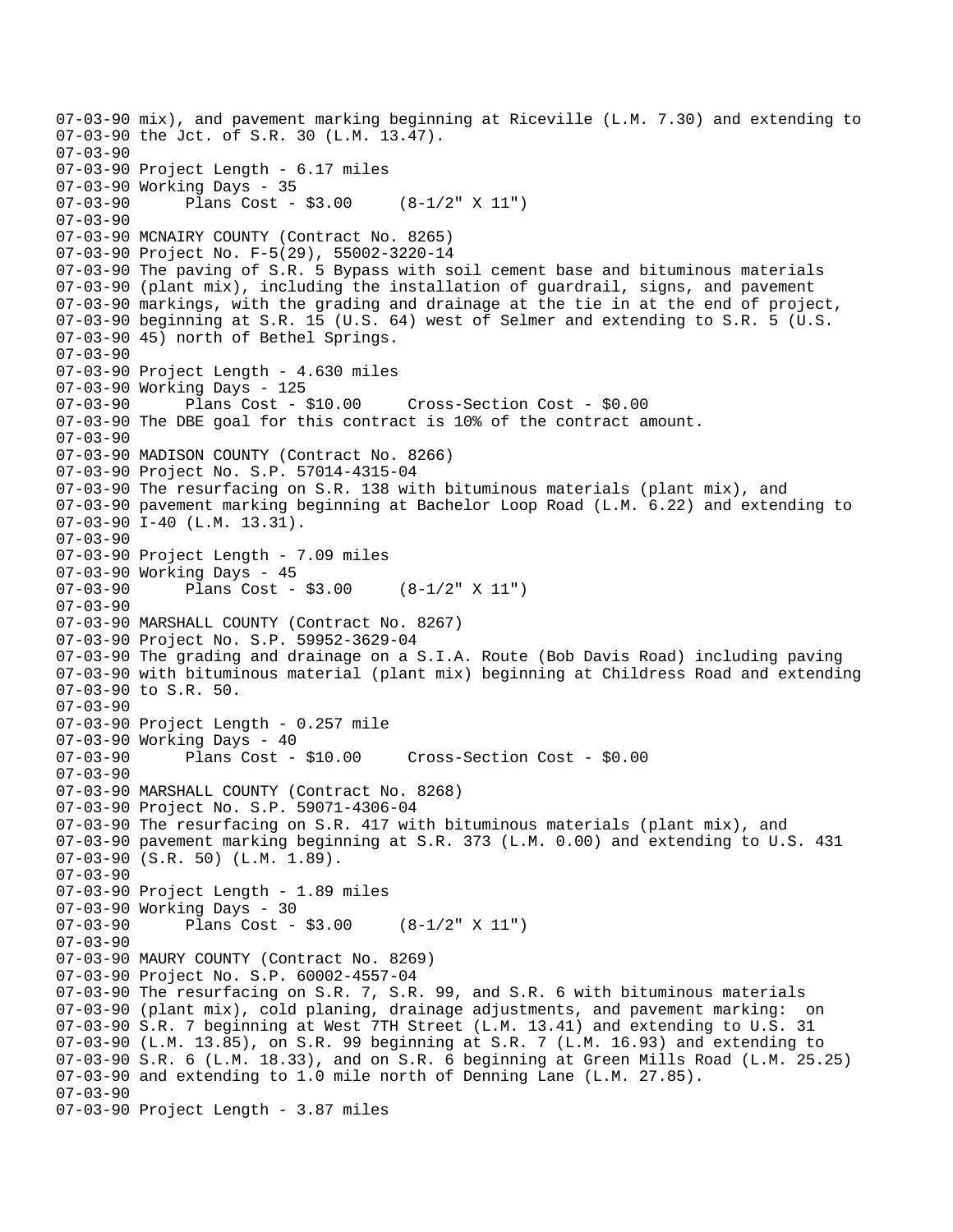```
07-03-90 Working Days - 35<br>07-03-90 Plans Cost -
               Plans Cost - $3.00 (8-1/2" X 11")
07-03-90 
07-03-90 MONROE COUNTY (Contract No. 8270) 
07-03-90 Project No. BRZ-6200(4), 62059-3408-94 
07-03-90 The construction of one (1) concrete slab bridge (3 @ 12' X 6') over North 
07-03-90 Fork Notchy Creek (L.M. 2.22) on Povo Road including grading and drainage, 
07-03-90 paving with bituminous materials (plant mix), and guardrail on the approaches. 
07-03-90 
07-03-90 Project Length - 0.156 miles 
07-03-90 Working Days - On or before December 1, 1990 (See Special Provision 108B)<br>07-03-90      Plans Cost - $10.00    Cross-Section Cost - $0.00
07-03-90 Plans Cost - $10.00 Cross-Section Cost - $0.00 
07-03-90 
07-03-90 MONROE COUNTY (Contract No. 8271) 
07-03-90 Project No. S.P. 62014-4312-04 
07-03-90 The resurfacing on S.R. 322 with bituminous materials (plant mix), drainage 
07-03-90 adjustments, and pavement marking beginning at S.R. 2 (L.M. 3.10) and 
07-03-90 extending to Sands Road (L.M. 8.10). 
07-03-90 
07-03-90 Project Length - 5.00 miles 
07-03-90 Working Days - 40<br>07-03-90 Plans Cost -
               Plans Cost - $3.00 (8 1/2" X 11")
07-03-90 
07-03-90 MONTGOMERY COUNTY (Contract No. 8272) 
07-03-90 Project No. BRM-3148(1), 63950-3734-94 
07-03-90 The construction of one (1) prestressed concrete I-beam bridge over the R.J. 
07-03-90 Corman Railroad (L.M. 0.14) in Clarksville on Dunbar Cave Road including 
07-03-90 grading and drainage, paving with bituminous materials (plant mix), and 
07-03-90 guardrail on the approaches. 
07-03-90 
07-03-90 Project Length - 0.189 miles 
07-03-90 Working Days - 125 
                                       07-03-90 Plans Cost - $10.00 Cross-Section Cost - $0.00 
07-03-90 
07-03-90 MONTGOMERY COUNTY (Contract No. 8273) 
07-03-90 Project No. S.P. 63950-3738-04 
07-03-90 The grading and drainage on North Parkway including the construction of two 
07-03-90 (2) bridges on North Parkway: a prestressed concrete Bulb-Tee beam bridge 
07-03-90 over the West Fork Red River, and a prestressed concrete I-beam bridge over 
07-03-90 County Road, construction of one (1) concrete box bridge (2 @ 12' X 7'), and 
07-03-90 the installation of fence, including paving on the cross roads with bituminous 
07-03-90 materials (plant mix) beginning approx. 0.293 mile east of Peachers Mill Road 
07-03-90 and extending to S.R. 48. 
07-03-90 
07-03-90 Project Length - 4.052 miles 
07-03-90 Working Days - 250 
07-03-90 Plans Cost - $50.00 Cross-Section Cost - $50.00 
07-03-90 The DBE goal for this contract is 2% of the contract amount. 
07-03-90 
07-03-90 MONTGOMERY COUNTY (Contract No. 8274) 
07-03-90 Project No. S.P. 63005-4233-04 
07-03-90 The resurfacing on S.R. 12 in Clarksville with bituminous materials (plant 
07-03-90 mix), cold planing, and pavement marking beginning north of the Red River 
07-03-90 (L.M. 15.47) and extending to proposed North Parkway (L.M. 19.26). 
07-03-90 
07-03-90 Project Length - 3.79 miles
07-03-90 Working Days - 40<br>07-03-90 Plans Cost -
               Plans Cost - $3.00 (8-1/2" X 11")
07-03-90 
07-03-90 MORGAN COUNTY (Contract No. 8275)
```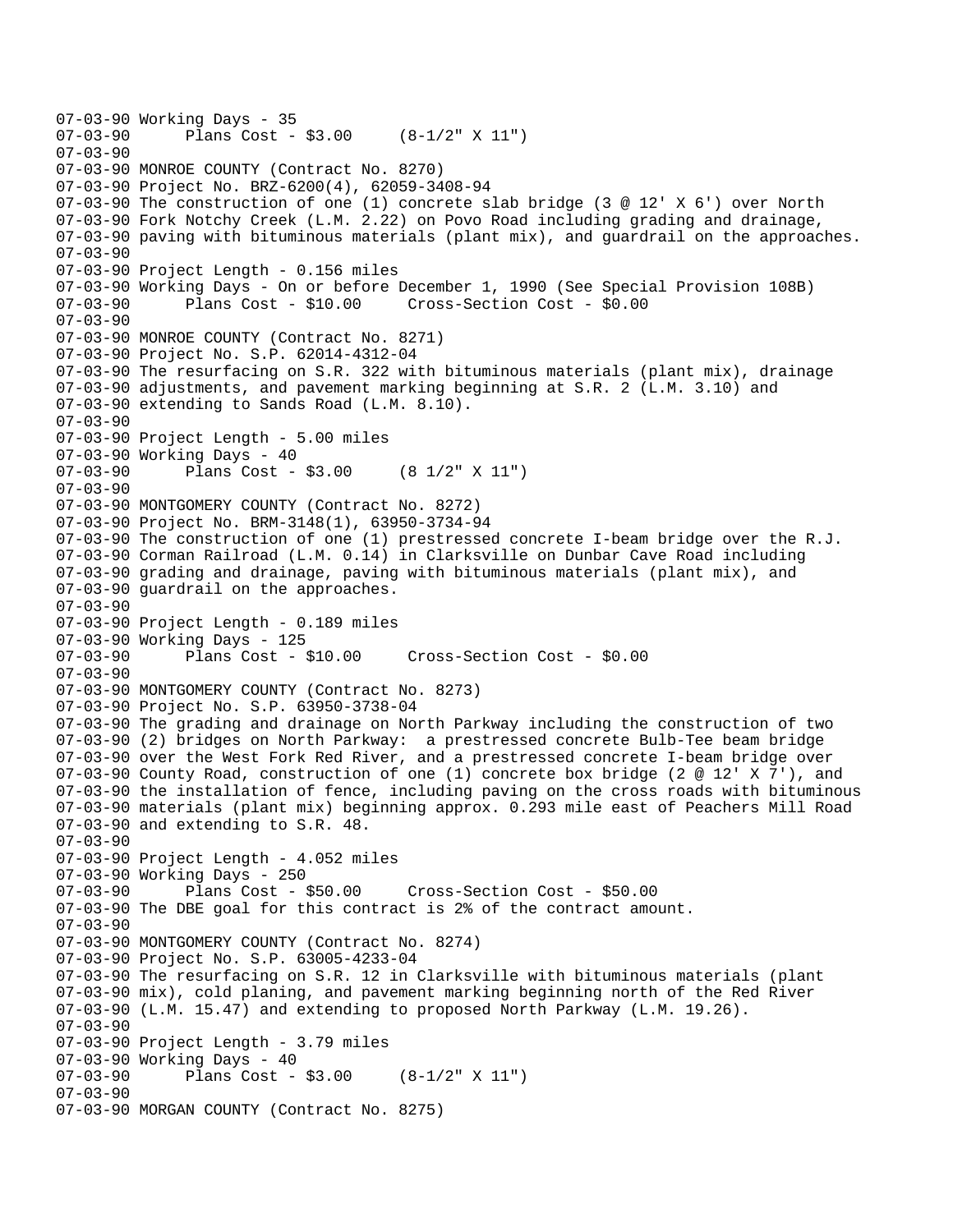```
07-03-90 Project No. S.P. 65008-4220-04 
07-03-90 The resurfacing on S.R. 62 with bituminous materials (plant mix), and pavement 
07-03-90 marking beginning at S.R. 298 (L.M. 13.57) and extending to S.R. 29 (L.M. 
07-03-90 20.45). 
07-03-90 
07-03-90 Project Length - 6.88 miles 
07-03-90 Working Days - 40 
07-03-90 Plans Cost - $3.00 (8-1/2" X 11") 
07-03-90 
07-03-90 POLK COUNTY (Contract No. 8276) 
07-03-90 Project No. BRS-315(1), 70010-3207-94 
07-03-90 The construction of one (1) haunch continuous steel welded plate girder bridge 
07-03-90 over the Hiwassee River (L.M. 0.12) on S.R. 315 (Tellico-Reliance Road) 
07-03-90 including grading and drainage, paving with bituminous materials (plant mix), 
07-03-90 signs, and guardrail on the approaches. 
07-03-90 
07-03-90 Project Length - 0.243 miles 
07-03-90 Working Days - 250 
07-03-90 Plans Cost - $10.00 Cross-Section Cost - $0.00 
07-03-90 
07-03-90 POLK COUNTY (Contract No. 8277) 
07-03-90 Project No. S.P. 70003-4220-04 
07-03-90 The resurfacing on S.R. 33 with bituminous materials (plant mix), and pavement 
07-03-90 marking beginning at the square in Benton (L.M. 15.25) and extending to the 
07-03-90 Jct. of S.R. 30 (L.M. 21.61). 
07-03-90 
07-03-90 Project Length - 6.33 miles 
07-03-90 Working Days - 30 
07-03-90 Plans Cost - $3.00 (8-1/2" X 11") 
07-03-90 
07-03-90 RHEA COUNTY (Contract No. 8278) 
07-03-90 Project No. S.P. 72007-3222-04 
07-03-90 The reconstruction and landscaping of the channel of Town Creek and the 
07-03-90 relocation of a section of Hinch Street (Old Dayton Pike) near the 
07-03-90 intersection of U.S. 27 and S.R. 68 in Spring City. 
07-03-90 
07-03-90 Project Length - 0.000 mile 
07-03-90 Working Days - On or before December 31, 1990 (See Special Provision 108B) 
07-03-90 Plans Cost - $10.00 Cross-Section Cost - $0.00 
07-03-90 
07-03-90 ROANE AND ANDERSON COUNTIES (Contract No. 8279) 
07-03-90 Project Nos. S.P. 73017-4511-04, 01013-4516-04 
07-03-90 The resurfacing on S.R. 95 with bituminous materials (plant mix), cold 
07-03-90 planing and pavement marking beginning in Roane County at the four lane 
07-03-90 section (L.M. 9.10) and extending to 425 feet west of S.R. 62 in Anderson 
07-03-90 County (L.M. 3.11). 
07-03-90 
07-03-90 Project Length - 4.21 miles 
07-03-90 Working Days - 40<br>07-03-90 Plans Cost -
              Plans Cost - $3.00 (8-1/2" X 11")
07-03-90 
07-03-90 ROBERTSON COUNTY (Contract No. 8280) 
07-03-90 Project No. F-11(16), 74004-3224-14 
07-03-90 The grading and drainage on U.S. 41 (S.R. 11) including paving with bituminous 
07-03-90 materials (plant mix), cold planing, the construction of a complete storm 
07-03-90 sewer system, construction of a reinforced concrete retaining wall, water line 
07-03-90 and sanitary sewer relocation, the installation of concrete curb and gutter, 
07-03-90 sidewalk, guardrail, underdrains, signs, signals, and pavement marking 
07-03-90 beginning approx. 600 feet north of S.R. 257 in Ridgetop and extending to 0.4 
07-03-90 mile south of Lights Chapel Road.
```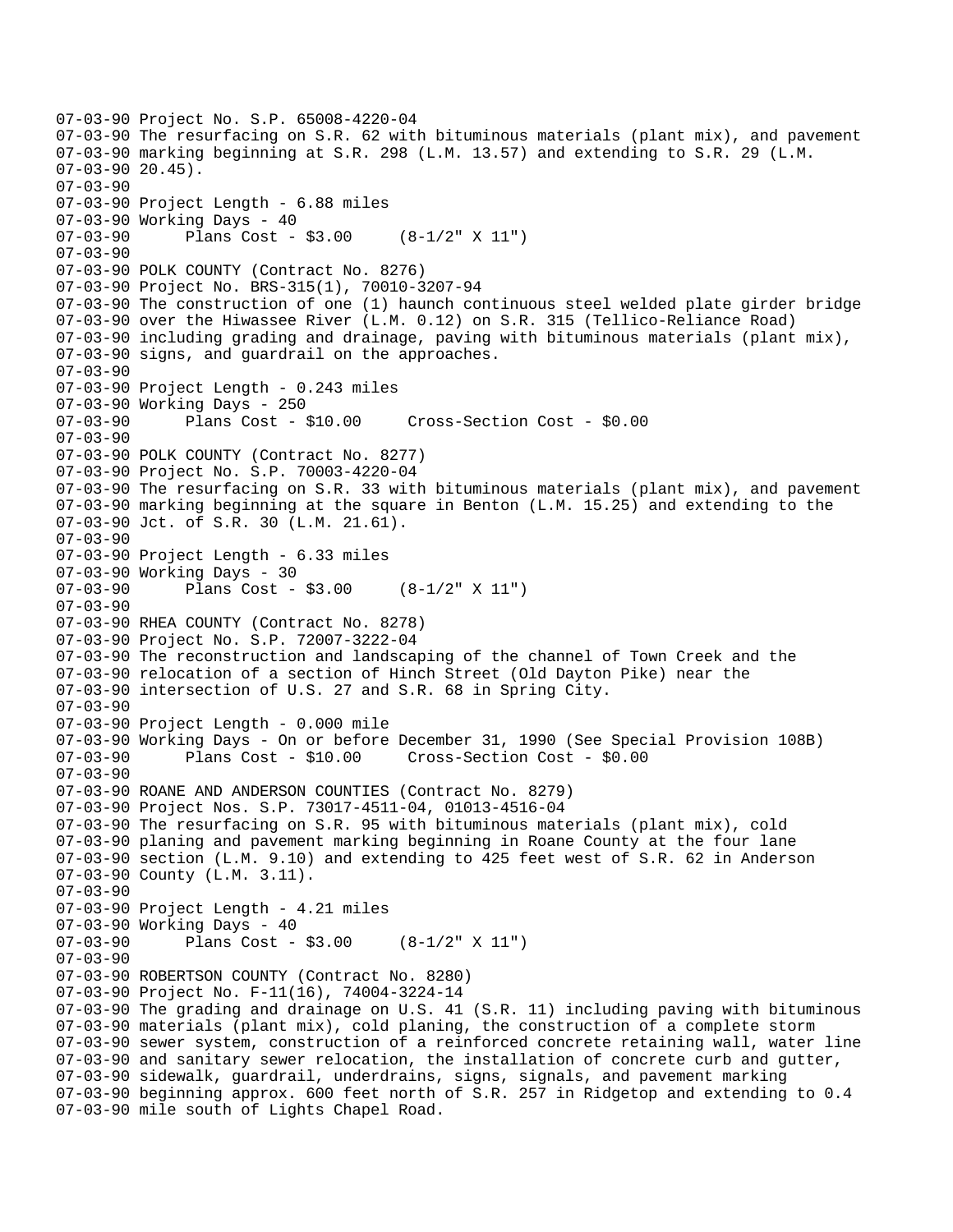07-03-90 07-03-90 Project Length - 3.153 miles 07-03-90 Working Days - 225 07-03-90 Plans Cost - \$50.00 Cross-Section Cost - \$50.00 07-03-90 The DBE goal for this contract is 12% of the contract amount. 07-03-90 07-03-90 RUTHERFORD COUNTY (Contract No. 8281) 07-03-90 Project No. S.P. 75024-4314-04 07-03-90 The resurfacing on S.R. 269 with bituminous materials (plant mix), and 07-03-90 pavement marking beginning at S.R. 99 (L.M. 2.64) in Concord and extending to 07-03-90 S.R. 10 (U.S. 231) (L.M. 12.54). 07-03-90 07-03-90 Project Length - 8.60 miles 07-03-90 Working Days - 35<br>07-03-90 Plans Cost -Plans Cost -  $$3.00$  (8-1/2" X 11") 07-03-90 07-03-90 SEVIER COUNTY (Contract No. 8282) 07-03-90 Project No. S.P. 78005-4228-04 07-03-90 The resurfacing on S.R. 35 with bituminous materials (plant mix), and pavement 07-03-90 marking beginning approx. 300 feet west of S.R. 339 (L.M. 18.28) and extending 07-03-90 to approx. 265 feet east of Old S.R. 35 (L.M. 24.60). 07-03-90 07-03-90 Project Length - 6.32 miles 07-03-90 Working Days - 45<br>07-03-90 Plans Cost -Plans Cost - \$3.00 (8-1/2" X 11") 07-03-90 07-03-90 SHELBY COUNTY (Contract No. 8283) 07-03-90 Project Nos. IR-240-1(232)18, F-86(1), 79006-3156-44, 79185-3210-14 07-03-90 The widening on I-240, and the grading and drainage of U.S. 72 (S.R. 86, 07-03-90 Nonconnah Parkway) including interchange construction and modifications, the 07-03-90 construction of two (2) continuous steel box girder bridges, two (2) single 07-03-90 span steel welded plate girder bridges, and one (1) continuous steel welded 07-03-90 plate girder bridge, the modification of existing bridge abutments and 07-03-90 retaining wall construction at one (1) bridge, construction of one (1) 07-03-90 concrete box bridge (3 @ 15' X 15'), construction of reinforced concrete 07-03-90 retaining walls, and reinforced concrete and metal noise walls, paving with 07-03-90 bituminous materials (plant mix) at various locations, and with portland 07-03-90 cement concrete pavement at the remaining locations, storm sewer construction, 07-03-90 sanitary sewer construction, the installation of concrete curb and gutter, 07-03-90 sidewalk, concrete median barrier, guardrail, underdrains, signs, lighting, 07-03-90 signals, and pavement marking, on I-240 beginning 0.5 mile west of Perkins 07-03-90 Road an extending to 0.7 mile east of Quince Avenue, and on Nonconnah Parkway 07-03-90 beginning 0.4 mile east of I-240 and extending to 0.2 mile east Ridgeway Road. 07-03-90 07-03-90 Project Length - 4.413 miles 07-03-90 Working Days - 450 (See Special Provision 108B) 07-03-90 Plans Cost - \$250.00 Cross-Section Cost - \$150.00 07-03-90 The DBE goal for this contract is 11% of the contract amount. 07-03-90 07-03-90 SHELBY COUNTY (Contract No. 8284) 07-03-90 Project No. IXA-2828(3), 79958-3745-44 07-03-90 The grading and drainage on Hickory Hill Road including paving with bituminous 07-03-90 materials (plant mix), the construction of one (1) concrete box bridge (2 @ 07-03-90 18' X 18'), the construction of a complete storm sewer drainage system, 07-03-90 drainage adjustments, the installation of concrete curb and gutter, sidewalk, 07-03-90 fence, underdrains, signs, signals, and pavement markings beginning at Holmes 07-03-90 Road and extending to 0.23 mile south of Winchester Road. 07-03-90 07-03-90 Project Length - 2.830 miles 07-03-90 Working Days - 235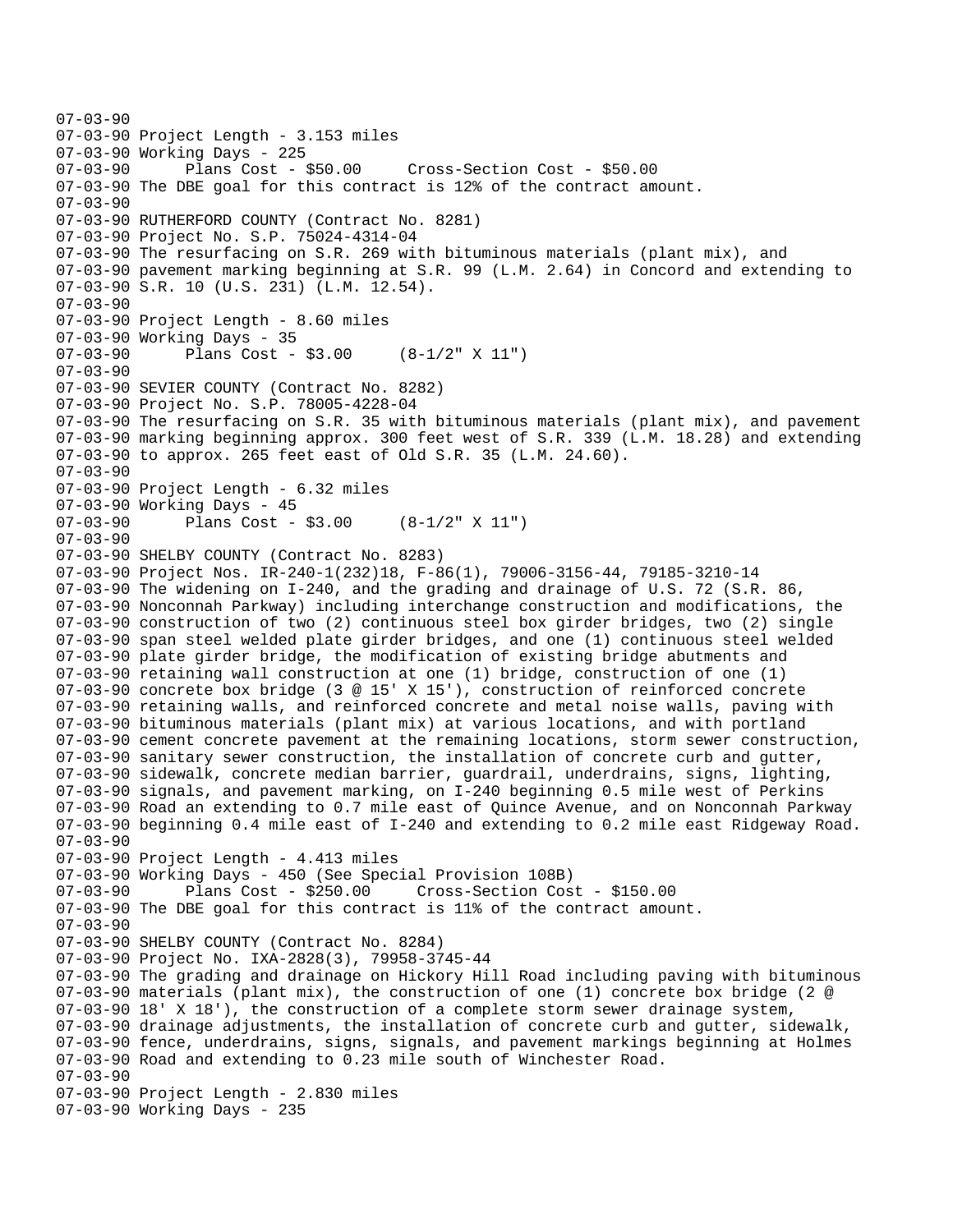```
07-03-90 Plans Cost - $25.00 Cross-Section Cost - $50.00 
07-03-90 The DBE goal for this contract is 11% of the contract amount. 
07-03-90 
07-03-90 SHELBY COUNTY (Contract No. 8285) 
07-03-90 Project No. S.P. 79020-4235-04 
07-03-90 The resurfacing on S.R. 4 with bituminous materials (plant mix), and pavement 
07-03-90 marking beginning at Winchester Road (L.M. 4.95) and extending to I-240 (L.M. 
07-03-90 7.30). 
07-03-90 
07-03-90 Project Length - 2.35 miles
07-03-90 Working Days - 40 
07-03-90 Plans Cost - $3.00 (8-1/2" X 11") 
07 - 03 - 9007-03-90 SMITH COUNTY (Contract No. 8286) 
07-03-90 Project No. S.P. 80009-4308-04 
07-03-90 The resurfacing on S.R. 141 with bituminous materials (plant mix), and 
07-03-90 pavement marking beginning at the intersection of S.R. 264 (L.M. 7.07) and 
07-03-90 extending to the Dekalb County line (L.M. 14.92). 
07-03-90 
07-03-90 Project Length - 7.85 miles
07-03-90 Working Days - 35<br>07-03-90 Plans Cost - $3.00
                                     Cross-Section Cost - NA
07-03-90 
07-03-90 SUMNER COUNTY (Contract No. 8287) 
07-03-90 Project No. M-3946(2), 83954-8718-54 
07-03-90 The resurfacing on three (3) streets in Hendersonville with bituminous 
07-03-90 materials (plant mix), including bridge deck repair, the installation of 
07-03-90 guardrail, underdrains, signs, and pavement marking, on Rockland Road 
07-03-90 beginning at Imperial Blvd. and extending to near the Old Hickory Dam Access 
07-03-90 Road, on Freehill Road beginning at Rockland Road and extending to S.R. 6, and 
07-03-90 on Indian Lake Road beginning at S.R. 6 and extending to Lake Terrace Drive. 
07-03-90 
07-03-90 Project Length - 1.03 miles 
07-03-90 Working Days - 40 
                                      07-03-90 Plans Cost - $10.00 Cross-Section Cost - $0.00 
07-03-90 
07-03-90 SUMNER COUNTY (Contract No. 8288) 
07-03-90 Project No. M-9306(4), 83950-8536-54 
07-03-90 The resurfacing on three (3) streets in Gallatin with bituminous materials 
07-03-90 (plant mix), including the installation of signs, and pavement marking, on 
07-03-90 Coles Ferry Road beginning at Airport Blvd. (L.M. 5.31) and extending to S.R. 
07-03-90 109 (L.M. 5.70), on South Westland Avenue beginning near James Street (L.M. 
07-03-90 0.22) and extending to East Jones Street (L.M. 0.63), and on Airport Blvd. 
07-03-90 beginning at Coles Ferry Road (L.M. 5.54) and extending to Steam Plant Road 
07-03-90 (L.M. 6.50). 
07-03-90 
07-03-90 Project Length - 1.76 miles 
07-03-90 Working Days - 35<br>07-03-90       Plans Cost - $3.00
                                    Cross-Section Cost - NA
07-03-90 
07-03-90 SUMNER COUNTY (Contract No. 8289) 
07-03-90 Project No. S.P. 83009-3278-04 
07-03-90 The paving on S.R. 52 with a mineral aggregate base with bituminous materials 
07-03-90 (plant mix), including the installation of guardrail, signs, pavement marking, 
07-03-90 and partial grading and drainage beginning 0.20 mile west of Horrace Brown 
07-03-90 Road and extending to 0.02 mile west of new S.R. 6. 
07-03-90 
07-03-90 Project Length - 4.104 miles 
07-03-90 Working Days - 65 
07-03-90 Plans Cost - $10.00 Cross-Section Cost - $0.00
```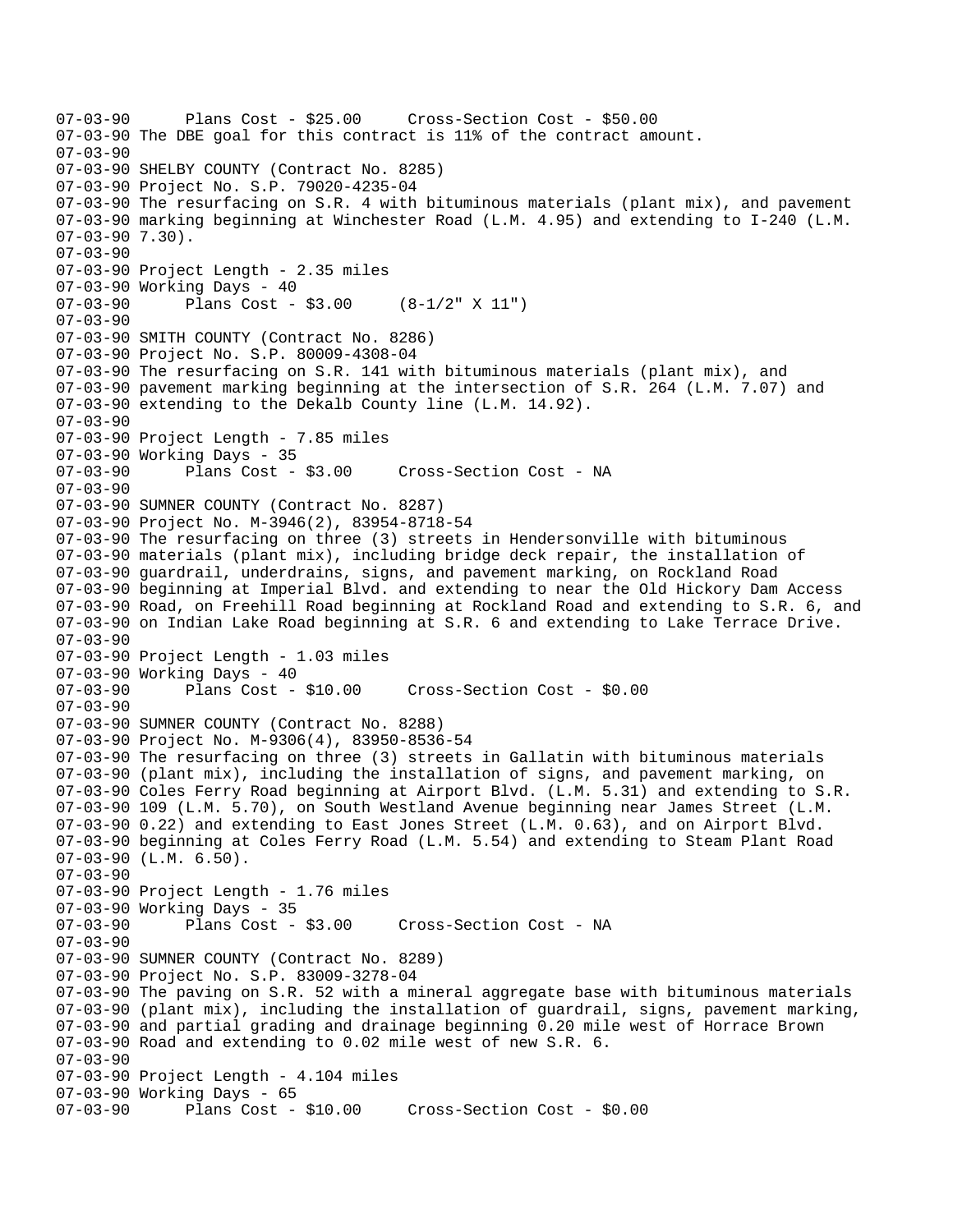```
07-03-90 
07-03-90 WARREN COUNTY (Contract No. 8290) 
07-03-90 Project No. BRM-3407(1), 89951-3726-94 
07-03-90 The construction of one (1) prestressed concrete I-beam bridge over C.F.W. 
07-03-90 Railroad (L.M. 0.09) on East Main Street in McMinnville including grading and 
07-03-90 drainage, paving with bituminous materials (plant mix), storm sewer 
07-03-90 construction, concrete curb and gutter, sidewalk, and pavement marking on the 
07-03-90 approaches. 
07-03-90 
07-03-90 Project Length - 0.094 mile 
07-03-90 Working Days - 100 
07-03-90 Plans Cost - $10.00 Cross-Section Cost - $10.00 
07-03-90 
07-03-90 WASHINGTON COUNTY (Contract No. 8291) 
07-03-90 Project No. S.P. 90016-4305-04 
07-03-90 The resurfacing on S.R. 400 with bituminous materials (plant mix), and 
07-03-90 pavement marking beginning at the Johnson City limits (L.M. 3.28) and 
07-03-90 extending to the Carter County line (L.M. 5.28). 
07-03-90 
07-03-90 Project Length - 2.00 miles 
07-03-90 Working Days - 30<br>07-03-90 Plans Cost -
              Plans Cost - $3.00 (8-1/2" X 11")
07-03-90 
07-03-90 WEAKLEY COUNTY (Contract No. 8292) 
07-03-90 Project No. S.P. 92005-4518-04 
07-03-90 The resurfacing on S.R. 54 with bituminous materials (plant mix), and pavement 
07-03-90 marking beginning at the Jct. of S.R. 22 (L.M. 10.71) and extending to the 
07-03-90 bridge over Dry Creek (L.M. 17.51). 
07-03-90 
07-03-90 Project Length - 6.80 miles 
07-03-90 Working Days - 35 
07-03-90 Plans Cost - $3.00 (8-1/2" X 11") 
07-03-90 
07-03-90 WHITE COUNTY (Contract No. 8293) 
07-03-90 Project No. S.P. 93001-4241-04 
07-03-90 The resurfacing on S.R. 1 with bituminous materials (plant mix), and pavement 
07-03-90 marking beginning 1.0 mile west of S.R. 285 (L.M. 5.93) and extending to 0.13 
07-03-90 mile west of Iris Drive (L.M. 11.76). 
07-03-90 
07-03-90 Project Length - 5.83 miles 
07-03-90 Working Days - 35 
07-03-90 Plans Cost - $3.00 (8-1/2" X 11") 
07-03-90 
07-03-90 WILLIAMSON COUNTY (Contract No. 8294) 
07-03-90 Project Nos. M-252(7), 94028-3213-54 
07-03-90 S.P. 94027-3205-04
07-03-90 
07-03-90 Project No. M-252(7), 94028-3213-54 
07-03-90 The widening of one (1) concrete slab bridge (2 @ 10' X 5') over branch (L.M. 
07-03-90 11.43) on S.R. 252 (Wilson Pike) including grading and drainage, paving with 
07-03-90 bituminous materials (plant mix), and guardrail on the approaches. 
07-03-90 Project Length - 0.203 mile 
07-03-90 
07-03-90 Project No. S.P. 94027-3205-04 
07-03-90 The modification of an existing box bridge over Burke Creek (L.M. 2.51) on 
07-03-90 S.R. 252 (Wilson Pike) including the installation of guardrail, and concrete 
07-03-90 parapet rail. 
07-03-90 Project Length - 0.169 mile 
07-03-90 
07-03-90 Total Project Length - 0.372 mile
```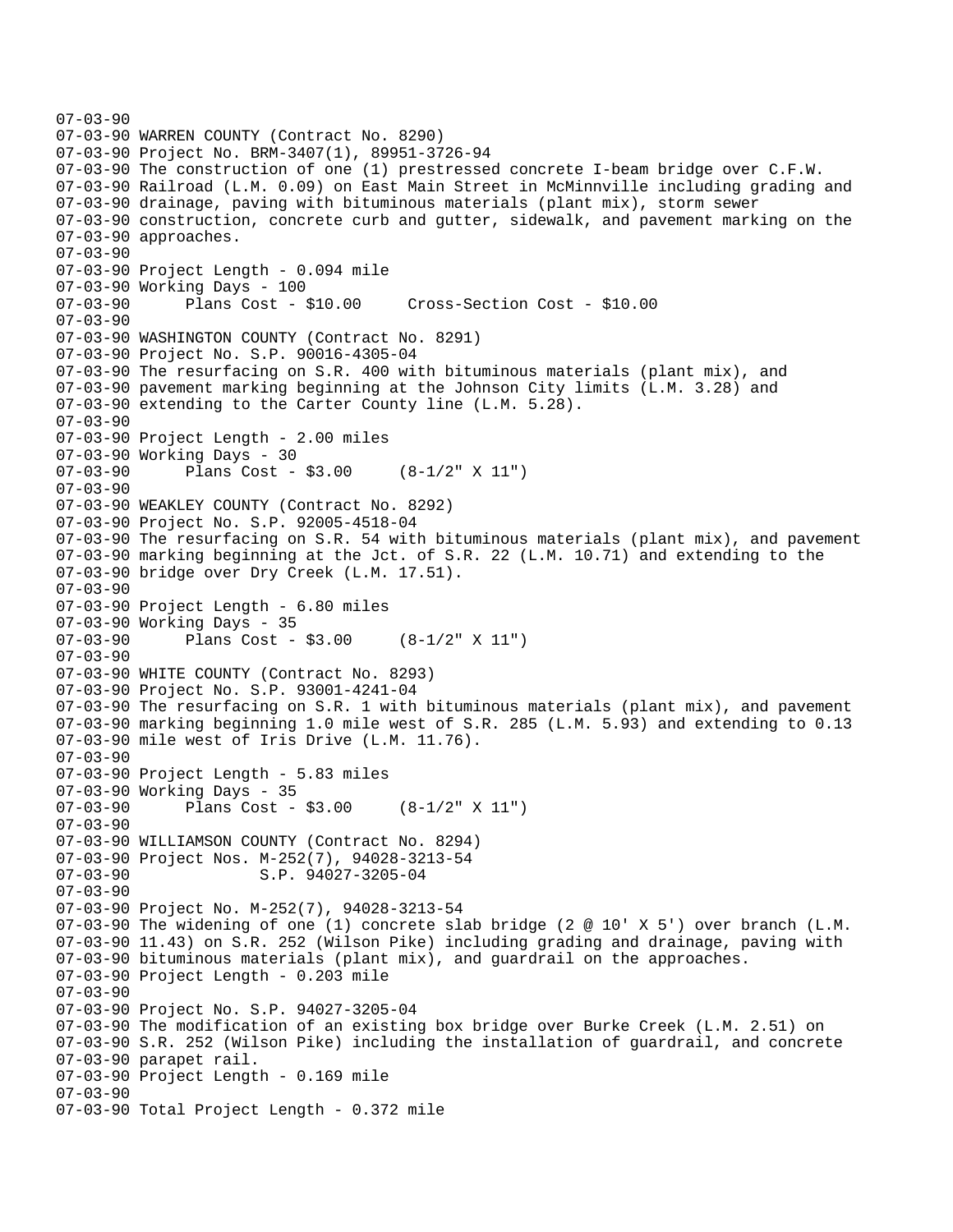07-03-90 Working Days - 80<br>07-03-90 Plans Cost -Plans Cost - \$10.00 Cross-Section Cost - \$0.00 07-03-90 07-03-90 WILLIAMSON COUNTY (Contract No. 8295) 07-03-90 Project No. S.P. 94020-4308-04 07-03-90 The resurfacing on S.R. 246 (Carters Creek Pike) with bituminous materials 07-03-90 (plant mix), and pavement marking beginning at the Maury County line (L.M. 07-03-90 0.00) and extending to Thompson Station Road (L.M. 4.17). 07-03-90 07-03-90 Project Length - 4.17 miles 07-03-90 Working Days - 30 07-03-90 Plans Cost - \$3.00 Cross-Section Cost - NA  $07 - 03 - 90$ ================================================================================ 09-14-90 BENTON COUNTY (Contract No. 8296) 09-14-90 Project No. HES-391(4), 03002-3213-94, 03002-3211-04 09-14-90 The signalization and intersection improvements at two (2) locations in Camden 09-14-90 on S.R. 391 with S.R. 69 (U.S. 641) and with Industrial Road, and the 09-14-90 construction of an additional lane including grading and drainage, paving with 09-14-90 bituminous materials (plant mix), the installation of concrete curb and 09-14-90 gutter, sidewalk, and pavement marking beginning at S.R. 69 and extending to 09-14-90 500 feet east of Industrial Road. 09-14-90 09-14-90 Project Length - 0.400 mile 09-14-90 Working Days - On or before February 15, 1991 09-14-90 Plans Cost - \$10.00 Cross-Section Cost - NA 09-14-90 09-14-90 CARROLL COUNTY (Contract No. 8297) 09-14-90 Project No. S.P. 09954-3505-04 09-14-90 The grading and drainage on a S.I.A. Route serving Carroll County Industrial 09-14-90 Park including paving with bituminous materials (plant mix) beginning at the 09-14-90 plant entrance and extending to S.R. 22 (1.1 miles north of the City Limits of 09-14-90 Huntingdon). 09-14-90 09-14-90 Project Length - 1.286 miles 09-14-90 Working Days - 80 09-14-90 Plans Cost - \$10.00 Cross-Section Cost - \$10.00 09-14-90 09-14-90 CLAIBORNE COUNTY (Contract No. 8298) 09-14-90 Project No. BRZ-1300(11), 13945-3446-94 09-14-90 The construction of one (1) concrete box bridge (2 @ 12' X 7') (variable 09-14-90 height) over Cawood Branch (L.M. 4.07) on Old S.R. 63 including grading and 09-14-90 drainage, paving with bituminous materials (plant mi x), and guardrail on the 09-14-90 approaches. 09-14-90 09-14-90 Project Length - 0.102 mile 09-14-90 Working Days - 80 09-14-90 Plans Cost - \$10.00 Cross-Section Cost - \$0.00 09-14-90 09-14-90 CUMBERLAND COUNTY (Contract No. 8299) 09-14-90 Project No. S.P. 18083-3204-04 09-14-90 The grading and drainage on S.R. 392 (Crossville Bypass) including paving with 09-14-90 a mineral aggregate base, and bituminous materials (plant mix), the 09-14-90 construction of four (4) concrete box culverts, storm sewer construction, 09-14-90 the installation of concrete curb and gutter, sidewalk, guardrail, 09-14-90 underdrains, signs, signals, and pavement marking beginning approximately 600 09-14-90 feet northwest of S.R. 101 (Lantana Road) and extending to S.R. 28 (U.S. 127). 09-14-90 09-14-90 Project Length - 1.278 miles 09-14-90 Working Days - 190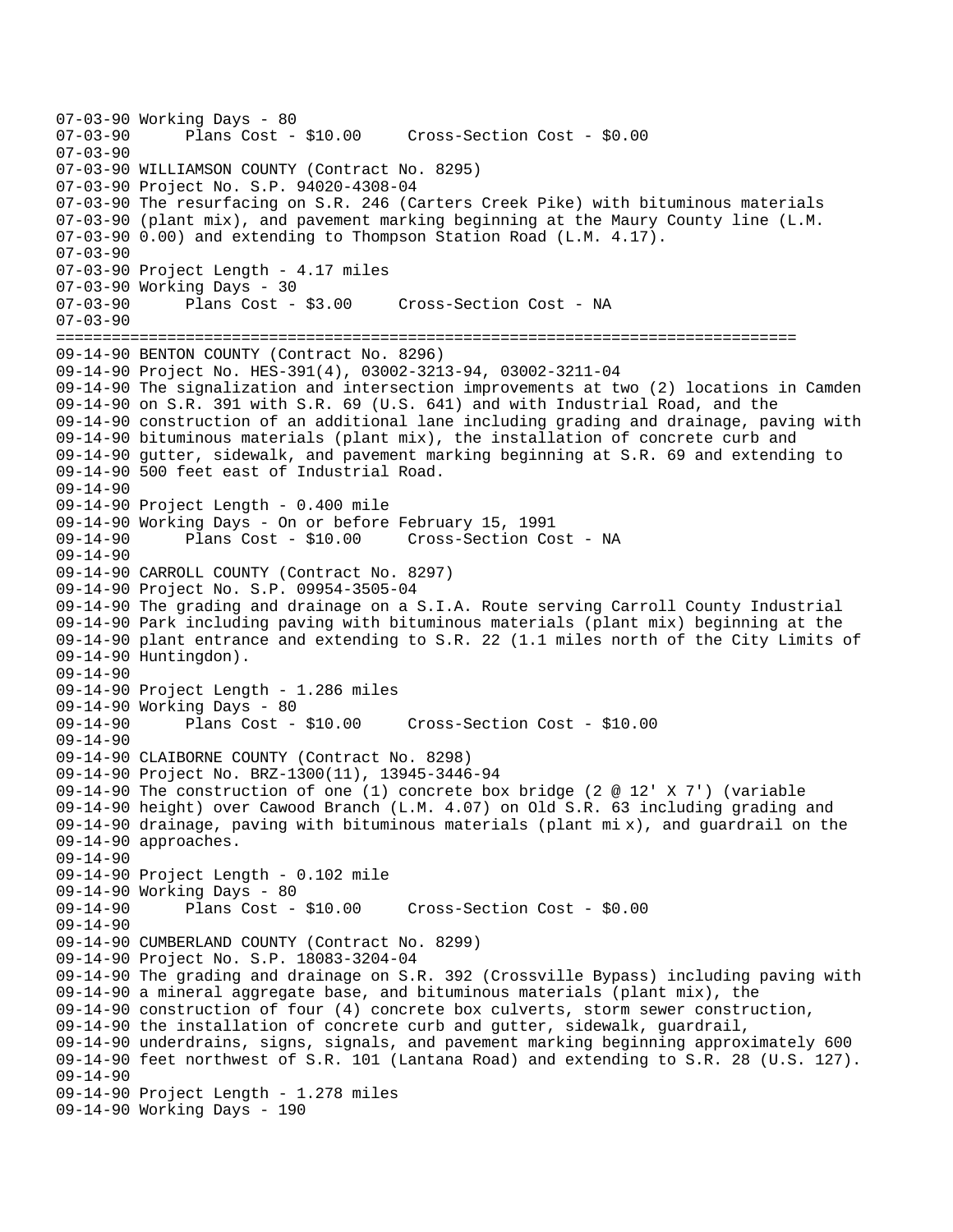09-14-90 Plans Cost - \$25.00 Cross-Section Cost - \$25.00 09-14-90 09-14-90 DAVIDSON COUNTY (Contract No. 8300) 09-14-90 Project No. S.P. 19015-4122-04 09-14-90 The cleaning and painting of overhead and support sign posts on I-440 09-14-90 beginning at I-24 and extending to I-65. 09-14-90 09-14-90 Project Length - 0.000 mile 09-14-90 Working Days - On or before November 30, 1990 09-14-90 Plans Cost - \$10.00 Cross-Section Cost - NA 09-14-90 09-14-90 DYER COUNTY (Contract No. 8301) 09-14-90 Project No. BRS-103(5), 23012-3218-94 09-14-90 The construction of one (1) concrete box bridge (3 @ 18' X 7') over slough 09-14-90 (L.M. 1.19) on S.R. 103 west of Bogota including grading and drainage, 09-14-90 surfacing with aggregate base, and guardrail on the approaches. 09-14-90 09-14-90 Project Length - 0.080 mile 09-14-90 Working Days - 70 09-14-90 Plans Cost - \$10.00 Cross-Section Cost - \$0.00 09-14-90 Bids on this contract will only be accepted from Disadvantaged Business 09-14-90 Enterprises certified by the Tennessee Department of Transportation. 09-14-90 09-14-90 DYER COUNTY (Contract No. 8302) 09-14-90 Project No. BRZ-2300(20), 23945-3438-94 09-14-90 The construction of one (1) prestressed concrete box beam bridge over the I.C. 09-14-90 Railroad (L.M. 0.18) on Main Street in Fowlkes including grading and drainage, 09-14-90 paving with bituminous materials (plant mix), and guardrail on the approaches. 09-14-90 09-14-90 Project Length - 0.132 mile 09-14-90 Working Days - 115 09-14-90 Plans Cost - \$10.00 Cross-Section Cost - \$0.00 09-14-90 09-14-90 GREENE COUNTY (Contract No. 8303) 09-14-90 Project No. BRF-93(3), 30009-3223-94 09-14-90 The construction of one (1) concrete box bridge (2 @ 8' X 12') over Union 09-14-90 Temple Creek (L.M. 10.04) on S.R. 93 at Union Temple including grading and 09-14-90 drainage, paving with bituminous materials (plant mix), and guardrail on the 09-14-90 approaches. 09-14-90 09-14-90 Project Length - 0.161 mile 09-14-90 Working Days - 70 09-14-90 Plans Cost - \$10.00 Cross-Section Cost - \$0.00 09-14-90 09-14-90 HAMILTON COUNTY (Contract No. 8304) 09-14-90 Project No. S.P. 33036-3263-04 09-14-90 The grading and drainage of U.S. 27 (S.R. 29) including subgrade treatment 09-14-90 with hydrated lime, paving with bituminous materials (plant mix), the 09-14-90 construction of one (1) prestressed concrete I-beam bridge over Sale Creek, a 09-14-90 reinforced concrete retaining wall, construction of a complete storm sewer 09-14-90 drainage system, the installation of concrete curb and gutter, guardrail, 09-14-90 underdrains, signs, and pavement marking beginning south of Coulterville Road 09-14-90 and extending to near the Rhea County line. 09-14-90 09-14-90 Project Length - 3.266 miles 09-14-90 Working Days - 280 09-14-90 Plans Cost - \$25.00 Cross-Section Cost - \$50.00 09-14-90 The DBE goal for this contract is 2% of the contract amount. 09-14-90 09-14-90 HAMILTON COUNTY (Contract No. 8305)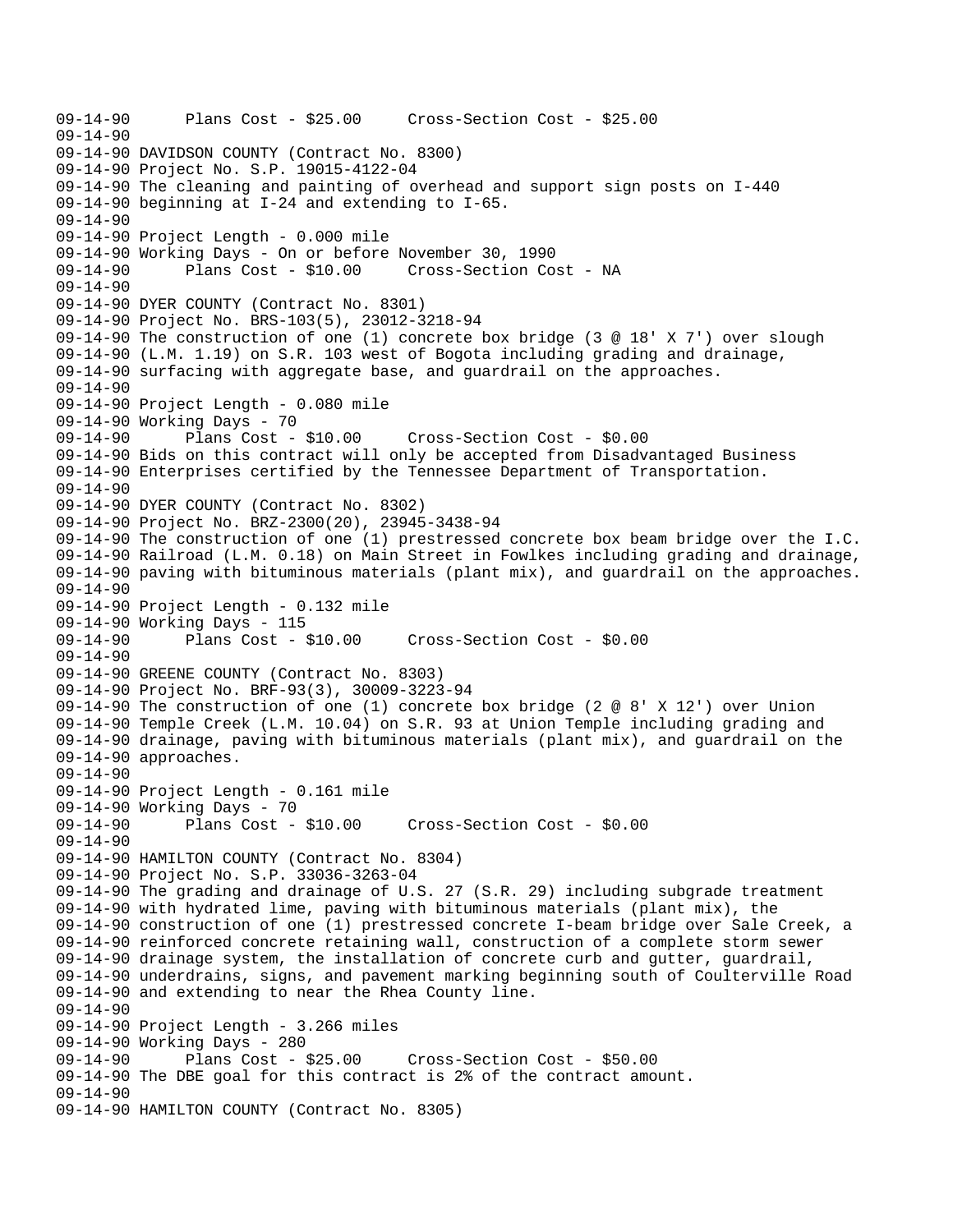09-14-90 Project No. S.P. 33011-4241-04 09-14-90 The landscaping of S.R. 2 (U.S. 64, U.S. 11, McCallie Avenue) at L.M. 11.5. 09-14-90 09-14-90 Project Length - 0.000 mile 09-14-90 Working Days - On or before April 1, 1992 09-14-90 Plans Cost - \$3.00 Cross-Section Cost - NA 09-14-90 09-14-90 HICKMAN COUNTY (Contract No. 8306) 09-14-90 Project No. S.P. 41056-3212-04 09-14-90 The grading and drainage on S.R. 50 including the construction of a partial 09-14-90 mineral aggregate base beginning at Nickell Valley Road and extending to west 09-14-90 of Charles Thompson Memorial Bridge. 09-14-90 09-14-90 Project Length - 5.595 miles 09-14-90 Working Days - 240 09-14-90 Plans Cost - \$50.00 Cross-Section Cost - \$100.00 09-14-90 09-14-90 KNOX COUNTY (Contract No. 8307) 09-14-90 Project No. HES-9(16), 47013-3216-94 09-14-90 The signal modification and intersection improvements at the intersection of 09-14-90 U.S. 25W (S.R. 9, Clinton Highway) with S.R. 131 (Emory Road) including cold 09-14-90 planing, paving with bituminous materials (plant mix), the installation of 09-14-90 concrete curb and gutter, storm sewer construction, and pavement marking. 09-14-90 09-14-90 Project Length - 0.279 mile 09-14-90 Working Days - 90 09-14-90 Plans Cost - \$10.00 Cross-Section Cost - \$10.00 09-14-90 09-14-90 LAUDERDALE COUNTY (Contract No. 8308) 09-14-90 Project No. BRZ-4900(24), 49012-3412-94 09-14-90 The construction of one (1) prestressed concrete box beam bridge over branch 09-14-90 (L.M. 6.67) on Luckett Road west of Ripley including grading and drainage, 09-14-90 paving with bituminous materials (plant mix), and guardrail on the approaches. 09-14-90 09-14-90 Project Length - 0.085 mile 09-14-90 Working Days - 80 09-14-90 Plans Cost - \$10.00 Cross-Section Cost - \$0.00 09-14-90 09-14-90 MADISON COUNTY (Contract No. 8309) 09-14-90 Project No. HES-5(27), 57007-3224-94 09-14-90 The signalization and intersection improvements at the intersection of S.R. 5 09-14-90 (U.S. 45) with Ashport Road north of Jackson including grading and drainage, 09-14-90 paving with bituminous materials (plant mix), and pavement marking. 09-14-90 09-14-90 Project Length - 0.245 mile 09-14-90 Working Days - 50 09-14-90 Plans Cost - \$10.00 Cross-Section Cost - \$0.00 09-14-90 09-14-90 MADISON COUNTY (Contract No. 8310) 09-14-90 Project No. BRZ-5700(28), 57036-3408-94 09-14-90 The construction of one (1) concrete box bridge (3 @ 10' X 10') over branch 09-14-90 (L.M. 3.96) on Perry Switch Road west of Jackson including grading and 09-14-90 drainage, paving with bituminous materials (plant mix), and guardrail on the 09-14-90 approaches. 09-14-90 09-14-90 Project Length - 0.069 mile 09-14-90 Working Days - 75<br>09-14-90 Plans Cost - \$10.00 Cross-Section Cost - \$0.00 09-14-90 09-14-90 MAURY COUNTY (Contract No. 8311)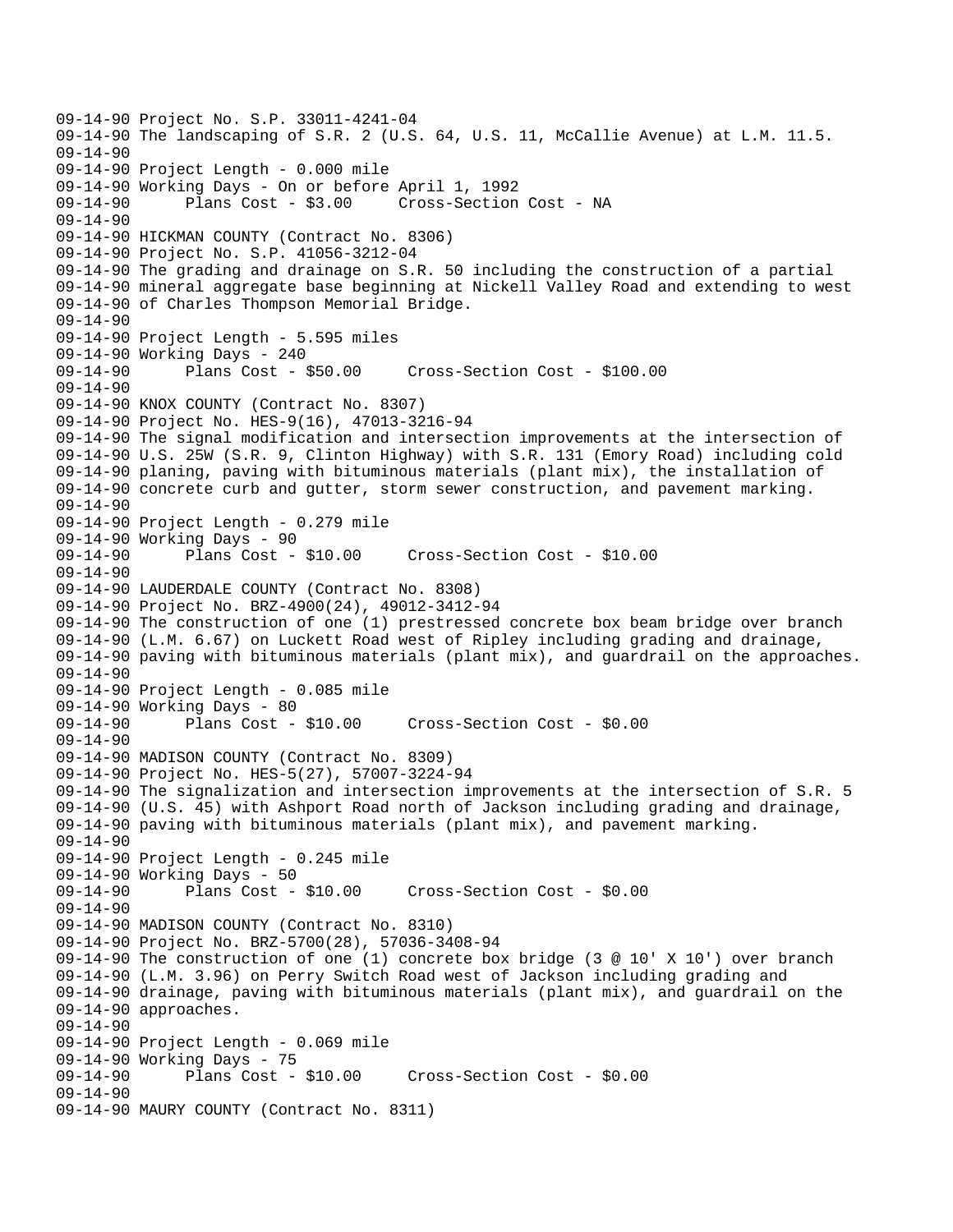09-14-90 Project No. S.P. 60951-3504-04 09-14-90 The grading and drainage on a S.I.A. Route (Canaan Road) serving Asahi Glass 09-14-90 Plant in Mt. Pleasant including paving with bituminous materials (plant mix). 09-14-90 09-14-90 Project Length - 0.215 mile 09-14-90 Working Days - 30<br>09-14-90 Plans Cost - \$10.00 09-14-90 Plans Cost - \$10.00 Cross-Section Cost - \$0.00 09-14-90 09-14-90 PERRY AND HICKMAN COUNTIES (Contract No. 8312) 09-14-90 Project No. BRS-50(16), 68004-3226-94 09-14-90 The construction of one (1) concrete box culvert (18' X 7') over a branch 09-14-90 (L.M. 25.12) on S.R. 50 near the Perry-Hickman County line including grading 09-14-90 and drainage, paving with bituminous materials (plant mix), and guardrail on the 09-14-90 approaches. 09-14-90 09-14-90 Project Length - 0.074 mile 09-14-90 Working Days - 75<br>09-14-90 Plans Cost -09-14-90 Plans Cost - \$10.00 Cross-Section Cost - \$0.00 09-14-90 Bids on this contract will only be accepted from Disadvantaged Business 09-14-90 Enterprises certified by the Tennessee Department of Transportation. 09-14-90 09-14-90 PICKETT COUNTY (Contract No. 8313) 09-14-90 Project No. BRS-295(1), 69019-3206-94 09-14-90 The construction of one (1) prestressed concrete I-beam bridge over the Wolf 09-14-90 River (L.M. 0.62) on S.R. 295 (Parker Road) including grading and drainage, 09-14-90 paving with bituminous materials (plant mix), and guardrail on the approaches. 09-14-90 09-14-90 Project Length - 0.164 mile 09-14-90 Working Days - 170<br>09-14-90 Plans Cost - \$10.00 09-14-90 Plans Cost - \$10.00 Cross-Section Cost - \$0.00 09-14-90 09-14-90 RUTHERFORD COUNTY (Contract No. 8314) 09-14-90 Project No. MAF-10(6), 75005-3225-14 09-14-90 The grading and drainage on U.S. 231 (S.R. 10) including subgrade treatment 09-14-90 with hydrated lime, paving with a mineral aggregate base, and bituminous 09-14-90 materials (plant mix), the construction of two (2) prestressed concrete box 09-14-90 beam bridges: over Christmas Creek, and over Middle Fork Stones River, the 09-14-90 construction of two (2) concrete slab bridges: a (4 @ 10' X 10'), and a 09-14-90 (2 @ 15' X 7'), storm sewer construction, the installation of concrete curb 09-14-90 and gutter, guardrail, fence, underdrains, signs, signals, and pavement 09-14-90 marking beginning approx. 0.57 mile south of Christmas Creek and extending to 09-14-90 the four lane section south of I-24. 09-14-90 09-14-90 Project Length - 6.251 miles 09-14-90 Working Days - 300 09-14-90 Plans Cost - \$50.00 Cross-Section Cost - \$50.00 09-14-90 The DBE goal for this contract is 13% of the contract amount. 09-14-90 09-14-90 SEVIER COUNTY (Contract No. 8315) 09-14-90 Project No. HES-71(1), 78009-3206-94 09-14-90 The signalization and intersection improvement at the intersection of S.R. 71 09-14-90 (U.S. 441) with S.R. 35 (U.S. 411), and S.R. 338 near the Blount County line 09-14-90 including grading and drainage, cold planing, paving with bituminous materials 09-14-90 (plant mix), storm sewer construction, the installation of concrete curb and 09-14-90 gutter, sidewalk, underdrains, signs, and pavement marking. 09-14-90 09-14-90 Project Length - 0.291 mile 09-14-90 Working Days - 75<br>09-14-90 Plans Cost -Plans Cost - \$10.00 Cross-Section Cost - \$10.00 09-14-90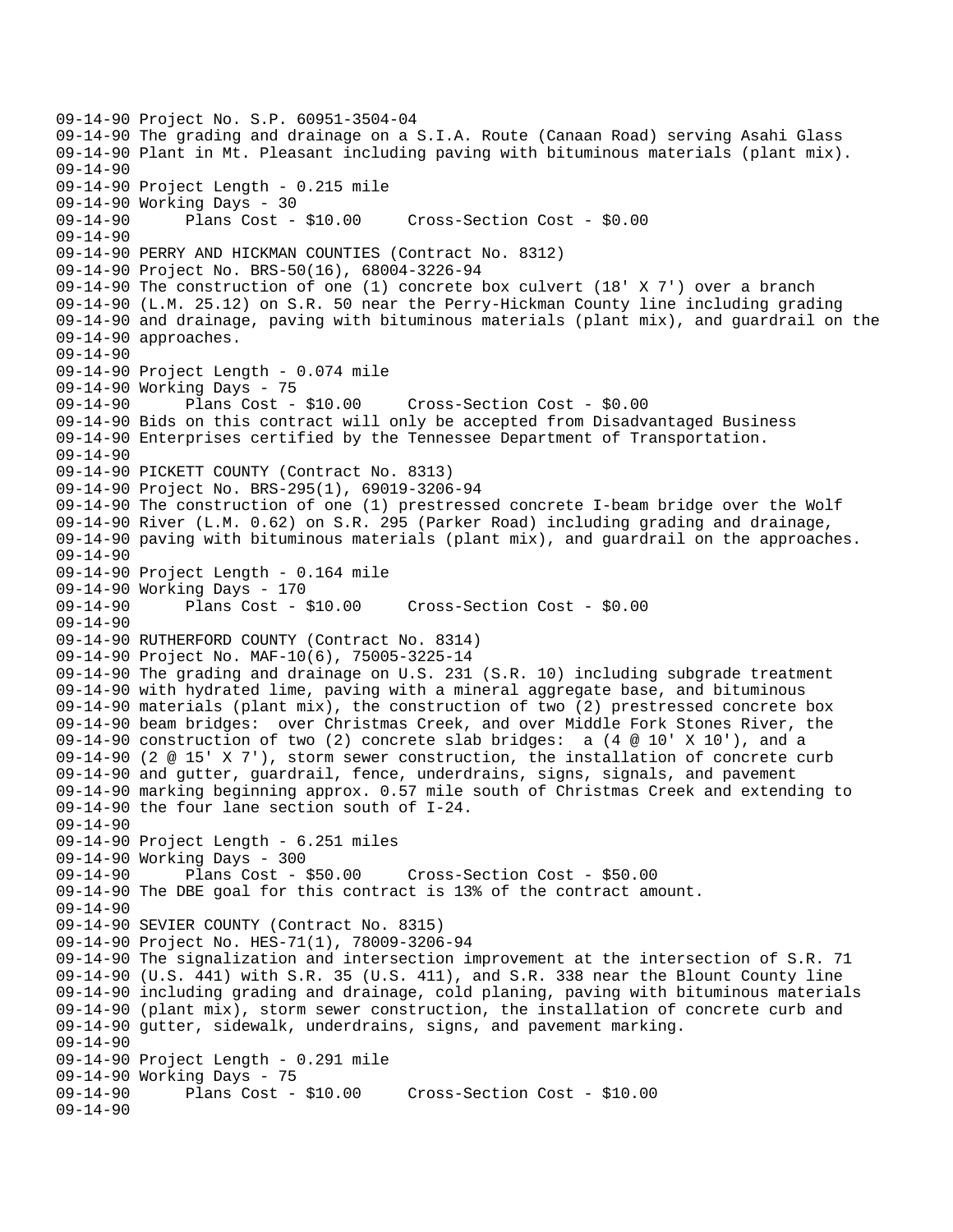```
09-14-90 SEVIER COUNTY (Contract No. 8316) 
09-14-90 Project No. BRZ-7800(21), 78945-3481-94 
09-14-90 The construction of one (1) prestressed concrete box beam bridge over the West 
09-14-90 Prong Little Pigeon River (L.M. 0.04) on Cates Lane in Pigeon Forge including 
09-14-90 grading and drainage, paving with bituminous materials (plant mix), and 
09-14-90 guardrail on the approaches. 
09-14-90 
09-14-90 Project Length - 0.071 mile 
09-14-90 Working Days - On or before June 15, 1991 
09-14-90 Plans Cost - $10.00 Cross-Section Cost - $0.00 
09-14-90 
09-14-90 UNICOI COUNTY (Contract No. 8317) 
09-14-90 Project No. BRZ-8600(14), 86945-3448-94 
09-14-90 The construction of one (1) concrete box bridge (2 @ 15' X 12') over Martin 
09-14-90 Creek (L.M. 0.02) on Smith Street including grading and drainage, paving with 
09-14-90 bituminous materials (plant mix), and guardrail on the approaches. 
09-14-90 
09-14-90 Project Length - 0.039 mile 
09-14-90 Working Days - 75 
09-14-90 Plans Cost - $10.00 Cross-Section Cost - $0.00 
09-14-90 
================================================================================ 
10-17-90 FAYETTE COUNTY (Contract No. 8318) 
10-17-90 Project No. S.P. 24010-4217-04 
10-17-90 The scour repair with the installation of rip-rap at one (1) bridge: S.R. 76 
10-17-90 (L.M. 14.03) over the Loosahatchie River. 
10-17-90 
10-17-90 Project Length - 0.000 mile 
10-17-90 Working Days - 25 
10-17-90 NO PLANS CONTRACT 
10-17-90 
10-17-90 FAYETTE COUNTY (Contract No. 8319) 
10-17-90 Project No. S.P. 24945-4250-04 
10-17-90 The scour repair with the installation of rip-rap at six (6) bridges: S.R. 15 
10-17-90 (L.M. 9.97) over Jones Creek, S.R. 15 (L.M. 16.32) over Town Creek, S.R. 15 
10-17-90 (L.M. 18.47) over Bennets Creek, S.R. 15 (L.M. 19.58) over Howell Creek, S.R. 
10-17-90 196 (L.M. 16.25) over Little Cypress Creek, and S.R. 57 (L.M. 9.36) over Stout 
10-17-90 Creek. 
10-17-90 
10-17-90 Project Length - 0.000 mile 
10-17-90 Working Days - 40 
10-17-90 NO PLANS CONTRACT 
10-17-90 
10-17-90 SHELBY COUNTY (Contract No. 8320) 
10-17-90 Project No. S.P. 79945-4186-04 
10-17-90 The scour repair with the installation of rip-rap at three (3) bridges: I-40 
10-17-90 (dual bridge) (L.M. 9.50), S.R. 3 (L.M. 15.25), and S.R. 14 (L.M. 20.35) over 
10-17-90 the Wolf River. 
10-17-90 
10-17-90 Project Length - 0.000 mile 
10-17-90 Working Days - 40 
10-17-90 NO PLANS CONTRACT 
10-17-90 
10-17-90 SHELBY COUNTY (Contract No. 8321) 
10-17-90 Project No. S.P. 79945-4287-04 
10-17-90 The scour repair with the installation of rip-rap at three (3) bridges: I-40 
10-17-90 (dual bridge) (L.M. 14.60) over the Wolf River, S.R. 3 (L.M. 4.88) over 
10-17-90 Nonconnah Creek, and S.R. 205 (L.M. 19.14) over the Loosahatchie River, also 
10-17-90 includes the installation of sheet piles. 
10-17-90
```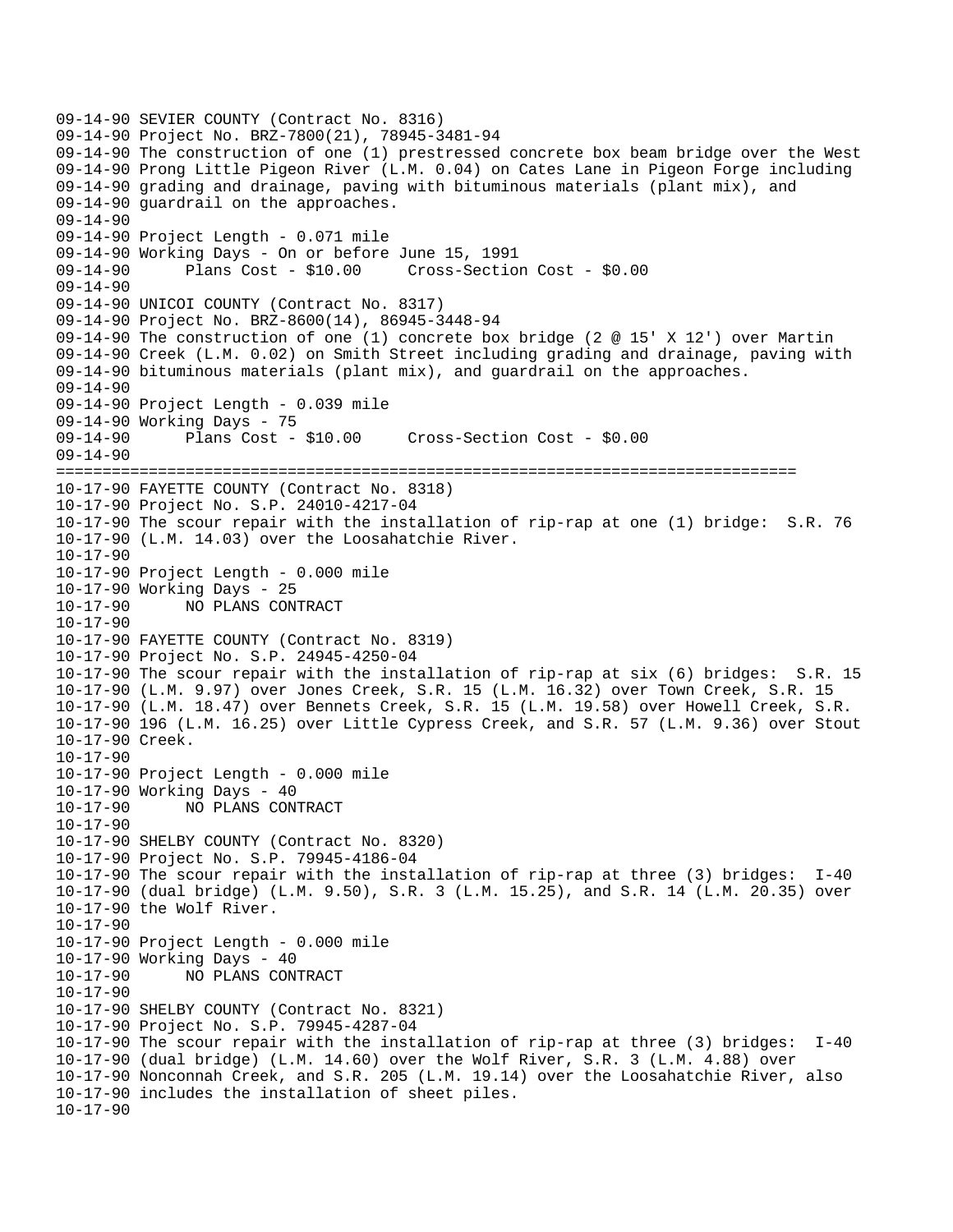10-17-90 Project Length - 0.000 mile 10-17-90 Working Days - 40<br>10-17-90 NO PLANS CON 10-17-90 NO PLANS CONTRACT 10-17-90 ================================================================================ 10-26-90 BLOUNT COUNTY (Contract No. 8322) 10-26-90 Project No. MG-9112(7), 05952-3729-54 10-26-90 The signalization and intersection improvements at the intersections of 10-26-90 U.S. 321 (S.R. 73) with Home Avenue, and with Cherokee Street in Maryville 10-26-90 including grading, paving with bituminous materials (plant mix), the 10-26-90 installation of concrete curb and gutter, and pavement marking.  $10-26-90$ 10-26-90 Project Length - 0.085 mile 10-26-90 Working Days - On or before June 1, 1991 10-26-90 Plans Cost - \$10.00 Cross-Section Cost - \$0.00  $10 - 26 - 90$ 10-26-90 CAMPBELL COUNTY (Contract No. 8323) 10-26-90 Project No. BRM-3749(1), 07951-3732-94 10-26-90 The construction of one (1) prestressed concrete I-beam bridge over Big Creek 10-26-90 (L.M. 3.21) on North Tennessee Avenue in LaFollette including grading and 10-26-90 drainage, paving with bituminous materials (plant mix), and guardrail on the 10-26-90 approaches. 10-26-90 10-26-90 Project Length - 0.086 mile 10-26-90 Working Days - 90 10-26-90 Plans Cost - \$10.00 Cross-Section Cost - \$0.00 10-26-90 10-26-90 COFFEE, GRUNDY, HAMILTON, KNOX AND MARION COUNTIES (Contract No. 8324) 10-26-90 Project No. S.P. 99102-4178-04 10-26-90 The installation of background panels for business logo signs at various 10-26-90 locations on I-24, I-40, and I-75. 10-26-90 10-26-90 Project Length - 0.000 mile 10-26-90 Working Days - On or before May 1, 1991 Plans Cost - \$10.00 Cross-Section Cost - NA 10-26-90 The DBE participation for this contract shall be a minimum of 10% of the 10-26-90 contract amount. 10-26-90 10-26-90 DAVIDSON, RUTHERFORD, SHELBY, SUMNER, WILLIAMSON AND WILSON COUNTIES 10-26-90 (Contract No. 8325) 10-26-90 Project No. S.P. 99102-4179-04 10-26-90 The installation of background panels for business logo signs at various 10-26-90 locations on I-24, I-40, and I-65. 10-26-90 10-26-90 Project Length - 0.000 mile 10-26-90 Working Days - On or before May 1, 1991 10-26-90 Plans Cost - \$10.00 Cross-Section Cost - NA 10-26-90 The DBE participation for this contract shall be a minimum of 10% of the 10-26-90 contract amount. 10-26-90 10-26-90 FENTRESS COUNTY (Contract No. 8326) 10-26-90 Project No. S.P. 25003-4217-04 10-26-90 The repair of the bridges on S.R. 52 over Indian Creek (L.M. 1.45), and over 10-26-90 the East Fork Obey River (L.M. 5.23) including bridge deck, concrete, and 10-26-90 steel repairs, bridge deck sealant and overlay with bituminous materials 10-26-90 (plant mix), the installation of guardrail and pavement marking. 10-26-90 10-26-90 Project Length - 0.240 mile 10-26-90 Working Days - 125 10-26-90 Plans Cost - \$10.00 Cross-Section Cost - NA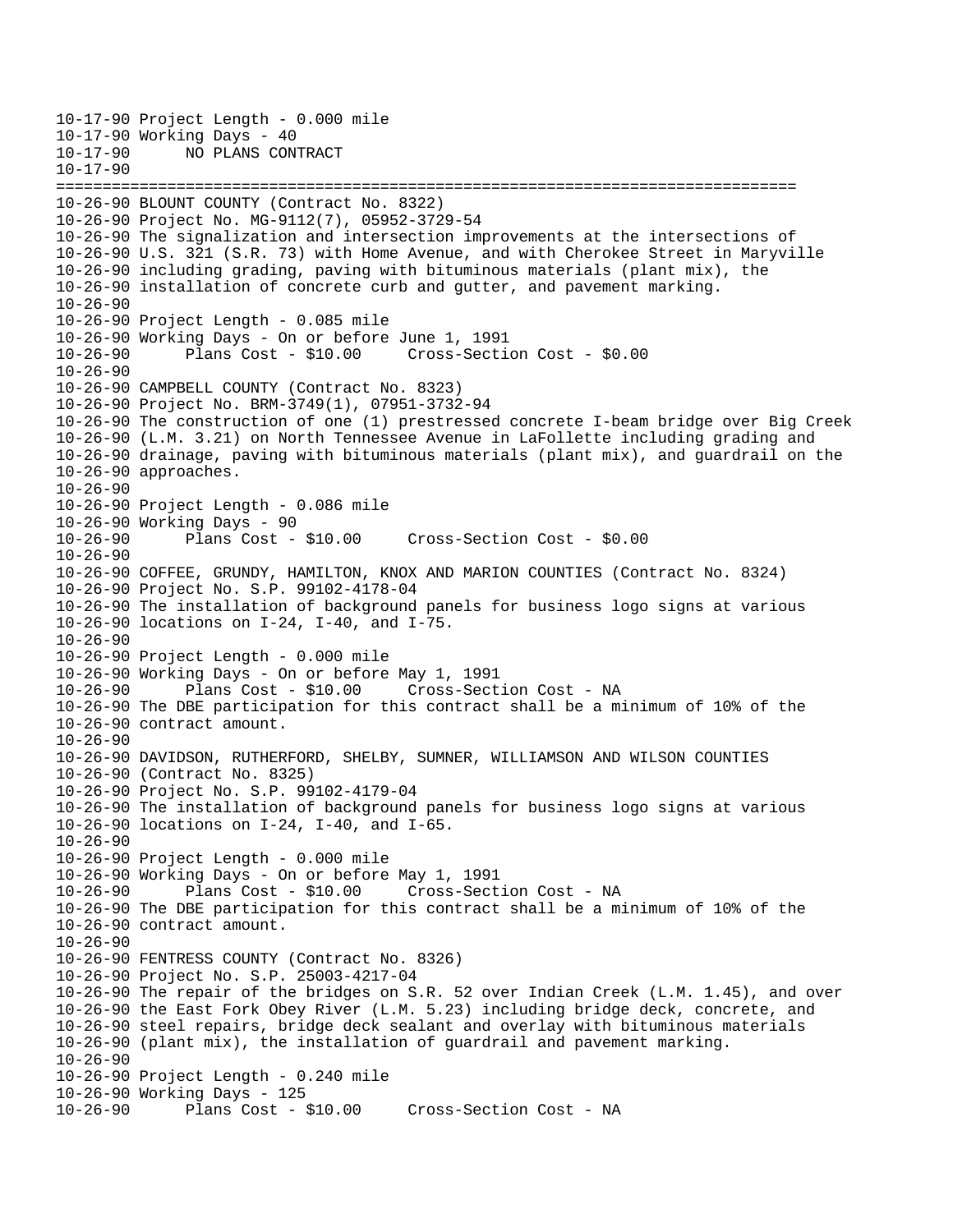```
10-26-90 
10-26-90 FENTRESS AND MORGAN COUNTIES (Contract No. 8327) 
10-26-90 Project No. S.P. 25004-4515-04 
10-26-90 The repair of the bridge on S.R. 52 (L.M. 27.78) over the Clear Fork River 
10-26-90 including bridge deck, concrete, and steel repairs, bridge deck sealant and 
10-26-90 overlay with bituminous materials (plant mix), the installation of guardrail 
10-26-90 and pavement marking. 
10-26-90 
10-26-90 Project Length - 0.097 mile 
10-26-90 Working Days - 120 
10-26-90 Plans Cost - $10.00 Cross-Section Cost - NA 
10-26-9010-26-90 GREENE, COCKE AND WASHINGTON COUNTIES (Contract No. 8328) 
10-26-90 Project No. S.P. 98011-4302-04 
10-26-90 The cleaning and repainting of existing steel structures on eleven (11) 
10-26-90 bridges on various State Routes. 
10 - 26 - 9010-26-90 Project Length - 0.000 mile 
10-26-90 Working Days - On or before April 1, 1991 
10-26-90 NO PLANS CONTRACT 
10-26-90 
10-26-90 HAMILTON COUNTY (Contract No. 8329) 
10-26-90 Project No. BHR-3300(12), 33164-3709-94 
10-26-90 The structural restoration of the Walnut Street bridge over the Tennessee 
10-26-90 River including treated timber, steel, and concrete repairs, overlay with 
10-26-90 bituminous materials (plant mix), repainting existing steel structure, and 
10-26-90 structure lighting. 
10-26-90 
10-26-90 Project Length - 0.448 mile 
10-26-90 Working Days - On or before July 31, 1992 
10-26-90 Plans Cost - $10.00 Cross-Section Cost - NA 
10-26-90 The DBE goal for this contract is 12% of the contract amount. 
10-26-90 
10-26-90 A pre-bid meeting to discuss the plans and specifications for the 
10-26-90 restoration and rehabilitation of the Walnut Street bridge will be held at 
10-26-90 2:00 p.m. (E.D.S.T.) on October 18, 1990, in the City Council assembly room 
10-26-90 of the City Hall in Chattanooga, Tennessee. A tour of the bridge site will be 
10-26-90 conducted after the meeting. All prospective bidders are encouraged to attend. 
10-26-90 
10-26-90 HAMILTON COUNTY (Contract No. 8330) 
10-26-90 Project No. S.P. 33958-4301-04 
10-26-90 The tunnel repairs of three (3) tunnels: S.R. 2 (McCallie Avenue Tunnel), 
10-26-90 S.R. 8 (Bachman Tunnel), and S.R. 8 (Stringer's Ridge Tunnel) including 
10-26-90 grading and drainage, paving with bituminous materials (plant mix), the 
10-26-90 construction of retaining walls, crack sealing, the installation of ceramic 
10-26-90 tile tunnel lining, lighting, and pavement marking. 
10-26-90 
10-26-90 Project Length - 0.460 mile 
10-26-90 Working Days - On or before August 1, 1992 (See Special Provision 108B) 
10-26-90 Plans Cost - $25.00 Cross-Section Cost - NA 
10-26-90 
10-26-90 HARDEMAN COUNTY (Contract No. 8331) 
10-26-90 Project No. S.P. 35945-4243-04 
10-26-90 The repair of four (4) bridges on S.R. 57 over Saulsbury Creek (L.M. 6.80), 
10-26-90 Spring Creek (L.M. 9.44), Porters Creek (L.M. 14.40) and Cypress Creek (L.M. 
10-26-90 17.93) including treated timber, steel, concrete, and bridge deck repairs, the 
10-26-90 installation of precast concrete channel slabs, bridge deck sealant and 
10-26-90 overlay with bituminous materials (plant mix), the installation of guardrail, 
10-26-90 and pavement marking. 
10-26-90
```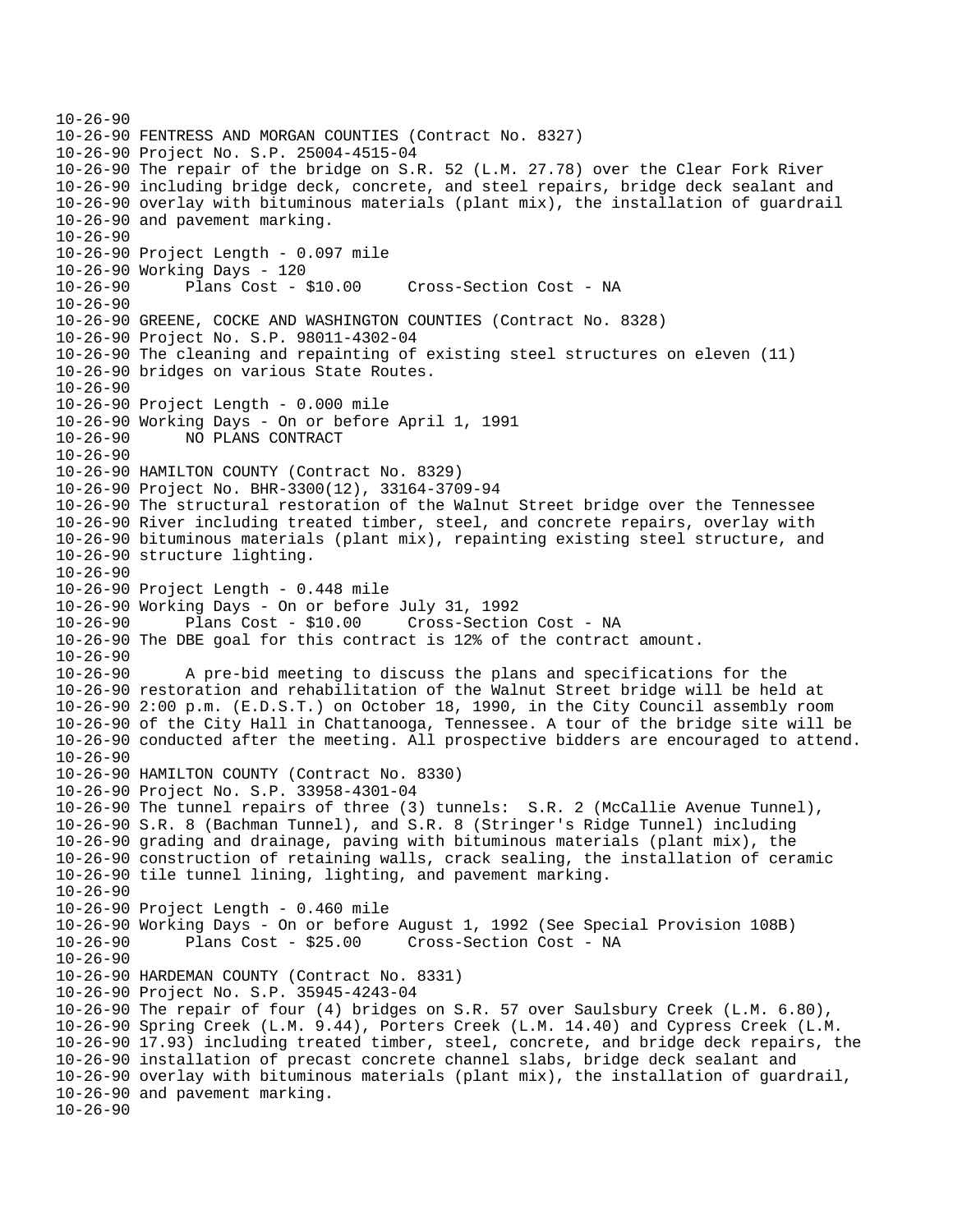10-26-90 Project Length - 0.000 mile 10-26-90 Working Days - 100 Cross-Section Cost - NA 10-26-90 10-26-90 HARDEMAN COUNTY (Contract No. 8332) 10-26-90 Project No. S.P. 35945-4244-04 10-26-90 The repair of two (2) bridges on S.R. 125 over Spring Creek (L.M. 18.52) and 10-26-90 (L.M. 19.00) including concrete, steel, and bridge deck repairs, the 10-26-90 installation of guardrail, and pavement marking. 10-26-90 10-26-90 Project Length - 0.000 mile 10-26-90 Working Days - 100 10-26-90 Plans Cost - \$10.00 Cross-Section Cost - NA 10-26-90 10-26-90 HARDIN COUNTY (Contract No. 8333) 10-26-90 Project No. M-3107(1), 36951-3730-54 10-26-90 The widening on Malcomb Street in Savannah including grading and drainage, 10-26-90 paving with a portland cement treated aggregate base and bituminous materials 10-26-90 (plant mix), the construction of one (1) concrete box culvert (6' X 5'), 10-26-90 pavement marking beginning at S.R. 128 (Pickwick Road) and extending 0.14 mile 10-26-90 east. 10-26-90 10-26-90 Project Length - 0.140 mile 10-26-90 Working Days - 75 10-26-90 Plans Cost - \$10.00 Cross-Section Cost - \$0.00  $10 - 26 - 90$ 10-26-90 HENRY COUNTY (Contract No. 8334) 10-26-90 Project No. S.P. 40014-3213-04 10-26-90 The intersection improvements at the intersection of S.R. 218 with S.R. 140 in 10-26-90 Buchanan including grading and drainage, paving with bituminous materials 10-26-90 (plant mix), the installation of guardrail, and pavement marking. 10-26-90 10-26-90 Project Length - 0.171 mile 10-26-90 Working Days - 40 10-26-90 Plans Cost - \$10.00 Cross-Section Cost - \$0.00  $10 - 26 - 90$ 10-26-90 KNOX COUNTY (Contract No. 8335) 10-26-90 Project No. S.P. 47050-3230-04 10-26-90 The grading and drainage on S.R. 162 (proposed I-140, Pellissippi Parkway) 10-26-90 including the construction of six (6) bridges: two (2) prestressed concrete 10-26-90 Bulb-Tee beam bridges, three (3) prestressed concrete I-beam bridges, and one 10-26-90 (1) continuous steel welded plate girder bridge, the construction of one (1) 10-26-90 reinforced concrete retaining wall, construction of a partial mineral 10-26-90 aggregate base on the mainline, and the installation of fence, also including 10-26-90 paving with bituminous materials (plant mix) on the crossroads, with portland 10-26-90 cement concrete pavement on the ramps, and portland cement concrete pavement 10-26-90 (fasttrack) at selected locations, storm sewer construction, the installation 10-26-90 of concrete curb and gutter, guardrail, underdrains, signals, signs, and 10-26-90 pavement marking on the crossroads and ramps, beginning at S.R. 1 (Kingston 10-26-90 Pike) and extending to 3350 feet north of S.R. 332 (Northshore Drive). 10-26-90 10-26-90 Project Length - 3.498 miles 10-26-90 Working Days - 350 10-26-90 Plans Cost - \$175.00 Cross-Section Cost - \$225.00 10-26-90 The DBE goal for this contract is 2% of the contract amount. 10-26-90 10-26-90 LAUDERDALE COUNTY (Contract No. 8336) 10-26-90 Project No. BRZ-4900(25), 49100-3407-94 10-26-90 The construction of one (1) continuous steel rolled girder over South Fork 10-26-90 Forked Deer River (L.M. 2.97) on Espy Park Road including grading and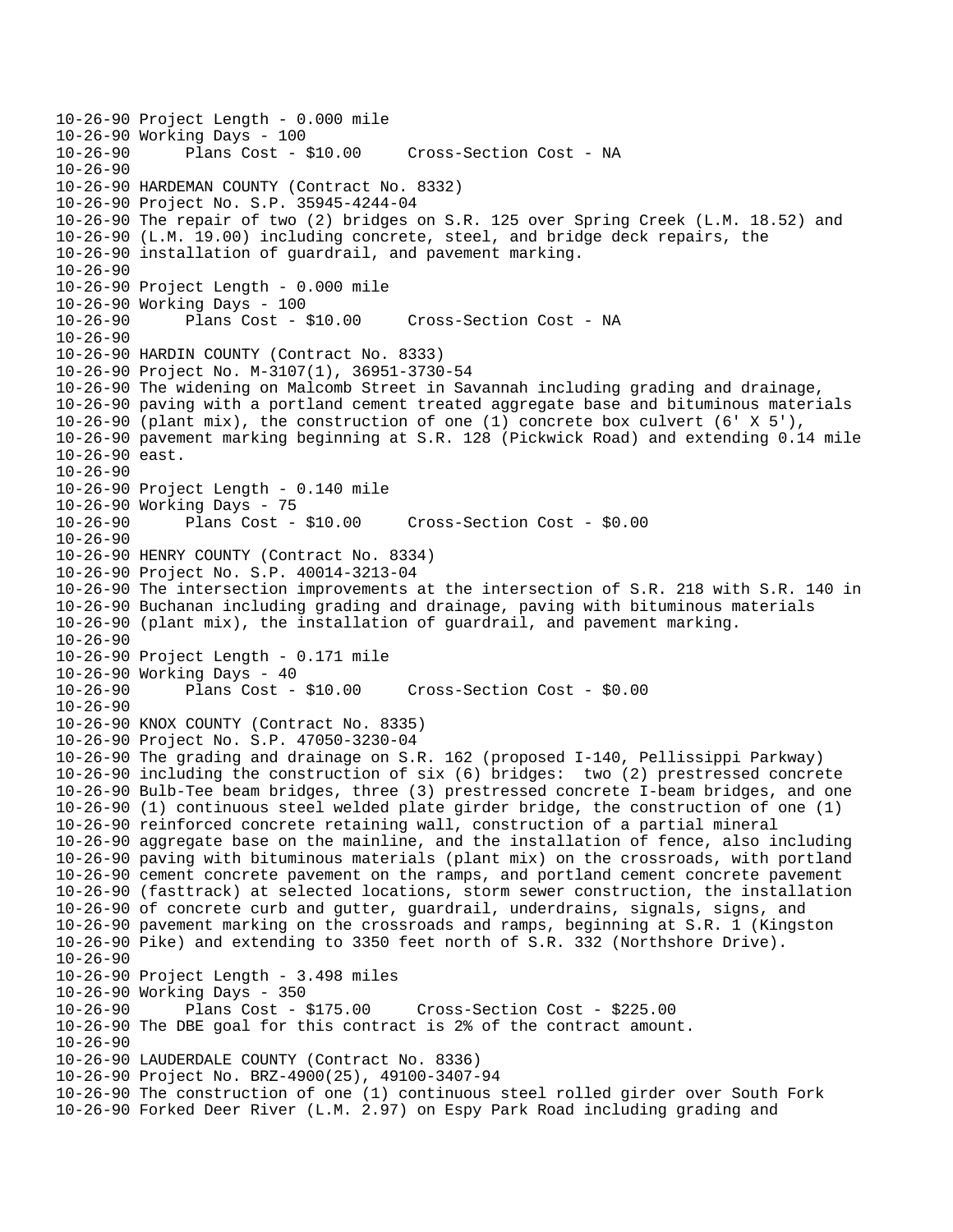10-26-90 drainage, paving with bituminous materials (plant mix), and guardrail on the 10-26-90 approaches. 10-26-90 10-26-90 Project Length - 0.350 mile 10-26-90 Working Days - 200 10-26-90 Plans Cost - \$10.00 Cross-Section Cost - \$0.00 10-26-90 The DBE goal for this contract is 12% of the contract amount. 10-26-90 10-26-90 LINCOLN COUNTY (Contract No. 8337) 10-26-90 Project No. BHF-50(15), 52006-3207-94 10-26-90 The widening and repair of the bridge on U.S. 431 (S.R. 50) over Cane Creek 10-26-90 (L.M. 2.60) with prestressed concrete I-beams, concrete and bridge deck 10-26-90 repairs, including grading and drainage, paving with bituminous materials 10-26-90 (plant mix), cold planing, and guardrail on the approaches. 10-26-90 10-26-90 Project Length - 0.330 mile 10-26-90 Working Days - 140 10-26-90 Plans Cost - \$25.00 Cross-Section Cost - \$0.00 10-26-90 10-26-90 MADISON COUNTY (Contract No. 8338) 10-26-90 Project No. S.P. 57945-4271-04 10-26-90 The repair of the bridge on S.R. 198 over Jones Creek (L.M. 1.23) including 10-26-90 concrete, steel, and bridge deck repairs, bridge deck sealant and overlay with 10-26-90 bituminous materials (plant mix), the installation guardrail, and pavement 10-26-90 marking. 10-26-90 10-26-90 Project Length - 0.000 mile 10-26-90 Working Days - 70 10-26-90 Plans Cost - \$3.00 Cross-Section Cost - NA 10-26-90 10-26-90 OBION COUNTY (Contract No. 8339) 10-26-90 Project No. M-2978(2), 66957-3525-54 10-26-90 The construction of one (1) concrete box bridge (3 @ 12' X 11') over Napier 10-26-90 Branch (L.M. 1.17) on East Main Street including grading and drainage, paving 10-26-90 with bituminous materials (plant mix), and guardrail on the approaches.  $10 - 26 - 90$ 10-26-90 Project Length - 0.053 mile 10-26-90 Working Days - 60 10-26-90 Plans Cost - \$10.00 Cross-Section Cost - \$0.00 10-26-90 Bids on this contract will only be accepted from Disadvantaged Business 10-26-90 Enterprises certified by the Tennessee Department of Transportation. 10-26-90 10-26-90 POLK COUNTY (Contract No. 8340) 10-26-90 Project No. ERF-40(89), 70004-8260-94 10-26-90 The resurfacing on S.R. 40 (U.S. 64) with bituminous materials (plant mix), 10-26-90 guardrail, and pavement marking beginning at West Maddens Branch (L.M. 11.05) 10-26-90 and extending to 0.05 mile east of Rock Creek (L.M. 20.11). 10-26-90 10-26-90 Project Length - 7.54 miles 10-26-90 Working Days - On or before June 1, 1991 Plans Cost - \$3.00 (8-1/2" X 11") 10-26-90 10-26-90 PUTNAM COUNTY (Contract No. 8341) 10-26-90 Project No. BRZ-7100(17), 71945-3459-94 10-26-90 The construction of one (1) concrete box bridge (15' X 13') over Mine Lick 10-26-90 Creek (L.M. 3.15) on Main Street in Baxter including grading and drainage, 10-26-90 paving with bituminous materials (plant mix), and guardrail on the approaches. 10-26-90 10-26-90 Project Length - 0.095 mile 10-26-90 Working Days - 75 (See Special Provision 108B)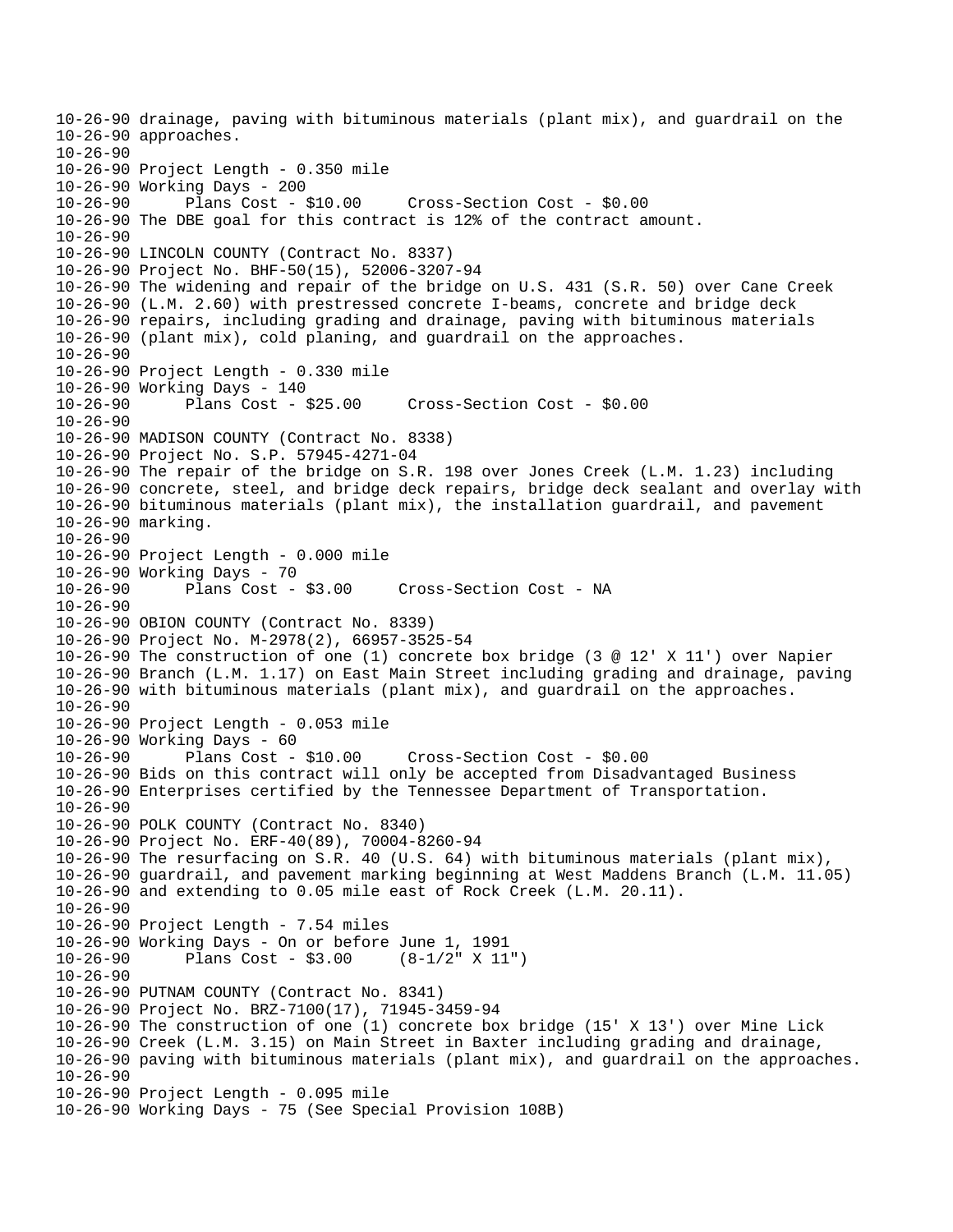10-26-90 Plans Cost - \$10.00 Cross-Section Cost - \$0.00  $10-26-90$ 10-26-90 RHEA AND ROANE COUNTIES (Contract No. 8342) 10-26-90 Project No. BRF-29(14), 72001-3258-94 10-26-90 The construction of one (1) dual prestressed concrete I-beam bridge over 10-26-90 Whites Creek (L.M. 31.80) on U.S. 27 (S.R. 29) including grading and drainage, 10-26-90 paving with bituminous materials (plant mix), and guardrail on the approaches. 10-26-90 10-26-90 Project Length - 0.677 mile 10-26-90 Working Days - 300 10-26-90 Plans Cost - \$10.00 Cross-Section Cost - \$10.00 10-26-90 The DBE goal for this contract is 10% of the contract amount.  $10 - 26 - 90$ 10-26-90 ROBERTSON COUNTY (Contract No. 8343) 10-26-90 Project No. RS-257(2), 74019-8202-24 10-26-90 The grading and drainage on S.R. 257 (Betts Road) including paving with 10-26-90 bituminous materials (plant mix), the installation of signs, and pavement 10-26-90 marking beginning at a point 405 feet west of Hackney Road and extending to a 10-26-90 point 69 feet west of Smiley Hollow Road in Ridgetop. 10-26-90 10-26-90 Project Length - 2.925 miles 10-26-90 Working Days - 140 10-26-90 Plans Cost - \$25.00 Cross-Section Cost - \$25.00 10-26-90 The DBE goal for this contract is 12% of the contract amount.  $10 - 26 - 90$ 10-26-90 RUTHERFORD COUNTY (Contract No. 8344) 10-26-90 Project No. MAF-1(3), 75003-3220-14 10-26-90 The grading and drainage on S.R. 1 (U.S. 70S) including the construction of 10-26-90 two (2) concrete box bridges: (3 @ 10' X 5', and a 2 @ 10' X 5'), three (3) 10-26-90 concrete slab bridges: (3 @ 12' X 6', 4 @ 15' X 6', and a 2 @ 8' X 6'), 10-26-90 construction of a partial mineral aggregate base on the main line, paving on 10-26-90 the cross roads with bituminous materials (plant mix), storm sewer 10-26-90 construction, and the installation of fence beginning at the four lane section 10-26-90 in Murfreesboro and extending to east of Baxter Road.  $10-26-90$ 10-26-90 Project Length - 5.554 miles 10-26-90 Working Days - 240 10-26-90 Plans Cost - \$50.00 Cross-Section Cost - \$50.00 10-26-90 The DBE goal for this contract is 13% of the contract amount. 10-26-90 10-26-90 SEVIER COUNTY (Contract No. 8345) 10-26-90 Project No. BRZ-7800(19), 78027-3409-94 10-26-90 The construction of one (1) prestressed concrete box beam bridge over Walden 10-26-90 Creek (L.M. 0.02) on Walden Creek Road including grading and drainage, paving 10-26-90 with bituminous materials (plant mix), and guardrail on the approaches. 10-26-90 10-26-90 Project Length - 0.088 mile 10-26-90 Working Days - 90 10-26-90 Plans Cost - \$10.00 Cross-Section Cost - \$0.00 10-26-90 10-26-90 SHELBY COUNTY (Contract No. 8346) 10-26-90 Project No. BHF-14(17), 79024-3275-94 10-26-90 The widening of the bridge over the C.S.X. Railroad (L.M. 18.26) on S.R. 14 10-26-90 (Jackson Avenue) in Memphis with prestressed concrete I-beam and steel rolled 10-26-90 beam spans, including bridge deck and concrete repairs, repainting the 10-26-90 existing steel structure, grading and drainage, paving with bituminous 10-26-90 materials (plant mix), storm sewer construction, the construction of concrete 10-26-90 curb and gutter, sidewalk, signs, pavement marking, and guardrail on the 10-26-90 approaches. 10-26-90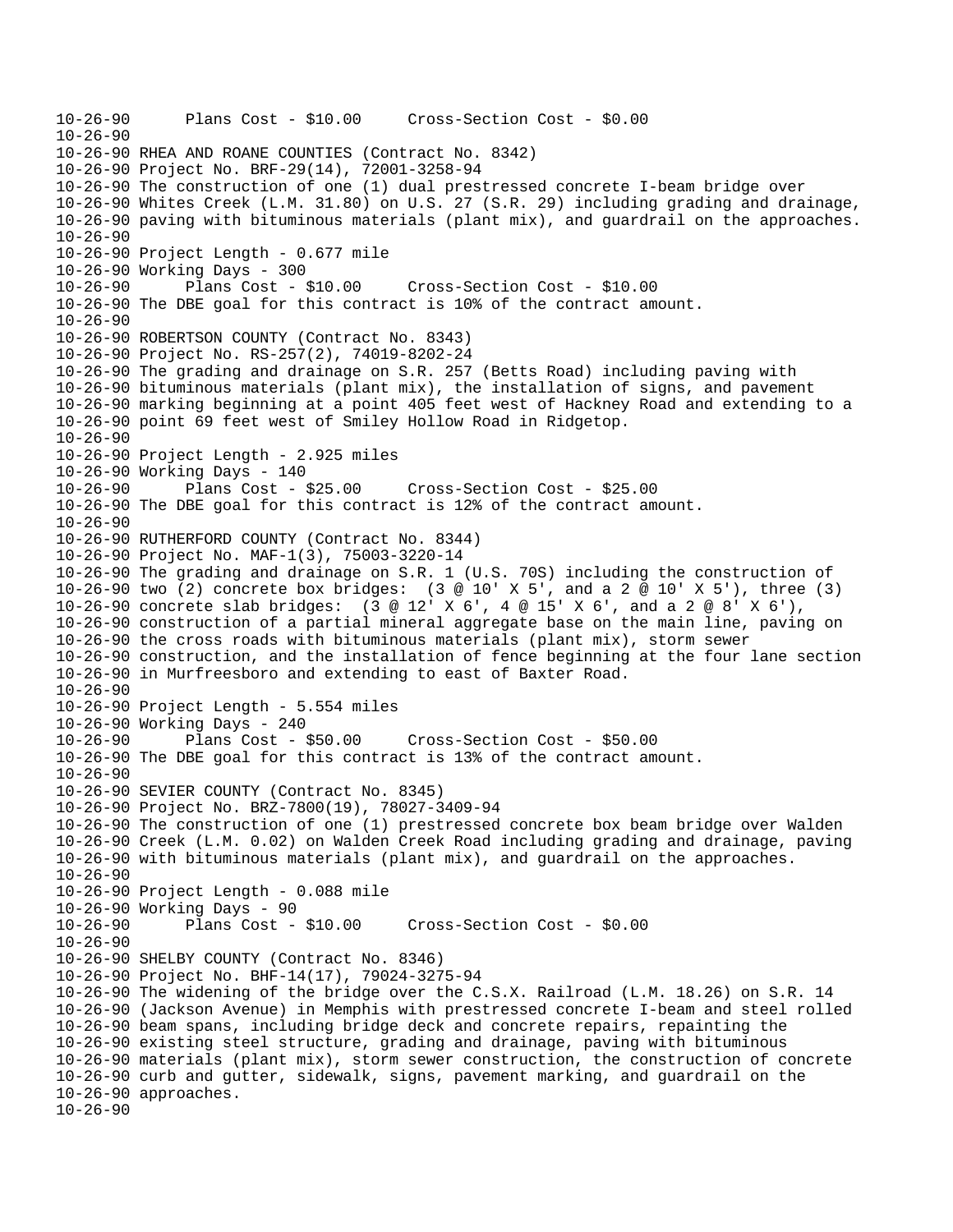10-26-90 Project Length - 0.461 mile 10-26-90 Working Days - 150 10-26-90 Plans Cost - \$25.00 Cross-Section Cost - \$0.00 10-26-90 The DBE goal for this contract is 13% of the contract amount. 10-26-90 10-26-90 SHELBY, FAYETTE, HAYWOOD, MADISON, HENDERSON, CARROLL, DECATUR, BENTON AND 10-26-90 DYER COUNTIES (Contract No. 8347) 10-26-90 Project No. S.P. 98041-4129-04 10-26-90 The sign refurbishing at various locations on I-40, I-55, I-155, and I-240 in 10-26-90 Region IV. 10-26-90 10-26-90 Project Length - 0.000 mile 10-26-90 Working Days - On or before May 15, 1991 10-26-90 Plans Cost - \$50.00 Cross-Section Cost - NA  $10-26-90$ 10-26-90 SMITH COUNTY (Contract No. 8348) 10-26-90 Project No. BRS-264(3), 80046-3212-94 10-26-90 The construction of two (2) concrete slab bridges a (2 @ 12' X 12') over 10-26-90 Newbell Branch (L.M. 1.27), and a (2 @ 15' X 12') over Raccoon Creek (L.M. 10-26-90 2.34) on S.R. 264 including grading and drainage, paving with bituminous 10-26-90 materials (plant mix), and guardrail on the approaches. 10-26-90 10-26-90 Project Length - 0.182 mile 10-26-90 Working Days - 70 10-26-90 Plans Cost - \$10.00 Cross-Section Cost - \$10.00  $10 - 26 - 90$ 10-26-90 TIPTON COUNTY (Contract No. 8349) 10-26-90 Project No. BRS-59(9), 84005-3218-94 10-26-90 The construction of one (1) prestressed concrete I-beam bridge over Hurricane 10-26-90 Creek (L.M. 6.71) on S.R. 59 including grading and drainage, paving with 10-26-90 bituminous materials (plant mix), and guardrail on the approaches. 10-26-90 10-26-90 Project Length - 0.200 mile 10-26-90 Working Days - 100 10-26-90 Plans Cost - \$10.00 Cross-Section Cost - \$0.00  $10 - 26 - 90$ 10-26-90 WASHINGTON COUNTY (Contract No. 8350) 10-26-90 Project No. BRS-75(3), 90018-3215-94 10-26-90 The construction of one (1) concrete slab bridge (3 @ 15' X 9') (variable 10-26-90 height) over Blackley Creek (L.M. 5.53) on S.R. 75 west of Jonesborough 10-26-90 including grading and drainage, paving with bituminous materials (plant mix), 10-26-90 and guardrail on the approaches. 10-26-90 10-26-90 Project Length - 0.177 mile 10-26-90 Working Days - 80 10-26-90 Plans Cost - \$10.00 Cross-Section Cost - \$0.00 10-26-90 Bids on this contract will only be accepted from Disadvantaged Business 10-26-90 Enterprises certified by the Tennessee Department of Transportation. 10-26-90 ================================================================================ 11-30-90 BEDFORD, MARSHALL AND MAURY COUNTIES (Contract No. 8351) 11-30-90 Project No. S.P. 98032-4209-04 11-30-90 The mowing on various State Routes. 11-30-90 11-30-90 Project Length - 296.29 miles 11-30-90 Working Days - 60 (See Special Provision 108B) 11-30-90 11-30-90 BENTON AND DECATUR COUNTIES (Contract No. 8352) 11-30-90 Project No. S.P. 98041-4230-04 11-30-90 The mowing on various State Routes.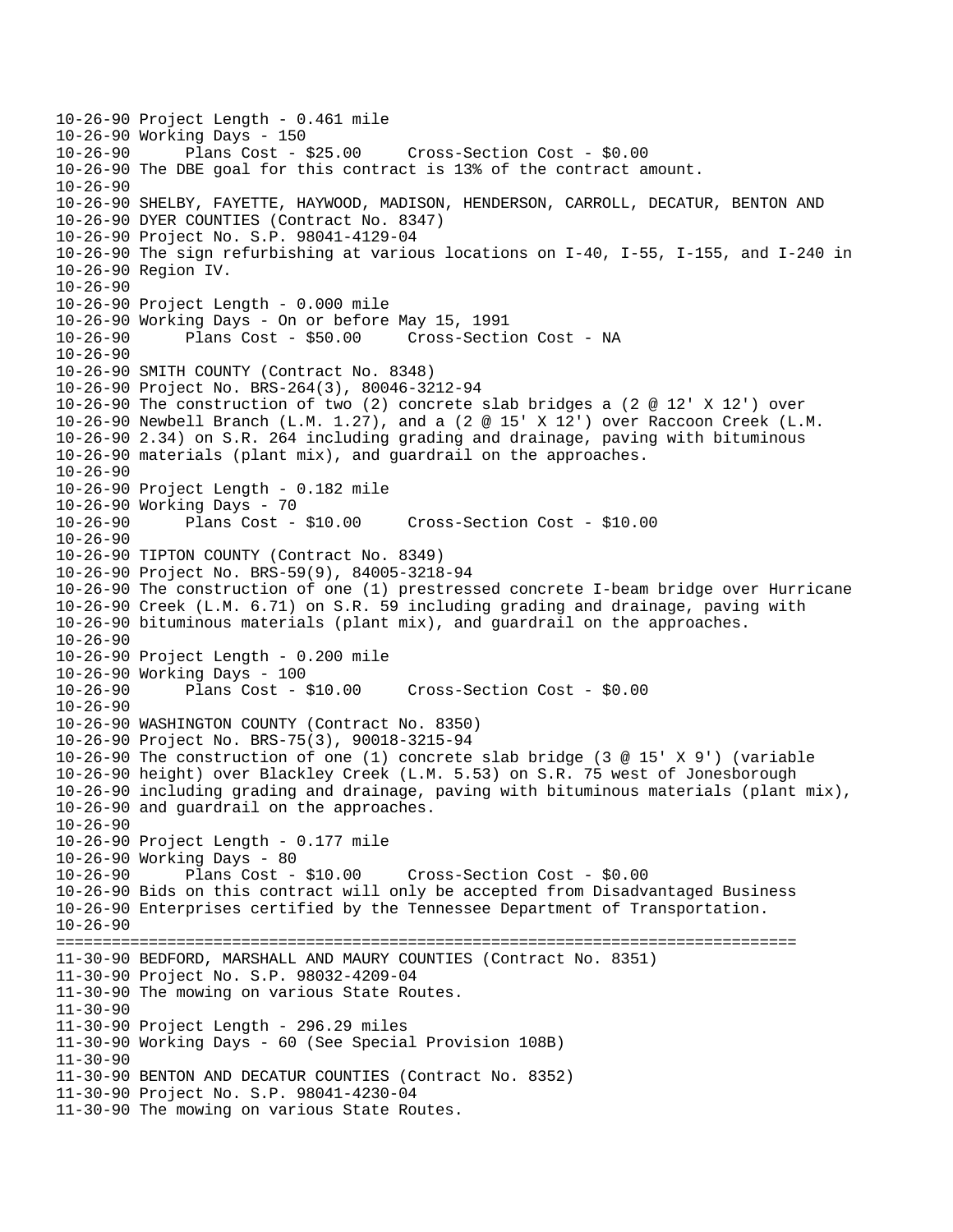11-30-90 11-30-90 Project Length - 116.06 miles 11-30-90 Working Days - 60 (See Special Provision 108B) 11-30-90 11-30-90 BRADLEY AND POLK COUNTIES (Contract No. 8353) 11-30-90 Project No. S.P. 98020-4298-04 11-30-90 The mowing on various State Routes. 11-30-90 11-30-90 Project Length - 206.26 miles 11-30-90 Working Days - 80 (See Special Provision 108B) 11-30-90 11-30-90 CANNON AND WARREN COUNTIES (Contract No. 8354) 11-30-90 Project No. S.P. 98020-4299-04 11-30-90 The mowing on various State Routes. 11-30-90 11-30-90 Project Length - 234.86 miles 11-30-90 Working Days - 60 (See Special Provision 108B) 11-30-90 11-30-90 CARROLL, DECATUR, BENTON, FAYETTE, HAYWOOD, MADISON AND HENDERSON COUNTIES 11-30-90 (Contract No. 8355) 11-30-90 Project No. S.P. 98041-4137-04 11-30-90 The mowing and litter removal on I-40. 11-30-90 11-30-90 Project Length - 110.83 miles 11-30-90 Working Days - On or before November 15, 1991 (See Special Provision 108B) 11-30-90 11-30-90 CHEATHAM AND ROBERTSON COUNTIES (Contract No. 8356) 11-30-90 Project No. S.P. 98032-4210-04 11-30-90 The mowing on various State Routes. 11-30-90 11-30-90 Project Length - 249.30 miles 11-30-90 Working Days - 60 (See Special Provision 108B) 11-30-90 11-30-90 CROCKETT, HAYWOOD, MADISON, CHESTER AND HENDERSON COUNTIES (Contract No. 8357) 11-30-90 Project No. S.P. 98041-4231-04 11-30-90 The mowing on various State Routes. 11-30-90 11-30-90 Project Length - 196.77 miles 11-30-90 Working Days - 60 (See Special Provision 108B) 11-30-90 11-30-90 CUMBERLAND AND RHEA COUNTIES (Contract No. 8358) 11-30-90 Project No. S.P. 98021-4201-04 11-30-90 The mowing on various State Routes. 11-30-90 11-30-90 Project Length - 234.78 miles 11-30-90 Working Days - 80 (See Special Provision 108B) 11-30-90 11-30-90 DAVIDSON COUNTY (Contract No. 8359) 11-30-90 Project No. S.P. 19946-4135-04 11-30-90 The mowing and litter removal on various Interstate and State Routes. 11-30-90 11-30-90 Project Length - 97.53 miles 11-30-90 Working Days - On or before March 31, 1992 (See Special Provision 108B) 11-30-90 11-30-90 DAVIDSON AND WILLIAMSON COUNTIES (Contract No. 8360) 11-30-90 Project No. S.P. 98032-4211-04 11-30-90 The mowing on various State Routes. 11-30-90 11-30-90 Project Length - 406.89 miles 11-30-90 Working Days - 60 (See Special Provision 108B)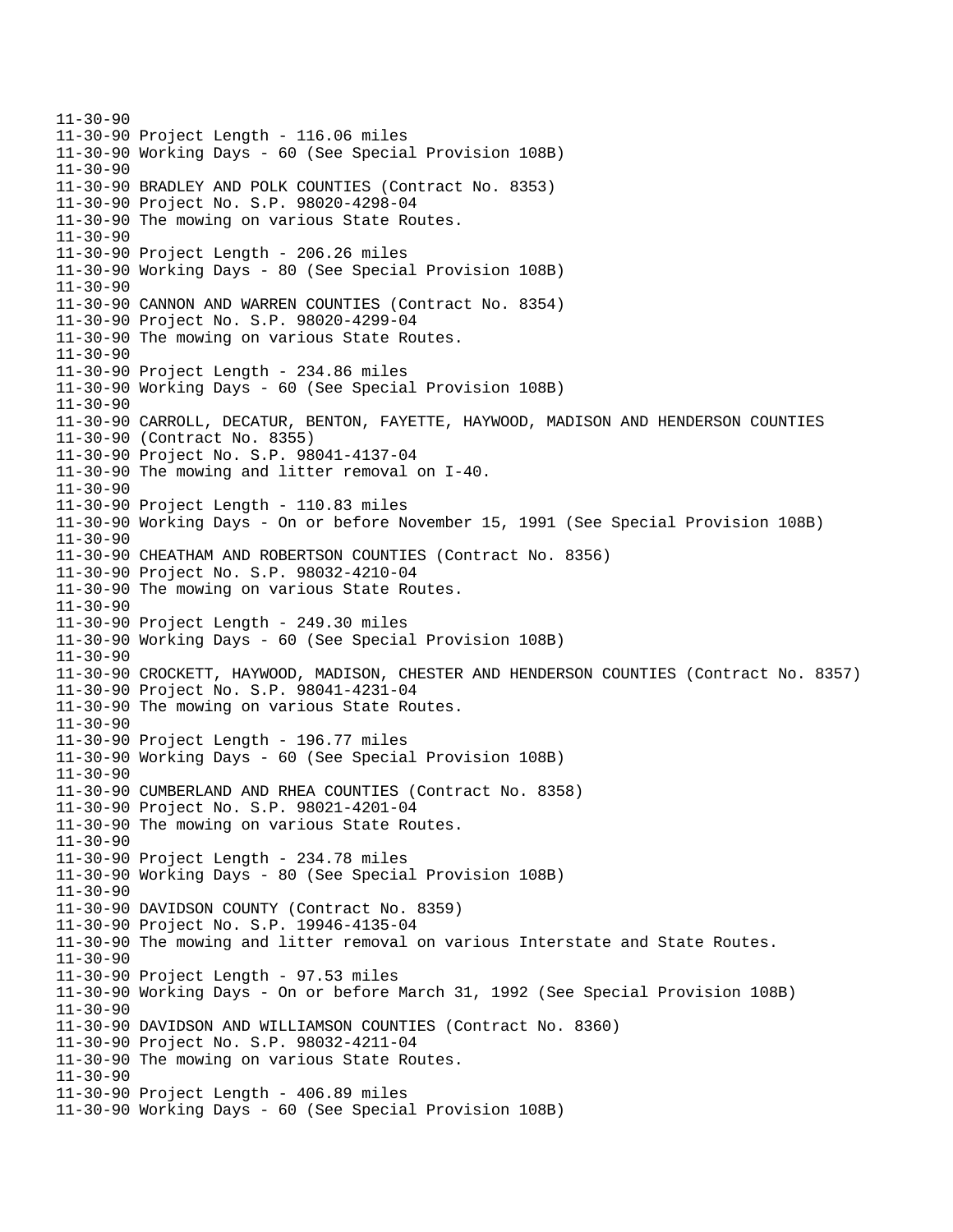11-30-90 11-30-90 DYER, GIBSON AND OBION COUNTIES (Contract No. 8361) 11-30-90 Project No. S.P. 98041-4232-04 11-30-90 The mowing on various State Routes. 11-30-90 11-30-90 Project Length - 205.15 miles 11-30-90 Working Days - 60 (See Special Provision 108B) 11-30-90 11-30-90 HAMILTON COUNTY (Contract No. 8362) 11-30-90 Project No. S.P. 33946-4160-04 11-30-90 The mowing on various Interstate and State Routes. 11-30-90 11-30-90 Project Length - 72.88 miles 11-30-90 Working Days - 90 (See Special Provision 108B) 11-30-90 11-30-90 HARDIN, FAYETTE, MCNAIRY, HARDEMAN, CHESTER AND WAYNE COUNTIES 11-30-90 (Contract No. 8363) 11-30-90 Project No. S.P. 98041-4233-04 11-30-90 The mowing on various State Routes. 11-30-90 11-30-90 Project Length - 332.66 miles 11-30-90 Working Days - 60 (See Special Provision 108B) 11-30-90 11-30-90 HOUSTON, HUMPHREYS AND PERRY COUNTIES (Contract No. 8364) 11-30-90 Project No. S.P. 98032-4212-04 11-30-90 The mowing on various State Routes. 11-30-90 11-30-90 Project Length - 237.93 miles 11-30-90 Working Days - 60 (See Special Provision 108B) 11-30-90 11-30-90 HUMPHREYS, HICKMAN, DICKSON, WILLIAMSON AND CHEATHAM COUNTIES 11-30-90 (Contract No. 8365) 11-30-90 Project No. S.P. 98032-4113-04 11-30-90 The mowing on I-40. 11-30-90 11-30-90 Project Length - 56.65 miles 11-30-90 Working Days - 80 (See Special Provision 108B) 11-30-90 11-30-90 JEFFERSON, SEVIER AND COCKE COUNTIES (Contract No. 8366) 11-30-90 Project No. S.P. 98011-4103-04 11-30-90 The mowing on various Interstate and State Routes. 11-30-90 11-30-90 Project Length - 75.89 miles 11-30-90 Working Days - 80 (See Special Provision 108B) 11-30-90 11-30-90 LAWRENCE, WAYNE AND LEWIS COUNTIES (Contract No. 8367) 11-30-90 Project No. S.P. 98032-4223-04 11-30-90 The mowing on various State Routes. 11-30-90 11-30-90 Project Length - 147.15 miles 11-30-90 Working Days - 60 (See Special Provision 108B) 11-30-90 11-30-90 LEWIS, WAYNE AND PERRY COUNTIES (Contract No. 8368) 11-30-90 Project No. S.P. 98032-4214-04 11-30-90 The mowing on various State Routes. 11-30-90 11-30-90 Project Length - 206.82 miles 11-30-90 Working Days - 60 (See Special Provision 108B) 11-30-90 11-30-90 MEIGS AND MCMINN COUNTIES (Contract No. 8369)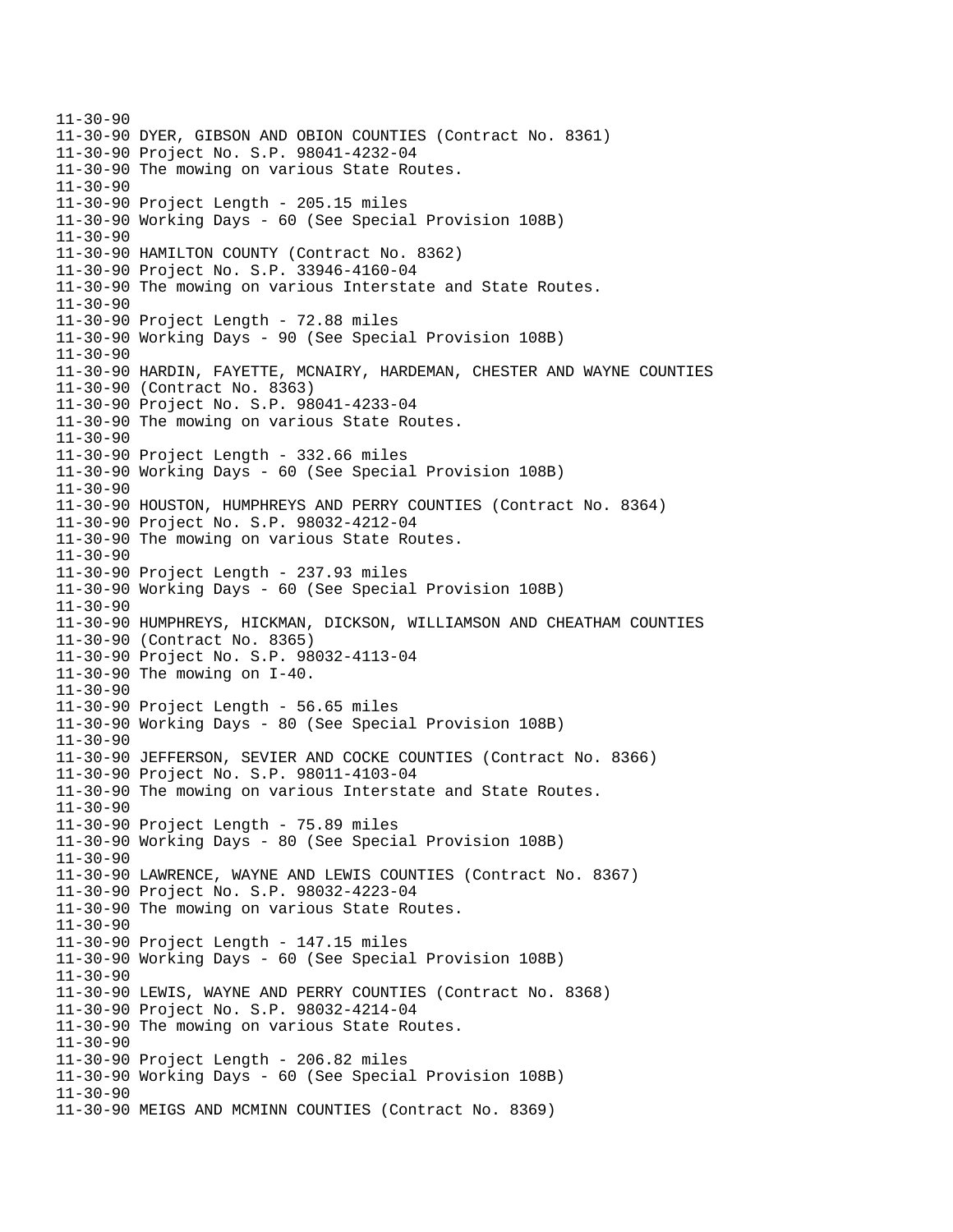11-30-90 Project No. S.P. 98021-4203-04 11-30-90 The mowing on various State Routes. 11-30-90 11-30-90 Project Length - 237.50 miles 11-30-90 Working Days - 80 (See Special Provision 108B) 11-30-90 11-30-90 MONROE, LOUDON AND ROANE COUNTIES (Contract No. 8370) 11-30-90 Project No. S.P. 98011-4105-04 11-30-90 The mowing and litter removal on various Interstate and State Routes. 11-30-90 11-30-90 Project Length - 89.77 miles 11-30-90 Working Days - On or before November 15, 1991 (See Special Provision 108B) 11-30-90 11-30-90 PUTNAM AND CUMBERLAND COUNTIES (Contract No. 8371) 11-30-90 Project No. S.P. 98021-4104-04 11-30-90 The mowing and litter removal on I-40 and various State Routes. 11-30-90 11-30-90 Project Length - 94.75 miles 11-30-90 Working Days - On or before November 15, 1991 (See Special Provision 108B) 11-30-90 11-30-90 RUTHERFORD AND WILLIAMSON COUNTIES (Contract No. 8372) 11-30-90 Project No. S.P. 98032-4216-04 11-30-90 The mowing on various State Routes. 11-30-90 11-30-90 Project Length - 205.09 miles 11-30-90 Working Days - 80 (See Special Provision 108B) 11-30-90 11-30-90 SHELBY, TIPTON AND LAUDERDALE COUNTIES (Contract No. 8373) 11-30-90 Project No. S.P. 98041-4234-04 11-30-90 The mowing on various State Routes. 11-30-90 11-30-90 Project Length - 133.67 miles 11-30-90 Working Days - 120 (See Special Provision 108B) 11-30-90 11-30-90 SMITH AND WILSON COUNTIES (Contract No. 8374) 11-30-90 Project No. S.P. 98032-4117-04 11-30-90 The mowing on I-40. 11-30-90 11-30-90 Project Length - 44.52 miles 11-30-90 Working Days - 80 (See Special Provision 108B) 11-30-90 11-30-90 SULLIVAN AND HAWKINS COUNTIES (Contract No. 8375) 11-30-90 Project No. S.P. 98011-4106-04 11-30-90 The mowing on various Interstate and State Routes. 11-30-90 11-30-90 Project Length - 89.44 miles 11-30-90 Working Days - 80 (See Special Provision 108B) 11-30-90 11-30-90 SUMNER, MACON AND TROUSDALE COUNTIES (Contract No. 8376) 11-30-90 Project No. S.P. 98032-4218-04 11-30-90 The mowing on various State Routes. 11-30-90 11-30-90 Project Length - 356.59 miles 11-30-90 Working Days - 60 (See Special Provision 108B) 11-30-90 11-30-90 SUMNER, ROBERTSON, CHEATHAM, AND MONTGOMERY COUNTIES (Contract No. 8377) 11-30-90 Project No. S.P. 98032-4119-04 11-30-90 The mowing on I-24 and I-65. 11-30-90 11-30-90 Project Length - 55.48 miles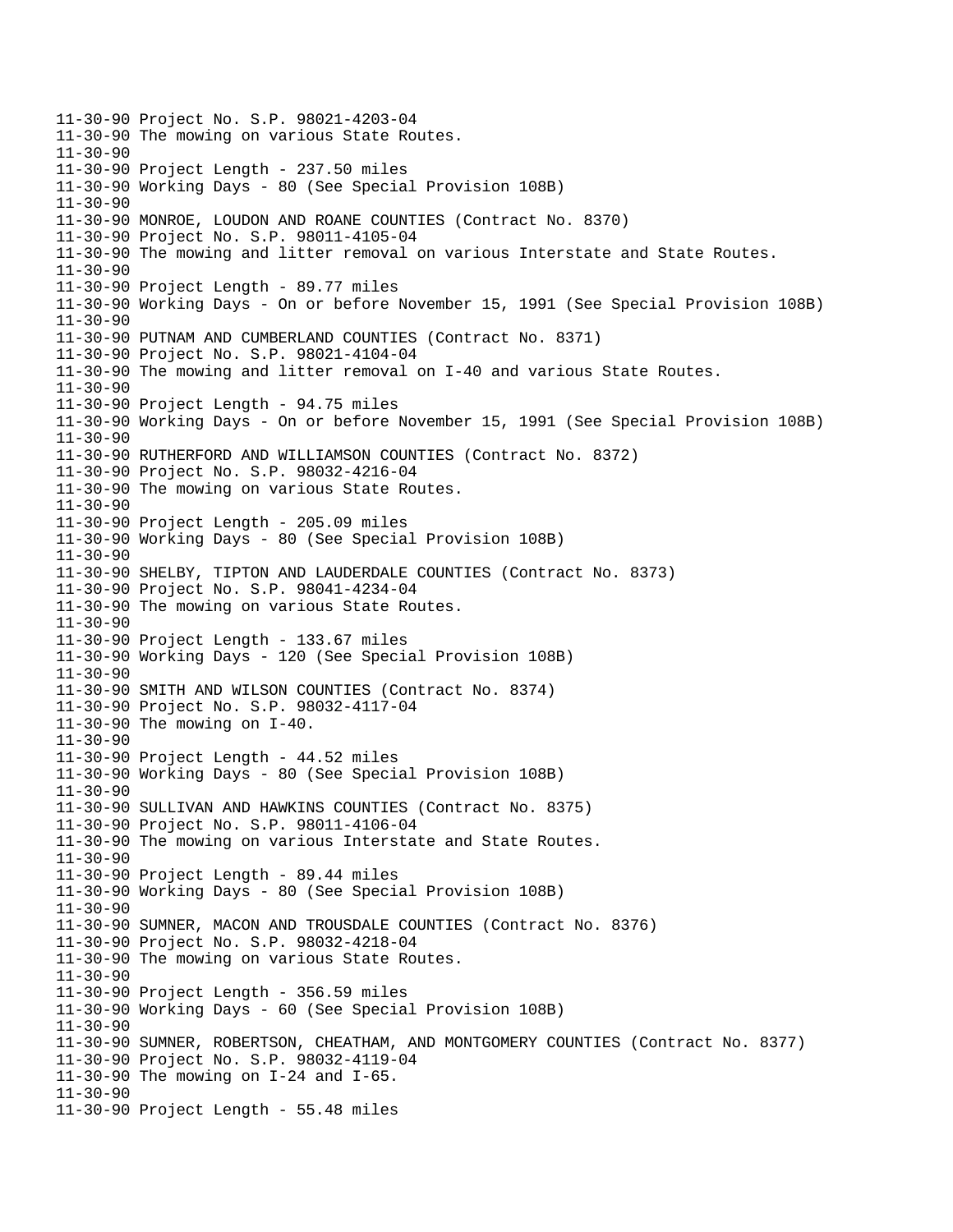11-30-90 Working Days - 80 (See Special Provision 108B) 11-30-90 11-30-90 WASHINGTON, GREENE, HAMBLEN, CARTER AND UNICOI COUNTIES (Contract No. 8378) 11-30-90 Project No. S.P. 98011-4107-04 11-30-90 The mowing on various Interstate and State Routes. 11-30-90 11-30-90 Project Length - 94.47 miles 11-30-90 Working Days - 80 (See Special Provision 108B) 11-30-90 ================================================================================ 12-07-90 HOUSTON AND STEWART COUNTIES (Contract No. 8070) 12-07-90 Project No. FEGC-149(5), 42005-3229-14 12-07-90 The grading and drainage on S.R. 149 including paving with bituminous 12-07-90 materials (plant mix), the construction three (3) prestressed concrete I-beam 12-07-90 bridges on S.R. 149 over Erin Branch, and two locations of Wells Creek, bridge 12-07-90 deck sealant, and expansion joint repair, construction of three (3) concrete 12-07-90 box bridges: (3 @ 12' X 7', 3 @ 10' X 5', and a 3 @ 12' X 10'), the 12-07-90 installation of guardrail, signs, and pavement marking beginning at S.R. 49 12-07-90 near Erin and extending to approx. 250 feet north of the Houston-Stewart 12-07-90 County line. 12-07-90 12-07-90 Project Length - 3.973 miles 12-07-90 Working Days - 275 12-07-90 Plans Cost - \$50.00 Cross-Section Cost - \$50.00 12-07-90 The DBE goal for this contract is 12% of the contract amount. 12-07-90 12-07-90 HAMILTON COUNTY (Contract No. 8329) 12-07-90 Project No. BHR-3300(12), 33164-3709-94 12-07-90 The structural restoration of the Walnut Street bridge over the Tennessee 12-07-90 River including treated timber, steel, and concrete repairs, overlay with 12-07-90 bituminous materials (plant mix), repainting existing steel structure, and 12-07-90 structure lighting. 12-07-90 12-07-90 Project Length - 0.448 mile 12-07-90 Working Days - On or before July 31, 1992 12-07-90 Plans Cost - \$10.00 Cross-Section Cost - NA 12-07-90 The DBE goal for this contract is 12% of the contract amount. 12-07-90 12-07-90 ANDERSON, CAMPBELL, CLAIBORNE, COCKE, JEFFERSON, KNOX, LOUDON, MONROE, MORGAN, 12-07-90 ROANE, SCOTT, SEVIER AND UNION COUNTIES (Contract No. 8379) 12-07-90 Project No. S.P. 98011-4213-04 12-07-90 The installation of painted pavement marking lines on various State Routes. 12-07-90 12-07-90 Project Length - 379.76 miles 12-07-90 Working Days - On or before July 1, 1991 (See Special Provision 108B) 12-07-90 NO PLANS CONTRACT 12-07-90 12-07-90 BLEDSOE, CANNON, COFFEE, GRUNDY, MARION, SEQUATCHIE, VAN BUREN AND WARREN 12-07-90 COUNTIES (Contract No. 8380) 12-07-90 Project No. S.P. 98021-4213-04 12-07-90 The installation of painted pavement marking lines on various State Routes. 12-07-90 12-07-90 Project Length - 733.37 miles 12-07-90 Working Days - On or before July 1, 1991 (See Special Provision 108B) 12-07-90 NO PLANS CONTRACT 12-07-90 12-07-90 BRADLEY COUNTY (Contract No. 8381) 12-07-90 Project No. BRS-308(4), 06017-3204-94 12-07-90 The construction of one (1) prestressed concrete I-beam bridge over Candies 12-07-90 Creek (L.M. 0.38) on S.R. 308 including grading and drainage, paving with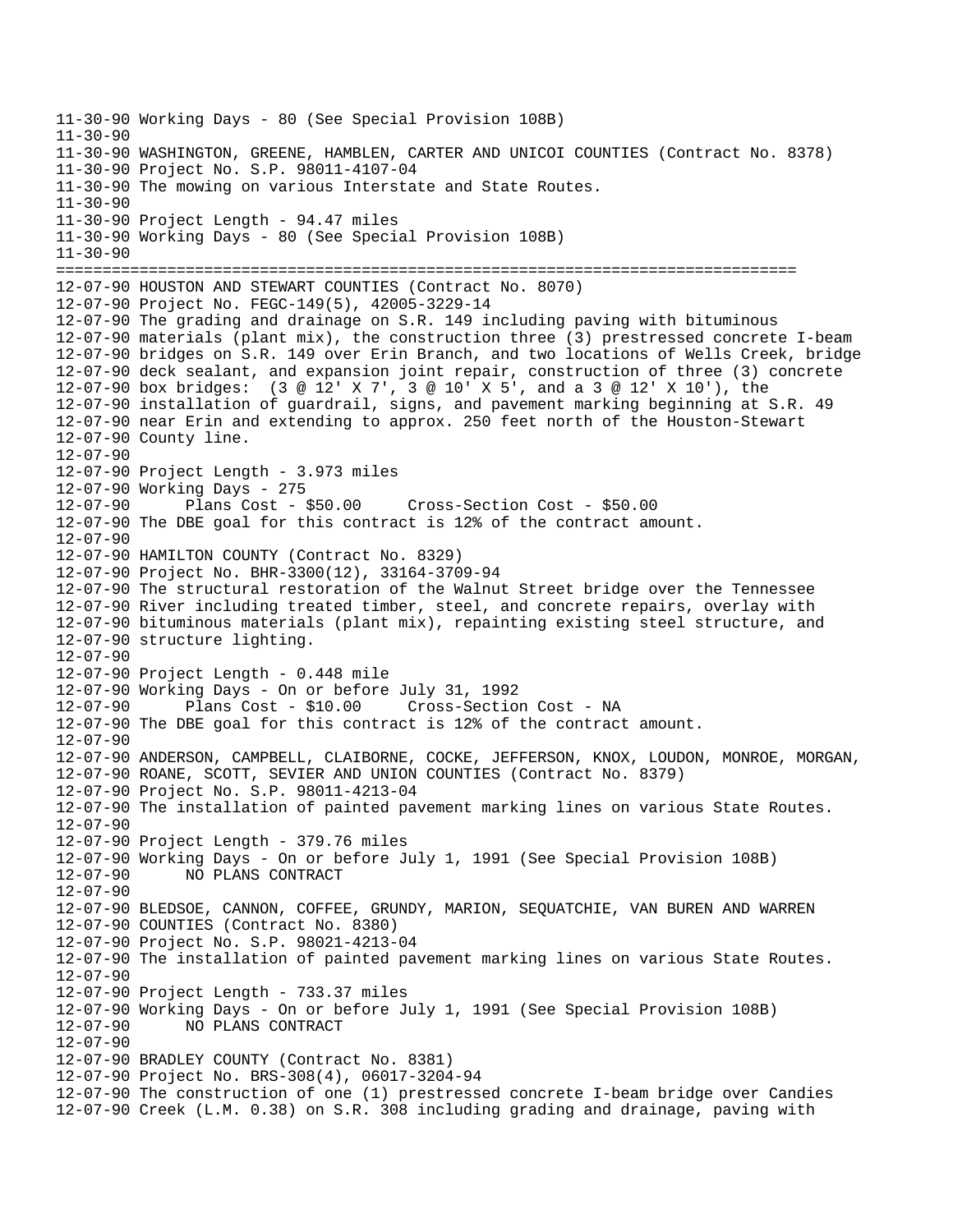12-07-90 bituminous materials (plant mix), and guardrail on the approaches.  $12 - 07 - 90$ 12-07-90 Project Length - 0.179 mile 12-07-90 Working Days - 225 12-07-90 Plans Cost - \$10.00 Cross-Section Cost - \$0.00 12-07-90 The DBE goal for this contract is 10% of the contract amount. 12-07-90 12-07-90 BRADLEY, HAMILTON AND MCMINN COUNTIES (Contract No. 8382) 12-07-90 Project No. S.P. 98021-4212-04 12-07-90 The installation of painted pavement marking lines on various State Routes. 12-07-90 12-07-90 Project Length - 434.16 miles 12-07-90 Working Days - On or before July 1, 1991 (See Special Provision 108B) 12-07-90 NO PLANS CONTRACT 12-07-90 12-07-90 CAMPBELL COUNTY (Contract No. 8383) 12-07-90 Project No. BRS-90(1), 07012-3221-94 12-07-90 The construction of one (1) prestressed concrete box beam bridge over Clear 12-07-90 Fork Creek (L.M. 6.04) on S.R. 90 including grading and drainage, paving with 12-07-90 bituminous materials (plant mix), and guardrail on the approaches. 12-07-90 12-07-90 Project Length - 0.202 mile 12-07-90 Working Days - 100 12-07-90 Plans Cost - \$10.00 Cross-Section Cost - \$10.00 12-07-90 12-07-90 CARROLL COUNTY (Contract No. 8384) 12-07-90 Project No. S.P. 09945-4275-04 12-07-90 The repair of the bridges on S.R. 22 over Beaver Creek overflow (L.M. 12.28), 12-07-90 over Beaver Creek (L.M. 12.41), and over Beaver Creek overflow (L.M. 12.51) 12-07-90 including concrete, steel, timber, and bridge deck repairs, bridge deck 12-07-90 sealant and overlay with bituminous materials (plant mix), repainting existing 12-07-90 steel structures, the installation of guardrail, and pavement marking. 12-07-90 12-07-90 Project Length - 0.000 mile 12-07-90 Working Days - 125 12-07-90 Plans Cost - \$10.00 Cross-Section Cost - NA 12-07-90 12-07-90 CARROLL, GIBSON, HENDERSON AND MADISON COUNTIES (Contract No. 8385) 12-07-90 Project No. S.P. 98041-4243-04 12-07-90 The scour repair with the installation of rip-rap, and concrete repair at 12-07-90 seven (7) bridges: S.R. 1 (L.M. 11.03) over the Obion River, S.R. 220 (L.M. 12-07-90 9.99) the Right Fork Obion River, S.R. 43 (L.M. 11.52) over Flippen Creek, 12-07-90 S.R. 43 (L.M. 13.56) over Mays Creek, S.R. 76 (L.M. 8.89) over the North Fork 12-07-90 Forked Deer River, S.R. 104 (L.M. 6.50) over Cane Creek, and S.R. 1 (L.M. 12-07-90 27.41) over Gilmers Creek. 12-07-90 12-07-90 Project Length - 0.000 mile 12-07-90 Working Days - 40 12-07-90 NO PLANS CONTRACT 12-07-90 12-07-90 CARTER COUNTY (Contract No. 8386) 12-07-90 Project No. BRZ-1000(14), 10945-3464-94 12-07-90 The construction of one (1) prestressed concrete box beam bridge over the Doe 12-07-90 River (L.M. 0.16) on Heaton Hill Road including grading and drainage, paving 12-07-90 with bituminous materials (plant mix), and guardrail on the approaches. 12-07-90 12-07-90 Project Length - 0.126 mile 12-07-90 Working Days - 90 12-07-90 Plans Cost - \$10.00 Cross-Section Cost - \$0.00 12-07-90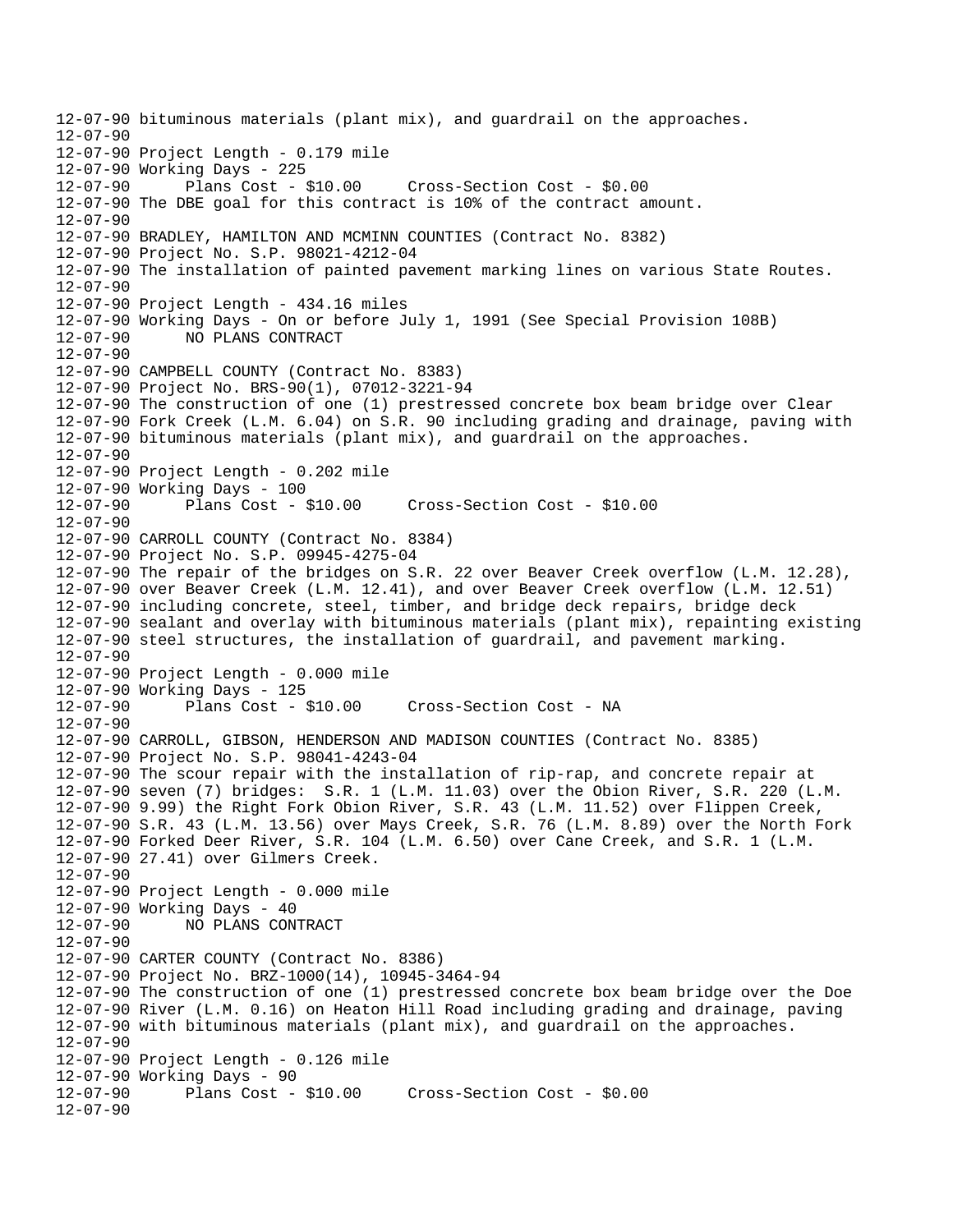12-07-90 CARTER COUNTY (Contract No. 8387) 12-07-90 Project No. S.P. 10016-3211-04 12-07-90 The grading and drainage on S.R. 362 ("G" Street Connector) including paving 12-07-90 with bituminous materials (plant mix), cold planing, storm sewer construction, 12-07-90 the installation of concrete curb and gutter, guardrail, signs, signals, and 12-07-90 pavement marking beginning at the S.R. 67/S.R. 91 intersection and extending 12-07-90 to "G" Street in Elizabethton. 12-07-90 12-07-90 Project Length - 0.107 mile 12-07-90 Working Days - On or before September 15, 1991 12-07-90 Plans Cost - \$10.00 Cross-Section Cost - \$0.00 12-07-90 12-07-90 CHEATHAM, HOUSTON, MONTGOMERY, ROBERTSON AND STEWART COUNTIES 12-07-90 (Contract No. 8388) 12-07-90 Project No. S.P. 98032-4227-04 12-07-90 The installation of painted pavement marking lines on various State Routes. 12-07-90 12-07-90 Project Length - 561.67 miles 12-07-90 Working Days - On or before July 1, 1991 (See Special Provision 108B) 12-07-90 NO PLANS CONTRACT 12-07-90 12-07-90 CHESTER, FAYETTE, HARDEMAN, HARDIN AND MCNAIRY COUNTIES (Contract No. 8389) 12-07-90 Project No. S.P. 98041-4239-04 12-07-90 The slip lining of culverts on various State Routes at various locations. 12-07-90 12-07-90 Project Length - 100.60 mile 12-07-90 Working Days - On or before May 31, 1991 12-07-90 NO PLANS CONTRACT 12-07-90 12-07-90 CHESTER, FAYETTE, HARDEMAN, HARDIN AND MCNAIRY COUNTIES (Contract No. 8390) 12-07-90 Project No. S.P. 98041-4240-04 12-07-90 The installation of painted pavement marking lines on various State Routes. 12-07-90 12-07-90 Project Length - 735.68 miles 12-07-90 Working Days - On or before July 1, 1991 (See Special Provision 108B) 12-07-90 NO PLANS CONTRACT 12-07-90 12-07-90 COCKE, KNOX, JEFFERSON AND SEVIER COUNTIES (Contract No. 8391) 12-07-90 Project No. S.P. 98011-4114-04 12-07-90 The guardrail repair on various Interstate and State Routes. 12-07-90 12-07-90 Project Length - 329.36 miles 12-07-90 Working Days - December 31, 1991 (See Special Provision 108B) 12-07-90 NO PLANS CONTRACT 12-07-90 12-07-90 COFFEE COUNTY (Contract No. 8392) 12-07-90 Project No. IR-24-2(100)103, 16001-3153-44 12-07-90 The resurfacing on I-24 with bituminous materials (plant mix), the widening 12-07-90 and repairs of the bridge on I-24 over the Duck River with welded plate 12-07-90 girders, concrete, steel, and bridge deck repairs, and the repair of the 12-07-90 bridge on I-24 over County Road/Caney Fork and Western Railroad with bridge 12-07-90 deck and steel repairs, and concrete parapet bridge rail replacement, 12-07-90 including drainage adjustments, cleaning and sealing pavement joints and 12-07-90 cracks, the installation of guardrail, underdrains, and pavement marking 12-07-90 beginning approx. 0.46 mile west of S.R. 2 and extending to approx. 0.56 mile 12-07-90 east of S.R. 55 in Manchester. 12-07-90 12-07-90 Project Length - 6.297 miles 12-07-90 Working Days - 230 (See Special Provision 108B) 12-07-90 Plans Cost - \$25.00 Cross-Section Cost - NA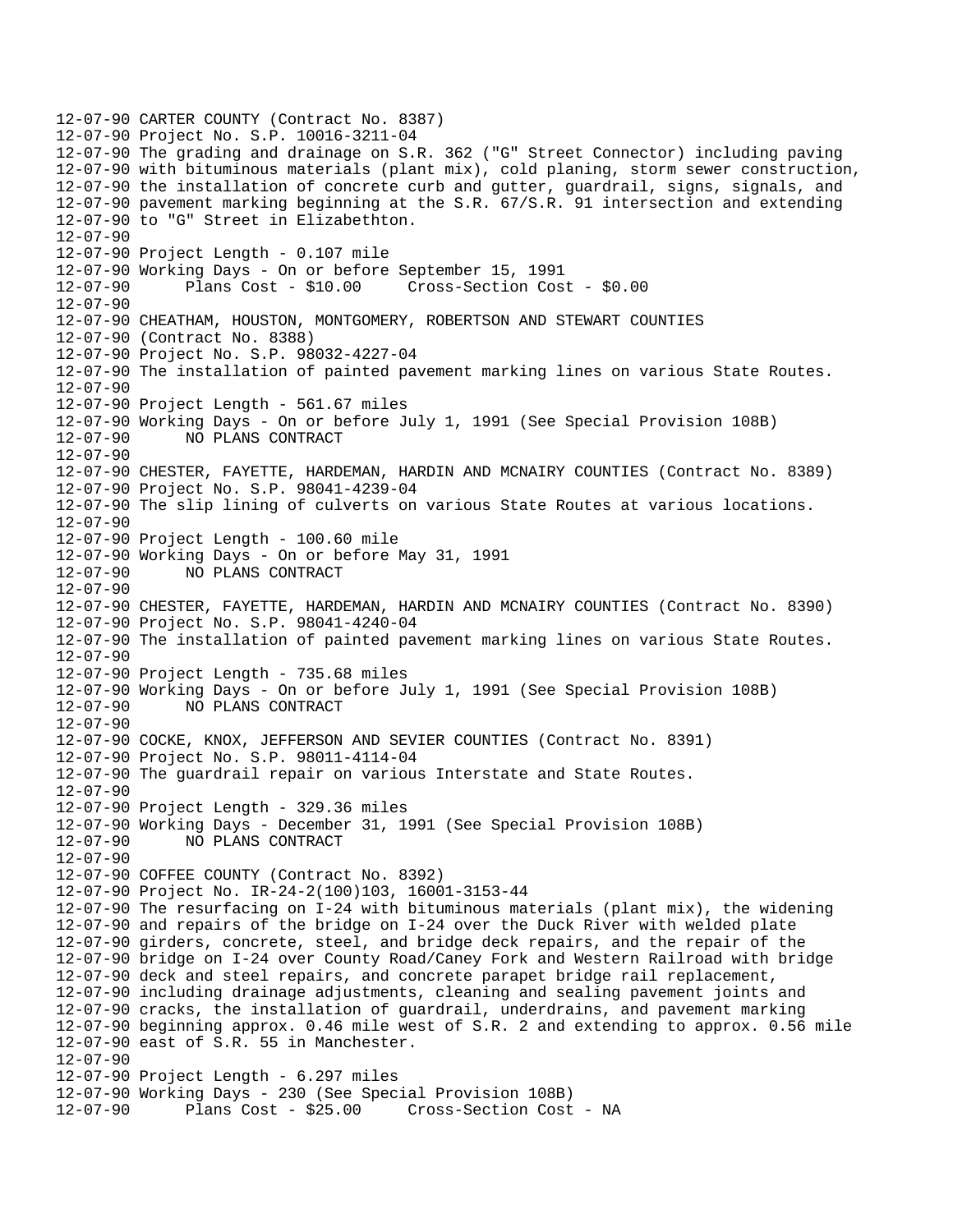```
12-07-90 The DBE goal for this contract is 12% of the contract amount. 
12 - 07 - 9012-07-90 CROCKETT, DYER AND LAUDERDALE COUNTIES (Contract No. 8393) 
12-07-90 Project No. S.P. 98041-4247-04 
12-07-90 The scour repair with the installation of rip-rap at four (4) bridges: S.R. 
12-07-90 88 (L.M. 1.95) over Black Creek, S.R. 78 (L.M. 2.63) over Lewis Creek, S.R. 
12-07-90 211 (L.M. 6.10) over Light Creek, and S.R. 19 (L.M. 18.98) over Cane Creek. 
12-07-90 
12-07-90 Project Length - 0.000 mile 
12-07-90 Working Days - 25 
12-07-90 NO PLANS CONTRACT 
12-07-90 
12-07-90 DAVIDSON COUNTY (Contract No. 8394) 
12-07-90 Project No. IR-24-1(62)58, 19002-3156-44 
12-07-90 The interchange modification at I-24 with S.R. 254 (Bell Road), and the 
12-07-90 widening on S.R. 254 including grading and drainage, the widening of the 
12-07-90 bridge on S.R. 254 over Collins Creek with prestressed concrete box beams, 
12-07-90 construction of two (2) reinforced concrete retaining walls, the extension of 
12-07-90 one (1) concrete slab bridge (3 @ 12' X 7'), paving with bituminous materials 
12-07-90 (plant mix), with concrete pavement on the ramps, sealing pavement shoulder 
12-07-90 joints, storm sewer construction, the installation of concrete curb and 
12-07-90 gutter, guardrail, fence, underdrains, signs, signals, lighting, and pavement 
12-07-90 marking. 
12-07-90 
12-07-90 Project Length - 0.242 miles 
12-07-90 Working Days - On or before November 30, 1991 
12-07-90 Plans Cost - $25.00 Cross-Section Cost - $10.00 
12-07-90 The DBE goal for this contract is 12% of the contract amount. 
12-07-90 
12-07-90 DAVIDSON COUNTY (Contract No. 8395) 
12-07-90 Project No. IR-40-5(106)221, 19008-3165-44 
12-07-90 The interchange modification at I-40 and Old Hickory Blvd. and the widening of 
12-07-90 Old Hickory Blvd. including grading and drainage, paving with bituminous 
12-07-90 materials (plant mix), the construction of one (1) continuous steel welded 
12-07-90 plate girder bridge over I-40, storm sewer construction, the installation of 
12-07-90 concrete curb and gutter, sidewalk, guardrail, fence, underdrains, signs, 
12-07-90 signals, and pavement marking beginning approx. 530 feet west of the Old 
12-07-90 Hickory Blvd. bridge and extending to approx. 420 feet east of the Old Hickory 
12-07-90 Blvd. bridge. 
12-07-90 
12-07-90 Project Length - 0.179 mile 
12-07-90 Working Days - On or before June 1, 1992 
12-07-90 Plans Cost - $25.00 Cross-Section Cost - $10.00 
12-07-90 The DBE goal for this contract is 12% of the contract amount. 
12-07-90 
12-07-90 DAVIDSON COUNTY (Contract No. 8396) 
12-07-90 Project No. S.P. 19946-4136-04 
12-07-90 The guardrail repair on various Interstate and State Routes. 
12-07-90 
12-07-90 Project Length - 349.09 miles 
12-07-90 Working Days - December 31, 1991 (See Special Provision 108B) 
12-07-90 NO PLANS CONTRACT 
12-07-90 
12-07-90 DAVIDSON, MACON, SMITH, SUMNER, TROUSDALE, WILLIAMSON AND WILSON COUNTIES 
12-07-90 (Contract No. 8397) 
12-07-90 Project No. S.P. 98032-4226-04 
12-07-90 The installation of painted pavement marking lines on various State Routes. 
12-07-90 
12-07-90 Project Length - 933.62 miles 
12-07-90 Working Days - On or before July 1, 1991 (See Special Provision 108B)
```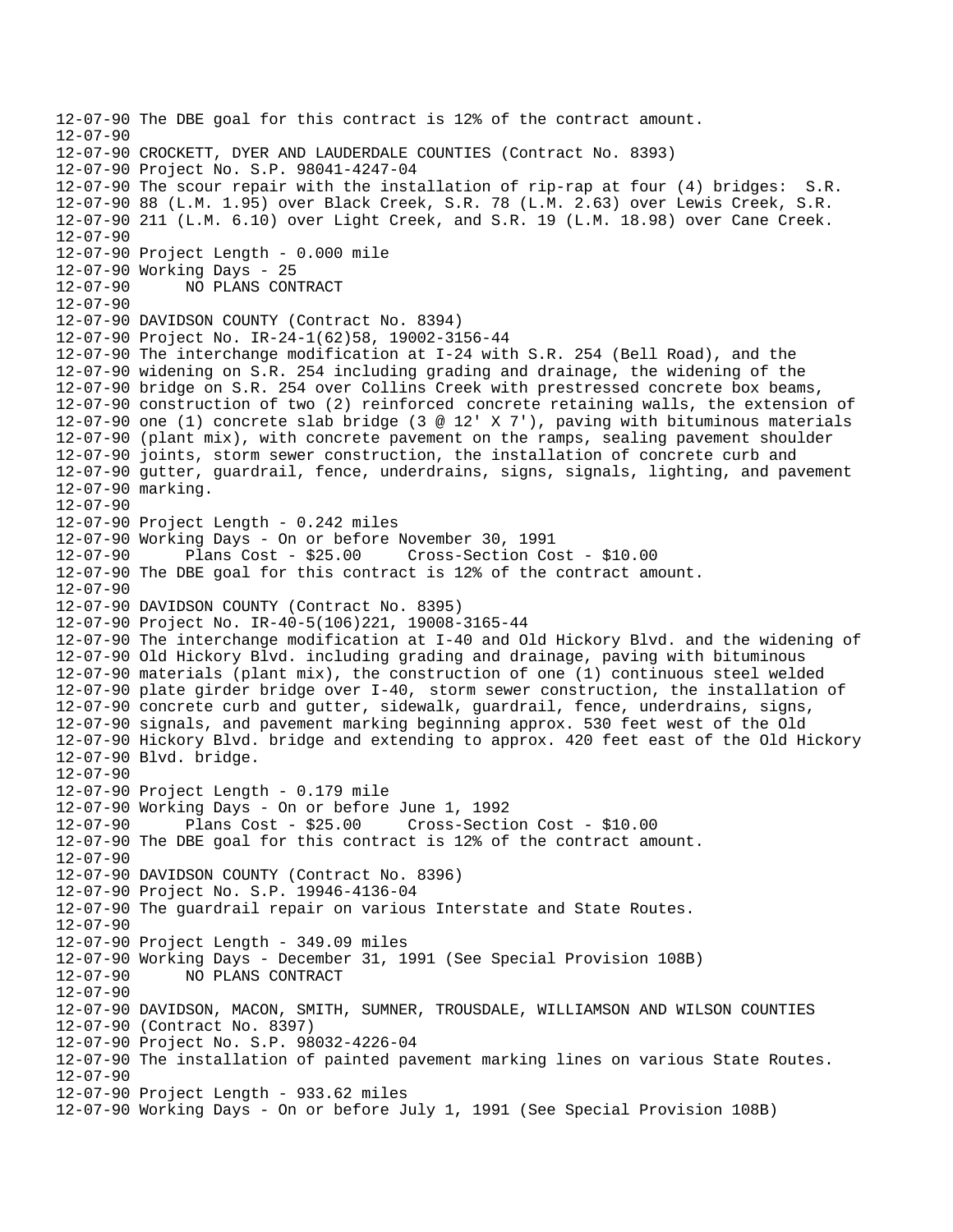12-07-90 NO PLANS CONTRACT 12-07-90 12-07-90 DECATUR COUNTY (Contract No. 8398) 12-07-90 Project No. S.P. 20002-3231-04 12-07-90 The installation of guardrail on U.S. 412 (S.R. 20) beginning at S.R. 100 12-07-90 (L.M. 8.23) west of the Tennessee River bridge and extending to L.M. 8.76. 12-07-90 12-07-90 Project Length - 0.53 mile 12-07-90 Working Days - 30 12-07-90 Plans Cost - \$3.00 Cross-Section Cost - NA 12-07-90 12-07-90 DICKSON, HICKMAN, HUMPHREYS, AND PERRY COUNTIES (Contract No. 8399) 12-07-90 Project No. S.P. 98032-4228-04 12-07-90 The installation of painted pavement marking lines on various State Routes. 12-07-90 12-07-90 Project Length - 457.24 miles 12-07-90 Working Days - On or before July 1, 1991 (See Special Provision 108B) 12-07-90 NO PLANS CONTRACT 12-07-90 12-07-90 DYER COUNTY (Contract No. 8400) 12-07-90 Project No. S.P. 23011-4224-04 12-07-90 The repair of the bridge over the Obion River on S.R. 78 (L.M. 7.93) including 12-07-90 concrete, steel, and expansion joint repairs. 12-07-90 12-07-90 Project Length - 0.000 mile 12-07-90 Working Days - 60 12-07-90 Plans Cost - \$10.00 Cross-Section Cost - NA 12-07-90 12-07-90 FENTRESS COUNTY (Contract No. 8401) 12-07-90 Project No. S.P. 25945-4241-04 12-07-90 The repair of the bridge on S.R. 52 over Branham Hollow Branch (L.M. 7.47) 12-07-90 including concrete, steel, and bridge deck repairs, bridge deck sealant and 12-07-90 overlay with bituminous materials (plant mix), the installation of guardrail, 12-07-90 and pavement marking. 12-07-90 12-07-90 Project Length - 0.000 mile 12-07-90 Working Days - 70 12-07-90 Plans Cost - \$10.00 Cross-Section Cost - NA 12-07-90 12-07-90 FRANKLIN, COFFEE AND GRUNDY COUNTIES (Contract No. 8402) 12-07-90 Project No. S.P. 26006-3225-04 12-07-90 The grading and drainage on S.R. 50 including paving with a mineral aggregate 12-07-90 base and bituminous materials (plant mix), the construction of one (1) 12-07-90 prestressed concrete I-beam bridge (left lane) and the repair of the right 12-07-90 lane bridge over the Elk River, and one (1) continuous rolled steel girder 12-07-90 bridge over I-24, construction of four (4) concrete box bridges: (2 @ 12' X 12-07-90 3', 2 @ 12' X 8', 2 @ 10' X 6', and a 3 @ 18' X 12'), storm sewer 12-07-90 construction, the installation of concrete curb and gutter, guardrail, 12-07-90 underdrains, signs, and pavement marking beginning approx. 1,400 feet west of 12-07-90 Gum Creek Road and extending to I-24 near Pelham. 12-07-90 12-07-90 Project Length - 9.121 miles 12-07-90 Working Days - 350 (See Special Provision 108B) 12-07-90 Plans Cost - \$50.00 Cross-Section Cost - \$100.00 12-07-90 The DBE goal for this contract is 2% of the contract amount. 12-07-90 12-07-90 GIBSON AND WEAKLEY COUNTIES (Contract No. 8403) 12-07-90 Project No. S.P. 98041-4244-04 12-07-90 The scour repair with the installation of rip-rap, and concrete repair at two 12-07-90 (2) bridges: S.R. 54 (L.M. 16.15) over the Rutherford Fork Obion River, and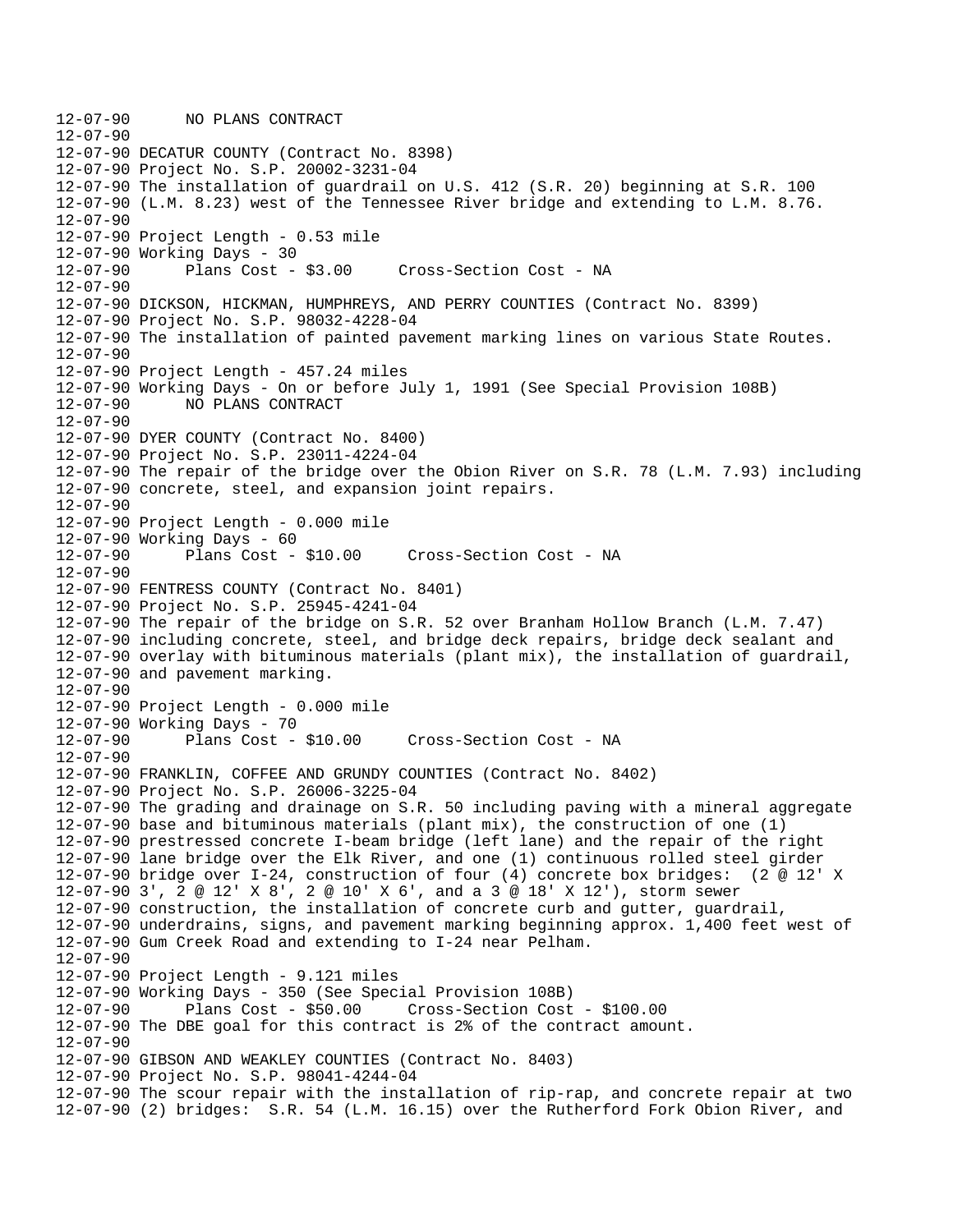```
12-07-90 S.R. 22 (L.M. 23.39) over Cane Creek. 
12 - 07 - 9012-07-90 Project Length - 0.000 mile 
12-07-90 Working Days - 40<br>12-07-90 NO PLANS CON
              12-07-90 NO PLANS CONTRACT 
12-07-90 
12-07-90 GRAINGER COUNTY (Contract No. 8404) 
12-07-90 Project No. HES-131(5), 29010-3223-94 
12-07-90 The intersection improvement at the intersection of S.R. 131 with S.R. 32 
12-07-90 including grading and drainage, paving with bituminous materials (plant mix), 
12-07-90 the installation of guardrail, signs, and pavement marking. 
12-07-90 
12-07-90 Project Length - 0.115 mile 
12-07-90 Working Days - On or before June 15, 1991 
12-07-90 Plans Cost - $10.00 Cross-Section Cost - $0.00 
12 - 07 - 9012-07-90 GREENE COUNTY (Contract No. 8405) 
12-07-90 Project No. RRO-000S(520), 30950-3744-94 
12-07-90 The intersection improvements and signalization at the intersection of Snapps 
12-07-90 Ferry Road with Burns Street and with Forest Hills Drive in Greenville 
12-07-90 including grading and drainage, paving with bituminous materials (plant mix), 
12-07-90 signs, and pavement marking. 
12-07-90 
12-07-90 Project Length - 0.000 mile 
12-07-90 Working Days - 70 
12-07-90 Plans Cost - $3.00 Cross-Section Cost - NA 
12-07-90 
12-07-90 GRUNDY COUNTY (Contract No. 8406) 
12-07-90 Project No. BRS-2(11), 31002-3218-94 
12-07-90 The construction of one (1) prestressed concrete box beam bridge over the Elk 
12-07-90 River (L.M. 2.50) on S.R. 2 (U.S. 41) including grading and drainage, paving 
12-07-90 with bituminous materials (plant mix), and guardrail on the approaches. 
12-07-90 
12-07-90 Project Length - 0.285 mile 
12-07-90 Working Days - 230 
12-07-90 Plans Cost - $10.00 Cross-Section Cost - $0.00 
12-07-90 
12-07-90 HAMBLEN COUNTY (Contract No. 8407) 
12-07-90 Project No. F-160(2), 32006-3214-14 
12-07-90 The grading and drainage on S.R. 160 including the construction of one (1) 
12-07-90 prestressed concrete I-beam bridge over the Southern Railroad, and one (1) 
12-07-90 prestressed concrete box beam bridge over the Southern Railroad/South 
12-07-90 Cumberland Street, subgrade treatment with hydrated lime, limited paving with 
12-07-90 bituminous materials (plant mix), with a partial mineral aggregate base on the 
12-07-90 remainder, paving on the ramps with portland cement concrete pavement, storm 
12-07-90 sewer construction, the installation of concrete curb and gutter, guardrail, 
12-07-90 fence, underdrains, signs, and pavement marking beginning approx. 0.2 mile 
12-07-90 east of S.R. 66 and extending to 0.147 mile southwest of U.S. 25E. 
12-07-90 
12-07-90 Project Length - 3.143 miles 
12-07-90 Working Days - 300 
12-07-90 Plans Cost - $50.00 Cross-Section Cost - $175.00 
12-07-90 The DBE goal for this contract is 14% of the contract amount. 
12-07-90 
12-07-90 HAMILTON COUNTY (Contract No. 8408) 
12-07-90 Project No. S.P. 33946-4162-04 
12-07-90 The guardrail repair on various Interstate and State Routes. 
12-07-90 
12-07-90 Project Length - 191.29 miles 
12-07-90 Working Days - December 31, 1991 (See Special Provision 108B)
```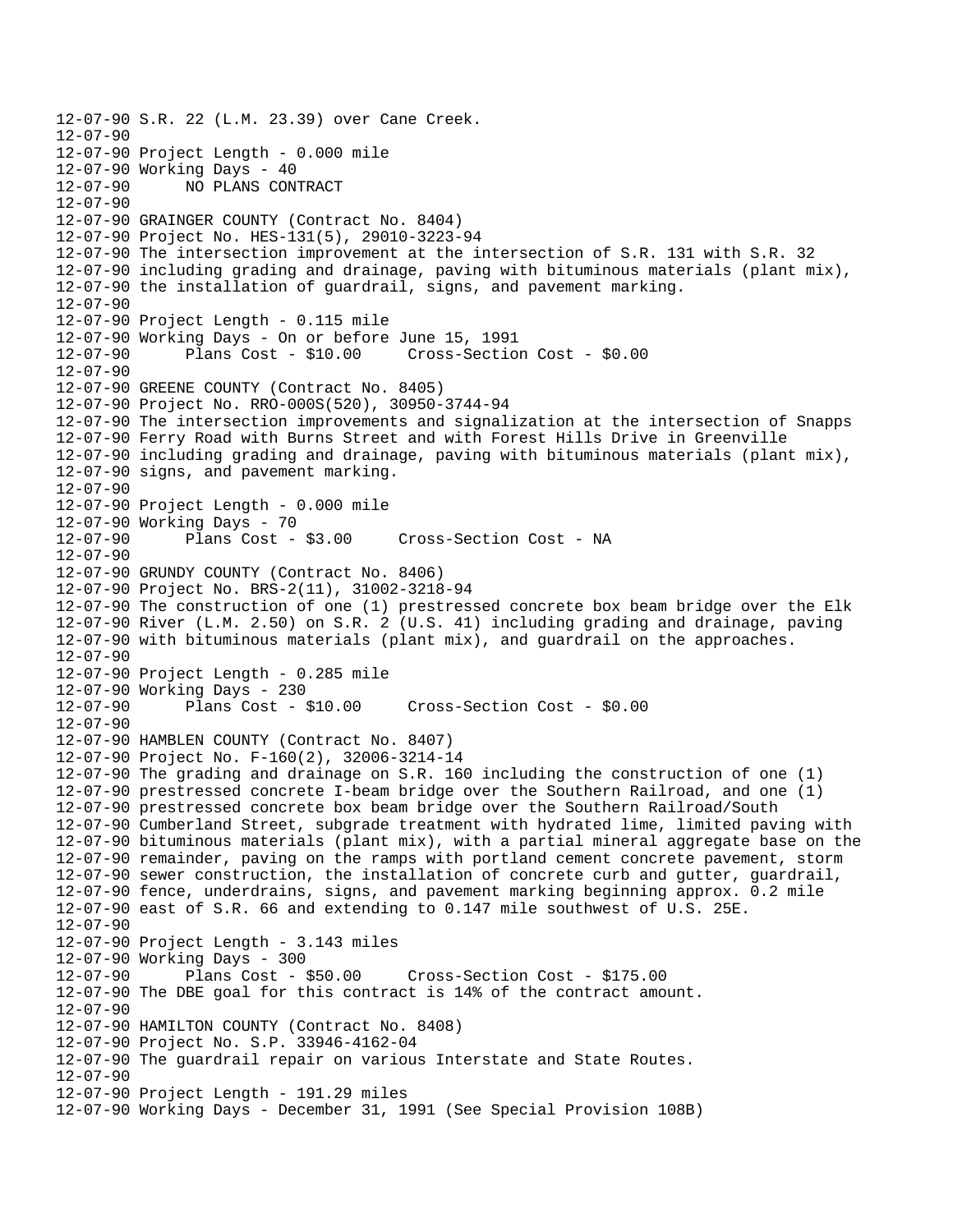12-07-90 NO PLANS CONTRACT 12-07-90 12-07-90 HARDEMAN AND MCNAIRY COUNTIES (Contract No. 8409) 12-07-90 Project No. S.P. 98041-4246-04 12-07-90 The scour repair with the installation of rip-rap at four (4) bridges: S.R. 12-07-90 100 (L.M. 8.98) over the Hatchie River, S.R. 125 (L.M. 12.28) over Cub Creek, 12-07-90 S.R. 57 (L.M. 20.25) over Muddy Creek Relief, and S.R. 22 (L.M. 7.94) over 12-07-90 Lick Creek. 12-07-90 12-07-90 Project Length - 0.000 mile 12-07-90 Working Days - 25 12-07-90 NO PLANS CONTRACT  $12 - 07 - 90$ 12-07-90 HENDERSON COUNTY (Contract No. 8410) 12-07-90 Project No. S.P. 39004-3219-04 12-07-90 The grading and drainage on S.R. 22 including paving with bituminous materials 12-07-90 (plant mix), the construction of one (1) prestressed concrete I-beam bridge 12-07-90 over the Beech River, three (3) concrete box bridges: (2 @ 12' X 6', 2 @ 12' 12-07-90 X 8', and a 2 @ 10' X 4') construction of a complete storm sewer drainage 12-07-90 system, the installation of concrete curb and gutter, guardrail, underdrains, 12-07-90 signs, and pavement marking beginning 0.10 mile south of S.R. 22A and 12-07-90 extending to 0.10 mile north of Dixon Street in Lexington. 12-07-90 12-07-90 Project Length - 1.808 miles 12-07-90 Working Days - 175 12-07-90 Plans Cost - \$25.00 Cross-Section Cost - \$25.00 12-07-90 The DBE goal for this contract is 2% of the contract amount. 12-07-90 12-07-90 HENRY COUNTY (Contract No. 8411) 12-07-90 Project No. M-9412(2), 40952-3718-54 12-07-90 The construction of two (2) concrete box culverts a (6' X 4') on Lake Street, 12-07-90 and a (10' X 4') on Washington Street in Paris including grading and drainage, 12-07-90 paving with bituminous materials (plant mix), storm sewer construction, the 12-07-90 installation of concrete curb and gutter, sidewalk, guardrail, and pavement 12-07-90 marking on the approaches.  $12 - 07 - 90$ 12-07-90 Project Length - 0.085 mile 12-07-90 Working Days - 65 12-07-90 Plans Cost - \$10.00 Cross-Section Cost - \$0.00 12-07-90 12-07-90 HENRY COUNTY (Contract No. 8412) 12-07-90 Project No. S.P. 40004-4518-04 12-07-90 The scour repair with the installation of rip-rap at one (1) bridge: S.R. 69 12-07-90 (L.M. 0.02) over the Big Sandy River. 12-07-90 12-07-90 Project Length - 0.000 mile 12-07-90 Working Days - 25 12-07-90 NO PLANS CONTRACT 12-07-90 12-07-90 JEFFERSON COUNTY (Contract No. 8413) 12-07-90 Project No. S.P. 45945-3632-04 12-07-90 The grading and drainage on a S.I.A. Route (Epco Road) including paving with 12-07-90 bituminous materials (plant mix) beginning 600 feet north of Pine Road and 12-07-90 extending to the D.M.S. Plant entrance. 12-07-90 12-07-90 Project Length - 0.233 mile 12-07-90 Working Days - 75 12-07-90 Plans Cost - \$10.00 Cross-Section Cost - \$10.00  $12 - 07 - 90$ 12-07-90 KNOX COUNTY (Contract No. 8414)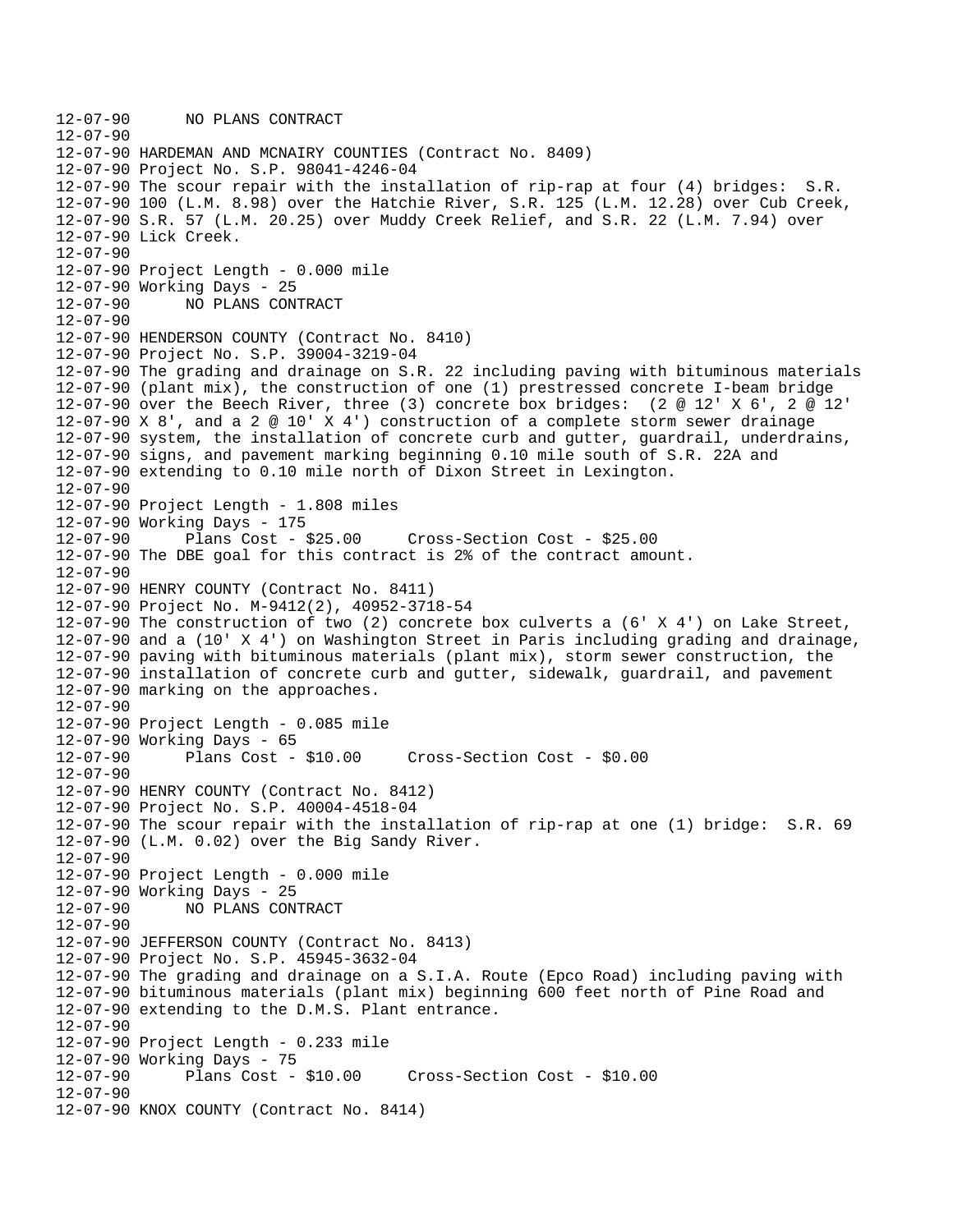12-07-90 Project Nos. IR-275-3(117)0, 47005-8146-44, IR-75-3(119)87, 47006-8131-44  $12 - 07 - 90$ 12-07-90 Project No. IR-275-3(117)0, 47005-8146-44 12-07-90 The resurfacing on I-275 with bituminous materials (plant mix), cold planing, 12-07-90 cleaning and sealing pavement joints, drainage adjustments, bridge deck 12-07-90 sealant, the installation of guardrail, and pavement marking beginning at 12-07-90 I-40 and extending to I-640. 12-07-90 Project Length - 1.654 miles 12-07-90 12-07-90 Project No. IR-75-3(119)87, 47006-8131-44 12-07-90 The resurfacing on I-75 with bituminous materials (plant mix), cold planing, 12-07-90 cleaning and sealing pavement joints, drainage adjustments, the installation 12-07-90 of guardrail, concrete median barrier, and pavement marking beginning at the 12-07-90 I-640 interchange (L.M. 3.60) and extending to Merchant Drive (L.M. 1.07). 12-07-90 Project Length - 1.070 miles  $12 - 07 - 90$ 12-07-90 Total Project Length - 2.724 miles 12-07-90 Working Days - 135 12-07-90 Plans Cost - \$10.00 Cross-Section Cost - NA 12-07-90 The DBE goal for this contract is 12% of the contract amount. 12-07-90 12-07-90 KNOX COUNTY (Contract No. 8415) 12-07-90 Project No. MAF-71(2), 47024-3226-14 12-07-90 The grading and drainage on S.R. 71 (South Knoxville Blvd.) including paving 12-07-90 with either bituminous materials (plant mix), with a mineral aggregate base, 12-07-90 or a portland cement treated aggregate base, or portland cement concrete 12-07-90 pavement and bituminous materials (plant mix) with a mineral aggregate base, 12-07-90 with portland cement concrete pavement on the ramps, the construction of three 12-07-90 (3) reinforced concrete hollow box bridges, and one (1) prestressed concrete 12-07-90 box beam bridge, construction of five (5) reinforced concrete retaining walls, 12-07-90 construction of a complete storm sewer drainage system, the installation of 12-07-90 concrete curb and gutter, sidewalk, guardrail, fence, underdrains, signs, 12-07-90 signals, and pavement marking beginning 1000 feet east of the intersection of 12-07-90 Moody Avenue and Woodlawn Pike and extending to the bridge over the Tennessee 12-07-90 River.  $12 - 07 - 90$ 12-07-90 Project Length - 1.129 miles 12-07-90 Working Days - 350 12-07-90 Plans Cost - \$100.00 Cross-Section Cost - \$100.00 12-07-90 The DBE goal for this contract is 14% of the contract amount. 12-07-90 12-07-90 MADISON COUNTY (Contract No. 8416) 12-07-90 Project No. BRS-138(2), 57014-3210-94 12-07-90 The construction of one (1) prestressed concrete box beam bridge over Big 12-07-90 Black Creek (L.M. 4.79) on S.R. 138 including grading and drainage, paving 12-07-90 with bituminous materials (plant mix), and guardrail on the approaches. 12-07-90 12-07-90 Project Length - 0.163 mile 12-07-90 Working Days - 90 12-07-90 Plans Cost - \$10.00 Cross-Section Cost - \$0.00 12-07-90 12-07-90 MAURY COUNTY (Contract No. 8417) 12-07-90 Project No. F-6(21), 60092-3225-14 12-07-90 The grading and drainage on S.R. 6 including the construction of one (1) 12-07-90 prestressed concrete box beam bridge on S.R. 7 over S.R. 6, one (1) 12-07-90 prestressed concrete Bulb Tee-beam bridge on S.R. 6 over the Duck River, and 12-07-90 one (1) concrete box bridge (2 @ 10' X 6'), construction of a reinforced 12-07-90 concrete retaining wall, subgrade treatment with hydrated lime on a portion of 12-07-90 the main line, construction of a partial mineral aggregate base and limited 12-07-90 paving on the main line, and paving on the cross roads with bituminous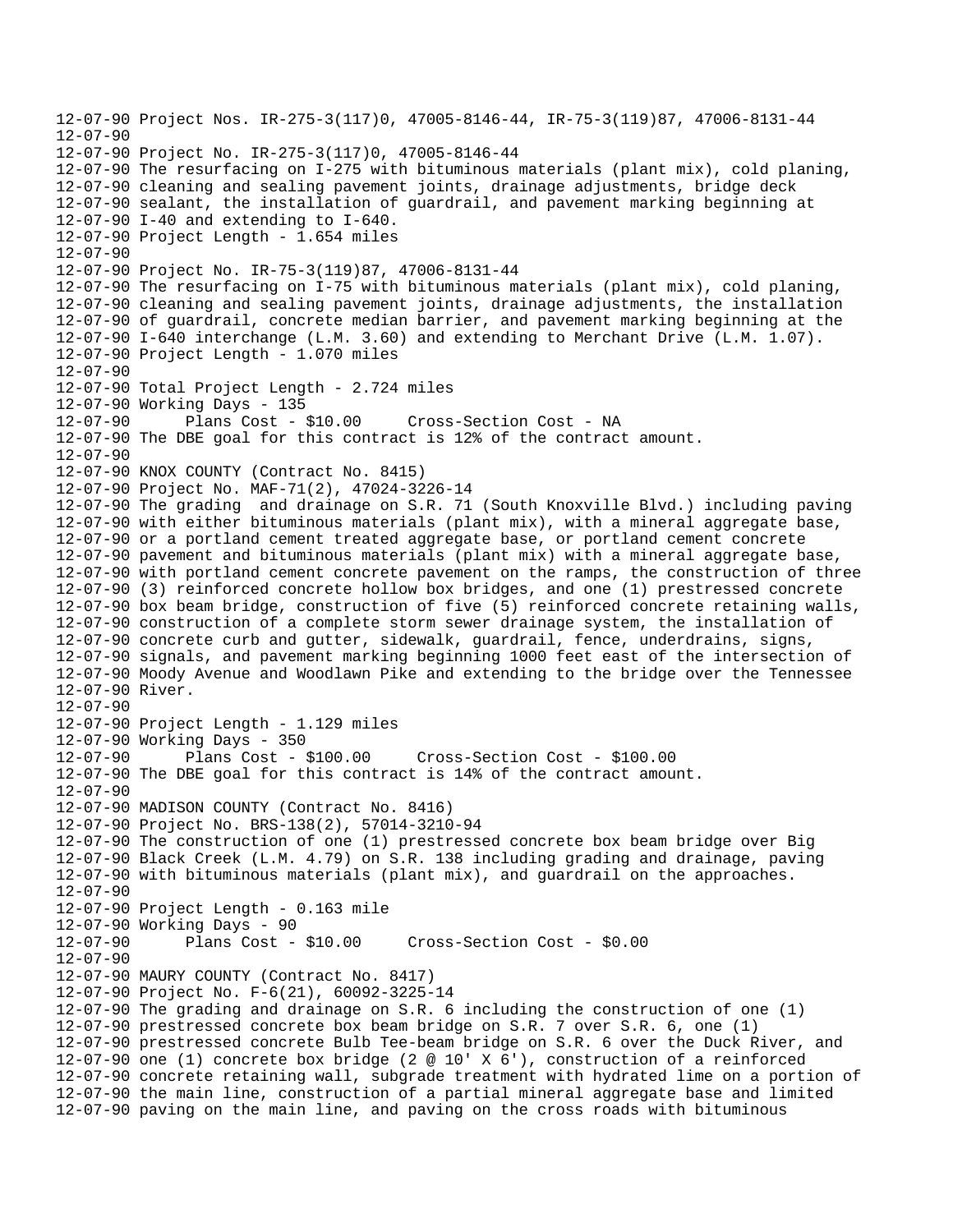12-07-90 materials (plant mix), cold planing, storm sewer construction, the 12-07-90 installation of concrete curb and gutter, guardrail, fence underdrains, signs, 12-07-90 signals, and pavement marking 0.40 mile west of S.R. 7 and extending to 0.19 12-07-90 mile east of U.S. 31. 12-07-90 12-07-90 Project Length - 2.114 miles 12-07-90 Working Days - 250 12-07-90 Plans Cost - \$50.00 Cross-Section Cost - \$25.00 12-07-90 The DBE goal for this contract is 12% of the contract amount. 12-07-90 12-07-90 MEIGS, SEQUATCHIE, VAN BUREN, WARREN, COFFEE, FRANKLIN AND RHEA COUNTIES 12-07-90 (Contract No. 8418) 12-07-90 Project No. S.P. 98020-4397-04 12-07-90 The cleaning and repainting of existing steel structures on ten (10) bridges 12-07-90 on various Routes.  $12 - 07 - 90$ 12-07-90 Project Length - 0.000 mile 12-07-90 Working Days - On or before June 1, 1991 12-07-90 NO PLANS CONTRACT 12-07-90 12-07-90 MOORE COUNTY (Contract No. 8419) 12-07-90 Project No. S.P. 64005-3210-04 12-07-90 The construction of turn lanes at the intersection of S.R. 55 with Ledfords 12-07-90 Mill Road (Motlow State Community College south entrance) including grading 12-07-90 and drainage, paving with bituminous materials (plant mix), the installation 12-07-90 of guardrail, and pavement marking. 12-07-90 12-07-90 Project Length - 0.339 mile 12-07-90 Working Days - 75 12-07-90 Plans Cost - \$10.00 Cross-Section Cost - \$10.00 12-07-90 12-07-90 OBION AND WEAKLEY COUNTIES (Contract No. 8420) 12-07-90 Project No. S.P. 98041-4245-04 12-07-90 The scour repair with the installation of rip-rap and gabions at five (5) 12-07-90 bridges: S.R. 5 (L.M. 13.49) over Hoosier Creek, S.R. 3 (L.M. 2.38) over the 12-07-90 Obion River, S.R. 118 (L.M. 7.81) over Cypress Creek, S.R. 21 (L.M. 12.64) 12-07-90 over Mill Creek, and S.R. 43 (L.M. 1.22) over Richland Creek. 12-07-90 12-07-90 Project Length - 0.000 mile 12-07-90 Working Days - 40<br>12-07-90 NO PLANS CON NO PLANS CONTRACT 12-07-90 12-07-90 POLK COUNTY (Contract No. 8421) 12-07-90 Project No. S.P. 70004-4563-04 12-07-90 The repair of the bridges on S.R. 40 over S.R. 33/C.S.X. Railroad (L.M. 0.34 12-07-90 eastbound and L.M. 0.35 westbound) including concrete, steel, and bridge deck 12-07-90 repairs, cold planing, bridge deck sealant and overlay with bituminous 12-07-90 materials (plant mix), repainting existing steel structures, the installation 12-07-90 of guardrail, and pavement marking. 12-07-90 12-07-90 Project Length - 0.000 mile 12-07-90 Working Days - 65 12-07-90 Plans Cost - \$10.00 Cross-Section Cost - NA 12-07-90 12-07-90 PUTNAM COUNTY (Contract No. 8422) 12-07-90 Project Nos. IR-40-6(108)287, 71001-3176-44 12-07-90 M-136(3), 71012-3210-54 12-07-90 12-07-90 Project No. IR-40-6(108)287, 71001-3176-44 12-07-90 The interchange improvements at I-40 over S.R. 136 in Cookeville including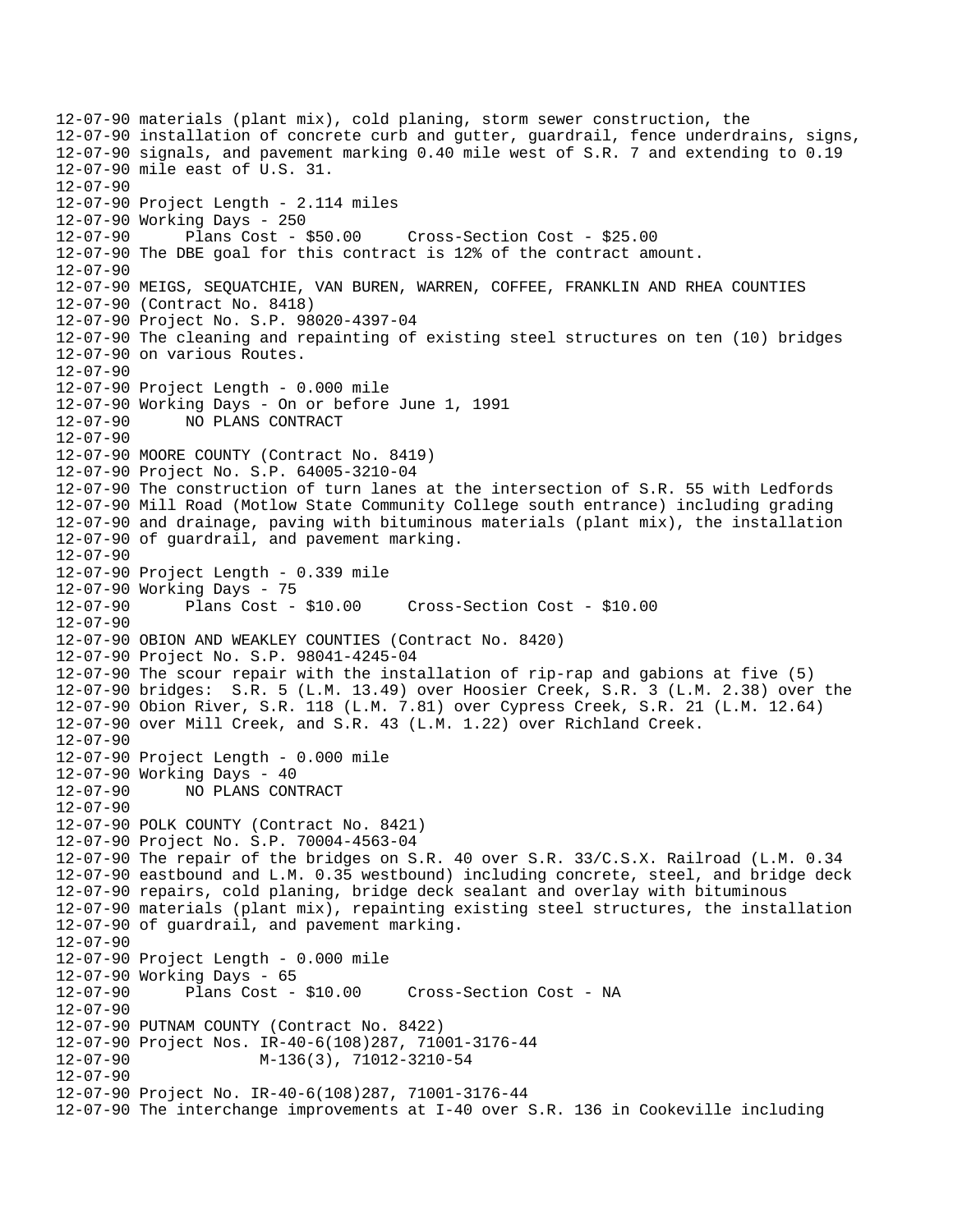12-07-90 paving with portland cement concrete pavement, and bituminous materials (plant 12-07-90 mix), drainage modifications, the installation of guardrail, concrete median 12-07-90 barrier, and underdrains. 12-07-90 Project Length - 0.000 mile 12-07-90 12-07-90 Project No. M-136(3), 71012-3210-54 12-07-90 The resurfacing and widening on S.R. 136 (South Jefferson Ave.) including 12-07-90 grading and drainage, paving with bituminous materials (plant mix), and 12-07-90 portland cement concrete pavement on the I-40 west bound off ramp, storm sewer 12-07-90 construction, the installation of concrete curb and gutter, guardrail, fence, 12-07-90 signs, signals, and pavement marking beginning at the I-40 interchange and 12-07-90 extending to Neal Street. 12-07-90 Project Length - 0.301 mile 12-07-90 12-07-90 Total Project Length - 0.301 mile 12-07-90 Working Days - 80 12-07-90 Plans Cost - \$10.00 Cross-Section Cost - \$0.00 12-07-90 12-07-90 ROANE COUNTY (Contract No. 8423) 12-07-90 Project No. IR-40-6(106)348, 73001-3178-44 12-07-90 The resurfacing on I-40 with bituminous materials (plant mix), including the 12-07-90 widening and repairs of the bridge on I-40 over U.S. 27, Southern Railway, and 12-07-90 Tennessee Central Railroad (L.M. 7.18) with structural steel welded plate 12-07-90 girders, concrete and steel repairs, repainting existing steel structure, 12-07-90 cleaning and sealing pavement joints, the installation of guardrail, and 12-07-90 pavement marking beginning at S.R. 61 (L.M. 7.18) and extending to west of 12-07-90 S.R. 58 (L.M. 11.56). 12-07-90 12-07-90 Project Length - 4.021 miles 12-07-90 Working Days - 130 12-07-90 Plans Cost - \$25.00 Cross-Section Cost - \$0.00 12-07-90 The DBE goal for this contract is 10% of the contract amount. 12-07-90 12-07-90 ROBERTSON COUNTY (Contract No. 8424) 12-07-90 Project No. IR-65-3(85)111, 74003-8142-44 12-07-90 The resurfacing on I-65 with bituminous materials (plant mix), cold planing, 12-07-90 drainage modifications, the installation of guardrail, and pavement marking 12-07-90 beginning at the S.R. 25 interchange and extending to the Kentucky State line. 12-07-90 12-07-90 Project Length - 9.296 miles 12-07-90 Working Days - 75 12-07-90 Plans Cost - \$10.00 Cross-Section Cost - NA 12-07-90 The DBE goal for this contract is 12% of the contract amount. 12-07-90 12-07-90 RUTHERFORD COUNTY (Contract No. 8425) 12-07-90 Project No. F-1(32), 75003-3221-14 12-07-90 The grading and drainage on U.S. 70S (S.R. 1, Woodbury Road) including the 12-07-90 construction of one (1) dual prestressed concrete I-beam bridge over Cripple 12-07-90 Creek, the construction of one (1) concrete box bridge (2 @ 10' X 6'), the 12-07-90 construction of a partial mineral aggregate, and limited paving on the main 12-07-90 line with bituminous materials (plant mix), the installation of guardrail, 12-07-90 underdrains, and pavement marking east of Baxter Road and extending to Cripple 12-07-90 Creek Road at Peaks Road. 12-07-90 12-07-90 Project Length - 3.633 miles 12-07-90 Working Days - 240 12-07-90 Plans Cost - \$25.00 Cross-Section Cost - \$25.00 12-07-90 The DBE goal for this contract is 2% of the contract amount.  $12 - 07 - 90$ 12-07-90 SHELBY COUNTY (Contract No. 8426)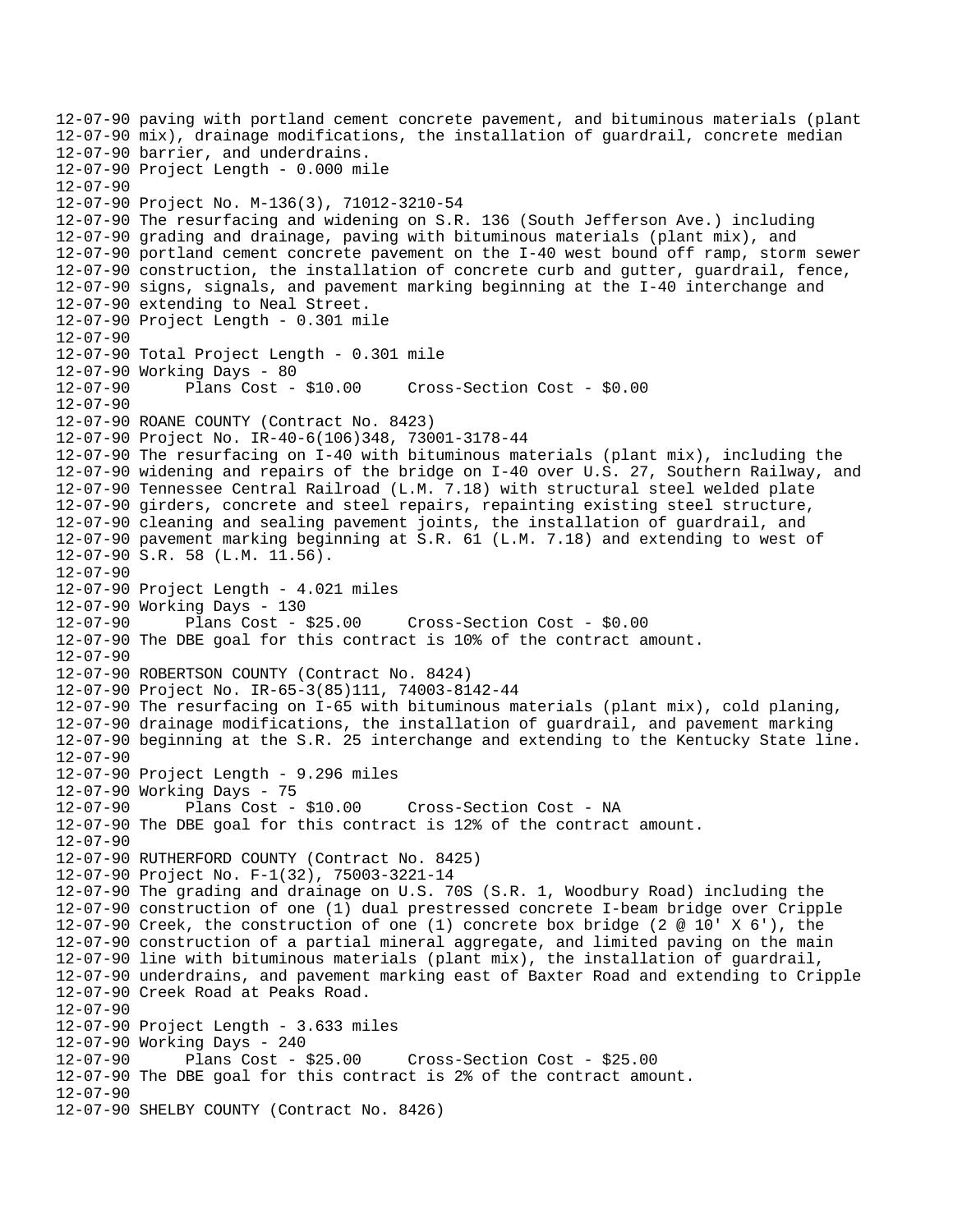12-07-90 Project No. M-2872(2), 79958-3749-54 12-07-90 The grading and drainage on Raines Road including paving with bituminous 12-07-90 materials (plant mix), the construction of a complete storm sewer drainage 12-07-90 system, sanitary sewer modification, the installation of concrete curb and 12-07-90 gutter, sidewalk, underdrains, signs, and pavement marking beginning west of 12-07-90 Weaver Road and extending to U.S. 61 (S.R. 14). 12-07-90 12-07-90 Project Length - 1.567 miles 12-07-90 Working Days - 110 12-07-90 Plans Cost - \$50.00 Cross-Section Cost - \$10.00 12-07-90 The DBE goal for this contract is 12% of the contract amount. 12-07-90 12-07-90 SHELBY COUNTY (Contract No. 8427) 12-07-90 Project No. S.P. 79945-4188-04 12-07-90 The guardrail repair on various Interstate and State Routes.  $12 - 07 - 90$ 12-07-90 Project Length - 251.12 miles 12-07-90 Working Days - December 31, 1991 (See Special Provision 108B) 12-07-90 NO PLANS CONTRACT 12-07-90 12-07-90 SHELBY COUNTY (Contract No. 8428) 12-07-90 Project No. S.P. 79172-4307-04 12-07-90 The repair of the bridge on S.R. 204 over the Wolf River (L.M. 0.24) with 12-07-90 expansion joint repairs. 12-07-90 12-07-90 Project Length - 0.000 mile 12-07-90 Working Days - 60 12-07-90 Plans Cost - \$3.00 Cross-Section Cost - NA 12-07-90 12-07-90 SHELBY AND FAYETTE COUNTIES (Contract No. 8429) 12-07-90 Project No. S.P. 24003-3229-14 12-07-90 The widening of U.S. 64 (S.R. 15) including grading and drainage, paving with 12-07-90 bituminous materials (plant mix), the construction of one (1) dual prestressed 12-07-90 concrete I-beam bridge over Cypress Creek overflow, one (1) dual prestressed 12-07-90 concrete box beam bridge over Cypress Creek Canal, three (3) concrete box 12-07-90 bridges: (two - 2 @ 10' X 10', and a 2 @ 10 X 8'), storm sewer construction, 12-07-90 the installation of guardrail, underdrains, signs, and pavement marking 12-07-90 beginning 0.2 mile west of the Shelby County line and extending to the west 12-07-90 city limits of Oakland. 12-07-90 12-07-90 Project Length - 6.715 miles 12-07-90 Working Days - 350 12-07-90 Plans Cost - \$50.00 Cross-Section Cost - \$50.00 12-07-90 The DBE goal for this contract is 2% of the contract amount. 12-07-90 12-07-90 SMITH COUNTY (Contract No. 8430) 12-07-90 Project No. IR-40-5(105)213, 80001-8161-44 12-07-90 The resurfacing on I-40 with bituminous materials (plant mix), cold planing, 12-07-90 cleaning and sealing pavement joints, drainage adjustments, the installation 12-07-90 of guardrail, underdrains, and pavement marking beginning at the Wilson-Smith 12-07-90 County line and extending to the S.R. 53 interchange. 12-07-90 12-07-90 Project Length - 8.206 miles 12-07-90 Working Days - 75<br>12-07-90 Plans Cost - \$10.00 12-07-90 Plans Cost - \$10.00 Cross-Section Cost - NA 12-07-90 The DBE goal for this contract is 12% of the contract amount. 12-07-90 12-07-90 SMITH COUNTY (Contract No. 8431) 12-07-90 Project No. F-25(23), 80003-3235-14 12-07-90 The paving on S.R. 25 (Carthage Bypass) with either a mineral aggregate base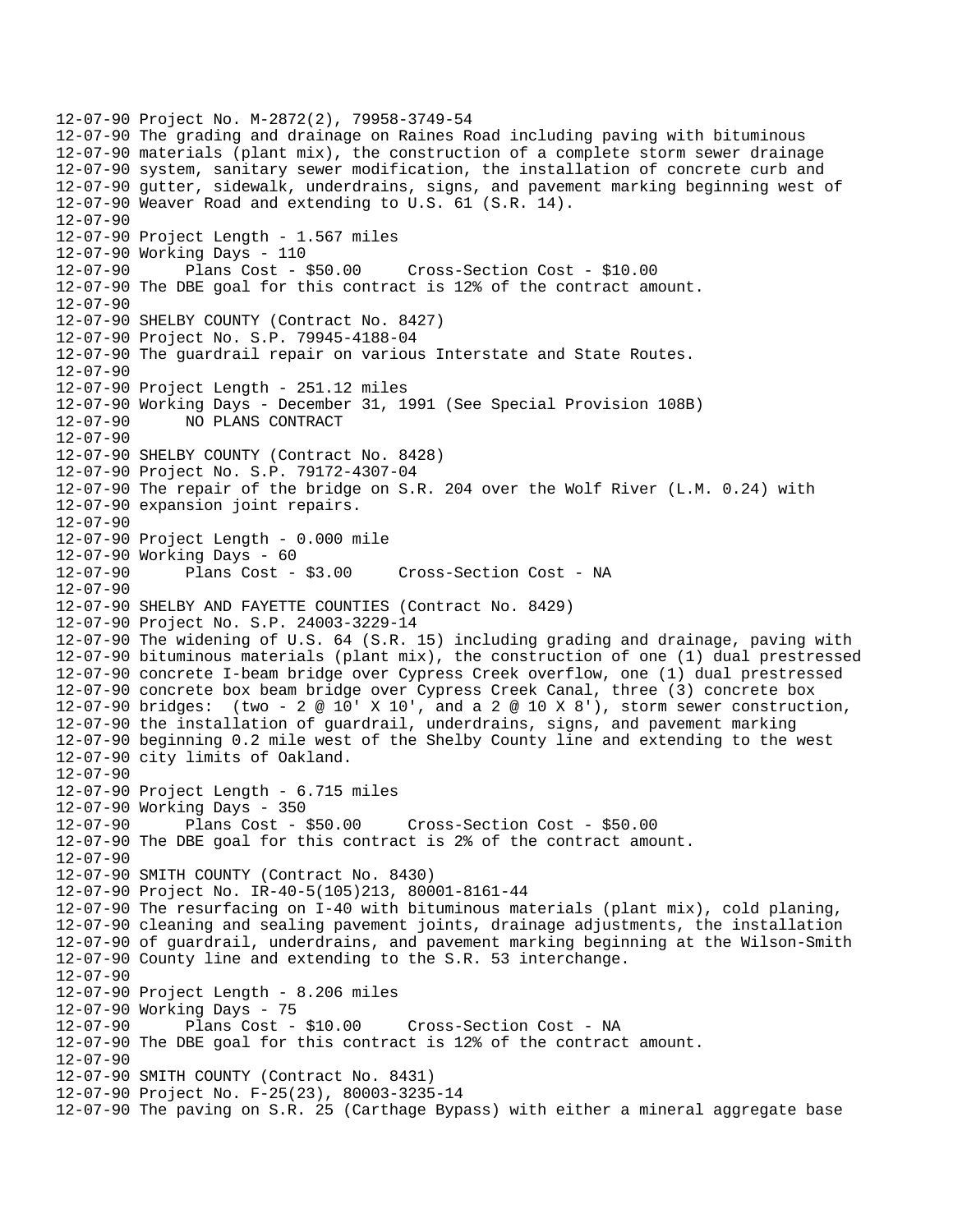12-07-90 or a portland cement treated aggregate base, and bituminous materials (plant 12-07-90 mix), with portland cement concrete pavement on the ramps, including the 12-07-90 installation of concrete median barrier, guardrail, underdrains, signs, and 12-07-90 pavement marking beginning north of Upper Ferry Road and extending to north of 12-07-90 S.R. 24. 12-07-90 12-07-90 Project Length - 0.465 mile 12-07-90 Working Days - 100 12-07-90 Plans Cost - \$10.00 Cross-Section Cost - NA 12-07-90 12-07-90 SMITH (Contract No. 8432) 12-07-90 Project No. S.P. 80003-4237-04 12-07-90 The repair of the bridge on S.R. 25 over Lick Creek (L.M. 0.15) including 12-07-90 concrete deck overlay, concrete, steel, and bridge deck repairs, and overlay 12-07-90 on the approaches with bituminous materials (plant mix), the installation of 12-07-90 guardrail, and pavement marking. 12-07-90 12-07-90 Project Length - 0.000 mile 12-07-90 Working Days - 80 12-07-90 Plans Cost - \$10.00 Cross-Section Cost - NA 12-07-90 12-07-90 SULLIVAN COUNTY (Contract No. 8433) 12-07-90 Project No. BRZ-8200(14), 82945-3483-94 12-07-90 The construction of one (1) prestressed concrete I-beam bridge over the 12-07-90 Holston River (L.M. 0.73) on T.V.A. Road southeast of Emmett including grading 12-07-90 and drainage, paving with bituminous materials (plant mix), and guardrail on 12-07-90 the approaches. 12-07-90 12-07-90 Project Length - 0.356 mile 12-07-90 Working Days - 110 12-07-90 Plans Cost - \$10.00 Cross-Section Cost - \$10.00 12-07-90 12-07-90 SUMNER COUNTY (Contract No. 8434) 12-07-90 Project No. S.P. 83946-4253-04 12-07-90 The repair of the bridge on S.R. 25 over Liberty Branch (L.M. 10.88) including 12-07-90 concrete, steel, and bridge deck repairs, bridge deck sealant and overlay with 12-07-90 bituminous materials (plant mix), repainting existing steel structure, the 12-07-90 installation of guardrail, and pavement marking. 12-07-90 12-07-90 Project Length - 0.000 mile 12-07-90 Working Days - 90 12-07-90 Plans Cost - \$3.00 Cross-Section Cost - NA 12-07-90 12-07-90 UNICOI COUNTY (Contract No. 8435) 12-07-90 Project No. S.P. 86002-3246-04 12-07-90 The grading and drainage on U.S. 23 (proposed extension of I-181) including 12-07-90 the construction of four (4) prestressed concrete I-beam bridges, one (1) 12-07-90 prestressed concrete Bulb Tee-beam bridge, and one (1) prestressed concrete 12-07-90 box beam bridge, construction of three (3) reinforced concrete retaining 12-07-90 walls, storm sewer construction, the installation of fence, paving on the 12-07-90 cross roads with bituminous materials (plant mix), beginning 0.6 mile south of 12-07-90 Flag Pond School and extending to 0.7 mile south of Temple Hill School. 12-07-90 12-07-90 Project Length - 5.466 miles 12-07-90 Working Days - 500 12-07-90 Plans Cost - \$125.00 Cross-Section Cost - \$175.00 12-07-90 The DBE goal for this contract is 1% of the contract amount. 12-07-90 12-07-90 WARREN COUNTY (Contract No. 8436) 12-07-90 Project No. S.P. 89007-3245-04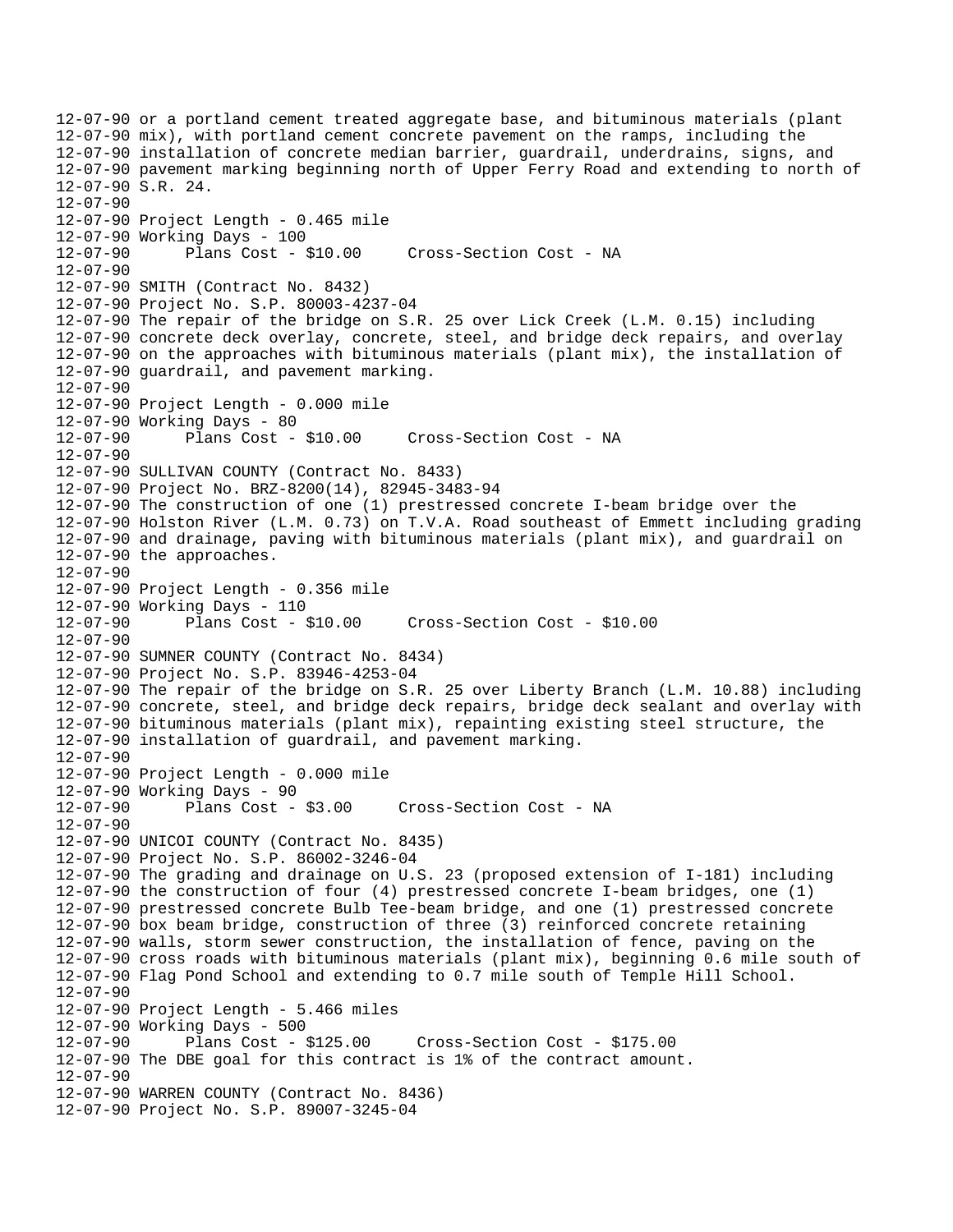12-07-90 The widening on S.R. 55 including grading and drainage, paving with bituminous 12-07-90 materials (plant mix), cold planing, storm sewer construction, the 12-07-90 installation of concrete curb and gutter, sidewalk, guardrail, underdrains, 12-07-90 signs, signals, and pavement marking beginning at S.R. 379 south of Morrison 12-07-90 and extending to 0.8 mile south of S.R. 286. 12-07-90 12-07-90 Project Length - 7.415 miles 12-07-90 Working Days - 300 12-07-90 Plans Cost - \$50.00 Cross-Section Cost - \$50.00 12-07-90 The DBE goal for this contract is 2% of the contract amount. 12-07-90 12-07-90 WARREN COUNTY (Contract No. 8437) 12-07-90 Project No. S.P. 89945-3649-04 12-07-90 The grading and drainage on three (3) S.I.A. Routes including paving with 12-07-90 bituminous materials (plant mix), storm sewer construction, and the 12-07-90 installation of concrete curb and gutter, on Industrial Park Road beginning at 12-07-90 S.R. 55 and extending to Old Well Road, on Old Well Road beginning at S.R. 55 12-07-90 and extending to the Bridgestone Truck Entrance, and on Bridgestone Drive 12-07-90 beginning at S.R. 55 and extending to the Bridgestone Employees Entrance. 12-07-90 12-07-90 Project Length - 2.389 miles 12-07-90 Working Days - 110 12-07-90 Plans Cost - \$25.00 Cross-Section Cost - \$10.00 12-07-90 12-07-90 WEAKLEY COUNTY (Contract No. 8438) 12-07-90 Project Nos. BRZ-9200(19), 92040-3412-94 12-07-90 BRZ-9200(21), 92040-3411-94 12-07-90 12-07-90 Project No. BRZ-9200(19), 92040-3412-94 12-07-90 The construction of one (1) concrete box bridge (2 @ 15' X 6') over branch 12-07-90 (L.M. 3.08) on Cypress Creek Road including grading and drainage, paving with 12-07-90 bituminous materials (plant mix), and guardrail on the approaches. 12-07-90 Project Length - 0.095 mile 12-07-90 12-07-90 Project No. BRZ-9200(21), 92040-3411-94 12-07-90 The construction of one (1) concrete box bridge (3 @ 12' X 12') over Little 12-07-90 Cypress Creek (L.M. 3.19) on Cypress Creek Road including grading and 12-07-90 drainage, paving with bituminous materials (plant mix), and guardrail on the 12-07-90 approaches. 12-07-90 Project Length - 0.099 mile 12-07-90 12-07-90 Total Project Length - 0.194 mile 12-07-90 Working Days - 65 12-07-90 Plans Cost - \$10.00 Cross-Section Cost - \$0.00 12-07-90 12-07-90 WEAKLEY COUNTY (Contract No. 8439) 12-07-90 Project No. S.P. 92945-4245-04 12-07-90 The repair of the bridge on S.R. 118 over the North Fork Obion River (L.M. 12-07-90 9.96) including concrete, steel, bridge deck, and expansion joint repairs, 12-07-90 concrete deck overlay, concrete parapet rail, repainting existing steel 12-07-90 structure, paving on the approaches with bituminous materials (plant mix), the 12-07-90 installation of guardrail, and pavement marking. 12-07-90 12-07-90 Project Length - 0.000 mile 12-07-90 Working Days - 125 12-07-90 Plans Cost - \$10.00 Cross-Section Cost - NA 12-07-90 12-07-90 WHITE COUNTY (Contract No. 8440) 12-07-90 Project No. BRZ-9300(11), 93006-3411-94 12-07-90 The construction of one (1) prestressed concrete I-beam bridge over Cherry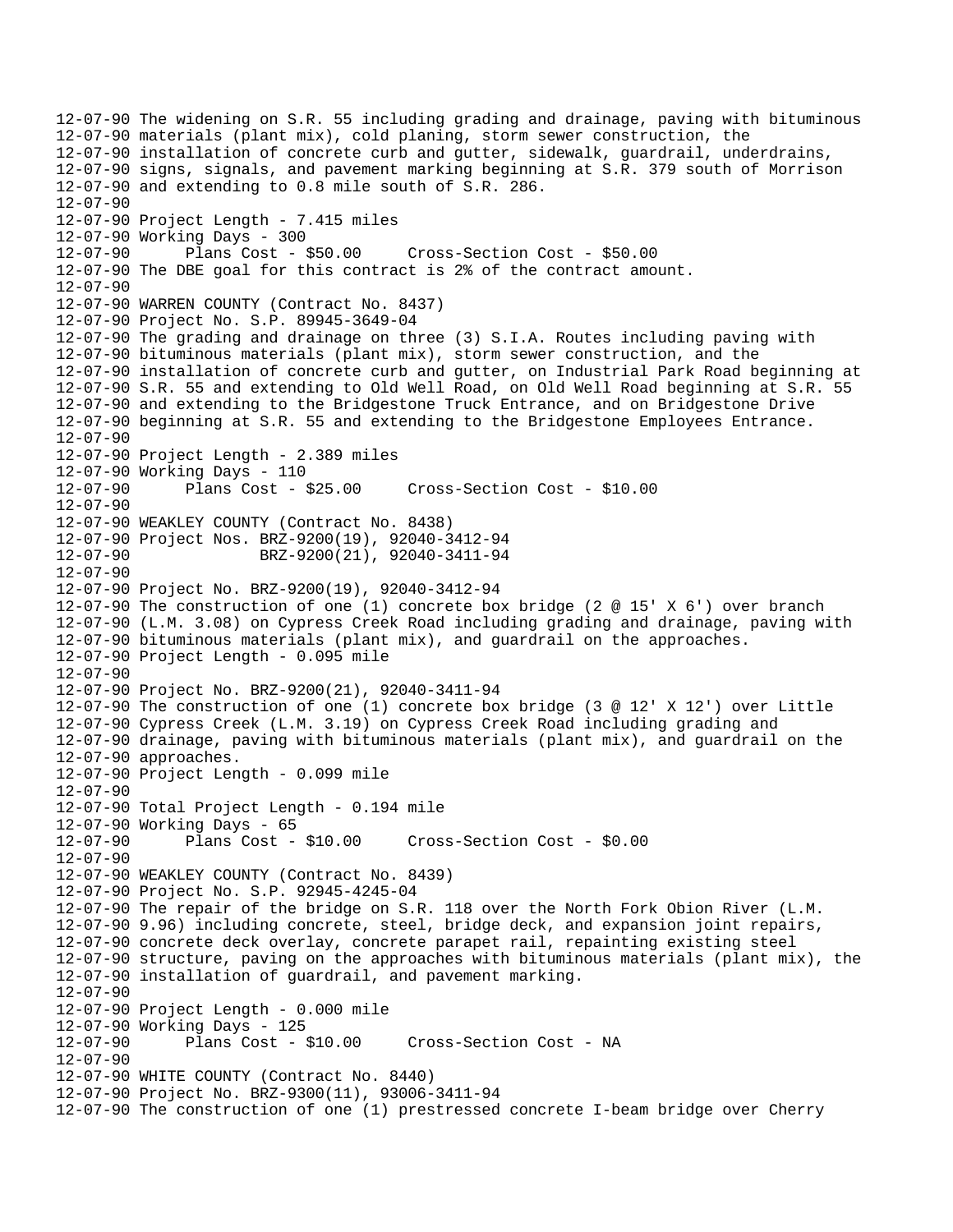12-07-90 Creek (L.M. 0.68) on Cherry Creek Road including grading and drainage, paving 12-07-90 with bituminous materials (plant mix), and guardrail on the approaches.  $12 - 07 - 90$ 12-07-90 Project Length - 0.170 mile 12-07-90 Working Days - 120 12-07-90 Plans Cost - \$10.00 Cross-Section Cost - \$0.00 12-07-90 12-07-90 WILLIAMSON COUNTY (Contract No. 8441) 12-07-90 Project No. S.P. 94945-4246-04 12-07-90 The repair of the bridge on S.R. 106 over Rutherford Creek (L.M. 1.31) 12-07-90 including concrete, steel, bridge deck, and expansion joint repairs, bridge 12-07-90 deck sealant and overlay with bituminous materials (plant mix), repainting 12-07-90 existing steel structure, the installation of guardrail, and pavement marking. 12-07-90 12-07-90 Project Length - 0.000 mile 12-07-90 Working Days - 115 12-07-90 Plans Cost - \$3.00 Cross-Section Cost - NA 12-07-90 12-07-90 WILLIAMSON COUNTY (Contract No. 8442) 12-07-90 Project No. S.P. 94014-4308-04 12-07-90 The repair of the bridge on S.R. 106 over Kennedy Branch (L.M. 6.20) including 12-07-90 concrete, and steel repairs, cold planing, bridge deck sealant and overlay 12-07-90 with bituminous materials (plant mix), repainting existing steel structure, 12-07-90 the installation of guardrail, and pavement marking. 12-07-90 12-07-90 Project Length - 0.000 mile 12-07-90 Working Days - 90 12-07-90 Plans Cost - \$3.00 Cross-Section Cost - NA 12-07-90 ================================================================================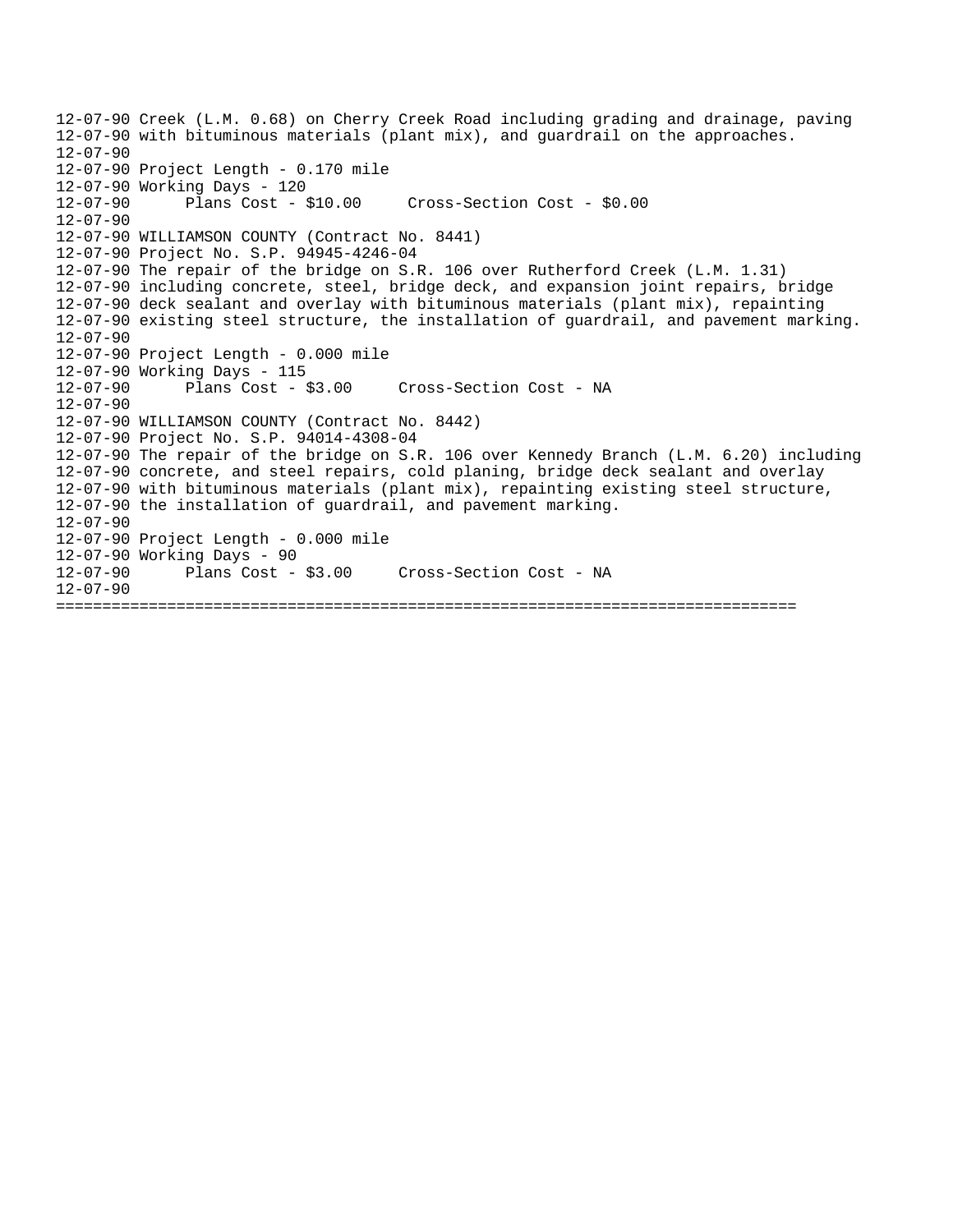02-08-91 CHEATHAM AND ROBERTSON COUNTIES (Contract No. 8356) 02-08-91 Project No. S.P. 98032-4210-04 02-08-91 The mowing on various State Routes. 02-08-91 02-08-91 Project Length - 249.30 miles 02-08-91 Working Days - 60 (See Special Provision 108B) 02-08-91 02-08-91 DAVIDSON AND WILLIAMSON COUNTIES (Contract No. 8360) 02-08-91 Project No. S.P. 98032-4211-04 02-08-91 The mowing on various State Routes. 02-08-91 02-08-91 Project Length - 406.89 miles 02-08-91 Working Days - 60 (See Special Provision 108B) 02-08-91 02-08-91 HAMILTON COUNTY (Contract No. 8362) 02-08-91 Project No. S.P. 33946-4160-04 02-08-91 The mowing on various Interstate and State Routes. 02-08-91 02-08-91 Project Length - 72.88 miles 02-08-91 Working Days - 90 (See Special Provision 108B) 02-08-91 02-08-91 LAWRENCE, WAYNE AND LEWIS COUNTIES (Contract No. 8367) 02-08-91 Project No. S.P. 98032-4223-04 02-08-91 The mowing on various State Routes. 02-08-91 02-08-91 Project Length - 147.15 miles 02-08-91 Working Days - 60 (See Special Provision 108B) 02-08-91 02-08-91 LEWIS, WAYNE AND PERRY COUNTIES (Contract No. 8368) 02-08-91 Project No. S.P. 98032-4214-04 02-08-91 The mowing on various State Routes. 02-08-91 02-08-91 Project Length - 206.82 miles 02-08-91 Working Days - 60 (See Special Provision 108B) 02-08-91 02-08-91 ANDERSON AND CAMPBELL COUNTIES (Contract No. 8443) 02-08-91 Project No. S.P. 98011-4108-04 02-08-91 The mowing and litter removal on I-75 and various State Routes. 02-08-91 02-08-91 Project Length - 88.19 miles 02-08-91 Working Days - On or before November 15, 1991 (See Special Provision 108B) 02-08-91 02-08-91 BEDFORD AND RUTHERFORD COUNTIES (Contract No. 8444) 02-08-91 Project No. S.P. 98032-4120-04 02-08-91 The mowing on I-24. 02-08-91 02-08-91 Project Length - 33.69 miles 02-08-91 Working Days - 80 (See Special Provision 108B) 02-08-91 02-08-91 BRADLEY AND MCMINN COUNTIES (Contract No. 8445) 02-08-91 Project No. S.P. 98021-4106-04 02-08-91 The mowing on I-75. 02-08-91 02-08-91 Project Length - 44.30 miles 02-08-91 Working Days - 80 (See Special Provision 108B) 02-08-91 02-08-91 CARROLL, HENRY AND WEAKLEY COUNTIES (Contract No. 8446) 02-08-91 Project No. S.P. 98041-4235-04 02-08-91 The mowing on various State Routes. 02-08-91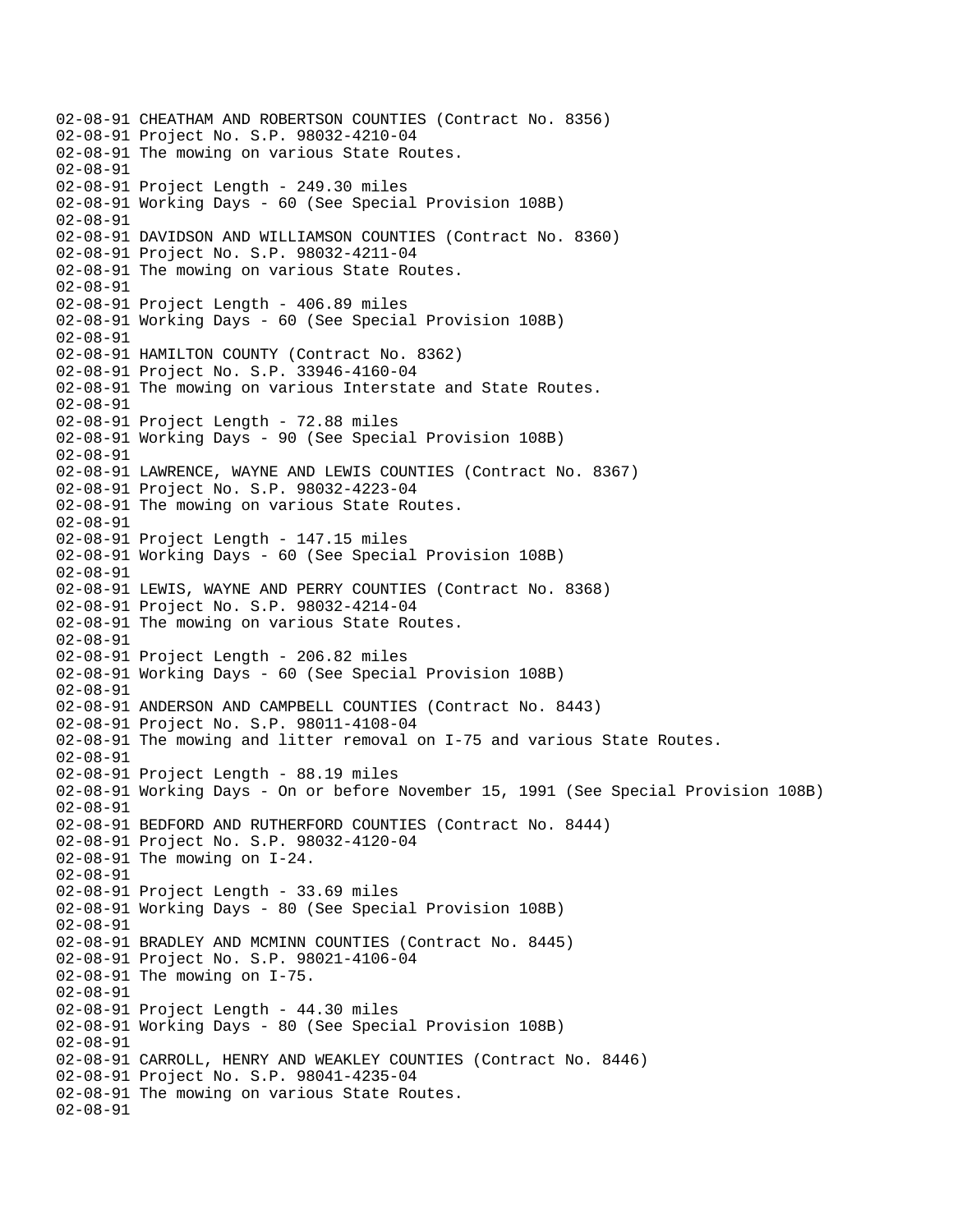02-08-91 Project Length - 323.93 miles 02-08-91 Working Days - 60 (See Special Provision 108B) 02-08-91 02-08-91 CLAY, FENTRESS, OVERTON AND PICKETT COUNTIES (Contract No. 8447) 02-08-91 Project No. S.P. 98021-4207-04 02-08-91 The mowing on various State Routes. 02-08-91 02-08-91 Project Length - 304.75 miles 02-08-91 Working Days - 80 (See Special Provision 108B) 02-08-91 02-08-91 CLAY, JACKSON, OVERTON, PUTNAM AND SMITH COUNTIES (Contract No. 8448) 02-08-91 Project No. S.P. 98021-4208-04 02-08-91 The mowing on various State Routes. 02-08-91 02-08-91 Project Length - 312.32 miles 02-08-91 Working Days - 80 (See Special Provision 108B) 02-08-91 02-08-91 DICKSON AND HICKMAN COUNTIES (Contract No. 8449) 02-08-91 Project No. S.P. 98032-4221-04 02-08-91 The mowing on various State Routes. 02-08-91 02-08-91 Project Length - 285.56 miles 02-08-91 Working Days - 60 (See Special Provision 108B) 02-08-91 02-08-91 DYER, GIBSON AND OBION COUNTIES (Contract No. 8450) 02-08-91 Project No. S.P. 98041-4136-04 02-08-91 The mowing and litter removal on I-155 and various State Routes. 02-08-91 02-08-91 Project Length - 115.26 miles 02-08-91 Working Days - On or before November 15, 1991 (See Special Provision 108B) 02-08-91 02-08-91 GILES COUNTY (Contract No. 8451) 02-08-91 Project No. S.P. 28945-4258-04 02-08-91 The mowing on various State Routes. 02-08-91 02-08-91 Project Length - 150.55 miles 02-08-91 Working Days - 60 (See Special Provision 108B) 02-08-91 02-08-91 GILES, MARSHALL, MAURY AND WILLIAMSON COUNTIES (Contract No. 8452) 02-08-91 Project No. S.P. 98032-4122-04 02-08-91 The mowing on I-65 and S.R. 396. 02-08-91 02-08-91 Project Length - 78.86 miles 02-08-91 Working Days - 80 (See Special Provision 108B) 02-08-91 02-08-91 GRUNDY, HAMILTON, MARION AND COFFEE COUNTIES (Contract No. 8453) 02-08-91 Project No. S.P. 98021-4110-04 02-08-91 The mowing on I-24. 02-08-91 02-08-91 Project Length - 69.97 miles 02-08-91 Working Days - 80 (See Special Provision 108B) 02-08-91 02-08-91 KNOX COUNTY (Contract No. 8454) 02-08-91 Project No. S.P. 47946-4124-04 02-08-91 The mowing on various Interstate and State Routes. 02-08-91 02-08-91 Project Length - 84.68 miles 02-08-91 Working Days - 90 (See Special Provision 108B) 02-08-91 02-08-91 LINCOLN AND MOORE COUNTIES (Contract No. 8455)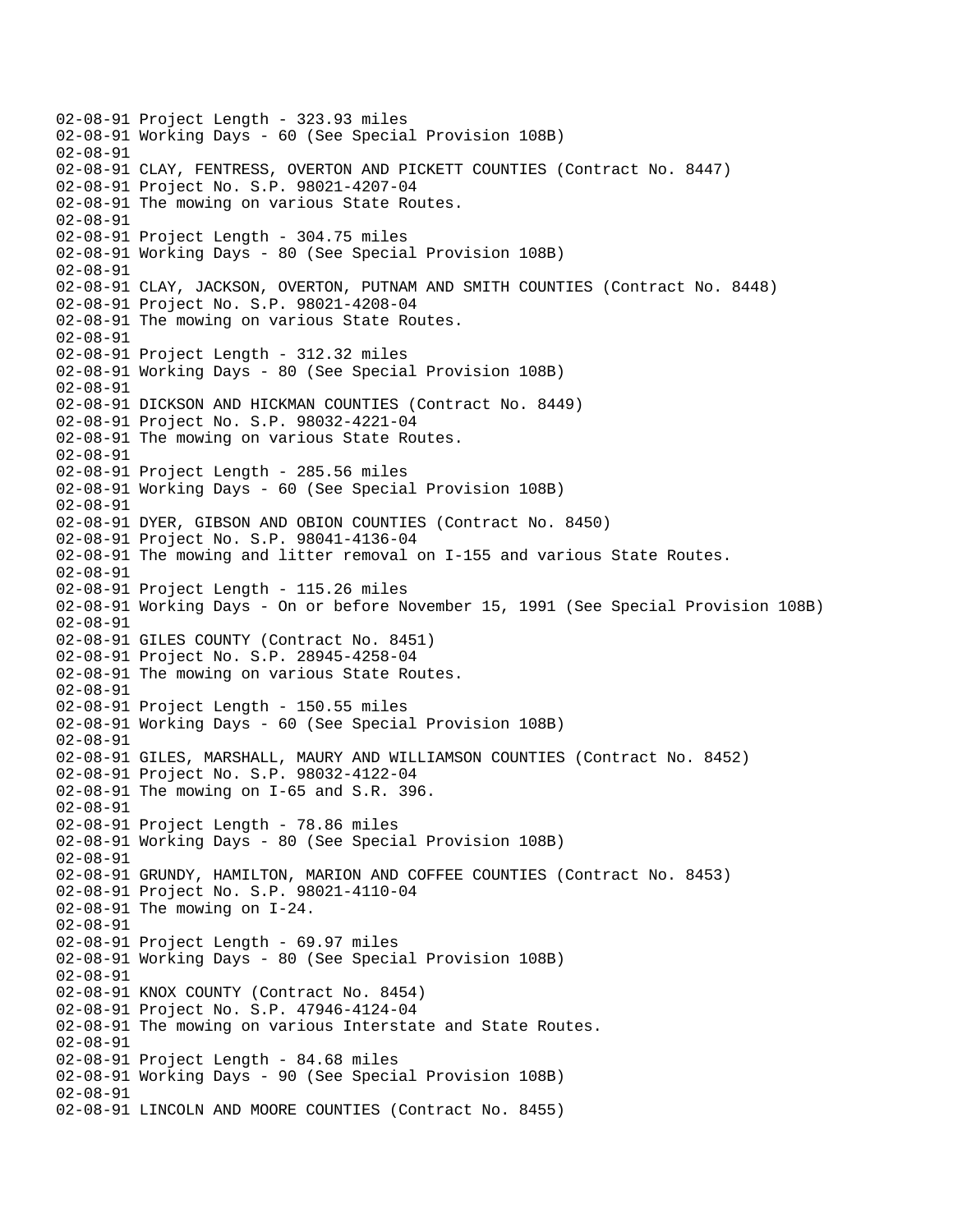02-08-91 Project No. S.P. 98032-4215-04 02-08-91 The mowing on various State Routes. 02-08-91 02-08-91 Project Length - 219.23 miles 02-08-91 Working Days - 60 (See Special Provision 108B) 02-08-91 02-08-91 MAURY COUNTY (Contract No. 8456) 02-08-91 Project No. S.P. 60945-4256-04 02-08-91 The mowing on various State Routes. 02-08-91 02-08-91 Project Length - 201.96 miles 02-08-91 Working Days - 60 (See Special Provision 108B) 02-08-91 02-08-91 MONTGOMERY AND STEWART COUNTIES (Contract No. 8457) 02-08-91 Project No. S.P. 98032-4224-04 02-08-91 The mowing on various State Routes. 02-08-91 02-08-91 Project Length - 249.40 miles 02-08-91 Working Days - 60 (See Special Provision 108B) 02-08-91 02-08-91 MORGAN, MONROE, LOUDON AND ROANE COUNTIES (Contract No. 8458) 02-08-91 Project No. S.P. 98011-4210-04 02-08-91 The mowing on various State Routes. 02-08-91 02-08-91 Project Length - 139.64 miles 02-08-91 Working Days - 60 (See Special Provision 108B) 02-08-91 02-08-91 SHELBY, TIPTON AND LAUDERDALE COUNTIES (Contract No. 8459) 02-08-91 Project No. S.P. 98041-4138-04 02-08-91 The mowing and litter removal on I-40 and various State Routes. 02-08-91 02-08-91 Project Length - 109.64 miles 02-08-91 Working Days - On or before November 15, 1991 (See Special Provision 108B) 02-08-91 02-08-91 SMITH AND WILSON COUNTIES (Contract No. 8460) 02-08-91 Project No. S.P. 98032-4225-04 02-08-91 The mowing on various State Routes. 02-08-91 02-08-91 Project Length - 269.73 miles 02-08-91 Working Days - 60 (See Special Provision 108B) 02-08-91 02-08-91 UNICOI, JOHNSON AND CARTER COUNTIES (Contract No. 8461) 02-08-91 Project No. S.P. 98011-4211-04 02-08-91 The mowing on various State Routes. 02-08-91 02-08-91 Project Length - 193.45 miles 02-08-91 Working Days - 60 (See Special Provision 108B) 02-08-91 ================================================================================ 02-15-91 ANDERSON, CAMPBELL, CLAIBORNE, COCKE, JEFFERSON, KNOX, LOUDON, MONROE, MORGAN, 02-15-91 ROANE, SCOTT, SEVIER AND UNION COUNTIES (Contract No. 8379) 02-15-91 Project No. S.P. 98011-4213-04 02-15-91 The installation of painted pavement marking lines on various State Routes. 02-15-91 02-15-91 Project Length - 379.76 miles 02-15-91 Working Days - On or before August 1, 1991 (See Special Provision 108B)<br>02-15-91 NO PLANS CONTRACT NO PLANS CONTRACT 02-15-91 02-15-91 BLEDSOE, CANNON, COFFEE, GRUNDY, MARION, SEQUATCHIE, VAN BUREN AND WARREN 02-15-91 COUNTIES (Contract No. 8380)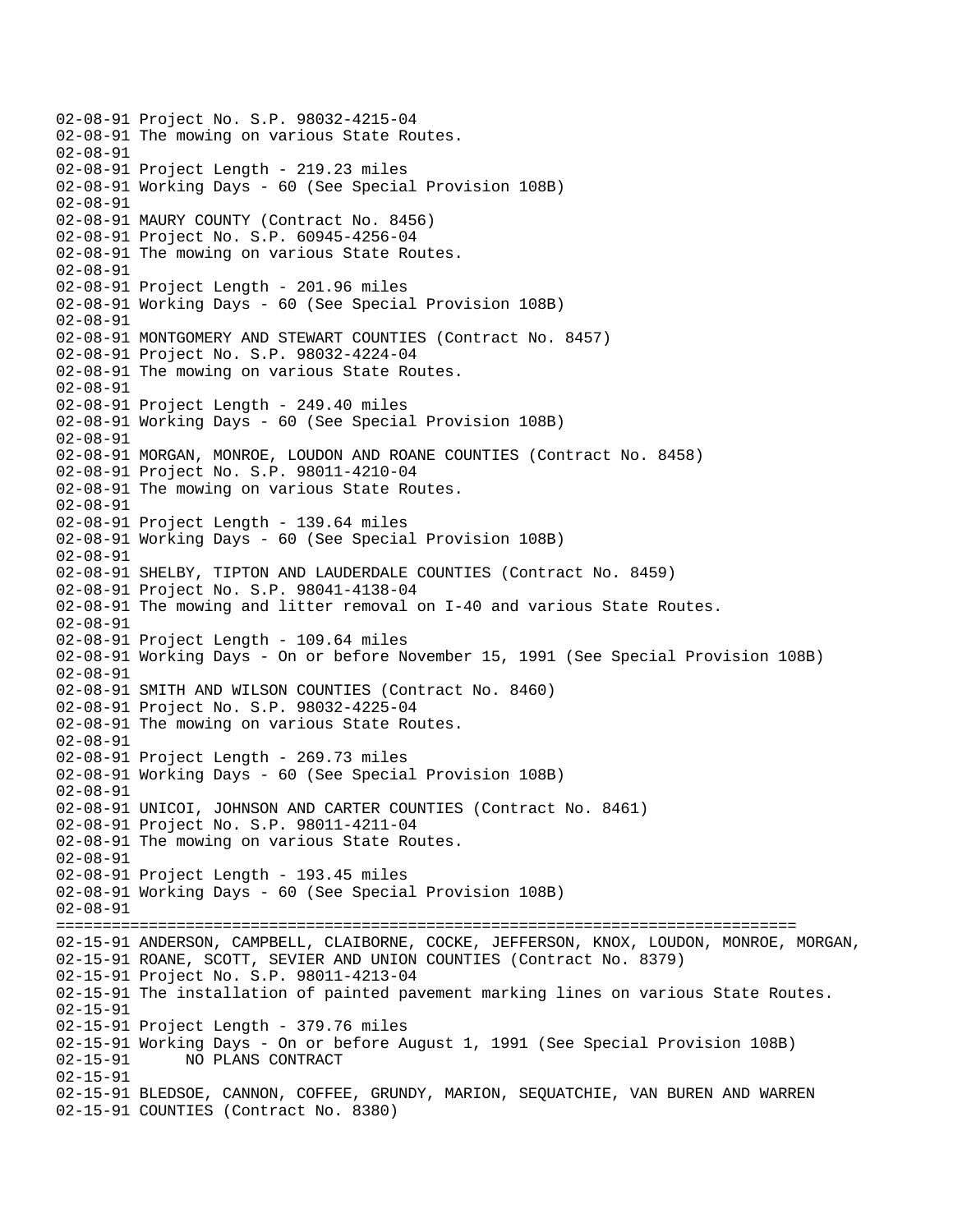02-15-91 Project No. S.P. 98021-4213-04 02-15-91 The installation of painted pavement marking lines on various State Routes. 02-15-91 02-15-91 Project Length - 733.37 miles 02-15-91 Working Days - On or before August 1, 1991 (See Special Provision 108B) 02-15-91 NO PLANS CONTRACT 02-15-91 02-15-91 BRADLEY, HAMILTON AND MCMINN COUNTIES (Contract No. 8382) 02-15-91 Project No. S.P. 98021-4212-04 02-15-91 The installation of painted pavement marking lines on various State Routes. 02-15-91 02-15-91 Project Length - 434.16 miles 02-15-91 Working Days - On or before August 1, 1991 (See Special Provision 108B) 02-15-91 NO PLANS CONTRACT 02-15-91 02-15-91 GRAINGER COUNTY (Contract No. 8404) 02-15-91 Project No. HES-131(5), 29010-3223-94 02-15-91 The intersection improvement at the intersection of S.R. 131 with S.R. 32 02-15-91 including grading and drainage, paving with bituminous materials (plant mix), 02-15-91 the installation of guardrail, signs, and pavement marking. 02-15-91 02-15-91 Project Length - 0.115 mile 02-15-91 Working Days - On or before June 15, 1991 02-15-91 Plans Cost - \$10.00 Cross-Section Cost - \$0.00 02-15-91 02-15-91 GREENE COUNTY (Contract No. 8405) 02-15-91 Project No. RRO-000S(520), 30950-3744-94 02-15-91 The intersection improvements and signalization at the intersection of Snapps 02-15-91 Ferry Road with Burns Street and with Forest Hills Drive in Greeneville 02-15-91 including grading and drainage, paving with bituminous materials (plant mix), 02-15-91 signs, and pavement marking. 02-15-91 02-15-91 Project Length - 0.000 mile 02-15-91 Working Days - 70<br>02-15-91 Plans Cost - \$3.00 Cross-Section Cost - NA 02-15-91 02-15-91 HENRY COUNTY (Contract No. 8411) 02-15-91 Project No. M-9412(2), 40952-3718-54 02-15-91 The construction of two (2) concrete box culverts a (6' X 4') on Lake Street, 02-15-91 and a (10' X 4') on Washington Street in Paris including grading and drainage, 02-15-91 paving with bituminous materials (plant mix), storm sewer construction, the 02-15-91 installation of concrete curb and gutter, sidewalk, guardrail, and pavement 02-15-91 marking on the approaches. 02-15-91 02-15-91 Project Length - 0.085 mile 02-15-91 Working Days - 65 02-15-91 Plans Cost - \$10.00 Cross-Section Cost - \$0.00  $02 - 15 - 91$ 02-15-91 BEDFORD COUNTY (Contract No. 8462) 02-15-91 Project No. S.P. 02013-4208-04 02-15-91 The repair of the bridge on S.R. 130 over Sinking Creek (L.M. 2.52) including 02-15-91 steel beam end replacement, concrete repair, and repainting existing steel 02-15-91 structure. 02-15-91 02-15-91 Project Length - 0.000 mile 02-15-91 Working Days - 30 02-15-91 Plans Cost - \$3.00 Cross-Section Cost - NA 02-15-91 02-15-91 BEDFORD, LINCOLN, MARSHALL, MOORE AND RUTHERFORD COUNTIES (Contract No. 8463) 02-15-91 Project No. S.P. 98032-4229-04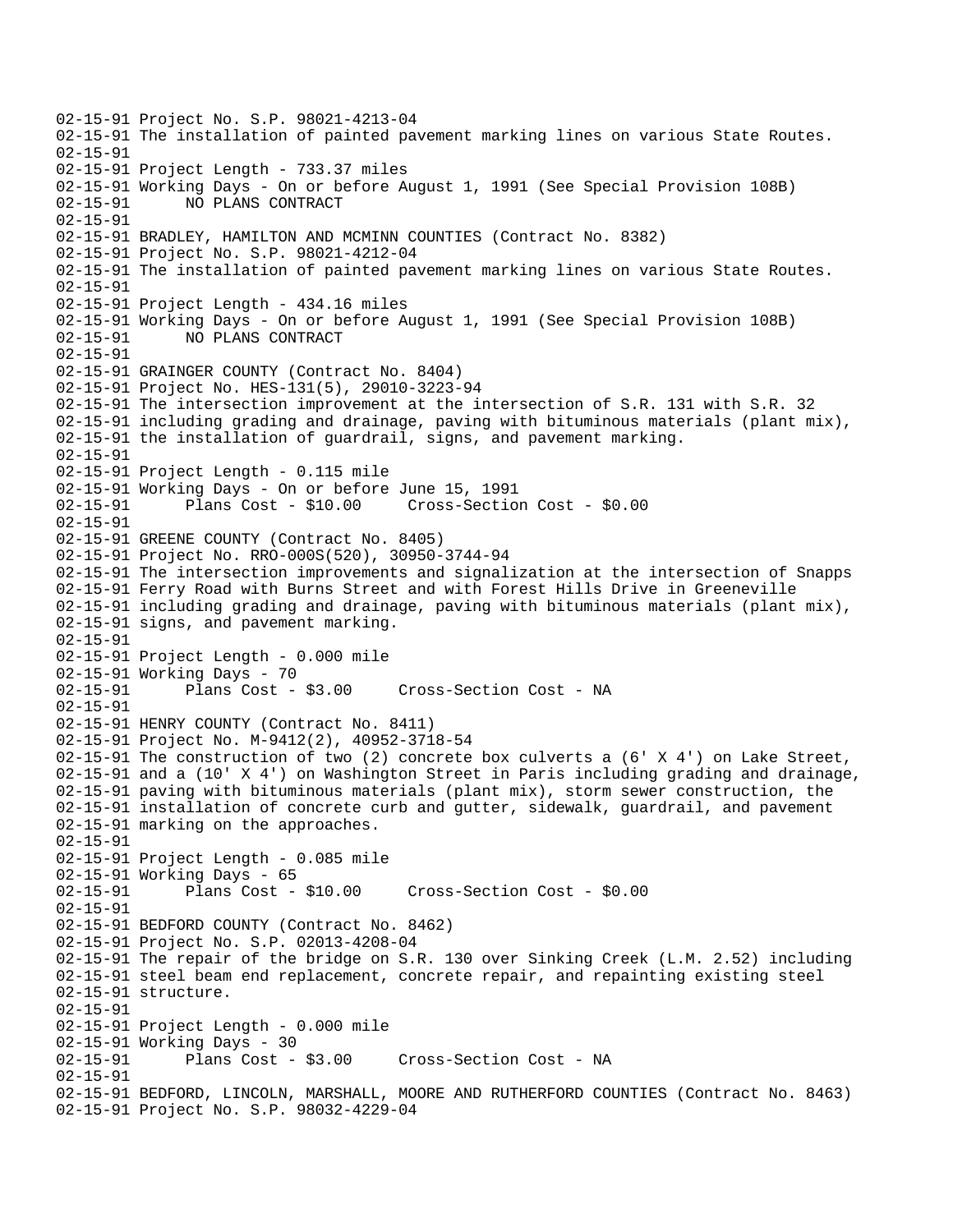```
02-15-91 The installation of painted pavement marking lines on various State Routes. 
02-15-91 
02-15-91 Project Length - 504.80 miles 
02-15-91 Working Days - On or before August 1, 1991 (See Special Provision 108B) 
02-15-91 NO PLANS CONTRACT 
02-15-91 
02-15-91 BLOUNT COUNTY (Contract No. 8464) 
02-15-91 Project No. S.P. 05008-4525-04 
02-15-91 The resurfacing on S.R. 73 with bituminous materials (plant mix), cold 
02-15-91 planing, and pavement marking beginning at the Jct. of S.R. 335 (L.M. 7.67) 
02-15-91 and extending to 200 feet west of the Jct. of S.R. 33 (L.M. 11.61). 
02-15-91 
02-15-91 Project Length - 3.94 miles
02-15-91 Working Days - 45 
02-15-91 Plans Cost - $3.00 (8-1/2" X 11") 
02-15-91 
02-15-91 BLOUNT COUNTY (Contract No. 8465) 
02-15-91 Project No. S.P. 05945-4244-04 
02-15-91 The repair of the bridges on S.R. 33 over FAU 4442 and Pistol Creek (L.M. 
02-15-91 12.24), and S.R. 35 over Pistol Creek (L.M. 0.78) including steel beam end 
02-15-91 replacement, steel, concrete, expansion joint, and bridge deck repairs, 
02-15-91 concrete parapet rail, cold planing, bridge deck sealant, and overlay with 
02-15-91 bituminous materials (plant mix), and pavement marking. 
02-15-91 
02-15-91 Project Length - 0.000 mile 
02-15-91 Working Days - 120 
02-15-91 Plans Cost - $10.00 Cross-Section Cost - NA 
02-15-91 
02-15-91 BRADLEY AND POLK COUNTIES (Contract No. 8466) 
02-15-91 Project Nos. S.P. 06006-4523-04, 70004-4564-04 
02-15-91 The resurfacing on S.R. 40 with bituminous materials (plant mix), and pavement 
02-15-91 marking beginning in Bradley County 3.8 miles east of the Jct. of S.R. 60 
02-15-91 (L.M. 6.20) and extending to 0.5 mile east of the Jct. of S.R. 33 in Polk 
02-15-91 County (L.M. 0.84). 
02-15-91 
02-15-91 Project Length - 4.26 miles 
02-15-91 Working Days - 40 
02-15-91 Plans Cost - $3.00 (8-1/2" X 11") 
02-15-91 
02-15-91 CARTER COUNTY (Contract No. 8467) 
02-15-91 Project No. S.P. 10003-4246-04 
02-15-91 The resurfacing on S.R. 37 with bituminous materials (plant mix), and pavement 
02-15-91 marking beginning 250 feet north of S.R. 173 (L.M. 12.45) and extending to the 
02-15-91 Jct. with S.R. 361 (L.M. 14.90). 
02-15-91 
02-15-91 
02-15-91 Project Length - 2.45 miles
02-15-91 Working Days - 30 
02-15-91 Plans Cost - $3.00 (8-1/2" X 11") 
02-15-91 
02-15-91 CARTER, GREENE, HAMBLEN, HANCOCK, JOHNSON, SULLIVAN AND UNICOI COUNTIES 
02-15-91 (Contract No. 8468) 
02-15-91 Project No. S.P. 98011-4215-04 
02-15-91 The installation of painted pavement marking lines on various State Routes. 
02-15-91 
02-15-91 Project Length - 413.75 miles 
02-15-91 Working Days - On or before August 1, 1991 (See Special Provision 108B)<br>02-15-91     NO PLANS CONTRACT
              02-15-91 NO PLANS CONTRACT 
02-15-91 
02-15-91 CLAIBORNE COUNTY (Contract No. 8469)
```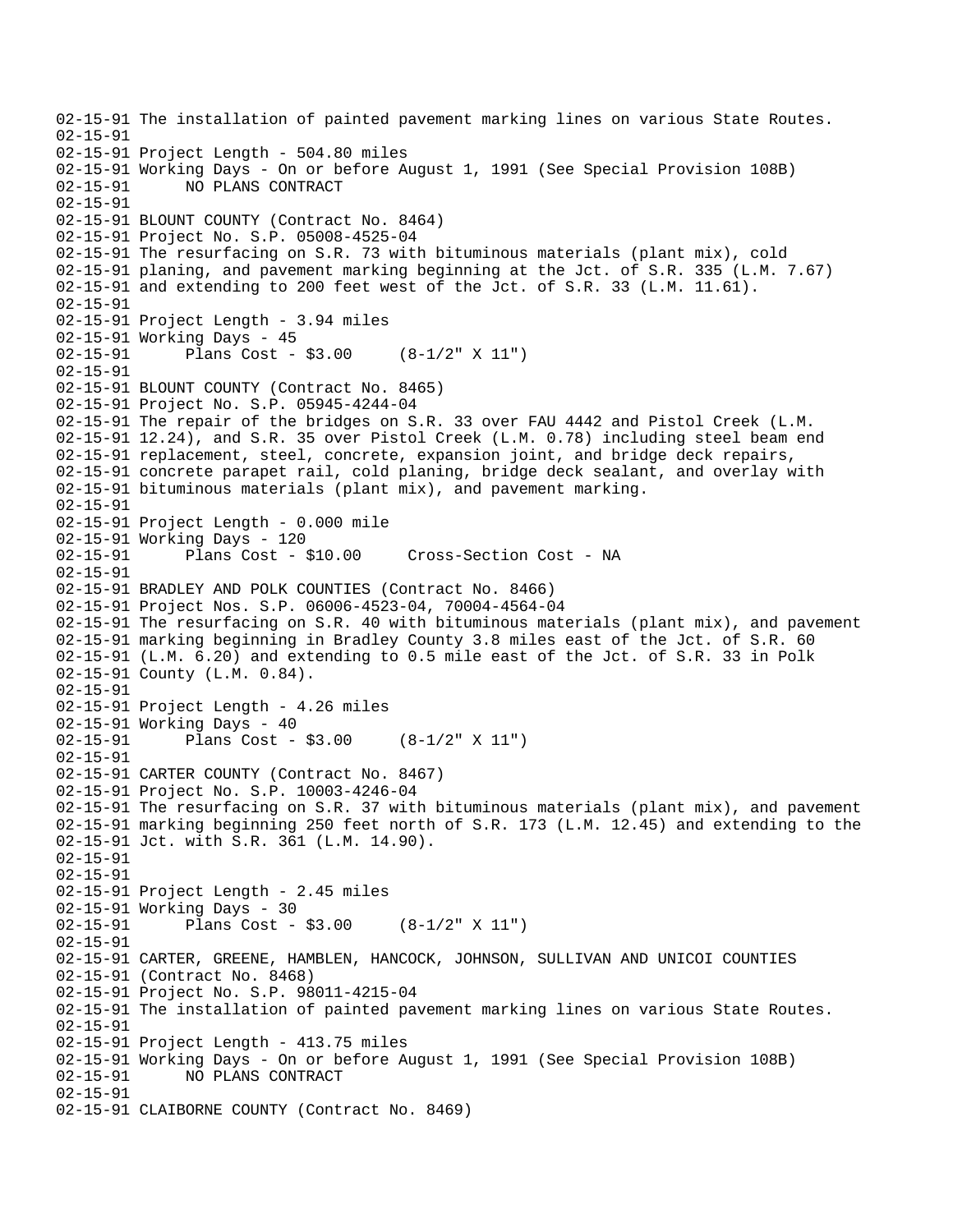```
02-15-91 Project No. S.P. 13013-4323-04 
02-15-91 The resurfacing on S.R. 63 with bituminous materials (plant mix), and pavement 
02-15-91 marking beginning at the Jct. of S.R. 345 (L.M. 35.71) and extending to the 
02-15-91 Hancock County line (L.M. 38.65). 
02-15-91 
02-15-91 Project Length - 2.94 miles 
02-15-91 Working Days - 30 
02-15-91 Plans Cost - $3.00 (8-1/2" X 11") 
02-15-91 
02-15-91 COFFEE COUNTY (Contract No. 8470) 
02-15-91 Project No. S.P. 16009-4226-04 
02-15-91 The resurfacing on S.R. 55 with emulsified asphalt slurry seal, and pavement 
02-15-91 marking beginning at Cornish Street (L.M. 3.13) and extending to 2006 feet 
02-15-91 west of Old Seminary Hill Road (L.M. 9.25). 
02-15-91 
02-15-91 Project Length - 6.12 miles 
02-15-91 Working Days - 30 
02-15-91 Plans Cost - $3.00 (8-1/2" X 11") 
02-15-91 
02-15-91 CUMBERLAND, FENTRESS, OVERTON, PICKETT AND PUTNAM COUNTIES (Contract No. 8471) 
02-15-91 Project No. S.P. 98021-4215-04 
02-15-91 The installation of painted pavement marking lines on various State Routes. 
02-15-91 
02-15-91 Project Length - 498.90 miles 
02-15-91 Working Days - On or before August 1, 1991 (See Special Provision 108B) 
02-15-91 NO PLANS CONTRACT 
02-15-91 
02-15-91 DAVIDSON COUNTY (Contract No. 8472) 
02-15-91 Project No. IR-24-1(66)53, 19002-3159-44 
02-15-91 The drainage improvements on I-24 including the installation of slotted drain 
02-15-91 pipe, storm sewer construction, and shoulder paving with bituminous materials 
02-15-91 (plant mix) beginning approx. 1440 feet west of Antioch Pike and extending to 
02-15-91 Antioch Pike. 
02-15-91 
02-15-91 Project Length - 0.296 mile 
02-15-91 Working Days - On or before July 1, 1991 
02-15-91 Plans Cost - $3.00 Cross-Section Cost - $0.00 
02-15-91 The DBE goal for this contract is 10% of the contract amount. 
02-15-91 
02-15-91 DAVIDSON COUNTY (Contract No. 8473) 
02-15-91 Project No. F-155(2), 19074-3235-14 
02-15-91 The grading and drainage on S.R. 155 (Briley Parkway) including the 
02-15-91 construction of seven (7) prestressed concrete box beam bridges, reinforced 
02-15-91 concrete retaining walls, construction of one (1) concrete box bridge (2 @ 15' 
02-15-91 X 15'), storm sewer construction, paving on the cross roads with bituminous 
02-15-91 materials (plant mix), with portland cement concrete pavement on the ramp turn 
02-15-91 outs, the installation of concrete curb and gutter, guardrail, fence, 
02-15-91 underdrains, signs, and pavement marking beginning at S.R. 12 and extending to 
02-15-91 S.R. 65. 
02-15-91 
02-15-91 Project Length - 4.336 miles 
02-15-91 Working Days - On or before March 31, 1993 
02-15-91 Plans Cost - $175.00 Cross-Section Cost - $125.00 
02-15-91 The DBE goal for this contract is 10% of the contract amount. 
02-15-91 
02-15-91 DAVIDSON COUNTY (Contract No. 8474) 
02-15-91 Project No. S.P. 19042-4345-04 
02-15-91 The resurfacing on S.R. 45 with bituminous materials (plant mix), cold 
02-15-91 planing, and pavement marking beginning at the Cumberland River bridge (L.M. 
02-15-91 9.50) and extending to S.R. 24 (L.M. 15.60).
```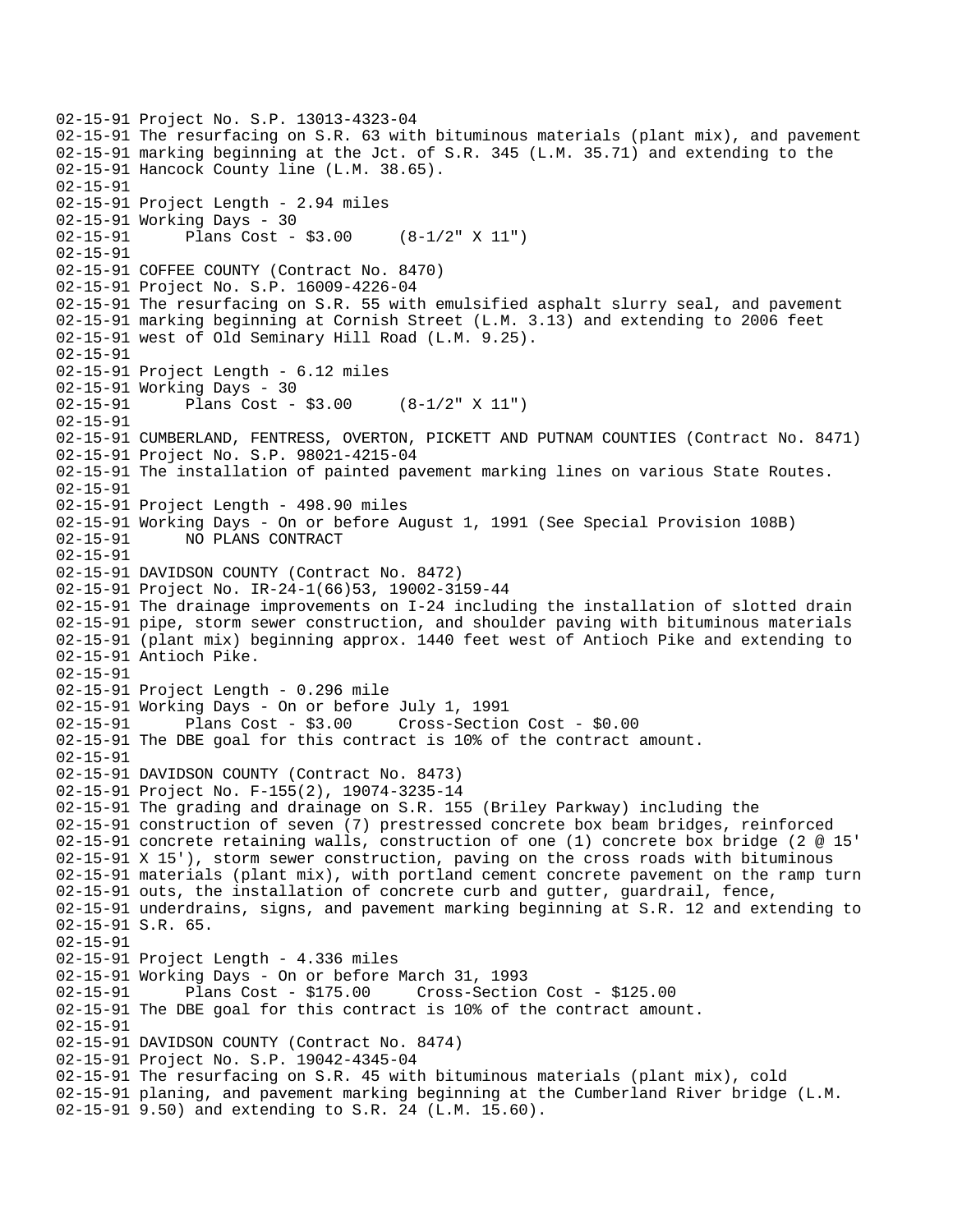```
02-15-91 
02-15-91 Project Length - 6.10 miles 
02-15-91 Working Days - 55 
02-15-91 Plans Cost - $3.00 (8-1/2" X 11") 
02-15-91 
02-15-91 DECATUR COUNTY (Contract No. 8475) 
02-15-91 Project No. S.P. 20012-4523-04 
02-15-91 The resurfacing on S.R. 69 with bituminous materials (plant mix), and pavement 
02-15-91 marking beginning at crossroad (L.M. 33.45) and extending to Jct. I-40 (L.M. 
02-15-91 39.57). 
02-15-91 
02-15-91 Project Length - 6.12 miles 
02-15-91 Working Days - 50 
02-15-91 Plans Cost - $3.00 (8-1/2" X 11") 
02-15-91 
02-15-91 DICKSON COUNTY (Contract No. 8476) 
02-15-91 Project No. S.P. 22020-4304-04 
02-15-91 The resurfacing on S.R. 250 with bituminous materials (plant mix), bridge deck 
02-15-91 and expansion joint repairs, bridge deck sealant and overlay, and pavement 
02-15-91 marking beginning at the Jct. of S.R. 47 (L.M. 0.00) and extending to the 
02-15-91 Cheatham County line (L.M. 6.21). 
02-15-91 
02-15-91 Project Length - 6.21 miles 
02-15-91 Working Days - 40<br>02-15-91 Plans Cost -
              Plans Cost - $3.00 (8-1/2" X 11")
02-15-91 
02-15-91 DICKSON AND MONTGOMERY COUNTIES (Contract No. 8477) 
02-15-91 Project Nos. S.P. 22013-4302-04, 63028-4302-04 
02-15-91 The resurfacing on S.R. 235 with bituminous materials (plant mix), and 
02-15-91 pavement marking beginning in Dickson County at S.R. 49 (L.M. 10.31) and 
02-15-91 extending to S.R. 13 in Montgomery County (L.M. 4.42). 
02-15-91 
02-15-91 Project Length - 10.62 miles 
02-15-91 Working Days - 45<br>02-15-91 Plans Cost -
              Plans Cost - $3.00 (8-1/2" X 11")
02-15-91 
02-15-91 DYER COUNTY (Contract No. 8478) 
02-15-91 Project No. S.P. 23010-4310-04 
02-15-91 The resurfacing on S.R. 77 with bituminous materials (plant mix), and pavement 
02-15-91 marking beginning west of the bridge over S.R. 3 and extending to the Gibson 
02-15-91 County line (L.M. 6.93). 
02-15-91 
02-15-91 Project Length - 7.12 miles
02-15-91 Working Days - 45 
02-15-91 Plans Cost - $3.00 (8-1/2" X 11") 
02-15-91 
02-15-91 DYER AND LAUDERDALE COUNTIES (Contract No. 8479) 
02-15-91 Project No. S.P. 98041-4249-04 
02-15-91 The installation of plastic pavement marking lines on various State Routes. 
02-15-91 
02-15-91 Project Length - 9.36 miles 
02-15-91 Working Days - On or before June 1, 1991 (See Special Provision 108B) 
02-15-91 NO PLANS CONTRACT 
02-15-91 
02-15-91 FAYETTE AND HARDEMAN COUNTIES (Contract No. 8480) 
02-15-91 Project Nos. S.P. 24005-4507-04, 35002-4503-04 
02-15-91 The resurfacing on S.R. 18 with bituminous materials (plant mix), and pavement 
02-15-91 marking beginning at the Mississippi State line (L.M. 0.00) and extending to 
02-15-91 L.M. 1.63 in Hardeman County. 
02-15-91
```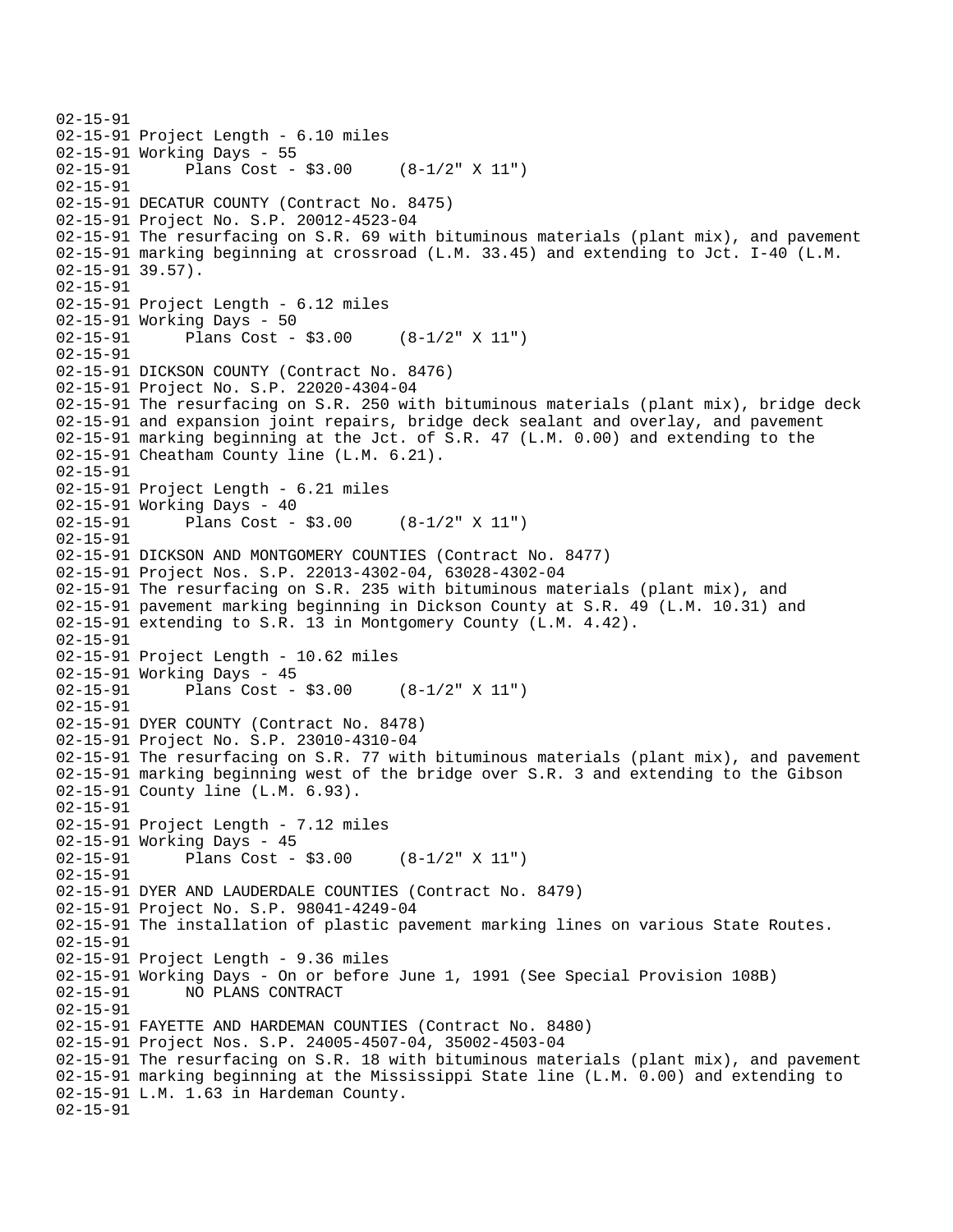```
02-15-91 Project Length - 7.17 miles
02-15-91 Working Days - 45<br>02-15-91 Plans Cost -
              Plans Cost - $3.00 (8-1/2" X 11")
02-15-91 
02-15-91 FENTRESS COUNTY (Contract No. 8481) 
02-15-91 Project No. S.P. 25004-4516-04 
02-15-91 The resurfacing on S.R. 52 with bituminous materials (plant mix), and pavement 
02-15-91 marking beginning 400 feet east of the bridge over S.R. 28 (L.M. 13.61) and 
02-15-91 extending to S.R. 296 (right) (L.M. 17.60). 
02-15-91 
02-15-91 Project Length - 3.98 miles 
02-15-91 Working Days - 30 
02-15-91 Plans Cost - $3.00 (8-1/2" X 11") 
02-15-91 
02-15-91 FRANKLIN COUNTY (Contract No. 8482) 
02-15-91 Project No. S.P. 26007-4219-04 
02-15-91 The resurfacing on S.R. 56 with bituminous materials (plant mix), and pavement 
02-15-91 marking beginning at the entrance to Carter Cave Road (right) (L.M. 9.87) and
02-15-91 extending to S.R. 15 (L.M. 16.55). 
02-15-91 
02-15-91 Project Length - 6.68 miles 
02-15-91 Working Days - 35 
02-15-91 Plans Cost - $3.00 (8-1/2" X 11") 
02-15-91 
02-15-91 GIBSON COUNTY (Contract No. 8483) 
02-15-91 Project No. S.P. 27011-3226-04 
02-15-91 The construction of one (1) concrete box bridge (3 @ 12' X 12') over a 
02-15-91 tributary of the Forked Deer River (L.M. 15.33) on S.R. 77 including grading 
02-15-91 and drainage, paving with bituminous materials (plant mix), and guardrail on 
02-15-91 the approaches. 
02-15-91 
02-15-91 Project Length - 0.008 mile 
02-15-91 Working Days - 60 
02-15-91 Plans Cost - $10.00 Cross-Section Cost - $0.00 
02-15-91 
02-15-91 GIBSON COUNTY (Contract No. 8484) 
02-15-91 Project No. S.P. 27014-4305-04 
02-15-91 The resurfacing on S.R. 105 with bituminous materials (plant mix), and 
02-15-91 pavement marking beginning at crossroad (L.M. 5.06) and extending to the Jct. 
02-15-91 S.R. 5 in Rutherford (L.M. 10.09). 
02-15-91 
02-15-91 Project Length - 5.03 miles 
02-15-91 Working Days - 40 
02-15-91 Plans Cost - $3.00 (8-1/2" X 11") 
02-15-91 
02-15-91 GILES COUNTY (Contract No. 8485) 
02-15-91 Project No. BRZ-2800(15), 28055-3403-94 
02-15-91 The construction of one (1) prestressed concrete box beam bridge over the 
02-15-91 C.S.X. Railroad on Baugh Station Road including grading and drainage, paving 
02-15-91 with bituminous materials (plant mix), and guardrail on the approaches. 
02-15-91 
02-15-91 Project Length - 0.265 mile 
02-15-91 Working Days - 130 
02-15-91 Plans Cost - $10.00 Cross-Section Cost - $0.00 
02-15-91 
02-15-91 GILES, LAWRENCE, LEWIS, MAURY AND WAYNE COUNTIES (Contract No. 8486) 
02-15-91 Project No. S.P. 98032-4230-04 
02-15-91 The installation of painted pavement marking lines on various State Routes. 
02-15-91 
02-15-91 Project Length - 467.58 miles
```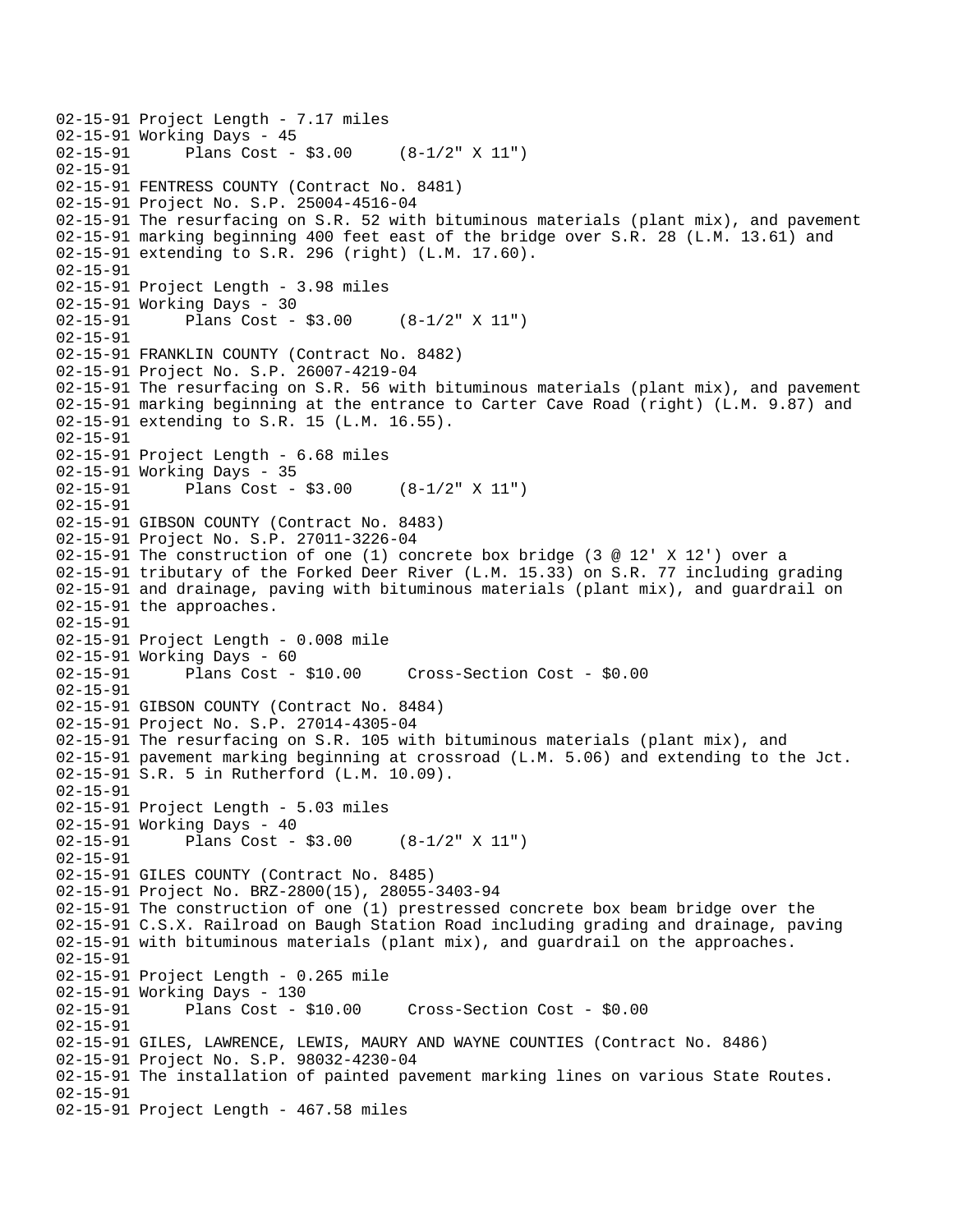```
02-15-91 Working Days - On or before August 1, 1991 (See Special Provision 108B)<br>02-15-91     NO PLANS CONTRACT
              02-15-91 NO PLANS CONTRACT 
02-15-91 
02-15-91 GRAINGER COUNTY (Contract No. 8487) 
02-15-91 Project No. S.P. 29002-4528-04 
02-15-91 The resurfacing on S.R. 32 with bituminous materials (plant mix), and pavement 
02-15-91 marking beginning 630 feet south of Miller Hollow Road (L.M. 7.20) and 
02-15-91 extending to overlook (L.M. 10.60). 
02-15-91 
02-15-91 Project Length - 3.40 miles
02-15-91 Working Days - 40 
02-15-91 Plans Cost - $3.00 (8-1/2" X 11") 
02-15-91 
02-15-91 GREENE AND WASHINGTON COUNTIES (Contract No. 8488) 
02-15-91 Project Nos. S.P. 30003-4528-04, 90002-4535-04 
02-15-91 The resurfacing on S.R. 34 (south bound lanes only) with bituminous materials 
02-15-91 (plant mix), and pavement marking beginning in Greene County at County Road 
02-15-91 (A028) (L.M. 27.47) and extending to the parallel bridges over S.R. 81 in 
02-15-91 Washington County (L.M. 10.12). 
02-15-91 
02-15-91 Project Length - 10.64 miles 
02-15-91 Working Days - 45 
02-15-91 Plans Cost - $3.00 (8-1/2" X 11") 
02-15-91 
02-15-91 HAMBLEN COUNTY (Contract No. 8489) 
02-15-91 Project No. S.P. 32008-4208-04 
02-15-91 The resurfacing on S.R. 160 with bituminous materials (plant mix), and 
02-15-91 pavement marking beginning at the four lane section (L.M. 2.16) and extending 
02-15-91 to 900 feet east of Aren Lane (L.M. 6.80). 
02-15-91 
02-15-91 Project Length - 4.49 miles 
02-15-91 Working Days - 30<br>02-15-91 Plans Cost -
              Plans Cost - $3.00 (8-1/2" X 11")
02-15-91 
02-15-91 HAMILTON COUNTY (Contract No. 8490) 
02-15-91 Project No. IR-75-1(90)2, 33005-3148-44 
02-15-91 The widening on I-75 including grading and drainage, the widening of three (3) 
02-15-91 bridges with prestressed concrete box beams: I-75 over South Chickamauga 
02-15-91 Creek, the C.S.X. Railroad, and East Brainerd Road, paving with portland 
02-15-91 cement concrete pavement, and bituminous materials (plant mix), storm sewer 
02-15-91 construction, the installation of concrete median barrier, guardrail, 
02-15-91 underdrains, signs, lighting, and pavement marking beginning at I-24 and 
02-15-91 extending to S.R. 153. 
02-15-91 
02-15-91 Project Length - 2.650 miles 
02-15-91 Working Days - On or before Novemder 15, 1992 (See Special Provision 108B) 
02-15-91 Plans Cost - $50.00 Cross-Section Cost - $25.00 
02-15-91 The DBE goal for this contract is 10% of the contract amount. 
02-15-91 
02-15-91 HAMILTON COUNTY (Contract No. 8491) 
02-15-91 Project Nos. MG-8(25), 33015-3725-54 
02-15-91 MG-9202(26), 33951-3731-54
02-15-91 
02-15-91 Project No. MG-8(25), 33015-3725-54 
02-15-91 The signalization and intersection improvements on U.S. 41 (S.R. 8, Ringgold 
02-15-91 Road) with Marlboro Avenue and with Tombras Avenue in East Ridge including 
02-15-91 grading and drainage, paving with bituminous materials (plant mix), storm 
02-15-91 sewer construction, the installation of concrete curb and gutter, underdrains, 
02-15-91 and pavement marking. 
02-15-91 Project Length - 0.182 mile
```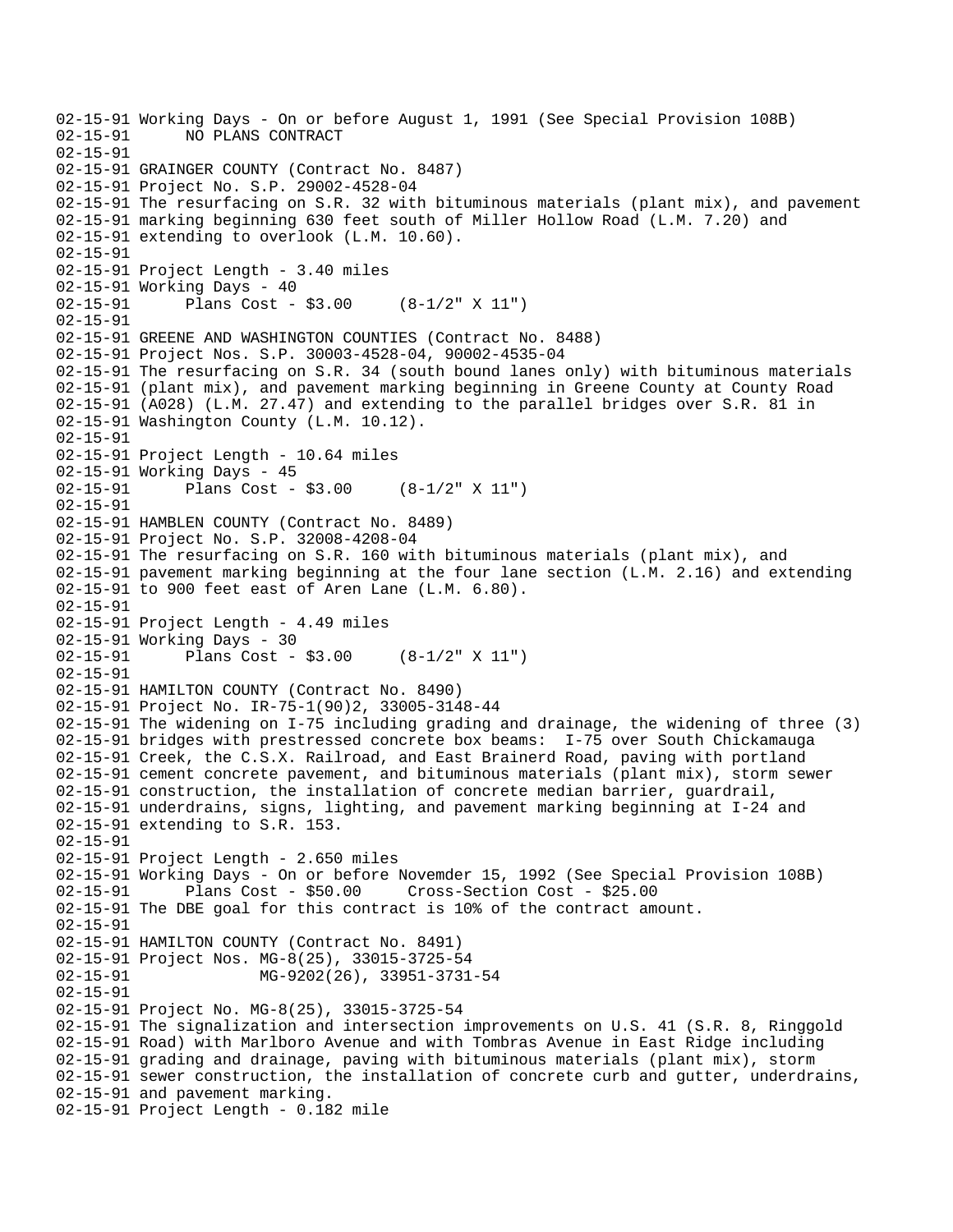```
02-15-91 
02-15-91 Project No. MG-9202(26), 33951-3731-54 
02-15-91 The installation of a closed-loop traffic signal system at various 
02-15-91 intersections along U.S. 41 (S.R. 8, Ringgold Road) in East Ridge. 
02-15-91 Project Length - 3.870 miles 
02-15-91 
02-15-91 Total Project Length - 4.052 miles 
02-15-91 Working Days - On or before November 15, 1991 
02-15-91 Plans Cost - $10.00 Cross-Section Cost - $0.00 
02-15-91 
02-15-91 HAMILTON COUNTY (Contract No. 8492) 
02-15-91 Project No. MG-951(1), 33957-3791-54 
02-15-91 The intersection improvement and signalization of Middle Valley Road with 
02-15-91 Thrasher Pike in Middle Valley including grading and drainage, paving with 
02-15-91 bituminous materials (plant mix), cold planing, storm sewer construction, the 
02-15-91 installation of concrete curb and gutter, underdrains, and pavement marking. 
02-15-91 
02-15-91 Project Length - 0.194 mile 
02-15-91 Working Days - On or before November 1, 1991 
02-15-91 Plans Cost - $10.00 Cross-Section Cost - $0.00 
02-15-91 
02-15-91 HAMILTON COUNTY (Contract No. 8493) 
02-15-91 Project No. S.P. 33042-4222-04 
02-15-91 The resurfacing on S.R. 58 with bituminous materials (plant mix), cold 
02-15-91 planing, and pavement marking beginning 0.5 mile south of Wilcox Blvd. (L.M. 
02-15-91 8.88) and extending to 0.4 mile north of the Jct. of S.R. 319 (L.M. 12.90). 
02-15-91 
02-15-91 Project Length - 1.76 miles
02-15-91 Working Days - 30 
02-15-91 Plans Cost - $3.00 (8-1/2" X 11") 
02-15-91 
02-15-91 HARDIN COUNTY (Contract No. 8494) 
02-15-91 Project Nos. S.P. 36001-3256-04, 36010-3209-04 
02-15-91 The installation of signals and pavement marking at the intersections of S.R. 
02-15-91 128 with U.S. 64 (S.R. 15, Main Street), and S.R. 128 with Water Street in 
02-15-91 Savannah. 
02-15-91 
02-15-91 Project Length - 0.000 mile 
02-15-91 Working Days - On or before September 1, 1991 
02-15-91 Plans Cost - $3.00 Cross-Section Cost - NA 
02-15-91 
02-15-91 HAYWOOD COUNTY (Contract No. 8495) 
02-15-91 Project No. BRZ-3800(7), 38945-3442-94 
02-15-91 The construction of one (1) concrete box bridge (3 @ 15' X 10') over Richland 
02-15-91 Creek (L.M. 4.39) on Wilroy Road including grading and drainage, surfacing 
02-15-91 with aggregate base, and guardrail on the approaches. 
02-15-91 
02-15-91 Project Length - 0.104 mile 
02-15-91 Working Days - 70 
02-15-91 Plans Cost - $10.00 Cross-Section Cost - $0.00 
02-15-91 
02-15-91 HAYWOOD COUNTY (Contract No. 8496) 
02-15-91 Project No. S.P. 38007-4214-04 
02-15-91 The resurfacing on S.R. 76 with bituminous materials (plant mix), and pavement 
02-15-91 marking beginning at the Fayette County line (L.M. 0.00) and extending to 
02-15-91 L.M. 5.00. 
02-15-91 
02-15-91 Project Length - 5.00 miles 
02-15-91 Working Days - 40 
02-15-91 Plans Cost - $3.00 (8-1/2" X 11")
```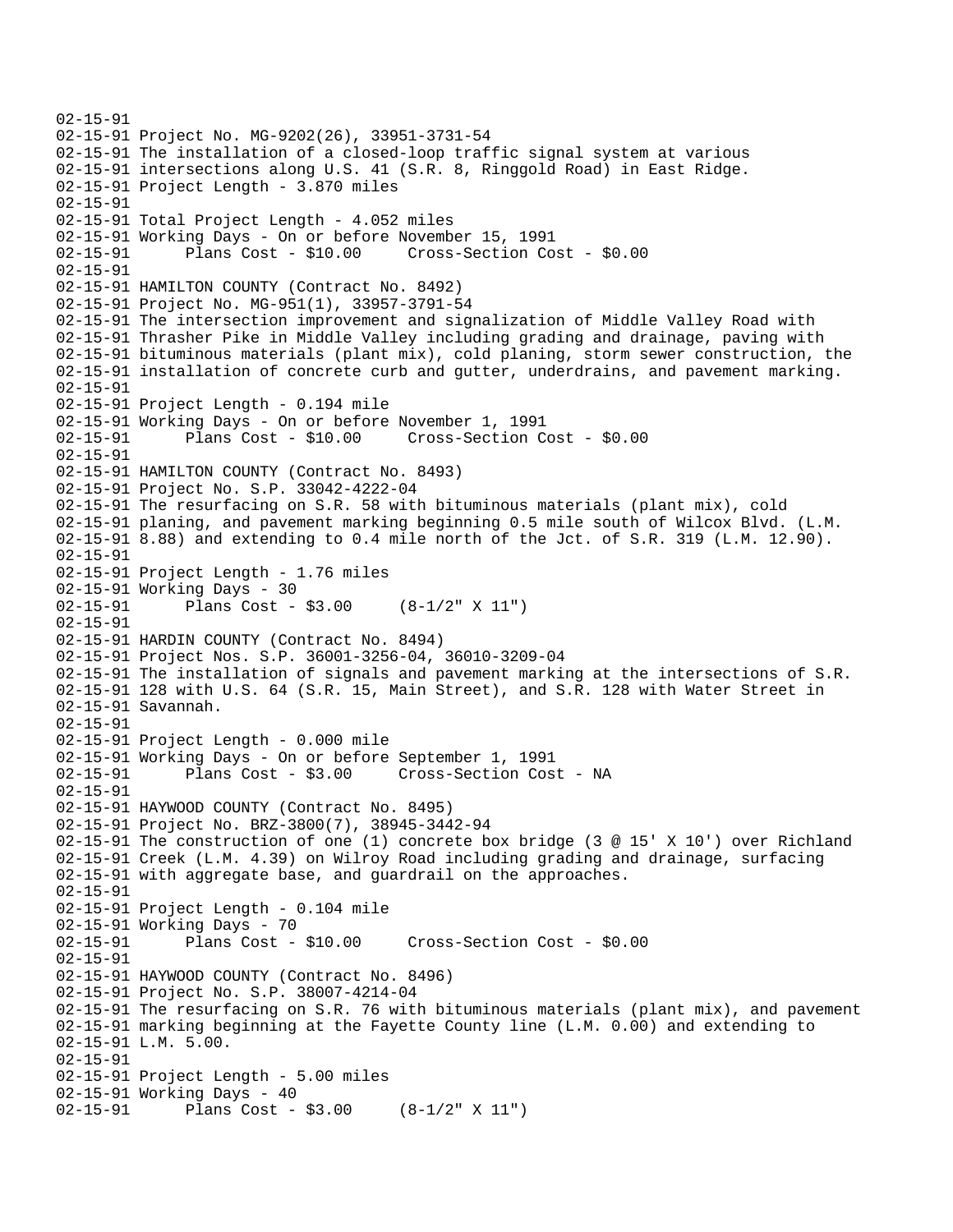```
02-15-91 
02-15-91 HAYWOOD COUNTY (Contract No. 8497) 
02-15-91 Project No. S.P. 38945-4240-04 
02-15-91 The repair of three (3) bridges over branches on S.R. 1 at L.M. 18.97, L.M. 
02-15-91 19.88, and L.M. 22.04 including concrete and bridge deck repairs, bridge deck 
02-15-91 sealant and overlay with bituminous materials (plant mix), concrete parapet 
02-15-91 rail, guardrail, and pavement marking. 
02-15-91 
02-15-91 Project Length - 0.000 mile 
02-15-91 Working Days - 100 
02-15-91 Plans Cost - $10.00 Cross-Section Cost - NA 
02-15-91 
02-15-91 HENRY COUNTY (Contract No. 8498) 
02-15-91 Project No. S.P. 40003-4211-04 
02-15-91 The resurfacing on S.R. 54 with bituminous materials (plant mix), and pavement 
02-15-91 marking beginning at Puryear Country Club Road (L.M. 20.05) and extending to 
02-15-91 the Kentucky State line (L.M. 24.94). 
02-15-91 
02-15-91 Project Length - 4.89 miles 
02-15-91 Working Days - 40 
02-15-91 Plans Cost - $3.00 (8-1/2" X 11") 
02-15-91 
02-15-91 HICKMAN COUNTY (Contract No. 8499) 
02-15-91 Project No. S.P. 41008-4216-04 
02-15-91 The repair of the bridge on S.R. 50 over the Duck River (L.M. 32.52) including 
02-15-91 concrete, steel, and expansion joint repairs, repainting existing steel 
02-15-91 structure, non penetrating concrete seal, the installation of guardrail, and 
02-15-91 pavement marking. 
02-15-91 
02-15-91 Project Length - 0.000 mile 
02-15-91 Working Days - 45 
02-15-91 Plans Cost - $10.00 Cross-Section Cost - NA 
02-15-91 
02-15-91 HUMPHREYS COUNTY (Contract No. 8500) 
02-15-91 Project No. S.P. 43061-4310-04 
02-15-91 The resurfacing on S.R. 231 with bituminous materials (plant mix), and 
02-15-91 pavement marking beginning at S.R. 1 (L.M. 0.00) and extending to the Houston 
02-15-91 County line (L.M. 7.53). 
02-15-91 
02-15-91 Project Length - 7.497 miles 
02-15-91 Working Days - 40 
02-15-91 Plans Cost - $3.00 (8-1/2" X 11") 
02-15-91 
02-15-91 JACKSON COUNTY (Contract No. 8501) 
02-15-91 Project No. S.P. 44004-4227-04 
02-15-91 The resurfacing on S.R. 56 with bituminous materials (plant mix), guardrail, 
02-15-91 and pavement marking beginning at Whitleyville (L.M. 17.16) and extending to 
02-15-91 0.1 mile east of S.R. 151 (L.M. 23.45). 
02-15-91 
02-15-91 Project Length - 6.29 miles 
02-15-91 Working Days - 30 
02-15-91 Plans Cost - $3.00 (8-1/2" X 11") 
02-15-91 
02-15-91 JEFFERSON COUNTY (Contract No. 8502) 
02-15-91 Project No. S.P. 45945-4235-04 
02-15-91 The repair of the bridge on S.R. 92 over the Southern Railroad (L.M. 20.21) 
02-15-91 including steel beam end replacement, steel, concrete, and bridge deck 
02-15-91 repairs, cold planing, bridge deck sealant, and overlay with bituminous 
02-15-91 materials (plant mix), and pavement marking. 
02-15-91
```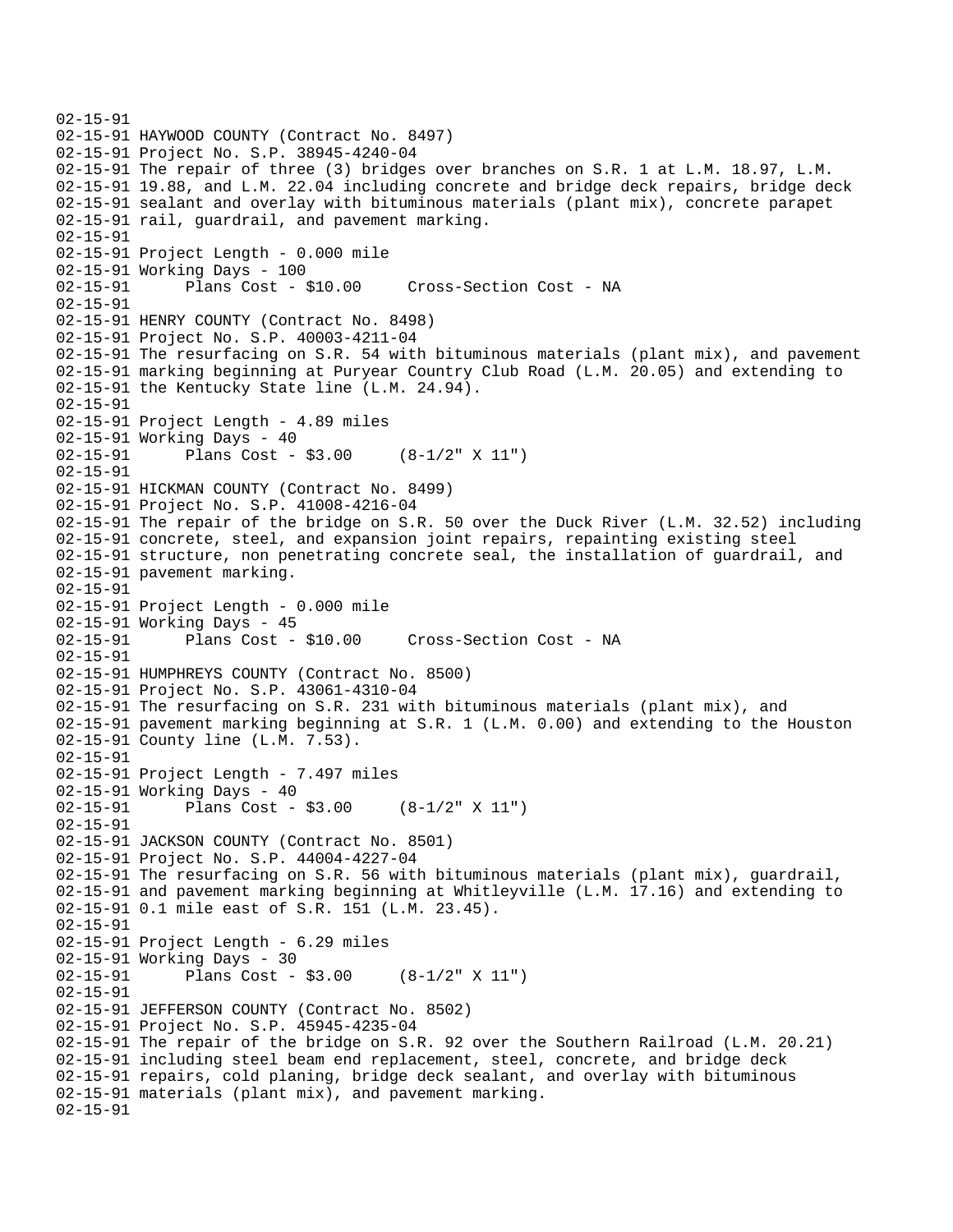```
02-15-91 Project Length - 0.000 mile 
02-15-91 Working Days - 80<br>02-15-91 Plans Cost -
              Plans Cost - $10.00 Cross-Section Cost - NA
02-15-91 
02-15-91 KNOX COUNTY (Contract No. 8503) 
02-15-91 Project No. S.P. 47186-4302-04 
02-15-91 The resurfacing on S.R. 331 with bituminous materials (plant mix), and 
02-15-91 pavement marking beginning at S.R. 131 (L.M. 8.31) and extending to S.R. 61 
02-15-91 (L.M. 15.35). 
02-15-91 
02-15-91 Project Length - 7.04 miles 
02-15-91 Working Days - 35 
02-15-91 Plans Cost - $3.00 (8-1/2" X 11") 
02-15-91 
02-15-91 LAKE COUNTY (Contract No. 8504) 
02-15-91 Project No. S.P. 48945-4206-04 
02-15-91 The repair of the bridge on S.R. 78 over Black Bayou (L.M. 16.51) including 
02-15-91 timber repair, concrete channel and parapet rail replacement, bridge deck 
02-15-91 sealant and overlay with bituminous materials (plant mix), guardrail, and 
02-15-91 pavement marking. 
02-15-91 
02-15-91 Project Length - 0.000 mile 
02-15-91 Working Days - 40 
02-15-91 Plans Cost - $10.00 Cross-Section Cost - NA 
02-15-91 
02-15-91 LAUDERDALE, SHELBY AND TIPTON COUNTIES (Contract No. 8505) 
02-15-91 Project No. S.P. 98041-4241-04 
02-15-91 The installation of painted pavement marking lines on various State Routes. 
02-15-91 
02-15-91 Project Length - 364.34 miles 
02-15-91 Working Days - On or before August 1, 1991 (See Special Provision 108B) 
02-15-91 NO PLANS CONTRACT 
02-15-91 
02-15-91 LAWRENCE COUNTY (Contract No. 8506) 
02-15-91 Project No. S.P. 50020-4305-04 
02-15-91 The resurfacing on S.R. 241 with bituminous materials (plant mix), and 
02-15-91 pavement marking beginning at S.R. 15 (L.M. 0.00) and extending to S.R. 240 
02-15-91 (L.M. 5.02). 
02-15-91 
02-15-91 Project Length - 5.02 miles 
02-15-91 Working Days - 40 
02-15-91 Plans Cost - $3.00 (8-1/2" X 11") 
02-15-91 
02-15-91 LINCOLN COUNTY (Contract No. 8507) 
02-15-91 Project No. MG-9304(1), 52951-3522-54, 52951-3221-04 
02-15-91 The signalization of eight (8) intersections on various routes in Fayetteville 
02-15-91 including drainage modifications, paving with bituminous materials (plant 
02-15-91 mix), the installation of concrete curb, sidewalk, signs, and pavement 
02-15-91 marking. 
02-15-91 
02-15-91 Project Length - 0.000 mile 
02-15-91 Working Days - On or before October 15, 1991 
02-15-91 Plans Cost - $10.00 Cross-Section Cost - NA 
02-15-91 
02-15-91 LINCOLN COUNTY (Contract No. 8508) 
02-15-91 Project No. S.P. 52013-4308-04 
02-15-91 The resurfacing on S.R. 273 with bituminous materials (plant mix), bridge deck 
02-15-91 repair, bridge deck sealant and overlay, and pavement marking beginning at the 
02-15-91 Giles County line (L.M. 0.00) and extending to Carr Creek (L.M. 7.15). 
02-15-91
```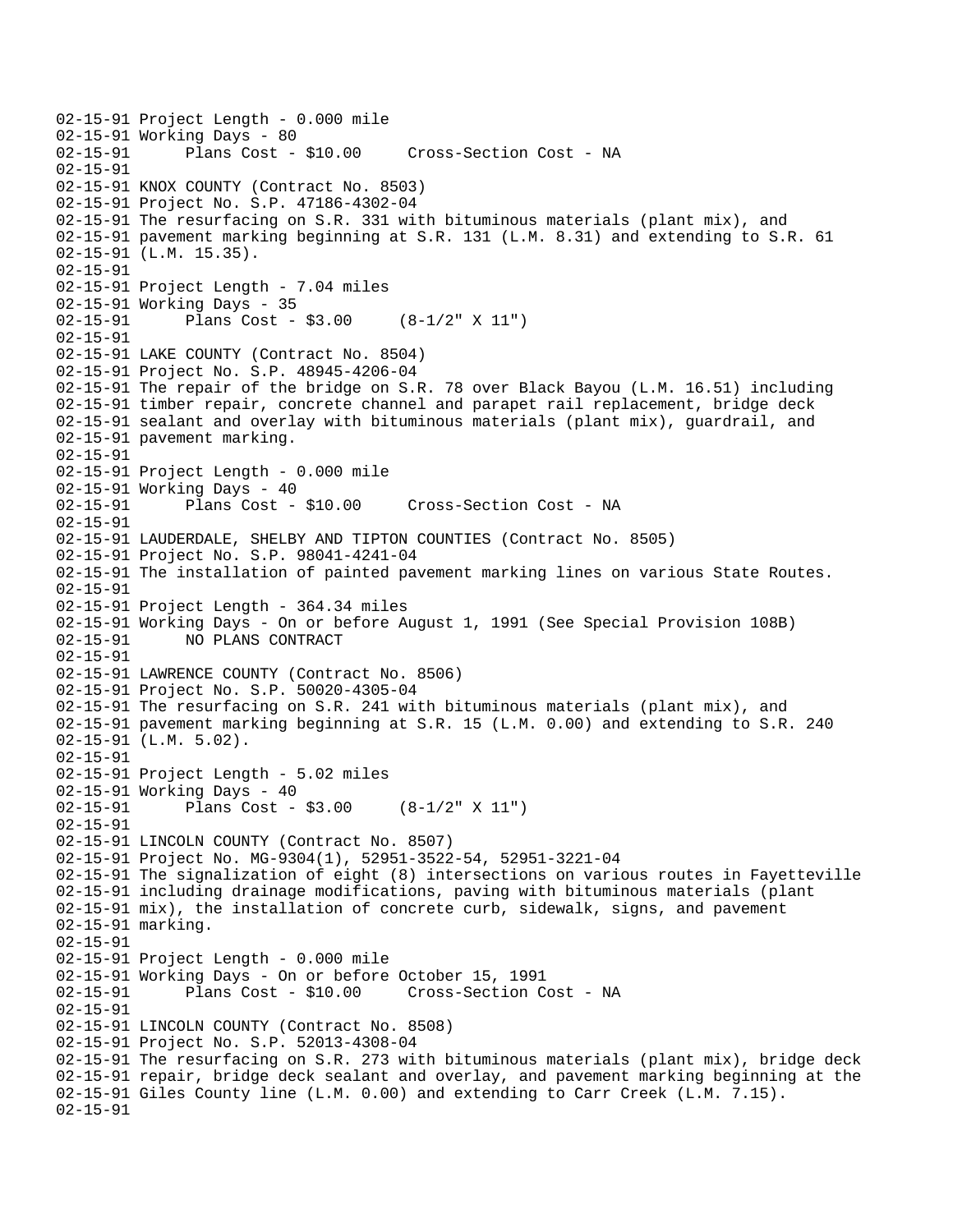```
02-15-91 Project Length - 7.15 miles
02-15-91 Working Days - 40<br>02-15-91 Plans Cost -
              Plans Cost - $3.00 (8-1/2" X 11")
02-15-91 
02-15-91 LOUDON COUNTY (Contract No. 8509) 
02-15-91 Project No. S.P. 53080-4302-04 
02-15-91 The resurfacing on S.R. 323 with bituminous materials (plant mix), and 
02-15-91 pavement marking beginning 625 feet west of L.M. 0.00 and extending to the 
02-15-91 Jct. with S.R. 2 (L.M. 2.14). 
02-15-91 
02-15-91 Project Length - 2.26 miles 
02-15-91 Working Days - 30 
02-15-91 Plans Cost - $3.00 (8-1/2" X 11") 
02-15-91 
02-15-91 MCMINN COUNTY (Contract No. 8510) 
02-15-91 Project No. RRO-000S(576), 54954-3705-94 
02-15-91 The realignment of the Southern Railroad crossing at Blair Street/Shultz 
02-15-91 Street in Niota including grading and drainage, paving with bituminous 
02-15-91 materials (plant mix), storm sewer construction, the installation of concrete 
02-15-91 curb and gutter, sidewalk, and pavement marking. 
02-15-91 
02-15-91 Project Length - 0.095 mile 
02-15-91 Working Days - 60 
02-15-91 Plans Cost - $10.00 Cross-Section Cost - $0.00 
02-15-91 
02-15-91 MCMINN COUNTY (Contract No. 8511) 
02-15-91 Project No. S.P. 54004-4307-04 
02-15-91 The resurfacing on S.R. 305 with bituminous materials (plant mix), cold 
02-15-91 planing, guardrail, and pavement marking beginning at the Jct. of S.R. 30 
02-15-91 (L.M. 0.00) in Athens and extending to the Jct. of S.R. 2 (L.M. 2.85). 
02-15-91 
02-15-91 Project Length - 2.85 miles
02-15-91 Working Days - 30 
02-15-91 Plans Cost - $3.00 (8-1/2" X 11") 
02-15-91 
02-15-91 MCNAIRY COUNTY (Contract No. 8512) 
02-15-91 Project No. S.P. 55008-4218-04 
02-15-91 The resurfacing on S.R. 57 with bituminous materials (plant mix), and pavement 
02-15-91 marking beginning at Pleasant Sight Road (L.M. 19.64) and extending to the 
02-15-91 Hardin County line (L.M. 24.70). 
02-15-91 
02-15-91 Project Length - 5.06 miles 
02-15-91 Working Days - 30 
02-15-91 Plans Cost - $3.00 (8-1/2" X 11") 
02-15-91 
02-15-91 MACON COUNTY (Contract No. 8513) 
02-15-91 Project No. S.P. 56001-4515-04 
02-15-91 The resurfacing on S.R. 10 with bituminous materials (plant mix), and pavement 
02-15-91 marking beginning at the Trousdale County line (L.M. 0.00) and extending to 
02-15-91 S.R. 52 (L.M. 6.70). 
02-15-91 
02-15-91 Project Length - 6.668 miles 
02-15-91 Working Days - 40 
02-15-91 Plans Cost - $3.00 (8-1/2" X 11") 
02-15-91 
02-15-91 MONTGOMERY COUNTY (Contract No. 8514) 
02-15-91 Project No. S.P. 63001-4137-04 
02-15-91 The repair of the bridges on I-24 over the Red River (L.M 8.98 E.B.L. and L.M. 
02-15-91 9.10 W.B.L.) including concrete, steel, and expansion joint repairs, a non 
02-15-91 penetrating concrete seal, and repainting existing steel structures.
```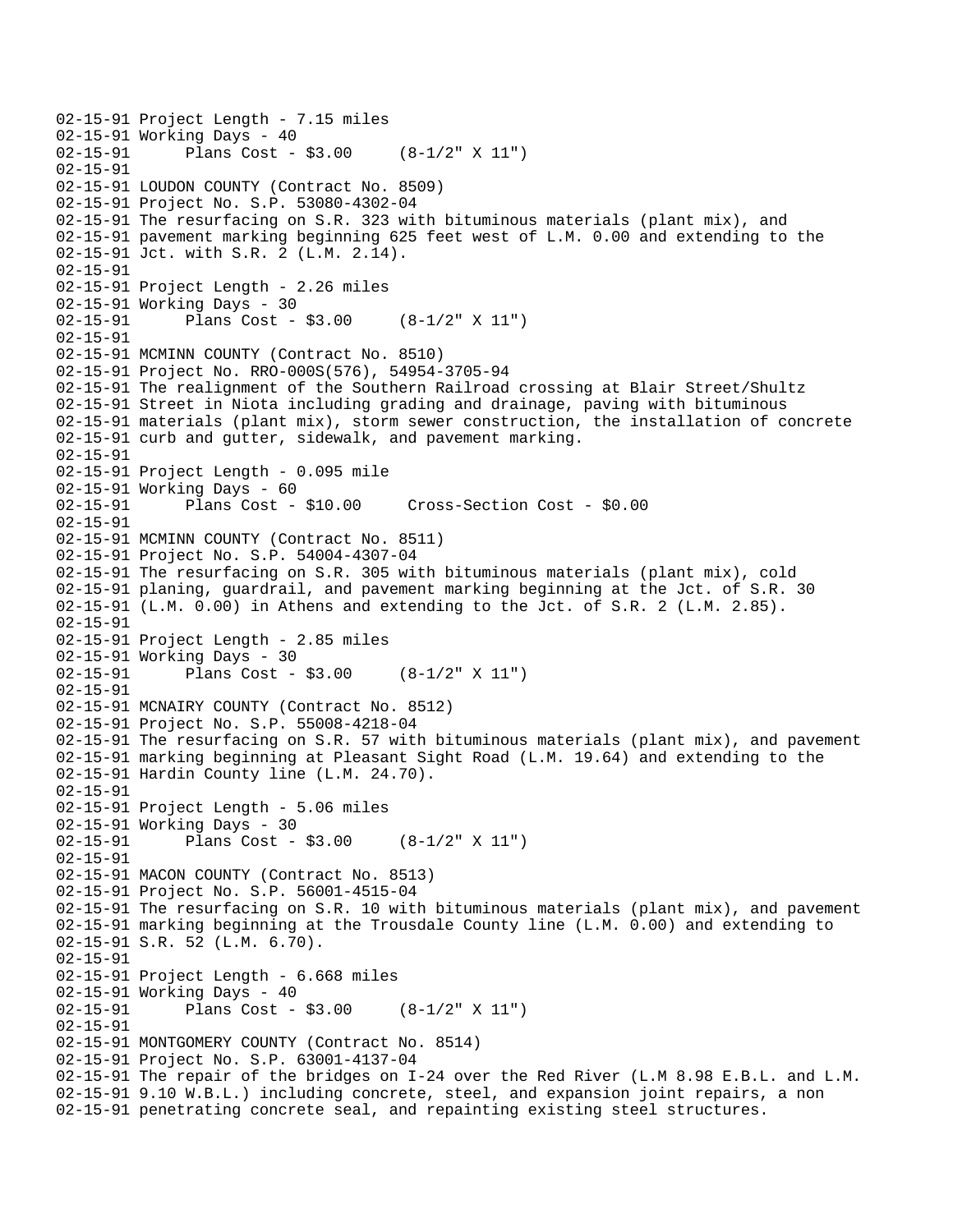```
02-15-91 
02-15-91 Project Length - 0.000 mile 
02-15-91 Working Days - 45 
02-15-91 Plans Cost - $10.00 Cross-Section Cost - NA 
02-15-91 
02-15-91 MORGAN COUNTY (Contract No. 8515) 
02-15-91 Project No. S.P. 65008-4222-04 
02-15-91 The repair of the bridge on S.R. 62 over White Creek (L.M. 8.11) including the 
02-15-91 replacement of the concrete approach slab, concrete, reinforcing steel, and 
02-15-91 expansion joint repairs. 
02-15-91 
02-15-91 Project Length - 0.000 mile 
02-15-91 Working Days - 60<br>02-15-91 Plans Cost - $3.00
02-15-91 Plans Cost - $3.00 Cross-Section Cost - NA 
02-15-91 
02-15-91 MORGAN COUNTY (Contract No. 8516) 
02-15-91 Project No. S.P. 65014-4304-04 
02-15-91 The resurfacing on S.R. 298 with bituminous materials (plant mix), and 
02-15-91 pavement marking beginning at the Cumberland-Morgan County line (L.M. 0.00) 
02-15-91 and extending to the Jct. of S.R. 62 (L.M. 7.58).
02-15-91 
02-15-91 Project Length - 7.58 miles 
02-15-91 Working Days - 45 
02-15-91 Plans Cost - $3.00 (8-1/2" X 11") 
02-15-91 
02-15-91 OVERTON COUNTY (Contract No. 8517) 
02-15-91 Project No. S.P. 67008-4236-04 
02-15-91 The resurfacing on S.R. 136 with bituminous materials (plant mix), and 
02-15-91 pavement marking beginning at the end of bridge over the Roaring River (L.M. 
02-15-91 3.78) and extending to S.R. 85 (L.M. 9.21). 
02-15-91 
02-15-91 Project Length - 5.08 miles 
02-15-91 Working Days - 30 
02-15-91 Plans Cost - $3.00 (8-1/2" X 11") 
02-15-91 
02-15-91 PUTNAM COUNTY (Contract No. 8518) 
02-15-91 Project No. S.P. 71003-4315-04 
02-15-91 The resurfacing on S.R. 24 with bituminous materials (plant mix), and pavement 
02-15-91 marking beginning at Mill Creek Road (right) (L.M. 29.89) and extending to 
02-15-91 Wilder Avenue West (right) (L.M. 35.53). 
02-15-91 
02-15-91 Project Length - 5.64 miles 
02-15-91 Working Days - 30 
02-15-91 Plans Cost - $3.00 (8-1/2" X 11") 
02-15-91 
02-15-91 ROBERTSON COUNTY (Contract No. 8519) 
02-15-91 Project No. S.P. 74006-4511-04 
02-15-91 The repair of the bridge on S.R. 25 over Honey Run Creek (L.M. 12.71) 
02-15-91 including concrete, steel, expansion joint, and bridge deck repairs, 
02-15-91 repainting existing steel structure, bridge deck sealant and overlay with 
02-15-91 bituminous materials (plant mix), the installation of guardrail, and pavement 
02-15-91 marking. 
02-15-91 
02-15-91 Project Length - 0.000 mile 
02-15-91 Working Days - 110<br>02-15-91        Plans Cost - $3.00
02-15-91 Plans Cost - $3.00 Cross-Section Cost - NA 
02-15-91 
02-15-91 RUTHERFORD COUNTY (Contract No. 8520) 
02-15-91 Project No. S.P. 75011-4530-04 
02-15-91 The resurfacing on S.R. 96 with bituminous materials (plant mix), and pavement
```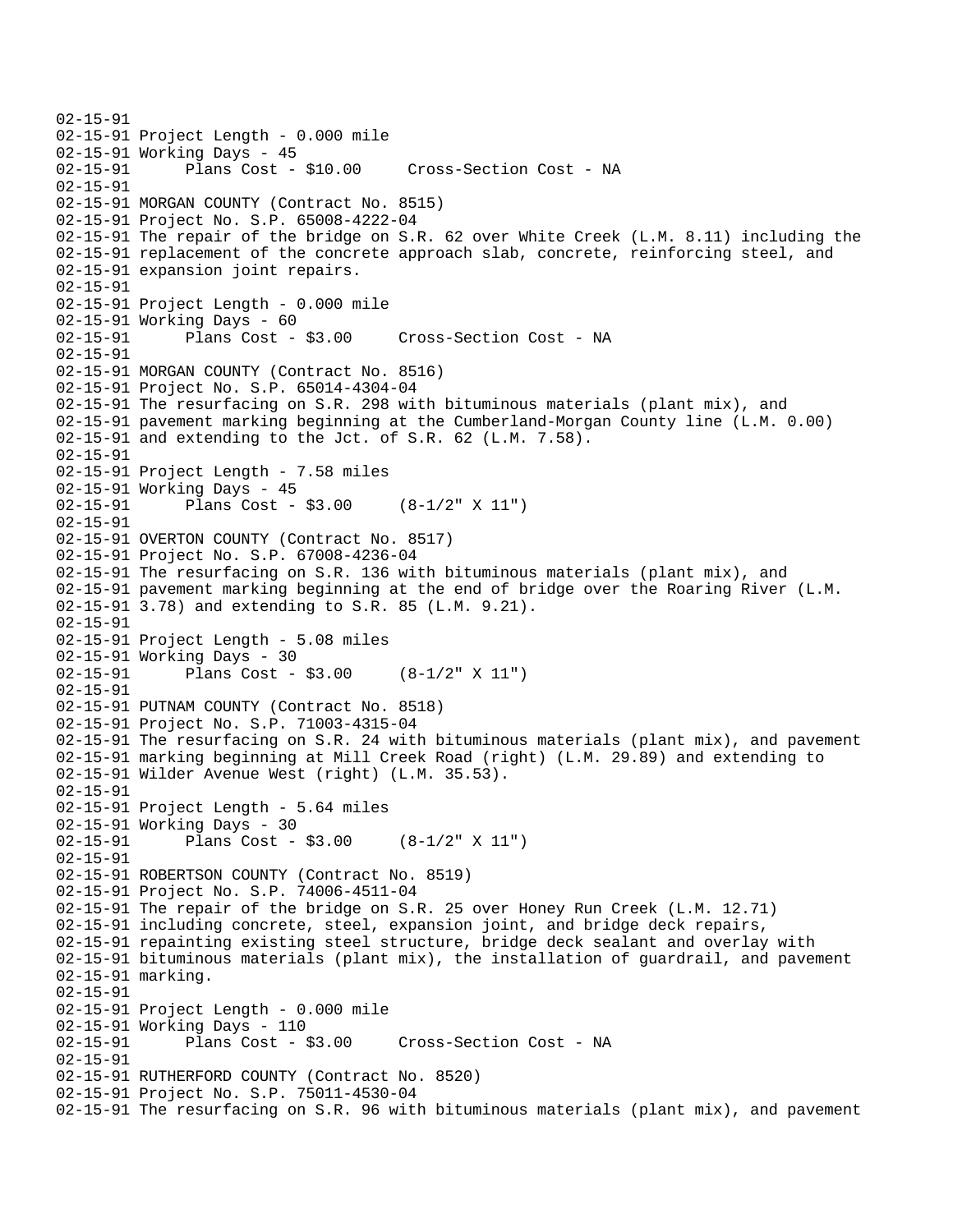02-15-91 marking beginning at two lane section (L.M. 12.83) and extending to S.R. 266 02-15-91 (L.M. 20.51). 02-15-91 02-15-91 Project Length - 7.68 miles 02-15-91 Working Days - 50 02-15-91 Plans Cost - \$3.00 (8-1/2" X 11") 02-15-91 02-15-91 SEVIER COUNTY (Contract No. 8521) 02-15-91 Project No. BRS-416(1), 78018-3213-94 02-15-91 The construction of one (1) prestressed concrete box beam bridge over the 02-15-91 Little Pigeon River (L.M. 14.25) on S.R. 416 east of Sevierville including 02-15-91 grading and drainage, paving with bituminous materials (plant mix), and 02-15-91 guardrail on the approaches. 02-15-91 02-15-91 Project Length - 0.236 mile 02-15-91 Working Days - 100 02-15-91 Plans Cost - \$10.00 Cross-Section Cost - \$10.00 02-15-91 02-15-91 SHELBY COUNTY (Contract No. 8522) 02-15-91 Project No. IXA-2871(3), 79958-3727-44 02-15-91 The grading and drainage on Whitten Road including the construction of one (1) 02-15-91 prestressed concrete I-beam bridge over the C.S.X. Railroad, paving with 02-15-91 bituminous materials (plant mix), construction of a complete storm sewer 02-15-91 drainage system, the installation of concrete curb and gutter, sidewalk, 02-15-91 underdrains, guardrail, signs, signals, and pavement marking beginning 0.19 02-15-91 mile north of Stage Road and extending to St. Elmo Road in Bartlett. 02-15-91 02-15-91 Project Length - 1.521 miles 02-15-91 Working Days - 185 02-15-91 Plans Cost - \$25.00 Cross-Section Cost - \$10.00 02-15-91 The DBE goal for this contract is 10% of the contract amount. 02-15-91 02-15-91 SHELBY COUNTY (Contract No. 8523) 02-15-91 Project No. BHM-3(32), 79016-3216-94 02-15-91 The widening of two (2) prestressed concrete box beam bridges over the 02-15-91 I.C. Railroad (L.M. 6.66), and over Cane Creek (L.M. 7.19), and the widening 02-15-91 of one (1) concrete box bridge (3 @ 10' X 10') over Tarent Branch (L.M. 6.35) 02-15-91 on U.S. 51 (S.R. 3, Elvis Presley Blvd.) including bridge deck and concrete 02-15-91 repairs, repainting existing steel structure, grading and drainage, paving 02-15-91 with bituminous materials (plant mix), sanitary sewer adjustments, the 02-15-91 installation of concrete curb and gutter, guardrail, and fence on the 02-15-91 approaches, with channel repair on Cane Creek including gabions (rock filled), 02-15-91 and concrete repair. 02-15-91 02-15-91 Project Length - 0.223 mile 02-15-91 Working Days - 175 02-15-91 Plans Cost - \$25.00 Cross-Section Cost - \$0.00 02-15-91 The DBE goal for this contract is 10% of the contract amount. 02-15-91 02-15-91 SHELBY COUNTY (Contract No. 8524) 02-15-91 Project No. S.P. 79005-4140-04 02-15-91 The repair of the bridge on I-55 over McLemore Avenue and railroad (L.M. 02-15-91 10.97) including prestressed beam repairs, and splicing and tensioning 02-15-91 prestressing strands. 02-15-91 02-15-91 Project Length - 0.000 mile 02-15-91 Working Days - 40<br>02-15-91 Plans Cost - \$3.00 Cross-Section Cost - NA 02-15-91 02-15-91 SHELBY COUNTY (Contract No. 8525)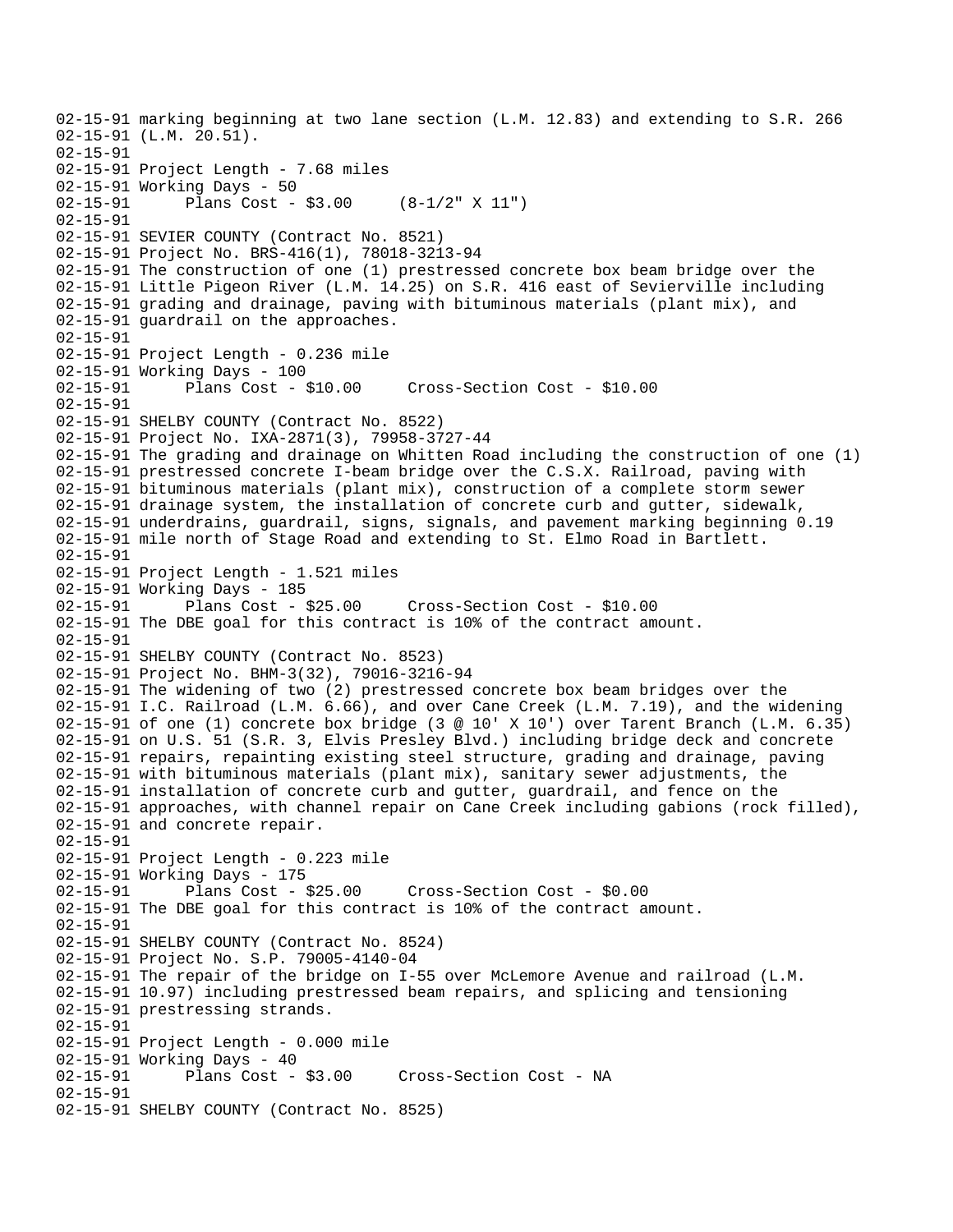```
02-15-91 Project No. S.P. 79026-4312-04 
02-15-91 The resurfacing on S.R. 23 with bituminous materials (plant mix), and pavement 
02-15-91 marking beginning in Bellvue (L.M. 0.00) and extending to East Parkway (L.M. 
02-15-91 2.09). 
02-15-91 
02-15-91 Project Length - 2.09 miles 
02-15-91 Working Days - 30 
02-15-91 Plans Cost - $3.00 (8-1/2" X 11") 
02-15-91 
02-15-91 SHELBY COUNTY (Contract No. 8526) 
02-15-91 Project No. S.P. 79028-4534-04 
02-15-91 The resurfacing on S.R. 57 with bituminous materials (plant mix), and pavement 
02-15-91 marking beginning at Forest Hill Road (L.M. 15.07) and extending to the 
02-15-91 Fayette County line (L.M. 22.16). 
02-15-91 
02-15-91 Project Length - 3.66 miles 
02-15-91 Working Days - 55 
02-15-91 Plans Cost - $3.00 (8-1/2" X 11") 
02-15-91 
02-15-91 STEWART AND MONTGOMERY COUNTIES (Contract No. 8527) 
02-15-91 Project No. S.P. 63055-4310-04 
02-15-91 The resurfacing on S.R. 233 with bituminous materials (plant mix), and 
02-15-91 pavement marking beginning in Stewart County 0.41 mile west of the Montgomery 
02-15-91 County line (L.M. 11.65) and extending to Blooming Grove Creek in Montgomery 
02-15-91 County (L.M. 4.76). 
02-15-91 
02-15-91 Project Length - 5.17 miles 
02-15-91 Working Days - 35 
02-15-91 Plans Cost - $3.00 (8-1/2" X 11") 
02-15-91 
02-15-91 SULLIVAN COUNTY (Contract No. 8528) 
02-15-91 Project No. BRM-4429(2), 82951-3795-94 
02-15-91 The construction of the bridge over the Clinchfield Railroad (L.M. 0.33) on 
02-15-91 Hidden Valley Road with either prestressed concrete bulb-tee beams, or 
02-15-91 continuous steel welded plate girders, including grading and drainage, paving 
02-15-91 with bituminous materials (plant mix), and guardrail on the approaches. 
02-15-91 
02-15-91 Project Length - 0.160 mile 
02-15-91 Working Days - 90 
02-15-91 Plans Cost - $10.00 Cross-Section Cost - $0.00 
02-15-91 
02-15-91 SULLIVAN COUNTY (Contract No. 8529) 
02-15-91 Project No. S.P. 82094-4214-04 
02-15-91 The resurfacing on S.R. 44 with bituminous materials (plant mix), and pavement 
02-15-91 marking beginning 525 feet south of Lakeview Drive (L.M. 1.40) and extending 
02-15-91 to 1625 feet west of S.R. 358 (L.M. 6.57). 
02-15-91 
02-15-91 Project Length - 5.17 miles 
02-15-91 Working Days - 30 
02-15-91 Plans Cost - $3.00 (8-1/2" X 11") 
02-15-91 
02-15-91 SUMNER COUNTY (Contract No. 8530) 
02-15-91 Project No. S.P. 83017-4229-04 
02-15-91 The repair of the bridge on S.R. 174 over East Camp Creek (L.M. 14.08) 
02-15-91 including concrete, steel, expansion joint, and bridge deck repairs, 
02-15-91 repainting existing steel structure, bridge deck sealant and overlay with 
02-15-91 bituminous materials (plant mix), the installation of guardrail, and pavement 
02-15-91 marking. 
02-15-91 
02-15-91 Project Length - 0.000 mile
```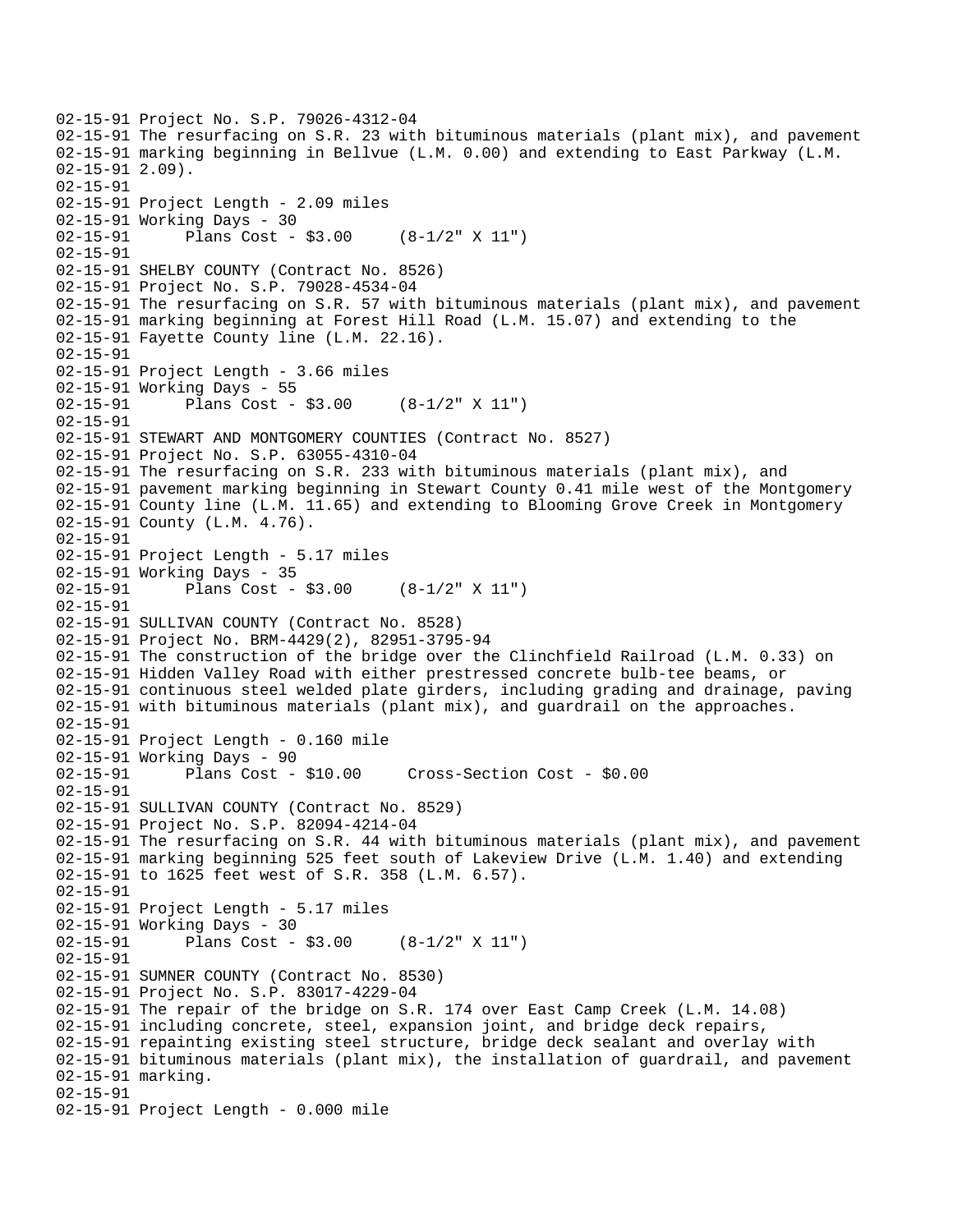```
02-15-91 Working Days - 110 
              Plans Cost - $3.00 Cross-Section Cost - NA
02-15-91 
02-15-91 SUMNER COUNTY (Contract No. 8531) 
02-15-91 Project No. S.P. 83027-4312-04 
02-15-91 The resurfacing on S.R. 174 with bituminous materials (plant mix), and 
02-15-91 pavement marking beginning at the Jct. of S.R. 109 (L.M. 15.50) and extending 
02-15-91 to South Tunnel Road (L.M. 21.20). 
02-15-91 
02-15-91 Project Length - 5.70 miles 
02-15-91 Working Days - 40 
02-15-91 Plans Cost - $3.00 (8-1/2" X 11") 
02-15-91 
02-15-91 TIPTON COUNTY (Contract No. 8532) 
02-15-91 Project No. S.P. 84002-4560-04 
02-15-91 The resurfacing on S.R. 3 with bituminous materials (plant mix), and pavement 
02-15-91 marking beginning at Winn Street (L.M. 15.47) and extending to East Ripley 
02-15-91 Avenue (L.M. 17.03). 
02-15-91 
02-15-91 Project Length - 1.56 miles 
02-15-91 Working Days - 30 
02-15-91 Plans Cost - $3.00 (8-1/2" X 11") 
02-15-91 
02-15-91 WARREN COUNTY (Contract No. 8533) 
02-15-91 Project No. BRZ-8900(18), 89019-3408-94 
02-15-91 The construction of one (1) concrete box bridge (3 @ 12' X 12') (variable 
02-15-91 height) over Hickory Grove Branch (L.M. 4.53) on Yager To Short Mountain Road 
02-15-91 including grading and drainage, paving with bituminous materials (plant mix), 
02-15-91 and guardrail on the approaches. 
02-15-91 
02-15-91 Project Length - 0.080 mile 
02-15-91 Working Days - 65 
                                      02-15-91 Plans Cost - $10.00 Cross-Section Cost - $0.00 
02-15-91 
02-15-91 WARREN COUNTY (Contract No. 8534) 
02-15-91 Project No. S.P. 89004-4511-04 
02-15-91 The resurfacing on S.R. 1 with bituminous materials (plant mix), and pavement 
02-15-91 marking beginning 305 feet east of S.R. 56 (L.M. 12.08) and extending to 
02-15-91 210 feet east of McGregor Road (L.M. 16.05). 
02-15-91 
02-15-91 Project Length - 3.90 miles 
02-15-91 Working Days - 30 
02-15-91 Plans Cost - $3.00 (8-1/2" X 11") 
02-15-91 
02-15-91 WEAKLEY COUNTY (Contract No. 8535) 
02-15-91 Project No. S.P. 92008-4305-04 
02-15-91 The resurfacing on S.R. 118 with bituminous materials (plant mix), and 
02-15-91 pavement marking beginning at the bridge over the North Fork Obion River (L.M. 
02-15-91 10.07) and extending to the Kentucky State line (L.M. 14.78). 
02-15-91 
02-15-91 Project Length - 4.71 miles 
02-15-91 Working Days - 40 
02-15-91 Plans Cost - $3.00 (8-1/2" X 11") 
02-15-91 
02-15-91 WILLIAMSON COUNTY (Contract No. 8536) 
02-15-91 Project No. S.P. 94028-4313-04 
02-15-91 The resurfacing on S.R. 252 with bituminous materials (plant mix), and 
02-15-91 pavement marking beginning at Clovercroft Road (L.M. 5.60) and extending to 
02-15-91 the new pavement (L.M. 12.80). 
02-15-91
```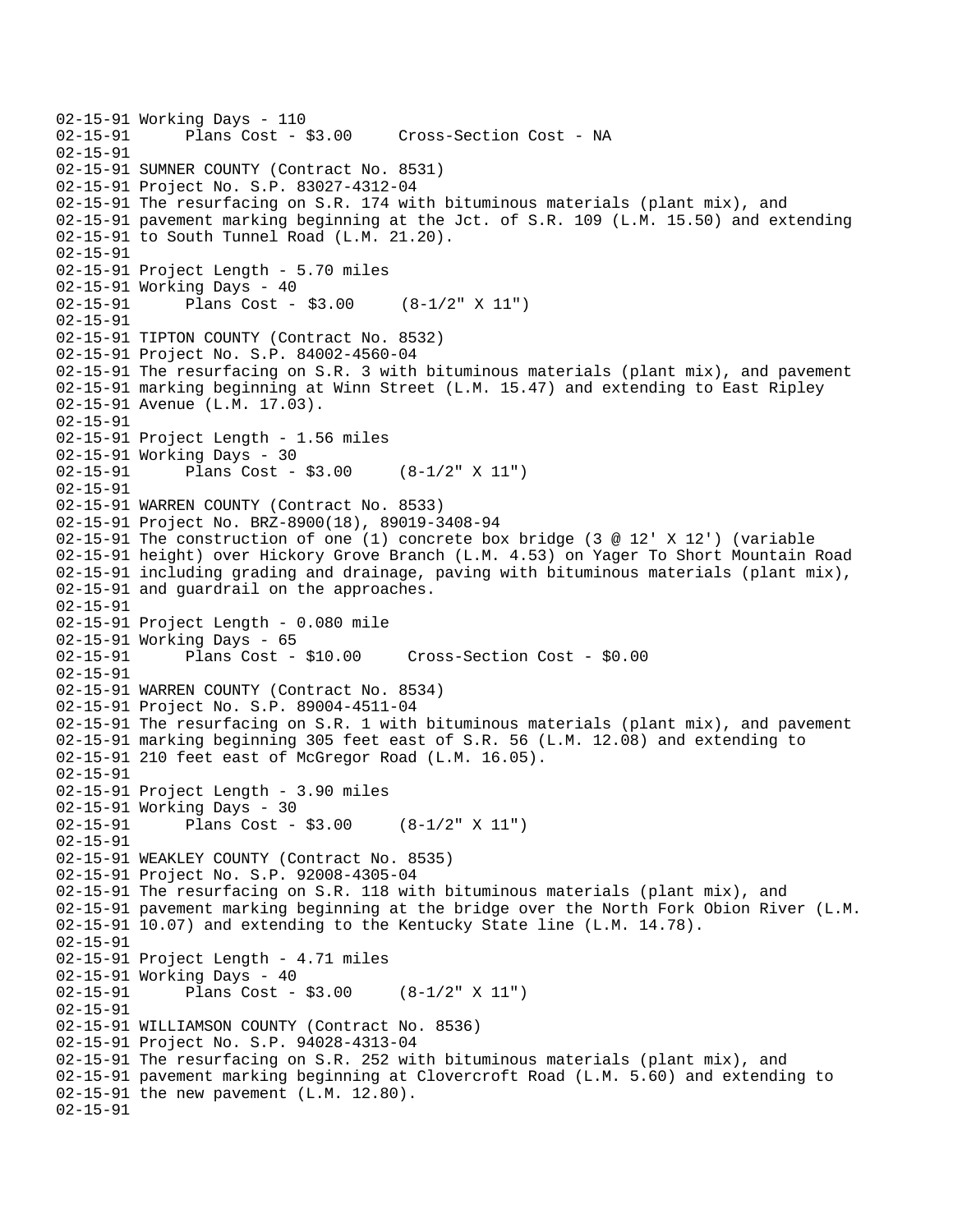02-15-91 Project Length - 6.60 miles 02-15-91 Working Days - 40<br>02-15-91 Plans Cost -Plans Cost -  $$3.00$  (8-1/2" X 11") 02-15-91 02-15-91 WILSON COUNTY (Contract No. 8537) 02-15-91 Project No. MG-171(11), 95015-3212-54, 95001-3163-04 02-15-91 The signalization and installation of pavement marking at the intersections of 02-15-91 S.R. 171 (Mt. Juliet Road) with I-40 westbound off ramp, and with Weston 02-15-91 Drive. 02-15-91 02-15-91 Project Length - 0.000 mile 02-15-91 Working Days - On or before September 30, 1991 02-15-91 Plans Cost - \$3.00 Cross-Section Cost - NA 02-15-91 02-15-91 WILSON COUNTY (Contract No. 8538) 02-15-91 Project No. S.P. 95950-3524-04 02-15-91 The paving on a S.I.A. Route (Maddox-Simpson Parkway) serving Metokote 02-15-91 Corporation including paving with bituminous materials (plant mix), and 02-15-91 pavement marking beginning at S.R. 26 (U.S. 70) (L.M. 0.00) and extending to 02-15-91 S.R. 10 (U.S. 231) (L.M. 2.34). 02-15-91 02-15-91 Project Length - 2.341 miles 02-15-91 Working Days - 50 02-15-91 Plans Cost - \$3.00 Cross-Section Cost - NA 02-15-91 ================================================================================ 03-15-91 DAVIDSON AND WILLIAMSON COUNTIES (Contract No. 8360) 03-15-91 Project No. S.P. 98032-4211-04 03-15-91 The mowing on various State Routes. 03-15-91 03-15-91 Project Length - 406.89 miles 03-15-91 Working Days - 60 (See Special Provision 108B) 03-15-91 03-15-91 LAWRENCE, WAYNE AND LEWIS COUNTIES (Contract No. 8367) 03-15-91 Project No. S.P. 98032-4223-04 03-15-91 The mowing on various State Routes. 03-15-91 03-15-91 Project Length - 147.15 miles 03-15-91 Working Days - 60 (See Special Provision 108B) 03-15-91 03-15-91 CARROLL, HENRY AND WEAKLEY COUNTIES (Contract No. 8446) 03-15-91 Project No. S.P. 98041-4235-04 03-15-91 The mowing on various State Routes. 03-15-91 03-15-91 Project Length - 323.93 miles 03-15-91 Working Days - 60 (See Special Provision 108B) 03-15-91 03-15-91 LINCOLN AND MOORE COUNTIES (Contract No. 8455) 03-15-91 Project No. S.P. 98032-4215-04 03-15-91 The mowing on various State Routes. 03-15-91 03-15-91 Project Length - 219.23 miles 03-15-91 Working Days - 60 (See Special Provision 108B) 03-15-91 03-15-91 SHELBY, TIPTON AND LAUDERDALE COUNTIES (Contract No. 8459) 03-15-91 Project No. S.P. 98041-4138-04 03-15-91 The mowing and litter removal on I-40 and various State Routes. 03-15-91 03-15-91 Project Length - 109.64 miles 03-15-91 Working Days - On or before November 15, 1991 (See Special Provision 108B)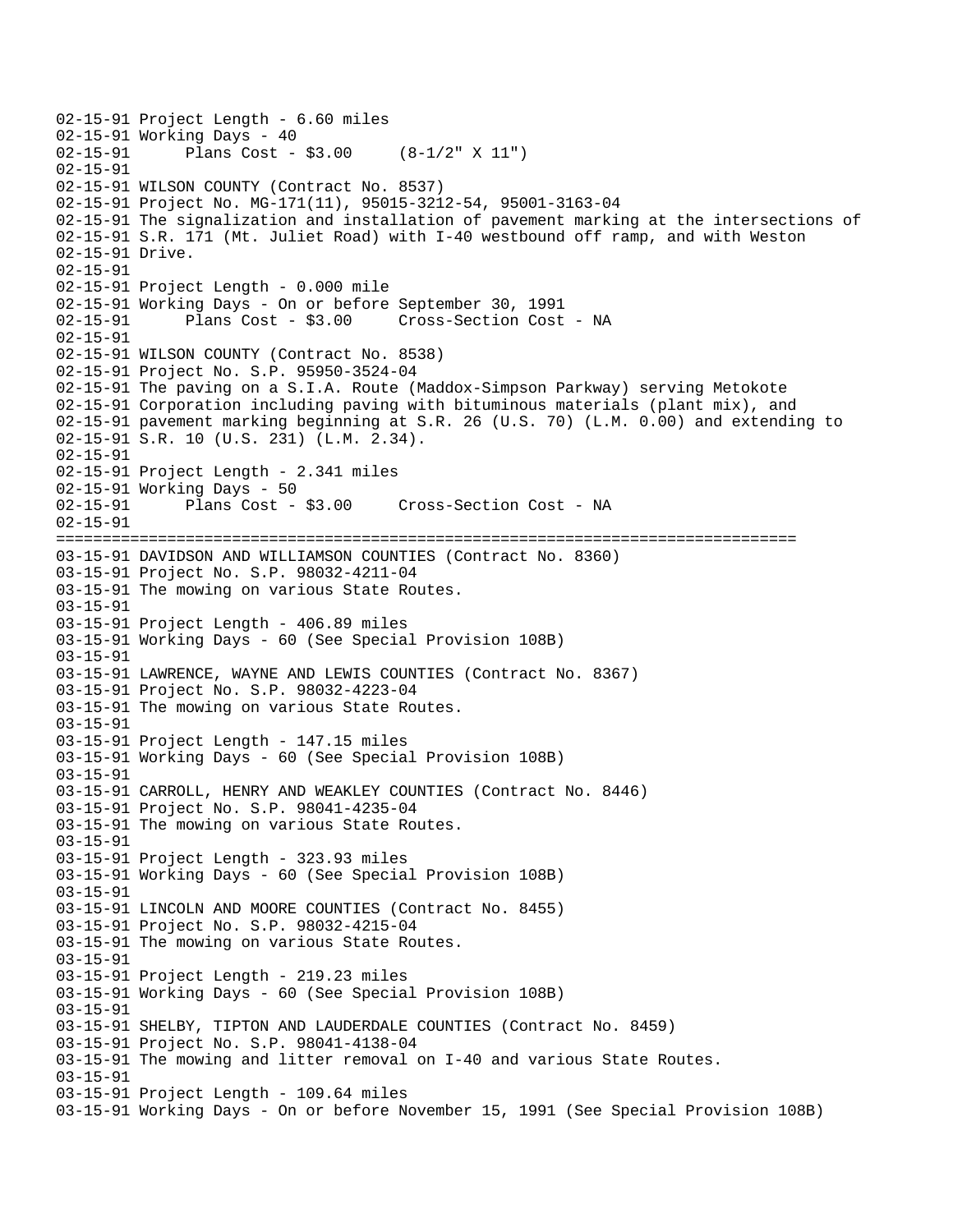```
03-15-91 
================================================================================ 
04-05-91 ANDERSON COUNTY (Contract No. 8539) 
04-05-91 Project No. S.P. 01034-4216-04 
04-05-91 The resurfacing on S.R. 330 with bituminous materials (plant mix), and 
04-05-91 pavement marking beginning at Stoney Flats Road (L.M. 5.00) and extending to 
04-05-91 the Jct. of S.R. 116 (L.M. 8.71). 
04-05-91 
04-05-91 Project Length - 3.71 miles 
04-05-91 Working Days - 30 
04-05-91 Plans Cost - $3.00 (8-1/2" X 11") 
04-05-91 
04-05-91 BEDFORD COUNTY (Contract No. 8540) 
04-05-91 Project No. S.P. 02004-4509-04 
04-05-91 The resurfacing on S.R. 16 with bituminous materials (plant mix), and pavement 
04-05-91 marking beginning south of S.R. 64 (L.M. 21.80) and extending to south of S.R. 
04-05-91 276 (L.M. 26.80). 
04-05-91 
04-05-91 Project Length - 4.52 miles
04-05-91 Working Days - 30 
04-05-91 Plans Cost - $3.00 (8-1/2" X 11") 
04-05-91 
04-05-91 BEDFORD COUNTY (Contract No. 8541) 
04-05-91 Project No. S.P. 02007-4208-04 
04-05-91 The repair of the bridges on S.R. 64 over Sugar Creek (L.M. 9.45) and over 
04-05-91 Davis Branch (L.M. 9.60) including concrete, steel, expansion joint, drain, 
04-05-91 and bridge deck repairs, cold planing, bridge deck sealant and overlay with 
04-05-91 bituminous materials (plant mix), the installation of guardrail, and pavement 
04-05-91 marking. 
04-05-91 
04-05-91 Project Length - 0.000 mile 
04-05-91 Working Days - 75<br>04-05-91 Plans Cost - $10.00
                                      Cross-Section Cost - NA
04-05-91 
04-05-91 BEDFORD COUNTY (Contract No. 8542) 
04-05-91 Project No. S.P. 02007-4209-04 
04-05-91 The repair of the bridges on S.R. 64 over Sinking Creek (L.M. 3.37) and over 
04-05-91 Little Sinking Creek (L.M. 4.66) including concrete, steel, expansion joint, 
04-05-91 and bridge deck repairs, cold planing, a concrete overlay, paving with 
04-05-91 bituminous materials (plant mix) on the approaches, the installation of 
04-05-91 guardrail, and pavement marking. 
04-05-91 
04-05-91 Project Length - 0.000 mile 
04-05-91 Working Days - 90 
04-05-91 Plans Cost - $10.00 Cross-Section Cost - NA 
04-05-91 
04-05-91 BRADLEY COUNTY (Contract No. 8543) 
04-05-91 Project No. S.P. 06004-4225-04 
04-05-91 The resurfacing on S.R. 40 and S.R. 74 with bituminous materials (plant mix), 
04-05-91 cold planing, drainage adjustments, and pavement marking on S.R. 40 beginning 
04-05-91 at the Jct. of S.R. 2 at Keith Street (L.M. 0.00) and extending to S.R. 74 
04-05-91 (L.M. 0.68), and on S.R. 74 beginning S.R. 40 (Inman Street) (L.M. 13.90) and 
04-05-91 extending to S.R. 74 northbound (L.M. 14.30). 
04-05-91 
04-05-91 Project Length - 1.73 miles
04-05-91 Working Days - 30 
04-05-91 Plans Cost - $3.00 (8-1/2" X 11") 
04-05-91 
04-05-91 CAMPBELL COUNTY (Contract No. 8544) 
04-05-91 Project No. S.P. 07015-4220-04
```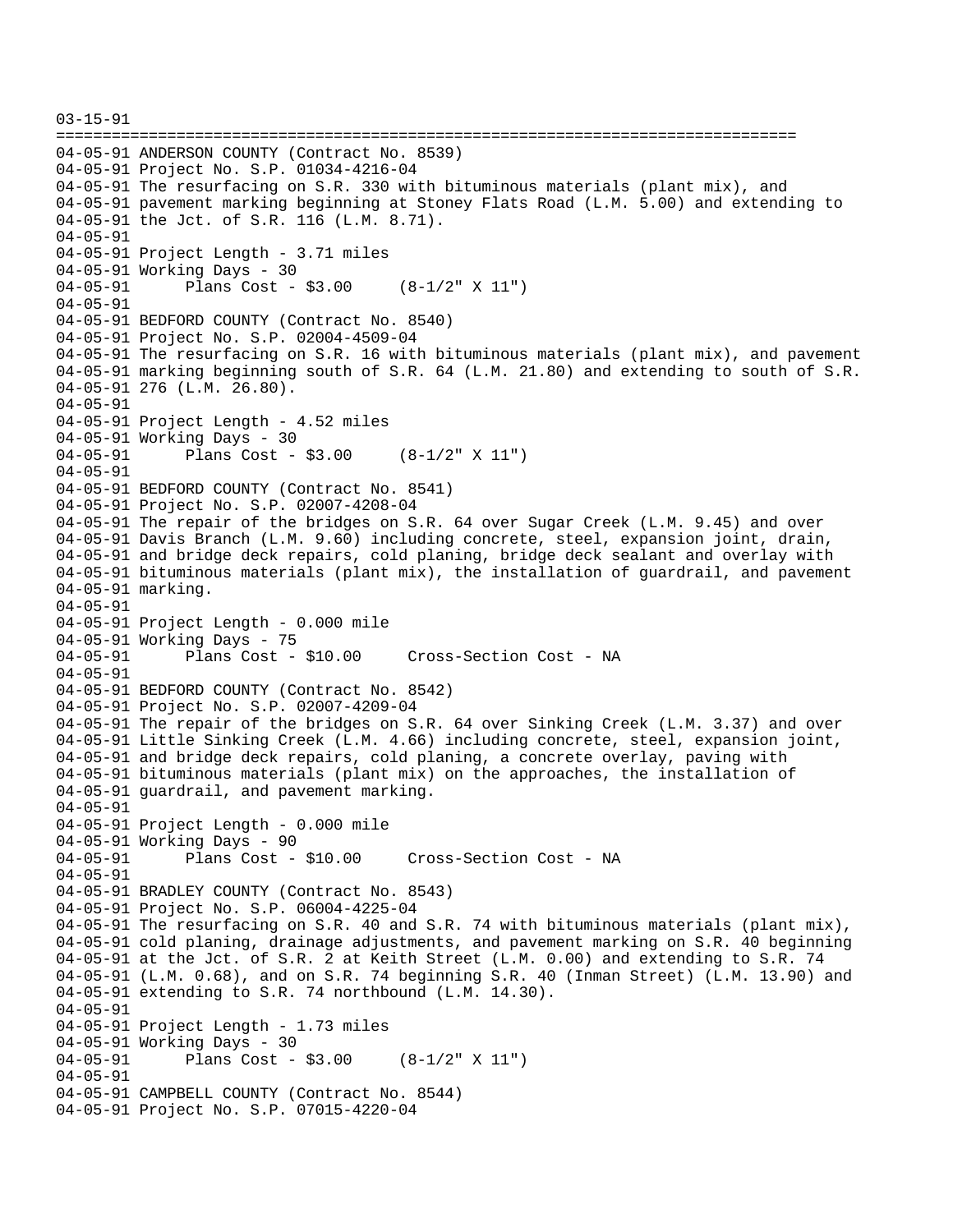04-05-91 The resurfacing on S.R. 297 with bituminous materials (plant mix), and 04-05-91 pavement marking beginning at the Jct. of S.R. 63 (L.M. 0.00) and extending to 04-05-91 approx. 150 feet south of Lick Fork Road (L.M. 5.45). 04-05-91 04-05-91 Project Length - 5.45 miles 04-05-91 Working Days - 35 04-05-91 Plans Cost - \$3.00 (8-1/2" X 11") 04-05-91 04-05-91 CARROLL, GIBSON AND HARDEMAN COUNTIES (Contract No. 8545) 04-05-91 Project Nos. S.P. 98041-4252-04 04-05-91 The scour repair with the installation of rip-rap at three (3) bridges: in 04-05-91 Carroll County on S.R. 1 (L.M. 1.88) over Middle Fork Forked Deer River, in 04-05-91 Gibson County on S.R. 43 (L.M. 18.33) over Bear Creek, and in Hardeman County 04-05-91 on S.R. 125 (L.M. 7.02) over Porter Creek. 04-05-91 04-05-91 Project Length - 0.000 mile 04-05-91 Working Days - 45 04-05-91 NO PLANS CONTRACT 04-05-91 04-05-91 CHESTER COUNTY (Contract No. 8546) 04-05-91 Project No. S.P. 12007-4509-04 04-05-91 The repair of the bridge on S.R. 100 over the Norfolk Southern Railroad (L.M. 04-05-91 11.74) including concrete, steel, expansion joint, and bridge deck repairs, 04-05-91 bearing device replacement, repainting existing steel structure, a 04-05-91 non-penetrating concrete seal, bridge deck sealant and overlay with bituminous 04-05-91 materials (plant mix), the installation of guardrail, and pavement marking. 04-05-91 04-05-91 Project Length - 0.000 mile 04-05-91 Working Days - 80<br>04-05-91 Plans Cost - \$10.00 04-05-91 Plans Cost - \$10.00 Cross-Section Cost - NA 04-05-91 04-05-91 CLAIBORNE COUNTY (Contract No. 8547) 04-05-91 Project No. S.P. 13005-4220-04 04-05-91 The resurfacing on S.R. 63 with bituminous materials (plant mix), and pavement 04-05-91 marking beginning approx. 1530 feet west of Harmon Cemetery Road (L.M. 4.40) 04-05-91 and extending to Red Hill Road (L.M. 11.53). 04-05-91 04-05-91 Project Length - 7.13 miles 04-05-91 Working Days - 45 04-05-91 Plans Cost - \$3.00 (8-1/2" X 11") 04-05-91 04-05-91 COCKE COUNTY (Contract No. 8548) 04-05-91 Project No. S.P. 15004-4207-04 04-05-91 The resurfacing on S.R. 32 with bituminous materials (plant mix), and pavement 04-05-91 marking beginning approx. 0.57 mile east of Trail Hollow Road (L.M. 7.50) and 04-05-91 extending to the Jct. of S.R. 73 (L.M. 11.04). 04-05-91 04-05-91 Project Length - 3.54 miles 04-05-91 Working Days - 30 04-05-91 Plans Cost - \$3.00 (8-1/2" X 11") 04-05-91 04-05-91 CUMBERLAND COUNTY (Contract No. 8549) 04-05-91 Project No. S.P. 18004-4206-04 04-05-91 The resurfacing on S.R. 24 with bituminous materials (plant mix), and pavement 04-05-91 marking beginning at Randolph Road (L.M. 5.67) and extending to Baker-Pomona 04-05-91 Road (L.M. 11.22). 04-05-91 04-05-91 Project Length - 5.55 miles 04-05-91 Working Days - 30 04-05-91 Plans Cost - \$3.00 (8-1/2" X 11")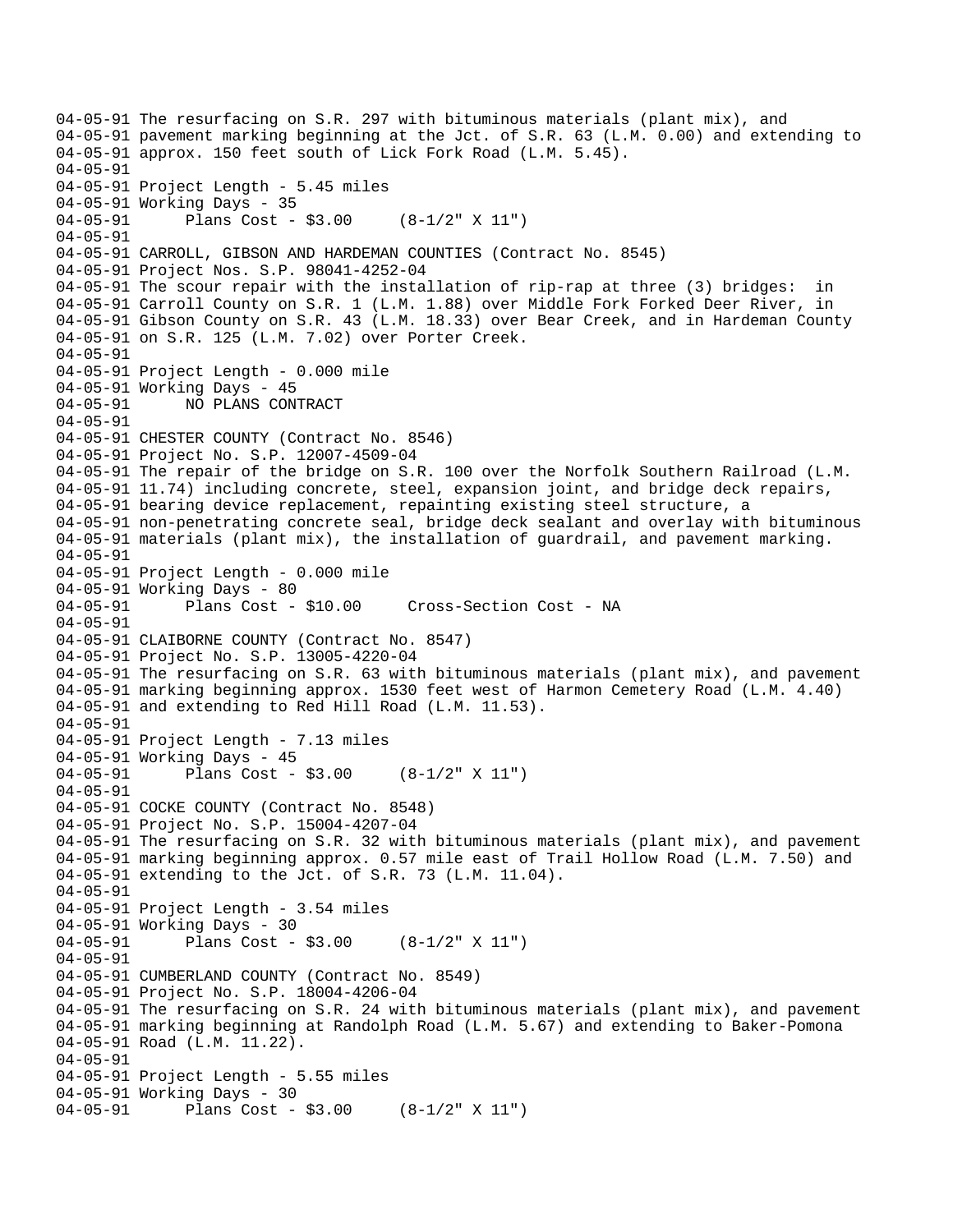```
04-05-91 
04-05-91 DAVIDSON COUNTY (Contract No. 8550) 
04-05-91 Project No. IR-40-3(108)196, 19003-3172-44 
04-05-91 The widening on I-40 including grading and drainage, cold planing, paving with 
04-05-91 bituminous materials (plant mix), storm sewer construction, the widening of 
04-05-91 three (3) bridges with continuous steel beams, one (1) with prestressed 
04-05-91 concrete I-beams, and one (1) with continuous welded plate girders, with 
04-05-91 repairs including concrete repair, repainting existing steel structures, and 
04-05-91 jacking steel structures, the installation of guardrail, concrete median 
04-05-91 barrier, underdrains, fence, signs, and pavement marking beginning at S.R. 1 
04-05-91 (U.S. 70S) and extending to S.R. 24 (U.S. 70N). 
04-05-91 
04-05-91 Project Length - 5.890 miles 
04-05-91 Working Days - 250<br>04-05-91 Plans Cost - $100.00
                                       Cross-Section Cost - $10.00
04-05-91 The DBE goal for this contract is 10% of the contract amount. 
04-05-91 
04-05-91 DAVIDSON COUNTY (Contract No. 8551) 
04-05-91 Project No. BRM-3258(1), 19957-3762-94 
04-05-91 The construction of one (1) bridge with a combination of continuous steel 
04-05-91 welded plate girders and prestressed concrete box beams over the Cumberland 
04-05-91 River (L.M. 0.40) on Jefferson Street including two (2) reinforced concrete 
04-05-91 retaining walls, grading and drainage, paving with bituminous materials (plant 
04-05-91 mix), storm sewer construction, water line and sanitary sewer relocation, the 
04-05-91 installation of concrete curb and gutter, sidewalk, underdrains, signs, fence, 
04-05-91 signals, lighting, and pavement marking on the approaches. 
04-05-91 
04-05-91 Project Length - 0.717 mile
04-05-91 Working Days - On or before December 31, 1993 
04-05-91 Plans Cost - $50.00 Cross-Section Cost - $10.00 
04-05-91 The DBE goal for this contract is 11% of the contract amount. 
04-05-91 
04-05-91 DAVIDSON COUNTY (Contract No. 8552) 
04-05-91 Project No. S.P. 19044-4207-04 
04-05-91 The resurfacing on S.R. 100 with bituminous materials (plant mix), cold 
04-05-91 planing, and pavement marking beginning at the Williamson County line (L.M. 
04-05-91 0.00) and extending to new pavement near Hicks Road (L.M. 8.10). 
04-05-91 
04-05-91 Project Length - 8.10 miles 
04-05-91 Working Days - 45 
04-05-91 Plans Cost - $3.00 (8-1/2" X 11") 
04-05-91 
04-05-91 DAVIDSON COUNTY (Contract No. 8553) 
04-05-91 Project No. S.P. 19957-4784-04 
04-05-91 The repair of the bridge on Demonbreun Street over I-40 (L.M. 3.06) including 
04-05-91 structural steel repairs, heat straightening of structural steel, and 
04-05-91 repainting of structural steel. 
04-05-91 
04-05-91 Project Length - 0.000 mile 
04-05-91 Working Days - On or before July 31, 1991 
              Plans Cost - $3.00 Cross-Section Cost - NA
04-05-91 
04-05-91 DEKALB COUNTY (Contract No. 8554) 
04-05-91 Project Nos. S.P. 21001-4545-04, 21002-4203-04 
04-05-91 The resurfacing on S.R. 26 and S.R. 53 with emulsified asphalt slurry seal, 
04-05-91 and pavement marking on S.R. 26 beginning at the Wilson County line (L.M. 
04-05-91 0.00) and extending to 0.23 mile west of S.R. 83 (L.M. 15.75), and on S.R. 53 
04-05-91 beginning at the Cannon County line (L.M. 0.00) and extending to S.R. 26 (L.M. 
04-05-91 3.73). 
04-05-91
```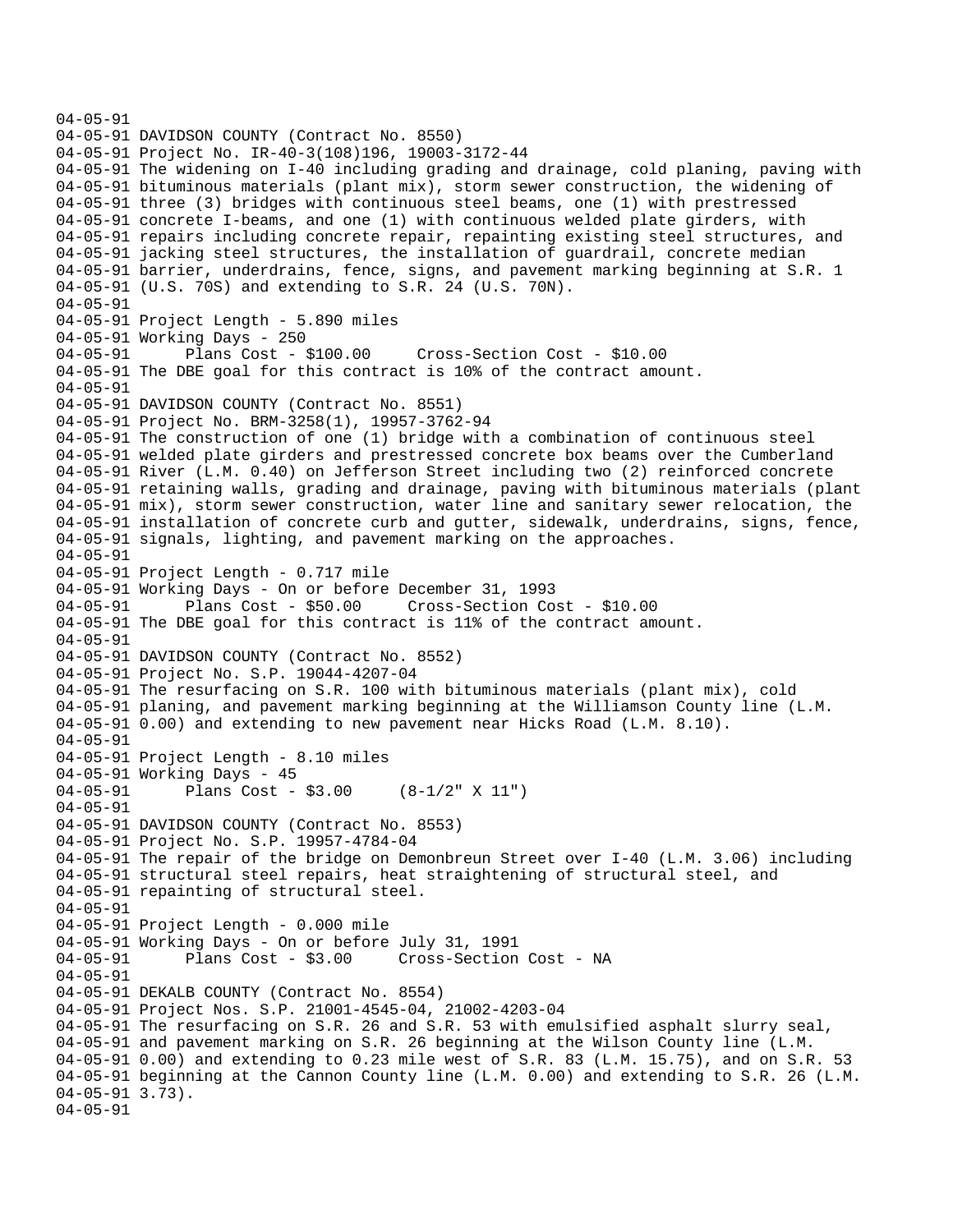```
04-05-91 Project Length - 19.09 miles 
04-05-91 Working Days - 30<br>04-05-91 Plans Cost -
              Plans Cost - $3.00 (8-1/2" X 11")
04-05-91 
04-05-91 FRANKLIN COUNTY (Contract No. 8555) 
04-05-91 Project No. S.P. 26006-3228-04 
04-05-91 The construction of one (1) dual prestressed concrete I-beam bridge over 
04-05-91 existing S.R. 50 on proposed S.R. 50. 
04-05-91 
04-05-91 Project Length - 0.041 mile
04-05-91 Working Days - 190 
04-05-91 Plans Cost - $10.00 Cross-Section Cost - NA 
04-05-91 
04-05-91 GIBSON COUNTY (Contract No. 8556) 
04-05-91 Project No. BRS-152(7), 27035-3209-94 
04-05-91 The construction of one (1) prestressed concrete I-beam bridge over Dry Branch 
04-05-91 (L.M. 14.99) on S.R. 152 including grading and drainage, paving with 
04-05-91 bituminous materials (plant mix), and guardrail on the approaches. 
04-05-91 
04-05-91 Project Length - 0.342 mile
04-05-91 Working Days - 90<br>04-05-91 Plans Cost - $10.00
04-05-91 Plans Cost - $10.00 Cross-Section Cost - $10.00 
04-05-91 
04-05-91 GILES COUNTY (Contract No. 8557) 
04-05-91 Project No. S.P. 28004-4242-04 
04-05-91 The resurfacing on S.R. 11 with bituminous materials (plant mix), and pavement 
04-05-91 marking beginning at the West Fork Shoal Creek (L.M. 6.93) and extending to 
04-05-91 south of Davenport Road (L.M. 14.73). 
04-05-91 
04-05-91 Project Length - 7.80 miles
04-05-91 Working Days - 45 
04-05-91 Plans Cost - $3.00 (8-1/2" X 11") 
04-05-91 
04-05-91 GREENE COUNTY (Contract No. 8558) 
04-05-91 Project No. S.P. 30006-4215-04 
04-05-91 The resurfacing on S.R. 70 with bituminous materials (plant mix), and pavement 
04-05-91 marking beginning at the North Carolina State line (L.M. 0.00) and extending 
04-05-91 to approx. 1900 feet west of Cecil Davis Road (left) (L.M. 3.92). 
04-05-91 
04-05-91 Project Length - 3.92 miles
04-05-91 Working Days - 30 
04-05-91 Plans Cost - $3.00 (8-1/2" X 11") 
04-05-91 
04-05-91 GRUNDY COUNTY (Contract No. 8559) 
04-05-91 Project No. S.P. 31005-4516-04 
04-05-91 The resurfacing on S.R. 56 with bituminous materials (plant mix), and pavement 
04-05-91 marking beginning at the Marion County line (L.M. 0.00) and extending to the 
04-05-91 90 degree left turn in Tracy City (L.M. 5.50). 
04-05-91 
04-05-91 Project Length - 5.50 miles 
04-05-91 Working Days - 30 
04-05-91 Plans Cost - $3.00 (8-1/2" X 11") 
04-05-91 
04-05-91 HAMILTON COUNTY (Contract No. 8560) 
04-05-91 Project No. BRM-4133(1), 33946-3759-94 
04-05-91 The construction of one (1) prestressed concrete I-beam bridge over North 
04-05-91 Chickamauga Creek (L.M. 1.49) on Hamill Road including grading and drainage, 
04-05-91 paving with bituminous materials (plant mix), and guardrail on the approaches. 
04-05-91 
04-05-91 Project Length - 0.080 mile
```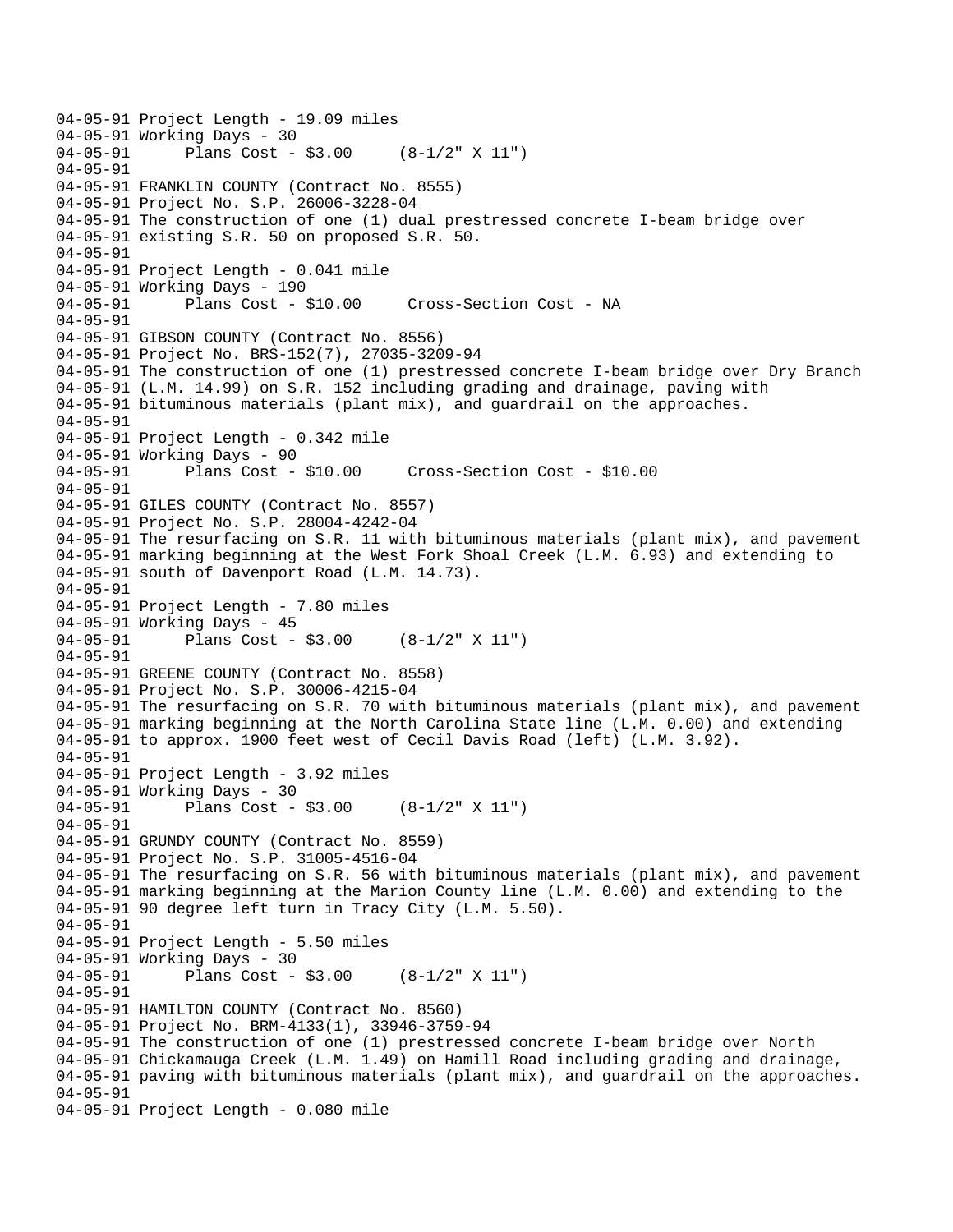04-05-91 Working Days - 120<br>04-05-91 Plans Cost -Plans Cost - \$10.00 Cross-Section Cost - \$0.00 04-05-91 04-05-91 HAMILTON COUNTY (Contract No. 8561) 04-05-91 Project No. S.P. 33036-4265-04 04-05-91 The resurfacing on S.R. 29 with bituminous materials (plant mix), cold 04-05-91 planing, and pavement marking beginning 0.5 mile south of Sequoyah Road (L.M. 04-05-91 15.71) and extending to 0.2 mile south of Hixson Pike (L.M. 18.41). 04-05-91 04-05-91 Project Length - 2.70 miles 04-05-91 Working Days - 30 04-05-91 Plans Cost - \$3.00 (8-1/2" X 11") 04-05-91 04-05-91 HARDIN COUNTY (Contract No. 8562) 04-05-91 Project No. S.P. 36001-4261-04 04-05-91 The repair of the bridge on S.R. 15 over the Tennessee River (L.M. 6.29) 04-05-91 including jacking steel and concrete spans, bearing device, concrete, and 04-05-91 expansion joint repairs, and temporary paving on the approaches with 04-05-91 bituminous materials (plant mix). 04-05-91 04-05-91 Project Length - 0.000 mile 04-05-91 Working Days - 170<br>04-05-91 Plans Cost - \$10.00 04-05-91 Plans Cost - \$10.00 Cross-Section Cost - NA 04-05-91 04-05-91 HARDIN COUNTY (Contract No. 8563) 04-05-91 Project No. S.P. 36001-4563-04 04-05-91 The repair of the bridge on S.R. 15 over Smith Fork Creek (L.M. 17.87) 04-05-91 including concrete, steel, and bridge deck repairs, a reinforced concrete 04-05-91 overlay, bridgerail replacement, paving on the approaches with bituminous 04-05-91 materials (plant mix), the installation of guardrail, and pavement marking. 04-05-91 04-05-91 Project Length - 0.000 mile 04-05-91 Working Days - 90 04-05-91 Plans Cost - \$10.00 Cross-Section Cost - NA 04-05-91 04-05-91 HARDIN COUNTY (Contract No. 8564) 04-05-91 Project No. S.P. 36016-4305-04 04-05-91 The resurfacing on S.R. 142 with bituminous materials (plant mix), and 04-05-91 pavement marking beginning at the Jct. of S.R. 57 (L.M. 6.35) and extending to 04-05-91 the Mississippi State line (L.M. 10.43). 04-05-91 04-05-91 Project Length - 4.08 miles 04-05-91 Working Days - 30 04-05-91 Plans Cost - \$3.00 (8-1/2" X 11") 04-05-91 04-05-91 HAWKINS COUNTY (Contract No. 8565) 04-05-91 Project No. S.P. 37070-4202-04 04-05-91 The resurfacing on S.R. 1 with emulsified asphalt (micro-surfacing), and 04-05-91 pavement marking beginning approx. 425 feet east of Burton Road (L.M. 17.73) 04-05-91 and extending to approx. 375 feet west of S.R. 346 (L.M. 23.50). 04-05-91 04-05-91 Project Length - 5.77 miles 04-05-91 Working Days - 30 04-05-91 Plans Cost - \$3.00 (8-1/2" X 11") 04-05-91 04-05-91 HENDERSON COUNTY (Contract No. 8566) 04-05-91 Project No. S.P. 39004-4220-04 04-05-91 The resurfacing on S.R. 22 with bituminous materials (plant mix), and pavement 04-05-91 marking beginning at Piney Creek (L.M. 6.08) and extending to the Jct. of S.R. 04-05-91 22A (L.M. 9.30).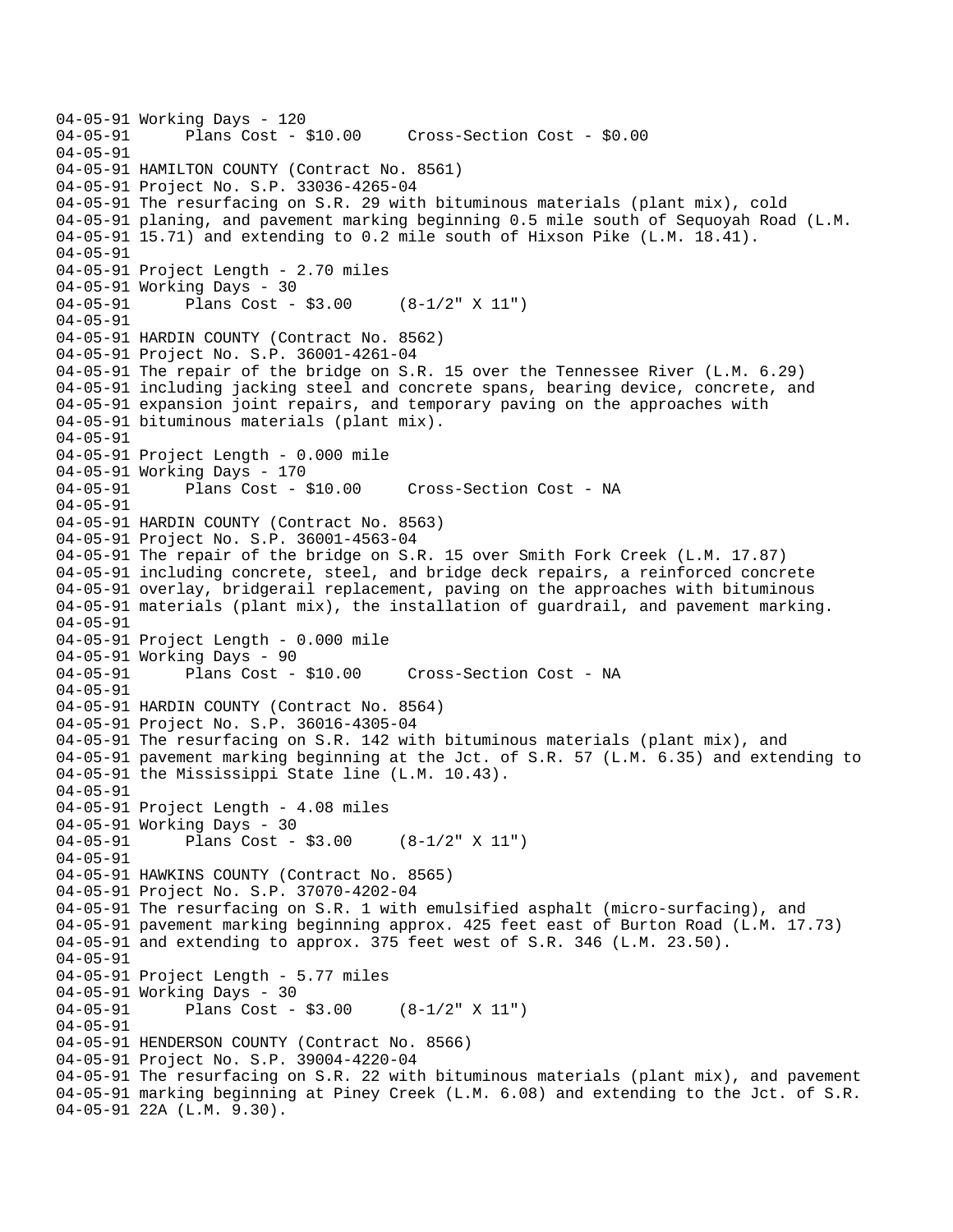```
04-05-91 
04-05-91 Project Length - 3.22 miles
04-05-91 Working Days - 30 
04-05-91 Plans Cost - $3.00 (8-1/2" X 11") 
04-05-91 
04-05-91 HENRY AND WEAKLEY COUNTIES (Contract No. 8567) 
04-05-91 Project Nos. S.P. 98041-4251-04 
04-05-91 The scour repair with the installation of rip-rap at two (2) bridges: in 
04-05-91 Henry County on S.R. 140 (L.M. 20.52) over North Fork Obion River, and in 
04-05-91 Weakley County on S.R. 22 (L.M. 8.57) over Middle Fork Obion River. 
04-05-91 
04-05-91 Project Length - 0.000 mile 
04-05-91 Working Days - 45 
04-05-91 NO PLANS CONTRACT 
04-05-91 
04-05-91 HICKMAN COUNTY (Contract No. 8568) 
04-05-91 Project No. S.P. 41008-4217-04 
04-05-91 The resurfacing on S.R. 50 with bituminous materials (plant mix), and pavement 
04-05-91 marking beginning at S.R. 48 (L.M. 19.66) and extending to Willie Branch 
04-05-91 bridge (L.M. 27.40). 
04-05-91 
04-05-91 Project Length - 7.66 miles
04-05-91 Working Days - 35 
04-05-91 Plans Cost - $3.00 (8-1/2" X 11") 
04-05-91 
04-05-91 HOUSTON AND STEWART COUNTIES (Contract No. 8569) 
04-05-91 Project Nos. S.P. 42024-4304-04, 81028-4302-04 
04-05-91 The resurfacing on S.R. 46 with bituminous materials (plant mix), bridge deck 
04-05-91 repair, sealant, and overlay, and pavement marking beginning in Houston County 
04-05-91 at S.R. 13 (L.M. 5.29) and extending to ferry landing in Stewart County (L.M. 
04-05-91 1.78). 
04-05-91 
04-05-91 Project Length - 4.39 miles
04-05-91 Working Days - 30<br>04-05-91 Plans Cost -
              Plans Cost - $3.00 (8-1/2" X 11")
04 - 05 - 9104-05-91 JEFFERSON COUNTY (Contract No. 8570) 
04-05-91 Project No. S.P. 45014-4203-04 
04-05-91 The resurfacing on S.R. 92 with bituminous materials (plant mix), cold 
04-05-91 planing, drainage modifications, installation of concrete curb and gutter, 
04-05-91 sidewalk, and pavement marking beginning at the Jct. of S.R. 34 (L.M. 18.17) 
04-05-91 and extending to south end of bridge over the Holston River (L.M. 24.66). 
04-05-91 
04-05-91 Project Length - 6.49 miles 
04-05-91 Working Days - 45 
04-05-91 Plans Cost - $3.00 (8-1/2" X 11") 
04-05-91 
04-05-91 KNOX COUNTY (Contract No. 8571) 
04-05-91 Project No. I-IR-40-7(128)379, 47001-3177-44, 47001-3176-44 
04-05-91 The modification of the Cedar Bluff Interchange including the addition of 
04-05-91 auxiliary lanes on I-40/I-75, including grading and drainage, paving with 
04-05-91 bituminous materials (plant mix), with portland cement concrete pavement on 
04-05-91 the ramps, the construction of two (2) continuous steel welded plate girder 
04-05-91 bridges: I-40/I-75 over Cedar Bluff Road, and Ramp 2E over Ramp 2A, the 
04-05-91 widening of the bridge on I-40/I-75 over Ten Mile Creek with precast concrete 
04-05-91 beams, construction of five (5) retaining walls with either reinforced 
04-05-91 concrete, concrete cribwalls, doublewalls, or reinforced earth, storm sewer 
04-05-91 construction, the installation of concrete curb and gutter, guardrail, fence,
04-05-91 underdrains, concrete median barrier, signs, lighting, signals, and pavement 
04-05-91 marking beginning approx. 430 feet east of S.R. 162 (over I-40/I-75) and
```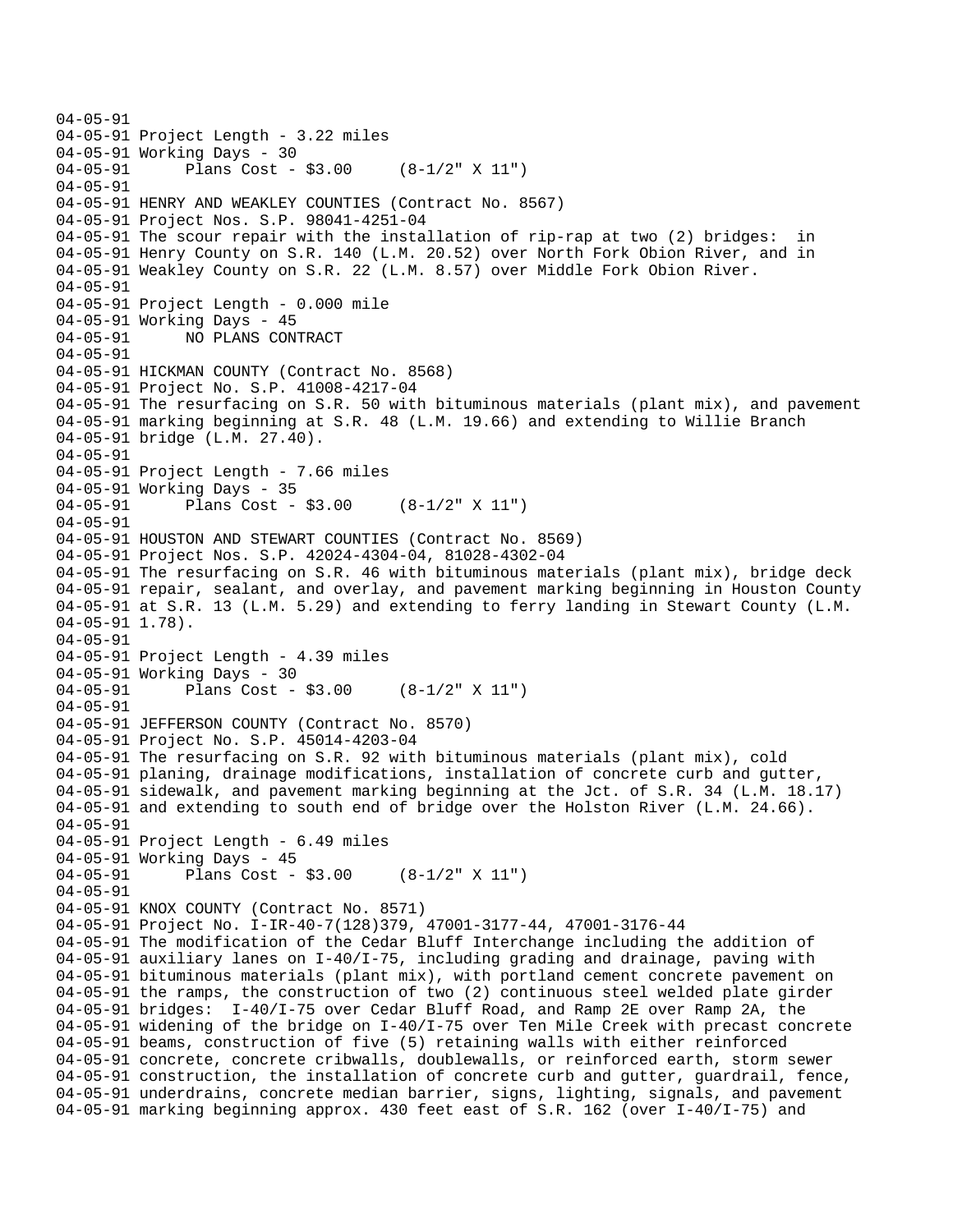04-05-91 extending to approx. 115 feet east of Walker Springs Road over I-40/I-75. 04-05-91 04-05-91 Project Length - 2.908 miles 04-05-91 Working Days - 300<br>04-05-91 Plans Cost - \$100.00 04-05-91 Plans Cost - \$100.00 Cross-Section Cost - \$100.00 04-05-91 The DBE goal for this contract is 11% of the contract amount. 04-05-91 04-05-91 KNOX COUNTY (Contract No. 8572) 04-05-91 Project No. S.P. 47005-4147-04 04-05-91 The repair of the bridge on Baxter Avenue over I-275 (L.M. 0.01) including 04-05-91 concrete, steel, joint, and bridge deck repairs, concrete parapet rail, 04-05-91 repainting existing steel structure, bridge deck sealant and overlay with 04-05-91 bituminous materials (plant mix), installation of concrete curb and gutter, 04-05-91 sidewalk, and pavement marking. 04-05-91 04-05-91 Project Length - 0.000 mile 04-05-91 Working Days - 90<br>04-05-91 Plans Cost - \$10.00 04-05-91 Plans Cost - \$10.00 Cross-Section Cost - NA 04-05-91 04-05-91 KNOX COUNTY (Contract No. 8573) 04-05-91 Project No. S.P. 47014-4230-04 04-05-91 The resurfacing on S.R. 9 with bituminous materials (plant mix), and pavement 04-05-91 marking beginning at S.R. 34 (L.M. 13.24) and extending to the Sevier County 04-05-91 line (L.M. 17.04). 04-05-91 04-05-91 Project Length - 3.80 miles 04-05-91 Working Days - 30 04-05-91 Plans Cost - \$3.00 (8-1/2" X 11") 04-05-91 04-05-91 LAUDERDALE COUNTY (Contract No. 8574) 04-05-91 Project No. S.P. 49013-4311-04 04-05-91 The resurfacing on S.R. 87 with bituminous materials (plant mix), and pavement 04-05-91 marking beginning at the Henning City limits (L.M. 21.15) and extending to the 04-05-91 Haywood County line (L.M. 28.46). 04-05-91 04-05-91 Project Length - 7.31 miles 04-05-91 Working Days - 40 04-05-91 Plans Cost - \$3.00 (8-1/2" X 11") 04-05-91 04-05-91 LEWIS COUNTY (Contract No. 8575) 04-05-91 Project No. S.P. 51005-3210-04 04-05-91 The widening on S.R. 99 (U.S. 412) including grading and drainage, paving with 04-05-91 bituminous materials (plant mix), the construction of a reinforced concrete 04-05-91 retaining wall, construction of a complete storm sewer drainage system, the 04-05-91 installation of concrete curb and gutter, sidewalk, guardrail, underdrains, 04-05-91 signs, and pavement marking beginning at Cedar Street and extending to the 04-05-91 Hohenwald east city limits. 04-05-91 04-05-91 Project Length - 1.998 miles 04-05-91 Working Days - 175 04-05-91 Plans Cost - \$25.00 Cross-Section Cost - \$10.00 04-05-91 The DBE goal for this contract is 2% of the contract amount. 04-05-91 04-05-91 LOUDON COUNTY (Contract No. 8576) 04-05-91 Project No. S.P. 53945-4245-04 04-05-91 The repair of the bridges on S.R. 72 over Pond Creek (L.M. 12.96), and on S.R. 04-05-91 73 over the Southern Railroad (L.M. 7.52) including concrete, steel, bridge 04-05-91 deck, and expansion joint repairs, cold planing, bridge deck sealant and 04-05-91 overlay with bituminous materials (plant mix), guardrail, and pavement 04-05-91 marking.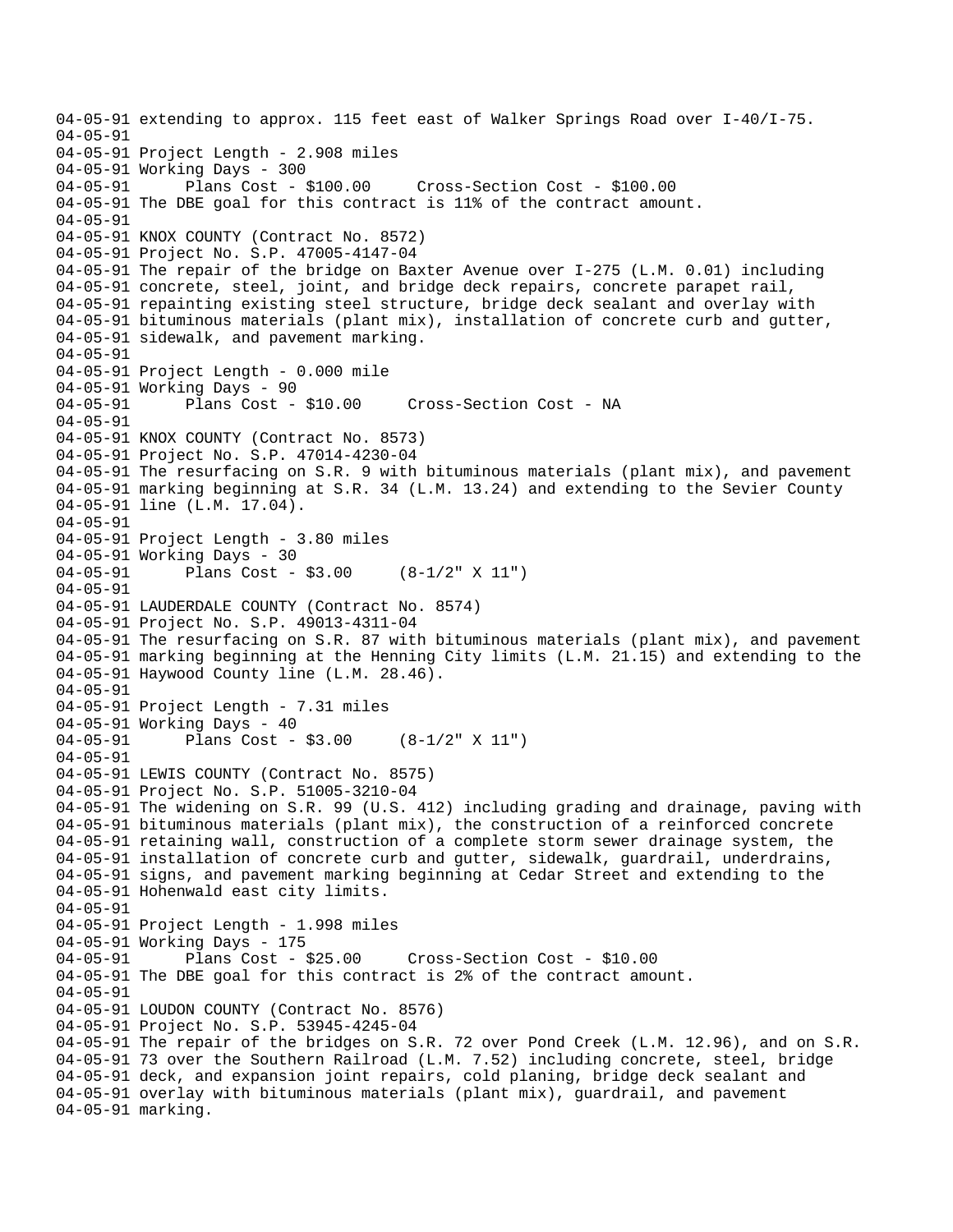04-05-91 04-05-91 Project Length - 0.000 mile 04-05-91 Working Days - 100 04-05-91 Plans Cost - \$10.00 Cross-Section Cost - NA 04-05-91 04-05-91 MACON COUNTY (Contract No. 8577) 04-05-91 Project No. BRZ-5600(14), 56945-3490-94 04-05-91 The construction of one (1) concrete slab bridge (3 @ 18' X 6' with a concrete 04-05-91 bottom) over Long Hungry Creek (L.M. 0.36) on Old S.R. 52 including grading 04-05-91 and drainage, paving with bituminous materials (plant mix), and guardrail on 04-05-91 the approaches. 04-05-91 04-05-91 Project Length - 0.123 mile 04-05-91 Working Days - 75<br>04-05-91 Plans Cost - \$10.00 04-05-91 Plans Cost - \$10.00 Cross-Section Cost - \$0.00 04-05-91 04-05-91 MACON COUNTY (Contract No. 8578) 04-05-91 Project No. BRZ-5600(19), 56945-3488-94 04-05-91 The construction of one (1) prestressed concrete I-beam bridge over Long Creek 04-05-91 (L.M. 0.98) on Taven Hill Road including grading and drainage, paving with 04-05-91 aggregate base and double bituminous surface treatment, and guardrail on the 04-05-91 approaches. 04-05-91 04-05-91 Project Length - 0.113 mile 04-05-91 Working Days - 90<br>04-05-91 Plans Cost - \$10.00 04-05-91 Plans Cost - \$10.00 Cross-Section Cost - \$0.00 04-05-91 04-05-91 MACON COUNTY (Contract No. 8579) 04-05-91 Project No. S.P. 56003-3240-04 04-05-91 The grading and drainage on S.R. 52 including paving with a mineral aggregate 04-05-91 base, a lime fly-ash aggregate base, or a portland cement treated aggregate 04-05-91 base, with bituminous materials (plant mix), the installation of guardrail, 04-05-91 signs, and pavement marking beginning at the Jct. of S.R. 262 east of 04-05-91 Lafayette and extending to approx. 0.40 mile east of Coleytown Road. 04-05-91 04-05-91 Project Length - 2.599 miles 04-05-91 Working Days - 150 04-05-91 Plans Cost - \$25.00 Cross-Section Cost - \$25.00 04-05-91 The DBE goal for this contract is 2% of the contract amount. 04-05-91 04-05-91 MADISON COUNTY (Contract No. 8580) 04-05-91 Project No. S.P. 57004-4212-04 04-05-91 The resurfacing on S.R. 1 with bituminous materials (plant mix), and pavement 04-05-91 marking beginning at ITT Drive (L.M. 18.63) and extending to I-40 (L.M. 04-05-91 22.44). 04-05-91 04-05-91 Project Length - 3.81 miles 04-05-91 Working Days - 45<br>04-05-91 Plans Cost -Plans Cost -  $$3.00$  (8-1/2" X 11") 04-05-91 04-05-91 MARION COUNTY (Contract No. 8581) 04-05-91 Project Nos. S.P. 58006-4505-04, 58004-4204-04 04-05-91 The resurfacing on S.R. 15 and S.R. 2 with bituminous materials (plant mix), 04-05-91 cold planing, and pavement marking on S.R. 15 beginning at the Grundy County 04-05-91 line (L.M. 0.00) and extending to S.R. 2 (Main Street) (L.M. 2.19), and on 04-05-91 S.R. 2 beginning at the Grundy County line (L.M. 0.00) and extending to the 04-05-91 west bound bridge over I-24 (L.M. 1.38). 04-05-91 04-05-91 Project Length - 3.52 miles 04-05-91 Working Days - 30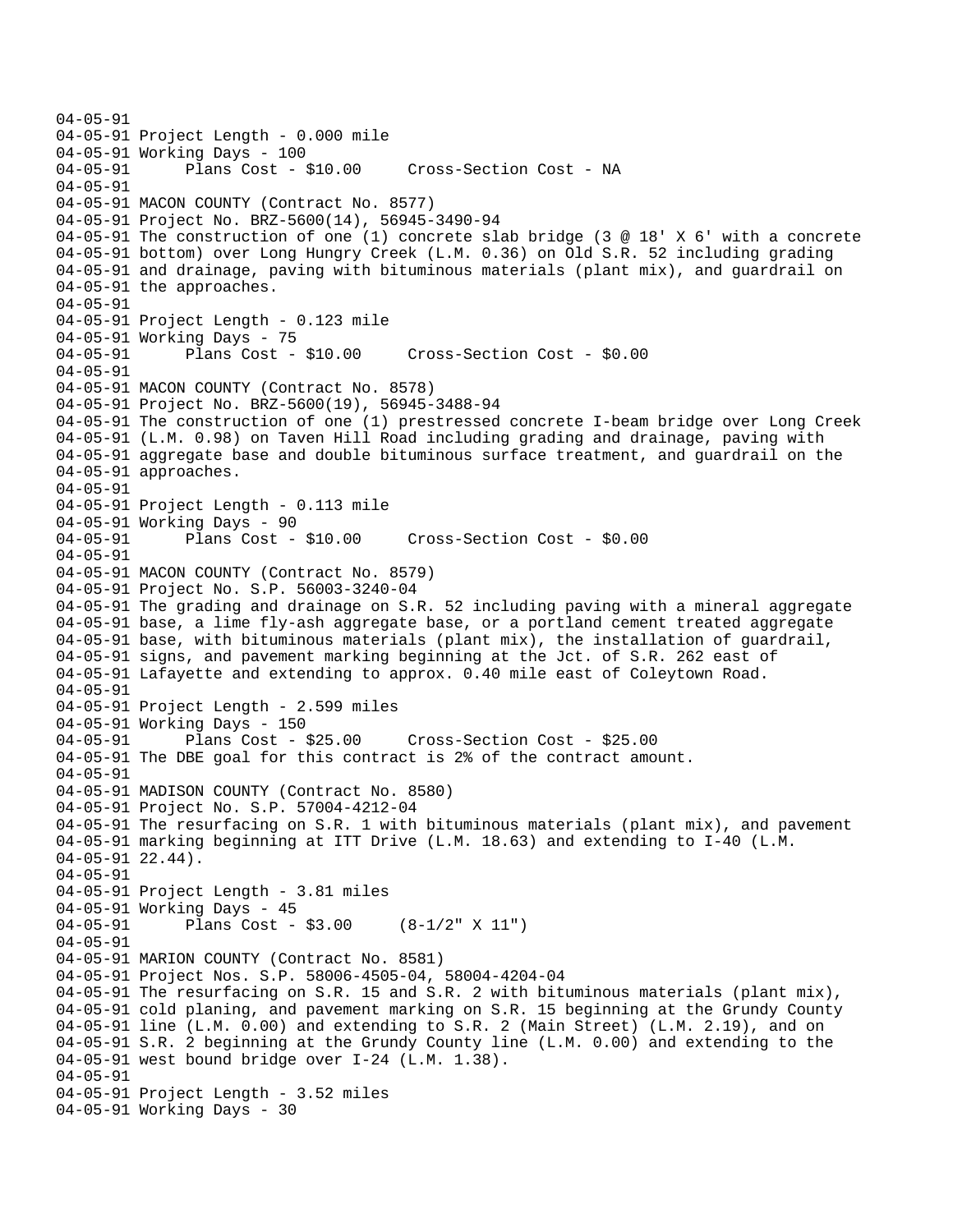```
04-05-91 Plans Cost - $3.00 (8-1/2" X 11") 
04-05-91 
04-05-91 MARSHALL COUNTY (Contract No. 8582) 
04-05-91 Project No. S.P. 59021-4306-04 
04-05-91 The resurfacing on S.R. 272 with bituminous materials (plant mix), and 
04-05-91 pavement marking beginning 0.27 mile north of Stammer Road at Bud Welch Hill 
04-05-91 (L.M. 6.00) and extending to the C.S.X. Railroad (L.M. 13.50). 
04-05-91 
04-05-91 Project Length - 7.49 miles
04-05-91 Working Days - 40 
04-05-91 Plans Cost - $3.00 (8-1/2" X 11") 
04-05-91 
04-05-91 MAURY COUNTY (Contract No. 8583) 
04-05-91 Project No. S.P. 60092-4526-04 
04-05-91 The resurfacing on S.R. 6 with bituminous materials (plant mix), and pavement 
04-05-91 marking beginning near S.R. 243 south of Mt. Pleasant (L.M. 6.00) and 
04-05-91 extending to near Canaan Road (L.M. 10.60). 
04-05-91 
04-05-91 Project Length - 4.60 miles 
04-05-91 Working Days - 35 
04-05-91 Plans Cost - $3.00 (8-1/2" X 11") 
04-05-91 
04-05-91 MEIGS COUNTY (Contract No. 8584) 
04-05-91 Project No. S.P. 61003-4229-04 
04-05-91 The resurfacing on S.R. 58 with emulsified asphalt slurry seal, and pavement 
04-05-91 marking beginning at the Jct. of S.R. 30 in Decatur (L.M. 17.94) and extending 
04-05-91 to 4.38 miles north of the Jct. of S.R. 68 (L.M. 31.26). 
04-05-91 
04-05-91 Project Length - 13.32 miles
04-05-91 Working Days - 30 
04-05-91 Plans Cost - $3.00 (8-1/2" X 11") 
04-05-91 
04-05-91 OBION COUNTY (Contract No. 8585) 
04-05-91 Project No. S.P. 66008-4322-04 
04-05-91 The resurfacing on S.R. 5 with bituminous materials (plant mix), and pavement 
04-05-91 marking beginning at the Jct. of S.R. 3 (L.M. 16.98) and extending to the 
04-05-91 Kentucky State line (L.M. 23.34). 
04-05-91 
04-05-91 Project Length - 6.36 miles 
04-05-91 Working Days - 40 
04-05-91 Plans Cost - $3.00 (8-1/2" X 11") 
04-05-91 
04-05-91 PUTNAM COUNTY (Contract No. 8586) 
04-05-91 Project No. S.P. 71002-4211-04 
04-05-91 The resurfacing on S.R. 24 with bituminous materials (plant mix), and pavement 
04-05-91 marking beginning at the Smith County line (L.M. 0.00) and extending to S.R. 
04-05-91 96 (left) (L.M. 5.98). 
04-05-91 
04-05-91 Project Length - 5.98 miles 
04-05-91 Working Days - 35 
04-05-91 Plans Cost - $3.00 (8-1/2" X 11") 
04-05-91 
04-05-91 RHEA COUNTY (Contract No. 8587) 
04-05-91 Project Nos. S.P. 72945-3534-04, 72945-3535-04 
04-05-91 The grading and drainage on a S.I.A. Route including paving with bituminous 
04-05-91 materials (plant mix), the construction of one (1) concrete box bridge (4 @ 
04-05-91 15' X 10'), the installation of guardrail, signs, and pavement marking 
04-05-91 beginning at existing Manufactures Road and extending to S.R. 29 (U.S. 27). 
04-05-91 
04-05-91 Project Length - 0.704 mile
```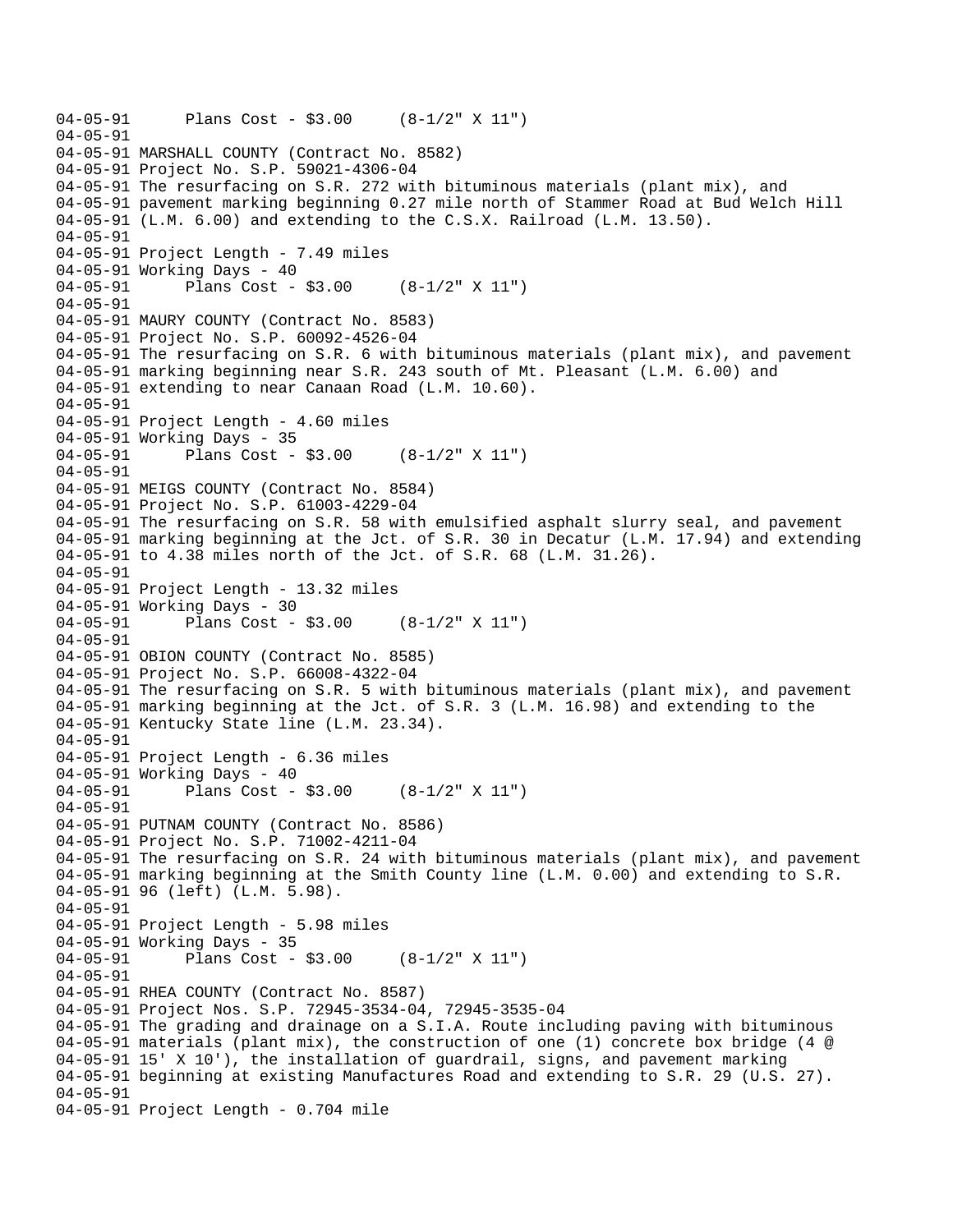```
04-05-91 Working Days - 100 
                                   04-05-91 Plans Cost - $10.00 Cross-Section Cost - $10.00 
04-05-91 
04-05-91 ROBERTSON COUNTY (Contract No. 8588) 
04-05-91 Project No. S.P. 74018-4304-04 
04-05-91 The resurfacing on S.R. 25 with bituminous materials (plant mix), and pavement 
04-05-91 marking beginning at S.R. 161 (L.M. 0.00) and extending to S.R. 49 (L.M. 
04-05-91 6.95). 
04-05-91 
04-05-91 Project Length - 6.95 miles 
04-05-91 Working Days - 35 
04-05-91 Plans Cost - $3.00 (8-1/2" X 11") 
04-05-91 
04-05-91 SHELBY COUNTY (Contract No. 8589) 
04-05-91 Project Nos. S.P. 79010-4220-04, 79013-4307-04 
04-05-91 The resurfacing on S.R. 57 and S.R. 277 with bituminous materials (plant mix), 
04-05-91 and pavement marking on S.R. 57 beginning at S.R. 14 (L.M. 0.00) and extending 
04-05-91 to Poplar Ave. (L.M. 1.21), and on S.R. 277 beginning at Lamar Ave. (L.M. 
04-05-91 0.00) and extending to Poplar Ave. (L.M. 2.45). 
04-05-91 
04-05-91 Project Length - 3.52 miles
04-05-91 Working Days - 60 
04-05-91 Plans Cost - $3.00 (8-1/2" X 11") 
04-05-91 
04-05-91 SMITH COUNTY (Contract No. 8590) 
04-05-91 Project No. S.P. 80002-4238-04 
04-05-91 The repair of the bridge on S.R. 24 over Roundlick Creek (L.M. 2.96) including 
04-05-91 concrete, steel, expansion joint, and bridge deck repairs, repainting existing 
04-05-91 steel structure, cold planing, a non-penetrating concrete seal, bridge deck 
04-05-91 sealant and overlay with bituminous materials (plant mix), the installation of 
04-05-91 guardrail, and pavement marking. 
04-05-91 
04-05-91 Project Length - 0.000 mile 
04-05-91 Working Days - 60<br>04-05-91 Plans Cost - $10.00
                                       Cross-Section Cost - NA
04-05-91 
04-05-91 SMITH COUNTY (Contract No. 8591) 
04-05-91 Project No. S.P. 80002-4240-04 
04-05-91 The repair of the bridge on S.R. 24 over the Caney Fork River (L.M. 13.36) 
04-05-91 including concrete, steel, and expansion joint repairs, jacking steel spans, 
04-05-91 repainting existing steel structure, cold planing, bridge deck sealant and 
04-05-91 overlay with bituminous materials (plant mix), the installation of guardrail, 
04-05-91 and pavement marking. 
04-05-91 
04-05-91 Project Length - 0.000 mile 
04-05-91 Working Days - 90 
04-05-91 Plans Cost - $3.00 Cross-Section Cost - NA 
04-05-91 
04-05-91 SMITH COUNTY (Contract No. 8592) 
04-05-91 Project No. S.P. 80022-4307-04 
04-05-91 The resurfacing on S.R. 264 with bituminous materials (plant mix), and 
04-05-91 pavement marking beginning at the Jct. of S.R. 141 (L.M. 5.14) and extending 
04-05-91 to the Jct. of S.R. 24 (L.M. 9.67). 
04-05-91 
04-05-91 Project Length - 4.47 miles
04-05-91 Working Days - 30 
04-05-91 Plans Cost - $3.00 (8-1/2" X 11") 
04-05-91 
04-05-91 SUMNER COUNTY (Contract No. 8593) 
04-05-91 Project No. S.P. 83002-4269-04
```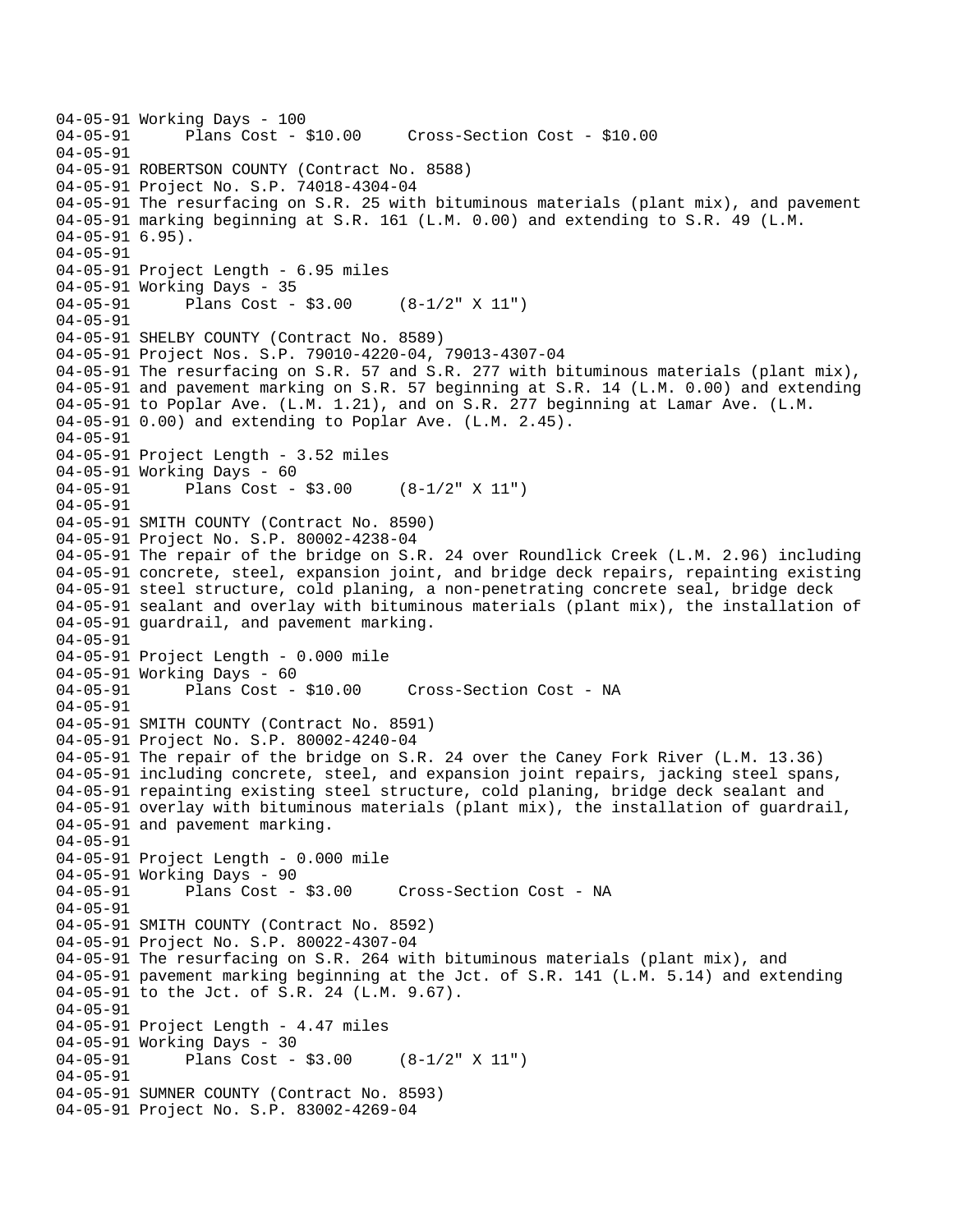04-05-91 The resurfacing on S.R. 6 with bituminous materials (plant mix), and pavement 04-05-91 marking beginning at the Jct. of Branham Road (L.M. 19.00) and extending to 04-05-91 Alexander Lane (L.M. 22.30). 04-05-91 04-05-91 Project Length - 3.30 miles 04-05-91 Working Days - 30 04-05-91 Plans Cost - \$3.00 (8-1/2" X 11") 04-05-91 04-05-91 SUMNER AND MACON COUNTIES (Contract No. 8594) 04-05-91 Project Nos. S.P. 83009-3280-04, 56003-3239-04 04-05-91 The paving on S.R. 52 with either a mineral aggregate base, a lime fly-ash 04-05-91 aggregate base, or a portland cement treated aggregate base, and bituminous 04-05-91 materials (plant mix), the installation of guardrail, signs, and pavement 04-05-91 marking beginning 0.17 mile east of new S.R. 6 and extending to S.R. 141. 04-05-91 04-05-91 Project Length - 3.806 miles 04-05-91 Working Days - 75<br>04-05-91 Plans Cost - \$10.00 04-05-91 Plans Cost - \$10.00 Cross-Section Cost - NA 04-05-91 04-05-91 TIPTON COUNTY (Contract No. 8595) 04-05-91 Project No. BRS-206(4), 84014-3210-94 04-05-91 The construction of one (1) prestressed concrete box beam bridge over the I.C. 04-05-91 Railroad (L.M. 2.36) on S.R. 206 (Atoka-Idaville Road) including grading and 04-05-91 drainage, paving with bituminous materials (plant mix), and guardrail on the 04-05-91 approaches. 04-05-91 04-05-91 Project Length - 0.208 mile 04-05-91 Working Days - On or before December 15, 1991 04-05-91 Plans Cost - \$10.00 Cross-Section Cost - \$0.00 04-05-91 04-05-91 TIPTON COUNTY (Contract No. 8596) 04-05-91 Project No. S.P. 84002-4561-04 04-05-91 The resurfacing on S.R. 3 with bituminous materials (plant mix), and pavement 04-05-91 marking beginning at the Jct. of S.R. 206 (L.M. 4.95) and extending to Indian 04-05-91 Creek (L.M. 10.30). 04-05-91 04-05-91 Project Length - 5.35 miles 04-05-91 Working Days - 45 04-05-91 Plans Cost - \$3.00 (8-1/2" X 11") 04-05-91 04-05-91 UNICOI COUNTY (Contract No. 8597) 04-05-91 Project No. S.P. 86006-4219-04 04-05-91 The resurfacing on S.R. 107 with bituminous materials (plant mix), and 04-05-91 pavement marking beginning at the Jct. of S.R. 173 (L.M. 11.01) and extending 04-05-91 to the North Carolina State line (L.M. 15.59). 04-05-91 04-05-91 Project Length - 4.58 miles 04-05-91 Working Days - 30 04-05-91 Plans Cost - \$3.00 (8-1/2" X 11") 04-05-91 04-05-91 UNION COUNTY (Contract No. 8598) 04-05-91 Project No. S.P. 87001-4542-04 04-05-91 The repair of the bridge on S.R. 33 over the Clinch River (L.M. 15.68) 04-05-91 including structural steel and expansion joint repairs, a non-penetrating 04-05-91 concrete seal, and repainting existing steel structure. 04-05-91 04-05-91 Project Length - 0.000 mile 04-05-91 Working Days - 70<br>04-05-91 Plans Cost - \$10.00 Cross-Section Cost - NA 04-05-91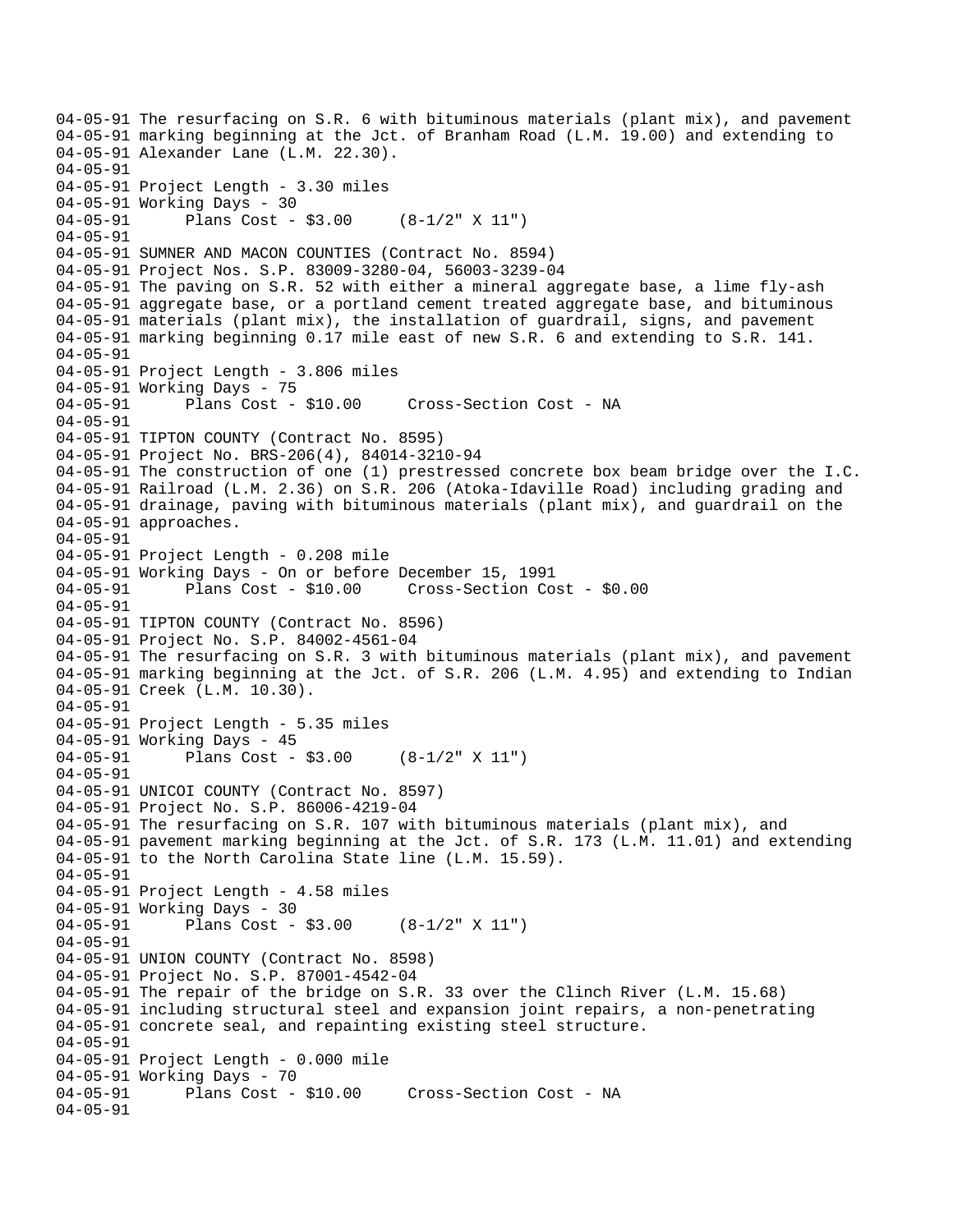```
04-05-91 WARREN COUNTY (Contract No. 8599) 
04-05-91 Project No. S.P. 89005-4225-04 
04-05-91 The resurfacing on S.R. 8 with bituminous materials (plant mix), and pavement 
04-05-91 marking beginning at 0.43 mile east of the Collins River bridge (L.M. 7.72) 
04-05-91 and extending to S.R. 56 (L.M. 12.17). 
04-05-91 
04-05-91 Project Length - 4.39 miles
04-05-91 Working Days - 30 
04-05-91 Plans Cost - $3.00 (8-1/2" X 11") 
04-05-91 
04-05-91 WARREN COUNTY (Contract No. 8600) 
04-05-91 Project No. S.P. 89011-4305-04 
04-05-91 The resurfacing on S.R. 287 with bituminous materials (plant mix), bridge deck 
04-05-91 repair and sealant, and pavement marking beginning at S.R. 379 (L.M. 5.23) and 
04-05-91 extending to S.R. 1 (L.M. 14.38). 
04-05-91 
04-05-91 Project Length - 9.15 miles
04-05-91 Working Days - 40 
04-05-91 Plans Cost - $3.00 (8-1/2" X 11") 
04-05-91 
04-05-91 WAYNE COUNTY (Contract No. 8601) 
04-05-91 Project No. S.P. 91001-4219-04 
04-05-91 The resurfacing on S.R. 13 with bituminous materials (plant mix), and pavement 
04-05-91 marking beginning north of J.V. Douglas Road (L.M. 5.80) and extending to 
04-05-91 Natchez Trace Parkway (L.M. 10.28). 
04-05-91 
04-05-91 Project Length - 4.48 miles
04-05-91 Working Days - 30 
04-05-91 Plans Cost - $3.00 (8-1/2" X 11") 
04-05-91 
04-05-91 WILLIAMSON COUNTY (Contract No. 8602) 
04-05-91 Project No. S.P. 94017-4307-04 
04-05-91 The resurfacing on S.R. 46 with bituminous materials (plant mix), and pavement 
04-05-91 marking beginning at Natchez Trace Parkway (L.M. 12.20) and extending to east 
04-05-91 of Pewitt Road (L.M. 19.00). 
04 - 05 - 9104-05-91 Project Length - 6.79 miles 
04-05-91 Working Days - 35 
04-05-91 Plans Cost - $3.00 (8-1/2" X 11") 
04-05-91 
04-05-91 WILLIAMSON COUNTY (Contract No. 8603) 
04-05-91 Project No. S.P. 94052-4110-04 
04-05-91 The repair of the bridge on Moores Lane over I-65 (L.M. 2.10) including bridge 
04-05-91 deck, cantilever, and steel repairs, concrete bridge deck sealant, concrete 
04-05-91 bridge deck overlay, and bridge rail replacement. 
04-05-91 
04-05-91 Project Length - 0.000 mile 
04-05-91 Working Days - 50 
04-05-91 Plans Cost - $10.00 Cross-Section Cost - NA 
04-05-91 
04-05-91 WILSON COUNTY (Contract No. 8604) 
04-05-91 Project Nos. S.P. 95003-4512-04, 95008-4204-04 
04-05-91 The resurfacing on S.R. 10 and S.R. 26 with bituminous materials (plant mix), 
04-05-91 and pavement marking on S.R. 10 beginning at Cedar Grove Road (L.M. 18.50) and 
04-05-91 extending to near Old Hunters Point Pike (L.M. 20.70), and on S.R. 26 
04-05-91 beginning near S.R. 24 (L.M. 3.60) and extending to near I-40 (L.M. 4.90). 
04-05-91 
04-05-91 Project Length - 3.50 miles
04-05-91 Working Days - 35 
04-05-91 Plans Cost - $3.00 (8-1/2" X 11")
```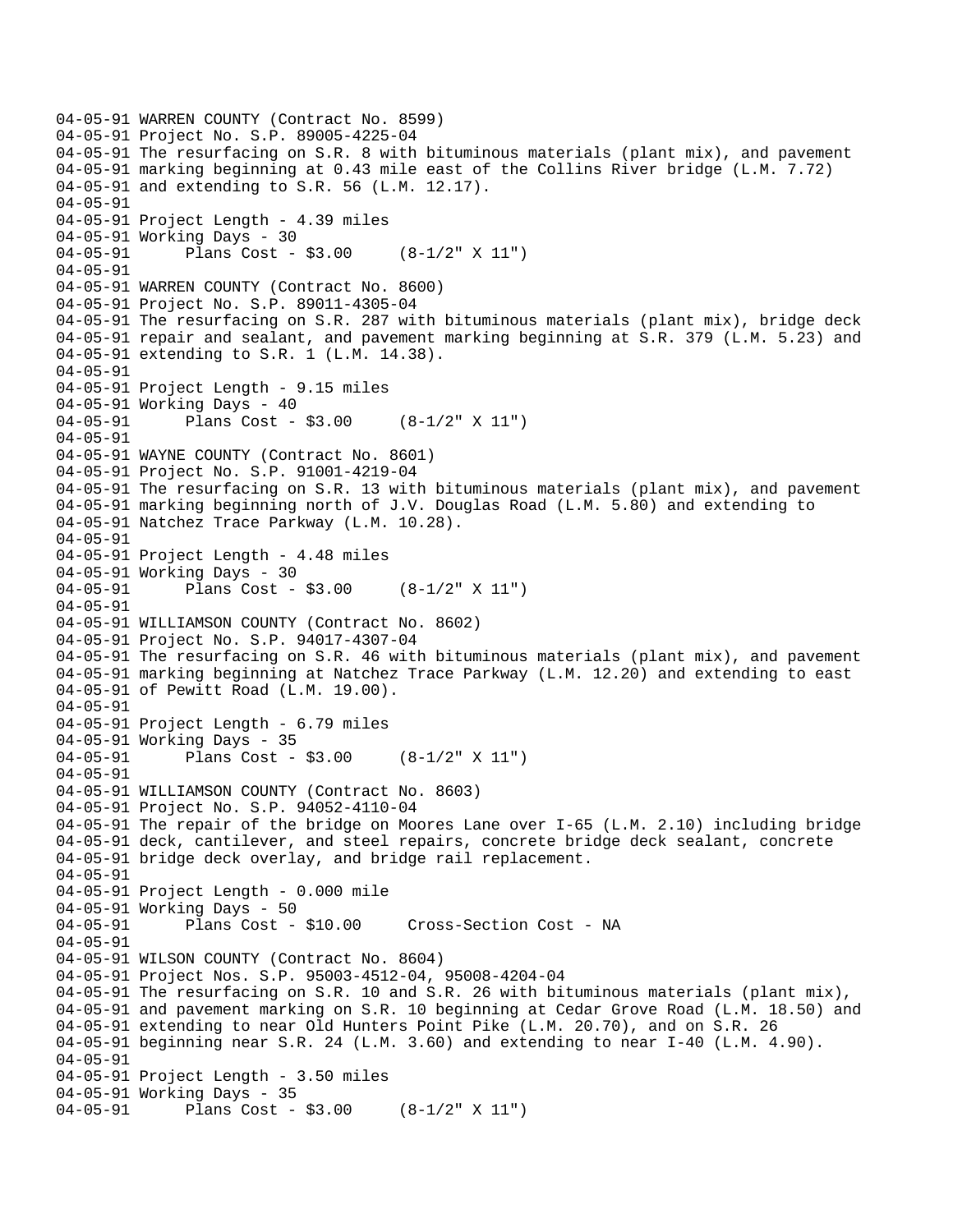04-05-91 ================================================================================ 05-10-91 \* BEDFORD, BRADLEY, CAMPBELL, CARTER, COFFEE, CUMBERLAND, DAVIDSON, FENTRESS, 05-10-91 FRANKLIN, GREENE, HAMBLEN, HAMILTON, HAWKINS, JACKSON, MARION, MARSHALL, 05-10-91 MCMINN, MONROE, OVERTON, PUTNAM, RHEA, ROANE, RUTHERFORD, SCOTT, SEVIER, 05-10-91 SUMNER, WARREN AND WILSON COUNTIES (Contract No. 8605) 05-10-91 Project No. S.P. 99555-0247-04 05-10-91 The sealing of existing surface, and pavement marking on existing runways and 05-10-91 taxiways at various airports in Regions I, II AND III. 05-10-91 05-10-91 Project Length - 0.000 mile 05-10-91 Working Days - On or before November 1, 1991 05-10-91 NO PLANS CONTRACT 05-10-91 05-10-91 \* BENTON, CARROLL, DAVIDSON, DECATUR, DYER, FAYETTE, GIBSON, GILES, HARDEMAN, 05-10-91 HARDIN, HENDERSON, HENRY, HICKMAN, HOUSTON, HUMPHREYS, LAKE, LAUDERDALE, 05-10-91 LAWRENCE, LEWIS, MADISON, MCNAIRY, MONTGOMERY, OBION, PERRY, ROBERTSON, SHELBY 05-10-91 AND WAYNE COUNTIES (Contract No. 8606) 05-10-91 Project No. S.P. 99555-0246-04 05-10-91 The sealing of existing surface, and pavement marking on existing runways and 05-10-91 taxiways at various airports in Regions III and IV. 05-10-91 05-10-91 Project Length - 0.000 mile 05-10-91 Working Days - On or before November 1, 1991 NO PLANS CONTRACT 05-10-91 05-10-91 BLOUNT COUNTY (Contract No. 8607) 05-10-91 Project No. S.P. 05006-4536-04 05-10-91 The resurfacing on S.R. 73 with bituminous materials (plant mix), and pavement 05-10-91 marking beginning near the Jct. of S.R. 337 (L.M. 29.95) and extending to the 05-10-91 Sevier County line (L.M. 33.66). 05-10-91 05-10-91 Project Length - 3.71 miles 05-10-91 Working Days - 30<br>05-10-91 Plans Cost -Plans Cost -  $$3.00$  (8-1/2" X 11") 05-10-91 05-10-91 CAMPBELL COUNTY (Contract No. 8608) 05-10-91 Project No. HES-9(18), 07003-3223-94 05-10-91 The widening of the intersection at S.R. 9 (U.S. 25W) with S.R. 116 in 05-10-91 Caryville including grading and drainage, paving with bituminous materials 05-10-91 (plant mix), storm sewer construction, installation of concrete curb and 05-10-91 gutter, guardrail, underdrains, signs, signals, and pavement marking. 05-10-91 05-10-91 Project Length - 0.191 mile 05-10-91 Working Days - On or before November 15, 1991 05-10-91 Plans Cost - \$10.00 Cross-Section Cost - \$10.00 05-10-91 05-10-91 CHEATHAM COUNTY (Contract No. 8609) 05-10-91 Project No. S.P. 11012-4308-04 05-10-91 The resurfacing on S.R. 250 with bituminous materials (plant mix), and 05-10-91 pavement marking beginning at Wiley Road (L.M. 3.51) and extending to S.R. 49 05-10-91 (L.M. 7.62). 05-10-91 05-10-91 Project Length - 4.11 miles 05-10-91 Working Days - 30 05-10-91 Plans Cost - \$3.00 (8-1/2" X 11") 05-10-91 05-10-91 CLAY COUNTY (Contract No. 8610) 05-10-91 Project No. S.P. 14006-4227-04 05-10-91 The resurfacing on S.R. 53 with bituminous materials (plant mix), and pavement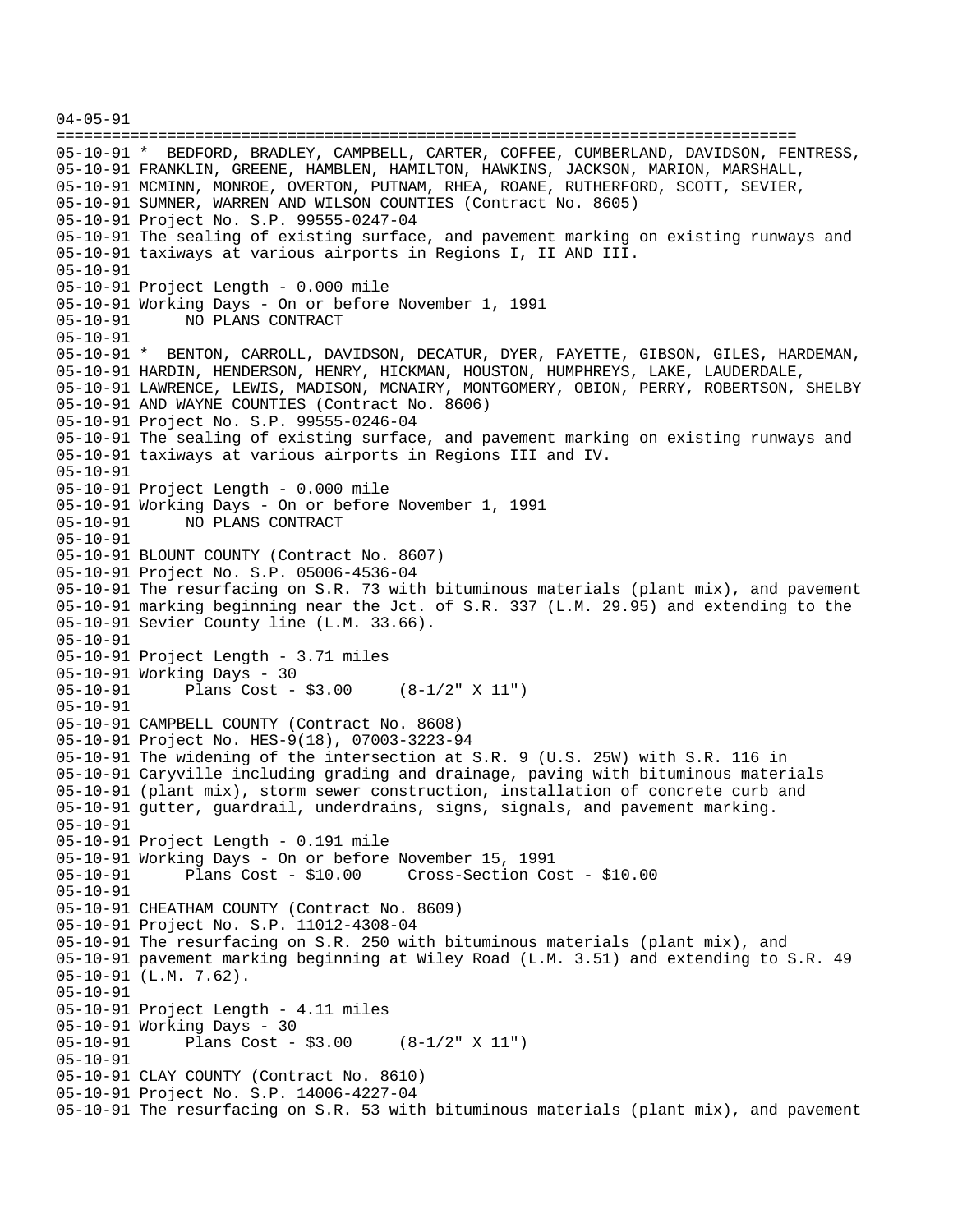05-10-91 marking beginning at S.R. 52 (left) (L.M. 6.79) and extending to the Obey 05-10-91 River bridge (L.M. 7.96). 05-10-91 05-10-91 Project Length - 1.17 miles 05-10-91 Working Days - 30 05-10-91 Plans Cost - \$3.00 (8-1/2" X 11") 05-10-91 05-10-91 COFFEE COUNTY (Contract No. 8611) 05-10-91 Project No. M-9209(4), 16950-8755-54 05-10-91 The resurfacing on North Washington Street in Tullahoma with bituminous 05-10-91 materials (plant mix), sidewalk, and pavement marking beginning at East 05-10-91 Lincoln Street (L.M. 0.000) and extending to East Carton Street (L.M. 0.585). 05-10-91 05-10-91 Project Length - 0.58 mile 05-10-91 Working Days - 30 05-10-91 Plans Cost - \$3.00 (8-1/2" X 11") 05-10-91 05-10-91 CROCKETT COUNTY (Contract No. 8612) 05-10-91 Project Nos. S.P. 17006-4320-04, 17009-4301-04 05-10-91 The resurfacing on S.R. 88 and on S.R. 188 with bituminous materials (plant 05-10-91 mix), and pavement marking, on S.R. 88 beginning at L.M. 5.00 and extending to 05-10-91 the Jct. of S.R. 189 (L.M. 8.25), and on S.R. 188 beginning at the Jct. of 05-10-91 S.R. 54 (L.M. 0.00) and extending to the Jct. of S.R. 152 (L.M. 2.52). 05-10-91 05-10-91 Project Length - 5.68 mile 05-10-91 Working Days - 40 05-10-91 Plans Cost - \$3.00 (8-1/2" X 11") 05-10-91 05-10-91 FAYETTE COUNTY (Contract No. 8613) 05-10-91 Project No. S.P. 24016-4306-04 05-10-91 The repair of the bridges on S.R. 195 over branch (L.M. 4.47), and over Jones 05-10-91 Creek (L.M. 5.49) including concrete and steel repairs, concrete parapet rail, 05-10-91 guardrail, and asphalt repair with bituminous materials (plant mix). 05-10-91 05-10-91 Project Length - 0.000 mile 05-10-91 Working Days - 75 05-10-91 Plans Cost - \$10.00 Cross-Section Cost - NA 05-10-91 05-10-91 GIBSON COUNTY (Contract No. 8614) 05-10-91 Project Nos. MG-43(9), 27004-3256-54, 27004-3252-04 05-10-91 The signal upgrade in Milan at the intersections of S.R. 43 (U.S. 45E, First 05-10-91 Street) with S.R. 76 (U.S. 70A, U.S. 79, Van Hook Street), and with Kefauver 05-10-91 Drive. 05-10-91 05-10-91 Project Length - 0.000 mile 05-10-91 Working Days - On or before November 1, 1991 05-10-91 Plans Cost - \$3.00 Cross-Section Cost - NA 05-10-91 05-10-91 GIBSON COUNTY (Contract No. 8615) 05-10-91 Project No. BRS-54(11), 27005-3221-94 05-10-91 The construction of one (1) prestressed concrete I-beam bridge over Cain Creek 05-10-91 (L.M. 10.18) on S.R. 54 including grading and drainage, paving with bituminous 05-10-91 materials (plant mix), and guardrail on the approaches. 05-10-91 05-10-91 Project Length - 0.189 mile 05-10-91 Working Days - 90 05-10-91 Plans Cost - \$10.00 Cross-Section Cost - \$0.00 05-10-91 The DBE goal for this contract is 10% of the contract amount. 05-10-91 05-10-91 GIBSON COUNTY (Contract No. 8616)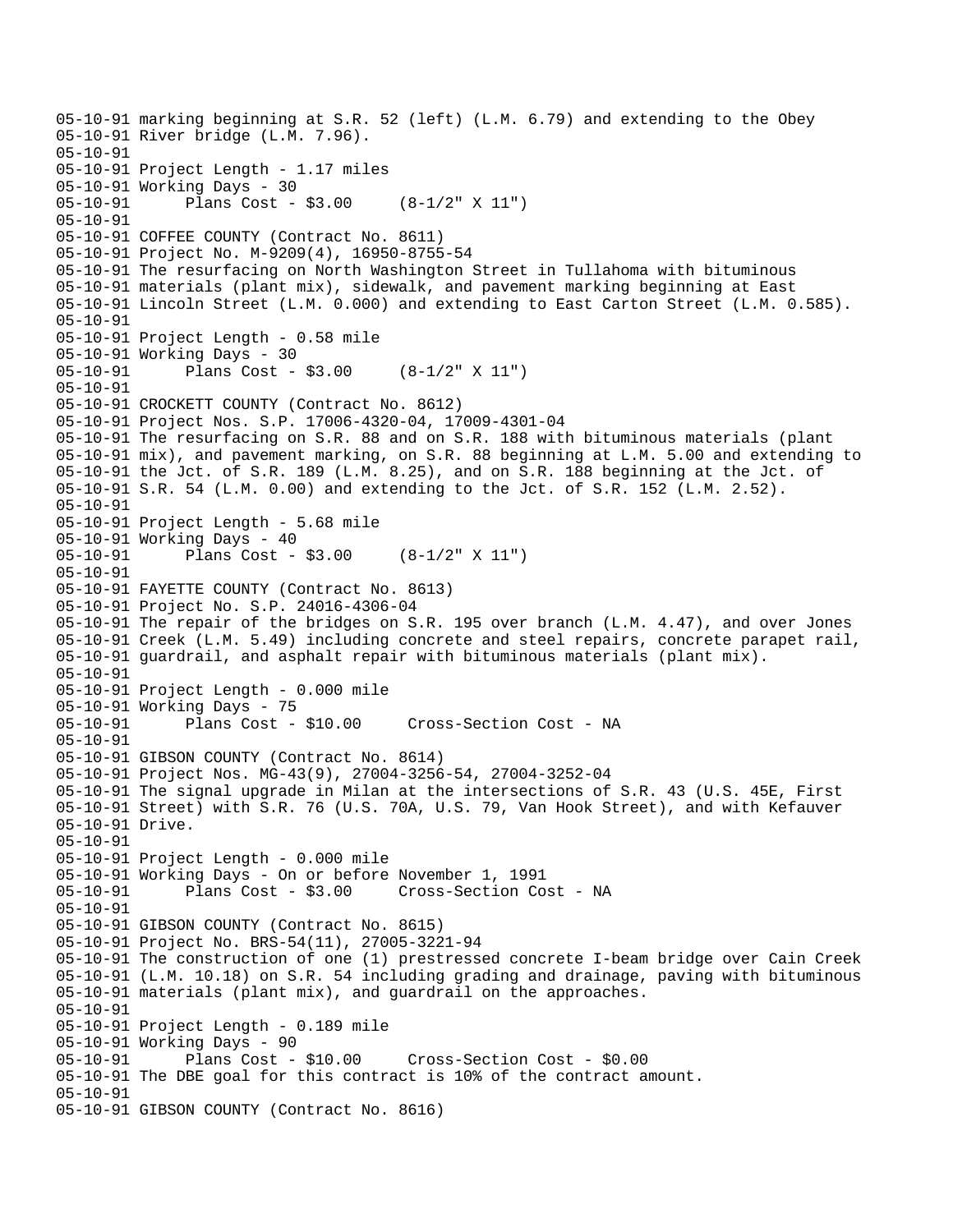05-10-91 Project No. BRS-152(6), 27018-3210-94 05-10-91 The construction of one (1) prestressed concrete box beam bridge over the 05-10-91 Middle Fork Forked Deer River (L.M. 0.39), and two (2) concrete box bridges 05-10-91 (3 @ 15' X 8') over overflows (L.M. 0.61, and L.M. 0.66) on S.R. 152 including 05-10-91 grading and drainage, paving with bituminous materials (plant mix), and 05-10-91 guardrail on the approaches. 05-10-91 05-10-91 Project Length - 0.416 mile 05-10-91 Working Days - 115 05-10-91 Plans Cost - \$10.00 Cross-Section Cost - \$10.00 05-10-91 05-10-91 HANCOCK COUNTY (Contract No. 8617) 05-10-91 Project No. BRS-70(5), 34003-3208-94 05-10-91 The construction of one (1) prestressed concrete I-beam bridge over Blackwater 05-10-91 Creek (L.M. 4.10) on S.R. 70 including grading and drainage, paving with 05-10-91 bituminous materials (plant mix), and guardrail on the approaches. 05-10-91 05-10-91 Project Length - 0.142 mile 05-10-91 Working Days - 90 05-10-91 Plans Cost - \$10.00 Cross-Section Cost - \$0.00 05-10-91 05-10-91 HARDEMAN COUNTY (Contract No. 8618) 05-10-91 Project Nos. S.P. 35007-4211-04, 35060-4402-04 05-10-91 The resurfacing on S.R. 100 and on Lake Lajoie Road with emulsified asphalt 05-10-91 slurry seal, and pavement marking, on S.R. 100 beginning at the Jct. of S.R. 05-10-91 138 (L.M. 12.20) and extending to the Jct. of Old S.R. 18 (L.M. 15.74), and on 05-10-91 Lake Lajoie Road beginning at the asphalt pavement (L.M. 0.33) and extending 05-10-91 to the Jct. of S.R. 100 (L.M. 2.53). 05-10-91 05-10-91 Project Length - 5.74 mile 05-10-91 Working Days - 30 05-10-91 Plans Cost - \$3.00 (8-1/2" X 11") 05-10-91 05-10-91 HAYWOOD COUNTY (Contract No. 8619) 05-10-91 Project No. BRZ-3800(8), 38073-3407-94 05-10-91 The construction of one (1) prestressed concrete box beam bridge over Kail 05-10-91 Creek (L.M. 0.83) on Cherryville Road including grading and drainage, paving 05-10-91 with bituminous materials (plant mix), and guardrail on the approaches. 05-10-91 05-10-91 Project Length - 0.132 miles 05-10-91 Working Days - 80 05-10-91 Plans Cost - \$10.00 Cross-Section Cost - \$0.00 05-10-91 05-10-91 HENRY COUNTY (Contract No. 8620) 05-10-91 Project No. F-76(9), 40011-3252-14 05-10-91 The grading and drainage on U.S. 79 (S.R. 76) including the construction of 05-10-91 one (1) prestressed concrete I-beam bridge over Eagle Creek on S.R. 76, and 05-10-91 the widening of two (2) bridges: S.R. 76 over Eagle Creek with prestressed 05-10-91 concrete I-beams, and S.R. 76 over Little Eagle Creek with prestressed 05-10-91 concrete box beams, the construction of one (1) concrete box bridge (2 @ 12' X 05-10-91 10'), paving with bituminous materials (plant mix), storm sewer construction, 05-10-91 the installation of concrete curb and gutter, guardrail, signs, and pavement 05-10-91 marking beginning 0.3 mile east of Antioch Road and extending to 0.1 mile west 05-10-91 of S.R. 119. 05-10-91 05-10-91 Project Length - 4.308 miles 05-10-91 Working Days - 200 05-10-91 Plans Cost - \$50.00 Cross-Secti on Cost - \$50.00 05-10-91 The DBE goal for this contract is 13% of the contract amount. 05-10-91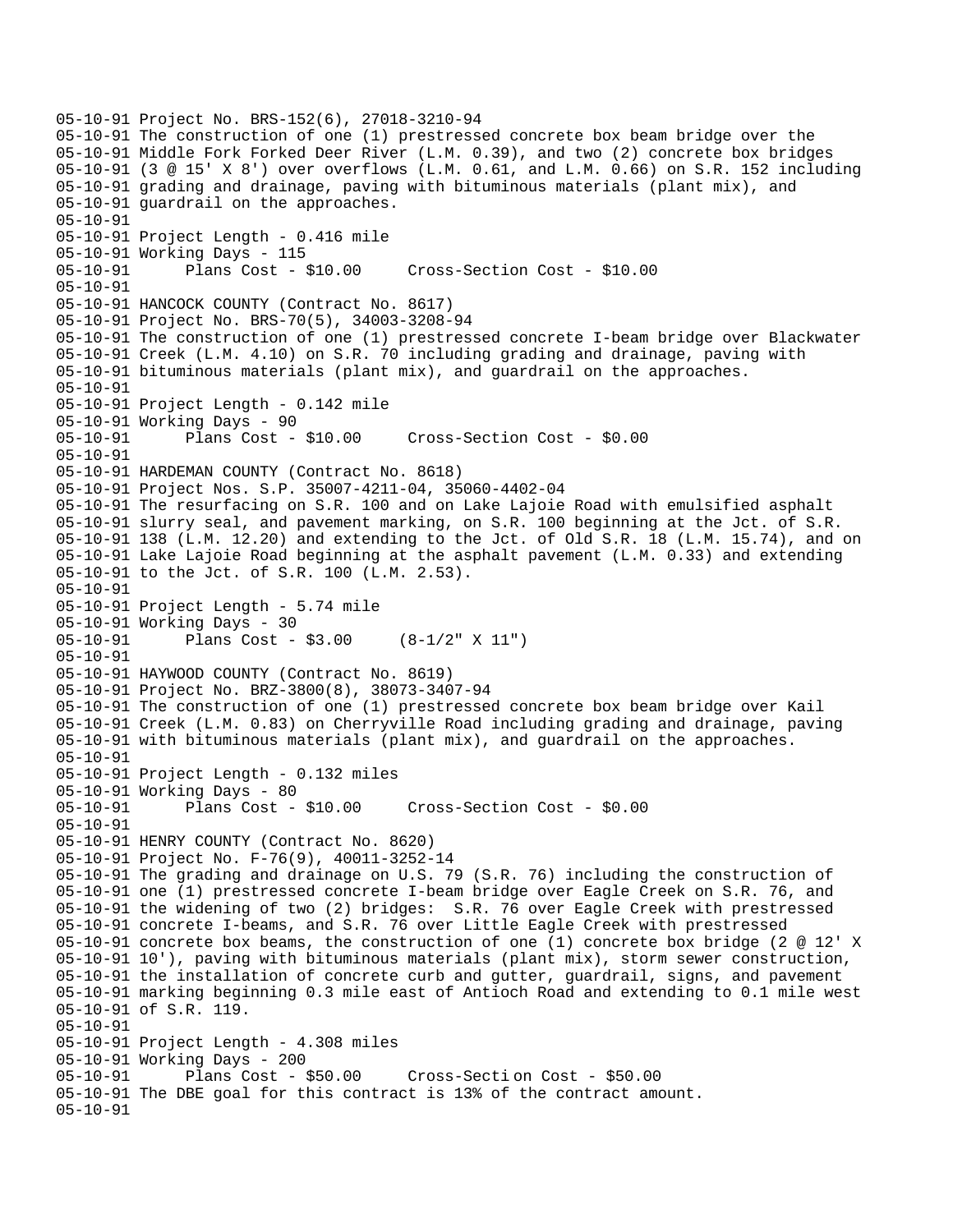```
05-10-91 HENRY COUNTY (Contract No. 8621) 
05-10-91 Project No. S.P. 40010-4216-04 
05-10-91 The resurfacing on S.R. 76 with bituminous materials (plant mix), and pavement 
05-10-91 marking beginning at the Carroll County line (L.M. 0.05) and extending to 
05-10-91 south of Spinks Road (L.M. 7.00). 
05-10-91 
05-10-91 Project Length - 6.95 mile 
05-10-91 Working Days - 40 
05-10-91 Plans Cost - $3.00 (8-1/2" X 11") 
05-10-91 
05-10-91 HICKMAN COUNTY (Contract No. 8622) 
05-10-91 Project No. BRF-50(14), 41008-3215-94 
05-10-91 The construction of one (1) concrete box bridge (4 @ 15' X 12') over Willie 
05-10-91 Branch (L.M. 27.40) on S.R. 50 including grading and drainage, paving with 
05-10-91 bituminous materials (plant mix), and guardrail on the approaches. 
05-10-91 
05-10-91 Project Length - 0.225 mile 
05-10-91 Working Days - 75 
05-10-91 Plans Cost - $10.00 Cross-Section Cost - $0.00 
05-10-91 Bids on this contract will only be accepted from Disadvantaged Business 
05-10-91 Enterprises certified by the Tennessee Department of Transportation. 
05-10-91 
05-10-91 JEFFERSON COUNTY (Contract No. 8623) 
05-10-91 Project No. S.P. 45012-4232-04 
05-10-91 The resurfacing on S.R. 92 with bituminous materials (plant mix), and pavement 
05-10-91 marking beginning 200 feet east of Isabell Drive (L.M. 9.98) and extending to 
05-10-91 50 feet east of Dumplin Valley Road (L.M. 13.15). 
05-10-91 
05-10-91 Project Length - 3.17 miles 
05-10-91 Working Days - 30 
05-10-91 Plans Cost - $3.00 (8-1/2" X 11") 
05-10-91 
05-10-91 LAWRENCE COUNTY (Contract No. 8624) 
05-10-91 Project No. BRM-3159(1), 50945-3440-94 
05-10-91 The construction of one (1) prestressed concrete box beam bridge over Little 
05-10-91 Shoal Creek (L.M. 0.67) on Tripp Road including grading and drainage, paving 
05-10-91 with bituminous materials (plant mix), and guardrail on the approaches. 
05-10-91 
05-10-91 Project Length - 0.190 mile 
05-10-91 Working Days - 90 
05-10-91 Plans Cost - $10.00 Cross-Section Cost - $0.00 
05-10-91 
05-10-91 LAWRENCE COUNTY (Contract No. 8625) 
05-10-91 Project No. S.P. 50016-4308-04 
05-10-91 The resurfacing on S.R. 240 with bituminous materials (plant mix), and 
05-10-91 pavement marking beginning at the Buffalo River bridge (L.M. 10.06) and 
05-10-91 extending to S.R. 6 (L.M. 16.30). 
05-10-91 
05-10-91 Project Length - 6.24 miles 
05-10-91 Working Days - 40<br>05-10-91 Plans Cost -
              Plans Cost - $3.00 (8-1/2" X 11")
05-10-91 
05-10-91 MCMINN AND POLK COUNTIES (Contract No. 8626) 
05-10-91 Project Nos. S.P. 54023-4205-04, 70067-4202-04 
05-10-91 The resurfacing on S.R. 163 with bituminous materials (plant mix), and 
05-10-91 pavement marking beginning in McMinn County 6.5 miles east of the Jct. of S.R. 
05-10-91 2 (L.M. 8.95) and extending to the Jct. of S.R. 30 (L.M. 0.96). 
05-10-91 
05-10-91 Project Length - 6.59 miles 
05-10-91 Working Days - 35
```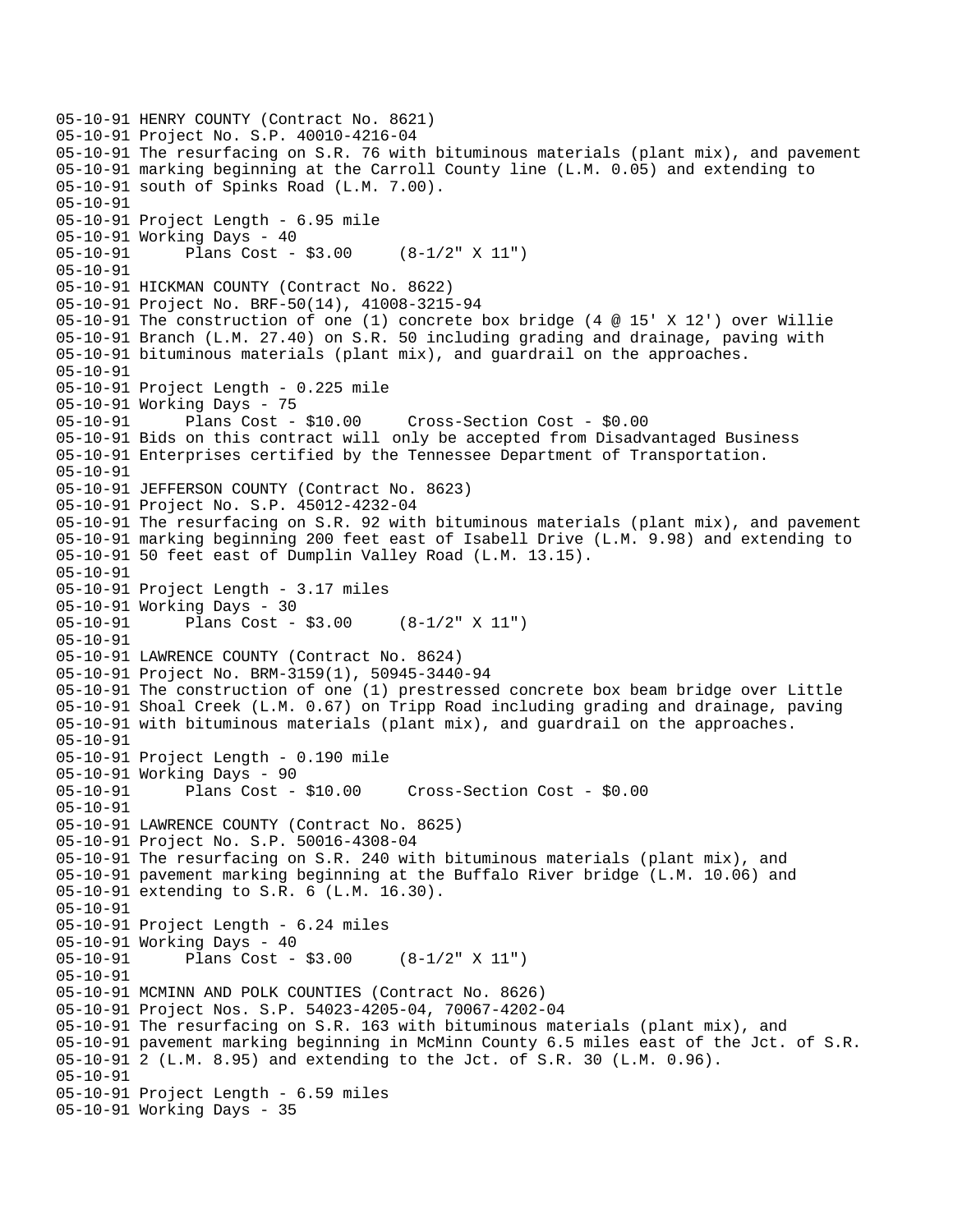```
05-10-91 Plans Cost - $3.00 (8-1/2" X 11") 
05-10-91 
05-10-91 MACON COUNTY (Contract No. 8627) 
05-10-91 Project No. S.P. 56012-4305-04 
05-10-91 The resurfacing on S.R. 262 with bituminous materials (plant mix), and 
05-10-91 pavement marking beginning 1.56 miles west of Tanyard Road (L.M. 6.00) and 
05-10-91 extending to the Jackson County line (L.M. 12.05). 
05-10-91 
05-10-91 Project Length - 6.05 miles 
05-10-91 Working Days - 40 
05-10-91 Plans Cost - $3.00 (8-1/2" X 11") 
05-10-91 
05-10-91 MAURY COUNTY (Contract No. 8628) 
05-10-91 Project No. S.P. 60001-4144-04 
05-10-91 The repair of the bridge on I-65 over the Duck River (L.M. 5.47) including 
05-10-91 bridge deck and expansion joint repairs, bridge rail replacement, cold 
05-10-91 planing, a non-penetrating concrete seal, bridge deck sealant and overlay with 
05-10-91 bituminous materials (plant mix), and guardrail. 
05-10-91 
05-10-91 Project Length - 0.000 mile 
05-10-91 Working Days - 50<br>05-10-91 Plans Cost - $3.00
05-10-91 Plans Cost - $3.00 Cross-Section Cost - NA 
05-10-91 
05-10-91 OVERTON COUNTY (Contract No. 8629) 
05-10-91 Project No. S.P. 67004-4204-04 
05-10-91 The resurfacing on S.R. 84 with bituminous materials (plant mix), guardrail, 
05-10-91 steel handrail repair, and pavement marking beginning 4.0 miles north of the 
05-10-91 Putnam County line (L.M. 4.00) and extending to Carr Road (right) (L.M. 
05-10-91 13.44). 
05-10-91 
05-10-91 Project Length - 5.17 miles 
05-10-91 Working Days - 40<br>05-10-91 Plans Cost -
              Plans Cost - $3.00 (8-1/2" X 11")
05-10-91 
05-10-91 PICKETT COUNTY (Contract No. 8630) 
05-10-91 Project No. S.P. 69019-4207-04 
05-10-91 The resurfacing on S.R. 295 with bituminous materials (plant mix), and 
05-10-91 pavement marking beginning at S.R. 42 (L.M. 0.00) and extending to S.R. 28 
05-10-91 (L.M. 5.05). 
05-10-91 
05-10-91 Project Length - 4.89 miles 
05-10-91 Working Days - 30 
05-10-91 Plans Cost - $3.00 (8-1/2" X 11") 
05-10-91 
05-10-91 ROBERTSON COUNTY (Contract No. 8631) 
05-10-91 Project No. F-11(17), 74004-3225-14 
05-10-91 The widening and reconstruction on U.S. 41 (S.R. 11) including grading and 
05-10-91 drainage, paving with bituminous materials (plant mix), cold planing, 
05-10-91 construction of a complete storm sewer drainage system, construction of a 
05-10-91 concrete retaining wall, installation of concrete curb and gutter, sidewalk, 
05-10-91 guardrail, underdrains, signs, signals, and pavement marking beginning 0.5 
05-10-91 mile south of Lights Chapel Road and extending to FAU-1019 in Springfield. 
05-10-91 
05-10-91 Project Length - 4.812 miles 
05-10-91 Working Days - 225 
05-10-91 Plans Cost - $50.00 Cross-Section Cost - $50.00 
05-10-91 The DBE goal for this contract is 13% of the contract amount. 
05-10-91 
05-10-91 RUTHERFORD COUNTY (Contract No. 8632) 
05-10-91 Project No. RS-99(6), 75013-3229-24
```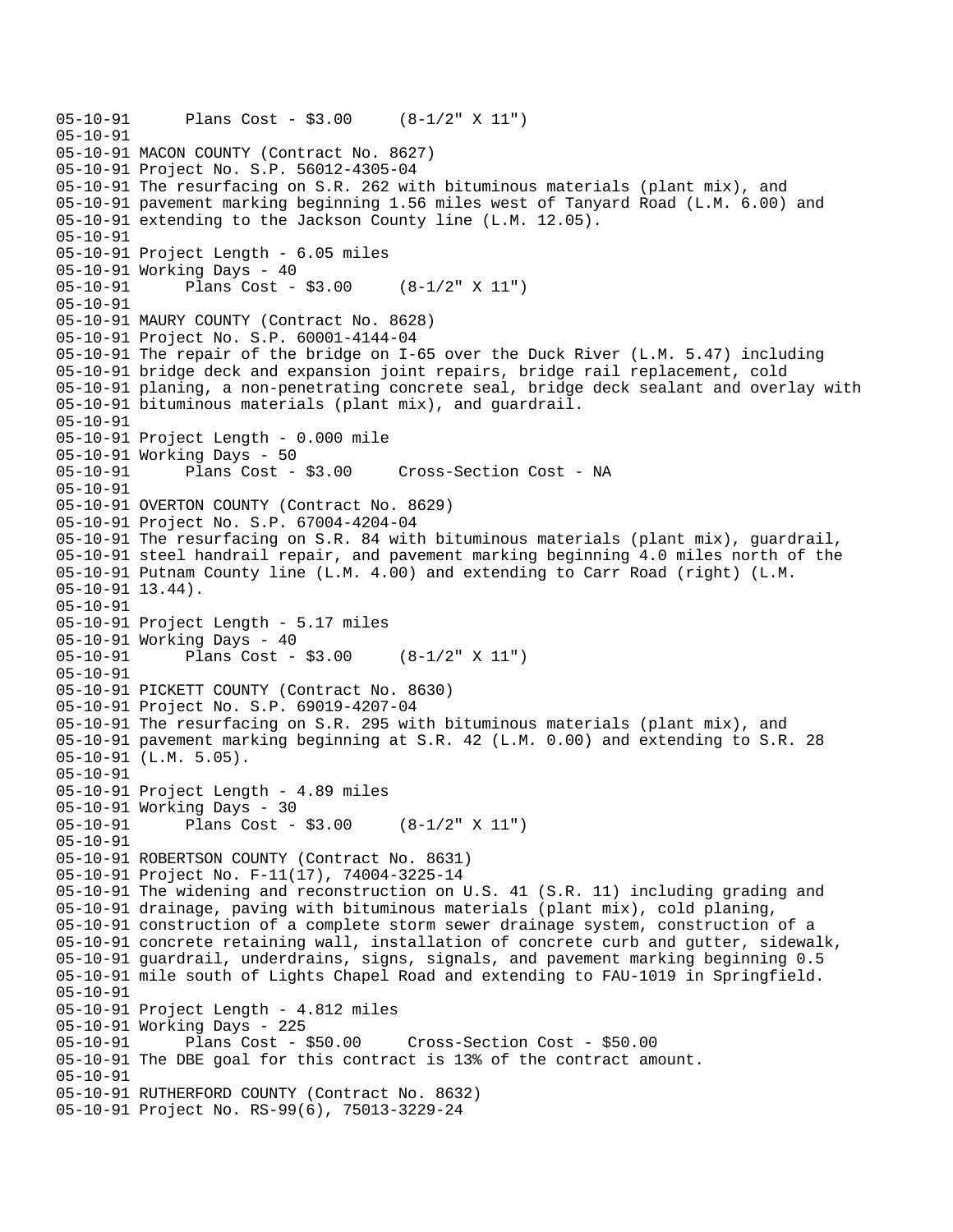05-10-91 The grading and drainage on S.R. 99 including paving with bituminous materials 05-10-91 (plant mix), the construction of three (3) concrete slab bridges: (4 @ 15' X 05-10-91 8', 3 @ 12' X 10', and a 3 @ 15' X 9'), and three (3) concrete box bridges: 05-10-91 (2 - 2 @ 12' X 6', and a 2 @ 12' X 5'), the installation of signs, guardrail, 05-10-91 underdrains, and pavement marking beginning approx. 0.9 mile west of Concord 05-10-91 Road and extending to approx. 3.0 miles northeast of Rockvale. 05-10-91 05-10-91 Project Length - 5.708 miles 05-10-91 Working Days - 200 05-10-91 Plans Cost - \$25.00 Cross-Section Cost - \$50.00 05-10-91 The DBE goal for this contract is 12% of the contract amount. 05-10-91 05-10-91 SCOTT COUNTY (Contract No. 8633) 05-10-91 Project No. S.P. 76001-4552-04 05-10-91 The resurfacing on S.R. 29 with bituminous materials (plant mix), and pavement 05-10-91 marking beginning at the Morgan County line (L.M. 0.00) and extending to 0.71 05-10-91 mile north of Brimstone Road (L.M. 6.10). 05-10-91 05-10-91 Project Length - 6.10 miles 05-10-91 Working Days - 40 05-10-91 Plans Cost - \$3.00 (8-1/2" X 11") 05-10-91 05-10-91 SHELBY COUNTY (Contract No. 8634) 05-10-91 Project Nos. S.P. 79007-4165-04 05-10-91 The scour repair with the installation of rip-rap and excavation on I-40 over 05-10-91 the Wolf River (L.M. 5.09). 05-10-91 05-10-91 Project Length - 0.000 mile 05-10-91 Working Days - 40 05-10-91 NO PLANS CONTRACT 05-10-91 05-10-91 UNICOI COUNTY (Contract No. 8635) 05-10-91 Project No. DE-0061(801), 86004-3223-14 05-10-91 The grading and drainage on U.S. 23 (proposed extension of I-181) including 05-10-91 the construction of one (1) concrete box bridge (2 @ 12' X 8'), storm sewer 05-10-91 construction, the installation of guardrail, and fence, and paving on the 05-10-91 cross roads with bituminous materials (plant mix), beginning 0.7 mile north of 05-10-91 existing Carver Road and extending to 0.6 mile south of Flag Pond School. 05-10-91 05-10-91 Project Length - 2.806 miles 05-10-91 Working Days - 450 (See Special Provision 108B) 05-10-91 Plans Cost - \$50.00 Cross-Section Cost - \$150.00 05-10-91 The DBE goal for this contract is 7% of the contract amount. 05-10-91 05-10-91 WARREN COUNTY (Contract No. 8636) 05-10-91 Project No. M-3403(3), 89951-8728-54 05-10-91 The resurfacing on Red Road in McMinnville with bituminous materials (plant 05-10-91 mix), drainage adjustments, and pavement marking beginning at S.R. 380 (Sparta 05-10-91 Street) (L.M. 0.00) and extending to S.R. 1 (L.M. 0.73). 05-10-91 05-10-91 Project Length - 0.73 mile 05-10-91 Working Days - 30 05-10-91 Plans Cost - \$3.00 (8-1/2" X 11") 05-10-91 05-10-91 WEAKLEY COUNTY (Contract No. 8637) 05-10-91 Project No. S.P. 92005-4519-04 05-10-91 The resurfacing on S.R. 54 with bituminous materials (plant mix), and pavement 05-10-91 marking beginning at the bridge over Dry Creek (L.M. 17.52) and extending to 05-10-91 the Henry County line (L.M. 22.13). 05-10-91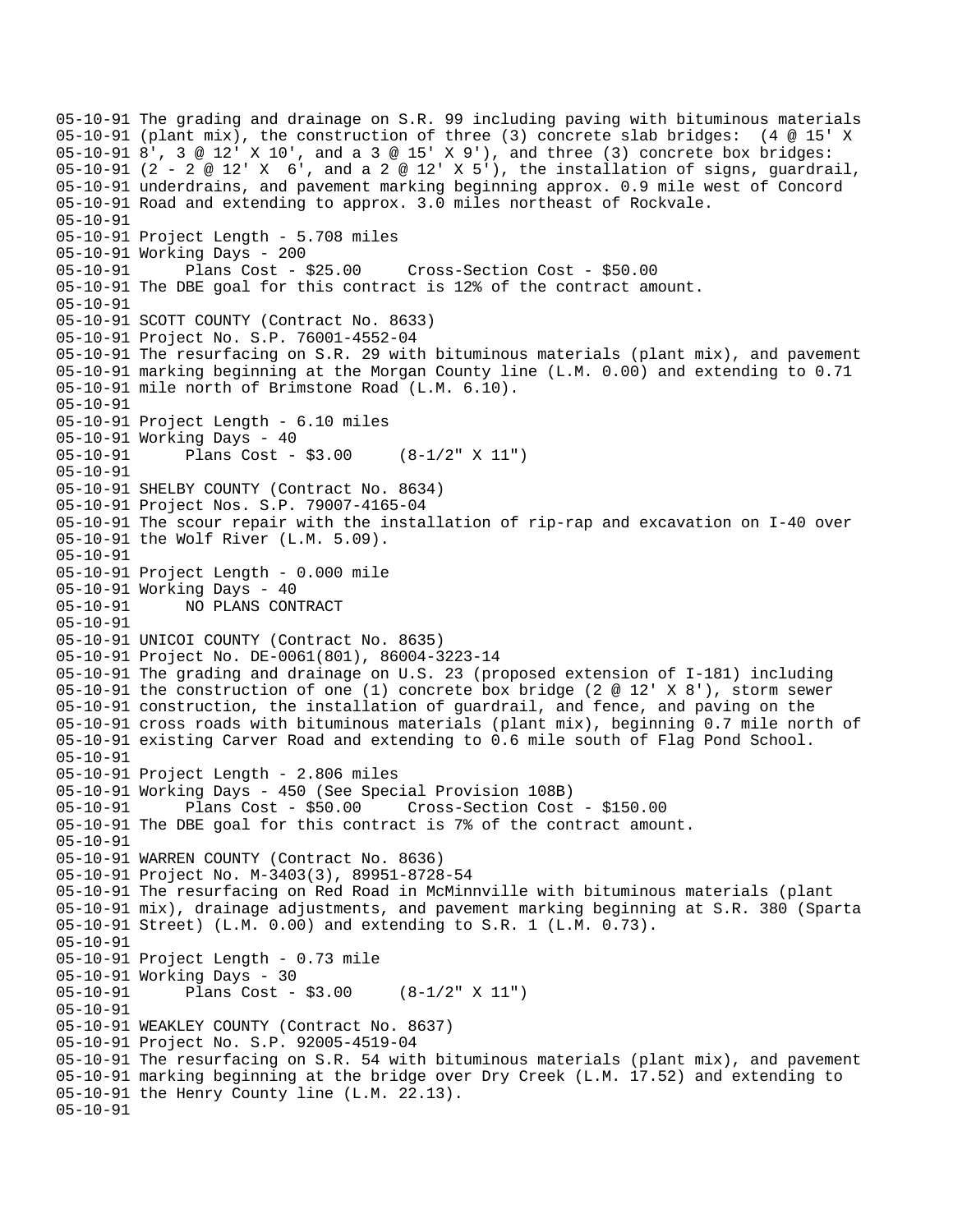```
05-10-91 Project Length - 4.61 mile 
05-10-91 Working Days - 35<br>05-10-91 Plans Cost -
              Plans Cost - $3.00 (8-1/2" X 11")
05-10-91 
05-10-91 WILSON COUNTY (Contract No. 8638) 
05-10-91 Project No. S.P. 95001-4168-04 
05-10-91 The repair of the bridge on Linwood Road over I-40 (L.M. 7.81) including 
05-10-91 concrete and steel repairs, and a non-penetrating concrete seal. 
05-10-91 
05-10-91 Project Length - 0.000 mile 
05-10-91 Working Days - 30 
05-10-91 Plans Cost - $3.00 Cross-Section Cost - NA 
05-10-91 
05-10-91 WILSON COUNTY (Contract No. 8639) 
05-10-91 Project No. S.P. 95945-4253-04 
05-10-91 The repair of the bridges on S.R. 96 over Saunders Fork Creek (L.M. 0.93), and 
05-10-91 on S.R. 267 over Smith Fork Creek (L.M. 0.55) including cold planing, a 
05-10-91 concrete bridge deck overlay, steel, concrete deck, and expansion joint 
05-10-91 repairs, concrete parapet rail, guardrail, paving on the approaches with 
05-10-91 bituminous materials (plant mix), and pavement marking. 
05-10-91 
05-10-91 Project Length - 0.000 mile 
05-10-91 Working Days - 110 
05-10-91 Plans Cost - $10.00 Cross-Section Cost - NA 
05-10-91 
================================================================================ 
06-14-91 MEIGS, SEQUATCHIE, VAN BUREN, WARREN, COFFEE, FRANKLIN AND RHEA COUNTIES 
06-14-91 (Contract No. 8418) 
06-14-91 Project No. S.P. 98020-4397-04 
06-14-91 The cleaning and repainting of existing steel structures on ten (10) bridges 
06-14-91 on various Routes. 
06-14-91 
06-14-91 Project Length - 0.000 mile 
06-14-91 Working Days - On or before January 1, 1992 
             06-14-91 NO PLANS CONTRACT 
06-14-91 
06-14-91 GIBSON COUNTY (Contract No. 8616) 
06-14-91 Project No. BRS-152(6), 27018-3210-94 
06-14-91 The construction of one (1) prestressed concrete box beam bridge over the 
06-14-91 Middle Fork Forked Deer River (L.M. 0.39), and two (2) concrete box bridges 
06-14-91 (3 @ 15' X 8') over overflows (L.M. 0.61, and L.M. 0.66) on S.R. 152 including 
06-14-91 grading and drainage, paving with bituminous materials (plant mix), and 
06-14-91 guardrail on the approaches. 
06-14-91 
06-14-91 Project Length - 0.416 mile 
06-14-91 Working Days - 115 
06-14-91 Plans Cost - $10.00 Cross-Section Cost - $10.00 
06-14-91 The DBE goal for this contract is 10% of the contract amount. 
06-14-91 
06-14-91 ROBERTSON COUNTY (Contract No. 8631) 
06-14-91 Project No. F-11(17), 74004-3225-14 
06-14-91 The widening and reconstruction on U.S. 41 (S.R. 11) including grading and 
06-14-91 drainage, paving with bituminous materials (plant mix), cold planing, 
06-14-91 construction of a complete storm sewer drainage system, construction of a 
06-14-91 concrete retaining wall, installation of concrete curb and gutter, sidewalk, 
06-14-91 guardrail, underdrains, signs, signals, and pavement marking beginning 0.5 
06-14-91 mile south of Lights Chapel Road and extending to FAU-1019 in Springfield. 
06-14-91 
06-14-91 Project Length - 4.812 miles 
06-14-91 Working Days - 225
```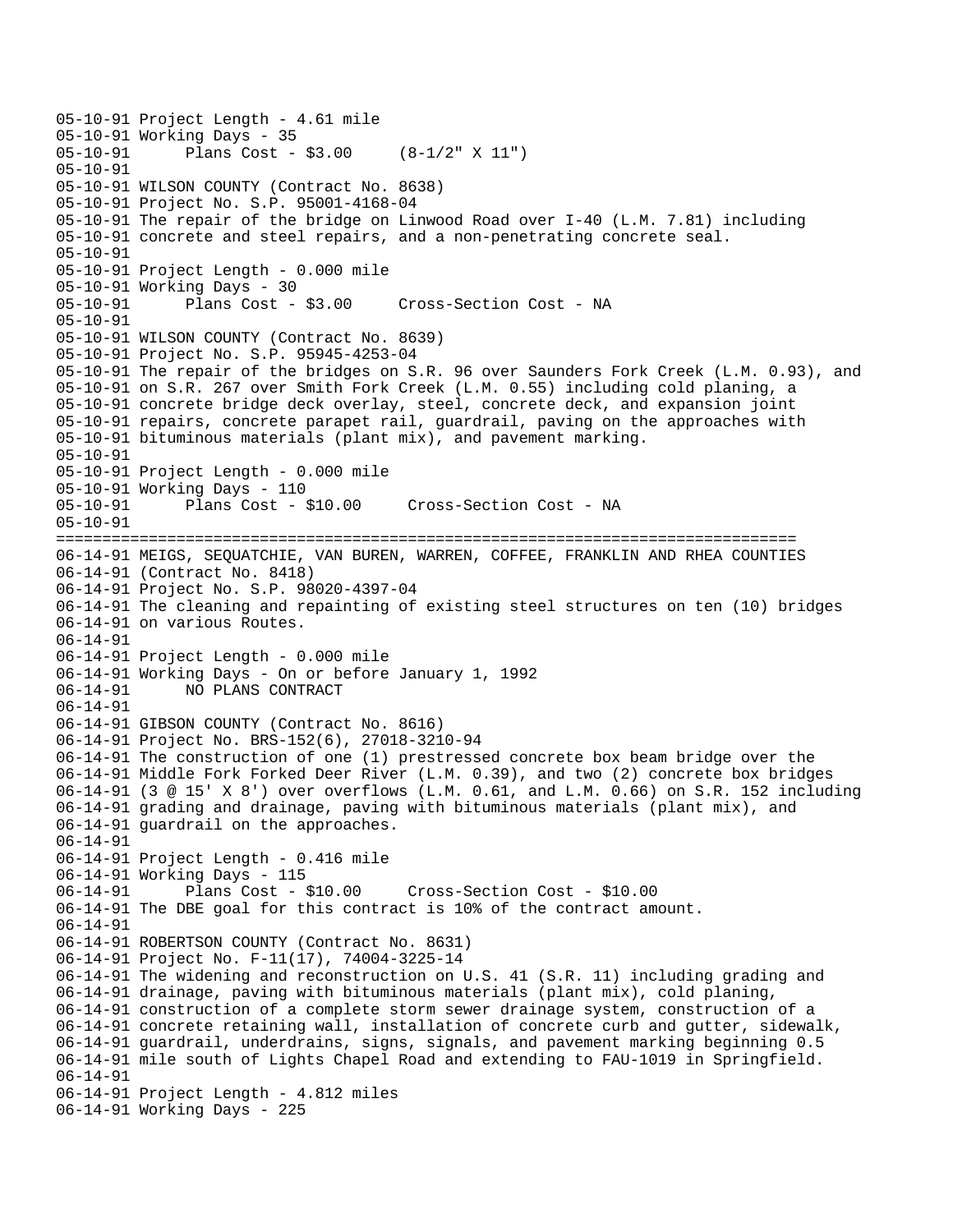```
06-14-91 Plans Cost - $50.00 Cross-Section Cost - $50.00 
06-14-91 The DBE goal for this contract is 13% of the contract amount. 
06-14-91 
06-14-91 SHELBY COUNTY (Contract No. 8634) 
06-14-91 Project Nos. S.P. 79007-4165-04 
06-14-91 The scour repair with the installation of rip-rap and excavation on I-40 over 
06-14-91 the Wolf River (L.M. 5.09). 
06-14-91 
06-14-91 Project Length - 0.000 mile 
06-14-91 Working Days - 40 
06-14-91 NO PLANS CONTRACT 
06-14-91 
06-14-91 ANDERSON, BLOUNT, CAMPBELL, CARTER, CLAIBORNE, COCKE, GRAINGER, GREENE, 
06-14-91 HAMBLEN, HANCOCK, HAWKINS, JEFFERSON, JOHNSON, KNOX, LOUDON, MONROE, MORGAN, 
06-14-91 ROANE, SCOTT, SEVIER, SULLIVAN, UNICOI, UNION AND WASHINGTON COUNTIES 
06-14-91 (Contract No. 8640) 
06-14-91 Project No. S.P. 98011-4118-04 
06-14-91 The random on call signing on various routes in Region I. 
06-14-91 
06-14-91 Project Length - 0.000 mile 
06-14-91 Working Days - June 30, 1992 (See Special Provision 108B) 
06-14-91 NO PLANS CONTRACT 
06-14-91 
06-14-91 ANDERSON, CAMPBELL, WASHINGTON, KNOX, GRAINGER, SULLIVAN, ROANE, COCKE AND 
06-14-91 CARTER COUNTIES (Contract No. 8641) 
06-14-91 Project No. S.P. 98011-4120-04 
06-14-91 The attenuator repair on various Interstate and State Routes in Region I. 
06-14-91 
06-14-91 Project Length - 0.000 mile 
06-14-91 Working Days - June 30, 1992 (See Special Provision 705C) 
06-14-91 NO PLANS CONTRACT 
06-14-91 
06-14-91 BEDFORD COUNTY (Contract No. 8642) 
06-14-91 Project No. S.P. 02072-4308-04 
06-14-91 The resurfacing on S.R. 276 with bituminous materials (plant mix), and 
06-14-91 pavement marking beginning at S.R. 130 (L.M. 0.00) and extending to S.R. 16 
06-14-91 (L.M. 3.22). 
06-14-91 
06-14-91 Project Length - 3.22 miles 
06-14-91 Working Days - 30 
06-14-91 Plans Cost - $3.00 (8-1/2" X 11") 
06-14-91 
06-14-91 BEDFORD, CHEATHAM, DAVIDSON, DICKSON, GILES, HICKMAN, HOUSTON, HUMPHREYS, 
06-14-91 LAWRENCE, LEWIS, LINCOLN, MACON, MARSHALL, MAURY, MONTGOMERY, MOORE, PERRY, 
06-14-91 ROBERTSON, RUTHERFORD, SMITH, STEWART, SUMNER, TROUSDALE, WAYNE, WILLIAMSON 
06-14-91 AND WILSON COUNTIES (Contract No. 8643) 
06-14-91 Project No. S.P. 98032-4133-04 
06-14-91 The random on call signing on various Interstate and State Routes in Region 
06-14-91 III. 
06-14-91 
06-14-91 Project Length - 0.000 mile 
06-14-91 Working Days - June 30, 1992 (See Special Provision 108B) 
06-14-91 NO PLANS CONTRACT 
06-14-91 
06-14-91 BENTON COUNTY (Contract No. 8644) 
06-14-91 Project No. S.P. 03004-4524-04 
06-14-91 The resurfacing on S.R. 69 with bituminous materials (plant mix), and pavement 
06-14-91 marking beginning at the Jct. of S.R. 192 (L.M. 1.36) and extending to the 
06-14-91 Jct. of S.R. 192 (L.M. 8.92). 
06-14-91
```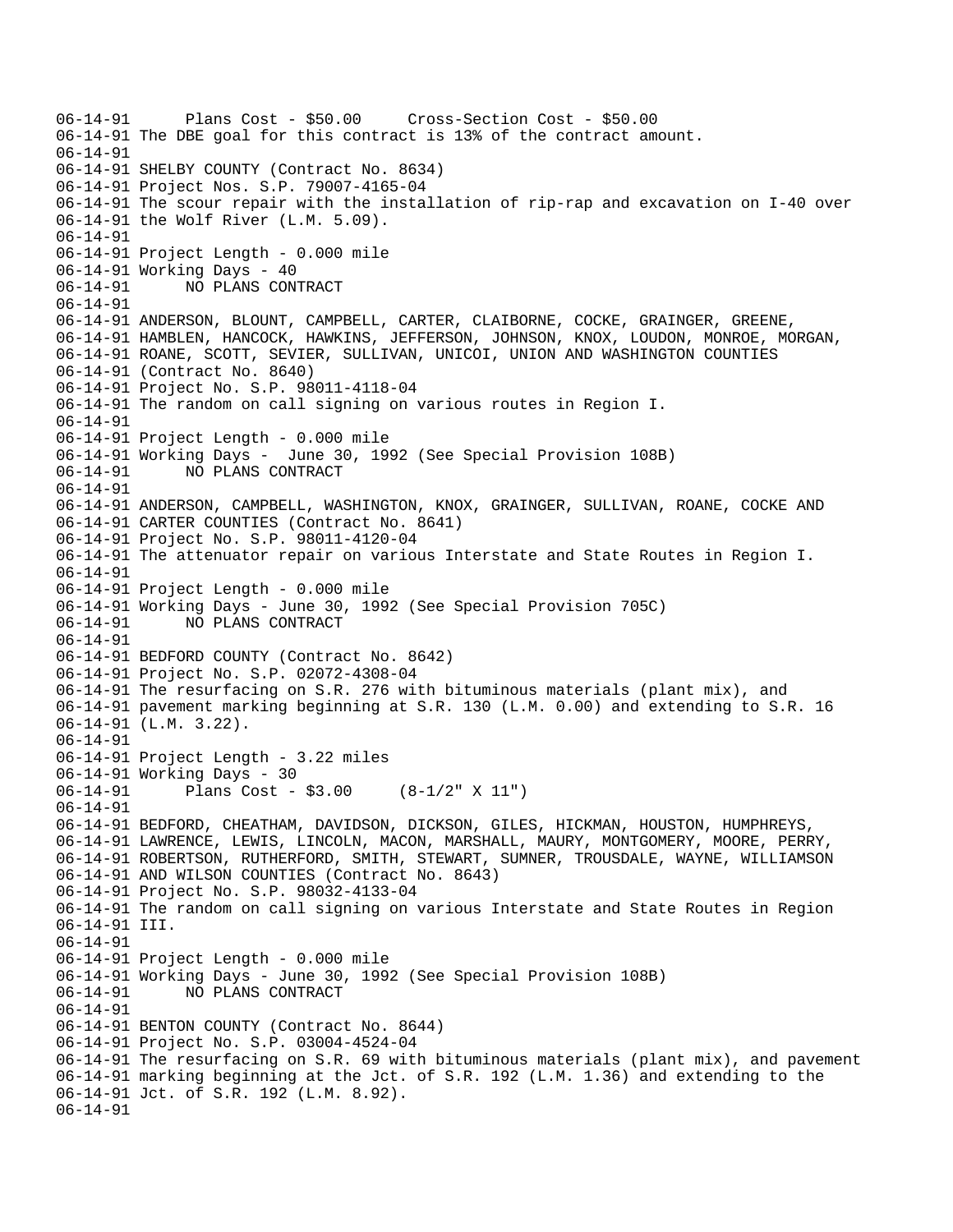06-14-91 Project Length - 7.56 miles 06-14-91 Working Days - 40<br>06-14-91 Plans Cost -Plans Cost -  $$3.00$  (8-1/2" X 11") 06-14-91 06-14-91 BENTON, CARROLL, CHESTER, CROCKETT, DECATUR, DYER, FAYETTE, GIBSON, HARDEMAN, 06-14-91 HARDIN, HAYWOOD, HENDERSON, HENRY, LAKE, LAUDERDALE, MCNAIRY, MADISON, OBION, 06-14-91 SHELBY, TIPTON AND WEAKLEY COUNTIES (Contract No. 8645) 06-14-91 Project No. S.P. 98041-4153-04 06-14-91 The random on call signing on various Routes in Region IV. 06-14-91 06-14-91 Project Length - 0.000 mile 06-14-91 Working Days - June 30, 1992 (See Special Provision 108B) 06-14-91 NO PLANS CONTRACT 06-14-91 06-14-91 BLEDSOE COUNTY (Contract No. 8646) 06-14-91 Project No. S.P. 04005-4503-04 06-14-91 The resurfacing on S.R. 101 with bituminous materials (plant mix), and 06-14-91 pavement marking beginning at the Jct. of S.R. 30 (L.M. 0.00) and extending to 06-14-91 the Cumberland County line (L.M. 9.46). 06-14-91 06-14-91 Project Length - 9.46 miles 06-14-91 Working Days - 40 06-14-91 Plans Cost - \$3.00 (8-1/2" X 11") 06-14-91 06-14-91 BLEDSOE, BRADLEY, CANNON, CLAY, COFFEE, CUMBERLAND, DEKALB, FENTRESS, 06-14-91 FRANKLIN, GRUNDY, HAMILTON, JACKSON, MCMINN, MARION, MEIGS, OVERTON, PICKETT, 06-14-91 POLK, PUTNAM, RHEA, SEQUATCHIE, VAN BUREN, WARREN AND WHITE COUNTIES (Contract 06-14-91 No. 8647) 06-14-91 Project No. S.P. 98021-4118-04 06-14-91 The random on call signing on various routes in Region II. 06-14-91 06-14-91 Project Length - 0.000 mile 06-14-91 Working Days - June 30, 1992 (See Special Provision 108B) 06-14-91 NO PLANS CONTRACT 06-14-91 06-14-91 BLOUNT COUNTY (Contract No. 8648) 06-14-91 Project No. S.P. 05089-4204-04 06-14-91 The resurfacing on S.R. 336 with bituminous materials (plant mix), drainage 06-14-91 adjustments, and pavement marking beginning at Old Piney Road (L.M. 12.72) and 06-14-91 extending to 250 feet south of S.R. 73 (L.M. 19.61). 06-14-91 06-14-91 Project Length - 6.89 miles 06-14-91 Working Days - 30 06-14-91 Plans Cost - \$3.00 (8-1/2" X 11") 06-14-91 06-14-91 BRADLEY AND POLK COUNTIES (Contract No. 8649) 06-14-91 Project Nos. S.P. 06019-4203-04, 70015-4204-04 06-14-91 The resurfacing on S.R. 313 with bituminous materials (plant mix), guardrail, 06-14-91 and pavement marking beginning in Bradley County at Carson Road (L.M. 3.90) 06-14-91 and extending to the Jct. of S.R. 33 in Polk County (L.M. 1.79). 06-14-91 06-14-91 Project Length - 3.91 miles 06-14-91 Working Days - 30 06-14-91 Plans Cost - \$3.00 (8-1/2" X 11") 06-14-91 06-14-91 CAMPBELL COUNTY (Contract No. 8650) 06-14-91 Project No. S.P. 07001-4190-04 06-14-91 The resurfacing on I-75 with an emulsified asphalt slurry seal, with portions 06-14-91 of the asphalt pavement recycled in place, and pavement marking beginning 06-14-91 approx. 6.0 miles south of Jellico (Mile Post 154.20) and extending to approx.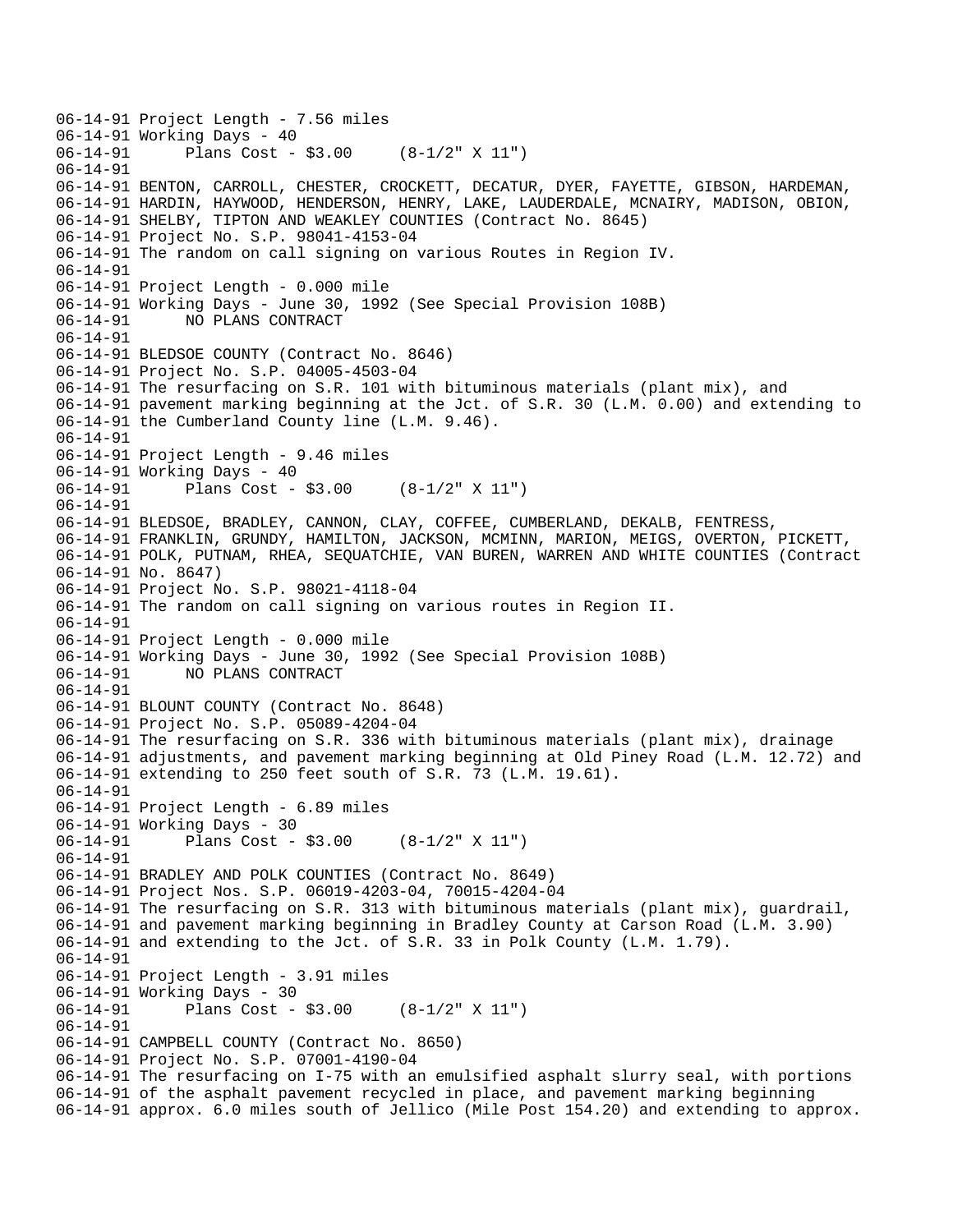```
06-14-91 0.8 mile south of the Kentucky State line (Mile Post 160.60). 
06-14-91 
06-14-91 Project Length - 6.40 miles 
06-14-91 Working Days - On or before October 1, 1991 
              Plans Cost - $3.0006-14-91 
06-14-91 CAMPBELL COUNTY (Contract No. 8651) 
06-14-91 Project No. S.P. 07003-4224-04 
06-14-91 The resurfacing on S.R. 9 with bituminous materials (plant mix), drainage 
06-14-91 adjustments, and pavement marking beginning near Beech Street in LaFollette 
06-14-91 (L.M. 25.15) and extending to the Jacksboro City limits (L.M. 28.75). 
06-14-91 
06-14-91 Project Length - 3.60 miles 
06-14-91 Working Days - 40 
06-14-91 Plans Cost - $3.00 (8-1/2" X 11") 
06-14-91 
06-14-91 CANNON COUNTY (Contract No. 8652) 
06-14-91 Project No. S.P. 08004-4209-04 
06-14-91 The resurfacing on S.R. 96 with emulsified asphalt micro-surface, and pavement 
06-14-91 marking beginning at the Rutherford County line (L.M. 0.00) and extending to 
06-14-91 the Wilson County line (L.M. 4.96). 
06-14-91 
06-14-91 Project Length - 4.08 miles 
06-14-91 Working Days - 30<br>06-14-91 Plans Cost -
              Plans Cost - $3.00 (8-1/2" X 11")
06-14-91 
06-14-91 CARROLL COUNTY (Contract No. 8653) 
06-14-91 Project No. S.P. 09009-4223-04 
06-14-91 The resurfacing on S.R. 76 with bituminous materials (plant mix), and pavement 
06-14-91 marking beginning at the Gibson County line (L.M. 0.00) and extending to the 
06-14-91 Jct. of S.R. 105 (L.M. 5.56). 
06-14-91 
06-14-91 Project Length - 5.56 miles 
06-14-91 Working Days - 35 
              Plans Cost - $3.00 (8-1/2" X 11")
06-14-91 
06-14-91 CARTER COUNTY (Contract No. 8654) 
06-14-91 Project No. S.P. 10006-4233-04 
06-14-91 The repair of the bridge on S.R. 359 over Buffalo Creek (L.M. 4.41) including 
06-14-91 the installation of prestressed concrete I-beams, cold planing, steel, 
06-14-91 concrete, and bridge deck repairs, a concrete overlay, installation of 
06-14-91 guardrail, and pavement marking. 
06-14-91 
06-14-91 Project Length - 0.000 mile 
06-14-91 Working Days - 90<br>06-14-91 Plans Cost - $10.00
06-14-91 Plans Cost - $10.00 Cross-Section Cost - NA 
06-14-91 
06-14-91 CHEATHAM COUNTY (Contract No. 8655) 
06-14-91 Project No. S.P. 11004-4208-04 
06-14-91 The resurfacing on S.R. 1 with bituminous materials (plant mix), and pavement 
06-14-91 marking beginning at the Harpeth River (L.M. 4.93) and extending to the 
06-14-91 Davidson County line (L.M. 9.35). 
06-14-91 
06-14-91 Project Length - 4.42 miles 
06-14-91 Working Days - 30<br>06-14-91 Plans Cost -
              Plans Cost - $3.00 (8-1/2" X 11")
06-14-91 
06-14-91 CHEATHAM AND ROBERTSON COUNTIES (Contract No. 8656) 
06-14-91 Project No. S.P. 98032-4234-04 
06-14-91 The installation of signs on various State Routes.
```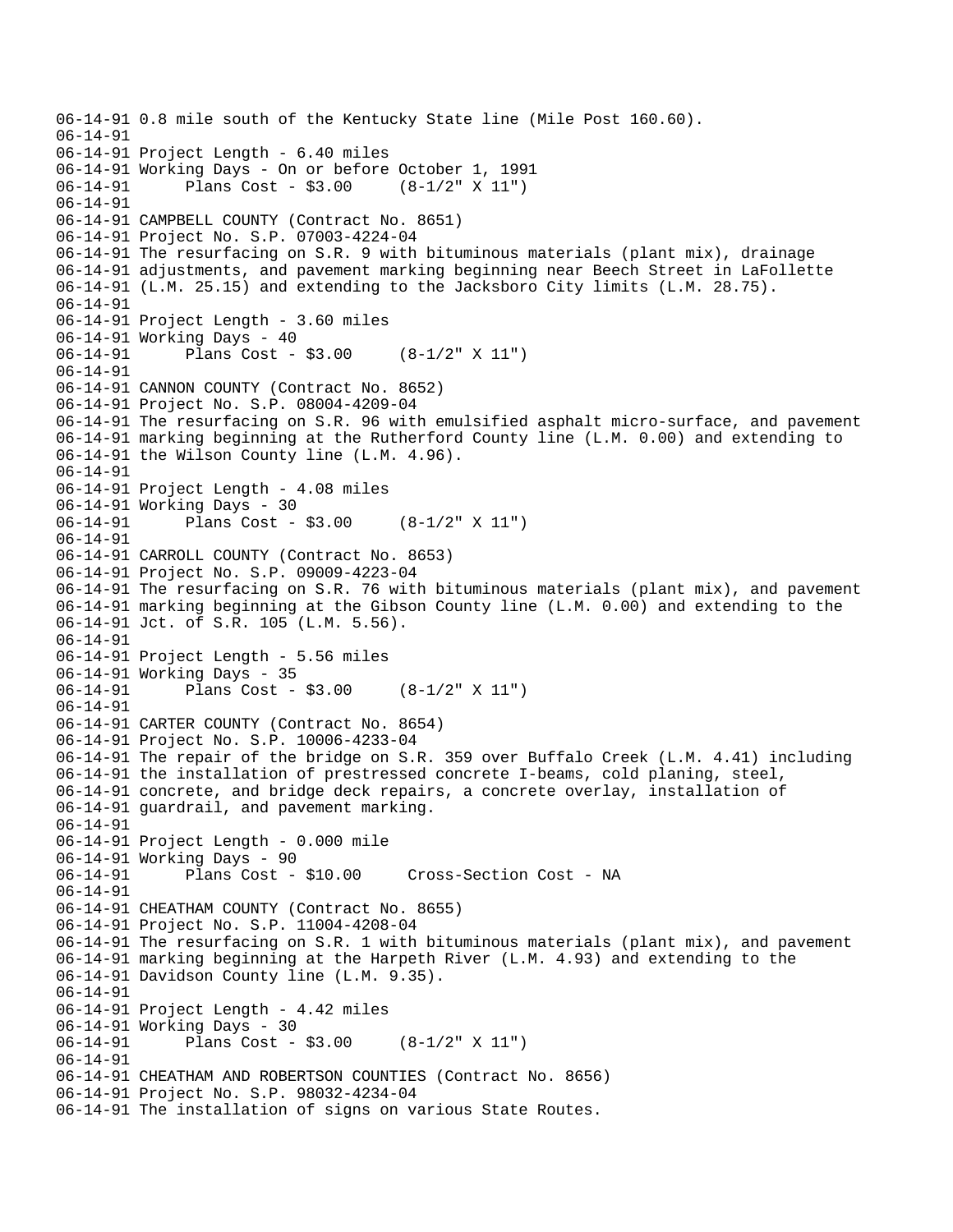```
06-14-91 
06-14-91 Project Length - 248.59 miles 
06-14-91 Working Days - February 1, 1992 
06-14-91 NO PLANS CONTRACT 
06-14-91 
06-14-91 CLAIBORNE COUNTY (Contract No. 8657) 
06-14-91 Project No. S.P. 13013-4224-04 
06-14-91 The resurfacing on S.R. 63 with bituminous materials (plant mix), and pavement 
06-14-91 marking beginning at Red Hill Road (L.M. 11.53) and extending to the Jct. of 
06-14-91 S.R. 32 (L.M. 18.15). 
06-14-91 
06-14-91 Project Length - 6.62 miles 
06-14-91 Working Days - 40 
06-14-91 Plans Cost - $3.00 (8-1/2" X 11") 
06-14-91 
06-14-91 COFFEE COUNTY (Contract No. 8658) 
06-14-91 Project No. RS-64(8), 16025-3206-24 
06-14-91 The construction of one (1) concrete box bridge (2 @ 12' X 5') over Sutton 
06-14-91 Branch (L.M. 2.20) on S.R. 64 including grading and drainage, paving with 
06-14-91 bituminous materials (plant mix), and guardrail on the approaches. 
06-14-91 
06-14-91 Project Length - 0.075 mile 
06-14-91 Working Days - 60 
06-14-91 Plans Cost - $10.00 Cross-Section Cost - $0.00 
06-14-91 
06-14-91 COFFEE COUNTY (Contract No. 8659) 
06-14-91 Project No. S.P. 16024-4211-04 
06-14-91 The resurfacing on S.R. 280 with bituminous materials (plant mix), and 
06-14-91 pavement marking beginning at S.R. 2 (L.M. 0.00) and extending to 264 feet 
06-14-91 east of Fredonia Road (right) (L.M. 6.10). 
06-14-91 
06-14-91 Project Length - 6.10 miles 
06-14-91 Working Days - 35 
06-14-91 Plans Cost - $3.00 (8-1/2" X 11") 
06-14-91 
06-14-91 CROCKETT AND GIBSON COUNTIES (Contract No. 8660) 
06-14-91 Project Nos. BRS-54(13), 17004-3205-94 
06-14-91 BRS-54(10), 27005-3220-94
06-14-91 
06-14-91 Project No. BRS-54(13), 17004-3205-94 
06-14-91 The construction of one (1) prestressed concrete box beam bridge over overflow 
06-14-91 (L.M. 12.31) on S.R. 54 including grading and drainage, paving with bituminous 
06-14-91 materials (plant mix), and guardrail on the approaches. 
06-14-91 Project Length - 0.167 mile 
06-14-91 
06-14-91 Project No. BRS-54(10), 27005-3220-94 
06-14-91 The construction of one (1) prestressed concrete box beam bridge over overflow 
06-14-91 (L.M. 0.23) on S.R. 54 including grading and drainage, paving with bituminous 
06-14-91 materials (plant mix), and guardrail on the approaches. 
06-14-91 Project Length - 0.089 mile 
06-14-91 
06-14-91 Total Project Length - 0.256 mile 
06-14-91 Working Days - 125 
06-14-91 Plans Cost - $10.00 Cross-Section Cost - $0.00 
06-14-91 The DBE goal for this contract is 10% of the contract amount. 
06-14-91 
06-14-91 CUMBERLAND COUNTY (Contract No. 8661) 
06-14-91 Project No. S.P. 18008-4214-04 
06-14-91 The resurfacing on S.R. 28 with bituminous materials (plant mix), guardrail, 
06-14-91 and pavement marking beginning 0.22 mile north of the Isoline Missionary
```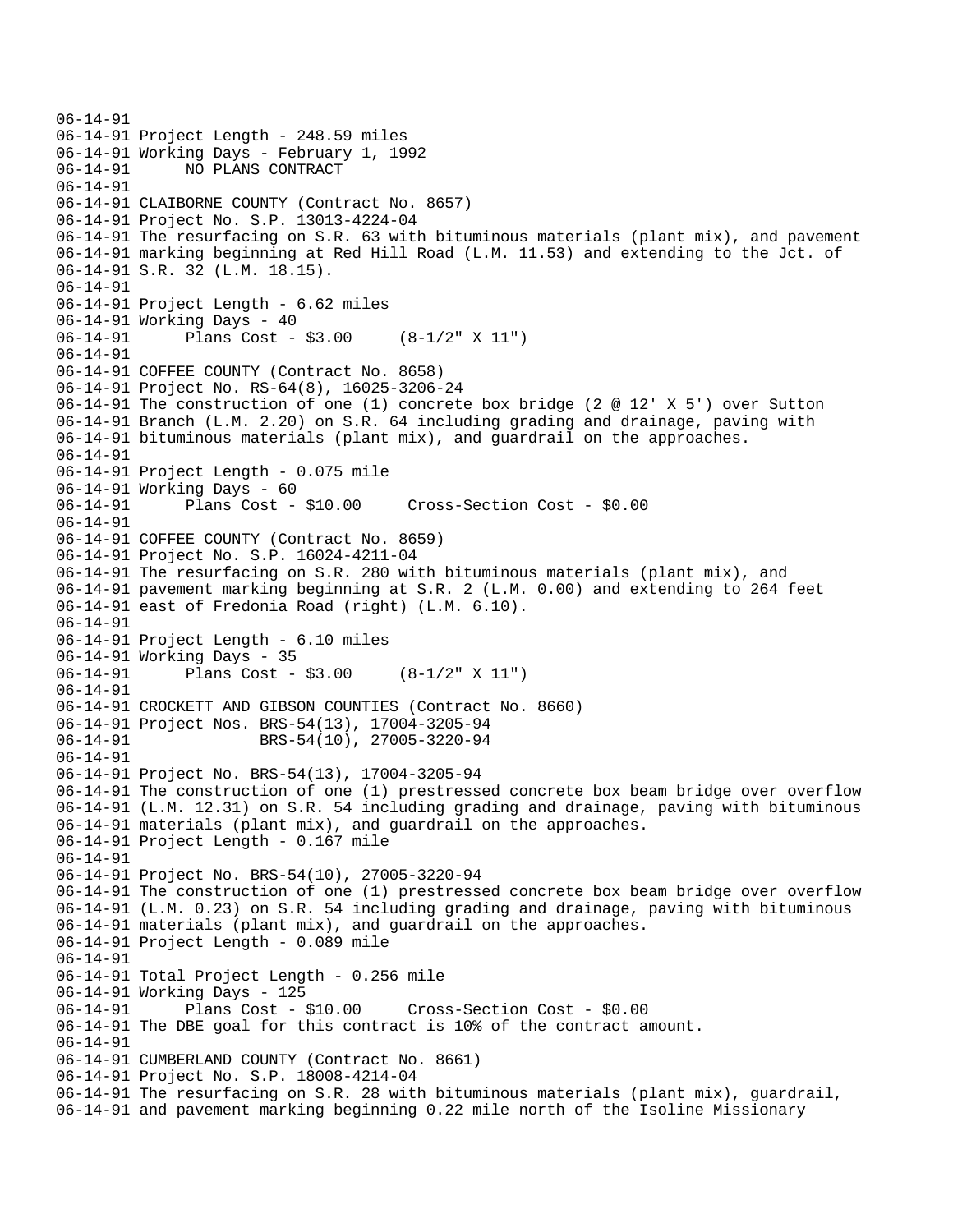06-14-91 Baptist Church (L.M. 24.07) and extending to the bridge over Clear Creek 06-14-91 (L.M. 30.47). 06-14-91 06-14-91 Project Length - 6.40 miles 06-14-91 Working Days - 40 06-14-91 Plans Cost - \$3.00 (8-1/2" X 11") 06-14-91 06-14-91 DAVIDSON COUNTY (Contract No. 8662) 06-14-91 Project No. S.P. 19021-4226-04 06-14-91 The resurfacing on S.R. 1 with bituminous materials (plant mix), cold planing, 06-14-91 drainage adjustments, and pavement marking beginning at Crutchfield Ave. (L.M. 06-14-91 20.90) and extending to airport construction (L.M. 23.60). 06-14-91 06-14-91 Project Length - 2.70 miles 06-14-91 Working Days - 30 06-14-91 Plans Cost - \$3.00 (8-1/2" X 11") 06-14-91 06-14-91 DAVIDSON COUNTY (Contract No. 8663) 06-14-91 Project No. S.P. 19028-4323-04 06-14-91 The resurfacing on S.R. 11 with bituminous materials (plant mix), cold 06-14-91 planing, and pavement marking beginning at Elysian Fields Road (L.M. 7.02) and 06-14-91 extending to beginning of 2ND Avenue South (L.M. 10.86). 06-14-91 06-14-91 Project Length - 3.57 miles 06-14-91 Working Days - 45 06-14-91 Plans Cost - \$3.00 (8-1/2" X 11") 06-14-91 06-14-91 DAVIDSON, DICKSON, HUMPHREYS, ROBERTSON, RUTHERFORD, SMITH, WAYNE, MAURY, 06-14-91 STEWART AND SUMNER COUNTIES (Contract No. 8664) 06-14-91 Project No. S.P. 98032-4135-04 06-14-91 The attenuator repair on various Interstate and State Routes in Region III. 06-14-91 06-14-91 Project Length - 0.000 mile 06-14-91 Working Days - June 30, 1992 (See Special Provision 705E) 06-14-91 NO PLANS CONTRACT 06-14-91 06-14-91 DAVIDSON AND SUMNER COUNTIES (Contract No. 8665) 06-14-91 Project No. S.P. 98032-4136-04 06-14-91 The urban sweeping on I-24, I-40, I-65, I-265, and State Routes. 06-14-91 06-14-91 Project Length - 137.31 miles 06-14-91 Working Days - On or before June 30, 1992 (See Special Provision 108B) 06-14-91 NO PLANS CONTRACT 06-14-91 06-14-91 DICKSON COUNTY (Contract No. 8666) 06-14-91 Project No. S.P. 22012-4215-04 06-14-91 The resurfacing on S.R. 96 with bituminous materials (plant mix), and pavement 06-14-91 marking beginning at the Jct. of S.R. 1 (L.M. 0.00) and extending to the 06-14-91 bridge at Gentrys Branch (L.M. 4.91). 06-14-91 06-14-91 Project Length - 4.89 miles 06-14-91 Working Days - 35 06-14-91 Plans Cost - \$3.00 (8-1/2" X 11") 06-14-91 06-14-91 DYER COUNTY (Contract No. 8667) 06-14-91 Project No. S.P. 23211-4305-04 06-14-91 The repair of the bridges on S.R. 211 over overflow (L.M. 1.31), and over 06-14-91 North Fork Forked Deer River (L.M. 1.71) including steel, concrete, bridge 06-14-91 deck, and expansion joint repairs, cold planing, bridge deck sealant, and 06-14-91 overlay with bituminous materials (plant mix), repainting existing steel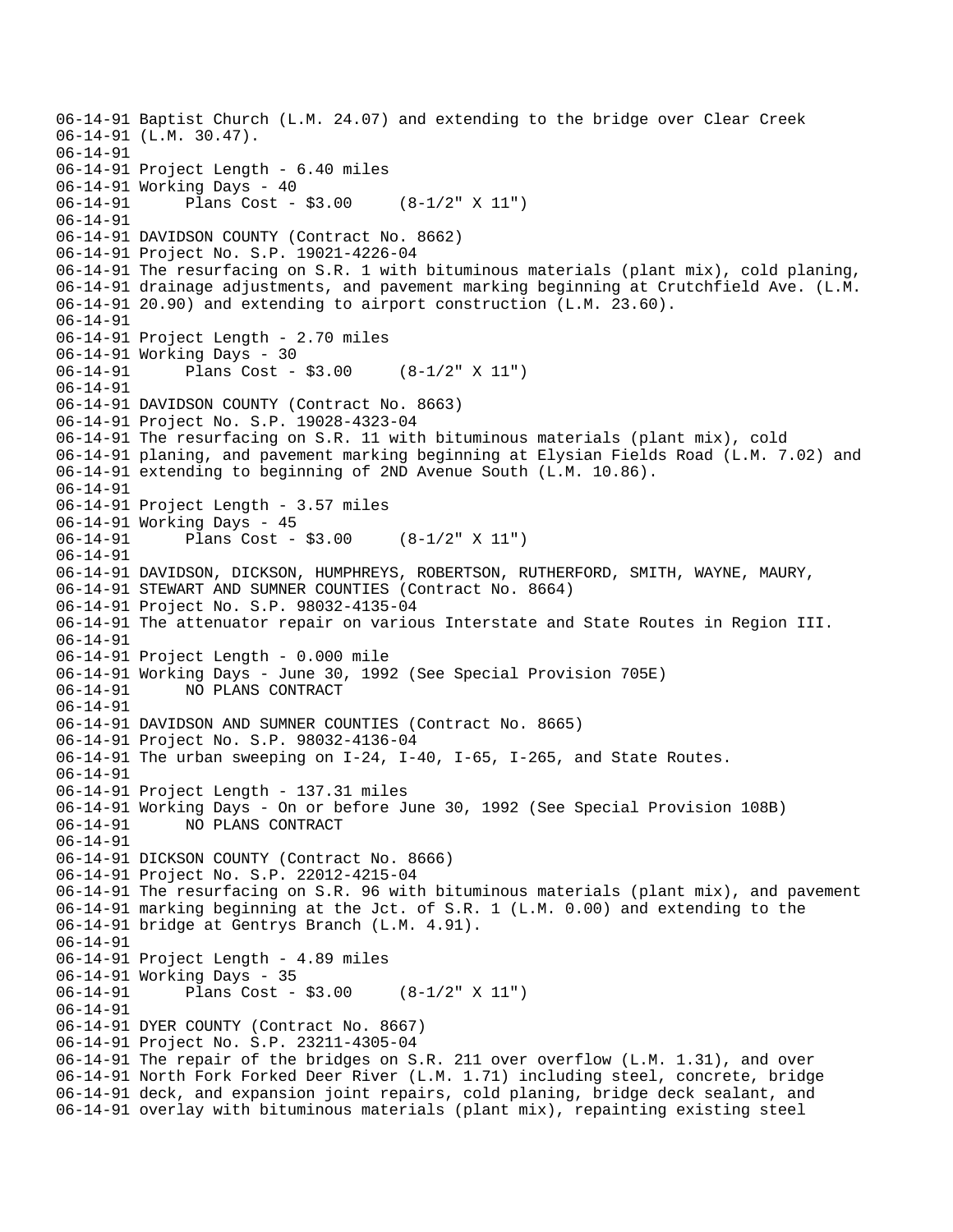```
06-14-91 structure, the installation of guardrail, and pavement marking. 
06-14-91 
06-14-91 Project Length - 0.000 mile 
06-14-91 Working Days - 175<br>06-14-91 Plans Cost - $10.00
                                       Cross-Section Cost - NA
06-14-91 
06-14-91 FAYETTE COUNTY (Contract No. 8668) 
06-14-91 Project No. BRZ-2400(13), 24022-3410-94 
06-14-91 The construction of one (1) prestressed concrete I-beam bridge over Davis 
06-14-91 Creek (L.M. 1.67) on Feathers Chapel Drive including grading and drainage, 
06-14-91 paving with bituminous materials (plant mix), and guardrail on the approaches. 
06-14-91 
06-14-91 Project Length - 0.094 mile 
06-14-91 Working Days - 90 
06-14-91 Plans Cost - $10.00 Cross-Section Cost - $0.00 
06-14-91 
06-14-91 FAYETTE COUNTY (Contract No. 8669) 
06-14-91 Project No. S.P. 24006-4515-04 
06-14-91 The resurfacing on S.R. 57 with bituminous materials (plant mix), cold 
06-14-91 planing, and pavement marking beginning at the Shelby County line (L.M. 0.00) 
06-14-91 and extending to the Jct. of S.R. 194 (L.M. 5.75). 
06-14-91 
06-14-91 Project Length - 5.75 miles 
06-14-91 Working Days - 40<br>06-14-91 Plans Cost -
              Plans Cost - $3.00 (8-1/2" X 11")
06-14-91 
06-14-91 FRANKLIN COUNTY (Contract No. 8670) 
06-14-91 Project No. S.P. 26005-4520-04 
06-14-91 The resurfacing on S.R. 50 with bituminous materials (plant mix), and pavement 
06-14-91 marking beginning at the Moore County line (L.M. 0.00) and extending to 264 
06-14-91 feet east of S.R. 121 (right) (L.M. 6.06). 
06-14-91 
06-14-91 Project Length - 5.96 miles 
06-14-91 Working Days - 35<br>06-14-91 Plans Cost -
              Plans Cost - $3.00 (8-1/2" X 11")
06-14-91 
06-14-91 GIBSON COUNTY (Contract No. 8671) 
06-14-91 Project No. S.P. 27005-4322-04 
06-14-91 The resurfacing on S.R. 54 with bituminous materials (plant mix), and pavement 
06-14-91 marking beginning north of Davis Creek (L.M. 5.58) and extending to the Jct. 
06-14-91 of S.R. 5 (L.M. 11.47). 
06-14-91 
06-14-91 Project Length - 5.69 miles 
06-14-91 Working Days - 35 
06-14-91 Plans Cost - $3.00 (8-1/2" X 11") 
06-14-91 
06-14-91 GIBSON COUNTY (Contract No. 8672) 
06-14-91 Project No. S.P. 27010-4305-04 
06-14-91 The resurfacing on S.R. 77 with bituminous materials (plant mix), and pavement 
06-14-91 marking beginning at the Dyer County line (L.M. 0.00) and extending to 
06-14-91 Hopewell Road (right)/Ed McDonald (left) (L.M. 5.06). 
06-14-91 
06-14-91 Project Length - 5.06 miles 
06-14-91 Working Days - 35 
              Plans Cost - $3.00 (8-1/2" X 11")
06-14-91 
06-14-91 GRAINGER COUNTY (Contract No. 8673) 
06-14-91 Project No. S.P. 29007-4208-04 
06-14-91 The resurfacing on S.R. 131 with bituminous materials (plant mix), and 
06-14-91 pavement marking beginning at the bridge over Williams Creek (L.M. 7.73) and
```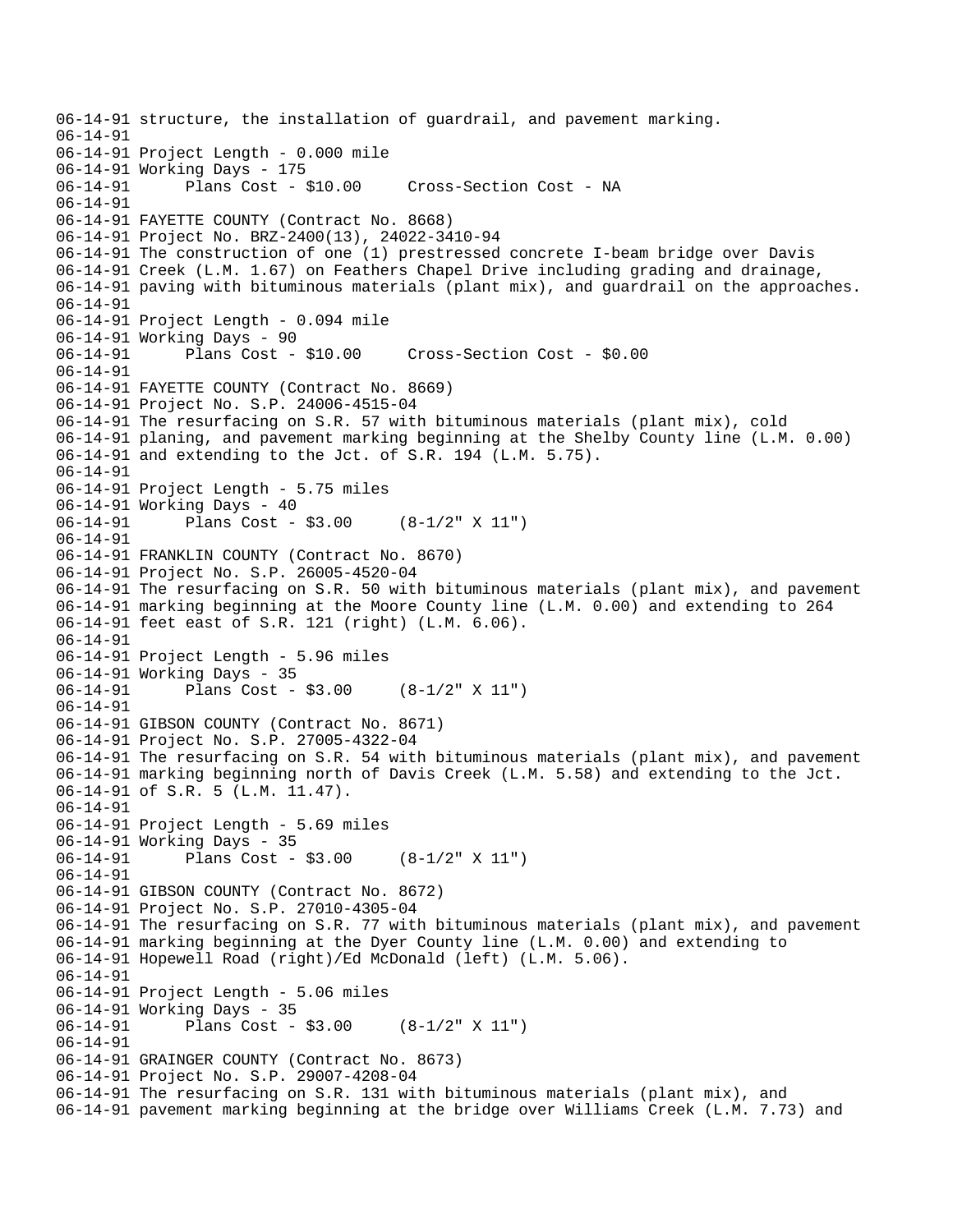```
06-14-91 extending to the Jct. of S.R. 32 (L.M. 17.08). 
06-14-91 
06-14-91 Project Length - 9.35 miles 
06-14-91 Working Days - 40<br>06-14-91 Plans Cost -
              Plans Cost - $3.00 (8-1/2" X 11")
06-14-91 
06-14-91 GREENE COUNTY (Contract No. 8674) 
06-14-91 Project No. S.P. 30002-4236-04 
06-14-91 The resurfacing on S.R. 34 with emulsified asphalt slurry seal, and pavement 
06-14-91 marking beginning 50 feet east of Idell Road (right) (L.M. 2.87) and extending 
06-14-91 to 425 feet west of the ramp to S.R. 70 (L.M. 13.80). 
06-14-91 
06-14-91 Project Length - 10.93 miles 
06-14-91 Working Days - 35 
06-14-91 Plans Cost - $3.00 (8-1/2" X 11") 
06-14-91 
06-14-91 GRUNDY COUNTY (Contract No. 8675) 
06-14-91 Project No. S.P. 31011-4210-04 
06-14-91 The resurfacing on S.R. 399 with bituminous materials (plant mix), and 
06-14-91 pavement marking beginning at S.R. 108 (L.M. 0.00) and extending to the 
06-14-91 Sequatchie County line (L.M. 4.78). 
06-14-91 
06-14-91 Project Length - 4.78 miles 
06-14-91 Working Days - 30<br>06-14-91 Plans Cost -
              Plans Cost - $3.00 (8-1/2" X 11")
06-14-91 
06-14-91 HAMILTON COUNTY (Contract No. 8676) 
06-14-91 Project No. S.P. 33047-4211-04 
06-14-91 The resurfacing on S.R. 60 with bituminous materials (plant mix), and pavement 
06-14-91 marking beginning at the Bradley County line (L.M. 0.00) and extending to 0.8 
06-14-91 mile west west of Jct. S.R. 312 (L.M. 6.54). 
06-14-91 
06-14-91 Project Length - 6.53 miles 
06-14-91 Working Days - 35<br>06-14-91 Plans Cost -
              Plans Cost - $3.00 (8-1/2" X 11")
06-14-91 
06-14-91 HAMILTON COUNTY (Contract No. 8677) 
06-14-91 Project No. S.P. 33946-4164-04 
06-14-91 The sweeping on I-24, I-124, I-75, and various State Routes. 
06-14-91 
06-14-91 Project Length - 114.23 miles 
06-14-91 Working Days - On or before June 30, 1992 (See Special Provision 108B) 
06-14-91 NO PLANS CONTRACT 
06-14-91 
06-14-91 HARDIN COUNTY (Contract No. 8678) 
06-14-91 Project No. S.P. 36005-4219-04 
06-14-91 The resurfacing on S.R. 69 with bituminous materials (plant mix), and pavement 
06-14-91 marking beginning at Holland Creek Road (L.M. 10.66) and extending to S.R. 226 
06-14-91 (L.M. 18.00). 
06-14-91 
06-14-91 Project Length - 7.34 miles 
06-14-91 Working Days - 40 
06-14-91 Plans Cost - $3.00 (8-1/2" X 11") 
06-14-91 
06-14-91 HAWKINS COUNTY (Contract No. 8679) 
06-14-91 Project No. BRS-66(19), 37006-3234-94 
06-14-91 The construction of one (1) concrete slab bridge (4 @ 10' X 10') over Little 
06-14-91 Poor Valley Creek (L.M. 21.75) on S.R. 66 including grading and drainage, 
06-14-91 paving with bituminous materials (plant mix), guardrail, signs, and pavement 
06-14-91 marking on the approaches.
```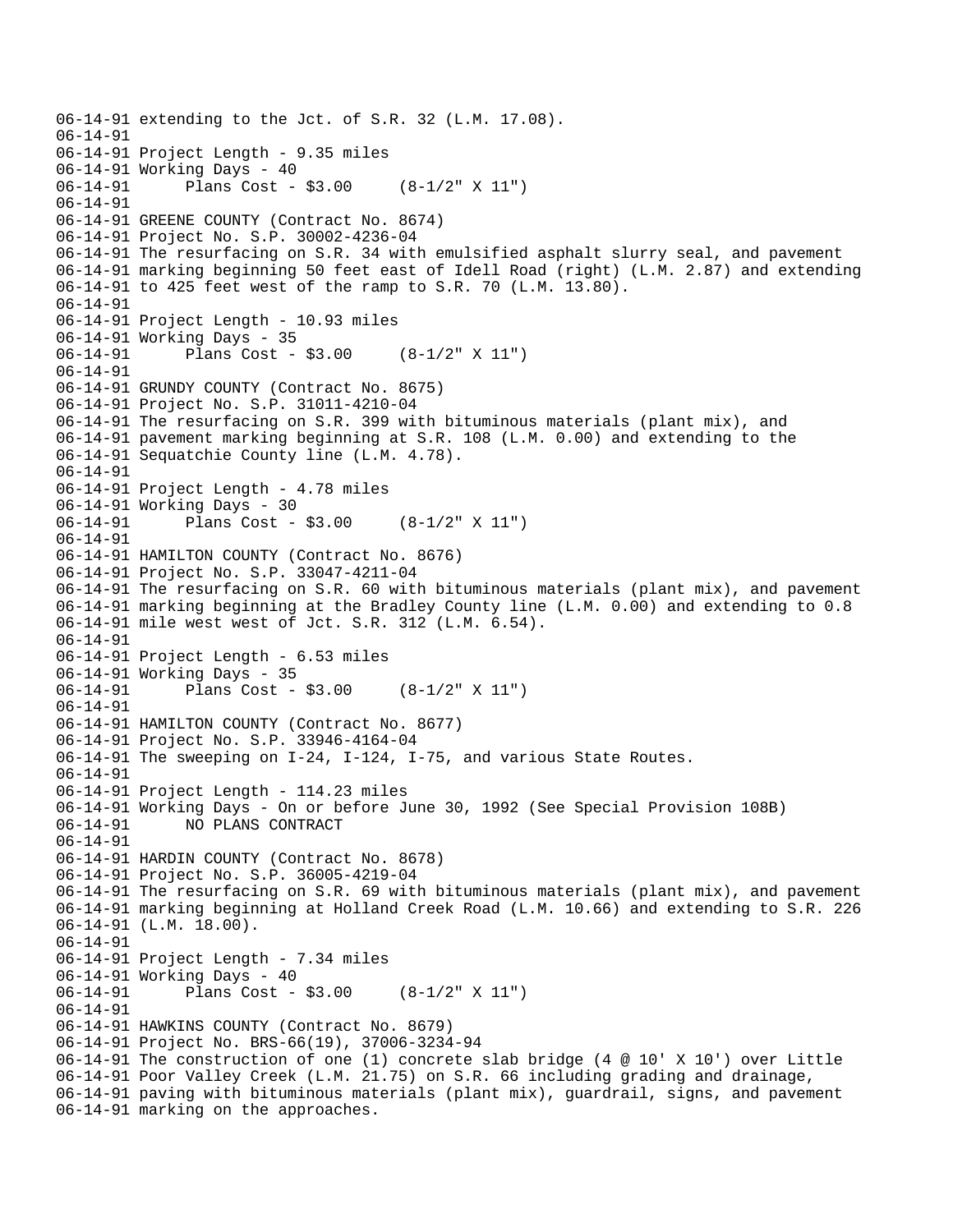```
06-14-91 
06-14-91 Project Length - 0.151 mile 
06-14-91 Working Days - 75 
06-14-91 Plans Cost - $10.00 Cross-Section Cost - $10.00 
06-14-91 
06-14-91 HAWKINS COUNTY (Contract No. 8680) 
06-14-91 Project No. S.P. 37022-4208-04 
06-14-91 The resurfacing on S.R. 31 with bituminous materials (plant mix), and pavement 
06-14-91 marking beginning at the Jct. of S.R. 1 (L.M. 0.00) and extending to the 
06-14-91 Hancock County line (L.M. 7.24). 
06-14-91 
06-14-91 Project Length - 7.24 miles 
06-14-91 Working Days - 40 
06-14-91 Plans Cost - $3.00 (8-1/2" X 11") 
06-14-91 
06-14-91 HAWKINS COUNTY (Contract No. 8681) 
06-14-91 Project No. S.P. 37070-4203-04 
06-14-91 The resurfacing on S.R. 1 with bituminous materials (plant mix), and pavement 
06-14-91 marking beginning approx. 50 feet east of Greenland Road (L.M. 30.68) and 
06-14-91 extending to approx. 425 feet west of Tipton Street (L.M. 31.83). 
06-14-91 
06-14-91 Project Length - 1.15 miles 
06-14-91 Working Days - 30 
06-14-91 Plans Cost - $3.00 (8-1/2" X 11") 
06-14-91 
06-14-91 HICKMAN COUNTY (Contract No. 8682) 
06-14-91 Project No. S.P. 41006-4312-04 
06-14-91 The repair of the bridges on S.R. 48 over Mill Creek (L.M. 22.31), over Beaver 
06-14-91 Creek (L.M. 26.37), and over Garner Creek (L.M. 30.01) including steel, 
06-14-91 concrete, and bridge deck repairs, cold planing, bridge deck sealant, and 
06-14-91 overlay with bituminous materials (plant mix), the installation of guardrail, 
06-14-91 and pavement marking. 
06-14-91 
06-14-91 Project Length - 0.000 mile 
06-14-91 Working Days - 110 
06-14-91 Plans Cost - $10.00 Cross-Section Cost - NA 
06-14-91 
06-14-91 HOUSTON COUNTY (Contract No. 8683) 
06-14-91 Project No. S.P. 42004-4318-04 
06-14-91 The resurfacing on S.R. 147 with bituminous materials (plant mix), and 
06-14-91 pavement marking beginning at the Tennessee River (L.M. 0.00) and extending to 
06-14-91 the Cane Creek bridge (L.M. 6.16). 
06-14-91 
06-14-91 Project Length - 6.16 miles 
06-14-91 Working Days - 35 
06-14-91 Plans Cost - $3.00 (8-1/2" X 11") 
06-14-91 
06-14-91 HUMPHREYS COUNTY (Contract No. 8684) 
06-14-91 Project No. S.P. 43010-4310-04 
06-14-91 The resurfacing on S.R. 230 with bituminous materials (plant mix), and 
06-14-91 pavement marking beginning 0.90 mile north of Stewart Branch Road (L.M. 6.00) 
06-14-91 and extending to S.R. 13 (L.M. 11.51). 
06-14-91 
06-14-91 Project Length - 5.51 miles 
06-14-91 Working Days - 30<br>06-14-91 Plans Cost -
              Plans Cost - $3.00 (8-1/2" X 11")
06-14-91 
06-14-91 KNOX COUNTY (Contract No. 8685) 
06-14-91 Project No. BRM-3773(3), 47951-3770-94 
06-14-91 The construction of one (1) prestressed concrete I-beam bridge over the
```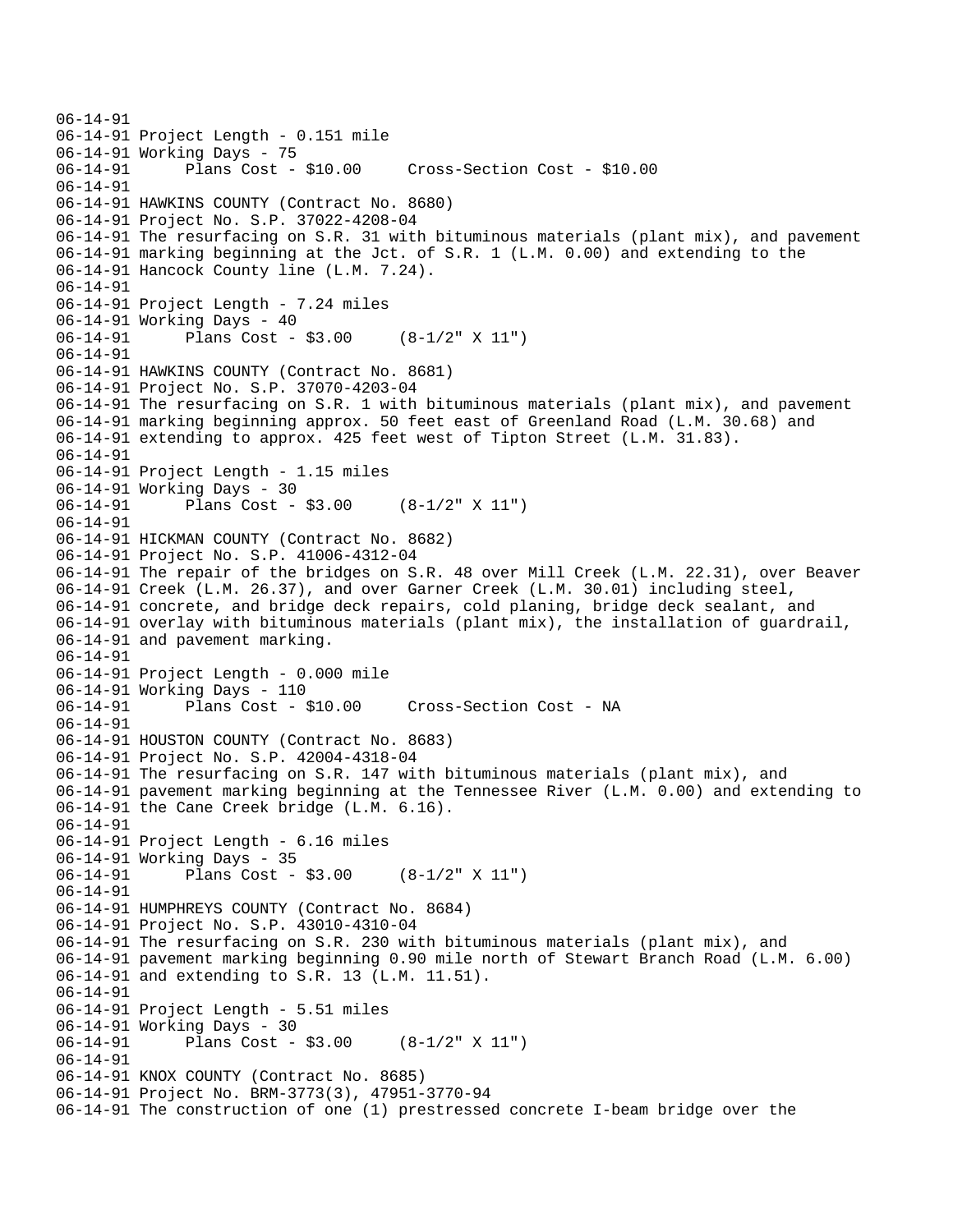06-14-91 Southern Railroad (L.M. 5.47) on Millertown Pike including grading and 06-14-91 drainage, paving with bituminous materials (plant mix), and guardrail on the 06-14-91 approaches. 06-14-91 06-14-91 Project Length - 0.299 mile 06-14-91 Working Days - 120 06-14-91 Plans Cost - \$10.00 Cross-Section Cost - \$10.00 06-14-91 The DBE goal for this contract is 10% of the contract amount. 06-14-91 06-14-91 KNOX AND LOUDON COUNTIES (Contract No. 8686) 06-14-91 Project No. S.P. 98011-4119-04 06-14-91 The sweeping and litter removal at various locations on I-75, I-40, I-275, and 06-14-91 I-640. 06-14-91 06-14-91 Project Length - 95.33 miles 06-14-91 Working Days - On or before June 30, 1992 (See Special Provision 108B) 06-14-91 NO PLANS CONTRACT 06-14-91 06-14-91 LAKE COUNTY (Contract No. 8687) 06-14-91 Project No. S.P. 48002-4513-04 06-14-91 The repair of the bridge on S.R. 21 over Reelfoot Bayou including concrete and 06-14-91 expansion joint repairs, and the installation of guardrail. 06-14-91 06-14-91 Project Length - 0.000 mile 06-14-91 Working Days - 135 06-14-91 Plans Cost - \$10.00 Cross-Section Cost - NA 06-14-91 06-14-91 LAKE COUNTY (Contract No. 8688) 06-14-91 Project No. S.P. 48005-4211-04 06-14-91 The resurfacing on S.R. 78 with bituminous materials (plant mix), and pavement 06-14-91 marking beginning at the Jct. of S.R. 21 (Lake Drive right, Church Street 06-14-91 left) (L.M. 10.68) and extending to County Road (left) (L.M. 15.63). 06-14-91 06-14-91 Project Length - 4.95 miles 06-14-91 Working Days - 30 06-14-91 Plans Cost - \$3.00 (8-1/2" X 11") 06-14-91 06-14-91 LAUDERDALE COUNTY (Contract No. 8689) 06-14-91 Project No. S.P. 49008-4338-04 06-14-91 The resurfacing on S.R. 88 with bituminous materials (plant mix), and pavement 06-14-91 marking beginning at S.R. 209 (right) (L.M. 19.05) and extending to near the 06-14-91 Crockett County line (L.M. 22.78). 06-14-91 06-14-91 Project Length - 3.73 miles 06-14-91 Working Days - 30 06-14-91 Plans Cost - \$3.00 (8-1/2" X 11") 06-14-91 06-14-91 LINCOLN COUNTY (Contract No. 8690) 06-14-91 Project No. RS-274(3), 52016-3226-24 06-14-91 The grading and drainage on S.R. 274 including paving with bituminous 06-14-91 materials (plant mix), the installation of guardrail, signs, and pavement 06-14-91 marking beginning at Coldwater Creek and extending to 0.3 mile northeast of 06-14-91 the Elk River bridge. 06-14-91 06-14-91 Project Length - 3.511 miles 06-14-91 Working Days - 150 06-14-91 Plans Cost - \$10.00 Cross-Section Cost - \$25.00 06-14-91 The DBE goal for this contract is 10% of the contract amount. 06-14-91 06-14-91 MACON COUNTY (Contract No. 8691)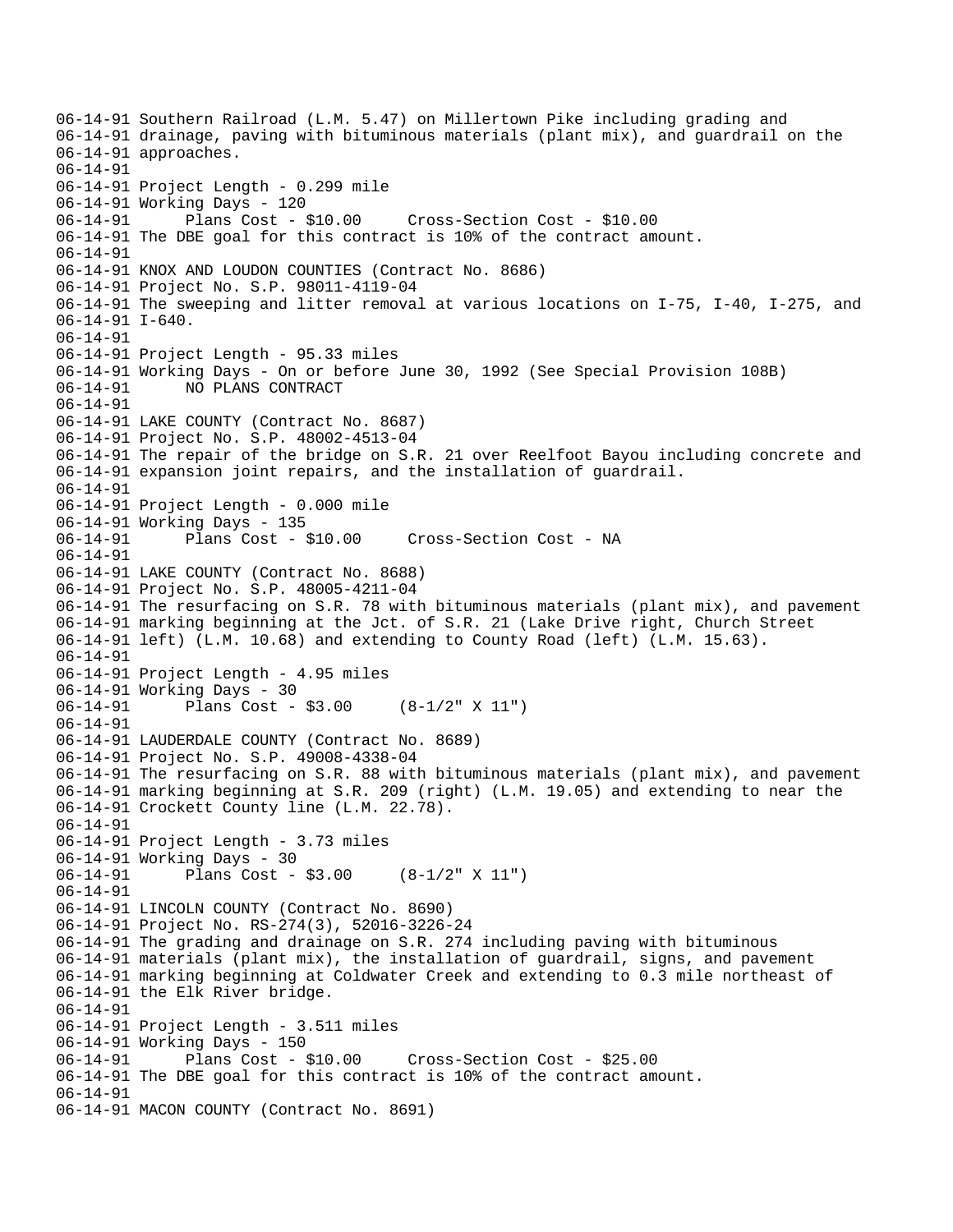```
06-14-91 Project No. BRZ-5600(15), 56945-3491-94 
06-14-91 The construction of one (1) concrete slab bridge (3 @ 10' X 6') over Dark 
06-14-91 Shrum Branch (L.M. 1.40) on Addison Hollow Road including grading and 
06-14-91 drainage, surfacing with aggregate base, and guardrail on the approaches. 
06-14-91 
06-14-91 Project Length - 0.046 mile 
06-14-91 Working Days - 75 
06-14-91 Plans Cost - $10.00 Cross-Section Cost - $0.00 
06-14-91 
06-14-91 MADISON COUNTY (Contract No. 8692) 
06-14-91 Project No. S.P. 57006-4231-04 
06-14-91 The resurfacing on S.R. 5 with bituminous materials (plant mix), cold planing, 
06-14-91 signal modification, and pavement marking beginning at the Jct. of S.R. 18 
06-14-91 (L.M. 8.20) and extending to Bond Street (L.M. 9.87). 
06-14-91 
06-14-91 Project Length - 1.67 miles 
06-14-91 Working Days - 40 
06-14-91 Plans Cost - $3.00 (8-1/2" X 11") 
06-14-91 
06-14-91 MADISON COUNTY (Contract No. 8693) 
06-14-91 Project No. S.P. 57008-4229-04 
06-14-91 The repair of the bridge on S.R. 5 over Middle Fork Forked Deer River (L.M. 
06-14-91 21.81) including the installation of bearings, steel, concrete, and expansion 
06-14-91 joint repairs, and a non-penetrating concrete seal. 
06-14-91 
06-14-91 Project Length - 0.000 mile 
06-14-91 Working Days - 100 
06-14-91 Plans Cost - $10.00 Cross-Section Cost - NA 
06-14-91 
06-14-91 MADISON COUNTY (Contract No. 8694) 
06-14-91 Project No. S.P. 57107-4219-04 
06-14-91 The repair of the bridge on S.R. 1 over City Streets/I.C. Railroad (L.M. 
06-14-91 15.80) including concrete, and expansion joint repairs, and a non-penetrating 
06-14-91 concrete seal. 
06-14-91 
06-14-91 Project Length - 0.000 mile 
06-14-91 Working Days - 75 
06-14-91 Plans Cost - $10.00 Cross-Section Cost - NA 
06-14-91 
06-14-91 MARION COUNTY (Contract No. 8695) 
06-14-91 Project Nos. S.P. 58062-4218-04, 58008-4229-04 
06-14-91 The resurfacing on S.R. 28 with emulsified asphalt slurry seal, and pavement 
06-14-91 marking beginning at I-24 (L.M. 0.00) and extending to the ramp to S.R. 2 
06-14-91 (L.M. 1.52), and beginning at S.R. 150 (left) (L.M. 1.81) and extending to 
06-14-91 Jones Crossing Road (L.M. 6.38). 
06-14-91 
06-14-91 Project Length - 6.09 miles 
06-14-91 Working Days - 30<br>06-14-91 Plans Cost -
              Plans Cost - $3.00 (8-1/2" X 11")
06-14-91 
06-14-91 MARION, HAMILTON, PUTNAM, DEKALB AND RHEA COUNTIES (Contract No. 8696) 
06-14-91 Project No. S.P. 98021-4119-04 
06-14-91 The attenuator repair on various Interstate and State Routes in Region II. 
06-14-91 
06-14-91 Project Length - 0.000 mile 
06-14-91 Working Days - June 30, 1992 (See Special Provision 705D) 
06-14-91 NO PLANS CONTRACT 
06-14-91 
06-14-91 MARSHALL AND MAURY COUNTIES (Contract No. 8697) 
06-14-91 Project Nos. S.P. 59011-4313-04, 60014-4307-04
```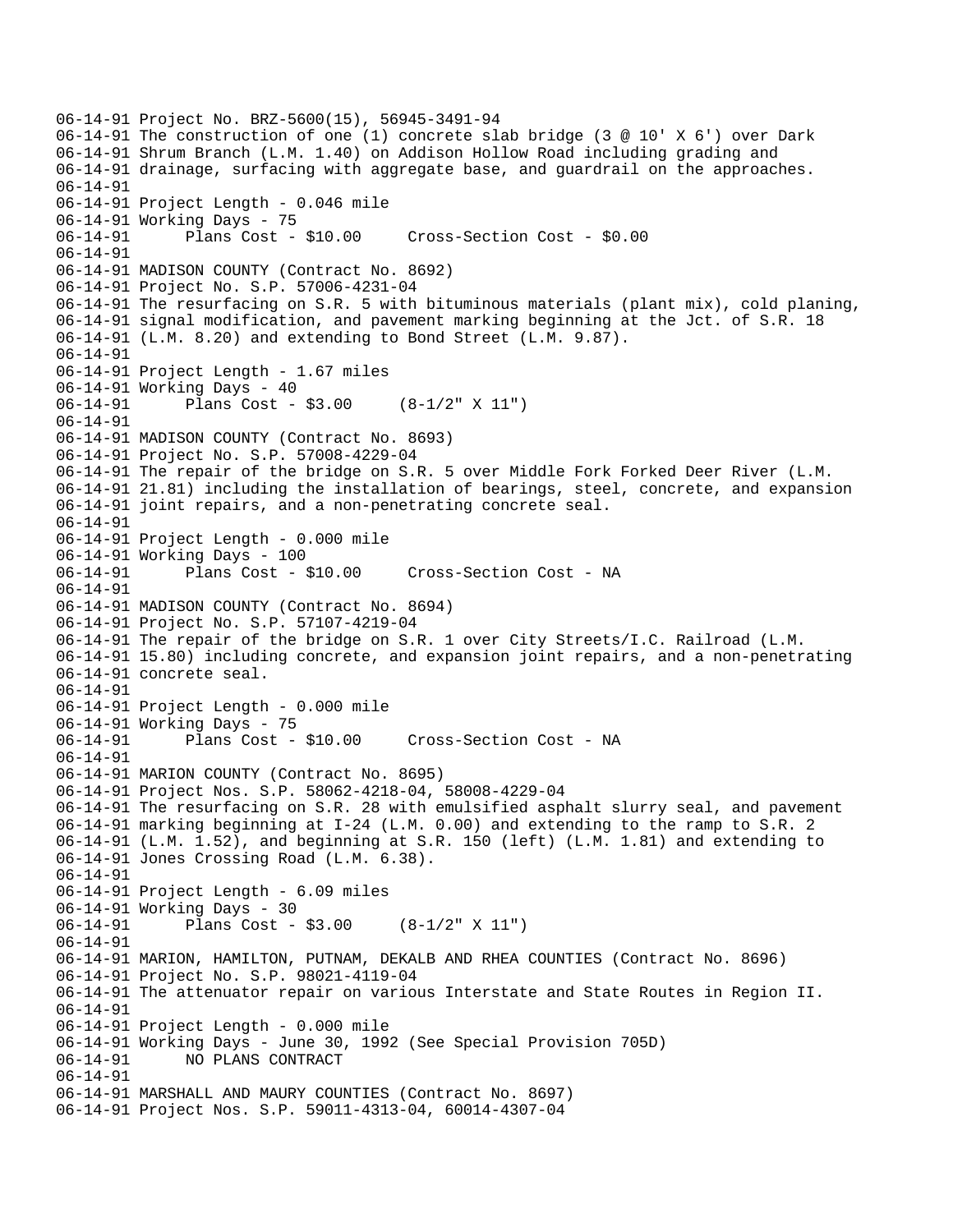06-14-91 The resurfacing on S.R. 106 and S.R. 99 with bituminous materials (plant mix), 06-14-91 and pavement marking beginning in Marshall County at Duck River (L.M. 1.91) 06-14-91 and extending to Kedron Road in Maury County (L.M. 3.20). 06-14-91 06-14-91 Project Length - 4.35 miles 06-14-91 Working Days - 30 06-14-91 Plans Cost - \$3.00 (8-1/2" X 11") 06-14-91 06-14-91 MEIGS COUNTY (Contract No. 8698) 06-14-91 Project No. S.P. 61003-4230-04 06-14-91 The resurfacing on S.R. 58 with bituminous materials (plant mix), and pavement 06-14-91 marking beginning 4.38 miles north of the Jct. with S.R. 68 (L.M. 31.26) and 06-14-91 extending to the Roane County line (L.M. 35.09). 06-14-91 06-14-91 Project Length - 3.83 miles 06-14-91 Working Days - 30 06-14-91 Plans Cost - \$3.00 (8-1/2" X 11") 06-14-91 06-14-91 MOORE COUNTY (Contract No. 8699) 06-14-91 Project No. S.P. 64004-3207-04 06-14-91 The construction of two (2) concrete box culverts: (2 @ 6' X 4') over Coffee 06-14-91 Creek (L.M. 7.32), and a (10' X 5') over branch (L.M. 7.57), and one (1) 06-14-91 concrete box bridge (2 @ 15' X 8') over Bull Run Creek (L.M. 8.73) on S.R. 50 06-14-91 including grading and drainage, paving with bituminous materials (plant mix), 06-14-91 and guardrail on the approaches. 06-14-91 06-14-91 Project Length - 0.152 mile 06-14-91 Working Days - 80 06-14-91 Plans Cost - \$10.00 Cross-Section Cost - \$0.00 06-14-91 06-14-91 MOORE COUNTY (Contract No. 8700) 06-14-91 Project No. S.P. 64012-4307-04 06-14-91 The resurfacing on S.R. 129 with bituminous materials (plant mix), and 06-14-91 pavement marking beginning at S.R. 10 (L.M. 0.05) and extending to the Lincoln 06-14-91 County line (L.M. 6.84). 06-14-91 06-14-91 Project Length - 6.79 miles 06-14-91 Working Days - 35 06-14-91 Plans Cost - \$3.00 (8-1/2" X 11") 06-14-91 06-14-91 MORGAN COUNTY (Contract No. 8701) 06-14-91 Project No. S.P. 65001-4249-04 06-14-91 The resurfacing on S.R. 29 with bituminous materials (plant mix), and pavement 06-14-91 marking beginning at Armes Chapel Road (L.M. 7.36) and extending to near the 06-14-91 Jct. of S.R. 62 (L.M. 14.70). 06-14-91 06-14-91 Project Length - 7.34 miles 06-14-91 Working Days - 45<br>06-14-91 Plans Cost -Plans Cost -  $$3.00$  (8-1/2" X 11") 06-14-91 06-14-91 OBION COUNTY (Contract No. 8702) 06-14-91 Project No. BRZ-6600(9), 66043-3406-94 06-14-91 The construction of one (1) prestressed concrete I-beam bridge over Mill Creek 06-14-91 (L.M. 6.54) on Mt. Moriah Road including grading and drainage, paving with 06-14-91 bituminous materials (plant mix), and guardrail on the approaches. 06-14-91 06-14-91 Project Length - 0.170 mile 06-14-91 Working Days - 130 06-14-91 Plans Cost - \$10.00 Cross-Section Cost - \$0.00 06-14-91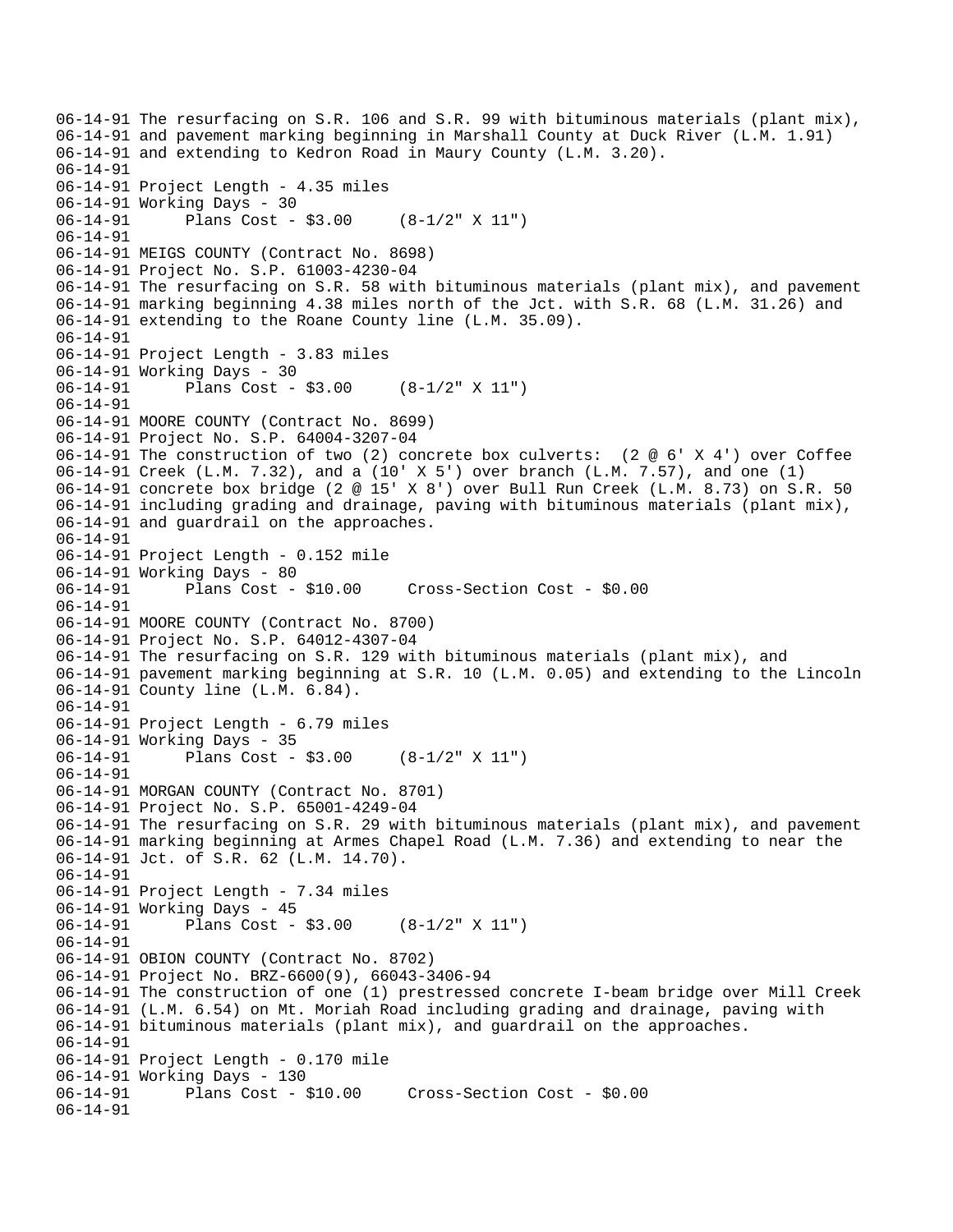```
06-14-91 OBION COUNTY (Contract No. 8703) 
06-14-91 Project No. S.P. 66012-4505-04 
06-14-91 The resurfacing on S.R. 22 with bituminous materials (plant mix), and pavement 
06-14-91 marking beginning at the Jct. of S.R. 5 (L.M. 7.06) and extending to Shawtown 
06-14-91 Road (L.M. 13.58). 
06-14-91 
06-14-91 Project Length - 6.52 miles 
06-14-91 Working Days - 35 
06-14-91 Plans Cost - $3.00 (8-1/2" X 11") 
06-14-91 
06-14-91 PERRY COUNTY (Contract No. 8704) 
06-14-91 Project No. S.P. 68002-4517-04 
06-14-91 The resurfacing on S.R. 20 with bituminous materials (plant mix), and pavement 
06-14-91 marking beginning at the bridge south of Circle C Ranch Road (L.M. 6.13) and 
06-14-91 extending to the west Linden City limits (L.M. 11.25). 
06-14-91 
06-14-91 Project Length - 5.12 miles 
06-14-91 Working Days - 30 
06-14-91 Plans Cost - $3.00 (8-1/2" X 11") 
06-14-91 
06-14-91 RHEA COUNTY (Contract No. 8705) 
06-14-91 Project No. S.P. 72001-4263-04 
06-14-91 The resurfacing on S.R. 29 with bituminous materials (plant mix), guardrail, 
06-14-91 and pavement marking beginning at the bridge over overflow (L.M. 22.66) and 
06-14-91 extending to Old Dixie Highway (left) (L.M. 27.03). 
06-14-91 
06-14-91 Project Length - 4.30 miles 
06-14-91 Working Days - 35 
06-14-91 Plans Cost - $3.00 (8-1/2" X 11") 
06-14-91 
06-14-91 ROANE COUNTY (Contract No. 8706) 
06-14-91 Project No. S.P. 73003-4513-04 
06-14-91 The resurfacing on S.R. 1 with bituminous materials (plant mix), cold planing, 
06-14-91 and pavement marking beginning approx. 100 feet north of the Jct. of S.R. 29 
06-14-91 (L.M. 2.80) and extending to approx. 350 feet south of the Jct. of S.R. 61 
06-14-91 (L.M. 5.50). 
06-14-91 
06-14-91 Project Length - 2.70 miles 
06-14-91 Working Days - 30 
06-14-91 Plans Cost - $3.00 (8-1/2" X 11") 
06-14-91 
06-14-91 RUTHERFORD COUNTY (Contract No. 8707) 
06-14-91 Project No. S.P. 75027-4308-04 
06-14-91 The resurfacing on S.R. 266 with bituminous materials (plant mix), and 
06-14-91 pavement marking beginning 0.70 mile west of Mona Road (L.M. 9.00) and 
06-14-91 extending to S.R. 10 (L.M. 13.31). 
06-14-91 
06-14-91 Project Length - 4.31 miles 
06-14-91 Working Days - 30 
06-14-91 Plans Cost - $3.00 (8-1/2" X 11") 
06-14-91 
06-14-91 SEVIER COUNTY (Contract No. 8708) 
06-14-91 Project No. RS-416(3), 78018-3217-24 
06-14-91 The construction of one (1) prestressed concrete I-beam bridge over Bird Creek 
06-14-91 (L.M. 9.87) on S.R. 416 including grading and drainage, paving with bituminous 
06-14-91 materials (plant mix), and guardrail on the approaches. 
06-14-91 
06-14-91 Project Length - 0.179 mile 
06-14-91 Working Days - 90 
06-14-91 Plans Cost - $10.00 Cross-Section Cost - $0.00
```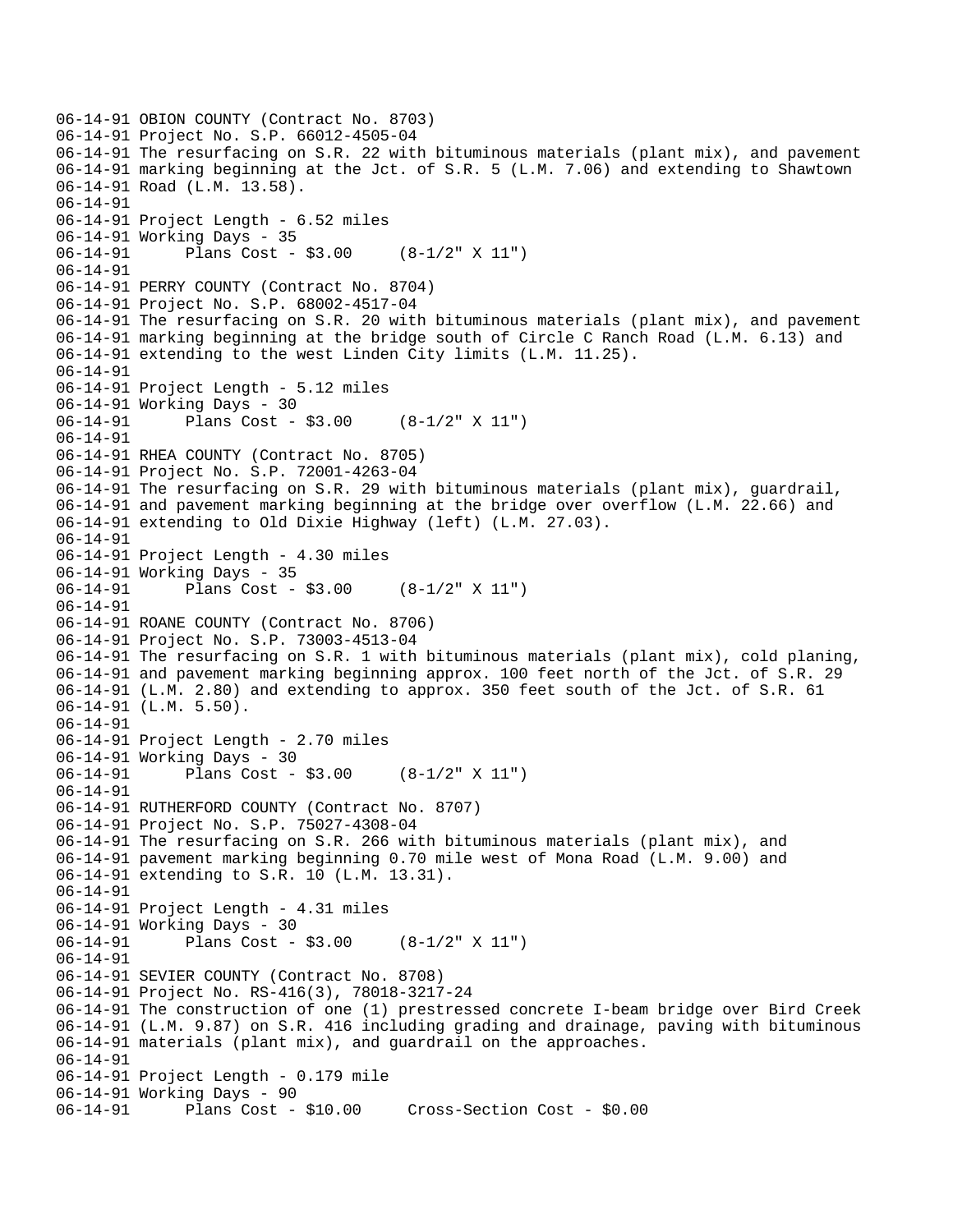```
06-14-91 
06-14-91 SHELBY COUNTY (Contract No. 8709) 
06-14-91 Project No. S.P. 79023-4212-04 
06-14-91 The resurfacing on S.R. 14 with bituminous materials (plant mix), and pavement 
06-14-91 marking beginning at the I.C. Railroad (L.M. 7.67) and extending to Calhon 
06-14-91 (L.M. 11.15). 
06-14-91 
06-14-91 Project Length - 3.48 miles 
06-14-91 Working Days - 60 
06-14-91 Plans Cost - $3.00 (8-1/2" X 11") 
06-14-91 
06-14-91 SHELBY COUNTY (Contract No. 8710) 
06-14-91 Project No. S.P. 79030-4222-04 
06-14-91 The resurfacing on S.R. 1 with bituminous materials (plant mix), and pavement 
06-14-91 marking beginning at Crump Blvd. (L.M. 1.14) and extending to North Parkway 
06-14-91 (L.M. 3.44). 
06-14-91 
06-14-91 Project Length - 2.30 miles 
06-14-91 Working Days - 50 
06-14-91 Plans Cost - $3.00 (8-1/2" X 11") 
06-14-91 
06-14-91 SHELBY, MADISON, HARDIN, BENTON AND HARDEMAN COUNTIES (Contract No. 8711) 
06-14-91 Project No. S.P. 98041-4155-04 
06-14-91 The attenuator repair on various Interstate and State Routes in Region IV. 
06-14-91 
06-14-91 Project Length - 0.000 mile 
06-14-91 Working Days - June 30, 1992 (See Special Provision 705F) 
06-14-91 NO PLANS CONTRACT 
06-14-91 
06-14-91 SMITH COUNTY (Contract No. 8712) 
06-14-91 Project No. S.P. 80002-4239-04 
06-14-91 The resurfacing on S.R. 24 with bituminous materials (plant mix), and pavement 
06-14-91 marking beginning at S.R. 25 (L.M. 10.33) and extending to the Putnam County 
06-14-91 line (L.M. 21.50). 
06-14-91 
06-14-91 Project Length - 10.09 miles 
06-14-91 Working Days - 40 
06-14-91 Plans Cost - $3.00 (8-1/2" X 11") 
06-14-91 
06-14-91 SULLIVAN COUNTY (Contract No. 8713) 
06-14-91 Project No. M-3894(1), 82951-3792-54, 82951-3793-04 
06-14-91 The grading and drainage on Rock Springs Road including paving with bituminous 
06-14-91 materials (plant mix), the construction of five (5) concrete slab bridges: 
06-14-91 (2 @ 12' X 7' - 9', 3 @ 10' X 6', 2 - 2 @ 10' X 7', and a 2 @ 10' X 4'), storm 
06-14-91 sewer construction, installation of concrete curb and gutter, guardrail, 
06-14-91 signs, and pavement marking beginning at I-181 and extending to Moreland 
06-14-91 Drive. 
06-14-91 
06-14-91 Project Length - 1.205 miles 
06-14-91 Working Days - 125 
                                     06-14-91 Plans Cost - $10.00 Cross-Section Cost - $10.00 
06-14-91 The DBE goal for this contract is 10% of the contract amount. 
06-14-91 
06-14-91 TROUSDALE COUNTY (Contract No. 8714) 
06-14-91 Project No. S.P. 85002-4205-04 
06-14-91 The resurfacing on S.R. 10 with bituminous materials (plant mix), and pavement 
06-14-91 marking beginning at the Goose Creek bridge (L.M. 14.30) and extending to the 
06-14-91 Macon County line (L.M. 19.60). 
06-14-91 
06-14-91 Project Length - 5.29 miles
```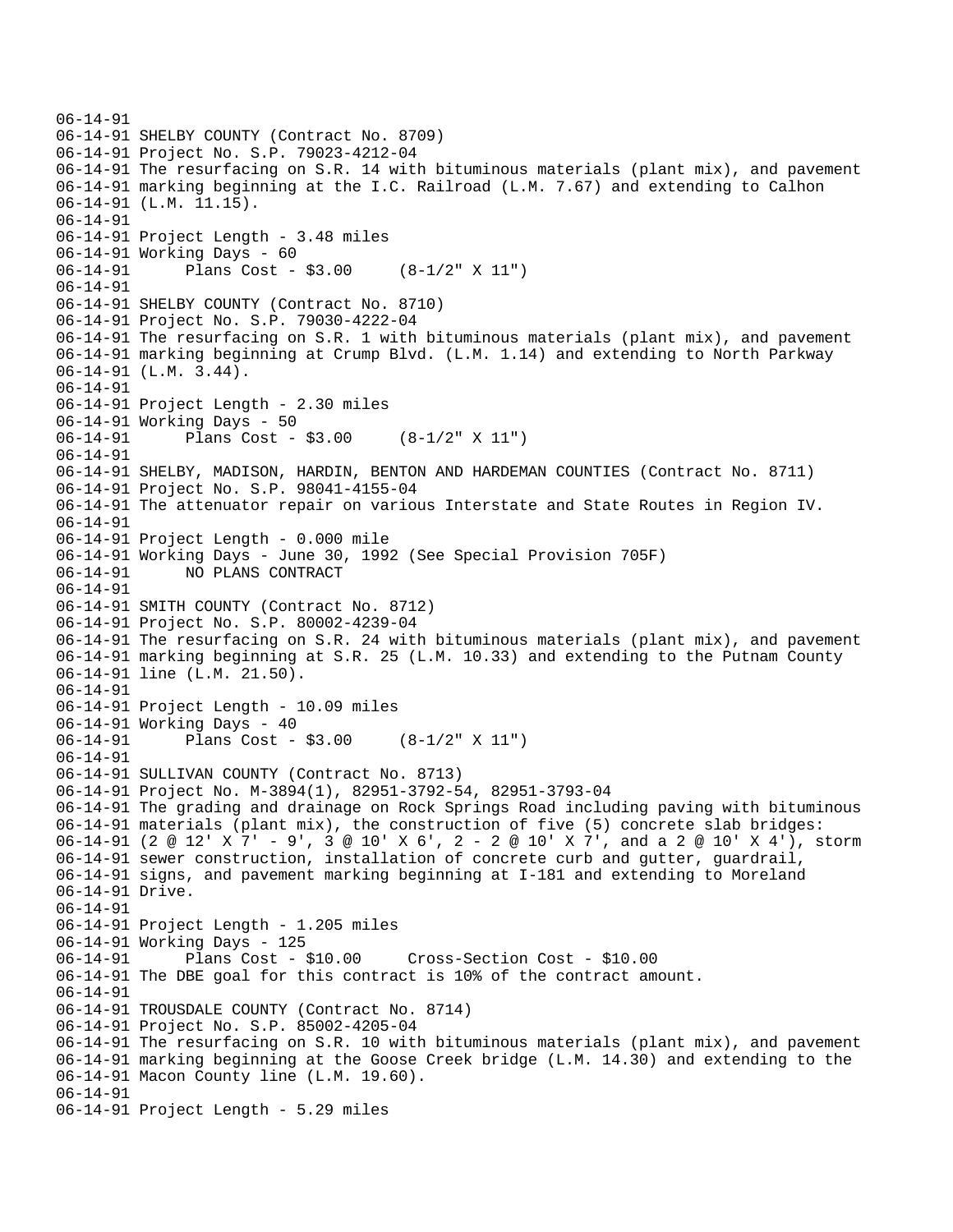```
06-14-91 Working Days - 35 
              Plans Cost - $3.00 (8-1/2" X 11")
06-14-91 
06-14-91 UNICOI COUNTY (Contract No. 8715) 
06-14-91 Project No. S.P. 86004-3224-04, 86004-3225-04 
06-14-91 The grading and drainage on U.S. 23 (proposed extension of I-181) including 
06-14-91 the construction of eight (8) retaining walls with either reinforced concrete, 
06-14-91 concrete cribwalls, reinforced earth, or tiedback walls, storm sewer 
06-14-91 construction, the installation of guardrail, and fence, and paving on the 
06-14-91 cross roads with bituminous materials (plant mix), beginning 0.20 mile south 
06-14-91 of the North Carolina State line and extending to 0.7 mile north of existing 
06-14-91 Carver Road. 
06-14-91 
06-14-91 Project Length - 2.181 miles 
06-14-91 Working Days - 425 (See Special Provision 108B ) 
06-14-91 Plans Cost - $50.00 Cross-Section Cost - $100.00 Soils Report - $25.00 
06-14-91 The DBE goal for this contract is 2% of the contract amount. 
06-14-91 
06-14-91 UNION COUNTY (Contract No. 8716) 
06-14-91 Project No. S.P. 87002-4224-04 
06-14-91 The resurfacing on S.R. 61 with bituminous materials (plant mix), drainage 
06-14-91 adjustments, and pavement marking beginning at the Jct. of S.R. 33 (L.M. 
06-14-91 10.73) and extending to the Jct. of S.R. 131 (L.M. 15.71). 
06-14-91 
06-14-91 Project Length - 4.98 miles 
06-14-91 Working Days - 30 
06-14-91 Plans Cost - $3.00 (8-1/2" X 11") 
06-14-91 
06-14-91 WASHINGTON COUNTY (Contract No. 8717) 
06-14-91 Project No. S.P. 90002-4536-04 
06-14-91 The repair of the bridges on S.R. 34 over Big Limestone Creek (L.M. 1.72) 
06-14-91 (left lane) including steel, concrete, bridge deck, and expansion joint 
06-14-91 repairs, cold planing, bridge deck sealant, and overlay with bituminous 
06-14-91 materials (plant mix), and pavement marking. 
06-14-91 
06-14-91 Project Length - 0.000 mile 
06-14-91 Working Days - 75 
06-14-91 Plans Cost - $10.00 Cross-Section Cost - NA 
06-14-91 
06-14-91 WAYNE, PERRY AND LEWIS COUNTIES (Contract No. 8718) 
06-14-91 Project Nos. S.P. 91005-4506-04, 68003-4504-04, 51003-4510-04 
06-14-91 The resurfacing on S.R. 48 with bituminous materials (plant mix), and pavement 
06-14-91 marking beginning in Wayne County at S.R. 13 (L.M. 0.00) and extending to 
06-14-91 Trace Creek in Lewis County (L.M. 5.16). 
06-14-91 
06-14-91 Project Length - 8.58 miles 
06-14-91 Working Days - 40<br>06-14-91 Plans Cost -
              Plans Cost - $3.00 (8-1/2" X 11")
06-14-91 
06-14-91 WHITE COUNTY (Contract No. 8719) 
06-14-91 Project No. S.P. 93002-4505-04 
06-14-91 The resurfacing on S.R. 26 with bituminous materials (plant mix), guardrail, 
06-14-91 and pavement marking beginning at S.R. 136 (L.M. 5.23) and extending to 0.37 
06-14-91 mile west of S.R. 111 (L.M. 9.82). 
06-14-91 
06-14-91 Project Length - 4.59 miles 
06-14-91 Working Days - 40<br>06-14-91 Plans Cost -
              Plans Cost - $3.00 (8-1/2" X 11")
06-14-91 
06-14-91 WILSON COUNTY (Contract No. 8720)
```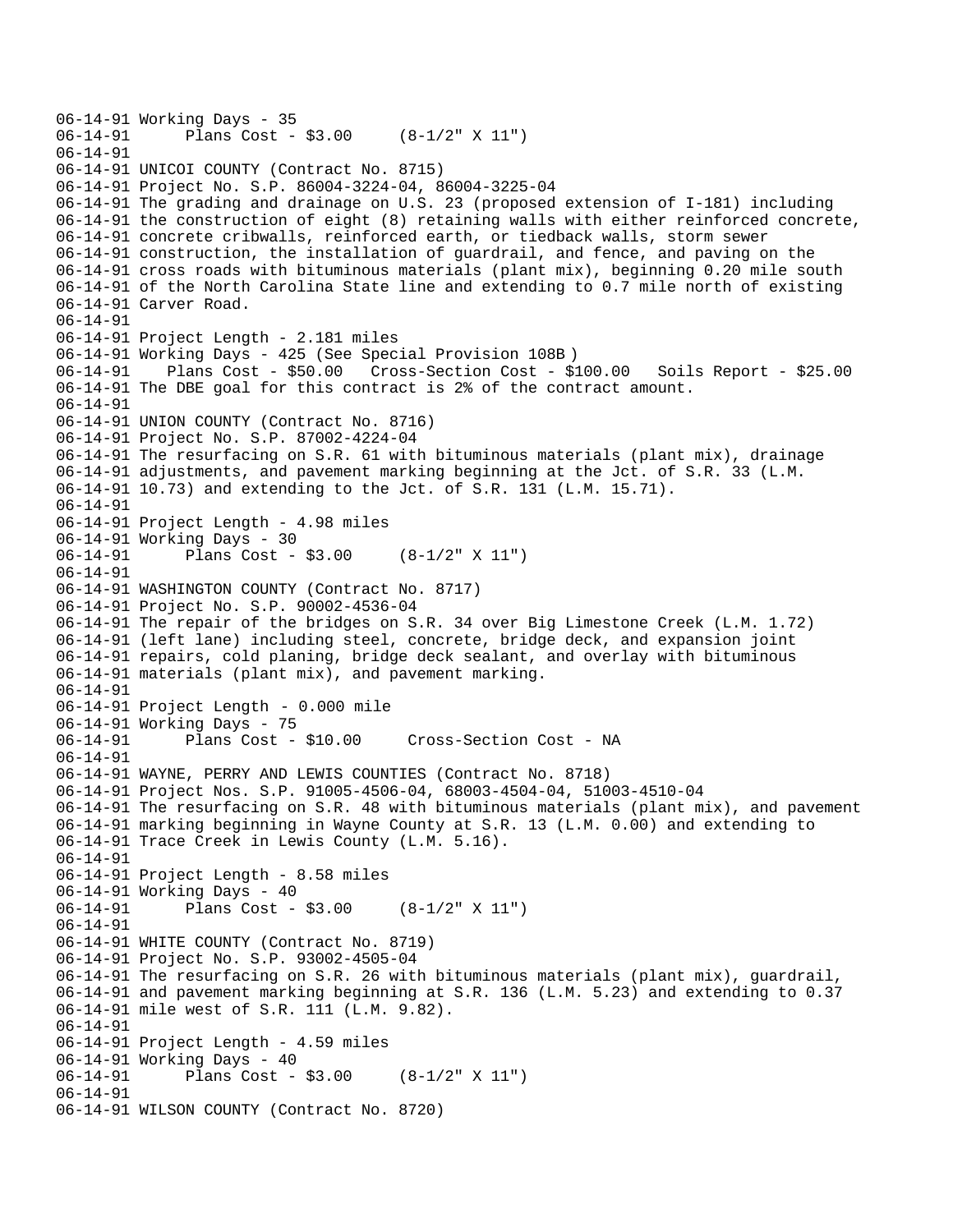```
06-14-91 Project No. M-MG-1006(1), 95004-3233-54, 95004-3234-54 
06-14-91 The intersection improvement at S.R. 24 with Nonaville Road in Mount Juliet 
06-14-91 including grading and drainage, paving with bituminous materials (plant mix), 
06-14-91 the installation pavement marking, and signals. 
06-14-91 
06-14-91 Project Length - 0.227 mile 
06-14-91 Working Days - 50 
06-14-91 Plans Cost - $10.00 Cross-Section Cost - $0.00 
06-14-91 
06-14-91 WILSON COUNTY (Contract No. 8721) 
06-14-91 Project No. S.P. 95016-4311-04 
06-14-91 The resurfacing on S.R. 265 with bituminous materials (plant mix), and 
06-14-91 pavement marking beginning at S.R. 10 (L.M. 15.00) and extending to S.R. 266 
06-14-91 (L.M. 20.40). 
06-14-91 
06-14-91 Project Length - 5.40 miles 
06-14-91 Working Days - 30 
06-14-91 Plans Cost - $3.00 (8-1/2" X 11") 
06-14-91 
================================================================================ 
================================================================================ 
08-02-91 GIBSON COUNTY (Contract No. 8615) 
08-02-91 Project No. BRS-54(11), 27005-3221-94 
08-02-91 The construction of one (1) prestressed concrete I-beam bridge over Cain Creek 
08-02-91 (L.M. 10.18) on S.R. 54 including grading and drainage, paving with bituminous 
08-02-91 materials (plant mix), and guardrail on the approaches. 
08-02-91 
08-02-91 Project Length - 0.189 mile 
08-02-91 Working Days - 90 
08-02-91 Plans Cost - $10.00 Cross-Section Cost - $0.00 
08-02-91 The DBE goal for this contract is 10% of the contract amount. 
08-02-91 
08-02-91 HENRY COUNTY (Contract No. 8620) 
08-02-91 Project No. F-76(9), 40011-3252-14 
08-02-91 The grading and drainage on U.S. 79 (S.R. 76) including the construction of 
08-02-91 one (1) prestressed concrete I-beam bridge over Eagle Creek on S.R. 76, and 
08-02-91 the widening of two (2) bridges: S.R. 76 over Eagle Creek with prestressed 
08-02-91 concrete I-beams, and S.R. 76 over Little Eagle Creek with prestressed 
08-02-91 concrete box beams, the construction of one (1) concrete box bridge (2 @ 12' X 
08-02-91 10'), paving with bituminous materials (plant mix), storm sewer construction, 
08-02-91 the installation of concrete curb and gutter, guardrail, signs, and pavement 
08-02-91 marking beginning 0.3 mile east of Antioch Road and extending to 0.1 mile west 
08-02-91 of S.R. 119. 
08-02-91 
08-02-91 Project Length - 4.308 miles 
08-02-91 Working Days - 200 
08-02-91 Plans Cost - $50.00 Cross-Section Cost - $50.00 
08-02-91 The DBE goal for this contract is 10% of the contract amount. 
08-02-91 
08-02-91 CARTER COUNTY (Contract No. 8654) 
08-02-91 Project No. S.P. 10006-4233-04 
08-02-91 The repair of the bridge on S.R. 359 over Buffalo Creek (L.M. 4.41) including 
08-02-91 the installation of prestressed concrete I-beams, cold planing, steel, 
08-02-91 concrete, and bridge deck repairs, a concrete overlay, paving on the 
08-02-91 approaches with bituminous materials (plant mix), installation of guardrail, 
08-02-91 and pavement marking. 
08-02-91 
08-02-91 Project Length - 0.000 mile 
08-02-91 Working Days - 90
```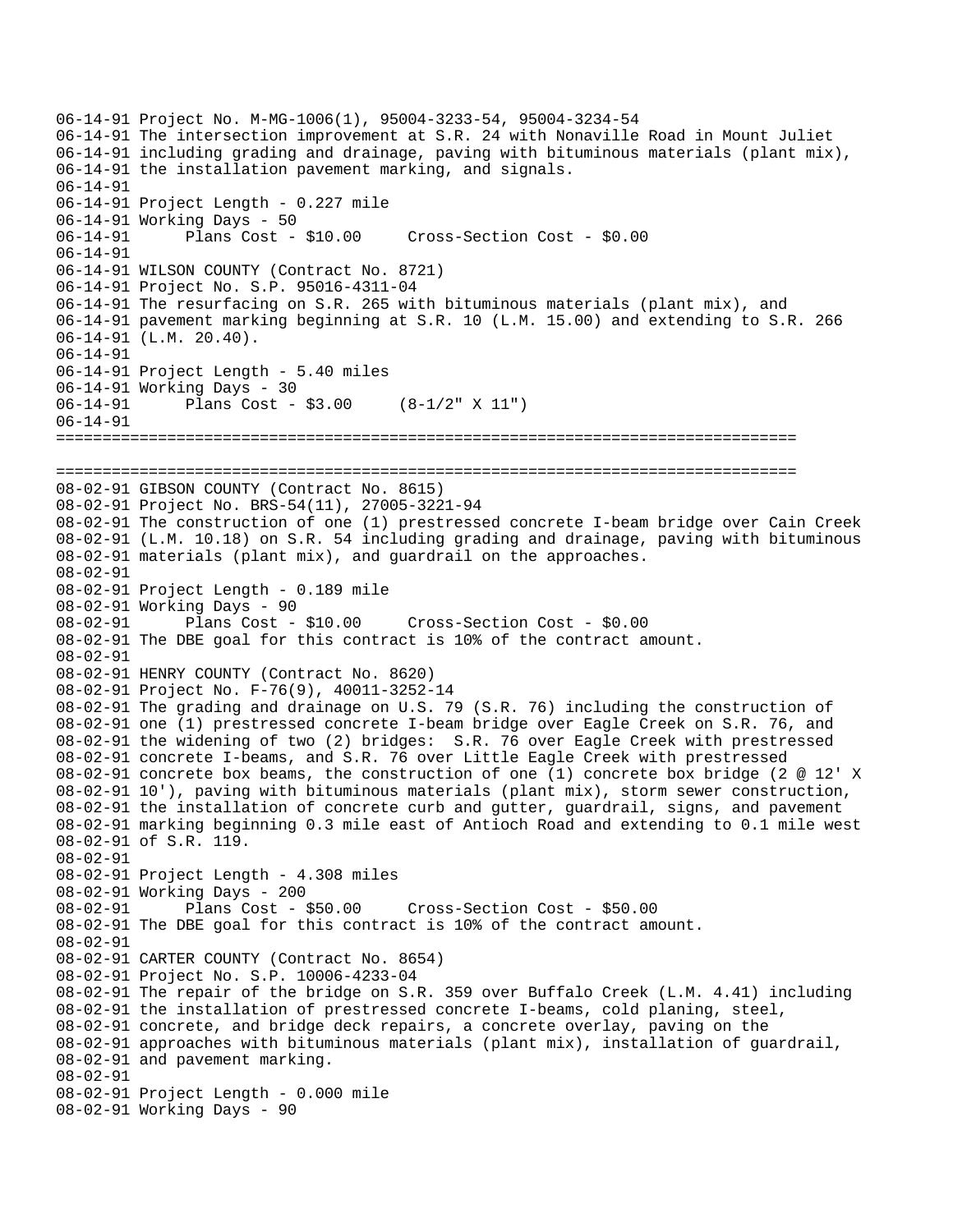```
08-02-91 Plans Cost - $10.00 Cross-Section Cost - NA 
08-02-91 
08-02-91 ANDERSON COUNTY (Contract No. 8722) 
08-02-91 Project No. S.P. 01006-4206-04 
08-02-91 The resurfacing on S.R. 61 with bituminous materials (plant mix), and pavement 
08-02-91 marking beginning approx. 750 feet east of Norris Road (L.M. 22.82) and 
08-02-91 extending to the Union County line (L.M. 28.32). 
08-02-91 
08-02-91 Project Length - 4.93 miles 
08-02-91 Working Days - 60 
08-02-91 Plans Cost - $3.00 (8-1/2" X 11") 
08-02-91 
08-02-91 ANDERSON COUNTY (Contract No. 8723) 
08-02-91 Project No. S.P. 01008-4229-04 
08-02-91 The repair of the bridge on S.R. 62 over the Clinch River (L.M. 7.10) 
08-02-91 including repainting the existing steel structure, a non-penetrating concrete 
08-02-91 seal, and expansion joint repairs. 
08-02-91 
08-02-91 Project Length - 0.000 mile 
08-02-91 Working Days - 70 
08-02-91 Plans Cost - $10.00 Cross-Section Cost - NA 
08-02-91 
08-02-91 BEDFORD COUNTY (Contract No. 8724) 
08-02-91 Project No. S.P. 02011-4313-04 
08-02-91 The resurfacing on S.R. 82 with bituminous materials (plant mix), cold 
08-02-91 planing, and pavement marking beginning at the new pavement at Wallace Branch 
08-02-91 (L.M. 5.70) and extending to S.R. 64 (L.M. 10.70). 
08-02-91 
08-02-91 Project Length - 5.00 miles 
08-02-91 Working Days - 30 
08-02-91 Plans Cost - $3.00 (8-1/2" X 11") 
08-02-91 
08-02-91 BLOUNT COUNTY (Contract No. 8725) 
08-02-91 Project No. BRZ-0500(8), 05945-3446-94 
08-02-91 The construction of one (1) prestressed concrete box beam bridge over the 
08-02-91 C.S.X. Railroad (L.M. 0.86) on Wrights Ferry Road including grading and 
08-02-91 drainage, paving with bituminous materials (plant mix), and guardrail on the 
08-02-91 approaches. 
08-02-91 
08-02-91 Project Length - 0.244 mile 
08-02-91 Working Days - 90 
08-02-91 Plans Cost - $25.00 Cross-Section Cost - $0.00 
08-02-91 
08-02-91 BRADLEY COUNTY (Contract No. 8726) 
08-02-91 Project No. S.P. 06004-4228-04 
08-02-91 The resurfacing on S.R. 2 with bituminous materials (plant mix), cold planing, 
08-02-91 and pavement marking beginning at 2.5 miles south of Charleston (L.M. 17.85) 
08-02-91 and extending to approx. 736 feet south of the Hiwassee River bridge (L.M. 
08-02-91 20.81). 
08-02-91 
08-02-91 Project Length - 2.96 miles 
08-02-91 Working Days - 35 
08-02-91 Plans Cost - $3.00 (8-1/2" X 11") 
08-02-91 
08-02-91 CANNON COUNTY (Contract No. 8727) 
08-02-91 Project No. S.P. 08003-4211-04 
08-02-91 The resurfacing on S.R. 53 with bituminous materials (plant mix), bridge deck, 
08-02-91 and expansion joint repairs, bridge deck sealant, guardrail, and pavement 
08-02-91 marking beginning at S.R. 1 (L.M. 12.98) and extending to Sugartree Knob Road 
08-02-91 (L.M. 18.21).
```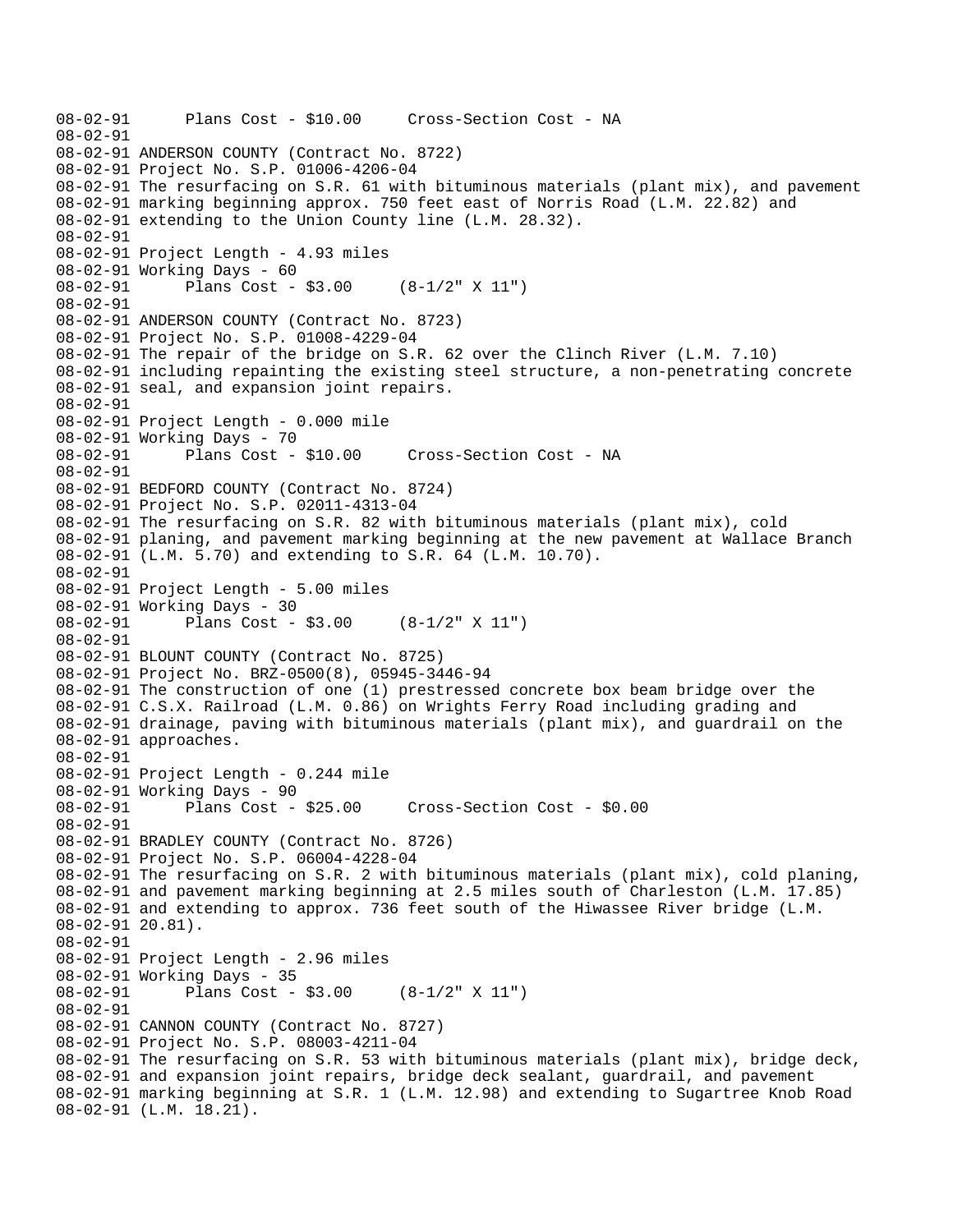```
08-02-91 
08-02-91 Project Length - 5.23 miles 
08-02-91 Working Days - 45 
08-02-91 Plans Cost - $10.00 Cross-Section Cost - NA 
08-02-91 
08-02-91 CLAIBORNE COUNTY (Contract No. 8728) 
08-02-91 Project No. S.P. 13006-4311-04 
08-02-91 The resurfacing on S.R. 90 with bituminous materials (plant mix), and pavement 
08-02-91 marking beginning at the Campbell County line (L.M. 0.00) and extending to the 
08-02-91 Kentucky State line (L.M. 6.44). 
08-02-91 
08-02-91 Project Length - 6.44 miles 
08-02-91 Working Days - 30 
08-02-91 Plans Cost - $3.00 (8-1/2" X 11") 
08-02-91 
08-02-91 CLAY COUNTY (Contract No. 8729) 
08-02-91 Project No. S.P. 14002-4531-04 
08-02-91 The resurfacing on S.R. 52 with bituminous materials (plant mix), guardrail, 
08-02-91 and pavement marking beginning at Bakerton Road (L.M. 4.64) and extending to 
08-02-91 0.3 mile east of James Road (L.M. 9.47). 
08-02-91 
08-02-91 Project Length - 4.805 miles 
08-02-91 Working Days - 35 
08-02-91 Plans Cost - $3.00 (8-1/2" X 11") 
08-02-91 
08-02-91 COFFEE COUNTY (Contract No. 8730) 
08-02-91 Project No. S.P. 16001-4154-04 
08-02-91 The resurfacing on I-24 with an emulsified asphalt slurry seal, and pavement 
08-02-91 marking beginning at the Bedford County line (L.M. 90.25) and extending to the 
08-02-91 ramp from S.R. 2 (left) (L.M. 99.02). 
08-02-91 
08-02-91 Project Length - 8.77 miles 
08-02-91 Working Days - 30 
08-02-91 Plans Cost - $3.00 (8-1/2" X 11") 
08-02-91 
08-02-91 CROCKETT COUNTY (Contract No. 8731) 
08-02-91 Project No. S.P. 17155-3211-04 
08-02-91 The grading and drainage on U.S. 412 (S.R. 20) including the construction of 
08-02-91 two (2) continuous steel welded plate girder bridges on S.R. 189, and on S.R. 
08-02-91 152 over S.R. 20, construction of seven (7) concrete box bridges: (2 - 2 @ 
08-02-91 10' X 6', 3 @ 15' x 11', 4 @ 10' X 9', 2 - 2 @ 10' X 10', and a 2 @ 10' X 4'), 
08-02-91 paving with either a mineral aggregate base, or portland cement treated 
08-02-91 aggregate base, and bituminous materials (plant mix), the installation of 
08-02-91 guardrail, underdrains, signs, and pavement marking beginning at the Dyer 
08-02-91 County line (L.M. 0.00) and extending to near Lyons Road/Birmingham Road. 
08-02-91 
08-02-91 Project Length - 8.305 miles 
08-02-91 Working Days - 350 
08-02-91 Plans Cost - $50.00 Cross-Section Cost - $50.00 
08-02-91 The DBE goal for this contract is 2% of the contract amount. 
08-02-91 
08-02-91 CUMBERLAND COUNTY (Contract No. 8732) 
08-02-91 Project No. S.P. 18011-4309-04 
08-02-91 The resurfacing on S.R. 298 with bituminous materials (plant mix), guardrail, 
08-02-91 and pavement marking beginning at Lake Francis Road (L.M. 6.79) and extending 
08-02-91 to 1.0 miles north of the bridge over South Fork Elmore Creek (L.M. 12.32). 
08-02-91 
08-02-91 Project Length - 5.53 miles 
08-02-91 Working Days - 40 
08-02-91 Plans Cost - $3.00 (8-1/2" X 11")
```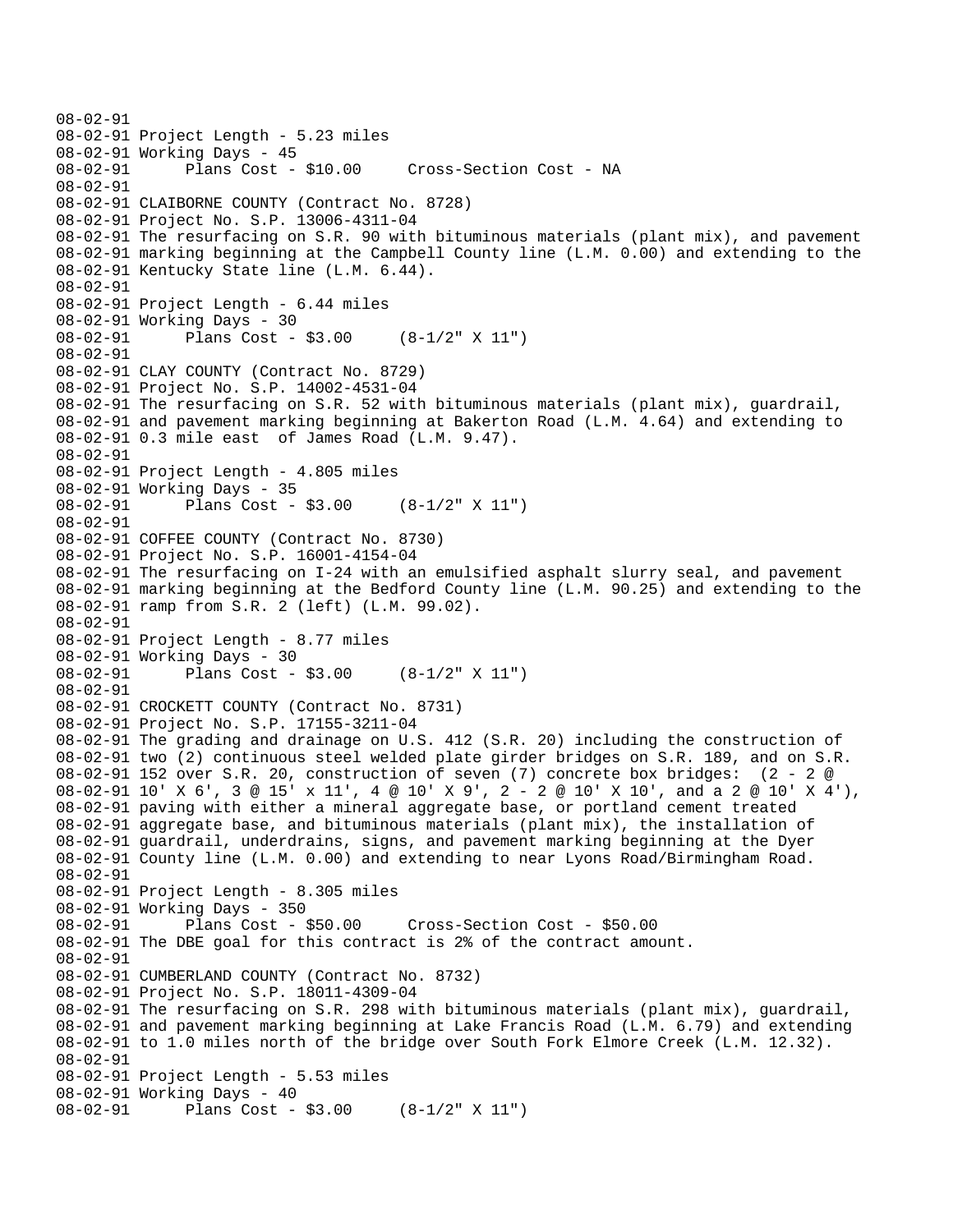```
08-02-91 
08-02-91 DICKSON COUNTY (Contract No. 8733) 
08-02-91 Project No. HES-48(10), 22008-3210-94 
08-02-91 The installation of a flashing beacon at the intersection of S.R. 48 with S.R. 
08-02-91 47 in Charlotte. 
08-02-91 
08-02-91 Project Length - 0.000 mile 
08-02-91 Working Days - 30 
08-02-91 Plans Cost - $3.00 Cross-Section Cost - NA 
08-02-91 
08-02-91 DYER COUNTY (Contract No. 8734) 
08-02-91 Project No. S.P. 23004-4237-04 
08-02-91 The resurfacing on S.R. 3 with bituminous materials (plant mix), and pavement 
08-02-91 marking beginning at the Jct. of S.R. 77 (L.M. 17.54) and extending to the 
08-02-91 Obion County line (L.M. 24.65). 
08-02-91 
08-02-91 Project Length - 7.11 miles 
08-02-91 Working Days - 40 
08-02-91 Plans Cost - $3.00 (8-1/2" X 11") 
08-02-91 
08-02-91 DYER COUNTY (Contract No. 8735) 
08-02-91 Project No. S.P. 23013-4537-04 
08-02-91 The resurfacing on S.R. 104 with bituminous materials (plant mix), and 
08-02-91 pavement marking beginning at the Jct. of U.S. 412 (L.M. 19.58) and extending 
08-02-91 to Tatumville Road (L.M. 26.68). 
08-02-91 
08-02-91 Project Length - 7.10 miles 
08-02-91 Working Days - 40 
08-02-91 Plans Cost - $3.00 (8-1/2" X 11") 
08-02-91 
08-02-91 FAYETTE AND HARDEMAN COUNTIES (Contract No. 8736) 
08-02-91 Project No. S.P. 98041-4254-04 
08-02-91 The installation of signs on various State Routes. 
08-02-91 
08-02-91 Project Length - 337.83 miles 
08-02-91 Working Days - On or before April 1, 1992 
             08-02-91 NO PLANS CONTRACT 
08-02-91 
08-02-91 FENTRESS COUNTY (Contract No. 8737) 
08-02-91 Project No. S.P. 25001-4265-04 
08-02-91 The resurfacing on S.R. 28 with bituminous materials (plant mix), guardrail, 
08-02-91 and pavement marking beginning at the Cumberland County line (L.M. 0.00) and 
08-02-91 extending to 0.3 mile south of Clarkrange High School (L.M. 4.75). 
08-02-91 
08-02-91 Project Length - 4.75 miles 
08-02-91 Working Days - 35 
08-02-91 Plans Cost - $3.00 (8-1/2" X 11") 
08-02-91 
08-02-91 GILES COUNTY (Contract No. 8738) 
08-02-91 Project No. F-15(42), 28068-3207-14 
08-02-91 The grading and drainage on U.S. 64 (S.R. 15, Pulaski By-Pass) including the 
08-02-91 construction of two (2) prestressed concrete I-beam bridges over overflow of 
08-02-91 Richland Creek, and over Richland Creek/Vales Mill Road, storm sewer 
08-02-91 construction, the installation of fence, and paving on the cross roads with 
08-02-91 bituminous materials (plant mix), the installation of guardrail, and pavement 
08-02-91 marking, beginning at Bennett Drive west of Pulaski and extending to approx. 
08-02-91 787 feet east of S.R. 166 (Bethel Road). 
08-02-91 
08-02-91 Project Length - 2.840 miles 
08-02-91 Working Days - 300
```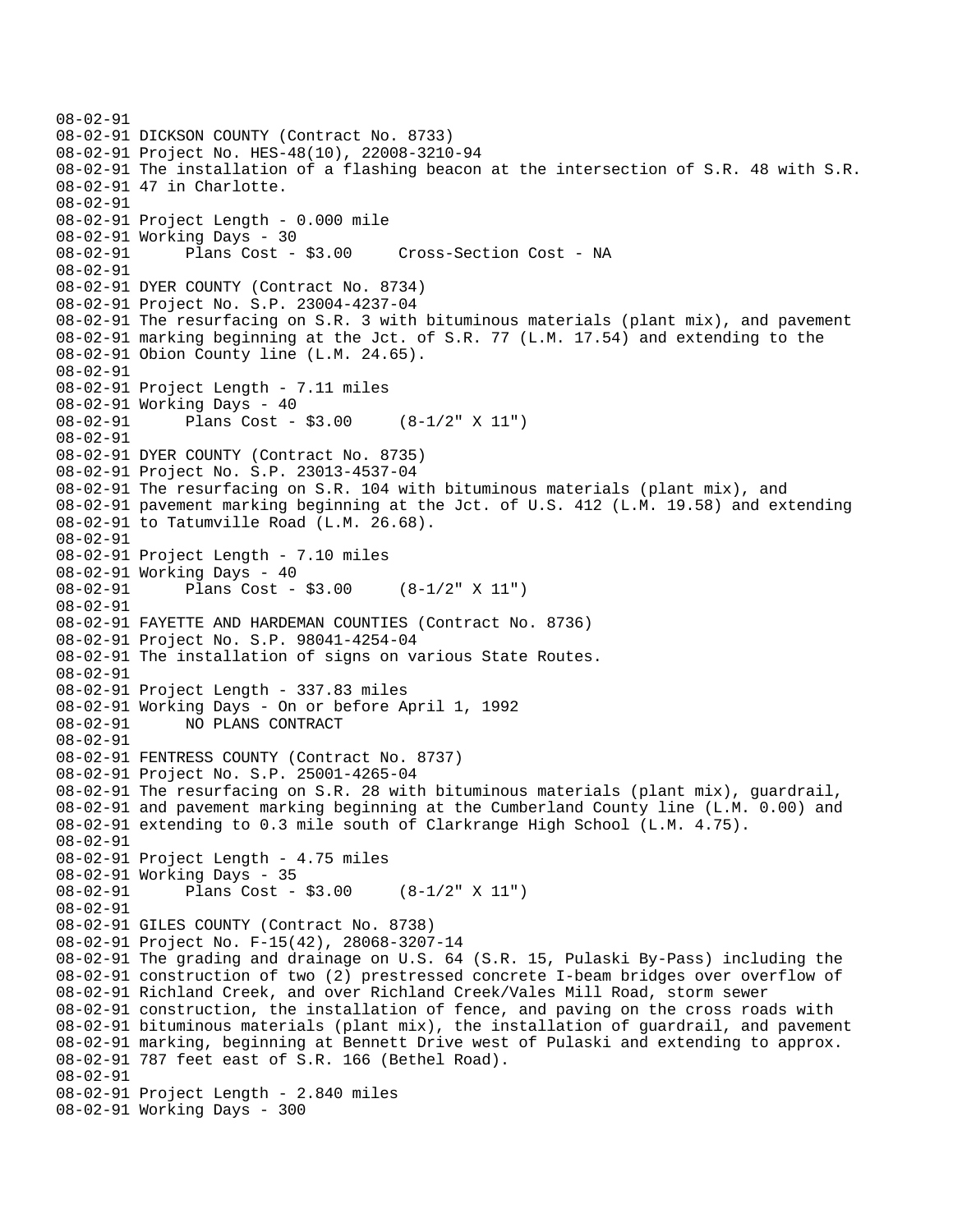```
08-02-91 Plans Cost - $25.00 Cross-Section Cost - $50.00 
08-02-91 The DBE goal for this contract is 5% of the contract amount. 
08-02-91 
08-02-91 GILES COUNTY (Contract No. 8739) 
08-02-91 Project No. S.P. 28003-4218-04 
08-02-91 The resurfacing on S.R. 7 with bituminous materials (plant mix), and pavement 
08-02-91 marking beginning at Pigeon Roost Road (L.M. 23.00) and extending to Buford 
08-02-91 Station Road (L.M. 29.81). 
08-02-91 
08-02-91 Project Length - 6.77 miles 
08-02-91 Working Days - 35 
08-02-91 Plans Cost - $3.00 (8-1/2" X 11") 
08-02-91 
08-02-91 GRAINGER COUNTY (Contract No. 8740) 
08-02-91 Project No. S.P. 29007-4309-04 
08-02-91 The resurfacing on S.R. 131 with bituminous materials (plant mix), and 
08-02-91 pavement marking beginning at the Union County line (L.M. 0.00) and extending 
08-02-91 to the bridge at Williams Creek (L.M. 7.73). 
08-02-91 
08-02-91 Project Length - 7.73 miles
08-02-91 Working Days - 35 
08-02-91 Plans Cost - $3.00 (8-1/2" X 11") 
08-02-91 
08-02-91 GREENE COUNTY (Contract No. 8741) 
08-02-91 Project No. S.P. 30004-4216-04 
08-02-91 The resurfacing on S.R. 34 with bituminous materials (plant mix), cold 
08-02-91 planing, and pavement marking beginning approx. 425 feet west of ramp to S.R. 
08-02-91 70 (L.M. 13.80) and extending to approx. 275 feet west of S.R. 107 (L.M. 
08-02-91 18.90). 
08-02-91 
08-02-91 Project Length - 5.10 miles 
08-02-91 Working Days - 45<br>08-02-91 Plans Cost -
              Plans Cost - $3.00 (8-1/2" X 11")
08-02-91 
08-02-91 GRUNDY COUNTY (Contract No. 8742) 
08-02-91 Project No. ERS-108(91), 31007-3224-94 
08-02-91 The slide correction on S.R. 108 at L.M. 18.00 between Viola and Altamont 
08-02-91 including grading and drainage, paving with bituminous materials (plant mix), 
08-02-91 and pavement marking. 
08-02-91 
08-02-91 Project Length - 0.170 mile 
08-02-91 Working Days - On or before May 15, 1992 (See Special Provision 108B) 
08-02-91 Plans Cost - $10.00 Cross-Section Cost - $10.00 
08-02-91 
08-02-91 HAMILTON COUNTY (Contract No. 8743) 
08-02-91 Project No. APD-111(17), 33156-3210-64 
08-02-91 The paving on S.R. 111 with a mineral aggregate base and bituminous materials 
08-02-91 (plant mix), paving on the ramps with portland cement concrete pavement, 
08-02-91 subgrade treatment with hydrated lime, grading and drainage, the construction 
08-02-91 of one (1) continuous steel welded plate girder bridge on S.R. 111 over S.R. 
08-02-91 29, the installation of guardrail, concrete median barrier, underdrains, 
08-02-91 signs, fence, and pavement marking beginning at S.R. 29 and extending to Back 
08-02-91 Valley Road. 
08-02-91 
08-02-91 Project Length - 1.521 miles 
08-02-91 Working Days - 250 
08-02-91 Plans Cost - $25.00 Cross-Section Cost - $0.00 
08-02-91 The DBE goal for this contract is 10% of the contract amount. 
08-02-91 
08-02-91 HAMILTON COUNTY (Contract No. 8744)
```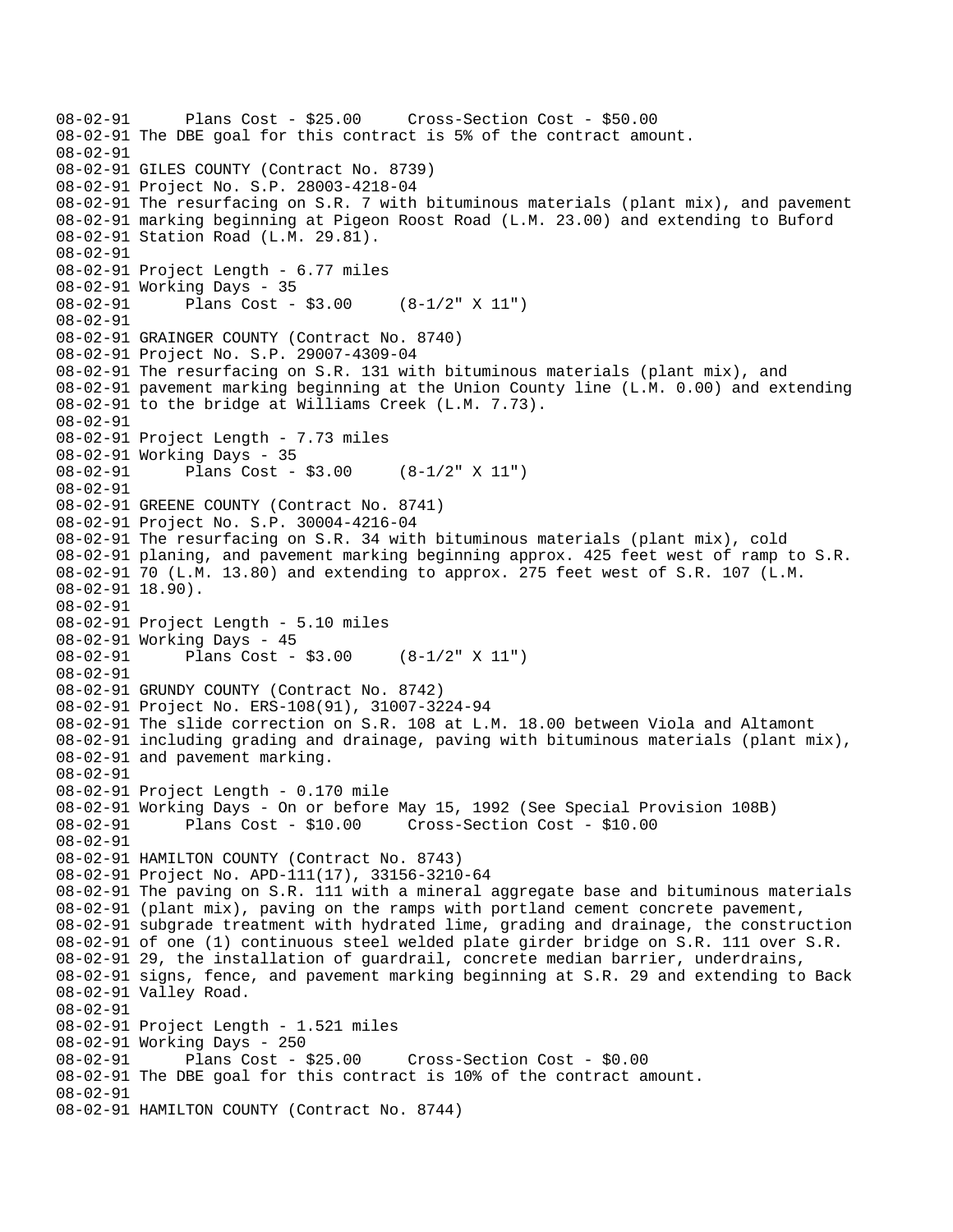```
08-02-91 Project No. S.P. 33021-4312-04 
08-02-91 The resurfacing on S.R. 8 with bituminous materials (plant mix), and pavement 
08-02-91 marking beginning at the Signal Mountain city limits (L.M. 18.53) and 
08-02-91 extending to the Sequatchie County line (L.M. 23.02). 
08-02-91 
08-02-91 Project Length - 4.49 miles 
08-02-91 Working Days - 30 
08-02-91 Plans Cost - $3.00 (8-1/2" X 11") 
08-02-91 
08-02-91 HAMILTON COUNTY (Contract No. 8745) 
08-02-91 Project No. S.P. 33026-4213-04 
08-02-91 The repair of the bridge on S.R. 17 over South Chickamauga Creek (L.M. 8.01) 
08-02-91 including structural steel, expansion joint, and bridge deck repairs, bridge 
08-02-91 deck sealant, and overlay with bituminous materials (plant mix), a 
08-02-91 non-penetrating concrete seal, repainting the existing steel structure, the 
08-02-91 installation of guardrail, and pavement marking. 
08-02-91 
08-02-91 Project Length - 0.000 mile 
08-02-91 Working Days - 70 
08-02-91 Plans Cost - $10.00 Cross-Section Cost - NA 
08-02-91 
08-02-91 HANCOCK COUNTY (Contract No. 8746) 
08-02-91 Project No. S.P. 34003-4209-04 
08-02-91 The resurfacing on S.R. 70 with bituminous materials (plant mix), expansion 
08-02-91 joint and bridge deck repairs, bridge deck sealant, and pavement marking 
08-02-91 beginning at the Hawkins County line (L.M. 0.00) and extending to the Virginia 
08-02-91 State line (L.M. 4.29). 
08-02-91 
08-02-91 Project Length - 4.16 miles 
08-02-91 Working Days - 30<br>08-02-91 Plans Cost - $3.00
08-02-91 Plans Cost - $3.00 Cross-Section Cost - NA 
08-02-91 
08-02-91 HAYWOOD COUNTY (Contract No. 8747) 
08-02-91 Project No. S.P. 38002-4206-04 
08-02-91 The resurfacing on S.R. 1 with bituminous materials (plant mix), and pavement 
08-02-91 marking beginning at the Tipton County line (L.M. 0.00) and extending to the 
08-02-91 bridge at (L.M. 5.58). 
08-02-91 
08-02-91 Project Length - 5.58 miles 
08-02-91 Working Days - 35 
08-02-91 Plans Cost - $3.00 (8-1/2" X 11") 
08-02-91 
08-02-91 HENDERSON COUNTY (Contract No. 8748) 
08-02-91 Project No. S.P. 39005-4206-04 
08-02-91 The resurfacing on S.R. 22 with bituminous materials (plant mix), and pavement 
08-02-91 marking beginning at the bridge over One Mile Branch (L.M. 12.73) and 
08-02-91 extending to the Big Sandy River (L.M. 17.64). 
08-02-91 
08-02-91 Project Length - 4.91 miles 
08-02-91 Working Days - 40 
08-02-91 Plans Cost - $3.00 (8-1/2" X 11") 
08-02-91 
08-02-91 HENRY COUNTY (Contract No. 8749) 
08-02-91 Project No. S.P. 40008-4317-04 
08-02-91 The resurfacing on S.R. 69 with bituminous materials (plant mix), and pavement 
08-02-91 marking beginning at the Jct. of S.R. 54 (L.M. 13.07) and extending to 
08-02-91 Flatwoods Road (left) (L.M. 17.25). 
08-02-91 
08-02-91 Project Length - 4.18 miles 
08-02-91 Working Days - 30
```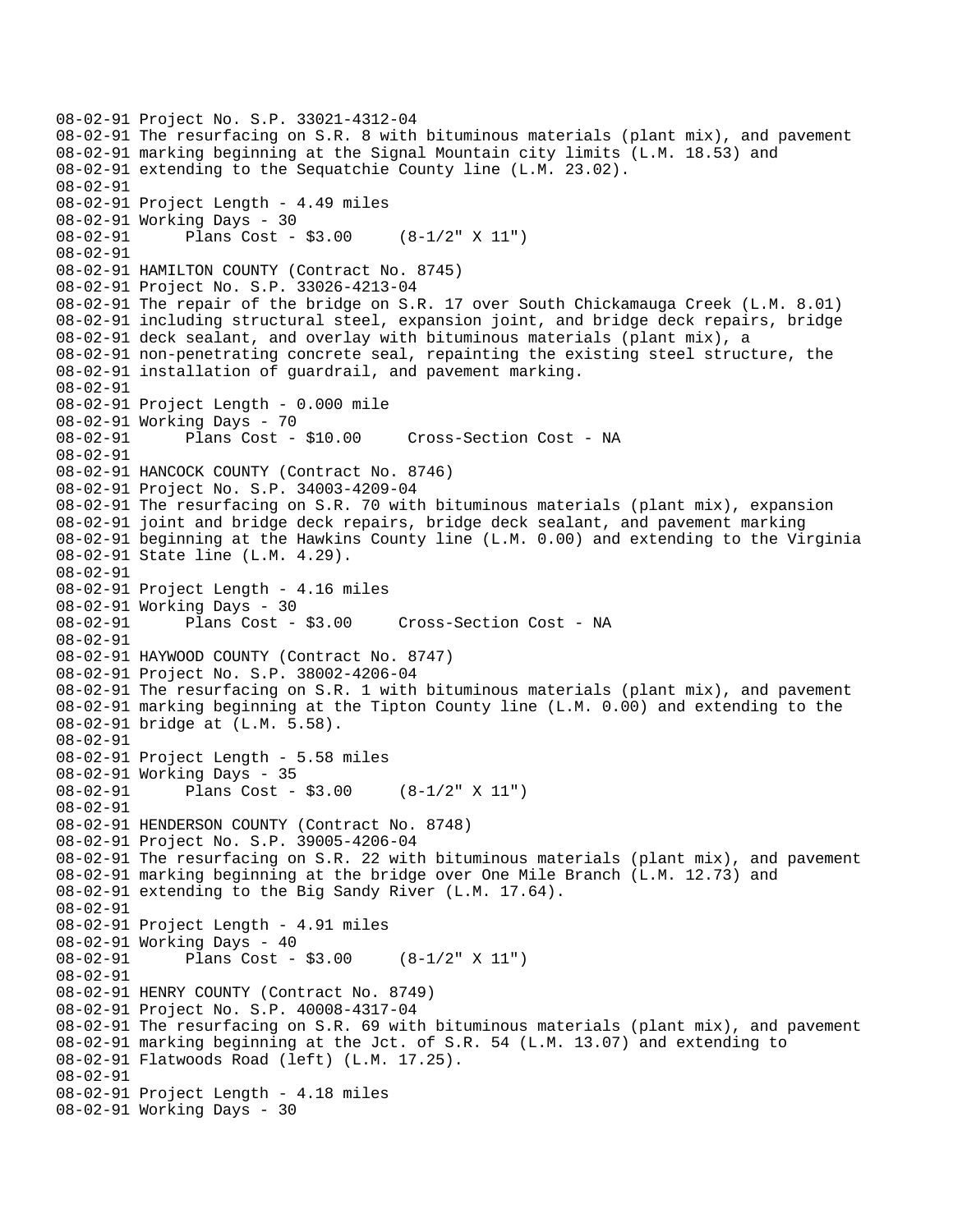```
08-02-91 Plans Cost - $3.00 (8-1/2" X 11") 
08-02-91 
08-02-91 HICKMAN COUNTY (Contract No. 8750) 
08-02-91 Project No. S.P. 41229-4304-04 
08-02-91 The resurfacing on S.R. 229 with bituminous materials (plant mix), and 
08-02-91 pavement marking beginning at I-40 (L.M. 0.00) and extending to the Turney 
08-02-91 Center (gate #1) (L.M. 4.56). 
08-02-91 
08-02-91 Project Length - 4.46 miles 
08-02-91 Working Days - 30 
08-02-91 Plans Cost - $3.00 (8-1/2" X 11") 
08-02-91 
08-02-91 HUMPHREYS COUNTY (Contract No. 8751) 
08-02-91 Project No. IR-40-3(115)143, 43001-3144-44 
08-02-91 The lighting of the interchange at I-40/S.R. 13. 
08-02-91 
08-02-91 Project Length - 0.000 mile 
08-02-91 Working Days - On or before December 31, 1991 
08-02-91 Plans Cost - $3.00 Cross-Section Cost - NA 
08-02-91 
08-02-91 JOHNSON COUNTY (Contract No. 8752) 
08-02-91 Project No. S.P. 46003-4510-04 
08-02-91 The resurfacing on S.R. 67 with bituminous materials (plant mix), and pavement 
08-02-91 marking beginning 750 feet south of Rainbolt Street (L.M. 0.80) and extending 
08-02-91 to 1,750 feet west of Pedro Shouns Road (L.M. 12.10). 
08-02-91 
08-02-91 Project Length - 11.30 miles 
08-02-91 Working Days - 50 
08-02-91 Plans Cost - $3.00 (8-1/2" X 11") 
08-02-91 
08-02-91 LAUDERDALE COUNTY (Contract No. 8753) 
08-02-91 Project No. M-4499(1), 49951-3514-54 
08-02-91 The resurfacing on Highland Street with bituminous materials (plant mix), and 
08-02-91 pavement marking beginning at the curb and gutter (left side) (L.M. 0.186) and 
08-02-91 extending to Eastland Ave. (L.M. 0.71) in Ripley. 
08-02-91 
08-02-91 Project Length - 0.524 mile 
08-02-91 Working Days - 30 
08-02-91 Plans Cost - $3.00 (8-1/2" X 11") 
08-02-91 
08-02-91 LAUDERDALE AND DYER COUNTIES (Contract No. 8754) 
08-02-91 Project No. HDP-9121(1), 49126-3209-94 
08-02-91 The construction of one (1) continuous steel rolled beam bridge over the Obion 
08-02-91 River on S.R. 181 (Great River Road) including grading and drainage, paving 
08-02-91 with a portland cement treated aggregate base, and bituminous materials (plant 
08-02-91 mix), the installation of signs, guardrail, and pavement marking on the 
08-02-91 approaches. 
08-02-91 
08-02-91 Project Length - 0.745 miles 
08-02-91 Working Days - 300 
08-02-91 Plans Cost - $10.00 Cross-Section Cost - $10.00 
08-02-91 The DBE goal for this contract is 10% of the contract amount. 
08-02-91 
08-02-91 LAWRENCE COUNTY (Contract No. 8755) 
08-02-91 Project No. S.P. 50016-4309-04 
08-02-91 The resurfacing on S.R. 240 with bituminous materials (plant mix), bridge deck 
08-02-91 repair and sealant, and pavement marking beginning at the Jct. of S.R. 15 
08-02-91 (L.M. 0.00) and extending to the Jct. of S.R. 241 (L.M. 5.04). 
08-02-91 
08-02-91 Project Length - 5.04 miles
```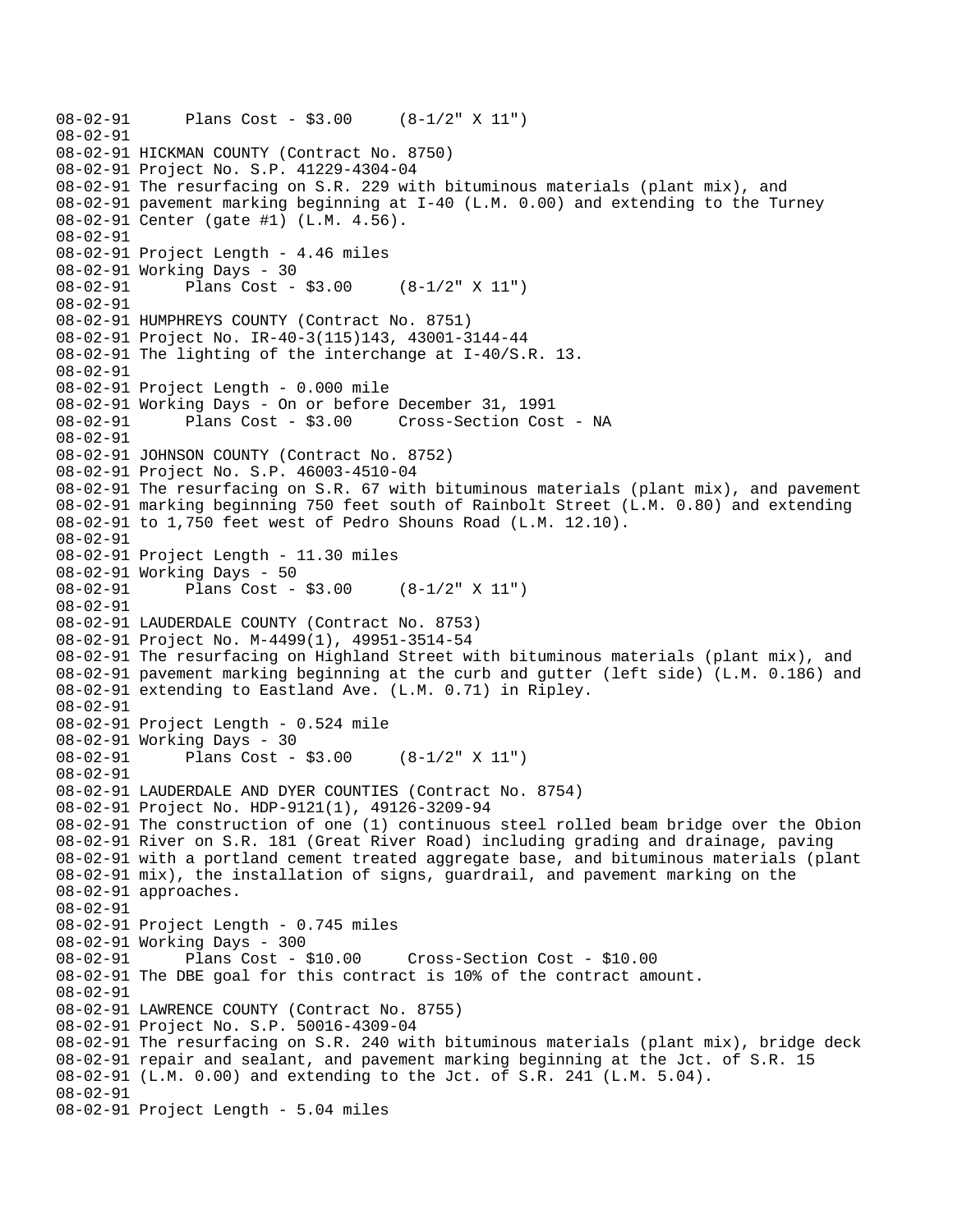```
08-02-91 Working Days - 30 
              Plans Cost - $3.00 (8-1/2" X 11")
08-02-91 
08-02-91 LAWRENCE COUNTY (Contract No. 8756) 
08-02-91 Project No. S.P. 50951-3533-04 
08-02-91 The paving on a S.I.A. Route serving Tridon Inc. with a mineral aggregate base 
08-02-91 and bituminous materials (plant mix), and pavement marking beginning at the 
08-02-91 Tennessee Southern Railroad crossing (L.M. 0.05) and extending to the Tridon 
08-02-91 Inc. (plant entrance) (L.M. 0.73). 
08-02-91 
08-02-91 Project Length - 0.68 mile 
08-02-91 Working Days - 30 
08-02-91 Plans Cost - $3.00 (8-1/2" X 11") 
08-02-91 
08-02-91 LINCOLN AND MARSHALL COUNTIES (Contract No. 8757) 
08-02-91 Project Nos. S.P. 52015-4305-04, 59015-4305-04 
08-02-91 The resurfacing on S.R. 129 and S.R. 130 with bituminous materials (plant 
08-02-91 mix), bridge deck repair, and sealant, and pavement marking on S.R. 129 
08-02-91 beginning at S.R. 130 (L.M. 0.00) and extending to the Moore County line (L.M. 
08-02-91 7.02), and on S.R. 130 beginning at S.R. 50 (L.M. 0.00) and extending to S.R. 
08-02-91 129 (L.M. 0.55). 
08-02-91 
08-02-91 Project Length - 7.57 miles
08-02-91 Working Days - 35<br>08-02-91 Plans Cost -
              Plans Cost - $3.00 (8-1/2" X 11")
08-02-91 
08-02-91 MCMINN COUNTY (Contract No. 8758) 
08-02-91 Project No. RS-39(4), 54017-3209-24 
08-02-91 The construction of one (1) concrete box bridge (2 @ 12' X 10') over Prospect 
08-02-91 Creek (L.M. 21.29) on S.R. 39 including grading and drainage, paving with 
08-02-91 bituminous materials (plant mix), and guardrail on the approaches. 
08-02-91 
08-02-91 Project Length - 0.094 mile 
08-02-91 Working Days - 80 
                                      Cross-Section Cost - $0.00
08-02-91 
08-02-91 MADISON COUNTY (Contract No. 8759) 
08-02-91 Project Nos. BRZ-5700(27), 57031-3415-94 
08-02-91 BRZ-5700(26), 57031-3416-94 
08-02-91 BRM-1367(1), 57951-3705-94
08-02-91 
08-02-91 Project No. BRZ-5700(27), 57031-3415-94 
08-02-91 The construction of three (3) prestressed concrete box beam bridges over 
08-02-91 overflows (L.M. 6.09, L.M. 6.15, and L.M. 6.25) on Riverside Drive including 
08-02-91 grading and drainage, paving with bituminous materials (plant mix), and 
08-02-91 guardrail on the approaches. 
08-02-91 Project Length - 0.255 mile 
08-02-91 
08-02-91 Project No. BRZ-5700(26), 57031-3416-94 
08-02-91 The construction of one (1) prestressed concrete box beam bridged over 
08-02-91 overflow (L.M. 6.02) on Riverside Drive South of Jackson including grading and 
08-02-91 drainage, paving with bituminous materials (plant mix), and guardrail on the 
08-02-91 approaches. 
08-02-91 Project Length - 0.104 mile 
08-02-91 
08-02-91 Project No. BRM-1367(1), 57951-3705-94 
08-02-91 The construction of two (2) prestressed concrete box beam bridges over 
08-02-91 overflow (L.M. 6.58) and over branch (L.M. 6.76) on Riverside Drive including 
08-02-91 grading and drainage, paving with bituminous materials (plant mix), and 
08-02-91 guardrail on the approaches.
```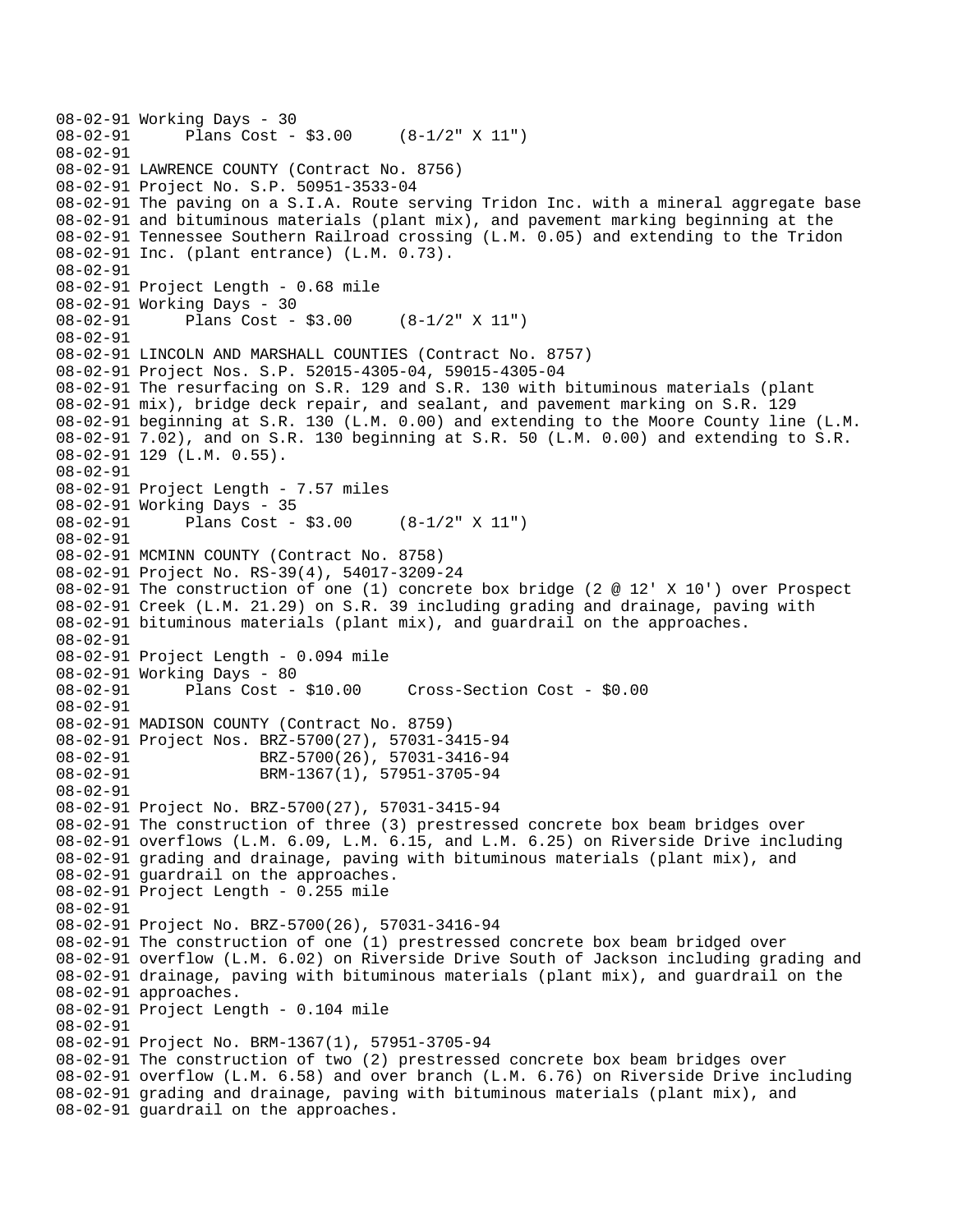08-02-91 Project Length - 0.170 miles 08-02-91 08-02-91 Total Project Length - 0.529 mile 08-02-91 Working Days - 125 08-02-91 Plans Cost - \$25.00 Cross-Section Cost - \$10.00 08-02-91 The DBE goal for this contract is 10% of the contract amount. 08-02-91 08-02-91 MADISON COUNTY (Contract No. 8760) 08-02-91 Project No. S.P. 57002-4310-04 08-02-91 The resurfacing on S.R. 1 with bituminous materials (plant mix), and pavement 08-02-91 marking beginning at Neely Road (L.M. 6.63) and extending to Robert P. Mahon 08-02-91 Jr. Drive (right) (L.M. 9.37). 08-02-91 08-02-91 Project Length - 2.74 miles 08-02-91 Working Days - 30 08-02-91 Plans Cost - \$3.00 (8-1/2" X 11") 08-02-91 08-02-91 MARION COUNTY (Contract No. 8761) 08-02-91 Project No. S.P. 58013-4523-04 08-02-91 The resurfacing on S.R. 108 with bituminous materials (plant mix), and 08-02-91 pavement marking beginning at Cookston Road (right) (L.M. 7.67) and extending 08-02-91 to the Grundy County line (L.M. 11.05). 08-02-91 08-02-91 Project Length - 3.38 miles 08-02-91 Working Days - 30 08-02-91 Plans Cost - \$3.00 (8-1/2" X 11") 08-02-91 08-02-91 MARSHALL COUNTY (Contract No. 8762) 08-02-91 Project No. S.P. 59002-4205-04 08-02-91 The resurfacing on S.R. 11 with bituminous materials (plant mix), cold 08-02-91 planing, and pavement marking beginning at the Cornersville City limits (L.M. 08-02-91 5.47) and extending to S.R. 373 (L.M. 11.57). 08-02-91 08-02-91 Project Length - 6.10 miles 08-02-91 Working Days - 35 08-02-91 Plans Cost - \$3.00 (8-1/2" X 11") 08-02-91 08-02-91 MAURY AND HICKMAN COUNTIES (Contract No. 8763) 08-02-91 Project Nos. S.P. 60004-3255-04, 41054-3211-04 08-02-91 The paving on S.R. 7 with either a mineral aggregate base, a portland cement 08-02-91 treated aggregate base, or a lime fly-ash treated aggregate base, with 08-02-91 bituminous materials (plant mix), including the installation of guardrail, 08-02-91 signs, and pavement marking beginning at the Natchez Parkway and extending to 08-02-91 Lick Creek Road. 08-02-91 08-02-91 Project Length - 7.595 miles 08-02-91 Working Days - 80 08-02-91 Plans Cost - \$10.00 Cross-Section Cost - NA 08-02-91 08-02-91 MONROE COUNTY (Contract No. 8764) 08-02-91 Project No. F-68(7), 62007-3233-14 08-02-91 The grading and drainage on S.R. 68 including the construction of three (3) 08-02-91 concrete box bridges: (2 @ 15' X 13', 2 @ 12' X 12', and a 2 @ 10' X 10'), 08-02-91 subgrade treatment with hydrated lime, limited paving with bituminous 08-02-91 materials (plant mix), with a partial mineral aggregate base on the remainder, 08-02-91 the installation of guardrail, underdrains, and pavement marking beginning 08-02-91 south of Madisonville and extending to Ragan Valley Road. 08-02-91 08-02-91 Project Length - 5.747 miles 08-02-91 Working Days - 250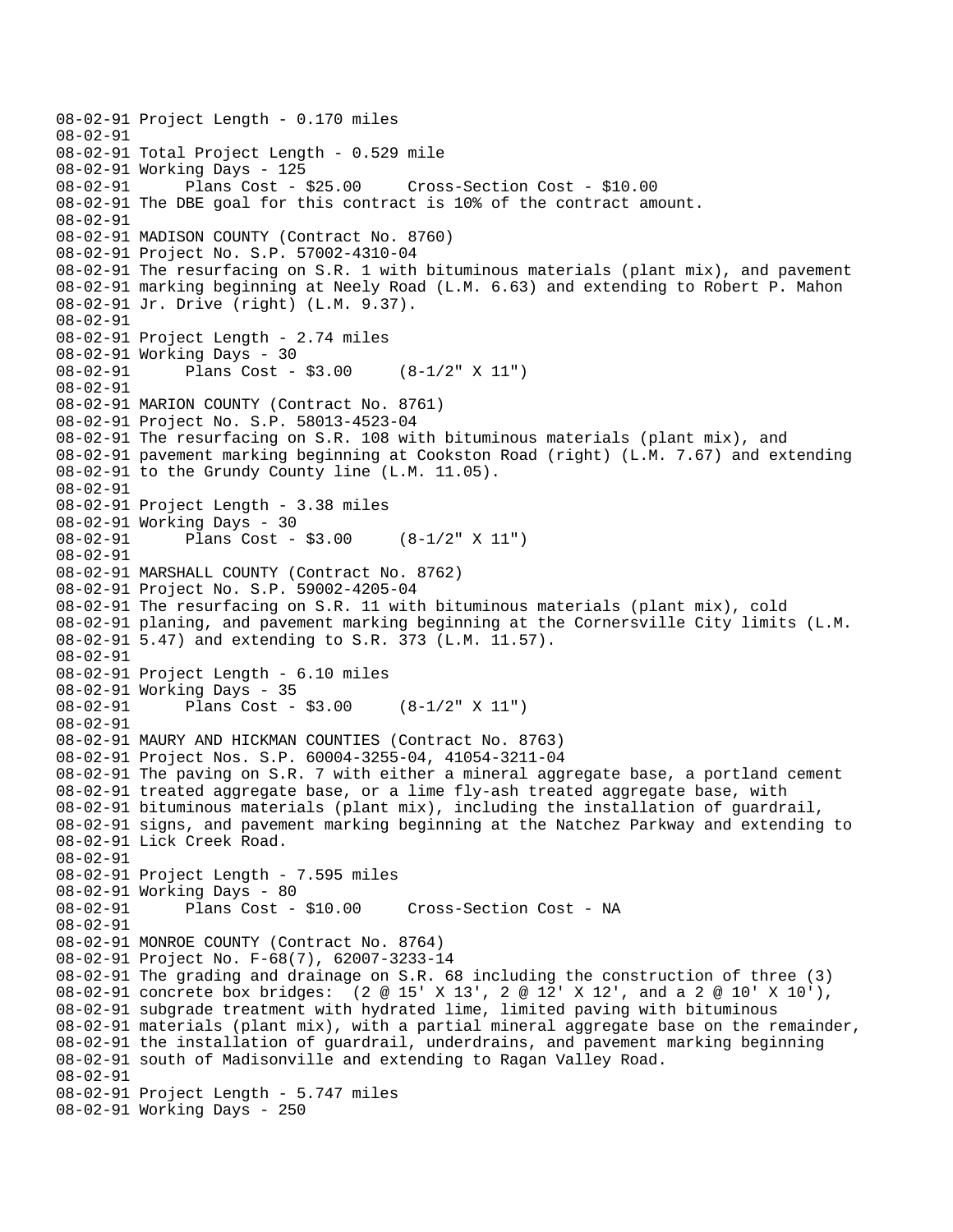08-02-91 Plans Cost - \$50.00 Cross-Section Cost - \$100.00 08-02-91 The DBE goal for this contract is 5% of the contract amount. 08-02-91 08-02-91 MONROE COUNTY (Contract No. 8765) 08-02-91 Project No. BRZ-6200(5), 62945-3450-94 08-02-91 The construction of one (1) concrete box bridge (2 @ 15' X 7') over Island 08-02-91 Creek (L.M. 1.07) on Old Slag Road including grading and drainage, paving with 08-02-91 bituminous materials (plant mix), and guardrail on the approaches. 08-02-91 08-02-91 Project Length - 0.092 mile 08-02-91 Working Days - 80 08-02-91 Plans Cost - \$10.00 Cross-Section Cost - \$0.00 08-02-91 08-02-91 MONROE COUNTY (Contract No. 8766) 08-02-91 Project No. BRZ-6200(6), 62945-3451-94 08-02-91 The construction of one (1) concrete box bridge (2 @ 18' X 9') over Big Creek 08-02-91 (L.M. 1.20) on Laurel Creek Road including grading and drainage, paving with 08-02-91 aggregate base and double bituminous surface treatment, and guardrail on the 08-02-91 approaches. 08-02-91 08-02-91 Project Length - 0.094 mile 08-02-91 Working Days - 80<br>08-02-91 Plans Cost - \$10.00 08-02-91 Plans Cost - \$10.00 Cross-Section Cost - \$0.00 08-02-91 08-02-91 MONROE COUNTY (Contract No. 8767) 08-02-91 Project No. S.P. 62007-4535-04 08-02-91 The resurfacing on S.R. 68 with bituminous materials (plant mix), bridge deck 08-02-91 repair, and sealant, and pavement marking beginning at the bridge over Dancing 08-02-91 Creek (L.M. 8.73) and extending to 1,050 feet north of Old S.R. 68 (L.M. 08-02-91 13.27). 08-02-91 08-02-91 Project Length - 4.54 miles 08-02-91 Working Days - 40 08-02-91 Plans Cost - \$3.00 (8-1/2" X 11") 08-02-91 08-02-91 MONTGOMERY COUNTY (Contract No. 8768) 08-02-91 Project No. S.P. 63037-4315-04 08-02-91 The resurfacing on S.R. 236 with bituminous materials (plant mix), cold 08-02-91 planing, bridge deck repair, and sealant, and pavement marking beginning at 08-02-91 S.R. 12 (L.M. 0.00) and extending to S.R. 48 (L.M. 6.85). 08-02-91 08-02-91 Project Length - 6.85 miles 08-02-91 Working Days - 35 08-02-91 Plans Cost - \$3.00 (8-1/2" X 11") 08-02-91 08-02-91 OBION COUNTY (Contract No. 8769) 08-02-91 Project No. S.P. 66007-4214-04 08-02-91 The resurfacing on S.R. 5 with bituminous materials (plant mix), and pavement 08-02-91 marking beginning at the bridge at (L.M. 6.59) and extending to the bridge 08-02-91 over the I.C.G. Railroad (L.M. 10.45). 08-02-91 08-02-91 Project Length - 3.86 miles 08-02-91 Working Days - 30 08-02-91 Plans Cost - \$3.00 (8-1/2" X 11") 08-02-91 08-02-91 POLK COUNTY (Contract No. 8770) 08-02-91 Project No. S.P. 70004-4566-04 08-02-91 The resurfacing on S.R. 40 with bituminous materials (plant mix), cold 08-02-91 planing, and pavement marking beginning east of Rock Creek (L.M. 20.11) and 08-02-91 extending to 0.2 mile east of the Jct. of S.R. 68 (L.M. 26.50).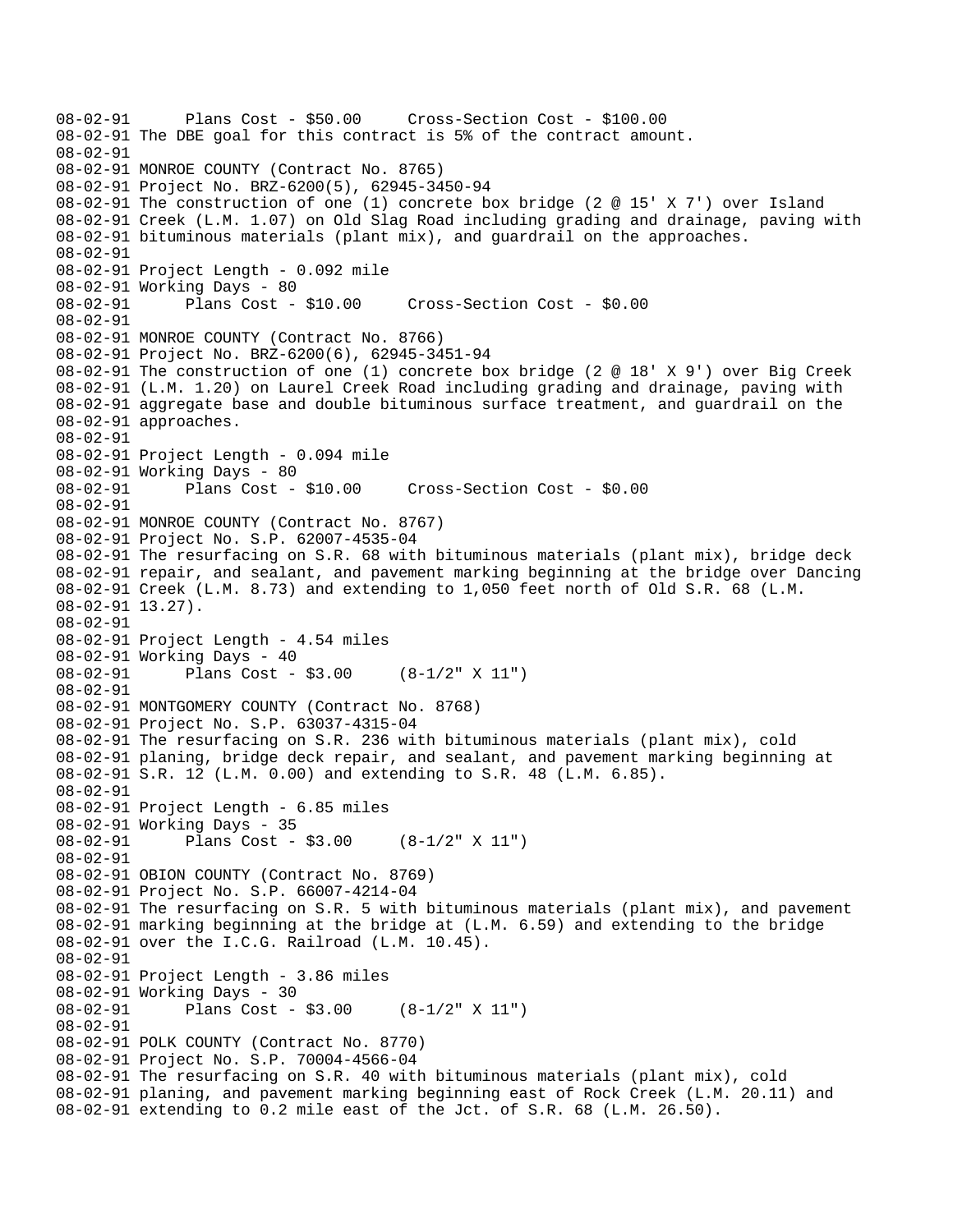```
08-02-91 
08-02-91 Project Length - 6.23 miles 
08-02-91 Working Days - 35 
08-02-91 Plans Cost - $3.00 (8-1/2" X 11") 
08-02-91 
08-02-91 PUTNAM AND OVERTON COUNTIES (Contract No. 8771) 
08-02-91 Project Nos. S.P. 71018-4309-04, 67011-4313-04 
08-02-91 The resurfacing on S.R. 164 with bituminous materials (plant mix), and 
08-02-91 pavement marking beginning in Putnam County at S.R. 24 (L.M. 0.00) and 
08-02-91 extending to 3.25 miles north of the Putnam County line in Overton County 
08-02-91 (L.M. 3.25). 
08-02-91 
08-02-91 Project Length - 6.34 miles 
08-02-91 Working Days - 30 
              Plans Cost - $3.00 (8-1/2" X 11")
08-02-91 
08-02-91 ROANE COUNTY (Contract No. 8772) 
08-02-91 Project No. S.P. 73002-4509-04 
08-02-91 The repair of the bridge on S.R. 1 over the Southern Railroad/Black Creek 
08-02-91 (L.M. 2.46) including cold planing, concrete, steel, expansion joint, and 
08-02-91 bridge deck repairs, concrete bridgerail replacement, bridge deck sealant, and 
08-02-91 overlay with bituminous materials (plant mix), guardrail, and pavement 
08-02-91 marking. 
08-02-91 
08-02-91 Project Length - 0.000 mile 
08-02-91 Working Days - 80 
08-02-91 Plans Cost - $10.00 Cross-Section Cost - NA 
08-02-91 
08-02-91 ROBERTSON COUNTY (Contract No. 8773) 
08-02-91 Project No. S.P. 74011-4207-04 
08-02-91 The resurfacing on S.R. 65 with bituminous materials (plant mix), and pavement 
08-02-91 marking beginning north of Jones Roe Road (L.M. 13.08) and extending to the 
08-02-91 Kentucky State line (L.M. 16.55). 
08-02-91 
08-02-91 Project Length - 3.47 miles 
08-02-91 Working Days - 30 
08-02-91 Plans Cost - $3.00 (8-1/2" X 11") 
08-02-91 
08-02-91 RUTHERFORD COUNTY (Contract No. 8774) 
08-02-91 Project No. S.P. 75001-3156-04 
08-02-91 The signalization and pavement marking of S.R. 102 (Almaville Road) with the 
08-02-91 I-24 offramps. 
08-02-91 
08-02-91 Project Length - 0.000 mile 
08-02-91 Working Days - 30<br>08-02-91 Plans Cost - $3.00
08-02-91 Plans Cost - $3.00 Cross-Section Cost - NA 
08-02-91 
08-02-91 RUTHERFORD COUNTY (Contract No. 8775) 
08-02-91 Project No. S.P. 75002-3242-04 
08-02-91 The intersection improvements at the intersection of S.R. 1 (N.W. Broad 
08-02-91 Street) with West College Street in Murfreesboro including grading and 
08-02-91 drainage, storm sewer construction, the installation of concrete curb, 
08-02-91 sidewalk, and pavement marking. 
08-02-91 
08-02-91 Project Length - 0.066 mile 
08-02-91 Working Days - 40 
08-02-91 Plans Cost - $10.00 Cross-Section Cost - NA 
08-02-91 
08-02-91 RUTHERFORD AND COFFEE COUNTIES (Contract No. 8776) 
08-02-91 Project No. S.P. 99103-4109-04
```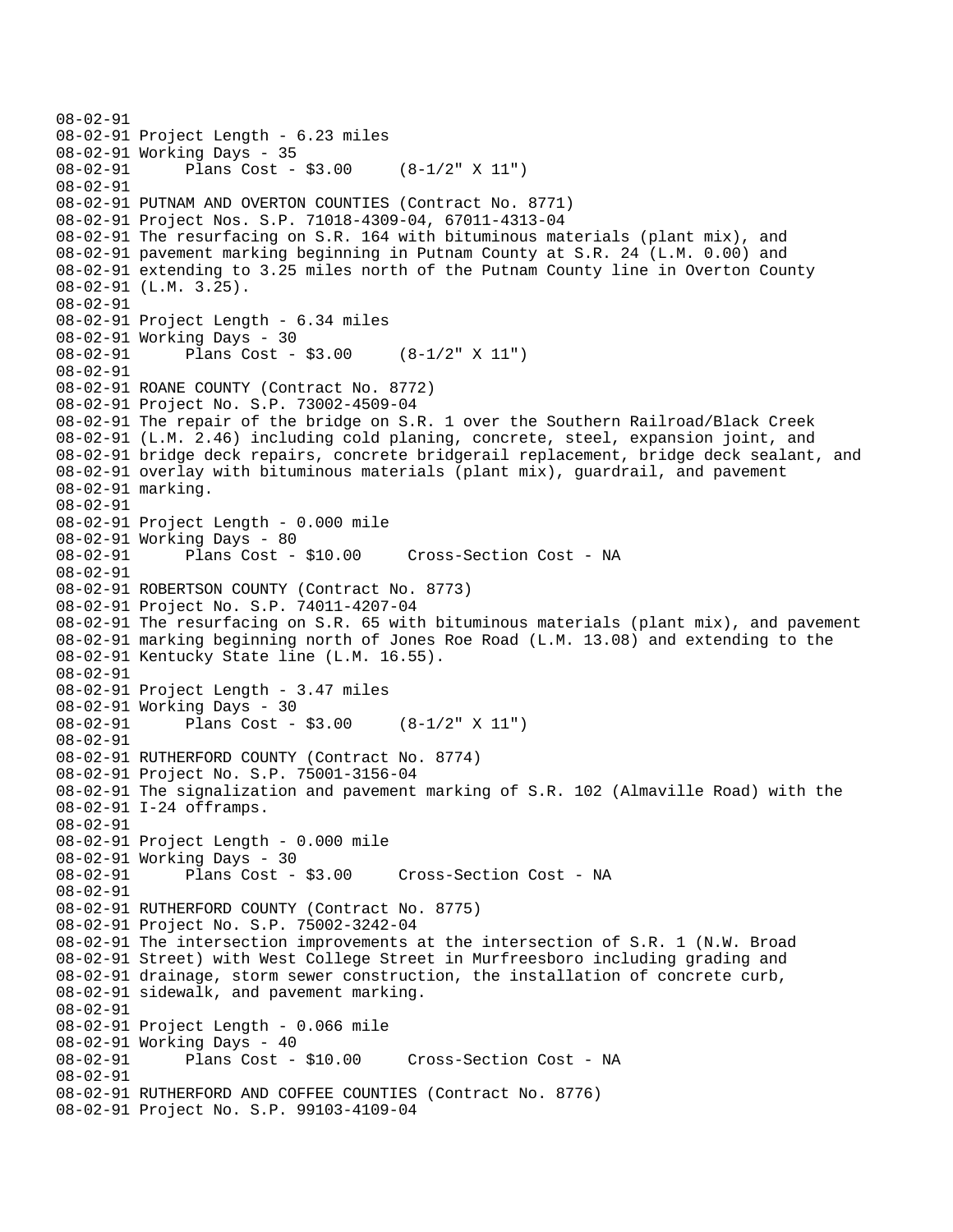08-02-91 The cleaning and repainting of existing steel structures on eleven (11) 08-02-91 bridges on or over I-24 at various locations. 08-02-91 08-02-91 Project Length - 0.000 mile 08-02-91 Working Days - On or before May 1, 1992 08-02-91 NO PLANS CONTRACT 08-02-91 08-02-91 SCOTT COUNTY (Contract No. 8777) 08-02-91 Project No. S.P. 76001-3253-04 08-02-91 The grading and drainage on U.S. 27 (S.R. 29) including paving with bituminous 08-02-91 materials (plant mix), the construction of one (1) concrete box bridge (2 @ 08-02-91 10' X 10'), storm sewer construction, the installation of concrete curb and 08-02-91 gutter, guardrail, underdrains, signs, and pavement marking beginning north of 08-02-91 the Southern Railroad and extending to near Paint Rock Road in Helenwood. 08-02-91 08-02-91 Project Length - 3.243 miles 08-02-91 Working Days - 200 08-02-91 Plans Cost - \$50.00 Cross-Section Cost - \$100.00 08-02-91 The DBE goal for this contract is 1% of the contract amount. 08-02-91 08-02-91 SEQUATCHIE AND HAMILTON COUNTIES (Contract No. 8778) 08-02-91 Project Nos. APD-111(18), 77041-3212-64 08-02-91 APD-111(16), 77041-3213-64, 33156-3209-64 08-02-91 08-02-91 Project No. APD-111(18), 77041-3212-64 08-02-91 The grading and drainage on S.R. 111 including the construction of one (1) 08-02-91 prestressed concrete I-beam bridge on S.R. 111 over Old Henson Road, the 08-02-91 construction of three (3) concrete box bridges: (3 @ 12' X 12', and 2 - 2 @ 08-02-91 12' X 12'), construction of a partial mineral aggregate base on the mainline, 08-02-91 the installation of fence, and paving on the cross roads with bituminous 08-02-91 materials (plant mix), installation of guardrail, signs, and pavement marking, 08-02-91 beginning 0.756 mile west of Lewis Chapel Road and extending to 0.880 mile 08-02-91 west of the Hamilton County line. 08-02-91 Project Length - 3.625 miles 08-02-91 08-02-91 Project No. APD-111(16), 77041-3213-64, 33156-3209-64 08-02-91 The grading and drainage on S.R. 111 including the construction of two (2) 08-02-91 continuous concrete hollow boxes on Bowman Road and Young Road over S.R. 111, 08-02-91 the construction of one (1) concrete box bridge (2 @ 10' X 10'), construction 08-02-91 of a partial mineral aggregate base on the mainline, and the installation of 08-02-91 fence beginning 0.898 mile west of the Hamilton County line and extending to 08-02-91 0.331 mile west of Jones Gap Road. 08-02-91 Project Length - 3.451 miles 08-02-91 08-02-91 Total Project Length - 7.076 miles 08-02-91 Working Days - 450 08-02-91 Plans Cost - \$100.00 Cross-Section Cost - \$125.00 08-02-91 The DBE goal for this contract is 10% of the contract amount. 08-02-91 08-02-91 SEVIER COUNTY (Contract No. 8779) 08-02-91 Project No. RS-416(4), 78018-3218-24 08-02-91 The construction of one (1) prestressed concrete I-beam bridge over the Little 08-02-91 Pigeon River (L.M. 12.53) on S.R. 416 including grading and drainage, paving 08-02-91 with bituminous materials (plant mix), and guardrail on the approaches. 08-02-91 08-02-91 Project Length - 0.241 mile 08-02-91 Working Days - 100 Cross-Section Cost - \$10.00 08-02-91 08-02-91 SHELBY COUNTY (Contract No. 8780)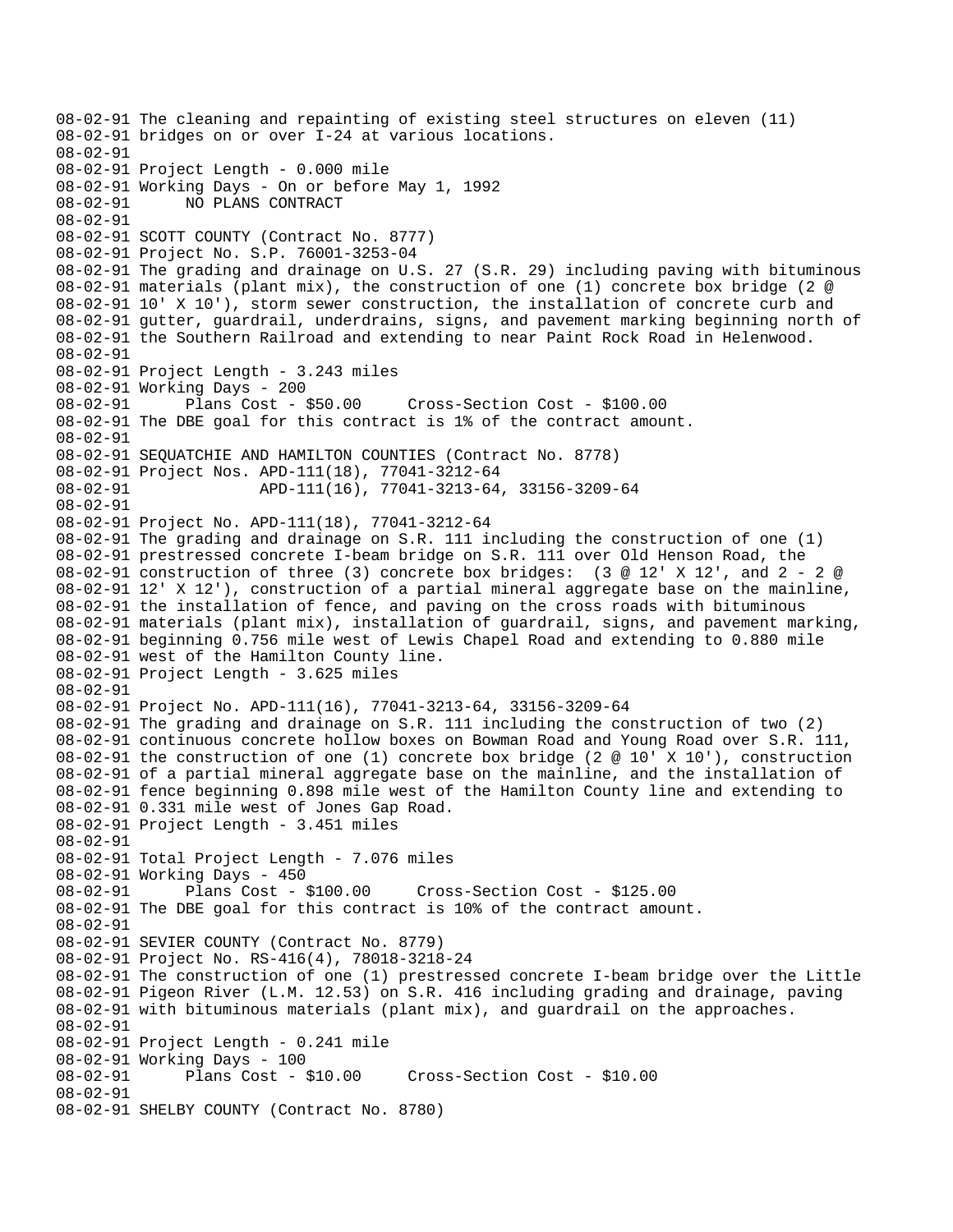```
08-02-91 Project No. MG-15(41), 79045-3215-54 
08-02-91 The intersection improvement and signalization of Altruria Road with U.S. 64 
08-02-91 (S.R. 15, Stage Road) including grading and drainage, paving with bituminous 
08-02-91 materials (plant mix), storm sewer construction, the installation of concrete 
08-02-91 curb and gutter, sidewalk, and pavement marking. 
08-02-91 
08-02-91 Project Length - 0.149 mile 
08-02-91 Working Days - 60 
08-02-91 Plans Cost - $10.00 Cross-Section Cost - $0.00 
08-02-91 
08-02-91 SHELBY COUNTY (Contract No. 8781) 
08-02-91 Project No. S.P. 79003-4158-04 
08-02-91 The repair of the bridge on I-40 over the Wolf River (L.M. 14.60) including 
08-02-91 the replacement of concrete approach slabs, and bearing devices, concrete, 
08-02-91 steel, and expansion joint repairs, and construction of concrete wingwalls, 
08-02-91 the installation of guardrail, and pavement marking. 
08-02-91 
08-02-91 Project Length - 0.000 mile 
08-02-91 Working Days - 80 
08-02-91 Plans Cost - $25.00 Cross-Section Cost - NA 
08-02-91 
08-02-91 SHELBY COUNTY (Contract No. 8782) 
08-02-91 Project No. S.P. 79010-4222-04 
08-02-91 The repair of the bridge on S.R. 1 over the C.S.X. Railroad/Scott Street 
08-02-91 (Summer Ave. Viaduct) (L.M. 7.31) including expansion joint and concrete 
08-02-91 repairs. 
08-02-91 
08-02-91 Project Length - 0.000 mile 
08-02-91 Working Days - 70 
08-02-91 Plans Cost - $3.00 Cross-Section Cost - NA 
08-02-91 
08-02-91 SHELBY COUNTY (Contract No. 8783) 
08-02-91 Project No. S.P. 79186-4304-04 
08-02-91 The resurfacing on S.R. 388 with bituminous materials (plant mix), and 
08-02-91 pavement marking beginning at Cuba Lock Road (L.M. 5.19) and extending to 
08-02-91 L.M. 6.91. 
08-02-91 
08-02-91 Project Length - 1.72 miles 
08-02-91 Working Days - 35 
08-02-91 Plans Cost - $3.00 (8-1/2" X 11") 
08-02-91 
08-02-91 SMITH COUNTY (Contract No. 8784) 
08-02-91 Project No. S.P. 80003-4238-04 
08-02-91 The resurfacing on S.R. 25 with bituminous materials (plant mix), and pavement 
08-02-91 marking beginning at the Trousdale County line (L.M. 0.00) and extending to 
08-02-91 the new pavement near Industrial Blvd. (L.M. 10.00). 
08-02-91 
08-02-91 Project Length - 9.97 miles 
08-02-91 Working Days - 35 
08-02-91 Plans Cost - $3.00 (8-1/2" X 11") 
08-02-91 
08-02-91 STEWART COUNTY (Contract No. 8785) 
08-02-91 Project No. S.P. 81001-4221-04 
08-02-91 The resurfacing on S.R. 49 with bituminous materials (plant mix), and pavement 
08-02-91 marking beginning at the new pavement 1.05 miles south of Cherry Chapel Road 
08-02-91 (L.M. 6.20) and extending to the State Forest boundary (L.M. 12.70). 
08-02-91 
08-02-91 Project Length - 6.50 miles 
08-02-91 Working Days - 35 
08-02-91 Plans Cost - $3.00 (8-1/2" X 11")
```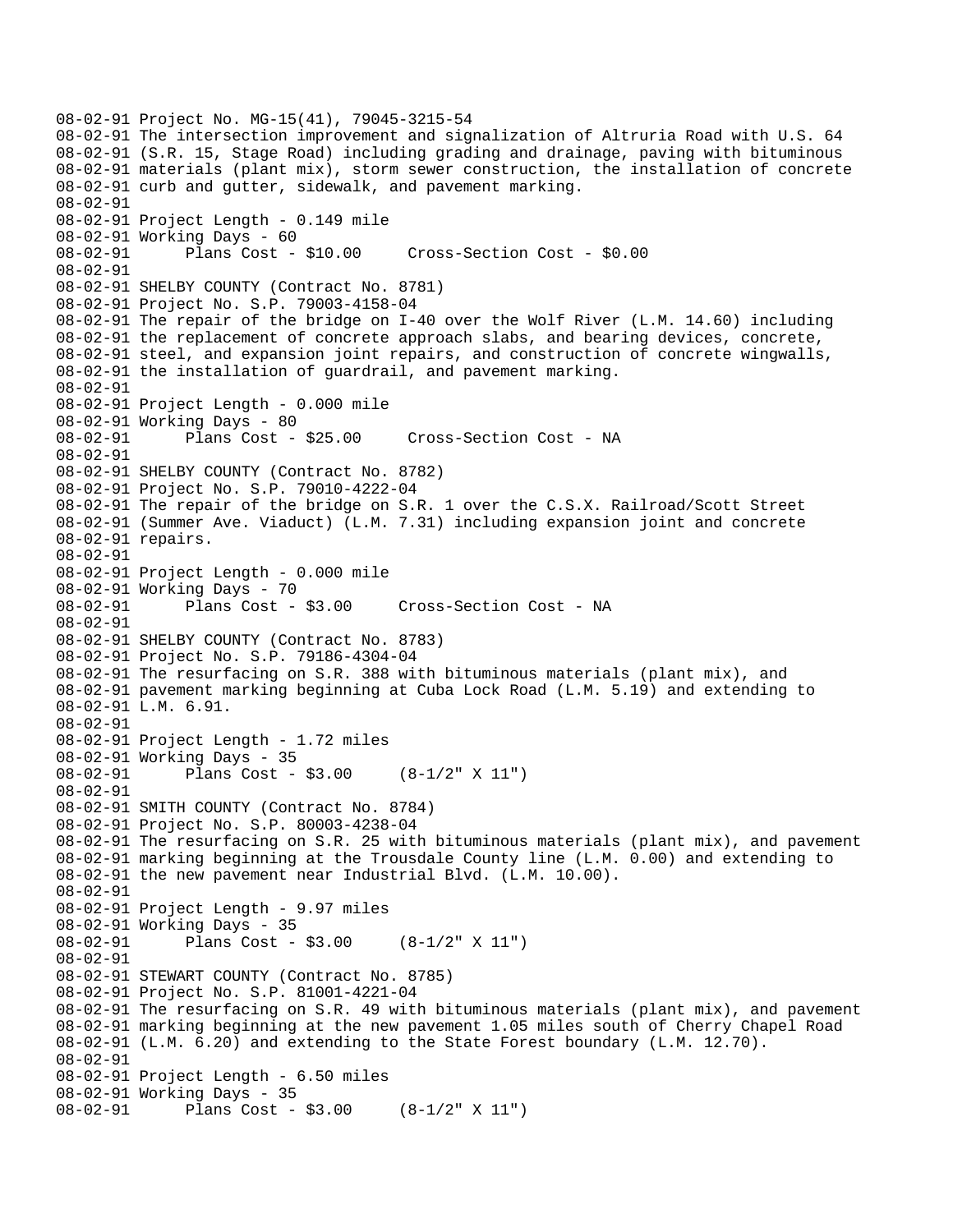```
08-02-91 
08-02-91 SULLIVAN COUNTY (Contract No. 8786) 
08-02-91 Project No. S.P. 82011-4225-04 
08-02-91 The resurfacing on S.R. 93 with bituminous materials (plant mix), cold 
08-02-91 planing, expansion joint and bridge deck repairs, bridge deck sealant, and 
08-02-91 pavement marking beginning approx. 100 feet west of Shady View Road (L.M. 
08-02-91 6.54) and extending to approx. 1,400 feet north of the Jct. of S.R. 1 (L.M. 
08-02-91 11.67). 
08-02-91 
08-02-91 Project Length - 5.13 miles 
08-02-91 Working Days - 60 
08-02-91 Plans Cost - $3.00 Cross-Section Cost - NA 
08-02-91 
08-02-91 SULLIVAN COUNTY (Contract No. 8787) 
08-02-91 Project No. S.P. 82099-3207-04 
08-02-91 The paving on S.R. 394 with either a mineral aggregate base, a portland cement 
08-02-91 treated aggregate base, or a lime fly-ash treated aggregate base, with 
08-02-91 bituminous materials (plant mix), and portland cement concrete pavement on the 
08-02-91 connector road, including the installation of guardrail, underdrains, signs, 
08-02-91 and pavement marking beginning at S.R. 358 (Weaver Pike) and extending to S.R. 
08-02-91 34 (U.S. 421). 
08-02-91 
08-02-91 Project Length - 1.657 miles 
08-02-91 Working Days - 75 
                                       Cross-Section Cost - NA
08-02-91 
08-02-91 SULLIVAN COUNTY (Contract No. 8788) 
08-02-91 Project No. S.P. 82945-3485-04 
08-02-91 The resurfacing on a S.I.A. Route (Mountain View Road) with bituminous 
08-02-91 materials (plant mix), and pavement marking beginning 1,100 feet southwest of 
08-02-91 S.R. 37 (L.M. 0.21) and extending to east of Tester Hollow Road (L.M. 1.66). 
08-02-91 
08-02-91 Project Length - 1.45 mile 
08-02-91 Working Days - 30<br>08-02-91 Plans Cost -
              Plans Cost - $3.00 (8-1/2" X 11")
08-02-91 
08-02-91 SUMNER COUNTY (Contract No. 8789) 
08-02-91 Project No. S.P. 83005-4535-04 
08-02-91 The resurfacing on S.R. 25 with bituminous materials (plant mix), and pavement 
08-02-91 marking beginning at S.R. 41 (L.M. 0.00) and extending to Halltown Road (L.M. 
08-02-91 5.10). 
08-02-91 
08-02-91 Project Length - 4.98 miles
08-02-91 Working Days - 30 
08-02-91 Plans Cost - $3.00 (8-1/2" X 11") 
08-02-91 
08-02-91 TIPTON COUNTY (Contract No. 8790) 
08-02-91 Project No. S.P. 84002-3259-04 
08-02-91 The signalization of the intersection of U.S. 51 (S.R. 3, Jefferson Davis 
08-02-91 Highway) with S.R. 384 (Industrial Road)/Tennessee Avenue. 
08-02-91 
08-02-91 Project Length - 0.000 mile 
08-02-91 Working Days - On or before February 15, 1992 
08-02-91 Plans Cost - $3.00 Cross-Section Cost - NA 
08-02-91 
08-02-91 TIPTON COUNTY (Contract No. 8791) 
08-02-91 Project No. S.P. 84384-4301-04 
08-02-91 The resurfacing on S.R. 384 with bituminous materials (plant mix), and 
08-02-91 pavement marking beginning at the Jct. of S.R. 59 (L.M. 6.35) and extending to 
08-02-91 the Jct. of S.R. 3 (L.M. 9.66).
```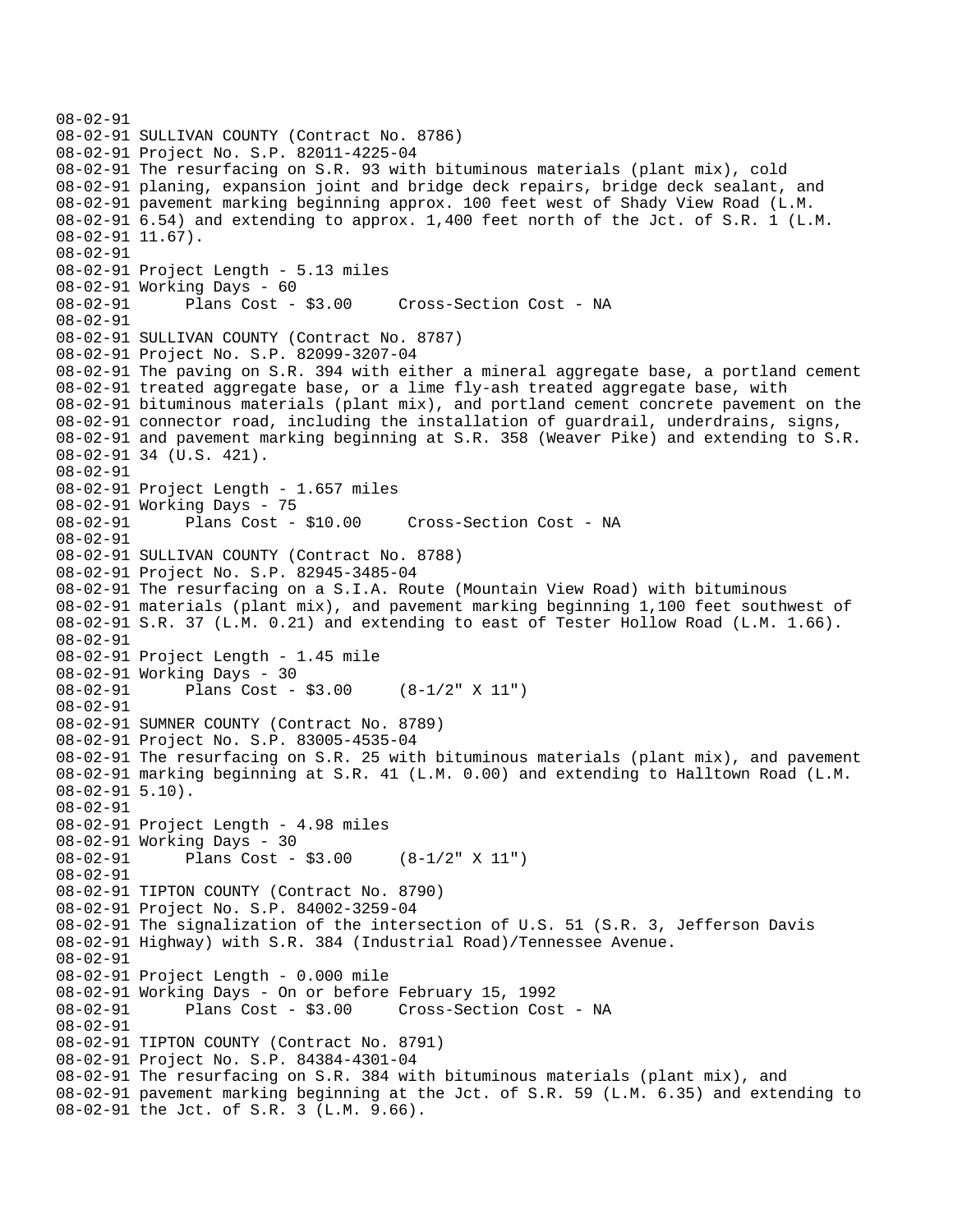```
08-02-91 
08-02-91 Project Length - 3.31 miles 
08-02-91 Working Days - 30 
08-02-91 Plans Cost - $3.00 (8-1/2" X 11") 
08-02-91 
08-02-91 WEAKLEY COUNTY (Contract No. 8792) 
08-02-91 Project No. S.P. 92014-4305-04 
08-02-91 The resurfacing on S.R. 190 with bituminous materials (plant mix), and 
08-02-91 pavement marking beginning at the Jct. of S.R. 89 (L.M. 28.91) and extending 
08-02-91 to the Jct. of S.R. 118 (L.M. 37.67). 
08-02-91 
08-02-91 Project Length - 8.76 miles 
08-02-91 Working Days - 35 
08-02-91 Plans Cost - $3.00 (8-1/2" X 11") 
08-02-91 
08-02-91 WILLIAMSON COUNTY (Contract No. 8793) 
08-02-91 Project No. S.P. 94011-4230-04 
08-02-91 The repair of the bridges on S.R. 96 over Arrington Creek (L.M. 21.30), and 
08-02-91 over Wilson Branch (L.M. 23.17) including cold planing, concrete, steel, and 
08-02-91 bridge deck repairs, concrete bridgerail replacement, bridge deck sealant, and 
08-02-91 overlay with bituminous materials (plant mix), guardrail, and pavement 
08-02-91 marking. 
08-02-91 
08-02-91 Project Length - 0.000 mile 
08-02-91 Working Days - 75 
08-02-91 Plans Cost - $10.00 Cross-Section Cost - NA 
08-02-91 
08-02-91 WILLIAMSON COUNTY (Contract No. 8794) 
08-02-91 Project No. S.P. 94019-4302-04 
08-02-91 The resurfacing on S.R. 46 with bituminous materials (plant mix), and pavement 
08-02-91 marking beginning at S.R. 106 (L.M. 0.00) and extending to S.R. 96 (L.M. 
08-02-91 5.60). 
08-02-91 
08-02-91 Project Length - 5.60 miles 
08-02-91 Working Days - 30 
08-02-91 Plans Cost - $3.00 (8-1/2" X 11") 
08-02-91 
08-02-91 WILLIAMSON COUNTY (Contract No. 8795) 
08-02-91 Project No. S.P. 94945-4249-04 
08-02-91 The repair of the bridges on S.R. 106 over Little Harpeth River (L.M. 23.63), 
08-02-91 and on S.R. 96 over West Fork Little Harpeth River (L.M. 5.65) including cold 
08-02-91 planing, concrete, steel, and bridge deck repairs, concrete bridgerail 
08-02-91 replacement, bridge deck sealant, and overlay with bituminous materials (plant 
08-02-91 mix), guardrail, and pavement marking. 
08-02-91 
08-02-91 Project Length - 0.000 mile 
08-02-91 Working Days - 90<br>08-02-91 Plans Cost - $10.00
08-02-91 Plans Cost - $10.00 Cross-Section Cost - NA 
08-02-91 
08-02-91 WILSON COUNTY (Contract No. 8796) 
08-02-91 Project No. S.P. 95005-4207-04 
08-02-91 The resurfacing on S.R. 24 with bituminous materials (plant mix), and pavement 
08-02-91 marking beginning at the new pavement east of Sugar Flat Road (L.M. 23.03) and 
08-02-91 extending to the Smith County line (L.M. 27.18). 
08-02-91 
08-02-91 Project Length - 4.15 miles 
08-02-91 Working Days - 30<br>08-02-91 Plans Cost -
              Plans Cost - $3.00 (8-1/2" X 11")
08-02-91 
08-02-91 WILSON COUNTY (Contract No. 8797)
```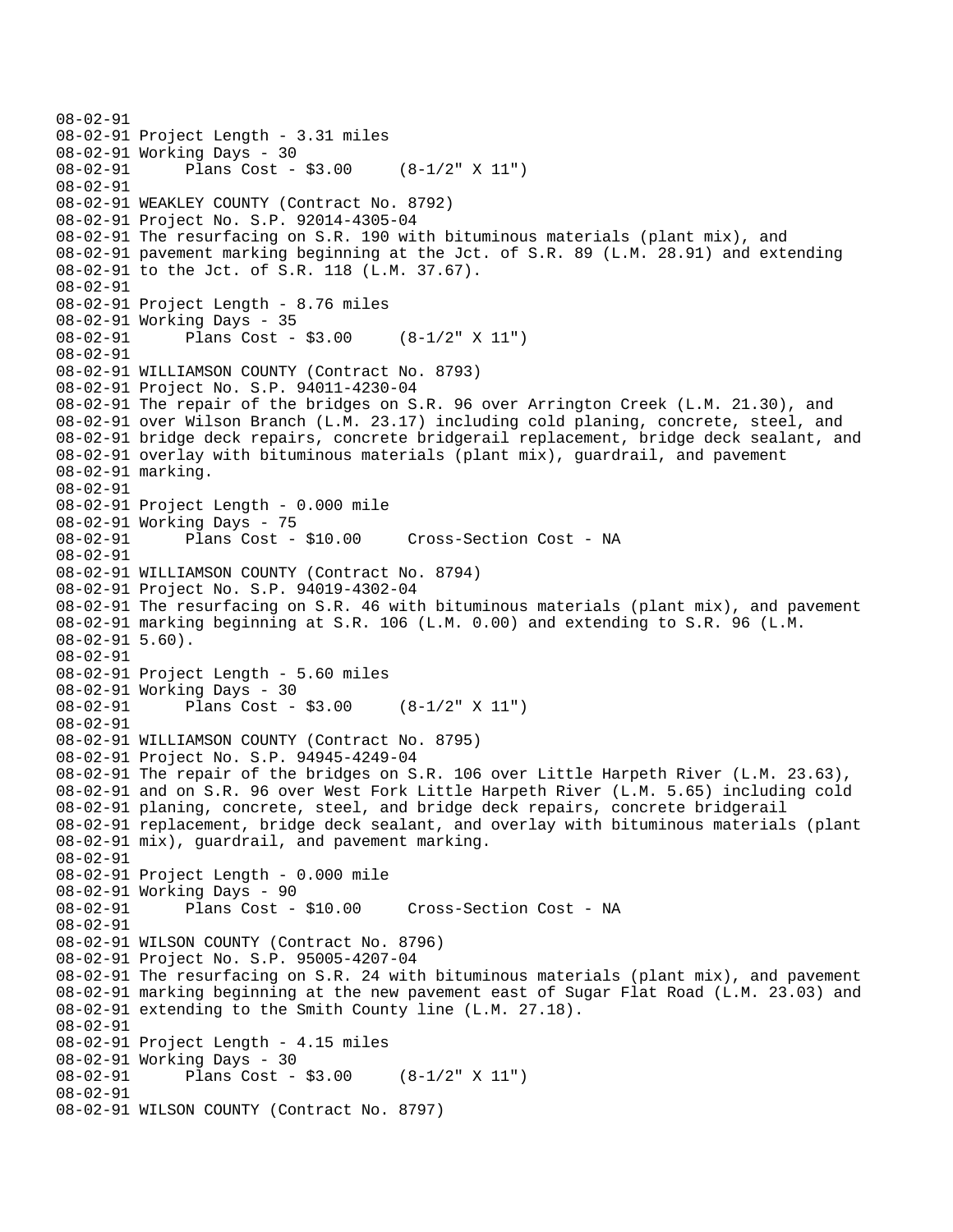08-02-91 Project No. S.P. 95840-3208-04 08-02-91 The grading and drainage on I-840 including the construction of six (6) 08-02-91 bridges: one (1) cast-in-place post tensioned concrete box girder bridge, two 08-02-91 (2) prestressed concrete box beam bridges, two (2) prestressed concrete I-beam 08-02-91 bridges, and one (1) dual prestressed concrete bulb-tee beam bridge, 08-02-91 construction two (2) reinforced concrete retaining walls, construction one (1) 08-02-91 concrete box bridge (3 @ 10' X 7'), and four (4) concrete slab bridges: (2 @ 08-02-91 12' X 8', 5 @ 12' X 5', 3 @ 15' X 8', and a 2 @ 10' X 5'), paving on the ramp 08-02-91 turn outs with portland cement concrete pavement, paving on the cross road 08-02-91 with bituminous materials (plant mix), the installation of fence, guardrail, 08-02-91 underdrains, signs, and pavement marking beginning at McCreary Road and 08-02-91 extending to Franklin Road. 08-02-91 08-02-91 Project Length - 6.834 miles 08-02-91 Working Days - 400 08-02-91 Plans Cost - \$175.00 Cross-Section Cost - \$150.00 08-02-91 The DBE goal for this contract is 2% of the contract amount. 08-02-91 ================================================================================ 08-12-91 HAMILTON COUNTY (Contract No. 8799) 08-12-91 Project No. S.P. 33036-3266-04 08-12-91 The water main construction and relocation on S.R. 29 beginning at Old Dayton 08-12-91 Pike and extending to Coulterville Road. 08-12-91 08-12-91 Project Length - 2.311 miles 08-12-91 Working Days - 75 08-12-91 Plans Cost - \$10.00 Cross-Section Cost - NA 08-12-91 ================================================================================ 08-12-91 BRADLEY AND MCMINN COUNTIES (Contract No. 8798) 08-12-91 Project No. IR-75-1(91)31, 06001-3149-44, 54001-3140-44 08-12-91 The overlay on I-75 with an emulsified asphalt micro-surfacing including the 08-12-91 installation of plowable raised pavement markers, delineator posts, pavement 08-12-91 marking, and "LIGHTS ON IN FOG" signs, beginning at a point four miles south 08-12-91 of the Hiwassee River and extending to a point four miles north of the 08-12-91 Hiwassee River. 08-12-91 08-12-91 Project Length - 8.000 miles 08-12-91 Working Days - On or before October 15, 1991 08-12-91 Plans Cost - \$3.00 (8-1/2" X 11") 08-12-91 ================================================================================ 09-13-91 ROANE COUNTY (Contract No. 8772) 09-13-91 Project No. S.P. 73002-4509-04 09-13-91 The repair of the bridge on S.R. 1 over the Southern Railroad/Black Creek 09-13-91 (L.M. 2.46) including cold planing, concrete, steel, expansion joint, and 09-13-91 bridge deck repairs, concrete bridgerail replacement, bridge deck sealant, and 09-13-91 overlay with bituminous materials (plant mix), guardrail, and pavement 09-13-91 marking. 09-13-91 09-13-91 Project Length - 0.000 mile 09-13-91 Working Days - 80 09-13-91 Plans Cost - \$10.00 Cross-Section Cost - NA 09-13-91 09-13-91 BLOUNT COUNTY (Contract No. 8800) 09-13-91 Project No. MG-3819(2), 05950-3719-54 09-13-91 The signalization at the intersections of Wright Road with S.R. 335 (Hunt 09-13-91 Road) and with Cusick Road in Alcoa. 09-13-91 09-13-91 Project Length - 0.000 mile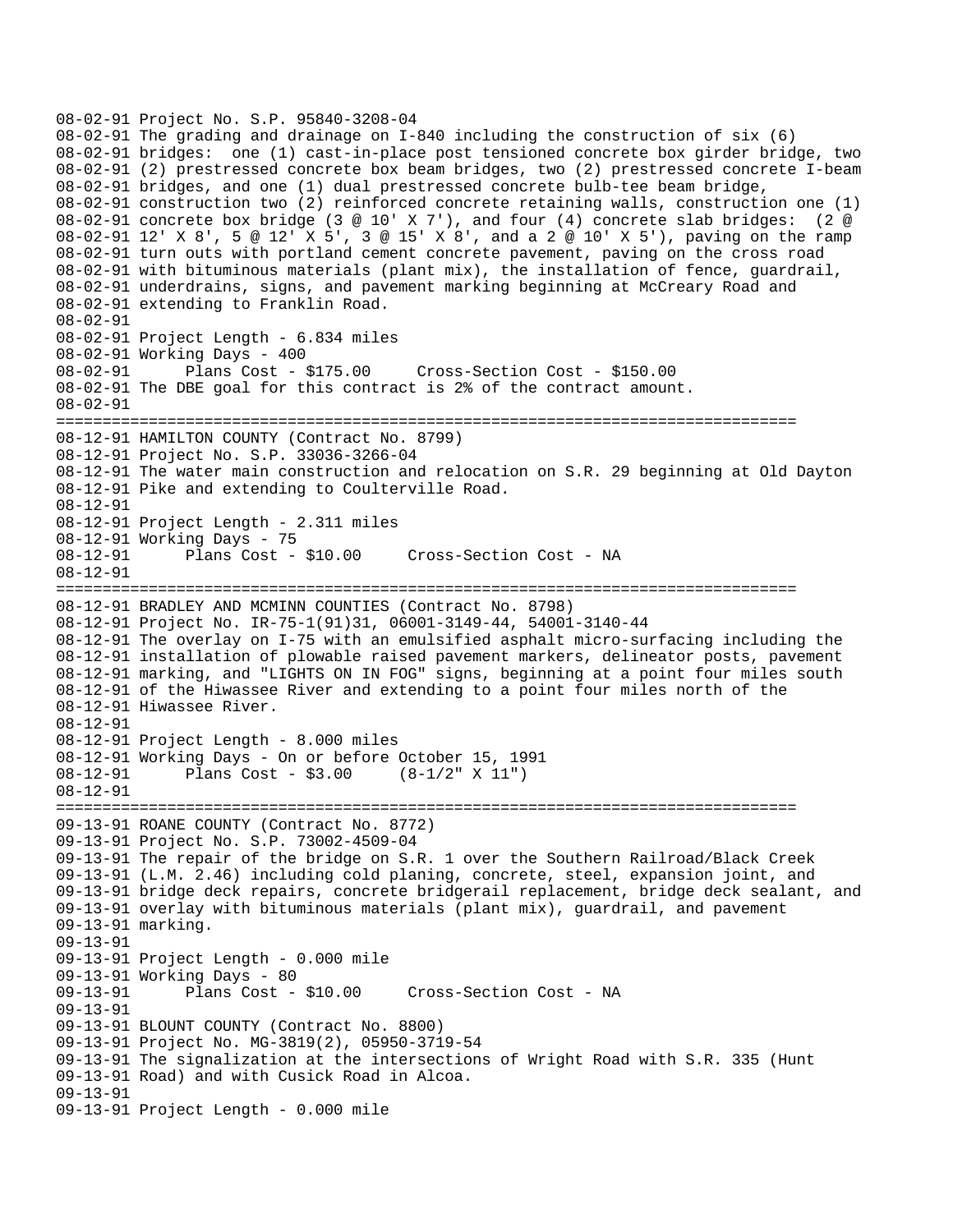09-13-91 Working Days - On or before June 30 , 1992 Cross-Section Cost - NA 09-13-91 09-13-91 CROCKETT COUNTY (Contract No. 8801) 09-13-91 Project No. S.P. 17155-3212-04 09-13-91 The grading and drainage on U.S. 412 (S.R. 20) including the construction of 09-13-91 five (5) bridges: two (2) continuous steel welded plate girder bridges, and 09-13-91 three (3) continuous reinforced concrete hollow box girder bridges, 09-13-91 construction of six (6) concrete box bridges: (2 @ 10' X 9', 3 @ 12' X 11', 09-13-91 18' X 11' and  $3 - 2 \otimes 10'$  X 9'), paving with either a mineral aggregate base, 09-13-91 or a portland cement treated aggregate base, and bituminous materials (plant 09-13-91 mix), with portland cement concrete pavement on the ramps, the installation of 09-13-91 guardrail, fence, underdrains, signs, and pavement marking beginning at 09-13-91 Birmingham Road and extending to Cypress Church Road. 09-13-91 09-13-91 Project Length - 9.162 miles 09-13-91 Working Days - 375 09-13-91 Plans Cost - \$150.00 Cross-Section Cost - \$250 .00 09-13-91 The DBE goal for this contract is 2% of the contract amount. 09-13-91 09-13-91 DICKSON COUNTY (Contract No. 8802) 09-13-91 Project No. S.P. 22953-3436-04 09-13-91 The grading and drainage on an S.I.A. Route (Adcock Cemetery Road) including 09-13-91 paving with bituminous materials (plant mix) beginning at the Jct. of Old S.R. 09-13-91 46 and extending to the Ceco Plant entrance. 09-13-91 09-13-91 Project Length - 0.324 mile 09-13-91 Working Days - 75 09-13-91 Plans Cost - \$10.00 Cross-Section Cost - \$0.00 09-13-91 09-13-91 DYER COUNTY (Contract No. 8803) 09-13-91 Project No. S.P. 23005-3210-04 09-13-91 The intersection improvements at U.S. 51 (S.R. 3) with S.R. 211, and access to 09-13-91 Dyersburg Primary School including grading, paving with bituminous materials 09-13-91 (plant mix), signs, and pavement marking. 09-13-91 09-13-91 Project Length - 0.386 mile 09-13-91 Working Days - 75 09-13-91 Plans Cost - \$10.00 Cross-Section Cost - \$0.00 09-13-91 09-13-91 FRANKLIN AND CANNON COUNTIES (Contract No. 8804) 09-13-91 Project No. S.P. 98021-4220-04 09-13-91 The slip lining of culverts at various locations on various State Routes. 09-13-91 09-13-91 Project Length - 65.83 miles 09-13-91 Working Days - On or before April 30, 1992 09-13-91 NO PLANS CONTRACT 09-13-91 09-13-91 MADISON COUNTY (Contract No. 8805) 09-13-91 Project No. S.P. 57001-4174-04 09-13-91 The repair of the bridge on I-40 over U.S. 45 (S.R. 5, Highland Ave.) (L.M. 09-13-91 14.73) including cold planing, expansion joint, and bridge deck repairs, 09-13-91 bridge deck sealant, and overlay with bituminous materials (plant mix), and 09-13-91 pavement marking. 09-13-91 09-13-91 Project Length - 0.000 mile 09-13-91 Working Days - 60<br>09-13-91 Plans Cost - \$3.00 Cross-Section Cost - NA 09-13-91 09-13-91 MAURY, WAYNE, LAWRENCE, LINCOLN, MARSHALL, MOORE AND BEDFORD COUNTIES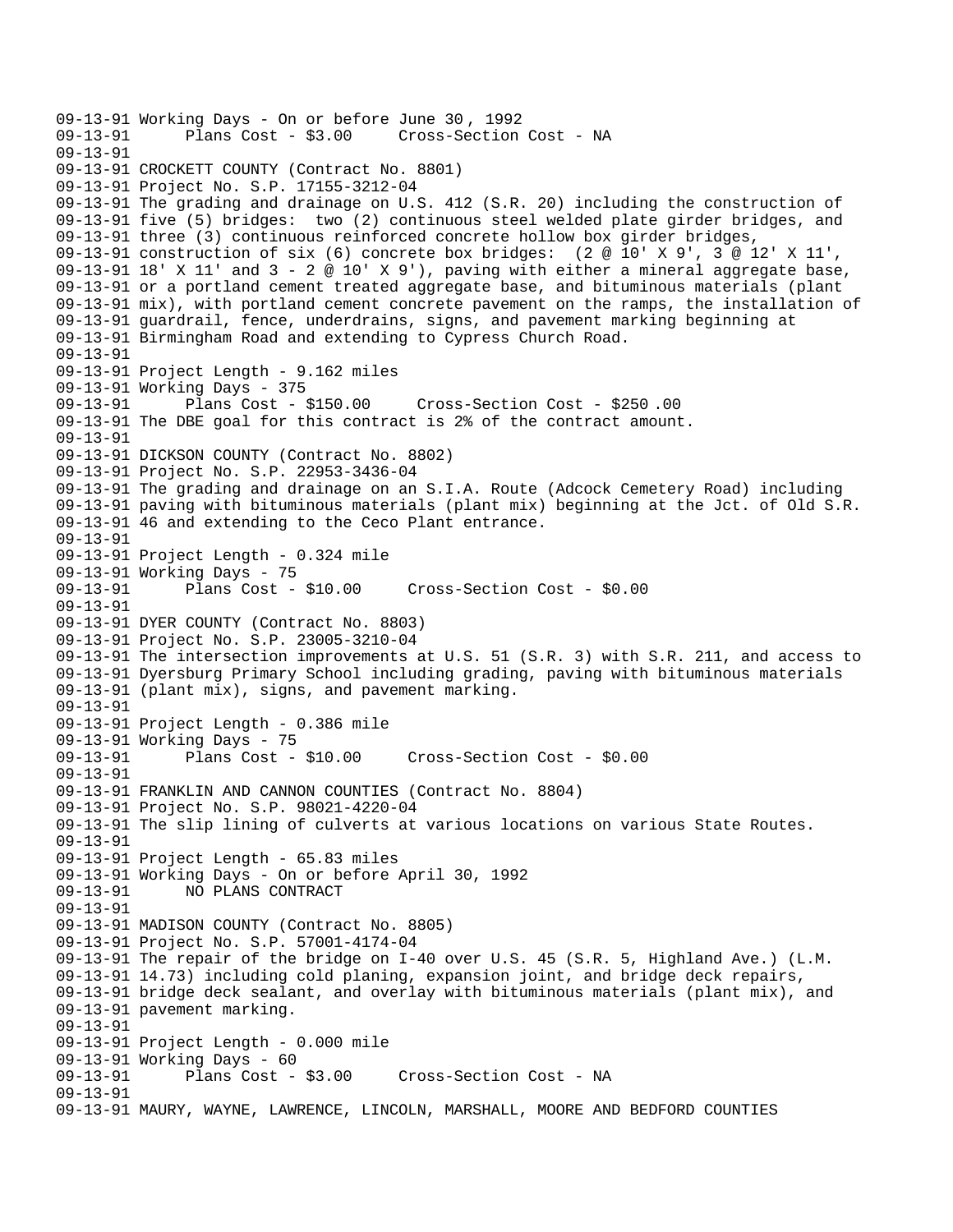09-13-91 (Contract No. 8806) 09-13-91 Project No. S.P. 98032-4239-04 09-13-91 The cleaning and repainting of twelve (12) bridges on various State Routes. 09-13-91 09-13-91 Project Length - 0.000 mile 09-13-91 Working Days - 45 09-13-91 NO PLANS CONTRACT 09-13-91 09-13-91 MONTGOMERY, ROBERTSON, CHEATHAM, DAVIDSON, RUTHERFORD, BEDFORD, SUMNER, 09-13-91 WILLIAMSON, MAURY, MARSHALL AND GILES COUNTIES (Contract No. 8807) 09-13-91 Project No. S.P. 98032-4137-04 09-13-91 The sign refurbishing on I-24, and I-65 at various locations in Region III. 09-13-91 09-13-91 Project Length - 0.000 mile 09-13-91 Working Days - On or before March 1, 1992 09-13-91 Plans Cost - \$50.00 Cross-Section Cost - NA 09-13-91 09-13-91 OVERTON COUNTY (Contract No. 8808) 09-13-91 Project No. S.P. 67008-4238-04 09-13-91 The repair of the bridge on S.R. 136 over Mill Creek (L.M. 14.29) in Standing 09-13-91 Stone State Park including cold planing, concrete, steel, expansion joint, and 09-13-91 bridge deck repairs, bridge deck sealant, and overlay with bituminous 09-13-91 materials (plant mix), and pavement marking. 09-13-91 09-13-91 Project Length - 0.000 mile 09-13-91 Working Days - On or before June 1, 1992 09-13-91 Plans Cost - \$3.00 Cross-Section Cost - NA 09-13-91 09-13-91 POLK COUNTY (Contract No. 8809) 09-13-91 Project No. RS-30(20), 70002-3217-24 09-13-91 The construction of one (1) concrete box bridge (2 @ 18' X 8') over Tieskee 09-13-91 Creek (L.M. 8.04) on S.R. 30 including grading and drainage, paving with 09-13-91 bituminous materials (plant mix), and guardrail on the approaches. 09-13-91 09-13-91 Project Length - 0.151 mile 09-13-91 Working Days - 90 09-13-91 Plans Cost - \$10.00 Cross-Section Cost - \$0.00 09-13-91 09-13-91 SHELBY COUNTY (Contract No. 8810) 09-13-91 Project No. HES-3(39), 79016-3219-94 09-13-91 The intersection improvement and signalization of U.S. 51 (S.R. 3, Bellevue 09-13-91 Blvd., Elvis Presley Blvd.) with South Parkway including cold planing, paving 09-13-91 with bituminous materials (plant mix), installation of concrete curb and 09-13-91 gutter, sidewalk, and pavement marking. 09-13-91 09-13-91 Project Length - 0.189 mile 09-13-91 Working Days - On or before July 1, 1992 09-13-91 Plans Cost - \$10.00 Cross-Section Cost - NA 09-13-91 09-13-91 SHELBY COUNTY (Contract No. 8811) 09-13-91 Project No. BRM-277(7), 79013-3208-94, 79013-3209-04 09-13-91 The construction of one (1) prestressed concrete box beam bridge over I.C. 09-13-91 Railroad (L.M. 0.40) on S.R. 277 (Airways Blvd.) including the construction of 09-13-91 nine (9) retaining walls, grading and drainage, paving with bituminous 09-13-91 materials (plant mix), storm sewer construction, the installation of concrete 09-13-91 curb and gutter, sidewalk, guardrail, lighting, pavement marking, and sanitary 09-13-91 sewer adjustments on the approaches. 09-13-91 09-13-91 Project Length - 0.274 mile 09-13-91 Working Days - On or before November 1, 1992 (See Special Provision 108B)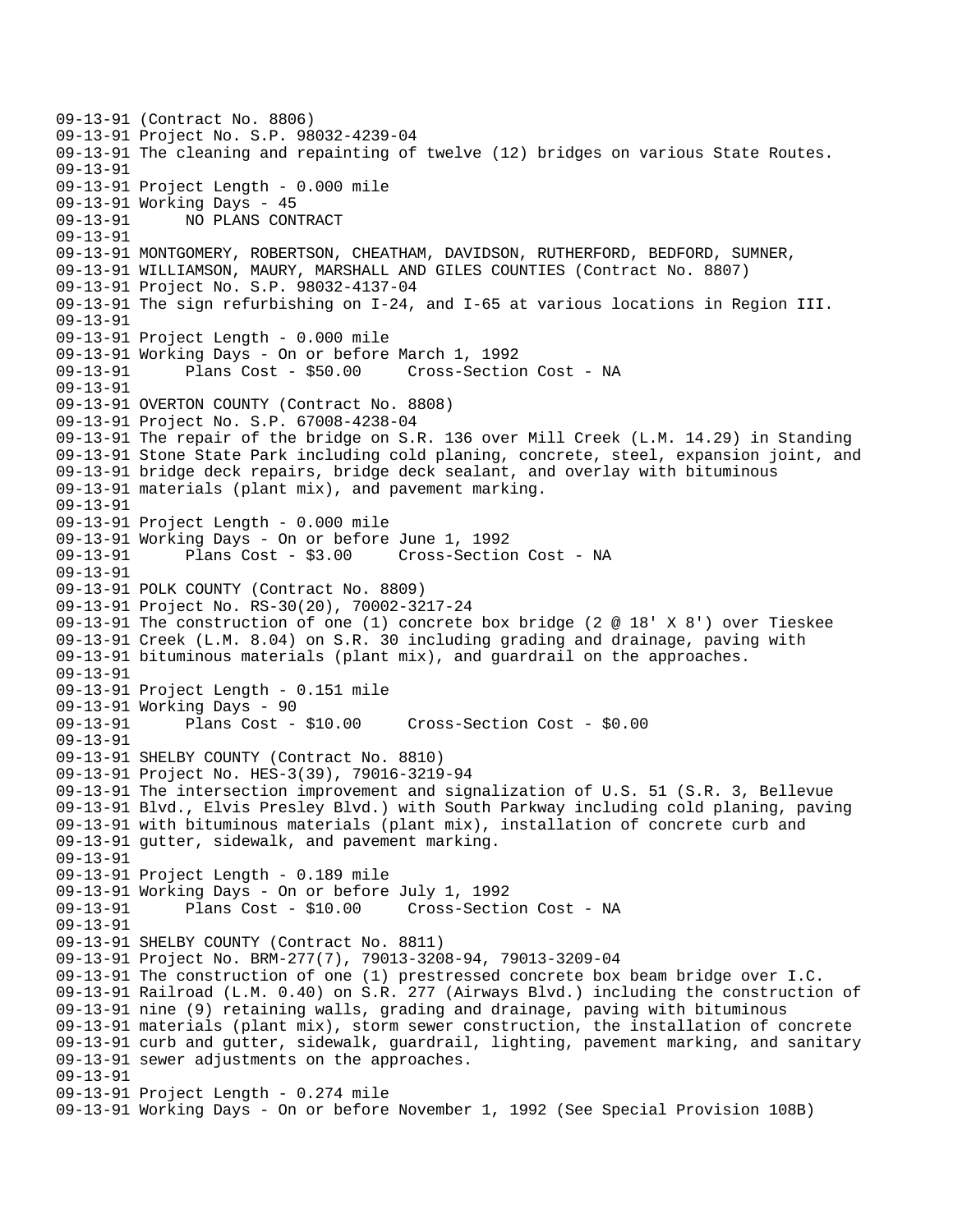09-13-91 THIS PROJECT CONTAINS AN INCENTIVE/DISINCENTIVE CLAUSE.<br>09-13-91 Plans Cost - \$25.00 Cross-Section Cost - \$0.00 Plans Cost - \$25.00 Cross-Section Cost - \$0.00 09-13-91 The DBE goal for this contract is 5% of the contract amount. 09-13-91 09-13-91 SHELBY COUNTY (Contract No. 8812) 09-13-91 Project No. S.P. 79017-4268-04 09-13-91 The repair of the bridge on S.R. 3 over the Wolf River (L.M. 15.25) including 09-13-91 concrete, steel, expansion joint, and bridge deck repairs, repainting existing 09-13-91 steel structure, bridge deck sealant, and overlay with bituminous materials 09-13-91 (plant mix), guardrail, and pavement marking. 09-13-91 09-13-91 Project Length - 0.000 mile 09-13-91 Working Days - 100 09-13-91 Plans Cost - \$10.00 Cross-Section Cost - NA 09-13-91 09-13-91 SHELBY COUNTY (Contract No. 8813) 09-13-91 Project No. S.P. 79172-4309-04 09-13-91 The repair of the bridge on S.R. 204 over the Loosahatchie River (L.M. 7.52) 09-13-91 including expansion joint repairs. 09-13-91 09-13-91 Project Length - 0.000 mile 09-13-91 Working Days - 65<br>09-13-91 Plans Cost - \$10.00 Cross-Section Cost - NA 09-13-91 09-13-91 WASHINGTON COUNTY (Contract No. 8814) 09-13-91 Project Nos. S.P. 90952-3415-04, 90952-3416-04 09-13-91 The grading and drainage on a S.I.A. Route (Woodlyn Road) including paving 09-13-91 with bituminous materials (plant mix) beginning at S.R. 400 and extending to 09-13-91 Superior Industries in Johnson City. 09-13-91 09-13-91 Project Length - 0.750 mile 09-13-91 Working Days - 60<br>09-13-91 Plans Cost -Plans Cost - \$10.00 Cross-Section Cost - \$10.00 09-13-91 09-13-91 WEAKLEY COUNTY (Contract No. 8815) 09-13-91 Project No. S.P. 92139-3205-04 09-13-91 The grading and drainage on S.R. 216 including the construction of eleven 09-13-91 bridges: two (2) welded plate girder bridges, six (6) prestressed concrete 09-13-91 I-beam bridges, two (2) reinforced concrete box girder bridges, and one (1) 09-13-91 prestressed concrete Bulb-Tee beam bridge, installation of fence, ramp paving 09-13-91 with portland cement concrete pavement, paving on the cross roads with 09-13-91 bituminous materials (plant mix), installation of guardrail, underdrains, 09-13-91 signs, and pavement marking beginning at S.R. 43/S.R. 372 south of Martin and 09-13-91 extending to S.R. 22 east of Martin. 09-13-91 09-13-91 Project Length - 3.546 miles 09-13-91 Working Days - 350<br>09-13-91 Plans Cost - \$125.00 09-13-91 Plans Cost - \$125.00 Cross-Section Cost - \$175.00 09-13-91 The DBE goal for this contract is 2% of the contract amount. 09-13-91 ================================================================================ 10-25-91 FAYETTE COUNTY (Contract No. 8668) 10-25-91 Project No. BRZ-2400(13), 24022-3410-94 10-25-91 The construction of one (1) prestressed concrete I-beam bridge over Davis 10-25-91 Creek (L.M. 1.67) on Feathers Chapel Drive including grading and drainage, 10-25-91 paving with bituminous materials (plant mix), and guardrail on the approaches. 10-25-91 10-25-91 Project Length - 0.094 mile 10-25-91 Working Days - 90 10-25-91 Plans Cost - \$10.00 Cross-Section Cost - \$0.00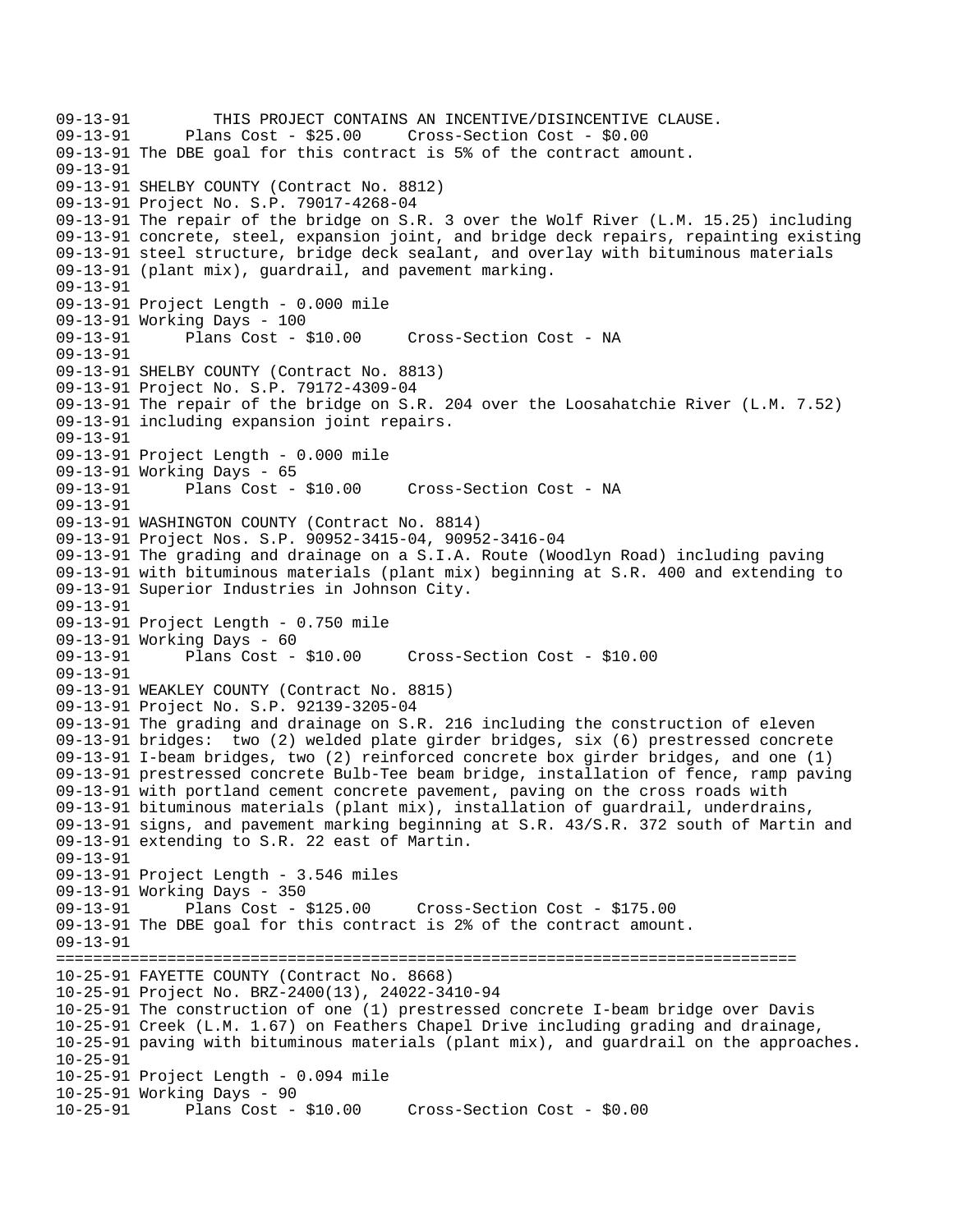10-25-91 10-25-91 LAUDERDALE AND DYER COUNTIES (Contract No. 8754) 10-25-91 Project No. HDP-9121(1), 49126-3209-94 10-25-91 The construction of one (1) continuous steel rolled beam bridge over the Obion 10-25-91 River on S.R. 181 (Great River Road) including grading and drainage, paving 10-25-91 with a portland cement treated aggregate base, and bituminous materials (plant 10-25-91 mix), the installation of signs, guardrail, and pavement marking on the 10-25-91 approaches. 10-25-91 10-25-91 Project Length - 0.745 miles 10-25-91 Working Days - 300 10-25-91 Plans Cost - \$10.00 Cross-Section Cost - \$10.00 10-25-91 The DBE goal for this contract is 10% of the contract amount. 10-25-91 A PRE-BIDDING MEETING WILL BE HELD AT 10:00 A.M. CST, ON OCTOBER 11, 1991 AT 10-25-91 THE REGION III AUDITORIUM, 6601 CENTENNIAL BLVD. NASHVILLE TN, ALL PROSPECTIVE 10-25-91 BIDDERS ARE ENCOURAGED TO ATTEND THIS MEETING. 10-25-91 10-25-91 ANDERSON COUNTY (Contract No. 8816) 10-25-91 Project No. HES-170(1), 01024-3211-94 10-25-91 The intersection improvement and signalization of S.R. 170 with Melton Lake 10-25-91 Drive in Oak Ridge including grading and drainage, paving with bituminous 10-25-91 materials (plant mix), installation of guardrail, and pavement marking. 10-25-91 10-25-91 Project Length - 0.075 mile 10-25-91 Working Days - On or before May 1, 1992 10-25-91 Plans Cost - \$10.00 Cross-Section Cost - \$0.00 10-25-91 10-25-91 BLOUNT COUNTY (Contract No. 8817) 10-25-91 Project No. S.P. 05097-3222-04 10-25-91 The paving on S.R. 162 (Pellissippi Parkway, proposed I-140) with either 10-25-91 bituminous materials (plant mix) with a mineral aggregate base, a portland 10-25-91 cement treated aggregate base, or a lime fly-ash treated aggregate base, or 10-25-91 with portland cement concrete pavement, including subgrade treatment with 10-25-91 hydrated lime, the installation of concrete median barrier, guardrail, 10-25-91 underdrains, signs, and pavement marking beginning at the south side of the 10-25-91 Tennessee River Bridge and extending to 325 feet south of S.R. 115 (Alcoa 10-25-91 Highway). 10-25-91 10-25-91 Project Length - 2.274 miles 10-25-91 Working Days - 150 (See Special Provision 108B) 10-25-91 Plans Cost - \$25.00 Cross-Section Cost - NA 10-25-91 10-25-91 CLAIBORNE COUNTY (Contract No. 8818) 10-25-91 Project Nos. S.P. 13951-3509-04, 13951-3510-04 10-25-91 The grading and drainage on an S.I.A. Route including paving with bituminous 10-25-91 materials (plant mix), the installation of guardrail, and pavement marking 10-25-91 beginning at S.R. 33 and extending to the England/Corsair Upholstery Plant 10-25-91 entrance in New Tazewell. 10-25-91 10-25-91 Project Length - 0.461 mile 10-25-91 Working Days - 65 10-25-91 Plans Cost - \$10.00 Cross-Section Cost - \$10.00 10-25-91 10-25-91 COCKE COUNTY (Contract No. 8819) 10-25-91 Project No. S.P. 15001-4159-04 10-25-91 The slide correction at three (3) locations on I-40 at Milepost 444.2, 10-25-91 Milepost 444.3, and Milepost 449.5 including the installation of catchment 10-25-91 fence, concrete median barrier, and slope protection. 10-25-91 10-25-91 Project Length - 0.000 mile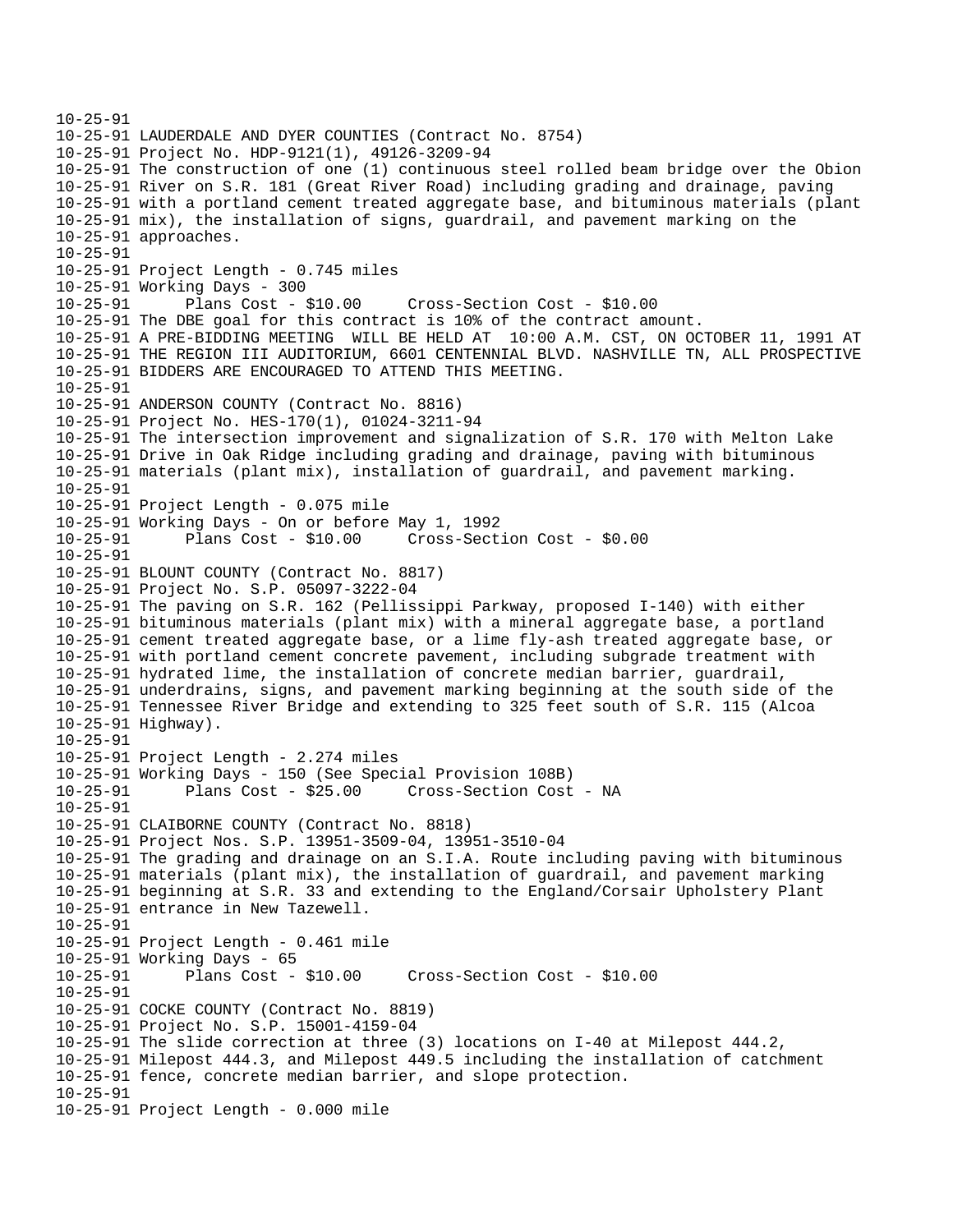```
10-25-91 Working Days - 75<br>10-25-91 Plans Cost -
              Plans Cost - $3.00 Cross-Section Cost - NA
10-25-91 
10-25-91 COCKE COUNTY (Contract No. 8820) 
10-25-91 Project No. S.P. 15003-4225-04 
10-25-91 The repair of the bridge on S.R. 9 over the French Broad River (L.M. 10.57) 
10-25-91 including steel, and concrete repairs, a non-penetrating concrete seal, 
10-25-91 repainting existing steel structure, and guardrail. 
10-25-91 
10-25-91 Project Length - 0.000 mile 
10-25-91 Working Days - 60 
10-25-91 Plans Cost - $10.00 Cross-Section Cost - NA 
10-25-91 
10-25-91 DAVIDSON COUNTY (Contract No. 8821) 
10-25-91 Project No. IR-40-4(62)210, 19007-8135-44 
10-25-91 The resurfacing on I-40 with bituminous materials (plant mix), including a 
10-25-91 ramp extension, cold planing, breaking and seating concrete pavement, 
10-25-91 expansion joint, concrete, and bridge deck repairs, concrete bridgerail 
10-25-91 replacement, bridge deck sealant and overlay, drainage and lighting 
10-25-91 adjustments, the installation of concrete median barrier, guardrail, and 
10-25-91 pavement marking beginning at 6TH Avenue (L.M. 18.69) and extending to Browns 
10-25-91 Creek (L.M. 20.21). 
10-25-91 
10-25-91 Project Length - 1.520 miles 
10-25-91 Working Days - 75 
10-25-91 Plans Cost - $10.00 Cross-Section Cost - $0.00 
10-25-91 The DBE goal for this contract is 10% of the contract amount. 
10-25-91 
10-25-91 DAVIDSON, WILSON AND SMITH COUNTIES (Contract No. 8822) 
10-25-91 Project Nos. S.P. 98032-4241-04 
10-25-91 The cleaning and repainting of seven (7) bridges on I-40 at various locations. 
10-25-91 
10-25-91 Project Length - 0.000 mile 
10-25-91 Working Days - 85<br>10-25-91 NO PLANS CON
             10-25-91 NO PLANS CONTRACT 
10-25-91 
10-25-91 DEKALB COUNTY (Contract No. 8823) 
10-25-91 Project No. HES-26(2), 21001-3244-94 
10-25-91 The intersection improvements at the intersections of U.S. 70 (S.R. 26, Broad 
10-25-91 Street) with S.R. 146 (S. Mountain Street) (L.M. 18.31), and with S.R. 56 
10-25-91 (Congress Boulevard) (L.M. 18.60) in Smithville including grading and 
10-25-91 drainage, paving with bituminous materials (plant mix), storm sewer 
10-25-91 adjustments, installation of concrete curb and gutter, sidewalk, signs, 
10-25-91 signals and pavement marking. 
10-25-91 
10-25-91 Project Length - 0.000 mile 
10-25-91 Working Days - On or before June 1, 1992 
                                      Cross-Section Cost - NA
10-25-91 
10-25-91 GIBSON COUNTY (Contract No. 8824) 
10-25-91 Project Nos. S.P. 27001-3227-04 
10-25-91 The grading and drainage on S.R. 5 (U.S. 45W) including paving with bituminous 
10-25-91 materials (plant mix) with either a mineral aggregate base, or a portland 
10-25-91 cement treated aggregate base, the construction of eight (8) concrete box 
10-25-91 bridges of various sizes, construction of a complete storm sewer drainage 
10-25-91 system, installation of concrete curb and gutter, guardrail, underdrains, 
10-25-91 signs, signals, and pavement marking beginning 0.290 mile south of S.R. 366 
10-25-91 Bypass in Humboldt and extending to 0.360 mile north of the intersection of 
10-25-91 S.R. 367 and the Trenton Bypass (U.S. 45W) in Trenton. 
10-25-91
```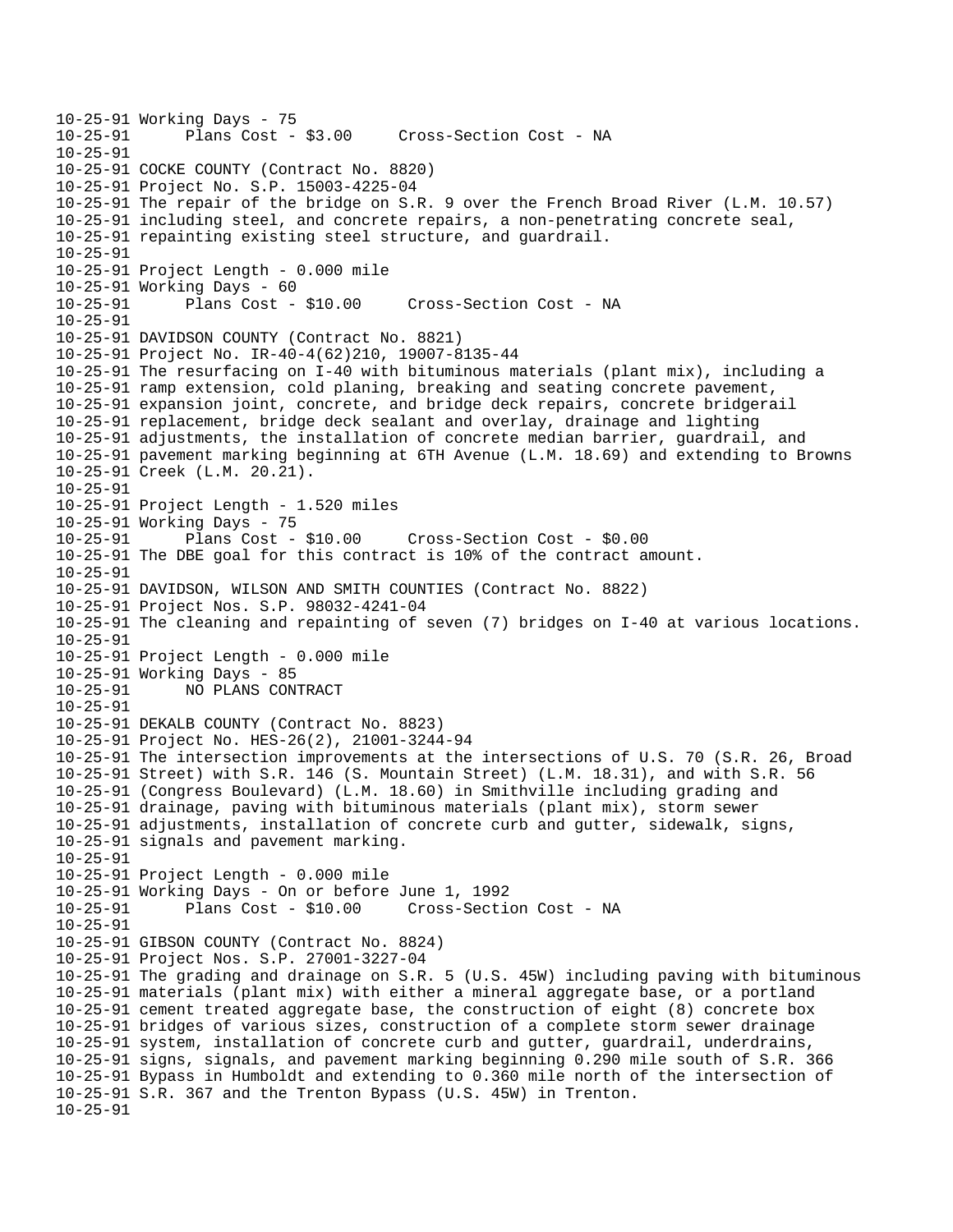10-25-91 Project Length - 7.869 miles 10-25-91 Working Days - 300 Cross-Section Cost - \$150.00 10-25-91 The DBE goal for this contract is 1% of the contract amount. 10-25-91 10-25-91 GILES COUNTY (Contract No. 8825) 10-25-91 Project No. F-15(44), 28068-3208-14 10-25-91 The grading and drainage on U.S. 64 (S.R. 15, Pulaski Bypass) including the 10-25-91 construction of three (3) prestressed concrete I-beam bridges, limited paving 10-25-91 on the mainline with bituminous materials (plant mix) with either a mineral 10-25-91 aggregate base, a portland cement treated aggregate base, or a lime fly-ash 10-25-91 treated aggregate base, the widening of one (1) concrete box bridge (3 @ 9' X 10-25-91 8'), the installation of guardrail, underdrains, signs, and pavement marking 10-25-91 beginning approx. 787 feet east of S.R. 166 (Bethel Road) and extending to Owl 10-25-91 Hollow Road east of Pulaski. 10-25-91 10-25-91 Project Length - 4.268 miles 10-25-91 Working Days - 300 10-25-91 Plans Cost - \$50.00 Cross-Section Cost - \$50.00 10-25-91 The DBE goal for this contract is 12% of the contract amount. 10-25-91 10-25-91 GREENE COUNTY (Contract No. 8826) 10-25-91 Project No. MG-9104(4), 30950-3746-54 10-25-91 The signalization of two (2) intersections S.R. 34 (U.S. 11E) with Industrial 10-25-91 Drive, and with Bob Smith Road/Justis Drive including pavement marking. 10-25-91 10-25-91 Project Length - 0.000 mile 10-25-91 Working Days - On or before May 1, 1992 10-25-91 Plans Cost - \$3.00 Cross-Section Cost - NA 10-25-91 10-25-91 HAYWOOD COUNTY (Contract No. 8827) 10-25-91 Project No. IR-40-1(237)46, 38001-8161-44 10-25-91 The resurfacing on I-40 (west bound lanes) with bituminous materials (plant 10-25-91 mix), including breaking and seating concrete pavement, drainage adjustments, 10-25-91 and pavement marking beginning west of S.R. 179 (L.M. 2.86) and extending to 10-25-91 west of S.R. 76 (L.M. 10.18). 10-25-91 10-25-91 Project Length - 7.32 miles 10-25-91 Working Days - 60 10-25-91 Plans Cost - \$10.00 Cross-Section Cost - NA 10-25-91 The DBE goal for this contract is 10% of the contract amount. 10-25-91 10-25-91 JACKSON COUNTY (Contract No. 8828) 10-25-91 Project No. BRF-56(20), 44004-3230-94 10-25-91 The construction of one (1) continuous steel welded plate girder bridge over 10-25-91 the Cumberland River (L.M. 10.96) on S.R. 56 including grading and drainage, 10-25-91 paving with bituminous materials (plant mix), guardrail and pavement marking 10-25-91 on the approaches. 10-25-91 10-25-91 Project Length - 0.597 mile 10-25-91 Working Days - 375 10-25-91 Plans Cost - \$25.00 Cross-Section Cost - \$10.00 10-25-91 The DBE goal for this contract is 10% of the contract amount. 10-25-91 10-25-91 KNOX COUNTY (Contract No. 8829) 10-25-91 Project No. S.P. 47050-3231-04 10-25-91 The paving on S.R. 162 (Pellissippi Parkway, proposed I-140) with either 10-25-91 bituminous materials (plant mix) with a mineral aggregate base, a portland 10-25-91 cement treated aggregate base, or a lime fly-ash treated aggregate base, or 10-25-91 with portland cement concrete pavement, including subgrade treatment with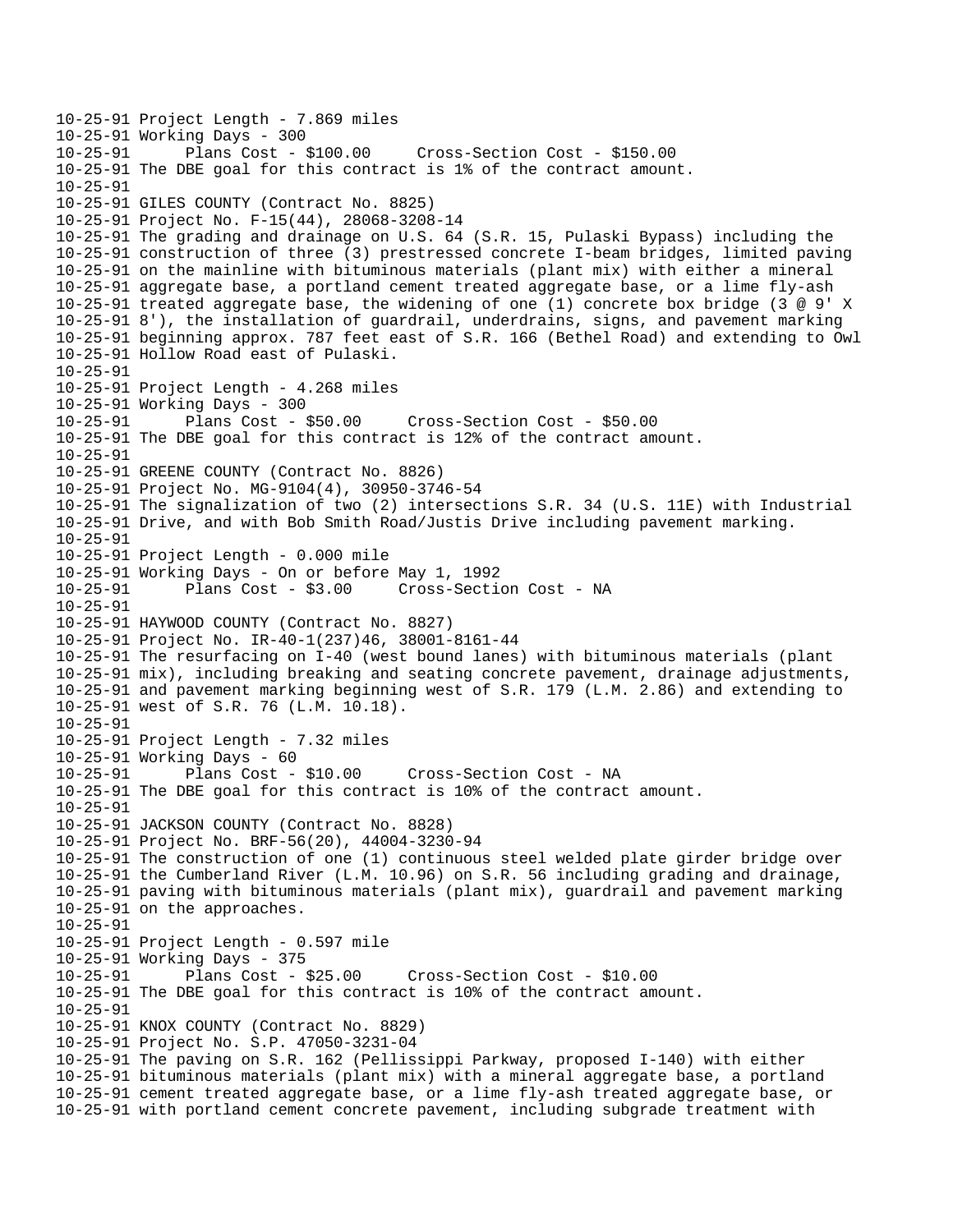```
10-25-91 hydrated lime, the installation of concrete median barrier, guardrail, 
10-25-91 underdrains, signs, and pavement marking beginning at the south side of S.R. 
10-25-91 332 (Northshore Drive) and extending to the south side of the Tennessee River 
10-25-91 Bridge. 
10-25-91 
10-25-91 Project Length - 4.238 miles 
10-25-91 Working Days - 225 (See Special Provision 108B) 
10-25-91 Plans Cost - $25.00 Cross-Section Cost - NA 
10-25-91 
10-25-91 MCMINN COUNTY (Contract No. 8830) 
10-25-91 Project No. FH-310(2), 54014-3217-84 
10-25-91 The grading and drainage on S.R. 310 (Mecca Pike) including paving with 
10-25-91 bituminous materials (plant mix), construction of one (1) concrete box bridge 
10-25-91 (3 @ 12' X 10') over Big Branch, the installation of guardrail, and pavement 
10-25-91 marking beginning near Big Branch and extending to approx. 0.46 mile east of 
10-25-91 Big Branch. 
10-25-91 
10-25-91 Project Length - 0.596 mile 
10-25-91 Working Days - 125 
10-25-91 Plans Cost - $10.00 Cross-Section Cost - $10.00 
10-25-91 
10-25-91 MCMINN COUNTY (Contract No. 8831) 
10-25-91 Project Nos. S.P. 54951-3233-04, 54951-3234-04 
10-25-91 The signalization of eight (8) intersections in Athens including pavement 
10-25-91 marking. 
10-25-91 
10-25-91 Project Length - 0.000 mile 
10-25-91 Working Days - On or before July 1, 1992 
10-25-91 Plans Cost - $10.00 Cross-Section Cost - NA 
10-25-91 
10-25-91 MADISON AND GIBSON COUNTIES (Contract No. 8832) 
10-25-91 Project No. S.P. 98041-4357-04 
10-25-91 The crack sealing on S.R. 5 and on S.R. 76, on S.R. 5 beginning at I-40 and 
10-25-91 extending to the Forked Deer River, and on S.R. 76 beginning at S.R. 5 and 
10-25-91 extending to S.R. 366. 
10-25-91 
10-25-91 Project Length - 7.100 miles 
10-25-91 Working Days - On or before March 31, 1992 
10-25-91 NO PLANS CONTRACT 
10-25-91 
10-25-91 MARION AND HAMILTON COUNTIES (Contract No. 8833) 
10-25-91 Project Nos. S.P. 98021-4123-04 
10-25-91 The cleaning and repainting of seven (7) bridges on I-24 at various locations. 
10-25-91 
10-25-91 Project Length - 0.000 mile 
10-25-91 Working Days - 100 
10-25-91 NO PLANS CONTRACT 
10-25-91 
10-25-91 MARSHALL COUNTY (Contract No. 8834) 
10-25-91 Project No. S.P. 59015-4307-04 
10-25-91 The repair of the bridge on S.R. 130 over Cane Creek (L.M. 0.04) including 
10-25-91 cold planing, bridge deck, steel, concrete, and expansion repairs, a concrete 
10-25-91 overlay, a non-penetrating concrete seal, repainting the existing steel 
10-25-91 structure, paving on the approaches with bituminous materials (plant mix), the 
10-25-91 installation of guardrail, and pavement marking. 
10-25-91 
10-25-91 Project Length - 0.000 mile 
10-25-91 Working Days - 75 
                                   Cross-Section Cost - NA
10-25-91
```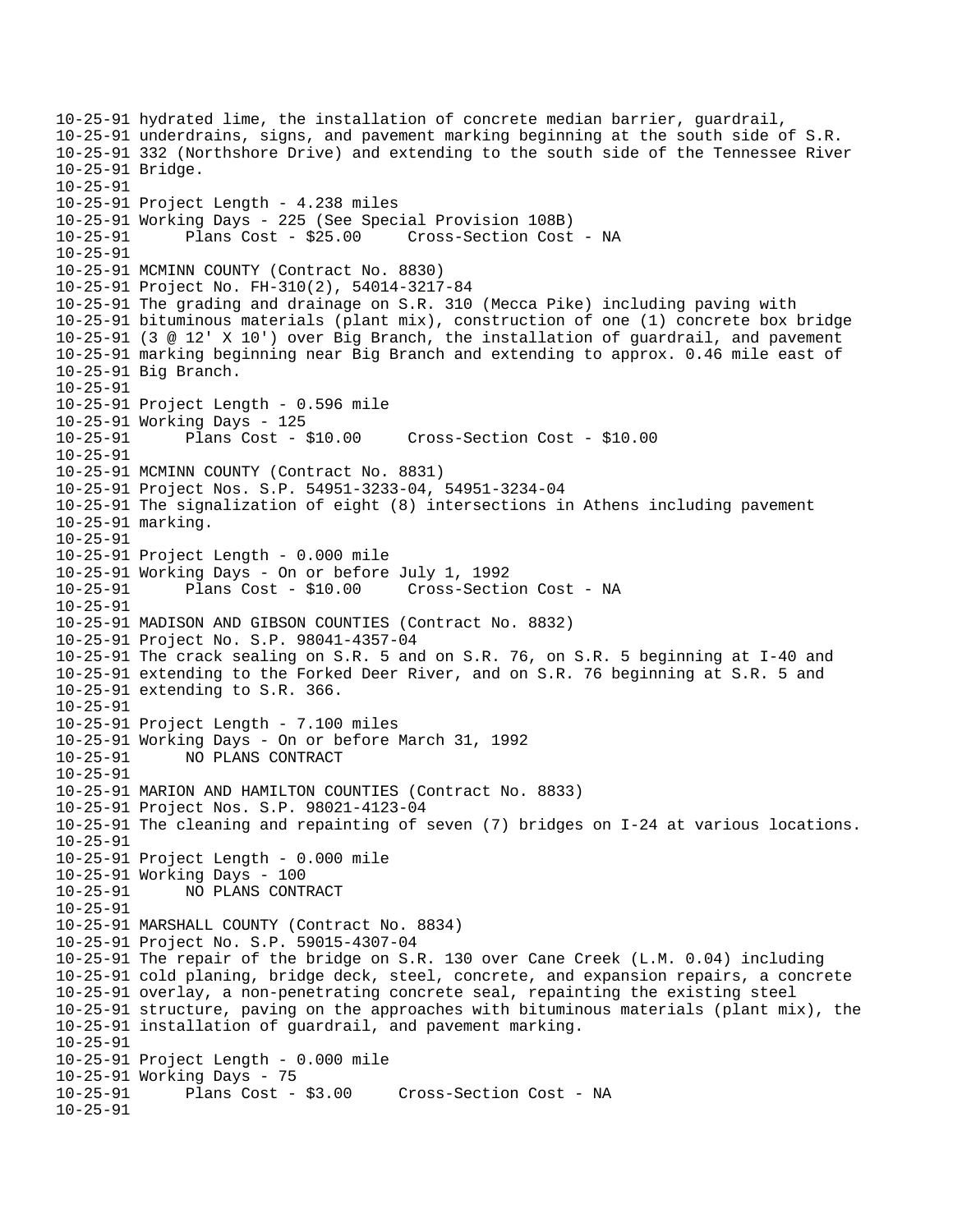```
10-25-91 MAURY COUNTY (Contract No. 8835) 
10-25-91 Project No. S.P. 60006-4215-04 
10-25-91 The repair of the bridge on S.R. 50 over the Duck River (L.M. 2.40) including 
10-25-91 cold planing, concrete, and expansion repairs, a non-penetrating concrete 
10-25-91 seal, overlay with bituminous materials (plant mix), and pavement marking. 
10-25-91 
10-25-91 Project Length - 0.000 mile 
10-25-91 Working Days - 60 
10-25-91 Plans Cost - $10.00 Cross-Section Cost - NA 
10-25-91 
10-25-91 MORGAN COUNTY (Contract No. 8836) 
10-25-91 Project No. ERS-116(90), 65006-3212-94 
10-25-91 The slide corrections at five (5) locations on S.R. 116 from L.M. 3.1 to L.M. 
10-25-91 4.2 including grading and drainage, construction of two (2) retaining walls 
10-25-91 with either reinforced concrete or Doublewal, paving with bituminous materials 
10-25-91 (plant mix), installation of guardrail, and pavement marking. 
10-25-91 
10-25-91 Project Length - 0.648 mile 
10-25-91 Working Days - 110 
10-25-91 Plans Cost - $10.00 Cross-Section Cost - $10.00 
10-25-91 
10-25-91 ROANE COUNTY (Contract No. 8837) 
10-25-91 Project No. S.P. 73010-4228-04 
10-25-91 The repair of the bridge on S.R. 58 over the Tennessee River (L.M. 11.43) 
10-25-91 including structural steel, reinforcing steel, concrete, bridge deck, and 
10-25-91 expansion joint repairs, repainting existing steel structure, cold planing, a 
10-25-91 non-penetrating concrete seal, bridge deck sealant, and overlay with 
10-25-91 bituminous materials (plant mix), guardrail, and pavement marking. 
10-25-91 
10-25-91 Project Length - 0.000 mile 
10-25-91 Working Days - 90 
10-25-91 Plans Cost - $10.00 Cross-Section Cost - NA 
10-25-91 
10-25-91 RUTHERFORD COUNTY (Contract No. 8838) 
10-25-91 Project No. S.P. 75951-3626-04 
10-25-91 The grading and drainage on an L.I.C. Route including the construction of one 
10-25-91 (1) prestressed concrete box beam bridge over the C.S.X. Railroad, 
10-25-91 construction of one (1) concrete box bridge (2 @ 12' X 5'), paving with 
10-25-91 bituminous materials (plant mix), construction of a complete storm sewer 
10-25-91 drainage system, the installation of concrete curb and gutter, guardrail, 
10-25-91 underdrains, signs, signals, and pavement marking beginning at S.R. 96 and 
10-25-91 extending to 1,640 feet north of S.R. 1. 
10-25-91 
10-25-91 Project Length - 2.437 miles 
10-25-91 Working Days - 175 
10-25-91 Plans Cost - $25.00 Cross-Section Cost - $50.00 
10-25-91 The DBE goal for this contract is 1% of the contract amount. 
10-25-91 
10-25-91 SHELBY COUNTY (Contract No. 8839) 
10-25-91 Project No. IR-40-1(235)16, 79003-3159-44 
10-25-91 The resurfacing on I-40 with bituminous materials (plant mix), cold planing, 
10-25-91 drainage modifications, concrete and bridge deck repairs, a concrete overlay, 
10-25-91 concrete bridgerail replacement, installation of guardrail, and pavement 
10-25-91 marking beginning at S.R. 177 (Germantown Road) (L.M. 19.74) and extending to 
10-25-91 east of S.R. 205 (L.M. 29.18). 
10-25-91 
10-25-91 Project Length - 9.440 miles 
10-25-91 Working Days - 80 
                                     Cross-Section Cost - NA
10-25-91 The DBE goal for this contract is 12% of the contract amount.
```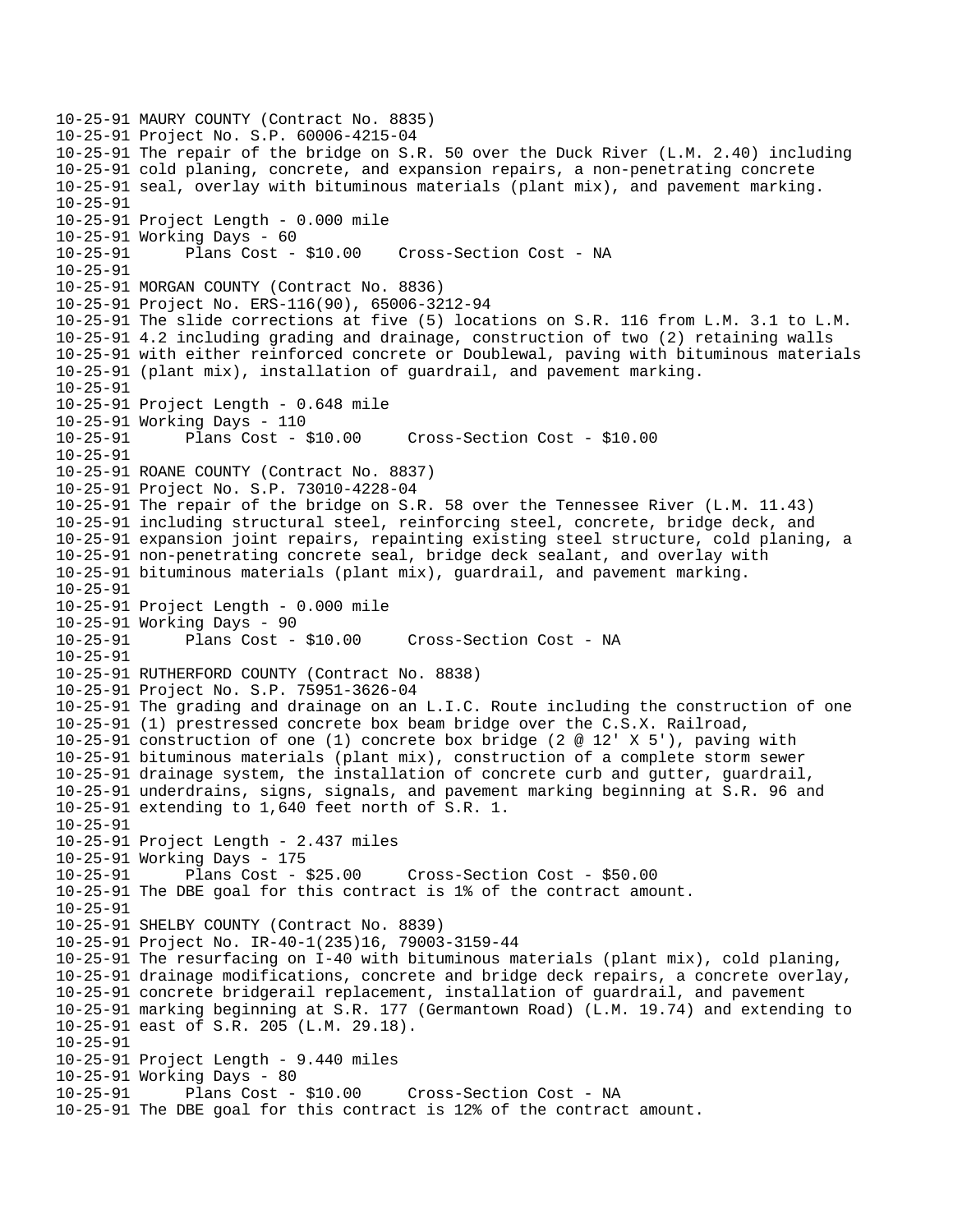```
10-25-91 
10-25-91 SHELBY COUNTY (Contract No. 8840) 
10-25-91 Project No. S.P. 79011-4237-04 
10-25-91 The repair of the bridge on S.R. 1 over the Loosahatchie River (L.M. 30.34) 
10-25-91 including prestressed concrete beam installation, concrete, and reinforcing 
10-25-91 steel repairs, concrete bridgerail replacement, removal of existing wearing 
10-25-91 surface, bridge deck sealant, and overlay with bituminous materials (plant 
10-25-91 mix), guardrail, and pavement marking. 
10-25-91 
10-25-91 Project Length - 0.000 mile 
10-25-91 Working Days - 110 
10-25-91 Plans Cost - $10.00 Cross-Section Cost - NA 
10-25-91 
10-25-91 SHELBY COUNTY (Contract No. 8841) 
10-25-91 Project No. S.P. 79958-4162-04 
10-25-91 The repair of the bridge on South Parkway over I-55 (L.M. 0.00) including 
10-25-91 reinforcing steel, concrete, bridge deck, and expansion joint repairs, a 
10-25-91 non-penetrating concrete seal, bridge deck sealant, and overlay with 
10-25-91 bituminous materials (plant mix), and pavement marking. 
10-25-91 
10-25-91 Project Length - 0.000 mile 
10-25-91 Working Days - 70 
10-25-91 Plans Cost - $10.00 Cross-Section Cost - NA 
10-25-91 
10-25-91 STEWART COUNTY (Contract No. 8842) 
10-25-91 Project No. S.P. 81004-4527-04 
10-25-91 The repair of the bridge on S.R. 76 over Dyers Creek (L.M. 16.36) including 
10-25-91 cold planing, bridge deck repairs, a concrete overlay, paving on the 
10-25-91 approaches with bituminous materials (plant mix), the installation of 
10-25-91 guardrail, and pavement marking. 
10-25-91 
10-25-91 Project Length - 0.000 mile 
10-25-91 Working Days - 90 
10-25-91 Plans Cost - $3.00 Cross-Section Cost - NA 
10-25-91 
10-25-91 WARREN COUNTY (Contract No. 8843) 
10-25-91 Project No. S.P. 89007-3246-04 
10-25-91 The paving on S.R. 55 with bituminous materials (plant mix) with either a 
10-25-91 mineral aggregate base, a portland cement treated aggregate base, or a lime 
10-25-91 fly-ash treated aggregate base, and portland cement concrete pavement on the 
10-25-91 ramps, including subgrade treatment with hydrated lime, the installation of 
10-25-91 guardrail, underdrains, signs, and pavement marking beginning at S.R. 55 near 
10-25-91 Smartt and extending to near S.R. 1 and S.R. 380 at the S.R. 1 Junction. 
10-25-91 
10-25-91 Project Length - 3.948 miles 
10-25-91 Working Days - 200 
10-25-91 Plans Cost - $10.00 Cross-Section Cost - NA 
10-25-91 
10-25-91 WARREN, VAN BUREN AND WHITE COUNTIES (Contract No. 8844) 
10-25-91 Project No. F-1(31), 89073-3206-14, 88040-3206-14, 93078-3206-14 
10-25-91 The grading and drainage on U.S. 70S (S.R. 1) including the construction of 
10-25-91 one (1) prestressed concrete Bulb-Tee beam bridge over Rocky River, and one 
10-25-91 (1) continuous steel welded plate girder bridge over Caney Fork River, the 
10-25-91 installation of fence, paving on the cross roads with bituminous materials 
10-25-91 (plant mix), installation of guardrail, underdrains, and pavement marking 
10-25-91 beginning 0.09 mile south of Victor J. Young Road and extending to Cole Road. 
10-25-91 
10-25-91 Project Length - 6.211 miles 
10-25-91 Working Days - 375 
10-25-91 Plans Cost - $50.00 Cross-Section Cost - $125.00
```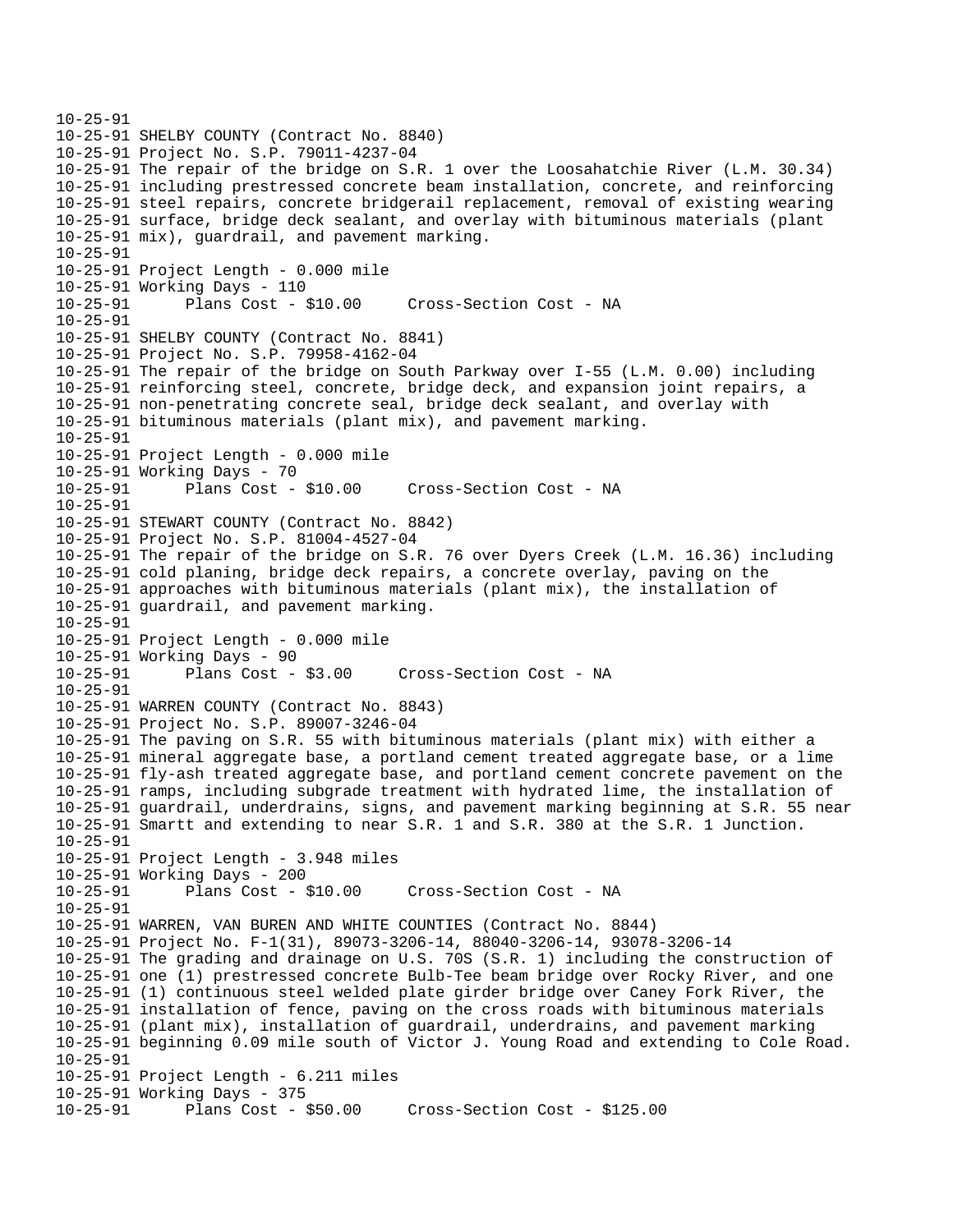```
10-25-91 The DBE goal for this contract is 11% of the contract amount. 
10-25-91 
10-25-91 WASHINGTON COUNTY (Contract No. 8845) 
10-25-91 Project No. BRM-3994(1), 90952-3711-94 
10-25-91 The construction of one (1) prestressed concrete box beam bridge over the 
10-25-91 C.S.X. Railroad on West Walnut Street (L.M. 4.95) in Johnson City including 
10-25-91 grading and drainage, paving with bituminous materials (plant mix), storm 
10-25-91 sewer construction, concrete curb and gutter, sidewalk, underdrains, and 
10-25-91 guardrail on the approaches. 
10-25-91 
10-25-91 Project Length - 0.139 miles 
10-25-91 Working Days - 90 
10-25-91 Plans Cost - $10.00 Cross-Section Cost - $0.00 
10-25-91 
10-25-91 WASHINGTON COUNTY (Contract No. 8846) 
10-25-91 Project No. S.P. 90002-3228-04 
10-25-91 The grading and drainage on U.S. 11E (S.R. 34), and on S.R. 36 including the 
10-25-91 construction of two (2) reinforced concrete retaining walls, paving with 
10-25-91 bituminous materials (plant mix), storm sewer construction, the installation 
10-25-91 of concrete curb and gutter, underdrains, guardrail, signs, and pavement 
10-25-91 marking beginning 950 feet south of the S.R. 34/S.R. 36 intersection and 
10-25-91 extending to Creekmoore Drive on S.R. 34 and to West Oakland Ave. on S.R. 36. 
10-25-91 
10-25-91 Project Length - 1.051 miles 
10-25-91 Working Days - 110 
10-25-91 Plans Cost - $10.00 Cross-Section Cost - $10.00 
10-25-91 
================================================================================ 
11-22-91 BEDFORD, MARSHALL AND MAURY COUNTIES (Contract No. 8847) 
11-22-91 Project No. S.P. 98032-4242-04 
11-22-91 The mowing on various State Routes. 
11-22-91 
11-22-91 Project Length - 296.29 miles 
11-22-91 Working Days - 60 (See Special Provision 108B) 
11-22-91 
11-22-91 BENTON AND DECATUR COUNTIES (Contract No. 8848) 
11-22-91 Project No. S.P. 98041-4258-04 
11-22-91 The mowing on various State Routes. 
11-22-91 
11-22-91 Project Length - 112.56 miles 
11-22-91 Working Days - 60 (See Special Provision 108B) 
11-22-91 
11-22-91 BRADLEY AND POLK COUNTIES (Contract No. 8849) 
11-22-91 Project No. S.P. 98021-4224-04 
11-22-91 The mowing on various State Routes. 
11-22-91 
11-22-91 Project Length - 206.26 miles 
11-22-91 Working Days - 80 (See Special Provision 108B) 
11-22-91 
11-22-91 CANNON AND WARREN COUNTIES (Contract No. 8850) 
11-22-91 Project No. S.P. 98021-4225-04 
11-22-91 The mowing on various State Routes. 
11-22-91 
11-22-91 Project Length - 234.86 miles 
11-22-91 Working Days - 60 (See Special Provision 108B) 
11-22-91 
11-22-91 CARROLL, DECATUR, BENTON, FAYETTE, HAYWOOD, MADISON AND HENDERSON COUNTIES 
11-22-91 (Contract No. 8851) 
11-22-91 Project No. S.P. 98041-4163-04 
11-22-91 The mowing and litter removal on I-40.
```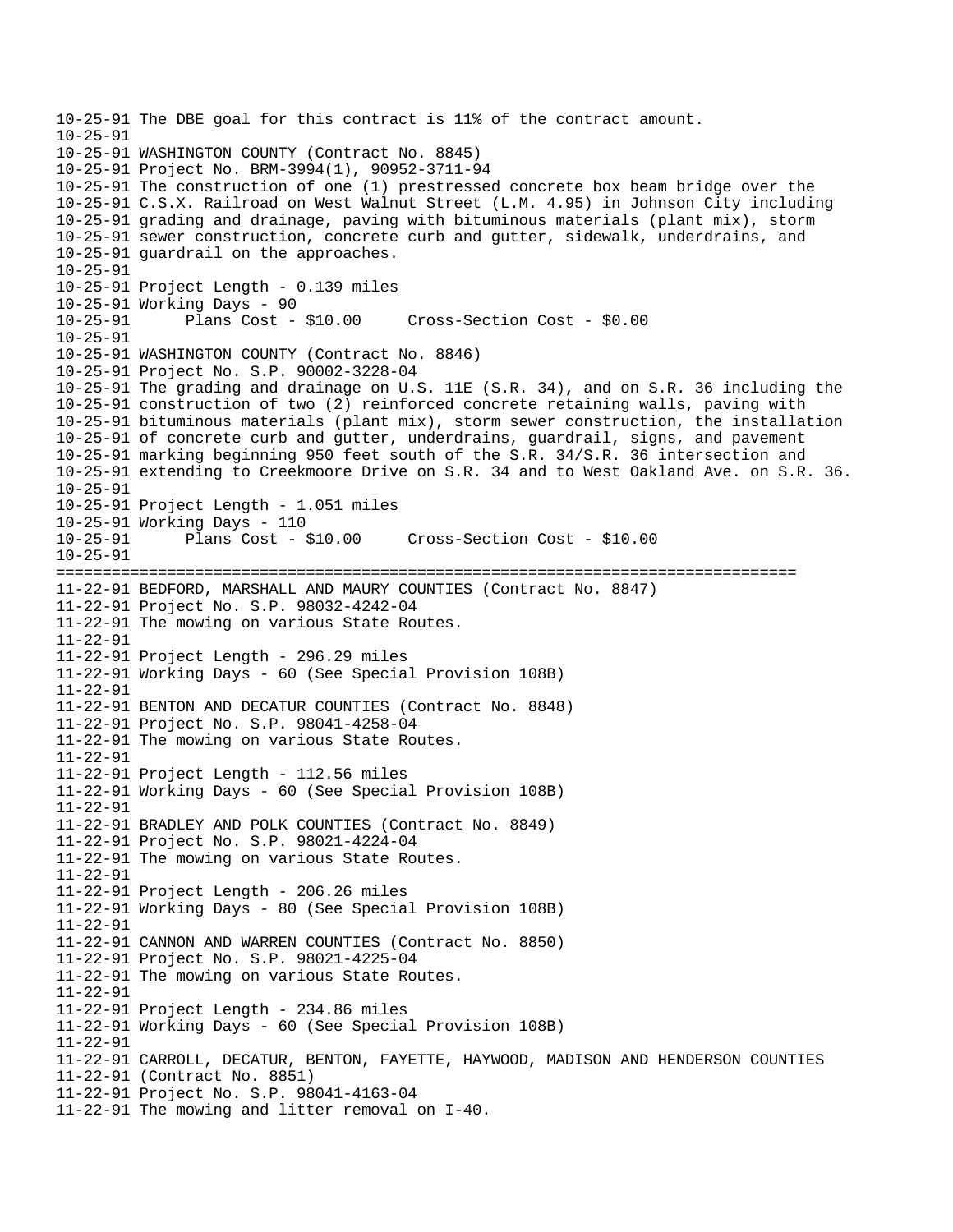11-22-91 11-22-91 Project Length - 110.83 miles 11-22-91 Working Days - On or before November 15, 1992 (See Special Provision 108B) 11-22-91 11-22-91 CHEATHAM AND ROBERTSON COUNTIES (Contract No. 8852) 11-22-91 Project No. S.P. 98032-4243-04 11-22-91 The mowing on various State Routes. 11-22-91 11-22-91 Project Length - 249.30 miles 11-22-91 Working Days - 60 (See Special Provision 108B) 11-22-91 11-22-91 CROCKETT, HAYWOOD, MADISON, CHESTER AND HENDERSON COUNTIES (Contract No. 8853) 11-22-91 Project No. S.P. 98041-4259-04 11-22-91 The mowing on various State Routes. 11-22-91 11-22-91 Project Length - 201.23 miles 11-22-91 Working Days - 60 (See Special Provision 108B) 11-22-91 11-22-91 CUMBERLAND AND RHEA COUNTIES (Contract No. 8854) 11-22-91 Project No. S.P. 98021-4226-04 11-22-91 The mowing on various State Routes. 11-22-91 11-22-91 Project Length - 234.78 miles 11-22-91 Working Days - 80 (See Special Provision 108B) 11-22-91 11-22-91 DAVIDSON COUNTY (Contract No. 8855) 11-22-91 Project No. S.P. 19946-4143-04 11-22-91 The mowing and litter removal on various Interstate and State Routes. 11-22-91 11-22-91 Project Length - 97.53 miles 11-22-91 Working Days - On or before March 31, 1993 (See Special Provision 108B) 11-22-91 11-22-91 DAVIDSON COUNTY (Contract No. 8856) 11-22-91 Project No. S.P. 19946-4244-04 11-22-91 The mowing on various State Routes. 11-22-91 11-22-91 Project Length - 238.02 miles 11-22-91 Working Days - 60 (See Special Provision 108B) 11-22-91 11-22-91 DYER, GIBSON AND OBION COUNTIES (Contract No. 8857) 11-22-91 Project No. S.P. 98041-4260-04 11-22-91 The mowing on various State Routes. 11-22-91 11-22-91 Project Length - 205.15 miles 11-22-91 Working Days - 60 (See Special Provision 108B) 11-22-91 11-22-91 HAMILTON COUNTY (Contract No. 8858) 11-22-91 Project No. S.P. 33946-4167-04 11-22-91 The mowing on various Interstate and State Routes. 11-22-91 11-22-91 Project Length - 76.57 miles 11-22-91 Working Days - 90 (See Special Provision 108B) 11-22-91 11-22-91 HARDIN, FAYETTE, MCNAIRY, HARDEMAN, CHESTER AND WAYNE COUNTIES 11-22-91 (Contract No. 8859) 11-22-91 Project No. S.P. 98041-4261-04 11-22-91 The mowing on various State Routes. 11-22-91 11-22-91 Project Length - 332.66 miles 11-22-91 Working Days - 60 (See Special Provision 108B)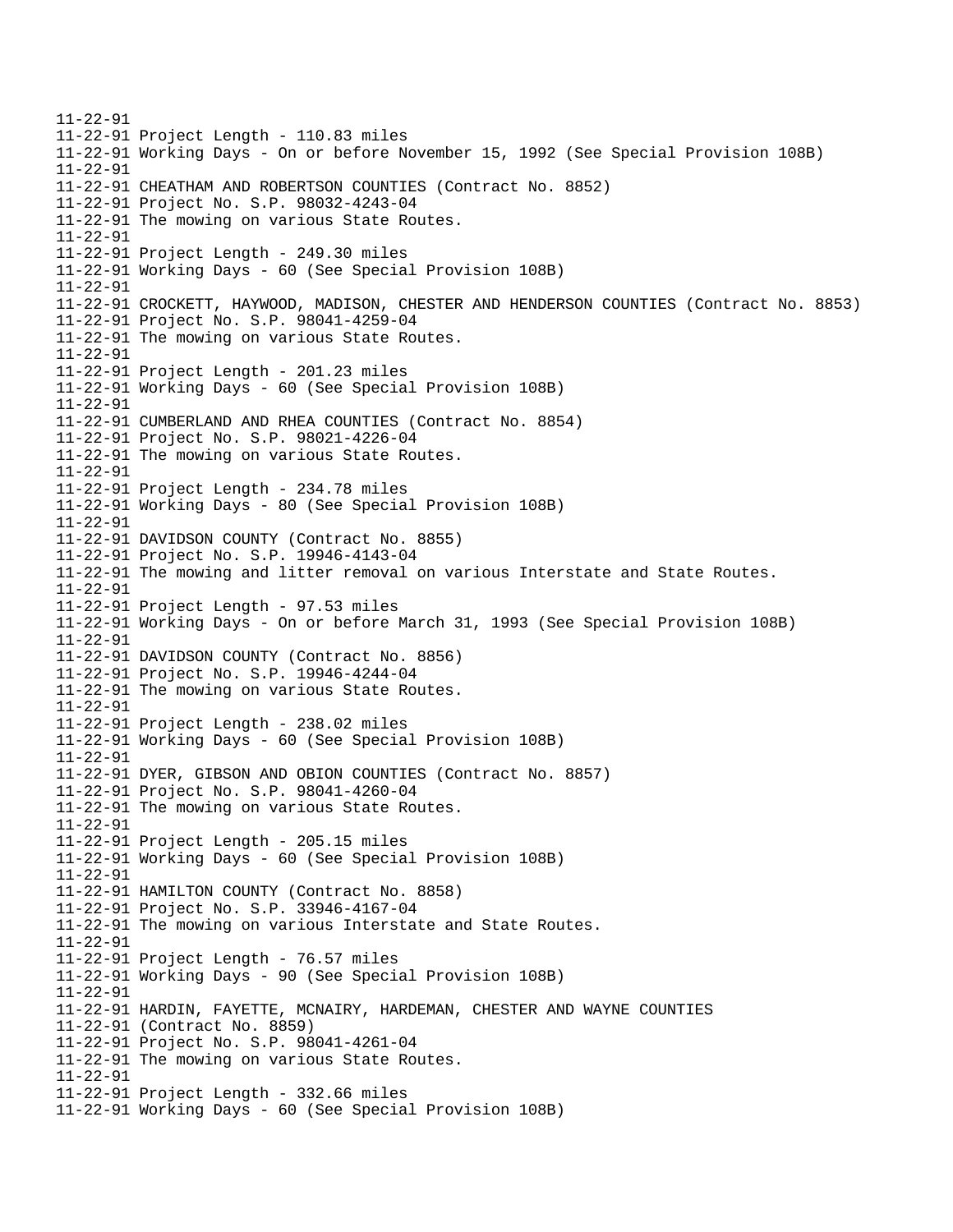11-22-91 11-22-91 HOUSTON, HUMPHREYS AND PERRY COUNTIES (Contract No. 8860) 11-22-91 Project No. S.P. 98032-4245-04 11-22-91 The mowing on various State Routes. 11-22-91 11-22-91 Project Length - 237.93 miles 11-22-91 Working Days - 60 (See Special Provision 108B) 11-22-91 11-22-91 HUMPHREYS, HICKMAN, DICKSON, WILLIAMSON AND CHEATHAM COUNTIES 11-22-91 (Contract No. 8861) 11-22-91 Project No. S.P. 98032-4146-04 11-22-91 The mowing on I-40. 11-22-91 11-22-91 Project Length - 56.65 miles 11-22-91 Working Days - 80 (See Special Provision 108B) 11-22-91 11-22-91 JEFFERSON, SEVIER AND COCKE COUNTIES (Contract No. 8862) 11-22-91 Project No. S.P. 98011-4121-04 11-22-91 The mowing on various Interstate and State Routes. 11-22-91 11-22-91 Project Length - 75.89 miles 11-22-91 Working Days - 80 (See Special Provision 108B) 11-22-91 11-22-91 LAWRENCE, WAYNE AND LEWIS COUNTIES (Contract No. 8863) 11-22-91 Project No. S.P. 98032-4253-04 11-22-91 The mowing on various State Routes. 11-22-91 11-22-91 Project Length - 147.15 miles 11-22-91 Working Days - 60 (See Special Provision 108B) 11-22-91 11-22-91 LEWIS, WAYNE AND PERRY COUNTIES (Contract No. 8864) 11-22-91 Project No. S.P. 98032-4247-04 11-22-91 The mowing on various State Routes. 11-22-91 11-22-91 Project Length - 206.82 miles 11-22-91 Working Days - 60 (See Special Provision 108B) 11-22-91 11-22-91 MEIGS AND MCMINN COUNTIES (Contract No. 8865) 11-22-91 Project No. S.P. 98021-4228-04 11-22-91 The mowing on various State Routes. 11-22-91 11-22-91 Project Length - 237.50 miles 11-22-91 Working Days - 80 (See Special Provision 108B) 11-22-91 11-22-91 MONROE, LOUDON AND ROANE COUNTIES (Contract No. 8866) 11-22-91 Project No. S.P. 98011-4123-04 11-22-91 The mowing and litter removal on various Interstate and State Routes. 11-22-91 11-22-91 Project Length - 89.77 miles 11-22-91 Working Days - On or before November 15, 1992 (See Special Provision 108B) 11-22-91 11-22-91 PUTNAM AND CUMBERLAND COUNTIES (Contract No. 8867) 11-22-91 Project No. S.P. 98021-4129-04 11-22-91 The mowing and litter removal on I-40 and various State Routes. 11-22-91 11-22-91 Project Length - 94.75 miles 11-22-91 Working Days - On or before November 15, 1992 (See Special Provision 108B) 11-22-91 11-22-91 RUTHERFORD AND WILLIAMSON COUNTIES (Contract No. 8868) 11-22-91 Project No. S.P. 98032-4249-04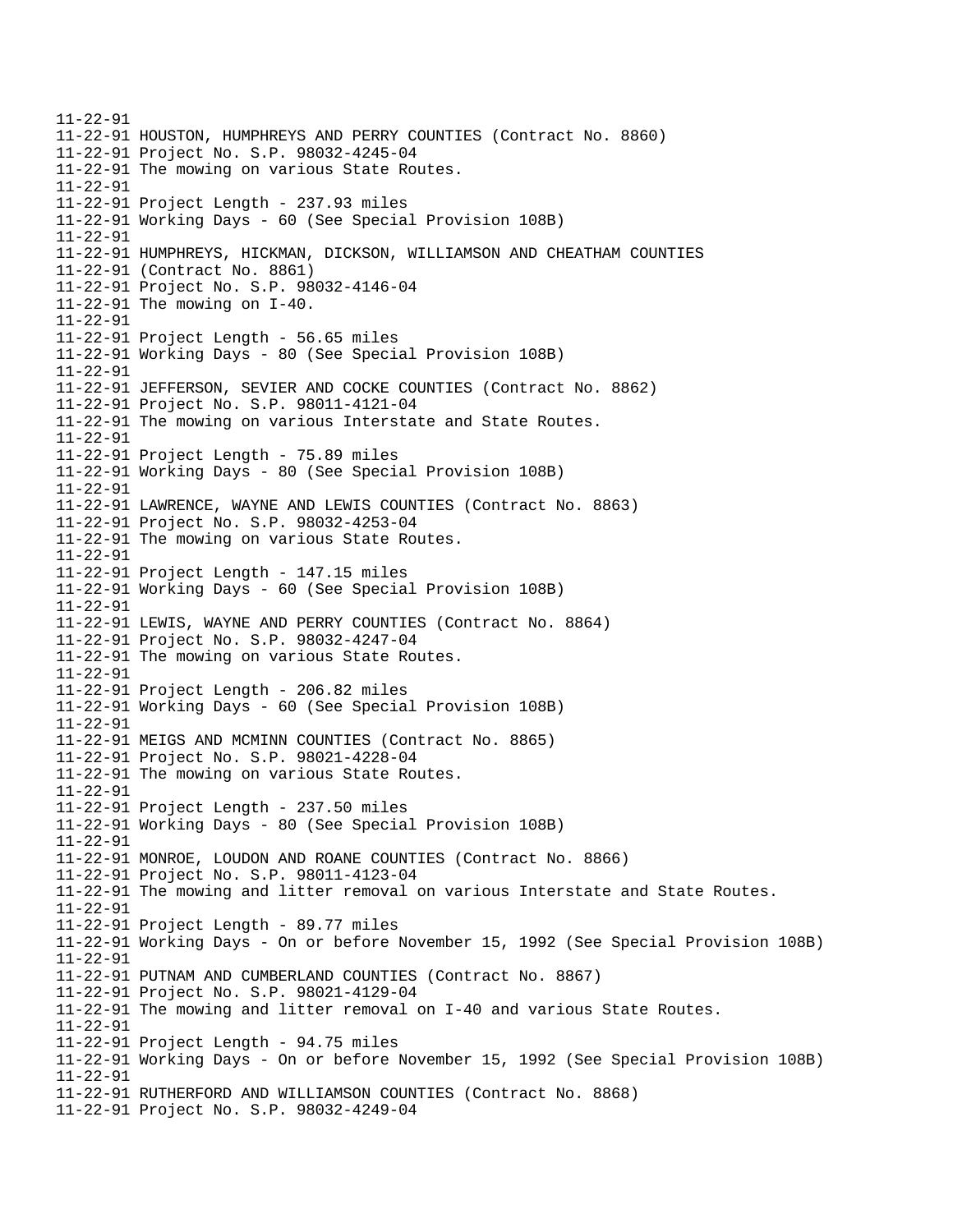11-22-91 The mowing on various State Routes. 11-22-91 11-22-91 Project Length - 205.09 miles 11-22-91 Working Days - 80 (See Special Provision 108B) 11-22-91 11-22-91 SHELBY, TIPTON AND LAUDERDALE COUNTIES (Contract No. 8869) 11-22-91 Project No. S.P. 98041-4262-04 11-22-91 The mowing on various State Routes. 11-22-91 11-22-91 Project Length - 133.55 miles 11-22-91 Working Days - 100 (See Special Provision 108B) 11-22-91 11-22-91 SMITH AND WILSON COUNTIES (Contract No. 8870) 11-22-91 Project No. S.P. 98032-4150-04 11-22-91 The mowing on I-40. 11-22-91 11-22-91 Project Length - 44.52 miles 11-22-91 Working Days - 80 (See Special Provision 108B) 11-22-91 11-22-91 SULLIVAN AND HAWKINS COUNTIES (Contract No. 8871) 11-22-91 Project No. S.P. 98011-4124-04 11-22-91 The mowing on various Interstate and State Routes. 11-22-91 11-22-91 Project Length - 89.44 miles 11-22-91 Working Days - 80 (See Special Provision 108B) 11-22-91 11-22-91 SUMNER, MACON AND TROUSDALE COUNTIES (Contract No. 8872) 11-22-91 Project No. S.P. 98032-4251-04 11-22-91 The mowing on various State Routes. 11-22-91 11-22-91 Project Length - 356.59 miles 11-22-91 Working Days - 60 (See Special Provision 108B) 11-22-91 11-22-91 SUMNER, ROBERTSON, CHEATHAM, AND MONTGOMERY COUNTIES (Contract No. 8873) 11-22-91 Project No. S.P. 98032-4152-04 11-22-91 The mowing on I-24 and I-65. 11-22-91 11-22-91 Project Length - 55.48 miles 11-22-91 Working Days - 80 (See Special Provision 108B) 11-22-91 11-22-91 WASHINGTON, GREENE, HAMBLEN, CARTER AND UNICOI COUNTIES (Contract No. 8874) 11-22-91 Project No. S.P. 98011-4125-04 11-22-91 The mowing on various Interstate and State Routes. 11-22-91 11-22-91 Project Length - 94.47 miles 11-22-91 Working Days - 80 (See Special Provision 108B) 11-22-91 11-22-91 WILLIAMSON COUNTY (Contract No. 8875) 11-22-91 Project No. S.P. 94945-4250-04 11-22-91 The mowing on various State Routes. 11-22-91 11-22-91 Project Length - 168.87 miles 11-22-91 Working Days - 60 (See Special Provision 108B) 11-22-91 11-22-91 ================================================================================ 12-13-91 ANDERSON, CAMPBELL, CLAIBORNE, COCKE, JEFFERSON, KNOX, LOUDON, MONROE, MORGAN, 12-13-91 ROANE, SCOTT AND SEVIER COUNTIES (Contract No. 8877) 12-13-91 Project No. S.P. 98011-4227-04 12-13-91 The installation of painted pavement marking lines on various State Routes.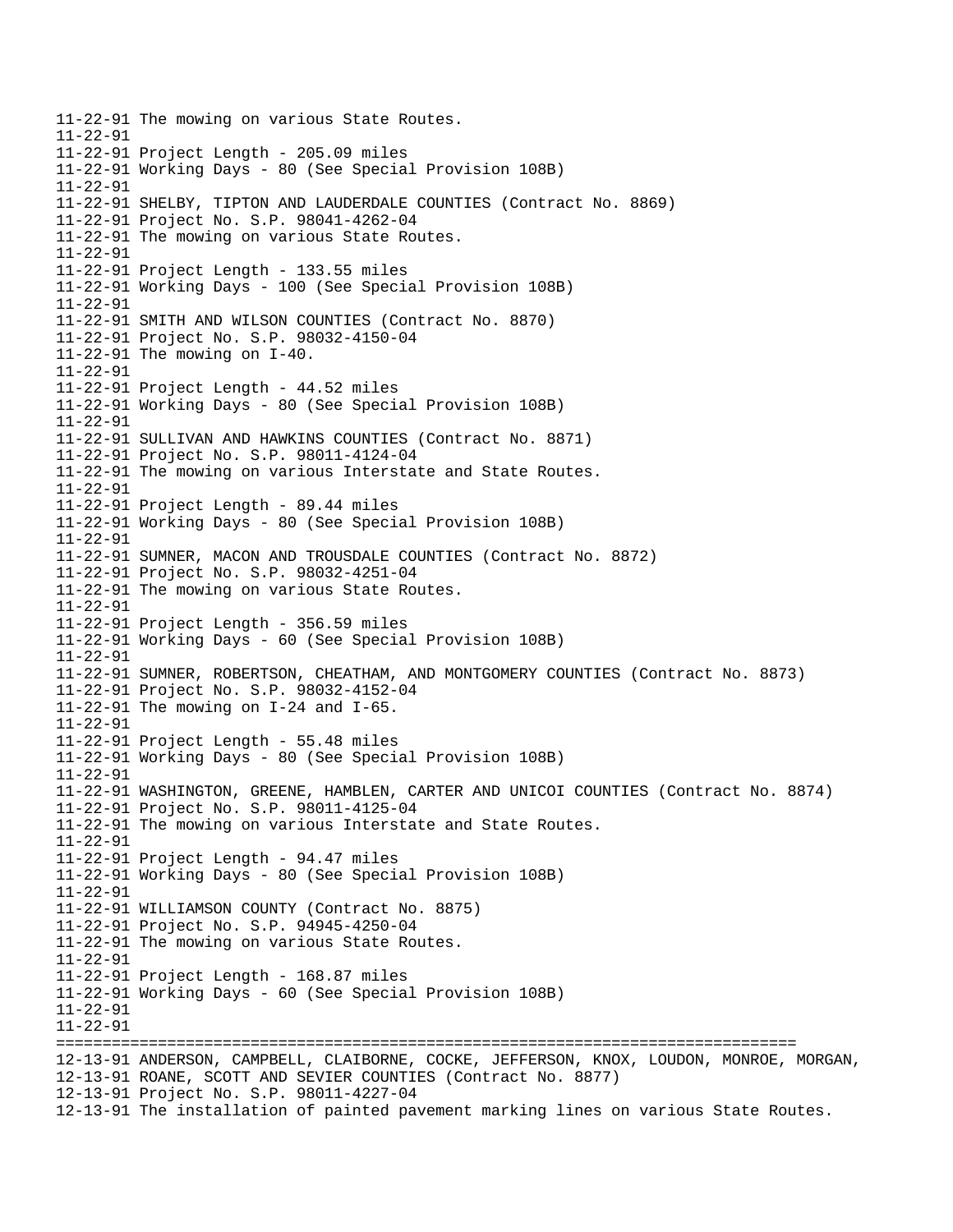12-13-91 12-13-91 Project Length - 303.34 miles 12-13-91 Working Days - On or before July 1, 1992 (See Special Provision 108B) 12-13-91 NO PLANS CONTRACT 12-13-91 12-13-91 BEDFORD COUNTY (Contract No. 8878) 12-13-91 Project No. RS-269(10), 02017-3208-24 12-13-91 The construction of one (1) concrete slab bridge (3 @ 10' X 6') over Norman 12-13-91 Creek (L.M. 19.33) on S.R. 269 including grading and drainage, paving with 12-13-91 bituminous materials (plant mix), and guardrail on the approaches. 12-13-91 12-13-91 Project Length - 0.056 mile 12-13-91 Working Days - 80 12-13-91 Plans Cost - \$10.00 Cross-Section Cost - \$0.00 12-13-91 12-13-91 BENTON COUNTY (Contract No. 8879) 12-13-91 Project No. BRZ-0300(19), 03059-3404-94 12-13-91 The construction of one (1) prestressed concrete box beam bridge over Birdsong 12-13-91 Creek (L.M. 2.88) on Allen Mill Bridge Road including grading and drainage, 12-13-91 paving with bituminous materials (plant mix), and guardrail on the approaches. 12-13-91 12-13-91 Project Length - 0.137 mile 12-13-91 Working Days - 90 12-13-91 Plans Cost - \$10.00 Cross-Section Cost - \$0.00 12-13-91 12-13-91 BENTON, CARROLL, DECATUR, HENRY AND WEAKLEY COUNTIES (Contract No. 8880) 12-13-91 Project No. S.P. 98041-4266-04 12-13-91 The installation of painted pavement marking lines on various State Routes. 12-13-91 12-13-91 Project Length - 519.94 miles 12-13-91 Working Days - On or before July 1, 1992 (See Special Provision 108B) 12-13-91 NO PLANS CONTRACT 12-13-91 12-13-91 BLEDSOE, CANNON, COFFEE, GRUNDY, MARION, SEQUATCHIE, VAN BUREN AND WARREN 12-13-91 COUNTIES (Contract No. 8881) 12-13-91 Project No. S.P. 98021-4233-04 12-13-91 The installation of painted pavement marking lines on various State Routes. 12-13-91 12-13-91 Project Length - 665.92 miles 12-13-91 Working Days - On or before July 1, 1992 (See Special Provision 108B) 12-13-91 NO PLANS CONTRACT 12-13-91 12-13-91 BRADLEY, HAMILTON, MCMINN AND MEIGS COUNTIES (Contract No. 8882) 12-13-91 Project No. S.P. 98021-4232-04 12-13-91 The installation of painted pavement marking lines on various State Routes. 12-13-91 12-13-91 Project Length - 505.36 miles 12-13-91 Working Days - On or before July 1, 1992 (See Special Provision 108B) 12-13-91 NO PLANS CONTRACT 12-13-91 12-13-91 CARROLL COUNTY (Contract No. 8883) 12-13-91 Project No. S.P. 09958-3604-04 12-13-91 The grading and drainage on an S.I.A. (Rochelle Store Road) including paving 12-13-91 with bituminous materials (plant mix), and pavement marking beginning at S.R. 12-13-91 22 and extending to the north property line of the Nestaway Company. 12-13-91 12-13-91 Project Length - 1.423 miles 12-13-91 Working Days - 40 12-13-91 Plans Cost - \$10.00 Cross-Section Cost - \$0.00 12-13-91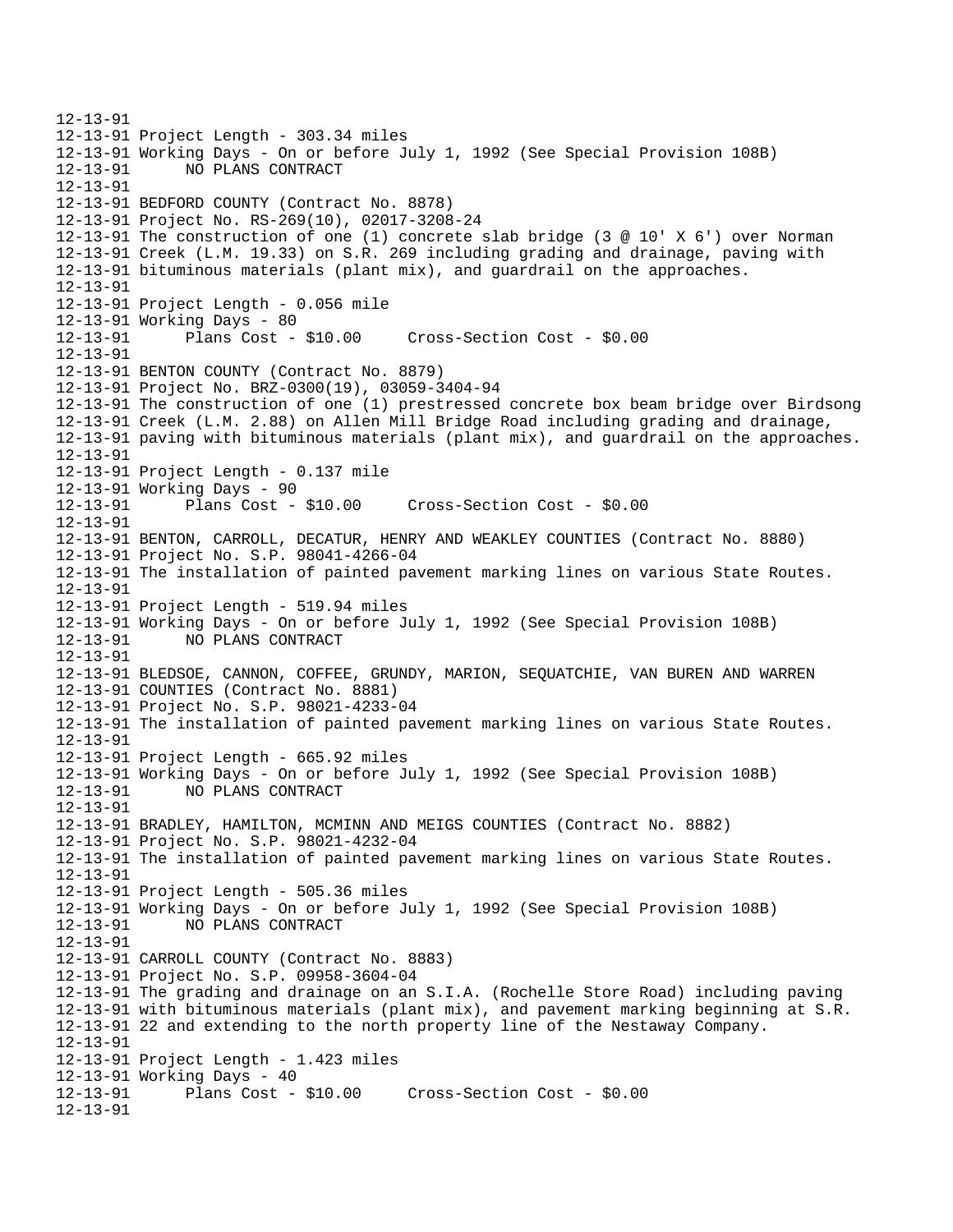```
12-13-91 CARTER COUNTY (Contract No. 8884) 
12-13-91 Project No. S.P. 10003-3247-04 
12-13-91 The paving on U.S. 19E (S.R. 37) with either a mineral aggregate base, a 
12-13-91 portland cement treated aggregate base, or a lime fly-ash treated aggregate 
12-13-91 base, with bituminous materials (plant mix), including the installation of 
12-13-91 guardrail, underdrains, signs, and pavement marking beginning 0.4 mile north 
12-13-91 of S.R. 91 and extending to Keensburg Road. 
12-13-91 
12-13-91 Project Length - 1.160 miles 
12-13-91 Working Days - 60 
12-13-91 Plans Cost - $10.00 Cross-Section Cost - NA 
12-13-91 
12-13-91 CHEATHAM, HOUSTON, MONTGOMERY, ROBERTSON AND STEWART COUNTIES 
12-13-91 (Contract No. 8885) 
12-13-91 Project No. S.P. 98032-4255-04 
12-13-91 The installation of painted pavement marking lines on various State Routes. 
12-13-91 
12-13-91 Project Length - 633.26 miles 
12-13-91 Working Days - On or before July 1, 1992 (See Special Provision 108B) 
12-13-91 NO PLANS CONTRACT 
12-13-91 
12-13-91 CHESTER COUNTY (Contract No. 8886) 
12-13-91 Project No. BRS-22(14), 12005-3207-94 
12-13-91 The construction of one (1) prestressed concrete box beam bridge over Jacks 
12-13-91 Creek overflow (L.M. 12.44) on S.R. 22A including grading and drainage, paving 
12-13-91 with bituminous materials (plant mix), and guardrail on the approaches. 
12-13-91 
12-13-91 Project Length - 0.131 mile 
12-13-91 Working Days - 90 
12-13-91 Plans Cost - $10.00 Cross-Section Cost - $0.00 
12-13-91 
12-13-91 CHESTER COUNTY (Contract No. 8887) 
12-13-91 Project No. BRS-22(15), 12004-3213-94 
12-13-91 The construction of two (2) concrete box bridges a (2 @ 15' X 8') (L.M. 1.35), 
12-13-91 and a (3 @ 15' X 11') (L.M. 1.37) over branches on S.R. 22A including grading 
12-13-91 and drainage, paving with bituminous materials (plant mix), and guardrail on 
12-13-91 the approaches. 
12-13-91 
12-13-91 Project Length - 0.113 mile 
12-13-91 Working Days - 90 
12-13-91 Plans Cost - $10.00 Cross-Section Cost - $0.00 
12-13-91 
12-13-91 CHESTER COUNTY (Contract No. 8888) 
12-13-91 Project No. BRS-225(1), 12046-3209-94 
12-13-91 The construction of one (1) prestressed concrete box beam bridge over Sugar 
12-13-91 Creek (L.M. 9.40) on S.R. 225 including grading and drainage, paving with 
12-13-91 bituminous materials (plant mix), and guardrail on the approaches. 
12-13-91 
12-13-91 Project Length - 0.248 mile 
12-13-91 Working Days - 90 
                                     12-13-91 Plans Cost - $10.00 Cross-Section Cost - $0.00 
12-13-91 
12-13-91 COCKE COUNTY (Contract No. 8889) 
12-13-91 Project No. S.P. 15005-3229-04 
12-13-91 The grading and drainage on S.R. 32 including subgrade treatment with hydrated 
12-13-91 lime, paving with either a mineral aggregate base, a portland cement treated 
12-13-91 aggregate base, or lime fly-ash treated aggregate base, with bituminous 
12-13-91 materials (plant mix), construction of a reinforced concrete retaining wall, 
12-13-91 storm sewer construction, installation of concrete curb and gutter, guardrail, 
12-13-91 underdrains, signs, and pavement marking beginning at English Mountain Road
```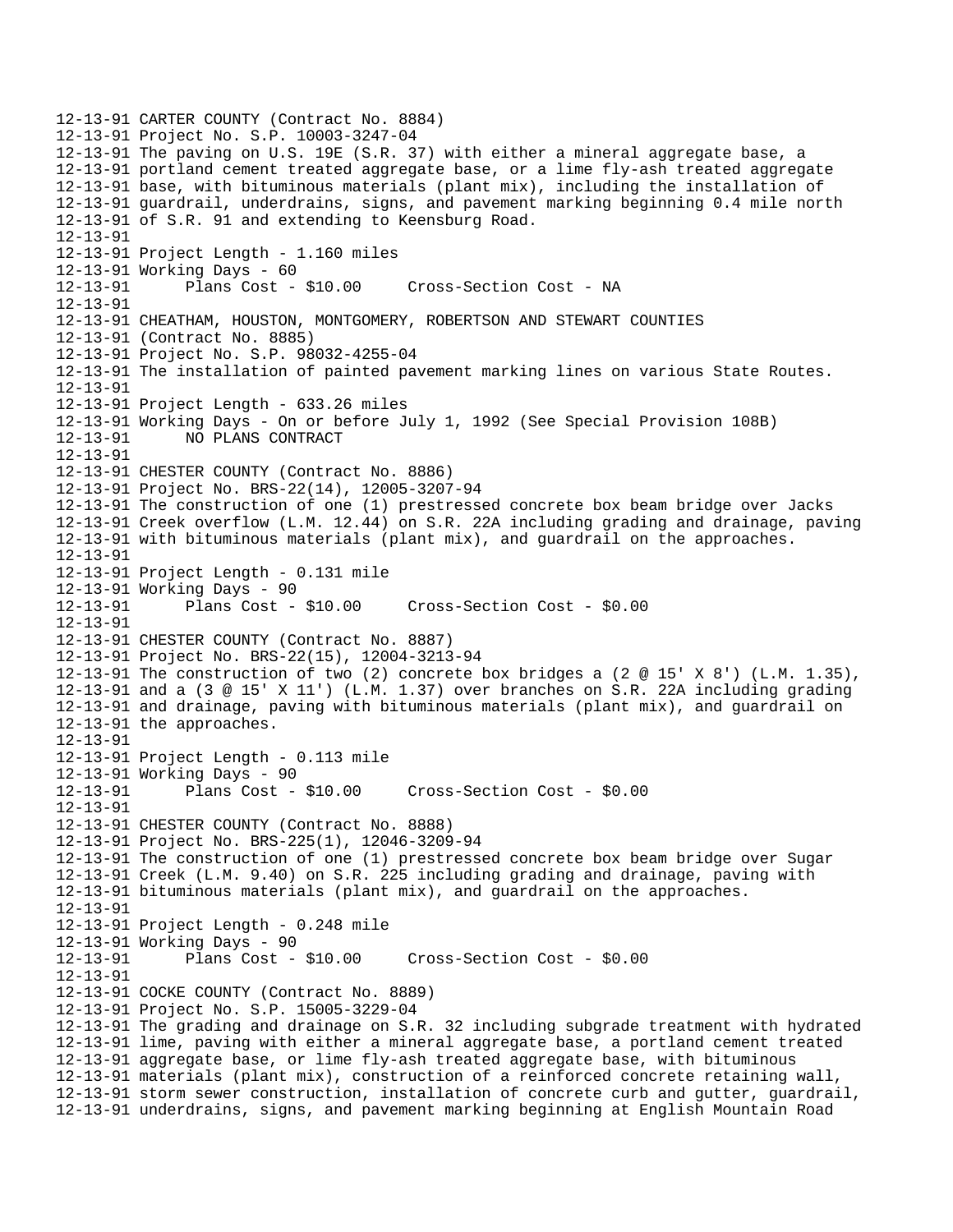12-13-91 and extending to I-40 at Newport. 12-13-91 12-13-91 Project Length - 2.070 miles 12-13-91 Working Days - 150 12-13-91 Plans Cost - \$25.00 Cross-Section Cost - \$25.00 12-13-91 12-13-91 COCKE, KNOX, JEFFERSON, BLOUNT AND SEVIER COUNTIES (Contract No. 8890) 12-13-91 Project No. S.P. 98011-4126-04 12-13-91 The guardrail repair on various Interstate and State Routes. 12-13-91 12-13-91 Project Length - 578.50 miles 12-13-91 Working Days - December 31, 1992 (See Special Provision 108B) 12-13-91 NO PLANS CONTRACT 12-13-91 12-13-91 CROCKETT, HAYWOOD, HENDERSON AND MADISON COUNTIES (Contract No. 8891) 12-13-91 Project No. S.P. 98041-4256-04 12-13-91 The slip lining of culverts at various locations on various State Routes. 12-13-91 12-13-91 Project Length - 80.94 miles 12-13-91 Working Days - On or before April 30, 1992 12-13-91 NO PLANS CONTRACT 12-13-91 12-13-91 DAVIDSON COUNTY (Contract No. 8892) 12-13-91 Project No. S.P. 19946-4145-04 12-13-91 The guardrail repair on various Interstate and State Routes. 12-13-91 12-13-91 Project Length - 349.09 miles 12-13-91 Working Days - December 31, 1992 (See Special Provision 108B) 12-13-91 NO PLANS CONTRACT 12-13-91 12-13-91 DAVIDSON, MACON, SMITH, SUMNER, TROUSDALE, WILLIAMSON AND WILSON COUNTIES 12-13-91 (Contract No. 8893) 12-13-91 Project No. S.P. 98032-4256-04 12-13-91 The installation of painted pavement marking lines on various State Routes. 12-13-91 12-13-91 Project Length - 1224.87 miles 12-13-91 Working Days - On or before July 1, 1992 (See Special Provision 108B) 12-13-91 NO PLANS CONTRACT 12-13-91 12-13-91 DICKSON, HICKMAN, HUMPHREYS, AND PERRY COUNTIES (Contract No. 8894) 12-13-91 Project No. S.P. 98032-4254-04 12-13-91 The installation of painted pavement marking lines on various State Routes. 12-13-91 12-13-91 Project Length - 503.74 miles 12-13-91 Working Days - On or before July 1, 1992 (See Special Provision 108B) 12-13-91 NO PLANS CONTRACT 12-13-91 12-13-91 DYER COUNTY (Contract No. 8895) 12-13-91 Project No. M-78(1), 23011-3220-54 12-13-91 The widening on S.R. 78 (Nichols Avenue/Lake Road) including grading and 12-13-91 drainage, paving with bituminous materials (plant mix), construction of a 12-13-91 complete storm sewer drainage system, the installation of concrete curb and 12-13-91 gutter, sidewalk, underdrains, signs, signals, and pavement marking beginning 12-13-91 at Tucker Street and extending to U.S. 51 (S.R. 3, Jere B. Ford Memorial 12-13-91 Highway). 12-13-91 12-13-91 Project Length - 1.567 miles 12-13-91 Working Days - 175 12-13-91 Plans Cost - \$25.00 Cross-Section Cost - \$25.00 12-13-91 The DBE goal for this contract is 10% of the contract amount.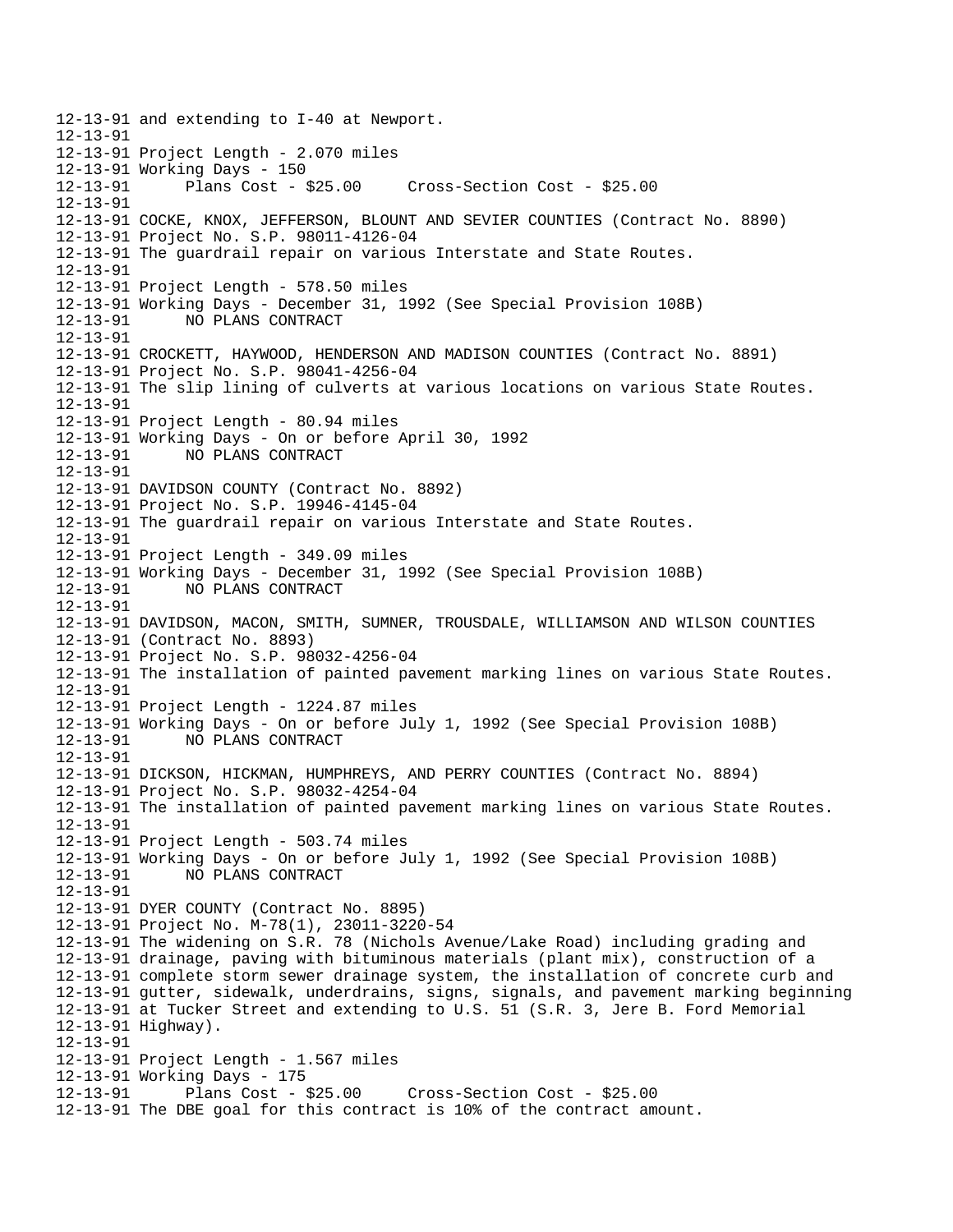```
12-13-91 
12-13-91 DYER COUNTY (Contract No. 8896) 
12-13-91 Project No. M-2930(3), 23952-3241-54 
12-13-91 The construction of one (1) concrete box bridge (2 @ 10' X 5') on Hornbrook 
12-13-91 Street in Dyersburg including grading and drainage, paving with bituminous 
12-13-91 materials (plant mix), storm sewer construction, concrete curb and gutter, and 
12-13-91 sidewalk on the approaches. 
12-13-91 
12-13-91 Project Length - 0.039 mile 
12-13-91 Working Days - 90 
12-13-91 Plans Cost - $10.00 Cross-Section Cost - $0.00 
12-13-91 
12-13-91 DYER COUNTY (Contract No. 8897) 
12-13-91 Project No. BRZ-2300(21), 23086-3210-94 
12-13-91 The construction of one (1) concrete box bridge (3 @ 12' X 11') over Running 
12-13-91 Reelfoot Bayou (L.M. 0.92) on Miston Tank Road including grading and drainage, 
12-13-91 paving with bituminous materials (plant mix), and guardrail on the approaches. 
12-13-91 
12-13-91 Project Length - 0.061 mile 
12-13-91 Working Days - 80 
12-13-91 Plans Cost - $10.00 Cross-Section Cost - $0.00 
12-13-91 
12-13-91 FAYETTE COUNTY (Contract No. 8898) 
12-13-91 Project No. S.P. 24006-4516-04 
12-13-91 The repair of five (5) bridges on S.R. 57 at various locations including 
12-13-91 treated timber repairs, concrete channel replacement, concrete bridgerail 
12-13-91 replacement, bridge deck sealant and overlay with bituminous materials (plant 
12-13-91 mix), the installation of guardrail, and pavement marking. 
12-13-91 
12-13-91 Project Length - 0.000 mile 
12-13-91 Working Days - 120 
12-13-91 Plans Cost - $10.00 Cross-Section Cost - NA 
12-13-91 
12-13-91 GIBSON AND CROCKETT COUNTIES (Contract No. 8899) 
12-13-91 Project No. BRS-152(8), 27018-3211-94 17008-3206-94 
12-13-91 The construction of three (3) prestressed concrete box beam bridges over the 
12-13-91 Middle Fork Forked Deer River overflow (L.M. 0.00 and L.M. 0.15) in Gibson 
12-13-91 County, and (L.M. 0.17) in Crockett County, and one (1) concrete box bridge 
12-13-91 (2 @ 12' X 11') over drainage ditch (L.M . 0.39) in Gibson County on S.R. 152 
12-13-91 including grading and drainage, paving with bituminous materials (plant mix), 
12-13-91 and guardrail on the approaches. 
12-13-91 
12-13-91 Project Length - 0.637 mile 
12-13-91 Working Days - 200 
12-13-91 Plans Cost - $25.00 Cross-Section Cost - $10.00 
12-13-91 The DBE goal for this contract is 10% of the contract amount. 
12-13-91 
12-13-91 GILES AND LINCOLN COUNTIES (Contract No. 8900) 
12-13-91 Project Nos. S.P. 28007-3220-04, 52004-3216-04 
12-13-91 The grading and drainage on U.S. 64 (S.R. 15) including the construction of 
12-13-91 four (4) bridges: two (2) prestressed concrete I-beam bridges, and two (2) 
12-13-91 prestressed concrete Bulb-Tee beam bridges, one (1) retaining wall with either 
12-13-91 cribwall, reinforced earth, or United, eight (8) retaining walls with either 
12-13-91 cribwalls, or reinforced concrete, construction of two (2) concrete box 
12-13-91 bridges: (3 @ 15' X 15', and a 2 @ 12' X 6'), limited paving on the mainline 
12-13-91 with bituminous materi als (plant mix), with a partial mineral aggregate base 
12-13-91 on the remainder, installation of guardrail, underdrains, and pavement marking 
12-13-91 beginning at I-65 and extending to east of McBurg/Dellrose Road. 
12-13-91 
12-13-91 Project Length - 4.222 miles
```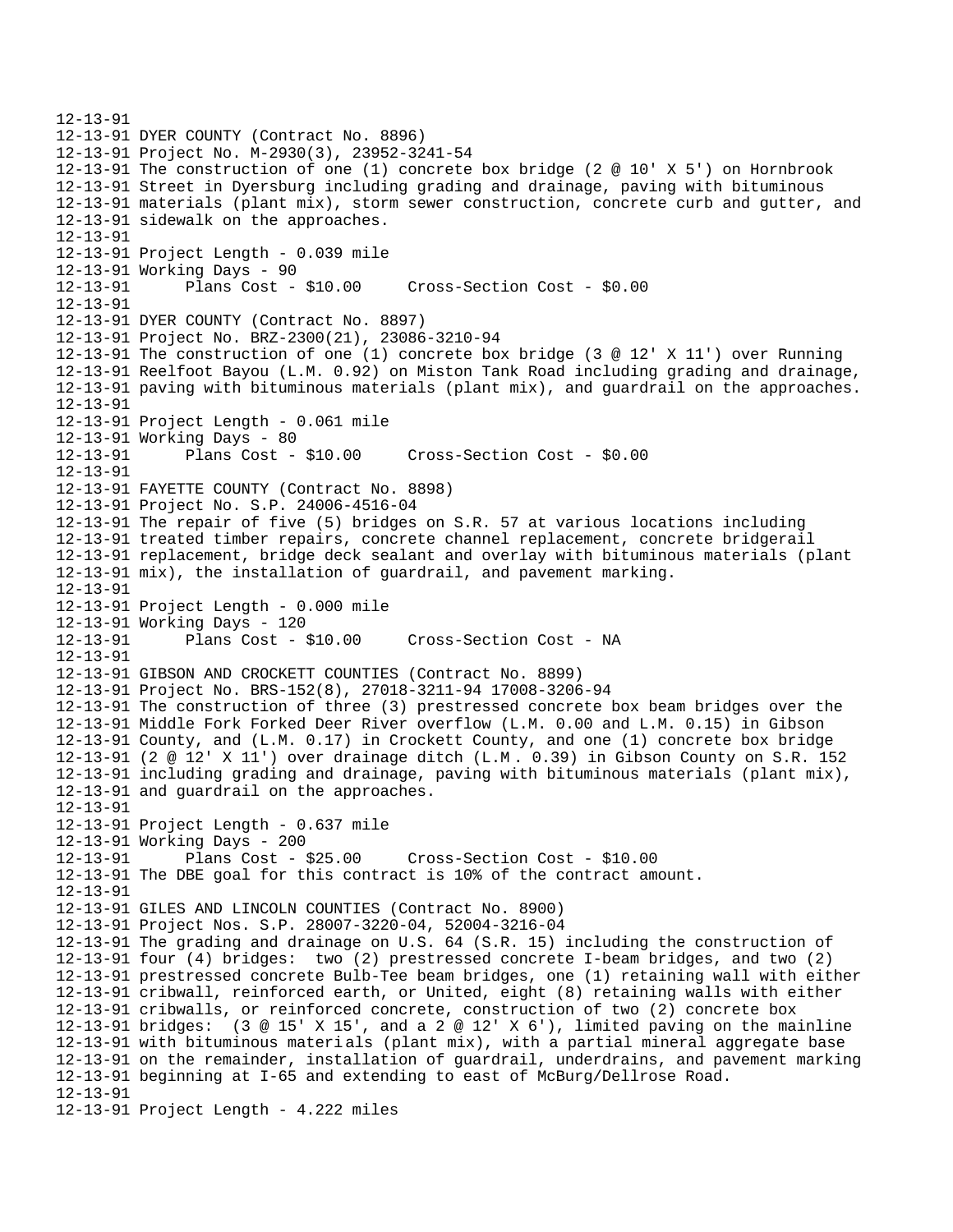12-13-91 Working Days - 350 12-13-91 A 3-1/2" COMPUTER DISK IN ASCII FORMAT CONTAINING EARTHWORK<br>12-13-91 INFORMATION IS AVAILABLE ON THIS PROJECT, AT THE COST OF \$2 12-13-91 INFORMATION IS AVAILABLE ON THIS PROJECT, AT THE COST OF \$20.00. 12-13-91 Plans Cost - \$125.00 Cross-Section Cost - \$50.00 12-13-91 The DBE goal for this contract is 3% of the contract amount. 12-13-91 12-13-91 GREENE COUNTY (Contract No. 8901) 12-13-91 Project No. RS-348(6), 30025-3232-24 12-13-91 The construction of one (1) concrete box culvert (15' X 9') over War Branch 12-13-91 (L.M. 1.74) on S.R. 348 including grading and drainage, paving with bituminous 12-13-91 materials (plant mix), and guardrail on the approaches. 12-13-91 12-13-91 Project Length - 0.115 mile 12-13-91 Working Days - 80 12-13-91 Plans Cost - \$10.00 Cross-Section Cost - \$0.00 12-13-91 12-13-91 GRUNDY COUNTY (Contract No. 8902) 12-13-91 Project No. RS-108(11), 31006-3221-24 12-13-91 The grading and drainage on S.R. 108 including subgrade treatment with 12-13-91 hydrated lime, construction of a partial mineral aggregate base, paving on the 12-13-91 crossroads with bituminous materials (plant mix), and pavement marking 12-13-91 beginning at S.R. 50 and extending to 700 feet east of S.R. 56. 12-13-91 12-13-91 Project Length - 5.915 miles 12-13-91 Working Days - 200 12-13-91 Plans Cost - \$25.00 Cross-Section Cost - \$25.00 12-13-91 The DBE goal for this contract is 7.50% of the contract amount. 12-13-91 12-13-91 HAMILTON COUNTY (Contract No. 8903) 12-13-91 Project No. S.P. 33002-4150-04 12-13-91 The resurfacing on I-24 with bituminous materials (plant mix), cold planing, 12-13-91 guardrail, bridge repairs, signs, and pavement marking beginning at the 12-13-91 Georgia State line (L.M. 0.00) and extending to 0.4 mile east of Chattanooga 12-13-91 Creek (L.M. 6.60). 12-13-91 12-13-91 Project Length - 6.561 miles 12-13-91 Working Days - 75 12-13-91 Plans Cost - \$10.00 Cross-Section Cost - NA 12-13-91 12-13-91 HAMILTON COUNTY (Contract No. 8904) 12-13-91 Project No. S.P. 33946-4169-04 12-13-91 The guardrail repair on various Interstate and State Routes. 12-13-91 12-13-91 Project Length - 191.29 miles 12-13-91 Working Days - December 31, 1992 (See Special Provision 108B) 12-13-91 NO PLANS CONTRACT 12-13-91 12-13-91 HAWKINS COUNTY (Contract No. 8905) 12-13-91 Project No. S.P. 37070-3204-04 12-13-91 The grading and drainage on U.S. 11W (S.R. 1, Rogersville Bypass) including 12-13-91 the construction of one (1) prestressed concrete box beam bridge over S.R. 1 12-13-91 on S.R. 66, paving with bituminous materials (plant mix), the installation of 12-13-91 guardrail, fence, signs, and pavement marking beginning at S.R. 1 west and 12-13-91 extending to S.R. east of Rogersville. 12-13-91 12-13-91 Project Length - 3.059 miles 12-13-91 Working Days - 175 12-13-91 Plans Cost - \$50.00 Cross-Section Cost - \$50.00 12-13-91 12-13-91 HENDERSON COUNTY (Contract No. 8906)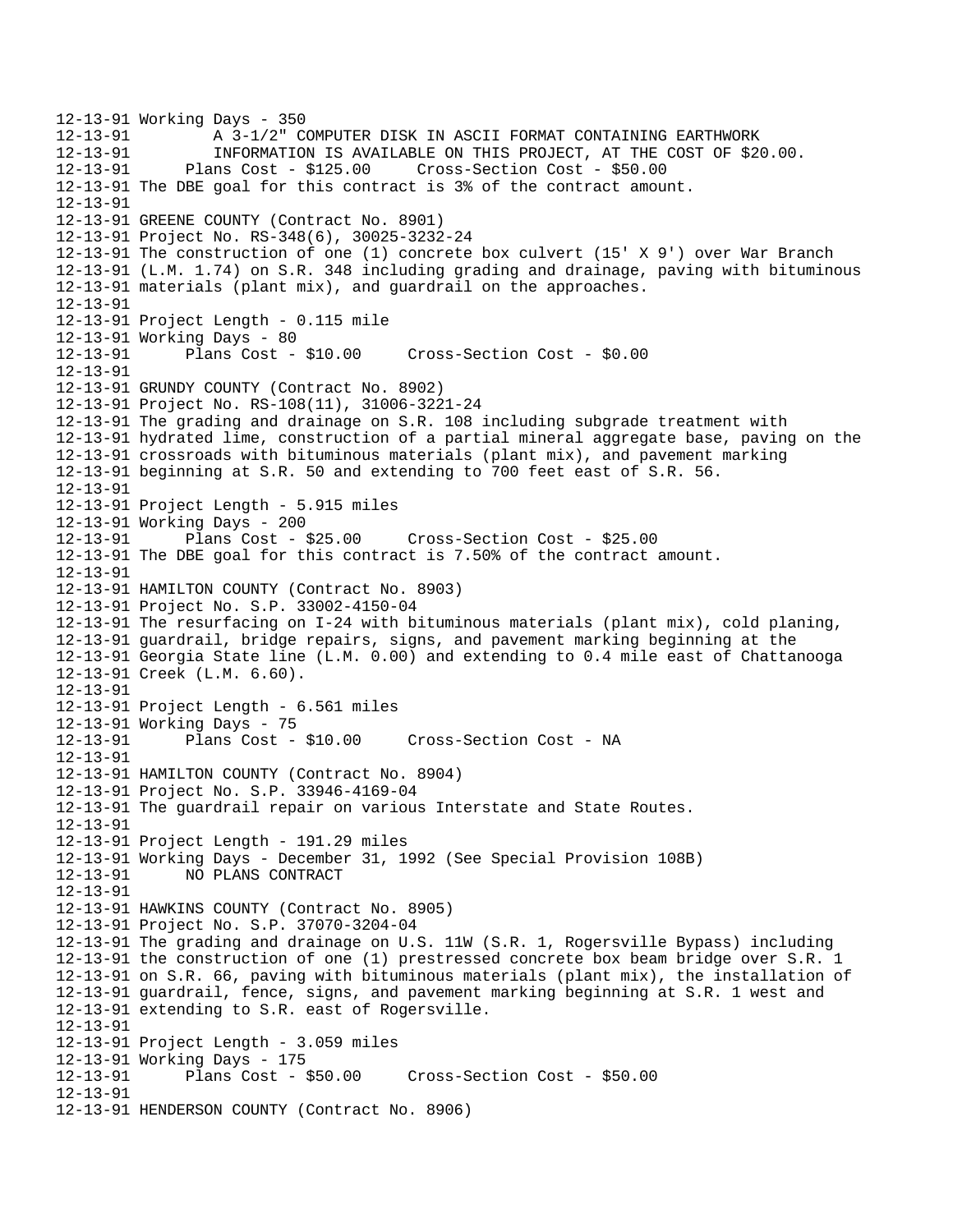12-13-91 Project Nos. S.P. 39950-3524-04, 39950-3527-04 12-13-91 The grading and drainage on a S.I.A. Route serving Magnetek Century Electric 12-13-91 Plant in Lexington including paving with bituminous materials (plant mix), 12-13-91 construction of one (1) concrete box bridge (3 @ 10' X 7'), the installation 12-13-91 of guardrail, and pavement marking beginning at S.R. 22 and extending to 12-13-91 Hamlett Street. 12-13-91 12-13-91 Project Length - 0.458 mile 12-13-91 Working Days - 75<br>12-13-91 Plans Cost -Plans Cost - \$10.00 Cross-Section Cost - \$10.00 12-13-91 12-13-91 HUMPHREYS, HICKMAN, DICKSON, WILLIAMSON, CHEATHAM, DAVIDSON, WILSON AND SMITH 12-13-91 COUNTIES (Contract No. 8907) 12-13-91 Project No. S.P. 98032-4168-04 12-13-91 The sign refurbishing on various Routes at various locations in Region III. 12-13-91 12-13-91 Project Length - 0.000 mile 12-13-91 Working Days - On or before July 15, 1992 12-13-91 Plans Cost - \$50.00 Cross-Section Cost - NA 12-13-91 12-13-91 JEFFERSON COUNTY (Contract No. 8908) 12-13-91 Project No. RS-341(4), 45054-3205-24 12-13-91 The grading and drainage on S.R. 341 including paving with bituminous 12-13-91 materials (plant mix), storm sewer construction, the installation of concrete 12-13-91 curb and gutter, guardrail, underdrains, signs, and pavement marking beginning 12-13-91 at S.R. 32 and extending to S.R. 113 in White Pine. 12-13-91 12-13-91 Project Length - 1.162 miles 12-13-91 Working Days - 125 12-13-91 Plans Cost - \$25.00 Cross-Section Cost - \$25.00 12-13-91 The DBE goal for this contract is 5% of the contract amount. 12-13-91 12-13-91 JEFFERSON COUNTY (Contract No. 8909) 12-13-91 Project No. S.P. 45951-3719-04 12-13-91 The grading and drainage on a S.I.A. Route serving Steadley Company in 12-13-91 Jefferson City including paving with bituminous materials (plant mix), and the 12-13-91 installation of guardrail. 12-13-91 12-13-91 Project Length - 0.396 mile 12-13-91 Working Days - On or before July 1, 1992 12-13-91 Plans Cost - \$10.00 Cross-Section Cost - \$10.00 12-13-91 12-13-91 LAKE AND OBION COUNTIES (Contract No. 8910) 12-13-91 Project No. BRZ-4800(6), 48044-3406-94 12-13-91 The construction of one (1) prestressed concrete I-beam bridge over Running 12-13-91 Reelfoot Bayou (L.M. 1.05) on Free Bridge Road including grading and drainage, 12-13-91 paving with bituminous materials (plant mix), and guardrail on the approaches. 12-13-91 12-13-91 Project Length - 0.170 mile 12-13-91 Working Days - 90<br>12-13-91 Plans Cost -Plans Cost - \$10.00 Cross-Section Cost - \$0.00 12-13-91 12-13-91 MACON COUNTY (Contract No. 8911) 12-13-91 Project No. BRZ-5600(16), 56945-3492-94 12-13-91 The construction of one (1) prestressed concrete box beam bridge over Goose 12-13-91 Creek (L.M. 0.02) on a county road in Hillsdale including grading and 12-13-91 drainage, paving with aggregate base and double bituminous surface treatment, 12-13-91 and guardrail on the approaches. 12-13-91 12-13-91 Project Length - 0.064 mile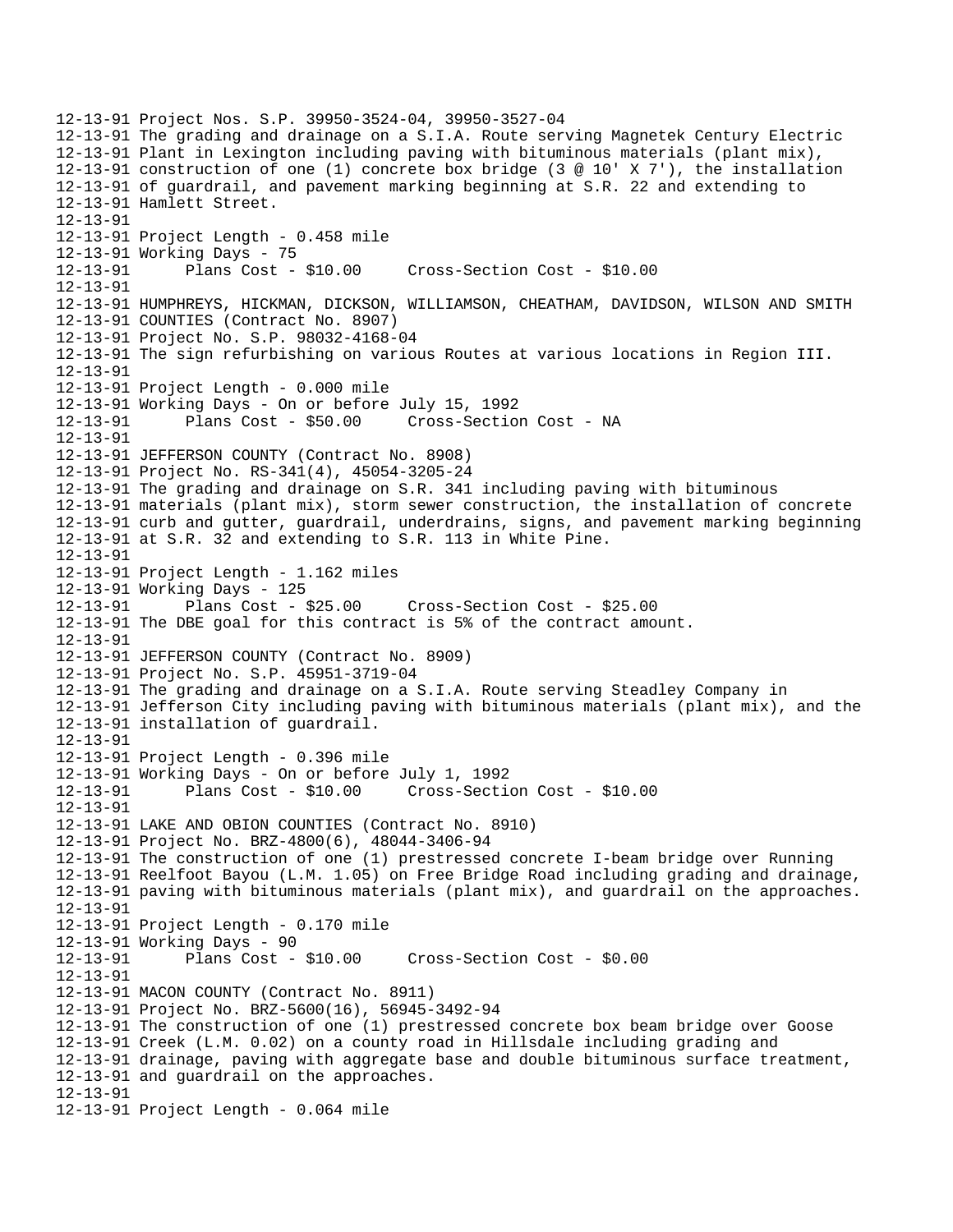12-13-91 Working Days - 90 Plans Cost - \$10.00 Cross-Section Cost - \$0.00 12-13-91 12-13-91 MADISON COUNTY (Contract No. 8912) 12-13-91 Project No. M-3053(1), 57951-3704-54, 57951-3211-04 12-13-91 The widening on Oil Well Road including grading and drainage, construction of 12-13-91 a storm sewer drainage system, construction of two (2) concrete box bridges a 12-13-91 (2 @ 15' X 10', and a 3 @ 15' X 13'), paving with bituminous materials (plant 12-13-91 mix), the installation of underdrains, signs, signals, and pavement marking 12-13-91 beginning at U.S. 45BP (S.R. 186) and extending to Old Humboldt Road. 12-13-91 12-13-91 Project Length - 0.712 mile 12-13-91 Working Days - 150 12-13-91 Plans Cost - \$10.00 Cross-Section Cost - \$10.00 12-13-91 The DBE goal for this contract is 10% of the contract amount. 12-13-91 12-13-91 MARSHALL COUNTY (Contract No. 8913) 12-13-91 Project No. BRS-271(2), 59024-3207-94 12-13-91 The construction of one (1) prestressed concrete box beam bridge over Belfast 12-13-91 Creek (L.M. 1.16) on S.R. 271 including grading and drainage, paving with 12-13-91 bituminous materials (plant mix), and guardrail on the approaches. 12-13-91 12-13-91 Project Length - 0.227 mile 12-13-91 Working Days - 90 12-13-91 Plans Cost - \$10.00 Cross-Section Cost - \$0.00 12-13-91 12-13-91 MAURY COUNTY (Contract No. 8914) 12-13-91 Project No. BRZ-6000(8), 60945-3459-94 12-13-91 The construction of one (1) prestressed concrete box beam bridge over Leipers 12-13-91 Creek (L.M. 0.66) on Leipers Creek Road including grading and drainage, paving 12-13-91 with aggregate base and double bituminous surface treatment, and guardrail on 12-13-91 the approaches. 12-13-91 12-13-91 Project Length - 0.099 mile 12-13-91 Working Days - 90 12-13-91 Plans Cost - \$10.00 Cross-Section Cost - \$0.00 12-13-91 12-13-91 MORGAN COUNTY (Contract No. 8915) 12-13-91 Project No. BRF-62(12), 65008-3225-94 12-13-91 The construction of one (1) prestressed concrete I-beam bridge over Little 12-13-91 Clear Creek (L.M. 14.13) on S.R. 62 including grading and drainage, paving 12-13-91 with bituminous materials (plant mix), signs, and guardrail on the approaches. 12-13-91 12-13-91 Project Length - 0.480 mile 12-13-91 Working Days - 120 12-13-91 Plans Cost - \$10.00 Cross-Section Cost - \$10.00 12-13-91 12-13-91 POLK COUNTY (Contract No. 8916) 12-13-91 Project No. BRF-40(1), 70004-3255-94 12-13-91 The construction of one (1) prestressed concrete I-beam bridge over Greasy 12-13-91 Creek (L.M. 10.37) on U.S. 64 (S.R. 40) including grading and drainage, paving 12-13-91 with bituminous materials (plant mix), and guardrail on the approaches. 12-13-91 12-13-91 Project Length - 0.313 mile 12-13-91 Working Days - On or before August 15, 1993 12-13-91 Plans Cost - \$10.00 Cross-Section Cost - \$10.00 12-13-91 The DBE goal for this contract is 5% of the contract amount. 12-13-91 12-13-91 ROANE COUNTY (Contract No. 8917) 12-13-91 Project No. BRM-1226(1), 73950-3717-94